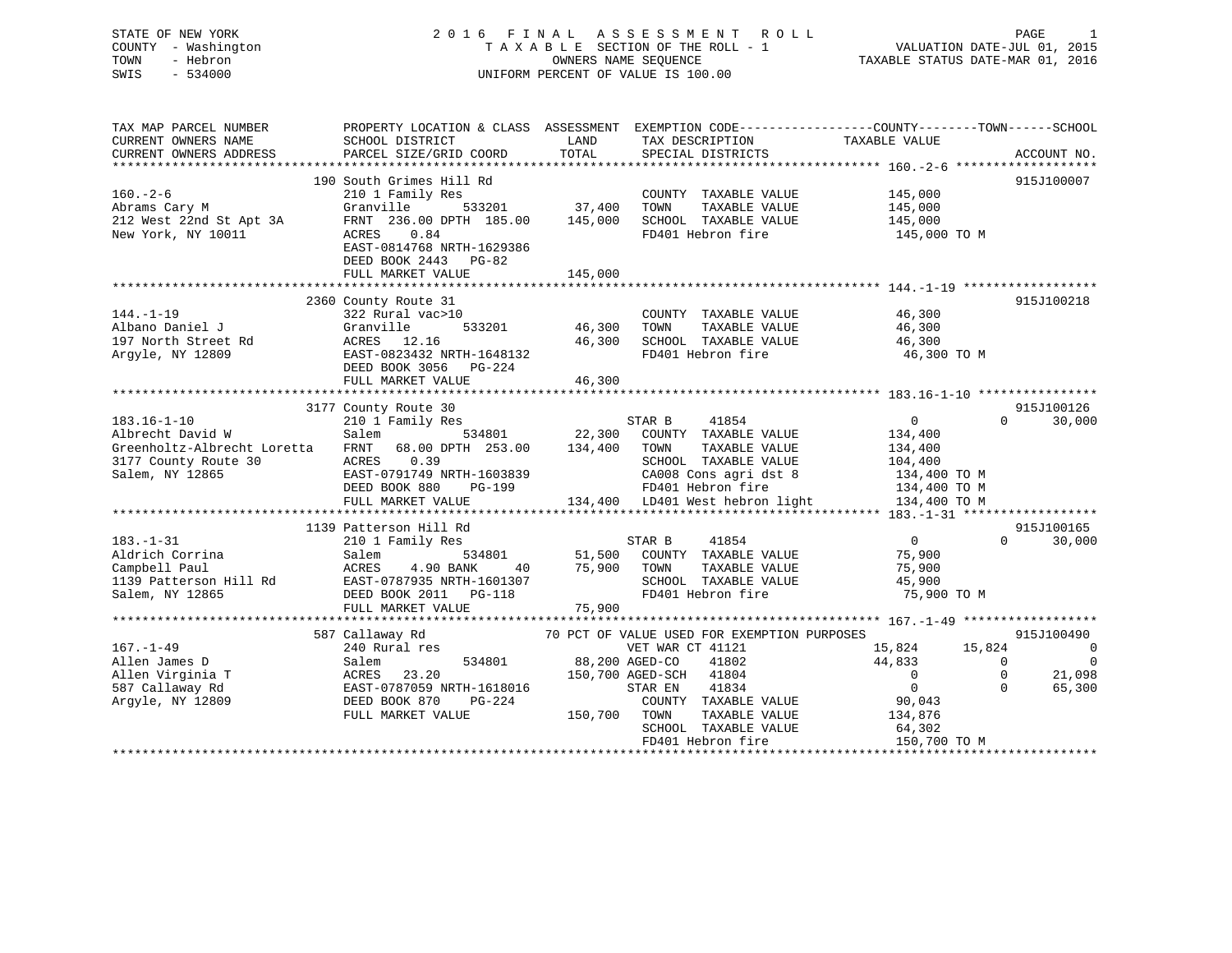## STATE OF NEW YORK 2 0 1 6 F I N A L A S S E S S M E N T R O L L PAGE 2 COUNTY - Washington T A X A B L E SECTION OF THE ROLL - 1 VALUATION DATE-JUL 01, 2015 TOWN - Hebron OWNERS NAME SEQUENCE TAXABLE STATUS DATE-MAR 01, 2016 SWIS - 534000 UNIFORM PERCENT OF VALUE IS 100.00

| TAX MAP PARCEL NUMBER<br>CURRENT OWNERS NAME                                    | PROPERTY LOCATION & CLASS ASSESSMENT EXEMPTION CODE---------------COUNTY-------TOWN-----SCHOOL<br>SCHOOL DISTRICT                                                                                                                                              | <b>LAND</b> | TAX DESCRIPTION                                                                                                                                                     | TAXABLE VALUE                                                              |                                  |
|---------------------------------------------------------------------------------|----------------------------------------------------------------------------------------------------------------------------------------------------------------------------------------------------------------------------------------------------------------|-------------|---------------------------------------------------------------------------------------------------------------------------------------------------------------------|----------------------------------------------------------------------------|----------------------------------|
| CURRENT OWNERS ADDRESS                                                          | PARCEL SIZE/GRID COORD TOTAL SPECIAL DISTRICTS                                                                                                                                                                                                                 |             |                                                                                                                                                                     |                                                                            | ACCOUNT NO.                      |
|                                                                                 | 763 Chamberlin Mills Rd                                                                                                                                                                                                                                        |             |                                                                                                                                                                     |                                                                            | 915J101364                       |
| $177. - 1 - 36.2$                                                               | 210 1 Family Res<br>177.-1-36.2<br>Allen Joel Salem ACRES 1.74<br>763 Chamberlin Mills Rd EAST-0805323 NRTH-1613043<br>80,800 TOWN TAXABLE VALUE 80,800<br>Salem, NY 12865 DEED BOOK 656 PG-157 B0,800<br>FULL MARKET VALUE 80,800<br>FULL MARKET VALUE 80,800 |             | FRI<br>STAR B 41854<br>534801 33,900 COUNTY TAXABLE VALUE                                                                                                           | $\overline{0}$                                                             | $0 \t 30,000$                    |
|                                                                                 |                                                                                                                                                                                                                                                                |             |                                                                                                                                                                     |                                                                            |                                  |
|                                                                                 | 122 Middle Rd                                                                                                                                                                                                                                                  |             |                                                                                                                                                                     |                                                                            | 915J101245                       |
|                                                                                 |                                                                                                                                                                                                                                                                |             |                                                                                                                                                                     |                                                                            |                                  |
|                                                                                 |                                                                                                                                                                                                                                                                |             |                                                                                                                                                                     |                                                                            |                                  |
| $183.20 - 1 - 11$<br>Salem, NY 12865                                            | 24 Chamberlin Mills Rd<br>210 1 Family Res<br>FRNT 133.00 DPTH 155.00<br>ACRES 0.47 BANK 999                                                                                                                                                                   | 68,300 TOWN | STAR B<br>41854<br>AMALY ACCUMPTY TAXABLE VALUE<br>534801 68.300 TOWN TAXABLE VALUE<br>TAXABLE VALUE<br>SCHOOL TAXABLE VALUE<br>LD401 West hebron light 68,300 TO M | $\overline{0}$<br>68,300<br>68,300<br>38,300<br>68,300 TO M<br>68,300 TO M | 915J100580<br>$\Omega$<br>30,000 |
|                                                                                 |                                                                                                                                                                                                                                                                |             |                                                                                                                                                                     |                                                                            |                                  |
| $177. - 1 - 5.2$<br>Allen Susan<br>763 Chamberlain Mills Rd<br>Salem, NY 12865  | Middle Rd/e Off<br>323 Vacant rural<br>534801 7,300 TOWN<br>Salem<br>No Deeded R O W 7,300 SCHOOL TAXABLE VALUE<br>ACRES 9.79 CA008 Cons agri dst 8<br>EAST-0809704 NRTH-1617869<br>DEED BOOK 939 PG-151<br>FULL MARKET VALUE                                  | 7,300       | COUNTY TAXABLE VALUE<br>vALUE کیلئے۔<br>TAXABLE VALUE<br>TAXABLE TAXAFLE<br>CA008 Cons agri dst 8<br>FD401 Hebron fire                                              | 7,300<br>7,300<br>7,300<br>7,300 TO M<br>7,300 TO M                        | 9179900738                       |
|                                                                                 |                                                                                                                                                                                                                                                                |             |                                                                                                                                                                     |                                                                            |                                  |
| $186. - 1 - 12$<br>Alonzo John A C<br>6553 Hidden Beach Dr<br>Orlando, FL 32819 | Blossom Rd<br>314 Rural vac<10<br>534801 27,500 TOWN<br>Salem<br>ACRES<br>8.66<br>EAST-0819298 NRTH-1606751<br>DEED BOOK 758<br>PG-148<br>FULL MARKET VALUE                                                                                                    | 27,500      | COUNTY TAXABLE VALUE<br>TAXABLE VALUE<br>27,500 SCHOOL TAXABLE VALUE 27,500<br>FD401 Hebron fire                                                                    | 27,500<br>27,500<br>27,500 TO M                                            | 915J101492                       |
|                                                                                 |                                                                                                                                                                                                                                                                |             |                                                                                                                                                                     |                                                                            |                                  |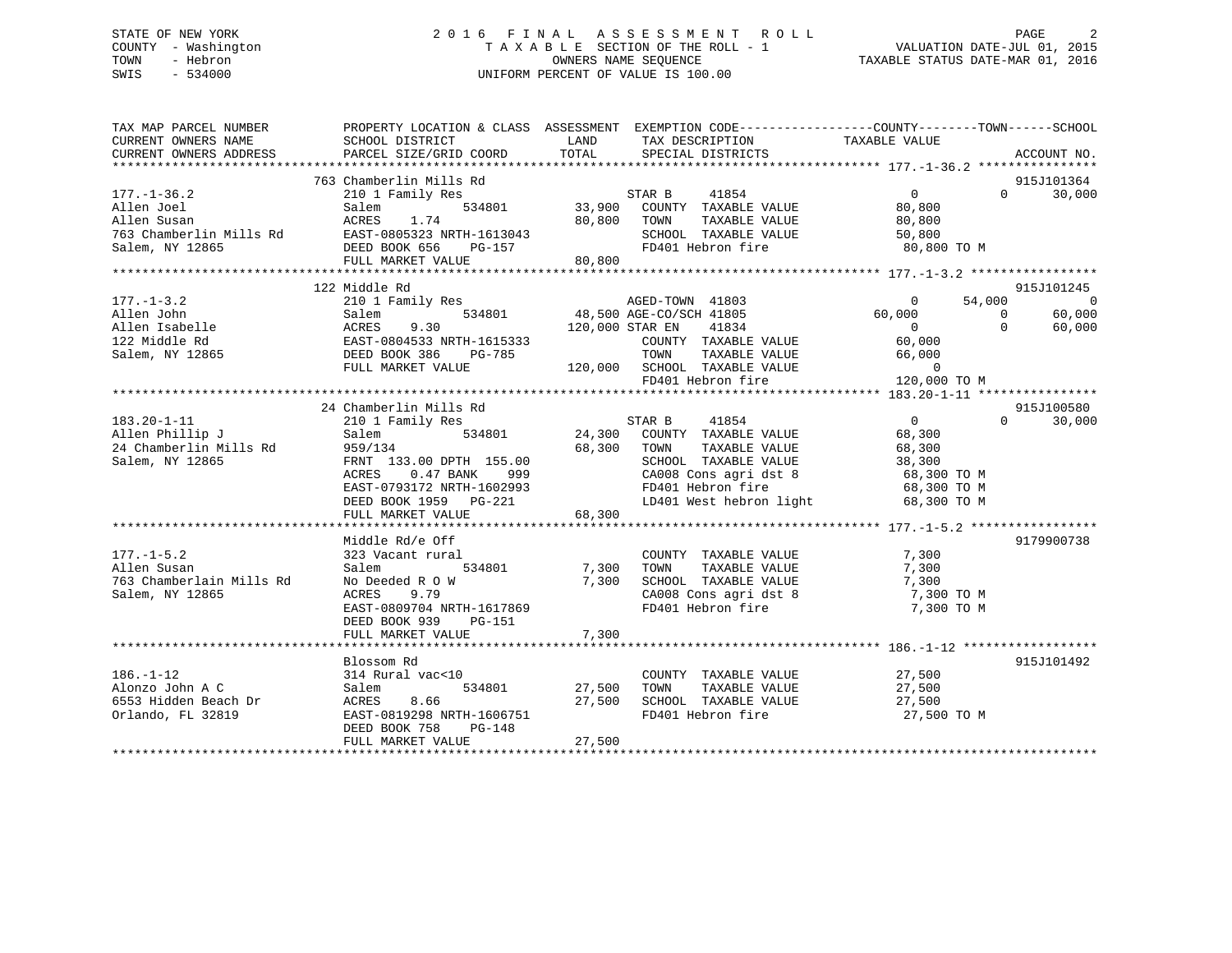## STATE OF NEW YORK 2 0 1 6 F I N A L A S S E S S M E N T R O L L PAGE 3 COUNTY - Washington T A X A B L E SECTION OF THE ROLL - 1 VALUATION DATE-JUL 01, 2015 TOWN - Hebron OWNERS NAME SEQUENCE TAXABLE STATUS DATE-MAR 01, 2016 SWIS - 534000 UNIFORM PERCENT OF VALUE IS 100.00

| TAX MAP PARCEL NUMBER                                                                         | PROPERTY LOCATION & CLASS ASSESSMENT EXEMPTION CODE---------------COUNTY-------TOWN-----SCHOOL                    |              |                                                   |                               |             |
|-----------------------------------------------------------------------------------------------|-------------------------------------------------------------------------------------------------------------------|--------------|---------------------------------------------------|-------------------------------|-------------|
| CURRENT OWNERS NAME                                                                           | SCHOOL DISTRICT                                                                                                   | LAND         | TAX DESCRIPTION                                   | TAXABLE VALUE                 |             |
| CURRENT OWNERS ADDRESS                                                                        | PARCEL SIZE/GRID COORD                                                                                            | TOTAL        | SPECIAL DISTRICTS                                 |                               | ACCOUNT NO. |
|                                                                                               |                                                                                                                   |              |                                                   |                               |             |
|                                                                                               | 273 County Route 31                                                                                               |              | AG DIST 41720                                     |                               | 915J100006  |
| $176. - 1 - 33$                                                                               | 140 Truck crops                                                                                                   |              |                                                   | 47,165<br>47,165              | 47,165      |
| Andersen Robt R                                                                               | Salem                                                                                                             |              | 534801 109,900 STAR EN 41834                      | $\Omega$<br>$0 \qquad \qquad$ | 65,300      |
| Andersen Lucille                                                                              | ACRES 48.20                                                                                                       |              | 217,500 COUNTY TAXABLE VALUE                      | 170,335<br>170,335            |             |
| 273 County Route 31                                                                           | ACKES 30.20<br>EAST-0793947 NRTH-1612945                                                                          |              | TOWN<br>TAXABLE VALUE                             |                               |             |
| Salem, NY 12865                                                                               | DEED BOOK 424<br>PG-929                                                                                           |              | SCHOOL TAXABLE VALUE 105,035                      |                               |             |
|                                                                                               | FULL MARKET VALUE                                                                                                 |              | 217,500 CA008 Cons agri dst 8                     | 170,335 TO M                  |             |
| MAY BE SUBJECT TO PAYMENT                                                                     |                                                                                                                   |              | 47,165 EX                                         |                               |             |
|                                                                                               |                                                                                                                   |              |                                                   |                               |             |
|                                                                                               |                                                                                                                   |              |                                                   |                               |             |
|                                                                                               | 1303 Big Burch Hill Rd                                                                                            |              |                                                   |                               |             |
| $142 - 3 - 8.9$                                                                               | 210 1 Family Res                                                                                                  | STAR B       | 41854                                             | $\overline{0}$<br>$\Omega$    | 30,000      |
| Anderson Matthew                                                                              | Granville                                                                                                         |              | 533201 40,700 COUNTY TAXABLE VALUE 73,000         |                               |             |
|                                                                                               |                                                                                                                   | 73,000 TOWN  | TAXABLE VALUE                                     |                               |             |
|                                                                                               |                                                                                                                   |              | SCHOOL TAXABLE VALUE                              | 73,000<br>43,000              |             |
|                                                                                               | EAST-0802751 NRTH-1641579                                                                                         |              | FD401 Hebron fire                                 | 73,000 TO M                   |             |
|                                                                                               | DEED BOOK 667 PG-114                                                                                              |              |                                                   |                               |             |
|                                                                                               |                                                                                                                   |              |                                                   |                               |             |
|                                                                                               |                                                                                                                   |              |                                                   |                               |             |
|                                                                                               | 171 Benn Rd                                                                                                       |              |                                                   |                               | 915J100489  |
| $160. - 1 - 10$                                                                               | 314 Rural vac<10                                                                                                  |              | COUNTY TAXABLE VALUE 1,500                        |                               |             |
| Anoe Hilton J                                                                                 | 534801<br>Salem                                                                                                   | 1,500        | TAXABLE VALUE<br>TOWN                             | 1,500                         |             |
| Anoe Syndonna M                                                                               |                                                                                                                   | 1,500        | SCHOOL TAXABLE VALUE                              | 1,500                         |             |
| 193 Benn Rd                                                                                   |                                                                                                                   |              | FD401 Hebron fire                                 | 1,500 TO M                    |             |
| Granville, NY 12832                                                                           |                                                                                                                   |              |                                                   |                               |             |
|                                                                                               | M<br>EAST-0805455 NRTH-1626601<br>EAST-0805455 NRTH-1626601<br>DEED BOOK 943 PG-150                               | 1,500        |                                                   |                               |             |
|                                                                                               |                                                                                                                   |              |                                                   |                               |             |
|                                                                                               | Benn Rd                                                                                                           |              |                                                   |                               |             |
| $169. - 1 - 3.3$                                                                              | 314 Rural vac<10                                                                                                  |              | COUNTY TAXABLE VALUE                              | 32,400                        |             |
| Anoe Hilton J                                                                                 | Salem<br>534801                                                                                                   |              | COUNTY TAXABLE VALUE<br>32,400 TOWN TAXABLE VALUE | 32,400                        |             |
|                                                                                               |                                                                                                                   | 32,400       | SCHOOL TAXABLE VALUE 32,400                       |                               |             |
|                                                                                               | EAST-0805871 NRTH-1626300                                                                                         |              |                                                   | 32,400 TO M                   |             |
|                                                                                               | $PG-67$                                                                                                           |              | CA008 Cons agri dst 8<br>FD401 Hebron fire        | 32,400 TO M                   |             |
| Anoe Syndonna M<br>193 Benn Rd<br>Granville, NY 12832<br>Granville, NY 12832<br>DEED BOOK 950 | FULL MARKET VALUE                                                                                                 | 32,400       |                                                   |                               |             |
|                                                                                               |                                                                                                                   |              |                                                   |                               |             |
|                                                                                               | 193 Benn Rd                                                                                                       |              |                                                   |                               | 915J101520  |
| $160. - 1 - 9.3$                                                                              | 210 1 Family Res                                                                                                  |              | 41854<br>STAR B                                   | $\overline{0}$<br>$\Omega$    | 30,000      |
| Anoe Syndonna M                                                                               | Salem                                                                                                             |              | 534801 50,600 COUNTY TAXABLE VALUE                | 149,800                       |             |
|                                                                                               |                                                                                                                   | 149,800 TOWN | TAXABLE VALUE                                     | 149,800                       |             |
|                                                                                               |                                                                                                                   |              | SCHOOL TAXABLE VALUE                              | 119,800                       |             |
|                                                                                               | Ano Filton J<br>Ano Hilton J<br>193 Benn Rd<br>Granville, NY 12832<br>DEED BOOK 950 PG-161<br>H-1625850<br>PG-161 |              | FD401 Hebron fire                                 | 149,800 TO M                  |             |
|                                                                                               | FULL MARKET VALUE                                                                                                 | 149,800      |                                                   |                               |             |
|                                                                                               |                                                                                                                   |              |                                                   |                               |             |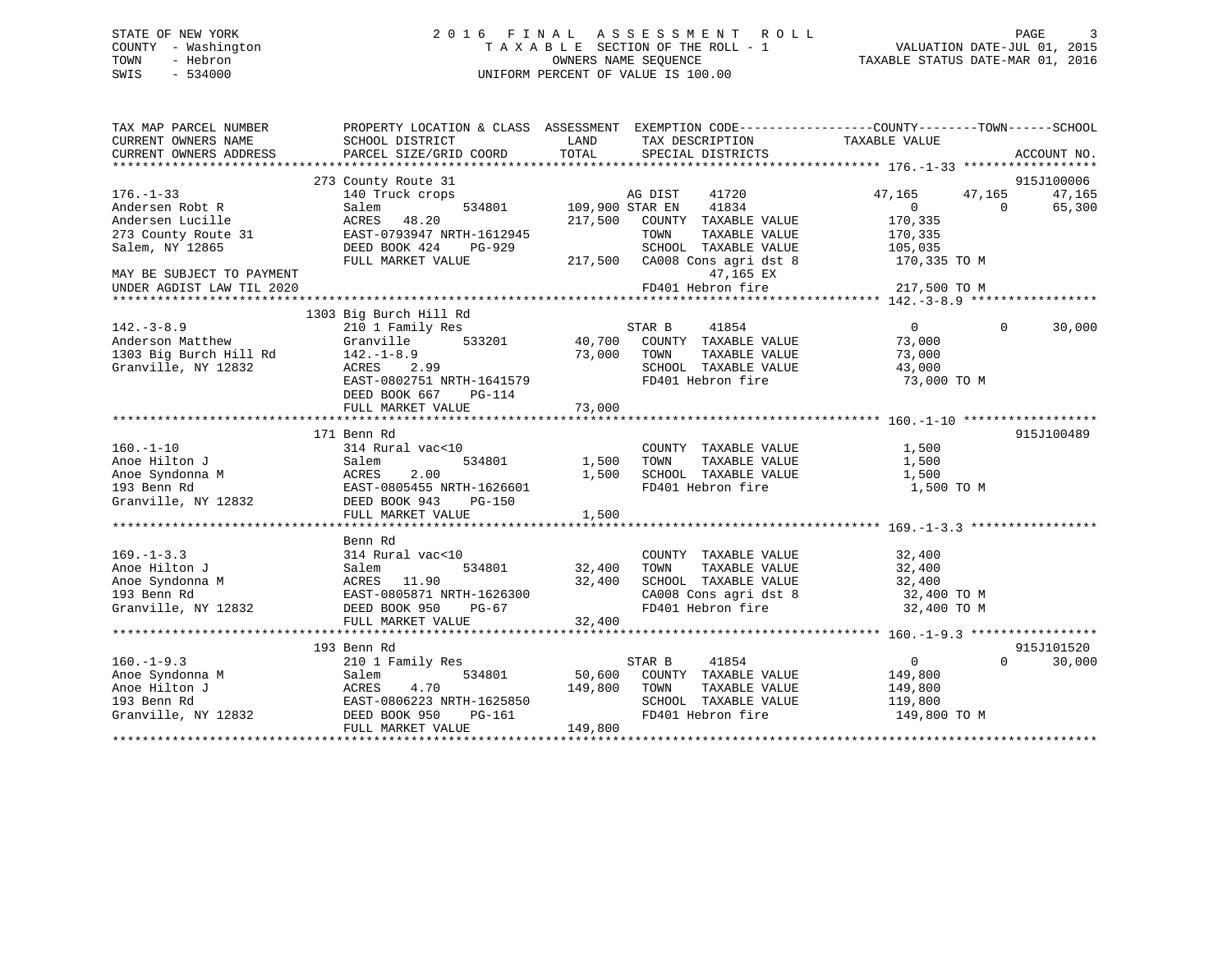## STATE OF NEW YORK 2 0 1 6 F I N A L A S S E S S M E N T R O L L PAGE 4 COUNTY - Washington T A X A B L E SECTION OF THE ROLL - 1 VALUATION DATE-JUL 01, 2015 TOWN - Hebron OWNERS NAME SEQUENCE TAXABLE STATUS DATE-MAR 01, 2016 SWIS - 534000 UNIFORM PERCENT OF VALUE IS 100.00

| TAX MAP PARCEL NUMBER                   |                                                                                                      |                                                                               | PROPERTY LOCATION & CLASS ASSESSMENT EXEMPTION CODE----------------COUNTY-------TOWN------SCHOOL |
|-----------------------------------------|------------------------------------------------------------------------------------------------------|-------------------------------------------------------------------------------|--------------------------------------------------------------------------------------------------|
| CURRENT OWNERS NAME                     | SCHOOL DISTRICT                                                                                      | TAX DESCRIPTION TAXABLE VALUE<br>LAND                                         |                                                                                                  |
| CURRENT OWNERS ADDRESS                  | PARCEL SIZE/GRID COORD                                                                               | TOTAL SPECIAL DISTRICTS                                                       | ACCOUNT NO.                                                                                      |
|                                         |                                                                                                      |                                                                               |                                                                                                  |
| $184. - 1 - 10$                         | 1171 Bogtown Rd<br>260 Seasonal res                                                                  |                                                                               | 915J100194                                                                                       |
| Anolfo Louis                            | 534801 63,000<br>Salem                                                                               |                                                                               |                                                                                                  |
| 9 Hausman St                            | ACRES 10.51                                                                                          | 72,500                                                                        |                                                                                                  |
| Brooklyn, NY 11222                      | EAST-0803332 NRTH-1607862                                                                            | FD401 Hebron fire 72,500 TO M                                                 |                                                                                                  |
|                                         | DEED BOOK 3103 PG-302                                                                                |                                                                               |                                                                                                  |
|                                         | FULL MARKET VALUE                                                                                    | 72,500                                                                        |                                                                                                  |
|                                         |                                                                                                      |                                                                               |                                                                                                  |
|                                         | State Route 22                                                                                       |                                                                               |                                                                                                  |
| $186. - 1 - 29$                         | 314 Rural vac<10                                                                                     | COUNTY TAXABLE VALUE 23,800                                                   |                                                                                                  |
| Antoniadis Mihail G                     |                                                                                                      | 534801 23,800<br>TOWN                                                         | TAXABLE VALUE<br>TAXABLE VALUE 23,800<br>TAXABLE VALUE 23,800<br>ebron fire 23,800 TO M          |
| 6188 State Route 22                     |                                                                                                      | 23,800 SCHOOL TAXABLE VALUE<br>FD401 Hebron fire                              |                                                                                                  |
| Salem, NY 12865                         | Salem 534801 23,800<br>ACRES 6.18 23,800<br>EAST-0816224 NRTH-1607405                                |                                                                               |                                                                                                  |
|                                         | DEED BOOK 879<br>$PG-200$                                                                            |                                                                               |                                                                                                  |
|                                         |                                                                                                      |                                                                               |                                                                                                  |
|                                         | 3732 County Route 30                                                                                 |                                                                               | 915J100142                                                                                       |
| $175. - 1 - 4$                          |                                                                                                      | 70 PCT OF VALUE USED FOR EXEMPTION PURPOSES<br>VET COM CT 41131 47,373 30,000 | $\overline{0}$                                                                                   |
| Arend James                             |                                                                                                      |                                                                               | $\overline{0}$                                                                                   |
|                                         |                                                                                                      | 270,700 STAR B<br>41854                                                       | $\overline{0}$<br>$\overline{0}$<br>30,000                                                       |
|                                         | Arend Debra Sue<br>3732 County Route 30<br>Salem, NY 12865<br>Salem, NY 12865<br>CEED BOOK 900 PG-48 | COUNTY TAXABLE VALUE                                                          | 166,480                                                                                          |
|                                         |                                                                                                      | $PG-48$<br>TOWN                                                               | TAXABLE VALUE 183,853                                                                            |
|                                         | FULL MARKET VALUE                                                                                    | 270,700 SCHOOL TAXABLE VALUE 240,700                                          |                                                                                                  |
|                                         |                                                                                                      | FD401 Hebron fire                                                             | 270,700 TO M                                                                                     |
|                                         |                                                                                                      |                                                                               |                                                                                                  |
|                                         | 258 Blossom Rd                                                                                       |                                                                               | 915J101621                                                                                       |
| $186. - 1 - 3.5$                        | 260 Seasonal res                                                                                     | COUNTY TAXABLE VALUE 59,600<br>TOWN TAXABLE VALUE 59,600                      |                                                                                                  |
| Armitage Drew E                         | Salem                                                                                                | 534801 24,400 TOWN                                                            |                                                                                                  |
|                                         |                                                                                                      | 59,600 SCHOOL TAXABLE VALUE 59,600                                            |                                                                                                  |
|                                         | $53480 \perp$<br>$6.57$ 59,<br>$59,$                                                                 | FD401 Hebron fire                                                             | 59,600 TO M                                                                                      |
|                                         |                                                                                                      |                                                                               |                                                                                                  |
|                                         | FULL MARKET VALUE                                                                                    | 59,600                                                                        |                                                                                                  |
|                                         | 3602 County Route 30                                                                                 |                                                                               | 915J100068                                                                                       |
| $175. - 1 - 5.1$                        | 283 Res w/Comuse                                                                                     | COUNTY TAXABLE VALUE 459,000                                                  |                                                                                                  |
|                                         | 534801<br>Salem                                                                                      | 113,300                                                                       |                                                                                                  |
| Armstrong Nancy<br>3602 County Route 30 | 48.30<br>ACRES                                                                                       | 459,000                                                                       |                                                                                                  |
| Salem, NY 12865                         | EAST-0791544 NRTH-1614503                                                                            | FD401 Hebron fire 459,000 TO M                                                |                                                                                                  |
|                                         | DEED BOOK 3465 PG-336                                                                                |                                                                               |                                                                                                  |
|                                         | FULL MARKET VALUE                                                                                    | 459,000                                                                       |                                                                                                  |
|                                         |                                                                                                      |                                                                               |                                                                                                  |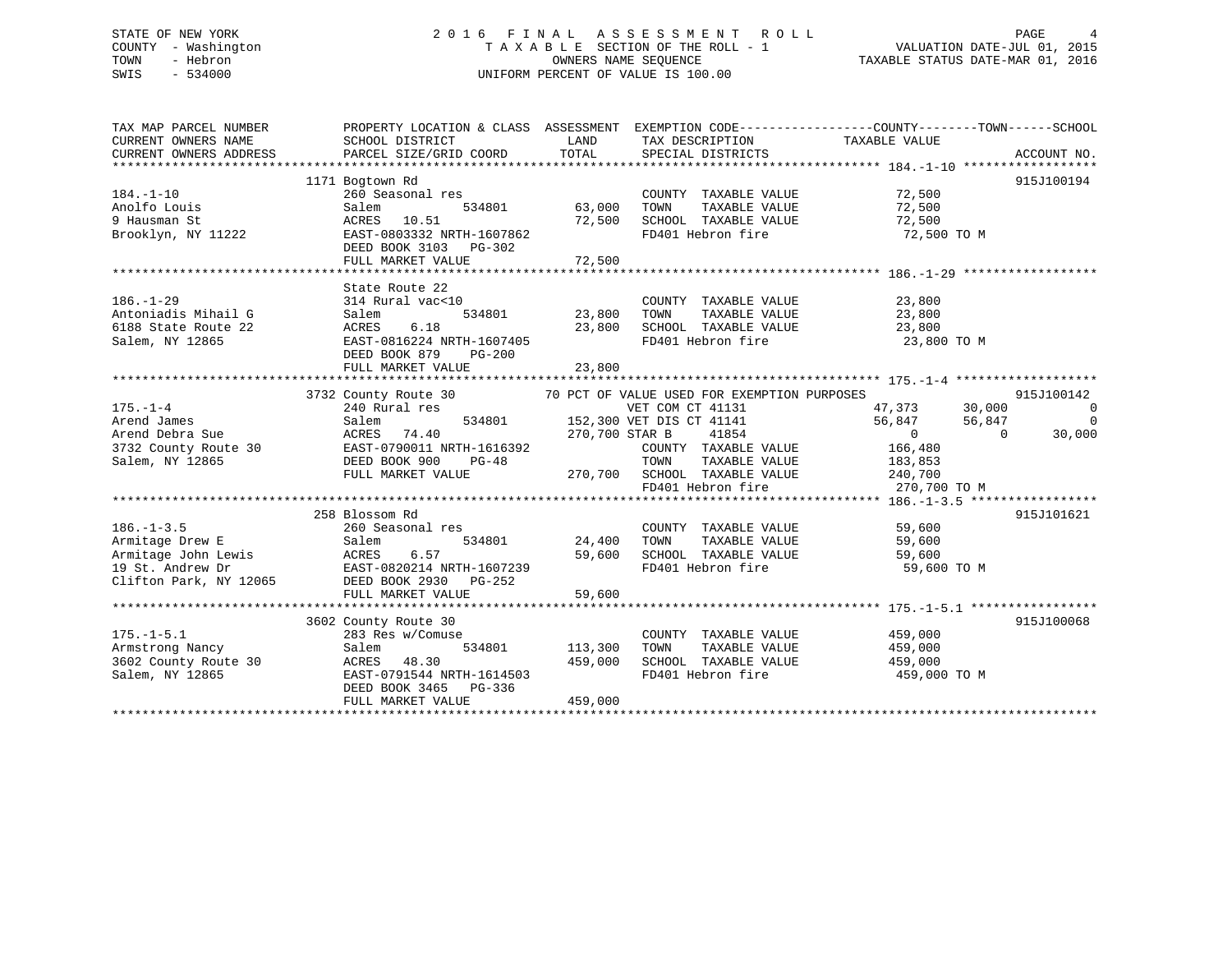## STATE OF NEW YORK 2 0 1 6 F I N A L A S S E S S M E N T R O L L PAGE 5 COUNTY - Washington T A X A B L E SECTION OF THE ROLL - 1 VALUATION DATE-JUL 01, 2015 TOWN - Hebron OWNERS NAME SEQUENCE TAXABLE STATUS DATE-MAR 01, 2016 SWIS - 534000 UNIFORM PERCENT OF VALUE IS 100.00

| TAX MAP PARCEL NUMBER<br>CURRENT OWNERS NAME<br>CURRENT OWNERS ADDRESS      | SCHOOL DISTRICT                                                                                                                                                                                                                                                                    | PROPERTY LOCATION & CLASS ASSESSMENT EXEMPTION CODE----------------COUNTY-------TOWN------SCHOOL<br>LAND<br>TAX DESCRIPTION TAXABLE VALUE                                                                                                                                             |                                                                                   |
|-----------------------------------------------------------------------------|------------------------------------------------------------------------------------------------------------------------------------------------------------------------------------------------------------------------------------------------------------------------------------|---------------------------------------------------------------------------------------------------------------------------------------------------------------------------------------------------------------------------------------------------------------------------------------|-----------------------------------------------------------------------------------|
| $184. - 1 - 13.3$<br>Armstrong Robert J<br>22 Bogtown Ln<br>Salem, NY 12865 | 22 Bogtown Ln<br>210 1 Family Res<br>Salem<br>557/280<br>ACRES 5.40<br>EAST-0803651 NRTH-1605858<br>DEED BOOK 911<br>PG-61<br>FULL MARKET VALUE                                                                                                                                    | STAR B<br>41854<br>534801 52,800 COUNTY TAXABLE VALUE 167,900<br>167,900<br>TOWN<br>TAXABLE VALUE<br>SCHOOL TAXABLE VALUE 137,900<br>FD401 Hebron fire<br>167,900                                                                                                                     | 815J101735<br>$\overline{0}$<br>$\Omega$<br>30,000<br>167,900<br>167,900 TO M     |
| $184. - 1 - 13.1$                                                           | 44 Bogtown Ln<br>240 Rural res                                                                                                                                                                                                                                                     | al res 534801 63,400 COUNTY TAXABLE VALUE 178,700<br>Armstrong Timothy<br>Armstrong Deborah (178,700 Salem 178,700 178,700 178,700 178,700 178,700 178,700 178,700 178,700 178,700 178,700 178,700 1814 Bogtown Ln EAST-0803366 NRTH-1606100 178,700 178,700 178,700 1814 18,700 1814 | 915J101072<br>$\Omega$<br>30,000                                                  |
|                                                                             | 160 Crosier Rd<br>168.-1-14.6<br>Arnold Cameron T<br>160 Crosier Rd<br>Salem, NY 12865<br>2008 2326 PG-233<br>2008 2526 PG-233<br>2018 233<br>2008 2526 PG-233<br>2018 233<br>2019 233<br>2019 233<br>2019 233<br>2019 233<br>2019 233<br>2019 233<br>2019 233<br>2019 233<br>2019 | COUNTY TAXABLE VALUE<br>TOWN<br>TAXABLE VALUE<br>SCHOOL TAXABLE VALUE<br>SCHOOL TAXABLE VALUE 171,500<br>CA008 Cons agri dst 8 171,500 TO M<br>FD401 Hebron fire 171,500 TO M                                                                                                         | 171,500<br>171,500                                                                |
| $169. - 1 - 12.1$<br>Ashton Sherman<br>291 Pine Hill Rd<br>Salem, NY 12865  | 210 1 Family Res<br>210 1 Family Res<br>Granville 533201<br>ACRES 2.44 BANK 999<br>EAST-0812579 NRTH-1624565<br>TITE TO 2012579 NRTH-1624565<br>EAST-0812579 NRTH-1624565<br>DEED BOOK 752 PG-309<br>FULL MARKET VALUE                                                             | 291 Pine Hill Rd 98 PCT OF VALUE USED FOR EXEMPTION PURPOSES<br>VET WAR CT 41121<br>سمبر سے دی۔<br>533201 35,500 STAR B<br>41854<br>999 106,500 COUNTY TAXABLE VALUE 90,844<br>106,500 FD401 Hebron fire                                                                              | 15,656 15,656<br>0<br>$\sim$ 0<br>$\overline{0}$<br>30,000<br>106,500 TO M        |
|                                                                             | 55 James Rd                                                                                                                                                                                                                                                                        | 159.-1-36.2<br>Aubin Charles<br>Aubin Charles<br>Aubin Carol across to the Hartford 533801<br>Salem, NY 12865<br>Aubin Carol across 2.69<br>Salem, NY 12865<br>PULL MARKET VALUE<br>PULL MARKET VALUE<br>FULL MARKET VALUE<br>FULL MARKET VALUE<br>F<br>SCHOOL TAXABLE VALUE          | $\overline{0}$<br>$\Omega$<br>30,000<br>53,600<br>53,600<br>23,600<br>53,600 TO M |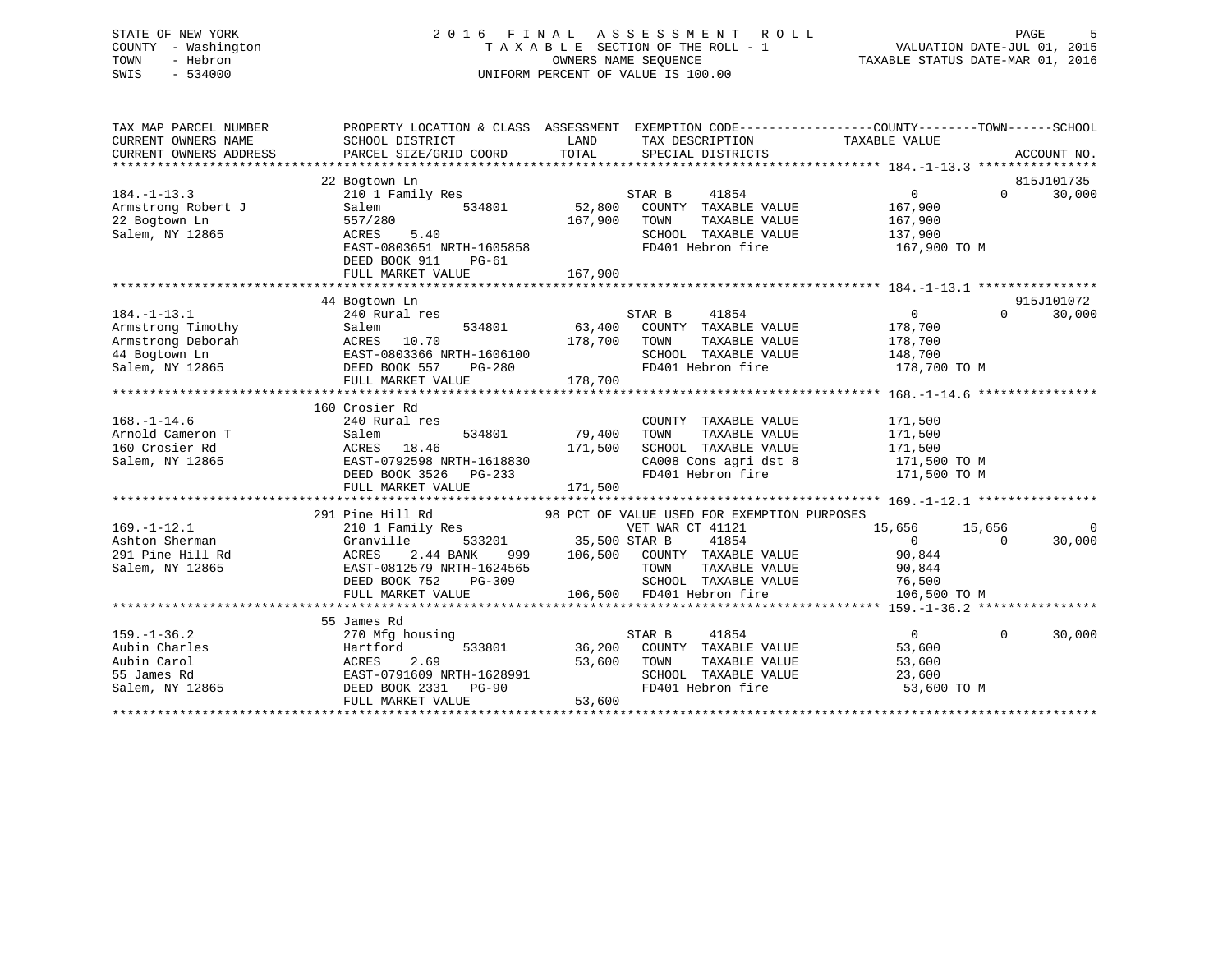## STATE OF NEW YORK 2 0 1 6 F I N A L A S S E S S M E N T R O L L PAGE 6 COUNTY - Washington T A X A B L E SECTION OF THE ROLL - 1 VALUATION DATE-JUL 01, 2015 TOWN - Hebron OWNERS NAME SEQUENCE TAXABLE STATUS DATE-MAR 01, 2016 SWIS - 534000 UNIFORM PERCENT OF VALUE IS 100.00

| TAX MAP PARCEL NUMBER  |                           |                                 | PROPERTY LOCATION & CLASS ASSESSMENT EXEMPTION CODE----------------COUNTY-------TOWN------SCHOOL |                        |
|------------------------|---------------------------|---------------------------------|--------------------------------------------------------------------------------------------------|------------------------|
| CURRENT OWNERS NAME    | SCHOOL DISTRICT           | LAND<br>TAX DESCRIPTION         | TAXABLE VALUE                                                                                    |                        |
| CURRENT OWNERS ADDRESS | PARCEL SIZE/GRID COORD    | TOTAL<br>SPECIAL DISTRICTS      |                                                                                                  | ACCOUNT NO.            |
|                        |                           |                                 |                                                                                                  |                        |
|                        | 89 Thunder Way            |                                 |                                                                                                  | 915J100070             |
| $175. - 1 - 21$        | 260 Seasonal res          | 41854<br>STAR B                 | $\Omega$                                                                                         | $\Omega$<br>30,000     |
| Austin Jeremy J        | 534801<br>Salem           | 58,200<br>COUNTY TAXABLE VALUE  | 72,600                                                                                           |                        |
| Humphrey Carrie G      | 50.00<br>ACRES            | 72,600<br>TOWN                  | TAXABLE VALUE<br>72,600                                                                          |                        |
| PO Box 386             | EAST-0788049 NRTH-1610176 | SCHOOL TAXABLE VALUE            | 42,600                                                                                           |                        |
| Salem, NY 12865        | DEED BOOK 2210<br>PG-186  | FD401 Hebron fire               | 72,600 TO M                                                                                      |                        |
|                        | FULL MARKET VALUE         | 72,600                          |                                                                                                  |                        |
|                        |                           |                                 |                                                                                                  |                        |
|                        | 34 Middle Rd              |                                 |                                                                                                  | 915J100103<br>$\Omega$ |
| $177. - 1 - 38$        | 210 1 Family Res          | STAR B<br>41854                 | $\overline{0}$                                                                                   | 30,000                 |
| Ayers Bruce            | 534801<br>Salem           | 32,500<br>COUNTY TAXABLE VALUE  | 69,700                                                                                           |                        |
| 34 Middle Rd           | ACRES<br>1.20 BANK<br>999 | 69,700<br>TOWN                  | TAXABLE VALUE<br>69,700                                                                          |                        |
| Salem, NY 12865        | EAST-0804678 NRTH-1613187 | SCHOOL TAXABLE VALUE            | 39,700                                                                                           |                        |
|                        | DEED BOOK 958<br>PG-297   | FD401 Hebron fire               | 69,700 TO M                                                                                      |                        |
|                        | FULL MARKET VALUE         | 69,700                          |                                                                                                  |                        |
|                        |                           |                                 |                                                                                                  |                        |
|                        | Sheldon Rd                |                                 |                                                                                                  | 915J100643             |
| $177. - 1 - 20$        | 322 Rural vac>10          | COUNTY TAXABLE VALUE            | 30,900                                                                                           |                        |
| Aylmer Michael J       | 534801<br>Salem           | 30,900<br>TOWN                  | TAXABLE VALUE<br>30,900                                                                          |                        |
| 29 Sheldon Rd          | ACRES<br>10.90            | 30,900<br>SCHOOL TAXABLE VALUE  | 30,900                                                                                           |                        |
| Salem, NY 12865        | EAST-0815824 NRTH-1616140 | FD401 Hebron fire               | 30,900 TO M                                                                                      |                        |
|                        | DEED BOOK 3270 PG-292     |                                 |                                                                                                  |                        |
|                        | FULL MARKET VALUE         | 30,900                          |                                                                                                  |                        |
|                        |                           |                                 |                                                                                                  |                        |
|                        | 29 Sheldon Rd             |                                 |                                                                                                  | 915J101610             |
| $177. - 1 - 20.1$      | 210 1 Family Res          | STAR B<br>41854                 | $\overline{0}$                                                                                   | $\Omega$<br>30,000     |
| Aylmer Michael J       | 534801<br>Salem           | 32,800<br>COUNTY TAXABLE VALUE  | 129,300                                                                                          |                        |
| 29 Sheldon Rd          | ACRES<br>1.30             | 129,300<br>TOWN                 | TAXABLE VALUE<br>129,300                                                                         |                        |
| Salem, NY 12865        | EAST-0816033 NRTH-1615855 | SCHOOL TAXABLE VALUE            | 99,300                                                                                           |                        |
|                        | DEED BOOK 3270 PG-292     | FD401 Hebron fire               | 129,300 TO M                                                                                     |                        |
|                        | FULL MARKET VALUE         | 129,300                         |                                                                                                  |                        |
|                        |                           |                                 |                                                                                                  |                        |
|                        | 105 Bromley Ln            |                                 |                                                                                                  |                        |
| $178. - 1 - 5.1$       | 210 1 Family Res          | COUNTY TAXABLE VALUE            | 129,900                                                                                          |                        |
| Backus Tyler           | 534801<br>Salem           | 37,800<br>TOWN                  | TAXABLE VALUE<br>129,900                                                                         |                        |
| 30 Rogers St Apt 3     | ACRES<br>3.30             | 129,900<br>SCHOOL TAXABLE VALUE | 129,900                                                                                          |                        |
| Glens Falls, NY 12801  | EAST-0820583 NRTH-1614438 | FD401 Hebron fire               | 129,900 TO M                                                                                     |                        |
|                        | DEED BOOK 3305 PG-165     |                                 |                                                                                                  |                        |
|                        | FULL MARKET VALUE         | 129,900                         |                                                                                                  |                        |
|                        |                           |                                 |                                                                                                  |                        |
|                        | 163 County Route 28       |                                 |                                                                                                  | 915J100288             |
| $152. - 2 - 15$        | 210 1 Family Res          | 41854<br>STAR B                 | $\overline{0}$                                                                                   | $\Omega$<br>30,000     |
| Bailey Bobbie Jo       | Granville<br>533201       | 38,200<br>COUNTY TAXABLE VALUE  | 121,400                                                                                          |                        |
| Pollock Clayton W      | ACRES<br>1.10 BANK<br>26  | 121,400<br>TOWN                 | TAXABLE VALUE<br>121,400                                                                         |                        |
| 163 County Route 28    | EAST-0810743 NRTH-1642575 | SCHOOL TAXABLE VALUE            | 91,400                                                                                           |                        |
| Granville, NY 12832    | DEED BOOK 2140 PG-350     | FD401 Hebron fire               | 121,400 TO M                                                                                     |                        |
|                        | FULL MARKET VALUE         | 121,400                         |                                                                                                  |                        |
|                        |                           |                                 |                                                                                                  |                        |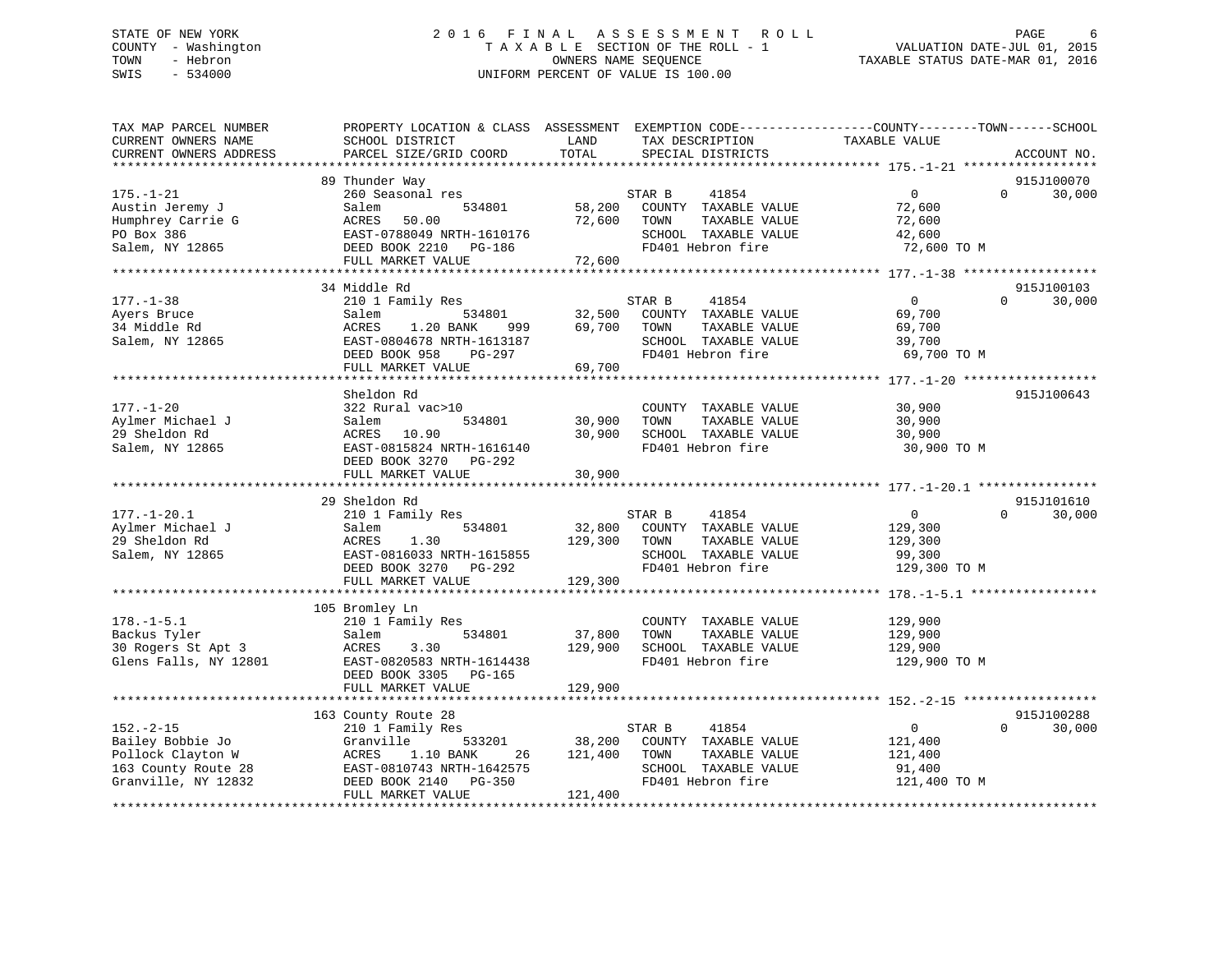#### STATE OF NEW YORK 2 0 1 6 F I N A L A S S E S S M E N T R O L L PAGE 7COUNTY - Washington T A X A B L E SECTION OF THE ROLL - 1 TOWN - Hebron **CONNERS NAME SEQUENCE** TAXABLE STATUS DATE-MAR 01, 2016 SWIS - 534000 UNIFORM PERCENT OF VALUE IS 100.00

VALUATION DATE-JUL 01, 2015

| TAX MAP PARCEL NUMBER  | PROPERTY LOCATION & CLASS | ASSESSMENT | EXEMPTION CODE-----------------COUNTY--------TOWN------SCHOOL |               |        |                    |
|------------------------|---------------------------|------------|---------------------------------------------------------------|---------------|--------|--------------------|
| CURRENT OWNERS NAME    | SCHOOL DISTRICT           | LAND       | TAX DESCRIPTION                                               | TAXABLE VALUE |        |                    |
| CURRENT OWNERS ADDRESS | PARCEL SIZE/GRID COORD    | TOTAL      | SPECIAL DISTRICTS                                             |               |        | ACCOUNT NO.        |
|                        |                           |            |                                                               |               |        |                    |
|                        | 7 Chamberlin Mills Rd     |            | 90 PCT OF VALUE USED FOR EXEMPTION PURPOSES                   |               |        | 915J100015         |
| $183.20 - 1 - 7$       | 210 1 Family Res          |            | VET WAR CT 41121                                              | 10,665        | 10,665 | $\Omega$           |
| Bain Allan             | Salem<br>534801           |            | 41802<br>32,000 AGED-CO                                       | 30,218        |        | $\Omega$           |
| made the black         | 1.771331                  |            | $\sqrt{1700}$<br><b>DO 000 30DD COTT</b>                      |               |        | 10 C <sub>CD</sub> |

| $183.20 - 1 - 7$<br>Bain Allan<br>Bain Kathy<br>7 Chamberlin Mills Rd<br>Salem, NY 12865 | 7 Chamberlin Mills Rd<br>210 1 Family Res<br>534801<br>Salem<br>476/331<br>ACRES<br>3.00<br>EAST-0792505 NRTH-1603007                                     | 90 PCT OF VALUE USED FOR EXEMPTION PURPOSES<br>VET WAR CT 41121<br>32,000 AGED-CO<br>41802<br>79,000 AGED-SCH 41804<br>41834<br>STAR EN<br>COUNTY TAXABLE VALUE             | 915J100015<br>10,665 10,665<br>C<br>30,218<br>$\Omega$<br>$\mathsf{C}$<br>$\Omega$<br>10,665<br>$\overline{0}$<br>$\overline{0}$<br>$\Omega$<br>65,300<br>38,117 |
|------------------------------------------------------------------------------------------|-----------------------------------------------------------------------------------------------------------------------------------------------------------|-----------------------------------------------------------------------------------------------------------------------------------------------------------------------------|------------------------------------------------------------------------------------------------------------------------------------------------------------------|
|                                                                                          | DEED BOOK 434<br>$PG-4$<br>FULL MARKET VALUE                                                                                                              | TOWN<br>TAXABLE VALUE<br>79,000 SCHOOL TAXABLE VALUE<br>CA008 Cons agri dst 8<br>FD401 Hebron fire<br>LD401 West hebron light                                               | 68,335<br>3,035<br>79,000 TO M<br>79,000 TO M<br>79,000 TO M                                                                                                     |
|                                                                                          | 4294 County Route 30                                                                                                                                      |                                                                                                                                                                             | 915J100507                                                                                                                                                       |
| $158. - 1 - 4$<br>Bain Ronald<br>Bain Sharon                                             | 240 Rural res<br>Hartford<br>533801<br>ACRES 42.80<br>FULL MARKET VALUE                                                                                   | 41854<br>STAR B<br>123,400 COUNTY TAXABLE VALUE<br>340,000 TOWN<br>TAXABLE VALUE<br>SCHOOL TAXABLE VALUE<br>CA008 Cons agri dst 8 340,000 TO M<br>340,000 FD401 Hebron fire | $\overline{0}$<br>30,000<br>$\Omega$<br>340,000<br>340,000<br>310,000<br>340,000 TO M                                                                            |
|                                                                                          |                                                                                                                                                           |                                                                                                                                                                             |                                                                                                                                                                  |
| $161. - 2 - 10.15$<br>Baker Antoinette<br>6945 State Route 22<br>Granville, NY 12832     | 6945 State Route 22<br>270 Mfg housing<br>Granville<br>533201<br>2.90<br>ACRES<br>EAST-0816434 NRTH-1625258<br>DEED BOOK 2199 PG-250<br>FULL MARKET VALUE | COUNTY TAXABLE VALUE<br>36,700 TOWN<br>TAXABLE VALUE<br>58,500 SCHOOL TAXABLE VALUE<br>FD401 Hebron fire<br>58,500                                                          | 915J101119<br>58,500<br>58,500<br>58,500<br>58,500 TO M                                                                                                          |
|                                                                                          | 6570 State Route 22                                                                                                                                       |                                                                                                                                                                             | 915J100019                                                                                                                                                       |
| $177. - 1 - 18$<br>Baker Fred Jr<br>6570 State Route 22<br>Salem, NY 12865               | 210 1 Family Res<br>534801<br>Salem<br>2.30<br>ACRES<br>EAST-0815408 NRTH-1616246<br>DEED BOOK 400<br>PG-407<br>FULL MARKET VALUE                         | 41834<br>STAR EN<br>35,100 COUNTY TAXABLE VALUE<br>TAXABLE VALUE<br>60,100 TOWN<br>SCHOOL TAXABLE VALUE<br>FD401 Hebron fire<br>60,100                                      | $\overline{0}$<br>60,100<br>$\Omega$<br>60,100<br>60,100<br>$\overline{0}$<br>60,100 TO M                                                                        |
|                                                                                          |                                                                                                                                                           |                                                                                                                                                                             |                                                                                                                                                                  |
| $170. - 1 - 12.7$<br>Baker Glen<br>9915 State Route 22<br>Middle Granville, NY 12849     | Mountainside Meadows Way<br>314 Rural vac<10<br>Salem<br>534801<br>Lot 7<br>5.59<br>ACRES<br>EAST-0816838 NRTH-1617205                                    | COUNTY TAXABLE VALUE<br>22,900<br>TOWN<br>TAXABLE VALUE<br>22,900<br>SCHOOL TAXABLE VALUE<br>CA008 Cons agri dst 8<br>FD401 Hebron fire                                     | 915J101793<br>22,900<br>22,900<br>22,900<br>22,900 TO M<br>22,900 TO M                                                                                           |
|                                                                                          | DEED BOOK 2421 PG-327<br>FULL MARKET VALUE                                                                                                                | 22,900                                                                                                                                                                      |                                                                                                                                                                  |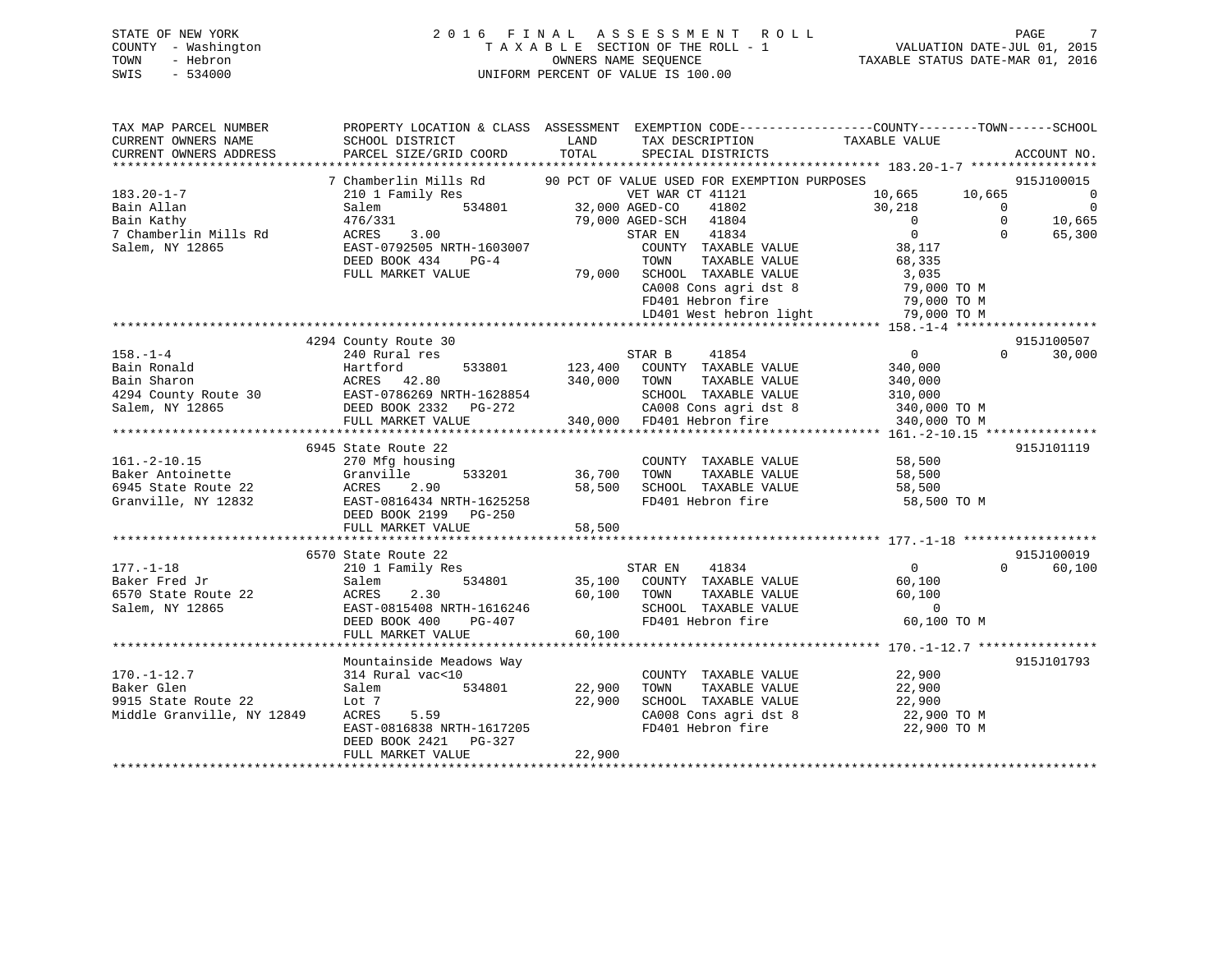## STATE OF NEW YORK 2 0 1 6 F I N A L A S S E S S M E N T R O L L PAGE 8 COUNTY - Washington T A X A B L E SECTION OF THE ROLL - 1 VALUATION DATE-JUL 01, 2015 TOWN - Hebron OWNERS NAME SEQUENCE TAXABLE STATUS DATE-MAR 01, 2016 SWIS - 534000 UNIFORM PERCENT OF VALUE IS 100.00

| TAX MAP PARCEL NUMBER<br>CURRENT OWNERS NAME<br>CURRENT OWNERS ADDRESS                                  | PROPERTY LOCATION & CLASS ASSESSMENT<br>SCHOOL DISTRICT<br>PARCEL SIZE/GRID COORD                                                                                                           | LAND<br>TOTAL                | TAX DESCRIPTION<br>SPECIAL DISTRICTS                                                                                | EXEMPTION CODE-----------------COUNTY-------TOWN------SCHOOL<br>TAXABLE VALUE | ACCOUNT NO.                      |
|---------------------------------------------------------------------------------------------------------|---------------------------------------------------------------------------------------------------------------------------------------------------------------------------------------------|------------------------------|---------------------------------------------------------------------------------------------------------------------|-------------------------------------------------------------------------------|----------------------------------|
| $170. - 1 - 12.8$<br>Baker Glen<br>9915 State Route 22<br>Middle Granville, NY 12849                    | Mountainside Meadows Way<br>314 Rural vac<10<br>534801<br>Salem<br>Lot 5<br>5.64<br>ACRES<br>EAST-0816512 NRTH-1617174<br>DEED BOOK 2421 PG-327<br>FULL MARKET VALUE                        | 23,000<br>23,000<br>23,000   | COUNTY TAXABLE VALUE<br>TAXABLE VALUE<br>TOWN<br>SCHOOL TAXABLE VALUE<br>CA008 Cons agri dst 8<br>FD401 Hebron fire | 23,000<br>23,000<br>23,000<br>23,000 TO M<br>23,000 TO M                      | 915J101794                       |
| $178. - 1 - 11.1$<br>Baker Michael<br>Baker Diana<br>97 Bromley Ln<br>Granville, NY 12832               | 97 Bromley Ln<br>210 1 Family Res<br>534801<br>Salem<br>$1$ ot $2$<br>6.10<br>ACRES<br>EAST-0820211 NRTH-1614406<br>DEED BOOK 503<br>PG-914<br>FULL MARKET VALUE                            | 43,700<br>165,000<br>165,000 | STAR B<br>41854<br>COUNTY TAXABLE VALUE<br>TAXABLE VALUE<br>TOWN<br>SCHOOL TAXABLE VALUE<br>FD401 Hebron fire       | $\overline{0}$<br>165,000<br>165,000<br>135,000<br>165,000 TO M               | 915J101339<br>$\Omega$<br>30,000 |
| $178. - 1 - 11.4$<br>Baker Michael<br>Baker Diana<br>97 Bromley Ln<br>Granville, NY 12832               | Bromley Ln<br>314 Rural vac<10<br>534801<br>Salem<br>lot 1<br>ACRES<br>1.42<br>EAST-0819962 NRTH-1614090<br>DEED BOOK 503<br>PG-914<br>FULL MARKET VALUE                                    | 13,100<br>13,100<br>13,100   | COUNTY TAXABLE VALUE<br>TAXABLE VALUE<br>TOWN<br>SCHOOL TAXABLE VALUE<br>FD401 Hebron fire                          | 13,100<br>13,100<br>13,100<br>13,100 TO M                                     |                                  |
| $143. - 1 - 12$<br>Baker Nathaniel C<br>Baker Benjamin C<br>1591 County Route 23<br>Granville, NY 12832 | 147 East Green Pond Way<br>260 Seasonal res - WTRFNT<br>Granville<br>533201<br>FRNT 150.00 DPTH 200.00 102,500<br>EAST-0816343 NRTH-1643718<br>DEED BOOK 871<br>PG-252<br>FULL MARKET VALUE | 67,800<br>102,500            | COUNTY TAXABLE VALUE<br>TAXABLE VALUE<br>TOWN<br>SCHOOL TAXABLE VALUE<br>FD401 Hebron fire                          | 102,500<br>102,500<br>102,500<br>102,500 TO M                                 | 915J100021                       |
| $158. - 1 - 11$<br>Baker Richard P<br>9400 Woodington Dr<br>Potomac, MD 20854                           | 26 Wolfe Ln<br>260 Seasonal res<br>Hartford<br>533801<br>891/198, 891/193,891/189<br>ACRES<br>6.50<br>EAST-0790285 NRTH-1631282<br>DEED BOOK 891<br>PG-196<br>FULL MARKET VALUE             | 55,000<br>76,000<br>76,000   | COUNTY TAXABLE VALUE<br>TAXABLE VALUE<br>TOWN<br>SCHOOL TAXABLE VALUE<br>FD401 Hebron fire                          | 76,000<br>76,000<br>76,000<br>76,000 TO M                                     | 915J100620                       |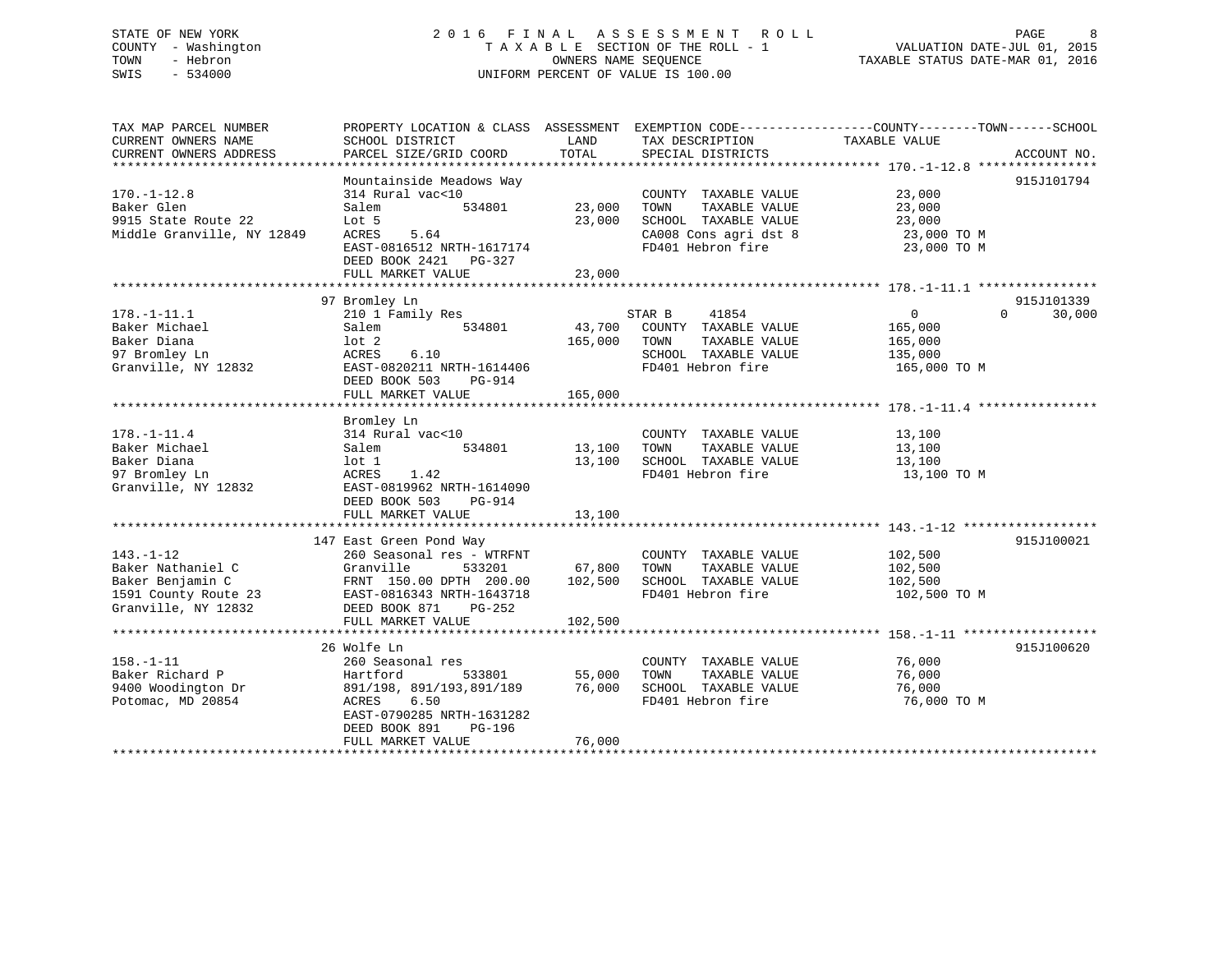## STATE OF NEW YORK 2 0 1 6 F I N A L A S S E S S M E N T R O L L PAGE 9 COUNTY - Washington T A X A B L E SECTION OF THE ROLL - 1 VALUATION DATE-JUL 01, 2015 TOWN - Hebron OWNERS NAME SEQUENCE TAXABLE STATUS DATE-MAR 01, 2016 SWIS - 534000 UNIFORM PERCENT OF VALUE IS 100.00

| TAX MAP PARCEL NUMBER<br>CURRENT OWNERS NAME<br>CURRENT OWNERS ADDRESS                                                                                                                                                                                                              | PROPERTY LOCATION & CLASS ASSESSMENT EXEMPTION CODE---------------COUNTY-------TOWN-----SCHOOL<br>SCHOOL DISTRICT<br>PARCEL SIZE/GRID COORD                                                                         | <b>LAND</b><br>TOTAL | TAX DESCRIPTION<br>SPECIAL DISTRICTS                                                                                                                                          | TAXABLE VALUE                                                                                                                                                                                       | ACCOUNT NO.                      |
|-------------------------------------------------------------------------------------------------------------------------------------------------------------------------------------------------------------------------------------------------------------------------------------|---------------------------------------------------------------------------------------------------------------------------------------------------------------------------------------------------------------------|----------------------|-------------------------------------------------------------------------------------------------------------------------------------------------------------------------------|-----------------------------------------------------------------------------------------------------------------------------------------------------------------------------------------------------|----------------------------------|
| $175. - 1 - 12.7$<br>Baker Wendell<br>Baker Wendell<br>Baker Cindy<br>Baker Cindy<br>De Box 179<br>Po Box 179<br>North River, NY 12856<br>North River, NY 12856<br>Po Box 179<br>Po Box 179<br>Po Box 179<br>Po Box 179<br>Po Box 179<br>Po Box 179<br>Po Box 179<br>Po Box 179<br> | 87 & 88 Thunder Way<br>210 1 Family Res                                                                                                                                                                             |                      | COUNTY TAXABLE VALUE 189,500<br>TOWN                                                                                                                                          | TAXABLE VALUE 189,500<br>SCHOOL TAXABLE VALUE 189,500<br>FD401 Hebron fire 189,500 TO M                                                                                                             | 915J101603                       |
| 175.-1-12.2<br>Balla Wade H<br>3495 County Route 30 RORES 18.46<br>2791191.75 PACRES<br>Salem, NY 12865                                                                                                                                                                             | 3495 County Route 30 75 PCT OF VALUE USED FOR EXEMPTION PURPOSES<br>534801 78,900 STAR EN<br>119,000 COUNTY<br>EAST-0791281 NRTH-1611167<br>EAST-0791281 NRTH-1611167<br>DEED BOOK 2939 PG-253<br>FULL MARKET VALUE |                      | AGED-ALL 41800<br>41834<br>COUNTY TAXABLE VALUE 74,375                                                                                                                        | 44,625 44,625<br>$\overline{0}$<br>$\overline{0}$<br>11167 TOWN TAXABLE VALUE 74,375<br>5CHOOL TAXABLE VALUE 74,375<br>119,000 CA008 Cons agri dst 8 119,000 TO M<br>FD401 Hebron fire 119,000 TO M | 915J101138<br>44,625<br>65,300   |
| $161. - 2 - 7.2$<br>Ballantine Scott E<br>Tone State Route 22<br>Granville, NY 12832                                                                                                                                                                                                | 7008 State Route 22<br>270 Mfg housing<br>Granville<br>lot A<br>ACRES 1.67<br>EAST-0817630 NRTH-1626535<br>DEED BOOK 916<br>PG-316                                                                                  |                      | 41854<br>STAR B<br>STAR B 41854 0<br>533201 33,700 COUNTY TAXABLE VALUE 45,300<br>45,300 TOWN TAXABLE VALUE 45,300<br>SCHOOL TAXABLE VALUE 15,300<br>FD401 Hebron fire 15,300 | $\overline{0}$<br>45,300 TO M                                                                                                                                                                       | $\Omega$<br>30,000               |
| $\frac{G}{a}$<br>$176. - 1 - 25.1$<br>Baltz Albert G<br>Baltz Patricia                                                                                                                                                                                                              | 516 Chamberlin Mills Rd 66 PCT OF VALUE USED FOR EXEMPTION PURPOSES<br>240 Rural res<br>Salem<br>470/340                                                                                                            |                      | VET WAR CT 41121<br>534801 137,100 STAR EN 41834 20,909<br>211,200 COUNTY TAXABLE VALUE 190,291                                                                               | 20,909 18,000<br>$\overline{0}$                                                                                                                                                                     | 915J100022<br>$\Omega$<br>65,300 |
| 142.-3-8.3<br>Barbato Lisa (10 1 Family Res)<br>1286 Big Burch Hill Rd 142.-1-8.3<br>Granville, NY 12832 ACRES 3.90                                                                                                                                                                 | 1286 Big Burch Hill Rd<br>Granville 533201 46,800<br>142.-1-8.3 112,800<br>ACRES 3.90 EAST-0801501 NRTH-1640589<br>DEED BOOK 3254 PG-34<br>FULL MARKET VALUE                                                        | 112,800              | 41854<br>STAR B<br>COUNTY TAXABLE VALUE<br>TOWN      TAXABLE VALUE<br>TOWN<br>FD401 Hebron fire                                                                               | $\overline{0}$<br>112,800<br>112,800<br>SCHOOL TAXABLE VALUE 82,800<br>FD401 Hebron fire 112,800 TO M                                                                                               | 915J101093<br>$\Omega$<br>30,000 |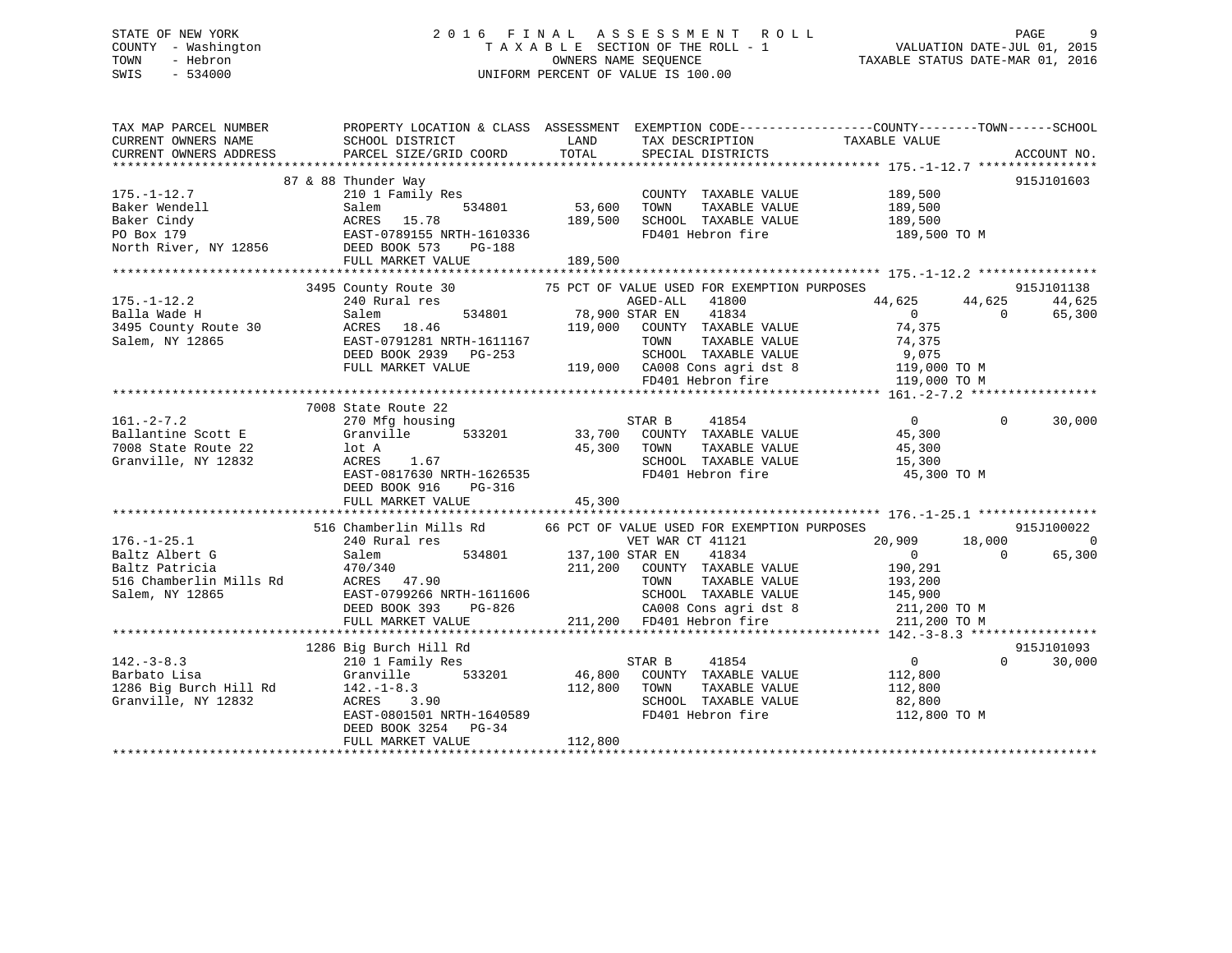## STATE OF NEW YORK 2 0 1 6 F I N A L A S S E S S M E N T R O L L PAGE 10 COUNTY - Washington T A X A B L E SECTION OF THE ROLL - 1 VALUATION DATE-JUL 01, 2015 TOWN - Hebron OWNERS NAME SEQUENCE TAXABLE STATUS DATE-MAR 01, 2016 SWIS - 534000 UNIFORM PERCENT OF VALUE IS 100.00

| TAX MAP PARCEL NUMBER<br>CURRENT OWNERS NAME<br>CURRENT OWNERS ADDRESS | SCHOOL DISTRICT<br>PARCEL SIZE/GRID COORD | PROPERTY LOCATION & CLASS ASSESSMENT EXEMPTION CODE----------------COUNTY-------TOWN------SCHOOL<br>LAND<br>TAX DESCRIPTION<br>TOTAL<br>SPECIAL DISTRICTS | TAXABLE VALUE<br>ACCOUNT NO.                |
|------------------------------------------------------------------------|-------------------------------------------|-----------------------------------------------------------------------------------------------------------------------------------------------------------|---------------------------------------------|
|                                                                        |                                           |                                                                                                                                                           |                                             |
|                                                                        | 66 James Rd                               |                                                                                                                                                           | 915J101271                                  |
| $159. - 1 - 33$                                                        | 312 Vac w/imprv                           | COUNTY TAXABLE VALUE                                                                                                                                      | 47,300                                      |
| Bardin Jeffrey A                                                       | 533801<br>Hartford                        | 42,200<br>TOWN<br>TAXABLE VALUE                                                                                                                           | 47,300                                      |
| Bardin Sarah R                                                         | ACRES<br>5.12                             | 47,300<br>SCHOOL TAXABLE VALUE                                                                                                                            | 47,300                                      |
| 66 James Ln                                                            | ACRES 3.12<br>EAST-0792533 NRTH-1629314   | FD401 Hebron fire                                                                                                                                         | 47,300 TO M                                 |
| Salem, NY 12865                                                        | DEED BOOK 2690 PG-102                     |                                                                                                                                                           |                                             |
|                                                                        | FULL MARKET VALUE                         | 47,300                                                                                                                                                    |                                             |
|                                                                        |                                           |                                                                                                                                                           |                                             |
|                                                                        | 102 Ferguson Ln                           |                                                                                                                                                           | 915J100399                                  |
| $184. - 1 - 1$                                                         | 322 Rural vac>10                          | AG DIST<br>41720                                                                                                                                          | 69,678<br>69,678<br>69,678                  |
| Bardin Judith Mceachron                                                | Salem                                     | 534801 210,400 FOR 480A 47460                                                                                                                             | 95,000<br>95,000<br>95,000                  |
| 175 Ferguson Ln                                                        | 767/338; Forest 772/280                   | 210,400<br>COUNTY TAXABLE VALUE                                                                                                                           | 45,722                                      |
| Salem, NY 12865                                                        | ACRES 102.30                              | TOWN<br>TAXABLE VALUE                                                                                                                                     | 45,722                                      |
|                                                                        | EAST-0795361 NRTH-1605658                 | SCHOOL TAXABLE VALUE                                                                                                                                      | 45,722                                      |
| MAY BE SUBJECT TO PAYMENT                                              | DEED BOOK 767<br>PG-340                   | CA008 Cons agri dst 8                                                                                                                                     | 140,722 TO M                                |
| UNDER RPTL480A UNTIL 2025                                              | FULL MARKET VALUE                         | 210,400<br>69,678 EX                                                                                                                                      |                                             |
|                                                                        |                                           | FD401 Hebron fire                                                                                                                                         | 210,400 TO M                                |
|                                                                        |                                           |                                                                                                                                                           |                                             |
|                                                                        | 3139 County Route 30                      |                                                                                                                                                           | 915J100632                                  |
| $183.20 - 1 - 24$                                                      | 210 1 Family Res                          | COUNTY TAXABLE VALUE                                                                                                                                      | 113,700                                     |
| Bardin Stephen                                                         | 534801<br>Salem                           | 21,800<br>TOWN<br>TAXABLE VALUE                                                                                                                           | 113,700                                     |
| Bardin Judith                                                          | FRNT 100.00 DPTH 162.00 113,700           | SCHOOL TAXABLE VALUE                                                                                                                                      | 113,700                                     |
| 175 Ferguson Ln                                                        | ACRES<br>0.37                             | CA008 Cons agri dst 8                                                                                                                                     | 113,700 TO M                                |
| Salem, NY 12865                                                        | EAST-0792048 NRTH-1602800                 | FD401 Hebron fire                                                                                                                                         | 113,700 TO M                                |
|                                                                        | DEED BOOK 2175 PG-270                     | LD401 West hebron light                                                                                                                                   | 113,700 TO M                                |
|                                                                        |                                           |                                                                                                                                                           |                                             |
|                                                                        | FULL MARKET VALUE                         | 113,700                                                                                                                                                   |                                             |
|                                                                        |                                           |                                                                                                                                                           |                                             |
| $184. - 1 - 1.1$                                                       | 175 Ferguson Ln<br>241 Rural res&ag       | 41720<br>AG DIST                                                                                                                                          | 915J101574<br>146,896<br>146,896<br>146,896 |
| Bardin Steve                                                           | Salem<br>534801                           | 291,200 STAR B<br>41854                                                                                                                                   | $\overline{0}$                              |
|                                                                        |                                           |                                                                                                                                                           | 30,000<br>$\mathbf{0}$                      |
| Bardin Judith Ellen                                                    | forest772/280                             | 620,000 FOR 480A 47460                                                                                                                                    | 102,400<br>102,400<br>102,400               |
| 175 Ferguson Ln                                                        | ACRES 134.00 BANK<br>999                  | COUNTY TAXABLE VALUE                                                                                                                                      | 370,704                                     |
| Salem, NY 12865                                                        | EAST-0794448 NRTH-1607638                 | TOWN<br>TAXABLE VALUE                                                                                                                                     | 370,704                                     |
|                                                                        | DEED BOOK 558<br>PG-196                   | SCHOOL TAXABLE VALUE                                                                                                                                      | 340,704                                     |
| MAY BE SUBJECT TO PAYMENT                                              | FULL MARKET VALUE                         | 620,000 CA008 Cons agri dst 8                                                                                                                             | 473,104 TO M                                |
| UNDER RPTL480A UNTIL 2025                                              |                                           | 146,896 EX                                                                                                                                                |                                             |
|                                                                        |                                           | FD401 Hebron fire                                                                                                                                         | 620,000 TO M                                |
|                                                                        |                                           |                                                                                                                                                           |                                             |
|                                                                        | 26 Liebig Rd                              |                                                                                                                                                           | 915J100027                                  |
| $152. - 1 - 6$                                                         | 210 1 Family Res                          | VETWAR CTS 41120                                                                                                                                          | 14,325<br>14,325<br>$\mathbf 0$             |
| Bardin William                                                         | Granville<br>533201                       | 20,500 STAR B<br>41854                                                                                                                                    | 30,000<br>$\overline{0}$<br>$\Omega$        |
| 26 Liebig Rd                                                           | 1898/133                                  | 95,500 COUNTY TAXABLE VALUE                                                                                                                               | 81,175                                      |
| Granville, NY 12832                                                    | FRNT 132.00 DPTH 107.00                   | TOWN<br>TAXABLE VALUE                                                                                                                                     | 81,175                                      |
|                                                                        | ACRES<br>0.32                             | SCHOOL TAXABLE VALUE                                                                                                                                      | 65,500                                      |
|                                                                        | EAST-0805516 NRTH-1638085                 | FD401 Hebron fire                                                                                                                                         | 95,500 TO M                                 |
|                                                                        | DEED BOOK 3026 PG-48                      |                                                                                                                                                           |                                             |
|                                                                        | FULL MARKET VALUE                         | 95,500                                                                                                                                                    |                                             |
|                                                                        |                                           |                                                                                                                                                           |                                             |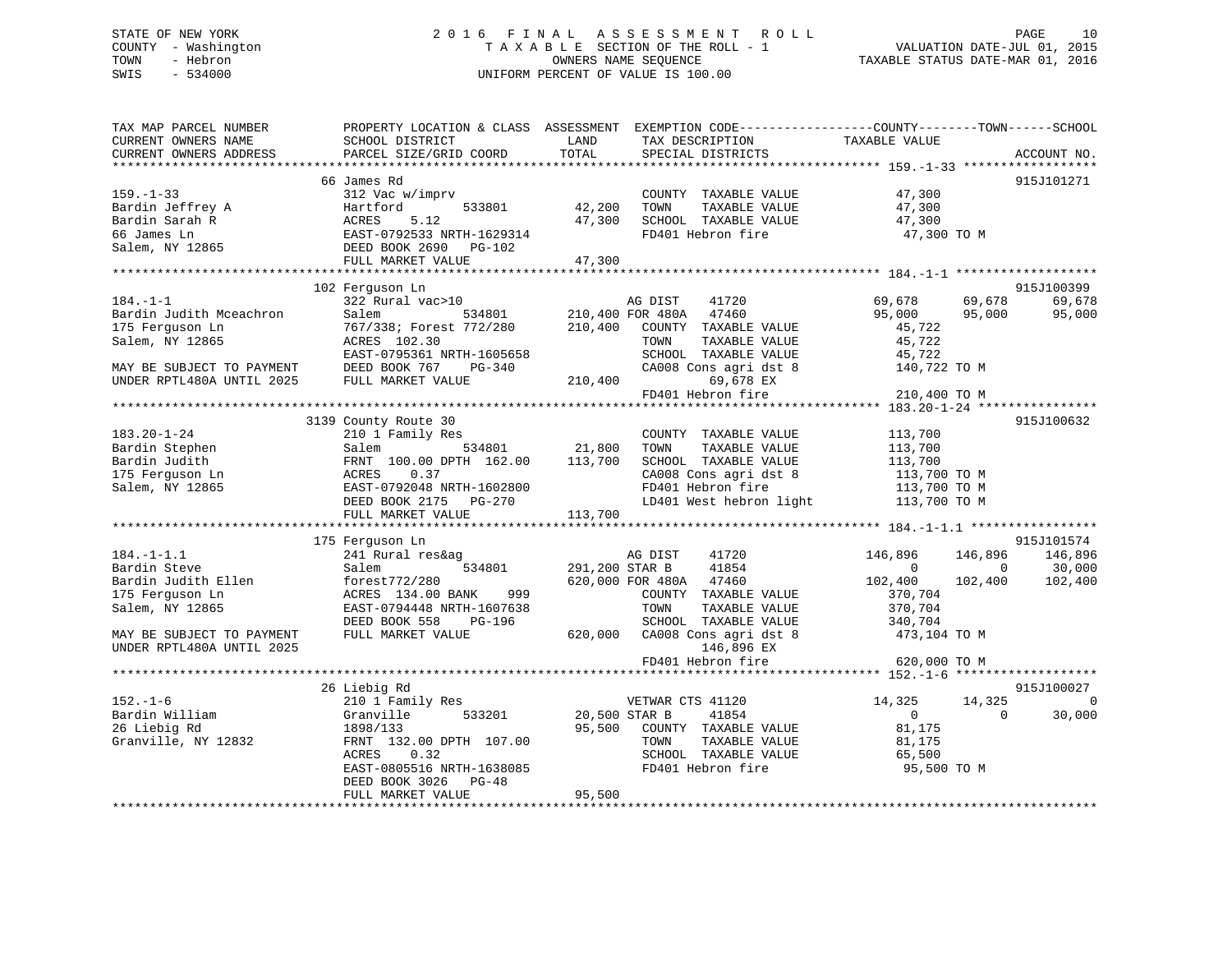## STATE OF NEW YORK 2 0 1 6 F I N A L A S S E S S M E N T R O L L PAGE 11 COUNTY - Washington T A X A B L E SECTION OF THE ROLL - 1 VALUATION DATE-JUL 01, 2015 TOWN - Hebron OWNERS NAME SEQUENCE TAXABLE STATUS DATE-MAR 01, 2016 SWIS - 534000 UNIFORM PERCENT OF VALUE IS 100.00

| TAX MAP PARCEL NUMBER<br>CURRENT OWNERS NAME<br>CURRENT OWNERS ADDRESS                                                               | PROPERTY LOCATION & CLASS ASSESSMENT EXEMPTION CODE----------------COUNTY-------TOWN------SCHOOL<br>SCHOOL DISTRICT<br>PARCEL SIZE/GRID COORD                                 | LAND<br>TOTAL                 | TAX DESCRIPTION<br>SPECIAL DISTRICTS                                                                                | TAXABLE VALUE                                                 | ACCOUNT NO.                      |
|--------------------------------------------------------------------------------------------------------------------------------------|-------------------------------------------------------------------------------------------------------------------------------------------------------------------------------|-------------------------------|---------------------------------------------------------------------------------------------------------------------|---------------------------------------------------------------|----------------------------------|
| $151. - 1 - 22.24$<br>Barendse Robert A<br>361 Little Burch Hill Rd<br>Granville, NY 12832                                           | 361 Little Burch Hill Rd<br>210 1 Family Res<br>Granville<br>533201<br>Lot 4<br>6.82<br>ACRES<br>EAST-0801457 NRTH-1637435<br>DEED BOOK 597<br>PG-311<br>FULL MARKET VALUE    | 55,600<br>100,400<br>100,400  | STAR B<br>41854<br>COUNTY TAXABLE VALUE<br>TOWN<br>TAXABLE VALUE<br>SCHOOL TAXABLE VALUE<br>FD401 Hebron fire       | $\Omega$<br>100,400<br>100,400<br>70,400<br>100,400 TO M      | 915J101683<br>$\Omega$<br>30,000 |
| $177. - 1 - 53$<br>Baric Nicolas<br>322 West 57th St<br>New York, NY 10019<br>MAY BE SUBJECT TO PAYMENT<br>UNDER AGDIST LAW TIL 2020 | 333 Tiplady Rd<br>241 Rural res&ag<br>534801<br>Salem<br>ACRES 158.40<br>EAST-0814555 NRTH-1611181<br>DEED BOOK 3512 PG-250<br>FULL MARKET VALUE                              | 277,500<br>369,700<br>369,700 | COUNTY TAXABLE VALUE<br>TOWN<br>TAXABLE VALUE<br>SCHOOL TAXABLE VALUE<br>CA008 Cons agri dst 8<br>FD401 Hebron fire | 369,700<br>369,700<br>369,700<br>369,700 TO M<br>369,700 TO M | 915J101358                       |
| $178. - 1 - 14$<br>Baric Nicolas<br>322 West 57th St<br>New York, NY 10019                                                           | State Route 22<br>314 Rural vac<10<br>534801<br>Salem<br>7.40<br>ACRES<br>EAST-0816286 NRTH-1611288<br>DEED BOOK 3512 PG-250<br>FULL MARKET VALUE                             | 6,750<br>6,750<br>6,750       | COUNTY TAXABLE VALUE<br>TAXABLE VALUE<br>TOWN<br>SCHOOL TAXABLE VALUE<br>FD401 Hebron fire                          | 6,750<br>6,750<br>6,750<br>6,750 TO M                         | 915J100560                       |
| $183.2 - 1 - 18$<br>Barkley Camp LLC<br>3 Mark St<br>Troy, NY 12180                                                                  | 181 Barkley Ln<br>260 Seasonal res - WTRFNT<br>534801<br>Salem<br>Lot 1<br>FRNT 164.00 DPTH 341.00<br>EAST-0788176 NRTH-1607346<br>DEED BOOK 2823 PG-162<br>FULL MARKET VALUE | 76,100<br>169,000<br>169,000  | COUNTY TAXABLE VALUE<br>TAXABLE VALUE<br>TOWN<br>SCHOOL TAXABLE VALUE<br>FD401 Hebron fire                          | 169,000<br>169,000<br>169,000<br>169,000 TO M                 | 915J101122                       |
| $183.2 - 1 - 37$<br>Barkley Estates Inc<br>c/o Fred Tomkins<br>675 Raritan Rd Unit 11<br>Clark, NJ 07066                             | Barkley Lk<br>315 Underwtr 1nd - WTRFNT<br>534801<br>Salem<br>453/954 477/514<br>ACRES 53.00<br>EAST-0787027 NRTH-1607218<br>FULL MARKET VALUE                                | 57,000<br>57,000<br>57,000    | COUNTY TAXABLE VALUE<br>TOWN<br>TAXABLE VALUE<br>SCHOOL TAXABLE VALUE<br>FD401 Hebron fire                          | 57,000<br>57,000<br>57,000<br>57,000 TO M                     | 915J101159                       |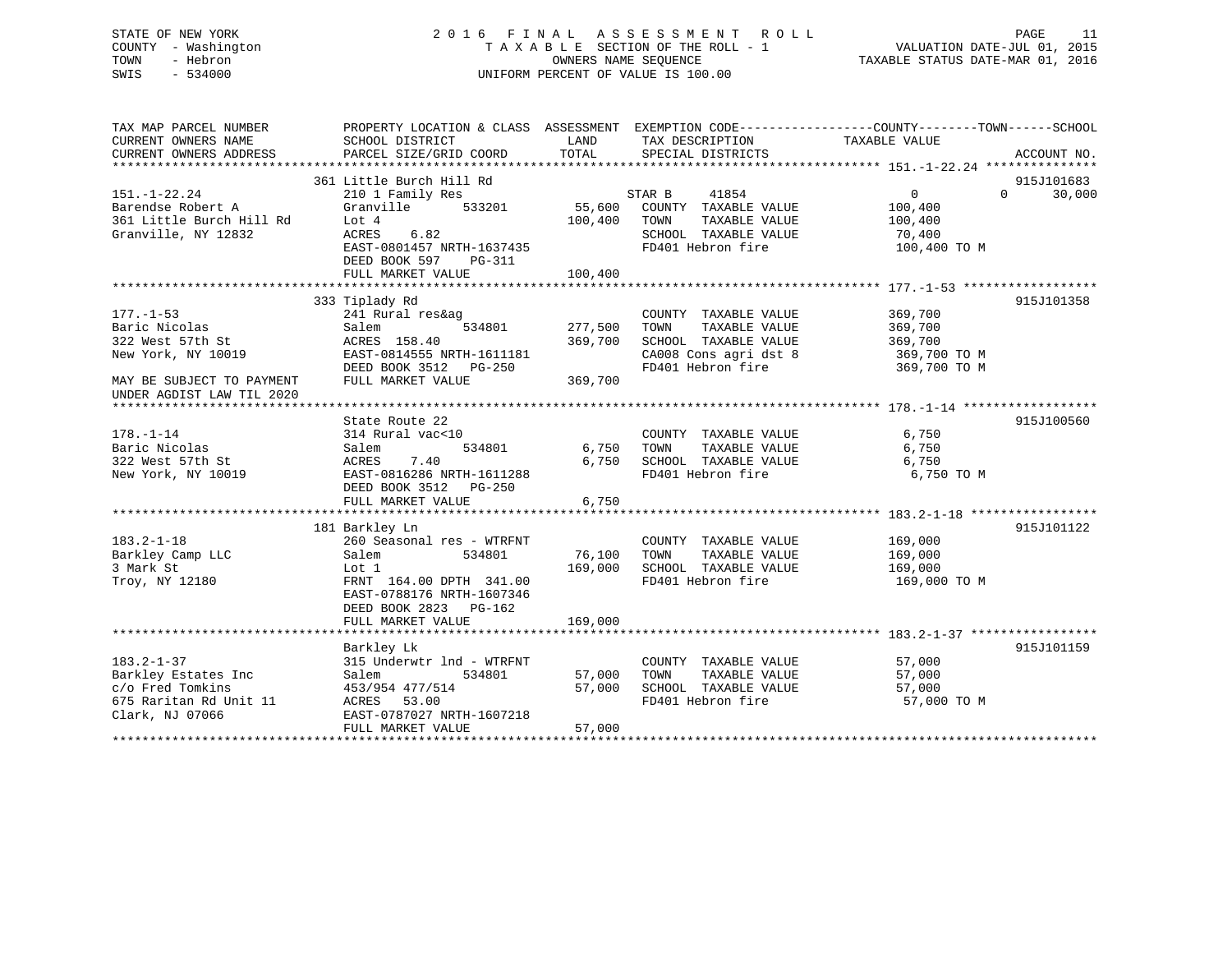## STATE OF NEW YORK 2 0 1 6 F I N A L A S S E S S M E N T R O L L PAGE 12 COUNTY - Washington T A X A B L E SECTION OF THE ROLL - 1 VALUATION DATE-JUL 01, 2015 TOWN - Hebron OWNERS NAME SEQUENCE TAXABLE STATUS DATE-MAR 01, 2016 SWIS - 534000 UNIFORM PERCENT OF VALUE IS 100.00

| TAX MAP PARCEL NUMBER<br>CURRENT OWNERS NAME<br>CURRENT OWNERS ADDRESS                                                                                                                                                                                                                          | SCHOOL DISTRICT<br>PARCEL SIZE/GRID COORD                                                                                                                                                                                                                                                                                                                                                                                                                                                                                                                                      | LAND<br>TOTAL                  | PROPERTY LOCATION & CLASS ASSESSMENT EXEMPTION CODE----------------COUNTY-------TOWN------SCHOOL<br>TAX DESCRIPTION<br>SPECIAL DISTRICTS          | TAXABLE VALUE                                                                                                                                                                                                                                                                                                                                                         | ACCOUNT NO.                            |
|-------------------------------------------------------------------------------------------------------------------------------------------------------------------------------------------------------------------------------------------------------------------------------------------------|--------------------------------------------------------------------------------------------------------------------------------------------------------------------------------------------------------------------------------------------------------------------------------------------------------------------------------------------------------------------------------------------------------------------------------------------------------------------------------------------------------------------------------------------------------------------------------|--------------------------------|---------------------------------------------------------------------------------------------------------------------------------------------------|-----------------------------------------------------------------------------------------------------------------------------------------------------------------------------------------------------------------------------------------------------------------------------------------------------------------------------------------------------------------------|----------------------------------------|
| $177. - 1 - 5.1$<br>Barnes Anthony<br>Barnes Roxie Lee<br>006-14 46th Ave<br>206-14 46th Ave<br>Bayside, NY 11361                                                                                                                                                                               | Middle Rd/e Off<br>323 Vacant rural<br>Salem<br>No Deeded R O W<br>ACRES 12.00<br>EAST-0809132 NRTH-1617791<br>DEED BOOK 392<br>PG-985<br>FULL MARKET VALUE                                                                                                                                                                                                                                                                                                                                                                                                                    | 534801 9,000<br>9,000<br>9,000 | COUNTY TAXABLE VALUE<br>TOWN<br>TAXABLE VALUE<br>SCHOOL TAXABLE VALUE 9,000<br>CA008 Cons agri dst 8 9,000 TO M<br>FD401 Hebron fire 9,000 TO M   | 9,000<br>9,000                                                                                                                                                                                                                                                                                                                                                        | 915J100037                             |
| $183.16 - 1 - 18$<br>Barnes Frederick<br>3180 County Route 30<br>Salem, NY 12865                                                                                                                                                                                                                | 3180 County Route 30 92 PCT OF VALUE USED FOR EXEMPTION PURPOSES<br>210 1 Family Res<br>Family Res<br>534801 634801 46,200 STAR B<br>Salem<br>$\begin{array}{ccccccccc} 183.16-1-18.-1 & & & & 185,900 & & \text{COUNTY} & \text{TAXABLE VALUE} \\ \text{ACRES} & 7.77 & & & & & & \text{TOWN} & & \text{TAXABLE VALUE} \end{array}$<br>ACRES<br>7.77<br>EAST-0792491 NRTH-1604139 SCHOOL TAXABLE VALUE 155,900<br>DEED BOOK 440 PG-957 CA008 Cons agri dst 8 185,900 TO M<br>FULL MARKET VALUE 185,900 FD401 Hebron fire 185,900 TO M<br>LD401 West hebron light 185,900 TO M |                                | VET COM CT 41131<br>41854<br>TAXABLE VALUE<br>TOWN                                                                                                | 42,757<br>30,000<br>$\overline{0}$<br>$\Omega$<br>143,143<br>155,900                                                                                                                                                                                                                                                                                                  | 915J100038<br>$\overline{0}$<br>30,000 |
| $152 - 2 - 14$<br>Barnes Lambert<br>Barnes Marion<br>m ------<br>169 County Route 28 EAST-0810808 NRTH-1642768 SCHOOL TAXABLE VALUE<br>Granville, NY 12832 DEED BOOK 413 PG-656 SCHOOL TAXABLE VALUE<br>FULL MARKET VALUE<br>FULL MARKET VALUE<br>PULL MARKET VALUE<br>PULL MARKET VALUE 20 CAO | 169 County Route 28<br>210 1 Family Res<br>Granville<br>ACRES<br>1.10                                                                                                                                                                                                                                                                                                                                                                                                                                                                                                          |                                | 5<br>533201 38,200 COUNTY TAXABLE VALUE<br>99,500 TOWN TAXABLE VALUE<br>99,500 TOWN TAXABLE VALUE<br>TAXABLE VALUE<br>SCHOOL TAXABLE VALUE 34,200 | $\overline{0}$ and $\overline{0}$ and $\overline{0}$ and $\overline{0}$ and $\overline{0}$ and $\overline{0}$ and $\overline{0}$ and $\overline{0}$ and $\overline{0}$ and $\overline{0}$ and $\overline{0}$ and $\overline{0}$ and $\overline{0}$ and $\overline{0}$ and $\overline{0}$ and $\overline{0}$ and $\overline{0}$ and<br>99,500<br>99,500<br>99,500 TO M | 915J100039<br>$\Omega$<br>65,300       |
| $153. - 1 - 7$<br>Extra 13,800<br>Barnes Lambert E<br>Granville 533201<br>Barnes Marion (19 County Route 28 EAST-0823379 NRTH-1637775<br>Granville, NY 12832<br>                                                                                                                                | Sawmill Rd<br>312 Vac w/imprv<br>FULL MARKET VALUE                                                                                                                                                                                                                                                                                                                                                                                                                                                                                                                             | 43,800                         | COUNTY TAXABLE VALUE 43,800                                                                                                                       | 43,800 TO M                                                                                                                                                                                                                                                                                                                                                           | 915J100564                             |
| $153. - 1 - 12.2$<br>Bartholomew James F<br>Bartholomew Vicki L<br>1073 Smith Rd<br>Granville, NY 12832                                                                                                                                                                                         | 1073 Smith Rd<br>210 1 Family Res<br>533201 36,900<br>0 DPTH 100.00 60,400<br>Granville 533201<br>FRNT 320.00 DPTH 100.00<br>ACRES 0.73<br>EAST-0816679 NRTH-1635970<br>EAST-0816679 NRTH-1635970<br>DEED BOOK 742<br>PG-233<br>FULL MARKET VALUE                                                                                                                                                                                                                                                                                                                              | 60,400                         | COUNTY TAXABLE VALUE<br>TAXABLE VALUE<br>TOWN<br>SCHOOL TAXABLE VALUE<br>CA008 Cons agri dst 8 $60,400$ TO M<br>FD401 Hebron fire                 | 60,400<br>60,400<br>60,400<br>60,400 TO M                                                                                                                                                                                                                                                                                                                             | 915J101195                             |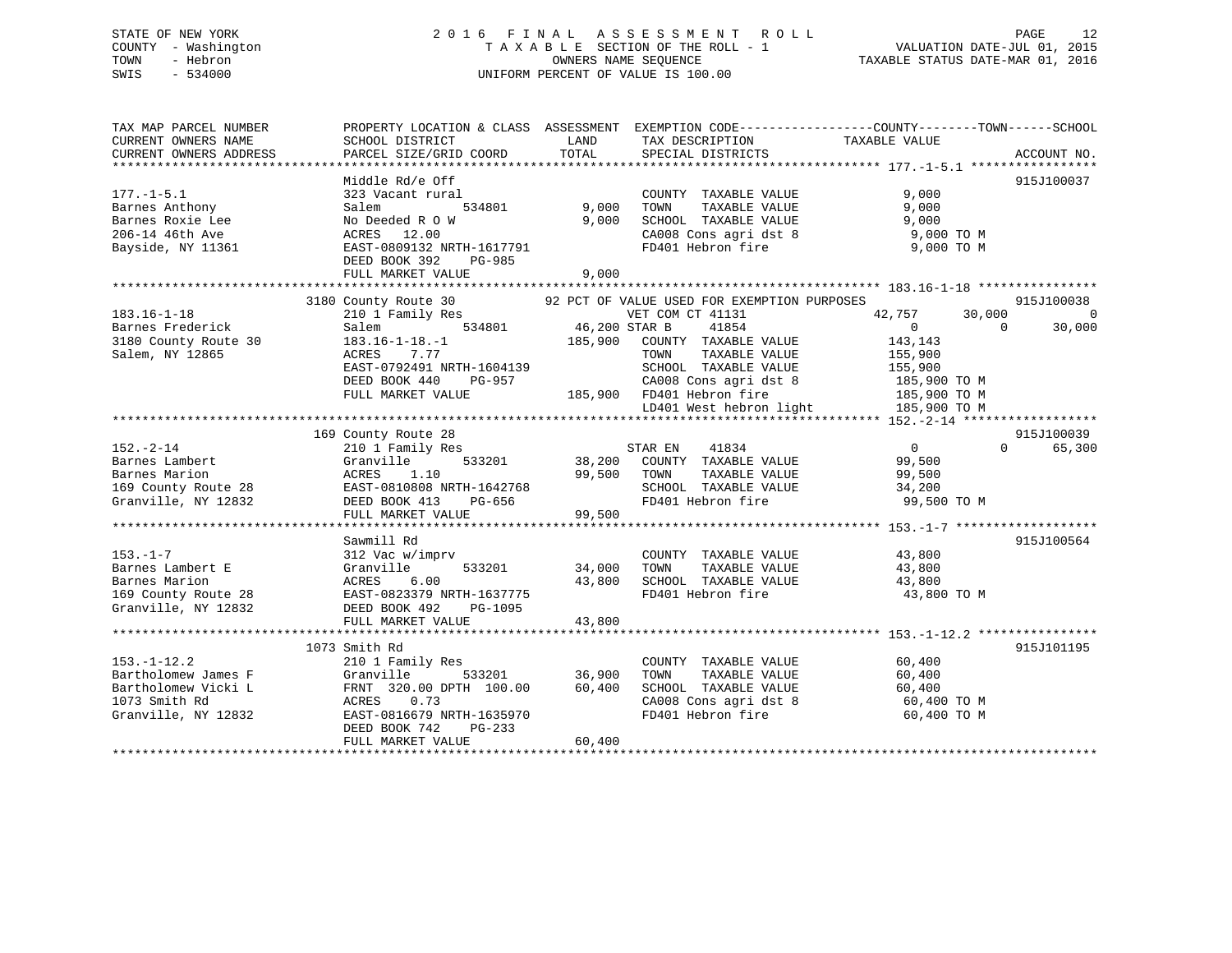## STATE OF NEW YORK 2 0 1 6 F I N A L A S S E S S M E N T R O L L PAGE 13 COUNTY - Washington T A X A B L E SECTION OF THE ROLL - 1 VALUATION DATE-JUL 01, 2015 TOWN - Hebron OWNERS NAME SEQUENCE TAXABLE STATUS DATE-MAR 01, 2016 SWIS - 534000 UNIFORM PERCENT OF VALUE IS 100.00

| TAX MAP PARCEL NUMBER<br>CURRENT OWNERS NAME<br>CURRENT OWNERS ADDRESS                                   | PROPERTY LOCATION & CLASS ASSESSMENT<br>SCHOOL DISTRICT<br>PARCEL SIZE/GRID COORD                                                                               | LAND<br>TOTAL                      | EXEMPTION CODE-----------------COUNTY-------TOWN------SCHOOL<br>TAX DESCRIPTION<br>SPECIAL DISTRICTS                     | TAXABLE VALUE                                                                              | ACCOUNT NO.                    |
|----------------------------------------------------------------------------------------------------------|-----------------------------------------------------------------------------------------------------------------------------------------------------------------|------------------------------------|--------------------------------------------------------------------------------------------------------------------------|--------------------------------------------------------------------------------------------|--------------------------------|
| *************************                                                                                |                                                                                                                                                                 |                                    |                                                                                                                          |                                                                                            |                                |
| $185. - 1 - 18$<br>Basiroglou Athanasios<br>Basiroglou Kyriaki<br>6154 State Route 22<br>Salem, NY 12865 | 6154 State Route 22<br>210 1 Family Res<br>534801<br>Salem<br>Lot H<br>2.38<br>ACRES<br>EAST-0815249 NRTH-1605735<br>DEED BOOK 2634 PG-105<br>FULL MARKET VALUE | 35,300 STAR EN<br>53,300<br>53,300 | AGED-ALL<br>41800<br>41834<br>COUNTY TAXABLE VALUE<br>TAXABLE VALUE<br>TOWN<br>SCHOOL TAXABLE VALUE<br>FD401 Hebron fire | 26,650<br>26,650<br>$\Omega$<br>$\Omega$<br>26,650<br>26,650<br>$\mathbf 0$<br>53,300 TO M | 915J101439<br>26,650<br>26,650 |
|                                                                                                          |                                                                                                                                                                 |                                    |                                                                                                                          |                                                                                            |                                |
| $185. - 1 - 19$<br>Basiroglou Athanasios<br>6154 State Route 22<br>Salem, NY 12865                       | State Route 22<br>312 Vac w/imprv<br>534801<br>Salem<br>2.06<br>ACRES<br>EAST-0815451 NRTH-1606107<br>DEED BOOK 2569 PG-116<br>FULL MARKET VALUE                | 14,600<br>17,500<br>17,500         | COUNTY TAXABLE VALUE<br>TOWN<br>TAXABLE VALUE<br>SCHOOL TAXABLE VALUE<br>FD401 Hebron fire                               | 17,500<br>17,500<br>17,500<br>17,500 TO M                                                  | 915J101440                     |
|                                                                                                          |                                                                                                                                                                 |                                    |                                                                                                                          |                                                                                            |                                |
| $168. - 1 - 18.3$<br>Bassett Michael<br>47 Valley View Way<br>Salem, NY 12865                            | 20 Valley View Way<br>312 Vac w/imprv<br>Hartford<br>533801<br>ACRES<br>7.43<br>EAST-0797887 NRTH-1621173<br>DEED BOOK 3542<br>PG-91                            | 36,900<br>38,200                   | COUNTY TAXABLE VALUE<br>TOWN<br>TAXABLE VALUE<br>SCHOOL TAXABLE VALUE<br>CA008 Cons agri dst 8<br>FD401 Hebron fire      | 38,200<br>38,200<br>38,200<br>38,200 TO M<br>38,200 TO M                                   | 915J101769                     |
|                                                                                                          | FULL MARKET VALUE                                                                                                                                               | 38,200                             |                                                                                                                          |                                                                                            |                                |
| $168. - 1 - 18.12$<br>Bassett Michael A<br>47 Valley View Way<br>Salem, NY 12865                         | 47 Valley View Way<br>270 Mfg housing<br>Hartford<br>533801<br>ACRES<br>2.65<br>EAST-0798510 NRTH-1621880<br>DEED BOOK 3291 PG-303<br>FULL MARKET VALUE         | 36,100<br>75,000<br>75,000         | COUNTY TAXABLE VALUE<br>TOWN<br>TAXABLE VALUE<br>SCHOOL TAXABLE VALUE<br>CA008 Cons agri dst 8<br>FD401 Hebron fire      | 75,000<br>75,000<br>75,000<br>75,000 TO M<br>75,000 TO M                                   |                                |
|                                                                                                          |                                                                                                                                                                 |                                    |                                                                                                                          |                                                                                            |                                |
| $151. - 1 - 26$<br>Bassett Steven J<br>Bassett Kathryn E<br>24 Lewis Hill Ln<br>Greenwich, NY 12834      | County Route 31<br>312 Vac w/imprv<br>Granville<br>533201<br>ACRES 34.00<br>EAST-0803053 NRTH-1634100<br>DEED BOOK 786<br>$PG-329$                              | 87,600<br>89,000                   | COUNTY TAXABLE VALUE<br>TAXABLE VALUE<br>TOWN<br>SCHOOL TAXABLE VALUE<br>FD401 Hebron fire                               | 89,000<br>89,000<br>89,000<br>89,000 TO M                                                  | 915J100303                     |
|                                                                                                          | FULL MARKET VALUE                                                                                                                                               | 89,000                             |                                                                                                                          |                                                                                            |                                |
| $167. - 1 - 38$                                                                                          | 4037 County Route 30<br>210 1 Family Res                                                                                                                        |                                    | COUNTY TAXABLE VALUE                                                                                                     | 109,700                                                                                    | 915J100182                     |
| Batchelder Ashley V<br>4037 County Route 30<br>Salem, NY 12865                                           | Hartford<br>533801<br>FRNT 250.00 DPTH 100.00<br>EAST-0787998 NRTH-1622891<br>DEED BOOK 3171<br>$PG-33$                                                         | 25,300<br>109,700                  | TOWN<br>TAXABLE VALUE<br>SCHOOL TAXABLE VALUE<br>FD401 Hebron fire                                                       | 109,700<br>109,700<br>109,700 TO M                                                         |                                |
|                                                                                                          | FULL MARKET VALUE                                                                                                                                               | 109,700                            |                                                                                                                          |                                                                                            |                                |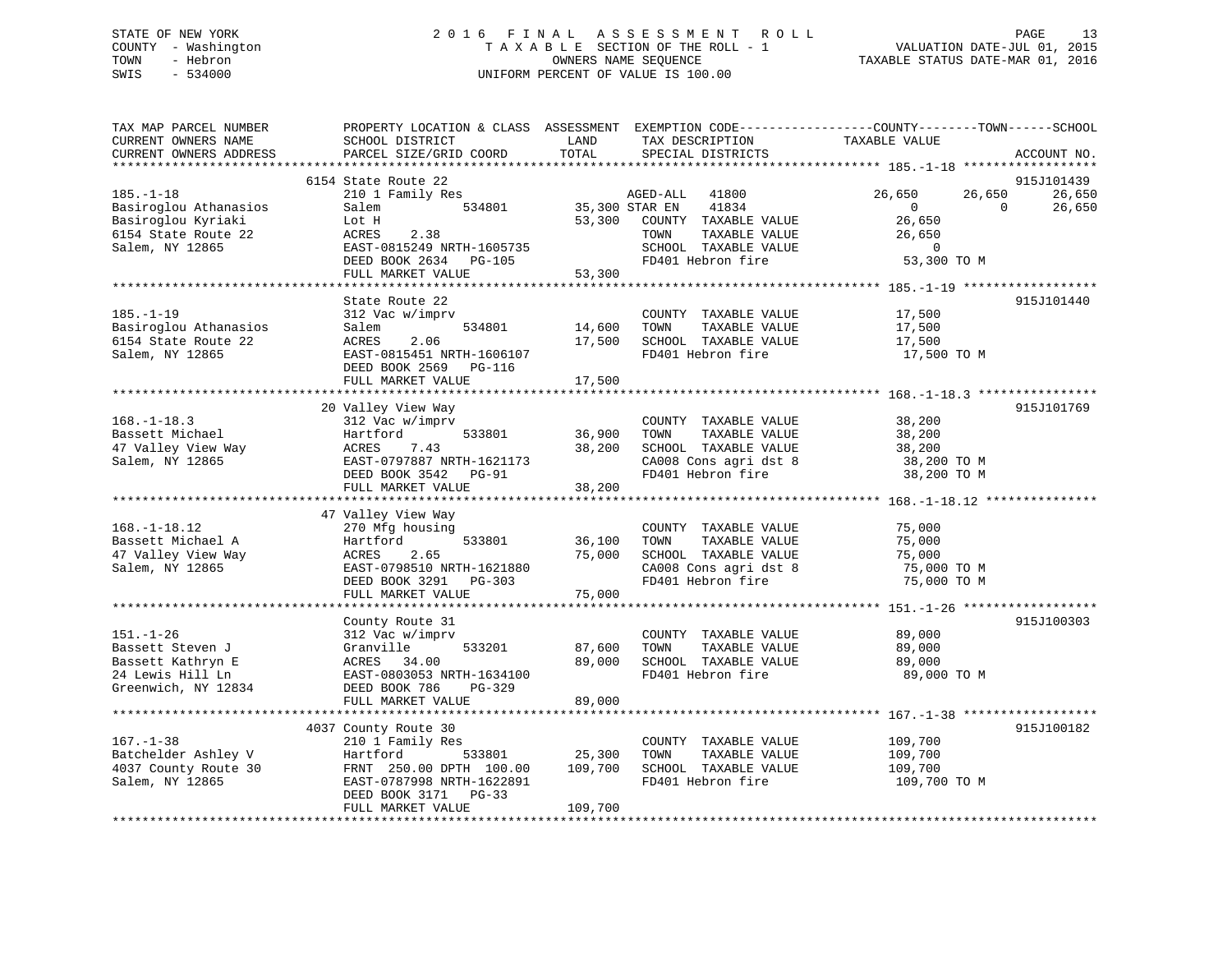| STATE OF NEW YORK<br>COUNTY - Washington<br>- Hebron<br>TOWN<br>SWIS<br>$-534000$                  |                                                                                                                                                                                                   |                              | 2016 FINAL ASSESSMENT ROLL<br>TAXABLE SECTION OF THE ROLL - 1<br>OWNERS NAME SEQUENCE<br>UNIFORM PERCENT OF VALUE IS 100.00                           | VALUATION DATE-JUL 01, 2015<br>TAXABLE STATUS DATE-MAR 01, 2016             | PAGE<br>14                                         |
|----------------------------------------------------------------------------------------------------|---------------------------------------------------------------------------------------------------------------------------------------------------------------------------------------------------|------------------------------|-------------------------------------------------------------------------------------------------------------------------------------------------------|-----------------------------------------------------------------------------|----------------------------------------------------|
| TAX MAP PARCEL NUMBER<br>CURRENT OWNERS NAME<br>CURRENT OWNERS ADDRESS<br>***********************  | PROPERTY LOCATION & CLASS ASSESSMENT EXEMPTION CODE----------------COUNTY-------TOWN------SCHOOL<br>SCHOOL DISTRICT<br>PARCEL SIZE/GRID COORD                                                     | LAND<br>TOTAL                | TAX DESCRIPTION TAXABLE VALUE<br>SPECIAL DISTRICTS                                                                                                    |                                                                             | ACCOUNT NO.                                        |
| $169. - 1 - 23$<br>Bates Donald J<br>174 Butler Rd<br>Fort Edward, NY 12828                        | 6709 State Route 22<br>210 1 Family Res<br>Granville<br>533201<br>TH 145.00<br>FRNT 170.00 DPTH 145.00<br>ACRES<br>0.57<br>EAST-0815229 NRTH-1619603<br>DEED BOOK 2592 PG-55<br>FULL MARKET VALUE | 30,300<br>41,500             | COUNTY TAXABLE VALUE<br>TOWN<br>TAXABLE VALUE<br>41,500 SCHOOL TAXABLE VALUE<br>FD401 Hebron fire                                                     | 41,500<br>41,500<br>41,500<br>41,500 TO M                                   | 915J100542                                         |
|                                                                                                    |                                                                                                                                                                                                   |                              |                                                                                                                                                       |                                                                             |                                                    |
| $176. - 1 - 8$<br>Bauer Rob<br>Subers Peter<br>132 Mcknight Hill Rd<br>Salem, NY 12865             | 132 Mcknight Hill Rd<br>240 Rural res<br>534801<br>Salem<br>ACRES 115.90<br>EAST-0802435 NRTH-1615749<br>DEED BOOK 545<br>PG-176                                                                  | 246,700<br>378,700           | STAR B<br>41854<br>COUNTY TAXABLE VALUE<br>TOWN<br>TAXABLE VALUE<br>SCHOOL TAXABLE VALUE<br>FD401 Hebron fire                                         | $\overline{0}$<br>378,700<br>378,700<br>348,700<br>378,700 TO M             | 915J100423<br>$\Omega$<br>30,000                   |
|                                                                                                    | FULL MARKET VALUE                                                                                                                                                                                 | 378,700                      |                                                                                                                                                       |                                                                             |                                                    |
|                                                                                                    |                                                                                                                                                                                                   |                              |                                                                                                                                                       |                                                                             | 915J101046                                         |
| $142. - 3 - 13$<br>Baumgartner Johann<br>Baumgartner Sonya<br>9 Lindberg Ct<br>Northport, NY 11768 | Lily Pond Rd/s Off<br>322 Rural vac>10<br>Hartford<br>533801<br>$142. - 1 - 13$<br>ACRES 18.70<br>EAST-0796796 NRTH-1642409<br>DEED BOOK 864 PG-37                                                | 14,000<br>14,000             | FOR 480A 47460<br>COUNTY TAXABLE VALUE<br>TAXABLE VALUE<br>TOWN<br>SCHOOL TAXABLE VALUE<br>CA008 Cons agri dst 8<br>FD401 Hebron fire                 | 11,200<br>2,800<br>2,800<br>2,800<br>14,000 TO M<br>14,000 TO M             | 11,200<br>11,200                                   |
| MAY BE SUBJECT TO PAYMENT<br>UNDER RPTL480A UNTIL 2025                                             | FULL MARKET VALUE                                                                                                                                                                                 | 14,000                       |                                                                                                                                                       |                                                                             |                                                    |
| $159. - 1 - 24.2$<br>Beadnell Jason<br>7176 State Route 40<br>Argyle, NY 12809                     | 183 Darfler Rd<br>283 Res w/Comuse<br>533801<br>Hartford<br>3201/237<br>ACRES<br>3.50<br>EAST-0797480 NRTH-1629457<br>DEED BOOK 2721 PG-236<br>FULL MARKET VALUE                                  | 39,000<br>142,000<br>142,000 | COUNTY TAXABLE VALUE<br>TOWN<br>TAXABLE VALUE<br>SCHOOL TAXABLE VALUE<br>CA008 Cons agri dst 8<br>FD401 Hebron fire                                   | 142,000<br>142,000<br>142,000<br>142,000 TO M<br>142,000 TO M               |                                                    |
|                                                                                                    |                                                                                                                                                                                                   |                              |                                                                                                                                                       |                                                                             |                                                    |
| $170. - 2 - 1$                                                                                     | 111 Higgins Rd<br>210 1 Family Res                                                                                                                                                                |                              | AGED-CO<br>41802                                                                                                                                      | 45,250                                                                      | 915J101035<br>$\Omega$<br>$\overline{\phantom{0}}$ |
| Beattie Virginia M<br>111 Higgins Rd<br>Granville, NY 12832                                        | Granville<br>533201<br>ACRES<br>4.70<br>EAST-0819651 NRTH-1625581<br>DEED BOOK 917 PG-96<br>FULL MARKET VALUE                                                                                     |                              | 41,300 AGED-SCH 41804<br>90,500 STAR EN<br>41834<br>COUNTY TAXABLE VALUE<br>TOWN<br>TAXABLE VALUE<br>90,500 SCHOOL TAXABLE VALUE<br>FD401 Hebron fire | $\overline{0}$<br>$\mathbf{0}$<br>45,250<br>90,500<br>11,625<br>90,500 TO M | $\mathbf{0}$<br>13,575<br>65,300<br>$\Omega$       |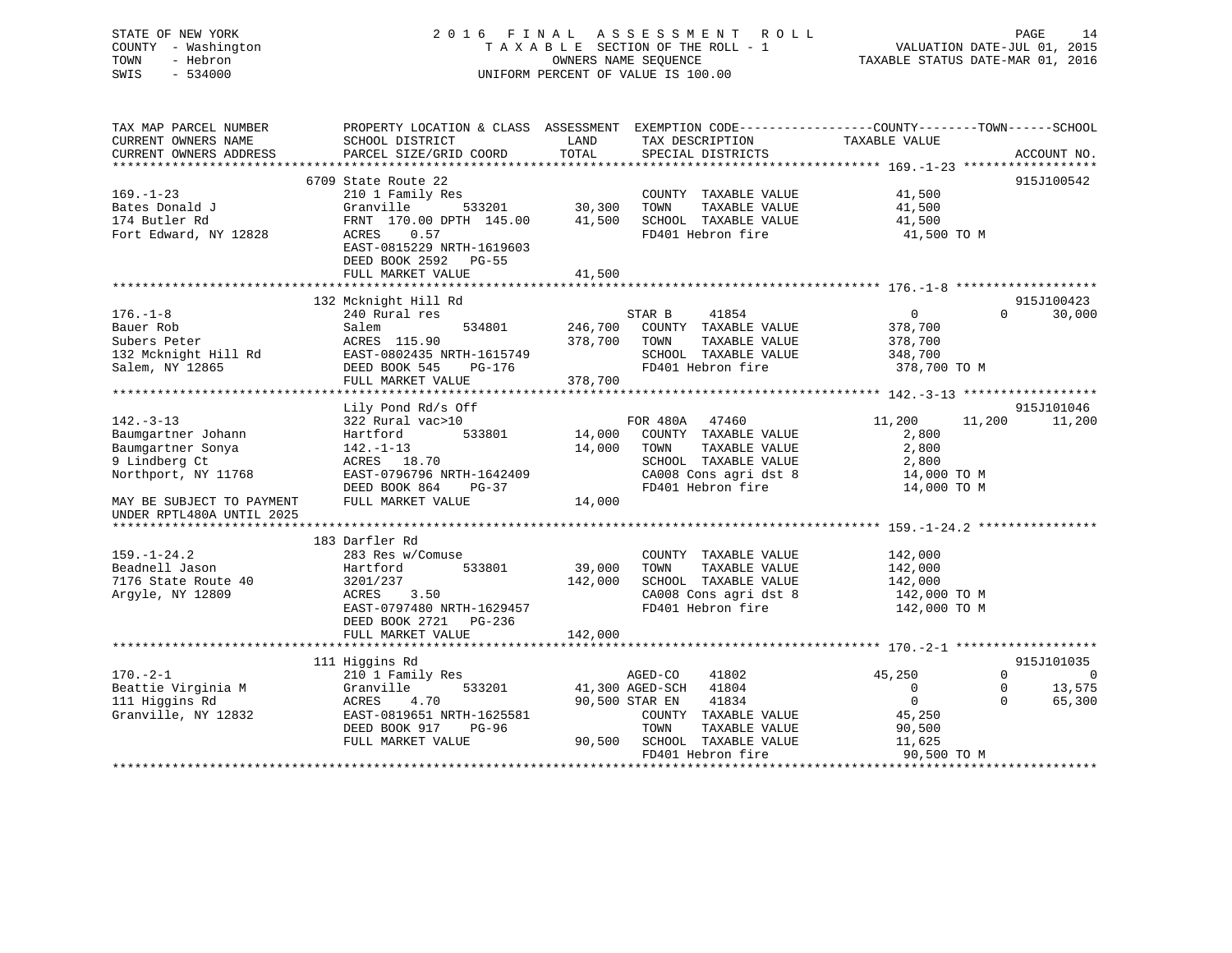## STATE OF NEW YORK 2 0 1 6 F I N A L A S S E S S M E N T R O L L PAGE 15 COUNTY - Washington T A X A B L E SECTION OF THE ROLL - 1 VALUATION DATE-JUL 01, 2015 TOWN - Hebron OWNERS NAME SEQUENCE TAXABLE STATUS DATE-MAR 01, 2016 SWIS - 534000 UNIFORM PERCENT OF VALUE IS 100.00

| TAX MAP PARCEL NUMBER<br>CURRENT OWNERS NAME<br>CURRENT OWNERS ADDRESS | PROPERTY LOCATION & CLASS ASSESSMENT EXEMPTION CODE---------------COUNTY-------TOWN-----SCHOOL<br>SCHOOL DISTRICT<br>PARCEL SIZE/GRID COORD | LAND<br>TOTAL | TAX DESCRIPTION<br>SPECIAL DISTRICTS                  | TAXABLE VALUE    | ACCOUNT NO.        |
|------------------------------------------------------------------------|---------------------------------------------------------------------------------------------------------------------------------------------|---------------|-------------------------------------------------------|------------------|--------------------|
|                                                                        |                                                                                                                                             |               |                                                       |                  |                    |
|                                                                        | County Route 31                                                                                                                             |               |                                                       |                  | 915J101136         |
| $151. - 1 - 12.2$                                                      | 314 Rural vac<10                                                                                                                            |               | COUNTY TAXABLE VALUE                                  | 11,400           |                    |
| Becker George R                                                        | 533201<br>Granville                                                                                                                         | 11,400        | TAXABLE VALUE<br>TOWN                                 | 11,400           |                    |
| 1422 Co Rt 31                                                          | 1.50<br>ACRES                                                                                                                               | 11,400        | SCHOOL TAXABLE VALUE                                  | 11,400           |                    |
| Granville, NY 12832                                                    | EAST-0806216 NRTH-1637374                                                                                                                   |               | FD401 Hebron fire                                     | 11,400 TO M      |                    |
|                                                                        | DEED BOOK 601<br>PG-197                                                                                                                     |               |                                                       |                  |                    |
|                                                                        | FULL MARKET VALUE                                                                                                                           | 11,400        |                                                       |                  |                    |
|                                                                        |                                                                                                                                             |               |                                                       |                  |                    |
|                                                                        | 1422 County Route 31                                                                                                                        |               |                                                       |                  | 915J100045         |
| $152. - 1 - 11$                                                        | 210 1 Family Res                                                                                                                            |               | COUNTY TAXABLE VALUE 92,400                           |                  |                    |
| Becker George R                                                        | 533201<br>Granville                                                                                                                         | 30,700        | TAXABLE VALUE<br>TOWN                                 | 92,400<br>92.400 |                    |
| Becker George R<br>1422 County Route 31                                | ACRES<br>2.50                                                                                                                               | 92,400        | TOWN       TAXABLE  VALUE<br>SCHOOL    TAXABLE  VALUE | 92,400           |                    |
| Granville, NY 12832                                                    | EAST-0806287 NRTH-1637571                                                                                                                   |               | FD401 Hebron fire                                     | 92,400 TO M      |                    |
|                                                                        | DEED BOOK 3388 PG-342                                                                                                                       |               |                                                       |                  |                    |
|                                                                        | FULL MARKET VALUE                                                                                                                           | 92,400        |                                                       |                  |                    |
|                                                                        |                                                                                                                                             |               |                                                       |                  |                    |
|                                                                        | 137 Higgins Rd                                                                                                                              |               |                                                       |                  | 915J100047         |
| $170. - 2 - 6$                                                         | 210 1 Family Res                                                                                                                            |               | STAR EN<br>41834                                      | $\overline{0}$   | $\Omega$<br>65,300 |
| Beebe Glen L                                                           | Granville<br>533201                                                                                                                         |               | 46,200 COUNTY TAXABLE VALUE                           | 116,700          |                    |
| Beebe Bonnie L                                                         | 7.80<br>ACRES                                                                                                                               | 116,700       | TAXABLE VALUE<br>TOWN                                 | 116,700          |                    |
| 137 Higgins Rd                                                         | EAST-0820089 NRTH-1625267                                                                                                                   |               | SCHOOL TAXABLE VALUE                                  | 51,400           |                    |
| Granville, NY 12832                                                    | DEED BOOK 432<br>PG-1041                                                                                                                    |               | FD401 Hebron fire                                     | 116,700 TO M     |                    |
|                                                                        | FULL MARKET VALUE                                                                                                                           | 116,700       |                                                       |                  |                    |
|                                                                        |                                                                                                                                             |               |                                                       |                  |                    |
|                                                                        | 117 Higgins Rd                                                                                                                              |               |                                                       |                  | 915J100049         |
| $170. - 2 - 2$                                                         | 270 Mfg housing                                                                                                                             |               | 41854<br>STAR B                                       | $\overline{0}$   | $\Omega$<br>30,000 |
| Beebe Victor                                                           | 533201<br>Granville                                                                                                                         |               | 38,800 COUNTY TAXABLE VALUE                           | 48,800           |                    |
| Beebe Joyce                                                            | ACRES<br>3.70                                                                                                                               | 48,800 TOWN   | TAXABLE VALUE                                         | 48,800           |                    |
| 117 Higgins Rd                                                         | EAST-0819636 NRTH-1625273                                                                                                                   |               | SCHOOL TAXABLE VALUE                                  | 18,800           |                    |
| Granville, NY 12832                                                    | DEED BOOK 432<br>PG-1043                                                                                                                    |               | FD401 Hebron fire                                     | 48,800 TO M      |                    |
|                                                                        | FULL MARKET VALUE                                                                                                                           | 48,800        |                                                       |                  |                    |
|                                                                        |                                                                                                                                             |               |                                                       |                  | 915J100002         |
| $159. - 1 - 21$                                                        | Darfler Rd<br>312 Vac w/imprv                                                                                                               |               | AG DIST<br>41720                                      |                  |                    |
|                                                                        |                                                                                                                                             |               |                                                       | 18,215<br>18,215 | 18,215             |
| Behilo Edward J Jr                                                     | Hartford<br>533801                                                                                                                          | 102,300       | COUNTY TAXABLE VALUE                                  | 90,185           |                    |
| Behilo Carol A<br>PO Box 153                                           | ACRES 65.80<br>EAST-0799286 NRTH-1626270                                                                                                    | 108,400       | TAXABLE VALUE<br>TOWN<br>SCHOOL TAXABLE VALUE         | 90,185<br>90,185 |                    |
|                                                                        | DEED BOOK 468                                                                                                                               |               |                                                       |                  |                    |
| Moodus, CT 06469                                                       | PG-679                                                                                                                                      |               | CA008 Cons agri dst 8                                 | 90,185 TO M      |                    |
|                                                                        | FULL MARKET VALUE                                                                                                                           | 108,400       | 18,215 EX<br>FD401 Hebron fire                        |                  |                    |
| MAY BE SUBJECT TO PAYMENT<br>UNDER AGDIST LAW TIL 2020                 |                                                                                                                                             |               |                                                       | 108,400 TO M     |                    |
|                                                                        |                                                                                                                                             |               |                                                       |                  |                    |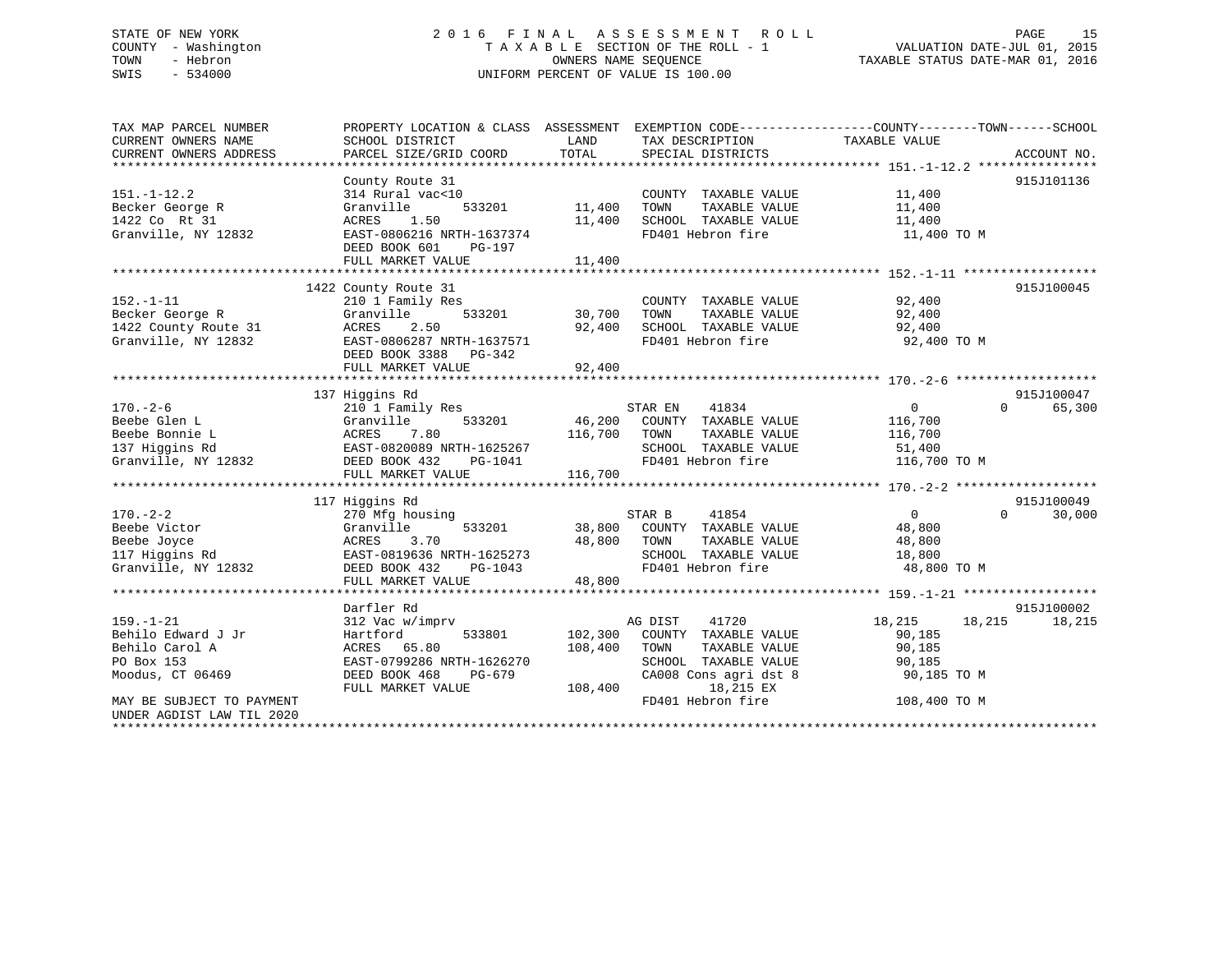## STATE OF NEW YORK 2 0 1 6 F I N A L A S S E S S M E N T R O L L PAGE 16 COUNTY - Washington T A X A B L E SECTION OF THE ROLL - 1 VALUATION DATE-JUL 01, 2015 TOWN - Hebron OWNERS NAME SEQUENCE TAXABLE STATUS DATE-MAR 01, 2016 SWIS - 534000 UNIFORM PERCENT OF VALUE IS 100.00

| TAX MAP PARCEL NUMBER<br>CURRENT OWNERS NAME<br>CURRENT OWNERS ADDRESS                | SCHOOL DISTRICT<br>PARCEL SIZE/GRID COORD                                                                                                                    | LAND<br>TOTAL                     | TAX DESCRIPTION TAXABLE VALUE<br>SPECIAL DISTRICTS                                                                                       | PROPERTY LOCATION & CLASS ASSESSMENT EXEMPTION CODE----------------COUNTY-------TOWN-----SCHOOL<br>ACCOUNT NO. |
|---------------------------------------------------------------------------------------|--------------------------------------------------------------------------------------------------------------------------------------------------------------|-----------------------------------|------------------------------------------------------------------------------------------------------------------------------------------|----------------------------------------------------------------------------------------------------------------|
| 143.-1-47<br>Bell Gary S<br>Bell Laura M<br>10 Ringler Dr<br>East Northport, NY 11731 | 20 Crystal View Way<br>210 1 Family Res<br>533201<br>Granville<br>Lot 2-Phase 1<br>ACRES<br>3.55<br>EAST-0811341 NRTH-1645080<br>DEED BOOK 3581 PG-129       | 45,100<br>157,500                 | COUNTY TAXABLE VALUE<br>TOWN<br>TAXABLE VALUE<br>SCHOOL TAXABLE VALUE<br>FD401 Hebron fire                                               | 915J101651<br>157,500<br>157,500<br>157,500<br>157,500 TO M                                                    |
|                                                                                       | FULL MARKET VALUE                                                                                                                                            | 157,500                           |                                                                                                                                          |                                                                                                                |
| $168. - 1 - 1$<br>Benard Stephen P<br>3169 East Clarendon Rd<br>Clarendon, VT 05759   | 257 Campbell Ln<br>270 Mfg housing<br>533801<br>Hartford<br>75 Ad<br>ACRES 67.40<br>EAST-0793642 NRTH-1624314<br>DEED BOOK 3542<br>PG-206                    | 50,600<br>59,600                  | COUNTY TAXABLE VALUE<br>TAXABLE VALUE<br>TOWN<br>SCHOOL TAXABLE VALUE<br>CA008 Cons agri dst 8<br>- 101 Tebron fire<br>FD401 Hebron fire | 915J100395<br>59,600<br>59,600<br>59,600<br>59,600 TO M<br>59,600 TO M                                         |
|                                                                                       | FULL MARKET VALUE                                                                                                                                            | 59,600                            |                                                                                                                                          |                                                                                                                |
| $168. - 1 - 2.1$<br>Benard Stephen P<br>3169 East Clarendon Rd<br>Clarendon, VT 05759 | 257 Campbell Ln<br>314 Rural vac<10<br>533801<br>Hartford<br>ACRES 6.00<br>EAST-0793542 NRTH-1623202<br>DEED BOOK 3542 PG-206<br>FULL MARKET VALUE           | 4,500<br>4,500<br>4,500           | COUNTY TAXABLE VALUE<br>TOWN<br>TAXABLE VALUE<br>SCHOOL TAXABLE VALUE<br>CA008 Cons agri dst 8<br>FD401 Hebron fire                      | 915J101346<br>4,500<br>4,500<br>4,500<br>4,500 TO M<br>4,500 TO M                                              |
|                                                                                       |                                                                                                                                                              |                                   |                                                                                                                                          |                                                                                                                |
| $168. - 1 - 2.2$<br>Benard Stephen P<br>3169 East Clarendon Rd<br>Clarendon, VT 05759 | Campbell Ln/n Off<br>322 Rural vac>10<br>Hartford<br>ACRES 61.49<br>EAST-0795159 NRTH-1625959<br>DEED BOOK 3542 PG-206<br>FULL MARKET VALUE                  | 533801 46,100<br>46,100<br>46,100 | COUNTY TAXABLE VALUE<br>TAXABLE VALUE<br>TOWN<br>SCHOOL TAXABLE VALUE<br>$CAO08$ Cons agri dst 8<br>FD401 Hebron fire                    | 46,100<br>46,100<br>46,100<br>46,100 TO M<br>46,100 TO M                                                       |
|                                                                                       |                                                                                                                                                              |                                   |                                                                                                                                          |                                                                                                                |
| $183. - 1 - 24$<br>Benassi Richard A<br>11 Pfiitze Rd<br>Salem, NY 12865              | 11 Pfiitze Rd<br>210 1 Family Res<br>Salem<br>534801<br>1.88 BANK<br>ACRES<br>11A<br>EAST-0791936 NRTH-1599937<br>DEED BOOK 2339 PG-248<br>FULL MARKET VALUE | 39,800<br>125,300<br>125,300      | COUNTY TAXABLE VALUE<br>TOWN<br>TAXABLE VALUE<br>SCHOOL TAXABLE VALUE<br>CA008 Cons agri dst 8<br>FD401 Hebron fire                      | 915L100499<br>125,300<br>125,300<br>125,300<br>125,300 TO M<br>125,300 TO M                                    |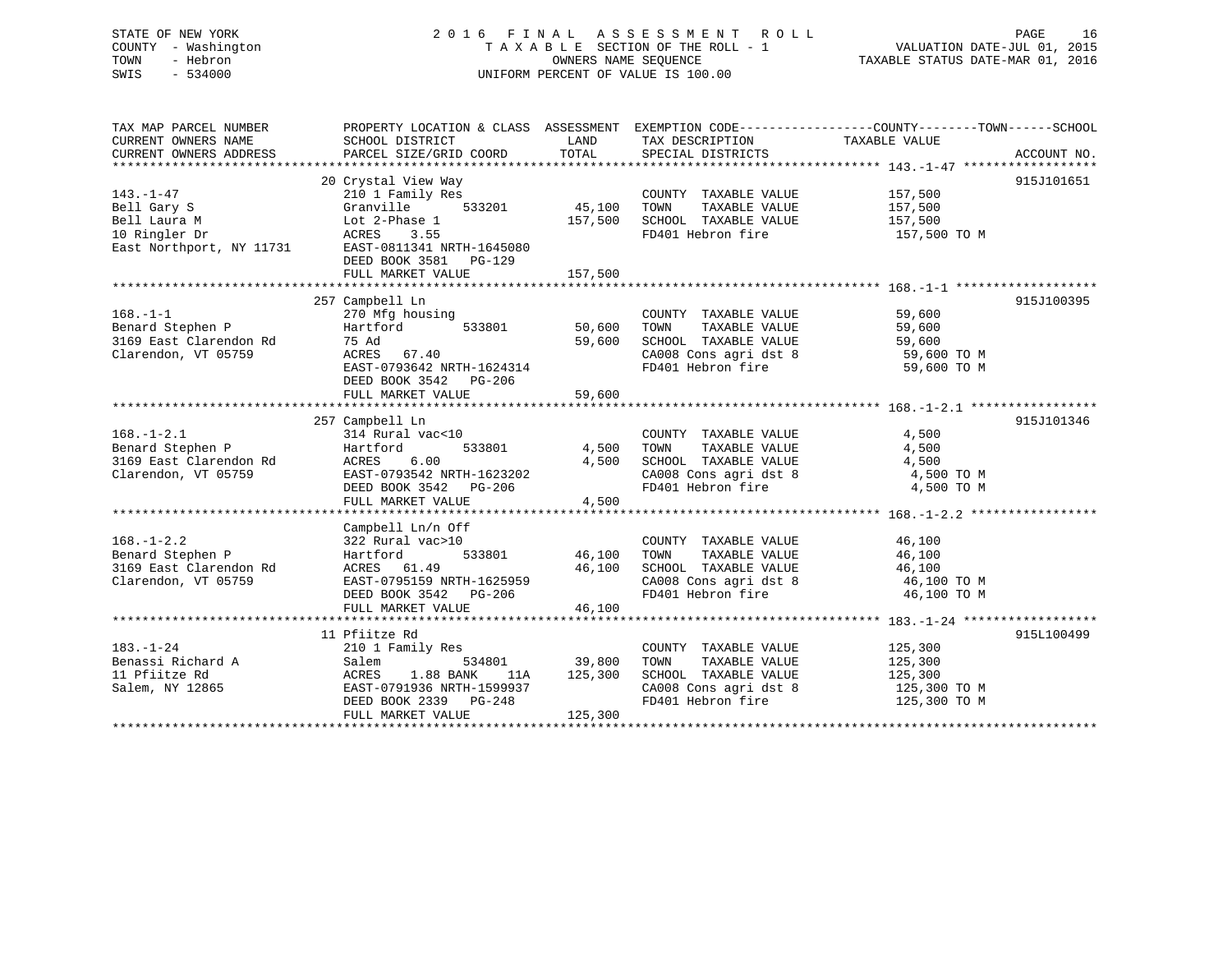## STATE OF NEW YORK 2 0 1 6 F I N A L A S S E S S M E N T R O L L PAGE 17 COUNTY - Washington T A X A B L E SECTION OF THE ROLL - 1 VALUATION DATE-JUL 01, 2015 TOWN - Hebron OWNERS NAME SEQUENCE TAXABLE STATUS DATE-MAR 01, 2016 SWIS - 534000 UNIFORM PERCENT OF VALUE IS 100.00

| TAX MAP PARCEL NUMBER                                                                                                                                                                                                                      | PROPERTY LOCATION & CLASS ASSESSMENT EXEMPTION CODE---------------COUNTY-------TOWN-----SCHOOL                                                          |               |                                                                      |                |                    |
|--------------------------------------------------------------------------------------------------------------------------------------------------------------------------------------------------------------------------------------------|---------------------------------------------------------------------------------------------------------------------------------------------------------|---------------|----------------------------------------------------------------------|----------------|--------------------|
| CURRENT OWNERS NAME                                                                                                                                                                                                                        | SCHOOL DISTRICT                                                                                                                                         | LAND          | TAX DESCRIPTION                                                      | TAXABLE VALUE  |                    |
| CURRENT OWNERS ADDRESS                                                                                                                                                                                                                     | PARCEL SIZE/GRID COORD                                                                                                                                  | TOTAL         | SPECIAL DISTRICTS                                                    |                | ACCOUNT NO.        |
|                                                                                                                                                                                                                                            |                                                                                                                                                         |               |                                                                      |                |                    |
|                                                                                                                                                                                                                                            | 4019 County Route 30<br>210 1 Family Res STAR B 41854                                                                                                   |               |                                                                      |                | 915J101212         |
| $167. - 1 - 33.1$                                                                                                                                                                                                                          |                                                                                                                                                         |               | $\frac{534801}{37,800}$ COUNTY TAXABLE VALUE 104,700                 | $\overline{0}$ | $\Omega$<br>30,000 |
| Bender Robert E                                                                                                                                                                                                                            | Salem                                                                                                                                                   |               |                                                                      |                |                    |
| 4019 County Route 30                                                                                                                                                                                                                       | 5.55 BANK 999 104,700 TOWN<br>ACRES                                                                                                                     |               | TOWN TAXABLE VALUE 104,700<br>SCHOOL TAXABLE VALUE 74,700            |                |                    |
|                                                                                                                                                                                                                                            |                                                                                                                                                         |               |                                                                      |                |                    |
|                                                                                                                                                                                                                                            |                                                                                                                                                         |               |                                                                      |                |                    |
| EAST-0787807 NRTH-1622518 SCHOOL TAXABLE VALUE 74,700<br>DEED BOOK 896 PG-19 FD401 Hebron fire 104,700 TO M<br>FULL MARKET VALUE 104,700<br>FULL MARKET VALUE 104,700                                                                      |                                                                                                                                                         |               |                                                                      |                |                    |
|                                                                                                                                                                                                                                            |                                                                                                                                                         |               |                                                                      |                |                    |
|                                                                                                                                                                                                                                            | State Route 22                                                                                                                                          |               |                                                                      |                | 915J101069         |
| $177. - 1 - 26.2$                                                                                                                                                                                                                          | 314 Rural vac<10                                                                                                                                        |               | COUNTY TAXABLE VALUE 24,200                                          |                |                    |
|                                                                                                                                                                                                                                            |                                                                                                                                                         | 534801 24,200 | TAXABLE VALUE 24,200<br>TOWN                                         |                |                    |
|                                                                                                                                                                                                                                            |                                                                                                                                                         | 24,200        | SCHOOL TAXABLE VALUE $24,200$<br>FD401 Hebron fire $24,200$ TO M     |                |                    |
|                                                                                                                                                                                                                                            |                                                                                                                                                         |               |                                                                      |                |                    |
| Benicase Alan S<br>Benicase Catherine E<br>66 Main St<br>Highland, NY 12528<br>The Contract Contract Contract CAST-0815166 NRTH-1613900<br>Highland, NY 12528<br>The Contract Contract Contract Contract Contract Contract Contract Contra |                                                                                                                                                         |               |                                                                      |                |                    |
|                                                                                                                                                                                                                                            | FULL MARKET VALUE                                                                                                                                       | 24,200        |                                                                      |                |                    |
|                                                                                                                                                                                                                                            |                                                                                                                                                         |               |                                                                      |                |                    |
|                                                                                                                                                                                                                                            | 3278 County Route 30                                                                                                                                    |               |                                                                      |                | 915J100504         |
| $183. - 1 - 14$                                                                                                                                                                                                                            | 312 Vac w/imprv                                                                                                                                         |               | COUNTY TAXABLE VALUE 19,900                                          |                |                    |
| Bennett Jason                                                                                                                                                                                                                              | $\begin{tabular}{l l l l l} \texttt{Salem} & \texttt{534801} & \texttt{19,200} \\ \texttt{404/484} & \texttt{470/1038} & \texttt{19,900} \end{tabular}$ |               |                                                                      |                |                    |
| 3278 County Route 30                                                                                                                                                                                                                       |                                                                                                                                                         |               |                                                                      |                |                    |
| Salem, NY 12865                                                                                                                                                                                                                            | ACRES 1.60                                                                                                                                              |               | CA008 Cons agri dst 8 19,900 TO M<br>FD401 Hebron fire 19,900 TO M   |                |                    |
|                                                                                                                                                                                                                                            | EAST-0791491 NRTH-1606190                                                                                                                               |               |                                                                      |                |                    |
|                                                                                                                                                                                                                                            | DEED BOOK 2457 PG-4                                                                                                                                     |               | LD401 West hebron light 19,900 TO M                                  |                |                    |
|                                                                                                                                                                                                                                            | FULL MARKET VALUE                                                                                                                                       | 19,900        |                                                                      |                |                    |
|                                                                                                                                                                                                                                            |                                                                                                                                                         |               |                                                                      |                |                    |
|                                                                                                                                                                                                                                            | 158 Halls Pond Rd                                                                                                                                       |               |                                                                      |                | 915J101398         |
| $167. - 1 - 10.1$                                                                                                                                                                                                                          | nuits roma nu<br>210 1 Family Res                                                                                                                       |               | STAR B 41854                                                         | $\overline{a}$ | 30,000<br>$\Omega$ |
|                                                                                                                                                                                                                                            |                                                                                                                                                         |               |                                                                      |                |                    |
|                                                                                                                                                                                                                                            |                                                                                                                                                         |               |                                                                      |                |                    |
|                                                                                                                                                                                                                                            |                                                                                                                                                         |               |                                                                      |                |                    |
|                                                                                                                                                                                                                                            |                                                                                                                                                         |               | FD401 Hebron fire 90,300 TO M                                        |                |                    |
| For the control of the Hartford and Hartford 533801 39,000 COUNTY TAXABLE VALUE 90,300<br>Bensen Marsha ACRES 1.50 BANK 999 90,300 TOWN TAXABLE VALUE 90,300<br>158 Halls Pond Rd EAST-0791487 NRTH-1623713 SCHOOL TAXABLE VALUE 6         |                                                                                                                                                         |               |                                                                      |                |                    |
|                                                                                                                                                                                                                                            |                                                                                                                                                         |               |                                                                      |                |                    |
|                                                                                                                                                                                                                                            | East Green Pond Way                                                                                                                                     |               |                                                                      |                | 915J101451         |
| $144. - 1 - 37.7$                                                                                                                                                                                                                          | 314 Rural vac<10                                                                                                                                        |               | COUNTY TAXABLE VALUE 32,200                                          |                |                    |
| Bergman Robert                                                                                                                                                                                                                             | 533201 32,200<br>Granville                                                                                                                              |               | TOWN                                                                 |                |                    |
| Bergman Linda                                                                                                                                                                                                                              | Lot C                                                                                                                                                   | 32,200        | TAXABLE VALUE 32,200<br>TAXABLE VALUE 32,200<br>SCHOOL TAXABLE VALUE |                |                    |
| 15 Oak St                                                                                                                                                                                                                                  | Parcel With Water Righrs                                                                                                                                |               | FD401 Hebron fire 32,200 TO M                                        |                |                    |
| Fort Edward, NY 12828                                                                                                                                                                                                                      | 5.10<br>ACRES                                                                                                                                           |               |                                                                      |                |                    |
|                                                                                                                                                                                                                                            | EAST-0817426 NRTH-1642092                                                                                                                               |               |                                                                      |                |                    |
|                                                                                                                                                                                                                                            | DEED BOOK 525<br>PG-178                                                                                                                                 |               |                                                                      |                |                    |
|                                                                                                                                                                                                                                            | FULL MARKET VALUE                                                                                                                                       | 32,200        |                                                                      |                |                    |
|                                                                                                                                                                                                                                            |                                                                                                                                                         |               |                                                                      |                |                    |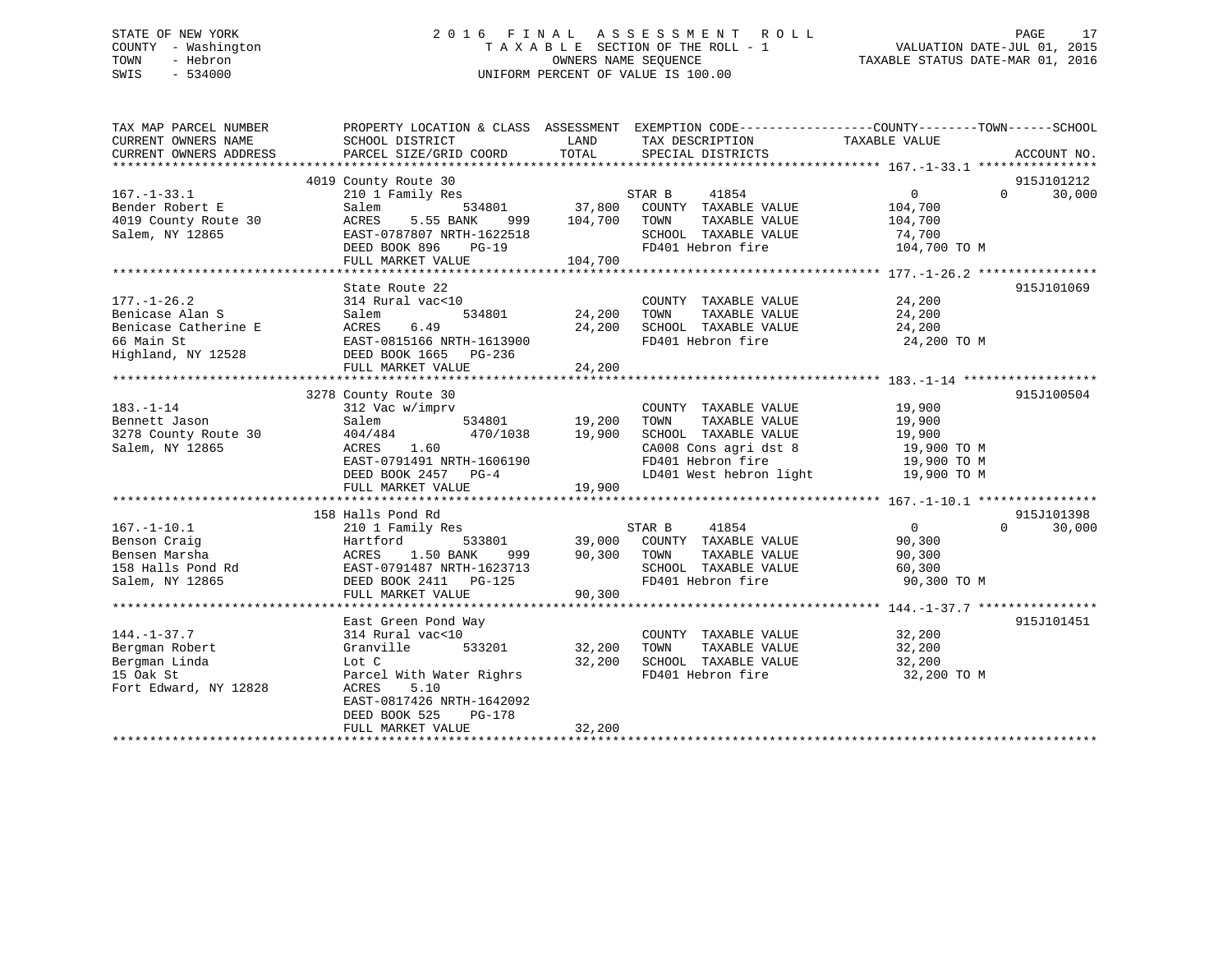## STATE OF NEW YORK 2 0 1 6 F I N A L A S S E S S M E N T R O L L PAGE 18 COUNTY - Washington T A X A B L E SECTION OF THE ROLL - 1 VALUATION DATE-JUL 01, 2015 TOWN - Hebron OWNERS NAME SEQUENCE TAXABLE STATUS DATE-MAR 01, 2016 SWIS - 534000 UNIFORM PERCENT OF VALUE IS 100.00

| TAX MAP PARCEL NUMBER<br>CURRENT OWNERS NAME<br>CURRENT OWNERS ADDRESS                                     | PROPERTY LOCATION & CLASS ASSESSMENT EXEMPTION CODE---------------COUNTY-------TOWN-----SCHOOL<br>SCHOOL DISTRICT<br>PARCEL SIZE/GRID COORD                        | LAND<br>TOTAL                | TAX DESCRIPTION<br>SPECIAL DISTRICTS                                                                                | TAXABLE VALUE                                                 | ACCOUNT NO.        |
|------------------------------------------------------------------------------------------------------------|--------------------------------------------------------------------------------------------------------------------------------------------------------------------|------------------------------|---------------------------------------------------------------------------------------------------------------------|---------------------------------------------------------------|--------------------|
| $144. - 1 - 37.8$<br>Bergman Robert<br>Bergman Linda<br>15 Oak St<br>Fort Edward, NY 12828                 | East Green Pond Way<br>314 Rural vac<10<br>533201<br>Granville<br>ACRES<br>5.10<br>EAST-0817784 NRTH-1641889<br>DEED BOOK 525<br>PG-181<br>FULL MARKET VALUE       | 32,200<br>32,200<br>32,200   | COUNTY TAXABLE VALUE<br>TOWN<br>TAXABLE VALUE<br>SCHOOL TAXABLE VALUE<br>FD401 Hebron fire                          | 32,200<br>32,200<br>32,200<br>32,200 TO M                     | 915J101452         |
| $175. - 1 - 25.5$<br>Bermes Lisa M<br>252 Gilchrist Rd<br>Argyle, NY 12809                                 | 252 Gilchrist Rd<br>270 Mfg housing<br>Salem<br>534801<br>3.06 Ac Deed<br>ACRES<br>2.80<br>EAST-0785906 NRTH-1613932<br>DEED BOOK 1996 PG-112<br>FULL MARKET VALUE | 42,000<br>68,400<br>68,400   | STAR B<br>41854<br>COUNTY TAXABLE VALUE<br>TOWN<br>TAXABLE VALUE<br>SCHOOL TAXABLE VALUE<br>FD401 Hebron fire       | $\overline{0}$<br>68,400<br>68,400<br>38,400<br>68,400 TO M   | 30,000<br>$\Omega$ |
| $170. - 2 - 33$<br>Bernard Peter J<br>209 Higgins Rd<br>Granville, NY 12832                                | 209 Higgins Rd<br>242 Rurl res&rec<br>533201<br>Granville<br>Lot $23$<br>ACRES 10.17<br>EAST-0820615 NRTH-1624399<br>DEED BOOK 3527 PG-123<br>FULL MARKET VALUE    | 49,800<br>185,300<br>185,300 | COUNTY TAXABLE VALUE<br>TAXABLE VALUE<br>TOWN<br>SCHOOL TAXABLE VALUE<br>FD401 Hebron fire                          | 185,300<br>185,300<br>185,300<br>185,300 TO M                 | 915J101819         |
| $151. - 1 - 16.2$<br>Biancorosso Michael<br>Biancorosso Grace<br>69 North Fifth St<br>Park Ridge, NJ 07656 | Little Burch Hill Rd/e Of<br>314 Rural vac<10<br>Granville<br>533201<br>ACRES<br>3.07<br>EAST-0800114 NRTH-1633555<br>DEED BOOK 501<br>PG-960<br>FULL MARKET VALUE | 22,800<br>22,800<br>22,800   | COUNTY TAXABLE VALUE<br>TAXABLE VALUE<br>TOWN<br>SCHOOL TAXABLE VALUE<br>FD401 Hebron fire                          | 22,800<br>22,800<br>22,800<br>22,800 TO M                     | 915J101246         |
| $151. - 1 - 12.5$<br>Billow Greg M<br>Billow Jennifer B<br>4913 Charlais Ln<br>Park City, UT 04098         | County Route 31<br>322 Rural vac>10<br>533201<br>Granville<br>sub lot 3C<br>ACRES 49.79<br>EAST-0803681 NRTH-1636056<br>DEED BOOK 1817 PG-248                      | 116,000<br>116,000           | COUNTY TAXABLE VALUE<br>TOWN<br>TAXABLE VALUE<br>SCHOOL TAXABLE VALUE<br>CA008 Cons agri dst 8<br>FD401 Hebron fire | 116,000<br>116,000<br>116,000<br>116,000 TO M<br>116,000 TO M |                    |
| MAY BE SUBJECT TO PAYMENT<br>UNDER AGDIST LAW TIL 2018<br>**********************                           | FULL MARKET VALUE                                                                                                                                                  | 116,000                      |                                                                                                                     |                                                               |                    |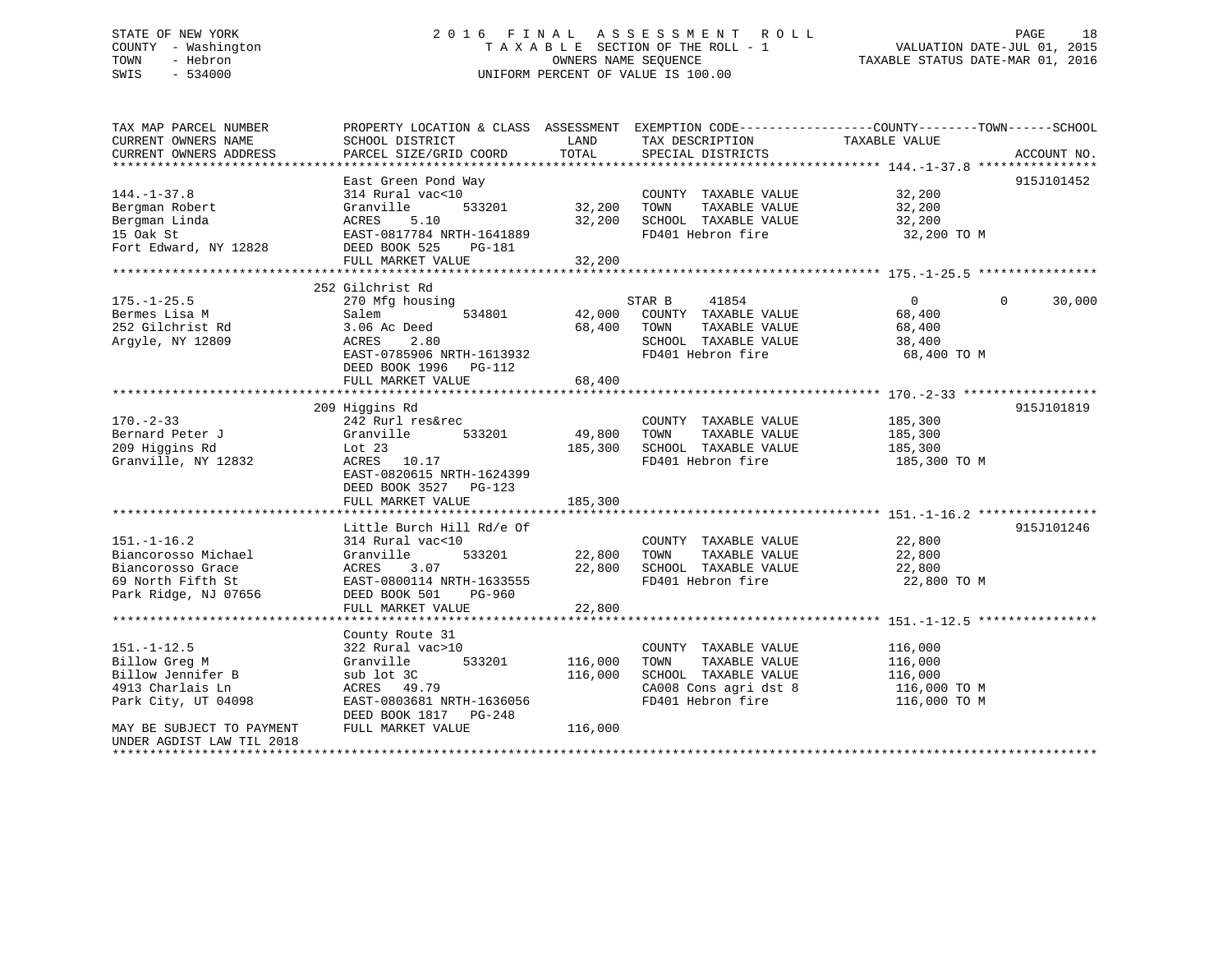## STATE OF NEW YORK 2 0 1 6 F I N A L A S S E S S M E N T R O L L PAGE 19 COUNTY - Washington T A X A B L E SECTION OF THE ROLL - 1 VALUATION DATE-JUL 01, 2015 TOWN - Hebron OWNERS NAME SEQUENCE TAXABLE STATUS DATE-MAR 01, 2016 SWIS - 534000 UNIFORM PERCENT OF VALUE IS 100.00

| TAX MAP PARCEL NUMBER                                                                                                                                                            |                                                                               | PROPERTY LOCATION & CLASS ASSESSMENT EXEMPTION CODE---------------COUNTY-------TOWN-----SCHOOL                                                                                           |                            |            |
|----------------------------------------------------------------------------------------------------------------------------------------------------------------------------------|-------------------------------------------------------------------------------|------------------------------------------------------------------------------------------------------------------------------------------------------------------------------------------|----------------------------|------------|
| CURRENT OWNERS NAME                                                                                                                                                              | SCHOOL DISTRICT                                                               | <b>LAND</b><br>TAX DESCRIPTION TAXABLE VALUE                                                                                                                                             |                            |            |
|                                                                                                                                                                                  |                                                                               | CORRENT OWNERS NATE: SCROOL DISTRICT AND THE TAX DESCRIPTION TRANSFERENT ON THE RESERVE ACCOUNT NO.<br>CURRENT OWNERS ADDRESS PARCEL SIZE/GRID COORD TOTAL SPECIAL DISTRICTS ACCOUNT NO. |                            |            |
|                                                                                                                                                                                  |                                                                               |                                                                                                                                                                                          |                            |            |
|                                                                                                                                                                                  | Warner Rd                                                                     |                                                                                                                                                                                          |                            |            |
| $153. - 1 - 5.3$                                                                                                                                                                 | 105 Vac farmland                                                              | AGRI-D IND 41730                                                                                                                                                                         | 71,128<br>71,128           | 71,128     |
| Birch Hill Farm LLC                                                                                                                                                              | $\frac{1}{533201}$ 79,800<br>79,800<br>Granville                              | COUNTY TAXABLE VALUE                                                                                                                                                                     | 8,672                      |            |
| PO Box 115                                                                                                                                                                       | $1$ ot 3                                                                      | TOWN<br>TAXABLE VALUE                                                                                                                                                                    | 8,672                      |            |
| Granville, NY 12832                                                                                                                                                              | ACRES 18.88                                                                   |                                                                                                                                                                                          | 8,672                      |            |
|                                                                                                                                                                                  | EAST-0818636 NRTH-1639673                                                     | TOWN IRANEWS<br>SCHOOL TAXABLE VALUE<br>FD401 Hebron fire                                                                                                                                | 79,800 TO M                |            |
| MAY BE SUBJECT TO PAYMENT                                                                                                                                                        | DEED BOOK 892<br>PG-129                                                       |                                                                                                                                                                                          |                            |            |
| MAY BE SUBJECT TO PAYMENT<br>UNDER AGDIST LAW TIL 2023                                                                                                                           |                                                                               |                                                                                                                                                                                          |                            |            |
|                                                                                                                                                                                  |                                                                               |                                                                                                                                                                                          |                            |            |
|                                                                                                                                                                                  |                                                                               |                                                                                                                                                                                          |                            |            |
|                                                                                                                                                                                  | State Route 22                                                                |                                                                                                                                                                                          |                            |            |
| $153. - 1 - 5.4$                                                                                                                                                                 | 105 Vac farmland<br>$\begin{array}{r} \text{cmland} \\ 533201 \end{array}$ AC | AGRI-D IND 41730                                                                                                                                                                         | 42,015<br>42,015           | 42,015     |
| Birch Hill Farm LLC                                                                                                                                                              | Granville                                                                     | COUNTY TAXABLE VALUE                                                                                                                                                                     | 4,285                      |            |
| PO Box 115                                                                                                                                                                       | $1$ ot $4$<br>$10t$ 4<br>ACRES $12.14$                                        | 46,300 TOWN<br>TAXABLE VALUE                                                                                                                                                             | 4,285                      |            |
| Granville, NY 12832                                                                                                                                                              |                                                                               |                                                                                                                                                                                          | 4,285                      |            |
|                                                                                                                                                                                  | ACRES 12.14<br>EAST-0819038 NRTH-1638847                                      | SCHOOL TAXABLE VALUE<br>FD401 Hebron fire<br>FD401 Hebron fire                                                                                                                           | 46,300 TO M                |            |
| MAY BE SUBJECT TO PAYMENT                                                                                                                                                        | DEED BOOK 892<br>PG-129                                                       |                                                                                                                                                                                          |                            |            |
|                                                                                                                                                                                  |                                                                               |                                                                                                                                                                                          |                            |            |
|                                                                                                                                                                                  |                                                                               |                                                                                                                                                                                          |                            |            |
|                                                                                                                                                                                  | State Route 22                                                                |                                                                                                                                                                                          |                            |            |
| $153. - 1 - 5.5$                                                                                                                                                                 | 105 Vac farmland                                                              | AG DIST<br>41720                                                                                                                                                                         | 38,434<br>38,434           | 38,434     |
| Birch Hill Farm LLC                                                                                                                                                              | Granville                                                                     | 533201 43,000 COUNTY TAXABLE VALUE                                                                                                                                                       | 4,566                      |            |
|                                                                                                                                                                                  |                                                                               | 43,000 TOWN                                                                                                                                                                              |                            |            |
| PO Box 115                                                                                                                                                                       | $1$ ot 5                                                                      | TAXABLE VALUE                                                                                                                                                                            | 4,566                      |            |
| Granville, NY 12832                                                                                                                                                              | ACRES 10.51<br>EAST-0819140 NRTH-1639492                                      | SCHOOL TAXABLE VALUE<br>FD401 Hebron fire                                                                                                                                                | 4,566                      |            |
|                                                                                                                                                                                  |                                                                               | FD401 Hebron fire                                                                                                                                                                        | 43,000 TO M                |            |
|                                                                                                                                                                                  | DEED BOOK 892<br>PG-129                                                       |                                                                                                                                                                                          |                            |            |
| MAY BE SUBJECT TO PAYMENT<br>UNDER AGDIST LAW TIL 2020                                                                                                                           |                                                                               |                                                                                                                                                                                          |                            |            |
|                                                                                                                                                                                  |                                                                               |                                                                                                                                                                                          |                            |            |
|                                                                                                                                                                                  | 7505 State Route 22                                                           |                                                                                                                                                                                          |                            |            |
| $153. - 1 - 5.8$                                                                                                                                                                 | 117 Horse farm                                                                | AGRI-D IND 41730                                                                                                                                                                         | 52,687<br>52,687           | 52,687     |
| Birch Hill Farm LLC                                                                                                                                                              | Granville                                                                     | 533201 114,300 COUNTY TAXABLE VALUE                                                                                                                                                      | 497,913                    |            |
| PO Box 115                                                                                                                                                                       | $1$ ot $1$                                                                    | 550,600 TOWN<br>TAXABLE VALUE                                                                                                                                                            | 497,913                    |            |
| Granville, NY 12832                                                                                                                                                              | ACRES 37.72<br>EAST-0818432 NRTH-1638088                                      | SCHOOL TAXABLE VALUE 497,913                                                                                                                                                             |                            |            |
|                                                                                                                                                                                  |                                                                               | FD401 Hebron fire                                                                                                                                                                        | 550,600 TO M               |            |
|                                                                                                                                                                                  | PG-129                                                                        |                                                                                                                                                                                          |                            |            |
| MAY BE SUBJECT TO PAYMENT DEED BOOK 892<br>UNDER AGDIST LAW TIL 2023 FULL MARKET V                                                                                               |                                                                               |                                                                                                                                                                                          |                            |            |
|                                                                                                                                                                                  |                                                                               |                                                                                                                                                                                          |                            |            |
|                                                                                                                                                                                  |                                                                               |                                                                                                                                                                                          |                            |            |
|                                                                                                                                                                                  | 12 Waites Way                                                                 |                                                                                                                                                                                          |                            | 915J101761 |
|                                                                                                                                                                                  |                                                                               | STAR EN<br>41834                                                                                                                                                                         | $\overline{0}$<br>$\Omega$ | 65,300     |
|                                                                                                                                                                                  |                                                                               | Hartford 533801 42,700 COUNTY TAXABLE VALUE                                                                                                                                              | 93,900                     |            |
|                                                                                                                                                                                  |                                                                               | 999<br>TAXABLE VALUE<br>93,900<br>TOWN                                                                                                                                                   | 93,900                     |            |
|                                                                                                                                                                                  | LOUI V/2000Z NKTH-1620260<br>DEED BOOK 1734 PG-49<br>FIIII MADMER VIIII       |                                                                                                                                                                                          |                            |            |
|                                                                                                                                                                                  |                                                                               |                                                                                                                                                                                          |                            |            |
| All Contract Manusing<br>Bishop Charles R<br>Bishop Debra J<br>12 Waites Way<br>Salem, NY 12865<br>Salem Manusian (1999)<br>DEED BOOK 1734<br>PG-49<br>CHERED BOOK 1734<br>PG-49 |                                                                               | SCHOOL TAXABLE VALUE $28,600$<br>CA008 Cons agri dst 8 93,900 TO M<br>FD401 Hebron fire 93,900 TO M<br>93,900 FD401 Hebron fire                                                          |                            |            |
|                                                                                                                                                                                  |                                                                               |                                                                                                                                                                                          |                            |            |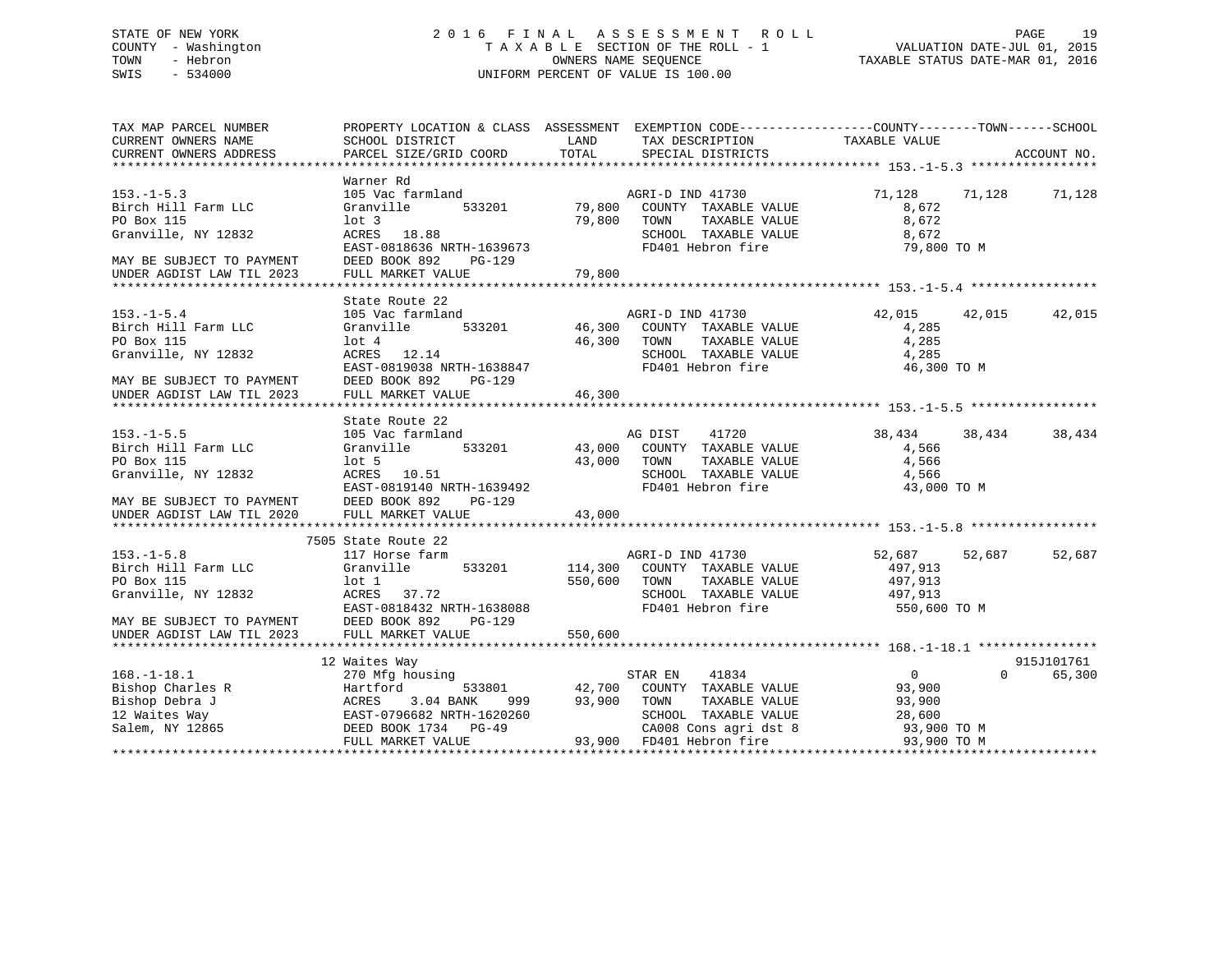## STATE OF NEW YORK 2 0 1 6 F I N A L A S S E S S M E N T R O L L PAGE 20 COUNTY - Washington T A X A B L E SECTION OF THE ROLL - 1 VALUATION DATE-JUL 01, 2015 TOWN - Hebron OWNERS NAME SEQUENCE TAXABLE STATUS DATE-MAR 01, 2016 SWIS - 534000 UNIFORM PERCENT OF VALUE IS 100.00

TAX MAP PARCEL NUMBER PROPERTY LOCATION & CLASS ASSESSMENT EXEMPTION CODE------------------COUNTY--------TOWN------SCHOOL CURRENT OWNERS NAME SCHOOL DISTRICT THE LAND TAX DESCRIPTION TAXABLE VALUE CURRENT OWNERS ADDRESS PARCEL SIZE/GRID COORD TOTAL SPECIAL DISTRICTS ACCOUNT NO. \*\*\*\*\*\*\*\*\*\*\*\*\*\*\*\*\*\*\*\*\*\*\*\*\*\*\*\*\*\*\*\*\*\*\*\*\*\*\*\*\*\*\*\*\*\*\*\*\*\*\*\*\*\*\*\*\*\*\*\*\*\*\*\*\*\*\*\*\*\*\*\*\*\*\*\*\*\*\*\*\*\*\*\*\*\*\*\*\*\*\*\*\*\*\*\*\*\*\*\*\*\*\* 177.-1-44 \*\*\*\*\*\*\*\*\*\*\*\*\*\*\*\*\*\*Chamberlin Mills Rd/s Off 915J100475 177.-1-44 323 Vacant rural COUNTY TAXABLE VALUE 6,000 Bishop Lori Salem 534801 6,000 TOWN TAXABLE VALUE 6,000 26 Button Rd No Deeded R O W 6,000 SCHOOL TAXABLE VALUE 6,000 Granville, NY 12832 ACRES 8.00 FD401 Hebron fire 6,000 TO M EAST-0807068 NRTH-1608914 DEED BOOK 3283 PG-59FULL MARKET VALUE 6,000 \*\*\*\*\*\*\*\*\*\*\*\*\*\*\*\*\*\*\*\*\*\*\*\*\*\*\*\*\*\*\*\*\*\*\*\*\*\*\*\*\*\*\*\*\*\*\*\*\*\*\*\*\*\*\*\*\*\*\*\*\*\*\*\*\*\*\*\*\*\*\*\*\*\*\*\*\*\*\*\*\*\*\*\*\*\*\*\*\*\*\*\*\*\*\*\*\*\*\*\*\*\*\* 152.-2-22 \*\*\*\*\*\*\*\*\*\*\*\*\*\*\*\*\*\*1841 County Route 31 915J100060<br>270 Mfg housing 85,300 STAR EN 91834 90 0 0 65,300 152.-2-22 270 Mfg housing STAR EN 41834 0 0 65,300 Bishop Mary Granville 533201 39,200 COUNTY TAXABLE VALUE 75,000 1841 County Route 31 ACRES 1.61 75,000 TOWN TAXABLE VALUE 75,000 Granville, NY 12832 EAST-0814526 NRTH-1641026 SCHOOL TAXABLE VALUE 9,700 DEED BOOK 739 PG-336 FD401 Hebron fire 75,000 TO M EAST-0814526 NATH 101-1<br>DEED BOOK 739 PG-336<br>- \*\*\*\*\*\*\* 75,000 \*\*\*\*\*\*\*\*\*\*\*\*\*\*\*\*\*\*\*\*\*\*\*\*\*\*\*\*\*\*\*\*\*\*\*\*\*\*\*\*\*\*\*\*\*\*\*\*\*\*\*\*\*\*\*\*\*\*\*\*\*\*\*\*\*\*\*\*\*\*\*\*\*\*\*\*\*\*\*\*\*\*\*\*\*\*\*\*\*\*\*\*\*\*\*\*\*\*\*\*\*\*\* 161.-1-1.1 \*\*\*\*\*\*\*\*\*\*\*\*\*\*\*\*\* 7311&7313 State Route 22 915J100358161.-1-1.1 433 Auto body COUNTY TAXABLE VALUE 296,100 Bishop William Granville 533201 59,500 TOWN TAXABLE VALUE 296,100 Bishop Lori ACRES 16.69 296,100 SCHOOL TAXABLE VALUE 296,100 296,100 Example Prince of MCRES 16.69<br>296,100 EAST-0818961 NRTH-1633556 296,100 ECHOOL TAXABLE VALUE 296,100 TO M<br>26 Button Rd EAST-0818961 NRTH-1633556 FD401 Hebron fire 296,100 TO M<br>396,100 TO M DEED BOOK 839 PG-185 FULL MARKET VALUE 296,100 \*\*\*\*\*\*\*\*\*\*\*\*\*\*\*\*\*\*\*\*\*\*\*\*\*\*\*\*\*\*\*\*\*\*\*\*\*\*\*\*\*\*\*\*\*\*\*\*\*\*\*\*\*\*\*\*\*\*\*\*\*\*\*\*\*\*\*\*\*\*\*\*\*\*\*\*\*\*\*\*\*\*\*\*\*\*\*\*\*\*\*\*\*\*\*\*\*\*\*\*\*\*\* 152.-2-22.1 \*\*\*\*\*\*\*\*\*\*\*\*\*\*\*\* 26 Button Rd240 Rural res 152.-2-22.1 240 Rural res STAR B 41854 0 0 30,000 Bishop William R Granville 533201 81,800 COUNTY TAXABLE VALUE 250,300 Bishop Lori S ACRES 19.90 250,300 TOWN TAXABLE VALUE 250,300 26 Button Rd EAST-0814795 NRTH-1641356 SCHOOL TAXABLE VALUE 220,300 Granville, NY 12832 DEED BOOK 714 PG-29 FD401 Hebron fire 250,300 TO M FULL MARKET VALUE 250,300 \*\*\*\*\*\*\*\*\*\*\*\*\*\*\*\*\*\*\*\*\*\*\*\*\*\*\*\*\*\*\*\*\*\*\*\*\*\*\*\*\*\*\*\*\*\*\*\*\*\*\*\*\*\*\*\*\*\*\*\*\*\*\*\*\*\*\*\*\*\*\*\*\*\*\*\*\*\*\*\*\*\*\*\*\*\*\*\*\*\*\*\*\*\*\*\*\*\*\*\*\*\*\* 176.-1-17.1 \*\*\*\*\*\*\*\*\*\*\*\*\*\*\*\* 1274 Bogtown Rd 915J101322 176.-1-17.1 322 Rural vac>10 COUNTY TAXABLE VALUE 91,000 Bisson Donald A Jr Salem 534801 91,000 TOWN TAXABLE VALUE 91,000 Bisson Rodney A ACRES 35.90 91,000 SCHOOL TAXABLE VALUE 91,000 740 Traver Rd EAST-0804338 NRTH-1611052 FD401 Hebron fire 91,000 TO M Pleasant Valley, NY 12569 DEED BOOK 3515 PG-51 FULL MARKET VALUE 91,000 \*\*\*\*\*\*\*\*\*\*\*\*\*\*\*\*\*\*\*\*\*\*\*\*\*\*\*\*\*\*\*\*\*\*\*\*\*\*\*\*\*\*\*\*\*\*\*\*\*\*\*\*\*\*\*\*\*\*\*\*\*\*\*\*\*\*\*\*\*\*\*\*\*\*\*\*\*\*\*\*\*\*\*\*\*\*\*\*\*\*\*\*\*\*\*\*\*\*\*\*\*\*\*\*\*\*\*\*\*\*\*\*\*\*\*\*\*\*\*\*\*\*\*\*\*\*\*\*\*\*\*\*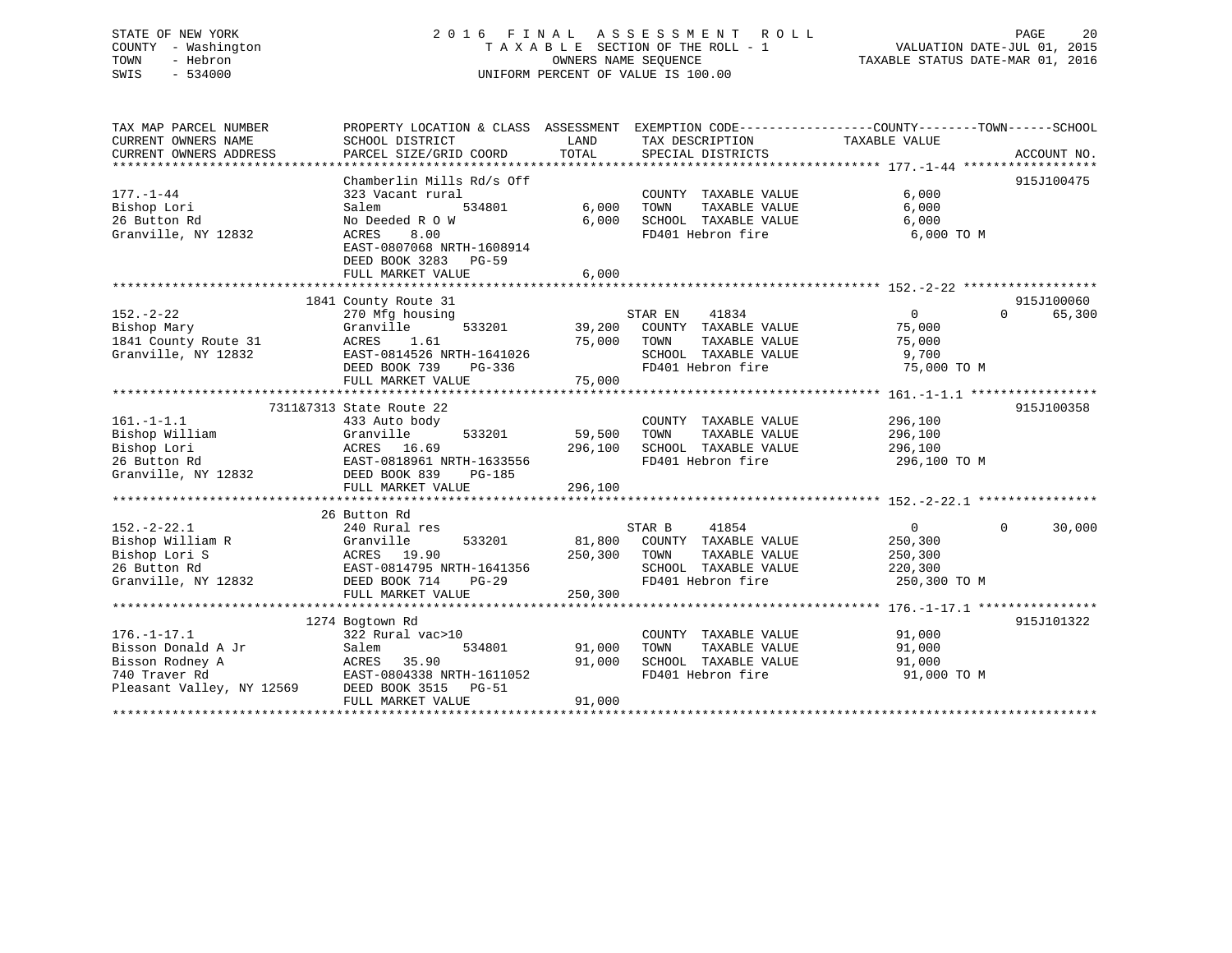## STATE OF NEW YORK 2 0 1 6 F I N A L A S S E S S M E N T R O L L PAGE 21 COUNTY - Washington T A X A B L E SECTION OF THE ROLL - 1 VALUATION DATE-JUL 01, 2015 TOWN - Hebron OWNERS NAME SEQUENCE TAXABLE STATUS DATE-MAR 01, 2016 SWIS - 534000 UNIFORM PERCENT OF VALUE IS 100.00

| TAX MAP PARCEL NUMBER<br>CURRENT OWNERS NAME | SCHOOL DISTRICT                 | LAND    | PROPERTY LOCATION & CLASS ASSESSMENT EXEMPTION CODE---------------COUNTY-------TOWN-----SCHOOL<br>TAX DESCRIPTION | TAXABLE VALUE      |                    |
|----------------------------------------------|---------------------------------|---------|-------------------------------------------------------------------------------------------------------------------|--------------------|--------------------|
| CURRENT OWNERS ADDRESS                       | PARCEL SIZE/GRID COORD          | TOTAL   | SPECIAL DISTRICTS                                                                                                 |                    | ACCOUNT NO.        |
|                                              | 1327 Patterson Hill Rd          |         |                                                                                                                   |                    | 915J100312         |
| $183.16 - 1 - 5$                             | 210 1 Family Res                |         | STAR B<br>41854                                                                                                   | $\mathbf{0}$       | $\Omega$<br>30,000 |
| Bisson Monica                                | Salem<br>534801                 | 20,000  | COUNTY TAXABLE VALUE                                                                                              | 95,000             |                    |
| 1327 Patterson Hill Rd                       | FRNT<br>99.00 DPTH 132.00       | 95,000  | TOWN<br>TAXABLE VALUE                                                                                             | 95,000             |                    |
| Salem, NY 12865                              | 0.30<br>ACRES                   |         | SCHOOL TAXABLE VALUE                                                                                              | 65,000             |                    |
|                                              | EAST-0791696 NRTH-1604149       |         | CA008 Cons agri dst 8                                                                                             | 95,000 TO M        |                    |
|                                              | DEED BOOK 2354<br><b>PG-301</b> |         | FD401 Hebron fire                                                                                                 | 95,000 TO M        |                    |
|                                              | FULL MARKET VALUE               |         | 95,000 LD401 West hebron light                                                                                    | 95,000 TO M        |                    |
|                                              | 1187 County Route 31            |         |                                                                                                                   |                    | 915J100061         |
| $159. - 1 - 11$                              | 241 Rural res&ag                |         | AG DIST<br>41720                                                                                                  | 126,657<br>126,657 | 126,657            |
| Bitterly Fred R                              | Granville<br>533201             |         | 355,000 STAR EN<br>41834                                                                                          | $\overline{0}$     | $\Omega$<br>65,300 |
| Adams Sandra Alexandria                      | ACRES 208.60                    | 528,600 | COUNTY TAXABLE VALUE                                                                                              | 401,943            |                    |
| 1187 County Route 31                         | EAST-0802185 NRTH-1632070       |         | TOWN<br>TAXABLE VALUE                                                                                             | 401,943            |                    |
| Granville, NY 12832                          | DEED BOOK 577<br><b>PG-70</b>   |         | SCHOOL TAXABLE VALUE                                                                                              | 336,643            |                    |
|                                              | FULL MARKET VALUE               | 528,600 | CA008 Cons agri dst 8                                                                                             | 401,943 TO M       |                    |
| MAY BE SUBJECT TO PAYMENT                    |                                 |         | 126,657 EX                                                                                                        |                    |                    |
| UNDER AGDIST LAW TIL 2020                    |                                 |         | FD401 Hebron fire                                                                                                 | 528,600 TO M       |                    |
|                                              |                                 |         |                                                                                                                   |                    |                    |
|                                              | First Light Rd                  |         |                                                                                                                   |                    | 915J101713         |
| $169. - 1 - 1.1$                             | 314 Rural vac<10                |         | COUNTY TAXABLE VALUE                                                                                              | 80,200             |                    |
| Blair Ian                                    | Salem<br>534801                 | 80,200  | TAXABLE VALUE<br>TOWN                                                                                             | 80,200             |                    |
| Blair Mary<br>230 W Broadway 509             | sub aband 3498/137              | 80,200  | SCHOOL TAXABLE VALUE<br>FD401 Hebron fire                                                                         | 80,200             |                    |
| Long Beach, NY 11561                         | Lots $1-9$<br>ACRES<br>48.12    |         |                                                                                                                   | 80,200 TO M        |                    |
|                                              | EAST-0804839 NRTH-1623848       |         |                                                                                                                   |                    |                    |
|                                              | DEED BOOK 1942<br>PG-171        |         |                                                                                                                   |                    |                    |
|                                              | FULL MARKET VALUE               | 80,200  |                                                                                                                   |                    |                    |
|                                              |                                 |         |                                                                                                                   |                    |                    |
|                                              | 3638 County Route 30            |         |                                                                                                                   |                    | 915J100538         |
| $175. - 1 - 15.1$                            | 210 1 Family Res                |         | 41854<br>STAR B                                                                                                   | $\mathbf 0$        | 30,000<br>$\Omega$ |
| Bleier Daniel M                              | 534801<br>Salem                 | 45,200  | COUNTY TAXABLE VALUE                                                                                              | 186,100            |                    |
| Weinstein Francine                           | ACRES<br>3.57                   | 186,100 | TOWN<br>TAXABLE VALUE                                                                                             | 186,100            |                    |
| 3638 County Route 30                         | EAST-0790740 NRTH-1614191       |         | SCHOOL TAXABLE VALUE                                                                                              | 156,100            |                    |
| Salem, NY 12865                              | DEED BOOK 891<br>PG-282         |         | FD401 Hebron fire                                                                                                 | 186,100 TO M       |                    |
|                                              | FULL MARKET VALUE               | 186,100 |                                                                                                                   |                    |                    |
|                                              | 51 Wolfe Ln                     |         |                                                                                                                   |                    | 915J100188         |
| $158. - 1 - 8$                               | 210 1 Family Res                |         | COUNTY TAXABLE VALUE                                                                                              | 155,000            |                    |
| Blinstrubas Robert                           | Hartford<br>533801              | 46,700  | TOWN<br>TAXABLE VALUE                                                                                             | 155,000            |                    |
| Blinstrubas Linda                            | ACRES<br>3.88                   | 155,000 | SCHOOL TAXABLE VALUE                                                                                              | 155,000            |                    |
| 21 Maple Dr                                  | EAST-0789836 NRTH-1629679       |         | FD401 Hebron fire                                                                                                 | 155,000 TO M       |                    |
| Prospect, CT 06712                           | DEED BOOK 3164<br>PG-315        |         |                                                                                                                   |                    |                    |
|                                              | FULL MARKET VALUE               | 155,000 |                                                                                                                   |                    |                    |
|                                              |                                 |         |                                                                                                                   |                    |                    |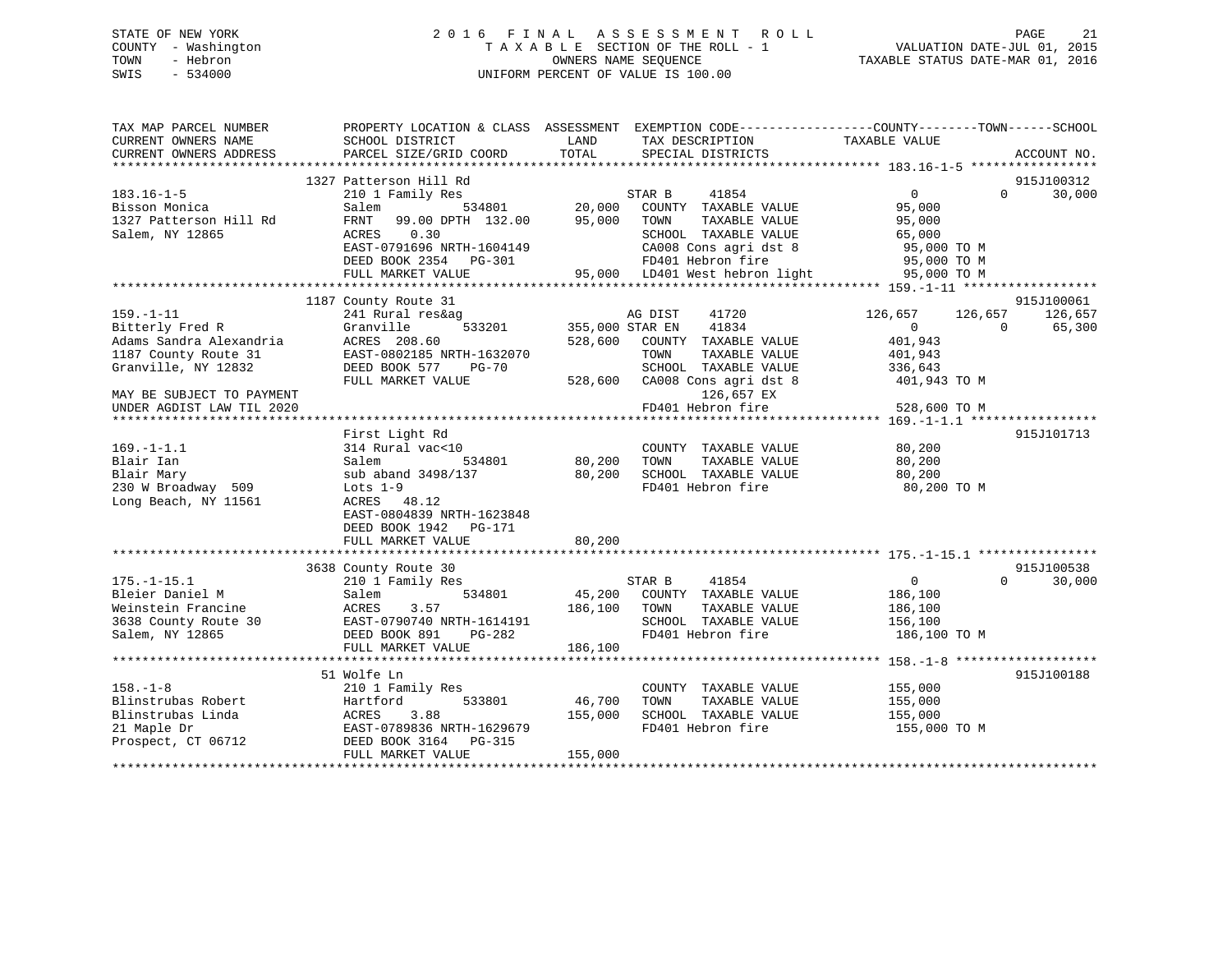## STATE OF NEW YORK 2 0 1 6 F I N A L A S S E S S M E N T R O L L PAGE 22 COUNTY - Washington T A X A B L E SECTION OF THE ROLL - 1 VALUATION DATE-JUL 01, 2015 TOWN - Hebron OWNERS NAME SEQUENCE TAXABLE STATUS DATE-MAR 01, 2016 SWIS - 534000 UNIFORM PERCENT OF VALUE IS 100.00

| TAX MAP PARCEL NUMBER                         | PROPERTY LOCATION & CLASS ASSESSMENT         |               | EXEMPTION CODE----------------COUNTY-------TOWN------SCHOOL |                |                        |
|-----------------------------------------------|----------------------------------------------|---------------|-------------------------------------------------------------|----------------|------------------------|
| CURRENT OWNERS NAME<br>CURRENT OWNERS ADDRESS | SCHOOL DISTRICT<br>PARCEL SIZE/GRID COORD    | LAND<br>TOTAL | TAX DESCRIPTION<br>SPECIAL DISTRICTS                        | TAXABLE VALUE  | ACCOUNT NO.            |
|                                               |                                              |               |                                                             |                |                        |
|                                               | Halls Pond Rd                                |               |                                                             |                | 915J101075             |
| $158. - 1 - 9$                                | 314 Rural vac<10                             |               | COUNTY TAXABLE VALUE                                        | 3,100          |                        |
| Blinstrubas Robert                            | Hartford<br>533801                           | 3,100         | TAXABLE VALUE<br>TOWN                                       | 3,100          |                        |
| Blinstrubas Linda                             | ACRES<br>4.14                                | 3,100         | SCHOOL TAXABLE VALUE                                        | 3,100          |                        |
| 21 Maple Dr                                   | EAST-0790135 NRTH-1629667                    |               | FD401 Hebron fire                                           | 3,100 TO M     |                        |
| Prospect, CT 06712                            | DEED BOOK 3164 PG-315                        |               |                                                             |                |                        |
|                                               | FULL MARKET VALUE                            | 3,100         |                                                             |                |                        |
|                                               |                                              |               |                                                             |                |                        |
| $177. - 1 - 14.1$                             | 6555 State Route 22                          |               | STAR B<br>41854                                             | $\overline{0}$ | 915J101338<br>$\Omega$ |
| Blockburger Dennis F                          | 210 1 Family Res<br>Salem<br>534801          | 26,800        | COUNTY TAXABLE VALUE                                        | 45,100         | 30,000                 |
| 6555 State Route 22                           | FRNT 86.00 DPTH 200.00                       | 45,100        | TAXABLE VALUE<br>TOWN                                       | 45,100         |                        |
| Salem, NY 12865                               | 0.37<br>ACRES                                |               | SCHOOL TAXABLE VALUE                                        | 15,100         |                        |
|                                               | EAST-0815183 NRTH-1615781                    |               | FD401 Hebron fire                                           | 45,100 TO M    |                        |
|                                               | DEED BOOK 3433 PG-332                        |               |                                                             |                |                        |
|                                               | FULL MARKET VALUE                            | 45,100        |                                                             |                |                        |
|                                               |                                              |               |                                                             |                |                        |
|                                               | 52 Indian Head Way                           |               |                                                             |                | 915J101137             |
| $170. - 1 - 13.3$                             | 210 1 Family Res                             |               | COUNTY TAXABLE VALUE                                        | 77,500         |                        |
| Bloom Bridget A                               | Granville<br>533201                          | 37,300        | TOWN<br>TAXABLE VALUE                                       | 77,500         |                        |
| 34 Esopus Ave                                 | 3.12 BANK<br>ACRES<br>999                    | 77,500        | SCHOOL TAXABLE VALUE                                        | 77,500         |                        |
| Ulster Park, NY 12487                         | EAST-0816460 NRTH-1619205                    |               | FD401 Hebron fire                                           | 77,500 TO M    |                        |
|                                               | DEED BOOK 850<br>PG-146                      |               |                                                             |                |                        |
|                                               | FULL MARKET VALUE                            | 77,500        |                                                             |                |                        |
|                                               |                                              |               |                                                             |                |                        |
|                                               | 3649 County Route 30                         |               |                                                             |                | 915J100516             |
| $175. - 1 - 16$                               | 210 1 Family Res                             |               | COUNTY TAXABLE VALUE                                        | 116,600        |                        |
| Bloom Roger F                                 | Salem<br>534801                              | 51,600        | TAXABLE VALUE<br>TOWN                                       | 116,600        |                        |
| Schiff Robert N                               | 4.91<br>ACRES                                | 116,600       | SCHOOL TAXABLE VALUE                                        | 116,600        |                        |
| 54 Riverside Dr                               | EAST-0790180 NRTH-1614203                    |               | FD401 Hebron fire                                           | 116,600 TO M   |                        |
| New York, NY 10024                            | DEED BOOK 626<br>PG-173<br>FULL MARKET VALUE | 116,600       |                                                             |                |                        |
|                                               |                                              |               |                                                             |                |                        |
|                                               | 169 Thunder Way                              |               |                                                             |                | 915J101479             |
| $175. - 1 - 12.5$                             | 242 Rurl res&rec                             |               | COUNTY TAXABLE VALUE                                        | 86,100         |                        |
| Blust Linda                                   | 534801<br>Salem                              | 38,600        | TOWN<br>TAXABLE VALUE                                       | 86,100         |                        |
| 1957 Route 17K                                | ACRES<br>26.00 BANK<br>11A                   | 86,100        | SCHOOL TAXABLE VALUE                                        | 86,100         |                        |
| Montgomery, NY 12549                          | EAST-0788932 NRTH-1611185                    |               | FD401 Hebron fire                                           | 86,100 TO M    |                        |
|                                               | DEED BOOK 1984 PG-124                        |               |                                                             |                |                        |
|                                               | FULL MARKET VALUE                            | 86,100        |                                                             |                |                        |
|                                               |                                              |               |                                                             |                |                        |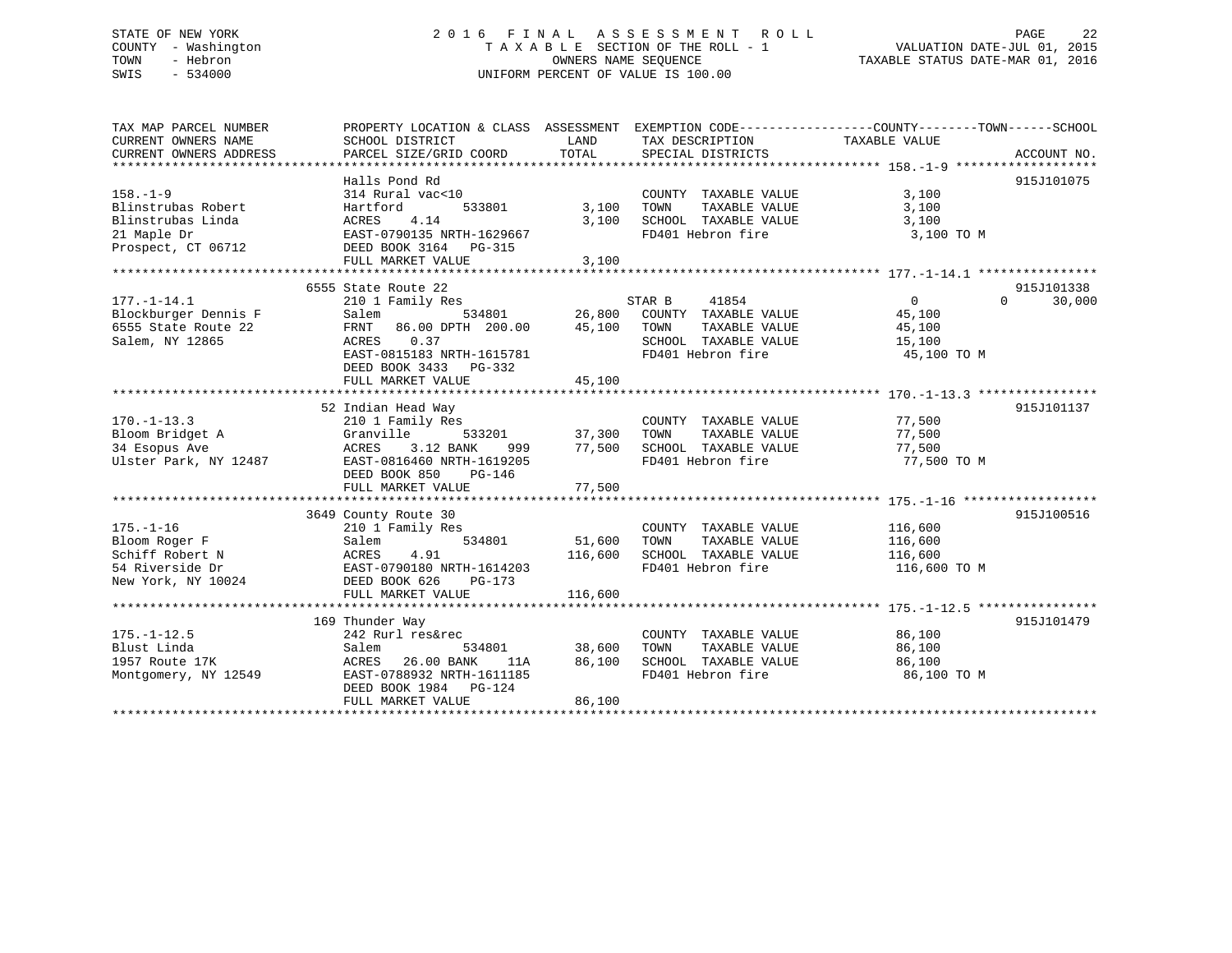## STATE OF NEW YORK 2 0 1 6 F I N A L A S S E S S M E N T R O L L PAGE 23 COUNTY - Washington T A X A B L E SECTION OF THE ROLL - 1 VALUATION DATE-JUL 01, 2015 TOWN - Hebron OWNERS NAME SEQUENCE TAXABLE STATUS DATE-MAR 01, 2016 SWIS - 534000 UNIFORM PERCENT OF VALUE IS 100.00

| TAX MAP PARCEL NUMBER  |                            |         |                       | PROPERTY LOCATION & CLASS ASSESSMENT EXEMPTION CODE---------------COUNTY-------TOWN-----SCHOOL |
|------------------------|----------------------------|---------|-----------------------|------------------------------------------------------------------------------------------------|
| CURRENT OWNERS NAME    | SCHOOL DISTRICT            | LAND    | TAX DESCRIPTION       | TAXABLE VALUE                                                                                  |
| CURRENT OWNERS ADDRESS | PARCEL SIZE/GRID COORD     | TOTAL   | SPECIAL DISTRICTS     | ACCOUNT NO.                                                                                    |
|                        |                            |         |                       | ***************** 185.-1-14.3 *****************                                                |
|                        | 45 Center Way              |         |                       | 915J101737                                                                                     |
| $185. - 1 - 14.3$      | 312 Vac w/imprv            |         | COUNTY TAXABLE VALUE  | 25,300                                                                                         |
| Bodkin Gary S          | 534801<br>Salem            | 23,800  | TOWN<br>TAXABLE VALUE | 25,300                                                                                         |
| Bodkin Terry L         | ROW                        | 25,300  | SCHOOL TAXABLE VALUE  | 25,300                                                                                         |
| 261 Kilburn Rd         | ACRES<br>6.17              |         | CA008 Cons agri dst 8 | 25,300 TO M                                                                                    |
| PO Box 138             | EAST-0816058 NRTH-1604001  |         | FD401 Hebron fire     | 25,300 TO M                                                                                    |
| Cossayuna, NY 12823    | DEED BOOK 3575 PG-89       |         |                       |                                                                                                |
|                        | FULL MARKET VALUE          | 25,300  |                       |                                                                                                |
|                        |                            |         |                       |                                                                                                |
|                        | 95 Higgins Rd              |         |                       | 915J101113                                                                                     |
| $161. - 2 - 10.3$      | 270 Mfg housing            |         | COUNTY TAXABLE VALUE  | 58,400                                                                                         |
| Boques Paul E          | Granville<br>533201        | 49,500  | TAXABLE VALUE<br>TOWN | 58,400                                                                                         |
| 7 Tudor Ln             | 881/177                    | 58,400  | SCHOOL TAXABLE VALUE  | 58,400                                                                                         |
| Naugatuck, CT 06770    | Dr $29/Lot$ 3              |         | FD401 Hebron fire     | 58,400 TO M                                                                                    |
|                        | ACRES 10.00                |         |                       |                                                                                                |
|                        | EAST-0819035 NRTH-1626333  |         |                       |                                                                                                |
|                        | DEED BOOK 2127<br>$PG-103$ |         |                       |                                                                                                |
|                        | FULL MARKET VALUE          | 58,400  |                       |                                                                                                |
|                        |                            |         |                       |                                                                                                |
|                        | 258 Halls Pond Rd          |         |                       |                                                                                                |
| $159. - 1 - 27.2$      | 240 Rural res              |         | STAR B<br>41854       | $\Omega$<br>30,000<br>$\overline{0}$                                                           |
| Bolduc Mary Beth       | 533801<br>Hartford         | 77,400  | COUNTY TAXABLE VALUE  | 205,000                                                                                        |
| 258 Halls Pond Rd      | lot 2                      | 205,000 | TOWN<br>TAXABLE VALUE | 205,000                                                                                        |
| Salem, NY 12865        | 770/303                    |         | SCHOOL TAXABLE VALUE  | 175,000                                                                                        |
|                        | ACRES<br>29.93             |         | FD401 Hebron fire     | 205,000 TO M                                                                                   |
|                        | EAST-0793579 NRTH-1626639  |         |                       |                                                                                                |
|                        | DEED BOOK 3446 PG-227      |         |                       |                                                                                                |
|                        | FULL MARKET VALUE          | 205,000 |                       |                                                                                                |
|                        |                            |         |                       |                                                                                                |
|                        | 1017 Callaway Rd           |         |                       | 915J100064                                                                                     |
| $167. - 1 - 59$        | 210 1 Family Res           |         | STAR B<br>41854       | $\mathbf{0}$<br>$\Omega$<br>30,000                                                             |
| Bolio Aaron            | 532001<br>Argyle           | 42,500  | COUNTY TAXABLE VALUE  | 88,100                                                                                         |
| 1017 Callaway Rd       | ACRES<br>3.00              | 88,100  | TOWN<br>TAXABLE VALUE | 88,100                                                                                         |
| Arqyle, NY 12809       | EAST-0783278 NRTH-1623968  |         | SCHOOL TAXABLE VALUE  | 58,100                                                                                         |
|                        | DEED BOOK 2626<br>PG-152   |         | FD401 Hebron fire     | 88,100 TO M                                                                                    |
|                        | FULL MARKET VALUE          | 88,100  |                       |                                                                                                |
|                        |                            |         |                       |                                                                                                |
|                        | 2236 County Route 47       |         |                       | 915J101173                                                                                     |
| $183.2 - 1 - 13$       | 314 Rural vac<10 - WTRFNT  |         | COUNTY TAXABLE VALUE  | 36,400                                                                                         |
| Boomhower Eugene T     | Salem<br>534801            | 36,400  | TOWN<br>TAXABLE VALUE | 36,400                                                                                         |
| Boomhower Catherine E  | Lot $24$                   | 36,400  | SCHOOL TAXABLE VALUE  | 36,400                                                                                         |
| 72 Phillips Rd         | FRNT 129.00 DPTH 167.00    |         | FD401 Hebron fire     | 36,400 TO M                                                                                    |
| Valley Falls, NY 12185 | <b>ACRES</b><br>0.59       |         |                       |                                                                                                |
|                        | EAST-0787376 NRTH-1607939  |         |                       |                                                                                                |
|                        | DEED BOOK 3299<br>$PG-94$  |         |                       |                                                                                                |
|                        | FULL MARKET VALUE          | 36,400  |                       |                                                                                                |
|                        |                            |         |                       |                                                                                                |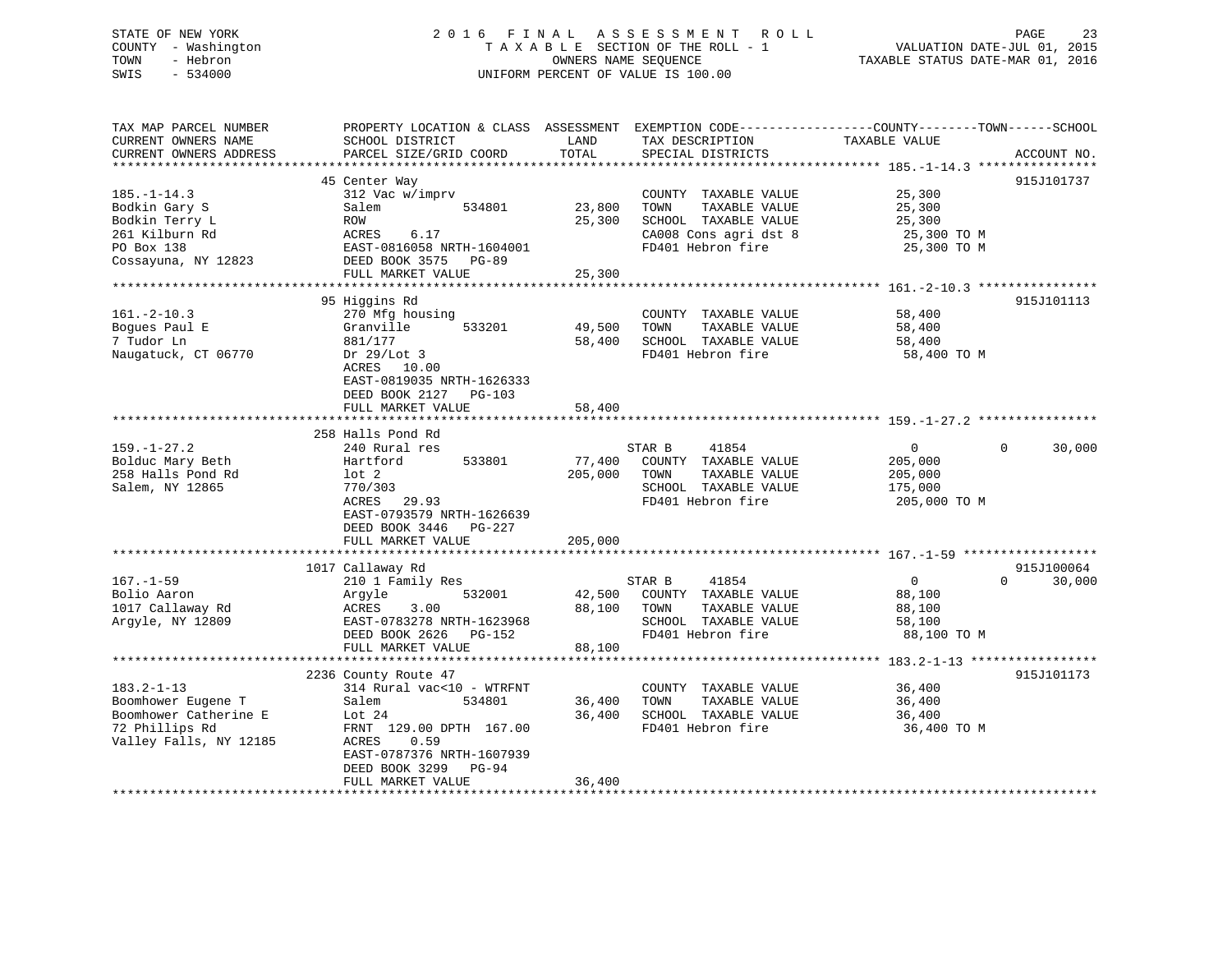## STATE OF NEW YORK 2 0 1 6 F I N A L A S S E S S M E N T R O L L PAGE 24 COUNTY - Washington T A X A B L E SECTION OF THE ROLL - 1 VALUATION DATE-JUL 01, 2015 TOWN - Hebron OWNERS NAME SEQUENCE TAXABLE STATUS DATE-MAR 01, 2016 SWIS - 534000 UNIFORM PERCENT OF VALUE IS 100.00

| TAX MAP PARCEL NUMBER  | PROPERTY LOCATION & CLASS ASSESSMENT EXEMPTION CODE---------------COUNTY-------TOWN-----SCHOOL |               |                             |                    |                    |
|------------------------|------------------------------------------------------------------------------------------------|---------------|-----------------------------|--------------------|--------------------|
| CURRENT OWNERS NAME    | SCHOOL DISTRICT                                                                                | LAND          | TAX DESCRIPTION             | TAXABLE VALUE      |                    |
| CURRENT OWNERS ADDRESS | PARCEL SIZE/GRID COORD                                                                         | TOTAL         | SPECIAL DISTRICTS           |                    | ACCOUNT NO.        |
|                        |                                                                                                |               |                             |                    |                    |
| $143. - 1 - 9$         | 159 East Green Pond Way<br>260 Seasonal res - WTRFNT                                           |               | COUNTY TAXABLE VALUE        | 95,900             | 915J100306         |
|                        | Granville                                                                                      | 66,200        |                             | 95,900             |                    |
| Borlang Addie LE       | 533201                                                                                         |               | TOWN<br>TAXABLE VALUE       |                    |                    |
| Sherlock Jan           | FRNT 100.00 DPTH 200.00                                                                        | 95,900        | SCHOOL TAXABLE VALUE        | 95,900             |                    |
| 36 Amethyst Dr         | EAST-0816310 NRTH-1644184                                                                      |               | FD401 Hebron fire           | 95,900 TO M        |                    |
| Oueensbury, NY 12804   | DEED BOOK 1838 PG-119                                                                          |               |                             |                    |                    |
|                        | FULL MARKET VALUE                                                                              | 95,900        |                             |                    |                    |
|                        | State Route 22                                                                                 |               |                             |                    | 915J101026         |
|                        |                                                                                                |               |                             |                    |                    |
| $144. - 1 - 27$        | 314 Rural vac<10                                                                               |               | COUNTY TAXABLE VALUE        | 6,700              |                    |
| Bouret George H        | 533201<br>Granville                                                                            | 6,700         | TAXABLE VALUE<br>TOWN       | 6,700              |                    |
| 7676 State Route 22    | FRNT 130.00 DPTH 208.00                                                                        | 6,700         | SCHOOL TAXABLE VALUE        | 6,700              |                    |
| Granville, NY 12832    | 0.62<br>ACRES                                                                                  |               | FD401 Hebron fire           | 6,700 TO M         |                    |
|                        | EAST-0820456 NRTH-1642851                                                                      |               |                             |                    |                    |
|                        | DEED BOOK 908<br>PG-323                                                                        |               |                             |                    |                    |
|                        | FULL MARKET VALUE                                                                              | 6,700         |                             |                    |                    |
|                        |                                                                                                |               |                             |                    |                    |
|                        | 7676 State Route 22                                                                            |               |                             |                    | 915J100612         |
| $144. - 1 - 28$        | 210 1 Family Res                                                                               |               | STAR B 41854                | $\overline{0}$     | $\Omega$<br>30,000 |
| Bouret George H        | Granville<br>533201                                                                            |               | 34,000 COUNTY TAXABLE VALUE | 96,000             |                    |
| 7676 State Route 22    | 1.80 BANK<br>ACRES<br>11A                                                                      | 96,000        | TOWN<br>TAXABLE VALUE       | 96,000             |                    |
| Granville, NY 12832    | EAST-0820381 NRTH-1642621                                                                      |               | SCHOOL TAXABLE VALUE        | 66,000             |                    |
|                        | DEED BOOK 879<br>PG-167                                                                        |               | FD401 Hebron fire           | 96,000 TO M        |                    |
|                        | FULL MARKET VALUE                                                                              | 96,000        |                             |                    |                    |
|                        |                                                                                                |               |                             |                    |                    |
|                        | East Green Pond Way                                                                            |               |                             |                    | 915J101447         |
| $144. - 1 - 37.3$      | 314 Rural vac<10                                                                               |               | COUNTY TAXABLE VALUE        | 32,200             |                    |
| Bourn Calvin L         | Granville                                                                                      | 533201 32,200 | TAXABLE VALUE<br>TOWN       | 32,200             |                    |
| 21 Raceville Rd        | Water Rights                                                                                   |               | 32,200 SCHOOL TAXABLE VALUE | 32,200             |                    |
| Hampton, NY 12837      | ACRES<br>5.10                                                                                  |               | FD401 Hebron fire           | 32,200 TO M        |                    |
|                        | EAST-0817217 NRTH-1642849                                                                      |               |                             |                    |                    |
|                        | DEED BOOK 763<br>PG-106                                                                        |               |                             |                    |                    |
|                        | FULL MARKET VALUE                                                                              | 32,200        |                             |                    |                    |
|                        |                                                                                                |               |                             |                    |                    |
|                        | 20 Middle Rd                                                                                   |               |                             |                    | 915J100255         |
| $177. - 1 - 39$        | 210 1 Family Res                                                                               |               | COUNTY TAXABLE VALUE        | 125,500<br>125,500 |                    |
| Boutsikaris Costa N    | 534801<br>Salem                                                                                | 45,300        | TAXABLE VALUE<br>TOWN       |                    |                    |
| Boutsikaris Nina       | 584/223 748/254                                                                                | 125,500       | SCHOOL TAXABLE VALUE        | 125,500            |                    |
| 3 LaVeta Pl            | 7.20<br>ACRES                                                                                  |               | FD401 Hebron fire           | 125,500 TO M       |                    |
| Nyack, NY 10960        | EAST-0804886 NRTH-1613124                                                                      |               |                             |                    |                    |
|                        | DEED BOOK 3216 PG-1                                                                            |               |                             |                    |                    |
|                        | FULL MARKET VALUE                                                                              | 125,500       |                             |                    |                    |
|                        |                                                                                                |               |                             |                    |                    |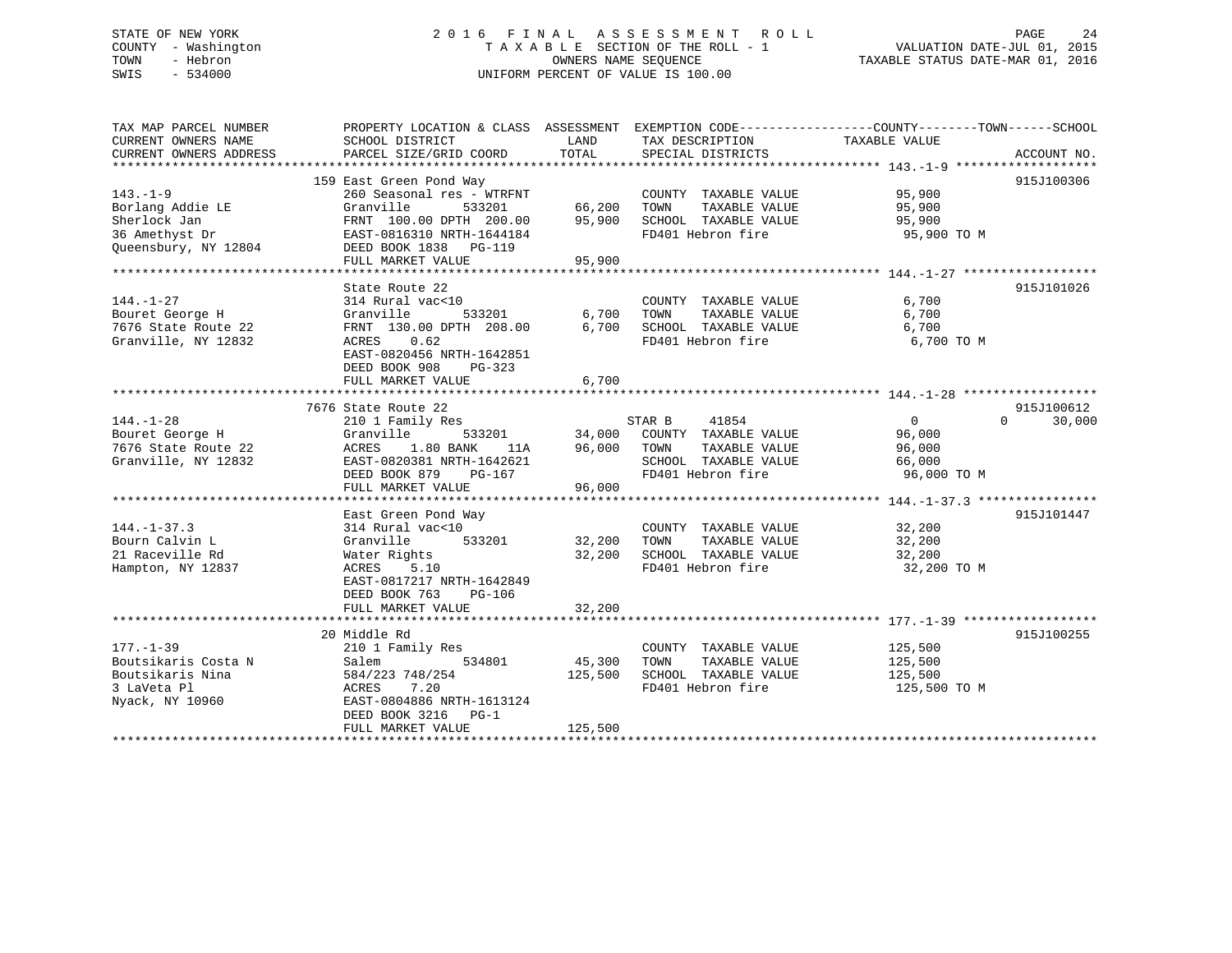## STATE OF NEW YORK 2 0 1 6 F I N A L A S S E S S M E N T R O L L PAGE 25 COUNTY - Washington T A X A B L E SECTION OF THE ROLL - 1 VALUATION DATE-JUL 01, 2015 TOWN - Hebron OWNERS NAME SEQUENCE TAXABLE STATUS DATE-MAR 01, 2016 SWIS - 534000 UNIFORM PERCENT OF VALUE IS 100.00

| TAX MAP PARCEL NUMBER                                                                                                                                                                                                                                                                                                                                                            | PROPERTY LOCATION & CLASS ASSESSMENT EXEMPTION CODE---------------COUNTY-------TOWN------SCHOOL |                   |                                                                                                                                                                                          |                                                               |                    |
|----------------------------------------------------------------------------------------------------------------------------------------------------------------------------------------------------------------------------------------------------------------------------------------------------------------------------------------------------------------------------------|-------------------------------------------------------------------------------------------------|-------------------|------------------------------------------------------------------------------------------------------------------------------------------------------------------------------------------|---------------------------------------------------------------|--------------------|
| CURRENT OWNERS NAME                                                                                                                                                                                                                                                                                                                                                              | SCHOOL DISTRICT                                                                                 | LAND              | TAX DESCRIPTION                                                                                                                                                                          | TAXABLE VALUE                                                 |                    |
|                                                                                                                                                                                                                                                                                                                                                                                  |                                                                                                 |                   |                                                                                                                                                                                          |                                                               |                    |
|                                                                                                                                                                                                                                                                                                                                                                                  | 226 Little Burch Hill Rd                                                                        |                   |                                                                                                                                                                                          |                                                               | 915J101284         |
| $151. - 1 - 16.5$                                                                                                                                                                                                                                                                                                                                                                | 210 1 Family Res                                                                                |                   | COUNTY TAXABLE VALUE 95,600                                                                                                                                                              |                                                               |                    |
|                                                                                                                                                                                                                                                                                                                                                                                  |                                                                                                 |                   |                                                                                                                                                                                          |                                                               |                    |
|                                                                                                                                                                                                                                                                                                                                                                                  | 533201 52,100<br>6 95,600                                                                       |                   | TOWN TAXABLE VALUE 95,600<br>SCHOOL TAXABLE VALUE 95,600                                                                                                                                 | 95,600                                                        |                    |
|                                                                                                                                                                                                                                                                                                                                                                                  |                                                                                                 |                   |                                                                                                                                                                                          | FD401 Hebron fire 95,600 TO M                                 |                    |
|                                                                                                                                                                                                                                                                                                                                                                                  |                                                                                                 |                   |                                                                                                                                                                                          |                                                               |                    |
| Bowcock John P Jr<br>Bowcock Loree acres 6.06 95,60<br>26 Halliday Rd EAST-0800470 NRTH-1634324<br>Coram, NY 11727 DEED BOOK 517 PG-47<br>FILL MARKET VALUE 95,60                                                                                                                                                                                                                |                                                                                                 |                   |                                                                                                                                                                                          |                                                               |                    |
|                                                                                                                                                                                                                                                                                                                                                                                  |                                                                                                 |                   |                                                                                                                                                                                          |                                                               |                    |
|                                                                                                                                                                                                                                                                                                                                                                                  | 177 Benn Rd                                                                                     |                   |                                                                                                                                                                                          |                                                               | 915J101297         |
| $169. - 1 - 3.2$                                                                                                                                                                                                                                                                                                                                                                 | 270 Mfg housing                                                                                 |                   |                                                                                                                                                                                          |                                                               | $\Omega$<br>30,000 |
| Bower Randolph D                                                                                                                                                                                                                                                                                                                                                                 | Salem                                                                                           |                   | $\begin{array}{cccccccccc} \texttt{STAR} & \texttt{B} & \texttt{41854} & & 0 \\ \texttt{534801} & & 33,600 & \texttt{COUNTY} & \texttt{TAXABLE} & \texttt{VALUE} & & 54,600 \end{array}$ |                                                               |                    |
|                                                                                                                                                                                                                                                                                                                                                                                  |                                                                                                 |                   |                                                                                                                                                                                          |                                                               |                    |
|                                                                                                                                                                                                                                                                                                                                                                                  |                                                                                                 |                   |                                                                                                                                                                                          |                                                               |                    |
|                                                                                                                                                                                                                                                                                                                                                                                  |                                                                                                 |                   |                                                                                                                                                                                          |                                                               |                    |
| EXERES 1.63<br>CRES 1.63<br>CRES 1.63<br>CRED BOOK 911 PG-34<br>EXERED BOOK 911 PG-34<br>EXERED BOOK 911 PG-34<br>CA008 CONS agri dst 8 54,600 TO M<br>FULL MARKET VALUE<br>TOWN TAXABLE VALUE<br>CA008 CONS agri dst 8 54,600 TO M<br>FULL MARKET                                                                                                                               |                                                                                                 |                   |                                                                                                                                                                                          |                                                               |                    |
|                                                                                                                                                                                                                                                                                                                                                                                  |                                                                                                 |                   |                                                                                                                                                                                          |                                                               |                    |
|                                                                                                                                                                                                                                                                                                                                                                                  | Rykowski Ln                                                                                     |                   |                                                                                                                                                                                          |                                                               | 915J101586         |
|                                                                                                                                                                                                                                                                                                                                                                                  |                                                                                                 |                   |                                                                                                                                                                                          | 5,000                                                         |                    |
|                                                                                                                                                                                                                                                                                                                                                                                  |                                                                                                 | 533201 5,000 TOWN | COUNTY TAXABLE VALUE<br>TOWN TAXABLE VALUE                                                                                                                                               | 5,000                                                         |                    |
|                                                                                                                                                                                                                                                                                                                                                                                  |                                                                                                 | 5,000             | SCHOOL TAXABLE VALUE 5,000                                                                                                                                                               |                                                               |                    |
|                                                                                                                                                                                                                                                                                                                                                                                  |                                                                                                 |                   | FD401 Hebron fire                                                                                                                                                                        | 5,000 TO M                                                    |                    |
| $\begin{tabular}{lllllllllllll} 161.-2-3.12 & 314~\mathrm{Rural}\,\, \mathrm{vac}{<}10 \\ \text{Brace\,\,Bar} & S & \text{Granville} & 533201 \\ \text{Brace\,\,Dorothy\,\,L} & \text{ACRES} & 6.70 \\ 873 & \text{South\,\,Rd} & \text{EAST-0822441\,\,\,RTH-1627235} \\ \text{East\,\,Arlington\,\,VT\,\,05252} & \text{DEED\,\,BOOK\,\,772} & \text{PG-225} \\ \end{tabular}$ |                                                                                                 |                   |                                                                                                                                                                                          |                                                               |                    |
|                                                                                                                                                                                                                                                                                                                                                                                  | FULL MARKET VALUE                                                                               | 5,000             |                                                                                                                                                                                          |                                                               |                    |
|                                                                                                                                                                                                                                                                                                                                                                                  |                                                                                                 |                   |                                                                                                                                                                                          |                                                               |                    |
|                                                                                                                                                                                                                                                                                                                                                                                  | 459 Mountainside Meadows Way                                                                    |                   |                                                                                                                                                                                          |                                                               | 915J101790         |
| $170. - 1 - 12.4$                                                                                                                                                                                                                                                                                                                                                                | 210 1 Family Res                                                                                |                   | STAR B<br>41854                                                                                                                                                                          | $\overline{0}$                                                | $\Omega$<br>30,000 |
| Brace Michelle Rae                                                                                                                                                                                                                                                                                                                                                               | Salem                                                                                           |                   | 534801 38,200 COUNTY TAXABLE VALUE                                                                                                                                                       | 95,000                                                        |                    |
| 459 Mountainside Meadows Way Lot 1                                                                                                                                                                                                                                                                                                                                               |                                                                                                 | 95,000            | TAXABLE VALUE<br>TOWN                                                                                                                                                                    | 95,000                                                        |                    |
| Salem, NY 12865                                                                                                                                                                                                                                                                                                                                                                  |                                                                                                 |                   | SCHOOL TAXABLE VALUE                                                                                                                                                                     | 65,000                                                        |                    |
|                                                                                                                                                                                                                                                                                                                                                                                  |                                                                                                 |                   | CA008 Cons agri dst 8 95,000 TO M<br>FD401 Hebron fire 95,000 TO M                                                                                                                       |                                                               |                    |
|                                                                                                                                                                                                                                                                                                                                                                                  | ACRES 3.46<br>EAST-0815618 NRTH-1617704<br>DEED BOOK 2104 PG-244                                |                   |                                                                                                                                                                                          |                                                               |                    |
|                                                                                                                                                                                                                                                                                                                                                                                  | FULL MARKET VALUE                                                                               | 95,000            |                                                                                                                                                                                          |                                                               |                    |
|                                                                                                                                                                                                                                                                                                                                                                                  |                                                                                                 |                   |                                                                                                                                                                                          |                                                               |                    |
|                                                                                                                                                                                                                                                                                                                                                                                  | 1143 Bogtown Rd                                                                                 |                   | 89 PCT OF VALUE USED FOR EXEMPTION PURPOSES                                                                                                                                              |                                                               | 915J100023         |
| $184. - 1 - 11$                                                                                                                                                                                                                                                                                                                                                                  | 240 Rural res<br>al res<br>534801 66,000 STAR EN                                                |                   | VET WAR CT 41121                                                                                                                                                                         | 20,332 18,000                                                 | 0                  |
| Brandt Joanne                                                                                                                                                                                                                                                                                                                                                                    | Salem                                                                                           |                   | 41834                                                                                                                                                                                    | $\overline{0}$                                                | $\Omega$<br>65,300 |
| PO Box 111                                                                                                                                                                                                                                                                                                                                                                       | ACRES 12.00                                                                                     |                   | 152,300 COUNTY TAXABLE VALUE 131,968                                                                                                                                                     |                                                               |                    |
| Salem, NY 12865                                                                                                                                                                                                                                                                                                                                                                  | EAST-0803357 NRTH-1607335                                                                       | $\frac{35}{2}$    | TOWN<br>TAXABLE VALUE                                                                                                                                                                    | 134,300                                                       |                    |
|                                                                                                                                                                                                                                                                                                                                                                                  | DEED BOOK 812<br>PG-32                                                                          |                   |                                                                                                                                                                                          |                                                               |                    |
|                                                                                                                                                                                                                                                                                                                                                                                  |                                                                                                 |                   |                                                                                                                                                                                          | SCHOOL TAXABLE VALUE 87,000<br>FD401 Hebron fire 152,300 TO M |                    |
|                                                                                                                                                                                                                                                                                                                                                                                  |                                                                                                 |                   |                                                                                                                                                                                          |                                                               |                    |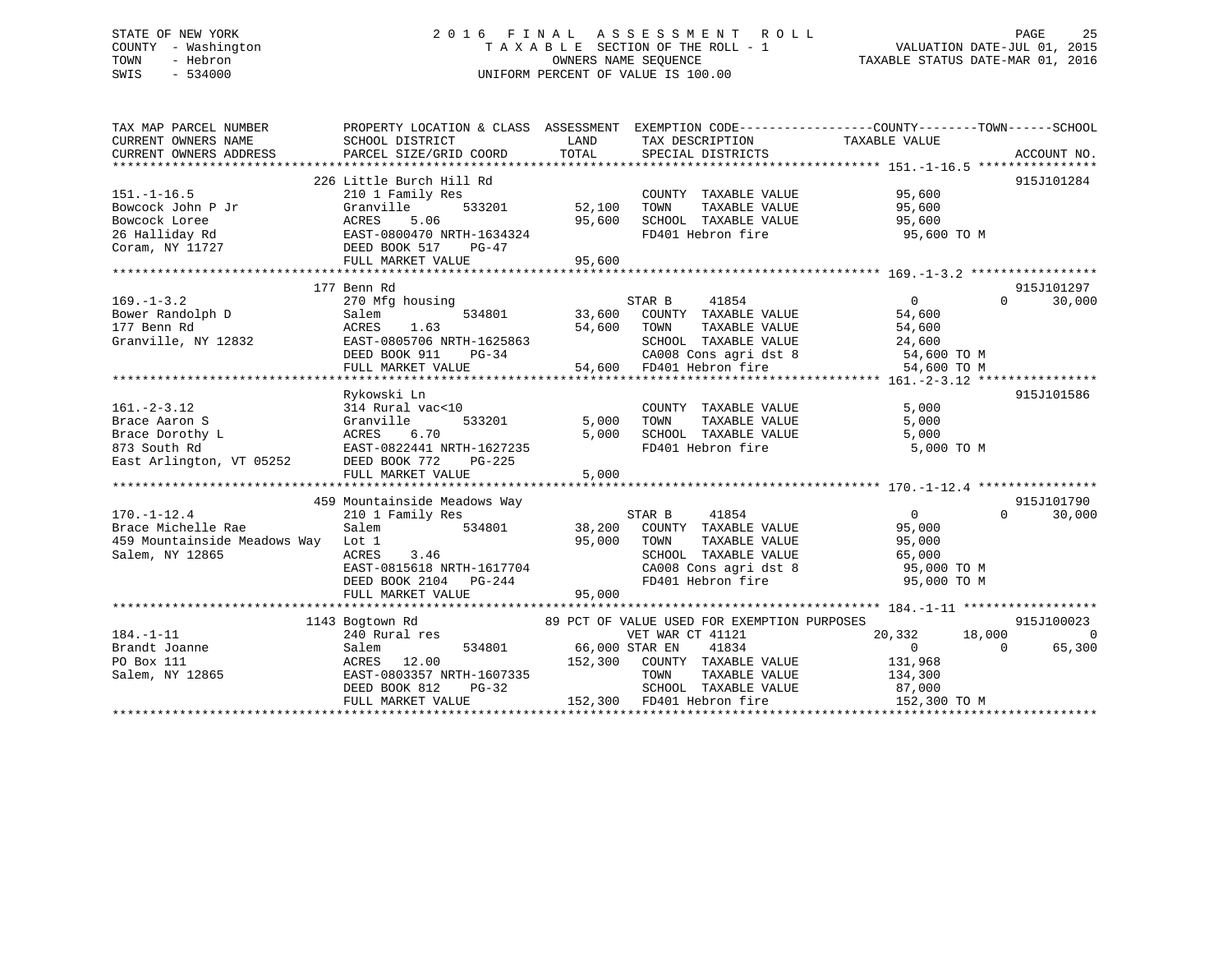## STATE OF NEW YORK 2 0 1 6 F I N A L A S S E S S M E N T R O L L PAGE 26 COUNTY - Washington T A X A B L E SECTION OF THE ROLL - 1 VALUATION DATE-JUL 01, 2015 TOWN - Hebron OWNERS NAME SEQUENCE TAXABLE STATUS DATE-MAR 01, 2016 SWIS - 534000 UNIFORM PERCENT OF VALUE IS 100.00

| TAX MAP PARCEL NUMBER<br>CURRENT OWNERS NAME<br>CURRENT OWNERS ADDRESS | SCHOOL DISTRICT<br>PARCEL SIZE/GRID COORD | LAND<br>TOTAL | TAX DESCRIPTION<br>SPECIAL DISTRICTS          | PROPERTY LOCATION & CLASS ASSESSMENT EXEMPTION CODE----------------COUNTY-------TOWN------SCHOOL<br>TAXABLE VALUE | ACCOUNT NO. |
|------------------------------------------------------------------------|-------------------------------------------|---------------|-----------------------------------------------|-------------------------------------------------------------------------------------------------------------------|-------------|
|                                                                        |                                           |               |                                               |                                                                                                                   |             |
|                                                                        | 6293 State Route 22                       |               |                                               |                                                                                                                   | 915J101547  |
| $185. - 1 - 24$                                                        | 210 1 Family Res                          |               | VET WAR CT 41121                              | 25,500<br>18,000                                                                                                  | 0           |
| Bratton Debra R                                                        | Salem<br>534801                           | 40,700 STAR B | 41854                                         | $\Omega$<br>0                                                                                                     | 30,000      |
| Bratton Lanny I                                                        | ACRES<br>4.47                             |               | 170,000 DISAB-CO<br>41932                     | 72,250<br>$\Omega$                                                                                                | $\Omega$    |
| 6293 State Route 22                                                    | EAST-0815847 NRTH-1609629                 |               | DISAB-TOWN 41933                              | $\overline{0}$<br>7,600                                                                                           | $\Omega$    |
| Salem, NY 12865                                                        | DEED BOOK 3167 PG-284                     |               | COUNTY TAXABLE VALUE                          | 72,250                                                                                                            |             |
|                                                                        | FULL MARKET VALUE                         | 170,000       | TOWN<br>TAXABLE VALUE<br>SCHOOL TAXABLE VALUE | 144,400<br>140,000                                                                                                |             |
|                                                                        |                                           |               | FD401 Hebron fire                             |                                                                                                                   |             |
|                                                                        | *****************************             |               | *********************                         | 170,000 TO M<br>**** 185.-1-29 ******                                                                             |             |
|                                                                        | State Route 22                            |               |                                               |                                                                                                                   | 915J101901  |
| $185. - 1 - 29$                                                        | 314 Rural vac<10                          |               | COUNTY TAXABLE VALUE                          | 18,200                                                                                                            |             |
| Bratton Debra R                                                        | Salem<br>534801                           | 18,200        | TOWN<br>TAXABLE VALUE                         | 18,200                                                                                                            |             |
| Bratton Lanny I                                                        | $1$ ot 8                                  | 18,200        | SCHOOL TAXABLE VALUE                          | 18,200                                                                                                            |             |
| 6293 State Route 22                                                    | ACRES<br>3.49                             |               | FD401 Hebron fire                             | 18,200 TO M                                                                                                       |             |
| Salem, NY 12865                                                        | EAST-0815736 NRTH-1609218                 |               |                                               |                                                                                                                   |             |
|                                                                        | DEED BOOK 3167<br>PG-284                  |               |                                               |                                                                                                                   |             |
|                                                                        | FULL MARKET VALUE                         | 18,200        |                                               |                                                                                                                   |             |
|                                                                        |                                           |               |                                               |                                                                                                                   |             |
|                                                                        | 14 Sheldon Rd                             |               |                                               |                                                                                                                   | 915J101357  |
| $177. - 1 - 23$                                                        | 210 1 Family Res                          |               | STAR B<br>41854                               | $\overline{0}$<br>$\Omega$                                                                                        | 30,000      |
| Braymer Eric T                                                         | 534801<br>Salem                           | 30,900        | COUNTY TAXABLE VALUE                          | 77,800                                                                                                            |             |
| 14 Sheldon Rd                                                          | 1668/101                                  | 77,800        | TAXABLE VALUE<br>TOWN                         | 77,800                                                                                                            |             |
| Granville, NY 12832                                                    | FRNT 185.00 DPTH 173.00                   |               | SCHOOL TAXABLE VALUE                          | 47,800                                                                                                            |             |
|                                                                        | ACRES<br>0.73                             |               | FD401 Hebron fire                             | 77,800 TO M                                                                                                       |             |
|                                                                        | EAST-0815683 NRTH-1615538                 |               |                                               |                                                                                                                   |             |
|                                                                        | DEED BOOK 2230<br><b>PG-119</b>           |               |                                               |                                                                                                                   |             |
|                                                                        | FULL MARKET VALUE                         | 77,800        |                                               |                                                                                                                   |             |
|                                                                        | 37 Hebron Hills Rd                        |               |                                               |                                                                                                                   | 915J100138  |
| $183. - 1 - 41$                                                        | 210 1 Family Res                          |               | COUNTY TAXABLE VALUE                          | 171,300                                                                                                           |             |
| Braymer Zachary D                                                      | 534801<br>Salem                           | 49,600        | TOWN<br>TAXABLE VALUE                         | 171,300                                                                                                           |             |
| 37 Hebron Hills Rd                                                     | 4.50<br>ACRES                             | 171,300       | SCHOOL TAXABLE VALUE                          | 171,300                                                                                                           |             |
| Salem, NY 12865                                                        | EAST-0788077 NRTH-1602700                 |               | FD401 Hebron fire                             | 171,300 TO M                                                                                                      |             |
|                                                                        | DEED BOOK 2895 PG-170                     |               |                                               |                                                                                                                   |             |
|                                                                        | FULL MARKET VALUE                         | 171,300       |                                               |                                                                                                                   |             |
|                                                                        |                                           |               |                                               |                                                                                                                   |             |
|                                                                        | 9 Sawmill Rd                              |               |                                               |                                                                                                                   | 915J100102  |
| $153. - 1 - 9.1$                                                       | 210 1 Family Res                          |               | COUNTY TAXABLE VALUE                          | 91,100                                                                                                            |             |
| Brayton Thomas                                                         | Granville<br>533201                       | 52,200        | TOWN<br>TAXABLE VALUE                         | 91,100                                                                                                            |             |
| 2349 Clark Rd                                                          | Byrd Sub/ Dr29\#77                        | 91,100        | SCHOOL TAXABLE VALUE                          | 91,100                                                                                                            |             |
| Canastota, NY 13032                                                    | 2839/331                                  |               | FD401 Hebron fire                             | 91,100 TO M                                                                                                       |             |
|                                                                        | ACRES<br>5.11                             |               |                                               |                                                                                                                   |             |
|                                                                        | EAST-0819699 NRTH-1637622                 |               |                                               |                                                                                                                   |             |
|                                                                        | DEED BOOK 3239<br><b>PG-290</b>           |               |                                               |                                                                                                                   |             |
|                                                                        | FULL MARKET VALUE                         | 91,100        |                                               |                                                                                                                   |             |
|                                                                        |                                           |               |                                               |                                                                                                                   |             |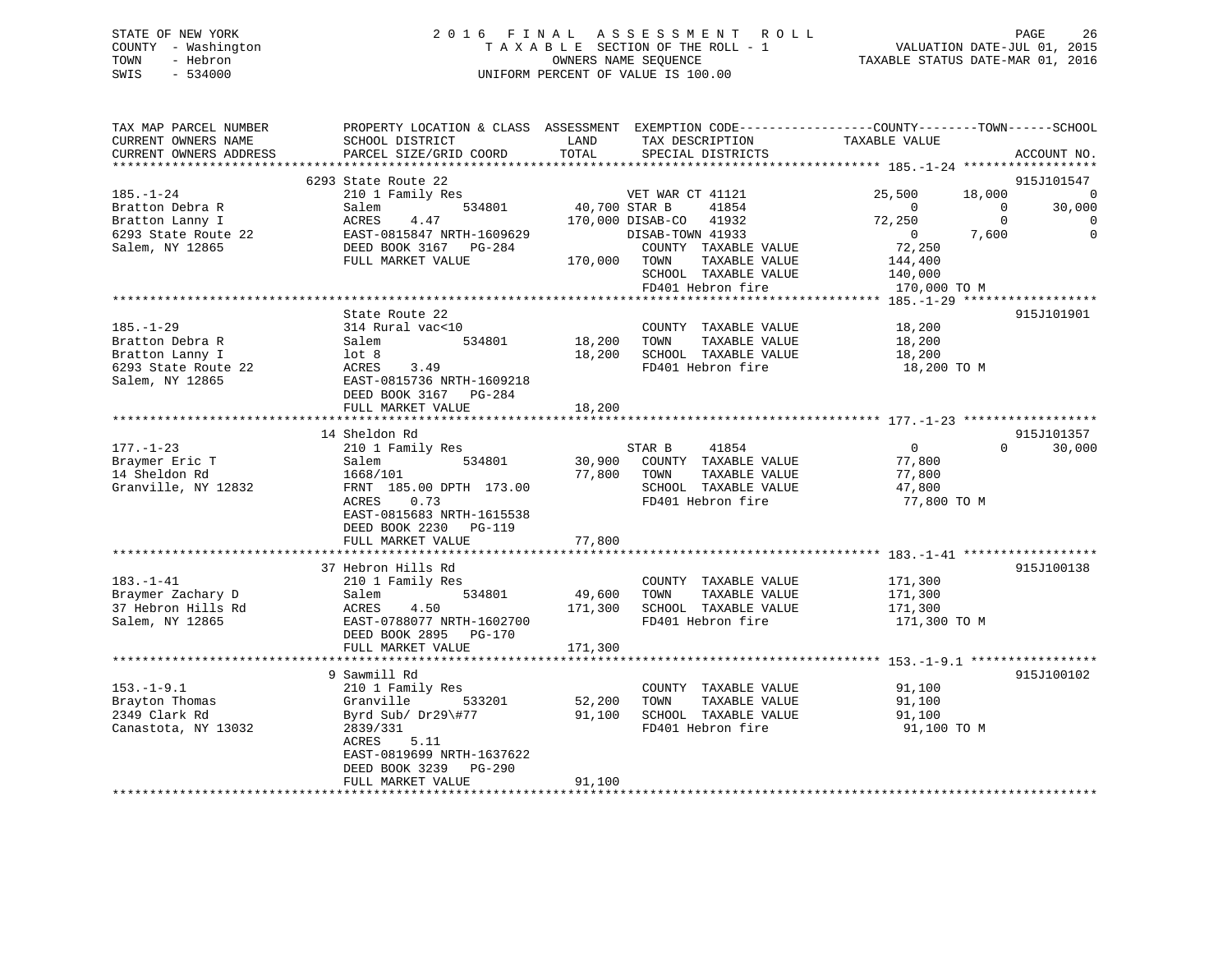## STATE OF NEW YORK 2 0 1 6 F I N A L A S S E S S M E N T R O L L PAGE 27 COUNTY - Washington T A X A B L E SECTION OF THE ROLL - 1 VALUATION DATE-JUL 01, 2015 TOWN - Hebron OWNERS NAME SEQUENCE TAXABLE STATUS DATE-MAR 01, 2016 SWIS - 534000 UNIFORM PERCENT OF VALUE IS 100.00

| TAX MAP PARCEL NUMBER                                                                        |                                                                                                                                                                                                                                               |                      | PROPERTY LOCATION & CLASS ASSESSMENT EXEMPTION CODE---------------COUNTY-------TOWN------SCHOOL |                       |                    |
|----------------------------------------------------------------------------------------------|-----------------------------------------------------------------------------------------------------------------------------------------------------------------------------------------------------------------------------------------------|----------------------|-------------------------------------------------------------------------------------------------|-----------------------|--------------------|
| CURRENT OWNERS NAME                                                                          | SCHOOL DISTRICT                                                                                                                                                                                                                               |                      |                                                                                                 |                       |                    |
|                                                                                              |                                                                                                                                                                                                                                               |                      |                                                                                                 |                       |                    |
|                                                                                              |                                                                                                                                                                                                                                               |                      |                                                                                                 |                       |                    |
|                                                                                              | Wood Way                                                                                                                                                                                                                                      |                      |                                                                                                 |                       |                    |
| $186. - 1 - 20$                                                                              | 1994 may 12<br>322 Rural vac>10<br>534801 38,100 TOWN                                                                                                                                                                                         |                      | COUNTY TAXABLE VALUE 38,100                                                                     |                       |                    |
|                                                                                              |                                                                                                                                                                                                                                               |                      |                                                                                                 |                       |                    |
|                                                                                              |                                                                                                                                                                                                                                               |                      |                                                                                                 |                       |                    |
|                                                                                              | Brennan James Salem 534801 38,100 TOWN TAXABLE VALUE 38,100 3177 River Rd ACRES 15.76 38,100 SCHOOL TAXABLE VALUE 38,100 ACRES 15.76 38,100 SCHOOL TAXABLE VALUE 38,100 SCHOOL TAXABLE VALUE 38,100 SCHOOL TAXABLE VALUE 38,10                |                      |                                                                                                 | 38,100 TO M           |                    |
|                                                                                              | DEED BOOK 3499 PG-120                                                                                                                                                                                                                         |                      |                                                                                                 |                       |                    |
|                                                                                              |                                                                                                                                                                                                                                               |                      |                                                                                                 |                       |                    |
|                                                                                              |                                                                                                                                                                                                                                               |                      |                                                                                                 |                       |                    |
|                                                                                              | 151 East Green Pond Way                                                                                                                                                                                                                       |                      |                                                                                                 |                       | 915J100073         |
| $143. - 1 - 11$                                                                              | 260 Seasonal res - WTRFNT                                                                                                                                                                                                                     |                      |                                                                                                 |                       |                    |
| n: 1 11<br>Brennen Joseph                                                                    | Granville                                                                                                                                                                                                                                     | $533201$ 70,700 TOWN | COUNTY TAXABLE VALUE 95,900<br>TOWN TAXABLE VALUE 95,900                                        | 95,900                |                    |
|                                                                                              |                                                                                                                                                                                                                                               |                      | 95,900 SCHOOL TAXABLE VALUE 95,900                                                              |                       |                    |
|                                                                                              |                                                                                                                                                                                                                                               |                      | FD401 Hebron fire                                                                               | 95,900 TO M           |                    |
|                                                                                              |                                                                                                                                                                                                                                               |                      |                                                                                                 |                       |                    |
|                                                                                              | FULL MARKET VALUE                                                                                                                                                                                                                             | 95,900               |                                                                                                 |                       |                    |
|                                                                                              |                                                                                                                                                                                                                                               |                      |                                                                                                 |                       |                    |
|                                                                                              | State Route 22                                                                                                                                                                                                                                |                      |                                                                                                 |                       | 915J101104         |
|                                                                                              |                                                                                                                                                                                                                                               |                      |                                                                                                 |                       |                    |
|                                                                                              |                                                                                                                                                                                                                                               |                      |                                                                                                 |                       |                    |
|                                                                                              |                                                                                                                                                                                                                                               |                      |                                                                                                 |                       |                    |
|                                                                                              |                                                                                                                                                                                                                                               |                      |                                                                                                 |                       |                    |
|                                                                                              |                                                                                                                                                                                                                                               |                      | FD401 Hebron fire 38,100 TO M                                                                   |                       |                    |
|                                                                                              |                                                                                                                                                                                                                                               |                      |                                                                                                 |                       |                    |
|                                                                                              | FULL MARKET VALUE                                                                                                                                                                                                                             | 38,100               |                                                                                                 |                       |                    |
|                                                                                              |                                                                                                                                                                                                                                               |                      |                                                                                                 |                       | 915J101829         |
|                                                                                              | 1117 Chamberlin Mills Rd                                                                                                                                                                                                                      |                      |                                                                                                 |                       |                    |
| $177. - 1 - 28.1$                                                                            | 241 Rural res&ag                                                                                                                                                                                                                              |                      | AG DIST                                                                                         | 41720 52,548 52,548   | 52,548             |
|                                                                                              |                                                                                                                                                                                                                                               |                      |                                                                                                 | $\overline{0}$        | 30,000<br>$\Omega$ |
| Brillon Joseph E<br>Salem Brillon Sally 727/259 727/<br>1117 Chamberlin Mills Rd ACRES 39.90 | 727/259 727/265<br>ACRES 39.90                                                                                                                                                                                                                |                      |                                                                                                 | 230,452               |                    |
|                                                                                              |                                                                                                                                                                                                                                               |                      | TOWN                                                                                            | TAXABLE VALUE 230,452 |                    |
| Salem, NY 12865                                                                              | EAST-0812620 NRTH-1614583<br>RTH-1614583<br>PG-240                                                                                                                                                                                            |                      | SCHOOL TAXABLE VALUE 200,452<br>CA008 Cons agri dst 8 230,452 TO M                              |                       |                    |
|                                                                                              | DEED BOOK 621                                                                                                                                                                                                                                 |                      |                                                                                                 |                       |                    |
| MAY BE SUBJECT TO PAYMENT                                                                    | FULL MARKET VALUE                                                                                                                                                                                                                             | 283,000              | 52,548 EX                                                                                       |                       |                    |
| UNDER AGDIST LAW TIL 2020                                                                    |                                                                                                                                                                                                                                               |                      | FD401 Hebron fire                                                                               | 283,000 TO M          |                    |
|                                                                                              |                                                                                                                                                                                                                                               |                      |                                                                                                 |                       |                    |
|                                                                                              | 132 Bromley Ln                                                                                                                                                                                                                                |                      | 80 PCT OF VALUE USED FOR EXEMPTION PURPOSES                                                     |                       | 915J100054         |
| $178. - 1 - 5$                                                                               | 210 1 Family Res                                                                                                                                                                                                                              |                      | VET COM CT 41131                                                                                | 28,100 28,100         | $\Omega$           |
| Bromley Casper C LE                                                                          | Salem                                                                                                                                                                                                                                         |                      | 534801 $46,200$ COUNTY TAXABLE VALUE                                                            | 112,400               |                    |
|                                                                                              |                                                                                                                                                                                                                                               |                      |                                                                                                 |                       |                    |
|                                                                                              |                                                                                                                                                                                                                                               |                      |                                                                                                 |                       |                    |
|                                                                                              |                                                                                                                                                                                                                                               |                      |                                                                                                 | 140,500 TO M          |                    |
|                                                                                              | Acces 7.80<br>Bromley Addie L LE ACRES 7.80<br>Attn: Jameson Ronald S<br>EXET-0820943 NRTH-1614391<br>DEED BOOK 786 PG-47 FD401 Hebron fire 140,500<br>Granville, NY 12832<br>FULL MARKET VALUE 140,500<br>Granville, NY 12832<br>FULL MARKET |                      |                                                                                                 |                       |                    |
|                                                                                              |                                                                                                                                                                                                                                               |                      |                                                                                                 |                       |                    |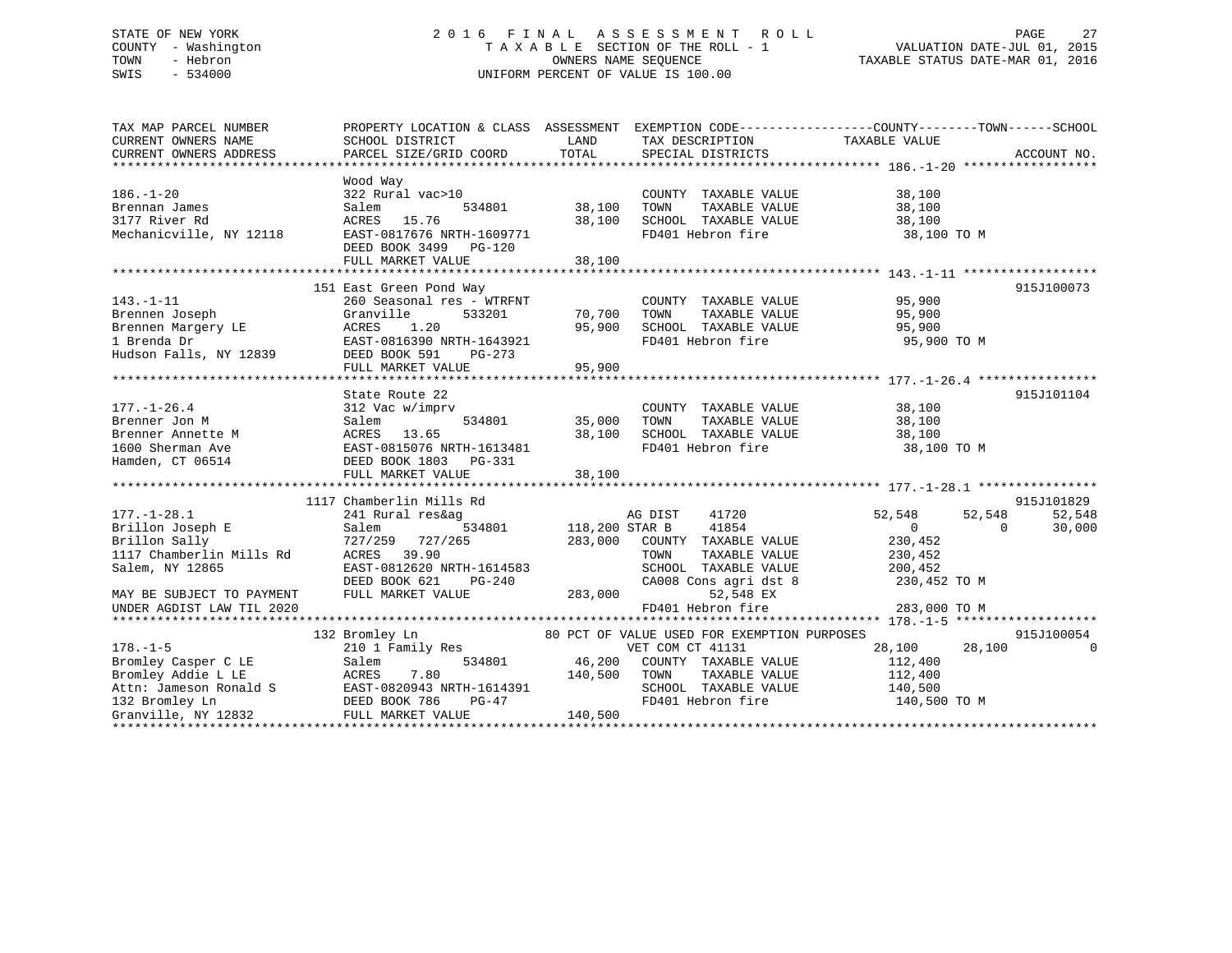## STATE OF NEW YORK 2 0 1 6 F I N A L A S S E S S M E N T R O L L PAGE 28 COUNTY - Washington T A X A B L E SECTION OF THE ROLL - 1 VALUATION DATE-JUL 01, 2015 TOWN - Hebron OWNERS NAME SEQUENCE TAXABLE STATUS DATE-MAR 01, 2016 SWIS - 534000 UNIFORM PERCENT OF VALUE IS 100.00

| TAX MAP PARCEL NUMBER                                                                                                              | PROPERTY LOCATION & CLASS ASSESSMENT EXEMPTION CODE---------------COUNTY-------TOWN------SCHOOL |               |                                              |                |                    |
|------------------------------------------------------------------------------------------------------------------------------------|-------------------------------------------------------------------------------------------------|---------------|----------------------------------------------|----------------|--------------------|
| CURRENT OWNERS NAME                                                                                                                | SCHOOL DISTRICT                                                                                 | LAND          | TAX DESCRIPTION                              | TAXABLE VALUE  |                    |
| CURRENT OWNERS ADDRESS                                                                                                             | PARCEL SIZE/GRID COORD                                                                          | TOTAL         | SPECIAL DISTRICTS                            |                | ACCOUNT NO.        |
|                                                                                                                                    | 40 Barkley Ln                                                                                   |               |                                              |                | 915J101169         |
| $183.2 - 1 - 33$                                                                                                                   | 242 Rurl res&rec - WTRFNT                                                                       |               | COUNTY TAXABLE VALUE                         |                |                    |
| Brooks Randolph                                                                                                                    | Salem<br>534801                                                                                 | 233,700       | TAXABLE VALUE                                | 623,500        |                    |
|                                                                                                                                    |                                                                                                 |               | TOWN                                         | 623,500        |                    |
| Brooks Bonnie N                                                                                                                    | ACRES 13.35                                                                                     | 623,500       | SCHOOL TAXABLE VALUE 623,500                 |                |                    |
| 3 Schindler Dr                         EAST-0786028 NRTH-1606290<br>Succasunna, NJ 07876                 DEED BOOK 1975     PG-319 | EAST-0786028 NRTH-1606290                                                                       |               | FD401 Hebron fire                            | 623,500 TO M   |                    |
|                                                                                                                                    |                                                                                                 |               |                                              |                |                    |
|                                                                                                                                    | FULL MARKET VALUE                                                                               | 623,500       |                                              |                |                    |
|                                                                                                                                    |                                                                                                 |               |                                              |                |                    |
|                                                                                                                                    | 325 Darfler Rd                                                                                  |               |                                              |                | 915J101209         |
| $159. - 1 - 4.2$                                                                                                                   | 270 Mfg housing<br>ing<br>533801                                                                |               | STAR EN 41834<br>32,000 COUNTY TAXABLE VALUE | $\overline{0}$ | $\Omega$<br>65,300 |
| Brosseau George                                                                                                                    | Hartford                                                                                        |               |                                              | 71,800         |                    |
| Brosseau Muriel                                                                                                                    | Easement 2688/227                                                                               | 71,800 TOWN   | TAXABLE VALUE                                | 71,800         |                    |
| 325 Darfler Rd                                                                                                                     | ACRES<br>1.00                                                                                   |               | SCHOOL TAXABLE VALUE                         | 6,500          |                    |
| Granville, NY 12832                                                                                                                | EAST-0797041 NRTH-1632481                                                                       |               | FD401 Hebron fire                            | 71,800 TO M    |                    |
|                                                                                                                                    | DEED BOOK 840<br>PG-284                                                                         |               |                                              |                |                    |
|                                                                                                                                    | FULL MARKET VALUE                                                                               | 71,800        |                                              |                |                    |
|                                                                                                                                    |                                                                                                 |               |                                              |                |                    |
|                                                                                                                                    | Dunnigan Rd                                                                                     |               |                                              |                |                    |
| $184. - 1 - 19.9$                                                                                                                  | 314 Rural vac<10                                                                                |               | COUNTY TAXABLE VALUE                         | 33,600         |                    |
| Brown Bruce E                                                                                                                      | Salem<br>534801                                                                                 | 33,600        | TAXABLE VALUE<br>TOWN                        | 33,600         |                    |
| 27 Excelsior Spring Ave                                                                                                            | lot 9                                                                                           | 33,600        | SCHOOL TAXABLE VALUE                         | 33,600         |                    |
| Saratoga Springs, NY 12866                                                                                                         | ACRES<br>5.82                                                                                   |               | CA008 Cons agri dst 8                        | 33,600 TO M    |                    |
|                                                                                                                                    | EAST-0797263 NRTH-1603123                                                                       |               | FD401 Hebron fire                            | 33,600 TO M    |                    |
|                                                                                                                                    | DEED BOOK 2731 PG-197                                                                           |               |                                              |                |                    |
|                                                                                                                                    |                                                                                                 |               |                                              |                |                    |
|                                                                                                                                    |                                                                                                 |               |                                              |                |                    |
|                                                                                                                                    | Patterson Hill Rd                                                                               |               |                                              |                | 915J101505         |
| $183. - 1 - 32.3$                                                                                                                  | 314 Rural vac<10                                                                                |               | COUNTY TAXABLE VALUE                         | 22,400         |                    |
| Brown Mary Beth                                                                                                                    | Salem                                                                                           | 534801 22,400 | TOWN<br>TAXABLE VALUE                        | 22,400         |                    |
| 401 Elm St                                                                                                                         | 2.96<br>ACRES                                                                                   | 22,400        | SCHOOL TAXABLE VALUE                         | 22,400         |                    |
| Leadville, CO 80461                                                                                                                | EAST-0788427 NRTH-1601525                                                                       |               | FD401 Hebron fire                            | 22,400 TO M    |                    |
|                                                                                                                                    | DEED BOOK 725<br>PG-150                                                                         |               |                                              |                |                    |
|                                                                                                                                    | FULL MARKET VALUE                                                                               | 22,400        |                                              |                |                    |
|                                                                                                                                    |                                                                                                 |               |                                              |                |                    |
|                                                                                                                                    | 1140 Patterson Hill Rd                                                                          |               |                                              |                | 915J101545         |
| $183. - 1 - 32.6$                                                                                                                  | 210 1 Family Res                                                                                |               | 41854<br>STAR B                              | $\overline{0}$ | $\Omega$<br>30,000 |
| Brown Marybeth                                                                                                                     | Salem                                                                                           |               | 534801 42,200 COUNTY TAXABLE VALUE           | 106,200        |                    |
| 401 Elm St                                                                                                                         | 2.88<br>ACRES                                                                                   | 106,200 TOWN  | TAXABLE VALUE                                | 106,200        |                    |
| Leadville, CO 80461                                                                                                                | EAST-0788401 NRTH-1601704                                                                       |               | SCHOOL TAXABLE VALUE                         | 76,200         |                    |
|                                                                                                                                    | $PG-67$<br>DEED BOOK 716                                                                        |               | FD401 Hebron fire                            | 106,200 TO M   |                    |
|                                                                                                                                    | FULL MARKET VALUE                                                                               | 106,200       |                                              |                |                    |
|                                                                                                                                    |                                                                                                 |               |                                              |                |                    |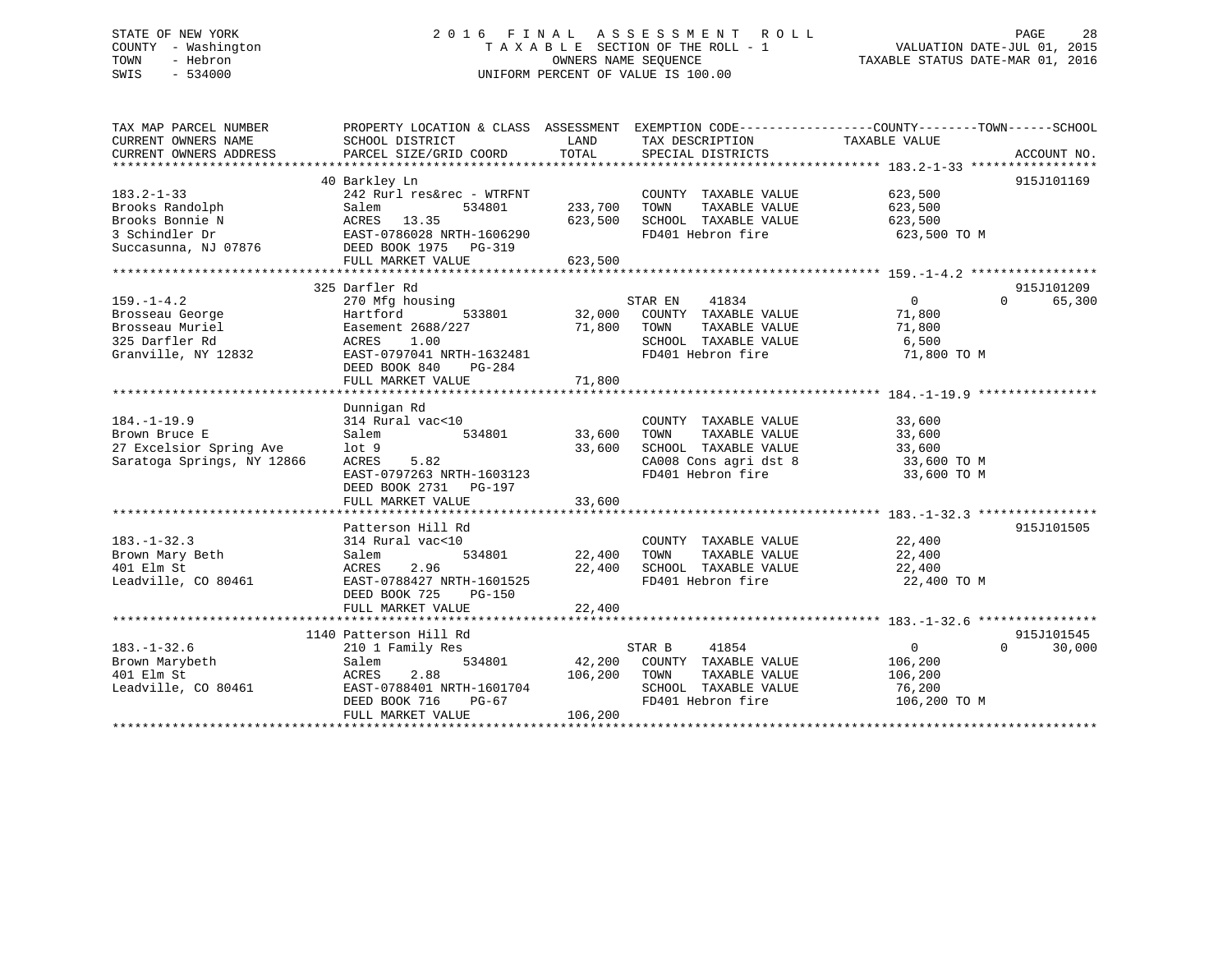## STATE OF NEW YORK 2 0 1 6 F I N A L A S S E S S M E N T R O L L PAGE 29 COUNTY - Washington T A X A B L E SECTION OF THE ROLL - 1 VALUATION DATE-JUL 01, 2015 TOWN - Hebron OWNERS NAME SEQUENCE TAXABLE STATUS DATE-MAR 01, 2016 SWIS - 534000 UNIFORM PERCENT OF VALUE IS 100.00

| TAX MAP PARCEL NUMBER<br>CURRENT OWNERS NAME | PROPERTY LOCATION & CLASS ASSESSMENT<br>SCHOOL DISTRICT | LAND<br>TAX DESCRIPTION                     | EXEMPTION CODE-----------------COUNTY-------TOWN------SCHOOL |                            |
|----------------------------------------------|---------------------------------------------------------|---------------------------------------------|--------------------------------------------------------------|----------------------------|
| CURRENT OWNERS ADDRESS                       | PARCEL SIZE/GRID COORD                                  | TOTAL<br>SPECIAL DISTRICTS                  | TAXABLE VALUE                                                | ACCOUNT NO.                |
|                                              |                                                         |                                             |                                                              |                            |
|                                              | 83 Thunder Way                                          |                                             |                                                              | 915J100593                 |
| $175. - 1 - 12.1$                            | 271 Mfg housings                                        | AGED-CO<br>41802                            | 16,750                                                       | $\Omega$<br>$\overline{0}$ |
| Brown Rose                                   | 534801<br>Salem                                         | 17,600 AGED-SCH 41804                       | $\overline{0}$                                               | $\Omega$<br>3,350          |
| 83 Thunder Way                               | 769/328                                                 | 41834<br>33,500 STAR EN                     | $\Omega$                                                     | $\Omega$<br>30,150         |
| Salem, NY 12865                              | 4.85<br>ACRES                                           | COUNTY TAXABLE VALUE                        | 16,750                                                       |                            |
|                                              | EAST-0790196 NRTH-1610392                               | TOWN                                        | TAXABLE VALUE<br>33,500                                      |                            |
|                                              | DEED BOOK 936<br>PG-194                                 | SCHOOL TAXABLE VALUE                        | $\Omega$                                                     |                            |
|                                              | FULL MARKET VALUE                                       | 33,500 FD401 Hebron fire                    | LUE <b>ANGELIA E</b><br>33,500 TO M                          |                            |
|                                              |                                                         |                                             |                                                              |                            |
|                                              | 1091 County Route 31                                    |                                             |                                                              | 915J100080                 |
| $159. - 1 - 16$                              | 240 Rural res                                           | COUNTY TAXABLE VALUE                        | 155,000                                                      |                            |
| Brown Sharon L                               | 533201<br>Granville                                     | 118,400<br>TOWN                             | 155,000<br>TAXABLE VALUE                                     |                            |
| Syperski Wendy                               | ACRES 40.00                                             | 155,000<br>SCHOOL TAXABLE VALUE             | 155,000                                                      |                            |
| 37 Frye Rd                                   |                                                         | CA008 Cons agri dst 8                       | 155,000 TO M                                                 |                            |
| Bolton, MA 01740                             | DEED BOOK 3427 PG-52                                    |                                             | FD401 Hebron fire 155,000 TO M                               |                            |
|                                              | FULL MARKET VALUE                                       | 155,000                                     |                                                              |                            |
|                                              |                                                         |                                             |                                                              |                            |
|                                              | 4011 County Route 30                                    |                                             |                                                              | 915J101593                 |
| $167. - 1 - 33.7$                            | 210 1 Family Res                                        | COUNTY TAXABLE VALUE                        | 104,600                                                      |                            |
| Brown Ton                                    | 534801<br>Salem                                         | 29,600<br>TOWN                              | TAXABLE VALUE<br>104,600                                     |                            |
| Brown Miguel                                 | Lot C                                                   | 104,600<br>SCHOOL TAXABLE VALUE             | 104,600                                                      |                            |
| 6254 97th Pl                                 | ACRES<br>2.07                                           | FD401 Hebron fire                           | 104,600 TO M                                                 |                            |
| Rego Park, NY 11374                          | EAST-0787970 NRTH-1622181                               |                                             |                                                              |                            |
|                                              | DEED BOOK 2844 PG-1                                     |                                             |                                                              |                            |
|                                              | FULL MARKET VALUE                                       | 104,600                                     |                                                              |                            |
|                                              |                                                         |                                             |                                                              |                            |
|                                              | Warnick Rd                                              |                                             |                                                              | 915J101675                 |
|                                              |                                                         |                                             |                                                              |                            |
| $167. - 1 - 33.8$                            | 312 Vac w/imprv                                         | COUNTY TAXABLE VALUE                        | 16,300                                                       |                            |
| Brown Ton                                    | Salem<br>534801                                         | 15,800<br>TOWN                              | TAXABLE VALUE<br>16,300<br>16,300                            |                            |
| Brown Miguel                                 | contract 611/29                                         | 16,300<br>SCHOOL TAXABLE VALUE              |                                                              |                            |
| 6254 97th Pl                                 | Lot D                                                   | FD401 Hebron fire                           | 16,300 TO M                                                  |                            |
| Rego Park, NY 11374                          | ACRES<br>2.54                                           |                                             |                                                              |                            |
|                                              | EAST-0787665 NRTH-1622024                               |                                             |                                                              |                            |
|                                              | DEED BOOK 2844<br>$PG-1$                                |                                             |                                                              |                            |
|                                              | FULL MARKET VALUE                                       | 16,300                                      |                                                              |                            |
|                                              |                                                         |                                             |                                                              |                            |
|                                              | 210 Little Burch Hill Rd                                | 75 PCT OF VALUE USED FOR EXEMPTION PURPOSES |                                                              | 915J101004                 |
| $151. - 1 - 18.1$                            | 312 Vac w/imprv                                         | AGED-ALL<br>41800                           | 15,975                                                       | 15,975<br>15,975           |
| Bruce Richard Craig                          | Granville<br>533201                                     | 37,600 STAR EN<br>41834                     | $\overline{0}$                                               | 15,975<br>$\Omega$         |
| 210 Little Burch Hill Rd                     | ACRES<br>7.80                                           | 42,600 COUNTY TAXABLE VALUE                 | 26,625                                                       |                            |
| Granville, NY 12832                          | EAST-0799939 NRTH-1634159                               | TOWN                                        | TAXABLE VALUE<br>26,625                                      |                            |
|                                              | DEED BOOK 2176<br>PG-202                                | SCHOOL TAXABLE VALUE                        | 10,650                                                       |                            |
|                                              |                                                         |                                             |                                                              |                            |
|                                              |                                                         |                                             |                                                              |                            |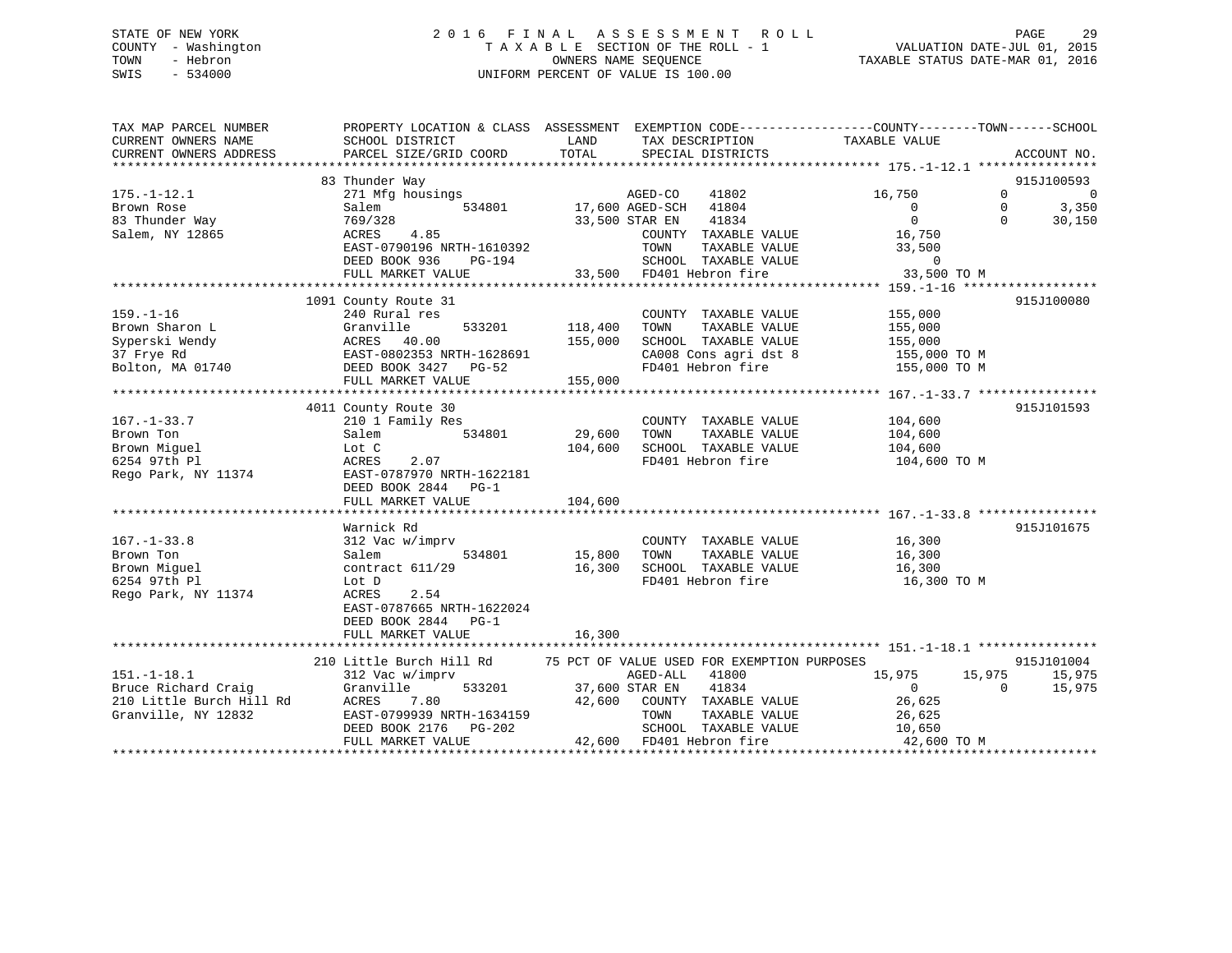STATE OF NEW YORK 2 0 1 6 F I N A L A S S E S S M E N T R O L L PAGE 30 COUNTY - Washington T A X A B L E SECTION OF THE ROLL - 1 VALUATION DATE-JUL 01, 2015 TOWN - Hebron OWNERS NAME SEQUENCE TAXABLE STATUS DATE-MAR 01, 2016 SWIS - 534000 UNIFORM PERCENT OF VALUE IS 100.00TAX MAP PARCEL NUMBER PROPERTY LOCATION & CLASS ASSESSMENT EXEMPTION CODE------------------COUNTY--------TOWN------SCHOOL CURRENT OWNERS NAME SCHOOL DISTRICT THE LAND TAX DESCRIPTION TAXABLE VALUE CURRENT OWNERS ADDRESS PARCEL SIZE/GRID COORD TOTAL SPECIAL DISTRICTS ACCOUNT NO. \*\*\*\*\*\*\*\*\*\*\*\*\*\*\*\*\*\*\*\*\*\*\*\*\*\*\*\*\*\*\*\*\*\*\*\*\*\*\*\*\*\*\*\*\*\*\*\*\*\*\*\*\*\*\*\*\*\*\*\*\*\*\*\*\*\*\*\*\*\*\*\*\*\*\*\*\*\*\*\*\*\*\*\*\*\*\*\*\*\*\*\*\*\*\*\*\*\*\*\*\*\*\* 169.-1-18.36 \*\*\*\*\*\*\*\*\*\*\*\*\*\*\*43 Clark Way

169.-1-18.36 210 1 Family Res COUNTY TAXABLE VALUE 67,700 Brustkern James Granville 533201 15,900 TOWN TAXABLE VALUE 67,700 Brustkern Annie FRNT 156.00 DPTH 266.00 67,700 SCHOOL TAXABLE VALUE 67,700 43 Clark Way ACRES 0.95 BANK 26 FD401 Hebron fire 67,700 TO M Salem, NY 12865 EAST-0815565 NRTH-1623146 DEED BOOK 2448 PG-288 FULL MARKET VALUE 67,700 \*\*\*\*\*\*\*\*\*\*\*\*\*\*\*\*\*\*\*\*\*\*\*\*\*\*\*\*\*\*\*\*\*\*\*\*\*\*\*\*\*\*\*\*\*\*\*\*\*\*\*\*\*\*\*\*\*\*\*\*\*\*\*\*\*\*\*\*\*\*\*\*\*\*\*\*\*\*\*\*\*\*\*\*\*\*\*\*\*\*\*\*\*\*\*\*\*\*\*\*\*\*\* 152.-2-8.2 \*\*\*\*\*\*\*\*\*\*\*\*\*\*\*\*\* Everetts Heights Way 915J101019 152.-2-8.2 314 Rural vac<10 COUNTY TAXABLE VALUE 22,800 Bucci Jerry Granville 533201 22,800 TOWN TAXABLE VALUE 22,800 22,800 SCHOOL TAXABLE VALUE 22,800 ACRES 3.06 22,800 SCHOOL TAXABLE VALUE 22,800 22,800 22,800 PD401 Hebron fire 22,800 TO M Valhalla, NY 10595 DEED BOOK 661 PG-333 FULL MARKET VALUE 22,800 MAY BE SUBJECT TO PAYMENTUNDER AGDIST LAW TIL 2022 \*\*\*\*\*\*\*\*\*\*\*\*\*\*\*\*\*\*\*\*\*\*\*\*\*\*\*\*\*\*\*\*\*\*\*\*\*\*\*\*\*\*\*\*\*\*\*\*\*\*\*\*\*\*\*\*\*\*\*\*\*\*\*\*\*\*\*\*\*\*\*\*\*\*\*\*\*\*\*\*\*\*\*\*\*\*\*\*\*\*\*\*\*\*\*\*\*\*\*\*\*\*\* 152.-2-8.5 \*\*\*\*\*\*\*\*\*\*\*\*\*\*\*\*\* 145 Everetts Heights Way 915J101196 152.-2-8.5 241 Rural res&ag AGRI-D IND 41730 26,272 26,272 26,272 Bucci Jerry Granville 533201 82,500 COUNTY TAXABLE VALUE 189,428 Bucci Kathleen ACRES 20.24 215,700 TOWN TAXABLE VALUE 189,428 41 Overlook Dr EAST-0809190 NRTH-1641505 SCHOOL TAXABLE VALUE 189,428 Valhalla, NY 10595 DEED BOOK 539 PG-29 FD401 Hebron fire 215,700 TO M<br>FULL MARKET VALUE 215.700 FULL MARKET VALUE MAY BE SUBJECT TO PAYMENT UNDER AGDIST LAW TIL 2023 \*\*\*\*\*\*\*\*\*\*\*\*\*\*\*\*\*\*\*\*\*\*\*\*\*\*\*\*\*\*\*\*\*\*\*\*\*\*\*\*\*\*\*\*\*\*\*\*\*\*\*\*\*\*\*\*\*\*\*\*\*\*\*\*\*\*\*\*\*\*\*\*\*\*\*\*\*\*\*\*\*\*\*\*\*\*\*\*\*\*\*\*\*\*\*\*\*\*\*\*\*\*\* 168.-1-18.5 \*\*\*\*\*\*\*\*\*\*\*\*\*\*\*\* 19 Waites Way 915J100409 168.-1-18.5 210 1 Family Res COUNTY TAXABLE VALUE 79,000 Buckley Greg T Hartford 533801 38,900 TOWN TAXABLE VALUE 79,000 Buckley Patricia A ACRES 1.45 79,000 SCHOOL TAXABLE VALUE 79,000 PO Box 1178 EAST-0796943 NRTH-1620019 CA008 Cons agri dst 8 79,000 TO M West Brookfield, MA 01585 DEED BOOK 3356 PG-163 FD401 Hebron fire 79,000 TO M FULL MARKET VALUE 79,000 \*\*\*\*\*\*\*\*\*\*\*\*\*\*\*\*\*\*\*\*\*\*\*\*\*\*\*\*\*\*\*\*\*\*\*\*\*\*\*\*\*\*\*\*\*\*\*\*\*\*\*\*\*\*\*\*\*\*\*\*\*\*\*\*\*\*\*\*\*\*\*\*\*\*\*\*\*\*\*\*\*\*\*\*\*\*\*\*\*\*\*\*\*\*\*\*\*\*\*\*\*\*\* 170.-2-5 \*\*\*\*\*\*\*\*\*\*\*\*\*\*\*\*\*\*\* 151 Higgins Rd 915J100592 170.-2-5 270 Mfg housing STAR B 41854 0 0 30,000 Burch Andre Granville 533201 32,000 COUNTY TAXABLE VALUE 70,700 151 Higgins Rd ACRES 1.00 70,700 TOWN TAXABLE VALUE 70,700 Granville, NY 12832 EAST-0819717 NRTH-1624820 SCHOOL TAXABLE VALUE 40,700 DEED BOOK 3399 PG-159 FD401 Hebron fire 70,700 TO M FULL MARKET VALUE 70,700 \*\*\*\*\*\*\*\*\*\*\*\*\*\*\*\*\*\*\*\*\*\*\*\*\*\*\*\*\*\*\*\*\*\*\*\*\*\*\*\*\*\*\*\*\*\*\*\*\*\*\*\*\*\*\*\*\*\*\*\*\*\*\*\*\*\*\*\*\*\*\*\*\*\*\*\*\*\*\*\*\*\*\*\*\*\*\*\*\*\*\*\*\*\*\*\*\*\*\*\*\*\*\*\*\*\*\*\*\*\*\*\*\*\*\*\*\*\*\*\*\*\*\*\*\*\*\*\*\*\*\*\*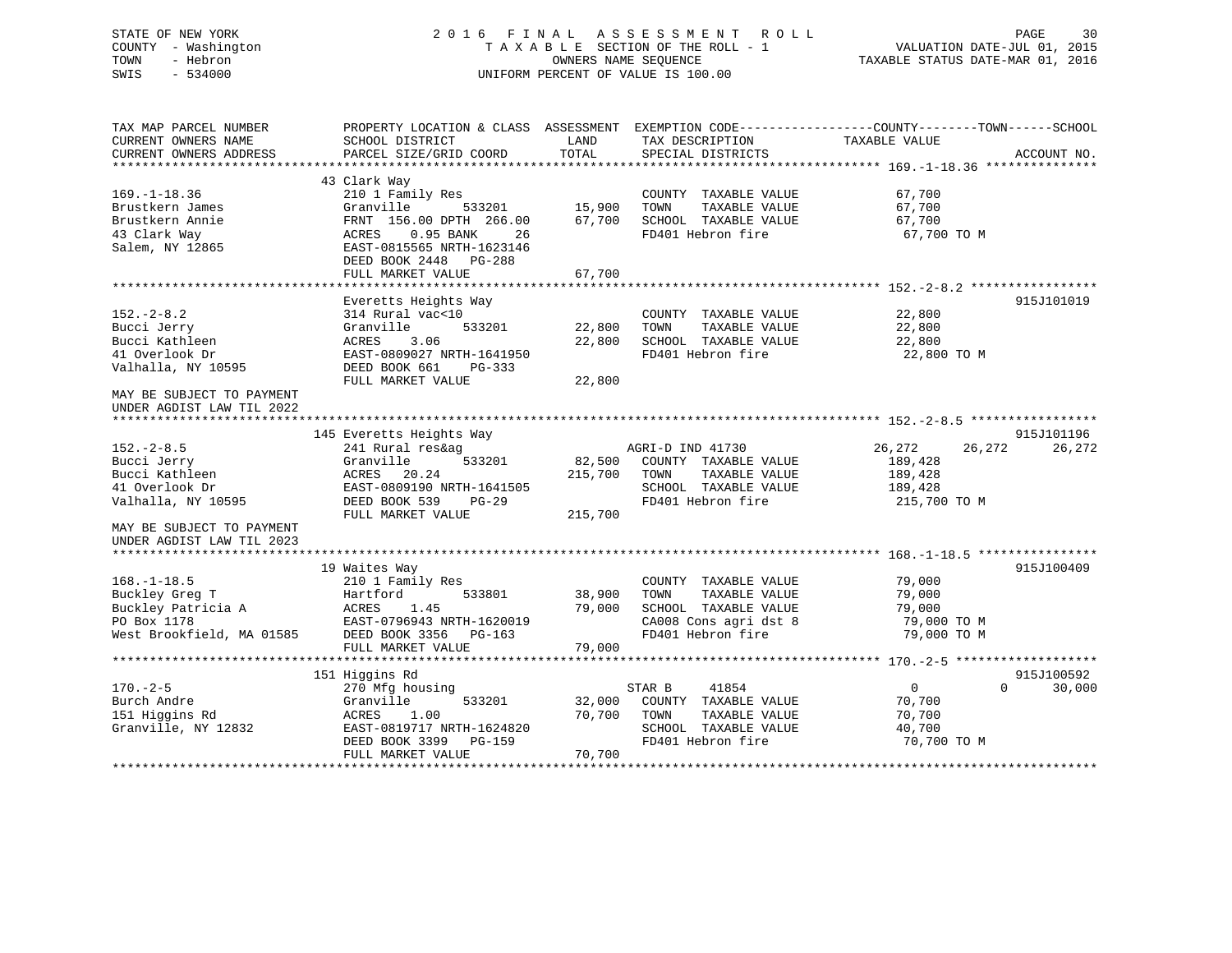# STATE OF NEW YORK 2 0 1 6 F I N A L A S S E S S M E N T R O L L PAGE 31COUNTY - Washington  $T A X A B L E$  SECTION OF THE ROLL - 1<br>TOWN - Hebron DATE-JUL 001, 2015 OWNERS NAME SEQUENCE SWIS - 534000 UNIFORM PERCENT OF VALUE IS 100.00

TAXABLE STATUS DATE-MAR 01, 2016

| CURRENT OWNERS NAME<br>TAXABLE VALUE<br>SCHOOL DISTRICT<br>LAND<br>TAX DESCRIPTION<br>TOTAL<br>CURRENT OWNERS ADDRESS<br>PARCEL SIZE/GRID COORD<br>SPECIAL DISTRICTS<br>ACCOUNT NO.<br>915J100095<br>Big Burch Hill Rd<br>312 Vac w/imprv<br>101,504<br>101,504<br>101,504<br>$151. - 1 - 3$<br>AG DIST<br>41720<br>182,500<br>Burch Brian S<br>Hartford<br>533801<br>COUNTY TAXABLE VALUE<br>94,796<br>94,796<br>Burch Linda<br>ACRES 86.70<br>196,300<br>TOWN<br>TAXABLE VALUE<br>183 Pope Hill Rd<br>EAST-0799105 NRTH-1639351<br>SCHOOL TAXABLE VALUE<br>94,796<br>Arygle, NY 12809<br>DEED BOOK 2653 PG-14<br>CA008 Cons agri dst 8<br>94,796 TO M<br>196,300<br>101,504 EX<br>FULL MARKET VALUE<br>FD401 Hebron fire<br>MAY BE SUBJECT TO PAYMENT<br>196,300 TO M<br>915J100082<br>1045 County Route 31<br>$\Omega$<br>18,900<br>$\overline{0}$<br>270 Mfg housing<br>AGED-CO<br>41802<br>533201 34,600 STAR EN 41834<br>Burch Chas<br>$\overline{0}$<br>$\Omega$<br>54,000<br>Granville<br>ACRES<br>2.10<br>54,000 COUNTY TAXABLE VALUE<br>35,100<br>Burch Joan A<br>1045 County Route 31<br>Granville, NY 12832<br>FULL MARKET VALUE<br>FULL MARKET VALUE<br>TOWN<br>TAXABLE VALUE<br>54,000<br>SCHOOL TAXABLE VALUE<br>$\overline{0}$<br>FD401 Hebron fire<br>54,000 TO M<br>915J100089<br>Little Burch Hill Rd<br>44,169<br>44,169<br>105 Vac farmland<br>AG DIST<br>41720<br>44,169<br>52,500<br>533801<br>COUNTY TAXABLE VALUE<br>8,331<br>Hartford<br>Burch Stephanie M<br>52,500<br>8,331<br>2875/47<br>TOWN<br>TAXABLE VALUE<br>1466 Burch Rd<br>SCHOOL TAXABLE VALUE<br>Lot 1<br>8,331<br>ACRES 23.62<br>Granville, NY 12832<br>CA008 Cons agri dst 8<br>8,331 TO M<br>EAST-0797816 NRTH-1635096<br>DEED BOOK 3618 PG-107<br>44,169 EX<br>FD401 Hebron fire<br>52,500 TO M<br>FULL MARKET VALUE<br>52,500<br>UNDER AGDIST LAW TIL 2020<br>915J100094<br>Big Burch Hill Rd/s Off<br>322 Rural vac>10<br>AGRI-D IND 41730<br>17,987 17,987<br>17,987<br>$151. - 1 - 21$<br>533801 38,300 COUNTY TAXABLE VALUE<br>Burch Duane L<br>Hartford<br>20,313<br>Burch Stephanie M<br>38,300 TOWN<br>TAXABLE VALUE<br>20,313<br>USDA#2929<br>1466 Burch Hill Rd<br>ACRES 51.00<br>SCHOOL TAXABLE VALUE<br>20,313<br>FD401 Hebron fire<br>Granville, NY 12832<br>EAST-0798044 NRTH-1636639<br>38,300 TO M<br>DEED BOOK 1747 PG-60<br>38,300<br>FULL MARKET VALUE<br>MAY BE SUBJECT TO PAYMENT<br>UNDER AGDIST LAW TIL 2023<br>James Rd/e Off<br>915J101002<br>$159. - 1 - 30$<br>105 Vac farmland<br>800<br>COUNTY TAXABLE VALUE<br>TAXABLE VALUE<br>800<br>Burch Duane L<br>Hartford<br>533801<br>800<br>TOWN<br>Burch Stephanie M<br>1.00<br>800<br>SCHOOL TAXABLE VALUE<br>ACRES<br>800<br>EAST-0793810 NRTH-1630864<br>FD401 Hebron fire<br>1466 Burch Rd<br>800 TO M<br>Granville, NY 12843 DEED BOOK 3618 PG-107<br>800<br>FULL MARKET VALUE | TAX MAP PARCEL NUMBER     |  | PROPERTY LOCATION & CLASS ASSESSMENT EXEMPTION CODE---------------COUNTY-------TOWN-----SCHOOL |  |  |
|--------------------------------------------------------------------------------------------------------------------------------------------------------------------------------------------------------------------------------------------------------------------------------------------------------------------------------------------------------------------------------------------------------------------------------------------------------------------------------------------------------------------------------------------------------------------------------------------------------------------------------------------------------------------------------------------------------------------------------------------------------------------------------------------------------------------------------------------------------------------------------------------------------------------------------------------------------------------------------------------------------------------------------------------------------------------------------------------------------------------------------------------------------------------------------------------------------------------------------------------------------------------------------------------------------------------------------------------------------------------------------------------------------------------------------------------------------------------------------------------------------------------------------------------------------------------------------------------------------------------------------------------------------------------------------------------------------------------------------------------------------------------------------------------------------------------------------------------------------------------------------------------------------------------------------------------------------------------------------------------------------------------------------------------------------------------------------------------------------------------------------------------------------------------------------------------------------------------------------------------------------------------------------------------------------------------------------------------------------------------------------------------------------------------------------------------------------------------------------------------------------------------------------------------------------------------------------------------------------------------------------------------------------------------------------------------------------------------------------------------------------------------------------------------------------------------------------------------------------|---------------------------|--|------------------------------------------------------------------------------------------------|--|--|
|                                                                                                                                                                                                                                                                                                                                                                                                                                                                                                                                                                                                                                                                                                                                                                                                                                                                                                                                                                                                                                                                                                                                                                                                                                                                                                                                                                                                                                                                                                                                                                                                                                                                                                                                                                                                                                                                                                                                                                                                                                                                                                                                                                                                                                                                                                                                                                                                                                                                                                                                                                                                                                                                                                                                                                                                                                                        |                           |  |                                                                                                |  |  |
|                                                                                                                                                                                                                                                                                                                                                                                                                                                                                                                                                                                                                                                                                                                                                                                                                                                                                                                                                                                                                                                                                                                                                                                                                                                                                                                                                                                                                                                                                                                                                                                                                                                                                                                                                                                                                                                                                                                                                                                                                                                                                                                                                                                                                                                                                                                                                                                                                                                                                                                                                                                                                                                                                                                                                                                                                                                        |                           |  |                                                                                                |  |  |
|                                                                                                                                                                                                                                                                                                                                                                                                                                                                                                                                                                                                                                                                                                                                                                                                                                                                                                                                                                                                                                                                                                                                                                                                                                                                                                                                                                                                                                                                                                                                                                                                                                                                                                                                                                                                                                                                                                                                                                                                                                                                                                                                                                                                                                                                                                                                                                                                                                                                                                                                                                                                                                                                                                                                                                                                                                                        |                           |  |                                                                                                |  |  |
|                                                                                                                                                                                                                                                                                                                                                                                                                                                                                                                                                                                                                                                                                                                                                                                                                                                                                                                                                                                                                                                                                                                                                                                                                                                                                                                                                                                                                                                                                                                                                                                                                                                                                                                                                                                                                                                                                                                                                                                                                                                                                                                                                                                                                                                                                                                                                                                                                                                                                                                                                                                                                                                                                                                                                                                                                                                        |                           |  |                                                                                                |  |  |
|                                                                                                                                                                                                                                                                                                                                                                                                                                                                                                                                                                                                                                                                                                                                                                                                                                                                                                                                                                                                                                                                                                                                                                                                                                                                                                                                                                                                                                                                                                                                                                                                                                                                                                                                                                                                                                                                                                                                                                                                                                                                                                                                                                                                                                                                                                                                                                                                                                                                                                                                                                                                                                                                                                                                                                                                                                                        |                           |  |                                                                                                |  |  |
|                                                                                                                                                                                                                                                                                                                                                                                                                                                                                                                                                                                                                                                                                                                                                                                                                                                                                                                                                                                                                                                                                                                                                                                                                                                                                                                                                                                                                                                                                                                                                                                                                                                                                                                                                                                                                                                                                                                                                                                                                                                                                                                                                                                                                                                                                                                                                                                                                                                                                                                                                                                                                                                                                                                                                                                                                                                        |                           |  |                                                                                                |  |  |
|                                                                                                                                                                                                                                                                                                                                                                                                                                                                                                                                                                                                                                                                                                                                                                                                                                                                                                                                                                                                                                                                                                                                                                                                                                                                                                                                                                                                                                                                                                                                                                                                                                                                                                                                                                                                                                                                                                                                                                                                                                                                                                                                                                                                                                                                                                                                                                                                                                                                                                                                                                                                                                                                                                                                                                                                                                                        |                           |  |                                                                                                |  |  |
|                                                                                                                                                                                                                                                                                                                                                                                                                                                                                                                                                                                                                                                                                                                                                                                                                                                                                                                                                                                                                                                                                                                                                                                                                                                                                                                                                                                                                                                                                                                                                                                                                                                                                                                                                                                                                                                                                                                                                                                                                                                                                                                                                                                                                                                                                                                                                                                                                                                                                                                                                                                                                                                                                                                                                                                                                                                        |                           |  |                                                                                                |  |  |
|                                                                                                                                                                                                                                                                                                                                                                                                                                                                                                                                                                                                                                                                                                                                                                                                                                                                                                                                                                                                                                                                                                                                                                                                                                                                                                                                                                                                                                                                                                                                                                                                                                                                                                                                                                                                                                                                                                                                                                                                                                                                                                                                                                                                                                                                                                                                                                                                                                                                                                                                                                                                                                                                                                                                                                                                                                                        |                           |  |                                                                                                |  |  |
|                                                                                                                                                                                                                                                                                                                                                                                                                                                                                                                                                                                                                                                                                                                                                                                                                                                                                                                                                                                                                                                                                                                                                                                                                                                                                                                                                                                                                                                                                                                                                                                                                                                                                                                                                                                                                                                                                                                                                                                                                                                                                                                                                                                                                                                                                                                                                                                                                                                                                                                                                                                                                                                                                                                                                                                                                                                        |                           |  |                                                                                                |  |  |
|                                                                                                                                                                                                                                                                                                                                                                                                                                                                                                                                                                                                                                                                                                                                                                                                                                                                                                                                                                                                                                                                                                                                                                                                                                                                                                                                                                                                                                                                                                                                                                                                                                                                                                                                                                                                                                                                                                                                                                                                                                                                                                                                                                                                                                                                                                                                                                                                                                                                                                                                                                                                                                                                                                                                                                                                                                                        | UNDER AGDIST LAW TIL 2020 |  |                                                                                                |  |  |
|                                                                                                                                                                                                                                                                                                                                                                                                                                                                                                                                                                                                                                                                                                                                                                                                                                                                                                                                                                                                                                                                                                                                                                                                                                                                                                                                                                                                                                                                                                                                                                                                                                                                                                                                                                                                                                                                                                                                                                                                                                                                                                                                                                                                                                                                                                                                                                                                                                                                                                                                                                                                                                                                                                                                                                                                                                                        |                           |  |                                                                                                |  |  |
|                                                                                                                                                                                                                                                                                                                                                                                                                                                                                                                                                                                                                                                                                                                                                                                                                                                                                                                                                                                                                                                                                                                                                                                                                                                                                                                                                                                                                                                                                                                                                                                                                                                                                                                                                                                                                                                                                                                                                                                                                                                                                                                                                                                                                                                                                                                                                                                                                                                                                                                                                                                                                                                                                                                                                                                                                                                        |                           |  |                                                                                                |  |  |
|                                                                                                                                                                                                                                                                                                                                                                                                                                                                                                                                                                                                                                                                                                                                                                                                                                                                                                                                                                                                                                                                                                                                                                                                                                                                                                                                                                                                                                                                                                                                                                                                                                                                                                                                                                                                                                                                                                                                                                                                                                                                                                                                                                                                                                                                                                                                                                                                                                                                                                                                                                                                                                                                                                                                                                                                                                                        | $159. - 1 - 17$           |  |                                                                                                |  |  |
|                                                                                                                                                                                                                                                                                                                                                                                                                                                                                                                                                                                                                                                                                                                                                                                                                                                                                                                                                                                                                                                                                                                                                                                                                                                                                                                                                                                                                                                                                                                                                                                                                                                                                                                                                                                                                                                                                                                                                                                                                                                                                                                                                                                                                                                                                                                                                                                                                                                                                                                                                                                                                                                                                                                                                                                                                                                        |                           |  |                                                                                                |  |  |
|                                                                                                                                                                                                                                                                                                                                                                                                                                                                                                                                                                                                                                                                                                                                                                                                                                                                                                                                                                                                                                                                                                                                                                                                                                                                                                                                                                                                                                                                                                                                                                                                                                                                                                                                                                                                                                                                                                                                                                                                                                                                                                                                                                                                                                                                                                                                                                                                                                                                                                                                                                                                                                                                                                                                                                                                                                                        | Burch Joan A              |  |                                                                                                |  |  |
|                                                                                                                                                                                                                                                                                                                                                                                                                                                                                                                                                                                                                                                                                                                                                                                                                                                                                                                                                                                                                                                                                                                                                                                                                                                                                                                                                                                                                                                                                                                                                                                                                                                                                                                                                                                                                                                                                                                                                                                                                                                                                                                                                                                                                                                                                                                                                                                                                                                                                                                                                                                                                                                                                                                                                                                                                                                        |                           |  |                                                                                                |  |  |
|                                                                                                                                                                                                                                                                                                                                                                                                                                                                                                                                                                                                                                                                                                                                                                                                                                                                                                                                                                                                                                                                                                                                                                                                                                                                                                                                                                                                                                                                                                                                                                                                                                                                                                                                                                                                                                                                                                                                                                                                                                                                                                                                                                                                                                                                                                                                                                                                                                                                                                                                                                                                                                                                                                                                                                                                                                                        |                           |  |                                                                                                |  |  |
|                                                                                                                                                                                                                                                                                                                                                                                                                                                                                                                                                                                                                                                                                                                                                                                                                                                                                                                                                                                                                                                                                                                                                                                                                                                                                                                                                                                                                                                                                                                                                                                                                                                                                                                                                                                                                                                                                                                                                                                                                                                                                                                                                                                                                                                                                                                                                                                                                                                                                                                                                                                                                                                                                                                                                                                                                                                        |                           |  |                                                                                                |  |  |
|                                                                                                                                                                                                                                                                                                                                                                                                                                                                                                                                                                                                                                                                                                                                                                                                                                                                                                                                                                                                                                                                                                                                                                                                                                                                                                                                                                                                                                                                                                                                                                                                                                                                                                                                                                                                                                                                                                                                                                                                                                                                                                                                                                                                                                                                                                                                                                                                                                                                                                                                                                                                                                                                                                                                                                                                                                                        |                           |  |                                                                                                |  |  |
|                                                                                                                                                                                                                                                                                                                                                                                                                                                                                                                                                                                                                                                                                                                                                                                                                                                                                                                                                                                                                                                                                                                                                                                                                                                                                                                                                                                                                                                                                                                                                                                                                                                                                                                                                                                                                                                                                                                                                                                                                                                                                                                                                                                                                                                                                                                                                                                                                                                                                                                                                                                                                                                                                                                                                                                                                                                        |                           |  |                                                                                                |  |  |
|                                                                                                                                                                                                                                                                                                                                                                                                                                                                                                                                                                                                                                                                                                                                                                                                                                                                                                                                                                                                                                                                                                                                                                                                                                                                                                                                                                                                                                                                                                                                                                                                                                                                                                                                                                                                                                                                                                                                                                                                                                                                                                                                                                                                                                                                                                                                                                                                                                                                                                                                                                                                                                                                                                                                                                                                                                                        |                           |  |                                                                                                |  |  |
|                                                                                                                                                                                                                                                                                                                                                                                                                                                                                                                                                                                                                                                                                                                                                                                                                                                                                                                                                                                                                                                                                                                                                                                                                                                                                                                                                                                                                                                                                                                                                                                                                                                                                                                                                                                                                                                                                                                                                                                                                                                                                                                                                                                                                                                                                                                                                                                                                                                                                                                                                                                                                                                                                                                                                                                                                                                        | $151. - 1 - 20.2$         |  |                                                                                                |  |  |
|                                                                                                                                                                                                                                                                                                                                                                                                                                                                                                                                                                                                                                                                                                                                                                                                                                                                                                                                                                                                                                                                                                                                                                                                                                                                                                                                                                                                                                                                                                                                                                                                                                                                                                                                                                                                                                                                                                                                                                                                                                                                                                                                                                                                                                                                                                                                                                                                                                                                                                                                                                                                                                                                                                                                                                                                                                                        | Burch Duane L             |  |                                                                                                |  |  |
|                                                                                                                                                                                                                                                                                                                                                                                                                                                                                                                                                                                                                                                                                                                                                                                                                                                                                                                                                                                                                                                                                                                                                                                                                                                                                                                                                                                                                                                                                                                                                                                                                                                                                                                                                                                                                                                                                                                                                                                                                                                                                                                                                                                                                                                                                                                                                                                                                                                                                                                                                                                                                                                                                                                                                                                                                                                        |                           |  |                                                                                                |  |  |
|                                                                                                                                                                                                                                                                                                                                                                                                                                                                                                                                                                                                                                                                                                                                                                                                                                                                                                                                                                                                                                                                                                                                                                                                                                                                                                                                                                                                                                                                                                                                                                                                                                                                                                                                                                                                                                                                                                                                                                                                                                                                                                                                                                                                                                                                                                                                                                                                                                                                                                                                                                                                                                                                                                                                                                                                                                                        |                           |  |                                                                                                |  |  |
|                                                                                                                                                                                                                                                                                                                                                                                                                                                                                                                                                                                                                                                                                                                                                                                                                                                                                                                                                                                                                                                                                                                                                                                                                                                                                                                                                                                                                                                                                                                                                                                                                                                                                                                                                                                                                                                                                                                                                                                                                                                                                                                                                                                                                                                                                                                                                                                                                                                                                                                                                                                                                                                                                                                                                                                                                                                        |                           |  |                                                                                                |  |  |
|                                                                                                                                                                                                                                                                                                                                                                                                                                                                                                                                                                                                                                                                                                                                                                                                                                                                                                                                                                                                                                                                                                                                                                                                                                                                                                                                                                                                                                                                                                                                                                                                                                                                                                                                                                                                                                                                                                                                                                                                                                                                                                                                                                                                                                                                                                                                                                                                                                                                                                                                                                                                                                                                                                                                                                                                                                                        |                           |  |                                                                                                |  |  |
|                                                                                                                                                                                                                                                                                                                                                                                                                                                                                                                                                                                                                                                                                                                                                                                                                                                                                                                                                                                                                                                                                                                                                                                                                                                                                                                                                                                                                                                                                                                                                                                                                                                                                                                                                                                                                                                                                                                                                                                                                                                                                                                                                                                                                                                                                                                                                                                                                                                                                                                                                                                                                                                                                                                                                                                                                                                        | MAY BE SUBJECT TO PAYMENT |  |                                                                                                |  |  |
|                                                                                                                                                                                                                                                                                                                                                                                                                                                                                                                                                                                                                                                                                                                                                                                                                                                                                                                                                                                                                                                                                                                                                                                                                                                                                                                                                                                                                                                                                                                                                                                                                                                                                                                                                                                                                                                                                                                                                                                                                                                                                                                                                                                                                                                                                                                                                                                                                                                                                                                                                                                                                                                                                                                                                                                                                                                        |                           |  |                                                                                                |  |  |
|                                                                                                                                                                                                                                                                                                                                                                                                                                                                                                                                                                                                                                                                                                                                                                                                                                                                                                                                                                                                                                                                                                                                                                                                                                                                                                                                                                                                                                                                                                                                                                                                                                                                                                                                                                                                                                                                                                                                                                                                                                                                                                                                                                                                                                                                                                                                                                                                                                                                                                                                                                                                                                                                                                                                                                                                                                                        |                           |  |                                                                                                |  |  |
|                                                                                                                                                                                                                                                                                                                                                                                                                                                                                                                                                                                                                                                                                                                                                                                                                                                                                                                                                                                                                                                                                                                                                                                                                                                                                                                                                                                                                                                                                                                                                                                                                                                                                                                                                                                                                                                                                                                                                                                                                                                                                                                                                                                                                                                                                                                                                                                                                                                                                                                                                                                                                                                                                                                                                                                                                                                        |                           |  |                                                                                                |  |  |
|                                                                                                                                                                                                                                                                                                                                                                                                                                                                                                                                                                                                                                                                                                                                                                                                                                                                                                                                                                                                                                                                                                                                                                                                                                                                                                                                                                                                                                                                                                                                                                                                                                                                                                                                                                                                                                                                                                                                                                                                                                                                                                                                                                                                                                                                                                                                                                                                                                                                                                                                                                                                                                                                                                                                                                                                                                                        |                           |  |                                                                                                |  |  |
|                                                                                                                                                                                                                                                                                                                                                                                                                                                                                                                                                                                                                                                                                                                                                                                                                                                                                                                                                                                                                                                                                                                                                                                                                                                                                                                                                                                                                                                                                                                                                                                                                                                                                                                                                                                                                                                                                                                                                                                                                                                                                                                                                                                                                                                                                                                                                                                                                                                                                                                                                                                                                                                                                                                                                                                                                                                        |                           |  |                                                                                                |  |  |
|                                                                                                                                                                                                                                                                                                                                                                                                                                                                                                                                                                                                                                                                                                                                                                                                                                                                                                                                                                                                                                                                                                                                                                                                                                                                                                                                                                                                                                                                                                                                                                                                                                                                                                                                                                                                                                                                                                                                                                                                                                                                                                                                                                                                                                                                                                                                                                                                                                                                                                                                                                                                                                                                                                                                                                                                                                                        |                           |  |                                                                                                |  |  |
|                                                                                                                                                                                                                                                                                                                                                                                                                                                                                                                                                                                                                                                                                                                                                                                                                                                                                                                                                                                                                                                                                                                                                                                                                                                                                                                                                                                                                                                                                                                                                                                                                                                                                                                                                                                                                                                                                                                                                                                                                                                                                                                                                                                                                                                                                                                                                                                                                                                                                                                                                                                                                                                                                                                                                                                                                                                        |                           |  |                                                                                                |  |  |
|                                                                                                                                                                                                                                                                                                                                                                                                                                                                                                                                                                                                                                                                                                                                                                                                                                                                                                                                                                                                                                                                                                                                                                                                                                                                                                                                                                                                                                                                                                                                                                                                                                                                                                                                                                                                                                                                                                                                                                                                                                                                                                                                                                                                                                                                                                                                                                                                                                                                                                                                                                                                                                                                                                                                                                                                                                                        |                           |  |                                                                                                |  |  |
|                                                                                                                                                                                                                                                                                                                                                                                                                                                                                                                                                                                                                                                                                                                                                                                                                                                                                                                                                                                                                                                                                                                                                                                                                                                                                                                                                                                                                                                                                                                                                                                                                                                                                                                                                                                                                                                                                                                                                                                                                                                                                                                                                                                                                                                                                                                                                                                                                                                                                                                                                                                                                                                                                                                                                                                                                                                        |                           |  |                                                                                                |  |  |
|                                                                                                                                                                                                                                                                                                                                                                                                                                                                                                                                                                                                                                                                                                                                                                                                                                                                                                                                                                                                                                                                                                                                                                                                                                                                                                                                                                                                                                                                                                                                                                                                                                                                                                                                                                                                                                                                                                                                                                                                                                                                                                                                                                                                                                                                                                                                                                                                                                                                                                                                                                                                                                                                                                                                                                                                                                                        |                           |  |                                                                                                |  |  |
|                                                                                                                                                                                                                                                                                                                                                                                                                                                                                                                                                                                                                                                                                                                                                                                                                                                                                                                                                                                                                                                                                                                                                                                                                                                                                                                                                                                                                                                                                                                                                                                                                                                                                                                                                                                                                                                                                                                                                                                                                                                                                                                                                                                                                                                                                                                                                                                                                                                                                                                                                                                                                                                                                                                                                                                                                                                        |                           |  |                                                                                                |  |  |
|                                                                                                                                                                                                                                                                                                                                                                                                                                                                                                                                                                                                                                                                                                                                                                                                                                                                                                                                                                                                                                                                                                                                                                                                                                                                                                                                                                                                                                                                                                                                                                                                                                                                                                                                                                                                                                                                                                                                                                                                                                                                                                                                                                                                                                                                                                                                                                                                                                                                                                                                                                                                                                                                                                                                                                                                                                                        |                           |  |                                                                                                |  |  |
|                                                                                                                                                                                                                                                                                                                                                                                                                                                                                                                                                                                                                                                                                                                                                                                                                                                                                                                                                                                                                                                                                                                                                                                                                                                                                                                                                                                                                                                                                                                                                                                                                                                                                                                                                                                                                                                                                                                                                                                                                                                                                                                                                                                                                                                                                                                                                                                                                                                                                                                                                                                                                                                                                                                                                                                                                                                        |                           |  |                                                                                                |  |  |
|                                                                                                                                                                                                                                                                                                                                                                                                                                                                                                                                                                                                                                                                                                                                                                                                                                                                                                                                                                                                                                                                                                                                                                                                                                                                                                                                                                                                                                                                                                                                                                                                                                                                                                                                                                                                                                                                                                                                                                                                                                                                                                                                                                                                                                                                                                                                                                                                                                                                                                                                                                                                                                                                                                                                                                                                                                                        |                           |  |                                                                                                |  |  |
|                                                                                                                                                                                                                                                                                                                                                                                                                                                                                                                                                                                                                                                                                                                                                                                                                                                                                                                                                                                                                                                                                                                                                                                                                                                                                                                                                                                                                                                                                                                                                                                                                                                                                                                                                                                                                                                                                                                                                                                                                                                                                                                                                                                                                                                                                                                                                                                                                                                                                                                                                                                                                                                                                                                                                                                                                                                        |                           |  |                                                                                                |  |  |
|                                                                                                                                                                                                                                                                                                                                                                                                                                                                                                                                                                                                                                                                                                                                                                                                                                                                                                                                                                                                                                                                                                                                                                                                                                                                                                                                                                                                                                                                                                                                                                                                                                                                                                                                                                                                                                                                                                                                                                                                                                                                                                                                                                                                                                                                                                                                                                                                                                                                                                                                                                                                                                                                                                                                                                                                                                                        |                           |  |                                                                                                |  |  |
|                                                                                                                                                                                                                                                                                                                                                                                                                                                                                                                                                                                                                                                                                                                                                                                                                                                                                                                                                                                                                                                                                                                                                                                                                                                                                                                                                                                                                                                                                                                                                                                                                                                                                                                                                                                                                                                                                                                                                                                                                                                                                                                                                                                                                                                                                                                                                                                                                                                                                                                                                                                                                                                                                                                                                                                                                                                        |                           |  |                                                                                                |  |  |
|                                                                                                                                                                                                                                                                                                                                                                                                                                                                                                                                                                                                                                                                                                                                                                                                                                                                                                                                                                                                                                                                                                                                                                                                                                                                                                                                                                                                                                                                                                                                                                                                                                                                                                                                                                                                                                                                                                                                                                                                                                                                                                                                                                                                                                                                                                                                                                                                                                                                                                                                                                                                                                                                                                                                                                                                                                                        |                           |  |                                                                                                |  |  |
|                                                                                                                                                                                                                                                                                                                                                                                                                                                                                                                                                                                                                                                                                                                                                                                                                                                                                                                                                                                                                                                                                                                                                                                                                                                                                                                                                                                                                                                                                                                                                                                                                                                                                                                                                                                                                                                                                                                                                                                                                                                                                                                                                                                                                                                                                                                                                                                                                                                                                                                                                                                                                                                                                                                                                                                                                                                        |                           |  |                                                                                                |  |  |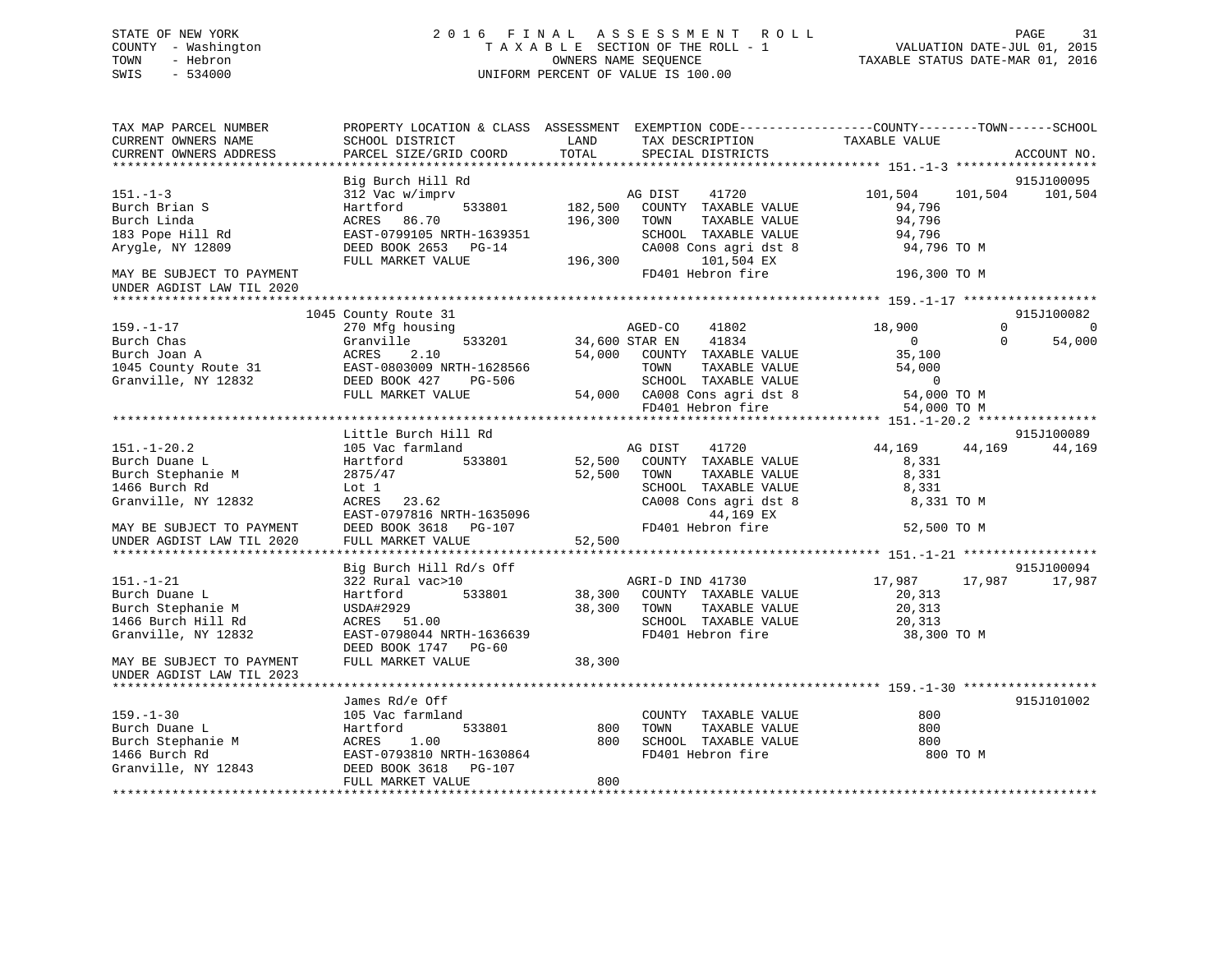## STATE OF NEW YORK 2 0 1 6 F I N A L A S S E S S M E N T R O L L PAGE 32 COUNTY - Washington T A X A B L E SECTION OF THE ROLL - 1 VALUATION DATE-JUL 01, 2015 TOWN - Hebron OWNERS NAME SEQUENCE TAXABLE STATUS DATE-MAR 01, 2016 SWIS - 534000 UNIFORM PERCENT OF VALUE IS 100.00

TAX MAP PARCEL NUMBER PROPERTY LOCATION & CLASS ASSESSMENT EXEMPTION CODE------------------COUNTY--------TOWN------SCHOOL CURRENT OWNERS NAME SCHOOL DISTRICT THE LAND TAX DESCRIPTION TAXABLE VALUE CURRENT OWNERS ADDRESS PARCEL SIZE/GRID COORD TOTAL SPECIAL DISTRICTS ACCOUNT NO. \*\*\*\*\*\*\*\*\*\*\*\*\*\*\*\*\*\*\*\*\*\*\*\*\*\*\*\*\*\*\*\*\*\*\*\*\*\*\*\*\*\*\*\*\*\*\*\*\*\*\*\*\*\*\*\*\*\*\*\*\*\*\*\*\*\*\*\*\*\*\*\*\*\*\*\*\*\*\*\*\*\*\*\*\*\*\*\*\*\*\*\*\*\*\*\*\*\*\*\*\*\*\* 142.-3-12 \*\*\*\*\*\*\*\*\*\*\*\*\*\*\*\*\*\* Big Burch Hill Rd/n Off 915J100096 142.-3-12 322 Rural vac>10 FOR 480A 47460 12,880 12,880 12,880 Burch Gary Hartford 533801 16,100 COUNTY TAXABLE VALUE 3,220 Burch Donna Forest Tax 3494/101 16,100 TOWN TAXABLE VALUE 3,220 1678 Burch Rd 142.-1-12 SCHOOL TAXABLE VALUE 3,220 Granville, NY 12832 ACRES 21.50 CA008 Cons agri dst 8 16,100 TO M EAST-0796958 NRTH-1641500 FD401 Hebron fire 16,100 TO M MAY BE SUBJECT TO PAYMENT DEED BOOK 776 PG-65 UNDER RPTL480A UNTIL 2025 FULL MARKET VALUE \*\*\*\*\*\*\*\*\*\*\*\*\*\*\*\*\*\*\*\*\*\*\*\*\*\*\*\*\*\*\*\*\*\*\*\*\*\*\*\*\*\*\*\*\*\*\*\*\*\*\*\*\*\*\*\*\*\*\*\*\*\*\*\*\*\*\*\*\*\*\*\*\*\*\*\*\*\*\*\*\*\*\*\*\*\*\*\*\*\*\*\*\*\*\*\*\*\*\*\*\*\*\* 142.-3-2.3 \*\*\*\*\*\*\*\*\*\*\*\*\*\*\*\*\* Lily Pond Rd E/off 142.-3-2.3 322 Rural vac>10 FOR 480A 47460 18,000 18,000 18,000 Burch Gary Jr Hartford 533801 22,500 COUNTY TAXABLE VALUE 4,500 1395 Burch Rd ROW 944/267 22,500 TOWN TAXABLE VALUE 4,500 Granville, NY 12832 ROW 958/248 SCHOOL TAXABLE VALUE 4,500 142.-1-2.3 CA008 Cons agri dst 8 22,500 TO M MAY BE SUBJECT TO PAYMENT ACRES 30.05 FD401 Hebron fire 22,500 TO M UNDER RPTL480A UNTIL 2025 EAST-0798611 NRTH-1642606 DEED BOOK 2918 PG-240FULL MARKET VALUE 22,500 \*\*\*\*\*\*\*\*\*\*\*\*\*\*\*\*\*\*\*\*\*\*\*\*\*\*\*\*\*\*\*\*\*\*\*\*\*\*\*\*\*\*\*\*\*\*\*\*\*\*\*\*\*\*\*\*\*\*\*\*\*\*\*\*\*\*\*\*\*\*\*\*\*\*\*\*\*\*\*\*\*\*\*\*\*\*\*\*\*\*\*\*\*\*\*\*\*\*\*\*\*\*\* 142.-3-12.1 \*\*\*\*\*\*\*\*\*\*\*\*\*\*\*\* Big Burch Hill Rd n/off 142.-3-12.1 322 Rural vac>10 FOR 480A 47460 12,800 12,800 12,800 Burch Gary Jr Hartford 533801 16,100 COUNTY TAXABLE VALUE 3,300 1395 Burch Rd ACRES 21.50 16,100 TOWN TAXABLE VALUE 3,300 Granville, NY 12832 EAST-0797557 NRTH-1642762 SCHOOL TAXABLE VALUE 3,300 DEED BOOK 2918 PG-240 CA008 Cons agri dst 8 16,100 TO M MAY BE SUBJECT TO PAYMENT FULL MARKET VALUE 16,100 FD401 Hebron fire 16,100 TO M UNDER RPTL480A UNTIL 2025 \*\*\*\*\*\*\*\*\*\*\*\*\*\*\*\*\*\*\*\*\*\*\*\*\*\*\*\*\*\*\*\*\*\*\*\*\*\*\*\*\*\*\*\*\*\*\*\*\*\*\*\*\*\*\*\*\*\*\*\*\*\*\*\*\*\*\*\*\*\*\*\*\*\*\*\*\*\*\*\*\*\*\*\*\*\*\*\*\*\*\*\*\*\*\*\*\*\*\*\*\*\*\* 159.-1-24.1 \*\*\*\*\*\*\*\*\*\*\*\*\*\*\*\* Darfler Rd312 Vac w/imprv 159.-1-24.1 312 Vac w/imprv FOR 480A 47460 107,000 107,000 107,000 Burch Gary Sr Hartford 533801 134,400 COUNTY TAXABLE VALUE 28,000 Burch Gary Jr Forest Tax 3496/292 135,000 TOWN TAXABLE VALUE 28,000 161 - 162<br>Forest Tax 3496/292<br>ACRES 91.50 Granville, NY 12832 EAST-0796022 NRTH-1629221 CA008 Cons agri dst 8 135,000 TO M DEED BOOK 3211 PG-41 FD401 Hebron fire 135,000 TO M MAY BE SUBJECT TO PAYMENT FULL MARKET VALUE 135,000 UNDER RPTL480A UNTIL 2025 \*\*\*\*\*\*\*\*\*\*\*\*\*\*\*\*\*\*\*\*\*\*\*\*\*\*\*\*\*\*\*\*\*\*\*\*\*\*\*\*\*\*\*\*\*\*\*\*\*\*\*\*\*\*\*\*\*\*\*\*\*\*\*\*\*\*\*\*\*\*\*\*\*\*\*\*\*\*\*\*\*\*\*\*\*\*\*\*\*\*\*\*\*\*\*\*\*\*\*\*\*\*\* 177.-1-3.21 \*\*\*\*\*\*\*\*\*\*\*\*\*\*\*\* 32 Woodcutters Way 915J100004 177.-1-3.21 270 Mfg housing COUNTY TAXABLE VALUE 30,200 Burch Gregory Salem 534801 21,200 TOWN TAXABLE VALUE 30,200 Burch Crystal A Lot 9 Lentine Sub/ 29#90 30,200 SCHOOL TAXABLE VALUE 30,200 PO Box 272 ACRES 5.24 CA008 Cons agri dst 8 30,200 TO M Salem, NY 12865 EAST-0806216 NRTH-1616852 FD401 Hebron fire DEED BOOK 2992 PG-318 FULL MARKET VALUE 30,200 \*\*\*\*\*\*\*\*\*\*\*\*\*\*\*\*\*\*\*\*\*\*\*\*\*\*\*\*\*\*\*\*\*\*\*\*\*\*\*\*\*\*\*\*\*\*\*\*\*\*\*\*\*\*\*\*\*\*\*\*\*\*\*\*\*\*\*\*\*\*\*\*\*\*\*\*\*\*\*\*\*\*\*\*\*\*\*\*\*\*\*\*\*\*\*\*\*\*\*\*\*\*\*\*\*\*\*\*\*\*\*\*\*\*\*\*\*\*\*\*\*\*\*\*\*\*\*\*\*\*\*\*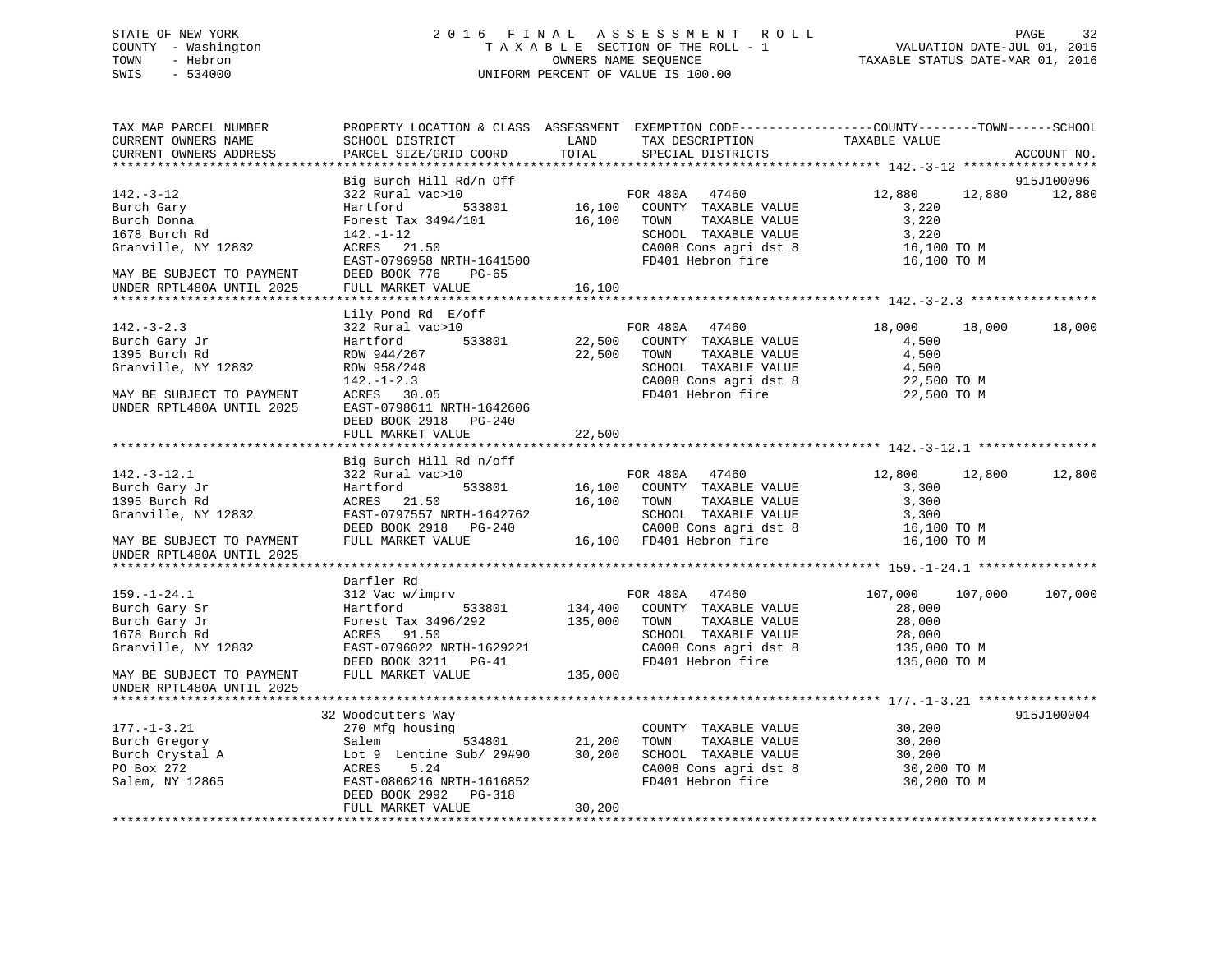## STATE OF NEW YORK 2 0 1 6 F I N A L A S S E S S M E N T R O L L PAGE 33 COUNTY - Washington T A X A B L E SECTION OF THE ROLL - 1 VALUATION DATE-JUL 01, 2015 TOWN - Hebron OWNERS NAME SEQUENCE TAXABLE STATUS DATE-MAR 01, 2016 SWIS - 534000 UNIFORM PERCENT OF VALUE IS 100.00

| TAX MAP PARCEL NUMBER<br>CURRENT OWNERS NAME<br>CURRENT OWNERS ADDRESS                                                                                     | PROPERTY LOCATION & CLASS ASSESSMENT<br>SCHOOL DISTRICT<br>PARCEL SIZE/GRID COORD                                                                                                 | LAND<br>TOTAL                 | TAX DESCRIPTION<br>SPECIAL DISTRICTS                                                                                                   | EXEMPTION CODE-----------------COUNTY-------TOWN------SCHOOL<br>TAXABLE VALUE<br>ACCOUNT NO.                   |
|------------------------------------------------------------------------------------------------------------------------------------------------------------|-----------------------------------------------------------------------------------------------------------------------------------------------------------------------------------|-------------------------------|----------------------------------------------------------------------------------------------------------------------------------------|----------------------------------------------------------------------------------------------------------------|
| $177. - 1 - 3.20$<br>Burch Gregory A<br>PO Box 272<br>Salem, NY 12865                                                                                      | 14 Woodcutters Way<br>271 Mfg housings<br>534801<br>Salem<br>Lot 8<br>5.08<br>ACRES<br>EAST-0805917 NRTH-1616496<br>DEED BOOK 2503<br>PG-234<br>FULL MARKET VALUE                 | 38,300<br>128,500<br>128,500  | COUNTY TAXABLE VALUE<br>TAXABLE VALUE<br>TOWN<br>SCHOOL TAXABLE VALUE<br>CA008 Cons agri dst 8<br>FD401 Hebron fire                    | 915J100004<br>128,500<br>128,500<br>128,500<br>128,500 TO M<br>128,500 TO M                                    |
| $177. - 1 - 3.22$<br>Burch Michael<br>Donna Burch<br>PO Box 137<br>Salem, NY 12865                                                                         | 48 Woodcutters Way<br>270 Mfg housing<br>534801<br>Salem<br>Lot 10 Lentine Sub/ 29#90<br>5.10<br>ACRES<br>EAST-0806368 NRTH-1617213<br>DEED BOOK 1789 PG-142<br>FULL MARKET VALUE | 42,200<br>58,200<br>58,200    | 41854<br>STAR B<br>COUNTY TAXABLE VALUE<br>TAXABLE VALUE<br>TOWN<br>SCHOOL TAXABLE VALUE<br>CA008 Cons agri dst 8<br>FD401 Hebron fire | 915J100004<br>$\overline{0}$<br>$\Omega$<br>30,000<br>58,200<br>58,200<br>28,200<br>58,200 TO M<br>58,200 TO M |
| $184. - 1 - 13.2$<br>Burke Jeremiah P<br>509 State Route 67<br>Malta, NY 12020                                                                             | Bogtown Rd<br>314 Rural vac<10<br>534801<br>Salem<br>ACRES<br>5.40<br>EAST-0804020 NRTH-1606195<br>DEED BOOK 482<br>$PG-277$<br>FULL MARKET VALUE                                 | 32,800<br>32,800<br>32,800    | COUNTY TAXABLE VALUE<br>TOWN<br>TAXABLE VALUE<br>SCHOOL TAXABLE VALUE<br>FD401 Hebron fire                                             | 915J101280<br>32,800<br>32,800<br>32,800<br>32,800 TO M                                                        |
| $168. - 1 - 12.2$<br>Burke, Sr. William D<br>Burke John M<br>Attn: David W. Burke<br>15 Orchard Ter<br>Essex Junction, VT 05452                            | 400 Mcknight Hill Rd<br>270 Mfg housing<br>534801<br>Salem<br>ACRES 100.60<br>EAST-0799177 NRTH-1618774<br>DEED BOOK 2605 PG-215<br>FULL MARKET VALUE                             | 160,000<br>163,900<br>163,900 | FOR 480A 47460<br>COUNTY TAXABLE VALUE<br>TOWN<br>TAXABLE VALUE<br>SCHOOL TAXABLE VALUE<br>FD401 Hebron fire                           | 915J101341<br>120,000<br>120,000<br>120,000<br>43,900<br>43,900<br>43,900<br>163,900 TO M                      |
| MAY BE SUBJECT TO PAYMENT<br>UNDER RPTL480A UNTIL 2025<br>$170. - 2 - 18.1$<br>Burns Sean<br>Pentcheva Maria<br>81 Collingswood Dr<br>Saq Harbor, NY 11963 | Higgins Rd<br>314 Rural vac<10<br>Salem<br>534801<br>5.01<br>ACRES<br>EAST-0820768 NRTH-1620681<br>DEED BOOK 3242 PG-186<br>FULL MARKET VALUE                                     | 22,000<br>22,000<br>22,000    | COUNTY TAXABLE VALUE<br>TAXABLE VALUE<br>TOWN<br>SCHOOL TAXABLE VALUE<br>FD401 Hebron fire                                             | 22,000<br>22,000<br>22,000<br>22,000 TO M                                                                      |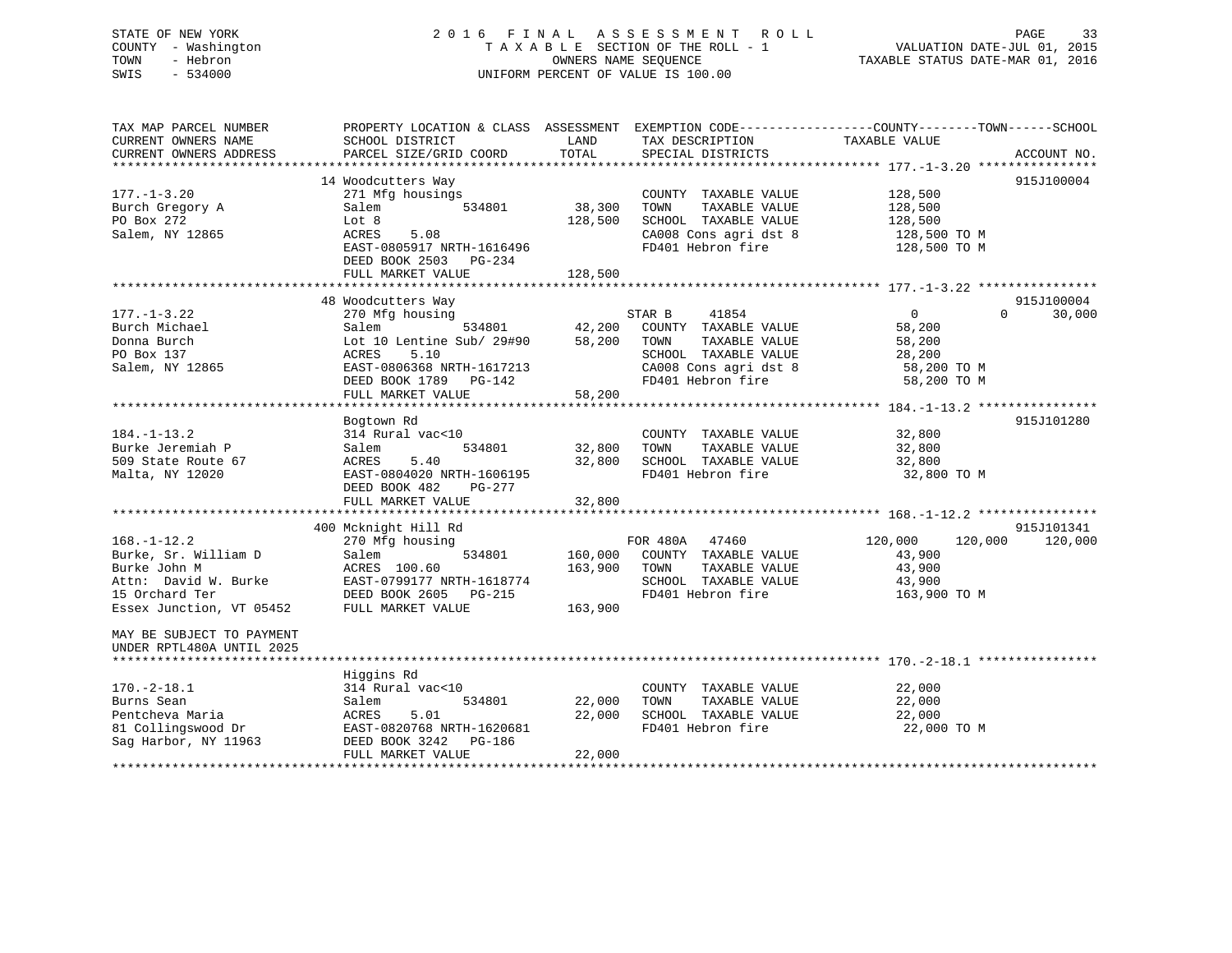## STATE OF NEW YORK 2 0 1 6 F I N A L A S S E S S M E N T R O L L PAGE 34 COUNTY - Washington T A X A B L E SECTION OF THE ROLL - 1 VALUATION DATE-JUL 01, 2015 TOWN - Hebron OWNERS NAME SEQUENCE TAXABLE STATUS DATE-MAR 01, 2016 SWIS - 534000 UNIFORM PERCENT OF VALUE IS 100.00

| TAX MAP PARCEL NUMBER<br>CURRENT OWNERS NAME<br>CURRENT OWNERS ADDRESS                                               | SCHOOL DISTRICT<br>PARCEL SIZE/GRID COORD                                                                                                                  | LAND<br>TOTAL                | TAX DESCRIPTION<br>SPECIAL DISTRICTS                                                                          | PROPERTY LOCATION & CLASS ASSESSMENT EXEMPTION CODE---------------COUNTY-------TOWN------SCHOOL<br>TAXABLE VALUE<br>ACCOUNT NO. |        |
|----------------------------------------------------------------------------------------------------------------------|------------------------------------------------------------------------------------------------------------------------------------------------------------|------------------------------|---------------------------------------------------------------------------------------------------------------|---------------------------------------------------------------------------------------------------------------------------------|--------|
|                                                                                                                      |                                                                                                                                                            |                              |                                                                                                               |                                                                                                                                 |        |
| $186. - 1 - 18$<br>Burrows Travis<br>Burrows Carly M<br>119 Venus Rd<br>Jackonsville, NC 28546 DEED BOOK 3586 PG-101 | 331 Blossom Rd<br>210 1 Family Res<br>534801<br>Salem<br>ACRES<br>5.50<br>EAST-0819107 NRTH-1608972                                                        | 42,800<br>137,700            | COUNTY TAXABLE VALUE<br>TOWN<br>TAXABLE VALUE<br>SCHOOL TAXABLE VALUE<br>FD401 Hebron fire                    | 815J101740<br>137,700<br>137,700<br>137,700<br>137,700 TO M                                                                     |        |
|                                                                                                                      | FULL MARKET VALUE                                                                                                                                          | 137,700                      |                                                                                                               |                                                                                                                                 |        |
| $170. - 1 - 15.4$<br>Bush Tanner<br>Bush Sierra<br>208 Indian Head Way<br>Salem, NY 12865                            | 208 Indian Head Way<br>210 1 Family Res<br>533201<br>Granville<br>4.96<br>ACRES<br>EAST-0816523 NRTH-1619512<br>DEED BOOK 3024 PG-322<br>FULL MARKET VALUE | 41,900<br>115,900<br>115,900 | STAR B<br>41854<br>COUNTY TAXABLE VALUE<br>TOWN<br>TAXABLE VALUE<br>SCHOOL TAXABLE VALUE<br>FD401 Hebron fire | 915J101190<br>$\overline{0}$<br>$\Omega$<br>115,900<br>115,900<br>85,900<br>115,900 TO M                                        | 30,000 |
|                                                                                                                      |                                                                                                                                                            |                              |                                                                                                               |                                                                                                                                 |        |
| $186. - 1 - 25$<br>Buthier Jean Paul<br>170 Avenue B<br>New York, NY 10009-4648                                      | State Route 22<br>314 Rural vac<10<br>534801<br>Salem<br>ACRES<br>5.03<br>EAST-0816399 NRTH-1608974<br>DEED BOOK 1795 PG-177<br>FULL MARKET VALUE          | 22,000<br>22,000<br>22,000   | COUNTY TAXABLE VALUE<br>TAXABLE VALUE<br>TOWN<br>SCHOOL TAXABLE VALUE<br>FD401 Hebron fire                    | 915J101747<br>22,000<br>22,000<br>22,000<br>22,000 TO M                                                                         |        |
|                                                                                                                      |                                                                                                                                                            |                              |                                                                                                               |                                                                                                                                 |        |
| $186. - 1 - 23$<br>Buthier Jean-Paul<br>170 Avenue B #Gf<br>New York, NY 10009                                       | Wood Way<br>314 Rural vac<10<br>534801<br>Salem<br>6.70<br>ACRES<br>EAST-0816717 NRTH-1609581<br>DEED BOOK 836<br>$PG-85$<br>FULL MARKET VALUE             | 24,600<br>24,600<br>24,600   | COUNTY TAXABLE VALUE<br>TAXABLE VALUE<br>TOWN<br>SCHOOL TAXABLE VALUE<br>FD401 Hebron fire                    | 24,600<br>24,600<br>24,600<br>24,600 TO M                                                                                       |        |
|                                                                                                                      |                                                                                                                                                            |                              |                                                                                                               |                                                                                                                                 |        |
| $186. - 1 - 23.1$<br>Buthier Jean-Paul<br>170 Avenue B #Gf<br>New York, NY 10009                                     | State Route 22<br>314 Rural vac<10<br>534801<br>Salem<br>ACRES<br>1.30<br>EAST-0816226 NRTH-1609588<br>DEED BOOK 822<br>PG-259<br>FULL MARKET VALUE        | 12,800<br>12,800<br>12,800   | COUNTY TAXABLE VALUE<br>TOWN<br>TAXABLE VALUE<br>SCHOOL TAXABLE VALUE<br>FD401 Hebron fire                    | 12,800<br>12,800<br>12,800<br>12,800 TO M                                                                                       |        |
|                                                                                                                      |                                                                                                                                                            |                              |                                                                                                               |                                                                                                                                 |        |
| $186. - 1 - 24$<br>Buthier Jean-Paul<br>170 Avenue B #Gf<br>New York, NY 10009                                       | 6288 State Route 22<br>210 1 Family Res<br>534801<br>Salem<br>ACRES<br>4.80<br>EAST-0816429 NRTH-1609253<br>DEED BOOK 747<br>PG-69                         | 41,500<br>116,500            | COUNTY TAXABLE VALUE<br>TOWN<br>TAXABLE VALUE<br>SCHOOL TAXABLE VALUE<br>FD401 Hebron fire                    | 116,500<br>116,500<br>116,500<br>116,500 TO M                                                                                   |        |
|                                                                                                                      | FULL MARKET VALUE                                                                                                                                          | 116,500                      |                                                                                                               |                                                                                                                                 |        |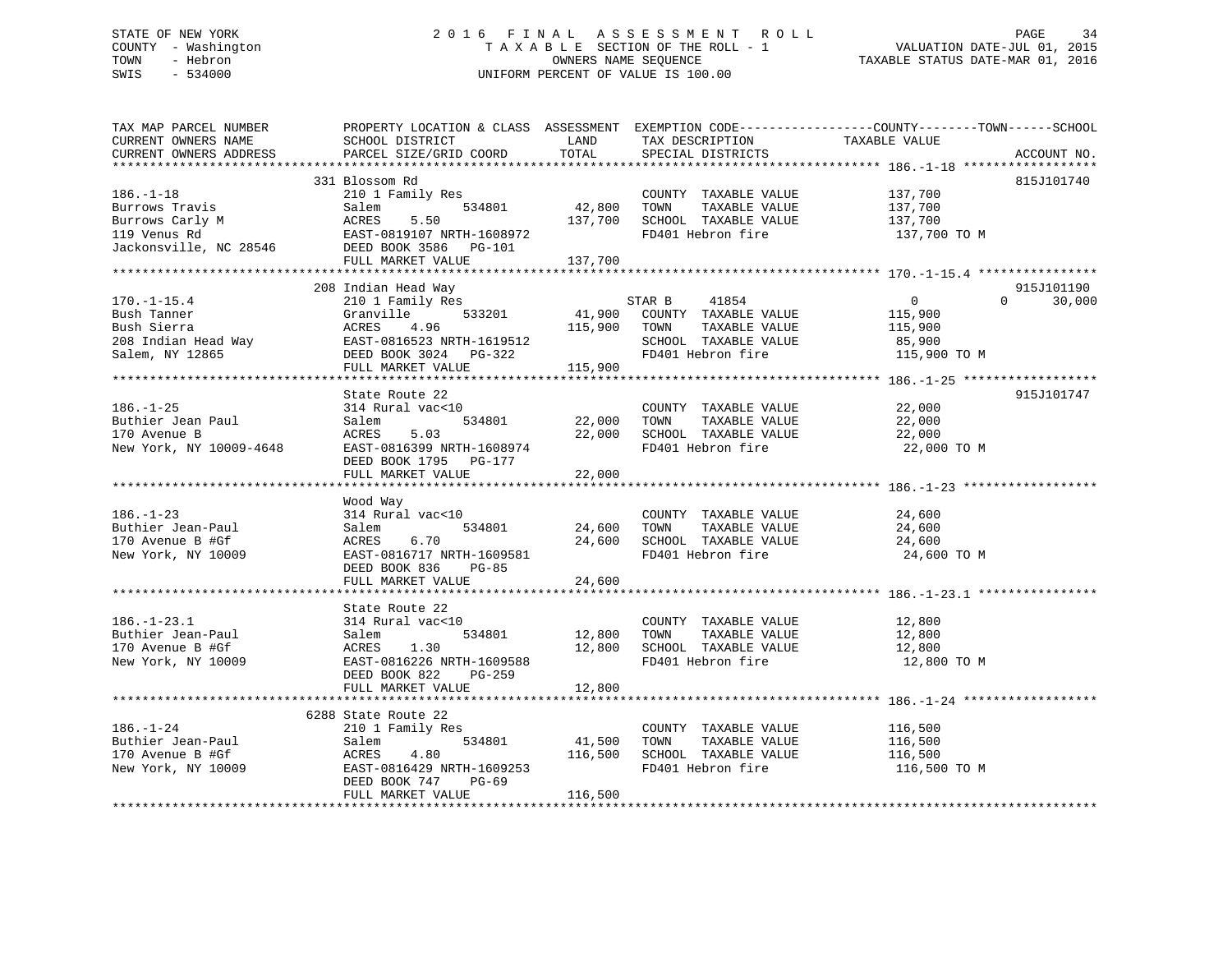# STATE OF NEW YORK 2 0 1 6 F I N A L A S S E S S M E N T R O L L PAGE 35COUNTY - Washington  $T A X A B L E$  SECTION OF THE ROLL - 1<br>TOWN - Hebron DATE-JUL 000NERS NAME SEQUENCE SWIS - 534000 UNIFORM PERCENT OF VALUE IS 100.00

TAXABLE STATUS DATE-MAR 01, 2016

| TAX MAP PARCEL NUMBER     | PROPERTY LOCATION & CLASS ASSESSMENT EXEMPTION CODE----------------COUNTY-------TOWN------SCHOOL |         |                           |                            |             |
|---------------------------|--------------------------------------------------------------------------------------------------|---------|---------------------------|----------------------------|-------------|
| CURRENT OWNERS NAME       | SCHOOL DISTRICT                                                                                  | LAND    | TAX DESCRIPTION           | TAXABLE VALUE              |             |
| CURRENT OWNERS ADDRESS    | PARCEL SIZE/GRID COORD                                                                           | TOTAL   | SPECIAL DISTRICTS         |                            | ACCOUNT NO. |
|                           |                                                                                                  |         |                           |                            |             |
|                           | 69 Warner Rd                                                                                     |         |                           |                            | 915J100062  |
| $144. - 1 - 33$           | 283 Res w/Comuse                                                                                 |         | 41854<br>STAR B           | $\overline{0}$<br>$\Omega$ | 30,000      |
| Butler Richard W          | 533201<br>Granville                                                                              | 61,600  | COUNTY TAXABLE VALUE      | 226,500                    |             |
| Butler Pamela             | 9.80<br>ACRES                                                                                    | 226,500 | TOWN<br>TAXABLE VALUE     | 226,500                    |             |
| 69 Warner Rd              | EAST-0819140 NRTH-1640879                                                                        |         | SCHOOL TAXABLE VALUE      | 196,500                    |             |
| Granville, NY 12832       | DEED BOOK 447<br>PG-564                                                                          |         | CA001 Cons agri dst 1     | 226,500 TO                 |             |
|                           | FULL MARKET VALUE                                                                                |         | 226,500 FD401 Hebron fire | 226,500 TO M               |             |
|                           |                                                                                                  |         |                           |                            |             |
|                           | 171 Barkley Ln                                                                                   |         |                           |                            | 915J101095  |
| $183.2 - 1 - 19$          | 260 Seasonal res - WTRFNT                                                                        |         | COUNTY TAXABLE VALUE      | 175,000                    |             |
| Buttgereit Michael G      | Salem<br>534801                                                                                  | 98,400  | TOWN<br>TAXABLE VALUE     | 175,000                    |             |
| Buttgereit Marjorie A     | FRNT 204.00 DPTH 213.00                                                                          | 175,000 | SCHOOL TAXABLE VALUE      | 175,000                    |             |
| 2 Lace Ln                 | ACRES<br>0.84                                                                                    |         | FD401 Hebron fire         | 175,000 TO M               |             |
| Westbury, NY 11590        | EAST-0788014 NRTH-1607222                                                                        |         |                           |                            |             |
|                           | DEED BOOK 835<br>$PG-60$                                                                         |         |                           |                            |             |
|                           | FULL MARKET VALUE                                                                                | 175,000 |                           |                            |             |
|                           |                                                                                                  |         |                           |                            |             |
|                           | 1845 County Route 31                                                                             |         |                           |                            | 915J100101  |
| $152. - 2 - 21$           | 210 1 Family Res                                                                                 |         | COUNTY TAXABLE VALUE      | 62,300                     |             |
| Button, L.E. Sallie       | 533201<br>Granville                                                                              | 36,900  | TAXABLE VALUE<br>TOWN     | 62,300                     |             |
| Button Stephen R          | w479/130                                                                                         | 62,300  | SCHOOL TAXABLE VALUE      | 62,300                     |             |
| Sallie Button, L.E.       | FRNT 221.00 DPTH 144.00                                                                          |         | FD401 Hebron fire         | 62,300 TO M                |             |
| 85 Riverwalk Way          | EAST-0814742 NRTH-1640977                                                                        |         |                           |                            |             |
| Cohoes, NY 12047          | DEED BOOK 2306 PG-11                                                                             |         |                           |                            |             |
|                           | FULL MARKET VALUE                                                                                | 62,300  |                           |                            |             |
|                           |                                                                                                  |         |                           |                            |             |
|                           | 88 Button Rd                                                                                     |         |                           |                            | 915J101578  |
| $143. - 1 - 29.4$         | 120 Field crops                                                                                  |         | AG DIST<br>41720          | 186,231<br>186,231         | 186,231     |
| Byrd Construction Corp    | Granville<br>533201                                                                              | 259,500 | COUNTY TAXABLE VALUE      | 140,869                    |             |
| 7381 State Route 22       | ACRES 126.60                                                                                     | 327,100 | TAXABLE VALUE<br>TOWN     | 140,869                    |             |
| Granville, NY 12832       | EAST-0813758 NRTH-1643665                                                                        |         | SCHOOL TAXABLE VALUE      | 140,869                    |             |
|                           | DEED BOOK 570<br>PG-294                                                                          |         | CA008 Cons agri dst 8     | 140,869 TO M               |             |
| MAY BE SUBJECT TO PAYMENT | FULL MARKET VALUE                                                                                | 327,100 | 186,231 EX                |                            |             |
| UNDER AGDIST LAW TIL 2020 |                                                                                                  |         | FD401 Hebron fire         | 327,100 TO M               |             |
|                           |                                                                                                  |         |                           |                            |             |
|                           | Crystal View Way                                                                                 |         |                           |                            | 915J101646  |
| $143. - 1 - 42$           | 314 Rural vac<10                                                                                 |         | COUNTY TAXABLE VALUE      | 34,700                     |             |
| Byrd Construction Corp    | Granville<br>533201                                                                              | 34,700  | TAXABLE VALUE<br>TOWN     | 34,700                     |             |
| 7344 State Route 22       | ag commit 705/59                                                                                 | 34,700  | SCHOOL TAXABLE VALUE      | 34,700                     |             |
| Granville, NY 12832       | Lot 5-Phase 1                                                                                    |         | CA008 Cons agri dst 8     | 34,700 TO M                |             |
|                           | ACRES<br>6.37                                                                                    |         | FD401 Hebron fire         | 34,700 TO M                |             |
|                           | EAST-0810059 NRTH-1644630                                                                        |         |                           |                            |             |
|                           | DEED BOOK 570<br>PG-294                                                                          |         |                           |                            |             |
|                           | FULL MARKET VALUE                                                                                | 34,700  |                           |                            |             |
|                           |                                                                                                  |         |                           |                            |             |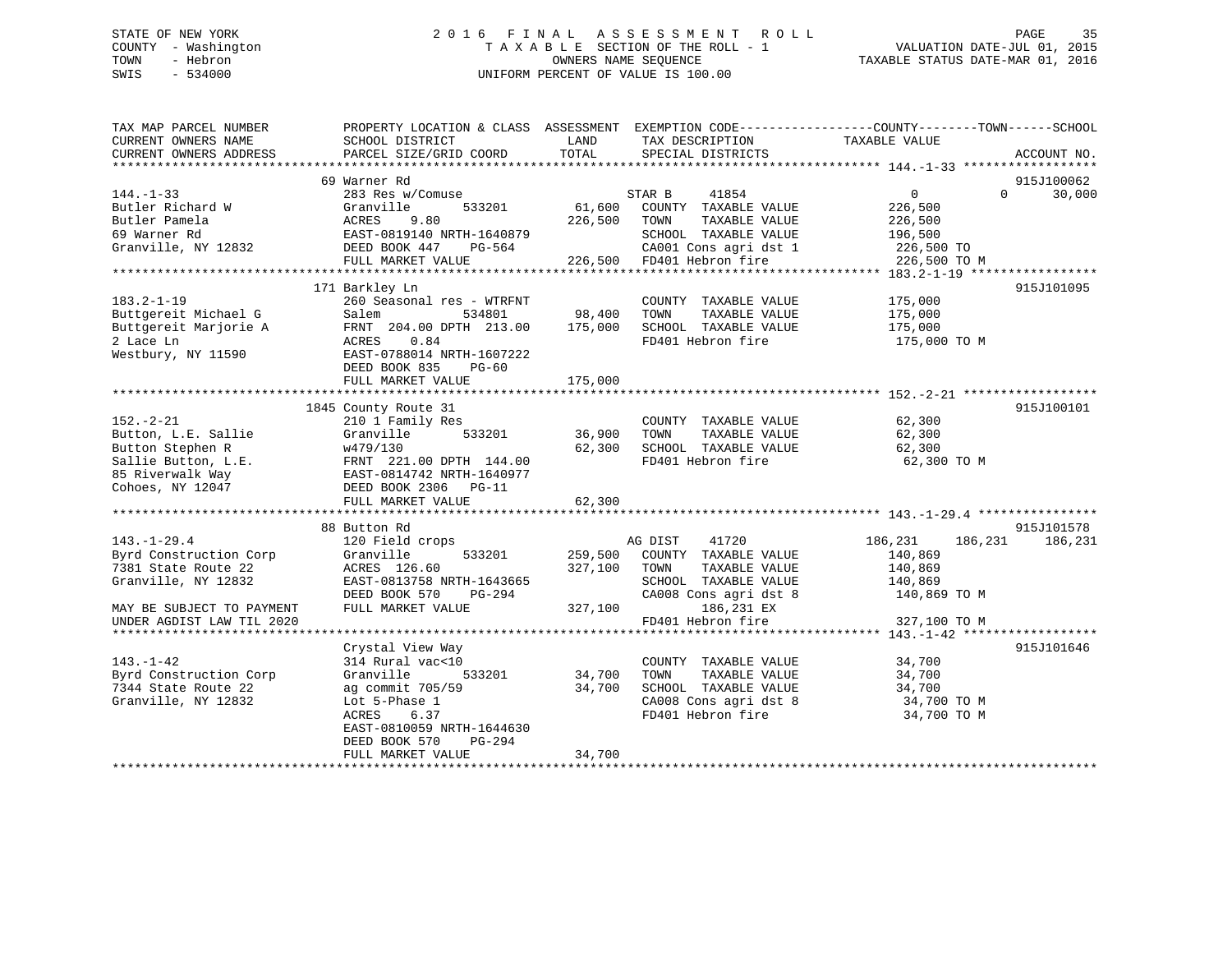#### STATE OF NEW YORK 2 0 1 6 F I N A L A S S E S S M E N T R O L L PAGE 36COUNTY - Washington T A X A B L E SECTION OF THE ROLL - 1 TOWN - Hebron OWNERS NAME SEQUENCE TAXABLE STATUS DATE-MAR 01, 2016 SWIS - 534000 UNIFORM PERCENT OF VALUE IS 100.00

oc PAGE<br>VALUATION DATE-JUL 01, 2015

| PROPERTY LOCATION & CLASS ASSESSMENT<br>SCHOOL DISTRICT<br>PARCEL SIZE/GRID COORD                                                                                                              | LAND<br>TOTAL                                             | TAX DESCRIPTION<br>SPECIAL DISTRICTS                                                                                                      | EXEMPTION CODE-----------------COUNTY-------TOWN------SCHOOL             |                                                                                                |
|------------------------------------------------------------------------------------------------------------------------------------------------------------------------------------------------|-----------------------------------------------------------|-------------------------------------------------------------------------------------------------------------------------------------------|--------------------------------------------------------------------------|------------------------------------------------------------------------------------------------|
| Crystal View Way<br>314 Rural vac<10<br>Granville<br>ag commit 705/59<br>Lot 6-Phase 1<br>5.10<br>ACRES<br>EAST-0810374 NRTH-1644561<br>DEED BOOK 570<br>PG-294                                | 32,200                                                    | COUNTY TAXABLE VALUE<br>TAXABLE VALUE<br>TOWN<br>SCHOOL TAXABLE VALUE<br>CA008 Cons agri dst 8<br>FD401 Hebron fire                       | 32,200<br>32,200<br>32,200<br>32,200 TO M<br>32,200 TO M                 |                                                                                                |
|                                                                                                                                                                                                |                                                           |                                                                                                                                           |                                                                          |                                                                                                |
| Crystal View Way<br>314 Rural vac<10<br>533201<br>Granville<br>ag commit 705/59<br>Lot 8 Phase 1<br>5.10<br>ACRES<br>EAST-0811123 NRTH-1644676<br>DEED BOOK 570<br>PG-294<br>FULL MARKET VALUE | 32,200<br>32,200                                          | COUNTY TAXABLE VALUE<br>TOWN<br>TAXABLE VALUE<br>SCHOOL TAXABLE VALUE<br>CA008 Cons agri dst 8<br>FD401 Hebron fire                       | 32,200<br>32,200<br>32,200<br>32,200 TO M<br>32,200 TO M                 |                                                                                                |
| County Route 28<br>314 Rural vac<10<br>Granville<br>Lot 9-Phase 1<br>Ag Commit 705/61<br>2.52<br>ACRES<br>EAST-0811282 NRTH-1644487<br>DEED BOOK 570<br>PG-294<br>FULL MARKET VALUE            | 21,200<br>21,200<br>21,200                                | COUNTY TAXABLE VALUE<br>TOWN<br>TAXABLE VALUE<br>SCHOOL TAXABLE VALUE<br>CA008 Cons agri dst 8<br>FD401 Hebron fire                       | 21,200<br>21,200<br>21,200<br>21,200 TO M<br>21,200 TO M                 |                                                                                                |
|                                                                                                                                                                                                |                                                           |                                                                                                                                           |                                                                          |                                                                                                |
| 314 Rural vac<10<br>533201<br>Granville<br>ag commit 705/61<br>Lot 16-Phase 2<br>ACRES<br>6.23<br>EAST-0811670 NRTH-1644039<br>DEED BOOK 570<br>PG-294                                         | 34,500                                                    | 41720<br>COUNTY TAXABLE VALUE<br>TAXABLE VALUE<br>TOWN<br>SCHOOL TAXABLE VALUE<br>CA008 Cons agri dst 8<br>31,961 EX<br>FD401 Hebron fire | 31,961<br>31,961<br>2,539<br>2,539<br>2,539<br>2,539 TO M<br>34,500 TO M |                                                                                                |
|                                                                                                                                                                                                | FULL MARKET VALUE<br>County Route 28<br>FULL MARKET VALUE | 533201 32,200<br>32,200<br>533201<br>34,500                                                                                               | 32,200<br>AG DIST<br>34,500                                              | TAXABLE VALUE<br>ACCOUNT NO.<br>915J101647<br>915J101650<br>915J101653<br>915J101654<br>31,961 |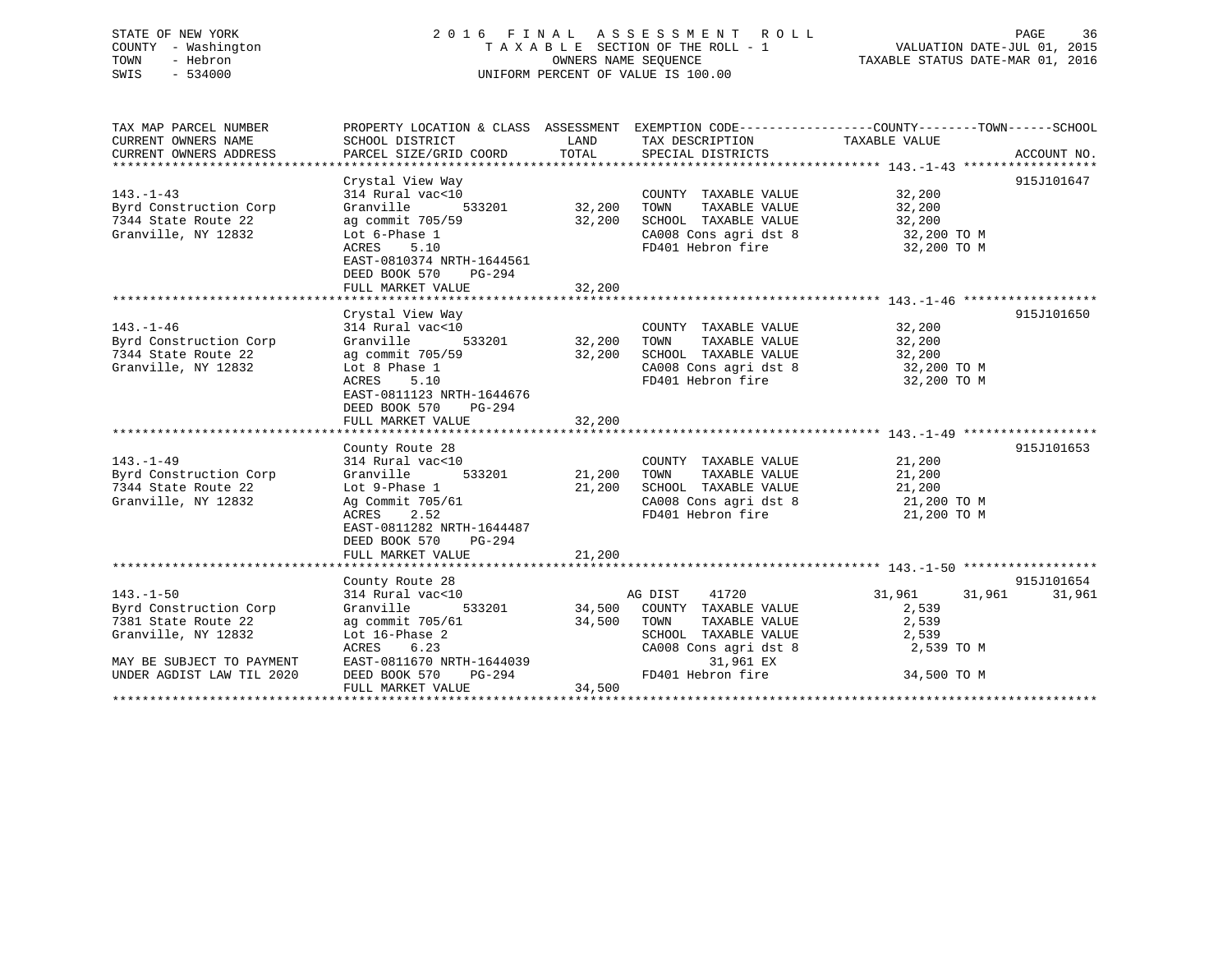# STATE OF NEW YORK 2 0 1 6 F I N A L A S S E S S M E N T R O L L PAGE 37 COUNTY - Washington T A X A B L E SECTION OF THE ROLL - 1 VALUATION DATE-JUL 01, 2015 TOWN - Hebron OWNERS NAME SEQUENCE TAXABLE STATUS DATE-MAR 01, 2016 SWIS - 534000 UNIFORM PERCENT OF VALUE IS 100.00

| TAX MAP PARCEL NUMBER                                                                                                         | PROPERII LOCAIIO<br>SCHOOL DISTRICT | PROPERTY LOCATION & CLASS ASSESSMENT EXEMPTION CODE-----------------COUNTY-------TOWN------SCHOOL                                                                                                                                                      |                     |            |
|-------------------------------------------------------------------------------------------------------------------------------|-------------------------------------|--------------------------------------------------------------------------------------------------------------------------------------------------------------------------------------------------------------------------------------------------------|---------------------|------------|
|                                                                                                                               |                                     |                                                                                                                                                                                                                                                        |                     |            |
|                                                                                                                               | Button Rd                           |                                                                                                                                                                                                                                                        |                     | 915J101655 |
| $143. - 1 - 51$                                                                                                               |                                     | 314 Rural vac<10<br>314 Rural vac<10<br>533201 33,800 COUNTY TAXABLE VALUE<br>31, 200 COUNTY TAXABLE VALUE                                                                                                                                             | 41720 31,278 31,278 | 31,278     |
| Byrd Construction Corp                                                                                                        |                                     |                                                                                                                                                                                                                                                        | 2,522               |            |
| 7381 State Route 22                                                                                                           |                                     |                                                                                                                                                                                                                                                        |                     |            |
| Granville, NY 12832                                                                                                           |                                     |                                                                                                                                                                                                                                                        |                     |            |
|                                                                                                                               |                                     | and commit 105/61<br>and commit 105/61<br>and 2,522<br>and 15-Phase 2<br>EAST-0811926 NRTH-1643801<br>DEED BOOK 570 PG-294<br>FULL MARKET VALUE<br>THE 33,800<br>CA008 Cons agri dst 8<br>2,522<br>CA008 Cons agri dst 8<br>31,278 EX<br>FD401 Hebron  |                     |            |
| MAY BE SUBJECT TO PAYMENT                                                                                                     |                                     |                                                                                                                                                                                                                                                        |                     |            |
| UNDER AGDIST LAW TIL 2020                                                                                                     |                                     |                                                                                                                                                                                                                                                        |                     |            |
|                                                                                                                               |                                     |                                                                                                                                                                                                                                                        |                     |            |
|                                                                                                                               | Button Rd                           |                                                                                                                                                                                                                                                        |                     | 915J101656 |
| $143. - 1 - 52$                                                                                                               |                                     |                                                                                                                                                                                                                                                        |                     | 30,011     |
| Byrd Construction Corp                                                                                                        |                                     | 314 Rural vac<10<br>314 Rural vac<10<br>67 Granville 533201 32,200 COUNTY TAXABLE VALUE 30,011                                                                                                                                                         |                     |            |
| 7381 State Route 22                                                                                                           |                                     |                                                                                                                                                                                                                                                        |                     |            |
|                                                                                                                               |                                     |                                                                                                                                                                                                                                                        |                     |            |
|                                                                                                                               |                                     |                                                                                                                                                                                                                                                        |                     |            |
|                                                                                                                               |                                     |                                                                                                                                                                                                                                                        |                     |            |
|                                                                                                                               |                                     |                                                                                                                                                                                                                                                        |                     |            |
|                                                                                                                               |                                     | 32,200 COMPT TAXABLE VALUE<br>7381 State Route 22 ag commit 705/61 32,200 COMPT TAXABLE VALUE<br>32,200 TOWN TAXABLE VALUE<br>32,200 TOWN TAXABLE VALUE<br>82,189 CHOOL TAXABLE VALUE<br>82,189 ACRES 5.10 CA008 Cons agri dst 8 2,189 T               |                     |            |
|                                                                                                                               |                                     |                                                                                                                                                                                                                                                        |                     |            |
| 143.-1-53<br>Byrd Construction Corp 314 Rural<br>Construction Corp Granville<br>Construction Corp and Granville<br>Tot 13-Pha |                                     |                                                                                                                                                                                                                                                        |                     | 915J101657 |
|                                                                                                                               |                                     |                                                                                                                                                                                                                                                        | 29,925<br>29,925    | 29,925     |
|                                                                                                                               |                                     | Button Rd<br>314 Rural vac<10 132,200 AG DIST 41720 29,925<br>Granville 533201 32,200 COUNTY TAXABLE VALUE 2,275<br>32,200 TOWN TAXABLE VALUE 2,275                                                                                                    |                     |            |
|                                                                                                                               |                                     |                                                                                                                                                                                                                                                        |                     |            |
|                                                                                                                               |                                     |                                                                                                                                                                                                                                                        |                     |            |
|                                                                                                                               |                                     |                                                                                                                                                                                                                                                        |                     |            |
|                                                                                                                               |                                     |                                                                                                                                                                                                                                                        |                     |            |
|                                                                                                                               |                                     | Byrd Construction Corp<br>TAXABLE VALUE<br>32, 200 TOWN TAXABLE VALUE<br>32, 200 TOWN TAXABLE VALUE<br>32, 200 TOWN TAXABLE VALUE<br>32, 200 TOWN TAXABLE VALUE<br>2, 275 TO M<br>MAY BE SUBJECT TO PAYMENT<br>EAST-0812314 NRTH-1643256<br>29,        |                     |            |
|                                                                                                                               |                                     |                                                                                                                                                                                                                                                        |                     |            |
|                                                                                                                               |                                     |                                                                                                                                                                                                                                                        |                     | 915J101658 |
| $143. - 1 - 54$                                                                                                               |                                     |                                                                                                                                                                                                                                                        | $30,084$ $30,084$   | 30,084     |
| 143.-1-54<br>Byrd Construction Corp<br>7381 State Route 22                                                                    |                                     |                                                                                                                                                                                                                                                        |                     |            |
|                                                                                                                               |                                     |                                                                                                                                                                                                                                                        |                     |            |
| Granville, NY 12832                                                                                                           |                                     |                                                                                                                                                                                                                                                        |                     |            |
|                                                                                                                               |                                     |                                                                                                                                                                                                                                                        | 2,116 TO M          |            |
| MAY BE SUBJECT TO PAYMENT                                                                                                     |                                     |                                                                                                                                                                                                                                                        |                     |            |
| UNDER AGDIST LAW TIL 2020                                                                                                     |                                     | FD401 Hebron fire 32,200 TO M                                                                                                                                                                                                                          |                     |            |
|                                                                                                                               |                                     | Button Rd<br>Button Rd<br>314 Rural vac<10<br>Granville 533201<br>533201<br>32,200 COUNTY TAXABLE VALUE 2,116<br>2,116<br>ag commit 705/61<br>Lot 12-Phase 2<br>ACRES 5.10<br>EAST-0812575 NRTH-1643103<br>DEED BOOK 570 PG-294<br>FD401 Hebron fire 3 |                     |            |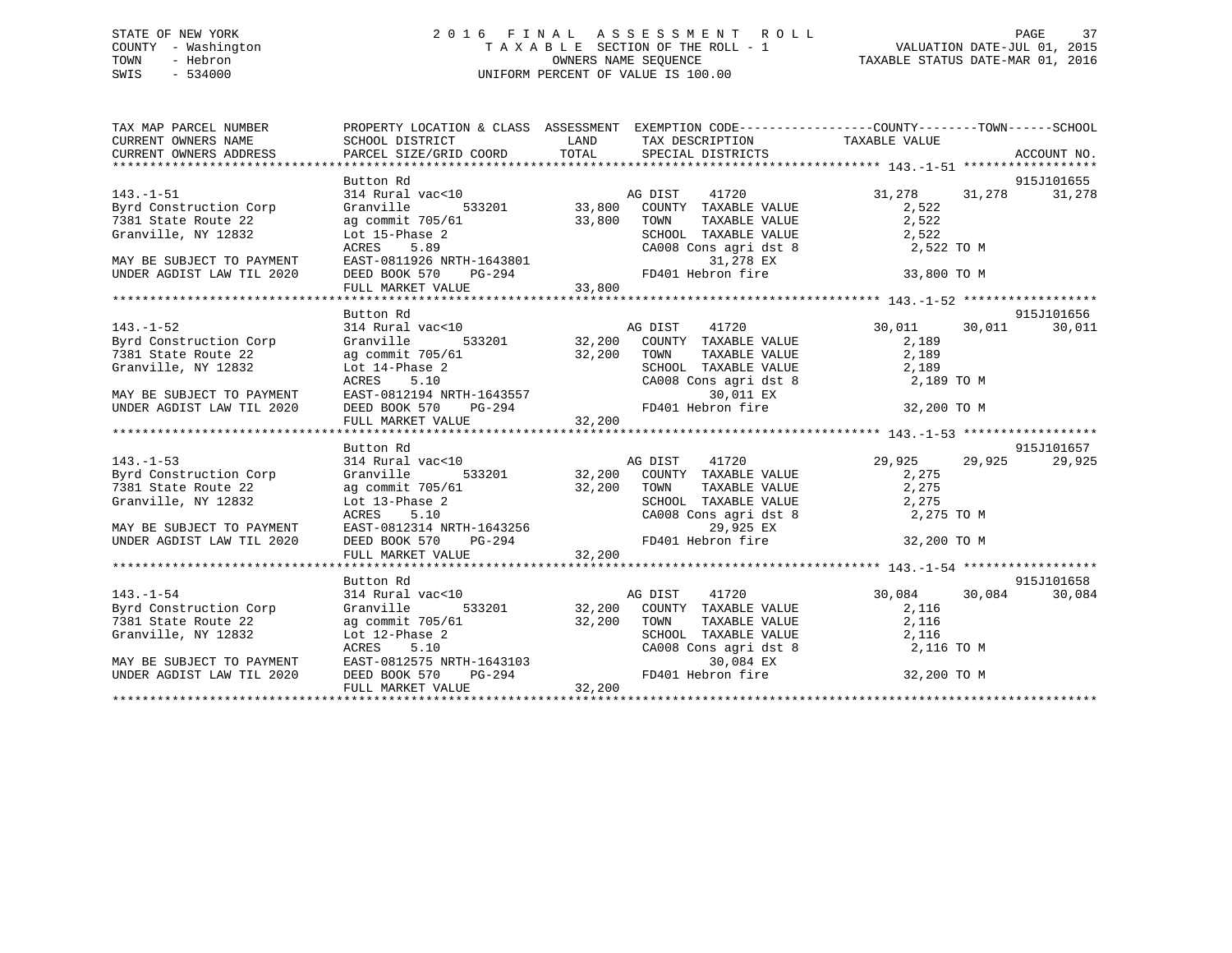# STATE OF NEW YORK 2 0 1 6 F I N A L A S S E S S M E N T R O L L PAGE 38 COUNTY - Washington T A X A B L E SECTION OF THE ROLL - 1 VALUATION DATE-JUL 01, 2015 TOWN - Hebron OWNERS NAME SEQUENCE TAXABLE STATUS DATE-MAR 01, 2016 SWIS - 534000 UNIFORM PERCENT OF VALUE IS 100.00

| TAX MAP PARCEL NUMBER     | PROPERTY LOCATION & CLASS ASSESSMENT EXEMPTION CODE---------------COUNTY-------TOWN------SCHOOL |              |                              |                    |             |
|---------------------------|-------------------------------------------------------------------------------------------------|--------------|------------------------------|--------------------|-------------|
| CURRENT OWNERS NAME       | SCHOOL DISTRICT                                                                                 | LAND         | TAX DESCRIPTION              | TAXABLE VALUE      |             |
| CURRENT OWNERS ADDRESS    | PARCEL SIZE/GRID COORD                                                                          | TOTAL        | SPECIAL DISTRICTS            |                    | ACCOUNT NO. |
|                           |                                                                                                 |              |                              |                    |             |
|                           | Button Rd                                                                                       |              |                              |                    | 915J101659  |
| $143. - 1 - 55$           | 314 Rural vac<10                                                                                |              | AG DIST<br>41720             | 18,800<br>18,800   | 18,800      |
| Byrd Construction Corp    | Granville<br>533201                                                                             | 20,200       | COUNTY TAXABLE VALUE         | 1,400              |             |
| 7381 State Route 22       | ag commit 705/61                                                                                | 20,200       | TOWN<br>TAXABLE VALUE        | 1,400              |             |
| Granville, NY 12832       | Lot 11-Phase 2                                                                                  |              | SCHOOL TAXABLE VALUE         | 1,400              |             |
|                           | ACRES<br>2.13                                                                                   |              | CA008 Cons agri dst 8        | 1,400 TO M         |             |
| MAY BE SUBJECT TO PAYMENT | EAST-0812888 NRTH-1642951                                                                       |              | 18,800 EX                    |                    |             |
| UNDER AGDIST LAW TIL 2020 | DEED BOOK 570<br>PG-294                                                                         |              | FD401 Hebron fire            | 20,200 TO M        |             |
|                           |                                                                                                 |              |                              |                    |             |
| **********************    | FULL MARKET VALUE<br>***********************                                                    | 20,200       |                              |                    |             |
|                           |                                                                                                 |              |                              |                    |             |
|                           | Button Rd                                                                                       |              |                              |                    | 915J101660  |
| $143. - 1 - 56$           | 314 Rural vac<10                                                                                |              | AG DIST<br>41720             | 35,344<br>35,344   | 35,344      |
| Byrd Construction Corp    | 533201<br>Granville                                                                             | 39,400       | COUNTY TAXABLE VALUE         | 4,056              |             |
| 7381 State Route 22       | ag commit 705/63                                                                                | 39,400       | TOWN<br>TAXABLE VALUE        | 4,056              |             |
| Granville, NY 12832       | Lot 10-Phase 2                                                                                  |              | SCHOOL TAXABLE VALUE         | 4,056              |             |
|                           | ACRES<br>8.71                                                                                   |              | CA008 Cons agri dst 8        | 4,056 TO M         |             |
| MAY BE SUBJECT TO PAYMENT | EAST-0813354 NRTH-1642372                                                                       |              | 35,344 EX                    |                    |             |
| UNDER AGDIST LAW TIL 2020 | DEED BOOK 570<br>PG-294                                                                         |              | FD401 Hebron fire            | 39,400 TO M        |             |
|                           | FULL MARKET VALUE                                                                               | 39,400       |                              |                    |             |
|                           |                                                                                                 |              |                              |                    |             |
|                           | Button Rd/w Off                                                                                 |              |                              |                    | 915J101661  |
| $143. - 1 - 57$           | 314 Rural vac<10                                                                                |              | COUNTY TAXABLE VALUE         | 21,300             |             |
| Byrd Construction Corp    | Granville 533201                                                                                | 21,300       | TAXABLE VALUE<br>TOWN        | 21,300             |             |
| 7344 State Route 22       | ag commit 705/63                                                                                |              | 21,300 SCHOOL TAXABLE VALUE  | 21,300             |             |
| Granville, NY 12832       | Lot 9-Phase 2                                                                                   |              | CA008 Cons agri dst 8        | 21,300 TO M        |             |
|                           | ACRES<br>7.64                                                                                   |              | FD401 Hebron fire            | 21,300 TO M        |             |
|                           |                                                                                                 |              |                              |                    |             |
|                           | EAST-0813068 NRTH-1641734                                                                       |              |                              |                    |             |
|                           | DEED BOOK 570<br>PG-294                                                                         |              |                              |                    |             |
|                           | FULL MARKET VALUE                                                                               | 21,300       |                              |                    |             |
|                           |                                                                                                 |              |                              |                    |             |
|                           | 7442 State Route 22                                                                             |              |                              |                    | 915J100102  |
| $153. - 1 - 9$            | 120 Field crops                                                                                 |              | AG DIST<br>41720             | 264,048<br>264,048 | 264,048     |
| Byrd Construction Corp    | 533201<br>Granville                                                                             |              | 439,400 COUNTY TAXABLE VALUE | 200,552            |             |
| 7381 State Route 22       | Ag Commit 705/59                                                                                | 464,600 TOWN | TAXABLE VALUE                | 200,552            |             |
| Granville, NY 12832       | ACRES 347.80                                                                                    |              | SCHOOL TAXABLE VALUE         | 200,552            |             |
|                           | EAST-0821301 NRTH-1636556                                                                       |              | CA008 Cons agri dst 8        | 200,552 TO M       |             |
| MAY BE SUBJECT TO PAYMENT | DEED BOOK 427<br>PG-43                                                                          |              | 264,048 EX                   |                    |             |
| UNDER AGDIST LAW TIL 2020 | FULL MARKET VALUE                                                                               | 464,600      | FD401 Hebron fire            | 464,600 TO M       |             |
|                           |                                                                                                 |              |                              |                    |             |
|                           | Smith Rd/e Off                                                                                  |              |                              |                    | 915J101040  |
| $153. - 1 - 14$           | 323 Vacant rural                                                                                |              | COUNTY TAXABLE VALUE         | 3,000              |             |
| Byrd Construction Corp    | Granville<br>533201                                                                             | 3,000        | TOWN<br>TAXABLE VALUE        | 3,000              |             |
| 7344 State Route 22       | No Deeded R O W                                                                                 | 3,000        | SCHOOL TAXABLE VALUE         | 3,000              |             |
| Granville, NY 12832       | 4.00<br>ACRES                                                                                   |              | FD401 Hebron fire            | 3,000 TO M         |             |
|                           | EAST-0817575 NRTH-1638681                                                                       |              |                              |                    |             |
|                           | DEED BOOK 427<br>PG-43                                                                          |              |                              |                    |             |
|                           |                                                                                                 | 3,000        |                              |                    |             |
|                           | FULL MARKET VALUE                                                                               |              |                              |                    |             |
|                           |                                                                                                 |              |                              |                    |             |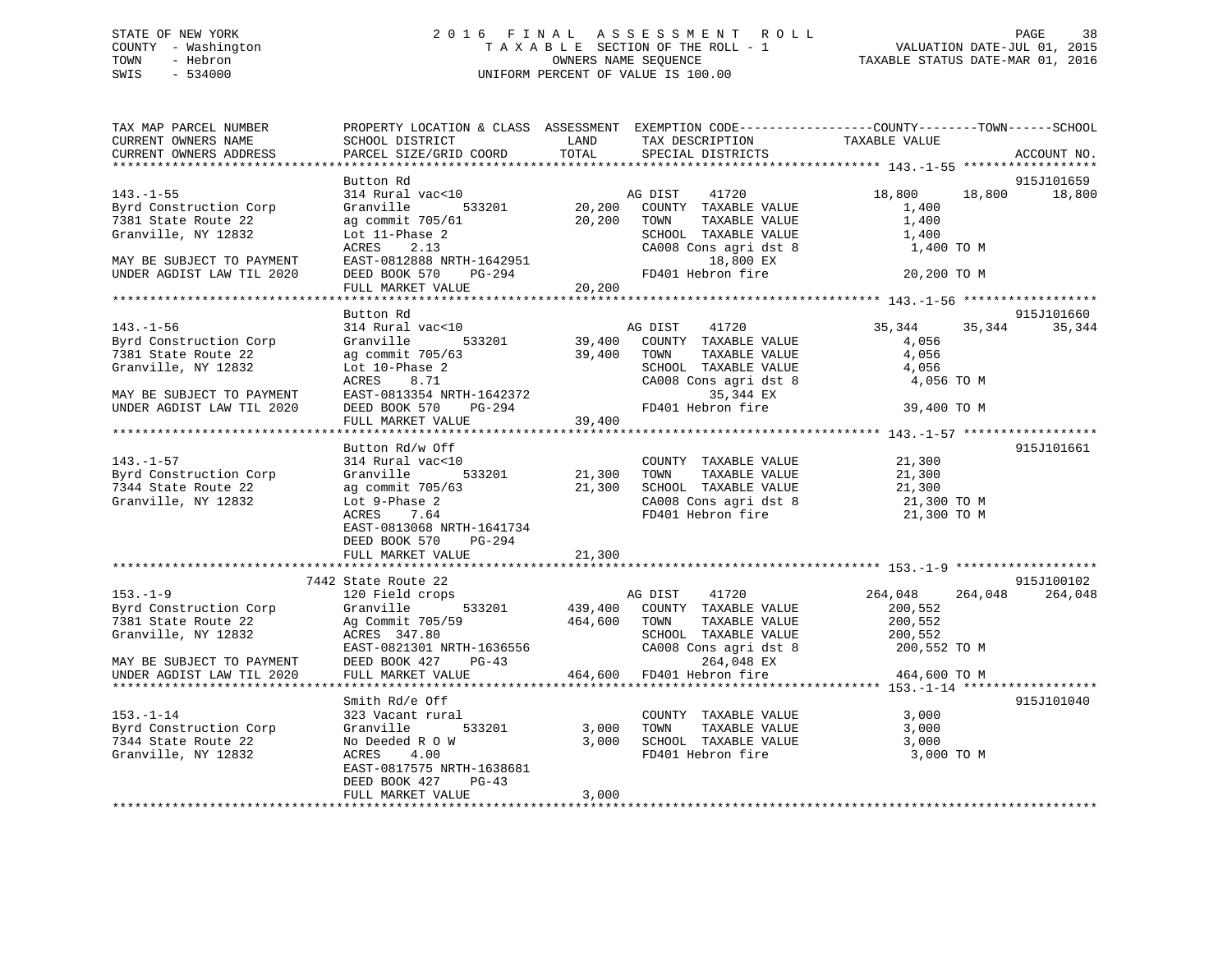# STATE OF NEW YORK 2 0 1 6 F I N A L A S S E S S M E N T R O L L PAGE 39 COUNTY - Washington T A X A B L E SECTION OF THE ROLL - 1 VALUATION DATE-JUL 01, 2015 TOWN - Hebron OWNERS NAME SEQUENCE TAXABLE STATUS DATE-MAR 01, 2016 SWIS - 534000 UNIFORM PERCENT OF VALUE IS 100.00

| TAX MAP PARCEL NUMBER<br>CURRENT OWNERS NAME<br>CURRENT OWNERS ADDRESS                    | PROPERTY LOCATION & CLASS ASSESSMENT<br>SCHOOL DISTRICT<br>PARCEL SIZE/GRID COORD                                                                                     | LAND<br>TOTAL                   | TAX DESCRIPTION<br>SPECIAL DISTRICTS                                                                                                   | EXEMPTION CODE----------------COUNTY-------TOWN-----SCHOOL<br>TAXABLE VALUE     | ACCOUNT NO.                      |
|-------------------------------------------------------------------------------------------|-----------------------------------------------------------------------------------------------------------------------------------------------------------------------|---------------------------------|----------------------------------------------------------------------------------------------------------------------------------------|---------------------------------------------------------------------------------|----------------------------------|
|                                                                                           | 458 Pine Hill Rd                                                                                                                                                      |                                 |                                                                                                                                        |                                                                                 | 915J100465                       |
| $169. - 1 - 32$<br>Cady Timothy<br>Cady Lesa<br>2 South St<br>Cromwell, CT 06416          | 312 Vac w/imprv<br>534801<br>Salem<br>ACRES<br>16.00<br>EAST-0811450 NRTH-1620972<br>DEED BOOK 3067 PG-342<br>FULL MARKET VALUE                                       | 25,000<br>46,000<br>46,000      | COUNTY TAXABLE VALUE<br>TOWN<br>TAXABLE VALUE<br>SCHOOL TAXABLE VALUE<br>FD401 Hebron fire                                             | 46,000<br>46,000<br>46,000<br>46,000 TO M                                       |                                  |
|                                                                                           | 78 Warner Rd                                                                                                                                                          |                                 |                                                                                                                                        |                                                                                 |                                  |
| $153. - 1 - 5.7$<br>Cahn Donald J<br>Cahn Candis S<br>78 Warner Rd<br>Granville, NY 12832 | 210 1 Family Res<br>Granville<br>533201<br>lot 7<br>ACRES<br>5.93<br>EAST-0819456 NRTH-1640089<br>DEED BOOK 807 PG-38                                                 | 53,900<br>115,200               | STAR B<br>41854<br>COUNTY TAXABLE VALUE<br>TOWN<br>TAXABLE VALUE<br>SCHOOL TAXABLE VALUE<br>FD401 Hebron fire                          | $\overline{0}$<br>115,200<br>115,200<br>85,200<br>115,200 TO M                  | $\Omega$<br>30,000               |
|                                                                                           | FULL MARKET VALUE                                                                                                                                                     | 115,200                         |                                                                                                                                        |                                                                                 |                                  |
|                                                                                           | 12 Shale Mtn Way                                                                                                                                                      |                                 |                                                                                                                                        |                                                                                 | 915J100676                       |
| $185. - 1 - 14.6$<br>Cameron David<br>8 High St<br>Hoosick Falls, NY 12090                | 270 Mfg housing<br>Salem<br>534801<br>Thompson Sub/ 29#87 Lot 3<br>ACRES<br>4.85 BANK<br>6<br>EAST-0815268 NRTH-1603877<br>DEED BOOK 1766 PG-227<br>FULL MARKET VALUE | 41,600<br>93,000 TOWN<br>93,000 | STAR B<br>41854<br>COUNTY TAXABLE VALUE<br>TAXABLE VALUE<br>SCHOOL TAXABLE VALUE<br>CA008 Cons agri dst 8<br>FD401 Hebron fire         | $\overline{0}$<br>93,000<br>93,000<br>63,000<br>93,000 TO M<br>93,000 TO M      | 30,000<br>$\Omega$               |
|                                                                                           |                                                                                                                                                                       |                                 |                                                                                                                                        |                                                                                 |                                  |
| $175. - 1 - 32$<br>Cameron John<br>562 Colebrook Rd<br>Gansevoort, NY 12831               | 140 Callaway Rd<br>210 1 Family Res<br>534801<br>Salem<br>Lot E<br>ACRES<br>9.43<br>EAST-0787150 NRTH-1616971<br>DEED BOOK 3592 PG-83                                 | 60,900<br>136,300               | COUNTY TAXABLE VALUE<br>TAXABLE VALUE<br>TOWN<br>SCHOOL TAXABLE VALUE<br>FD401 Hebron fire                                             | 136,300<br>136,300<br>136,300<br>136,300 TO M                                   | 915J101534                       |
|                                                                                           | FULL MARKET VALUE                                                                                                                                                     | 136,300                         |                                                                                                                                        |                                                                                 |                                  |
| $185. - 1 - 14.8$<br>Cameron Scott B<br>PO Box 691<br>Salem, NY 12865                     | 15 Shale Mtn Way<br>210 1 Family Res<br>534801<br>Salem<br>$1$ ot $2$<br>ACRES<br>4.93<br>EAST-0815282 NRTH-1604452<br>PG-289<br>DEED BOOK 946<br>FULL MARKET VALUE   | 41,800<br>195,000<br>195,000    | STAR B<br>41854<br>COUNTY TAXABLE VALUE<br>TOWN<br>TAXABLE VALUE<br>SCHOOL TAXABLE VALUE<br>CA008 Cons agri dst 8<br>FD401 Hebron fire | $\overline{0}$<br>195,000<br>195,000<br>165,000<br>195,000 ТО М<br>195,000 TO M | 915J100676<br>$\Omega$<br>30,000 |
|                                                                                           |                                                                                                                                                                       |                                 |                                                                                                                                        |                                                                                 |                                  |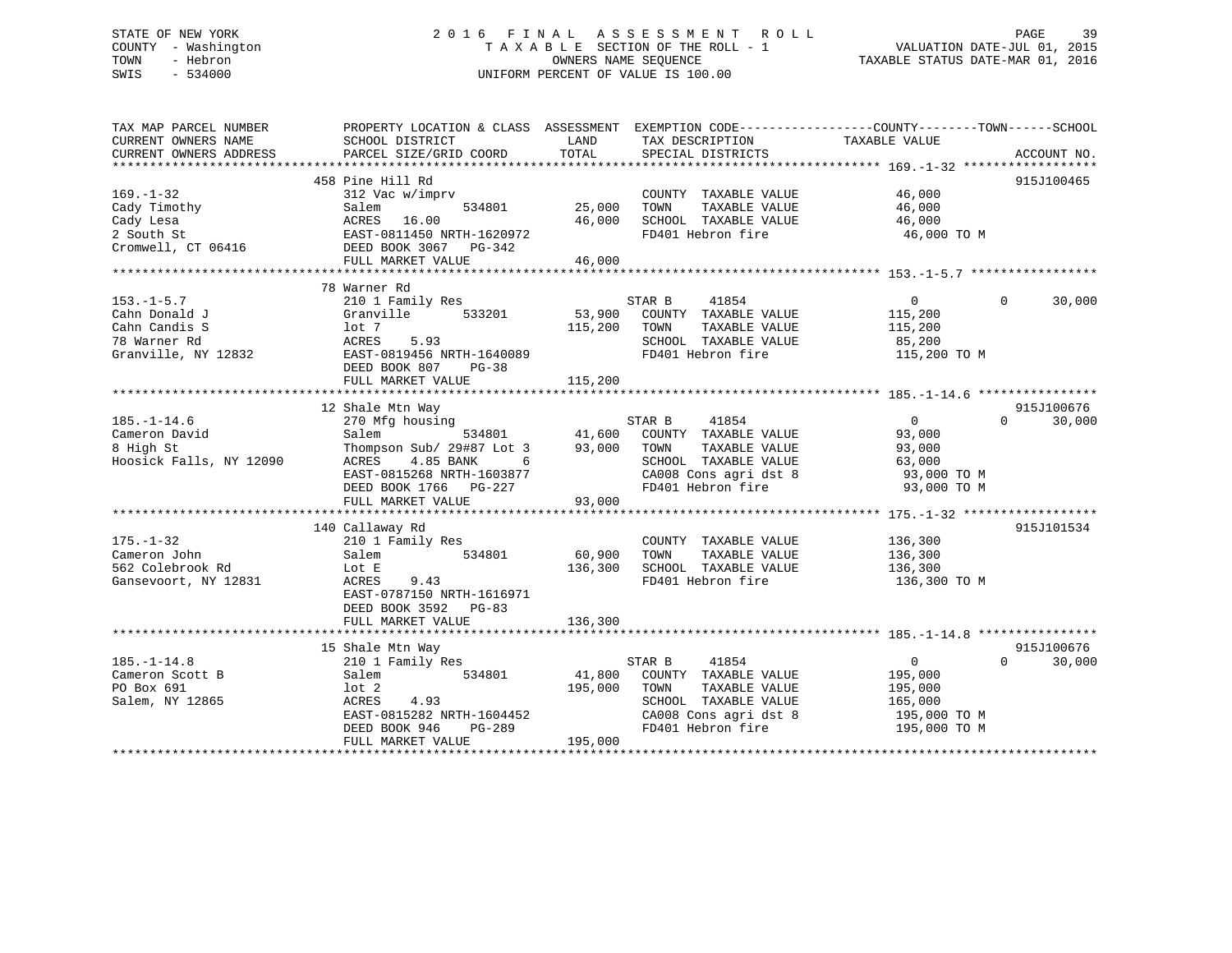# STATE OF NEW YORK 2 0 1 6 F I N A L A S S E S S M E N T R O L L PAGE 40 COUNTY - Washington T A X A B L E SECTION OF THE ROLL - 1 VALUATION DATE-JUL 01, 2015 TOWN - Hebron OWNERS NAME SEQUENCE TAXABLE STATUS DATE-MAR 01, 2016 SWIS - 534000 UNIFORM PERCENT OF VALUE IS 100.00

| TAX MAP PARCEL NUMBER<br>CURRENT OWNERS NAME<br>CURRENT OWNERS ADDRESS | SCHOOL DISTRICT<br>PARCEL SIZE/GRID COORD TOTAL | LAND                               | PROPERTY LOCATION & CLASS ASSESSMENT EXEMPTION CODE---------------COUNTY-------TOWN-----SCHOOL<br>TAX DESCRIPTION TAXABLE VALUE<br>SPECIAL DISTRICTS |                |                | ACCOUNT NO. |
|------------------------------------------------------------------------|-------------------------------------------------|------------------------------------|------------------------------------------------------------------------------------------------------------------------------------------------------|----------------|----------------|-------------|
|                                                                        | 1546 Big Burch Hill Rd                          |                                    |                                                                                                                                                      |                |                |             |
|                                                                        |                                                 |                                    |                                                                                                                                                      |                |                |             |
| $152 - 2 - 37.2$                                                       | 241 Rural res&ag                                |                                    | AG DIST<br>41720                                                                                                                                     | 29,263         | 29,263         | 29,263      |
| Campbell Brian R                                                       | Granville                                       | 533201 84,000 STAR B               | 41854                                                                                                                                                | $\overline{0}$ | $\Omega$       | 30,000      |
| Campell Mary Kay                                                       | ACRES 21.00                                     | 275,000                            | COUNTY TAXABLE VALUE                                                                                                                                 | 245,737        |                |             |
| 1546 Big Burch Hill Rd                                                 | EAST-0806549 NRTH-1639577                       |                                    | TAXABLE VALUE<br>TOWN                                                                                                                                | 245,737        |                |             |
| Granville, NY 12832                                                    | DEED BOOK 881<br>PG-291                         |                                    | SCHOOL TAXABLE VALUE                                                                                                                                 | 215,737        |                |             |
|                                                                        | FULL MARKET VALUE                               |                                    | 275,000 CA008 Cons agri dst 8 245,737 TO M                                                                                                           |                |                |             |
| MAY BE SUBJECT TO PAYMENT                                              |                                                 |                                    | 29,263 EX                                                                                                                                            |                |                |             |
| UNDER AGDIST LAW TIL 2020                                              |                                                 |                                    | FD401 Hebron fire                                                                                                                                    | 275,000 TO M   |                |             |
|                                                                        |                                                 |                                    |                                                                                                                                                      |                |                |             |
|                                                                        | Patterson Hill Rd                               |                                    |                                                                                                                                                      |                |                | 915J100107  |
| $183. - 1 - 33$                                                        | 105 Vac farmland                                |                                    | AG DIST 41720<br>94,000 COUNTY TAXABLE VALUE                                                                                                         | 85,858 85,858  |                | 85,858      |
| Campbell David                                                         | 533401<br>Greenwich                             |                                    |                                                                                                                                                      | 8,142          |                |             |
| Campbell Terry L                                                       | ACRES 27.50                                     | 94,000                             | TOWN<br>TAXABLE VALUE                                                                                                                                | 8,142          |                |             |
| 647 Bunker Hill Rd                                                     | EAST-0787754 NRTH-1600026                       |                                    | SCHOOL TAXABLE VALUE                                                                                                                                 | 8,142          |                |             |
| Salem, NY 12865                                                        | DEED BOOK 818<br>PG-157                         |                                    | CA004 Cons agri dst 4                                                                                                                                | 8,142 TO M     |                |             |
|                                                                        | FULL MARKET VALUE                               |                                    | 85,858 EX                                                                                                                                            |                |                |             |
| MAY BE SUBJECT TO PAYMENT                                              |                                                 | 94,000                             | FD401 Hebron fire                                                                                                                                    | 94,000 TO M    |                |             |
| UNDER AGDIST LAW TIL 2020                                              |                                                 |                                    |                                                                                                                                                      |                |                |             |
|                                                                        |                                                 |                                    |                                                                                                                                                      |                |                |             |
|                                                                        | Presbytery Ln                                   |                                    |                                                                                                                                                      |                |                |             |
| $176. - 1 - 6.4$                                                       | 322 Rural vac>10                                |                                    | AGRI-D IND 41730                                                                                                                                     | 210,862        | 210,862        | 210,862     |
| Campbell David T                                                       | Salem<br>534801                                 |                                    | 299,000 COUNTY TAXABLE VALUE                                                                                                                         | 88,138         |                |             |
| Campbell Terry L                                                       | Trans Exempt Repay 2016 299,000 TOWN            |                                    | TAXABLE VALUE                                                                                                                                        | 88,138         |                |             |
| 647 Bunker Hill Rd                                                     | ACRES 346.21                                    |                                    |                                                                                                                                                      |                |                |             |
| Salem, NY 12865                                                        | EAST-0799547 NRTH-1615507                       |                                    |                                                                                                                                                      |                |                |             |
|                                                                        | DEED BOOK 3592 PG-214                           |                                    | SCHOOL TAXABLE VALUE $88,138$<br>FD401 Hebron fire 299,000 TO M<br>TE533 Trans exmt repay-flg .00 MT                                                 |                |                |             |
|                                                                        | FULL MARKET VALUE                               | 299,000                            |                                                                                                                                                      |                |                |             |
| MAY BE SUBJECT TO PAYMENT                                              |                                                 |                                    |                                                                                                                                                      |                |                |             |
| UNDER AGDIST LAW TIL 2023                                              |                                                 |                                    |                                                                                                                                                      |                |                |             |
|                                                                        |                                                 |                                    |                                                                                                                                                      |                |                |             |
|                                                                        | 535 Chamberlin Mills Rd                         |                                    |                                                                                                                                                      |                |                | 915J100106  |
| $176. - 1 - 24$                                                        | 241 Rural res&ag                                | M AG DIST<br>534801 237,700 STAR B | 41720                                                                                                                                                | 99,776         | 99,776         | 99,776      |
| Campbell Donald G                                                      | Salem                                           |                                    | 41854                                                                                                                                                | $\Omega$       | $\overline{0}$ | 30,000      |
| Campbell Betty Lou                                                     | Forest Tax 3378/128                             |                                    | 344,000 FOR 480A 47460                                                                                                                               | 55,000         | 55,000         | 55,000      |
| 535 Chamberlin Hill Rd                                                 | 764/153                                         |                                    | COUNTY TAXABLE VALUE                                                                                                                                 | 189,224        |                |             |
| Salem, NY 12865                                                        | ACRES 108.40                                    |                                    | TOWN<br>TAXABLE VALUE                                                                                                                                | 189,224        |                |             |
|                                                                        | EAST-0800789 NRTH-1609872                       |                                    | SCHOOL TAXABLE VALUE                                                                                                                                 | 159, 224       |                |             |
| MAY BE SUBJECT TO PAYMENT                                              | DEED BOOK 3359 PG-53                            |                                    | CA008 Cons agri dst 8                                                                                                                                | 244,224 TO M   |                |             |
| UNDER RPTL480A UNTIL 2025                                              | FULL MARKET VALUE                               | 344,000                            | 99,776 EX                                                                                                                                            |                |                |             |
|                                                                        |                                                 |                                    | FD401 Hebron fire                                                                                                                                    | 344,000 TO M   |                |             |
|                                                                        |                                                 |                                    |                                                                                                                                                      |                |                |             |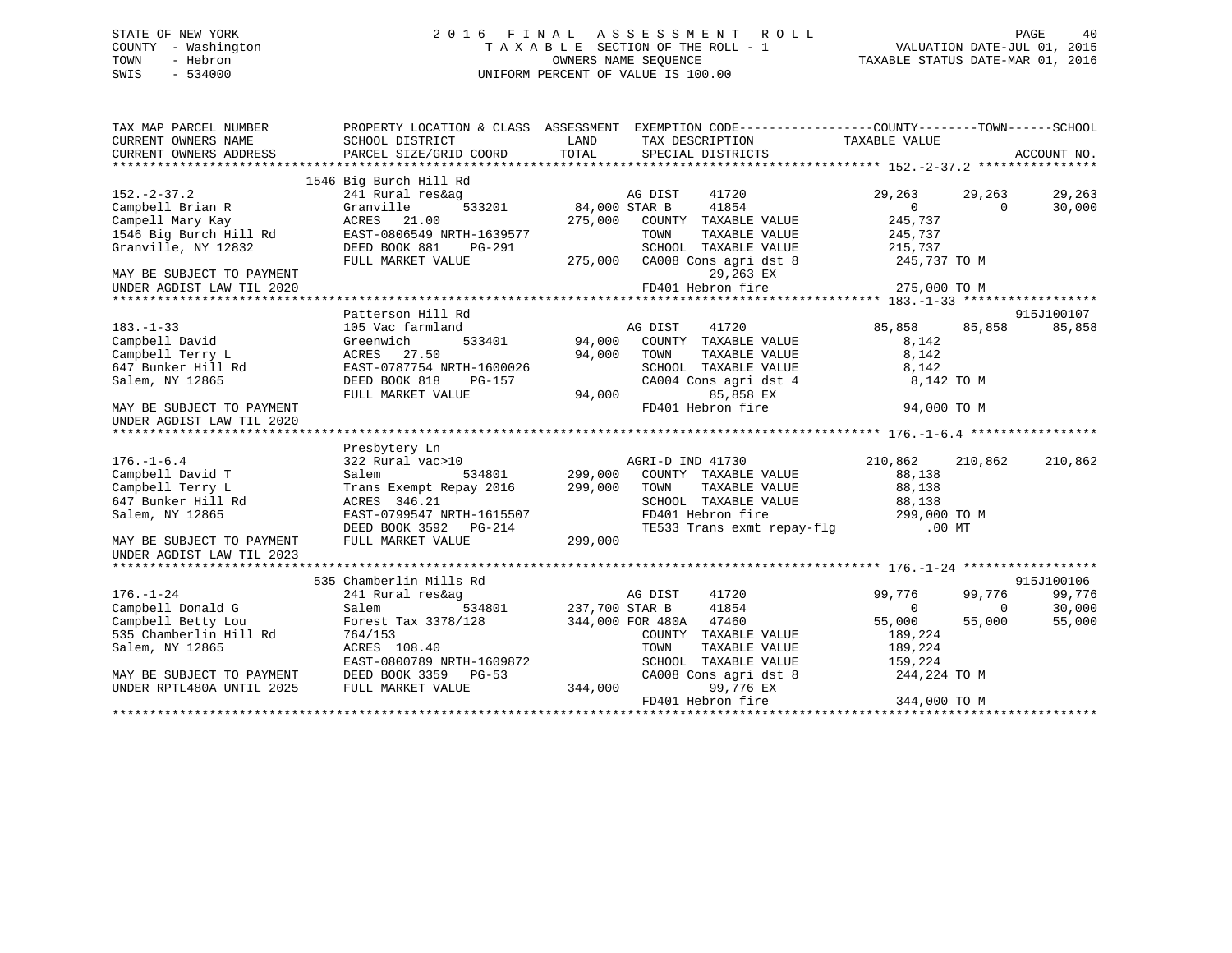# STATE OF NEW YORK 2 0 1 6 F I N A L A S S E S S M E N T R O L L PAGE 41 COUNTY - Washington T A X A B L E SECTION OF THE ROLL - 1 VALUATION DATE-JUL 01, 2015 TOWN - Hebron OWNERS NAME SEQUENCE TAXABLE STATUS DATE-MAR 01, 2016 SWIS - 534000 UNIFORM PERCENT OF VALUE IS 100.00

| TAX MAP PARCEL NUMBER<br>CURRENT OWNERS NAME<br>CURRENT OWNERS ADDRESS | PROPERTY LOCATION & CLASS ASSESSMENT EXEMPTION CODE---------------COUNTY-------TOWN-----SCHOOL<br>SCHOOL DISTRICT<br>PARCEL SIZE/GRID COORD | LAND<br>TOTAL | TAX DESCRIPTION<br>SPECIAL DISTRICTS | TAXABLE VALUE    | ACCOUNT NO.        |
|------------------------------------------------------------------------|---------------------------------------------------------------------------------------------------------------------------------------------|---------------|--------------------------------------|------------------|--------------------|
|                                                                        |                                                                                                                                             |               |                                      |                  |                    |
|                                                                        | 218 Chamberlin Mills Rd                                                                                                                     |               |                                      |                  | 915J100076         |
| $184. - 1 - 5$                                                         | 240 Rural res                                                                                                                               |               | STAR B<br>41854                      | $\overline{0}$   | $\Omega$<br>30,000 |
| Campbell Douglas C                                                     | 534801<br>Salem                                                                                                                             | 212,000       | COUNTY TAXABLE VALUE                 | 469,000          |                    |
| Campbell Nicole M                                                      | ACRES<br>92.00                                                                                                                              | 469,000       | TAXABLE VALUE<br>TOWN                | 469,000          |                    |
| 218 Chamberlin Mills Rd                                                | EAST-0798169 NRTH-1604688                                                                                                                   |               | SCHOOL TAXABLE VALUE                 | 439,000          |                    |
| Salem, NY 12865                                                        | DEED BOOK 816<br>PG-113                                                                                                                     |               | CA008 Cons agri dst 8                | 469,000 TO M     |                    |
|                                                                        | FULL MARKET VALUE                                                                                                                           |               | 469,000 FD401 Hebron fire            | 469,000 TO M     |                    |
|                                                                        |                                                                                                                                             |               |                                      |                  |                    |
|                                                                        | 2290 County Route 47                                                                                                                        |               |                                      |                  | 915J100034         |
| $183.2 - 1 - 16$                                                       | 240 Rural res<br>- WTRFNT                                                                                                                   |               | 41834<br>STAR EN                     | $\overline{0}$   | 65,300<br>$\Omega$ |
| Campbell Mary Emma LE                                                  | 534801<br>Salem                                                                                                                             | 143,200       | COUNTY TAXABLE VALUE                 | 240,200          |                    |
| Edwards Laurie                                                         | ACRES<br>18.10                                                                                                                              | 240,200       | TOWN<br>TAXABLE VALUE                | 240,200          |                    |
| 2290 County Route 47                                                   | EAST-0788276 NRTH-1608615                                                                                                                   |               | SCHOOL TAXABLE VALUE                 | 174,900          |                    |
| Salem, NY 12865                                                        | DEED BOOK 1681<br>PG-58                                                                                                                     |               | FD401 Hebron fire                    | 240,200 TO M     |                    |
|                                                                        | FULL MARKET VALUE                                                                                                                           | 240,200       |                                      |                  |                    |
|                                                                        |                                                                                                                                             |               |                                      |                  |                    |
|                                                                        | 708 County Route 31                                                                                                                         |               |                                      |                  |                    |
| $168. - 1 - 2.3$                                                       | 241 Rural res&ag                                                                                                                            |               | 41720<br>AG DIST                     | 30,123           | 30,123<br>30,123   |
| Campbell Matthew                                                       | 533801<br>Hartford                                                                                                                          | 71,200 STAR B | 41854                                | $\Omega$         | 30,000<br>$\Omega$ |
| 708 County Route 31                                                    | ACRES 14.60                                                                                                                                 |               | 176,600 COUNTY TAXABLE VALUE         | 146,477          |                    |
| Salem, NY 12865                                                        | EAST-0798399 NRTH-1622571                                                                                                                   |               | TOWN<br>TAXABLE VALUE                | 146,477          |                    |
|                                                                        | DEED BOOK 2676 PG-201                                                                                                                       |               | SCHOOL TAXABLE VALUE                 | 116,477          |                    |
| MAY BE SUBJECT TO PAYMENT                                              | FULL MARKET VALUE                                                                                                                           |               | 176,600 CA008 Cons agri dst 8        | 146,477 TO M     |                    |
| UNDER AGDIST LAW TIL 2020                                              |                                                                                                                                             |               | 30,123 EX                            |                  |                    |
|                                                                        |                                                                                                                                             |               | FD401 Hebron fire                    | 176,600 TO M     |                    |
|                                                                        |                                                                                                                                             |               |                                      |                  |                    |
|                                                                        | Patterson Hill Rd                                                                                                                           |               | AGRI-D IND 41730                     |                  | 915J100001         |
| $183. - 1 - 35$<br>Campbell Paul                                       | 105 Vac farmland                                                                                                                            |               | 532001 128,300 COUNTY TAXABLE VALUE  | 101,018          | 101,018<br>101,018 |
| 1139 Patterson Hill Rd                                                 | Arqyle<br>Ag Commit 684/175                                                                                                                 | 128,300       | TOWN<br>TAXABLE VALUE                | 27,282<br>27,282 |                    |
| Salem, NY 12865                                                        | ACRES 45.50                                                                                                                                 |               | SCHOOL TAXABLE VALUE                 | 27,282           |                    |
|                                                                        | EAST-0787282 NRTH-1601118                                                                                                                   |               | FD401 Hebron fire                    | 128,300 TO M     |                    |
| MAY BE SUBJECT TO PAYMENT                                              | DEED BOOK 846<br>PG-284                                                                                                                     |               |                                      |                  |                    |
| UNDER AGDIST LAW TIL 2023                                              | FULL MARKET VALUE                                                                                                                           | 128,300       |                                      |                  |                    |
|                                                                        |                                                                                                                                             |               |                                      |                  |                    |
|                                                                        | County Route 31                                                                                                                             |               |                                      |                  |                    |
| $152. - 2 - 37.4$                                                      | 105 Vac farmland                                                                                                                            |               | COUNTY TAXABLE VALUE                 | 6,500            |                    |
| Campbell Rea                                                           | Granville<br>533201                                                                                                                         | 6,500         | TAXABLE VALUE<br>TOWN                | 6,500            |                    |
| Campbell Carol                                                         | FRNT 415.00 DPTH 210.00                                                                                                                     | 6,500         | SCHOOL TAXABLE VALUE                 | 6,500            |                    |
| 148 E Campbell Ln                                                      | EAST-0808470 NRTH-1639872                                                                                                                   |               | CA008 Cons agri dst 8                | 6,500 TO M       |                    |
| Salem, NY 12865                                                        | DEED BOOK 429<br>PG-1062                                                                                                                    |               | FD401 Hebron fire                    | 6,500 TO M       |                    |
|                                                                        | FULL MARKET VALUE                                                                                                                           | 6,500         |                                      |                  |                    |
|                                                                        |                                                                                                                                             |               |                                      |                  |                    |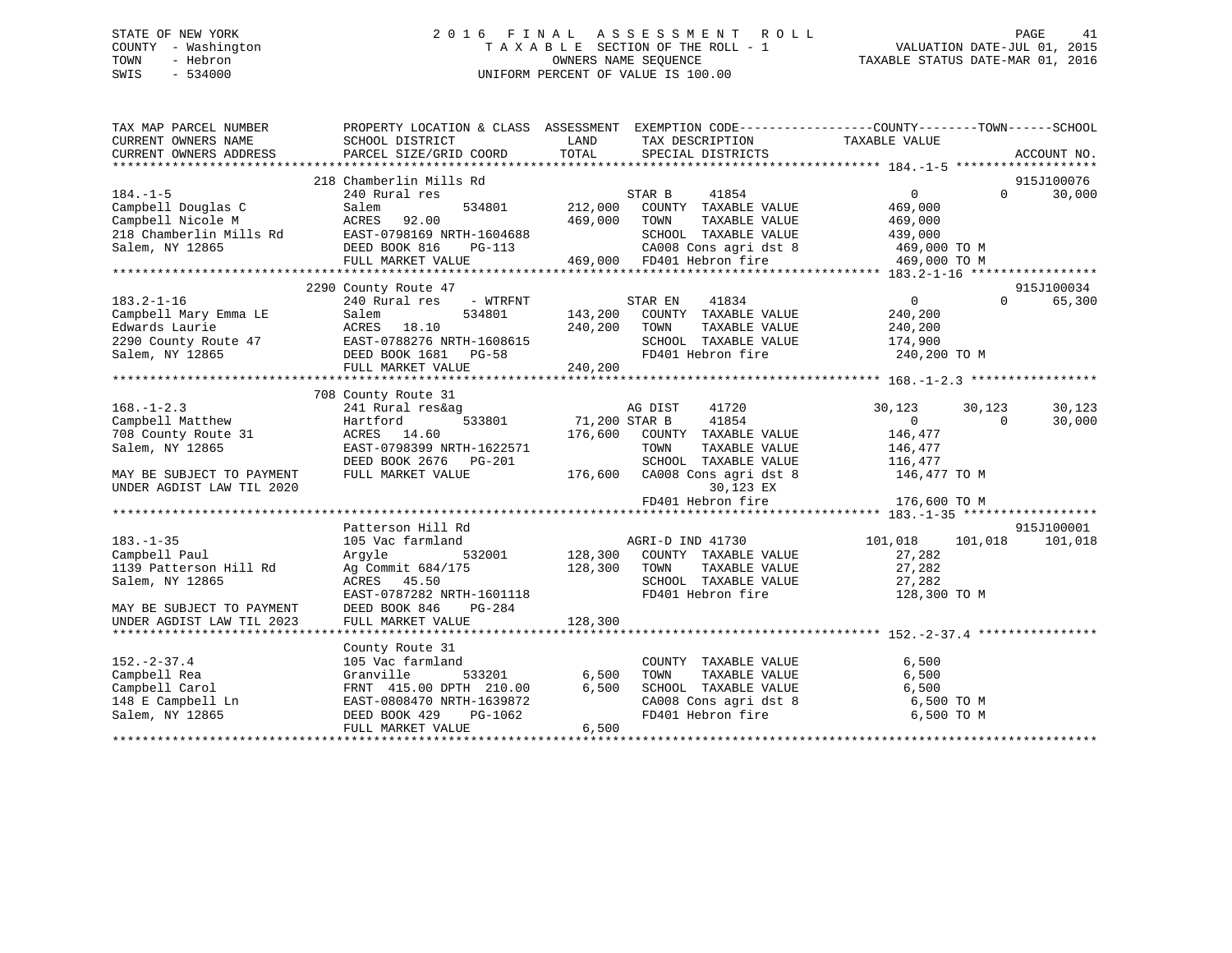# STATE OF NEW YORK 2 0 1 6 F I N A L A S S E S S M E N T R O L L PAGE 42 COUNTY - Washington T A X A B L E SECTION OF THE ROLL - 1 VALUATION DATE-JUL 01, 2015 TOWN - Hebron OWNERS NAME SEQUENCE TAXABLE STATUS DATE-MAR 01, 2016 SWIS - 534000 UNIFORM PERCENT OF VALUE IS 100.00

| TAX MAP PARCEL NUMBER                                                                                                                                                                                                                            | PROPERTY LOCATION & CLASS ASSESSMENT        |               |                                                          | EXEMPTION CODE-----------------COUNTY--------TOWN------SCHOOL                                                                                                                                                                                                                                                                                                                                            |            |
|--------------------------------------------------------------------------------------------------------------------------------------------------------------------------------------------------------------------------------------------------|---------------------------------------------|---------------|----------------------------------------------------------|----------------------------------------------------------------------------------------------------------------------------------------------------------------------------------------------------------------------------------------------------------------------------------------------------------------------------------------------------------------------------------------------------------|------------|
| CURRENT OWNERS NAME                                                                                                                                                                                                                              | SCHOOL DISTRICT                             | LAND          | TAX DESCRIPTION TAXABLE VALUE                            |                                                                                                                                                                                                                                                                                                                                                                                                          |            |
| CURRENT OWNERS ADDRESS                                                                                                                                                                                                                           |                                             |               |                                                          |                                                                                                                                                                                                                                                                                                                                                                                                          |            |
| ***********************                                                                                                                                                                                                                          |                                             |               |                                                          |                                                                                                                                                                                                                                                                                                                                                                                                          |            |
|                                                                                                                                                                                                                                                  | 1517 County Route 31                        |               |                                                          |                                                                                                                                                                                                                                                                                                                                                                                                          | 915J100110 |
| $152 - 2 - 37$                                                                                                                                                                                                                                   | 210 1 Family Res<br>Granville 533201 40,000 |               | COUNTY TAXABLE VALUE 79,600                              |                                                                                                                                                                                                                                                                                                                                                                                                          |            |
| Campbell Rea D LE                                                                                                                                                                                                                                |                                             |               | TOWN<br>TAXABLE VALUE                                    | 79,600                                                                                                                                                                                                                                                                                                                                                                                                   |            |
| Campbell Brian R                                                                                                                                                                                                                                 | 2922/109<br>ACRES 2.00                      | 79,600        |                                                          | TOWN TAXABLE VALUE<br>SCHOOL TAXABLE VALUE 79,600<br>2000 Cons agri dst 8 79,600 TO M                                                                                                                                                                                                                                                                                                                    |            |
| 148 E Campbell Ln                                                                                                                                                                                                                                |                                             |               |                                                          |                                                                                                                                                                                                                                                                                                                                                                                                          |            |
| Salem, NY 12865                                                                                                                                                                                                                                  | EAST-0807329 NRTH-1639537                   |               |                                                          | $\begin{array}{llll}\n\text{CA008} & \text{Cons}\n\text{ agrid} & \text{B}\n\end{array}\n\quad\n\begin{array}{llll}\n\text{A008} & \text{Cons}\n\end{array}\n\quad\n\begin{array}{llll}\n\text{C000} & \text{TO00} \\ \text{F0401} & \text{Hebron}\n\end{array}\n\quad\n\begin{array}{llll}\n\text{A000} & \text{TO00} \\ \text{A000} & \text{TO00} \\ \text{A000} & \text{TO00} \\ \text{A000} & \text$ |            |
|                                                                                                                                                                                                                                                  | DEED BOOK 3010 PG-195                       |               |                                                          |                                                                                                                                                                                                                                                                                                                                                                                                          |            |
|                                                                                                                                                                                                                                                  | FULL MARKET VALUE                           | 79,600        |                                                          |                                                                                                                                                                                                                                                                                                                                                                                                          |            |
|                                                                                                                                                                                                                                                  |                                             |               |                                                          |                                                                                                                                                                                                                                                                                                                                                                                                          |            |
|                                                                                                                                                                                                                                                  | 148 Campbell Ln                             |               | 19 PCT OF VALUE USED FOR EXEMPTION PURPOSES              |                                                                                                                                                                                                                                                                                                                                                                                                          | 915J100108 |
| $168. - 1 - 2$                                                                                                                                                                                                                                   | 112 Dairy farm                              |               | AG BUILD 41700                                           | S<br>12,700 12,700 915。                                                                                                                                                                                                                                                                                                                                                                                  | 12,700     |
| Campbell Rea D LE                                                                                                                                                                                                                                | 533801 431,800 AG DIST<br>Hartford          |               | 41720                                                    |                                                                                                                                                                                                                                                                                                                                                                                                          |            |
| Campbell Brian R                                                                                                                                                                                                                                 |                                             |               |                                                          |                                                                                                                                                                                                                                                                                                                                                                                                          |            |
| 148 Campbell Ln                                                                                                                                                                                                                                  | 2916/286<br>ACRES 311.10                    |               | 641,500 AGED-ALL 41800<br>STAR EN 41834                  | $282,589$<br>$60,943$<br>$60,943$<br>$282,589$<br>$60,943$<br>$60,943$<br>$60,943$<br>$60,943$<br>$65,300$<br>$285,268$                                                                                                                                                                                                                                                                                  |            |
| Salem, NY 12865                                                                                                                                                                                                                                  | EAST-0796781 NRTH-1624651                   |               | COUNTY TAXABLE VALUE                                     |                                                                                                                                                                                                                                                                                                                                                                                                          |            |
|                                                                                                                                                                                                                                                  | DEED BOOK 3010 PG-202                       |               | TAXABLE VALUE                                            |                                                                                                                                                                                                                                                                                                                                                                                                          |            |
| MAY BE SUBJECT TO PAYMENT                                                                                                                                                                                                                        | FULL MARKET VALUE                           |               | G-202 TOWN TAXABLE VALUE<br>641,500 SCHOOL TAXABLE VALUE | 285,268<br>219,968                                                                                                                                                                                                                                                                                                                                                                                       |            |
| UNDER AGDIST LAW TIL 2020                                                                                                                                                                                                                        |                                             |               |                                                          | CA008 Cons agri dst 8 358,911 TO M                                                                                                                                                                                                                                                                                                                                                                       |            |
|                                                                                                                                                                                                                                                  |                                             |               | 282,589 EX                                               |                                                                                                                                                                                                                                                                                                                                                                                                          |            |
|                                                                                                                                                                                                                                                  |                                             |               | FD401 Hebron fire                                        | 641,500 TO M                                                                                                                                                                                                                                                                                                                                                                                             |            |
|                                                                                                                                                                                                                                                  |                                             |               |                                                          |                                                                                                                                                                                                                                                                                                                                                                                                          |            |
|                                                                                                                                                                                                                                                  | County Route 47                             |               |                                                          |                                                                                                                                                                                                                                                                                                                                                                                                          | 915J101156 |
| $183.2 - 1 - 7$                                                                                                                                                                                                                                  | 314 Rural vac<10 - WTRFNT                   |               | COUNTY TAXABLE VALUE 31,300                              |                                                                                                                                                                                                                                                                                                                                                                                                          |            |
| Campbell Richard B                                                                                                                                                                                                                               | 534801 31,300<br>Salem                      |               | TOWN                                                     | TAXABLE VALUE 31,300                                                                                                                                                                                                                                                                                                                                                                                     |            |
| Campbell Mary Ann C                                                                                                                                                                                                                              | 3549/217                                    | 31,300        | SCHOOL TAXABLE VALUE                                     | 31,300                                                                                                                                                                                                                                                                                                                                                                                                   |            |
| 7827 Lutz Ave                                                                                                                                                                                                                                    | ACRES<br>1.86                               |               |                                                          | FD401 Hebron fire 31,300 TO M                                                                                                                                                                                                                                                                                                                                                                            |            |
| Massillon, OH 44646                                                                                                                                                                                                                              | EAST-0786787 NRTH-1607814                   |               |                                                          |                                                                                                                                                                                                                                                                                                                                                                                                          |            |
|                                                                                                                                                                                                                                                  | DEED BOOK 3407 PG-96                        |               |                                                          |                                                                                                                                                                                                                                                                                                                                                                                                          |            |
|                                                                                                                                                                                                                                                  | FULL MARKET VALUE                           | 31,300        |                                                          |                                                                                                                                                                                                                                                                                                                                                                                                          |            |
|                                                                                                                                                                                                                                                  |                                             |               |                                                          |                                                                                                                                                                                                                                                                                                                                                                                                          |            |
|                                                                                                                                                                                                                                                  | County Route 47                             |               |                                                          |                                                                                                                                                                                                                                                                                                                                                                                                          | 915J101003 |
| $183.2 - 1 - 17$                                                                                                                                                                                                                                 | 314 Rural vac<10                            |               | COUNTY TAXABLE VALUE 18,400                              |                                                                                                                                                                                                                                                                                                                                                                                                          |            |
| Campbell Richard T LE                                                                                                                                                                                                                            | Salem                                       | 534801 18,400 | TOWN<br>TAXABLE VALUE                                    | 18,400                                                                                                                                                                                                                                                                                                                                                                                                   |            |
| Campbell Mary Emma LE                                                                                                                                                                                                                            | 18,400<br>1.20<br>ACRES                     |               | SCHOOL TAXABLE VALUE 18,400                              |                                                                                                                                                                                                                                                                                                                                                                                                          |            |
| 2290 County Route 47                                                                                                                                                                                                                             | EAST-0788848 NRTH-1608220                   |               | FD401 Hebron fire                                        | 18,400 TO M                                                                                                                                                                                                                                                                                                                                                                                              |            |
| Salem, NY 12865                                                                                                                                                                                                                                  | DEED BOOK 1681 PG-58                        |               |                                                          |                                                                                                                                                                                                                                                                                                                                                                                                          |            |
|                                                                                                                                                                                                                                                  | FULL MARKET VALUE                           | 18,400        |                                                          |                                                                                                                                                                                                                                                                                                                                                                                                          |            |
|                                                                                                                                                                                                                                                  |                                             |               |                                                          |                                                                                                                                                                                                                                                                                                                                                                                                          |            |
|                                                                                                                                                                                                                                                  |                                             |               |                                                          |                                                                                                                                                                                                                                                                                                                                                                                                          | 915J100374 |
|                                                                                                                                                                                                                                                  |                                             |               | COUNTY TAXABLE VALUE 35,900                              |                                                                                                                                                                                                                                                                                                                                                                                                          |            |
|                                                                                                                                                                                                                                                  |                                             | 534801 21,100 | TOWN<br>TAXABLE VALUE                                    | 35,900                                                                                                                                                                                                                                                                                                                                                                                                   |            |
|                                                                                                                                                                                                                                                  |                                             |               | SCHOOL TAXABLE VALUE 35,900                              |                                                                                                                                                                                                                                                                                                                                                                                                          |            |
|                                                                                                                                                                                                                                                  |                                             |               | FD401 Hebron fire                                        | 35,900 TO M                                                                                                                                                                                                                                                                                                                                                                                              |            |
| Canalini Mario (1990)<br>Canalini Mario (1990)<br>76-04 68th Ave (1991)<br>76-04 68th Ave (1991)<br>76-04 68th Ave (1992)<br>76-04 68th Ave (1992)<br>76-04 68th Ave (1992)<br>76-04 68th Ave (1992)<br>76-04 68th Ave (1992)<br>76-0803738 NRTH |                                             |               |                                                          |                                                                                                                                                                                                                                                                                                                                                                                                          |            |
|                                                                                                                                                                                                                                                  | FULL MARKET VALUE                           | 35,900        |                                                          |                                                                                                                                                                                                                                                                                                                                                                                                          |            |
|                                                                                                                                                                                                                                                  |                                             |               |                                                          |                                                                                                                                                                                                                                                                                                                                                                                                          |            |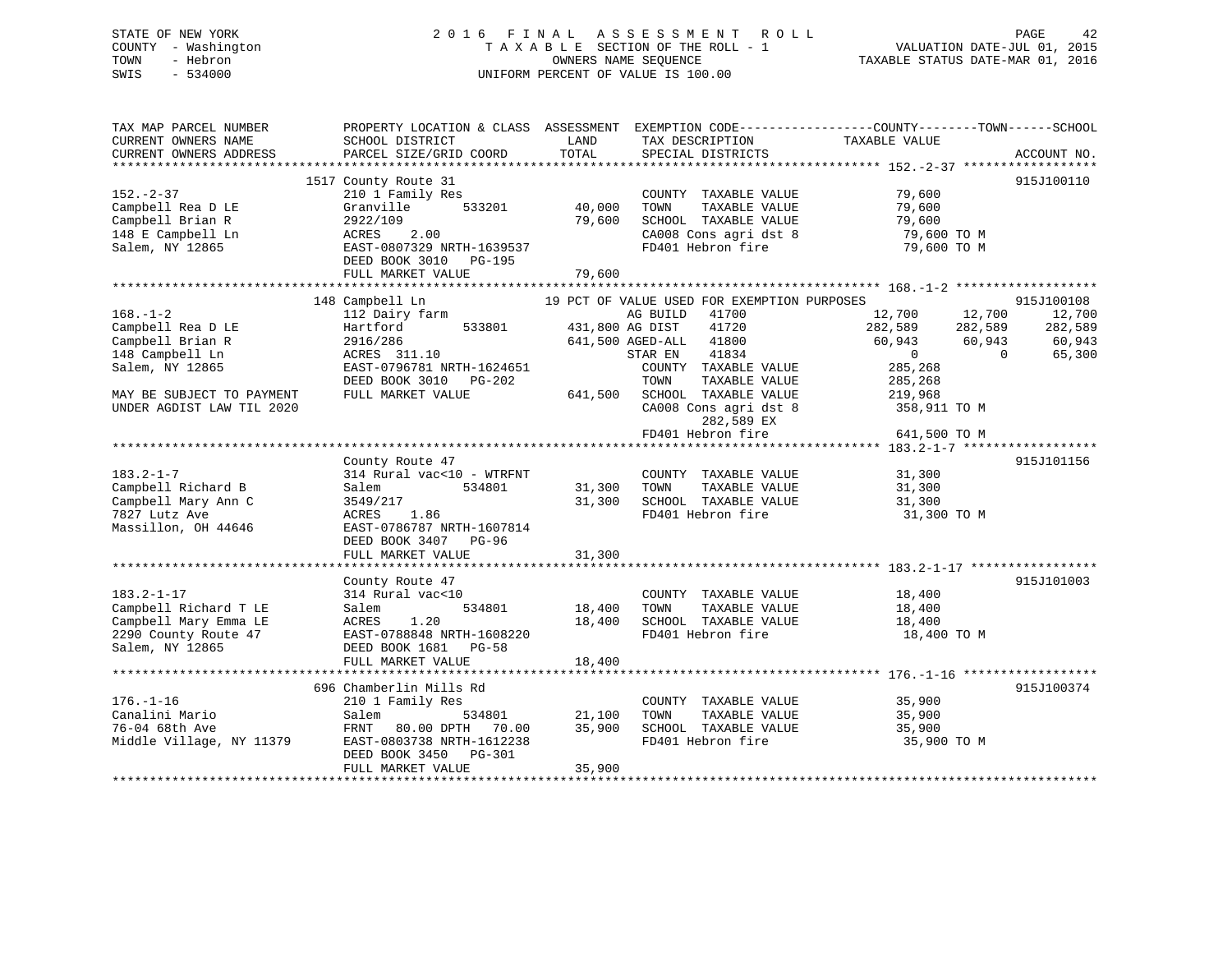# STATE OF NEW YORK 2 0 1 6 F I N A L A S S E S S M E N T R O L L PAGE 43 COUNTY - Washington T A X A B L E SECTION OF THE ROLL - 1 VALUATION DATE-JUL 01, 2015 TOWN - Hebron OWNERS NAME SEQUENCE TAXABLE STATUS DATE-MAR 01, 2016 SWIS - 534000 UNIFORM PERCENT OF VALUE IS 100.00

TAX MAP PARCEL NUMBER PROPERTY LOCATION & CLASS ASSESSMENT EXEMPTION CODE------------------COUNTY--------TOWN------SCHOOL

CURRENT OWNERS NAME SCHOOL DISTRICT LAND TAX DESCRIPTION TAXABLE VALUECURRENT OWNERS ADDRESS PARCEL SIZE/GRID COORD TOTAL SPECIAL DISTRICTS ACCOUNT NO. \*\*\*\*\*\*\*\*\*\*\*\*\*\*\*\*\*\*\*\*\*\*\*\*\*\*\*\*\*\*\*\*\*\*\*\*\*\*\*\*\*\*\*\*\*\*\*\*\*\*\*\*\*\*\*\*\*\*\*\*\*\*\*\*\*\*\*\*\*\*\*\*\*\*\*\*\*\*\*\*\*\*\*\*\*\*\*\*\*\*\*\*\*\*\*\*\*\*\*\*\*\*\* 151.-1-22.4 \*\*\*\*\*\*\*\*\*\*\*\*\*\*\*\* 196 Little Burch Hill Rd 915J101179151.-1-22.4 242 Rurl res&rec COUNTY TAXABLE VALUE 88,500 Canalini Mario Louis Hartford 533801 76,300 TOWN TAXABLE VALUE 88,500 1171 Bogtown Rd 501/514 88,500 SCHOOL TAXABLE VALUE 88,500 Salem, NY 12865 ACRES 17.16 FD401 Hebron fire 88,500 TO M EAST-0799642 NRTH-1633474 DEED BOOK 3543 PG-229 FULL MARKET VALUE 88,500 \*\*\*\*\*\*\*\*\*\*\*\*\*\*\*\*\*\*\*\*\*\*\*\*\*\*\*\*\*\*\*\*\*\*\*\*\*\*\*\*\*\*\*\*\*\*\*\*\*\*\*\*\*\*\*\*\*\*\*\*\*\*\*\*\*\*\*\*\*\*\*\*\*\*\*\*\*\*\*\*\*\*\*\*\*\*\*\*\*\*\*\*\*\*\*\*\*\*\*\*\*\*\* 152.-2-6 \*\*\*\*\*\*\*\*\*\*\*\*\*\*\*\*\*\*\* Everetts Heights Way 915J100113 152.-2-6 314 Rural vac<10 COUNTY TAXABLE VALUE 22,600 Cappiello Vito M Granville 533201 22,600 TOWN TAXABLE VALUE 22,600 15 Nicole Ct ACRES 3.03 22,600 SCHOOL TAXABLE VALUE 22,600 Copiague, NY 11726 EAST-0809829 NRTH-1641967 FD401 Hebron fire 22,600 TO M DEED BOOK 908 PG-47FULL MARKET VALUE 22,600 \*\*\*\*\*\*\*\*\*\*\*\*\*\*\*\*\*\*\*\*\*\*\*\*\*\*\*\*\*\*\*\*\*\*\*\*\*\*\*\*\*\*\*\*\*\*\*\*\*\*\*\*\*\*\*\*\*\*\*\*\*\*\*\*\*\*\*\*\*\*\*\*\*\*\*\*\*\*\*\*\*\*\*\*\*\*\*\*\*\*\*\*\*\*\*\*\*\*\*\*\*\*\* 152.-2-7 \*\*\*\*\*\*\*\*\*\*\*\*\*\*\*\*\*\*\* Everetts Heights Way 915J100114 152.-2-7 314 Rural vac<10 COUNTY TAXABLE VALUE 22,500 Cappiello Vito M Granville 533201 22,500 TOWN TAXABLE VALUE 22,500 15 Nicole Ct ACRES 3.01 22,500 SCHOOL TAXABLE VALUE 22,500 Copiague, NY 11726 **EAST-0809936 NRTH-1642335** FD401 Hebron fire 22,500 TO M DEED BOOK 430 PG-555FULL MARKET VALUE 22,500 \*\*\*\*\*\*\*\*\*\*\*\*\*\*\*\*\*\*\*\*\*\*\*\*\*\*\*\*\*\*\*\*\*\*\*\*\*\*\*\*\*\*\*\*\*\*\*\*\*\*\*\*\*\*\*\*\*\*\*\*\*\*\*\*\*\*\*\*\*\*\*\*\*\*\*\*\*\*\*\*\*\*\*\*\*\*\*\*\*\*\*\*\*\*\*\*\*\*\*\*\*\*\* 161.-1-1.2 \*\*\*\*\*\*\*\*\*\*\*\*\*\*\*\*\* State Route 22 915J101132161.-1-1.2 314 Rural vac<10 COUNTY TAXABLE VALUE 5,300 Carman Lawrence T Granville 533201 5,300 TOWN TAXABLE VALUE 5,300 Carman Linda J filed survey 12630 5,300 SCHOOL TAXABLE VALUE 5,300 1358 County Route 24 ACRES 7.02 FD401 Hebron fire 5,300 TO M Granville, NY 12832 EAST-0822165 NRTH-1632561 DEED BOOK 3419 PG-237FULL MARKET VALUE 5,300 \*\*\*\*\*\*\*\*\*\*\*\*\*\*\*\*\*\*\*\*\*\*\*\*\*\*\*\*\*\*\*\*\*\*\*\*\*\*\*\*\*\*\*\*\*\*\*\*\*\*\*\*\*\*\*\*\*\*\*\*\*\*\*\*\*\*\*\*\*\*\*\*\*\*\*\*\*\*\*\*\*\*\*\*\*\*\*\*\*\*\*\*\*\*\*\*\*\*\*\*\*\*\* 161.-1-1.5 \*\*\*\*\*\*\*\*\*\*\*\*\*\*\*\*\* State Route 22 915J101293161.-1-1.5 322 Rural vac>10 COUNTY TAXABLE VALUE 41,000 Carman Lawrence T Granville 533201 41,000 TOWN TAXABLE VALUE 41,000 Carman Linda J Koutrakos Sub/ 29-86 41,000 SCHOOL TAXABLE VALUE 41,000 1358 County Route 24 Lot 2A filed survey 12630 FD401 Hebron fire 41,000 TO M Granville, NY 12832 ACRES 17.65 EAST-0820891 NRTH-1633041 DEED BOOK 3419 PG-237FULL MARKET VALUE 41,000 \*\*\*\*\*\*\*\*\*\*\*\*\*\*\*\*\*\*\*\*\*\*\*\*\*\*\*\*\*\*\*\*\*\*\*\*\*\*\*\*\*\*\*\*\*\*\*\*\*\*\*\*\*\*\*\*\*\*\*\*\*\*\*\*\*\*\*\*\*\*\*\*\*\*\*\*\*\*\*\*\*\*\*\*\*\*\*\*\*\*\*\*\*\*\*\*\*\*\*\*\*\*\*\*\*\*\*\*\*\*\*\*\*\*\*\*\*\*\*\*\*\*\*\*\*\*\*\*\*\*\*\*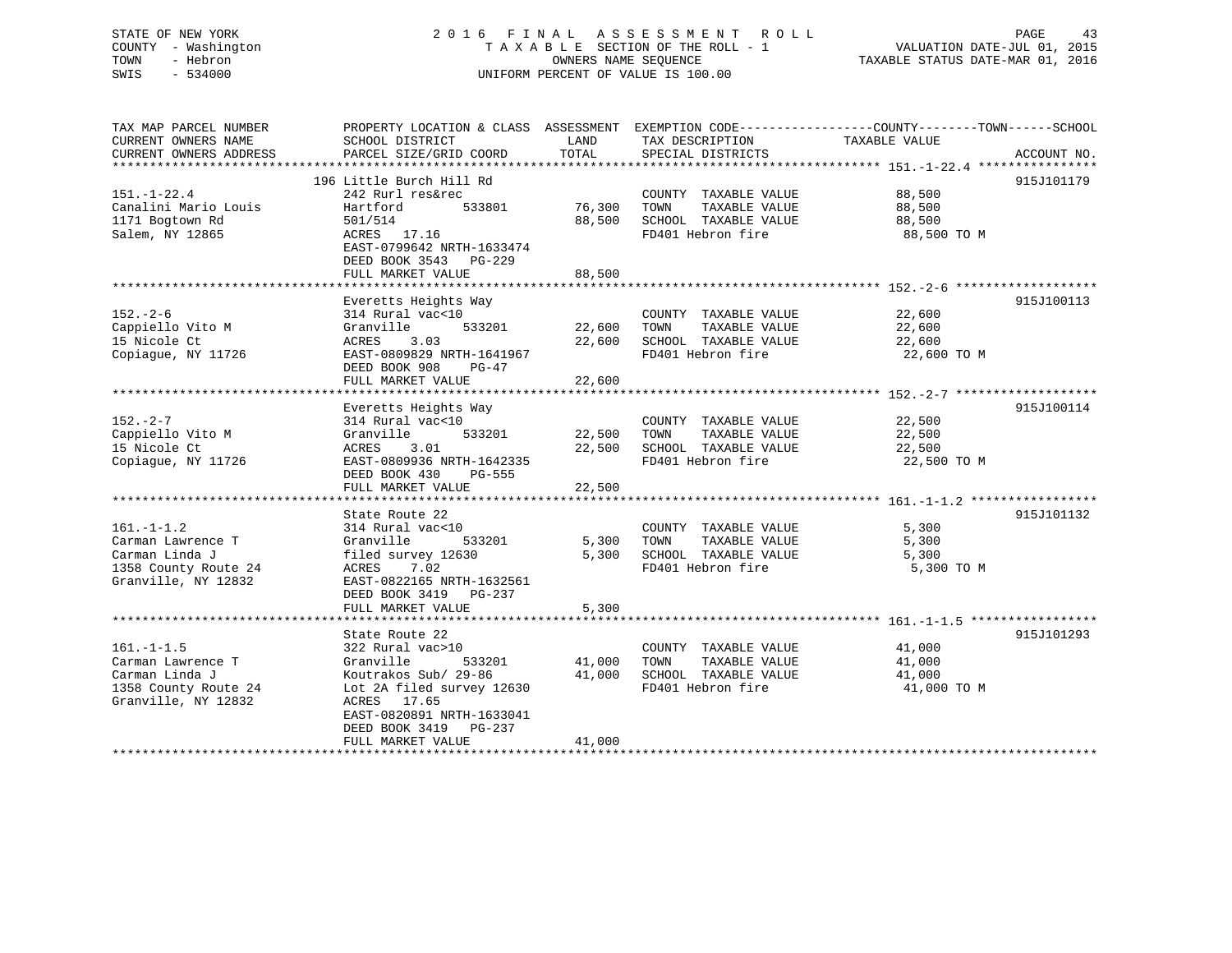# STATE OF NEW YORK 2 0 1 6 F I N A L A S S E S S M E N T R O L L PAGE 44 COUNTY - Washington T A X A B L E SECTION OF THE ROLL - 1 VALUATION DATE-JUL 01, 2015 TOWN - Hebron OWNERS NAME SEQUENCE TAXABLE STATUS DATE-MAR 01, 2016 SWIS - 534000 UNIFORM PERCENT OF VALUE IS 100.00

| TAX MAP PARCEL NUMBER                                                                                                                                                                                                                                          | PROPERTY LOCATION & CLASS ASSESSMENT EXEMPTION CODE----------------COUNTY-------TOWN-----SCHOOL                                                                                                                                                              |        |                                                                     |                                                                                                                                                                |                      |
|----------------------------------------------------------------------------------------------------------------------------------------------------------------------------------------------------------------------------------------------------------------|--------------------------------------------------------------------------------------------------------------------------------------------------------------------------------------------------------------------------------------------------------------|--------|---------------------------------------------------------------------|----------------------------------------------------------------------------------------------------------------------------------------------------------------|----------------------|
| CURRENT OWNERS NAME                                                                                                                                                                                                                                            | SCHOOL DISTRICT                                                                                                                                                                                                                                              | LAND   | TAX DESCRIPTION                                                     | TAXABLE VALUE                                                                                                                                                  |                      |
| CURRENT OWNERS ADDRESS                                                                                                                                                                                                                                         | PARCEL SIZE/GRID COORD                                                                                                                                                                                                                                       | TOTAL  | SPECIAL DISTRICTS                                                   |                                                                                                                                                                | ACCOUNT NO.          |
|                                                                                                                                                                                                                                                                |                                                                                                                                                                                                                                                              |        |                                                                     |                                                                                                                                                                |                      |
|                                                                                                                                                                                                                                                                | State Route 22                                                                                                                                                                                                                                               |        |                                                                     |                                                                                                                                                                | 915J101294           |
| $161. - 1 - 1.6$                                                                                                                                                                                                                                               | 322 Rural vac>10                                                                                                                                                                                                                                             |        | COUNTY TAXABLE VALUE 63,300                                         |                                                                                                                                                                |                      |
| Carman Lawrence T                                                                                                                                                                                                                                              |                                                                                                                                                                                                                                                              |        |                                                                     | 63,300                                                                                                                                                         |                      |
| Carman Linda J                                                                                                                                                                                                                                                 |                                                                                                                                                                                                                                                              |        |                                                                     | 63,300                                                                                                                                                         |                      |
| 1358 County Route 24                                                                                                                                                                                                                                           | Granville 533201 63,300 TOWN TAXABLE-VALUE<br>filed-survey-12630 63,300 SCHOOL TAXABLE-VALUE<br>ACRES 34.65 FD401 Hebron-fire                                                                                                                                |        |                                                                     | 63,300 TO M                                                                                                                                                    |                      |
| Granville, NY 12832                                                                                                                                                                                                                                            | EAST-0820693 NRTH-1632633                                                                                                                                                                                                                                    |        |                                                                     |                                                                                                                                                                |                      |
|                                                                                                                                                                                                                                                                |                                                                                                                                                                                                                                                              |        |                                                                     |                                                                                                                                                                |                      |
|                                                                                                                                                                                                                                                                | DEED BOOK 3419 PG-237                                                                                                                                                                                                                                        |        |                                                                     |                                                                                                                                                                |                      |
|                                                                                                                                                                                                                                                                | FULL MARKET VALUE                                                                                                                                                                                                                                            | 63,300 |                                                                     |                                                                                                                                                                |                      |
|                                                                                                                                                                                                                                                                |                                                                                                                                                                                                                                                              |        |                                                                     |                                                                                                                                                                |                      |
|                                                                                                                                                                                                                                                                | 30 County Route 28                                                                                                                                                                                                                                           |        | 71 PCT OF VALUE USED FOR EXEMPTION PURPOSES                         |                                                                                                                                                                | 915J100117           |
| $152 - 2 - 35$                                                                                                                                                                                                                                                 | 241 Rural res&ag<br>0 1 241 Rural reskag and DIST 41720<br>241 Rural reskag 33201 34,191<br>241 Rural reskag 33201 31,000 AGED-CO 41802 68,657<br>ACRES 24.80 193,400 AGED-TOWN 41803 0<br>EAST-0809446 NRTH-1639990 AGED-SCH 41804 0<br>DEED BOOK 423 PG-53 |        |                                                                     | 34, 191 34, 191                                                                                                                                                | 34,191               |
| Carr Helen A                                                                                                                                                                                                                                                   |                                                                                                                                                                                                                                                              |        |                                                                     | $\sim$ 0                                                                                                                                                       | $\overline{0}$       |
| 30 County Route 28                                                                                                                                                                                                                                             |                                                                                                                                                                                                                                                              |        |                                                                     | $\overline{0}$<br>27,463                                                                                                                                       | $\overline{0}$       |
| Granville, NY 12832                                                                                                                                                                                                                                            |                                                                                                                                                                                                                                                              |        |                                                                     |                                                                                                                                                                | 27,463 0<br>0 41,194 |
|                                                                                                                                                                                                                                                                |                                                                                                                                                                                                                                                              |        |                                                                     | $\Omega$                                                                                                                                                       | 65,300               |
| MAY BE SUBJECT TO PAYMENT                                                                                                                                                                                                                                      |                                                                                                                                                                                                                                                              |        |                                                                     |                                                                                                                                                                |                      |
| UNDER AGDIST LAW TIL 2020                                                                                                                                                                                                                                      |                                                                                                                                                                                                                                                              |        | TOWN<br>TAXABLE VALUE                                               | 131,746                                                                                                                                                        |                      |
|                                                                                                                                                                                                                                                                |                                                                                                                                                                                                                                                              |        | SCHOOL TAXABLE VALUE                                                |                                                                                                                                                                |                      |
|                                                                                                                                                                                                                                                                |                                                                                                                                                                                                                                                              |        |                                                                     | 52,715<br>159,209 TO M                                                                                                                                         |                      |
|                                                                                                                                                                                                                                                                |                                                                                                                                                                                                                                                              |        | CA008 Cons agri dst 8                                               |                                                                                                                                                                |                      |
|                                                                                                                                                                                                                                                                |                                                                                                                                                                                                                                                              |        | 34,191 EX                                                           | $FD401$ Hebron fire 193,400 TO M                                                                                                                               |                      |
|                                                                                                                                                                                                                                                                |                                                                                                                                                                                                                                                              |        |                                                                     |                                                                                                                                                                |                      |
|                                                                                                                                                                                                                                                                |                                                                                                                                                                                                                                                              |        |                                                                     |                                                                                                                                                                |                      |
|                                                                                                                                                                                                                                                                | Little Burch Hill Rd                                                                                                                                                                                                                                         |        |                                                                     |                                                                                                                                                                |                      |
|                                                                                                                                                                                                                                                                |                                                                                                                                                                                                                                                              |        | AG DIST 41720                                                       | 99,616 99,616 99,616                                                                                                                                           |                      |
|                                                                                                                                                                                                                                                                |                                                                                                                                                                                                                                                              |        |                                                                     | 17,484<br>17,484                                                                                                                                               |                      |
|                                                                                                                                                                                                                                                                |                                                                                                                                                                                                                                                              |        |                                                                     |                                                                                                                                                                |                      |
|                                                                                                                                                                                                                                                                |                                                                                                                                                                                                                                                              |        |                                                                     |                                                                                                                                                                |                      |
| 151.-1-20.3<br>Carreira Randall Hartford 533801 117,100 COUNTY TAXABLE VALUE<br>Carreira Nancy Lot 2<br>19 New Preston Hill Rd ACRES 50.37<br>New Preston, CT 06777 EAST-0798343 NRTH-1633445<br>CA008 Cons agri dst 8                                         |                                                                                                                                                                                                                                                              |        |                                                                     | $\begin{tabular}{lllllllll} \texttt{SCHOOL} & \texttt{TAXABLE VALUE} & & & 17,484 \\ \texttt{CA008 Cons agri dst 8} & & & 17,484\texttt{\ TO M} \end{tabular}$ |                      |
|                                                                                                                                                                                                                                                                | EAST-0798343 NRTH-1633445<br>CA008 Cons agri dst 8<br>DEED BOOK 2939 PG-38<br>FULL MARKET VALUE 117,100 FD401 Hebron fire 117,100 TO M                                                                                                                       |        |                                                                     |                                                                                                                                                                |                      |
| MAY BE SUBJECT TO PAYMENT                                                                                                                                                                                                                                      |                                                                                                                                                                                                                                                              |        |                                                                     |                                                                                                                                                                |                      |
| UNDER AGDIST LAW TIL 2020                                                                                                                                                                                                                                      |                                                                                                                                                                                                                                                              |        |                                                                     |                                                                                                                                                                |                      |
|                                                                                                                                                                                                                                                                |                                                                                                                                                                                                                                                              |        |                                                                     |                                                                                                                                                                |                      |
|                                                                                                                                                                                                                                                                | 3935 County Route 30                                                                                                                                                                                                                                         |        |                                                                     |                                                                                                                                                                | 915J101765           |
| $167. - 1 - 47.1$                                                                                                                                                                                                                                              | Soundy noute 50<br>314 Rural vac<10                                                                                                                                                                                                                          |        | COUNTY TAXABLE VALUE                                                | 40,700                                                                                                                                                         |                      |
| Carson Martin                                                                                                                                                                                                                                                  | 534801 40,700 TOWN<br>Salem                                                                                                                                                                                                                                  |        |                                                                     |                                                                                                                                                                |                      |
| PO Box 63                                                                                                                                                                                                                                                      | Sub lot 2                                                                                                                                                                                                                                                    |        |                                                                     | TAXABLE VALUE 40,700<br>TAXABLE VALUE 40,700                                                                                                                   |                      |
| Middle Falls, NY 12848 ACRES 7.48                                                                                                                                                                                                                              |                                                                                                                                                                                                                                                              |        | 40,700 SCHOOL TAXABLE VALUE 40,700<br>FD401 Hebron fire 40,700 TO M |                                                                                                                                                                |                      |
|                                                                                                                                                                                                                                                                |                                                                                                                                                                                                                                                              |        |                                                                     |                                                                                                                                                                |                      |
|                                                                                                                                                                                                                                                                | EAST-0788188 NRTH-1620292                                                                                                                                                                                                                                    |        |                                                                     |                                                                                                                                                                |                      |
|                                                                                                                                                                                                                                                                | DEED BOOK 2594 PG-312                                                                                                                                                                                                                                        |        |                                                                     |                                                                                                                                                                |                      |
|                                                                                                                                                                                                                                                                | FULL MARKET VALUE                                                                                                                                                                                                                                            | 40,700 |                                                                     |                                                                                                                                                                |                      |
|                                                                                                                                                                                                                                                                |                                                                                                                                                                                                                                                              |        |                                                                     |                                                                                                                                                                |                      |
|                                                                                                                                                                                                                                                                | Chamberlin Mills Rd                                                                                                                                                                                                                                          |        |                                                                     |                                                                                                                                                                | 915J101363           |
|                                                                                                                                                                                                                                                                |                                                                                                                                                                                                                                                              |        | COUNTY TAXABLE VALUE                                                | 5,300                                                                                                                                                          |                      |
|                                                                                                                                                                                                                                                                |                                                                                                                                                                                                                                                              |        | TOWN                                                                | TAXABLE VALUE 5,300                                                                                                                                            |                      |
|                                                                                                                                                                                                                                                                |                                                                                                                                                                                                                                                              |        | 5,300 SCHOOL TAXABLE VALUE                                          | 5,300                                                                                                                                                          |                      |
|                                                                                                                                                                                                                                                                |                                                                                                                                                                                                                                                              |        | FD401 Hebron fire                                                   | 5,300 TO M                                                                                                                                                     |                      |
| 177.-1-36.1<br>Carusone John S<br>Carusone John S<br>Muller Michael J<br>12 E Washington St<br>PO Box 143<br>PO Box 143<br>PO Box 143<br>PO Box 143<br>PO Box 143<br>PO Box 143<br>PO Box 143<br>PO Box 143<br>PO Box 143<br>PO Box 143<br>PO Box 143<br>PO BO |                                                                                                                                                                                                                                                              |        |                                                                     |                                                                                                                                                                |                      |
| Glens Falls, NY 12801                                                                                                                                                                                                                                          | FULL MARKET VALUE                                                                                                                                                                                                                                            | 5,300  |                                                                     |                                                                                                                                                                |                      |
|                                                                                                                                                                                                                                                                |                                                                                                                                                                                                                                                              |        |                                                                     |                                                                                                                                                                |                      |
|                                                                                                                                                                                                                                                                |                                                                                                                                                                                                                                                              |        |                                                                     |                                                                                                                                                                |                      |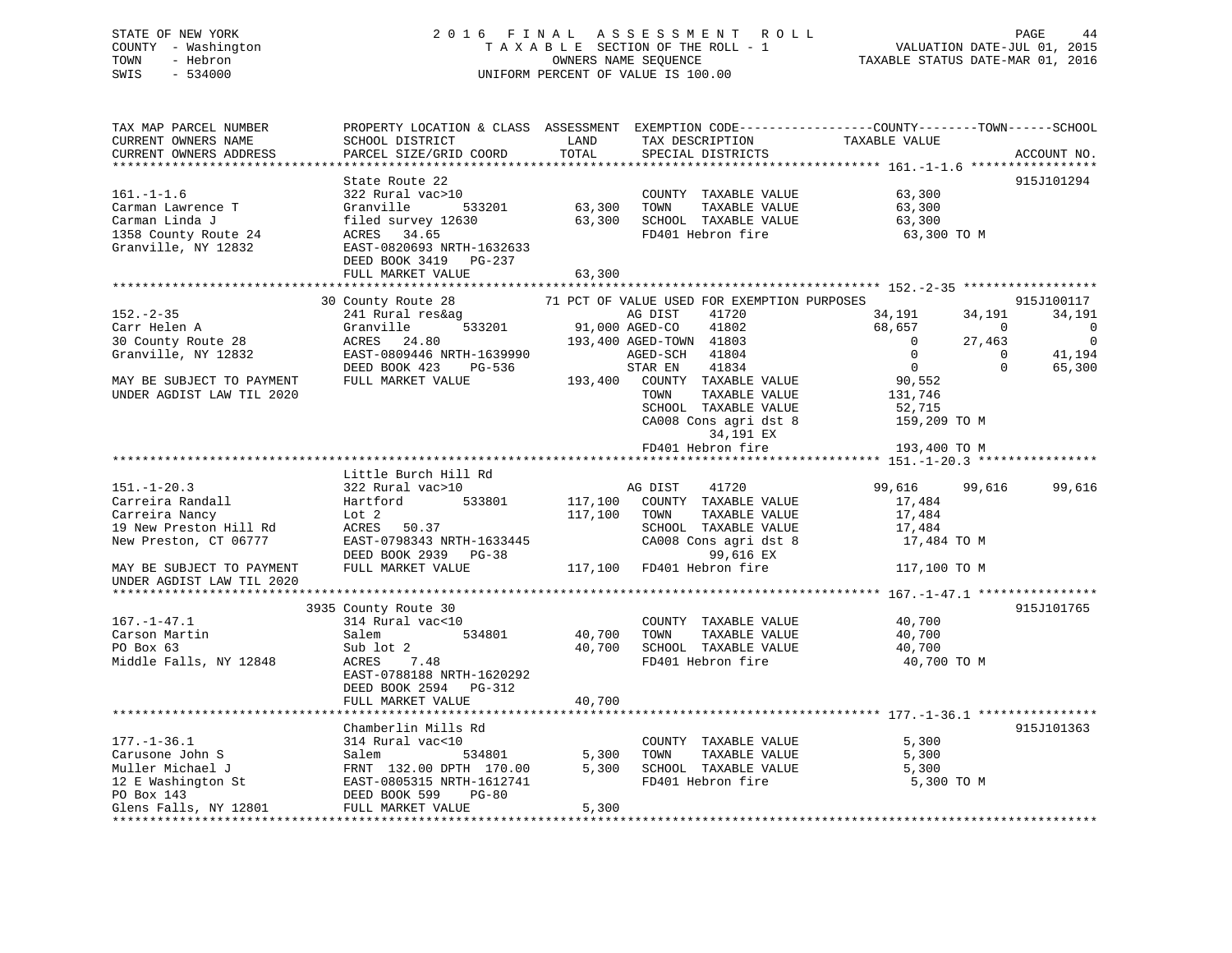# STATE OF NEW YORK 2 0 1 6 F I N A L A S S E S S M E N T R O L L PAGE 45 COUNTY - Washington T A X A B L E SECTION OF THE ROLL - 1 VALUATION DATE-JUL 01, 2015 TOWN - Hebron OWNERS NAME SEQUENCE TAXABLE STATUS DATE-MAR 01, 2016 SWIS - 534000 UNIFORM PERCENT OF VALUE IS 100.00

| TAX MAP PARCEL NUMBER          | PROPERTY LOCATION & CLASS ASSESSMENT EXEMPTION CODE---------------COUNTY-------TOWN-----SCHOOL |                |                                                                                |                            |             |
|--------------------------------|------------------------------------------------------------------------------------------------|----------------|--------------------------------------------------------------------------------|----------------------------|-------------|
| CURRENT OWNERS NAME            | SCHOOL DISTRICT                                                                                | LAND           | TAX DESCRIPTION                                                                | TAXABLE VALUE              |             |
| CURRENT OWNERS ADDRESS         | PARCEL SIZE/GRID COORD                                                                         | TOTAL          | SPECIAL DISTRICTS                                                              |                            | ACCOUNT NO. |
|                                |                                                                                                |                |                                                                                |                            |             |
|                                | 248 Gilchrist Rd                                                                               |                |                                                                                |                            |             |
| $175. - 1 - 25.3$              | 314 Rural vac<10                                                                               |                | COUNTY TAXABLE VALUE                                                           | 18,000                     |             |
| Cary Herbert                   | Salem<br>534801                                                                                | 18,000         | TOWN<br>TAXABLE VALUE                                                          | 18,000                     |             |
| Cary Rose                      | 5.60<br>ACRES                                                                                  | 18,000         | SCHOOL TAXABLE VALUE                                                           | 18,000                     |             |
| PO Box 111                     | EAST-0785689 NRTH-1613619                                                                      |                | FD401 Hebron fire                                                              | 18,000 TO M                |             |
| Granville, NY 12832            | DEED BOOK 3159 PG-21                                                                           |                |                                                                                |                            |             |
|                                |                                                                                                |                |                                                                                |                            |             |
|                                |                                                                                                |                |                                                                                |                            |             |
|                                | 15 Chamberlin Mills Rd                                                                         |                |                                                                                |                            | 915J100426  |
| $183.20 - 1 - 9$               | 210 1 Family Res                                                                               |                | COUNTY TAXABLE VALUE                                                           | 111,900                    |             |
| Cary Kathleen M<br>Cary Todd E | 534801<br>Salem                                                                                | 31,500         | TAXABLE VALUE<br>TOWN                                                          | 111,900                    |             |
| Cary Todd E                    | ACRES<br>2.80                                                                                  | 111,900        | SCHOOL TAXABLE VALUE                                                           | 111,900                    |             |
| 15 Chamberlin Mills Rd         | EAST-0792904 NRTH-1603113                                                                      |                | CA008 Cons agri dst 8 111,900 TO M                                             |                            |             |
| Salem, NY 12865                | DEED BOOK 3121 PG-318                                                                          |                |                                                                                |                            |             |
|                                | FULL MARKET VALUE                                                                              |                | FD401 Hebron fire 111,900 TO M<br>111,900 LD401 West hebron light 111,900 TO M |                            |             |
|                                |                                                                                                |                |                                                                                |                            |             |
|                                | 1245&1274 Dunnigan Rd                                                                          |                |                                                                                |                            | 915J100118  |
| $184. - 1 - 17$                | 112 Dairy farm                                                                                 |                | AG DIST<br>41720                                                               | 234,745<br>234,745         | 234,745     |
| Cary Ruth A                    | Salem<br>534801                                                                                | 481,800 STAR B | 41854                                                                          | $\overline{0}$<br>$\Omega$ | 30,000      |
| c/o Chris Cary                 | Irrevocable Trust                                                                              | 644,300        | COUNTY TAXABLE VALUE                                                           | 409,555                    |             |
| 1245 Dunnigan Rd               |                                                                                                |                | TAXABLE VALUE<br>TOWN                                                          | 409,555                    |             |
| Salem, NY 12865                | ACRES 377.10<br>EAST-0800899 NRTH-1602807<br>CAST 2050 DG-295                                  |                | SCHOOL TAXABLE VALUE                                                           | 379,555                    |             |
|                                | DEED BOOK 3258                                                                                 |                | CA008 Cons agri dst 8                                                          | 409,555 TO M               |             |
| MAY BE SUBJECT TO PAYMENT      | FULL MARKET VALUE                                                                              | 644,300        | 234,745 EX                                                                     |                            |             |
| UNDER AGDIST LAW TIL 2020      |                                                                                                |                | FD401 Hebron fire                                                              | 644,300 TO M               |             |
|                                |                                                                                                |                |                                                                                |                            |             |
|                                | 498 Chamberlin Mills Rd                                                                        |                |                                                                                |                            | 915J101506  |
| $184. - 2 - 1$                 | 242 Rurl res&rec                                                                               |                | COUNTY TAXABLE VALUE                                                           | 118,000                    |             |
| Casalino Ronald E              | 534801<br>Salem                                                                                | 82,200         | TAXABLE VALUE<br>TOWN                                                          | 118,000                    |             |
| 20 Manila St                   | 39.78<br>ACRES                                                                                 | 118,000        | SCHOOL TAXABLE VALUE 118,000                                                   |                            |             |
| Oakville, CT 06779             | EAST-0799988 NRTH-1609148                                                                      |                |                                                                                |                            |             |
|                                | DEED BOOK 543<br>PG-337                                                                        |                | CA008 Cons agri dst 8 $118,000$ TO M<br>FD401 Hebron fire                      | 118,000 TO M               |             |
|                                | FULL MARKET VALUE                                                                              | 118,000        |                                                                                |                            |             |
|                                |                                                                                                |                |                                                                                |                            |             |
|                                | Bogtown Ln                                                                                     |                |                                                                                |                            | 915J101615  |
| $184. - 1 - 14.1$              | 314 Rural vac<10                                                                               |                | COUNTY TAXABLE VALUE                                                           |                            |             |
| Castle Green Hills             | Salem<br>534801                                                                                | 15,900         | TAXABLE VALUE<br>TOWN                                                          | 15,900<br>15,900           |             |
| Attn: Klaas Koster             |                                                                                                |                | SCHOOL TAXABLE VALUE                                                           |                            |             |
| 34 Briansky Ln                 | FRNT 198.00 DPTH 283.00 15,900<br>0.92                                                         |                | FD401 Hebron fire                                                              | 15,900                     |             |
|                                | ACRES                                                                                          |                |                                                                                | 15,900 TO M                |             |
| Salem, NY 12865                | EAST-0802358 NRTH-1605457                                                                      |                |                                                                                |                            |             |
|                                | DEED BOOK 492<br>PG-97                                                                         |                |                                                                                |                            |             |
|                                | FULL MARKET VALUE                                                                              | 15,900         |                                                                                |                            |             |
|                                |                                                                                                |                |                                                                                |                            |             |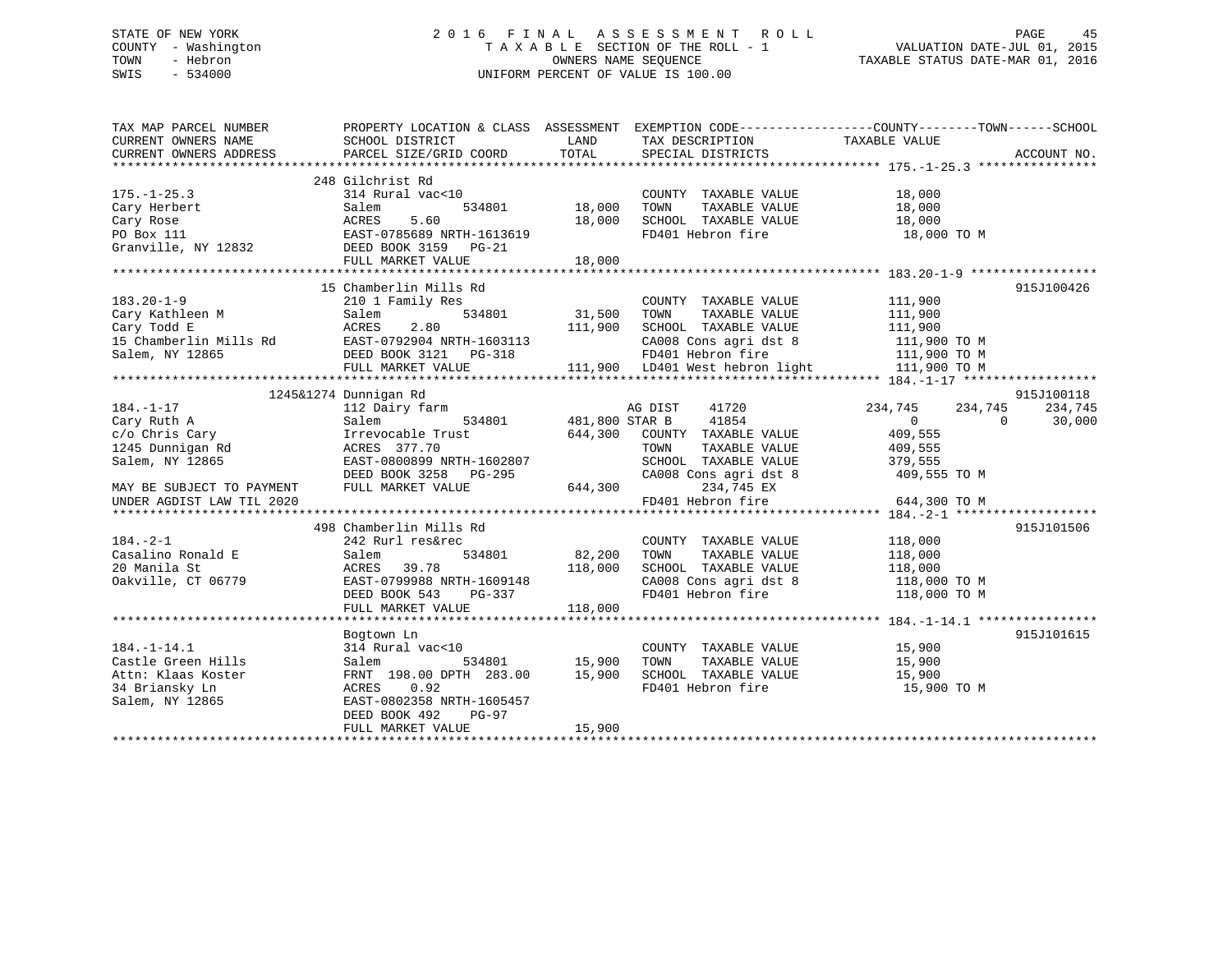# STATE OF NEW YORK 2 0 1 6 F I N A L A S S E S S M E N T R O L L PAGE 46 COUNTY - Washington T A X A B L E SECTION OF THE ROLL - 1 VALUATION DATE-JUL 01, 2015 TOWN - Hebron OWNERS NAME SEQUENCE TAXABLE STATUS DATE-MAR 01, 2016 SWIS - 534000 UNIFORM PERCENT OF VALUE IS 100.00

| TAX MAP PARCEL NUMBER<br>CURRENT OWNERS NAME<br>CURRENT OWNERS ADDRESS                             | SCHOOL DISTRICT<br>PARCEL SIZE/GRID COORD                                                                                                                              | LAND<br>TOTAL                 | TAX DESCRIPTION<br>SPECIAL DISTRICTS                                                                                | PROPERTY LOCATION & CLASS ASSESSMENT EXEMPTION CODE---------------COUNTY-------TOWN------SCHOOL<br>TAXABLE VALUE<br>ACCOUNT NO. |
|----------------------------------------------------------------------------------------------------|------------------------------------------------------------------------------------------------------------------------------------------------------------------------|-------------------------------|---------------------------------------------------------------------------------------------------------------------|---------------------------------------------------------------------------------------------------------------------------------|
|                                                                                                    |                                                                                                                                                                        |                               |                                                                                                                     |                                                                                                                                 |
| $176. - 1 - 31$<br>Cavender James C<br>Cavender Ted M<br>167 Grosvenor St<br>Athens, OH 45701      | 181 County Route 31<br>240 Rural res<br>534801<br>Salem<br>454/52<br>ACRES 97.40<br>EAST-0794542 NRTH-1611153<br>DEED BOOK 855<br>$PG-33$<br>FULL MARKET VALUE         | 112,700<br>182,000<br>182,000 | COUNTY TAXABLE VALUE<br>TOWN<br>TAXABLE VALUE<br>SCHOOL TAXABLE VALUE<br>CA008 Cons agri dst 8<br>FD401 Hebron fire | 915J100122<br>182,000<br>182,000<br>182,000<br>182,000 TO M<br>182,000 TO M                                                     |
|                                                                                                    |                                                                                                                                                                        |                               |                                                                                                                     |                                                                                                                                 |
| $176. - 1 - 32$<br>Cavender Ted M<br>7684 Dalglen Dr<br>Reynoldsburg, OH 43068                     | 248 County Route 31<br>242 Rurl res&rec<br>Salem<br>534801<br>484/896<br>ACRES 130.00<br>EAST-0795131 NRTH-1611983<br>DEED BOOK 1930 PG-136<br>FULL MARKET VALUE       | 207,700<br>220,900<br>220,900 | COUNTY TAXABLE VALUE<br>TOWN<br>TAXABLE VALUE<br>SCHOOL TAXABLE VALUE<br>CA008 Cons agri dst 8<br>FD401 Hebron fire | 915J100293<br>220,900<br>220,900<br>220,900<br>220,900 TO M<br>220,900 TO M                                                     |
|                                                                                                    |                                                                                                                                                                        |                               |                                                                                                                     |                                                                                                                                 |
|                                                                                                    | 6318 State Route 22                                                                                                                                                    |                               |                                                                                                                     | 915J101494                                                                                                                      |
| $186. - 1 - 14$<br>Cerone Linda<br>PO Box 66<br>Salem, NY 12865                                    | 240 Rural res<br>534801<br>Salem<br>ACRES 15.28<br>EAST-0816825 NRTH-1610030<br>DEED BOOK 2238<br>PG-160<br>FULL MARKET VALUE                                          | 57,400<br>133,500<br>133,500  | COUNTY TAXABLE VALUE<br>TOWN<br>TAXABLE VALUE<br>SCHOOL TAXABLE VALUE<br>FD401 Hebron fire                          | 133,500<br>133,500<br>133,500<br>133,500 TO M                                                                                   |
|                                                                                                    |                                                                                                                                                                        |                               |                                                                                                                     |                                                                                                                                 |
| $161. - 2 - 10.25$<br>Chainao Robert Jr<br>132 Higgins Rd<br>Granville, NY 12832                   | 132 Higgins Rd<br>210 1 Family Res<br>533201<br>Granville<br>929/58<br>Lot F<br>ACRES<br>1.72<br>EAST-0819048 NRTH-1624915<br>DEED BOOK 3447 PG-301                    | 33,800<br>111,300             | COUNTY TAXABLE VALUE<br>TOWN<br>TAXABLE VALUE<br>SCHOOL TAXABLE VALUE<br>FD401 Hebron fire                          | 111,300<br>111,300<br>111,300<br>111,300 TO M                                                                                   |
|                                                                                                    | FULL MARKET VALUE                                                                                                                                                      | 111,300                       |                                                                                                                     |                                                                                                                                 |
| $175. - 1 - 19$<br>Chandler Kevin<br>Chandler Jacqulyn<br>49 Allen Rd<br>Porters Corners, NY 12859 | Gilchrist Rd/s Off<br>260 Seasonal res<br>Salem<br>534801<br>new ROW 3008/98<br>ACRES 95.00<br>EAST-0786941 NRTH-1612242<br>DEED BOOK 3008 PG-106<br>FULL MARKET VALUE | 89,800<br>96,000<br>96,000    | COUNTY TAXABLE VALUE<br>TAXABLE VALUE<br>TOWN<br>SCHOOL TAXABLE VALUE<br>FD401 Hebron fire                          | 915J100254<br>96,000<br>96,000<br>96,000<br>96,000 TO M                                                                         |
|                                                                                                    |                                                                                                                                                                        |                               |                                                                                                                     |                                                                                                                                 |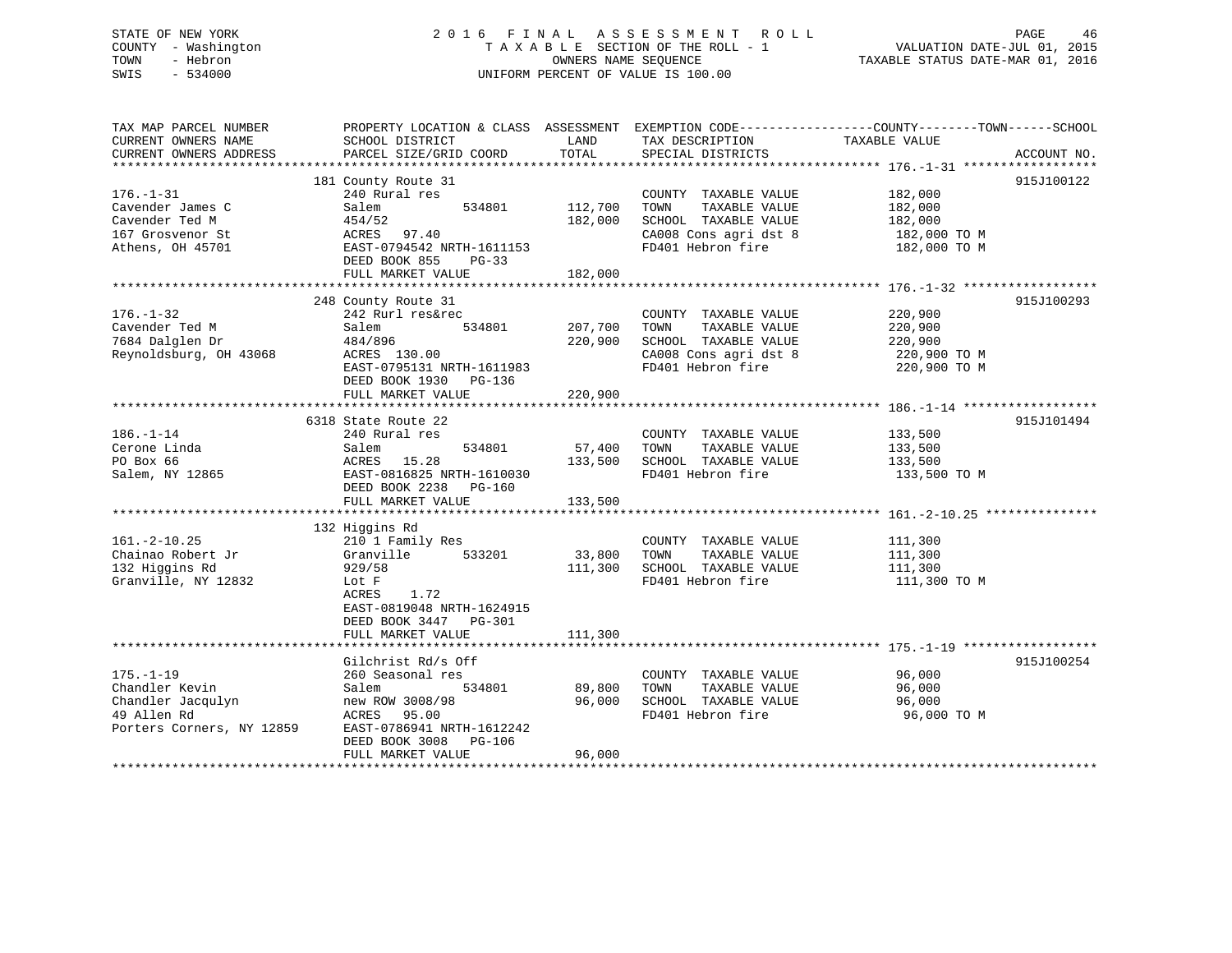# STATE OF NEW YORK 2 0 1 6 F I N A L A S S E S S M E N T R O L L PAGE 47 COUNTY - Washington T A X A B L E SECTION OF THE ROLL - 1 VALUATION DATE-JUL 01, 2015 TOWN - Hebron OWNERS NAME SEQUENCE TAXABLE STATUS DATE-MAR 01, 2016 SWIS - 534000 UNIFORM PERCENT OF VALUE IS 100.00

| SCHOOL DISTRICT<br>PARCEL SIZE/GRID COORD                                                        | LAND<br>TOTAL                                                                                                                                            | TAX DESCRIPTION<br>SPECIAL DISTRICTS                                                                                                                                                                                                                                |                                                                                                                                                   | ACCOUNT NO.                                                                                                                                                                                                                                                                                                                                                                                                                                                                                                                                                                                                                                                                                                                             |
|--------------------------------------------------------------------------------------------------|----------------------------------------------------------------------------------------------------------------------------------------------------------|---------------------------------------------------------------------------------------------------------------------------------------------------------------------------------------------------------------------------------------------------------------------|---------------------------------------------------------------------------------------------------------------------------------------------------|-----------------------------------------------------------------------------------------------------------------------------------------------------------------------------------------------------------------------------------------------------------------------------------------------------------------------------------------------------------------------------------------------------------------------------------------------------------------------------------------------------------------------------------------------------------------------------------------------------------------------------------------------------------------------------------------------------------------------------------------|
|                                                                                                  |                                                                                                                                                          |                                                                                                                                                                                                                                                                     |                                                                                                                                                   |                                                                                                                                                                                                                                                                                                                                                                                                                                                                                                                                                                                                                                                                                                                                         |
| Granville<br>$142. - 1 - 3.3$<br>ACRES 42.70                                                     |                                                                                                                                                          |                                                                                                                                                                                                                                                                     | 11,624 11,624 11,624<br>20,376<br>20,376                                                                                                          | 915J100212                                                                                                                                                                                                                                                                                                                                                                                                                                                                                                                                                                                                                                                                                                                              |
| DEED BOOK 835<br>MAY BE SUBJECT TO PAYMENT<br>PG-239<br>FULL MARKET VALUE                        |                                                                                                                                                          |                                                                                                                                                                                                                                                                     |                                                                                                                                                   |                                                                                                                                                                                                                                                                                                                                                                                                                                                                                                                                                                                                                                                                                                                                         |
|                                                                                                  |                                                                                                                                                          |                                                                                                                                                                                                                                                                     |                                                                                                                                                   | 915J101495                                                                                                                                                                                                                                                                                                                                                                                                                                                                                                                                                                                                                                                                                                                              |
| Hartford 533801<br>The Chaplin Gordon<br>200 F 18th St<br>$142. - 1 - 3.4$<br>New York, NY 10003 |                                                                                                                                                          | TOWN                                                                                                                                                                                                                                                                | 107,065<br>439,935<br>439,935<br>439,935 TO M                                                                                                     | 107,065                                                                                                                                                                                                                                                                                                                                                                                                                                                                                                                                                                                                                                                                                                                                 |
| DEED BOOK 539<br>PG-326                                                                          |                                                                                                                                                          |                                                                                                                                                                                                                                                                     |                                                                                                                                                   |                                                                                                                                                                                                                                                                                                                                                                                                                                                                                                                                                                                                                                                                                                                                         |
| FULL MARKET VALUE                                                                                |                                                                                                                                                          |                                                                                                                                                                                                                                                                     | 547,000 TO M                                                                                                                                      |                                                                                                                                                                                                                                                                                                                                                                                                                                                                                                                                                                                                                                                                                                                                         |
|                                                                                                  |                                                                                                                                                          |                                                                                                                                                                                                                                                                     |                                                                                                                                                   |                                                                                                                                                                                                                                                                                                                                                                                                                                                                                                                                                                                                                                                                                                                                         |
| 910 Priv forest<br>$142. - 1 - 3.5$<br>DEED BOOK 539<br>PG-326                                   |                                                                                                                                                          |                                                                                                                                                                                                                                                                     | 5,500<br>5,500 TO M<br>5,500 TO M                                                                                                                 | 915J101496                                                                                                                                                                                                                                                                                                                                                                                                                                                                                                                                                                                                                                                                                                                              |
| FULL MARKET VALUE                                                                                | 5,500                                                                                                                                                    |                                                                                                                                                                                                                                                                     |                                                                                                                                                   |                                                                                                                                                                                                                                                                                                                                                                                                                                                                                                                                                                                                                                                                                                                                         |
|                                                                                                  |                                                                                                                                                          |                                                                                                                                                                                                                                                                     |                                                                                                                                                   |                                                                                                                                                                                                                                                                                                                                                                                                                                                                                                                                                                                                                                                                                                                                         |
| 260 Seasonal res<br>Hartford<br>$142. - 1 - 3.6$<br>ACRES 77.40                                  |                                                                                                                                                          | TOWN<br>FD401 Hebron fire                                                                                                                                                                                                                                           | 86,297 86,297<br>91,903<br>91,903<br>91,903<br>178,200 TO M                                                                                       | 86,297                                                                                                                                                                                                                                                                                                                                                                                                                                                                                                                                                                                                                                                                                                                                  |
| UNDER AGDIST LAW TIL 2023<br>FULL MARKET VALUE                                                   | 178,200                                                                                                                                                  |                                                                                                                                                                                                                                                                     |                                                                                                                                                   |                                                                                                                                                                                                                                                                                                                                                                                                                                                                                                                                                                                                                                                                                                                                         |
| Chamberlin Mills Rd                                                                              |                                                                                                                                                          |                                                                                                                                                                                                                                                                     |                                                                                                                                                   | 915J101510                                                                                                                                                                                                                                                                                                                                                                                                                                                                                                                                                                                                                                                                                                                              |
| 322 Rural vac>10<br>Salem<br>Lot 10<br>ACRES 21.72<br>DEED BOOK 1686 PG-1<br>FULL MARKET VALUE   | 47,100                                                                                                                                                   | TOWN<br>FD401 Hebron fire                                                                                                                                                                                                                                           | 47,100<br>47,100<br>47,100 TO M                                                                                                                   |                                                                                                                                                                                                                                                                                                                                                                                                                                                                                                                                                                                                                                                                                                                                         |
|                                                                                                  | Emsig Ln/n Off<br>102 Emsig Ln<br>MAY BE SUBJECT TO PAYMENT<br>Emsig Ln/off<br>Big Burch Hill Rd<br>MAY BE SUBJECT TO PAYMENT<br>DEED BOOK 835<br>PG-239 | 322 Rural vac>10<br>EAST-0801504 NRTH-1644626<br>241 Rural res&ag<br>ACRES 120.00 BANK 999<br>EAST-0800024 NRTH-1643642<br>Granville 533201<br>ACRES 2.30 BANK 999<br>EAST-0801030 NRTH-1645192<br>EAST-0801160 NRTH-1642732<br>EAST-0798307 NRTH-1605450<br>47,100 | 32,000 TOWN<br>FD401 Hebron fire<br>32,000<br>AG DIST 41720<br>547,000<br>547,000 FD401 Hebron fire<br>5,500<br>5,500<br>178,200<br>534801 47,100 | PROPERTY LOCATION & CLASS ASSESSMENT EXEMPTION CODE----------------COUNTY-------TOWN-----SCHOOL<br>TAXABLE VALUE<br>AGRI-D IND 41730<br>533201 32,000 COUNTY TAXABLE VALUE<br>TAXABLE VALUE<br>SCHOOL TAXABLE VALUE 20,376<br>32,000 TO M<br>107,065<br>251,600 COUNTY TAXABLE VALUE<br>TAXABLE VALUE<br>SCHOOL TAXABLE VALUE 439,935<br>CA008 Cons agri dst 8 439,935<br>107,065 EX 439,935<br>COUNTY TAXABLE VALUE<br>CA008 Cons agri dst 8<br>FD401 Hebron fire<br>AGRI-D IND 41730<br>TAXABLE VALUE<br>SCHOOL TAXABLE VALUE<br>COUNTY TAXABLE VALUE<br>TAXABLE VALUE<br>$\begin{tabular}{lllllllll} \texttt{SCHOOL} & \texttt{TAXABLE VALUE} & & & & 47,100 \\ \texttt{CA008 Cons agri dst 8} & & & & 47,100 TO M \\ \end{tabular}$ |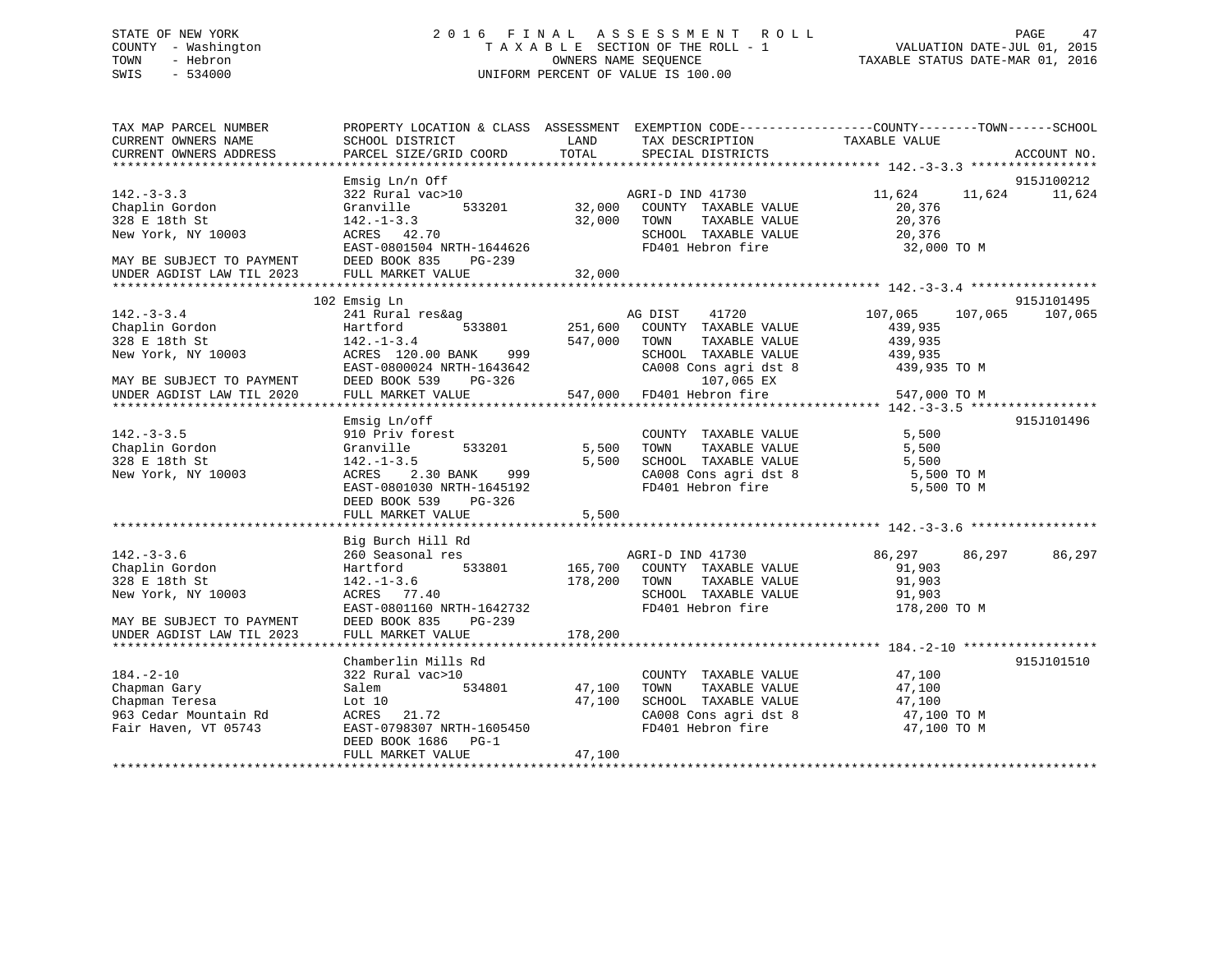| STATE OF NEW YORK<br>COUNTY - Washington<br>- Hebron<br>TOWN<br>SWIS<br>$-534000$ |                                            | OWNERS NAME SEQUENCE | 2016 FINAL ASSESSMENT ROLL<br>TAXABLE SECTION OF THE ROLL - 1<br>UNIFORM PERCENT OF VALUE IS 100.00 | PAGE<br>48<br>VALUATION DATE-JUL 01, 2015<br>TAXABLE STATUS DATE-MAR 01, 2016                                    |
|-----------------------------------------------------------------------------------|--------------------------------------------|----------------------|-----------------------------------------------------------------------------------------------------|------------------------------------------------------------------------------------------------------------------|
| TAX MAP PARCEL NUMBER<br>CURRENT OWNERS NAME                                      | SCHOOL DISTRICT                            | LAND                 |                                                                                                     | PROPERTY LOCATION & CLASS ASSESSMENT EXEMPTION CODE----------------COUNTY-------TOWN-----SCHOOL<br>TAXABLE VALUE |
| CURRENT OWNERS ADDRESS                                                            | PARCEL SIZE/GRID COORD                     | TOTAL                | TAX DESCRIPTION<br>SPECIAL DISTRICTS                                                                | ACCOUNT NO.                                                                                                      |
|                                                                                   |                                            |                      |                                                                                                     |                                                                                                                  |
|                                                                                   | 6452 State Route 22                        |                      |                                                                                                     | 915J100558                                                                                                       |
| $178. - 1 - 2.1$                                                                  | 241 Rural res&ag                           |                      | AGRI-D IND 41730                                                                                    | 28,226<br>28,226<br>28,226                                                                                       |
| Charlie's Country Place LLC                                                       | Salem<br>534801                            | 145,400              | COUNTY TAXABLE VALUE                                                                                | 316,774                                                                                                          |
| c/o William Green                                                                 | Ag Com 704/288                             | 345,000              | TOWN<br>TAXABLE VALUE                                                                               | 316,774                                                                                                          |
| 231 East 54th St<br>New York, NY 10022                                            | ACRES 84.30<br>EAST-0816511 NRTH-1614174   |                      | SCHOOL TAXABLE VALUE<br>FD401 Hebron fire                                                           | 316,774<br>345,000 TO M                                                                                          |
|                                                                                   | DEED BOOK 3465 PG-1                        |                      |                                                                                                     |                                                                                                                  |
| MAY BE SUBJECT TO PAYMENT<br>UNDER AGDIST LAW TIL 2023                            | FULL MARKET VALUE                          | 345,000              |                                                                                                     |                                                                                                                  |
|                                                                                   |                                            |                      |                                                                                                     |                                                                                                                  |
|                                                                                   | Little Burch Hill Rd                       |                      |                                                                                                     | 915J101684                                                                                                       |
| $151. - 1 - 22.25$                                                                | 314 Rural vac<10                           |                      | COUNTY TAXABLE VALUE                                                                                | 7,100                                                                                                            |
| Chirasello Rosemary L                                                             | Granville<br>533201                        | 7,100                | TOWN<br>TAXABLE VALUE                                                                               | 7,100                                                                                                            |
| 1064 County Route 61                                                              | Lot 5                                      | 7,100                | SCHOOL TAXABLE VALUE                                                                                | 7,100                                                                                                            |
| PO Box 171                                                                        | 9.47<br>ACRES                              |                      | FD401 Hebron fire                                                                                   | 7,100 TO M                                                                                                       |
| Shushan, NY 12873                                                                 | EAST-0801559 NRTH-1638216                  |                      |                                                                                                     |                                                                                                                  |
|                                                                                   | DEED BOOK 3276 PG-232<br>FULL MARKET VALUE | 7,100                |                                                                                                     |                                                                                                                  |
|                                                                                   |                                            |                      |                                                                                                     |                                                                                                                  |
|                                                                                   | Little Burch Hill Rd                       |                      |                                                                                                     | 915J101685                                                                                                       |
| $151. - 1 - 22.26$                                                                | 314 Rural vac<10                           |                      | COUNTY TAXABLE VALUE                                                                                | 7,100                                                                                                            |
| Chirasello Rosemary L                                                             | Granville<br>533201                        | 7,100                | TAXABLE VALUE<br>TOWN                                                                               | 7,100                                                                                                            |
| 1064 County Route 61                                                              | Lot 6                                      | 7,100                | SCHOOL TAXABLE VALUE                                                                                | 7,100                                                                                                            |
| PO Box 171                                                                        | ACRES<br>9.47                              |                      | FD401 Hebron fire                                                                                   | 7,100 TO M                                                                                                       |
| Shushan, NY 12873                                                                 | EAST-0801192 NRTH-1638146                  |                      |                                                                                                     |                                                                                                                  |
|                                                                                   | DEED BOOK 3276 PG-232<br>FULL MARKET VALUE | 7,100                |                                                                                                     |                                                                                                                  |
|                                                                                   |                                            |                      |                                                                                                     |                                                                                                                  |
|                                                                                   | Button Rd                                  |                      |                                                                                                     | 915J100628                                                                                                       |
| $143. - 1 - 31$                                                                   | 314 Rural vac<10                           |                      | COUNTY TAXABLE VALUE                                                                                | 52,000                                                                                                           |
| Cholewka Michael                                                                  | Granville<br>533201                        | 52,000               | TAXABLE VALUE<br>TOWN                                                                               | 52,000                                                                                                           |
| Cholewka Patricia                                                                 | ACRES 15.00                                | 52,000               | SCHOOL TAXABLE VALUE                                                                                | 52,000                                                                                                           |
| 6801 Shore Rd Apt 6c                                                              | EAST-0814584 NRTH-1642069                  |                      | FD401 Hebron fire                                                                                   | 52,000 TO M                                                                                                      |
| Brooklyn, NY 11220                                                                | DEED BOOK 446<br><b>PG-599</b>             |                      |                                                                                                     |                                                                                                                  |
|                                                                                   | FULL MARKET VALUE                          | 52,000               |                                                                                                     |                                                                                                                  |
|                                                                                   | 50 Wood Way                                |                      |                                                                                                     |                                                                                                                  |
| $186. - 1 - 39$                                                                   | 314 Rural vac<10                           |                      | COUNTY TAXABLE VALUE                                                                                | 42,000                                                                                                           |
| Choudhuny Taimur                                                                  | 534801<br>Salem                            | 42,000               | TOWN<br>TAXABLE VALUE                                                                               | 42,000                                                                                                           |
| Choudhuny Tracy D                                                                 | ACRES<br>5.01                              | 42,000               | SCHOOL TAXABLE VALUE                                                                                | 42,000                                                                                                           |
| 50 Wood Way                                                                       | EAST-0817187 NRTH-1608575                  |                      | FD401 Hebron fire                                                                                   | 42,000 TO M                                                                                                      |
| Salem, NY 12865                                                                   | DEED BOOK 3021<br>$PG-1$                   |                      |                                                                                                     |                                                                                                                  |
|                                                                                   | FULL MARKET VALUE                          | 42,000               |                                                                                                     |                                                                                                                  |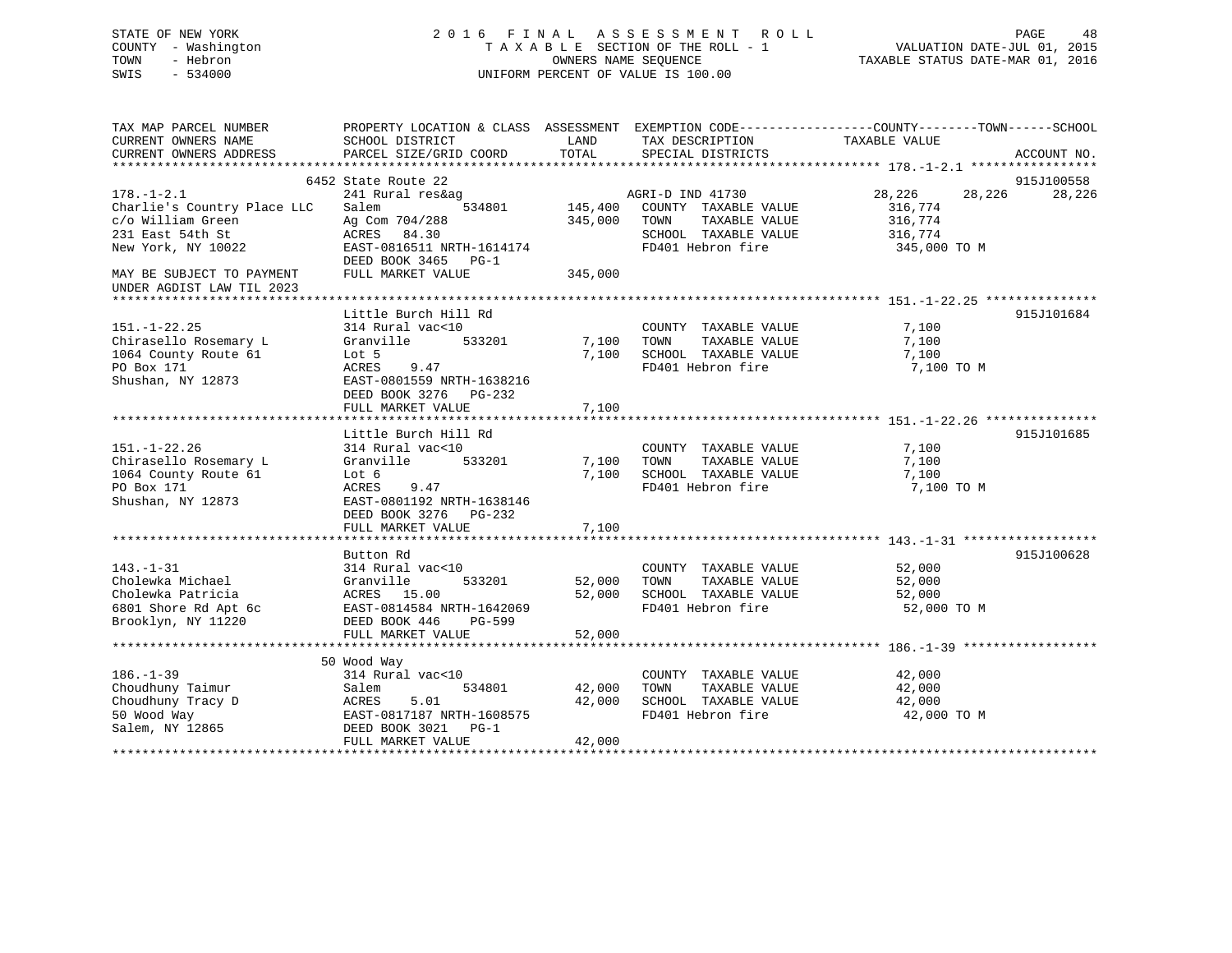# STATE OF NEW YORK 2 0 1 6 F I N A L A S S E S S M E N T R O L L PAGE 49 COUNTY - Washington T A X A B L E SECTION OF THE ROLL - 1 VALUATION DATE-JUL 01, 2015 TOWN - Hebron OWNERS NAME SEQUENCE TAXABLE STATUS DATE-MAR 01, 2016 SWIS - 534000 UNIFORM PERCENT OF VALUE IS 100.00

| TAX MAP PARCEL NUMBER                                  | PROPERTY LOCATION & CLASS ASSESSMENT EXEMPTION CODE---------------COUNTY-------TOWN-----SCHOOL                                                                                                                                                                                                |                    |                                                                                                 |                            |                    |
|--------------------------------------------------------|-----------------------------------------------------------------------------------------------------------------------------------------------------------------------------------------------------------------------------------------------------------------------------------------------|--------------------|-------------------------------------------------------------------------------------------------|----------------------------|--------------------|
| CURRENT OWNERS NAME                                    | SCHOOL DISTRICT                                                                                                                                                                                                                                                                               | LAND               | TAX DESCRIPTION                                                                                 | TAXABLE VALUE              |                    |
| CURRENT OWNERS ADDRESS                                 | PARCEL SIZE/GRID COORD                                                                                                                                                                                                                                                                        | TOTAL              | SPECIAL DISTRICTS                                                                               |                            | ACCOUNT NO.        |
|                                                        |                                                                                                                                                                                                                                                                                               |                    |                                                                                                 |                            |                    |
|                                                        | 60 Clark Way                                                                                                                                                                                                                                                                                  |                    |                                                                                                 |                            |                    |
| $169. - 1 - 18.33$                                     | 270 Mfg housing                                                                                                                                                                                                                                                                               |                    | COUNTY TAXABLE VALUE                                                                            | 58,500                     |                    |
| Church Patricia                                        | 533201<br>Granville                                                                                                                                                                                                                                                                           | 38,400             |                                                                                                 |                            |                    |
| 268 Popular Ave                                        | ACRES 14.12                                                                                                                                                                                                                                                                                   | 58,500             |                                                                                                 |                            |                    |
|                                                        | Valley Falls, NY 12185 EAST-0815110 NRTH-1623421                                                                                                                                                                                                                                              |                    | FD401 Hebron fire 58,500 TO M                                                                   |                            |                    |
|                                                        | DEED BOOK 2393 PG-113                                                                                                                                                                                                                                                                         |                    |                                                                                                 |                            |                    |
|                                                        |                                                                                                                                                                                                                                                                                               |                    |                                                                                                 |                            |                    |
|                                                        |                                                                                                                                                                                                                                                                                               |                    |                                                                                                 |                            |                    |
|                                                        | Webber Ln/s Off                                                                                                                                                                                                                                                                               |                    |                                                                                                 |                            | 915J100554         |
| $168. - 1 - 5$                                         | 314 Rural vac<10                                                                                                                                                                                                                                                                              |                    | COUNTY TAXABLE VALUE                                                                            | 1,000                      |                    |
| Ciancetta Gary M                                       | Hartford 533801 1,000                                                                                                                                                                                                                                                                         |                    | TOWN<br>TAXABLE VALUE                                                                           | 1,000                      |                    |
|                                                        | 2.0 Ad<br>2.0 Ad<br>ACRES       1.30                                                                                                                                                                                                                                                          | 1,000              |                                                                                                 |                            |                    |
| ** webber Ln<br>Salem, NY 12865                        |                                                                                                                                                                                                                                                                                               |                    | SCHOOL TAXABLE VALUE $1,000$<br>CA008 Cons agridst 8 1,000 TO M<br>FD401 Hebron fire 1,000 TO M |                            |                    |
|                                                        | EAST-0799510 NRTH-1622102                                                                                                                                                                                                                                                                     |                    |                                                                                                 |                            |                    |
|                                                        | DEED BOOK 3283 PG-233                                                                                                                                                                                                                                                                         |                    |                                                                                                 |                            |                    |
|                                                        |                                                                                                                                                                                                                                                                                               |                    |                                                                                                 |                            |                    |
|                                                        |                                                                                                                                                                                                                                                                                               |                    |                                                                                                 |                            |                    |
|                                                        | 44 Webber Ln                                                                                                                                                                                                                                                                                  |                    |                                                                                                 |                            |                    |
| $168. - 1 - 5.2$                                       | 242 Rurl res&rec                                                                                                                                                                                                                                                                              |                    | STAR B<br>41854                                                                                 | $\overline{0}$<br>$\Omega$ | 30,000             |
|                                                        |                                                                                                                                                                                                                                                                                               |                    | 533801 72,000 COUNTY TAXABLE VALUE                                                              | 109,900                    |                    |
|                                                        |                                                                                                                                                                                                                                                                                               | 109,900 TOWN       | TOWN TAXABLE VALUE 109,900<br>SCHOOL TAXABLE VALUE 79,900                                       |                            |                    |
|                                                        |                                                                                                                                                                                                                                                                                               |                    |                                                                                                 |                            |                    |
|                                                        | 168.-1-5.2<br>Ciancetta Gary M<br>44 Webber Ln<br>Salem, NY 12865<br>2000<br>2000<br>2000<br>2000<br>2000<br>2000<br>2000<br>2000<br>2000<br>2000<br>2000<br>2000<br>2000<br>2000<br>2000<br>2000<br>2000<br>2000<br>2000<br>2000<br>2000<br>2000<br>2000<br>2000<br>2000<br>2000<br>2000<br> |                    | CA008 Cons agri dst 8 109,900 TO M                                                              |                            |                    |
|                                                        | FULL MARKET VALUE                                                                                                                                                                                                                                                                             |                    | 109,900 FD401 Hebron fire                                                                       | 109,900 TO M               |                    |
|                                                        |                                                                                                                                                                                                                                                                                               |                    |                                                                                                 |                            |                    |
|                                                        | 1227 Patterson Hill Rd                                                                                                                                                                                                                                                                        |                    |                                                                                                 |                            | 915J101023         |
| $183. - 1 - 44$                                        | 210 1 Family Res                                                                                                                                                                                                                                                                              | 534801 38,100 TOWN | COUNTY TAXABLE VALUE<br>TOWN TAXABLE VALUE                                                      | 53,000                     |                    |
| $\frac{1}{5}$ Ciccone Dean A<br>$\frac{1}{5}$ Rox 2645 | 210 1 Family R<br>Salem<br>ACRES 1.04                                                                                                                                                                                                                                                         |                    |                                                                                                 | 53,000<br>53,000           |                    |
| Glens Falls, NY 12801                                  | ACRES 1.04 53,000 SCHOOL TAXABLE VALUE<br>EAST-0789480 NRTH-1603224 FD401 Hebron fire                                                                                                                                                                                                         |                    |                                                                                                 | 53,000 TO M                |                    |
|                                                        | DEED BOOK 952 PG-20                                                                                                                                                                                                                                                                           |                    |                                                                                                 |                            |                    |
|                                                        |                                                                                                                                                                                                                                                                                               |                    |                                                                                                 |                            |                    |
|                                                        |                                                                                                                                                                                                                                                                                               |                    |                                                                                                 |                            |                    |
|                                                        | 20 Smith Ln                                                                                                                                                                                                                                                                                   |                    |                                                                                                 |                            | 915J100135         |
| $159. - 1 - 32$                                        | 240 Rural res                                                                                                                                                                                                                                                                                 |                    | 41854<br>STAR B                                                                                 | $\overline{0}$             | $\Omega$<br>30,000 |
|                                                        |                                                                                                                                                                                                                                                                                               |                    |                                                                                                 |                            |                    |
|                                                        |                                                                                                                                                                                                                                                                                               |                    |                                                                                                 | 159,600<br>159,600         |                    |
|                                                        |                                                                                                                                                                                                                                                                                               |                    | SCHOOL TAXABLE VALUE 129,600                                                                    |                            |                    |
|                                                        |                                                                                                                                                                                                                                                                                               |                    | FD401 Hebron fire                                                                               | 159,600 TO M               |                    |
|                                                        | Cicotte Warren<br>Cicotte Gwendolyn<br>Cicotte Gwendolyn<br>20 Smith Ln<br>EAST-0792092 NRTH-1627141<br>EAST-0792092 NRTH-1627141<br>EAST-0792092 NRTH-1627141<br>EAST-0792092 NRTH-1627141<br>EAST-0792092 NRTH-1627141<br>EAST-0792092 NRTH-16<br>FULL MARKET VALUE                         | 159,600            |                                                                                                 |                            |                    |
|                                                        |                                                                                                                                                                                                                                                                                               |                    |                                                                                                 |                            |                    |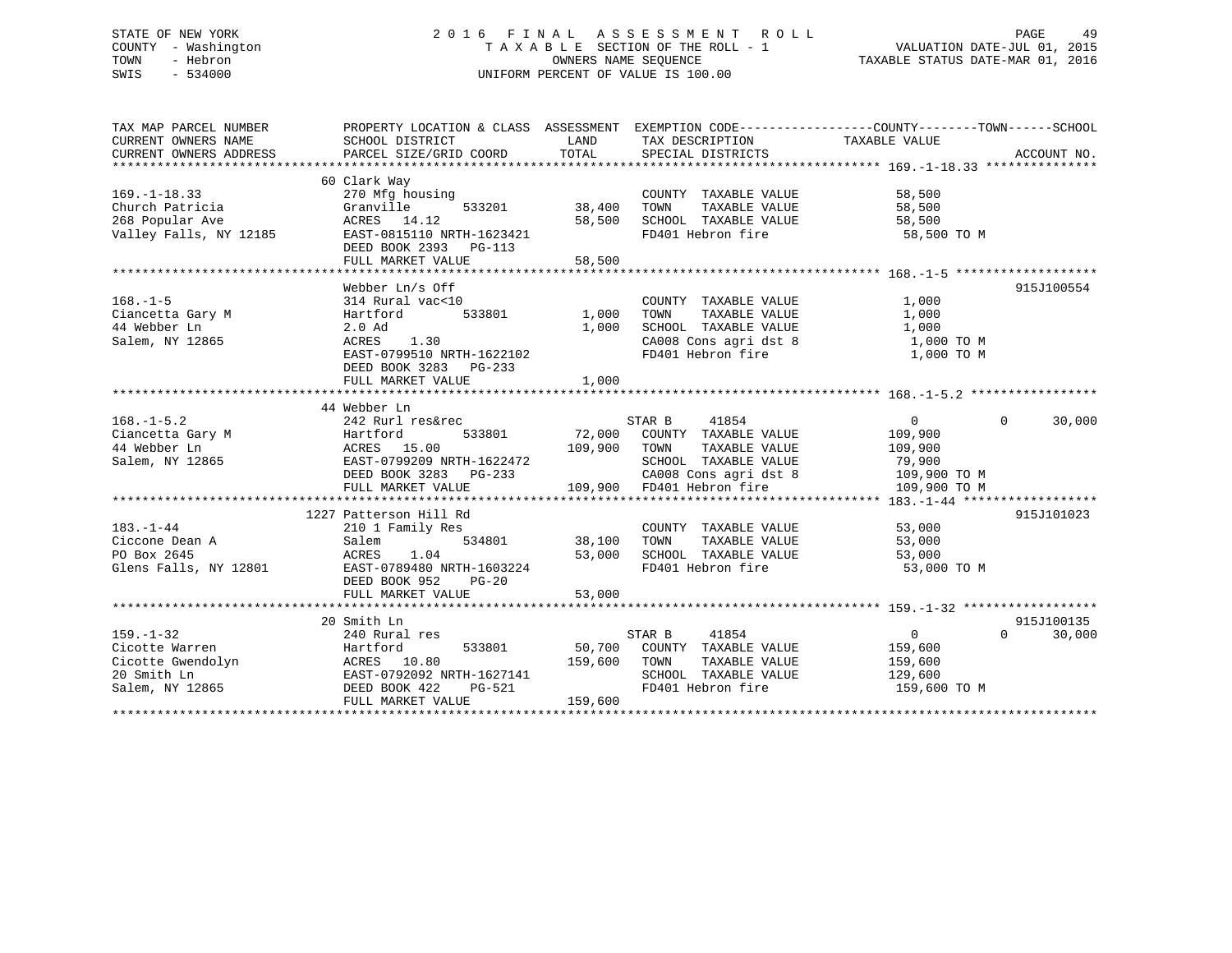# STATE OF NEW YORK 2 0 1 6 F I N A L A S S E S S M E N T R O L L PAGE 50 COUNTY - Washington T A X A B L E SECTION OF THE ROLL - 1 VALUATION DATE-JUL 01, 2015 TOWN - Hebron OWNERS NAME SEQUENCE TAXABLE STATUS DATE-MAR 01, 2016 SWIS - 534000 UNIFORM PERCENT OF VALUE IS 100.00

| TAX MAP PARCEL NUMBER<br>CURRENT OWNERS NAME<br>CURRENT OWNERS ADDRESS | PROPERTY LOCATION & CLASS ASSESSMENT<br>SCHOOL DISTRICT<br>PARCEL SIZE/GRID COORD | LAND<br>TOTAL | EXEMPTION CODE----------------COUNTY-------TOWN------SCHOOL<br>TAX DESCRIPTION<br>SPECIAL DISTRICTS | TAXABLE VALUE  |          | ACCOUNT NO.          |
|------------------------------------------------------------------------|-----------------------------------------------------------------------------------|---------------|-----------------------------------------------------------------------------------------------------|----------------|----------|----------------------|
| *************************                                              |                                                                                   |               |                                                                                                     |                |          |                      |
|                                                                        | 38 Smith Ln                                                                       |               |                                                                                                     |                |          | 915J101785           |
| $159. - 1 - 32.1$                                                      | 210 1 Family Res                                                                  |               | STAR B<br>41854                                                                                     | $\overline{0}$ | $\Omega$ | 30,000               |
| Cicotte Warren A                                                       | 533801<br>Hartford                                                                | 38,500        | COUNTY TAXABLE VALUE                                                                                | 150,500        |          |                      |
| Cicotte Janet                                                          | 3.60<br>ACRES                                                                     | 150,500       | TOWN<br>TAXABLE VALUE                                                                               | 150,500        |          |                      |
| 38 Smith Ln                                                            | EAST-0792496 NRTH-1627380                                                         |               | SCHOOL TAXABLE VALUE                                                                                | 120,500        |          |                      |
| Salem, NY 12865                                                        | DEED BOOK 628<br>PG-141                                                           |               | FD401 Hebron fire                                                                                   | 150,500 TO M   |          |                      |
|                                                                        | FULL MARKET VALUE                                                                 | 150,500       |                                                                                                     |                |          |                      |
|                                                                        |                                                                                   |               |                                                                                                     |                |          |                      |
|                                                                        | 4221 County Route 30                                                              |               |                                                                                                     | $\overline{0}$ | $\Omega$ | 915J100158<br>65,300 |
| $158. - 1 - 19$<br>Clark A John Jr                                     | 210 1 Family Res<br>Hartford<br>533801                                            | 38,200        | STAR EN<br>41834<br>COUNTY TAXABLE VALUE                                                            | 96,700         |          |                      |
| Clark Ruth M                                                           | ACRES<br>1.10                                                                     | 96,700        | TOWN<br>TAXABLE VALUE                                                                               | 96,700         |          |                      |
| 4222 County Route 30                                                   | EAST-0785903 NRTH-1626724                                                         |               | SCHOOL TAXABLE VALUE                                                                                | 31,400         |          |                      |
| Salem, NY 12865                                                        | DEED BOOK 3141 PG-251                                                             |               | CA008 Cons agri dst 8                                                                               | 96,700 TO M    |          |                      |
|                                                                        | FULL MARKET VALUE                                                                 |               | 96,700 FD401 Hebron fire                                                                            | 96,700 TO M    |          |                      |
|                                                                        |                                                                                   |               |                                                                                                     |                |          |                      |
|                                                                        | County Route 30                                                                   |               |                                                                                                     |                |          | 915J100646           |
| $167. - 1 - 3$                                                         | 314 Rural vac<10                                                                  |               | AGRI-D IND 41730                                                                                    | 5,010          | 5,010    | 5,010                |
| Clark A. John Jr.                                                      | 533801<br>Hartford                                                                | 42,000        | COUNTY TAXABLE VALUE                                                                                | 36,990         |          |                      |
| Clark Ruth M                                                           | ACRES 10.00                                                                       | 42,000        | TOWN<br>TAXABLE VALUE                                                                               | 36,990         |          |                      |
| 4221 County Route 30                                                   | EAST-0785839 NRTH-1626260                                                         |               | SCHOOL TAXABLE VALUE                                                                                | 36,990         |          |                      |
| Salem, NY 12865                                                        | DEED BOOK 2909 PG-236                                                             |               | FD401 Hebron fire                                                                                   | 42,000 TO M    |          |                      |
|                                                                        | FULL MARKET VALUE                                                                 | 42,000        |                                                                                                     |                |          |                      |
| MAY BE SUBJECT TO PAYMENT<br>UNDER AGDIST LAW TIL 2023                 |                                                                                   |               |                                                                                                     |                |          |                      |
|                                                                        |                                                                                   |               |                                                                                                     |                |          |                      |
|                                                                        | County Route 45                                                                   |               |                                                                                                     |                |          | 915J100292           |
| $167. - 1 - 1$                                                         | 314 Rural vac<10                                                                  |               | 41720<br>AG DIST                                                                                    | 16,044         | 16,044   | 16,044               |
| Clark David P                                                          | 532001<br>Argyle                                                                  | 84,900        | COUNTY TAXABLE VALUE                                                                                | 68,856         |          |                      |
| Clark Christine R                                                      | ACRES 44.50                                                                       | 84,900        | TOWN<br>TAXABLE VALUE                                                                               | 68,856         |          |                      |
| 1094 Ct Rt 45                                                          | EAST-0784826 NRTH-1625598                                                         |               | SCHOOL TAXABLE VALUE                                                                                | 68,856         |          |                      |
| Arqyle, NY 12809                                                       | DEED BOOK 709<br>$PG-218$                                                         |               | CA008 Cons agri dst 8                                                                               | 68,856 TO M    |          |                      |
|                                                                        | FULL MARKET VALUE                                                                 | 84,900        | 16,044 EX                                                                                           |                |          |                      |
| MAY BE SUBJECT TO PAYMENT                                              |                                                                                   |               | FD401 Hebron fire                                                                                   | 84,900 TO M    |          |                      |
| UNDER AGDIST LAW TIL 2020                                              |                                                                                   |               |                                                                                                     |                |          |                      |
|                                                                        |                                                                                   |               |                                                                                                     |                |          |                      |
|                                                                        | 1094 County Route 45                                                              |               |                                                                                                     |                |          | 915J101054           |
| $167. - 1 - 2$                                                         | 210 1 Family Res                                                                  |               | 41720<br>AG DIST                                                                                    | 6,842          | 6,842    | 6,842                |
| Clark David P                                                          | 532001<br>Argyle                                                                  | 57,400 STAR B | 41854                                                                                               | $\Omega$       | $\Omega$ | 30,000               |
| Clark Christine                                                        | ACRES<br>7.70                                                                     | 154,000       | COUNTY TAXABLE VALUE                                                                                | 147,158        |          |                      |
| 1094 County Route 45                                                   | EAST-0784576 NRTH-1625967                                                         |               | TAXABLE VALUE<br>TOWN                                                                               | 147,158        |          |                      |
| Argyle, NY 12809                                                       | DEED BOOK 709<br><b>PG-218</b>                                                    |               | SCHOOL TAXABLE VALUE                                                                                | 117,158        |          |                      |
| MAY BE SUBJECT TO PAYMENT                                              | FULL MARKET VALUE                                                                 | 154,000       | CA008 Cons agri dst 8<br>6,842 EX                                                                   | 147,158 TO M   |          |                      |
| UNDER AGDIST LAW TIL 2020                                              |                                                                                   |               | FD401 Hebron fire                                                                                   | 154,000 TO M   |          |                      |
| *********************                                                  |                                                                                   |               |                                                                                                     |                |          |                      |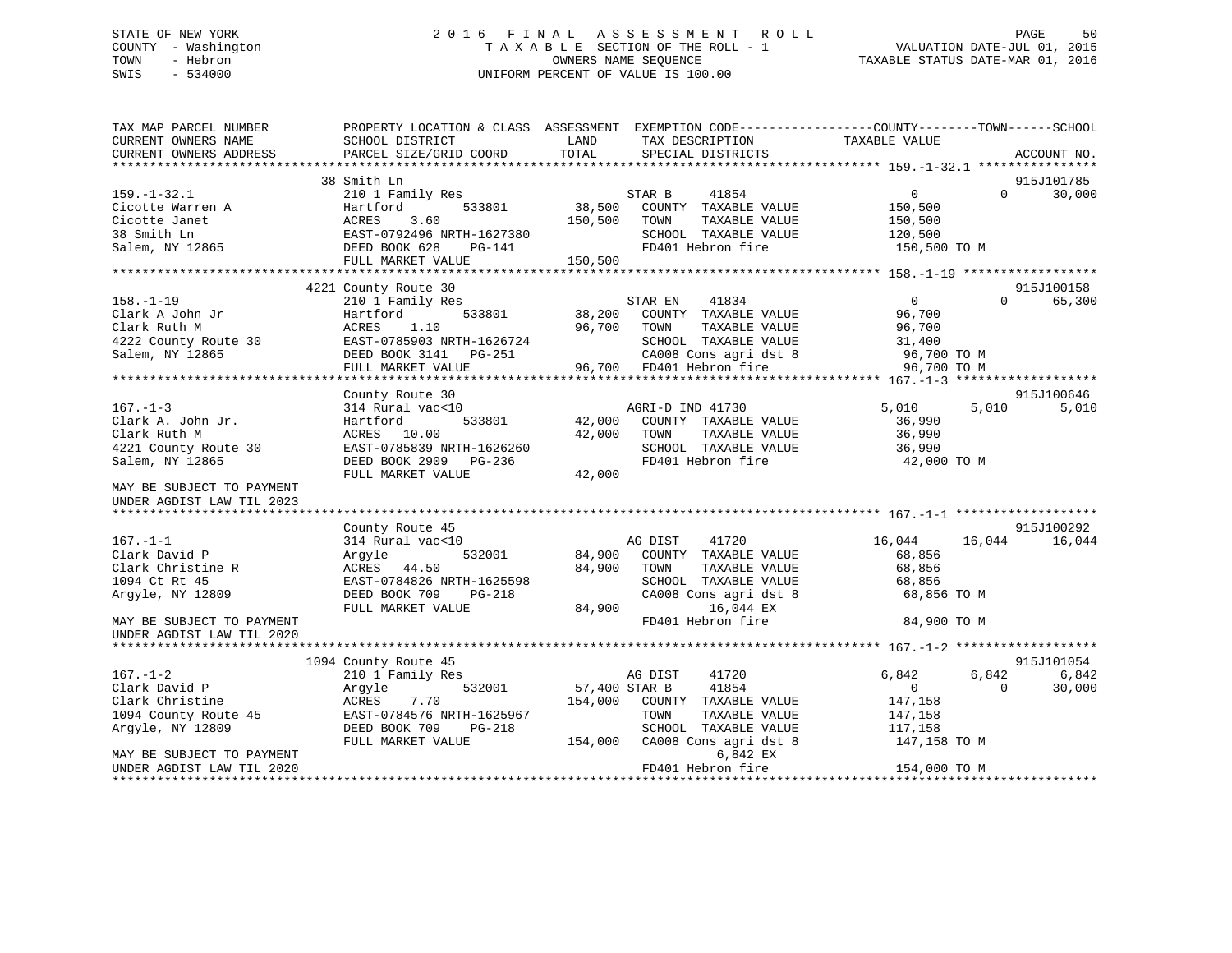# STATE OF NEW YORK 2 0 1 6 F I N A L A S S E S S M E N T R O L L PAGE 51 COUNTY - Washington T A X A B L E SECTION OF THE ROLL - 1 VALUATION DATE-JUL 01, 2015 TOWN - Hebron OWNERS NAME SEQUENCE TAXABLE STATUS DATE-MAR 01, 2016 SWIS - 534000 UNIFORM PERCENT OF VALUE IS 100.00

| 3967 County Route 30<br>915J100137<br>AGED-ALL<br>20,300 STAR EN<br>$167. - 1 - 43$<br>210 1 Family Res<br>AGED-ALL<br>41800<br>34,050<br>34,050<br>34,050<br>534801<br>Clark Delbert J<br>41834<br>$\overline{0}$<br>34,050<br>Salem<br>$\overline{0}$<br>Clark Anne K<br>FRNT 105.00 DPTH 130.00<br>68,100 COUNTY TAXABLE VALUE<br>34,050<br>3967 County Route 30<br>EAST-0788722 NRTH-1621243<br>TAXABLE VALUE<br>34,050<br>$\Omega$<br>Salem, NY 12865<br>DEED BOOK 788<br>PG-110<br>68,100 TO M<br>68,100 FD401 Hebron fire<br>FULL MARKET VALUE<br>3924 County Route 30<br>915J101115<br>$167. - 1 - 25.2$<br>$\Omega$<br>270 Mfg housing<br>STAR B<br>41854<br>$\Omega$<br>30,000<br>534801<br>35,800<br>Clark Jody J<br>Salem<br>COUNTY TAXABLE VALUE<br>54,800<br>Clark Heather M<br>ACRES<br>4.50 BANK<br>54,800<br>TOWN<br>TAXABLE VALUE<br>54,800<br>998<br>EAST-0789726 NRTH-1620563<br>SCHOOL TAXABLE VALUE<br>3924 County Route 30<br>24,800<br>FD401 Hebron fire<br>54,800 TO M<br>Salem, NY 12865<br>DEED BOOK 931<br>PG-255<br>FULL MARKET VALUE<br>54,800<br>915J101648<br>40 Crystal View Way<br>$143. - 1 - 44$<br>210 1 Family Res<br>STAR B<br>41854<br>$\overline{0}$<br>30,000<br>$\Omega$<br>533201<br>52,200 COUNTY TAXABLE VALUE<br>Clark Joseph J<br>Granville<br>166,000<br>166,000<br>Clark Deborah L<br>ag commit 705/59<br>TAXABLE VALUE<br>TOWN<br>166,000<br>PO Box 121<br>Lot 3-Phase 1<br>SCHOOL TAXABLE VALUE<br>136,000<br>Pawlet, VT 05761<br>ACRES<br>5.10<br>CA008 Cons agri dst 8<br>166,000 TO M<br>FD401 Hebron fire<br>EAST-0810827 NRTH-1645177<br>166,000 TO M<br>DEED BOOK 3488 PG-152<br>166,000<br>FULL MARKET VALUE<br>915J100139<br>893 Callaway Rd<br>$167. - 1 - 53$<br>41854<br>$\overline{0}$<br>$\Omega$<br>30,000<br>210 1 Family Res<br>STAR B<br>Clark Wesley A<br>532001<br>47,300 COUNTY TAXABLE VALUE<br>123,000<br>Argyle<br>Herrlin Phyllis A<br>ACRES<br>4.00<br>123,000<br>TAXABLE VALUE<br>TOWN<br>123,000<br>PO Box 213<br>EAST-0784661 NRTH-1621766<br>SCHOOL TAXABLE VALUE<br>93,000<br>123,000 TO M<br>DEED BOOK 2955 PG-280<br>CA006 Cons agri dst 6<br>Arqyle, NY 12809<br>123,000 FD401 Hebron fire<br>FULL MARKET VALUE<br>123,000 TO M<br>6551 State Route 22<br>915J100562<br>AGED-TOWN 41803<br>33,320<br>$177. - 1 - 14$<br>210 1 Family Res<br>$\Omega$<br>$\Omega$<br>534801 21,800 AGE-CO/SCH 41805<br>41,650<br>Clayton Mary Anne<br>41,650<br>$\Omega$<br>Salem<br>FRNT 87.00 DPTH 84.00<br>$\overline{0}$<br>41,650<br>6551 State Route 22<br>83,300 STAR EN<br>41834<br>$\Omega$<br>Salem, NY 12865<br>ACRES<br>0.17<br>COUNTY TAXABLE VALUE<br>41,650<br>49,980<br>EAST-0815250 NRTH-1615686<br>TOWN<br>TAXABLE VALUE<br>DEED BOOK 614<br>SCHOOL TAXABLE VALUE<br>$\Omega$<br>$PG-14$<br>83,300 TO M<br>83,300 FD401 Hebron fire<br>FULL MARKET VALUE | TAX MAP PARCEL NUMBER<br>CURRENT OWNERS NAME | SCHOOL DISTRICT        | PROPERTY LOCATION & CLASS ASSESSMENT EXEMPTION CODE----------------COUNTY-------TOWN-----SCHOOL<br>LAND<br>TAX DESCRIPTION | TAXABLE VALUE |
|------------------------------------------------------------------------------------------------------------------------------------------------------------------------------------------------------------------------------------------------------------------------------------------------------------------------------------------------------------------------------------------------------------------------------------------------------------------------------------------------------------------------------------------------------------------------------------------------------------------------------------------------------------------------------------------------------------------------------------------------------------------------------------------------------------------------------------------------------------------------------------------------------------------------------------------------------------------------------------------------------------------------------------------------------------------------------------------------------------------------------------------------------------------------------------------------------------------------------------------------------------------------------------------------------------------------------------------------------------------------------------------------------------------------------------------------------------------------------------------------------------------------------------------------------------------------------------------------------------------------------------------------------------------------------------------------------------------------------------------------------------------------------------------------------------------------------------------------------------------------------------------------------------------------------------------------------------------------------------------------------------------------------------------------------------------------------------------------------------------------------------------------------------------------------------------------------------------------------------------------------------------------------------------------------------------------------------------------------------------------------------------------------------------------------------------------------------------------------------------------------------------------------------------------------------------------------------------------------------------------------------------------------------------------------------------------------------------------------------------------------------------------------------------------------------------------------------------------|----------------------------------------------|------------------------|----------------------------------------------------------------------------------------------------------------------------|---------------|
|                                                                                                                                                                                                                                                                                                                                                                                                                                                                                                                                                                                                                                                                                                                                                                                                                                                                                                                                                                                                                                                                                                                                                                                                                                                                                                                                                                                                                                                                                                                                                                                                                                                                                                                                                                                                                                                                                                                                                                                                                                                                                                                                                                                                                                                                                                                                                                                                                                                                                                                                                                                                                                                                                                                                                                                                                                                | CURRENT OWNERS ADDRESS                       | PARCEL SIZE/GRID COORD | TOTAL<br>SPECIAL DISTRICTS                                                                                                 | ACCOUNT NO.   |
|                                                                                                                                                                                                                                                                                                                                                                                                                                                                                                                                                                                                                                                                                                                                                                                                                                                                                                                                                                                                                                                                                                                                                                                                                                                                                                                                                                                                                                                                                                                                                                                                                                                                                                                                                                                                                                                                                                                                                                                                                                                                                                                                                                                                                                                                                                                                                                                                                                                                                                                                                                                                                                                                                                                                                                                                                                                |                                              |                        |                                                                                                                            |               |
|                                                                                                                                                                                                                                                                                                                                                                                                                                                                                                                                                                                                                                                                                                                                                                                                                                                                                                                                                                                                                                                                                                                                                                                                                                                                                                                                                                                                                                                                                                                                                                                                                                                                                                                                                                                                                                                                                                                                                                                                                                                                                                                                                                                                                                                                                                                                                                                                                                                                                                                                                                                                                                                                                                                                                                                                                                                |                                              |                        |                                                                                                                            |               |
|                                                                                                                                                                                                                                                                                                                                                                                                                                                                                                                                                                                                                                                                                                                                                                                                                                                                                                                                                                                                                                                                                                                                                                                                                                                                                                                                                                                                                                                                                                                                                                                                                                                                                                                                                                                                                                                                                                                                                                                                                                                                                                                                                                                                                                                                                                                                                                                                                                                                                                                                                                                                                                                                                                                                                                                                                                                |                                              |                        |                                                                                                                            |               |
|                                                                                                                                                                                                                                                                                                                                                                                                                                                                                                                                                                                                                                                                                                                                                                                                                                                                                                                                                                                                                                                                                                                                                                                                                                                                                                                                                                                                                                                                                                                                                                                                                                                                                                                                                                                                                                                                                                                                                                                                                                                                                                                                                                                                                                                                                                                                                                                                                                                                                                                                                                                                                                                                                                                                                                                                                                                |                                              |                        |                                                                                                                            |               |
|                                                                                                                                                                                                                                                                                                                                                                                                                                                                                                                                                                                                                                                                                                                                                                                                                                                                                                                                                                                                                                                                                                                                                                                                                                                                                                                                                                                                                                                                                                                                                                                                                                                                                                                                                                                                                                                                                                                                                                                                                                                                                                                                                                                                                                                                                                                                                                                                                                                                                                                                                                                                                                                                                                                                                                                                                                                |                                              |                        |                                                                                                                            |               |
|                                                                                                                                                                                                                                                                                                                                                                                                                                                                                                                                                                                                                                                                                                                                                                                                                                                                                                                                                                                                                                                                                                                                                                                                                                                                                                                                                                                                                                                                                                                                                                                                                                                                                                                                                                                                                                                                                                                                                                                                                                                                                                                                                                                                                                                                                                                                                                                                                                                                                                                                                                                                                                                                                                                                                                                                                                                |                                              |                        |                                                                                                                            |               |
|                                                                                                                                                                                                                                                                                                                                                                                                                                                                                                                                                                                                                                                                                                                                                                                                                                                                                                                                                                                                                                                                                                                                                                                                                                                                                                                                                                                                                                                                                                                                                                                                                                                                                                                                                                                                                                                                                                                                                                                                                                                                                                                                                                                                                                                                                                                                                                                                                                                                                                                                                                                                                                                                                                                                                                                                                                                |                                              |                        |                                                                                                                            |               |
|                                                                                                                                                                                                                                                                                                                                                                                                                                                                                                                                                                                                                                                                                                                                                                                                                                                                                                                                                                                                                                                                                                                                                                                                                                                                                                                                                                                                                                                                                                                                                                                                                                                                                                                                                                                                                                                                                                                                                                                                                                                                                                                                                                                                                                                                                                                                                                                                                                                                                                                                                                                                                                                                                                                                                                                                                                                |                                              |                        |                                                                                                                            |               |
|                                                                                                                                                                                                                                                                                                                                                                                                                                                                                                                                                                                                                                                                                                                                                                                                                                                                                                                                                                                                                                                                                                                                                                                                                                                                                                                                                                                                                                                                                                                                                                                                                                                                                                                                                                                                                                                                                                                                                                                                                                                                                                                                                                                                                                                                                                                                                                                                                                                                                                                                                                                                                                                                                                                                                                                                                                                |                                              |                        |                                                                                                                            |               |
|                                                                                                                                                                                                                                                                                                                                                                                                                                                                                                                                                                                                                                                                                                                                                                                                                                                                                                                                                                                                                                                                                                                                                                                                                                                                                                                                                                                                                                                                                                                                                                                                                                                                                                                                                                                                                                                                                                                                                                                                                                                                                                                                                                                                                                                                                                                                                                                                                                                                                                                                                                                                                                                                                                                                                                                                                                                |                                              |                        |                                                                                                                            |               |
|                                                                                                                                                                                                                                                                                                                                                                                                                                                                                                                                                                                                                                                                                                                                                                                                                                                                                                                                                                                                                                                                                                                                                                                                                                                                                                                                                                                                                                                                                                                                                                                                                                                                                                                                                                                                                                                                                                                                                                                                                                                                                                                                                                                                                                                                                                                                                                                                                                                                                                                                                                                                                                                                                                                                                                                                                                                |                                              |                        |                                                                                                                            |               |
|                                                                                                                                                                                                                                                                                                                                                                                                                                                                                                                                                                                                                                                                                                                                                                                                                                                                                                                                                                                                                                                                                                                                                                                                                                                                                                                                                                                                                                                                                                                                                                                                                                                                                                                                                                                                                                                                                                                                                                                                                                                                                                                                                                                                                                                                                                                                                                                                                                                                                                                                                                                                                                                                                                                                                                                                                                                |                                              |                        |                                                                                                                            |               |
|                                                                                                                                                                                                                                                                                                                                                                                                                                                                                                                                                                                                                                                                                                                                                                                                                                                                                                                                                                                                                                                                                                                                                                                                                                                                                                                                                                                                                                                                                                                                                                                                                                                                                                                                                                                                                                                                                                                                                                                                                                                                                                                                                                                                                                                                                                                                                                                                                                                                                                                                                                                                                                                                                                                                                                                                                                                |                                              |                        |                                                                                                                            |               |
|                                                                                                                                                                                                                                                                                                                                                                                                                                                                                                                                                                                                                                                                                                                                                                                                                                                                                                                                                                                                                                                                                                                                                                                                                                                                                                                                                                                                                                                                                                                                                                                                                                                                                                                                                                                                                                                                                                                                                                                                                                                                                                                                                                                                                                                                                                                                                                                                                                                                                                                                                                                                                                                                                                                                                                                                                                                |                                              |                        |                                                                                                                            |               |
|                                                                                                                                                                                                                                                                                                                                                                                                                                                                                                                                                                                                                                                                                                                                                                                                                                                                                                                                                                                                                                                                                                                                                                                                                                                                                                                                                                                                                                                                                                                                                                                                                                                                                                                                                                                                                                                                                                                                                                                                                                                                                                                                                                                                                                                                                                                                                                                                                                                                                                                                                                                                                                                                                                                                                                                                                                                |                                              |                        |                                                                                                                            |               |
|                                                                                                                                                                                                                                                                                                                                                                                                                                                                                                                                                                                                                                                                                                                                                                                                                                                                                                                                                                                                                                                                                                                                                                                                                                                                                                                                                                                                                                                                                                                                                                                                                                                                                                                                                                                                                                                                                                                                                                                                                                                                                                                                                                                                                                                                                                                                                                                                                                                                                                                                                                                                                                                                                                                                                                                                                                                |                                              |                        |                                                                                                                            |               |
|                                                                                                                                                                                                                                                                                                                                                                                                                                                                                                                                                                                                                                                                                                                                                                                                                                                                                                                                                                                                                                                                                                                                                                                                                                                                                                                                                                                                                                                                                                                                                                                                                                                                                                                                                                                                                                                                                                                                                                                                                                                                                                                                                                                                                                                                                                                                                                                                                                                                                                                                                                                                                                                                                                                                                                                                                                                |                                              |                        |                                                                                                                            |               |
|                                                                                                                                                                                                                                                                                                                                                                                                                                                                                                                                                                                                                                                                                                                                                                                                                                                                                                                                                                                                                                                                                                                                                                                                                                                                                                                                                                                                                                                                                                                                                                                                                                                                                                                                                                                                                                                                                                                                                                                                                                                                                                                                                                                                                                                                                                                                                                                                                                                                                                                                                                                                                                                                                                                                                                                                                                                |                                              |                        |                                                                                                                            |               |
|                                                                                                                                                                                                                                                                                                                                                                                                                                                                                                                                                                                                                                                                                                                                                                                                                                                                                                                                                                                                                                                                                                                                                                                                                                                                                                                                                                                                                                                                                                                                                                                                                                                                                                                                                                                                                                                                                                                                                                                                                                                                                                                                                                                                                                                                                                                                                                                                                                                                                                                                                                                                                                                                                                                                                                                                                                                |                                              |                        |                                                                                                                            |               |
|                                                                                                                                                                                                                                                                                                                                                                                                                                                                                                                                                                                                                                                                                                                                                                                                                                                                                                                                                                                                                                                                                                                                                                                                                                                                                                                                                                                                                                                                                                                                                                                                                                                                                                                                                                                                                                                                                                                                                                                                                                                                                                                                                                                                                                                                                                                                                                                                                                                                                                                                                                                                                                                                                                                                                                                                                                                |                                              |                        |                                                                                                                            |               |
|                                                                                                                                                                                                                                                                                                                                                                                                                                                                                                                                                                                                                                                                                                                                                                                                                                                                                                                                                                                                                                                                                                                                                                                                                                                                                                                                                                                                                                                                                                                                                                                                                                                                                                                                                                                                                                                                                                                                                                                                                                                                                                                                                                                                                                                                                                                                                                                                                                                                                                                                                                                                                                                                                                                                                                                                                                                |                                              |                        |                                                                                                                            |               |
|                                                                                                                                                                                                                                                                                                                                                                                                                                                                                                                                                                                                                                                                                                                                                                                                                                                                                                                                                                                                                                                                                                                                                                                                                                                                                                                                                                                                                                                                                                                                                                                                                                                                                                                                                                                                                                                                                                                                                                                                                                                                                                                                                                                                                                                                                                                                                                                                                                                                                                                                                                                                                                                                                                                                                                                                                                                |                                              |                        |                                                                                                                            |               |
|                                                                                                                                                                                                                                                                                                                                                                                                                                                                                                                                                                                                                                                                                                                                                                                                                                                                                                                                                                                                                                                                                                                                                                                                                                                                                                                                                                                                                                                                                                                                                                                                                                                                                                                                                                                                                                                                                                                                                                                                                                                                                                                                                                                                                                                                                                                                                                                                                                                                                                                                                                                                                                                                                                                                                                                                                                                |                                              |                        |                                                                                                                            |               |
|                                                                                                                                                                                                                                                                                                                                                                                                                                                                                                                                                                                                                                                                                                                                                                                                                                                                                                                                                                                                                                                                                                                                                                                                                                                                                                                                                                                                                                                                                                                                                                                                                                                                                                                                                                                                                                                                                                                                                                                                                                                                                                                                                                                                                                                                                                                                                                                                                                                                                                                                                                                                                                                                                                                                                                                                                                                |                                              |                        |                                                                                                                            |               |
|                                                                                                                                                                                                                                                                                                                                                                                                                                                                                                                                                                                                                                                                                                                                                                                                                                                                                                                                                                                                                                                                                                                                                                                                                                                                                                                                                                                                                                                                                                                                                                                                                                                                                                                                                                                                                                                                                                                                                                                                                                                                                                                                                                                                                                                                                                                                                                                                                                                                                                                                                                                                                                                                                                                                                                                                                                                |                                              |                        |                                                                                                                            |               |
|                                                                                                                                                                                                                                                                                                                                                                                                                                                                                                                                                                                                                                                                                                                                                                                                                                                                                                                                                                                                                                                                                                                                                                                                                                                                                                                                                                                                                                                                                                                                                                                                                                                                                                                                                                                                                                                                                                                                                                                                                                                                                                                                                                                                                                                                                                                                                                                                                                                                                                                                                                                                                                                                                                                                                                                                                                                |                                              |                        |                                                                                                                            |               |
|                                                                                                                                                                                                                                                                                                                                                                                                                                                                                                                                                                                                                                                                                                                                                                                                                                                                                                                                                                                                                                                                                                                                                                                                                                                                                                                                                                                                                                                                                                                                                                                                                                                                                                                                                                                                                                                                                                                                                                                                                                                                                                                                                                                                                                                                                                                                                                                                                                                                                                                                                                                                                                                                                                                                                                                                                                                |                                              |                        |                                                                                                                            |               |
|                                                                                                                                                                                                                                                                                                                                                                                                                                                                                                                                                                                                                                                                                                                                                                                                                                                                                                                                                                                                                                                                                                                                                                                                                                                                                                                                                                                                                                                                                                                                                                                                                                                                                                                                                                                                                                                                                                                                                                                                                                                                                                                                                                                                                                                                                                                                                                                                                                                                                                                                                                                                                                                                                                                                                                                                                                                |                                              |                        |                                                                                                                            |               |
|                                                                                                                                                                                                                                                                                                                                                                                                                                                                                                                                                                                                                                                                                                                                                                                                                                                                                                                                                                                                                                                                                                                                                                                                                                                                                                                                                                                                                                                                                                                                                                                                                                                                                                                                                                                                                                                                                                                                                                                                                                                                                                                                                                                                                                                                                                                                                                                                                                                                                                                                                                                                                                                                                                                                                                                                                                                |                                              |                        |                                                                                                                            |               |
|                                                                                                                                                                                                                                                                                                                                                                                                                                                                                                                                                                                                                                                                                                                                                                                                                                                                                                                                                                                                                                                                                                                                                                                                                                                                                                                                                                                                                                                                                                                                                                                                                                                                                                                                                                                                                                                                                                                                                                                                                                                                                                                                                                                                                                                                                                                                                                                                                                                                                                                                                                                                                                                                                                                                                                                                                                                |                                              |                        |                                                                                                                            |               |
|                                                                                                                                                                                                                                                                                                                                                                                                                                                                                                                                                                                                                                                                                                                                                                                                                                                                                                                                                                                                                                                                                                                                                                                                                                                                                                                                                                                                                                                                                                                                                                                                                                                                                                                                                                                                                                                                                                                                                                                                                                                                                                                                                                                                                                                                                                                                                                                                                                                                                                                                                                                                                                                                                                                                                                                                                                                |                                              |                        |                                                                                                                            |               |
|                                                                                                                                                                                                                                                                                                                                                                                                                                                                                                                                                                                                                                                                                                                                                                                                                                                                                                                                                                                                                                                                                                                                                                                                                                                                                                                                                                                                                                                                                                                                                                                                                                                                                                                                                                                                                                                                                                                                                                                                                                                                                                                                                                                                                                                                                                                                                                                                                                                                                                                                                                                                                                                                                                                                                                                                                                                |                                              |                        |                                                                                                                            |               |
|                                                                                                                                                                                                                                                                                                                                                                                                                                                                                                                                                                                                                                                                                                                                                                                                                                                                                                                                                                                                                                                                                                                                                                                                                                                                                                                                                                                                                                                                                                                                                                                                                                                                                                                                                                                                                                                                                                                                                                                                                                                                                                                                                                                                                                                                                                                                                                                                                                                                                                                                                                                                                                                                                                                                                                                                                                                |                                              |                        |                                                                                                                            |               |
|                                                                                                                                                                                                                                                                                                                                                                                                                                                                                                                                                                                                                                                                                                                                                                                                                                                                                                                                                                                                                                                                                                                                                                                                                                                                                                                                                                                                                                                                                                                                                                                                                                                                                                                                                                                                                                                                                                                                                                                                                                                                                                                                                                                                                                                                                                                                                                                                                                                                                                                                                                                                                                                                                                                                                                                                                                                |                                              |                        |                                                                                                                            |               |
|                                                                                                                                                                                                                                                                                                                                                                                                                                                                                                                                                                                                                                                                                                                                                                                                                                                                                                                                                                                                                                                                                                                                                                                                                                                                                                                                                                                                                                                                                                                                                                                                                                                                                                                                                                                                                                                                                                                                                                                                                                                                                                                                                                                                                                                                                                                                                                                                                                                                                                                                                                                                                                                                                                                                                                                                                                                |                                              |                        |                                                                                                                            |               |
|                                                                                                                                                                                                                                                                                                                                                                                                                                                                                                                                                                                                                                                                                                                                                                                                                                                                                                                                                                                                                                                                                                                                                                                                                                                                                                                                                                                                                                                                                                                                                                                                                                                                                                                                                                                                                                                                                                                                                                                                                                                                                                                                                                                                                                                                                                                                                                                                                                                                                                                                                                                                                                                                                                                                                                                                                                                |                                              |                        |                                                                                                                            |               |
|                                                                                                                                                                                                                                                                                                                                                                                                                                                                                                                                                                                                                                                                                                                                                                                                                                                                                                                                                                                                                                                                                                                                                                                                                                                                                                                                                                                                                                                                                                                                                                                                                                                                                                                                                                                                                                                                                                                                                                                                                                                                                                                                                                                                                                                                                                                                                                                                                                                                                                                                                                                                                                                                                                                                                                                                                                                |                                              |                        |                                                                                                                            |               |
|                                                                                                                                                                                                                                                                                                                                                                                                                                                                                                                                                                                                                                                                                                                                                                                                                                                                                                                                                                                                                                                                                                                                                                                                                                                                                                                                                                                                                                                                                                                                                                                                                                                                                                                                                                                                                                                                                                                                                                                                                                                                                                                                                                                                                                                                                                                                                                                                                                                                                                                                                                                                                                                                                                                                                                                                                                                |                                              |                        |                                                                                                                            |               |
|                                                                                                                                                                                                                                                                                                                                                                                                                                                                                                                                                                                                                                                                                                                                                                                                                                                                                                                                                                                                                                                                                                                                                                                                                                                                                                                                                                                                                                                                                                                                                                                                                                                                                                                                                                                                                                                                                                                                                                                                                                                                                                                                                                                                                                                                                                                                                                                                                                                                                                                                                                                                                                                                                                                                                                                                                                                |                                              |                        |                                                                                                                            |               |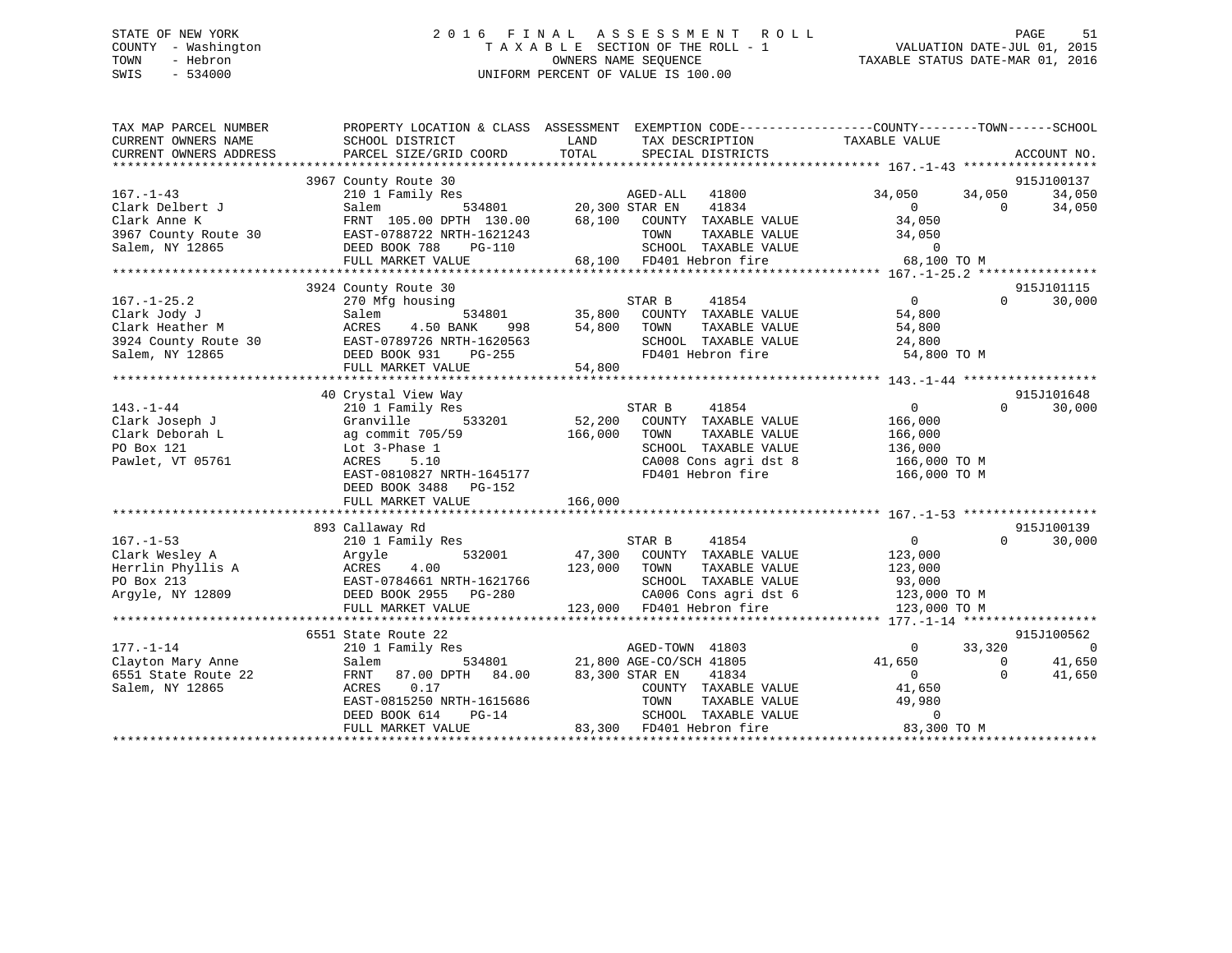# STATE OF NEW YORK 2 0 1 6 F I N A L A S S E S S M E N T R O L L PAGE 52 COUNTY - Washington T A X A B L E SECTION OF THE ROLL - 1 VALUATION DATE-JUL 01, 2015 TOWN - Hebron OWNERS NAME SEQUENCE TAXABLE STATUS DATE-MAR 01, 2016 SWIS - 534000 UNIFORM PERCENT OF VALUE IS 100.00

| TAX MAP PARCEL NUMBER<br>CURRENT OWNERS NAME<br>CURRENT OWNERS ADDRESS                                     | PROPERTY LOCATION & CLASS ASSESSMENT<br>SCHOOL DISTRICT<br>PARCEL SIZE/GRID COORD                                                                                                                    | LAND<br>TOTAL                | EXEMPTION CODE-----------------COUNTY-------TOWN------SCHOOL<br>TAX DESCRIPTION<br>SPECIAL DISTRICTS                                                                                                                                                 | TAXABLE VALUE                                                                                                                  | ACCOUNT NO.                      |
|------------------------------------------------------------------------------------------------------------|------------------------------------------------------------------------------------------------------------------------------------------------------------------------------------------------------|------------------------------|------------------------------------------------------------------------------------------------------------------------------------------------------------------------------------------------------------------------------------------------------|--------------------------------------------------------------------------------------------------------------------------------|----------------------------------|
| $177. - 1 - 3.12$<br>Clippinger Jacob S<br>Clippinger Marisa L<br>19 Lentine Way<br>Salem, NY 12865        | 19 Lentine Way<br>210 1 Family Res<br>534801<br>Salem<br>Subdivision Lot #4<br>3.12<br>ACRES<br>EAST-0805402 NRTH-1616648<br>DEED BOOK 3477 PG-136<br>FULL MARKET VALUE                              | 37,300<br>150,000<br>150,000 | STAR B<br>41854<br>COUNTY TAXABLE VALUE<br>TOWN<br>TAXABLE VALUE<br>SCHOOL TAXABLE VALUE<br>CA008 Cons agri dst 8<br>FD401 Hebron fire                                                                                                               | $\overline{0}$<br>150,000<br>150,000<br>120,000<br>150,000 ТО М<br>150,000 TO M                                                | 30,000<br>$\Omega$               |
| $143. - 1 - 15$<br>Cloutman Philip<br>Cloutman Janet<br>PO Box 103<br>West Pawlet, VT 05775                | 105 East Green Pond Way<br>260 Seasonal res - WTRFNT<br>Granville<br>533201<br>FRNT 249.00 DPTH 165.00<br>0.77<br>ACRES<br>EAST-0816091 NRTH-1643187<br>DEED BOOK 500<br>PG-897<br>FULL MARKET VALUE | 68,400<br>98,700<br>98,700   | COUNTY TAXABLE VALUE<br>TOWN<br>TAXABLE VALUE<br>SCHOOL TAXABLE VALUE<br>FD401 Hebron fire                                                                                                                                                           | 98,700<br>98,700<br>98,700<br>98,700 TO M                                                                                      | 915J100057                       |
| $170. - 1 - 15.18$<br>Coffey William J<br>Coffey Judith J<br>19 Dana Rd<br>Danbury, CT 06810               | 141 Indian Head Way<br>210 1 Family Res<br>533201<br>Granville<br>5.00<br>ACRES<br>EAST-0816274 NRTH-1621096<br>DEED BOOK 873<br>PG-50<br>FULL MARKET VALUE                                          | 42,000<br>189,000<br>189,000 | COUNTY TAXABLE VALUE<br>TAXABLE VALUE<br>TOWN<br>SCHOOL TAXABLE VALUE<br>FD401 Hebron fire                                                                                                                                                           | 189,000<br>189,000<br>189,000<br>189,000 TO M                                                                                  | 915J101421                       |
| $183.20 - 1 - 2$<br>Coldwell Donald R LE<br>Coldwell Alice M LE<br>3150 County Route 30<br>Salem, NY 12865 | 3150 County Route 30<br>210 1 Family Res<br>534801<br>Salem<br>FRNT 140.00 DPTH 160.00<br>ACRES<br>0.51<br>EAST-0792175 NRTH-1603178<br>DEED BOOK 2333<br>$PG-49$<br>FULL MARKET VALUE               | 133,200                      | 89 PCT OF VALUE USED FOR EXEMPTION PURPOSES<br>VET WAR CT 41121<br>25,000 STAR EN<br>41834<br>COUNTY TAXABLE VALUE<br>TAXABLE VALUE<br>TOWN<br>SCHOOL TAXABLE VALUE<br>CA008 Cons agri dst 8<br>133,200 FD401 Hebron fire<br>LD401 West hebron light | 17,782<br>17,782<br>$\overline{0}$<br>$\Omega$<br>115,418<br>115,418<br>67,900<br>133,200 TO M<br>133,200 TO M<br>133,200 TO M | 915J100148<br>$\Omega$<br>65,300 |
| $159. - 1 - 25.5$<br>Colos Robert<br>Longo Karen<br>102 Florence St<br>East Haven, CT 06513                | 119 Mountain Way<br>242 Rurl res&rec<br>Hartford<br>533801<br>Lot I<br>Waterfront<br>ACRES 17.22<br>EAST-0794772 NRTH-1627446<br>DEED BOOK 1830<br>PG-347<br>FULL MARKET VALUE                       | 60,300<br>155,800<br>155,800 | COUNTY TAXABLE VALUE<br>TOWN<br>TAXABLE VALUE<br>SCHOOL TAXABLE VALUE<br>FD401 Hebron fire                                                                                                                                                           | 155,800<br>155,800<br>155,800<br>155,800 TO M                                                                                  | 915J101694                       |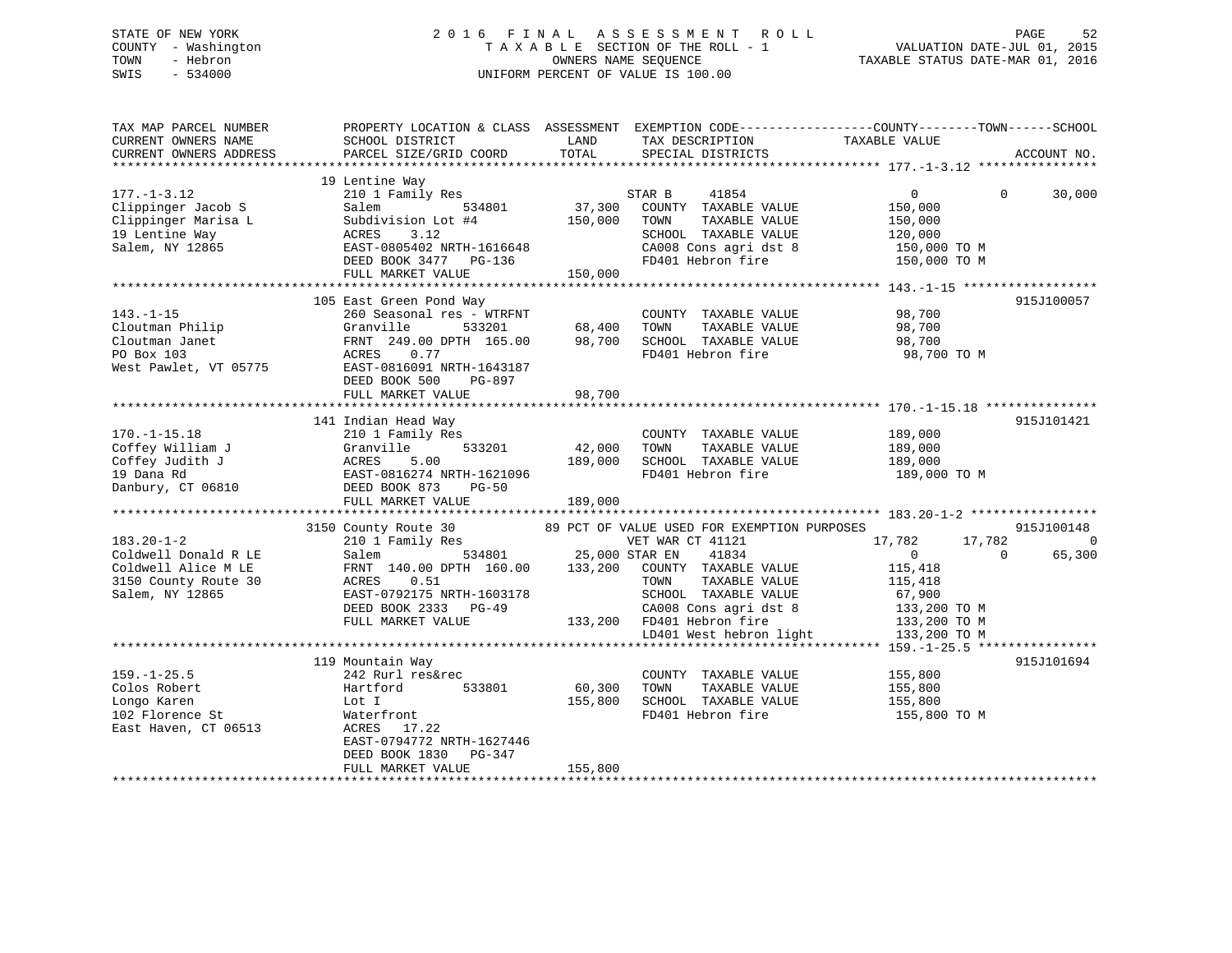# STATE OF NEW YORK 2 0 1 6 F I N A L A S S E S S M E N T R O L L PAGE 53 COUNTY - Washington T A X A B L E SECTION OF THE ROLL - 1 VALUATION DATE-JUL 01, 2015 TOWN - Hebron OWNERS NAME SEQUENCE TAXABLE STATUS DATE-MAR 01, 2016 SWIS - 534000 UNIFORM PERCENT OF VALUE IS 100.00

| TAX MAP PARCEL NUMBER<br>CURRENT OWNERS NAME<br>CURRENT OWNERS ADDRESS                                                                                                                                                        | SCHOOL DISTRICT<br>PARCEL SIZE/GRID COORD                                                                                                                                                   | LAND<br>TOTAL                   | TAX DESCRIPTION<br>SPECIAL DISTRICTS                                                                                                                                                                                                                | PROPERTY LOCATION & CLASS ASSESSMENT EXEMPTION CODE----------------COUNTY-------TOWN------SCHOOL<br>TAXABLE VALUE                                                                          | ACCOUNT NO.                    |
|-------------------------------------------------------------------------------------------------------------------------------------------------------------------------------------------------------------------------------|---------------------------------------------------------------------------------------------------------------------------------------------------------------------------------------------|---------------------------------|-----------------------------------------------------------------------------------------------------------------------------------------------------------------------------------------------------------------------------------------------------|--------------------------------------------------------------------------------------------------------------------------------------------------------------------------------------------|--------------------------------|
| $158. - 1 - 1$<br>Condell Rand<br>Condell Freya<br>127 Scott Hill Rd<br>Arqyle, NY 12809                                                                                                                                      | 127 Scott Hill Rd<br>210 1 Family Res<br>Arqyle<br>ACRES<br>4.44<br>EAST-0782612 NRTH-1628976<br>DEED BOOK 463<br><b>PG-571</b><br>FULL MARKET VALUE                                        | 532001 49,300 STAR B<br>198,100 | 87 PCT OF VALUE USED FOR EXEMPTION PURPOSES<br>VETWAR CTS 41120<br>41854<br>COUNTY TAXABLE VALUE<br>TOWN<br>FD401 Hebron fire                                                                                                                       | 25,852 18,000<br>$\overline{0}$<br>$\overline{0}$<br>172,248<br>TAXABLE VALUE 180,100<br>99-571 SCHOOL TAXABLE VALUE 162,100<br>198,100 CA008 Cons agri dst 8 198,100 TO M<br>198,100 TO M | 915J101048<br>6,000<br>30,000  |
| $152. - 2 - 16$<br>Conese Connie<br>2011 Hammond Ct<br>Hayes, VA 23072                                                                                                                                                        | County Route 28<br>ULE RUFAL VAC<10<br>Granville 533201 10,600<br>FRNT 200.00 DPTH 215.00 10,600<br>EAST-0810668 NPTH 1640000 10,600<br>EAST-0810668 NRTH-1642389<br>DEED BOOK W 598 PG-141 |                                 | COUNTY TAXABLE VALUE 10,600<br>$\begin{tabular}{lllllllllll} \textsc{Tom} & \textsc{TrXABLE} & \textsc{Value} & & \textsc{10,600} \\ \textsc{SCHOOL} & \textsc{TrXABLE} & \textsc{Value} & & \textsc{10,600} \\ \end{tabular}$<br>FD401 Hebron fire | 10,600 TO M                                                                                                                                                                                | 915J100552                     |
| $161. - 2 - 3.7$<br>Conklin David<br>Conklin David<br>Conklin Joanne<br>225 Grove St<br>Bennington, VT 05201<br>Conklin David<br>225 Grove St<br>EAST-0823107 NRTH-1626758<br>DEED BOOK 2875<br>PG-250<br>CONS 2875<br>PG-250 | 85 Rykowski Ln<br>312 Vac w/imprv<br>533201 16,500                                                                                                                                          | 23,300                          | COUNTY TAXABLE VALUE 23,300<br>TOWN<br>SCHOOL TAXABLE VALUE<br>FD401 Hebron fire                                                                                                                                                                    | TAXABLE VALUE 23,300<br>23,300<br>23,300 TO M                                                                                                                                              | 915J101352                     |
| $170. - 1 - 13.17$<br>Conley Eugene M<br>376 Indian Head Way<br>Salem, NY 12865<br>Salem, NY 12865                                                                                                                            | 376 Indian Head Way<br>210 1 Family Res<br>Granville<br>3.25 BANK<br>ACRES<br>EAST-0816805 NRTH-1618080<br>DEED BOOK 2576    PG-274<br>FULL MARKET VALUE                                    | 533201 37,600 STAR EN           | AGED-ALL 41800<br>41834<br>999 105,100 COUNTY TAXABLE VALUE 52,550<br>105,100 FD401 Hebron fire                                                                                                                                                     | 52,550<br>52,550<br>$\overline{0}$<br>$\Omega$<br>TOWN TAXABLE VALUE 52,550<br>SCHOOL TAXABLE VALUE 52,550<br>FD401 Hebron fire 105,100 TO M                                               | 915J101529<br>52,550<br>52,550 |
| $185. - 1 - 6.2$<br>Conover Kevin W<br>95 Sky manor Rd<br>Pittstown, NJ 08867                                                                                                                                                 | 311 Allen Rd<br>260 Seasonal res<br>534801<br>Salem<br>1.80<br>ACRES<br>EAST-0809428 NRTH-1609415<br>DEED BOOK 2813 PG-191<br>FULL MARKET VALUE                                             | 14,000<br>42,200<br>42,200      | COUNTY TAXABLE VALUE<br>TOWN<br>TAXABLE VALUE<br>SCHOOL TAXABLE VALUE 42,200                                                                                                                                                                        | 42,200<br>42,200<br>FD401 Hebron fire 42,200 TO M                                                                                                                                          | 915J101017                     |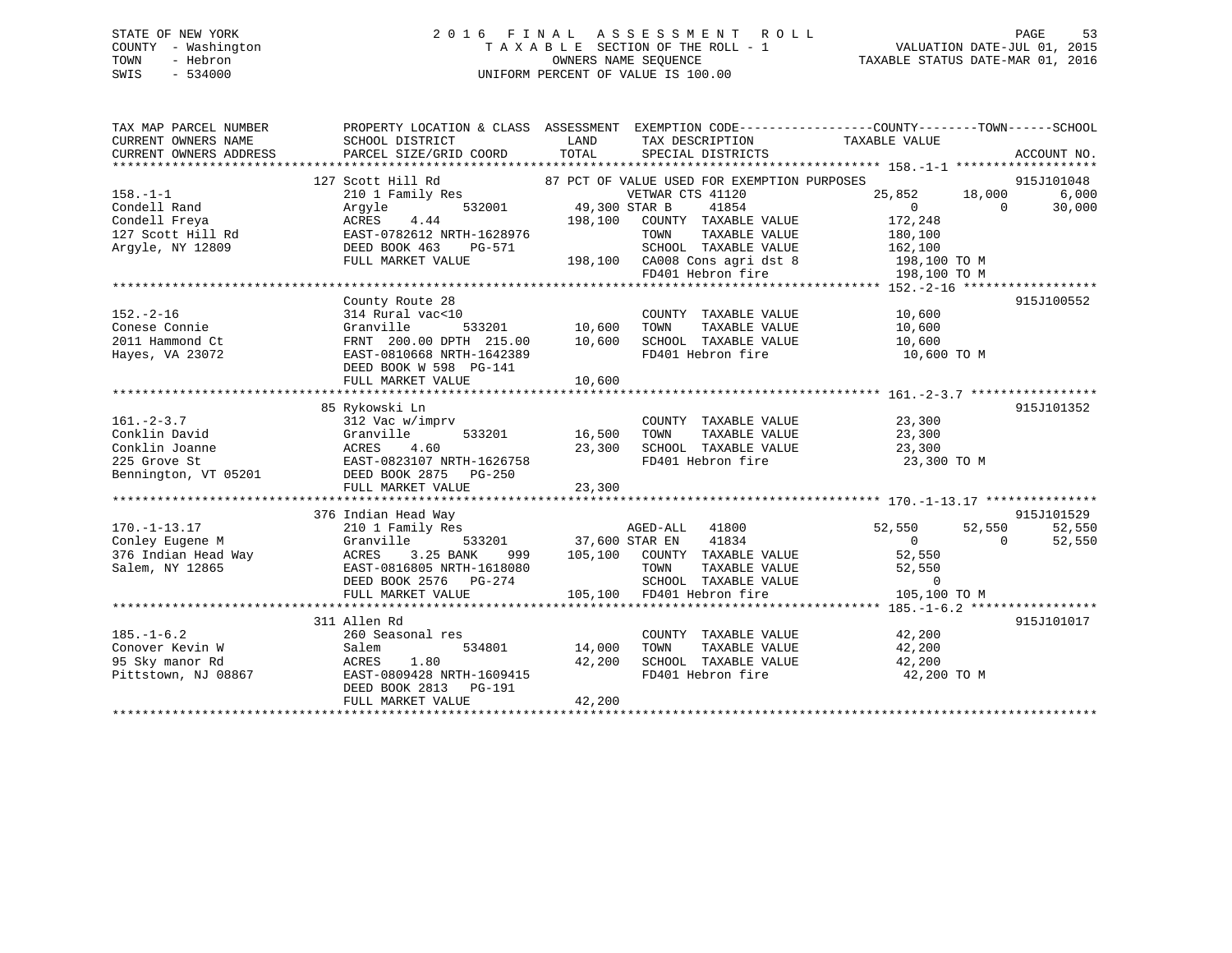# STATE OF NEW YORK 2 0 1 6 F I N A L A S S E S S M E N T R O L L PAGE 54 COUNTY - Washington T A X A B L E SECTION OF THE ROLL - 1 VALUATION DATE-JUL 01, 2015 TOWN - Hebron OWNERS NAME SEQUENCE TAXABLE STATUS DATE-MAR 01, 2016 SWIS - 534000 UNIFORM PERCENT OF VALUE IS 100.00

| TAX MAP PARCEL NUMBER<br>CURRENT OWNERS NAME<br>CURRENT OWNERS ADDRESS | SCHOOL DISTRICT<br>PARCEL SIZE/GRID COORD | LAND<br>TOTAL  | PROPERTY LOCATION & CLASS ASSESSMENT EXEMPTION CODE---------------COUNTY-------TOWN-----SCHOOL<br>TAX DESCRIPTION<br>SPECIAL DISTRICTS | TAXABLE VALUE            |          | ACCOUNT NO.                  |
|------------------------------------------------------------------------|-------------------------------------------|----------------|----------------------------------------------------------------------------------------------------------------------------------------|--------------------------|----------|------------------------------|
|                                                                        |                                           |                |                                                                                                                                        |                          |          |                              |
|                                                                        | 6917 State Route 22                       |                |                                                                                                                                        |                          |          | 915J101242                   |
| $161.-2-10.18$                                                         | 210 1 Family Res                          |                | STAR B<br>41854                                                                                                                        | $\overline{0}$           | $\Omega$ | 30,000                       |
| Cook Mark A                                                            | Granville<br>533201                       |                | 37,300 COUNTY TAXABLE VALUE                                                                                                            | 66,500                   |          |                              |
| Jaworski Neva                                                          | ACRES<br>3.12                             |                | 66,500 TOWN<br>TAXABLE VALUE                                                                                                           | 66,500                   |          |                              |
| 6917 State Route 22                                                    | EAST-0816327 NRTH-1624532                 |                | SCHOOL TAXABLE VALUE                                                                                                                   | 36,500                   |          |                              |
| Granville, NY 12832                                                    | DEED BOOK 776<br>$PG-122$                 |                | FD401 Hebron fire                                                                                                                      | 66,500 TO M              |          |                              |
|                                                                        | FULL MARKET VALUE                         | 66,500         |                                                                                                                                        |                          |          |                              |
|                                                                        | 3141 County Route 30                      |                |                                                                                                                                        |                          |          | 915J100157                   |
| $183.20 - 1 - 25$                                                      | 210 1 Family Res                          |                | AGED-CO<br>41802                                                                                                                       | 24,800                   | $\Omega$ | $\overline{0}$               |
| Coon Loretta LE                                                        | Salem                                     |                | 534801 15,300 AGED-SCH<br>41804                                                                                                        | $\overline{0}$           | $\Omega$ | 9,920                        |
| Coon James A                                                           | FRNT<br>50.00 DPTH 100.00                 | 49,600 STAR EN | 41834                                                                                                                                  | $\overline{0}$           | $\Omega$ | 39,680                       |
| 3141 County Route 30                                                   | 0.11<br>ACRES                             |                | COUNTY TAXABLE VALUE                                                                                                                   | 24,800                   |          |                              |
| Salem, NY 12865                                                        | EAST-0792035 NRTH-1602971                 |                | TOWN<br>TAXABLE VALUE                                                                                                                  | 49,600                   |          |                              |
|                                                                        | DEED BOOK 3157 PG-117                     |                | SCHOOL TAXABLE VALUE                                                                                                                   | $\overline{0}$           |          |                              |
|                                                                        | FULL MARKET VALUE                         |                | 49,600 CA008 Cons agri dst 8                                                                                                           | 49,600 TO M              |          |                              |
|                                                                        |                                           |                | FD401 Hebron fire                                                                                                                      | 49,600 TO M              |          |                              |
|                                                                        |                                           |                | LD401 West hebron light                                                                                                                | 49,600 TO M              |          |                              |
|                                                                        |                                           |                |                                                                                                                                        |                          |          |                              |
|                                                                        | 211 Blossom Rd                            |                |                                                                                                                                        |                          |          | 915J100159                   |
| $186. - 1 - 10$                                                        | 314 Rural vac<10                          |                | COUNTY TAXABLE VALUE                                                                                                                   | 20,500                   |          |                              |
| Coons Tho E                                                            | 534801<br>Salem                           | 20,500         | TOWN<br>TAXABLE VALUE                                                                                                                  | 20,500                   |          |                              |
| Coons Priscilla E                                                      | ACRES<br>4.40                             | 20,500         | SCHOOL TAXABLE VALUE                                                                                                                   | 20,500                   |          |                              |
| Box 283                                                                | EAST-0819264 NRTH-1606112                 |                | FD401 Hebron fire                                                                                                                      | 20,500 TO M              |          |                              |
| Kent, CT 06757                                                         | DEED BOOK 423<br>PG-1096                  |                |                                                                                                                                        |                          |          |                              |
|                                                                        | FULL MARKET VALUE                         | 20,500         |                                                                                                                                        |                          |          |                              |
|                                                                        |                                           |                |                                                                                                                                        |                          |          |                              |
|                                                                        | Blossom Rd                                |                |                                                                                                                                        |                          |          | 915J100370                   |
| $186. - 1 - 9.2$                                                       | 314 Rural vac<10                          |                | COUNTY TAXABLE VALUE                                                                                                                   | 2,300                    |          |                              |
| Coons Thomas E                                                         | 534801<br>Salem                           | 2,300          | TOWN<br>TAXABLE VALUE                                                                                                                  | 2,300                    |          |                              |
| Coons Priscilla                                                        | FRNT 75.00 DPTH 165.00                    | 2,300          | SCHOOL TAXABLE VALUE                                                                                                                   | 2,300                    |          |                              |
| PO Box 283                                                             | EAST-0819354 NRTH-1605875                 |                | FD401 Hebron fire                                                                                                                      | 2,300 TO M               |          |                              |
| Kent, CT 06757                                                         | DEED BOOK 2729 PG-253                     |                |                                                                                                                                        |                          |          |                              |
|                                                                        | FULL MARKET VALUE                         | 2,300          |                                                                                                                                        |                          |          |                              |
|                                                                        |                                           |                |                                                                                                                                        |                          |          |                              |
| $161. - 2 - 17$                                                        | 6921 State Route 22                       |                | AGED-CO<br>41802                                                                                                                       | 27,750                   | $\Omega$ | 915J101525<br>$\overline{0}$ |
| Coppins Herschel                                                       | 270 Mfg housing<br>533201<br>Granville    |                | 33,400 AGED-TOWN 41803                                                                                                                 | $\overline{0}$<br>19,425 |          | $\overline{\phantom{0}}$     |
| Coppins Joan T                                                         | Lot D                                     |                | 41804                                                                                                                                  | $\overline{0}$           | $\Omega$ | 24,975                       |
| PO Box 196                                                             | ACRES<br>1.56                             |                | 55,500 AGED-SCH<br>41834                                                                                                               | $\overline{0}$           | $\Omega$ | 30,525                       |
| Granville, NY 12832                                                    | EAST-0816394 NRTH-1624723                 |                | STAR EN<br>COUNTY TAXABLE VALUE                                                                                                        | 27,750                   |          |                              |
|                                                                        | DEED BOOK 545<br>PG-326                   |                | TOWN<br>TAXABLE VALUE                                                                                                                  | 36,075                   |          |                              |
|                                                                        | FULL MARKET VALUE                         |                | 55,500 SCHOOL TAXABLE VALUE                                                                                                            | $\overline{0}$           |          |                              |
|                                                                        |                                           |                | FD401 Hebron fire                                                                                                                      | 55,500 TO M              |          |                              |
|                                                                        |                                           |                |                                                                                                                                        |                          |          |                              |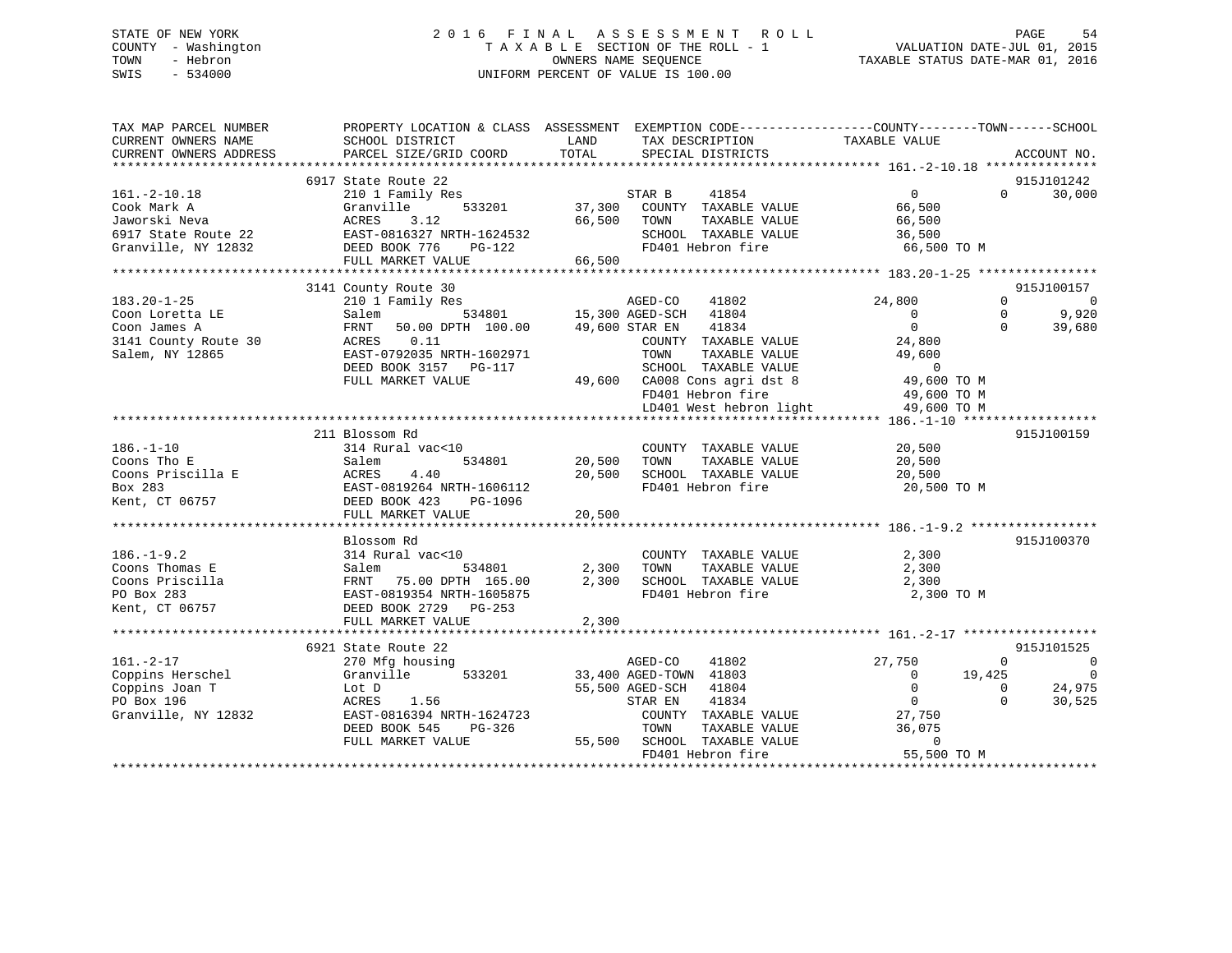# STATE OF NEW YORK 2 0 1 6 F I N A L A S S E S S M E N T R O L L PAGE 55 COUNTY - Washington T A X A B L E SECTION OF THE ROLL - 1 VALUATION DATE-JUL 01, 2015 TOWN - Hebron OWNERS NAME SEQUENCE TAXABLE STATUS DATE-MAR 01, 2016 SWIS - 534000 UNIFORM PERCENT OF VALUE IS 100.00

| TAX MAP PARCEL NUMBER                             | PROPERTY LOCATION & CLASS ASSESSMENT EXEMPTION CODE----------------COUNTY-------TOWN------SCHOOL                                                                            |                 |                                                                                             |                                            |             |
|---------------------------------------------------|-----------------------------------------------------------------------------------------------------------------------------------------------------------------------------|-----------------|---------------------------------------------------------------------------------------------|--------------------------------------------|-------------|
| CURRENT OWNERS NAME                               | SCHOOL DISTRICT                                                                                                                                                             | LAND            | TAX DESCRIPTION                                                                             | TAXABLE VALUE                              |             |
| CURRENT OWNERS ADDRESS                            | PARCEL SIZE/GRID COORD                                                                                                                                                      | TOTAL           | SPECIAL DISTRICTS                                                                           |                                            | ACCOUNT NO. |
|                                                   |                                                                                                                                                                             |                 |                                                                                             |                                            |             |
|                                                   | McKnight Hill Rd n/off                                                                                                                                                      |                 |                                                                                             |                                            |             |
| $168. - 1 - 10.3$                                 | 260 Seasonal res                                                                                                                                                            |                 | COUNTY TAXABLE VALUE 140,400                                                                |                                            |             |
| Coppola Errico J                                  | Salem                                                                                                                                                                       | 534801 48,500   | TOWN                                                                                        | TAXABLE VALUE 140,400                      |             |
| 42 Dannell Dr                                     | $1$ ot $2$                                                                                                                                                                  | 140,400         | SCHOOL TAXABLE VALUE                                                                        | 140,400                                    |             |
|                                                   | $ACRES$ 40.00                                                                                                                                                               |                 |                                                                                             |                                            |             |
| Stamford, CT 06905                                |                                                                                                                                                                             |                 | FD401 Hebron fire                                                                           | 140,400 TO M                               |             |
|                                                   | EAST-0801069 NRTH-1619015                                                                                                                                                   |                 |                                                                                             |                                            |             |
|                                                   | DEED BOOK 3350 PG-213                                                                                                                                                       |                 |                                                                                             |                                            |             |
|                                                   | FULL MARKET VALUE                                                                                                                                                           | 140,400         |                                                                                             |                                            |             |
|                                                   |                                                                                                                                                                             |                 |                                                                                             |                                            |             |
|                                                   | 389 Tiplady Rd                                                                                                                                                              |                 | 91 PCT OF VALUE USED FOR EXEMPTION PURPOSES                                                 |                                            | 915J100201  |
| $177. - 1 - 52$                                   | 210 1 Family Res                                                                                                                                                            |                 | AGED-ALL 41800                                                                              | 45,318<br>45,318                           | 45,318      |
| Cossolini Josephine<br><sup>289</sup> Tiplady Rd  | Res AGED-ALL<br>534801 43,500 STAR EN<br>Salem                                                                                                                              |                 | 41834                                                                                       | $\sim$ 0 $\sim$ 0 $\sim$<br>$\overline{0}$ | 54,282      |
| 389 Tiplady Rd                                    | ACRES<br>5.98                                                                                                                                                               |                 | 99,600 COUNTY TAXABLE VALUE                                                                 | 54,282                                     |             |
| Salem, NY 12865                                   | EAST-0815351 NRTH-1611761                                                                                                                                                   |                 | TAXABLE VALUE<br>TOWN                                                                       | 54,282                                     |             |
|                                                   | DEED BOOK 3006 PG-240                                                                                                                                                       |                 |                                                                                             |                                            |             |
|                                                   | FULL MARKET VALUE                                                                                                                                                           |                 |                                                                                             |                                            |             |
|                                                   |                                                                                                                                                                             |                 | G-240<br>G-240<br>99,600 CA008 Cons agri dst 8 99,600 TO M<br>FD401 Hebron fire 99,600 TO M |                                            |             |
|                                                   |                                                                                                                                                                             |                 |                                                                                             |                                            |             |
|                                                   | 1120 County Route 31                                                                                                                                                        |                 |                                                                                             |                                            | 915J101014  |
| $160. -1 - 19$                                    | 210 1 Family Res                                                                                                                                                            |                 |                                                                                             | $\overline{0}$<br>$\Omega$                 | 65,300      |
| 210 1<br>Granvi<br>ACRES<br>Costantino Adelbert B | Granville                                                                                                                                                                   |                 |                                                                                             | 90,100                                     |             |
| 1120 County Route 31                              | 7.69 BANK                                                                                                                                                                   | 999 90,100 TOWN | TAXABLE VALUE                                                                               | 90,100                                     |             |
| Granville, NY 12832                               |                                                                                                                                                                             |                 |                                                                                             |                                            |             |
|                                                   |                                                                                                                                                                             |                 |                                                                                             |                                            |             |
|                                                   | EAST-0803928 NRTH-1630286 SCHOOL TAXABLE VALUE $24,800$<br>DEED BOOK 2839 PG-77 CA008 Cons agri dst 8 90,100 TO M<br>FULL MARKET VALUE 90,100 FD401 Hebron fire 90,100 TO M |                 |                                                                                             |                                            |             |
|                                                   |                                                                                                                                                                             |                 |                                                                                             |                                            |             |
|                                                   |                                                                                                                                                                             |                 |                                                                                             |                                            |             |
|                                                   | 2259 County Route 47                                                                                                                                                        |                 |                                                                                             |                                            | 915J101171  |
| $183.2 - 1 - 12$                                  | 210 1 Family Res - WTRFNT                                                                                                                                                   | 57,800          | COUNTY TAXABLE VALUE 146,400                                                                |                                            |             |
| Courtney-Jilek Anna L                             | 534801<br>Salem                                                                                                                                                             |                 | TOWN      TAXABLE VALUE<br>SCHOOL   TAXABLE VALUE<br>TOWN                                   | 146,400<br>146,400                         |             |
| 2259 County Route 47                              | 7.90<br>ACRES                                                                                                                                                               | 146,400         |                                                                                             |                                            |             |
| Salem, NY 12865                                   | EAST-0787719 NRTH-1608700                                                                                                                                                   |                 | FD401 Hebron fire                                                                           | 146,400 TO M                               |             |
|                                                   | DEED BOOK 3615 PG-274                                                                                                                                                       |                 |                                                                                             |                                            |             |
|                                                   | FULL MARKET VALUE                                                                                                                                                           | 146,400         |                                                                                             |                                            |             |
|                                                   |                                                                                                                                                                             |                 |                                                                                             |                                            |             |
|                                                   | 115 James Rd                                                                                                                                                                |                 |                                                                                             |                                            | 915J101558  |
| $159. - 1 - 2.4$                                  | 270 Mfg housing                                                                                                                                                             |                 | COUNTY TAXABLE VALUE 35,000                                                                 |                                            |             |
|                                                   | 533801<br>Hartford                                                                                                                                                          | 28,000          | TOWN<br>TAXABLE VALUE                                                                       |                                            |             |
| Couser Richard<br>5 Main St                       | ACRES 1.00                                                                                                                                                                  | 35,000          | SCHOOL TAXABLE VALUE                                                                        | 35,000<br>35,000                           |             |
| PO Box 58                                         | EAST-0792443 NRTH-1630468                                                                                                                                                   |                 | FD401 Hebron fire                                                                           | 35,000 TO M                                |             |
|                                                   |                                                                                                                                                                             |                 |                                                                                             |                                            |             |
|                                                   | DEED BOOK 3617 PG-345                                                                                                                                                       |                 |                                                                                             |                                            |             |
| Valley Falls, NY 12185                            | FULL MARKET VALUE                                                                                                                                                           | 35,000          |                                                                                             |                                            |             |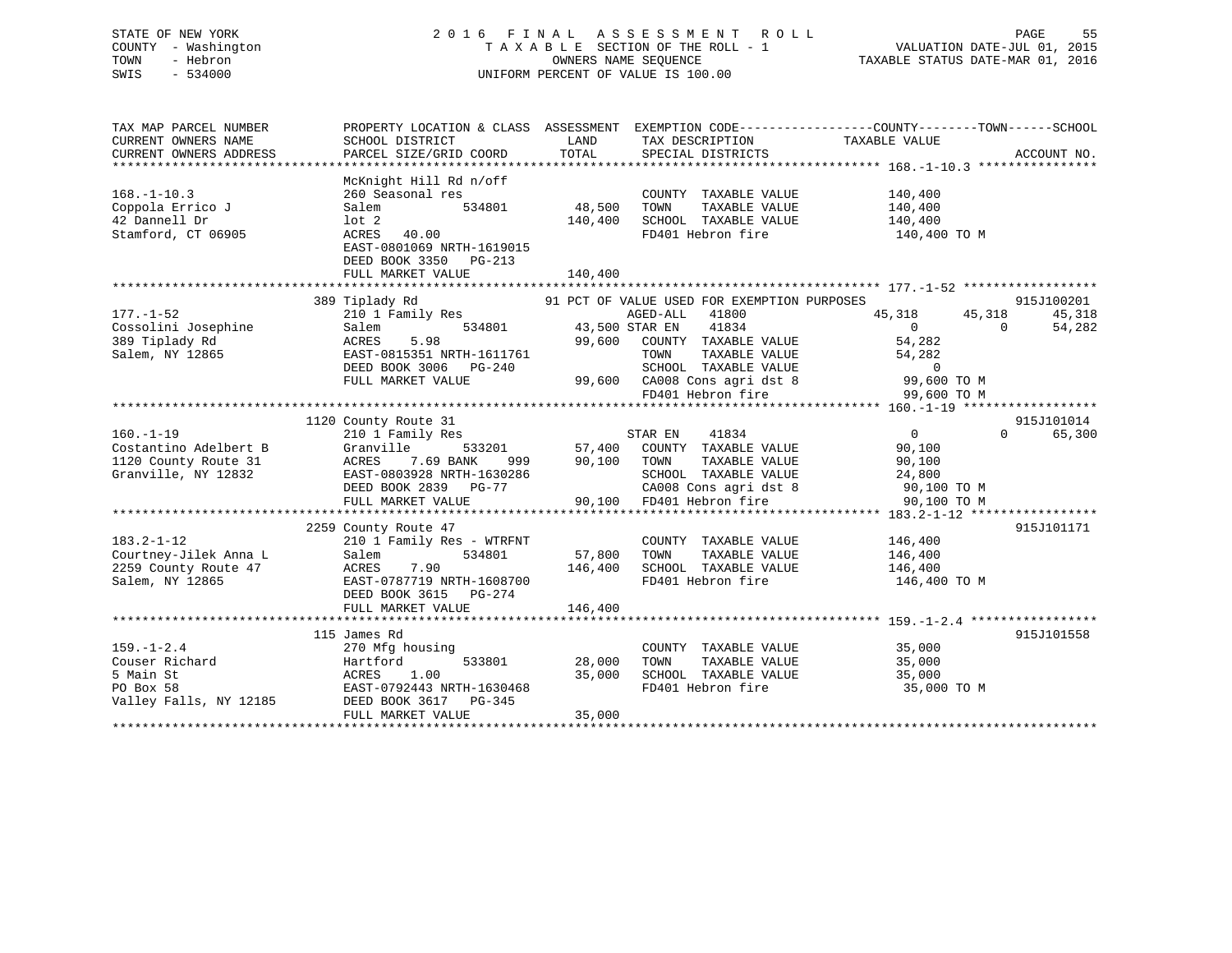# STATE OF NEW YORK 2 0 1 6 F I N A L A S S E S S M E N T R O L L PAGE 56 COUNTY - Washington T A X A B L E SECTION OF THE ROLL - 1 VALUATION DATE-JUL 01, 2015 TOWN - Hebron OWNERS NAME SEQUENCE TAXABLE STATUS DATE-MAR 01, 2016 SWIS - 534000 UNIFORM PERCENT OF VALUE IS 100.00

| TAX MAP PARCEL NUMBER     | PROPERTY LOCATION & CLASS ASSESSMENT EXEMPTION CODE---------------COUNTY-------TOWN------SCHOOL |                |                                               |                            |            |
|---------------------------|-------------------------------------------------------------------------------------------------|----------------|-----------------------------------------------|----------------------------|------------|
| CURRENT OWNERS NAME       | SCHOOL DISTRICT                                                                                 | LAND           | TAX DESCRIPTION                               | TAXABLE VALUE              |            |
|                           |                                                                                                 |                |                                               |                            |            |
|                           |                                                                                                 |                |                                               |                            |            |
|                           | State Route 22                                                                                  |                |                                               |                            | 915J101552 |
| $144. - 1 - 31.1$         | 314 Rural vac<10                                                                                |                | COUNTY TAXABLE VALUE 18,000                   |                            |            |
| Covino James T            | Granville                                                                                       | 533201 18,000  | TOWN<br>TAXABLE VALUE                         | 18,000                     |            |
| 7663 State Route 22       | ACRES<br>1.00                                                                                   | 18,000         | SCHOOL TAXABLE VALUE                          | 18,000                     |            |
| Granville, NY 12832       | EAST-0820057 NRTH-1642544                                                                       |                | FD401 Hebron fire                             | 18,000 TO M                |            |
|                           | DEED BOOK 835<br>$PG-90$                                                                        |                |                                               |                            |            |
|                           | FULL MARKET VALUE                                                                               | 18,000         |                                               |                            |            |
|                           |                                                                                                 |                |                                               |                            |            |
|                           | Middle Rd                                                                                       |                |                                               |                            | 915J101566 |
| $160. - 1 - 20$           | 314 Rural vac<10                                                                                |                | COUNTY TAXABLE VALUE                          | 20,000                     |            |
| Craig Bruce               | Granville                                                                                       |                | TAXABLE VALUE                                 | 20,000                     |            |
| Craig Kelly               | ACRES<br>2.02                                                                                   | 20,000         | SCHOOL TAXABLE VALUE                          | 20,000                     |            |
| 219 Deer Walk Dr          | EAST-0805578 NRTH-1630441                                                                       |                | FD401 Hebron fire                             | 20,000 TO M                |            |
| Winder, GA 30680          | DEED BOOK 567<br>PG-237                                                                         |                |                                               |                            |            |
|                           | FULL MARKET VALUE                                                                               | 20,000         |                                               |                            |            |
|                           |                                                                                                 |                |                                               |                            |            |
|                           | Chamberlin Mills Rd                                                                             |                |                                               |                            | 915J100170 |
| $177. - 1 - 31.1$         | 312 Vac w/imprv                                                                                 |                | COUNTY TAXABLE VALUE                          |                            |            |
| Craig Deborah A           | Salem<br>534801                                                                                 | 10,400         | TOWN<br>TAXABLE VALUE                         | 13,700<br>13,700           |            |
| Casey Dorothea A          | FRNT 153.00 DPTH 241.00                                                                         | 13,700         | SCHOOL TAXABLE VALUE                          | 13,700                     |            |
| 834 Chamberlin Mills Rd   | EAST-0807507 NRTH-1613025                                                                       |                | FD401 Hebron fire                             | 13,700 TO M                |            |
| Salem, NY 12865           | DEED BOOK 2604 PG-216                                                                           |                |                                               |                            |            |
|                           |                                                                                                 |                |                                               |                            |            |
|                           |                                                                                                 |                |                                               |                            |            |
|                           | 834 Chamberlin Mills Rd                                                                         |                |                                               |                            | 915J100326 |
| $177. - 1 - 45$           | 240 Rural res                                                                                   |                | AGRI-D IND 41730                              | 57,900<br>57,900           | 57,900     |
| Craig Deborah A           | 534801<br>Salem                                                                                 | 199,300 STAR B | 41854                                         | $\overline{0}$<br>$\Omega$ | 30,000     |
| Casey Dorothea A          | ACRES 133.80                                                                                    |                | 292,000 COUNTY TAXABLE VALUE                  | 234,100                    |            |
| 834 Chamberlin Mills Rd   | EAST-0807856 NRTH-1611945                                                                       |                | TOWN<br>TAXABLE VALUE                         | 234,100                    |            |
| Salem, NY 12865           | DEED BOOK 2604 PG-216                                                                           |                | SCHOOL TAXABLE VALUE                          | 204,100                    |            |
|                           | FULL MARKET VALUE                                                                               |                | 292,000 FD401 Hebron fire                     | 292,000 TO M               |            |
| MAY BE SUBJECT TO PAYMENT |                                                                                                 |                |                                               |                            |            |
| UNDER AGDIST LAW TIL 2023 |                                                                                                 |                |                                               |                            |            |
|                           |                                                                                                 |                |                                               |                            |            |
|                           | County Route 31/E Off                                                                           |                |                                               |                            | 915J100405 |
| $152. - 1 - 19$           | 322 Rural vac>10                                                                                |                | COUNTY TAXABLE VALUE                          | 3,200                      |            |
| Craig Harold              | 533201<br>Granville                                                                             | 3,200          | TOWN<br>TAXABLE VALUE                         | 3,200                      |            |
| 7 Liebig Rd               | ACRES<br>4.30                                                                                   | 3,200          | SCHOOL TAXABLE VALUE                          | 3,200                      |            |
| Granville, NY 12832       | EAST-0806872 NRTH-1637029                                                                       |                | SCHOOL TAXABLE VALUE<br>CA008 Cons agri dst 8 | 3,200 TO M                 |            |
|                           | DEED BOOK 196<br>PG-599                                                                         |                | FD401 Hebron fire                             | 3,200 TO M                 |            |
|                           | FULL MARKET VALUE                                                                               | 3,200          |                                               |                            |            |
|                           |                                                                                                 |                |                                               |                            |            |
|                           |                                                                                                 |                |                                               |                            |            |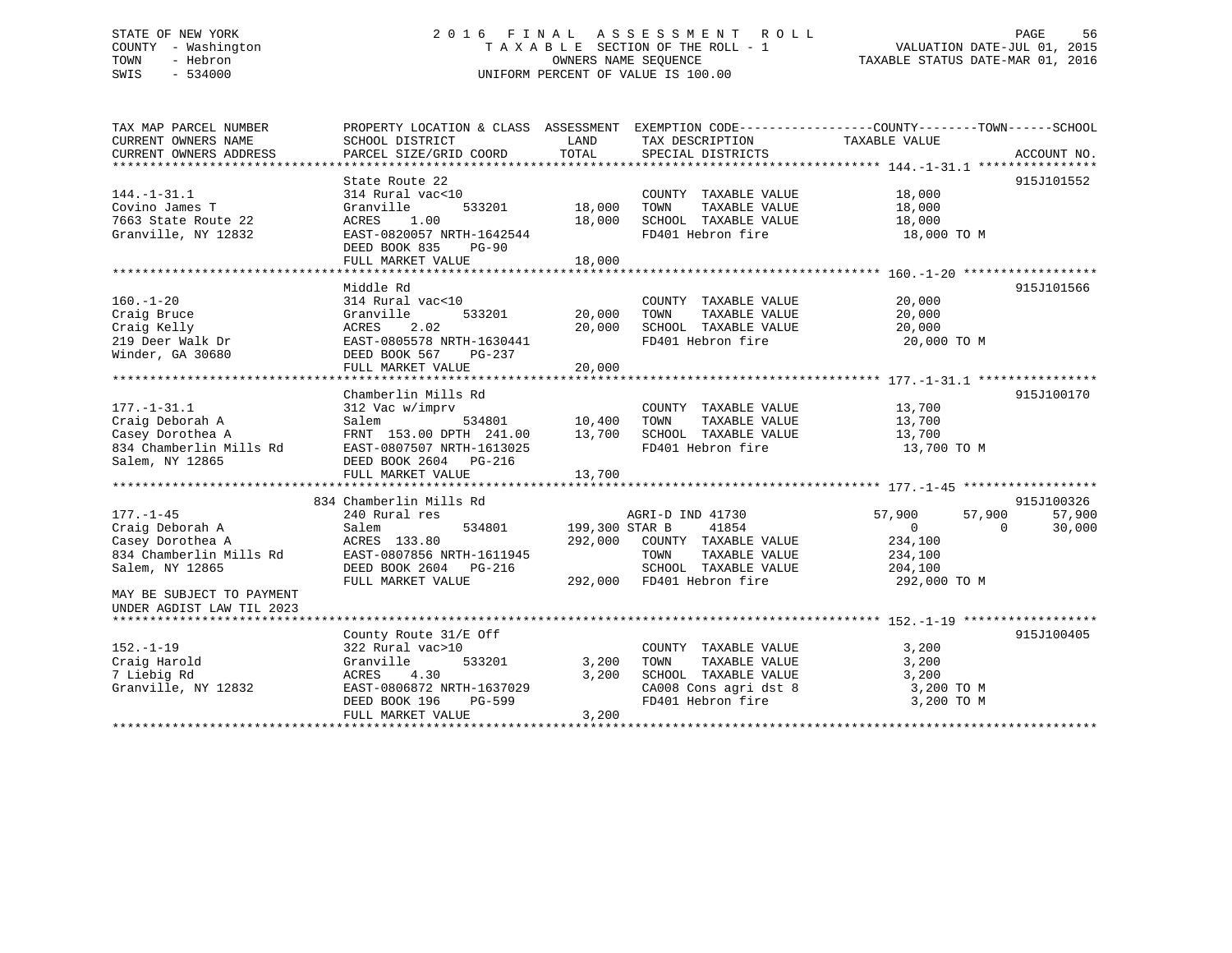# STATE OF NEW YORK 2 0 1 6 F I N A L A S S E S S M E N T R O L L PAGE 57 COUNTY - Washington T A X A B L E SECTION OF THE ROLL - 1 VALUATION DATE-JUL 01, 2015 TOWN - Hebron OWNERS NAME SEQUENCE TAXABLE STATUS DATE-MAR 01, 2016 SWIS - 534000 UNIFORM PERCENT OF VALUE IS 100.00

| TAX MAP PARCEL NUMBER<br>CURRENT OWNERS NAME<br>CURRENT OWNERS ADDRESS                       | PROPERTY LOCATION & CLASS ASSESSMENT<br>SCHOOL DISTRICT<br>PARCEL SIZE/GRID COORD                                                                                                    | LAND<br>TOTAL                     | EXEMPTION CODE-----------------COUNTY--------TOWN------SCHOOL<br>TAX DESCRIPTION<br>SPECIAL DISTRICTS               | TAXABLE VALUE                                                      | ACCOUNT NO.                      |
|----------------------------------------------------------------------------------------------|--------------------------------------------------------------------------------------------------------------------------------------------------------------------------------------|-----------------------------------|---------------------------------------------------------------------------------------------------------------------|--------------------------------------------------------------------|----------------------------------|
| $151. - 1 - 12.3$<br>Craig Harold T<br>7 Liebig Rd<br>Granville, NY 12832                    | 1385 County Route 31<br>210 1 Family Res<br>533201<br>Granville<br>Lot 2<br>2.13<br>ACRES<br>EAST-0805590 NRTH-1636502<br>DEED BOOK 378<br>$PG-80$<br>FULL MARKET VALUE              | 40,200<br>73,200<br>73,200        | COUNTY TAXABLE VALUE<br>TOWN<br>TAXABLE VALUE<br>SCHOOL TAXABLE VALUE<br>CA008 Cons agri dst 8<br>FD401 Hebron fire | 73,200<br>73,200<br>73,200<br>73,200 TO M<br>73,200 TO M           |                                  |
| $152. - 1 - 7.1$<br>Craig Harold T<br>Craig Drucille C<br>7 Liebig Rd<br>Granville, NY 12832 | 7 Liebig Rd<br>210 1 Family Res<br>533201<br>Granville<br>ACRES<br>5.00<br>EAST-0805713 NRTH-1637759<br>DEED BOOK 714<br>PG-261<br>FULL MARKET VALUE                                 | 37,000<br>155,500<br>155,500      | STAR B<br>41854<br>COUNTY TAXABLE VALUE<br>TAXABLE VALUE<br>TOWN<br>SCHOOL TAXABLE VALUE<br>FD401 Hebron fire       | $0 \qquad \qquad$<br>155,500<br>155,500<br>125,500<br>155,500 TO M | 915L100093<br>$\Omega$<br>30,000 |
| $152. - 1 - 15$<br>Craig Peter<br>Craig Tonya<br>1448 County Route 31<br>Granville, NY 12832 | 1452 County Route 31<br>210 1 Family Res<br>Granville<br>58.00 DPTH 140.00<br>FRNT<br>ACRES 0.19<br>EAST-0806359 NRTH-1638136<br>DEED BOOK 2747 PG-245<br>FULL MARKET VALUE          | 533201 17,300<br>48,800<br>48,800 | COUNTY TAXABLE VALUE<br>TAXABLE VALUE<br>TOWN<br>SCHOOL TAXABLE VALUE<br>FD401 Hebron fire                          | 48,800<br>48,800<br>48,800<br>48,800 TO M                          | 915J100017                       |
| $151. - 1 - 12.7$<br>Craig Peter H<br>1444 County Route 31<br>Granville, NY 12832            | County Route 31<br>322 Rural vac>10<br>Granville<br>533201<br>sub lot 1<br>ACRES 46.76<br>EAST-0804168 NRTH-1636306<br>DEED BOOK 3433 PG-165<br>FULL MARKET VALUE                    | 110,600<br>110,600<br>110,600     | COUNTY TAXABLE VALUE<br>TOWN<br>TAXABLE VALUE<br>SCHOOL TAXABLE VALUE<br>CA008 Cons agri dst 8<br>FD401 Hebron fire | 110,600<br>110,600<br>110,600<br>110,600 TO M<br>110,600 TO M      |                                  |
| $152. - 1 - 3$<br>Craig Peter H<br>1448 County Route 31<br>Granville, NY 12832               | 1447 County Route 31<br>312 Vac w/imprv<br>Granville<br>533201<br>FRNT 94.00 DPTH 198.00<br>ACRES 0.43<br>EAST-0806163 NRTH-1638185<br>DEED BOOK 896<br>$PG-37$<br>FULL MARKET VALUE | 4,100<br>6,800<br>6,800           | COUNTY TAXABLE VALUE<br>TAXABLE VALUE<br>TOWN<br>SCHOOL TAXABLE VALUE<br>FD401 Hebron fire                          | 6,800<br>6,800<br>6,800<br>6,800 TO M                              | 915J100020                       |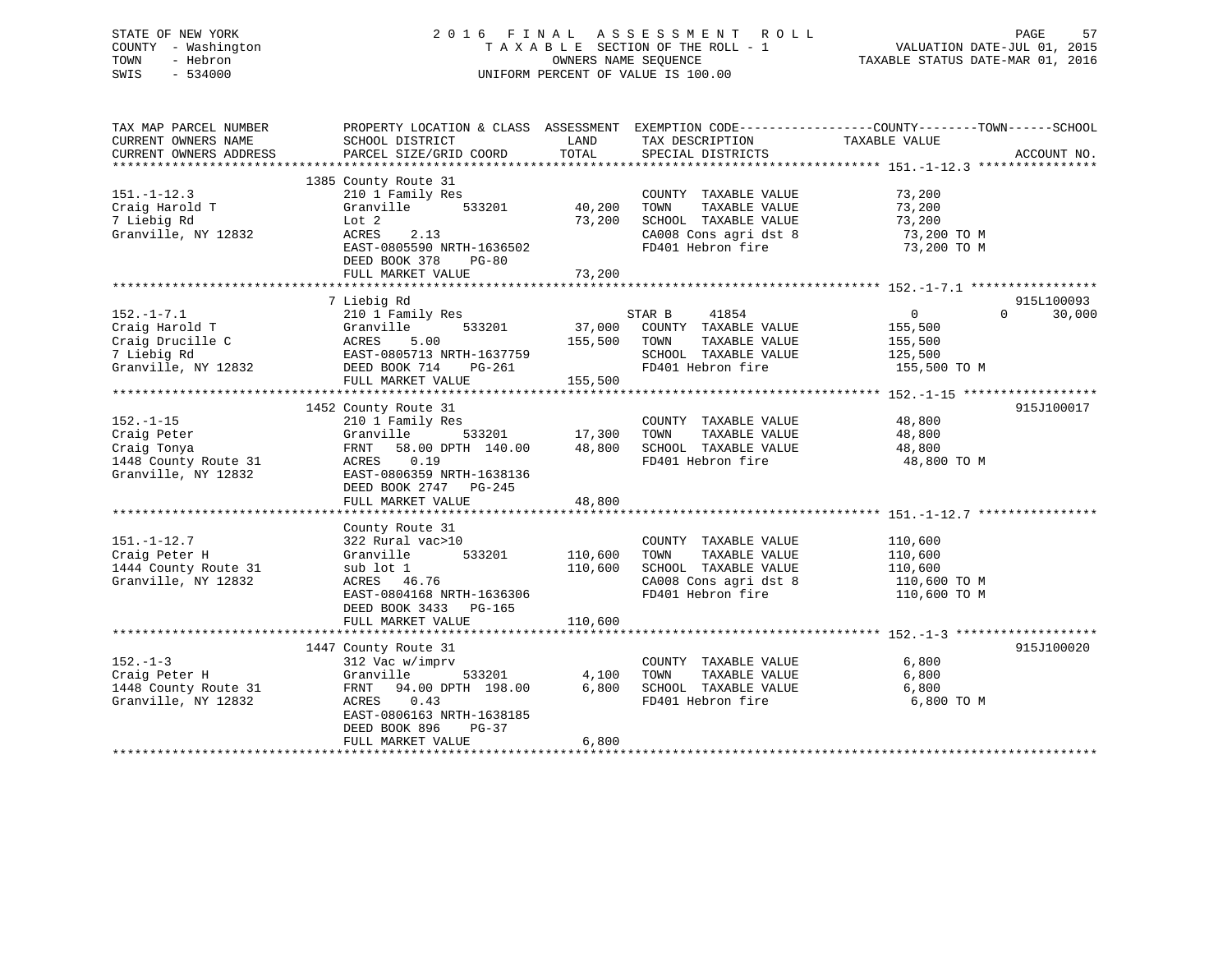# STATE OF NEW YORK 2 0 1 6 F I N A L A S S E S S M E N T R O L L PAGE 58 COUNTY - Washington T A X A B L E SECTION OF THE ROLL - 1 VALUATION DATE-JUL 01, 2015 TOWN - Hebron OWNERS NAME SEQUENCE TAXABLE STATUS DATE-MAR 01, 2016 SWIS - 534000 UNIFORM PERCENT OF VALUE IS 100.00

| TAX MAP PARCEL NUMBER<br>CURRENT OWNERS NAME<br>CURRENT OWNERS ADDRESS                                      | PROPERTY LOCATION & CLASS ASSESSMENT<br>SCHOOL DISTRICT<br>PARCEL SIZE/GRID COORD                                                                                         | LAND<br>TOTAL                | TAX DESCRIPTION<br>SPECIAL DISTRICTS                                                                                                   | EXEMPTION CODE-----------------COUNTY-------TOWN------SCHOOL<br>TAXABLE VALUE<br>ACCOUNT NO.                      |
|-------------------------------------------------------------------------------------------------------------|---------------------------------------------------------------------------------------------------------------------------------------------------------------------------|------------------------------|----------------------------------------------------------------------------------------------------------------------------------------|-------------------------------------------------------------------------------------------------------------------|
| *************************                                                                                   |                                                                                                                                                                           |                              |                                                                                                                                        |                                                                                                                   |
| $152. - 1 - 14$<br>Craig Peter H<br>1448 County Route 31<br>Granville, NY 12832                             | 1448 County Route 31<br>210 1 Family Res<br>533201<br>Granville<br>FRNT 100.00 DPTH 225.00<br>EAST-0806349 NRTH-1638050<br>DEED BOOK 707<br>$PG-313$<br>FULL MARKET VALUE | 25,100<br>108,200<br>108,200 | STAR B<br>41854<br>COUNTY TAXABLE VALUE<br>TAXABLE VALUE<br>TOWN<br>SCHOOL TAXABLE VALUE<br>FD401 Hebron fire                          | 915J100167<br>$\mathbf{0}$<br>$\Omega$<br>30,000<br>108,200<br>108,200<br>78,200<br>108,200 TO M                  |
|                                                                                                             |                                                                                                                                                                           |                              |                                                                                                                                        |                                                                                                                   |
| $151. - 1 - 12.1$<br>Craig Sanford T<br>Craig Lori A<br>1408 County Route 31<br>Granville, NY 12832         | 1408 County Route 31<br>240 Rural res<br>Granville<br>533201<br>Lot 1<br>26.50<br>ACRES<br>EAST-0806199 NRTH-1636592<br>DEED BOOK 2652<br>$PG-323$<br>FULL MARKET VALUE   | 94,100<br>193,700<br>193,700 | STAR B<br>41854<br>COUNTY TAXABLE VALUE<br>TAXABLE VALUE<br>TOWN<br>SCHOOL TAXABLE VALUE<br>CA008 Cons agri dst 8<br>FD401 Hebron fire | 915J100166<br>30,000<br>$\mathbf{0}$<br>$\Omega$<br>193,700<br>193,700<br>163,700<br>193,700 TO M<br>193,700 TO M |
|                                                                                                             |                                                                                                                                                                           |                              |                                                                                                                                        |                                                                                                                   |
| $183. - 1 - 27.1$<br>Crawford David S<br>PO Box 189<br>Hughsonville, NY 12537                               | Patterson Hill Rd<br>314 Rural vac<10<br>Salem<br>534801<br>ACRES<br>3.43<br>EAST-0789232 NRTH-1603190<br>DEED BOOK 622<br>PG-135                                         | 24,500<br>24,500             | COUNTY TAXABLE VALUE<br>TOWN<br>TAXABLE VALUE<br>SCHOOL TAXABLE VALUE<br>FD401 Hebron fire                                             | 915J101613<br>24,500<br>24,500<br>24,500<br>24,500 TO M                                                           |
|                                                                                                             | FULL MARKET VALUE                                                                                                                                                         | 24,500                       |                                                                                                                                        |                                                                                                                   |
|                                                                                                             |                                                                                                                                                                           |                              |                                                                                                                                        |                                                                                                                   |
| $186. - 1 - 13$<br>Crawford Herman L<br>Crawford Nancy<br>204 Parsons Rd<br>Brattleboro, VT 05301           | 263 Blossom Rd<br>210 1 Family Res<br>Salem<br>534801<br>ACRES<br>10.59<br>EAST-0818905 NRTH-1606903<br>DEED BOOK 633<br>PG-137<br>FULL MARKET VALUE                      | 63,200<br>101,300<br>101,300 | COUNTY TAXABLE VALUE<br>TOWN<br>TAXABLE VALUE<br>SCHOOL TAXABLE VALUE<br>FD401 Hebron fire                                             | 915J101493<br>101,300<br>101,300<br>101,300<br>101,300 TO M                                                       |
|                                                                                                             |                                                                                                                                                                           |                              |                                                                                                                                        |                                                                                                                   |
| $170. - 1 - 15.19$<br>Criscio Pasquale<br>Cappola Christopher<br>124 Montowese Ave<br>North Haven, CT 06473 | 6694 State Route 22<br>314 Rural vac<10<br>Granville<br>533201<br>ACRES<br>9.10<br>EAST-0815703 NRTH-1619533<br>DEED BOOK 509<br>PG-147                                   | 28,200<br>28,200             | COUNTY TAXABLE VALUE<br>TAXABLE VALUE<br>TOWN<br>SCHOOL TAXABLE VALUE<br>FD401 Hebron fire                                             | 915J101422<br>28,200<br>28,200<br>28,200<br>28,200 TO M                                                           |
|                                                                                                             | FULL MARKET VALUE                                                                                                                                                         | 28,200                       |                                                                                                                                        |                                                                                                                   |
|                                                                                                             | 147 James Rd                                                                                                                                                              |                              |                                                                                                                                        |                                                                                                                   |
| $158. - 1 - 13.2$<br>Cronshaw Paul F<br>Cronshaw Victoria L<br>10 South Shore Dr<br>Bethany Beach, DE 19930 | 242 Rurl res&rec<br>533801<br>Hartford<br>ACRES 17.10<br>EAST-0792106 NRTH-1631129<br>DEED BOOK 3413<br>PG-206                                                            | 60,200<br>143,300<br>143,300 | COUNTY TAXABLE VALUE<br>TOWN<br>TAXABLE VALUE<br>SCHOOL TAXABLE VALUE<br>FD401 Hebron fire                                             | 143,300<br>143,300<br>143,300<br>143,300 TO M                                                                     |
|                                                                                                             | FULL MARKET VALUE                                                                                                                                                         |                              |                                                                                                                                        |                                                                                                                   |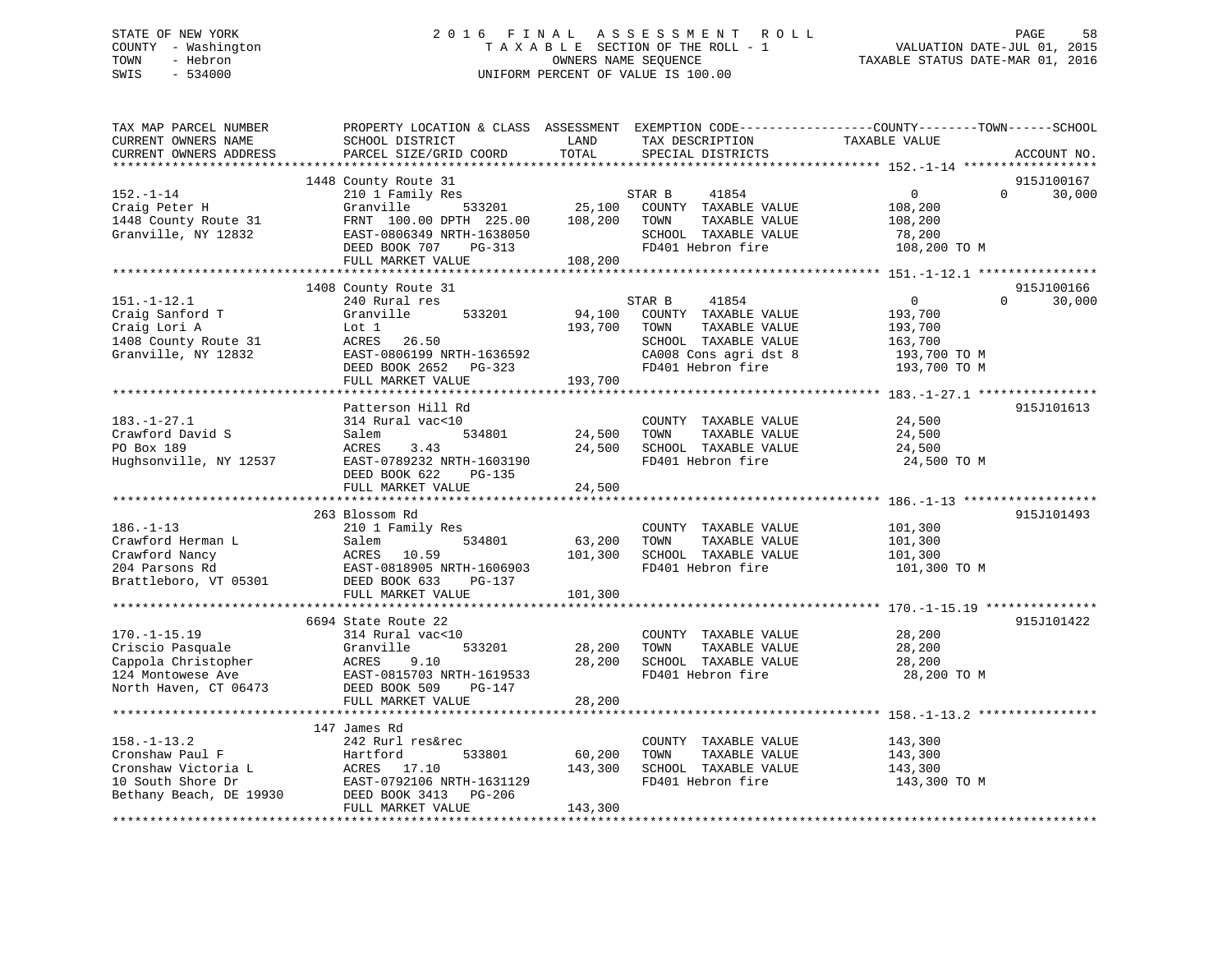# STATE OF NEW YORK 2 0 1 6 F I N A L A S S E S S M E N T R O L L PAGE 59 COUNTY - Washington T A X A B L E SECTION OF THE ROLL - 1 VALUATION DATE-JUL 01, 2015 TOWN - Hebron OWNERS NAME SEQUENCE TAXABLE STATUS DATE-MAR 01, 2016 SWIS - 534000 UNIFORM PERCENT OF VALUE IS 100.00

| TAX MAP PARCEL NUMBER<br>CURRENT OWNERS NAME<br>CURRENT OWNERS ADDRESS | PROPERTY LOCATION & CLASS ASSESSMENT EXEMPTION CODE----------------COUNTY-------TOWN------SCHOOL<br>SCHOOL DISTRICT<br>PARCEL SIZE/GRID COORD | LAND<br>TOTAL | TAX DESCRIPTION<br>SPECIAL DISTRICTS | TAXABLE VALUE  | ACCOUNT NO.        |
|------------------------------------------------------------------------|-----------------------------------------------------------------------------------------------------------------------------------------------|---------------|--------------------------------------|----------------|--------------------|
|                                                                        |                                                                                                                                               |               |                                      |                |                    |
|                                                                        | 80 Callaway Rd                                                                                                                                |               |                                      |                | 915J101570         |
| $175. - 1 - 35$                                                        | 210 1 Family Res                                                                                                                              |               | CW 10 VET/ 41151                     | 8,000<br>8,000 | $\Omega$           |
| Crosier Bryan H                                                        | 534801<br>Salem                                                                                                                               | 39,600 STAR B | 41854                                | $\Omega$       | $\Omega$<br>30,000 |
| Crosier Melanie A                                                      | ACRES<br>1.81                                                                                                                                 | 142,400       | COUNTY TAXABLE VALUE                 | 134,400        |                    |
| 80 Callaway Rd                                                         | EAST-0787493 NRTH-1616017                                                                                                                     |               | TOWN<br>TAXABLE VALUE                | 134,400        |                    |
| Arqyle, NY 12809                                                       | DEED BOOK 758<br>$PG-108$                                                                                                                     |               | SCHOOL TAXABLE VALUE                 | 112,400        |                    |
|                                                                        | FULL MARKET VALUE                                                                                                                             |               | 142,400 FD401 Hebron fire            | 142,400 TO M   |                    |
|                                                                        |                                                                                                                                               |               |                                      |                |                    |
|                                                                        | 104 Crosier Rd                                                                                                                                |               |                                      |                | 915J101265         |
| $167. - 1 - 20.3$                                                      | 270 Mfg housing                                                                                                                               |               | STAR B<br>41854                      | $\Omega$       | 30,000<br>$\Omega$ |
| Crosier Glenn                                                          | Salem<br>534801                                                                                                                               | 32,000        | COUNTY TAXABLE VALUE                 | 65,900         |                    |
| 104 Crosier Rd                                                         | ACRES<br>1.00                                                                                                                                 | 65,900        | TOWN<br>TAXABLE VALUE                | 65,900         |                    |
| Salem, NY 12865                                                        | EAST-0792529 NRTH-1617648                                                                                                                     |               | SCHOOL TAXABLE VALUE                 | 35,900         |                    |
|                                                                        | DEED BOOK 505<br>PG-886                                                                                                                       |               | FD401 Hebron fire                    | 65,900 TO M    |                    |
|                                                                        | FULL MARKET VALUE                                                                                                                             | 65,900        |                                      |                |                    |
|                                                                        |                                                                                                                                               |               |                                      |                |                    |
|                                                                        | 159 Crosier Rd                                                                                                                                |               |                                      |                |                    |
| $167. - 1 - 19.1$                                                      | 210 1 Family Res                                                                                                                              |               | 41854<br>STAR B                      | $\overline{0}$ | 30,000<br>$\Omega$ |
| Crosier Jeffrey                                                        | 534801<br>Salem                                                                                                                               | 40,400        | COUNTY TAXABLE VALUE                 | 117,500        |                    |
| George Tanya                                                           | $1$ ot $2$                                                                                                                                    | 117,500       | TOWN<br>TAXABLE VALUE                | 117,500        |                    |
| 159 Crosier Rd                                                         | 2.20<br>ACRES                                                                                                                                 |               | SCHOOL TAXABLE VALUE                 | 87,500         |                    |
| Salem, NY 12865                                                        | EAST-0791814 NRTH-1618873                                                                                                                     |               | FD401 Hebron fire                    | 117,500 TO M   |                    |
|                                                                        | DEED BOOK 931<br>PG-293                                                                                                                       |               |                                      |                |                    |
|                                                                        | FULL MARKET VALUE                                                                                                                             | 117,500       |                                      |                |                    |
|                                                                        |                                                                                                                                               |               |                                      |                |                    |
|                                                                        | Crosier Rd/w Off                                                                                                                              |               |                                      |                | 915J101362         |
| $167. - 1 - 20.4$                                                      | 322 Rural vac>10                                                                                                                              |               | COUNTY TAXABLE VALUE                 | 10,400         |                    |
| Crosier Jeffrey                                                        | 534801<br>Salem                                                                                                                               | 10,400        | TAXABLE VALUE<br>TOWN                | 10,400         |                    |
| 3132 County Route 30                                                   | 13.90<br>ACRES                                                                                                                                | 10,400        | SCHOOL TAXABLE VALUE                 | 10,400         |                    |
| Salem, NY 12865                                                        | EAST-0791193 NRTH-1618693                                                                                                                     |               | FD401 Hebron fire                    | 10,400 TO M    |                    |
|                                                                        | DEED BOOK 504<br>PG-671                                                                                                                       |               |                                      |                |                    |
|                                                                        | FULL MARKET VALUE                                                                                                                             | 10,400        |                                      |                |                    |
|                                                                        |                                                                                                                                               |               |                                      |                |                    |
|                                                                        | 3132 County Route 30                                                                                                                          |               |                                      |                | 915J100172         |
| $183.20 - 1 - 5$                                                       | 210 1 Family Res                                                                                                                              |               | STAR B<br>41854                      | $\overline{0}$ | $\Omega$<br>30,000 |
| Crosier Jeffrey S Sr                                                   | 534801<br>Salem                                                                                                                               | 19,300        | COUNTY TAXABLE VALUE                 | 111,300        |                    |
| 3132 County Route 30                                                   | 499/485                                                                                                                                       | 111,300       | TOWN<br>TAXABLE VALUE                | 111,300        |                    |
| Salem, NY 12865                                                        | FRNT 100.00 DPTH 118.00                                                                                                                       |               | SCHOOL TAXABLE VALUE                 | 81,300         |                    |
|                                                                        | ACRES<br>0.27                                                                                                                                 |               | CA008 Cons agri dst 8                | 111,300 TO M   |                    |
|                                                                        | EAST-0792288 NRTH-1602936                                                                                                                     |               | FD401 Hebron fire                    | 111,300 TO M   |                    |
|                                                                        | DEED BOOK 665<br>$PG-106$                                                                                                                     |               | LD401 West hebron light              | 111,300 TO M   |                    |
|                                                                        | FULL MARKET VALUE                                                                                                                             | 111,300       |                                      |                |                    |
|                                                                        |                                                                                                                                               |               |                                      |                |                    |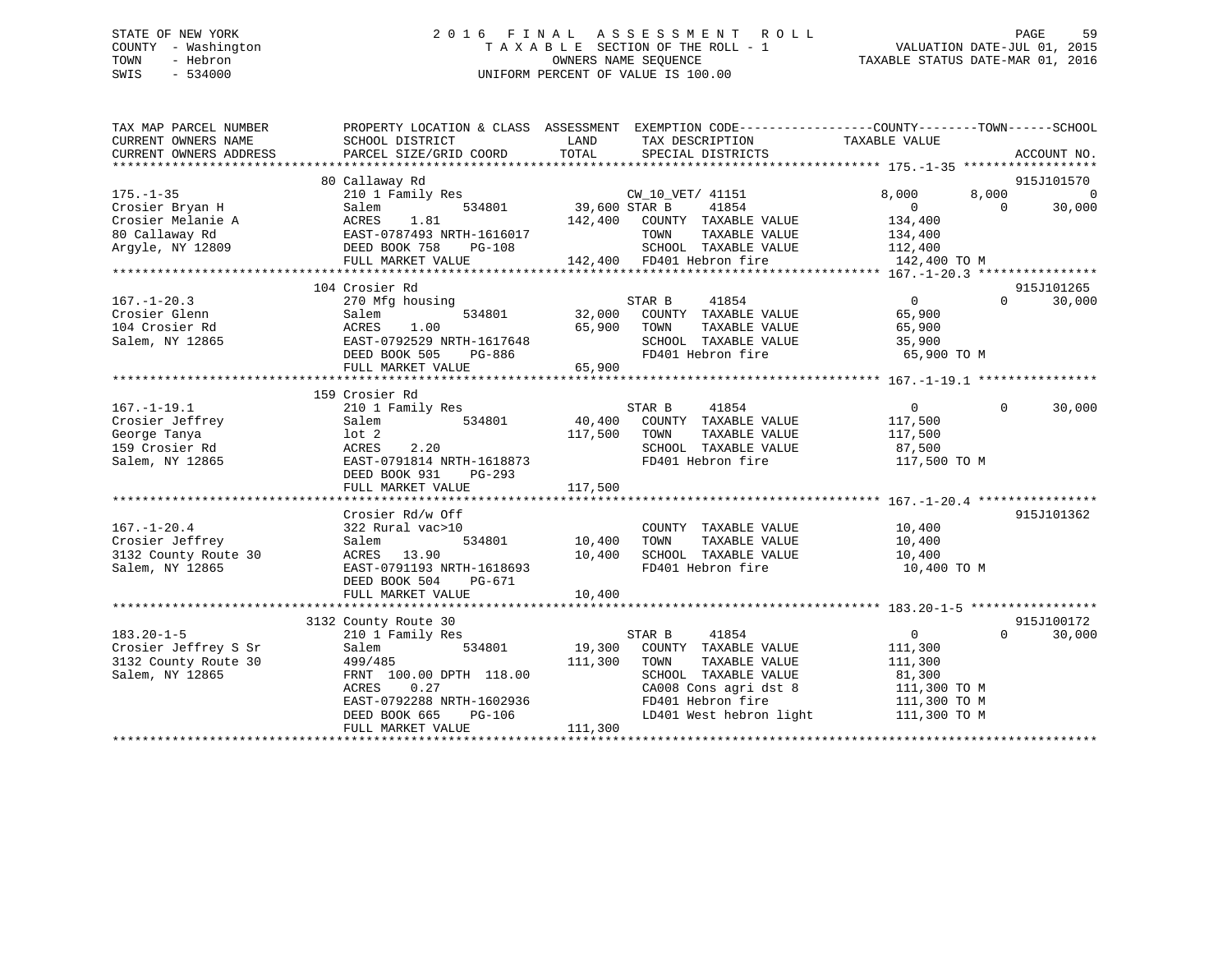# STATE OF NEW YORK 2 0 1 6 F I N A L A S S E S S M E N T R O L L PAGE 60 COUNTY - Washington T A X A B L E SECTION OF THE ROLL - 1 VALUATION DATE-JUL 01, 2015 TOWN - Hebron OWNERS NAME SEQUENCE TAXABLE STATUS DATE-MAR 01, 2016 SWIS - 534000 UNIFORM PERCENT OF VALUE IS 100.00

| TAX MAP PARCEL NUMBER<br>CURRENT OWNERS NAME<br>CURRENT OWNERS ADDRESS | PROPERTY LOCATION & CLASS ASSESSMENT EXEMPTION CODE---------------COUNTY-------TOWN-----SCHOOL<br>SCHOOL DISTRICT<br>PARCEL SIZE/GRID COORD | LAND<br>TOTAL | TAX DESCRIPTION<br>SPECIAL DISTRICTS                                       | TAXABLE VALUE  |          | ACCOUNT NO. |
|------------------------------------------------------------------------|---------------------------------------------------------------------------------------------------------------------------------------------|---------------|----------------------------------------------------------------------------|----------------|----------|-------------|
|                                                                        |                                                                                                                                             |               |                                                                            |                |          |             |
|                                                                        | 169 Crosier Rd                                                                                                                              |               |                                                                            |                |          | 915J100173  |
| $167. - 1 - 19$                                                        | 270 Mfg housing                                                                                                                             |               | STAR EN<br>41834                                                           | $\overline{0}$ | $\Omega$ | 65,300      |
| Crosier Lyle H                                                         | Salem                                                                                                                                       |               | 534801 38,700 COUNTY TAXABLE VALUE                                         | 93,800         |          |             |
| Crosier Beverly                                                        | sub lot 1                                                                                                                                   | 93,800        | TAXABLE VALUE<br>TOWN                                                      | 93,800         |          |             |
| 169 Crosier Rd                                                         | ACRES 1.36                                                                                                                                  |               | SCHOOL TAXABLE VALUE                                                       | 28,500         |          |             |
| Salem, NY 12865                                                        | EAST-0791862 NRTH-1619033<br>DEED BOOK 436 PG-1022<br>FULL MARKET VALUE                                                                     | 93,800        | FD401 Hebron fire                                                          | 93,800 TO M    |          |             |
|                                                                        |                                                                                                                                             |               |                                                                            |                |          |             |
|                                                                        | 771 Chamberlin Mills Rd                                                                                                                     |               |                                                                            |                |          | 915L100174  |
| $177. - 1 - 35$                                                        | 280 Res Multiple                                                                                                                            |               | COUNTY TAXABLE VALUE 131,100                                               |                |          |             |
| Crosier Randy J                                                        | 534801<br>Salem                                                                                                                             | 44,600        |                                                                            |                |          |             |
| Crosier Nancy A                                                        | ACRES<br>6.70                                                                                                                               | 131,100       |                                                                            |                |          |             |
| 771 Chamberlain Mills Rd EAST-0805635 NRTH-1613184                     |                                                                                                                                             |               | FD401 Hebron fire                                                          | 131,100 TO M   |          |             |
| Salem, NY 12865                                                        | DEED BOOK 752<br>PG-136                                                                                                                     |               |                                                                            |                |          |             |
|                                                                        |                                                                                                                                             |               |                                                                            |                |          |             |
|                                                                        |                                                                                                                                             |               |                                                                            |                |          |             |
|                                                                        | County Route 47                                                                                                                             |               |                                                                            |                |          | 915J101155  |
| $183.2 - 1 - 10$                                                       | 314 Rural vac<10                                                                                                                            |               | COUNTY TAXABLE VALUE                                                       | 20,100         |          |             |
| Crosier Richard                                                        | Salem                                                                                                                                       | 534801 20,100 | TOWN<br>TAXABLE VALUE                                                      | 20,100         |          |             |
| 2219 County Route 47                                                   | 2.10<br>ACRES                                                                                                                               | 20,100        | SCHOOL TAXABLE VALUE                                                       | 20,100         |          |             |
| Salem, NY 12865                                                        | EAST-0787149 NRTH-1608220                                                                                                                   |               | FD401 Hebron fire                                                          | 20,100 TO M    |          |             |
|                                                                        | DEED BOOK 3402 PG-69                                                                                                                        |               |                                                                            |                |          |             |
|                                                                        | FULL MARKET VALUE                                                                                                                           | 20,100        |                                                                            |                |          |             |
|                                                                        |                                                                                                                                             |               |                                                                            |                |          |             |
|                                                                        | 2219 County Route 47                                                                                                                        |               |                                                                            |                |          | 915J101154  |
| $183.2 - 1 - 9$                                                        | County Route 47<br>210 1 Family Res                                                                                                         |               | VET WAR CT 41121                                                           | 25,530 18,000  |          | $\Omega$    |
| Crosier Richard L                                                      | 534801 40,100 STAR B<br>Salem                                                                                                               |               | 41854                                                                      | $\overline{0}$ | $\Omega$ | 30,000      |
| 2219 County Route 47                                                   | 2.10<br>ACRES                                                                                                                               |               | 170,200 COUNTY TAXABLE VALUE 144,670                                       |                |          |             |
| Salem, NY 12865                                                        | EAST-0786959 NRTH-1608192                                                                                                                   |               | TOWN<br>TAXABLE VALUE                                                      | 152,200        |          |             |
|                                                                        | DEED BOOK 3004 PG-164                                                                                                                       |               | SCHOOL TAXABLE VALUE 140,200                                               |                |          |             |
|                                                                        |                                                                                                                                             |               |                                                                            |                |          |             |
|                                                                        |                                                                                                                                             |               |                                                                            |                |          |             |
|                                                                        | 298 Crosier Rd                                                                                                                              |               |                                                                            |                |          | 915J100250  |
| $167. - 1 - 15$                                                        | 270 Mfg housing                                                                                                                             |               | STAR B 41054<br>29,500 COUNTY TAXABLE VALUE<br>29,500 COUNTY TAXABLE VALUE | $\overline{0}$ | $\Omega$ | 30,000      |
| Crosier Todd L                                                         | Salem<br>534801                                                                                                                             |               |                                                                            | 43,800         |          |             |
| Crosier Tammy Sue                                                      | ACRES<br>2.00                                                                                                                               | 43,800 TOWN   | TAXABLE VALUE                                                              | 43,800         |          |             |
| 298 Crosier Rd                                                         | EAST-0789881 NRTH-1621236                                                                                                                   |               | SCHOOL TAXABLE VALUE                                                       | 13,800         |          |             |
| Salem, NY 12865                                                        | DEED BOOK 695<br>PG-286                                                                                                                     |               | FD401 Hebron fire                                                          | 43,800 TO M    |          |             |
|                                                                        | FULL MARKET VALUE                                                                                                                           | 43,800        |                                                                            |                |          |             |
|                                                                        |                                                                                                                                             |               |                                                                            |                |          |             |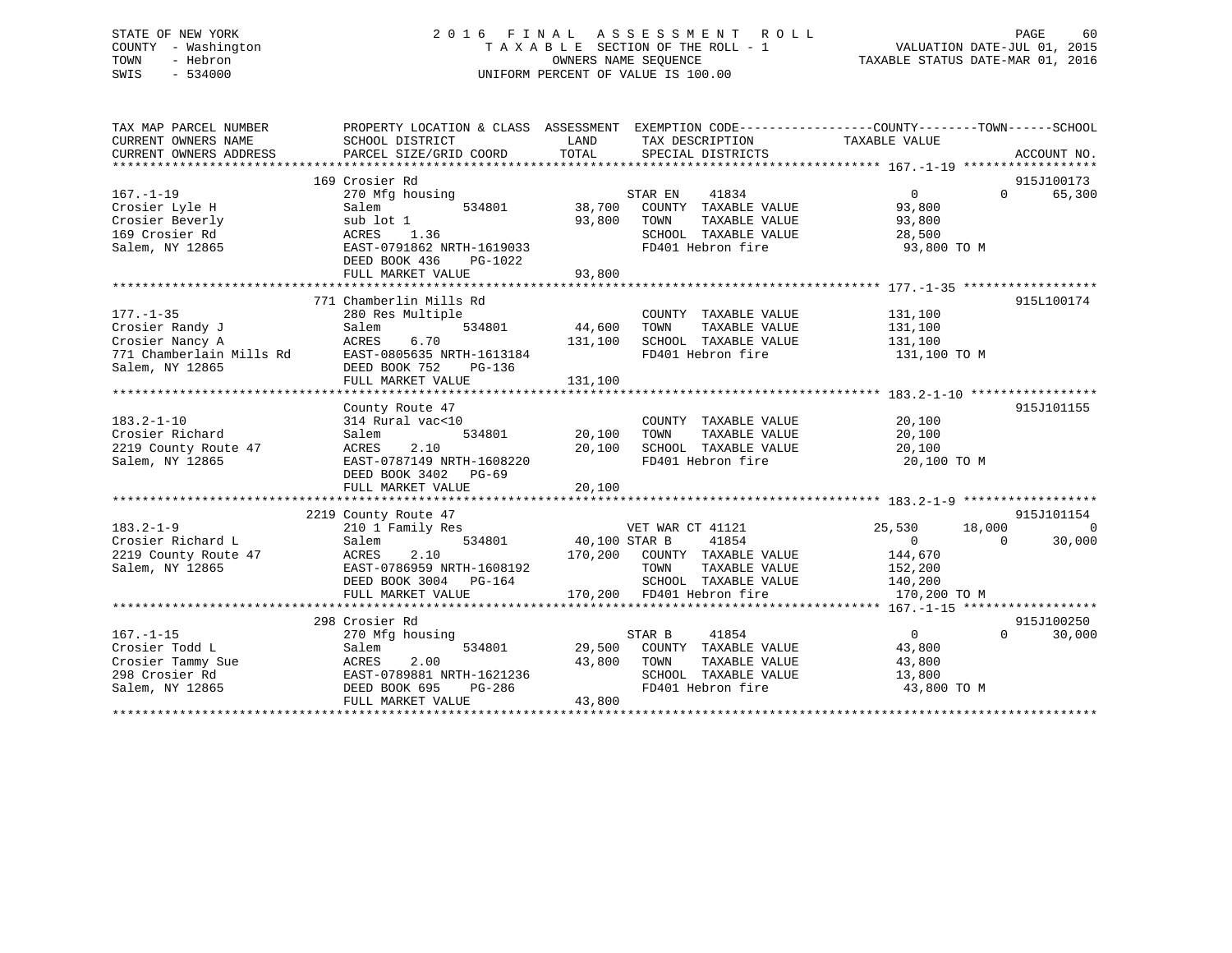#### STATE OF NEW YORK 2016 FINAL ASSESSMENT ROLL COUNTY - Washington T A X A B L E SECTION OF THE ROLL - 1 VALUATION DATE-JUL 01, 2015 OWNERS NAME SEQUENCE TAXABLE STATUS DATE-MAR 01, 2016 SWIS - 534000 UNIFORM PERCENT OF VALUE IS 100.00

| TAX MAP PARCEL NUMBER     | PROPERTY LOCATION & CLASS ASSESSMENT EXEMPTION CODE----------------COUNTY-------TOWN-----SCHOOL |         |                                 |                  |                    |
|---------------------------|-------------------------------------------------------------------------------------------------|---------|---------------------------------|------------------|--------------------|
| CURRENT OWNERS NAME       | SCHOOL DISTRICT                                                                                 | LAND    | TAX DESCRIPTION                 | TAXABLE VALUE    |                    |
| CURRENT OWNERS ADDRESS    | PARCEL SIZE/GRID COORD                                                                          | TOTAL   | SPECIAL DISTRICTS               |                  | ACCOUNT NO.        |
|                           | 168 Halls Pond Rd                                                                               |         |                                 |                  | 915J101224         |
| $167. - 1 - 10$           | 240 Rural res                                                                                   |         | 41834<br>STAR EN                | 0                | $\Omega$<br>65,300 |
| Cruikshank Gordon G       | Hartford<br>533801                                                                              | 70,500  | COUNTY TAXABLE VALUE            | 175,000          |                    |
| 168 Halls Pond Rd         | ACRES 14.27 BANK<br>999                                                                         | 175,000 | TAXABLE VALUE<br>TOWN           | 175,000          |                    |
| Salem, NY 12865           | EAST-0791957 NRTH-1624122                                                                       |         | SCHOOL TAXABLE VALUE            | 109,700          |                    |
|                           | DEED BOOK 629<br>$PG-39$                                                                        |         | FD401 Hebron fire               | 175,000 TO M     |                    |
|                           | FULL MARKET VALUE                                                                               | 175,000 |                                 |                  |                    |
|                           |                                                                                                 |         |                                 |                  |                    |
|                           | 52 Oak Hill Rd                                                                                  |         |                                 |                  | 915J101366         |
| $178. - 1 - 23$           | 322 Rural vac>10                                                                                |         | COUNTY TAXABLE VALUE            | 41,400           |                    |
| Culligan Sean             | Salem<br>534801                                                                                 | 41,400  | TAXABLE VALUE<br>TOWN           | 41,400           |                    |
| 4 Glenmar Dr              | Lot 8                                                                                           | 41,400  | SCHOOL TAXABLE VALUE            | 41,400           |                    |
| Glens Falls, NY 12804     | ACRES 17.91                                                                                     |         | FD401 Hebron fire               | 41,400 TO M      |                    |
|                           | EAST-0820592 NRTH-1615055                                                                       |         |                                 |                  |                    |
|                           | DEED BOOK 2179 PG-40                                                                            |         |                                 |                  |                    |
|                           | FULL MARKET VALUE                                                                               | 41,400  |                                 |                  |                    |
|                           |                                                                                                 |         |                                 |                  |                    |
|                           | County Route 30                                                                                 |         |                                 |                  | 915J100278         |
| $183.20 - 1 - 18$         | 314 Rural vac<10                                                                                |         | COUNTY TAXABLE VALUE            | 600              |                    |
| Curran James              | Salem<br>534801                                                                                 | 600     | TAXABLE VALUE<br>TOWN           | 600              |                    |
| Curran Virginia           | FRNT 100.00 DPTH 116.00                                                                         | 600     | SCHOOL TAXABLE VALUE            | 600              |                    |
| 270 Crosier Rd            | ACRES<br>0.27                                                                                   |         | CA008 Cons agri dst 8           | 600 TO M         |                    |
| Salem, NY 12865           | EAST-0792505 NRTH-1602677                                                                       |         | FD401 Hebron fire               | 600 TO M         |                    |
|                           | DEED BOOK 3149 PG-153                                                                           |         | LD401 West hebron light         | 600 TO M         |                    |
|                           | FULL MARKET VALUE                                                                               | 600     |                                 |                  |                    |
|                           |                                                                                                 |         |                                 |                  |                    |
|                           | 3121 County Route 30                                                                            |         |                                 |                  | 915J100621         |
| $183.20 - 1 - 19$         | 457 Small Retail                                                                                |         | COUNTY TAXABLE VALUE            | 120,000          |                    |
| Curran James              | 534801<br>Salem                                                                                 | 18,500  | TAXABLE VALUE<br>TOWN           | 120,000          |                    |
| Curran Virginia           | FRNT 130.00 DPTH<br>60.00                                                                       | 120,000 | SCHOOL TAXABLE VALUE            | 120,000          |                    |
| 270 Crosier Rd            | EAST-0792497 NRTH-1602753                                                                       |         | CA008 Cons agri dst 8           | 120,000 TO M     |                    |
| Salem, NY 12865           | DEED BOOK 3149 PG-153                                                                           |         | FD401 Hebron fire               | 120,000 TO M     |                    |
|                           | FULL MARKET VALUE                                                                               |         | 120,000 LD401 West hebron light | 120,000 TO M     |                    |
|                           |                                                                                                 |         |                                 |                  |                    |
|                           | Campbell Ln                                                                                     |         |                                 |                  | 915J101592         |
| $167. - 1 - 10.2$         | 322 Rural vac>10                                                                                |         | AG DIST<br>41720                | 69,030<br>69,030 | 69,030             |
| Curran James P            | 533801<br>Hartford                                                                              | 86,800  | COUNTY TAXABLE VALUE            | 17,770           |                    |
| Curran Virginia A         | ACRES 42.65                                                                                     | 86,800  | TOWN<br>TAXABLE VALUE           | 17,770           |                    |
| 270 Crosier Rd            | EAST-0792042 NRTH-1623198                                                                       |         | SCHOOL TAXABLE VALUE            | 17,770           |                    |
| Salem, NY 12865           | DEED BOOK 2956<br>PG-307                                                                        |         | CA008 Cons agri dst 8           | 17,770 TO M      |                    |
|                           | FULL MARKET VALUE                                                                               | 86,800  | 69,030 EX                       |                  |                    |
| MAY BE SUBJECT TO PAYMENT |                                                                                                 |         | FD401 Hebron fire               | 86,800 TO M      |                    |
| UNDER AGDIST LAW TIL 2020 |                                                                                                 |         |                                 |                  |                    |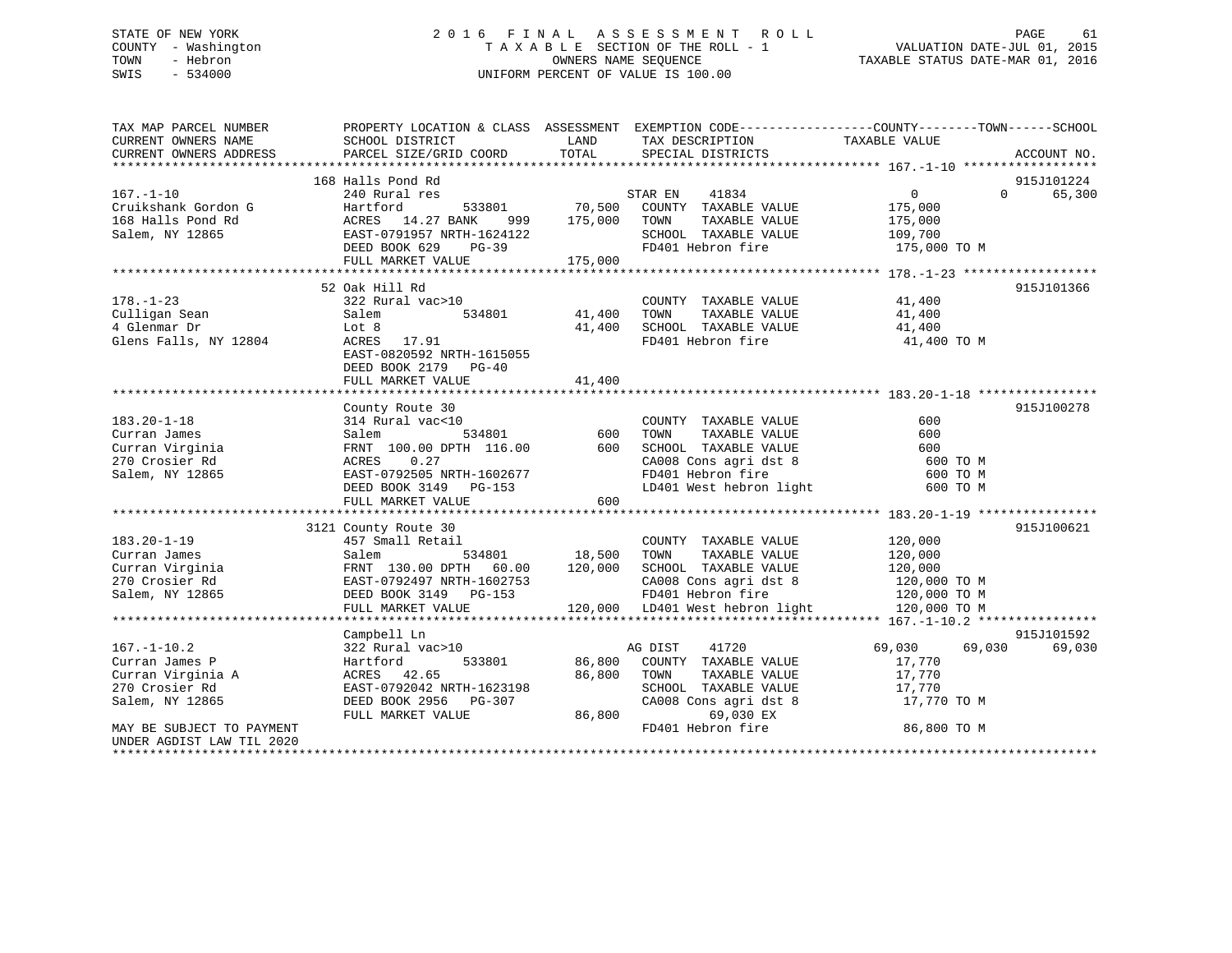# STATE OF NEW YORK 2 0 1 6 F I N A L A S S E S S M E N T R O L L PAGE 62 COUNTY - Washington T A X A B L E SECTION OF THE ROLL - 1 VALUATION DATE-JUL 01, 2015 TOWN - Hebron OWNERS NAME SEQUENCE TAXABLE STATUS DATE-MAR 01, 2016 SWIS - 534000 UNIFORM PERCENT OF VALUE IS 100.00

| TAX MAP PARCEL NUMBER<br>CURRENT OWNERS NAME<br>CURRENT OWNERS ADDRESS                                    | SCHOOL DISTRICT<br>PARCEL SIZE/GRID COORD                                                                                                                                                                            | PROPERTY LOCATION & CLASS ASSESSMENT EXEMPTION CODE----------------COUNTY-------TOWN------SCHOOL<br>LAND<br>TAX DESCRIPTION<br>TOTAL<br>SPECIAL DISTRICTS         | TAXABLE VALUE<br>ACCOUNT NO.                                                                        |
|-----------------------------------------------------------------------------------------------------------|----------------------------------------------------------------------------------------------------------------------------------------------------------------------------------------------------------------------|-------------------------------------------------------------------------------------------------------------------------------------------------------------------|-----------------------------------------------------------------------------------------------------|
| $167. - 1 - 16$                                                                                           | 270 Crosier Rd<br>117 Horse farm                                                                                                                                                                                     | AG DIST<br>41720                                                                                                                                                  | 915J100690<br>54,210<br>54,210<br>54,210                                                            |
| Curran James P<br>Curran Virginia A<br>270 Crosier Rd<br>Salem, NY 12865                                  | Salem<br>534801<br>ACRES<br>33.37<br>EAST-0791011 NRTH-1621672<br>DEED BOOK 2241 PG-217                                                                                                                              | 41854<br>106,500 STAR B<br>271,200<br>COUNTY TAXABLE VALUE<br>TOWN<br>TAXABLE VALUE<br>SCHOOL TAXABLE VALUE                                                       | 30,000<br>$\overline{0}$<br>$\Omega$<br>216,990<br>216,990<br>186,990                               |
| MAY BE SUBJECT TO PAYMENT<br>UNDER AGDIST LAW TIL 2020                                                    | FULL MARKET VALUE                                                                                                                                                                                                    | 271,200 CA008 Cons agri dst 8<br>54,210 EX<br>FD401 Hebron fire                                                                                                   | 216,990 ТО М<br>271,200 TO M                                                                        |
| $185. - 1 - 23$<br>D'Allaird David J<br>D'Allaird Ann M<br>16 Koster Way<br>Salem, NY 12865               | 16 Koster Way<br>210 1 Family Res<br>Salem<br>534801<br>ACRES<br>7.00<br>EAST-0815907 NRTH-1610136<br>DEED BOOK 3337 PG-322<br>FULL MARKET VALUE                                                                     | COUNTY TAXABLE VALUE<br>45,000<br>TOWN<br>TAXABLE VALUE<br>79,500<br>SCHOOL TAXABLE VALUE<br>FD401 Hebron fire<br>79,500                                          | 915J101490<br>79,500<br>79,500<br>79,500<br>79,500 TO M                                             |
| $169. - 1 - 26.12$<br>D'onofrio Anthony P Jr<br>Discepolo Karen A<br>156 Prospect St<br>Ansonia, CT 06401 | Pine Hill Rd<br>311 Res vac land<br>533201<br>Granville<br>Unrecorded quit claim dee 18,200<br>D'amico Sub/w Lot 29-81<br>ACRES<br>3.46<br>EAST-0813298 NRTH-1620546<br>DEED BOOK 759<br>$PG-5$<br>FULL MARKET VALUE | COUNTY TAXABLE VALUE<br>18,200<br>TOWN<br>TAXABLE VALUE<br>SCHOOL TAXABLE VALUE<br>FD401 Hebron fire<br>18,200                                                    | 915J101419<br>18,200<br>18,200<br>18,200<br>18,200 TO M                                             |
|                                                                                                           | 2320 County Route 31                                                                                                                                                                                                 |                                                                                                                                                                   | 915J100192                                                                                          |
| $144. - 1 - 21.1$<br>Dagle William<br>Dagle Linda<br>2320 County Route 31<br>Granville, NY 12832          | 283 Res w/Comuse<br>533201<br>Granville<br>ACRES 32.65<br>EAST-0822953 NRTH-1646486<br>DEED BOOK 1874 PG-66<br>FULL MARKET VALUE                                                                                     | 41854<br>STAR B<br>105,200 COUNTY TAXABLE VALUE<br>355,100<br>TOWN<br>TAXABLE VALUE<br>SCHOOL TAXABLE VALUE<br>CA001 Cons agri dst 1<br>355,100 FD401 Hebron fire | $\overline{0}$<br>30,000<br>$\Omega$<br>355,100<br>355,100<br>325,100<br>355,100 TO<br>355,100 TO M |
|                                                                                                           | 91 East Green Pond Way                                                                                                                                                                                               |                                                                                                                                                                   | 915J101348                                                                                          |
| $143. - 1 - 16.1$<br>Daigle Kevin<br>Daigle Donna<br>PO Box 276<br>Granville, NY 12832                    | 210 1 Family Res - WTRFNT<br>533201<br>Granville<br>ACRES<br>5.10<br>EAST-0816086 NRTH-1642807<br>DEED BOOK 2613<br>PG-350<br>FULL MARKET VALUE                                                                      | 41854<br>STAR B<br>85,700<br>COUNTY TAXABLE VALUE<br>262,600<br>TOWN<br>TAXABLE VALUE<br>SCHOOL TAXABLE VALUE<br>FD401 Hebron fire<br>262,600                     | $\overline{0}$<br>$\Omega$<br>30,000<br>262,600<br>262,600<br>232,600<br>262,600 TO M               |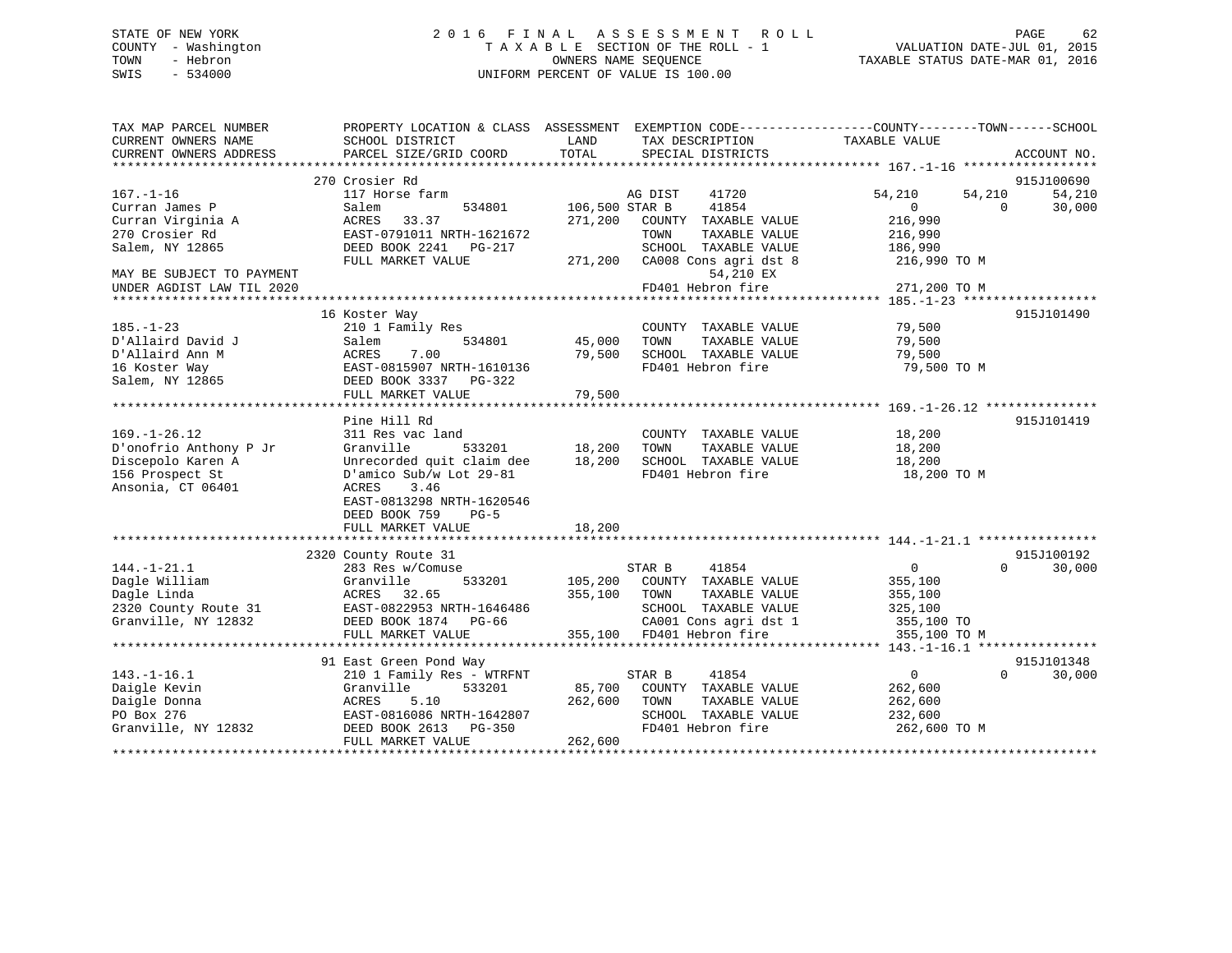# STATE OF NEW YORK 2 0 1 6 F I N A L A S S E S S M E N T R O L L PAGE 63 COUNTY - Washington T A X A B L E SECTION OF THE ROLL - 1 VALUATION DATE-JUL 01, 2015 TOWN - Hebron OWNERS NAME SEQUENCE TAXABLE STATUS DATE-MAR 01, 2016 SWIS - 534000 UNIFORM PERCENT OF VALUE IS 100.00

| TAX MAP PARCEL NUMBER<br>CURRENT OWNERS NAME                                                                     | PROPERTY LOCATION & CLASS ASSESSMENT<br>SCHOOL DISTRICT                                                                                                                                               | LAND<br>TOTAL                | TAX DESCRIPTION                                                                                                     | EXEMPTION CODE-----------------COUNTY-------TOWN------SCHOOL<br>TAXABLE VALUE |                      |
|------------------------------------------------------------------------------------------------------------------|-------------------------------------------------------------------------------------------------------------------------------------------------------------------------------------------------------|------------------------------|---------------------------------------------------------------------------------------------------------------------|-------------------------------------------------------------------------------|----------------------|
| CURRENT OWNERS ADDRESS                                                                                           | PARCEL SIZE/GRID COORD                                                                                                                                                                                |                              | SPECIAL DISTRICTS                                                                                                   |                                                                               | ACCOUNT NO.          |
| $152 - 2 - 39$<br>Daley Fred<br>Daley Stern<br>13 Cemetery Ln<br>Granville, NY 12832                             | 13 Cemetery Ln<br>210 1 Family Res<br>Granville<br>533201<br>ACRES<br>4.16<br>EAST-0813859 NRTH-1634776<br>DEED BOOK 793<br>$PG-133$<br>FULL MARKET VALUE                                             | 48,000<br>134,700<br>134,700 | COUNTY TAXABLE VALUE<br>TOWN<br>TAXABLE VALUE<br>SCHOOL TAXABLE VALUE<br>CA008 Cons agri dst 8<br>FD401 Hebron fire | 134,700<br>134,700<br>134,700<br>134,700 TO M<br>134,700 TO M                 | 915J101248           |
|                                                                                                                  |                                                                                                                                                                                                       |                              |                                                                                                                     |                                                                               |                      |
|                                                                                                                  | 527 Tiplady Rd                                                                                                                                                                                        |                              |                                                                                                                     |                                                                               | 915J101378           |
| $178. - 1 - 18$<br>Daly Robert J<br>Daly Ann D<br>527 Tiplady Rd<br>Granville, NY 12832                          | 240 Rural res<br>534801<br>Salem<br>$1$ ot $1$<br>ACRES 27.40<br>EAST-0817994 NRTH-1612386<br>DEED BOOK 898<br>PG-207                                                                                 | 95,700<br>281,800            | STAR B<br>41854<br>COUNTY TAXABLE VALUE<br>TOWN<br>TAXABLE VALUE<br>SCHOOL TAXABLE VALUE<br>FD401 Hebron fire       | $\mathbf{0}$<br>$\Omega$<br>281,800<br>281,800<br>251,800<br>281,800 TO M     | 30,000               |
|                                                                                                                  | FULL MARKET VALUE                                                                                                                                                                                     | 281,800                      |                                                                                                                     |                                                                               |                      |
| $159. - 1 - 25.7$<br>Darfler Pond Association<br>Tybor Joseph&Dunphy, Debor                                      | Mountain Way<br>314 Rural vac<10<br>Hartford<br>533801<br>605/243;614/319;649/170                                                                                                                     | 2,300<br>2,300               | COUNTY TAXABLE VALUE<br>TOWN<br>TAXABLE VALUE<br>SCHOOL TAXABLE VALUE                                               | 2,300<br>2,300<br>2,300                                                       | 915J101696           |
| Dan Fowler<br>28 Hill St<br>Greenwich, NY 12834                                                                  | 1830/347;2430/147;2815/30<br>ACRES<br>3.00<br>EAST-0795529 NRTH-1627513<br>DEED BOOK 2162<br>PG-341<br>FULL MARKET VALUE                                                                              | 2,300                        | FD401 Hebron fire                                                                                                   | 2,300 TO M                                                                    |                      |
|                                                                                                                  |                                                                                                                                                                                                       |                              |                                                                                                                     |                                                                               |                      |
| $159. - 1 - 25.16$<br>Darfler Pond Association<br>Longo Karen<br>Dan Flower<br>28 Hill St<br>Greenwich, NY 12834 | Darfler Ln W/s<br>692 Road/str/hwy<br>Hartford<br>533801<br>605/234;614/319;677/92<br>1830/347;2815/304;2430/14<br>2162/341<br>2.10<br>ACRES<br>EAST-0796197 NRTH-1627599<br>DEED BOOK 3513<br>PG-259 | 1,240<br>1,240               | COUNTY TAXABLE VALUE<br>TAXABLE VALUE<br>TOWN<br>SCHOOL TAXABLE VALUE<br>FD401 Hebron fire                          | 1,240<br>1,240<br>1,240<br>1,240 TO M                                         | 915J101705           |
|                                                                                                                  | FULL MARKET VALUE                                                                                                                                                                                     | 1,240                        |                                                                                                                     |                                                                               |                      |
|                                                                                                                  |                                                                                                                                                                                                       |                              |                                                                                                                     |                                                                               |                      |
| $170. - 1 - 18$<br>Darrah Raymond J<br>Darrah Lori A<br>6870 State Route 22<br>Salem, NY 12865                   | 6870 State Route 22<br>210 1 Family Res<br>Granville<br>533201<br>ACRES<br>5.70 BANK<br>999<br>EAST-0816605 NRTH-1623402<br>DEED BOOK 700<br>PG-242                                                   | 43,100<br>103,700            | STAR B<br>41854<br>COUNTY TAXABLE VALUE<br>TOWN<br>TAXABLE VALUE<br>SCHOOL TAXABLE VALUE<br>FD401 Hebron fire       | $\mathbf{0}$<br>$\Omega$<br>103,700<br>103,700<br>73,700<br>103,700 TO M      | 915J100557<br>30,000 |
|                                                                                                                  | FULL MARKET VALUE                                                                                                                                                                                     | 103,700                      |                                                                                                                     |                                                                               |                      |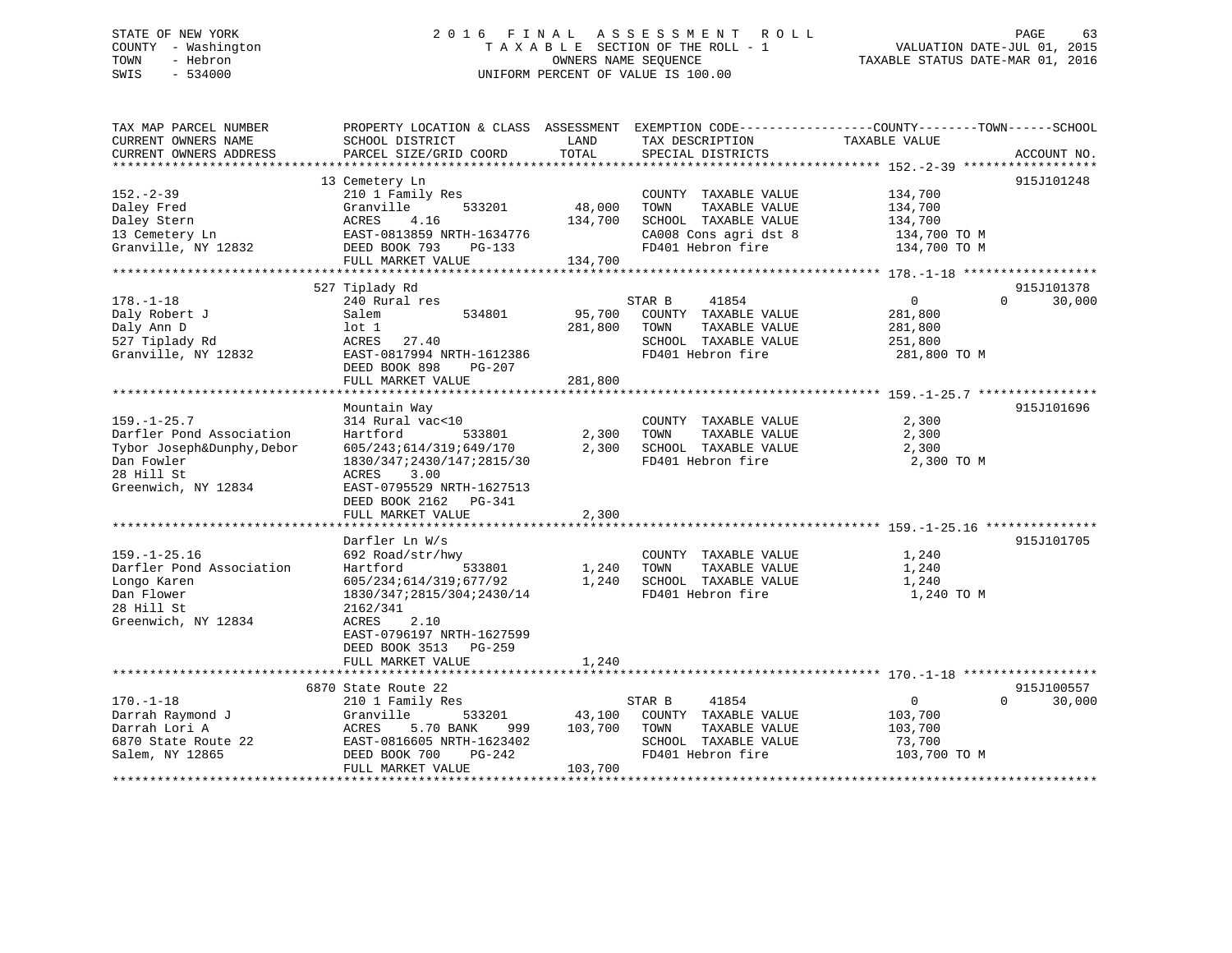# STATE OF NEW YORK 2 0 1 6 F I N A L A S S E S S M E N T R O L L PAGE 64 COUNTY - Washington T A X A B L E SECTION OF THE ROLL - 1 VALUATION DATE-JUL 01, 2015 TOWN - Hebron OWNERS NAME SEQUENCE TAXABLE STATUS DATE-MAR 01, 2016 SWIS - 534000 UNIFORM PERCENT OF VALUE IS 100.00

| TAX MAP PARCEL NUMBER    | PROPERTY LOCATION & CLASS ASSESSMENT |         | EXEMPTION CODE-----------------COUNTY-------TOWN------SCHOOL |                |                    |
|--------------------------|--------------------------------------|---------|--------------------------------------------------------------|----------------|--------------------|
| CURRENT OWNERS NAME      | SCHOOL DISTRICT                      | LAND    | TAX DESCRIPTION                                              | TAXABLE VALUE  |                    |
| CURRENT OWNERS ADDRESS   | PARCEL SIZE/GRID COORD               | TOTAL   | SPECIAL DISTRICTS                                            |                | ACCOUNT NO.        |
|                          |                                      |         |                                                              |                |                    |
|                          | Rykowski Ln                          |         |                                                              |                | 915J100440         |
| $161. - 2 - 4$           | 322 Rural vac>10                     |         | COUNTY TAXABLE VALUE                                         | 57,400         |                    |
| Das Pankaj               | Granville<br>533201                  | 57,400  | TAXABLE VALUE<br>TOWN                                        | 57,400         |                    |
| 4028 Mahaila Ave Apt D   | ACRES<br>29.90                       | 57,400  | SCHOOL TAXABLE VALUE                                         | 57,400         |                    |
| SanDiego, CA 92122       | EAST-0820762 NRTH-1626231            |         | FD401 Hebron fire                                            | 57,400 TO M    |                    |
|                          | DEED BOOK 771<br>$PG-11$             |         |                                                              |                |                    |
|                          | FULL MARKET VALUE                    | 57,400  |                                                              |                |                    |
|                          |                                      |         |                                                              |                |                    |
|                          | 2001 County Route 31                 |         |                                                              |                | 915J101453         |
| $144. - 1 - 37.9$        | 314 Rural vac<10                     |         | COUNTY TAXABLE VALUE                                         | 21,700         |                    |
| Daurio Joseph P          | 533201<br>Granville                  | 21,700  | TAXABLE VALUE<br>TOWN                                        | 21,700         |                    |
| 4 Dandelion Dr           | 2.69<br>ACRES                        | 21,700  | SCHOOL TAXABLE VALUE                                         | 21,700         |                    |
| Wilton, NY 12831         | EAST-0818037 NRTH-1641734            |         | FD401 Hebron fire                                            | 21,700 TO M    |                    |
|                          | DEED BOOK 3179 PG-243                |         |                                                              |                |                    |
|                          | FULL MARKET VALUE                    | 21,700  |                                                              |                |                    |
|                          |                                      |         |                                                              |                |                    |
|                          | 38 Higgins Rd                        |         |                                                              |                |                    |
| $161. - 2 - 9.2$         | 210 1 Family Res                     |         | STAR B<br>41854                                              | $\overline{0}$ | $\Omega$<br>30,000 |
| David Dennis             | Granville<br>533201                  | 44,000  | COUNTY TAXABLE VALUE                                         | 97,000         |                    |
| 38 Higgins Rd            | lot <sub>5</sub>                     | 97,000  | TAXABLE VALUE<br>TOWN                                        | 97,000         |                    |
| Granville, NY 12832      | 892/95                               |         | SCHOOL TAXABLE VALUE                                         | 67,000         |                    |
|                          | ACRES<br>6.32                        |         | FD401 Hebron fire                                            | 97,000 TO M    |                    |
|                          | EAST-0818155 NRTH-1625182            |         |                                                              |                |                    |
|                          | DEED BOOK 892<br>$PG-95$             |         |                                                              |                |                    |
|                          | FULL MARKET VALUE                    | 97,000  |                                                              |                |                    |
|                          |                                      |         |                                                              |                |                    |
|                          | Chamberlin Mills Rd                  |         |                                                              |                | 915J100601         |
| $177. - 1 - 6.1$         | 312 Vac w/imprv                      |         | COUNTY TAXABLE VALUE                                         | 49,200         |                    |
| Davis Donald             | 534801<br>Salem                      | 36,300  | TAXABLE VALUE<br>TOWN                                        | 49,200         |                    |
| Davis Elaine             | Lot 4                                | 49,200  | SCHOOL TAXABLE VALUE                                         | 49,200         |                    |
| 908 Chamberlin Mills Rd  | 783/177                              |         | FD401 Hebron fire                                            | 49,200 TO M    |                    |
| Salem, NY 12865          | ACRES<br>39.20                       |         |                                                              |                |                    |
|                          | EAST-0810186 NRTH-1613861            |         |                                                              |                |                    |
|                          | DEED BOOK 712<br>$PG-223$            |         |                                                              |                |                    |
|                          | FULL MARKET VALUE                    | 49,200  |                                                              |                |                    |
|                          |                                      |         |                                                              |                |                    |
|                          | 49 Tiplady Rd                        |         |                                                              |                | 915J101827         |
| $177. - 1 - 6.15$        | 240 Rural res                        |         | COUNTY TAXABLE VALUE                                         | 169,200        |                    |
| Davis Donald             | 534801<br>Salem                      | 90,900  | TAXABLE VALUE<br>TOWN                                        | 169,200        |                    |
| Davis Elaine             | ACRES<br>40.70                       | 169,200 | SCHOOL TAXABLE VALUE                                         | 169,200        |                    |
| 908 Chamberlain Mills Rd | EAST-0810020 NRTH-1612434            |         | FD401 Hebron fire                                            | 169,200 TO M   |                    |
| Salem, NY 12865          | DEED BOOK 845<br><b>PG-95</b>        |         |                                                              |                |                    |
|                          | FULL MARKET VALUE                    | 169,200 |                                                              |                |                    |
|                          |                                      |         |                                                              |                |                    |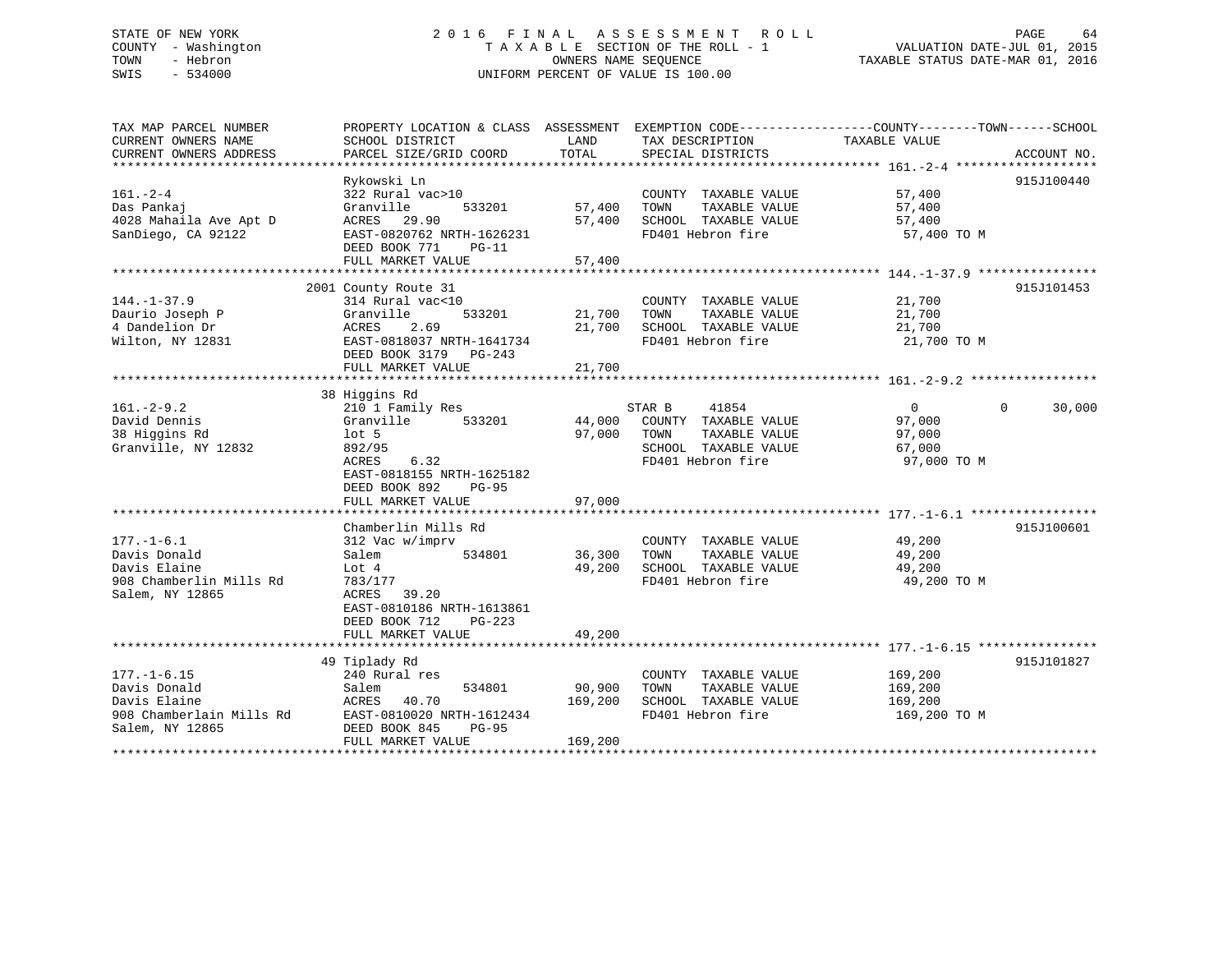| STATE OF NEW YORK<br>COUNTY - Washington<br>TOWN<br>- Hebron<br>$-534000$<br>SWIS | 2016 FINAL                                                                                                            | OWNERS NAME SEQUENCE | ASSESSMENT ROLL<br>TAXABLE SECTION OF THE ROLL - 1<br>UNIFORM PERCENT OF VALUE IS 100.00 | PAGE<br>65<br>VALUATION DATE-JUL 01, 2015<br>TAXABLE STATUS DATE-MAR 01, 2016                                                   |
|-----------------------------------------------------------------------------------|-----------------------------------------------------------------------------------------------------------------------|----------------------|------------------------------------------------------------------------------------------|---------------------------------------------------------------------------------------------------------------------------------|
| TAX MAP PARCEL NUMBER<br>CURRENT OWNERS NAME<br>CURRENT OWNERS ADDRESS            | SCHOOL DISTRICT<br>PARCEL SIZE/GRID COORD                                                                             | LAND<br>TOTAL        | TAX DESCRIPTION<br>SPECIAL DISTRICTS                                                     | PROPERTY LOCATION & CLASS ASSESSMENT EXEMPTION CODE---------------COUNTY-------TOWN------SCHOOL<br>TAXABLE VALUE<br>ACCOUNT NO. |
| ************************                                                          |                                                                                                                       |                      |                                                                                          |                                                                                                                                 |
|                                                                                   | 908 Chamberlin Mills Rd                                                                                               |                      |                                                                                          | 915J100601                                                                                                                      |
| $177. - 1 - 6.36$                                                                 | 210 1 Family Res                                                                                                      |                      | STAR B<br>41854                                                                          | $\mathbf{0}$<br>$\mathbf{0}$<br>30,000                                                                                          |
| Davis Donald                                                                      | Salem<br>534801                                                                                                       | 31,100               | COUNTY TAXABLE VALUE                                                                     | 118,500                                                                                                                         |
| Davis Elaine                                                                      | $1$ ot $1$                                                                                                            | 118,500              | TOWN<br>TAXABLE VALUE                                                                    | 118,500                                                                                                                         |
| 908 Chamberlin Mills Rd                                                           | Hebron Valley Sub/ 29#82                                                                                              |                      | SCHOOL TAXABLE VALUE                                                                     | 88,500                                                                                                                          |
| Salem, NY 12865                                                                   | FRNT 216.00 DPTH 157.00<br>ACRES<br>0.78<br>EAST-0808665 NRTH-1613277<br>DEED BOOK 712<br>PG-221                      |                      | FD401 Hebron fire                                                                        | 118,500 TO M                                                                                                                    |
|                                                                                   | FULL MARKET VALUE<br>************************                                                                         | 118,500              |                                                                                          |                                                                                                                                 |
|                                                                                   | 916 Chamberlin Mills Rd                                                                                               |                      |                                                                                          | 915J100601                                                                                                                      |
| $177. - 1 - 6.37$                                                                 | 210 1 Family Res                                                                                                      |                      | COUNTY TAXABLE VALUE                                                                     | 76,000                                                                                                                          |
| Davis Donald                                                                      | 534801<br>Salem                                                                                                       | 29,500               | TOWN<br>TAXABLE VALUE                                                                    | 76,000                                                                                                                          |
| Davis Elaine                                                                      | Hebron Valley Sub/ 29#82                                                                                              | 76,000               | SCHOOL TAXABLE VALUE                                                                     | 76,000                                                                                                                          |
| 908 Chamberlin Mills Rd                                                           | Lot 2                                                                                                                 |                      | FD401 Hebron fire                                                                        | 76,000 TO M                                                                                                                     |
| Salem, NY 12865                                                                   | FRNT 180.00 DPTH 117.00<br>ACRES<br>0.48<br>EAST-0808810 NRTH-1613200<br>DEED BOOK 712<br>PG-223<br>FULL MARKET VALUE | 76,000               |                                                                                          |                                                                                                                                 |
|                                                                                   |                                                                                                                       |                      |                                                                                          |                                                                                                                                 |
|                                                                                   | Chamberlin Mills Rd/n Off                                                                                             |                      |                                                                                          | 915J101538                                                                                                                      |
| $177. - 1 - 6.8$                                                                  | 314 Rural vac<10                                                                                                      |                      | COUNTY TAXABLE VALUE                                                                     | 4,500                                                                                                                           |
| Davis Donald L                                                                    | Salem<br>534801                                                                                                       | 4,500                | TOWN<br>TAXABLE VALUE                                                                    | 4,500                                                                                                                           |
| Davis Elaine J                                                                    | Lot 1/Waterfront/row                                                                                                  | 4,500                | SCHOOL TAXABLE VALUE                                                                     | 4,500                                                                                                                           |
| 908 Chamberlain Mills Rd<br>Salem, NY 12865                                       | ACRES<br>6.04<br>EAST-0810612 NRTH-1615854<br>DEED BOOK 805<br>PG-229                                                 |                      | FD401 Hebron fire                                                                        | 4,500 TO M                                                                                                                      |
|                                                                                   | FULL MARKET VALUE                                                                                                     | 4,500                |                                                                                          |                                                                                                                                 |
|                                                                                   |                                                                                                                       |                      |                                                                                          |                                                                                                                                 |
|                                                                                   | 129 East Green Pond Way                                                                                               |                      |                                                                                          | 915J100402                                                                                                                      |
| $143. - 1 - 13$<br>Davis John G                                                   | 260 Seasonal res - WTRFNT<br>Granville<br>533201                                                                      |                      | COUNTY TAXABLE VALUE<br>TOWN<br>TAXABLE VALUE                                            | 108,700                                                                                                                         |
| 41 Cedar Ct                                                                       |                                                                                                                       | 69,600<br>108,700    | SCHOOL TAXABLE VALUE                                                                     | 108,700<br>108,700                                                                                                              |
|                                                                                   | FRNT 150.00 DPTH 275.00<br>EAST-0816228 NRTH-1643559                                                                  |                      | FD401 Hebron fire                                                                        |                                                                                                                                 |
| Queensbury, NY 12804                                                              | DEED BOOK 3594 PG-307<br>FULL MARKET VALUE                                                                            | 108,700              |                                                                                          | 108,700 TO M                                                                                                                    |
|                                                                                   | ********************                                                                                                  |                      |                                                                                          | ********************** 161.-2-7.1 **************                                                                                |
|                                                                                   | 7 Higgins Rd                                                                                                          |                      |                                                                                          | 915J101710                                                                                                                      |
| $161. - 2 - 7.1$                                                                  | 312 Vac w/imprv                                                                                                       |                      | COUNTY TAXABLE VALUE                                                                     | 42,800                                                                                                                          |
| Davis Mark                                                                        | Granville<br>533201                                                                                                   | 35,700               | TOWN<br>TAXABLE VALUE                                                                    | 42,800                                                                                                                          |
| 7 Higgins Rd                                                                      | ACRES<br>2.50 BANK<br>998                                                                                             | 42,800               | SCHOOL TAXABLE VALUE                                                                     | 42,800                                                                                                                          |
| Granville, NY 12832                                                               | EAST-0817575 NRTH-1626333<br>DEED BOOK 2327<br>$PG-241$<br>FULL MARKET VALUE                                          | 42,800               | FD401 Hebron fire                                                                        | 42,800 TO M                                                                                                                     |
|                                                                                   |                                                                                                                       |                      |                                                                                          |                                                                                                                                 |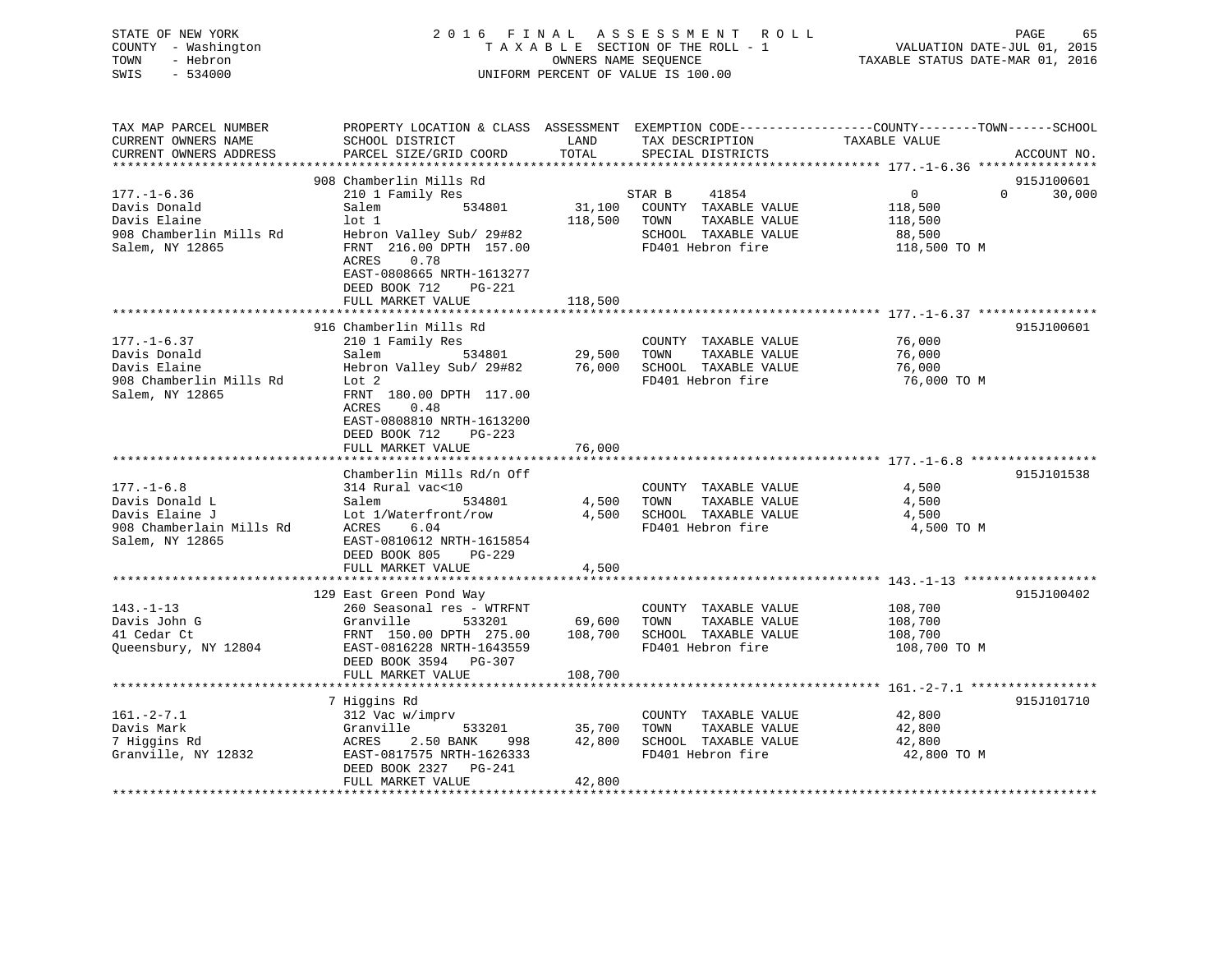| STATE OF NEW YORK<br>COUNTY - Washington<br>TOWN<br>- Hebron<br>SWIS<br>$-534000$                                        | A S S E S S M E N T<br>2016 FINAL<br><b>ROLL</b><br>TAXABLE SECTION OF THE ROLL - 1<br>OWNERS NAME SEQUENCE<br>UNIFORM PERCENT OF VALUE IS 100.00 |                         |                                                                                                                     | VALUATION DATE-JUL 01, 2015<br>TAXABLE STATUS DATE-MAR 01, 2016 | PAGE<br>66         |
|--------------------------------------------------------------------------------------------------------------------------|---------------------------------------------------------------------------------------------------------------------------------------------------|-------------------------|---------------------------------------------------------------------------------------------------------------------|-----------------------------------------------------------------|--------------------|
| TAX MAP PARCEL NUMBER<br>CURRENT OWNERS NAME                                                                             | PROPERTY LOCATION & CLASS ASSESSMENT EXEMPTION CODE---------------COUNTY-------TOWN------SCHOOL<br>SCHOOL DISTRICT                                | LAND                    | TAX DESCRIPTION                                                                                                     | <b>TAXABLE VALUE</b>                                            |                    |
| CURRENT OWNERS ADDRESS                                                                                                   | PARCEL SIZE/GRID COORD                                                                                                                            | TOTAL                   | SPECIAL DISTRICTS                                                                                                   |                                                                 | ACCOUNT NO.        |
| $161. - 2 - 7$<br>Davis Mark A<br>7 Higgins Rd<br>Granville, NY 12832                                                    | 21 Higgins Rd<br>270 Mfg housing<br>Granville<br>533201<br>sub lot C<br>ACRES<br>3.31<br>EAST-0817925 NRTH-1626606<br>DEED BOOK 3447 PG-316       | 37,800<br>52,000        | COUNTY TAXABLE VALUE<br>TAXABLE VALUE<br>TOWN<br>SCHOOL TAXABLE VALUE<br>FD401 Hebron fire                          | 52,000<br>52,000<br>52,000<br>52,000 TO M                       | 915J100511         |
|                                                                                                                          | FULL MARKET VALUE                                                                                                                                 | 52,000                  |                                                                                                                     |                                                                 |                    |
|                                                                                                                          | ***********************                                                                                                                           |                         |                                                                                                                     |                                                                 |                    |
|                                                                                                                          | 344 Liebig Rd                                                                                                                                     |                         |                                                                                                                     |                                                                 | 935J101624         |
| $143. - 1 - 39.2$<br>Davis Robert L Jr<br>Kibling Trishia L<br>344 Liebig Rd<br>Granville, NY 12832                      | 210 1 Family Res<br>533201<br>Granville<br>5.10<br>ACRES<br>EAST-0806649 NRTH-1645122<br>DEED BOOK 3203 PG-214                                    | 52,200<br>152,500       | STAR B<br>41854<br>COUNTY TAXABLE VALUE<br>TOWN<br>TAXABLE VALUE<br>SCHOOL TAXABLE VALUE<br>FD401 Hebron fire       | $\overline{0}$<br>152,500<br>152,500<br>122,500<br>152,500 TO M | 30,000<br>$\Omega$ |
|                                                                                                                          | FULL MARKET VALUE                                                                                                                                 | 152,500                 |                                                                                                                     |                                                                 |                    |
|                                                                                                                          | *************************                                                                                                                         |                         |                                                                                                                     |                                                                 |                    |
| $159. - 1 - 3.3$<br>Dawley Michael<br>Dawley Ronald P<br>c/o Ronald Dawley<br>3175 State Route 22<br>Cambridge, NY 12816 | 120 James Rd<br>322 Rural vac>10<br>Hartford<br>533801<br>10.20<br>ACRES<br>EAST-0793517 NRTH-1631148<br>DEED BOOK 2596 PG-5<br>FULL MARKET VALUE | 7,700<br>7,700<br>7,700 | COUNTY TAXABLE VALUE<br>TAXABLE VALUE<br>TOWN<br>SCHOOL TAXABLE VALUE<br>FD401 Hebron fire                          | 7,700<br>7,700<br>7,700<br>7,700 TO M                           | 915J101143         |
|                                                                                                                          | 4022 County Route 30                                                                                                                              |                         |                                                                                                                     |                                                                 | 915J100181         |
| $167. - 1 - 37$<br>Day W. Marvin<br>Day Albert<br>4022 County Route 30<br>Salem, NY 12865                                | 240 Rural res<br>Hartford<br>533801<br>Lot 4<br>ACRES<br>30.74<br>EAST-0788722 NRTH-1623379<br>DEED BOOK 2181 PG-51                               | 101,700<br>193,000      | STAR B<br>41854<br>COUNTY TAXABLE VALUE<br>TAXABLE VALUE<br>TOWN<br>SCHOOL TAXABLE VALUE<br>FD401 Hebron fire       | $\overline{0}$<br>193,000<br>193,000<br>163,000<br>193,000 TO M | 30,000<br>$\Omega$ |
|                                                                                                                          | FULL MARKET VALUE                                                                                                                                 | 193,000                 |                                                                                                                     |                                                                 |                    |
| $159. - 1 - 12$<br>Deane Michael<br>Goldblatt Marty<br>11500 Tennessee Ave 127<br>Los Angeles, CA 90064                  | County Route 31/W Off<br>314 Rural vac<10<br>Granville<br>533201<br>ACRES<br>16.00<br>EAST-0801404 NRTH-1630404<br>DEED BOOK 614<br>PG-350        | 12,000<br>12,000        | COUNTY TAXABLE VALUE<br>TOWN<br>TAXABLE VALUE<br>SCHOOL TAXABLE VALUE<br>CA008 Cons agri dst 8<br>FD401 Hebron fire | 12,000<br>12,000<br>12,000<br>12,000 TO M<br>12,000 TO M        | 915J100184         |

\*\*\*\*\*\*\*\*\*\*\*\*\*\*\*\*\*\*\*\*\*\*\*\*\*\*\*\*\*\*\*\*\*\*\*\*\*\*\*\*\*\*\*\*\*\*\*\*\*\*\*\*\*\*\*\*\*\*\*\*\*\*\*\*\*\*\*\*\*\*\*\*\*\*\*\*\*\*\*\*\*\*\*\*\*\*\*\*\*\*\*\*\*\*\*\*\*\*\*\*\*\*\*\*\*\*\*\*\*\*\*\*\*\*\*\*\*\*\*\*\*\*\*\*\*\*\*\*\*\*\*\*

FULL MARKET VALUE 12,000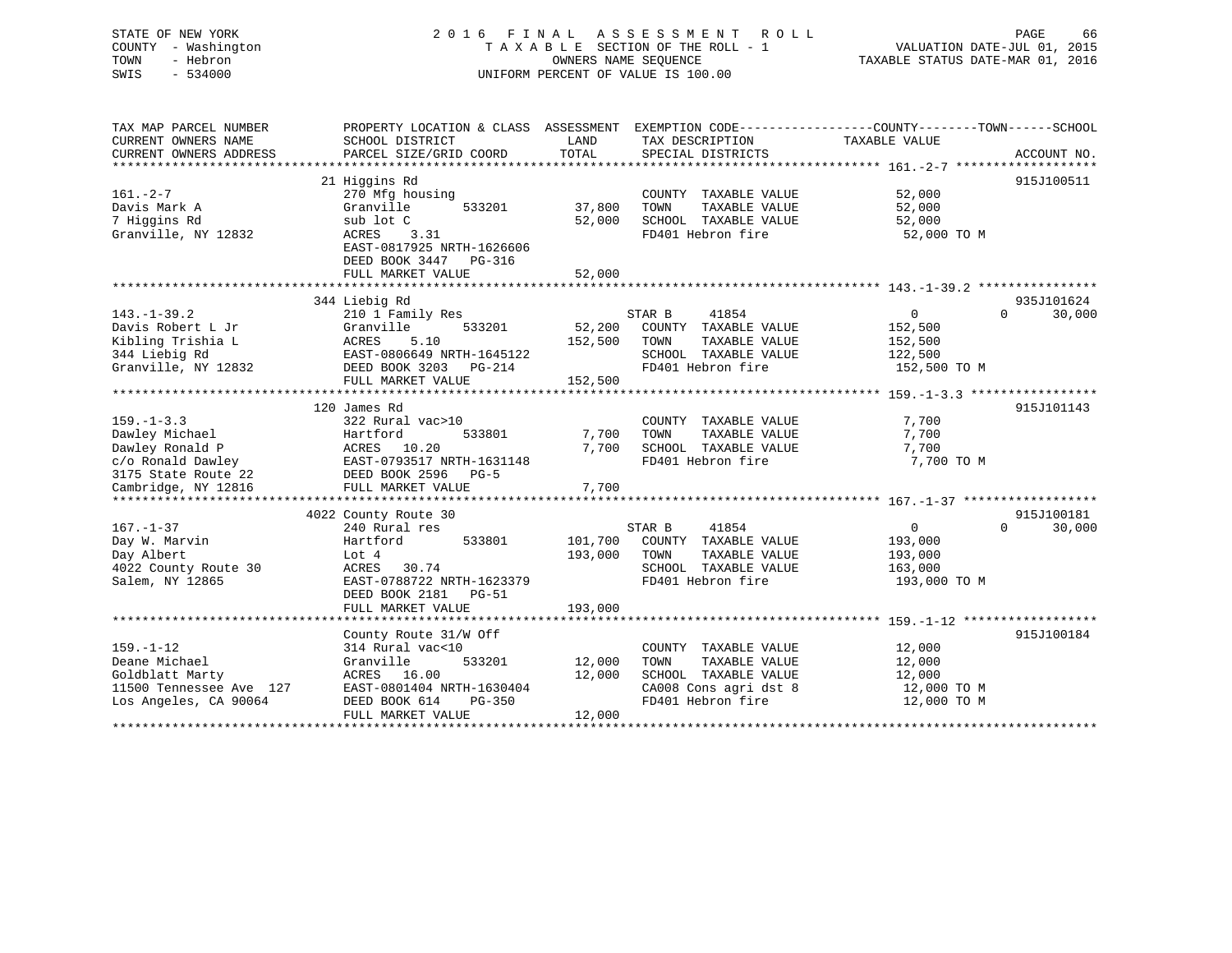# STATE OF NEW YORK 2 0 1 6 F I N A L A S S E S S M E N T R O L L PAGE 67 COUNTY - Washington T A X A B L E SECTION OF THE ROLL - 1 VALUATION DATE-JUL 01, 2015 TOWN - Hebron OWNERS NAME SEQUENCE TAXABLE STATUS DATE-MAR 01, 2016 SWIS - 534000 UNIFORM PERCENT OF VALUE IS 100.00

| TAX MAP PARCEL NUMBER<br>CURRENT OWNERS NAME<br>CURRENT OWNERS ADDRESS                       | PROPERTY LOCATION & CLASS ASSESSMENT EXEMPTION CODE---------------COUNTY-------TOWN-----SCHOOL<br>SCHOOL DISTRICT<br>PARCEL SIZE/GRID COORD                                                            | LAND<br>TOTAL              | TAX DESCRIPTION<br>SPECIAL DISTRICTS                                                                                                        | TAXABLE VALUE                                                          | ACCOUNT NO.                      |
|----------------------------------------------------------------------------------------------|--------------------------------------------------------------------------------------------------------------------------------------------------------------------------------------------------------|----------------------------|---------------------------------------------------------------------------------------------------------------------------------------------|------------------------------------------------------------------------|----------------------------------|
| $185. - 1 - 14.5$<br>Deberg Susan Marie<br>Dunham William E<br>PO Box 746<br>Salem, NY 12865 | Shale Mtn Way<br>314 Rural vac<10<br>534801<br>Salem<br>Thompson Sub/ 29#87 Lot 5 29,300<br>ACRES<br>9.85<br>EAST-0815598 NRTH-1603971<br>DEED BOOK 2222 PG-289<br>FULL MARKET VALUE                   | 29,300<br>29,300           | COUNTY TAXABLE VALUE<br>TOWN<br>TAXABLE VALUE<br>SCHOOL TAXABLE VALUE<br>SCHOOL TAXABLE VALUE<br>CA008 Cons agri dst 8<br>FD401 Hebron fire | 29,300<br>29,300<br>29, 300<br>29, 300 TO M<br>200 TO M<br>29,300 TO M | 915J100676                       |
| $183.2 - 1 - 11$<br>Debonis Louis<br>Debonis Mary<br>84 Lenox Ave<br>Bronxville, NY 10708    | 2239 County Route 47<br>314 Rural vac<10<br>534801<br>Salem<br>ACRES<br>8.60<br>EAST-0787372 NRTH-1608573<br>DEED BOOK 929<br>PG-70<br>FULL MARKET VALUE                                               | 39,200<br>39,200<br>39,200 | COUNTY TAXABLE VALUE<br>TAXABLE VALUE<br>TOWN<br>SCHOOL TAXABLE VALUE<br>FD401 Hebron fire                                                  | 39,200<br>39,200<br>39,200<br>39,200 TO M                              | 915J101170                       |
| $161. - 2 - 3.15$<br>Delaney John W Jr<br>715 Higgins Rd<br>Granville, NY 12832              | Rykowski Ln/Off<br>314 Rural vac<10<br>Granville<br>533201<br>Filed survey 12556<br>FRNT 88.00 DPTH 678.00<br>0.68<br>ACRES<br>EAST-0821663 NRTH-1625046<br>DEED BOOK 3396 PG-195<br>FULL MARKET VALUE | 500<br>500<br>500          | COUNTY TAXABLE VALUE<br>TAXABLE VALUE<br>TOWN<br>SCHOOL TAXABLE VALUE<br>FD401 Hebron fire                                                  | 500<br>500<br>500<br>500 TO M                                          |                                  |
| $170. - 2 - 7$<br>Delaney John W Jr<br>715 Higgins Rd<br>Granville, NY 12832                 | 715 Higgins Rd<br>242 Rurl res&rec<br>533201<br>Granville<br>ACRES 26.00<br>EAST-0821426 NRTH-1624449<br>PG-278<br>DEED BOOK 738<br>FULL MARKET VALUE                                                  | 129,000 TOWN<br>129,000    | 41854<br>STAR B<br>72,500 COUNTY TAXABLE VALUE<br>TAXABLE VALUE<br>SCHOOL TAXABLE VALUE<br>FD401 Hebron fire                                | $\overline{0}$<br>129,000<br>129,000<br>99,000<br>129,000 TO M         | 915J100185<br>$\Omega$<br>30,000 |
| $169. - 1 - 25$<br>Delaney Relia W<br>6695 State Route 22<br>Salem, NY 12865                 | 6695 State Route 22<br>270 Mfg housing<br>533201<br>Granville<br>FRNT 180.00 DPTH 150.00<br>ACRES<br>0.62<br>EAST-0815223 NRTH-1619222<br>DEED BOOK 883<br>PG-328<br>FULL MARKET VALUE                 | 25,000<br>30,300<br>30,300 | COUNTY TAXABLE VALUE<br>TAXABLE VALUE<br>TOWN<br>SCHOOL TAXABLE VALUE<br>FD401 Hebron fire                                                  | 30,300<br>30,300<br>30,300<br>30,300 TO M                              | 915J101353                       |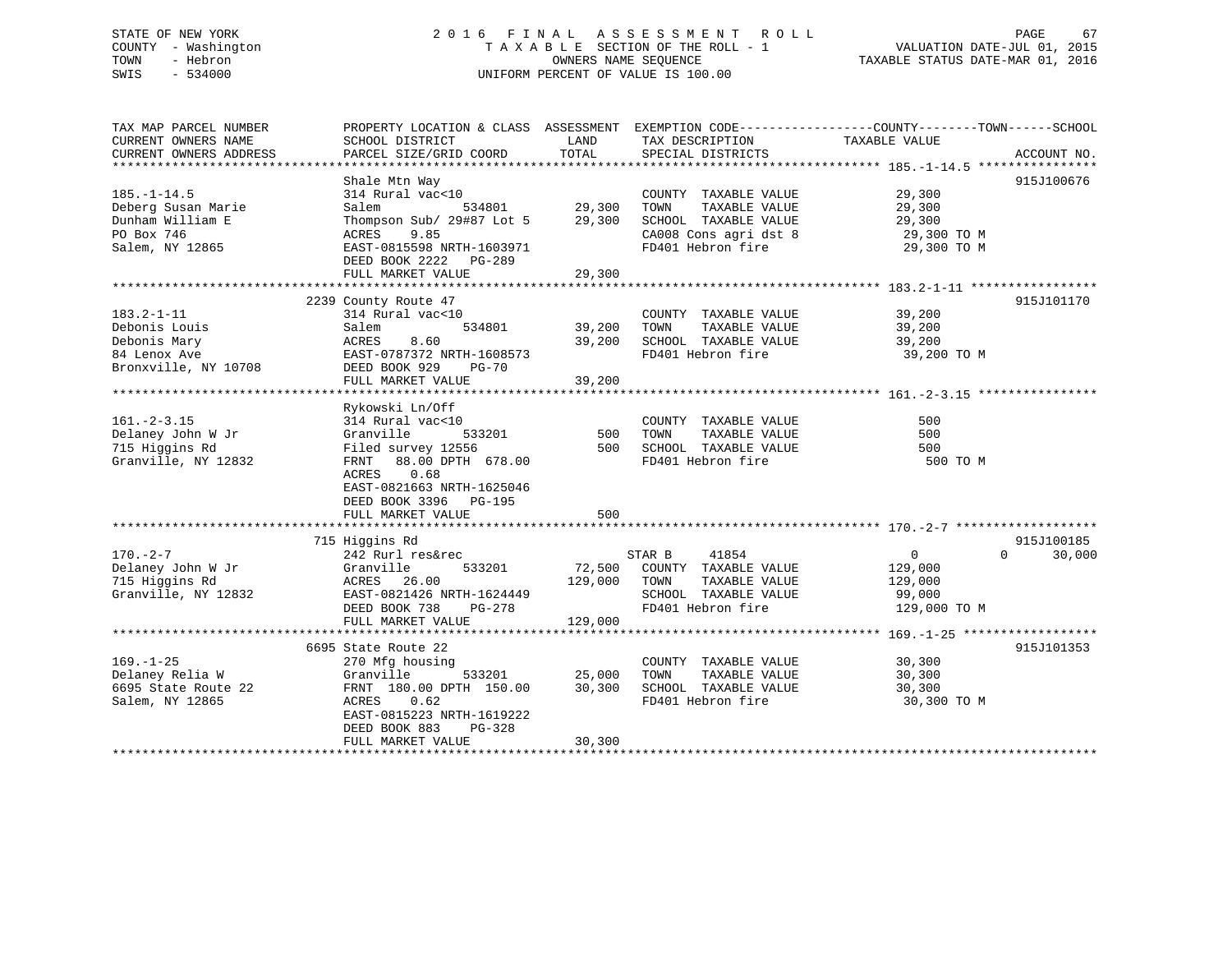# STATE OF NEW YORK 2 0 1 6 F I N A L A S S E S S M E N T R O L L PAGE 68 COUNTY - Washington T A X A B L E SECTION OF THE ROLL - 1 VALUATION DATE-JUL 01, 2015 TOWN - Hebron OWNERS NAME SEQUENCE TAXABLE STATUS DATE-MAR 01, 2016 SWIS - 534000 UNIFORM PERCENT OF VALUE IS 100.00

| TAX MAP PARCEL NUMBER                  | PROPERTY LOCATION & CLASS ASSESSMENT EXEMPTION CODE---------------COUNTY-------TOWN------SCHOOL |                          |                                           |                               |                       |                          |
|----------------------------------------|-------------------------------------------------------------------------------------------------|--------------------------|-------------------------------------------|-------------------------------|-----------------------|--------------------------|
| CURRENT OWNERS NAME                    | SCHOOL DISTRICT                                                                                 | LAND TAX DESCRIPTION     |                                           | TAXABLE VALUE                 |                       |                          |
| CURRENT OWNERS ADDRESS                 | PARCEL SIZE/GRID COORD                                                                          | TOTAL SPECIAL DISTRICTS  |                                           |                               |                       | ACCOUNT NO.              |
|                                        | 13 Indian Head Way                                                                              |                          |                                           |                               |                       | 915J101328               |
| $170. - 1 - 13.12$                     | 210 1 Family Res                                                                                | STAR EN                  | 41834                                     | $\overline{0}$                | $\Omega$ and $\Omega$ | 65,300                   |
| Delehanty James F                      | Granville 533201                                                                                |                          | 44,000 COUNTY TAXABLE VALUE               |                               |                       |                          |
| Delehanty Florence A                   | $\frac{1}{1963}/\frac{1}{34}$                                                                   | 115,500<br>TOWN          | TAXABLE VALUE                             | 115,500<br>115,500            |                       |                          |
| 13 Indian Head Way                     | ACRES 6.30                                                                                      |                          | SCHOOL TAXABLE VALUE                      | 50,200                        |                       |                          |
| Salem, NY 12865                        | EAST-0815615 NRTH-1618712                                                                       |                          | FD401 Hebron fire                         | 115,500 TO M                  |                       |                          |
|                                        | DEED BOOK 936 PG-305                                                                            |                          |                                           |                               |                       |                          |
|                                        |                                                                                                 |                          |                                           |                               |                       |                          |
|                                        |                                                                                                 |                          |                                           |                               |                       |                          |
|                                        | 170 Benn Rd                                                                                     |                          |                                           |                               |                       | 915J100642               |
| $160. - 1 - 12$                        |                                                                                                 |                          |                                           |                               |                       |                          |
| Della Mattera Brian J                  |                                                                                                 |                          |                                           |                               |                       |                          |
| 159 Benn Rd                            |                                                                                                 |                          |                                           |                               |                       |                          |
| Granville, NY 12832                    | EAST-0805512 NRTH-1625678                                                                       |                          |                                           | FD401 Hebron fire 18,100 TO M |                       |                          |
|                                        | DEED BOOK 3469 PG-130                                                                           |                          |                                           |                               |                       |                          |
|                                        |                                                                                                 |                          |                                           |                               |                       |                          |
|                                        | Benn Rd                                                                                         |                          |                                           |                               |                       | 915J100018               |
| $160. - 1 - 14$                        | 322 Rural vac>10                                                                                |                          | COUNTY TAXABLE VALUE 71,500               |                               |                       |                          |
| Della Mattera Brian J                  | Salem                                                                                           | 534801 71,500<br>TOWN    | TAXABLE VALUE                             | 71,500                        |                       |                          |
| 159 Benn Rd                            | ACRES 25.03                                                                                     | 71,500                   | SCHOOL TAXABLE VALUE                      | 71,500                        |                       |                          |
| Granville, NY 12832                    | EAST-0805030 NRTH-1625212                                                                       |                          | FD401 Hebron fire                         | 71,500 TO M                   |                       |                          |
|                                        | DEED BOOK 3469 PG-133                                                                           |                          |                                           |                               |                       |                          |
|                                        | FULL MARKET VALUE                                                                               | 71,500                   |                                           |                               |                       |                          |
|                                        |                                                                                                 |                          |                                           |                               |                       |                          |
|                                        | 159 Benn Rd                                                                                     |                          |                                           |                               |                       | 915J100146               |
| $160. - 1 - 16.2$                      | 242 Rurl res&rec                                                                                |                          | STAR B 41854                              | $\overline{0}$                | $\Omega$              | 30,000                   |
| Della Mattera Brian J                  | 534801<br>Salem                                                                                 |                          | 124,700 COUNTY TAXABLE VALUE 199,700      |                               |                       |                          |
| 159 Benn Rd                            | 43.50<br>ACRES                                                                                  | 199,700 TOWN             |                                           | TAXABLE VALUE 199,700         |                       |                          |
| Granville, NY 12832                    | EAST-0804804 NRTH-1626811                                                                       |                          | SCHOOL TAXABLE VALUE<br>FD401 Hebron fire | 169,700                       |                       |                          |
|                                        | EAST-0804804 NRTH-1626811<br>DEED BOOK 3468 PG-260                                              |                          |                                           | 199,700 TO M                  |                       |                          |
|                                        | FULL MARKET VALUE                                                                               | 199,700                  |                                           |                               |                       |                          |
|                                        |                                                                                                 |                          |                                           |                               |                       |                          |
|                                        | 172 Benn Rd                                                                                     |                          |                                           |                               |                       | 915J100318               |
| $160. - 1 - 13$<br>Della Mattera Frank | 210 1 Family Res<br>534801                                                                      | STAR EN                  | 41834                                     | $\Omega$                      | $\Omega$              | 65,300<br>$\overline{0}$ |
| 172 Benn Rd                            | Salem<br>ACRES<br>1.15                                                                          | 38,300 DISAB-CO 41932    | 99,400 COUNTY TAXABLE VALUE               | 14,910                        | $\Omega$              |                          |
| Granville, NY 12832                    | EAST-0805563 NRTH-1625448                                                                       | TOWN                     | TAXABLE VALUE                             | 84,490<br>99,400              |                       |                          |
|                                        | DEED BOOK 2386 PG-140                                                                           |                          | SCHOOL TAXABLE VALUE                      |                               |                       |                          |
|                                        | FULL MARKET VALUE                                                                               | 99,400 FD401 Hebron fire |                                           | 34,100<br>99,400 TO M         |                       |                          |
|                                        |                                                                                                 |                          |                                           |                               |                       |                          |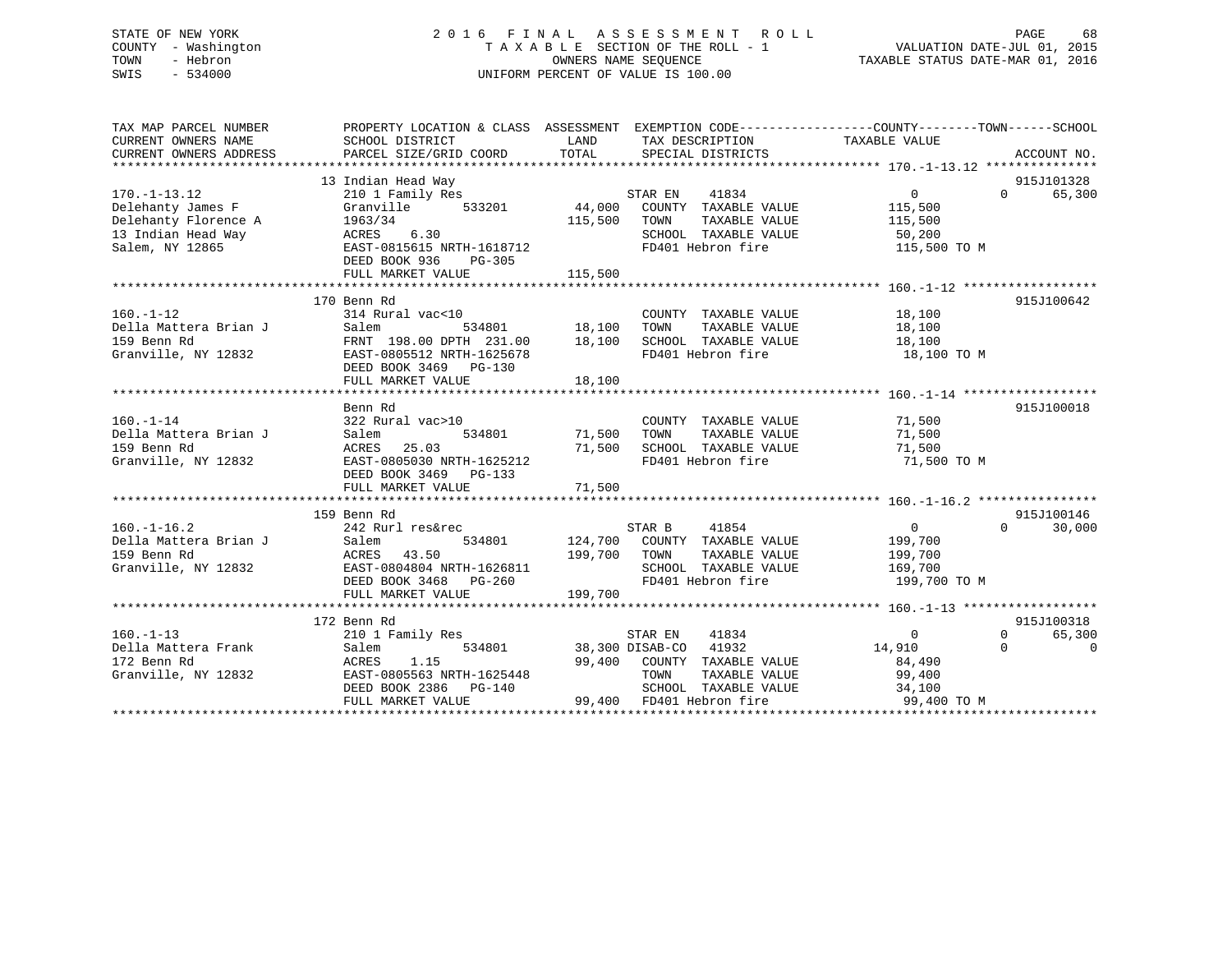# STATE OF NEW YORK 2 0 1 6 F I N A L A S S E S S M E N T R O L L PAGE 69 COUNTY - Washington T A X A B L E SECTION OF THE ROLL - 1 VALUATION DATE-JUL 01, 2015 TOWN - Hebron OWNERS NAME SEQUENCE TAXABLE STATUS DATE-MAR 01, 2016 SWIS - 534000 UNIFORM PERCENT OF VALUE IS 100.00

| TAX MAP PARCEL NUMBER<br>CURRENT OWNERS NAME<br>CURRENT OWNERS ADDRESS                                                                               | PROPERTY LOCATION & CLASS ASSESSMENT EXEMPTION CODE---------------COUNTY-------TOWN------SCHOOL<br>SCHOOL DISTRICT<br>PARCEL SIZE/GRID COORD                                                                                | LAND<br>TOTAL                      | TAX DESCRIPTION<br>SPECIAL DISTRICTS                                                                                                     | TAXABLE VALUE                                                                       |          | ACCOUNT NO. |
|------------------------------------------------------------------------------------------------------------------------------------------------------|-----------------------------------------------------------------------------------------------------------------------------------------------------------------------------------------------------------------------------|------------------------------------|------------------------------------------------------------------------------------------------------------------------------------------|-------------------------------------------------------------------------------------|----------|-------------|
| $143. - 1 - 3.3$<br>Delor Mark R<br>Delor Mary Ellen<br>6 Wayne Ct<br>Oueensbury, NY 12804<br>MAY BE SUBJECT TO PAYMENT<br>UNDER AGDIST LAW TIL 2023 | County Route 28<br>322 Rural vac>10<br>Granville<br>ACRES 21.18<br>EAST-0813605 NRTH-1646266<br>DEED BOOK 3342 PG-159<br>FULL MARKET VALUE                                                                                  | 45,800 TOWN<br>45,800              | AGRI-D IND 41730<br>533201 45,800 COUNTY TAXABLE VALUE<br>TAXABLE VALUE<br>SCHOOL TAXABLE VALUE<br>FD401 Hebron fire                     | 28,405 28,405<br>17,395<br>17,395<br>17,395<br>45,800 TO M                          |          | 28,405      |
| $158. - 1 - 2.12$<br>DeMarsh James R Jr<br>DeMarsh Liana E<br>308 Scott Hill Rd<br>Granville, NY 12832                                               | 308 Scott Hill Rd<br>210 1 Family Res<br>Hartford 533801<br>lot <sub>8</sub><br>5.03<br>ACRES<br>ACRES 5.03<br>EAST-0784263 NRTH-1630522<br>DEED BOOK 3406 PG-182<br>FULL MARKET VALUE                                      | STAR B<br>189,000 TOWN<br>189,000  | 41854<br>52,100 COUNTY TAXABLE VALUE<br>TAXABLE VALUE<br>SCHOOL TAXABLE VALUE<br>CA008 Cons agri dst 8<br>FD401 Hebron fire 189,000 TO M | $\overline{0}$<br>189,000<br>189,000<br>159,000<br>$189,000$ TO M<br>$189,000$ TO M | $\Omega$ | 30,000      |
| $175. - 1 - 25.2$<br>Demu Cara<br>Dearstyne Andrew<br>Dearstyne Andrew<br>2613 Overland Pass<br>Chanel Hill NC 27516<br>Chapel Hill, NC 27516        | 204 Gilchrist Rd<br>312 Vac w/imprv<br>534801<br>Salem<br>2865/80<br>6.60<br>ACRES<br>EAST-0784965 NRTH-1612779<br>DEED BOOK 2865 PG-80<br>FULL MARKET VALUE                                                                | 35,200<br>TOWN<br>44,700           | COUNTY TAXABLE VALUE 44,700<br>TAXABLE VALUE<br>44,700 SCHOOL TAXABLE VALUE<br>FD401 Hebron fire                                         | 44,700<br>$11,700$<br>$44,700$<br>44,700 TO M                                       |          | 915J100340  |
| $183.2 - 1 - 31$<br>Demu Cara<br>Dearstyne Andrew<br>Chapel Hill, NC 27516                                                                           | Barkley Ln<br>314 Rural vac<10 - WTRFNT<br>534801<br>Salem<br>ACRES<br>2.75<br>2613 Overland Passage BAST-0786502 NRTH-1605662<br>Chapel Hill. NC 27516 DEED BOOK 2916 PG-153<br>DEED BOOK 2916 PG-153<br>FULL MARKET VALUE | 21,800 TOWN<br>21,800              | COUNTY TAXABLE VALUE 21,800<br>21,800 TOWN TAXABLE VALUE<br>21,800 SCHOOL TAXABLE VALUE<br>FD401 Hebron fire                             | 21,800<br>21,800<br>21,800 TO M                                                     |          | 915J101164  |
| $152. - 2 - 33.4$<br>Denis Wayne E<br>28 Colonial Dr<br>Riverhead, NY 11901                                                                          | 16 Piccininni Ln<br>312 Vac w/imprv<br>Granville<br>533201<br>ACRES 12.00<br>EAST-0812297 NRTH-1637063<br>DEED BOOK 2622<br>PG-347<br>FULL MARKET VALUE                                                                     | 41,400<br>TOWN<br>48,700<br>48,700 | COUNTY TAXABLE VALUE<br>TAXABLE VALUE<br>SCHOOL TAXABLE VALUE<br>CA008 Cons agri dst 8<br>FD401 Hebron fire                              | 48,700<br>48,700<br>48,700<br>48,700 TO M<br>48,700 TO M                            |          | 915J100382  |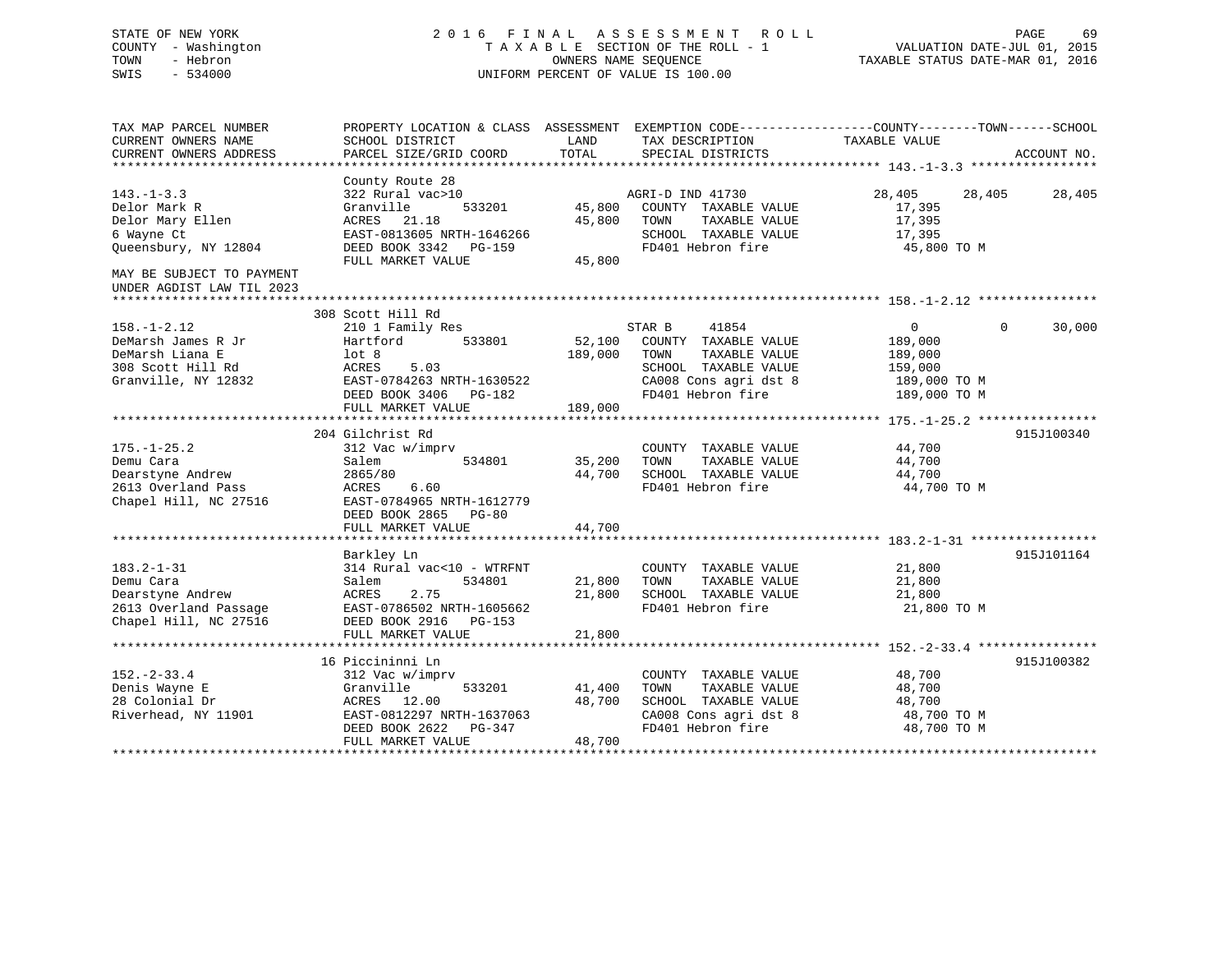# STATE OF NEW YORK 2 0 1 6 F I N A L A S S E S S M E N T R O L L PAGE 70 COUNTY - Washington T A X A B L E SECTION OF THE ROLL - 1 VALUATION DATE-JUL 01, 2015 TOWN - Hebron OWNERS NAME SEQUENCE TAXABLE STATUS DATE-MAR 01, 2016 SWIS - 534000 UNIFORM PERCENT OF VALUE IS 100.00

| TAX MAP PARCEL NUMBER<br>CURRENT OWNERS NAME<br>CURRENT OWNERS ADDRESS | PROPERTY LOCATION & CLASS ASSESSMENT EXEMPTION CODE----------------COUNTY-------TOWN-----SCHOOL<br>SCHOOL DISTRICT<br>PARCEL SIZE/GRID COORD | LAND<br>TOTAL | TAX DESCRIPTION<br>SPECIAL DISTRICTS | TAXABLE VALUE |          | ACCOUNT NO. |
|------------------------------------------------------------------------|----------------------------------------------------------------------------------------------------------------------------------------------|---------------|--------------------------------------|---------------|----------|-------------|
|                                                                        |                                                                                                                                              |               |                                      |               |          |             |
|                                                                        | 1996 County Route 31                                                                                                                         |               |                                      |               |          | 915J101517  |
| $153. - 1 - 1.4$                                                       | 210 1 Family Res                                                                                                                             |               | AGED-CO<br>41802                     | 40,050        | $\Omega$ | $\Omega$    |
| Dennison Myra                                                          | Granville<br>533201                                                                                                                          |               | 38,100 STAR EN<br>41834              | $\Omega$      | $\Omega$ | 65,300      |
| 1996 County Route 31                                                   | 899/159                                                                                                                                      | 89,000        | COUNTY TAXABLE VALUE                 | 48,950        |          |             |
| Granville, NY 12832                                                    | FRNT 265.00 DPTH 400.00                                                                                                                      |               | TOWN<br>TAXABLE VALUE                | 89,000        |          |             |
|                                                                        | ACRES<br>1.05                                                                                                                                |               | SCHOOL TAXABLE VALUE                 | 23,700        |          |             |
|                                                                        | EAST-0818100 NRTH-1641156                                                                                                                    |               | FD401 Hebron fire                    | 89,000 TO M   |          |             |
|                                                                        | DEED BOOK 552<br>$PG-153$                                                                                                                    |               |                                      |               |          |             |
|                                                                        | FULL MARKET VALUE                                                                                                                            | 89,000        |                                      |               |          |             |
|                                                                        | Warnick Rd                                                                                                                                   |               |                                      |               |          |             |
| $167. - 1 - 50.3$                                                      | 312 Vac w/imprv                                                                                                                              |               | AG DIST<br>41720                     | 168,354       | 168,354  | 168,354     |
| Depew David                                                            | 533801<br>Hartford                                                                                                                           | 253,100       | COUNTY TAXABLE VALUE                 | 98,446        |          |             |
| McKernon Clifford E                                                    | 460/1099                                                                                                                                     | 266,800       | TAXABLE VALUE<br>TOWN                | 98,446        |          |             |
| 10 Wicks Ln                                                            | ACRES 137.94                                                                                                                                 |               | SCHOOL TAXABLE VALUE                 | 98,446        |          |             |
| Arygle, NY 12809                                                       | EAST-0785410 NRTH-1619460                                                                                                                    |               | CA006 Cons agri dst 6                | 98,446 TO M   |          |             |
|                                                                        | DEED BOOK 2363 PG-286                                                                                                                        |               | 168,354 EX                           |               |          |             |
| MAY BE SUBJECT TO PAYMENT                                              | FULL MARKET VALUE                                                                                                                            | 266,800       | FD401 Hebron fire                    | 266,800 TO M  |          |             |
| UNDER AGDIST LAW TIL 2020                                              |                                                                                                                                              |               |                                      |               |          |             |
|                                                                        |                                                                                                                                              |               |                                      |               |          |             |
|                                                                        | Callaway Rd                                                                                                                                  |               |                                      |               |          | 915J100421  |
| $167. - 1 - 50.1$                                                      | 105 Vac farmland                                                                                                                             |               | AG DIST<br>41720                     | 87,709        | 87,709   | 87,709      |
| Depew David J                                                          | 533801<br>Hartford                                                                                                                           | 99,100        | COUNTY TAXABLE VALUE                 | 11,391        |          |             |
| McKernon Clifford E                                                    | ACRES<br>29.30                                                                                                                               | 99,100        | TOWN<br>TAXABLE VALUE                | 11,391        |          |             |
| c/o Chris McKernon                                                     | EAST-0787390 NRTH-1619432                                                                                                                    |               | SCHOOL TAXABLE VALUE                 | 11,391        |          |             |
| 10 Wicks Ln                                                            | DEED BOOK 2961 PG-281                                                                                                                        |               | CA006 Cons agri dst 6                | 11,391 TO M   |          |             |
| Arqyle, NY 12809                                                       | FULL MARKET VALUE                                                                                                                            | 99,100        | 87,709 EX                            |               |          |             |
|                                                                        |                                                                                                                                              |               | FD401 Hebron fire                    | 99,100 TO M   |          |             |
| MAY BE SUBJECT TO PAYMENT                                              |                                                                                                                                              |               |                                      |               |          |             |
| UNDER AGDIST LAW TIL 2020                                              |                                                                                                                                              |               |                                      |               |          |             |
|                                                                        | Callaway Rd/w Off                                                                                                                            |               |                                      |               |          | 915J100422  |
| $167. - 1 - 50.2$                                                      | 105 Vac farmland                                                                                                                             |               | 41720<br>AG DIST                     | 30,505        | 30,505   | 30,505      |
| Depew David J                                                          | Salem<br>534801                                                                                                                              | 60,700        | COUNTY TAXABLE VALUE                 | 30,195        |          |             |
| McKernon Clifford E                                                    | 80.90<br>ACRES                                                                                                                               | 60,700        | TOWN<br>TAXABLE VALUE                | 30,195        |          |             |
| c/o Chris McKernon                                                     | EAST-0785363 NRTH-1617799                                                                                                                    |               | SCHOOL TAXABLE VALUE                 | 30,195        |          |             |
| 10 Wicks Ln                                                            | DEED BOOK 2961<br>PG-281                                                                                                                     |               | CA006 Cons agri dst 6                | 30,195 TO M   |          |             |
| Argyle, NY 12809                                                       | FULL MARKET VALUE                                                                                                                            | 60,700        | 30,505 EX                            |               |          |             |
|                                                                        |                                                                                                                                              |               | FD401 Hebron fire                    | 60,700 TO M   |          |             |
| MAY BE SUBJECT TO PAYMENT                                              |                                                                                                                                              |               |                                      |               |          |             |
| UNDER AGDIST LAW TIL 2020                                              |                                                                                                                                              |               |                                      |               |          |             |
|                                                                        |                                                                                                                                              |               |                                      |               |          |             |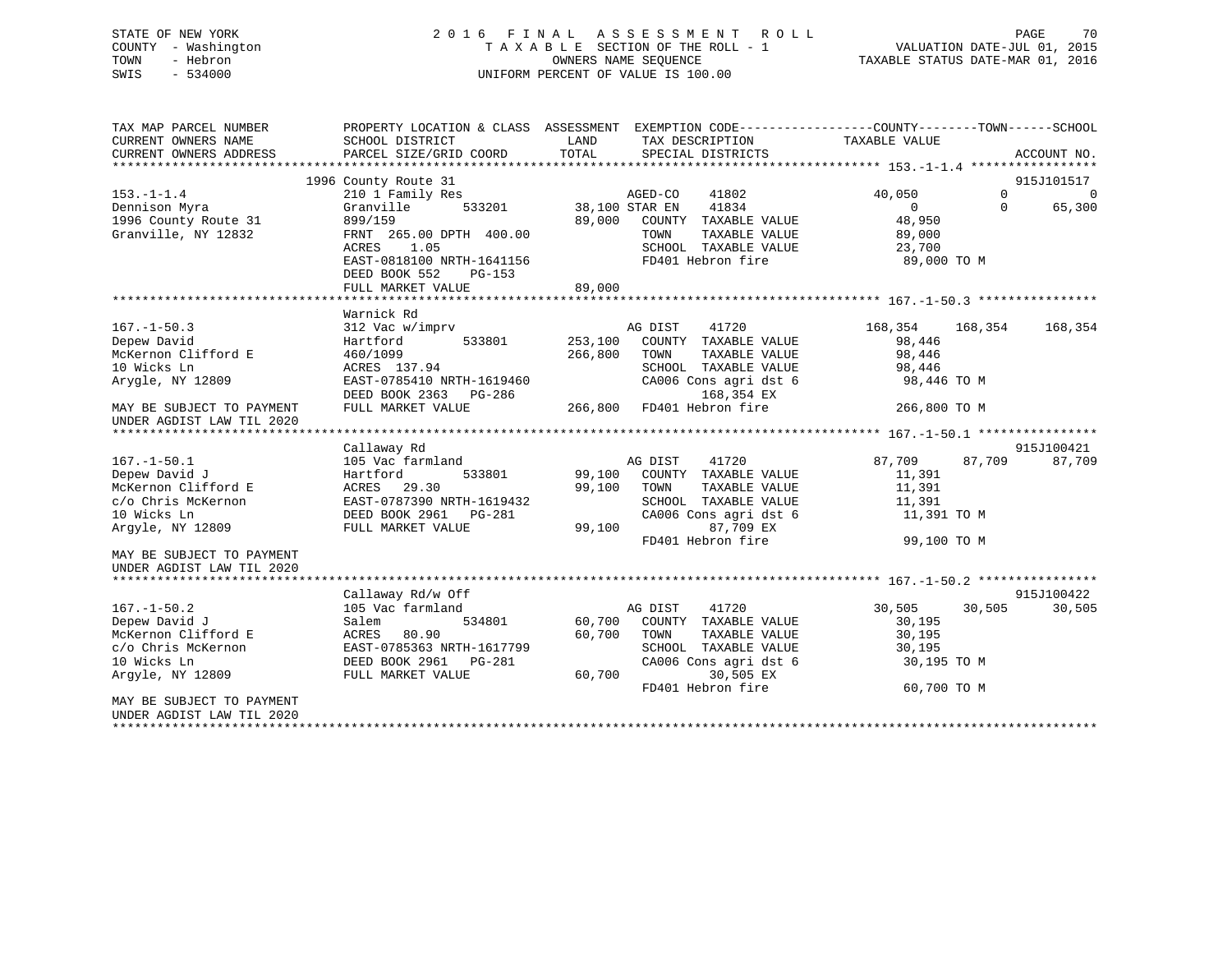# STATE OF NEW YORK 2 0 1 6 F I N A L A S S E S S M E N T R O L L PAGE 71 COUNTY - Washington T A X A B L E SECTION OF THE ROLL - 1 VALUATION DATE-JUL 01, 2015 TOWN - Hebron OWNERS NAME SEQUENCE TAXABLE STATUS DATE-MAR 01, 2016 SWIS - 534000 UNIFORM PERCENT OF VALUE IS 100.00

| TAX MAP PARCEL NUMBER<br>CURRENT OWNERS NAME<br>CURRENT OWNERS ADDRESS                                                  | PROPERTY LOCATION & CLASS ASSESSMENT<br>SCHOOL DISTRICT<br>PARCEL SIZE/GRID COORD                                                                                                                       | LAND<br>TOTAL                           | EXEMPTION CODE-----------------COUNTY-------TOWN------SCHOOL<br>TAX DESCRIPTION<br>SPECIAL DISTRICTS                | TAXABLE VALUE                                                   | ACCOUNT NO.        |
|-------------------------------------------------------------------------------------------------------------------------|---------------------------------------------------------------------------------------------------------------------------------------------------------------------------------------------------------|-----------------------------------------|---------------------------------------------------------------------------------------------------------------------|-----------------------------------------------------------------|--------------------|
| $144. - 1 - 16$<br>DeRusha Timothy J<br>382 Pleasant Valley Rd<br>Argyle, NY 12809                                      | **********************<br>2375 County Route 31<br>210 1 Family Res - WTRFNT<br>Granville<br>533201<br>FRNT 116.00 DPTH 91.00<br>EAST-0823349 NRTH-1648664<br>DEED BOOK 3508 PG-296<br>FULL MARKET VALUE | *********<br>25,600<br>71,000<br>71,000 | COUNTY TAXABLE VALUE<br>TAXABLE VALUE<br>TOWN<br>SCHOOL TAXABLE VALUE<br>FD401 Hebron fire                          | 71,000<br>71,000<br>71,000<br>71,000 TO M                       | 915J100485         |
|                                                                                                                         | 1164 Smith Rd                                                                                                                                                                                           |                                         |                                                                                                                     |                                                                 | 915J101582         |
| $153. - 1 - 1.5$<br>Derway Christopher M<br>Almy-Derway Rebecca L<br>1164 Smith Rd<br>PO Box 277<br>Granville, NY 12832 | 240 Rural res<br>Granville<br>533201<br>ACRES 16.57 BANK<br>999<br>EAST-0816719 NRTH-1638823<br>DEED BOOK 915<br>$PG-15$<br>FULL MARKET VALUE                                                           | 75,100<br>188,600<br>188,600            | STAR B<br>41854<br>COUNTY TAXABLE VALUE<br>TOWN<br>TAXABLE VALUE<br>SCHOOL TAXABLE VALUE<br>FD401 Hebron fire       | $\overline{0}$<br>188,600<br>188,600<br>158,600<br>188,600 TO M | 30,000<br>$\Omega$ |
|                                                                                                                         | 7344 State Route 22                                                                                                                                                                                     |                                         |                                                                                                                     |                                                                 |                    |
| $153.-1-10.4$<br>Descul John<br>7344 State Route 22<br>Granville, NY 12832                                              | 210 1 Family Res<br>Granville<br>533201<br>4.00<br>ACRES<br>EAST-0819650 NRTH-1634650<br>DEED BOOK 3122 PG-139<br>FULL MARKET VALUE                                                                     | 47,300<br>168,200<br>168,200            | COUNTY TAXABLE VALUE<br>TOWN<br>TAXABLE VALUE<br>SCHOOL TAXABLE VALUE<br>CA008 Cons agri dst 8<br>FD401 Hebron fire | 168,200<br>168,200<br>168,200<br>168,200 ТО М<br>168,200 TO M   |                    |
|                                                                                                                         |                                                                                                                                                                                                         |                                         |                                                                                                                     |                                                                 | 915J100492         |
| $177. - 1 - 42$<br>Deutsche Bank Nat Trust Co<br>3815 South West Temple<br>Salt Lake City, UT 84115                     | 798 Chamberlin Mills Rd<br>210 1 Family Res<br>Salem<br>534801<br>ACRES<br>4.00<br>EAST-0806155 NRTH-1612352<br>DEED BOOK 3457 PG-131                                                                   | 39,500<br>87,500                        | COUNTY TAXABLE VALUE<br>TOWN<br>TAXABLE VALUE<br>SCHOOL TAXABLE VALUE<br>FD401 Hebron fire                          | 87,500<br>87,500<br>87,500<br>87,500 TO M                       |                    |
|                                                                                                                         | FULL MARKET VALUE                                                                                                                                                                                       | 87,500                                  |                                                                                                                     |                                                                 |                    |
| $185. - 1 - 31$<br>Devaney Living Trust Kevin & S Salem<br>7 Woodland Dr<br>Wallingford, CT 06492                       | 6249 State Route 22<br>314 Rural vac<10<br>534801<br>ACRES<br>6.04<br>EAST-0815462 NRTH-1608480<br>DEED BOOK 3590<br>PG-321<br>FULL MARKET VALUE                                                        | 23,600<br>23,600<br>23,600              | COUNTY TAXABLE VALUE<br>TAXABLE VALUE<br>TOWN<br>SCHOOL TAXABLE VALUE<br>FD401 Hebron fire                          | 23,600<br>23,600<br>23,600<br>23,600 TO M                       | 915J101549         |
|                                                                                                                         |                                                                                                                                                                                                         |                                         |                                                                                                                     |                                                                 |                    |
| $185. - 1 - 32$<br>Devaney, Trustee Kevin J<br>Devaney, Trustee Susan M<br>7 Woodland Dr<br>Wallingford, CT 06492       | 75 Koster Way<br>314 Rural vac<10<br>534801<br>Salem<br>Lot 11 With R.o.w.<br>5.00<br>ACRES<br>EAST-0814798 NRTH-1608403<br>DEED BOOK 2652 PG-318                                                       | 3,800<br>3,800                          | COUNTY TAXABLE VALUE<br>TAXABLE VALUE<br>TOWN<br>SCHOOL TAXABLE VALUE<br>FD401 Hebron fire                          | 3,800<br>3,800<br>3,800<br>3,800 TO M                           | 915J101491         |
|                                                                                                                         | FULL MARKET VALUE                                                                                                                                                                                       | 3,800                                   |                                                                                                                     |                                                                 |                    |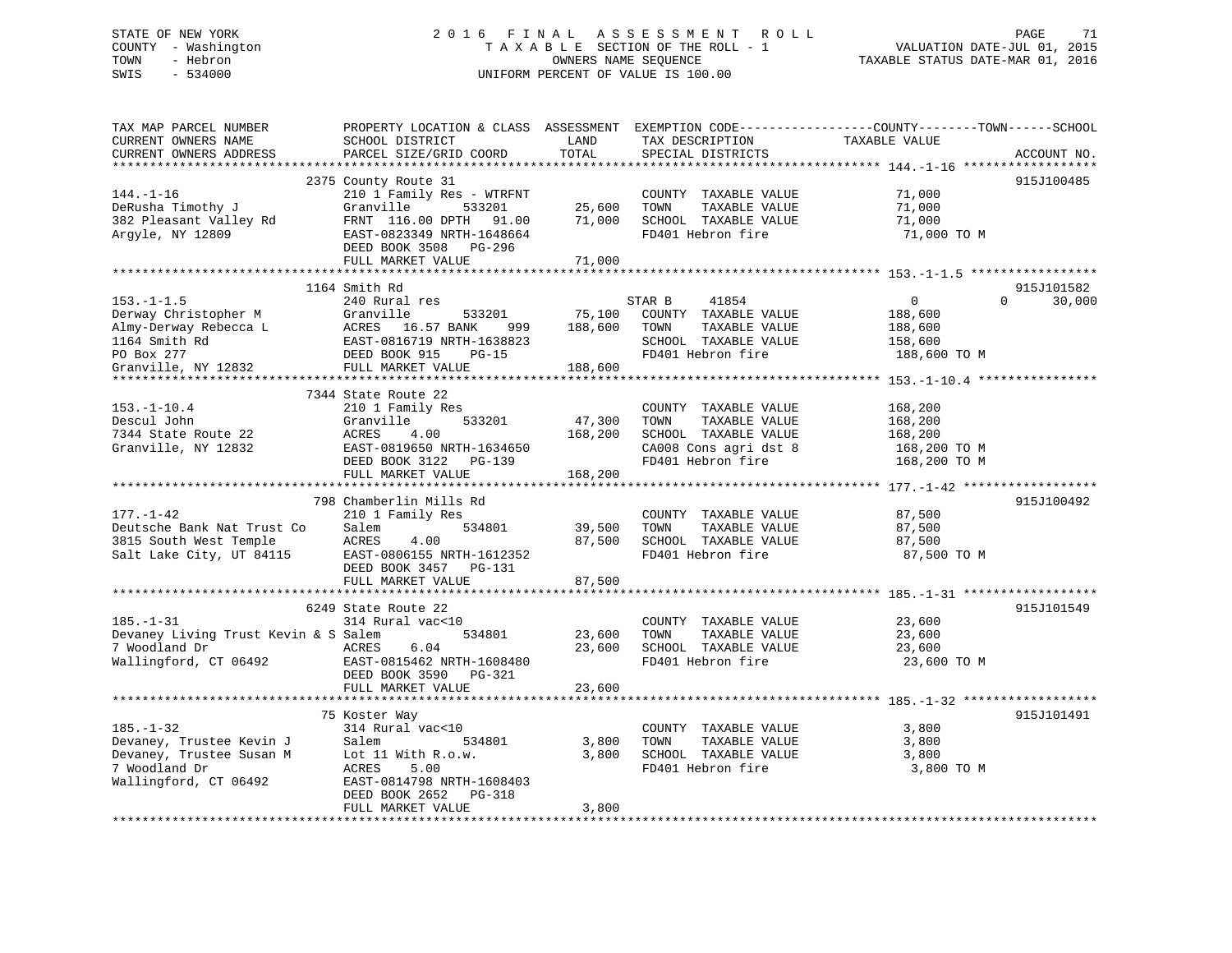# STATE OF NEW YORK 2 0 1 6 F I N A L A S S E S S M E N T R O L L PAGE 72 COUNTY - Washington T A X A B L E SECTION OF THE ROLL - 1 VALUATION DATE-JUL 01, 2015 TOWN - Hebron OWNERS NAME SEQUENCE TAXABLE STATUS DATE-MAR 01, 2016 SWIS - 534000 UNIFORM PERCENT OF VALUE IS 100.00

| TAX MAP PARCEL NUMBER<br>CURRENT OWNERS NAME<br>CURRENT OWNERS ADDRESS                                        | PROPERTY LOCATION & CLASS ASSESSMENT EXEMPTION CODE----------------COUNTY-------TOWN------SCHOOL<br>SCHOOL DISTRICT<br>PARCEL SIZE/GRID COORD                   | LAND<br>TOTAL                 | TAX DESCRIPTION<br>SPECIAL DISTRICTS                                                                                            | TAXABLE VALUE                                                                                 | ACCOUNT NO.                            |
|---------------------------------------------------------------------------------------------------------------|-----------------------------------------------------------------------------------------------------------------------------------------------------------------|-------------------------------|---------------------------------------------------------------------------------------------------------------------------------|-----------------------------------------------------------------------------------------------|----------------------------------------|
|                                                                                                               |                                                                                                                                                                 |                               |                                                                                                                                 |                                                                                               |                                        |
| $151. - 1 - 17$<br>Devino Charles R<br>James Cathy J<br>PO Box 82<br>Granville, NY 12832                      | 234 Little Burch Hill Rd<br>210 1 Family Res<br>533201<br>Granville<br>ACRES<br>1.80<br>EAST-0800107 NRTH-1634650<br>DEED BOOK 2591 PG-298<br>FULL MARKET VALUE | 39,600<br>121,000<br>121,000  | STAR B<br>41854<br>COUNTY TAXABLE VALUE<br>TOWN<br>TAXABLE VALUE<br>SCHOOL TAXABLE VALUE<br>FD401 Hebron fire                   | $\overline{0}$<br>$\Omega$<br>121,000<br>121,000<br>91,000<br>121,000 TO M                    | 915J101031<br>30,000                   |
|                                                                                                               |                                                                                                                                                                 |                               |                                                                                                                                 |                                                                                               |                                        |
| $183.2 - 1 - 32$<br>DeWeese Clyde<br>DeWeese Carolyn<br>87 Barkley Ln<br>Salem, NY 12865                      | 87 Barkley Ln<br>210 1 Family Res - WTRFNT<br>534801<br>Salem<br>1.43<br>ACRES<br>EAST-0786344 NRTH-1606136<br>DEED BOOK 660<br>PG-195<br>FULL MARKET VALUE     | 76,600 STAR EN<br>254,500     | VET WAR CT 41121<br>41834<br>COUNTY TAXABLE VALUE<br>TOWN<br>TAXABLE VALUE<br>SCHOOL TAXABLE VALUE<br>254,500 FD401 Hebron fire | 33,000<br>18,000<br>$\Omega$<br>$\mathbf{0}$<br>221,500<br>236,500<br>189,200<br>254,500 TO M | 915J101175<br>$\overline{0}$<br>65,300 |
|                                                                                                               |                                                                                                                                                                 |                               |                                                                                                                                 |                                                                                               |                                        |
| $161. - 1 - 8$<br>Dieffenbach Jane<br>34 Derby Ct<br>Oyster Bay, NY 11771                                     | 7126 State Route 22<br>240 Rural res<br>Granville<br>533201<br>Hl&b<br>ACRES 22.20<br>EAST-0818617 NRTH-1629222<br>DEED BOOK 435<br>PG-74                       | 67,800<br>126,000             | COUNTY TAXABLE VALUE<br>TOWN<br>TAXABLE VALUE<br>SCHOOL TAXABLE VALUE<br>FD401 Hebron fire                                      | 126,000<br>126,000<br>126,000<br>126,000 TO M                                                 | 915J100189                             |
|                                                                                                               | FULL MARKET VALUE                                                                                                                                               | 126,000                       |                                                                                                                                 |                                                                                               |                                        |
|                                                                                                               |                                                                                                                                                                 |                               |                                                                                                                                 |                                                                                               |                                        |
| $161. - 1 - 3.3$<br>Dilworth John G<br>209 Barnomville Rd<br>Manchester, VT 05255                             | State Route 22<br>322 Rural vac>10<br>Granville<br>533201<br>ACRES<br>78.43<br>EAST-0821102 NRTH-1631665<br>DEED BOOK 2140 PG-299<br>FULL MARKET VALUE          | 118,000<br>118,000<br>118,000 | COUNTY TAXABLE VALUE<br>TOWN<br>TAXABLE VALUE<br>SCHOOL TAXABLE VALUE<br>FD401 Hebron fire                                      | 118,000<br>118,000<br>118,000<br>118,000 TO M                                                 | 915J101585                             |
|                                                                                                               |                                                                                                                                                                 |                               |                                                                                                                                 |                                                                                               |                                        |
| $161. - 1 - 13$<br>Dilworth John G<br>209 Barnomville Rd<br>Manchester, VT 05255                              | 7212 State Route 22<br>210 1 Family Res<br>Granville<br>533201<br>ACRES<br>4.14 BANK<br>11A<br>EAST-0819470 NRTH-1631653<br>DEED BOOK 2205 PG-254               | 39,900<br>72,500              | COUNTY TAXABLE VALUE<br>TAXABLE VALUE<br>TOWN<br>SCHOOL TAXABLE VALUE<br>FD401 Hebron fire                                      | 72,500<br>72,500<br>72,500<br>72,500 TO M                                                     | 915J101203                             |
|                                                                                                               | FULL MARKET VALUE                                                                                                                                               | 72,500                        |                                                                                                                                 |                                                                                               |                                        |
| $169. - 1 - 26.7$<br>Discepolo Karen<br>D'Onofrio Anthony Etal<br>140 Sandpiper Crescent<br>Milfort, CT 06460 | Pine Hill Rd<br>322 Rural vac>10<br>Granville<br>533201<br>ACRES 11.82<br>EAST-0813690 NRTH-1620316<br>DEED BOOK 787<br>PG-133<br>FULL MARKET VALUE             | 32,200<br>32,200<br>32,200    | COUNTY TAXABLE VALUE<br>TOWN<br>TAXABLE VALUE<br>SCHOOL TAXABLE VALUE<br>FD401 Hebron fire                                      | 32,200<br>32,200<br>32,200<br>32,200 TO M                                                     | 915J101420                             |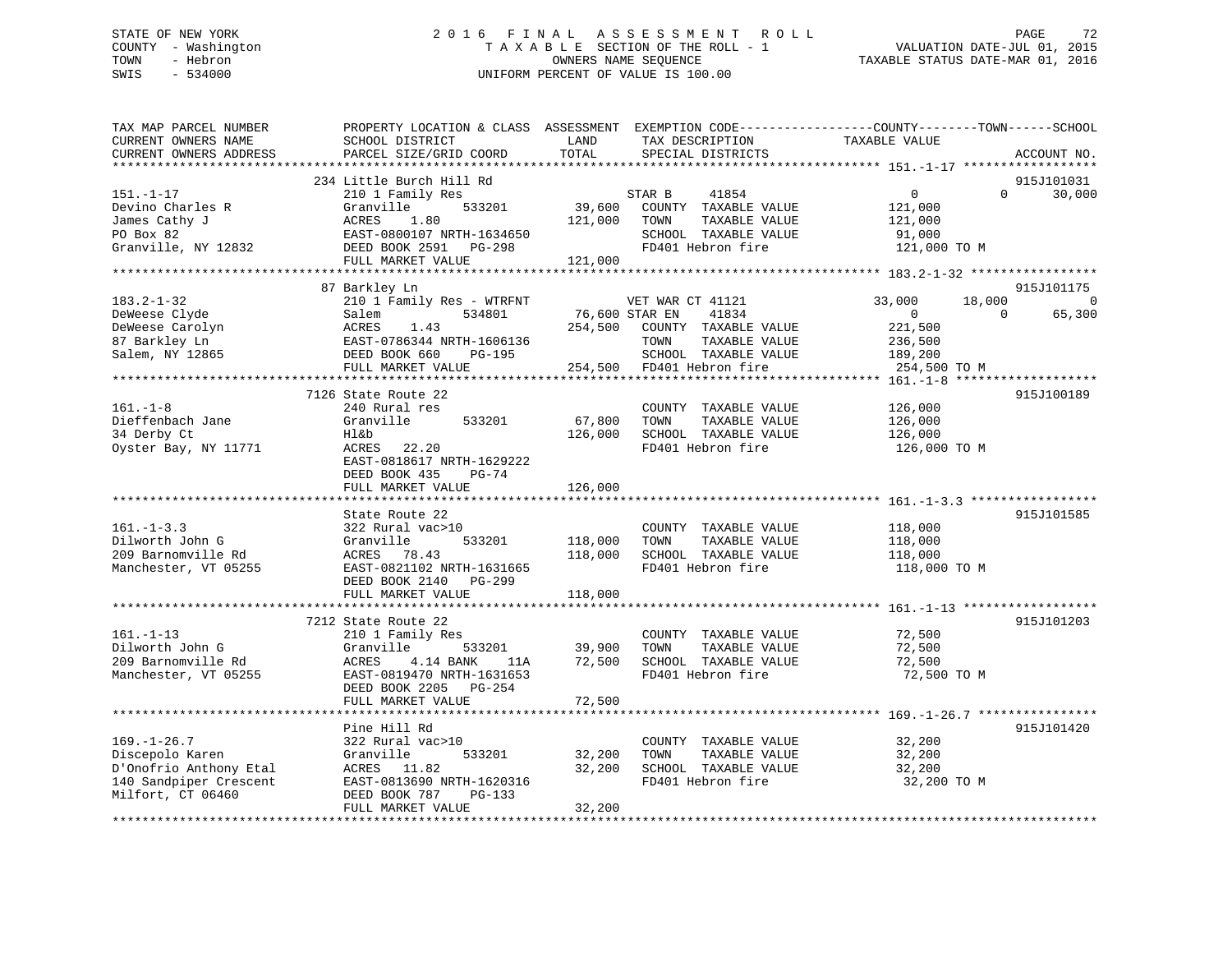# STATE OF NEW YORK 2 0 1 6 F I N A L A S S E S S M E N T R O L L PAGE 73 COUNTY - Washington T A X A B L E SECTION OF THE ROLL - 1 VALUATION DATE-JUL 01, 2015 TOWN - Hebron OWNERS NAME SEQUENCE TAXABLE STATUS DATE-MAR 01, 2016 SWIS - 534000 UNIFORM PERCENT OF VALUE IS 100.00

| TAX MAP PARCEL NUMBER<br>CURRENT OWNERS NAME<br>CURRENT OWNERS ADDRESS                                                                                                                                                          | SCHOOL DISTRICT<br>PARCEL SIZE/GRID COORD | <b>LAND</b><br>TOTAL | TAX DESCRIPTION TAXABLE VALUE SPECIAL DISTRICTS            | PROPERTY LOCATION & CLASS ASSESSMENT EXEMPTION CODE---------------COUNTY-------TOWN-----SCHOOL<br>ACCOUNT NO. |
|---------------------------------------------------------------------------------------------------------------------------------------------------------------------------------------------------------------------------------|-------------------------------------------|----------------------|------------------------------------------------------------|---------------------------------------------------------------------------------------------------------------|
|                                                                                                                                                                                                                                 |                                           |                      |                                                            |                                                                                                               |
|                                                                                                                                                                                                                                 | 47 Indian Head Way                        |                      |                                                            | 915J101276                                                                                                    |
| $170. - 1 - 13.10$                                                                                                                                                                                                              | 210 1 Family Res                          |                      |                                                            | $0 \qquad \qquad$<br>$0 \qquad \qquad$<br>30,000                                                              |
| Dittmeier David J                                                                                                                                                                                                               | Granville                                 |                      |                                                            | 113,500                                                                                                       |
|                                                                                                                                                                                                                                 |                                           | 999 113,500 TOWN     |                                                            | TAXABLE VALUE 113,500                                                                                         |
|                                                                                                                                                                                                                                 |                                           |                      |                                                            | 83,500                                                                                                        |
| Dittmeier Linda B<br>ACRES 5.01 BANK 999 113,500<br>47 Indian Head Way EAST-0815914 NRTH-1618850<br>Salem, NY 12865 DEED BOOK 915 PG-291                                                                                        |                                           |                      | SCHOOL TAXABLE VALUE<br>FD401 Hebron fire                  | 113,500 TO M                                                                                                  |
|                                                                                                                                                                                                                                 |                                           |                      |                                                            |                                                                                                               |
|                                                                                                                                                                                                                                 |                                           |                      |                                                            |                                                                                                               |
|                                                                                                                                                                                                                                 | 12 Clark Way                              |                      |                                                            |                                                                                                               |
| $169. - 1 - 18.26$                                                                                                                                                                                                              | 210 1 Family Res                          |                      |                                                            | 56,200                                                                                                        |
|                                                                                                                                                                                                                                 |                                           |                      | COUNTY TAXABLE VALUE<br>TOWN       TAXABLE  VALUE          | 56,200                                                                                                        |
|                                                                                                                                                                                                                                 |                                           |                      | SCHOOL TAXABLE VALUE                                       | 56,200                                                                                                        |
|                                                                                                                                                                                                                                 |                                           |                      | FD401 Hebron fire                                          | 56,200 TO M                                                                                                   |
|                                                                                                                                                                                                                                 | EAST-0815971 NRTH-1623465                 |                      |                                                            |                                                                                                               |
|                                                                                                                                                                                                                                 | DEED BOOK 915<br>$PG-24$                  |                      |                                                            |                                                                                                               |
|                                                                                                                                                                                                                                 | FULL MARKET VALUE                         | 56,200               |                                                            |                                                                                                               |
|                                                                                                                                                                                                                                 |                                           |                      |                                                            |                                                                                                               |
|                                                                                                                                                                                                                                 | 55 Clark Way                              |                      |                                                            |                                                                                                               |
|                                                                                                                                                                                                                                 |                                           |                      |                                                            |                                                                                                               |
|                                                                                                                                                                                                                                 |                                           |                      |                                                            |                                                                                                               |
| 169.-1-18.32<br>DML Corporation (Cranville 533201 15,100 TOWN TAXABLE VALUE 65,100 FOND SCHOOL TAXABLE VALUE 65,100 FOND SCHOOL TAXABLE VALUE 65,100 FOND SCHOOL TAXABLE VALUE 65,100 FOND SCHOOL TAXABLE VALUE 65,100 FOND SCH |                                           |                      |                                                            |                                                                                                               |
|                                                                                                                                                                                                                                 |                                           |                      | FD401 Hebron fire 65,100 TO M                              |                                                                                                               |
|                                                                                                                                                                                                                                 |                                           |                      |                                                            |                                                                                                               |
|                                                                                                                                                                                                                                 | EAST-0815428 NRTH-1623071                 |                      |                                                            |                                                                                                               |
|                                                                                                                                                                                                                                 | DEED BOOK 904<br>PG-276                   |                      |                                                            |                                                                                                               |
|                                                                                                                                                                                                                                 | FULL MARKET VALUE                         | 65,100               |                                                            |                                                                                                               |
|                                                                                                                                                                                                                                 |                                           |                      |                                                            |                                                                                                               |
|                                                                                                                                                                                                                                 | 56 Koster Way                             |                      |                                                            | 915J101764                                                                                                    |
| $185. - 1 - 26$                                                                                                                                                                                                                 | 210 1 Family Res                          |                      | COUNTY TAXABLE VALUE 65,000                                |                                                                                                               |
| Dolloff Ronald                                                                                                                                                                                                                  | Salem                                     | 534801 22,600        | TOWN<br>TAXABLE VALUE                                      | 65,000                                                                                                        |
| PO Box 213                                                                                                                                                                                                                      | Omitted Repay 2016<br>ACRES 5.39          | 65,000               | SCHOOL TAXABLE VALUE<br>FD401 Hebron fire                  | 65,000<br>65,000 то м                                                                                         |
| Salem, NY 12865                                                                                                                                                                                                                 | 5.39<br>ACRES                             |                      |                                                            |                                                                                                               |
|                                                                                                                                                                                                                                 | EAST-0814733 NRTH-1609525                 |                      | OM533 Omitted tax - flag                                   | $.00$ MT                                                                                                      |
|                                                                                                                                                                                                                                 | DEED BOOK 3069 PG-273                     |                      |                                                            |                                                                                                               |
|                                                                                                                                                                                                                                 | FULL MARKET VALUE                         | 65,000               |                                                            |                                                                                                               |
|                                                                                                                                                                                                                                 |                                           |                      |                                                            |                                                                                                               |
|                                                                                                                                                                                                                                 | 362 Indian Head Way                       |                      |                                                            | 915J101476                                                                                                    |
| $170. - 1 - 13.13$                                                                                                                                                                                                              | 210 1 Family Res                          |                      | COUNTY TAXABLE VALUE 101,800<br>TOWN TAXABLE VALUE 101,800 |                                                                                                               |
|                                                                                                                                                                                                                                 | $533201$ $42,400$                         |                      | TOWN                                                       |                                                                                                               |
|                                                                                                                                                                                                                                 | 101,800                                   |                      | SCHOOL TAXABLE VALUE 101,800                               |                                                                                                               |
|                                                                                                                                                                                                                                 |                                           |                      | FD401 Hebron fire                                          | 101,800 TO M                                                                                                  |
| 210 The S33201<br>Donaldson LeRoy E<br>C/O J. Donaldson<br>3 Sharon Dr<br>Fair Haven, VT 05743<br>PEED BOOK 2700 PG-48                                                                                                          |                                           |                      |                                                            |                                                                                                               |
|                                                                                                                                                                                                                                 | FULL MARKET VALUE                         | 101,800              |                                                            |                                                                                                               |
|                                                                                                                                                                                                                                 |                                           |                      |                                                            |                                                                                                               |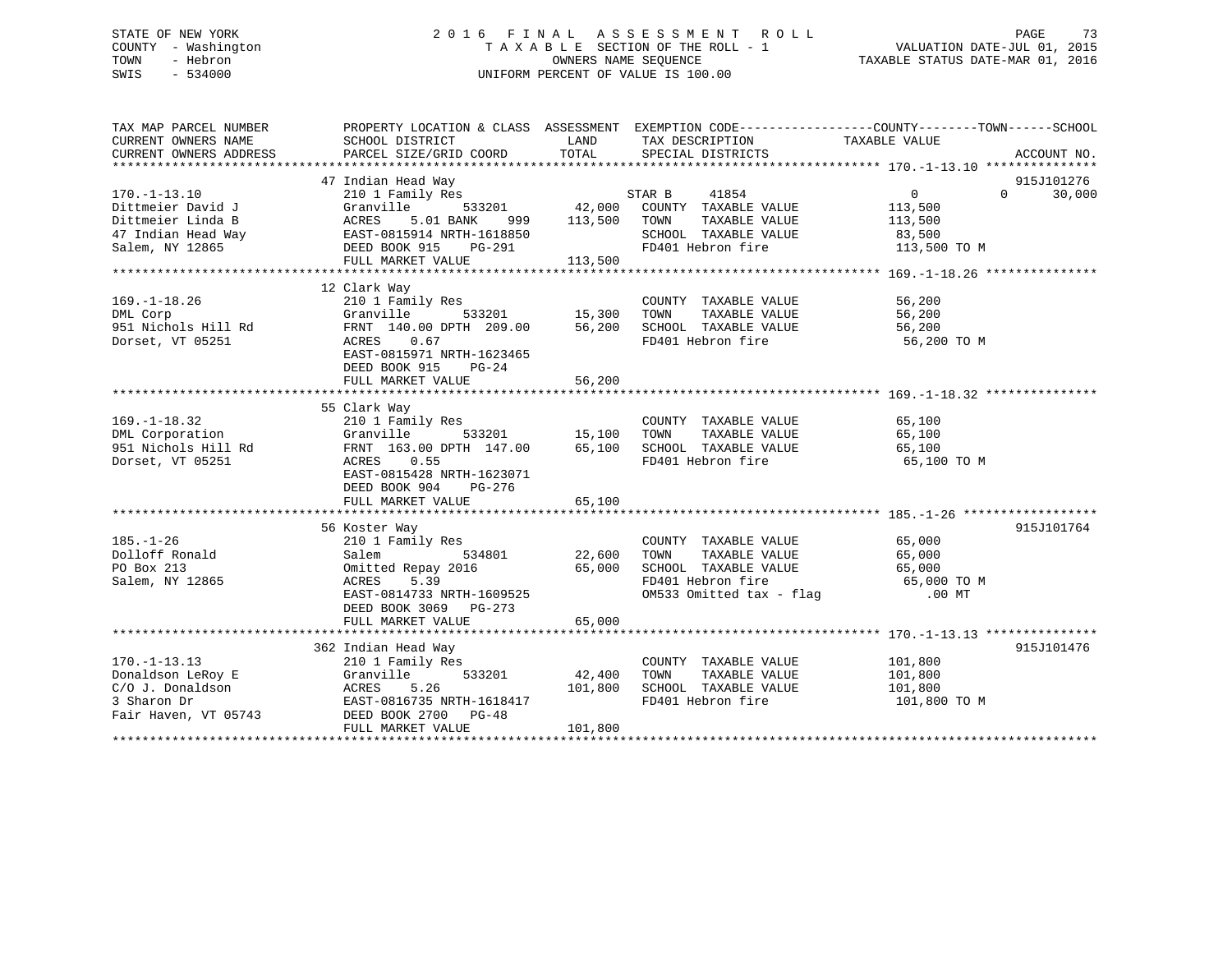# STATE OF NEW YORK 2 0 1 6 F I N A L A S S E S S M E N T R O L L PAGE 74 COUNTY - Washington T A X A B L E SECTION OF THE ROLL - 1 VALUATION DATE-JUL 01, 2015 TOWN - Hebron OWNERS NAME SEQUENCE TAXABLE STATUS DATE-MAR 01, 2016 SWIS - 534000 UNIFORM PERCENT OF VALUE IS 100.00

| TAX MAP PARCEL NUMBER<br>CURRENT OWNERS NAME<br>CURRENT OWNERS ADDRESS                                                                                                                                | PROPERTY LOCATION & CLASS ASSESSMENT<br>SCHOOL DISTRICT<br>PARCEL SIZE/GRID COORD                                                                                                                                                                                                                                                            | LAND<br>TAX DESCRIPTION<br>TOTAL<br>SPECIAL DISTRICTS                                                                                                                                                                                                                                                                                                                 | EXEMPTION CODE-----------------COUNTY-------TOWN------SCHOOL<br>TAXABLE VALUE<br>ACCOUNT NO.                                                                                                                                                                                                              |
|-------------------------------------------------------------------------------------------------------------------------------------------------------------------------------------------------------|----------------------------------------------------------------------------------------------------------------------------------------------------------------------------------------------------------------------------------------------------------------------------------------------------------------------------------------------|-----------------------------------------------------------------------------------------------------------------------------------------------------------------------------------------------------------------------------------------------------------------------------------------------------------------------------------------------------------------------|-----------------------------------------------------------------------------------------------------------------------------------------------------------------------------------------------------------------------------------------------------------------------------------------------------------|
|                                                                                                                                                                                                       |                                                                                                                                                                                                                                                                                                                                              |                                                                                                                                                                                                                                                                                                                                                                       |                                                                                                                                                                                                                                                                                                           |
|                                                                                                                                                                                                       | 265 Mcknight Hill Rd                                                                                                                                                                                                                                                                                                                         |                                                                                                                                                                                                                                                                                                                                                                       | 915J101318                                                                                                                                                                                                                                                                                                |
| $168. - 1 - 10.1$<br>Dooley David<br>265 Mcknight Hill Rd<br>Salem, NY 12865                                                                                                                          | 210 1 Family Res<br>534801<br>Salem<br>ACRES<br>44.00<br>EAST-0801546 NRTH-1618150<br>DEED BOOK 616<br><b>PG-110</b><br>FULL MARKET VALUE                                                                                                                                                                                                    | STAR B<br>41854<br>125,600<br>COUNTY TAXABLE VALUE<br>195,200<br>TOWN<br>TAXABLE VALUE<br>SCHOOL TAXABLE VALUE<br>FD401 Hebron fire<br>195,200                                                                                                                                                                                                                        | $\overline{0}$<br>$\Omega$<br>30,000<br>195,200<br>195,200<br>165,200<br>195,200 TO M                                                                                                                                                                                                                     |
|                                                                                                                                                                                                       | Mcknight Hill Rd N/off                                                                                                                                                                                                                                                                                                                       |                                                                                                                                                                                                                                                                                                                                                                       |                                                                                                                                                                                                                                                                                                           |
| $168. - 1 - 10.4$<br>Dooley David<br>2211 Mcknight Hill Rd<br>Salem, NY 12865                                                                                                                         | 314 Rural vac<10<br>534801<br>Salem<br>4.10<br>ACRES<br>EAST-0802144 NRTH-1618474<br>DEED BOOK 2522 PG-328<br>FULL MARKET VALUE                                                                                                                                                                                                              | COUNTY TAXABLE VALUE<br>3,100<br>TAXABLE VALUE<br>TOWN<br>3,100<br>SCHOOL TAXABLE VALUE<br>FD401 Hebron fire<br>3,100                                                                                                                                                                                                                                                 | 3,100<br>3,100<br>3,100<br>3,100 TO M                                                                                                                                                                                                                                                                     |
|                                                                                                                                                                                                       |                                                                                                                                                                                                                                                                                                                                              |                                                                                                                                                                                                                                                                                                                                                                       |                                                                                                                                                                                                                                                                                                           |
| $183.16 - 1 - 14$<br>Dooley Edwin J<br>Dooley Evelyn A<br>3167 County Route 30<br>Salem, NY 12865<br>$167. - 1 - 37.2$<br>Dorrer Daniel J<br>Dorrer Jane D<br>4097 County Route 30<br>Salem, NY 12865 | 3167 County Route 30<br>210 1 Family Res<br>Salem<br>534801<br>FRNT<br>36.00 DPTH 169.00<br>0.14<br>ACRES<br>EAST-0791914 NRTH-1603588<br>DEED BOOK 451<br>$PG-740$<br>FULL MARKET VALUE<br>4097 County Route 30<br>240 Rural res<br>Hartford<br>533801<br>Lot 1<br>15.24<br>ACRES<br>EAST-0786862 NRTH-1623507<br>DEED BOOK 585<br>$PG-125$ | VET WAR CT 41121<br>41802<br>16,000 AGED-CO<br>71,200 STAR EN<br>41834<br>COUNTY TAXABLE VALUE<br>TOWN<br>TAXABLE VALUE<br>SCHOOL TAXABLE VALUE<br>71,200 CA008 Cons agri dst 8<br>FD401 Hebron fire<br>LD401 West hebron light<br>STAR B<br>41854<br>72,500<br>COUNTY TAXABLE VALUE<br>246,500<br>TOWN<br>TAXABLE VALUE<br>SCHOOL TAXABLE VALUE<br>FD401 Hebron fire | 915J100051<br>10,680<br>10,680<br>$\mathbf 0$<br>$\Omega$<br>18,156<br>$\mathbf 0$<br>$\Omega$<br>65,300<br>$\overline{0}$<br>42,364<br>60,520<br>5,900<br>71,200 TO M<br>71,200 TO M<br>71,200 TO M<br>915J101596<br>$\mathbf{0}$<br>$\Omega$<br>30,000<br>246,500<br>246,500<br>216,500<br>246,500 TO M |
|                                                                                                                                                                                                       | FULL MARKET VALUE                                                                                                                                                                                                                                                                                                                            | 246,500                                                                                                                                                                                                                                                                                                                                                               |                                                                                                                                                                                                                                                                                                           |
| $161 - 2 - 9.3$<br>Drago Philip<br>6971 State Route 22<br>Granville, NY 12832                                                                                                                         | Higgins Rd<br>314 Rural vac<10<br>Granville<br>533201<br>$1$ ot 6<br>ACRES<br>5.52<br>EAST-0818528 NRTH-1625218<br>DEED BOOK 684<br>PG-254<br>FULL MARKET VALUE<br>**************************************                                                                                                                                    | COUNTY TAXABLE VALUE<br>22,800<br>TOWN<br>TAXABLE VALUE<br>22,800<br>SCHOOL TAXABLE VALUE<br>FD401 Hebron fire<br>22,800                                                                                                                                                                                                                                              | 22,800<br>22,800<br>22,800<br>22,800 TO M                                                                                                                                                                                                                                                                 |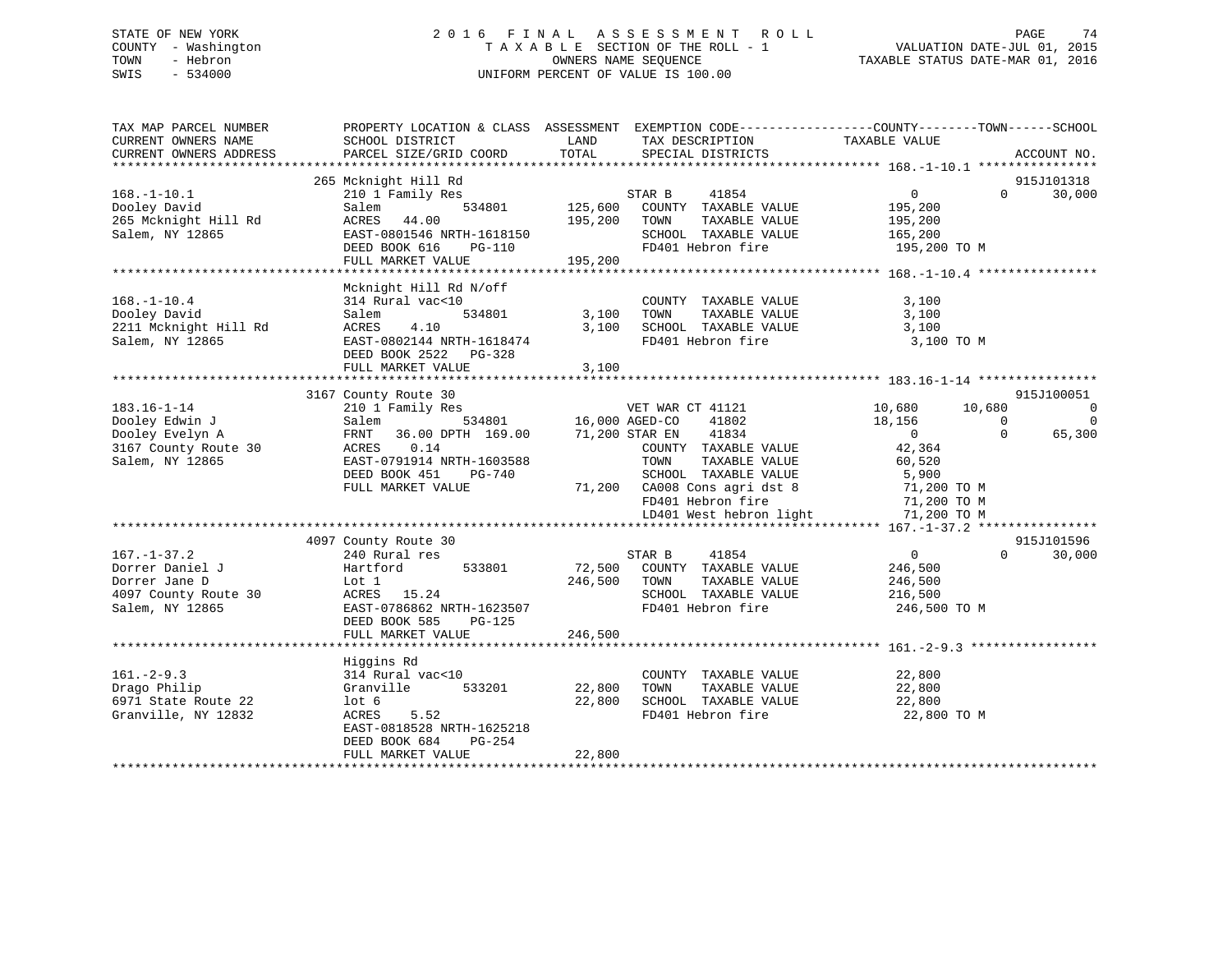# STATE OF NEW YORK 2 0 1 6 F I N A L A S S E S S M E N T R O L L PAGE 75 COUNTY - Washington T A X A B L E SECTION OF THE ROLL - 1 VALUATION DATE-JUL 01, 2015 TOWN - Hebron OWNERS NAME SEQUENCE TAXABLE STATUS DATE-MAR 01, 2016 SWIS - 534000 UNIFORM PERCENT OF VALUE IS 100.00

| 6972 State Route 22<br>915J100195<br>74 PCT OF VALUE USED FOR EXEMPTION PURPOSES<br>VET COM CT 41131<br>38,480<br>$\overline{0}$<br>241 Rural res&ag<br>30,000<br>533201<br>126,000 AGRI-D IND 41730<br>37,991<br>37,991<br>Granville<br>37,991<br>ag commit 705/294<br>208,000 AGED-CO<br>41802<br>57,720<br>$\Omega$<br>0<br>$\Omega$<br>ACRES 68.78<br>AGED-TOWN 41803<br>43,372<br>$\Omega$<br>$\Omega$<br>EAST-0817197 NRTH-1625473<br>AGED-SCH 41804<br>$\mathbf 0$<br>69,264<br>$\Omega$<br>41834<br>$\Omega$<br>65,300<br>DEED BOOK 852<br>PG-131<br>STAR EN<br>73,809<br>FULL MARKET VALUE<br>208,000<br>COUNTY TAXABLE VALUE<br>UNDER AGDIST LAW TIL 2023<br>TOWN<br>TAXABLE VALUE<br>96,637<br>SCHOOL TAXABLE VALUE<br>35,445<br>FD401 Hebron fire<br>208,000 TO M<br>362 Higgins Rd<br>$170. - 1 - 13.77$<br>270 Mfg housing<br>COUNTY TAXABLE VALUE<br>107,100<br>76,800<br>Drinkwine Kenneth R<br>534801<br>TOWN<br>TAXABLE VALUE<br>107,100<br>Salem<br>Drinkwine Amanda J<br>107,100<br>SCHOOL TAXABLE VALUE<br>107,100<br>Lot 5D<br>362 Higgins Rd<br>CA008 Cons agri dst 8<br>ACRES<br>29.46<br>107,100 TO M<br>Granville, NY 12832<br>EAST-0819751 NRTH-1619447<br>FD401 Hebron fire<br>107,100 TO M<br>DEED BOOK 3562<br>PG-20<br>107,100<br>FULL MARKET VALUE<br>915J100302<br>1352 County Route 31<br>$152. - 1 - 20$<br>$\overline{0}$<br>30,000<br>210 1 Family Res<br>STAR B<br>41854<br>$\Omega$<br>Dube Patti A<br>Granville<br>533201<br>49,200<br>COUNTY TAXABLE VALUE<br>83,600<br>1352 County Route 31<br>ACRES<br>4.40 BANK<br>83,600<br>TOWN<br>TAXABLE VALUE<br>83,600<br>11A<br>Granville, NY 12832<br>EAST-0805824 NRTH-1635785<br>SCHOOL TAXABLE VALUE<br>53,600<br>DEED BOOK 3279 PG-133<br>CA008 Cons agri dst 8<br>83,600 TO M<br>FULL MARKET VALUE<br>83,600<br>FD401 Hebron fire<br>83,600 TO M<br>915J100336<br>County Route 31<br>$152 - 2 - 19$<br>314 Rural vac<10<br>COUNTY TAXABLE VALUE<br>2,100<br>Dudla Susan E<br>Granville<br>533201<br>2,100<br>TOWN<br>TAXABLE VALUE<br>2,100<br>1830 County Route 31<br>FRNT 150.00 DPTH 250.00<br>2,100<br>SCHOOL TAXABLE VALUE<br>2,100<br>Granville, NY 12832<br>$0.86$ BANK<br>FD401 Hebron fire<br>2,100 TO M<br>ACRES<br>999<br>EAST-0814321 NRTH-1640873<br>DEED BOOK 655<br>PG-86<br>FULL MARKET VALUE<br>2,100<br>1830 County Route 31<br>915J100486<br>210 1 Family Res<br>41854<br>$\mathbf{0}$<br>30,000<br>STAR B<br>$\cap$<br>Granville<br>38,600<br>COUNTY TAXABLE VALUE<br>81,000<br>533201<br>ACRES<br>1.30 BANK<br>TAXABLE VALUE<br>999<br>81,000<br>TOWN<br>81,000<br>SCHOOL TAXABLE VALUE<br>EAST-0814389 NRTH-1640702<br>51,000<br>FD401 Hebron fire<br>DEED BOOK 655<br>$PG-86$<br>81,000 TO M<br>FULL MARKET VALUE<br>81,000 | TAX MAP PARCEL NUMBER<br>CURRENT OWNERS NAME<br>CURRENT OWNERS ADDRESS | PROPERTY LOCATION & CLASS ASSESSMENT EXEMPTION CODE----------------COUNTY-------TOWN------SCHOOL<br>SCHOOL DISTRICT<br>PARCEL SIZE/GRID COORD | LAND<br>TOTAL | TAX DESCRIPTION<br>SPECIAL DISTRICTS | TAXABLE VALUE | ACCOUNT NO. |
|---------------------------------------------------------------------------------------------------------------------------------------------------------------------------------------------------------------------------------------------------------------------------------------------------------------------------------------------------------------------------------------------------------------------------------------------------------------------------------------------------------------------------------------------------------------------------------------------------------------------------------------------------------------------------------------------------------------------------------------------------------------------------------------------------------------------------------------------------------------------------------------------------------------------------------------------------------------------------------------------------------------------------------------------------------------------------------------------------------------------------------------------------------------------------------------------------------------------------------------------------------------------------------------------------------------------------------------------------------------------------------------------------------------------------------------------------------------------------------------------------------------------------------------------------------------------------------------------------------------------------------------------------------------------------------------------------------------------------------------------------------------------------------------------------------------------------------------------------------------------------------------------------------------------------------------------------------------------------------------------------------------------------------------------------------------------------------------------------------------------------------------------------------------------------------------------------------------------------------------------------------------------------------------------------------------------------------------------------------------------------------------------------------------------------------------------------------------------------------------------------------------------------------------------------------------------------------------------------------------------------------------------------------------------------------------------------------------------------------------------|------------------------------------------------------------------------|-----------------------------------------------------------------------------------------------------------------------------------------------|---------------|--------------------------------------|---------------|-------------|
|                                                                                                                                                                                                                                                                                                                                                                                                                                                                                                                                                                                                                                                                                                                                                                                                                                                                                                                                                                                                                                                                                                                                                                                                                                                                                                                                                                                                                                                                                                                                                                                                                                                                                                                                                                                                                                                                                                                                                                                                                                                                                                                                                                                                                                                                                                                                                                                                                                                                                                                                                                                                                                                                                                                                             |                                                                        |                                                                                                                                               |               |                                      |               |             |
|                                                                                                                                                                                                                                                                                                                                                                                                                                                                                                                                                                                                                                                                                                                                                                                                                                                                                                                                                                                                                                                                                                                                                                                                                                                                                                                                                                                                                                                                                                                                                                                                                                                                                                                                                                                                                                                                                                                                                                                                                                                                                                                                                                                                                                                                                                                                                                                                                                                                                                                                                                                                                                                                                                                                             |                                                                        |                                                                                                                                               |               |                                      |               |             |
|                                                                                                                                                                                                                                                                                                                                                                                                                                                                                                                                                                                                                                                                                                                                                                                                                                                                                                                                                                                                                                                                                                                                                                                                                                                                                                                                                                                                                                                                                                                                                                                                                                                                                                                                                                                                                                                                                                                                                                                                                                                                                                                                                                                                                                                                                                                                                                                                                                                                                                                                                                                                                                                                                                                                             | $161 - 2 - 9$                                                          |                                                                                                                                               |               |                                      |               |             |
|                                                                                                                                                                                                                                                                                                                                                                                                                                                                                                                                                                                                                                                                                                                                                                                                                                                                                                                                                                                                                                                                                                                                                                                                                                                                                                                                                                                                                                                                                                                                                                                                                                                                                                                                                                                                                                                                                                                                                                                                                                                                                                                                                                                                                                                                                                                                                                                                                                                                                                                                                                                                                                                                                                                                             | Drago Philip J LE                                                      |                                                                                                                                               |               |                                      |               |             |
|                                                                                                                                                                                                                                                                                                                                                                                                                                                                                                                                                                                                                                                                                                                                                                                                                                                                                                                                                                                                                                                                                                                                                                                                                                                                                                                                                                                                                                                                                                                                                                                                                                                                                                                                                                                                                                                                                                                                                                                                                                                                                                                                                                                                                                                                                                                                                                                                                                                                                                                                                                                                                                                                                                                                             | Wheeler Jacqueline M                                                   |                                                                                                                                               |               |                                      |               |             |
|                                                                                                                                                                                                                                                                                                                                                                                                                                                                                                                                                                                                                                                                                                                                                                                                                                                                                                                                                                                                                                                                                                                                                                                                                                                                                                                                                                                                                                                                                                                                                                                                                                                                                                                                                                                                                                                                                                                                                                                                                                                                                                                                                                                                                                                                                                                                                                                                                                                                                                                                                                                                                                                                                                                                             | 6971 State Route 22                                                    |                                                                                                                                               |               |                                      |               |             |
|                                                                                                                                                                                                                                                                                                                                                                                                                                                                                                                                                                                                                                                                                                                                                                                                                                                                                                                                                                                                                                                                                                                                                                                                                                                                                                                                                                                                                                                                                                                                                                                                                                                                                                                                                                                                                                                                                                                                                                                                                                                                                                                                                                                                                                                                                                                                                                                                                                                                                                                                                                                                                                                                                                                                             | Granville, NY 12832                                                    |                                                                                                                                               |               |                                      |               |             |
|                                                                                                                                                                                                                                                                                                                                                                                                                                                                                                                                                                                                                                                                                                                                                                                                                                                                                                                                                                                                                                                                                                                                                                                                                                                                                                                                                                                                                                                                                                                                                                                                                                                                                                                                                                                                                                                                                                                                                                                                                                                                                                                                                                                                                                                                                                                                                                                                                                                                                                                                                                                                                                                                                                                                             |                                                                        |                                                                                                                                               |               |                                      |               |             |
|                                                                                                                                                                                                                                                                                                                                                                                                                                                                                                                                                                                                                                                                                                                                                                                                                                                                                                                                                                                                                                                                                                                                                                                                                                                                                                                                                                                                                                                                                                                                                                                                                                                                                                                                                                                                                                                                                                                                                                                                                                                                                                                                                                                                                                                                                                                                                                                                                                                                                                                                                                                                                                                                                                                                             | MAY BE SUBJECT TO PAYMENT                                              |                                                                                                                                               |               |                                      |               |             |
|                                                                                                                                                                                                                                                                                                                                                                                                                                                                                                                                                                                                                                                                                                                                                                                                                                                                                                                                                                                                                                                                                                                                                                                                                                                                                                                                                                                                                                                                                                                                                                                                                                                                                                                                                                                                                                                                                                                                                                                                                                                                                                                                                                                                                                                                                                                                                                                                                                                                                                                                                                                                                                                                                                                                             |                                                                        |                                                                                                                                               |               |                                      |               |             |
|                                                                                                                                                                                                                                                                                                                                                                                                                                                                                                                                                                                                                                                                                                                                                                                                                                                                                                                                                                                                                                                                                                                                                                                                                                                                                                                                                                                                                                                                                                                                                                                                                                                                                                                                                                                                                                                                                                                                                                                                                                                                                                                                                                                                                                                                                                                                                                                                                                                                                                                                                                                                                                                                                                                                             |                                                                        |                                                                                                                                               |               |                                      |               |             |
|                                                                                                                                                                                                                                                                                                                                                                                                                                                                                                                                                                                                                                                                                                                                                                                                                                                                                                                                                                                                                                                                                                                                                                                                                                                                                                                                                                                                                                                                                                                                                                                                                                                                                                                                                                                                                                                                                                                                                                                                                                                                                                                                                                                                                                                                                                                                                                                                                                                                                                                                                                                                                                                                                                                                             |                                                                        |                                                                                                                                               |               |                                      |               |             |
|                                                                                                                                                                                                                                                                                                                                                                                                                                                                                                                                                                                                                                                                                                                                                                                                                                                                                                                                                                                                                                                                                                                                                                                                                                                                                                                                                                                                                                                                                                                                                                                                                                                                                                                                                                                                                                                                                                                                                                                                                                                                                                                                                                                                                                                                                                                                                                                                                                                                                                                                                                                                                                                                                                                                             |                                                                        |                                                                                                                                               |               |                                      |               |             |
|                                                                                                                                                                                                                                                                                                                                                                                                                                                                                                                                                                                                                                                                                                                                                                                                                                                                                                                                                                                                                                                                                                                                                                                                                                                                                                                                                                                                                                                                                                                                                                                                                                                                                                                                                                                                                                                                                                                                                                                                                                                                                                                                                                                                                                                                                                                                                                                                                                                                                                                                                                                                                                                                                                                                             |                                                                        |                                                                                                                                               |               |                                      |               |             |
|                                                                                                                                                                                                                                                                                                                                                                                                                                                                                                                                                                                                                                                                                                                                                                                                                                                                                                                                                                                                                                                                                                                                                                                                                                                                                                                                                                                                                                                                                                                                                                                                                                                                                                                                                                                                                                                                                                                                                                                                                                                                                                                                                                                                                                                                                                                                                                                                                                                                                                                                                                                                                                                                                                                                             |                                                                        |                                                                                                                                               |               |                                      |               |             |
|                                                                                                                                                                                                                                                                                                                                                                                                                                                                                                                                                                                                                                                                                                                                                                                                                                                                                                                                                                                                                                                                                                                                                                                                                                                                                                                                                                                                                                                                                                                                                                                                                                                                                                                                                                                                                                                                                                                                                                                                                                                                                                                                                                                                                                                                                                                                                                                                                                                                                                                                                                                                                                                                                                                                             |                                                                        |                                                                                                                                               |               |                                      |               |             |
|                                                                                                                                                                                                                                                                                                                                                                                                                                                                                                                                                                                                                                                                                                                                                                                                                                                                                                                                                                                                                                                                                                                                                                                                                                                                                                                                                                                                                                                                                                                                                                                                                                                                                                                                                                                                                                                                                                                                                                                                                                                                                                                                                                                                                                                                                                                                                                                                                                                                                                                                                                                                                                                                                                                                             |                                                                        |                                                                                                                                               |               |                                      |               |             |
|                                                                                                                                                                                                                                                                                                                                                                                                                                                                                                                                                                                                                                                                                                                                                                                                                                                                                                                                                                                                                                                                                                                                                                                                                                                                                                                                                                                                                                                                                                                                                                                                                                                                                                                                                                                                                                                                                                                                                                                                                                                                                                                                                                                                                                                                                                                                                                                                                                                                                                                                                                                                                                                                                                                                             |                                                                        |                                                                                                                                               |               |                                      |               |             |
|                                                                                                                                                                                                                                                                                                                                                                                                                                                                                                                                                                                                                                                                                                                                                                                                                                                                                                                                                                                                                                                                                                                                                                                                                                                                                                                                                                                                                                                                                                                                                                                                                                                                                                                                                                                                                                                                                                                                                                                                                                                                                                                                                                                                                                                                                                                                                                                                                                                                                                                                                                                                                                                                                                                                             |                                                                        |                                                                                                                                               |               |                                      |               |             |
|                                                                                                                                                                                                                                                                                                                                                                                                                                                                                                                                                                                                                                                                                                                                                                                                                                                                                                                                                                                                                                                                                                                                                                                                                                                                                                                                                                                                                                                                                                                                                                                                                                                                                                                                                                                                                                                                                                                                                                                                                                                                                                                                                                                                                                                                                                                                                                                                                                                                                                                                                                                                                                                                                                                                             |                                                                        |                                                                                                                                               |               |                                      |               |             |
|                                                                                                                                                                                                                                                                                                                                                                                                                                                                                                                                                                                                                                                                                                                                                                                                                                                                                                                                                                                                                                                                                                                                                                                                                                                                                                                                                                                                                                                                                                                                                                                                                                                                                                                                                                                                                                                                                                                                                                                                                                                                                                                                                                                                                                                                                                                                                                                                                                                                                                                                                                                                                                                                                                                                             |                                                                        |                                                                                                                                               |               |                                      |               |             |
|                                                                                                                                                                                                                                                                                                                                                                                                                                                                                                                                                                                                                                                                                                                                                                                                                                                                                                                                                                                                                                                                                                                                                                                                                                                                                                                                                                                                                                                                                                                                                                                                                                                                                                                                                                                                                                                                                                                                                                                                                                                                                                                                                                                                                                                                                                                                                                                                                                                                                                                                                                                                                                                                                                                                             |                                                                        |                                                                                                                                               |               |                                      |               |             |
|                                                                                                                                                                                                                                                                                                                                                                                                                                                                                                                                                                                                                                                                                                                                                                                                                                                                                                                                                                                                                                                                                                                                                                                                                                                                                                                                                                                                                                                                                                                                                                                                                                                                                                                                                                                                                                                                                                                                                                                                                                                                                                                                                                                                                                                                                                                                                                                                                                                                                                                                                                                                                                                                                                                                             |                                                                        |                                                                                                                                               |               |                                      |               |             |
|                                                                                                                                                                                                                                                                                                                                                                                                                                                                                                                                                                                                                                                                                                                                                                                                                                                                                                                                                                                                                                                                                                                                                                                                                                                                                                                                                                                                                                                                                                                                                                                                                                                                                                                                                                                                                                                                                                                                                                                                                                                                                                                                                                                                                                                                                                                                                                                                                                                                                                                                                                                                                                                                                                                                             |                                                                        |                                                                                                                                               |               |                                      |               |             |
|                                                                                                                                                                                                                                                                                                                                                                                                                                                                                                                                                                                                                                                                                                                                                                                                                                                                                                                                                                                                                                                                                                                                                                                                                                                                                                                                                                                                                                                                                                                                                                                                                                                                                                                                                                                                                                                                                                                                                                                                                                                                                                                                                                                                                                                                                                                                                                                                                                                                                                                                                                                                                                                                                                                                             |                                                                        |                                                                                                                                               |               |                                      |               |             |
|                                                                                                                                                                                                                                                                                                                                                                                                                                                                                                                                                                                                                                                                                                                                                                                                                                                                                                                                                                                                                                                                                                                                                                                                                                                                                                                                                                                                                                                                                                                                                                                                                                                                                                                                                                                                                                                                                                                                                                                                                                                                                                                                                                                                                                                                                                                                                                                                                                                                                                                                                                                                                                                                                                                                             |                                                                        |                                                                                                                                               |               |                                      |               |             |
|                                                                                                                                                                                                                                                                                                                                                                                                                                                                                                                                                                                                                                                                                                                                                                                                                                                                                                                                                                                                                                                                                                                                                                                                                                                                                                                                                                                                                                                                                                                                                                                                                                                                                                                                                                                                                                                                                                                                                                                                                                                                                                                                                                                                                                                                                                                                                                                                                                                                                                                                                                                                                                                                                                                                             |                                                                        |                                                                                                                                               |               |                                      |               |             |
|                                                                                                                                                                                                                                                                                                                                                                                                                                                                                                                                                                                                                                                                                                                                                                                                                                                                                                                                                                                                                                                                                                                                                                                                                                                                                                                                                                                                                                                                                                                                                                                                                                                                                                                                                                                                                                                                                                                                                                                                                                                                                                                                                                                                                                                                                                                                                                                                                                                                                                                                                                                                                                                                                                                                             |                                                                        |                                                                                                                                               |               |                                      |               |             |
|                                                                                                                                                                                                                                                                                                                                                                                                                                                                                                                                                                                                                                                                                                                                                                                                                                                                                                                                                                                                                                                                                                                                                                                                                                                                                                                                                                                                                                                                                                                                                                                                                                                                                                                                                                                                                                                                                                                                                                                                                                                                                                                                                                                                                                                                                                                                                                                                                                                                                                                                                                                                                                                                                                                                             |                                                                        |                                                                                                                                               |               |                                      |               |             |
|                                                                                                                                                                                                                                                                                                                                                                                                                                                                                                                                                                                                                                                                                                                                                                                                                                                                                                                                                                                                                                                                                                                                                                                                                                                                                                                                                                                                                                                                                                                                                                                                                                                                                                                                                                                                                                                                                                                                                                                                                                                                                                                                                                                                                                                                                                                                                                                                                                                                                                                                                                                                                                                                                                                                             |                                                                        |                                                                                                                                               |               |                                      |               |             |
|                                                                                                                                                                                                                                                                                                                                                                                                                                                                                                                                                                                                                                                                                                                                                                                                                                                                                                                                                                                                                                                                                                                                                                                                                                                                                                                                                                                                                                                                                                                                                                                                                                                                                                                                                                                                                                                                                                                                                                                                                                                                                                                                                                                                                                                                                                                                                                                                                                                                                                                                                                                                                                                                                                                                             |                                                                        |                                                                                                                                               |               |                                      |               |             |
|                                                                                                                                                                                                                                                                                                                                                                                                                                                                                                                                                                                                                                                                                                                                                                                                                                                                                                                                                                                                                                                                                                                                                                                                                                                                                                                                                                                                                                                                                                                                                                                                                                                                                                                                                                                                                                                                                                                                                                                                                                                                                                                                                                                                                                                                                                                                                                                                                                                                                                                                                                                                                                                                                                                                             |                                                                        |                                                                                                                                               |               |                                      |               |             |
|                                                                                                                                                                                                                                                                                                                                                                                                                                                                                                                                                                                                                                                                                                                                                                                                                                                                                                                                                                                                                                                                                                                                                                                                                                                                                                                                                                                                                                                                                                                                                                                                                                                                                                                                                                                                                                                                                                                                                                                                                                                                                                                                                                                                                                                                                                                                                                                                                                                                                                                                                                                                                                                                                                                                             |                                                                        |                                                                                                                                               |               |                                      |               |             |
|                                                                                                                                                                                                                                                                                                                                                                                                                                                                                                                                                                                                                                                                                                                                                                                                                                                                                                                                                                                                                                                                                                                                                                                                                                                                                                                                                                                                                                                                                                                                                                                                                                                                                                                                                                                                                                                                                                                                                                                                                                                                                                                                                                                                                                                                                                                                                                                                                                                                                                                                                                                                                                                                                                                                             |                                                                        |                                                                                                                                               |               |                                      |               |             |
|                                                                                                                                                                                                                                                                                                                                                                                                                                                                                                                                                                                                                                                                                                                                                                                                                                                                                                                                                                                                                                                                                                                                                                                                                                                                                                                                                                                                                                                                                                                                                                                                                                                                                                                                                                                                                                                                                                                                                                                                                                                                                                                                                                                                                                                                                                                                                                                                                                                                                                                                                                                                                                                                                                                                             |                                                                        |                                                                                                                                               |               |                                      |               |             |
|                                                                                                                                                                                                                                                                                                                                                                                                                                                                                                                                                                                                                                                                                                                                                                                                                                                                                                                                                                                                                                                                                                                                                                                                                                                                                                                                                                                                                                                                                                                                                                                                                                                                                                                                                                                                                                                                                                                                                                                                                                                                                                                                                                                                                                                                                                                                                                                                                                                                                                                                                                                                                                                                                                                                             |                                                                        |                                                                                                                                               |               |                                      |               |             |
|                                                                                                                                                                                                                                                                                                                                                                                                                                                                                                                                                                                                                                                                                                                                                                                                                                                                                                                                                                                                                                                                                                                                                                                                                                                                                                                                                                                                                                                                                                                                                                                                                                                                                                                                                                                                                                                                                                                                                                                                                                                                                                                                                                                                                                                                                                                                                                                                                                                                                                                                                                                                                                                                                                                                             |                                                                        |                                                                                                                                               |               |                                      |               |             |
|                                                                                                                                                                                                                                                                                                                                                                                                                                                                                                                                                                                                                                                                                                                                                                                                                                                                                                                                                                                                                                                                                                                                                                                                                                                                                                                                                                                                                                                                                                                                                                                                                                                                                                                                                                                                                                                                                                                                                                                                                                                                                                                                                                                                                                                                                                                                                                                                                                                                                                                                                                                                                                                                                                                                             |                                                                        |                                                                                                                                               |               |                                      |               |             |
|                                                                                                                                                                                                                                                                                                                                                                                                                                                                                                                                                                                                                                                                                                                                                                                                                                                                                                                                                                                                                                                                                                                                                                                                                                                                                                                                                                                                                                                                                                                                                                                                                                                                                                                                                                                                                                                                                                                                                                                                                                                                                                                                                                                                                                                                                                                                                                                                                                                                                                                                                                                                                                                                                                                                             |                                                                        |                                                                                                                                               |               |                                      |               |             |
|                                                                                                                                                                                                                                                                                                                                                                                                                                                                                                                                                                                                                                                                                                                                                                                                                                                                                                                                                                                                                                                                                                                                                                                                                                                                                                                                                                                                                                                                                                                                                                                                                                                                                                                                                                                                                                                                                                                                                                                                                                                                                                                                                                                                                                                                                                                                                                                                                                                                                                                                                                                                                                                                                                                                             | $152 - 2 - 20$                                                         |                                                                                                                                               |               |                                      |               |             |
|                                                                                                                                                                                                                                                                                                                                                                                                                                                                                                                                                                                                                                                                                                                                                                                                                                                                                                                                                                                                                                                                                                                                                                                                                                                                                                                                                                                                                                                                                                                                                                                                                                                                                                                                                                                                                                                                                                                                                                                                                                                                                                                                                                                                                                                                                                                                                                                                                                                                                                                                                                                                                                                                                                                                             | Dudla Susan E                                                          |                                                                                                                                               |               |                                      |               |             |
|                                                                                                                                                                                                                                                                                                                                                                                                                                                                                                                                                                                                                                                                                                                                                                                                                                                                                                                                                                                                                                                                                                                                                                                                                                                                                                                                                                                                                                                                                                                                                                                                                                                                                                                                                                                                                                                                                                                                                                                                                                                                                                                                                                                                                                                                                                                                                                                                                                                                                                                                                                                                                                                                                                                                             | 1830 County Route 31                                                   |                                                                                                                                               |               |                                      |               |             |
|                                                                                                                                                                                                                                                                                                                                                                                                                                                                                                                                                                                                                                                                                                                                                                                                                                                                                                                                                                                                                                                                                                                                                                                                                                                                                                                                                                                                                                                                                                                                                                                                                                                                                                                                                                                                                                                                                                                                                                                                                                                                                                                                                                                                                                                                                                                                                                                                                                                                                                                                                                                                                                                                                                                                             | Granville, NY 12832                                                    |                                                                                                                                               |               |                                      |               |             |
|                                                                                                                                                                                                                                                                                                                                                                                                                                                                                                                                                                                                                                                                                                                                                                                                                                                                                                                                                                                                                                                                                                                                                                                                                                                                                                                                                                                                                                                                                                                                                                                                                                                                                                                                                                                                                                                                                                                                                                                                                                                                                                                                                                                                                                                                                                                                                                                                                                                                                                                                                                                                                                                                                                                                             |                                                                        |                                                                                                                                               |               |                                      |               |             |
|                                                                                                                                                                                                                                                                                                                                                                                                                                                                                                                                                                                                                                                                                                                                                                                                                                                                                                                                                                                                                                                                                                                                                                                                                                                                                                                                                                                                                                                                                                                                                                                                                                                                                                                                                                                                                                                                                                                                                                                                                                                                                                                                                                                                                                                                                                                                                                                                                                                                                                                                                                                                                                                                                                                                             |                                                                        |                                                                                                                                               |               |                                      |               |             |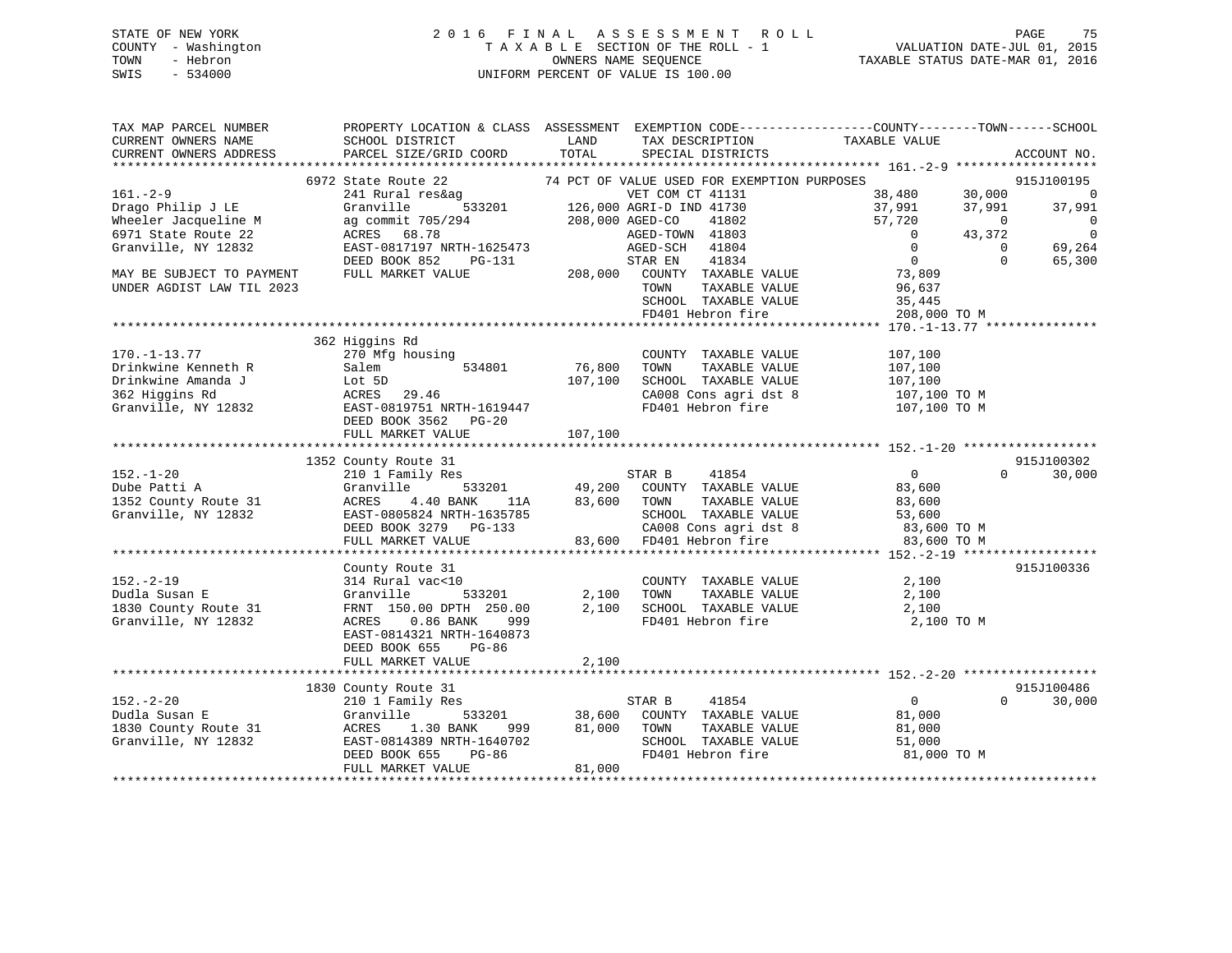# STATE OF NEW YORK 2 0 1 6 F I N A L A S S E S S M E N T R O L L PAGE 76 COUNTY - Washington T A X A B L E SECTION OF THE ROLL - 1 VALUATION DATE-JUL 01, 2015 TOWN - Hebron OWNERS NAME SEQUENCE TAXABLE STATUS DATE-MAR 01, 2016 SWIS - 534000 UNIFORM PERCENT OF VALUE IS 100.00

| TAX MAP PARCEL NUMBER<br>CURRENT OWNERS NAME<br>CURRENT OWNERS ADDRESS                                              | PROPERTY LOCATION & CLASS ASSESSMENT<br>SCHOOL DISTRICT<br>PARCEL SIZE/GRID COORD                                                                             | LAND<br>TOTAL                | TAX DESCRIPTION<br>SPECIAL DISTRICTS                                                                                                   | EXEMPTION CODE-----------------COUNTY-------TOWN------SCHOOL<br>TAXABLE VALUE               | ACCOUNT NO.          |
|---------------------------------------------------------------------------------------------------------------------|---------------------------------------------------------------------------------------------------------------------------------------------------------------|------------------------------|----------------------------------------------------------------------------------------------------------------------------------------|---------------------------------------------------------------------------------------------|----------------------|
|                                                                                                                     | ******************                                                                                                                                            | ********                     |                                                                                                                                        |                                                                                             |                      |
| $158. - 1 - 2.2$<br>Dudley William<br>Dudley Zenova<br>305 Scott Hill Rd<br>Granville, NY 12832                     | 305 Scott Hill Rd<br>240 Rural res<br>Hartford<br>533801<br>ACRES<br>15.00<br>EAST-0782899 NRTH-1630237<br>DEED BOOK 809<br>PG-314<br>FULL MARKET VALUE       | 72,000<br>165,000<br>165,000 | STAR B<br>41854<br>COUNTY TAXABLE VALUE<br>TOWN<br>TAXABLE VALUE<br>SCHOOL TAXABLE VALUE<br>CA008 Cons agri dst 8<br>FD401 Hebron fire | $\overline{0}$<br>$\Omega$<br>165,000<br>165,000<br>135,000<br>165,000 TO M<br>165,000 TO M | 915J101180<br>30,000 |
|                                                                                                                     | 499 North Grimes Hill Rd                                                                                                                                      |                              |                                                                                                                                        |                                                                                             |                      |
| $152 - 2 - 40$<br>Duffy Erin S<br>499 North Grimes Hill Rd<br>Granville, NY 12832                                   | 210 1 Family Res<br>Granville<br>533201<br>ACRES<br>5.00<br>EAST-0815428 NRTH-1634987<br>DEED BOOK 3452 PG-197<br>FULL MARKET VALUE                           | 52,000<br>161,400<br>161,400 | STAR B<br>41854<br>COUNTY TAXABLE VALUE<br>TAXABLE VALUE<br>TOWN<br>SCHOOL TAXABLE VALUE<br>CA008 Cons agri dst 8<br>FD401 Hebron fire | $\overline{0}$<br>$\Omega$<br>161,400<br>161,400<br>131,400<br>161,400 TO M<br>161,400 TO M | 30,000               |
|                                                                                                                     |                                                                                                                                                               |                              |                                                                                                                                        |                                                                                             |                      |
| $177. - 1 - 6.7$<br>Duffy Helen<br>14 Valleywood Rd<br>Commack, NY 12818                                            | 933 Chamberlin Mills Rd<br>210 1 Family Res<br>534801<br>Salem<br>ACRES<br>1.33<br>EAST-0809307 NRTH-1613127<br>DEED BOOK 2630<br>PG-104<br>FULL MARKET VALUE | 32,800<br>158,100<br>158,100 | COUNTY TAXABLE VALUE<br>TOWN<br>TAXABLE VALUE<br>SCHOOL TAXABLE VALUE<br>FD401 Hebron fire                                             | 158,100<br>158,100<br>158,100<br>158,100 TO M                                               | 915J101537           |
|                                                                                                                     |                                                                                                                                                               |                              |                                                                                                                                        |                                                                                             |                      |
| $168. - 1 - 12.1$<br>Dufur Robert A<br>Dufur Bonnie L<br>7 Diane Ct<br>Lanesboro, MA 01237                          | 409 Mcknight Hill Rd<br>240 Rural res<br>Salem<br>534801<br>ACRES<br>15.77<br>EAST-0799903 NRTH-1618325<br>DEED BOOK 866<br>$PG-283$                          | 73,500<br>92,300             | COUNTY TAXABLE VALUE<br>TOWN<br>TAXABLE VALUE<br>SCHOOL TAXABLE VALUE<br>FD401 Hebron fire                                             | 92,300<br>92,300<br>92,300<br>92,300 TO M                                                   | 915J101340           |
|                                                                                                                     | FULL MARKET VALUE                                                                                                                                             | 92,300                       |                                                                                                                                        |                                                                                             |                      |
| $151. - 1 - 20.1$<br>Duncan Peter S<br>15 New Preston Hill Rd<br>New Preston, CT 06777<br>MAY BE SUBJECT TO PAYMENT | 181 Little Burch Hill Rd<br>322 Rural vac>10<br>Hartford<br>533801<br>ACRES 37.54<br>EAST-0798652 NRTH-1634995<br>DEED BOOK 2814 PG-191<br>FULL MARKET VALUE  | 94,000<br>94,000<br>94,000   | AG DIST<br>41720<br>COUNTY TAXABLE VALUE<br>TOWN<br>TAXABLE VALUE<br>SCHOOL TAXABLE VALUE<br>FD401 Hebron fire                         | 50,202<br>50,202<br>43,798<br>43,798<br>43,798<br>94,000 TO M                               | 915J100088<br>50,202 |
| UNDER AGDIST LAW TIL 2021                                                                                           |                                                                                                                                                               |                              |                                                                                                                                        |                                                                                             |                      |
| $160. - 1 - 4.1$<br>Dunham Brandon J<br>624 Middle Rd<br>Granville, NY 12832                                        | 624 Middle Rd<br>210 1 Family Res<br>534801<br>Salem<br>Lot 1<br>ACRES<br>5.12<br>EAST-0806475 NRTH-1627107                                                   | 42,200<br>115,600            | COUNTY TAXABLE VALUE<br>TOWN<br>TAXABLE VALUE<br>SCHOOL TAXABLE VALUE<br>FD401 Hebron fire                                             | 115,600<br>115,600<br>115,600<br>115,600 TO M                                               | 915J101458           |
|                                                                                                                     | DEED BOOK 3300<br>PG-91<br>FULL MARKET VALUE                                                                                                                  | 115,600                      |                                                                                                                                        |                                                                                             |                      |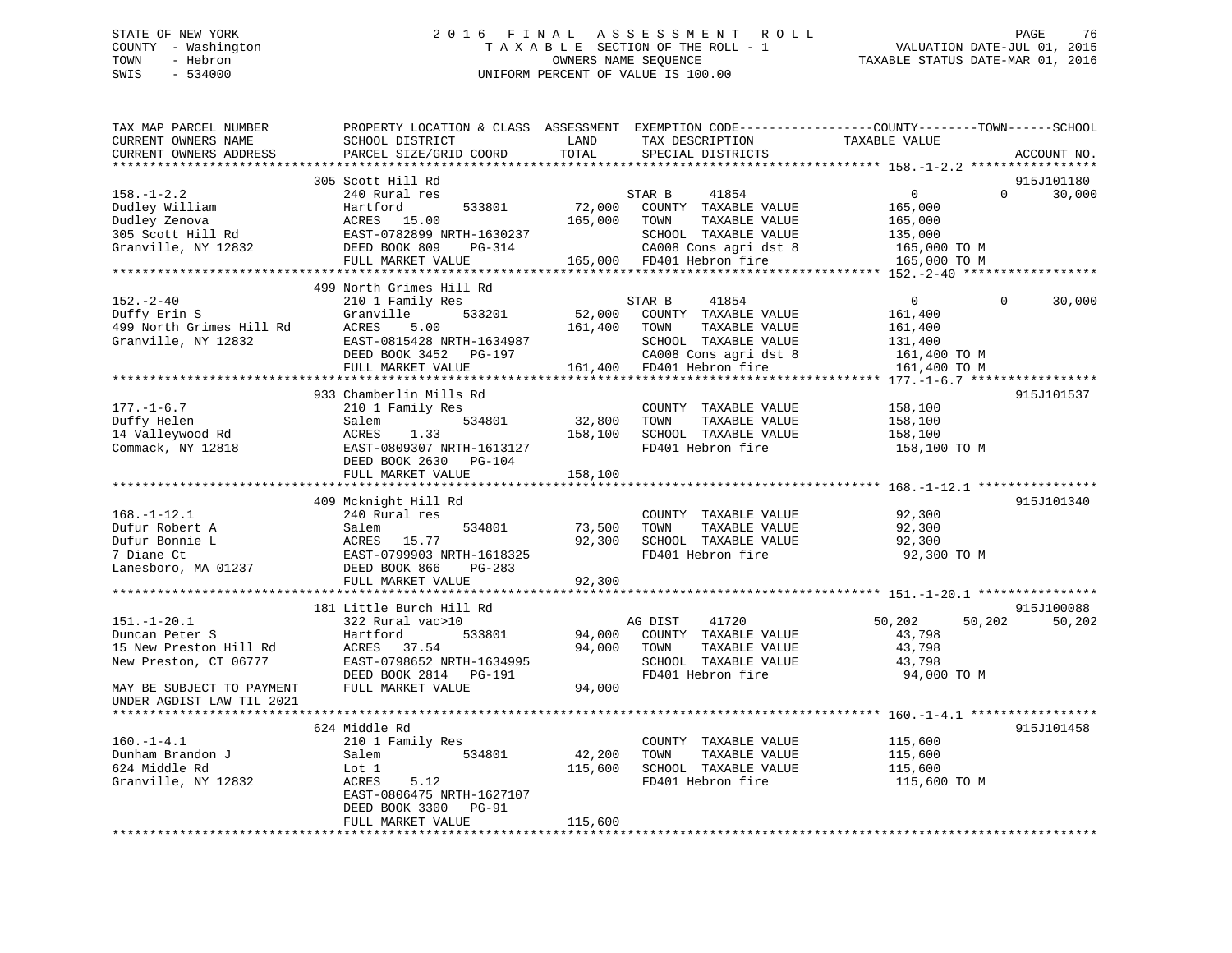# STATE OF NEW YORK 2 0 1 6 F I N A L A S S E S S M E N T R O L L PAGE 77 COUNTY - Washington T A X A B L E SECTION OF THE ROLL - 1 VALUATION DATE-JUL 01, 2015 TOWN - Hebron OWNERS NAME SEQUENCE TAXABLE STATUS DATE-MAR 01, 2016 SWIS - 534000 UNIFORM PERCENT OF VALUE IS 100.00

| TAX MAP PARCEL NUMBER                 | PROPERTY LOCATION & CLASS ASSESSMENT |        |                       | EXEMPTION CODE-----------------COUNTY-------TOWN------SCHOOL |             |
|---------------------------------------|--------------------------------------|--------|-----------------------|--------------------------------------------------------------|-------------|
| CURRENT OWNERS NAME                   | SCHOOL DISTRICT                      | LAND   | TAX DESCRIPTION       | TAXABLE VALUE                                                |             |
| CURRENT OWNERS ADDRESS                | PARCEL SIZE/GRID COORD               | TOTAL  | SPECIAL DISTRICTS     |                                                              | ACCOUNT NO. |
|                                       |                                      |        |                       |                                                              |             |
|                                       | 169 Blossom Rd                       |        |                       |                                                              | 915J100198  |
| $186. - 1 - 7$                        | 312 Vac w/imprv                      |        | COUNTY TAXABLE VALUE  | 79,200                                                       |             |
| Dunham Peter                          | Salem<br>534801                      | 78,000 | TAXABLE VALUE<br>TOWN | 79,200                                                       |             |
| Shaw Judith C                         | ACRES<br>46.40                       | 79,200 | SCHOOL TAXABLE VALUE  | 79,200                                                       |             |
| 2017 County Route 153                 | EAST-0818409 NRTH-1605423            |        | FD401 Hebron fire     | 79,200 TO M                                                  |             |
| Salem, NY 12865                       | DEED BOOK 912<br>PG-337              |        |                       |                                                              |             |
|                                       | FULL MARKET VALUE                    | 79,200 |                       |                                                              |             |
|                                       |                                      |        |                       |                                                              |             |
|                                       | Higgins Rd/e Off                     |        |                       |                                                              | 915J101287  |
| $170. - 2 - 8.2$                      | 314 Rural vac<10                     |        | COUNTY TAXABLE VALUE  | 2,000                                                        |             |
| Dunster Nelson G                      | Granville<br>533201                  | 2,000  | TOWN<br>TAXABLE VALUE | 2,000                                                        |             |
| PO Box 138                            | Quarry                               | 2,000  | SCHOOL TAXABLE VALUE  | 2,000                                                        |             |
| Middle Granville, NY 12849            | No Deeded R O W                      |        | FD401 Hebron fire     | 2,000 TO M                                                   |             |
|                                       | ACRES<br>2.60                        |        |                       |                                                              |             |
|                                       | EAST-0822103 NRTH-1624860            |        |                       |                                                              |             |
|                                       | DEED BOOK 833<br>PG-156              |        |                       |                                                              |             |
|                                       | FULL MARKET VALUE                    | 2,000  |                       |                                                              |             |
|                                       |                                      |        |                       |                                                              |             |
|                                       | 6861 State Route 22                  |        |                       |                                                              | 915J101434  |
| $169. - 1 - 18.11$                    | 210 1 Family Res                     |        | 41854<br>STAR B       | $\Omega$<br>$\Omega$                                         | 30,000      |
| Dupaw Dody                            | Granville<br>533201                  | 32,300 | COUNTY TAXABLE VALUE  | 51,500                                                       |             |
|                                       | 571/23                               | 51,500 | TOWN<br>TAXABLE VALUE |                                                              |             |
| Simpson Meagan<br>6861 State Route 22 | ACRES<br>1.10                        |        | SCHOOL TAXABLE VALUE  | 51,500<br>21,500                                             |             |
|                                       | EAST-0816003 NRTH-1623204            |        | FD401 Hebron fire     |                                                              |             |
| Salem, NY 12865                       |                                      |        |                       | 51,500 TO M                                                  |             |
|                                       | DEED BOOK 3107 PG-336                |        |                       |                                                              |             |
|                                       | FULL MARKET VALUE                    | 51,500 |                       |                                                              |             |
|                                       |                                      |        |                       |                                                              |             |
|                                       | State Route 22                       |        |                       |                                                              | 915J101599  |
| $169. - 1 - 18.15$                    | 312 Vac w/imprv                      |        | COUNTY TAXABLE VALUE  | 10,900                                                       |             |
| Dupaw Dody                            | Granville<br>533201                  | 4,800  | TOWN<br>TAXABLE VALUE | 10,900                                                       |             |
| Simpson Meagan                        | Land/barn/shed                       | 10,900 | SCHOOL TAXABLE VALUE  | 10,900                                                       |             |
| 6861 State Route 22                   | FRNT 160.00 DPTH 130.00              |        | FD401 Hebron fire     | 10,900 TO M                                                  |             |
| Salem, NY 12865                       | 0.48<br>ACRES                        |        |                       |                                                              |             |
|                                       | EAST-0816102 NRTH-1623304            |        |                       |                                                              |             |
|                                       | DEED BOOK 3107<br>PG-336             |        |                       |                                                              |             |
|                                       | FULL MARKET VALUE                    | 10,900 |                       |                                                              |             |
|                                       |                                      |        |                       |                                                              |             |
|                                       | State Route 22                       |        |                       |                                                              | 915J101787  |
| $169. - 1 - 18.22$                    | 314 Rural vac<10                     |        | COUNTY TAXABLE VALUE  | 9,500                                                        |             |
| Dupaw Dody                            | Granville<br>533201                  | 9,500  | TOWN<br>TAXABLE VALUE | 9,500                                                        |             |
| Simpson Meagan                        | FRNT 228.00 DPTH 156.00              | 9,500  | SCHOOL TAXABLE VALUE  | 9,500                                                        |             |
| 6861 State Route 22                   | 0.82<br>ACRES                        |        | FD401 Hebron fire     | 9,500 TO M                                                   |             |
| Salem, NY 12865                       | EAST-0816122 NRTH-1623460            |        |                       |                                                              |             |
|                                       | DEED BOOK 3107<br>$PG-336$           |        |                       |                                                              |             |
|                                       | FULL MARKET VALUE                    | 9,500  |                       |                                                              |             |
|                                       |                                      |        |                       |                                                              |             |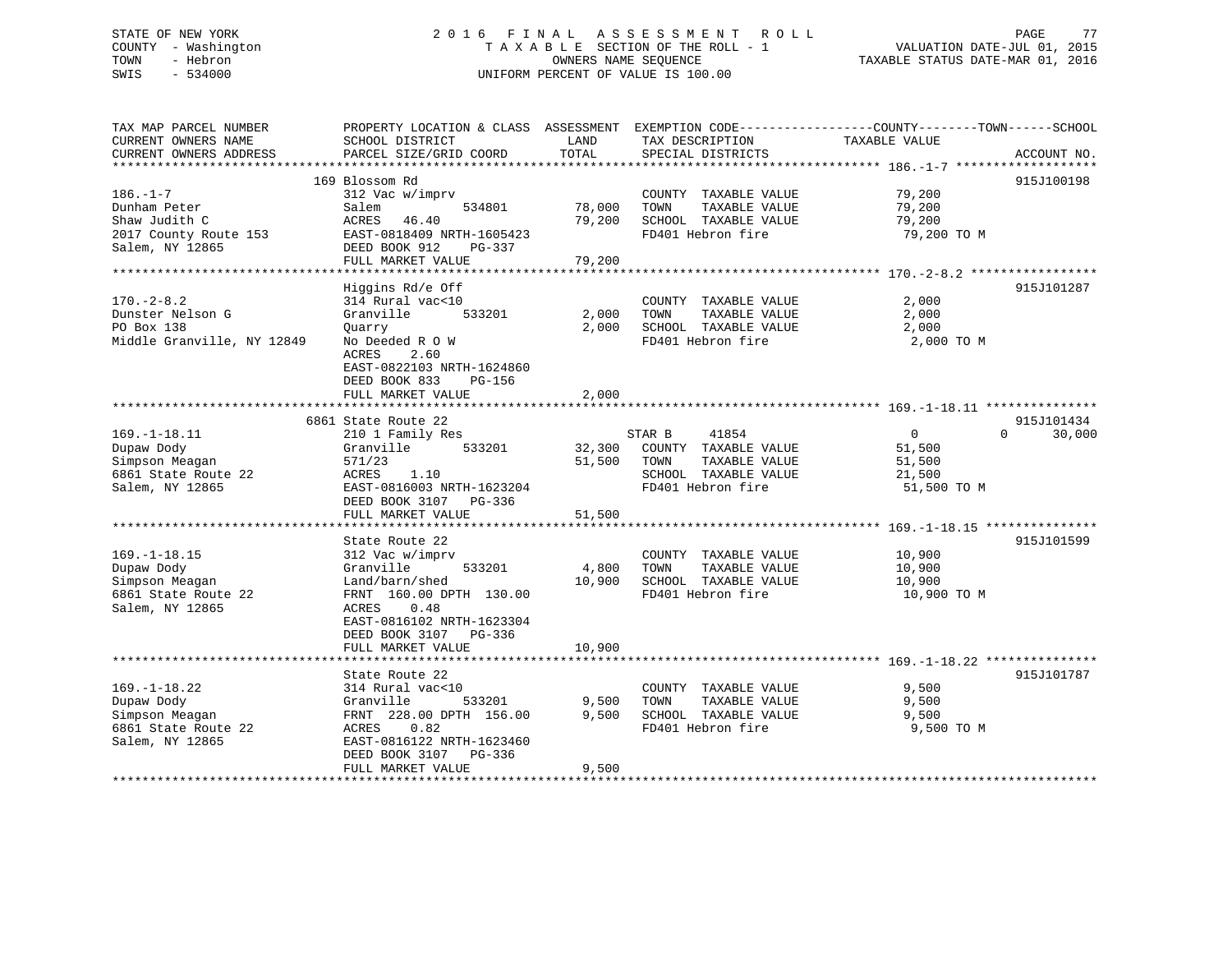# STATE OF NEW YORK 2 0 1 6 F I N A L A S S E S S M E N T R O L L PAGE 78 COUNTY - Washington T A X A B L E SECTION OF THE ROLL - 1 VALUATION DATE-JUL 01, 2015 TOWN - Hebron OWNERS NAME SEQUENCE TAXABLE STATUS DATE-MAR 01, 2016 SWIS - 534000 UNIFORM PERCENT OF VALUE IS 100.00

| TAX MAP PARCEL NUMBER<br>CURRENT OWNERS NAME<br>CURRENT OWNERS ADDRESS                                                                                                                                                                                                                                                                                                                                                   | PROPERTY LOCATION & CLASS ASSESSMENT EXEMPTION CODE---------------COUNTY-------TOWN-----SCHOOL<br>SCHOOL DISTRICT<br>PARCEL SIZE/GRID COORD | LAND<br>TOTAL                              | TAX DESCRIPTION TAXABLE VALUE SPECIAL DISTRICTS                                         |                                                                                                                                                                  | ACCOUNT NO.              |
|--------------------------------------------------------------------------------------------------------------------------------------------------------------------------------------------------------------------------------------------------------------------------------------------------------------------------------------------------------------------------------------------------------------------------|---------------------------------------------------------------------------------------------------------------------------------------------|--------------------------------------------|-----------------------------------------------------------------------------------------|------------------------------------------------------------------------------------------------------------------------------------------------------------------|--------------------------|
|                                                                                                                                                                                                                                                                                                                                                                                                                          | 7210 State Route 22                                                                                                                         |                                            |                                                                                         |                                                                                                                                                                  | 915J101006               |
| 161.-1-4<br>Dupaw Ricky                                                                                                                                                                                                                                                                                                                                                                                                  | 210 1 Family Res                                                                                                                            |                                            | COUNTY TAXABLE VALUE 82,600                                                             |                                                                                                                                                                  |                          |
|                                                                                                                                                                                                                                                                                                                                                                                                                          | Granville                                                                                                                                   |                                            |                                                                                         |                                                                                                                                                                  |                          |
| 7210 State Route 22                                                                                                                                                                                                                                                                                                                                                                                                      | 2.68 BANK<br>ACRES                                                                                                                          | $999$ 82,600                               |                                                                                         |                                                                                                                                                                  |                          |
| Granville, NY 12832                                                                                                                                                                                                                                                                                                                                                                                                      | EAST-0819379 NRTH-1631322                                                                                                                   |                                            | FD401 Hebron fire                                                                       | 82,600 TO M                                                                                                                                                      |                          |
|                                                                                                                                                                                                                                                                                                                                                                                                                          | DEED BOOK 2108 PG-302                                                                                                                       |                                            |                                                                                         |                                                                                                                                                                  |                          |
|                                                                                                                                                                                                                                                                                                                                                                                                                          | FULL MARKET VALUE                                                                                                                           | 82,600                                     |                                                                                         |                                                                                                                                                                  |                          |
|                                                                                                                                                                                                                                                                                                                                                                                                                          |                                                                                                                                             |                                            |                                                                                         |                                                                                                                                                                  |                          |
|                                                                                                                                                                                                                                                                                                                                                                                                                          | County Route 31                                                                                                                             |                                            |                                                                                         |                                                                                                                                                                  | 915J100346               |
| $144. - 1 - 15$                                                                                                                                                                                                                                                                                                                                                                                                          | 314 Rural vac<10                                                                                                                            | )<br>533201                         40,000 | COUNTY TAXABLE VALUE                                                                    | 40,000                                                                                                                                                           |                          |
|                                                                                                                                                                                                                                                                                                                                                                                                                          |                                                                                                                                             |                                            | TOWN                                                                                    | TAXABLE VALUE 40,000                                                                                                                                             |                          |
|                                                                                                                                                                                                                                                                                                                                                                                                                          |                                                                                                                                             |                                            |                                                                                         |                                                                                                                                                                  |                          |
|                                                                                                                                                                                                                                                                                                                                                                                                                          |                                                                                                                                             | 999 40,000<br>548375                       |                                                                                         | SCHOOL TAXABLE VALUE 40,000<br>FD401 Hebron fire 40,000 TO M                                                                                                     |                          |
|                                                                                                                                                                                                                                                                                                                                                                                                                          | DEED BOOK 935<br>PG-292                                                                                                                     |                                            |                                                                                         |                                                                                                                                                                  |                          |
|                                                                                                                                                                                                                                                                                                                                                                                                                          | FULL MARKET VALUE                                                                                                                           | 40,000                                     |                                                                                         |                                                                                                                                                                  |                          |
|                                                                                                                                                                                                                                                                                                                                                                                                                          |                                                                                                                                             |                                            |                                                                                         |                                                                                                                                                                  |                          |
|                                                                                                                                                                                                                                                                                                                                                                                                                          | 45 Wood Way                                                                                                                                 |                                            | 96 PCT OF VALUE USED FOR EXEMPTION PURPOSES                                             |                                                                                                                                                                  |                          |
| $186. - 1 - 22$                                                                                                                                                                                                                                                                                                                                                                                                          |                                                                                                                                             |                                            | VET COM CT 41131                                                                        | 55,000<br>30,000                                                                                                                                                 | $\overline{0}$           |
|                                                                                                                                                                                                                                                                                                                                                                                                                          |                                                                                                                                             |                                            |                                                                                         | $\overline{0}$                                                                                                                                                   | 65,300<br>$\Omega$       |
|                                                                                                                                                                                                                                                                                                                                                                                                                          |                                                                                                                                             |                                            |                                                                                         | 179,700                                                                                                                                                          |                          |
|                                                                                                                                                                                                                                                                                                                                                                                                                          |                                                                                                                                             |                                            |                                                                                         |                                                                                                                                                                  |                          |
|                                                                                                                                                                                                                                                                                                                                                                                                                          |                                                                                                                                             |                                            | TOWN TAXABLE VALUE 204,700<br>SCHOOL TAXABLE VALUE 169,400<br>FD401 Hebron fire 234,700 |                                                                                                                                                                  |                          |
| $\begin{array}{lllllllllllllllllllll} \text{186.-1--}\text{224} & \text{Dutcher Charles} & \text{Salem} & 534801 & 43,500~\text{SIAR} & \text{LIN} & \text{LIV} \\ \text{Dutcher Joanne A} & \text{ACRES} & 6.01 & 234,700 & \text{COUNTY} & \text{TAXABLE VALUE} \\ \text{45. Wood May} & \text{EAST-0817218 NRTH-1609430} & \text{TOWN} & \text{TAXABLE VALUE} \\ \text{53.1em, NY 12865} & \text{DEED BOOK 2432} & \$ |                                                                                                                                             |                                            |                                                                                         | 234,700 TO M                                                                                                                                                     |                          |
|                                                                                                                                                                                                                                                                                                                                                                                                                          |                                                                                                                                             |                                            |                                                                                         |                                                                                                                                                                  |                          |
|                                                                                                                                                                                                                                                                                                                                                                                                                          | 6603 State Route 22 75 PCT OF VALUE USED FOR EXEMPTION PURPOSES                                                                             |                                            |                                                                                         |                                                                                                                                                                  |                          |
| $177. - 1 - 8.1$                                                                                                                                                                                                                                                                                                                                                                                                         | 240 Rural res                                                                                                                               |                                            | VET WAR CT 41121                                                                        | 22,489<br>18,000                                                                                                                                                 | $\overline{\phantom{0}}$ |
| Puveen Charles J<br>Duveen Agnes<br>Salem agnes<br>6603 State Route 22<br>Salem, NY 12865<br>The Charles Cook 936<br>CHER BAST-0814910 NRTH-1617197<br>Salem, NY 12865<br>DEED BOOK 936<br>DEED BOOK 936<br>DEED BOOK 936<br>The Charles Cook 936<br>T                                                                                                                                                                   |                                                                                                                                             | 534801 56,600 STAR B                       | 41854                                                                                   | $\overline{0}$<br>$\overline{0}$                                                                                                                                 | 30,000                   |
|                                                                                                                                                                                                                                                                                                                                                                                                                          |                                                                                                                                             |                                            | 999 199,900 COUNTY TAXABLE VALUE                                                        | 177,411                                                                                                                                                          |                          |
|                                                                                                                                                                                                                                                                                                                                                                                                                          |                                                                                                                                             |                                            |                                                                                         |                                                                                                                                                                  |                          |
|                                                                                                                                                                                                                                                                                                                                                                                                                          |                                                                                                                                             |                                            |                                                                                         |                                                                                                                                                                  |                          |
|                                                                                                                                                                                                                                                                                                                                                                                                                          | FULL MARKET VALUE                                                                                                                           |                                            |                                                                                         |                                                                                                                                                                  |                          |
|                                                                                                                                                                                                                                                                                                                                                                                                                          |                                                                                                                                             |                                            |                                                                                         | RTH-1617197 TOWN TAXABLE VALUE 181,900<br>PG-19 SCHOOL TAXABLE VALUE 169,900<br>LUE 199,900 CA008 Cons agri dst 8 199,900 TO M<br>FD401 Hebron fire 199,900 TO M |                          |
|                                                                                                                                                                                                                                                                                                                                                                                                                          | - 1191ady Rd<br>210 1 Family Res<br>310 1 Family Res<br>514801<br>5                                                                         |                                            |                                                                                         |                                                                                                                                                                  |                          |
|                                                                                                                                                                                                                                                                                                                                                                                                                          |                                                                                                                                             |                                            |                                                                                         |                                                                                                                                                                  | 915J100599               |
| $177. - 1 - 6.3$                                                                                                                                                                                                                                                                                                                                                                                                         |                                                                                                                                             |                                            | 41854<br>STAR B                                                                         | $\overline{0}$                                                                                                                                                   | $\Omega$<br>30,000       |
| Duveen Peter                                                                                                                                                                                                                                                                                                                                                                                                             | 534801 31,800                                                                                                                               |                                            | COUNTY TAXABLE VALUE                                                                    | 127,700                                                                                                                                                          |                          |
| 23 Tiplady Rd                                                                                                                                                                                                                                                                                                                                                                                                            |                                                                                                                                             | 127,700                                    | TOWN<br>TAXABLE VALUE                                                                   | 127,700                                                                                                                                                          |                          |
| Salem, NY 12865                                                                                                                                                                                                                                                                                                                                                                                                          | FRNT 410.00 DPTH 154.00                                                                                                                     |                                            | SCHOOL TAXABLE VALUE 97,700                                                             |                                                                                                                                                                  |                          |
|                                                                                                                                                                                                                                                                                                                                                                                                                          | ACRES 0.95                                                                                                                                  |                                            | FD401 Hebron fire                                                                       | 127,700 TO M                                                                                                                                                     |                          |
|                                                                                                                                                                                                                                                                                                                                                                                                                          | EAST-0808829 NRTH-1612905                                                                                                                   |                                            |                                                                                         |                                                                                                                                                                  |                          |
|                                                                                                                                                                                                                                                                                                                                                                                                                          | DEED BOOK 2544 PG-328                                                                                                                       |                                            |                                                                                         |                                                                                                                                                                  |                          |
|                                                                                                                                                                                                                                                                                                                                                                                                                          | FULL MARKET VALUE                                                                                                                           | 127,700                                    |                                                                                         |                                                                                                                                                                  |                          |
|                                                                                                                                                                                                                                                                                                                                                                                                                          |                                                                                                                                             |                                            |                                                                                         |                                                                                                                                                                  |                          |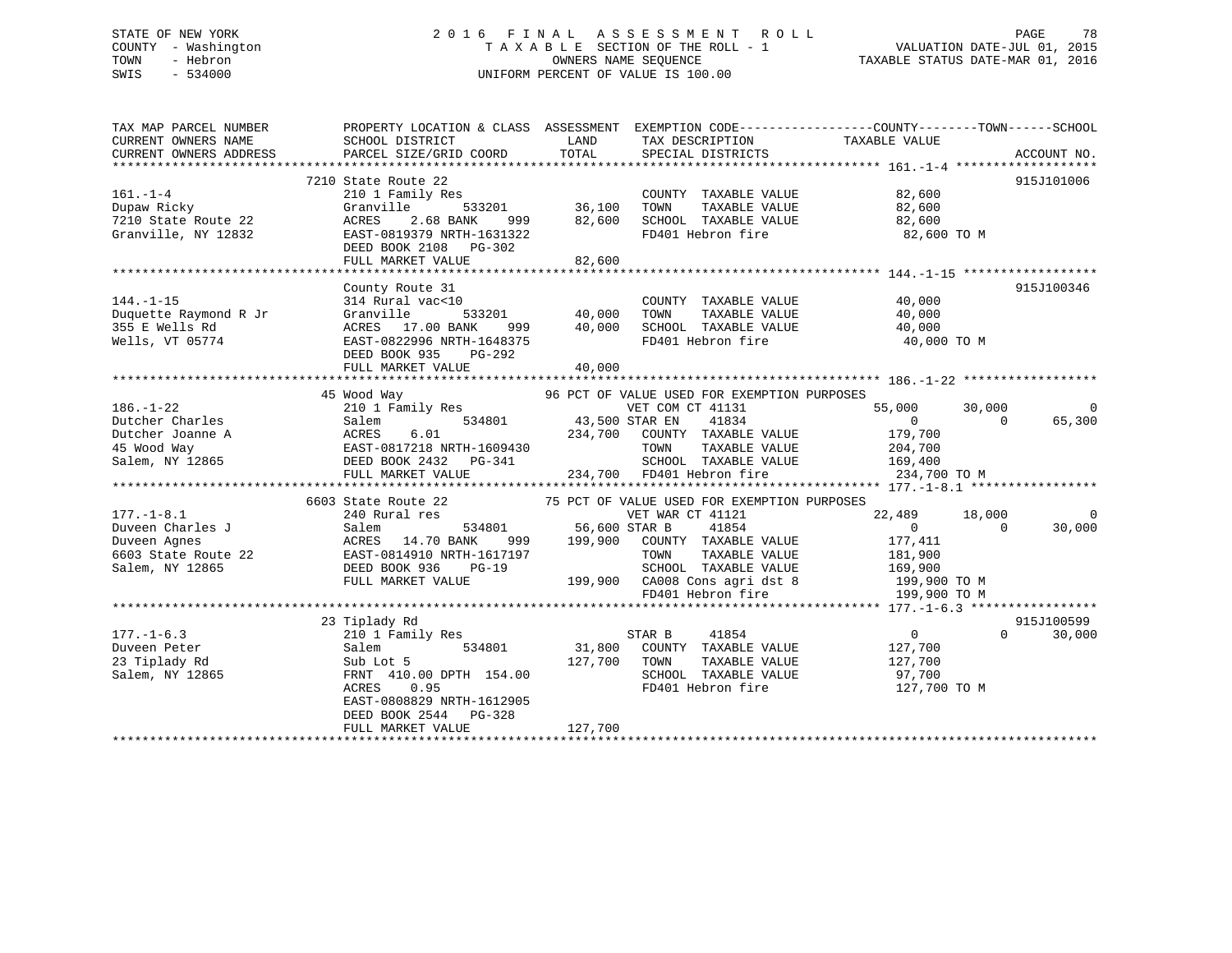# STATE OF NEW YORK 2 0 1 6 F I N A L A S S E S S M E N T R O L L PAGE 79 COUNTY - Washington T A X A B L E SECTION OF THE ROLL - 1 VALUATION DATE-JUL 01, 2015 TOWN - Hebron OWNERS NAME SEQUENCE TAXABLE STATUS DATE-MAR 01, 2016 SWIS - 534000 UNIFORM PERCENT OF VALUE IS 100.00

| TAX MAP PARCEL NUMBER<br>CURRENT OWNERS NAME<br>CURRENT OWNERS ADDRESS                         | PROPERTY LOCATION & CLASS ASSESSMENT EXEMPTION CODE---------------COUNTY-------TOWN-----SCHOOL<br>SCHOOL DISTRICT<br>PARCEL SIZE/GRID COORD | LAND<br>TOTAL              | TAX DESCRIPTION<br>SPECIAL DISTRICTS                                                                                | TAXABLE VALUE                                            |          | ACCOUNT NO.          |
|------------------------------------------------------------------------------------------------|---------------------------------------------------------------------------------------------------------------------------------------------|----------------------------|---------------------------------------------------------------------------------------------------------------------|----------------------------------------------------------|----------|----------------------|
|                                                                                                |                                                                                                                                             |                            |                                                                                                                     |                                                          |          |                      |
| $177. - 1 - 31.2$<br>Eaton Alice                                                               | 853 Chamberlin Mills Rd<br>210 1 Family Res<br>534801<br>Salem                                                                              | 32,000                     | STAR B<br>41854<br>COUNTY TAXABLE VALUE                                                                             | $\Omega$<br>79,400                                       | $\Omega$ | 915J101304<br>30,000 |
| 853 Chamberlin Mills Rd<br>Salem, NY 12865                                                     | ACRES<br>1.00<br>EAST-0807462 NRTH-1613318<br>DEED BOOK 823<br>PG-286<br>FULL MARKET VALUE                                                  | 79,400<br>79,400           | TOWN<br>TAXABLE VALUE<br>SCHOOL TAXABLE VALUE<br>FD401 Hebron fire                                                  | 79,400<br>49,400<br>79,400 TO M                          |          |                      |
|                                                                                                |                                                                                                                                             |                            |                                                                                                                     |                                                          |          |                      |
| $177. - 1 - 31.3$<br>Eaton Alice M<br>853 Chamberlin Mills Rd<br>Salem, NY 12865               | Chamberlin Mills Rd<br>314 Rural vac<10<br>Salem<br>534801<br>ACRES<br>2.06<br>EAST-0807654 NRTH-1613399<br>DEED BOOK 2785 PG-103           | 14,600<br>14,600           | COUNTY TAXABLE VALUE<br>TAXABLE VALUE<br>TOWN<br>SCHOOL TAXABLE VALUE<br>FD401 Hebron fire                          | 14,600<br>14,600<br>14,600<br>14,600 TO M                |          |                      |
|                                                                                                | FULL MARKET VALUE                                                                                                                           | 14,600                     |                                                                                                                     |                                                          |          |                      |
|                                                                                                | *************************                                                                                                                   | ************               |                                                                                                                     |                                                          |          |                      |
| $185. - 1 - 14.22$                                                                             | 6060 State Route 22<br>270 Mfg housing                                                                                                      |                            | STAR B<br>41854                                                                                                     | $\overline{0}$                                           | $\Omega$ | 30,000               |
| Eaton Lonny J<br>Bessette Paige<br>6060 State Route 22<br>Salem, NY 12865                      | Salem<br>534801<br>lot B<br>ACRES<br>1.70<br>EAST-0814409 NRTH-1604040<br>DEED BOOK 2446 PG-14<br>FULL MARKET VALUE                         | 33,800<br>52,600<br>52,600 | COUNTY TAXABLE VALUE<br>TAXABLE VALUE<br>TOWN<br>SCHOOL TAXABLE VALUE<br>CA008 Cons agri dst 8<br>FD401 Hebron fire | 52,600<br>52,600<br>22,600<br>52,600 TO M<br>52,600 TO M |          |                      |
|                                                                                                |                                                                                                                                             |                            |                                                                                                                     |                                                          |          |                      |
| $169. - 1 - 18.14$<br>Edwards Brent<br>Edwards Sarah<br>9 Haskell Ave<br>Glens Falls, NY 12801 | 20 Clark Way<br>314 Rural vac<10<br>Granville<br>533201<br>ACRES 2.80<br>EAST-0815708 NRTH-1623749<br>DEED BOOK 3547<br>PG-282              | 19,200<br>19,200           | COUNTY TAXABLE VALUE<br>TAXABLE VALUE<br>TOWN<br>SCHOOL TAXABLE VALUE<br>FD401 Hebron fire                          | 19,200<br>19,200<br>19,200<br>19,200 TO M                |          | 915J101528           |
|                                                                                                | FULL MARKET VALUE                                                                                                                           | 19,200                     |                                                                                                                     |                                                          |          |                      |
| $151. - 1 - 15.1$<br>Edwards Jean A<br>Edwards Walter M<br>59 Locust Ln<br>Levittown, PA 19054 | 274 Little Burch Hill Rd<br>312 Vac w/imprv<br>Granville<br>533201<br>ACRES<br>1.10<br>EAST-0800744 NRTH-1635251<br>DEED BOOK 2903 PG-275   | 18,200<br>24,800           | COUNTY TAXABLE VALUE<br>TAXABLE VALUE<br>TOWN<br>SCHOOL TAXABLE VALUE<br>FD401 Hebron fire                          | 24,800<br>24,800<br>24,800<br>24,800 TO M                |          |                      |
|                                                                                                | FULL MARKET VALUE                                                                                                                           | 24,800                     |                                                                                                                     |                                                          |          |                      |
|                                                                                                |                                                                                                                                             |                            |                                                                                                                     |                                                          |          |                      |
| $160. - 1 - 4.3$<br>Ehni Mary<br>Frailey Stephen<br>11 Charlton St<br>New York, NY 10014       | Middle Rd<br>314 Rural vac<10<br>534801<br>Salem<br>Lot 3<br>5.09<br>ACRES<br>EAST-0806442 NRTH-1627893<br>DEED BOOK 871<br>PG-341          | 22,100<br>22,100           | COUNTY TAXABLE VALUE<br>TOWN<br>TAXABLE VALUE<br>SCHOOL TAXABLE VALUE<br>FD401 Hebron fire                          | 22,100<br>22,100<br>22,100<br>22,100 TO M                |          | 915J101459           |
|                                                                                                | FULL MARKET VALUE                                                                                                                           | 22,100                     |                                                                                                                     |                                                          |          |                      |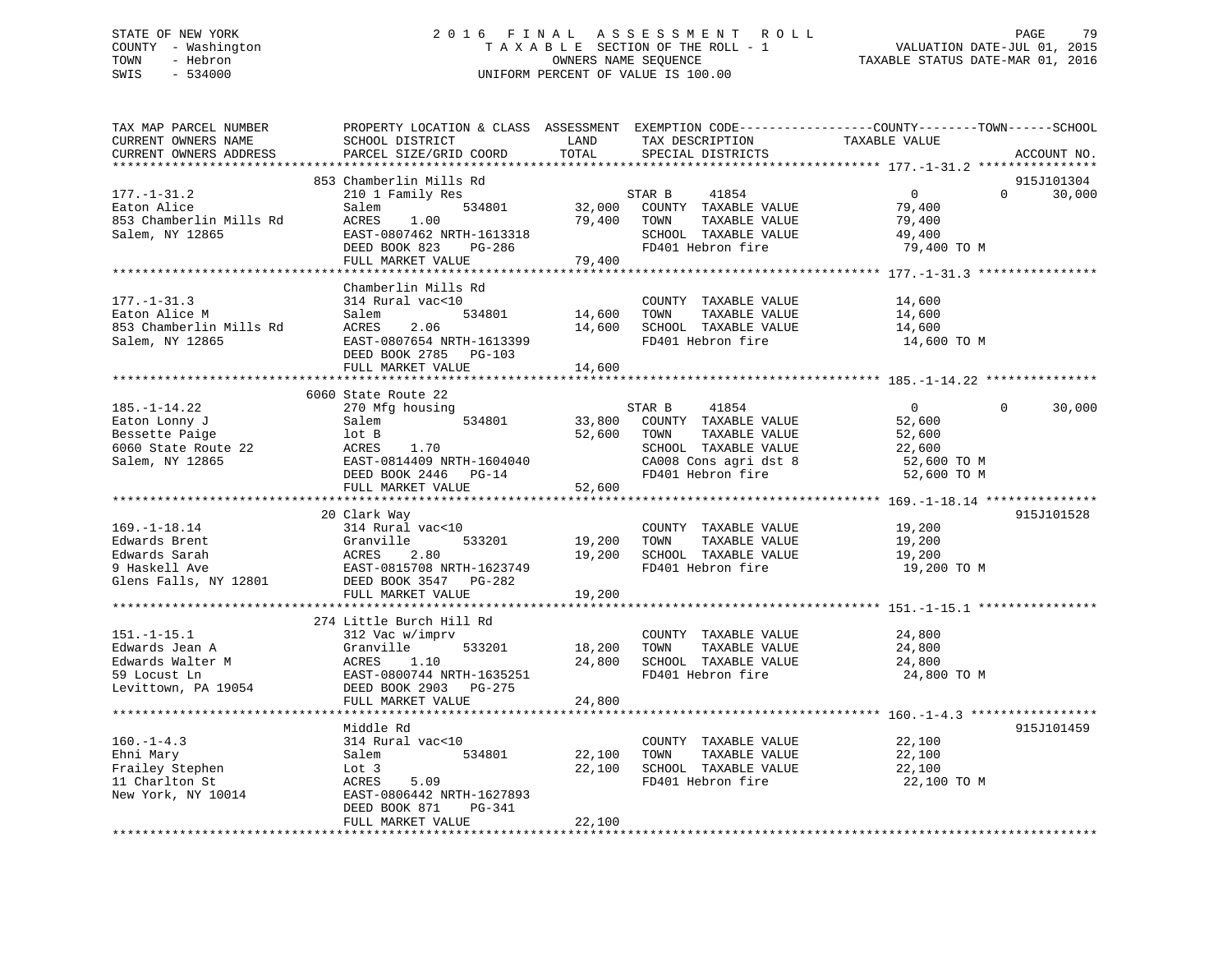# STATE OF NEW YORK 2 0 1 6 F I N A L A S S E S S M E N T R O L L PAGE 80 COUNTY - Washington T A X A B L E SECTION OF THE ROLL - 1 VALUATION DATE-JUL 01, 2015 TOWN - Hebron OWNERS NAME SEQUENCE TAXABLE STATUS DATE-MAR 01, 2016 SWIS - 534000 UNIFORM PERCENT OF VALUE IS 100.00

| TAX MAP PARCEL NUMBER<br>CURRENT OWNERS NAME<br>CURRENT OWNERS ADDRESS | PROPERTY LOCATION & CLASS ASSESSMENT<br>SCHOOL DISTRICT<br>PARCEL SIZE/GRID COORD | LAND<br>TOTAL      | TAX DESCRIPTION TAXABLE VALUE<br>SPECIAL DISTRICTS                    | EXEMPTION CODE-----------------COUNTY-------TOWN------SCHOOL | ACCOUNT NO. |
|------------------------------------------------------------------------|-----------------------------------------------------------------------------------|--------------------|-----------------------------------------------------------------------|--------------------------------------------------------------|-------------|
|                                                                        |                                                                                   |                    |                                                                       |                                                              |             |
| $160. - 1 - 16.4$                                                      | 671 Middle Rd<br>240 Rural res                                                    |                    | STAR B<br>41854                                                       | $\overline{0}$<br>$\Omega$                                   | 30,000      |
| Ehni Mary<br>Frailey Stephen<br>PO Box 456                             | Granville<br>533201<br>859/197 conservation ease<br>ACRES 91.90 BANK<br>998       | 211,800<br>387,000 | COUNTY TAXABLE VALUE<br>TAXABLE VALUE<br>TOWN<br>SCHOOL TAXABLE VALUE | 387,000<br>387,000<br>357,000                                |             |
| Salem, NY 12865                                                        | EAST-0806089 NRTH-1628498<br>DEED BOOK 859<br>$PG-209$                            |                    | CA008 Cons agri dst 8<br>FD401 Hebron fire                            | 387,000 TO M<br>387,000 TO M                                 |             |
|                                                                        | FULL MARKET VALUE                                                                 | 387,000            |                                                                       |                                                              |             |
|                                                                        |                                                                                   |                    |                                                                       |                                                              |             |
|                                                                        | 1046 County Route 45                                                              |                    |                                                                       |                                                              | 915J100429  |
| $167. - 1 - 57$<br>Ehrlich James                                       | 270 Mfg housing<br>532001<br>Argyle                                               | 42,500             | COUNTY TAXABLE VALUE<br>TOWN<br>TAXABLE VALUE                         | 63,900<br>63,900                                             |             |
| Zdrojewski Julie<br>832 Coot Hill Rd<br>Argyle, NY 12809               | ACRES<br>3.00<br>EAST-0783402 NRTH-1624938<br>DEED BOOK 589<br>PG-247             | 63,900             | SCHOOL TAXABLE VALUE<br>FD401 Hebron fire                             | 63,900<br>63,900 TO M                                        |             |
|                                                                        | FULL MARKET VALUE                                                                 | 63,900             |                                                                       |                                                              |             |
|                                                                        |                                                                                   |                    |                                                                       |                                                              |             |
|                                                                        | 1043 County Route 45                                                              |                    |                                                                       |                                                              | 915J101590  |
| $167. - 1 - 1.1$                                                       | 241 Rural res&ag                                                                  |                    | AG DIST<br>41720                                                      | 54,572<br>54,572                                             | 54,572      |
| Ehrlich James L                                                        | 532001<br>Argyle                                                                  | 127,200            | COUNTY TAXABLE VALUE                                                  | 185,628                                                      |             |
| Zdrojewski Juliane                                                     | ACRES 44.90                                                                       | 240,200            | TOWN<br>TAXABLE VALUE                                                 | 185,628                                                      |             |
| 832 Coot Hill Rd                                                       | EAST-0783655 NRTH-1625959                                                         |                    | SCHOOL TAXABLE VALUE                                                  | 185,628                                                      |             |
| Arqyle, NY 12809                                                       | DEED BOOK 585<br>PG-196                                                           |                    | CA008 Cons agri dst 8                                                 | 185,628 TO M                                                 |             |
|                                                                        | FULL MARKET VALUE                                                                 | 240,200            | 54,572 EX                                                             |                                                              |             |
| MAY BE SUBJECT TO PAYMENT                                              |                                                                                   |                    | FD401 Hebron fire                                                     | 240,200 TO M                                                 |             |
| UNDER AGDIST LAW TIL 2020                                              |                                                                                   |                    |                                                                       |                                                              |             |
|                                                                        |                                                                                   |                    |                                                                       |                                                              |             |
|                                                                        | 298 Halls Pond Rd                                                                 |                    |                                                                       |                                                              | 915J101432  |
| $159. - 1 - 39$                                                        | 312 Vac w/imprv                                                                   |                    | COUNTY TAXABLE VALUE                                                  | 37,400                                                       |             |
| Eldred Floyd J Jr                                                      | Hartford<br>533801                                                                | 34,600             | TOWN<br>TAXABLE VALUE                                                 | 37,400                                                       |             |
| 6 Spruce St                                                            | ACRES 13.38                                                                       | 37,400             | SCHOOL TAXABLE VALUE                                                  | 37,400                                                       |             |
| Fort Edward, NY 12828                                                  | EAST-0792151 NRTH-1627713<br>DEED BOOK 3323 PG-312<br>FULL MARKET VALUE           | 37,400             | FD401 Hebron fire                                                     | 37,400 TO M                                                  |             |
|                                                                        |                                                                                   |                    |                                                                       |                                                              |             |
|                                                                        | 118 Indian Head Way                                                               |                    |                                                                       |                                                              | 915J101227  |
| $170. - 1 - 15.7$<br>Ellenwood Warren C                                | 210 1 Family Res<br>Granville<br>533201                                           | 42,200             | COUNTY TAXABLE VALUE<br>TAXABLE VALUE<br>TOWN                         | 88,700<br>88,700                                             |             |
| Ellenwood Kathleen C                                                   | ACRES<br>5.10 BANK<br>999                                                         | 88,700             | SCHOOL TAXABLE VALUE                                                  | 88,700                                                       |             |
| 7 Rolling Rd                                                           | EAST-0816714 NRTH-1620931                                                         |                    | FD401 Hebron fire                                                     | 88,700 TO M                                                  |             |
| Miller Place, NY 11764                                                 | DEED BOOK 917<br>PG-346<br>FULL MARKET VALUE                                      | 88,700             |                                                                       |                                                              |             |
|                                                                        |                                                                                   |                    |                                                                       |                                                              |             |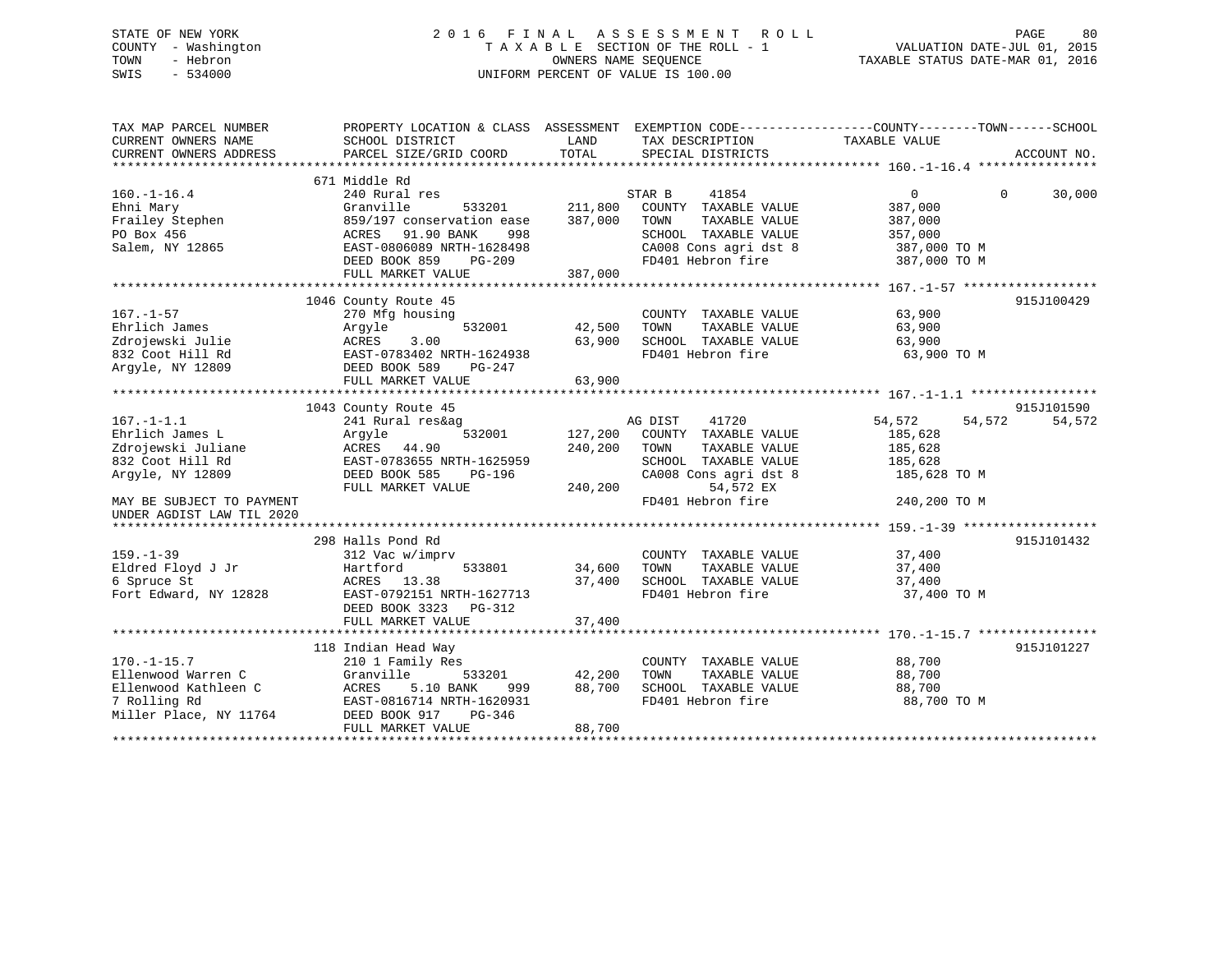# STATE OF NEW YORK 2 0 1 6 F I N A L A S S E S S M E N T R O L L PAGE 81 COUNTY - Washington T A X A B L E SECTION OF THE ROLL - 1 VALUATION DATE-JUL 01, 2015 TOWN - Hebron OWNERS NAME SEQUENCE TAXABLE STATUS DATE-MAR 01, 2016 SWIS - 534000 UNIFORM PERCENT OF VALUE IS 100.00

| TAX MAP PARCEL NUMBER<br>CURRENT OWNERS NAME<br>CURRENT OWNERS ADDRESS                           | PROPERTY LOCATION & CLASS ASSESSMENT<br>SCHOOL DISTRICT<br>PARCEL SIZE/GRID COORD                                                         | LAND<br>TAX DESCRIPTION<br>TOTAL<br>SPECIAL DISTRICTS                                                                                                     | EXEMPTION CODE-----------------COUNTY-------TOWN------SCHOOL<br>TAXABLE VALUE<br>ACCOUNT NO.                           |
|--------------------------------------------------------------------------------------------------|-------------------------------------------------------------------------------------------------------------------------------------------|-----------------------------------------------------------------------------------------------------------------------------------------------------------|------------------------------------------------------------------------------------------------------------------------|
|                                                                                                  |                                                                                                                                           |                                                                                                                                                           |                                                                                                                        |
|                                                                                                  | 104 Mountain Way                                                                                                                          |                                                                                                                                                           | 915J101699                                                                                                             |
| $159. - 1 - 25.10$<br>Elwell Melissa A<br>104 Mountain Way<br>Granville, NY 12832                | 210 1 Family Res<br>533801<br>Hartford<br>lot E<br>3.08<br>ACRES<br>EAST-0797018 NRTH-1628000<br>DEED BOOK 2815 PG-304                    | 41854<br>STAR B<br>17,200<br>COUNTY TAXABLE VALUE<br>137,700<br>TOWN<br>TAXABLE VALUE<br>SCHOOL TAXABLE VALUE<br>FD401 Hebron fire                        | $\overline{0}$<br>$\Omega$<br>30,000<br>137,700<br>137,700<br>107,700<br>137,700 TO M                                  |
|                                                                                                  | FULL MARKET VALUE                                                                                                                         | 137,700                                                                                                                                                   |                                                                                                                        |
|                                                                                                  |                                                                                                                                           |                                                                                                                                                           |                                                                                                                        |
| $159. - 1 - 10$<br>Ely Emma<br>974 County Route 31<br>Granville, NY 12832                        | County Route 31/W Off<br>314 Rural vac<10<br>533201<br>Granville<br>ACRES<br>7.70<br>EAST-0801636 NRTH-1632375<br>DEED BOOK 439<br>PG-310 | COUNTY TAXABLE VALUE<br>5,800<br>TAXABLE VALUE<br>TOWN<br>5,800<br>SCHOOL TAXABLE VALUE<br>CA008 Cons agri dst 8<br>FD401 Hebron fire                     | 915J100210<br>5,800<br>5,800<br>5,800<br>5,800 TO M<br>5,800 TO M                                                      |
|                                                                                                  | FULL MARKET VALUE                                                                                                                         | 5,800                                                                                                                                                     |                                                                                                                        |
|                                                                                                  | 974 County Route 31                                                                                                                       |                                                                                                                                                           | 915J100209                                                                                                             |
| $159. - 1 - 18.1$<br>Ely Emma S LE<br>Biondi Renee<br>974 County Route 31<br>Granville, NY 12832 | 241 Rural res&ag<br>Granville<br>533201<br>446/741<br>ACRES 130.00<br>EAST-0803017 NRTH-1626651<br>DEED BOOK 917<br>PG-226                | AG DIST<br>41720<br>263,600 STAR EN<br>41834<br>347,700<br>COUNTY TAXABLE VALUE<br>TOWN<br>TAXABLE VALUE<br>SCHOOL TAXABLE VALUE<br>CA008 Cons agri dst 8 | 102,187<br>102,187<br>102,187<br>$\overline{0}$<br>$\Omega$<br>65,300<br>245,513<br>245,513<br>180,213<br>245,513 TO M |
| MAY BE SUBJECT TO PAYMENT                                                                        | FULL MARKET VALUE                                                                                                                         | 347,700<br>102,187 EX<br>FD401 Hebron fire                                                                                                                | 347,700 TO M                                                                                                           |
| UNDER AGDIST LAW TIL 2020                                                                        |                                                                                                                                           |                                                                                                                                                           |                                                                                                                        |
|                                                                                                  | County Route 31                                                                                                                           |                                                                                                                                                           | 915J100251                                                                                                             |
| $159. - 1 - 18.2$<br>Ely Emma S LE<br>Biondi Renee<br>974 County Route 31<br>Granville, NY 12832 | 322 Rural vac>10<br>Granville<br>533201<br>446/741<br>ACRES 40.00<br>EAST-0800841 NRTH-1626639<br>DEED BOOK 917<br>$PG-229$               | AG DIST<br>41720<br>98,400<br>COUNTY TAXABLE VALUE<br>98,400<br>TOWN<br>TAXABLE VALUE<br>SCHOOL TAXABLE VALUE<br>CA008 Cons agri dst 8<br>17,096 EX       | 17,096<br>17,096<br>17,096<br>81,304<br>81,304<br>81,304<br>81,304 TO M                                                |
| MAY BE SUBJECT TO PAYMENT<br>UNDER AGDIST LAW TIL 2020                                           | FULL MARKET VALUE                                                                                                                         | FD401 Hebron fire<br>98,400                                                                                                                               | 98,400 TO M                                                                                                            |
|                                                                                                  |                                                                                                                                           |                                                                                                                                                           |                                                                                                                        |
|                                                                                                  | 4303 County Route 30                                                                                                                      |                                                                                                                                                           | 915J100208                                                                                                             |
| $158. - 1 - 2.3$<br>Ely Florence P LE<br>Ely Cynthia A<br>4303 County Route 30                   | 210 1 Family Res<br>Hartford<br>533801<br>ACRES<br>3.00<br>EAST-0784820 NRTH-1628391                                                      | AGED-CO<br>41802<br>42,500 STAR EN<br>41834<br>145,600<br>COUNTY TAXABLE VALUE<br>TAXABLE VALUE<br>TOWN                                                   | 7,280<br>$\Omega$<br>0<br>$\mathbf{0}$<br>65,300<br>$\Omega$<br>138,320<br>145,600                                     |
| Granville, NY 12832                                                                              | DEED BOOK 3013<br>PG-179<br>FULL MARKET VALUE                                                                                             | SCHOOL TAXABLE VALUE<br>145,600<br>CA008 Cons agri dst 8<br>FD401 Hebron fire                                                                             | 80,300<br>145,600 TO M<br>145,600 TO M                                                                                 |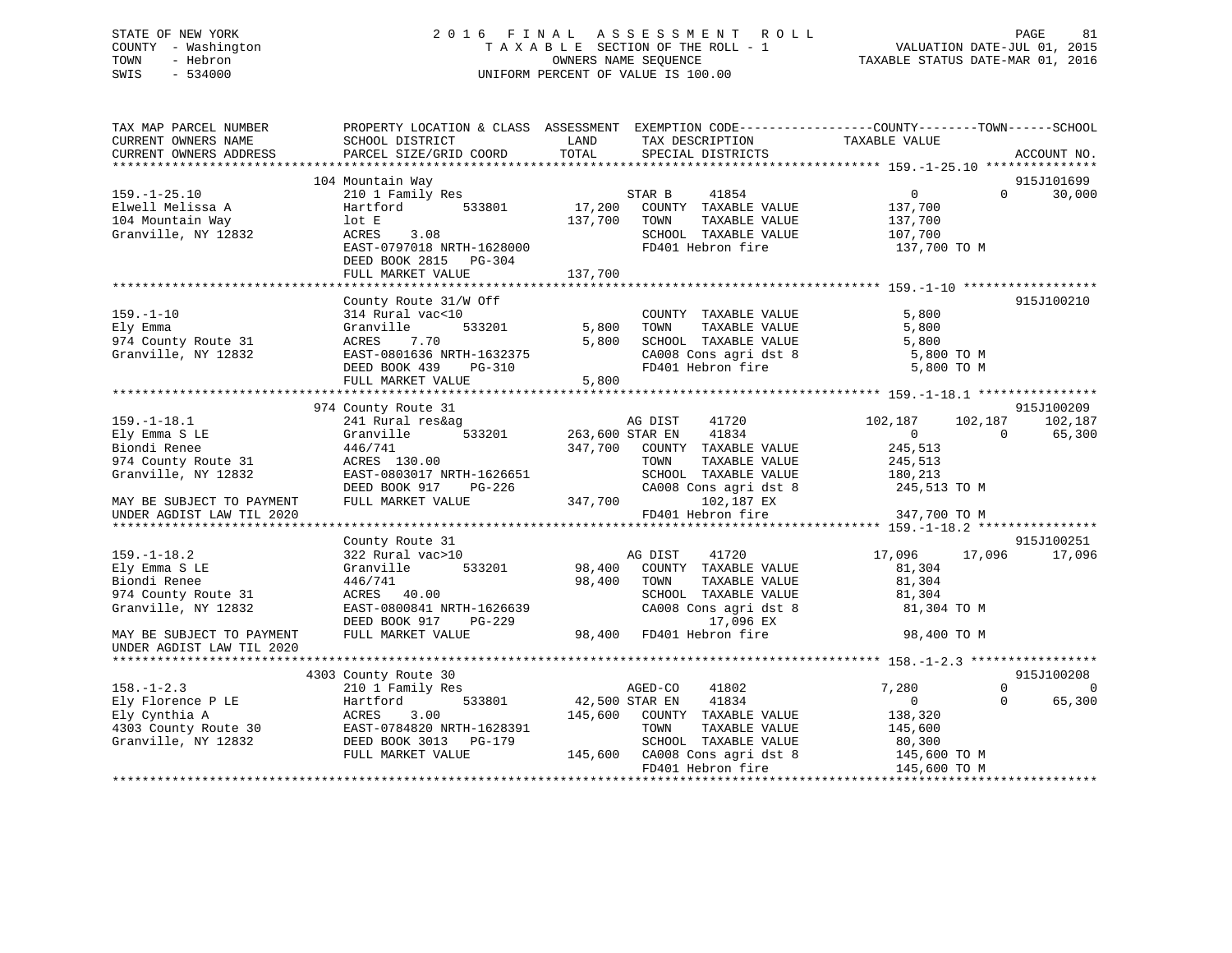# STATE OF NEW YORK 2 0 1 6 F I N A L A S S E S S M E N T R O L L PAGE 82 COUNTY - Washington T A X A B L E SECTION OF THE ROLL - 1 VALUATION DATE-JUL 01, 2015 TOWN - Hebron OWNERS NAME SEQUENCE TAXABLE STATUS DATE-MAR 01, 2016 SWIS - 534000 UNIFORM PERCENT OF VALUE IS 100.00

| TAX MAP PARCEL NUMBER<br>CURRENT OWNERS NAME<br>CURRENT OWNERS ADDRESS | PROPERTY LOCATION & CLASS ASSESSMENT<br>SCHOOL DISTRICT<br>PARCEL SIZE/GRID COORD | LAND<br>TAX DESCRIPTION<br>TOTAL<br>SPECIAL DISTRICTS             | EXEMPTION CODE----------------COUNTY-------TOWN------SCHOOL<br>TAXABLE VALUE | ACCOUNT NO.    |
|------------------------------------------------------------------------|-----------------------------------------------------------------------------------|-------------------------------------------------------------------|------------------------------------------------------------------------------|----------------|
|                                                                        |                                                                                   |                                                                   |                                                                              |                |
| $158. - 1 - 2.4$                                                       | 4304 County Route 30<br>241 Rural res&ag                                          | AG DIST<br>41720                                                  | 17,617<br>17,617                                                             | 17,617         |
| Ely Joseph<br>4304 County Route 30                                     | Hartford<br>533801<br>774/82                                                      | 66,800 STAR B<br>41854<br>125,400<br>COUNTY TAXABLE VALUE         | $\overline{0}$<br>$\Omega$<br>107,783                                        | 30,000         |
| Granville, NY 12832                                                    | ACRES 12.40 BANK<br>999                                                           | TOWN<br>TAXABLE VALUE                                             | 107,783                                                                      |                |
|                                                                        | EAST-0785447 NRTH-1628647                                                         | SCHOOL TAXABLE VALUE                                              | 77,783                                                                       |                |
| MAY BE SUBJECT TO PAYMENT                                              | DEED BOOK 827<br>PG-92                                                            | CA008 Cons agri dst 8                                             | 107,783 TO M                                                                 |                |
| UNDER AGDIST LAW TIL 2020                                              | FULL MARKET VALUE                                                                 | 125,400<br>17,617 EX                                              |                                                                              |                |
|                                                                        |                                                                                   | FD401 Hebron fire                                                 | 125,400 TO M                                                                 |                |
|                                                                        |                                                                                   |                                                                   |                                                                              |                |
|                                                                        | 9 Button Rd                                                                       |                                                                   |                                                                              | 915J100206     |
| $152. - 2 - 18$                                                        | 210 1 Family Res                                                                  | STAR EN<br>41834                                                  | $\overline{0}$<br>$\mathbf{0}$                                               | 65,300         |
| Emond Frances                                                          | 533201<br>Granville                                                               | 55,200<br>COUNTY TAXABLE VALUE                                    | 173,100                                                                      |                |
| Emond Michael                                                          | 432/1166-415/817                                                                  | 173,100<br>TOWN<br>TAXABLE VALUE                                  | 173,100                                                                      |                |
| 9 Button Rd                                                            | ACRES<br>6.60                                                                     | SCHOOL TAXABLE VALUE                                              | 107,800                                                                      |                |
| Granville, NY 12832                                                    | EAST-0813859 NRTH-1641104                                                         | FD401 Hebron fire                                                 | 173,100 TO M                                                                 |                |
|                                                                        | DEED BOOK 2906 PG-239                                                             |                                                                   |                                                                              |                |
|                                                                        | FULL MARKET VALUE                                                                 | 173,100                                                           |                                                                              |                |
|                                                                        |                                                                                   |                                                                   |                                                                              |                |
|                                                                        | 132 County Route 28                                                               |                                                                   |                                                                              |                |
| $152. - 2 - 17.2$                                                      | 240 Rural res                                                                     | COUNTY TAXABLE VALUE                                              | 329,800                                                                      |                |
| Enos Steven                                                            | Granville<br>533201                                                               | 67,000<br>TOWN<br>TAXABLE VALUE                                   | 329,800                                                                      |                |
| Enos Stephanie                                                         | ACRES 12.50 BANK<br>999                                                           | 329,800<br>SCHOOL TAXABLE VALUE                                   | 329,800                                                                      |                |
| PO Box 666                                                             | EAST-0811167 NRTH-1641711                                                         | CA008 Cons agri dst 8                                             | 329,800 TO M                                                                 |                |
| South Yarmouth, MA 02664                                               | DEED BOOK 3158 PG-198                                                             | FD401 Hebron fire                                                 | 329,800 TO M                                                                 |                |
|                                                                        | FULL MARKET VALUE<br>************************                                     | 329,800                                                           |                                                                              |                |
|                                                                        |                                                                                   | ********************                                              | ***************** 152.-2-17.10 *********                                     |                |
|                                                                        | County Route 28                                                                   |                                                                   |                                                                              |                |
| $152. - 2 - 17.10$                                                     | 314 Rural vac<10<br>533201                                                        | AG DIST<br>41720                                                  | 31,299<br>31,299                                                             | 31,299         |
| Enos Steven<br>Enos Stephanie                                          | Granville<br>$1$ ot 5                                                             | 35,300<br>COUNTY TAXABLE VALUE<br>35,300<br>TOWN<br>TAXABLE VALUE | 4,001<br>4,001                                                               |                |
| PO Box 696                                                             | ACRES<br>6.63                                                                     | SCHOOL TAXABLE VALUE                                              | 4,001                                                                        |                |
| South Yarmouth, MA 02664                                               | EAST-0810775 NRTH-1641455                                                         | CA008 Cons agri dst 8                                             | 4,001 TO M                                                                   |                |
|                                                                        | DEED BOOK 2572 PG-288                                                             | 31,299 EX                                                         |                                                                              |                |
| MAY BE SUBJECT TO PAYMENT                                              | FULL MARKET VALUE                                                                 | FD401 Hebron fire<br>35,300                                       | 35,300 TO M                                                                  |                |
| UNDER AGDIST LAW TIL 2020                                              |                                                                                   |                                                                   |                                                                              |                |
|                                                                        |                                                                                   |                                                                   |                                                                              |                |
|                                                                        | 117 First Light Rd                                                                | 31 PCT OF VALUE USED FOR EXEMPTION PURPOSES                       |                                                                              | 915J100653     |
| $168. - 1 - 8.2$                                                       | 240 Rural res                                                                     | VET COM CT 41131                                                  | 25,963<br>25,963                                                             | $\overline{0}$ |
| Erickson Arthur                                                        | 534801<br>Salem                                                                   | 300,300 VET DIS CT 41141                                          | 46,733<br>46,733                                                             | $\overline{0}$ |
| Erickson Marianne                                                      | ACRES 160.61                                                                      | 335,000 AGED-TOWN 41803                                           | $\overline{0}$<br>12,462                                                     | $\overline{0}$ |
| 117 First Light Rd                                                     | EAST-0802998 NRTH-1622896                                                         | AGE-CO/SCH 41805                                                  | 15,577<br>$\overline{0}$                                                     | 51,925         |
| Salem, NY 12865                                                        | DEED BOOK 484<br>PG-1001                                                          | 41834<br>STAR EN                                                  | $\overline{0}$<br>$\Omega$                                                   | 65,300         |
|                                                                        | FULL MARKET VALUE                                                                 | 335,000<br>COUNTY TAXABLE VALUE                                   | 246,727                                                                      |                |
|                                                                        |                                                                                   | TOWN<br>TAXABLE VALUE                                             | 249,842                                                                      |                |
|                                                                        |                                                                                   | SCHOOL TAXABLE VALUE                                              | 217,775                                                                      |                |
|                                                                        |                                                                                   | CA008 Cons agri dst 8                                             | 335,000 TO M                                                                 |                |
|                                                                        |                                                                                   | FD401 Hebron fire                                                 | 335,000 TO M                                                                 |                |
|                                                                        |                                                                                   |                                                                   |                                                                              |                |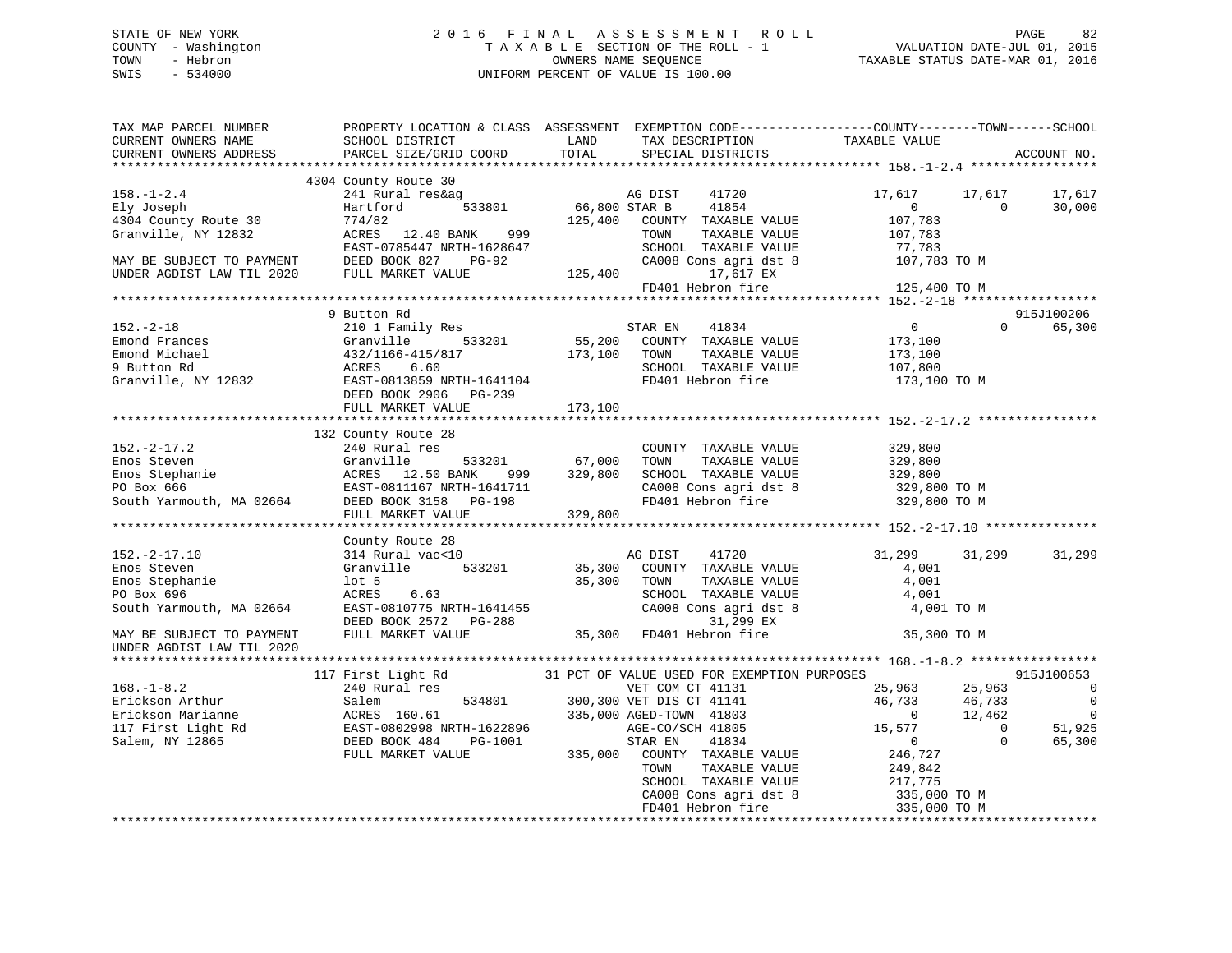# STATE OF NEW YORK 2 0 1 6 F I N A L A S S E S S M E N T R O L L PAGE 83 COUNTY - Washington T A X A B L E SECTION OF THE ROLL - 1 VALUATION DATE-JUL 01, 2015 TOWN - Hebron OWNERS NAME SEQUENCE TAXABLE STATUS DATE-MAR 01, 2016 SWIS - 534000 UNIFORM PERCENT OF VALUE IS 100.00

| TAX MAP PARCEL NUMBER                                                                                                                                                                                                                | PROPERTY LOCATION & CLASS ASSESSMENT EXEMPTION CODE---------------COUNTY-------TOWN-----SCHOOL |                                |                                                                                                                                                                              |               |             |
|--------------------------------------------------------------------------------------------------------------------------------------------------------------------------------------------------------------------------------------|------------------------------------------------------------------------------------------------|--------------------------------|------------------------------------------------------------------------------------------------------------------------------------------------------------------------------|---------------|-------------|
| CURRENT OWNERS NAME                                                                                                                                                                                                                  | SCHOOL DISTRICT                                                                                | LAND                           | TAX DESCRIPTION                                                                                                                                                              | TAXABLE VALUE |             |
| CURRENT OWNERS ADDRESS                                                                                                                                                                                                               | PARCEL SIZE/GRID COORD                                                                         | TOTAL                          | SPECIAL DISTRICTS                                                                                                                                                            |               | ACCOUNT NO. |
|                                                                                                                                                                                                                                      |                                                                                                |                                |                                                                                                                                                                              |               |             |
|                                                                                                                                                                                                                                      | 362 Middle Rd                                                                                  |                                |                                                                                                                                                                              |               | 915J101223  |
| $169. - 1 - 40$                                                                                                                                                                                                                      | 312 Vac w/imprv                                                                                |                                | COUNTY TAXABLE VALUE 231,100                                                                                                                                                 |               |             |
|                                                                                                                                                                                                                                      |                                                                                                |                                |                                                                                                                                                                              |               |             |
|                                                                                                                                                                                                                                      |                                                                                                |                                |                                                                                                                                                                              |               |             |
|                                                                                                                                                                                                                                      |                                                                                                |                                |                                                                                                                                                                              |               |             |
|                                                                                                                                                                                                                                      |                                                                                                |                                |                                                                                                                                                                              |               |             |
|                                                                                                                                                                                                                                      |                                                                                                |                                |                                                                                                                                                                              |               |             |
| 109.-1-40<br>Erickson Tenley Salem Salem 534801 222,300 TOWN TAXABLE VALUE<br>Erickson Marleigh ACRES 112.22 231,100 SCHOOL TAXABLE VALUE 231,100<br>10017 Brookmoor Dr EAST-0805807 NRTH-1620340 CA008 Cons agri dst 8 231,100 TO M |                                                                                                |                                |                                                                                                                                                                              |               |             |
|                                                                                                                                                                                                                                      | 1 First Light Rd                                                                               |                                |                                                                                                                                                                              |               |             |
| $169. - 1 - 40.4$                                                                                                                                                                                                                    | 314 Rural vac<10                                                                               |                                | COUNTY TAXABLE VALUE                                                                                                                                                         | 52,900        |             |
|                                                                                                                                                                                                                                      |                                                                                                |                                | TAXABLE VALUE<br>TOWN                                                                                                                                                        | 52,900        |             |
|                                                                                                                                                                                                                                      |                                                                                                |                                |                                                                                                                                                                              |               |             |
|                                                                                                                                                                                                                                      |                                                                                                |                                | SCHOOL TAXABLE VALUE 52,900<br>CA008 Cons agri dst 8 52,900 TO M                                                                                                             |               |             |
| Exickson Tenley<br>Exickson Tenley<br>Exickson Marleigh<br>10017 Brookmoor Dr<br>Silver Spring, MO 20901<br>EAST-0805732 NRTH-1621296<br>EAST-0805732 NRTH-1621296                                                                   |                                                                                                |                                | FD401 Hebron fire                                                                                                                                                            | 52,900 TO M   |             |
|                                                                                                                                                                                                                                      | DEED BOOK 3008 PG-38                                                                           |                                |                                                                                                                                                                              |               |             |
|                                                                                                                                                                                                                                      | FULL MARKET VALUE                                                                              | 52,900                         |                                                                                                                                                                              |               |             |
|                                                                                                                                                                                                                                      |                                                                                                |                                |                                                                                                                                                                              |               |             |
|                                                                                                                                                                                                                                      | 25 Eden Way                                                                                    |                                |                                                                                                                                                                              |               |             |
| $177. - 1 - 3.6$                                                                                                                                                                                                                     | 270 Mfg housing                                                                                |                                |                                                                                                                                                                              |               |             |
| 270 Mfg<br>Salem<br>Erno Jeffrey M                                                                                                                                                                                                   | $\frac{1}{9}$ housing<br>534801 40,700                                                         |                                | $\begin{tabular}{lllllll} \multicolumn{2}{c}{\text{COUNTY}} & \text{TAXABLE VALUE} & & & 46 \,, 400 \\ \text{TOWN} & \text{TAXABLE VALUE} & & & 46 \,, 400 \\ \end{tabular}$ |               |             |
|                                                                                                                                                                                                                                      |                                                                                                | 46,400                         |                                                                                                                                                                              |               |             |
|                                                                                                                                                                                                                                      |                                                                                                |                                |                                                                                                                                                                              |               |             |
|                                                                                                                                                                                                                                      | Mechanicville, NY 12118 EAST-0805270 NRTH-1617794                                              |                                | CHOOL TAXABLE VALUE $46,400$<br>CA008 Cons agridst 8 $46,400$ TO M<br>FD401 Hebron fire $46,400$ TO M                                                                        |               |             |
|                                                                                                                                                                                                                                      | DEED BOOK 806<br>PG-65                                                                         |                                |                                                                                                                                                                              |               |             |
|                                                                                                                                                                                                                                      | FULL MARKET VALUE                                                                              | 46,400                         |                                                                                                                                                                              |               |             |
|                                                                                                                                                                                                                                      |                                                                                                |                                |                                                                                                                                                                              |               |             |
|                                                                                                                                                                                                                                      | Higgins Rd/e Off                                                                               |                                |                                                                                                                                                                              |               | 915J101797  |
|                                                                                                                                                                                                                                      |                                                                                                |                                |                                                                                                                                                                              |               |             |
| $170. - 2 - 11$                                                                                                                                                                                                                      | 322 Rural vac>10                                                                               | 0 COUNTY<br>533201 14,600 TOWN | COUNTY TAXABLE VALUE 14,600                                                                                                                                                  |               |             |
| Eureka Realty LLC<br>9700 Main Rd                                                                                                                                                                                                    | Granville                                                                                      |                                | TAXABLE VALUE                                                                                                                                                                | 14,600        |             |
|                                                                                                                                                                                                                                      | ACRES 19.44                                                                                    | 14,600                         | SCHOOL TAXABLE VALUE 14,600                                                                                                                                                  |               |             |
| PO Box 735                                                                                                                                                                                                                           | EAST-0822626 NRTH-1622282                                                                      |                                | FD401 Hebron fire                                                                                                                                                            | 14,600 TO M   |             |
| East Marion, NY 11939                                                                                                                                                                                                                | DEED BOOK 1934 PG-51                                                                           |                                |                                                                                                                                                                              |               |             |
|                                                                                                                                                                                                                                      | FULL MARKET VALUE                                                                              | 14,600                         |                                                                                                                                                                              |               |             |
|                                                                                                                                                                                                                                      |                                                                                                |                                |                                                                                                                                                                              |               |             |
|                                                                                                                                                                                                                                      | Higgins Rd/e Off                                                                               |                                |                                                                                                                                                                              |               | 915J101798  |
| $170. - 2 - 12$                                                                                                                                                                                                                      | 322 Rural vac>10                                                                               |                                | COUNTY TAXABLE VALUE                                                                                                                                                         | 2,300         |             |
| Eureka Realty LLC                                                                                                                                                                                                                    | Granville                                                                                      | 533201 2,300 TOWN              | TAXABLE VALUE 2,300                                                                                                                                                          |               |             |
| 9700 Main Rd                                                                                                                                                                                                                         | P/o Lot 10<br>ACRES 3.00                                                                       | 2,300                          | SCHOOL TAXABLE VALUE 2,300                                                                                                                                                   |               |             |
| PO Box 735                                                                                                                                                                                                                           |                                                                                                |                                | FD401 Hebron fire                                                                                                                                                            | 2,300 TO M    |             |
| East Marion, NY 11939                                                                                                                                                                                                                | EAST-0822573 NRTH-1621968                                                                      |                                |                                                                                                                                                                              |               |             |
|                                                                                                                                                                                                                                      | DEED BOOK 1934 PG-43                                                                           |                                |                                                                                                                                                                              |               |             |
|                                                                                                                                                                                                                                      | FULL MARKET VALUE                                                                              | 2,300                          |                                                                                                                                                                              |               |             |
|                                                                                                                                                                                                                                      |                                                                                                |                                |                                                                                                                                                                              |               |             |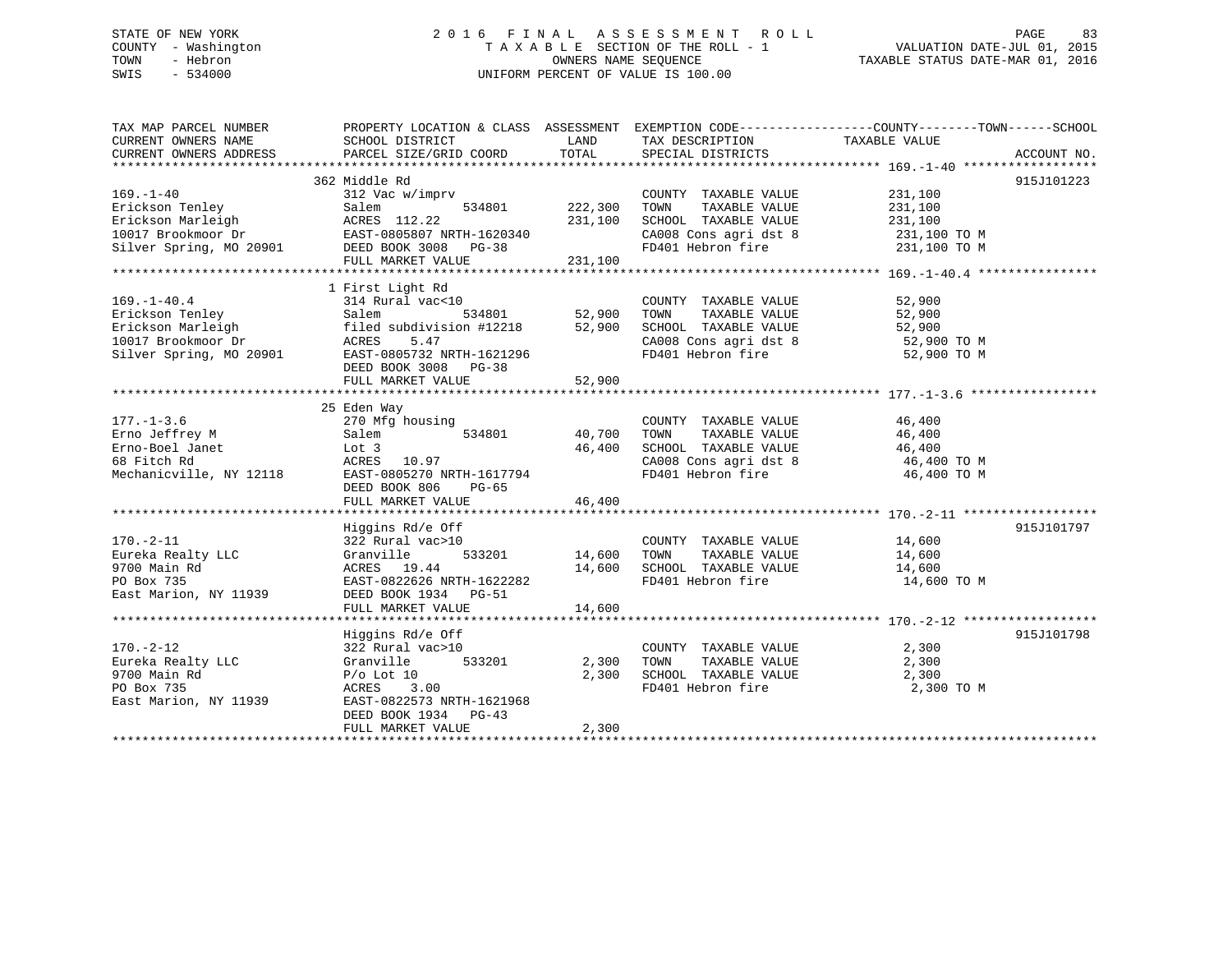# STATE OF NEW YORK 2 0 1 6 F I N A L A S S E S S M E N T R O L L PAGE 84 COUNTY - Washington T A X A B L E SECTION OF THE ROLL - 1 VALUATION DATE-JUL 01, 2015 TOWN - Hebron OWNERS NAME SEQUENCE TAXABLE STATUS DATE-MAR 01, 2016 SWIS - 534000 UNIFORM PERCENT OF VALUE IS 100.00

| TAX MAP PARCEL NUMBER     | PROPERTY LOCATION & CLASS ASSESSMENT EXEMPTION CODE---------------COUNTY-------TOWN------SCHOOL |              |                             |                |                    |
|---------------------------|-------------------------------------------------------------------------------------------------|--------------|-----------------------------|----------------|--------------------|
| CURRENT OWNERS NAME       | SCHOOL DISTRICT                                                                                 | LAND         | TAX DESCRIPTION             | TAXABLE VALUE  |                    |
| CURRENT OWNERS ADDRESS    | PARCEL SIZE/GRID COORD                                                                          | TOTAL        | SPECIAL DISTRICTS           |                | ACCOUNT NO.        |
|                           |                                                                                                 |              |                             |                |                    |
|                           | Higgins Rd/e Off                                                                                |              |                             |                | 915J101799         |
| $170. - 2 - 13$           | 322 Rural vac>10                                                                                |              | COUNTY TAXABLE VALUE        | 51,200         |                    |
| Eureka Realty LLC         | Salem<br>534801                                                                                 | 51,200       | TAXABLE VALUE<br>TOWN       | 51,200         |                    |
| 9700 Main Rd              | $P/O$ Lot 10                                                                                    | 51,200       | SCHOOL TAXABLE VALUE        | 51,200         |                    |
| PO Box 735                | ACRES 68.30                                                                                     |              | FD401 Hebron fire           | 51,200 TO M    |                    |
| East Marion, NY 11939     | EAST-0822485 NRTH-1621115                                                                       |              |                             |                |                    |
|                           | DEED BOOK 1934 PG-43                                                                            |              |                             |                |                    |
|                           | FULL MARKET VALUE                                                                               | 51,200       |                             |                |                    |
|                           |                                                                                                 |              |                             |                |                    |
|                           | Higgins Rd                                                                                      |              |                             |                | 915J101800         |
| $170. - 2 - 14$           | 314 Rural vac<10                                                                                |              | COUNTY TAXABLE VALUE        | 25,600         |                    |
| Eureka Realty LLC         | 534801<br>Salem                                                                                 | 25,600       | TOWN<br>TAXABLE VALUE       | 25,600         |                    |
| 9700 Main Rd              | Lot $12$                                                                                        | 25,600       | SCHOOL TAXABLE VALUE        | 25,600         |                    |
| PO Box 735                | ACRES<br>7.38                                                                                   |              | FD401 Hebron fire           | 25,600 TO M    |                    |
| East Marion, NY 11939     | EAST-0821059 NRTH-1620206                                                                       |              |                             |                |                    |
|                           | DEED BOOK 1934 PG-47                                                                            |              |                             |                |                    |
|                           | FULL MARKET VALUE                                                                               | 25,600       |                             |                |                    |
|                           |                                                                                                 |              |                             |                |                    |
|                           | Higgins Rd                                                                                      |              |                             |                | 915J101806         |
| $170. - 2 - 20$           | 322 Rural vac>10                                                                                |              | COUNTY TAXABLE VALUE        | 8,700          |                    |
| Eureka Realty LLC         | 533201<br>Granville                                                                             | 8,700        | TAXABLE VALUE<br>TOWN       | 8,700          |                    |
| PO Box 735                | $P/O$ Lot 10                                                                                    | 8,700        | SCHOOL TAXABLE VALUE        | 8,700          |                    |
| East Marion, NY 11939     | 3.80<br>ACRES                                                                                   |              | FD401 Hebron fire           | 8,700 TO M     |                    |
|                           | EAST-0821053 NRTH-1621969                                                                       |              |                             |                |                    |
|                           | DEED BOOK 1934 PG-43                                                                            |              |                             |                |                    |
|                           | FULL MARKET VALUE                                                                               | 8,700        |                             |                |                    |
|                           |                                                                                                 |              |                             |                |                    |
|                           | 3202 County Route 30                                                                            |              |                             |                | 915J100044         |
| $183.16 - 1 - 27$         | 210 1 Family Res                                                                                |              | 41854<br>STAR B             | $\overline{0}$ | $\Omega$<br>30,000 |
| Falk Kelly                | Salem<br>534801                                                                                 |              | 28,900 COUNTY TAXABLE VALUE | 146,800        |                    |
| 3202 County Route 30      | ACRES<br>1.75                                                                                   | 146,800 TOWN | TAXABLE VALUE               | 146,800        |                    |
| Salem, NY 12865           | EAST-0791912 NRTH-1604452                                                                       |              | SCHOOL TAXABLE VALUE        | 116,800        |                    |
|                           | DEED BOOK 2570 PG-312                                                                           |              | CA008 Cons agri dst 8       | 146,800 TO M   |                    |
|                           | FULL MARKET VALUE                                                                               |              | 146,800 FD401 Hebron fire   | 146,800 TO M   |                    |
|                           |                                                                                                 |              | LD401 West hebron light     | 146,800 TO M   |                    |
|                           |                                                                                                 |              |                             |                |                    |
|                           | Shepard Rd                                                                                      |              |                             |                |                    |
| $152. - 2 - 17.5$         | 322 Rural vac>10                                                                                |              | COUNTY TAXABLE VALUE        | 30,700         |                    |
| Farrell Dean R            | 533201<br>Granville                                                                             | 30,700       | TOWN<br>TAXABLE VALUE       | 30,700         |                    |
| Farrell Carol             | $1$ ot $11$                                                                                     | 30,700       | SCHOOL TAXABLE VALUE        | 30,700         |                    |
| 10 Haviland Rd            | ACRES 12.33                                                                                     |              | CA008 Cons agri dst 8       | 30,700 TO M    |                    |
| Fort Ann, NY 12828        | EAST-0810770 NRTH-1639552                                                                       |              | FD401 Hebron fire           | 30,700 TO M    |                    |
|                           | DEED BOOK 3606 PG-40                                                                            |              |                             |                |                    |
| MAY BE SUBJECT TO PAYMENT | FULL MARKET VALUE                                                                               | 30,700       |                             |                |                    |
| UNDER AGDIST LAW TIL 2020 |                                                                                                 |              |                             |                |                    |
| *********************     |                                                                                                 |              |                             |                |                    |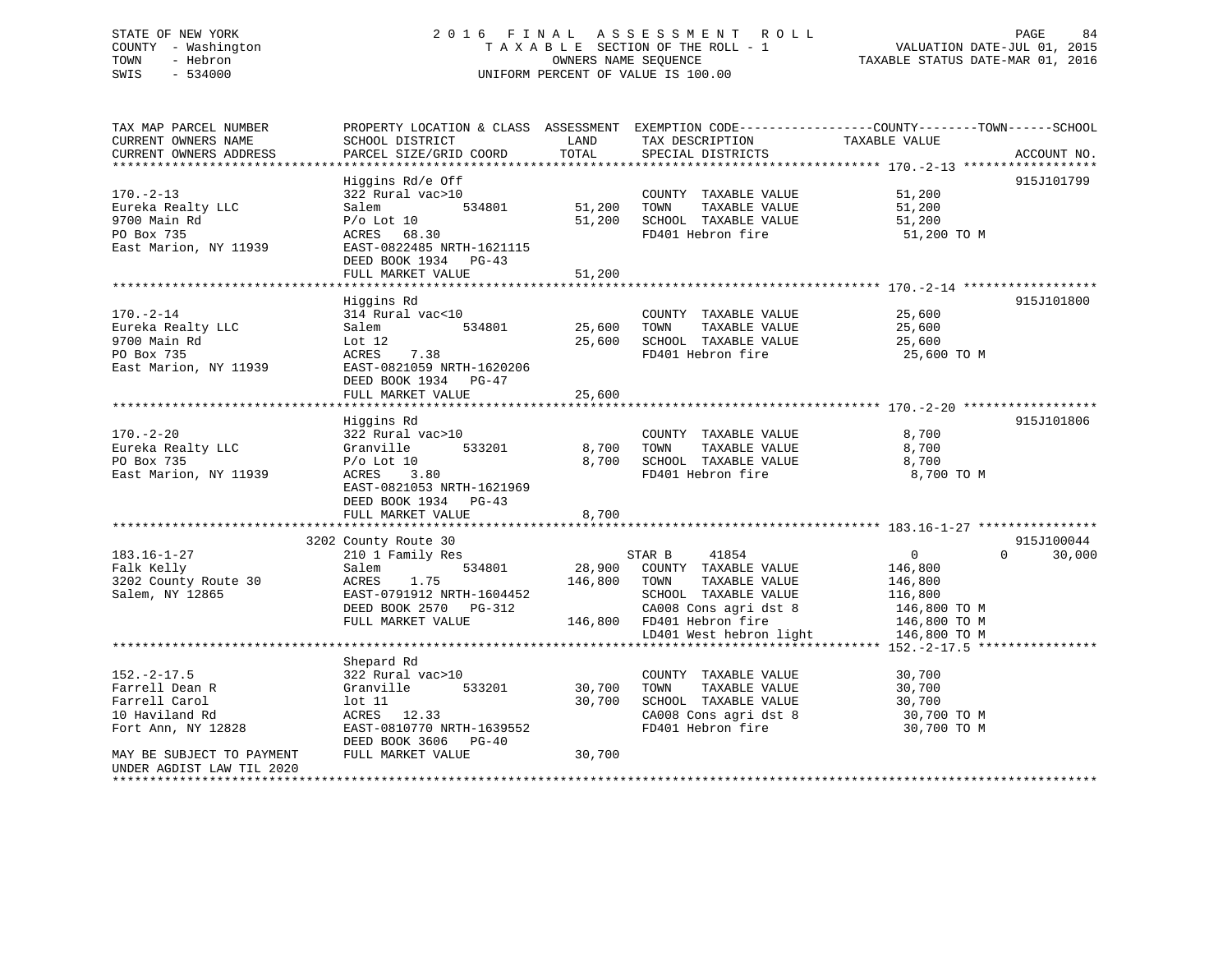# STATE OF NEW YORK 2 0 1 6 F I N A L A S S E S S M E N T R O L L PAGE 85 COUNTY - Washington T A X A B L E SECTION OF THE ROLL - 1 VALUATION DATE-JUL 01, 2015 TOWN - Hebron OWNERS NAME SEQUENCE TAXABLE STATUS DATE-MAR 01, 2016 SWIS - 534000 UNIFORM PERCENT OF VALUE IS 100.00

| TAX MAP PARCEL NUMBER                                      | PROPERTY LOCATION & CLASS ASSESSMENT EXEMPTION CODE-----------------COUNTY--------TOWN------SCHOOL |                 |                                                                                                      |                  |                    |
|------------------------------------------------------------|----------------------------------------------------------------------------------------------------|-----------------|------------------------------------------------------------------------------------------------------|------------------|--------------------|
| CURRENT OWNERS NAME                                        | SCHOOL DISTRICT                                                                                    | LAND            | TAX DESCRIPTION                                                                                      | TAXABLE VALUE    |                    |
| CURRENT OWNERS ADDRESS                                     | PARCEL SIZE/GRID COORD                                                                             | TOTAL           | SPECIAL DISTRICTS                                                                                    |                  | ACCOUNT NO.        |
|                                                            | 3137 County Route 30                                                                               |                 |                                                                                                      |                  | 915J100595         |
| $183.20 - 1 - 23$                                          | 210 1 Family Res                                                                                   |                 | COUNTY TAXABLE VALUE 75,000                                                                          |                  |                    |
|                                                            | 534801<br>Salem                                                                                    | 17,000          | TOWN<br>TAXABLE VALUE                                                                                | 75,000           |                    |
| Fed Home Loan Mortg Corp<br>One Old Country Rd Ste 113     | FRNT 48.00 DPTH                                                                                    | 75,000          | SCHOOL TAXABLE VALUE                                                                                 | 75,000           |                    |
| Carle Place, NY 11514                                      | ACRES 0.32                                                                                         |                 | SCHOOL TAAADDE WELLEN 75,000 TO M<br>CA008 Cons agridst 8 75,000 TO M                                |                  |                    |
|                                                            | EAST-0792137 NRTH-1602801                                                                          |                 |                                                                                                      |                  |                    |
|                                                            | DEED BOOK 3617    PG-121                                                                           | 75 <sup>2</sup> | LD401 West hebron light                                                                              | 75,000 TO M      |                    |
|                                                            |                                                                                                    |                 |                                                                                                      |                  |                    |
|                                                            | FULL MARKET VALUE                                                                                  | 75,000          |                                                                                                      |                  |                    |
|                                                            |                                                                                                    |                 |                                                                                                      |                  | 915J101903         |
|                                                            | 95 Koster Way<br>314 Rural vac<10                                                                  |                 |                                                                                                      |                  |                    |
| $185. - 1 - 33$                                            |                                                                                                    |                 | COUNTY TAXABLE VALUE 23,000                                                                          |                  |                    |
| Ferris Alfred Jr.                                          | 534801<br>Salem                                                                                    | 23,000          | TOWN<br>TAXABLE VALUE                                                                                | 23,000           |                    |
| 356 Wellsville Ave baren 12<br>New Milford, CT 06776 ACRES |                                                                                                    |                 | 23,000 SCHOOL TAXABLE VALUE                                                                          | 23,000           |                    |
|                                                            | 5.64                                                                                               |                 | FD401 Hebron fire                                                                                    | 23,000 TO M      |                    |
|                                                            | EAST-0814778 NRTH-1608809                                                                          |                 |                                                                                                      |                  |                    |
|                                                            | DEED BOOK 1977 PG-128                                                                              |                 |                                                                                                      |                  |                    |
|                                                            | FULL MARKET VALUE                                                                                  | 23,000          |                                                                                                      |                  |                    |
|                                                            |                                                                                                    |                 |                                                                                                      |                  |                    |
|                                                            | 217 Clark Way                                                                                      |                 |                                                                                                      |                  | 915J101336         |
| $169. - 1 - 18.10$                                         | 260 Seasonal res                                                                                   |                 | COUNTY TAXABLE VALUE                                                                                 | 42,700<br>42,700 |                    |
| Fifield Vernon L                                           | 533201<br>Granville                                                                                | $33,700$ TOWN   | TAXABLE VALUE                                                                                        |                  |                    |
| Fifield Nancy A                                            | Cabin/lot<br>ACRES    17.89                                                                        |                 | 42,700 SCHOOL TAXABLE VALUE                                                                          | 42,700           |                    |
| 40 North St                                                |                                                                                                    |                 | FD401 Hebron fire                                                                                    | 42,700 TO M      |                    |
| Granville, NY 12832 EAST-0813045 NRTH-1626194              |                                                                                                    |                 |                                                                                                      |                  |                    |
|                                                            | DEED BOOK 782 PG-349                                                                               |                 |                                                                                                      |                  |                    |
|                                                            | FULL MARKET VALUE                                                                                  | 42,700          |                                                                                                      |                  |                    |
|                                                            |                                                                                                    |                 |                                                                                                      |                  |                    |
|                                                            | 64 Crystal View Way 98 PCT OF VALUE USED FOR EXEMPTION PURPOSES                                    |                 |                                                                                                      |                  | 915J101645         |
| $143. - 1 - 41$                                            |                                                                                                    |                 | VET WAR CT 41121                                                                                     | 31,385 18,000    | $\Omega$           |
| Fischer Warren                                             | 210 1 Family Res VET WAR<br>Granville 533201 52,200 STAR EN                                        |                 | 41834                                                                                                | $\overline{0}$   | $\Omega$<br>65,300 |
| Fischer Sharon                                             | ag commit705/59                                                                                    |                 | 213,500 COUNTY TAXABLE VALUE                                                                         | 182,115          |                    |
| 64 Crystal View Way                                        | Lot 4-Phase 1 2136/61<br>ACRES 5.10                                                                |                 | TAXABLE VALUE<br>TOWN                                                                                | 195,500          |                    |
| Granville, NY 12832                                        |                                                                                                    |                 | SCHOOL TAXABLE VALUE 148,200<br>CA008 Cons agri dst 8 213,500 TO M<br>FD401 Hebron fire 213,500 TO M |                  |                    |
|                                                            | EAST-0810292 NRTH-1645254                                                                          |                 |                                                                                                      |                  |                    |
|                                                            | DEED BOOK 2912 PG-342                                                                              |                 |                                                                                                      |                  |                    |
|                                                            | FULL MARKET VALUE                                                                                  | 213,500         |                                                                                                      |                  |                    |
|                                                            |                                                                                                    |                 |                                                                                                      |                  |                    |
|                                                            | 69 James Rd                                                                                        |                 |                                                                                                      |                  | 915J101557         |
| $159. - 1 - 2.3$                                           | 240 Rural res                                                                                      |                 | COUNTY TAXABLE VALUE                                                                                 | 71,000           |                    |
| Fitzgerald Jesse                                           | Hartford<br>533801                                                                                 | 51,300          | TAXABLE VALUE<br>TOWN                                                                                | 71,000           |                    |
| Hume Ivy                                                   | ACRES 11.20                                                                                        | 71,000          | SCHOOL TAXABLE VALUE                                                                                 | 71,000           |                    |
| 18 McIntyre St                                             | EAST-0792043 NRTH-1629953                                                                          |                 | FD401 Hebron fire                                                                                    | 71,000 TO M      |                    |
| Fort Edward, NY 12828 DEED BOOK 3143 PG-163                |                                                                                                    |                 |                                                                                                      |                  |                    |
|                                                            | FULL MARKET VALUE                                                                                  | 71,000          |                                                                                                      |                  |                    |
|                                                            |                                                                                                    |                 |                                                                                                      |                  |                    |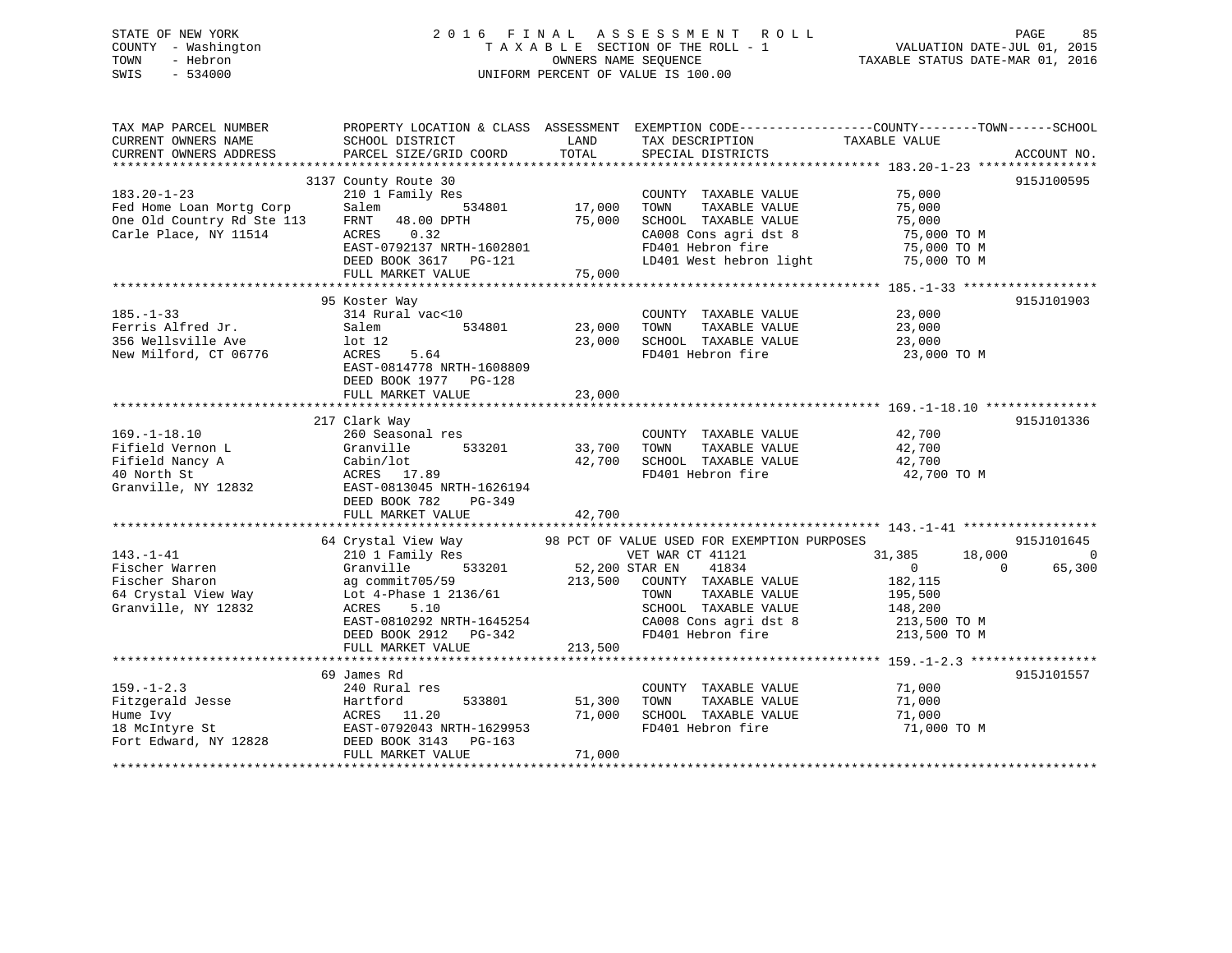# STATE OF NEW YORK 2 0 1 6 F I N A L A S S E S S M E N T R O L L PAGE 86 COUNTY - Washington T A X A B L E SECTION OF THE ROLL - 1 VALUATION DATE-JUL 01, 2015 TOWN - Hebron OWNERS NAME SEQUENCE TAXABLE STATUS DATE-MAR 01, 2016 SWIS - 534000 UNIFORM PERCENT OF VALUE IS 100.00

| TAX MAP PARCEL NUMBER<br>CURRENT OWNERS NAME<br>CURRENT OWNERS ADDRESS                            | PROPERTY LOCATION & CLASS ASSESSMENT<br>SCHOOL DISTRICT<br>PARCEL SIZE/GRID COORD                                                 | LAND<br>TOTAL              | TAX DESCRIPTION<br>SPECIAL DISTRICTS                                                                                        | EXEMPTION CODE-----------------COUNTY-------TOWN------SCHOOL<br>TAXABLE VALUE                   | ACCOUNT NO.          |
|---------------------------------------------------------------------------------------------------|-----------------------------------------------------------------------------------------------------------------------------------|----------------------------|-----------------------------------------------------------------------------------------------------------------------------|-------------------------------------------------------------------------------------------------|----------------------|
| $183.16 - 1 - 19$<br>Flanagan Brian B<br>3218 County Route 30                                     | 3218 County Route 30<br>240 Rural res<br>Salem<br>534801<br><b>ACRES</b><br>38.20                                                 | 82,800<br>121,000          | STAR EN<br>41834<br>COUNTY TAXABLE VALUE<br>TAXABLE VALUE<br>TOWN                                                           | $\overline{0}$<br>$\Omega$<br>121,000<br>121,000                                                | 915J100375<br>65,300 |
| Salem, NY 12865                                                                                   | EAST-0792269 NRTH-1605039<br>DEED BOOK 476<br>PG-590<br>FULL MARKET VALUE                                                         |                            | SCHOOL TAXABLE VALUE<br>CA008 Cons agri dst 8<br>121,000 FD401 Hebron fire                                                  | 55,700<br>121,000 TO M<br>121,000 TO M                                                          |                      |
|                                                                                                   |                                                                                                                                   |                            |                                                                                                                             |                                                                                                 |                      |
| $143. - 1 - 30$<br>Flanagan Kathleen C<br>132 Button Rd<br>Granville, NY 12832                    | 132 Button Rd<br>210 1 Family Res<br>Granville<br>533201<br>ACRES<br>1.00<br>EAST-0812873 NRTH-1643449                            | 38,000<br>101,900          | 41834<br>STAR EN<br>COUNTY TAXABLE VALUE<br>TAXABLE VALUE<br>TOWN<br>SCHOOL TAXABLE VALUE                                   | $\mathbf{0}$<br>$\Omega$<br>101,900<br>101,900<br>36,600                                        | 915J100252<br>65,300 |
|                                                                                                   | DEED BOOK 657<br>$PG-42$                                                                                                          |                            | FD401 Hebron fire                                                                                                           | 101,900 TO M                                                                                    |                      |
|                                                                                                   | FULL MARKET VALUE                                                                                                                 | 101,900                    |                                                                                                                             |                                                                                                 |                      |
|                                                                                                   | 526 Tiplady Rd                                                                                                                    |                            |                                                                                                                             |                                                                                                 | 915J101376           |
| $178. - 1 - 42$                                                                                   | 240 Rural res                                                                                                                     |                            | 41834<br>STAR EN                                                                                                            | $\overline{0}$<br>$\Omega$                                                                      | 65,300               |
| Fleming David<br>526 Tiplady Rd<br>Granville, NY 12832                                            | Salem<br>534801<br>Lot 30<br>10.90<br>ACRES<br>EAST-0818410 NRTH-1611272                                                          | 50,900<br>162,100          | COUNTY TAXABLE VALUE<br>TAXABLE VALUE<br>TOWN<br>SCHOOL TAXABLE VALUE<br>FD401 Hebron fire                                  | 162,100<br>162,100<br>96,800<br>162,100 TO M                                                    |                      |
|                                                                                                   | DEED BOOK 3164 PG-210<br>FULL MARKET VALUE<br>**********************************                                                  | 162,100                    |                                                                                                                             |                                                                                                 |                      |
|                                                                                                   | Middle Rd                                                                                                                         |                            |                                                                                                                             |                                                                                                 | 915J100501           |
| $160. - 1 - 9.1$<br>Fletcher Jeffrey P<br>Fletcher Robert P<br>130 Midway St<br>Babylon, NY 11702 | 314 Rural vac<10<br>Salem<br>534801<br>4.80<br>ACRES<br>EAST-0806327 NRTH-1626441<br>DEED BOOK 1750 PG-315<br>FULL MARKET VALUE   | 31,100<br>31,100<br>31,100 | COUNTY TAXABLE VALUE<br>TAXABLE VALUE<br>TOWN<br>SCHOOL TAXABLE VALUE<br>FD401 Hebron fire                                  | 31,100<br>31,100<br>31,100<br>31,100 TO M                                                       |                      |
|                                                                                                   |                                                                                                                                   |                            |                                                                                                                             |                                                                                                 |                      |
|                                                                                                   | 86 Crosier Rd                                                                                                                     |                            |                                                                                                                             |                                                                                                 | 915J101123           |
| $168. - 1 - 14.2$<br>Flint George<br>Flint Darlene M<br>86 Crosier Rd<br>Salem, NY 12865          | 241 Rural res&ag<br>534801<br>Salem<br>637/188; 959/93<br>ACRES<br>50.62<br>EAST-0793812 NRTH-1617304<br>DEED BOOK 1667<br>PG-314 | 137,500 STAR B<br>250,800  | AG DIST<br>41720<br>41854<br>COUNTY TAXABLE VALUE<br>TOWN<br>TAXABLE VALUE<br>SCHOOL TAXABLE VALUE<br>CA008 Cons agri dst 8 | 69,324<br>69,324<br>$\overline{0}$<br>$\Omega$<br>181,476<br>181,476<br>151,476<br>181,476 TO M | 69,324<br>30,000     |
| MAY BE SUBJECT TO PAYMENT<br>UNDER AGDIST LAW TIL 2020                                            | FULL MARKET VALUE                                                                                                                 | 250,800                    | 69,324 EX<br>FD401 Hebron fire                                                                                              | 250,800 TO M                                                                                    |                      |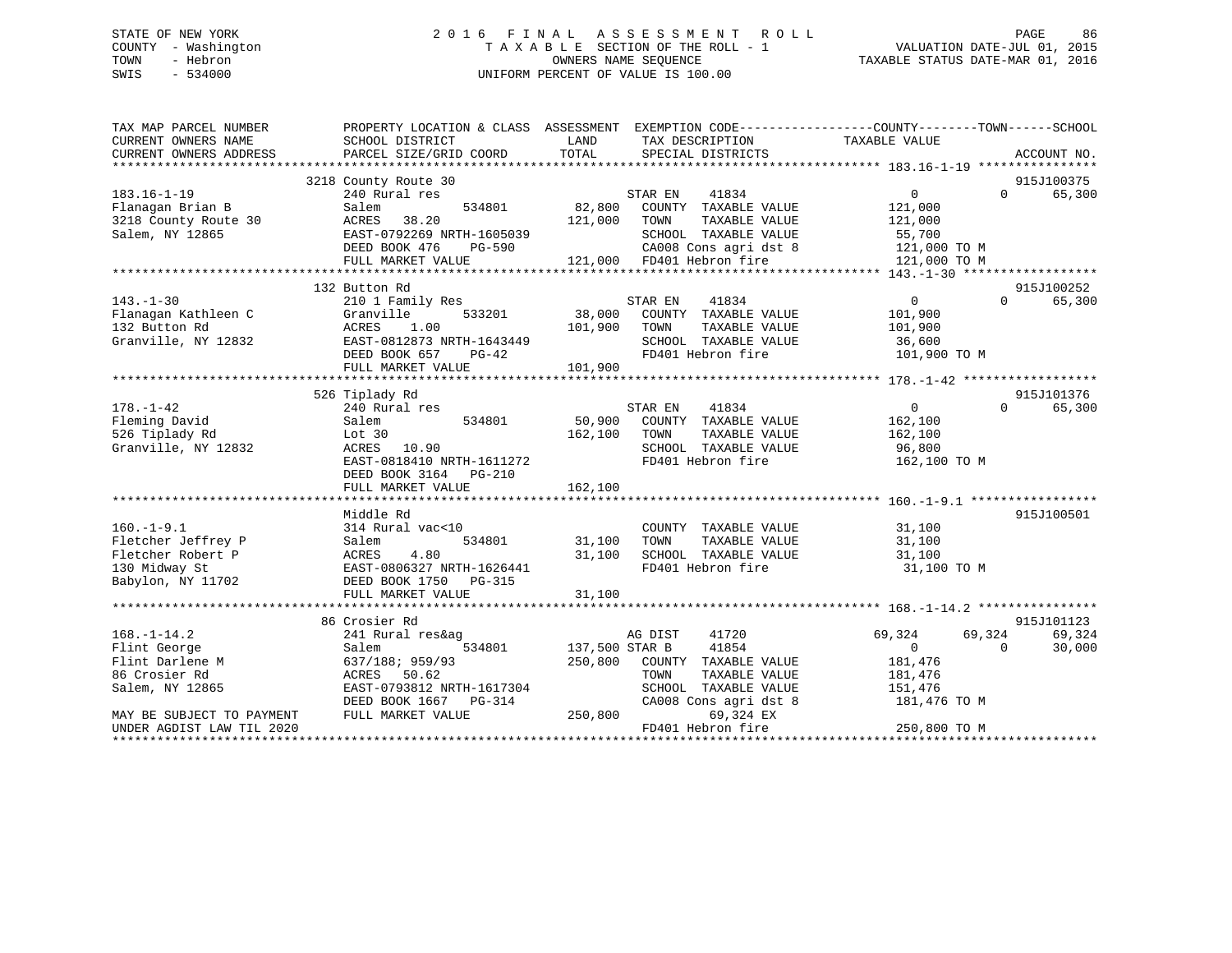# STATE OF NEW YORK 2 0 1 6 F I N A L A S S E S S M E N T R O L L PAGE 87 COUNTY - Washington T A X A B L E SECTION OF THE ROLL - 1 VALUATION DATE-JUL 01, 2015 TOWN - Hebron OWNERS NAME SEQUENCE TAXABLE STATUS DATE-MAR 01, 2016 SWIS - 534000 UNIFORM PERCENT OF VALUE IS 100.00

| TAX MAP PARCEL NUMBER     |                           |        |                       | PROPERTY LOCATION & CLASS ASSESSMENT EXEMPTION CODE----------------COUNTY-------TOWN------SCHOOL |             |
|---------------------------|---------------------------|--------|-----------------------|--------------------------------------------------------------------------------------------------|-------------|
| CURRENT OWNERS NAME       | SCHOOL DISTRICT           | LAND   | TAX DESCRIPTION       | TAXABLE VALUE                                                                                    |             |
| CURRENT OWNERS ADDRESS    | PARCEL SIZE/GRID COORD    | TOTAL  | SPECIAL DISTRICTS     |                                                                                                  | ACCOUNT NO. |
|                           |                           |        |                       |                                                                                                  |             |
|                           | Crosier Rd                |        |                       |                                                                                                  | 915J100228  |
| $168. - 1 - 14.1$         | 322 Rural vac>10          |        | COUNTY TAXABLE VALUE  | 32,500                                                                                           |             |
| Flint George H            | Salem<br>534801           | 32,500 | TOWN<br>TAXABLE VALUE | 32,500                                                                                           |             |
| Flint Darlene M           | ACRES<br>30.50            | 32,500 | SCHOOL TAXABLE VALUE  | 32,500                                                                                           |             |
| 86 Crosier Rd             | EAST-0792020 NRTH-1619469 |        | CA008 Cons agri dst 8 | 32,500 TO M                                                                                      |             |
| Salem, NY 12832           | DEED BOOK 1823 PG-139     |        | FD401 Hebron fire     | 32,500 TO M                                                                                      |             |
|                           | FULL MARKET VALUE         | 32,500 |                       |                                                                                                  |             |
|                           |                           |        |                       |                                                                                                  |             |
|                           | 52 Liebig Rd              |        |                       |                                                                                                  | 915J101512  |
| $151. - 1 - 10.1$         | 210 1 Family Res          |        | COUNTY TAXABLE VALUE  | 97,100                                                                                           |             |
| Folger Karen Ann          | 533201<br>Granville       | 38,000 | TAXABLE VALUE<br>TOWN | 97,100                                                                                           |             |
| 52 Liebig Rd              | 1.00<br>ACRES             | 97,100 | SCHOOL TAXABLE VALUE  | 97,100                                                                                           |             |
| Granville, NY 12832       | EAST-0804928 NRTH-1638422 |        | FD401 Hebron fire     | 97,100 TO M                                                                                      |             |
|                           | DEED BOOK 764<br>$PG-13$  |        |                       |                                                                                                  |             |
|                           | FULL MARKET VALUE         | 97,100 |                       |                                                                                                  |             |
|                           |                           |        |                       |                                                                                                  |             |
|                           | 94 Old Castle Green Ln    |        |                       |                                                                                                  | 915J100086  |
| $159. - 1 - 3.1$          | 322 Rural vac>10          |        | FOR 480A 47460        | 15,400<br>15,400                                                                                 | 15,400      |
| Foran Richard             | Hartford<br>533801        | 19,300 | COUNTY TAXABLE VALUE  | 3,900                                                                                            |             |
| 33 Anne St                | Forest Tax 3219/157       | 19,300 | TOWN<br>TAXABLE VALUE | 3,900                                                                                            |             |
| PO Box 456                | 25.70<br>ACRES            |        | SCHOOL TAXABLE VALUE  | 3,900                                                                                            |             |
| Fort Ann, NY 12827        | EAST-0794047 NRTH-1631712 |        | FD401 Hebron fire     | 19,300 TO M                                                                                      |             |
|                           | DEED BOOK 675<br>PG-154   |        |                       |                                                                                                  |             |
| MAY BE SUBJECT TO PAYMENT | FULL MARKET VALUE         | 19,300 |                       |                                                                                                  |             |
| UNDER RPTL480A UNTIL 2025 |                           |        |                       |                                                                                                  |             |
|                           |                           |        |                       |                                                                                                  |             |
|                           | 78 Old Castle Green Ln    |        |                       |                                                                                                  | 915J101145  |
| $159. - 1 - 3.2$          | 314 Rural vac<10          |        | FOR 480A 47460        | 2,500<br>2,500                                                                                   | 2,500       |
| Foran Richard             | 533801<br>Hartford        | 3,200  | COUNTY TAXABLE VALUE  | 700                                                                                              |             |
| PO Box 456                | Forest tax 3219/157       | 3,200  | TOWN<br>TAXABLE VALUE | 700                                                                                              |             |
| Fort Ann, NY 12827        | 4.20<br>ACRES             |        | SCHOOL TAXABLE VALUE  | 700                                                                                              |             |
|                           | EAST-0795413 NRTH-1632079 |        | FD401 Hebron fire     | 3,200 TO M                                                                                       |             |
| MAY BE SUBJECT TO PAYMENT | DEED BOOK 886<br>$PG-126$ |        |                       |                                                                                                  |             |
| UNDER RPTL480A UNTIL 2025 | FULL MARKET VALUE         | 3,200  |                       |                                                                                                  |             |
|                           |                           |        |                       |                                                                                                  |             |
|                           | 86 Old Castle Green Ln    |        |                       |                                                                                                  | 915J101139  |
| $159. - 1 - 3.5$          | 314 Rural vac<10          |        | FOR 480A 47460        | 3,200<br>3,200                                                                                   | 3,200       |
| Foran Richard P           | 533801<br>Hartford        | 4,000  | COUNTY TAXABLE VALUE  | 800                                                                                              |             |
| PO Box 456                | Forest tax 3219/157       | 4,000  | TOWN<br>TAXABLE VALUE | 800                                                                                              |             |
| Fort Ann, NY 12827        | 549/142                   |        | SCHOOL TAXABLE VALUE  | 800                                                                                              |             |
|                           | ACRES<br>5.30             |        | FD401 Hebron fire     | 4,000 TO M                                                                                       |             |
| MAY BE SUBJECT TO PAYMENT | EAST-0795012 NRTH-1632058 |        |                       |                                                                                                  |             |
| UNDER RPTL480A UNTIL 2025 | DEED BOOK 524<br>$PG-86$  |        |                       |                                                                                                  |             |
|                           | FULL MARKET VALUE         | 4,000  |                       |                                                                                                  |             |
|                           |                           |        |                       |                                                                                                  |             |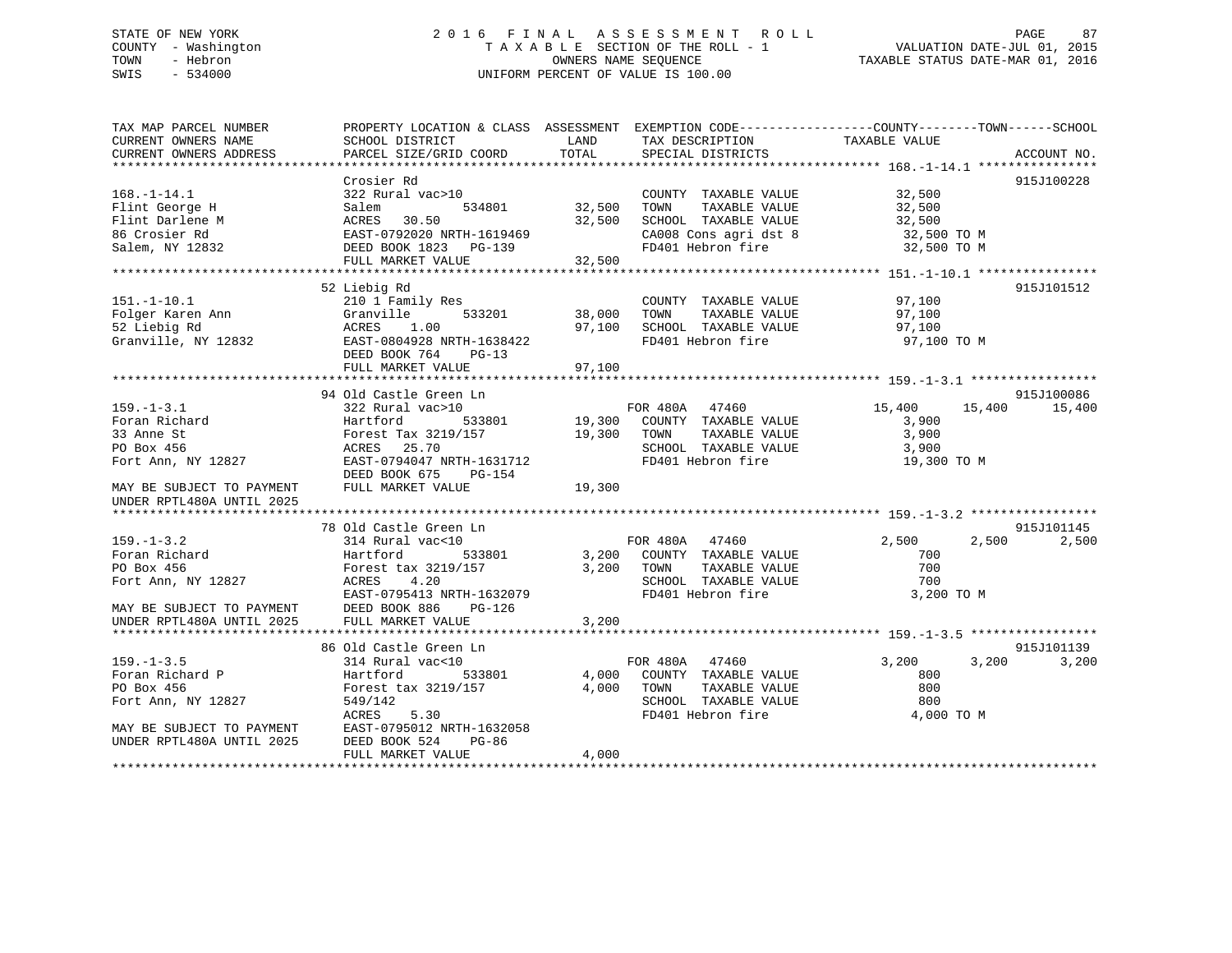| STATE OF NEW YORK<br>COUNTY - Washington<br>- Hebron<br>TOWN<br>$-534000$<br>SWIS                             |                                                                                                                                                                                                                                                          | OWNERS NAME SEOUENCE    | 2016 FINAL ASSESSMENT ROLL<br>TAXABLE SECTION OF THE ROLL - 1<br>UNIFORM PERCENT OF VALUE IS 100.00          | VALUATION DATE-JUL 01, 2015<br>TAXABLE STATUS DATE-MAR 01, 2016 | PAGE<br>88                  |
|---------------------------------------------------------------------------------------------------------------|----------------------------------------------------------------------------------------------------------------------------------------------------------------------------------------------------------------------------------------------------------|-------------------------|--------------------------------------------------------------------------------------------------------------|-----------------------------------------------------------------|-----------------------------|
| TAX MAP PARCEL NUMBER<br>CURRENT OWNERS NAME<br>CURRENT OWNERS ADDRESS                                        | PROPERTY LOCATION & CLASS ASSESSMENT EXEMPTION CODE-----------------COUNTY--------TOWN------SCHOOL<br>SCHOOL DISTRICT<br>PARCEL SIZE/GRID COORD                                                                                                          | LAND<br>TOTAL           | TAX DESCRIPTION TAXABLE VALUE<br>SPECIAL DISTRICTS                                                           |                                                                 | ACCOUNT NO.                 |
| $178. - 1 - 9.2$<br>Forand Constance L<br>374 Blindbuck Rd<br>Salem, NY 12865                                 | 704 Tiplady Rd<br>270 Mfg housing<br>Salem 534801 32,400 TOWN TAXABLE VALUE<br>581/84 Well Rights 48,500 SCHOOL TAXABLE VALUE<br>ACRES 1.15<br>EAST-0821797 NRTH-1612087<br>DEED BOOK 748 PG-151<br>FULL MARKET VALUE                                    | 48,500                  | COUNTY TAXABLE VALUE<br>FD401 Hebron fire                                                                    | 48,500<br>48,500<br>48,500<br>48,500 TO M                       | 915J101612                  |
| $144. - 1 - 29$<br>Foster Walter D<br>Foster Kristina S<br>Foster Kristing<br>7664 State Route 22<br>NV 12832 | 7664 State Route 22<br>210 1 Family Res<br>210 1 Family Res<br>Granville 533201 32,300 COUNTY TAXABLE VALUE<br>ACRES 1.10 BANK 998 135,100 TOWN TAXABLE VALUE<br>EAST-0820292 NRTH-1642349 SCHOOL TAXABLE VALUE<br>DEED BOOK 751 PG-69 FD401 Hebron fire |                         | STAR B<br>41854                                                                                              | $\overline{0}$<br>135,100<br>135,100<br>105,100                 | 915J101025<br>$0 \t30,000$  |
| $161.-1-11.1$                                                                                                 | FULL MARKET VALUE<br>7147 State Route 22<br>240 Rural res                                                                                                                                                                                                | 135,100                 | COUNTY TAXABLE VALUE                                                                                         | 135,100 TO M<br>150,000                                         |                             |
| Fotre Nancy L<br>7147 State Route 22<br>Granville, NY 12832                                                   | Granville<br>533201<br>Lot $#1$<br>ACRES 11.81<br>EAST-0818279 NRTH-1629944<br>DEED BOOK 881<br>PG-297<br>FULL MARKET VALUE                                                                                                                              | 52,200 TOWN<br>150,000  | TAXABLE VALUE<br>150,000 SCHOOL TAXABLE VALUE<br>FD401 Hebron fire                                           | 150,000<br>150,000<br>150,000 ТО М                              |                             |
|                                                                                                               |                                                                                                                                                                                                                                                          |                         |                                                                                                              |                                                                 |                             |
| $159. - 1 - 25.6$<br>Fowler Daniel T<br>Fowler Mary Ann<br>28 hill St<br>Greenwich, NY 12834                  | Accountain Way<br>260 Seasonal res<br>Hartford 533801<br>lot H<br>Reserved<br>ACRES 21.11<br>EAST-0794952 NRTH-1628110<br>DEED BOOK 2162 PG-341                                                                                                          |                         | COUNTY TAXABLE VALUE<br>66,200 TOWN TAXABLE VALUE<br>86,700 SCHOOL TAXABLE VALUE<br>FD401 Hebron fire        | 86,700<br>86,700<br>86,700<br>86,700 TO M                       | 915J101695                  |
|                                                                                                               | FULL MARKET VALUE                                                                                                                                                                                                                                        | 86,700                  |                                                                                                              |                                                                 |                             |
| $184. - 1 - 8.2$<br>Fraser Michael A<br>12 Briansky Ln<br>Salem, NY 12865                                     | 12 Briansky Ln<br>210 1 Family Res<br>Salem 534801<br>3007/272<br>$\frac{3007}{212}$ aband 3358/87<br>ACRES 11.27 BANK 998<br>EAST-0802627 NRTH-1605144<br>DEED BOOK 2138 PG-236<br>FULL MARKET VALUE                                                    | 252,100 TOWN<br>252,100 | 41854<br>STAR B<br>64,500 COUNTY TAXABLE VALUE<br>TAXABLE VALUE<br>SCHOOL TAXABLE VALUE<br>FD401 Hebron fire | $\overline{0}$<br>252,100<br>252,100<br>222,100<br>252,100 TO M | 915J101330<br>$0 \t 30,000$ |
|                                                                                                               |                                                                                                                                                                                                                                                          |                         |                                                                                                              |                                                                 |                             |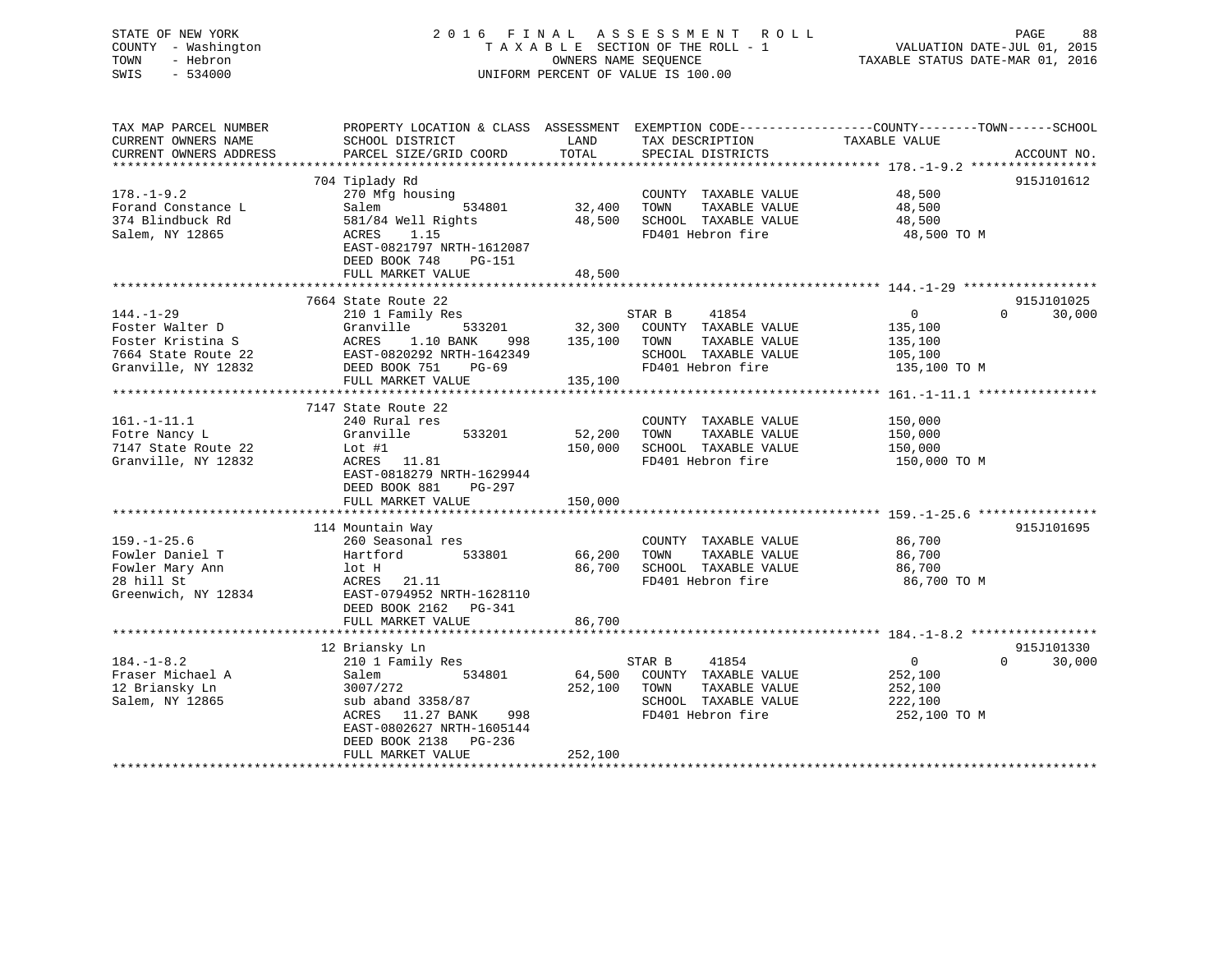# STATE OF NEW YORK 2 0 1 6 F I N A L A S S E S S M E N T R O L L PAGE 89 COUNTY - Washington T A X A B L E SECTION OF THE ROLL - 1 VALUATION DATE-JUL 01, 2015 TOWN - Hebron OWNERS NAME SEQUENCE TAXABLE STATUS DATE-MAR 01, 2016 SWIS - 534000 UNIFORM PERCENT OF VALUE IS 100.00

| TAX MAP PARCEL NUMBER  | PROPERTY LOCATION & CLASS ASSESSMENT |         | EXEMPTION CODE-----------------COUNTY-------TOWN------SCHOOL |                |                    |
|------------------------|--------------------------------------|---------|--------------------------------------------------------------|----------------|--------------------|
| CURRENT OWNERS NAME    | SCHOOL DISTRICT                      | LAND    | TAX DESCRIPTION                                              | TAXABLE VALUE  |                    |
| CURRENT OWNERS ADDRESS | PARCEL SIZE/GRID COORD               | TOTAL   | SPECIAL DISTRICTS                                            |                | ACCOUNT NO.        |
|                        | Darfler Rd                           |         |                                                              |                | 915J100537         |
| $159. - 1 - 23$        | 312 Vac w/imprv                      |         | COUNTY TAXABLE VALUE                                         | 118,900        |                    |
| Fraser Robert          | 533801<br>Hartford                   | 106,300 | TOWN<br>TAXABLE VALUE                                        | 118,900        |                    |
| Fraser Linda           | ACRES<br>69.00                       | 118,900 | SCHOOL TAXABLE VALUE                                         | 118,900        |                    |
| PO Box 1088            | EAST-0799309 NRTH-1629005            |         | CA008 Cons agri dst 8                                        |                |                    |
|                        | PG-335                               |         | FD401 Hebron fire                                            | 118,900 TO M   |                    |
| Campton, NH 03223      | DEED BOOK 903                        |         |                                                              | 118,900 TO M   |                    |
| ********************** | FULL MARKET VALUE                    | 118,900 |                                                              |                |                    |
|                        | 359 Little Burch Hill Rd             |         |                                                              |                | 915J100234         |
| $151. - 1 - 11$        |                                      |         |                                                              |                |                    |
|                        | 210 1 Family Res                     |         | COUNTY TAXABLE VALUE<br>TOWN                                 | 140,500        |                    |
| Frechette Michele      | Granville<br>533201                  | 52,000  | TAXABLE VALUE                                                | 140,500        |                    |
| 72 Matsunaye Dr        | 956/257                              | 140,500 | SCHOOL TAXABLE VALUE                                         | 140,500        |                    |
| Medford, NY 11763      | 5.00<br>ACRES                        |         | FD401 Hebron fire                                            | 140,500 TO M   |                    |
|                        | EAST-0801797 NRTH-1636809            |         |                                                              |                |                    |
|                        | DEED BOOK 1994 PG-285                |         |                                                              |                |                    |
|                        | FULL MARKET VALUE                    | 140,500 |                                                              |                |                    |
|                        |                                      |         |                                                              |                |                    |
|                        | Little Burch Hill Rd                 |         |                                                              |                | 915J101033         |
| $151. - 1 - 13$        | 314 Rural vac<10                     |         | COUNTY TAXABLE VALUE                                         | 30,100         |                    |
| Frechette Michele      | 533201<br>Granville                  | 30,100  | TAXABLE VALUE<br>TOWN                                        | 30,100         |                    |
| 72 Matsunaye Dr        | 956/257                              | 30,100  | SCHOOL TAXABLE VALUE                                         | 30,100         |                    |
| Medford, NY 11763      | 4.00 Ad                              |         | FD401 Hebron fire                                            | 30,100 TO M    |                    |
|                        | 4.60<br>ACRES                        |         |                                                              |                |                    |
|                        | EAST-0801715 NRTH-1636354            |         |                                                              |                |                    |
|                        | DEED BOOK 1994 PG-285                |         |                                                              |                |                    |
|                        | FULL MARKET VALUE                    | 30,100  |                                                              |                |                    |
|                        |                                      |         |                                                              |                |                    |
|                        | 3689 County Route 30                 |         |                                                              |                | 915J100074         |
| $175. - 1 - 17$        | 210 1 Family Res                     |         | COUNTY TAXABLE VALUE                                         | 198,600        |                    |
| Fredenburg Brian L     | 534801<br>Salem                      | 58,700  | TAXABLE VALUE<br>TOWN                                        | 198,600        |                    |
| Fredenburg Carla M     | 3415/144                             | 198,600 | SCHOOL TAXABLE VALUE                                         | 198,600        |                    |
| 3689 County Route 30   | ACRES<br>8.35                        |         | FD401 Hebron fire                                            | 198,600 TO M   |                    |
| Salem, NY 12865        | EAST-0789418 NRTH-1614685            |         |                                                              |                |                    |
|                        | DEED BOOK 3623 PG-185                |         |                                                              |                |                    |
|                        | FULL MARKET VALUE                    | 198,600 |                                                              |                |                    |
|                        |                                      |         |                                                              |                |                    |
|                        | 135 Barkley Ln                       |         |                                                              |                | 915J101157         |
| $183.2 - 1 - 25$       | 210 1 Family Res - WTRFNT            |         | STAR B<br>41854                                              | $\overline{0}$ | 30,000<br>$\Omega$ |
| Freitag Kristine       | Salem<br>534801                      | 75,300  | COUNTY TAXABLE VALUE                                         | 161,400        |                    |
| 135 Barkley Ln         | 581/228<br>Lot 7                     | 161,400 | TOWN<br>TAXABLE VALUE                                        | 161,400        |                    |
| Salem, NY 12865        | ACRES<br>1.09                        |         | SCHOOL TAXABLE VALUE                                         | 131,400        |                    |
|                        | EAST-0787273 NRTH-1606453            |         | FD401 Hebron fire                                            | 161,400 TO M   |                    |
|                        | DEED BOOK 717<br>PG-187              |         |                                                              |                |                    |
|                        | FULL MARKET VALUE                    | 161,400 |                                                              |                |                    |
|                        |                                      |         |                                                              |                |                    |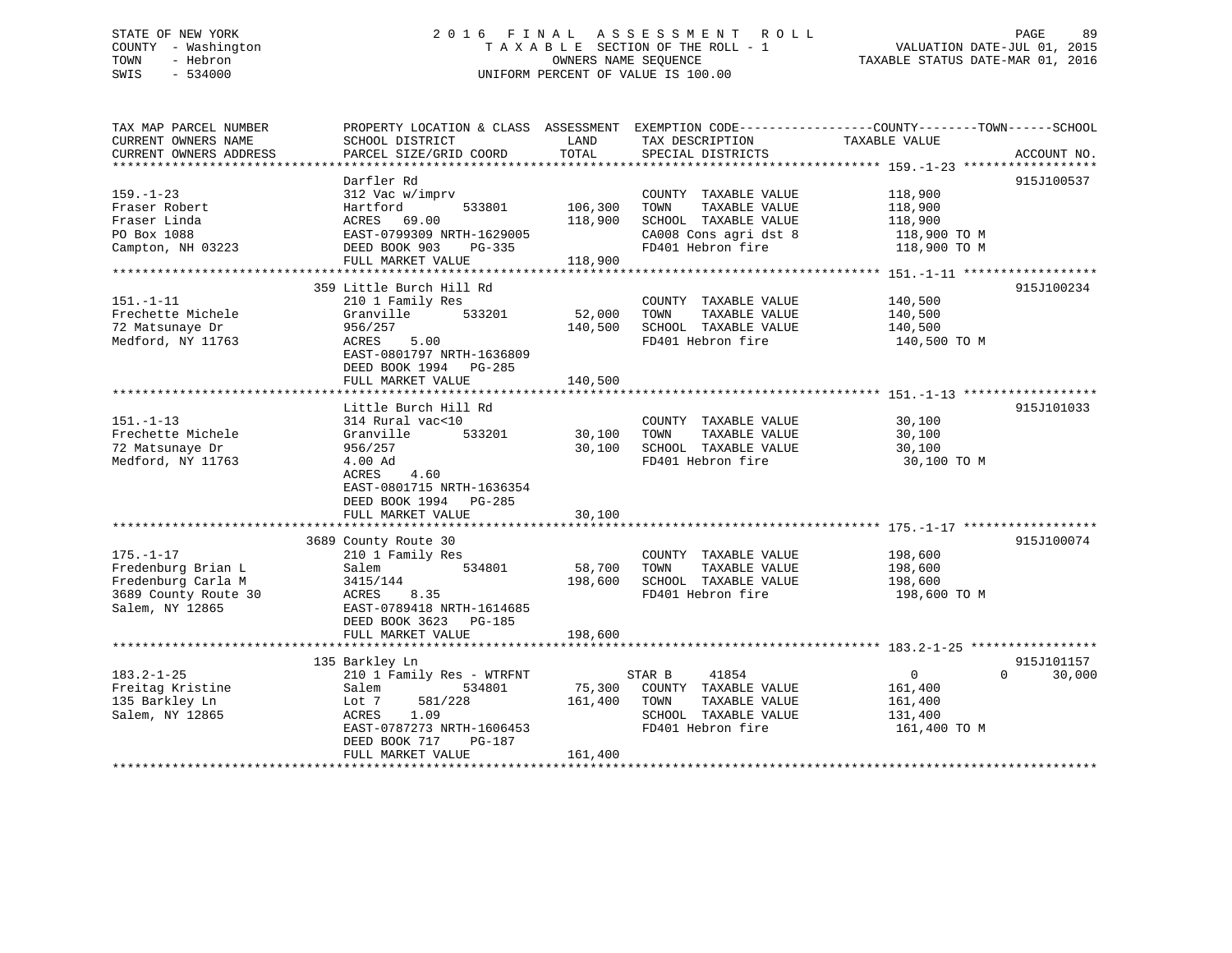# STATE OF NEW YORK 2 0 1 6 F I N A L A S S E S S M E N T R O L L PAGE 90 COUNTY - Washington T A X A B L E SECTION OF THE ROLL - 1 VALUATION DATE-JUL 01, 2015 TOWN - Hebron OWNERS NAME SEQUENCE TAXABLE STATUS DATE-MAR 01, 2016 SWIS - 534000 UNIFORM PERCENT OF VALUE IS 100.00

| TAX MAP PARCEL NUMBER      | PROPERTY LOCATION & CLASS ASSESSMENT   |         |                         | EXEMPTION CODE-----------------COUNTY-------TOWN------SCHOOL |             |
|----------------------------|----------------------------------------|---------|-------------------------|--------------------------------------------------------------|-------------|
| CURRENT OWNERS NAME        | SCHOOL DISTRICT                        | LAND    | TAX DESCRIPTION         | TAXABLE VALUE                                                |             |
| CURRENT OWNERS ADDRESS     | PARCEL SIZE/GRID COORD                 | TOTAL   | SPECIAL DISTRICTS       |                                                              | ACCOUNT NO. |
|                            |                                        |         |                         |                                                              |             |
|                            | 137 Barkley Ln                         |         |                         |                                                              | 915J101167  |
| $183.2 - 1 - 24$           | 260 Seasonal res - WTRFNT              |         | COUNTY TAXABLE VALUE    | 138,700                                                      |             |
| Freitag Mark               | Salem<br>534801                        | 99,100  | TAXABLE VALUE<br>TOWN   | 138,700                                                      |             |
| Freitag Kris               | 831/18                                 | 138,700 | SCHOOL TAXABLE VALUE    | 138,700                                                      |             |
| 137 Barkley Lake Ln        | FRNT 235.00 DPTH 168.00                |         | FD401 Hebron fire       | 138,700 TO M                                                 |             |
| Salem, NY 12865            | EAST-0787412 NRTH-1606650              |         |                         |                                                              |             |
|                            | DEED BOOK 3408 PG-296                  |         |                         |                                                              |             |
|                            | FULL MARKET VALUE                      | 138,700 |                         |                                                              |             |
|                            |                                        |         |                         |                                                              |             |
|                            | 68 Bogtown Ln                          |         |                         |                                                              | 915J101606  |
| $184. - 1 - 14.2$          | 240 Rural res                          |         | STAR B<br>41854         | $\mathbf{0}$<br>$\Omega$                                     | 30,000      |
| Fremont Lucy               | Salem<br>534801                        | 82,800  | COUNTY TAXABLE VALUE    | 202,700                                                      |             |
| 68 Bogtown Ln              | Restrictions 586/18                    | 202,700 | TOWN<br>TAXABLE VALUE   | 202,700                                                      |             |
| Salem, NY 12865            | 20.40 BANK<br>999<br>ACRES             |         | SCHOOL TAXABLE VALUE    | 172,700                                                      |             |
|                            | EAST-0802649 NRTH-1605967              |         | FD401 Hebron fire       | 202,700 TO M                                                 |             |
|                            | DEED BOOK 2798 PG-176                  |         |                         |                                                              |             |
|                            | FULL MARKET VALUE                      | 202,700 |                         |                                                              |             |
|                            |                                        |         |                         |                                                              |             |
|                            | 40 Crosier Rd                          |         |                         |                                                              | 915J101712  |
| $168. - 1 - 14.4$          | 210 1 Family Res                       |         | STAR B<br>41854         | $\overline{0}$<br>0                                          | 30,000      |
| Fricke Russell A           | 534801<br>Salem                        |         | 52,000 SOL-CO/TWN 49501 | 27,000<br>27,000                                             | 0           |
| Louy Michelle A            | ACRES<br>5.00 BANK<br>999              | 220,400 | COUNTY TAXABLE VALUE    | 193,400                                                      |             |
| 40 Crosier Rd              | EAST-0793217 NRTH-1616677              |         | TOWN<br>TAXABLE VALUE   | 193,400                                                      |             |
| Salem, NY 12865            | DEED BOOK 2751 PG-336                  |         | SCHOOL TAXABLE VALUE    | 190,400                                                      |             |
|                            | FULL MARKET VALUE                      | 220,400 | CA008 Cons agri dst 8   | 220,400 TO M                                                 |             |
|                            |                                        |         | FD401 Hebron fire       | 220,400 TO M                                                 |             |
|                            | ************************************** |         |                         | **************** 177.-1-21.2 ****************                |             |
|                            | 105 Sheldon Rd                         |         |                         |                                                              | 915J101114  |
| $177. - 1 - 21.2$          | 312 Vac w/imprv                        |         | COUNTY TAXABLE VALUE    | 48,700                                                       |             |
| Friday J. Kristen          | Salem<br>534801                        | 43,000  | TAXABLE VALUE<br>TOWN   | 48,700                                                       |             |
| 366 Lake Ave               | ACRES<br>19.00                         | 48,700  | SCHOOL TAXABLE VALUE    | 48,700                                                       |             |
| Saratoga Springs, NY 12866 | EAST-0816566 NRTH-1616413              |         | FD401 Hebron fire       | 48,700 TO M                                                  |             |
|                            | DEED BOOK 880<br>$PG-316$              |         |                         |                                                              |             |
|                            | FULL MARKET VALUE                      | 48,700  |                         |                                                              |             |
|                            |                                        |         |                         |                                                              |             |
|                            | Sheldon Rd                             |         |                         |                                                              | 915J101762  |
| $177. - 1 - 21.9$          | 312 Vac w/imprv                        |         | COUNTY TAXABLE VALUE    | 30,100                                                       |             |
| Friday Jean Kristen        | 534801<br>Salem                        | 25,900  | TOWN<br>TAXABLE VALUE   | 30,100                                                       |             |
| 366 Lake Ave               | 7.59<br>ACRES                          | 30,100  | SCHOOL TAXABLE VALUE    | 30,100                                                       |             |
| Saratoga Springs, NY 12866 | EAST-0818067 NRTH-1616144              |         | FD401 Hebron fire       | 30,100 TO M                                                  |             |
|                            | DEED BOOK 614<br><b>PG-115</b>         |         |                         |                                                              |             |
|                            | FULL MARKET VALUE                      | 30,100  |                         |                                                              |             |
|                            |                                        |         |                         |                                                              |             |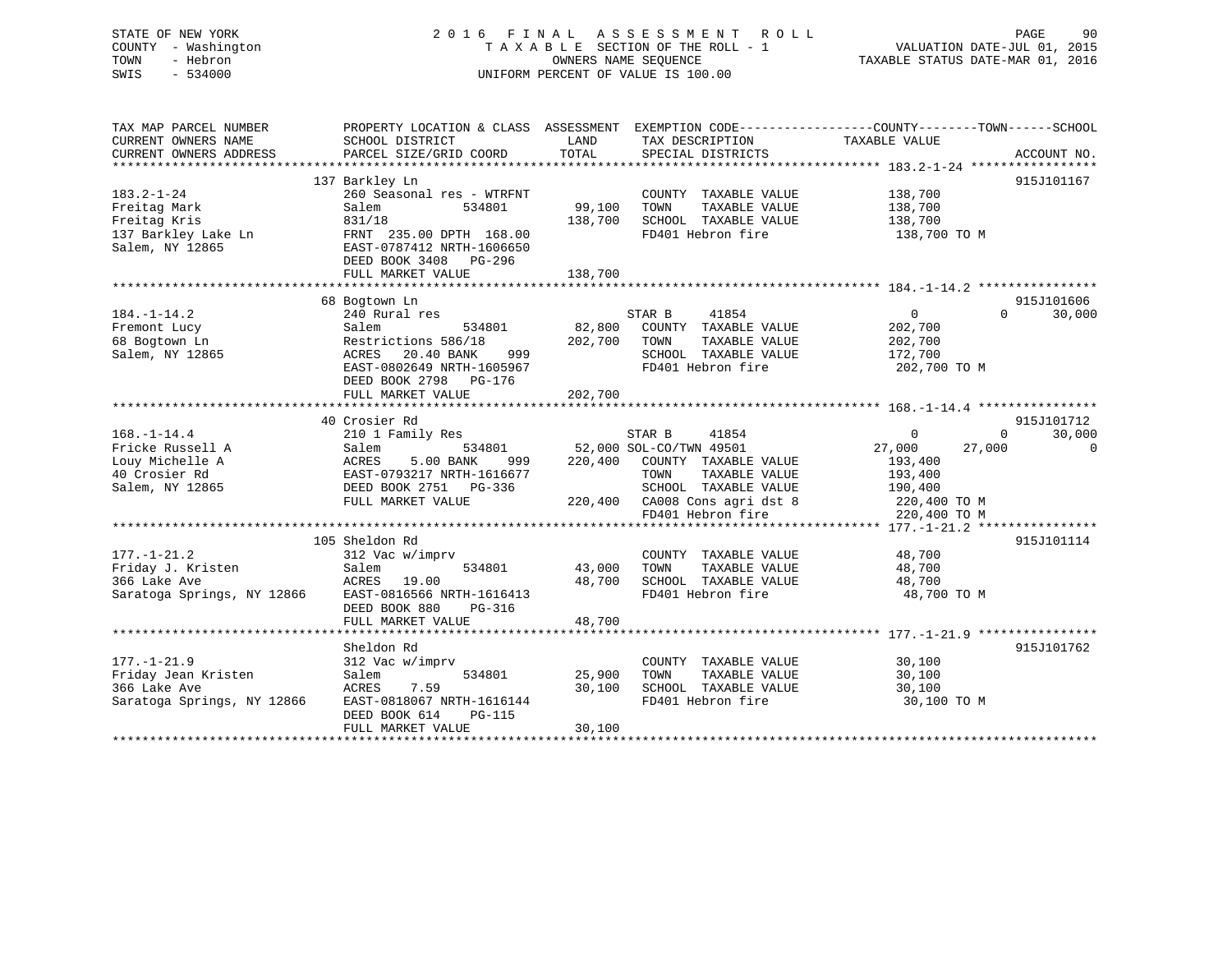# STATE OF NEW YORK 2 0 1 6 F I N A L A S S E S S M E N T R O L L PAGE 91 COUNTY - Washington T A X A B L E SECTION OF THE ROLL - 1 VALUATION DATE-JUL 01, 2015 TOWN - Hebron OWNERS NAME SEQUENCE TAXABLE STATUS DATE-MAR 01, 2016 SWIS - 534000 UNIFORM PERCENT OF VALUE IS 100.00

| TAX MAP PARCEL NUMBER  | PROPERTY LOCATION & CLASS ASSESSMENT EXEMPTION CODE---------------COUNTY-------TOWN-----SCHOOL                                                                                                                                 |                    |                                            |                |                    |
|------------------------|--------------------------------------------------------------------------------------------------------------------------------------------------------------------------------------------------------------------------------|--------------------|--------------------------------------------|----------------|--------------------|
| CURRENT OWNERS NAME    | SCHOOL DISTRICT                                                                                                                                                                                                                | LAND               | TAX DESCRIPTION                            | TAXABLE VALUE  |                    |
| CURRENT OWNERS ADDRESS | PARCEL SIZE/GRID COORD                                                                                                                                                                                                         | TOTAL              | SPECIAL DISTRICTS                          |                | ACCOUNT NO.        |
|                        |                                                                                                                                                                                                                                |                    |                                            |                |                    |
|                        | County Route 47                                                                                                                                                                                                                |                    |                                            |                | 915J101172         |
| $183.2 - 1 - 14$       | 314 Rural vac<10 - WTRFNT                                                                                                                                                                                                      |                    | COUNTY TAXABLE VALUE 30,200                |                |                    |
| Fronhofer Frank        | 534801<br>Salem                                                                                                                                                                                                                | 30,200             | TAXABLE VALUE<br>TOWN                      | 30,200         |                    |
| Fronhofer Janet        | 1.15<br>ACRES                                                                                                                                                                                                                  | 30,200             | SCHOOL TAXABLE VALUE                       | 30,200         |                    |
|                        | 2250 County Route 47 EAST-0787568 NRTH-1607949                                                                                                                                                                                 |                    | FD401 Hebron fire                          | 30,200 TO M    |                    |
| Salem, NY 12865        | DEED BOOK 3478 PG-206                                                                                                                                                                                                          |                    |                                            |                |                    |
|                        | FULL MARKET VALUE                                                                                                                                                                                                              | 30,200             |                                            |                |                    |
|                        | 2250 County Route 47                                                                                                                                                                                                           |                    |                                            |                | 915J101051         |
| $183.2 - 1 - 15$       | 210 1 Family Res - WTRFNT STAR EN                                                                                                                                                                                              |                    | 41834                                      | $\overline{0}$ | 65,300<br>$\Omega$ |
| Fronhofer Frank        | 534801<br>Salem                                                                                                                                                                                                                |                    | 96,800 COUNTY TAXABLE VALUE                | 239,500        |                    |
| Fronhofer Janet        | ACRES<br>2.92                                                                                                                                                                                                                  |                    | 239,500 TOWN<br>TAXABLE VALUE              | 239,500        |                    |
|                        |                                                                                                                                                                                                                                |                    |                                            |                |                    |
|                        |                                                                                                                                                                                                                                |                    |                                            |                |                    |
|                        |                                                                                                                                                                                                                                |                    |                                            |                |                    |
|                        | From the control of the control of the control of the control of the control of the control of the control of the control of the control of the control of the control of the control of the control of the control of the con |                    |                                            |                |                    |
|                        | 953 Callaway Rd                                                                                                                                                                                                                |                    |                                            |                | 915J101110         |
| $167. - 1 - 55.3$      | 240 Rural res                                                                                                                                                                                                                  |                    | STAR EN<br>41834                           | $\overline{0}$ | $\Omega$<br>65,300 |
| Fronhofer Laural       | Arqvle                                                                                                                                                                                                                         |                    | 532001 63,300 COUNTY TAXABLE VALUE 168,700 |                |                    |
| 953 Callaway Rd        | 507/635 959/129                                                                                                                                                                                                                | 168,700            | TOWN<br>TAXABLE VALUE                      | 168,700        |                    |
| Argyle, NY 12809       | ACRES 10.66                                                                                                                                                                                                                    |                    | SCHOOL TAXABLE VALUE                       | 103,400        |                    |
|                        | EAST-0783980 NRTH-1623976                                                                                                                                                                                                      |                    | FD401 Hebron fire                          | 168,700 TO M   |                    |
|                        | DEED BOOK 3130 PG-127                                                                                                                                                                                                          |                    |                                            |                |                    |
|                        | FULL MARKET VALUE                                                                                                                                                                                                              | 168,700            |                                            |                |                    |
|                        |                                                                                                                                                                                                                                |                    |                                            |                |                    |
|                        | Chamberlin Mills Rd                                                                                                                                                                                                            |                    |                                            |                |                    |
| $177. - 1 - 32.2$      | 322 Rural vac>10                                                                                                                                                                                                               |                    | COUNTY TAXABLE VALUE 82,500                |                |                    |
| Fronhofer Socrates     | Salem                                                                                                                                                                                                                          | 534801 82,500 TOWN | TAXABLE VALUE                              | 82,500         |                    |
| Fronhofer Karen        | ACRES<br>50.00                                                                                                                                                                                                                 | 82,500             | SCHOOL TAXABLE VALUE 82,500                |                |                    |
| 14 South Main St       | ACRES     50.00<br>EAST-0806825  NRTH-1610771                                                                                                                                                                                  |                    | FD401 Hebron fire                          | 82,500 TO M    |                    |
| Salem, NY 12865        | DEED BOOK 741 PG-272                                                                                                                                                                                                           |                    |                                            |                |                    |
|                        | FULL MARKET VALUE                                                                                                                                                                                                              | 82,500             |                                            |                |                    |
|                        |                                                                                                                                                                                                                                |                    |                                            |                |                    |
|                        | 1101 Smith Rd                                                                                                                                                                                                                  |                    |                                            |                | 915J101415         |
| $153. - 1 - 12.3$      | 270 Mfg housing                                                                                                                                                                                                                |                    | COUNTY TAXABLE VALUE                       | 43,800         |                    |
| Frost James            | Granville<br>533201                                                                                                                                                                                                            | 39,800             | TAXABLE VALUE<br>TOWN                      | 43,800         |                    |
| 82 E Potter Ave        | ACRES<br>8.70                                                                                                                                                                                                                  | 43,800             | SCHOOL TAXABLE VALUE                       | 43,800         |                    |
| Granville, NY 12832    | EAST-0816304 NRTH-1636811                                                                                                                                                                                                      |                    | CA008 Cons agri dst 8                      | 43,800 TO M    |                    |
|                        | DEED BOOK 516<br>PG-270                                                                                                                                                                                                        |                    | FD401 Hebron fire                          | 43,800 TO M    |                    |
|                        | FULL MARKET VALUE                                                                                                                                                                                                              | 43,800             |                                            |                |                    |
|                        |                                                                                                                                                                                                                                |                    |                                            |                |                    |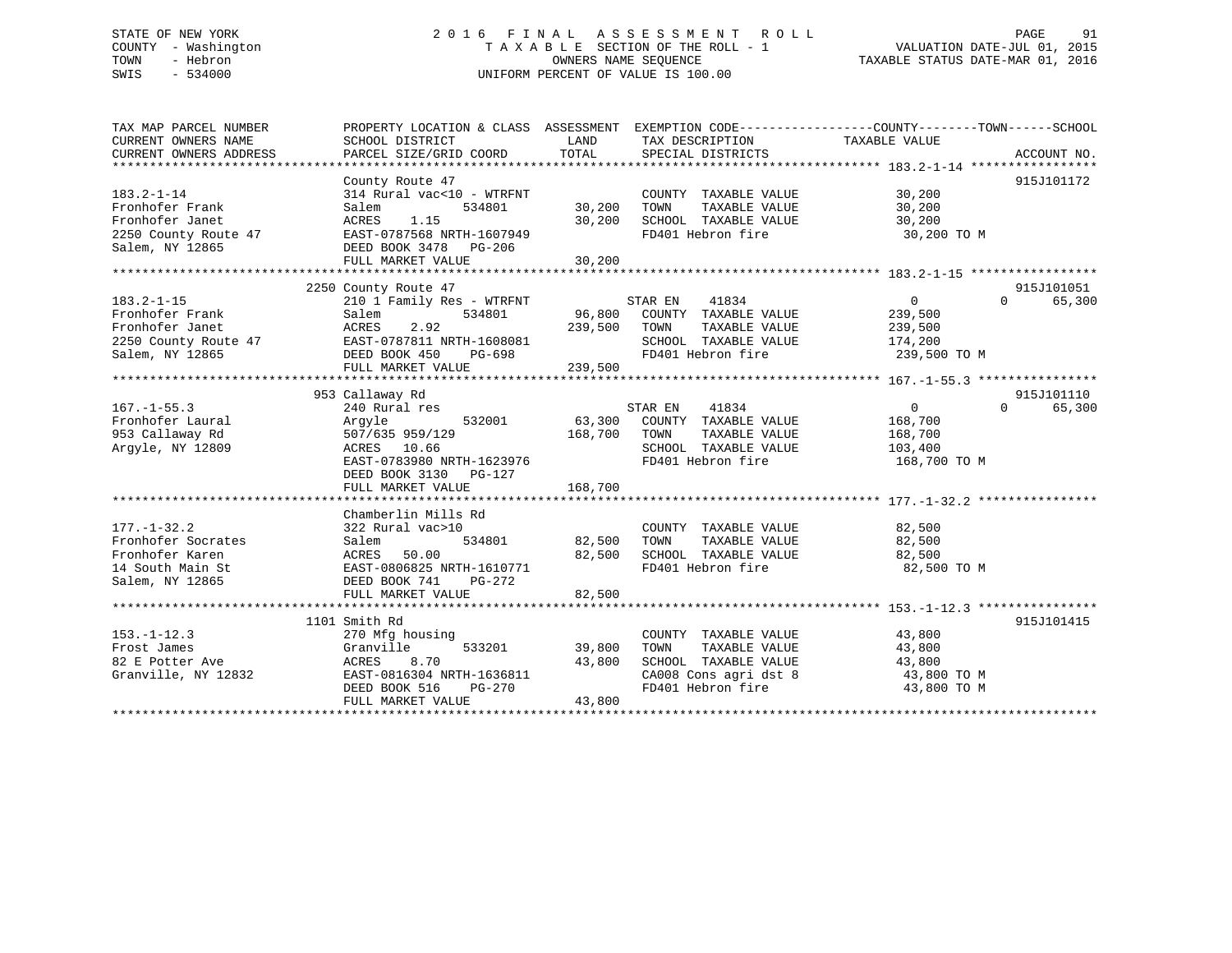# STATE OF NEW YORK 2 0 1 6 F I N A L A S S E S S M E N T R O L L PAGE 92 COUNTY - Washington T A X A B L E SECTION OF THE ROLL - 1 VALUATION DATE-JUL 01, 2015 TOWN - Hebron OWNERS NAME SEQUENCE TAXABLE STATUS DATE-MAR 01, 2016 SWIS - 534000 UNIFORM PERCENT OF VALUE IS 100.00

| TAX MAP PARCEL NUMBER                                                                                                                                   | PROPERTY LOCATION & CLASS ASSESSMENT EXEMPTION CODE---------------COUNTY-------TOWN-----SCHOOL |                    |                                                                                                     |                  |                    |
|---------------------------------------------------------------------------------------------------------------------------------------------------------|------------------------------------------------------------------------------------------------|--------------------|-----------------------------------------------------------------------------------------------------|------------------|--------------------|
| CURRENT OWNERS NAME                                                                                                                                     | SCHOOL DISTRICT                                                                                | LAND               | TAX DESCRIPTION TAXABLE VALUE                                                                       |                  |                    |
| CURRENT OWNERS ADDRESS                                                                                                                                  | PARCEL SIZE/GRID COORD                                                                         | TOTAL              | SPECIAL DISTRICTS                                                                                   |                  | ACCOUNT NO.        |
|                                                                                                                                                         |                                                                                                |                    |                                                                                                     |                  |                    |
|                                                                                                                                                         | 545 North Grimes Hill Rd                                                                       |                    |                                                                                                     |                  |                    |
| $153. - 1 - 12.8$                                                                                                                                       | 210 1 Family Res                                                                               |                    |                                                                                                     | 177,600          |                    |
| Fuchs Isabel                                                                                                                                            | Granville                                                                                      |                    |                                                                                                     | 177,600          |                    |
| PO Box 954                                                                                                                                              |                                                                                                |                    | SCHOOL TAXABLE VALUE 177,600                                                                        |                  |                    |
| Westbrook, CT 06498                                                                                                                                     | ACRES 56.04 177,600<br>EAST-0816424 NRTH-1635384                                               |                    |                                                                                                     |                  |                    |
|                                                                                                                                                         | 2001-0010424 NKTH-1635384<br>DEED BOOK 3238 PG-34<br>THIT 112-112                              |                    | CA008 Cons agri dst 8 $177,600$ TO M<br>FD401 Hebron fire $177,600$ TO M                            |                  |                    |
|                                                                                                                                                         | FULL MARKET VALUE 177,600                                                                      |                    |                                                                                                     |                  |                    |
|                                                                                                                                                         |                                                                                                |                    |                                                                                                     |                  |                    |
|                                                                                                                                                         | Halls Pond Rd                                                                                  |                    |                                                                                                     |                  | 915J100605         |
| $159. - 1 - 28$                                                                                                                                         | 314 Rural vac<10                                                                               |                    |                                                                                                     |                  |                    |
|                                                                                                                                                         |                                                                                                |                    | COUNTY TAXABLE VALUE<br>TOWN      TAXABLE VALUE                                                     | 67,100<br>67,100 |                    |
|                                                                                                                                                         |                                                                                                |                    | 67,100 SCHOOL TAXABLE VALUE 67,100                                                                  |                  |                    |
|                                                                                                                                                         |                                                                                                |                    | FD401 Hebron fire                                                                                   | 67,100 TO M      |                    |
|                                                                                                                                                         |                                                                                                |                    |                                                                                                     |                  |                    |
|                                                                                                                                                         | DEED BOOK 2925 PG-97                                                                           |                    |                                                                                                     |                  |                    |
|                                                                                                                                                         | FULL MARKET VALUE                                                                              | 67,100             |                                                                                                     |                  |                    |
|                                                                                                                                                         |                                                                                                |                    |                                                                                                     |                  |                    |
|                                                                                                                                                         | Wood Way                                                                                       |                    |                                                                                                     |                  |                    |
| $186. - 1 - 19$                                                                                                                                         | 322 Rural vac>10                                                                               |                    | COUNTY TAXABLE VALUE 30,600                                                                         |                  |                    |
|                                                                                                                                                         |                                                                                                |                    | 534801 30,600 TOWN TAXABLE VALUE 30,600                                                             |                  |                    |
|                                                                                                                                                         |                                                                                                |                    |                                                                                                     | 30,600           |                    |
|                                                                                                                                                         |                                                                                                |                    |                                                                                                     | 30,600 TO M      |                    |
|                                                                                                                                                         | DEED BOOK 773<br>PG-258                                                                        |                    |                                                                                                     |                  |                    |
|                                                                                                                                                         |                                                                                                |                    |                                                                                                     |                  |                    |
|                                                                                                                                                         |                                                                                                |                    |                                                                                                     |                  |                    |
|                                                                                                                                                         | 3473 County Route 30                                                                           |                    |                                                                                                     |                  | 915J101766         |
| 175.-1-7.3<br>Gadzinski Glenn A<br>3473 County Route 30<br>The Salem S34801<br>2008 ACRES 4.74 BANK 999<br>EAST-0790911 NRTH-1610502<br>2007 3508 PG-57 |                                                                                                |                    | STAR B 41854                                                                                        | $\overline{0}$   | $\Omega$<br>30,000 |
|                                                                                                                                                         |                                                                                                |                    | 534801 50,800 COUNTY TAXABLE VALUE 94,000                                                           |                  |                    |
|                                                                                                                                                         |                                                                                                | 999 94,000 TOWN    |                                                                                                     |                  |                    |
|                                                                                                                                                         |                                                                                                |                    | TOWN       TAXABLE  VALUE<br>SCHOOL    TAXABLE  VALUE                                               | 94,000<br>64,000 |                    |
|                                                                                                                                                         | DEED BOOK 3508 PG-57                                                                           |                    | FD401 Hebron fire 94,000 TO M                                                                       |                  |                    |
|                                                                                                                                                         |                                                                                                | 94,000             |                                                                                                     |                  |                    |
|                                                                                                                                                         | FULL MARKET VALUE                                                                              |                    |                                                                                                     |                  |                    |
|                                                                                                                                                         | Mountainside Meadows Way                                                                       |                    |                                                                                                     |                  | 915J101795         |
| $170. - 1 - 12.9$                                                                                                                                       |                                                                                                |                    | COUNTY TAXABLE VALUE 27,500                                                                         |                  |                    |
|                                                                                                                                                         | 314 Rural vac<10                                                                               |                    | TAXABLE VALUE                                                                                       |                  |                    |
| Gaetano Frank                                                                                                                                           | Salem                                                                                          | 534801 27,500 TOWN |                                                                                                     | 27,500           |                    |
| Gaetano Leona<br>Lot 4<br>ACRES                                                                                                                         | $8.68$ $27,500$                                                                                |                    | SCHOOL TAXABLE VALUE $27,500$<br>CA008 Cons agri dst 8 27,500 TO M<br>FD401 Hebron fire 27,500 TO M |                  |                    |
| PO Box 1284                                                                                                                                             | ACRES 8.68                                                                                     |                    |                                                                                                     |                  |                    |
| Middlebury, CT 06762 EAST-0816113 NRTH-1617057                                                                                                          |                                                                                                |                    |                                                                                                     |                  |                    |
|                                                                                                                                                         | DEED BOOK 3278 PG-25                                                                           |                    |                                                                                                     |                  |                    |
|                                                                                                                                                         | FULL MARKET VALUE                                                                              | 27,500             |                                                                                                     |                  |                    |
|                                                                                                                                                         |                                                                                                |                    |                                                                                                     |                  |                    |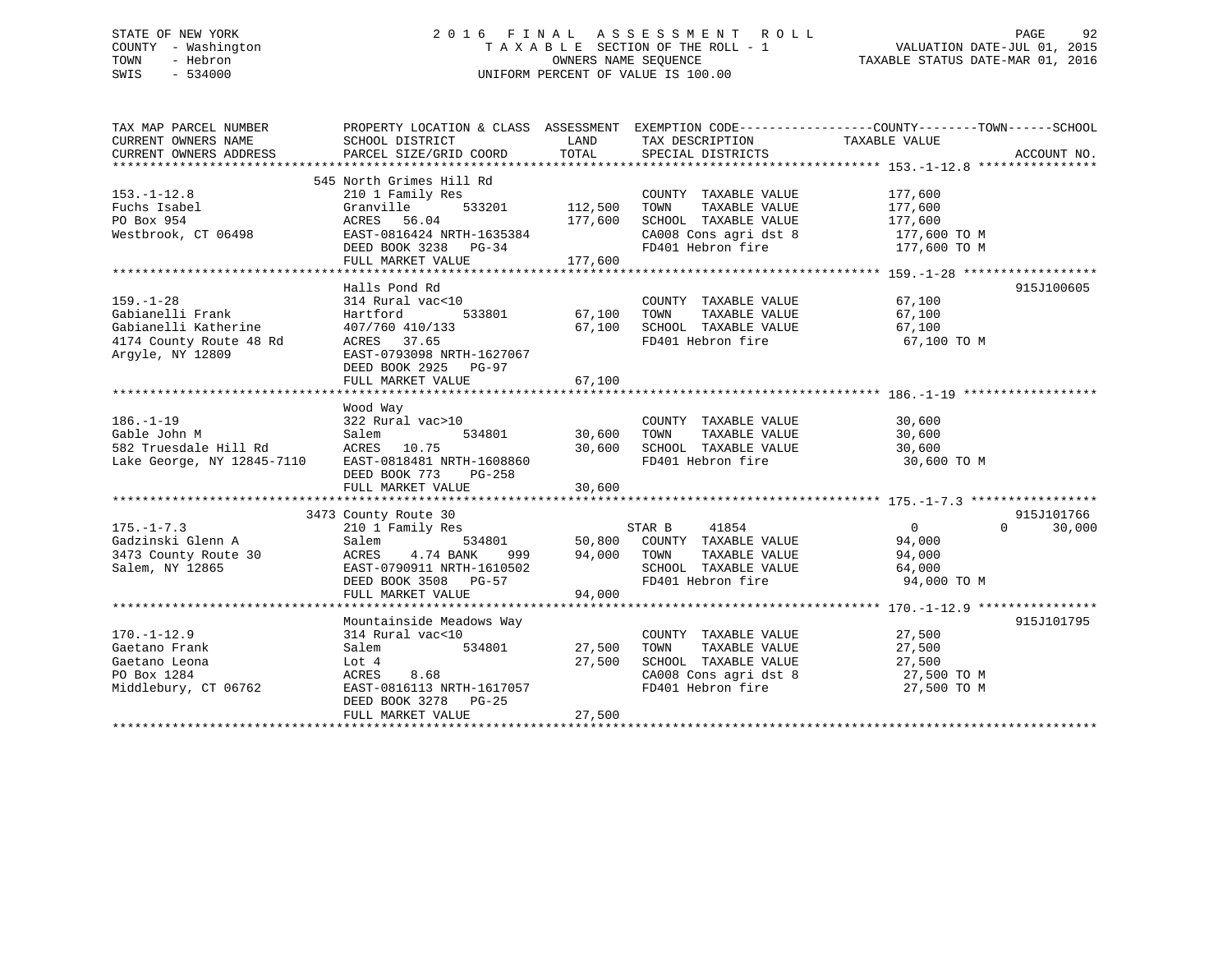# STATE OF NEW YORK 2 0 1 6 F I N A L A S S E S S M E N T R O L L PAGE 93 COUNTY - Washington T A X A B L E SECTION OF THE ROLL - 1 VALUATION DATE-JUL 01, 2015 TOWN - Hebron OWNERS NAME SEQUENCE TAXABLE STATUS DATE-MAR 01, 2016 SWIS - 534000 UNIFORM PERCENT OF VALUE IS 100.00

| TAX MAP PARCEL NUMBER<br>CURRENT OWNERS NAME<br>CURRENT OWNERS ADDRESS                                  | PROPERTY LOCATION & CLASS ASSESSMENT<br>SCHOOL DISTRICT<br>PARCEL SIZE/GRID COORD                                                                                  | LAND<br>TOTAL                        | TAX DESCRIPTION TAXABLE VALUE<br>SPECIAL DISTRICTS                                                                                                                      | EXEMPTION CODE-----------------COUNTY-------TOWN------SCHOOL                    | ACCOUNT NO.                                |
|---------------------------------------------------------------------------------------------------------|--------------------------------------------------------------------------------------------------------------------------------------------------------------------|--------------------------------------|-------------------------------------------------------------------------------------------------------------------------------------------------------------------------|---------------------------------------------------------------------------------|--------------------------------------------|
| $169. - 1 - 18.35$<br>Galabov Peter<br>1772 Mill Pond Rd<br>Wells, VT 05774                             | 102 Clark Way<br>270 Mfg housing<br>Granville<br>2.50<br>ACRES<br>EAST-0814441 NRTH-1623230<br>DEED BOOK 761<br>PG-242<br>FULL MARKET VALUE                        | 533201 18,400 STAR EN<br>19,800      | AGED-ALL 41800<br>41834<br>COUNTY TAXABLE VALUE<br>TOWN<br>TAXABLE VALUE<br>SCHOOL TAXABLE VALUE<br>19,800 FD401 Hebron fire                                            | 9,900<br>9,900<br>$\Omega$<br>9,900<br>9,900<br>$\overline{0}$<br>19,800 TO M   | 9,900<br>9,900<br>$\Omega$                 |
| $185. - 1 - 8$<br>Galipeau Kathryn A<br>6180 State Route 22<br>Salem, NY 12865                          | 6180 State Route 22<br>210 1 Family Res<br>Salem<br>534801<br>1.40 BANK<br>ACRES<br>999<br>EAST-0815640 NRTH-1606750<br>DEED BOOK 1905 PG-346<br>FULL MARKET VALUE | 33,000<br>85,900<br>85,900           | 41854<br>STAR B<br>COUNTY TAXABLE VALUE<br>TOWN<br>TAXABLE VALUE<br>SCHOOL TAXABLE VALUE<br>FD401 Hebron fire                                                           | $0 \qquad \qquad$<br>85,900<br>85,900<br>55,900<br>85,900 TO M                  | 915J100123<br>$\Omega$<br>30,000           |
| $183.16 - 1 - 28$<br>Galipeau Shelly Ann<br>3208 County Route 30<br>Salem, NY 12865                     | 3208 County Route 30<br>210 1 Family Res<br>Salem<br>534801<br>1.40<br>ACRES<br>EAST-0791823 NRTH-1604668<br>DEED BOOK 2876 PG-124<br>FULL MARKET VALUE            | 28,000<br>79,200                     | COUNTY TAXABLE VALUE<br>TOWN<br>TAXABLE VALUE<br>SCHOOL TAXABLE VALUE<br>CA008 Cons agri dst 8<br>FD401 Hebron fire<br>79,200 LD401 West hebron light 79,200 TO M       | 79,200<br>79,200<br>79,200<br>t 8<br>79,200 TO M<br>79,200 TO M                 | 915J100274                                 |
| $178. - 1 - 13.1$<br>Gallagher Michael J<br>Gallagher Karen M<br>6395 State Route 22<br>Salem, NY 12865 | 6395 State Route 22<br>210 1 Family Res<br>534801<br>Salem<br>10.20<br>ACRES<br>EAST-0816545 NRTH-1611629<br>DEED BOOK 877<br>PG-276<br>FULL MARKET VALUE          | 49,800<br>137,400<br>137,400         | STAR B<br>41854<br>COUNTY TAXABLE VALUE<br>TOWN<br>TAXABLE VALUE<br>SCHOOL TAXABLE VALUE<br>CA008 Cons agri dst 8<br>FD401 Hebron fire                                  | $\overline{0}$<br>137,400<br>137,400<br>107,400<br>137,400 TO M<br>137,400 TO M | 915J100235<br>$\Omega$<br>30,000           |
| $170. - 2 - 16$<br>Garboski Lucille<br>Garboski John<br>352 Higgins<br>Granville, NY 12832              | 352 Higgins Rd<br>210 1 Family Res<br>534801<br>Salem<br>Lot 13<br>5.12<br>ACRES<br>EAST-0820366 NRTH-1620324<br>DEED BOOK 827<br>PG-187<br>FULL MARKET VALUE      | 42,200 STAR EN<br>135,200<br>135,200 | 94 PCT OF VALUE USED FOR EXEMPTION PURPOSES<br>AGED-ALL<br>41800<br>41834<br>COUNTY TAXABLE VALUE<br>TAXABLE VALUE<br>TOWN<br>SCHOOL TAXABLE VALUE<br>FD401 Hebron fire | 63,544<br>63,544<br>0<br>71,656<br>71,656<br>6,356<br>135,200 TO M              | 915J101802<br>63,544<br>$\Omega$<br>65,300 |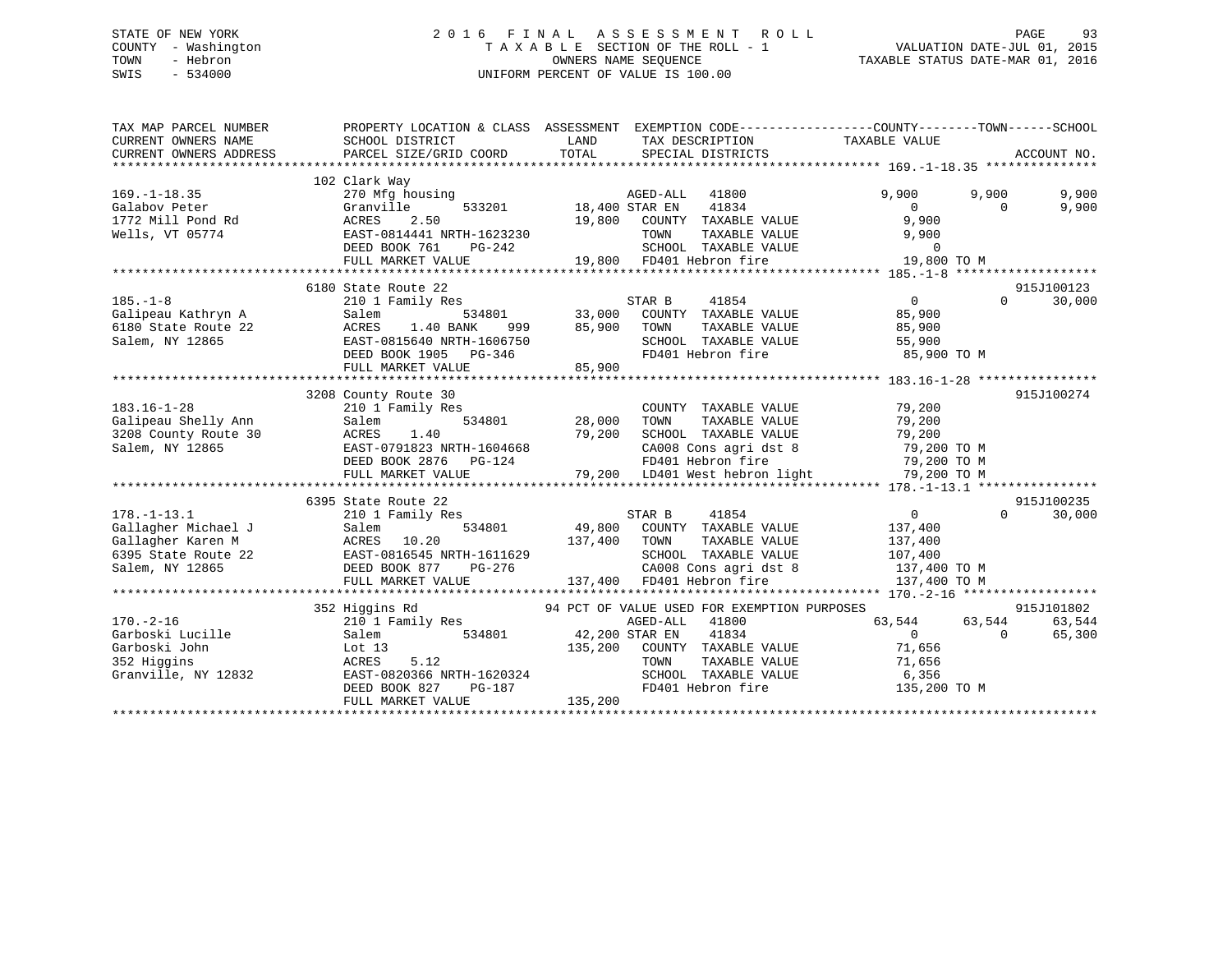# COUNTY - Washington  $T A X A B L E$  SECTION OF THE ROLL - 1<br>TOWN - Hebron DATE-JUL 000NERS NAME SEQUENCE SWIS - 534000 UNIFORM PERCENT OF VALUE IS 100.00

TAXABLE STATUS DATE-MAR 01, 2016

| TAX MAP PARCEL NUMBER                    |                                                    |                                                                                                                                                                                                                                             | PROPERTY LOCATION & CLASS ASSESSMENT EXEMPTION CODE---------------COUNTY-------TOWN-----SCHOOL                                                                                                                                                             |
|------------------------------------------|----------------------------------------------------|---------------------------------------------------------------------------------------------------------------------------------------------------------------------------------------------------------------------------------------------|------------------------------------------------------------------------------------------------------------------------------------------------------------------------------------------------------------------------------------------------------------|
| CURRENT OWNERS NAME                      | SCHOOL DISTRICT                                    |                                                                                                                                                                                                                                             |                                                                                                                                                                                                                                                            |
| CURRENT OWNERS ADDRESS                   | PARCEL SIZE/GRID COORD                             |                                                                                                                                                                                                                                             | ACCOUNT NO.                                                                                                                                                                                                                                                |
|                                          |                                                    |                                                                                                                                                                                                                                             |                                                                                                                                                                                                                                                            |
|                                          | Big Burch Hill Rd                                  |                                                                                                                                                                                                                                             | 915J100214                                                                                                                                                                                                                                                 |
| $142. - 3 - 3.1$                         |                                                    |                                                                                                                                                                                                                                             | $\begin{array}{cccccc} 322 \text{ Rural vac}>10 & \text{FOR } 480 \text{A} & 47460 & 131,100 & 131,100 & 131,100 \\ & & & & & & & 131,100 \\ \text{Hartford} & & & & & 533801 & 163,900 & \text{COUNTY} & \text{TAXABLE VALUE} & & & & 32,800 \end{array}$ |
| Gardiner Eric S                          |                                                    |                                                                                                                                                                                                                                             |                                                                                                                                                                                                                                                            |
| 1354 Big Burch Hill Rd                   | 492/946                                            | 163,900 TOWN                                                                                                                                                                                                                                |                                                                                                                                                                                                                                                            |
| Granville, NY 12832                      | $142. - 1 - 3.1$                                   |                                                                                                                                                                                                                                             | TOWN TAXABLE VALUE 32,800<br>SCHOOL TAXABLE VALUE 32,800<br>FD401 Hebron fire 163,900 TO M                                                                                                                                                                 |
|                                          | ACRES 76.40                                        |                                                                                                                                                                                                                                             |                                                                                                                                                                                                                                                            |
| MAY BE SUBJECT TO PAYMENT                | EAST-0800495 NRTH-1639828                          |                                                                                                                                                                                                                                             |                                                                                                                                                                                                                                                            |
| UNDER RPTL480A UNTIL 2025                | DEED BOOK 2863 PG-313                              |                                                                                                                                                                                                                                             |                                                                                                                                                                                                                                                            |
|                                          | FULL MARKET VALUE                                  | 163,900                                                                                                                                                                                                                                     |                                                                                                                                                                                                                                                            |
|                                          |                                                    | Contrast to the Magnetic Cream of the Magnet Street and the Magnet Street Street Acres 20.90<br>EAST-0800927 NPTH 10001 CONTRAINE ON TAXABLE VALUE<br>EAST-0800927 NPTH 10001                                                               |                                                                                                                                                                                                                                                            |
|                                          |                                                    |                                                                                                                                                                                                                                             | 915J101042                                                                                                                                                                                                                                                 |
| $151. - 1 - 4$                           |                                                    |                                                                                                                                                                                                                                             | 12,560<br>$12,560$ $12,560$                                                                                                                                                                                                                                |
| Gardiner Eric S                          |                                                    |                                                                                                                                                                                                                                             | 3,140                                                                                                                                                                                                                                                      |
| 1354 Big Burch Hill Rd                   |                                                    | TAXABLE VALUE                                                                                                                                                                                                                               | 3,140                                                                                                                                                                                                                                                      |
| Granville, NY 12832                      |                                                    |                                                                                                                                                                                                                                             | SCHOOL TAXABLE VALUE 3,140<br>FD401 Hebron fire 15,700 TO M                                                                                                                                                                                                |
|                                          | EAST-0800927 NRTH-1639955                          |                                                                                                                                                                                                                                             |                                                                                                                                                                                                                                                            |
| MAY BE SUBJECT TO PAYMENT                | DEED BOOK 2876 PG-139                              |                                                                                                                                                                                                                                             |                                                                                                                                                                                                                                                            |
| UNDER RPTL480A UNTIL 2025                | FULL MARKET VALUE                                  | 15,700                                                                                                                                                                                                                                      |                                                                                                                                                                                                                                                            |
|                                          |                                                    |                                                                                                                                                                                                                                             |                                                                                                                                                                                                                                                            |
|                                          | 1354 Big Burch Hill Rd                             |                                                                                                                                                                                                                                             | 915J100334                                                                                                                                                                                                                                                 |
| $151. -1-5$                              |                                                    |                                                                                                                                                                                                                                             | 30,000                                                                                                                                                                                                                                                     |
| Gardiner Eric S<br>Gardiner Malynlee B   |                                                    | 240 Rural res<br>Granville 533201 95,900 FOR 480A 47460 44,700 44,700 44,700                                                                                                                                                                | 44,700                                                                                                                                                                                                                                                     |
|                                          |                                                    |                                                                                                                                                                                                                                             | 149,800                                                                                                                                                                                                                                                    |
|                                          |                                                    |                                                                                                                                                                                                                                             | TAXABLE VALUE 149,800                                                                                                                                                                                                                                      |
|                                          |                                                    |                                                                                                                                                                                                                                             | 119,800                                                                                                                                                                                                                                                    |
|                                          |                                                    | FULL MARKET VALUE 194,500 FD401 Hebron fire 194,500 TO M                                                                                                                                                                                    |                                                                                                                                                                                                                                                            |
| MAY BE SUBJECT TO PAYMENT                |                                                    |                                                                                                                                                                                                                                             |                                                                                                                                                                                                                                                            |
| UNDER RPTL480A UNTIL 2025                |                                                    |                                                                                                                                                                                                                                             |                                                                                                                                                                                                                                                            |
|                                          |                                                    |                                                                                                                                                                                                                                             |                                                                                                                                                                                                                                                            |
|                                          | Little Burch Hill Rd/n Of                          |                                                                                                                                                                                                                                             | 915J100603                                                                                                                                                                                                                                                 |
| $151. - 1 - 23$                          | 322 Rural vac>10                                   | FOR 480A 47460                                                                                                                                                                                                                              | 7,840<br>7,840 7,840                                                                                                                                                                                                                                       |
| Gardiner Eric S                          | Granville 533201                                   | 9,800 COUNTY TAXABLE VALUE                                                                                                                                                                                                                  | 1,960                                                                                                                                                                                                                                                      |
| 1354 Big Burch Hill Rd                   | 15.0 Ad                                            | 9,800 TOWN                                                                                                                                                                                                                                  |                                                                                                                                                                                                                                                            |
| Granville, NY 12832                      | ACRES 13.10                                        | TOWN TAXABLE VALUE 1,960<br>SCHOOL TAXABLE VALUE 1,960                                                                                                                                                                                      |                                                                                                                                                                                                                                                            |
|                                          | EAST-0800529 NRTH-1638478<br>DEED BOOK 2863 PG-313 | FD401 Hebron fire<br>FD401 Hebron fire                                                                                                                                                                                                      | 9,800 TO M                                                                                                                                                                                                                                                 |
|                                          |                                                    |                                                                                                                                                                                                                                             |                                                                                                                                                                                                                                                            |
|                                          |                                                    | 9,800                                                                                                                                                                                                                                       |                                                                                                                                                                                                                                                            |
|                                          |                                                    |                                                                                                                                                                                                                                             |                                                                                                                                                                                                                                                            |
|                                          | 1541 Big Burch Hill Rd                             |                                                                                                                                                                                                                                             | 9179900717                                                                                                                                                                                                                                                 |
| $152 - 2 - 1$                            | 283 Res w/Comuse                                   |                                                                                                                                                                                                                                             |                                                                                                                                                                                                                                                            |
| Garner Albert                            |                                                    | $\begin{tabular}{lllllllll} \multicolumn{2}{c}{\textbf{COUNTY}} & \textbf{TXABLE VALUE} & & & & 67,500 \\ \multicolumn{2}{c}{\textbf{TOWN}} & \textbf{TXABLE VALUE} & & & 67,500 \\ \end{tabular}$<br>Follidate COON1<br>533201 45,300 TOWN |                                                                                                                                                                                                                                                            |
|                                          | Granville                                          |                                                                                                                                                                                                                                             |                                                                                                                                                                                                                                                            |
| 1510 Albermarle Rd<br>Brooklyn, NY 11226 |                                                    |                                                                                                                                                                                                                                             |                                                                                                                                                                                                                                                            |
|                                          |                                                    |                                                                                                                                                                                                                                             | CA008 Cons agri dst 8 67,500 TO M<br>FD401 Hebron fire 67,500 TO M                                                                                                                                                                                         |
|                                          |                                                    |                                                                                                                                                                                                                                             |                                                                                                                                                                                                                                                            |
|                                          | FULL MARKET VALUE                                  | 67,500                                                                                                                                                                                                                                      |                                                                                                                                                                                                                                                            |
|                                          |                                                    |                                                                                                                                                                                                                                             |                                                                                                                                                                                                                                                            |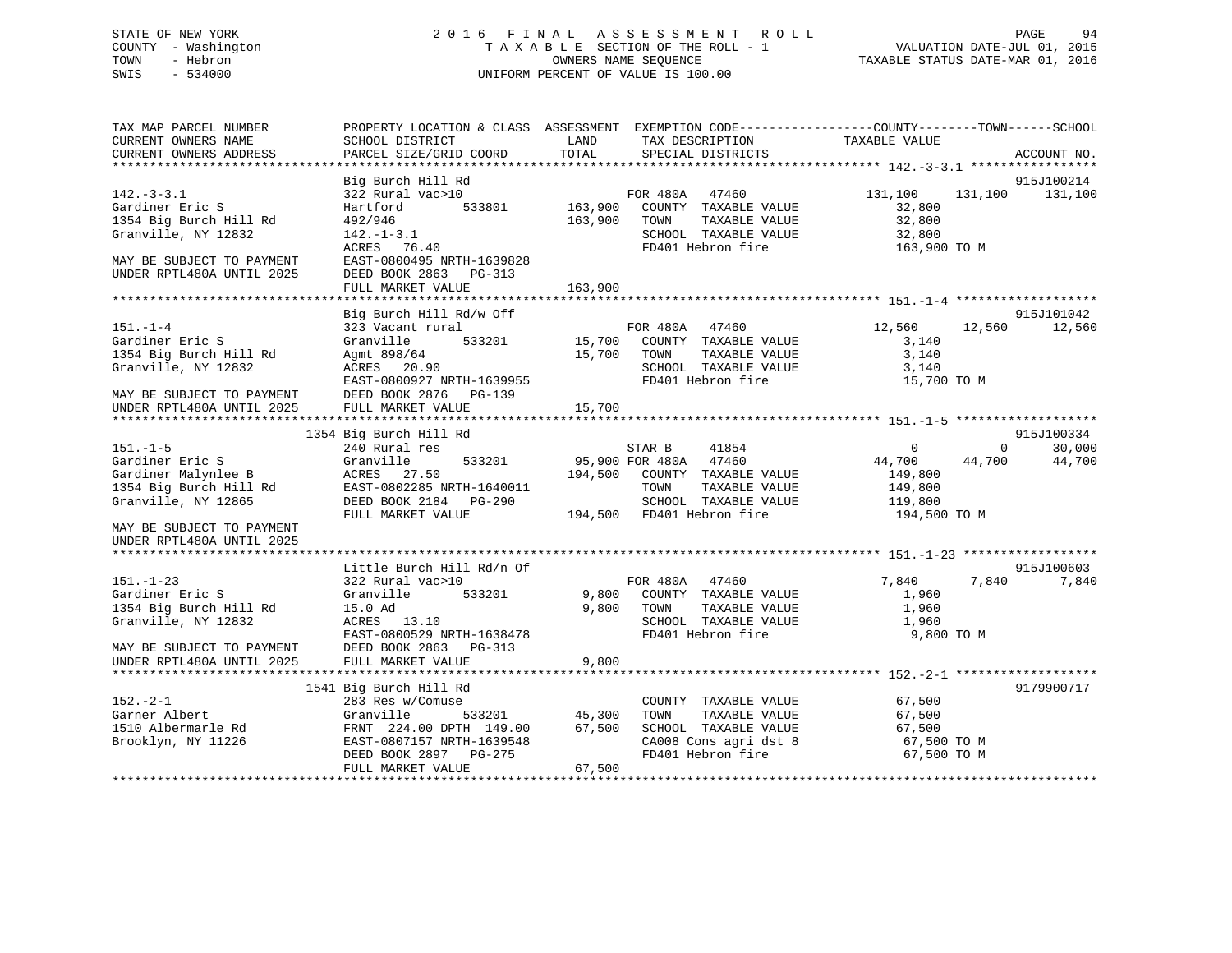# STATE OF NEW YORK 2 0 1 6 F I N A L A S S E S S M E N T R O L L PAGE 95 COUNTY - Washington T A X A B L E SECTION OF THE ROLL - 1 VALUATION DATE-JUL 01, 2015 TOWN - Hebron OWNERS NAME SEQUENCE TAXABLE STATUS DATE-MAR 01, 2016 SWIS - 534000 UNIFORM PERCENT OF VALUE IS 100.00

| TAX MAP PARCEL NUMBER     | PROPERTY LOCATION & CLASS ASSESSMENT EXEMPTION CODE---------------COUNTY-------TOWN-----SCHOOL                                                                           |                |                                                                    |                         |         |             |
|---------------------------|--------------------------------------------------------------------------------------------------------------------------------------------------------------------------|----------------|--------------------------------------------------------------------|-------------------------|---------|-------------|
| CURRENT OWNERS NAME       | SCHOOL DISTRICT                                                                                                                                                          | LAND           | TAX DESCRIPTION                                                    | TAXABLE VALUE           |         |             |
| CURRENT OWNERS ADDRESS    | PARCEL SIZE/GRID COORD                                                                                                                                                   | TOTAL          | SPECIAL DISTRICTS                                                  |                         |         | ACCOUNT NO. |
|                           |                                                                                                                                                                          |                |                                                                    |                         |         |             |
|                           | 137 Liebig Rd                                                                                                                                                            |                |                                                                    |                         |         |             |
| $151. - 1 - 7.8$          | 210 1 Family Res                                                                                                                                                         |                | COUNTY TAXABLE VALUE 159,000                                       |                         |         |             |
| Garner Albert H           | 533201<br>Granville                                                                                                                                                      | 41,100         | TOWN                                                               | TAXABLE VALUE 159,000   |         |             |
| 1510 Albermarle Rd        | ACRES<br>2.48                                                                                                                                                            | 159,000        | SCHOOL TAXABLE VALUE<br>FD401 Hebron fire                          | 159,000<br>159,000 TO M |         |             |
| Brooklyn, NY 11226        | EAST-0804639 NRTH-1640261                                                                                                                                                |                |                                                                    |                         |         |             |
|                           | DEED BOOK 2842 PG-342                                                                                                                                                    |                |                                                                    |                         |         |             |
|                           |                                                                                                                                                                          |                |                                                                    |                         |         |             |
|                           |                                                                                                                                                                          |                |                                                                    |                         |         |             |
|                           | 103 Lang Hill Rd                                                                                                                                                         |                |                                                                    |                         |         | 915J100269  |
| $152. - 1 - 22$           | 113 Cattle farm                                                                                                                                                          |                | AG DIST<br>41720                                                   | 216,083                 | 216,083 | 216,083     |
| Garner Albert H           | Granville                                                                                                                                                                | 533201 397,100 | COUNTY TAXABLE VALUE                                               | 535,917                 |         |             |
| 1510 Albemarle Rd         | ACRES 264.76                                                                                                                                                             | 752,000        | TOWN<br>TAXABLE VALUE                                              | 535,917                 |         |             |
| Brooklyn, NY 11226        | EAST-0807559 NRTH-1634589                                                                                                                                                |                |                                                                    |                         |         |             |
|                           | DEED BOOK 2697 PG-94<br>FULI MARKET VALUE                                                                                                                                |                | SCHOOL TAXABLE VALUE 535,917<br>CA008 Cons agri dst 8 535,917 TO M |                         |         |             |
|                           |                                                                                                                                                                          |                |                                                                    |                         |         |             |
|                           |                                                                                                                                                                          |                |                                                                    |                         |         |             |
|                           |                                                                                                                                                                          |                |                                                                    |                         |         |             |
|                           | County Route 31                                                                                                                                                          |                |                                                                    |                         |         |             |
| $152. - 2 - 37.5$         | 129 Land rights                                                                                                                                                          |                | 41720<br>AG DIST                                                   | 199,434                 | 199,434 | 199,434     |
| Garner Albert H           | Granville                                                                                                                                                                | 533201 267,300 | COUNTY TAXABLE VALUE                                               | 194,566                 |         |             |
| 1510 Albemarle Rd         | 2975/146                                                                                                                                                                 | 394,000        | TOWN<br>TAXABLE VALUE                                              | 194,566                 |         |             |
| Brooklyn, NY 11226        | ACRES 149.75                                                                                                                                                             |                | SCHOOL TAXABLE VALUE 194,566                                       |                         |         |             |
|                           |                                                                                                                                                                          |                | CA008 Cons agri dst 8                                              | 194,566 TO M            |         |             |
| MAY BE SUBJECT TO PAYMENT |                                                                                                                                                                          |                | 199,434 EX                                                         |                         |         |             |
|                           |                                                                                                                                                                          |                |                                                                    | 394,000 TO M            |         |             |
| UNDER AGDIST LAW TIL 2020 | EAST-0808422 NRTH-1637604<br>DEED BOOK 2697 PG-99<br>199,434 EX<br>FULL MARKET VALUE<br>FULL MARKET VALUE<br>FULL MARKET VALUE<br>FULL MARKET VALUE<br>FULL MARKET VALUE |                |                                                                    |                         |         |             |
|                           | Davis Ln                                                                                                                                                                 |                |                                                                    |                         |         |             |
|                           |                                                                                                                                                                          |                |                                                                    |                         |         |             |
| $160. - 1 - 1.2$          | 322 Rural vac>10                                                                                                                                                         |                | 41720<br>AG DIST<br>533201 74,500 COUNTY TAXABLE VALUE             | 15,891                  | 15,891  | 15,891      |
| Garner Albert H           | Granville                                                                                                                                                                |                |                                                                    | 58,609                  |         |             |
| 1510 Albemarle Rd         | ACRES 64.80                                                                                                                                                              | 74,500 TOWN    | TAXABLE VALUE                                                      | 58,609                  |         |             |
| Brooklyn, NY 11226        | EAST-0807822 NRTH-1632041                                                                                                                                                |                | SCHOOL TAXABLE VALUE                                               | 58,609                  |         |             |
|                           | DEED BOOK 3170 PG-75                                                                                                                                                     |                | CA008 Cons agri dst 8                                              | 58,609 TO M             |         |             |
| MAY BE SUBJECT TO PAYMENT | FULL MARKET VALUE                                                                                                                                                        | 74,500         | 15,891 EX                                                          |                         |         |             |
| UNDER AGDIST LAW TIL 2020 |                                                                                                                                                                          |                | FD401 Hebron fire                                                  | 74,500 TO M             |         |             |
|                           |                                                                                                                                                                          |                |                                                                    |                         |         |             |
|                           | County Route 31                                                                                                                                                          |                |                                                                    |                         |         |             |
| $160. -1 - 1.3$           | 322 Rural vac>10                                                                                                                                                         |                | AG DIST<br>41720                                                   | 132,642                 | 132,642 | 132,642     |
| Garner Albert H           | Granville                                                                                                                                                                | 533201 167,000 | COUNTY TAXABLE VALUE                                               | 34,358                  |         |             |
| 1510 Albemarle Rd         | ACRES 84.77                                                                                                                                                              | 167,000        | TOWN<br>TAXABLE VALUE                                              | 34,358                  |         |             |
| Brooklyn, NY 11226        | EAST-0804985 NRTH-1632407                                                                                                                                                |                | SCHOOL TAXABLE VALUE                                               | 34,358                  |         |             |
|                           | DEED BOOK 3560 PG-244                                                                                                                                                    |                | CA008 Cons agri dst 8 34,358 TO M                                  |                         |         |             |
| MAY BE SUBJECT TO PAYMENT | FULL MARKET VALUE                                                                                                                                                        | 167,000        | 132,642 EX                                                         |                         |         |             |
| UNDER AGDIST LAW TIL 2020 |                                                                                                                                                                          |                | FD401 Hebron fire                                                  | 167,000 TO M            |         |             |
|                           |                                                                                                                                                                          |                |                                                                    |                         |         |             |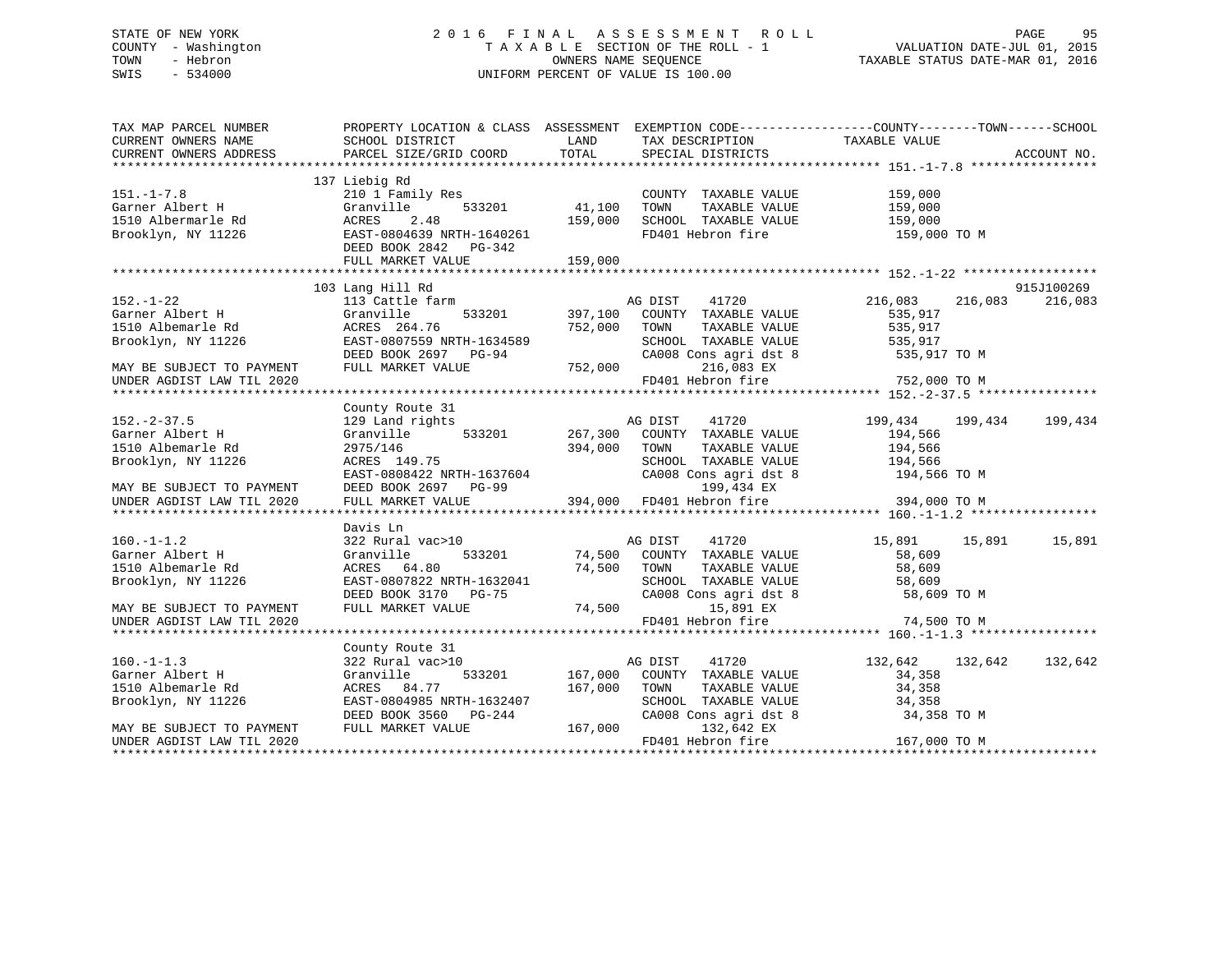# STATE OF NEW YORK 2 0 1 6 F I N A L A S S E S S M E N T R O L L PAGE 96 COUNTY - Washington T A X A B L E SECTION OF THE ROLL - 1 VALUATION DATE-JUL 01, 2015 TOWN - Hebron OWNERS NAME SEQUENCE TAXABLE STATUS DATE-MAR 01, 2016 SWIS - 534000 UNIFORM PERCENT OF VALUE IS 100.00

| TAX MAP PARCEL NUMBER<br>CURRENT OWNERS NAME                                                                                                                          | PROPERTY LOCATION & CLASS ASSESSMENT EXEMPTION CODE---------------COUNTY-------TOWN-----SCHOOL<br>SCHOOL DISTRICT                                                                      | LAND                                     | TAX DESCRIPTION                                                                                                                                             | TAXABLE VALUE                                                                                                   |                  |
|-----------------------------------------------------------------------------------------------------------------------------------------------------------------------|----------------------------------------------------------------------------------------------------------------------------------------------------------------------------------------|------------------------------------------|-------------------------------------------------------------------------------------------------------------------------------------------------------------|-----------------------------------------------------------------------------------------------------------------|------------------|
| CURRENT OWNERS ADDRESS                                                                                                                                                | PARCEL SIZE/GRID COORD                                                                                                                                                                 | TOTAL                                    | SPECIAL DISTRICTS                                                                                                                                           |                                                                                                                 | ACCOUNT NO.      |
|                                                                                                                                                                       | County Route 31                                                                                                                                                                        |                                          |                                                                                                                                                             |                                                                                                                 | 915J100164       |
| $160. - 1 - 18$<br>Garner Albert H<br>1510 Albemarle Rd<br>Brooklyn, NY 11226<br>MAY BE SUBJECT TO PAYMENT<br>UNDER AGDIST LAW TIL 2020                               | 105 Vac farmland<br>533201<br>Granville<br>ACRES 97.00<br>EAST-0804487 NRTH-1629748<br>DEED BOOK 3560 PG-236<br>FULL MARKET VALUE                                                      | AG DIST<br>175,000<br>175,000<br>175,000 | 41720<br>COUNTY TAXABLE VALUE<br>TOWN<br>TAXABLE VALUE<br>SCHOOL TAXABLE VALUE<br>CA008 Cons agri dst 8<br>110,766 EX<br>FD401 Hebron fire                  | 110,766<br>110,766<br>64,234<br>64,234<br>64,234<br>64,234 TO M<br>175,000 TO M                                 | 110,766          |
|                                                                                                                                                                       |                                                                                                                                                                                        |                                          |                                                                                                                                                             |                                                                                                                 |                  |
| $175. - 1 - 23.1$<br>Gawronski John E<br>Gawronski Jacquelyn E<br>2079 County Route 47<br>Salem, NY 12865                                                             | County Route 47 n/off<br>314 Rural vac<10<br>534801<br>Salem<br>40.00 DPTH 87.00<br>FRNT<br>0.08<br>ACRES<br>EAST-0786065 NRTH-1608168<br>DEED BOOK 928<br>PG-167<br>FULL MARKET VALUE | 100<br>100<br>100                        | COUNTY TAXABLE VALUE<br>TOWN<br>TAXABLE VALUE<br>SCHOOL TAXABLE VALUE<br>SCHOOL TAXABLE VALUE<br>CA008 Cons agri dst 8<br>FD401 Hebron fire                 | 100<br>100<br>100<br>100 TO M<br>100 TO M                                                                       |                  |
|                                                                                                                                                                       | 2079 County Route 47                                                                                                                                                                   |                                          |                                                                                                                                                             |                                                                                                                 | 915J101174       |
| $183.2 - 1 - 2$<br>Gawronski John E<br>Gawronski Jacquelyn<br>Gawronski Jacquelyn (166/350-445/541 & 7<br>2079 County Route 47 (1.59 BANK Salem, NY 12865 (1.59 BANK) | 240 Rural res<br>Salem<br>534801<br>466/350-445/541 & 713<br>999<br>EAST-0785793 NRTH-1608315                                                                                          | 65,200<br>231,100                        | COUNTY TAXABLE VALUE<br>TOWN<br>TAXABLE VALUE<br>SCHOOL TAXABLE VALUE<br>FD401 Hebron fire                                                                  | 231,100<br>231,100<br>231,100<br>231,100 TO M                                                                   |                  |
|                                                                                                                                                                       | West Green Pond Way                                                                                                                                                                    |                                          |                                                                                                                                                             |                                                                                                                 | 915J100452       |
| $143. - 1 - 18$<br>Gebo Patricia G<br>Moore Barry P<br>26 Oak St<br>Corinth, NY 12822                                                                                 | 311 Res vac land - WTRFNT<br>Granville 533201 37,300<br>FRNT 100.00 DPTH 142.00 37,300<br>EAST-0815771 NRTH-1643127<br>PG-296<br>DEED BOOK 484<br>FULL MARKET VALUE                    | 37,300                                   | COUNTY TAXABLE VALUE<br>TAXABLE VALUE<br>TOWN<br>SCHOOL TAXABLE VALUE<br>FD401 Hebron fire                                                                  | 37,300<br>37,300<br>37,300<br>37,300 TO M                                                                       |                  |
|                                                                                                                                                                       |                                                                                                                                                                                        |                                          |                                                                                                                                                             |                                                                                                                 |                  |
| $151. - 1 - 12.4$<br>Gee Geoffrey<br>Lamothe Kimerer<br>1317 County Route 31<br>Granville, NY 12832<br>MAY BE SUBJECT TO PAYMENT                                      | 1317 County Route 31<br>241 Rural res&ag<br>533201<br>Granville<br>lot 3B<br>ACRES 22.58<br>EAST-0805269 NRTH-1634843<br>DEED BOOK 1959 PG-258<br>FULL MARKET VALUE                    | AGRI-D<br>87,000 STAR B<br>244,400       | AGRI-D IND 41730<br>41854<br>COUNTY TAXABLE VALUE<br>TAXABLE VALUE<br>TOWN<br>SCHOOL TAXABLE VALUE<br>58 CA008 Cons agri dst 8<br>244,400 FD401 Hebron fire | 29,870<br>29,870<br>$\overline{0}$<br>$\Omega$<br>214,530<br>214,530<br>184,530<br>244,400 TO M<br>244,400 TO M | 29,870<br>30,000 |
| UNDER AGDIST LAW TIL 2023                                                                                                                                             |                                                                                                                                                                                        |                                          |                                                                                                                                                             |                                                                                                                 |                  |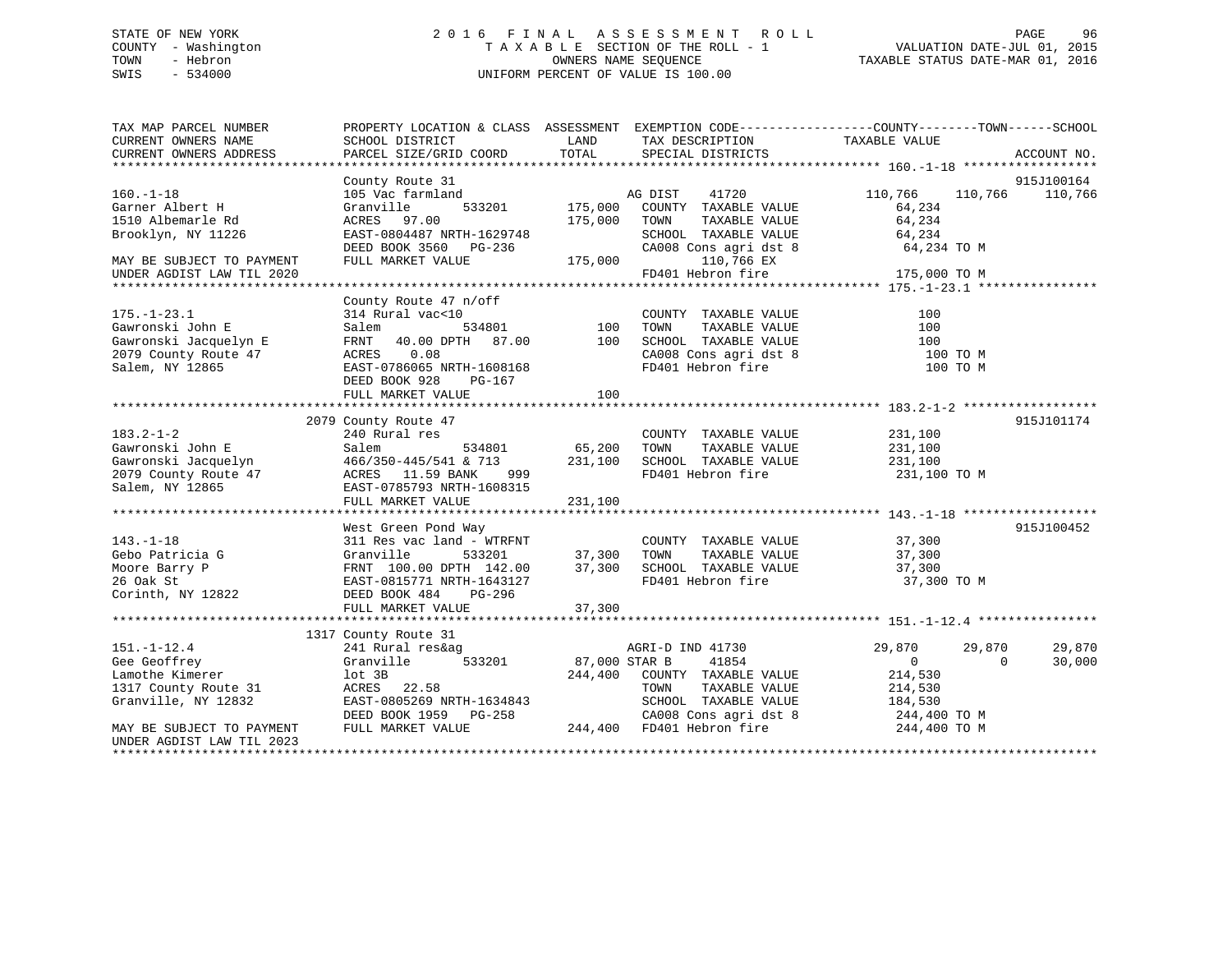# STATE OF NEW YORK 2 0 1 6 F I N A L A S S E S S M E N T R O L L PAGE 97 COUNTY - Washington T A X A B L E SECTION OF THE ROLL - 1 VALUATION DATE-JUL 01, 2015 TOWN - Hebron OWNERS NAME SEQUENCE TAXABLE STATUS DATE-MAR 01, 2016 SWIS - 534000 UNIFORM PERCENT OF VALUE IS 100.00

| TAX MAP PARCEL NUMBER<br>CURRENT OWNERS NAME<br>CURRENT OWNERS ADDRESS<br>*************************     | PROPERTY LOCATION & CLASS ASSESSMENT<br>SCHOOL DISTRICT<br>PARCEL SIZE/GRID COORD<br>*********************                                                        | LAND<br>TOTAL                | EXEMPTION CODE----------------COUNTY-------TOWN------SCHOOL<br>TAX DESCRIPTION<br>SPECIAL DISTRICTS                         | TAXABLE VALUE                                                             |                    | ACCOUNT NO.      |
|---------------------------------------------------------------------------------------------------------|-------------------------------------------------------------------------------------------------------------------------------------------------------------------|------------------------------|-----------------------------------------------------------------------------------------------------------------------------|---------------------------------------------------------------------------|--------------------|------------------|
|                                                                                                         |                                                                                                                                                                   |                              |                                                                                                                             |                                                                           |                    |                  |
| $151. - 1 - 12.6$<br>Gee Geoffrey K<br>LaMothe Kimerer L<br>1317 County Route 31<br>Granville, NY 12832 | County Route 31<br>312 Vac w/imprv<br>Granville<br>533201<br>sub lot 3A<br>ACRES 73.05<br>EAST-0803780 NRTH-1634907                                               | 157,900<br>162,100           | AG DIST<br>41720<br>COUNTY TAXABLE VALUE<br>TOWN<br>TAXABLE VALUE<br>SCHOOL TAXABLE VALUE<br>CA008 Cons agri dst 8          | 70,037<br>92,063<br>92,063<br>92,063<br>92,063 TO M                       | 70,037             | 70,037           |
| MAY BE SUBJECT TO PAYMENT<br>UNDER AGDIST LAW TIL 2020                                                  | DEED BOOK 1959 PG-253<br>FULL MARKET VALUE                                                                                                                        |                              | 70,037 EX<br>162,100 FD401 Hebron fire                                                                                      | 162,100 TO M                                                              |                    |                  |
|                                                                                                         |                                                                                                                                                                   |                              |                                                                                                                             |                                                                           |                    |                  |
| $185. - 1 - 17$<br>George Mark<br>Roy Richard<br>14 Chausse Dr<br>Methuen, MA 01844                     | 27 Center Way<br>260 Seasonal res<br>534801<br>Salem<br>16.78<br>ACRES<br>EAST-0815534 NRTH-1605565<br>DEED BOOK 3342 PG-216<br>FULL MARKET VALUE                 | 59,700<br>81,100<br>81,100   | COUNTY TAXABLE VALUE<br>TAXABLE VALUE<br>TOWN<br>SCHOOL TAXABLE VALUE<br>FD401 Hebron fire                                  | 81,100<br>81,100<br>81,100<br>81,100 TO M                                 |                    | 915J101427       |
|                                                                                                         |                                                                                                                                                                   |                              |                                                                                                                             |                                                                           |                    |                  |
| $178. - 1 - 2.6$<br>Geraghty Thomas G<br>Geraghty Kathleen A<br>451 Tiplady Rd<br>Granville, NY 12832   | 451 Tiplady Rd<br>210 1 Family Res<br>534801<br>Salem<br>$1$ ot $2-1$<br>ACRES<br>5.25<br>EAST-0816977 NRTH-1612150<br>DEED BOOK 2358 PG-325<br>FULL MARKET VALUE | 42,400<br>148,900<br>148,900 | STAR B<br>41854<br>COUNTY TAXABLE VALUE<br>TAXABLE VALUE<br>TOWN<br>SCHOOL TAXABLE VALUE<br>FD401 Hebron fire               | $\overline{0}$<br>148,900<br>148,900<br>118,900<br>148,900 TO M           | $\Omega$           | 30,000           |
|                                                                                                         | Tiplady Rd                                                                                                                                                        |                              |                                                                                                                             |                                                                           |                    |                  |
| $178. - 1 - 2.7$<br>Geraghty Thomas G<br>Geraghty Kathleen A<br>451 Tiplady Rd<br>Granville, NY 12832   | 322 Rural vac>10<br>Salem<br>534801<br>$2 - 2$<br>ACRES 18.23<br>EAST-0817317 NRTH-1612355<br>DEED BOOK 2358 PG-329                                               | 41,800<br>41,800             | COUNTY TAXABLE VALUE<br>TAXABLE VALUE<br>TOWN<br>SCHOOL TAXABLE VALUE<br>FD401 Hebron fire                                  | 41,800<br>41,800<br>41,800<br>41,800 TO M                                 |                    |                  |
|                                                                                                         | FULL MARKET VALUE                                                                                                                                                 | 41,800                       |                                                                                                                             |                                                                           |                    |                  |
|                                                                                                         |                                                                                                                                                                   |                              |                                                                                                                             |                                                                           |                    |                  |
|                                                                                                         | 45 Callaway Rd                                                                                                                                                    |                              |                                                                                                                             |                                                                           |                    | 915J100104       |
| $175. - 1 - 3$<br>Gerber Jeffrey R<br>Woods-Gerber Carisa<br>45 Callaway Rd<br>Argyle, NY 12809         | 241 Rural res&ag<br>534801<br>Salem<br>2169/134 2168/165<br>46.00 BANK<br>999<br>ACRES<br>EAST-0788316 NRTH-1616307<br>DEED BOOK 2169 PG-138                      | 129,200 STAR B<br>280,600    | AG DIST<br>41720<br>41854<br>COUNTY TAXABLE VALUE<br>TAXABLE VALUE<br>TOWN<br>SCHOOL TAXABLE VALUE<br>CA008 Cons agri dst 8 | 58,028<br>$\overline{0}$<br>222,572<br>222,572<br>192,572<br>222,572 TO M | 58,028<br>$\Omega$ | 58,028<br>30,000 |
| MAY BE SUBJECT TO PAYMENT<br>UNDER AGDIST LAW TIL 2020                                                  | FULL MARKET VALUE                                                                                                                                                 | 280,600                      | 58,028 EX<br>FD401 Hebron fire                                                                                              | 280,600 TO M                                                              |                    |                  |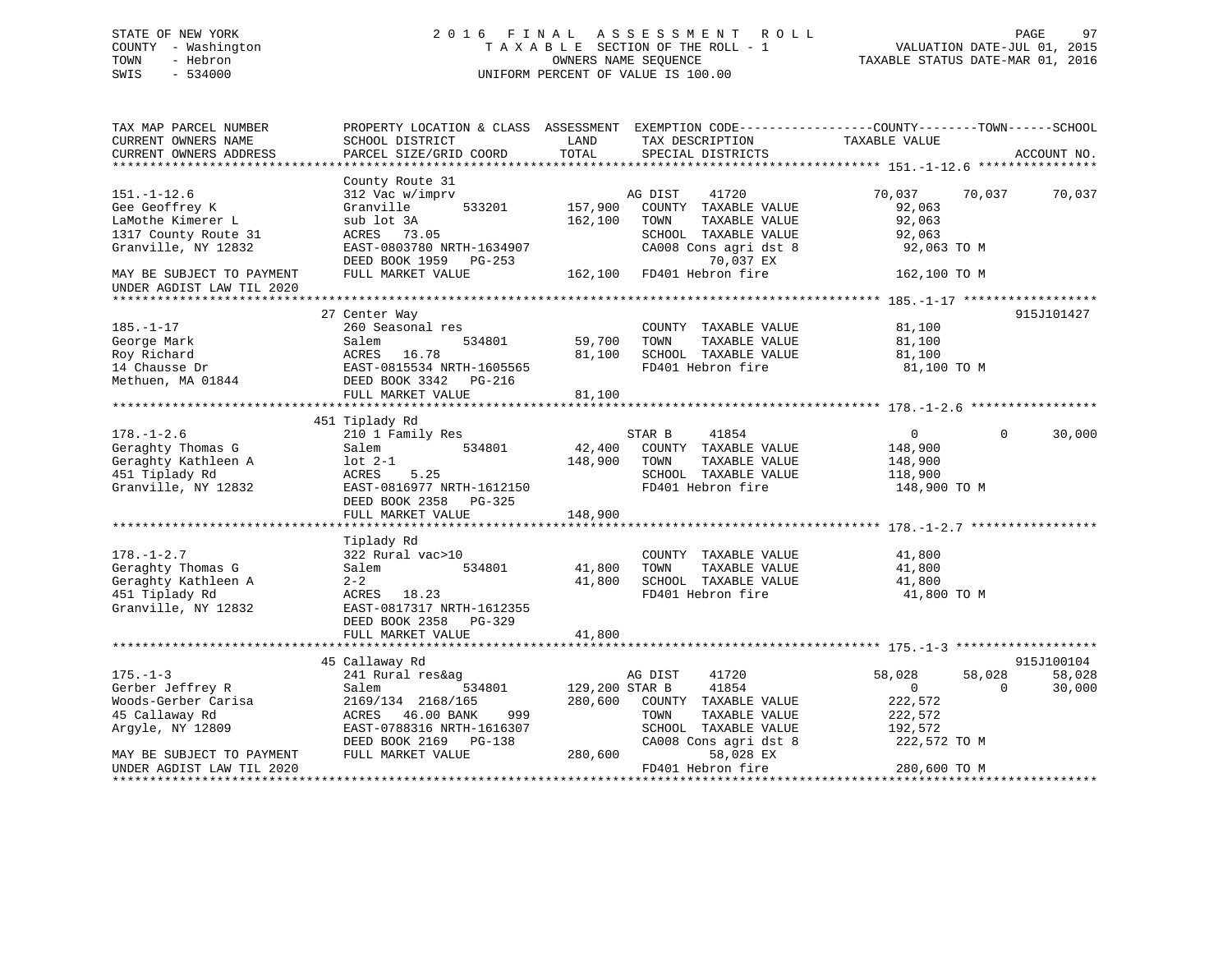# STATE OF NEW YORK 2 0 1 6 F I N A L A S S E S S M E N T R O L L PAGE 98 COUNTY - Washington T A X A B L E SECTION OF THE ROLL - 1 VALUATION DATE-JUL 01, 2015 TOWN - Hebron OWNERS NAME SEQUENCE TAXABLE STATUS DATE-MAR 01, 2016 SWIS - 534000 UNIFORM PERCENT OF VALUE IS 100.00

| TAX MAP PARCEL NUMBER                                  |                                                               |                                             | PROPERTY LOCATION & CLASS ASSESSMENT EXEMPTION CODE---------------COUNTY-------TOWN-----SCHOOL |
|--------------------------------------------------------|---------------------------------------------------------------|---------------------------------------------|------------------------------------------------------------------------------------------------|
| CURRENT OWNERS NAME                                    | SCHOOL DISTRICT                                               | LAND<br>TAX DESCRIPTION                     | TAXABLE VALUE                                                                                  |
| CURRENT OWNERS ADDRESS                                 | PARCEL SIZE/GRID COORD                                        | TOTAL<br>SPECIAL DISTRICTS                  | ACCOUNT NO.                                                                                    |
|                                                        |                                                               |                                             |                                                                                                |
|                                                        | 54 Sutliff Ln                                                 | 38 PCT OF VALUE USED FOR EXEMPTION PURPOSES | 915J100240<br>$\Omega$                                                                         |
| $176. - 1 - 5$<br>Gerber Robert                        | 240 Rural res<br>534801<br>Salem                              | VET COM CT 41131<br>304,000 STAR B<br>41854 | 35,416<br>30,000<br>$\overline{0}$<br>30,000<br>$\Omega$                                       |
| Gerber Barbara                                         |                                                               | 372,800 COUNTY TAXABLE VALUE                | 337,384                                                                                        |
| 54 Sutliff Ln                                          | ACRES 163.70<br>EAST-0796134 NRTH-1614097<br>----- 107 PG-942 | TOWN<br>TAXABLE VALUE                       | 342,800                                                                                        |
| Salem, NY 12865                                        |                                                               | SCHOOL TAXABLE VALUE                        | 342,800                                                                                        |
|                                                        | FULL MARKET VALUE                                             | 372,800 FD401 Hebron fire                   | 372,800 TO M                                                                                   |
|                                                        |                                                               |                                             |                                                                                                |
|                                                        | 38 Shepard Rd                                                 |                                             |                                                                                                |
| $152. - 2 - 17.1$                                      | 280 Res Multiple                                              | STAR B<br>41854                             | $\Omega$<br>$\Omega$<br>30,000                                                                 |
| Germond Daniel L                                       | 533201<br>Granville                                           | 72,000<br>COUNTY TAXABLE VALUE              | 176,500                                                                                        |
| Germond Karen                                          | ACRES 15.00                                                   | 176,500<br>TOWN<br>TAXABLE VALUE            | 176,500                                                                                        |
| 38 Shepard Rd                                          | EAST-0810312 NRTH-1640241                                     | SCHOOL TAXABLE VALUE                        | 146,500                                                                                        |
| Granville, NY 12832                                    | DEED BOOK 875<br>PG-190                                       | CA008 Cons agri dst 8                       | 176,500 TO M                                                                                   |
|                                                        | FULL MARKET VALUE                                             | 176,500 FD401 Hebron fire                   | 176,500 TO M                                                                                   |
| MAY BE SUBJECT TO PAYMENT<br>UNDER AGDIST LAW TIL 2018 |                                                               |                                             |                                                                                                |
|                                                        |                                                               |                                             |                                                                                                |
|                                                        | 36 Clark Way                                                  |                                             | 915J101873                                                                                     |
| $169. - 1 - 18.25$                                     | 260 Seasonal res                                              | COUNTY TAXABLE VALUE                        | 62,400<br>62.4ՈՈ                                                                               |
| Gero Richard Lee Jr                                    | Granville<br>533201                                           | 32,200<br>TAXABLE VALUE<br>TOWN             | 62,400                                                                                         |
| 36 Clark Way                                           | 1.07<br>ACRES                                                 | 62,400 SCHOOL TAXABLE VALUE                 | 62,400                                                                                         |
| Salem, NY 12865                                        | EAST-0815631 NRTH-1623423                                     | FD401 Hebron fire                           | 62,400 TO M                                                                                    |
|                                                        | DEED BOOK 631<br>PG-334                                       |                                             |                                                                                                |
|                                                        | FULL MARKET VALUE                                             | 62,400                                      |                                                                                                |
|                                                        | 508 Middle Rd                                                 |                                             | 915J100471                                                                                     |
| $169. - 1 - 3.1$                                       | 241 Rural res&ag                                              | 41720<br>AG DIST                            | 70,217<br>70,217                                                                               |
| Gette Robert Jr                                        | 534801<br>Salem                                               | 174,500 STAR B<br>41854                     | 70,217<br>$\Omega$<br>30,000<br>$\overline{0}$                                                 |
| Gette Theresa                                          | ACRES 109.00                                                  | 295,800 COUNTY TAXABLE VALUE                | 225,583                                                                                        |
| 508 Middle Rd                                          | EAST-0806653 NRTH-1624126                                     | TOWN<br>TAXABLE VALUE                       | 225,583                                                                                        |
| Salem, NY 12865                                        | DEED BOOK 952<br>PG-117                                       | SCHOOL TAXABLE VALUE                        | 195,583                                                                                        |
|                                                        | FULL MARKET VALUE                                             | 295,800 CA008 Cons agri dst 8               | 225,583 TO M                                                                                   |
| MAY BE SUBJECT TO PAYMENT                              |                                                               | 70,217 EX                                   |                                                                                                |
| UNDER AGDIST LAW TIL 2020                              |                                                               | FD401 Hebron fire                           | 295,800 TO M                                                                                   |
|                                                        |                                                               |                                             |                                                                                                |
|                                                        | Middle Rd/e Off                                               |                                             | 915J100362                                                                                     |
| $169. -1 - 5$                                          | 322 Rural vac>10                                              | COUNTY TAXABLE VALUE                        | 29,700                                                                                         |
| Gette Robert Jr                                        | 534801<br>Salem                                               | 29,700<br>TAXABLE VALUE<br>TOWN             | 29,700                                                                                         |
| Gette Theresa A                                        | 39.60<br>ACRES                                                | 29,700<br>SCHOOL TAXABLE VALUE              | 29,700                                                                                         |
| 508 Middle Rd                                          | EAST-0808323 NRTH-1624193                                     | FD401 Hebron fire                           | 29,700 TO M                                                                                    |
| Salem, NY 12865                                        | DEED BOOK 2669 PG-159                                         |                                             |                                                                                                |
|                                                        | FULL MARKET VALUE                                             | 29,700                                      |                                                                                                |
|                                                        |                                                               |                                             |                                                                                                |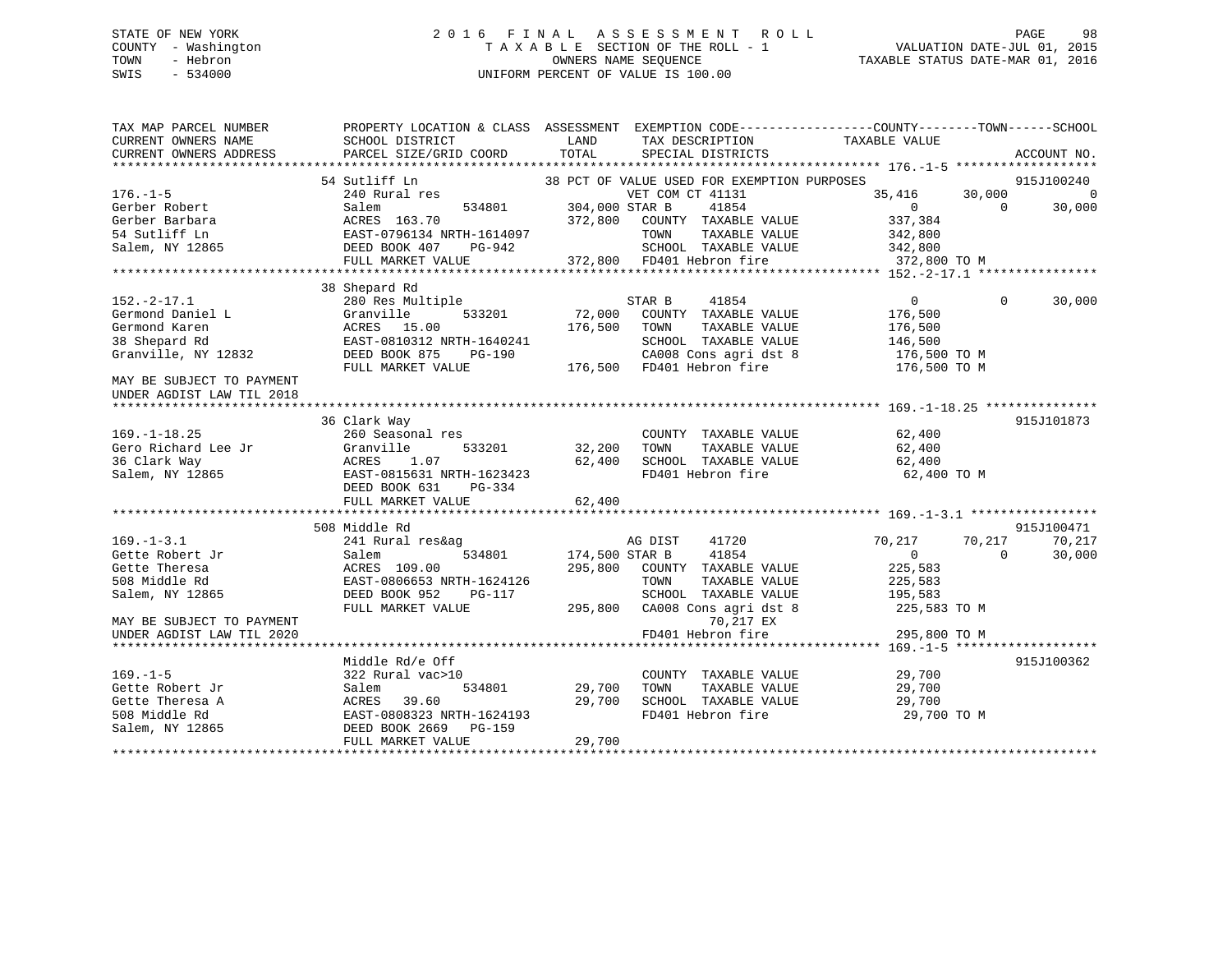# STATE OF NEW YORK 2 0 1 6 F I N A L A S S E S S M E N T R O L L PAGE 99 COUNTY - Washington T A X A B L E SECTION OF THE ROLL - 1 VALUATION DATE-JUL 01, 2015 TOWN - Hebron OWNERS NAME SEQUENCE TAXABLE STATUS DATE-MAR 01, 2016 SWIS - 534000 UNIFORM PERCENT OF VALUE IS 100.00

| TAX MAP PARCEL NUMBER<br>CURRENT OWNERS NAME                                                                                | PROPERTY LOCATION & CLASS ASSESSMENT EXEMPTION CODE----------------COUNTY-------TOWN------SCHOOL<br>SCHOOL DISTRICT<br>PARCEL SIZE/GRID COORD           | LAND<br>TOTAL           | SPECIAL DISTRICTS                                                                                   |               | TAX DESCRIPTION TAXABLE VALUE                                                                                        |          |                      |
|-----------------------------------------------------------------------------------------------------------------------------|---------------------------------------------------------------------------------------------------------------------------------------------------------|-------------------------|-----------------------------------------------------------------------------------------------------|---------------|----------------------------------------------------------------------------------------------------------------------|----------|----------------------|
| $168. - 1 - 4.5$<br>Getty Brian<br>Getty Winifred M<br>870 County Route 31 EAST-0800183 NRTH-1625629<br>Granville, NY 12832 | 870 County Route 31<br>210 1 Family Res<br>Hartford<br>ACRES<br>1.17                                                                                    | 193,700                 | STAR B<br>41854<br>533801 38,300 COUNTY TAXABLE VALUE<br>TOWN                                       | TAXABLE VALUE | $\overline{0}$<br>193,700<br>193,700<br>SCHOOL TAXABLE VALUE 163,700                                                 | $\Omega$ | 30,000               |
|                                                                                                                             | DEED BOOK 682<br>FULL MARKET VALUE                                                                                                                      |                         |                                                                                                     |               | CA008 Cons agri dst 8 193,700 TO M<br>193,700 TO M                                                                   |          |                      |
| $176. - 1 - 2$<br>Getty David<br>Getty Susan                                                                                | 480 County Route 31<br>Salem<br>ACRES 4.00 BANK 999 133,300 TOWN<br>$PG-335$<br>FULL MARKET VALUE                                                       | 133,300                 | 534801 47,300 COUNTY TAXABLE VALUE                                                                  |               | $\overline{0}$<br>133,300<br>TAXABLE VALUE 133,300<br>SCHOOL TAXABLE VALUE 103,300<br>FD401 Hebron fire 133,300 TO M | $\Omega$ | 915J100533<br>30,000 |
| $176. - 1 - 2.1$<br>Getty David<br>Getty Susan<br>480 County Route 31<br>Salem, NY 12865                                    | County Route 31<br>314 Rural vac<10<br>Salem<br>8.0 Ad<br>8.00<br>ACRES<br>EAST-0795327 NRTH-1617799<br>DEED BOOK 863<br>PG-338<br>FULL MARKET VALUE    | 38,000<br>38,000        |                                                                                                     | TAXABLE VALUE | COUNTY TAXABLE VALUE 38,000<br>38,000<br>SCHOOL TAXABLE VALUE 38,000<br>FD401 Hebron fire 38,000 TO M                |          |                      |
| $178. - 1 - 16.1$<br>Getty Jeffrey<br>407 N Virginia Ave<br>Columbia, NC 27925                                              | Tiplady Rd<br>314 Rural vac<10<br>534801<br>Salem<br>FRNT 117.00 DPTH 210.00<br>EAST-0815728 NRTH-1611935<br>DEED BOOK 2470 PG-176<br>FULL MARKET VALUE | 5,900<br>5,900<br>5,900 | COUNTY TAXABLE VALUE<br>TOWN        TAXABLE  VALUE<br>SCHOOL    TAXABLE  VALUE<br>FD401 Hebron fire |               | 5,900<br>5,900<br>5,900<br>5,900 TO M                                                                                |          |                      |
|                                                                                                                             | 818 County Route 31                                                                                                                                     |                         |                                                                                                     |               |                                                                                                                      |          |                      |
| $168. - 1 - 4.6$<br>Getty Kevin D<br>818 County Route 31<br>Granville, NY 12832                                             | 210 1 Family Res<br>533801<br>Hartford<br>2.55<br>ACRES<br>AURES 2.55<br>EAST-0799274 NRTH-1624674<br>TIP BOOK 758 PG-134                               | 181,100 TOWN            | STAR B<br>41854<br>41,300 COUNTY TAXABLE VALUE                                                      | TAXABLE VALUE | $\overline{0}$<br>181,100<br>181,100<br>SCHOOL TAXABLE VALUE 151,100<br>CA008 Cons agri dst 8 $181,100$ TO M         | $\Omega$ | 30,000               |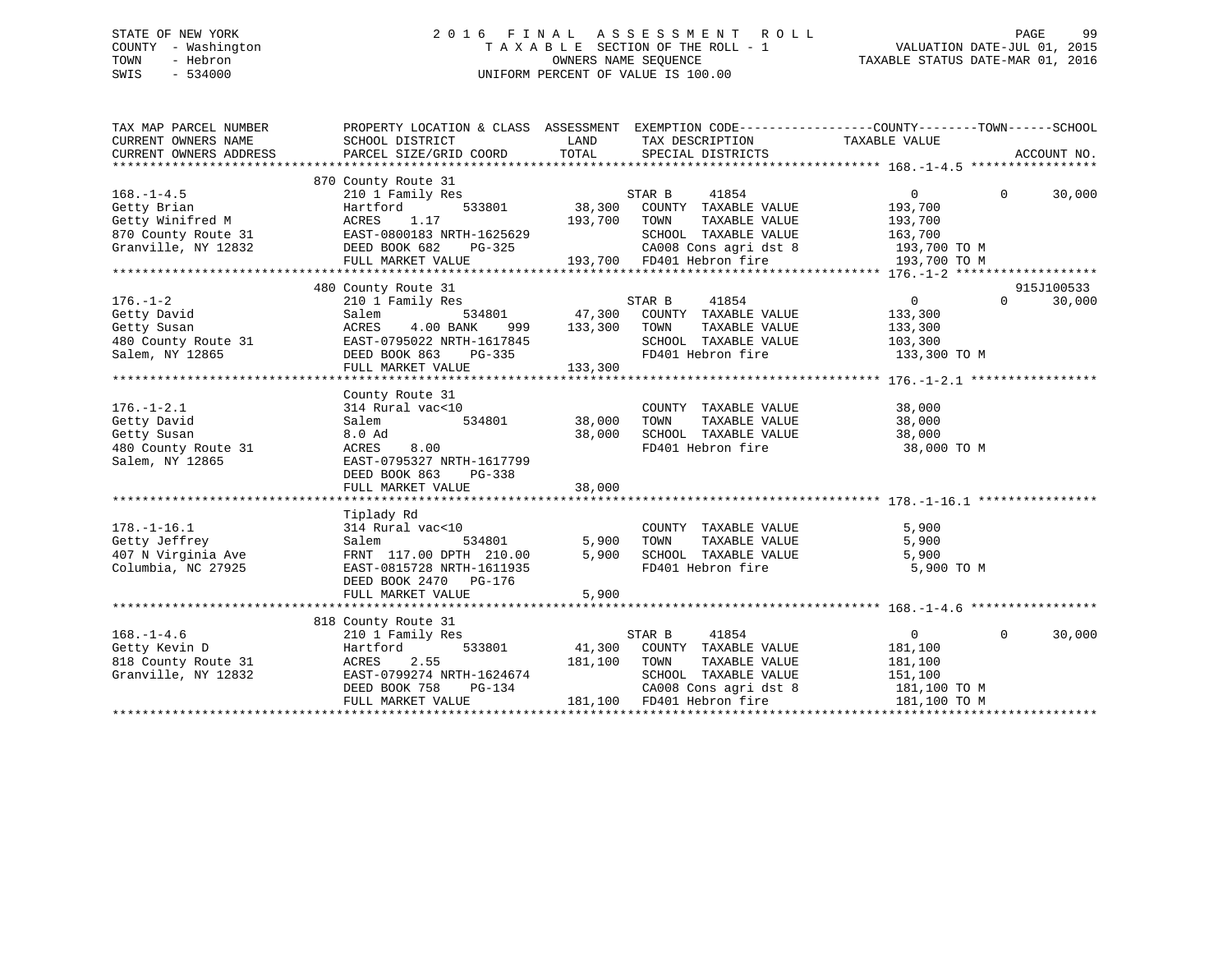# STATE OF NEW YORK 2 0 1 6 F I N A L A S S E S S M E N T R O L L PAGE 100 COUNTY - Washington T A X A B L E SECTION OF THE ROLL - 1 VALUATION DATE-JUL 01, 2015 TOWN - Hebron OWNERS NAME SEQUENCE TAXABLE STATUS DATE-MAR 01, 2016 SWIS - 534000 UNIFORM PERCENT OF VALUE IS 100.00

| TAX MAP PARCEL NUMBER<br>CURRENT OWNERS NAME<br>CURRENT OWNERS ADDRESS | PROPERTY LOCATION & CLASS ASSESSMENT<br>SCHOOL DISTRICT<br>PARCEL SIZE/GRID COORD | LAND<br>TOTAL  | EXEMPTION CODE-----------------COUNTY-------TOWN------SCHOOL<br>TAX DESCRIPTION TAXABLE VALUE<br>SPECIAL DISTRICTS |                  |          | ACCOUNT NO. |
|------------------------------------------------------------------------|-----------------------------------------------------------------------------------|----------------|--------------------------------------------------------------------------------------------------------------------|------------------|----------|-------------|
|                                                                        | 609 County Route 31                                                               |                |                                                                                                                    |                  |          |             |
| $168. - 1 - 18.9$                                                      | 210 1 Family Res                                                                  |                | STAR B<br>41854                                                                                                    | $\Omega$         | $\Omega$ | 30,000      |
| Getty Kyle                                                             | 533801<br>Hartford                                                                | 38,000         | COUNTY TAXABLE VALUE                                                                                               | 79,000           |          |             |
| Getty Janis                                                            | 1.00<br>ACRES                                                                     | 79,000         | TAXABLE VALUE<br>TOWN                                                                                              | 79,000           |          |             |
| 609 County Route 31                                                    | EAST-0796628 NRTH-1620773                                                         |                | SCHOOL TAXABLE VALUE                                                                                               | 49,000           |          |             |
| Salem, NY 12865                                                        | DEED BOOK 758<br>PG-249                                                           |                | CA008 Cons agri dst 8<br>FD401 Hebron fire                                                                         | 79,000 TO M      |          |             |
|                                                                        | FULL MARKET VALUE                                                                 |                | 79,000 FD401 Hebron fire                                                                                           | 79,000 TO M      |          |             |
|                                                                        |                                                                                   |                |                                                                                                                    |                  |          |             |
|                                                                        | 618 County Route 31                                                               |                |                                                                                                                    |                  |          | 915J101768  |
| $168. - 1 - 18.2$                                                      | 270 Mfg housing                                                                   |                | 41854<br>STAR B                                                                                                    | $\overline{0}$   | $\Omega$ | 30,000      |
| Getty Kyle E                                                           | 533801<br>Hartford                                                                | 54,300         | COUNTY TAXABLE VALUE                                                                                               | 83,600           |          |             |
| Getty Matthew K                                                        | ACRES<br>9.33                                                                     | 83,600         | TOWN<br>TAXABLE VALUE                                                                                              | 83,600           |          |             |
| 618 County Route 31                                                    | EAST-0797077 NRTH-1620669                                                         |                | SCHOOL TAXABLE VALUE                                                                                               |                  |          |             |
| Salem, NY 12865                                                        | DEED BOOK 2753 PG-23                                                              |                | SCHOOL TAXABLE VALUE 53,600<br>CA008 Cons agri dst 8 33,600 TO M<br>83,600 FD401 Hebron fire 33,600 TO M           |                  |          |             |
|                                                                        | FULL MARKET VALUE                                                                 |                |                                                                                                                    |                  |          |             |
|                                                                        |                                                                                   |                |                                                                                                                    |                  |          |             |
| $177. - 1 - 28.5$                                                      | Tiplady Rd<br>322 Rural vac>10                                                    |                |                                                                                                                    | 44,700           |          |             |
|                                                                        |                                                                                   | 534801 44,700  | COUNTY TAXABLE VALUE<br>TOWN                                                                                       |                  |          |             |
| Getty Kyle E<br>609 County Route 31                                    | Salem<br>ACRES 23.84                                                              | 44,700         | TAXABLE VALUE<br>SCHOOL TAXABLE VALUE                                                                              | 44,700<br>44,700 |          |             |
| Salem, NY 12865                                                        | EAST-0811432 NRTH-1611822                                                         |                | SCHOOL TAXABLE VALUE 44,700<br>CA008 Cons agri dst 8 44,700 TO M                                                   |                  |          |             |
|                                                                        | DEED BOOK 3499 PG-180                                                             |                | FD401 Hebron fire                                                                                                  | 44,700 TO M      |          |             |
|                                                                        | FULL MARKET VALUE                                                                 | 44,700         |                                                                                                                    |                  |          |             |
|                                                                        |                                                                                   |                |                                                                                                                    |                  |          |             |
|                                                                        | 361 Indian Head Way                                                               |                |                                                                                                                    |                  |          | 915J101676  |
| $170. - 1 - 13.18$                                                     | 210 1 Family Res                                                                  |                | STAR B<br>41854                                                                                                    | $\overline{0}$   | $\Omega$ | 30,000      |
| Getty Paul J                                                           | Granville<br>533201                                                               | 39,500         | COUNTY TAXABLE VALUE                                                                                               | 171,500          |          |             |
| 361 Indian Head Way                                                    | 4.00 BANK<br>ACRES<br>26                                                          | 171,500        | TAXABLE VALUE<br>TOWN                                                                                              | 171,500          |          |             |
| Salem, NY 12865                                                        | EAST-0817164 NRTH-1618882                                                         |                | SCHOOL TAXABLE VALUE                                                                                               | 141,500          |          |             |
|                                                                        | DEED BOOK 821<br>PG-95                                                            |                | FD401 Hebron fire                                                                                                  | 171,500 TO M     |          |             |
|                                                                        | FULL MARKET VALUE                                                                 | 171,500        |                                                                                                                    |                  |          |             |
|                                                                        |                                                                                   |                |                                                                                                                    |                  |          |             |
|                                                                        | 523 County Route 31                                                               |                |                                                                                                                    |                  |          |             |
| $168. - 1 - 15.1$                                                      | 210 1 Family Res                                                                  |                | AG DIST<br>41720                                                                                                   | 5,824            | 5,824    | 5,824       |
| Getty Ralph LE                                                         | 534801<br>Salem                                                                   | 52,000 STAR EN | 41834                                                                                                              | $\overline{0}$   | $\Omega$ | 65,300      |
| Getty Jean LE                                                          | 5.00<br>ACRES                                                                     | 96,800         | COUNTY TAXABLE VALUE                                                                                               | 90,976           |          |             |
| 523 County Route 31                                                    | EAST-0795097 NRTH-1619027                                                         |                | TOWN<br>TAXABLE VALUE                                                                                              | 90,976           |          |             |
| Salem, NY 12865                                                        | DEED BOOK 2473 PG-274                                                             |                | SCHOOL<br>TAXABLE VALUE                                                                                            | 25,676           |          |             |
|                                                                        | FULL MARKET VALUE                                                                 | 96,800         | CA008 Cons agri dst 8                                                                                              | 90,976 TO M      |          |             |
| MAY BE SUBJECT TO PAYMENT                                              |                                                                                   |                | 5,824 EX                                                                                                           |                  |          |             |
| UNDER AGDIST LAW TIL 2020                                              |                                                                                   |                | FD401 Hebron fire                                                                                                  | 96,800 TO M      |          |             |
|                                                                        |                                                                                   |                |                                                                                                                    |                  |          |             |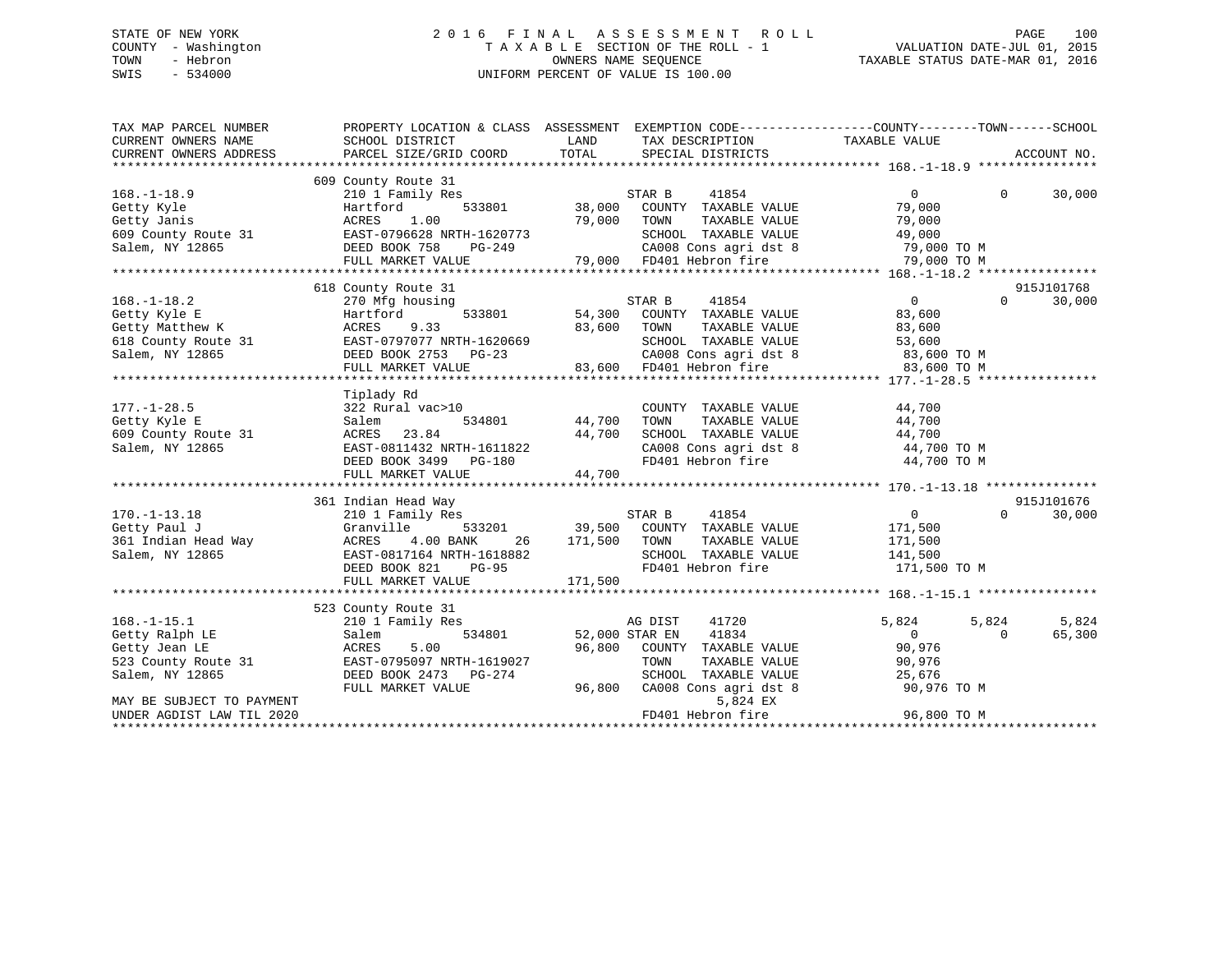| STATE OF NEW YORK   | 2016 FINAL ASSESSMENT ROLL         | 101<br>PAGE                      |
|---------------------|------------------------------------|----------------------------------|
| COUNTY - Washington | TAXABLE SECTION OF THE ROLL - 1    | VALUATION DATE-JUL 01, 2015      |
| TOWN<br>- Hebron    | OWNERS NAME SEOUENCE               | TAXABLE STATUS DATE-MAR 01, 2016 |
| SWIS<br>$-534000$   | UNIFORM PERCENT OF VALUE IS 100.00 |                                  |

| TAX MAP PARCEL NUMBER                                  |                                                                           | PROPERTY LOCATION & CLASS ASSESSMENT EXEMPTION CODE----------------COUNTY-------TOWN------SCHOOL                                                                                                                                       |                                         |
|--------------------------------------------------------|---------------------------------------------------------------------------|----------------------------------------------------------------------------------------------------------------------------------------------------------------------------------------------------------------------------------------|-----------------------------------------|
| CURRENT OWNERS NAME                                    | SCHOOL DISTRICT                                                           | LAND<br>TAX DESCRIPTION                                                                                                                                                                                                                | TAXABLE VALUE                           |
| CURRENT OWNERS ADDRESS                                 | PARCEL SIZE/GRID COORD                                                    | TOTAL<br>SPECIAL DISTRICTS                                                                                                                                                                                                             | ACCOUNT NO.                             |
|                                                        | 595 County Route 31                                                       |                                                                                                                                                                                                                                        | 915J100245                              |
| $168. - 1 - 15$                                        |                                                                           | County Route 31<br>112 Dairy farm 634801 MG BUILD 41700<br>Salem 534801 212,400 AG DIST 41720                                                                                                                                          | 61,600 61,600<br>61,600                 |
| Getty Robert J                                         |                                                                           |                                                                                                                                                                                                                                        |                                         |
| 595 County Route 31                                    |                                                                           | 41854<br>412,800 STAR B                                                                                                                                                                                                                | $130,520$ $130,520$ $130,520$ $130,520$ |
| Salem, NY 12865-9621                                   | 1992-6300<br>ACRES 97.80                                                  | COUNTY TAXABLE VALUE                                                                                                                                                                                                                   | 220,680                                 |
|                                                        | EAST-0794357 NRTH-1619141                                                 | TAXABLE VALUE<br>TOWN                                                                                                                                                                                                                  | 220,680                                 |
| MAY BE SUBJECT TO PAYMENT                              | DEED BOOK 2486 PG-46                                                      | SCHOOL TAXABLE VALUE 190,680                                                                                                                                                                                                           |                                         |
| UNDER AGDIST LAW TIL 2020                              | FULL MARKET VALUE                                                         | 412,800 CA008 Cons agri dst 8 282,280 TO M                                                                                                                                                                                             |                                         |
|                                                        |                                                                           | 130,520 EX                                                                                                                                                                                                                             |                                         |
|                                                        |                                                                           | FD401 Hebron fire                                                                                                                                                                                                                      | 412,800 TO M                            |
|                                                        |                                                                           |                                                                                                                                                                                                                                        |                                         |
|                                                        | 45 Webber Ln                                                              |                                                                                                                                                                                                                                        | 915J101086                              |
| $168. - 1 - 4.3$                                       | 210 1 Family Res                                                          | COUNTY TAXABLE VALUE 70,200                                                                                                                                                                                                            |                                         |
|                                                        |                                                                           | 168.-1-4.3<br>Getty Terry Hartford 533801 37,700 TOWN TAXABLE VALUE<br>Getty Gail FRNT 200.00 DPTH 200.00 70,200 SCHOOL TAXABLE VALUE<br>908 County Route 31 EAST-0799396 NRTH-1623140 CA008 Cons agridst 8<br>Granville, NY 12832 DEE | 70,200                                  |
|                                                        |                                                                           | SCHOOL TAXABLE VALUE<br>CA008 Cons agri dst 8                                                                                                                                                                                          | 70,200                                  |
|                                                        |                                                                           |                                                                                                                                                                                                                                        | $70,200$ TO M<br>$70,200$ TO M          |
|                                                        |                                                                           | 70, 200<br>FD401 Hebron fire 70,200 TO M                                                                                                                                                                                               |                                         |
|                                                        | FULL MARKET VALUE                                                         |                                                                                                                                                                                                                                        |                                         |
|                                                        |                                                                           |                                                                                                                                                                                                                                        |                                         |
| $168. - 1 - 4.4$                                       | 908 County Route 31<br>210 1 Family Res                                   | STAR B<br>41854                                                                                                                                                                                                                        | $\sim$ 0<br>$\Omega$<br>30,000          |
|                                                        |                                                                           |                                                                                                                                                                                                                                        |                                         |
| Getty Terry<br>908 County Route 31                     |                                                                           | Granville 533201 38,200 COUNTY TAXABLE VALUE<br>FRNT 198.00 DPTH 239.00 132,300 TOWN TAXABLE VALUE                                                                                                                                     | 132,300<br>132,300                      |
| Granville, NY 12832                                    | EAST-0801281 NRTH-1626036                                                 |                                                                                                                                                                                                                                        |                                         |
|                                                        | DEED BOOK 671 PG-166                                                      |                                                                                                                                                                                                                                        |                                         |
|                                                        | FULL MARKET VALUE                                                         | -1626036 SCHOOL TAXABLE VALUE 102,300<br>PG-166 CA008 Cons agri dst 8 132,300 TO M<br>132,300 FD401 Hebron fire 132,300 TO M                                                                                                           |                                         |
|                                                        |                                                                           |                                                                                                                                                                                                                                        |                                         |
|                                                        | 361 Indian Head Way                                                       |                                                                                                                                                                                                                                        | 915J101567                              |
| $170. - 1 - 12.1$                                      | 210 1 Family Res                                                          |                                                                                                                                                                                                                                        |                                         |
| Getty Tonya M                                          | Salem                                                                     | COUNTY TAXABLE VALUE 163,500<br>TOWN TAXABLE VALUE 163,500<br>, count<br>50,100 TOWN                                                                                                                                                   |                                         |
|                                                        |                                                                           | SCHOOL TAXABLE VALUE 163,500                                                                                                                                                                                                           |                                         |
| 322 Indian Head Way<br>Salem, NY 12865                 |                                                                           | CA008 Cons agri dst 8 163,500 TO M<br>FD401 Hebron fire 163,500 TO M                                                                                                                                                                   |                                         |
|                                                        | ACRES 24.10 163,500<br>EAST-0817622 NRTH-1618706<br>DEED BOOK 3311 PG-172 |                                                                                                                                                                                                                                        |                                         |
|                                                        | FULL MARKET VALUE                                                         | 163,500                                                                                                                                                                                                                                |                                         |
|                                                        |                                                                           |                                                                                                                                                                                                                                        |                                         |
|                                                        | Darfler Rd                                                                |                                                                                                                                                                                                                                        | 915J100178                              |
| $159. - 1 - 24$                                        | 105 Vac farmland                                                          | AG DIST<br>41720                                                                                                                                                                                                                       | 86,484<br>86,484<br>86,484              |
| Gettyvue Farm LLC                                      | Hartford                                                                  | 533801 105,600<br>COUNTY TAXABLE VALUE                                                                                                                                                                                                 | 19,116                                  |
| 898 County Route 31                                    | ACRES 68.50                                                               | 105,600<br>TOWN<br>TAXABLE VALUE<br>SCHOOL TAXABLE VALUE 19,116                                                                                                                                                                        | 19,116                                  |
| Granville, NY 12832                                    | EAST-0798317 NRTH-1628829<br>DEED BOOK 901<br>PG-139                      | CA008 Cons agri dst 8 19,116 TO M                                                                                                                                                                                                      |                                         |
|                                                        |                                                                           |                                                                                                                                                                                                                                        |                                         |
|                                                        |                                                                           |                                                                                                                                                                                                                                        |                                         |
| MAY BE SUBJECT TO PAYMENT<br>UNDER AGDIST LAW TIL 2020 | FULL MARKET VALUE                                                         | 86,484 EX<br>FD401 Hebron fire                                                                                                                                                                                                         | 105,600 TO M                            |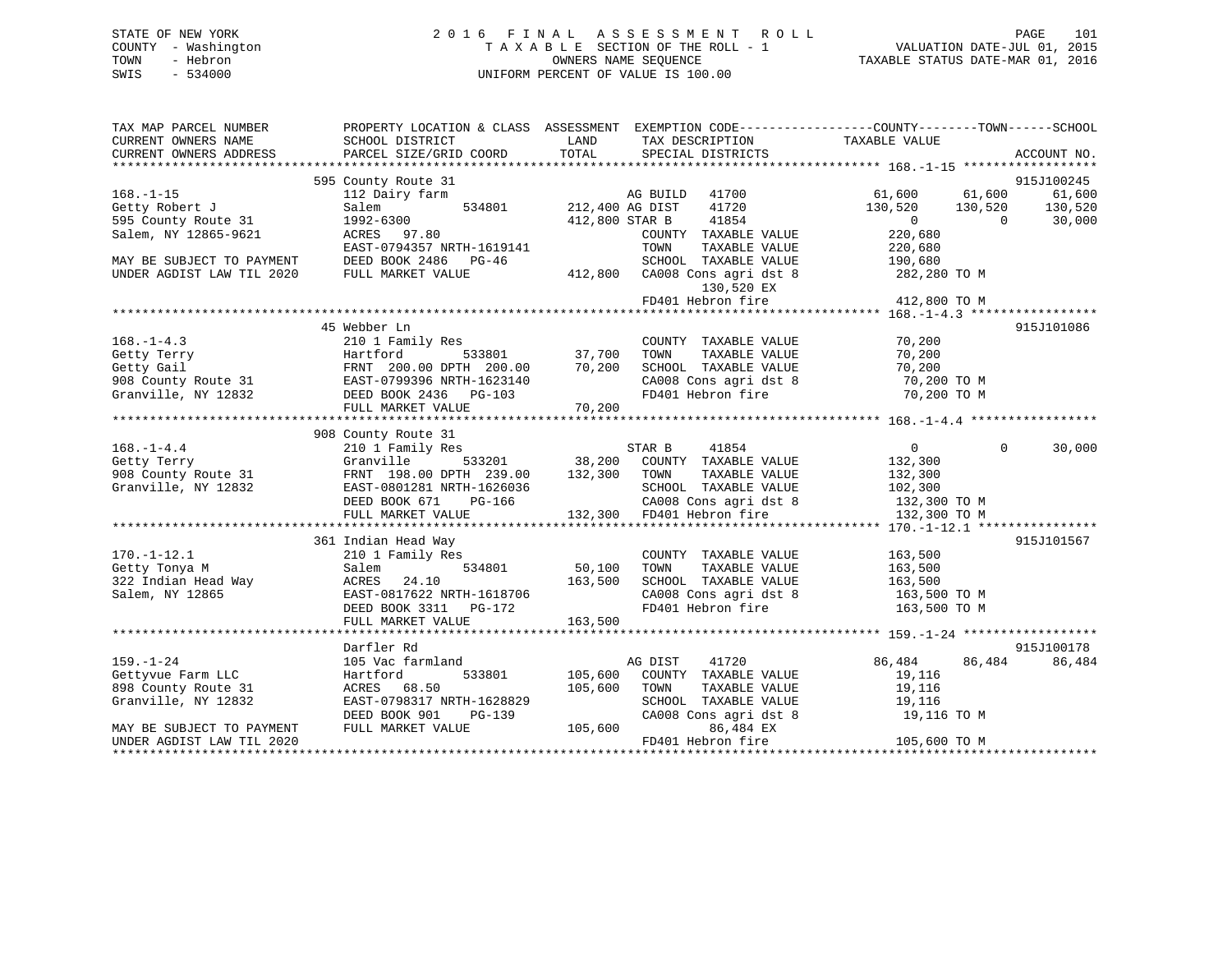# STATE OF NEW YORK 2 0 1 6 F I N A L A S S E S S M E N T R O L L PAGE 102 COUNTY - Washington T A X A B L E SECTION OF THE ROLL - 1 VALUATION DATE-JUL 01, 2015 TOWN - Hebron OWNERS NAME SEQUENCE TAXABLE STATUS DATE-MAR 01, 2016 SWIS - 534000 UNIFORM PERCENT OF VALUE IS 100.00

| TAX MAP PARCEL NUMBER<br>CURRENT OWNERS NAME<br>CURRENT OWNERS ADDRESS                  | PROPERTY LOCATION & CLASS ASSESSMENT EXEMPTION CODE---------------COUNTY-------TOWN-----SCHOOL                                                                                                                                    |                |                                    |                                                                                        |            |
|-----------------------------------------------------------------------------------------|-----------------------------------------------------------------------------------------------------------------------------------------------------------------------------------------------------------------------------------|----------------|------------------------------------|----------------------------------------------------------------------------------------|------------|
|                                                                                         | 880 County Route 31                                                                                                                                                                                                               |                |                                    |                                                                                        | 915J100247 |
| $168. - 1 - 4.1$                                                                        | 112 Dairy farm<br>Hartford 533801 138,200 COUNTY TAXABLE VALUE                                                                                                                                                                    |                |                                    | 79,767 79,767                                                                          | 79,767     |
| Gettyvue Farm LLC                                                                       |                                                                                                                                                                                                                                   |                |                                    | 395,233                                                                                |            |
| 898 County Route 31                                                                     | 1993-250600                                                                                                                                                                                                                       | $475,000$ TOWN |                                    | TAXABLE VALUE 395,233                                                                  |            |
|                                                                                         | ACRES 62.10                                                                                                                                                                                                                       |                |                                    |                                                                                        |            |
|                                                                                         |                                                                                                                                                                                                                                   |                |                                    |                                                                                        |            |
|                                                                                         |                                                                                                                                                                                                                                   |                |                                    |                                                                                        |            |
|                                                                                         |                                                                                                                                                                                                                                   |                |                                    |                                                                                        |            |
|                                                                                         |                                                                                                                                                                                                                                   |                |                                    |                                                                                        |            |
| $168. - 1 - 4.2$                                                                        | 898 County Route 31 29 PCT OF VALUE USED FOR EXEMPTION PURPOSES 915J100248<br>112 Dairy farm and BUILD 41700 53,580 53,580 53,580 53,580 53,580 53,580 53,580 53,580 67 AM AG BUILD 41720 136,499 136,499 136,499 136,499 136,499 |                |                                    |                                                                                        |            |
| Gettyvue Farm LLC                                                                       |                                                                                                                                                                                                                                   |                |                                    |                                                                                        |            |
|                                                                                         | ACRES 88.90                                                                                                                                                                                                                       |                |                                    |                                                                                        |            |
|                                                                                         |                                                                                                                                                                                                                                   |                |                                    | 617,100 AGED-ALL 41800 89,480 89,480 89,480 89,480<br>1625071 5TAR EN 41834 0 0 65,300 |            |
| Getty Carolyn R LE<br>898 County Route 31<br>Granville, NY 12832<br>Granville, NY 12832 | $\begin{array}{lllllll} \texttt{EAST-0801390 NRTH-1625071} & \texttt{STR EN} & 41834 \\ \texttt{DEED BOOK 2029} & \texttt{PG-250} & \texttt{COUNTY TAXABLE VALUE} \end{array}$                                                    |                |                                    | 337,541                                                                                |            |
|                                                                                         | FULL MARKET VALUE                                                                                                                                                                                                                 | 617,100 TOWN   |                                    | TAXABLE VALUE 337,541                                                                  |            |
| MAY BE SUBJECT TO PAYMENT                                                               |                                                                                                                                                                                                                                   |                |                                    | SCHOOL TAXABLE VALUE 272,241                                                           |            |
| UNDER AGDIST LAW TIL 2020                                                               |                                                                                                                                                                                                                                   |                |                                    | CA008 Cons agri dst 8 480,601 TO M                                                     |            |
|                                                                                         |                                                                                                                                                                                                                                   |                | 136,499 EX                         |                                                                                        |            |
|                                                                                         |                                                                                                                                                                                                                                   |                |                                    | FD401 Hebron fire 617,100 TO M                                                         |            |
|                                                                                         |                                                                                                                                                                                                                                   |                |                                    |                                                                                        |            |
|                                                                                         | County Route 31/W Off                                                                                                                                                                                                             |                |                                    |                                                                                        | 915J100249 |
| $168. - 1 - 16$                                                                         | xoute 51/w of<br>farmland 534801 M AG DIST 41720<br>534801 91,100 COUNTY TAXABLE VALUE<br>105 Vac farmland                                                                                                                        |                |                                    | 43, 775 43, 775                                                                        | 43,775     |
| Gettyvue Farm LLC                                                                       | Salem                                                                                                                                                                                                                             |                |                                    | 47,325                                                                                 |            |
| 898 County Route 31                                                                     | ACRES 121.50<br>EAST-0794284 NRTH-1620977 91,100 TOWN TAXABLE VALUE<br>DEED BOOK 2029 PG-250 21,100 CA008 Cons agri dst 8 47,325<br>FULL MARKET VALUE 91,100 43,775 EX<br>PD401 Hebron fire 91.100 TO M                           |                |                                    |                                                                                        |            |
| Granville, NY 12832                                                                     |                                                                                                                                                                                                                                   |                |                                    |                                                                                        |            |
|                                                                                         |                                                                                                                                                                                                                                   |                |                                    |                                                                                        |            |
| MAY BE SUBJECT TO PAYMENT                                                               |                                                                                                                                                                                                                                   |                |                                    |                                                                                        |            |
| UNDER AGDIST LAW TIL 2020                                                               |                                                                                                                                                                                                                                   |                | FD401 Hebron fire                  | 91,100 TO M                                                                            |            |
|                                                                                         |                                                                                                                                                                                                                                   |                |                                    |                                                                                        |            |
|                                                                                         | County Route 31                                                                                                                                                                                                                   |                |                                    |                                                                                        | 915J101327 |
| $168. - 1 - 16.1$                                                                       | 314 Rural vac<10                                                                                                                                                                                                                  | AG DIST        | 41720                              | 28,440 28,440                                                                          | 28,440     |
| Gettyvue Farm LLC                                                                       | Salem                                                                                                                                                                                                                             |                | 534801 30,600 COUNTY TAXABLE VALUE | 2,160                                                                                  |            |
| 898 County Route 31                                                                     | ACRES 4.70<br>$30,600$ TOWN<br>RTH-1619961 SCHOOL                                                                                                                                                                                 |                |                                    |                                                                                        |            |
| Granville, NY 12832                                                                     | EAST-0796441 NRTH-1619961                                                                                                                                                                                                         |                |                                    |                                                                                        |            |
|                                                                                         |                                                                                                                                                                                                                                   |                |                                    | TOWN TAXABLE VALUE<br>SCHOOL TAXABLE VALUE 2,160<br>CA008 Cons agri dst 8 2,160 TO M   |            |
| MAY BE SUBJECT TO PAYMENT                                                               | DEED BOOK 2029 PG-250 CAO<br>FULL MARKET VALUE 30,600                                                                                                                                                                             |                | 28,440 EX                          |                                                                                        |            |
| UNDER AGDIST LAW TIL 2020                                                               |                                                                                                                                                                                                                                   |                | FD401 Hebron fire                  | 30,600 TO M                                                                            |            |
|                                                                                         |                                                                                                                                                                                                                                   |                |                                    |                                                                                        |            |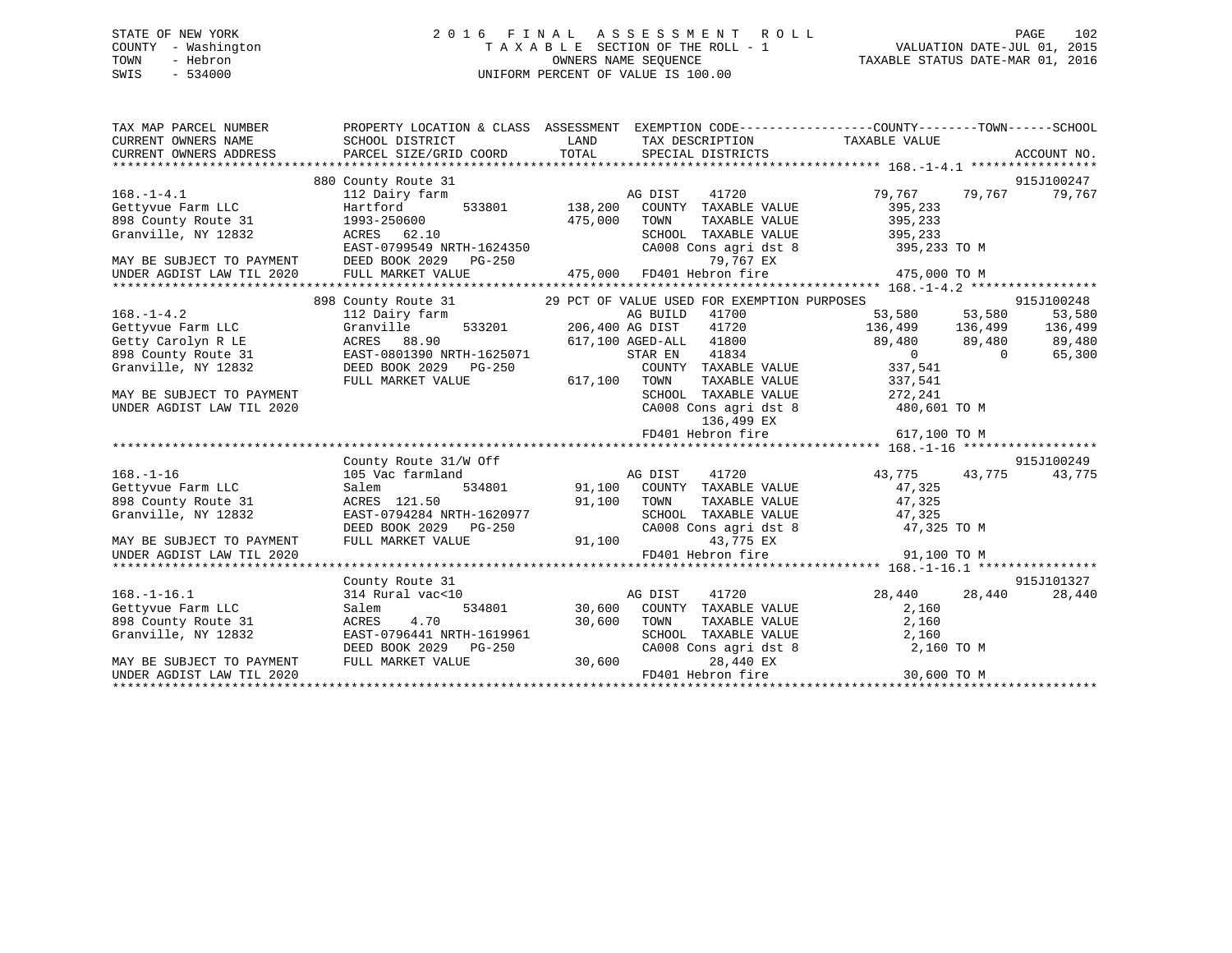# STATE OF NEW YORK 2 0 1 6 F I N A L A S S E S S M E N T R O L L PAGE 103 COUNTY - Washington T A X A B L E SECTION OF THE ROLL - 1 VALUATION DATE-JUL 01, 2015 TOWN - Hebron OWNERS NAME SEQUENCE TAXABLE STATUS DATE-MAR 01, 2016 SWIS - 534000 UNIFORM PERCENT OF VALUE IS 100.00

| County Route 31<br>$168. - 1 - 18.13$<br>105 Vac farmland<br>AG DIST<br>41720<br>24,344<br>24,344 24,344<br>COUNTY TAXABLE VALUE<br>Gettyvue Farm LLC<br>Hartford<br>533801<br>30,000<br>5,656<br>898 County Route 31<br>ACRES 10.09<br>30,000<br>5,656<br>TOWN<br>TAXABLE VALUE<br>EAST-0797968 NRTH-1621854<br>Granville, NY 12832<br>SCHOOL TAXABLE VALUE<br>5,656<br>DEED BOOK 3122 PG-286<br>CA008 Cons agri dst 8<br>5,656 TO M<br>FULL MARKET VALUE<br>30,000<br>24,344 EX<br>MAY BE SUBJECT TO PAYMENT<br>FD401 Hebron fire<br>30,000 TO M<br>UNDER AGDIST LAW TIL 2020<br>County Route 31<br>$168. - 1 - 18.10$<br>105 Vac farmland<br>AG DIST<br>41720<br>164,725<br>164,725<br>164,725<br>533801<br>283,500 COUNTY TAXABLE VALUE<br>118,775<br>Hartford<br>Gettyvue Farm, LLC<br>898 County Route 31<br>283,500 TOWN<br>118,775<br>ACRES 146.60<br>TAXABLE VALUE<br>Granville, NY 12832<br>EAST-0795616 NRTH-1622159<br>SCHOOL TAXABLE VALUE<br>118,775<br>CA008 Cons agri dst 8 118,775 TO M<br>DEED BOOK 2532 PG-224<br>FULL MARKET VALUE<br>164,725 EX<br>283,500<br>MAY BE SUBJECT TO PAYMENT<br>FD401 Hebron fire<br>283,500 TO M<br>UNDER AGDIST LAW TIL 2020<br>915J101247<br>31 Liebig Rd<br>STAR B 41854<br>34,000 COUNTY TAXABLE VALUE<br>$152. - 1 - 7.4$<br>$0 \qquad \qquad$<br>$\Omega$<br>30,000<br>210 1 Family Res<br>Giambatista Paul<br>533201<br>Granville<br>145,000<br>145,000 TOWN<br>Giambatista Sharon<br>697/87<br>TAXABLE VALUE<br>145,000<br>31 Liebig Rd<br>ACRES<br>3.80 BANK<br>26<br>SCHOOL TAXABLE VALUE<br>115,000<br>Granville, NY 12832<br>EAST-0805260 NRTH-1637774<br>FD401 Hebron fire<br>145,000 TO M<br>DEED BOOK 2835 PG-287<br>156 Middle Rd<br>915J100253<br>$177. - 1 - 2$<br>210 1 Family Res<br>140,000<br>COUNTY TAXABLE VALUE<br>Gilbert Sylvia D<br>534801<br>42,200<br>TAXABLE VALUE<br>140,000<br>Salem<br>TOWN<br>1449 E 4Th St<br>5.13<br>140,000<br>SCHOOL TAXABLE VALUE<br>140,000<br>ACRES<br>FD401 Hebron fire<br>Brooklyn, NY 11230<br>EAST-0804531 NRTH-1616394<br>140,000 TO M<br>DEED BOOK 433 PG-699<br>140,000<br>FULL MARKET VALUE<br>140 Higgins Rd<br>$161. - 2 - 10.26$<br>$\Omega$<br>30,000<br>270 Mfg housing<br>STAR B<br>41854<br>$\overline{0}$<br>51,600<br>533201<br>Gilbo Gerald<br>Granville<br>COUNTY TAXABLE VALUE<br>105,800<br>Gilbo Catherine<br>105,800<br>TOWN<br>TAXABLE VALUE<br>Lot E + B $897/204$<br>105,800<br>140 Higgins Rd<br>SCHOOL TAXABLE VALUE<br>ACRES 11.41<br>75,800<br>Granville, NY 12832<br>FD401 Hebron fire<br>EAST-0818931 NRTH-1624486<br>105,800 TO M<br>DEED BOOK 2446 PG-32<br>FULL MARKET VALUE<br>105,800 | TAX MAP PARCEL NUMBER<br>CURRENT OWNERS NAME<br>CURRENT OWNERS ADDRESS | SCHOOL DISTRICT<br>PARCEL SIZE/GRID COORD | PROPERTY LOCATION & CLASS ASSESSMENT EXEMPTION CODE---------------COUNTY-------TOWN-----SCHOOL<br>LAND<br>TAX DESCRIPTION<br>TOTAL<br>SPECIAL DISTRICTS | TAXABLE VALUE<br>ACCOUNT NO. |
|---------------------------------------------------------------------------------------------------------------------------------------------------------------------------------------------------------------------------------------------------------------------------------------------------------------------------------------------------------------------------------------------------------------------------------------------------------------------------------------------------------------------------------------------------------------------------------------------------------------------------------------------------------------------------------------------------------------------------------------------------------------------------------------------------------------------------------------------------------------------------------------------------------------------------------------------------------------------------------------------------------------------------------------------------------------------------------------------------------------------------------------------------------------------------------------------------------------------------------------------------------------------------------------------------------------------------------------------------------------------------------------------------------------------------------------------------------------------------------------------------------------------------------------------------------------------------------------------------------------------------------------------------------------------------------------------------------------------------------------------------------------------------------------------------------------------------------------------------------------------------------------------------------------------------------------------------------------------------------------------------------------------------------------------------------------------------------------------------------------------------------------------------------------------------------------------------------------------------------------------------------------------------------------------------------------------------------------------------------------------------------------------------------------------------------------------------------------------------------------------------------------------------------------------------------------------------------------------------------------------------------------|------------------------------------------------------------------------|-------------------------------------------|---------------------------------------------------------------------------------------------------------------------------------------------------------|------------------------------|
|                                                                                                                                                                                                                                                                                                                                                                                                                                                                                                                                                                                                                                                                                                                                                                                                                                                                                                                                                                                                                                                                                                                                                                                                                                                                                                                                                                                                                                                                                                                                                                                                                                                                                                                                                                                                                                                                                                                                                                                                                                                                                                                                                                                                                                                                                                                                                                                                                                                                                                                                                                                                                                       |                                                                        |                                           |                                                                                                                                                         |                              |
|                                                                                                                                                                                                                                                                                                                                                                                                                                                                                                                                                                                                                                                                                                                                                                                                                                                                                                                                                                                                                                                                                                                                                                                                                                                                                                                                                                                                                                                                                                                                                                                                                                                                                                                                                                                                                                                                                                                                                                                                                                                                                                                                                                                                                                                                                                                                                                                                                                                                                                                                                                                                                                       |                                                                        |                                           |                                                                                                                                                         |                              |
|                                                                                                                                                                                                                                                                                                                                                                                                                                                                                                                                                                                                                                                                                                                                                                                                                                                                                                                                                                                                                                                                                                                                                                                                                                                                                                                                                                                                                                                                                                                                                                                                                                                                                                                                                                                                                                                                                                                                                                                                                                                                                                                                                                                                                                                                                                                                                                                                                                                                                                                                                                                                                                       |                                                                        |                                           |                                                                                                                                                         |                              |
|                                                                                                                                                                                                                                                                                                                                                                                                                                                                                                                                                                                                                                                                                                                                                                                                                                                                                                                                                                                                                                                                                                                                                                                                                                                                                                                                                                                                                                                                                                                                                                                                                                                                                                                                                                                                                                                                                                                                                                                                                                                                                                                                                                                                                                                                                                                                                                                                                                                                                                                                                                                                                                       |                                                                        |                                           |                                                                                                                                                         |                              |
|                                                                                                                                                                                                                                                                                                                                                                                                                                                                                                                                                                                                                                                                                                                                                                                                                                                                                                                                                                                                                                                                                                                                                                                                                                                                                                                                                                                                                                                                                                                                                                                                                                                                                                                                                                                                                                                                                                                                                                                                                                                                                                                                                                                                                                                                                                                                                                                                                                                                                                                                                                                                                                       |                                                                        |                                           |                                                                                                                                                         |                              |
|                                                                                                                                                                                                                                                                                                                                                                                                                                                                                                                                                                                                                                                                                                                                                                                                                                                                                                                                                                                                                                                                                                                                                                                                                                                                                                                                                                                                                                                                                                                                                                                                                                                                                                                                                                                                                                                                                                                                                                                                                                                                                                                                                                                                                                                                                                                                                                                                                                                                                                                                                                                                                                       |                                                                        |                                           |                                                                                                                                                         |                              |
|                                                                                                                                                                                                                                                                                                                                                                                                                                                                                                                                                                                                                                                                                                                                                                                                                                                                                                                                                                                                                                                                                                                                                                                                                                                                                                                                                                                                                                                                                                                                                                                                                                                                                                                                                                                                                                                                                                                                                                                                                                                                                                                                                                                                                                                                                                                                                                                                                                                                                                                                                                                                                                       |                                                                        |                                           |                                                                                                                                                         |                              |
|                                                                                                                                                                                                                                                                                                                                                                                                                                                                                                                                                                                                                                                                                                                                                                                                                                                                                                                                                                                                                                                                                                                                                                                                                                                                                                                                                                                                                                                                                                                                                                                                                                                                                                                                                                                                                                                                                                                                                                                                                                                                                                                                                                                                                                                                                                                                                                                                                                                                                                                                                                                                                                       |                                                                        |                                           |                                                                                                                                                         |                              |
|                                                                                                                                                                                                                                                                                                                                                                                                                                                                                                                                                                                                                                                                                                                                                                                                                                                                                                                                                                                                                                                                                                                                                                                                                                                                                                                                                                                                                                                                                                                                                                                                                                                                                                                                                                                                                                                                                                                                                                                                                                                                                                                                                                                                                                                                                                                                                                                                                                                                                                                                                                                                                                       |                                                                        |                                           |                                                                                                                                                         |                              |
|                                                                                                                                                                                                                                                                                                                                                                                                                                                                                                                                                                                                                                                                                                                                                                                                                                                                                                                                                                                                                                                                                                                                                                                                                                                                                                                                                                                                                                                                                                                                                                                                                                                                                                                                                                                                                                                                                                                                                                                                                                                                                                                                                                                                                                                                                                                                                                                                                                                                                                                                                                                                                                       |                                                                        |                                           |                                                                                                                                                         |                              |
|                                                                                                                                                                                                                                                                                                                                                                                                                                                                                                                                                                                                                                                                                                                                                                                                                                                                                                                                                                                                                                                                                                                                                                                                                                                                                                                                                                                                                                                                                                                                                                                                                                                                                                                                                                                                                                                                                                                                                                                                                                                                                                                                                                                                                                                                                                                                                                                                                                                                                                                                                                                                                                       |                                                                        |                                           |                                                                                                                                                         |                              |
|                                                                                                                                                                                                                                                                                                                                                                                                                                                                                                                                                                                                                                                                                                                                                                                                                                                                                                                                                                                                                                                                                                                                                                                                                                                                                                                                                                                                                                                                                                                                                                                                                                                                                                                                                                                                                                                                                                                                                                                                                                                                                                                                                                                                                                                                                                                                                                                                                                                                                                                                                                                                                                       |                                                                        |                                           |                                                                                                                                                         |                              |
|                                                                                                                                                                                                                                                                                                                                                                                                                                                                                                                                                                                                                                                                                                                                                                                                                                                                                                                                                                                                                                                                                                                                                                                                                                                                                                                                                                                                                                                                                                                                                                                                                                                                                                                                                                                                                                                                                                                                                                                                                                                                                                                                                                                                                                                                                                                                                                                                                                                                                                                                                                                                                                       |                                                                        |                                           |                                                                                                                                                         |                              |
|                                                                                                                                                                                                                                                                                                                                                                                                                                                                                                                                                                                                                                                                                                                                                                                                                                                                                                                                                                                                                                                                                                                                                                                                                                                                                                                                                                                                                                                                                                                                                                                                                                                                                                                                                                                                                                                                                                                                                                                                                                                                                                                                                                                                                                                                                                                                                                                                                                                                                                                                                                                                                                       |                                                                        |                                           |                                                                                                                                                         |                              |
|                                                                                                                                                                                                                                                                                                                                                                                                                                                                                                                                                                                                                                                                                                                                                                                                                                                                                                                                                                                                                                                                                                                                                                                                                                                                                                                                                                                                                                                                                                                                                                                                                                                                                                                                                                                                                                                                                                                                                                                                                                                                                                                                                                                                                                                                                                                                                                                                                                                                                                                                                                                                                                       |                                                                        |                                           |                                                                                                                                                         |                              |
|                                                                                                                                                                                                                                                                                                                                                                                                                                                                                                                                                                                                                                                                                                                                                                                                                                                                                                                                                                                                                                                                                                                                                                                                                                                                                                                                                                                                                                                                                                                                                                                                                                                                                                                                                                                                                                                                                                                                                                                                                                                                                                                                                                                                                                                                                                                                                                                                                                                                                                                                                                                                                                       |                                                                        |                                           |                                                                                                                                                         |                              |
|                                                                                                                                                                                                                                                                                                                                                                                                                                                                                                                                                                                                                                                                                                                                                                                                                                                                                                                                                                                                                                                                                                                                                                                                                                                                                                                                                                                                                                                                                                                                                                                                                                                                                                                                                                                                                                                                                                                                                                                                                                                                                                                                                                                                                                                                                                                                                                                                                                                                                                                                                                                                                                       |                                                                        |                                           |                                                                                                                                                         |                              |
|                                                                                                                                                                                                                                                                                                                                                                                                                                                                                                                                                                                                                                                                                                                                                                                                                                                                                                                                                                                                                                                                                                                                                                                                                                                                                                                                                                                                                                                                                                                                                                                                                                                                                                                                                                                                                                                                                                                                                                                                                                                                                                                                                                                                                                                                                                                                                                                                                                                                                                                                                                                                                                       |                                                                        |                                           |                                                                                                                                                         |                              |
|                                                                                                                                                                                                                                                                                                                                                                                                                                                                                                                                                                                                                                                                                                                                                                                                                                                                                                                                                                                                                                                                                                                                                                                                                                                                                                                                                                                                                                                                                                                                                                                                                                                                                                                                                                                                                                                                                                                                                                                                                                                                                                                                                                                                                                                                                                                                                                                                                                                                                                                                                                                                                                       |                                                                        |                                           |                                                                                                                                                         |                              |
|                                                                                                                                                                                                                                                                                                                                                                                                                                                                                                                                                                                                                                                                                                                                                                                                                                                                                                                                                                                                                                                                                                                                                                                                                                                                                                                                                                                                                                                                                                                                                                                                                                                                                                                                                                                                                                                                                                                                                                                                                                                                                                                                                                                                                                                                                                                                                                                                                                                                                                                                                                                                                                       |                                                                        |                                           |                                                                                                                                                         |                              |
|                                                                                                                                                                                                                                                                                                                                                                                                                                                                                                                                                                                                                                                                                                                                                                                                                                                                                                                                                                                                                                                                                                                                                                                                                                                                                                                                                                                                                                                                                                                                                                                                                                                                                                                                                                                                                                                                                                                                                                                                                                                                                                                                                                                                                                                                                                                                                                                                                                                                                                                                                                                                                                       |                                                                        |                                           |                                                                                                                                                         |                              |
|                                                                                                                                                                                                                                                                                                                                                                                                                                                                                                                                                                                                                                                                                                                                                                                                                                                                                                                                                                                                                                                                                                                                                                                                                                                                                                                                                                                                                                                                                                                                                                                                                                                                                                                                                                                                                                                                                                                                                                                                                                                                                                                                                                                                                                                                                                                                                                                                                                                                                                                                                                                                                                       |                                                                        |                                           |                                                                                                                                                         |                              |
|                                                                                                                                                                                                                                                                                                                                                                                                                                                                                                                                                                                                                                                                                                                                                                                                                                                                                                                                                                                                                                                                                                                                                                                                                                                                                                                                                                                                                                                                                                                                                                                                                                                                                                                                                                                                                                                                                                                                                                                                                                                                                                                                                                                                                                                                                                                                                                                                                                                                                                                                                                                                                                       |                                                                        |                                           |                                                                                                                                                         |                              |
|                                                                                                                                                                                                                                                                                                                                                                                                                                                                                                                                                                                                                                                                                                                                                                                                                                                                                                                                                                                                                                                                                                                                                                                                                                                                                                                                                                                                                                                                                                                                                                                                                                                                                                                                                                                                                                                                                                                                                                                                                                                                                                                                                                                                                                                                                                                                                                                                                                                                                                                                                                                                                                       |                                                                        |                                           |                                                                                                                                                         |                              |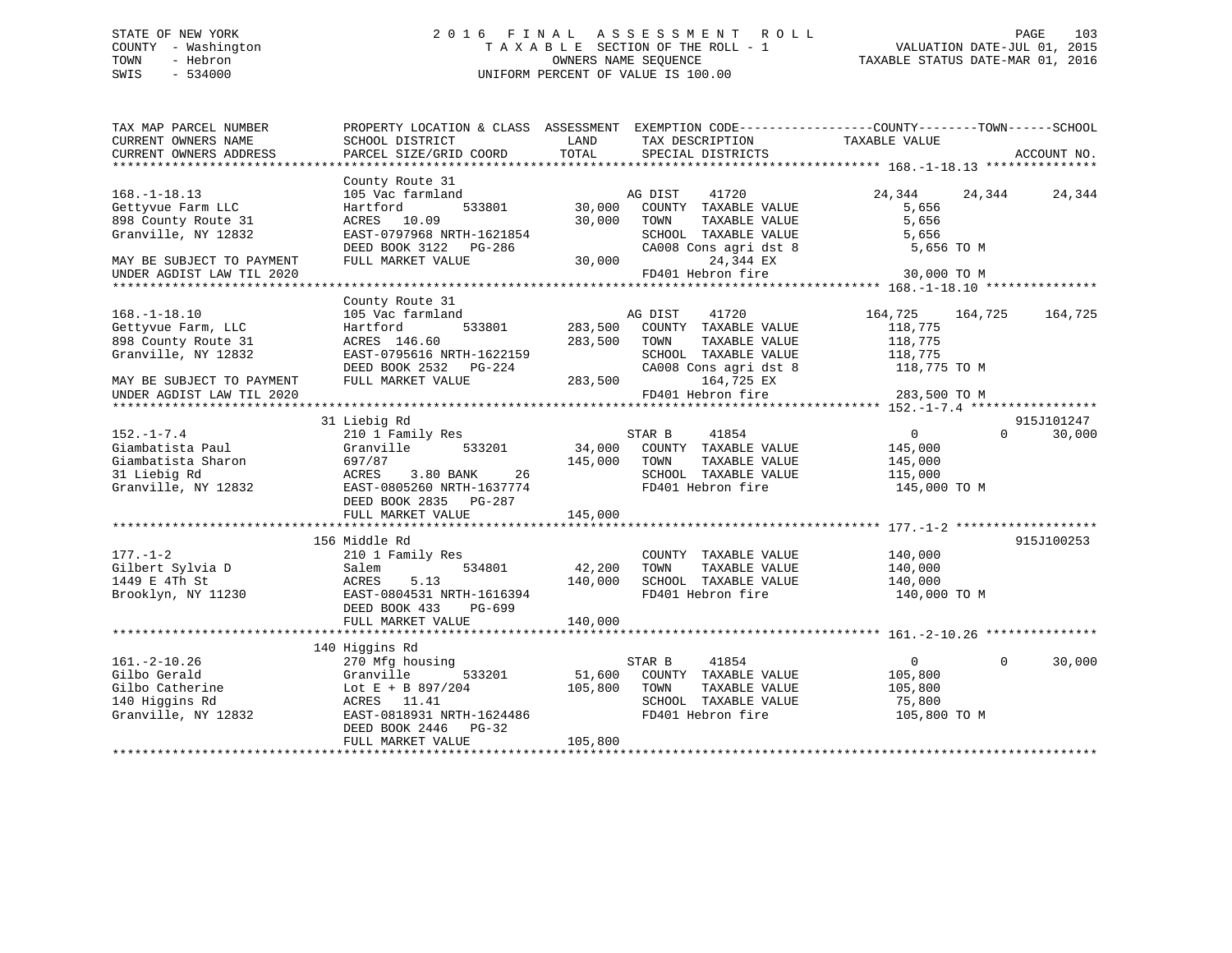# STATE OF NEW YORK 2 0 1 6 F I N A L A S S E S S M E N T R O L L PAGE 104 COUNTY - Washington T A X A B L E SECTION OF THE ROLL - 1 VALUATION DATE-JUL 01, 2015 TOWN - Hebron OWNERS NAME SEQUENCE TAXABLE STATUS DATE-MAR 01, 2016 SWIS - 534000 UNIFORM PERCENT OF VALUE IS 100.00

| TAX MAP PARCEL NUMBER<br>CURRENT OWNERS NAME<br>CURRENT OWNERS ADDRESS                           | PROPERTY LOCATION & CLASS ASSESSMENT<br>SCHOOL DISTRICT<br>PARCEL SIZE/GRID COORD                                                                                                                                                   | LAND<br>TOTAL              | SPECIAL DISTRICTS                                                                                   | EXEMPTION CODE----------------COUNTY-------TOWN------SCHOOL<br>TAX DESCRIPTION TAXABLE VALUE | ACCOUNT NO.                      |
|--------------------------------------------------------------------------------------------------|-------------------------------------------------------------------------------------------------------------------------------------------------------------------------------------------------------------------------------------|----------------------------|-----------------------------------------------------------------------------------------------------|----------------------------------------------------------------------------------------------|----------------------------------|
| $175. - 1 - 38$<br>Gilchrest Edith<br>89 Callaway Rd<br>Argyle, NY 12809                         | 89 Callaway Rd<br>210 1 Family Res<br>534801<br>Salem<br>1.75<br>ACRES<br>EAST-0787299 NRTH-1615652<br>DEED BOOK 3235 PG-107<br>FULL MARKET VALUE                                                                                   | 112,300<br>112,300         | STAR B<br>41854<br>39,500 COUNTY TAXABLE VALUE<br>TOWN<br>SCHOOL TAXABLE VALUE<br>FD401 Hebron fire | $\overline{0}$<br>112,300<br>112,300<br>TAXABLE VALUE<br>82,300<br>112,300 TO M              | 915J101573<br>$\Omega$<br>30,000 |
|                                                                                                  |                                                                                                                                                                                                                                     |                            |                                                                                                     |                                                                                              |                                  |
| $175. - 1 - 11$<br>Gille Donna Jean<br>3485 County Route 30<br>Salem, NY 12865                   | 3485 County Route 30<br>270 Mfg housing<br>Salem 534801 22,800 COUNTY TAXABLE VALUE<br>FRNT 100.00 DPTH 75.00 43,100 TOWN TAXABLE VALUE<br>ACRES<br>0.17<br>EAST-0791140 NRTH-1610747<br>DEED BOOK 2989 PG-336<br>FULL MARKET VALUE | 43,100                     | STAR B<br>41854<br>SCHOOL TAXABLE VALUE<br>FD401 Hebron fire                                        | $0 \qquad \qquad$<br>43,100<br>43,100<br>13,100<br>43,100 TO M                               | 915L100320<br>$\Omega$<br>30,000 |
|                                                                                                  |                                                                                                                                                                                                                                     |                            |                                                                                                     |                                                                                              |                                  |
| $175. - 1 - 12.14$<br>Gilley Janice<br>54 9th St Apt A<br>Hudson Falls, NY 12839                 | 68 Thunder Way<br>312 Vac w/imprv<br>534801<br>Salem<br>5.00<br>ACRES<br>EAST-0790429 NRTH-1611083<br>DEED BOOK 3431 PG-94<br>FULL MARKET VALUE                                                                                     | 22,000<br>35,700<br>35,700 | COUNTY TAXABLE VALUE<br>TAXABLE VALUE<br>TOWN<br>SCHOOL TAXABLE VALUE<br>FD401 Hebron fire          | 35,700<br>35,700<br>35,700<br>35,700 TO M                                                    |                                  |
|                                                                                                  |                                                                                                                                                                                                                                     |                            |                                                                                                     |                                                                                              |                                  |
| $175. - 1 - 12.8$<br>Gilley Janice A<br>Gibson Jeremey J<br>54 9th Ave<br>Hudson Falls, NY 12839 | Thunder Way<br>314 Rural vac<10<br>Salem<br>534801<br>6.08<br>ACRES<br>EAST-0790439 NRTH-1611584<br>DEED BOOK 3422 PG-212                                                                                                           | 10, 200<br>10,200          | COUNTY TAXABLE VALUE<br>TOWN<br>FD401 Hebron fire                                                   | 10,200<br>TAXABLE VALUE<br>10,200<br>SCHOOL TAXABLE VALUE 10,200<br>10,200 TO M              | 915J101604                       |
|                                                                                                  |                                                                                                                                                                                                                                     |                            |                                                                                                     |                                                                                              |                                  |
|                                                                                                  |                                                                                                                                                                                                                                     |                            |                                                                                                     |                                                                                              |                                  |
| $167. - 1 - 33.5$<br>Gillis Nathaniel<br>464 Goose Island Rd<br>Argyle, NY 12809                 | 266 Warnick Rd<br>312 Vac w/imprv<br>534801<br>Salem<br>Lot H<br>FRNT 146.00 DPTH 137.00<br>EAST-0788173 NRTH-1621990<br>DEED BOOK 3257 PG-219<br>FULL MARKET VALUE                                                                 | 4,500<br>14,500<br>14,500  | COUNTY TAXABLE VALUE<br>TOWN<br>TAXABLE VALUE<br>SCHOOL TAXABLE VALUE<br>FD401 Hebron fire          | 14,500<br>14,500<br>14,500<br>14,500 TO M                                                    | 915J101673                       |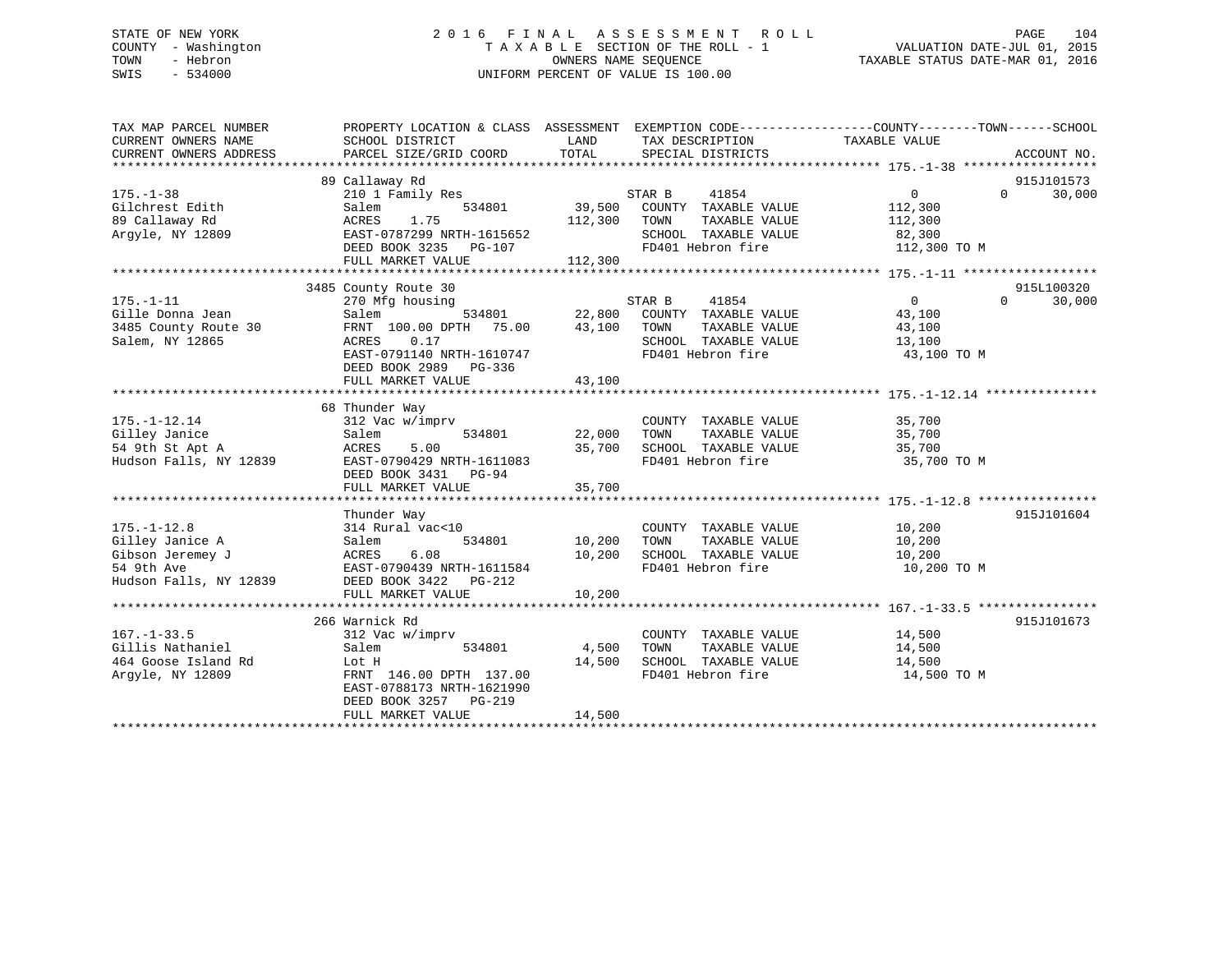# STATE OF NEW YORK 2 0 1 6 F I N A L A S S E S S M E N T R O L L PAGE 105 COUNTY - Washington T A X A B L E SECTION OF THE ROLL - 1 VALUATION DATE-JUL 01, 2015 TOWN - Hebron OWNERS NAME SEQUENCE TAXABLE STATUS DATE-MAR 01, 2016 SWIS - 534000 UNIFORM PERCENT OF VALUE IS 100.00

TAX MAP PARCEL NUMBER PROPERTY LOCATION & CLASS ASSESSMENT EXEMPTION CODE------------------COUNTY--------TOWN------SCHOOL CURRENT OWNERS NAME SCHOOL DISTRICT THE LAND TAX DESCRIPTION TAXABLE VALUE CURRENT OWNERS ADDRESS PARCEL SIZE/GRID COORD TOTAL SPECIAL DISTRICTS ACCOUNT NO. \*\*\*\*\*\*\*\*\*\*\*\*\*\*\*\*\*\*\*\*\*\*\*\*\*\*\*\*\*\*\*\*\*\*\*\*\*\*\*\*\*\*\*\*\*\*\*\*\*\*\*\*\*\*\*\*\*\*\*\*\*\*\*\*\*\*\*\*\*\*\*\*\*\*\*\*\*\*\*\*\*\*\*\*\*\*\*\*\*\*\*\*\*\*\*\*\*\*\*\*\*\*\* 158.-1-2.7 \*\*\*\*\*\*\*\*\*\*\*\*\*\*\*\*\* County Route 30 158.-1-2.7 322 Rural vac>10 COUNTY TAXABLE VALUE 36,300 Girard Frank B Jr Hartford 533801 36,300 TOWN TAXABLE VALUE 36,300 Girard Patricia A lot 3 36,300 SCHOOL TAXABLE VALUE 36,300 208 Pope Hill Rd ACRES 7.15 CA008 Cons agri dst 8 36,300 TO M Argyle, NY 12809 EAST-0784673 NRTH-1628702 FD401 Hebron fire 36,300 TO M DEED BOOK 3079 PG-202 FULL MARKET VALUE 36,300 \*\*\*\*\*\*\*\*\*\*\*\*\*\*\*\*\*\*\*\*\*\*\*\*\*\*\*\*\*\*\*\*\*\*\*\*\*\*\*\*\*\*\*\*\*\*\*\*\*\*\*\*\*\*\*\*\*\*\*\*\*\*\*\*\*\*\*\*\*\*\*\*\*\*\*\*\*\*\*\*\*\*\*\*\*\*\*\*\*\*\*\*\*\*\*\*\*\*\*\*\*\*\* 186.-1-16 \*\*\*\*\*\*\*\*\*\*\*\*\*\*\*\*\*\*Blossom Rd/w Off 915J101551 186.-1-16 322 Rural vac>10 COUNTY TAXABLE VALUE 36,900 Girard Glen Salem 534801 36,900 TOWN TAXABLE VALUE 36,900 25 Allentown Rd ACRES 14.95 36,900 SCHOOL TAXABLE VALUE 36 SOO Terryville, CT 06786 EAST-0818332 NRTH-1606670 FD401 Hebron fire 36,900 TO M DEED BOOK 2742 PG-313FULL MARKET VALUE 36,900 \*\*\*\*\*\*\*\*\*\*\*\*\*\*\*\*\*\*\*\*\*\*\*\*\*\*\*\*\*\*\*\*\*\*\*\*\*\*\*\*\*\*\*\*\*\*\*\*\*\*\*\*\*\*\*\*\*\*\*\*\*\*\*\*\*\*\*\*\*\*\*\*\*\*\*\*\*\*\*\*\*\*\*\*\*\*\*\*\*\*\*\*\*\*\*\*\*\*\*\*\*\*\* 175.-1-6 \*\*\*\*\*\*\*\*\*\*\*\*\*\*\*\*\*\*\*915J100179 5 Cross Rd 915J100179 175.-1-6 210 1 Family Res VET WAR CT 41121 12,075 12,075 0 Giroux Brian R Salem 534801 32,500 STAR B 41854 0 0 30,000 Giroux Cynthia R FRNT 108.00 DPTH 166.00 80,500 COUNTY TAXABLE VALUE 68,425 5 Cross Rd EAST-0791703 NRTH-1613091 TOWN TAXABLE VALUE 68,425 Salem, NY 12865 DEED BOOK 492 PG-372 SCHOOL TAXABLE VALUE 50,500 FULL MARKET VALUE 80,500 FD401 Hebron fire 80,500 TO M \*\*\*\*\*\*\*\*\*\*\*\*\*\*\*\*\*\*\*\*\*\*\*\*\*\*\*\*\*\*\*\*\*\*\*\*\*\*\*\*\*\*\*\*\*\*\*\*\*\*\*\*\*\*\*\*\*\*\*\*\*\*\*\*\*\*\*\*\*\*\*\*\*\*\*\*\*\*\*\*\*\*\*\*\*\*\*\*\*\*\*\*\*\*\*\*\*\*\*\*\*\*\* 184.-1-19.8 \*\*\*\*\*\*\*\*\*\*\*\*\*\*\*\* Dunnigan Rd 184.-1-19.8 314 Rural vac<10 COUNTY TAXABLE VALUE 37,600 Giumarra James A Salem 534801 37,600 TOWN TAXABLE VALUE 37,600 Giumarra Linda A lot 8 37,600 SCHOOL TAXABLE VALUE 37,600 504 Scott Lake Rd ACRES 7.80 CA008 Cons agri dst 8 37,600 TO M Salem, NY 12865 EAST-0798216 NRTH-1602412 FD401 Hebron fire 37,600 TO M DEED BOOK 2639 PG-277FULL MARKET VALUE 37,600 \*\*\*\*\*\*\*\*\*\*\*\*\*\*\*\*\*\*\*\*\*\*\*\*\*\*\*\*\*\*\*\*\*\*\*\*\*\*\*\*\*\*\*\*\*\*\*\*\*\*\*\*\*\*\*\*\*\*\*\*\*\*\*\*\*\*\*\*\*\*\*\*\*\*\*\*\*\*\*\*\*\*\*\*\*\*\*\*\*\*\*\*\*\*\*\*\*\*\*\*\*\*\* 144.-1-1.1 \*\*\*\*\*\*\*\*\*\*\*\*\*\*\*\*\* 7811 State Route 22144.-1-1.1 210 1 Family Res STAR EN 41834 0 0 65,300 Glasier Terry W Granville 533201 40,300 COUNTY TAXABLE VALUE 143,400 7811 State Route 22 ACRES 2.18 BANK 999 143,400 TOWN TAXABLE VALUE 143,400 Granville, NY 12832 EAST-0820313 NRTH-1646016 SCHOOL TAXABLE VALUE 78,100 DEED BOOK 672 PG-335 CA001 Cons agri dst 1 143,400 TO FULL MARKET VALUE 143,400 FD401 Hebron fire 143,400 TO M \*\*\*\*\*\*\*\*\*\*\*\*\*\*\*\*\*\*\*\*\*\*\*\*\*\*\*\*\*\*\*\*\*\*\*\*\*\*\*\*\*\*\*\*\*\*\*\*\*\*\*\*\*\*\*\*\*\*\*\*\*\*\*\*\*\*\*\*\*\*\*\*\*\*\*\*\*\*\*\*\*\*\*\*\*\*\*\*\*\*\*\*\*\*\*\*\*\*\*\*\*\*\*\*\*\*\*\*\*\*\*\*\*\*\*\*\*\*\*\*\*\*\*\*\*\*\*\*\*\*\*\*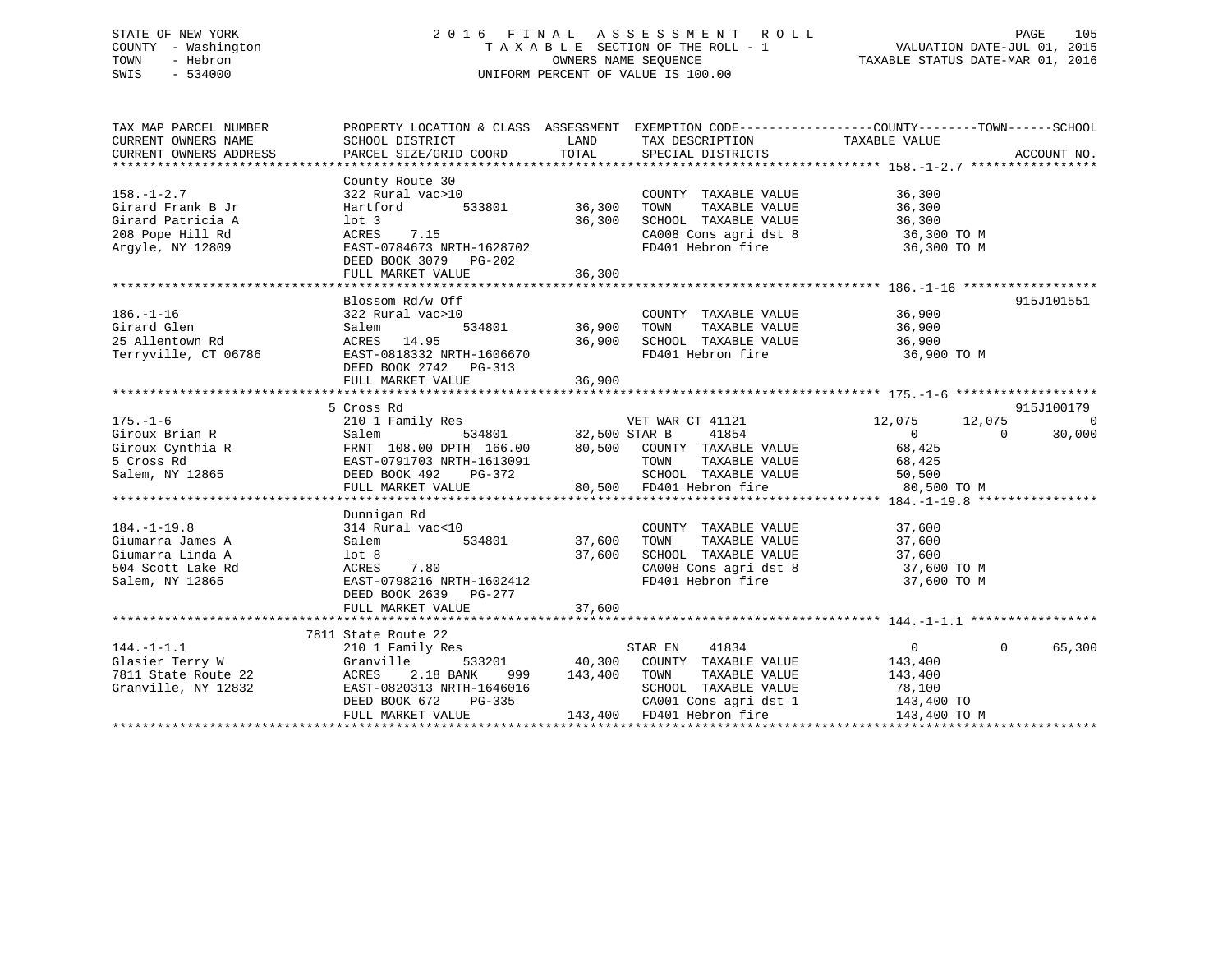| STATE OF NEW YORK   | 2016 FINAL ASSESSMENT ROLL         | 106<br>PAGE                      |
|---------------------|------------------------------------|----------------------------------|
| COUNTY - Washington | TAXABLE SECTION OF THE ROLL - 1    | VALUATION DATE-JUL 01, 2015      |
| TOWN<br>- Hebron    | OWNERS NAME SEOUENCE               | TAXABLE STATUS DATE-MAR 01, 2016 |
| SWIS<br>$-534000$   | UNIFORM PERCENT OF VALUE IS 100.00 |                                  |
|                     |                                    |                                  |

| TAX MAP PARCEL NUMBER     | PROPERTY LOCATION & CLASS ASSESSMENT EXEMPTION CODE---------------COUNTY-------TOWN-----SCHOOL |             |                              |                    |             |
|---------------------------|------------------------------------------------------------------------------------------------|-------------|------------------------------|--------------------|-------------|
| CURRENT OWNERS NAME       | SCHOOL DISTRICT                                                                                | LAND        | TAX DESCRIPTION              | TAXABLE VALUE      |             |
| CURRENT OWNERS ADDRESS    | PARCEL SIZE/GRID COORD                                                                         | TOTAL       | SPECIAL DISTRICTS            |                    | ACCOUNT NO. |
|                           |                                                                                                |             |                              |                    |             |
|                           | 3954 County Route 30                                                                           |             |                              |                    |             |
| $167. - 1 - 28.1$         | 210 1 Family Res                                                                               |             | COUNTY TAXABLE VALUE         | 112,700            |             |
| Glens Falls National Bank | 534801<br>Salem                                                                                | 18,500      | TOWN<br>TAXABLE VALUE        |                    |             |
| 250 Glen St               | sub lot 2                                                                                      | 112,700     | SCHOOL TAXABLE VALUE         | 112,700<br>112,700 |             |
| Glens Falls, NY 12801     | FRNT 114.00 DPTH 92.00                                                                         |             | FD401 Hebron fire            | 112,700 TO M       |             |
|                           |                                                                                                |             |                              |                    |             |
|                           | BANK 160                                                                                       |             |                              |                    |             |
|                           | EAST-0789078 NRTH-1621226                                                                      |             |                              |                    |             |
|                           | DEED BOOK 3527 PG-184                                                                          |             |                              |                    |             |
|                           | FULL MARKET VALUE                                                                              | 112,700     |                              |                    |             |
|                           |                                                                                                |             |                              |                    |             |
|                           | State Route 22/E Off                                                                           |             |                              |                    | 915J100470  |
| $144. - 1 - 24$           | 322 Rural vac>10                                                                               |             | COUNTY TAXABLE VALUE         | 96,400             |             |
| Glover K. Russell         | Granville<br>533201                                                                            | 96,400 TOWN | TAXABLE VALUE                | 96,400             |             |
| Miller Angela             | ACRES 128.50                                                                                   |             | 96,400 SCHOOL TAXABLE VALUE  | 96,400             |             |
| 1333 Route 153            | EAST-0822858 NRTH-1641629                                                                      |             | FD401 Hebron fire            | 96,400 TO M        |             |
| West Pawlet, VT 05775     | DEED BOOK 874<br>PG-229                                                                        |             |                              |                    |             |
|                           | FULL MARKET VALUE                                                                              | 96,400      |                              |                    |             |
|                           |                                                                                                |             |                              |                    |             |
|                           | 265 Little Burch Hill Rd                                                                       |             |                              |                    | 915J101251  |
| $151. - 1 - 22.6$         | 242 Rurl res&rec                                                                               |             | COUNTY TAXABLE VALUE         | 144,100            |             |
| Godfrey Ronald P          | 533801<br>Hartford                                                                             | 62,400      | TAXABLE VALUE<br>TOWN        | 144,100            |             |
| Hill Rd                   |                                                                                                |             | 144,100 SCHOOL TAXABLE VALUE |                    |             |
| 265 Little Burch Hill Rd  | ACRES 10.20                                                                                    |             |                              | 144,100            |             |
| Granville, NY 12832       | EAST-0800250 NRTH-1635827                                                                      |             | FD401 Hebron fire            | 144,100 TO M       |             |
|                           | DEED BOOK 826<br>PG-102                                                                        |             |                              |                    |             |
|                           | FULL MARKET VALUE                                                                              | 144,100     |                              |                    |             |
|                           |                                                                                                |             |                              |                    |             |
|                           | Lily Pond Rd                                                                                   |             |                              |                    | 915J101071  |
| $142. - 3 - 2.2$          | 314 Rural vac<10                                                                               |             | COUNTY TAXABLE VALUE         | 20,100             |             |
| Goering Robert            | 533801<br>Hartford                                                                             | 20,100      | TAXABLE VALUE<br>TOWN        | 20,100             |             |
| Goering Camilla           | $142. - 1 - 2.2$                                                                               | 20,100      | SCHOOL TAXABLE VALUE         | 20,100             |             |
| 681 County Route 46       | ACRES<br>2.10                                                                                  |             | FD401 Hebron fire            | 20,100 TO M        |             |
| Fort Edward, NY 12828     | EAST-0796226 NRTH-1644488                                                                      |             |                              |                    |             |
|                           | DEED BOOK 604<br>PG-279                                                                        |             |                              |                    |             |
|                           | FULL MARKET VALUE                                                                              | 20,100      |                              |                    |             |
|                           |                                                                                                |             |                              |                    |             |
|                           | 642 Tiplady Rd                                                                                 |             |                              |                    | 915J101372  |
| $178. - 1 - 36$           | 240 Rural res                                                                                  |             | COUNTY TAXABLE VALUE         | 269,900            |             |
| Golden Robert             | Salem<br>534801                                                                                | 73,900      | TOWN<br>TAXABLE VALUE        | 269,900            |             |
|                           |                                                                                                |             |                              |                    |             |
| Golden Linda P            | Lot 19                                                                                         | 269,900     | SCHOOL TAXABLE VALUE         | 269,900            |             |
| 216 Neuchatel Ct          | ACRES<br>27.11                                                                                 |             | FD401 Hebron fire            | 269,900 TO M       |             |
| New Bern, NC 28562        | EAST-0821309 NRTH-1609673                                                                      |             |                              |                    |             |
|                           | DEED BOOK 907<br>$PG-89$                                                                       |             |                              |                    |             |
|                           | FULL MARKET VALUE                                                                              | 269,900     |                              |                    |             |
|                           |                                                                                                |             |                              |                    |             |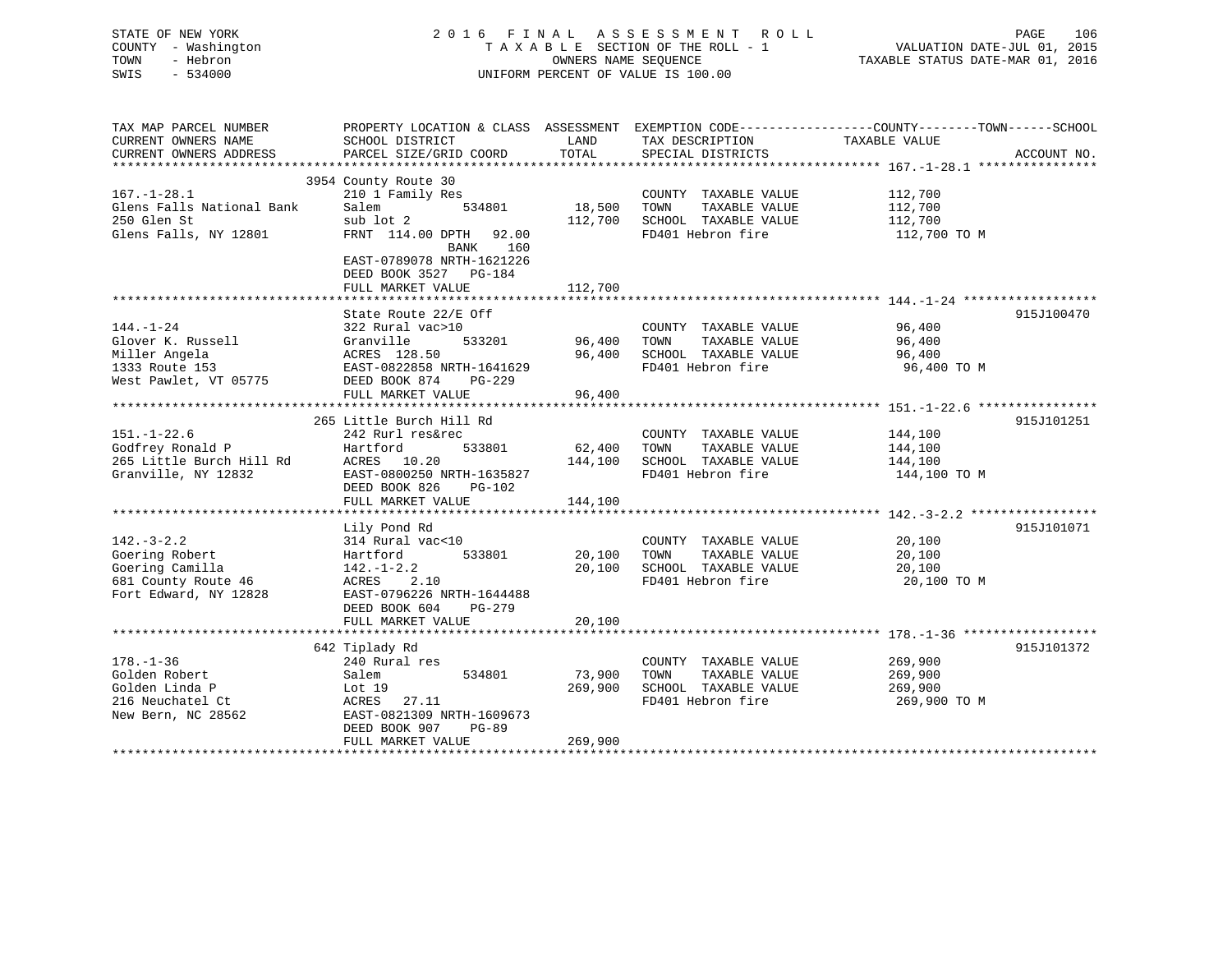# STATE OF NEW YORK 2 0 1 6 F I N A L A S S E S S M E N T R O L L PAGE 107 COUNTY - Washington T A X A B L E SECTION OF THE ROLL - 1 VALUATION DATE-JUL 01, 2015 TOWN - Hebron OWNERS NAME SEQUENCE TAXABLE STATUS DATE-MAR 01, 2016 SWIS - 534000 UNIFORM PERCENT OF VALUE IS 100.00

| TAX MAP PARCEL NUMBER<br>CURRENT OWNERS NAME                                                                                                      | PROPERTY LOCATION & CLASS ASSESSMENT EXEMPTION CODE----------------COUNTY-------TOWN------SCHOOL<br>SCHOOL DISTRICT | LAND                           | TAX DESCRIPTION                                                                                                                                                                                                                                               | TAXABLE VALUE              |                             |
|---------------------------------------------------------------------------------------------------------------------------------------------------|---------------------------------------------------------------------------------------------------------------------|--------------------------------|---------------------------------------------------------------------------------------------------------------------------------------------------------------------------------------------------------------------------------------------------------------|----------------------------|-----------------------------|
| CURRENT OWNERS ADDRESS                                                                                                                            | PARCEL SIZE/GRID COORD                                                                                              | TOTAL                          | SPECIAL DISTRICTS                                                                                                                                                                                                                                             |                            | ACCOUNT NO.                 |
|                                                                                                                                                   | 3322 County Route 30                                                                                                |                                |                                                                                                                                                                                                                                                               |                            | 915J100403                  |
| $183. - 1 - 9$                                                                                                                                    | 210 1 Family Res                                                                                                    |                                | 41854<br>STAR B                                                                                                                                                                                                                                               | $\overline{0}$             | $0 \qquad \qquad$<br>30,000 |
| Goldman Jude I                                                                                                                                    | 534801<br>Salem                                                                                                     | 52,400                         | COUNTY TAXABLE VALUE                                                                                                                                                                                                                                          | 154,300                    |                             |
| Goldman Kelly I<br>Goldman Kelly I (BAST-0790868 NRTH-1607414)<br>Salem, NY 12865 (BEED BOOK 1716 PG-254<br>FULL MARKET VALUE                     |                                                                                                                     | 154,300                        | TOWN<br>TAXABLE VALUE                                                                                                                                                                                                                                         | 154,300                    |                             |
|                                                                                                                                                   |                                                                                                                     |                                | SCHOOL TAXABLE VALUE                                                                                                                                                                                                                                          | 124,300                    |                             |
|                                                                                                                                                   |                                                                                                                     |                                | CA008 Cons agri dst 8                                                                                                                                                                                                                                         | 154,300 TO M               |                             |
|                                                                                                                                                   |                                                                                                                     |                                | 154,300 FD401 Hebron fire                                                                                                                                                                                                                                     | 154,300 TO M               |                             |
|                                                                                                                                                   |                                                                                                                     |                                | LD401 West hebron light                                                                                                                                                                                                                                       | 154,300 TO M               |                             |
|                                                                                                                                                   |                                                                                                                     |                                |                                                                                                                                                                                                                                                               |                            |                             |
|                                                                                                                                                   | 3173 County Route 30                                                                                                |                                |                                                                                                                                                                                                                                                               |                            | 915J100014                  |
| $183.16 - 1 - 12$                                                                                                                                 | 210 1 Family Res                                                                                                    |                                | COUNTY TAXABLE VALUE                                                                                                                                                                                                                                          | 67,300                     |                             |
| Goldstein Michael                                                                                                                                 | Salem                                                                                                               | 534801 18,800                  | TOWN<br>TAXABLE VALUE                                                                                                                                                                                                                                         | 67,300                     |                             |
|                                                                                                                                                   | FRNT 66.00 DPTH 167.00                                                                                              | 67,300                         | SCHOOL TAXABLE VALUE                                                                                                                                                                                                                                          | 67,300                     |                             |
| Goldstein Tanya<br>3171 County Route 30<br>-- 19965                                                                                               | 0.25<br>ACRES                                                                                                       |                                |                                                                                                                                                                                                                                                               |                            |                             |
| Salem, NY 12865                                                                                                                                   | EAST-0791857 NRTH-1603711                                                                                           |                                | $\begin{array}{llll}\n\text{CA008} & \text{Cons}\n\text{ agrid} & \text{B} \\ \text{FD401} & \text{Hebron}\n\text{ fire} & \text{67,300} & \text{TO M} \\ \end{array}$                                                                                        |                            |                             |
|                                                                                                                                                   | DEED BOOK 2630 PG-184                                                                                               |                                | LD401 West hebron light                                                                                                                                                                                                                                       | 67,300 TO M                |                             |
|                                                                                                                                                   | FULL MARKET VALUE                                                                                                   | 67,300                         |                                                                                                                                                                                                                                                               |                            |                             |
|                                                                                                                                                   |                                                                                                                     |                                |                                                                                                                                                                                                                                                               |                            |                             |
|                                                                                                                                                   | 3171 County Route 30                                                                                                |                                |                                                                                                                                                                                                                                                               |                            | 915J100191                  |
| $183.16 - 1 - 13$                                                                                                                                 | 210 1 Family Res                                                                                                    |                                | VET WAR CT 41121 13,890                                                                                                                                                                                                                                       | 13,890                     | $\Omega$                    |
| Goldstein Michael                                                                                                                                 | Salem                                                                                                               | ET WAR<br>534801 20,000 STAR B | 41854                                                                                                                                                                                                                                                         | $\overline{0}$<br>$\Omega$ | 30,000                      |
| Goldstein Tanya                                                                                                                                   | FRNT 78.00 DPTH 168.00 92,600                                                                                       |                                | COUNTY TAXABLE VALUE                                                                                                                                                                                                                                          | 78,710                     |                             |
| 3171 County Route 30                                                                                                                              | 0.30<br>ACRES                                                                                                       |                                | TAXABLE VALUE<br>TOWN                                                                                                                                                                                                                                         | 78,710                     |                             |
| Salem, NY 12865                                                                                                                                   | EAST-0791889 NRTH-1603641                                                                                           |                                | SCHOOL TAXABLE VALUE 62,600                                                                                                                                                                                                                                   |                            |                             |
|                                                                                                                                                   | DEED BOOK 670<br>PG-120                                                                                             |                                |                                                                                                                                                                                                                                                               |                            |                             |
|                                                                                                                                                   | FULL MARKET VALUE                                                                                                   |                                | $\begin{array}{lll} \texttt{CA008} \texttt{ Cons} & \texttt{aspti} & \texttt{dst} & \texttt{8} & \texttt{92,600} \texttt{ TO M} \\ \texttt{FD401} & \texttt{Hebron} & \texttt{fire} & \texttt{92,600} \texttt{ TO M} \end{array}$<br>92,600 FD401 Hebron fire |                            |                             |
|                                                                                                                                                   |                                                                                                                     |                                | LD401 West hebron light                                                                                                                                                                                                                                       | 92,600 TO M                |                             |
|                                                                                                                                                   |                                                                                                                     |                                |                                                                                                                                                                                                                                                               |                            |                             |
|                                                                                                                                                   | 3933 County Route 30                                                                                                |                                |                                                                                                                                                                                                                                                               |                            |                             |
| $167. - 1 - 47.5$                                                                                                                                 | 270 Mfg housing                                                                                                     |                                | COUNTY TAXABLE VALUE                                                                                                                                                                                                                                          | 102,500                    |                             |
| Goman Roy                                                                                                                                         | 534801<br>Salem                                                                                                     | 35,800                         | TOWN<br>TAXABLE VALUE                                                                                                                                                                                                                                         | 102,500                    |                             |
| Goman Thelma                                                                                                                                      | lot 1                                                                                                               | 102,500                        | SCHOOL TAXABLE VALUE                                                                                                                                                                                                                                          | 102,500                    |                             |
| 2831 W Country Club Rd                                                                                                                            | ACRES<br>4.50                                                                                                       |                                | FD401 Hebron fire                                                                                                                                                                                                                                             | 102,500 TO M               |                             |
| Connersville, IN 47331                                                                                                                            | EAST-0788927 NRTH-1620649                                                                                           |                                |                                                                                                                                                                                                                                                               |                            |                             |
|                                                                                                                                                   | PG-166<br>DEED BOOK 874                                                                                             |                                |                                                                                                                                                                                                                                                               |                            |                             |
|                                                                                                                                                   |                                                                                                                     |                                |                                                                                                                                                                                                                                                               |                            |                             |
|                                                                                                                                                   |                                                                                                                     |                                |                                                                                                                                                                                                                                                               |                            |                             |
|                                                                                                                                                   | 269 Pine Hill Rd                                                                                                    |                                |                                                                                                                                                                                                                                                               |                            | 915J100330                  |
| $169. - 1 - 16$                                                                                                                                   | 314 Rural vac<10                                                                                                    |                                | COUNTY TAXABLE VALUE                                                                                                                                                                                                                                          | 3,000                      |                             |
|                                                                                                                                                   | 533201                                                                                                              | 3,000                          | TOWN<br>TAXABLE VALUE                                                                                                                                                                                                                                         | 3,000                      |                             |
|                                                                                                                                                   |                                                                                                                     | 3,000                          | SCHOOL TAXABLE VALUE                                                                                                                                                                                                                                          | 3,000                      |                             |
|                                                                                                                                                   | EAST-0812857 NRTH-1625534                                                                                           |                                | FD401 Hebron fire                                                                                                                                                                                                                                             | 3,000 TO M                 |                             |
| Goodspeed Stacey (31 Granville 1932)<br>Baker Eric J (4.00 RORES 292 EAST-0812857 NRTH-162553<br>Middle Granville, NY 12849 DEED BOOK 2494 PG-129 |                                                                                                                     |                                |                                                                                                                                                                                                                                                               |                            |                             |
|                                                                                                                                                   | FULL MARKET VALUE                                                                                                   | 3,000                          |                                                                                                                                                                                                                                                               |                            |                             |
|                                                                                                                                                   |                                                                                                                     |                                |                                                                                                                                                                                                                                                               |                            |                             |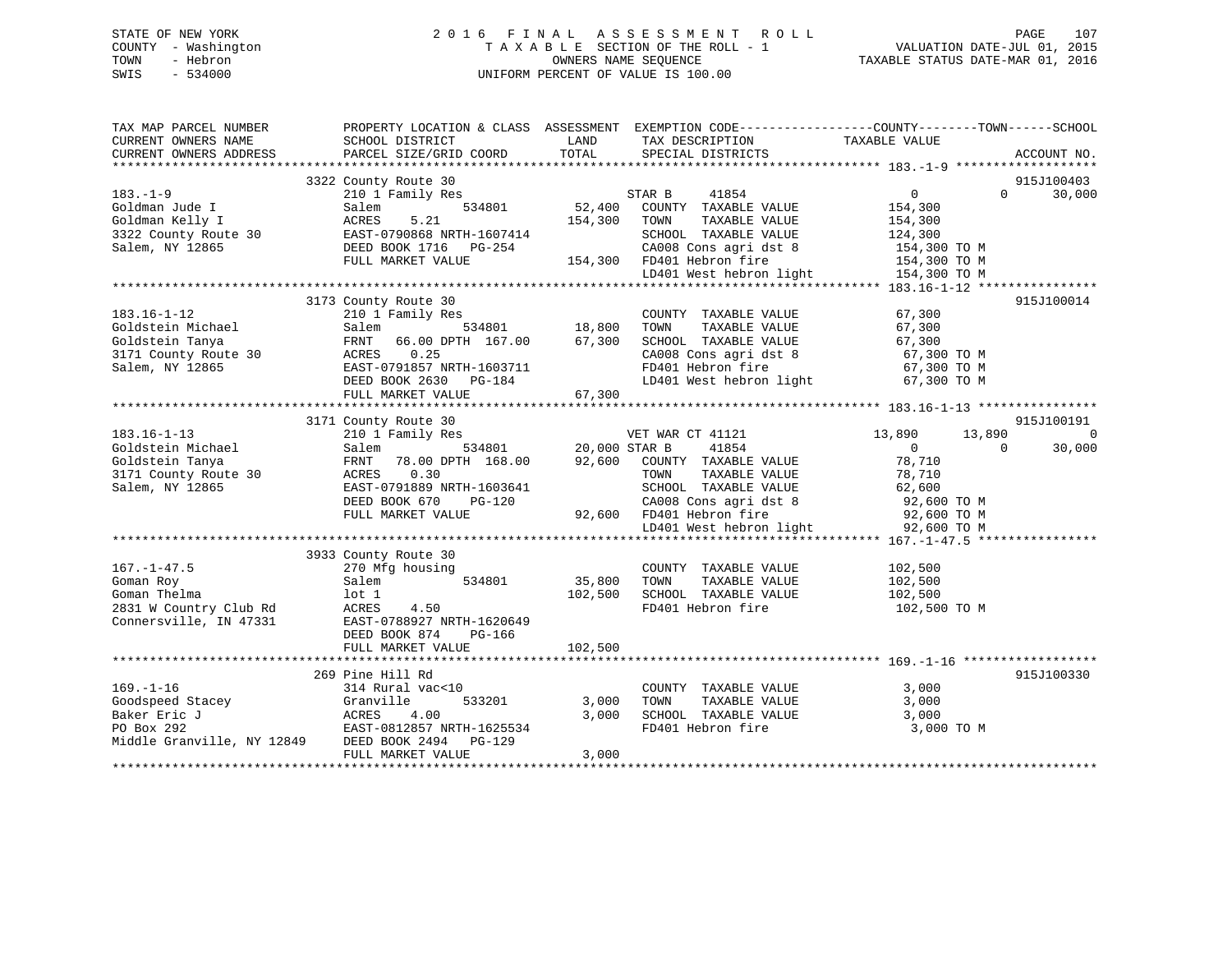# STATE OF NEW YORK 2 0 1 6 F I N A L A S S E S S M E N T R O L L PAGE 108 COUNTY - Washington T A X A B L E SECTION OF THE ROLL - 1 VALUATION DATE-JUL 01, 2015 TOWN - Hebron OWNERS NAME SEQUENCE TAXABLE STATUS DATE-MAR 01, 2016 SWIS - 534000 UNIFORM PERCENT OF VALUE IS 100.00

| TAX MAP PARCEL NUMBER                                                                                                                  | PROPERTY LOCATION & CLASS ASSESSMENT EXEMPTION CODE---------------COUNTY-------TOWN------SCHOOL                                                                                                                              |                                  |                                                                                                                                                    |                                                                                             |                   |
|----------------------------------------------------------------------------------------------------------------------------------------|------------------------------------------------------------------------------------------------------------------------------------------------------------------------------------------------------------------------------|----------------------------------|----------------------------------------------------------------------------------------------------------------------------------------------------|---------------------------------------------------------------------------------------------|-------------------|
| CURRENT OWNERS NAME<br>CURRENT OWNERS ADDRESS                                                                                          | SCHOOL DISTRICT<br>PARCEL SIZE/GRID COORD                                                                                                                                                                                    | LAND<br>TOTAL                    | TAX DESCRIPTION<br>SPECIAL DISTRICTS                                                                                                               | TAXABLE VALUE                                                                               | ACCOUNT NO.       |
|                                                                                                                                        |                                                                                                                                                                                                                              |                                  |                                                                                                                                                    |                                                                                             |                   |
| $169. - 1 - 27.1$<br>Goodspeed Stacey<br>Goodspeed Kelly<br>PO Box 292<br>Middle Granville, NY 12849                                   | 537 Pine Hill Rd<br>270 Mfg housing<br>533201<br>Granville<br>3.10<br>ACRES<br>EAST-0814791 NRTH-1621197<br>DEED BOOK 2602 PG-250<br>FULL MARKET VALUE                                                                       | 37,300<br>57,800<br>57,800       | COUNTY TAXABLE VALUE 57,800<br>TAXABLE VALUE<br>TOWN<br>SCHOOL TAXABLE VALUE<br>FD401 Hebron fire                                                  | 57,800<br>57,800<br>57,800 TO M                                                             | 915J100008        |
|                                                                                                                                        | Halls Pond Rd/w Off<br>FULL MARKET VALUE                                                                                                                                                                                     | 41,100<br>41,100                 | COUNTY TAXABLE VALUE<br>TAXABLE VALUE<br>TOWN<br>SCHOOL TAXABLE VALUE<br>CA008 Cons agri dst 8<br>FD401 Hebron fire                                | 41,100<br>41,100<br>41,100<br>41,100 TO M<br>41,100 TO M                                    | 915J101556        |
|                                                                                                                                        | 50 Potter Ln                                                                                                                                                                                                                 |                                  |                                                                                                                                                    |                                                                                             | 915J100265        |
| $160. - 2 - 2$<br>Gould Roger<br>377 N Grimes Hill Rd<br>Granville, NY 12832<br>MAY BE SUBJECT TO PAYMENT<br>UNDER AGDIST LAW TIL 2020 | 280 Res Multiple<br>Granville<br>ACRES 664.90<br>EAST-0811531 NRTH-1631894<br>DEED BOOK 881<br>PG-195<br>FULL MARKET VALUE                                                                                                   | 533201 702,700 STAR B<br>985,000 | AG DIST<br>41720<br>41854<br>COUNTY TAXABLE VALUE<br>TOWN<br>TAXABLE VALUE<br>SCHOOL TAXABLE VALUE<br>399,472 EX<br>FD401 Hebron fire 985,000 TO M | 399,472<br>399,472<br>$\Omega$<br>$\Omega$<br>585,528<br>585,528<br>555,528<br>585,528 TO M | 399,472<br>30,000 |
| $170. - 2 - 9$<br>Graham Ronald L Etal<br>Chase Leon P Jr-Etal<br>21 Frank St<br>Fort Edward, NY 12828                                 | 251 Higgins Rd<br>312 Vac w/imprv<br>Granville<br>533201<br>Granville 53<br>Bdy Agmt 627/308<br>595/18 595/20<br>595/18 595/20<br>ACRES<br>1.20<br>EAST-0823182 NRTH-1623821<br>DEED BOOK 417<br>PG-204<br>FULL MARKET VALUE | 1,400<br>12,500<br>12,500        | COUNTY TAXABLE VALUE<br>TAXABLE VALUE<br>TOWN<br>SCHOOL TAXABLE VALUE<br>FD401 Hebron fire                                                         | 12,500<br>12,500<br>12,500<br>12,500 TO M                                                   | 915J100480        |
|                                                                                                                                        |                                                                                                                                                                                                                              |                                  |                                                                                                                                                    |                                                                                             |                   |
| $175. - 1 - 13.3$<br>Graves John<br>31 Cardinal Way<br>Fort Ann, NY 12827                                                              | County Route 30<br>311 Res vac land<br>Salem<br>534801<br>FRNT 60.00 DPTH 100.00<br>EAST-0791738 NRTH-1612953<br>DEED BOOK 2868<br>PG-187                                                                                    | 200<br>200                       | COUNTY TAXABLE VALUE<br>TAXABLE VALUE<br>TOWN<br>SCHOOL TAXABLE VALUE<br>FD401 Hebron fire                                                         | 200<br>200<br>200<br>200 TO M                                                               |                   |
|                                                                                                                                        | FULL MARKET VALUE                                                                                                                                                                                                            | 200                              |                                                                                                                                                    |                                                                                             |                   |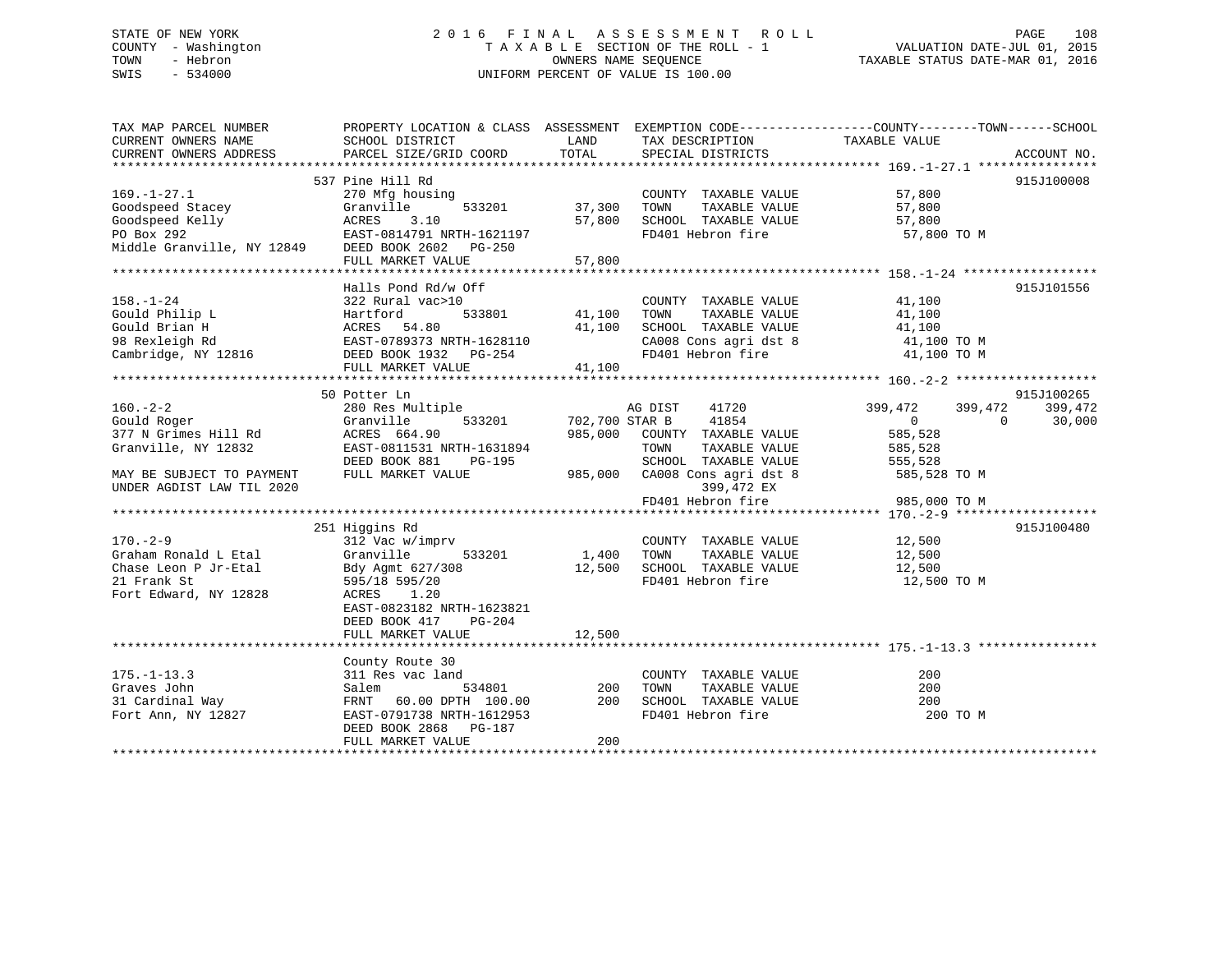# STATE OF NEW YORK 2 0 1 6 F I N A L A S S E S S M E N T R O L L PAGE 109 COUNTY - Washington T A X A B L E SECTION OF THE ROLL - 1 VALUATION DATE-JUL 01, 2015 TOWN - Hebron OWNERS NAME SEQUENCE TAXABLE STATUS DATE-MAR 01, 2016 SWIS - 534000 UNIFORM PERCENT OF VALUE IS 100.00

| TAX MAP PARCEL NUMBER<br>CURRENT OWNERS NAME                                                                                                                                                         | SCHOOL DISTRICT                                                                                                                                                                                                                                               | <b>LAND</b>                       | TAX DESCRIPTION                                                                                                                                                                                               | PROPERTY LOCATION & CLASS ASSESSMENT EXEMPTION CODE----------------COUNTY-------TOWN------SCHOOL<br>TAXABLE VALUE |             |
|------------------------------------------------------------------------------------------------------------------------------------------------------------------------------------------------------|---------------------------------------------------------------------------------------------------------------------------------------------------------------------------------------------------------------------------------------------------------------|-----------------------------------|---------------------------------------------------------------------------------------------------------------------------------------------------------------------------------------------------------------|-------------------------------------------------------------------------------------------------------------------|-------------|
| CURRENT OWNERS ADDRESS                                                                                                                                                                               | PARCEL SIZE/GRID COORD                                                                                                                                                                                                                                        | TOTAL                             | SPECIAL DISTRICTS                                                                                                                                                                                             |                                                                                                                   | ACCOUNT NO. |
|                                                                                                                                                                                                      |                                                                                                                                                                                                                                                               |                                   |                                                                                                                                                                                                               |                                                                                                                   | 915J101467  |
| $161.-2-10.20$<br>50 Cambridge Battenville Rd EAST-0816506 NRTH-1625382<br>Greenwich, NY 12834 DEED BOOK 1683 PG-79                                                                                  | 6947 State Route 22<br>country<br>533201 533201 54,600 TOWN<br>270 Mfg housing<br>FULL MARKET VALUE                                                                                                                                                           | 52,100                            | COUNTY TAXABLE VALUE 52,100<br>TAXABLE VALUE<br>TAXABLE VALUE 52,100<br>T. TAXABLE VALUE 52,100<br>52,100 SCHOOL TAXABLE VALUE 52,100 TO M<br>FD401 Hebron fire 52,100 TO M                                   |                                                                                                                   |             |
|                                                                                                                                                                                                      |                                                                                                                                                                                                                                                               |                                   |                                                                                                                                                                                                               |                                                                                                                   |             |
| $184. - 2 - 6$<br>184.-2-6<br>Green Kevin J<br>336 Chamberlain Mills Rd<br>1995<br>Salem, NY 12865                                                                                                   | 336 Chamberlin Mills Rd<br>242 Rurl res&rec<br>Salem<br>Lot 6<br>Star Repay 2016<br>ACRES 16.19<br>EAST-0798102 NRTH-1606878<br>DEED BOOK 3284 PG-114<br>FULL MARKET VALUE                                                                                    | 534801 58,800<br>86,500<br>86,500 | COUNTY TAXABLE VALUE $86,500$<br>TOWN TAXABLE VALUE $86,500$<br>SCHOOL TAXABLE VALUE 86,500<br>CA008 Cons agri dst 8 66,500 TO M<br>FD401 Hebron fire 86,500 TO M<br>SR533 Star repay - flag 00 MT 000 MT     |                                                                                                                   | 915J101508  |
|                                                                                                                                                                                                      | Chamberlin Mills Rd                                                                                                                                                                                                                                           |                                   |                                                                                                                                                                                                               |                                                                                                                   | 915J101509  |
| $184. - 2 - 7$<br>Green Kevin J<br>Patterson Deborah<br>336 Chamberlin Mills Rd<br>Salem, NY 12865<br>Salem, NY 12865                                                                                | 322 Rural vac>10<br>Salem 534801 49,600 TOWN TAXABLE VALUE<br>LOT 7<br>ACRES 23.71<br>EAST-0798673 NRTH-1606528<br>DEED BOOK 3283 PG-117                                                                                                                      |                                   | COUNTY TAXABLE VALUE 49,600<br>TOWN TAXABLE VALUE 49,600<br>49,600 TOWN TAXABLE VALUE 49,600<br>49,600 SCHOOL TAXABLE VALUE 49,600 TO M<br>CA008 Cons agri dst 8 49,600 TO M<br>FD401 Hebron fire 49,600 TO M |                                                                                                                   |             |
|                                                                                                                                                                                                      | FULL MARKET VALUE                                                                                                                                                                                                                                             | 49,600                            |                                                                                                                                                                                                               |                                                                                                                   |             |
|                                                                                                                                                                                                      |                                                                                                                                                                                                                                                               |                                   |                                                                                                                                                                                                               |                                                                                                                   |             |
| $183. - 1 - 2$<br>Green Peter<br>Pilch Cara<br>3289 County Route 30<br>Salem, NY 12865                                                                                                               | County Route 30<br>314 Rural vac<10<br>Salem<br>865/180 100 SCHOOL TAXABLE VALUE 100<br>FRNT 20.00 DPTH 140.00 2A008 Cons agridst 8 100 TO M<br>EAST-0791064 NRTH-1605750 FD401 Hebron fire 100 TO M<br>DEED BOOK 865 PG-180 LD401 West hebron light 100 TO M |                                   | COUNTY TAXABLE VALUE<br>TOWN      TAXABLE  VALUE                                                                                                                                                              | $\begin{array}{c} 100 \\ 100 \end{array}$<br>100 TO M                                                             |             |
|                                                                                                                                                                                                      | FULL MARKET VALUE                                                                                                                                                                                                                                             | 100                               |                                                                                                                                                                                                               |                                                                                                                   |             |
|                                                                                                                                                                                                      | 3289 County Route 30                                                                                                                                                                                                                                          |                                   |                                                                                                                                                                                                               |                                                                                                                   | 915J100424  |
| $183. - 1 - 13$<br>183.-1-13<br>Green Peter W Salem 534801 136,100<br>Pilch Cara L ACRES 49.83 233,900<br>3289 County Route 30 EAST-0791992 NRTH-1606573<br>TREED BOOK 865 PG-180<br>Salem, NY 12865 | 240 Rural res<br>DEED BOOK 865 PG-180<br>FULL MARKET VALUE 233,900 FD401 Hebron fire 233,900 TO M<br>DEED BOOK $865$ $PG-180$                                                                                                                                 |                                   | STAR B 41854<br>534801 136,100 COUNTY TAXABLE VALUE 233,900<br>TAXABLE VALUE<br>TOWN<br>SCHOOL TAXABLE VALUE 203,900<br>LD401 West hebron light 233,900 TO M                                                  | $\overline{0}$<br>$\Omega$<br>233,900                                                                             | 30,000      |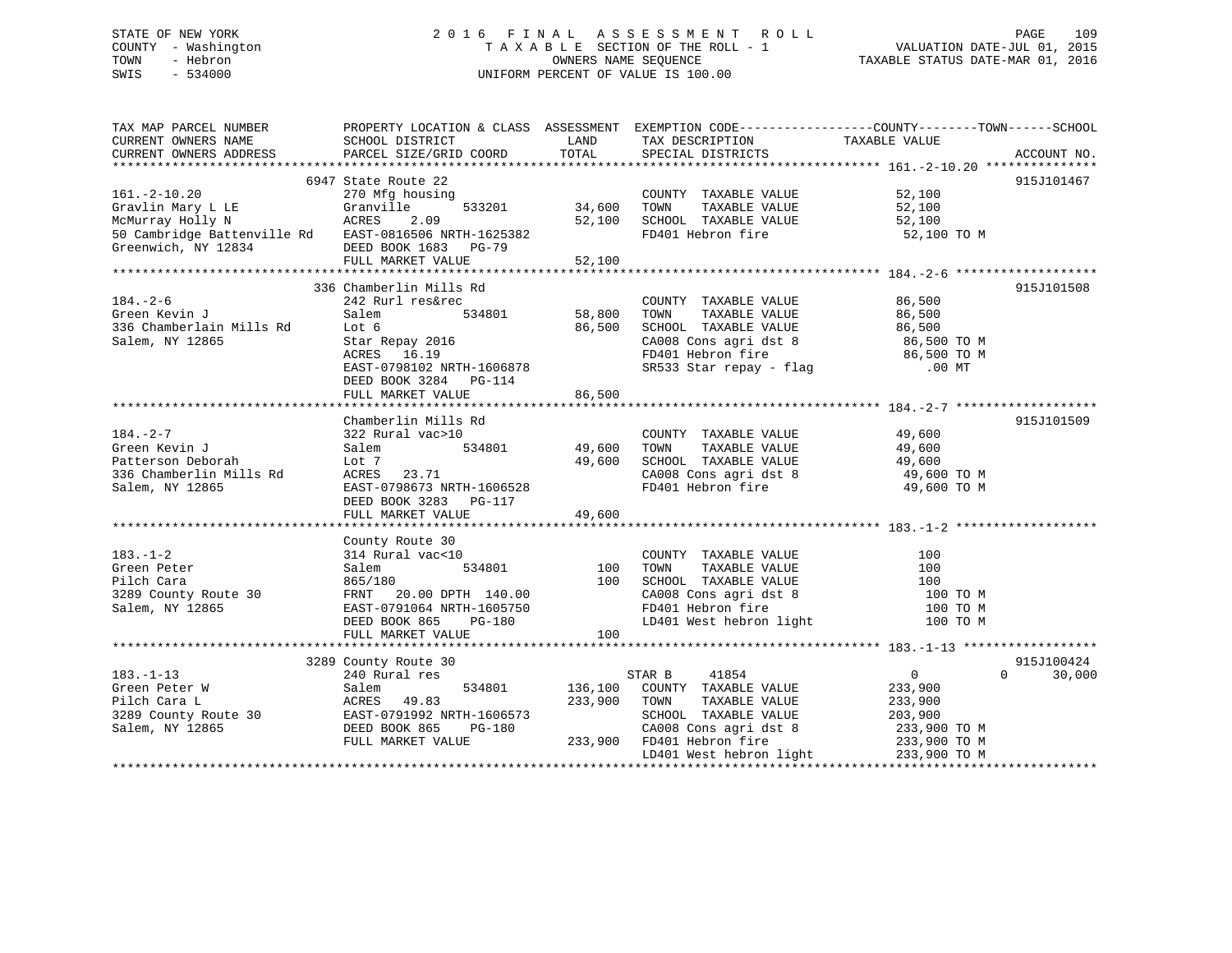# STATE OF NEW YORK 2 0 1 6 F I N A L A S S E S S M E N T R O L L PAGE 110 COUNTY - Washington T A X A B L E SECTION OF THE ROLL - 1 VALUATION DATE-JUL 01, 2015 TOWN - Hebron OWNERS NAME SEQUENCE TAXABLE STATUS DATE-MAR 01, 2016 SWIS - 534000 UNIFORM PERCENT OF VALUE IS 100.00

| TAX MAP PARCEL NUMBER<br>CURRENT OWNERS NAME<br>CURRENT OWNERS ADDRESS | PROPERTY LOCATION & CLASS ASSESSMENT<br>SCHOOL DISTRICT<br>PARCEL SIZE/GRID COORD | LAND<br>TOTAL | TAX DESCRIPTION<br>SPECIAL DISTRICTS        | EXEMPTION CODE-----------------COUNTY-------TOWN------SCHOOL<br>TAXABLE VALUE<br>ACCOUNT NO. |  |
|------------------------------------------------------------------------|-----------------------------------------------------------------------------------|---------------|---------------------------------------------|----------------------------------------------------------------------------------------------|--|
|                                                                        |                                                                                   |               |                                             |                                                                                              |  |
|                                                                        | 6430 State Route 22                                                               |               |                                             | 915J101182                                                                                   |  |
| $178. - 1 - 2.3$                                                       | 311 Res vac land                                                                  |               | COUNTY TAXABLE VALUE                        | 39,600                                                                                       |  |
| Green William                                                          | 534801<br>Salem                                                                   | 39,600        | TAXABLE VALUE<br>TOWN                       | 39,600                                                                                       |  |
| 231 E 54th St Apt 4D                                                   | 3421/323                                                                          | 39,600        | SCHOOL TAXABLE VALUE                        | 39,600                                                                                       |  |
| New York, NY 10022                                                     | ACRES 16.74<br>EAST-0816191 NRTH-1612876<br>DEED BOOK 3370<br>PG-182              |               | FD401 Hebron fire                           | 39,600 TO M                                                                                  |  |
|                                                                        | FULL MARKET VALUE                                                                 | 39,600        |                                             |                                                                                              |  |
|                                                                        |                                                                                   |               |                                             |                                                                                              |  |
|                                                                        | 748 Tiplady Rd                                                                    |               |                                             | 915J100003                                                                                   |  |
| $178. - 1 - 6$                                                         | 240 Rural res                                                                     |               | COUNTY TAXABLE VALUE                        | 382,500                                                                                      |  |
| Green William                                                          | 534801<br>Salem                                                                   | 248,600       | TOWN<br>TAXABLE VALUE                       | 382,500                                                                                      |  |
| 231 East 54th St Apt 4d                                                | 850/116,872/290,874/111                                                           | 382,500       | SCHOOL TAXABLE VALUE                        | 382,500                                                                                      |  |
| New York, NY 10022                                                     | ACRES 117.52                                                                      |               | FD401 Hebron fire                           | 382,500 TO M                                                                                 |  |
|                                                                        | EAST-0822274 NRTH-1613374                                                         |               |                                             |                                                                                              |  |
|                                                                        | DEED BOOK 814<br><b>PG-221</b>                                                    |               |                                             |                                                                                              |  |
|                                                                        | FULL MARKET VALUE                                                                 | 382,500       |                                             |                                                                                              |  |
|                                                                        |                                                                                   |               |                                             |                                                                                              |  |
|                                                                        | 96 Higgins Rd                                                                     |               |                                             | 915J101465                                                                                   |  |
| $161. - 2 - 10.7$                                                      | 270 Mfg housing                                                                   |               | STAR B<br>41854                             | $\Omega$<br>$\Omega$<br>30,000                                                               |  |
| Greene Jeffrey                                                         | Granville<br>533201                                                               | 32,600        | COUNTY TAXABLE VALUE                        | 52,100                                                                                       |  |
| 96 Higgins Rd                                                          | Lot 7                                                                             | 52,100        | TOWN<br>TAXABLE VALUE                       | 52,100                                                                                       |  |
| Granville, NY 12832                                                    | ACRES<br>1.22                                                                     |               | SCHOOL TAXABLE VALUE                        | 22,100                                                                                       |  |
|                                                                        | EAST-0819137 NRTH-1625686                                                         |               | FD401 Hebron fire                           | 52,100 TO M                                                                                  |  |
|                                                                        | DEED BOOK 901<br>PG-326                                                           |               |                                             |                                                                                              |  |
|                                                                        | FULL MARKET VALUE                                                                 | 52,100        |                                             |                                                                                              |  |
|                                                                        |                                                                                   |               |                                             |                                                                                              |  |
|                                                                        | 311+443 Higgins Rd                                                                |               | 40 PCT OF VALUE USED FOR EXEMPTION PURPOSES | 915J100275                                                                                   |  |
| $170. - 1 - 11$                                                        | 120 Field crops                                                                   |               | AG DIST<br>41720                            | 121,106<br>121,106<br>121,106                                                                |  |
| Greene Nelson                                                          | 534801<br>Salem                                                                   |               | 244,600 AGED-ALL<br>41800                   | 103,800<br>103,800<br>103,800                                                                |  |
| 311 Sheldon Rd                                                         | 3397/229                                                                          |               | 519,000 STAR EN<br>41834                    | $\mathbf{0}$<br>65,300<br>$\Omega$                                                           |  |
| Granville, NY 12832                                                    | ACRES 211.50                                                                      |               | COUNTY TAXABLE VALUE                        | 294,094                                                                                      |  |
|                                                                        | EAST-0822047 NRTH-1618311                                                         |               | TAXABLE VALUE<br>TOWN                       | 294,094                                                                                      |  |
| MAY BE SUBJECT TO PAYMENT                                              | DEED BOOK 390<br>PG-1178                                                          |               | SCHOOL TAXABLE VALUE                        | 228,794                                                                                      |  |
| UNDER AGDIST LAW TIL 2020                                              | FULL MARKET VALUE                                                                 | 519,000       | CA008 Cons agri dst 8                       | 397,894 TO M                                                                                 |  |
|                                                                        |                                                                                   |               | 121,106 EX                                  |                                                                                              |  |
|                                                                        |                                                                                   |               | FD401 Hebron fire                           | 519,000 TO M                                                                                 |  |
|                                                                        | *********************************                                                 |               |                                             | **************** 170.-2-15 *******************                                               |  |
|                                                                        | 353 Higgins Rd                                                                    |               |                                             | 915J101801                                                                                   |  |
| $170. - 2 - 15$                                                        | 270 Mfg housing                                                                   |               | COUNTY TAXABLE VALUE                        | 39,600                                                                                       |  |
| Greene Nelson I                                                        | 534801<br>Salem                                                                   | 32,100        | TOWN<br>TAXABLE VALUE                       | 39,600                                                                                       |  |
| 311 Sheldon Rd                                                         | <b>ACRES</b><br>1.03                                                              | 39,600        | SCHOOL TAXABLE VALUE                        | 39,600                                                                                       |  |
| Granville, NY 12832                                                    | EAST-0820656 NRTH-1620452                                                         |               | FD401 Hebron fire                           | 39,600 TO M                                                                                  |  |
|                                                                        | DEED BOOK 617<br>PG-102                                                           |               |                                             |                                                                                              |  |
|                                                                        | FULL MARKET VALUE                                                                 | 39,600        |                                             |                                                                                              |  |
|                                                                        |                                                                                   |               |                                             |                                                                                              |  |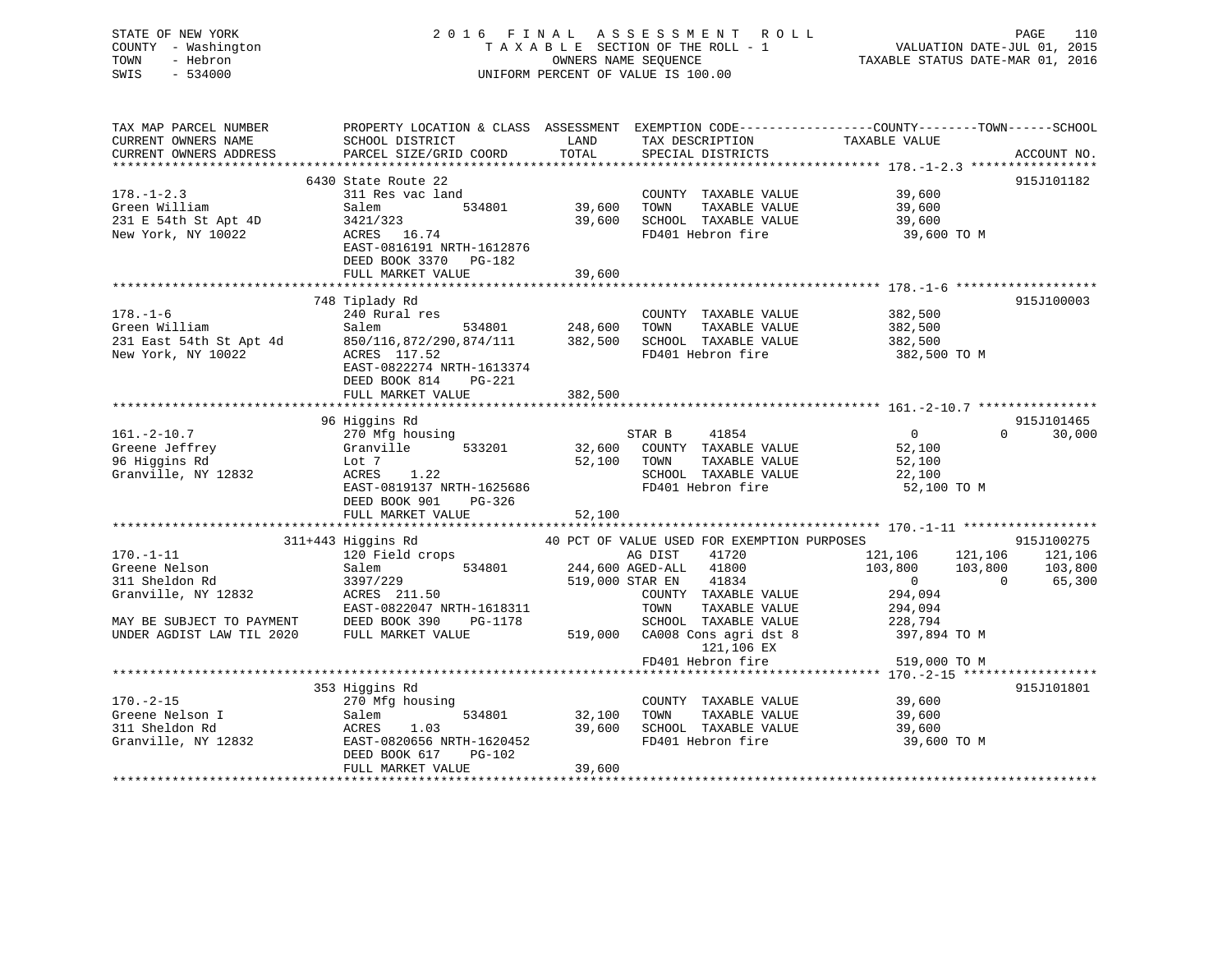# STATE OF NEW YORK 2 0 1 6 F I N A L A S S E S S M E N T R O L L PAGE 111 COUNTY - Washington T A X A B L E SECTION OF THE ROLL - 1 VALUATION DATE-JUL 01, 2015 TOWN - Hebron OWNERS NAME SEQUENCE TAXABLE STATUS DATE-MAR 01, 2016 SWIS - 534000 UNIFORM PERCENT OF VALUE IS 100.00

| TAX MAP PARCEL NUMBER<br>CURRENT OWNERS NAME                                                               | PROPERTY LOCATION & CLASS ASSESSMENT EXEMPTION CODE----------------COUNTY-------TOWN------SCHOOL<br>SCHOOL DISTRICT                                                                  | LAND                       | TAX DESCRIPTION                                                                                                | TAXABLE VALUE                                                  |          |             |
|------------------------------------------------------------------------------------------------------------|--------------------------------------------------------------------------------------------------------------------------------------------------------------------------------------|----------------------------|----------------------------------------------------------------------------------------------------------------|----------------------------------------------------------------|----------|-------------|
| CURRENT OWNERS ADDRESS                                                                                     | PARCEL SIZE/GRID COORD                                                                                                                                                               | TOTAL                      | SPECIAL DISTRICTS                                                                                              |                                                                |          | ACCOUNT NO. |
|                                                                                                            | Sheldon Rd                                                                                                                                                                           |                            |                                                                                                                |                                                                |          | 915J100460  |
| $177. - 1 - 21.1$<br>Greene Nelson J<br>311 Sheldon Rd<br>Granville, NY 12832<br>MAY BE SUBJECT TO PAYMENT | 105 Vac farmland<br>534801<br>Salem<br>18Ad<br>Ag Commit 705/348<br>15.20<br>ACRES<br>EAST-0816103 NRTH-1615467                                                                      | 36,300<br>36,300           | AGRI-D IND 41730<br>COUNTY TAXABLE VALUE<br>TOWN<br>TAXABLE VALUE<br>SCHOOL TAXABLE VALUE<br>FD401 Hebron fire | 29,951<br>6,349<br>6,349<br>6,349<br>36,300 TO M               | 29,951   | 29,951      |
| UNDER AGDIST LAW TIL 2023                                                                                  | DEED BOOK 484<br>PG-1036<br>FULL MARKET VALUE                                                                                                                                        | 36,300                     |                                                                                                                |                                                                |          |             |
|                                                                                                            |                                                                                                                                                                                      |                            |                                                                                                                |                                                                |          |             |
| $161. - 2 - 3.13$<br>Greene Vincent N<br>149 Higgins Rd<br>Granville, NY 12832                             | 93 Rykowski Ln<br>312 Vac w/imprv<br>Granville<br>533201<br>3.80<br>ACRES<br>EAST-0823062 NRTH-1627364<br>DEED BOOK 1867<br>$PG-32$<br>FULL MARKET VALUE                             | 2,900<br>4,400<br>4,400    | COUNTY TAXABLE VALUE<br>TAXABLE VALUE<br>TOWN<br>SCHOOL TAXABLE VALUE<br>FD401 Hebron fire                     | 4,400<br>4,400<br>4,400<br>4,400 TO M                          |          | 915J101587  |
|                                                                                                            |                                                                                                                                                                                      |                            |                                                                                                                |                                                                |          |             |
|                                                                                                            | 129 & 149 Higgins Rd                                                                                                                                                                 |                            |                                                                                                                |                                                                |          | 915J100050  |
| $170. - 2 - 3$<br>Greene Vincent N<br>Greene Nancy<br>149 Higgins Rd<br>Granville, NY 12832                | 210 1 Family Res<br>533201<br>Granville<br>648/171, 589/115<br>ACRES<br>4.00<br>EAST-0819634 NRTH-1624896<br>DEED BOOK 849<br>PG-127                                                 | 39,500<br>124,500          | 41854<br>STAR B<br>COUNTY TAXABLE VALUE<br>TAXABLE VALUE<br>TOWN<br>SCHOOL TAXABLE VALUE<br>FD401 Hebron fire  | $\overline{0}$<br>124,500<br>124,500<br>94,500<br>124,500 TO M | $\Omega$ | 30,000      |
|                                                                                                            | FULL MARKET VALUE                                                                                                                                                                    | 124,500                    |                                                                                                                |                                                                |          |             |
| $170. - 2 - 38.1$<br>Greene Vincent N<br>149 Higgins Rd<br>Granville, NY 12832                             | Higgins Rd<br>314 Rural vac<10<br>Granville<br>533201<br>FRNT 90.00 DPTH 45.00<br>0.09<br>ACRES<br>EAST-0819526 NRTH-1624619                                                         | 100<br>100                 | COUNTY TAXABLE VALUE<br>TOWN<br>TAXABLE VALUE<br>SCHOOL TAXABLE VALUE<br>FD401 Hebron fire                     | 100<br>100<br>100<br>100 TO M                                  |          |             |
|                                                                                                            | DEED BOOK 782<br>$PG-166$<br>FULL MARKET VALUE                                                                                                                                       | 100                        |                                                                                                                |                                                                |          |             |
|                                                                                                            |                                                                                                                                                                                      |                            |                                                                                                                |                                                                |          |             |
| $178. - 1 - 15$<br>Greene Vincent N<br>Greene Nancy J<br>149 Higgins Rd<br>Granville, NY 12832             | 6403 State Route 22<br>210 1 Family Res<br>534801<br>Salem<br>FRNT 125.00 DPTH 127.00<br>ACRES<br>0.43<br>EAST-0816112 NRTH-1612187<br>DEED BOOK 3325<br>PG-191<br>FULL MARKET VALUE | 14,100<br>45,100<br>45,100 | COUNTY TAXABLE VALUE<br>TOWN<br>TAXABLE VALUE<br>SCHOOL TAXABLE VALUE<br>FD401 Hebron fire                     | 45,100<br>45,100<br>45,100<br>45,100 TO M                      |          | 915J100257  |
|                                                                                                            |                                                                                                                                                                                      |                            |                                                                                                                |                                                                |          |             |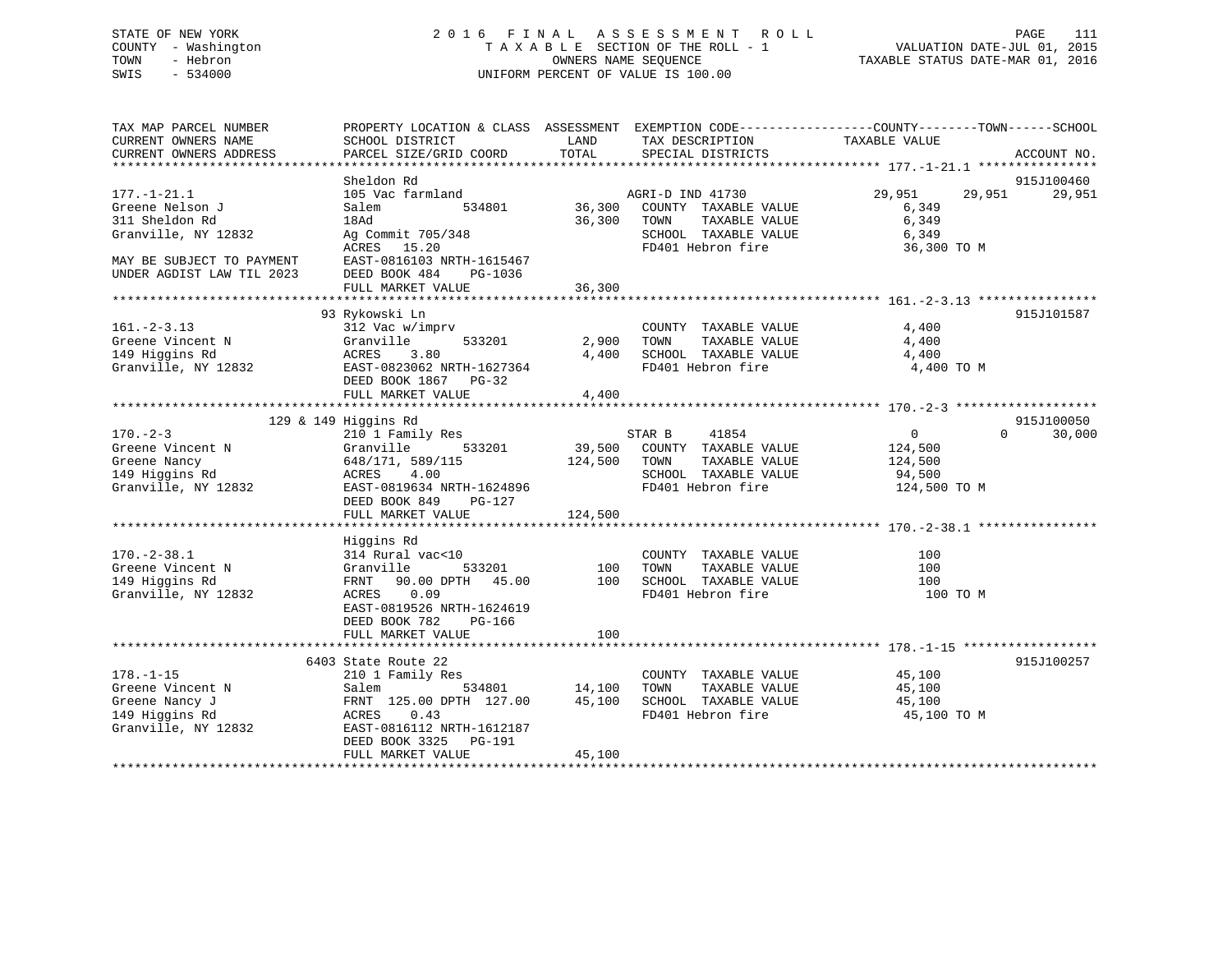# STATE OF NEW YORK 2 0 1 6 F I N A L A S S E S S M E N T R O L L PAGE 112 COUNTY - Washington T A X A B L E SECTION OF THE ROLL - 1 VALUATION DATE-JUL 01, 2015 TOWN - Hebron OWNERS NAME SEQUENCE TAXABLE STATUS DATE-MAR 01, 2016 SWIS - 534000 UNIFORM PERCENT OF VALUE IS 100.00

| TAX MAP PARCEL NUMBER<br>CURRENT OWNERS NAME<br>CURRENT OWNERS ADDRESS                                      | PROPERTY LOCATION & CLASS ASSESSMENT<br>SCHOOL DISTRICT<br>PARCEL SIZE/GRID COORD                                                                          | LAND<br>TOTAL                | EXEMPTION CODE-----------------COUNTY-------TOWN------SCHOOL<br>TAX DESCRIPTION<br>SPECIAL DISTRICTS                                           | TAXABLE VALUE                                                                 | ACCOUNT NO.                      |
|-------------------------------------------------------------------------------------------------------------|------------------------------------------------------------------------------------------------------------------------------------------------------------|------------------------------|------------------------------------------------------------------------------------------------------------------------------------------------|-------------------------------------------------------------------------------|----------------------------------|
|                                                                                                             | ****************                                                                                                                                           | ********                     |                                                                                                                                                |                                                                               |                                  |
| $183.16 - 1 - 4$<br>Greenholtz Millicent<br>3197 County Route 30<br>Salem, NY 12865                         | 3197 County Route 30<br>210 1 Family Res<br>Salem<br>534801<br>ACRES<br>1.70<br>EAST-0791601 NRTH-1604291<br>DEED BOOK 3381<br>PG-307<br>FULL MARKET VALUE | 28,800<br>144,000            | COUNTY TAXABLE VALUE<br>TAXABLE VALUE<br>TOWN<br>SCHOOL TAXABLE VALUE<br>CA008 Cons agri dst 8<br>FD401 Hebron fire<br>LD401 West hebron light | 144,000<br>144,000<br>144,000<br>144,000 TO M<br>144,000 TO M<br>144,000 TO M | 915J100231                       |
|                                                                                                             |                                                                                                                                                            | 144,000                      |                                                                                                                                                | ***************************** 186.-1-3.6 *****                                |                                  |
| $186. - 1 - 3.6$<br>Gregg Peter<br>1 Washington Sq<br>Greenwich, NY 12843                                   | Blossom Rd Lot 6 Hartz<br>314 Rural vac<10<br>534801<br>Salem<br>ACRES<br>7.69<br>EAST-0820138 NRTH-1606959<br>DEED BOOK 2849<br>PG-102                    | 26,000<br>26,000             | COUNTY TAXABLE VALUE<br>TAXABLE VALUE<br>TOWN<br>SCHOOL TAXABLE VALUE<br>FD401 Hebron fire                                                     | 26,000<br>26,000<br>26,000<br>26,000 TO M                                     | 915J101622                       |
|                                                                                                             | FULL MARKET VALUE                                                                                                                                          | 26,000                       |                                                                                                                                                |                                                                               |                                  |
| $183. - 1 - 49$<br>Grishkot Joan B<br>202 Ridge St<br>Glens Falls, NY 12801                                 | Hebron Hills Rd<br>314 Rural vac<10<br>534801<br>Salem<br>ACRES<br>3.99<br>EAST-0788475 NRTH-1603322<br>DEED BOOK 455<br>PG-898                            | 27,200<br>27,200             | COUNTY TAXABLE VALUE<br>TOWN<br>TAXABLE VALUE<br>SCHOOL TAXABLE VALUE<br>FD401 Hebron fire                                                     | 27,200<br>27,200<br>27,200<br>27,200 TO M                                     | 915J101101                       |
|                                                                                                             | FULL MARKET VALUE                                                                                                                                          | 27,200                       |                                                                                                                                                |                                                                               |                                  |
|                                                                                                             |                                                                                                                                                            |                              |                                                                                                                                                |                                                                               |                                  |
| $151. - 1 - 26.1$<br>Groesbeck William W<br>Groesbeck Judy A<br>1270 County Route 31<br>Granville, NY 12832 | 1270 County Route 31<br>210 1 Family Res<br>Granville<br>533201<br>ACRES<br>3.10<br>EAST-0804932 NRTH-1633945<br>DEED BOOK 743<br><b>PG-116</b>            | 43,000<br>123,500            | STAR B<br>41854<br>COUNTY TAXABLE VALUE<br>TAXABLE VALUE<br>TOWN<br>SCHOOL TAXABLE VALUE<br>FD401 Hebron fire                                  | $\Omega$<br>123,500<br>123,500<br>93,500<br>123,500 TO M                      | 30,000<br>$\Omega$               |
|                                                                                                             | FULL MARKET VALUE                                                                                                                                          | 123,500                      |                                                                                                                                                |                                                                               |                                  |
| $151. - 1 - 28$<br>Groesbeck William W<br>Groesbeck Judy A<br>1270 County Route 31<br>Granville, NY 12832   | County Route 31<br>312 Vac w/imprv<br>533201<br>Granville<br>ACRES<br>1.10<br>EAST-0804884 NRTH-1634124<br>DEED BOOK 743<br><b>PG-114</b>                  | 18,200<br>26,500             | COUNTY TAXABLE VALUE<br>TOWN<br>TAXABLE VALUE<br>SCHOOL TAXABLE VALUE<br>FD401 Hebron fire                                                     | 26,500<br>26,500<br>26,500<br>26,500 TO M                                     | 915J101057                       |
|                                                                                                             | FULL MARKET VALUE                                                                                                                                          | 26,500                       |                                                                                                                                                |                                                                               |                                  |
| $142. - 3 - 9$                                                                                              | 1252 Big Burch Hill Rd<br>210 1 Family Res                                                                                                                 |                              | STAR EN<br>41834                                                                                                                               | $\overline{0}$                                                                | 915J100701<br>$\Omega$<br>65,300 |
| Grunert Frank F<br>1252 Big Burch Hill Rd<br>Granville, NY 12832                                            | Granville<br>533201<br>665/303<br>$142. - 1 - 9$<br>7.00<br>ACRES<br>EAST-0801311 NRTH-1641017<br>DEED BOOK 752<br>$PG-65$<br>FULL MARKET VALUE            | 56,000<br>185,000<br>185,000 | COUNTY TAXABLE VALUE<br>TOWN<br>TAXABLE VALUE<br>SCHOOL TAXABLE VALUE<br>FD401 Hebron fire                                                     | 185,000<br>185,000<br>119,700<br>185,000 TO M                                 |                                  |
|                                                                                                             |                                                                                                                                                            |                              |                                                                                                                                                |                                                                               |                                  |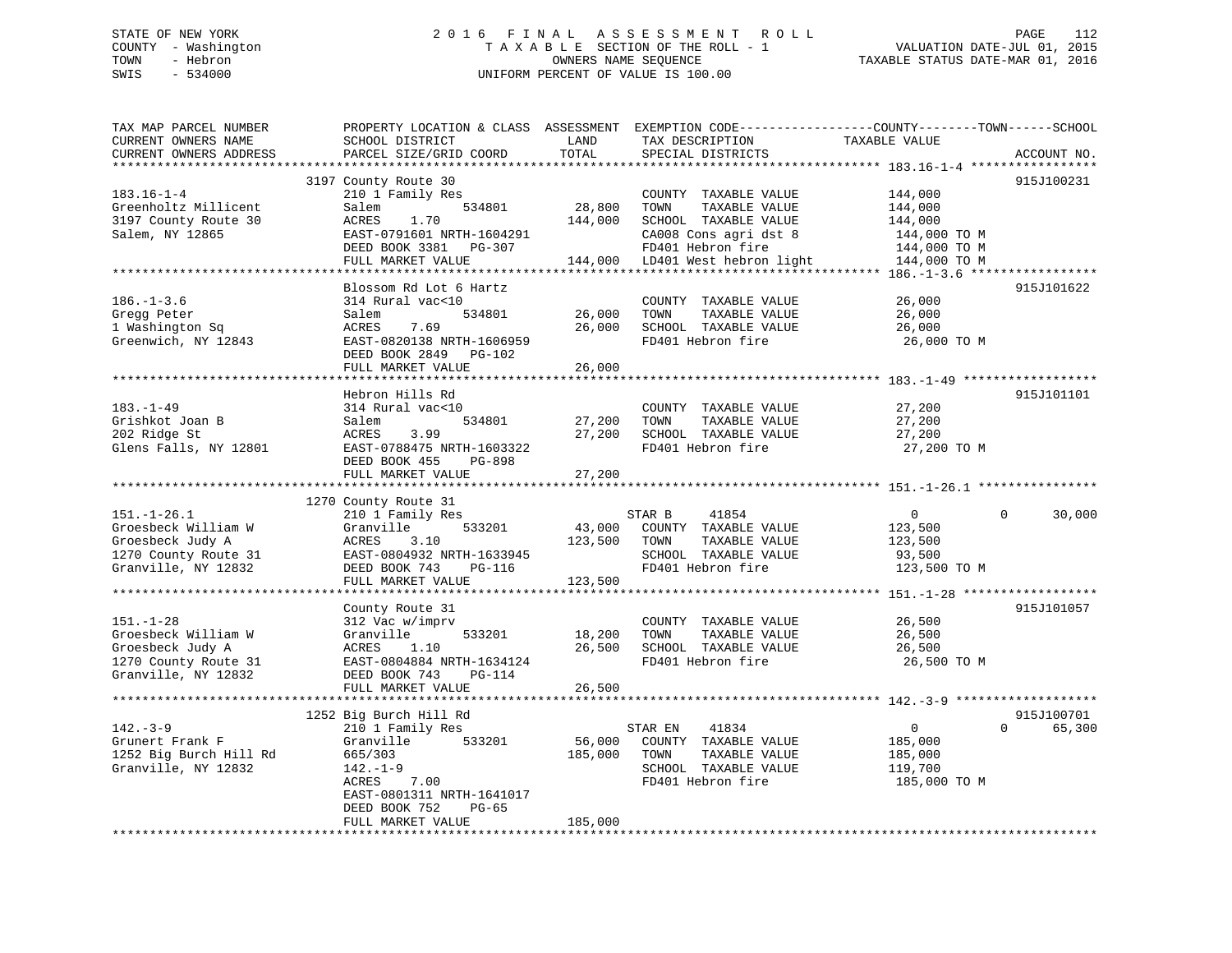# STATE OF NEW YORK 2 0 1 6 F I N A L A S S E S S M E N T R O L L PAGE 113 COUNTY - Washington T A X A B L E SECTION OF THE ROLL - 1 VALUATION DATE-JUL 01, 2015 TOWN - Hebron OWNERS NAME SEQUENCE TAXABLE STATUS DATE-MAR 01, 2016 SWIS - 534000 UNIFORM PERCENT OF VALUE IS 100.00

| TAX MAP PARCEL NUMBER<br>CURRENT OWNERS NAME<br>CURRENT OWNERS ADDRESS                           | PROPERTY LOCATION & CLASS ASSESSMENT EXEMPTION CODE----------------COUNTY-------TOWN------SCHOOL<br>SCHOOL DISTRICT<br>PARCEL SIZE/GRID COORD     | LAND<br>TOTAL                     | TAX DESCRIPTION TAXABLE VALUE<br>SPECIAL DISTRICTS                                                                                      |                                                                    | ACCOUNT NO.        |
|--------------------------------------------------------------------------------------------------|---------------------------------------------------------------------------------------------------------------------------------------------------|-----------------------------------|-----------------------------------------------------------------------------------------------------------------------------------------|--------------------------------------------------------------------|--------------------|
| $185. - 1 - 14.4$<br>Guilherme Frias<br>Picaro Mario<br>1076 Chaffer St<br>New Bedford, MA 02745 | Center Way<br>312 Vac w/imprv<br>Salem<br>ACRES<br>5.01<br>EAST-0815885 NRTH-1604271<br>DEED BOOK 721<br>PG-61<br>FULL MARKET VALUE               | 534801 22,000<br>22,800<br>22,800 | COUNTY TAXABLE VALUE<br>TOWN<br>TAXABLE VALUE<br>SCHOOL TAXABLE VALUE<br>FD401 Hebron fire                                              | 22,800<br>22,800<br>22,800<br>22,800 TO M                          | 915J101830         |
| $186. - 1 - 11$<br>Gunnnefelt Carl<br>Gunnnefelt Luningning<br>99 Gail Ct<br>Northford, CT 06472 | Blossom Rd<br>314 Rural vac<10<br>Salem<br>ACRES 12.24<br>EAST-0819182 NRTH-1607865<br>DEED BOOK 646<br>PG-78                                     | 534801 32,900<br>32,900           | COUNTY TAXABLE VALUE 32,900<br>TOWN<br>TAXABLE VALUE<br>SCHOOL TAXABLE VALUE 32,900<br>FD401 Hebron fire                                | 32,900<br>32,900 TO M                                              | 915J101306         |
|                                                                                                  | 1442 County Route 31                                                                                                                              |                                   |                                                                                                                                         |                                                                    | 915J100066         |
| $152. - 1 - 18$<br>Hahn Robert L Jr<br>Hahn Lisa F<br>PO Box 68<br>Granville, NY 12832           | 240 Rural res<br>533201<br>Granville<br>-----------<br>EAST-0806866 N<br>DEED BOOK 817<br>EAST-0806866 NRTH-1637580<br>PG-88<br>FULL MARKET VALUE | 144,400 TOWN                      | STAR B 41854<br>TAXABLE VALUE<br>SCHOOL TAXABLE VALUE<br>144,400 FD401 Hebron fire                                                      | $0 \qquad \qquad$<br>144,400<br>144,400<br>114,400<br>144,400 TO M | $\Omega$<br>30,000 |
|                                                                                                  | Little Burch Hill Rd                                                                                                                              |                                   |                                                                                                                                         |                                                                    | 915J101682         |
| $151. - 1 - 22.22$<br>Haines Jared D<br>PO Box 2621<br>Malta, NY 12020                           | 314 Rural vac<10<br>Granville<br>533201<br>$\mathbf{3}$<br>ACRES 5.18<br>EAST-0801334 NRTH-1637017<br>DEED BOOK 3258 PG-231                       | 22,400<br>22,400                  | COUNTY TAXABLE VALUE 22,400<br>TAXABLE VALUE<br>TOWN<br>SCHOOL TAXABLE VALUE<br>FD401 Hebron fire                                       | 22,400<br>22,400<br>22,400 TO M                                    |                    |
|                                                                                                  | FULL MARKET VALUE                                                                                                                                 | 22,400                            |                                                                                                                                         |                                                                    |                    |
|                                                                                                  | 465 Middle Rd                                                                                                                                     |                                   |                                                                                                                                         |                                                                    | 915J100233         |
| $169. - 1 - 2$                                                                                   | 270 Mfg housing<br>534801<br>1.20<br>Hudson Falls, NY 12839 EAST-0806408 NRTH-1623504<br>DEED BOOK 3580 PG-209<br>FULL MARKET VALUE               | 32,500<br>56,600<br>56,600        | COUNTY TAXABLE VALUE<br>TOWN       TAXABLE  VALUE<br>SCHOOL    TAXABLE  VALUE<br>CA008 Cons agri dst 8 56,600 TO M<br>FD401 Hebron fire | 56,600<br>56,600<br>56,600<br>56,600 TO M                          |                    |
|                                                                                                  |                                                                                                                                                   |                                   |                                                                                                                                         |                                                                    |                    |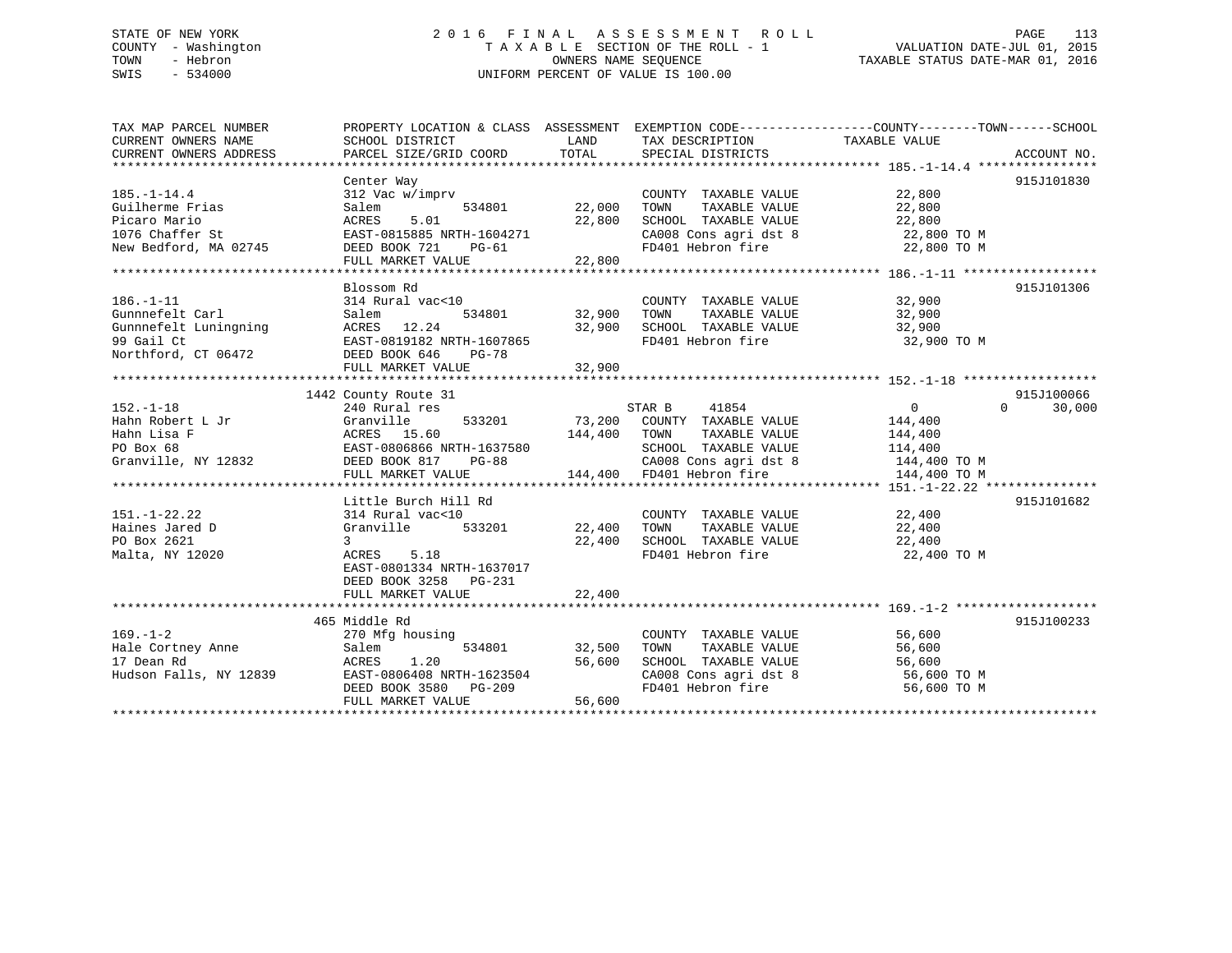# STATE OF NEW YORK 2 0 1 6 F I N A L A S S E S S M E N T R O L L PAGE 114 COUNTY - Washington T A X A B L E SECTION OF THE ROLL - 1 VALUATION DATE-JUL 01, 2015 TOWN - Hebron OWNERS NAME SEQUENCE TAXABLE STATUS DATE-MAR 01, 2016 SWIS - 534000 UNIFORM PERCENT OF VALUE IS 100.00

| TAX MAP PARCEL NUMBER<br>CURRENT OWNERS NAME<br>CURRENT OWNERS ADDRESS                                                                                                                                                                                   | SCHOOL DISTRICT<br><b>EXAMPLE STATE</b><br>PARCEL SIZE/GRID COORD                                     | TOTAL            | TAX DESCRIPTION TAXABLE VALUE SPECIAL DISTRICTS                                                                                                                                                          | PROPERTY LOCATION & CLASS ASSESSMENT EXEMPTION CODE---------------COUNTY-------TOWN------SCHOOL<br>ACCOUNT NO.                                                                                                                                    |   |
|----------------------------------------------------------------------------------------------------------------------------------------------------------------------------------------------------------------------------------------------------------|-------------------------------------------------------------------------------------------------------|------------------|----------------------------------------------------------------------------------------------------------------------------------------------------------------------------------------------------------|---------------------------------------------------------------------------------------------------------------------------------------------------------------------------------------------------------------------------------------------------|---|
| $168. - 1 - 18.7$                                                                                                                                                                                                                                        | 644 County Route 31<br>210 1 Family Res                                                               |                  | 41802                                                                                                                                                                                                    | 67,500<br>$\overline{0}$                                                                                                                                                                                                                          | 0 |
|                                                                                                                                                                                                                                                          |                                                                                                       |                  |                                                                                                                                                                                                          | Hall Gail<br>Hall Gail<br>Hall Regner<br>Hall Regner<br>Martford 533801 42,100 STAR EN 41834<br>Hall Regner<br>ACRES 2.86 BANK 999 225,000 COUNTY TAXABLE VALUE<br>Salem, NY 12865 DEED BOOK 764 PG-36<br>Salem, NY 12865 DEED BOOK 764 PG-36<br> |   |
|                                                                                                                                                                                                                                                          |                                                                                                       |                  |                                                                                                                                                                                                          |                                                                                                                                                                                                                                                   |   |
| 168.-1-18.8<br>Hall Gail 270 Mfg housing<br>Hall Gail Hartford 533801 40,400<br>644 County Route 31<br>Salem, NY 12865<br>EAST-0797579 NRTH-1621095<br>DEED BOOK 749 PG-210                                                                              | 646 County Route 31<br>$\frac{1}{2}$ 533801 40,400<br>FULL MARKET VALUE                               | 57,600           | COUNTY TAXABLE VALUE<br>TOWN TAXABLE VALUE<br>TOWN TAXABLE VALUE<br>SCHOOL TAXABLE VALUE<br>CA008 Cons agri dst 8<br>FD401 Hebron fire<br>57,600 TO M<br>FD401 Hebron fire<br>57,600 TO M<br>57,600 TO M | 57,600                                                                                                                                                                                                                                            |   |
|                                                                                                                                                                                                                                                          |                                                                                                       |                  |                                                                                                                                                                                                          |                                                                                                                                                                                                                                                   |   |
| $144. - 1 - 37$<br>Hall Roland E<br>Mason David M<br>1204 County Route 61<br>Shushan, NY 12873<br>1204 County Route 61<br>204 CAST-0816744 NRTH-1643783<br>205 DEED BOOK 2082<br>206 PG-192<br>205 PG-192<br>205 PG-192                                  | 108 East Green Pond Way<br>FULL MARKET VALUE                                                          | 25,000<br>25,000 | COUNTY TAXABLE VALUE 25,000<br>TOWN TAXABLE VALUE $25,000$<br>SCHOOL TAXABLE VALUE $25,000$<br>FD401 Hebron fire 25,000 TO M                                                                             | 915J101443                                                                                                                                                                                                                                        |   |
| $175. - 1 - 12.12$<br>Hall Terry L<br>326 Reynolds Rd<br>Fort Edward, NY 12828 EAST-0789744 NRTH-1610255                                                                                                                                                 | 85 Thunder Way<br>312 Vac w/imprv<br>Salem 534801 16,000<br>DEED BOOK 3317 PG-37<br>FULL MARKET VALUE | 20,000<br>20,000 | COUNTY TAXABLE VALUE 20,000<br>TOWN TAXABLE VALUE $20,000$<br>SCHOOL TAXABLE VALUE $20,000$<br>FD401 Hebron fire $20,000$ TO M                                                                           |                                                                                                                                                                                                                                                   |   |
|                                                                                                                                                                                                                                                          | 3135 County Route 30                                                                                  |                  |                                                                                                                                                                                                          | 915J100502                                                                                                                                                                                                                                        |   |
| 183.20-1-22<br>Hall Victor S<br>Hall Sabrina S<br>Hall Sabrina S<br>3135 County Route 30<br>Salem, NY 12865<br>Hall Sabrina S<br>Salem, NY 12865<br>Salem, NY 12865<br>Salem, NY 12865<br>Salem, NY 12865<br>Salem, NY 12865<br>Salem, NY 12865<br>Salem | DEED BOOK 2146 PG-101<br>FULL MARKET VALUE 111,500                                                    |                  | COUNTY TAXABLE VALUE<br>TOWN<br>TAXABLE VALUE<br>SCHOOL TAXABLE VALUE 111,500<br>CA008 Cons agri dst 8 111,500 TO M<br>FD401 Hebron fire 111,500 TO M<br>LD401 West hebron light 111,500 TO M            | 111,500<br>111,500                                                                                                                                                                                                                                |   |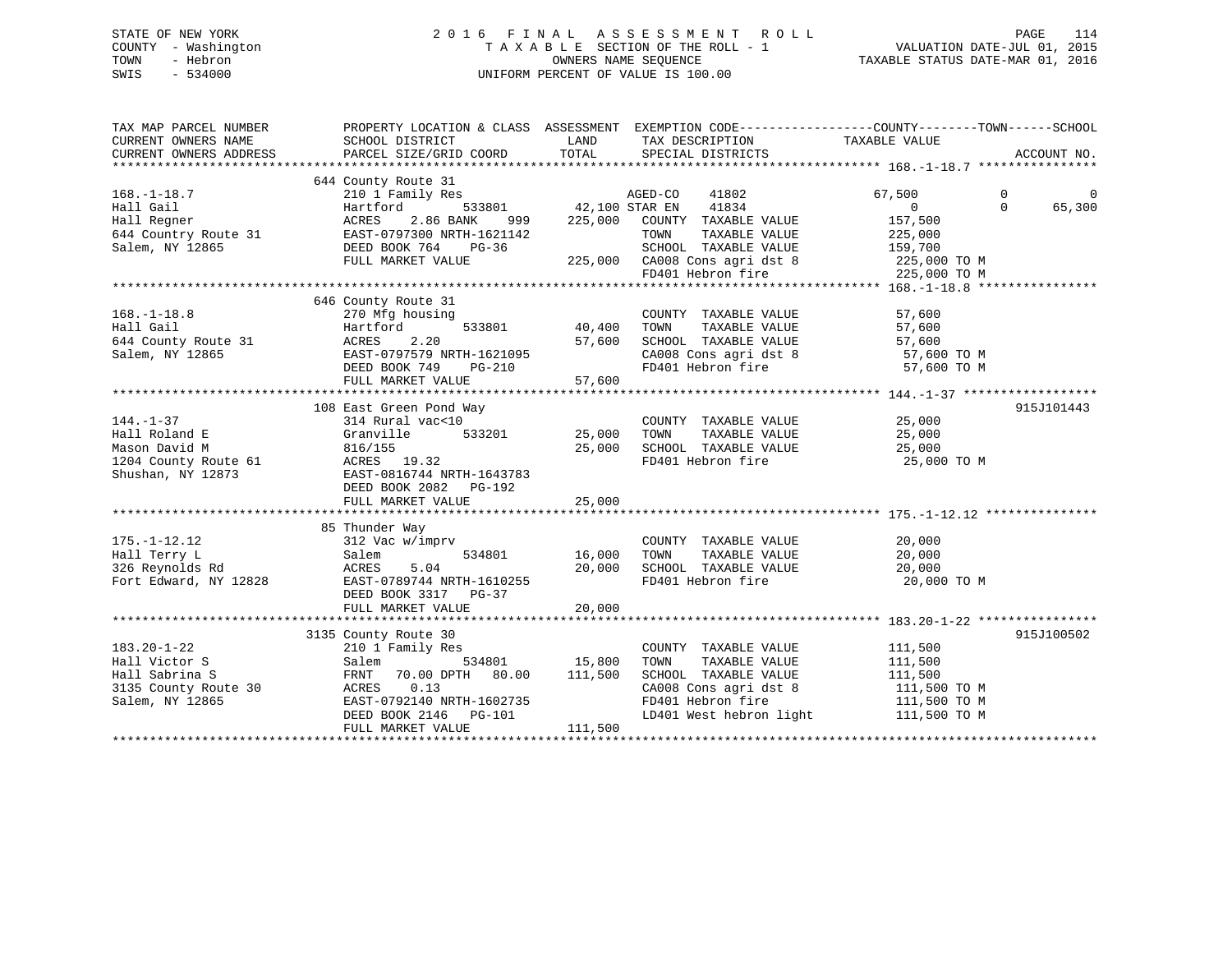# STATE OF NEW YORK 2 0 1 6 F I N A L A S S E S S M E N T R O L L PAGE 115 COUNTY - Washington T A X A B L E SECTION OF THE ROLL - 1 VALUATION DATE-JUL 01, 2015 TOWN - Hebron OWNERS NAME SEQUENCE TAXABLE STATUS DATE-MAR 01, 2016 SWIS - 534000 UNIFORM PERCENT OF VALUE IS 100.00

| TAX MAP PARCEL NUMBER<br>CURRENT OWNERS NAME<br>CURRENT OWNERS ADDRESS                                                                                                      | PROPERTY LOCATION & CLASS ASSESSMENT EXEMPTION CODE---------------COUNTY-------TOWN-----SCHOOL<br>SCHOOL DISTRICT<br>PARCEL SIZE/GRID COORD              | LAND<br>TOTAL               | TAX DESCRIPTION<br>SPECIAL DISTRICTS                                                                                                                    | TAXABLE VALUE                                                             | ACCOUNT NO.        |
|-----------------------------------------------------------------------------------------------------------------------------------------------------------------------------|----------------------------------------------------------------------------------------------------------------------------------------------------------|-----------------------------|---------------------------------------------------------------------------------------------------------------------------------------------------------|---------------------------------------------------------------------------|--------------------|
|                                                                                                                                                                             | Halterman Rd/s Off                                                                                                                                       |                             |                                                                                                                                                         |                                                                           | 915J100283         |
| $142. - 3 - 5$<br>Haltermann Daniel<br>178 Townsend Rd<br>Hartford, NY 12838<br>MAY BE SUBJECT TO PAYMENT<br>UNDER AGDIST LAW TIL 2020                                      | 322 Rural vac>10<br>Granville<br>626/330<br>$142. - 1 - 5$<br>ACRES 96.30<br>EAST-0803575 NRTH-1645017<br>DEED BOOK 299<br>PG-535                        | AG DIST<br>72,200<br>72,200 | 41720<br>533201 72,200 COUNTY TAXABLE VALUE<br>TOWN<br>TAXABLE VALUE<br>SCHOOL TAXABLE VALUE<br>CA008 Cons agri dst 8<br>12,852 EX<br>FD401 Hebron fire | 12,852 12,852<br>59,348<br>59,348<br>59,348<br>59,348 TO M<br>72,200 TO M | 12,852             |
|                                                                                                                                                                             | FULL MARKET VALUE                                                                                                                                        |                             |                                                                                                                                                         |                                                                           |                    |
| $178. - 1 - 37$<br>Hamdi Mark<br>Hamdi Judith<br>2769 County Route 12<br>Whitehall, NY 12887                                                                                | Blossom Rd<br>322 Rural vac>10<br>534801<br>Salem<br>Lot 23<br>ACRES 11.39<br>EAST-0819780 NRTH-1610244<br>DEED BOOK 2006 PG-242<br>FULL MARKET VALUE    | 31,600<br>31,600<br>31,600  | COUNTY TAXABLE VALUE<br>TAXABLE VALUE<br>TOWN<br>SCHOOL TAXABLE VALUE<br>FD401 Hebron fire                                                              | 31,600<br>31,600<br>31,600<br>31,600<br>31,600 TO M                       | 915J101373         |
|                                                                                                                                                                             | 30 Everetts Heights Way                                                                                                                                  |                             |                                                                                                                                                         |                                                                           | 915J101073         |
| $152 - 2 - 12$<br>Hammond Albert<br>Hammond Rebecca<br>30 Everetts Heights Way EAST-0810030 NRTH-1642748<br>Granville. NY 12832 DEED BOOK 523 PG-246<br>Granville, NY 12832 | 210 1 Family Res<br>533201<br>Granville<br>ACRES<br>5.99<br>DEED BOOK 523<br>PG-246<br>FULL MARKET VALUE                                                 | 231,700<br>231,700          | 41854<br>STAR B<br>54,000 COUNTY TAXABLE VALUE<br>TOWN<br>TAXABLE VALUE<br>SCHOOL TAXABLE VALUE<br>FD401 Hebron fire                                    | $\overline{0}$<br>231,700<br>231,700<br>201,700<br>231,700 TO M           | $\Omega$<br>30,000 |
|                                                                                                                                                                             | 3960 County Route 30                                                                                                                                     |                             |                                                                                                                                                         |                                                                           | 915J100285         |
| $167. - 1 - 28$<br>Hammond Gary<br>3960 County Route 30<br>Salem, NY 12865                                                                                                  | 270 Mfg housing<br>534801<br>Salem<br>sub lot 1<br>FRNT 95.00 DPTH 115.00<br>EAST-0788997 NRTH-1621292<br>DEED BOOK 722<br>$PG-313$<br>FULL MARKET VALUE | 18,800<br>31,400<br>31,400  | COUNTY TAXABLE VALUE<br>TAXABLE VALUE<br>TOWN<br>SCHOOL TAXABLE VALUE<br>FD401 Hebron fire                                                              | 31,400<br>31,400<br>31,400<br>31,400 TO M                                 |                    |
|                                                                                                                                                                             |                                                                                                                                                          |                             |                                                                                                                                                         |                                                                           |                    |
| $151. - 1 - 7.9$<br>Handy Joan<br>160 Liebig Rd<br>Granville, NY 12832                                                                                                      | 160 Liebig Rd<br>210 1 Family Res<br>533201<br>Granville<br>2.35<br>ACRES<br>EAST-0804844 NRTH-1640887<br>DEED BOOK 827<br>$PG-68$<br>FULL MARKET VALUE  | 182,000<br>182,000          | STAR EN 41834<br>40,800 COUNTY TAXABLE VALUE<br>TAXABLE VALUE<br>TOWN<br>SCHOOL TAXABLE VALUE<br>FD401 Hebron fire                                      | $\Omega$<br>182,000<br>182,000<br>116,700<br>182,000 TO M                 | 65,300<br>$\Omega$ |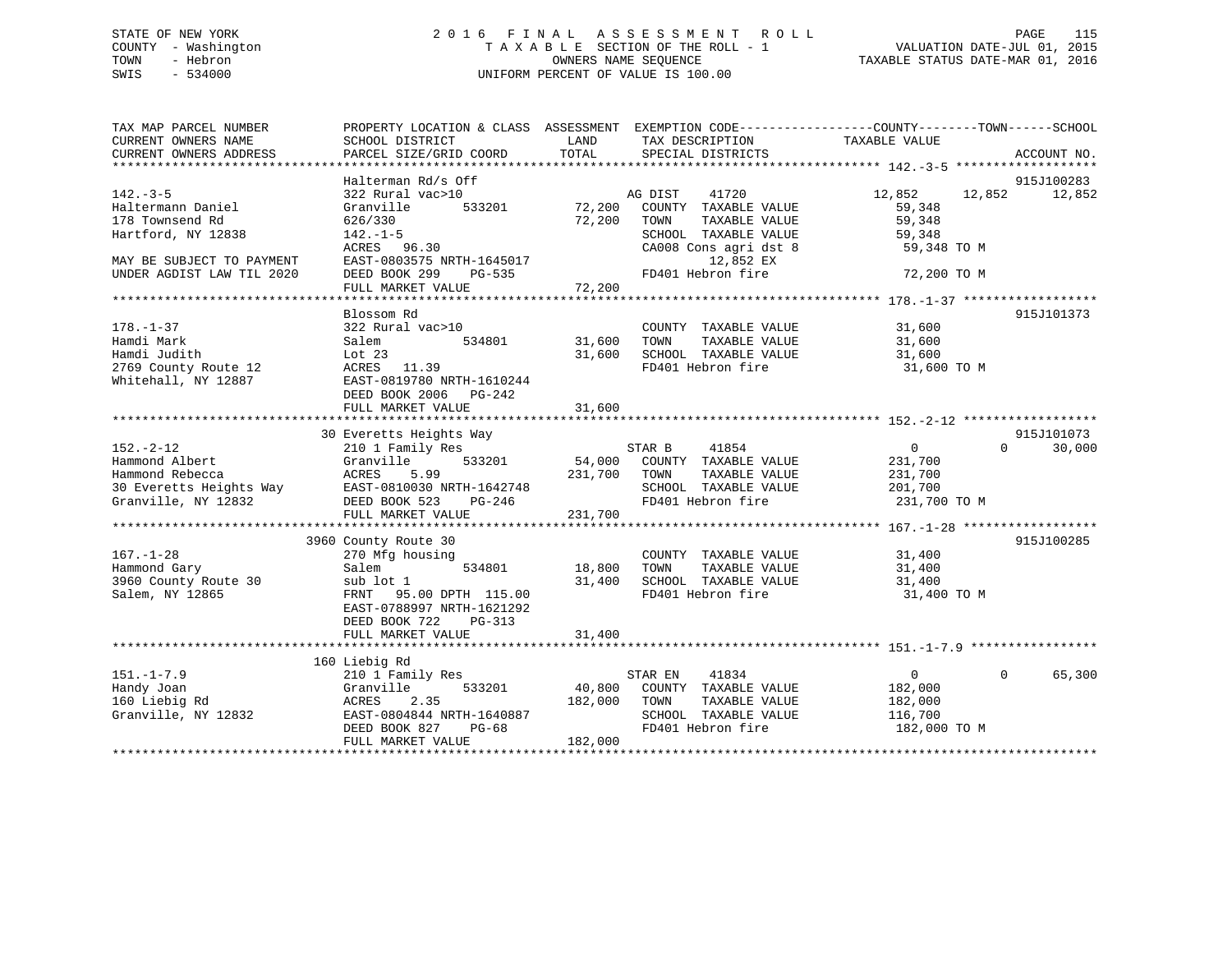# STATE OF NEW YORK 2 0 1 6 F I N A L A S S E S S M E N T R O L L PAGE 116 COUNTY - Washington T A X A B L E SECTION OF THE ROLL - 1 VALUATION DATE-JUL 01, 2015 TOWN - Hebron OWNERS NAME SEQUENCE TAXABLE STATUS DATE-MAR 01, 2016 SWIS - 534000 UNIFORM PERCENT OF VALUE IS 100.00

| TAX MAP PARCEL NUMBER<br>CURRENT OWNERS NAME<br>CURRENT OWNERS ADDRESS                | PROPERTY LOCATION & CLASS ASSESSMENT EXEMPTION CODE----------------COUNTY-------TOWN------SCHOOL<br>SCHOOL DISTRICT<br>PARCEL SIZE/GRID COORD     | LAND<br>TOTAL         | TAX DESCRIPTION<br>SPECIAL DISTRICTS                                                                                 | TAXABLE VALUE                                               | ACCOUNT NO.        |
|---------------------------------------------------------------------------------------|---------------------------------------------------------------------------------------------------------------------------------------------------|-----------------------|----------------------------------------------------------------------------------------------------------------------|-------------------------------------------------------------|--------------------|
|                                                                                       | Liebig Rd                                                                                                                                         |                       |                                                                                                                      |                                                             | 915J100300         |
| $151. - 1 - 7.2$<br>Handy Joan C<br>160 Liebig Rd                                     | 322 Rural vac>10<br>533201<br>Granville<br>W706/62                                                                                                | 48,600<br>48,600      | AGRI-D IND 41730<br>COUNTY TAXABLE VALUE<br>TOWN<br>TAXABLE VALUE                                                    | 41,887<br>41,887<br>6,713<br>6,713                          | 41,887             |
| Granville, NY 12832                                                                   | ACRES 13.30<br>EAST-0805206 NRTH-1640530<br>DEED BOOK 3413 PG-108                                                                                 |                       | SCHOOL TAXABLE VALUE<br>FD401 Hebron fire                                                                            | 6,713<br>48,600 TO M                                        |                    |
| MAY BE SUBJECT TO PAYMENT<br>UNDER AGDIST LAW TIL 2023<br>*************************   | FULL MARKET VALUE<br>***********************                                                                                                      | 48,600<br>*********** |                                                                                                                      | ********************* 151.-1-7.10 ***********               |                    |
|                                                                                       | Liebig Rd                                                                                                                                         |                       |                                                                                                                      |                                                             |                    |
| $151. - 1 - 7.10$<br>Handy Joan C<br>160 Liebig Rd                                    | 322 Rural vac>10<br>Granville<br>533201<br>W706/62                                                                                                | 46,400<br>46,400      | COUNTY TAXABLE VALUE<br>TOWN<br>TAXABLE VALUE<br>SCHOOL TAXABLE VALUE                                                | 46,400<br>46,400<br>46,400                                  |                    |
| Granville, NY 12832                                                                   | ACRES 12.20<br>EAST-0804994 NRTH-1641592<br>DEED BOOK 3413 PG-108<br>FULL MARKET VALUE                                                            | 46,400                | FD401 Hebron fire                                                                                                    | 46,400 TO M                                                 |                    |
|                                                                                       |                                                                                                                                                   |                       |                                                                                                                      |                                                             |                    |
|                                                                                       | 25 Button Rd                                                                                                                                      |                       |                                                                                                                      |                                                             | 915J101668         |
| $143. - 1 - 64$<br>Hannon Daniel<br>Hannon Karita<br>283 Lee Ave<br>Yonkers, NY 10705 | 210 1 Family Res<br>533201<br>Granville<br>subdivision abandon 2759/<br>$3074/245$ , Lots $1-3,5-8$ &<br>ACRES 34.50<br>EAST-0813525 NRTH-1641079 | 85,000<br>89,300      | COUNTY TAXABLE VALUE<br>TAXABLE VALUE<br>TOWN<br>SCHOOL TAXABLE VALUE<br>CA008 Cons agri dst 8<br>FD401 Hebron fire  | 89,300<br>89,300<br>89,300<br>89,300 TO M<br>89,300 TO M    |                    |
|                                                                                       | DEED BOOK 3070 PG-234<br>FULL MARKET VALUE                                                                                                        | 89,300                |                                                                                                                      |                                                             |                    |
|                                                                                       |                                                                                                                                                   |                       |                                                                                                                      |                                                             |                    |
|                                                                                       | 7014 State Route 22                                                                                                                               |                       |                                                                                                                      |                                                             |                    |
| $161. - 2 - 7.3$<br>Hansen Lillian<br>7014 State Route 22<br>Granville, NY 12832      | 270 Mfg housing<br>533201<br>Granville<br>sub lot B<br>ACRES 1.61<br>EAST-0817657 NRTH-1626712                                                    | 47,400                | STAR B<br>41854<br>33,500 COUNTY TAXABLE VALUE<br>TOWN<br>TAXABLE VALUE<br>SCHOOL TAXABLE VALUE<br>FD401 Hebron fire | $\overline{0}$<br>47,400<br>47,400<br>17,400<br>47,400 TO M | 30,000<br>$\Omega$ |
|                                                                                       | DEED BOOK 916<br>PG-198<br>FULL MARKET VALUE                                                                                                      | 47,400                |                                                                                                                      |                                                             |                    |
|                                                                                       |                                                                                                                                                   |                       |                                                                                                                      |                                                             |                    |
|                                                                                       | 19 Pine Hill Rd                                                                                                                                   |                       |                                                                                                                      |                                                             | 915J101500         |
| $160. - 1 - 4.4$<br>Harrington Charles<br>19 Pine Hill Rd<br>Granville, NY 12832      | 242 Rurl res&rec<br>Salem<br>534801<br>Lot 4<br>ACRES 11.85<br>EAST-0806891 NRTH-1627202<br>DEED BOOK 2504 PG-145                                 | 52,300<br>130,600     | COUNTY TAXABLE VALUE<br>TOWN<br>TAXABLE VALUE<br>SCHOOL TAXABLE VALUE<br>FD401 Hebron fire                           | 130,600<br>130,600<br>130,600<br>130,600 TO M               |                    |
|                                                                                       | FULL MARKET VALUE                                                                                                                                 | 130,600               |                                                                                                                      |                                                             |                    |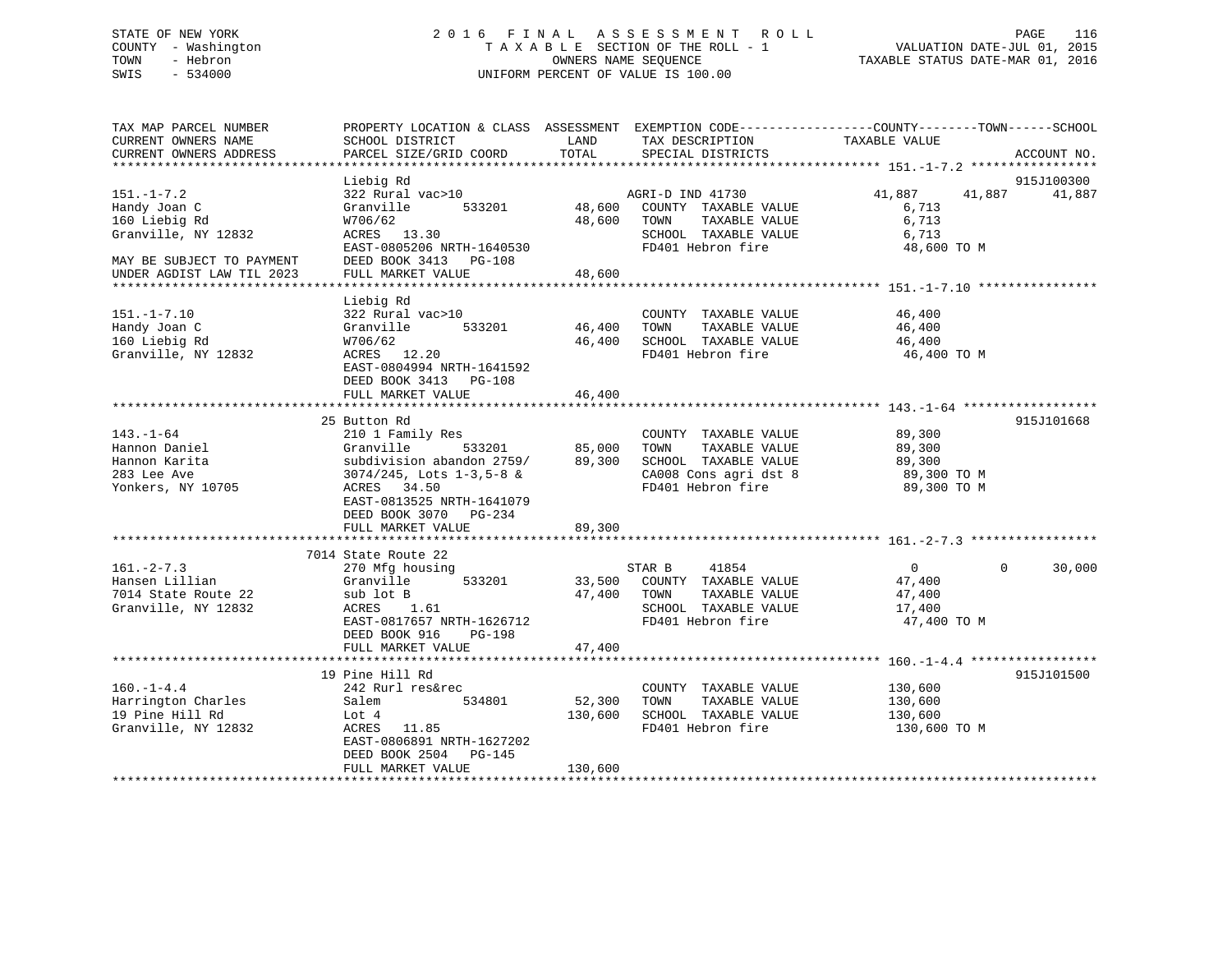# STATE OF NEW YORK 2 0 1 6 F I N A L A S S E S S M E N T R O L L PAGE 117 COUNTY - Washington T A X A B L E SECTION OF THE ROLL - 1 VALUATION DATE-JUL 01, 2015 TOWN - Hebron OWNERS NAME SEQUENCE TAXABLE STATUS DATE-MAR 01, 2016 SWIS - 534000 UNIFORM PERCENT OF VALUE IS 100.00

| TAX MAP PARCEL NUMBER  | PROPERTY LOCATION & CLASS ASSESSMENT EXEMPTION CODE---------------COUNTY-------TOWN-----SCHOOL |         |                           |                |                    |
|------------------------|------------------------------------------------------------------------------------------------|---------|---------------------------|----------------|--------------------|
| CURRENT OWNERS NAME    | SCHOOL DISTRICT                                                                                | LAND    | TAX DESCRIPTION           | TAXABLE VALUE  |                    |
| CURRENT OWNERS ADDRESS | PARCEL SIZE/GRID COORD                                                                         | TOTAL   | SPECIAL DISTRICTS         |                | ACCOUNT NO.        |
|                        | 6092 State Route 22                                                                            |         |                           |                | 915J100676         |
| $185. - 1 - 14$        | 210 1 Family Res                                                                               |         | STAR EN<br>41834          | $\overline{0}$ | 65,300<br>$\Omega$ |
| Harrington Christine   | Salem<br>534801                                                                                | 35,500  | COUNTY TAXABLE VALUE      | 84,900         |                    |
| 6092 State Route 22    | Thompson Sub/ 29#87                                                                            | 84,900  | TOWN<br>TAXABLE VALUE     | 84,900         |                    |
| Salem, NY 12865        | ACRES<br>2.43 BANK<br>999                                                                      |         | SCHOOL TAXABLE VALUE      | 19,600         |                    |
|                        | EAST-0814791 NRTH-1604741                                                                      |         | CA008 Cons agri dst 8     | 84,900 TO M    |                    |
|                        | DEED BOOK 1856 PG-153                                                                          |         | FD401 Hebron fire         | 84,900 TO M    |                    |
|                        | FULL MARKET VALUE                                                                              | 84,900  |                           |                |                    |
|                        |                                                                                                |         |                           |                |                    |
|                        | 225 Bromley Ln                                                                                 |         |                           |                | 915J101407         |
| $178. - 1 - 27$        | 260 Seasonal res                                                                               |         | COUNTY TAXABLE VALUE      | 80,000         |                    |
| Harrington Donna M     | 534801<br>Salem                                                                                | 43,600  | TAXABLE VALUE<br>TOWN     | 80,000         |                    |
| Harrington Rickey L    | $p$ o lot 12                                                                                   | 80,000  | SCHOOL TAXABLE VALUE      | 80,000         |                    |
| 1185 Glastenbury Rd    | 6.07<br>ACRES                                                                                  |         | FD401 Hebron fire         | 80,000 TO M    |                    |
| Shaftsbury, VT 05262   | EAST-0822897 NRTH-1615486                                                                      |         |                           |                |                    |
|                        | DEED BOOK 620<br>PG-251                                                                        |         |                           |                |                    |
|                        | FULL MARKET VALUE                                                                              | 80,000  |                           |                |                    |
|                        |                                                                                                |         |                           |                |                    |
|                        | 3273 County Route 30                                                                           |         |                           |                | 915J100509         |
| $183. - 1 - 4$         | 210 1 Family Res                                                                               |         | STAR EN<br>41834          | $\overline{0}$ | $\Omega$<br>65,300 |
| Harrington Edward      | 534801<br>Salem                                                                                | 39,000  | COUNTY TAXABLE VALUE      | 147,400        |                    |
| Harrington Roseann     | ACRES<br>1.50                                                                                  | 147,400 | TAXABLE VALUE<br>TOWN     | 147,400        |                    |
| 3273 County Route 30   | EAST-0791068 NRTH-1605997                                                                      |         | SCHOOL TAXABLE VALUE      | 82,100         |                    |
| Salem, NY 12865        | DEED BOOK 460<br>PG-184                                                                        |         | CA008 Cons agri dst 8     | 147,400 TO M   |                    |
|                        | FULL MARKET VALUE                                                                              |         | 147,400 FD401 Hebron fire | 147,400 TO M   |                    |
|                        |                                                                                                |         |                           |                |                    |
|                        | Dunnigan Rd                                                                                    |         |                           |                |                    |
| $184. - 1 - 19.7$      | 314 Rural vac<10                                                                               |         | COUNTY TAXABLE VALUE      | 35,900         |                    |
| Harrington Edward Lynn | 534801<br>Salem                                                                                | 35,900  | TOWN<br>TAXABLE VALUE     | 35,900         |                    |
| Harrington Roseann     | lot 7                                                                                          | 35,900  | SCHOOL TAXABLE VALUE      | 35,900         |                    |
| 3273 County Route 30   | ACRES<br>6.95                                                                                  |         | CA008 Cons agri dst 8     | 35,900 TO M    |                    |
| Salem, NY 12865        | EAST-0797898 NRTH-1602839                                                                      |         | FD401 Hebron fire         | 35,900 TO M    |                    |
|                        | DEED BOOK 2430<br>$PG-8$                                                                       |         |                           |                |                    |
|                        | FULL MARKET VALUE                                                                              | 35,900  |                           |                |                    |
|                        |                                                                                                |         |                           |                |                    |
|                        | 1302 Patterson Hill Rd                                                                         |         |                           |                | 915J100349         |
| $183. - 1 - 21$        | 210 1 Family Res                                                                               |         | STAR B<br>41854           | 0              | 30,000<br>$\Omega$ |
| Harrington Jeremy E    | Salem<br>534801                                                                                | 47,700  | COUNTY TAXABLE VALUE      | 139,800        |                    |
| Lemery Andrea          | 4.10 BANK<br>ACRES<br>999                                                                      | 139,800 | TOWN<br>TAXABLE VALUE     | 139,800        |                    |
| 1302 Patterson Hill Rd | EAST-0791214 NRTH-1603577                                                                      |         | SCHOOL TAXABLE VALUE      | 109,800        |                    |
| Salem, NY 12865        | DEED BOOK 830<br>PG-91                                                                         |         | CA008 Cons agri dst 8     | 139,800 TO M   |                    |
|                        | FULL MARKET VALUE                                                                              |         | 139,800 FD401 Hebron fire | 139,800 TO M   |                    |
|                        |                                                                                                |         |                           |                |                    |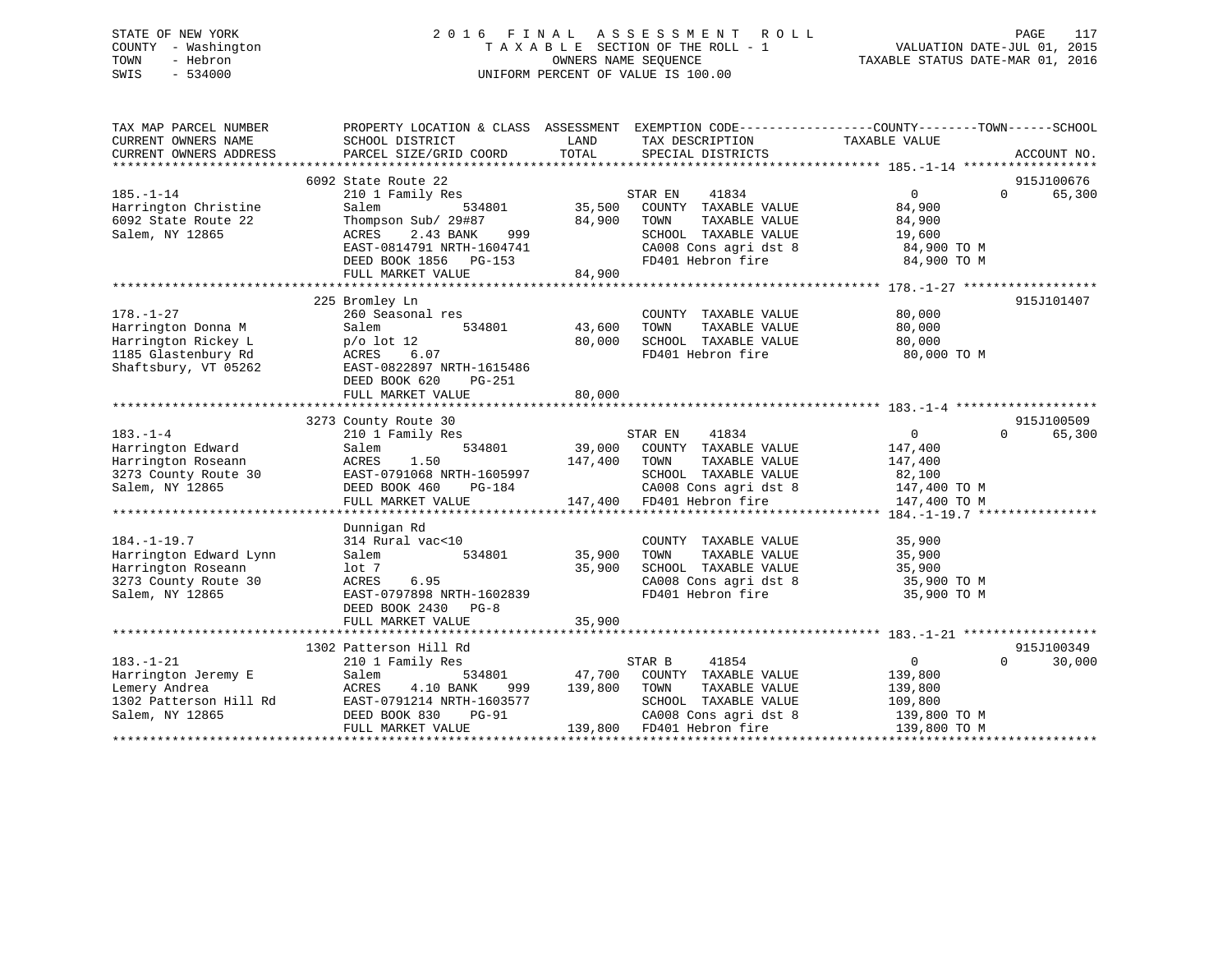# STATE OF NEW YORK 2 0 1 6 F I N A L A S S E S S M E N T R O L L PAGE 118 COUNTY - Washington T A X A B L E SECTION OF THE ROLL - 1 VALUATION DATE-JUL 01, 2015 TOWN - Hebron OWNERS NAME SEQUENCE TAXABLE STATUS DATE-MAR 01, 2016 SWIS - 534000 UNIFORM PERCENT OF VALUE IS 100.00

| TAX MAP PARCEL NUMBER  | PROPERTY LOCATION & CLASS ASSESSMENT EXEMPTION CODE---------------COUNTY-------TOWN-----SCHOOL |        |                              |               |             |
|------------------------|------------------------------------------------------------------------------------------------|--------|------------------------------|---------------|-------------|
| CURRENT OWNERS NAME    | SCHOOL DISTRICT                                                                                | LAND   | TAX DESCRIPTION              | TAXABLE VALUE |             |
| CURRENT OWNERS ADDRESS | PARCEL SIZE/GRID COORD                                                                         | TOTAL  | SPECIAL DISTRICTS            |               | ACCOUNT NO. |
|                        |                                                                                                |        |                              |               |             |
| $169. - 1 - 8$         | Pine Hill Rd/w Off<br>322 Rural vac>10                                                         |        | COUNTY TAXABLE VALUE         | 41,000        | 915J100161  |
| Harris Bruce C         | Granville<br>533201                                                                            | 41,000 | TAXABLE VALUE<br>TOWN        | 41,000        |             |
| Harris Lisa N          | ACRES 54.63                                                                                    | 41,000 | SCHOOL TAXABLE VALUE         | 41,000        |             |
| 58 Highview Ave        | EAST-0811486 NRTH-1623265                                                                      |        | FD401 Hebron fire            | 41,000 TO M   |             |
| Selden, NY 11784       | DEED BOOK 2554 PG-1                                                                            |        |                              |               |             |
|                        | FULL MARKET VALUE                                                                              | 41,000 |                              |               |             |
|                        |                                                                                                |        |                              |               |             |
|                        | Pine Hill Rd                                                                                   |        |                              |               | 915J100012  |
| $169. - 1 - 28$        | 312 Vac w/imprv                                                                                |        | COUNTY TAXABLE VALUE         | 23,900        |             |
| Harris Bruce C         | Granville<br>533201                                                                            |        | 20,400 TOWN<br>TAXABLE VALUE | 23,900        |             |
| Harris Lisa N          | 4.36<br>ACRES                                                                                  |        | 23,900 SCHOOL TAXABLE VALUE  | 23,900        |             |
| 58 Highview Ave        |                                                                                                |        | FD401 Hebron fire            | 23,900 TO M   |             |
| Selden, NY 11784       |                                                                                                |        |                              |               |             |
|                        | FULL MARKET VALUE                                                                              | 23,900 |                              |               |             |
|                        |                                                                                                |        |                              |               |             |
|                        | 380 Pine Hill Rd                                                                               |        |                              |               | 915J101562  |
| $169. - 1 - 28.1$      | 210 1 Family Res                                                                               |        | COUNTY TAXABLE VALUE         | 66,500        |             |
| Harris Bruce C         | 533201 40,400<br>Granville                                                                     |        | TAXABLE VALUE<br>TOWN        | 66,500        |             |
| Harris Lisa N          | ACRES<br>4.36                                                                                  | 66,500 | SCHOOL TAXABLE VALUE         | 66,500        |             |
| 58 Highview Ave        | EAST-0812082 NRTH-1622448                                                                      |        | FD401 Hebron fire            | 66,500 TO M   |             |
| Selden, NY 11784       | DEED BOOK 1712 PG-309                                                                          |        |                              |               |             |
|                        | FULL MARKET VALUE                                                                              | 66,500 |                              |               |             |
|                        |                                                                                                |        |                              |               |             |
|                        | Pine Hill Rd                                                                                   |        |                              |               | 915J101563  |
| $169. - 1 - 28.2$      | 314 Rural vac<10                                                                               |        | COUNTY TAXABLE VALUE         | 3,000         |             |
| Harris Bruce C         | Granville<br>533201                                                                            | 3,000  | TOWN<br>TAXABLE VALUE        | 3,000         |             |
| Harris Lisa N          |                                                                                                | 3,000  | SCHOOL TAXABLE VALUE         | 3,000         |             |
| 58 Highview Ave        | ACRES 1.21<br>EAST-0812385 NRTH-1622952                                                        |        | FD401 Hebron fire            | 3,000 TO M    |             |
| Selden, NY 11784       | DEED BOOK 2554 PG-1                                                                            |        |                              |               |             |
|                        | FULL MARKET VALUE                                                                              | 3,000  |                              |               |             |
|                        |                                                                                                |        |                              |               |             |
|                        | 1288 Big Burch Hill Rd                                                                         |        |                              |               | 915J101116  |
| $142. - 3 - 8.6$       | 210 1 Family Res                                                                               |        | COUNTY TAXABLE VALUE         | 66,400        |             |
| Harrison Pamela R      | Granville<br>533201                                                                            | 40,800 | TAXABLE VALUE<br>TOWN        | 66,400        |             |
| 1288 Big Burch Hill Rd | $142. - 1 - 8.6$                                                                               | 66,400 | SCHOOL TAXABLE VALUE         | 66,400        |             |
| Granville, NY 12832    | ACRES<br>3.11                                                                                  |        | FD401 Hebron fire            | 66,400 TO M   |             |
|                        | EAST-0801637 NRTH-1640350                                                                      |        |                              |               |             |
|                        | DEED BOOK 3601 PG-328                                                                          |        |                              |               |             |
|                        | FULL MARKET VALUE                                                                              | 66,400 |                              |               |             |
|                        |                                                                                                |        |                              |               |             |
|                        |                                                                                                |        |                              |               |             |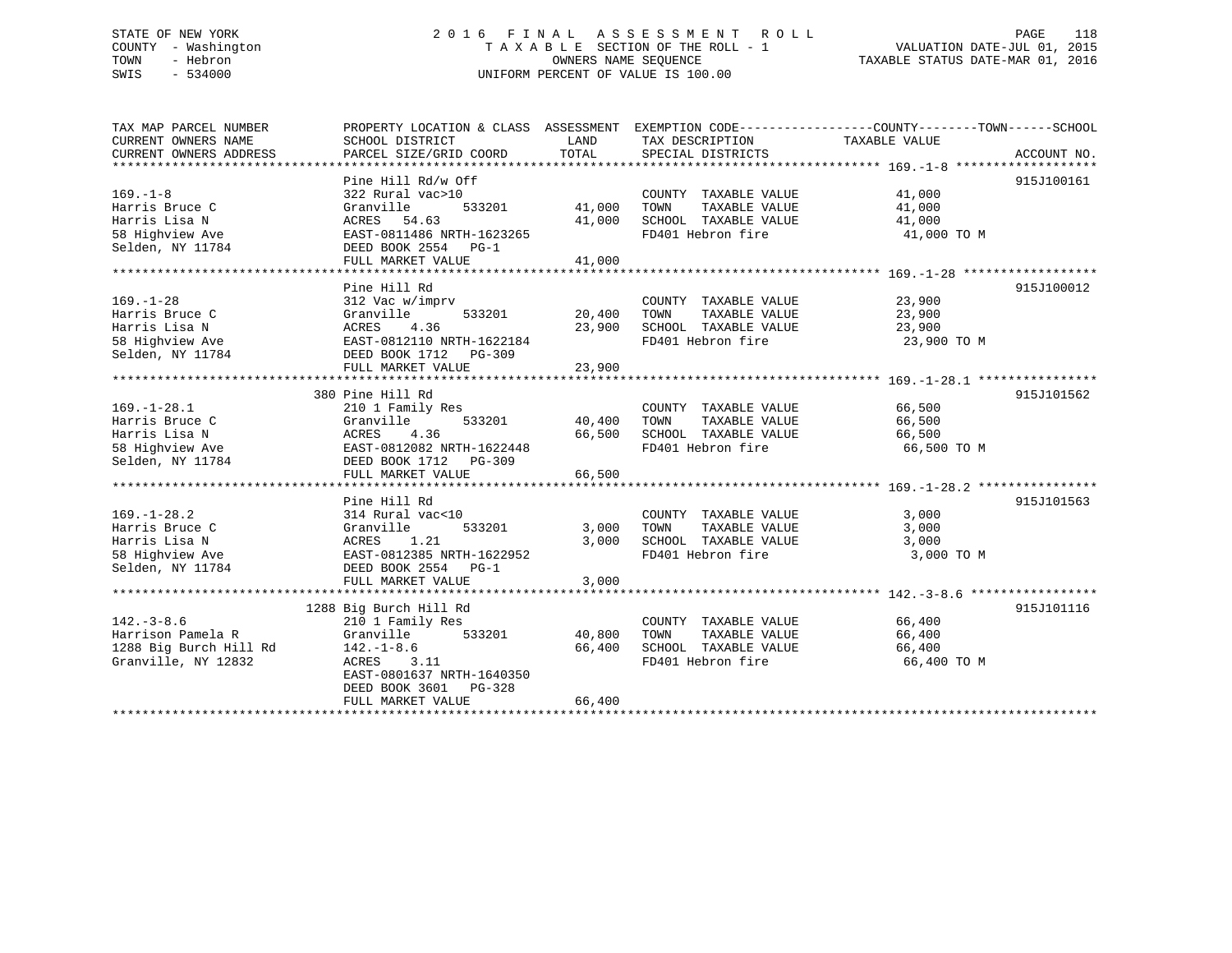# STATE OF NEW YORK 2 0 1 6 F I N A L A S S E S S M E N T R O L L PAGE 119 COUNTY - Washington T A X A B L E SECTION OF THE ROLL - 1 VALUATION DATE-JUL 01, 2015 TOWN - Hebron OWNERS NAME SEQUENCE TAXABLE STATUS DATE-MAR 01, 2016 SWIS - 534000 UNIFORM PERCENT OF VALUE IS 100.00

| TAX MAP PARCEL NUMBER<br>CURRENT OWNERS NAME<br>CURRENT OWNERS ADDRESS | PROPERTY LOCATION & CLASS ASSESSMENT<br>SCHOOL DISTRICT<br>PARCEL SIZE/GRID COORD | LAND<br>TOTAL    | TAX DESCRIPTION<br>SPECIAL DISTRICTS          | EXEMPTION CODE-----------------COUNTY-------TOWN------SCHOOL<br>TAXABLE VALUE | ACCOUNT NO.          |
|------------------------------------------------------------------------|-----------------------------------------------------------------------------------|------------------|-----------------------------------------------|-------------------------------------------------------------------------------|----------------------|
|                                                                        |                                                                                   |                  |                                               |                                                                               |                      |
| $152. - 2 - 2.1$                                                       | 47 County Route 28<br>210 1 Family Res                                            |                  | STAR B<br>41854                               | $\mathbf{0}$<br>$\Omega$                                                      | 915J101010<br>30,000 |
| Hartmann Lothar                                                        | Granville<br>533201                                                               | 38,000           | COUNTY TAXABLE VALUE                          | 340,600                                                                       |                      |
| Hartmann Helga                                                         | 704/290                                                                           | 340,600          | TAXABLE VALUE<br>TOWN                         | 340,600                                                                       |                      |
| 47 County Route 28                                                     | ACRES<br>1.00                                                                     |                  | SCHOOL TAXABLE VALUE                          | 310,600                                                                       |                      |
| Granville, NY 12832                                                    | EAST-0809034 NRTH-1640503<br>DEED BOOK 2550<br>PG-170                             |                  | FD401 Hebron fire                             | 340,600 TO M                                                                  |                      |
|                                                                        | FULL MARKET VALUE                                                                 | 340,600          |                                               |                                                                               |                      |
|                                                                        |                                                                                   |                  |                                               |                                                                               |                      |
|                                                                        | County Route 28                                                                   |                  |                                               |                                                                               | 915J101268           |
| $152. - 2 - 2.2$                                                       | 314 Rural vac<10                                                                  |                  | COUNTY TAXABLE VALUE                          | 27,600                                                                        |                      |
| Hartmann Lothar                                                        | 533201<br>Granville                                                               | 27,600           | TAXABLE VALUE<br>TOWN                         | 27,600                                                                        |                      |
| Hartmann Helga E                                                       | 4.07<br>ACRES                                                                     | 27,600           | SCHOOL TAXABLE VALUE                          | 27,600                                                                        |                      |
| 47 County Route 28                                                     | EAST-0808967 NRTH-1640696                                                         |                  | FD401 Hebron fire                             | 27,600 TO M                                                                   |                      |
| Granville, NY 12832                                                    | DEED BOOK 2550 PG-174                                                             |                  |                                               |                                                                               |                      |
|                                                                        | FULL MARKET VALUE                                                                 | 27,600           |                                               |                                                                               |                      |
|                                                                        |                                                                                   |                  |                                               |                                                                               |                      |
|                                                                        | 26 Thunder Way                                                                    |                  |                                               |                                                                               | 915J101605           |
| $175. - 1 - 12.9$                                                      | 270 Mfg housing                                                                   |                  | STAR B<br>41854                               | $\overline{0}$<br>$\Omega$                                                    | 27,500               |
| Harwood Darryl                                                         | Salem<br>534801                                                                   | 18,700           | COUNTY TAXABLE VALUE                          | 27,500                                                                        |                      |
| 26 Thunder Way                                                         | 5.68<br>ACRES                                                                     | 27,500           | TAXABLE VALUE<br>TOWN                         | 27,500                                                                        |                      |
| Salem, NY 12865                                                        | EAST-0790790 NRTH-1611732                                                         |                  | SCHOOL TAXABLE VALUE                          | $\Omega$                                                                      |                      |
|                                                                        | DEED BOOK 1960<br>PG-152                                                          |                  | FD401 Hebron fire                             | 27,500 TO M                                                                   |                      |
|                                                                        | FULL MARKET VALUE                                                                 | 27,500           |                                               |                                                                               |                      |
|                                                                        |                                                                                   |                  |                                               |                                                                               |                      |
|                                                                        | 1401 Dunnigan Rd                                                                  |                  |                                               |                                                                               |                      |
| $184. - 1 - 19.6$                                                      | 270 Mfg housing                                                                   |                  | STAR B<br>41854                               | $\overline{0}$<br>$\Omega$<br>70,400                                          | 30,000               |
| Harwood Lucinda A                                                      | 534801<br>Salem                                                                   | 27,900<br>70,400 | COUNTY TAXABLE VALUE                          |                                                                               |                      |
| 1401 Dunnigan Rd<br>Salem, NY 12865                                    | lot 6<br>ACRES<br>4.14                                                            |                  | TOWN<br>TAXABLE VALUE<br>SCHOOL TAXABLE VALUE | 70,400<br>40,400                                                              |                      |
|                                                                        | EAST-0797513 NRTH-1602884                                                         |                  | CA008 Cons agri dst 8                         | 70,400 TO M                                                                   |                      |
|                                                                        | DEED BOOK 2692 PG-23                                                              |                  | FD401 Hebron fire                             | 70,400 TO M                                                                   |                      |
|                                                                        | FULL MARKET VALUE                                                                 | 70,400           |                                               |                                                                               |                      |
|                                                                        |                                                                                   |                  |                                               |                                                                               |                      |
|                                                                        | 25 Bogtown Ln                                                                     |                  |                                               |                                                                               | 915J101084           |
| $184. - 1 - 15.3$                                                      | 210 1 Family Res                                                                  |                  | COUNTY TAXABLE VALUE                          | 190,200                                                                       |                      |
| Haskins Steven D                                                       | 534801<br>Salem                                                                   | 55,000           | TOWN<br>TAXABLE VALUE                         | 190,200                                                                       |                      |
| Haskins Nina A                                                         | sub lot 3                                                                         | 190,200          | SCHOOL TAXABLE VALUE                          | 190,200                                                                       |                      |
| 25 Bogtown Ln                                                          | 6.50<br>ACRES                                                                     |                  | FD401 Hebron fire                             | 190,200 TO M                                                                  |                      |
| Salem, NY 12865                                                        | EAST-0803881 NRTH-1605298                                                         |                  |                                               |                                                                               |                      |
|                                                                        | DEED BOOK 3512<br>PG-229                                                          |                  |                                               |                                                                               |                      |
|                                                                        | FULL MARKET VALUE                                                                 | 190,200          |                                               |                                                                               |                      |
|                                                                        |                                                                                   |                  |                                               |                                                                               |                      |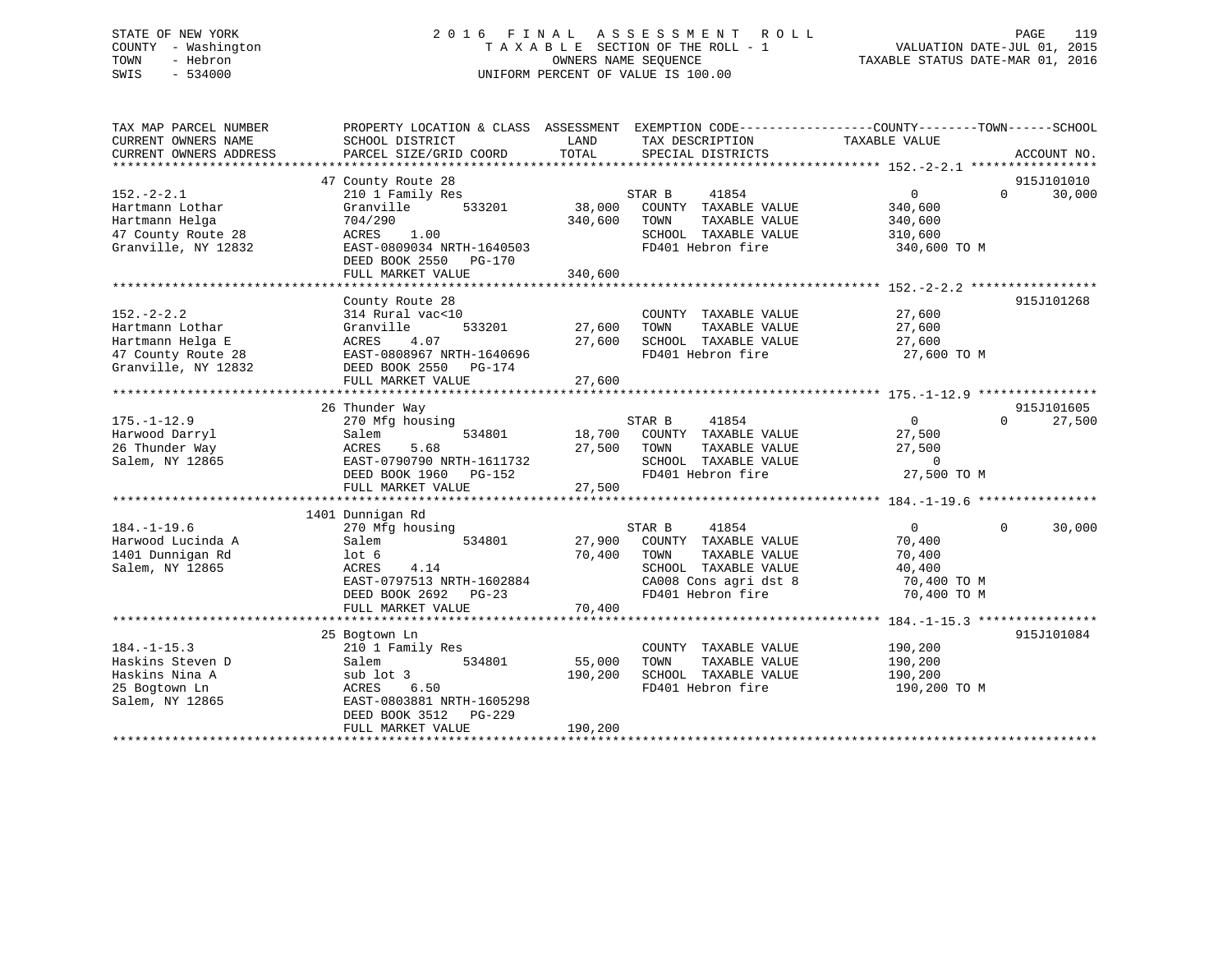| STATE OF NEW YORK<br>COUNTY - Washington<br>TOWN<br>- Hebron<br>$-534000$<br>SWIS                           |                                                                                                                                                                              |                            | 2016 FINAL ASSESSMENT ROLL<br>T A X A B L E SECTION OF THE ROLL - 1<br>OWNERS NAME SEQUENCE<br>UNIFORM PERCENT OF VALUE IS 100.00        | VALUATION DATE-JUL 01, 2015<br>TAXABLE STATUS DATE-MAR 01, 2016 | PAGE         | 120         |
|-------------------------------------------------------------------------------------------------------------|------------------------------------------------------------------------------------------------------------------------------------------------------------------------------|----------------------------|------------------------------------------------------------------------------------------------------------------------------------------|-----------------------------------------------------------------|--------------|-------------|
| TAX MAP PARCEL NUMBER<br>CURRENT OWNERS NAME<br>CURRENT OWNERS ADDRESS                                      | SCHOOL DISTRICT<br>PARCEL SIZE/GRID COORD                                                                                                                                    | LAND<br>TOTAL              | PROPERTY LOCATION & CLASS ASSESSMENT EXEMPTION CODE----------------COUNTY-------TOWN------SCHOOL<br>TAX DESCRIPTION<br>SPECIAL DISTRICTS | TAXABLE VALUE                                                   |              | ACCOUNT NO. |
|                                                                                                             | 1284 Big Burch Hill Rd                                                                                                                                                       |                            |                                                                                                                                          |                                                                 |              |             |
| $142. - 3 - 8.5$<br>Hastings Patrick T<br>Hastings Ellen J<br>1284 Big Burch Hill Rd<br>Granville, NY 12832 | 210 1 Family Res<br>533201<br>Granville<br>R.o.w. To And Thru<br>$142. - 1 - 8.5$<br>ACRES 3.80<br>EAST-0801820 NRTH-1640900<br>DEED BOOK 730<br>$PG-6$<br>FULL MARKET VALUE | 107,400<br>107,400         | STAR B<br>41854<br>41,400 COUNTY TAXABLE VALUE<br>TOWN<br>TAXABLE VALUE<br>SCHOOL TAXABLE VALUE<br>FD401 Hebron fire                     | $\overline{0}$<br>107,400<br>107,400<br>77,400<br>107,400 TO M  | $\mathbf{0}$ | 30,000      |
|                                                                                                             |                                                                                                                                                                              |                            |                                                                                                                                          |                                                                 |              |             |
| $183.2 - 1 - 29$<br>Hatch Kenneth J<br>Hatch Patricia<br>675 Bogtown Rd<br>Salem, NY 12865                  | Barkley Ln<br>314 Rural vac<10 - WTRFNT<br>534801<br>Salem<br>2.40<br>ACRES<br>EAST-0786765 NRTH-1605709<br>DEED BOOK 3624 PG-194<br>FULL MARKET VALUE                       | 35,000<br>35,000<br>35,000 | COUNTY TAXABLE VALUE<br>TAXABLE VALUE<br>TOWN<br>SCHOOL TAXABLE VALUE<br>FD401 Hebron fire                                               | 35,000<br>35,000<br>35,000<br>35,000 TO M                       |              | 915J101163  |
|                                                                                                             | Scott Lake Rd                                                                                                                                                                |                            |                                                                                                                                          |                                                                 |              |             |
| $184. - 1 - 19.5$<br>Hatlee Tinamarie<br>Hatlee Thomas R<br>31 Magnolia Cir<br>Ravena, NY 12143             | 314 Rural vac<10<br>534801<br>Salem<br>$1$ ot 5<br>ACRES<br>6.54<br>EAST-0797138 NRTH-1602430                                                                                | 35,100<br>35,100           | COUNTY TAXABLE VALUE<br>TAXABLE VALUE<br>TOWN<br>SCHOOL TAXABLE VALUE<br>CA008 Cons agri dst 8<br>FD401 Hebron fire                      | 35,100<br>35,100<br>35,100<br>35,100 TO M<br>35,100 TO M        |              |             |
|                                                                                                             | DEED BOOK 2706 PG-280                                                                                                                                                        |                            |                                                                                                                                          |                                                                 |              |             |
|                                                                                                             | FULL MARKET VALUE                                                                                                                                                            | 35,100                     |                                                                                                                                          |                                                                 |              |             |
|                                                                                                             | 3957 County Route 30                                                                                                                                                         |                            |                                                                                                                                          |                                                                 |              | 915J100151  |
| $167. - 1 - 45$<br>Havener Shane<br>3957 County Route 30<br>Salem, NY 12865                                 | 210 1 Family Res<br>Salem<br>534801<br>FRNT 140.00 DPTH 175.00<br>EAST-0788941 NRTH-1621116<br>DEED BOOK 2992 PG-82<br>FULL MARKET VALUE                                     | 56,200<br>56,200           | STAR B<br>41854<br>25,300 COUNTY TAXABLE VALUE<br>TOWN<br>TAXABLE VALUE<br>SCHOOL TAXABLE VALUE<br>FD401 Hebron fire                     | $0 \qquad \qquad$<br>56,200<br>56,200<br>26,200<br>56,200 TO M  | $\Omega$     | 30,000      |

Chamberlin Mills Rd 176.-1-17 312 Vac w/imprv COUNTY TAXABLE VALUE 38,500 Havens Jason A Salem 534801 38,000 TOWN TAXABLE VALUE 38,500 343 Dike Rd ACRES 27.50 38,500 SCHOOL TAXABLE VALUE 38,500 Fort Edward, NY 12828 EAST-0804392 NRTH-1612016 FD401 Hebron fire 38,500 TO M DEED BOOK 3206 PG-1 FULL MARKET VALUE 38,500 \*\*\*\*\*\*\*\*\*\*\*\*\*\*\*\*\*\*\*\*\*\*\*\*\*\*\*\*\*\*\*\*\*\*\*\*\*\*\*\*\*\*\*\*\*\*\*\*\*\*\*\*\*\*\*\*\*\*\*\*\*\*\*\*\*\*\*\*\*\*\*\*\*\*\*\*\*\*\*\*\*\*\*\*\*\*\*\*\*\*\*\*\*\*\*\*\*\*\*\*\*\*\*\*\*\*\*\*\*\*\*\*\*\*\*\*\*\*\*\*\*\*\*\*\*\*\*\*\*\*\*\*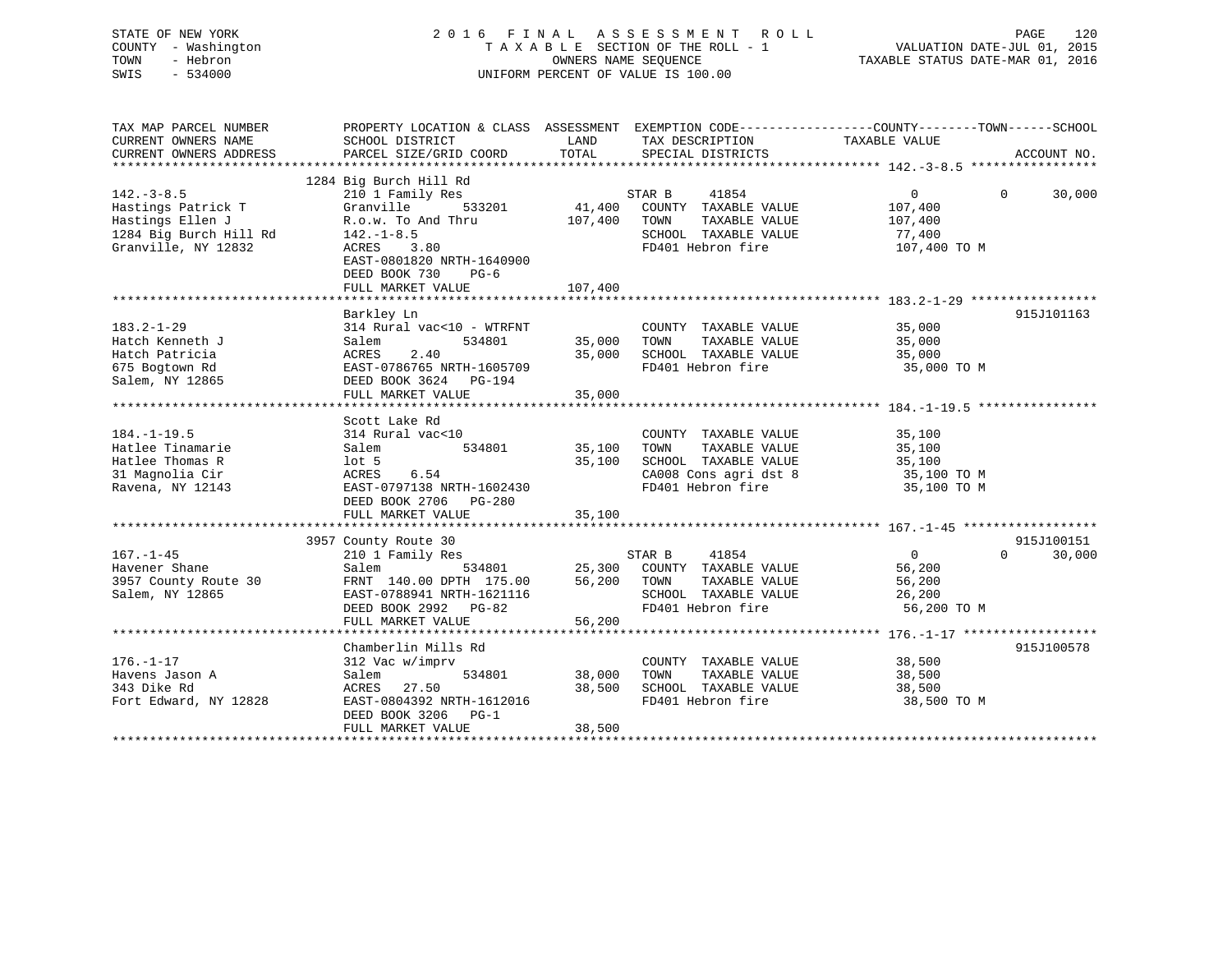# STATE OF NEW YORK 2 0 1 6 F I N A L A S S E S S M E N T R O L L PAGE 121 COUNTY - Washington T A X A B L E SECTION OF THE ROLL - 1 VALUATION DATE-JUL 01, 2015 TOWN - Hebron OWNERS NAME SEQUENCE TAXABLE STATUS DATE-MAR 01, 2016 SWIS - 534000 UNIFORM PERCENT OF VALUE IS 100.00

| TAX MAP PARCEL NUMBER<br>CURRENT OWNERS NAME | SCHOOL DISTRICT                                                 | PROPERTY LOCATION & CLASS ASSESSMENT EXEMPTION CODE-----------------COUNTY--------TOWN------SCHOOL<br>LAND<br>TAX DESCRIPTION                                                                                                                                                                                                        | TAXABLE VALUE                 |                                 |
|----------------------------------------------|-----------------------------------------------------------------|--------------------------------------------------------------------------------------------------------------------------------------------------------------------------------------------------------------------------------------------------------------------------------------------------------------------------------------|-------------------------------|---------------------------------|
| CURRENT OWNERS ADDRESS                       | PARCEL SIZE/GRID COORD                                          | TOTAL<br>SPECIAL DISTRICTS                                                                                                                                                                                                                                                                                                           |                               | ACCOUNT NO.                     |
|                                              |                                                                 |                                                                                                                                                                                                                                                                                                                                      |                               |                                 |
|                                              | 1280 Big Burch Hill Rd<br>Big Burch Hill Rd<br>210 1 Family Res |                                                                                                                                                                                                                                                                                                                                      |                               | 915J101092                      |
| $142. - 3 - 8.4$                             | Granville 533201                                                | 41854<br>STAR B<br>43,500 COUNTY TAXABLE VALUE                                                                                                                                                                                                                                                                                       | $\overline{0}$                | 30,000<br>$\Omega$ and $\Omega$ |
|                                              |                                                                 | 80,900 TOWN<br>TAXABLE VALUE                                                                                                                                                                                                                                                                                                         | 80,900<br>80,900              |                                 |
| Granville, NY 12832                          | 142.-1-8.4<br>ACRES 3.20                                        | SCHOOL TAXABLE VALUE                                                                                                                                                                                                                                                                                                                 | 50,900                        |                                 |
|                                              | EAST-0801674 NRTH-1641272                                       | FD401 Hebron fire                                                                                                                                                                                                                                                                                                                    | 80,900 TO M                   |                                 |
|                                              | DEED BOOK 3062 PG-61                                            |                                                                                                                                                                                                                                                                                                                                      |                               |                                 |
|                                              | FULL MARKET VALUE                                               | 80,900                                                                                                                                                                                                                                                                                                                               |                               |                                 |
|                                              |                                                                 |                                                                                                                                                                                                                                                                                                                                      |                               |                                 |
|                                              |                                                                 | 7209 State Route 22 94 PCT OF VALUE USED FOR EXEMPTION PURPOSES 915J100496<br>101.1-1-12<br>210 1 Family Res<br>210 1 Family Res<br>210 1 Family Res<br>210 1 Family Res<br>210 21 Family Res<br>22 8 Ad<br>22 8 Ad<br>22 8 Ad<br>22 8 Ad<br>22 209 State Route 22 2 8 Ad<br>22 204,600 COUNTY TAXABLE VALUE<br>22 204,600 COUNTY TA |                               |                                 |
|                                              |                                                                 | VET COM CT 41131                                                                                                                                                                                                                                                                                                                     | $24,581$ $24,581$ $0$ $65,30$ | $\overline{0}$                  |
|                                              |                                                                 |                                                                                                                                                                                                                                                                                                                                      |                               | 65,300                          |
|                                              |                                                                 | 104,600 COUNTY TAXABLE VALUE                                                                                                                                                                                                                                                                                                         | 80,019                        |                                 |
|                                              |                                                                 | TAXABLE VALUE                                                                                                                                                                                                                                                                                                                        | 80,019                        |                                 |
|                                              |                                                                 | SCHOOL TAXABLE VALUE                                                                                                                                                                                                                                                                                                                 | 39,300                        |                                 |
|                                              | DEED BOOK 649 PG-268                                            | FD401 Hebron fire                                                                                                                                                                                                                                                                                                                    | 104,600 TO M                  |                                 |
|                                              | FULL MARKET VALUE                                               | 104,600                                                                                                                                                                                                                                                                                                                              |                               |                                 |
|                                              |                                                                 |                                                                                                                                                                                                                                                                                                                                      |                               |                                 |
|                                              | 1168 Patterson Hill Rd                                          |                                                                                                                                                                                                                                                                                                                                      |                               | 915J101483                      |
| $183. - 1 - 32.5$                            | 210 1 Family Res<br>210 1 I<br>Salem                            | STAR B 41854<br>41,500 COUNTY TAXABLE VALUE                                                                                                                                                                                                                                                                                          | $\overline{0}$                | $\Omega$<br>30,000              |
| Haycock Dean A                               | 534801                                                          |                                                                                                                                                                                                                                                                                                                                      | 124,100                       |                                 |
| Culver Marie                                 |                                                                 | 124,100 TOWN<br>TAXABLE VALUE 124,100<br>TAXABLE VALUE 94,100                                                                                                                                                                                                                                                                        |                               |                                 |
| PO Box 388                                   | LOU F<br>ACRES 2.64<br>EAST-0788558 NRTH-1602309                | SCHOOL TAXABLE VALUE                                                                                                                                                                                                                                                                                                                 |                               |                                 |
| Salem, NY 12865                              |                                                                 | FD401 Hebron fire 124,100 TO M                                                                                                                                                                                                                                                                                                       |                               |                                 |
|                                              | DEED BOOK 588 PG-31                                             |                                                                                                                                                                                                                                                                                                                                      |                               |                                 |
|                                              |                                                                 |                                                                                                                                                                                                                                                                                                                                      |                               |                                 |
|                                              | 3172 County Route 30                                            |                                                                                                                                                                                                                                                                                                                                      |                               | 915J100604                      |
| $183.16 - 1 - 22$                            | 210 1 Family Res                                                | STAR B 41854                                                                                                                                                                                                                                                                                                                         | $\overline{0}$                | $\Omega$<br>30,000              |
|                                              |                                                                 |                                                                                                                                                                                                                                                                                                                                      |                               |                                 |
|                                              |                                                                 | 183.16-1-22 210 1 Family Res<br>Hayes Anthony M 310 1 Family Res<br>Hayes Tracy L FRNT 71.00 DPTH 183.00 98,000 TOWN TAXABLE VALUE<br>3172 County Route 30 ACRES 0.30 30 SCHOOL TAXABLE VALUE<br>534801 20,000 COUNTY TAXABLE VALUE<br>5                                                                                             |                               |                                 |
|                                              |                                                                 |                                                                                                                                                                                                                                                                                                                                      |                               |                                 |
| Salem, NY 12865                              |                                                                 |                                                                                                                                                                                                                                                                                                                                      |                               |                                 |
|                                              |                                                                 |                                                                                                                                                                                                                                                                                                                                      |                               |                                 |
|                                              |                                                                 | ACRES 0.30 SCHOOL TAXABLE VALUE 68,000<br>EAST-0792084 NRTH-1603745 CA008 Cons agri dst 8 98,000 TO M<br>DEED BOOK 646 PG-30 FD401 Hebron fire 98,000 TO M<br>FULL MARKET VALUE 98,000 LD401 West hebron light 98,000 TO M                                                                                                           |                               |                                 |
|                                              |                                                                 |                                                                                                                                                                                                                                                                                                                                      |                               |                                 |
|                                              | 29 Pine Hill Rd                                                 |                                                                                                                                                                                                                                                                                                                                      |                               | 915J101460                      |
| $160. - 1 - 4.5$                             |                                                                 | STAR B<br>41854                                                                                                                                                                                                                                                                                                                      | $\overline{0}$                | $\Omega$<br>30,000              |
|                                              |                                                                 | 50,200 COUNTY TAXABLE VALUE                                                                                                                                                                                                                                                                                                          | 197,100                       |                                 |
|                                              |                                                                 |                                                                                                                                                                                                                                                                                                                                      | 197,100                       |                                 |
|                                              |                                                                 | SCHOOL TAXABLE VALUE 167,100                                                                                                                                                                                                                                                                                                         |                               |                                 |
|                                              |                                                                 |                                                                                                                                                                                                                                                                                                                                      | 197,100 TO M                  |                                 |
|                                              |                                                                 |                                                                                                                                                                                                                                                                                                                                      |                               |                                 |
|                                              |                                                                 |                                                                                                                                                                                                                                                                                                                                      |                               |                                 |
|                                              |                                                                 |                                                                                                                                                                                                                                                                                                                                      |                               |                                 |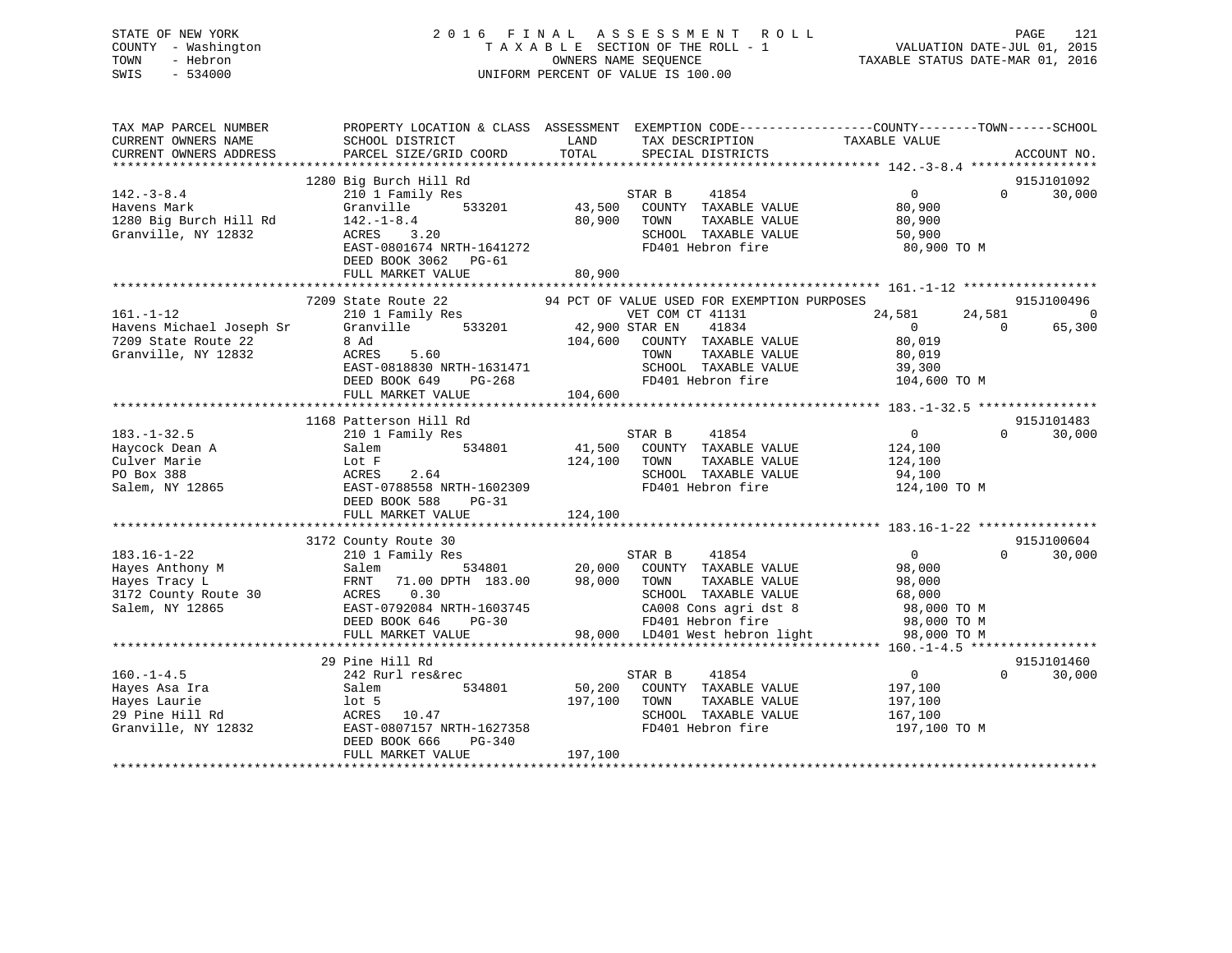# STATE OF NEW YORK 2 0 1 6 F I N A L A S S E S S M E N T R O L L PAGE 122 COUNTY - Washington T A X A B L E SECTION OF THE ROLL - 1 VALUATION DATE-JUL 01, 2015 TOWN - Hebron OWNERS NAME SEQUENCE TAXABLE STATUS DATE-MAR 01, 2016 SWIS - 534000 UNIFORM PERCENT OF VALUE IS 100.00

| TAX MAP PARCEL NUMBER<br>CURRENT OWNERS NAME<br>CURRENT OWNERS ADDRESS                                  | PROPERTY LOCATION & CLASS ASSESSMENT EXEMPTION CODE----------------COUNTY-------TOWN------SCHOOL<br>SCHOOL DISTRICT<br>PARCEL SIZE/GRID COORD           | LAND<br>TOTAL                       | TAX DESCRIPTION<br>SPECIAL DISTRICTS                                                                                                                                                                                    | TAXABLE VALUE                                               | ACCOUNT NO.                      |
|---------------------------------------------------------------------------------------------------------|---------------------------------------------------------------------------------------------------------------------------------------------------------|-------------------------------------|-------------------------------------------------------------------------------------------------------------------------------------------------------------------------------------------------------------------------|-------------------------------------------------------------|----------------------------------|
|                                                                                                         |                                                                                                                                                         |                                     |                                                                                                                                                                                                                         |                                                             |                                  |
| $144. - 1 - 2$<br>Hayes Charles S L.E.<br>Hayes Joan Ann<br>7907 State Route 22<br>Granville, NY 12832  | 7907 State Route 22<br>210 1 Family Res<br>Granville<br>FRNT 285.00 DPTH 100.00 93,500 TOWN<br>ACRES 0.65<br>EAST-0820339 NRTH-1648427                  |                                     | STAR EN 41834<br>533201 27,500 COUNTY TAXABLE VALUE<br>TAXABLE VALUE<br>SCHOOL TAXABLE VALUE<br>FD401 Hebron fire                                                                                                       | $\overline{0}$<br>93,500<br>93,500<br>28,200<br>93,500 TO M | 915J100295<br>$\Omega$<br>65,300 |
|                                                                                                         | DEED BOOK 1810 PG-295<br>FULL MARKET VALUE                                                                                                              | 93,500                              |                                                                                                                                                                                                                         |                                                             |                                  |
|                                                                                                         |                                                                                                                                                         |                                     |                                                                                                                                                                                                                         |                                                             |                                  |
|                                                                                                         | 7910 State Route 22                                                                                                                                     |                                     |                                                                                                                                                                                                                         |                                                             | 915J100294                       |
| $144. - 1 - 9$<br>Hayes Joshua T<br>7910 State Route 22<br>Granville, NY 12832                          | 270 Mfg housing<br>Granville<br>FRNT 165.00 DPTH 180.00 39,400 TOWN<br>0.68<br>ACRES<br>EAST-0820560 NRTH-1648515<br>DEED BOOK 902<br>PG-269            |                                     | $\begin{array}{cccc}\n & \text{STAR B} & \text{41854} \\  \text{533201} & \text{29,400} & \text{COUNTY} & \text{TAXABLE VALUE}\n \end{array}$<br>TAXABLE VALUE<br>SCHOOL TAXABLE VALUE<br>FD401 Hebron fire 39,400 TO M | $\overline{0}$<br>39,400<br>39,400<br>9,400                 | 30,000<br>$\Omega$               |
|                                                                                                         | FULL MARKET VALUE                                                                                                                                       | 39,400                              |                                                                                                                                                                                                                         |                                                             |                                  |
|                                                                                                         |                                                                                                                                                         |                                     |                                                                                                                                                                                                                         |                                                             |                                  |
| $160. - 1 - 4.6$<br>Hayes Philip J<br>29 Pine Hill Rd<br>Granville, NY 12832                            | 53 Pine Hill Rd<br>322 Rural vac>10<br>534801<br>Salem<br>Lot 6<br>ACRES 12.27<br>EAST-0807437 NRTH-1627529<br>DEED BOOK 3547 PG-4<br>FULL MARKET VALUE | 28,300 TOWN<br>28,300               | COUNTY TAXABLE VALUE<br>TAXABLE VALUE<br>28,300 SCHOOL TAXABLE VALUE<br>FD401 Hebron fire                                                                                                                               | 28,300<br>28,300<br>28,300<br>28,300<br>28,300 TO M         | 915J101501                       |
|                                                                                                         |                                                                                                                                                         |                                     |                                                                                                                                                                                                                         |                                                             |                                  |
| $160. - 1 - 4.7$<br>Hayes Philip J<br>29 Pine Hill Rd<br>Granville, NY 12832                            | Pine Hill Rd<br>314 Rural vac<10<br>Salem<br>Lot 7<br>ACRES 11.92<br>EAST-0807773 NRTH-1627631<br>DEED BOOK 3547 PG-4<br>FULL MARKET VALUE              | 534801 15,700 TOWN<br>15,700        | COUNTY TAXABLE VALUE<br>TAXABLE VALUE<br>15,700 SCHOOL TAXABLE VALUE<br>FD401 Hebron fire                                                                                                                               | 15,700<br>15,700<br>15,700<br>15,700 TO M                   | 915J101461                       |
|                                                                                                         |                                                                                                                                                         |                                     |                                                                                                                                                                                                                         |                                                             |                                  |
|                                                                                                         | 349 Gilchrist Rd                                                                                                                                        |                                     |                                                                                                                                                                                                                         |                                                             | 915J101531                       |
| $175. - 1 - 29$<br>Haynes Wesley H Jr.<br>Vaningen Anne H<br>PO Box 60<br>PO Box 60<br>Argyle, NY 12809 | 240 Rural res<br>Salem<br>ACRES 18.17 BANK<br>999<br>EAST-0786142 NRTH-1616116<br>DEED BOOK 1869 PG-128<br>FULL MARKET VALUE                            | 534801 78,300<br>166,400<br>166,400 | COUNTY TAXABLE VALUE<br>TAXABLE VALUE<br>TOWN<br>SCHOOL TAXABLE VALUE<br>FD401 Hebron fire                                                                                                                              | 166,400<br>166,400<br>166,400<br>166,400 TO M               |                                  |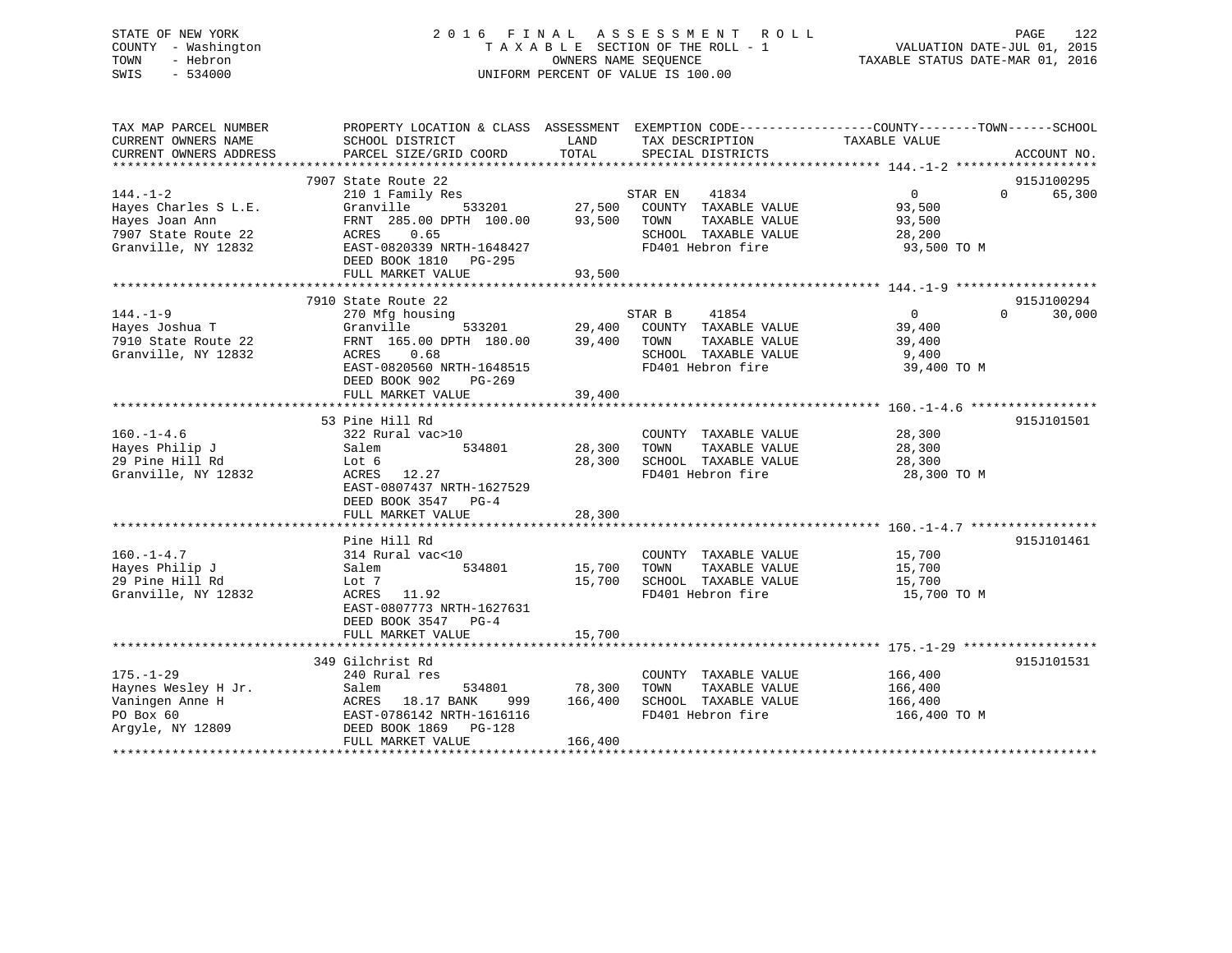# STATE OF NEW YORK 2 0 1 6 F I N A L A S S E S S M E N T R O L L PAGE 123 COUNTY - Washington T A X A B L E SECTION OF THE ROLL - 1 VALUATION DATE-JUL 01, 2015 TOWN - Hebron OWNERS NAME SEQUENCE TAXABLE STATUS DATE-MAR 01, 2016 SWIS - 534000 UNIFORM PERCENT OF VALUE IS 100.00

| TAX MAP PARCEL NUMBER     | PROPERTY LOCATION & CLASS ASSESSMENT |         |                           | EXEMPTION CODE-----------------COUNTY-------TOWN------SCHOOL |             |
|---------------------------|--------------------------------------|---------|---------------------------|--------------------------------------------------------------|-------------|
| CURRENT OWNERS NAME       | SCHOOL DISTRICT                      | LAND    | TAX DESCRIPTION           | TAXABLE VALUE                                                |             |
| CURRENT OWNERS ADDRESS    | PARCEL SIZE/GRID COORD               | TOTAL   | SPECIAL DISTRICTS         |                                                              | ACCOUNT NO. |
| ***********************   |                                      |         |                           |                                                              |             |
|                           | East Green Pond Way                  |         |                           |                                                              | 915J101454  |
| $144. - 1 - 37.10$        | $312$ Vac w/imprv - WTRFNT           |         | COUNTY TAXABLE VALUE      | 60,400                                                       |             |
| Hayward Cynthia Etal      | Granville<br>533201                  | 58,800  | TOWN<br>TAXABLE VALUE     | 60,400                                                       |             |
| 134 Aldous Rd             | 525/178+181+241 763/106 8            | 60,400  | SCHOOL TAXABLE VALUE      | 60,400                                                       |             |
| Granville, NY 12832       | 155 524/150 957/316 750/3            |         | FD401 Hebron fire         | 60,400 TO M                                                  |             |
|                           | FRNT 100.00 DPTH 350.00              |         |                           |                                                              |             |
|                           | EAST-0816205 NRTH-1643438            |         |                           |                                                              |             |
|                           | DEED BOOK 2552 PG-311                |         |                           |                                                              |             |
|                           | FULL MARKET VALUE                    | 60,400  |                           |                                                              |             |
|                           |                                      |         |                           |                                                              |             |
|                           | 106 East Green Pond Way              |         |                           |                                                              | 915J101446  |
| $144. - 1 - 37.1$         | 210 1 Family Res                     |         | COUNTY TAXABLE VALUE      | 145,000                                                      |             |
| Hayward Cynthia L         | 533201<br>Granville                  | 32,600  | TOWN<br>TAXABLE VALUE     | 145,000                                                      |             |
| 134 Aldous Rd             | 5.30<br>ACRES                        | 145,000 | SCHOOL TAXABLE VALUE      | 145,000                                                      |             |
| Granville, NY 12832       | EAST-0816614 NRTH-1643033            |         | FD401 Hebron fire         | 145,000 TO M                                                 |             |
|                           | DEED BOOK 1925<br>PG-76              |         |                           |                                                              |             |
|                           | FULL MARKET VALUE                    | 145,000 |                           |                                                              |             |
|                           |                                      |         |                           |                                                              |             |
|                           | 234 South Grimes Hill Rd             |         |                           |                                                              | 915J100196  |
| $160. - 2 - 5$            | 280 Res Multiple                     |         | AG DIST<br>41720          | 84,092<br>84,092                                             | 84,092      |
| Healey William V          | Granville<br>533201                  | 583,600 | COUNTY TAXABLE VALUE      | 643,408                                                      |             |
| Healey Cynthia L          | ACRES 506.77                         | 727,500 | TOWN<br>TAXABLE VALUE     | 643,408                                                      |             |
| 53 Clinton Ave            | EAST-0814456 NRTH-1631950            |         | SCHOOL TAXABLE VALUE      | 643,408                                                      |             |
| Ossining, NY 10562        | DEED BOOK 1725<br>PG-274             |         | CA008 Cons agri dst 8     | 643,408 TO M                                                 |             |
|                           | FULL MARKET VALUE                    | 727,500 | 84,092 EX                 |                                                              |             |
| MAY BE SUBJECT TO PAYMENT |                                      |         | FD401 Hebron fire         | 727,500 TO M                                                 |             |
| UNDER AGDIST LAW TIL 2020 |                                      |         |                           |                                                              |             |
|                           | 64 Chamberlin Mills Rd               |         |                           |                                                              | 915J100225  |
| $184. - 1 - 26.1$         | 240 Rural res                        |         | STAR EN<br>41834          | 0<br>0                                                       | 65,300      |
| Healy James LE            | 534801<br>Salem                      |         | 110,800 FOR 480A<br>47460 | 48,700<br>48,700                                             | 48,700      |
| Shapiro Ann LE            | 463/304 476/171 721/156              | 131,300 | COUNTY TAXABLE VALUE      | 82,600                                                       |             |
| 64 Chamberlin Mills Rd    | ACRES<br>56.60                       |         | TOWN<br>TAXABLE VALUE     | 82,600                                                       |             |
| Salem, NY 12865           | EAST-0794689 NRTH-1602092            |         | SCHOOL TAXABLE VALUE      | 17,300                                                       |             |
|                           | DEED BOOK 2867<br>$PG-9$             |         | CA008 Cons agri dst 8     | 131,300 TO M                                                 |             |
| MAY BE SUBJECT TO PAYMENT | FULL MARKET VALUE                    |         | 131,300 FD401 Hebron fire | 131,300 TO M                                                 |             |
| UNDER RPTL480A UNTIL 2025 |                                      |         |                           |                                                              |             |
|                           |                                      |         |                           |                                                              |             |
|                           | 76 Heaphy Ln                         |         |                           |                                                              | 915J100296  |
| $176. - 1 - 29$           | 280 Res Multiple                     |         | COUNTY TAXABLE VALUE      | 380,700                                                      |             |
| Heaphy John P             | Salem<br>534801                      | 255,200 | TOWN<br>TAXABLE VALUE     | 380,700                                                      |             |
| Attn: Ann Conway          | 385/702 Will 471/203                 | 380,700 | SCHOOL TAXABLE VALUE      | 380,700                                                      |             |
| 76 Heaphy Ln              | ACRES 123.00                         |         | CA008 Cons agri dst 8     | 380,700 TO M                                                 |             |
| Salem, NY 12865           | EAST-0796159 NRTH-1609358            |         | FD401 Hebron fire         | 380,700 TO M                                                 |             |
|                           | FULL MARKET VALUE                    | 380,700 |                           |                                                              |             |
|                           |                                      |         |                           |                                                              |             |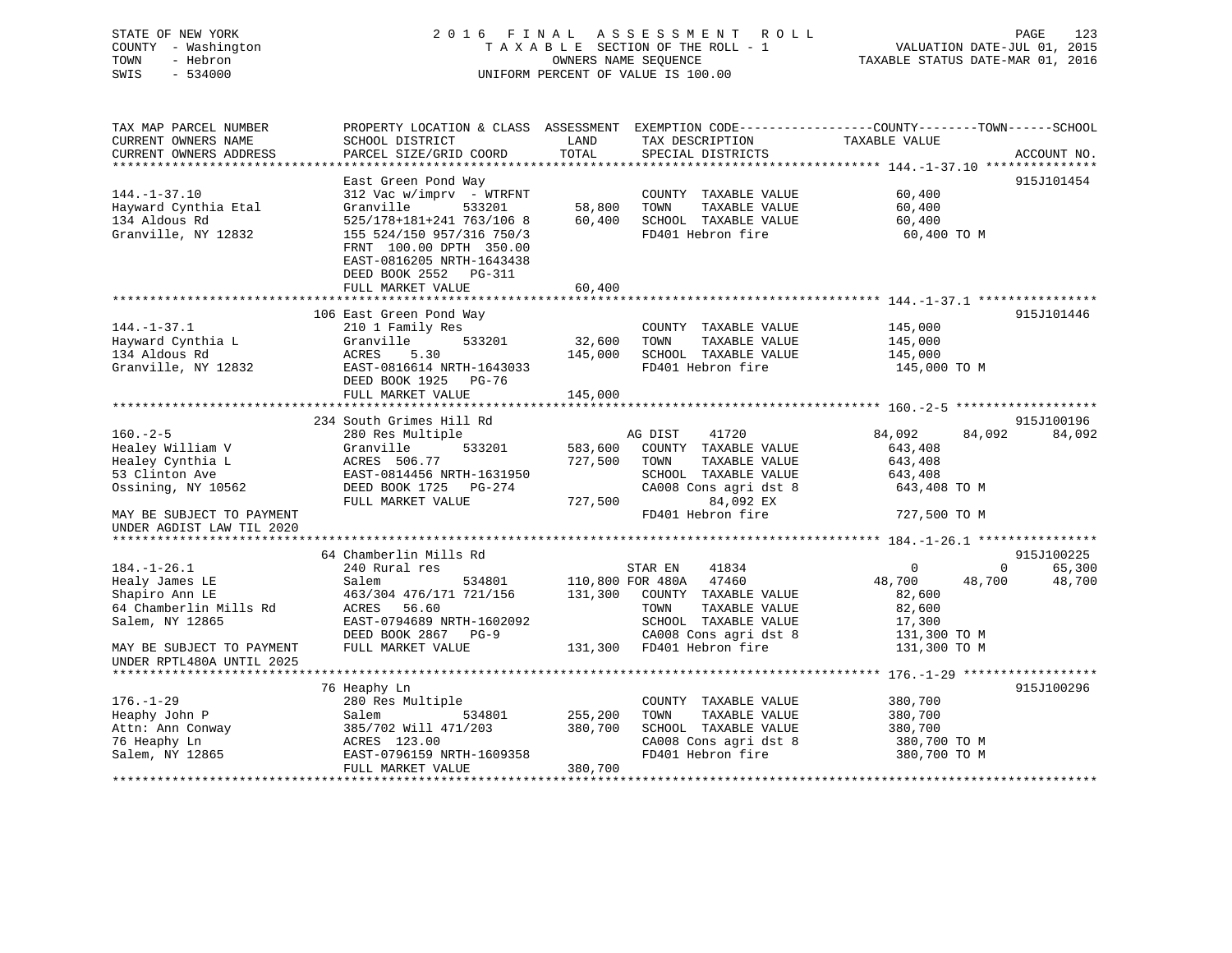# STATE OF NEW YORK 2 0 1 6 F I N A L A S S E S S M E N T R O L L PAGE 124 COUNTY - Washington T A X A B L E SECTION OF THE ROLL - 1 VALUATION DATE-JUL 01, 2015 TOWN - Hebron OWNERS NAME SEQUENCE TAXABLE STATUS DATE-MAR 01, 2016 SWIS - 534000 UNIFORM PERCENT OF VALUE IS 100.00

| TAX DESCRIPTION<br>SPECILL PISTRICES<br>TOTAL<br>CURRENT OWNERS ADDRESS<br>PARCEL SIZE/GRID COORD<br>SPECIAL DISTRICTS<br>ACCOUNT NO.<br>198 Allen Rd<br>$185. - 1 - 5.1$<br>AG DIST<br>41720<br>78,458<br>78,458<br>78,458<br>240 Rural res<br>534801<br>176,900<br>Hebron Partners LLC<br>Salem<br>COUNTY TAXABLE VALUE<br>214,442<br>198 Allen Rd<br>$1$ ot $2$<br>292,900<br>TOWN<br>TAXABLE VALUE<br>214,442<br>Salem, NY 12865<br>ACRES 72.50<br>SCHOOL TAXABLE VALUE<br>214,442<br>CA008 Cons agri dst 8 214,442 TO M<br>EAST-0810281 NRTH-1606778<br>MAY BE SUBJECT TO PAYMENT<br>DEED BOOK 3094 PG-270<br>78,458 EX<br>UNDER AGDIST LAW TIL 2020<br>292,900 FD401 Hebron fire<br>FULL MARKET VALUE<br>292,900 TO M<br>915J100469<br>6209 State Route 22<br>73,093<br>$185. - 1 - 7$<br>AG DIST<br>41720<br>73,093 73,093<br>322 Rural vac>10<br>534801<br>Hebron Partners LLC<br>268,900<br>COUNTY TAXABLE VALUE<br>195,807<br>Salem<br>198 Allen Rd<br>ACRES 230.50<br>268,900<br>TAXABLE VALUE<br>195,807<br>TOWN<br>Salem, NY 12865<br>EAST-0813551 NRTH-1607141<br>SCHOOL TAXABLE VALUE<br>195,807<br>SCHOOL TAXABLE VALUE 195,807<br>CA008 Cons agri dst 8 195,807 TO M<br>DEED BOOK 3069 PG-85<br>FULL MARKET VALUE<br>268,900<br>73,093 EX<br>MAY BE SUBJECT TO PAYMENT<br>FD401 Hebron fire<br>268,900 TO M<br>UNDER AGDIST LAW TIL 2020<br>915J101489<br>6173 State Route 22<br>$185. - 1 - 7.1$<br>210 1 Family Res<br>COUNTY TAXABLE VALUE<br>110,300<br>Hebron Partners LLC<br>534801<br>43,500<br>TAXABLE VALUE<br>110,300<br>Salem<br>TOWN<br>110,300<br>PO Box 183<br>ACRES<br>6.00<br>110,300<br>SCHOOL TAXABLE VALUE<br>Salem, NY 12865<br>EAST-0815182 NRTH-1606638<br>FD401 Hebron fire<br>110,300 TO M<br>DEED BOOK 3069 PG-85<br>FULL MARKET VALUE<br>110,300<br>State Route 22/W Off<br>$185. - 1 - 60$<br>322 Rural vac>10<br>AG DIST<br>41720<br>14,098<br>14,098<br>14,098<br>534801<br>54,900 COUNTY TAXABLE VALUE<br>Hebron Partners LLC<br>Salem<br>40,802<br>198 Allen Rd<br>ACRES 73.20<br>54,900<br>TAXABLE VALUE<br>40,802<br>TOWN<br>Salem, NY 12865<br>EAST-0812382 NRTH-1605830<br>SCHOOL TAXABLE VALUE<br>40,802<br>DEED BOOK 3069 PG-85<br>CA008 Cons agri dst 8<br>40,802 TO M<br>FULL MARKET VALUE<br>54,900<br>14,098 EX<br>MAY BE SUBJECT TO PAYMENT<br>FD401 Hebron fire<br>54,900 TO M<br>UNDER AGDIST LAW TIL 2020<br>1986 County Route 31<br>$153. -1 - 1.7$<br>210 1 Family Res<br>41854<br>$\overline{0}$<br>$\mathbf 0$<br>30,000<br>STAR B<br>533201 37,900 COUNTY TAXABLE VALUE<br>Heidorf Philip<br>Granville<br>84,000<br>May Sylvia<br>84,000<br>TAXABLE VALUE<br>FRNT 369.00 DPTH 228.00<br>TOWN<br>84,000<br>1986 County Route 31<br>0.97 BANK<br>SCHOOL TAXABLE VALUE<br>ACRES<br>11A<br>54,000<br>FD401 Hebron fire<br>Granville, NY 12832<br>EAST-0817921 NRTH-1641072<br>84,000 TO M<br>DEED BOOK 1977 PG-113<br>84,000<br>FULL MARKET VALUE | TAX MAP PARCEL NUMBER<br>CURRENT OWNERS NAME | PROPERTY LOCATION & CLASS ASSESSMENT<br>SCHOOL DISTRICT | LAND | EXEMPTION CODE-----------------COUNTY-------TOWN------SCHOOL<br>TAXABLE VALUE |
|------------------------------------------------------------------------------------------------------------------------------------------------------------------------------------------------------------------------------------------------------------------------------------------------------------------------------------------------------------------------------------------------------------------------------------------------------------------------------------------------------------------------------------------------------------------------------------------------------------------------------------------------------------------------------------------------------------------------------------------------------------------------------------------------------------------------------------------------------------------------------------------------------------------------------------------------------------------------------------------------------------------------------------------------------------------------------------------------------------------------------------------------------------------------------------------------------------------------------------------------------------------------------------------------------------------------------------------------------------------------------------------------------------------------------------------------------------------------------------------------------------------------------------------------------------------------------------------------------------------------------------------------------------------------------------------------------------------------------------------------------------------------------------------------------------------------------------------------------------------------------------------------------------------------------------------------------------------------------------------------------------------------------------------------------------------------------------------------------------------------------------------------------------------------------------------------------------------------------------------------------------------------------------------------------------------------------------------------------------------------------------------------------------------------------------------------------------------------------------------------------------------------------------------------------------------------------------------------------------------------------------------------------------------------------------------------------------------------------------------------------------------------------------------------------------------------------------------------------------------------------------------------------------------|----------------------------------------------|---------------------------------------------------------|------|-------------------------------------------------------------------------------|
|                                                                                                                                                                                                                                                                                                                                                                                                                                                                                                                                                                                                                                                                                                                                                                                                                                                                                                                                                                                                                                                                                                                                                                                                                                                                                                                                                                                                                                                                                                                                                                                                                                                                                                                                                                                                                                                                                                                                                                                                                                                                                                                                                                                                                                                                                                                                                                                                                                                                                                                                                                                                                                                                                                                                                                                                                                                                                                                  |                                              |                                                         |      |                                                                               |
|                                                                                                                                                                                                                                                                                                                                                                                                                                                                                                                                                                                                                                                                                                                                                                                                                                                                                                                                                                                                                                                                                                                                                                                                                                                                                                                                                                                                                                                                                                                                                                                                                                                                                                                                                                                                                                                                                                                                                                                                                                                                                                                                                                                                                                                                                                                                                                                                                                                                                                                                                                                                                                                                                                                                                                                                                                                                                                                  |                                              |                                                         |      |                                                                               |
|                                                                                                                                                                                                                                                                                                                                                                                                                                                                                                                                                                                                                                                                                                                                                                                                                                                                                                                                                                                                                                                                                                                                                                                                                                                                                                                                                                                                                                                                                                                                                                                                                                                                                                                                                                                                                                                                                                                                                                                                                                                                                                                                                                                                                                                                                                                                                                                                                                                                                                                                                                                                                                                                                                                                                                                                                                                                                                                  |                                              |                                                         |      |                                                                               |
|                                                                                                                                                                                                                                                                                                                                                                                                                                                                                                                                                                                                                                                                                                                                                                                                                                                                                                                                                                                                                                                                                                                                                                                                                                                                                                                                                                                                                                                                                                                                                                                                                                                                                                                                                                                                                                                                                                                                                                                                                                                                                                                                                                                                                                                                                                                                                                                                                                                                                                                                                                                                                                                                                                                                                                                                                                                                                                                  |                                              |                                                         |      |                                                                               |
|                                                                                                                                                                                                                                                                                                                                                                                                                                                                                                                                                                                                                                                                                                                                                                                                                                                                                                                                                                                                                                                                                                                                                                                                                                                                                                                                                                                                                                                                                                                                                                                                                                                                                                                                                                                                                                                                                                                                                                                                                                                                                                                                                                                                                                                                                                                                                                                                                                                                                                                                                                                                                                                                                                                                                                                                                                                                                                                  |                                              |                                                         |      |                                                                               |
|                                                                                                                                                                                                                                                                                                                                                                                                                                                                                                                                                                                                                                                                                                                                                                                                                                                                                                                                                                                                                                                                                                                                                                                                                                                                                                                                                                                                                                                                                                                                                                                                                                                                                                                                                                                                                                                                                                                                                                                                                                                                                                                                                                                                                                                                                                                                                                                                                                                                                                                                                                                                                                                                                                                                                                                                                                                                                                                  |                                              |                                                         |      |                                                                               |
|                                                                                                                                                                                                                                                                                                                                                                                                                                                                                                                                                                                                                                                                                                                                                                                                                                                                                                                                                                                                                                                                                                                                                                                                                                                                                                                                                                                                                                                                                                                                                                                                                                                                                                                                                                                                                                                                                                                                                                                                                                                                                                                                                                                                                                                                                                                                                                                                                                                                                                                                                                                                                                                                                                                                                                                                                                                                                                                  |                                              |                                                         |      |                                                                               |
|                                                                                                                                                                                                                                                                                                                                                                                                                                                                                                                                                                                                                                                                                                                                                                                                                                                                                                                                                                                                                                                                                                                                                                                                                                                                                                                                                                                                                                                                                                                                                                                                                                                                                                                                                                                                                                                                                                                                                                                                                                                                                                                                                                                                                                                                                                                                                                                                                                                                                                                                                                                                                                                                                                                                                                                                                                                                                                                  |                                              |                                                         |      |                                                                               |
|                                                                                                                                                                                                                                                                                                                                                                                                                                                                                                                                                                                                                                                                                                                                                                                                                                                                                                                                                                                                                                                                                                                                                                                                                                                                                                                                                                                                                                                                                                                                                                                                                                                                                                                                                                                                                                                                                                                                                                                                                                                                                                                                                                                                                                                                                                                                                                                                                                                                                                                                                                                                                                                                                                                                                                                                                                                                                                                  |                                              |                                                         |      |                                                                               |
|                                                                                                                                                                                                                                                                                                                                                                                                                                                                                                                                                                                                                                                                                                                                                                                                                                                                                                                                                                                                                                                                                                                                                                                                                                                                                                                                                                                                                                                                                                                                                                                                                                                                                                                                                                                                                                                                                                                                                                                                                                                                                                                                                                                                                                                                                                                                                                                                                                                                                                                                                                                                                                                                                                                                                                                                                                                                                                                  |                                              |                                                         |      |                                                                               |
|                                                                                                                                                                                                                                                                                                                                                                                                                                                                                                                                                                                                                                                                                                                                                                                                                                                                                                                                                                                                                                                                                                                                                                                                                                                                                                                                                                                                                                                                                                                                                                                                                                                                                                                                                                                                                                                                                                                                                                                                                                                                                                                                                                                                                                                                                                                                                                                                                                                                                                                                                                                                                                                                                                                                                                                                                                                                                                                  |                                              |                                                         |      |                                                                               |
|                                                                                                                                                                                                                                                                                                                                                                                                                                                                                                                                                                                                                                                                                                                                                                                                                                                                                                                                                                                                                                                                                                                                                                                                                                                                                                                                                                                                                                                                                                                                                                                                                                                                                                                                                                                                                                                                                                                                                                                                                                                                                                                                                                                                                                                                                                                                                                                                                                                                                                                                                                                                                                                                                                                                                                                                                                                                                                                  |                                              |                                                         |      |                                                                               |
|                                                                                                                                                                                                                                                                                                                                                                                                                                                                                                                                                                                                                                                                                                                                                                                                                                                                                                                                                                                                                                                                                                                                                                                                                                                                                                                                                                                                                                                                                                                                                                                                                                                                                                                                                                                                                                                                                                                                                                                                                                                                                                                                                                                                                                                                                                                                                                                                                                                                                                                                                                                                                                                                                                                                                                                                                                                                                                                  |                                              |                                                         |      |                                                                               |
|                                                                                                                                                                                                                                                                                                                                                                                                                                                                                                                                                                                                                                                                                                                                                                                                                                                                                                                                                                                                                                                                                                                                                                                                                                                                                                                                                                                                                                                                                                                                                                                                                                                                                                                                                                                                                                                                                                                                                                                                                                                                                                                                                                                                                                                                                                                                                                                                                                                                                                                                                                                                                                                                                                                                                                                                                                                                                                                  |                                              |                                                         |      |                                                                               |
|                                                                                                                                                                                                                                                                                                                                                                                                                                                                                                                                                                                                                                                                                                                                                                                                                                                                                                                                                                                                                                                                                                                                                                                                                                                                                                                                                                                                                                                                                                                                                                                                                                                                                                                                                                                                                                                                                                                                                                                                                                                                                                                                                                                                                                                                                                                                                                                                                                                                                                                                                                                                                                                                                                                                                                                                                                                                                                                  |                                              |                                                         |      |                                                                               |
|                                                                                                                                                                                                                                                                                                                                                                                                                                                                                                                                                                                                                                                                                                                                                                                                                                                                                                                                                                                                                                                                                                                                                                                                                                                                                                                                                                                                                                                                                                                                                                                                                                                                                                                                                                                                                                                                                                                                                                                                                                                                                                                                                                                                                                                                                                                                                                                                                                                                                                                                                                                                                                                                                                                                                                                                                                                                                                                  |                                              |                                                         |      |                                                                               |
|                                                                                                                                                                                                                                                                                                                                                                                                                                                                                                                                                                                                                                                                                                                                                                                                                                                                                                                                                                                                                                                                                                                                                                                                                                                                                                                                                                                                                                                                                                                                                                                                                                                                                                                                                                                                                                                                                                                                                                                                                                                                                                                                                                                                                                                                                                                                                                                                                                                                                                                                                                                                                                                                                                                                                                                                                                                                                                                  |                                              |                                                         |      |                                                                               |
|                                                                                                                                                                                                                                                                                                                                                                                                                                                                                                                                                                                                                                                                                                                                                                                                                                                                                                                                                                                                                                                                                                                                                                                                                                                                                                                                                                                                                                                                                                                                                                                                                                                                                                                                                                                                                                                                                                                                                                                                                                                                                                                                                                                                                                                                                                                                                                                                                                                                                                                                                                                                                                                                                                                                                                                                                                                                                                                  |                                              |                                                         |      |                                                                               |
|                                                                                                                                                                                                                                                                                                                                                                                                                                                                                                                                                                                                                                                                                                                                                                                                                                                                                                                                                                                                                                                                                                                                                                                                                                                                                                                                                                                                                                                                                                                                                                                                                                                                                                                                                                                                                                                                                                                                                                                                                                                                                                                                                                                                                                                                                                                                                                                                                                                                                                                                                                                                                                                                                                                                                                                                                                                                                                                  |                                              |                                                         |      |                                                                               |
|                                                                                                                                                                                                                                                                                                                                                                                                                                                                                                                                                                                                                                                                                                                                                                                                                                                                                                                                                                                                                                                                                                                                                                                                                                                                                                                                                                                                                                                                                                                                                                                                                                                                                                                                                                                                                                                                                                                                                                                                                                                                                                                                                                                                                                                                                                                                                                                                                                                                                                                                                                                                                                                                                                                                                                                                                                                                                                                  |                                              |                                                         |      |                                                                               |
|                                                                                                                                                                                                                                                                                                                                                                                                                                                                                                                                                                                                                                                                                                                                                                                                                                                                                                                                                                                                                                                                                                                                                                                                                                                                                                                                                                                                                                                                                                                                                                                                                                                                                                                                                                                                                                                                                                                                                                                                                                                                                                                                                                                                                                                                                                                                                                                                                                                                                                                                                                                                                                                                                                                                                                                                                                                                                                                  |                                              |                                                         |      |                                                                               |
|                                                                                                                                                                                                                                                                                                                                                                                                                                                                                                                                                                                                                                                                                                                                                                                                                                                                                                                                                                                                                                                                                                                                                                                                                                                                                                                                                                                                                                                                                                                                                                                                                                                                                                                                                                                                                                                                                                                                                                                                                                                                                                                                                                                                                                                                                                                                                                                                                                                                                                                                                                                                                                                                                                                                                                                                                                                                                                                  |                                              |                                                         |      |                                                                               |
|                                                                                                                                                                                                                                                                                                                                                                                                                                                                                                                                                                                                                                                                                                                                                                                                                                                                                                                                                                                                                                                                                                                                                                                                                                                                                                                                                                                                                                                                                                                                                                                                                                                                                                                                                                                                                                                                                                                                                                                                                                                                                                                                                                                                                                                                                                                                                                                                                                                                                                                                                                                                                                                                                                                                                                                                                                                                                                                  |                                              |                                                         |      |                                                                               |
|                                                                                                                                                                                                                                                                                                                                                                                                                                                                                                                                                                                                                                                                                                                                                                                                                                                                                                                                                                                                                                                                                                                                                                                                                                                                                                                                                                                                                                                                                                                                                                                                                                                                                                                                                                                                                                                                                                                                                                                                                                                                                                                                                                                                                                                                                                                                                                                                                                                                                                                                                                                                                                                                                                                                                                                                                                                                                                                  |                                              |                                                         |      |                                                                               |
|                                                                                                                                                                                                                                                                                                                                                                                                                                                                                                                                                                                                                                                                                                                                                                                                                                                                                                                                                                                                                                                                                                                                                                                                                                                                                                                                                                                                                                                                                                                                                                                                                                                                                                                                                                                                                                                                                                                                                                                                                                                                                                                                                                                                                                                                                                                                                                                                                                                                                                                                                                                                                                                                                                                                                                                                                                                                                                                  |                                              |                                                         |      |                                                                               |
|                                                                                                                                                                                                                                                                                                                                                                                                                                                                                                                                                                                                                                                                                                                                                                                                                                                                                                                                                                                                                                                                                                                                                                                                                                                                                                                                                                                                                                                                                                                                                                                                                                                                                                                                                                                                                                                                                                                                                                                                                                                                                                                                                                                                                                                                                                                                                                                                                                                                                                                                                                                                                                                                                                                                                                                                                                                                                                                  |                                              |                                                         |      |                                                                               |
|                                                                                                                                                                                                                                                                                                                                                                                                                                                                                                                                                                                                                                                                                                                                                                                                                                                                                                                                                                                                                                                                                                                                                                                                                                                                                                                                                                                                                                                                                                                                                                                                                                                                                                                                                                                                                                                                                                                                                                                                                                                                                                                                                                                                                                                                                                                                                                                                                                                                                                                                                                                                                                                                                                                                                                                                                                                                                                                  |                                              |                                                         |      |                                                                               |
|                                                                                                                                                                                                                                                                                                                                                                                                                                                                                                                                                                                                                                                                                                                                                                                                                                                                                                                                                                                                                                                                                                                                                                                                                                                                                                                                                                                                                                                                                                                                                                                                                                                                                                                                                                                                                                                                                                                                                                                                                                                                                                                                                                                                                                                                                                                                                                                                                                                                                                                                                                                                                                                                                                                                                                                                                                                                                                                  |                                              |                                                         |      |                                                                               |
|                                                                                                                                                                                                                                                                                                                                                                                                                                                                                                                                                                                                                                                                                                                                                                                                                                                                                                                                                                                                                                                                                                                                                                                                                                                                                                                                                                                                                                                                                                                                                                                                                                                                                                                                                                                                                                                                                                                                                                                                                                                                                                                                                                                                                                                                                                                                                                                                                                                                                                                                                                                                                                                                                                                                                                                                                                                                                                                  |                                              |                                                         |      |                                                                               |
|                                                                                                                                                                                                                                                                                                                                                                                                                                                                                                                                                                                                                                                                                                                                                                                                                                                                                                                                                                                                                                                                                                                                                                                                                                                                                                                                                                                                                                                                                                                                                                                                                                                                                                                                                                                                                                                                                                                                                                                                                                                                                                                                                                                                                                                                                                                                                                                                                                                                                                                                                                                                                                                                                                                                                                                                                                                                                                                  |                                              |                                                         |      |                                                                               |
|                                                                                                                                                                                                                                                                                                                                                                                                                                                                                                                                                                                                                                                                                                                                                                                                                                                                                                                                                                                                                                                                                                                                                                                                                                                                                                                                                                                                                                                                                                                                                                                                                                                                                                                                                                                                                                                                                                                                                                                                                                                                                                                                                                                                                                                                                                                                                                                                                                                                                                                                                                                                                                                                                                                                                                                                                                                                                                                  |                                              |                                                         |      |                                                                               |
|                                                                                                                                                                                                                                                                                                                                                                                                                                                                                                                                                                                                                                                                                                                                                                                                                                                                                                                                                                                                                                                                                                                                                                                                                                                                                                                                                                                                                                                                                                                                                                                                                                                                                                                                                                                                                                                                                                                                                                                                                                                                                                                                                                                                                                                                                                                                                                                                                                                                                                                                                                                                                                                                                                                                                                                                                                                                                                                  |                                              |                                                         |      |                                                                               |
|                                                                                                                                                                                                                                                                                                                                                                                                                                                                                                                                                                                                                                                                                                                                                                                                                                                                                                                                                                                                                                                                                                                                                                                                                                                                                                                                                                                                                                                                                                                                                                                                                                                                                                                                                                                                                                                                                                                                                                                                                                                                                                                                                                                                                                                                                                                                                                                                                                                                                                                                                                                                                                                                                                                                                                                                                                                                                                                  |                                              |                                                         |      |                                                                               |
|                                                                                                                                                                                                                                                                                                                                                                                                                                                                                                                                                                                                                                                                                                                                                                                                                                                                                                                                                                                                                                                                                                                                                                                                                                                                                                                                                                                                                                                                                                                                                                                                                                                                                                                                                                                                                                                                                                                                                                                                                                                                                                                                                                                                                                                                                                                                                                                                                                                                                                                                                                                                                                                                                                                                                                                                                                                                                                                  |                                              |                                                         |      |                                                                               |
|                                                                                                                                                                                                                                                                                                                                                                                                                                                                                                                                                                                                                                                                                                                                                                                                                                                                                                                                                                                                                                                                                                                                                                                                                                                                                                                                                                                                                                                                                                                                                                                                                                                                                                                                                                                                                                                                                                                                                                                                                                                                                                                                                                                                                                                                                                                                                                                                                                                                                                                                                                                                                                                                                                                                                                                                                                                                                                                  |                                              |                                                         |      |                                                                               |
|                                                                                                                                                                                                                                                                                                                                                                                                                                                                                                                                                                                                                                                                                                                                                                                                                                                                                                                                                                                                                                                                                                                                                                                                                                                                                                                                                                                                                                                                                                                                                                                                                                                                                                                                                                                                                                                                                                                                                                                                                                                                                                                                                                                                                                                                                                                                                                                                                                                                                                                                                                                                                                                                                                                                                                                                                                                                                                                  |                                              |                                                         |      |                                                                               |
|                                                                                                                                                                                                                                                                                                                                                                                                                                                                                                                                                                                                                                                                                                                                                                                                                                                                                                                                                                                                                                                                                                                                                                                                                                                                                                                                                                                                                                                                                                                                                                                                                                                                                                                                                                                                                                                                                                                                                                                                                                                                                                                                                                                                                                                                                                                                                                                                                                                                                                                                                                                                                                                                                                                                                                                                                                                                                                                  |                                              |                                                         |      |                                                                               |
|                                                                                                                                                                                                                                                                                                                                                                                                                                                                                                                                                                                                                                                                                                                                                                                                                                                                                                                                                                                                                                                                                                                                                                                                                                                                                                                                                                                                                                                                                                                                                                                                                                                                                                                                                                                                                                                                                                                                                                                                                                                                                                                                                                                                                                                                                                                                                                                                                                                                                                                                                                                                                                                                                                                                                                                                                                                                                                                  |                                              |                                                         |      |                                                                               |
|                                                                                                                                                                                                                                                                                                                                                                                                                                                                                                                                                                                                                                                                                                                                                                                                                                                                                                                                                                                                                                                                                                                                                                                                                                                                                                                                                                                                                                                                                                                                                                                                                                                                                                                                                                                                                                                                                                                                                                                                                                                                                                                                                                                                                                                                                                                                                                                                                                                                                                                                                                                                                                                                                                                                                                                                                                                                                                                  |                                              |                                                         |      |                                                                               |
|                                                                                                                                                                                                                                                                                                                                                                                                                                                                                                                                                                                                                                                                                                                                                                                                                                                                                                                                                                                                                                                                                                                                                                                                                                                                                                                                                                                                                                                                                                                                                                                                                                                                                                                                                                                                                                                                                                                                                                                                                                                                                                                                                                                                                                                                                                                                                                                                                                                                                                                                                                                                                                                                                                                                                                                                                                                                                                                  |                                              |                                                         |      |                                                                               |
|                                                                                                                                                                                                                                                                                                                                                                                                                                                                                                                                                                                                                                                                                                                                                                                                                                                                                                                                                                                                                                                                                                                                                                                                                                                                                                                                                                                                                                                                                                                                                                                                                                                                                                                                                                                                                                                                                                                                                                                                                                                                                                                                                                                                                                                                                                                                                                                                                                                                                                                                                                                                                                                                                                                                                                                                                                                                                                                  |                                              |                                                         |      |                                                                               |
|                                                                                                                                                                                                                                                                                                                                                                                                                                                                                                                                                                                                                                                                                                                                                                                                                                                                                                                                                                                                                                                                                                                                                                                                                                                                                                                                                                                                                                                                                                                                                                                                                                                                                                                                                                                                                                                                                                                                                                                                                                                                                                                                                                                                                                                                                                                                                                                                                                                                                                                                                                                                                                                                                                                                                                                                                                                                                                                  |                                              |                                                         |      |                                                                               |
|                                                                                                                                                                                                                                                                                                                                                                                                                                                                                                                                                                                                                                                                                                                                                                                                                                                                                                                                                                                                                                                                                                                                                                                                                                                                                                                                                                                                                                                                                                                                                                                                                                                                                                                                                                                                                                                                                                                                                                                                                                                                                                                                                                                                                                                                                                                                                                                                                                                                                                                                                                                                                                                                                                                                                                                                                                                                                                                  |                                              |                                                         |      |                                                                               |
|                                                                                                                                                                                                                                                                                                                                                                                                                                                                                                                                                                                                                                                                                                                                                                                                                                                                                                                                                                                                                                                                                                                                                                                                                                                                                                                                                                                                                                                                                                                                                                                                                                                                                                                                                                                                                                                                                                                                                                                                                                                                                                                                                                                                                                                                                                                                                                                                                                                                                                                                                                                                                                                                                                                                                                                                                                                                                                                  |                                              |                                                         |      |                                                                               |
|                                                                                                                                                                                                                                                                                                                                                                                                                                                                                                                                                                                                                                                                                                                                                                                                                                                                                                                                                                                                                                                                                                                                                                                                                                                                                                                                                                                                                                                                                                                                                                                                                                                                                                                                                                                                                                                                                                                                                                                                                                                                                                                                                                                                                                                                                                                                                                                                                                                                                                                                                                                                                                                                                                                                                                                                                                                                                                                  |                                              |                                                         |      |                                                                               |
|                                                                                                                                                                                                                                                                                                                                                                                                                                                                                                                                                                                                                                                                                                                                                                                                                                                                                                                                                                                                                                                                                                                                                                                                                                                                                                                                                                                                                                                                                                                                                                                                                                                                                                                                                                                                                                                                                                                                                                                                                                                                                                                                                                                                                                                                                                                                                                                                                                                                                                                                                                                                                                                                                                                                                                                                                                                                                                                  |                                              |                                                         |      |                                                                               |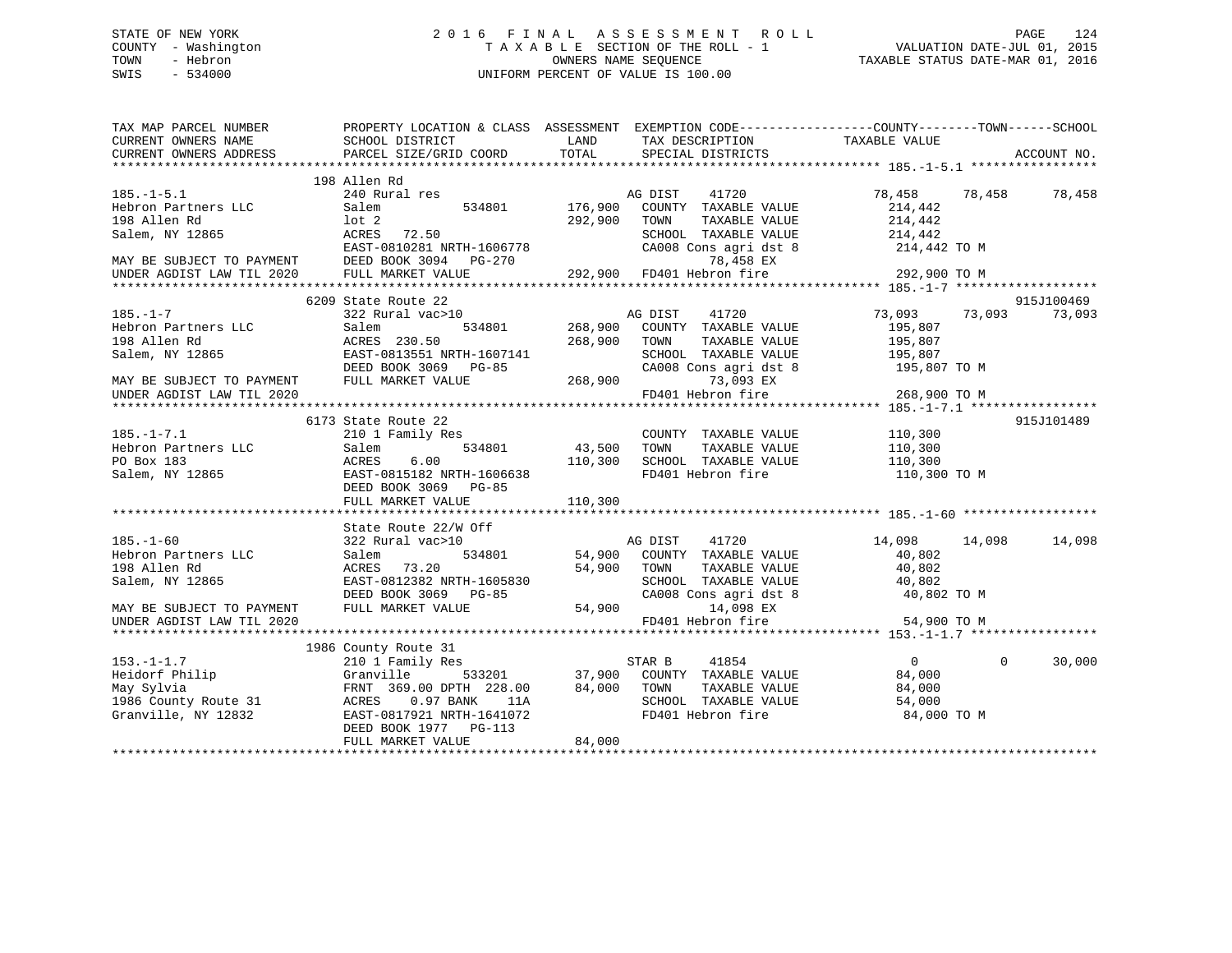# STATE OF NEW YORK 2 0 1 6 F I N A L A S S E S S M E N T R O L L PAGE 125 COUNTY - Washington T A X A B L E SECTION OF THE ROLL - 1 VALUATION DATE-JUL 01, 2015 TOWN - Hebron OWNERS NAME SEQUENCE TAXABLE STATUS DATE-MAR 01, 2016 SWIS - 534000 UNIFORM PERCENT OF VALUE IS 100.00

| TAX MAP PARCEL NUMBER<br>CURRENT OWNERS NAME<br>CURRENT OWNERS ADDRESS                                                                                               | PROPERTY LOCATION & CLASS ASSESSMENT EXEMPTION CODE----------------COUNTY-------TOWN------SCHOOL<br>SCHOOL DISTRICT<br>PARCEL SIZE/GRID COORD                                                                            | LAND<br>TOTAL                       | TAX DESCRIPTION TAXABLE VALUE<br>SPECIAL DISTRICTS                                                                                                                                   |                                                                           | ACCOUNT NO.                      |
|----------------------------------------------------------------------------------------------------------------------------------------------------------------------|--------------------------------------------------------------------------------------------------------------------------------------------------------------------------------------------------------------------------|-------------------------------------|--------------------------------------------------------------------------------------------------------------------------------------------------------------------------------------|---------------------------------------------------------------------------|----------------------------------|
| $177. - 1 - 13$<br>Salem, NY 12865                                                                                                                                   | 1233 Chamberlin Mills Rd<br>210 1 Family Res<br>534801<br>ACRES 5.97<br>EAST-0814640 NRTH-1615469<br>DEED BOOK 2743 PG-278                                                                                               | 184,100                             | STAR B<br>41854<br>TAXABLE VALUE<br>TOWN<br>SCHOOL TAXABLE VALUE 154,100<br>FD401 Hebron fire                                                                                        | $\overline{0}$<br>184,100<br>184,100<br>184,100 TO M                      | 915J100134<br>$\Omega$<br>30,000 |
| $183.16 - 1 - 8$<br>Heinrich William<br>1233 Chamberlin Mills Rd<br>Salem, NY 12865                                                                                  | 3185 County Route 30<br>312 Vac w/imprv<br>Salem<br>2174/191<br>FRNT 92.00 DPTH 138.00<br>ACRES 0.29<br>EAST-0791752 NRTH-1604007<br>DEED BOOK 2951 PG-45<br>FULL MARKET VALUE                                           | $534801$ 19,800<br>34,800<br>34,800 | COUNTY TAXABLE VALUE<br>TAXABLE VALUE 34,800<br>TOWN<br>SCHOOL TAXABLE VALUE 34,800<br>CA008 Cons agri dst 8 34,800 TO M<br>FD401 Hebron fire 34,800 TO M<br>LD401 West hebron light | 34,800<br>34,800 TO M                                                     | 9179900270                       |
| $177. - 1 - 41$<br>Hennessey Denise<br>45 Mobile Ln<br>45 Mobile Ln<br>Toms River, NJ 08755                                                                          | 776 Chamberlin Mills Rd<br>241 Rural res&ag<br>534801<br>Salem<br>735/214<br>735/214<br>C.O. 215/209<br>CODEC 37.40<br>MAY BE SUBJECT TO PAYMENT<br>UNDER AGDIST LAW TIL 2021 DEED BOOK 2946 PG-299<br>FULL MARKET VALUE | 155,400<br>155,400                  | STAR B 41854<br>86,800 COUNTY TAXABLE VALUE<br>TAXABLE VALUE<br>TOWN<br>SCHOOL TAXABLE VALUE<br>FD401 Hebron fire                                                                    | $\overline{0}$<br>155,400<br>155,400<br>125,400<br>155,400 TO M           | 915J100572<br>30,000<br>$\Omega$ |
| $158. - 1 - 23$<br>Henry Vernon Trustee<br>Henry Reba May Trustee<br>24 Second St<br>Glens Falls, NY 12801<br>MAY BE SUBJECT TO PAYMENT<br>UNDER AGDIST LAW TIL 2020 | Scott Hill Rd<br>322 Rural vac>10<br>532001<br>Arqyle<br>ACRES 40.50<br>EAST-0782889 NRTH-1629033<br>$PG-294$<br>DEED BOOK 653<br>FULL MARKET VALUE                                                                      | 99,300                              | 41720<br>AG DIST<br>99,300 COUNTY TAXABLE VALUE<br>99,300 TOWN<br>TOWN TAXABLE VALUE<br>SCHOOL TAXABLE VALUE<br>CA008 Cons agri dst 8<br>33,776 EX<br>FD401 Hebron fire              | 33,776 33,776<br>65,524<br>65,524<br>65,524<br>65,524 TO M<br>99,300 TO M | 915J100299<br>33,776             |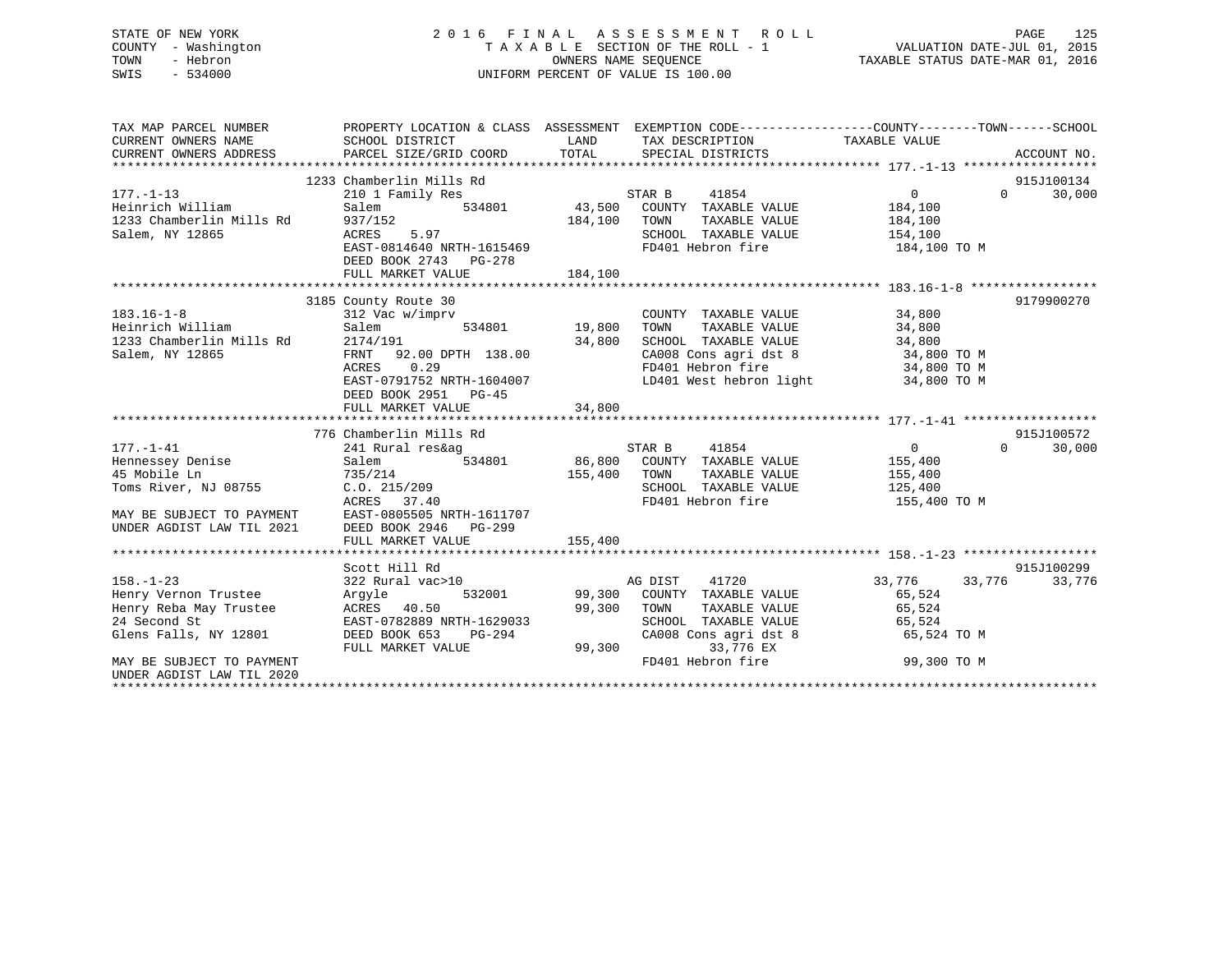# STATE OF NEW YORK 2 0 1 6 F I N A L A S S E S S M E N T R O L L PAGE 126 COUNTY - Washington T A X A B L E SECTION OF THE ROLL - 1 VALUATION DATE-JUL 01, 2015 TOWN - Hebron OWNERS NAME SEQUENCE TAXABLE STATUS DATE-MAR 01, 2016 SWIS - 534000 UNIFORM PERCENT OF VALUE IS 100.00

| TAX MAP PARCEL NUMBER<br>CURRENT OWNERS NAME                                                                                    | PROPERTY LOCATION & CLASS ASSESSMENT EXEMPTION CODE----------------COUNTY-------TOWN------SCHOOL<br>SCHOOL DISTRICT                                                                     | LAND                                          | TAX DESCRIPTION                                                                                                                                                                                                                                                                                                                             | TAXABLE VALUE            |               |
|---------------------------------------------------------------------------------------------------------------------------------|-----------------------------------------------------------------------------------------------------------------------------------------------------------------------------------------|-----------------------------------------------|---------------------------------------------------------------------------------------------------------------------------------------------------------------------------------------------------------------------------------------------------------------------------------------------------------------------------------------------|--------------------------|---------------|
| CURRENT OWNERS ADDRESS                                                                                                          | PARCEL SIZE/GRID COORD                                                                                                                                                                  | TOTAL                                         | SPECIAL DISTRICTS                                                                                                                                                                                                                                                                                                                           |                          | ACCOUNT NO.   |
|                                                                                                                                 |                                                                                                                                                                                         |                                               |                                                                                                                                                                                                                                                                                                                                             |                          |               |
| $151. - 1 - 24$<br>Hensel Jeffrey J<br>10 Duncan Dr<br>Troy, NY 12182<br>MAY BE SUBJECT TO PAYMENT<br>UNDER AGDIST LAW TIL 2020 | 1069 Big Burch Hill Rd<br>241 Rural res&ag<br>Hartford<br>ACRES 170.00<br>EAST-0797934 NRTH-1639083<br>DEED BOOK 3400 PG-114<br>FULL MARKET VALUE                                       | 380,800 TOWN                                  | va<br>129,237 129,237 129,237 129,237<br>533801 311,600 COUNTY TAXABLE VALUE 251,563<br>The case of the case of the case of the case of the case of the case of the case of the case of the case of t<br>TAXABLE VALUE<br>SCHOOL TAXABLE VALUE 251,563<br>CA008 Cons agri dst 8 251,563 TO M<br>$380,800$ $129,237$ EX<br>FD401 Hebron fire | 251,563<br>380,800 TO M  | 915J100030    |
| $177. - 1 - 3.10$<br>Hernandez Silvia<br>79 Lentine Way<br>Salem, NY 12865                                                      | Lentine Way<br>314 Rural vac<10<br>Salem<br>Lot 6<br>3.04<br>ACRES<br>EAST-0805726 NRTH-1617271<br>DEED BOOK 3146 PG-103<br>FULL MARKET VALUE                                           | 534801 17,100 TOWN<br>17,100                  | COUNTY TAXABLE VALUE<br>17,100 TOWN TAXABLE VALUE 17,100<br>17,100 SCHOOL TAXABLE VALUE 17,100<br>CA008 Cons agri dst 8 17,100 TO M<br>FD401 Hebron fire 17,100 TO M                                                                                                                                                                        | 17,100                   |               |
| $177. - 1 - 3.11$<br>Hernandez Silvia<br>79 Lentine Way<br>Salem, NY 12865                                                      | 79 Lentine Way<br>$270$ Mfg housing $270$ Mfg housing $57AR$ B MH $41864$<br>Salem<br>Lot 5<br>5.30<br>ACRES<br>EAST-0805623 NRTH-1616963<br>DEED BOOK 3146 PG-103<br>FULL MARKET VALUE | 66,200 TOWN<br>66, 200                        | $\sim$ 534801 42,500 COUNTY TAXABLE VALUE<br>TOWN TAXABLE VALUE 66,200<br>SCHOOL TAXABLE VALUE 43,950<br>CA008 Cons agri dst 8 66,200 TO M<br>FD401 Hebron fire 66,200 TO M                                                                                                                                                                 | $\overline{0}$<br>66,200 | $0 \t 22,250$ |
| $158. - 1 - 2.5$<br>Herrick Richard E<br>Herrick Sharon A 10t 2<br>4330 County Route 30 ACRES<br>Granville, NY 12832            | 4330 County Route 30<br>COMILY ROUTE 30<br>210 1 Family Res<br>Hartford<br>9.91<br>EAST-0785411 NRTH-1629231<br>DEED BOOK 3425 PG-171                                                   | 533801 41,800<br>178,000                      | COUNTY TAXABLE VALUE 178,000<br>TAXABLE VALUE 178,000<br>TOWN<br>SCHOOL TAXABLE VALUE 178,000<br>CA008 Cons agri dst 8 178,000 TO M<br>FD401 Hebron fire 178,000 TO M                                                                                                                                                                       |                          |               |
| $185. - 1 - 10$<br>Hickland Richard<br>6110 State Route 22<br>Salem, NY 12865                                                   | 6110 State Route 22<br>210 1 Family Res<br>Salem<br>1.40<br>ACRES<br>ACRES 1.40 79,70<br>EAST-0815022 NRTH-1605047<br>DEED BOOK 700<br>FULL MARKET VALUE                                | 534801 33,000<br>79,700<br>$PG-173$<br>79,700 | COUNTY TAXABLE VALUE<br>TOWN<br>TAXABLE VALUE<br>SCHOOL TAXABLE VALUE<br>SCHOOL TAXABLE VALUE 79,700<br>CA008 Cons agri dst 8 79,700 TO M<br>FD401 Hebron fire 79,700 TO M                                                                                                                                                                  | 79,700<br>79.T           | 915L100276    |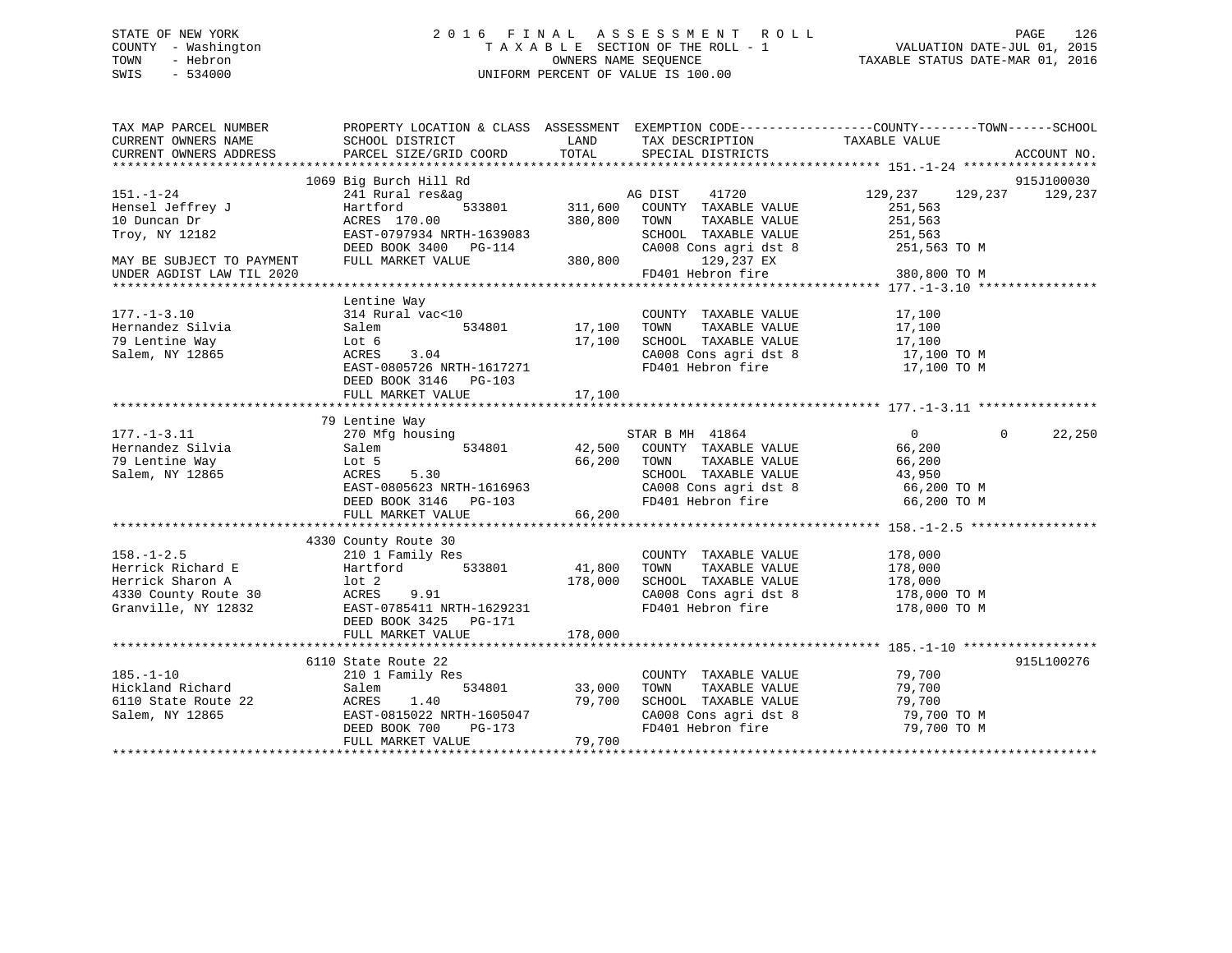# STATE OF NEW YORK 2 0 1 6 F I N A L A S S E S S M E N T R O L L PAGE 127 COUNTY - Washington T A X A B L E SECTION OF THE ROLL - 1 VALUATION DATE-JUL 01, 2015 TOWN - Hebron OWNERS NAME SEQUENCE TAXABLE STATUS DATE-MAR 01, 2016 SWIS - 534000 UNIFORM PERCENT OF VALUE IS 100.00

| TAX MAP PARCEL NUMBER<br>CURRENT OWNERS NAME<br>CURRENT OWNERS ADDRESS | PROPERTY LOCATION & CLASS ASSESSMENT EXEMPTION CODE----------------COUNTY-------TOWN------SCHOOL<br>SCHOOL DISTRICT<br>PARCEL SIZE/GRID COORD | LAND<br>TOTAL  | TAX DESCRIPTION<br>SPECIAL DISTRICTS | TAXABLE VALUE  | ACCOUNT NO. |        |
|------------------------------------------------------------------------|-----------------------------------------------------------------------------------------------------------------------------------------------|----------------|--------------------------------------|----------------|-------------|--------|
|                                                                        |                                                                                                                                               |                |                                      |                |             |        |
|                                                                        | 3991 County Route 30                                                                                                                          |                |                                      |                | 915J100614  |        |
| $167. - 1 - 42$                                                        | 241 Rural res&ag                                                                                                                              |                | AGRI-D IND 41730                     | 34,784         | 34,784      | 34,784 |
| Hiqqs Kevin                                                            | Salem<br>534801                                                                                                                               | 108,000 STAR B | 41854                                | $\overline{0}$ | $\Omega$    | 30,000 |
| Massey Jeanne P                                                        | ACRES<br>34.20 BANK<br>999                                                                                                                    | 217,300        | COUNTY TAXABLE VALUE                 | 182,516        |             |        |
| 3991 County Route 30                                                   | EAST-0788156 NRTH-1621115                                                                                                                     |                | TAXABLE VALUE<br>TOWN                | 182,516        |             |        |
| Salem, NY 12865                                                        | DEED BOOK 891<br>$PG-1$                                                                                                                       |                | SCHOOL TAXABLE VALUE                 | 152,516        |             |        |
|                                                                        | FULL MARKET VALUE                                                                                                                             |                | 217,300 FD401 Hebron fire            | 217,300 TO M   |             |        |
| MAY BE SUBJECT TO PAYMENT                                              |                                                                                                                                               |                |                                      |                |             |        |
| UNDER AGDIST LAW TIL 2023                                              |                                                                                                                                               |                |                                      |                |             |        |
|                                                                        |                                                                                                                                               |                |                                      |                |             |        |
|                                                                        | Rykowski Ln/e Off                                                                                                                             |                |                                      |                | 915J100307  |        |
| $161 - 2 - 3.1$                                                        | 322 Rural vac>10                                                                                                                              |                | COUNTY TAXABLE VALUE                 | 16,100         |             |        |
| Hill James                                                             | Granville                                                                                                                                     | 533201 16,100  | TAXABLE VALUE<br>TOWN                | 16,100         |             |        |
| Hill Teddy M                                                           | ACRES<br>21.50                                                                                                                                | 16,100         | SCHOOL TAXABLE VALUE                 | 16,100         |             |        |
| 993 Murphy Rd                                                          | EAST-0822882 NRTH-1627887                                                                                                                     |                | FD401 Hebron fire                    | 16,100 TO M    |             |        |
| North Bennington, VT 05257                                             | DEED BOOK 2491<br>PG-339                                                                                                                      |                |                                      |                |             |        |
|                                                                        | FULL MARKET VALUE                                                                                                                             | 16,100         |                                      |                |             |        |
|                                                                        |                                                                                                                                               |                |                                      |                |             |        |
|                                                                        | Rykowski Ln/e Off                                                                                                                             |                |                                      |                | 915J101286  |        |
| $161 - 2 - 3.4$                                                        | 314 Rural vac<10                                                                                                                              |                | COUNTY TAXABLE VALUE                 | 3,400          |             |        |
| Hill James                                                             | Granville<br>533201                                                                                                                           | 3,400          | TOWN<br>TAXABLE VALUE                | 3,400          |             |        |
| Hill Teddy M                                                           | 4.50<br>ACRES                                                                                                                                 | 3,400          | SCHOOL TAXABLE VALUE                 | 3,400          |             |        |
| 993 Murphy Rd                                                          | EAST-0821135 NRTH-1627535                                                                                                                     |                | FD401 Hebron fire                    | 3,400 TO M     |             |        |
| N. Bennington, VT 05257                                                | DEED BOOK 2910<br>PG-341                                                                                                                      |                |                                      |                |             |        |
|                                                                        | FULL MARKET VALUE                                                                                                                             | 3,400          |                                      |                |             |        |
|                                                                        |                                                                                                                                               |                |                                      |                |             |        |
|                                                                        | Rykowski Ln/e Off                                                                                                                             |                |                                      |                | 915J101521  |        |
| $161. - 2 - 3.10$                                                      | 314 Rural vac<10                                                                                                                              |                | COUNTY TAXABLE VALUE                 | 3,800          |             |        |
| Hill James                                                             | 533201<br>Granville                                                                                                                           | 3,800          | TAXABLE VALUE<br>TOWN                | 3,800          |             |        |
| Hill Teddy M                                                           | ACRES<br>5.10                                                                                                                                 | 3,800          | SCHOOL TAXABLE VALUE                 | 3,800          |             |        |
| 993 Murphy Rd                                                          | EAST-0821366 NRTH-1627485                                                                                                                     |                | FD401 Hebron fire                    | 3,800 TO M     |             |        |
| North Bennington, VT 05257                                             | DEED BOOK 2491<br>$PG-339$                                                                                                                    |                |                                      |                |             |        |
|                                                                        | FULL MARKET VALUE                                                                                                                             | 3,800          |                                      |                |             |        |
|                                                                        |                                                                                                                                               |                |                                      |                |             |        |
|                                                                        | 77 Rykowski Ln                                                                                                                                |                |                                      |                | 915J101522  |        |
| $161. - 2 - 3.11$                                                      | 312 Vac w/imprv                                                                                                                               |                | COUNTY TAXABLE VALUE                 | 32,800         |             |        |
| Hill James                                                             | Granville<br>533201                                                                                                                           | 26,200         | TOWN<br>TAXABLE VALUE                | 32,800         |             |        |
| Hill Teddy M                                                           | ACRES<br>7.80                                                                                                                                 | 32,800         | SCHOOL TAXABLE VALUE                 | 32,800         |             |        |
| 993 Murphy Rd                                                          | EAST-0821689 NRTH-1627638                                                                                                                     |                | FD401 Hebron fire                    | 32,800 TO M    |             |        |
| North Bennington, VT 05257                                             | DEED BOOK 2491<br>PG-339                                                                                                                      |                |                                      |                |             |        |
|                                                                        | FULL MARKET VALUE                                                                                                                             | 32,800         |                                      |                |             |        |
|                                                                        |                                                                                                                                               |                |                                      |                |             |        |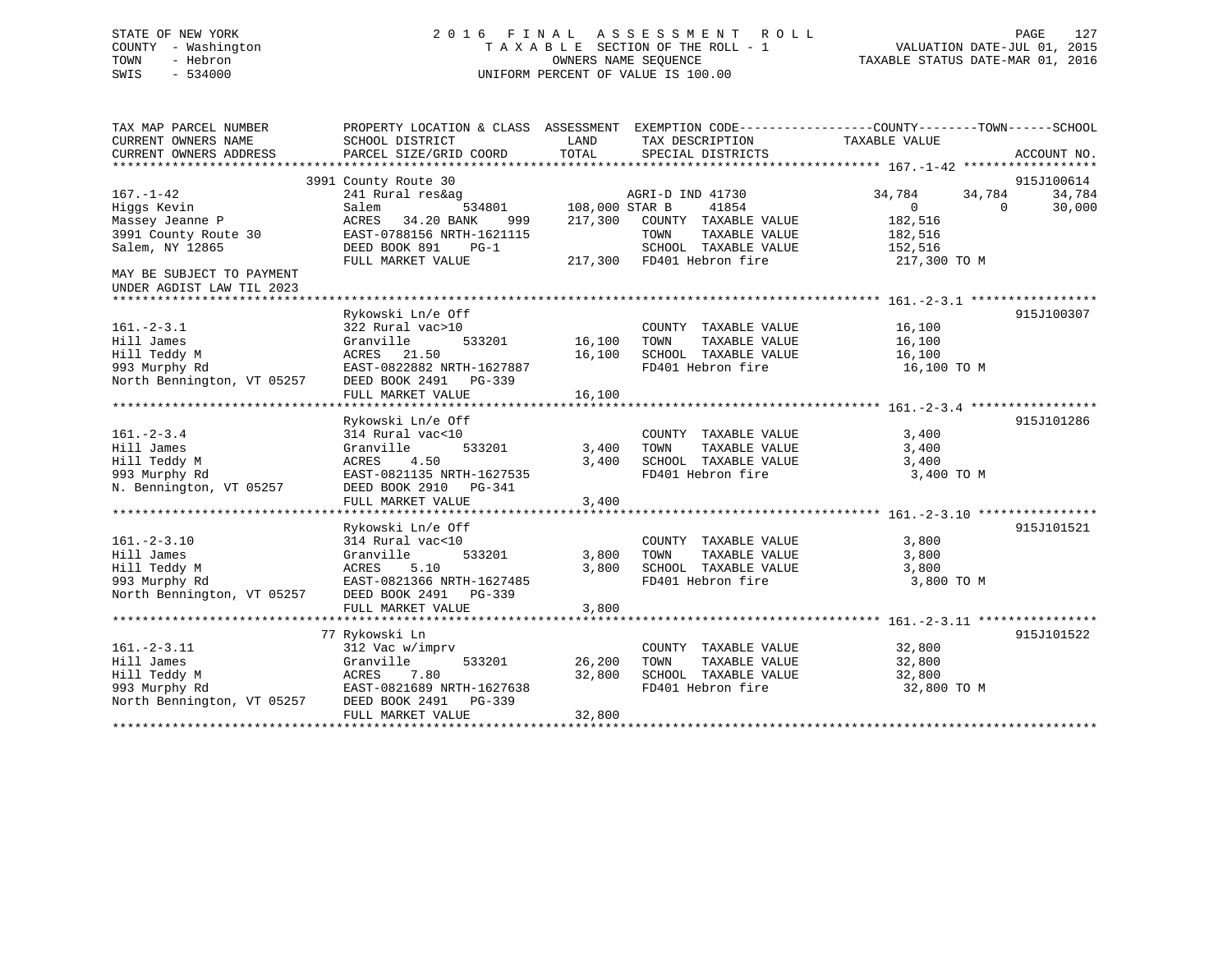# STATE OF NEW YORK 2 0 1 6 F I N A L A S S E S S M E N T R O L L PAGE 128 COUNTY - Washington T A X A B L E SECTION OF THE ROLL - 1 VALUATION DATE-JUL 01, 2015 TOWN - Hebron OWNERS NAME SEQUENCE TAXABLE STATUS DATE-MAR 01, 2016 SWIS - 534000 UNIFORM PERCENT OF VALUE IS 100.00

| TAX MAP PARCEL NUMBER                                                                                                                                                                                                                                    | PROPERTY LOCATION & CLASS ASSESSMENT EXEMPTION CODE----------------COUNTY-------TOWN------SCHOOL |                                 |                                                                                               |                    |                    |
|----------------------------------------------------------------------------------------------------------------------------------------------------------------------------------------------------------------------------------------------------------|--------------------------------------------------------------------------------------------------|---------------------------------|-----------------------------------------------------------------------------------------------|--------------------|--------------------|
| CURRENT OWNERS NAME                                                                                                                                                                                                                                      | SCHOOL DISTRICT                                                                                  | LAND                            | TAX DESCRIPTION                                                                               | TAXABLE VALUE      |                    |
| CURRENT OWNERS ADDRESS                                                                                                                                                                                                                                   | PARCEL SIZE/GRID COORD                                                                           | TOTAL                           | SPECIAL DISTRICTS                                                                             |                    | ACCOUNT NO.        |
|                                                                                                                                                                                                                                                          |                                                                                                  |                                 |                                                                                               |                    |                    |
|                                                                                                                                                                                                                                                          | Rykowski Ln/e Off                                                                                |                                 |                                                                                               |                    |                    |
| $161.-2-3.14$                                                                                                                                                                                                                                            | 314 Rural vac<10                                                                                 |                                 | COUNTY TAXABLE VALUE<br>TOWN      TAXABLE VALUE                                               | 4,900              |                    |
|                                                                                                                                                                                                                                                          | ,<br>533201                                                                                      | 4,900                           |                                                                                               | 4,900              |                    |
|                                                                                                                                                                                                                                                          |                                                                                                  | 4,900                           | SCHOOL TAXABLE VALUE<br>FD401 Hebron fire                                                     | 4,900              |                    |
|                                                                                                                                                                                                                                                          |                                                                                                  |                                 |                                                                                               | 4,900 TO M         |                    |
|                                                                                                                                                                                                                                                          |                                                                                                  |                                 |                                                                                               |                    |                    |
|                                                                                                                                                                                                                                                          | FULL MARKET VALUE                                                                                | 4,900                           |                                                                                               |                    |                    |
|                                                                                                                                                                                                                                                          |                                                                                                  |                                 |                                                                                               |                    |                    |
|                                                                                                                                                                                                                                                          | 3537 County Route 30                                                                             |                                 |                                                                                               |                    | 915J101299         |
| $175. - 1 - 12.3$                                                                                                                                                                                                                                        | 210 1 Family Res                                                                                 |                                 | STAR B<br>41854                                                                               | $\overline{0}$     | 30,000<br>$\Omega$ |
|                                                                                                                                                                                                                                                          |                                                                                                  |                                 | 52,100 COUNTY TAXABLE VALUE<br>181,000 TOWN TAXABLE VALUE                                     | 181,000<br>181 000 |                    |
|                                                                                                                                                                                                                                                          |                                                                                                  |                                 |                                                                                               |                    |                    |
|                                                                                                                                                                                                                                                          |                                                                                                  |                                 | SCHOOL TAXABLE VALUE 151,000<br>FD401 Hebron fire 181,000 TO M                                |                    |                    |
|                                                                                                                                                                                                                                                          |                                                                                                  |                                 |                                                                                               |                    |                    |
| 175.-1-12.3<br>Hitchcock Randy<br>Hitchcock Charlotte L<br>Salem (181,000)<br>Salem, NY 12865<br>THE MARKET VALUE<br>THE MARKET VALUE<br>THE MARKET VALUE<br>THE MARKET VALUE<br>THE MARKET VALUE<br>THE MARKET VALUE<br>THE MARKET VALUE<br>181,000<br> |                                                                                                  |                                 |                                                                                               |                    |                    |
|                                                                                                                                                                                                                                                          |                                                                                                  |                                 |                                                                                               |                    |                    |
|                                                                                                                                                                                                                                                          | 1325 Big Burch Hill Rd                                                                           |                                 |                                                                                               |                    | 915J100625         |
| $151. - 1 - 6$                                                                                                                                                                                                                                           | 210 1 Family Res                                                                                 |                                 | STAR B<br>41854                                                                               | $\overline{0}$     | $\Omega$<br>30,000 |
|                                                                                                                                                                                                                                                          |                                                                                                  |                                 | 57,600 COUNTY TAXABLE VALUE                                                                   | 185,000            |                    |
|                                                                                                                                                                                                                                                          |                                                                                                  |                                 | TAXABLE VALUE                                                                                 | 185,000            |                    |
|                                                                                                                                                                                                                                                          |                                                                                                  |                                 | SCHOOL TAXABLE VALUE                                                                          | 155,000            |                    |
| Hlubina Frank (Stanville 1933201 57,600 COUNTY 11<br>Hlubina Ellen (ACRES 7.80 185,000 TOWN PO Box 341 EAST-0802867 NRTH-1640946 SCHOOD<br>Granville, NY 12832 DEED BOOK 610 PG-142 FD401<br>FULL MARKET VALUE 185.000 PG-142                            |                                                                                                  |                                 | FD401 Hebron fire                                                                             | 185,000 TO M       |                    |
|                                                                                                                                                                                                                                                          | FULL MARKET VALUE                                                                                | 185,000                         |                                                                                               |                    |                    |
|                                                                                                                                                                                                                                                          |                                                                                                  |                                 |                                                                                               |                    |                    |
|                                                                                                                                                                                                                                                          | State Route 22                                                                                   |                                 |                                                                                               |                    | 915J100238         |
| $161. - 1 - 3$                                                                                                                                                                                                                                           | 323 Vacant rural                                                                                 |                                 | COUNTY TAXABLE VALUE 15,000                                                                   |                    |                    |
|                                                                                                                                                                                                                                                          |                                                                                                  |                                 | TOWN<br>TAXABLE VALUE                                                                         | 15,000<br>15,000   |                    |
|                                                                                                                                                                                                                                                          |                                                                                                  | 533201 15,000<br>NNK 999 15,000 | SCHOOL TAXABLE VALUE<br>FD401 Hebron fire                                                     |                    |                    |
| Form The Board Robert H<br>Form St Board Robert H<br>STARIS 20.00 BANK<br>STARIS 20.00 BANK<br>STARIS 20.00 BANK<br>EAST-0818848 NRTH-1632209<br>DEED BOOK 2722 PG-311                                                                                   |                                                                                                  |                                 |                                                                                               | 15,000 TO M        |                    |
|                                                                                                                                                                                                                                                          | DEED BOOK 2722 PG-311                                                                            |                                 |                                                                                               |                    |                    |
|                                                                                                                                                                                                                                                          | FULL MARKET VALUE                                                                                | 15,000                          |                                                                                               |                    |                    |
|                                                                                                                                                                                                                                                          |                                                                                                  |                                 |                                                                                               |                    |                    |
|                                                                                                                                                                                                                                                          | 7157 State Route 22                                                                              |                                 |                                                                                               |                    | 915J100363         |
| $161. - 1 - 11$                                                                                                                                                                                                                                          | 240 Rural res                                                                                    |                                 | STAR B<br>41854                                                                               | $\overline{0}$     | $\Omega$<br>30,000 |
|                                                                                                                                                                                                                                                          |                                                                                                  |                                 | 137,800 COUNTY TAXABLE VALUE                                                                  | 360,600            |                    |
|                                                                                                                                                                                                                                                          |                                                                                                  | 360,600 TOWN                    | TAXABLE VALUE                                                                                 | 360,600            |                    |
|                                                                                                                                                                                                                                                          |                                                                                                  |                                 | SCHOOL TAXABLE VALUE                                                                          | 330,600            |                    |
| 161.-1-11 230<br>Hoard Robert H Granville 533201 137,800<br>55 Main St ACRES 85.00 360,600<br>Granville, NY 12832 EAST-0817665 NRTH-1631244<br>DERD BOOK 881 PG-299                                                                                      |                                                                                                  |                                 | FD401 Hebron fire                                                                             | 360,600 TO M       |                    |
|                                                                                                                                                                                                                                                          | FULL MARKET VALUE                                                                                | 360,600                         |                                                                                               |                    |                    |
|                                                                                                                                                                                                                                                          |                                                                                                  |                                 |                                                                                               |                    |                    |
|                                                                                                                                                                                                                                                          | County Route 31/N Off                                                                            |                                 |                                                                                               |                    | 915J100220         |
| $144. - 1 - 13$                                                                                                                                                                                                                                          | 322 Rural vac>10                                                                                 |                                 | COUNTY TAXABLE VALUE                                                                          | 77,600             |                    |
| Hollander Anthony C                                                                                                                                                                                                                                      | Granville<br>533201                                                                              | 77,600<br>77,600                | TOWN<br>TAXABLE VALUE                                                                         | 77,600             |                    |
| 163 Sterling Pl                                                                                                                                                                                                                                          | ACRES 28.47                                                                                      |                                 |                                                                                               |                    |                    |
| Amityville, NY 11701                                                                                                                                                                                                                                     |                                                                                                  |                                 |                                                                                               |                    |                    |
|                                                                                                                                                                                                                                                          | EAST-0822229 NRTH-1648288<br>DEED BOOK 1804 PG-137<br>-----                                      |                                 | SCHOOL TAXABLE VALUE 77,600<br>CA001 Cons agri dst 1 77,600 TO<br>FD401 Hebron fire 77,600 TO | 77,600 TO M        |                    |
|                                                                                                                                                                                                                                                          | FULL MARKET VALUE                                                                                | 77,600                          |                                                                                               |                    |                    |
|                                                                                                                                                                                                                                                          |                                                                                                  |                                 |                                                                                               |                    |                    |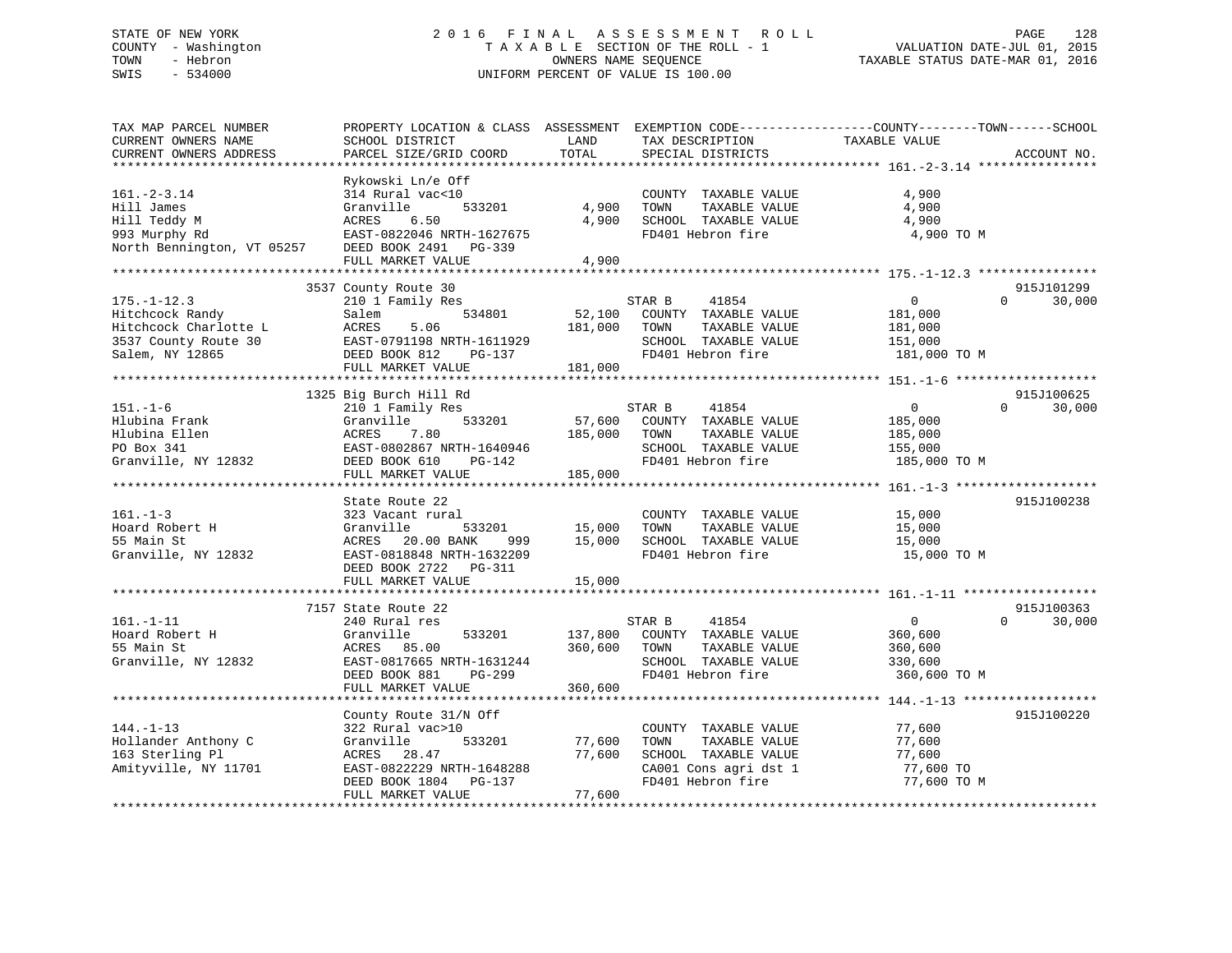# STATE OF NEW YORK 2 0 1 6 F I N A L A S S E S S M E N T R O L L PAGE 129 COUNTY - Washington T A X A B L E SECTION OF THE ROLL - 1 VALUATION DATE-JUL 01, 2015 TOWN - Hebron OWNERS NAME SEQUENCE TAXABLE STATUS DATE-MAR 01, 2016 SWIS - 534000 UNIFORM PERCENT OF VALUE IS 100.00

| TAX MAP PARCEL NUMBER<br>CURRENT OWNERS NAME          | SCHOOL DISTRICT                                                                                                                                                                                                                                                  | <b>LAND</b> | TAX DESCRIPTION TAXABLE VALUE SPECIAL DISTRICTS                                                                                                               | PROPERTY LOCATION & CLASS ASSESSMENT EXEMPTION CODE---------------COUNTY-------TOWN------SCHOOL |             |
|-------------------------------------------------------|------------------------------------------------------------------------------------------------------------------------------------------------------------------------------------------------------------------------------------------------------------------|-------------|---------------------------------------------------------------------------------------------------------------------------------------------------------------|-------------------------------------------------------------------------------------------------|-------------|
| CURRENT OWNERS ADDRESS                                | PARCEL SIZE/GRID COORD                                                                                                                                                                                                                                           | TOTAL       |                                                                                                                                                               |                                                                                                 | ACCOUNT NO. |
|                                                       |                                                                                                                                                                                                                                                                  |             |                                                                                                                                                               |                                                                                                 |             |
|                                                       | 594 North Grimes Hill Rd<br>242 Rurl res&rec<br>Granville 533201 118,400                                                                                                                                                                                         |             |                                                                                                                                                               |                                                                                                 | 915J101583  |
| $153.-1-12.6$                                         |                                                                                                                                                                                                                                                                  |             |                                                                                                                                                               |                                                                                                 |             |
|                                                       |                                                                                                                                                                                                                                                                  |             | COUNTY TAXABLE VALUE 325,700<br>TOWN TAXABLE VALUE 325,700<br>SCHOOL TAXABLE VALUE 325,700<br>CA008 Cons agri dst 8 325,700<br>FD401 Hebron fire 325,700 TO M |                                                                                                 |             |
|                                                       |                                                                                                                                                                                                                                                                  |             |                                                                                                                                                               |                                                                                                 |             |
|                                                       |                                                                                                                                                                                                                                                                  |             |                                                                                                                                                               |                                                                                                 |             |
|                                                       |                                                                                                                                                                                                                                                                  |             |                                                                                                                                                               |                                                                                                 |             |
|                                                       | 153.-1-12.0<br>Holman Robert C Granville 533201 118,400 TOWN TAXABLE VALUE<br>Murray Elizabeth ACRES 40.00 325,700 SCHOOL TAXABLE VALUE 325,700<br>310 Bowery Apt 3-A EAST-0818083 NRTH-1633966 CA008 Cons agri dst 8 325,700 TO M<br>                           |             |                                                                                                                                                               |                                                                                                 |             |
|                                                       |                                                                                                                                                                                                                                                                  |             |                                                                                                                                                               |                                                                                                 |             |
|                                                       | North Grimes Hill Rd                                                                                                                                                                                                                                             |             |                                                                                                                                                               |                                                                                                 |             |
|                                                       | 322 Rural vac>10                                                                                                                                                                                                                                                 |             | COUNTY TAXABLE VALUE                                                                                                                                          | 95,400                                                                                          |             |
|                                                       |                                                                                                                                                                                                                                                                  |             |                                                                                                                                                               |                                                                                                 |             |
|                                                       |                                                                                                                                                                                                                                                                  |             |                                                                                                                                                               |                                                                                                 |             |
|                                                       |                                                                                                                                                                                                                                                                  |             |                                                                                                                                                               |                                                                                                 |             |
|                                                       |                                                                                                                                                                                                                                                                  |             | TOWN TAXABLE VALUE<br>TOWN TAXABLE VALUE<br>SCHOOL TAXABLE VALUE<br>CA008 Cons agri dst 8<br>FD401 Hebron fire<br>95,400 TO M<br>95,400 TO M<br>95,400 TO M   |                                                                                                 |             |
|                                                       | FULL MARKET VALUE                                                                                                                                                                                                                                                | 95,400      |                                                                                                                                                               |                                                                                                 |             |
|                                                       |                                                                                                                                                                                                                                                                  |             |                                                                                                                                                               |                                                                                                 |             |
|                                                       | 3136 County Route 30<br>3136 County Route 30<br>3136 County Route 30<br>3136 County Route 30<br>316 County Route 30<br>326 31 Family Res<br>334801<br>33.20-1-4<br>31,5763<br>33.644<br>31,5763<br>33.644<br>31,525<br>334801<br>33.644<br>31,525<br>33.644<br>3 |             |                                                                                                                                                               |                                                                                                 |             |
|                                                       |                                                                                                                                                                                                                                                                  |             |                                                                                                                                                               |                                                                                                 |             |
|                                                       |                                                                                                                                                                                                                                                                  |             |                                                                                                                                                               |                                                                                                 |             |
|                                                       |                                                                                                                                                                                                                                                                  |             |                                                                                                                                                               |                                                                                                 |             |
|                                                       |                                                                                                                                                                                                                                                                  |             |                                                                                                                                                               |                                                                                                 |             |
|                                                       |                                                                                                                                                                                                                                                                  |             |                                                                                                                                                               |                                                                                                 |             |
|                                                       |                                                                                                                                                                                                                                                                  |             |                                                                                                                                                               |                                                                                                 |             |
|                                                       |                                                                                                                                                                                                                                                                  |             |                                                                                                                                                               |                                                                                                 |             |
|                                                       |                                                                                                                                                                                                                                                                  |             |                                                                                                                                                               |                                                                                                 |             |
|                                                       |                                                                                                                                                                                                                                                                  |             | FD401 Hebron fire<br>LD401 West hebron light                                                                                                                  |                                                                                                 |             |
|                                                       |                                                                                                                                                                                                                                                                  |             |                                                                                                                                                               |                                                                                                 |             |
|                                                       | 48 Wood Way                                                                                                                                                                                                                                                      |             |                                                                                                                                                               |                                                                                                 | 915J101752  |
| $186. - 1 - 30$                                       | 322 Rural vac>10<br>2<br>al vac>10<br>534801 40,500 TOWN                                                                                                                                                                                                         |             |                                                                                                                                                               |                                                                                                 |             |
| Holt John A                                           | Salem                                                                                                                                                                                                                                                            |             |                                                                                                                                                               |                                                                                                 |             |
| $\begin{array}{ll} \text{A} \\ \text{Rd} \end{array}$ |                                                                                                                                                                                                                                                                  |             | COUNTY TAXABLE VALUE $40,500$<br>TOWN TAXABLE VALUE $40,500$<br>SCHOOL TAXABLE VALUE $40,500$                                                                 |                                                                                                 |             |
|                                                       | 40,500<br>Rhinebeck, NY 12572<br>Rhinebeck, NY 12572<br>BEED BOOK 3222 PG-16                                                                                                                                                                                     |             | FD401 Hebron fire                                                                                                                                             | 40,500 TO M                                                                                     |             |
|                                                       |                                                                                                                                                                                                                                                                  |             |                                                                                                                                                               |                                                                                                 |             |
|                                                       | FULL MARKET VALUE                                                                                                                                                                                                                                                | 40,500      |                                                                                                                                                               |                                                                                                 |             |
|                                                       |                                                                                                                                                                                                                                                                  |             |                                                                                                                                                               |                                                                                                 |             |
|                                                       | County Route 28                                                                                                                                                                                                                                                  |             |                                                                                                                                                               |                                                                                                 |             |
| $152. - 2 - 17.3$                                     |                                                                                                                                                                                                                                                                  |             | COUNTY TAXABLE VALUE                                                                                                                                          | 43,900                                                                                          |             |
|                                                       | 322 Rural vac>10<br>Granville 533201 43,900<br>lot ?                                                                                                                                                                                                             |             | TOWN                                                                                                                                                          |                                                                                                 |             |
| Hontz Mark<br>Hontz Stephanie<br>Timby Ct             |                                                                                                                                                                                                                                                                  | 43,900      | SCHOOL TAXABLE VALUE                                                                                                                                          | TAXABLE VALUE 43,900<br>TAXABLE VALUE 43,900                                                    |             |
|                                                       | lot 3<br>ACRES 10.94                                                                                                                                                                                                                                             |             | CA008 Cons agri dst 8 43,900 TO M                                                                                                                             |                                                                                                 |             |
|                                                       |                                                                                                                                                                                                                                                                  |             | FD401 Hebron fire                                                                                                                                             | 43,900 TO M                                                                                     |             |
|                                                       |                                                                                                                                                                                                                                                                  |             |                                                                                                                                                               |                                                                                                 |             |
|                                                       | FULL MARKET VALUE                                                                                                                                                                                                                                                | 43,900      |                                                                                                                                                               |                                                                                                 |             |
|                                                       |                                                                                                                                                                                                                                                                  |             |                                                                                                                                                               |                                                                                                 |             |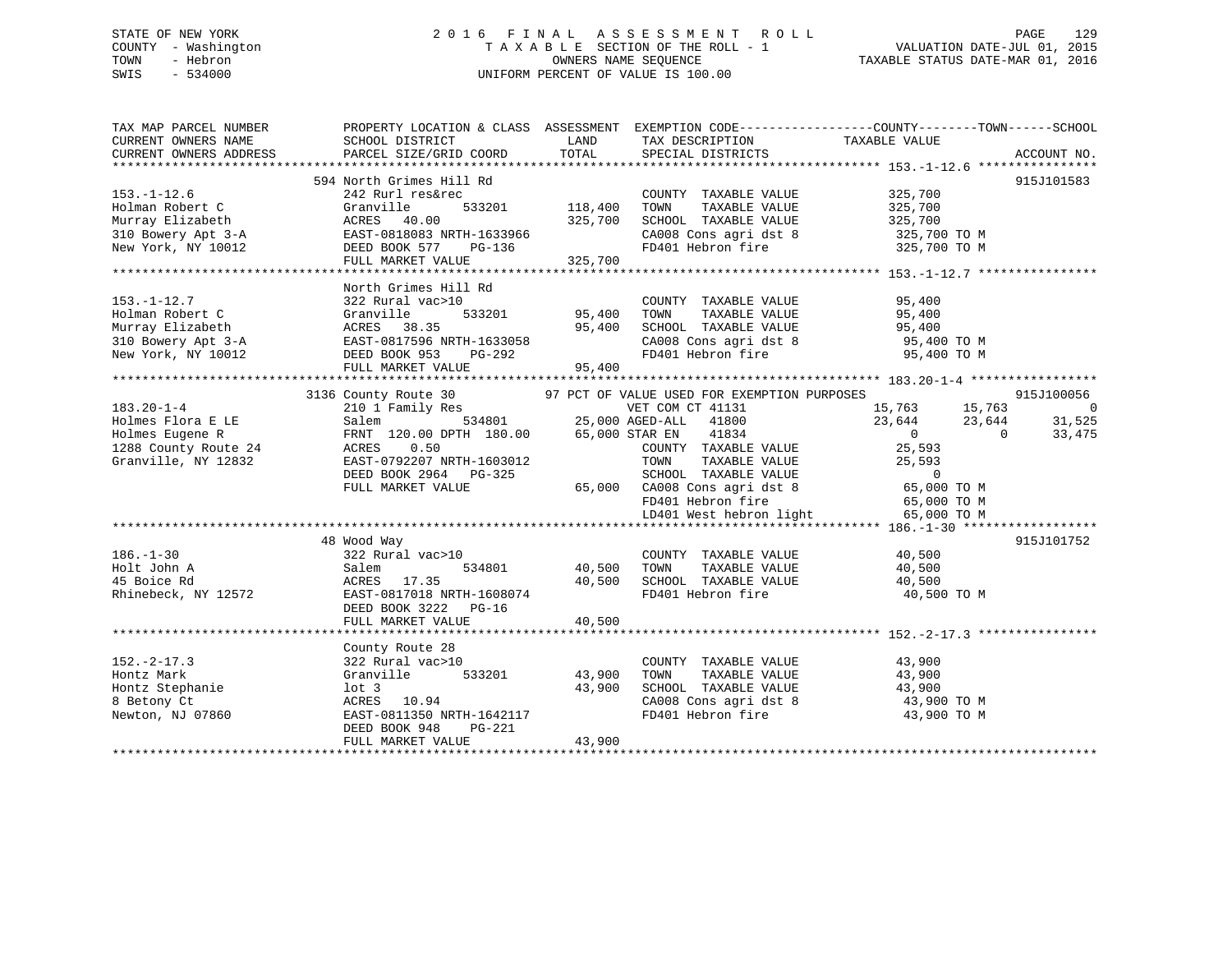# STATE OF NEW YORK 2 0 1 6 F I N A L A S S E S S M E N T R O L L PAGE 130 COUNTY - Washington T A X A B L E SECTION OF THE ROLL - 1 VALUATION DATE-JUL 01, 2015 TOWN - Hebron OWNERS NAME SEQUENCE TAXABLE STATUS DATE-MAR 01, 2016 SWIS - 534000 UNIFORM PERCENT OF VALUE IS 100.00

| TAX MAP PARCEL NUMBER                |                                          |               |                       | PROPERTY LOCATION & CLASS ASSESSMENT EXEMPTION CODE---------------COUNTY-------TOWN-----SCHOOL |  |
|--------------------------------------|------------------------------------------|---------------|-----------------------|------------------------------------------------------------------------------------------------|--|
| CURRENT OWNERS NAME                  | SCHOOL DISTRICT                          | LAND          | TAX DESCRIPTION       | TAXABLE VALUE                                                                                  |  |
| CURRENT OWNERS ADDRESS               | PARCEL SIZE/GRID COORD                   | TOTAL         | SPECIAL DISTRICTS     | ACCOUNT NO.                                                                                    |  |
|                                      |                                          |               |                       |                                                                                                |  |
|                                      | 2392 County Route 31                     |               |                       | 915J100700                                                                                     |  |
| $144. - 1 - 18.1$                    | 311 Res vac land                         | 200           | COUNTY TAXABLE VALUE  | 200                                                                                            |  |
| Horne Leroy                          | Granville<br>533201                      |               | TOWN<br>TAXABLE VALUE | 200                                                                                            |  |
| West Pawlet, VT 05775                | FRNT 60.00 DPTH 150.00                   | 200           | SCHOOL TAXABLE VALUE  | 200                                                                                            |  |
|                                      | 0.21<br>ACRES                            |               | FD401 Hebron fire     | 200 TO M                                                                                       |  |
|                                      | EAST-0823636 NRTH-1649038                |               |                       |                                                                                                |  |
|                                      | DEED BOOK 556<br>PG-279                  |               |                       |                                                                                                |  |
|                                      |                                          |               |                       |                                                                                                |  |
|                                      |                                          |               |                       |                                                                                                |  |
|                                      | 254 Pine Hill Rd                         |               |                       | 915J101725                                                                                     |  |
| $169. - 1 - 7.6$                     | 210 1 Family Res                         |               | COUNTY TAXABLE VALUE  | 204,100                                                                                        |  |
| Horner John E                        | 534801<br>Salem                          | 43,100        | TAXABLE VALUE<br>TOWN | 204,100                                                                                        |  |
| Horner Noreen M                      | 5.72                                     | 204,100       | SCHOOL TAXABLE VALUE  | 204,100                                                                                        |  |
| 3 Emerson Ct                         | ACRES 5.72<br>EAST-0811682 NRTH-1625322  |               | FD401 Hebron fire     | 204,100 TO M                                                                                   |  |
| Hampton Bays, NY 11946               | DEED BOOK 605<br>$PG-74$                 |               |                       |                                                                                                |  |
|                                      | FULL MARKET VALUE                        | 204,100       |                       |                                                                                                |  |
|                                      |                                          |               |                       |                                                                                                |  |
|                                      | Pine Hill Rd                             |               |                       | 915J100565                                                                                     |  |
| $169. - 1 - 12$                      | 314 Rural vac<10                         |               | COUNTY TAXABLE VALUE  | 15,400                                                                                         |  |
| Horner John E                        | Granville<br>533201                      | 15,400        | TOWN<br>TAXABLE VALUE | 15,400                                                                                         |  |
|                                      |                                          | 15,400        | SCHOOL TAXABLE VALUE  | 15,400                                                                                         |  |
|                                      |                                          |               | FD401 Hebron fire     | 15,400 TO M                                                                                    |  |
| Hampton Bays, NY 11946 DEED BOOK 914 | $PG-139$                                 |               |                       |                                                                                                |  |
|                                      |                                          |               |                       |                                                                                                |  |
|                                      | FULL MARKET VALUE                        | 15,400        |                       |                                                                                                |  |
|                                      | 265 Pine Hill Rd                         |               |                       | 915J100100                                                                                     |  |
| $169. - 1 - 13$                      |                                          |               |                       | 35,100                                                                                         |  |
|                                      | 322 Rural vac>10                         |               | COUNTY TAXABLE VALUE  |                                                                                                |  |
| Horner John E                        | Granville                                | 533201 35,100 | TOWN<br>TAXABLE VALUE | 35,100                                                                                         |  |
| Horner Noreen                        | ACRES 13.70<br>EAST-0812342 NRTH-1625291 | 35,100        | SCHOOL TAXABLE VALUE  | 35,100                                                                                         |  |
| 3 Emerson Ct                         |                                          |               | FD401 Hebron fire     | 35,100 TO M                                                                                    |  |
| Hampton Bays, NY 11946               | DEED BOOK 797<br>PG-336                  |               |                       |                                                                                                |  |
|                                      | FULL MARKET VALUE                        | 35,100        |                       |                                                                                                |  |
|                                      |                                          |               |                       |                                                                                                |  |
|                                      | 45 Darfler Ln                            |               |                       | 915J101703                                                                                     |  |
| $159. - 1 - 25.14$                   | 210 1 Family Res                         |               | COUNTY TAXABLE VALUE  | 67,100                                                                                         |  |
| House David                          | Hartford<br>533801                       | 37,800        | TAXABLE VALUE<br>TOWN | 67,100                                                                                         |  |
| House Leslie                         | lot B                                    | 67,100        | SCHOOL TAXABLE VALUE  | 67,100                                                                                         |  |
| 101 Shadduck Rd                      | 3.30<br>ACRES                            |               | FD401 Hebron fire     | 67,100 TO M                                                                                    |  |
| Middlebury, CT 06762                 | EAST-0797545 NRTH-1628019                |               |                       |                                                                                                |  |
|                                      | DEED BOOK 2125<br>PG-307                 |               |                       |                                                                                                |  |
|                                      | FULL MARKET VALUE                        | 67,100        |                       |                                                                                                |  |
|                                      |                                          |               |                       |                                                                                                |  |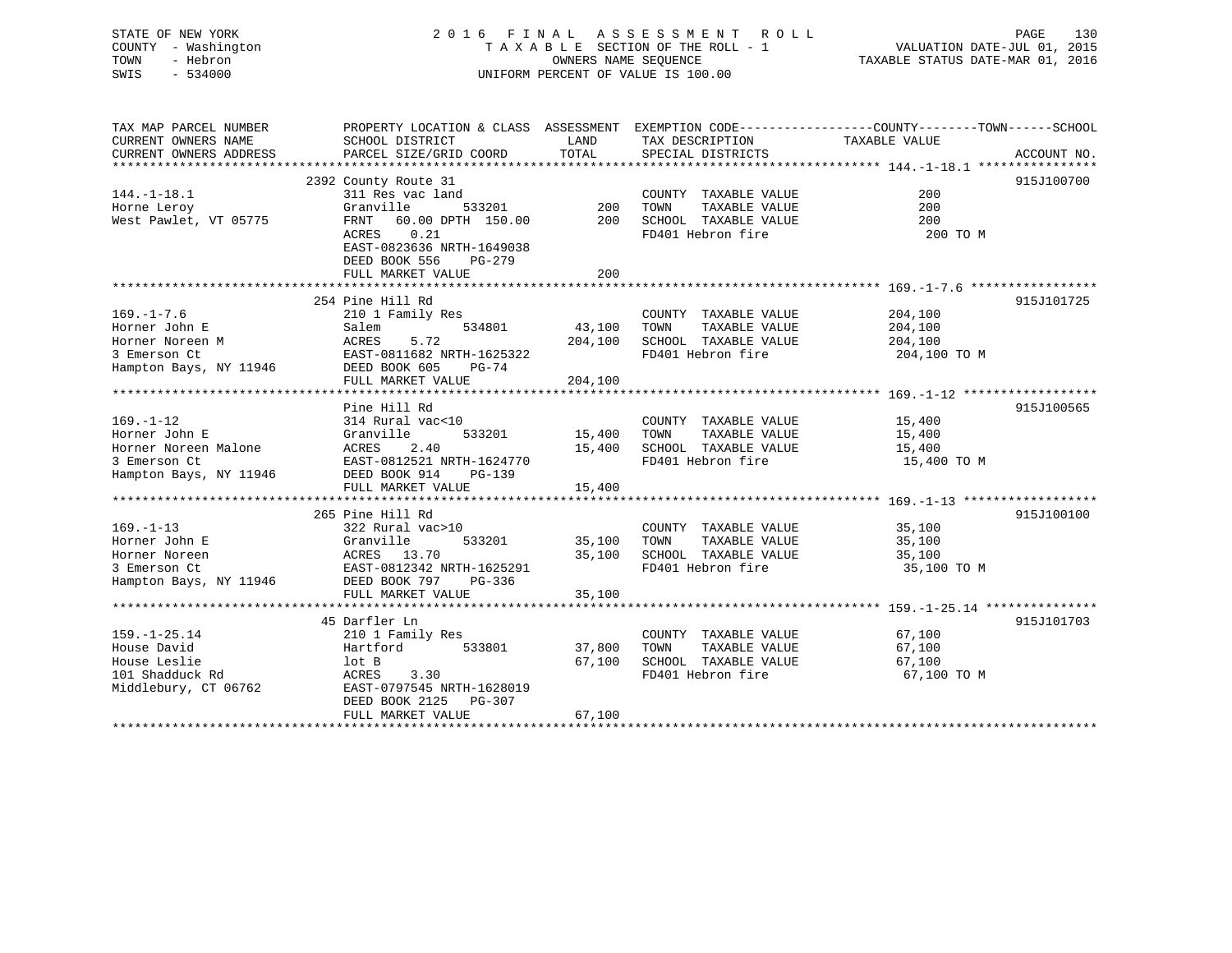# STATE OF NEW YORK 2 0 1 6 F I N A L A S S E S S M E N T R O L L PAGE 131 COUNTY - Washington T A X A B L E SECTION OF THE ROLL - 1 VALUATION DATE-JUL 01, 2015 TOWN - Hebron OWNERS NAME SEQUENCE TAXABLE STATUS DATE-MAR 01, 2016 SWIS - 534000 UNIFORM PERCENT OF VALUE IS 100.00

| TAX MAP PARCEL NUMBER<br>CURRENT OWNERS NAME<br>CURRENT OWNERS ADDRESS                                   | SCHOOL DISTRICT<br>PARCEL SIZE/GRID COORD                                                                                                                                                     | LAND<br>TOTAL                | TAX DESCRIPTION<br>SPECIAL DISTRICTS                                                                                                                                                        | PROPERTY LOCATION & CLASS ASSESSMENT EXEMPTION CODE---------------COUNTY-------TOWN------SCHOOL<br>TAXABLE VALUE<br>ACCOUNT NO.                                                                                                        |
|----------------------------------------------------------------------------------------------------------|-----------------------------------------------------------------------------------------------------------------------------------------------------------------------------------------------|------------------------------|---------------------------------------------------------------------------------------------------------------------------------------------------------------------------------------------|----------------------------------------------------------------------------------------------------------------------------------------------------------------------------------------------------------------------------------------|
| $167. - 1 - 24$<br>Houstoun Juliana<br>25 Featherbed Ln<br>Ballston Spa, NY 12020                        | 3904 County Route 30<br>260 Seasonal res<br>Salem<br>534801<br>bndy agmt 925/79<br>ACRES 12.00<br>EAST-0789717 NRTH-1620115<br>DEED BOOK 896<br>PG-113<br>FULL MARKET VALUE                   | 66,000<br>107,900<br>107,900 | COUNTY TAXABLE VALUE<br>TOWN<br>TAXABLE VALUE<br>SCHOOL TAXABLE VALUE<br>FD401 Hebron fire                                                                                                  | 915J101013<br>107,900<br>107,900<br>107,900<br>107,900 TO M                                                                                                                                                                            |
| $170. - 1 - 13.9$<br>Howser Susan S<br>Salem, NY 12865                                                   | 28 Indian Head Way 96 PCT OF VALUE USED FOR EXEMPTION PURPOSES<br>210 1 Family Res<br>Granville<br>4.96<br>EAST-0816253 NRTH-1618043<br>DEED BOOK 922<br>PG-271<br>FULL MARKET VALUE          | 88,800 TOWN                  | AGED-CO<br>41802<br>533201 41,900 AGED-TOWN 41803<br>88,800 AGED-SCH 41804<br>41834<br>STAR EN<br>COUNTY TAXABLE VALUE 46,176<br>TAXABLE VALUE<br>SCHOOL TAXABLE VALUE<br>FD401 Hebron fire | 915J101275<br>$\overline{0}$<br>42,624<br>$\overline{0}$<br>$\overline{0}$<br>29,837<br>$\overline{0}$<br>$\frac{0}{2}$<br>38,362<br>$\overline{0}$<br>$\overline{0}$<br>$\Omega$<br>50,438<br>58,963<br>$\overline{0}$<br>88,800 TO M |
| $144. - 1 - 21.2$<br>Hudy Bruce J<br>2323 County Route 31<br>Granville, NY 12832                         | 2323 County Route 31<br>210 1 Family Res<br>533201<br>Granville<br>3.08<br>ACRES<br>EAST-0823076 NRTH-1647293<br>DEED BOOK 461 PG-651<br>FULL MARKET VALUE                                    | 116,000<br>116,000           | STAR B<br>41854<br>42,900 COUNTY TAXABLE VALUE<br>TOWN<br>TAXABLE VALUE<br>SCHOOL TAXABLE VALUE<br>FD401 Hebron fire                                                                        | 915J101149<br>$\overline{0}$<br>$0 \qquad \qquad$<br>30,000<br>116,000<br>116,000<br>86,000<br>116,000 TO M                                                                                                                            |
| $143. - 1 - 20$<br>Hughes, Trustee Ronald Marc<br>Hart Carol<br>46 Jean Ridge Rd<br>Middletown, NY 10940 | 554 West Green Pond Way<br>260 Seasonal res - WTRFNT<br>Granville<br>533201<br>1858/222<br>FRNT 110.00 DPTH 242.00<br>EAST-0815606 NRTH-1643345<br>DEED BOOK 2911 PG-106<br>FULL MARKET VALUE | 67,300<br>185,700<br>185,700 | COUNTY TAXABLE VALUE<br>TAXABLE VALUE<br>TOWN<br>SCHOOL TAXABLE VALUE<br>FD401 Hebron fire                                                                                                  | 915J100311<br>185,700<br>185,700<br>185,700<br>185,700 TO M                                                                                                                                                                            |
| $169. - 1 - 6.1$<br>Hunt John A<br>Hunt John A Jr<br>109 Coveville Rd<br>Schuylerville, NY 12871         | 144 Pine Hill Rd<br>314 Rural vac<10<br>534801<br>Salem<br>7.62<br>ACRES<br>EAST-0809860 NRTH-1626209<br>DEED BOOK 3356 PG-254<br>FULL MARKET VALUE                                           | 14,400<br>14,400<br>14,400   | COUNTY TAXABLE VALUE<br>TOWN<br>TAXABLE VALUE<br>SCHOOL TAXABLE VALUE 14,400<br>FD401 Hebron fire                                                                                           | 915J101504<br>14,400<br>14,400<br>14,400 TO M                                                                                                                                                                                          |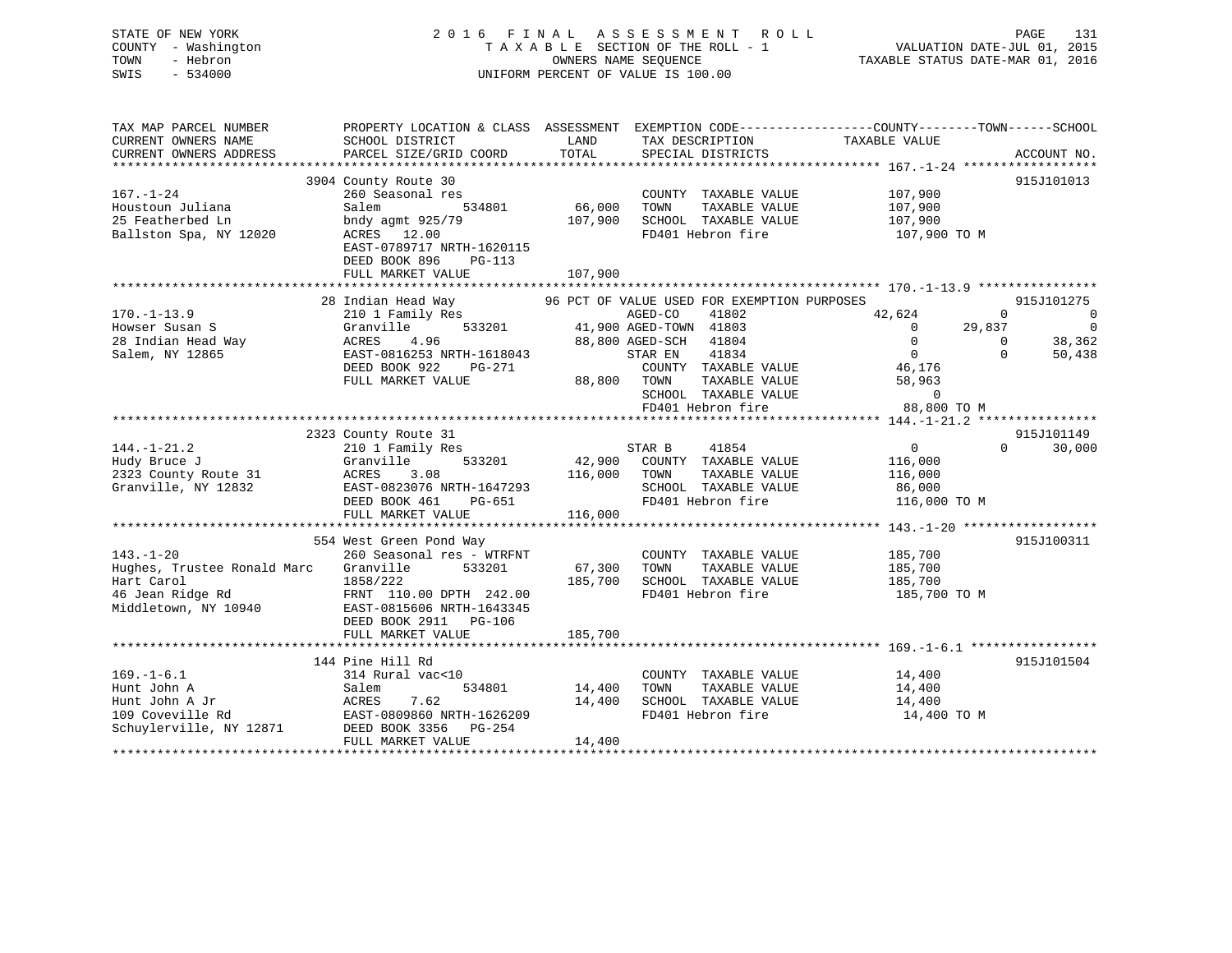# STATE OF NEW YORK 2 0 1 6 F I N A L A S S E S S M E N T R O L L PAGE 132 COUNTY - Washington T A X A B L E SECTION OF THE ROLL - 1 VALUATION DATE-JUL 01, 2015 TOWN - Hebron OWNERS NAME SEQUENCE TAXABLE STATUS DATE-MAR 01, 2016 SWIS - 534000 UNIFORM PERCENT OF VALUE IS 100.00

| TAX MAP PARCEL NUMBER<br>CURRENT OWNERS NAME<br>CURRENT OWNERS ADDRESS                                                       | SCHOOL DISTRICT<br>PARCEL SIZE/GRID COORD                                                                                                                                              | LAND<br>TOTAL              | TAX DESCRIPTION<br>SERCIAL DISTRICTS<br>SPECIAL DISTRICTS                                                                                                                                            | PROPERTY LOCATION & CLASS ASSESSMENT EXEMPTION CODE----------------COUNTY-------TOWN-----SCHOOL<br>ACCOUNT NO.               |  |
|------------------------------------------------------------------------------------------------------------------------------|----------------------------------------------------------------------------------------------------------------------------------------------------------------------------------------|----------------------------|------------------------------------------------------------------------------------------------------------------------------------------------------------------------------------------------------|------------------------------------------------------------------------------------------------------------------------------|--|
| $169. - 1 - 6.2$<br>Hunt John A<br>Hunt John A Jr                                                                            | Pine Hill Rd<br>314 Rural vac<10<br>Salem<br>534801<br>ACRES<br>8.34                                                                                                                   | 27,000<br>27,000           | COUNTY TAXABLE VALUE<br>TOWN      TAXABLE VALUE<br>SCHOOL   TAXABLE VALUE<br>FD401 Hebron fire                                                                                                       | 915J101470<br>27,000<br>27,000<br>27,000<br>27,000 TO M                                                                      |  |
|                                                                                                                              | FULL MARKET VALUE                                                                                                                                                                      | 27,000                     |                                                                                                                                                                                                      |                                                                                                                              |  |
| $169. - 1 - 26.6$<br>Huntley Lerone C<br>496 Pine Hill Rd<br>Salem, NY 12865                                                 | 496 Pine Hill Rd<br>210 1 Family Res<br>Granville<br>1.22 BANK<br>ACRES<br>EAST-0813684 NRTH-1620626<br>DEED BOOK 2417    PG-231<br>FULL MARKET VALUE                                  | $11A$ $140,400$<br>140,400 | STAR B<br>41854<br>533201 32,600 COUNTY TAXABLE VALUE<br>TAXABLE VALUE<br>TOWN<br>SCHOOL TAXABLE VALUE 110,400<br>FD401 Hebron fire                                                                  | 915J101419<br>$\overline{0}$<br>$\Omega$<br>30,000<br>140,400<br>140,400<br>140,400 TO M                                     |  |
| $158. - 1 - 21.2$<br>Hurd Elaine<br>40 Oatfield Ct<br>Shepherdstown, WV 25443                                                | County Route 30/W Off<br>314 Rural vac<10<br>533801<br>Hartford<br>ACRES<br>4.03<br>EAST-0783826 NRTH-1626802<br>DEED BOOK W 481 PG-231<br>FULL MARKET VALUE                           | 3,000<br>3,000<br>3,000    | COUNTY TAXABLE VALUE<br>TOWN      TAXABLE  VALUE<br>SCHOOL   TAXABLE  VALUE<br>FD401 Hebron fire                                                                                                     | 915J101290<br>3,000<br>3,000<br>3,000<br>3,000 TO M                                                                          |  |
| $177. - 1 - 29$<br>Hurlburt Norma<br>Salem<br>Conver<br>38 EAST-0<br>Thomas Baylis<br>239 Piermont Ave<br>Piermont, NY 10968 | 30 Tiplady Rd<br>242 Rurl res&rec<br>Salem 534801 159,800<br>Converted Barn Residence 227,200<br>63.00<br>EAST-0810210 NRTH-1611218<br>DEED BOOK 2741<br>$PG-265$<br>FULL MARKET VALUE | 227,200                    | COUNTY TAXABLE VALUE 227,200<br>TAXABLE VALUE<br>TOWN<br>SCHOOL TAXABLE VALUE<br>FD401 Hebron fire                                                                                                   | 915J100609<br>227,200<br>227,200<br>227,200 TO M                                                                             |  |
| $183.16 - 1 - 25$<br>Hussong Christopher G<br>Hussong Mary V<br>3188 County Route 30<br>Salem, NY 12865                      | 3188 County Route 30<br>210 1 Family Res<br>Salem<br>FRNT 87.00 DPTH 190.00 120,100<br>ACRES 0.38<br>EAST-0791929 NRTH-1604105<br>DEED BOOK 2810 PG-56<br>FULL MARKET VALUE            |                            | STAR B<br>41854<br>534801 22,000 COUNTY TAXABLE VALUE<br>TOWN<br>TAXABLE VALUE<br>SCHOOL TAXABLE VALUE<br>CA008 Cons agri dst 8 120,100 TO M<br>FD401 Hebron fire<br>120,100 LD401 West hebron light | 915J100121<br>$\Omega$<br>$\Omega$<br>30,000<br>120,100<br>120,100<br>90,100<br>120,100 TO M<br>120,100 10 M<br>120,100 TO M |  |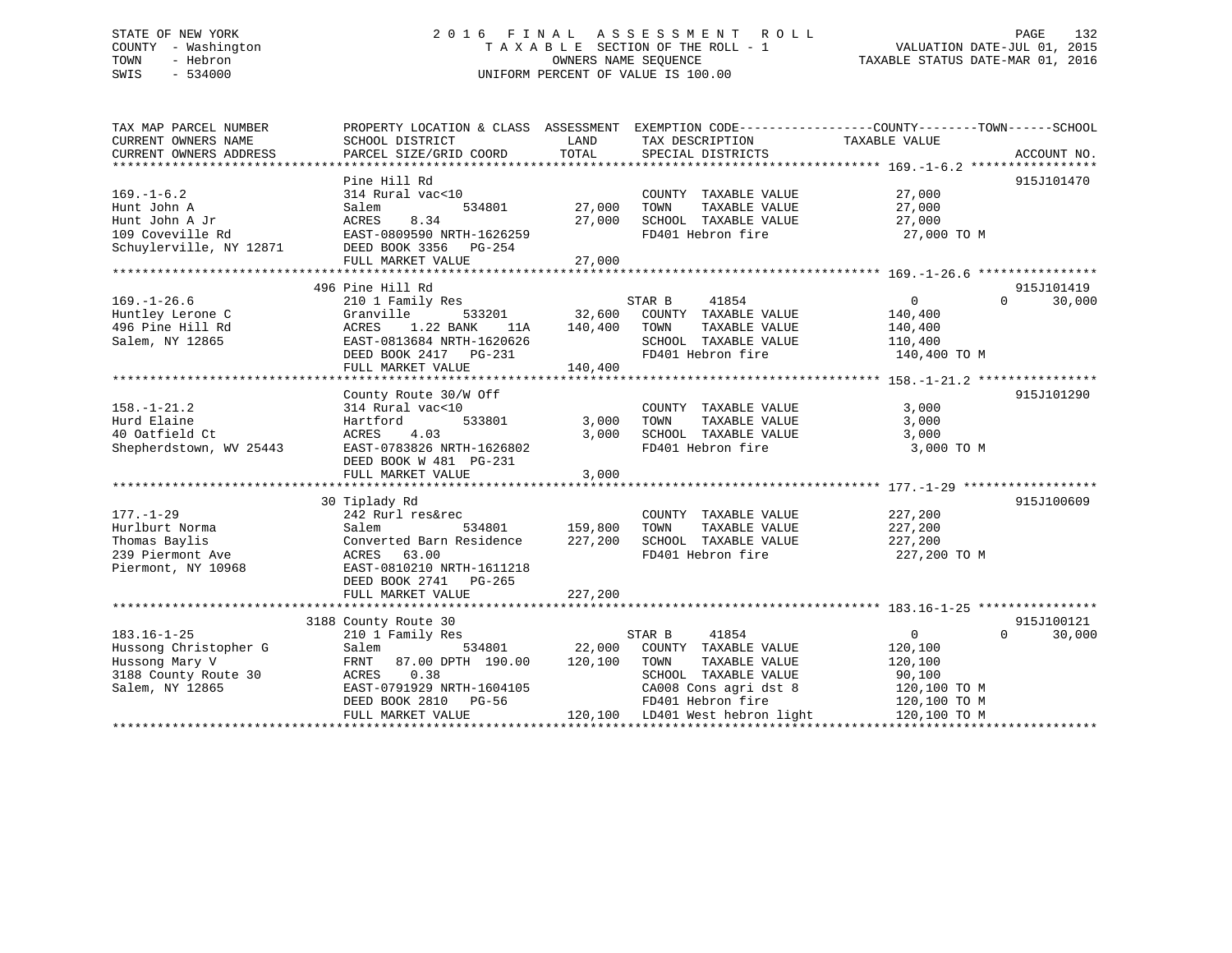# STATE OF NEW YORK 2 0 1 6 F I N A L A S S E S S M E N T R O L L PAGE 133 COUNTY - Washington T A X A B L E SECTION OF THE ROLL - 1 VALUATION DATE-JUL 01, 2015 TOWN - Hebron OWNERS NAME SEQUENCE TAXABLE STATUS DATE-MAR 01, 2016 SWIS - 534000 UNIFORM PERCENT OF VALUE IS 100.00

| TAX MAP PARCEL NUMBER<br>CURRENT OWNERS NAME | PROPERTY LOCATION & CLASS ASSESSMENT      | LAND    |                                      | EXEMPTION CODE-----------------COUNTY-------TOWN------SCHOOL<br>TAXABLE VALUE |                    |
|----------------------------------------------|-------------------------------------------|---------|--------------------------------------|-------------------------------------------------------------------------------|--------------------|
| CURRENT OWNERS ADDRESS                       | SCHOOL DISTRICT<br>PARCEL SIZE/GRID COORD | TOTAL   | TAX DESCRIPTION<br>SPECIAL DISTRICTS |                                                                               | ACCOUNT NO.        |
|                                              |                                           |         |                                      |                                                                               |                    |
|                                              | Callaway Rd / E off                       |         |                                      |                                                                               |                    |
| $167. - 1 - 55.21$                           | 314 Rural vac<10                          |         | COUNTY TAXABLE VALUE                 | 3,600                                                                         |                    |
| Hutchinson James D                           | 532001<br>Argyle                          | 3,600   | TOWN<br>TAXABLE VALUE                | 3,600                                                                         |                    |
| 952 Callaway Rd                              | 4.80<br>ACRES                             | 3,600   | SCHOOL TAXABLE VALUE                 | 3,600                                                                         |                    |
| Argyle, NY 12809                             | EAST-0785348 NRTH-1624739                 |         | FD401 Hebron fire                    | 3,600 TO M                                                                    |                    |
|                                              | DEED BOOK 2278<br>$PG-13$                 |         |                                      |                                                                               |                    |
|                                              | FULL MARKET VALUE                         | 3,600   |                                      |                                                                               |                    |
|                                              |                                           |         |                                      |                                                                               |                    |
|                                              | 952 Callaway Rd                           |         |                                      |                                                                               | 915J101317         |
| $167. - 1 - 55.6$                            | 210 1 Family Res                          |         | 41854<br>STAR B                      | $\overline{0}$                                                                | $\Omega$<br>30,000 |
| Hutchison James D                            | 532001<br>Arqyle                          | 56,200  | COUNTY TAXABLE VALUE                 | 239,900                                                                       |                    |
| Hutchison Cheryl A                           | 6.0 Ad                                    | 239,900 | TOWN<br>TAXABLE VALUE                | 239,900                                                                       |                    |
| 952 Callaway Rd                              | 7.10<br>ACRES                             |         | SCHOOL TAXABLE VALUE                 | 209,900                                                                       |                    |
|                                              | EAST-0785411 NRTH-1624211                 |         | FD401 Hebron fire                    |                                                                               |                    |
| Argyle, NY 12809                             |                                           |         |                                      | 239,900 TO M                                                                  |                    |
|                                              | DEED BOOK 489<br>PG-584                   |         |                                      |                                                                               |                    |
|                                              | FULL MARKET VALUE                         | 239,900 |                                      |                                                                               |                    |
|                                              |                                           |         |                                      |                                                                               | 915J101792         |
|                                              | 410 Mountainside Meadows Way              |         |                                      |                                                                               |                    |
| $170. - 1 - 12.6$                            | 210 1 Family Res                          |         | COUNTY TAXABLE VALUE                 | 125,800                                                                       |                    |
| Ibbotson Jeffrey                             | 534801<br>Salem                           | 42,200  | TAXABLE VALUE<br>TOWN                | 125,800                                                                       |                    |
| Leighton-Ibbotson Felicia                    | Lot 6                                     | 125,800 | SCHOOL TAXABLE VALUE                 | 125,800                                                                       |                    |
| 20 Main St                                   | ACRES<br>5.10                             |         | CA008 Cons agri dst 8                | 125,800 TO M                                                                  |                    |
| Exeter, NY 03833                             | EAST-0816644 NRTH-1617722                 |         | FD401 Hebron fire                    | 125,800 TO M                                                                  |                    |
|                                              | DEED BOOK 2672<br>PG-126                  |         |                                      |                                                                               |                    |
|                                              | FULL MARKET VALUE                         | 125,800 |                                      |                                                                               |                    |
|                                              |                                           |         |                                      |                                                                               |                    |
|                                              | Indian Head Way                           |         |                                      |                                                                               | 915J101908         |
| $170. - 1 - 13.15$                           | 311 Res vac land                          |         | COUNTY TAXABLE VALUE                 | 12,100                                                                        |                    |
| Indian Head Village Assn                     | Granville<br>533201                       | 12,100  | TAXABLE VALUE<br>TOWN                | 12,100                                                                        |                    |
| c/o Kimberly Taylor                          | FRNT 164.00 DPTH 274.00                   | 12,100  | SCHOOL TAXABLE VALUE                 | 12,100                                                                        |                    |
| 42 Indian Head Way                           | EAST-0816010 NRTH-1619190                 |         | FD401 Hebron fire                    | 12,100 TO M                                                                   |                    |
| Salem, NY 12865                              | DEED BOOK 539<br>$PG-62$                  |         |                                      |                                                                               |                    |
|                                              | FULL MARKET VALUE                         | 12,100  |                                      |                                                                               |                    |
|                                              |                                           |         |                                      |                                                                               |                    |
|                                              | 61 Indian Head Way                        |         |                                      |                                                                               | 915J101423         |
| $170. - 1 - 15.20$                           | 331 Com vac w/im                          |         | COUNTY TAXABLE VALUE                 | 58,000                                                                        |                    |
| Indian Head Village Assn Inc                 | Granville<br>533201                       | 44,000  | TAXABLE VALUE<br>TOWN                | 58,000                                                                        |                    |
| Kimberly Taylor                              | 897/236 ease                              | 58,000  | SCHOOL TAXABLE VALUE                 | 58,000                                                                        |                    |
| 42 Indian Head Way                           | ACRES<br>7.90                             |         | FD401 Hebron fire                    | 58,000 TO M                                                                   |                    |
| Salem, NY 12865                              | EAST-0816501 NRTH-1619818                 |         |                                      |                                                                               |                    |
|                                              | DEED BOOK 622<br>PG-107                   |         |                                      |                                                                               |                    |
|                                              | FULL MARKET VALUE                         | 58,000  |                                      |                                                                               |                    |
|                                              |                                           |         |                                      |                                                                               |                    |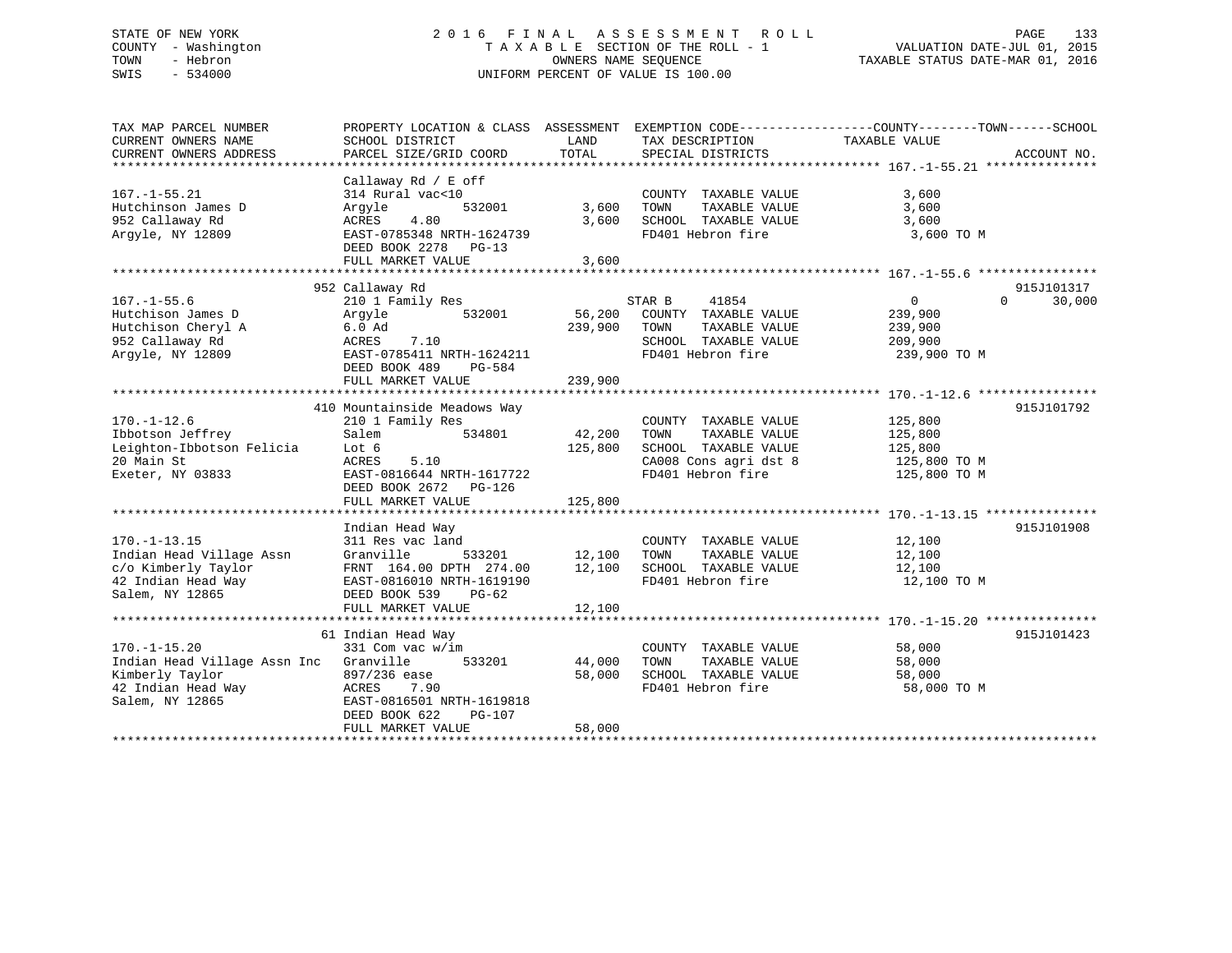# STATE OF NEW YORK 2 0 1 6 F I N A L A S S E S S M E N T R O L L PAGE 134 COUNTY - Washington T A X A B L E SECTION OF THE ROLL - 1 VALUATION DATE-JUL 01, 2015 TOWN - Hebron OWNERS NAME SEQUENCE TAXABLE STATUS DATE-MAR 01, 2016 SWIS - 534000 UNIFORM PERCENT OF VALUE IS 100.00UNIFORM PERCENT OF VALUE IS 100.00

| TAX MAP PARCEL NUMBER                        | PROPERTY LOCATION & CLASS ASSESSMENT EXEMPTION CODE---------------COUNTY-------TOWN------SCHOOL                                                                                                                                                            |             |                             |                      |             |
|----------------------------------------------|------------------------------------------------------------------------------------------------------------------------------------------------------------------------------------------------------------------------------------------------------------|-------------|-----------------------------|----------------------|-------------|
| CURRENT OWNERS NAME                          | SCHOOL DISTRICT                                                                                                                                                                                                                                            | LAND        | TAX DESCRIPTION             | TAXABLE VALUE        |             |
| CURRENT OWNERS ADDRESS                       | PARCEL SIZE/GRID COORD                                                                                                                                                                                                                                     | TOTAL       | SPECIAL DISTRICTS           |                      | ACCOUNT NO. |
|                                              |                                                                                                                                                                                                                                                            |             |                             |                      |             |
|                                              | Pine Hill Rd                                                                                                                                                                                                                                               |             |                             |                      | 915J100075  |
|                                              |                                                                                                                                                                                                                                                            |             |                             |                      |             |
| $169. - 1 - 26$<br>Iron Castle Group LLC The | 314 Rural vac<10                                                                                                                                                                                                                                           |             | COUNTY TAXABLE VALUE        | 22,600<br>22,600     |             |
|                                              | 533201<br>Granville                                                                                                                                                                                                                                        | 22,600 TOWN | TAXABLE VALUE               |                      |             |
| 13 Glenola Ave                               | Lot 5                                                                                                                                                                                                                                                      | 22,600      | SCHOOL TAXABLE VALUE        | 22,600               |             |
| Sea Cliff, NY 11579                          | 506/1045                                                                                                                                                                                                                                                   |             | FD401 Hebron fire           | 22,600 TO M          |             |
|                                              | 5.37<br>ACRES                                                                                                                                                                                                                                              |             |                             |                      |             |
|                                              | EAST-0814232 NRTH-1620495                                                                                                                                                                                                                                  |             |                             |                      |             |
|                                              | DEED BOOK 931<br>PG-269                                                                                                                                                                                                                                    |             |                             |                      |             |
|                                              |                                                                                                                                                                                                                                                            |             |                             |                      |             |
|                                              |                                                                                                                                                                                                                                                            |             |                             |                      |             |
|                                              |                                                                                                                                                                                                                                                            |             |                             |                      |             |
|                                              | State Route 22/W Off                                                                                                                                                                                                                                       |             |                             |                      | 915J101435  |
| $169. - 1 - 26.1$                            | 314 Rural vac<10                                                                                                                                                                                                                                           |             | COUNTY TAXABLE VALUE        | 7,400                |             |
| Iron Castle Group LLC The Granville          | 533201                                                                                                                                                                                                                                                     | 7,400       | TAXABLE VALUE<br>TOWN       | 7,400                |             |
| 13 Glenola Ave                               | Lot 4                                                                                                                                                                                                                                                      | 7,400       | SCHOOL TAXABLE VALUE        | 7,400                |             |
| Sea Cliff, NY 11579                          | 9.87<br>ACRES                                                                                                                                                                                                                                              |             | FD401 Hebron fire           | 7,400 TO M           |             |
|                                              | EAST-0814201 NRTH-1619842                                                                                                                                                                                                                                  |             |                             |                      |             |
|                                              | DEED BOOK 931<br>PG-269                                                                                                                                                                                                                                    |             |                             |                      |             |
|                                              |                                                                                                                                                                                                                                                            |             |                             |                      |             |
|                                              |                                                                                                                                                                                                                                                            |             |                             |                      |             |
|                                              |                                                                                                                                                                                                                                                            |             |                             |                      |             |
|                                              | State Route 22/W Off                                                                                                                                                                                                                                       |             |                             |                      | 915J101436  |
| $169. - 1 - 26.3$                            | 322 Rural vac>10                                                                                                                                                                                                                                           |             | COUNTY TAXABLE VALUE 19,400 |                      |             |
| Iron Castle Group LLC The                    | 533201 19,400<br>Granville                                                                                                                                                                                                                                 |             | TAXABLE VALUE<br>TOWN       | 19,400               |             |
| 13 Glenola Ave                               | ACRES 10.95                                                                                                                                                                                                                                                | 19,400      | SCHOOL TAXABLE VALUE        | 19,400               |             |
| Sea Cliff, NY 11579                          | EAST-0814035 NRTH-1619236                                                                                                                                                                                                                                  |             | FD401 Hebron fire           | 19,400 TO M          |             |
|                                              | DEED BOOK 931<br>PG-269                                                                                                                                                                                                                                    |             |                             |                      |             |
|                                              | FULL MARKET VALUE                                                                                                                                                                                                                                          | 19,400      |                             |                      |             |
|                                              |                                                                                                                                                                                                                                                            |             |                             |                      |             |
|                                              | Pine Hill Rd                                                                                                                                                                                                                                               |             |                             |                      | 915J101472  |
|                                              |                                                                                                                                                                                                                                                            |             | COUNTY TAXABLE VALUE 16,500 |                      |             |
|                                              | 169.-1-26.8<br>169.-1-26.8<br>2000<br>2000<br>2000<br>2000<br>2000<br>2000<br>2000<br>2000<br>2000<br>2000<br>2000<br>2000<br>2000<br>2000<br>2000<br>2000<br>2000<br>2000<br>2000<br>2000<br>2000<br>2000<br>2000<br>2000<br>2000<br>2000<br>2000<br>2000 |             |                             | TAXABLE VALUE 16,500 |             |
|                                              |                                                                                                                                                                                                                                                            |             |                             |                      |             |
| 13 Glenola Ave                               | Lot 9                                                                                                                                                                                                                                                      | 16,500      | SCHOOL TAXABLE VALUE        | 16,500               |             |
| Sea Cliff, NY 11579                          | ACRES<br>2.82                                                                                                                                                                                                                                              |             | FD401 Hebron fire           | 16,500 TO M          |             |
|                                              | EAST-0814647 NRTH-1620862                                                                                                                                                                                                                                  |             |                             |                      |             |
|                                              | DEED BOOK 931<br>PG-269                                                                                                                                                                                                                                    |             |                             |                      |             |
|                                              | FULL MARKET VALUE                                                                                                                                                                                                                                          | 16,500      |                             |                      |             |
|                                              |                                                                                                                                                                                                                                                            |             |                             |                      |             |
|                                              | Pine Hill Rd                                                                                                                                                                                                                                               |             |                             |                      | 915J101473  |
| $169. - 1 - 26.9$                            | 314 Rural vac<10                                                                                                                                                                                                                                           |             | COUNTY TAXABLE VALUE        | 16,400               |             |
| Iron Castle Group LLC The Granville          | 533201 16,400                                                                                                                                                                                                                                              |             | TOWN                        | TAXABLE VALUE 16,400 |             |
|                                              |                                                                                                                                                                                                                                                            |             |                             |                      |             |
| 13 Glenola Ave                               | Lot 10                                                                                                                                                                                                                                                     | 16,400      | SCHOOL TAXABLE VALUE        | 16,400               |             |
| Sea Cliff, NY 11579                          | 2.76<br>ACRES                                                                                                                                                                                                                                              |             | FD401 Hebron fire           | 16,400 TO M          |             |
|                                              | EAST-0814662 NRTH-1620652                                                                                                                                                                                                                                  |             |                             |                      |             |
|                                              | DEED BOOK 931<br>$PG-269$                                                                                                                                                                                                                                  |             |                             |                      |             |
|                                              | FULL MARKET VALUE                                                                                                                                                                                                                                          | 16,400      |                             |                      |             |
|                                              |                                                                                                                                                                                                                                                            |             |                             |                      |             |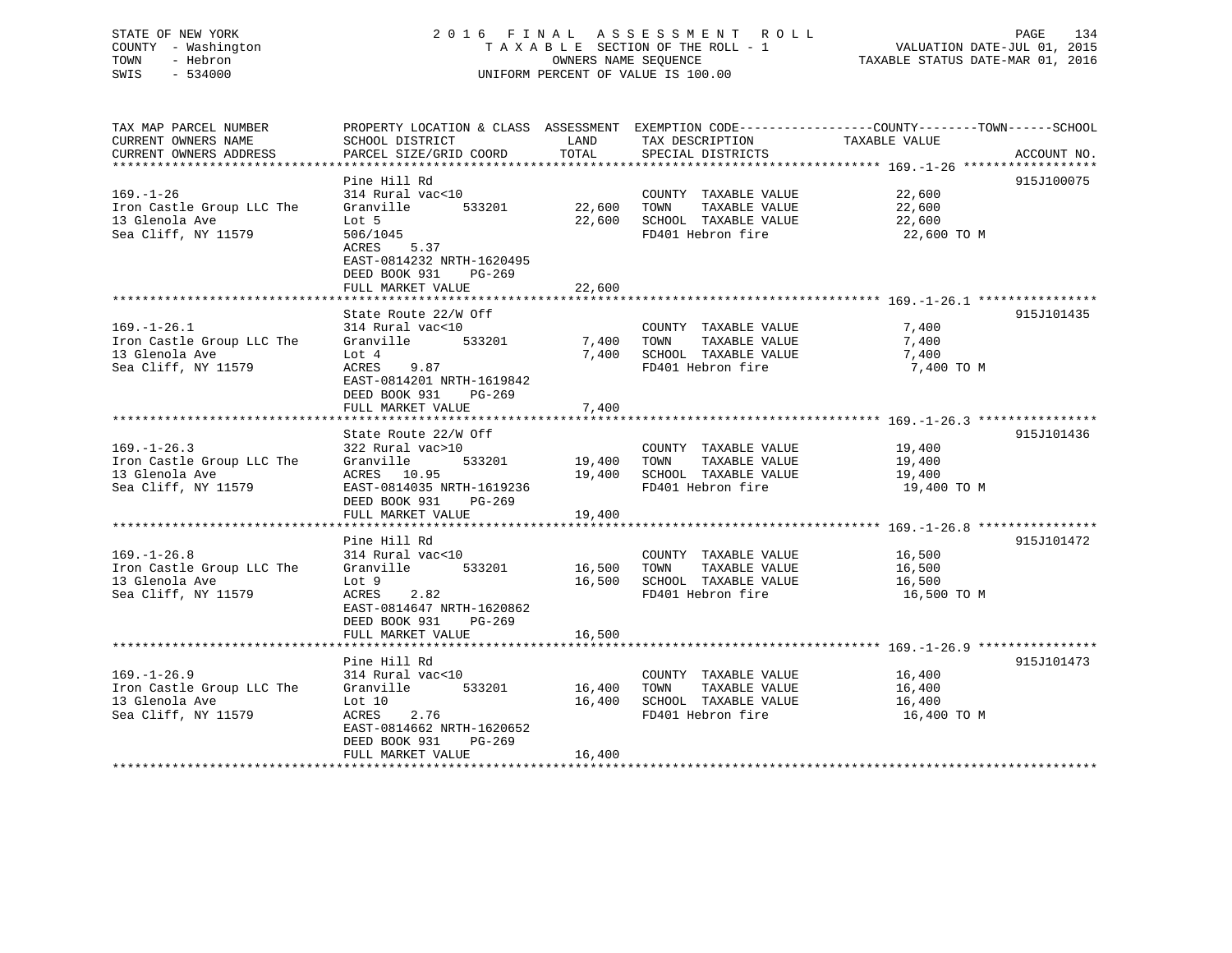# STATE OF NEW YORK 2 0 1 6 F I N A L A S S E S S M E N T R O L L PAGE 135 COUNTY - Washington T A X A B L E SECTION OF THE ROLL - 1 VALUATION DATE-JUL 01, 2015 TOWN - Hebron OWNERS NAME SEQUENCE TAXABLE STATUS DATE-MAR 01, 2016 SWIS - 534000 UNIFORM PERCENT OF VALUE IS 100.00

| SCHOOL DISTRICT<br>PARCEL SIZE/GRID COORD                                                                                                         | LAND<br>TOTAL                                                                                                         | TAX DESCRIPTION<br>SPECIAL DISTRICTS                                                                | TAXABLE VALUE                                                                           | ACCOUNT NO.                                                  |
|---------------------------------------------------------------------------------------------------------------------------------------------------|-----------------------------------------------------------------------------------------------------------------------|-----------------------------------------------------------------------------------------------------|-----------------------------------------------------------------------------------------|--------------------------------------------------------------|
| Pine Hill Rd<br>314 Rural vac<10<br>Iron Castle Group LLC The<br>Granville<br>533201<br>Lot 11<br>ACRES<br>3.64<br>EAST-0814694 NRTH-1620381      | 18,600<br>18,600                                                                                                      | COUNTY TAXABLE VALUE<br>TOWN<br>TAXABLE VALUE<br>SCHOOL TAXABLE VALUE<br>FD401 Hebron fire          | 18,600<br>18,600<br>18,600<br>18,600 TO M                                               | 915J101474                                                   |
| FULL MARKET VALUE                                                                                                                                 | 18,600                                                                                                                |                                                                                                     |                                                                                         |                                                              |
|                                                                                                                                                   |                                                                                                                       |                                                                                                     |                                                                                         |                                                              |
| 240 Rural res<br>534801<br>Salem<br>ACRES 11.77 BANK<br>11A<br>EAST-0786047 NRTH-1615556<br>DEED BOOK 907<br>PG-225                               | 65,500<br>191,200                                                                                                     | 41854<br>COUNTY TAXABLE VALUE<br>TOWN<br>TAXABLE VALUE<br>SCHOOL TAXABLE VALUE<br>FD401 Hebron fire | $\mathbf{0}$<br>191,200<br>191,200<br>161,200<br>191,200 TO M                           | 915J100071<br>$\Omega$<br>30,000                             |
|                                                                                                                                                   |                                                                                                                       |                                                                                                     |                                                                                         |                                                              |
| 260 Seasonal res<br>533801<br>Hartford<br>lot k<br>ACRES 11.65<br>EAST-0796114 NRTH-1627157<br>DEED BOOK 677<br><b>PG-92</b><br>FULL MARKET VALUE | 52,000<br>61,500<br>61,500                                                                                            | COUNTY TAXABLE VALUE<br>TOWN<br>TAXABLE VALUE<br>SCHOOL TAXABLE VALUE<br>FD401 Hebron fire          | 61,500<br>61,500<br>61,500<br>61,500 TO M                                               | 915J101692                                                   |
|                                                                                                                                                   |                                                                                                                       |                                                                                                     |                                                                                         |                                                              |
| 240 Rural res<br>534801<br>Salem<br>Lot 15/<br>ACRES 18.90<br>EAST-0820477 NRTH-1613747<br>DEED BOOK 745<br>PG-261<br>FULL MARKET VALUE           | 232,900<br>232,900                                                                                                    | 41854<br>TAXABLE VALUE<br>TOWN<br>SCHOOL TAXABLE VALUE<br>FD401 Hebron fire                         | $\overline{0}$<br>232,900<br>232,900<br>202,900<br>232,900 TO M                         | 915J101369<br>$\Omega$<br>30,000                             |
|                                                                                                                                                   |                                                                                                                       |                                                                                                     |                                                                                         |                                                              |
| 314 Rural vac<10<br>Salem<br>534801<br>ACRES<br>6.60<br>EAST-0819097 NRTH-1614172<br>DEED BOOK 661<br>PG-330<br>FULL MARKET VALUE                 | 24,400<br>24,400<br>24,400                                                                                            | COUNTY TAXABLE VALUE<br>TAXABLE VALUE<br>TOWN<br>SCHOOL TAXABLE VALUE<br>FD401 Hebron fire          | 24,400<br>24,400<br>24,400<br>24,400 TO M                                               |                                                              |
|                                                                                                                                                   | DEED BOOK 931<br>$PG-269$<br>331 Gilchrist Rd<br>FULL MARKET VALUE<br>Darfler Ln/end<br>120 Bromley Ln<br>Oak Hill Rd | 191,200                                                                                             | PROPERTY LOCATION & CLASS ASSESSMENT<br>STAR B<br>STAR B<br>62,900 COUNTY TAXABLE VALUE | EXEMPTION CODE-----------------COUNTY-------TOWN------SCHOOL |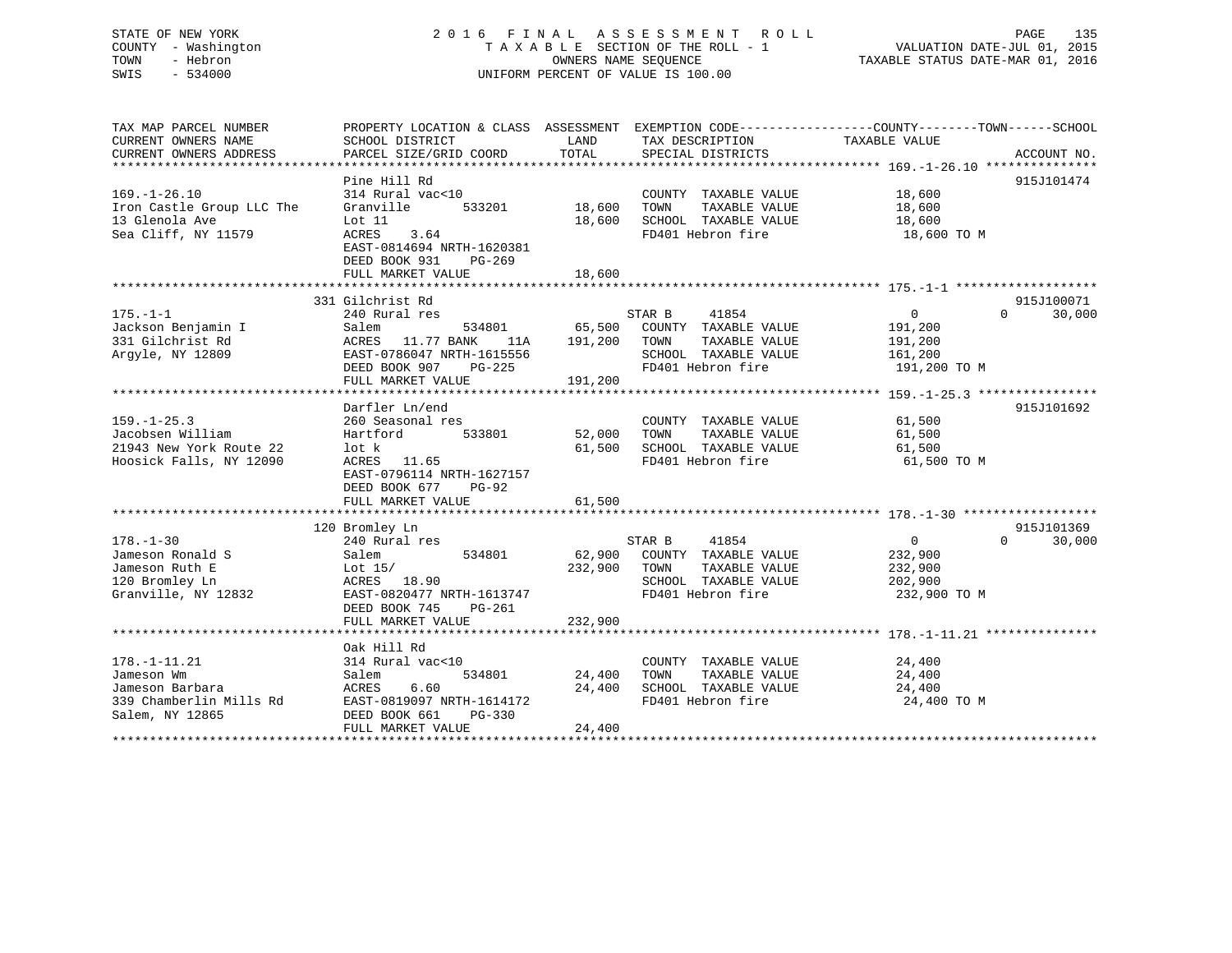# STATE OF NEW YORK 2 0 1 6 F I N A L A S S E S S M E N T R O L L PAGE 136 COUNTY - Washington T A X A B L E SECTION OF THE ROLL - 1 VALUATION DATE-JUL 01, 2015 TOWN - Hebron OWNERS NAME SEQUENCE TAXABLE STATUS DATE-MAR 01, 2016 SWIS - 534000 UNIFORM PERCENT OF VALUE IS 100.00

| TAX MAP PARCEL NUMBER<br>CURRENT OWNERS NAME<br>CURRENT OWNERS ADDRESS                            | PROPERTY LOCATION & CLASS ASSESSMENT EXEMPTION CODE----------------COUNTY-------TOWN-----SCHOOL<br>SCHOOL DISTRICT<br>PARCEL SIZE/GRID COORD                                                                                                                                              | LAND<br>TOTAL           | TAX DESCRIPTION<br>SPECIAL DISTRICTS                                                                                                                                                                               | TAXABLE VALUE                                             | ACCOUNT NO.                            |
|---------------------------------------------------------------------------------------------------|-------------------------------------------------------------------------------------------------------------------------------------------------------------------------------------------------------------------------------------------------------------------------------------------|-------------------------|--------------------------------------------------------------------------------------------------------------------------------------------------------------------------------------------------------------------|-----------------------------------------------------------|----------------------------------------|
|                                                                                                   |                                                                                                                                                                                                                                                                                           |                         |                                                                                                                                                                                                                    |                                                           |                                        |
| $184. - 1 - 6$<br>Jameson Wm A<br>Jameson Barbara C<br>339 Chamberlin Mills Rd<br>Salem, NY 12865 | 339 Chamberlin Mills Rd<br>240 Rural res<br>534801<br>Salem<br>ACRES 46.63<br>EAST-0796846 NRTH-1607540<br>DEED BOOK 432 PG-826 (2008 Cons agri dst 8<br>FULL MARKET VALUE 208,600 FD401 Hebron fire                                                                                      | 208,600                 | STAR B<br>41854<br>85,200 COUNTY TAXABLE VALUE<br>TOWN TAXABLE VALUE<br>SCHOOL TAXABLE VALUE 178,600 TO M<br>208,600 TO M 208,600 TO M                                                                             | $\overline{0}$<br>208,600<br>208,600 TO M                 | 915J100316<br>$\Omega$<br>30,000       |
|                                                                                                   |                                                                                                                                                                                                                                                                                           |                         |                                                                                                                                                                                                                    |                                                           |                                        |
| $169. - 1 - 41$                                                                                   | First Light Rd<br>322 Rural vac>10<br>USSEEM USING USING USING USING USING USING USING USING USING USING USING USING USING USING USING USING USING USING USING USING USING USING USING USING USING USING USING USING USING USING USING USING USING USING USING USING<br>FULL MARKET VALUE | 8,300<br>8,300<br>8,300 | COUNTY TAXABLE VALUE<br>TOWN<br>TAXABLE VALUE<br>SCHOOL TAXABLE VALUE<br>FD401 Hebron fire                                                                                                                         | 8,300<br>8,300<br>8,300<br>8,300 TO M                     | 915J101213                             |
|                                                                                                   |                                                                                                                                                                                                                                                                                           |                         |                                                                                                                                                                                                                    |                                                           |                                        |
| $178. - 1 - 1$                                                                                    | 6420 State Route 22<br>210 1 Family Res<br>Jamieson John Salem 534801 30,600<br>PO Box 465 FRNT 180.00 DPTH 160.00 88,300<br>Arlington, VT 05250 EAST-0816167 NRTH-1612611<br>DEED BOOK 2867 PG-326<br>THE CORN 2867 PG-326                                                               |                         | COUNTY TAXABLE VALUE 88,300<br>TOWN TAXABLE VALUE<br>SCHOOL TAXABLE VALUE<br>FD401 Hebron fire                                                                                                                     | 88,300<br>88,300<br>88,300 TO M                           | 915J100069                             |
|                                                                                                   | FULL MARKET VALUE                                                                                                                                                                                                                                                                         | 88,300                  |                                                                                                                                                                                                                    |                                                           |                                        |
|                                                                                                   | 185 Clark Way                                                                                                                                                                                                                                                                             |                         |                                                                                                                                                                                                                    |                                                           | 915J101125                             |
| $169. - 1 - 18.5$                                                                                 | 210 1 Family Res<br>31,700 COUNT<br>19 Cranville 533201 31,700 COUNT<br>Riddell Ashley ACRES 16.56 60,600 TOWN<br>PO Box 12 EAST-0813203 NRTH-1624864 SCHOC<br>Salem, NY 12865 DEED BOOK 3302 PG-263 FD401<br>FULL MARKET VALUE                                                           | 60,600                  | STAR B<br>41854<br>533201 31,700 COUNTY TAXABLE VALUE 60,600<br>TAXABLE VALUE<br>SCHOOL TAXABLE VALUE 30,600<br>FD401 Hebron fire 60,600                                                                           | $\overline{0}$<br>60,600<br>60,600 TO M                   | $\Omega$<br>30,000                     |
|                                                                                                   | 276 Liebig Rd                                                                                                                                                                                                                                                                             |                         | 68 PCT OF VALUE USED FOR EXEMPTION PURPOSES                                                                                                                                                                        |                                                           | 915J100379                             |
| $143. - 1 - 34$<br>Jasek Lois Anne<br>276 Liebig Rd                                               | 117 Horse farm<br>Granville<br>533201<br>ACRES 10.00<br>Granville, NY 12832 EAST-0806152 NRTH-1643372<br>DEED BOOK 868<br>PG-178<br>FULL MARKET VALUE                                                                                                                                     |                         | AGED-ALL 41800<br>62,000 STAR EN<br>41834<br>250,500 COUNTY TAXABLE VALUE<br>TAXABLE VALUE<br>TOWN<br>SCHOOL TAXABLE VALUE 100,030<br>250,500 CA008 Cons agri dst 8 250,500 TO M<br>FD401 Hebron fire 250,500 TO M | 85,170<br>$\overline{0}$<br>165,330<br>165,330<br>100,030 | 85,170<br>85,170<br>$\Omega$<br>65,300 |
|                                                                                                   |                                                                                                                                                                                                                                                                                           |                         |                                                                                                                                                                                                                    |                                                           |                                        |
| $161. - 2 - 5$<br>Jenkins John H<br>581 Pine Hill Rd<br>Salem, NY 12865                           | 7022 State Route 22<br>312 Vac w/imprv<br>Granville 533201 13,300<br>ACRES 1.50 16,300<br>EAST-0817714 NRTH-1626895<br>DEED BOOK W 492 PG-902<br>FULL MARKET VALUE                                                                                                                        | 16,300                  | COUNTY TAXABLE VALUE<br>TOWN<br>TAXABLE VALUE<br>SCHOOL TAXABLE VALUE<br>FD401 Hebron fire                                                                                                                         | 16,300<br>16,300<br>16,300<br>16,300 TO M                 | 915J100328                             |
|                                                                                                   |                                                                                                                                                                                                                                                                                           |                         |                                                                                                                                                                                                                    |                                                           |                                        |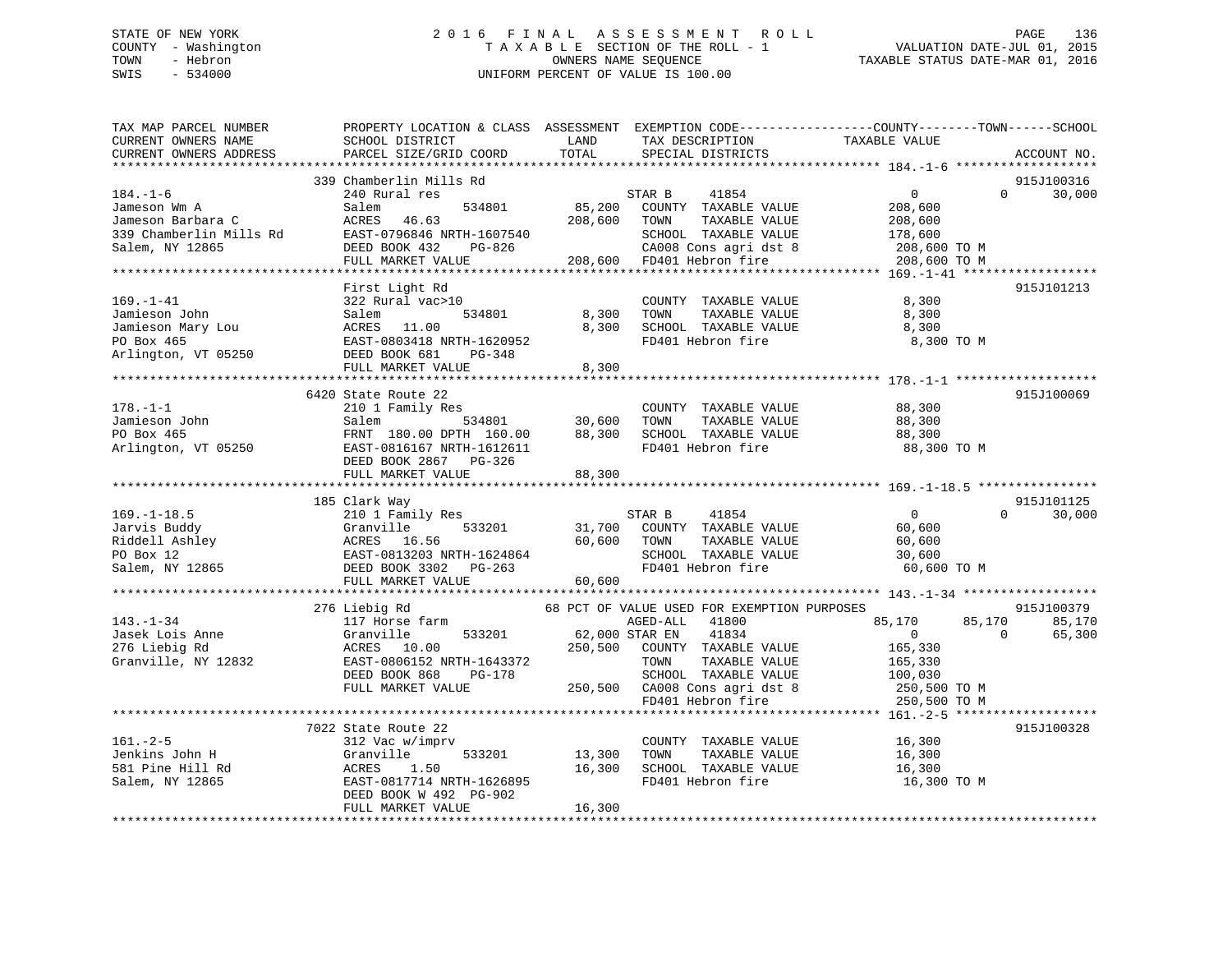#### STATE OF NEW YORK 2 0 1 6 F I N A L A S S E S S M E N T R O L L PAGE 137COUNTY - Washington  $\begin{array}{ccc} 1 & 0 & 0 \\ 0 & 0 & 0 \end{array}$  T A X A B L E SECTION OF THE ROLL - 1 TOWN - Hebron OWNERS NAME SEQUENCE TAXABLE STATUS DATE-MAR 01, 2016 SWIS - 534000 UNIFORM PERCENT OF VALUE IS 100.00

| TAX MAP PARCEL NUMBER<br>CURRENT OWNERS NAME<br>CURRENT OWNERS ADDRESS                                    | SCHOOL DISTRICT<br>PARCEL SIZE/GRID COORD                                                                                                                                                                                                          | LAND TAX DESCRIPTION TAXABLE VALUE TOTAL SPECIAL DISTRICTS<br>LAND TAX DESCRIPTION                                                                                                                                                                                                                                                                                                                                                                                                                                   | PROPERTY LOCATION & CLASS ASSESSMENT EXEMPTION CODE----------------COUNTY-------TOWN-----SCHOOL<br>ACCOUNT NO.                                                                                                                                                                                                                                                                                                               |
|-----------------------------------------------------------------------------------------------------------|----------------------------------------------------------------------------------------------------------------------------------------------------------------------------------------------------------------------------------------------------|----------------------------------------------------------------------------------------------------------------------------------------------------------------------------------------------------------------------------------------------------------------------------------------------------------------------------------------------------------------------------------------------------------------------------------------------------------------------------------------------------------------------|------------------------------------------------------------------------------------------------------------------------------------------------------------------------------------------------------------------------------------------------------------------------------------------------------------------------------------------------------------------------------------------------------------------------------|
|                                                                                                           | 6584 State Route 22                                                                                                                                                                                                                                |                                                                                                                                                                                                                                                                                                                                                                                                                                                                                                                      | 915J100322                                                                                                                                                                                                                                                                                                                                                                                                                   |
| $177. - 1 - 19$                                                                                           |                                                                                                                                                                                                                                                    |                                                                                                                                                                                                                                                                                                                                                                                                                                                                                                                      | 28,485<br>$\overline{0}$<br>31,650                                                                                                                                                                                                                                                                                                                                                                                           |
| Form and Tenkins John Jr<br>1999 - Salem Salem Salem Salem Salem Area<br>Salem Area 22 - PRNT Salem ACRES | 0.36                                                                                                                                                                                                                                               | FRNT 100.00 DPTH 155.00 63,300 COUNTY TAXABLE VALUE<br>TOWN                                                                                                                                                                                                                                                                                                                                                                                                                                                          | TAXABLE VALUE 31,650<br>TAXABLE VALUE 34,815                                                                                                                                                                                                                                                                                                                                                                                 |
|                                                                                                           | EAST-0815336 NRTH-1616425<br>DEED BOOK 410 PG-245<br>FULL MARKET VALUE                                                                                                                                                                             | SCHOOL TAXABLE VALUE 31,650<br>FD401 Hebron fire 63,300 TO M<br>FD401 Hebron fire<br>63,300                                                                                                                                                                                                                                                                                                                                                                                                                          |                                                                                                                                                                                                                                                                                                                                                                                                                              |
|                                                                                                           |                                                                                                                                                                                                                                                    |                                                                                                                                                                                                                                                                                                                                                                                                                                                                                                                      |                                                                                                                                                                                                                                                                                                                                                                                                                              |
|                                                                                                           | 198 Middle Rd                                                                                                                                                                                                                                      |                                                                                                                                                                                                                                                                                                                                                                                                                                                                                                                      |                                                                                                                                                                                                                                                                                                                                                                                                                              |
| $177. - 1 - 1$                                                                                            |                                                                                                                                                                                                                                                    |                                                                                                                                                                                                                                                                                                                                                                                                                                                                                                                      |                                                                                                                                                                                                                                                                                                                                                                                                                              |
|                                                                                                           |                                                                                                                                                                                                                                                    |                                                                                                                                                                                                                                                                                                                                                                                                                                                                                                                      |                                                                                                                                                                                                                                                                                                                                                                                                                              |
|                                                                                                           |                                                                                                                                                                                                                                                    |                                                                                                                                                                                                                                                                                                                                                                                                                                                                                                                      |                                                                                                                                                                                                                                                                                                                                                                                                                              |
|                                                                                                           |                                                                                                                                                                                                                                                    |                                                                                                                                                                                                                                                                                                                                                                                                                                                                                                                      |                                                                                                                                                                                                                                                                                                                                                                                                                              |
|                                                                                                           |                                                                                                                                                                                                                                                    |                                                                                                                                                                                                                                                                                                                                                                                                                                                                                                                      |                                                                                                                                                                                                                                                                                                                                                                                                                              |
|                                                                                                           | 1/1.-1-1<br>Jenkins Leonard Erwin 3alem 3086/186 1954801 74,000 A<br>Jenkins Sharron LaPan 3086/186 155,000 S<br>198 Middle Rd ag commit 704/216 155,000 S<br>Salem, NY 12865 ACRES 27.20<br>MAY BE SUBJECT TO PAYMENT DEED BOOK 3086 PG           | SCHOOL TAXABLE VALUE<br>SCHOOL TAXABLE VALUE 63,964<br>FD401 Hebron fire 155,000 TO M<br>FD401 Hebron fire                                                                                                                                                                                                                                                                                                                                                                                                           |                                                                                                                                                                                                                                                                                                                                                                                                                              |
|                                                                                                           |                                                                                                                                                                                                                                                    |                                                                                                                                                                                                                                                                                                                                                                                                                                                                                                                      |                                                                                                                                                                                                                                                                                                                                                                                                                              |
|                                                                                                           | 15 South Grimes Hill Rd                                                                                                                                                                                                                            |                                                                                                                                                                                                                                                                                                                                                                                                                                                                                                                      | 915J100329<br>$\overline{0}$<br>$\Omega$                                                                                                                                                                                                                                                                                                                                                                                     |
| $161.-2-14.1$                                                                                             |                                                                                                                                                                                                                                                    | 210 1 Family Res<br>Granville 533201 30,500 COUNTY TAXABLE VALUE 141,800                                                                                                                                                                                                                                                                                                                                                                                                                                             | 30,000                                                                                                                                                                                                                                                                                                                                                                                                                       |
|                                                                                                           |                                                                                                                                                                                                                                                    | TAXABLE VALUE                                                                                                                                                                                                                                                                                                                                                                                                                                                                                                        | 141,800                                                                                                                                                                                                                                                                                                                                                                                                                      |
|                                                                                                           | Jenkins Sub/ Dr29 #78 141,800 TOWN<br>FRNT 235.00 DPTH 198.00 SCHOOL SCHOOL<br>FRNT 235.00 DPTH 198.00                                                                                                                                             |                                                                                                                                                                                                                                                                                                                                                                                                                                                                                                                      |                                                                                                                                                                                                                                                                                                                                                                                                                              |
|                                                                                                           | ACRES 0.62                                                                                                                                                                                                                                         |                                                                                                                                                                                                                                                                                                                                                                                                                                                                                                                      | FD401 Hebron fire 141,800 TO M                                                                                                                                                                                                                                                                                                                                                                                               |
|                                                                                                           | EAST-0817237 NRTH-1627256<br>DEED BOOK 2126 PG-107                                                                                                                                                                                                 |                                                                                                                                                                                                                                                                                                                                                                                                                                                                                                                      |                                                                                                                                                                                                                                                                                                                                                                                                                              |
|                                                                                                           |                                                                                                                                                                                                                                                    |                                                                                                                                                                                                                                                                                                                                                                                                                                                                                                                      |                                                                                                                                                                                                                                                                                                                                                                                                                              |
|                                                                                                           | 7021 State Route 22/W Off                                                                                                                                                                                                                          |                                                                                                                                                                                                                                                                                                                                                                                                                                                                                                                      |                                                                                                                                                                                                                                                                                                                                                                                                                              |
| $161. - 2 - 2.2$                                                                                          | 312 Vac w/imprv                                                                                                                                                                                                                                    |                                                                                                                                                                                                                                                                                                                                                                                                                                                                                                                      |                                                                                                                                                                                                                                                                                                                                                                                                                              |
|                                                                                                           |                                                                                                                                                                                                                                                    |                                                                                                                                                                                                                                                                                                                                                                                                                                                                                                                      |                                                                                                                                                                                                                                                                                                                                                                                                                              |
|                                                                                                           |                                                                                                                                                                                                                                                    | $\begin{tabular}{lllllllllll} \multicolumn{2}{c}{\text{\small COUNTY}} & \text{\small{TAXABLE VALUE}} & \multicolumn{2}{c}{\text{\small{6,100}}} \\ \multicolumn{2}{c}{\text{\small{1,400}}} & \text{\small{TOWN}} & \text{\small{TAXABLE VALUE}} & \multicolumn{2}{c}{\text{\small{6,100}}} \\ \multicolumn{2}{c}{\text{\small{6,100}}} & \text{\small{SCHOOL}} & \text{\small{TAXABLE VALUE}} & \multicolumn{2}{c}{\text{\small{6,100}}} \\ \multicolumn{2}{c}{\text{\small{6,100}}} & \multicolumn{2}{c}{\text{\$ | $\begin{array}{cccccccc} 161.-2-2.2 & 312\text{ Vac w/imprv} & \text{COMNTY TAXABLE VALUE} & 6,100\\ \text{Jenkins Vermont A} & \text{Granville} & \text{ACRES I} & 1.80 & 1.400\text{ TOMN} & \text{TAXABLE VALUE} & 6,100\\ \text{Jenkins TermY} & \text{ACRES I} & 1.80 & 6,100\text{ SCHODL TAXABLE VALUE} & 6,100\\ \text{Jemkins Terry} & \text{EASEE D} & 1.80 & 6,100\text{ SCHODL TAXABLE VALUE} & 6,100\text{ TOM$ |
|                                                                                                           |                                                                                                                                                                                                                                                    |                                                                                                                                                                                                                                                                                                                                                                                                                                                                                                                      |                                                                                                                                                                                                                                                                                                                                                                                                                              |
|                                                                                                           |                                                                                                                                                                                                                                                    |                                                                                                                                                                                                                                                                                                                                                                                                                                                                                                                      |                                                                                                                                                                                                                                                                                                                                                                                                                              |
|                                                                                                           |                                                                                                                                                                                                                                                    |                                                                                                                                                                                                                                                                                                                                                                                                                                                                                                                      |                                                                                                                                                                                                                                                                                                                                                                                                                              |
|                                                                                                           |                                                                                                                                                                                                                                                    |                                                                                                                                                                                                                                                                                                                                                                                                                                                                                                                      |                                                                                                                                                                                                                                                                                                                                                                                                                              |
|                                                                                                           | State Route 22                                                                                                                                                                                                                                     |                                                                                                                                                                                                                                                                                                                                                                                                                                                                                                                      | 915J100321                                                                                                                                                                                                                                                                                                                                                                                                                   |
|                                                                                                           | $533201$ 64,700                                                                                                                                                                                                                                    | COUNTY TAXABLE VALUE 74,000<br>TAXABLE VALUE<br>TOWN                                                                                                                                                                                                                                                                                                                                                                                                                                                                 | 74,000                                                                                                                                                                                                                                                                                                                                                                                                                       |
|                                                                                                           |                                                                                                                                                                                                                                                    | SCHOOL TAXABLE VALUE 74,000                                                                                                                                                                                                                                                                                                                                                                                                                                                                                          |                                                                                                                                                                                                                                                                                                                                                                                                                              |
|                                                                                                           | ACRES 27.80 74,000<br>EAST-0818360 NRTH-1627265                                                                                                                                                                                                    | FD401 Hebron fire                                                                                                                                                                                                                                                                                                                                                                                                                                                                                                    | 74,000 TO M                                                                                                                                                                                                                                                                                                                                                                                                                  |
|                                                                                                           | 161.-2-2<br>Jenkins Vernon E<br>Jenkins Joann (1994)<br>7027 State Route 22<br>Granville, NY 12832<br>2008 EAST-0818360 NRTH-1627265<br>2008 EAST-0818360 NRTH-1627265<br>2008 MPH-1627265<br>2008 MPH-1627265<br>2008 MPH-1627265<br>2008 MPH-162 |                                                                                                                                                                                                                                                                                                                                                                                                                                                                                                                      |                                                                                                                                                                                                                                                                                                                                                                                                                              |
|                                                                                                           | FULL MARKET VALUE                                                                                                                                                                                                                                  | 74,000                                                                                                                                                                                                                                                                                                                                                                                                                                                                                                               |                                                                                                                                                                                                                                                                                                                                                                                                                              |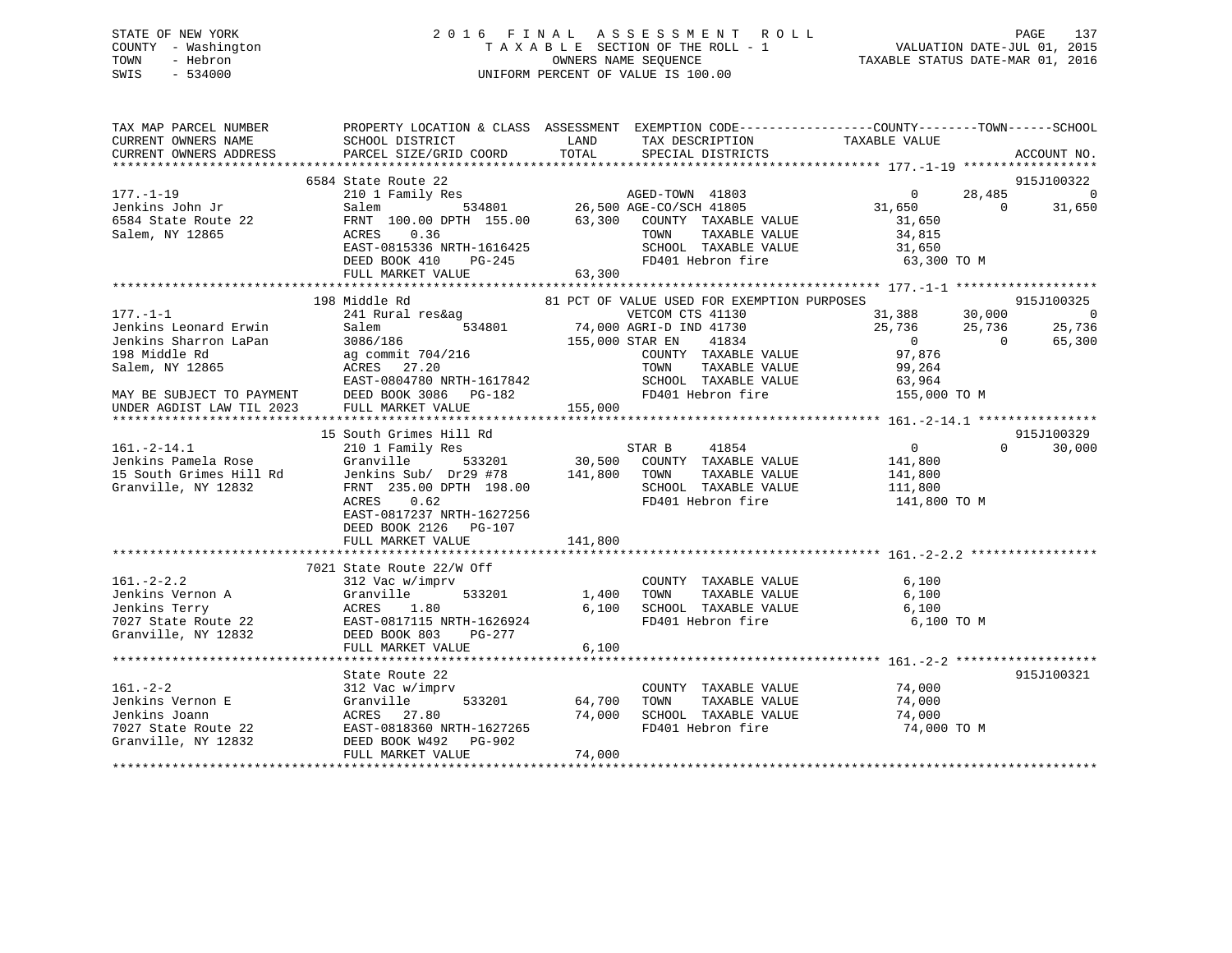# STATE OF NEW YORK 2 0 1 6 F I N A L A S S E S S M E N T R O L L PAGE 138 COUNTY - Washington T A X A B L E SECTION OF THE ROLL - 1 VALUATION DATE-JUL 01, 2015 TOWN - Hebron OWNERS NAME SEQUENCE TAXABLE STATUS DATE-MAR 01, 2016 SWIS - 534000 UNIFORM PERCENT OF VALUE IS 100.00

| TAX MAP PARCEL NUMBER<br>CURRENT OWNERS NAME<br>CURRENT OWNERS ADDRESS                                 | PROPERTY LOCATION & CLASS ASSESSMENT EXEMPTION CODE----------------COUNTY-------TOWN------SCHOOL<br>SCHOOL DISTRICT<br>PARCEL SIZE/GRID COORD          | LAND<br>TOTAL                | TAX DESCRIPTION<br>SPECIAL DISTRICTS                                                                           | TAXABLE VALUE                                                               | ACCOUNT NO.       |
|--------------------------------------------------------------------------------------------------------|--------------------------------------------------------------------------------------------------------------------------------------------------------|------------------------------|----------------------------------------------------------------------------------------------------------------|-----------------------------------------------------------------------------|-------------------|
|                                                                                                        | 7027 State Route 22                                                                                                                                    |                              |                                                                                                                |                                                                             | 915J101325        |
| $161 - 2 - 2.1$<br>Jenkins Vernon etal<br>7027 State Route 22                                          | 210 1 Family Res<br>Granville<br>533201<br>ACRES<br>1.00                                                                                               | 32,000<br>74,000             | COUNTY TAXABLE VALUE<br>TAXABLE VALUE<br>TOWN<br>SCHOOL TAXABLE VALUE                                          | 74,000<br>74,000<br>74,000                                                  |                   |
| Granville, NY 12832                                                                                    | EAST-0817290 NRTH-1627109<br>DEED BOOK W 492 PG-902<br>FULL MARKET VALUE                                                                               | 74,000                       | FD401 Hebron fire                                                                                              | 74,000 TO M                                                                 |                   |
|                                                                                                        | 97 Ferquson Ln                                                                                                                                         |                              |                                                                                                                |                                                                             | 915J101312        |
| $184. - 1 - 3$<br>Jensen Marie<br>Altobelle Robert                                                     | 241 Rural res&ag<br>534801<br>Salem<br>097/606 699/159 161                                                                                             |                              | AG DIST<br>41720<br>217,400 FOR 480A 47460<br>318,700 COUNTY TAXABLE VALUE                                     | 97,722<br>97,722<br>113,600<br>113,600<br>107,378                           | 97,722<br>113,600 |
| 97 Ferguson Ln<br>Salem, NY 12865<br>MAY BE SUBJECT TO PAYMENT                                         | Forest tax 3227/131<br>Star Repay 2016<br>ACRES 95.00<br>EAST-0793744 NRTH-1605295                                                                     |                              | TOWN<br>TAXABLE VALUE<br>SCHOOL TAXABLE VALUE<br>CA008 Cons agri dst 8<br>97,722 EX                            | 107,378<br>107,378<br>220,978 TO M                                          |                   |
| UNDER RPTL480A UNTIL 2025                                                                              | DEED BOOK 487<br>PG-1061<br>FULL MARKET VALUE                                                                                                          |                              | FD401 Hebron fire<br>318,700 SR533 Star repay - flag                                                           | 318,700 TO M<br>$.00$ MT                                                    |                   |
|                                                                                                        | 4280 County Route 30                                                                                                                                   |                              |                                                                                                                |                                                                             | 915J101308        |
| $158. - 1 - 21.1$<br>Jockimo Vincent M<br>Bayard Patricia A<br>4280 County Route 30<br>Salem, NY 12865 | 210 1 Family Res<br>533801<br>Hartford<br>ACRES<br>2.51<br>EAST-0785382 NRTH-1627972<br>DEED BOOK 3230 PG-1                                            | 41,200<br>171,400            | STAR B<br>41854<br>COUNTY TAXABLE VALUE<br>TOWN<br>TAXABLE VALUE<br>SCHOOL TAXABLE VALUE<br>FD401 Hebron fire  | $\overline{0}$<br>$\Omega$<br>171,400<br>171,400<br>141,400<br>171,400 TO M | 30,000            |
|                                                                                                        | FULL MARKET VALUE                                                                                                                                      | 171,400                      |                                                                                                                |                                                                             |                   |
|                                                                                                        | Oak Hill Rd                                                                                                                                            |                              |                                                                                                                |                                                                             |                   |
| $178. - 1 - 46$<br>Johanson Wayne<br>Johanson Jane<br>13 Oak Hill Rd<br>Granville, NY 12832            | 314 Rural vac<10<br>534801<br>Salem<br>Subdivision Lot C<br>ACRES<br>1.13<br>EAST-0819572 NRTH-1613703<br>DEED BOOK 711<br>$PG-263$                    | 12,200<br>12,200             | COUNTY TAXABLE VALUE<br>TOWN<br>TAXABLE VALUE<br>SCHOOL TAXABLE VALUE<br>FD401 Hebron fire                     | 12,200<br>12,200<br>12,200<br>12,200 TO M                                   |                   |
|                                                                                                        | FULL MARKET VALUE                                                                                                                                      | 12,200                       |                                                                                                                |                                                                             |                   |
| $178. - 1 - 47$                                                                                        | 13 Oak Hill Rd                                                                                                                                         |                              |                                                                                                                | $\Omega$                                                                    |                   |
| Johanson Wayne<br>Johanson Jane<br>13 Oak Hill Rd<br>Granville, NY 12832                               | 210 1 Family Res<br>534801<br>Salem<br>Subdivision Lot D<br>ACRES<br>2.56<br>EAST-0819572 NRTH-1613924<br>DEED BOOK 711<br>PG-263<br>FULL MARKET VALUE | 35,800<br>130,200<br>130,200 | STAR EN<br>41834<br>COUNTY TAXABLE VALUE<br>TAXABLE VALUE<br>TOWN<br>SCHOOL TAXABLE VALUE<br>FD401 Hebron fire | $\overline{0}$<br>130,200<br>130,200<br>64,900<br>130,200 TO M              | 65,300            |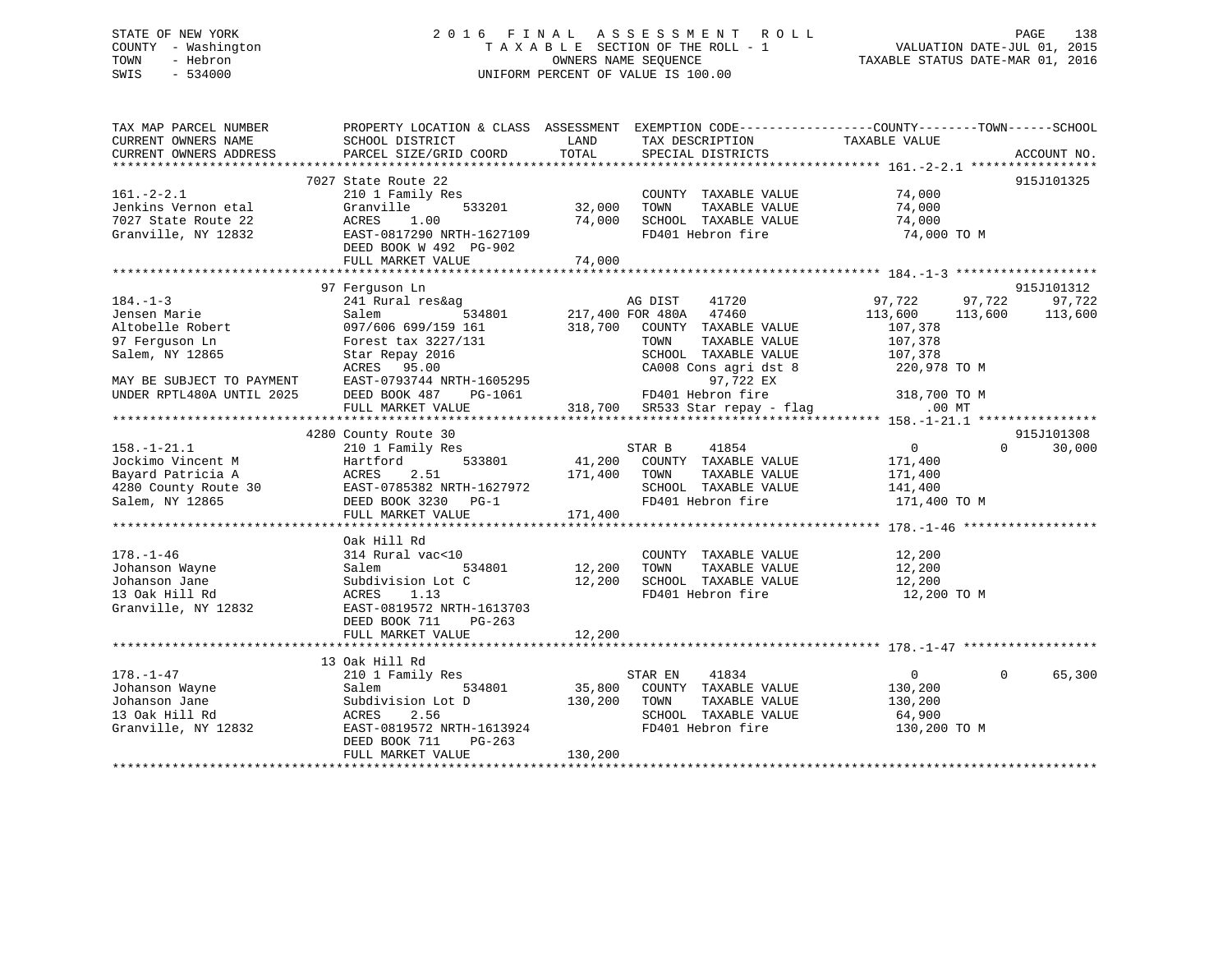# STATE OF NEW YORK 2 0 1 6 F I N A L A S S E S S M E N T R O L L PAGE 139 COUNTY - Washington T A X A B L E SECTION OF THE ROLL - 1 VALUATION DATE-JUL 01, 2015 TOWN - Hebron OWNERS NAME SEQUENCE TAXABLE STATUS DATE-MAR 01, 2016 SWIS - 534000 UNIFORM PERCENT OF VALUE IS 100.00

| TAX MAP PARCEL NUMBER<br>CURRENT OWNERS NAME | PROPERTY LOCATION & CLASS ASSESSMENT EXEMPTION CODE---------------COUNTY-------TOWN-----SCHOOL<br>SCHOOL DISTRICT | LAND             | TAX DESCRIPTION                                                                                                                                                    | TAXABLE VALUE    |                    |
|----------------------------------------------|-------------------------------------------------------------------------------------------------------------------|------------------|--------------------------------------------------------------------------------------------------------------------------------------------------------------------|------------------|--------------------|
| CURRENT OWNERS ADDRESS                       | PARCEL SIZE/GRID COORD                                                                                            | TOTAL            | SPECIAL DISTRICTS                                                                                                                                                  |                  | ACCOUNT NO.        |
|                                              |                                                                                                                   |                  |                                                                                                                                                                    |                  |                    |
|                                              | 36 Center Way                                                                                                     |                  |                                                                                                                                                                    |                  | 915J100676         |
| $185. - 1 - 14.10$                           | 210 1 Family Res                                                                                                  |                  | VET WAR CT 41121                                                                                                                                                   | 15,510<br>15,510 | $\Omega$           |
| Johnson Andrew                               | Salem<br>534801                                                                                                   | 33,000           | COUNTY TAXABLE VALUE                                                                                                                                               | 87,890           |                    |
| Colehamer Jennnifer                          | ThompsonSub/29#87ROW895/1 103,400                                                                                 |                  | TOWN<br>TAXABLE VALUE                                                                                                                                              | 87,890           |                    |
| 2258 Leconte St                              | ACRES<br>1.41                                                                                                     |                  |                                                                                                                                                                    |                  |                    |
| Morristown, TN 37814                         | EAST-0815669 NRTH-1604729                                                                                         |                  | $\begin{tabular}{lllllllll} \texttt{SCHOOL} & \texttt{TAXABLE VALUE} & & & & 103,400 \\ \texttt{CA008 Cons agri dst 8} & & & 103,400\texttt{\ TO M} \end{tabular}$ |                  |                    |
|                                              | DEED BOOK 3119 PG-242                                                                                             |                  | FD401 Hebron fire                                                                                                                                                  | 103,400 TO M     |                    |
|                                              | FULL MARKET VALUE                                                                                                 | 103,400          |                                                                                                                                                                    |                  |                    |
|                                              |                                                                                                                   |                  |                                                                                                                                                                    |                  |                    |
|                                              | Blossom Rd                                                                                                        |                  |                                                                                                                                                                    |                  | 915J101386         |
| $178. - 1 - 38$                              | 322 Rural vac>10                                                                                                  |                  | COUNTY TAXABLE VALUE                                                                                                                                               | 30,500           |                    |
| Johnson Gloria J                             | Salem<br>534801                                                                                                   |                  | TAXABLE VALUE<br>TOWN                                                                                                                                              | 30,500           |                    |
| PO Box 164                                   | Bromley Sub/ Lot 24 29#30                                                                                         | 30,500<br>30,500 | SCHOOL TAXABLE VALUE                                                                                                                                               | 30,500           |                    |
| Arlington, VT 05250                          | ACRES 10.66                                                                                                       |                  | FD401 Hebron fire                                                                                                                                                  | 30,500 TO M      |                    |
|                                              | EAST-0819702 NRTH-1609760                                                                                         |                  |                                                                                                                                                                    |                  |                    |
|                                              | DEED BOOK 700<br>PG-74                                                                                            |                  |                                                                                                                                                                    |                  |                    |
|                                              | FULL MARKET VALUE                                                                                                 | 30,500           |                                                                                                                                                                    |                  |                    |
|                                              |                                                                                                                   |                  |                                                                                                                                                                    |                  |                    |
|                                              | 915 Chamberlin Mills Rd                                                                                           |                  |                                                                                                                                                                    |                  | 915J101219         |
| $177. - 1 - 6.4$                             | 210 1 Family Res                                                                                                  |                  | STAR B<br>41854                                                                                                                                                    | $\Omega$         | 30,000<br>$\Omega$ |
| Johnson Leif                                 | 534801<br>Salem                                                                                                   |                  | 32,700 COUNTY TAXABLE VALUE                                                                                                                                        | 57,900           |                    |
| Fitzgerald Eva M                             | ACRES<br>1.29                                                                                                     | 57,900           | TOWN<br>TAXABLE VALUE                                                                                                                                              | 57,900           |                    |
| 920 Chamberlin Mills Rd                      | EAST-0808925 NRTH-1613385                                                                                         |                  | SCHOOL TAXABLE VALUE                                                                                                                                               | 27,900           |                    |
| Salem, NY 12865                              | DEED BOOK 3300 PG-3                                                                                               |                  | FD401 Hebron fire                                                                                                                                                  | 57,900 TO M      |                    |
|                                              | FULL MARKET VALUE                                                                                                 | 57,900           |                                                                                                                                                                    |                  |                    |
|                                              |                                                                                                                   |                  |                                                                                                                                                                    |                  |                    |
|                                              | Chamberlin Mills Rd/off                                                                                           |                  |                                                                                                                                                                    |                  | 915J101425         |
| $177. - 1 - 6.5$                             | 314 Rural vac<10                                                                                                  |                  | COUNTY TAXABLE VALUE                                                                                                                                               | 4,400            |                    |
| Johnson Leif                                 | 534801<br>Salem                                                                                                   | 4,400            | TOWN<br>TAXABLE VALUE                                                                                                                                              | 4,400            |                    |
| 920 Chamberlin Mills Rd                      | ACRES<br>5.80                                                                                                     | 4,400            | SCHOOL TAXABLE VALUE                                                                                                                                               | 4,400            |                    |
| Salem, NY 12865                              | EAST-0809084 NRTH-1614057                                                                                         |                  | FD401 Hebron fire                                                                                                                                                  | 4,400 TO M       |                    |
|                                              | DEED BOOK 908<br>PG-220                                                                                           |                  |                                                                                                                                                                    |                  |                    |
|                                              | FULL MARKET VALUE                                                                                                 | 4,400            |                                                                                                                                                                    |                  |                    |
|                                              |                                                                                                                   |                  |                                                                                                                                                                    |                  |                    |
|                                              | Chamberlin Mills Rd/n Off                                                                                         |                  |                                                                                                                                                                    |                  | 915J101892         |
| $177. - 1 - 6.29$                            | 314 Rural vac<10                                                                                                  |                  | COUNTY TAXABLE VALUE                                                                                                                                               | 3,300            |                    |
| Johnson Leif                                 | Salem<br>534801                                                                                                   | 3,300            | TAXABLE VALUE<br>TOWN                                                                                                                                              | 3,300            |                    |
| 920 Chamberlin Mills Rd                      | $1$ ot $27$                                                                                                       | 3,300            | SCHOOL TAXABLE VALUE                                                                                                                                               | 3,300            |                    |
| Salem, NY 12865                              | ACRES<br>4.37                                                                                                     |                  | FD401 Hebron fire                                                                                                                                                  | 3,300 TO M       |                    |
|                                              | EAST-0808914 NRTH-1614120                                                                                         |                  |                                                                                                                                                                    |                  |                    |
|                                              | DEED BOOK 908<br><b>PG-220</b>                                                                                    |                  |                                                                                                                                                                    |                  |                    |
|                                              | FULL MARKET VALUE                                                                                                 | 3,300            |                                                                                                                                                                    |                  |                    |
|                                              |                                                                                                                   |                  |                                                                                                                                                                    |                  |                    |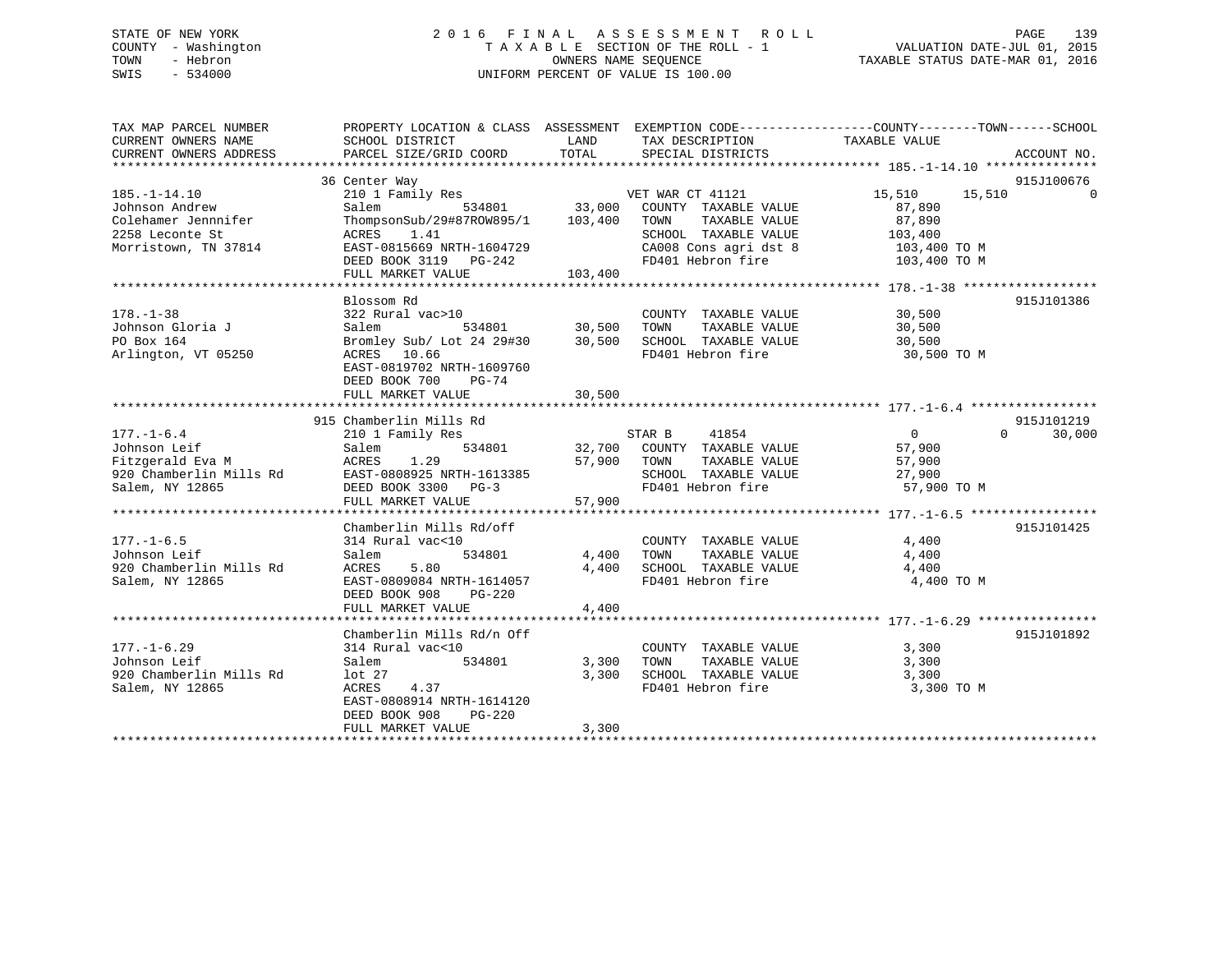| COUNTY<br>TOWN<br>SWIS | STATE OF NEW YORK<br>- Washington<br>- Hebron<br>$-534000$ |                                              |            | 2016 FINAL ASSESSMENT ROLL<br>TAXABLE SECTION OF THE ROLL - 1<br>OWNERS NAME SEQUENCE<br>UNIFORM PERCENT OF VALUE IS 100.00 | TAXABLE STATUS DATE-MAR 01, 2016 | PAGE<br>VALUATION DATE-JUL 01, 2015 | 140         |
|------------------------|------------------------------------------------------------|----------------------------------------------|------------|-----------------------------------------------------------------------------------------------------------------------------|----------------------------------|-------------------------------------|-------------|
|                        | TAX MAP PARCEL NUMBER<br>CURRENT OWNERS NAME               | PROPERTY LOCATION & CLASS<br>SCHOOL DISTRICT | ASSESSMENT | EXEMPTION CODE-----------------COUNTY-------TOWN---<br>TAX DESCRIPTION                                                      | TAXABLE VALUE                    |                                     | --SCHOOL    |
|                        |                                                            |                                              | LAND       |                                                                                                                             |                                  |                                     |             |
|                        | CURRENT OWNERS ADDRESS                                     | PARCEL SIZE/GRID COORD                       | TOTAL      | SPECIAL DISTRICTS                                                                                                           |                                  |                                     | ACCOUNT NO. |

|                         |                           | ***************************** |                       | ************* 177.-1-6.38 ***************** |        |
|-------------------------|---------------------------|-------------------------------|-----------------------|---------------------------------------------|--------|
|                         | 920 Chamberlin Mills Rd   |                               |                       | 915J100601                                  |        |
| $177. - 1 - 6.38$       | 312 Vac w/imprv           |                               | COUNTY TAXABLE VALUE  | 20,000                                      |        |
| Johnson Leif            | 534801<br>Salem           | 2,200                         | TAXABLE VALUE<br>TOWN | 20,000                                      |        |
| 920 Chamberlin Mills Rd | Hebron Valley Sub/ 29#82  | 20,000                        | SCHOOL TAXABLE VALUE  | 20,000                                      |        |
| Salem, NY 12865         | lot3                      |                               | FD401 Hebron fire     | 20,000 TO M                                 |        |
|                         | FRNT 238.00 DPTH<br>49.00 |                               |                       |                                             |        |
|                         | 0.27<br>ACRES             |                               |                       |                                             |        |
|                         | EAST-0808983 NRTH-1613116 |                               |                       |                                             |        |
|                         | DEED BOOK 944<br>$PG-217$ |                               |                       |                                             |        |
|                         | FULL MARKET VALUE         | 20,000                        |                       |                                             |        |
|                         |                           |                               |                       |                                             |        |
|                         | 344 Chamberlin Mills Rd   |                               |                       | 915J101486                                  |        |
| $184. - 2 - 5$          | 240 Rural res             |                               | COUNTY TAXABLE VALUE  | 119,000                                     |        |
| Johnson Marshall        | 534801<br>Salem           | 62,900                        | TOWN<br>TAXABLE VALUE | 119,000                                     |        |
| 120 Clark St            | Lot 5                     | 119,000                       | SCHOOL TAXABLE VALUE  | 119,000                                     |        |
| Merrick, NY 11566       | ACRES<br>18.90            |                               | CA008 Cons agri dst 8 | 119,000 TO M                                |        |
|                         | EAST-0798571 NRTH-1607156 |                               | FD401 Hebron fire     | 119,000 TO M                                |        |
|                         | DEED BOOK 1835<br>PG-174  |                               |                       |                                             |        |
|                         | FULL MARKET VALUE         | 119,000                       |                       |                                             |        |
|                         |                           |                               |                       |                                             |        |
|                         | 6565 State Route 22       |                               |                       | 915J100077                                  |        |
| $177. - 1 - 11$         | 210 1 Family Res          |                               | 41834<br>STAR EN      | $\overline{0}$<br>$\Omega$                  | 65,300 |
| Johnson Wallace H       | Salem<br>534801           | 31,000                        | COUNTY TAXABLE VALUE  | 74,100                                      |        |
| Johnson Catherine       | FRNT 250.00 DPTH 132.00   | 74,100                        | TAXABLE VALUE<br>TOWN | 74,100                                      |        |
| 6565 State Route 22     | ACRES<br>0.76             |                               | SCHOOL TAXABLE VALUE  | 8,800                                       |        |
| Salem, NY 12865         | EAST-0815169 NRTH-1616092 |                               | FD401 Hebron fire     | 74,100 TO M                                 |        |
|                         | DEED BOOK 3327 PG-250     |                               |                       |                                             |        |
|                         | FULL MARKET VALUE         | 74,100                        |                       |                                             |        |
|                         |                           |                               |                       |                                             |        |
|                         | 133 Crosier Rd            |                               |                       |                                             |        |
| $167. - 1 - 20.5$       | 210 1 Family Res          |                               | COUNTY TAXABLE VALUE  | 76,000                                      |        |
| Jones Douglas H         | Salem<br>534801           | 38,400                        | TAXABLE VALUE<br>TOWN | 76,000                                      |        |
| 133 Crosier Rd          | 756/257                   | 76,000                        | SCHOOL TAXABLE VALUE  | 76,000                                      |        |
| Salem, NY 12865         | ACRES<br>1.18 BANK<br>11A |                               | FD401 Hebron fire     | 76,000 TO M                                 |        |
|                         | EAST-0792143 NRTH-1618124 |                               |                       |                                             |        |
|                         | DEED BOOK 3385 PG-38      |                               |                       |                                             |        |
|                         | FULL MARKET VALUE         | 76,000                        |                       |                                             |        |
|                         |                           |                               |                       |                                             |        |
|                         | 1089 Bogtown Rd           |                               |                       | 915J100685                                  |        |
| $184. - 1 - 15.1$       | 312 Vac w/imprv           |                               | COUNTY TAXABLE VALUE  | 24,900                                      |        |
| Jordon Byron            | 534801<br>Salem           | 20,000                        | TAXABLE VALUE<br>TOWN | 24,900                                      |        |
| Murrelle Lisa           |                           | 24,900                        | SCHOOL TAXABLE VALUE  |                                             |        |
|                         | $2.0$ Ad<br>ACRES<br>2.00 |                               | FD401 Hebron fire     | 24,900                                      |        |
| 1089 Bogtown Rd         | EAST-0804264 NRTH-1605710 |                               |                       | 24,900 TO M                                 |        |
| Salem, NY 12865         |                           |                               |                       |                                             |        |
|                         | DEED BOOK 3050<br>$PG-50$ | 24,900                        |                       |                                             |        |
|                         | FULL MARKET VALUE         |                               |                       |                                             |        |
|                         |                           |                               |                       |                                             |        |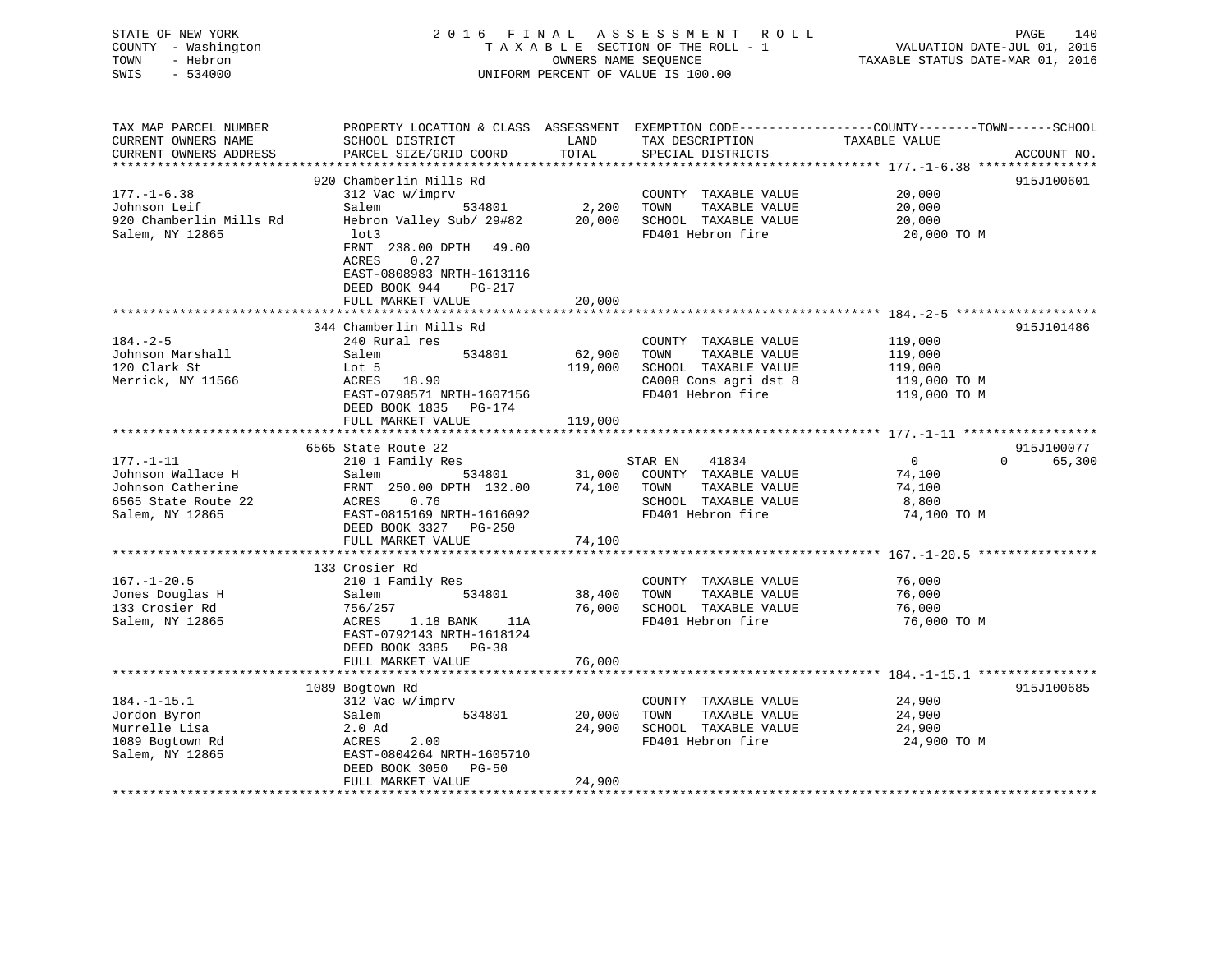# STATE OF NEW YORK 2 0 1 6 F I N A L A S S E S S M E N T R O L L PAGE 141 COUNTY - Washington T A X A B L E SECTION OF THE ROLL - 1 VALUATION DATE-JUL 01, 2015 TOWN - Hebron OWNERS NAME SEQUENCE TAXABLE STATUS DATE-MAR 01, 2016 SWIS - 534000 UNIFORM PERCENT OF VALUE IS 100.00

| TAX MAP PARCEL NUMBER<br>CURRENT OWNERS NAME<br>CURRENT OWNERS ADDRESS | SCHOOL DISTRICT<br>PARCEL SIZE/GRID COORD                                             | LAND<br>TOTAL        | TAX DESCRIPTION<br>SPECIAL DISTRICTS | PROPERTY LOCATION & CLASS ASSESSMENT EXEMPTION CODE---------------COUNTY-------TOWN------SCHOOL<br>TAXABLE VALUE | ACCOUNT NO. |
|------------------------------------------------------------------------|---------------------------------------------------------------------------------------|----------------------|--------------------------------------|------------------------------------------------------------------------------------------------------------------|-------------|
|                                                                        |                                                                                       |                      |                                      |                                                                                                                  |             |
|                                                                        | 317 Allen Rd                                                                          |                      |                                      |                                                                                                                  | 915J101133  |
| $185. - 1 - 6.3$                                                       | 210 1 Family Res                                                                      |                      | COUNTY TAXABLE VALUE                 | 64,200                                                                                                           |             |
| Joy Arthur A Jr                                                        | Salem<br>534801                                                                       | 32,500               | TOWN<br>TAXABLE VALUE                | 64,200                                                                                                           |             |
| RD 1 Box 18                                                            | 1.20<br>ACRES                                                                         | 64,200               | SCHOOL TAXABLE VALUE                 | 64,200                                                                                                           |             |
| Woodsville, NH 03785                                                   | EAST-0809977 NRTH-1609350                                                             |                      | FD401 Hebron fire                    | 64,200 TO M                                                                                                      |             |
|                                                                        | DEED BOOK 553<br>PG-151                                                               |                      |                                      |                                                                                                                  |             |
|                                                                        | FULL MARKET VALUE                                                                     | 64,200               |                                      |                                                                                                                  |             |
|                                                                        |                                                                                       |                      |                                      |                                                                                                                  |             |
|                                                                        | 76 Higgins Rd                                                                         |                      |                                      |                                                                                                                  | 915J101468  |
| $161. - 2 - 10.21$                                                     | 210 1 Family Res                                                                      |                      | COUNTY TAXABLE VALUE                 | 142,400                                                                                                          |             |
| Jurnack David F                                                        | 533201<br>Granville                                                                   | 32,600               | TAXABLE VALUE<br>TOWN                | 142,400                                                                                                          |             |
|                                                                        |                                                                                       | 142,400              | SCHOOL TAXABLE VALUE                 | 142,400                                                                                                          |             |
|                                                                        | Armstrong Ashley K<br>Armstrong Ashley K<br>245 Main St<br>268 Main St<br>269 Main St |                      | FD401 Hebron fire                    | 142,400 TO M                                                                                                     |             |
| Rupert, VT 05768 DEED BOOK 1819                                        | PG-68                                                                                 |                      |                                      |                                                                                                                  |             |
|                                                                        | FULL MARKET VALUE                                                                     | 142,400              |                                      |                                                                                                                  |             |
|                                                                        |                                                                                       |                      |                                      |                                                                                                                  |             |
|                                                                        | 3183 County Route 30                                                                  |                      |                                      |                                                                                                                  | 915J100244  |
| $183.16 - 1 - 9$                                                       | 210 1 Family Res                                                                      |                      | VET WAR CT 41121                     | 18,300<br>18,000                                                                                                 | $\bigcirc$  |
| Kamburelis Kristofer                                                   | Salem                                                                                 | 534801 21,300 STAR B | 41854                                | 0<br>$\Omega$                                                                                                    | 30,000      |
| Kamburelis KaSandra                                                    | FRNT 65.00 DPTH 234.00                                                                |                      | 122,000 COUNTY TAXABLE VALUE         | 103,700                                                                                                          |             |
| 3183 County Route 30                                                   | ACRES 0.35 BANK<br>11A                                                                |                      | TOWN<br>TAXABLE VALUE                | 104,000                                                                                                          |             |
| Salem, NY 12865                                                        | EAST-0791728 NRTH-1603918                                                             |                      | SCHOOL TAXABLE VALUE                 | 92,000                                                                                                           |             |
|                                                                        | DEED BOOK 2201 PG-24                                                                  |                      | CA008 Cons agri dst 8                | 122,000 TO M                                                                                                     |             |
|                                                                        | FULL MARKET VALUE                                                                     |                      | 122,000 FD401 Hebron fire            | 122,000 TO M                                                                                                     |             |
|                                                                        |                                                                                       |                      | LD401 West hebron light              | 122,000 TO M                                                                                                     |             |
|                                                                        | State Route 22/E Off                                                                  |                      |                                      |                                                                                                                  | 915J101194  |
| $161. - 2 - 3.3$                                                       | 322 Rural vac>10                                                                      |                      | COUNTY TAXABLE VALUE                 | 25,600                                                                                                           |             |
| Kane Cheryl A                                                          | 533201<br>Granville                                                                   | 25,600               | TOWN<br>TAXABLE VALUE                | 25,600                                                                                                           |             |
| 34 Hospital Rd                                                         | Row 673/75                                                                            | 25,600               | SCHOOL TAXABLE VALUE                 | 25,600                                                                                                           |             |
| Monson, MA 01057                                                       | ACRES 15.07                                                                           |                      | FD401 Hebron fire                    | 25,600 TO M                                                                                                      |             |
|                                                                        | EAST-0819703 NRTH-1627481                                                             |                      |                                      |                                                                                                                  |             |
|                                                                        | DEED BOOK 2102 PG-85                                                                  |                      |                                      |                                                                                                                  |             |
|                                                                        | FULL MARKET VALUE                                                                     | 25,600               |                                      |                                                                                                                  |             |
|                                                                        |                                                                                       |                      |                                      |                                                                                                                  |             |
|                                                                        | 122 Little Burch Hill Rd                                                              |                      |                                      |                                                                                                                  | 915J100032  |
| $151. - 1 - 19$                                                        | 210 1 Family Res                                                                      |                      | COUNTY TAXABLE VALUE                 | 105,500                                                                                                          |             |
| Kann Edwin L                                                           | Hartford<br>533801                                                                    | 65,100               | TOWN<br>TAXABLE VALUE                | 105,500                                                                                                          |             |
| Kann Kathleen M                                                        | ACRES 11.56 BANK                                                                      | 999 105,500          | SCHOOL TAXABLE VALUE                 | 105,500                                                                                                          |             |
| 122 Little Burch Hill Rd                                               | EAST-0799421 NRTH-1632793                                                             |                      | FD401 Hebron fire                    | 105,500 TO M                                                                                                     |             |
| Granville, NY 12832                                                    | DEED BOOK 846<br>$PG-11$                                                              |                      |                                      |                                                                                                                  |             |
|                                                                        | FULL MARKET VALUE                                                                     | 105,500              |                                      |                                                                                                                  |             |
|                                                                        |                                                                                       |                      |                                      |                                                                                                                  |             |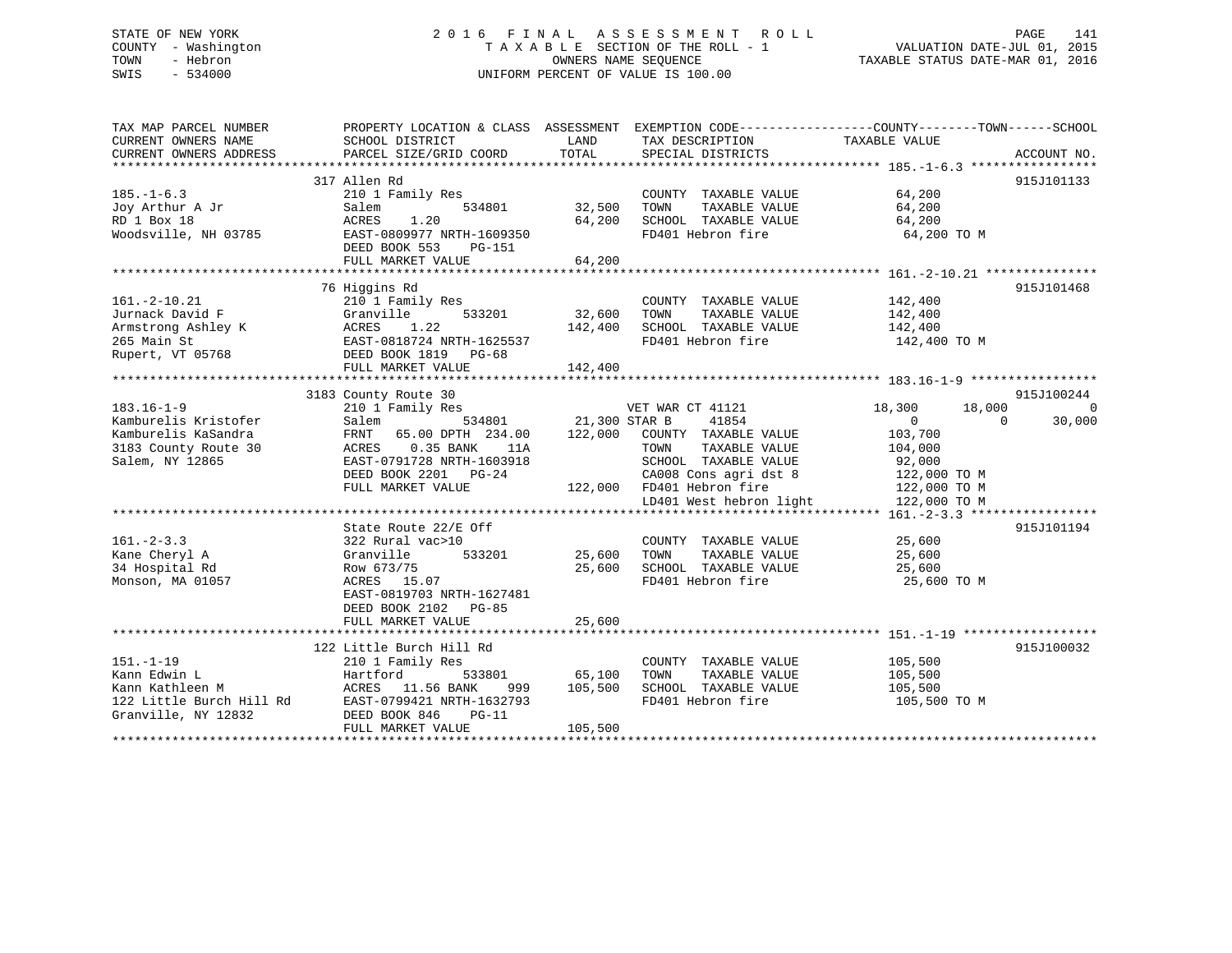# STATE OF NEW YORK 2 0 1 6 F I N A L A S S E S S M E N T R O L L PAGE 142 COUNTY - Washington T A X A B L E SECTION OF THE ROLL - 1 VALUATION DATE-JUL 01, 2015 TOWN - Hebron OWNERS NAME SEQUENCE TAXABLE STATUS DATE-MAR 01, 2016 SWIS - 534000 UNIFORM PERCENT OF VALUE IS 100.00

| TAX MAP PARCEL NUMBER<br>CURRENT OWNERS NAME<br>CURRENT OWNERS ADDRESS            | PROPERTY LOCATION & CLASS ASSESSMENT EXEMPTION CODE----------------COUNTY-------TOWN------SCHOOL<br>SCHOOL DISTRICT<br>PARCEL SIZE/GRID COORD | LAND<br>TOTAL | TAX DESCRIPTION<br>SPECIAL DISTRICTS                                                             | TAXABLE VALUE                                      |          | ACCOUNT NO.          |
|-----------------------------------------------------------------------------------|-----------------------------------------------------------------------------------------------------------------------------------------------|---------------|--------------------------------------------------------------------------------------------------|----------------------------------------------------|----------|----------------------|
|                                                                                   |                                                                                                                                               |               |                                                                                                  |                                                    |          |                      |
|                                                                                   | 7047 State Route 22                                                                                                                           |               |                                                                                                  |                                                    |          | 915J100588           |
| $161. - 1 - 9$<br>Kaprelian Nadine<br>7047 State Route 22<br>Granville, NY 12832  | 240 Rural res<br>533201<br>Granville<br>954/61<br>998<br>ACRES 75.90 BANK                                                                     | 216,500       | STAR B<br>41854<br>134,900 COUNTY TAXABLE VALUE<br>TOWN<br>TAXABLE VALUE<br>SCHOOL TAXABLE VALUE | $0 \qquad \qquad$<br>216,500<br>216,500<br>186,500 | $\Omega$ | 30,000               |
|                                                                                   | EAST-0817402 NRTH-1628830<br>DEED BOOK 3130 PG-150<br>FULL MARKET VALUE                                                                       | 216,500       | FD401 Hebron fire                                                                                | 216,500 TO M                                       |          |                      |
|                                                                                   |                                                                                                                                               |               |                                                                                                  |                                                    |          |                      |
|                                                                                   | Pine Hill Rd/e Off                                                                                                                            |               |                                                                                                  |                                                    |          | 915J101068           |
| $169. - 1 - 14$<br>Kaprelian Nadine<br>7047 State Route 22<br>Granville, NY 12832 | 314 Rural vac<10<br>533201<br>Granville<br>No Row<br>9.38<br>ACRES<br>EAST-0812355 NRTH-1625868                                               | 7,000         | COUNTY TAXABLE VALUE<br>TOWN<br>TAXABLE VALUE<br>7,000 SCHOOL TAXABLE VALUE<br>FD401 Hebron fire | 7,000<br>7,000<br>7,000<br>7,000 TO M              |          |                      |
|                                                                                   | DEED BOOK 3130 PG-150                                                                                                                         |               |                                                                                                  |                                                    |          |                      |
|                                                                                   | FULL MARKET VALUE                                                                                                                             | 7,000         |                                                                                                  |                                                    |          |                      |
|                                                                                   |                                                                                                                                               |               |                                                                                                  |                                                    |          |                      |
| $185. - 1 - 9$                                                                    | State Route 22<br>322 Rural vac>10                                                                                                            |               | FOR 480A 47460                                                                                   | 47,500                                             | 47,500   | 915J100152<br>47,500 |
| Karabela Stravos                                                                  | 534801<br>Salem                                                                                                                               |               | 59,400 COUNTY TAXABLE VALUE                                                                      | 11,900                                             |          |                      |
| Karabela Helen                                                                    | Lot C                                                                                                                                         | 59,400        | TOWN<br>TAXABLE VALUE                                                                            | 11,900                                             |          |                      |
| 6188 State Route 22                                                               | Forest tax 3226/15                                                                                                                            |               | SCHOOL TAXABLE VALUE                                                                             | 11,900                                             |          |                      |
| Salem, NY 12865                                                                   | ACRES 31.49                                                                                                                                   |               | FD401 Hebron fire                                                                                | 59,400 TO M                                        |          |                      |
|                                                                                   | EAST-0816390 NRTH-1606033                                                                                                                     |               |                                                                                                  |                                                    |          |                      |
| MAY BE SUBJECT TO PAYMENT                                                         | DEED BOOK 900<br>PG-325                                                                                                                       |               |                                                                                                  |                                                    |          |                      |
| UNDER RPTL480A UNTIL 2025                                                         | FULL MARKET VALUE                                                                                                                             | 59,400        |                                                                                                  |                                                    |          |                      |
|                                                                                   |                                                                                                                                               |               |                                                                                                  |                                                    |          |                      |
|                                                                                   | Center Way                                                                                                                                    |               |                                                                                                  |                                                    |          | 915J101437           |
| $185. - 1 - 15$                                                                   | 322 Rural vac>10                                                                                                                              |               | FOR 480A 47460                                                                                   | 41,600                                             | 41,600   | 41,600               |
| Karabelas Stavros<br>Karabelas Helen                                              | Salem 534801<br>Lot A                                                                                                                         |               | 52,000 COUNTY TAXABLE VALUE<br>TAXABLE VALUE<br>52,000 TOWN                                      | 10,400<br>10,400                                   |          |                      |
| 6188 State Route 22                                                               | ACRES 25.60                                                                                                                                   |               | SCHOOL TAXABLE VALUE                                                                             | 10,400                                             |          |                      |
| Salem, NY 12865                                                                   | EAST-0816781 NRTH-1604039                                                                                                                     |               | FD401 Hebron fire                                                                                | 52,000 TO M                                        |          |                      |
|                                                                                   | DEED BOOK 2655 PG-136                                                                                                                         |               |                                                                                                  |                                                    |          |                      |
| MAY BE SUBJECT TO PAYMENT<br>UNDER RPTL480A UNTIL 2025                            | FULL MARKET VALUE                                                                                                                             | 52,000        |                                                                                                  |                                                    |          |                      |
|                                                                                   |                                                                                                                                               |               |                                                                                                  |                                                    |          |                      |
|                                                                                   | 6188 State Route 22                                                                                                                           |               |                                                                                                  |                                                    |          | 915J101438           |
| $185. - 1 - 16$                                                                   | 270 Mfg housing                                                                                                                               |               | FOR 480A 47460                                                                                   | 149,900                                            | 149,900  | 149,900              |
| Karabelas Stravos                                                                 | Salem<br>534801                                                                                                                               |               | 223,700 COUNTY TAXABLE VALUE                                                                     | 128,000                                            |          |                      |
| Karabelas Helen                                                                   | Forest Tax 3226/15                                                                                                                            | 277,900 TOWN  | TAXABLE VALUE                                                                                    | 128,000                                            |          |                      |
| 6188 State Route 22<br>Salem, NY 12865                                            | 731/19<br>ACRES 98.52                                                                                                                         |               | SCHOOL TAXABLE VALUE<br>FD401 Hebron fire                                                        | 128,000<br>277,900 TO M                            |          |                      |
|                                                                                   | EAST-0816949 NRTH-1606081                                                                                                                     |               |                                                                                                  |                                                    |          |                      |
| MAY BE SUBJECT TO PAYMENT                                                         | DEED BOOK 667<br>$PG-9$                                                                                                                       |               |                                                                                                  |                                                    |          |                      |
| UNDER RPTL480A UNTIL 2025                                                         | FULL MARKET VALUE                                                                                                                             | 277,900       |                                                                                                  |                                                    |          |                      |
|                                                                                   |                                                                                                                                               |               |                                                                                                  |                                                    |          |                      |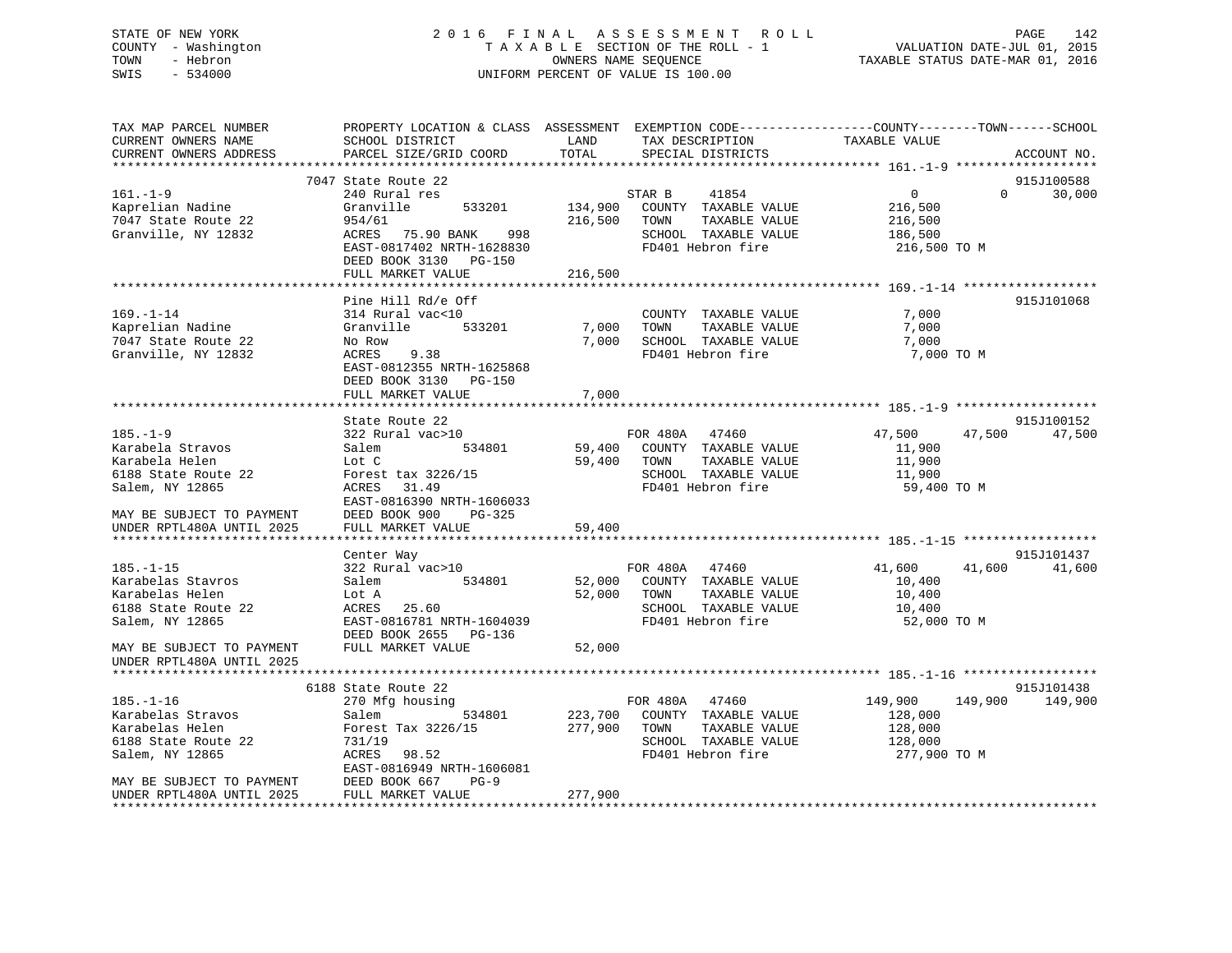# STATE OF NEW YORK 2 0 1 6 F I N A L A S S E S S M E N T R O L L PAGE 143 COUNTY - Washington T A X A B L E SECTION OF THE ROLL - 1 VALUATION DATE-JUL 01, 2015 TOWN - Hebron OWNERS NAME SEQUENCE TAXABLE STATUS DATE-MAR 01, 2016 SWIS - 534000 UNIFORM PERCENT OF VALUE IS 100.00

| TAX MAP PARCEL NUMBER<br>CURRENT OWNERS NAME | PROPERTY LOCATION & CLASS ASSESSMENT EXEMPTION CODE---------------COUNTY-------TOWN------SCHOOL<br>SCHOOL DISTRICT | LAND                   | TAX DESCRIPTION         | TAXABLE VALUE      |                          |
|----------------------------------------------|--------------------------------------------------------------------------------------------------------------------|------------------------|-------------------------|--------------------|--------------------------|
| CURRENT OWNERS ADDRESS                       | PARCEL SIZE/GRID COORD                                                                                             | TOTAL                  | SPECIAL DISTRICTS       |                    | ACCOUNT NO.              |
| ***********************                      |                                                                                                                    |                        |                         |                    |                          |
|                                              | 3164 County Route 30                                                                                               |                        |                         |                    | 915J100616               |
| $183.20 - 1 - 1.2$                           | 210 1 Family Res                                                                                                   |                        | COUNTY TAXABLE VALUE    | 88,800             |                          |
| Karp Michael                                 | Salem                                                                                                              | 。<br>534801     23,000 | TOWN<br>TAXABLE VALUE   | 88,800             |                          |
| Mattas Seana R                               | FRNT 116.00 DPTH 157.00                                                                                            | 88,800                 | SCHOOL TAXABLE VALUE    | 88,800             |                          |
| 3164 County Route 30                         | 0.42<br>ACRES                                                                                                      |                        | CA008 Cons agri dst 8   | 88,800 TO M        |                          |
| Salem, NY 12865                              | EAST-0792169 NRTH-1603528                                                                                          |                        | FD401 Hebron fire       | 88,800 TO M        |                          |
|                                              | DEED BOOK 3443 PG-44                                                                                               |                        | LD401 West hebron light | 88,800 TO M        |                          |
|                                              | FULL MARKET VALUE                                                                                                  | 88,800                 |                         |                    |                          |
|                                              |                                                                                                                    |                        |                         |                    |                          |
|                                              | 253 Middle Rd                                                                                                      |                        |                         |                    | 915J100472               |
| $168. - 1 - 9$                               | 312 Vac w/imprv                                                                                                    |                        | COUNTY TAXABLE VALUE    | 218,000            |                          |
| Katahdin LLC                                 | 534801<br>Salem                                                                                                    | 198,000                | TOWN<br>TAXABLE VALUE   | 218,000            |                          |
| 18 Bentgrass Rd                              | $1$ ot $2$                                                                                                         | 218,000                | SCHOOL TAXABLE VALUE    | 218,000            |                          |
| Newton, CT 06470                             | ACRES 195.36                                                                                                       |                        | FD401 Hebron fire       | 218,000 TO M       |                          |
|                                              | EAST-0802806 NRTH-1619871                                                                                          |                        |                         |                    |                          |
|                                              | DEED BOOK 2964 PG-179                                                                                              |                        |                         |                    |                          |
|                                              | FULL MARKET VALUE                                                                                                  | 218,000                |                         |                    |                          |
|                                              |                                                                                                                    |                        |                         |                    |                          |
|                                              | Mcknight Hill Rd/n Off                                                                                             |                        |                         |                    | 915J100280               |
| $168. - 1 - 10$                              | 322 Rural vac>10                                                                                                   |                        | COUNTY TAXABLE VALUE    | 26,300             |                          |
| Katahdin LLC                                 | 534801<br>Salem                                                                                                    | 26,300                 | TOWN<br>TAXABLE VALUE   | 26,300             |                          |
| 18 Bentgrass Ln                              | sub lot 3                                                                                                          | 26,300                 | SCHOOL TAXABLE VALUE    | 26,300             |                          |
| Newtown, CT 06470                            | ACRES 35.00                                                                                                        |                        | FD401 Hebron fire       | 26,300 TO M        |                          |
|                                              | EAST-0802581 NRTH-1619097                                                                                          |                        |                         |                    |                          |
|                                              | DEED BOOK 3298 PG-121                                                                                              |                        |                         |                    |                          |
|                                              | FULL MARKET VALUE                                                                                                  | 26,300                 |                         |                    |                          |
|                                              |                                                                                                                    |                        |                         |                    |                          |
|                                              | Lang Hill Rd                                                                                                       |                        |                         |                    |                          |
| $152. - 2 - 33.7$                            | 105 Vac farmland                                                                                                   |                        | AG DIST<br>41720        | 56,604<br>56,604   | 56,604                   |
| Katz Michael                                 | Granville<br>533201                                                                                                | 87,100                 | COUNTY TAXABLE VALUE    | 30,496             |                          |
| Katz Philippa                                | ACRES 22.60                                                                                                        | 87,100 TOWN            | TAXABLE VALUE           | 30,496             |                          |
| 236 Lang Hill Rd                             | EAST-0810219 NRTH-1637117                                                                                          |                        | SCHOOL TAXABLE VALUE    | 30,496             |                          |
| Granville, NY 12832                          | DEED BOOK 930<br>PG-111                                                                                            |                        | CA008 Cons agri dst 8   | 30,496 TO M        |                          |
|                                              | FULL MARKET VALUE                                                                                                  | 87,100                 | 56,604 EX               |                    |                          |
| MAY BE SUBJECT TO PAYMENT                    |                                                                                                                    |                        | FD401 Hebron fire       | 87,100 TO M        |                          |
| UNDER AGDIST LAW TIL 2020                    |                                                                                                                    |                        |                         |                    |                          |
|                                              |                                                                                                                    |                        |                         |                    |                          |
|                                              | 236 Lang Hill Rd                                                                                                   |                        |                         |                    | 915J101690               |
| $152 - 2 - 33.3$                             | 241 Rural res&ag                                                                                                   |                        | AG BUILD<br>41700       | 42,500<br>42,500   | 42,500                   |
| Katz Michael J                               | 533201<br>Granville                                                                                                | 253,000 AG DIST        | 41720                   | 112,062<br>112,062 | 112,062                  |
| Katz Philippa                                | 930/103;930/106                                                                                                    | 592,300 STAR B         | 41854                   | $\overline{0}$     | $\overline{0}$<br>30,000 |
| 236 Lang Hill Rd                             | ACRES 121.20                                                                                                       |                        | COUNTY TAXABLE VALUE    | 437,738            |                          |
| Granville, NY 12832                          | EAST-0810084 NRTH-1635188                                                                                          |                        | TAXABLE VALUE<br>TOWN   | 437,738            |                          |
|                                              | DEED BOOK 855<br>PG-194                                                                                            |                        | SCHOOL TAXABLE VALUE    | 407,738            |                          |
| MAY BE SUBJECT TO PAYMENT                    | FULL MARKET VALUE                                                                                                  | 592,300                | CA008 Cons agri dst 8   | 480,238 TO M       |                          |
| UNDER AGDIST LAW TIL 2020                    |                                                                                                                    |                        | 112,062 EX              |                    |                          |
|                                              |                                                                                                                    |                        | FD401 Hebron fire       | 592,300 TO M       |                          |
|                                              |                                                                                                                    |                        |                         |                    |                          |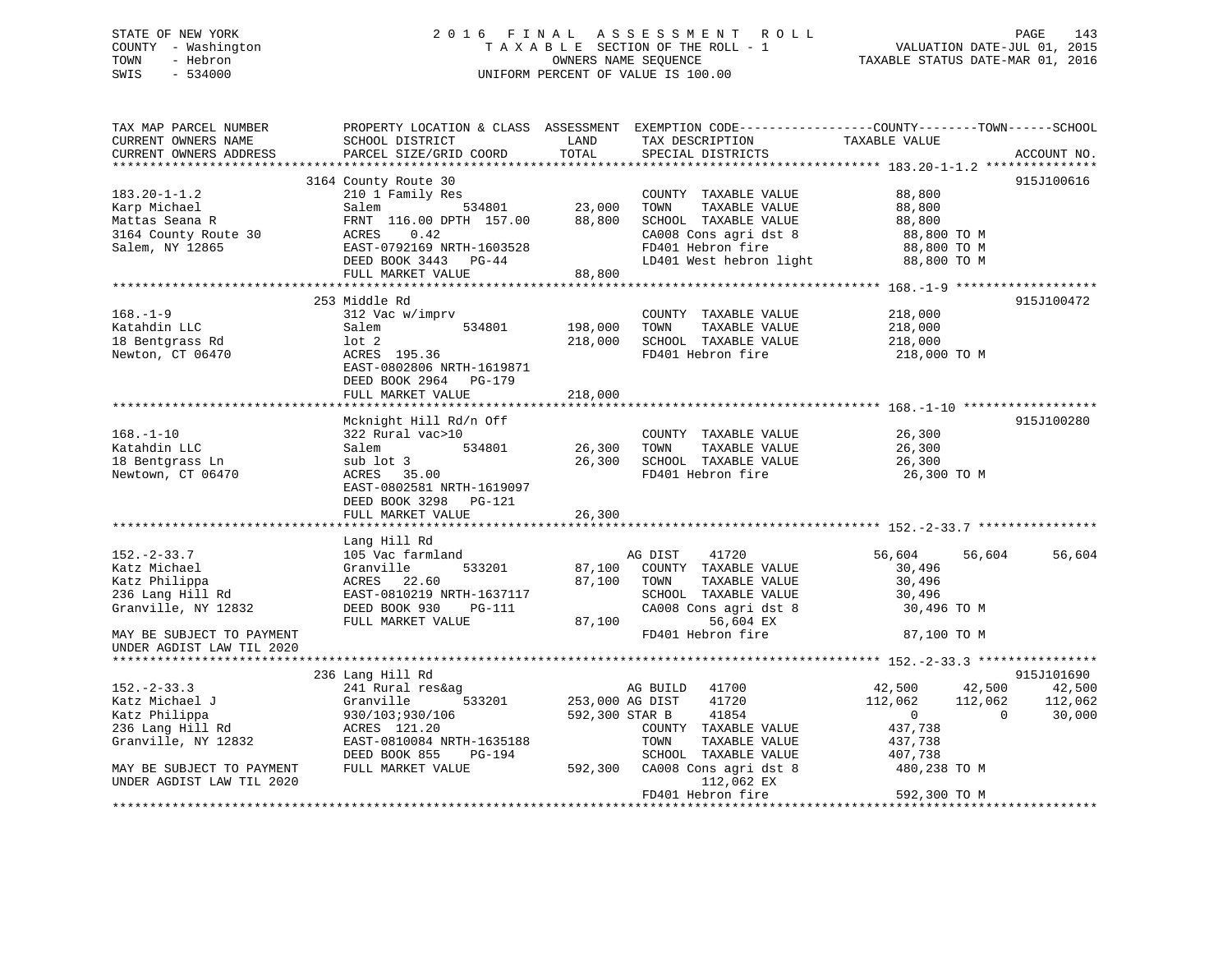# STATE OF NEW YORK 2 0 1 6 F I N A L A S S E S S M E N T R O L L PAGE 144 COUNTY - Washington T A X A B L E SECTION OF THE ROLL - 1 VALUATION DATE-JUL 01, 2015 TOWN - Hebron OWNERS NAME SEQUENCE TAXABLE STATUS DATE-MAR 01, 2016 SWIS - 534000 UNIFORM PERCENT OF VALUE IS 100.00

| TAX MAP PARCEL NUMBER<br>CURRENT OWNERS NAME<br>CURRENT OWNERS ADDRESS                               | SCHOOL DISTRICT<br>PARCEL SIZE/GRID COORD                                                                                                                    | LAND<br>TAX DESCRIPTION<br>TOTAL<br>SPECIAL DISTRICTS                                                                                                                                                                                                                | PROPERTY LOCATION & CLASS ASSESSMENT EXEMPTION CODE---------------COUNTY-------TOWN-----SCHOOL<br>TAXABLE VALUE<br>ACCOUNT NO.                                                                                                                                          |
|------------------------------------------------------------------------------------------------------|--------------------------------------------------------------------------------------------------------------------------------------------------------------|----------------------------------------------------------------------------------------------------------------------------------------------------------------------------------------------------------------------------------------------------------------------|-------------------------------------------------------------------------------------------------------------------------------------------------------------------------------------------------------------------------------------------------------------------------|
|                                                                                                      | 256 Halls Pond Rd                                                                                                                                            |                                                                                                                                                                                                                                                                      | 915J100149                                                                                                                                                                                                                                                              |
| $159. - 1 - 27$<br>Kearns James P<br>Kearns Mindy L<br>256 Halls Pond Rd<br>Salem, NY 12865          | 240 Rural res<br>Hartford<br>533801<br>$1$ ot $1$<br>29.55 BANK<br>998<br>ACRES<br>EAST-0793023 NRTH-1626068                                                 | CW_10_VET/ 41151<br>76,900 STAR B<br>41854<br>175,000 COUNTY TAXABLE VALUE<br>TAXABLE VALUE<br>TOWN<br>SCHOOL TAXABLE VALUE                                                                                                                                          | 8,000<br>8,000<br>$\overline{0}$<br>$\overline{0}$<br>$\Omega$<br>30,000<br>167,000<br>167,000<br>145,000                                                                                                                                                               |
|                                                                                                      | DEED BOOK 772<br>PG-16                                                                                                                                       | FD401 Hebron fire                                                                                                                                                                                                                                                    | 175,000 TO M                                                                                                                                                                                                                                                            |
|                                                                                                      | FULL MARKET VALUE<br>******************************                                                                                                          | 175,000                                                                                                                                                                                                                                                              |                                                                                                                                                                                                                                                                         |
| $160. - 1 - 6$<br>Keers Pamula D<br>Keers Leslie M<br>78 Pine Hill Rd<br>Granville, NY 12832         | 78 Pine Hill Rd<br>280 Res Multiple<br>Salem<br>534801<br>488/342 552/271<br>ACRES 121.60<br>EAST-0808271 NRTH-1626069<br>DEED BOOK 481<br>PG-684            | COUNTY TAXABLE VALUE<br>192,100<br>TOWN<br>TAXABLE VALUE<br>375,500<br>SCHOOL TAXABLE VALUE<br>FD401 Hebron fire                                                                                                                                                     | 915J100661<br>375,500<br>375,500<br>375,500<br>375,500 TO M                                                                                                                                                                                                             |
|                                                                                                      | FULL MARKET VALUE                                                                                                                                            | 375,500                                                                                                                                                                                                                                                              |                                                                                                                                                                                                                                                                         |
|                                                                                                      | 1156 Patterson Hill Rd                                                                                                                                       |                                                                                                                                                                                                                                                                      | 915J101482                                                                                                                                                                                                                                                              |
| $183. - 1 - 32.4$<br>Kelley Peter J<br>Kelley Penelope M<br>2410 Wells Ave<br>Southold, NY 11971     | 210 1 Family Res<br>534801<br>Salem<br>Lot E<br>ACRES<br>3.92<br>EAST-0788533 NRTH-1601942<br>DEED BOOK 2352 PG-160<br>FULL MARKET VALUE                     | COUNTY TAXABLE VALUE<br>46,900<br>TOWN<br>TAXABLE VALUE<br>119,100<br>SCHOOL TAXABLE VALUE<br>FD401 Hebron fire<br>119,100                                                                                                                                           | 119,100<br>119,100<br>119,100<br>119,100 TO M                                                                                                                                                                                                                           |
|                                                                                                      |                                                                                                                                                              |                                                                                                                                                                                                                                                                      |                                                                                                                                                                                                                                                                         |
| $160. - 2 - 9$<br>Kellogg Mary J LE<br>Wiltse Nancy K<br>177 S Grimes Hill Rd<br>Granville, NY 12832 | 177 South Grimes Hill Rd<br>240 Rural res<br>533201<br>Granville<br>ACRES 28.70<br>EAST-0814619 NRTH-1628100<br>DEED BOOK 876<br>PG-111<br>FULL MARKET VALUE | 74 PCT OF VALUE USED FOR EXEMPTION PURPOSES<br>VET COM CT 41131<br>98,100 AGED-CO<br>41802<br>152,700 AGED-TOWN 41803<br>AGED-SCH<br>41804<br>STAR EN<br>41834<br>152,700 COUNTY TAXABLE VALUE<br>TOWN<br>TAXABLE VALUE<br>SCHOOL TAXABLE VALUE<br>FD401 Hebron fire | 915J100455<br>28,250<br>28,250<br>$\overline{0}$<br>42,374<br>$\mathbf 0$<br>$\overline{0}$<br>29,662<br>$\overline{0}$<br>$\overline{0}$<br>$\overline{0}$<br>50,849<br>$\Omega$<br>$\overline{0}$<br>$\Omega$<br>65,300<br>82,076<br>94,788<br>36,551<br>152,700 TO M |
|                                                                                                      |                                                                                                                                                              |                                                                                                                                                                                                                                                                      |                                                                                                                                                                                                                                                                         |
| $159. - 1 - 4.1$<br>Kelly Roy<br>309 Darfler Rd<br>Granville, NY 12832                               | 21 Old Castle Green Ln<br>283 Res w/Comuse<br>533801<br>Hartford<br>ACRES 100.78<br>EAST-0795282 NRTH-1630957<br>DEED BOOK 921<br>PG-56                      | COUNTY TAXABLE VALUE<br>139,700<br>TAXABLE VALUE<br>TOWN<br>299,800<br>SCHOOL TAXABLE VALUE<br>FD401 Hebron fire                                                                                                                                                     | 915J100553<br>299,800<br>299,800<br>299,800<br>299,800 TO M                                                                                                                                                                                                             |
|                                                                                                      | FULL MARKET VALUE                                                                                                                                            | 299,800                                                                                                                                                                                                                                                              |                                                                                                                                                                                                                                                                         |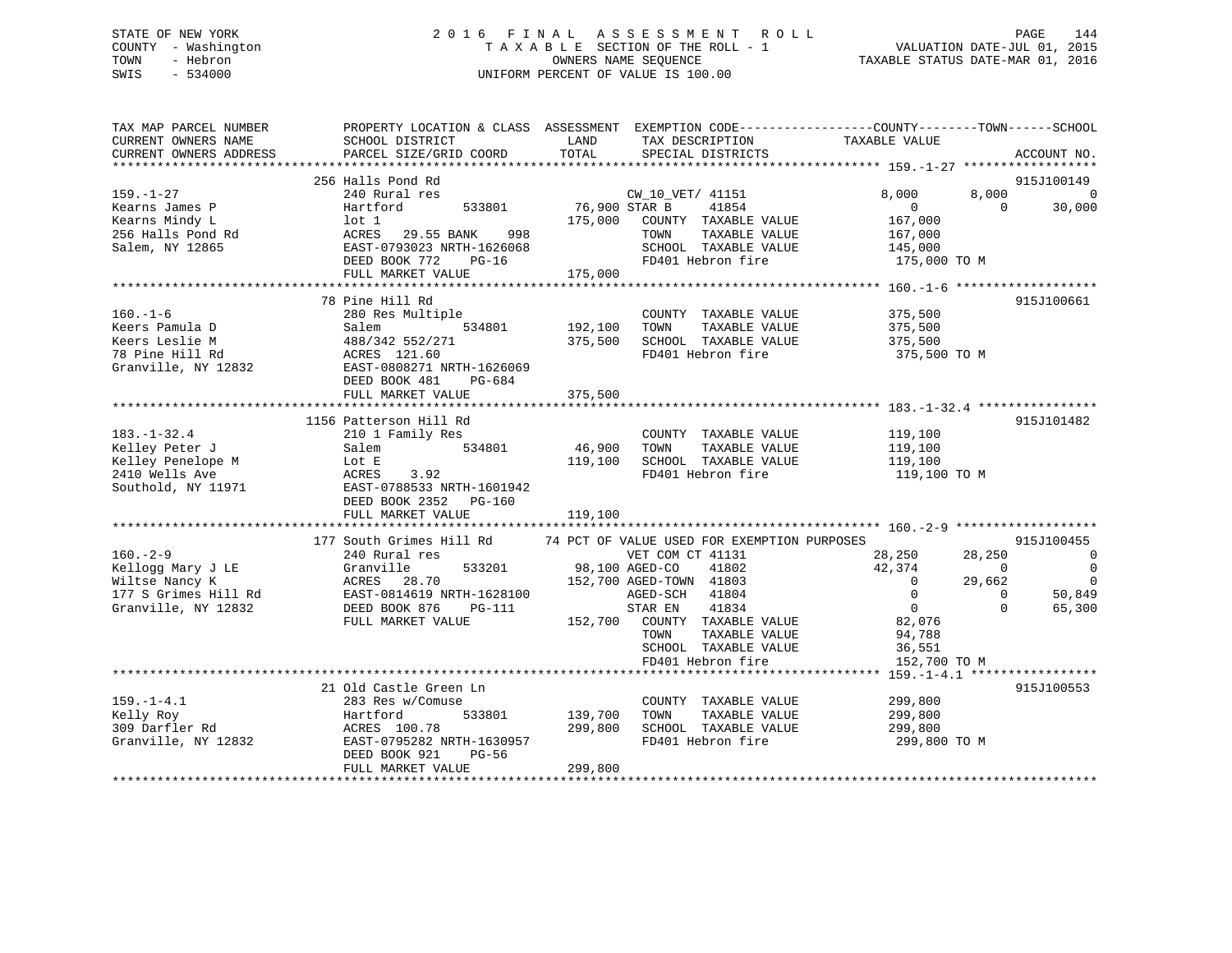## STATE OF NEW YORK 2 0 1 6 F I N A L A S S E S S M E N T R O L L PAGE 145 COUNTY - Washington T A X A B L E SECTION OF THE ROLL - 1 VALUATION DATE-JUL 01, 2015 TOWN - Hebron OWNERS NAME SEQUENCE TAXABLE STATUS DATE-MAR 01, 2016 SWIS - 534000 UNIFORM PERCENT OF VALUE IS 100.00

| TAX MAP PARCEL NUMBER                             | PROPERTY LOCATION & CLASS ASSESSMENT EXEMPTION CODE---------------COUNTY-------TOWN------SCHOOL |         |                               |                       |                    |
|---------------------------------------------------|-------------------------------------------------------------------------------------------------|---------|-------------------------------|-----------------------|--------------------|
| CURRENT OWNERS NAME                               | SCHOOL DISTRICT                                                                                 | LAND    | TAX DESCRIPTION               | TAXABLE VALUE         |                    |
| CURRENT OWNERS ADDRESS                            | PARCEL SIZE/GRID COORD                                                                          | TOTAL   | SPECIAL DISTRICTS             |                       | ACCOUNT NO.        |
|                                                   |                                                                                                 |         |                               |                       |                    |
|                                                   | 24 Old Castle Green Ln                                                                          |         |                               |                       |                    |
| $159. - 1 - 4.3$                                  | 240 Rural res                                                                                   |         | COUNTY TAXABLE VALUE          | 307,800               |                    |
| Kelly Roy                                         | Hartford<br>533801                                                                              | 49,800  | TOWN<br>TAXABLE VALUE         | 307,800               |                    |
| Kelly Roxanne                                     | ACRES 10.22                                                                                     | 307,800 | SCHOOL TAXABLE VALUE          | 307,800               |                    |
| 309 Darfler Rd                                    | EAST-0796444 NRTH-1631762                                                                       |         | FD401 Hebron fire             | 307,800 TO M          |                    |
| Granville, NY 12832                               | DEED BOOK 2244 PG-276                                                                           |         |                               |                       |                    |
|                                                   | FULL MARKET VALUE                                                                               | 307,800 |                               |                       |                    |
|                                                   |                                                                                                 |         |                               |                       |                    |
|                                                   | Darfler Ln                                                                                      |         |                               |                       | 915J101701         |
| $159. - 1 - 25.12$                                | 312 Vac w/imprv                                                                                 |         | COUNTY TAXABLE VALUE          | 16,300                |                    |
| Kelly Roy                                         | Hartford<br>533801                                                                              | 13,600  | TAXABLE VALUE<br>TOWN         | 16,300                |                    |
| 24 Old Castle Green Rd                            | lot C                                                                                           | 16,300  | SCHOOL TAXABLE VALUE          | 16,300                |                    |
| Granville, NY 12832                               | 1.64<br>ACRES                                                                                   |         | FD401 Hebron fire             | 16,300 TO M           |                    |
|                                                   | EAST-0797315 NRTH-1628642                                                                       |         |                               |                       |                    |
|                                                   |                                                                                                 |         |                               |                       |                    |
|                                                   | DEED BOOK 2503 PG-179                                                                           |         |                               |                       |                    |
|                                                   | FULL MARKET VALUE                                                                               | 16,300  |                               |                       |                    |
|                                                   |                                                                                                 |         |                               |                       |                    |
|                                                   | State Route 22                                                                                  |         |                               |                       | 915J101899         |
| $185. - 1 - 22$                                   | 311 Res vac land                                                                                |         | COUNTY TAXABLE VALUE          | 27,200                |                    |
| Kennedy Natalie                                   | 534801<br>Salem                                                                                 | 27,200  | TOWN<br>TAXABLE VALUE         | 27,200                |                    |
| PO Box 138                                        | lot 1                                                                                           | 27,200  | SCHOOL TAXABLE VALUE          | 27,200                |                    |
| Salem, NY 12865                                   | ACRES<br>8.47                                                                                   |         | FD401 Hebron fire             | 27,200 TO M           |                    |
|                                                   | EAST-0816025 NRTH-1610624                                                                       |         |                               |                       |                    |
|                                                   | DEED BOOK 3291 PG-58                                                                            |         |                               |                       |                    |
|                                                   | FULL MARKET VALUE                                                                               | 27,200  |                               |                       |                    |
|                                                   |                                                                                                 |         |                               |                       |                    |
|                                                   | 254 Darfler Rd                                                                                  |         |                               |                       | 915J100271         |
| $159. - 1 - 6$                                    | 210 1 Family Res                                                                                |         | COUNTY TAXABLE VALUE          | 110,700               |                    |
| Kennedy Raymond L Jr                              | 533801<br>Hartford                                                                              | 43,800  | TAXABLE VALUE<br>TOWN         | 110,700               |                    |
| Kennedy Joni R                                    | ACRES<br>6.20                                                                                   | 110,700 | SCHOOL TAXABLE VALUE          | $\frac{1}{110}$ , 700 |                    |
| 115 Upper Extension Rd                            | EAST-0797165 NRTH-1631125                                                                       |         | CA008 Cons agri dst 8         | 110,700 TO M          |                    |
| Bridqwater Corners, VT 05035 DEED BOOK 3078 PG-21 |                                                                                                 |         | FD401 Hebron fire             | 110,700 TO M          |                    |
|                                                   | FULL MARKET VALUE                                                                               | 110,700 |                               |                       |                    |
|                                                   |                                                                                                 |         |                               |                       |                    |
|                                                   | 779 County Route 31                                                                             |         |                               |                       | 915J100367         |
|                                                   |                                                                                                 |         |                               |                       |                    |
| $168. - 1 - 3.1$                                  | 210 1 Family Res                                                                                |         | VET COM CT 41131              | 51,950<br>30,000      | $\Omega$           |
| Kerr Jay                                          | Hartford<br>533801                                                                              |         | 56,300 STAR EN 41834          | $\overline{0}$        | 65,300<br>$\Omega$ |
| Kerr Lynne                                        | ACRES<br>7.13                                                                                   | 207,800 | COUNTY TAXABLE VALUE          | 155,850               |                    |
| 779 County Route 31                               | EAST-0798692 NRTH-1624368                                                                       |         | TOWN<br>TAXABLE VALUE         | 177,800               |                    |
| Granville, NY 12832                               | DEED BOOK 892<br>PG-168                                                                         |         | SCHOOL TAXABLE VALUE          | 142,500               |                    |
|                                                   | FULL MARKET VALUE                                                                               |         | 207,800 CA008 Cons agri dst 8 | 207,800 TO M          |                    |
|                                                   |                                                                                                 |         | FD401 Hebron fire             | 207,800 TO M          |                    |
|                                                   |                                                                                                 |         |                               |                       |                    |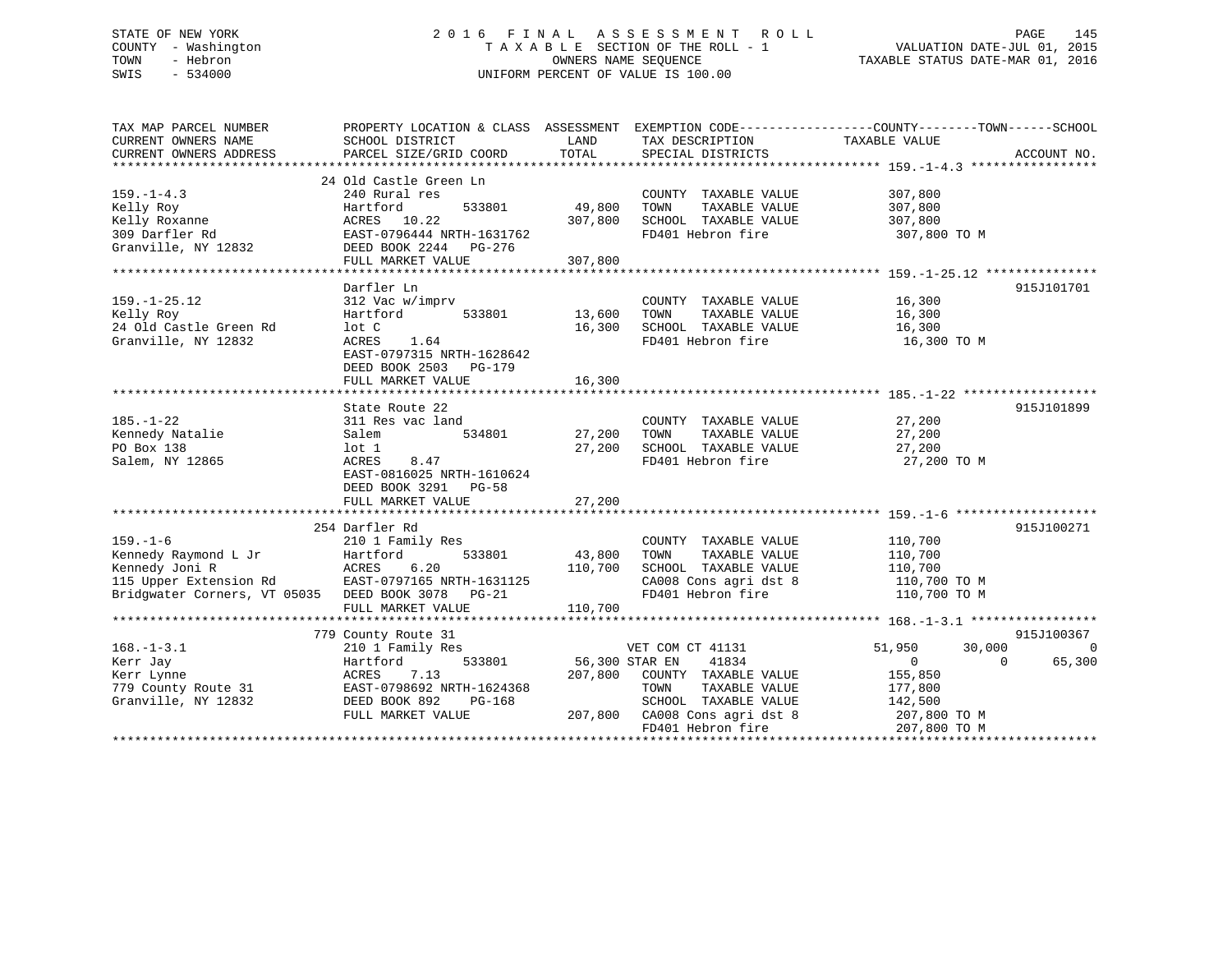| STATE OF NEW YORK<br>COUNTY - Washington<br>TOWN<br>- Hebron<br>$-534000$<br>SWIS                            | 2016 FINAL                                                                                                                                                                             |                                      | A S S E S S M E N T<br>R O L L<br>TAXABLE SECTION OF THE ROLL - 1<br>OWNERS NAME SEQUENCE<br>UNIFORM PERCENT OF VALUE IS 100.00                                                                 | VALUATION DATE-JUL 01, 2015<br>TAXABLE STATUS DATE-MAR 01, 2016                                                 | PAGE<br>146                            |
|--------------------------------------------------------------------------------------------------------------|----------------------------------------------------------------------------------------------------------------------------------------------------------------------------------------|--------------------------------------|-------------------------------------------------------------------------------------------------------------------------------------------------------------------------------------------------|-----------------------------------------------------------------------------------------------------------------|----------------------------------------|
| TAX MAP PARCEL NUMBER<br>CURRENT OWNERS NAME<br>CURRENT OWNERS ADDRESS                                       | SCHOOL DISTRICT<br>PARCEL SIZE/GRID COORD                                                                                                                                              | LAND<br>TOTAL                        | TAX DESCRIPTION<br>SPECIAL DISTRICTS                                                                                                                                                            | PROPERTY LOCATION & CLASS ASSESSMENT EXEMPTION CODE---------------COUNTY-------TOWN-----SCHOOL<br>TAXABLE VALUE | ACCOUNT NO.                            |
| $167. - 1 - 37.4$<br>Keyes Gail L<br>1286 Sand Hill Rd<br>Castleton, VT 05735                                | 4077 County Route 30<br>240 Rural res<br>Hartford<br>533801<br>$1$ ot $2$<br>ACRES<br>26.21 BANK<br>999<br>EAST-0787327 NRTH-1623117<br>DEED BOOK 928<br>$PG-348$<br>FULL MARKET VALUE | 93,600<br>257,000<br>257,000         | COUNTY TAXABLE VALUE<br>TOWN<br>TAXABLE VALUE<br>SCHOOL TAXABLE VALUE<br>FD401 Hebron fire                                                                                                      | 257,000<br>257,000<br>257,000<br>257,000 TO M                                                                   | 915J101711                             |
|                                                                                                              |                                                                                                                                                                                        |                                      |                                                                                                                                                                                                 |                                                                                                                 |                                        |
| $159. - 1 - 2.6$<br>Kilburn Winston S<br>Kilburn Marie<br>105 James Rd<br>Salem, NY 12865                    | 105 James Rd<br>210 1 Family Res<br>533801<br>Hartford<br>ACRES<br>1.00<br>EAST-0792342 NRTH-1630158<br>DEED BOOK 855<br>PG-226<br>FULL MARKET VALUE                                   | 32,000<br>92,200<br>92,200           | STAR EN<br>41834<br>COUNTY TAXABLE VALUE<br>TAXABLE VALUE<br>TOWN<br>SCHOOL TAXABLE VALUE<br>FD401 Hebron fire                                                                                  | $\overline{0}$<br>$\Omega$<br>92,200<br>92,200<br>26,900<br>92,200 TO M                                         | 65,300                                 |
|                                                                                                              |                                                                                                                                                                                        |                                      |                                                                                                                                                                                                 |                                                                                                                 |                                        |
| $151. - 1 - 10$<br>Kilmartin Karen A<br>Kilmartin David J<br>472 Little Burch Hill Rd<br>Granville, NY 12832 | 472 Little Burch Hill Rd<br>240 Rural res<br>Granville<br>533201<br>52.90<br>ACRES<br>EAST-0804178 NRTH-1637476<br>DEED BOOK 2602 PG-18<br>FULL MARKET VALUE                           | 141,600 STAR B<br>235,300<br>235,300 | 44 PCT OF VALUE USED FOR EXEMPTION PURPOSES<br>VET COM CT 41131<br>41854<br>COUNTY TAXABLE VALUE<br>TAXABLE VALUE<br>TOWN<br>SCHOOL TAXABLE VALUE<br>CA008 Cons agri dst 8<br>FD401 Hebron fire | 25,883<br>25,883<br>$\Omega$<br>$\mathbf{0}$<br>209,417<br>209,417<br>205,300<br>235,300 TO M<br>235,300 TO M   | 915J100703<br>$\overline{0}$<br>30,000 |
|                                                                                                              |                                                                                                                                                                                        |                                      |                                                                                                                                                                                                 |                                                                                                                 |                                        |
| $151. - 1 - 10.8$<br>Kilmartin Karen A<br>472 Little Burch Hill Rd<br>Granville, NY 12832                    | Liebig Rd<br>312 Vac w/imprv<br>533201<br>Granville<br>ACRES<br>8.25<br>EAST-0804856 NRTH-1637972<br>DEED BOOK 816<br>$PG-273$                                                         | 38,500<br>58,000                     | COUNTY TAXABLE VALUE<br>TAXABLE VALUE<br>TOWN<br>SCHOOL TAXABLE VALUE<br>CA008 Cons agri dst 8<br>FD401 Hebron fire                                                                             | 58,000<br>58,000<br>58,000<br>58,000 TO M<br>58,000 TO M                                                        |                                        |
|                                                                                                              | FULL MARKET VALUE                                                                                                                                                                      | 58,000                               |                                                                                                                                                                                                 |                                                                                                                 |                                        |
| $185. - 1 - 34$<br>Kilmartin Paul D<br>Devine Tara<br>247 Queensbury Ave<br>Queensbury, NY 12804             | Koster Way<br>314 Rural vac<10<br>534801<br>Salem<br>lot <sub>13</sub><br>ACRES<br>5.00<br>EAST-0814320 NRTH-1608454<br>DEED BOOK 2456 PG-342<br>FULL MARKET VALUE                     | 22,000<br>22,000<br>22,000           | COUNTY TAXABLE VALUE<br>TAXABLE VALUE<br>TOWN<br>SCHOOL TAXABLE VALUE<br>FD401 Hebron fire                                                                                                      | 22,000<br>22,000<br>22,000<br>22,000 TO M                                                                       | 915J101904                             |

\*\*\*\*\*\*\*\*\*\*\*\*\*\*\*\*\*\*\*\*\*\*\*\*\*\*\*\*\*\*\*\*\*\*\*\*\*\*\*\*\*\*\*\*\*\*\*\*\*\*\*\*\*\*\*\*\*\*\*\*\*\*\*\*\*\*\*\*\*\*\*\*\*\*\*\*\*\*\*\*\*\*\*\*\*\*\*\*\*\*\*\*\*\*\*\*\*\*\*\*\*\*\*\*\*\*\*\*\*\*\*\*\*\*\*\*\*\*\*\*\*\*\*\*\*\*\*\*\*\*\*\*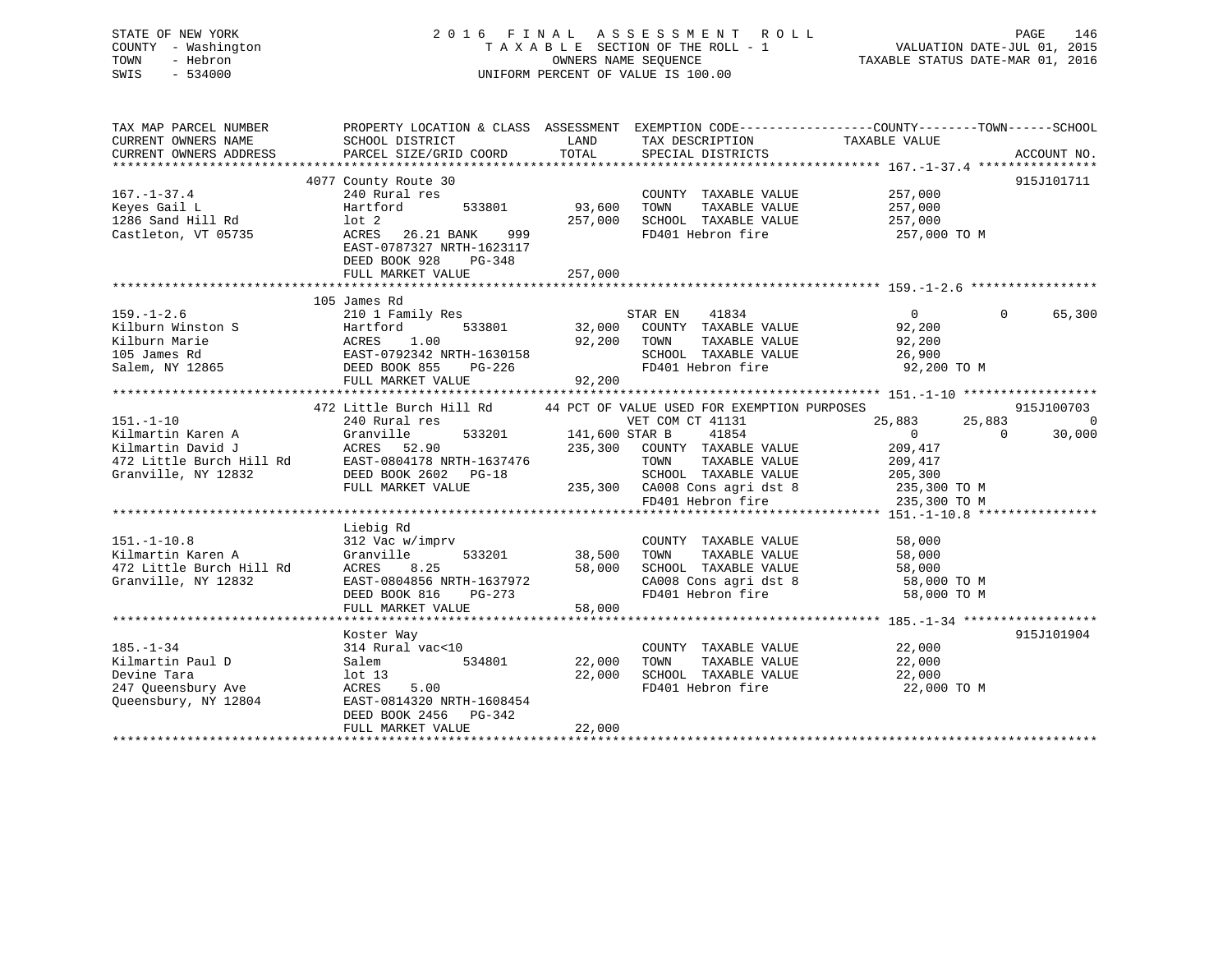## STATE OF NEW YORK 2 0 1 6 F I N A L A S S E S S M E N T R O L L PAGE 147 COUNTY - Washington T A X A B L E SECTION OF THE ROLL - 1 VALUATION DATE-JUL 01, 2015 TOWN - Hebron OWNERS NAME SEQUENCE TAXABLE STATUS DATE-MAR 01, 2016 SWIS - 534000 UNIFORM PERCENT OF VALUE IS 100.00

| TAX MAP PARCEL NUMBER<br>CURRENT OWNERS NAME<br>CURRENT OWNERS ADDRESS                                                                  | PROPERTY LOCATION & CLASS ASSESSMENT<br>SCHOOL DISTRICT<br>PARCEL SIZE/GRID COORD                                                                              | LAND<br>TOTAL                 | TAX DESCRIPTION<br>SPECIAL DISTRICTS                                                                                                                                      | EXEMPTION CODE-----------------COUNTY-------TOWN------SCHOOL<br>TAXABLE VALUE | ACCOUNT NO.                                                    |
|-----------------------------------------------------------------------------------------------------------------------------------------|----------------------------------------------------------------------------------------------------------------------------------------------------------------|-------------------------------|---------------------------------------------------------------------------------------------------------------------------------------------------------------------------|-------------------------------------------------------------------------------|----------------------------------------------------------------|
| $170. - 1 - 17.4$<br>Kimpel-Phibbs James<br>9 Pacific St<br>Pittsfield, MA 01201                                                        | 114 Chester Dawn Way<br>270 Mfg housing<br>533201<br>Granville<br>24.35<br>ACRES<br>EAST-0819250 NRTH-1622860<br>DEED BOOK 931<br>PG-234<br>FULL MARKET VALUE  | 18,300<br>27,500<br>27,500    | COUNTY TAXABLE VALUE<br>TOWN<br>TAXABLE VALUE<br>SCHOOL TAXABLE VALUE<br>FD401 Hebron fire                                                                                | 27,500<br>27,500<br>27,500<br>27,500 TO M                                     |                                                                |
| $169. - 1 - 6$<br>King Charles J<br>PO Box 161<br>Granville, NY 12832                                                                   | Pine Hill Rd /s off<br>322 Rural vac>10<br>Salem<br>534801<br>Lot 4<br>ACRES 48.41<br>EAST-0809514 NRTH-1623513<br>DEED BOOK 2842 PG-200<br>FULL MARKET VALUE  | 36,300<br>36,300<br>36,300    | COUNTY TAXABLE VALUE<br>TAXABLE VALUE<br>TOWN<br>SCHOOL TAXABLE VALUE<br>FD401 Hebron fire                                                                                | 36,300<br>36,300<br>36,300<br>36,300 TO M                                     | 915J100217                                                     |
| $151. - 1 - 2$<br>King David J<br>218 Hartford Main St<br>Granville, NY 12832<br>MAY BE SUBJECT TO PAYMENT<br>UNDER AGDIST LAW TIL 2020 | 1132 Big Burch Hill Rd<br>322 Rural vac>10<br>Hartford<br>533801<br>ACRES<br>48.40<br>EAST-0798768 NRTH-1641405<br>DEED BOOK 2402 PG-170<br>FULL MARKET VALUE  | 113,500<br>113,500<br>113,500 | AG DIST<br>41720<br>COUNTY TAXABLE VALUE<br>TOWN<br>TAXABLE VALUE<br>SCHOOL TAXABLE VALUE<br>CA008 Cons agri dst 8<br>27,466 EX<br>FD401 Hebron fire                      | 27,466<br>86,034<br>86,034<br>86,034<br>86,034 TO M<br>113,500 TO M           | 915J100087<br>27,466<br>27,466                                 |
|                                                                                                                                         | 694 Tiplady Rd                                                                                                                                                 |                               |                                                                                                                                                                           |                                                                               | 915J100442                                                     |
| $178. - 1 - 9$<br>King Gilbert H<br>King Bernice<br>694 Tiplady Rd<br>Granville, NY 12832                                               | 270 Mfg housing<br>Salem<br>534801<br>Ease 771/183 ROW768/89<br>5.05<br>ACRES<br>EAST-0821771 NRTH-1611838<br>DEED BOOK 491<br>PG-1008<br>FULL MARKET VALUE    |                               | AGED-CO<br>41802<br>42,100 AGED-SCH 41804<br>66,500 STAR EN<br>41834<br>COUNTY TAXABLE VALUE<br>TOWN<br>TAXABLE VALUE<br>SCHOOL TAXABLE VALUE<br>66,500 FD401 Hebron fire | 33,250<br>$\Omega$<br>$\Omega$<br>33,250<br>66,500<br>$\Omega$<br>66,500 TO M | $\Omega$<br>$\Omega$<br>$\Omega$<br>16,625<br>49,875<br>$\cap$ |
| $178. - 1 - 26$<br>King John<br>King Betty<br>26 Hemlock Dr<br>Greenfield Center, NY 12833                                              | 211 Bromley Ln<br>260 Seasonal res<br>534801<br>Salem<br>Lot 11<br>ACRES<br>11.45<br>EAST-0822507 NRTH-1615388<br>DEED BOOK 3388<br>PG-48<br>FULL MARKET VALUE | 31,700<br>78,700<br>78,700    | COUNTY TAXABLE VALUE<br>TAXABLE VALUE<br>TOWN<br>SCHOOL TAXABLE VALUE<br>FD401 Hebron fire                                                                                | 78,700<br>78,700<br>78,700<br>78,700 TO M                                     | 915J101382                                                     |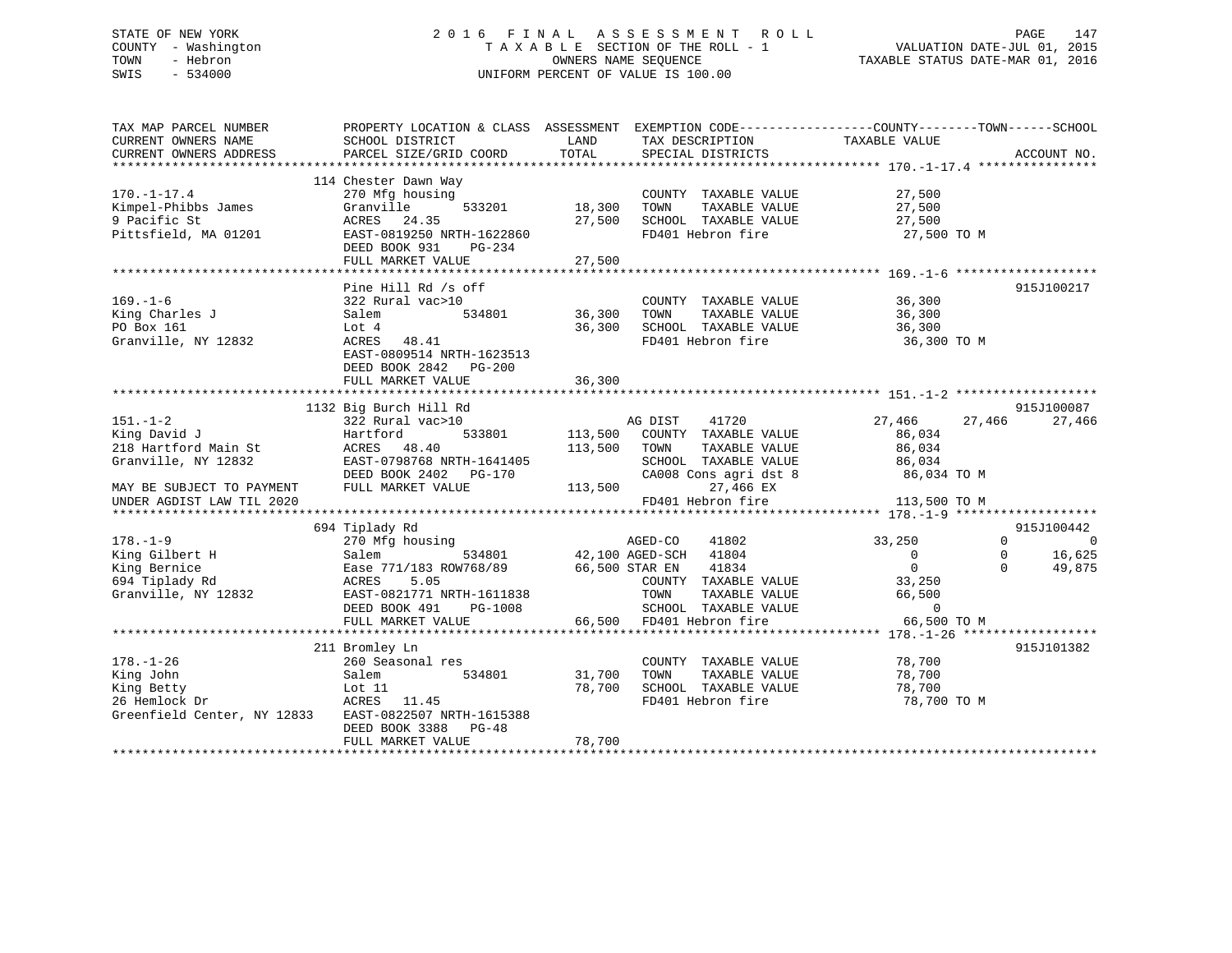## STATE OF NEW YORK 2 0 1 6 F I N A L A S S E S S M E N T R O L L PAGE 148 COUNTY - Washington T A X A B L E SECTION OF THE ROLL - 1 VALUATION DATE-JUL 01, 2015 TOWN - Hebron OWNERS NAME SEQUENCE TAXABLE STATUS DATE-MAR 01, 2016 SWIS - 534000 UNIFORM PERCENT OF VALUE IS 100.00

| TAX MAP PARCEL NUMBER<br>CURRENT OWNERS NAME<br>CURRENT OWNERS ADDRESS                                         | PROPERTY LOCATION & CLASS ASSESSMENT EXEMPTION CODE---------------COUNTY-------TOWN-----SCHOOL<br>SCHOOL DISTRICT<br>PARCEL SIZE/GRID COORD                                                                                                          | LAND<br>TOTAL                 | TAX DESCRIPTION TAXABLE VALUE<br>SPECIAL DISTRICTS                                                                    |                                                                                 | ACCOUNT NO.                      |
|----------------------------------------------------------------------------------------------------------------|------------------------------------------------------------------------------------------------------------------------------------------------------------------------------------------------------------------------------------------------------|-------------------------------|-----------------------------------------------------------------------------------------------------------------------|---------------------------------------------------------------------------------|----------------------------------|
|                                                                                                                |                                                                                                                                                                                                                                                      |                               |                                                                                                                       |                                                                                 |                                  |
|                                                                                                                | 32 Indian Head Way                                                                                                                                                                                                                                   |                               |                                                                                                                       |                                                                                 | 915J101177                       |
| $170. - 1 - 13.5$<br>Kinser Kevin P<br>1084 Wendell Ave Apt 3<br>Schenectady, NY 12308                         | * 1127<br>Ly Res 533201 37,100<br>02 BANK 999 84,500<br>210 1 Family Res<br>Granville<br>ACRES<br>3.02 BANK<br>EAST-0816168 NRTH-1618325<br>DEED BOOK 911<br>PG-47                                                                                   |                               | COUNTY TAXABLE VALUE 84,500<br>TOWN       TAXABLE  VALUE<br>SCHOOL    TAXABLE  VALUE<br>FD401 Hebron fire 84,500 TO M | 84,500<br>84,500                                                                |                                  |
|                                                                                                                | FULL MARKET VALUE                                                                                                                                                                                                                                    | 84,500                        |                                                                                                                       |                                                                                 |                                  |
|                                                                                                                |                                                                                                                                                                                                                                                      |                               |                                                                                                                       |                                                                                 |                                  |
| $170. - 1 - 13.14$<br>Kinser Kevin P<br>1084 Wendell Ave Apt 3<br>Schenectady, NY 12308                        | Indian Head Way<br>314 Rural vac<10<br>Granville<br>ACRES<br>2.15 BANK<br>EAST-0816267 NRTH-1618588<br>DEED BOOK 911 PG-47<br>FULL MARKET VALUE                                                                                                      | 14,700                        | FD401 Hebron fire 14,700 TO M                                                                                         |                                                                                 | 915J101477                       |
|                                                                                                                | West Green Pond Way                                                                                                                                                                                                                                  |                               |                                                                                                                       |                                                                                 | 915J100608                       |
| $143. - 1 - 21$                                                                                                | 311 Res vac land - WTRFNT<br>Kinville Ralph (Sanville 1933201)<br>Kinville Caroline 1995 (SANCES 1.49<br>2660 Lovell Lake Rd EAST-0815466 NRTH-1643433<br>Sanbornville, NH 03872 (SEED BOOK 3010 PG-135<br>EED BOOK 3010 PG-135<br>FULL MARKET VALUE | 102,500<br>102,500<br>102,500 | COUNTY TAXABLE VALUE 102,500<br>TAXABLE VALUE<br>TOWN<br>SCHOOL TAXABLE VALUE<br>FD401 Hebron fire                    | 102,500<br>102,500<br>102,500 TO M                                              |                                  |
|                                                                                                                |                                                                                                                                                                                                                                                      |                               |                                                                                                                       |                                                                                 |                                  |
| $177. - 1 - 43.1$<br>Kirk Crystal<br>Kirk Joshua<br>792 Chamberlin Mills Rd<br>Salem, NY 12865                 | 792 Chamberlin Mills Rd<br>210 1 Family Res<br>534801<br>Salem<br>C.0.215/209<br>ACRES<br>2.63<br>EAST-0805921 NRTH-1612335<br>DEED BOOK 2927 PG-265                                                                                                 | 146,900 TOWN                  | STAR B<br>41854<br>36,000 COUNTY TAXABLE VALUE<br>TAXABLE VALUE<br>SCHOOL TAXABLE VALUE 116,900<br>FD401 Hebron fire  | $\overline{0}$<br>146,900<br>146,900<br>146,900 TO M                            | $\Omega$<br>30,000               |
|                                                                                                                | FULL MARKET VALUE                                                                                                                                                                                                                                    | 146,900                       |                                                                                                                       |                                                                                 |                                  |
|                                                                                                                |                                                                                                                                                                                                                                                      |                               |                                                                                                                       |                                                                                 |                                  |
| $183. - 1 - 29$<br>roo: 1 25<br>Kitz William R<br>Kitz Patricia M<br>1169 Patterson Hill Rd<br>Salem, NY 12865 | 1169 Patterson Hill Rd<br>210 1 Family Res<br>534801<br>Salem<br>3602/124<br>ACRES 6.53<br>EAST-0788087 NRTH-1602322<br>DEED BOOK 527<br>PG-150<br>FULL MARKET VALUE                                                                                 | 153,600 TOWN<br>153,600       | STAR EN<br>41834<br>53,500 COUNTY TAXABLE VALUE<br>SCHOOL TAXABLE VALUE<br>FD401 Hebron fire                          | $0 \qquad \qquad$<br>153,600<br>TAXABLE VALUE 153,600<br>88,300<br>153,600 TO M | 915J101087<br>$\Omega$<br>65,300 |
|                                                                                                                |                                                                                                                                                                                                                                                      |                               |                                                                                                                       |                                                                                 |                                  |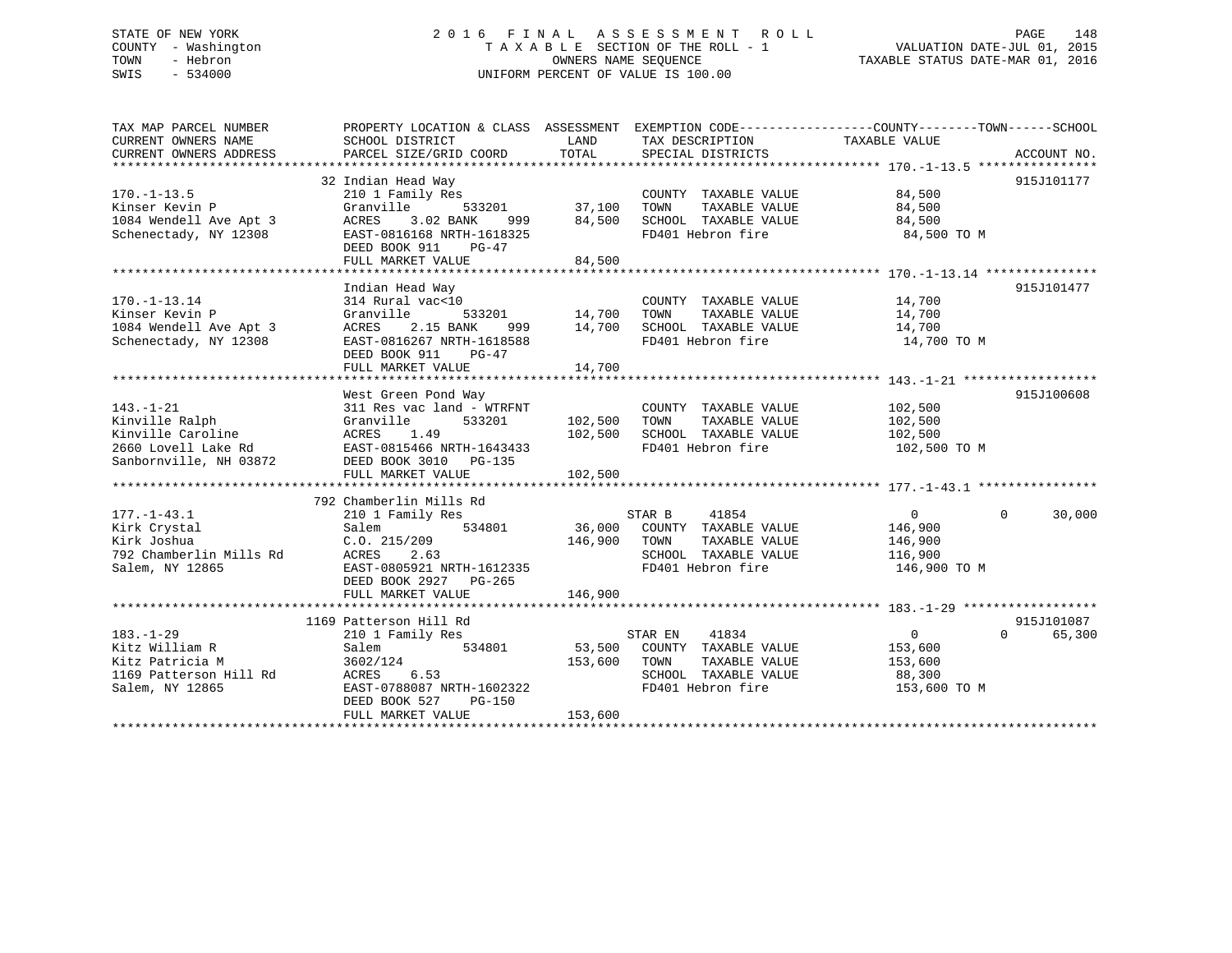## STATE OF NEW YORK 2 0 1 6 F I N A L A S S E S S M E N T R O L L PAGE 149 COUNTY - Washington T A X A B L E SECTION OF THE ROLL - 1 VALUATION DATE-JUL 01, 2015 TOWN - Hebron OWNERS NAME SEQUENCE TAXABLE STATUS DATE-MAR 01, 2016 SWIS - 534000 UNIFORM PERCENT OF VALUE IS 100.00

| TAX MAP PARCEL NUMBER<br>CURRENT OWNERS NAME<br>CURRENT OWNERS ADDRESS                                                                       | PROPERTY LOCATION & CLASS ASSESSMENT<br>SCHOOL DISTRICT<br>PARCEL SIZE/GRID COORD                                                                                                        | LAND<br>TOTAL                 | EXEMPTION CODE-----------------COUNTY-------TOWN------SCHOOL<br>TAX DESCRIPTION<br>SPECIAL DISTRICTS                                           | TAXABLE VALUE                                                                 | ACCOUNT NO.                      |
|----------------------------------------------------------------------------------------------------------------------------------------------|------------------------------------------------------------------------------------------------------------------------------------------------------------------------------------------|-------------------------------|------------------------------------------------------------------------------------------------------------------------------------------------|-------------------------------------------------------------------------------|----------------------------------|
| $161. - 2 - 4.1$<br>Klag Lawrence<br>200 Beacon Hill Rd Apt 15B<br>Dobbs Ferry, NY 10522                                                     | 76 Rykowski Ln<br>260 Seasonal res<br>Granville<br>533201<br>$10.2$ ad<br>8.20<br>ACRES<br>EAST-0821815 NRTH-1626404<br>DEED BOOK 494<br>PG-1068<br>FULL MARKET VALUE                    | 19,200<br>43,700<br>43,700    | COUNTY TAXABLE VALUE<br>TOWN<br>TAXABLE VALUE<br>SCHOOL TAXABLE VALUE<br>FD401 Hebron fire                                                     | 43,700<br>43,700<br>43,700<br>43,700 TO M                                     | 915J101345                       |
|                                                                                                                                              |                                                                                                                                                                                          |                               |                                                                                                                                                |                                                                               |                                  |
| $161. -2 - 10.23$<br>Knapp Andrew D<br>92 Higgins Rd<br>Granville, NY 12832                                                                  | 92 Higgins Rd<br>270 Mfg housing<br>533201<br>Granville<br>787/346<br>2.00<br>ACRES<br>EAST-0818917 NRTH-1625635<br>DEED BOOK 3348<br>PG-248                                             | 34,500<br>45,300              | 41854<br>STAR B<br>COUNTY TAXABLE VALUE<br>TOWN<br>TAXABLE VALUE<br>SCHOOL TAXABLE VALUE<br>FD401 Hebron fire                                  | $\overline{0}$<br>45,300<br>45,300<br>15,300<br>45,300 TO M                   | 915J101589<br>$\Omega$<br>30,000 |
|                                                                                                                                              | FULL MARKET VALUE                                                                                                                                                                        | 45,300                        |                                                                                                                                                |                                                                               |                                  |
| $160. - 2 - 3$<br>Knapp Jody<br>303 South Grimes Hill Rd<br>Granville, NY 12832                                                              | 303 South Grimes Hill Rd<br>210 1 Family Res<br>533201<br>Granville<br>Cot & L<br>2764/76<br>7.30<br>ACRES<br>EAST-0813704 NRTH-1631508<br>DEED BOOK 3426<br>PG-128<br>FULL MARKET VALUE | 56,600<br>158,200<br>158,200  | STAR B<br>41854<br>COUNTY TAXABLE VALUE<br>TOWN<br>TAXABLE VALUE<br>SCHOOL TAXABLE VALUE<br>CA008 Cons agri dst 8<br>FD401 Hebron fire         | $\Omega$<br>158,200<br>158,200<br>128,200<br>158,200 TO M<br>158,200 TO M     | 915J100531<br>30,000<br>$\Omega$ |
| $183.20 - 1 - 1.4$<br>Knettel Edward J Estate<br>Knettel Billie<br>Attn: Anthony J Knettel<br>1762 Corcoran St Nw #4<br>Washington, DC 20009 | 3158 County Route 30<br>210 1 Family Res<br>534801<br>Salem<br>FRNT<br>75.00 DPTH 150.00<br>0.26<br>ACRES<br>EAST-0792201 NRTH-1603355<br>DEED BOOK 494<br>$PG-35$<br>FULL MARKET VALUE  | 19,000<br>107,000<br>107,000  | COUNTY TAXABLE VALUE<br>TOWN<br>TAXABLE VALUE<br>SCHOOL TAXABLE VALUE<br>CA008 Cons agri dst 8<br>FD401 Hebron fire<br>LD401 West hebron light | 107,000<br>107,000<br>107,000<br>107,000 TO M<br>107,000 TO M<br>107,000 TO M | 915J100487                       |
| $175. - 1 - 13$<br>Knipe Robert H<br>Buyer Trisha<br>18 Route 37E<br>Sherman, CT 06784                                                       | 3559 County Route 30<br>270 Mfg housing<br>534801<br>Salem<br>sub aband 3493/95<br>lot 1<br>71.26<br>ACRES<br>EAST-0790372 NRTH-1612399<br>DEED BOOK 3445<br>PG-321<br>FULL MARKET VALUE | 122,700<br>143,900<br>143,900 | COUNTY TAXABLE VALUE<br>TAXABLE VALUE<br>TOWN<br>SCHOOL TAXABLE VALUE<br>FD401 Hebron fire                                                     | 143,900<br>143,900<br>143,900<br>143,900 TO M                                 | 915J100657                       |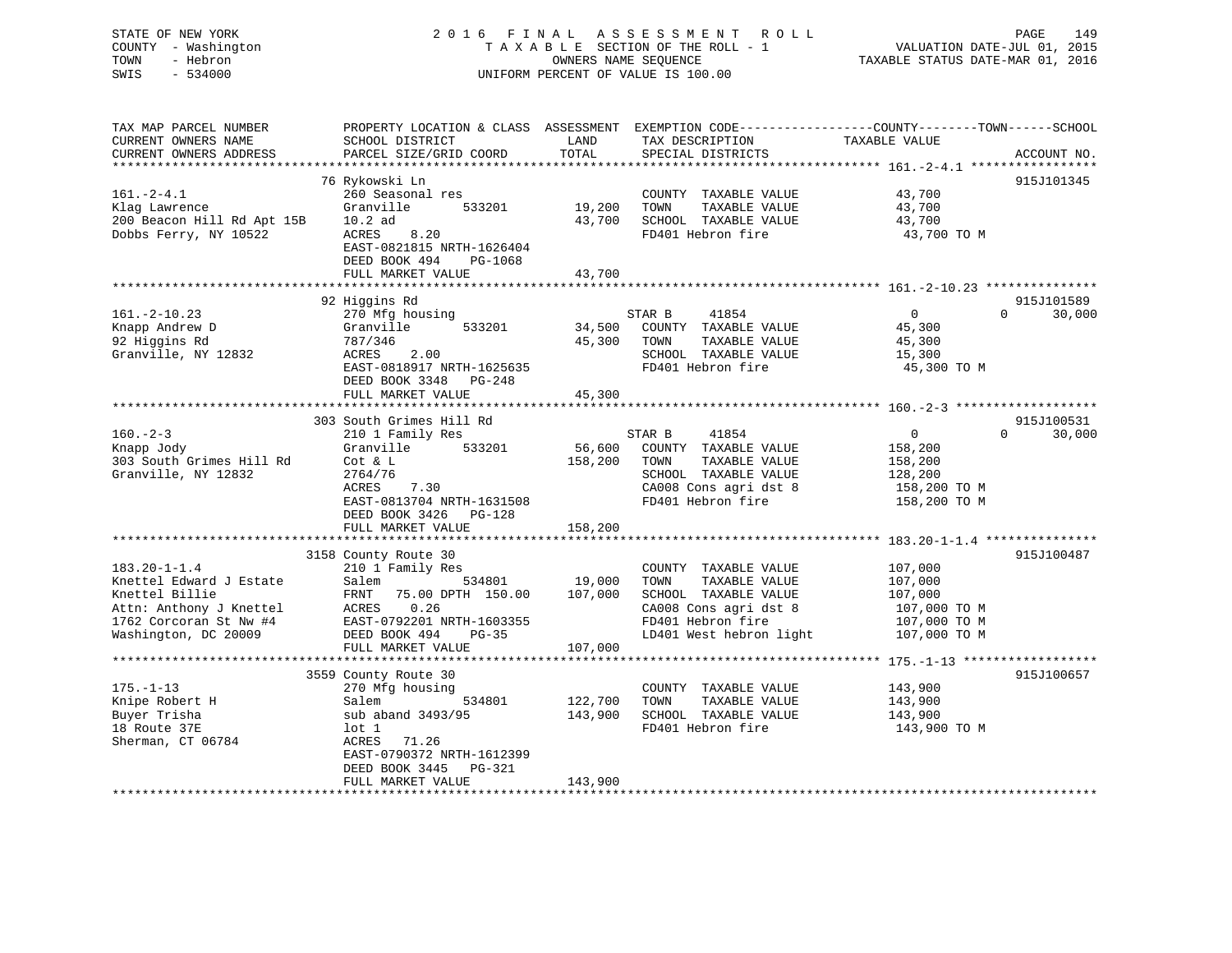## STATE OF NEW YORK 2 0 1 6 F I N A L A S S E S S M E N T R O L L PAGE 150 COUNTY - Washington T A X A B L E SECTION OF THE ROLL - 1 VALUATION DATE-JUL 01, 2015 TOWN - Hebron OWNERS NAME SEQUENCE TAXABLE STATUS DATE-MAR 01, 2016 SWIS - 534000 UNIFORM PERCENT OF VALUE IS 100.00

| TAX MAP PARCEL NUMBER               | PROPERTY LOCATION & CLASS ASSESSMENT EXEMPTION CODE----------------COUNTY-------TOWN-----SCHOOL |         |                              |                  |                    |
|-------------------------------------|-------------------------------------------------------------------------------------------------|---------|------------------------------|------------------|--------------------|
| CURRENT OWNERS NAME                 | SCHOOL DISTRICT                                                                                 | LAND    | TAX DESCRIPTION              | TAXABLE VALUE    |                    |
| CURRENT OWNERS ADDRESS              | PARCEL SIZE/GRID COORD                                                                          | TOTAL   | SPECIAL DISTRICTS            |                  | ACCOUNT NO.        |
|                                     |                                                                                                 |         |                              |                  |                    |
|                                     | 29 Halls Pond Rd                                                                                |         |                              |                  | 915J100141         |
| $167. - 1 - 14$                     | 283 Res w/Comuse                                                                                |         | STAR B<br>41854              | $\overline{0}$   | $\Omega$<br>30,000 |
| Koch Todd C                         | Salem<br>534801                                                                                 |         | 32,000 COUNTY TAXABLE VALUE  | 79,700           |                    |
| Meyer Elisa J                       | 3.00<br>ACRES<br>ACRES 3.00<br>EAST-0789603 NRTH-16214<br>DEED BOOK 1823 PG-96                  | 79,700  | TOWN<br>TAXABLE VALUE        | 79,700           |                    |
| 29 Halls Pond Rd                    | EAST-0789603 NRTH-1621449                                                                       |         | SCHOOL TAXABLE VALUE         | 49,700           |                    |
| Salem, NY 12865                     |                                                                                                 |         | FD401 Hebron fire            | 79,700 TO M      |                    |
|                                     | FULL MARKET VALUE                                                                               | 79,700  |                              |                  |                    |
|                                     |                                                                                                 |         |                              |                  |                    |
|                                     | 758 Tiplady Rd                                                                                  |         |                              |                  | 915J101253         |
| $178. - 1 - 8.3$                    | 240 Rural res                                                                                   |         | FOR 480A 47460               | 80,000<br>80,000 | 80,000             |
| Koritz Sara H                       | Salem<br>534801                                                                                 |         | 136,900 COUNTY TAXABLE VALUE | 164,400          |                    |
| Koritz Amy E                        | 50.30<br>ACRES                                                                                  | 244,400 | TOWN<br>TAXABLE VALUE        | 164,400          |                    |
| 133 St. James Pl                    | EAST-0822555 NRTH-1611106                                                                       |         | SCHOOL TAXABLE VALUE         | 164,400          |                    |
| Buffalo, NY 14222                   | DEED BOOK 2658 PG-232                                                                           |         | FD401 Hebron fire            | 244,400 TO M     |                    |
|                                     | FULL MARKET VALUE                                                                               | 244,400 |                              |                  |                    |
| MAY BE SUBJECT TO PAYMENT           |                                                                                                 |         |                              |                  |                    |
| UNDER RPTL480A UNTIL 2025           |                                                                                                 |         |                              |                  |                    |
|                                     |                                                                                                 |         |                              |                  |                    |
|                                     | Tiplady Rd/s Off                                                                                |         |                              |                  | 915J101254         |
| $178. - 1 - 8.4$                    | 314 Rural vac<10                                                                                |         | FOR 480A 47460               | 5,300            | 5,300<br>5,300     |
| Koritz Sara H                       | 534801<br>Salem                                                                                 |         | 6,700 COUNTY TAXABLE VALUE   | 1,400            |                    |
| Koritz Amy E                        | ACRES<br>8.90                                                                                   | 6,700   | TOWN<br>TAXABLE VALUE        | 1,400            |                    |
| 133 St. James Pl                    | EAST-0822794 NRTH-1610262                                                                       |         | SCHOOL TAXABLE VALUE         | 1,400            |                    |
| Buffalo, NY 14222                   | DEED BOOK 2658 PG-232                                                                           |         | FD401 Hebron fire            | 6,700 TO M       |                    |
|                                     | FULL MARKET VALUE                                                                               | 6,700   |                              |                  |                    |
| MAY BE SUBJECT TO PAYMENT           |                                                                                                 |         |                              |                  |                    |
| UNDER RPTL480A UNTIL 2025           |                                                                                                 |         |                              |                  |                    |
|                                     |                                                                                                 |         |                              |                  |                    |
|                                     | 129 Koster Way<br>312 Vac w/imprv                                                               |         |                              |                  | 915J101905         |
| $185. - 1 - 35$                     |                                                                                                 |         | COUNTY TAXABLE VALUE         | 32,600           |                    |
| Koster Klaas                        | Salem<br>534801                                                                                 | 22,000  | TOWN<br>TAXABLE VALUE        | 32,600<br>32,600 |                    |
| Attn: Robison, Jesse & Karen lot 14 |                                                                                                 | 32,600  | SCHOOL TAXABLE VALUE         |                  |                    |
| 17 Bleeker St                       | 444/836                                                                                         |         | FD401 Hebron fire            | 32,600 TO M      |                    |
| Greenwich, NY 12834                 | 5.00<br>ACRES                                                                                   |         |                              |                  |                    |
|                                     | EAST-0813945 NRTH-1608396<br>DEED BOOK C 198 PG-23                                              |         |                              |                  |                    |
|                                     | FULL MARKET VALUE                                                                               | 32,600  |                              |                  |                    |
|                                     |                                                                                                 |         |                              |                  |                    |
|                                     | Wood Way                                                                                        |         |                              |                  |                    |
| $186. - 1 - 1$                      | 692 Road/str/hwy                                                                                |         | RPTL1138<br>29700            | 3,200<br>3,200   | 3,200              |
| Koster Klaas                        | 534801<br>Salem                                                                                 | 3,200   | COUNTY TAXABLE VALUE         | $\mathbf{0}$     |                    |
| 34 Briansky Ln                      | ACRES<br>6.40                                                                                   | 3,200   | TOWN<br>TAXABLE VALUE        | $\Omega$         |                    |
| Salem, NY 12865                     | EAST-0817779 NRTH-1608650                                                                       |         | SCHOOL TAXABLE VALUE         | $\Omega$         |                    |
|                                     | DEED BOOK 444<br>PG-836                                                                         |         | FD401 Hebron fire            | 0 TO M           |                    |
|                                     | FULL MARKET VALUE                                                                               | 3,200   | 3,200 EX                     |                  |                    |
|                                     |                                                                                                 |         |                              |                  |                    |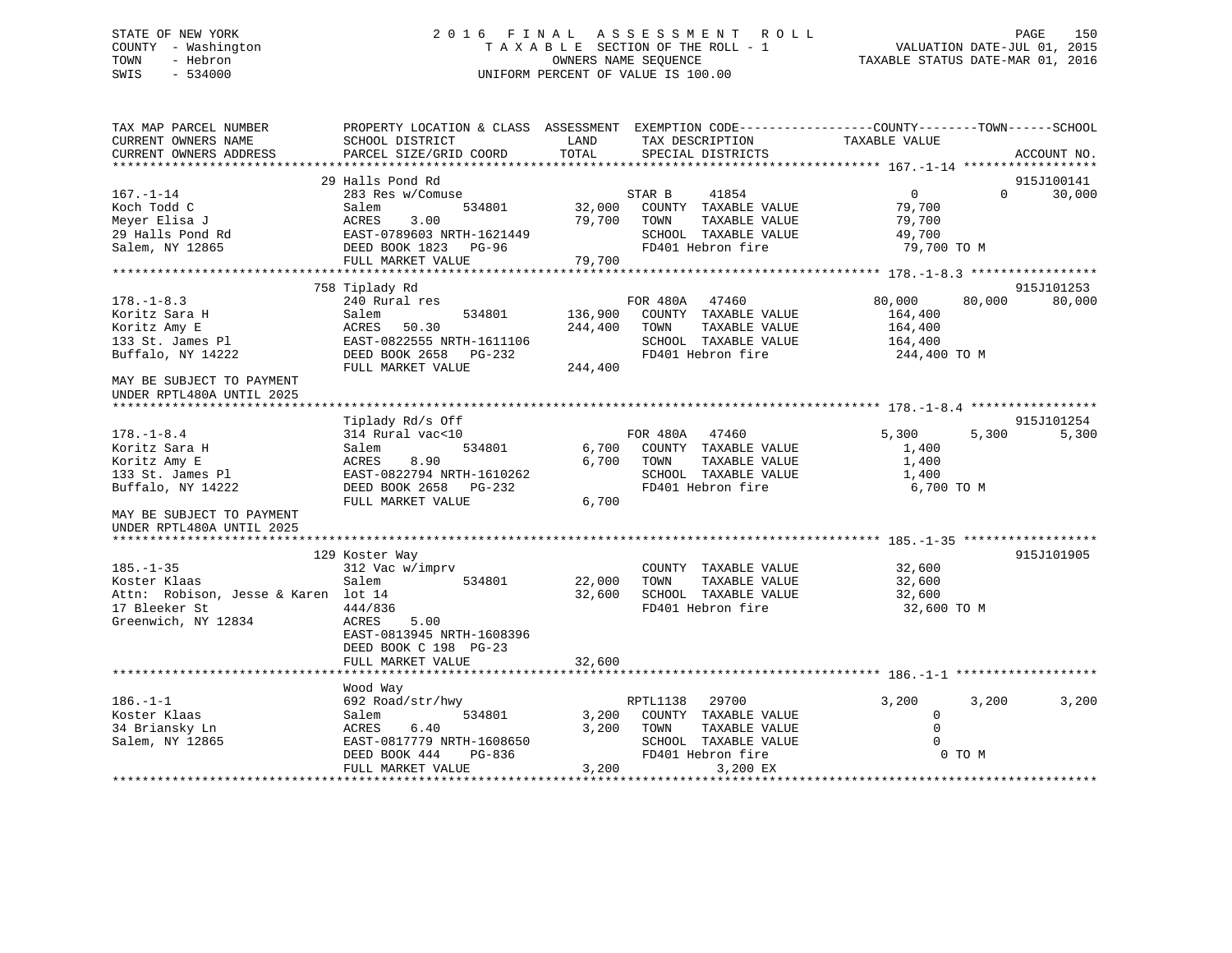## STATE OF NEW YORK 2 0 1 6 F I N A L A S S E S S M E N T R O L L PAGE 151 COUNTY - Washington T A X A B L E SECTION OF THE ROLL - 1 VALUATION DATE-JUL 01, 2015 TOWN - Hebron OWNERS NAME SEQUENCE TAXABLE STATUS DATE-MAR 01, 2016 SWIS - 534000 UNIFORM PERCENT OF VALUE IS 100.00

| 34 Briansky Ln<br>915J101331<br>210 1 Family Res<br>AGED-CO<br>$184. - 1 - 8.3$<br>146,250<br>$0 \qquad \qquad$<br>$\overline{0}$<br>41802<br>52,800 AGED-SCH 41804<br>58,500<br>534801<br>$\overline{0}$<br>$\overline{0}$<br>Koster Klass<br>Salem<br>292,500 STAR EN<br>$\overline{0}$<br>34 Briansky Ln<br>849/239 will 1838/19<br>41834<br>$\Omega$<br>65,300<br>5.42<br>Salem, NY 12865<br>ACRES<br>COUNTY TAXABLE VALUE<br>146,250<br>EAST-0802295 NRTH-1604930<br>TOWN<br>TAXABLE VALUE<br>292,500<br>DEED BOOK W1838 PG-19<br>SCHOOL TAXABLE VALUE<br>168,700<br>292,500 FD401 Hebron fire<br>FULL MARKET VALUE<br>292,500 TO M<br>915J101906<br>142 Koster Way<br>22,000<br>311 Res vac land<br>COUNTY TAXABLE VALUE<br>22,000 TOWN<br>534801<br>TAXABLE VALUE<br>22,000<br>Salem<br>James Martin<br>lot 15<br>22,000<br>SCHOOL TAXABLE VALUE<br>22,000<br>125 Bacon St<br>contract 2341/41<br>FD401 Hebron fire<br>22,000 TO M<br>Roxbury, CT 06783<br>ACRES<br>5.00<br>EAST-0814071 NRTH-1608853<br>DEED BOOK 444<br>PG-836<br>22,000<br>FULL MARKET VALUE<br>915J101292<br>7312 State Route 22<br>$161. - 1 - 1.4$<br>COUNTY TAXABLE VALUE<br>118,700<br>270 Mfg housing<br>$\frac{1}{118}$ , 700<br>Koutrakos Charles P<br>Granville<br>533201<br>83,800<br>TOWN<br>TAXABLE VALUE<br>ACRES 35.02<br>118,700 SCHOOL TAXABLE VALUE<br>118,700<br>EAST-0820931 NRTH-1633654<br>FD401 Hebron fire<br>118,700 TO M<br>DEED BOOK 486<br>PG-1104<br>118,700<br>FULL MARKET VALUE<br>915J101293<br>State Route 22<br>$161. - 1 - 1.7$<br>40,500<br>322 Rural vac>10<br>COUNTY TAXABLE VALUE<br>Koutrakos Charles P<br>533201<br>40,500 TOWN<br>TAXABLE VALUE<br>40,500<br>Granville<br>Koutrakos Marilyn N<br>Koutrakos Sub/ 29-86<br>40,500 SCHOOL TAXABLE VALUE<br>40,500<br>FD401 Hebron fire<br>6067 State Route 22<br>Lot 2B<br>40,500 TO M<br>Salem, NY 12865<br>ACRES 17.32<br>EAST-0820876 NRTH-1633283<br>DEED BOOK 699<br>PG-101<br>40,500<br>FULL MARKET VALUE<br>7326 State Route 22<br>35 PCT OF VALUE USED FOR EXEMPTION PURPOSES<br>915J101291<br>23,975<br>$\Omega$<br>270 Mfg housing<br>AGED-CO<br>41802<br>$\Omega$<br>109,700 AGED-SCH 41804<br>533201<br>11,988<br>Granville<br>$\overline{0}$<br>$\Omega$<br>137,000 COUNTY TAXABLE VALUE<br>113,025<br>$161.-1-1.3$<br>ACRES 35.18<br>TAXABLE VALUE<br>TOWN<br>137,000<br>EAST-0820888 NRTH-1634187<br>SCHOOL TAXABLE VALUE<br>125,012<br>PG-1106<br>FD401 Hebron fire<br>137,000 TO M<br>DEED BOOK 486<br>137,000<br>FULL MARKET VALUE | TAX MAP PARCEL NUMBER<br>CURRENT OWNERS NAME<br>CURRENT OWNERS ADDRESS | SCHOOL DISTRICT<br>PARCEL SIZE/GRID COORD | PROPERTY LOCATION & CLASS ASSESSMENT EXEMPTION CODE---------------COUNTY-------TOWN-----SCHOOL<br>LAND<br>TAX DESCRIPTION<br>TOTAL<br>SPECIAL DISTRICTS | TAXABLE VALUE | ACCOUNT NO. |
|----------------------------------------------------------------------------------------------------------------------------------------------------------------------------------------------------------------------------------------------------------------------------------------------------------------------------------------------------------------------------------------------------------------------------------------------------------------------------------------------------------------------------------------------------------------------------------------------------------------------------------------------------------------------------------------------------------------------------------------------------------------------------------------------------------------------------------------------------------------------------------------------------------------------------------------------------------------------------------------------------------------------------------------------------------------------------------------------------------------------------------------------------------------------------------------------------------------------------------------------------------------------------------------------------------------------------------------------------------------------------------------------------------------------------------------------------------------------------------------------------------------------------------------------------------------------------------------------------------------------------------------------------------------------------------------------------------------------------------------------------------------------------------------------------------------------------------------------------------------------------------------------------------------------------------------------------------------------------------------------------------------------------------------------------------------------------------------------------------------------------------------------------------------------------------------------------------------------------------------------------------------------------------------------------------------------------------------------------------------------------------------------------------------------------------------------------------------------------------------------------------------------|------------------------------------------------------------------------|-------------------------------------------|---------------------------------------------------------------------------------------------------------------------------------------------------------|---------------|-------------|
|                                                                                                                                                                                                                                                                                                                                                                                                                                                                                                                                                                                                                                                                                                                                                                                                                                                                                                                                                                                                                                                                                                                                                                                                                                                                                                                                                                                                                                                                                                                                                                                                                                                                                                                                                                                                                                                                                                                                                                                                                                                                                                                                                                                                                                                                                                                                                                                                                                                                                                                      |                                                                        |                                           |                                                                                                                                                         |               |             |
|                                                                                                                                                                                                                                                                                                                                                                                                                                                                                                                                                                                                                                                                                                                                                                                                                                                                                                                                                                                                                                                                                                                                                                                                                                                                                                                                                                                                                                                                                                                                                                                                                                                                                                                                                                                                                                                                                                                                                                                                                                                                                                                                                                                                                                                                                                                                                                                                                                                                                                                      |                                                                        |                                           |                                                                                                                                                         |               |             |
|                                                                                                                                                                                                                                                                                                                                                                                                                                                                                                                                                                                                                                                                                                                                                                                                                                                                                                                                                                                                                                                                                                                                                                                                                                                                                                                                                                                                                                                                                                                                                                                                                                                                                                                                                                                                                                                                                                                                                                                                                                                                                                                                                                                                                                                                                                                                                                                                                                                                                                                      |                                                                        |                                           |                                                                                                                                                         |               |             |
|                                                                                                                                                                                                                                                                                                                                                                                                                                                                                                                                                                                                                                                                                                                                                                                                                                                                                                                                                                                                                                                                                                                                                                                                                                                                                                                                                                                                                                                                                                                                                                                                                                                                                                                                                                                                                                                                                                                                                                                                                                                                                                                                                                                                                                                                                                                                                                                                                                                                                                                      |                                                                        |                                           |                                                                                                                                                         |               |             |
|                                                                                                                                                                                                                                                                                                                                                                                                                                                                                                                                                                                                                                                                                                                                                                                                                                                                                                                                                                                                                                                                                                                                                                                                                                                                                                                                                                                                                                                                                                                                                                                                                                                                                                                                                                                                                                                                                                                                                                                                                                                                                                                                                                                                                                                                                                                                                                                                                                                                                                                      |                                                                        |                                           |                                                                                                                                                         |               |             |
|                                                                                                                                                                                                                                                                                                                                                                                                                                                                                                                                                                                                                                                                                                                                                                                                                                                                                                                                                                                                                                                                                                                                                                                                                                                                                                                                                                                                                                                                                                                                                                                                                                                                                                                                                                                                                                                                                                                                                                                                                                                                                                                                                                                                                                                                                                                                                                                                                                                                                                                      |                                                                        |                                           |                                                                                                                                                         |               |             |
|                                                                                                                                                                                                                                                                                                                                                                                                                                                                                                                                                                                                                                                                                                                                                                                                                                                                                                                                                                                                                                                                                                                                                                                                                                                                                                                                                                                                                                                                                                                                                                                                                                                                                                                                                                                                                                                                                                                                                                                                                                                                                                                                                                                                                                                                                                                                                                                                                                                                                                                      |                                                                        |                                           |                                                                                                                                                         |               |             |
|                                                                                                                                                                                                                                                                                                                                                                                                                                                                                                                                                                                                                                                                                                                                                                                                                                                                                                                                                                                                                                                                                                                                                                                                                                                                                                                                                                                                                                                                                                                                                                                                                                                                                                                                                                                                                                                                                                                                                                                                                                                                                                                                                                                                                                                                                                                                                                                                                                                                                                                      |                                                                        |                                           |                                                                                                                                                         |               |             |
|                                                                                                                                                                                                                                                                                                                                                                                                                                                                                                                                                                                                                                                                                                                                                                                                                                                                                                                                                                                                                                                                                                                                                                                                                                                                                                                                                                                                                                                                                                                                                                                                                                                                                                                                                                                                                                                                                                                                                                                                                                                                                                                                                                                                                                                                                                                                                                                                                                                                                                                      |                                                                        |                                           |                                                                                                                                                         |               |             |
|                                                                                                                                                                                                                                                                                                                                                                                                                                                                                                                                                                                                                                                                                                                                                                                                                                                                                                                                                                                                                                                                                                                                                                                                                                                                                                                                                                                                                                                                                                                                                                                                                                                                                                                                                                                                                                                                                                                                                                                                                                                                                                                                                                                                                                                                                                                                                                                                                                                                                                                      |                                                                        |                                           |                                                                                                                                                         |               |             |
|                                                                                                                                                                                                                                                                                                                                                                                                                                                                                                                                                                                                                                                                                                                                                                                                                                                                                                                                                                                                                                                                                                                                                                                                                                                                                                                                                                                                                                                                                                                                                                                                                                                                                                                                                                                                                                                                                                                                                                                                                                                                                                                                                                                                                                                                                                                                                                                                                                                                                                                      | $185. - 1 - 36.1$                                                      |                                           |                                                                                                                                                         |               |             |
|                                                                                                                                                                                                                                                                                                                                                                                                                                                                                                                                                                                                                                                                                                                                                                                                                                                                                                                                                                                                                                                                                                                                                                                                                                                                                                                                                                                                                                                                                                                                                                                                                                                                                                                                                                                                                                                                                                                                                                                                                                                                                                                                                                                                                                                                                                                                                                                                                                                                                                                      | Koster Klass                                                           |                                           |                                                                                                                                                         |               |             |
|                                                                                                                                                                                                                                                                                                                                                                                                                                                                                                                                                                                                                                                                                                                                                                                                                                                                                                                                                                                                                                                                                                                                                                                                                                                                                                                                                                                                                                                                                                                                                                                                                                                                                                                                                                                                                                                                                                                                                                                                                                                                                                                                                                                                                                                                                                                                                                                                                                                                                                                      |                                                                        |                                           |                                                                                                                                                         |               |             |
|                                                                                                                                                                                                                                                                                                                                                                                                                                                                                                                                                                                                                                                                                                                                                                                                                                                                                                                                                                                                                                                                                                                                                                                                                                                                                                                                                                                                                                                                                                                                                                                                                                                                                                                                                                                                                                                                                                                                                                                                                                                                                                                                                                                                                                                                                                                                                                                                                                                                                                                      |                                                                        |                                           |                                                                                                                                                         |               |             |
|                                                                                                                                                                                                                                                                                                                                                                                                                                                                                                                                                                                                                                                                                                                                                                                                                                                                                                                                                                                                                                                                                                                                                                                                                                                                                                                                                                                                                                                                                                                                                                                                                                                                                                                                                                                                                                                                                                                                                                                                                                                                                                                                                                                                                                                                                                                                                                                                                                                                                                                      |                                                                        |                                           |                                                                                                                                                         |               |             |
|                                                                                                                                                                                                                                                                                                                                                                                                                                                                                                                                                                                                                                                                                                                                                                                                                                                                                                                                                                                                                                                                                                                                                                                                                                                                                                                                                                                                                                                                                                                                                                                                                                                                                                                                                                                                                                                                                                                                                                                                                                                                                                                                                                                                                                                                                                                                                                                                                                                                                                                      |                                                                        |                                           |                                                                                                                                                         |               |             |
|                                                                                                                                                                                                                                                                                                                                                                                                                                                                                                                                                                                                                                                                                                                                                                                                                                                                                                                                                                                                                                                                                                                                                                                                                                                                                                                                                                                                                                                                                                                                                                                                                                                                                                                                                                                                                                                                                                                                                                                                                                                                                                                                                                                                                                                                                                                                                                                                                                                                                                                      |                                                                        |                                           |                                                                                                                                                         |               |             |
|                                                                                                                                                                                                                                                                                                                                                                                                                                                                                                                                                                                                                                                                                                                                                                                                                                                                                                                                                                                                                                                                                                                                                                                                                                                                                                                                                                                                                                                                                                                                                                                                                                                                                                                                                                                                                                                                                                                                                                                                                                                                                                                                                                                                                                                                                                                                                                                                                                                                                                                      |                                                                        |                                           |                                                                                                                                                         |               |             |
|                                                                                                                                                                                                                                                                                                                                                                                                                                                                                                                                                                                                                                                                                                                                                                                                                                                                                                                                                                                                                                                                                                                                                                                                                                                                                                                                                                                                                                                                                                                                                                                                                                                                                                                                                                                                                                                                                                                                                                                                                                                                                                                                                                                                                                                                                                                                                                                                                                                                                                                      |                                                                        |                                           |                                                                                                                                                         |               |             |
|                                                                                                                                                                                                                                                                                                                                                                                                                                                                                                                                                                                                                                                                                                                                                                                                                                                                                                                                                                                                                                                                                                                                                                                                                                                                                                                                                                                                                                                                                                                                                                                                                                                                                                                                                                                                                                                                                                                                                                                                                                                                                                                                                                                                                                                                                                                                                                                                                                                                                                                      |                                                                        |                                           |                                                                                                                                                         |               |             |
|                                                                                                                                                                                                                                                                                                                                                                                                                                                                                                                                                                                                                                                                                                                                                                                                                                                                                                                                                                                                                                                                                                                                                                                                                                                                                                                                                                                                                                                                                                                                                                                                                                                                                                                                                                                                                                                                                                                                                                                                                                                                                                                                                                                                                                                                                                                                                                                                                                                                                                                      |                                                                        |                                           |                                                                                                                                                         |               |             |
|                                                                                                                                                                                                                                                                                                                                                                                                                                                                                                                                                                                                                                                                                                                                                                                                                                                                                                                                                                                                                                                                                                                                                                                                                                                                                                                                                                                                                                                                                                                                                                                                                                                                                                                                                                                                                                                                                                                                                                                                                                                                                                                                                                                                                                                                                                                                                                                                                                                                                                                      | 6067 State Route 22                                                    |                                           |                                                                                                                                                         |               |             |
|                                                                                                                                                                                                                                                                                                                                                                                                                                                                                                                                                                                                                                                                                                                                                                                                                                                                                                                                                                                                                                                                                                                                                                                                                                                                                                                                                                                                                                                                                                                                                                                                                                                                                                                                                                                                                                                                                                                                                                                                                                                                                                                                                                                                                                                                                                                                                                                                                                                                                                                      | Salem, NY 12865-9804                                                   |                                           |                                                                                                                                                         |               |             |
|                                                                                                                                                                                                                                                                                                                                                                                                                                                                                                                                                                                                                                                                                                                                                                                                                                                                                                                                                                                                                                                                                                                                                                                                                                                                                                                                                                                                                                                                                                                                                                                                                                                                                                                                                                                                                                                                                                                                                                                                                                                                                                                                                                                                                                                                                                                                                                                                                                                                                                                      |                                                                        |                                           |                                                                                                                                                         |               |             |
|                                                                                                                                                                                                                                                                                                                                                                                                                                                                                                                                                                                                                                                                                                                                                                                                                                                                                                                                                                                                                                                                                                                                                                                                                                                                                                                                                                                                                                                                                                                                                                                                                                                                                                                                                                                                                                                                                                                                                                                                                                                                                                                                                                                                                                                                                                                                                                                                                                                                                                                      |                                                                        |                                           |                                                                                                                                                         |               |             |
|                                                                                                                                                                                                                                                                                                                                                                                                                                                                                                                                                                                                                                                                                                                                                                                                                                                                                                                                                                                                                                                                                                                                                                                                                                                                                                                                                                                                                                                                                                                                                                                                                                                                                                                                                                                                                                                                                                                                                                                                                                                                                                                                                                                                                                                                                                                                                                                                                                                                                                                      |                                                                        |                                           |                                                                                                                                                         |               |             |
|                                                                                                                                                                                                                                                                                                                                                                                                                                                                                                                                                                                                                                                                                                                                                                                                                                                                                                                                                                                                                                                                                                                                                                                                                                                                                                                                                                                                                                                                                                                                                                                                                                                                                                                                                                                                                                                                                                                                                                                                                                                                                                                                                                                                                                                                                                                                                                                                                                                                                                                      |                                                                        |                                           |                                                                                                                                                         |               |             |
|                                                                                                                                                                                                                                                                                                                                                                                                                                                                                                                                                                                                                                                                                                                                                                                                                                                                                                                                                                                                                                                                                                                                                                                                                                                                                                                                                                                                                                                                                                                                                                                                                                                                                                                                                                                                                                                                                                                                                                                                                                                                                                                                                                                                                                                                                                                                                                                                                                                                                                                      |                                                                        |                                           |                                                                                                                                                         |               |             |
|                                                                                                                                                                                                                                                                                                                                                                                                                                                                                                                                                                                                                                                                                                                                                                                                                                                                                                                                                                                                                                                                                                                                                                                                                                                                                                                                                                                                                                                                                                                                                                                                                                                                                                                                                                                                                                                                                                                                                                                                                                                                                                                                                                                                                                                                                                                                                                                                                                                                                                                      |                                                                        |                                           |                                                                                                                                                         |               |             |
|                                                                                                                                                                                                                                                                                                                                                                                                                                                                                                                                                                                                                                                                                                                                                                                                                                                                                                                                                                                                                                                                                                                                                                                                                                                                                                                                                                                                                                                                                                                                                                                                                                                                                                                                                                                                                                                                                                                                                                                                                                                                                                                                                                                                                                                                                                                                                                                                                                                                                                                      |                                                                        |                                           |                                                                                                                                                         |               |             |
|                                                                                                                                                                                                                                                                                                                                                                                                                                                                                                                                                                                                                                                                                                                                                                                                                                                                                                                                                                                                                                                                                                                                                                                                                                                                                                                                                                                                                                                                                                                                                                                                                                                                                                                                                                                                                                                                                                                                                                                                                                                                                                                                                                                                                                                                                                                                                                                                                                                                                                                      |                                                                        |                                           |                                                                                                                                                         |               |             |
|                                                                                                                                                                                                                                                                                                                                                                                                                                                                                                                                                                                                                                                                                                                                                                                                                                                                                                                                                                                                                                                                                                                                                                                                                                                                                                                                                                                                                                                                                                                                                                                                                                                                                                                                                                                                                                                                                                                                                                                                                                                                                                                                                                                                                                                                                                                                                                                                                                                                                                                      |                                                                        |                                           |                                                                                                                                                         |               |             |
|                                                                                                                                                                                                                                                                                                                                                                                                                                                                                                                                                                                                                                                                                                                                                                                                                                                                                                                                                                                                                                                                                                                                                                                                                                                                                                                                                                                                                                                                                                                                                                                                                                                                                                                                                                                                                                                                                                                                                                                                                                                                                                                                                                                                                                                                                                                                                                                                                                                                                                                      |                                                                        |                                           |                                                                                                                                                         |               |             |
|                                                                                                                                                                                                                                                                                                                                                                                                                                                                                                                                                                                                                                                                                                                                                                                                                                                                                                                                                                                                                                                                                                                                                                                                                                                                                                                                                                                                                                                                                                                                                                                                                                                                                                                                                                                                                                                                                                                                                                                                                                                                                                                                                                                                                                                                                                                                                                                                                                                                                                                      |                                                                        |                                           |                                                                                                                                                         |               |             |
|                                                                                                                                                                                                                                                                                                                                                                                                                                                                                                                                                                                                                                                                                                                                                                                                                                                                                                                                                                                                                                                                                                                                                                                                                                                                                                                                                                                                                                                                                                                                                                                                                                                                                                                                                                                                                                                                                                                                                                                                                                                                                                                                                                                                                                                                                                                                                                                                                                                                                                                      |                                                                        |                                           |                                                                                                                                                         |               |             |
|                                                                                                                                                                                                                                                                                                                                                                                                                                                                                                                                                                                                                                                                                                                                                                                                                                                                                                                                                                                                                                                                                                                                                                                                                                                                                                                                                                                                                                                                                                                                                                                                                                                                                                                                                                                                                                                                                                                                                                                                                                                                                                                                                                                                                                                                                                                                                                                                                                                                                                                      |                                                                        |                                           |                                                                                                                                                         |               |             |
|                                                                                                                                                                                                                                                                                                                                                                                                                                                                                                                                                                                                                                                                                                                                                                                                                                                                                                                                                                                                                                                                                                                                                                                                                                                                                                                                                                                                                                                                                                                                                                                                                                                                                                                                                                                                                                                                                                                                                                                                                                                                                                                                                                                                                                                                                                                                                                                                                                                                                                                      | $153. - 1 - 15$                                                        |                                           |                                                                                                                                                         |               |             |
|                                                                                                                                                                                                                                                                                                                                                                                                                                                                                                                                                                                                                                                                                                                                                                                                                                                                                                                                                                                                                                                                                                                                                                                                                                                                                                                                                                                                                                                                                                                                                                                                                                                                                                                                                                                                                                                                                                                                                                                                                                                                                                                                                                                                                                                                                                                                                                                                                                                                                                                      | Koutrakos Nicholas C                                                   |                                           |                                                                                                                                                         |               |             |
|                                                                                                                                                                                                                                                                                                                                                                                                                                                                                                                                                                                                                                                                                                                                                                                                                                                                                                                                                                                                                                                                                                                                                                                                                                                                                                                                                                                                                                                                                                                                                                                                                                                                                                                                                                                                                                                                                                                                                                                                                                                                                                                                                                                                                                                                                                                                                                                                                                                                                                                      | 7326 State Route 22                                                    |                                           |                                                                                                                                                         |               |             |
|                                                                                                                                                                                                                                                                                                                                                                                                                                                                                                                                                                                                                                                                                                                                                                                                                                                                                                                                                                                                                                                                                                                                                                                                                                                                                                                                                                                                                                                                                                                                                                                                                                                                                                                                                                                                                                                                                                                                                                                                                                                                                                                                                                                                                                                                                                                                                                                                                                                                                                                      | Granville, CT 12832                                                    |                                           |                                                                                                                                                         |               |             |
|                                                                                                                                                                                                                                                                                                                                                                                                                                                                                                                                                                                                                                                                                                                                                                                                                                                                                                                                                                                                                                                                                                                                                                                                                                                                                                                                                                                                                                                                                                                                                                                                                                                                                                                                                                                                                                                                                                                                                                                                                                                                                                                                                                                                                                                                                                                                                                                                                                                                                                                      |                                                                        |                                           |                                                                                                                                                         |               |             |
|                                                                                                                                                                                                                                                                                                                                                                                                                                                                                                                                                                                                                                                                                                                                                                                                                                                                                                                                                                                                                                                                                                                                                                                                                                                                                                                                                                                                                                                                                                                                                                                                                                                                                                                                                                                                                                                                                                                                                                                                                                                                                                                                                                                                                                                                                                                                                                                                                                                                                                                      |                                                                        |                                           |                                                                                                                                                         |               |             |
|                                                                                                                                                                                                                                                                                                                                                                                                                                                                                                                                                                                                                                                                                                                                                                                                                                                                                                                                                                                                                                                                                                                                                                                                                                                                                                                                                                                                                                                                                                                                                                                                                                                                                                                                                                                                                                                                                                                                                                                                                                                                                                                                                                                                                                                                                                                                                                                                                                                                                                                      |                                                                        |                                           |                                                                                                                                                         |               |             |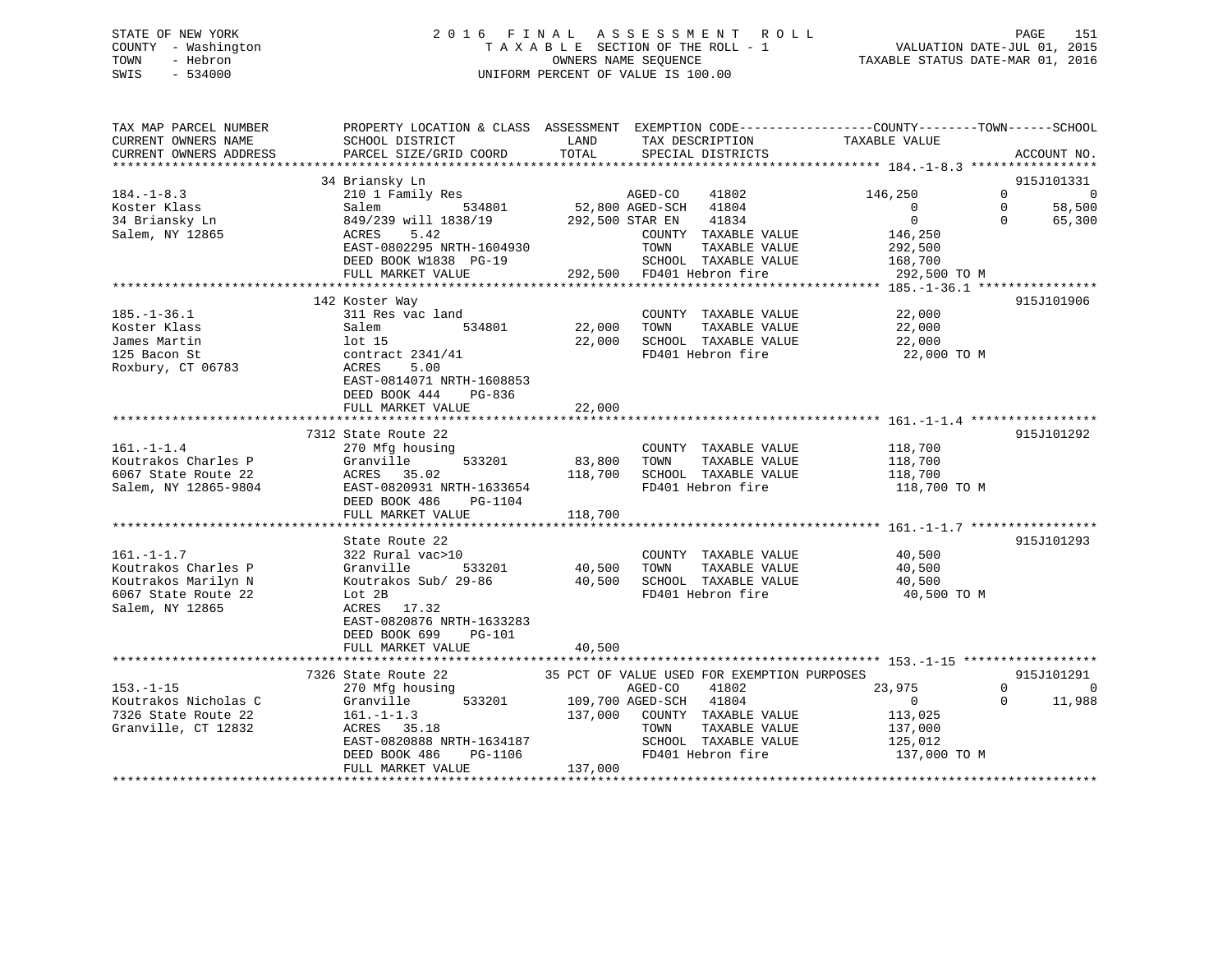## STATE OF NEW YORK 2 0 1 6 F I N A L A S S E S S M E N T R O L L PAGE 152 COUNTY - Washington T A X A B L E SECTION OF THE ROLL - 1 VALUATION DATE-JUL 01, 2015 TOWN - Hebron OWNERS NAME SEQUENCE TAXABLE STATUS DATE-MAR 01, 2016 SWIS - 534000 UNIFORM PERCENT OF VALUE IS 100.00

| TAX MAP PARCEL NUMBER     | PROPERTY LOCATION & CLASS ASSESSMENT EXEMPTION CODE---------------COUNTY-------TOWN-----SCHOOL |              |                              |                                         |                                  |
|---------------------------|------------------------------------------------------------------------------------------------|--------------|------------------------------|-----------------------------------------|----------------------------------|
| CURRENT OWNERS NAME       | SCHOOL DISTRICT                                                                                | LAND         | TAX DESCRIPTION              | TAXABLE VALUE                           |                                  |
| CURRENT OWNERS ADDRESS    | PARCEL SIZE/GRID COORD                                                                         | TOTAL        | SPECIAL DISTRICTS            |                                         | ACCOUNT NO.                      |
|                           | 6859 State Route 22                                                                            |              |                              |                                         |                                  |
| $169. - 1 - 19$           | 210 1 Family Res                                                                               |              | STAR EN 41834                | $\overline{0}$                          | 915J100372<br>65,300<br>$\Omega$ |
| Koutrakos Steven          | 533201<br>Granville                                                                            |              | 44,600 COUNTY TAXABLE VALUE  | 68,600                                  |                                  |
| 6859 State Route 22       |                                                                                                |              | TAXABLE VALUE                |                                         |                                  |
| Salem, NY 12865           | EAST-0815628 NRTH-1622844 68,600 TOWN<br>EAST-0815628 NRTH-1622844 SCHOOL                      |              | SCHOOL TAXABLE VALUE         |                                         |                                  |
|                           | DEED BOOK 500                                                                                  | PG-588       | FD401 Hebron fire            | $68, 4$<br>3,300<br>0 60<br>68,600 TO M |                                  |
|                           | FULL MARKET VALUE 68,600                                                                       |              |                              |                                         |                                  |
|                           |                                                                                                |              |                              |                                         |                                  |
|                           | State Route 22                                                                                 |              |                              |                                         | 915J100528                       |
| $169. - 1 - 20$           | 314 Rural vac<10                                                                               |              | COUNTY TAXABLE VALUE         | 7,000                                   |                                  |
| Koutrakos Steven          |                                                                                                |              | TAXABLE VALUE<br>TOWN        | 7,000                                   |                                  |
| 6859 State Route 22       | Granville 533201 7,000<br>FRNT 116.00 DPTH 240.00 7,000                                        |              | SCHOOL TAXABLE VALUE         | 7,000                                   |                                  |
| Salem, NY 12865           | ACRES 0.64                                                                                     |              | FD401 Hebron fire            | 7,000 TO M                              |                                  |
|                           | EAST-0815865 NRTH-1622724                                                                      |              |                              |                                         |                                  |
|                           | DEED BOOK 507 PG-383                                                                           |              |                              |                                         |                                  |
|                           | FULL MARKET VALUE                                                                              | 7,000        |                              |                                         |                                  |
|                           |                                                                                                |              |                              |                                         |                                  |
|                           | 10 Pine Hill Rd                                                                                |              |                              |                                         | 915J100493                       |
| $169. - 1 - 7.1$          | 260 Seasonal res                                                                               |              | FOR 480A 47460               | 92,000 92,000                           | 92,000                           |
| Kovalsky Ram              | 534801<br>Salem                                                                                |              | 135,000 COUNTY TAXABLE VALUE | 55,000                                  |                                  |
|                           |                                                                                                | 147,000 TOWN | TAXABLE VALUE                | 55,000                                  |                                  |
|                           |                                                                                                |              | SCHOOL TAXABLE VALUE         | 55,000                                  |                                  |
|                           | DEED BOOK 627<br>PG-117                                                                        |              | FD401 Hebron fire            | 147,000 TO M                            |                                  |
| MAY BE SUBJECT TO PAYMENT | FULL MARKET VALUE                                                                              | 147,000      |                              |                                         |                                  |
| UNDER RPTL480A UNTIL 2025 |                                                                                                |              |                              |                                         |                                  |
|                           |                                                                                                |              |                              |                                         |                                  |
|                           | Pine Hill Rd/w Off                                                                             |              |                              |                                         | 915J101724                       |
| $169. - 1 - 7.5$          | 314 Rural vac<10                                                                               |              | COUNTY TAXABLE VALUE         | 800                                     |                                  |
| Kovalsky Ram              | 534801<br>Salem                                                                                |              | 800 TOWN<br>TAXABLE VALUE    | 800                                     |                                  |
| 2830 Ocean Pkwy 21B       | Lot 4                                                                                          |              | 800 SCHOOL TAXABLE VALUE 600 |                                         |                                  |
| Brooklyn, NY 11235        | ACRES<br>1.01                                                                                  |              | FD401 Hebron fire            | 800 TO M                                |                                  |
|                           | EAST-0812023 NRTH-1624836                                                                      |              |                              |                                         |                                  |
|                           | DEED BOOK 788<br>PG-183                                                                        |              |                              |                                         |                                  |
|                           | FULL MARKET VALUE                                                                              | 800          |                              |                                         |                                  |
|                           |                                                                                                |              |                              |                                         |                                  |
|                           | Pine Hill Rd                                                                                   |              |                              |                                         |                                  |
| $169. - 1 - 13.1$         | 314 Rural vac<10                                                                               |              | COUNTY TAXABLE VALUE         | 14,100                                  |                                  |
| Kovalsky Ram              | 533201<br>Granville                                                                            | 14,100       | TAXABLE VALUE<br>TOWN        | 14,100                                  |                                  |
| 2830 Ocean Pkwy 21B       | ACRES 1.82                                                                                     |              | 14,100 SCHOOL TAXABLE VALUE  | 14,100                                  |                                  |
| Brooklyn, NY 11235        | EAST-0812168 NRTH-1624640                                                                      |              | FD401 Hebron fire            | 14,100 TO M                             |                                  |
|                           | DEED BOOK 788<br>PG-183                                                                        |              |                              |                                         |                                  |
|                           | FULL MARKET VALUE                                                                              | 14,100       |                              |                                         |                                  |
|                           |                                                                                                |              |                              |                                         |                                  |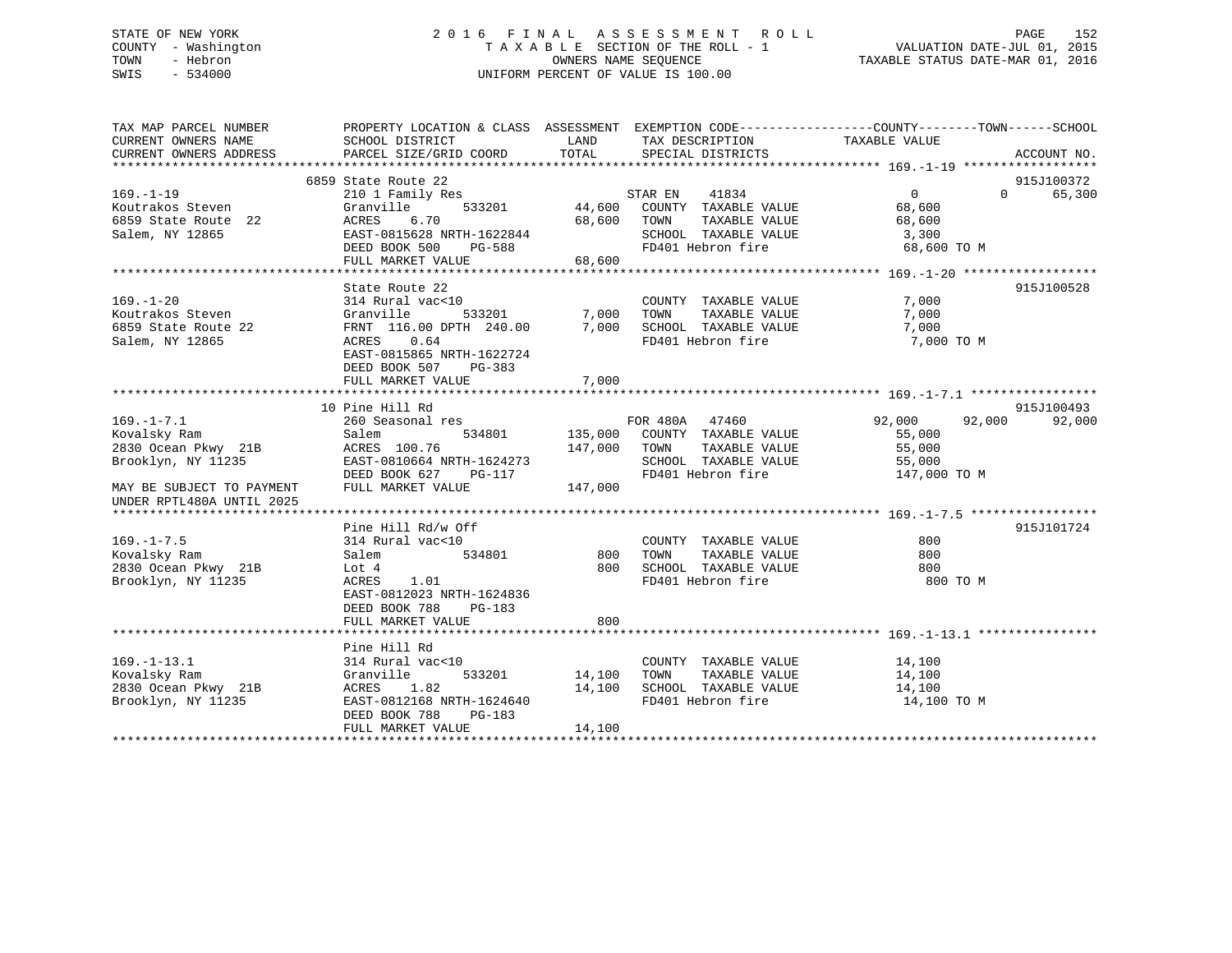## STATE OF NEW YORK 2 0 1 6 F I N A L A S S E S S M E N T R O L L PAGE 153 COUNTY - Washington T A X A B L E SECTION OF THE ROLL - 1 VALUATION DATE-JUL 01, 2015 TOWN - Hebron OWNERS NAME SEQUENCE TAXABLE STATUS DATE-MAR 01, 2016 SWIS - 534000 UNIFORM PERCENT OF VALUE IS 100.00

| TAX MAP PARCEL NUMBER                                            | PROPERTY LOCATION & CLASS ASSESSMENT EXEMPTION CODE---------------COUNTY-------TOWN-----SCHOOL                        |         |                                                                |                   |                    |
|------------------------------------------------------------------|-----------------------------------------------------------------------------------------------------------------------|---------|----------------------------------------------------------------|-------------------|--------------------|
| CURRENT OWNERS NAME                                              | SCHOOL DISTRICT                                                                                                       | LAND    | TAX DESCRIPTION                                                | TAXABLE VALUE     |                    |
| CURRENT OWNERS ADDRESS                                           | PARCEL SIZE/GRID COORD                                                                                                | TOTAL   | SPECIAL DISTRICTS                                              |                   | ACCOUNT NO.        |
|                                                                  |                                                                                                                       |         |                                                                |                   |                    |
|                                                                  | 6087 State Route 22                                                                                                   |         |                                                                |                   | 915J101736         |
| $185. - 1 - 7.2$                                                 | 240 Rural res                                                                                                         |         | 41854<br>STAR B                                                | $0 \qquad \qquad$ | $0 \t 30,000$      |
| Krieg William                                                    | Salem<br>534801                                                                                                       | 49,500  | COUNTY TAXABLE VALUE                                           | 108,700           |                    |
|                                                                  |                                                                                                                       | 108,700 | TOWN<br>TAXABLE VALUE                                          | 108,700           |                    |
|                                                                  |                                                                                                                       |         | SCHOOL TAXABLE VALUE                                           | 78,700            |                    |
|                                                                  | Krieg william<br>Krieg Paula<br>6087 State Route 22 EAST-0814050 NRTH-1604982<br>Salem NY 12865 DEED BOOK 1876 PG-253 |         | FD401 Hebron fire                                              | 108,700 TO M      |                    |
|                                                                  | FULL MARKET VALUE                                                                                                     |         |                                                                |                   |                    |
|                                                                  |                                                                                                                       |         |                                                                |                   |                    |
|                                                                  | 7586 State Route 22                                                                                                   |         |                                                                |                   | 915J100226         |
| $153. - 1 - 5$                                                   | 242 Rurl res&rec                                                                                                      |         | COUNTY TAXABLE VALUE                                           | 174,000           |                    |
| Kristensen Claire                                                | 533201 151,500<br>Granville                                                                                           |         | TOWN<br>TAXABLE VALUE                                          | 174,000           |                    |
| PO Box 119                                                       | ag commit 705/350                                                                                                     | 174,000 | SCHOOL TAXABLE VALUE                                           | 174,000           |                    |
| Lanesboro, MA 01237                                              | ACRES 58.40                                                                                                           |         | FD401 Hebron fire                                              | 174,000 TO M      |                    |
|                                                                  | EAST-0820192 NRTH-1639521                                                                                             |         |                                                                |                   |                    |
|                                                                  | DEED BOOK 2806 PG-82                                                                                                  |         |                                                                |                   |                    |
|                                                                  | FULL MARKET VALUE                                                                                                     | 174,000 |                                                                |                   |                    |
|                                                                  |                                                                                                                       |         |                                                                |                   |                    |
|                                                                  | 82 Tiplady Rd                                                                                                         |         |                                                                |                   | 915J100591         |
| $177. - 1 - 46$                                                  | 280 Res Multiple                                                                                                      |         | COUNTY TAXABLE VALUE                                           | 275,000           |                    |
| Krotz Susan Marie                                                | Salem<br>534801                                                                                                       | 71,300  | TOWN<br>TAXABLE VALUE                                          | 275,000           |                    |
| 2800 Windmill Dr                                                 | ACRES<br>EAST-0<br>DEED B<br>25.00                                                                                    | 275,000 | SCHOOL TAXABLE VALUE 275,000                                   |                   |                    |
| Sumter, SC 29150                                                 | EAST-0808408 NRTH-1610927                                                                                             |         | FD401 Hebron fire                                              | 275,000 ТО М      |                    |
|                                                                  | DEED BOOK 3589 PG-159                                                                                                 |         |                                                                |                   |                    |
|                                                                  | FULL MARKET VALUE                                                                                                     | 275,000 |                                                                |                   |                    |
|                                                                  |                                                                                                                       |         |                                                                |                   |                    |
|                                                                  | 558 North Grimes Hill Rd 70 PCT OF VALUE USED FOR EXEMPTION PURPOSES                                                  |         |                                                                |                   | 915J101455         |
| $153. - 1 - 12.5$                                                | 240 Rural res                                                                                                         |         | VET COM CT 41131                                               | 44,888<br>30,000  | $\bigcirc$         |
|                                                                  | 533201 112,500 STAR B<br>Granville                                                                                    |         | 41854                                                          | $\overline{0}$    | $\Omega$<br>30,000 |
| Frueger Daniel C<br>Krueger Daniel C<br>558 North Grimes Hill Rd | 953/287                                                                                                               |         | 256,500 COUNTY TAXABLE VALUE                                   | 211,612           |                    |
|                                                                  | ACRES 36.70                                                                                                           |         | TAXABLE VALUE<br>TOWN                                          | 226,500           |                    |
| Granville, NY 12832                                              | EAST-0816664 NRTH-1633109                                                                                             |         | SCHOOL TAXABLE VALUE                                           | 226,500           |                    |
|                                                                  | DEED BOOK 3405 PG-39                                                                                                  |         |                                                                | 256,500 TO M      |                    |
|                                                                  | FULL MARKET VALUE                                                                                                     |         | $(256,500)$ CAUU8 Cons agri dst 8<br>256,500 FD401 Hebron fire | 256,500 TO M      |                    |
|                                                                  |                                                                                                                       |         |                                                                |                   |                    |
|                                                                  | 672 North Grimes Hill Rd                                                                                              |         |                                                                |                   | 915J101334         |
| $153. - 1 - 10.1$                                                | 210 1 Family Res                                                                                                      |         | STAR B<br>41854                                                | $0 \qquad \qquad$ | $\Omega$<br>30,000 |
| Krueger Ralph                                                    | $533201$ $37,200$<br>Granville                                                                                        |         | COUNTY TAXABLE VALUE                                           | 110,000           |                    |
| 672 North Grimes Hill Rd                                         | Ag Commit 705/57 110,000                                                                                              |         | TOWN<br>TAXABLE VALUE                                          | 110,000           |                    |
| Granville, NY 12832                                              | ACRES 7.60                                                                                                            |         | SCHOOL TAXABLE VALUE                                           | 80,000            |                    |
|                                                                  | EAST-0819084 NRTH-1634445                                                                                             |         | CA008 Cons agri dst 8<br>FD401 Teber 17                        | 110,000 TO M      |                    |
| MAY BE SUBJECT TO PAYMENT                                        |                                                                                                                       |         | FD401 Hebron fire                                              | 110,000 TO M      |                    |
| UNDER AGDIST LAW TIL 2016                                        | DEED BOOK 3028 PG-47<br>FULL MARKET VALUE                                                                             | 110,000 |                                                                |                   |                    |
|                                                                  |                                                                                                                       |         |                                                                |                   |                    |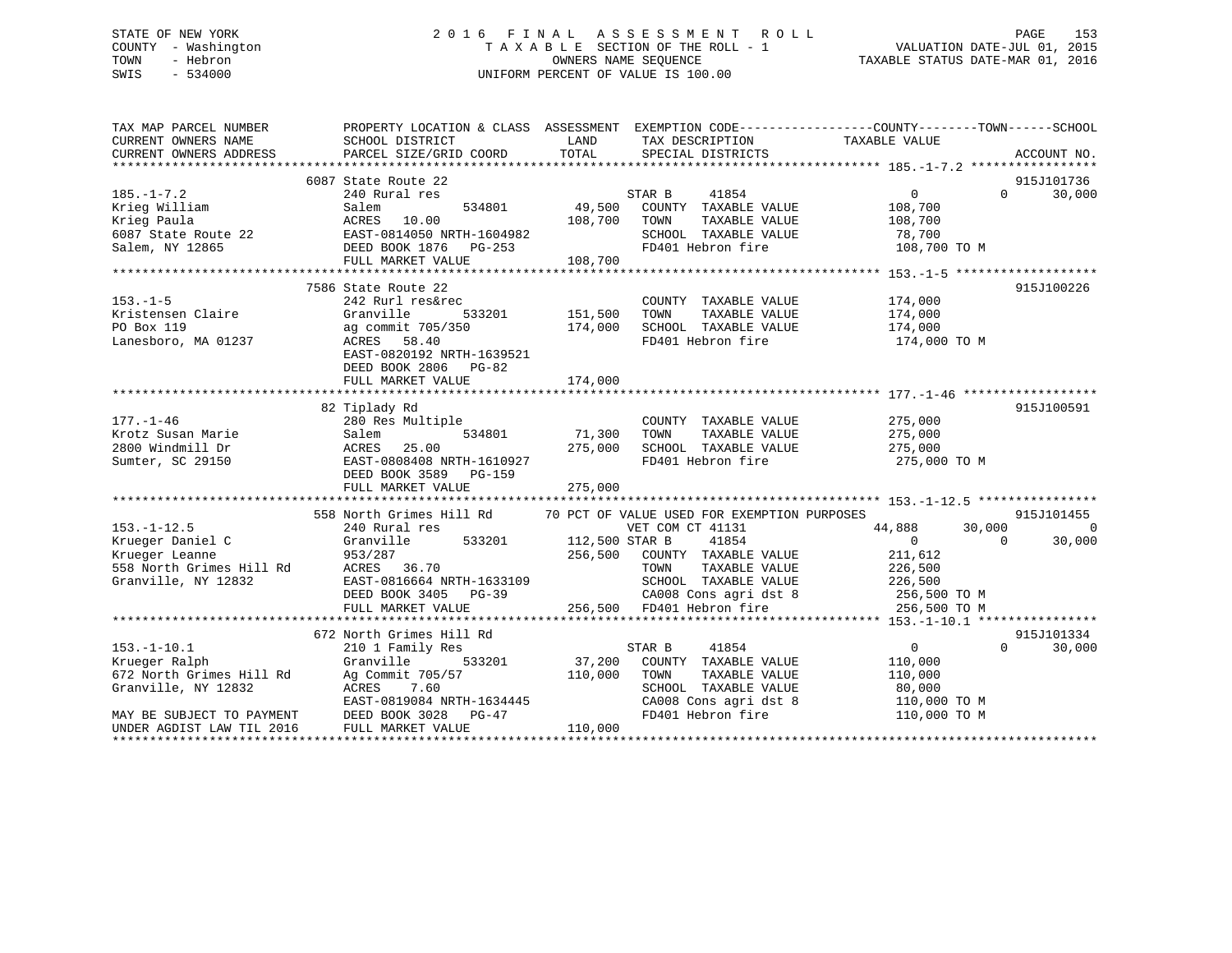### STATE OF NEW YORK 2 0 1 6 F I N A L A S S E S S M E N T R O L L PAGE 154 COUNTY - Washington T A X A B L E SECTION OF THE ROLL - 1 VALUATION DATE-JUL 01, 2015 TOWN - Hebron OWNERS NAME SEQUENCE TAXABLE STATUS DATE-MAR 01, 2016 SWIS - 534000 UNIFORM PERCENT OF VALUE IS 100.00

TAX MAP PARCEL NUMBER PROPERTY LOCATION & CLASS ASSESSMENT EXEMPTION CODE------------------COUNTY--------TOWN------SCHOOL CURRENT OWNERS NAME SCHOOL DISTRICT THE LAND TAX DESCRIPTION TAXABLE VALUE CURRENT OWNERS ADDRESS PARCEL SIZE/GRID COORD TOTAL SPECIAL DISTRICTS ACCOUNT NO. \*\*\*\*\*\*\*\*\*\*\*\*\*\*\*\*\*\*\*\*\*\*\*\*\*\*\*\*\*\*\*\*\*\*\*\*\*\*\*\*\*\*\*\*\*\*\*\*\*\*\*\*\*\*\*\*\*\*\*\*\*\*\*\*\*\*\*\*\*\*\*\*\*\*\*\*\*\*\*\*\*\*\*\*\*\*\*\*\*\*\*\*\*\*\*\*\*\*\*\*\*\*\* 158.-1-7 \*\*\*\*\*\*\*\*\*\*\*\*\*\*\*\*\*\*\* 49 Wolfe Ln 915J101021158.-1-7 240 Rural res AGRI-D IND 41730 6,524 6,524 6,524 Kubiak Jodie Hartford 533801 53,900 COUNTY TAXABLE VALUE 168,476 49 Wolfe Ln ACRES 20.54 175,000 TOWN TAXABLE VALUE 168,476 Salem, NY 12865 EAST-0789575 NRTH-1629471 SCHOOL TAXABLE VALUE 168,476 DEED BOOK 3559 PG-196 FD401 Hebron fire 175,000 TO M DEED BOOK 3559 PG-196<br>MAY BE SUBJECT TO PAYMENT FULL MARKET VALUE 175,000 UNDER AGDIST LAW TIL 2023 \*\*\*\*\*\*\*\*\*\*\*\*\*\*\*\*\*\*\*\*\*\*\*\*\*\*\*\*\*\*\*\*\*\*\*\*\*\*\*\*\*\*\*\*\*\*\*\*\*\*\*\*\*\*\*\*\*\*\*\*\*\*\*\*\*\*\*\*\*\*\*\*\*\*\*\*\*\*\*\*\*\*\*\*\*\*\*\*\*\*\*\*\*\*\*\*\*\*\*\*\*\*\* 186.-1-26 \*\*\*\*\*\*\*\*\*\*\*\*\*\*\*\*\*\* 6268 State Route 22 915J101748186.-1-26 260 Seasonal res COUNTY TAXABLE VALUE 75,600 Eucharik James Salem 534801 42,000 TOWN TAXABLE VALUE 75,600<br>Kucharik Diana Salem 534801 42,000 TOWN TAXABLE VALUE 75,600<br>The Salem 1999 1999 75,600 SCHOOL TAXABLE VALUE 75,600<br>The Salem 1999 75,600 SCHOOL TAXABLE VALUE 75 75,600 SCHOOL TAXABLE VALUE 75,600 557 Sica Ln EAST-0816375 NRTH-1608709 FD401 Hebron fire 75,600 TO M Toms River, NJ 08753 DEED BOOK 2439 PG-232 FULL MARKET VALUE 75,600 \*\*\*\*\*\*\*\*\*\*\*\*\*\*\*\*\*\*\*\*\*\*\*\*\*\*\*\*\*\*\*\*\*\*\*\*\*\*\*\*\*\*\*\*\*\*\*\*\*\*\*\*\*\*\*\*\*\*\*\*\*\*\*\*\*\*\*\*\*\*\*\*\*\*\*\*\*\*\*\*\*\*\*\*\*\*\*\*\*\*\*\*\*\*\*\*\*\*\*\*\*\*\* 177.-1-48 \*\*\*\*\*\*\*\*\*\*\*\*\*\*\*\*\*\* 192 Tiplady Rd 915J100366 177.-1-48 242 Rurl res&rec COUNTY TAXABLE VALUE 239,700 Kurz Kevin P Trustee Salem 534801 140,000 TOWN TAXABLE VALUE 239,700 Kurz Christopher E Trustee ACRES 52.00 239,700 SCHOOL TAXABLE VALUE 239,700 1339 Lakeside Dr EAST-0811152 NRTH-1609791 FD401 Hebron fire 239,700 TO M Wantagh, NY 11793 DEED BOOK 3541 PG-136 FULL MARKET VALUE 239,700 \*\*\*\*\*\*\*\*\*\*\*\*\*\*\*\*\*\*\*\*\*\*\*\*\*\*\*\*\*\*\*\*\*\*\*\*\*\*\*\*\*\*\*\*\*\*\*\*\*\*\*\*\*\*\*\*\*\*\*\*\*\*\*\*\*\*\*\*\*\*\*\*\*\*\*\*\*\*\*\*\*\*\*\*\*\*\*\*\*\*\*\*\*\*\*\*\*\*\*\*\*\*\* 178.-1-24 \*\*\*\*\*\*\*\*\*\*\*\*\*\*\*\*\*\* Bromley Ln 915J101367 178.-1-24 322 Rural vac>10 COUNTY TAXABLE VALUE 31,500 Kurzynowski Michael Salem 534801 31,500 TOWN TAXABLE VALUE 31,500 Kurzynowski Marueen and Lot 9 31,500 SCHOOL TAXABLE VALUE 31,500 SCHOOL TAXABLE VALUE PO Box 1085 ACRES 11.31 FD401 Hebron fire 31,500 TO M Ocean Gate, NJ 08740 EAST-0821402 NRTH-1615076 DEED BOOK 503 PG-973FULL MARKET VALUE 31,500 \*\*\*\*\*\*\*\*\*\*\*\*\*\*\*\*\*\*\*\*\*\*\*\*\*\*\*\*\*\*\*\*\*\*\*\*\*\*\*\*\*\*\*\*\*\*\*\*\*\*\*\*\*\*\*\*\*\*\*\*\*\*\*\*\*\*\*\*\*\*\*\*\*\*\*\*\*\*\*\*\*\*\*\*\*\*\*\*\*\*\*\*\*\*\*\*\*\*\*\*\*\*\* 186.-1-3.4 \*\*\*\*\*\*\*\*\*\*\*\*\*\*\*\*\* 268 Blossom Rd 915J101680186.-1-3.4 210 1 Family Res COUNTY TAXABLE VALUE 95,700 Lacasse Richard W Sr Salem 534801 45,800 TOWN TAXABLE VALUE 95,700 Lacasse Betty Jane ACRES 7.52 95,700 SCHOOL TAXABLE VALUE 95,700 20 Valley View Rd EAST-0820262 NRTH-1607474 FD401 Hebron fire 95,700 TO M Norfolk, CT 06058 DEED BOOK 658 PG-3 FULL MARKET VALUE 95,700 \*\*\*\*\*\*\*\*\*\*\*\*\*\*\*\*\*\*\*\*\*\*\*\*\*\*\*\*\*\*\*\*\*\*\*\*\*\*\*\*\*\*\*\*\*\*\*\*\*\*\*\*\*\*\*\*\*\*\*\*\*\*\*\*\*\*\*\*\*\*\*\*\*\*\*\*\*\*\*\*\*\*\*\*\*\*\*\*\*\*\*\*\*\*\*\*\*\*\*\*\*\*\*\*\*\*\*\*\*\*\*\*\*\*\*\*\*\*\*\*\*\*\*\*\*\*\*\*\*\*\*\*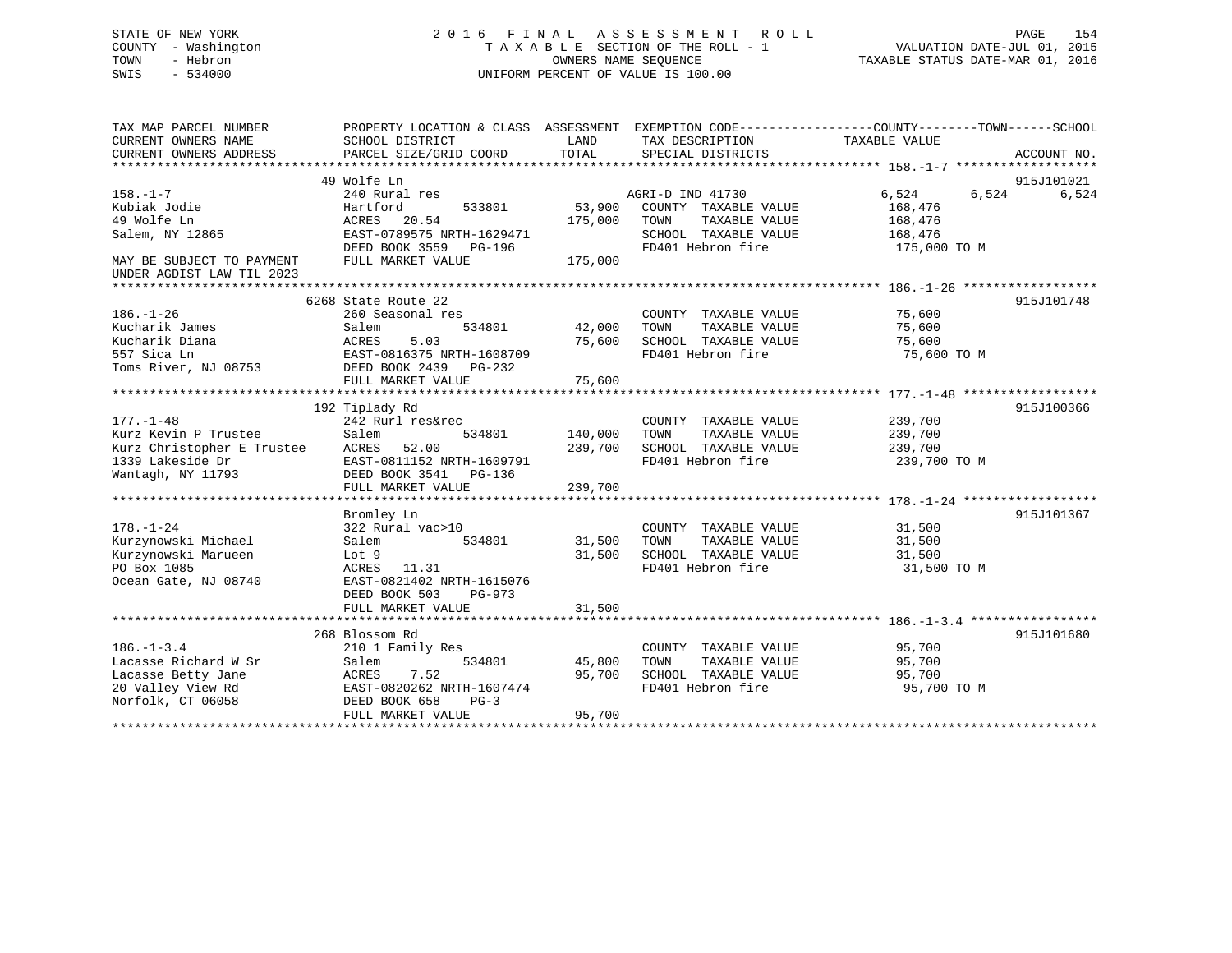## STATE OF NEW YORK 2 0 1 6 F I N A L A S S E S S M E N T R O L L PAGE 155 COUNTY - Washington T A X A B L E SECTION OF THE ROLL - 1 VALUATION DATE-JUL 01, 2015 TOWN - Hebron OWNERS NAME SEQUENCE TAXABLE STATUS DATE-MAR 01, 2016 SWIS - 534000 UNIFORM PERCENT OF VALUE IS 100.00

| 232 Crosier Rd<br>A15J100445<br>$167. - 1 - 17.1$<br>STAR B<br>41854<br>$\overline{0}$<br>$\Omega$<br>240 Rural res<br>68,200<br>Lack Stephen<br>534801<br>COUNTY TAXABLE VALUE<br>156,500<br>Salem<br>Lack Lilly<br>ACRES<br>13.10<br>156,500<br>TOWN<br>TAXABLE VALUE<br>156,500<br>232 Crosier Rd<br>EAST-0791287 NRTH-1620623<br>SCHOOL TAXABLE VALUE<br>126,500<br>Salem, NY 12865<br>DEED BOOK 945<br>CA008 Cons agri dst 8<br>FD401 Hebron fire<br>156,500 TO M<br>PG-61<br>156,500 FD401 Hebron fire<br>156,500 TO M<br>FULL MARKET VALUE<br>Pine Hill Rd/w Off<br>915J101045<br>$169. - 1 - 37.2$<br>322 Rural vac>10<br>COUNTY TAXABLE VALUE<br>14,000<br>14,000<br>Lacoste Ronald W<br>Granville<br>533201<br>TOWN<br>TAXABLE VALUE<br>14,000 | TAX MAP PARCEL NUMBER<br>CURRENT OWNERS NAME<br>CURRENT OWNERS ADDRESS | PROPERTY LOCATION & CLASS ASSESSMENT EXEMPTION CODE----------------COUNTY-------TOWN------SCHOOL<br>SCHOOL DISTRICT<br>PARCEL SIZE/GRID COORD | LAND<br>TOTAL | TAX DESCRIPTION<br>SPECIAL DISTRICTS | TAXABLE VALUE | ACCOUNT NO.    |
|----------------------------------------------------------------------------------------------------------------------------------------------------------------------------------------------------------------------------------------------------------------------------------------------------------------------------------------------------------------------------------------------------------------------------------------------------------------------------------------------------------------------------------------------------------------------------------------------------------------------------------------------------------------------------------------------------------------------------------------------------------|------------------------------------------------------------------------|-----------------------------------------------------------------------------------------------------------------------------------------------|---------------|--------------------------------------|---------------|----------------|
|                                                                                                                                                                                                                                                                                                                                                                                                                                                                                                                                                                                                                                                                                                                                                          |                                                                        |                                                                                                                                               |               |                                      |               |                |
|                                                                                                                                                                                                                                                                                                                                                                                                                                                                                                                                                                                                                                                                                                                                                          |                                                                        |                                                                                                                                               |               |                                      |               |                |
|                                                                                                                                                                                                                                                                                                                                                                                                                                                                                                                                                                                                                                                                                                                                                          |                                                                        |                                                                                                                                               |               |                                      |               | 30,000         |
|                                                                                                                                                                                                                                                                                                                                                                                                                                                                                                                                                                                                                                                                                                                                                          |                                                                        |                                                                                                                                               |               |                                      |               |                |
|                                                                                                                                                                                                                                                                                                                                                                                                                                                                                                                                                                                                                                                                                                                                                          |                                                                        |                                                                                                                                               |               |                                      |               |                |
|                                                                                                                                                                                                                                                                                                                                                                                                                                                                                                                                                                                                                                                                                                                                                          |                                                                        |                                                                                                                                               |               |                                      |               |                |
|                                                                                                                                                                                                                                                                                                                                                                                                                                                                                                                                                                                                                                                                                                                                                          |                                                                        |                                                                                                                                               |               |                                      |               |                |
|                                                                                                                                                                                                                                                                                                                                                                                                                                                                                                                                                                                                                                                                                                                                                          |                                                                        |                                                                                                                                               |               |                                      |               |                |
|                                                                                                                                                                                                                                                                                                                                                                                                                                                                                                                                                                                                                                                                                                                                                          |                                                                        |                                                                                                                                               |               |                                      |               |                |
|                                                                                                                                                                                                                                                                                                                                                                                                                                                                                                                                                                                                                                                                                                                                                          |                                                                        |                                                                                                                                               |               |                                      |               |                |
|                                                                                                                                                                                                                                                                                                                                                                                                                                                                                                                                                                                                                                                                                                                                                          |                                                                        |                                                                                                                                               |               |                                      |               |                |
|                                                                                                                                                                                                                                                                                                                                                                                                                                                                                                                                                                                                                                                                                                                                                          |                                                                        |                                                                                                                                               |               |                                      |               |                |
|                                                                                                                                                                                                                                                                                                                                                                                                                                                                                                                                                                                                                                                                                                                                                          | Lacoste Roberta M                                                      | Easement 614/38                                                                                                                               | 14,000        | SCHOOL TAXABLE VALUE                 | 14,000        |                |
| FD401 Hebron fire<br>66 Railroad Ave<br>ACRES 18.70<br>14,000 TO M                                                                                                                                                                                                                                                                                                                                                                                                                                                                                                                                                                                                                                                                                       |                                                                        |                                                                                                                                               |               |                                      |               |                |
| West Pawlet, VT 05775<br>EAST-0810915 NRTH-1621824                                                                                                                                                                                                                                                                                                                                                                                                                                                                                                                                                                                                                                                                                                       |                                                                        |                                                                                                                                               |               |                                      |               |                |
| DEED BOOK 1758 PG-114                                                                                                                                                                                                                                                                                                                                                                                                                                                                                                                                                                                                                                                                                                                                    |                                                                        |                                                                                                                                               |               |                                      |               |                |
| 14,000<br>FULL MARKET VALUE                                                                                                                                                                                                                                                                                                                                                                                                                                                                                                                                                                                                                                                                                                                              |                                                                        |                                                                                                                                               |               |                                      |               |                |
|                                                                                                                                                                                                                                                                                                                                                                                                                                                                                                                                                                                                                                                                                                                                                          |                                                                        |                                                                                                                                               |               |                                      |               |                |
| 90 Sawmill Rd<br>915J100186                                                                                                                                                                                                                                                                                                                                                                                                                                                                                                                                                                                                                                                                                                                              |                                                                        |                                                                                                                                               |               |                                      |               |                |
| $153. - 1 - 8$<br>AGED-CO/TN 41801<br>15,500<br>15,500<br>210 1 Family Res                                                                                                                                                                                                                                                                                                                                                                                                                                                                                                                                                                                                                                                                               |                                                                        |                                                                                                                                               |               |                                      |               | $\overline{0}$ |
| Laflamme Virginia<br>Granville<br>533201<br>28,100 STAR EN<br>41834<br>$\Omega$<br>$\Omega$                                                                                                                                                                                                                                                                                                                                                                                                                                                                                                                                                                                                                                                              |                                                                        |                                                                                                                                               |               |                                      |               | 31,000         |
| 31,000 COUNTY TAXABLE VALUE<br>90 Sawmill Rd<br>FRNT 225.00 DPTH 165.00<br>15,500<br>Granville, NY 12832                                                                                                                                                                                                                                                                                                                                                                                                                                                                                                                                                                                                                                                 |                                                                        |                                                                                                                                               |               |                                      |               |                |
| ACRES<br>0.85<br>15,500<br>TOWN TAXABLE VALUE 15,500<br>SCHOOL TAXABLE VALUE 15,500<br>CA008 Cons agri dst 8 31,000 TO M<br>EAST-0821103 NRTH-1637779                                                                                                                                                                                                                                                                                                                                                                                                                                                                                                                                                                                                    |                                                                        |                                                                                                                                               |               |                                      |               |                |
| DEED BOOK 460<br>PG-747                                                                                                                                                                                                                                                                                                                                                                                                                                                                                                                                                                                                                                                                                                                                  |                                                                        |                                                                                                                                               |               |                                      |               |                |
| 3-747 CA008 Cons agri dst 8<br>31,000 FD401 Hebron fire<br>31,000 TO M<br>FULL MARKET VALUE                                                                                                                                                                                                                                                                                                                                                                                                                                                                                                                                                                                                                                                              |                                                                        |                                                                                                                                               |               |                                      |               |                |
|                                                                                                                                                                                                                                                                                                                                                                                                                                                                                                                                                                                                                                                                                                                                                          |                                                                        |                                                                                                                                               |               |                                      |               |                |
| 2304 County Route 31                                                                                                                                                                                                                                                                                                                                                                                                                                                                                                                                                                                                                                                                                                                                     |                                                                        |                                                                                                                                               |               |                                      |               |                |
| $144. - 1 - 21.5$<br>$\overline{0}$<br>$\Omega$<br>210 1 Family Res<br>41854<br>STAR B                                                                                                                                                                                                                                                                                                                                                                                                                                                                                                                                                                                                                                                                   |                                                                        |                                                                                                                                               |               |                                      |               | 30,000         |
| Laidlaw Jeffrey P<br>38,400<br>COUNTY TAXABLE VALUE<br>Granville<br>533201<br>111,500                                                                                                                                                                                                                                                                                                                                                                                                                                                                                                                                                                                                                                                                    |                                                                        |                                                                                                                                               |               |                                      |               |                |
| Laidlaw Elizabeth M<br>111,500<br>ACRES<br>1.18<br>TOWN<br>TAXABLE VALUE<br>111,500                                                                                                                                                                                                                                                                                                                                                                                                                                                                                                                                                                                                                                                                      |                                                                        |                                                                                                                                               |               |                                      |               |                |
| 2304 County Route 31<br>EAST-0822382 NRTH-1647233<br>SCHOOL TAXABLE VALUE<br>81,500                                                                                                                                                                                                                                                                                                                                                                                                                                                                                                                                                                                                                                                                      |                                                                        |                                                                                                                                               |               |                                      |               |                |
| FD401 Hebron fire<br>111,500 TO M<br>Granville, NY 12832<br>PG-184<br>DEED BOOK 919                                                                                                                                                                                                                                                                                                                                                                                                                                                                                                                                                                                                                                                                      |                                                                        |                                                                                                                                               |               |                                      |               |                |
| 111,500<br>FULL MARKET VALUE                                                                                                                                                                                                                                                                                                                                                                                                                                                                                                                                                                                                                                                                                                                             |                                                                        |                                                                                                                                               |               |                                      |               |                |
|                                                                                                                                                                                                                                                                                                                                                                                                                                                                                                                                                                                                                                                                                                                                                          |                                                                        |                                                                                                                                               |               |                                      |               |                |
| 306 Little Burch Hill Rd<br>915J100706                                                                                                                                                                                                                                                                                                                                                                                                                                                                                                                                                                                                                                                                                                                   |                                                                        |                                                                                                                                               |               |                                      |               |                |
| 41854<br>$\overline{0}$<br>$151. - 1 - 14$<br>270 Mfg housing<br>STAR B<br>$\Omega$                                                                                                                                                                                                                                                                                                                                                                                                                                                                                                                                                                                                                                                                      |                                                                        |                                                                                                                                               |               |                                      |               | 30,000         |
| Langley Richard T<br>Granville<br>533201<br>232,800<br>COUNTY TAXABLE VALUE<br>263,900                                                                                                                                                                                                                                                                                                                                                                                                                                                                                                                                                                                                                                                                   |                                                                        |                                                                                                                                               |               |                                      |               |                |
| Langley Tammy C<br>ACRES 104.30<br>263,900<br>TOWN<br>TAXABLE VALUE<br>263,900                                                                                                                                                                                                                                                                                                                                                                                                                                                                                                                                                                                                                                                                           |                                                                        |                                                                                                                                               |               |                                      |               |                |
| 306 Little Burch Hill Rd<br>SCHOOL TAXABLE VALUE<br>EAST-0801519 NRTH-1634365<br>233,900                                                                                                                                                                                                                                                                                                                                                                                                                                                                                                                                                                                                                                                                 |                                                                        |                                                                                                                                               |               |                                      |               |                |
| FD401 Hebron fire<br>Granville, NY 12832<br>DEED BOOK 866<br>$PG-23$<br>263,900 TO M                                                                                                                                                                                                                                                                                                                                                                                                                                                                                                                                                                                                                                                                     |                                                                        |                                                                                                                                               |               |                                      |               |                |
| 263,900<br>FULL MARKET VALUE                                                                                                                                                                                                                                                                                                                                                                                                                                                                                                                                                                                                                                                                                                                             |                                                                        |                                                                                                                                               |               |                                      |               |                |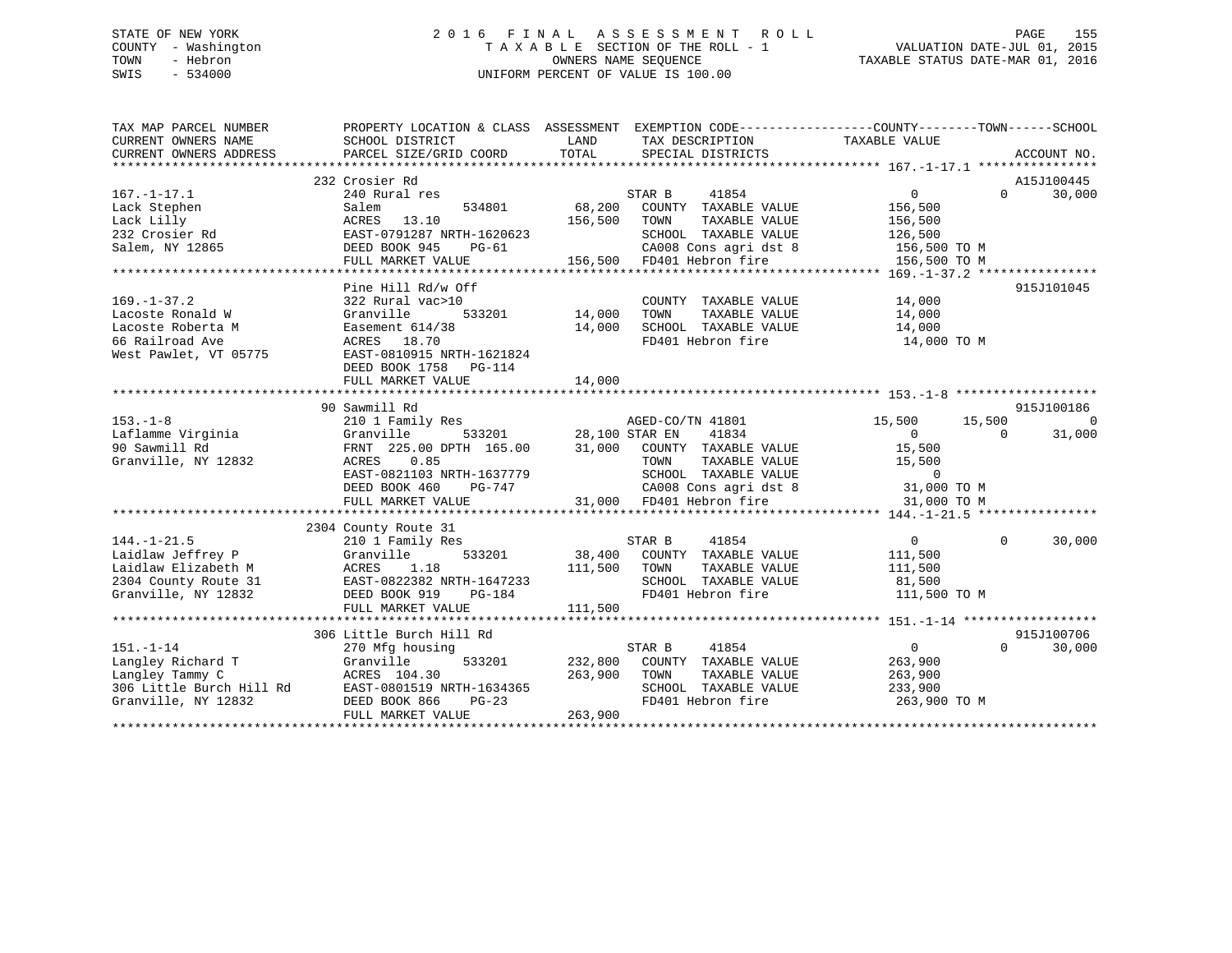## STATE OF NEW YORK 2 0 1 6 F I N A L A S S E S S M E N T R O L L PAGE 156 COUNTY - Washington T A X A B L E SECTION OF THE ROLL - 1 VALUATION DATE-JUL 01, 2015 TOWN - Hebron OWNERS NAME SEQUENCE TAXABLE STATUS DATE-MAR 01, 2016 SWIS - 534000 UNIFORM PERCENT OF VALUE IS 100.00

| TAX MAP PARCEL NUMBER<br>CURRENT OWNERS NAME<br>CURRENT OWNERS ADDRESS                                  | PROPERTY LOCATION & CLASS ASSESSMENT<br>SCHOOL DISTRICT<br>PARCEL SIZE/GRID COORD                                                                               | LAND<br>TAX DESCRIPTION<br>TOTAL<br>SPECIAL DISTRICTS                                                                                                                                                           | EXEMPTION CODE-----------------COUNTY-------TOWN------SCHOOL<br>TAXABLE VALUE<br>ACCOUNT NO.                                                      |
|---------------------------------------------------------------------------------------------------------|-----------------------------------------------------------------------------------------------------------------------------------------------------------------|-----------------------------------------------------------------------------------------------------------------------------------------------------------------------------------------------------------------|---------------------------------------------------------------------------------------------------------------------------------------------------|
|                                                                                                         | 4018 County Route 30                                                                                                                                            |                                                                                                                                                                                                                 | 915J101671                                                                                                                                        |
| $167. - 1 - 33.3$<br>Langworthy Scott<br>Langworthy Amy<br>4018 County Route 30<br>Salem, NY 12865      | 240 Rural res<br>534801<br>Salem<br>Lot F<br>ACRES<br>14.84 BANK<br>999<br>EAST-0788753 NRTH-1622673                                                            | STAR B<br>41854<br>51,800<br>COUNTY TAXABLE VALUE<br>119,400<br>TOWN<br>TAXABLE VALUE<br>SCHOOL TAXABLE VALUE<br>FD401 Hebron fire                                                                              | 30,000<br>$\overline{0}$<br>$\Omega$<br>119,400<br>119,400<br>89,400                                                                              |
|                                                                                                         | DEED BOOK 840<br>$PG-305$<br>FULL MARKET VALUE                                                                                                                  | 119,400                                                                                                                                                                                                         | 119,400 TO M                                                                                                                                      |
|                                                                                                         |                                                                                                                                                                 |                                                                                                                                                                                                                 |                                                                                                                                                   |
| $170. - 1 - 12$<br>Lapham Stephen G<br>Lapham Bonnie<br>6604 State Route 22<br>Salem, NY 12865          | 6604 State Route 22<br>242 Rurl res&rec<br>534801<br>Salem<br>ACRES<br>12.00<br>EAST-0815584 NRTH-1616869<br>DEED BOOK 1684 PG-226<br>FULL MARKET VALUE         | 95 PCT OF VALUE USED FOR EXEMPTION PURPOSES<br>VET WAR CT 41121<br>52,500 STAR EN<br>41834<br>121,300<br>COUNTY TAXABLE VALUE<br>TOWN<br>TAXABLE VALUE<br>SCHOOL TAXABLE VALUE<br>121,300 CA008 Cons agri dst 8 | 915J100497<br>17,285<br>17,285<br>$\Omega$<br>65,300<br>$\overline{0}$<br>$\Omega$<br>104,015<br>104,015<br>56,000<br>121,300 TO M                |
|                                                                                                         |                                                                                                                                                                 | FD401 Hebron fire                                                                                                                                                                                               | 121,300 TO M                                                                                                                                      |
|                                                                                                         |                                                                                                                                                                 |                                                                                                                                                                                                                 |                                                                                                                                                   |
|                                                                                                         |                                                                                                                                                                 |                                                                                                                                                                                                                 | 915J100613                                                                                                                                        |
| $144. - 1 - 17$<br>LaPlante Edward Jr<br>LaPlante James<br>2002 River View Rd<br>Green Island, NY 12183 | 2381 County Route 31<br>312 Vac w/imprv<br>Granville<br>533201<br>FRNT 175.00 DPTH 153.00<br>ACRES<br>0.61<br>EAST-0823580 NRTH-1648951<br>DEED BOOK 3360 PG-37 | COUNTY TAXABLE VALUE<br>7,900<br>TOWN<br>TAXABLE VALUE<br>8,900<br>SCHOOL TAXABLE VALUE<br>FD401 Hebron fire                                                                                                    | 8,900<br>8,900<br>8,900<br>8,900 TO M                                                                                                             |
|                                                                                                         | FULL MARKET VALUE                                                                                                                                               | 8,900                                                                                                                                                                                                           |                                                                                                                                                   |
| $144. - 1 - 19.1$<br>LaPlante Edward Jr<br>LaPlante James<br>2002 River View Rd                         | County Route 31<br>314 Rural vac<10<br>Granville<br>533201<br>88.00 DPTH<br>FRNT<br>60.00<br>EAST-0823676 NRTH-1648872                                          | COUNTY TAXABLE VALUE<br>TAXABLE VALUE<br>200<br>TOWN<br>200<br>SCHOOL TAXABLE VALUE<br>FD401 Hebron fire                                                                                                        | 200<br>200<br>200<br>200 TO M                                                                                                                     |
| Green Island, NY 12183                                                                                  | DEED BOOK 3360 PG-37                                                                                                                                            |                                                                                                                                                                                                                 |                                                                                                                                                   |
|                                                                                                         | FULL MARKET VALUE                                                                                                                                               | 200                                                                                                                                                                                                             |                                                                                                                                                   |
|                                                                                                         |                                                                                                                                                                 |                                                                                                                                                                                                                 |                                                                                                                                                   |
| $152. - 1 - 5$<br>Laplante Glenn R<br>Laplante Andrea J<br>14 Liebig Rd<br>Granville, NY 12832          | 14 Liebig Rd<br>210 1 Family Res<br>Granville<br>533201<br>8.76<br>ACRES<br>EAST-0805503 NRTH-1638274<br>DEED BOOK 474<br>PG-581                                | 89 PCT OF VALUE USED FOR EXEMPTION PURPOSES<br>VET COM CT 41131<br>59,500 VET DIS CT 41141<br>241,000 STAR EN<br>41834<br>COUNTY TAXABLE VALUE<br>TOWN<br>TAXABLE VALUE                                         | 915J100360<br>53,623<br>30,000<br>$\overline{0}$<br>53,623<br>53,623<br>$\mathbf 0$<br>$\overline{0}$<br>65,300<br>$\Omega$<br>133,754<br>157,377 |
|                                                                                                         | FULL MARKET VALUE                                                                                                                                               | 241,000 SCHOOL TAXABLE VALUE<br>FD401 Hebron fire                                                                                                                                                               | 175,700<br>241,000 TO M                                                                                                                           |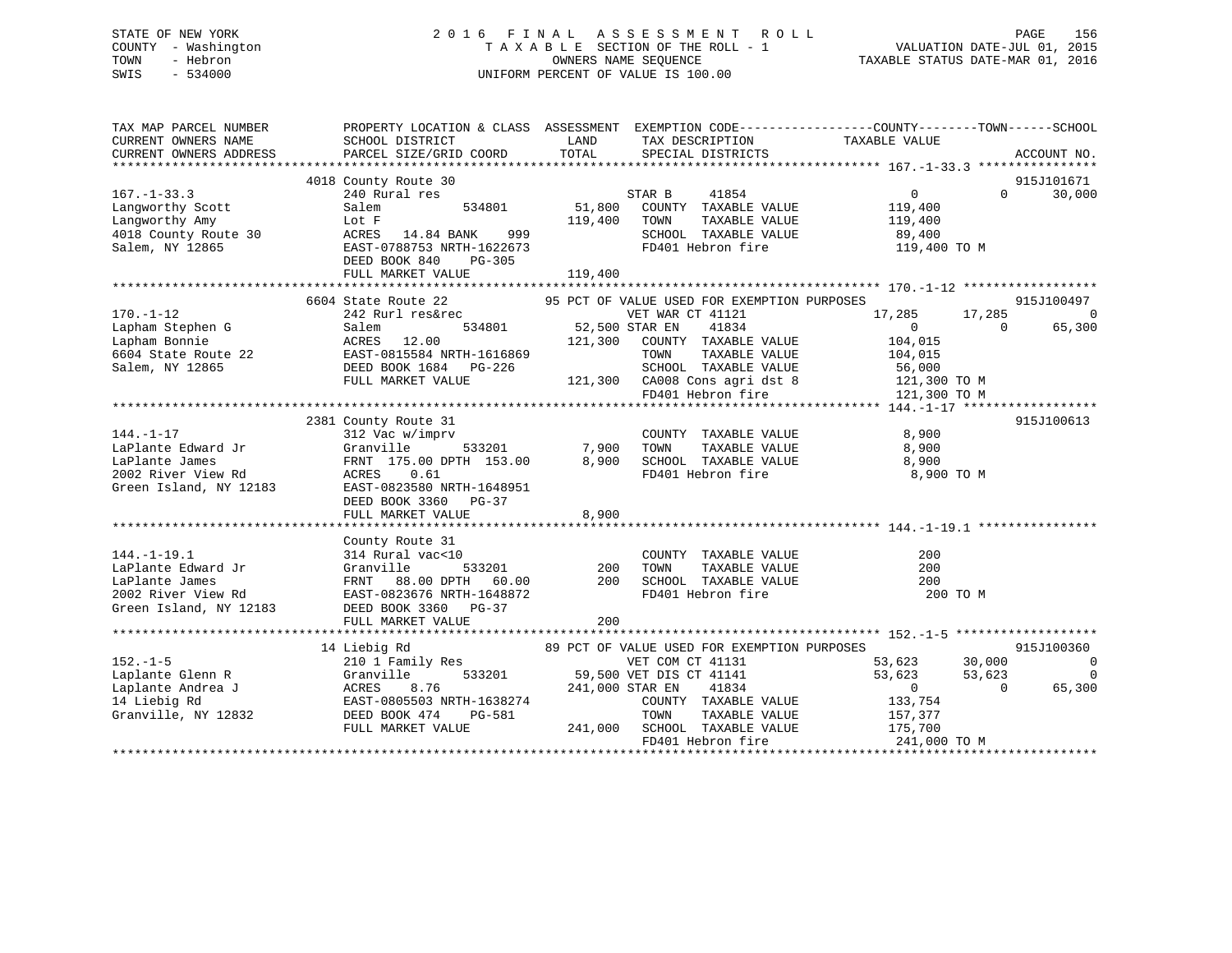## STATE OF NEW YORK 2 0 1 6 F I N A L A S S E S S M E N T R O L L PAGE 157 COUNTY - Washington T A X A B L E SECTION OF THE ROLL - 1 VALUATION DATE-JUL 01, 2015 TOWN - Hebron OWNERS NAME SEQUENCE TAXABLE STATUS DATE-MAR 01, 2016 SWIS - 534000 UNIFORM PERCENT OF VALUE IS 100.00

| TAX MAP PARCEL NUMBER |                                                   |               |                                 | PROPERTY LOCATION & CLASS ASSESSMENT EXEMPTION CODE----------------COUNTY-------TOWN------SCHOOL |            |
|-----------------------|---------------------------------------------------|---------------|---------------------------------|--------------------------------------------------------------------------------------------------|------------|
| CURRENT OWNERS NAME   | SCHOOL DISTRICT                                   | LAND          | TAX DESCRIPTION                 | TAXABLE VALUE                                                                                    |            |
|                       |                                                   |               |                                 |                                                                                                  |            |
|                       |                                                   |               |                                 |                                                                                                  |            |
|                       | 188 Halls Pond Rd                                 |               |                                 |                                                                                                  | 915J101377 |
| $167. - 1 - 8$        | 240 Rural res                                     |               | COUNTY TAXABLE VALUE            | 245,700                                                                                          |            |
| LaPoint Luke          | 533801<br>Hartford                                | 112,300       | TOWN<br>TAXABLE VALUE           | 245,700                                                                                          |            |
| 188 Halls Pond Rd     |                                                   | 245,700       | SCHOOL TAXABLE VALUE            | 245,700                                                                                          |            |
| Salem, NY 12865       | ACRES 44.20<br>EAST-0792648 NRTH-1625012          |               | FD401 Hebron fire               | 245,700 TO M                                                                                     |            |
|                       |                                                   |               |                                 |                                                                                                  |            |
|                       | DEED BOOK 3308 PG-233                             |               |                                 |                                                                                                  |            |
|                       | FULL MARKET VALUE                                 | 245,700       |                                 |                                                                                                  |            |
|                       |                                                   |               |                                 |                                                                                                  |            |
|                       | 4341 County Route 30                              |               |                                 |                                                                                                  |            |
| $158. - 1 - 2.6$      | 240 Rural res                                     |               | COUNTY TAXABLE VALUE            | 193,100                                                                                          |            |
| LaPolla Douglas       | Hartford<br>533801                                | 91,400        | TOWN<br>TAXABLE VALUE           | 193,100                                                                                          |            |
| Surre Denise          |                                                   | 193,100       | SCHOOL TAXABLE VALUE            | 193,100                                                                                          |            |
| 148 Sunset Hill Rd    | lot 1<br>ACRES 25.00                              |               |                                 | 193,100 TO M                                                                                     |            |
|                       | Putnam Valley, NY 10579 EAST-0784024 NRTH-1628991 |               |                                 | 193,100 TO M                                                                                     |            |
|                       | DEED BOOK 2213 PG-135                             |               | ayrı dst 8<br>FD401 Hebron fire |                                                                                                  |            |
|                       | FULL MARKET VALUE                                 | 193,100       |                                 |                                                                                                  |            |
|                       |                                                   |               |                                 |                                                                                                  |            |
|                       | 32 Rykowski Ln                                    |               |                                 |                                                                                                  | 915J101103 |
|                       |                                                   |               |                                 |                                                                                                  |            |
| $161 - 2 - 3.2$       | 242 Rurl res&rec                                  |               | COUNTY TAXABLE VALUE            | 220,000                                                                                          |            |
| Larico Benje          | Granville<br>533201                               | 99,500        | TOWN<br>TAXABLE VALUE           | 220,000                                                                                          |            |
| 358 Broadway          | 455/594<br>ACRES 47.60                            | 220,000       | SCHOOL TAXABLE VALUE            | 220,000                                                                                          |            |
| New York, NY 10013    |                                                   |               | FD401 Hebron fire               | 220,000 TO M                                                                                     |            |
|                       | EAST-0820377 NRTH-1626734                         |               |                                 |                                                                                                  |            |
|                       | DEED BOOK 497<br>PG-397                           |               |                                 |                                                                                                  |            |
|                       | FULL MARKET VALUE                                 | 220,000       |                                 |                                                                                                  |            |
|                       |                                                   |               |                                 |                                                                                                  |            |
|                       | 185 Middle Rd                                     |               |                                 |                                                                                                  | 915J100371 |
| $176. - 1 - 11$       | 242 Rurl res&rec                                  |               | COUNTY TAXABLE VALUE            | 181,900                                                                                          |            |
| Larregui William LE   | 534801<br>Salem                                   | 88,300        | TOWN<br>TAXABLE VALUE           | 181,900                                                                                          |            |
| Harvin Vanessa        | ACRES 23.30                                       | 181,900       | SCHOOL TAXABLE VALUE            | 181,900                                                                                          |            |
| 5 Dunbar St           | EAST-0804014 NRTH-1615741                         |               | FD401 Hebron fire               | 181,900 TO M                                                                                     |            |
| Amityville, NY 11701  | DEED BOOK 857<br>$PG-61$                          |               |                                 |                                                                                                  |            |
|                       |                                                   | 181,900       |                                 |                                                                                                  |            |
|                       | FULL MARKET VALUE                                 |               |                                 |                                                                                                  |            |
|                       |                                                   |               |                                 |                                                                                                  |            |
|                       | East Green Pond Way                               |               |                                 |                                                                                                  | 915J101449 |
| $144. - 1 - 37.5$     | 314 Rural vac<10                                  |               | COUNTY TAXABLE VALUE            | 32,100                                                                                           |            |
| Larson Frederick A    | Granville                                         | 533201 32,100 | TOWN<br>TAXABLE VALUE           | 32,100                                                                                           |            |
| Larson Loretta M      | ACRES 5.07<br>EAST-0817563 NRTH-1642534           | 32,100        | SCHOOL TAXABLE VALUE            | 32,100                                                                                           |            |
| Box 32                |                                                   |               | FD401 Hebron fire               | 32,100 TO M                                                                                      |            |
| Wells, VT 05774       | DEED BOOK 524<br><b>PG-150</b>                    |               |                                 |                                                                                                  |            |
|                       | FULL MARKET VALUE                                 | 32,100        |                                 |                                                                                                  |            |
|                       |                                                   |               |                                 |                                                                                                  |            |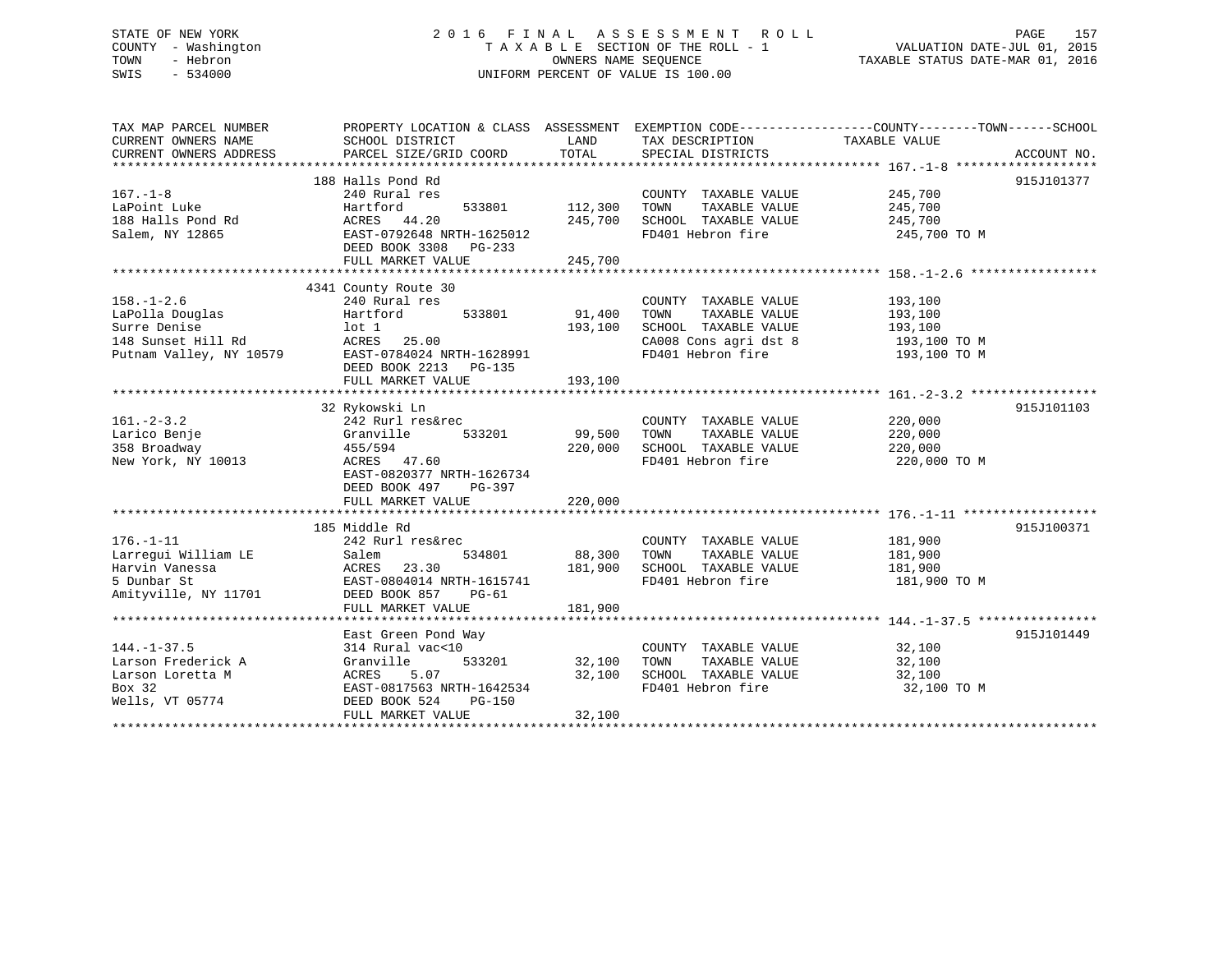## STATE OF NEW YORK 2 0 1 6 F I N A L A S S E S S M E N T R O L L PAGE 158 COUNTY - Washington T A X A B L E SECTION OF THE ROLL - 1 VALUATION DATE-JUL 01, 2015 TOWN - Hebron OWNERS NAME SEQUENCE TAXABLE STATUS DATE-MAR 01, 2016 SWIS - 534000 UNIFORM PERCENT OF VALUE IS 100.00

| TAX MAP PARCEL NUMBER                      | PROPERTY LOCATION & CLASS ASSESSMENT EXEMPTION CODE----------------COUNTY-------TOWN------SCHOOL |                |                              |                            |                    |
|--------------------------------------------|--------------------------------------------------------------------------------------------------|----------------|------------------------------|----------------------------|--------------------|
| CURRENT OWNERS NAME                        | SCHOOL DISTRICT                                                                                  | LAND           | TAX DESCRIPTION              | TAXABLE VALUE              |                    |
| CURRENT OWNERS ADDRESS                     | PARCEL SIZE/GRID COORD                                                                           | TOTAL          | SPECIAL DISTRICTS            |                            | ACCOUNT NO.        |
|                                            |                                                                                                  |                |                              |                            |                    |
|                                            | 253 Little Burch Hill Rd                                                                         |                |                              |                            |                    |
| $151. - 1 - 22.8$                          | 314 Rural vac<10                                                                                 |                | COUNTY TAXABLE VALUE         | 59,600                     |                    |
| $\mathbf A$<br>Lathrop Polly A             | Hartford                                                                                         | 533801 59,600  | TOWN<br>TAXABLE VALUE        | 59,600                     |                    |
| 78 Farm Way                                | ACRES<br>8.80                                                                                    | 59,600         | SCHOOL TAXABLE VALUE 59,600  |                            |                    |
| Fort Edward, NY 12828                      | EAST-0799949 NRTH-1635221                                                                        |                | FD401 Hebron fire            | 59,600 TO M                |                    |
|                                            | DEED BOOK 3200 PG-26                                                                             |                |                              |                            |                    |
|                                            | FULL MARKET VALUE                                                                                | 59,600         |                              |                            |                    |
|                                            |                                                                                                  |                |                              |                            |                    |
|                                            | 106 Middle Rd                                                                                    |                |                              |                            | 915J101607         |
| $177. - 1 - 3.3$                           | 210 1 Family Res                                                                                 |                | STAR B<br>41854              | $\overline{0}$             | $\Omega$<br>30,000 |
| 177.-1-3.3<br>Lathrop Raymond Jr           | 534801<br>Salem                                                                                  | 33,000         | COUNTY TAXABLE VALUE 148,200 |                            |                    |
|                                            | ACRES<br>1.40                                                                                    | 148,200        | TOWN<br>TAXABLE VALUE        | 148,200                    |                    |
| Salem, NY 12865                            | EAST-0804941 NRTH-1615210                                                                        |                | SCHOOL TAXABLE VALUE         | 118,200                    |                    |
|                                            | DEED BOOK 655<br>PG-186                                                                          |                | FD401 Hebron fire            | 148,200 TO M               |                    |
|                                            | FULL MARKET VALUE                                                                                | 148,200        |                              |                            |                    |
|                                            |                                                                                                  |                |                              |                            |                    |
|                                            | 795 Chamberlin Mills Rd                                                                          |                |                              |                            | 915J101542         |
| $177. - 1 - 33.1$                          | 210 1 Family Res                                                                                 |                | 41854<br>STAR B              | $\overline{0}$<br>$\Omega$ | 30,000             |
|                                            | 534801<br>Salem                                                                                  |                | 37,000 COUNTY TAXABLE VALUE  |                            |                    |
| Leaman Steven E<br>795 Chamberlin Mills Rd |                                                                                                  | 167,000 TOWN   | TAXABLE VALUE                | 167,000<br>167,000         |                    |
| Salem, NY 12865-9618                       |                                                                                                  |                | SCHOOL TAXABLE VALUE 137,000 |                            |                    |
|                                            | ACRES 3.00<br>EAST-0806014 NRTH-1613287<br>PG-90                                                 |                | FD401 Hebron fire            | 167,000 TO M               |                    |
|                                            | FULL MARKET VALUE                                                                                | 167,000        |                              |                            |                    |
|                                            |                                                                                                  |                |                              |                            |                    |
|                                            | Chamberlin Mills Rd                                                                              |                |                              |                            | 915J101611         |
| $177. - 1 - 42.2$                          | 314 Rural vac<10                                                                                 |                |                              | 6,800                      |                    |
|                                            |                                                                                                  |                | COUNTY TAXABLE VALUE         |                            |                    |
| Leaman Steven E                            | Salem<br>534801<br>FRNT 230.00 DPTH 120.00                                                       | 6,800          | TAXABLE VALUE<br>TOWN        | 6,800                      |                    |
| 795 Chamberlin Mills Rd                    |                                                                                                  | 6,800          | SCHOOL TAXABLE VALUE         | 6,800                      |                    |
| Salem, NY 12865                            | ACRES<br>0.63                                                                                    |                | FD401 Hebron fire            | 6,800 TO M                 |                    |
|                                            | EAST-0806150 NRTH-1612749                                                                        |                |                              |                            |                    |
|                                            | DEED BOOK 811<br><b>PG-90</b>                                                                    |                |                              |                            |                    |
|                                            | FULL MARKET VALUE                                                                                | 6,800          |                              |                            |                    |
|                                            |                                                                                                  |                |                              |                            |                    |
|                                            | Halls Pond Rd                                                                                    |                |                              |                            | 915J101559         |
| $158. - 1 - 25$                            | 322 Rural vac>10                                                                                 |                | FOR 480A 47460               | 170,700                    | 170,700 170,700    |
| Leather Geoffrey T                         | Hartford                                                                                         | 533801 213,400 | COUNTY TAXABLE VALUE         | 42,700                     |                    |
| 7 Avenue D                                 | Forest Tax 3272/41                                                                               | 213,400        | TOWN<br>TAXABLE VALUE        | 42,700                     |                    |
| Saratoga Springs, NY                       | $167. - 1 - 7.3$                                                                                 |                | SCHOOL TAXABLE VALUE 42,700  |                            |                    |
|                                            | 12866-8548 ACRES 119.50                                                                          |                | FD401 Hebron fire            | 213,400 TO M               |                    |
|                                            | EAST-0789859 NRTH-1625775                                                                        |                |                              |                            |                    |
| MAY BE SUBJECT TO PAYMENT                  | DEED BOOK 821<br>PG-325                                                                          |                |                              |                            |                    |
| UNDER RPTL480A UNTIL 2025                  | FULL MARKET VALUE                                                                                | 213,400        |                              |                            |                    |
|                                            |                                                                                                  |                |                              |                            |                    |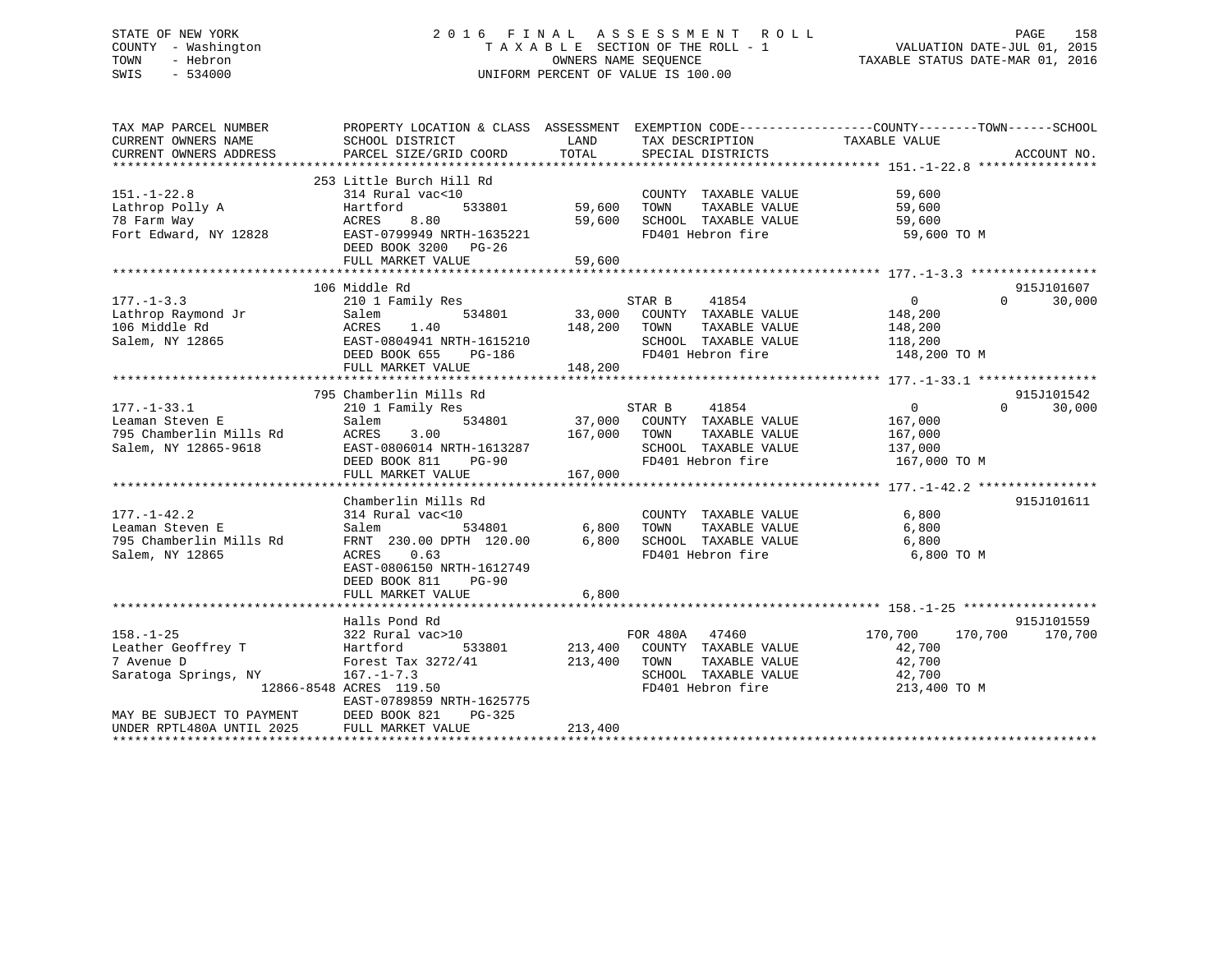## STATE OF NEW YORK 2 0 1 6 F I N A L A S S E S S M E N T R O L L PAGE 159 COUNTY - Washington T A X A B L E SECTION OF THE ROLL - 1 VALUATION DATE-JUL 01, 2015 TOWN - Hebron OWNERS NAME SEQUENCE TAXABLE STATUS DATE-MAR 01, 2016 SWIS - 534000 UNIFORM PERCENT OF VALUE IS 100.00

| TAX MAP PARCEL NUMBER<br>CURRENT OWNERS NAME | SCHOOL DISTRICT                                                                                                                                                                                                                                                                 | LAND                  | TAX DESCRIPTION                                                                                   | PROPERTY LOCATION & CLASS ASSESSMENT EXEMPTION CODE----------------COUNTY-------TOWN------SCHOOL<br>TAXABLE VALUE |                                  |
|----------------------------------------------|---------------------------------------------------------------------------------------------------------------------------------------------------------------------------------------------------------------------------------------------------------------------------------|-----------------------|---------------------------------------------------------------------------------------------------|-------------------------------------------------------------------------------------------------------------------|----------------------------------|
| CURRENT OWNERS ADDRESS                       | PARCEL SIZE/GRID COORD                                                                                                                                                                                                                                                          | TOTAL                 | SPECIAL DISTRICTS                                                                                 |                                                                                                                   | ACCOUNT NO.                      |
|                                              |                                                                                                                                                                                                                                                                                 |                       |                                                                                                   |                                                                                                                   |                                  |
|                                              | 379 Little Burch Hill Rd                                                                                                                                                                                                                                                        |                       |                                                                                                   | $\overline{0}$                                                                                                    | 915J100446<br>30,000<br>$\Omega$ |
| $151. - 1 - 9$                               | 240 Rural res                                                                                                                                                                                                                                                                   |                       | 41854<br>STAR B<br>533201 124,900 COUNTY TAXABLE VALUE                                            |                                                                                                                   |                                  |
| Leavey Brendan K                             | Granville<br>Leavey Brendam A<br>Leavey Maria A<br>379 Little Burch Hill Rd<br>2002177 NRTH-1638747<br>2008 DEED BOOK 725 PG-136<br>2008 DEED BOOK 725 PG-136                                                                                                                   |                       |                                                                                                   | 293,800                                                                                                           |                                  |
|                                              |                                                                                                                                                                                                                                                                                 | 293,800               | TOWN<br>TAXABLE VALUE                                                                             | 293,800                                                                                                           |                                  |
|                                              | $PG-136$                                                                                                                                                                                                                                                                        |                       | SCHOOL TAXABLE VALUE                                                                              | 263,800                                                                                                           |                                  |
|                                              |                                                                                                                                                                                                                                                                                 |                       | FD401 Hebron fire                                                                                 | 293,800 TO M                                                                                                      |                                  |
|                                              | FULL MARKET VALUE                                                                                                                                                                                                                                                               | 293,800               |                                                                                                   |                                                                                                                   |                                  |
|                                              |                                                                                                                                                                                                                                                                                 |                       |                                                                                                   |                                                                                                                   |                                  |
|                                              | Patterson Hill Rd                                                                                                                                                                                                                                                               |                       |                                                                                                   |                                                                                                                   |                                  |
| $183. - 1 - 52.1$                            | 314 Rural vac<10                                                                                                                                                                                                                                                                |                       | COUNTY TAXABLE VALUE                                                                              | 2,300                                                                                                             |                                  |
| LeBlanc Roland J                             | 534801<br>Salem                                                                                                                                                                                                                                                                 | 2,300                 | TAXABLE VALUE<br>TOWN                                                                             | 2,300                                                                                                             |                                  |
| LeBlanc Wendy B                              | 2960/190                                                                                                                                                                                                                                                                        | 2,300                 | SCHOOL TAXABLE VALUE                                                                              | 2,300                                                                                                             |                                  |
| 1193 Patterson Hill Rd                       | FRNT 132.00 DPTH 91.00                                                                                                                                                                                                                                                          |                       | FD401 Hebron fire                                                                                 | 2,300 TO M                                                                                                        |                                  |
| Salem, NY 12865                              | EAST-0788466 NRTH-1602630                                                                                                                                                                                                                                                       |                       |                                                                                                   |                                                                                                                   |                                  |
|                                              | DEED BOOK 2960 PG-190                                                                                                                                                                                                                                                           |                       |                                                                                                   |                                                                                                                   |                                  |
|                                              | FULL MARKET VALUE                                                                                                                                                                                                                                                               | 2,300                 |                                                                                                   |                                                                                                                   |                                  |
|                                              |                                                                                                                                                                                                                                                                                 |                       |                                                                                                   |                                                                                                                   |                                  |
|                                              | 1193 Patterson Hill Rd                                                                                                                                                                                                                                                          |                       |                                                                                                   |                                                                                                                   | 915J100606                       |
|                                              |                                                                                                                                                                                                                                                                                 |                       | STAR B 41854                                                                                      | $\overline{0}$<br>$\Omega$                                                                                        | 30,000                           |
|                                              |                                                                                                                                                                                                                                                                                 |                       | 44,400 COUNTY TAXABLE VALUE                                                                       | 149,900                                                                                                           |                                  |
|                                              |                                                                                                                                                                                                                                                                                 | 999 149,900 TOWN      | TAXABLE VALUE                                                                                     | 149,900                                                                                                           |                                  |
|                                              |                                                                                                                                                                                                                                                                                 |                       | SCHOOL TAXABLE VALUE                                                                              | 119,900                                                                                                           |                                  |
|                                              |                                                                                                                                                                                                                                                                                 |                       | FD401 Hebron fire                                                                                 | 149,900 TO M                                                                                                      |                                  |
|                                              | LeBlanc Rolland J<br>LeBlanc Wendy L<br>LeBlanc Wendy L<br>1193 Patterson Hill Rd<br>Salem, NY 12865<br>LeBlanc Wendy L<br>210 1 Family Res<br>Salem 534801<br>210 1 Family Res<br>210 1 Family Res<br>234801<br>234801<br>24 ACRES<br>234801<br>24 BANK 9<br>FULL MARKET VALUE | 149,900               |                                                                                                   |                                                                                                                   |                                  |
|                                              |                                                                                                                                                                                                                                                                                 |                       |                                                                                                   |                                                                                                                   |                                  |
|                                              | 1097 Smith Rd                                                                                                                                                                                                                                                                   |                       |                                                                                                   |                                                                                                                   | 915J101430                       |
| $153. - 1 - 12.4$                            | 270 Mfg housing                                                                                                                                                                                                                                                                 |                       | COUNTY TAXABLE VALUE                                                                              | 50,800                                                                                                            |                                  |
| Lechevet Burr                                | 533201<br>Granville                                                                                                                                                                                                                                                             | 39,800                | TAXABLE VALUE<br>TOWN                                                                             | 50,800                                                                                                            |                                  |
|                                              |                                                                                                                                                                                                                                                                                 | 50,800                |                                                                                                   |                                                                                                                   |                                  |
|                                              |                                                                                                                                                                                                                                                                                 |                       |                                                                                                   |                                                                                                                   |                                  |
|                                              | Lechever built<br>11637 Vista Royal Dr<br>Frank Royal Dr<br>EAST-0816480 NRTH-1636615                                                                                                                                                                                           |                       | SCHOOL TAXABLE VALUE 50,800<br>CA008 Cons agri dst 8 50,800 TO M<br>FD401 Hebron fire 50,800 TO M |                                                                                                                   |                                  |
|                                              | EAST-0816480 NRTH-1636615<br>DEED BOOK 3544 PG-272<br>FULL MARKET VALUE 50,800                                                                                                                                                                                                  |                       |                                                                                                   |                                                                                                                   |                                  |
|                                              |                                                                                                                                                                                                                                                                                 |                       |                                                                                                   |                                                                                                                   |                                  |
|                                              | 629 North Grimes Hill Rd                                                                                                                                                                                                                                                        |                       |                                                                                                   |                                                                                                                   | 915J100581                       |
| $153. - 1 - 12.1$                            | 312 Vac w/imprv                                                                                                                                                                                                                                                                 |                       | AG BUILD 41700                                                                                    | 20,000<br>20,000                                                                                                  | 20,000                           |
| Lechevet Burr H                              | Granville                                                                                                                                                                                                                                                                       | 533201 79,600 AG DIST | 41720                                                                                             | 26,639<br>26,639                                                                                                  | 26,639                           |
| Lechevet Mark H                              | ACRES 87.20                                                                                                                                                                                                                                                                     |                       | 99,600 COUNTY TAXABLE VALUE                                                                       | 52,961                                                                                                            |                                  |
| 28 Dorlon Rd                                 | EAST-0817591 NRTH-1635875                                                                                                                                                                                                                                                       |                       | TOWN<br>TAXABLE VALUE                                                                             |                                                                                                                   |                                  |
|                                              |                                                                                                                                                                                                                                                                                 |                       |                                                                                                   | 52,961                                                                                                            |                                  |
| Queensbury, NY 12804                         | DEED BOOK 3432 PG-167                                                                                                                                                                                                                                                           |                       | SCHOOL TAXABLE VALUE 52,961<br>CA008 Cons agri dst 8 72,961 TO M                                  |                                                                                                                   |                                  |
|                                              | FULL MARKET VALUE                                                                                                                                                                                                                                                               | 99,600                |                                                                                                   |                                                                                                                   |                                  |
| MAY BE SUBJECT TO PAYMENT                    |                                                                                                                                                                                                                                                                                 |                       | 26,639 EX                                                                                         |                                                                                                                   |                                  |
|                                              |                                                                                                                                                                                                                                                                                 |                       |                                                                                                   | 99,600 TO M                                                                                                       |                                  |
|                                              |                                                                                                                                                                                                                                                                                 |                       |                                                                                                   |                                                                                                                   |                                  |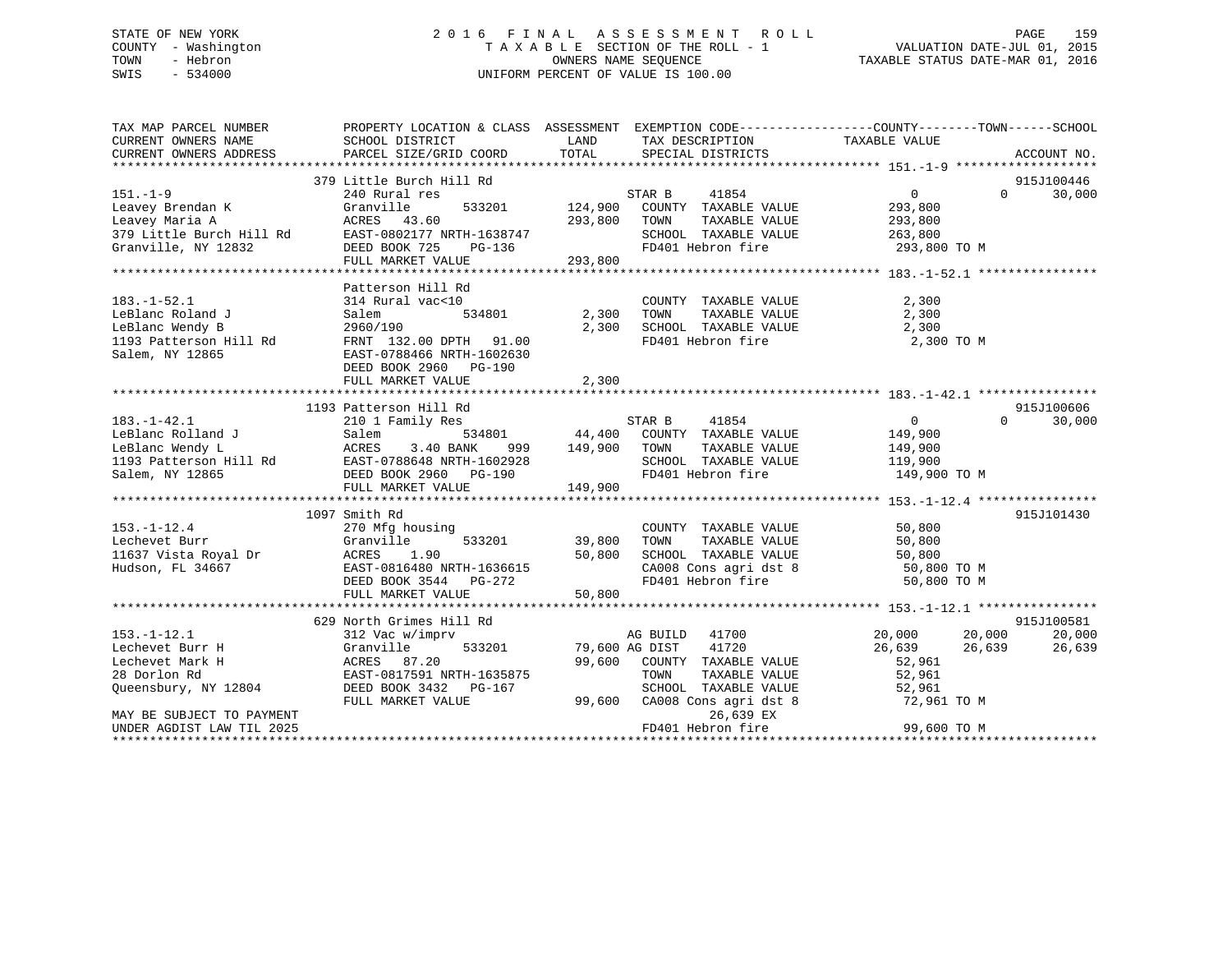## STATE OF NEW YORK 2 0 1 6 F I N A L A S S E S S M E N T R O L L PAGE 160 COUNTY - Washington T A X A B L E SECTION OF THE ROLL - 1 VALUATION DATE-JUL 01, 2015 TOWN - Hebron OWNERS NAME SEQUENCE TAXABLE STATUS DATE-MAR 01, 2016 SWIS - 534000 UNIFORM PERCENT OF VALUE IS 100.00

| TAX MAP PARCEL NUMBER                         | PROPERTY LOCATION & CLASS ASSESSMENT                  | LAND    |                                      | EXEMPTION CODE-----------------COUNTY-------TOWN------SCHOOL<br>TAXABLE VALUE |             |
|-----------------------------------------------|-------------------------------------------------------|---------|--------------------------------------|-------------------------------------------------------------------------------|-------------|
| CURRENT OWNERS NAME<br>CURRENT OWNERS ADDRESS | SCHOOL DISTRICT<br>PARCEL SIZE/GRID COORD             | TOTAL   | TAX DESCRIPTION<br>SPECIAL DISTRICTS |                                                                               |             |
|                                               |                                                       |         |                                      |                                                                               | ACCOUNT NO. |
|                                               |                                                       |         |                                      |                                                                               |             |
|                                               | 91 Rykowski Ln                                        |         |                                      |                                                                               | 915J101503  |
| $161. - 2 - 3.9$                              | 260 Seasonal res                                      |         | COUNTY TAXABLE VALUE                 | 25,000                                                                        |             |
| Leclair Gregg F                               | Granville<br>533201                                   | 5,300   | TOWN<br>TAXABLE VALUE                | 25,000                                                                        |             |
| 15 Briarhurst Dr                              | 7.10<br>ACRES                                         | 25,000  | SCHOOL TAXABLE VALUE                 | 25,000                                                                        |             |
| Gansevoort, NY 12831                          | EAST-0823038 NRTH-1627068<br>DEED BOOK 3293<br>PG-158 |         | FD401 Hebron fire                    | 25,000 TO M                                                                   |             |
|                                               | FULL MARKET VALUE                                     | 25,000  |                                      |                                                                               |             |
|                                               |                                                       |         |                                      |                                                                               |             |
|                                               | 3544 County Route 30                                  |         |                                      |                                                                               | 915J101354  |
| $175. - 1 - 12.4$                             | 271 Mfg housings                                      |         | COUNTY TAXABLE VALUE                 | 104,300                                                                       |             |
|                                               |                                                       |         |                                      |                                                                               |             |
| Lee Lena F                                    | 534801<br>Salem                                       | 45,800  | TAXABLE VALUE<br>TOWN                | 104,300                                                                       |             |
| 41 Park Ave Apt 7                             | ACRES 13.50                                           | 104,300 | SCHOOL TAXABLE VALUE                 | 104,300                                                                       |             |
| Granville, NY 12832                           | EAST-0791775 NRTH-1611632                             |         | FD401 Hebron fire                    | 104,300 TO M                                                                  |             |
|                                               | DEED BOOK 3554 PG-340                                 |         |                                      |                                                                               |             |
|                                               | FULL MARKET VALUE                                     | 104,300 |                                      |                                                                               |             |
|                                               |                                                       |         |                                      |                                                                               |             |
|                                               | 1231 Dunnigan Rd                                      |         |                                      |                                                                               | 915J100495  |
| $184. - 1 - 18$                               | 312 Vac w/imprv                                       |         | COUNTY TAXABLE VALUE                 | 22,400                                                                        |             |
| Lee Ralph                                     | 534801<br>Salem                                       | 13,200  | TOWN<br>TAXABLE VALUE                | 22,400                                                                        |             |
| Compton Elizabeth                             | 3.60<br>ACRES                                         | 22,400  | SCHOOL TAXABLE VALUE                 | 22,400                                                                        |             |
| 463 West St D405                              | EAST-0800635 NRTH-1601281                             |         | CA008 Cons agri dst 8                | 22,400 TO M                                                                   |             |
| New York, NY 10014                            | DEED BOOK 3492 PG-66                                  |         | FD401 Hebron fire                    | 22,400 TO M                                                                   |             |
|                                               | FULL MARKET VALUE                                     | 22,400  |                                      |                                                                               |             |
|                                               |                                                       |         |                                      |                                                                               |             |
|                                               | 4176 County Route 30                                  |         |                                      |                                                                               | 915J101090  |
| $158. - 1 - 29$                               | 230 3 Family Res                                      |         | COUNTY TAXABLE VALUE                 | 139,600                                                                       |             |
| Lehman Norma                                  | Hartford<br>533801                                    | 50,900  | TAXABLE VALUE<br>TOWN                | 139,600                                                                       |             |
| Lehman Lawrence                               | $167. - 1 - 5.2$                                      | 139,600 | SCHOOL TAXABLE VALUE                 | 139,600                                                                       |             |
| 2218 Spring Garden St                         | ACRES<br>4.76                                         |         | FD401 Hebron fire                    | 139,600 TO M                                                                  |             |
| Williamsport, PA 17701-1231                   | EAST-0786748 NRTH-1626128                             |         |                                      |                                                                               |             |
|                                               | DEED BOOK 715<br>PG-304                               |         |                                      |                                                                               |             |
|                                               | FULL MARKET VALUE                                     | 139,600 |                                      |                                                                               |             |
|                                               |                                                       |         |                                      |                                                                               |             |
|                                               | 4168 County Route 30                                  |         |                                      |                                                                               | 915J100518  |
| $158. - 1 - 28$                               | 241 Rural res&ag                                      |         | AG DIST<br>41720                     | 85,620<br>85,620                                                              | 85,620      |
|                                               |                                                       |         |                                      |                                                                               |             |
| Lehman Norma R                                | 533801<br>Hartford                                    | 200,700 | COUNTY TAXABLE VALUE                 | 199,280                                                                       |             |
| Lehman Lawrence L                             | $167. - 1 - 5.1$                                      | 284,900 | TOWN<br>TAXABLE VALUE                | 199,280                                                                       |             |
| 2218 Spring Garden St                         | ACRES 85.70                                           |         | SCHOOL TAXABLE VALUE                 | 199,280                                                                       |             |
| Williamsport, PA 17701-1231                   | EAST-0787285 NRTH-1626071                             |         | CA008 Cons agri dst 8                | 199,280 TO M                                                                  |             |
|                                               | DEED BOOK 568<br>$PG-343$                             |         | 85,620 EX                            |                                                                               |             |
| MAY BE SUBJECT TO PAYMENT                     | FULL MARKET VALUE                                     | 284,900 | FD401 Hebron fire                    | 284,900 TO M                                                                  |             |
| UNDER AGDIST LAW TIL 2020                     |                                                       |         |                                      |                                                                               |             |
|                                               |                                                       |         |                                      |                                                                               |             |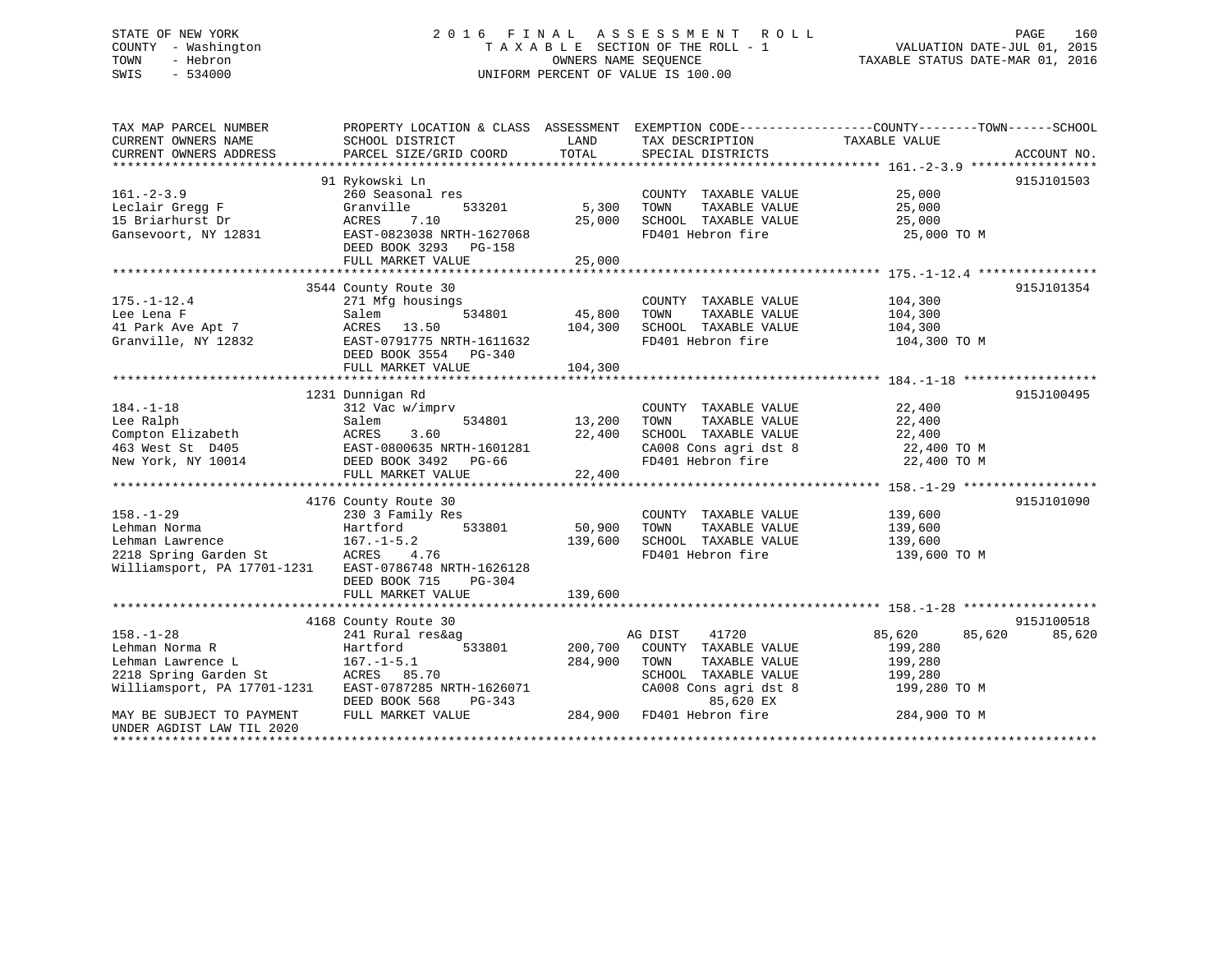## STATE OF NEW YORK 2 0 1 6 F I N A L A S S E S S M E N T R O L L PAGE 161 COUNTY - Washington T A X A B L E SECTION OF THE ROLL - 1 VALUATION DATE-JUL 01, 2015 TOWN - Hebron OWNERS NAME SEQUENCE TAXABLE STATUS DATE-MAR 01, 2016 SWIS - 534000 UNIFORM PERCENT OF VALUE IS 100.00

| TAX MAP PARCEL NUMBER<br>CURRENT OWNERS NAME<br>CURRENT OWNERS ADDRESS                                                                                                                                                                               | PROPERTY LOCATION & CLASS ASSESSMENT EXEMPTION CODE---------------COUNTY-------TOWN-----SCHOOL |        |                                                                                                                                                                                                                                                                                                                                    |             | ACCOUNT NO. |
|------------------------------------------------------------------------------------------------------------------------------------------------------------------------------------------------------------------------------------------------------|------------------------------------------------------------------------------------------------|--------|------------------------------------------------------------------------------------------------------------------------------------------------------------------------------------------------------------------------------------------------------------------------------------------------------------------------------------|-------------|-------------|
|                                                                                                                                                                                                                                                      | 169 Benn Rd                                                                                    |        |                                                                                                                                                                                                                                                                                                                                    |             | 915J100481  |
| $160. -1 - 11$                                                                                                                                                                                                                                       | 210 1 Family Res STAR B                                                                        |        | $534801$ $44,200$ COUNTY TAXABLE VALUE $156,500$ $0$                                                                                                                                                                                                                                                                               |             | 30,000      |
|                                                                                                                                                                                                                                                      |                                                                                                |        | COUNTY TAXABLE VALUE 15,100<br>534801 13,000 TOWN TAXABLE VALUE 15,100<br>t 2C 15,100 SCHOOL TAXABLE VALUE 15,100<br>1.41 CA008 Cons agri dst 8 15,100 TOWN<br>805237 NRTH-1616117 FD401 Hebron fire 15,100 TO M                                                                                                                   |             |             |
| 177.-1-3.27<br>Lem 210 1 Family Res<br>Lem 534801 33,200<br>Boone Pollyann sub lot 2B 100,300<br>33 Lee Brook Ln ACRES 1.47<br>Salem, NY 12865 EAST-0805413 NRTH-1616317<br>EED BOOK 913 PG-285<br>FIILL MADKET VALUE                                | 33 Lee Brook Ln<br>$534801$ 33,200<br>2B 534801 33,200                                         |        | COUNTY TAXABLE VALUE<br>TOWN TAXABLE VALUE 100,300<br>SCHOOL TAXABLE VALUE 100,300<br>$\begin{array}{llll} \texttt{CA008} \texttt{ Cons} & \texttt{aspti} & \texttt{dt8} & \texttt{100,300} \texttt{ TO M} \\ \texttt{FD401} & \texttt{Hebron} & \texttt{fire} & \texttt{100,300} \texttt{ TO M} \end{array}$<br>FD401 Hebron fire | 100,300     |             |
| 177.-1-3.1<br>Lem John H 314 Rural vac<10<br>Lem Salem 534801 16,900 TOWN TAXABLE VALUE 16,900 16,900 IONITY TAXABLE VALUE 16,900 ION<br>Lem In the Rural vacker and the Salem 534801 16,900 SCHOOL TAXABLE VALUE 16,900 ION<br>C/O                  | Lee Brook Ln                                                                                   |        |                                                                                                                                                                                                                                                                                                                                    |             | 915J100004  |
| $177. - 1 - 3.8$<br>Lentine John H<br>Lentine Ruth M<br>EERLINE RAIL AND READ TO ACRES<br>1359 Ocean Ave EAST-0805860 NRTH-1617926<br>1359 Ocean Ave EAST-0805860 NRTH-1617926<br>Bohemia, NY 11716 DEED BOOK 493 PG-353<br>FULL MARKET VALUE 22,800 | Lee Brook Ln<br>214 Rural vac<10<br>Salem 534<br>Lot 8<br>534801 22,800                        | 22,800 | COUNTY TAXABLE VALUE<br>TOWN TAXABLE VALUE 22,800<br>SCHOOL TAXABLE VALUE 22,800<br>22,800<br>22,800<br>CA008 Cons agri dst 8 22,800 TO M<br>FD401 Hebron fire                                                                                                                                                                     | 22,800 TO M |             |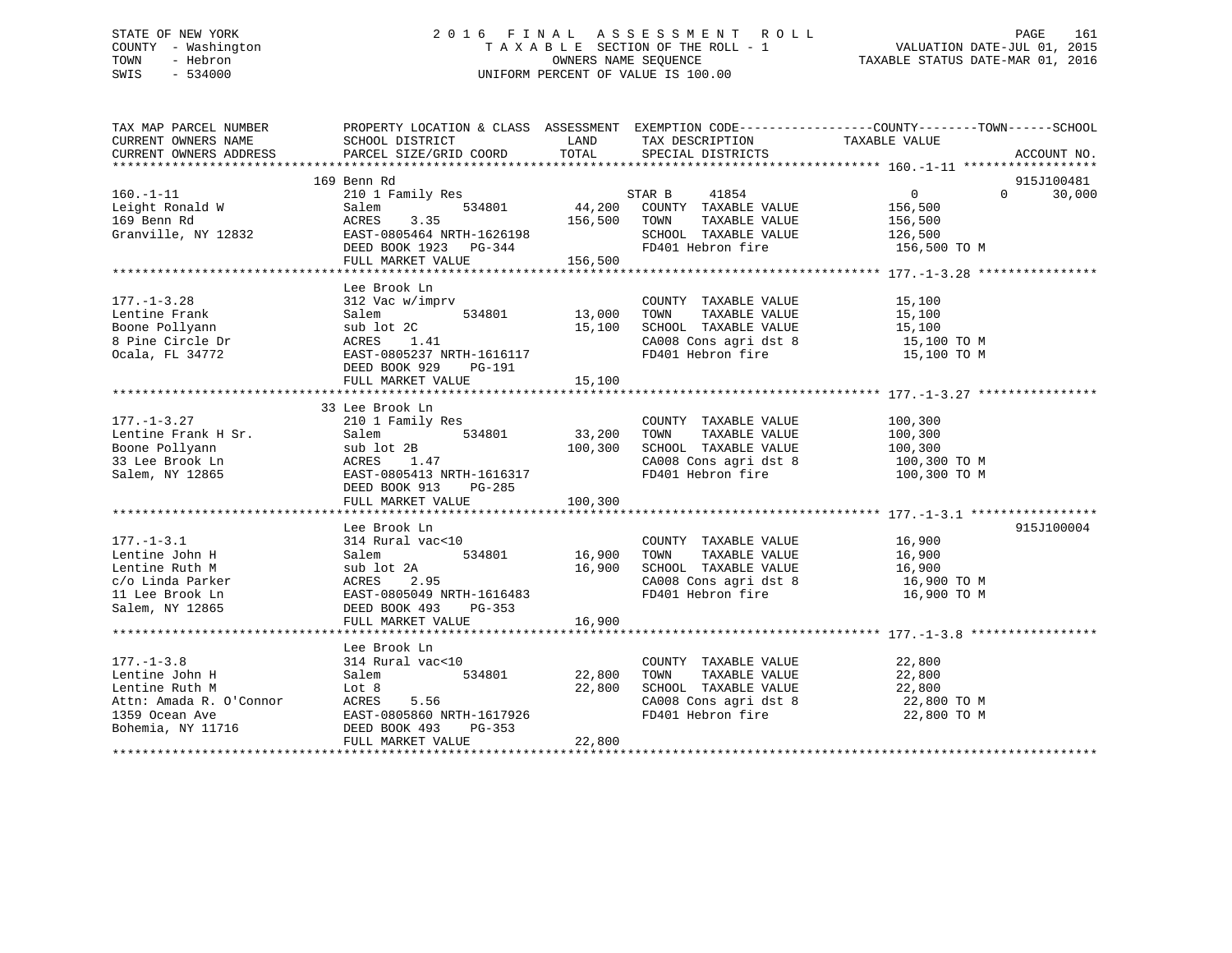## STATE OF NEW YORK 2 0 1 6 F I N A L A S S E S S M E N T R O L L PAGE 162 COUNTY - Washington T A X A B L E SECTION OF THE ROLL - 1 VALUATION DATE-JUL 01, 2015 TOWN - Hebron OWNERS NAME SEQUENCE TAXABLE STATUS DATE-MAR 01, 2016 SWIS - 534000 UNIFORM PERCENT OF VALUE IS 100.00

| TAX MAP PARCEL NUMBER<br>CURRENT OWNERS NAME<br>CURRENT OWNERS ADDRESS                                                      | PROPERTY LOCATION & CLASS ASSESSMENT<br>SCHOOL DISTRICT<br>PARCEL SIZE/GRID COORD                                                                                                          | LAND<br>TOTAL              | EXEMPTION CODE-----------------COUNTY-------TOWN------SCHOOL<br>TAX DESCRIPTION<br>SPECIAL DISTRICTS                | TAXABLE VALUE                                                               | ACCOUNT NO. |
|-----------------------------------------------------------------------------------------------------------------------------|--------------------------------------------------------------------------------------------------------------------------------------------------------------------------------------------|----------------------------|---------------------------------------------------------------------------------------------------------------------|-----------------------------------------------------------------------------|-------------|
| $177. - 1 - 3.9$<br>Lentine John H<br>Lentine Ruth M<br>Attn: Rodriquez Amada<br>1359 Ocean Ave<br>Bohemia, NY 11716        | Lee Brook Ln<br>314 Rural vac<10<br>534801<br>Salem<br>Lot 7<br>5.56<br>ACRES<br>EAST-0805779 NRTH-1617561<br>DEED BOOK 493<br>PG-353<br>FULL MARKET VALUE                                 | 22,800<br>22,800<br>22,800 | COUNTY TAXABLE VALUE<br>TOWN<br>TAXABLE VALUE<br>SCHOOL TAXABLE VALUE<br>CA008 Cons agri dst 8<br>FD401 Hebron fire | 22,800<br>22,800<br>22,800<br>$22,800$ TO M<br>$22,800$ TO M<br>22,800 TO M |             |
| $177. - 1 - 3.15$<br>Lentine John H<br>Lentine Ruth M<br>c/o Jose Torres Perez<br>636 Evenville Rd<br>West Rupert, VT 05776 | 8 Lee Brook Ln<br>270 Mfg housing<br>534801<br>Salem<br>Lot 4<br>ACRES<br>5.09<br>EAST-0805231 NRTH-1615737<br>DEED BOOK 493<br>$PG-353$<br>FULL MARKET VALUE                              | 22,100<br>26,900<br>26,900 | COUNTY TAXABLE VALUE<br>TAXABLE VALUE<br>TOWN<br>SCHOOL TAXABLE VALUE<br>CA008 Cons agri dst 8<br>FD401 Hebron fire | 26,900<br>26,900<br>26,900<br>26,900 TO M<br>26,900 TO M                    | 915J100004  |
| $177. - 1 - 3.16$<br>Lentine John H<br>Lentine Ruth M<br>c/o Silvia Hernandez<br>79 Lentine Way<br>Salem, NY 12865          | 46 Lee Brook Ln<br>314 Rural vac<10<br>534801<br>Salem<br>Lot 5<br>5.08<br>ACRES<br>EAST-0805521 NRTH-1615754<br>DEED BOOK 493<br>$PG-353$<br>FULL MARKET VALUE                            | 22,100<br>22,100<br>22,100 | COUNTY TAXABLE VALUE<br>TOWN<br>TAXABLE VALUE<br>SCHOOL TAXABLE VALUE<br>CA008 Cons agri dst 8<br>FD401 Hebron fire | 22,100<br>22,100<br>22,100<br>22,100 TO M<br>22,100 TO M                    | 915J100004  |
| $177. - 1 - 3.19$<br>Lentine John H<br>Lentine Ruth M<br>c/o Curtis J Smith<br>80-A Nottingham Dr<br>Queensbury, NY 12804   | Lee Brook Ln/off<br>322 Rural vac>10<br>534801<br>Salem<br>Lot 11 Lentine Sub/ 29#90 17,800<br>ACRES<br>23.75<br>EAST-0806498 NRTH-1616188<br>DEED BOOK 493<br>PG-353<br>FULL MARKET VALUE | 17,800<br>17,800           | COUNTY TAXABLE VALUE<br>TAXABLE VALUE<br>TOWN<br>SCHOOL TAXABLE VALUE<br>CA008 Cons agri dst 8<br>FD401 Hebron fire | 17,800<br>17,800<br>17,800<br>17,800 TO M<br>17,800 TO M                    | 915J100004  |
| $169. - 1 - 18.1$<br>Leonard Michael<br>161 Crystal Brook Hollow Rd<br>Mount Sinai, NY 11766                                | Clark Way<br>322 Rural vac>10<br>Granville<br>533201<br>ACRES 21.00<br>EAST-0814056 NRTH-1624612<br>DEED BOOK 2444 PG-59<br>FULL MARKET VALUE                                              | 46,000<br>46,000<br>46,000 | COUNTY TAXABLE VALUE<br>TAXABLE VALUE<br>TOWN<br>SCHOOL TAXABLE VALUE<br>FD401 Hebron fire                          | 46,000<br>46,000<br>46,000<br>46,000 TO M                                   | 915J100464  |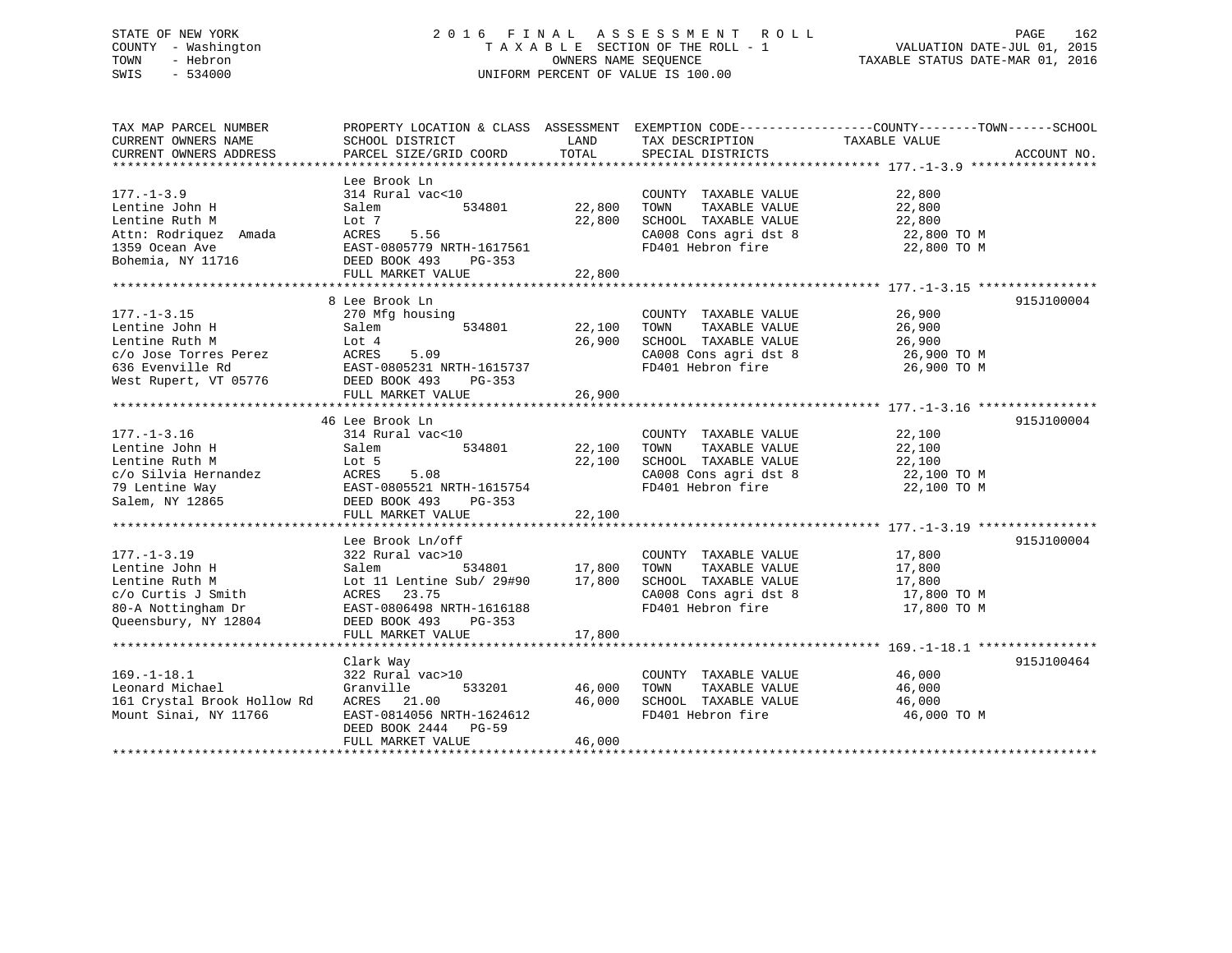## STATE OF NEW YORK 2 0 1 6 F I N A L A S S E S S M E N T R O L L PAGE 163 COUNTY - Washington T A X A B L E SECTION OF THE ROLL - 1 VALUATION DATE-JUL 01, 2015 TOWN - Hebron OWNERS NAME SEQUENCE TAXABLE STATUS DATE-MAR 01, 2016 SWIS - 534000 UNIFORM PERCENT OF VALUE IS 100.00

| TAX MAP PARCEL NUMBER<br>CURRENT OWNERS NAME<br>CURRENT OWNERS ADDRESS                                                                                                                                                                     | SCHOOL DISTRICT<br>PARCEL SIZE/GRID COORD                                                    | LAND<br>TOTAL                       | TAX DESCRIPTION TAXABLE VALUE<br>SPECIAL DISTRICTS                                                           | PROPERTY LOCATION & CLASS ASSESSMENT EXEMPTION CODE----------------COUNTY-------TOWN------SCHOOL | ACCOUNT NO.    |
|--------------------------------------------------------------------------------------------------------------------------------------------------------------------------------------------------------------------------------------------|----------------------------------------------------------------------------------------------|-------------------------------------|--------------------------------------------------------------------------------------------------------------|--------------------------------------------------------------------------------------------------|----------------|
|                                                                                                                                                                                                                                            |                                                                                              |                                     |                                                                                                              |                                                                                                  |                |
|                                                                                                                                                                                                                                            | 131 Clark Way                                                                                |                                     |                                                                                                              |                                                                                                  | 915J101600     |
| $169. - 1 - 18.16$                                                                                                                                                                                                                         | 260 Seasonal res                                                                             |                                     | COUNTY TAXABLE VALUE 29,900                                                                                  |                                                                                                  |                |
|                                                                                                                                                                                                                                            | Granville<br>533201                                                                          | 9,600                               |                                                                                                              | 906 , ب.<br>29 , 900<br>20 م                                                                     |                |
| Leonard Michael S<br>Leonard Staci A                                                                                                                                                                                                       | ACRES<br>3.07                                                                                | 29,900                              | TOWN      TAXABLE VALUE<br>SCHOOL   TAXABLE VALUE                                                            |                                                                                                  |                |
| 161 Crystal Brook Hollow Rd EAST-0813770 NRTH-1623421                                                                                                                                                                                      |                                                                                              |                                     | FD401 Hebron fire                                                                                            | 29,900 TO M                                                                                      |                |
| Mt. Sinai, NY 11766                                                                                                                                                                                                                        | DEED BOOK 2166 PG-70                                                                         |                                     |                                                                                                              |                                                                                                  |                |
|                                                                                                                                                                                                                                            | FULL MARKET VALUE                                                                            | 29,900                              |                                                                                                              |                                                                                                  |                |
|                                                                                                                                                                                                                                            |                                                                                              |                                     |                                                                                                              |                                                                                                  |                |
|                                                                                                                                                                                                                                            | County Route 31                                                                              |                                     |                                                                                                              |                                                                                                  | 915J101012     |
| $159. - 1 - 13$                                                                                                                                                                                                                            | 312 Vac w/imprv                                                                              |                                     | COUNTY TAXABLE VALUE 75,100                                                                                  |                                                                                                  |                |
| Leveling Carl                                                                                                                                                                                                                              | Granville<br>533201                                                                          | 73,300                              |                                                                                                              | 75,100                                                                                           |                |
| Leveling Mary Beth                                                                                                                                                                                                                         | ACRES 39.60                                                                                  | 75,100                              | TOWN      TAXABLE  VALUE<br>SCHOOL   TAXABLE  VALUE                                                          | 75,100                                                                                           |                |
| 1093 County Route 31 EAST-0802847 NRTH-1630406                                                                                                                                                                                             |                                                                                              |                                     |                                                                                                              |                                                                                                  |                |
|                                                                                                                                                                                                                                            |                                                                                              |                                     |                                                                                                              |                                                                                                  |                |
|                                                                                                                                                                                                                                            |                                                                                              |                                     |                                                                                                              |                                                                                                  |                |
| 1093 County Route 31<br>EAST-0802847 NRTH-1630406 CAD08 Cons agri dst 8<br>Cranville, NY 12832 DEED BOOK 3155 PG-128 FD401 Hebron fire 75,100 TO M<br>FULL MARKET VALUE 75,100<br>THE MARKET VALUE 75,100<br>THE MARKET VALUE 75,100<br>TH |                                                                                              |                                     |                                                                                                              |                                                                                                  |                |
|                                                                                                                                                                                                                                            | 1093 County Route 31                                                                         |                                     | 85 PCT OF VALUE USED FOR EXEMPTION PURPOSES                                                                  |                                                                                                  | 915J100369     |
| $159. - 1 - 15$                                                                                                                                                                                                                            | 242 Rurl res&rec                                                                             |                                     |                                                                                                              | 18,000<br>33,000                                                                                 | $\overline{0}$ |
| Leveling Carl                                                                                                                                                                                                                              | Granville 533201<br>eth ACRES 40.00<br>te 31 EAST-0802105 NRTH-1629550<br>TIE BOOK 564 PG-92 | 7 VET WAR<br>533201 118,400 STAR EN | 41834                                                                                                        | $\overline{0}$<br>$\Omega$                                                                       | 65,300         |
| Leveling Mary Beth                                                                                                                                                                                                                         |                                                                                              | 294,000                             | COUNTY TAXABLE VALUE                                                                                         | 261,000                                                                                          |                |
| 1093 County Route 31                                                                                                                                                                                                                       |                                                                                              |                                     | TAXABLE VALUE<br>TOWN                                                                                        | 276,000                                                                                          |                |
| Granville, NY 12832                                                                                                                                                                                                                        | DEED BOOK 564<br>PG-92                                                                       |                                     |                                                                                                              |                                                                                                  |                |
|                                                                                                                                                                                                                                            | FULL MARKET VALUE                                                                            |                                     | SCHOOL TAXABLE VALUE 228,700<br>294,000 CA008 Cons agri dst 8 294,000 TO M<br>FD401 Hebron fire 294,000 TO M |                                                                                                  |                |
|                                                                                                                                                                                                                                            |                                                                                              |                                     |                                                                                                              |                                                                                                  |                |
|                                                                                                                                                                                                                                            |                                                                                              |                                     |                                                                                                              |                                                                                                  |                |
|                                                                                                                                                                                                                                            | 3619 County Route 30                                                                         |                                     |                                                                                                              |                                                                                                  | 915J101146     |
| $175. - 1 - 15.2$                                                                                                                                                                                                                          | 210 1 Family Res                                                                             |                                     | COUNTY TAXABLE VALUE                                                                                         | 128,900                                                                                          |                |
| Levulis Michael J                                                                                                                                                                                                                          | 534801<br>Salem                                                                              | 42,500                              | TOWN<br>TAXABLE VALUE                                                                                        | 128,900                                                                                          |                |
| 3619 County Route 30                                                                                                                                                                                                                       | ACRES<br>3.00                                                                                | 128,900                             | SCHOOL TAXABLE VALUE 128,900                                                                                 |                                                                                                  |                |
| Salem, NY 12865                                                                                                                                                                                                                            | EAST-0790996 NRTH-1614078                                                                    |                                     | FD401 Hebron fire                                                                                            | 128,900 TO M                                                                                     |                |
|                                                                                                                                                                                                                                            | DEED BOOK 922<br>PG-180                                                                      |                                     |                                                                                                              |                                                                                                  |                |
|                                                                                                                                                                                                                                            | FULL MARKET VALUE                                                                            | 128,900                             |                                                                                                              |                                                                                                  |                |
|                                                                                                                                                                                                                                            |                                                                                              |                                     |                                                                                                              |                                                                                                  |                |
|                                                                                                                                                                                                                                            | Patterson Hill Rd                                                                            |                                     |                                                                                                              |                                                                                                  | 915J100618     |
| $183. - 1 - 34$                                                                                                                                                                                                                            | 322 Rural vac>10                                                                             |                                     | AG DIST<br>41720                                                                                             | 20,854<br>20,854                                                                                 | 20,854         |
| Levy Joshua R                                                                                                                                                                                                                              | Greenwich                                                                                    | 533401 64,800                       | COUNTY TAXABLE VALUE                                                                                         | 43,946                                                                                           |                |
| PO Box 216                                                                                                                                                                                                                                 | ACRES<br>21.40                                                                               | 64,800                              | TOWN<br>TAXABLE VALUE                                                                                        | 43,946                                                                                           |                |
| Salem, NY 12865                                                                                                                                                                                                                            | EAST-0787843 NRTH-1599467                                                                    |                                     | SCHOOL TAXABLE VALUE                                                                                         | 43,946                                                                                           |                |
|                                                                                                                                                                                                                                            | DEED BOOK 492<br>PG-203                                                                      |                                     | $CA004$ Cons agri dst 4                                                                                      | 43,946 TO M                                                                                      |                |
| MAY BE SUBJECT TO PAYMENT                                                                                                                                                                                                                  | FULL MARKET VALUE                                                                            | 64,800                              | 20,854 EX                                                                                                    |                                                                                                  |                |
| UNDER AGDIST LAW TIL 2020                                                                                                                                                                                                                  |                                                                                              |                                     | FD401 Hebron fire                                                                                            | 64,800 TO M                                                                                      |                |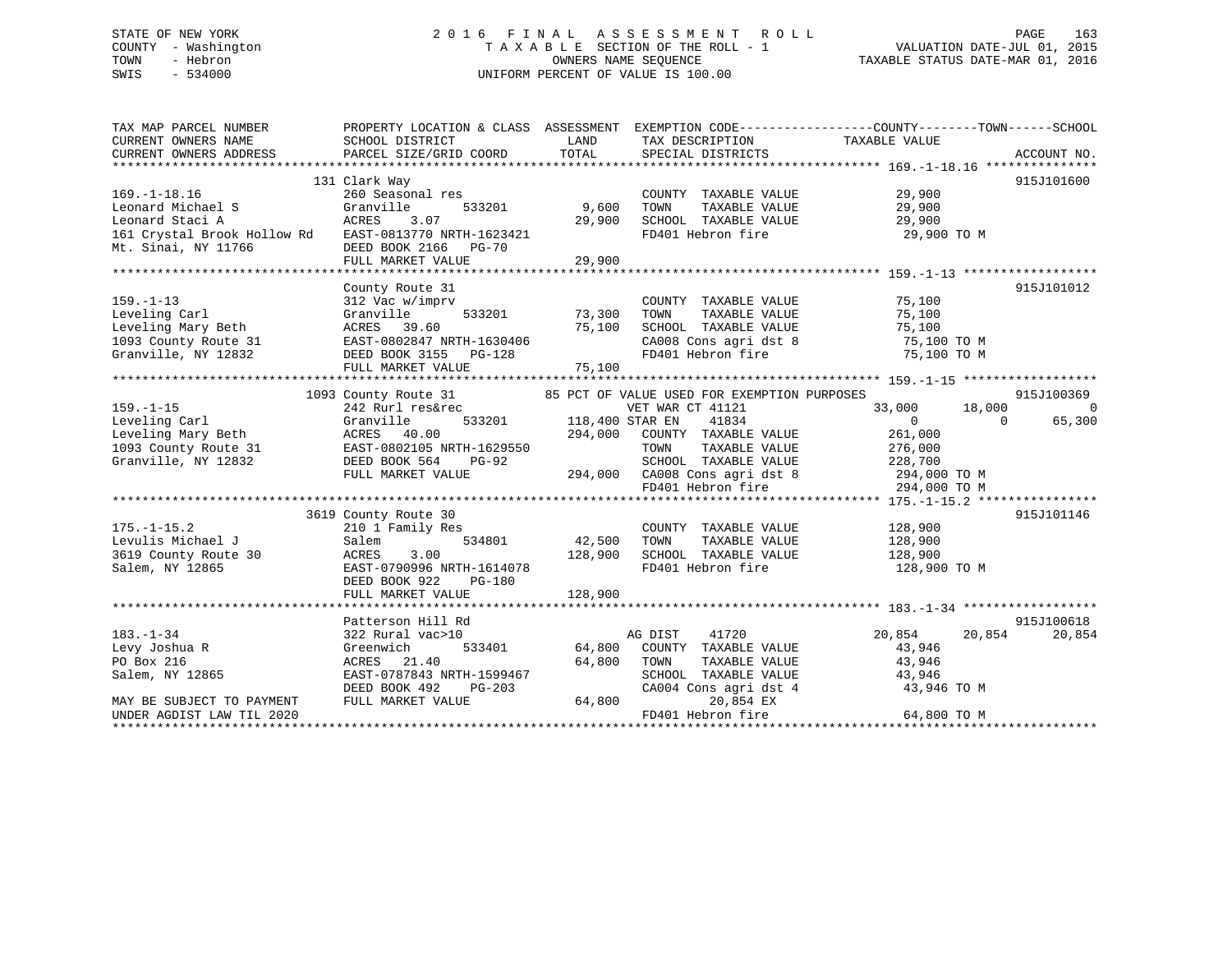## STATE OF NEW YORK 2 0 1 6 F I N A L A S S E S S M E N T R O L L PAGE 164 COUNTY - Washington T A X A B L E SECTION OF THE ROLL - 1 VALUATION DATE-JUL 01, 2015 TOWN - Hebron OWNERS NAME SEQUENCE TAXABLE STATUS DATE-MAR 01, 2016 SWIS - 534000 UNIFORM PERCENT OF VALUE IS 100.00

| TAX MAP PARCEL NUMBER<br>CURRENT OWNERS NAME                     | SCHOOL DISTRICT                                                               | LAND             | TAX DESCRIPTION TAXABLE VALUE                                                                     | PROPERTY LOCATION & CLASS ASSESSMENT EXEMPTION CODE----------------COUNTY-------TOWN------SCHOOL |
|------------------------------------------------------------------|-------------------------------------------------------------------------------|------------------|---------------------------------------------------------------------------------------------------|--------------------------------------------------------------------------------------------------|
| CURRENT OWNERS ADDRESS                                           | PARCEL SIZE/GRID COORD                                                        | TOTAL            | SPECIAL DISTRICTS                                                                                 | ACCOUNT NO.                                                                                      |
|                                                                  |                                                                               |                  |                                                                                                   | 915J101007                                                                                       |
| $169. - 1 - 10$<br>Lewin Robert M                                | Pine Hill Rd/e Off<br>314 Rural vac<10<br>533201<br>Granville                 | 5,900            | COUNTY TAXABLE VALUE<br>TAXABLE VALUE<br>TOWN                                                     | 5,900<br>5,900                                                                                   |
| Bodle Ronald<br>102 Lanes Pond Rd<br>Northford, CT 06472         | 506/187<br>ACRES 7.90<br>EAST-0813193 NRTH-1623307<br>DEED BOOK 526<br>PG-272 | 5,900            | SCHOOL TAXABLE VALUE<br>FD401 Hebron fire                                                         | 5,900<br>5,900 TO M                                                                              |
|                                                                  | FULL MARKET VALUE                                                             | 5,900            |                                                                                                   |                                                                                                  |
|                                                                  |                                                                               |                  |                                                                                                   |                                                                                                  |
| $169. - 1 - 18.2$<br>Lewin William J Jr<br>Lewin Robert M        | Clark Way<br>322 Rural vac>10<br>533201<br>Granville<br>591/176               | 30,100<br>30,100 | COUNTY TAXABLE VALUE 30,100<br>TAXABLE VALUE<br>TOWN<br>SCHOOL TAXABLE VALUE<br>FD401 Hebron fire | 915J101083<br>30,100<br>30,100<br>30,100 TO M                                                    |
|                                                                  | FULL MARKET VALUE                                                             | 30,100           |                                                                                                   |                                                                                                  |
|                                                                  |                                                                               |                  |                                                                                                   |                                                                                                  |
|                                                                  | 3573 County Route 30                                                          |                  |                                                                                                   | 915J100418                                                                                       |
| $175. - 1 - 14$                                                  | 210 1 Family Res                                                              |                  | COUNTY TAXABLE VALUE                                                                              | 75,000                                                                                           |
| Lewis Lance T                                                    | Salem                                                                         | 534801 38,000    | TOWN                                                                                              | TAXABLE VALUE 75,000                                                                             |
| 3573 County Route 30                                             | Trans Exempt Repay 2016 75,000                                                |                  | SCHOOL TAXABLE VALUE<br>FD401 Hebron fire                                                         | 75,000                                                                                           |
| Salem, NY 12865                                                  | 1.00<br>ACRES                                                                 |                  |                                                                                                   | 75,000 TO M                                                                                      |
|                                                                  | EAST-0791525 NRTH-1612880<br>DEED BOOK 3554 PG-345<br>FULL MARKET VALUE       | 75,000           | TE533 Trans exmt repay-flg .00 MT                                                                 |                                                                                                  |
|                                                                  |                                                                               |                  |                                                                                                   |                                                                                                  |
|                                                                  | County Route 29 S/off                                                         |                  |                                                                                                   |                                                                                                  |
| $144. - 1 - 38$                                                  |                                                                               |                  | COUNTY TAXABLE VALUE                                                                              | 200                                                                                              |
| Lewis Marilyn A                                                  |                                                                               | 200              | TOWN<br>TAXABLE VALUE                                                                             | 200                                                                                              |
| Lewis Donald J                                                   |                                                                               |                  | SCHOOL TAXABLE VALUE                                                                              | 200                                                                                              |
| 90 County Route 29<br>Granville, NY 12832                        | DEED BOOK 463<br>PG-876                                                       |                  | FD401 Hebron fire                                                                                 | 200 TO M                                                                                         |
|                                                                  | FULL MARKET VALUE                                                             | 200              |                                                                                                   |                                                                                                  |
|                                                                  | 7011 State Route 22                                                           |                  |                                                                                                   | 915J100009                                                                                       |
| $161. -2 - 13$                                                   | 220 2 Family Res                                                              |                  | COUNTY TAXABLE VALUE 71,600                                                                       |                                                                                                  |
| Lewis Nathan C                                                   | Granville                                                                     | 533201 24,100    | TOWN                                                                                              | TAXABLE VALUE 71,600                                                                             |
|                                                                  | FRNT 85.00 DPTH 135.00 71,600                                                 |                  |                                                                                                   | 71,600                                                                                           |
| 5263 Vermont Route 31<br>Poultney VT 05764<br>Poultney, VT 05764 | EAST-0817328 NRTH-1626745<br>DEED BOOK 3543 PG-260<br>FULL MARKET VALUE       | 71,600           | SCHOOL TAXABLE VALUE<br>FD401 Hebron fire                                                         | 71,600 TO M                                                                                      |
|                                                                  |                                                                               |                  |                                                                                                   |                                                                                                  |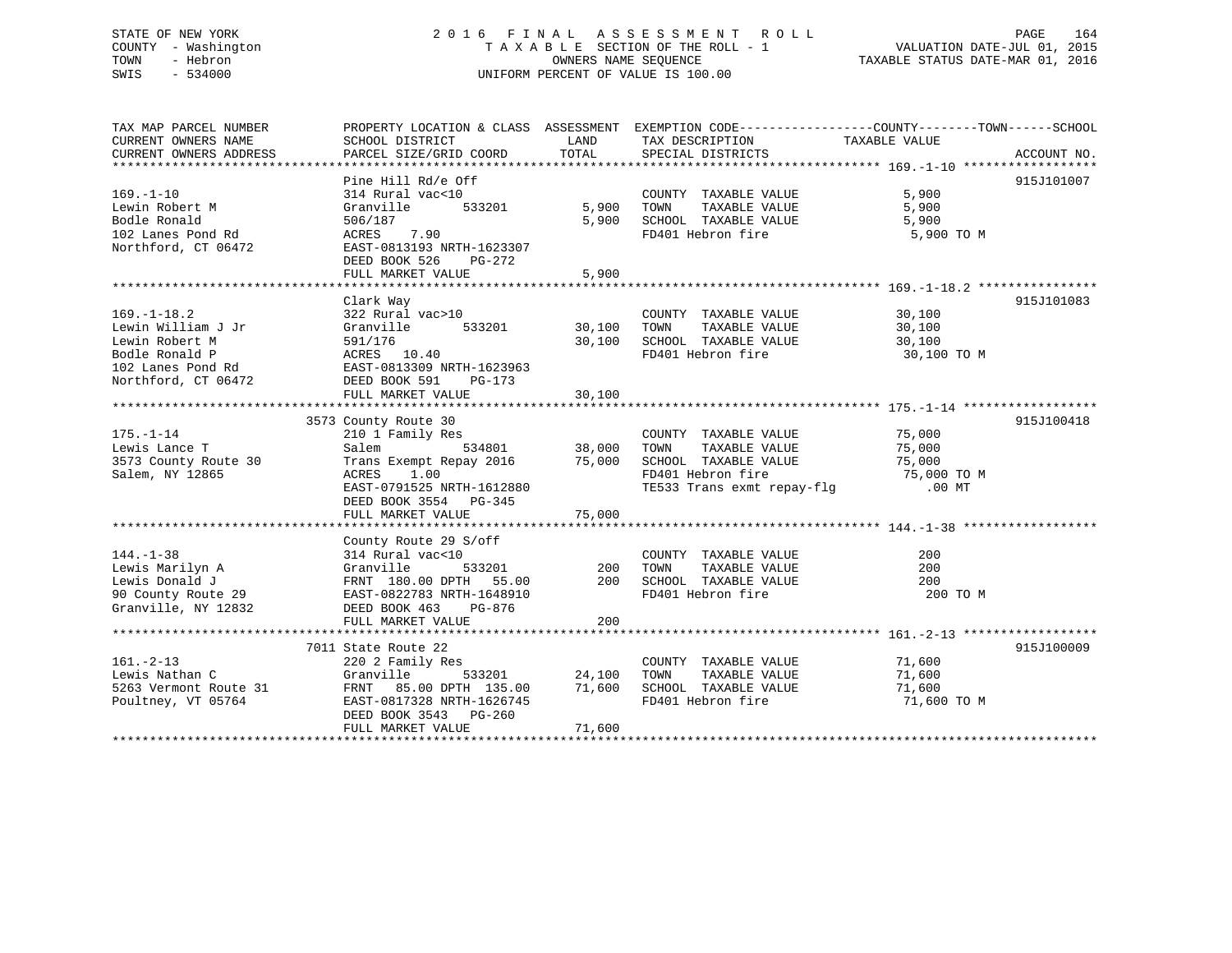## STATE OF NEW YORK 2 0 1 6 F I N A L A S S E S S M E N T R O L L PAGE 165 COUNTY - Washington T A X A B L E SECTION OF THE ROLL - 1 VALUATION DATE-JUL 01, 2015 TOWN - Hebron OWNERS NAME SEQUENCE TAXABLE STATUS DATE-MAR 01, 2016 SWIS - 534000 UNIFORM PERCENT OF VALUE IS 100.00

| 210 1 Family Res<br>Salem<br>ACRES<br>FULL MARKET VALUE |                                                                                                                                                                                                                                                                                                                                                    | 41854                                 | $\overline{0}$<br>$\Omega$<br>131,000<br>131,000<br>131,000 TO M                                                                                                                                                                  | 915J100130<br>30,000                                                                                                                                                                                                                                                                                                                                                                                                                                                                                                                                                                                                                                                                                                                                                                                                                                                                                                                                                                                                                                                            |
|---------------------------------------------------------|----------------------------------------------------------------------------------------------------------------------------------------------------------------------------------------------------------------------------------------------------------------------------------------------------------------------------------------------------|---------------------------------------|-----------------------------------------------------------------------------------------------------------------------------------------------------------------------------------------------------------------------------------|---------------------------------------------------------------------------------------------------------------------------------------------------------------------------------------------------------------------------------------------------------------------------------------------------------------------------------------------------------------------------------------------------------------------------------------------------------------------------------------------------------------------------------------------------------------------------------------------------------------------------------------------------------------------------------------------------------------------------------------------------------------------------------------------------------------------------------------------------------------------------------------------------------------------------------------------------------------------------------------------------------------------------------------------------------------------------------|
|                                                         |                                                                                                                                                                                                                                                                                                                                                    |                                       |                                                                                                                                                                                                                                   |                                                                                                                                                                                                                                                                                                                                                                                                                                                                                                                                                                                                                                                                                                                                                                                                                                                                                                                                                                                                                                                                                 |
| 210 1 Family Res                                        |                                                                                                                                                                                                                                                                                                                                                    | 41854                                 | $\Omega$                                                                                                                                                                                                                          | 30,000                                                                                                                                                                                                                                                                                                                                                                                                                                                                                                                                                                                                                                                                                                                                                                                                                                                                                                                                                                                                                                                                          |
| Little Burch Hill Rd<br>314 Rural vac<10                |                                                                                                                                                                                                                                                                                                                                                    | COUNTY TAXABLE VALUE                  | 800<br>800 TO M                                                                                                                                                                                                                   |                                                                                                                                                                                                                                                                                                                                                                                                                                                                                                                                                                                                                                                                                                                                                                                                                                                                                                                                                                                                                                                                                 |
|                                                         |                                                                                                                                                                                                                                                                                                                                                    |                                       |                                                                                                                                                                                                                                   |                                                                                                                                                                                                                                                                                                                                                                                                                                                                                                                                                                                                                                                                                                                                                                                                                                                                                                                                                                                                                                                                                 |
| 533201<br>Granville<br>FULL MARKET VALUE                |                                                                                                                                                                                                                                                                                                                                                    | TOWN                                  |                                                                                                                                                                                                                                   |                                                                                                                                                                                                                                                                                                                                                                                                                                                                                                                                                                                                                                                                                                                                                                                                                                                                                                                                                                                                                                                                                 |
|                                                         |                                                                                                                                                                                                                                                                                                                                                    |                                       |                                                                                                                                                                                                                                   |                                                                                                                                                                                                                                                                                                                                                                                                                                                                                                                                                                                                                                                                                                                                                                                                                                                                                                                                                                                                                                                                                 |
| DEED BOOK 1874 PG-1<br>FULL MARKET VALUE                | 391,200                                                                                                                                                                                                                                                                                                                                            | 41720<br>COUNTY TAXABLE VALUE<br>TOWN | 179,531<br>211,669<br>211,669<br>391,200 TO M                                                                                                                                                                                     | 915J100381<br>179,531 179,531                                                                                                                                                                                                                                                                                                                                                                                                                                                                                                                                                                                                                                                                                                                                                                                                                                                                                                                                                                                                                                                   |
|                                                         | 66 First Light Rd<br>Leyden Barbara<br>66 First Light Rd<br>Salem, NY 12865<br>460 Little Burch Hill Rd<br>Granville, NY 12832<br>370 Lang Hill Rd<br>210 1 Family Res<br>Liebig Jacquelyn P<br>370 Lang Hill Rd<br>Granville, NY 12832<br>1731 County Route 31<br>112 Dairy farm<br>Granville 533201<br>ACRES 143.00<br>EAST-0812656 NRTH-1639017 | EAST-0804678 NRTH-1622469             | STAR B<br>EAST-0804678 NRTH-1622469<br>DEED BOOK 750 PG-327<br>131,000<br>STAR B<br>38,000<br>ACRES 1.00 144,400<br>EAST-0812378 NRTH-1638804 144,400<br>DEED BOOK 3574 PG-328<br>144,400<br>AG DIST<br>533201 279,200<br>391,200 | PROPERTY LOCATION & CLASS ASSESSMENT EXEMPTION CODE----------------COUNTY-------TOWN-----SCHOOL<br>534801 43,500 COUNTY TAXABLE VALUE<br>5.98 131,000 TOWN TAXABLE VALUE<br>$\begin{tabular}{lllll} \multicolumn{2}{l}{{\bf SCHOOL}} & \multicolumn{2}{l}{\bf TAXABLE} & \multicolumn{2}{l}{\bf VALUE} & \multicolumn{2}{l}{\bf 101,000} \end{tabular}$<br>FD401 Hebron fire<br>$\overline{0}$<br>191.-1-10.2<br>Let I raminy Res<br>Call-Liebig Claudia D<br>Call-Liebig Claudia D<br>ACRES 3.00<br>EXT-0803426 NRTH-1638015<br>CHOL TAXABLE VALUE<br>CHOL TAXABLE VALUE<br>CHOL TAXABLE VALUE<br>SCHOOL TAXABLE VALUE<br>SCHOOL TAXABLE VALUE<br>24,<br>TOWN TAXABLE VALUE 800<br>SCHOOL TAXABLE VALUE 800<br>CA008 Cons agri dst 8 800 TO M<br>FD401 Hebron fire<br>COUNTY TAXABLE VALUE 144,400<br>TAXABLE VALUE 144,400<br>TAXABLE VALUE 144,400<br>SCHOOL TAXABLE VALUE<br>CA008 Cons agri dst 8 144,400 TO M<br>FD401 Hebron fire 144,400 TO M<br>TAXABLE VALUE<br>SCHOOL TAXABLE VALUE 211,669<br>CA008 Cons agri dst 8 211,669 TO M<br>179,531 EX<br>FD401 Hebron fire |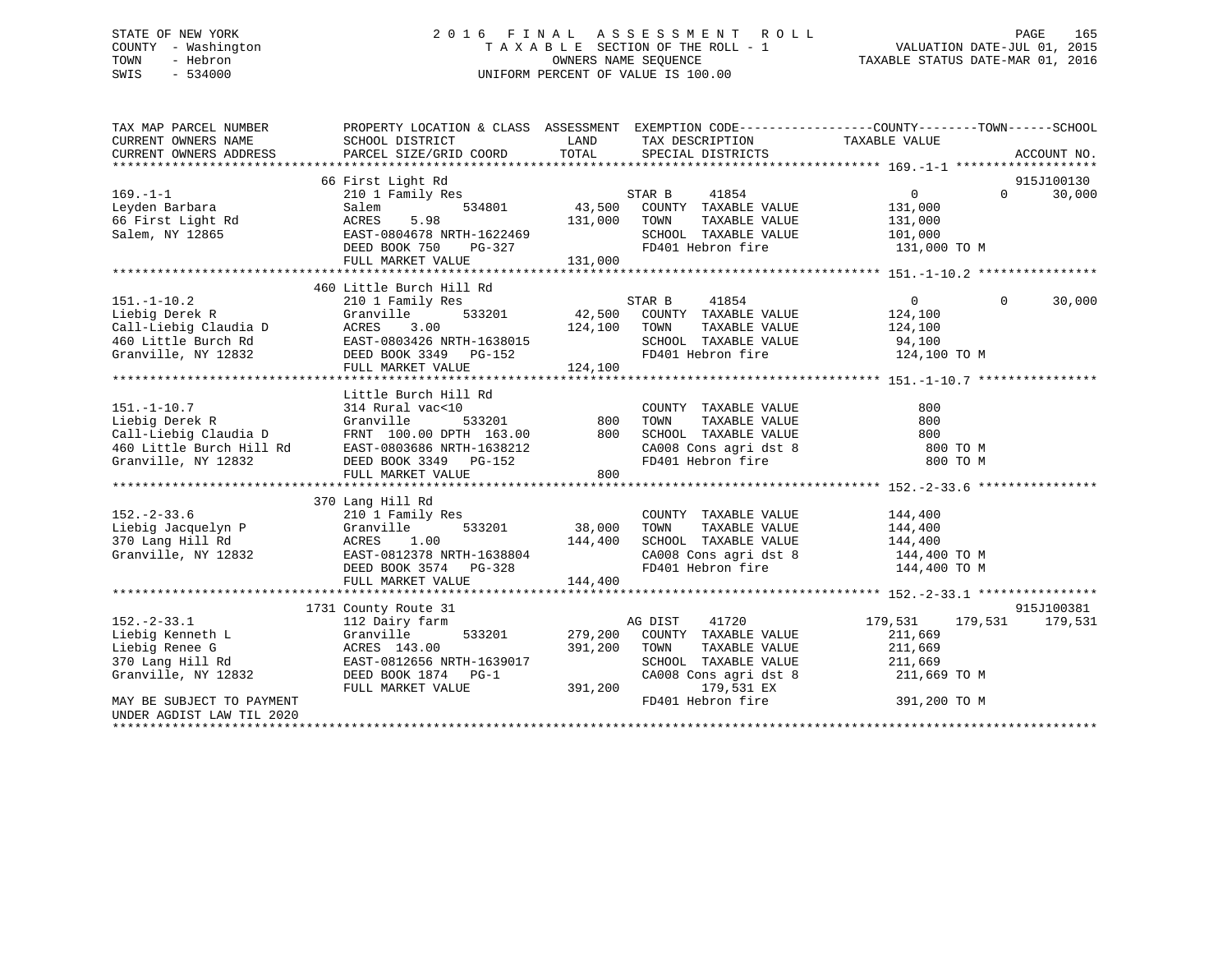# STATE OF NEW YORK 2016 FINAL ASSESSMENT ROLL PAGE 166 COUNTY - Washington  $T A X A B L E$  SECTION OF THE ROLL - 1<br>TOWN - Hebron DATE-JUL 000NERS NAME SEQUENCE SWIS - 534000 UNIFORM PERCENT OF VALUE IS 100.00

TAXABLE STATUS DATE-MAR 01, 2016

| TAX MAP PARCEL NUMBER<br>CURRENT OWNERS NAME<br>CURRENT OWNERS ADDRESS                                                                                                                                    | PROPERTY LOCATION & CLASS ASSESSMENT EXEMPTION CODE-----------------COUNTY--------TOWN------SCHOOL<br>SCHOOL DISTRICT<br>PARCEL SIZE/GRID COORD    | LAND<br>TOTAL                      | TAX DESCRIPTION<br>SPECIAL DISTRICTS                                                                                                                                                                   | TAXABLE VALUE                                                                                  |        | ACCOUNT NO.                              |
|-----------------------------------------------------------------------------------------------------------------------------------------------------------------------------------------------------------|----------------------------------------------------------------------------------------------------------------------------------------------------|------------------------------------|--------------------------------------------------------------------------------------------------------------------------------------------------------------------------------------------------------|------------------------------------------------------------------------------------------------|--------|------------------------------------------|
|                                                                                                                                                                                                           |                                                                                                                                                    |                                    |                                                                                                                                                                                                        |                                                                                                |        |                                          |
|                                                                                                                                                                                                           | 1426 County Route 31                                                                                                                               |                                    |                                                                                                                                                                                                        |                                                                                                |        | 915J100380                               |
| $152. - 1 - 10$<br>Liebig Truman T Jr (1997)<br>Cranville 1933201<br>Liebig Diane J FRNT 268.00 DPTH 254.00<br>1439 County Route 31 EAST-0806049 NRTH-1637603<br>Granville, NY 12832 DEED BOOK 475 PG-812 |                                                                                                                                                    |                                    | TAAABLE VALUE 160,400<br>SCHOOL TAXABLE VALUE 148,400<br>FD401 Hebron fire 178,400                                                                                                                     |                                                                                                |        | $\overline{0}$<br>30,000                 |
|                                                                                                                                                                                                           |                                                                                                                                                    |                                    |                                                                                                                                                                                                        |                                                                                                |        |                                          |
|                                                                                                                                                                                                           | FULL MARKET VALUE                                                                                                                                  |                                    | 178,400 FD401 Hebron fire                                                                                                                                                                              | 178,400 TO M                                                                                   |        |                                          |
|                                                                                                                                                                                                           | 115 Middle Rd                                                                                                                                      |                                    |                                                                                                                                                                                                        |                                                                                                |        | 915J100357                               |
| $176. - 1 - 12$<br>1/0.-1-12<br>Lind James J<br>45 School House Rd<br>Morthfield, CT 06778<br>Morthfield, CT 06778<br>FIII. MARKET VALUE<br>FIII. MARKET VALUE                                            | 322 Rural vac>10<br>FULL MARKET VALUE                                                                                                              | 534801 97,800<br>97,800<br>97,800  | COUNTY TAXABLE VALUE 97,800<br>TOWN                                                                                                                                                                    | TAXABLE VALUE 97,800                                                                           |        |                                          |
|                                                                                                                                                                                                           | 1420 Big Burch Hill Rd                                                                                                                             |                                    |                                                                                                                                                                                                        |                                                                                                |        | 915J101281                               |
| $151. - 1 - 7.3$<br>Lindgren Virginia M<br>1420 Big Burch Hill Rd<br>Granville, NY 12832<br>MAY BE SUBJECT TO PAYMENT                                                                                     | 312 Vac w/imprv<br>533201<br>Granville<br>98.06 Ad<br>ACRES 90.10<br>EAST-0803898 NRTH-1641579<br>DEED BOOK 483 PG-127                             | 188,600<br>189,700                 | AG DIST<br>41720<br>COUNTY TAXABLE VALUE<br>TOWN<br>TOWN TAXABLE VALUE 91,016<br>SCHOOL TAXABLE VALUE 91,016<br>CA008 Cons agri dst 8 91,016 TO M<br>98,684 EX                                         | 98,684<br>91,016                                                                               | 98,684 | 98,684                                   |
| UNDER AGDIST LAW TIL 2020                                                                                                                                                                                 | FULL MARKET VALUE                                                                                                                                  |                                    | 189,700 FD401 Hebron fire 189,700 TO M                                                                                                                                                                 |                                                                                                |        |                                          |
|                                                                                                                                                                                                           |                                                                                                                                                    |                                    |                                                                                                                                                                                                        |                                                                                                |        |                                          |
| $151. - 1 - 7.4$<br>Lindgren Virginia M<br>1420 Big Burch Hill Rd<br>Granville, NY 12832                                                                                                                  | Liebig Rd<br>105 Vac farmland<br>Granville<br>ACRES 33.50<br>EAST-0804979 NRTH-1642652<br>DEED BOOK 483<br>PG-127                                  | 106,700 TOWN                       | AG DIST<br>41720<br>533201 106,700 COUNTY TAXABLE VALUE<br>TAXABLE VALUE<br>SCHOOL TAXABLE VALUE 14,192<br>CA008 Cons agri dst 8                                                                       | 92,508 92,508<br>14,192<br>14,192<br>14,192 TO M                                               |        | 915J101282<br>92,508                     |
| MAY BE SUBJECT TO PAYMENT<br>UNDER AGDIST LAW TIL 2020                                                                                                                                                    | FULL MARKET VALUE                                                                                                                                  | 106,700                            | 92,508 EX<br>FD401 Hebron fire                                                                                                                                                                         | 106,700 TO M                                                                                   |        |                                          |
|                                                                                                                                                                                                           |                                                                                                                                                    |                                    |                                                                                                                                                                                                        |                                                                                                |        |                                          |
| $152. - 1 - 1$<br>Lindgren Virginia M<br>1420 Big Burch Hill Rd<br>1420 Big Burch Hill Rd<br>Granville, NY 12832<br>MAY BE SUBJECT TO PAYMENT<br>UNDER AGDIST LAW TIL 2020                                | 1420 Big Burch Hill Rd<br>120 Field crops<br>Granville<br>ACRES 46.10<br>EAST-0805053 NRTH-1639540<br>DEED BOOK 483<br>PG-124<br>FULL MARKET VALUE | 533201 129,400 AGED-ALL<br>244,200 | 60 PCT OF VALUE USED FOR EXEMPTION PURPOSES<br>41720<br>AG DIST<br>41800<br>244,200 STAR EN<br>41834<br>COUNTY TAXABLE VALUE<br>TOWN<br>TAXABLE VALUE<br>SCHOOL TAXABLE VALUE<br>CA008 Cons agri dst 8 | $68,129$<br>$73,260$<br>$73,260$<br>$0$<br>$0$<br>102,811<br>102,811<br>37,511<br>176,071 TO M |        | 915J100099<br>68,129<br>73,260<br>65,300 |
|                                                                                                                                                                                                           |                                                                                                                                                    |                                    | 68,129 EX                                                                                                                                                                                              |                                                                                                |        |                                          |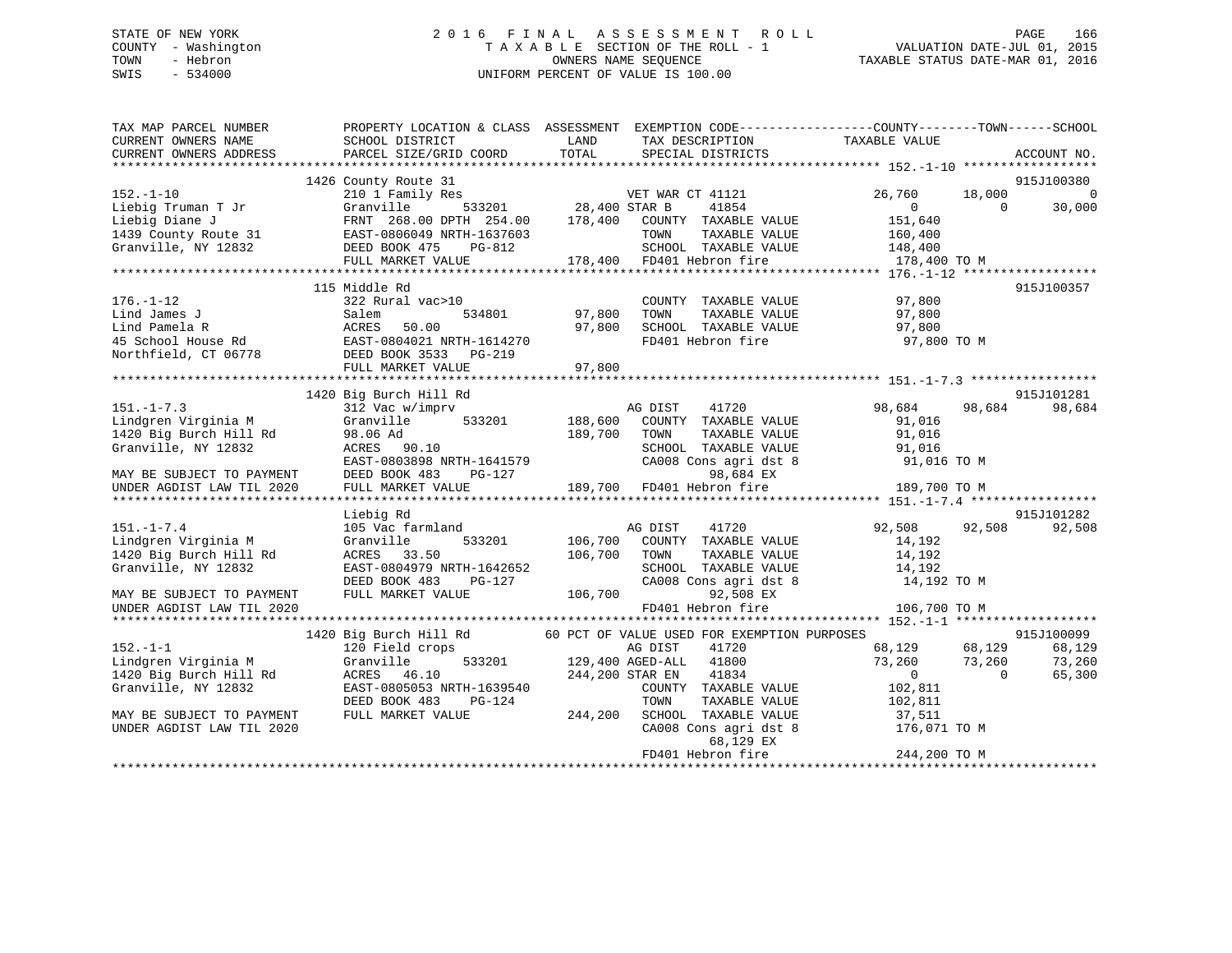## STATE OF NEW YORK 2 0 1 6 F I N A L A S S E S S M E N T R O L L PAGE 167 COUNTY - Washington T A X A B L E SECTION OF THE ROLL - 1 VALUATION DATE-JUL 01, 2015 TOWN - Hebron OWNERS NAME SEQUENCE TAXABLE STATUS DATE-MAR 01, 2016 SWIS - 534000 UNIFORM PERCENT OF VALUE IS 100.00

TAX MAP PARCEL NUMBER PROPERTY LOCATION & CLASS ASSESSMENT EXEMPTION CODE------------------COUNTY--------TOWN------SCHOOL CURRENT OWNERS NAME SCHOOL DISTRICT LAND TAX DESCRIPTION TAXABLE VALUE CURRENT OWNERS ADDRESS PARCEL SIZE/GRID COORD TOTAL SPECIAL DISTRICTS ACCOUNT NO. \*\*\*\*\*\*\*\*\*\*\*\*\*\*\*\*\*\*\*\*\*\*\*\*\*\*\*\*\*\*\*\*\*\*\*\*\*\*\*\*\*\*\*\*\*\*\*\*\*\*\*\*\*\*\*\*\*\*\*\*\*\*\*\*\*\*\*\*\*\*\*\*\*\*\*\*\*\*\*\*\*\*\*\*\*\*\*\*\*\*\*\*\*\*\*\*\*\*\*\*\*\*\* 169.-1-18.20 \*\*\*\*\*\*\*\*\*\*\*\*\*\*\* State Route 22 915J101728 169.-1-18.20 314 Rural vac<10 COUNTY TAXABLE VALUE 6,400 Lindsay John M Granville 533201 6,400 TOWN TAXABLE VALUE 6,400 15 Jones Ave FRNT 150.00 DPTH 174.00 6,400 SCHOOL TAXABLE VALUE 6,400 Hudson Falls, NY 12839 ACRES 0.60 **FD401** Hebron fire 6,400 TO M EAST-0816232 NRTH-1623783 DEED BOOK 2297 PG-326FULL MARKET VALUE 6,400 \*\*\*\*\*\*\*\*\*\*\*\*\*\*\*\*\*\*\*\*\*\*\*\*\*\*\*\*\*\*\*\*\*\*\*\*\*\*\*\*\*\*\*\*\*\*\*\*\*\*\*\*\*\*\*\*\*\*\*\*\*\*\*\*\*\*\*\*\*\*\*\*\*\*\*\*\*\*\*\*\*\*\*\*\*\*\*\*\*\*\*\*\*\*\*\*\*\*\*\*\*\*\* 169.-1-18.23 \*\*\*\*\*\*\*\*\*\*\*\*\*\*\* 6879 State Route 22 915J101788169.-1-18.23 314 Rural vac<10 COUNTY TAXABLE VALUE 5,800 Lindsay John M Granville 533201 5,800 TOWN TAXABLE VALUE 5,800 15 Jones Ave FRNT 156.00 DPTH 156.00 5,800 SCHOOL TAXABLE VALUE 5,800 Hudson Falls, NY 12839 ACRES 0.56 FD401 Hebron fire 5,800 TO M EAST-0816185 NRTH-1623630 DEED BOOK 2297 PG-330 FULL MARKET VALUE 5,800 \*\*\*\*\*\*\*\*\*\*\*\*\*\*\*\*\*\*\*\*\*\*\*\*\*\*\*\*\*\*\*\*\*\*\*\*\*\*\*\*\*\*\*\*\*\*\*\*\*\*\*\*\*\*\*\*\*\*\*\*\*\*\*\*\*\*\*\*\*\*\*\*\*\*\*\*\*\*\*\*\*\*\*\*\*\*\*\*\*\*\*\*\*\*\*\*\*\*\*\*\*\*\* 152.-1-16 \*\*\*\*\*\*\*\*\*\*\*\*\*\*\*\*\*\* 1468 County Route 31 915J100337 152.-1-16 242 Rurl res&rec COUNTY TAXABLE VALUE 177,100 Liner Mitchell Granville 533201 62,400 TOWN TAXABLE VALUE 177,100 Liner Laurie ACRES 10.20 177,100 SCHOOL TAXABLE VALUE 177,100 215 Washington St Apt 16 EAST-0806914 NRTH-1638834 CA008 Cons agri dst 8 177,100 TO M Tappan, NY 10983 DEED BOOK 1946 PG-109 FD401 Hebron fire 177,100 TO M DEED BOOK 1946 PG-109<br>FULL MARKET VALUE 177,100 \*\*\*\*\*\*\*\*\*\*\*\*\*\*\*\*\*\*\*\*\*\*\*\*\*\*\*\*\*\*\*\*\*\*\*\*\*\*\*\*\*\*\*\*\*\*\*\*\*\*\*\*\*\*\*\*\*\*\*\*\*\*\*\*\*\*\*\*\*\*\*\*\*\*\*\*\*\*\*\*\*\*\*\*\*\*\*\*\*\*\*\*\*\*\*\*\*\*\*\*\*\*\* 185.-1-6.1 \*\*\*\*\*\*\*\*\*\*\*\*\*\*\*\*\* 315 Allen Rd 915J100384185.-1-6.1 314 Rural vac<10 - WTRFNT COUNTY TAXABLE VALUE 15,900 Little Robert K Salem 534801 15,900 TOWN TAXABLE VALUE 15,900 PO Box 316 ACRES 2.60 15,900 SCHOOL TAXABLE VALUE 15,900 Argyle, NY 12809 **EAST-0809741 NRTH-1609337** FD401 Hebron fire 15,900 TO M DEED BOOK 492 PG-694FULL MARKET VALUE 15,900 \*\*\*\*\*\*\*\*\*\*\*\*\*\*\*\*\*\*\*\*\*\*\*\*\*\*\*\*\*\*\*\*\*\*\*\*\*\*\*\*\*\*\*\*\*\*\*\*\*\*\*\*\*\*\*\*\*\*\*\*\*\*\*\*\*\*\*\*\*\*\*\*\*\*\*\*\*\*\*\*\*\*\*\*\*\*\*\*\*\*\*\*\*\*\*\*\*\*\*\*\*\*\* 160.-2-7 \*\*\*\*\*\*\*\*\*\*\*\*\*\*\*\*\*\*\* 78 South Grimes Hill Rd 915J100361 160.-2-7 242 Rurl res&rec FOR 480A 47460 108,250 108,250 108,250 LLMS Manage.Comp.Inc. Granville 533201 316,600 COUNTY TAXABLE VALUE 469,950 205 W 89th St Apt 11S ACRES 174.17 578,200 TOWN TAXABLE VALUE 469,950 New York, NY 10024 EAST-0816002 NRTH-1629151 SCHOOL TAXABLE VALUE 469,950 DEED BOOK 2632 PG-108 CA008 Cons agri dst 8 578,200 TO M DEED BOOK 2632 PG-108 CA008 Cons agri dst 8 578,200 TO M<br>MAY BE SUBJECT TO PAYMENT FULL MARKET VALUE 578,200 FD401 Hebron fire 578,200 TO M UNDER RPTL480A UNTIL 2025\*\*\*\*\*\*\*\*\*\*\*\*\*\*\*\*\*\*\*\*\*\*\*\*\*\*\*\*\*\*\*\*\*\*\*\*\*\*\*\*\*\*\*\*\*\*\*\*\*\*\*\*\*\*\*\*\*\*\*\*\*\*\*\*\*\*\*\*\*\*\*\*\*\*\*\*\*\*\*\*\*\*\*\*\*\*\*\*\*\*\*\*\*\*\*\*\*\*\*\*\*\*\*\*\*\*\*\*\*\*\*\*\*\*\*\*\*\*\*\*\*\*\*\*\*\*\*\*\*\*\*\*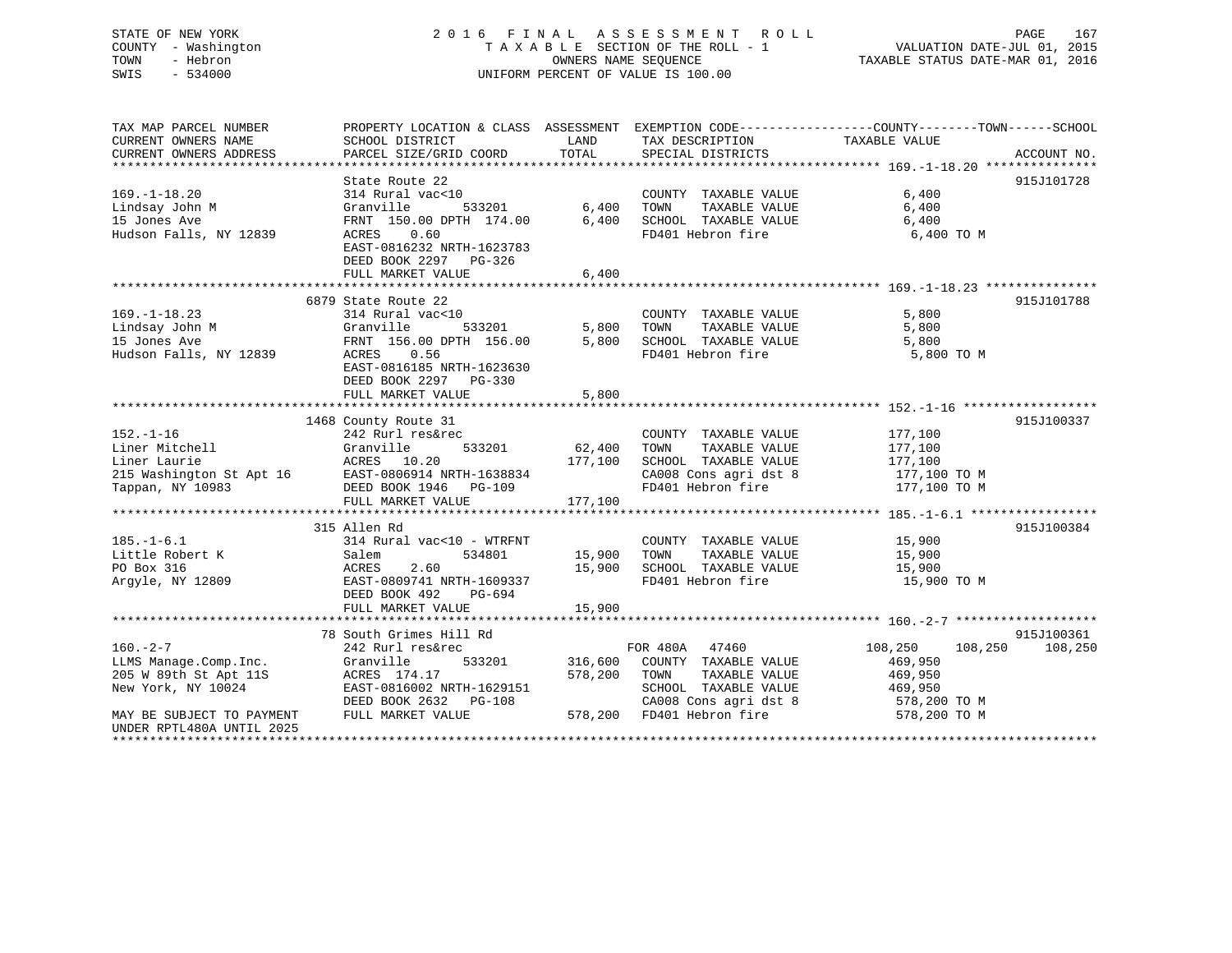## STATE OF NEW YORK 2 0 1 6 F I N A L A S S E S S M E N T R O L L PAGE 168 COUNTY - Washington T A X A B L E SECTION OF THE ROLL - 1 VALUATION DATE-JUL 01, 2015 TOWN - Hebron OWNERS NAME SEQUENCE TAXABLE STATUS DATE-MAR 01, 2016 SWIS - 534000 UNIFORM PERCENT OF VALUE IS 100.00

| TAX MAP PARCEL NUMBER<br>CURRENT OWNERS NAME<br>CURRENT OWNERS ADDRESS | SCHOOL DISTRICT<br>PARCEL SIZE/GRID COORD  | PROPERTY LOCATION & CLASS ASSESSMENT EXEMPTION CODE----------------COUNTY-------TOWN------SCHOOL<br>LAND<br>TAX DESCRIPTION<br>TOTAL<br>SPECIAL DISTRICTS | TAXABLE VALUE<br>ACCOUNT NO.               |
|------------------------------------------------------------------------|--------------------------------------------|-----------------------------------------------------------------------------------------------------------------------------------------------------------|--------------------------------------------|
|                                                                        |                                            |                                                                                                                                                           |                                            |
|                                                                        | Little Burch Hill Rd                       |                                                                                                                                                           | 915J100386                                 |
| $159. - 1 - 7$<br>Lloyd Alan                                           | 105 Vac farmland<br>533801<br>Hartford     | 41720<br>AG DIST<br>121,500<br>COUNTY TAXABLE VALUE                                                                                                       | 91,429<br>91,429<br>91,429<br>30,071       |
| LLoyd Timothy                                                          | ACRES 86.40                                | 121,500<br>TOWN<br>TAXABLE VALUE                                                                                                                          | 30,071                                     |
| 80 Little Burch Hill Rd                                                | EAST-0797386 NRTH-1630834                  | SCHOOL TAXABLE VALUE                                                                                                                                      | 30,071                                     |
| Granville, NY 12832                                                    | DEED BOOK 2078 PG-49<br>FULL MARKET VALUE  | CA008 Cons agri dst 8<br>121,500<br>91,429 EX                                                                                                             | 30,071 TO M                                |
| MAY BE SUBJECT TO PAYMENT<br>UNDER AGDIST LAW TIL 2020                 |                                            | FD401 Hebron fire                                                                                                                                         | 121,500 TO M                               |
| ***************************                                            |                                            |                                                                                                                                                           |                                            |
|                                                                        | 80 Little Burch Hill Rd                    |                                                                                                                                                           | 915J100385                                 |
| $159. - 1 - 8$                                                         | 210 1 Family Res                           | STAR B<br>41854                                                                                                                                           | $\overline{0}$<br>$\Omega$<br>30,000       |
| Lloyd Eric                                                             | 533801<br>Hartford                         | 32,300 COUNTY TAXABLE VALUE                                                                                                                               | 75,500                                     |
| Lloyd Jean                                                             | ACRES<br>1.10                              | 75,500 TOWN<br>TAXABLE VALUE                                                                                                                              | 75,500                                     |
| 80 Little Burch Hill Rd                                                | EAST-0798939 NRTH-1631443                  | SCHOOL TAXABLE VALUE                                                                                                                                      | 45,500                                     |
| Granville, NY 12832                                                    | DEED BOOK 2069 PG-296                      | CA008 Cons agri dst 8<br>75,500 FD401 Hebron fire                                                                                                         | 75,500 TO M                                |
|                                                                        | FULL MARKET VALUE                          |                                                                                                                                                           | 75,500 TO M                                |
|                                                                        | 67 Little Burch Hill Rd                    |                                                                                                                                                           | 915J100387                                 |
| $159. - 1 - 9$                                                         | 120 Field crops                            | 41854<br>STAR B                                                                                                                                           | $\overline{0}$<br>30,000<br>$\overline{0}$ |
| Lloyd Timothy                                                          | Hartford<br>533801                         | 41720<br>160,000 AG DIST                                                                                                                                  | 86,213<br>86,213<br>86,213                 |
| LLoyd Alan                                                             | ACRES 96.00                                | 289,000 COUNTY TAXABLE VALUE                                                                                                                              | 202,787                                    |
| 80 Little Burch Hill Rd                                                | EAST-0799181 NRTH-1631572                  | TOWN<br>TAXABLE VALUE                                                                                                                                     | 202,787                                    |
| Granville, NY 12832                                                    | DEED BOOK 2069 PG-291                      | SCHOOL TAXABLE VALUE                                                                                                                                      | 172,787                                    |
|                                                                        | FULL MARKET VALUE                          | 289,000 CA008 Cons agri dst 8                                                                                                                             | 202,787 TO M                               |
| MAY BE SUBJECT TO PAYMENT                                              |                                            | 86,213 EX                                                                                                                                                 |                                            |
| UNDER AGDIST LAW TIL 2020                                              |                                            | FD401 Hebron fire                                                                                                                                         | 289,000 TO M                               |
|                                                                        |                                            |                                                                                                                                                           |                                            |
|                                                                        | County Route 31                            |                                                                                                                                                           | 915J101208                                 |
| $176. - 1 - 1.3$                                                       | 105 Vac farmland<br>534801<br>Salem        | AG DIST<br>41720<br>83,400<br>COUNTY TAXABLE VALUE                                                                                                        | 76,411<br>76,411<br>76,411<br>6,989        |
| Lloyd Timothy<br>Lloyd Jean                                            | ACRES 20.70                                | 83,400<br>TAXABLE VALUE<br>TOWN                                                                                                                           | 6,989                                      |
| 80 Little Burch Hill Rd                                                | EAST-0793879 NRTH-1613761                  | SCHOOL TAXABLE VALUE                                                                                                                                      | 6,989                                      |
| Granville, NY 12832                                                    | DEED BOOK 2069 PG-291                      | CA008 Cons agri dst 8                                                                                                                                     | 6,989 TO M                                 |
|                                                                        | FULL MARKET VALUE                          | 83,400<br>76,411 EX                                                                                                                                       |                                            |
| MAY BE SUBJECT TO PAYMENT                                              |                                            | FD401 Hebron fire                                                                                                                                         | 83,400 TO M                                |
| UNDER AGDIST LAW TIL 2020                                              |                                            |                                                                                                                                                           |                                            |
|                                                                        |                                            |                                                                                                                                                           |                                            |
|                                                                        | 135 Clark Way                              |                                                                                                                                                           | 915J101527                                 |
| $169. - 1 - 18.13$                                                     | 270 Mfg housing                            | COUNTY TAXABLE VALUE                                                                                                                                      | 10,700                                     |
| Lobner Shane                                                           | Granville<br>533201                        | 7,500<br>TOWN<br>TAXABLE VALUE                                                                                                                            | 10,700                                     |
| 18 Van Buren St                                                        | Mobile Home                                | 10,700<br>SCHOOL TAXABLE VALUE                                                                                                                            | 10,700                                     |
| South Glens Falls, NY 12803                                            | ACRES<br>2.30                              | FD401 Hebron fire                                                                                                                                         | 10,700 TO M                                |
|                                                                        | EAST-0813440 NRTH-1623012                  |                                                                                                                                                           |                                            |
|                                                                        | DEED BOOK 3373 PG-296<br>FULL MARKET VALUE | 10,700                                                                                                                                                    |                                            |
|                                                                        |                                            |                                                                                                                                                           |                                            |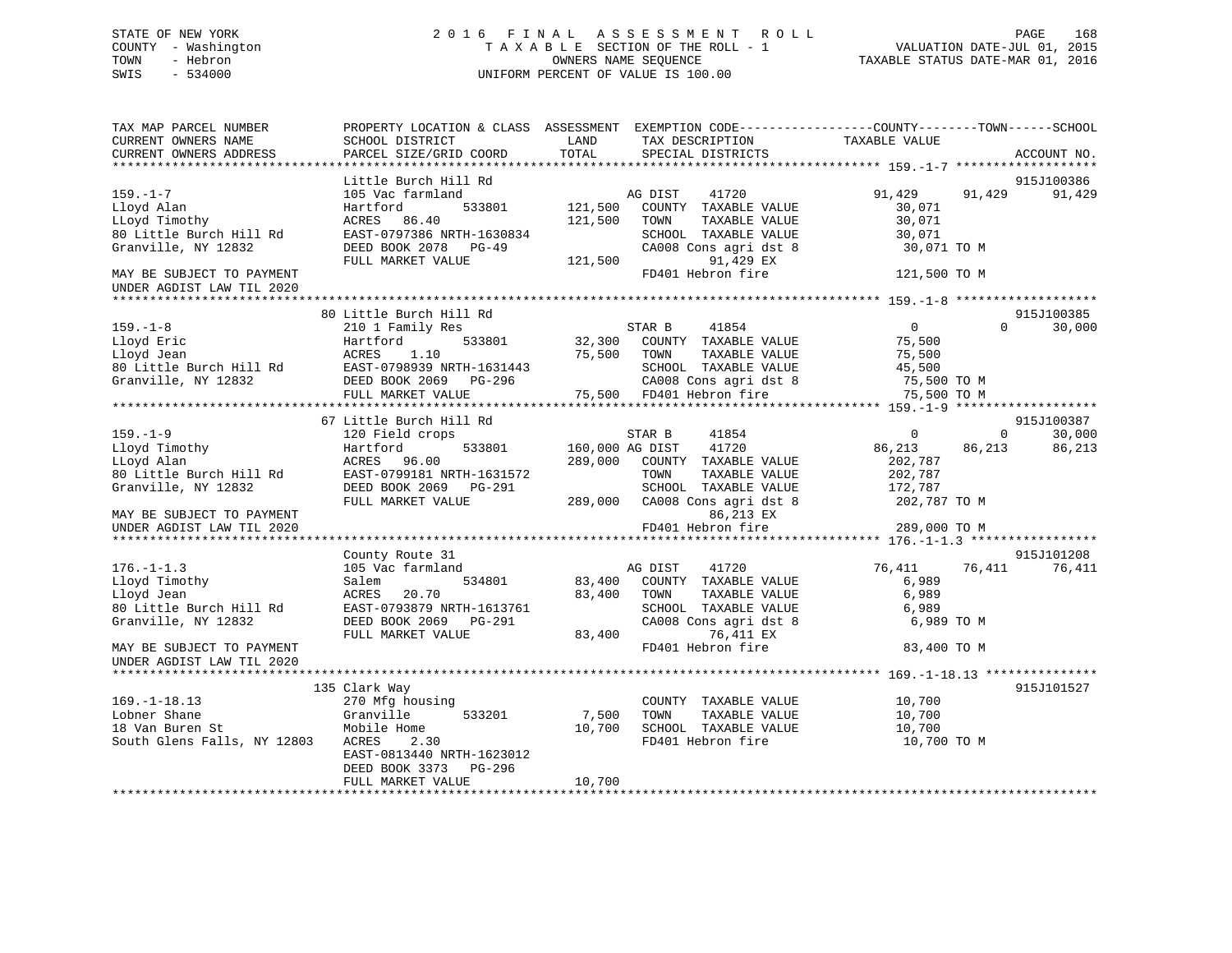## STATE OF NEW YORK 2 0 1 6 F I N A L A S S E S S M E N T R O L L PAGE 169 COUNTY - Washington T A X A B L E SECTION OF THE ROLL - 1 VALUATION DATE-JUL 01, 2015 TOWN - Hebron OWNERS NAME SEQUENCE TAXABLE STATUS DATE-MAR 01, 2016 SWIS - 534000 UNIFORM PERCENT OF VALUE IS 100.00

| TAX MAP PARCEL NUMBER<br>CURRENT OWNERS NAME<br>CURRENT OWNERS ADDRESS                        | PROPERTY LOCATION & CLASS ASSESSMENT EXEMPTION CODE---------------COUNTY-------TOWN-----SCHOOL<br>SCHOOL DISTRICT<br>PARCEL SIZE/GRID COORD                      | LAND<br>TOTAL                | TAX DESCRIPTION<br>SPECIAL DISTRICTS                                                                                                                                                              | TAXABLE VALUE                                                                                                         | ACCOUNT NO.                                                                                                      |
|-----------------------------------------------------------------------------------------------|------------------------------------------------------------------------------------------------------------------------------------------------------------------|------------------------------|---------------------------------------------------------------------------------------------------------------------------------------------------------------------------------------------------|-----------------------------------------------------------------------------------------------------------------------|------------------------------------------------------------------------------------------------------------------|
|                                                                                               |                                                                                                                                                                  |                              |                                                                                                                                                                                                   |                                                                                                                       |                                                                                                                  |
|                                                                                               | 83 & 85 Clark Way                                                                                                                                                |                              |                                                                                                                                                                                                   |                                                                                                                       | 915J101727                                                                                                       |
| $169. - 1 - 18.19$<br>Lobner Shane<br>18 Van Buren St<br>S. Glens Falls, NY 12803             | 270 Mfg housing<br>Granville<br>533201<br>ACRES<br>2.11<br>EAST-0813655 NRTH-1622943<br>DEED BOOK 2555 PG-3<br>FULL MARKET VALUE                                 | 13,900<br>61,000<br>61,000   | COUNTY TAXABLE VALUE<br>TOWN<br>TAXABLE VALUE<br>SCHOOL TAXABLE VALUE<br>FD401 Hebron fire                                                                                                        | 61,000<br>61,000<br>61,000<br>61,000 TO M                                                                             |                                                                                                                  |
|                                                                                               |                                                                                                                                                                  |                              |                                                                                                                                                                                                   |                                                                                                                       |                                                                                                                  |
|                                                                                               | Blossom Rd/w Off                                                                                                                                                 |                              |                                                                                                                                                                                                   |                                                                                                                       | 915J101756                                                                                                       |
| $186. - 1 - 34$<br>Lobner Shane<br>18 Van Buren St<br>South Glens Falls, NY 12803             | 314 Rural vac<10<br>Salem<br>534801<br>deeded ROW<br>ACRES<br>5.01<br>EAST-0817799 NRTH-1607490<br>DEED BOOK 3439 PG-1<br>FULL MARKET VALUE                      | 14,800<br>14,800<br>14,800   | COUNTY TAXABLE VALUE<br>TAXABLE VALUE<br>TOWN<br>SCHOOL TAXABLE VALUE<br>FD401 Hebron fire                                                                                                        | 14,800<br>14,800<br>14,800<br>14,800 TO M                                                                             |                                                                                                                  |
|                                                                                               |                                                                                                                                                                  |                              |                                                                                                                                                                                                   |                                                                                                                       |                                                                                                                  |
|                                                                                               | State Route 22                                                                                                                                                   |                              |                                                                                                                                                                                                   |                                                                                                                       | 915J100324                                                                                                       |
| $161. - 2 - 15$<br>Lobner Shane J<br>18 Van Buren St<br>South Glens Falls, NY 12803           | 314 Rural vac<10<br>Granville<br>533201<br>FRNT 145.00 DPTH<br>ACRES 0.63<br>EAST-0817509 NRTH-1627329<br>DEED BOOK 3569 PG-236                                  | 11,000<br>11,000<br>11,000   | COUNTY TAXABLE VALUE<br>TAXABLE VALUE<br>TOWN<br>SCHOOL TAXABLE VALUE<br>FD401 Hebron fire                                                                                                        | 11,000<br>11,000<br>11,000<br>11,000 TO M                                                                             |                                                                                                                  |
|                                                                                               | FULL MARKET VALUE                                                                                                                                                |                              |                                                                                                                                                                                                   |                                                                                                                       |                                                                                                                  |
|                                                                                               | 2218 County Route 47                                                                                                                                             |                              |                                                                                                                                                                                                   |                                                                                                                       | 915J101165                                                                                                       |
| $183.2 - 1 - 8$<br>Lombard Daniel<br>Lombard Renee<br>7 Stone Pine Ln<br>Oueensbury, NY 12804 | 210 1 Family Res - WTRFNT<br>534801<br>Salem<br>ACRES<br>1.32<br>EAST-0787066 NRTH-1607847<br>DEED BOOK 1855 PG-213<br>FULL MARKET VALUE                         | 76,200<br>215,300<br>215,300 | COUNTY TAXABLE VALUE<br>TOWN<br>TAXABLE VALUE<br>SCHOOL TAXABLE VALUE<br>FD401 Hebron fire                                                                                                        | 215,300<br>215,300<br>215,300<br>215,300 TO M                                                                         |                                                                                                                  |
|                                                                                               |                                                                                                                                                                  |                              |                                                                                                                                                                                                   |                                                                                                                       |                                                                                                                  |
| $167. - 1 - 33.4$<br>Long Glenn A<br>4004 County Route 30<br>Salem, NY 12865                  | 4004 County Route 30<br>210 1 Family Res<br>534801<br>Salem<br>Lot G<br>ACRES<br>5.50<br>EAST-0788777 NRTH-1622328<br>DEED BOOK 2689 PG-321<br>FULL MARKET VALUE |                              | AGED-CO<br>41802<br>37,800 AGED-TOWN 41803<br>188,000 AGED-SCH<br>41804<br>41834<br>STAR EN<br>COUNTY TAXABLE VALUE<br>TOWN<br>TAXABLE VALUE<br>188,000 SCHOOL TAXABLE VALUE<br>FD401 Hebron fire | 94,000<br>56,400<br>$\overline{0}$<br>$\overline{0}$<br>$\overline{0}$<br>94,000<br>131,600<br>47,500<br>188,000 TO M | 915J101672<br>$\Omega$<br>$\overline{\phantom{0}}$<br>$\overline{0}$<br>75,200<br>$\Omega$<br>$\Omega$<br>65,300 |
|                                                                                               |                                                                                                                                                                  |                              |                                                                                                                                                                                                   |                                                                                                                       |                                                                                                                  |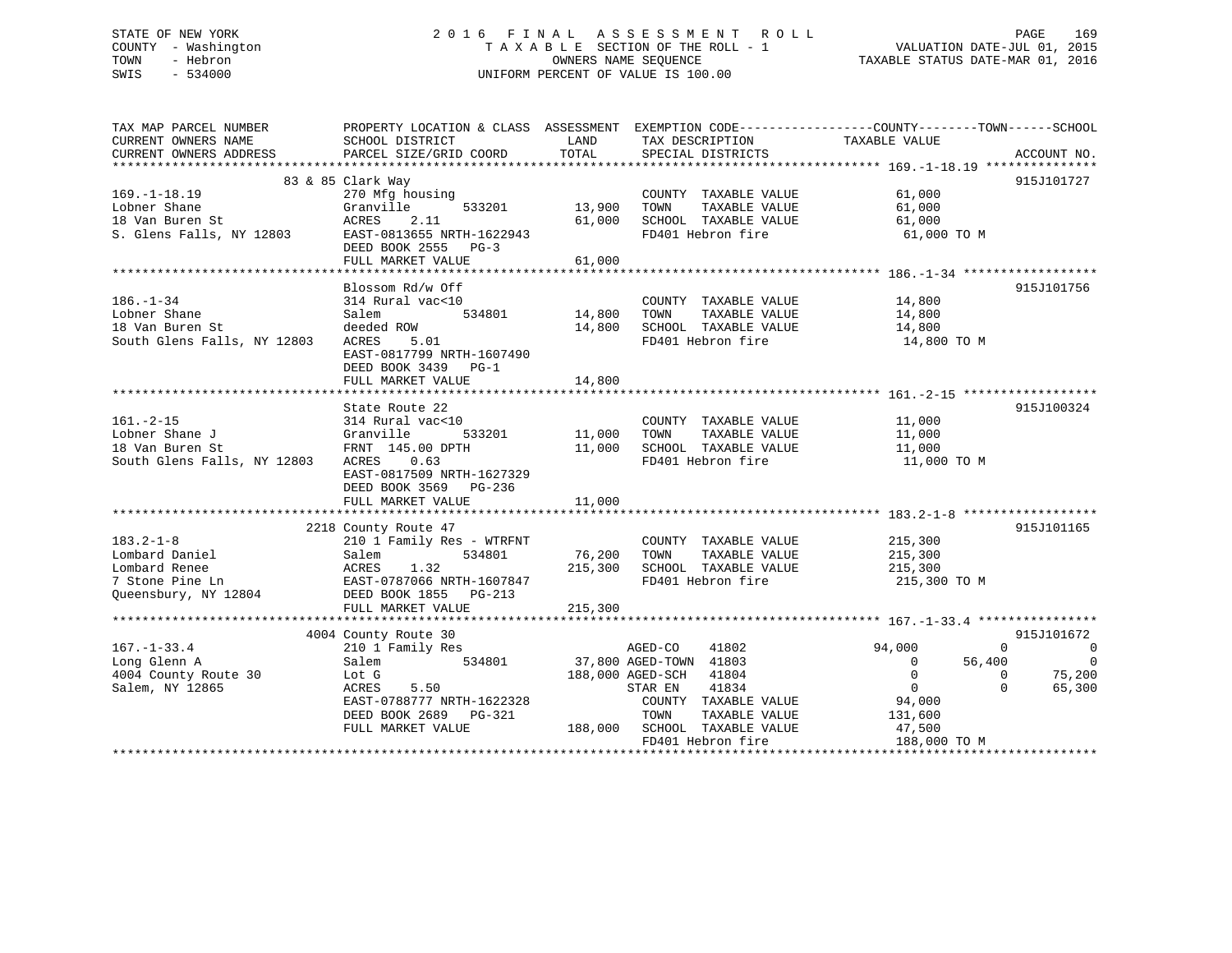## STATE OF NEW YORK 2 0 1 6 F I N A L A S S E S S M E N T R O L L PAGE 170 COUNTY - Washington T A X A B L E SECTION OF THE ROLL - 1 VALUATION DATE-JUL 01, 2015 TOWN - Hebron OWNERS NAME SEQUENCE TAXABLE STATUS DATE-MAR 01, 2016 SWIS - 534000 UNIFORM PERCENT OF VALUE IS 100.00

| TAX MAP PARCEL NUMBER<br>CURRENT OWNERS NAME<br>CURRENT OWNERS ADDRESS                          | PROPERTY LOCATION & CLASS ASSESSMENT<br>SCHOOL DISTRICT<br>PARCEL SIZE/GRID COORD                                                                                   | LAND<br>TOTAL                | EXEMPTION CODE-----------------COUNTY--------TOWN------SCHOOL<br>TAX DESCRIPTION<br>SPECIAL DISTRICTS                    | TAXABLE VALUE                                                   |          | ACCOUNT NO.          |
|-------------------------------------------------------------------------------------------------|---------------------------------------------------------------------------------------------------------------------------------------------------------------------|------------------------------|--------------------------------------------------------------------------------------------------------------------------|-----------------------------------------------------------------|----------|----------------------|
| $176. - 1 - 1.4$                                                                                | 339 County Route 31<br>241 Rural res&ag                                                                                                                             |                              | AGRI-D IND 41730                                                                                                         | 91,239                                                          | 91,239   | 915J101301<br>91,239 |
| Longo John<br>Longo Carol<br>5231 Hawford Cir<br>Orlando, FL 32812                              | 534801<br>Salem<br>ACRES 114.80 BANK<br>999<br>EAST-0792633 NRTH-1615262<br>DEED BOOK 958<br>PG-309                                                                 | 245,400 STAR B<br>365,500    | 41854<br>COUNTY TAXABLE VALUE<br>TOWN<br>TAXABLE VALUE<br>SCHOOL TAXABLE VALUE                                           | $\mathbf{0}$<br>274,261<br>274,261<br>244,261                   | $\Omega$ | 30,000               |
| MAY BE SUBJECT TO PAYMENT<br>UNDER AGDIST LAW TIL 2023                                          | FULL MARKET VALUE                                                                                                                                                   | 365,500                      | FD401 Hebron fire                                                                                                        | 365,500 TO M                                                    |          |                      |
|                                                                                                 |                                                                                                                                                                     |                              |                                                                                                                          |                                                                 |          |                      |
| $152 - 2 - 8.7$<br>Loomis Raymond<br>PO Box 201<br>Granville, NY 12832                          | 111 Everetts Heights Way<br>210 1 Family Res<br>Granville<br>533201<br>ACRES<br>4.10<br>EAST-0809954 NRTH-1641728<br>DEED BOOK 582<br>$PG-199$<br>FULL MARKET VALUE | 47,700<br>315,600<br>315,600 | STAR B<br>41854<br>COUNTY TAXABLE VALUE<br>TOWN<br>TAXABLE VALUE<br>SCHOOL TAXABLE VALUE<br>FD401 Hebron fire            | $\overline{0}$<br>315,600<br>315,600<br>285,600<br>315,600 TO M | $\Omega$ | 915J101269<br>30,000 |
|                                                                                                 |                                                                                                                                                                     |                              |                                                                                                                          |                                                                 |          |                      |
| $161. - 1 - 3.4$<br>Losee Jeanette<br>7260 State Route 22<br>Granville, NY 12832                | 7260 State Route 22<br>210 1 Family Res<br>533201<br>Granville<br>4.80<br>ACRES<br>EAST-0819535 NRTH-1632331<br>DEED BOOK 2113 PG-174<br>FULL MARKET VALUE          | 41,500<br>126,200<br>126,200 | 41854<br>STAR B<br>COUNTY TAXABLE VALUE<br>TOWN<br>TAXABLE VALUE<br>SCHOOL TAXABLE VALUE<br>FD401 Hebron fire            | $\overline{0}$<br>126,200<br>126,200<br>96,200<br>126,200 TO M  | $\Omega$ | 30,000               |
|                                                                                                 | 113 Mcknight Hill Rd                                                                                                                                                |                              |                                                                                                                          |                                                                 |          | 915J100566           |
| $176. - 1 - 7$<br>Lothian Alrick A<br>Lothian Lisa E<br>113 McKnight Hill Rd<br>Salem, NY 12865 | 240 Rural res<br>Salem<br>534801<br>Trans Exempt Repay 2016<br>ACRES<br>36.40<br>EAST-0802032 NRTH-1614153<br>DEED BOOK 3578<br>$PG-95$                             | 93,900<br>145,000            | COUNTY TAXABLE VALUE<br>TOWN<br>TAXABLE VALUE<br>SCHOOL TAXABLE VALUE<br>FD401 Hebron fire<br>TE533 Trans exmt repay-flg | 145,000<br>145,000<br>145,000<br>145,000 TO M<br>$.00$ MT       |          |                      |
|                                                                                                 | FULL MARKET VALUE                                                                                                                                                   | 145,000                      |                                                                                                                          |                                                                 |          |                      |
|                                                                                                 |                                                                                                                                                                     |                              |                                                                                                                          |                                                                 |          |                      |
|                                                                                                 | Liebig Rd/e Off                                                                                                                                                     |                              |                                                                                                                          |                                                                 |          | 915J101623           |
| $143. - 1 - 39.1$<br>Love William F<br>Love Marcia A<br>8 Barberry Mews<br>Medford, NJ 08055    | 314 Rural vac<10<br>533201<br>Granville<br>Lot 1<br>ACRES<br>5.37<br>EAST-0807487 NRTH-1645477<br>DEED BOOK 1743 PG-348                                             | 4,000<br>4,000               | AG DIST<br>41720<br>COUNTY TAXABLE VALUE<br>TOWN<br>TAXABLE VALUE<br>SCHOOL TAXABLE VALUE<br>FD401 Hebron fire           | 2,518<br>1,482<br>1,482<br>1,482<br>4,000 TO M                  | 2,518    | 2,518                |
| MAY BE SUBJECT TO PAYMENT<br>UNDER AGDIST LAW TIL 2020                                          | FULL MARKET VALUE                                                                                                                                                   | 4,000                        |                                                                                                                          |                                                                 |          |                      |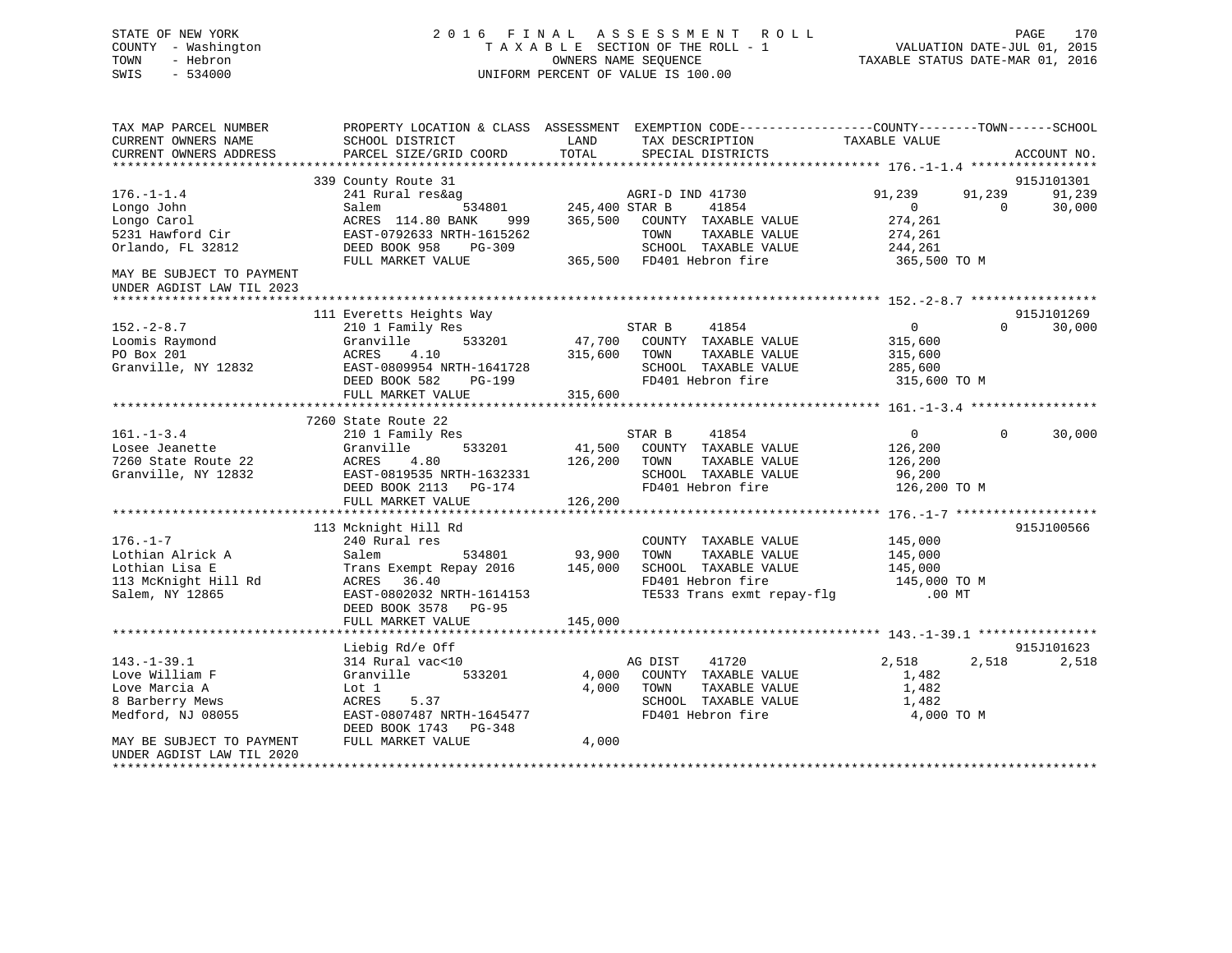## STATE OF NEW YORK 2 0 1 6 F I N A L A S S E S S M E N T R O L L PAGE 171 COUNTY - Washington T A X A B L E SECTION OF THE ROLL - 1 VALUATION DATE-JUL 01, 2015 TOWN - Hebron OWNERS NAME SEQUENCE TAXABLE STATUS DATE-MAR 01, 2016 SWIS - 534000 UNIFORM PERCENT OF VALUE IS 100.00

| TAX MAP PARCEL NUMBER     | PROPERTY LOCATION & CLASS ASSESSMENT |         | EXEMPTION CODE-----------------COUNTY-------TOWN------SCHOOL |                            |             |
|---------------------------|--------------------------------------|---------|--------------------------------------------------------------|----------------------------|-------------|
| CURRENT OWNERS NAME       | SCHOOL DISTRICT                      | LAND    | TAX DESCRIPTION                                              | TAXABLE VALUE              |             |
| CURRENT OWNERS ADDRESS    | PARCEL SIZE/GRID COORD               | TOTAL   | SPECIAL DISTRICTS                                            |                            | ACCOUNT NO. |
| *******************       |                                      |         |                                                              |                            |             |
|                           | 75 Hebron Moors Way                  |         |                                                              |                            | 915J101635  |
| $143. - 1 - 39.13$        | 210 1 Family Res                     |         | COUNTY TAXABLE VALUE                                         | 155,800                    |             |
| Love William F            | 533201<br>Granville                  | 59,200  | TOWN<br>TAXABLE VALUE                                        | 155,800                    |             |
| Love Marcia               | Subdiv Lot No 13                     | 155,800 | SCHOOL TAXABLE VALUE                                         | 155,800                    |             |
| 8 Barberry Mews           | ACRES<br>8.59                        |         | FD401 Hebron fire                                            | 155,800 TO M               |             |
| Medford, NJ 08055         | EAST-0807275 NRTH-1644937            |         |                                                              |                            |             |
|                           | DEED BOOK 2208<br>PG-117             |         |                                                              |                            |             |
|                           | FULL MARKET VALUE                    | 155,800 |                                                              |                            |             |
|                           |                                      |         |                                                              |                            |             |
|                           |                                      |         |                                                              |                            |             |
|                           | Hebron Moors Way                     |         |                                                              |                            |             |
| $143. - 1 - 39.16$        | 322 Rural vac>10                     |         | AGRI-D IND 41730                                             | 21,268<br>21,268           | 21,268      |
| Love William F            | Granville<br>533201                  |         | 55,100 COUNTY TAXABLE VALUE                                  | 33,832                     |             |
| Love Marcia               | lots 14-17                           | 55,100  | TAXABLE VALUE<br>TOWN                                        | 33,832                     |             |
| 8 Barberry Mews           | ACRES 37.57                          |         | SCHOOL TAXABLE VALUE                                         | 33,832                     |             |
| Medford, NJ 08055         | EAST-0807954 NRTH-1644429            |         | FD401 Hebron fire                                            | 55,100 TO M                |             |
|                           | DEED BOOK 2208<br>PG-117             |         |                                                              |                            |             |
| MAY BE SUBJECT TO PAYMENT | FULL MARKET VALUE                    | 55,100  |                                                              |                            |             |
| UNDER AGDIST LAW TIL 2023 |                                      |         |                                                              |                            |             |
|                           |                                      |         |                                                              |                            |             |
|                           | 8 James Rd                           |         |                                                              |                            | 915J101456  |
| $159. - 1 - 39.1$         | 210 1 Family Res                     |         | STAR B<br>41854                                              | $\overline{0}$<br>$\Omega$ | 30,000      |
| Loveland Melissa          | 533801<br>Hartford                   |         | 43,900 COUNTY TAXABLE VALUE                                  | 66,000                     |             |
| 8 James Rd                | 6.25<br>ACRES                        | 66,000  | TOWN<br>TAXABLE VALUE                                        | 66,000                     |             |
| Salem, NY 12865           | EAST-0792132 NRTH-1628010            |         | SCHOOL TAXABLE VALUE                                         | 36,000                     |             |
|                           | DEED BOOK 1815<br>PG-303             |         | FD401 Hebron fire                                            | 66,000 TO M                |             |
|                           | FULL MARKET VALUE                    | 66,000  |                                                              |                            |             |
|                           |                                      |         |                                                              |                            |             |
|                           | Pine Hill Rd/e Off                   |         |                                                              |                            | 915J100630  |
| $169. - 1 - 15$           | 314 Rural vac<10                     |         | COUNTY TAXABLE VALUE                                         | 3,800                      |             |
| Lundkvist Resa L          | 533201<br>Granville                  | 3,800   | TOWN<br>TAXABLE VALUE                                        | 3,800                      |             |
| 581 Pine Hill Rd          | ACRES<br>5.00                        | 3,800   | SCHOOL TAXABLE VALUE                                         | 3,800                      |             |
| Salem, NY 12865           | EAST-0812033 NRTH-1626233            |         | FD401 Hebron fire                                            | 3,800 TO M                 |             |
|                           | DEED BOOK 851<br>PG-194              |         |                                                              |                            |             |
|                           | FULL MARKET VALUE                    | 3,800   |                                                              |                            |             |
|                           |                                      |         |                                                              |                            |             |
|                           | 4372 County Route 30                 |         |                                                              |                            | 915J101518  |
| $158. - 1 - 5.1$          | 210 1 Family Res                     |         | STAR EN<br>41834                                             | $\overline{0}$<br>$\Omega$ | 65,300      |
| Lundy Marion LE           | Hartford<br>533801                   | 36,300  | COUNTY TAXABLE VALUE                                         | 138,800                    |             |
|                           |                                      |         |                                                              |                            |             |
| Lundy William R           | 719/21                               | 138,800 | TAXABLE VALUE<br>TOWN                                        | 138,800                    |             |
| 4372 County Route 30      | FRNT 165.00 DPTH 150.00              |         | SCHOOL TAXABLE VALUE                                         | 73,500                     |             |
| Granville, NY 12832       | EAST-0784924 NRTH-1630169            |         | CA008 Cons agri dst 8                                        | 138,800 TO M               |             |
|                           | DEED BOOK 549<br>$PG-45$             |         | FD401 Hebron fire                                            | 138,800 TO M               |             |
|                           | FULL MARKET VALUE                    | 138,800 |                                                              |                            |             |
|                           |                                      |         |                                                              |                            |             |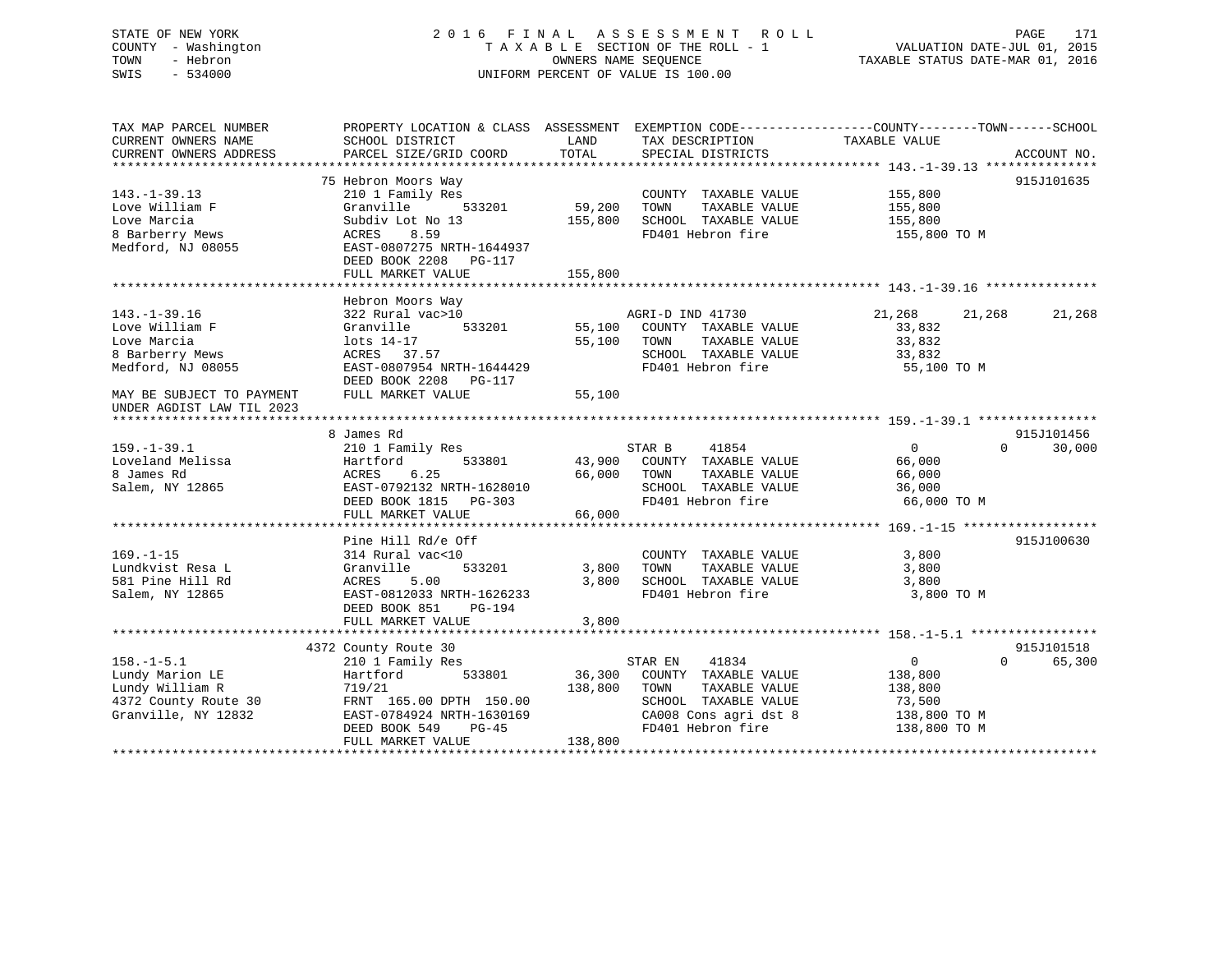## STATE OF NEW YORK 2 0 1 6 F I N A L A S S E S S M E N T R O L L PAGE 172 COUNTY - Washington T A X A B L E SECTION OF THE ROLL - 1 VALUATION DATE-JUL 01, 2015 TOWN - Hebron OWNERS NAME SEQUENCE TAXABLE STATUS DATE-MAR 01, 2016 SWIS - 534000 UNIFORM PERCENT OF VALUE IS 100.00

| TAX MAP PARCEL NUMBER<br>CURRENT OWNERS NAME                                                                              | PROPERTY LOCATION & CLASS ASSESSMENT EXEMPTION CODE----------------COUNTY-------TOWN-----SCHOOL<br>SCHOOL DISTRICT                                                                                                                                                   | LAND        | TAX DESCRIPTION                                                                                                                                                                 | TAXABLE VALUE                                                                   |                                  |
|---------------------------------------------------------------------------------------------------------------------------|----------------------------------------------------------------------------------------------------------------------------------------------------------------------------------------------------------------------------------------------------------------------|-------------|---------------------------------------------------------------------------------------------------------------------------------------------------------------------------------|---------------------------------------------------------------------------------|----------------------------------|
| CURRENT OWNERS ADDRESS                                                                                                    | PARCEL SIZE/GRID COORD                                                                                                                                                                                                                                               | TOTAL       | SPECIAL DISTRICTS                                                                                                                                                               |                                                                                 | ACCOUNT NO.                      |
|                                                                                                                           |                                                                                                                                                                                                                                                                      |             |                                                                                                                                                                                 |                                                                                 |                                  |
| $167. - 1 - 36$<br>Lundy William<br>Lundy Regina<br>1040 Lundy Rd<br>Granville, NY 12832                                  | Reid Rd<br>105 Vac farmland<br>533801<br>Hartford<br>$W383/L/4$<br>ACRES 35.90<br>EAST-0786241 NRTH-1624593<br>DEED BOOK 3004 PG-277 78,852 EX<br>FULL MARKET VALUE 111,000 FD401 Hebron fire                                                                        | 111,000     | AG DIST 41720<br>111,000 COUNTY TAXABLE VALUE<br>TOWN<br>TAXABLE VALUE<br>SCHOOL TAXABLE VALUE<br>CA008 Cons agri dst 8                                                         | 78,852<br>78,852<br>32,148<br>32,148<br>32,148<br>32,148 TO M                   | 915J100519<br>78,852             |
| MAY BE SUBJECT TO PAYMENT<br>UNDER AGDIST LAW TIL 2020                                                                    |                                                                                                                                                                                                                                                                      |             |                                                                                                                                                                                 | 111,000 TO M                                                                    |                                  |
|                                                                                                                           |                                                                                                                                                                                                                                                                      |             |                                                                                                                                                                                 |                                                                                 |                                  |
| $167. - 1 - 54$<br>167.-1-54<br>Lundy William<br>Lundy Reginia<br>1010 Iundy Rd                                           | 23 Reid Rd<br>241 Rural res&ag<br>167.-1-54<br>Lundy William Margyle 532001 285,200<br>Lundy Reginia ACRES 148.00 427,900<br>1040 Lundy Rd EAST-0784804 NRTH-1622743<br>Granville, NY 12832 DEED BOOK 3089 PG-144<br>FULL MARKET VALUE 427,900                       |             | AG DIST 41720<br>532001 285,200 COUNTY TAXABLE VALUE<br>TOWN<br>TAXABLE VALUE<br>SCHOOL TAXABLE VALUE<br>SCHOOL TAXABLE VALUE<br>CA006 Cons agri dst 6<br>158,428 EX            | 158,428 158,428<br>269,472<br>269,472<br>269,472<br>269,472 TO M                | 915J100143<br>158,428            |
| MAY BE SUBJECT TO PAYMENT<br>UNDER AGDIST LAW TIL 2020                                                                    |                                                                                                                                                                                                                                                                      |             | FD401 Hebron fire                                                                                                                                                               | 427,900 TO M                                                                    |                                  |
|                                                                                                                           |                                                                                                                                                                                                                                                                      |             |                                                                                                                                                                                 |                                                                                 |                                  |
| $151. - 1 - 1$                                                                                                            | 1131 Big Burch Hill Rd<br>210 1 Family Res                                                                                                                                                                                                                           |             | STAR B 41854                                                                                                                                                                    | $\overline{0}$                                                                  | 915J100659<br>30,000<br>$\Omega$ |
|                                                                                                                           | Lundy William J<br>Lundy William J<br>Lundy Heather J<br>Lundy Heather J<br>210 1 Family Res<br>533801 39,400 COUNTY TAXABLE VALUE<br>39,400 COUNTY TAXABLE VALUE<br>533801 39,400 COUNTY TAXABLE VALUE<br>57,200 TOWN TAXABLE VALUE<br>TAXABLE<br>FULL MARKET VALUE |             | TOWN TAXABLE VALUE<br>SCHOOL TAXABLE VALUE 27,200<br>57,200 TO M<br>CA008 Cons agri dst 8<br>57,200 FD401 Hebron fire                                                           | 57,200<br>57,200 TO M                                                           |                                  |
|                                                                                                                           |                                                                                                                                                                                                                                                                      |             |                                                                                                                                                                                 |                                                                                 |                                  |
| $158. - 1 - 2.8$<br>Lundy William R<br>Lundy Regina C<br>1040 Lundy Rd<br>Granville, NY 12832                             | County Route 30<br>105 Vac farmland<br>Hartford 533801<br>lot 4<br>ACRES 15.00<br>EAST-0784100 NRTH-1628506<br>DEED BOOK 2206 PG-158 (2008 CONS CONS Agridst<br>FULL MARKET VALUE 72,000 FD401 Hebron fire                                                           | 72,000 TOWN | 41720<br>AG DIST<br>72,000 COUNTY TAXABLE VALUE<br>TAXABLE VALUE<br>SCHOOL TAXABLE VALUE<br>SCHOOL TAXABLE VALUE<br>CA008 Cons agri dst 8<br>65,070 EX                          | 65,070 65,070<br>6,930<br>6,930<br>6,930<br>6,930 TO M                          | 65,070                           |
| MAY BE SUBJECT TO PAYMENT<br>UNDER AGDIST LAW TIL 2020                                                                    |                                                                                                                                                                                                                                                                      |             |                                                                                                                                                                                 | 72,000 TO M                                                                     |                                  |
|                                                                                                                           |                                                                                                                                                                                                                                                                      |             |                                                                                                                                                                                 |                                                                                 |                                  |
| $158. - 1 - 21.3$<br>Lundy William R<br>Lundy Regina<br>1040 Lundy Rd<br>Granville, NY 12832<br>MAY BE SUBJECT TO PAYMENT | County Route 30<br>105 Vac farmland<br>Hartford<br>ACRES 67.90<br>EAST-0784286 NRTH-1627382 SCHOOL<br>DEED BOOK 529 PG-71 CA008 C<br>FULL MARKET VALUE 168,600                                                                                                       | 168,600     | AG DIST 41720<br>533801 168,600 COUNTY TAXABLE VALUE<br>TOWN<br>TAXABLE VALUE<br>SCHOOL TAXABLE VALUE<br>CA008 Cons agri dst 8<br>141 572 EX<br>141,572 EX<br>FD401 Hebron fire | 141,572<br>141,572<br>27,028<br>27,028<br>27,028<br>27,028 TO M<br>168,600 TO M | 915J101309<br>141,572            |
| UNDER AGDIST LAW TIL 2020<br>**********************                                                                       |                                                                                                                                                                                                                                                                      |             |                                                                                                                                                                                 |                                                                                 |                                  |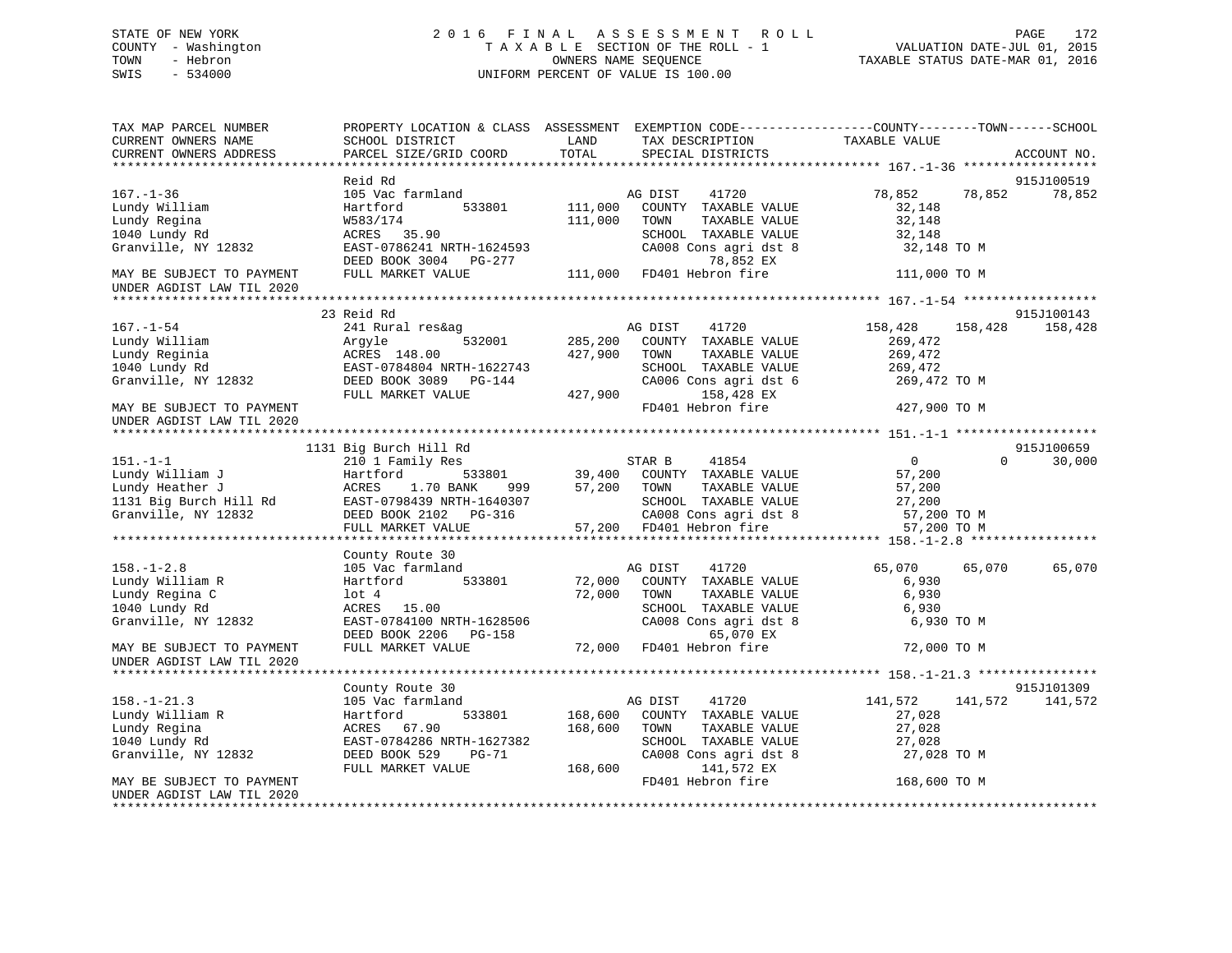## STATE OF NEW YORK 2 0 1 6 F I N A L A S S E S S M E N T R O L L PAGE 173 COUNTY - Washington T A X A B L E SECTION OF THE ROLL - 1 VALUATION DATE-JUL 01, 2015 TOWN - Hebron OWNERS NAME SEQUENCE TAXABLE STATUS DATE-MAR 01, 2016 SWIS - 534000 UNIFORM PERCENT OF VALUE IS 100.00

| TAX MAP PARCEL NUMBER<br>CURRENT OWNERS NAME<br>CURRENT OWNERS ADDRESS                           | SCHOOL DISTRICT<br>PARCEL SIZE/GRID COORD                                                                                                                   | LAND<br>TOTAL              | TAX DESCRIPTION<br>SPECIAL DISTRICTS                                                                                | PROPERTY LOCATION & CLASS ASSESSMENT EXEMPTION CODE----------------COUNTY-------TOWN------SCHOOL<br>TAXABLE VALUE<br>ACCOUNT NO. |         |
|--------------------------------------------------------------------------------------------------|-------------------------------------------------------------------------------------------------------------------------------------------------------------|----------------------------|---------------------------------------------------------------------------------------------------------------------|----------------------------------------------------------------------------------------------------------------------------------|---------|
|                                                                                                  |                                                                                                                                                             |                            |                                                                                                                     |                                                                                                                                  |         |
|                                                                                                  | County Route 30                                                                                                                                             |                            |                                                                                                                     | 915J100391                                                                                                                       |         |
| $158. - 1 - 5$<br>Lundy William Reid<br>Lundy Regina C<br>1040 Lundy Rd<br>Granville, NY 12832   | 105 Vac farmland<br>533801<br>Hartford<br>ACRES 166.70<br>EAST-0786818 NRTH-1630033<br>DEED BOOK 719<br>$PG-23$                                             | 307,600<br>307,600         | 41720<br>AG DIST<br>COUNTY TAXABLE VALUE<br>TAXABLE VALUE<br>TOWN<br>SCHOOL TAXABLE VALUE<br>CA008 Cons agri dst 8  | 242,232<br>242,232<br>65,368<br>65,368<br>65,368<br>65,368 TO M                                                                  | 242,232 |
| MAY BE SUBJECT TO PAYMENT<br>UNDER AGDIST LAW TIL 2020                                           | FULL MARKET VALUE                                                                                                                                           | 307,600                    | 242,232 EX<br>FD401 Hebron fire                                                                                     | 307,600 TO M                                                                                                                     |         |
|                                                                                                  |                                                                                                                                                             |                            |                                                                                                                     |                                                                                                                                  |         |
| $183.2 - 1 - 26$<br>Lusk Louise<br>Lusk Mark<br>6 Perry St<br>Holley, NY 14470-1039              | Barkley Ln<br>314 Rural vac<10<br>Salem<br>534801<br>lake access<br>ACRES<br>5.14<br>EAST-0787334 NRTH-1605821<br>DEED BOOK 2303 PG-92<br>FULL MARKET VALUE | 32,300<br>32,300<br>32,300 | COUNTY TAXABLE VALUE<br>TAXABLE VALUE<br>TOWN<br>SCHOOL TAXABLE VALUE<br>FD401 Hebron fire                          | 915J101162<br>32,300<br>32,300<br>32,300<br>32,300 TO M                                                                          |         |
|                                                                                                  |                                                                                                                                                             |                            |                                                                                                                     |                                                                                                                                  |         |
| $142. - 3 - 1$<br>Lynch Mark<br>Lynch Peggy<br>104 Blood St<br>Granville, NY 12832               | Lily Pond Rd<br>322 Rural vac>10<br>533801<br>Hartford<br>10.0 Ad<br>$142. - 1 - 1$<br>ACRES 10.80<br>EAST-0796704 NRTH-1643186<br>DEED BOOK 3377<br>PG-202 | 43,600<br>43,600           | COUNTY TAXABLE VALUE<br>TOWN<br>TAXABLE VALUE<br>SCHOOL TAXABLE VALUE<br>CA008 Cons agri dst 8<br>FD401 Hebron fire | 915J100339<br>43,600<br>43,600<br>43,600<br>43,600 TO M<br>43,600 TO M                                                           |         |
|                                                                                                  | FULL MARKET VALUE                                                                                                                                           | 43,600                     |                                                                                                                     |                                                                                                                                  |         |
|                                                                                                  |                                                                                                                                                             |                            |                                                                                                                     |                                                                                                                                  |         |
| $142. - 3 - 2.1$<br>Lynch Mark<br>Lynch Peggy<br>104 Blood St<br>Granville, NY 12832             | 246 Lily Pond Rd<br>312 Vac w/imprv<br>Hartford<br>533801<br>$142. - 1 - 2.1$<br>ACRES 105.40<br>EAST-0797899 NRTH-1644019<br>DEED BOOK 2311<br>PG-45       | 214,100<br>228,300         | COUNTY TAXABLE VALUE<br>TOWN<br>TAXABLE VALUE<br>SCHOOL TAXABLE VALUE<br>CA008 Cons agri dst 8<br>FD401 Hebron fire | 915J100587<br>228,300<br>228,300<br>228,300<br>228,300 TO M<br>228,300 TO M                                                      |         |
|                                                                                                  | FULL MARKET VALUE                                                                                                                                           | 228,300                    |                                                                                                                     |                                                                                                                                  |         |
|                                                                                                  |                                                                                                                                                             |                            |                                                                                                                     |                                                                                                                                  |         |
| $159. - 1 - 40$<br>Lyon Deborah F<br>Kramer Jeanie Lou C<br>269 Halls Pond Rd<br>Salem, NY 12865 | Halls Pond Rd<br>314 Rural vac<10<br>533801<br>Hartford<br>ACRES<br>5.60<br>EAST-0791223 NRTH-1626202<br>DEED BOOK 2242<br>PG-243<br>FULL MARKET VALUE      | 8,600<br>8,600<br>8,600    | COUNTY TAXABLE VALUE<br>TOWN<br>TAXABLE VALUE<br>SCHOOL TAXABLE VALUE<br>FD401 Hebron fire                          | 915J101457<br>8,600<br>8,600<br>8,600<br>8,600 TO M                                                                              |         |
|                                                                                                  |                                                                                                                                                             |                            |                                                                                                                     |                                                                                                                                  |         |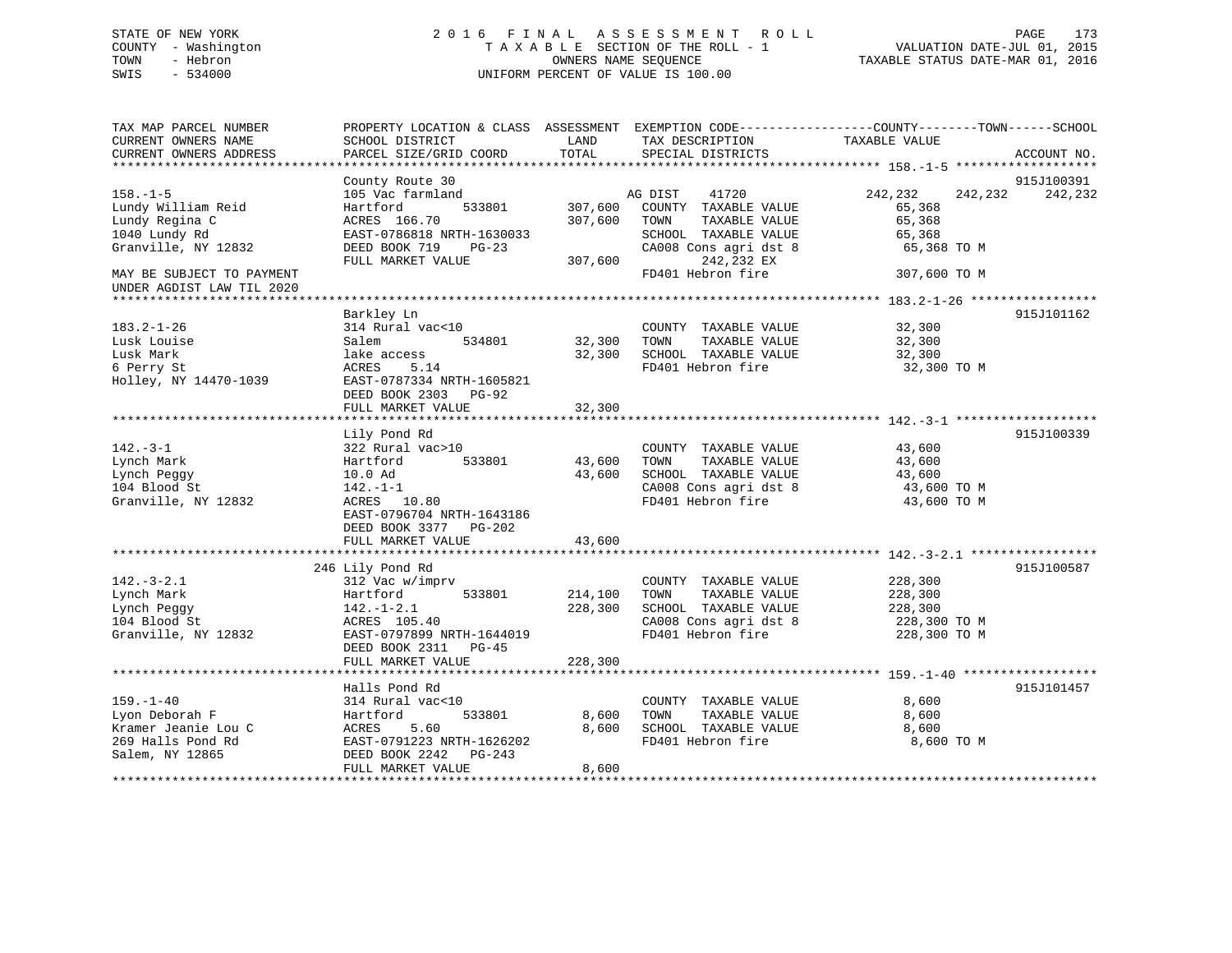## STATE OF NEW YORK 2 0 1 6 F I N A L A S S E S S M E N T R O L L PAGE 174 COUNTY - Washington T A X A B L E SECTION OF THE ROLL - 1 VALUATION DATE-JUL 01, 2015 TOWN - Hebron OWNERS NAME SEQUENCE TAXABLE STATUS DATE-MAR 01, 2016 SWIS - 534000 UNIFORM PERCENT OF VALUE IS 100.00

| TAX MAP PARCEL NUMBER<br>CURRENT OWNERS NAME<br>CURRENT OWNERS ADDRESS                   | PROPERTY LOCATION & CLASS ASSESSMENT EXEMPTION CODE----------------COUNTY-------TOWN------SCHOOL<br>SCHOOL DISTRICT<br>PARCEL SIZE/GRID COORD TOTAL SPECIAL DISTRICTS |              | LAND TAX DESCRIPTION TAXABLE VALUE                                                                                                                                                            |                                                               | ACCOUNT NO.                  |
|------------------------------------------------------------------------------------------|-----------------------------------------------------------------------------------------------------------------------------------------------------------------------|--------------|-----------------------------------------------------------------------------------------------------------------------------------------------------------------------------------------------|---------------------------------------------------------------|------------------------------|
| $158. - 1 - 15$                                                                          | 269 Halls Pond Rd<br>210 1 Family Res                                                                                                                                 |              | VET COM CT 41131                                                                                                                                                                              | 39,500<br>30,000                                              | 915L100397<br>$\overline{0}$ |
|                                                                                          |                                                                                                                                                                       |              | $533801$ 55,100 STAR EN 41834<br>6.53 158,000 COUNTY TAXABLE VALUE                                                                                                                            | $\overline{0}$<br>$\overline{0}$                              | 65,300                       |
|                                                                                          |                                                                                                                                                                       |              |                                                                                                                                                                                               | 118,500                                                       |                              |
| Salem, NY 12865                                                                          | EAST-0791355 NRTH-1626604                                                                                                                                             |              | TOWN                                                                                                                                                                                          | TAXABLE VALUE 128,000                                         |                              |
|                                                                                          | DEED BOOK 2242 PG-247                                                                                                                                                 |              | 158,000 FD401 Hebron fire                                                                                                                                                                     | SCHOOL TAXABLE VALUE 92,700<br>FD401 Hebron fire 158,000 TO M |                              |
|                                                                                          | FULL MARKET VALUE                                                                                                                                                     |              |                                                                                                                                                                                               |                                                               |                              |
|                                                                                          | 446 Pine Hill Rd                                                                                                                                                      |              |                                                                                                                                                                                               |                                                               | 915J100315                   |
| $169. - 1 - 30$                                                                          | 240 Rural res                                                                                                                                                         |              | STAR EN<br>41834                                                                                                                                                                              | $\overline{0}$                                                | $\Omega$<br>65,300           |
|                                                                                          |                                                                                                                                                                       |              |                                                                                                                                                                                               | 264,100                                                       |                              |
| Macmillan William<br>Macmillan F. Joan (1986)<br>446 Pine Hill Rd (1986)<br>71 CT (1998) | 860/198 518/306                                                                                                                                                       | 264,100 TOWN | 533201 211,000 COUNTY TAXABLE VALUE<br>TAXABLE VALUE                                                                                                                                          | 264,100                                                       |                              |
|                                                                                          |                                                                                                                                                                       |              | SCHOOL TAXABLE VALUE 198,800                                                                                                                                                                  |                                                               |                              |
| Salem, NY 12865                                                                          | EAST-0811883 NRTH-1619676                                                                                                                                             |              | FD401 Hebron fire                                                                                                                                                                             | 264,100 TO M                                                  |                              |
|                                                                                          | DEED BOOK 500<br><b>PG-70</b>                                                                                                                                         |              |                                                                                                                                                                                               |                                                               |                              |
|                                                                                          | FULL MARKET VALUE                                                                                                                                                     | 264,100      |                                                                                                                                                                                               |                                                               |                              |
|                                                                                          |                                                                                                                                                                       |              |                                                                                                                                                                                               |                                                               |                              |
|                                                                                          | Pine Hill Rd/w Off                                                                                                                                                    |              |                                                                                                                                                                                               |                                                               | 915J100638                   |
| $169. - 1 - 35$                                                                          | 322 Rural vac>10                                                                                                                                                      |              | $\begin{tabular}{lllllll} \multicolumn{2}{l}{{\text{COUNTY}}} & \multicolumn{2}{l}{\text{TAXABLE VALUE}} & \multicolumn{2}{l}{\text{NALUE}} & \multicolumn{2}{l}{\text{8,300}} \end{tabular}$ |                                                               |                              |
| Macmillan William J                                                                      | Salem                                                                                                                                                                 |              | TAXABLE VALUE<br>TOWN                                                                                                                                                                         | 8,300                                                         |                              |
| Macmillan Joan                                                                           | $534801$ $8,300$<br>$11.00$ $8,300$<br>ACRES 11.00                                                                                                                    | 8,300        | SCHOOL TAXABLE VALUE                                                                                                                                                                          | 8,300                                                         |                              |
| 446 Pine Hill Rd                                                                         |                                                                                                                                                                       |              | FD401 Hebron fire                                                                                                                                                                             | 8,300 TO M                                                    |                              |
| Salem, NY 12865                                                                          | EAST-0810562 NRTH-1619527<br>DEED BOOK 585 PG-68<br>DEED BOOK 585 PG-68                                                                                               |              |                                                                                                                                                                                               |                                                               |                              |
|                                                                                          | FULL MARKET VALUE                                                                                                                                                     | 8,300        |                                                                                                                                                                                               |                                                               |                              |
|                                                                                          |                                                                                                                                                                       |              |                                                                                                                                                                                               |                                                               |                              |
|                                                                                          | East Green Pond Way                                                                                                                                                   |              |                                                                                                                                                                                               |                                                               | 915J101067                   |
| $143. - 1 - 7.1$                                                                         | 311 Res vac land - WTRFNT                                                                                                                                             |              | COUNTY TAXABLE VALUE 92,900                                                                                                                                                                   |                                                               |                              |
| MacNeil Dale                                                                             | 533201<br>Granville                                                                                                                                                   |              | 92,900 TOWN                                                                                                                                                                                   |                                                               |                              |
| MacNeil Donna                                                                            | 2785/167                                                                                                                                                              |              | $\begin{tabular}{lllllllllll} 92,900 & TOWN & TAXABLE VALUE & & & & 92,900 \\ 92,900 & SCHOOL & TAXABLE VALUE & & & & 92,900 \\ \end{tabular}$                                                |                                                               |                              |
| 244 Rexleigh Rd                                                                          | FRNT 102.00 DPTH 123.00                                                                                                                                               |              |                                                                                                                                                                                               | FD401 Hebron fire 92,900 TO M                                 |                              |
| Salem, NY 12865                                                                          | EAST-0816012 NRTH-1644412                                                                                                                                             |              |                                                                                                                                                                                               |                                                               |                              |
|                                                                                          | DEED BOOK 3043 PG-232                                                                                                                                                 |              |                                                                                                                                                                                               |                                                               |                              |
|                                                                                          | FULL MARKET VALUE                                                                                                                                                     | 92,900       |                                                                                                                                                                                               |                                                               |                              |
|                                                                                          |                                                                                                                                                                       |              |                                                                                                                                                                                               |                                                               |                              |
|                                                                                          | 161 East Green Pond Way                                                                                                                                               |              |                                                                                                                                                                                               |                                                               | 915J100437                   |
| $143. - 1 - 8$                                                                           | 260 Seasonal res - WTRFNT                                                                                                                                             |              | COUNTY TAXABLE VALUE                                                                                                                                                                          | 104,600<br>104,600                                            |                              |
| MacNeil Green Pond Trust                                                                 | Granville<br>533201                                                                                                                                                   | 66,200       | TAXABLE VALUE<br>TOWN                                                                                                                                                                         |                                                               |                              |
| 2596 State Route 40                                                                      | FRNT 100.00 DPTH 200.00 104,600                                                                                                                                       |              | SCHOOL TAXABLE VALUE 104,600                                                                                                                                                                  |                                                               |                              |
| Greenwich, NY 12834                                                                      | EAST-0816232 NRTH-1644245                                                                                                                                             |              | FD401 Hebron fire                                                                                                                                                                             | 104,600 TO M                                                  |                              |
|                                                                                          | DEED BOOK 2966 PG-230                                                                                                                                                 |              |                                                                                                                                                                                               |                                                               |                              |
|                                                                                          | FULL MARKET VALUE                                                                                                                                                     | 104,600      |                                                                                                                                                                                               |                                                               |                              |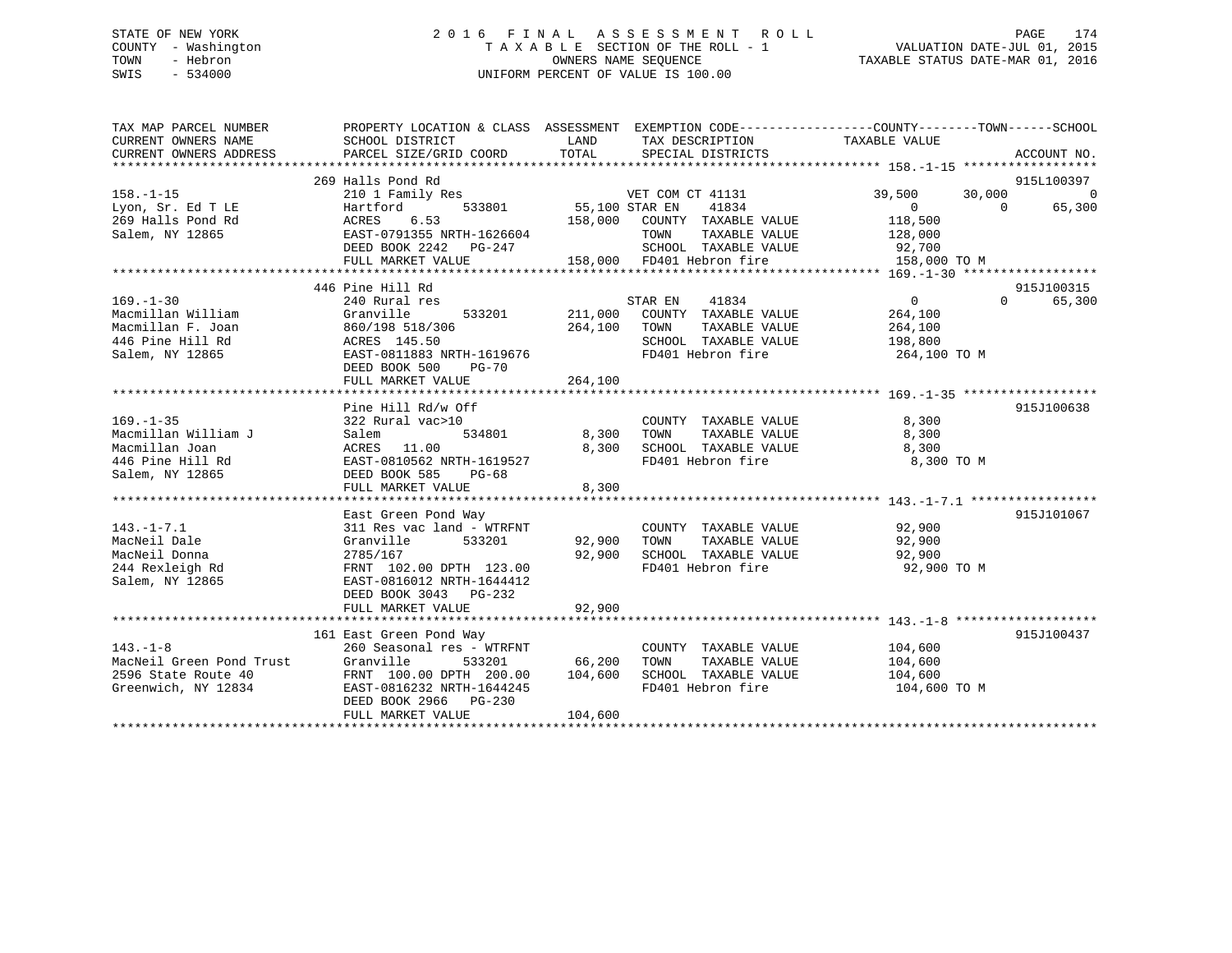## STATE OF NEW YORK 2 0 1 6 F I N A L A S S E S S M E N T R O L L PAGE 175 COUNTY - Washington T A X A B L E SECTION OF THE ROLL - 1 VALUATION DATE-JUL 01, 2015 TOWN - Hebron OWNERS NAME SEQUENCE TAXABLE STATUS DATE-MAR 01, 2016 SWIS - 534000 UNIFORM PERCENT OF VALUE IS 100.00

| TAX MAP PARCEL NUMBER<br>CURRENT OWNERS NAME<br>CURRENT OWNERS ADDRESS                              | PROPERTY LOCATION & CLASS ASSESSMENT EXEMPTION CODE---------------COUNTY-------TOWN-----SCHOOL<br>SCHOOL DISTRICT<br>PARCEL SIZE/GRID COORD                                                       | LAND<br>TOTAL                | TAX DESCRIPTION<br>SPECIAL DISTRICTS                                                                                                          | TAXABLE VALUE                                                                   | ACCOUNT NO.                      |
|-----------------------------------------------------------------------------------------------------|---------------------------------------------------------------------------------------------------------------------------------------------------------------------------------------------------|------------------------------|-----------------------------------------------------------------------------------------------------------------------------------------------|---------------------------------------------------------------------------------|----------------------------------|
|                                                                                                     |                                                                                                                                                                                                   |                              |                                                                                                                                               |                                                                                 |                                  |
| $143.-1-8.1$<br>MacNeil Green Pond Trust<br>2596 State Route 40<br>Greenwich, NY 12834              | 169 East Green Pond Way<br>312 Vac w/imprv - WTRFNT<br>Granville<br>533201<br>FRNT 125.00 DPTH 200.00<br>EAST-0816130 NRTH-1644295<br>DEED BOOK 2966 PG-225<br>FULL MARKET VALUE                  | 71,800<br>74,300<br>74,300   | COUNTY TAXABLE VALUE<br>TOWN<br>TAXABLE VALUE<br>SCHOOL TAXABLE VALUE<br>FD401 Hebron fire                                                    | 74,300<br>74,300<br>74,300<br>74,300 TO M                                       | 915J101782                       |
|                                                                                                     |                                                                                                                                                                                                   |                              |                                                                                                                                               |                                                                                 |                                  |
| $170. - 2 - 29$<br>Macura Mary<br>247 Higgins Rd<br>Granville, NY 12832                             | 247 Higgins Rd<br>240 Rural res<br>Granville<br>533201<br>lots 3 & 4 & 7<br>644/130, 3550/15, 3575/43<br>ACRES 22.17<br>EAST-0821169 NRTH-1622954<br>DEED BOOK 923<br>PG-123<br>FULL MARKET VALUE | 67,700<br>215,500<br>215,500 | STAR EN<br>41834<br>COUNTY TAXABLE VALUE<br>TAXABLE VALUE<br>TOWN<br>SCHOOL TAXABLE VALUE<br>FD401 Hebron fire                                | $\overline{0}$<br>215,500<br>215,500<br>150,200<br>215,500 TO M                 | 915J101815<br>$\Omega$<br>65,300 |
|                                                                                                     |                                                                                                                                                                                                   |                              |                                                                                                                                               |                                                                                 |                                  |
| $170. - 2 - 24$<br>Macura Michael<br>Macura Mary Ann<br>29 East Main St<br>Granville, NY 12832      | Higgins Rd/off<br>314 Rural vac<10<br>533201<br>Granville<br>Lot 8<br>ACRES<br>5.33<br>EAST-0821529 NRTH-1622378<br>DEED BOOK 3550 PG-19<br>FULL MARKET VALUE                                     | 4,000<br>4,000<br>4,000      | COUNTY TAXABLE VALUE<br>TAXABLE VALUE<br>TOWN<br>SCHOOL TAXABLE VALUE<br>FD401 Hebron fire                                                    | 4,000<br>4,000<br>4,000<br>4,000 TO M                                           | 915J101810                       |
|                                                                                                     | County Route 30                                                                                                                                                                                   |                              |                                                                                                                                               |                                                                                 | 915J101597                       |
| $167. - 1 - 37.3$<br>Magee Kristine D<br>PO Box 2313<br>Glens Falls, NY 12803                       | 322 Rural vac>10<br>Hartford<br>533801<br>Lot 3<br>ACRES 13.26<br>EAST-0788122 NRTH-1624044<br>DEED BOOK 585<br>$PG-122$                                                                          | 48,500<br>48,500<br>48,500   | COUNTY TAXABLE VALUE<br>TAXABLE VALUE<br>TOWN<br>SCHOOL TAXABLE VALUE<br>FD401 Hebron fire                                                    | 48,500<br>48,500<br>48,500<br>48,500 TO M                                       |                                  |
|                                                                                                     | FULL MARKET VALUE                                                                                                                                                                                 |                              |                                                                                                                                               |                                                                                 |                                  |
| $158. - 1 - 2.11$<br>Maher Thomas J Sr<br>Maher Donna M<br>304 Scott Hill Rd<br>Granville, NY 12832 | 304 Scott Hill Rd<br>210 1 Family Res<br>533801<br>Hartford<br>lot 7 sub abandon 3492/1<br>2506/269<br>ACRES 10.67<br>EAST-0784009 NRTH-1630116<br>DEED BOOK 2268<br>PG-205<br>FULL MARKET VALUE  | 249,000<br>249,000           | STAR B<br>41854<br>52,300 COUNTY TAXABLE VALUE<br>TOWN<br>TAXABLE VALUE<br>SCHOOL TAXABLE VALUE<br>CA008 Cons agri dst 8<br>FD401 Hebron fire | $\overline{0}$<br>249,000<br>249,000<br>219,000<br>249,000 TO M<br>249,000 TO M | $\Omega$<br>30,000               |
|                                                                                                     |                                                                                                                                                                                                   |                              |                                                                                                                                               |                                                                                 |                                  |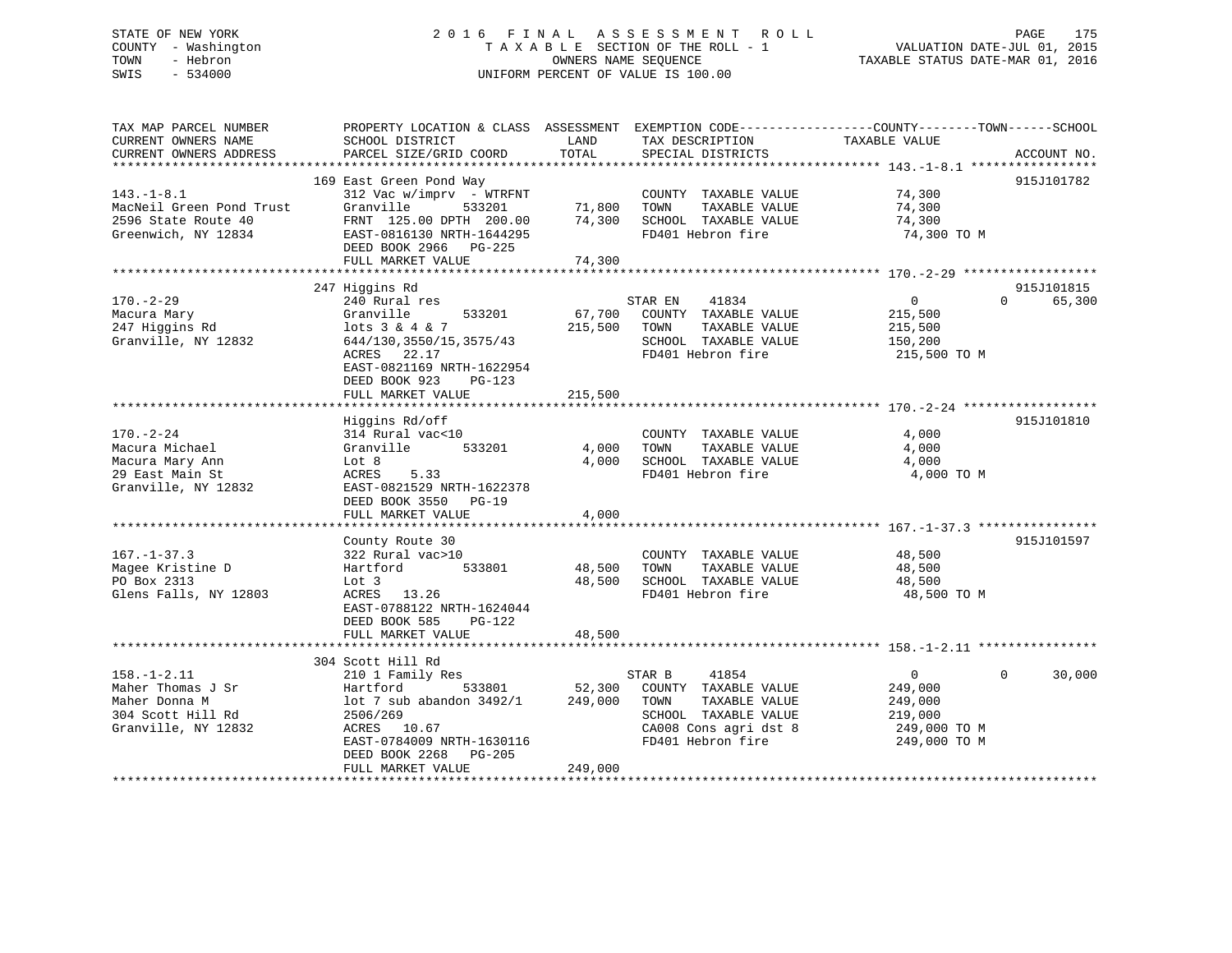## STATE OF NEW YORK 2 0 1 6 F I N A L A S S E S S M E N T R O L L PAGE 176 COUNTY - Washington T A X A B L E SECTION OF THE ROLL - 1 VALUATION DATE-JUL 01, 2015 TOWN - Hebron OWNERS NAME SEQUENCE TAXABLE STATUS DATE-MAR 01, 2016 SWIS - 534000 UNIFORM PERCENT OF VALUE IS 100.00

| TAX MAP PARCEL NUMBER<br>CURRENT OWNERS NAME                                                                                                                             | PROPERTY LOCATION & CLASS ASSESSMENT<br>SCHOOL DISTRICT                                                                                                                      | LAND                         | EXEMPTION CODE-----------------COUNTY-------TOWN------SCHOOL<br>TAX DESCRIPTION                                                                                                 | TAXABLE VALUE                                                                                     |                                              |
|--------------------------------------------------------------------------------------------------------------------------------------------------------------------------|------------------------------------------------------------------------------------------------------------------------------------------------------------------------------|------------------------------|---------------------------------------------------------------------------------------------------------------------------------------------------------------------------------|---------------------------------------------------------------------------------------------------|----------------------------------------------|
| CURRENT OWNERS ADDRESS                                                                                                                                                   | PARCEL SIZE/GRID COORD                                                                                                                                                       | TOTAL                        | SPECIAL DISTRICTS                                                                                                                                                               |                                                                                                   | ACCOUNT NO.                                  |
|                                                                                                                                                                          |                                                                                                                                                                              |                              |                                                                                                                                                                                 |                                                                                                   |                                              |
| $176. - 1 - 15.2$<br>Mahoney Gayle<br>PO Box 1025                                                                                                                        | 675 Chamberlin Mills Rd<br>210 1 Family Res<br>534801<br>Salem<br>6.05<br>ACRES                                                                                              | 54,100<br>99,200             | COUNTY TAXABLE VALUE<br>TOWN<br>TAXABLE VALUE<br>SCHOOL TAXABLE VALUE                                                                                                           | 99,200<br>99,200<br>99,200                                                                        | 915J101263                                   |
| Oakland, FL 34760                                                                                                                                                        | EAST-0803367 NRTH-1612435<br>DEED BOOK 2812 PG-1<br>FULL MARKET VALUE                                                                                                        | 99,200                       | FD401 Hebron fire                                                                                                                                                               | 99,200 TO M                                                                                       |                                              |
|                                                                                                                                                                          |                                                                                                                                                                              |                              |                                                                                                                                                                                 |                                                                                                   |                                              |
| $159. - 1 - 26$<br>Malatino Gerald<br>292 Louis St<br>Hackensack, NJ 07601                                                                                               | Darfler Ln/w Off<br>314 Rural vac<10<br>Hartford<br>533801<br>4.0 Ad<br>5.70<br>ACRES<br>EAST-0795154 NRTH-1626846<br>DEED BOOK 437<br>PG-552<br>FULL MARKET VALUE           | 4,300<br>4,300<br>4,300      | COUNTY TAXABLE VALUE<br>TAXABLE VALUE<br>TOWN<br>SCHOOL TAXABLE VALUE<br>FD401 Hebron fire                                                                                      | 4,300<br>4,300<br>4,300<br>4,300 TO M                                                             | 915J100400                                   |
|                                                                                                                                                                          |                                                                                                                                                                              |                              |                                                                                                                                                                                 |                                                                                                   |                                              |
| $169. - 1 - 18.18$<br>Mallory Theodore<br>Mallory Doreen<br>37 Clark Way<br>Salem, NY 12865                                                                              | 37 Clark Way<br>270 Mfg housing<br>Granville<br>533201<br>ACRES<br>1.01<br>EAST-0815702 NRTH-1623204<br>DEED BOOK 631 PG-213<br>DEED BOOK 631<br>PG-213<br>FULL MARKET VALUE | 6,400<br>51,500<br>51,500    | STAR B<br>41854<br>COUNTY TAXABLE VALUE<br>TOWN<br>TAXABLE VALUE<br>SCHOOL TAXABLE VALUE<br>FD401 Hebron fire                                                                   | $\mathbf{0}$<br>51,500<br>51,500<br>21,500<br>51,500 TO M                                         | 915J101726<br>30,000<br>$\Omega$             |
|                                                                                                                                                                          | 21 Ferquson Ln                                                                                                                                                               |                              |                                                                                                                                                                                 |                                                                                                   | 915J100221                                   |
| $184. - 1 - 21$<br>Maloney Timothy J II<br>Maloney Colleen<br>21 Ferguson Ln<br>PO Box 394<br>Berlin, NY 12022<br>MAY BE SUBJECT TO PAYMENT<br>UNDER AGDIST LAW TIL 2020 | 240 Rural res<br>534801<br>Salem<br>ACRES 55.00<br>EAST-0794721 NRTH-1603864<br>DEED BOOK 3627<br>PG-262<br>FULL MARKET VALUE                                                | 92,800<br>120,400<br>120,400 | AG DIST<br>41720<br>COUNTY TAXABLE VALUE<br>TOWN<br>TAXABLE VALUE<br>SCHOOL TAXABLE VALUE<br>CA008 Cons agri dst 8<br>13,862 EX<br>FD401 Hebron fire<br>LD401 West hebron light | 13,862<br>13,862<br>106,538<br>106,538<br>106,538<br>106,538 TO M<br>120,400 TO M<br>120,400 TO M | 13,862                                       |
|                                                                                                                                                                          |                                                                                                                                                                              |                              |                                                                                                                                                                                 |                                                                                                   |                                              |
| $177. - 1 - 21.3$<br>Maloy Timothy I<br>Maloy Carol A<br>106 Sheldon Rd                                                                                                  | 106 Sheldon Rd<br>240 Rural res<br>534801<br>Salem<br>25.40<br>ACRES<br>EAST-0817620 NRTH-1615613                                                                            | 53,100 STAR EN<br>126,000    | 55 PCT OF VALUE USED FOR EXEMPTION PURPOSES<br>VET WAR CT 41121<br>41834<br>COUNTY TAXABLE VALUE<br>TAXABLE VALUE<br>TOWN                                                       | 10,395<br>10,395<br>$\Omega$<br>115,605<br>115,605                                                | 915J101187<br>$\Omega$<br>65,300<br>$\Omega$ |
| Granville, NY 12832                                                                                                                                                      | DEED BOOK 1836<br>PG-103<br>FULL MARKET VALUE                                                                                                                                |                              | SCHOOL TAXABLE VALUE<br>126,000 FD401 Hebron fire                                                                                                                               | 60,700<br>126,000 TO M                                                                            |                                              |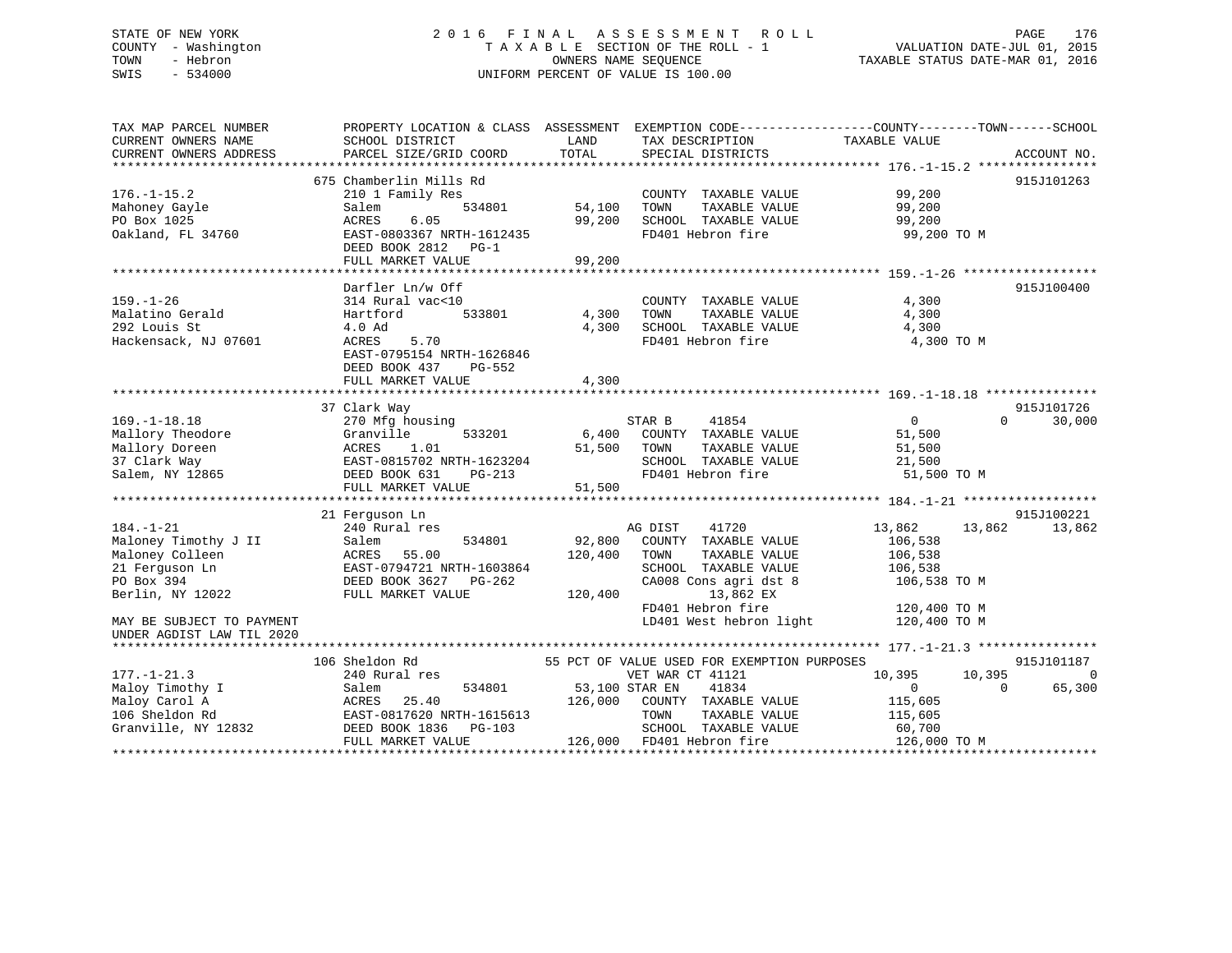## STATE OF NEW YORK 2 0 1 6 F I N A L A S S E S S M E N T R O L L PAGE 177 COUNTY - Washington T A X A B L E SECTION OF THE ROLL - 1 VALUATION DATE-JUL 01, 2015 TOWN - Hebron OWNERS NAME SEQUENCE TAXABLE STATUS DATE-MAR 01, 2016 SWIS - 534000 UNIFORM PERCENT OF VALUE IS 100.00

| TAX MAP PARCEL NUMBER   |                                                               |                                                                                                                                                                               | PROPERTY LOCATION & CLASS ASSESSMENT EXEMPTION CODE---------------COUNTY-------TOWN------SCHOOL |
|-------------------------|---------------------------------------------------------------|-------------------------------------------------------------------------------------------------------------------------------------------------------------------------------|-------------------------------------------------------------------------------------------------|
| CURRENT OWNERS NAME     | SCHOOL DISTRICT                                               | <b>LAND</b><br>TAX DESCRIPTION                                                                                                                                                | TAXABLE VALUE                                                                                   |
| CURRENT OWNERS ADDRESS  | PARCEL SIZE/GRID COORD TOTAL                                  | SPECIAL DISTRICTS                                                                                                                                                             | ACCOUNT NO.                                                                                     |
|                         | 3801 County Route 30                                          |                                                                                                                                                                               | 915J100388                                                                                      |
| $175. - 1 - 2$          | 240 Rural res                                                 |                                                                                                                                                                               | $\overline{0}$<br>30,000<br>$\Omega$                                                            |
| Mancini Nicholas M LE   | 534801<br>Salem                                               |                                                                                                                                                                               | 121,600                                                                                         |
| Mancini Michael A       | ACRES 37.68                                                   | STAR B 41854<br>77,800 COUNTY TAXABLE VALUE<br>TAXABLE VALUE                                                                                                                  | 121,600                                                                                         |
| 3801 County Route 30    |                                                               |                                                                                                                                                                               |                                                                                                 |
| Salem, NY 12865         | DEED BOOK 2777 PG-123                                         |                                                                                                                                                                               |                                                                                                 |
|                         |                                                               | EAST-0788065 NRTH-1617523 SCHOOL TAXABLE VALUE 91,600<br>DEED BOOK 2777 PG-123 CA008 Cons agri dst 8 121,600 TO M<br>FULL MARKET VALUE 121,600 FD401 Hebron fire 121,600 TO M |                                                                                                 |
|                         |                                                               |                                                                                                                                                                               |                                                                                                 |
|                         | Higgins Rd                                                    |                                                                                                                                                                               | 915J101820                                                                                      |
| $170. - 2 - 34$         | 312 Vac w/imprv<br>312 Vac w/imprv<br>Granville 533201 19,400 | COUNTY TAXABLE VALUE                                                                                                                                                          | 20,800                                                                                          |
| Mannatta Maria          |                                                               | TOWN<br>TAXABLE VALUE                                                                                                                                                         | 20,800                                                                                          |
| Seubert Linda           | Lot 20                                                        | 20,800 SCHOOL TAXABLE VALUE                                                                                                                                                   | 20,800                                                                                          |
| 765 Cedar Dr            | $ACRES$ 3.94                                                  |                                                                                                                                                                               | FD401 Hebron fire 20,800 TO M                                                                   |
| Mattituck, NY 11952     | EAST-0820605 NRTH-1623700                                     |                                                                                                                                                                               |                                                                                                 |
|                         | DEED BOOK 656<br>PG-180                                       |                                                                                                                                                                               |                                                                                                 |
|                         | FULL MARKET VALUE                                             | 20,800                                                                                                                                                                        |                                                                                                 |
|                         |                                                               |                                                                                                                                                                               | 915J101825                                                                                      |
| $170. - 2 - 39$         | Higgins Rd<br>314 Rural vac<10                                | COUNTY TAXABLE VALUE                                                                                                                                                          | 3,300                                                                                           |
| Mannetta Maria          | 533201<br>Granville                                           | 3,300 TOWN<br>TAXABLE VALUE                                                                                                                                                   | 3,300                                                                                           |
| Seubert Linda           | lot 20A                                                       | $3,300$ SCHOOL TAXABLE VALUE $3,300$                                                                                                                                          |                                                                                                 |
| 765 Cedar Dr            | ACRES 1.31                                                    | FD401 Hebron fire                                                                                                                                                             | 3,300 TO M                                                                                      |
| Mattituck, NY 11952     | EAST-0820480 NRTH-1623891                                     |                                                                                                                                                                               |                                                                                                 |
|                         | DEED BOOK 656<br>$PG-175$                                     |                                                                                                                                                                               |                                                                                                 |
|                         | FULL MARKET VALUE                                             | 3,300                                                                                                                                                                         |                                                                                                 |
|                         |                                                               |                                                                                                                                                                               |                                                                                                 |
|                         | County Route 31                                               |                                                                                                                                                                               | 915J101554                                                                                      |
| $144. - 1 - 36$         | 323 Vacant rural                                              | COUNTY TAXABLE VALUE                                                                                                                                                          | 3,200                                                                                           |
| Manson David            | Granville                                                     | 533201 3,200<br>TOWN<br>TAXABLE VALUE                                                                                                                                         | 3,200                                                                                           |
| 426 Pembrook Ln         | ACRES<br>4.25                                                 | 3,200<br>TUWN 1.1.1.1.1.<br>SCHOOL TAXABLE VALUE                                                                                                                              | 3,200                                                                                           |
| Windsor, CT 06095       | EAST-0816705 NRTH-1644595                                     | FD401 Hebron fire                                                                                                                                                             | 3,200 TO M                                                                                      |
|                         | DEED BOOK 3293 PG-154                                         |                                                                                                                                                                               |                                                                                                 |
|                         | FULL MARKET VALUE                                             | 3,200                                                                                                                                                                         |                                                                                                 |
|                         |                                                               |                                                                                                                                                                               |                                                                                                 |
|                         | 588 Chamberlin Mills Rd                                       |                                                                                                                                                                               | 915J101356                                                                                      |
| $176. - 1 - 6.2$        | 210 1 Family Res                                              | 41854<br>STAR B                                                                                                                                                               | $\overline{0}$<br>$\Omega$<br>30,000                                                            |
| Mansson Nancy           | Salem                                                         | 534801 57,200 COUNTY TAXABLE VALUE 124,800                                                                                                                                    |                                                                                                 |
| Blais Sheila            |                                                               |                                                                                                                                                                               | 124,800                                                                                         |
| 588 Chamberlin Mills Rd | DEED BOOK 1862 PG-44                                          |                                                                                                                                                                               | 94,800<br>FD401 Hebron fire 124,800 TO M                                                        |
| Salem, NY 12865         | FULL MARKET VALUE                                             | 124,800                                                                                                                                                                       |                                                                                                 |
|                         |                                                               |                                                                                                                                                                               |                                                                                                 |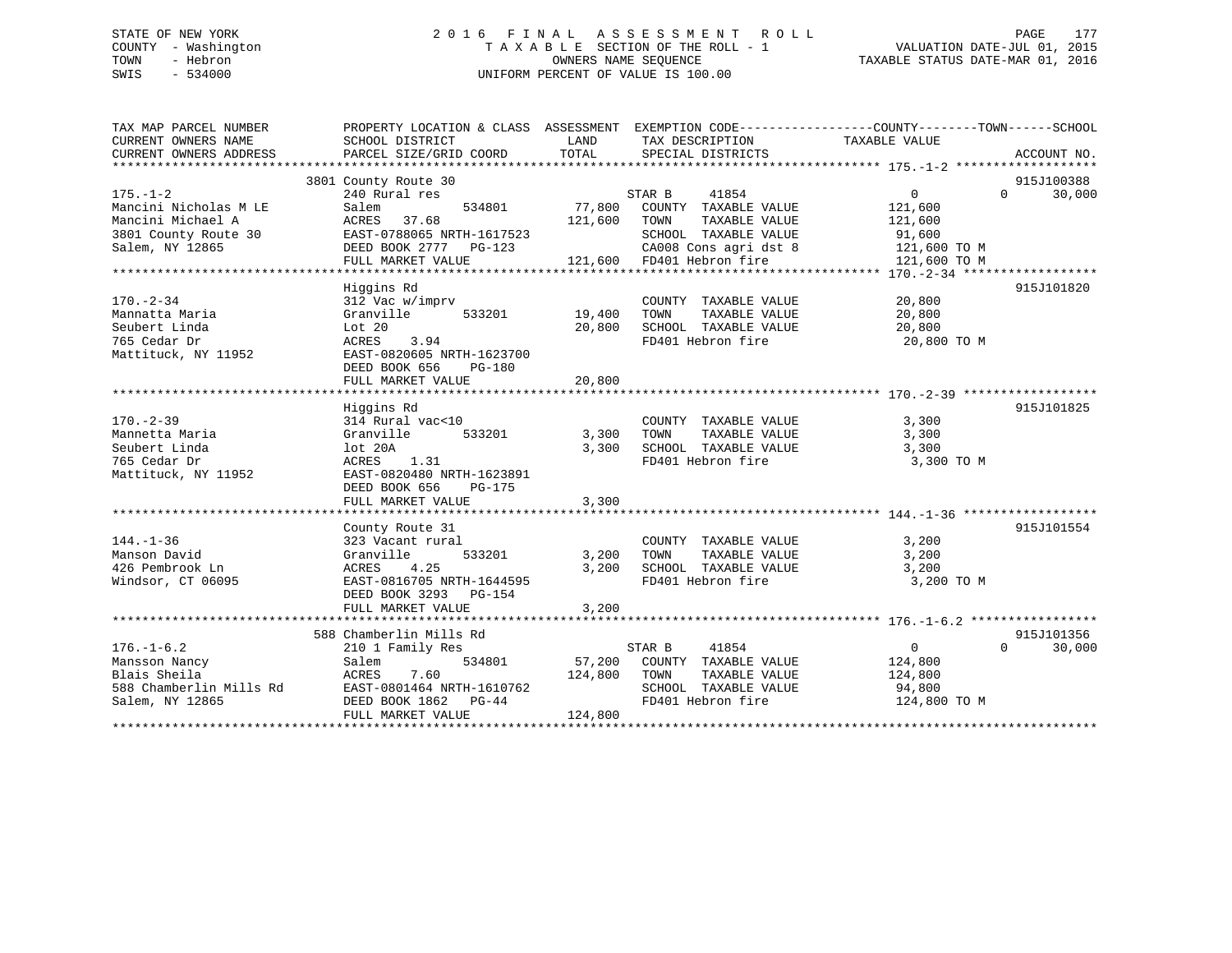## STATE OF NEW YORK 2 0 1 6 F I N A L A S S E S S M E N T R O L L PAGE 178 COUNTY - Washington T A X A B L E SECTION OF THE ROLL - 1 VALUATION DATE-JUL 01, 2015 TOWN - Hebron OWNERS NAME SEQUENCE TAXABLE STATUS DATE-MAR 01, 2016 SWIS - 534000 UNIFORM PERCENT OF VALUE IS 100.00

| TAX MAP PARCEL NUMBER<br>CURRENT OWNERS NAME<br>CURRENT OWNERS ADDRESS                                                               | SCHOOL DISTRICT<br>PARCEL SIZE/GRID COORD                                                                                                                                             | LAND<br>TOTAL                | TAX DESCRIPTION<br>SPECIAL DISTRICTS                                                                                            | PROPERTY LOCATION & CLASS ASSESSMENT EXEMPTION CODE---------------COUNTY-------TOWN------SCHOOL<br>TAXABLE VALUE | ACCOUNT NO.          |
|--------------------------------------------------------------------------------------------------------------------------------------|---------------------------------------------------------------------------------------------------------------------------------------------------------------------------------------|------------------------------|---------------------------------------------------------------------------------------------------------------------------------|------------------------------------------------------------------------------------------------------------------|----------------------|
|                                                                                                                                      |                                                                                                                                                                                       |                              |                                                                                                                                 |                                                                                                                  |                      |
| $161. - 2 - 10.30$<br>ManWarren Devan P<br>ManWarren Rebecca Starr<br>6888 State Route 22<br>Granville, NY 12832                     | 6888 State Route 22<br>210 1 Family Res<br>533201<br>Granville<br>FRNT 210.00 DPTH 410.00<br>0.98<br>ACRES<br>EAST-0816519 NRTH-1623658<br>DEED BOOK 2380 PG-275<br>FULL MARKET VALUE | 31,900<br>182,800<br>182,800 | 41854<br>STAR B<br>COUNTY TAXABLE VALUE<br>TOWN<br>TAXABLE VALUE<br>SCHOOL TAXABLE VALUE<br>FD401 Hebron fire                   | $\overline{0}$<br>$\Omega$<br>182,800<br>182,800<br>152,800<br>182,800 TO M                                      | 30,000               |
|                                                                                                                                      |                                                                                                                                                                                       |                              |                                                                                                                                 |                                                                                                                  |                      |
| $170. - 1 - 13.4$<br>Marchegiani Bruce<br>Marchegiani I<br>Marchegiani Judith<br>Andre<br>Manchester Center, VT 05255 DEED BOOK 1900 | 6686 State Route 22<br>314 Rural vac<10<br>533201<br>Granville<br>ACRES 1.10<br>EAST-0815445 NRTH-1619022<br>-----1000 PG-228<br>FULL MARKET VALUE                                    | 12,300<br>12,300<br>12,300   | COUNTY TAXABLE VALUE<br>TOWN<br>TAXABLE VALUE<br>SCHOOL TAXABLE VALUE<br>FD401 Hebron fire                                      | 12,300<br>12,300<br>12,300<br>12,300 TO M                                                                        | 915J101151           |
|                                                                                                                                      |                                                                                                                                                                                       |                              |                                                                                                                                 |                                                                                                                  |                      |
| $170. - 1 - 13.16$<br>Marks Amber C<br>Eaton Lenny E Jr<br>375 Indian Head Way<br>Salem, NY 12865                                    | 375 Indian Head Way<br>210 1 Family Res<br>Granville<br>533201<br>ACRES<br>3.90<br>EAST-0817231 NRTH-1618127<br>DEED BOOK 3435 PG-185<br>FULL MARKET VALUE                            | 39,300<br>115,200<br>115,200 | STAR B<br>41854<br>COUNTY TAXABLE VALUE<br>TOWN<br>TAXABLE VALUE<br>SCHOOL TAXABLE VALUE<br>FD401 Hebron fire                   | $\overline{0}$<br>$\Omega$<br>115,200<br>115,200<br>85,200<br>115,200 TO M                                       | 915J101504<br>30,000 |
|                                                                                                                                      | 95 County Route 28                                                                                                                                                                    |                              | 90 PCT OF VALUE USED FOR EXEMPTION PURPOSES                                                                                     |                                                                                                                  | 915J100404           |
| $152 - 2 - 4$<br>Marold Alice Trustee<br>95 County Route 28<br>Granville, NY 12832                                                   | 210 1 Family Res<br>533201<br>Granville<br>ACRES<br>9.08<br>EAST-0809711 NRTH-1641123<br>DEED BOOK 2209 PG-109<br>FULL MARKET VALUE                                                   | 60,200 STAR EN<br>156,200    | VET COM CT 41131<br>41834<br>COUNTY TAXABLE VALUE<br>TOWN<br>TAXABLE VALUE<br>SCHOOL TAXABLE VALUE<br>156,200 FD401 Hebron fire | 35,145<br>30,000<br>$\Omega$<br>$\overline{0}$<br>121,055<br>126,200<br>90,900<br>156,200 TO M                   | $\Omega$<br>65,300   |
|                                                                                                                                      |                                                                                                                                                                                       |                              |                                                                                                                                 |                                                                                                                  |                      |
| $177. - 1 - 3.26$<br>Martelle Jeffrey M II<br>4704 Rt 133 Rd<br>Pawlet, VT 05761                                                     | 121 Middle Rd<br>210 1 Family Res<br>534801<br>Salem<br>ACRES<br>1.10<br>EAST-0804662 NRTH-1615280<br>DEED BOOK 1922<br>$PG-223$<br>FULL MARKET VALUE                                 | 32,300<br>76,500<br>76,500   | COUNTY TAXABLE VALUE<br>TOWN<br>TAXABLE VALUE<br>SCHOOL TAXABLE VALUE<br>FD401 Hebron fire                                      | 76,500<br>76,500<br>76,500<br>76,500 TO M                                                                        |                      |
|                                                                                                                                      |                                                                                                                                                                                       |                              |                                                                                                                                 |                                                                                                                  |                      |
| $161. - 2 - 10.24$<br>Martelle Philip<br>PO Box 87<br>Salem, NY 12865                                                                | Higgins Rd<br>314 Rural vac<10<br>Granville<br>533201<br>3.00<br>ACRES<br>EAST-0819025 NRTH-1625078<br>DEED BOOK 664<br>PG-290<br>FULL MARKET VALUE                                   | 17,000<br>17,000<br>17,000   | COUNTY TAXABLE VALUE<br>TOWN<br>TAXABLE VALUE<br>SCHOOL TAXABLE VALUE<br>FD401 Hebron fire                                      | 17,000<br>17,000<br>17,000<br>17,000 TO M                                                                        |                      |
|                                                                                                                                      |                                                                                                                                                                                       |                              |                                                                                                                                 |                                                                                                                  |                      |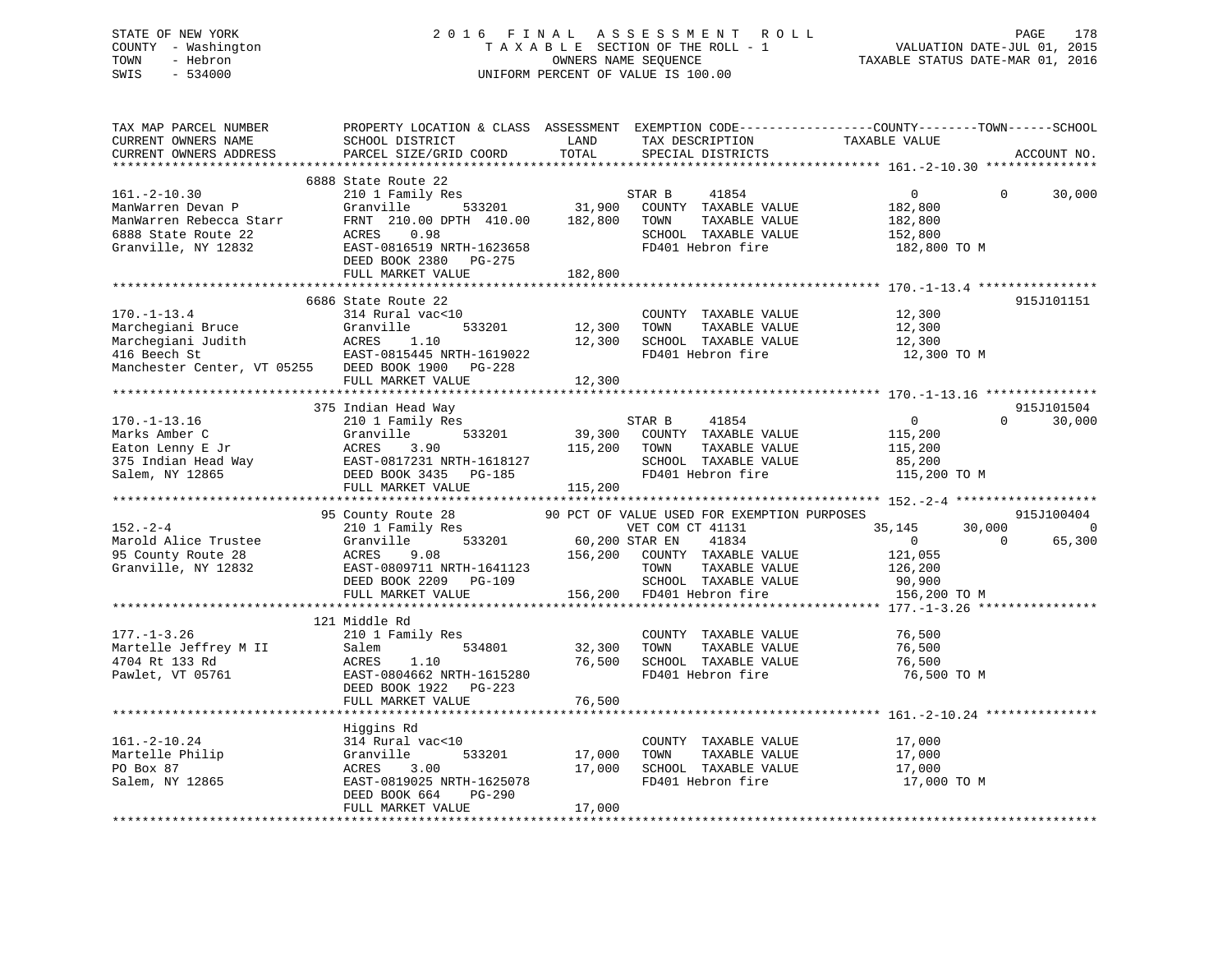| STATE OF NEW YORK<br>COUNTY - Washington<br>TOWN<br>- Hebron<br>$-534000$<br>SWIS |                                                                                                                                              |                             | 2016 FINAL ASSESSMENT<br>R O L L<br>TAXABLE SECTION OF THE ROLL - 1<br>OWNERS NAME SEQUENCE<br>UNIFORM PERCENT OF VALUE IS 100.00 | VALUATION DATE-JUL 01, 2015<br>TAXABLE STATUS DATE-MAR 01, 2016 | PAGE<br>179 |
|-----------------------------------------------------------------------------------|----------------------------------------------------------------------------------------------------------------------------------------------|-----------------------------|-----------------------------------------------------------------------------------------------------------------------------------|-----------------------------------------------------------------|-------------|
| TAX MAP PARCEL NUMBER<br>CURRENT OWNERS NAME<br>CURRENT OWNERS ADDRESS            | PROPERTY LOCATION & CLASS ASSESSMENT EXEMPTION CODE----------------COUNTY-------TOWN-----SCHOOL<br>SCHOOL DISTRICT<br>PARCEL SIZE/GRID COORD | LAND<br>TOTAL               | TAX DESCRIPTION<br>SPECIAL DISTRICTS                                                                                              | TAXABLE VALUE                                                   | ACCOUNT NO. |
|                                                                                   | 114 Higgins Rd                                                                                                                               |                             |                                                                                                                                   |                                                                 | 915J101466  |
| $161.-2-10.8$                                                                     | 270 Mfg housing                                                                                                                              |                             | COUNTY TAXABLE VALUE                                                                                                              | 84,600                                                          |             |
| Martelle Phillip                                                                  | Granville<br>533201                                                                                                                          | 37,000                      | TOWN<br>TAXABLE VALUE                                                                                                             | 84,600                                                          |             |
| 114 Higgins Rd                                                                    | lot <sub>8</sub>                                                                                                                             | 84,600                      | SCHOOL TAXABLE VALUE                                                                                                              | 84,600                                                          |             |
| Salem, NY 12865                                                                   | 764/187                                                                                                                                      |                             | FD401 Hebron fire                                                                                                                 | 84,600 TO M                                                     |             |
|                                                                                   | ACRES<br>3.00                                                                                                                                |                             |                                                                                                                                   |                                                                 |             |
|                                                                                   | EAST-0819000 NRTH-1625288                                                                                                                    |                             |                                                                                                                                   |                                                                 |             |
|                                                                                   | DEED BOOK 1893 PG-199<br>FULL MARKET VALUE                                                                                                   | 84,600                      |                                                                                                                                   |                                                                 |             |
|                                                                                   |                                                                                                                                              | * * * * * * * * * * * * * * |                                                                                                                                   |                                                                 |             |
|                                                                                   | 108 Higgins Rd                                                                                                                               |                             |                                                                                                                                   |                                                                 | 915J101523  |
| $161.-2-10.22$                                                                    | 270 Mfg housing                                                                                                                              |                             | STAR B<br>41854                                                                                                                   | $\overline{0}$<br>$\Omega$                                      | 30,000      |
| Martelle Phillip                                                                  | Granville<br>533201                                                                                                                          | 32,600                      | COUNTY TAXABLE VALUE                                                                                                              | 46,800                                                          |             |
| Martelle Melinda                                                                  | ACRES<br>1.22                                                                                                                                | 46,800                      | TOWN<br>TAXABLE VALUE                                                                                                             | 46,800                                                          |             |
| 108 Higgins Rd                                                                    | EAST-0819032 NRTH-1625459                                                                                                                    |                             | SCHOOL TAXABLE VALUE                                                                                                              | 16,800                                                          |             |
| Granville, NY 12832                                                               | DEED BOOK 2649 PG-133                                                                                                                        |                             | FD401 Hebron fire                                                                                                                 | 46,800 TO M                                                     |             |
|                                                                                   | FULL MARKET VALUE<br>* * * * * * * * * * * * * * * * * * *                                                                                   | 46,800                      |                                                                                                                                   |                                                                 |             |
|                                                                                   | Higgins Rd                                                                                                                                   |                             |                                                                                                                                   |                                                                 | 915J101813  |
| $170. - 2 - 27$                                                                   | 314 Rural vac<10                                                                                                                             |                             | COUNTY TAXABLE VALUE                                                                                                              | 23,200                                                          |             |
| Martin Francisco                                                                  | Granville<br>533201                                                                                                                          | 23,200                      | TOWN<br>TAXABLE VALUE                                                                                                             | 23,200                                                          |             |
| Martin Pamela                                                                     | Jennings Subd. Lot 17                                                                                                                        | 23,200                      | SCHOOL TAXABLE VALUE                                                                                                              | 23,200                                                          |             |
| 635 Palisade Ave                                                                  | 5.81<br>ACRES                                                                                                                                |                             | FD401 Hebron fire                                                                                                                 | 23,200 TO M                                                     |             |
| Yonkers, NY 10703                                                                 | EAST-0820168 NRTH-1622484                                                                                                                    |                             |                                                                                                                                   |                                                                 |             |
|                                                                                   | DEED BOOK 717<br>$PG-244$                                                                                                                    |                             |                                                                                                                                   |                                                                 |             |
|                                                                                   | FULL MARKET VALUE<br>***********************                                                                                                 | 23,200                      |                                                                                                                                   |                                                                 |             |
|                                                                                   | Higgins Rd                                                                                                                                   |                             |                                                                                                                                   |                                                                 | 915J101814  |
| $170. - 2 - 28$                                                                   | 322 Rural vac>10                                                                                                                             |                             | COUNTY TAXABLE VALUE                                                                                                              | 34,000                                                          |             |
| Martin Francisco                                                                  | Granville<br>533201                                                                                                                          | 34,000                      | TOWN<br>TAXABLE VALUE                                                                                                             | 34,000                                                          |             |
| Martin Pamela                                                                     | Lot 18                                                                                                                                       | 34,000                      | SCHOOL TAXABLE VALUE                                                                                                              | 34,000                                                          |             |
| 635 Palisade Ave                                                                  | ACRES 13.01                                                                                                                                  |                             | FD401 Hebron fire                                                                                                                 | 34,000 TO M                                                     |             |
| Yonkers, NY 10703                                                                 | EAST-0820169 NRTH-1623037                                                                                                                    |                             |                                                                                                                                   |                                                                 |             |
|                                                                                   | DEED BOOK 652<br>$PG-115$                                                                                                                    |                             |                                                                                                                                   |                                                                 |             |
|                                                                                   | FULL MARKET VALUE                                                                                                                            | 34,000                      |                                                                                                                                   |                                                                 |             |
|                                                                                   | County Route 30                                                                                                                              |                             |                                                                                                                                   |                                                                 | 915J100393  |
| $167. - 1 - 34$                                                                   | 322 Rural vac>10                                                                                                                             |                             | AG DIST<br>41720                                                                                                                  | 33,306<br>33,306                                                | 33,306      |
| Martin Robert B                                                                   | 533801<br>Hartford                                                                                                                           | 110,400                     | COUNTY TAXABLE VALUE                                                                                                              | 77,094                                                          |             |
| Martin Anita W                                                                    | ACRES 46.66                                                                                                                                  | 110,400                     | TAXABLE VALUE<br>TOWN                                                                                                             | 77,094                                                          |             |
| 4154 County Route 30                                                              | EAST-0788154 NRTH-1624781                                                                                                                    |                             | SCHOOL TAXABLE VALUE                                                                                                              | 77,094                                                          |             |
| Salem, NY 12865                                                                   | DEED BOOK 2327 PG-96                                                                                                                         |                             | CA008 Cons agri dst 8                                                                                                             | 77,094 TO M                                                     |             |
|                                                                                   | FULL MARKET VALUE                                                                                                                            | 110,400                     | 33,306 EX                                                                                                                         |                                                                 |             |
| MAY BE SUBJECT TO PAYMENT                                                         |                                                                                                                                              |                             | FD401 Hebron fire                                                                                                                 | 110,400 TO M                                                    |             |
| UNDER AGDIST LAW TIL 2020<br>*************************                            |                                                                                                                                              |                             |                                                                                                                                   |                                                                 |             |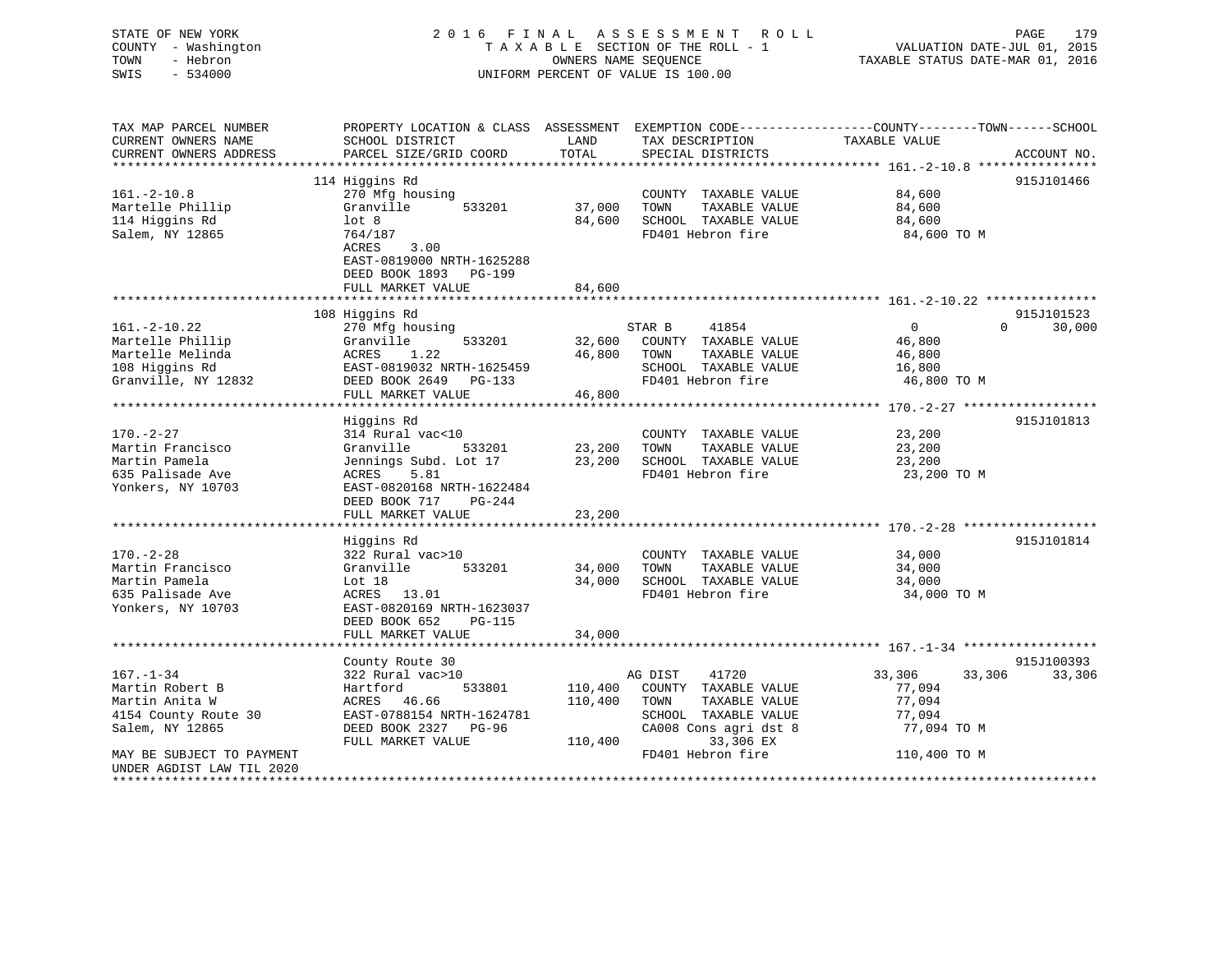## STATE OF NEW YORK 2 0 1 6 F I N A L A S S E S S M E N T R O L L PAGE 180 COUNTY - Washington T A X A B L E SECTION OF THE ROLL - 1 VALUATION DATE-JUL 01, 2015 TOWN - Hebron OWNERS NAME SEQUENCE TAXABLE STATUS DATE-MAR 01, 2016 SWIS - 534000 UNIFORM PERCENT OF VALUE IS 100.00

| TAX MAP PARCEL NUMBER                                                                            | PROPERTY LOCATION & CLASS ASSESSMENT EXEMPTION CODE---------------COUNTY-------TOWN-----SCHOOL                                                                                                                                                 |                           |                   |                                                                                                                                                                                                                                      |          |                                               |
|--------------------------------------------------------------------------------------------------|------------------------------------------------------------------------------------------------------------------------------------------------------------------------------------------------------------------------------------------------|---------------------------|-------------------|--------------------------------------------------------------------------------------------------------------------------------------------------------------------------------------------------------------------------------------|----------|-----------------------------------------------|
| $167. - 1 - 35$                                                                                  | 4154 County Route 30<br>210 1 Family Res                                                                                                                                                                                                       |                           |                   | - 2012<br>Res 533801 52,500 COUNTY TAXABLE VALUE 117,900<br>The state of the state of the state of the state of the state of the state of the state of the state of the s<br>The state of the state of the state of the state of the |          | 915J100042<br>$\Omega$ and $\Omega$<br>30,000 |
|                                                                                                  | Martin Robert B<br>Martin Anita W<br>Martin Anita W<br>4154 County Route 30<br>Salem, NY 12865<br>BEED BOOK 2327 PG-96                                                                                                                         | 117,900 TOWN              | TAXABLE VALUE     | 117,900<br>SCHOOL TAXABLE VALUE 87,900<br>FD401 Hebron fire 117,900 TO M                                                                                                                                                             |          |                                               |
|                                                                                                  | FULL MARKET VALUE                                                                                                                                                                                                                              | 117,900                   |                   |                                                                                                                                                                                                                                      |          |                                               |
|                                                                                                  | 7626 State Route 22                                                                                                                                                                                                                            |                           |                   |                                                                                                                                                                                                                                      |          | 915J101135                                    |
| $144. - 1 - 26.2$<br>Martindale Gerald D Granville<br>7626 State Route 22<br>Granville, NY 12832 | 270 Mfg housing<br>ACRES 2.90<br>ACRES 2.90 55,500 TOWN TAXABLE VALUE 27,750<br>EAST-0820157 NRTH-1641635 SCHOOL TAXABLE VALUE 27,750<br>DEED BOOK 570 PG-322 FD401 Hebron fire 55,500 TO M                                                    |                           |                   |                                                                                                                                                                                                                                      |          | 27,750                                        |
|                                                                                                  | FULL MARKET VALUE                                                                                                                                                                                                                              | 55,500                    |                   |                                                                                                                                                                                                                                      |          |                                               |
|                                                                                                  |                                                                                                                                                                                                                                                |                           |                   |                                                                                                                                                                                                                                      |          |                                               |
|                                                                                                  | 7626 State Route 22                                                                                                                                                                                                                            |                           |                   |                                                                                                                                                                                                                                      |          | 915J101201                                    |
| $144. - 1 - 26.3$                                                                                |                                                                                                                                                                                                                                                |                           |                   |                                                                                                                                                                                                                                      | $\Omega$ | 30,000                                        |
| Martindale Gerald D Sr                                                                           |                                                                                                                                                                                                                                                |                           |                   |                                                                                                                                                                                                                                      |          |                                               |
| 7628 State Route 22                                                                              |                                                                                                                                                                                                                                                |                           |                   |                                                                                                                                                                                                                                      |          |                                               |
| Granville, NY 12832                                                                              |                                                                                                                                                                                                                                                |                           |                   |                                                                                                                                                                                                                                      |          |                                               |
|                                                                                                  | $\begin{tabular}{lllll} 785 / 342 & 63 / 500 & TOWN \\ ACRES & 2.60 & SCHOO \\ EAST-0820408 NRTH-1641525 & FD401 \\ \end{tabular}$<br>DEED BOOK 2146 PG-71                                                                                     |                           | FD401 Hebron fire | 63,500 TO M                                                                                                                                                                                                                          |          |                                               |
|                                                                                                  | FULL MARKET VALUE                                                                                                                                                                                                                              | 63,500                    |                   |                                                                                                                                                                                                                                      |          |                                               |
|                                                                                                  |                                                                                                                                                                                                                                                |                           |                   |                                                                                                                                                                                                                                      |          |                                               |
|                                                                                                  | 7646 State Route 22 79 PCT OF VALUE USED FOR EXEMPTION PURPOSES                                                                                                                                                                                |                           |                   |                                                                                                                                                                                                                                      |          | 915J100406                                    |
|                                                                                                  | Martindale Harold W (Comuse ages ages and the MSED-ALL 41800<br>Martindale Ruth I ACRES 2.40 STAR EN 41834 0<br>7646 State Route 22 EAST-0820217 NRTH-1642039 TOWN TAXABLE VALUE 70,966<br>Granville, NY 12832 DEED BOOK 626 PG-59 S           |                           |                   | 46,334 46,334                                                                                                                                                                                                                        |          | 46,334                                        |
|                                                                                                  |                                                                                                                                                                                                                                                |                           |                   |                                                                                                                                                                                                                                      |          | 65,300                                        |
|                                                                                                  |                                                                                                                                                                                                                                                |                           |                   |                                                                                                                                                                                                                                      |          |                                               |
|                                                                                                  |                                                                                                                                                                                                                                                |                           |                   |                                                                                                                                                                                                                                      |          |                                               |
|                                                                                                  | FULL MARKET VALUE                                                                                                                                                                                                                              | 117,300 FD401 Hebron fire |                   | TOWN TAXABLE VALUE 70,966<br>SCHOOL TAXABLE VALUE 5,666<br>FD401 Hebron fire 117,300 TO M                                                                                                                                            |          |                                               |
|                                                                                                  |                                                                                                                                                                                                                                                |                           |                   |                                                                                                                                                                                                                                      |          |                                               |
|                                                                                                  | 6901 State Route 22                                                                                                                                                                                                                            |                           |                   |                                                                                                                                                                                                                                      |          |                                               |
| $161.-2-20.1$                                                                                    | 270 Mfg housing                                                                                                                                                                                                                                |                           |                   | COUNTY TAXABLE VALUE 47,000                                                                                                                                                                                                          |          |                                               |
|                                                                                                  |                                                                                                                                                                                                                                                | 34,500                    |                   |                                                                                                                                                                                                                                      |          |                                               |
|                                                                                                  | Martindale James<br>Martindale Deborah<br>1432 State Route 22<br>1432 State Route 22<br>16 BAST-0816159 NRTH-1624081<br>16 BAST-0816159 NRTH-1624081<br>16 BAST-0816159 NRTH-1624081<br>16 BAST-0816159 NRTH-1624081<br>16 BAST-0816159 NRTH-1 |                           |                   | $\begin{tabular}{lllllllll} 34,500 & TOWN & TAXABLE VALUE & & & 47,000 \\ 47,000 & SCHOOL & TAXABLE VALUE & & & 47,000 \\ 47,000 & FD401 Hebron fire & & & 47,000 TO M \\ \end{tabular}$                                             |          |                                               |
|                                                                                                  |                                                                                                                                                                                                                                                |                           |                   |                                                                                                                                                                                                                                      |          |                                               |
|                                                                                                  |                                                                                                                                                                                                                                                |                           |                   |                                                                                                                                                                                                                                      |          |                                               |
|                                                                                                  |                                                                                                                                                                                                                                                | 47,000                    |                   |                                                                                                                                                                                                                                      |          |                                               |
|                                                                                                  |                                                                                                                                                                                                                                                |                           |                   |                                                                                                                                                                                                                                      |          |                                               |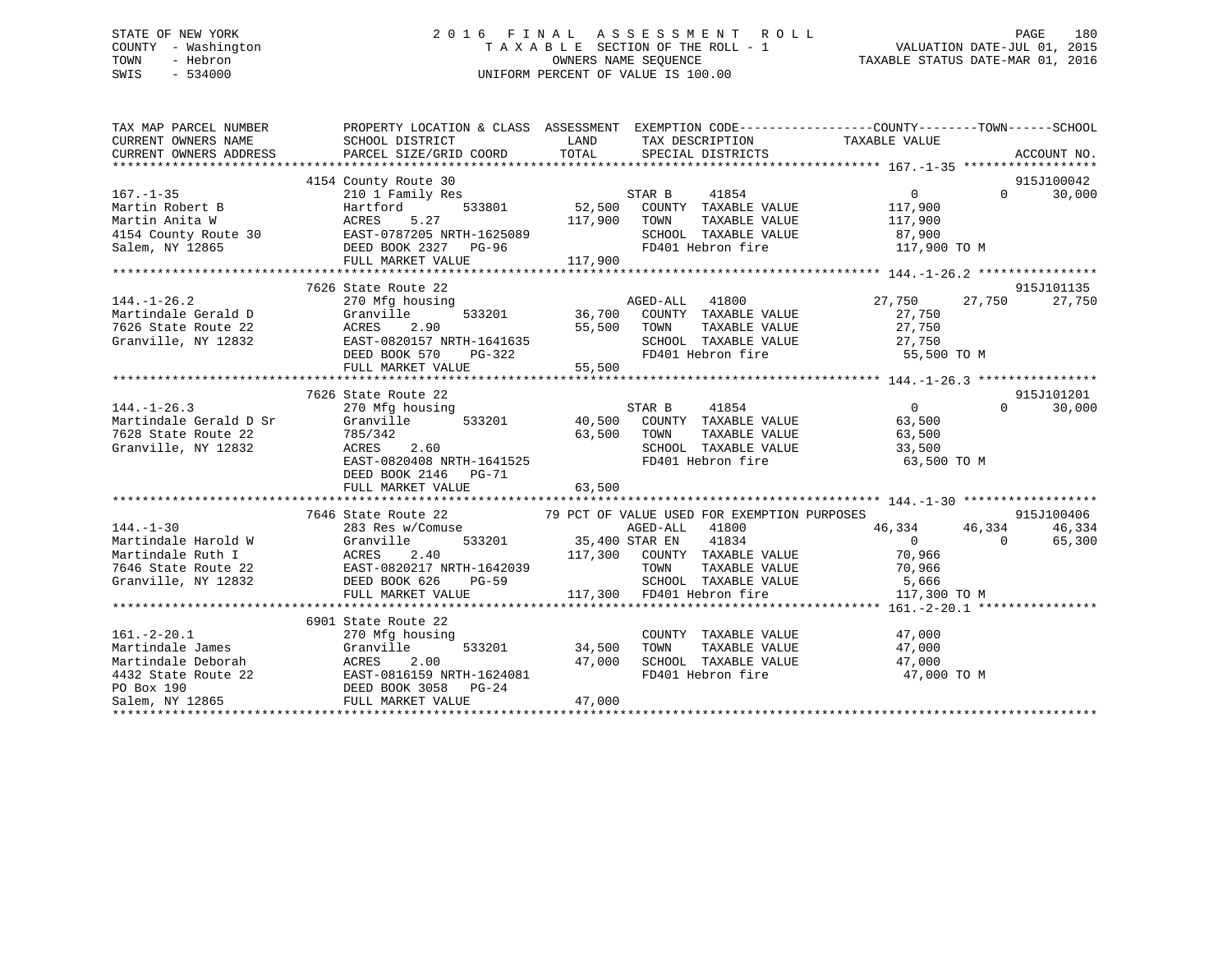## STATE OF NEW YORK 2 0 1 6 F I N A L A S S E S S M E N T R O L L PAGE 181 COUNTY - Washington T A X A B L E SECTION OF THE ROLL - 1 VALUATION DATE-JUL 01, 2015 TOWN - Hebron OWNERS NAME SEQUENCE TAXABLE STATUS DATE-MAR 01, 2016 SWIS - 534000 UNIFORM PERCENT OF VALUE IS 100.00

| TAX MAP PARCEL NUMBER<br>CURRENT OWNERS NAME<br>CURRENT OWNERS ADDRESS | PROPERTY LOCATION & CLASS ASSESSMENT<br>SCHOOL DISTRICT<br>PARCEL SIZE/GRID COORD | LAND<br>TOTAL | TAX DESCRIPTION<br>SPECIAL DISTRICTS | EXEMPTION CODE-----------------COUNTY-------TOWN------SCHOOL<br>TAXABLE VALUE<br>ACCOUNT NO. |
|------------------------------------------------------------------------|-----------------------------------------------------------------------------------|---------------|--------------------------------------|----------------------------------------------------------------------------------------------|
|                                                                        |                                                                                   |               |                                      |                                                                                              |
|                                                                        | 92 Martindale Way                                                                 |               |                                      | 915J100004                                                                                   |
| $177. - 1 - 3.23$                                                      | 240 Rural res                                                                     |               | COUNTY TAXABLE VALUE                 | 186,300                                                                                      |
| Martindale Judith L                                                    | 534801<br>Salem                                                                   | 87,100        | TOWN<br>TAXABLE VALUE                | 186,300                                                                                      |
| 92 Martindale Way                                                      | Lot 13 Lentine Sub/ 29#90                                                         | 186,300       | SCHOOL TAXABLE VALUE                 | 186,300                                                                                      |
| Salem, NY 12865                                                        | ACRES<br>37.65                                                                    |               | CA008 Cons agri dst 8                | 186,300 то м                                                                                 |
|                                                                        | EAST-0806982 NRTH-1618008                                                         |               | FD401 Hebron fire                    | 186,300 TO M                                                                                 |
|                                                                        | DEED BOOK 2738 PG-156                                                             |               |                                      |                                                                                              |
|                                                                        | FULL MARKET VALUE                                                                 | 186,300       |                                      |                                                                                              |
|                                                                        |                                                                                   |               |                                      |                                                                                              |
|                                                                        | Woodcutters Way                                                                   |               |                                      | 915J100004                                                                                   |
| $169. - 1 - 42$                                                        | 322 Rural vac>10                                                                  |               | COUNTY TAXABLE VALUE                 | 21,300                                                                                       |
| Martindale Raymond L                                                   | Salem<br>534801                                                                   | 21,300        | TOWN<br>TAXABLE VALUE                | 21,300                                                                                       |
| Martindale Judith L                                                    | Lot 14 Lentine Sub/ 29#90                                                         | 21,300        | SCHOOL TAXABLE VALUE                 | 21,300                                                                                       |
| 92 Martindale Way                                                      | 28.45<br>ACRES                                                                    |               | CA008 Cons agri dst 8                | 21,300 TO M                                                                                  |
| Salem, NY 12865                                                        | EAST-0807640 NRTH-1619178                                                         |               | FD401 Hebron fire                    | 21,300 TO M                                                                                  |
|                                                                        | DEED BOOK 2002 PG-280                                                             |               |                                      |                                                                                              |
|                                                                        | FULL MARKET VALUE                                                                 | 21,300        |                                      |                                                                                              |
|                                                                        |                                                                                   |               |                                      |                                                                                              |
|                                                                        | Lee Brook Ln/off                                                                  |               |                                      | 915J100004                                                                                   |
| $177. - 1 - 3.24$                                                      | 322 Rural vac>10                                                                  |               | COUNTY TAXABLE VALUE                 | 70,500                                                                                       |
| Martindale Raymond L                                                   | 534801<br>Salem                                                                   | 70,500        | TOWN<br>TAXABLE VALUE                | 70,500                                                                                       |
| Martindale Judith                                                      | Lot 12 Lentine Sub/ 29#90                                                         | 70,500        | SCHOOL TAXABLE VALUE                 | 70,500                                                                                       |
| 92 Martindale Way                                                      | ACRES<br>50.00                                                                    |               | CA008 Cons agri dst 8                | 70,500 TO M                                                                                  |
| Salem, NY 12865                                                        | EAST-0808209 NRTH-1617772                                                         |               | FD401 Hebron fire                    | 70,500 TO M                                                                                  |
|                                                                        | DEED BOOK 703<br>PG-280                                                           |               |                                      |                                                                                              |
|                                                                        | FULL MARKET VALUE                                                                 | 70,500        |                                      |                                                                                              |
|                                                                        |                                                                                   |               |                                      |                                                                                              |
|                                                                        | 1027 County Route 31                                                              |               |                                      | 915J101784                                                                                   |
| $159. - 1 - 17.1$                                                      | 210 1 Family Res                                                                  |               | STAR B<br>41854                      | $\Omega$<br>30,000<br>0                                                                      |
| Martindale Thomas R                                                    | Granville<br>533201                                                               |               | 31,700 DISAB-C/T 41931               | $\Omega$<br>40,100<br>40,100                                                                 |
| Martindale Susanne                                                     | FRNT 210.00 DPTH 190.00                                                           | 80,200        | COUNTY TAXABLE VALUE                 | 40,100                                                                                       |
| 1027 County Route 31                                                   | EAST-0802852 NRTH-1628250                                                         |               | TOWN<br>TAXABLE VALUE                | 40,100                                                                                       |
| Granville, NY 12832                                                    | DEED BOOK 918<br>PG-251                                                           |               | SCHOOL TAXABLE VALUE                 | 50,200                                                                                       |
|                                                                        | FULL MARKET VALUE                                                                 | 80,200        | CA008 Cons agri dst 8                | 80,200 TO M                                                                                  |
|                                                                        |                                                                                   |               | FD401 Hebron fire                    | 80,200 TO M                                                                                  |
|                                                                        |                                                                                   |               |                                      |                                                                                              |
|                                                                        | 174 Bromley Ln                                                                    |               |                                      | 915J101383                                                                                   |
| $178. - 1 - 29$                                                        | 312 Vac w/imprv                                                                   |               | COUNTY TAXABLE VALUE                 | 58,000                                                                                       |
| Maskley Donald                                                         | Salem<br>534801                                                                   | 47,600        | TOWN<br>TAXABLE VALUE                | 58,000                                                                                       |
| Maskley Lois                                                           | 22.05<br>ACRES                                                                    | 58,000        | SCHOOL TAXABLE VALUE                 | 58,000                                                                                       |
| 192 Conklintown Rd                                                     | EAST-0821729 NRTH-1614287                                                         |               | FD401 Hebron fire                    | 58,000 TO M                                                                                  |
| Wanaque, NJ 07465                                                      | DEED BOOK 505<br>PG-317                                                           |               |                                      |                                                                                              |
|                                                                        | FULL MARKET VALUE                                                                 | 58,000        |                                      |                                                                                              |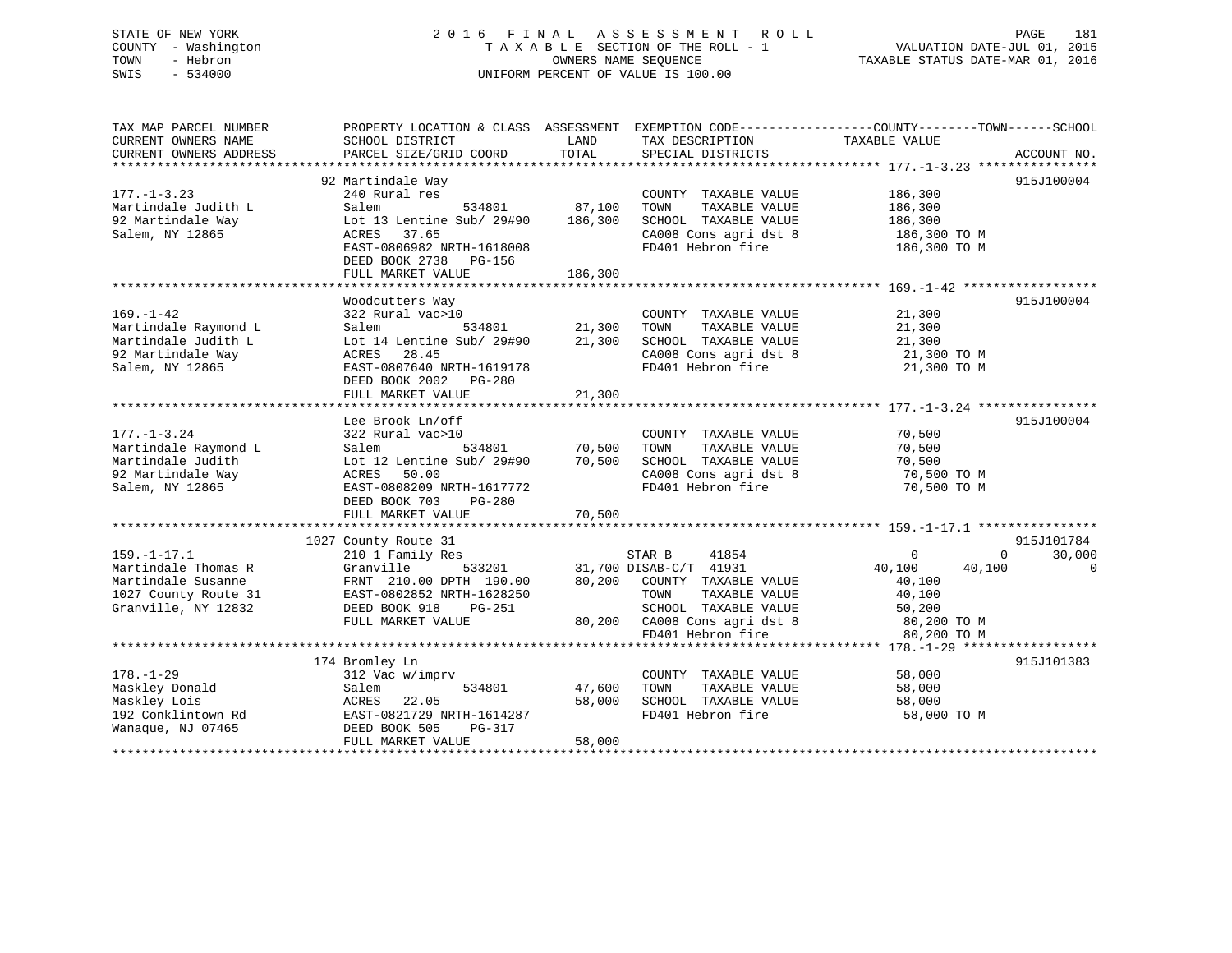## STATE OF NEW YORK 2 0 1 6 F I N A L A S S E S S M E N T R O L L PAGE 182 COUNTY - Washington T A X A B L E SECTION OF THE ROLL - 1 VALUATION DATE-JUL 01, 2015 TOWN - Hebron OWNERS NAME SEQUENCE TAXABLE STATUS DATE-MAR 01, 2016 SWIS - 534000 UNIFORM PERCENT OF VALUE IS 100.00

| TAX MAP PARCEL NUMBER                         | PROPERTY LOCATION & CLASS ASSESSMENT EXEMPTION CODE----------------COUNTY-------TOWN-----SCHOOL |                       |                                             |                    |                        |
|-----------------------------------------------|-------------------------------------------------------------------------------------------------|-----------------------|---------------------------------------------|--------------------|------------------------|
| CURRENT OWNERS NAME<br>CURRENT OWNERS ADDRESS | SCHOOL DISTRICT<br>PARCEL SIZE/GRID COORD                                                       | LAND<br>TOTAL         | TAX DESCRIPTION<br>SPECIAL DISTRICTS        | TAXABLE VALUE      | ACCOUNT NO.            |
|                                               |                                                                                                 |                       |                                             |                    |                        |
|                                               | 18 Chamberlin Mills Rd                                                                          |                       | 94 PCT OF VALUE USED FOR EXEMPTION PURPOSES |                    | 915L100407             |
| $183.20 - 1 - 12$                             | 210 1 Family Res                                                                                |                       | VET COM CT 41131                            | 30,000<br>33,041   | $\overline{0}$         |
| Mason Harrison E                              | Salem                                                                                           | 534801 25,400 STAR EN | 41834                                       | $\overline{0}$     | $\Omega$<br>65,300     |
| Mason Betty J                                 | FRNT 160.00 DPTH 166.00                                                                         | 140,600               | COUNTY TAXABLE VALUE                        | 107,559            |                        |
| 18 Chamberlin Mills Rd                        | ACRES<br>0.61                                                                                   |                       | TAXABLE VALUE<br>TOWN                       | 110,600            |                        |
| Salem, NY 12865                               | EAST-0793076 NRTH-1602898                                                                       |                       | SCHOOL TAXABLE VALUE                        | 75,300             |                        |
|                                               | DEED BOOK 577<br>PG-152                                                                         |                       | CA008 Cons agri dst 8                       | 140,600 TO M       |                        |
|                                               | FULL MARKET VALUE                                                                               |                       | 140,600 FD401 Hebron fire                   | 140,600 TO M       |                        |
|                                               |                                                                                                 |                       | LD401 West hebron light                     | 140,600 TO M       |                        |
|                                               |                                                                                                 |                       |                                             |                    |                        |
| $184. - 1 - 12$                               | 1119 Bogtown Rd<br>240 Rural res                                                                |                       | STAR B<br>41854                             | $\overline{0}$     | 915J100520<br>$\Omega$ |
| Matos Charles A                               | Salem<br>534801                                                                                 | 72,600                | COUNTY TAXABLE VALUE                        | 191,400            | 30,000                 |
|                                               | ACRES 15.32                                                                                     | 191,400               | TOWN<br>TAXABLE VALUE                       |                    |                        |
| 1119 Bogtown Rd<br>Salem, NY 12865            | EAST-0803530 NRTH-1606784                                                                       |                       | SCHOOL TAXABLE VALUE                        | 191,400<br>161,400 |                        |
|                                               |                                                                                                 |                       |                                             |                    |                        |
|                                               | DEED BOOK 3120<br>$PG-41$<br>FULL MARKET VALUE                                                  | 191,400               | FD401 Hebron fire                           | 191,400 TO M       |                        |
|                                               |                                                                                                 |                       |                                             |                    |                        |
|                                               |                                                                                                 |                       |                                             |                    | 915J100004             |
| $177. - 1 - 3.17$                             | Matteson Way<br>314 Rural vac<10                                                                |                       | COUNTY TAXABLE VALUE                        | 22,500             |                        |
| Matteson Ray                                  | 534801<br>Salem                                                                                 | 22,500                | TOWN<br>TAXABLE VALUE                       | 22,500             |                        |
| Lentine Ruth M                                | Lot 6 Lentine Sub/ 29#90                                                                        | 22,500                | SCHOOL TAXABLE VALUE                        | 22,500             |                        |
| 12 Matteson Way                               | 5.30<br>ACRES                                                                                   |                       | CA008 Cons agri dst 8                       | 22,500 TO M        |                        |
| Salem, NY 12865                               | EAST-0805824 NRTH-1615511                                                                       |                       | FD401 Hebron fire                           | 22,500 TO M        |                        |
|                                               | DEED BOOK 493<br>PG-353                                                                         |                       |                                             |                    |                        |
|                                               | FULL MARKET VALUE                                                                               | 22,500                |                                             |                    |                        |
|                                               |                                                                                                 |                       |                                             |                    |                        |
|                                               | 1267 Patterson Hill Rd                                                                          |                       |                                             |                    |                        |
| $183. - 1 - 47.1$                             | 242 Rurl res&rec                                                                                |                       | COUNTY TAXABLE VALUE                        | 235,100            |                        |
| Matthews Adam                                 | Salem<br>534801                                                                                 | 98,700                | TAXABLE VALUE<br>TOWN                       | 235,100            |                        |
| Route 153                                     | 2840/115                                                                                        | 235,100               | SCHOOL TAXABLE VALUE                        | 235,100            |                        |
| PO Box 120                                    | ACRES 29.04                                                                                     |                       | CA008 Cons agri dst 8                       | 235,100 TO M       |                        |
| West Rupert, VT 05776                         | EAST-0790735 NRTH-1604729                                                                       |                       | FD401 Hebron fire                           | 235,100 TO M       |                        |
|                                               | DEED BOOK 866<br>$PG-9$                                                                         |                       |                                             |                    |                        |
|                                               | FULL MARKET VALUE                                                                               | 235,100               |                                             |                    |                        |
|                                               |                                                                                                 |                       |                                             |                    |                        |
|                                               | 71 Halls Pond Rd                                                                                |                       |                                             |                    | 915J100449             |
| $167. - 1 - 11$                               | 210 1 Family Res                                                                                |                       | COUNTY TAXABLE VALUE                        | 109,500            |                        |
| Mattison Annette                              | 533801<br>Hartford                                                                              | 56,600                | TOWN<br>TAXABLE VALUE                       | 109,500            |                        |
| 71 Halls Pond Rd                              | Will 694/334                                                                                    | 109,500               | SCHOOL TAXABLE VALUE                        | 109,500            |                        |
| Salem, NY 12865                               | ACRES<br>7.30                                                                                   |                       | FD401 Hebron fire                           | 109,500 TO M       |                        |
|                                               | EAST-0789625 NRTH-1622573                                                                       |                       |                                             |                    |                        |
|                                               | DEED BOOK 2491<br>PG-323                                                                        |                       |                                             |                    |                        |
|                                               | FULL MARKET VALUE                                                                               | 109,500               |                                             |                    |                        |
|                                               |                                                                                                 |                       |                                             |                    |                        |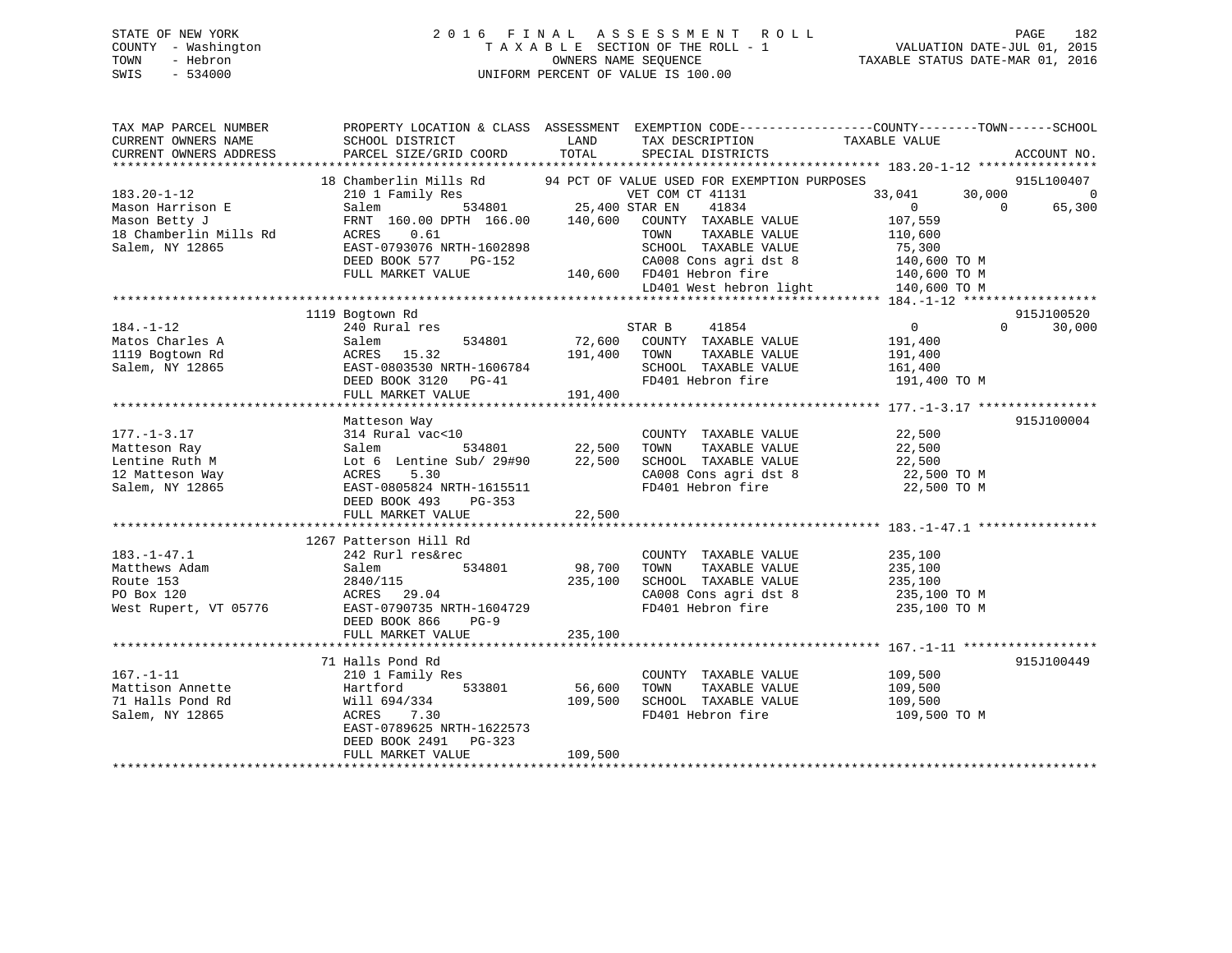## STATE OF NEW YORK 2 0 1 6 F I N A L A S S E S S M E N T R O L L PAGE 183 COUNTY - Washington T A X A B L E SECTION OF THE ROLL - 1 VALUATION DATE-JUL 01, 2015 TOWN - Hebron OWNERS NAME SEQUENCE TAXABLE STATUS DATE-MAR 01, 2016 SWIS - 534000 UNIFORM PERCENT OF VALUE IS 100.00

| TAX MAP PARCEL NUMBER                          |                                           |                                                       | PROPERTY LOCATION & CLASS ASSESSMENT EXEMPTION CODE---------------COUNTY-------TOWN-----SCHOOL |
|------------------------------------------------|-------------------------------------------|-------------------------------------------------------|------------------------------------------------------------------------------------------------|
| CURRENT OWNERS NAME<br>CURRENT OWNERS ADDRESS  | SCHOOL DISTRICT<br>PARCEL SIZE/GRID COORD | LAND<br>TAX DESCRIPTION<br>TOTAL<br>SPECIAL DISTRICTS | TAXABLE VALUE<br>ACCOUNT NO.                                                                   |
|                                                |                                           |                                                       |                                                                                                |
|                                                | Halls Pond Rd                             |                                                       | 915J100451                                                                                     |
| $167. - 1 - 12$                                | 314 Rural vac<10                          | COUNTY TAXABLE VALUE                                  | 26,300                                                                                         |
| Mattison Annette                               | Hartford<br>533801                        | 26,300<br>TOWN<br>TAXABLE VALUE                       | 26,300                                                                                         |
| 71 Halls Pond Rd                               | 3.80<br>ACRES                             | 26,300<br>SCHOOL TAXABLE VALUE                        | 26,300                                                                                         |
| Salem, NY 12865                                | EAST-0790196 NRTH-1622600                 | FD401 Hebron fire                                     | 26,300 TO M                                                                                    |
|                                                | DEED BOOK 2491 PG-323                     |                                                       |                                                                                                |
|                                                | FULL MARKET VALUE                         | 26,300                                                |                                                                                                |
|                                                |                                           |                                                       |                                                                                                |
|                                                | 3472 County Route 30                      |                                                       | 915J100401                                                                                     |
| $175. - 1 - 7.1$                               | 270 Mfg housing                           | STAR B<br>41854                                       | $\Omega$<br>30,000<br>$\Omega$                                                                 |
| Mattison Bennett L                             | Salem                                     | 534801 60,900<br>COUNTY TAXABLE VALUE                 | 75,000                                                                                         |
| Mattison Laurie J                              | Mallory Sub/ 29#85 Lot 3                  | 75,000<br>TOWN<br>TAXABLE VALUE                       | 75,000                                                                                         |
| 3472 County Route 30                           | ACRES<br>9.47                             | SCHOOL TAXABLE VALUE                                  | 45,000                                                                                         |
| Salem, NY 12865                                | EAST-0791762 NRTH-1610577                 | FD401 Hebron fire                                     | 75,000 TO M                                                                                    |
|                                                | DEED BOOK 783<br>PG-115                   |                                                       |                                                                                                |
|                                                | FULL MARKET VALUE                         | 75,000                                                |                                                                                                |
|                                                |                                           |                                                       |                                                                                                |
|                                                | 6358 State Route 22                       | 97 PCT OF VALUE USED FOR EXEMPTION PURPOSES           | 915J101018                                                                                     |
| $178. - 1 - 12$                                | 210 1 Family Res                          | 41802                                                 | 58,540<br>$\Omega$<br>$\overline{0}$                                                           |
| Mattison Bruce A                               | 534801<br>Salem                           | AGED-CO 41802<br>39,500 AGED-TOWN 41803               | $\overline{0}$<br>$\overline{0}$<br>23,416                                                     |
| 6358 State Route 22                            | ACRES<br>4.00                             | 120,700 AGED-SCH<br>41804                             | $\overline{0}$<br>35,124<br>$\Omega$                                                           |
| Salem, NY 12865                                | EAST-0816815 NRTH-1610963                 | 41834<br>STAR EN                                      | $\overline{0}$<br>$\Omega$<br>65,300                                                           |
|                                                | DEED BOOK 444<br>PG-322                   | COUNTY TAXABLE VALUE                                  | 62,160                                                                                         |
|                                                | FULL MARKET VALUE                         | 120,700 TOWN<br>TAXABLE VALUE                         | 97,284                                                                                         |
|                                                |                                           | SCHOOL TAXABLE VALUE                                  | 20,276                                                                                         |
|                                                |                                           | FD401 Hebron fire                                     | 120,700 TO M                                                                                   |
|                                                |                                           |                                                       |                                                                                                |
|                                                | 75 Valley View Way                        |                                                       | 915J101770                                                                                     |
| $168. - 1 - 18.4$                              | 210 1 Family Res                          | STAR B<br>41854                                       | $\overline{0}$<br>$\Omega$<br>30,000                                                           |
| Mattison David A                               | Hartford<br>533801                        | 59,000 COUNTY TAXABLE VALUE                           | 131,200                                                                                        |
| Mattison Edith                                 | ACRES<br>8.51 BANK<br>999                 | 131,200<br>TOWN<br>TAXABLE VALUE                      | 131,200                                                                                        |
| Matthon -<br>89 Valley View Way<br>- Ary 19865 | EAST-0798988 NRTH-1621764                 | SCHOOL TAXABLE VALUE                                  | 101,200                                                                                        |
|                                                | DEED BOOK 617<br>PG-347                   | CA008 Cons agri dst 8                                 | 131,200 TO M                                                                                   |
|                                                | FULL MARKET VALUE                         | 131,200<br>FD401 Hebron fire                          | 131,200 TO M                                                                                   |
|                                                |                                           |                                                       |                                                                                                |
|                                                | 55 County Route 31                        |                                                       | 915J100544                                                                                     |
| $183. - 1 - 11$                                | 242 Rurl res&rec                          | COUNTY TAXABLE VALUE                                  | 92,200                                                                                         |
| Mattison Jerry                                 | 534801<br>Salem                           | 62,000<br>TOWN<br>TAXABLE VALUE                       | 92,200                                                                                         |
| 14 Chamberlin Mills Rd                         | ACRES 10.00                               | 92,200<br>SCHOOL TAXABLE VALUE                        | 92,200                                                                                         |
| Salem, NY 12865                                | EAST-0791180 NRTH-1608009                 | CA008 Cons agri dst 8                                 | 92,200 TO M                                                                                    |
|                                                | DEED BOOK 894<br>PG-294                   | FD401 Hebron fire                                     | 92,200 TO M                                                                                    |
|                                                | FULL MARKET VALUE                         | 92,200                                                |                                                                                                |
|                                                |                                           |                                                       |                                                                                                |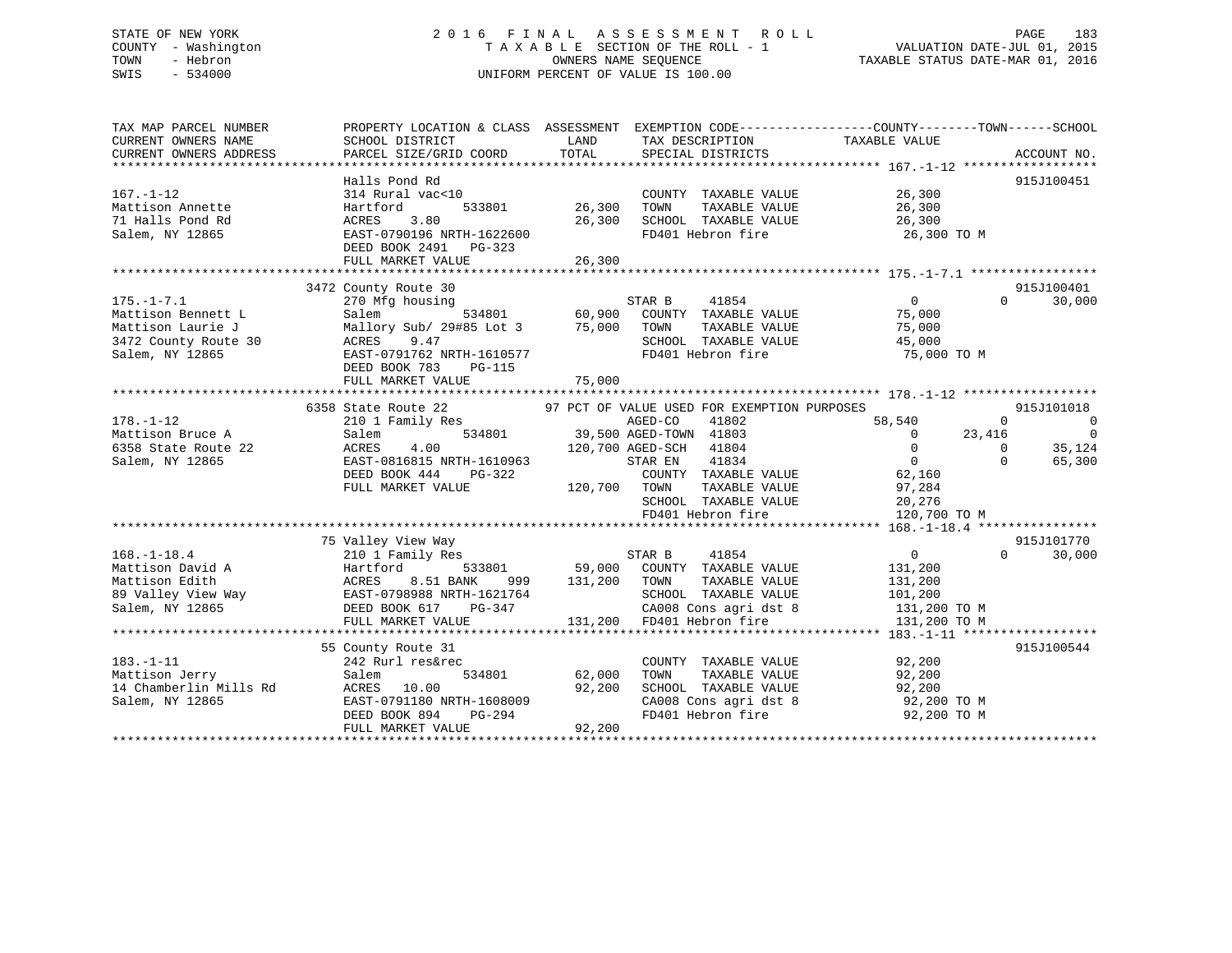## STATE OF NEW YORK 2 0 1 6 F I N A L A S S E S S M E N T R O L L PAGE 184 COUNTY - Washington T A X A B L E SECTION OF THE ROLL - 1 VALUATION DATE-JUL 01, 2015 TOWN - Hebron OWNERS NAME SEQUENCE TAXABLE STATUS DATE-MAR 01, 2016 SWIS - 534000 UNIFORM PERCENT OF VALUE IS 100.00

| TAX MAP PARCEL NUMBER   | PROPERTY LOCATION & CLASS ASSESSMENT EXEMPTION CODE---------------COUNTY-------TOWN------SCHOOL |               |                                                                      |                         |                            |
|-------------------------|-------------------------------------------------------------------------------------------------|---------------|----------------------------------------------------------------------|-------------------------|----------------------------|
| CURRENT OWNERS NAME     | SCHOOL DISTRICT                                                                                 | LAND          | TAX DESCRIPTION                                                      | TAXABLE VALUE           |                            |
| CURRENT OWNERS ADDRESS  | PARCEL SIZE/GRID COORD                                                                          | TOTAL         | SPECIAL DISTRICTS                                                    |                         | ACCOUNT NO.                |
|                         |                                                                                                 |               |                                                                      |                         |                            |
|                         | 16 Chamberlin Mills Rd                                                                          |               |                                                                      |                         | 915L100584                 |
| $183.20 - 1 - 13$       | 270 Mfg housing                                                                                 |               | COUNTY TAXABLE VALUE                                                 | 69,500                  |                            |
| Mattison Jerry          | 534801<br>Salem                                                                                 | 37,300        | TAXABLE VALUE<br>TOWN                                                | 69,500                  |                            |
| 14 Chamberlin Mills Rd  | 500/445                                                                                         | 69,500        | SCHOOL TAXABLE VALUE                                                 | 69,500                  |                            |
| Salem, NY 12865         | ACRES<br>3.10                                                                                   |               | CA008 Cons agri dst 8                                                | 69,500 TO M             |                            |
|                         | EAST-0793036 NRTH-1602658                                                                       |               | FD401 Hebron fire                                                    | 69,500 TO M             |                            |
|                         | DEED BOOK 501<br>PG-1075                                                                        |               | FD401 Hebron fire 69,500 TO M<br>LD401 West hebron light 69,500 TO M |                         |                            |
|                         |                                                                                                 | 69,500        |                                                                      |                         |                            |
|                         | FULL MARKET VALUE                                                                               |               |                                                                      |                         |                            |
|                         |                                                                                                 |               |                                                                      |                         |                            |
|                         | 14 Chamberlin Mills Rd                                                                          |               |                                                                      |                         | 915J101361                 |
| $183.20 - 1 - 14.1$     | 210 1 Family Res                                                                                |               | COUNTY TAXABLE VALUE                                                 | 82,800                  |                            |
| Mattison Jerry          | Salem                                                                                           | 534801 26,000 | TAXABLE VALUE<br>TOWN                                                | 82,800                  |                            |
| 14 Chamberlin Mills Rd  | FRNT 114.00 DPTH 281.00                                                                         | 82,800        | SCHOOL TAXABLE VALUE                                                 | 82,800                  |                            |
| Salem, NY 12865         | ACRES<br>0.74                                                                                   |               | CA008 Cons agri dst 8                                                | 82,800 TO M             |                            |
|                         | EAST-0792838 NRTH-1602700                                                                       |               | FD401 Hebron fire                                                    | 82,800 TO M             |                            |
|                         | DEED BOOK 548<br>$PG-5$                                                                         |               | LD401 West hebron light 82,800 TO M                                  |                         |                            |
|                         | FULL MARKET VALUE                                                                               | 82,800        |                                                                      |                         |                            |
|                         |                                                                                                 |               |                                                                      |                         |                            |
|                         | Chamberlin Mills Rd                                                                             |               |                                                                      |                         | 915J100036                 |
| $183.20 - 1 - 17$       | 311 Res vac land                                                                                |               | COUNTY TAXABLE VALUE                                                 | 7,400                   |                            |
| Mattison Jerry          | Salem                                                                                           | 534801 7,400  | TAXABLE VALUE<br>TOWN                                                | 7,400                   |                            |
| 14 Chamberlin Mills Rd  | FRNT 149.00 DPTH 195.00                                                                         | 7,400         | SCHOOL TAXABLE VALUE                                                 | 7,400                   |                            |
| Salem, NY 12865         | 0.67<br>ACRES                                                                                   |               | CA008 Cons agri dst 8                                                | 7,400 TO M              |                            |
|                         | EAST-0792707 NRTH-1602725                                                                       |               | FD401 Hebron fire                                                    | 7,400 TO M              |                            |
|                         |                                                                                                 |               |                                                                      |                         |                            |
|                         | DEED BOOK 698<br>PG-196                                                                         |               | LD401 West hebron light                                              | 7,400 TO M              |                            |
|                         | FULL MARKET VALUE                                                                               | 7,400         |                                                                      |                         |                            |
|                         |                                                                                                 |               |                                                                      |                         |                            |
|                         | 1305 Big Burch Hill Rd                                                                          |               |                                                                      |                         | 915J100085                 |
| $142. - 3 - 8.1$        | 270 Mfg housing                                                                                 |               | 41854<br>STAR B                                                      | $\overline{0}$          | $\Omega$<br>30,000         |
| Mattison Jessica Alisha | 533201<br>Granville                                                                             |               | 50,600 COUNTY TAXABLE VALUE                                          | 63,600                  |                            |
| 1305 Big Burch Hill Rd  | $142.-1-8.1$                                                                                    | 63,600        | TOWN<br>TAXABLE VALUE                                                | 63,600                  |                            |
| Granville, NY 12832     | 4.70<br>ACRES                                                                                   |               | SCHOOL TAXABLE VALUE                                                 | 33,600                  |                            |
|                         | EAST-0802743 NRTH-1641330                                                                       |               | FD401 Hebron fire                                                    | 63,600 ТО М             |                            |
|                         | DEED BOOK 3062<br>PG-152                                                                        |               |                                                                      |                         |                            |
|                         | FULL MARKET VALUE                                                                               | 63,600        |                                                                      |                         |                            |
|                         |                                                                                                 |               |                                                                      |                         |                            |
|                         | 1285 Big Burch Hill Rd                                                                          |               |                                                                      |                         | 915J101411                 |
| $142. - 3 - 8.7$        | 210 1 Family Res                                                                                |               | STAR B<br>41854                                                      | $\Omega$                | 30,000<br>$\Omega$         |
| Mattison Randy          | 533201<br>Granville                                                                             |               | 39,800 DISAB-CO 41932                                                | 36,315                  | $\overline{0}$<br>$\Omega$ |
| 1285 Big Burch Hill Rd  | 879/68                                                                                          |               | 80,700 DISAB-TOWN 41933                                              | 4,035<br>$\overline{0}$ | $\mathbf{0}$               |
| Granville, NY 12832     | $142.-1-8.7$                                                                                    |               | COUNTY TAXABLE VALUE                                                 | 44,385                  |                            |
|                         |                                                                                                 |               |                                                                      |                         |                            |
|                         | ACRES<br>1.90 BANK 999                                                                          |               | TOWN<br>TAXABLE VALUE                                                | 76,665                  |                            |
|                         | EAST-0802091 NRTH-1641593                                                                       |               | SCHOOL TAXABLE VALUE                                                 | 50,700                  |                            |
|                         | DEED BOOK 509<br>PG-187                                                                         |               | FD401 Hebron fire                                                    | 80,700 TO M             |                            |
|                         | FULL MARKET VALUE                                                                               | 80,700        |                                                                      |                         |                            |
|                         |                                                                                                 |               |                                                                      |                         |                            |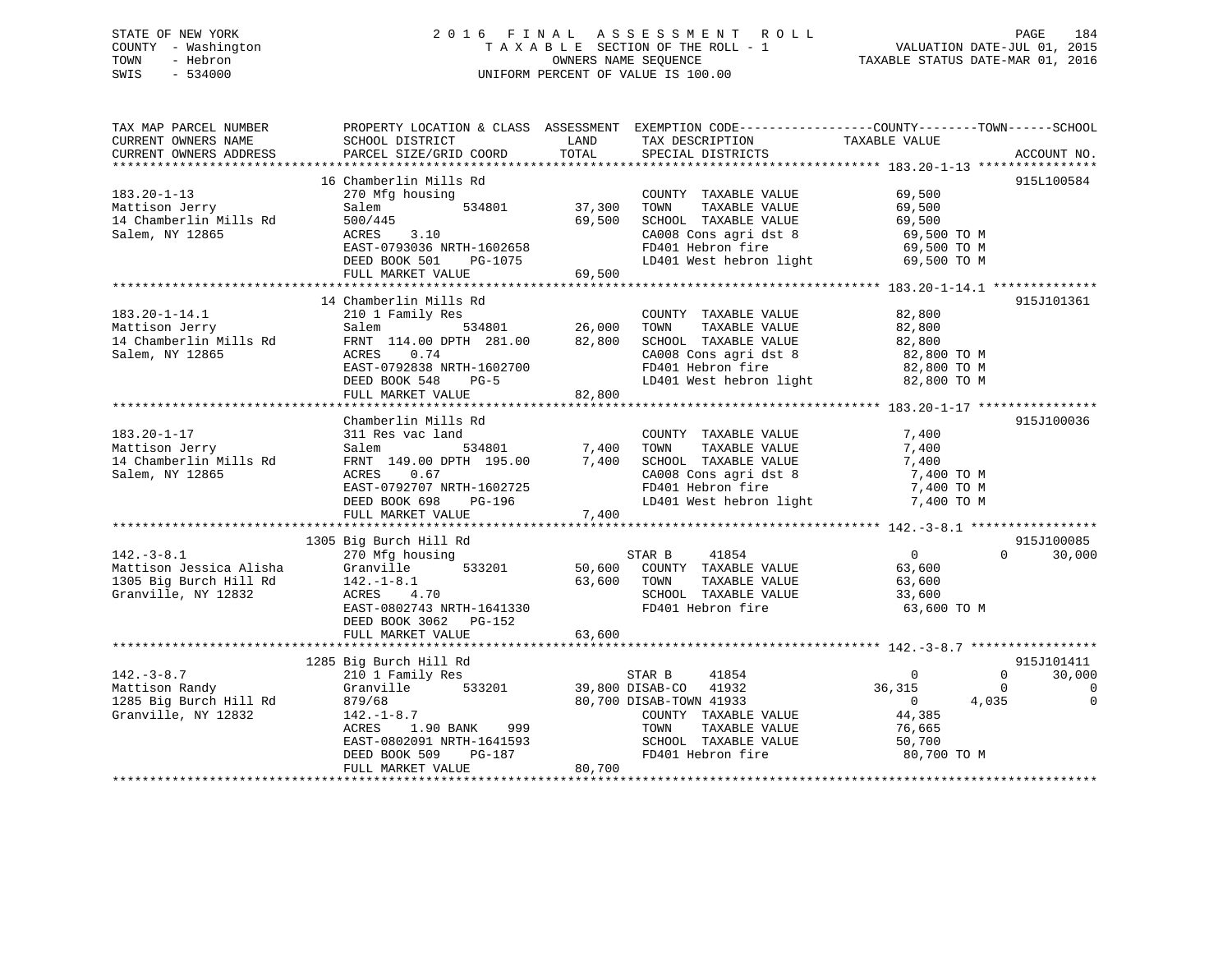## STATE OF NEW YORK 2 0 1 6 F I N A L A S S E S S M E N T R O L L PAGE 185 COUNTY - Washington T A X A B L E SECTION OF THE ROLL - 1 VALUATION DATE-JUL 01, 2015 TOWN - Hebron OWNERS NAME SEQUENCE TAXABLE STATUS DATE-MAR 01, 2016 SWIS - 534000 UNIFORM PERCENT OF VALUE IS 100.00

| TAX MAP PARCEL NUMBER<br>CURRENT OWNERS NAME | PROPERTY LOCATION & CLASS ASSESSMENT EXEMPTION CODE----------------COUNTY-------TOWN------SCHOOL<br>SCHOOL DISTRICT | LAND    | TAX DESCRIPTION       | TAXABLE VALUE  |                    |
|----------------------------------------------|---------------------------------------------------------------------------------------------------------------------|---------|-----------------------|----------------|--------------------|
| CURRENT OWNERS ADDRESS                       | PARCEL SIZE/GRID COORD                                                                                              | TOTAL   | SPECIAL DISTRICTS     |                | ACCOUNT NO.        |
|                                              |                                                                                                                     |         |                       |                |                    |
|                                              |                                                                                                                     |         |                       |                |                    |
|                                              | 653 County Route 31                                                                                                 |         |                       |                | 915J100409         |
| $168. - 1 - 18$                              | 240 Rural res                                                                                                       |         | 41834<br>STAR EN      | $\mathbf{0}$   | $\Omega$<br>65,300 |
| Mattison Richard                             | Hartford<br>533801                                                                                                  | 239,800 | COUNTY TAXABLE VALUE  | 310,000        |                    |
| Mattison Dorothy                             | 387/180                                                                                                             | 310,000 | TAXABLE VALUE<br>TOWN | 310,000        |                    |
| 653 County Route 31                          | ACRES 110.20                                                                                                        |         | SCHOOL TAXABLE VALUE  | 244,700        |                    |
| Salem, NY 12865                              | EAST-0798218 NRTH-1620413                                                                                           |         | CA008 Cons agri dst 8 | 310,000 TO M   |                    |
|                                              | DEED BOOK 2691<br>$PG-1$                                                                                            |         | FD401 Hebron fire     | 310,000 TO M   |                    |
| MAY BE SUBJECT TO PAYMENT                    | FULL MARKET VALUE                                                                                                   | 310,000 |                       |                |                    |
| UNDER AGDIST LAW TIL 2019                    |                                                                                                                     |         |                       |                |                    |
|                                              |                                                                                                                     |         |                       |                |                    |
|                                              | 39 Valley View Way                                                                                                  |         |                       |                |                    |
| $168. - 1 - 18.11$                           | 271 Mfg housings                                                                                                    |         | COUNTY TAXABLE VALUE  | 37,700         |                    |
| Mattison Richard H                           | Hartford<br>533801                                                                                                  | 30,500  | TOWN<br>TAXABLE VALUE | 37,700         |                    |
| Mattison Dorothy M                           | 387/176, 387/180                                                                                                    | 37,700  | SCHOOL TAXABLE VALUE  | 37,700         |                    |
| 653 County Route 31                          | Easement 3426/317                                                                                                   |         | CA008 Cons agri dst 8 | 37,700 TO M    |                    |
| Salem, NY 12865                              | ACRES<br>1.07                                                                                                       |         | FD401 Hebron fire     | 37,700 TO M    |                    |
|                                              |                                                                                                                     |         |                       |                |                    |
|                                              | EAST-0798354 NRTH-1621629                                                                                           |         |                       |                |                    |
|                                              | DEED BOOK 2603<br>$PG-50$                                                                                           |         |                       |                |                    |
|                                              | FULL MARKET VALUE                                                                                                   | 37,700  |                       |                |                    |
|                                              |                                                                                                                     |         |                       |                |                    |
|                                              | 3923 County Route 30                                                                                                |         |                       |                |                    |
| $167. - 1 - 47.2$                            | 270 Mfg housing                                                                                                     |         | STAR B<br>41854       | $\overline{0}$ | $\Omega$<br>30,000 |
| Mattison Timmy                               | 534801<br>Salem                                                                                                     | 45,000  | COUNTY TAXABLE VALUE  | 77,200         |                    |
| 3983 County Route 30                         | ACRES<br>10.30                                                                                                      | 77,200  | TOWN<br>TAXABLE VALUE | 77,200         |                    |
| Salem, NY 12865                              | EAST-0788502 NRTH-1620116                                                                                           |         | SCHOOL TAXABLE VALUE  | 47,200         |                    |
|                                              | DEED BOOK 742<br>$PG-71$                                                                                            |         | FD401 Hebron fire     | 77,200 TO M    |                    |
|                                              | FULL MARKET VALUE                                                                                                   | 77,200  |                       |                |                    |
|                                              |                                                                                                                     |         |                       |                |                    |
|                                              | 38 County Route 31                                                                                                  |         |                       |                | 915J101065         |
| $183. - 1 - 12$                              | 270 Mfg housing                                                                                                     |         | COUNTY TAXABLE VALUE  | 50,100         |                    |
| Mattison Timmy A Jr                          | 534801<br>Salem                                                                                                     | 38,800  | TOWN<br>TAXABLE VALUE | 50,100         |                    |
|                                              |                                                                                                                     |         | SCHOOL TAXABLE VALUE  |                |                    |
| 38 County Route 31                           | ACRES<br>1.40                                                                                                       | 50,100  |                       | 50,100         |                    |
| Salem, NY 12865                              | EAST-0791726 NRTH-1607468                                                                                           |         | CA008 Cons agri dst 8 | 50,100 TO M    |                    |
|                                              | DEED BOOK 3397 PG-203                                                                                               |         | FD401 Hebron fire     | 50,100 TO M    |                    |
|                                              | FULL MARKET VALUE                                                                                                   | 50,100  |                       |                |                    |
|                                              |                                                                                                                     |         |                       |                |                    |
|                                              | 3938 County Route 30                                                                                                |         |                       |                | 915J100434         |
| $167. - 1 - 25.3$                            | 210 1 Family Res                                                                                                    |         | COUNTY TAXABLE VALUE  | 70,000         |                    |
| Mattison Timothy A Sr.                       | Salem<br>534801                                                                                                     | 26,300  | TAXABLE VALUE<br>TOWN | 70,000         |                    |
| 3823 County Route 30                         | FRNT 240.00 DPTH 150.00                                                                                             | 70,000  | SCHOOL TAXABLE VALUE  | 70,000         |                    |
| Salem, NY 12865                              | EAST-0789360 NRTH-1620758                                                                                           |         | FD401 Hebron fire     | 70,000 TO M    |                    |
|                                              | DEED BOOK 2815<br>$PG-213$                                                                                          |         |                       |                |                    |
|                                              | FULL MARKET VALUE                                                                                                   | 70,000  |                       |                |                    |
|                                              |                                                                                                                     |         |                       |                |                    |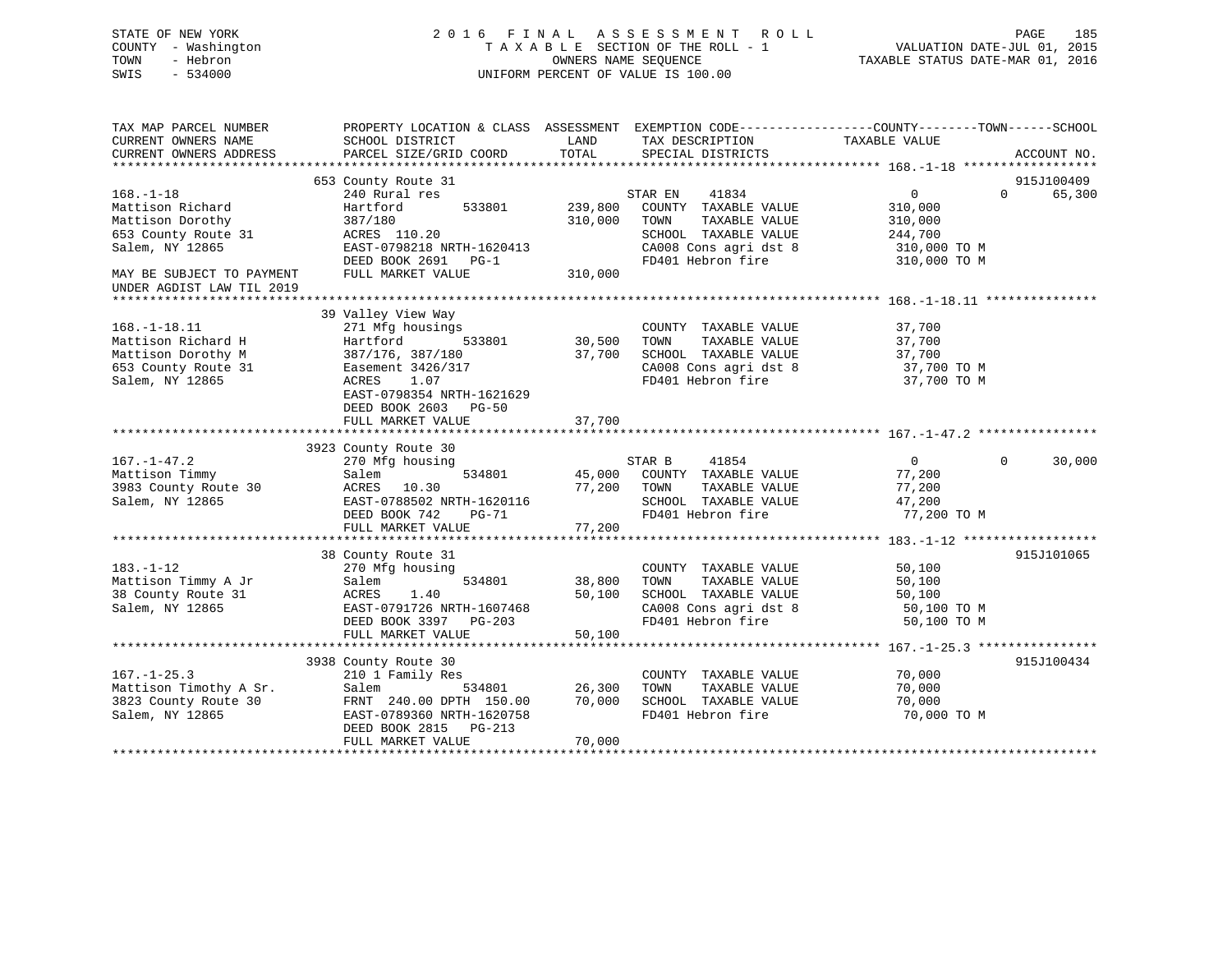## STATE OF NEW YORK 2 0 1 6 F I N A L A S S E S S M E N T R O L L PAGE 186 COUNTY - Washington T A X A B L E SECTION OF THE ROLL - 1 VALUATION DATE-JUL 01, 2015 TOWN - Hebron OWNERS NAME SEQUENCE TAXABLE STATUS DATE-MAR 01, 2016 SWIS - 534000 UNIFORM PERCENT OF VALUE IS 100.00

TAX MAP PARCEL NUMBER PROPERTY LOCATION & CLASS ASSESSMENT EXEMPTION CODE------------------COUNTY--------TOWN------SCHOOL

| CURRENT OWNERS NAME    | SCHOOL DISTRICT            | LAND    | TAX DESCRIPTION       | TAXABLE VALUE  |                    |
|------------------------|----------------------------|---------|-----------------------|----------------|--------------------|
| CURRENT OWNERS ADDRESS | PARCEL SIZE/GRID COORD     | TOTAL   | SPECIAL DISTRICTS     |                | ACCOUNT NO.        |
|                        |                            |         |                       |                |                    |
|                        | State Route 22             |         |                       |                | 915J101739         |
| $186. - 1 - 17$        | 322 Rural vac>10           |         | COUNTY TAXABLE VALUE  | 33,900         |                    |
| Mattison William J     | Salem<br>534801            | 33,900  | TOWN<br>TAXABLE VALUE | 33,900         |                    |
| 6358 State Route 22    | 2996/271                   | 33,900  | SCHOOL TAXABLE VALUE  | 33,900         |                    |
| Salem, NY 12865        | ACRES 12.91                |         | FD401 Hebron fire     | 33,900 TO M    |                    |
|                        | EAST-0817138 NRTH-1610595  |         |                       |                |                    |
|                        | DEED BOOK 2993 PG-233      |         |                       |                |                    |
|                        | FULL MARKET VALUE          | 33,900  |                       |                |                    |
|                        |                            |         |                       |                |                    |
|                        | 170 Clark Way              |         |                       |                | 915J101601         |
| $169. - 1 - 18.17$     | 312 Vac w/imprv            |         | COUNTY TAXABLE VALUE  | 18,800         |                    |
| Maynard Thomas         | 533201<br>Granville        | 18,300  | TAXABLE VALUE<br>TOWN | 18,800         |                    |
| 396 Essex Rd           | ACRES 10.10                | 18,800  | SCHOOL TAXABLE VALUE  | 18,800         |                    |
| Westbrook, CT 06498    | EAST-0813977 NRTH-1626085  |         | FD401 Hebron fire     | 18,800 TO M    |                    |
|                        | DEED BOOK 1868<br>PG-213   |         |                       |                |                    |
|                        | FULL MARKET VALUE          | 18,800  |                       |                |                    |
|                        |                            |         |                       |                |                    |
|                        | 6577 State Route 22        |         |                       |                | 915J100570         |
| $177. - 1 - 10$        | 210 1 Family Res           |         | STAR B<br>41854       | $\overline{0}$ | $\Omega$<br>30,000 |
| Maynard Wayne          | Salem<br>534801            | 24,000  | COUNTY TAXABLE VALUE  | 133,200        |                    |
| Maynard Terri Lea      | FRNT<br>90.00 DPTH 124.00  | 133,200 | TOWN<br>TAXABLE VALUE | 133,200        |                    |
| 6577 State Route 22    | $0.26$ BANK<br>ACRES<br>26 |         | SCHOOL TAXABLE VALUE  | 103,200        |                    |
| Salem, NY 12865        | EAST-0815152 NRTH-1616316  |         | FD401 Hebron fire     | 133,200 TO M   |                    |
|                        | DEED BOOK 734<br>$PG-149$  |         |                       |                |                    |
|                        | FULL MARKET VALUE          | 133,200 |                       |                |                    |
|                        |                            |         |                       |                |                    |
|                        | Indian Head Way            |         |                       |                | 915J101475         |
| $170. - 1 - 13$        | 314 Rural vac<10           |         | COUNTY TAXABLE VALUE  | 3,500          |                    |
| Mazzone Gary           | 533201<br>Granville        | 3,500   | TAXABLE VALUE<br>TOWN | 3,500          |                    |
| Mazzone Joan           | 2.87<br>ACRES              | 3,500   | SCHOOL TAXABLE VALUE  | 3,500          |                    |
| 5 Petticoat Ln         | EAST-0816939 NRTH-1619174  |         | FD401 Hebron fire     | 3,500 TO M     |                    |
| Broad Brook, CT 06016  | DEED BOOK 3432 PG-260      |         |                       |                |                    |
|                        | FULL MARKET VALUE          | 3,500   |                       |                |                    |
|                        |                            |         |                       |                |                    |
|                        | 334 Indian Head Way        |         |                       |                | 915J101274         |
| $170. - 1 - 13.8$      | 210 1 Family Res           |         | COUNTY TAXABLE VALUE  | 120,200        |                    |
| Mazzone Gary L         | Granville<br>533201        | 42,000  | TOWN<br>TAXABLE VALUE | 120,200        |                    |
| Mazzone Joan D         | ACRES<br>5.02              | 120,200 | SCHOOL TAXABLE VALUE  | 120,200        |                    |
| 5 Petticoat Ln         | EAST-0816811 NRTH-1618797  |         | FD401 Hebron fire     | 120,200 TO M   |                    |
| Broad Brook, CT 06016  | DEED BOOK 828<br>$PG-32$   |         |                       |                |                    |
|                        | FULL MARKET VALUE          | 120,200 |                       |                |                    |
|                        |                            |         |                       |                |                    |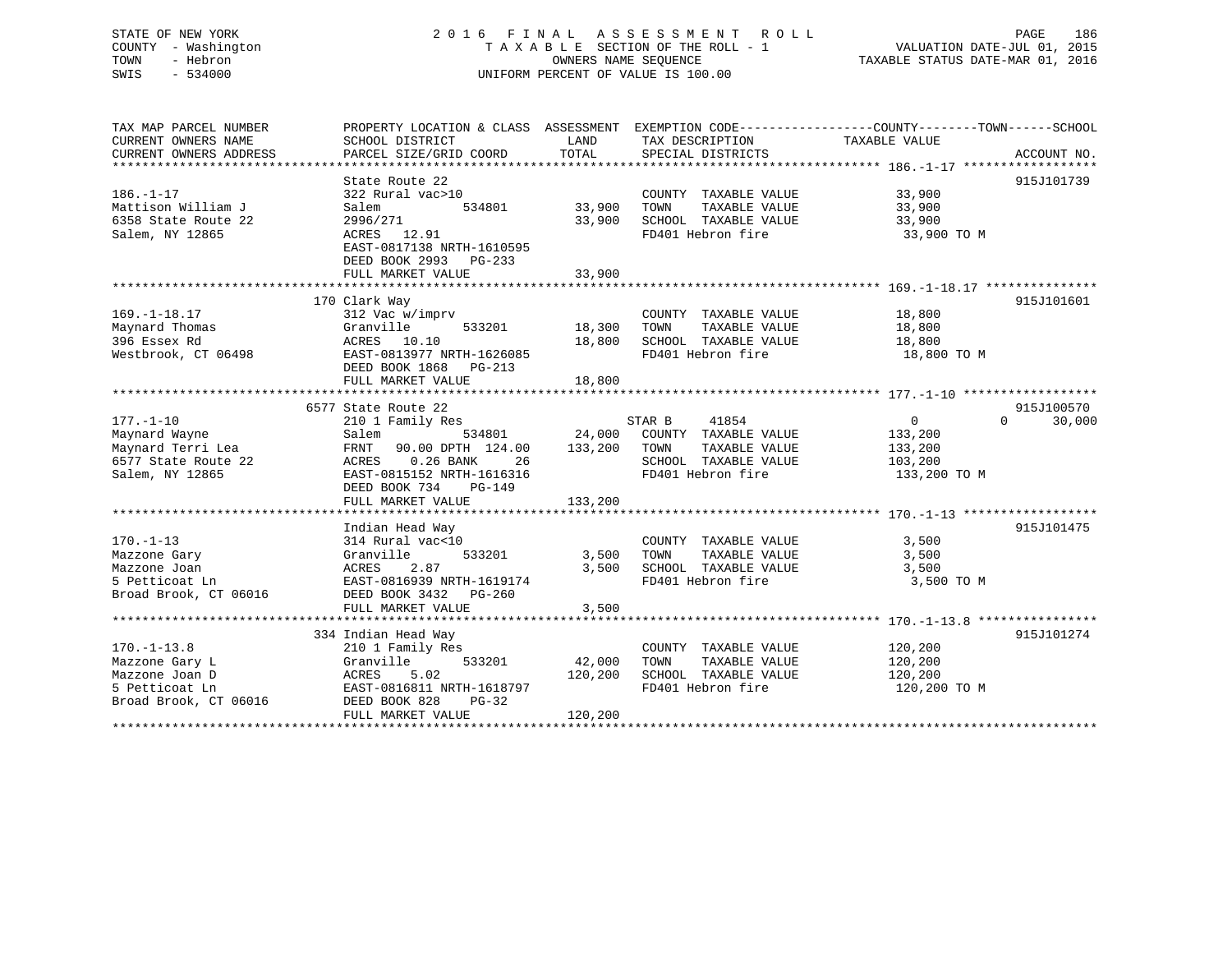# STATE OF NEW YORK 2016 FINAL ASSESSMENT ROLL PAGE 187 COUNTY - Washington  $T A X A B L E$  SECTION OF THE ROLL - 1<br>TOWN - Hebron DATE-JUL 000NERS NAME SEQUENCE SWIS - 534000 UNIFORM PERCENT OF VALUE IS 100.00

TAXABLE STATUS DATE-MAR 01, 2016

| TAX MAP PARCEL NUMBER<br>CURRENT OWNERS NAME SCHOOL DISTRICT | PROPERTY LOCATION & CLASS ASSESSMENT EXEMPTION CODE----------------COUNTY-------TOWN------SCHOOL<br><b>LAND</b>                                                                                                                                                                                          |       | TAX DESCRIPTION TAXABLE VALUE                                                                                                                                                                                   |                                                  |             |
|--------------------------------------------------------------|----------------------------------------------------------------------------------------------------------------------------------------------------------------------------------------------------------------------------------------------------------------------------------------------------------|-------|-----------------------------------------------------------------------------------------------------------------------------------------------------------------------------------------------------------------|--------------------------------------------------|-------------|
| CURRENT OWNERS ADDRESS                                       | PARCEL SIZE/GRID COORD                                                                                                                                                                                                                                                                                   | TOTAL | SPECIAL DISTRICTS                                                                                                                                                                                               |                                                  | ACCOUNT NO. |
|                                                              |                                                                                                                                                                                                                                                                                                          |       |                                                                                                                                                                                                                 |                                                  |             |
|                                                              | 269 Little Burch Hill Rd<br>369 Little Burch Hill Rd<br>Mccasland Donald F 210 1 Family Res<br>Mccasland Mavis K GCRES 5.41 BANK 999 139,800 TOWN TAXABLE VALUE<br>269 Little Rurch Hill Rd<br>269 Little Rurch Hill Rd<br>269 GCRES 5.41 BANK 999 139,800 TOWN TAXA                                     |       |                                                                                                                                                                                                                 |                                                  | 915J101255  |
| $151. - 1 - 22.5$                                            | Little Burch Hill Rd<br>314 Rural vac<10<br>151.-1-22.5 314 Rural vac<10 COUNTY TAXABLE VALUE 40,600<br>Mccasland Donald F Granville 533201 40,600 TOWN TAXABLE VALUE 40,600<br>Mccasland Mavis K 7.00 Ad 40,600 SCHOOL TAXABLE VALUE 40,600<br>269 Little Burch Hill Rd ACRES 9<br>DEED BOOK 487 PG-148 |       | $\begin{tabular}{lllllllll} \multicolumn{2}{c}{\textbf{COUNTY}} & \textbf{TXABLE VALUE} & & & \textbf{40,600} \\ \multicolumn{2}{c}{\textbf{TOWN}} & \textbf{TXABLE VALUE} & & & \textbf{40,600} \end{tabular}$ | 40,600 TO M                                      | 915J101197  |
| Granville, NY 12832                                          | 292 Little Burch Hill Rd<br>314 Rural vac<10<br>6.9 Ac<br>ACRES        8.60<br>EAST-0801023 NRTH-1635064<br>DEED BOOK 2308 PG-87                                                                                                                                                                         |       | COUNTY TAXABLE VALUE 39,200<br>FD401 Hebron fire                                                                                                                                                                | 39,200 TO M                                      | 915J100098  |
|                                                              | Scott Lake Rd<br>184.-1-19.1<br>McCauliffe James<br>McCauliffe James<br>McCauliffe Jamice<br>McCauliffe Janice<br>McCauliffe Janice<br>McCauliffe Janice<br>McCauliffe Janice<br>Po lot 1<br>ACRES<br>4.01<br>Salem, NY 12832<br>EAST-0796982 NRTH-1601797<br>DEED BOOK 2229 PG-131                      |       | COUNTY TAXABLE VALUE 14,000<br>FD401 Hebron fire                                                                                                                                                                | CA008 Cons agri dst 8 14,000 TO M<br>14,000 TO M |             |
| $184. - 1 - 29$                                              | 184.-1-29<br>Mccauliffe James Salem Salem 534801 143,800 STAR B 41854<br>Mccauliffe Jamice ACRES 54.10<br>1665 Scott Lake Rd EAST-0796283 NRTH-1601178 TOWN TAXABLE VALUE 254,900<br>Salem, NY 12865 DEED BOOK 503 PG-716 284,900 CA00                                                                   |       |                                                                                                                                                                                                                 |                                                  |             |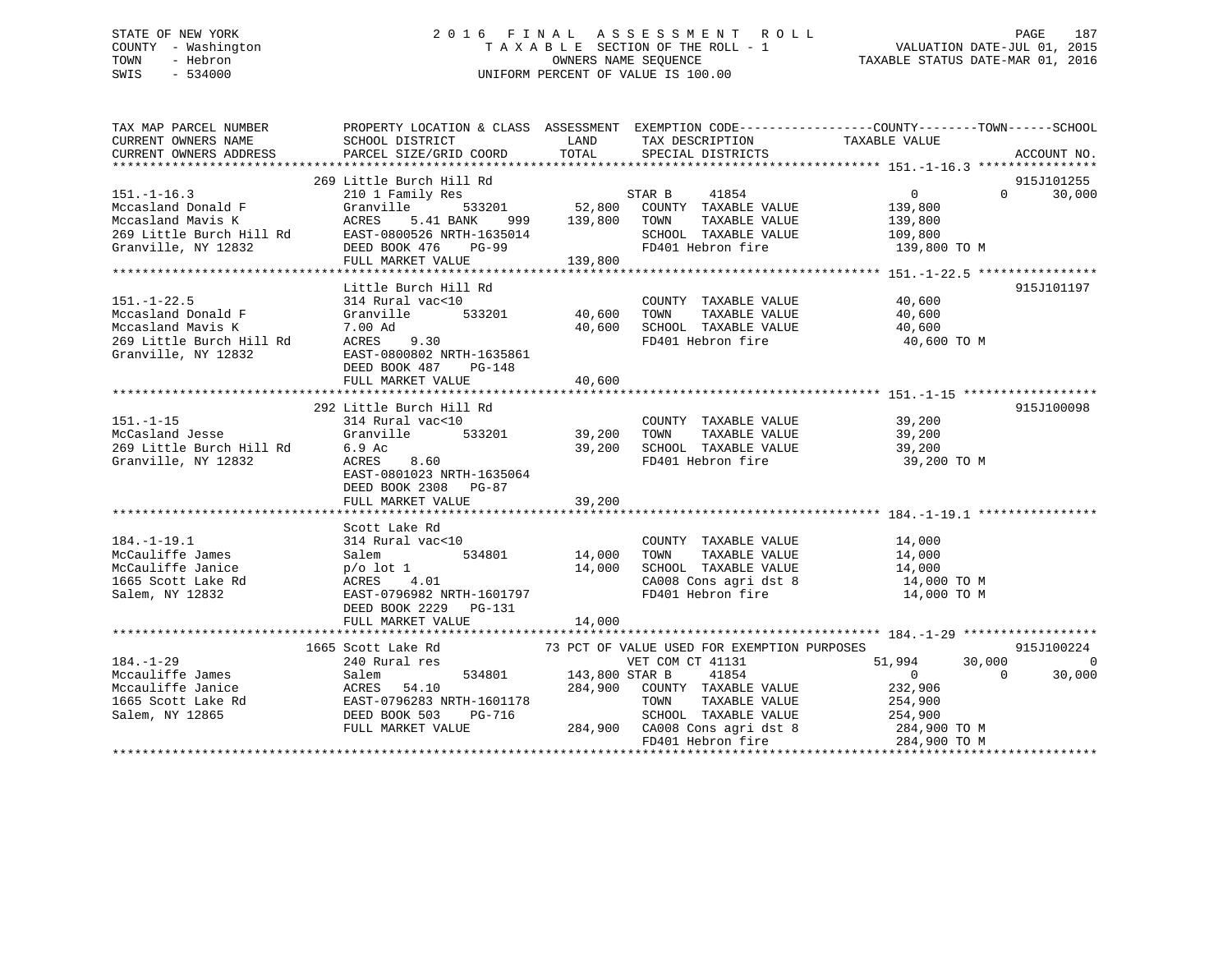## STATE OF NEW YORK 2 0 1 6 F I N A L A S S E S S M E N T R O L L PAGE 188 COUNTY - Washington T A X A B L E SECTION OF THE ROLL - 1 VALUATION DATE-JUL 01, 2015 TOWN - Hebron OWNERS NAME SEQUENCE TAXABLE STATUS DATE-MAR 01, 2016 SWIS - 534000 UNIFORM PERCENT OF VALUE IS 100.00

| TAX MAP PARCEL NUMBER<br>CURRENT OWNERS NAME<br>CURRENT OWNERS ADDRESS                                        | SCHOOL DISTRICT<br>PARCEL SIZE/GRID COORD                                                                                                                                           | LAND<br>TOTAL                | TAX DESCRIPTION<br>SPECIAL DISTRICTS                                                                                | PROPERTY LOCATION & CLASS ASSESSMENT EXEMPTION CODE---------------COUNTY-------TOWN------SCHOOL<br>TAXABLE VALUE<br>ACCOUNT NO. |
|---------------------------------------------------------------------------------------------------------------|-------------------------------------------------------------------------------------------------------------------------------------------------------------------------------------|------------------------------|---------------------------------------------------------------------------------------------------------------------|---------------------------------------------------------------------------------------------------------------------------------|
| $143. - 1 - 3.5$<br>McCauliffe James H<br>McCauliffe Janice H<br>1665 Scott's Lake Rd<br>Salem, NY 12865      | 378 County Route 28<br>242 Rurl res&rec<br>Granville<br>533201<br>ACRES 10.00<br>EAST-0813766 NRTH-1646921<br>DEED BOOK 813<br>PG-132<br>FULL MARKET VALUE                          | 62,000<br>123,000<br>123,000 | COUNTY TAXABLE VALUE<br>TAXABLE VALUE<br>TOWN<br>SCHOOL TAXABLE VALUE<br>FD401 Hebron fire                          | 123,000<br>123,000<br>123,000<br>123,000 TO M                                                                                   |
| $184. - 1 - 19.11$<br>McCauliffe Jason<br>McCauliffe Heidi<br>15 Williams St<br>PO Box 219<br>Salem, NY 12865 | Scott Lake Rd<br>314 Rural vac<10<br>Salem<br>534801<br>FRNT 336.00 DPTH 150.00<br>EAST-0796812 NRTH-1602247<br>DEED BOOK 2287 PG-105<br>FULL MARKET VALUE                          | 900<br>900<br>900            | COUNTY TAXABLE VALUE<br>TOWN<br>TAXABLE VALUE<br>SCHOOL TAXABLE VALUE<br>CA008 Cons agri dst 8<br>FD401 Hebron fire | 900<br>900<br>900<br>900 TO M<br>900 TO M                                                                                       |
| $184. - 1 - 29.1$<br>McCauliffe Jason<br>McCauliffe Heidi<br>15 Williams St<br>PO Box 219<br>Salem, NY 12865  | 1723 Scott Lake Rd<br>314 Rural vac<10<br>534801<br>Salem<br>ACRES<br>4.80<br>EAST-0796417 NRTH-1602200<br>DEED BOOK 2287 PG-105<br>FULL MARKET VALUE                               | 31,100<br>31,100<br>31,100   | COUNTY TAXABLE VALUE<br>TOWN<br>TAXABLE VALUE<br>SCHOOL TAXABLE VALUE<br>CA008 Cons agri dst 8<br>FD401 Hebron fire | 31,100<br>31,100<br>31,100<br>31,100 TO M<br>31,100 TO M                                                                        |
| $143. - 1 - 3.2$<br>Mccauliffe William<br>Mccauliffe MaryJane<br>1001 County Route 28<br>Granville, NY 12832  | County Route 28<br>314 Rural vac<10<br>Granville<br>533201<br>FRNT 150.00 DPTH 240.00<br>0.83<br>ACRES<br>EAST-0813209 NRTH-1647257<br>DEED BOOK 772<br>PG-168<br>FULL MARKET VALUE | 2,000<br>2,000<br>2,000      | COUNTY TAXABLE VALUE<br>TOWN<br>TAXABLE VALUE<br>SCHOOL TAXABLE VALUE<br>FD401 Hebron fire                          | 2,000<br>2,000<br>2,000<br>2,000 TO M                                                                                           |
| $143. - 1 - 24.1$<br>McChesney Mark P<br>McChesney Margaret M<br>1363 Danby Rd<br>Pawlet, VT 05761            | 580 West Green Pond Way<br>260 Seasonal res - WTRFNT<br>533201<br>Granville<br>ACRES<br>1.00<br>EAST-0815332 NRTH-1644180<br>DEED BOOK 2324 PG-326<br>FULL MARKET VALUE             | 70,000<br>103,200<br>103,200 | COUNTY TAXABLE VALUE<br>TOWN<br>TAXABLE VALUE<br>SCHOOL TAXABLE VALUE<br>FD401 Hebron fire                          | 915J101412<br>103,200<br>103,200<br>103,200<br>103,200 TO M                                                                     |
| $143. - 1 - 14$<br>McChesney Scott L<br>McChesney Phoebe Pierson<br>1119 Kelley Hill Rd<br>Pawlet, VT 05761   | 127 East Green Pond Way<br>260 Seasonal res - WTRFNT<br>533201<br>Granville<br>ACRES<br>1.20<br>EAST-0816187 NRTH-1643309<br>DEED BOOK 1676<br>PG-288<br>FULL MARKET VALUE          | 70,700<br>112,500<br>112,500 | COUNTY TAXABLE VALUE<br>TAXABLE VALUE<br>TOWN<br>SCHOOL TAXABLE VALUE<br>FD401 Hebron fire                          | 915J100597<br>112,500<br>112,500<br>112,500<br>112,500 TO M                                                                     |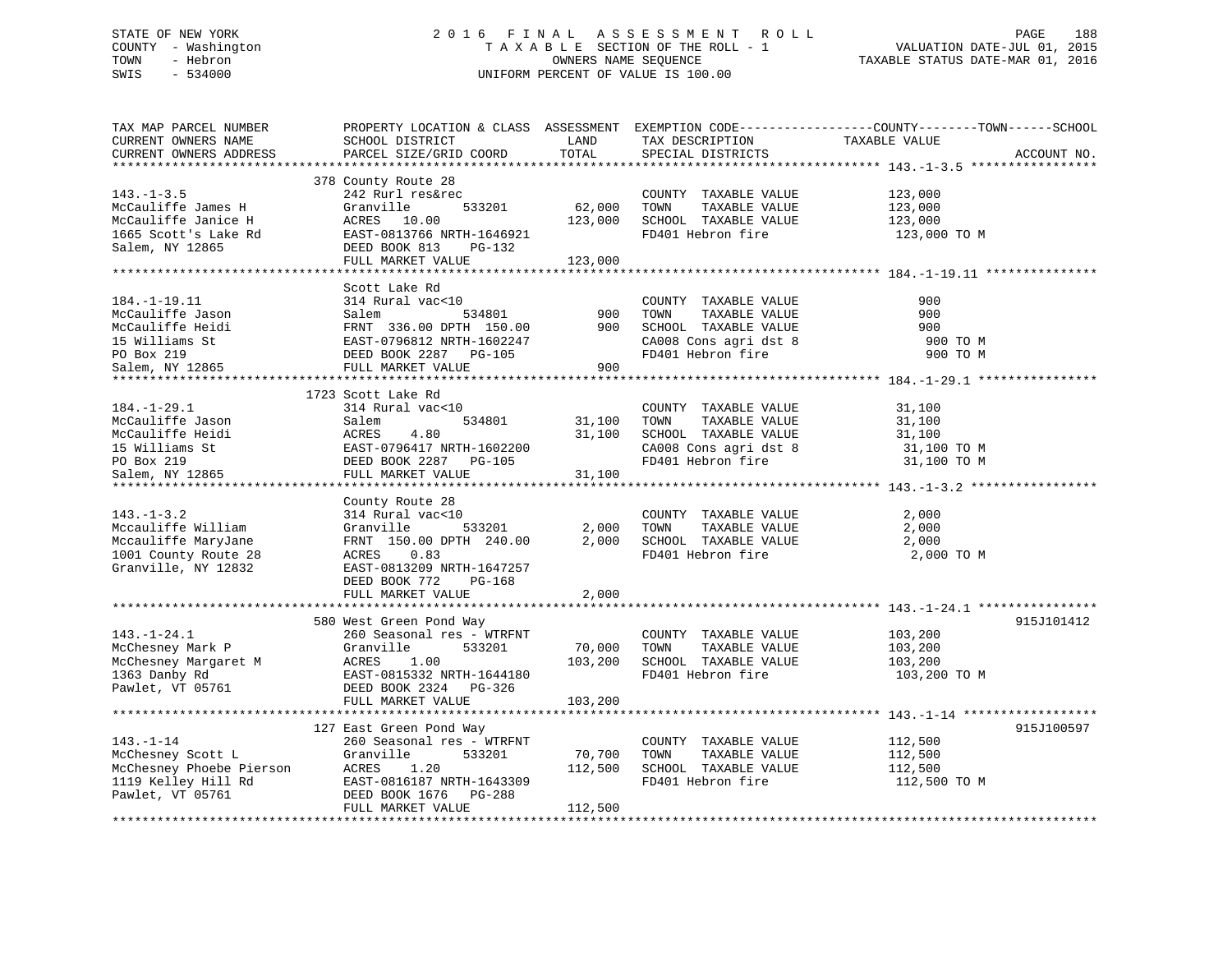## STATE OF NEW YORK 2 0 1 6 F I N A L A S S E S S M E N T R O L L PAGE 189 COUNTY - Washington T A X A B L E SECTION OF THE ROLL - 1 VALUATION DATE-JUL 01, 2015 TOWN - Hebron OWNERS NAME SEQUENCE TAXABLE STATUS DATE-MAR 01, 2016 SWIS - 534000 UNIFORM PERCENT OF VALUE IS 100.00

| TAX MAP PARCEL NUMBER  | PROPERTY LOCATION & CLASS ASSESSMENT EXEMPTION CODE---------------COUNTY-------TOWN-----SCHOOL |         |                             |                |                    |
|------------------------|------------------------------------------------------------------------------------------------|---------|-----------------------------|----------------|--------------------|
| CURRENT OWNERS NAME    | SCHOOL DISTRICT                                                                                | LAND    | TAX DESCRIPTION             | TAXABLE VALUE  |                    |
| CURRENT OWNERS ADDRESS | PARCEL SIZE/GRID COORD                                                                         | TOTAL   | SPECIAL DISTRICTS           |                | ACCOUNT NO.        |
|                        |                                                                                                |         |                             |                |                    |
|                        | East Green Pond Way                                                                            |         |                             |                |                    |
| $143. - 1 - 5.1$       | 311 Res vac land - WTRFNT                                                                      |         | COUNTY TAXABLE VALUE        | 67,500         |                    |
| McClellan Jon S        | Granville<br>533201                                                                            | 67,500  | TOWN<br>TAXABLE VALUE       | 67,500         |                    |
| McClellan Sandra G     | ACRES<br>1.76                                                                                  | 67,500  | SCHOOL TAXABLE VALUE        | 67,500         |                    |
| 67 East High St        | EAST-0815377 NRTH-1644608                                                                      |         | FD401 Hebron fire           | 67,500 TO M    |                    |
| Salem, NY 12865        | DEED BOOK 3593 PG-96                                                                           |         |                             |                |                    |
|                        | FULL MARKET VALUE                                                                              | 67,500  |                             |                |                    |
|                        |                                                                                                |         |                             |                |                    |
|                        | 211 East Green Pond Way                                                                        |         |                             |                | 915J100416         |
| $143. - 1 - 6$         | 260 Seasonal res - WTRFNT                                                                      |         | COUNTY TAXABLE VALUE        | 192,500        |                    |
| McClellan Jon S        | Granville<br>533201                                                                            | 65,600  | TOWN<br>TAXABLE VALUE       | 192,500        |                    |
| McClellen Sandra G     | 737/95                                                                                         | 192,500 | SCHOOL TAXABLE VALUE        | 192,500        |                    |
| PO Box 603             | ACRES<br>25.50                                                                                 |         | FD401 Hebron fire           | 192,500 TO M   |                    |
| Salem, NY 12865        | EAST-0815973 NRTH-1645390                                                                      |         |                             |                |                    |
|                        | DEED BOOK 2959 PG-238                                                                          |         |                             |                |                    |
|                        | FULL MARKET VALUE                                                                              | 192,500 |                             |                |                    |
|                        |                                                                                                |         |                             |                |                    |
|                        | 59 Clark Way                                                                                   |         |                             |                |                    |
| $169. - 1 - 18.41$     | 270 Mfg housing                                                                                |         | STAR B<br>41854             | $\overline{0}$ | $\Omega$<br>30,000 |
| McCloud Douglas W Jr.  | Granville<br>533201                                                                            |         | 27,900 COUNTY TAXABLE VALUE | 74,600         |                    |
| 59 Clark Way           | ACRES<br>3.50                                                                                  | 74,600  | TOWN<br>TAXABLE VALUE       | 74,600         |                    |
| Salem, NY 12865        | EAST-0815127 NRTH-1622784                                                                      |         | SCHOOL TAXABLE VALUE        | 44,600         |                    |
|                        |                                                                                                |         | FD401 Hebron fire           |                |                    |
|                        | DEED BOOK 2852<br>PG-330                                                                       |         |                             | 74,600 TO M    |                    |
|                        | FULL MARKET VALUE                                                                              | 74,600  |                             |                |                    |
|                        |                                                                                                |         |                             |                |                    |
|                        | 6719 State Route 22                                                                            |         |                             |                | 915J101416         |
| $169. - 1 - 26.2$      | 314 Rural vac<10                                                                               |         | COUNTY TAXABLE VALUE        | 28,900         |                    |
| McClure Dora           | Granville<br>533201                                                                            | 28,900  | TOWN<br>TAXABLE VALUE       | 28,900         |                    |
| 6719 State Route 22    | Lot $6/V1$                                                                                     | 28,900  | SCHOOL TAXABLE VALUE        | 28,900         |                    |
| Salem, NY 12865        | 9.62<br>ACRES                                                                                  |         | FD401 Hebron fire           | 28,900 TO M    |                    |
|                        | EAST-0814838 NRTH-1619362                                                                      |         |                             |                |                    |
|                        | DEED BOOK 2735 PG-48                                                                           |         |                             |                |                    |
|                        | FULL MARKET VALUE                                                                              | 28,900  |                             |                |                    |
|                        |                                                                                                |         |                             |                |                    |
|                        | 7708 State Route 22                                                                            |         |                             |                | 915J100417         |
| $144. - 1 - 26.1$      | 240 Rural res                                                                                  |         | COUNTY TAXABLE VALUE        | 194,700        |                    |
| Mccoy Laura            | Granville<br>533201                                                                            | 156,100 | TOWN<br>TAXABLE VALUE       | 194,700        |                    |
| 7708 State Route 22    | Trans Exempt Repay 2016                                                                        | 194,700 | SCHOOL TAXABLE VALUE        | 194,700        |                    |
| Granville, NY 12832    | ACRES<br>92.90                                                                                 |         | CA001 Cons agri dst 1       | 194,700 TO     |                    |
|                        | EAST-0821309 NRTH-1642274                                                                      |         | FD401 Hebron fire           | 194,700 TO M   |                    |
|                        | DEED BOOK 230<br>PG-149                                                                        |         | TE533 Trans exmt repay-flg  | $.00$ MT       |                    |
|                        | FULL MARKET VALUE                                                                              | 194,700 |                             |                |                    |
|                        |                                                                                                |         |                             |                |                    |
|                        |                                                                                                |         |                             |                |                    |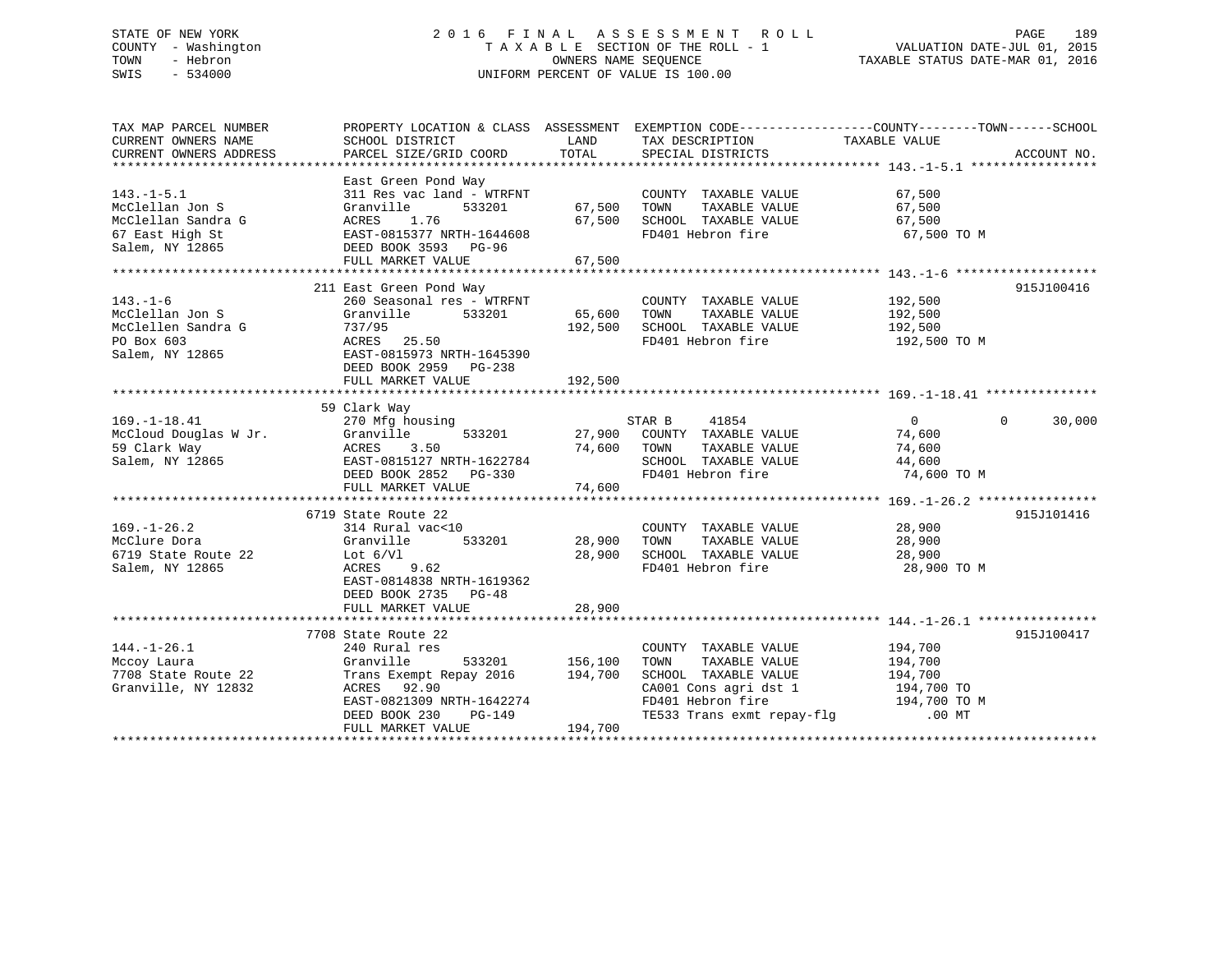## STATE OF NEW YORK 2 0 1 6 F I N A L A S S E S S M E N T R O L L PAGE 190 COUNTY - Washington T A X A B L E SECTION OF THE ROLL - 1 VALUATION DATE-JUL 01, 2015 TOWN - Hebron OWNERS NAME SEQUENCE TAXABLE STATUS DATE-MAR 01, 2016 SWIS - 534000 UNIFORM PERCENT OF VALUE IS 100.00

| 1318 Big Burch Hill Rd<br>915J101082<br>41834<br>$\mathbf{0}$<br>65,300<br>240 Rural res<br>STAR EN<br>$\Omega$<br>533201<br>63,000<br>282,700<br>Granville<br>COUNTY TAXABLE VALUE<br>$142. - 1 - 8.2$<br>282,700<br>TOWN<br>TAXABLE VALUE<br>282,700<br>Granville, NY 12832<br>ACRES 13.10<br>SCHOOL TAXABLE VALUE<br>217,400<br>EAST-0802176 NRTH-1640801<br>FD401 Hebron fire<br>282,700 TO M<br>DEED BOOK 554<br>PG-297<br>282,700<br>FULL MARKET VALUE<br>6614 State Route 22<br>915J101729<br>STAR B<br>41854<br>$\Omega$<br>$\Omega$<br>30,000<br>210 1 Family Res<br>36,800<br>534801<br>COUNTY TAXABLE VALUE<br>123,400<br>Salem<br>2.93 BANK<br>ACRES<br>123,400<br>TOWN<br>TAXABLE VALUE<br>123,400<br>999<br>SCHOOL TAXABLE VALUE<br>EAST-0815555 NRTH-1617382<br>93,400<br>CA008 Cons agri dst 8<br>DEED BOOK 825<br>$PG-30$<br>123,400 TO M<br>123,400 FD401 Hebron fire<br>FULL MARKET VALUE<br>123,400 TO M<br>915J100127<br>State Route 22<br>322 Rural vac>10<br>COUNTY TAXABLE VALUE<br>114,200<br>533201<br>114,200<br>TAXABLE VALUE<br>Granville<br>TOWN<br>114,200<br>ACRES 48.80<br>114,200<br>SCHOOL TAXABLE VALUE<br>114,200<br>CA008 Cons agri dst 8<br>EAST-0820617 NRTH-1634972<br>114,200 TO M<br>FD401 Hebron fire<br>DEED BOOK 1846 PG-59<br>114,200 TO M<br>FULL MARKET VALUE<br>114,200<br>915J100382<br>281 Lang Hill Rd<br>117 Horse farm<br>AG DIST<br>41720<br>60,756<br>60,756<br>60,756<br>41854<br>Granville<br>533201<br>123,300 STAR B<br>$\Omega$<br>$\Omega$<br>30,000<br>ACRES 42.70<br>361,400<br>300,644<br>COUNTY TAXABLE VALUE<br>EAST-0811400 NRTH-1637050<br>TAXABLE VALUE<br>TOWN<br>300,644<br>Granville, NY 12832<br>SCHOOL TAXABLE VALUE<br>DEED BOOK 690<br>PG-155<br>270,644<br>FULL MARKET VALUE<br>361,400<br>CA008 Cons agri dst 8<br>300,644 TO M<br>60,756 EX<br>FD401 Hebron fire<br>361,400 TO M<br>County Route 30<br>915J100204<br>$167. - 1 - 31$<br>314 Rural vac<10<br>COUNTY TAXABLE VALUE<br>27,100<br>Mcdowall Judith<br>534801<br>27,100<br>TOWN<br>TAXABLE VALUE<br>27,100<br>Salem<br>4501 Austin Dr<br>27,100<br>SCHOOL TAXABLE VALUE<br>27,100<br>466/43<br>N Little Rock, AR 72116<br>8.40<br>FD401 Hebron fire<br>ACRES<br>27,100 TO M<br>EAST-0788741 NRTH-1621935<br>DEED BOOK 466<br>$PG-41$<br>27,100<br>FULL MARKET VALUE | TAX MAP PARCEL NUMBER<br>CURRENT OWNERS NAME<br>CURRENT OWNERS ADDRESS | PROPERTY LOCATION & CLASS ASSESSMENT<br>SCHOOL DISTRICT<br>PARCEL SIZE/GRID COORD | LAND<br>TAX DESCRIPTION<br>TOTAL<br>SPECIAL DISTRICTS | EXEMPTION CODE----------------COUNTY-------TOWN------SCHOOL<br>TAXABLE VALUE<br>ACCOUNT NO. |
|----------------------------------------------------------------------------------------------------------------------------------------------------------------------------------------------------------------------------------------------------------------------------------------------------------------------------------------------------------------------------------------------------------------------------------------------------------------------------------------------------------------------------------------------------------------------------------------------------------------------------------------------------------------------------------------------------------------------------------------------------------------------------------------------------------------------------------------------------------------------------------------------------------------------------------------------------------------------------------------------------------------------------------------------------------------------------------------------------------------------------------------------------------------------------------------------------------------------------------------------------------------------------------------------------------------------------------------------------------------------------------------------------------------------------------------------------------------------------------------------------------------------------------------------------------------------------------------------------------------------------------------------------------------------------------------------------------------------------------------------------------------------------------------------------------------------------------------------------------------------------------------------------------------------------------------------------------------------------------------------------------------------------------------------------------------------------------------------------------------------------------------------------------------------------------------------------------------------------------------------------------------------------------------------------------------|------------------------------------------------------------------------|-----------------------------------------------------------------------------------|-------------------------------------------------------|---------------------------------------------------------------------------------------------|
|                                                                                                                                                                                                                                                                                                                                                                                                                                                                                                                                                                                                                                                                                                                                                                                                                                                                                                                                                                                                                                                                                                                                                                                                                                                                                                                                                                                                                                                                                                                                                                                                                                                                                                                                                                                                                                                                                                                                                                                                                                                                                                                                                                                                                                                                                                                |                                                                        |                                                                                   |                                                       |                                                                                             |
|                                                                                                                                                                                                                                                                                                                                                                                                                                                                                                                                                                                                                                                                                                                                                                                                                                                                                                                                                                                                                                                                                                                                                                                                                                                                                                                                                                                                                                                                                                                                                                                                                                                                                                                                                                                                                                                                                                                                                                                                                                                                                                                                                                                                                                                                                                                |                                                                        |                                                                                   |                                                       |                                                                                             |
|                                                                                                                                                                                                                                                                                                                                                                                                                                                                                                                                                                                                                                                                                                                                                                                                                                                                                                                                                                                                                                                                                                                                                                                                                                                                                                                                                                                                                                                                                                                                                                                                                                                                                                                                                                                                                                                                                                                                                                                                                                                                                                                                                                                                                                                                                                                | $142.-3-8.2$                                                           |                                                                                   |                                                       |                                                                                             |
|                                                                                                                                                                                                                                                                                                                                                                                                                                                                                                                                                                                                                                                                                                                                                                                                                                                                                                                                                                                                                                                                                                                                                                                                                                                                                                                                                                                                                                                                                                                                                                                                                                                                                                                                                                                                                                                                                                                                                                                                                                                                                                                                                                                                                                                                                                                | Mccrary-Blay Diane                                                     |                                                                                   |                                                       |                                                                                             |
|                                                                                                                                                                                                                                                                                                                                                                                                                                                                                                                                                                                                                                                                                                                                                                                                                                                                                                                                                                                                                                                                                                                                                                                                                                                                                                                                                                                                                                                                                                                                                                                                                                                                                                                                                                                                                                                                                                                                                                                                                                                                                                                                                                                                                                                                                                                | 1318 Big Burch Hill Rd                                                 |                                                                                   |                                                       |                                                                                             |
|                                                                                                                                                                                                                                                                                                                                                                                                                                                                                                                                                                                                                                                                                                                                                                                                                                                                                                                                                                                                                                                                                                                                                                                                                                                                                                                                                                                                                                                                                                                                                                                                                                                                                                                                                                                                                                                                                                                                                                                                                                                                                                                                                                                                                                                                                                                |                                                                        |                                                                                   |                                                       |                                                                                             |
|                                                                                                                                                                                                                                                                                                                                                                                                                                                                                                                                                                                                                                                                                                                                                                                                                                                                                                                                                                                                                                                                                                                                                                                                                                                                                                                                                                                                                                                                                                                                                                                                                                                                                                                                                                                                                                                                                                                                                                                                                                                                                                                                                                                                                                                                                                                |                                                                        |                                                                                   |                                                       |                                                                                             |
|                                                                                                                                                                                                                                                                                                                                                                                                                                                                                                                                                                                                                                                                                                                                                                                                                                                                                                                                                                                                                                                                                                                                                                                                                                                                                                                                                                                                                                                                                                                                                                                                                                                                                                                                                                                                                                                                                                                                                                                                                                                                                                                                                                                                                                                                                                                |                                                                        |                                                                                   |                                                       |                                                                                             |
|                                                                                                                                                                                                                                                                                                                                                                                                                                                                                                                                                                                                                                                                                                                                                                                                                                                                                                                                                                                                                                                                                                                                                                                                                                                                                                                                                                                                                                                                                                                                                                                                                                                                                                                                                                                                                                                                                                                                                                                                                                                                                                                                                                                                                                                                                                                |                                                                        |                                                                                   |                                                       |                                                                                             |
|                                                                                                                                                                                                                                                                                                                                                                                                                                                                                                                                                                                                                                                                                                                                                                                                                                                                                                                                                                                                                                                                                                                                                                                                                                                                                                                                                                                                                                                                                                                                                                                                                                                                                                                                                                                                                                                                                                                                                                                                                                                                                                                                                                                                                                                                                                                |                                                                        |                                                                                   |                                                       |                                                                                             |
|                                                                                                                                                                                                                                                                                                                                                                                                                                                                                                                                                                                                                                                                                                                                                                                                                                                                                                                                                                                                                                                                                                                                                                                                                                                                                                                                                                                                                                                                                                                                                                                                                                                                                                                                                                                                                                                                                                                                                                                                                                                                                                                                                                                                                                                                                                                |                                                                        |                                                                                   |                                                       |                                                                                             |
|                                                                                                                                                                                                                                                                                                                                                                                                                                                                                                                                                                                                                                                                                                                                                                                                                                                                                                                                                                                                                                                                                                                                                                                                                                                                                                                                                                                                                                                                                                                                                                                                                                                                                                                                                                                                                                                                                                                                                                                                                                                                                                                                                                                                                                                                                                                | $170. - 1 - 12.3$                                                      |                                                                                   |                                                       |                                                                                             |
|                                                                                                                                                                                                                                                                                                                                                                                                                                                                                                                                                                                                                                                                                                                                                                                                                                                                                                                                                                                                                                                                                                                                                                                                                                                                                                                                                                                                                                                                                                                                                                                                                                                                                                                                                                                                                                                                                                                                                                                                                                                                                                                                                                                                                                                                                                                | Mccray Shenette L                                                      |                                                                                   |                                                       |                                                                                             |
|                                                                                                                                                                                                                                                                                                                                                                                                                                                                                                                                                                                                                                                                                                                                                                                                                                                                                                                                                                                                                                                                                                                                                                                                                                                                                                                                                                                                                                                                                                                                                                                                                                                                                                                                                                                                                                                                                                                                                                                                                                                                                                                                                                                                                                                                                                                | PO Box 194                                                             |                                                                                   |                                                       |                                                                                             |
|                                                                                                                                                                                                                                                                                                                                                                                                                                                                                                                                                                                                                                                                                                                                                                                                                                                                                                                                                                                                                                                                                                                                                                                                                                                                                                                                                                                                                                                                                                                                                                                                                                                                                                                                                                                                                                                                                                                                                                                                                                                                                                                                                                                                                                                                                                                | Salem, NY 12865                                                        |                                                                                   |                                                       |                                                                                             |
|                                                                                                                                                                                                                                                                                                                                                                                                                                                                                                                                                                                                                                                                                                                                                                                                                                                                                                                                                                                                                                                                                                                                                                                                                                                                                                                                                                                                                                                                                                                                                                                                                                                                                                                                                                                                                                                                                                                                                                                                                                                                                                                                                                                                                                                                                                                |                                                                        |                                                                                   |                                                       |                                                                                             |
|                                                                                                                                                                                                                                                                                                                                                                                                                                                                                                                                                                                                                                                                                                                                                                                                                                                                                                                                                                                                                                                                                                                                                                                                                                                                                                                                                                                                                                                                                                                                                                                                                                                                                                                                                                                                                                                                                                                                                                                                                                                                                                                                                                                                                                                                                                                |                                                                        |                                                                                   |                                                       |                                                                                             |
|                                                                                                                                                                                                                                                                                                                                                                                                                                                                                                                                                                                                                                                                                                                                                                                                                                                                                                                                                                                                                                                                                                                                                                                                                                                                                                                                                                                                                                                                                                                                                                                                                                                                                                                                                                                                                                                                                                                                                                                                                                                                                                                                                                                                                                                                                                                |                                                                        |                                                                                   |                                                       |                                                                                             |
|                                                                                                                                                                                                                                                                                                                                                                                                                                                                                                                                                                                                                                                                                                                                                                                                                                                                                                                                                                                                                                                                                                                                                                                                                                                                                                                                                                                                                                                                                                                                                                                                                                                                                                                                                                                                                                                                                                                                                                                                                                                                                                                                                                                                                                                                                                                |                                                                        |                                                                                   |                                                       |                                                                                             |
|                                                                                                                                                                                                                                                                                                                                                                                                                                                                                                                                                                                                                                                                                                                                                                                                                                                                                                                                                                                                                                                                                                                                                                                                                                                                                                                                                                                                                                                                                                                                                                                                                                                                                                                                                                                                                                                                                                                                                                                                                                                                                                                                                                                                                                                                                                                | $153. - 1 - 10$                                                        |                                                                                   |                                                       |                                                                                             |
|                                                                                                                                                                                                                                                                                                                                                                                                                                                                                                                                                                                                                                                                                                                                                                                                                                                                                                                                                                                                                                                                                                                                                                                                                                                                                                                                                                                                                                                                                                                                                                                                                                                                                                                                                                                                                                                                                                                                                                                                                                                                                                                                                                                                                                                                                                                | McCullough Patrick                                                     |                                                                                   |                                                       |                                                                                             |
|                                                                                                                                                                                                                                                                                                                                                                                                                                                                                                                                                                                                                                                                                                                                                                                                                                                                                                                                                                                                                                                                                                                                                                                                                                                                                                                                                                                                                                                                                                                                                                                                                                                                                                                                                                                                                                                                                                                                                                                                                                                                                                                                                                                                                                                                                                                | 13 Triphammer Rd                                                       |                                                                                   |                                                       |                                                                                             |
|                                                                                                                                                                                                                                                                                                                                                                                                                                                                                                                                                                                                                                                                                                                                                                                                                                                                                                                                                                                                                                                                                                                                                                                                                                                                                                                                                                                                                                                                                                                                                                                                                                                                                                                                                                                                                                                                                                                                                                                                                                                                                                                                                                                                                                                                                                                | Queensbury, NY 12804                                                   |                                                                                   |                                                       |                                                                                             |
|                                                                                                                                                                                                                                                                                                                                                                                                                                                                                                                                                                                                                                                                                                                                                                                                                                                                                                                                                                                                                                                                                                                                                                                                                                                                                                                                                                                                                                                                                                                                                                                                                                                                                                                                                                                                                                                                                                                                                                                                                                                                                                                                                                                                                                                                                                                |                                                                        |                                                                                   |                                                       |                                                                                             |
|                                                                                                                                                                                                                                                                                                                                                                                                                                                                                                                                                                                                                                                                                                                                                                                                                                                                                                                                                                                                                                                                                                                                                                                                                                                                                                                                                                                                                                                                                                                                                                                                                                                                                                                                                                                                                                                                                                                                                                                                                                                                                                                                                                                                                                                                                                                |                                                                        |                                                                                   |                                                       |                                                                                             |
|                                                                                                                                                                                                                                                                                                                                                                                                                                                                                                                                                                                                                                                                                                                                                                                                                                                                                                                                                                                                                                                                                                                                                                                                                                                                                                                                                                                                                                                                                                                                                                                                                                                                                                                                                                                                                                                                                                                                                                                                                                                                                                                                                                                                                                                                                                                |                                                                        |                                                                                   |                                                       |                                                                                             |
|                                                                                                                                                                                                                                                                                                                                                                                                                                                                                                                                                                                                                                                                                                                                                                                                                                                                                                                                                                                                                                                                                                                                                                                                                                                                                                                                                                                                                                                                                                                                                                                                                                                                                                                                                                                                                                                                                                                                                                                                                                                                                                                                                                                                                                                                                                                |                                                                        |                                                                                   |                                                       |                                                                                             |
|                                                                                                                                                                                                                                                                                                                                                                                                                                                                                                                                                                                                                                                                                                                                                                                                                                                                                                                                                                                                                                                                                                                                                                                                                                                                                                                                                                                                                                                                                                                                                                                                                                                                                                                                                                                                                                                                                                                                                                                                                                                                                                                                                                                                                                                                                                                | $152. - 2 - 33.5$                                                      |                                                                                   |                                                       |                                                                                             |
|                                                                                                                                                                                                                                                                                                                                                                                                                                                                                                                                                                                                                                                                                                                                                                                                                                                                                                                                                                                                                                                                                                                                                                                                                                                                                                                                                                                                                                                                                                                                                                                                                                                                                                                                                                                                                                                                                                                                                                                                                                                                                                                                                                                                                                                                                                                | McDermott John                                                         |                                                                                   |                                                       |                                                                                             |
|                                                                                                                                                                                                                                                                                                                                                                                                                                                                                                                                                                                                                                                                                                                                                                                                                                                                                                                                                                                                                                                                                                                                                                                                                                                                                                                                                                                                                                                                                                                                                                                                                                                                                                                                                                                                                                                                                                                                                                                                                                                                                                                                                                                                                                                                                                                | McDermott Laura                                                        |                                                                                   |                                                       |                                                                                             |
|                                                                                                                                                                                                                                                                                                                                                                                                                                                                                                                                                                                                                                                                                                                                                                                                                                                                                                                                                                                                                                                                                                                                                                                                                                                                                                                                                                                                                                                                                                                                                                                                                                                                                                                                                                                                                                                                                                                                                                                                                                                                                                                                                                                                                                                                                                                | 281 Lang Hill Rd                                                       |                                                                                   |                                                       |                                                                                             |
|                                                                                                                                                                                                                                                                                                                                                                                                                                                                                                                                                                                                                                                                                                                                                                                                                                                                                                                                                                                                                                                                                                                                                                                                                                                                                                                                                                                                                                                                                                                                                                                                                                                                                                                                                                                                                                                                                                                                                                                                                                                                                                                                                                                                                                                                                                                |                                                                        |                                                                                   |                                                       |                                                                                             |
|                                                                                                                                                                                                                                                                                                                                                                                                                                                                                                                                                                                                                                                                                                                                                                                                                                                                                                                                                                                                                                                                                                                                                                                                                                                                                                                                                                                                                                                                                                                                                                                                                                                                                                                                                                                                                                                                                                                                                                                                                                                                                                                                                                                                                                                                                                                |                                                                        |                                                                                   |                                                       |                                                                                             |
|                                                                                                                                                                                                                                                                                                                                                                                                                                                                                                                                                                                                                                                                                                                                                                                                                                                                                                                                                                                                                                                                                                                                                                                                                                                                                                                                                                                                                                                                                                                                                                                                                                                                                                                                                                                                                                                                                                                                                                                                                                                                                                                                                                                                                                                                                                                | MAY BE SUBJECT TO PAYMENT                                              |                                                                                   |                                                       |                                                                                             |
|                                                                                                                                                                                                                                                                                                                                                                                                                                                                                                                                                                                                                                                                                                                                                                                                                                                                                                                                                                                                                                                                                                                                                                                                                                                                                                                                                                                                                                                                                                                                                                                                                                                                                                                                                                                                                                                                                                                                                                                                                                                                                                                                                                                                                                                                                                                | UNDER AGDIST LAW TIL 2020                                              |                                                                                   |                                                       |                                                                                             |
|                                                                                                                                                                                                                                                                                                                                                                                                                                                                                                                                                                                                                                                                                                                                                                                                                                                                                                                                                                                                                                                                                                                                                                                                                                                                                                                                                                                                                                                                                                                                                                                                                                                                                                                                                                                                                                                                                                                                                                                                                                                                                                                                                                                                                                                                                                                |                                                                        |                                                                                   |                                                       |                                                                                             |
|                                                                                                                                                                                                                                                                                                                                                                                                                                                                                                                                                                                                                                                                                                                                                                                                                                                                                                                                                                                                                                                                                                                                                                                                                                                                                                                                                                                                                                                                                                                                                                                                                                                                                                                                                                                                                                                                                                                                                                                                                                                                                                                                                                                                                                                                                                                |                                                                        |                                                                                   |                                                       |                                                                                             |
|                                                                                                                                                                                                                                                                                                                                                                                                                                                                                                                                                                                                                                                                                                                                                                                                                                                                                                                                                                                                                                                                                                                                                                                                                                                                                                                                                                                                                                                                                                                                                                                                                                                                                                                                                                                                                                                                                                                                                                                                                                                                                                                                                                                                                                                                                                                |                                                                        |                                                                                   |                                                       |                                                                                             |
|                                                                                                                                                                                                                                                                                                                                                                                                                                                                                                                                                                                                                                                                                                                                                                                                                                                                                                                                                                                                                                                                                                                                                                                                                                                                                                                                                                                                                                                                                                                                                                                                                                                                                                                                                                                                                                                                                                                                                                                                                                                                                                                                                                                                                                                                                                                |                                                                        |                                                                                   |                                                       |                                                                                             |
|                                                                                                                                                                                                                                                                                                                                                                                                                                                                                                                                                                                                                                                                                                                                                                                                                                                                                                                                                                                                                                                                                                                                                                                                                                                                                                                                                                                                                                                                                                                                                                                                                                                                                                                                                                                                                                                                                                                                                                                                                                                                                                                                                                                                                                                                                                                |                                                                        |                                                                                   |                                                       |                                                                                             |
|                                                                                                                                                                                                                                                                                                                                                                                                                                                                                                                                                                                                                                                                                                                                                                                                                                                                                                                                                                                                                                                                                                                                                                                                                                                                                                                                                                                                                                                                                                                                                                                                                                                                                                                                                                                                                                                                                                                                                                                                                                                                                                                                                                                                                                                                                                                |                                                                        |                                                                                   |                                                       |                                                                                             |
|                                                                                                                                                                                                                                                                                                                                                                                                                                                                                                                                                                                                                                                                                                                                                                                                                                                                                                                                                                                                                                                                                                                                                                                                                                                                                                                                                                                                                                                                                                                                                                                                                                                                                                                                                                                                                                                                                                                                                                                                                                                                                                                                                                                                                                                                                                                |                                                                        |                                                                                   |                                                       |                                                                                             |
|                                                                                                                                                                                                                                                                                                                                                                                                                                                                                                                                                                                                                                                                                                                                                                                                                                                                                                                                                                                                                                                                                                                                                                                                                                                                                                                                                                                                                                                                                                                                                                                                                                                                                                                                                                                                                                                                                                                                                                                                                                                                                                                                                                                                                                                                                                                |                                                                        |                                                                                   |                                                       |                                                                                             |
|                                                                                                                                                                                                                                                                                                                                                                                                                                                                                                                                                                                                                                                                                                                                                                                                                                                                                                                                                                                                                                                                                                                                                                                                                                                                                                                                                                                                                                                                                                                                                                                                                                                                                                                                                                                                                                                                                                                                                                                                                                                                                                                                                                                                                                                                                                                |                                                                        |                                                                                   |                                                       |                                                                                             |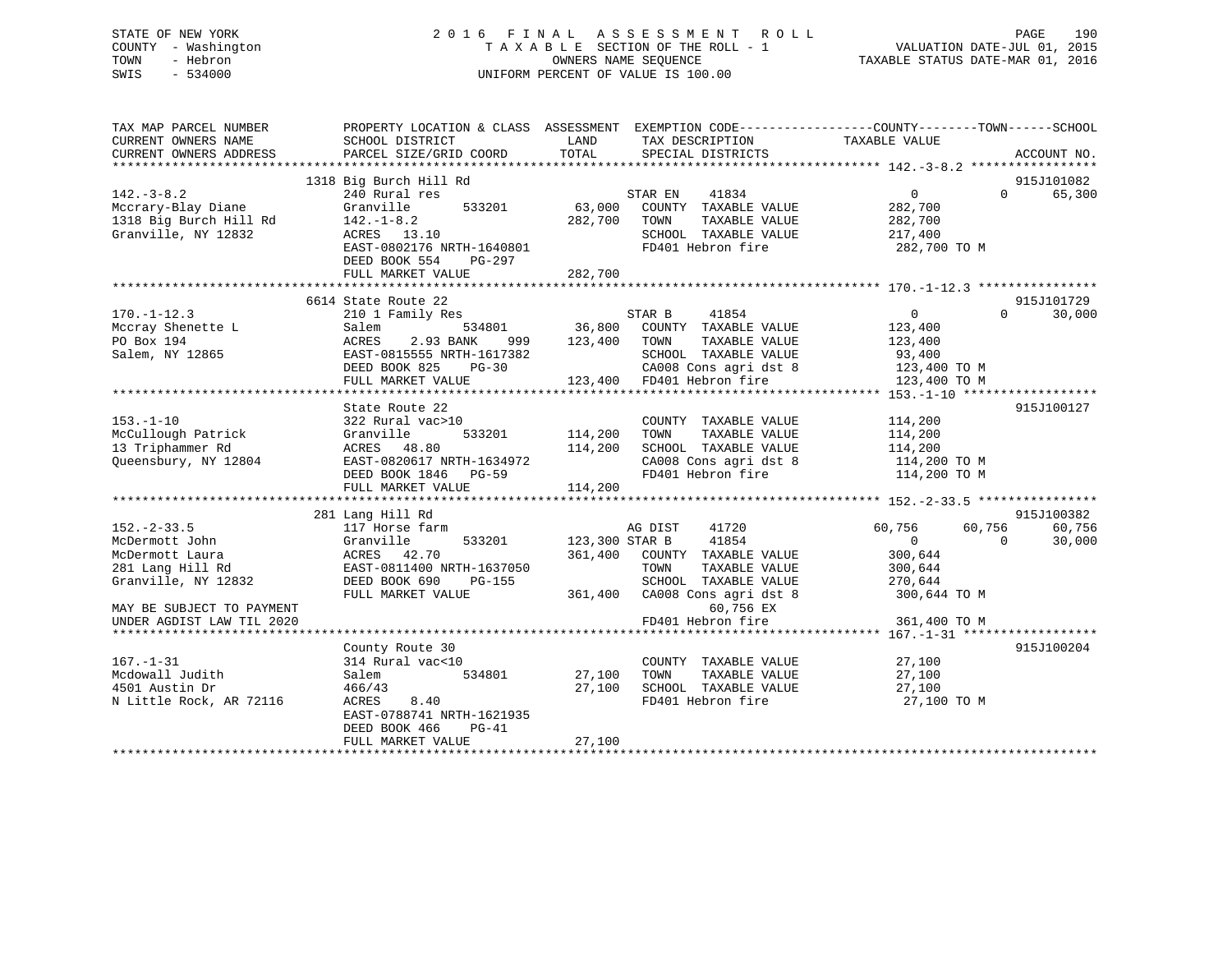## STATE OF NEW YORK 2 0 1 6 F I N A L A S S E S S M E N T R O L L PAGE 191 COUNTY - Washington T A X A B L E SECTION OF THE ROLL - 1 VALUATION DATE-JUL 01, 2015 TOWN - Hebron OWNERS NAME SEQUENCE TAXABLE STATUS DATE-MAR 01, 2016 SWIS - 534000 UNIFORM PERCENT OF VALUE IS 100.00

| TAX MAP PARCEL NUMBER<br>CURRENT OWNERS NAME | PROPERTY LOCATION & CLASS ASSESSMENT EXEMPTION CODE---------------COUNTY-------TOWN-----SCHOOL<br>SCHOOL DISTRICT | LAND          | TAX DESCRIPTION                           | TAXABLE VALUE           |                                  |
|----------------------------------------------|-------------------------------------------------------------------------------------------------------------------|---------------|-------------------------------------------|-------------------------|----------------------------------|
| CURRENT OWNERS ADDRESS                       | PARCEL SIZE/GRID COORD                                                                                            | TOTAL         | SPECIAL DISTRICTS                         |                         | ACCOUNT NO.                      |
|                                              |                                                                                                                   |               |                                           |                         |                                  |
| $169. - 1 - 18.24$                           | 21 Clark Way<br>210 1 Family Res                                                                                  |               | STAR B<br>41854                           | $\mathbf 0$             | 915J101789<br>$\Omega$<br>30,000 |
| McFarren Ashley                              | Granville<br>533201                                                                                               |               | 32,200 COUNTY TAXABLE VALUE               | 67,100                  |                                  |
| 21 Clark Way                                 | Lot                                                                                                               | 67,100        | TOWN<br>TAXABLE VALUE                     | 67,100                  |                                  |
| Salem, NY 12865                              | 1.08<br>ACRES                                                                                                     |               | SCHOOL TAXABLE VALUE                      | 37,100                  |                                  |
|                                              | EAST-0815852 NRTH-1623230                                                                                         |               | FD401 Hebron fire                         | 67,100 TO M             |                                  |
|                                              | DEED BOOK 2813 PG-290                                                                                             |               |                                           |                         |                                  |
|                                              | FULL MARKET VALUE                                                                                                 | 67,100        |                                           |                         |                                  |
|                                              |                                                                                                                   |               |                                           |                         |                                  |
|                                              | 460 Pine Hill Rd                                                                                                  |               |                                           |                         | 915J101418                       |
| $169. - 1 - 26.5$                            | 242 Rurl res&rec                                                                                                  |               | STAR EN<br>41834                          | $0 \qquad \qquad$       | $\Omega$<br>65,300               |
| Mcgivern Kenneth                             | 533201<br>Granville                                                                                               |               | 56,200 COUNTY TAXABLE VALUE               | 94,400                  |                                  |
| Mcgivern Carol                               | ACRES 14.47                                                                                                       | 94,400        | TOWN<br>TAXABLE VALUE                     | 94,400                  |                                  |
| 460 Pine Hill Rd                             | EAST-0813063 NRTH-1619769                                                                                         |               | SCHOOL TAXABLE VALUE                      | 29,100                  |                                  |
| Salem, NY 12865                              | DEED BOOK 512<br>PG-274                                                                                           |               | FD401 Hebron fire                         | 94,400 TO M             |                                  |
|                                              | FULL MARKET VALUE                                                                                                 | 94,400        |                                           |                         |                                  |
|                                              |                                                                                                                   |               |                                           |                         |                                  |
|                                              | Pine Hill Rd/s Off                                                                                                |               |                                           |                         | 915J101417                       |
| $169. - 1 - 26.4$                            | 322 Rural vac>10                                                                                                  |               | COUNTY TAXABLE VALUE                      | 8,200                   |                                  |
| McGivern Kennneth J                          | Granville<br>533201                                                                                               | 8,200         | TAXABLE VALUE<br>TOWN                     | 8,200                   |                                  |
| 460 Pine Hill Rd                             | ACRES 10.99                                                                                                       | 8,200         | SCHOOL TAXABLE VALUE                      | 8,200                   |                                  |
| Salem, NY 12865                              | EAST-0813512 NRTH-1619504                                                                                         |               | FD401 Hebron fire                         | 8,200 TO M              |                                  |
|                                              | DEED BOOK 925<br>$PG-12$                                                                                          |               |                                           |                         |                                  |
|                                              | FULL MARKET VALUE                                                                                                 | 8,200         |                                           |                         |                                  |
|                                              |                                                                                                                   |               |                                           |                         |                                  |
|                                              | 100 Barkley Ln                                                                                                    |               |                                           |                         | 915J101148                       |
| $183.2 - 1 - 27$                             | 210 1 Family Res                                                                                                  |               | STAR B<br>41854                           | $\overline{0}$          | $\Omega$<br>30,000               |
| McGowan David S                              | 534801<br>Salem                                                                                                   |               | 41,500 COUNTY TAXABLE VALUE               | 162,700                 |                                  |
| McGowan Jessica A                            | lake access                                                                                                       | 162,700       | TOWN<br>TAXABLE VALUE                     | 162,700                 |                                  |
| 84 West St Apt 1<br>Cambridge, NY 12816      | 2.62<br>ACRES<br>EAST-0787000 NRTH-1605779                                                                        |               | SCHOOL TAXABLE VALUE<br>FD401 Hebron fire | 132,700<br>162,700 TO M |                                  |
|                                              | PG-231                                                                                                            |               |                                           |                         |                                  |
|                                              | DEED BOOK 2160<br>FULL MARKET VALUE                                                                               | 162,700       |                                           |                         |                                  |
|                                              |                                                                                                                   |               |                                           |                         |                                  |
|                                              | 165 Halls Pond Rd                                                                                                 |               |                                           |                         | 915J101591                       |
| $167. - 1 - 7.5$                             | 240 Rural res                                                                                                     |               | COUNTY TAXABLE VALUE                      | 133,900                 |                                  |
| McGuire Margaret M                           | Hartford                                                                                                          | 533801 75,300 | TOWN<br>TAXABLE VALUE                     | 133,900                 |                                  |
| 165 Halls Pond Rd                            | ACRES 16.64 BANK<br>11A                                                                                           | 133,900       | SCHOOL TAXABLE VALUE                      | 133,900                 |                                  |
| Salem, NY 12865                              | EAST-0791066 NRTH-1624381                                                                                         |               | FD401 Hebron fire                         | 133,900 TO M            |                                  |
|                                              | DEED BOOK 2710<br>PG-103                                                                                          |               |                                           |                         |                                  |
|                                              | FULL MARKET VALUE                                                                                                 | 133,900       |                                           |                         |                                  |
|                                              |                                                                                                                   |               |                                           |                         |                                  |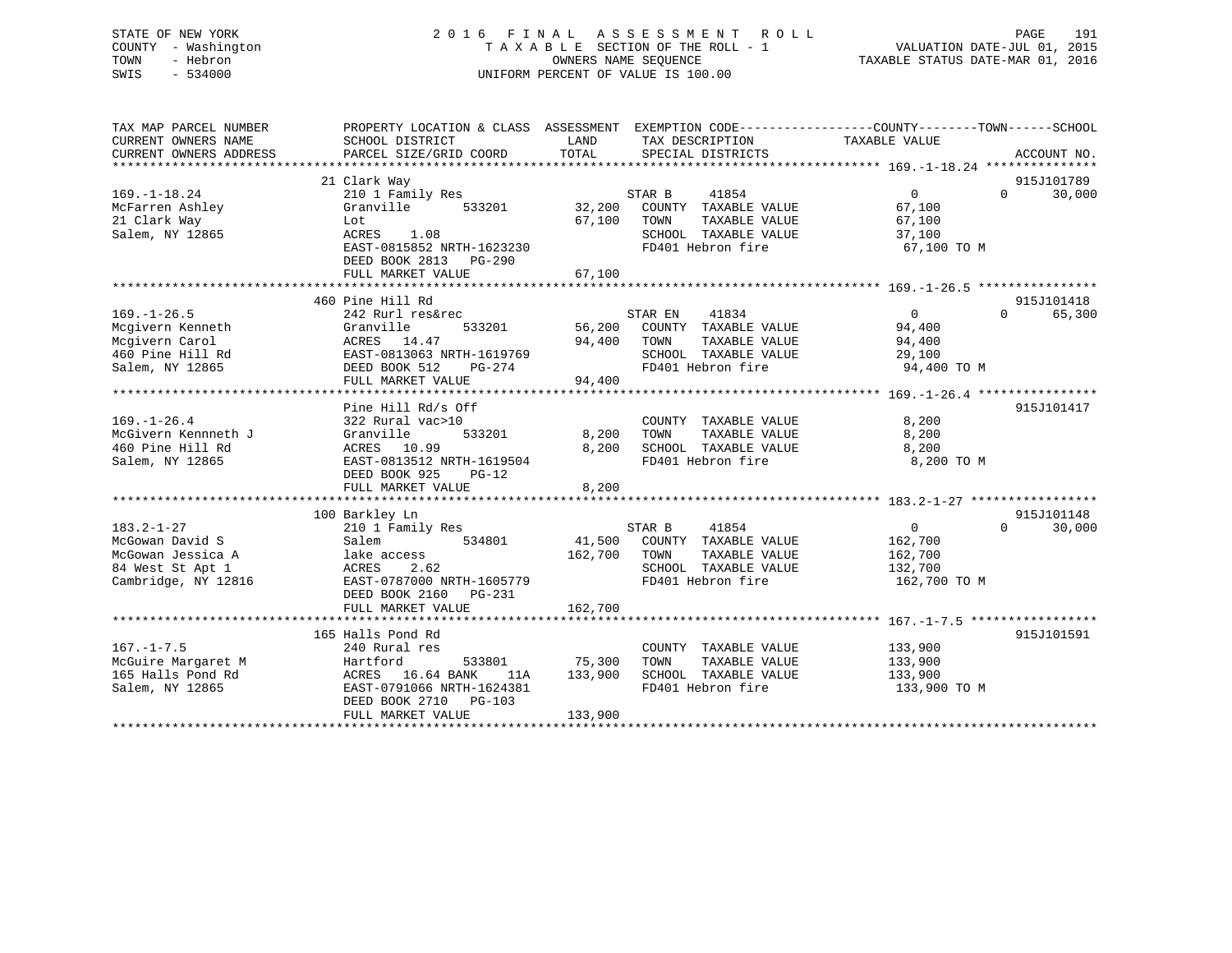# STATE OF NEW YORK 2016 FINAL ASSESSMENT ROLL PAGE 192 COUNTY - Washington  $T A X A B L E$  SECTION OF THE ROLL - 1<br>TOWN - Hebron DATE-JUL 000NERS NAME SEQUENCE SWIS - 534000 UNIFORM PERCENT OF VALUE IS 100.00

VALUATION DATE-JUL 01, 2015 TAXABLE STATUS DATE-MAR 01, 2016

| TAX MAP PARCEL NUMBER<br>CURRENT OWNERS NAME<br>CURRENT OWNERS ADDRESS | PROPERTY LOCATION & CLASS ASSESSMENT EXEMPTION CODE---------------COUNTY-------TOWN-----SCHOOL<br>SCHOOL DISTRICT<br>PARCEL SIZE/GRID COORD | LAND<br>TOTAL  | TAX DESCRIPTION<br>SPECIAL DISTRICTS        | TAXABLE VALUE              | ACCOUNT NO.    |
|------------------------------------------------------------------------|---------------------------------------------------------------------------------------------------------------------------------------------|----------------|---------------------------------------------|----------------------------|----------------|
|                                                                        |                                                                                                                                             |                |                                             |                            |                |
|                                                                        | 3049 County Route 30                                                                                                                        |                |                                             |                            | 915J100663     |
| $183. - 1 - 23.1$                                                      | 280 Res Multiple                                                                                                                            |                | 41720<br>AG DIST                            | 104,906<br>104,906         | 104,906        |
| McKeighan Kelly                                                        | 534801<br>Salem                                                                                                                             | 240,000 STAR B | 41854                                       | $\Omega$<br>$\overline{0}$ | 30,000         |
| 3049 County Route 30                                                   | 2757/307                                                                                                                                    | 469,000        | COUNTY TAXABLE VALUE                        | 364,094                    |                |
| Salem, NY 12865                                                        | ACRES 106.30                                                                                                                                |                | TAXABLE VALUE<br>TOWN                       | 364,094                    |                |
|                                                                        | EAST-0791656 NRTH-1601598                                                                                                                   |                | SCHOOL TAXABLE VALUE                        | 334,094                    |                |
| MAY BE SUBJECT TO PAYMENT                                              | DEED BOOK 2757 PG-307                                                                                                                       |                | CA008 Cons agri dst 8                       | 364,094 TO M               |                |
| UNDER AGDIST LAW TIL 2020                                              | FULL MARKET VALUE                                                                                                                           | 469,000        | 104,906 EX                                  |                            |                |
|                                                                        |                                                                                                                                             |                | FD401 Hebron fire                           | 469,000 TO M               |                |
|                                                                        |                                                                                                                                             |                |                                             |                            |                |
|                                                                        | County Route 30                                                                                                                             |                |                                             |                            | 915J100664     |
| $183. - 1 - 23.2$                                                      | 322 Rural vac>10                                                                                                                            |                | AG DIST<br>41720                            | 29,535<br>29,535           | 29,535         |
| McKeighan Kim A                                                        | 534801<br>Salem                                                                                                                             | 104,900        | COUNTY TAXABLE VALUE                        | 75,365                     |                |
| 147 County Route 49                                                    | ACRES<br>43.60                                                                                                                              | 104,900        | TOWN<br>TAXABLE VALUE                       | 75,365                     |                |
| East Greenwich, NY 12865                                               | EAST-0790985 NRTH-1602533                                                                                                                   |                | SCHOOL TAXABLE VALUE                        | 75,365                     |                |
|                                                                        | DEED BOOK 2695 PG-277                                                                                                                       |                | CA008 Cons agri dst 8                       | 75,365 TO M                |                |
| MAY BE SUBJECT TO PAYMENT<br>UNDER AGDIST LAW TIL 2020                 | FULL MARKET VALUE                                                                                                                           | 104,900        | 29,535 EX<br>FD401 Hebron fire              | 104,900 TO M               |                |
|                                                                        |                                                                                                                                             |                | LD401 West hebron light                     | 104,900 TO M               |                |
|                                                                        |                                                                                                                                             |                |                                             |                            |                |
|                                                                        | 6042 State Route 22                                                                                                                         |                | 77 PCT OF VALUE USED FOR EXEMPTION PURPOSES |                            | 915J100078     |
| $185. - 1 - 11$                                                        | 270 Mfg housing                                                                                                                             |                | VET COM CT 41131                            | 14,553<br>14,553           | 0              |
| McKenna William                                                        | 534801<br>Salem                                                                                                                             |                | 53,900 VET DIS CT 41141                     | 8,732<br>8,732             | $\overline{0}$ |
| 6042 State Route 22                                                    | ACRES<br>12.90                                                                                                                              |                | 75,600 STAR EN<br>41834                     | $\overline{0}$<br>$\Omega$ | 65,300         |
| Salem, NY 12865                                                        | EAST-0814255 NRTH-1603538                                                                                                                   |                | COUNTY TAXABLE VALUE                        | 52,315                     |                |
|                                                                        | DEED BOOK 874<br>$PG-58$                                                                                                                    |                | TAXABLE VALUE<br>TOWN                       | 52,315                     |                |
|                                                                        | FULL MARKET VALUE                                                                                                                           | 75,600         | SCHOOL TAXABLE VALUE                        | 10,300                     |                |
|                                                                        |                                                                                                                                             |                | CA008 Cons agri dst 8                       | 75,600 TO M                |                |
|                                                                        |                                                                                                                                             |                | FD401 Hebron fire                           | 75,600 TO M                |                |
|                                                                        |                                                                                                                                             |                |                                             |                            |                |
|                                                                        | State Route 22                                                                                                                              |                |                                             |                            |                |
| $185. - 1 - 12.1$                                                      | 312 Vac w/imprv                                                                                                                             |                | COUNTY TAXABLE VALUE                        | 24,100                     |                |
| McKenna William                                                        | 534801<br>Salem                                                                                                                             | 15,700         | TAXABLE VALUE<br>TOWN                       | 24,100                     |                |
| 6042 State Route 22                                                    | <b>ACRES</b><br>2.50                                                                                                                        | 24,100         | SCHOOL TAXABLE VALUE                        | 24,100                     |                |
| Salem, NY 12865                                                        | EAST-0813738 NRTH-1603445                                                                                                                   |                | CA008 Cons agri dst 8                       | 24,100 TO M                |                |
|                                                                        | DEED BOOK 874<br>$PG-58$                                                                                                                    |                | FD401 Hebron fire                           | 24,100 TO M                |                |
|                                                                        | FULL MARKET VALUE                                                                                                                           | 24,100         |                                             |                            |                |
|                                                                        |                                                                                                                                             |                |                                             |                            |                |
|                                                                        | 7068 State Route 22                                                                                                                         |                |                                             |                            | 915J100005     |
| $161. - 1 - 7$                                                         | 240 Rural res                                                                                                                               |                | COUNTY TAXABLE VALUE                        | 275,000                    |                |
| McKenzie Caroline                                                      | Granville<br>533201                                                                                                                         | 161,400        | TOWN<br>TAXABLE VALUE                       | 275,000                    |                |
| 214 Murphy Rd                                                          | ACRES<br>97.11                                                                                                                              | 275,000        | SCHOOL TAXABLE VALUE                        | 275,000                    |                |
| North Bennington, VT 05257                                             | EAST-0820253 NRTH-1628446                                                                                                                   |                | FD401 Hebron fire                           | 275,000 TO M               |                |
|                                                                        | DEED BOOK 2637<br><b>PG-211</b>                                                                                                             |                |                                             |                            |                |
|                                                                        | FULL MARKET VALUE                                                                                                                           | 275,000        |                                             |                            |                |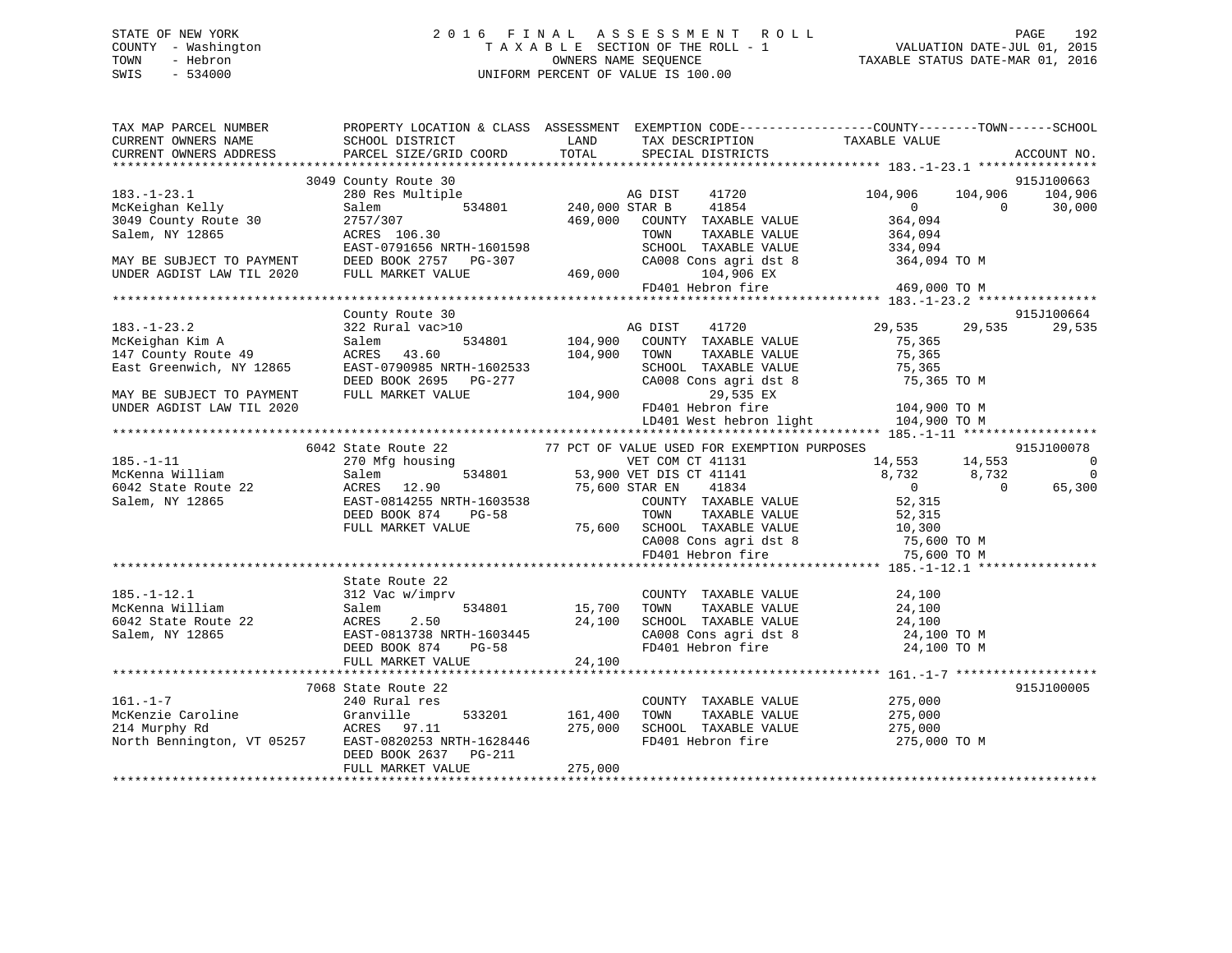## STATE OF NEW YORK 2 0 1 6 F I N A L A S S E S S M E N T R O L L PAGE 193 COUNTY - Washington T A X A B L E SECTION OF THE ROLL - 1 VALUATION DATE-JUL 01, 2015 TOWN - Hebron OWNERS NAME SEQUENCE TAXABLE STATUS DATE-MAR 01, 2016 SWIS - 534000 UNIFORM PERCENT OF VALUE IS 100.00

TAX MAP PARCEL NUMBER PROPERTY LOCATION & CLASS ASSESSMENT EXEMPTION CODE------------------COUNTY--------TOWN------SCHOOL CURRENT OWNERS NAME SCHOOL DISTRICT LAND TAX DESCRIPTION TAXABLE VALUE CURRENT OWNERS ADDRESS PARCEL SIZE/GRID COORD TOTAL SPECIAL DISTRICTS ACCOUNT NO. \*\*\*\*\*\*\*\*\*\*\*\*\*\*\*\*\*\*\*\*\*\*\*\*\*\*\*\*\*\*\*\*\*\*\*\*\*\*\*\*\*\*\*\*\*\*\*\*\*\*\*\*\*\*\*\*\*\*\*\*\*\*\*\*\*\*\*\*\*\*\*\*\*\*\*\*\*\*\*\*\*\*\*\*\*\*\*\*\*\*\*\*\*\*\*\*\*\*\*\*\*\*\* 161.-2-3.6 \*\*\*\*\*\*\*\*\*\*\*\*\*\*\*\*\* Rykowski Ln/n Off 915J101335 161.-2-3.6 314 Rural vac<10 COUNTY TAXABLE VALUE 7,200 Mckenzie Caroline Granville 533201 7,200 TOWN TAXABLE VALUE 7,200 214 Murphy Rd ACRES 9.60 7,200 SCHOOL TAXABLE VALUE 7,200 North Bennington, VT 05257 EAST-0820685 NRTH-1627633 FD401 Hebron fire 7,200 TO M DEED BOOK 2637 PG-217 FULL MARKET VALUE 7,200 \*\*\*\*\*\*\*\*\*\*\*\*\*\*\*\*\*\*\*\*\*\*\*\*\*\*\*\*\*\*\*\*\*\*\*\*\*\*\*\*\*\*\*\*\*\*\*\*\*\*\*\*\*\*\*\*\*\*\*\*\*\*\*\*\*\*\*\*\*\*\*\*\*\*\*\*\*\*\*\*\*\*\*\*\*\*\*\*\*\*\*\*\*\*\*\*\*\*\*\*\*\*\* 170.-1-14 \*\*\*\*\*\*\*\*\*\*\*\*\*\*\*\*\*\* 6736 State Route 22 915J100577 $0 \t 30,000$ 170.-1-14 210 1 Family Res STAR B 41854 0 0 30,000 McKenzie Holly M Granville 533201 37,500 COUNTY TAXABLE VALUE 122,500 6736 State Route 22 ACRES 3.20 122,500 TOWN TAXABLE VALUE 122,500 Salem, NY 12865 EAST-0815496 NRTH-1620184 SCHOOL TAXABLE VALUE 92,500 DEED BOOK 2805 PG-118 FD401 Hebron fire 122,500 TO M FULL MARKET VALUE 122,500 \*\*\*\*\*\*\*\*\*\*\*\*\*\*\*\*\*\*\*\*\*\*\*\*\*\*\*\*\*\*\*\*\*\*\*\*\*\*\*\*\*\*\*\*\*\*\*\*\*\*\*\*\*\*\*\*\*\*\*\*\*\*\*\*\*\*\*\*\*\*\*\*\*\*\*\*\*\*\*\*\*\*\*\*\*\*\*\*\*\*\*\*\*\*\*\*\*\*\*\*\*\*\* 167.-1-50.4 \*\*\*\*\*\*\*\*\*\*\*\*\*\*\*\* 61 Warnick Rd 167.-1-50.4 210 1 Family Res STAR B 41854 0 0 30,000 McKernon Matthew R Hartford 533801 40,800 COUNTY TAXABLE VALUE 165,000 McKernon Kristen ACRES 2.35 165,000 TOWN TAXABLE VALUE 165,000 61 Warnick Rd EAST-0784152 NRTH-1619605 SCHOOL TAXABLE VALUE 135,000 Argyle, NY 12809 DEED BOOK 3252 PG-82 CA006 Cons agri dst 6 165,000 TO M FULL MARKET VALUE 165,000 FD401 Hebron fire 165,000 TO M \*\*\*\*\*\*\*\*\*\*\*\*\*\*\*\*\*\*\*\*\*\*\*\*\*\*\*\*\*\*\*\*\*\*\*\*\*\*\*\*\*\*\*\*\*\*\*\*\*\*\*\*\*\*\*\*\*\*\*\*\*\*\*\*\*\*\*\*\*\*\*\*\*\*\*\*\*\*\*\*\*\*\*\*\*\*\*\*\*\*\*\*\*\*\*\*\*\*\*\*\*\*\* 168.-1-19.2 \*\*\*\*\*\*\*\*\*\*\*\*\*\*\*\* 696 County Route 31 915J101120 168.-1-19.2 210 1 Family Res COUNTY TAXABLE VALUE 99,900 McKernon Ryan J Hartford 533801 39,500 TOWN TAXABLE VALUE 99,900 McKernon Lori L ACRES 1.73 BANK 998 99,900 SCHOOL TAXABLE VALUE 99,900 696 County Route 31 EAST-0797963 NRTH-1622336 CA008 Cons agri dst 8 99,900 TO M Salem, NY 12865 DEED BOOK 1846 PG-11 FD401 Hebron fire 99,900 TO M FULL MARKET VALUE 99,900 \*\*\*\*\*\*\*\*\*\*\*\*\*\*\*\*\*\*\*\*\*\*\*\*\*\*\*\*\*\*\*\*\*\*\*\*\*\*\*\*\*\*\*\*\*\*\*\*\*\*\*\*\*\*\*\*\*\*\*\*\*\*\*\*\*\*\*\*\*\*\*\*\*\*\*\*\*\*\*\*\*\*\*\*\*\*\*\*\*\*\*\*\*\*\*\*\*\*\*\*\*\*\* 184.-1-19.2 \*\*\*\*\*\*\*\*\*\*\*\*\*\*\*\* 1690 Scott Lake Rd184.-1-19.2 322 Rural vac>10 COUNTY TAXABLE VALUE 72,500 McKinney Pamela Salem 534801 72,500 TOWN TAXABLE VALUE 72,500 Brown Mario lot 2 72,500 SCHOOL TAXABLE VALUE 72,500 604 Michigan Ave ACRES 25.62 CA008 Cons agri dst 8 72,500 TO M Schenectady, NY 12303 EAST-0797808 NRTH-1601211 FD401 Hebron fire 72,500 TO M DEED BOOK 2720 PG-95FULL MARKET VALUE 72,500 \*\*\*\*\*\*\*\*\*\*\*\*\*\*\*\*\*\*\*\*\*\*\*\*\*\*\*\*\*\*\*\*\*\*\*\*\*\*\*\*\*\*\*\*\*\*\*\*\*\*\*\*\*\*\*\*\*\*\*\*\*\*\*\*\*\*\*\*\*\*\*\*\*\*\*\*\*\*\*\*\*\*\*\*\*\*\*\*\*\*\*\*\*\*\*\*\*\*\*\*\*\*\*\*\*\*\*\*\*\*\*\*\*\*\*\*\*\*\*\*\*\*\*\*\*\*\*\*\*\*\*\*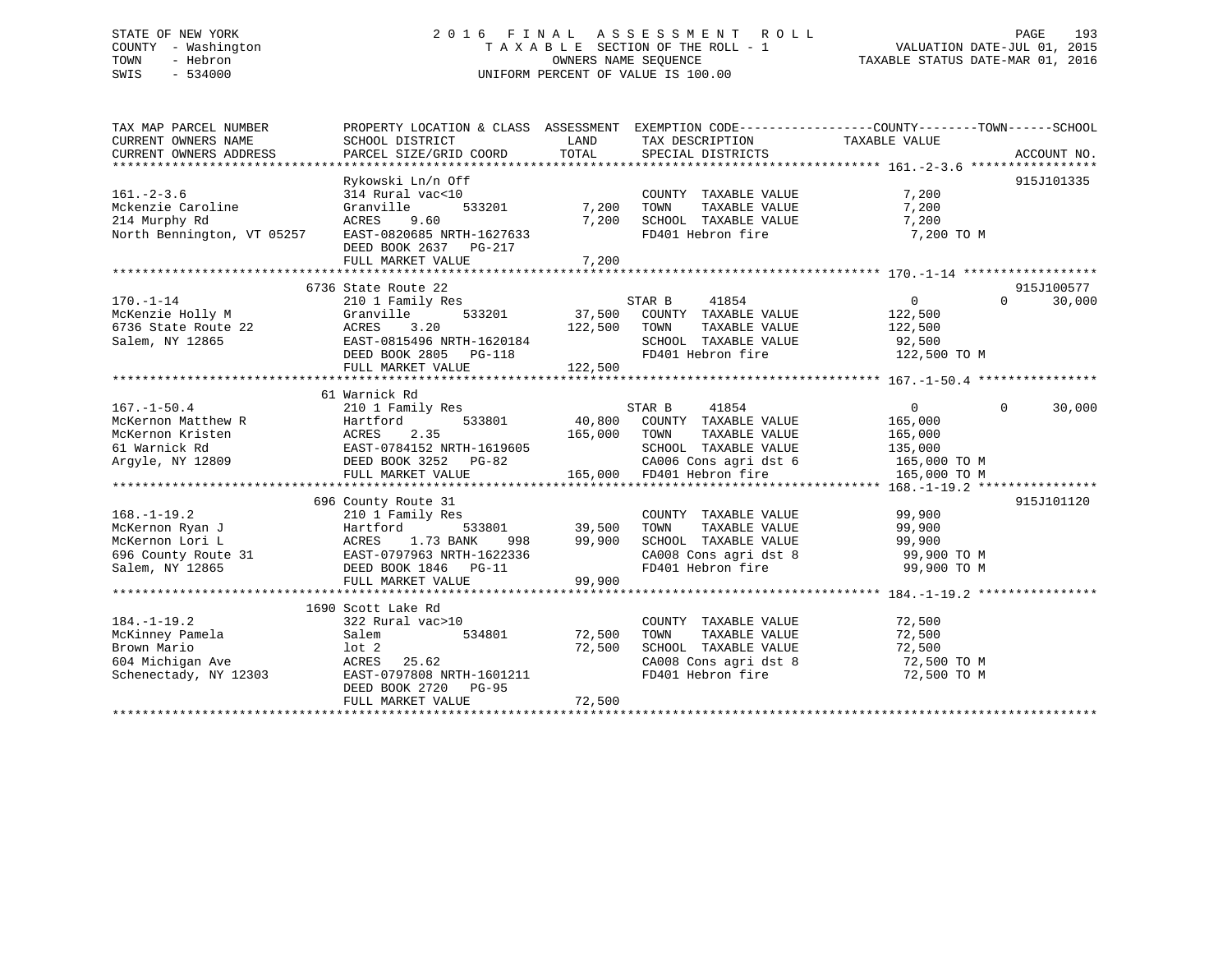## STATE OF NEW YORK 2 0 1 6 F I N A L A S S E S S M E N T R O L L PAGE 194 COUNTY - Washington T A X A B L E SECTION OF THE ROLL - 1 VALUATION DATE-JUL 01, 2015 TOWN - Hebron OWNERS NAME SEQUENCE TAXABLE STATUS DATE-MAR 01, 2016 SWIS - 534000 UNIFORM PERCENT OF VALUE IS 100.00

| TAX MAP PARCEL NUMBER<br>CURRENT OWNERS NAME<br>CURRENT OWNERS ADDRESS                           | SCHOOL DISTRICT<br>PARCEL SIZE/GRID COORD                                                                                                                | PROPERTY LOCATION & CLASS ASSESSMENT EXEMPTION CODE----------------COUNTY-------TOWN------SCHOOL<br>LAND<br>TAX DESCRIPTION<br>TOTAL<br>SPECIAL DISTRICTS                                                                                                                                                      | TAXABLE VALUE<br>ACCOUNT NO.                                                                                            |
|--------------------------------------------------------------------------------------------------|----------------------------------------------------------------------------------------------------------------------------------------------------------|----------------------------------------------------------------------------------------------------------------------------------------------------------------------------------------------------------------------------------------------------------------------------------------------------------------|-------------------------------------------------------------------------------------------------------------------------|
| $184. - 1 - 19.3$<br>McKinney Pamela<br>Brown Mario<br>604 Michigan Ave<br>Schenectady, NY 12303 | Scott Lake Rd<br>314 Rural vac<10<br>534801<br>Salem<br>lot 3<br>ACRES<br>9.03<br>EAST-0797814 NRTH-1601946<br>DEED BOOK 2720 PG-95<br>FULL MARKET VALUE | COUNTY TAXABLE VALUE<br>40,100<br>TAXABLE VALUE<br>TOWN<br>40,100<br>SCHOOL TAXABLE VALUE 40,100<br>CA008 Cons agri dst 8 40,100 TO M<br>FD401 Hebron fire<br>40,100                                                                                                                                           | 40,100<br>40,100<br>40,100 TO M                                                                                         |
|                                                                                                  |                                                                                                                                                          |                                                                                                                                                                                                                                                                                                                | 915J100131                                                                                                              |
| $159. - 1 - 20$<br>McKittrick Brian S<br>McKittrick Lisa<br>6 Darfler Rd<br>Granville, NY 12832  | FULL MARKET VALUE                                                                                                                                        | 270 Mfg housing<br>Hartford 533801 31,500 STAR B 41854<br>FRNT 225.00 DPTH 170.00 50,000 COUNTY TAXABLE VALUE<br>EAST-0799425 NRTH-1625422 TOWN TAXABLE VALUE<br>DEED BOOK 946 DG-106<br>FD401 Hebron fire                                                                                                     | 25,000<br>25,000<br>$\overline{0}$<br>$\Omega$<br>30,000<br>$\overline{0}$<br>25,000<br>25,000<br>20,000<br>50,000 TO M |
|                                                                                                  |                                                                                                                                                          |                                                                                                                                                                                                                                                                                                                |                                                                                                                         |
|                                                                                                  | 3255 County Route 30                                                                                                                                     |                                                                                                                                                                                                                                                                                                                | 915J100681                                                                                                              |
| $183. - 1 - 1$<br>McKittrick Harold III<br>3255 County Route 30<br>Salem, NY 12865               | 270 Mfg housing<br>Salem<br>0.78<br>ACRES<br>EAST-0791132 NRTH-1605614<br>DEED BOOK 3116 PG-332<br>FULL MARKET VALUE                                     | $\begin{tabular}{c} \tt DISAB-C/T & 41931 \\ \tt 534801 & 27,800 STR B & 41854 \\ \end{tabular}$<br>FRNT 292.00 DPTH 140.00 36,500 COUNTY TAXABLE VALUE<br>TOWN<br>TAXABLE VALUE<br>SCHOOL TAXABLE VALUE<br>CAOOL TAXABLE VALUE<br>CAOOS CONS agri dst 8 36,500 TO M<br>36,500 TO M<br>LD401 West hebron light | 18,250<br>18,250<br>$\overline{0}$<br>30,000<br>$\Omega$<br>$\overline{0}$<br>18,250<br>18,250<br>6,500<br>36,500 TO M  |
|                                                                                                  |                                                                                                                                                          |                                                                                                                                                                                                                                                                                                                |                                                                                                                         |
|                                                                                                  | 59 Pine Hill Rd                                                                                                                                          |                                                                                                                                                                                                                                                                                                                | 915J100129                                                                                                              |
| $160. - 1 - 4$<br>McKittrick Harold Sr.<br>59 Pine Hill Rd<br>Granville, NY 12832                | 270 Mfg housing<br>Salem<br>ACRES<br>1.14<br>EAST-0807823 NRTH-1626841<br>DEED BOOK 2390 PG-138<br>FULL MARKET VALUE                                     | AGED-ALL 41800<br>534801 32,400 COUNTY TAXABLE VALUE<br>45,600 TOWN<br>TAXABLE VALUE<br>SCHOOL TAXABLE VALUE<br>FD401 Hebron fire<br>45,600                                                                                                                                                                    | 22,800<br>22,800<br>22,800<br>22,800<br>22,800<br>22,800<br>45,600 TO M                                                 |
|                                                                                                  |                                                                                                                                                          |                                                                                                                                                                                                                                                                                                                |                                                                                                                         |
| $183.16 - 1 - 3$<br>McKittrick Helen<br>3223 County Route 30<br>Salem, NY 12865                  | 3223 County Route 30<br>271 Mfg housings<br>Salem<br>4.10<br>ACRES<br>EAST-0791372 NRTH-1604991<br>DEED BOOK 2490 PG-115<br>FULL MARKET VALUE            | STAR B<br>41854<br>534801 34,800<br>COUNTY TAXABLE VALUE<br>67,900<br>TAXABLE VALUE<br>TOWN<br>SCHOOL TAXABLE VALUE<br>15 CA008 Cons agri day<br>67,900 FD401 Hebron fire<br>CA008 Cons agri dst 8                                                                                                             | 915J100279<br>$\overline{0}$<br>$\Omega$<br>30,000<br>67,900<br>67,900<br>37,900<br>67,900 TO M<br>67,900 TO M          |
|                                                                                                  |                                                                                                                                                          | LD401 West hebron light                                                                                                                                                                                                                                                                                        | 67,900 TO M                                                                                                             |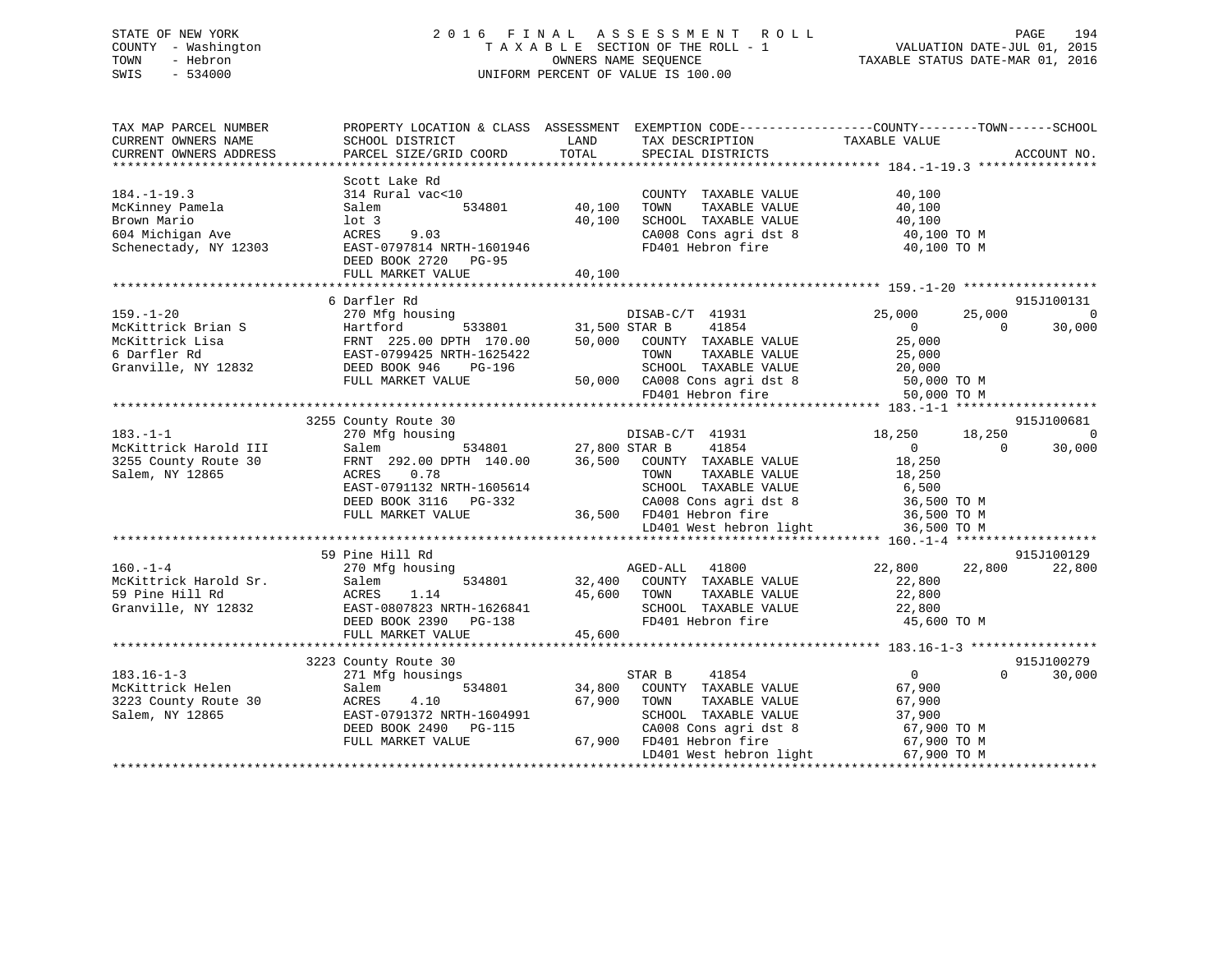## STATE OF NEW YORK 2 0 1 6 F I N A L A S S E S S M E N T R O L L PAGE 195 COUNTY - Washington T A X A B L E SECTION OF THE ROLL - 1 VALUATION DATE-JUL 01, 2015 TOWN - Hebron OWNERS NAME SEQUENCE TAXABLE STATUS DATE-MAR 01, 2016 SWIS - 534000 UNIFORM PERCENT OF VALUE IS 100.00

| TAX MAP PARCEL NUMBER<br>CURRENT OWNERS NAME<br>CURRENT OWNERS ADDRESS | PROPERTY LOCATION & CLASS ASSESSMENT EXEMPTION CODE----------------COUNTY-------TOWN-----SCHOOL<br>SCHOOL DISTRICT<br>PARCEL SIZE/GRID COORD | LAND<br>TOTAL | TAX DESCRIPTION<br>SPECIAL DISTRICTS        | TAXABLE VALUE   |                | ACCOUNT NO.              |
|------------------------------------------------------------------------|----------------------------------------------------------------------------------------------------------------------------------------------|---------------|---------------------------------------------|-----------------|----------------|--------------------------|
|                                                                        |                                                                                                                                              |               |                                             |                 |                |                          |
|                                                                        | 126 Pine Hill Rd                                                                                                                             |               | 92 PCT OF VALUE USED FOR EXEMPTION PURPOSES |                 |                | 915J101505               |
| $169. - 1 - 6.3$                                                       | 270 Mfg housing                                                                                                                              |               | AGED-CO<br>41802                            | 50,094          | $\overline{0}$ | $\overline{\phantom{0}}$ |
| McKittrick Marjorie                                                    | 534801<br>Salem                                                                                                                              |               | 46,600 AGED-TOWN 41803                      | $\overline{0}$  | 45,085         | $\overline{0}$           |
| 126 Pine Hill Rd                                                       | Lot 3                                                                                                                                        |               | 108,900 STAR EN<br>41834                    | $\overline{0}$  | $\Omega$       | 65,300                   |
| Granville, NY 12832                                                    | ACRES<br>8.06                                                                                                                                |               | COUNTY TAXABLE VALUE                        | 58,806          |                |                          |
|                                                                        | EAST-0809309 NRTH-1626270                                                                                                                    |               | TAXABLE VALUE<br>TOWN                       | 63,815          |                |                          |
|                                                                        | DEED BOOK 2857<br>PG-141                                                                                                                     |               | SCHOOL TAXABLE VALUE                        | 43,600          |                |                          |
|                                                                        | FULL MARKET VALUE                                                                                                                            |               | 108,900 FD401 Hebron fire                   | 108,900 TO M    |                |                          |
|                                                                        |                                                                                                                                              |               |                                             |                 |                |                          |
|                                                                        | 992 Callaway Rd                                                                                                                              |               |                                             |                 |                | 915J100428               |
| $167. - 1 - 55.1$                                                      | 210 1 Family Res                                                                                                                             |               | 41854<br>STAR B                             | $\overline{0}$  | $\Omega$       | 30,000                   |
| Mcneil Donna                                                           | Argyle<br>532001                                                                                                                             | 55,800        | COUNTY TAXABLE VALUE                        | 171,000         |                |                          |
| 992 Callaway Rd                                                        | ACRES<br>6.91 BANK<br>999                                                                                                                    | 171,000       | TOWN<br>TAXABLE VALUE                       | 171,000         |                |                          |
| Argyle, NY 12809                                                       | EAST-0784087 NRTH-1624629                                                                                                                    |               | SCHOOL TAXABLE VALUE<br>FD401 Hebron fire   | 141,000         |                |                          |
|                                                                        | PG-257<br>DEED BOOK 593                                                                                                                      |               |                                             | 171,000 TO M    |                |                          |
|                                                                        | FULL MARKET VALUE                                                                                                                            | 171,000       |                                             |                 |                |                          |
|                                                                        | 3285 County Route 30                                                                                                                         |               | 99 PCT OF VALUE USED FOR EXEMPTION PURPOSES |                 |                | 915J100427               |
| $183. - 1 - 5$                                                         | 210 1 Family Res                                                                                                                             |               | AGED-CO<br>41802                            | 17,201          | $\Omega$       | $\overline{0}$           |
| Mcneil Douglas                                                         | 534801<br>Salem                                                                                                                              |               | 39,000 STAR EN<br>41834                     | $\overline{0}$  | $\Omega$       | 65,300                   |
| 3285 County Route 30                                                   | ACRES<br>1.50                                                                                                                                | 69,500        | COUNTY TAXABLE VALUE                        | 52,299          |                |                          |
| Salem, NY 12865                                                        | EAST-0791064 NRTH-1606310                                                                                                                    |               | TAXABLE VALUE<br>TOWN                       | 69,500          |                |                          |
|                                                                        | DEED BOOK 350<br>$PG-128$                                                                                                                    |               | SCHOOL TAXABLE VALUE                        | 4,200           |                |                          |
|                                                                        | FULL MARKET VALUE                                                                                                                            |               | 69,500 CA008 Cons agri dst 8                | 69,500 TO M     |                |                          |
|                                                                        |                                                                                                                                              |               | FD401 Hebron fire                           | 69,500 TO M     |                |                          |
|                                                                        |                                                                                                                                              |               | LD401 West hebron light                     | 69,500 TO M     |                |                          |
|                                                                        |                                                                                                                                              |               |                                             |                 |                |                          |
|                                                                        | 3702 County Route 30                                                                                                                         |               |                                             |                 |                | 915J100432               |
| $175. - 1 - 18$                                                        | 112 Dairy farm                                                                                                                               |               | AG DIST<br>41720                            | 142,429 142,429 |                | 142,429                  |
| Mcneil Douglas C                                                       | Salem<br>534801                                                                                                                              | 277,200       | COUNTY TAXABLE VALUE                        | 163,271         |                |                          |
| 3285 County Route 30                                                   | ACRES 158.00                                                                                                                                 | 305,700       | TOWN<br>TAXABLE VALUE                       | 163,271         |                |                          |
| Salem, NY 12865                                                        | EAST-0788233 NRTH-1614652                                                                                                                    |               | SCHOOL TAXABLE VALUE                        | 163,271         |                |                          |
|                                                                        | DEED BOOK 646<br><b>PG-90</b>                                                                                                                |               | CA008 Cons agri dst 8                       | 163,271 TO M    |                |                          |
| MAY BE SUBJECT TO PAYMENT FULL MARKET VALUE                            |                                                                                                                                              | 305,700       | 142,429 EX                                  |                 |                |                          |
| UNDER AGDIST LAW TIL 2020                                              |                                                                                                                                              |               | FD401 Hebron fire                           | 305,700 TO M    |                |                          |
|                                                                        |                                                                                                                                              |               |                                             |                 |                |                          |
|                                                                        | LOT 20 Deforest Pat                                                                                                                          |               |                                             |                 |                | 915J101117               |
| $175. - 1 - 20$                                                        | 105 Vac farmland                                                                                                                             |               | AGRI-D IND 41730                            | 18,764          | 18,764         | 18,764                   |
| Mcneil Douglas C                                                       | 534801<br>Salem                                                                                                                              | 28,100        | COUNTY TAXABLE VALUE                        | 9,336           |                |                          |
| 3285 County Route 30                                                   | ROW 3008/102                                                                                                                                 | 28,100        | TOWN<br>TAXABLE VALUE                       | 9,336           |                |                          |
| Salem, NY 12865                                                        | ACRES<br>25.00                                                                                                                               |               | SCHOOL TAXABLE VALUE                        | 9,336           |                |                          |
|                                                                        | EAST-0787907 NRTH-1611670                                                                                                                    |               | FD401 Hebron fire                           | 28,100 TO M     |                |                          |
| MAY BE SUBJECT TO PAYMENT                                              | DEED BOOK 646<br><b>PG-90</b>                                                                                                                |               |                                             |                 |                |                          |
| UNDER AGDIST LAW TIL 2023                                              | FULL MARKET VALUE                                                                                                                            | 28,100        |                                             |                 |                |                          |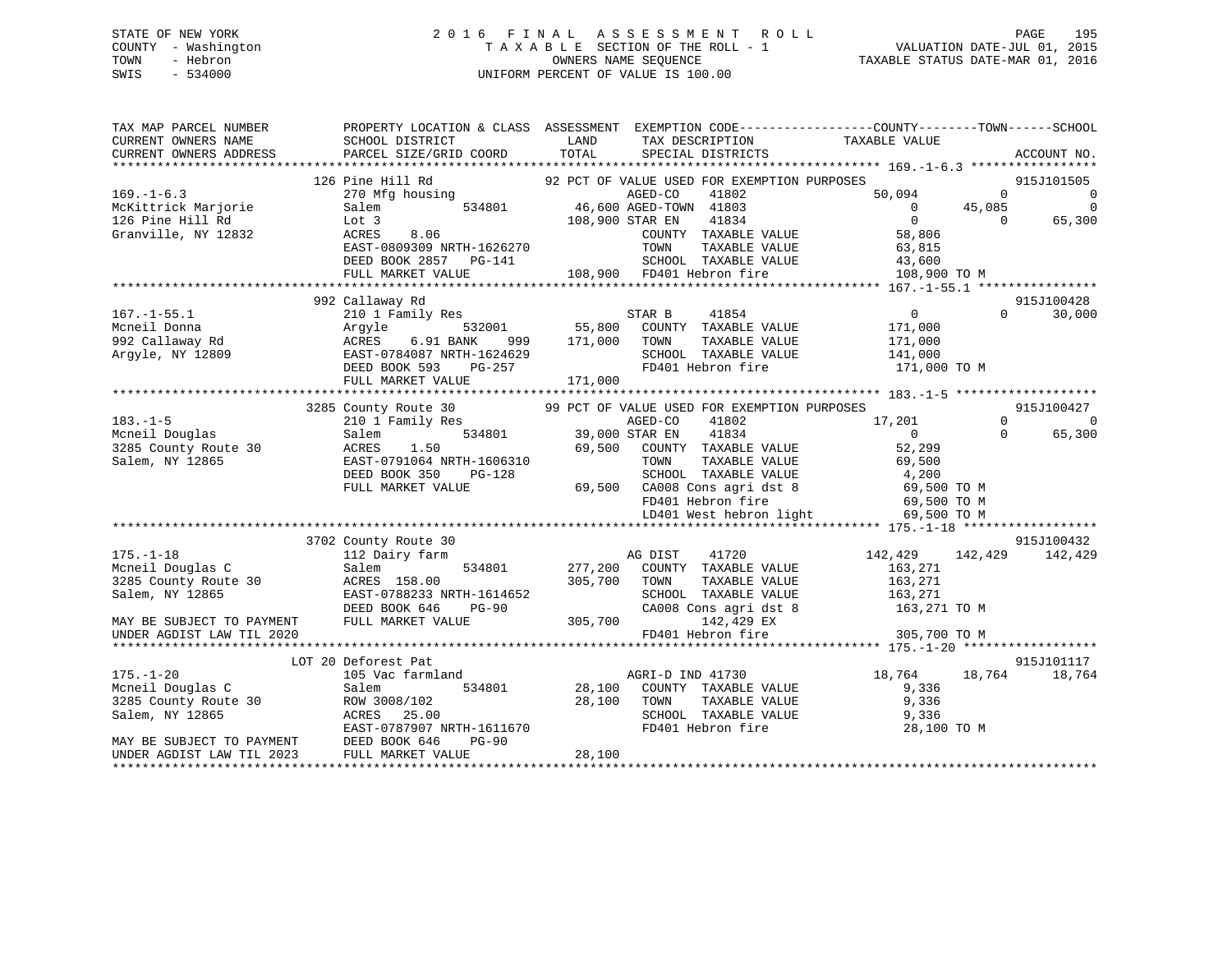## STATE OF NEW YORK 2 0 1 6 F I N A L A S S E S S M E N T R O L L PAGE 196 COUNTY - Washington T A X A B L E SECTION OF THE ROLL - 1 VALUATION DATE-JUL 01, 2015 TOWN - Hebron OWNERS NAME SEQUENCE TAXABLE STATUS DATE-MAR 01, 2016 SWIS - 534000 UNIFORM PERCENT OF VALUE IS 100.00

| TAX MAP PARCEL NUMBER                                  |                                                                                                                                                                                                                                        |                            | PROPERTY LOCATION & CLASS ASSESSMENT EXEMPTION CODE----------------COUNTY-------TOWN------SCHOOL                                                                                                                                                                                                                                                                                                                                       |                |          |             |
|--------------------------------------------------------|----------------------------------------------------------------------------------------------------------------------------------------------------------------------------------------------------------------------------------------|----------------------------|----------------------------------------------------------------------------------------------------------------------------------------------------------------------------------------------------------------------------------------------------------------------------------------------------------------------------------------------------------------------------------------------------------------------------------------|----------------|----------|-------------|
| CURRENT OWNERS NAME                                    | SCHOOL DISTRICT                                                                                                                                                                                                                        | LAND                       | TAX DESCRIPTION                                                                                                                                                                                                                                                                                                                                                                                                                        | TAXABLE VALUE  |          |             |
| CURRENT OWNERS ADDRESS                                 | PARCEL SIZE/GRID COORD                                                                                                                                                                                                                 | TOTAL                      | SPECIAL DISTRICTS                                                                                                                                                                                                                                                                                                                                                                                                                      |                |          | ACCOUNT NO. |
|                                                        |                                                                                                                                                                                                                                        |                            |                                                                                                                                                                                                                                                                                                                                                                                                                                        |                |          |             |
|                                                        | Warnick Rd/n Off                                                                                                                                                                                                                       |                            |                                                                                                                                                                                                                                                                                                                                                                                                                                        |                |          | 915J101594  |
| $167. - 1 - 33.9$                                      | 322 Rural vac>10                                                                                                                                                                                                                       |                            | $\begin{array}{cccccc} \texttt{1} & \texttt{1} & \texttt{1} & \texttt{1} & \texttt{1} & \texttt{1} & \texttt{1} \\ \texttt{1} & \texttt{1} & \texttt{1} & \texttt{1} & \texttt{1} & \texttt{1} & \texttt{1} \\ \texttt{1} & \texttt{1} & \texttt{1} & \texttt{1} & \texttt{1} & \texttt{1} & \texttt{1} & \texttt{1} \\ \texttt{1} & \texttt{1} & \texttt{1} & \texttt{1} & \texttt{1} & \texttt{1} & \texttt{1} & \texttt{1} & \text$ | 3,364          | 3,364    | 3,364       |
| Mcneil Loren J Jr                                      | Salem                                                                                                                                                                                                                                  |                            |                                                                                                                                                                                                                                                                                                                                                                                                                                        | 10,336         |          |             |
| Mcneil Roberta J                                       | 2508/235 ROW                                                                                                                                                                                                                           | 13,700                     | TOWN                                                                                                                                                                                                                                                                                                                                                                                                                                   |                |          |             |
| 4 Halls Pond Rd                                        | Lot E                                                                                                                                                                                                                                  |                            | TOWN TAXABLE VALUE 10,336<br>SCHOOL TAXABLE VALUE 10,336                                                                                                                                                                                                                                                                                                                                                                               |                |          |             |
| Salem, NY 12865                                        | ACRES 18.30                                                                                                                                                                                                                            |                            | FD401 Hebron fire                                                                                                                                                                                                                                                                                                                                                                                                                      | 13,700 TO M    |          |             |
|                                                        | EAST-0787016 NRTH-1622311                                                                                                                                                                                                              |                            |                                                                                                                                                                                                                                                                                                                                                                                                                                        |                |          |             |
|                                                        | DEED BOOK 577<br>$PG-9$                                                                                                                                                                                                                |                            |                                                                                                                                                                                                                                                                                                                                                                                                                                        |                |          |             |
| MAY BE SUBJECT TO PAYMENT<br>UNDER AGDIST LAW TIL 2023 | FULL MARKET VALUE                                                                                                                                                                                                                      | 13,700                     |                                                                                                                                                                                                                                                                                                                                                                                                                                        |                |          |             |
|                                                        |                                                                                                                                                                                                                                        |                            |                                                                                                                                                                                                                                                                                                                                                                                                                                        |                |          |             |
|                                                        | 4 Halls Pond Rd                                                                                                                                                                                                                        |                            |                                                                                                                                                                                                                                                                                                                                                                                                                                        |                |          | 915J100436  |
| $167. - 1 - 26$                                        | 210 1 Family Res                                                                                                                                                                                                                       |                            | CW_10_VET/ 41151                                                                                                                                                                                                                                                                                                                                                                                                                       | 6,707          | 6,707    | 0           |
| Mcneil Loren Jr                                        |                                                                                                                                                                                                                                        | 5<br>534801 26,100 STAR EN |                                                                                                                                                                                                                                                                                                                                                                                                                                        | $\overline{0}$ | $\Omega$ | 65,300      |
| Mcneil Roberta                                         |                                                                                                                                                                                                                                        |                            |                                                                                                                                                                                                                                                                                                                                                                                                                                        | 63,893         |          |             |
| 4 Halls Pond Rd                                        |                                                                                                                                                                                                                                        |                            | TAXABLE VALUE                                                                                                                                                                                                                                                                                                                                                                                                                          | 63,893         |          |             |
| Salem, NY 12865                                        |                                                                                                                                                                                                                                        |                            |                                                                                                                                                                                                                                                                                                                                                                                                                                        |                |          |             |
|                                                        | -- Calem 534801 26,100 STAR EN 41834<br>FRNT 268.00 DPTH 126.00 70,600 COUNTY TAXABLE VALUE<br>EAST-0789369 NRTH-1621001 TOWN TAXABLE VALUE<br>DEED BOOK 433 PG-383 SCHOOL TAXABLE VALUE<br>FULL MARKET VALUE 70,600 FD401 Hebron fire |                            | SCHOOL TAXABLE VALUE 5,300<br>FD401 Hebron fire 70,600                                                                                                                                                                                                                                                                                                                                                                                 | 70,600 TO M    |          |             |
|                                                        |                                                                                                                                                                                                                                        |                            |                                                                                                                                                                                                                                                                                                                                                                                                                                        |                |          |             |
|                                                        | 163 Warnick Rd                                                                                                                                                                                                                         |                            |                                                                                                                                                                                                                                                                                                                                                                                                                                        |                |          | 915J100433  |
| $167. - 1 - 51$                                        | 112 Dairy farm                                                                                                                                                                                                                         |                            | AG DIST<br>41720                                                                                                                                                                                                                                                                                                                                                                                                                       | 157,251        | 157,251  | 157,251     |
| McNeil Richard D                                       |                                                                                                                                                                                                                                        | 533801 244,400 STAR B      | 41854                                                                                                                                                                                                                                                                                                                                                                                                                                  | $\overline{0}$ | $\Omega$ | 30,000      |
| McNeil Julie I                                         | Hartford - ------ 533801<br>ACRES 114.00<br>EAST-0785775 NRTH-1621080                                                                                                                                                                  |                            | 328,700 COUNTY TAXABLE VALUE                                                                                                                                                                                                                                                                                                                                                                                                           | 171,449        |          |             |
| 163 Warnick Rd                                         |                                                                                                                                                                                                                                        |                            | TOWN<br>TAXABLE VALUE                                                                                                                                                                                                                                                                                                                                                                                                                  | 171,449        |          |             |
| Argyle, NY 12809                                       | DEED BOOK 943<br>PG-311                                                                                                                                                                                                                |                            | SCHOOL TAXABLE VALUE                                                                                                                                                                                                                                                                                                                                                                                                                   |                |          |             |
|                                                        | FULL MARKET VALUE                                                                                                                                                                                                                      |                            | SCHOOL TAXABLE VALUE 141,449<br>328,700 CA006 Cons agri dst 6 171,449 TO M                                                                                                                                                                                                                                                                                                                                                             |                |          |             |
| MAY BE SUBJECT TO PAYMENT                              |                                                                                                                                                                                                                                        |                            | 157,251 EX                                                                                                                                                                                                                                                                                                                                                                                                                             |                |          |             |
| UNDER AGDIST LAW TIL 2020                              |                                                                                                                                                                                                                                        |                            | FD401 Hebron fire                                                                                                                                                                                                                                                                                                                                                                                                                      | 328,700 TO M   |          |             |
|                                                        |                                                                                                                                                                                                                                        |                            |                                                                                                                                                                                                                                                                                                                                                                                                                                        |                |          |             |
|                                                        | Gilchrist Rd                                                                                                                                                                                                                           |                            |                                                                                                                                                                                                                                                                                                                                                                                                                                        |                |          | 915J100431  |
| $175. - 1 - 28$                                        | 322 Rural vac>10                                                                                                                                                                                                                       |                            | COUNTY TAXABLE VALUE 188,400                                                                                                                                                                                                                                                                                                                                                                                                           |                |          |             |
|                                                        |                                                                                                                                                                                                                                        |                            | TAXABLE VALUE 188,400                                                                                                                                                                                                                                                                                                                                                                                                                  |                |          |             |
| McNeil Richard D                                       |                                                                                                                                                                                                                                        |                            | TOWN                                                                                                                                                                                                                                                                                                                                                                                                                                   |                |          |             |
| McNeil Douglas                                         |                                                                                                                                                                                                                                        |                            | SCHOOL TAXABLE VALUE 188,400<br>CA008 Cons agri dst 8 188,400 TO M                                                                                                                                                                                                                                                                                                                                                                     |                |          |             |
| 163 Warnick Rd                                         | 32 - - - - 534801 188,400<br>Salem 188,400<br>ACRES 90.00 188,400<br>EAST-0784993 NRTH-1615376                                                                                                                                         |                            |                                                                                                                                                                                                                                                                                                                                                                                                                                        |                |          |             |
| Arygle, NY 12809                                       |                                                                                                                                                                                                                                        |                            | FD401 Hebron fire                                                                                                                                                                                                                                                                                                                                                                                                                      | 188,400 TO M   |          |             |
|                                                        | FULL MARKET VALUE                                                                                                                                                                                                                      | 188,400                    |                                                                                                                                                                                                                                                                                                                                                                                                                                        |                |          |             |
|                                                        |                                                                                                                                                                                                                                        |                            |                                                                                                                                                                                                                                                                                                                                                                                                                                        |                |          |             |
|                                                        | 3891 County Route 30                                                                                                                                                                                                                   |                            |                                                                                                                                                                                                                                                                                                                                                                                                                                        |                |          | 915J100667  |
| $167. - 1 - 47$                                        | 240 Rural res                                                                                                                                                                                                                          |                            | COUNTY TAXABLE VALUE 124,300                                                                                                                                                                                                                                                                                                                                                                                                           |                |          |             |
| Mcnitt Estate Harry E                                  | Salem                                                                                                                                                                                                                                  | 534801 67,600              | TAXABLE VALUE 124,300<br>TOWN                                                                                                                                                                                                                                                                                                                                                                                                          |                |          |             |
| 3891 County Route 30                                   | lot 3                                                                                                                                                                                                                                  | 124,300                    | SCHOOL TAXABLE VALUE<br>SUNULL TAXABLE VALUE<br>FD401 Hebron fire                                                                                                                                                                                                                                                                                                                                                                      | 124,300        |          |             |
| Salem, NY 12865                                        | Trans Exempt Repay 2016                                                                                                                                                                                                                |                            |                                                                                                                                                                                                                                                                                                                                                                                                                                        | 124,300 TO M   |          |             |
|                                                        | ACRES 12.81                                                                                                                                                                                                                            |                            | TE533 Trans exmt repay-flg                                                                                                                                                                                                                                                                                                                                                                                                             | .00 MT         |          |             |
|                                                        | EAST-0788498 NRTH-1619220                                                                                                                                                                                                              |                            |                                                                                                                                                                                                                                                                                                                                                                                                                                        |                |          |             |
|                                                        | DEED BOOK 770<br>PG-277                                                                                                                                                                                                                |                            |                                                                                                                                                                                                                                                                                                                                                                                                                                        |                |          |             |
|                                                        | FULL MARKET VALUE                                                                                                                                                                                                                      | 124,300                    |                                                                                                                                                                                                                                                                                                                                                                                                                                        |                |          |             |
|                                                        |                                                                                                                                                                                                                                        |                            |                                                                                                                                                                                                                                                                                                                                                                                                                                        |                |          |             |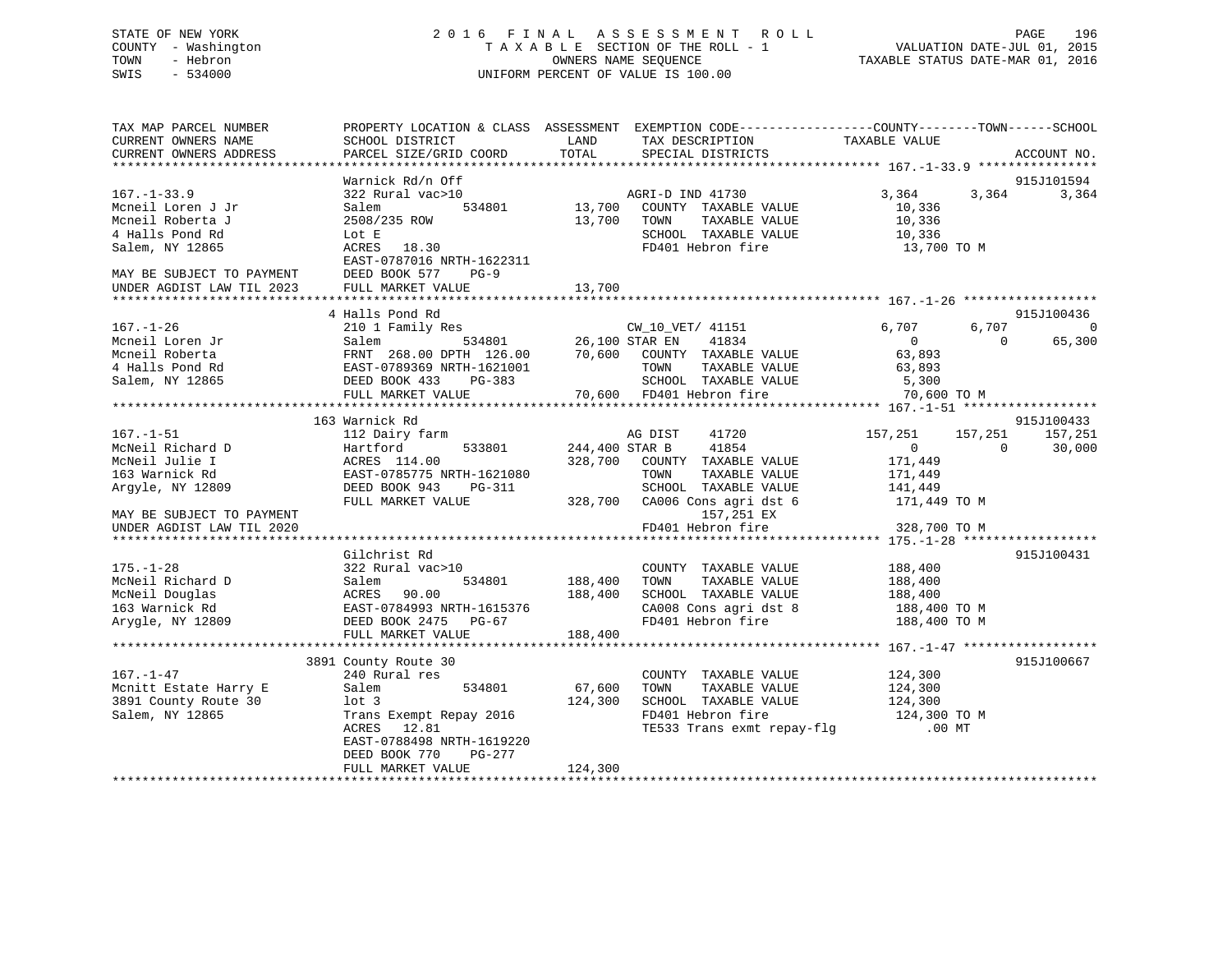## STATE OF NEW YORK 2 0 1 6 F I N A L A S S E S S M E N T R O L L PAGE 197 COUNTY - Washington T A X A B L E SECTION OF THE ROLL - 1 VALUATION DATE-JUL 01, 2015 TOWN - Hebron OWNERS NAME SEQUENCE TAXABLE STATUS DATE-MAR 01, 2016 SWIS - 534000 UNIFORM PERCENT OF VALUE IS 100.00

| TAX MAP PARCEL NUMBER<br>CURRENT OWNERS NAME<br>CURRENT OWNERS ADDRESS<br>*************************                                                                                                                                          | PROPERTY LOCATION & CLASS ASSESSMENT<br>SCHOOL DISTRICT<br>PARCEL SIZE/GRID COORD                                                                                                                      | LAND<br>TOTAL                               | TAX DESCRIPTION<br>SPECIAL DISTRICTS                                                                                                                  | EXEMPTION CODE-----------------COUNTY-------TOWN------SCHOOL<br>TAXABLE VALUE<br>ACCOUNT NO.                 |
|----------------------------------------------------------------------------------------------------------------------------------------------------------------------------------------------------------------------------------------------|--------------------------------------------------------------------------------------------------------------------------------------------------------------------------------------------------------|---------------------------------------------|-------------------------------------------------------------------------------------------------------------------------------------------------------|--------------------------------------------------------------------------------------------------------------|
| $167. - 1 - 47.4$<br>Mcnitt Harry E<br>3891 County Route 30<br>Salem, NY 12865                                                                                                                                                               | County Route 30<br>322 Rural vac>10<br>534801<br>Salem<br>Lot 2<br>ACRES 14.07<br>EAST-0788581 NRTH-1619659<br>DEED BOOK 770<br>PG-277<br>FULL MARKET VALUE                                            | 50,100<br>50,100<br>50,100<br>************* | COUNTY TAXABLE VALUE<br>TOWN<br>TAXABLE VALUE<br>SCHOOL TAXABLE VALUE<br>FD401 Hebron fire                                                            | 50,100<br>50,100<br>50,100<br>50,100 TO M                                                                    |
| $143. - 1 - 7.2$<br>McPhee Donald P<br>McPhee Carol A<br>PO Box 577<br>Salem, NY 12865                                                                                                                                                       | 179 East Green Pond Way<br>260 Seasonal res - WTRFNT<br>Granville<br>533201<br>2727/132 2737/314<br>FRNT 113.00 DPTH 136.00<br>EAST-0815896 NRTH-1644485<br>DEED BOOK 2727 PG-132<br>FULL MARKET VALUE | 65,500<br>150,800<br>150,800                | COUNTY TAXABLE VALUE<br>TAXABLE VALUE<br>TOWN<br>SCHOOL TAXABLE VALUE<br>FD401 Hebron fire                                                            | 915J101199<br>150,800<br>150,800<br>150,800<br>150,800 TO M                                                  |
| $167. - 1 - 58.1$<br>Mead Linda L<br>1004 Callaway Rd<br>Argyle, NY 12809                                                                                                                                                                    | 1004 Callaway Rd<br>210 1 Family Res<br>532001<br>Argyle<br>4.40<br>ACRES<br>EAST-0783649 NRTH-1624485<br>DEED BOOK 2291 PG-291<br>FULL MARKET VALUE                                                   | 49,200<br>100,000<br>100,000                | STAR EN<br>41834<br>COUNTY TAXABLE VALUE<br>TAXABLE VALUE<br>TOWN<br>SCHOOL TAXABLE VALUE<br>FD401 Hebron fire                                        | 915J100430<br>65,300<br>$\overline{0}$<br>$\cap$<br>100,000<br>100,000<br>34,700<br>100,000 TO M             |
| $177. - 1 - 50$<br>Meagher John F<br>Meagher Sandra K<br>Attn: New England Forestry Con EAST-0812544 NRTH-1610452<br>PO Box 1192<br>Middletown Springs, VT 05757 FULL MARKET VALUE<br>MAY BE SUBJECT TO PAYMENT<br>UNDER AGDIST LAW TIL 2020 | 269 Tiplady Rd<br>241 Rural res&ag<br>534801<br>Salem<br>ACRES 144.00<br>DEED BOOK 411<br><b>PG-401</b>                                                                                                | 280,400<br>511,700<br>511,700               | AG DIST<br>41720<br>COUNTY TAXABLE VALUE<br>TOWN<br>TAXABLE VALUE<br>SCHOOL TAXABLE VALUE<br>CA008 Cons agri dst 8<br>159,824 EX<br>FD401 Hebron fire | 915J100439<br>159,824<br>159,824<br>159,824<br>351,876<br>351,876<br>351,876<br>351,876 TO M<br>511,700 TO M |
| $184. - 1 - 19.4$<br>Meier Michael<br>Meier Donna<br>242 Prince Rd<br>Rocky Point, NY 11778                                                                                                                                                  | 1702 Scott Lake Rd<br>314 Rural vac<10<br>534801<br>Salem<br>$1$ ot $4$<br>6.28<br>ACRES<br>EAST-0797533 NRTH-1602275<br>DEED BOOK 2741<br>PG-253<br>FULL MARKET VALUE                                 | 34,600<br>34,600<br>34,600                  | COUNTY TAXABLE VALUE<br>TOWN<br>TAXABLE VALUE<br>SCHOOL TAXABLE VALUE<br>CA008 Cons agri dst 8<br>FD401 Hebron fire                                   | 34,600<br>34,600<br>34,600<br>34,600 TO M<br>34,600 TO M                                                     |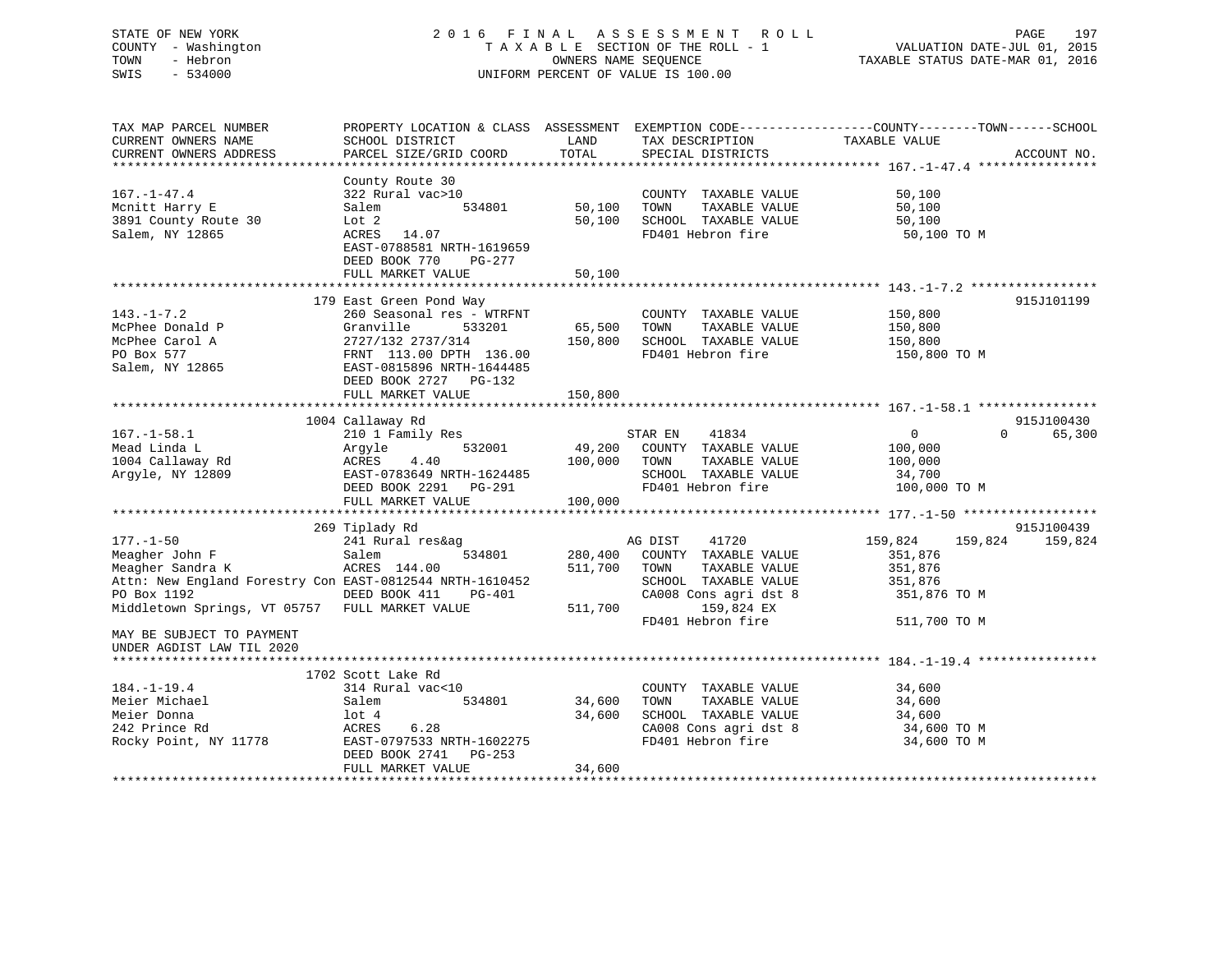## STATE OF NEW YORK 2 0 1 6 F I N A L A S S E S S M E N T R O L L PAGE 198 COUNTY - Washington T A X A B L E SECTION OF THE ROLL - 1 VALUATION DATE-JUL 01, 2015 TOWN - Hebron OWNERS NAME SEQUENCE TAXABLE STATUS DATE-MAR 01, 2016 SWIS - 534000 UNIFORM PERCENT OF VALUE IS 100.00

TAX MAP PARCEL NUMBER PROPERTY LOCATION & CLASS ASSESSMENT EXEMPTION CODE------------------COUNTY--------TOWN------SCHOOL

CURRENT OWNERS NAME SCHOOL DISTRICT LAND TAX DESCRIPTION TAXABLE VALUE CURRENT OWNERS ADDRESS PARCEL SIZE/GRID COORD TOTAL SPECIAL DISTRICTS ACCOUNT NO. \*\*\*\*\*\*\*\*\*\*\*\*\*\*\*\*\*\*\*\*\*\*\*\*\*\*\*\*\*\*\*\*\*\*\*\*\*\*\*\*\*\*\*\*\*\*\*\*\*\*\*\*\*\*\*\*\*\*\*\*\*\*\*\*\*\*\*\*\*\*\*\*\*\*\*\*\*\*\*\*\*\*\*\*\*\*\*\*\*\*\*\*\*\*\*\*\*\*\*\*\*\*\* 160.-1-7.2 \*\*\*\*\*\*\*\*\*\*\*\*\*\*\*\*\* Middle Rd 915J101707160.-1-7.2 314 Rural vac<10 COUNTY TAXABLE VALUE 21,200 Meihoefer William O Salem 534801 21,200 TOWN TAXABLE VALUE 21,200 Meihoefer Marie M Lot 2 21,200 SCHOOL TAXABLE VALUE 21,200 25 Overlook Dr ACRES 2.53 FD401 Hebron fire 21,200 TO M Mastic, NY 11950 EAST-0806891 NRTH-1625538 DEED BOOK 782 PG-322 FULL MARKET VALUE 21,200 \*\*\*\*\*\*\*\*\*\*\*\*\*\*\*\*\*\*\*\*\*\*\*\*\*\*\*\*\*\*\*\*\*\*\*\*\*\*\*\*\*\*\*\*\*\*\*\*\*\*\*\*\*\*\*\*\*\*\*\*\*\*\*\*\*\*\*\*\*\*\*\*\*\*\*\*\*\*\*\*\*\*\*\*\*\*\*\*\*\*\*\*\*\*\*\*\*\*\*\*\*\*\* 169.-1-18.21 \*\*\*\*\*\*\*\*\*\*\*\*\*\*\* Clark Way 915J101786 169.-1-18.21 314 Rural vac<10 COUNTY TAXABLE VALUE 1,700 Melendy William Granville 533201 1,700 TOWN TAXABLE VALUE 1,700 4422 Sawmill Hill Rd FRNT 600.00 DPTH 50.00 1,700 SCHOOL TAXABLE VALUE 1,700 Wells, VT 05774 ACRES 0.69 FD401 Hebron fire 1,700 TO M EAST-0815861 NRTH-1623646 DEED BOOK 3194 PG-270 FULL MARKET VALUE 1,700 \*\*\*\*\*\*\*\*\*\*\*\*\*\*\*\*\*\*\*\*\*\*\*\*\*\*\*\*\*\*\*\*\*\*\*\*\*\*\*\*\*\*\*\*\*\*\*\*\*\*\*\*\*\*\*\*\*\*\*\*\*\*\*\*\*\*\*\*\*\*\*\*\*\*\*\*\*\*\*\*\*\*\*\*\*\*\*\*\*\*\*\*\*\*\*\*\*\*\*\*\*\*\* 158.-1-22 \*\*\*\*\*\*\*\*\*\*\*\*\*\*\*\*\*\* Scott Hill Rd/s Off 915J100450 158.-1-22 105 Vac farmland AG DIST 41720 4,751 4,751 4,751 Mercure Ronald A Argyle 532001 15,000 COUNTY TAXABLE VALUE 10,249 5319 Co Rt 30 ACRES 20.00 15,000 TOWN TAXABLE VALUE 10,249 Granville, NY 12832 EAST-0782949 NRTH-1627168 SCHOOL TAXABLE VALUE 10,249 DEED BOOK 604 PG-16 CA008 Cons agri dst 8 10,249 TO M MAY BE SUBJECT TO PAYMENT FULL MARKET VALUE 15,000 4,751 EX UNDER AGDIST LAW TIL 2020 FD401 Hebron fire 15,000 TO M \*\*\*\*\*\*\*\*\*\*\*\*\*\*\*\*\*\*\*\*\*\*\*\*\*\*\*\*\*\*\*\*\*\*\*\*\*\*\*\*\*\*\*\*\*\*\*\*\*\*\*\*\*\*\*\*\*\*\*\*\*\*\*\*\*\*\*\*\*\*\*\*\*\*\*\*\*\*\*\*\*\*\*\*\*\*\*\*\*\*\*\*\*\*\*\*\*\*\*\*\*\*\* 144.-1-37.2 \*\*\*\*\*\*\*\*\*\*\*\*\*\*\*\* 74 East Green Pond Way 915J101498 144.-1-37.2 312 Vac w/imprv COUNTY TAXABLE VALUE 37,300 Messenger Evelyn Granville 533201 32,600 TOWN TAXABLE VALUE 37,300 PO Box 101 ACRES 5.30 37,300 SCHOOL TAXABLE VALUE 37,300 Galway, NY 12074 **EAST-0816785 NRTH-1642774** FD401 Hebron fire 37,300 TO M DEED BOOK 909 PG-190 FULL MARKET VALUE 37,300 \*\*\*\*\*\*\*\*\*\*\*\*\*\*\*\*\*\*\*\*\*\*\*\*\*\*\*\*\*\*\*\*\*\*\*\*\*\*\*\*\*\*\*\*\*\*\*\*\*\*\*\*\*\*\*\*\*\*\*\*\*\*\*\*\*\*\*\*\*\*\*\*\*\*\*\*\*\*\*\*\*\*\*\*\*\*\*\*\*\*\*\*\*\*\*\*\*\*\*\*\*\*\* 175.-1-8 \*\*\*\*\*\*\*\*\*\*\*\*\*\*\*\*\*\*\* 3442 County Route 30 915J100517 175.-1-8 210 1 Family Res STAR EN 41834 0 65,300 Michel Christine F Salem 534801 43,000 COUNTY TAXABLE VALUE 160,900 3442 County Route 30 ACRES 3.10 160,900 TOWN TAXABLE VALUE 160,900 Salem, NY 12865 EAST-0790972 NRTH-1609370 SCHOOL TAXABLE VALUE 95,600 DEED BOOK 3164 PG-217 CA008 Cons agri dst 8 160,900 TO M FULL MARKET VALUE 160,900 FD401 Hebron fire 160,900 TO M \*\*\*\*\*\*\*\*\*\*\*\*\*\*\*\*\*\*\*\*\*\*\*\*\*\*\*\*\*\*\*\*\*\*\*\*\*\*\*\*\*\*\*\*\*\*\*\*\*\*\*\*\*\*\*\*\*\*\*\*\*\*\*\*\*\*\*\*\*\*\*\*\*\*\*\*\*\*\*\*\*\*\*\*\*\*\*\*\*\*\*\*\*\*\*\*\*\*\*\*\*\*\*\*\*\*\*\*\*\*\*\*\*\*\*\*\*\*\*\*\*\*\*\*\*\*\*\*\*\*\*\*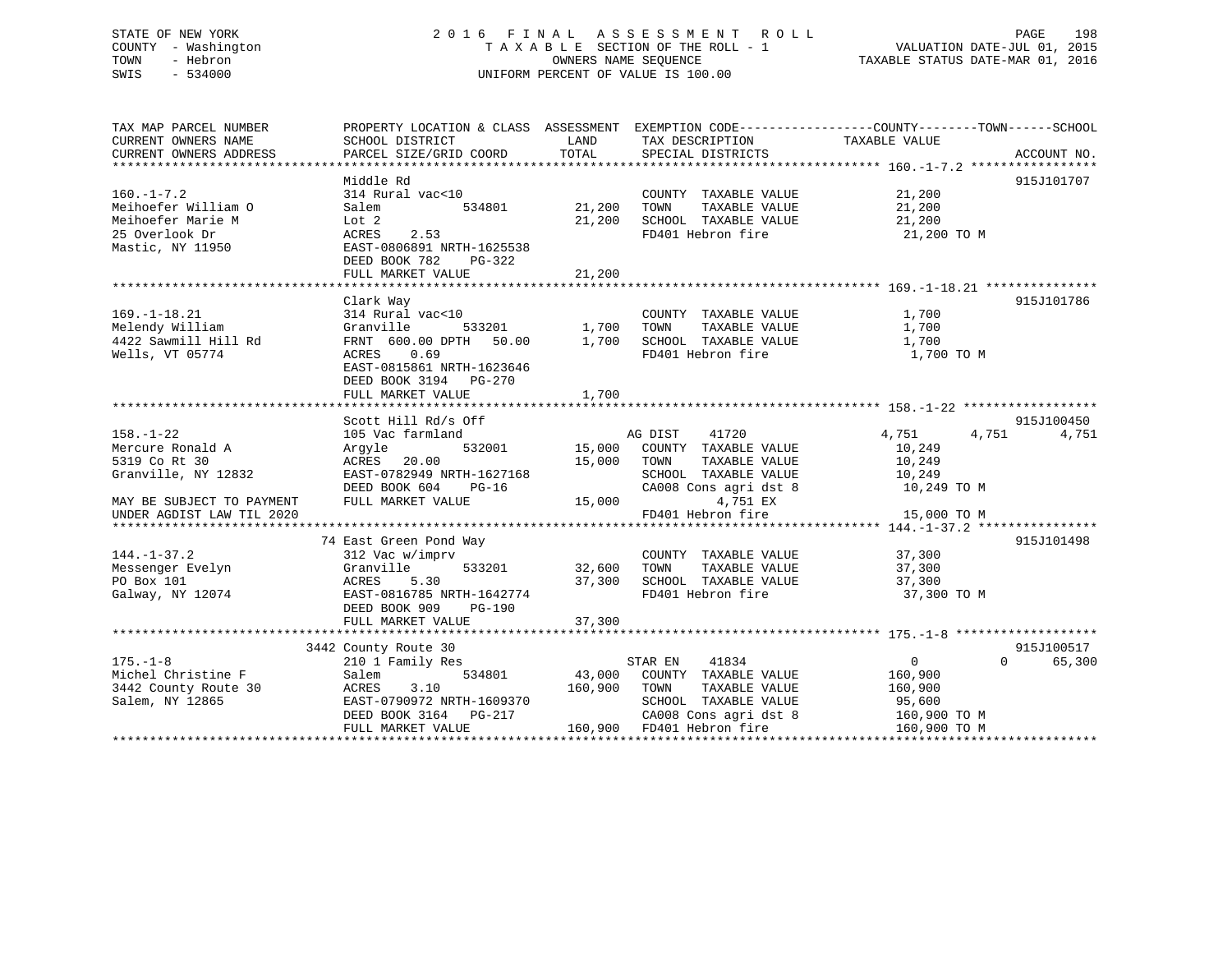## STATE OF NEW YORK 2 0 1 6 F I N A L A S S E S S M E N T R O L L PAGE 199 COUNTY - Washington T A X A B L E SECTION OF THE ROLL - 1 VALUATION DATE-JUL 01, 2015 TOWN - Hebron OWNERS NAME SEQUENCE TAXABLE STATUS DATE-MAR 01, 2016 SWIS - 534000 UNIFORM PERCENT OF VALUE IS 100.00

| TAX MAP PARCEL NUMBER<br>CURRENT OWNERS NAME | PROPERTY LOCATION & CLASS ASSESSMENT<br>SCHOOL DISTRICT | LAND<br>TAX DESCRIPTION TAXABLE VALUE | EXEMPTION CODE-----------------COUNTY-------TOWN------SCHOOL |
|----------------------------------------------|---------------------------------------------------------|---------------------------------------|--------------------------------------------------------------|
| CURRENT OWNERS ADDRESS                       | PARCEL SIZE/GRID COORD                                  | TOTAL<br>SPECIAL DISTRICTS            | ACCOUNT NO.                                                  |
|                                              |                                                         |                                       |                                                              |
|                                              | 160 Allen Rd                                            |                                       | 915J100277                                                   |
| $185. - 1 - 4$                               | 210 1 Family Res                                        | COUNTY TAXABLE VALUE                  | 60,200                                                       |
| Mickiewicz Natina                            | 534801<br>Salem                                         | 33,800<br>TAXABLE VALUE<br>TOWN       | 60,200                                                       |
| 160 Allen Rd                                 | ACRES<br>1.70                                           | 60,200<br>SCHOOL TAXABLE VALUE        | 60,200                                                       |
| Salem, NY 12865                              | EAST-0808825 NRTH-1605760                               | CA008 Cons agri dst 8                 | 60,200 TO M                                                  |
|                                              | DEED BOOK 872<br>PG-293                                 | FD401 Hebron fire                     | 60,200 TO M                                                  |
|                                              | FULL MARKET VALUE                                       | 60,200                                |                                                              |
|                                              |                                                         |                                       |                                                              |
|                                              | 1225 Bogtown Rd                                         |                                       | 915J100444                                                   |
| $184. - 1 - 9$                               | 240 Rural res                                           | STAR EN<br>41834                      | $\Omega$<br>65,300<br>$\Omega$                               |
| Migliore Inez N                              | 534801<br>Salem                                         | 189,700<br>COUNTY TAXABLE VALUE       | 268,100                                                      |
| 1225 Bogtown Rd                              | 3214/184                                                | 268,100<br>TOWN<br>TAXABLE VALUE      | 268,100                                                      |
| Salem, NY 12865                              | ACRES 112.70                                            | SCHOOL TAXABLE VALUE                  | 202,800                                                      |
|                                              | EAST-0803886 NRTH-1609140                               | CA008 Cons agri dst 8                 | 268,100 TO M                                                 |
|                                              | $PG-181$<br>DEED BOOK 581                               | FD401 Hebron fire                     | 268,100 TO M                                                 |
|                                              | FULL MARKET VALUE                                       | 268,100                               |                                                              |
|                                              |                                                         |                                       |                                                              |
|                                              | 39 Sutliff Ln                                           |                                       |                                                              |
| $176. - 1 - 5.1$                             | 210 1 Family Res                                        | STAR B<br>41854                       | $\overline{0}$<br>$\Omega$<br>30,000                         |
| Miles David J                                | 534801<br>Salem                                         | 38,000 COUNTY TAXABLE VALUE           | 96,000                                                       |
| 39 Sutliff Ln                                | sub lot 1                                               | 96,000<br>TAXABLE VALUE<br>TOWN       | 96,000                                                       |
|                                              | 1.00 BANK                                               | SCHOOL TAXABLE VALUE                  |                                                              |
| Salem, NY 12865                              | ACRES<br>999                                            |                                       | 66,000                                                       |
|                                              | EAST-0794581 NRTH-1614751                               | FD401 Hebron fire                     | 96,000 TO M                                                  |
|                                              | DEED BOOK 2204 PG-4                                     |                                       |                                                              |
|                                              | FULL MARKET VALUE                                       | 96,000                                |                                                              |
|                                              |                                                         |                                       |                                                              |
|                                              | 209 Indian Head Way                                     |                                       | 915J101220                                                   |
| $170. - 1 - 15.6$                            | 210 1 Family Res                                        | COUNTY TAXABLE VALUE                  | 115,400                                                      |
| Millard David H                              | 533201 42,100<br>Granville                              | TAXABLE VALUE<br>TOWN                 | 115,400                                                      |
| Schmitt Lorraine                             | ACRES<br>5.04                                           | 115,400<br>SCHOOL TAXABLE VALUE       | 115,400                                                      |
| 209 Indian Head Way                          | EAST-0816147 NRTH-1619906                               | FD401 Hebron fire                     | 115,400 TO M                                                 |
| Salem, NY 12865                              | DEED BOOK 3295 PG-51                                    |                                       |                                                              |
|                                              | FULL MARKET VALUE                                       | 115,400                               |                                                              |
|                                              |                                                         |                                       |                                                              |
|                                              | 111 County Route 31                                     |                                       | 915J100344                                                   |
| $176. - 1 - 30$                              | 240 Rural res                                           | 41720<br>AG DIST                      | 84,897<br>84,897<br>84,897                                   |
| Miller Barry G                               | 534801<br>Salem                                         | 265,100<br>COUNTY TAXABLE VALUE       | 764,603                                                      |
| Miller Nancy J                               | ACRES 193.80                                            | 849,500<br>TOWN<br>TAXABLE VALUE      | 764,603                                                      |
| 111 County Route 31                          | EAST-0793054 NRTH-1609288                               | SCHOOL TAXABLE VALUE                  | 764,603                                                      |
|                                              | DEED BOOK 2141<br>$PG-233$                              | CA008 Cons agri dst 8                 | 764,603 TO M                                                 |
| Salem, NY 12865                              |                                                         |                                       |                                                              |
|                                              | FULL MARKET VALUE                                       | 84,897 EX<br>849,500                  |                                                              |
| MAY BE SUBJECT TO PAYMENT                    |                                                         | FD401 Hebron fire                     | 849,500 TO M                                                 |
| UNDER AGDIST LAW TIL 2020                    |                                                         |                                       |                                                              |
|                                              |                                                         |                                       |                                                              |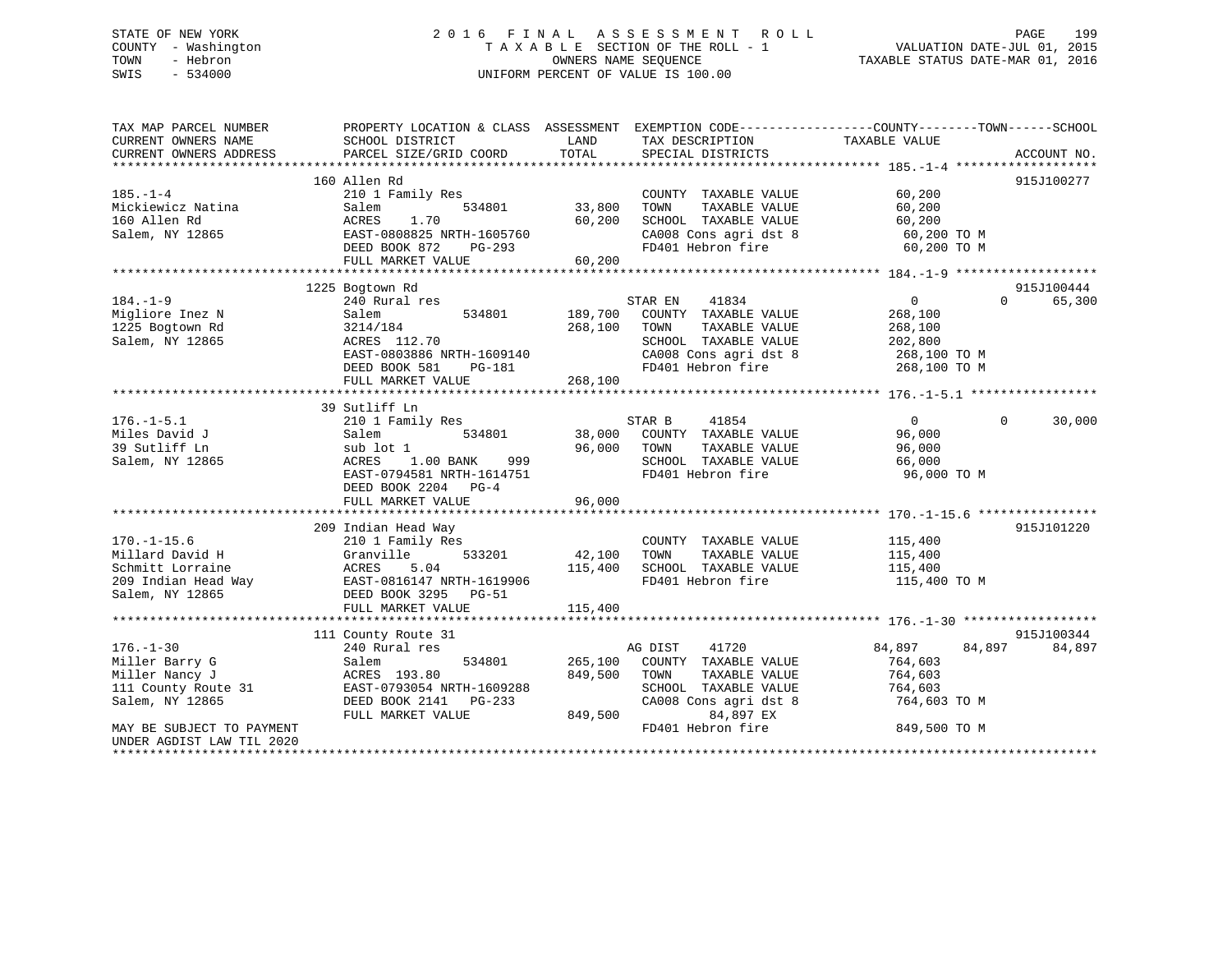## STATE OF NEW YORK 2 0 1 6 F I N A L A S S E S S M E N T R O L L PAGE 200 COUNTY - Washington T A X A B L E SECTION OF THE ROLL - 1 VALUATION DATE-JUL 01, 2015 TOWN - Hebron OWNERS NAME SEQUENCE TAXABLE STATUS DATE-MAR 01, 2016 SWIS - 534000 UNIFORM PERCENT OF VALUE IS 100.00

| TAX MAP PARCEL NUMBER<br>CURRENT OWNERS NAME                             | SCHOOL DISTRICT                                                                     | LAND<br>TAX DESCRIPTION                                                                                                                       | PROPERTY LOCATION & CLASS ASSESSMENT EXEMPTION CODE-----------------COUNTY--------TOWN------SCHOOL<br>TAXABLE VALUE |
|--------------------------------------------------------------------------|-------------------------------------------------------------------------------------|-----------------------------------------------------------------------------------------------------------------------------------------------|---------------------------------------------------------------------------------------------------------------------|
| CURRENT OWNERS ADDRESS                                                   | PARCEL SIZE/GRID COORD                                                              | TOTAL<br>SPECIAL DISTRICTS                                                                                                                    | ACCOUNT NO.                                                                                                         |
|                                                                          | 19 Bardin Ln                                                                        |                                                                                                                                               | 915J100025                                                                                                          |
| $151. - 1 - 8$<br>Miller Mark W<br>Smith-Miller Alaire J<br>19 Bardin Ln | 240 Rural res<br>533201<br>Granville<br>ACRES 15.70<br>EAST-0802888 NRTH-1638994    | AG DIST<br>41720<br>73,400<br>COUNTY TAXABLE VALUE<br>265,000<br>TOWN<br>TAXABLE VALUE<br>SCHOOL TAXABLE VALUE                                | 28,460<br>28,460<br>28,460<br>236,540<br>236,540<br>236,540                                                         |
| Granville, NY 12832                                                      | DEED BOOK 3555 PG-333<br>FIILL MADERS :- PG-333<br>FULL MARKET VALUE                | CA008 Cons agri dst 8<br>265,000<br>28,460 EX                                                                                                 | 236,540 TO M                                                                                                        |
| MAY BE SUBJECT TO PAYMENT<br>UNDER AGDIST LAW TIL 2020                   |                                                                                     | FD401 Hebron fire                                                                                                                             | 265,000 TO M                                                                                                        |
|                                                                          |                                                                                     |                                                                                                                                               |                                                                                                                     |
|                                                                          | Little Burch Hill Rd                                                                |                                                                                                                                               | 915J101515                                                                                                          |
| $152.-1-1.1$                                                             | 322 Rural vac>10                                                                    | AG DIST 41720<br>89,000 COUNTY TAXABLE VALUE                                                                                                  | 27,536<br>27,536<br>27,536                                                                                          |
| Miller Mark W                                                            | Granville 533201                                                                    |                                                                                                                                               | 61,464                                                                                                              |
|                                                                          |                                                                                     | TAXABLE VALUE                                                                                                                                 | 61,464                                                                                                              |
|                                                                          |                                                                                     | SCHOOL TAXABLE VALUE                                                                                                                          | 61,464                                                                                                              |
| Granville, NY 12832                                                      |                                                                                     | CA008 Cons agri dst 8<br>27,536 EX                                                                                                            | 61,464 TO M                                                                                                         |
| MAY BE SUBJECT TO PAYMENT<br>UNDER AGDIST LAW TIL 2020                   |                                                                                     | ACRES 34.90<br>EAST-0803647 NRTH-1639046 CA008 Cons agri dst<br>DEED BOOK 3555 PG-333 27,536 EX<br>FULL MARKET VALUE 89,000 FD401 Hebron fire | 89,000 TO M                                                                                                         |
|                                                                          |                                                                                     |                                                                                                                                               |                                                                                                                     |
|                                                                          | 381 Blossom Rd                                                                      |                                                                                                                                               | 915J101374                                                                                                          |
| $178. - 1 - 39$                                                          | 322 Rural vac>10                                                                    | COUNTY TAXABLE VALUE                                                                                                                          | 55,900                                                                                                              |
| Miner Joseph                                                             | Salem                                                                               | 534801 55,900 TOWN<br>TAXABLE VALUE                                                                                                           | 55,900                                                                                                              |
| Miner Stephinie                                                          |                                                                                     | 55,900 SCHOOL TAXABLE VALUE                                                                                                                   | 55,900                                                                                                              |
| 400 Dillion Ln                                                           | Salem<br>Lots 25 & 26<br>ACRES 28.75<br>EAST-0818564 NRTH-1609631                   | FD401 Hebron fire                                                                                                                             | 55,900 TO M                                                                                                         |
| Swanee, MA 02777                                                         |                                                                                     |                                                                                                                                               |                                                                                                                     |
|                                                                          | DEED BOOK 3601 PG-293                                                               |                                                                                                                                               |                                                                                                                     |
|                                                                          | FULL MARKET VALUE                                                                   | 55,900                                                                                                                                        |                                                                                                                     |
|                                                                          |                                                                                     |                                                                                                                                               |                                                                                                                     |
| $170. - 1 - 14.1$                                                        | 6718 State Route 22<br>210 1 Family Res                                             | COUNTY TAXABLE VALUE                                                                                                                          | 79,000                                                                                                              |
| Mistretta John F                                                         | Granville                                                                           | TOWN<br>TAXABLE VALUE                                                                                                                         | 79,000                                                                                                              |
| 82 Coon Ln                                                               | y Res<br>533201 31,800<br>00 DPTH 164.00 79,000<br>FRNT 250.00 DPTH 164.00          | SCHOOL TAXABLE VALUE                                                                                                                          | 79,000                                                                                                              |
| Salem, NY 12865                                                          | ACRES 0.94                                                                          | FD401 Hebron fire                                                                                                                             | 79,000 TO M                                                                                                         |
|                                                                          | EAST-0815463 NRTH-1619722                                                           |                                                                                                                                               |                                                                                                                     |
|                                                                          | DEED BOOK 2850 PG-265                                                               |                                                                                                                                               |                                                                                                                     |
|                                                                          | FULL MARKET VALUE                                                                   | 79,000                                                                                                                                        |                                                                                                                     |
|                                                                          |                                                                                     |                                                                                                                                               |                                                                                                                     |
|                                                                          | 20 James Rd                                                                         | 94 PCT OF VALUE USED FOR EXEMPTION PURPOSES                                                                                                   | 915J101344                                                                                                          |
| $159. - 1 - 37$                                                          | 210 1 Family Res                                                                    | CW 10 VET/ 41151                                                                                                                              | 7,661<br>7.661<br>0                                                                                                 |
| Moltrup Renee                                                            |                                                                                     | 533801 42,600 AGED-CO<br>41802                                                                                                                | 34,475<br>$\overline{0}$<br>$\overline{0}$                                                                          |
| Moltrup Ronald                                                           |                                                                                     | 81,500 AGE-TN/SCH 41806                                                                                                                       | $\overline{0}$<br>27,580<br>30,644                                                                                  |
|                                                                          |                                                                                     | STAR EN<br>41834                                                                                                                              | $\overline{0}$<br>50,856<br>$\overline{0}$                                                                          |
| Northup Konald<br>20 James Rd<br>Salem, NY 12865                         | Hartford 533801<br>ACRES 5.39<br>EAST-0792320 NRTH-1628387<br>DEED BOOK 2658 PG-327 | COUNTY TAXABLE VALUE                                                                                                                          | 39,364                                                                                                              |
|                                                                          | FULL MARKET VALUE                                                                   | 81,500 TOWN<br>TAXABLE VALUE                                                                                                                  | 46,259                                                                                                              |
|                                                                          |                                                                                     | SCHOOL TAXABLE VALUE                                                                                                                          | $\mathbf 0$                                                                                                         |
|                                                                          |                                                                                     |                                                                                                                                               |                                                                                                                     |
|                                                                          |                                                                                     |                                                                                                                                               |                                                                                                                     |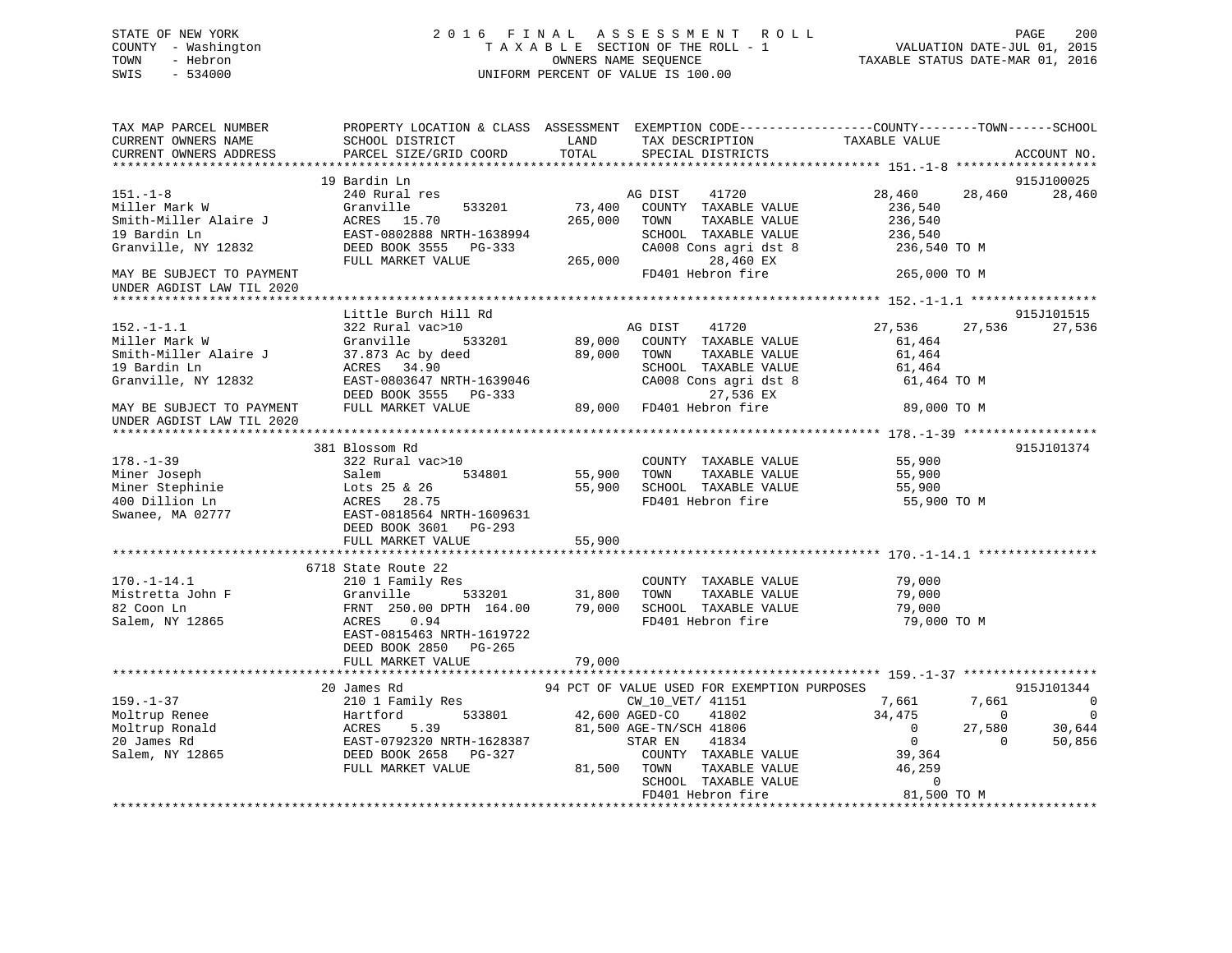## STATE OF NEW YORK 2 0 1 6 F I N A L A S S E S S M E N T R O L L PAGE 201 COUNTY - Washington T A X A B L E SECTION OF THE ROLL - 1 VALUATION DATE-JUL 01, 2015 TOWN - Hebron OWNERS NAME SEQUENCE TAXABLE STATUS DATE-MAR 01, 2016 SWIS - 534000 UNIFORM PERCENT OF VALUE IS 100.00

| TAX MAP PARCEL NUMBER<br>CURRENT OWNERS NAME | PROPERTY LOCATION & CLASS ASSESSMENT EXEMPTION CODE---------------COUNTY-------TOWN------SCHOOL<br>SCHOOL DISTRICT | LAND    | TAX DESCRIPTION                                     | TAXABLE VALUE |                    |
|----------------------------------------------|--------------------------------------------------------------------------------------------------------------------|---------|-----------------------------------------------------|---------------|--------------------|
| CURRENT OWNERS ADDRESS                       | PARCEL SIZE/GRID COORD                                                                                             | TOTAL   | SPECIAL DISTRICTS                                   |               | ACCOUNT NO.        |
|                                              |                                                                                                                    |         |                                                     |               |                    |
|                                              | 1263 Patterson Hill Rd                                                                                             |         |                                                     |               | 915J100350         |
| $183. - 1 - 46$                              | 240 Rural res                                                                                                      |         | 41854<br>STAR B                                     | 0             | 30,000<br>$\Omega$ |
| Monahan Kevin D                              | 534801<br>Salem                                                                                                    | 118,400 | COUNTY TAXABLE VALUE                                | 224,400       |                    |
| Monahan P Jinx                               | ACRES<br>40.00                                                                                                     | 224,400 | TAXABLE VALUE<br>TOWN                               | 224,400       |                    |
| 1263 Patterson Hill Rd                       | EAST-0789903 NRTH-1604295                                                                                          |         | SCHOOL TAXABLE VALUE                                | 194,400       |                    |
| Salem, NY 12865                              | DEED BOOK 556<br>PG-11                                                                                             |         | CA008 Cons agri dst 8 224,400 TO M                  |               |                    |
|                                              | FULL MARKET VALUE                                                                                                  |         | 224,400 FD401 Hebron fire                           | 224,400 TO M  |                    |
|                                              |                                                                                                                    |         |                                                     |               |                    |
|                                              | 231 Mcknight Hill Rd                                                                                               |         |                                                     |               | 915J100352         |
| $176. - 1 - 9$                               | 240 Rural res                                                                                                      |         | STAR B<br>41854                                     | $\Omega$      | $\Omega$<br>30,000 |
| Monder Alan                                  | 534801<br>Salem                                                                                                    | 128,300 | COUNTY TAXABLE VALUE                                | 174,600       |                    |
| Monder Shelley                               | 45.50 BANK<br>ACRES<br>11A                                                                                         | 174,600 | TOWN<br>TAXABLE VALUE                               | 174,600       |                    |
| 231 Mcknight Hill Rd                         | EAST-0802383 NRTH-1617213                                                                                          |         | SCHOOL TAXABLE VALUE<br>FD401 Hebron fire           | 144,600       |                    |
| Salem, NY 12832                              | DEED BOOK 920<br>PG-329                                                                                            |         |                                                     | 174,600 TO M  |                    |
|                                              | FULL MARKET VALUE                                                                                                  | 174,600 |                                                     |               |                    |
|                                              | 1606 County Route 31                                                                                               |         |                                                     |               | 915J100355         |
| $152 - 2 - 34$                               | 242 Rurl res&rec                                                                                                   |         | COUNTY TAXABLE VALUE                                | 285,500       |                    |
| Monroe Raymond A                             | Granville<br>533201                                                                                                | 84,400  | TOWN<br>TAXABLE VALUE                               | 285,500       |                    |
| Monroe Mikenzie                              | Trans Exempt Repay 2016                                                                                            | 285,500 | SCHOOL TAXABLE VALUE                                | 285,500       |                    |
| 1606 County Route 31                         | ACRES 32.50                                                                                                        |         | CA008 Cons agri dst 8                               | 285,500 TO M  |                    |
| Granville, NY 12832                          | EAST-0809823 NRTH-1638533                                                                                          |         |                                                     | 285,500 TO M  |                    |
|                                              | DEED BOOK 3538 PG-7                                                                                                |         | FD401 Hebron fire 285<br>TE533 Trans exmt repay-flg | $.00$ MT      |                    |
|                                              | FULL MARKET VALUE                                                                                                  | 285,500 |                                                     |               |                    |
|                                              |                                                                                                                    |         |                                                     |               |                    |
|                                              | Liebig Rd                                                                                                          |         |                                                     |               | 935J101626         |
| $143. - 1 - 39.4$                            | 314 Rural vac<10                                                                                                   |         | COUNTY TAXABLE VALUE                                | 32,800        |                    |
| Montenegro Thomas                            | Granville<br>533201                                                                                                | 32,800  | TAXABLE VALUE<br>TOWN                               | 32,800        |                    |
| Montenegro Maria                             | Lot 4                                                                                                              | 32,800  | SCHOOL TAXABLE VALUE                                | 32,800        |                    |
| 1651 Sand Key Estates Ct Unit ACRES          | 5.41                                                                                                               |         | FD401 Hebron fire                                   | 32,800 TO M   |                    |
| Clearwater Beach, FL 33767                   | EAST-0806612 NRTH-1644074                                                                                          |         |                                                     |               |                    |
|                                              | DEED BOOK 2046 PG-37                                                                                               |         |                                                     |               |                    |
|                                              | FULL MARKET VALUE                                                                                                  | 32,800  |                                                     |               |                    |
|                                              |                                                                                                                    |         |                                                     |               |                    |
|                                              | 965 Chamberlin Mills Rd                                                                                            |         |                                                     |               | 915J101896         |
| $177. - 1 - 6.33$                            | 210 1 Family Res                                                                                                   |         | COUNTY TAXABLE VALUE                                | 165,400       |                    |
| Moran Shaun M                                | 534801<br>Salem                                                                                                    | 48,800  | TAXABLE VALUE<br>TOWN                               | 165,400       |                    |
| Moran Susan E                                | Lot 23                                                                                                             | 165,400 | SCHOOL TAXABLE VALUE                                | 165,400       |                    |
| 14 Toomin Dr                                 | ACRES<br>9.55 BANK<br>998                                                                                          |         | FD401 Hebron fire                                   | 165,400 TO M  |                    |
| Neptune, NJ 07753                            | EAST-0809583 NRTH-1613546                                                                                          |         |                                                     |               |                    |
|                                              | DEED BOOK 3022<br>PG-219                                                                                           |         |                                                     |               |                    |
|                                              | FULL MARKET VALUE                                                                                                  | 165,400 |                                                     |               |                    |
|                                              |                                                                                                                    |         |                                                     |               |                    |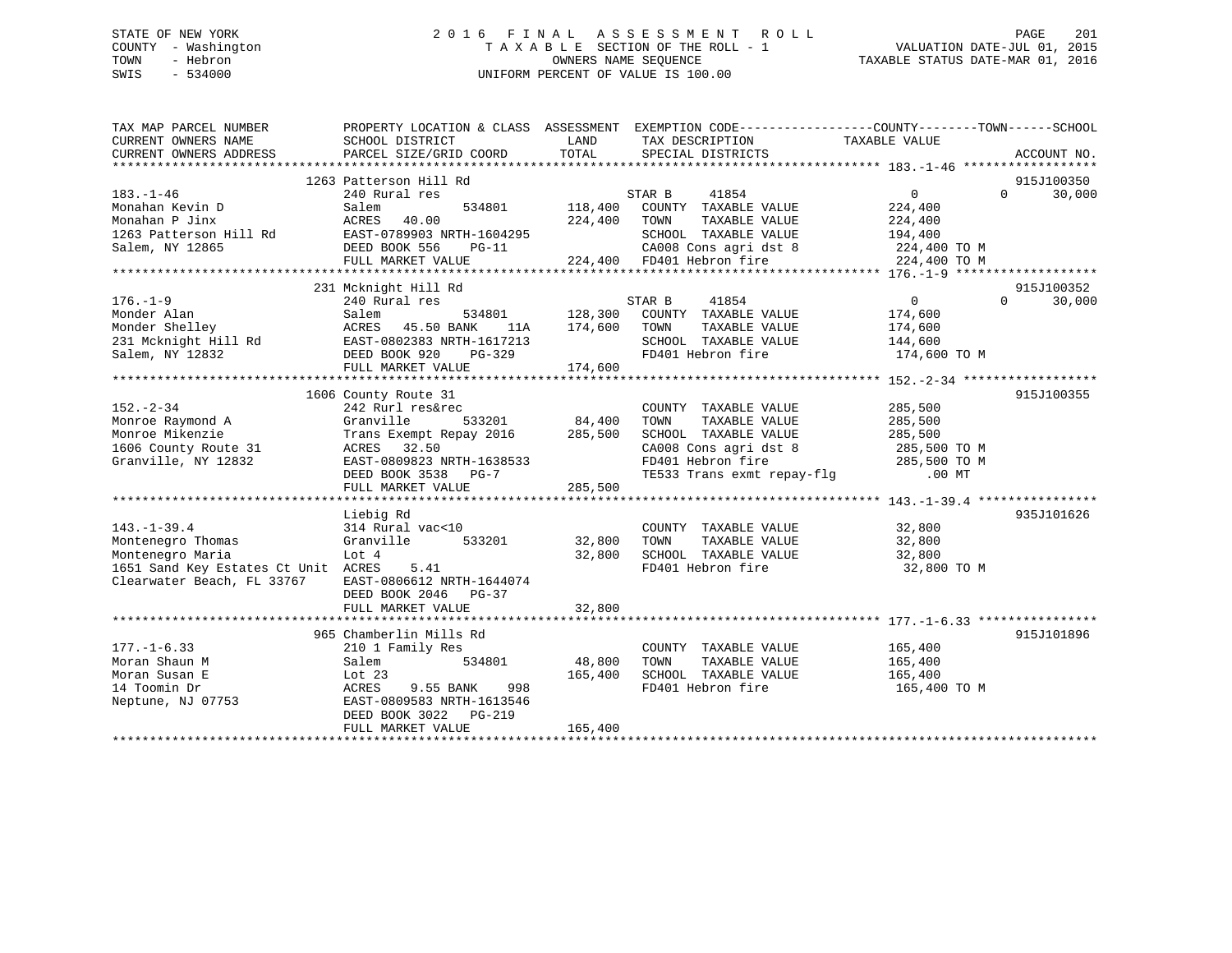## STATE OF NEW YORK 2 0 1 6 F I N A L A S S E S S M E N T R O L L PAGE 202 COUNTY - Washington T A X A B L E SECTION OF THE ROLL - 1 VALUATION DATE-JUL 01, 2015 TOWN - Hebron OWNERS NAME SEQUENCE TAXABLE STATUS DATE-MAR 01, 2016 SWIS - 534000 UNIFORM PERCENT OF VALUE IS 100.00

| TAX MAP PARCEL NUMBER   | PROPERTY LOCATION & CLASS ASSESSMENT EXEMPTION CODE---------------COUNTY-------TOWN-----SCHOOL |         |                             |                |                    |
|-------------------------|------------------------------------------------------------------------------------------------|---------|-----------------------------|----------------|--------------------|
| CURRENT OWNERS NAME     | SCHOOL DISTRICT                                                                                | LAND    | TAX DESCRIPTION             | TAXABLE VALUE  |                    |
| CURRENT OWNERS ADDRESS  | PARCEL SIZE/GRID COORD                                                                         | TOTAL   | SPECIAL DISTRICTS           |                | ACCOUNT NO.        |
| *********************** |                                                                                                |         |                             |                |                    |
|                         | 549 Middle Rd                                                                                  |         |                             |                | 915J101241         |
| $160. - 1 - 9.2$        | 210 1 Family Res                                                                               |         | STAR B<br>41854             | $\overline{0}$ | $\Omega$<br>30,000 |
| Morelli Patricia        | 534801<br>Salem                                                                                |         | 54,000 COUNTY TAXABLE VALUE | 152,600        |                    |
| 549 Middle Rd           | 680/297 680/299                                                                                | 152,600 | TOWN<br>TAXABLE VALUE       | 152,600        |                    |
| Granville, NY 12832     | ACRES<br>6.00                                                                                  |         | SCHOOL TAXABLE VALUE        | 122,600        |                    |
|                         | EAST-0806531 NRTH-1625839                                                                      |         | FD401 Hebron fire           | 152,600 TO M   |                    |
|                         | DEED BOOK 633<br>$PG-237$                                                                      |         |                             |                |                    |
|                         |                                                                                                |         |                             |                |                    |
|                         | FULL MARKET VALUE                                                                              | 152,600 |                             |                |                    |
|                         |                                                                                                |         |                             |                |                    |
|                         | Middle Rd                                                                                      |         |                             |                | 915J101708         |
| $160. - 1 - 7.3$        | 314 Rural vac<10                                                                               |         | COUNTY TAXABLE VALUE        | 21,300         |                    |
| Morelli Patricia K      | 534801<br>Salem                                                                                | 21,300  | TOWN<br>TAXABLE VALUE       | 21,300         |                    |
| 549 Middle Rd           | Lot 3                                                                                          |         | 21,300 SCHOOL TAXABLE VALUE | 21,300         |                    |
| Granville, NY 12832     | ACRES<br>2.54                                                                                  |         | FD401 Hebron fire           | 21,300 TO M    |                    |
|                         | EAST-0806904 NRTH-1625295                                                                      |         |                             |                |                    |
|                         | DEED BOOK 610<br>PG-180                                                                        |         |                             |                |                    |
|                         | FULL MARKET VALUE                                                                              | 21,300  |                             |                |                    |
|                         |                                                                                                |         |                             |                |                    |
|                         | Pine Hill Rd                                                                                   |         |                             |                | 915J101706         |
| $160. - 1 - 7.1$        | 314 Rural vac<10                                                                               |         | COUNTY TAXABLE VALUE        | 21,300         |                    |
| Morelli-Cary Jeannine   | 534801<br>Salem                                                                                | 21,300  | TOWN<br>TAXABLE VALUE       | 21,300         |                    |
| 21 Sloan Dr             | Lot 1                                                                                          |         | 21,300 SCHOOL TAXABLE VALUE | 21,300         |                    |
|                         |                                                                                                |         |                             |                |                    |
| Greenwich, NY 12834     | 2.56<br>ACRES                                                                                  |         | FD401 Hebron fire           | 21,300 TO M    |                    |
|                         | EAST-0806970 NRTH-1625829                                                                      |         |                             |                |                    |
|                         | DEED BOOK 1845 PG-267                                                                          |         |                             |                |                    |
|                         | FULL MARKET VALUE                                                                              | 21,300  |                             |                |                    |
|                         |                                                                                                |         |                             |                |                    |
|                         | 793 Chamberlin Mills Rd                                                                        |         |                             |                | 915J100163         |
| $177. - 1 - 33$         | 270 Mfg housing                                                                                |         | COUNTY TAXABLE VALUE        | 60,900         |                    |
| Morelli-Cary Jeannine   | 534801<br>Salem                                                                                | 39,000  | TOWN<br>TAXABLE VALUE       | 60,900         |                    |
| 21 Sloan Dr             | 3.80<br>ACRES                                                                                  |         | 60,900 SCHOOL TAXABLE VALUE | 60,900         |                    |
| Greenwich, NY 12834     | EAST-0805971 NRTH-1612886                                                                      |         | FD401 Hebron fire           | 60,900 TO M    |                    |
|                         | DEED BOOK 2294 PG-332                                                                          |         |                             |                |                    |
|                         | FULL MARKET VALUE                                                                              | 60,900  |                             |                |                    |
|                         |                                                                                                |         |                             |                |                    |
|                         | 524 West Green Pond Way                                                                        |         |                             |                | 915J100052         |
| $143. - 1 - 16$         | 260 Seasonal res - WTRFNT                                                                      |         | COUNTY TAXABLE VALUE        | 117,600        |                    |
| Morgan William J        | Granville<br>533201                                                                            | 95,500  | TAXABLE VALUE<br>TOWN       | 117,600        |                    |
| Jackson Melissa C       |                                                                                                | 117,600 | SCHOOL TAXABLE VALUE        |                |                    |
|                         | 800/62                                                                                         |         |                             | 117,600        |                    |
| 425 Riverside Dr Apt 2G | ACRES 31.30                                                                                    |         | FD401 Hebron fire           | 117,600 TO M   |                    |
| New York, NY 10025      | EAST-0815596 NRTH-1641848                                                                      |         |                             |                |                    |
|                         | DEED BOOK 3235 PG-101                                                                          |         |                             |                |                    |
|                         | FULL MARKET VALUE                                                                              | 117,600 |                             |                |                    |
|                         |                                                                                                |         |                             |                |                    |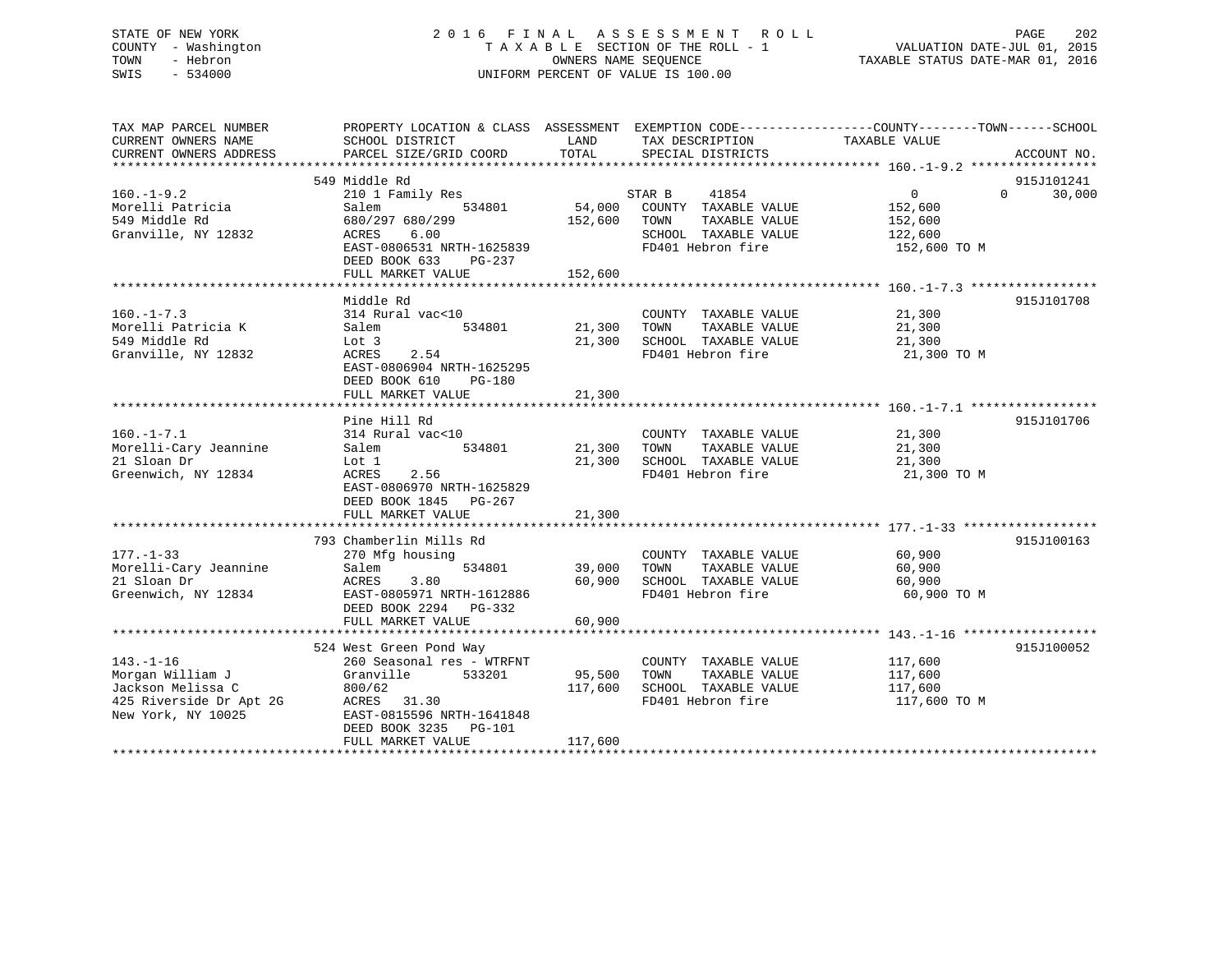## STATE OF NEW YORK 2 0 1 6 F I N A L A S S E S S M E N T R O L L PAGE 203 COUNTY - Washington T A X A B L E SECTION OF THE ROLL - 1 VALUATION DATE-JUL 01, 2015 TOWN - Hebron OWNERS NAME SEQUENCE TAXABLE STATUS DATE-MAR 01, 2016 SWIS - 534000 UNIFORM PERCENT OF VALUE IS 100.00

| TAX MAP PARCEL NUMBER<br>CURRENT OWNERS NAME                                                                | PROPERTY LOCATION & CLASS ASSESSMENT<br>SCHOOL DISTRICT                                                                                                                               | LAND                         | EXEMPTION CODE-----------------COUNTY-------TOWN------SCHOOL<br>TAX DESCRIPTION            | TAXABLE VALUE                                 |             |
|-------------------------------------------------------------------------------------------------------------|---------------------------------------------------------------------------------------------------------------------------------------------------------------------------------------|------------------------------|--------------------------------------------------------------------------------------------|-----------------------------------------------|-------------|
| CURRENT OWNERS ADDRESS                                                                                      | PARCEL SIZE/GRID COORD                                                                                                                                                                | TOTAL                        | SPECIAL DISTRICTS                                                                          |                                               | ACCOUNT NO. |
|                                                                                                             | West Green Pond Way                                                                                                                                                                   |                              |                                                                                            |                                               | 915J101039  |
| $143. - 1 - 17$<br>Morgan William J<br>Jackson Melissa C<br>425 Riverside Dr Apt 2G<br>New York, NY 10025   | 314 Rural vac<10<br>Granville<br>533201<br>Vacant<10 Ac<br>800/62<br>5.30<br>ACRES<br>EAST-0815375 NRTH-1642719<br>DEED BOOK 3235 PG-101<br>FULL MARKET VALUE                         | 16,600<br>16,600<br>16,600   | COUNTY TAXABLE VALUE<br>TAXABLE VALUE<br>TOWN<br>SCHOOL TAXABLE VALUE<br>FD401 Hebron fire | 16,600<br>16,600<br>16,600<br>16,600 TO M     |             |
|                                                                                                             |                                                                                                                                                                                       |                              |                                                                                            |                                               |             |
| $143. - 1 - 19$<br>Morgan William J<br>425 Riverside Dr 2G<br>New York, NY 10025-7725                       | 528 West Green Pond Way<br>260 Seasonal res - WTRFNT<br>Granville<br>533201<br>FRNT 100.00 DPTH 142.00<br>EAST-0815778 NRTH-1643224<br>DEED BOOK 930 PG-203<br>FULL MARKET VALUE      | 65,300<br>142,400<br>142,400 | COUNTY TAXABLE VALUE<br>TOWN<br>TAXABLE VALUE<br>SCHOOL TAXABLE VALUE<br>FD401 Hebron fire | 142,400<br>142,400<br>142,400<br>142,400 TO M | 915J100011  |
|                                                                                                             | West Green Pond Way                                                                                                                                                                   |                              |                                                                                            |                                               | 915J101313  |
| $143. - 1 - 29.2$<br>Morgan William J<br>Jackson Melissa C<br>425 Riverside Dr Apt 2G<br>New York, NY 10025 | 311 Res vac land - WTRFNT<br>Granville<br>533201<br>800/62<br>ACRES<br>1.13<br>EAST-0815055 NRTH-1644488<br>DEED BOOK 3235 PG-101<br>FULL MARKET VALUE                                | 30,200<br>30,200<br>30,200   | COUNTY TAXABLE VALUE<br>TAXABLE VALUE<br>TOWN<br>SCHOOL TAXABLE VALUE<br>FD401 Hebron fire | 30,200<br>30,200<br>30,200<br>30,200 TO M     |             |
|                                                                                                             |                                                                                                                                                                                       |                              |                                                                                            |                                               |             |
| $143. - 1 - 29.3$<br>Morgan William J<br>Jackson Melissa C<br>425 Riverside Dr Apt 2G<br>New York, NY 10025 | 544 West Green Pond Way<br>323 Vacant rural<br>Granville<br>533201<br>FRNT 58.00 DPTH 483.00<br>ACRES 0.64<br>EAST-0815371 NRTH-1643345<br>DEED BOOK 3235 PG-101<br>FULL MARKET VALUE | 8,600<br>8,600<br>8,600      | COUNTY TAXABLE VALUE<br>TOWN<br>TAXABLE VALUE<br>SCHOOL TAXABLE VALUE<br>FD401 Hebron fire | 8,600<br>8,600<br>8,600<br>8,600 TO M         | 915J101314  |
|                                                                                                             |                                                                                                                                                                                       |                              |                                                                                            |                                               |             |
| $169. - 1 - 22.1$                                                                                           | State Route 22<br>314 Rural vac<10                                                                                                                                                    |                              | COUNTY TAXABLE VALUE                                                                       | 30,400                                        | 915J100376  |
| Morin Roosevelt Estate<br>c/o Liliana Morin<br>467 Castille Dr<br>Spring Hill, FL 34608                     | Granville<br>533201<br>ACRES 10.60<br>EAST-0814891 NRTH-1619970<br>DEED BOOK 2176 PG-228<br>FULL MARKET VALUE                                                                         | 30,400<br>30,400<br>30,400   | TAXABLE VALUE<br>TOWN<br>SCHOOL TAXABLE VALUE<br>FD401 Hebron fire                         | 30,400<br>30,400<br>30,400 TO M               |             |
|                                                                                                             |                                                                                                                                                                                       |                              |                                                                                            |                                               |             |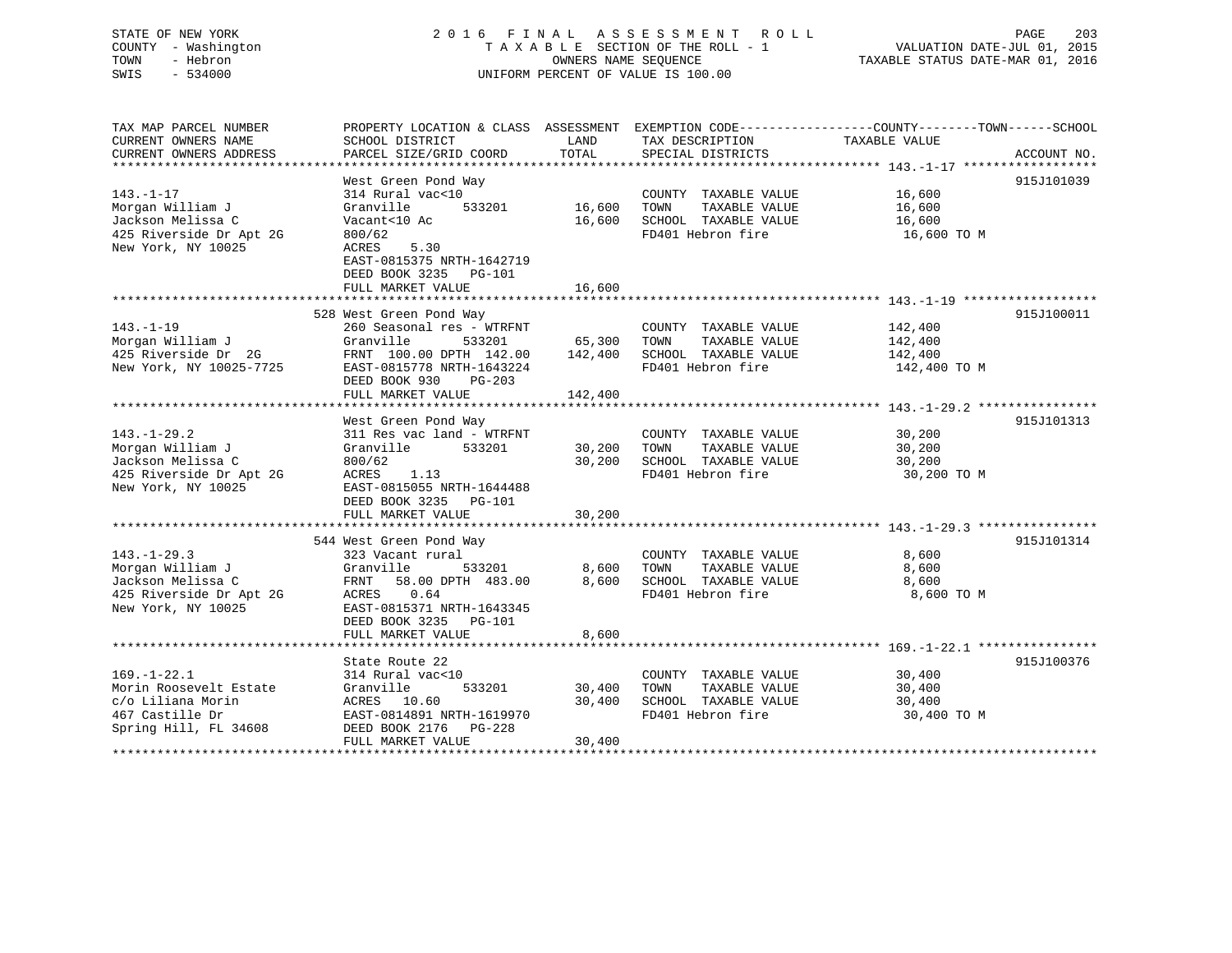## STATE OF NEW YORK 2 0 1 6 F I N A L A S S E S S M E N T R O L L PAGE 204 COUNTY - Washington T A X A B L E SECTION OF THE ROLL - 1 VALUATION DATE-JUL 01, 2015 TOWN - Hebron OWNERS NAME SEQUENCE TAXABLE STATUS DATE-MAR 01, 2016 SWIS - 534000 UNIFORM PERCENT OF VALUE IS 100.00

| TAX MAP PARCEL NUMBER<br>CURRENT OWNERS NAME      | PROPERTY LOCATION & CLASS ASSESSMENT EXEMPTION CODE---------------COUNTY-------TOWN------SCHOOL<br>SCHOOL DISTRICT | LAND<br>TOTAL               | TAX DESCRIPTION TAXABLE VALUE                    |                       |                             |
|---------------------------------------------------|--------------------------------------------------------------------------------------------------------------------|-----------------------------|--------------------------------------------------|-----------------------|-----------------------------|
| CURRENT OWNERS ADDRESS                            | PARCEL SIZE/GRID COORD                                                                                             |                             | SPECIAL DISTRICTS                                |                       | ACCOUNT NO.                 |
|                                                   | State Route 22                                                                                                     |                             |                                                  |                       | 915J101097                  |
| $161. - 2 - 10.12$                                | 322 Rural vac>10                                                                                                   |                             | COUNTY TAXABLE VALUE                             | $\frac{30}{30}$ , 400 |                             |
| Morris David J                                    | Granville<br>533201                                                                                                | COUNT<br>30,400 TOWN        | TAXABLE VALUE                                    |                       |                             |
| Morris Dawn A                                     | ACRES 10.57                                                                                                        |                             | 30,400 SCHOOL TAXABLE VALUE 30,400               |                       |                             |
| 1 Rawson Ave                                      | EAST-0817365 NRTH-1624198                                                                                          |                             | FD401 Hebron fire                                | 30,400 TO M           |                             |
| Granville, NY 12865                               | DEED BOOK 1946    PG-173                                                                                           |                             |                                                  |                       |                             |
|                                                   | FULL MARKET VALUE                                                                                                  | 30,400                      |                                                  |                       |                             |
|                                                   |                                                                                                                    |                             |                                                  |                       |                             |
|                                                   | State Route 22                                                                                                     |                             |                                                  |                       | 915J101193                  |
| $161. - 2 - 10.13$                                | 322 Rural vac>10                                                                                                   |                             | COUNTY TAXABLE VALUE                             | 32,000                |                             |
| Morris David J                                    | Granville                                                                                                          | COUNT<br>533201 32,000 TOWN | TAXABLE VALUE                                    | 32,000                |                             |
| Morris Dawn A                                     |                                                                                                                    | 32,000                      | SCHOOL TAXABLE VALUE                             | 32,000                |                             |
| 1 Rawson Ave                                      |                                                                                                                    |                             | FD401 Hebron fire                                | 32,000 TO M           |                             |
| Granville, NY 12832                               | DEED BOOK 1946 PG-170                                                                                              |                             |                                                  |                       |                             |
|                                                   | FULL MARKET VALUE                                                                                                  | 32,000                      |                                                  |                       |                             |
|                                                   |                                                                                                                    |                             |                                                  |                       |                             |
|                                                   | 298 Blossom Rd                                                                                                     |                             |                                                  |                       | 915J101618                  |
| $186. - 1 - 3.1$                                  | 260 Seasonal res                                                                                                   |                             | COUNTY TAXABLE VALUE 65,000                      |                       |                             |
| Mort Russell                                      | Salem                                                                                                              | 534801 18,800               | TOWN<br>TAXABLE VALUE                            | 65,000                |                             |
|                                                   |                                                                                                                    |                             |                                                  | 65,000                |                             |
|                                                   |                                                                                                                    |                             | 65,000 SCHOOL TAXABLE VALUE<br>FD401 Hebron fire | 65,000 TO M           |                             |
|                                                   | DEED BOOK 3498 PG-205                                                                                              |                             |                                                  |                       |                             |
|                                                   | FULL MARKET VALUE                                                                                                  | 65,000                      |                                                  |                       |                             |
|                                                   |                                                                                                                    |                             |                                                  |                       |                             |
|                                                   | 39 & 41 Benn Rd                                                                                                    |                             |                                                  |                       | 915J100453                  |
| $160. -1 - 15$                                    | 280 Res Multiple                                                                                                   |                             | AG DIST<br>41720                                 | 53,074<br>53,074      | 53,074                      |
| Moskowitz Martin                                  | 533201 191,500<br>Granville<br>ACRES 77.70                                                                         |                             | COUNTY TAXABLE VALUE                             | 413,526               |                             |
| Moskowitz Anita                                   |                                                                                                                    | 466,600                     | TOWN<br>TAXABLE VALUE                            | 413,526               |                             |
| 420 Riverside Dr Apt 8g EAST-0803875 NRTH-1626061 |                                                                                                                    |                             | SCHOOL TAXABLE VALUE                             | 413,526               |                             |
| New York, NY 10025                                | DEED BOOK 913<br>PG-136                                                                                            |                             | CA008 Cons agri dst 8                            | 413,526 TO M          |                             |
|                                                   | FULL MARKET VALUE                                                                                                  | 466,600                     | 53,074 EX                                        |                       |                             |
| MAY BE SUBJECT TO PAYMENT                         |                                                                                                                    |                             | FD401 Hebron fire                                | 466,600 TO M          |                             |
| UNDER AGDIST LAW TIL 2020                         |                                                                                                                    |                             |                                                  |                       |                             |
|                                                   |                                                                                                                    |                             |                                                  |                       |                             |
|                                                   | 3233 County Route 30                                                                                               |                             |                                                  |                       | 915J100457                  |
| $183.16 - 1 - 2$                                  | 210 1 Family Res                                                                                                   |                             | STAR B<br>41854                                  | $\overline{0}$        | $0 \qquad \qquad$<br>30,000 |
| Mulhall Walter G                                  | Salem                                                                                                              |                             | 534801 28,300 COUNTY TAXABLE VALUE               | 66,500                |                             |
| PO Box 171                                        | ACRES<br>1.50                                                                                                      | 66,500                      | TAXABLE VALUE<br>TOWN                            | 66,500                |                             |
| Salem, NY 12865                                   | EAST-0791335 NRTH-1605225                                                                                          |                             | SCHOOL TAXABLE VALUE                             | 36,500                |                             |
|                                                   | DEED BOOK 880<br>PG-206                                                                                            |                             | CA008 Cons agri dst 8<br>CA008 Cons agri dst 8   | 66,500 TO M           |                             |
|                                                   | FULL MARKET VALUE                                                                                                  |                             | 66,500 FD401 Hebron fire                         | 66,500 TO M           |                             |
|                                                   |                                                                                                                    |                             | LD401 West hebron light                          | 66,500 TO M           |                             |
|                                                   |                                                                                                                    |                             |                                                  |                       |                             |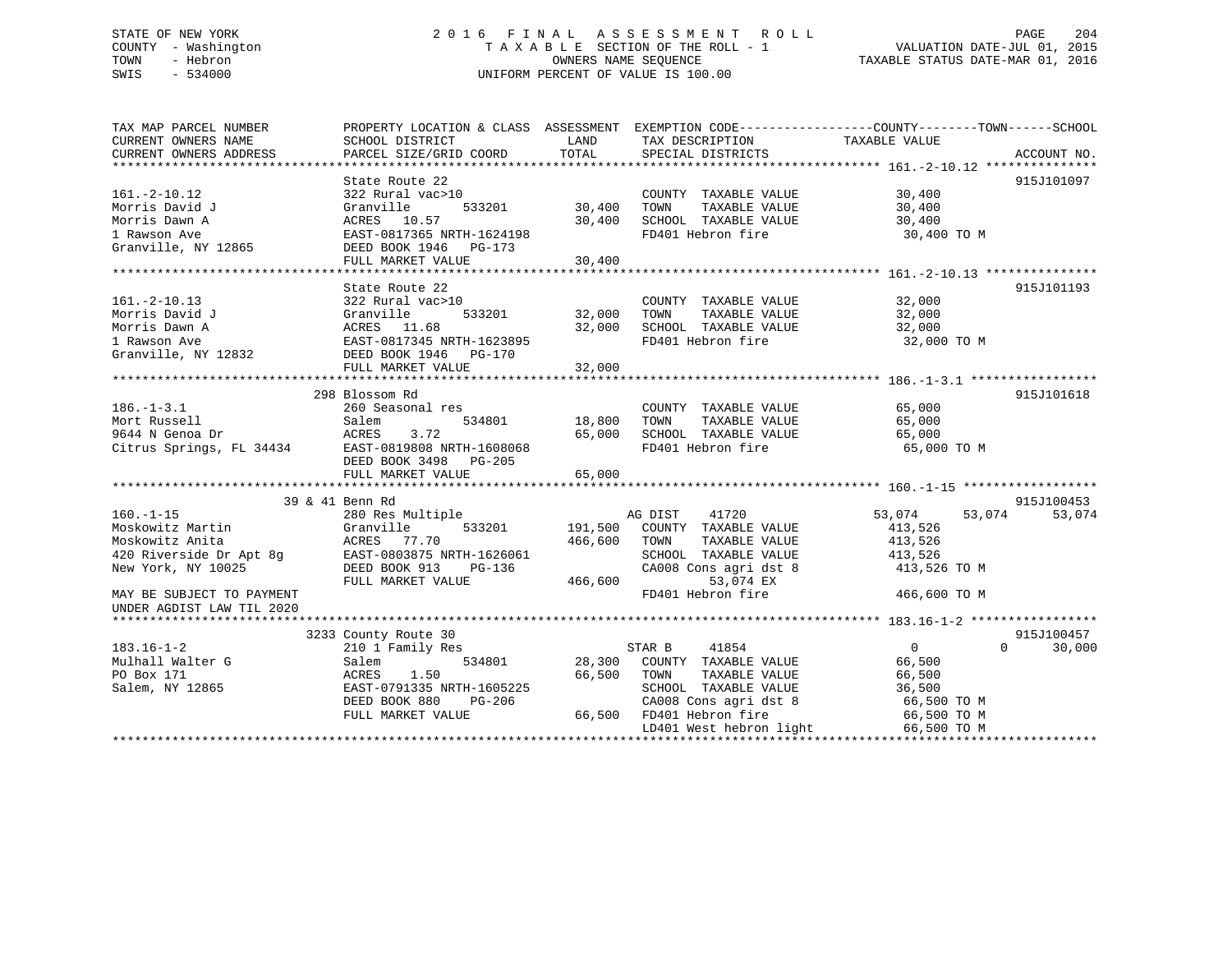## STATE OF NEW YORK 2 0 1 6 F I N A L A S S E S S M E N T R O L L PAGE 205 COUNTY - Washington T A X A B L E SECTION OF THE ROLL - 1 VALUATION DATE-JUL 01, 2015 TOWN - Hebron OWNERS NAME SEQUENCE TAXABLE STATUS DATE-MAR 01, 2016 SWIS - 534000 UNIFORM PERCENT OF VALUE IS 100.00

TAX MAP PARCEL NUMBER PROPERTY LOCATION & CLASS ASSESSMENT EXEMPTION CODE------------------COUNTY--------TOWN------SCHOOL CURRENT OWNERS NAME SCHOOL DISTRICT LAND TAX DESCRIPTION TAXABLE VALUE CURRENT OWNERS ADDRESS PARCEL SIZE/GRID COORD TOTAL SPECIAL DISTRICTS ACCOUNT NO. \*\*\*\*\*\*\*\*\*\*\*\*\*\*\*\*\*\*\*\*\*\*\*\*\*\*\*\*\*\*\*\*\*\*\*\*\*\*\*\*\*\*\*\*\*\*\*\*\*\*\*\*\*\*\*\*\*\*\*\*\*\*\*\*\*\*\*\*\*\*\*\*\*\*\*\*\*\*\*\*\*\*\*\*\*\*\*\*\*\*\*\*\*\*\*\*\*\*\*\*\*\*\* 183.-1-48 \*\*\*\*\*\*\*\*\*\*\*\*\*\*\*\*\*\* 44 Hebron Hills Rd 915J101108183.-1-48 210 1 Family Res COUNTY TAXABLE VALUE 123,000 Mullany Matthew Salem 534801 47,400 TOWN TAXABLE VALUE 123,000 8 Vandenburg Ln ACRES 4.03 123,000 SCHOOL TAXABLE VALUE 123,000 Latham, NY 12110 EAST-0788775 NRTH-1603569 FD401 Hebron fire 123,000 TO M DEED BOOK 3538 PG-57 FULL MARKET VALUE 123,000 \*\*\*\*\*\*\*\*\*\*\*\*\*\*\*\*\*\*\*\*\*\*\*\*\*\*\*\*\*\*\*\*\*\*\*\*\*\*\*\*\*\*\*\*\*\*\*\*\*\*\*\*\*\*\*\*\*\*\*\*\*\*\*\*\*\*\*\*\*\*\*\*\*\*\*\*\*\*\*\*\*\*\*\*\*\*\*\*\*\*\*\*\*\*\*\*\*\*\*\*\*\*\* 184.-1-27 \*\*\*\*\*\*\*\*\*\*\*\*\*\*\*\*\*\* 148 Chamberlin Mills Rd 915J100647184.-1-27 210 1 Family Res COUNTY TAXABLE VALUE 179,700 Mullany Peter Salem 534801 40,400 TOWN TAXABLE VALUE 179,700 Mullany Lana ACRES 2.20 179,700 SCHOOL TAXABLE VALUE 179,700 8 Vandenburg Rd EAST-0796115 NRTH-1602563 CA008 Cons agri dst 8 179,700 TO M Lathem, NY 12832 DEED BOOK 2098 PG-242 FD401 Hebron fire 179,700 TO M FULL MARKET VALUE 179,700 \*\*\*\*\*\*\*\*\*\*\*\*\*\*\*\*\*\*\*\*\*\*\*\*\*\*\*\*\*\*\*\*\*\*\*\*\*\*\*\*\*\*\*\*\*\*\*\*\*\*\*\*\*\*\*\*\*\*\*\*\*\*\*\*\*\*\*\*\*\*\*\*\*\*\*\*\*\*\*\*\*\*\*\*\*\*\*\*\*\*\*\*\*\*\*\*\*\*\*\*\*\*\* 177.-1-26.3 \*\*\*\*\*\*\*\*\*\*\*\*\*\*\*\*915J101091 6489 State Route 22 915J101091 $0 \t 30.000$ 177.-1-26.3 210 1 Family Res STAR B 41854 0 30,000 Murauskos Victor Salem 534801 43,100 COUNTY TAXABLE VALUE 131,900 Murauskos Aileen ACRES 5.70 131,900 TOWN TAXABLE VALUE 131,900 6489 State Route 22 EAST-0815213 NRTH-1614249 SCHOOL TAXABLE VALUE 101,900 Salem, NY 12865 DEED BOOK 889 PG-246 FD401 Hebron fire 131,900 TO M FULL MARKET VALUE 131,900 \*\*\*\*\*\*\*\*\*\*\*\*\*\*\*\*\*\*\*\*\*\*\*\*\*\*\*\*\*\*\*\*\*\*\*\*\*\*\*\*\*\*\*\*\*\*\*\*\*\*\*\*\*\*\*\*\*\*\*\*\*\*\*\*\*\*\*\*\*\*\*\*\*\*\*\*\*\*\*\*\*\*\*\*\*\*\*\*\*\*\*\*\*\*\*\*\*\*\*\*\*\*\* 169.-1-22.2 \*\*\*\*\*\*\*\*\*\*\*\*\*\*\*\* 635 Pine Hill Rd 915J101099169.-1-22.2 210 1 Family Res STAR B 41854 0 0 30,000 Murchison John Granville 533201 44,300 COUNTY TAXABLE VALUE 148,500 Murchison Lori ACRES 6.55 BANK 999 148,500 TOWN TAXABLE VALUE 148,500 635 Pine Hill Rd EAST-0815196 NRTH-1620761 SCHOOL TAXABLE VALUE 118,500 Salem, NY 12865 DEED BOOK 500 PG-654 FD401 Hebron fire 148,500 TO M EAST-0815190 NAIL 101.<br>DEED BOOK 500 PG-654 148,500 \*\*\*\*\*\*\*\*\*\*\*\*\*\*\*\*\*\*\*\*\*\*\*\*\*\*\*\*\*\*\*\*\*\*\*\*\*\*\*\*\*\*\*\*\*\*\*\*\*\*\*\*\*\*\*\*\*\*\*\*\*\*\*\*\*\*\*\*\*\*\*\*\*\*\*\*\*\*\*\*\*\*\*\*\*\*\*\*\*\*\*\*\*\*\*\*\*\*\*\*\*\*\* 167.-1-52 \*\*\*\*\*\*\*\*\*\*\*\*\*\*\*\*\*\*915J100256 Callaway Rd/w Off 167.-1-52 314 Rural vac<10 COUNTY TAXABLE VALUE 3,800 Murphy Darlene Argyle 532001 3,800 TOWN TAXABLE VALUE 3,800 428 Goose Island Rd ACRES 5.00 3,800 SCHOOL TAXABLE VALUE 3,800 Argyle, NY 12809 EAST-0783724 NRTH-1620791 CA006 Cons agri dst 6 3,800 TO M DEED BOOK 2572 PG-30 FD401 Hebron fire 3,800 TO M FULL MARKET VALUE 3,800 \*\*\*\*\*\*\*\*\*\*\*\*\*\*\*\*\*\*\*\*\*\*\*\*\*\*\*\*\*\*\*\*\*\*\*\*\*\*\*\*\*\*\*\*\*\*\*\*\*\*\*\*\*\*\*\*\*\*\*\*\*\*\*\*\*\*\*\*\*\*\*\*\*\*\*\*\*\*\*\*\*\*\*\*\*\*\*\*\*\*\*\*\*\*\*\*\*\*\*\*\*\*\* 177.-1-22 \*\*\*\*\*\*\*\*\*\*\*\*\*\*\*\*\*\* 24 Sheldon Rd 915J100689177.-1-22 210 1 Family Res COUNTY TAXABLE VALUE 112,100 Murphy Michael J Salem 534801 30,300 TOWN TAXABLE VALUE 112,100 228 Edgecomb Ave FRNT 225.00 DPTH 211.00 112,100 SCHOOL TAXABLE VALUE 112,100 Harlem, NY 10030 ACRES 0.57 FD401 Hebron fire 112,100 TO M EAST-0815884 NRTH-1615551 DEED BOOK 930 PG-311ERED BOOR 550 10 512 112,100<br>FULL MARKET VALUE 112,100 \*\*\*\*\*\*\*\*\*\*\*\*\*\*\*\*\*\*\*\*\*\*\*\*\*\*\*\*\*\*\*\*\*\*\*\*\*\*\*\*\*\*\*\*\*\*\*\*\*\*\*\*\*\*\*\*\*\*\*\*\*\*\*\*\*\*\*\*\*\*\*\*\*\*\*\*\*\*\*\*\*\*\*\*\*\*\*\*\*\*\*\*\*\*\*\*\*\*\*\*\*\*\*\*\*\*\*\*\*\*\*\*\*\*\*\*\*\*\*\*\*\*\*\*\*\*\*\*\*\*\*\*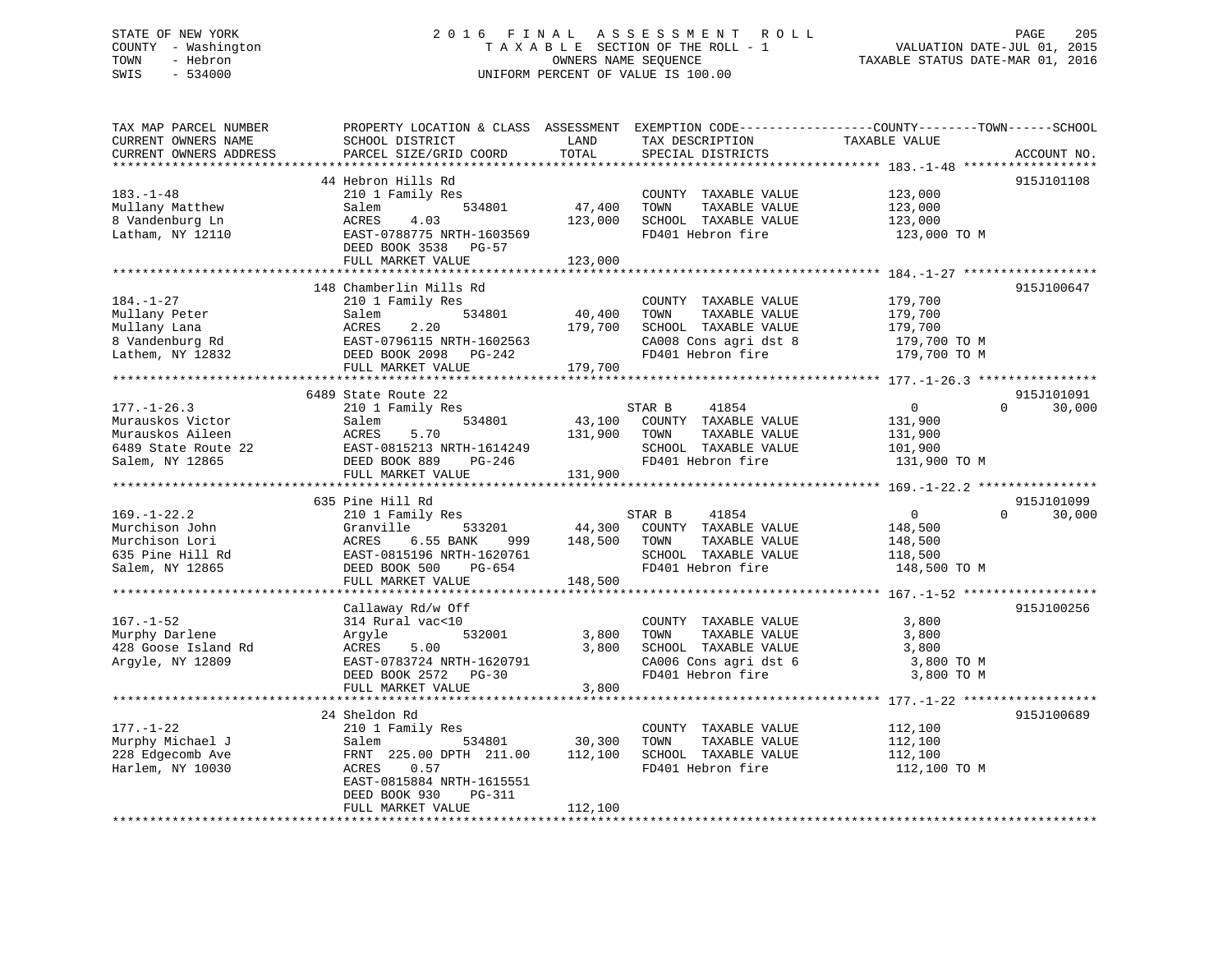## STATE OF NEW YORK 2 0 1 6 F I N A L A S S E S S M E N T R O L L PAGE 206 COUNTY - Washington T A X A B L E SECTION OF THE ROLL - 1 VALUATION DATE-JUL 01, 2015 TOWN - Hebron OWNERS NAME SEQUENCE TAXABLE STATUS DATE-MAR 01, 2016 SWIS - 534000 UNIFORM PERCENT OF VALUE IS 100.00

| TAX MAP PARCEL NUMBER                    | PROPERTY LOCATION & CLASS ASSESSMENT EXEMPTION CODE---------------COUNTY-------TOWN------SCHOOL                                                                                                                                                                                                                                         |               |                                                                                                                                                                          |                     |                |
|------------------------------------------|-----------------------------------------------------------------------------------------------------------------------------------------------------------------------------------------------------------------------------------------------------------------------------------------------------------------------------------------|---------------|--------------------------------------------------------------------------------------------------------------------------------------------------------------------------|---------------------|----------------|
|                                          |                                                                                                                                                                                                                                                                                                                                         |               |                                                                                                                                                                          |                     |                |
|                                          |                                                                                                                                                                                                                                                                                                                                         |               |                                                                                                                                                                          |                     |                |
|                                          |                                                                                                                                                                                                                                                                                                                                         |               |                                                                                                                                                                          |                     |                |
|                                          | 3168 County Route 30                                                                                                                                                                                                                                                                                                                    |               |                                                                                                                                                                          |                     | 915J100635     |
| $183.16 - 1 - 21$                        | 230 3 Family Res                                                                                                                                                                                                                                                                                                                        |               | COUNTY TAXABLE VALUE 90,800                                                                                                                                              |                     |                |
| MW Property Solutions LLC                | Salem                                                                                                                                                                                                                                                                                                                                   |               |                                                                                                                                                                          |                     |                |
| 292 Reynolds Rd                          | Family Res<br>534801 21,000<br>3 units                                                                                                                                                                                                                                                                                                  | 90,800        |                                                                                                                                                                          |                     |                |
| Fort Edward, NY 12828                    | FRNT 72.00 DPTH 203.00                                                                                                                                                                                                                                                                                                                  |               |                                                                                                                                                                          |                     |                |
|                                          |                                                                                                                                                                                                                                                                                                                                         |               | CA008 Cons agri dst 8<br>FD401 Hebron fire 90,800 TO M<br>FD401 Hebron fire 90,800 TO M                                                                                  |                     |                |
|                                          | ACRES<br>0.32                                                                                                                                                                                                                                                                                                                           |               | FD401 Hebron fire 90,800 TO M<br>LD401 West hebron light 90,800 TO M                                                                                                     |                     |                |
|                                          | EAST-0792124 NRTH-1603684                                                                                                                                                                                                                                                                                                               |               |                                                                                                                                                                          |                     |                |
|                                          | DEED BOOK 3570 PG-234                                                                                                                                                                                                                                                                                                                   |               |                                                                                                                                                                          |                     |                |
|                                          | FULL MARKET VALUE                                                                                                                                                                                                                                                                                                                       | 90,800        |                                                                                                                                                                          |                     |                |
|                                          |                                                                                                                                                                                                                                                                                                                                         |               |                                                                                                                                                                          |                     |                |
|                                          | 690 Chamberlin Mills Rd                                                                                                                                                                                                                                                                                                                 |               |                                                                                                                                                                          |                     | 915J101279     |
| $176. - 1 - 15.3$                        | 210 1 Family Res                                                                                                                                                                                                                                                                                                                        |               | COUNTY TAXABLE VALUE 67,800<br>TOWN TAXABLE VALUE 67,800                                                                                                                 |                     |                |
| Nacua Cynthia<br>690 Chamberlin Mills Rd | Salem                                                                                                                                                                                                                                                                                                                                   |               | $\begin{tabular}{lllllllll} 43,500 & TOWN & TAXABLE VALUE & & & & & & 67,800 \\ 67,800 & SCHOOL & TAXABLE VALUE & & & & & 67,800 \end{tabular}$                          |                     |                |
|                                          | ACRES<br>3.20                                                                                                                                                                                                                                                                                                                           |               |                                                                                                                                                                          |                     |                |
| Salem, NY 12865                          | EAST-0803627 NRTH-1612022                                                                                                                                                                                                                                                                                                               |               | FD401 Hebron fire 67,800 TO M                                                                                                                                            |                     |                |
|                                          | DEED BOOK 2675 PG-279                                                                                                                                                                                                                                                                                                                   |               |                                                                                                                                                                          |                     |                |
|                                          | FULL MARKET VALUE                                                                                                                                                                                                                                                                                                                       | 67,800        |                                                                                                                                                                          |                     |                |
|                                          |                                                                                                                                                                                                                                                                                                                                         |               |                                                                                                                                                                          |                     |                |
|                                          | 1328 Patterson Hill Rd                                                                                                                                                                                                                                                                                                                  |               |                                                                                                                                                                          |                     | 915J100354     |
|                                          |                                                                                                                                                                                                                                                                                                                                         |               |                                                                                                                                                                          |                     |                |
| $183.16 - 1 - 7$                         | 210 1 Family Res<br>$\frac{1}{2}$ $\frac{1}{2}$ $\frac{1}{2}$ $\frac{1}{2}$ $\frac{1}{2}$ $\frac{1}{2}$ $\frac{1}{2}$ $\frac{1}{2}$ $\frac{1}{2}$ $\frac{1}{2}$ $\frac{1}{2}$ $\frac{1}{2}$ $\frac{1}{2}$ $\frac{1}{2}$ $\frac{1}{2}$ $\frac{1}{2}$ $\frac{1}{2}$ $\frac{1}{2}$ $\frac{1}{2}$ $\frac{1}{2}$ $\frac{1}{2}$ $\frac{1}{2}$ |               | $\begin{tabular}{lllllllllll} \multicolumn{2}{c}{\text{COUNTY}} & \text{TAXABLE VALUE} & & & 141,600 \\ \text{TOWN} & \text{TAXABLE VALUE} & & 141,600 \\ \end{tabular}$ |                     |                |
| Nadolski Jill A                          | Salem                                                                                                                                                                                                                                                                                                                                   |               |                                                                                                                                                                          |                     |                |
|                                          |                                                                                                                                                                                                                                                                                                                                         |               |                                                                                                                                                                          |                     |                |
|                                          |                                                                                                                                                                                                                                                                                                                                         |               |                                                                                                                                                                          |                     |                |
|                                          |                                                                                                                                                                                                                                                                                                                                         |               |                                                                                                                                                                          |                     |                |
|                                          |                                                                                                                                                                                                                                                                                                                                         |               |                                                                                                                                                                          |                     |                |
|                                          | ACRES 1.90<br>EXERENTE 190<br>London E154L, UK<br>EXERENTE DEED BOOK 3447 PG-218<br>FULL MARKET VALUE<br>FULL MARKET VALUE<br>EXERENTE 141,600<br>EXERENTE 141,600<br>EXERENTE 141,600<br>FULL MARKET VALUE<br>FULL MARKET VALUE<br>FULL MARKET VALU                                                                                    |               |                                                                                                                                                                          |                     |                |
|                                          | 3175 County Route 30 99 PCT OF VALUE USED FOR EXEMPTION PURPOSES<br>210 1 Family Res VET COM CT 41131 32,398<br>Salem 534801 23,000 STAR EN 41834 0<br>FRNT 91.00 DPTH 203.00 130,900 COUNTY TAXABLE VALUE 98,502<br>7 TRNT RAMBLE VAL                                                                                                  |               |                                                                                                                                                                          |                     | 915J100383     |
| $183.16 - 1 - 11$                        |                                                                                                                                                                                                                                                                                                                                         |               |                                                                                                                                                                          | $32,398$ $30,000$ 0 | $\overline{0}$ |
| Nailor Robert A                          |                                                                                                                                                                                                                                                                                                                                         |               |                                                                                                                                                                          |                     | 65,300         |
| Nailor Jacqueline                        |                                                                                                                                                                                                                                                                                                                                         |               |                                                                                                                                                                          |                     |                |
| 3175 County Route 30                     | ACRES 0.42                                                                                                                                                                                                                                                                                                                              |               | TAXABLE VALUE 100,900<br>TOWN                                                                                                                                            |                     |                |
| Salem, NY 12865                          | $\frac{1}{2}$ EAST-0791822 NRTH-1603780<br>EAST-0791822 NRTH-1603780<br>DEED BOOK 721 PG-248 CA008 Cons agri dst 8 130,900 TO M<br>FULL MARKET VALUE 130,900 FD401 Hebron fire 130,900 TO M<br>LD401 West hebron light 130,900 TO M                                                                                                     |               |                                                                                                                                                                          |                     |                |
|                                          |                                                                                                                                                                                                                                                                                                                                         |               |                                                                                                                                                                          |                     |                |
|                                          |                                                                                                                                                                                                                                                                                                                                         |               |                                                                                                                                                                          |                     |                |
|                                          |                                                                                                                                                                                                                                                                                                                                         |               |                                                                                                                                                                          |                     |                |
|                                          |                                                                                                                                                                                                                                                                                                                                         |               |                                                                                                                                                                          |                     |                |
|                                          |                                                                                                                                                                                                                                                                                                                                         |               |                                                                                                                                                                          |                     |                |
|                                          | Koster Way                                                                                                                                                                                                                                                                                                                              |               |                                                                                                                                                                          |                     | 915J101511     |
| $185. - 1 - 36$                          | 314 Rural vac<10                                                                                                                                                                                                                                                                                                                        |               | COUNTY TAXABLE VALUE 22,000                                                                                                                                              |                     |                |
| Nall Nicole M                            | Salem                                                                                                                                                                                                                                                                                                                                   | 534801 22,000 |                                                                                                                                                                          |                     |                |
| 4633 County Route 74                     |                                                                                                                                                                                                                                                                                                                                         | 22,000        |                                                                                                                                                                          |                     |                |
| Greenwich, NY 12834                      | ACRES 5.00 22,00<br>EAST-0814049 NRTH-1609144 22,00                                                                                                                                                                                                                                                                                     |               | FD401 Hebron fire                                                                                                                                                        | 22,000 TO M         |                |
|                                          | DEED BOOK 3277 PG-57                                                                                                                                                                                                                                                                                                                    |               |                                                                                                                                                                          |                     |                |
|                                          | FULL MARKET VALUE                                                                                                                                                                                                                                                                                                                       | 22,000        |                                                                                                                                                                          |                     |                |
|                                          |                                                                                                                                                                                                                                                                                                                                         |               |                                                                                                                                                                          |                     |                |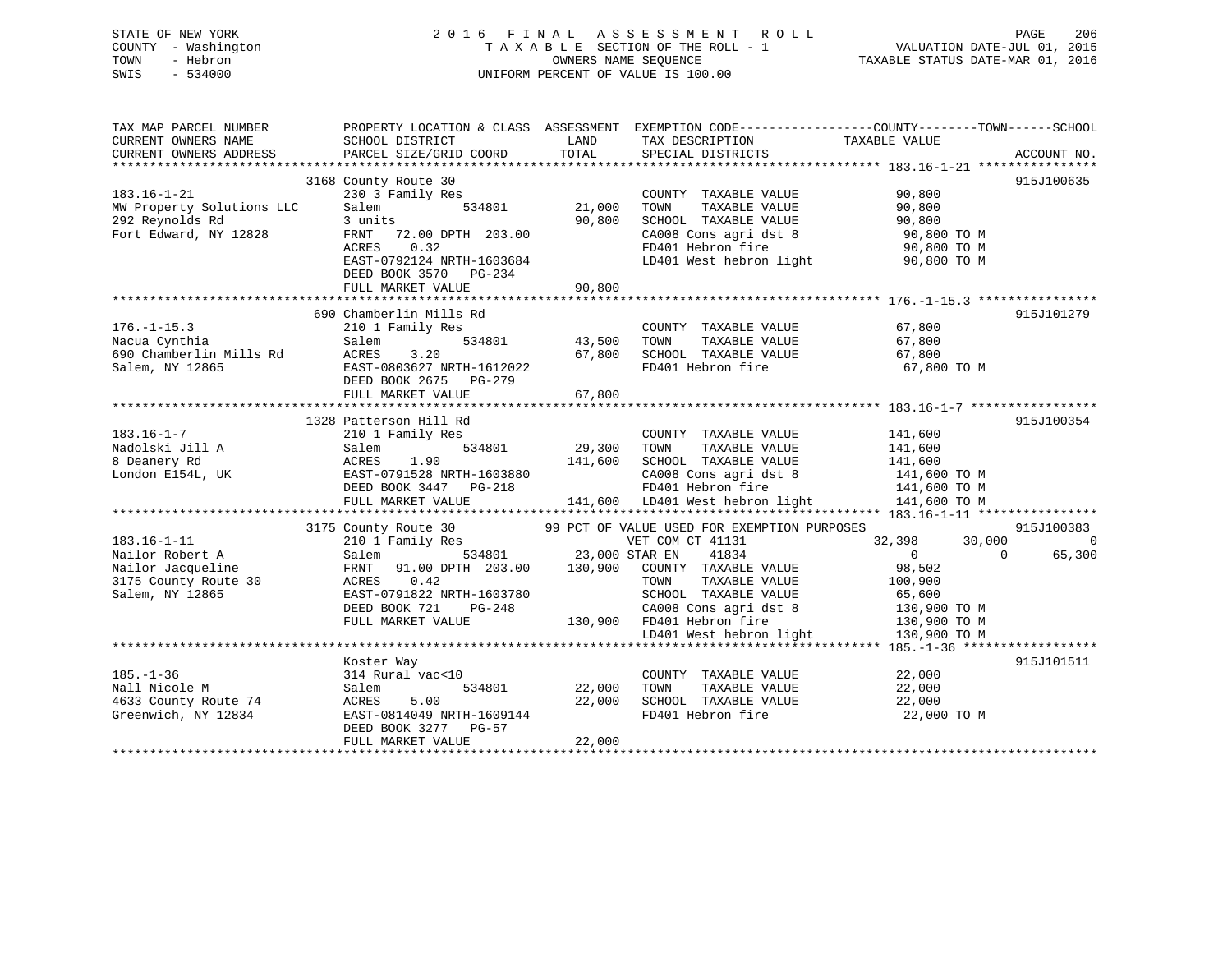## STATE OF NEW YORK 2 0 1 6 F I N A L A S S E S S M E N T R O L L PAGE 207 COUNTY - Washington T A X A B L E SECTION OF THE ROLL - 1 VALUATION DATE-JUL 01, 2015 TOWN - Hebron OWNERS NAME SEQUENCE TAXABLE STATUS DATE-MAR 01, 2016 SWIS - 534000 UNIFORM PERCENT OF VALUE IS 100.00

| TAX MAP PARCEL NUMBER<br>CURRENT OWNERS NAME<br>CURRENT OWNERS ADDRESS                                                                  | PROPERTY LOCATION & CLASS ASSESSMENT<br>SCHOOL DISTRICT<br>PARCEL SIZE/GRID COORD                                                                                                         | LAND<br>TOTAL                | TAX DESCRIPTION<br>SPECIAL DISTRICTS                                                                                                                                          | EXEMPTION CODE-----------------COUNTY-------TOWN------SCHOOL<br>TAXABLE VALUE<br>ACCOUNT NO.                                                          |
|-----------------------------------------------------------------------------------------------------------------------------------------|-------------------------------------------------------------------------------------------------------------------------------------------------------------------------------------------|------------------------------|-------------------------------------------------------------------------------------------------------------------------------------------------------------------------------|-------------------------------------------------------------------------------------------------------------------------------------------------------|
| $185. - 1 - 36.2$<br>Nall Nicole M<br>4633 County Route 74<br>Greenwich, NY 12834                                                       | 154 Koster Way<br>311 Res vac land<br>534801<br>Salem<br>lot <sub>17</sub><br>ACRES<br>5.00<br>EAST-0813947 NRTH-1609420<br>DEED BOOK 3277 PG-57<br>FULL MARKET VALUE                     | 22,000<br>22,000<br>22,000   | COUNTY TAXABLE VALUE<br>TOWN<br>TAXABLE VALUE<br>SCHOOL TAXABLE VALUE<br>FD401 Hebron fire                                                                                    | 915J101907<br>22,000<br>22,000<br>22,000<br>22,000 TO M                                                                                               |
| $170. - 2 - 18$<br>Nappi Christopher<br>329 Higgins Rd<br>Granville, NY 12832<br>MAY BE SUBJECT TO PAYMENT<br>UNDER AGDIST LAW TIL 2021 | 329 Higgins Rd<br>241 Rural res&ag<br>534801<br>Salem<br>ACRES 33.66<br>EAST-0821163 NRTH-1621224<br>DEED BOOK 630<br>PG-339<br>FULL MARKET VALUE                                         | 82,100<br>235,000<br>235,000 | STAR B<br>41854<br>COUNTY TAXABLE VALUE<br>TOWN<br>TAXABLE VALUE<br>SCHOOL TAXABLE VALUE<br>FD401 Hebron fire                                                                 | 915J101804<br>30,000<br>$\overline{0}$<br>$\Omega$<br>235,000<br>235,000<br>205,000<br>235,000 TO M                                                   |
| $178. - 1 - 32$<br>Nardiello Philip<br>Nardiello Babette<br>649 Tiplady Rd<br>Granville, NY 12832                                       | 649 Tiplady Rd<br>242 Rurl res&rec<br>534801<br>Salem<br>Lot 18<br>ACRES 11.63<br>EAST-0820557 NRTH-1611487<br>DEED BOOK 589<br>PG-158<br>FULL MARKET VALUE                               | 51,900<br>197,600<br>197,600 | STAR B<br>41854<br>COUNTY TAXABLE VALUE<br>TOWN<br>TAXABLE VALUE<br>SCHOOL TAXABLE VALUE<br>FD401 Hebron fire                                                                 | 915J101370<br>$\overline{0}$<br>$\Omega$<br>30,000<br>197,600<br>197,600<br>167,600<br>197,600 TO M                                                   |
| $170. - 2 - 21$<br>Nason James L<br>Nason Dorothy R<br>292 Higgins Rd<br>Granville, NY 12832                                            | 292 Higgins Rd<br>210 1 Family Res<br>Granville<br>533201<br>Lot 16 29#70<br>ACRES<br>5.61<br>EAST-0820166 NRTH-1622025<br>DEED BOOK 1907 PG-70                                           | 205,800 STAR EN              | 90 PCT OF VALUE USED FOR EXEMPTION PURPOSES<br>AGED-CO<br>41802<br>41804<br>42,900 AGED-SCH<br>41834<br>COUNTY TAXABLE VALUE<br>TOWN<br>TAXABLE VALUE<br>SCHOOL TAXABLE VALUE | 915J101807<br>$\Omega$<br>92,610<br>$\bigcirc$<br>$\mathbf 0$<br>46,305<br>$\Omega$<br>$\Omega$<br>$\Omega$<br>65,300<br>113,190<br>205,800<br>94,195 |
| $143. - 1 - 2$<br>Natale Frederick G<br>Natale Dorothy A<br>341 County Route 28<br>Granville, NY 12832                                  | 341 County Route 28<br>210 1 Family Res<br>Granville<br>533201<br>FRNT 189.00 DPTH 161.00<br>0.70<br>ACRES<br>EAST-0812080 NRTH-1646299<br>DEED BOOK 944<br>$PG-303$<br>FULL MARKET VALUE | 36,800<br>161,100<br>161,100 | 41854<br>STAR B<br>COUNTY TAXABLE VALUE<br>TOWN<br>TAXABLE VALUE<br>SCHOOL TAXABLE VALUE<br>FD401 Hebron fire                                                                 | 915J101200<br>$\overline{0}$<br>$\Omega$<br>30,000<br>161,100<br>161,100<br>131,100<br>161,100 TO M                                                   |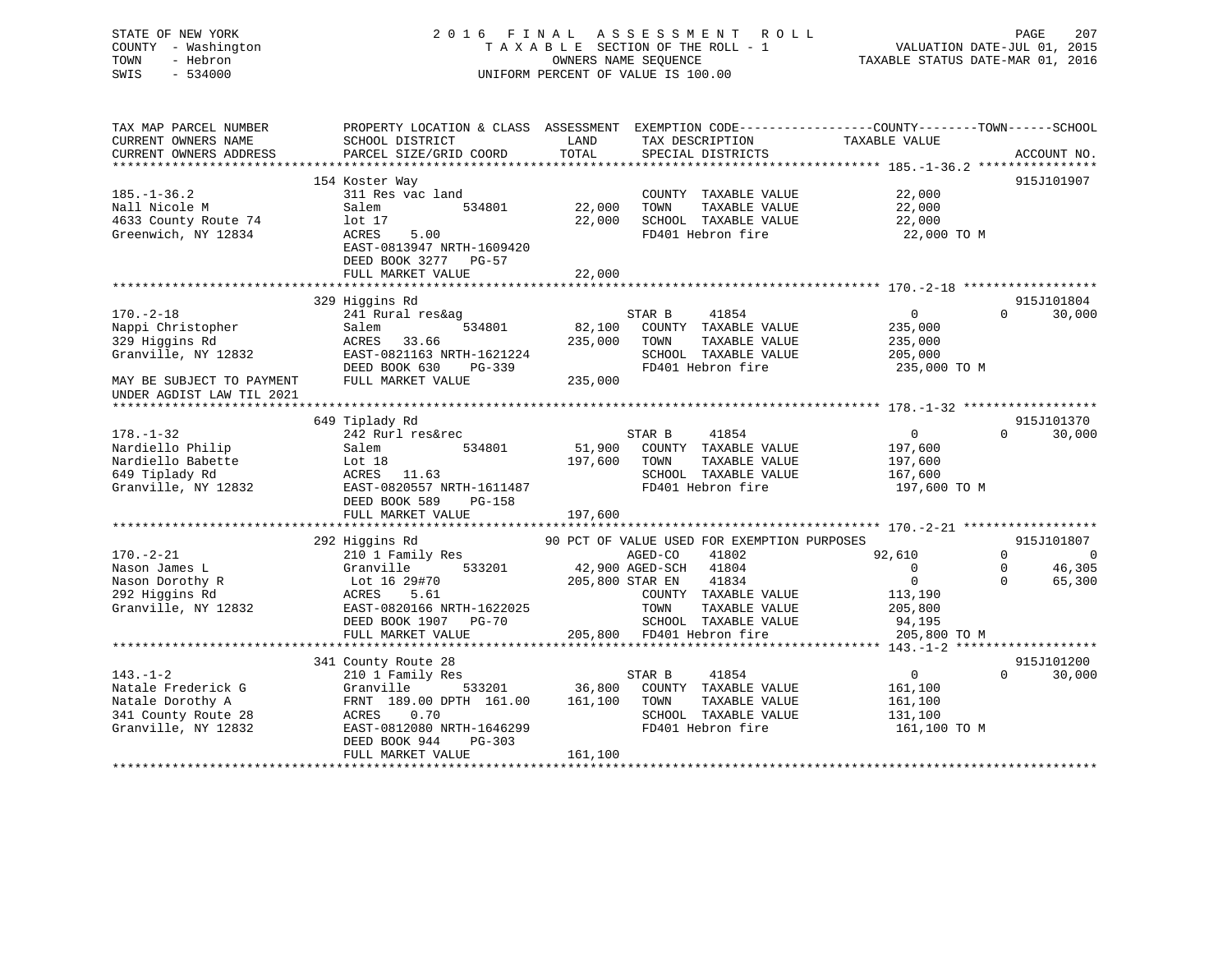## STATE OF NEW YORK 2 0 1 6 F I N A L A S S E S S M E N T R O L L PAGE 208 COUNTY - Washington T A X A B L E SECTION OF THE ROLL - 1 VALUATION DATE-JUL 01, 2015 TOWN - Hebron OWNERS NAME SEQUENCE TAXABLE STATUS DATE-MAR 01, 2016 SWIS - 534000 UNIFORM PERCENT OF VALUE IS 100.00

| TAX MAP PARCEL NUMBER        |                                                                                                                                                                                                                                      |         |                                                                          | PROPERTY LOCATION & CLASS ASSESSMENT EXEMPTION CODE---------------COUNTY-------TOWN------SCHOOL |             |
|------------------------------|--------------------------------------------------------------------------------------------------------------------------------------------------------------------------------------------------------------------------------------|---------|--------------------------------------------------------------------------|-------------------------------------------------------------------------------------------------|-------------|
| CURRENT OWNERS NAME          | SCHOOL DISTRICT<br><b>LAND</b>                                                                                                                                                                                                       |         | TAX DESCRIPTION TAXABLE VALUE                                            |                                                                                                 |             |
|                              |                                                                                                                                                                                                                                      |         |                                                                          |                                                                                                 |             |
|                              |                                                                                                                                                                                                                                      |         |                                                                          |                                                                                                 |             |
|                              |                                                                                                                                                                                                                                      |         |                                                                          |                                                                                                 |             |
| $143. - 1 - 3.4$             | County Route 28<br>322 Rural vac>10                                                                                                                                                                                                  |         | COUNTY TAXABLE VALUE 88,200                                              |                                                                                                 |             |
|                              |                                                                                                                                                                                                                                      |         | 533201 88,200 TOWN TAXABLE VALUE 88,200                                  |                                                                                                 |             |
|                              |                                                                                                                                                                                                                                      |         |                                                                          |                                                                                                 |             |
|                              |                                                                                                                                                                                                                                      |         |                                                                          | 88,200 TO M                                                                                     |             |
|                              | Natale Frederick G Granville 333201 88,200 TOWN TAXABLE VALUE 88,200<br>Natale Dorothy A ACRES 34.31 88,200 SCHOOL TAXABLE VALUE 88,200<br>341 County Route 28 EAST-0812386 NRTH-1646664 FD401 Hebron fire 88,200<br>Granville, NY 1 |         |                                                                          |                                                                                                 |             |
|                              |                                                                                                                                                                                                                                      |         |                                                                          |                                                                                                 |             |
|                              |                                                                                                                                                                                                                                      |         |                                                                          |                                                                                                 |             |
|                              | 17 Eden Way                                                                                                                                                                                                                          |         |                                                                          |                                                                                                 |             |
|                              |                                                                                                                                                                                                                                      |         | COUNTY TAXABLE VALUE                                                     | 162,700                                                                                         |             |
|                              |                                                                                                                                                                                                                                      |         |                                                                          | TAXABLE VALUE 162,700                                                                           |             |
|                              |                                                                                                                                                                                                                                      |         |                                                                          |                                                                                                 |             |
|                              | 177.-1-3.4 210 1 Family Res COUNTY<br>Neeson June M Salem 534801 37,100 TOWN<br>PO Box 254 Lot 1 162,700 SCHOOL<br>Granville, NY 12832 ACRES 3.05 CA008 Co<br>EAST-0804890 NRTH-1616789 FD401 He                                     |         | SCHOOL TAXABLE VALUE 162,700<br>CA008 Cons agri dst 8 162,700 TO M       |                                                                                                 |             |
|                              |                                                                                                                                                                                                                                      |         | CA008 Cons agri dst 8 $162,700$ TO M<br>FD401 Hebron fire $162,700$ TO M |                                                                                                 |             |
|                              |                                                                                                                                                                                                                                      |         |                                                                          |                                                                                                 |             |
|                              | DEED BOOK 3184 PG-100                                                                                                                                                                                                                |         |                                                                          |                                                                                                 |             |
|                              | FULL MARKET VALUE                                                                                                                                                                                                                    | 162,700 |                                                                          |                                                                                                 |             |
|                              |                                                                                                                                                                                                                                      |         |                                                                          |                                                                                                 |             |
|                              | 21 Eden Way<br>210 1 Family Res<br>210 1 Family Res<br>210 200 VET COM CT 41131                                                                                                                                                      |         |                                                                          |                                                                                                 |             |
| $177. - 1 - 3.5$             |                                                                                                                                                                                                                                      |         |                                                                          | 43,450 30,000                                                                                   | $\mathbf 0$ |
|                              | Nesson June M<br>Po Box 254<br>Po Box 254<br>Cot 2<br>Granville, NY 12832<br>ACRES 2.28<br>Po Box 254<br>COUNTY TAXABLE VALUE<br>TOWN TAXABLE VALUE<br>TOWN TAXABLE VALUE                                                            |         |                                                                          | $\begin{array}{c} 0 \\ 130,350 \end{array}$<br>$\Omega$                                         | 30,000      |
|                              |                                                                                                                                                                                                                                      |         | $173,800$ COUNTY TAXABLE VALUE $130,350$<br>TOWN TAXABLE VALUE $143,800$ |                                                                                                 |             |
|                              |                                                                                                                                                                                                                                      |         |                                                                          |                                                                                                 |             |
|                              |                                                                                                                                                                                                                                      |         |                                                                          |                                                                                                 |             |
|                              |                                                                                                                                                                                                                                      |         |                                                                          |                                                                                                 |             |
|                              | EAST-0805024 NRTH-1617054 SCHOOL TAXABLE VALUE 143,800<br>DEED BOOK 3184 PG-96 CA008 Cons agri dst 8 173,800 TO M<br>FULL MARKET VALUE 173,800 FD401 Hebron fire 173,800 TO M                                                        |         |                                                                          |                                                                                                 |             |
|                              |                                                                                                                                                                                                                                      |         |                                                                          |                                                                                                 |             |
|                              | Lee Brook Ln/n Off                                                                                                                                                                                                                   |         |                                                                          |                                                                                                 |             |
| $177. - 1 - 3.25$            |                                                                                                                                                                                                                                      |         | COUNTY TAXABLE VALUE 14,500                                              |                                                                                                 |             |
| 177.-1-3.25<br>Neeson June M | 314 Rural vac<10<br>Salem 53<br>ACRES 2.03<br>534801 14,500 TOWN                                                                                                                                                                     |         | 14,500 TOWN TAXABLE VALUE 14,500<br>14,500 SCHOOL TAXABLE VALUE 14,500   |                                                                                                 |             |
|                              |                                                                                                                                                                                                                                      |         |                                                                          |                                                                                                 |             |
|                              | Granville, NY 12832 EAST-0805129 NRTH-1617215                                                                                                                                                                                        |         | CA008 Cons agri dst 8 14,500 TO M                                        |                                                                                                 |             |
|                              | DEED BOOK 3184 PG-104                                                                                                                                                                                                                |         | FD401 Hebron fire                                                        | 14,500 TO M                                                                                     |             |
|                              | FULL MARKET VALUE                                                                                                                                                                                                                    | 14,500  |                                                                          |                                                                                                 |             |
|                              |                                                                                                                                                                                                                                      |         |                                                                          |                                                                                                 |             |
|                              | 7583 State Route 22                                                                                                                                                                                                                  |         |                                                                          |                                                                                                 | 915J100190  |
| $153. - 1 - 4$               | 431 Auto dealer                                                                                                                                                                                                                      |         | COUNTY TAXABLE VALUE 76,200                                              |                                                                                                 |             |
|                              | Neeson Thomas<br>Text 12832 (Tennyille 1990)<br>Text 12832 (Tennyille 1990)<br>Text 12832 EAST-0819665 NRTH-1640430 (Text 19401 Hebron fire                                                                                          |         |                                                                          |                                                                                                 |             |
|                              |                                                                                                                                                                                                                                      |         |                                                                          | TAXABLE VALUE 76,200<br>TAXABLE VALUE 76,200                                                    |             |
|                              |                                                                                                                                                                                                                                      |         |                                                                          | 76,200 TO M                                                                                     |             |
|                              | DEED BOOK 803<br>PG-268                                                                                                                                                                                                              |         |                                                                          |                                                                                                 |             |
|                              |                                                                                                                                                                                                                                      |         |                                                                          |                                                                                                 |             |
|                              |                                                                                                                                                                                                                                      |         |                                                                          |                                                                                                 |             |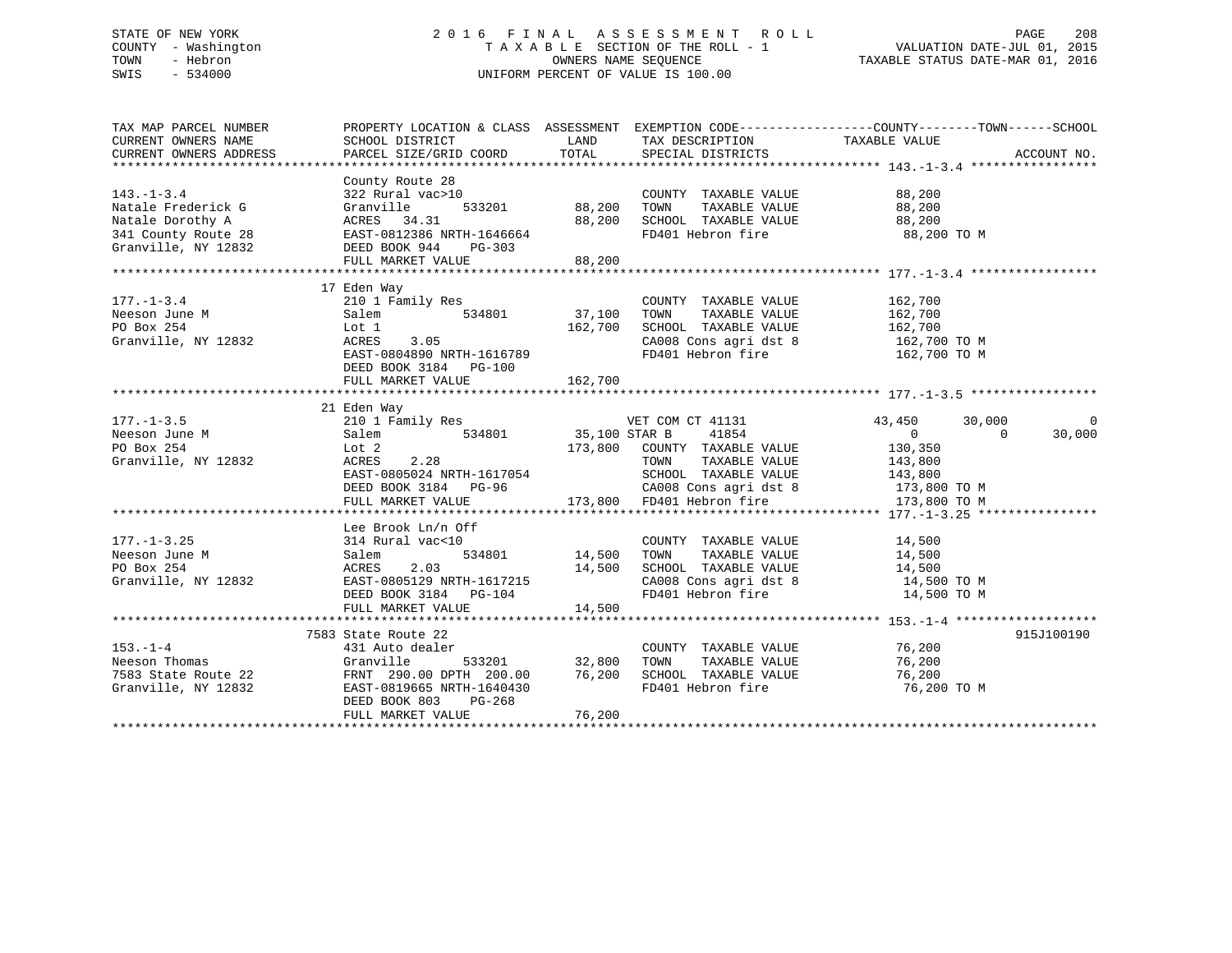## STATE OF NEW YORK 2 0 1 6 F I N A L A S S E S S M E N T R O L L PAGE 209 COUNTY - Washington T A X A B L E SECTION OF THE ROLL - 1 VALUATION DATE-JUL 01, 2015 TOWN - Hebron OWNERS NAME SEQUENCE TAXABLE STATUS DATE-MAR 01, 2016 SWIS - 534000 UNIFORM PERCENT OF VALUE IS 100.00

| TAX MAP PARCEL NUMBER<br>CURRENT OWNERS NAME<br>CURRENT OWNERS ADDRESS | PROPERTY LOCATION & CLASS ASSESSMENT EXEMPTION CODE----------------COUNTY-------TOWN-----SCHOOL<br>SCHOOL DISTRICT<br>PARCEL SIZE/GRID COORD | LAND<br>TOTAL   | TAX DESCRIPTION TAXABLE VALUE<br>SPECIAL DISTRICTS |                               | ACCOUNT NO. |
|------------------------------------------------------------------------|----------------------------------------------------------------------------------------------------------------------------------------------|-----------------|----------------------------------------------------|-------------------------------|-------------|
|                                                                        |                                                                                                                                              |                 |                                                    |                               |             |
|                                                                        | 53 County Route 28                                                                                                                           |                 |                                                    |                               | 915J101016  |
| $152 - 2 - 3$                                                          | 210 1 Family Res                                                                                                                             |                 | STAR B<br>41854                                    | $0 \qquad \qquad$<br>$\Omega$ | 30,000      |
| Nelson Daniel G                                                        | 533201<br>Granville                                                                                                                          |                 | 43,100 COUNTY TAXABLE VALUE                        | 157,700                       |             |
| 53 County Route 28                                                     | 3.12<br>ACRES                                                                                                                                | 157,700         | TOWN<br>TAXABLE VALUE                              | 157,700                       |             |
| Granville, NY 12832                                                    | EAST-0809361 NRTH-1640618                                                                                                                    |                 | SCHOOL TAXABLE VALUE                               | 127,700                       |             |
|                                                                        | DEED BOOK 662<br>PG-278                                                                                                                      |                 | FD401 Hebron fire                                  | 157,700 TO M                  |             |
|                                                                        | FULL MARKET VALUE                                                                                                                            | 157,700         |                                                    |                               |             |
|                                                                        |                                                                                                                                              |                 |                                                    |                               |             |
|                                                                        | State Route 22                                                                                                                               |                 |                                                    |                               | 915J100468  |
| $144. - 1 - 25$                                                        | 105 Vac farmland                                                                                                                             |                 | AG DIST<br>41720                                   | 96,704<br>96,704              | 96,704      |
| Nelson James                                                           | 533201<br>Granville                                                                                                                          | 127,600         | COUNTY TAXABLE VALUE                               | 30,896                        |             |
| Nelson Kathleen                                                        | 644/51                                                                                                                                       | 127,600         | TOWN<br>TAXABLE VALUE                              | 30,896                        |             |
| 2171 State Route 22                                                    | ACRES 61.40                                                                                                                                  |                 | SCHOOL TAXABLE VALUE                               | 30,896                        |             |
| Granville, NY 12832                                                    | EAST-0822036 NRTH-1643829                                                                                                                    |                 | CA001 Cons agri dst 1                              | 30,896 TO                     |             |
|                                                                        | DEED BOOK 492<br>$PG-685$                                                                                                                    |                 | 96,704 EX                                          |                               |             |
| MAY BE SUBJECT TO PAYMENT                                              | FULL MARKET VALUE                                                                                                                            |                 | 127,600 FD401 Hebron fire                          | 127,600 TO M                  |             |
| UNDER AGDIST LAW TIL 2020                                              |                                                                                                                                              |                 |                                                    |                               |             |
|                                                                        |                                                                                                                                              |                 |                                                    |                               | 915J101326  |
| $144. - 1 - 35$                                                        | 2171 County Route 31                                                                                                                         |                 | AG BUILD 41700                                     | 239,000<br>239,000            | 239,000     |
| Nelson James                                                           | 112 Dairy farm<br>Granville                                                                                                                  |                 | 533201 376,400 AG DIST 41720                       | 221,964<br>221,964            | 221,964     |
| Nelson Kathleen                                                        | 646/160                                                                                                                                      | 945,000 STAR EN | 41834                                              | $\overline{0}$<br>$\bigcap$   | 65,300      |
| 2171 County Route 31                                                   | ACRES 237.20                                                                                                                                 |                 | COUNTY TAXABLE VALUE                               | 484,036                       |             |
| Granville, NY 12832                                                    | EAST-0818477 NRTH-1644623                                                                                                                    |                 | TOWN<br>TAXABLE VALUE                              | 484,036                       |             |
|                                                                        | DEED BOOK 492<br>PG-779                                                                                                                      |                 | SCHOOL TAXABLE VALUE                               | 418,736                       |             |
| MAY BE SUBJECT TO PAYMENT                                              | FULL MARKET VALUE                                                                                                                            |                 | 945,000 CA001 Cons agri dst 1                      | 723,036 TO                    |             |
| UNDER AGDIST LAW TIL 2023                                              |                                                                                                                                              |                 | 221,964 EX                                         |                               |             |
|                                                                        |                                                                                                                                              |                 | FD401 Hebron fire                                  | 945,000 TO M                  |             |
|                                                                        |                                                                                                                                              |                 |                                                    |                               |             |
|                                                                        | 7873 State Route 22                                                                                                                          |                 |                                                    |                               | 915J100259  |
| $144. - 1 - 1$                                                         | 241 Rural res&ag                                                                                                                             |                 | 41720<br>AG DIST                                   | 205,479<br>205,479            | 205,479     |
| Nelson Kathleen                                                        | 533201<br>Granville                                                                                                                          | 305,400         | COUNTY TAXABLE VALUE                               | 217,221                       |             |
| Nelson James                                                           | ACRES 164.80                                                                                                                                 | 422,700         | TOWN<br>TAXABLE VALUE                              | 217,221                       |             |
|                                                                        | Nelson James<br>2171 County Route 31 EAST-0819210 NRTH-1647237                                                                               |                 | SCHOOL TAXABLE VALUE                               | 217,221                       |             |
| Granville, NY 12832                                                    | DEED BOOK 3483 PG-278                                                                                                                        |                 | CA001 Cons agri dst 1                              | 217,221 TO                    |             |
|                                                                        | FULL MARKET VALUE                                                                                                                            | 422,700         | 205,479 EX                                         |                               |             |
| MAY BE SUBJECT TO PAYMENT                                              |                                                                                                                                              |                 | FD401 Hebron fire                                  | 422,700 TO M                  |             |
| UNDER AGDIST LAW TIL 2020                                              |                                                                                                                                              |                 |                                                    |                               |             |
|                                                                        |                                                                                                                                              |                 |                                                    |                               |             |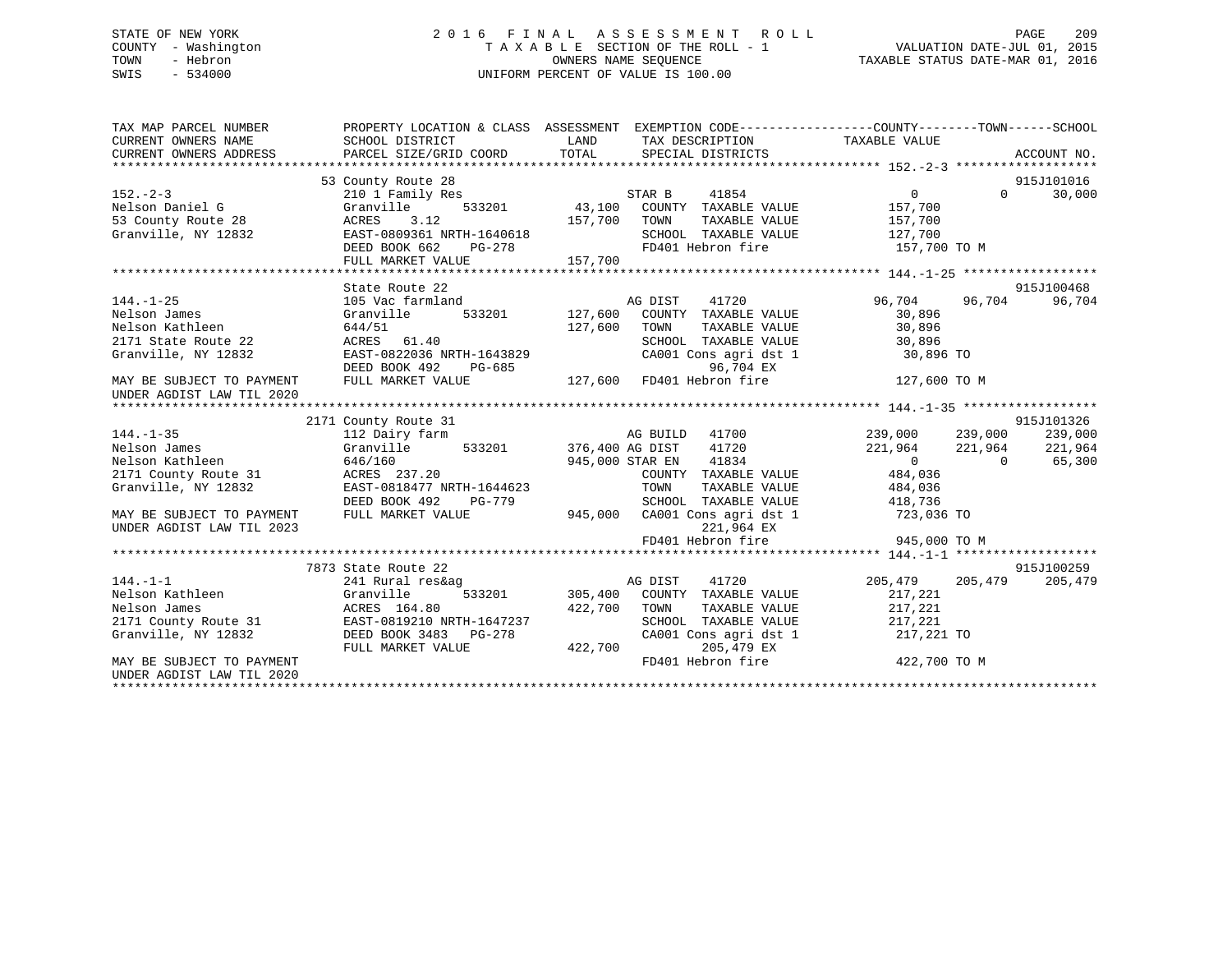## STATE OF NEW YORK 2 0 1 6 F I N A L A S S E S S M E N T R O L L PAGE 210 COUNTY - Washington T A X A B L E SECTION OF THE ROLL - 1 VALUATION DATE-JUL 01, 2015 TOWN - Hebron OWNERS NAME SEQUENCE TAXABLE STATUS DATE-MAR 01, 2016 SWIS - 534000 UNIFORM PERCENT OF VALUE IS 100.00

| PARCEL SIZE/GRID COORD<br>TOTAL<br>CURRENT OWNERS ADDRESS<br>SPECIAL DISTRICTS<br>ACCOUNT NO.<br>915J100463<br>7651 County Route 22<br>53 PCT OF VALUE USED FOR EXEMPTION PURPOSES<br>39,721<br>$144. - 1 - 31$<br>39,721<br>39,721<br>241 Rural res&ag<br>es&ag<br>533201 178,400 AGED-TOWN 41803<br>68,760<br>$\overline{0}$<br>Nelson Lois E LE<br>Granville<br>$\overline{0}$<br>Nelson James L etal<br>ACRES 112.90<br>288,300 AGE-CO/SCH 41805<br>76,400<br>$\bigcirc$<br>76,400<br>EAST-0820107 NRTH-1641410<br>$\sim$ 0<br>7651 State Route 22<br>STAR EN<br>41834<br>$\overline{0}$<br>65,300<br>172,179<br>Granville, NY 12832<br>DEED BOOK 746<br>PG-188<br>COUNTY TAXABLE VALUE<br>FULL MARKET VALUE<br>TAXABLE VALUE<br>179,819<br>MAY BE SUBJECT TO PAYMENT<br>SCHOOL TAXABLE VALUE<br>106,879<br>UNDER AGDIST LAW TIL 2020<br>CA001 Cons agri dst 1<br>248,579 TO<br>39,721 EX<br>FD401 Hebron fire<br>288,300 TO M<br>915J100474<br>2065 County Route 31<br>$144. - 1 - 32$<br>240 Rural res<br>$\overline{0}$<br>$\Omega$<br>30,000<br>STAR B<br>41854<br>533201<br>96,100 COUNTY TAXABLE VALUE<br>Nelson Mark<br>Granville<br>265,100<br>2065 County Route 31<br>ACRES 27.60<br>265,100 TOWN<br>TAXABLE VALUE<br>265,100<br>Granville, NY 12832<br>EAST-0818545 NRTH-1642534<br>SCHOOL TAXABLE VALUE<br>235,100<br>DEED BOOK 2747 PG-23<br>FD401 Hebron fire<br>265,100 TO M<br>FULL MARKET VALUE<br>265,100<br>2006 County Route 31<br>$144. - 1 - 31.2$<br>$\Omega$<br>30,000<br>210 1 Family Res<br>STAR B<br>41854<br>$\overline{0}$<br>533201<br>Nelson Peter<br>48,200 COUNTY TAXABLE VALUE<br>Granville<br>175,400<br>Granvi<br>ACRES<br>Nelson Rebecca<br>4.20<br>175,400 TOWN<br>TAXABLE VALUE<br>175,400<br>EAST-0818354 NRTH-1641210<br>DEED BOOK 2037 PG-331<br>2006 County Route 31<br>SCHOOL TAXABLE VALUE 145,400<br>FD401 Hebron fire<br>Granville, NY 12832<br>175,400 TO M<br>175,400<br>FULL MARKET VALUE<br>State Route 22/Off<br>915J100466<br>$170. - 1 - 17.6$<br>311 Res vac land<br>COUNTY TAXABLE VALUE<br>3,600<br>533201<br>TAXABLE VALUE<br>Nelson Sherri Ann<br>Granville<br>3,600 TOWN<br>3,600<br>3,600 SCHOOL TAXABLE VALUE<br>2776 Desert Rose Ln<br>Nelson Sub/ 29#88<br>3,600<br>Santa Rosa, CA 95407<br>FD401 Hebron fire<br>Easement 727/1<br>3,600 TO M<br>4.80<br>ACRES<br>EAST-0819215 NRTH-1623457<br>DEED BOOK 793<br>PG-297<br>FULL MARKET VALUE<br>3,600<br>915J100462<br>6864 State Route 22<br>210 1 Family Res<br>$170. - 1 - 19$<br>COUNTY TAXABLE VALUE<br>73,400<br>533201<br>Nelson Sherri Ann<br>Granville<br>29,000<br>TOWN<br>TAXABLE VALUE<br>73,400<br>2776 Desert Rose Ln<br>FRNT 106.00 DPTH 191.00<br>73,400<br>SCHOOL TAXABLE VALUE<br>73,400<br>$0.46$ BANK<br>Santa Rosa, CA 95407<br>ACRES<br>999<br>FD401 Hebron fire<br>73,400 TO M<br>EAST-0816277 NRTH-1623176<br>DEED BOOK 956<br>PG-231<br>73,400<br>FULL MARKET VALUE | TAX MAP PARCEL NUMBER<br>CURRENT OWNERS NAME | PROPERTY LOCATION & CLASS ASSESSMENT EXEMPTION CODE---------------COUNTY-------TOWN-----SCHOOL<br>SCHOOL DISTRICT | LAND | TAX DESCRIPTION | TAXABLE VALUE |  |
|----------------------------------------------------------------------------------------------------------------------------------------------------------------------------------------------------------------------------------------------------------------------------------------------------------------------------------------------------------------------------------------------------------------------------------------------------------------------------------------------------------------------------------------------------------------------------------------------------------------------------------------------------------------------------------------------------------------------------------------------------------------------------------------------------------------------------------------------------------------------------------------------------------------------------------------------------------------------------------------------------------------------------------------------------------------------------------------------------------------------------------------------------------------------------------------------------------------------------------------------------------------------------------------------------------------------------------------------------------------------------------------------------------------------------------------------------------------------------------------------------------------------------------------------------------------------------------------------------------------------------------------------------------------------------------------------------------------------------------------------------------------------------------------------------------------------------------------------------------------------------------------------------------------------------------------------------------------------------------------------------------------------------------------------------------------------------------------------------------------------------------------------------------------------------------------------------------------------------------------------------------------------------------------------------------------------------------------------------------------------------------------------------------------------------------------------------------------------------------------------------------------------------------------------------------------------------------------------------------------------------------------------------------------------------------------------------------------------------------------------------------------------------------------------------------------------------------------------------------------------------------------------------------------|----------------------------------------------|-------------------------------------------------------------------------------------------------------------------|------|-----------------|---------------|--|
|                                                                                                                                                                                                                                                                                                                                                                                                                                                                                                                                                                                                                                                                                                                                                                                                                                                                                                                                                                                                                                                                                                                                                                                                                                                                                                                                                                                                                                                                                                                                                                                                                                                                                                                                                                                                                                                                                                                                                                                                                                                                                                                                                                                                                                                                                                                                                                                                                                                                                                                                                                                                                                                                                                                                                                                                                                                                                                                |                                              |                                                                                                                   |      |                 |               |  |
|                                                                                                                                                                                                                                                                                                                                                                                                                                                                                                                                                                                                                                                                                                                                                                                                                                                                                                                                                                                                                                                                                                                                                                                                                                                                                                                                                                                                                                                                                                                                                                                                                                                                                                                                                                                                                                                                                                                                                                                                                                                                                                                                                                                                                                                                                                                                                                                                                                                                                                                                                                                                                                                                                                                                                                                                                                                                                                                |                                              |                                                                                                                   |      |                 |               |  |
|                                                                                                                                                                                                                                                                                                                                                                                                                                                                                                                                                                                                                                                                                                                                                                                                                                                                                                                                                                                                                                                                                                                                                                                                                                                                                                                                                                                                                                                                                                                                                                                                                                                                                                                                                                                                                                                                                                                                                                                                                                                                                                                                                                                                                                                                                                                                                                                                                                                                                                                                                                                                                                                                                                                                                                                                                                                                                                                |                                              |                                                                                                                   |      |                 |               |  |
|                                                                                                                                                                                                                                                                                                                                                                                                                                                                                                                                                                                                                                                                                                                                                                                                                                                                                                                                                                                                                                                                                                                                                                                                                                                                                                                                                                                                                                                                                                                                                                                                                                                                                                                                                                                                                                                                                                                                                                                                                                                                                                                                                                                                                                                                                                                                                                                                                                                                                                                                                                                                                                                                                                                                                                                                                                                                                                                |                                              |                                                                                                                   |      |                 |               |  |
|                                                                                                                                                                                                                                                                                                                                                                                                                                                                                                                                                                                                                                                                                                                                                                                                                                                                                                                                                                                                                                                                                                                                                                                                                                                                                                                                                                                                                                                                                                                                                                                                                                                                                                                                                                                                                                                                                                                                                                                                                                                                                                                                                                                                                                                                                                                                                                                                                                                                                                                                                                                                                                                                                                                                                                                                                                                                                                                |                                              |                                                                                                                   |      |                 |               |  |
|                                                                                                                                                                                                                                                                                                                                                                                                                                                                                                                                                                                                                                                                                                                                                                                                                                                                                                                                                                                                                                                                                                                                                                                                                                                                                                                                                                                                                                                                                                                                                                                                                                                                                                                                                                                                                                                                                                                                                                                                                                                                                                                                                                                                                                                                                                                                                                                                                                                                                                                                                                                                                                                                                                                                                                                                                                                                                                                |                                              |                                                                                                                   |      |                 |               |  |
|                                                                                                                                                                                                                                                                                                                                                                                                                                                                                                                                                                                                                                                                                                                                                                                                                                                                                                                                                                                                                                                                                                                                                                                                                                                                                                                                                                                                                                                                                                                                                                                                                                                                                                                                                                                                                                                                                                                                                                                                                                                                                                                                                                                                                                                                                                                                                                                                                                                                                                                                                                                                                                                                                                                                                                                                                                                                                                                |                                              |                                                                                                                   |      |                 |               |  |
|                                                                                                                                                                                                                                                                                                                                                                                                                                                                                                                                                                                                                                                                                                                                                                                                                                                                                                                                                                                                                                                                                                                                                                                                                                                                                                                                                                                                                                                                                                                                                                                                                                                                                                                                                                                                                                                                                                                                                                                                                                                                                                                                                                                                                                                                                                                                                                                                                                                                                                                                                                                                                                                                                                                                                                                                                                                                                                                |                                              |                                                                                                                   |      |                 |               |  |
|                                                                                                                                                                                                                                                                                                                                                                                                                                                                                                                                                                                                                                                                                                                                                                                                                                                                                                                                                                                                                                                                                                                                                                                                                                                                                                                                                                                                                                                                                                                                                                                                                                                                                                                                                                                                                                                                                                                                                                                                                                                                                                                                                                                                                                                                                                                                                                                                                                                                                                                                                                                                                                                                                                                                                                                                                                                                                                                |                                              |                                                                                                                   |      |                 |               |  |
|                                                                                                                                                                                                                                                                                                                                                                                                                                                                                                                                                                                                                                                                                                                                                                                                                                                                                                                                                                                                                                                                                                                                                                                                                                                                                                                                                                                                                                                                                                                                                                                                                                                                                                                                                                                                                                                                                                                                                                                                                                                                                                                                                                                                                                                                                                                                                                                                                                                                                                                                                                                                                                                                                                                                                                                                                                                                                                                |                                              |                                                                                                                   |      |                 |               |  |
|                                                                                                                                                                                                                                                                                                                                                                                                                                                                                                                                                                                                                                                                                                                                                                                                                                                                                                                                                                                                                                                                                                                                                                                                                                                                                                                                                                                                                                                                                                                                                                                                                                                                                                                                                                                                                                                                                                                                                                                                                                                                                                                                                                                                                                                                                                                                                                                                                                                                                                                                                                                                                                                                                                                                                                                                                                                                                                                |                                              |                                                                                                                   |      |                 |               |  |
|                                                                                                                                                                                                                                                                                                                                                                                                                                                                                                                                                                                                                                                                                                                                                                                                                                                                                                                                                                                                                                                                                                                                                                                                                                                                                                                                                                                                                                                                                                                                                                                                                                                                                                                                                                                                                                                                                                                                                                                                                                                                                                                                                                                                                                                                                                                                                                                                                                                                                                                                                                                                                                                                                                                                                                                                                                                                                                                |                                              |                                                                                                                   |      |                 |               |  |
|                                                                                                                                                                                                                                                                                                                                                                                                                                                                                                                                                                                                                                                                                                                                                                                                                                                                                                                                                                                                                                                                                                                                                                                                                                                                                                                                                                                                                                                                                                                                                                                                                                                                                                                                                                                                                                                                                                                                                                                                                                                                                                                                                                                                                                                                                                                                                                                                                                                                                                                                                                                                                                                                                                                                                                                                                                                                                                                |                                              |                                                                                                                   |      |                 |               |  |
|                                                                                                                                                                                                                                                                                                                                                                                                                                                                                                                                                                                                                                                                                                                                                                                                                                                                                                                                                                                                                                                                                                                                                                                                                                                                                                                                                                                                                                                                                                                                                                                                                                                                                                                                                                                                                                                                                                                                                                                                                                                                                                                                                                                                                                                                                                                                                                                                                                                                                                                                                                                                                                                                                                                                                                                                                                                                                                                |                                              |                                                                                                                   |      |                 |               |  |
|                                                                                                                                                                                                                                                                                                                                                                                                                                                                                                                                                                                                                                                                                                                                                                                                                                                                                                                                                                                                                                                                                                                                                                                                                                                                                                                                                                                                                                                                                                                                                                                                                                                                                                                                                                                                                                                                                                                                                                                                                                                                                                                                                                                                                                                                                                                                                                                                                                                                                                                                                                                                                                                                                                                                                                                                                                                                                                                |                                              |                                                                                                                   |      |                 |               |  |
|                                                                                                                                                                                                                                                                                                                                                                                                                                                                                                                                                                                                                                                                                                                                                                                                                                                                                                                                                                                                                                                                                                                                                                                                                                                                                                                                                                                                                                                                                                                                                                                                                                                                                                                                                                                                                                                                                                                                                                                                                                                                                                                                                                                                                                                                                                                                                                                                                                                                                                                                                                                                                                                                                                                                                                                                                                                                                                                |                                              |                                                                                                                   |      |                 |               |  |
|                                                                                                                                                                                                                                                                                                                                                                                                                                                                                                                                                                                                                                                                                                                                                                                                                                                                                                                                                                                                                                                                                                                                                                                                                                                                                                                                                                                                                                                                                                                                                                                                                                                                                                                                                                                                                                                                                                                                                                                                                                                                                                                                                                                                                                                                                                                                                                                                                                                                                                                                                                                                                                                                                                                                                                                                                                                                                                                |                                              |                                                                                                                   |      |                 |               |  |
|                                                                                                                                                                                                                                                                                                                                                                                                                                                                                                                                                                                                                                                                                                                                                                                                                                                                                                                                                                                                                                                                                                                                                                                                                                                                                                                                                                                                                                                                                                                                                                                                                                                                                                                                                                                                                                                                                                                                                                                                                                                                                                                                                                                                                                                                                                                                                                                                                                                                                                                                                                                                                                                                                                                                                                                                                                                                                                                |                                              |                                                                                                                   |      |                 |               |  |
|                                                                                                                                                                                                                                                                                                                                                                                                                                                                                                                                                                                                                                                                                                                                                                                                                                                                                                                                                                                                                                                                                                                                                                                                                                                                                                                                                                                                                                                                                                                                                                                                                                                                                                                                                                                                                                                                                                                                                                                                                                                                                                                                                                                                                                                                                                                                                                                                                                                                                                                                                                                                                                                                                                                                                                                                                                                                                                                |                                              |                                                                                                                   |      |                 |               |  |
|                                                                                                                                                                                                                                                                                                                                                                                                                                                                                                                                                                                                                                                                                                                                                                                                                                                                                                                                                                                                                                                                                                                                                                                                                                                                                                                                                                                                                                                                                                                                                                                                                                                                                                                                                                                                                                                                                                                                                                                                                                                                                                                                                                                                                                                                                                                                                                                                                                                                                                                                                                                                                                                                                                                                                                                                                                                                                                                |                                              |                                                                                                                   |      |                 |               |  |
|                                                                                                                                                                                                                                                                                                                                                                                                                                                                                                                                                                                                                                                                                                                                                                                                                                                                                                                                                                                                                                                                                                                                                                                                                                                                                                                                                                                                                                                                                                                                                                                                                                                                                                                                                                                                                                                                                                                                                                                                                                                                                                                                                                                                                                                                                                                                                                                                                                                                                                                                                                                                                                                                                                                                                                                                                                                                                                                |                                              |                                                                                                                   |      |                 |               |  |
|                                                                                                                                                                                                                                                                                                                                                                                                                                                                                                                                                                                                                                                                                                                                                                                                                                                                                                                                                                                                                                                                                                                                                                                                                                                                                                                                                                                                                                                                                                                                                                                                                                                                                                                                                                                                                                                                                                                                                                                                                                                                                                                                                                                                                                                                                                                                                                                                                                                                                                                                                                                                                                                                                                                                                                                                                                                                                                                |                                              |                                                                                                                   |      |                 |               |  |
|                                                                                                                                                                                                                                                                                                                                                                                                                                                                                                                                                                                                                                                                                                                                                                                                                                                                                                                                                                                                                                                                                                                                                                                                                                                                                                                                                                                                                                                                                                                                                                                                                                                                                                                                                                                                                                                                                                                                                                                                                                                                                                                                                                                                                                                                                                                                                                                                                                                                                                                                                                                                                                                                                                                                                                                                                                                                                                                |                                              |                                                                                                                   |      |                 |               |  |
|                                                                                                                                                                                                                                                                                                                                                                                                                                                                                                                                                                                                                                                                                                                                                                                                                                                                                                                                                                                                                                                                                                                                                                                                                                                                                                                                                                                                                                                                                                                                                                                                                                                                                                                                                                                                                                                                                                                                                                                                                                                                                                                                                                                                                                                                                                                                                                                                                                                                                                                                                                                                                                                                                                                                                                                                                                                                                                                |                                              |                                                                                                                   |      |                 |               |  |
|                                                                                                                                                                                                                                                                                                                                                                                                                                                                                                                                                                                                                                                                                                                                                                                                                                                                                                                                                                                                                                                                                                                                                                                                                                                                                                                                                                                                                                                                                                                                                                                                                                                                                                                                                                                                                                                                                                                                                                                                                                                                                                                                                                                                                                                                                                                                                                                                                                                                                                                                                                                                                                                                                                                                                                                                                                                                                                                |                                              |                                                                                                                   |      |                 |               |  |
|                                                                                                                                                                                                                                                                                                                                                                                                                                                                                                                                                                                                                                                                                                                                                                                                                                                                                                                                                                                                                                                                                                                                                                                                                                                                                                                                                                                                                                                                                                                                                                                                                                                                                                                                                                                                                                                                                                                                                                                                                                                                                                                                                                                                                                                                                                                                                                                                                                                                                                                                                                                                                                                                                                                                                                                                                                                                                                                |                                              |                                                                                                                   |      |                 |               |  |
|                                                                                                                                                                                                                                                                                                                                                                                                                                                                                                                                                                                                                                                                                                                                                                                                                                                                                                                                                                                                                                                                                                                                                                                                                                                                                                                                                                                                                                                                                                                                                                                                                                                                                                                                                                                                                                                                                                                                                                                                                                                                                                                                                                                                                                                                                                                                                                                                                                                                                                                                                                                                                                                                                                                                                                                                                                                                                                                |                                              |                                                                                                                   |      |                 |               |  |
|                                                                                                                                                                                                                                                                                                                                                                                                                                                                                                                                                                                                                                                                                                                                                                                                                                                                                                                                                                                                                                                                                                                                                                                                                                                                                                                                                                                                                                                                                                                                                                                                                                                                                                                                                                                                                                                                                                                                                                                                                                                                                                                                                                                                                                                                                                                                                                                                                                                                                                                                                                                                                                                                                                                                                                                                                                                                                                                |                                              |                                                                                                                   |      |                 |               |  |
|                                                                                                                                                                                                                                                                                                                                                                                                                                                                                                                                                                                                                                                                                                                                                                                                                                                                                                                                                                                                                                                                                                                                                                                                                                                                                                                                                                                                                                                                                                                                                                                                                                                                                                                                                                                                                                                                                                                                                                                                                                                                                                                                                                                                                                                                                                                                                                                                                                                                                                                                                                                                                                                                                                                                                                                                                                                                                                                |                                              |                                                                                                                   |      |                 |               |  |
|                                                                                                                                                                                                                                                                                                                                                                                                                                                                                                                                                                                                                                                                                                                                                                                                                                                                                                                                                                                                                                                                                                                                                                                                                                                                                                                                                                                                                                                                                                                                                                                                                                                                                                                                                                                                                                                                                                                                                                                                                                                                                                                                                                                                                                                                                                                                                                                                                                                                                                                                                                                                                                                                                                                                                                                                                                                                                                                |                                              |                                                                                                                   |      |                 |               |  |
|                                                                                                                                                                                                                                                                                                                                                                                                                                                                                                                                                                                                                                                                                                                                                                                                                                                                                                                                                                                                                                                                                                                                                                                                                                                                                                                                                                                                                                                                                                                                                                                                                                                                                                                                                                                                                                                                                                                                                                                                                                                                                                                                                                                                                                                                                                                                                                                                                                                                                                                                                                                                                                                                                                                                                                                                                                                                                                                |                                              |                                                                                                                   |      |                 |               |  |
|                                                                                                                                                                                                                                                                                                                                                                                                                                                                                                                                                                                                                                                                                                                                                                                                                                                                                                                                                                                                                                                                                                                                                                                                                                                                                                                                                                                                                                                                                                                                                                                                                                                                                                                                                                                                                                                                                                                                                                                                                                                                                                                                                                                                                                                                                                                                                                                                                                                                                                                                                                                                                                                                                                                                                                                                                                                                                                                |                                              |                                                                                                                   |      |                 |               |  |
|                                                                                                                                                                                                                                                                                                                                                                                                                                                                                                                                                                                                                                                                                                                                                                                                                                                                                                                                                                                                                                                                                                                                                                                                                                                                                                                                                                                                                                                                                                                                                                                                                                                                                                                                                                                                                                                                                                                                                                                                                                                                                                                                                                                                                                                                                                                                                                                                                                                                                                                                                                                                                                                                                                                                                                                                                                                                                                                |                                              |                                                                                                                   |      |                 |               |  |
|                                                                                                                                                                                                                                                                                                                                                                                                                                                                                                                                                                                                                                                                                                                                                                                                                                                                                                                                                                                                                                                                                                                                                                                                                                                                                                                                                                                                                                                                                                                                                                                                                                                                                                                                                                                                                                                                                                                                                                                                                                                                                                                                                                                                                                                                                                                                                                                                                                                                                                                                                                                                                                                                                                                                                                                                                                                                                                                |                                              |                                                                                                                   |      |                 |               |  |
|                                                                                                                                                                                                                                                                                                                                                                                                                                                                                                                                                                                                                                                                                                                                                                                                                                                                                                                                                                                                                                                                                                                                                                                                                                                                                                                                                                                                                                                                                                                                                                                                                                                                                                                                                                                                                                                                                                                                                                                                                                                                                                                                                                                                                                                                                                                                                                                                                                                                                                                                                                                                                                                                                                                                                                                                                                                                                                                |                                              |                                                                                                                   |      |                 |               |  |
|                                                                                                                                                                                                                                                                                                                                                                                                                                                                                                                                                                                                                                                                                                                                                                                                                                                                                                                                                                                                                                                                                                                                                                                                                                                                                                                                                                                                                                                                                                                                                                                                                                                                                                                                                                                                                                                                                                                                                                                                                                                                                                                                                                                                                                                                                                                                                                                                                                                                                                                                                                                                                                                                                                                                                                                                                                                                                                                |                                              |                                                                                                                   |      |                 |               |  |
|                                                                                                                                                                                                                                                                                                                                                                                                                                                                                                                                                                                                                                                                                                                                                                                                                                                                                                                                                                                                                                                                                                                                                                                                                                                                                                                                                                                                                                                                                                                                                                                                                                                                                                                                                                                                                                                                                                                                                                                                                                                                                                                                                                                                                                                                                                                                                                                                                                                                                                                                                                                                                                                                                                                                                                                                                                                                                                                |                                              |                                                                                                                   |      |                 |               |  |
|                                                                                                                                                                                                                                                                                                                                                                                                                                                                                                                                                                                                                                                                                                                                                                                                                                                                                                                                                                                                                                                                                                                                                                                                                                                                                                                                                                                                                                                                                                                                                                                                                                                                                                                                                                                                                                                                                                                                                                                                                                                                                                                                                                                                                                                                                                                                                                                                                                                                                                                                                                                                                                                                                                                                                                                                                                                                                                                |                                              |                                                                                                                   |      |                 |               |  |
|                                                                                                                                                                                                                                                                                                                                                                                                                                                                                                                                                                                                                                                                                                                                                                                                                                                                                                                                                                                                                                                                                                                                                                                                                                                                                                                                                                                                                                                                                                                                                                                                                                                                                                                                                                                                                                                                                                                                                                                                                                                                                                                                                                                                                                                                                                                                                                                                                                                                                                                                                                                                                                                                                                                                                                                                                                                                                                                |                                              |                                                                                                                   |      |                 |               |  |
|                                                                                                                                                                                                                                                                                                                                                                                                                                                                                                                                                                                                                                                                                                                                                                                                                                                                                                                                                                                                                                                                                                                                                                                                                                                                                                                                                                                                                                                                                                                                                                                                                                                                                                                                                                                                                                                                                                                                                                                                                                                                                                                                                                                                                                                                                                                                                                                                                                                                                                                                                                                                                                                                                                                                                                                                                                                                                                                |                                              |                                                                                                                   |      |                 |               |  |
|                                                                                                                                                                                                                                                                                                                                                                                                                                                                                                                                                                                                                                                                                                                                                                                                                                                                                                                                                                                                                                                                                                                                                                                                                                                                                                                                                                                                                                                                                                                                                                                                                                                                                                                                                                                                                                                                                                                                                                                                                                                                                                                                                                                                                                                                                                                                                                                                                                                                                                                                                                                                                                                                                                                                                                                                                                                                                                                |                                              |                                                                                                                   |      |                 |               |  |
|                                                                                                                                                                                                                                                                                                                                                                                                                                                                                                                                                                                                                                                                                                                                                                                                                                                                                                                                                                                                                                                                                                                                                                                                                                                                                                                                                                                                                                                                                                                                                                                                                                                                                                                                                                                                                                                                                                                                                                                                                                                                                                                                                                                                                                                                                                                                                                                                                                                                                                                                                                                                                                                                                                                                                                                                                                                                                                                |                                              |                                                                                                                   |      |                 |               |  |
|                                                                                                                                                                                                                                                                                                                                                                                                                                                                                                                                                                                                                                                                                                                                                                                                                                                                                                                                                                                                                                                                                                                                                                                                                                                                                                                                                                                                                                                                                                                                                                                                                                                                                                                                                                                                                                                                                                                                                                                                                                                                                                                                                                                                                                                                                                                                                                                                                                                                                                                                                                                                                                                                                                                                                                                                                                                                                                                |                                              |                                                                                                                   |      |                 |               |  |
|                                                                                                                                                                                                                                                                                                                                                                                                                                                                                                                                                                                                                                                                                                                                                                                                                                                                                                                                                                                                                                                                                                                                                                                                                                                                                                                                                                                                                                                                                                                                                                                                                                                                                                                                                                                                                                                                                                                                                                                                                                                                                                                                                                                                                                                                                                                                                                                                                                                                                                                                                                                                                                                                                                                                                                                                                                                                                                                |                                              |                                                                                                                   |      |                 |               |  |
|                                                                                                                                                                                                                                                                                                                                                                                                                                                                                                                                                                                                                                                                                                                                                                                                                                                                                                                                                                                                                                                                                                                                                                                                                                                                                                                                                                                                                                                                                                                                                                                                                                                                                                                                                                                                                                                                                                                                                                                                                                                                                                                                                                                                                                                                                                                                                                                                                                                                                                                                                                                                                                                                                                                                                                                                                                                                                                                |                                              |                                                                                                                   |      |                 |               |  |
|                                                                                                                                                                                                                                                                                                                                                                                                                                                                                                                                                                                                                                                                                                                                                                                                                                                                                                                                                                                                                                                                                                                                                                                                                                                                                                                                                                                                                                                                                                                                                                                                                                                                                                                                                                                                                                                                                                                                                                                                                                                                                                                                                                                                                                                                                                                                                                                                                                                                                                                                                                                                                                                                                                                                                                                                                                                                                                                |                                              |                                                                                                                   |      |                 |               |  |
|                                                                                                                                                                                                                                                                                                                                                                                                                                                                                                                                                                                                                                                                                                                                                                                                                                                                                                                                                                                                                                                                                                                                                                                                                                                                                                                                                                                                                                                                                                                                                                                                                                                                                                                                                                                                                                                                                                                                                                                                                                                                                                                                                                                                                                                                                                                                                                                                                                                                                                                                                                                                                                                                                                                                                                                                                                                                                                                |                                              |                                                                                                                   |      |                 |               |  |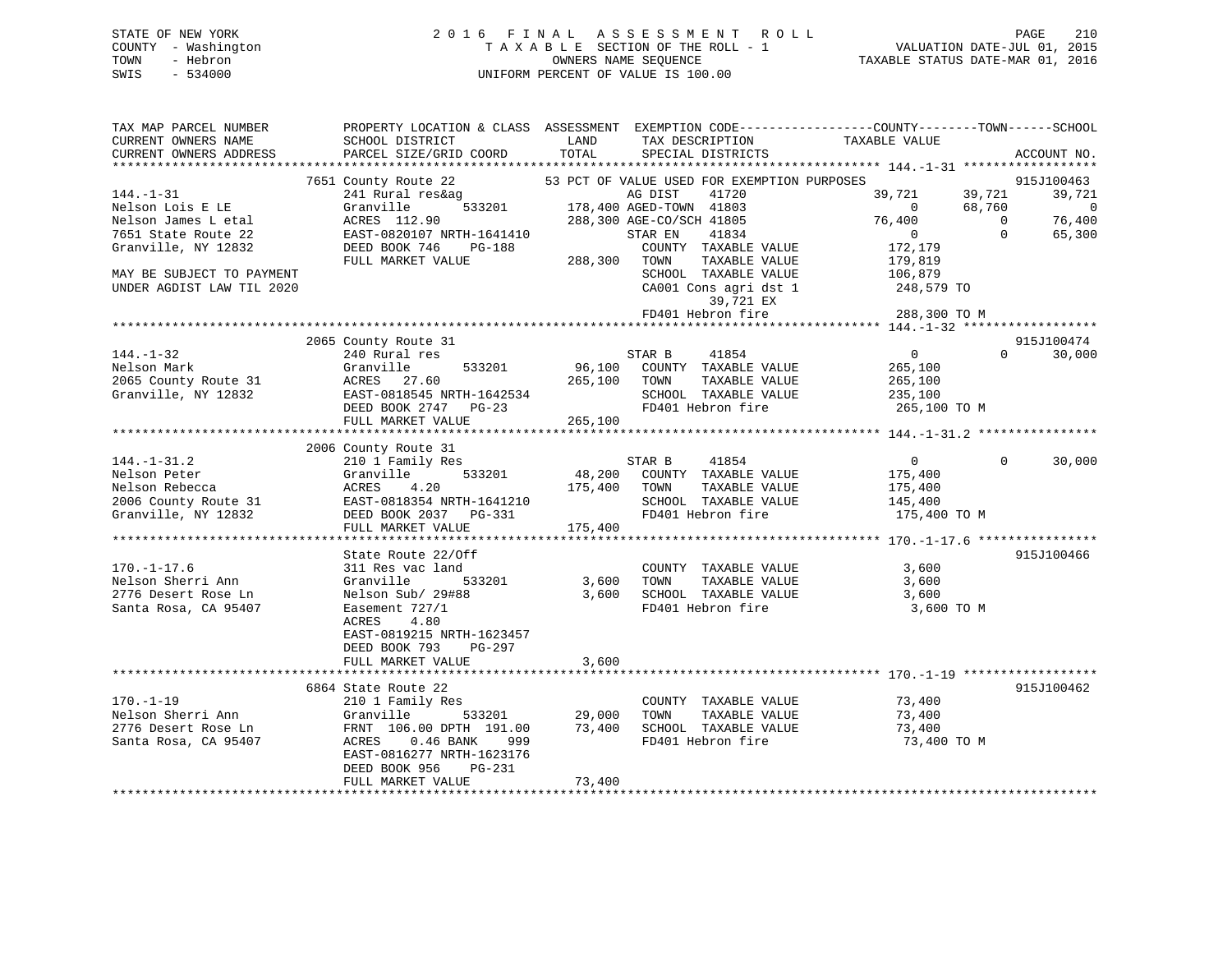## STATE OF NEW YORK 2 0 1 6 F I N A L A S S E S S M E N T R O L L PAGE 211 COUNTY - Washington T A X A B L E SECTION OF THE ROLL - 1 VALUATION DATE-JUL 01, 2015 TOWN - Hebron OWNERS NAME SEQUENCE TAXABLE STATUS DATE-MAR 01, 2016 SWIS - 534000 UNIFORM PERCENT OF VALUE IS 100.00

| TAX MAP PARCEL NUMBER<br>CURRENT OWNERS NAME<br>CURRENT OWNERS ADDRESS                                                                                                                               | PROPERTY LOCATION & CLASS ASSESSMENT EXEMPTION CODE----------------COUNTY-------TOWN------SCHOOL<br>SCHOOL DISTRICT<br>PARCEL SIZE/GRID COORD                                            | LAND<br>TOTAL                | TAX DESCRIPTION TAXABLE VALUE<br>SPECIAL DISTRICTS                                                                                                        |                                                                                                                                                                                                                                                                                                                                    | ACCOUNT NO.                                           |
|------------------------------------------------------------------------------------------------------------------------------------------------------------------------------------------------------|------------------------------------------------------------------------------------------------------------------------------------------------------------------------------------------|------------------------------|-----------------------------------------------------------------------------------------------------------------------------------------------------------|------------------------------------------------------------------------------------------------------------------------------------------------------------------------------------------------------------------------------------------------------------------------------------------------------------------------------------|-------------------------------------------------------|
| $170. - 1 - 17.1$<br>Nelson-LE Helma<br>Nelson Sherri A<br>North Point Village<br>2776 Desert Rose Ln<br>Santa Rosa, CA 95407                                                                        | 6856 State Route 22<br>240 Rural res<br>533201 109,800 STAR EN<br>Granville<br>Ag Commit 663/183<br>ACRES 5.80<br>EAST-0816970 NRTH-1622639<br>DEED BOOK 793 PG-297<br>FULL MARKET VALUE | 196,300<br>196,300           | 54 PCT OF VALUE USED FOR EXEMPTION PURPOSES<br>41834<br>COUNTY TAXABLE VALUE<br>TOWN<br>TAXABLE VALUE<br>SCHOOL TAXABLE VALUE 77,999<br>FD401 Hebron fire | 53,001<br>$\overline{0}$<br>143,299<br>143,299<br>196,300 TO M                                                                                                                                                                                                                                                                     | 915J100466<br>53,001<br>53,001<br>$\bigcap$<br>65,300 |
|                                                                                                                                                                                                      |                                                                                                                                                                                          |                              |                                                                                                                                                           |                                                                                                                                                                                                                                                                                                                                    | 915J100396                                            |
| $152. - 2 - 31$<br>Nims Mary Ann<br>Nims Gary E<br>36 Piccininni Ln<br>36 Piccininni Ln<br>36 Piccininni Ln<br>533201<br>26 BOOK 3438 PG-268<br>27 DEED BOOK 3438 PG-268<br>27 DEED BOOK 3438 PG-268 | 36 Piccininni Ln<br>210 1 Family Res<br>FULL MARKET VALUE                                                                                                                                | 105,500<br>105,500           | STAR B<br>41854<br>STAR B 41854<br>40,400 COUNTY TAXABLE VALUE<br>TAXABLE VALUE<br>TOWN<br>SCHOOL TAXABLE VALUE<br>FD401 Hebron fire                      | $\overline{0}$<br>105,500<br>105,500<br>75,500<br>105,500 TO M                                                                                                                                                                                                                                                                     | $\Omega$<br>30,000                                    |
|                                                                                                                                                                                                      |                                                                                                                                                                                          |                              |                                                                                                                                                           |                                                                                                                                                                                                                                                                                                                                    |                                                       |
| $170. - 1 - 15.9$<br>Noone David G<br>Granv:<br>ACRES<br>Noone Elisabeth                                                                                                                             | 99 Indian Head Way<br>210 1 Family Res<br>533201<br>Granville<br>5.02<br>FULL MARKET VALUE                                                                                               | 42,000<br>125,500<br>125,500 | COUNTY TAXABLE VALUE<br>TAXABLE VALUE<br>TOWN<br>SCHOOL TAXABLE VALUE<br>FD401 Hebron fire                                                                | 125,500<br>125,500<br>125,500<br>125,500 TO M                                                                                                                                                                                                                                                                                      | 915J101234                                            |
|                                                                                                                                                                                                      |                                                                                                                                                                                          |                              |                                                                                                                                                           |                                                                                                                                                                                                                                                                                                                                    |                                                       |
| $185. - 1 - 14.7$                                                                                                                                                                                    | 10 Shale Mtn Way 53 PCT OF VALUE USED FOR EXEMPTION PURPOSES<br>210 1 Family Res                                                                                                         |                              | VET WAR CT 41121                                                                                                                                          | 24,705                                                                                                                                                                                                                                                                                                                             | 915J100676<br>18,000<br>$\Omega$                      |
| Nopper Robert J<br>Hutchinson Alan K<br>PO Box 637<br>Salem, NY 12865                                                                                                                                | ACRES<br>9.20<br>EAST-0814923 NRTH-1603808<br>DEED BOOK 942<br>FULL MARKET VALUE                                                                                                         | $PG-250$                     | TAXABLE VALUE<br>TOWN<br>SCHOOL TAXABLE VALUE<br>CA008 Cons agri dst 8<br>177,100 FD401 Hebron fire                                                       | $\overline{0}$<br>152,395<br>159,100<br>14,,100<br>177,100 TO M<br>177.100 TO M<br>a di kacamatan ing Kabupatèn Kabupatèn Kabupatèn Kabupatèn Kabupatèn Kabupatèn Kabupatèn Kabupatèn Kabupatèn K<br>Kabupatèn Kabupatèn Kabupatèn Kabupatèn Kabupatèn Kabupatèn Kabupatèn Kabupatèn Kabupatèn Kabupatèn Kabupatèn<br>177,100 TO M | 30,000<br>$\Omega$                                    |
|                                                                                                                                                                                                      |                                                                                                                                                                                          |                              |                                                                                                                                                           |                                                                                                                                                                                                                                                                                                                                    |                                                       |
| $169. - 1 - 18.28$<br>Nordquist Susan<br>raylor Michael<br>72 Clark Way<br>Salem, NY 12865                                                                                                           | 72 Clark Way<br>210 1 Family Res<br>Granville<br>1.46<br>ACRES<br>EAST-0814640 NRTH-1623039<br>DEED BOOK 2311 PG-222<br>FULL MARKET VALUE                                                | 65,000<br>65,000             | 41854<br>STAR B<br>533201 16,600 COUNTY TAXABLE VALUE<br>TOWN<br>TAXABLE VALUE<br>SCHOOL TAXABLE VALUE<br>FD401 Hebron fire                               | $\overline{0}$<br>65,000<br>65,000<br>35,000<br>65,000 TO M                                                                                                                                                                                                                                                                        | 915J100464<br>$\Omega$<br>30,000                      |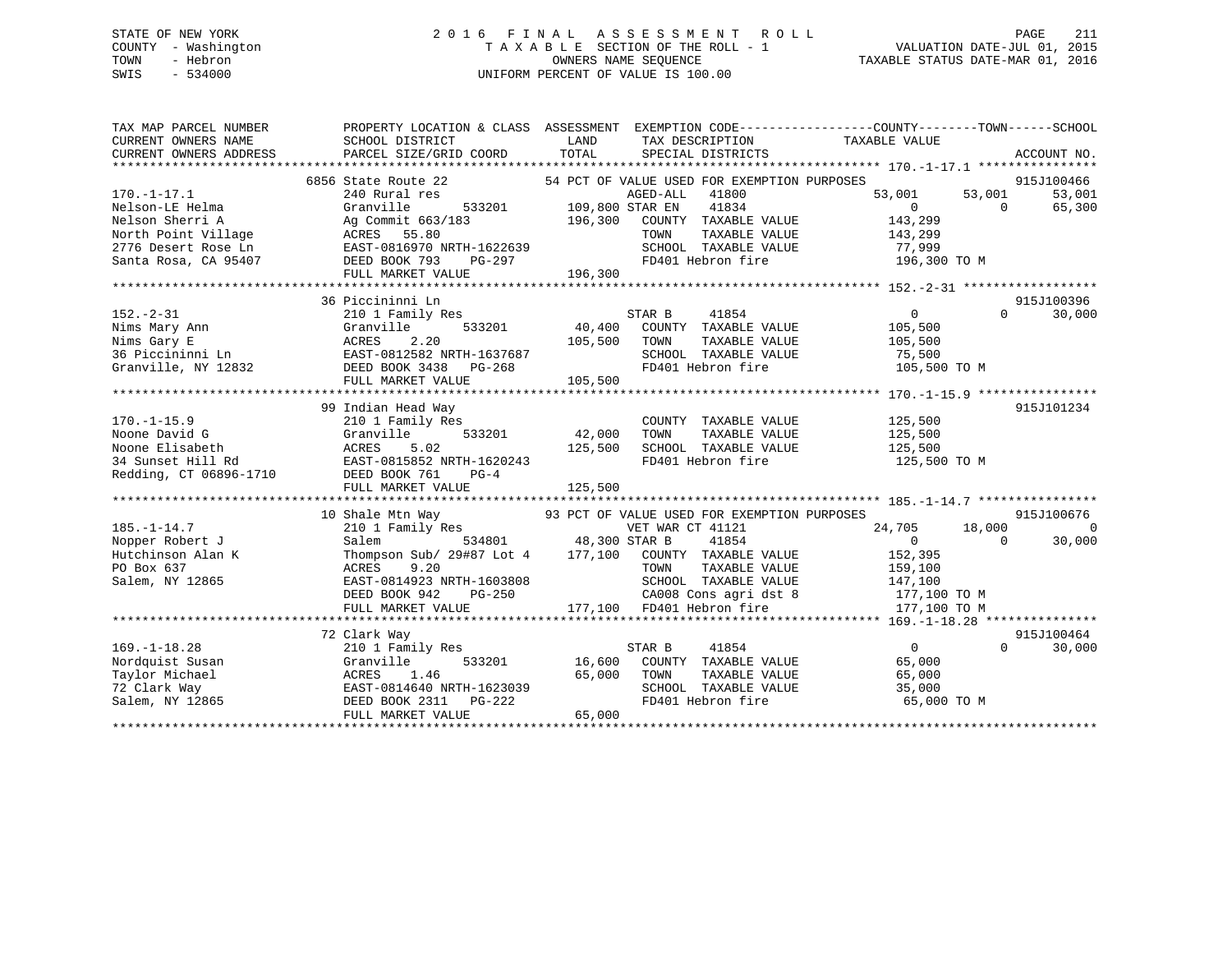STATE OF NEW YORK 2 0 1 6 F I N A L A S S E S S M E N T R O L L PAGE 212 COUNTY - Washington T A X A B L E SECTION OF THE ROLL - 1 VALUATION DATE-JUL 01, 2015 TOWN - Hebron OWNERS NAME SEQUENCE TAXABLE STATUS DATE-MAR 01, 2016 SWIS - 534000 UNIFORM PERCENT OF VALUE IS 100.00 TAX MAP PARCEL NUMBER PROPERTY LOCATION & CLASS ASSESSMENT EXEMPTION CODE------------------COUNTY--------TOWN------SCHOOL CURRENT OWNERS NAME SCHOOL DISTRICT A LAND TAX DESCRIPTION TAXABLE VALUE CURRENT OWNERS ADDRESS PARCEL SIZE/GRID COORD TOTAL SPECIAL DISTRICTS ACCOUNT NO. \*\*\*\*\*\*\*\*\*\*\*\*\*\*\*\*\*\*\*\*\*\*\*\*\*\*\*\*\*\*\*\*\*\*\*\*\*\*\*\*\*\*\*\*\*\*\*\*\*\*\*\*\*\*\*\*\*\*\*\*\*\*\*\*\*\*\*\*\*\*\*\*\*\*\*\*\*\*\*\*\*\*\*\*\*\*\*\*\*\*\*\*\*\*\*\*\*\*\*\*\*\*\* 167.-1-32 \*\*\*\*\*\*\*\*\*\*\*\*\*\*\*\*\*\* 4002 County Route 30 915J100140 167.-1-32 210 1 Family Res COUNTY TAXABLE VALUE

| Norman Philip             | 534801<br>Salem                         | 22,800  | TAXABLE VALUE<br>TOWN       | 41,900                               |  |
|---------------------------|-----------------------------------------|---------|-----------------------------|--------------------------------------|--|
| 25 Grant Ave 1E           | 942/307                                 | 41,900  | SCHOOL TAXABLE VALUE        | 41,900                               |  |
| White Plains, NY 10603    | FRNT 90.00 DPTH 200.00                  |         | FD401 Hebron fire           | 41,900 TO M                          |  |
|                           | EAST-0788426 NRTH-1622014               |         |                             |                                      |  |
|                           | DEED BOOK 2368 PG-183                   |         |                             |                                      |  |
|                           | FULL MARKET VALUE                       | 41,900  |                             |                                      |  |
|                           |                                         |         |                             |                                      |  |
|                           | 70 Warner Rd                            |         |                             |                                      |  |
| $153. - 1 - 5.6$          | 210 1 Family Res                        |         | COUNTY TAXABLE VALUE        | 190,500                              |  |
| Norris Randolph P Trustee | Granville<br>533201                     | 47,600  | TOWN<br>TAXABLE VALUE       | 190,500                              |  |
| 17841 SE 115th Ct         | lot <sub>6</sub>                        | 190,500 | SCHOOL TAXABLE VALUE        | 190,500                              |  |
| Summerfield, FL 34491     | ACRES 4.08<br>EAST-0819131 NRTH-1640158 |         | FD401 Hebron fire           | 190,500 TO M                         |  |
|                           | DEED BOOK 3413 PG-267                   |         |                             |                                      |  |
|                           | FULL MARKET VALUE                       | 190,500 |                             |                                      |  |
|                           |                                         |         |                             |                                      |  |
|                           | 382 County Route 28                     |         |                             | 915J100160                           |  |
| $143. - 1 - 4$            | 210 1 Family Res                        |         | COUNTY TAXABLE VALUE        | 257,100                              |  |
| Norton Jason              | 533201<br>Granville                     | 39,000  | TOWN<br>TAXABLE VALUE       | 257,100                              |  |
| 382 County Route 28       | ACRES<br>1.50                           | 257,100 | SCHOOL TAXABLE VALUE        | 257,100                              |  |
| Granville, NY 12832       | EAST-0813498 NRTH-1647249               |         | FD401 Hebron fire           | 257,100 TO M                         |  |
|                           | DEED BOOK 3323 PG-288                   |         |                             |                                      |  |
|                           | FULL MARKET VALUE                       | 257,100 |                             |                                      |  |
|                           |                                         |         |                             |                                      |  |
|                           | 6409 State Route 22                     |         |                             |                                      |  |
| $178. - 1 - 16.2$         | 400 Commercial                          |         | COUNTY TAXABLE VALUE        | 47,000                               |  |
| Norton Jeff               | 534801<br>Salem                         | 33,900  | TAXABLE VALUE<br>TOWN       | 47,000                               |  |
| 6409 State Route 22       | lot <sub>2</sub>                        | 47,000  | SCHOOL TAXABLE VALUE        | 47,000                               |  |
| Salem, NY 12865           | ACRES<br>1.76                           |         | FD401 Hebron fire           | 47,000 TO M                          |  |
|                           | EAST-0815963 NRTH-1612176               |         |                             |                                      |  |
|                           | DEED BOOK 2727 PG-306                   |         |                             |                                      |  |
|                           | FULL MARKET VALUE                       | 47,000  |                             |                                      |  |
|                           |                                         |         |                             |                                      |  |
|                           | 6411 State Route 22                     |         |                             | 915J100241                           |  |
| $178. - 1 - 16$           | 240 Rural res                           |         | STAR B<br>41854             | $\overline{0}$<br>$\Omega$<br>30,000 |  |
| Norton Jeffrey L          | 534801<br>Salem                         |         | 51,100 COUNTY TAXABLE VALUE | 153,500                              |  |
| 6411 State Route 22       | ACRES 11.08                             | 153,500 | TOWN<br>TAXABLE VALUE       | 153,500                              |  |
| Salem, NY 12865           | EAST-0815711 NRTH-1612645               |         | SCHOOL TAXABLE VALUE        | 123,500                              |  |
|                           | DEED BOOK 2773 PG-53                    |         | FD401 Hebron fire           | 153,500 TO M                         |  |
| MAY BE SUBJECT TO PAYMENT | FULL MARKET VALUE                       | 153,500 |                             |                                      |  |
| UNDER AGDIST LAW TIL 2022 |                                         |         |                             |                                      |  |
|                           |                                         |         |                             |                                      |  |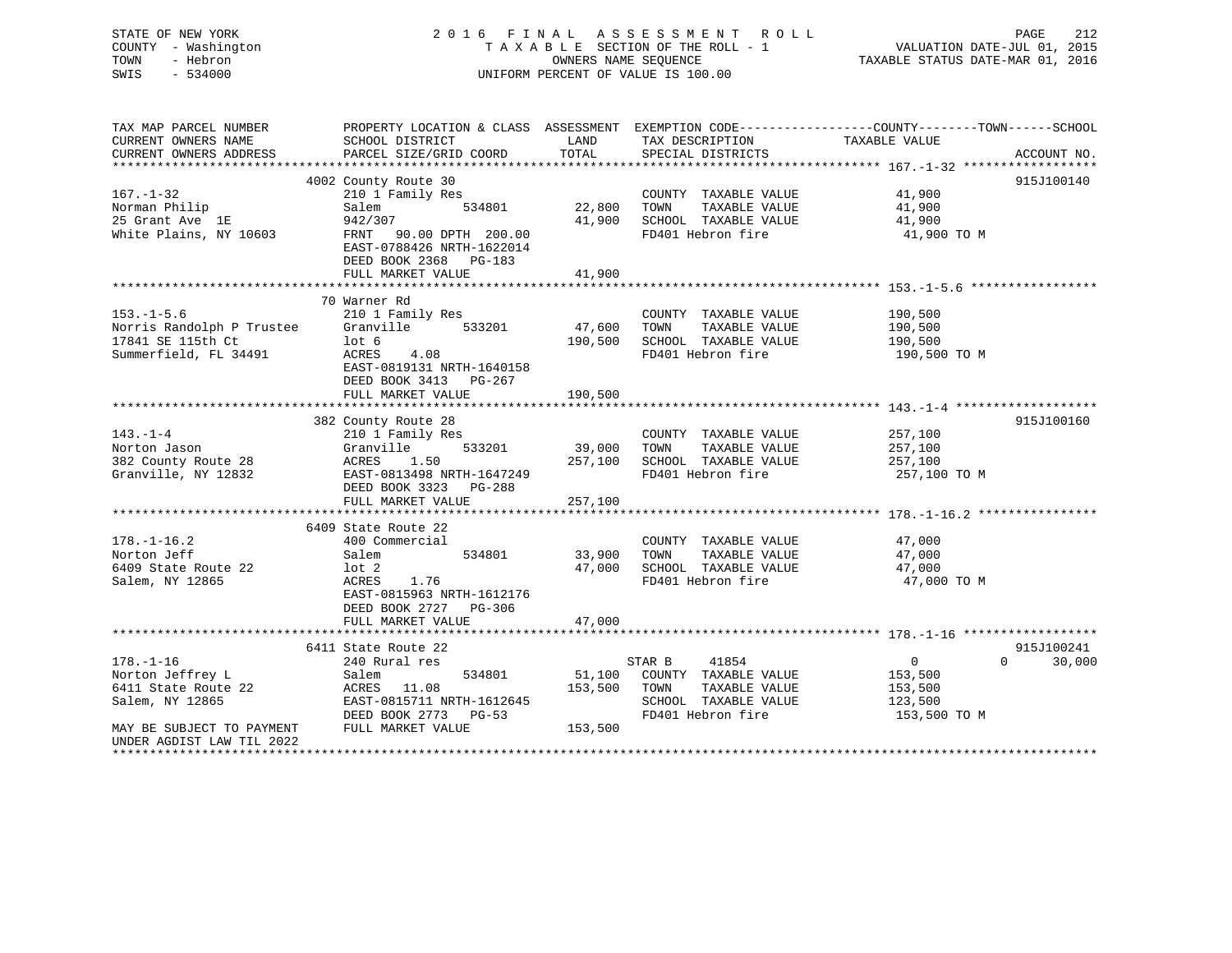## STATE OF NEW YORK 2 0 1 6 F I N A L A S S E S S M E N T R O L L PAGE 213 COUNTY - Washington T A X A B L E SECTION OF THE ROLL - 1 VALUATION DATE-JUL 01, 2015 TOWN - Hebron OWNERS NAME SEQUENCE TAXABLE STATUS DATE-MAR 01, 2016 SWIS - 534000 UNIFORM PERCENT OF VALUE IS 100.00

| TAX MAP PARCEL NUMBER<br>CURRENT OWNERS NAME | PROPERTY LOCATION & CLASS ASSESSMENT EXEMPTION CODE---------------COUNTY-------TOWN-----SCHOOL<br>SCHOOL DISTRICT | LAND                 | TAX DESCRIPTION              | TAXABLE VALUE    |                    |
|----------------------------------------------|-------------------------------------------------------------------------------------------------------------------|----------------------|------------------------------|------------------|--------------------|
| CURRENT OWNERS ADDRESS                       | PARCEL SIZE/GRID COORD                                                                                            | TOTAL                | SPECIAL DISTRICTS            |                  | ACCOUNT NO.        |
|                                              | 100 Indian Head Way                                                                                               |                      |                              |                  | 915J101210         |
| $170. - 1 - 15.2$                            | 210 1 Family Res                                                                                                  |                      | COUNTY TAXABLE VALUE         | 107,000          |                    |
| Novella John M                               | 533201<br>Granville                                                                                               | 42,000               | TAXABLE VALUE<br>TOWN        | 107,000          |                    |
| Novella Carol F                              | ACRES<br>5.02                                                                                                     | 107,000              | SCHOOL TAXABLE VALUE         | 107,000          |                    |
| 4 Waterbury Ln                               | EAST-0816711 NRTH-1620351                                                                                         |                      | FD401 Hebron fire            | 107,000 TO M     |                    |
| Danbury, CT 06811                            | DEED BOOK 489<br>PG-149<br>FULL MARKET VALUE                                                                      | 107,000              |                              |                  |                    |
|                                              |                                                                                                                   |                      |                              |                  |                    |
|                                              | 21 Everetts Heights Way                                                                                           |                      |                              |                  | 915J101321         |
| $152 - 2 - 5.1$                              | 210 1 Family Res                                                                                                  |                      | VET WAR CT 41121             | 33,000<br>18,000 | $\Omega$           |
| O'Brien John                                 | Granville                                                                                                         | 533201 45,900 STAR B | 41854                        | $\overline{0}$   | 30,000<br>$\Omega$ |
| O'Brien Margaret J                           | 591/325                                                                                                           |                      | 236,600 COUNTY TAXABLE VALUE | 203,600          |                    |
| 21 Everetts Heights Way                      | <b>ACRES</b><br>3.71                                                                                              |                      | TOWN<br>TAXABLE VALUE        | 218,600          |                    |
| Granville, NY 12832                          | EAST-0810377 NRTH-1642258                                                                                         |                      | SCHOOL TAXABLE VALUE         | 206,600          |                    |
|                                              | DEED BOOK 758<br>PG-215<br>FULL MARKET VALUE                                                                      | 236,600              | FD401 Hebron fire            | 236,600 TO M     |                    |
|                                              |                                                                                                                   |                      |                              |                  |                    |
|                                              | County Route 28                                                                                                   |                      |                              |                  | 915J100343         |
| $152. - 2 - 5$                               | 314 Rural vac<10                                                                                                  |                      | COUNTY TAXABLE VALUE         | 23,400           |                    |
| O'Brien Margaret J                           | Granville                                                                                                         | 533201 23,400        | TOWN<br>TAXABLE VALUE        | 23,400           |                    |
| Young Josephine L                            | ACRES<br>3.19                                                                                                     | 23,400               | SCHOOL TAXABLE VALUE         | 23,400           |                    |
| 21 Everetts Hts                              | EAST-0810275 NRTH-1642003                                                                                         |                      | FD401 Hebron fire            | 23,400 TO M      |                    |
| Granville, NY 12832                          | DEED BOOK 898<br>PG-252                                                                                           |                      |                              |                  |                    |
|                                              | FULL MARKET VALUE                                                                                                 | 23,400               |                              |                  |                    |
|                                              |                                                                                                                   |                      |                              |                  |                    |
| $183. - 1 - 40$                              | 35 Hebron Hills Rd<br>260 Seasonal res                                                                            |                      | COUNTY TAXABLE VALUE         | 57,800           | 915J100347         |
| O'Leary Norma                                | 534801<br>Salem                                                                                                   | 39,100               | TOWN<br>TAXABLE VALUE        | 57,800           |                    |
| 118 Circle Dr                                | 1.55<br>ACRES                                                                                                     | 57,800               | SCHOOL TAXABLE VALUE         | 57,800           |                    |
| Patchoque, NY 11772                          | EAST-0788275 NRTH-1602999                                                                                         |                      | FD401 Hebron fire            | 57,800 TO M      |                    |
|                                              | DEED BOOK 2842 PG-177                                                                                             |                      |                              |                  |                    |
|                                              | FULL MARKET VALUE                                                                                                 | 57,800               |                              |                  |                    |
|                                              |                                                                                                                   |                      |                              |                  |                    |
|                                              | 18 Clark Way                                                                                                      |                      |                              |                  |                    |
| $169. - 1 - 18.30$                           | 270 Mfg housing<br>Granville                                                                                      |                      | COUNTY TAXABLE VALUE         | 25,200           |                    |
| O'Neil Elizabeth                             | 533201                                                                                                            | 18,200               | TOWN<br>TAXABLE VALUE        | 25,200           |                    |
| 2991 South Deerfield Ave ACRES               | 2.79                                                                                                              | 25,200               | SCHOOL TAXABLE VALUE         | 25,200           |                    |
| Yorktown Heights, NY 10598                   | EAST-0816028 NRTH-1623740                                                                                         |                      | FD401 Hebron fire            | 25,200 TO M      |                    |
|                                              | DEED BOOK 3483 PG-299                                                                                             |                      |                              |                  |                    |
|                                              | FULL MARKET VALUE                                                                                                 | 25,200               |                              |                  |                    |
|                                              |                                                                                                                   |                      |                              |                  |                    |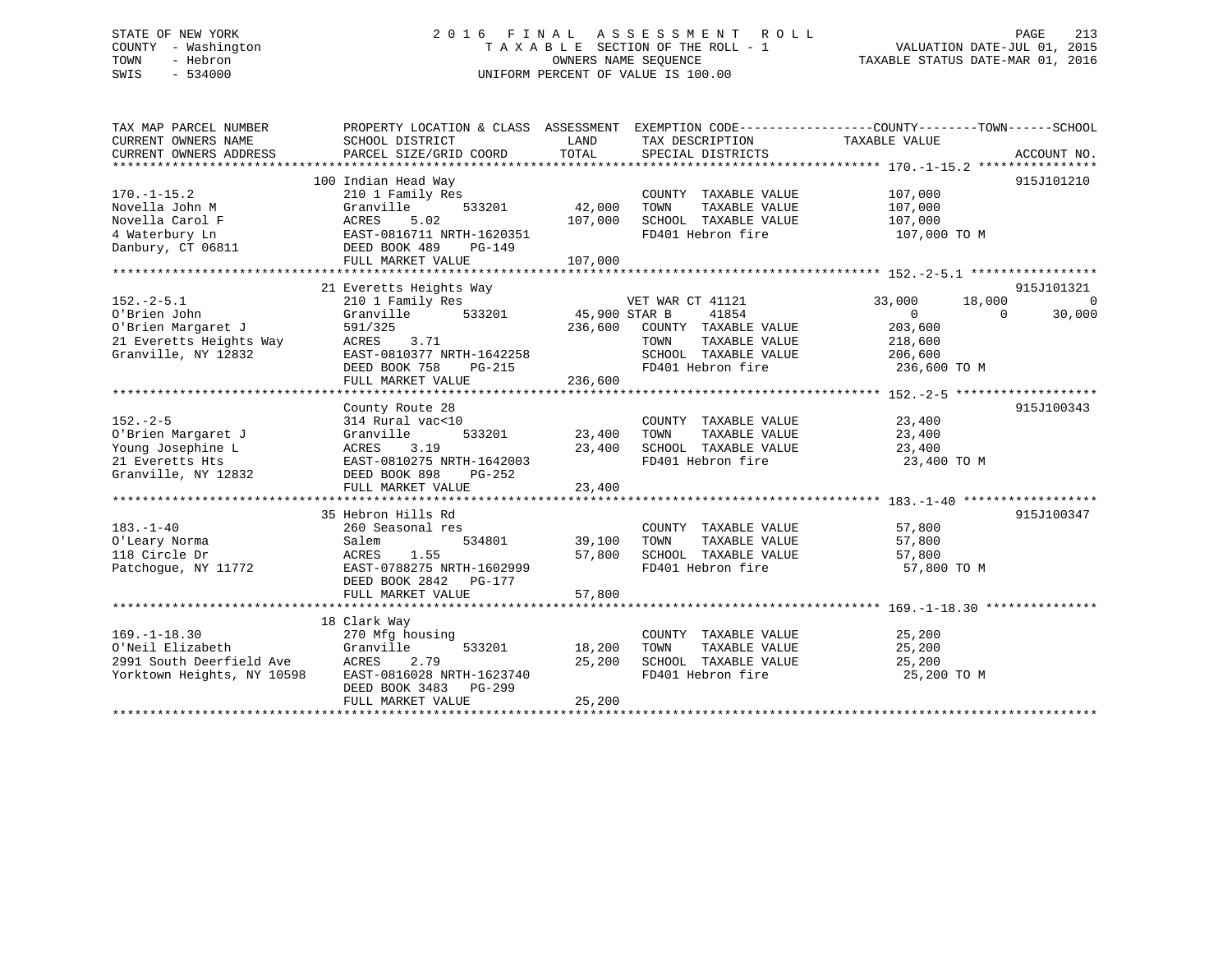## STATE OF NEW YORK 2 0 1 6 F I N A L A S S E S S M E N T R O L L PAGE 214 COUNTY - Washington T A X A B L E SECTION OF THE ROLL - 1 VALUATION DATE-JUL 01, 2015 TOWN - Hebron OWNERS NAME SEQUENCE TAXABLE STATUS DATE-MAR 01, 2016 SWIS - 534000 UNIFORM PERCENT OF VALUE IS 100.00

TAX MAP PARCEL NUMBER PROPERTY LOCATION & CLASS ASSESSMENT EXEMPTION CODE------------------COUNTY--------TOWN------SCHOOL

| CURRENT OWNERS NAME    | SCHOOL DISTRICT                                     | LAND    | TAX DESCRIPTION       | TAXABLE VALUE |                    |
|------------------------|-----------------------------------------------------|---------|-----------------------|---------------|--------------------|
| CURRENT OWNERS ADDRESS | PARCEL SIZE/GRID COORD                              | TOTAL   | SPECIAL DISTRICTS     |               | ACCOUNT NO.        |
|                        |                                                     |         |                       |               |                    |
|                        | 7148 State Route 22                                 |         |                       |               | 915J100351         |
| $161. - 1 - 5$         | 240 Rural res                                       |         | COUNTY TAXABLE VALUE  | 325,000       |                    |
| Obering Mary           | Granville<br>533201                                 | 225,500 | TAXABLE VALUE<br>TOWN | 325,000       |                    |
| 7148 State Route 22    | ag commit 706/98                                    | 325,000 | SCHOOL TAXABLE VALUE  | 325,000       |                    |
| Granville, NY 12832    | ACRES 160.00                                        |         | CA008 Cons agri dst 8 | 325,000 TO M  |                    |
|                        | EAST-0820317 NRTH-1630090                           |         | FD401 Hebron fire     | 325,000 TO M  |                    |
|                        | DEED BOOK 504<br>PG-838                             |         |                       |               |                    |
|                        | FULL MARKET VALUE                                   | 325,000 |                       |               |                    |
|                        |                                                     |         |                       |               |                    |
|                        | 240 Little Burch Hill Rd                            |         |                       |               | 915J101266         |
|                        |                                                     |         |                       |               |                    |
| $151. - 1 - 16.6$      | 210 1 Family Res                                    |         | COUNTY TAXABLE VALUE  | 113,900       |                    |
| Ogden Melvin           | Granville<br>533201                                 | 38,500  | TOWN<br>TAXABLE VALUE | 113,900       |                    |
| 64 Feeder Dam Rd       | ACRES<br>1.24 BANK<br>40                            | 113,900 | SCHOOL TAXABLE VALUE  | 113,900       |                    |
|                        | So. Glens Falls, NY 12803 EAST-0800257 NRTH-1634945 |         | FD401 Hebron fire     | 113,900 TO M  |                    |
|                        | DEED BOOK 780<br>$PG-19$                            |         |                       |               |                    |
|                        | FULL MARKET VALUE                                   | 113,900 |                       |               |                    |
|                        |                                                     |         |                       |               |                    |
|                        | 3970 County Route 30                                |         |                       |               | 915J100456         |
| $167. - 1 - 29$        | 210 1 Family Res                                    |         | 41854<br>STAR B       | $\Omega$      | 30,000<br>$\Omega$ |
| Okeefe Lauryn          | Salem<br>534801                                     | 28,500  | COUNTY TAXABLE VALUE  | 65,800        |                    |
| 3970 County Route 30   | ACRES<br>1.60                                       | 65,800  | TOWN<br>TAXABLE VALUE | 65,800        |                    |
| Salem, NY 12865        | EAST-0789052 NRTH-1621458                           |         | SCHOOL TAXABLE VALUE  | 35,800        |                    |
|                        | DEED BOOK 808<br>PG-166                             |         | FD401 Hebron fire     | 65,800 TO M   |                    |
|                        | FULL MARKET VALUE                                   | 65,800  |                       |               |                    |
|                        |                                                     |         |                       |               |                    |
|                        | County Route 30                                     |         |                       |               | 915J100567         |
| $167. - 1 - 30$        | 314 Rural vac<10                                    |         | COUNTY TAXABLE VALUE  | 15,900        |                    |
| Okeefe Lauryn          | 534801<br>Salem                                     | 15,900  | TOWN<br>TAXABLE VALUE | 15,900        |                    |
| 3970 County Route 30   | 2.60<br>ACRES                                       | 15,900  | SCHOOL TAXABLE VALUE  | 15,900        |                    |
| Salem, NY 12865        | EAST-0788883 NRTH-1621565                           |         | FD401 Hebron fire     | 15,900 TO M   |                    |
|                        | DEED BOOK 808<br>PG-166                             |         |                       |               |                    |
|                        | FULL MARKET VALUE                                   | 15,900  |                       |               |                    |
|                        |                                                     |         |                       |               |                    |
|                        | Wood Way                                            |         |                       |               |                    |
| $186. - 1 - 37$        | 314 Rural vac<10                                    |         | COUNTY TAXABLE VALUE  | 22,900        |                    |
| Oldham Gary            | Salem<br>534801                                     | 22,900  | TOWN<br>TAXABLE VALUE | 22,900        |                    |
| 620 Silk Rd            | 5.59<br>ACRES                                       | 22,900  | SCHOOL TAXABLE VALUE  | 22,900        |                    |
|                        |                                                     |         |                       |               |                    |
| Bennington, VT 05201   | EAST-0818609 NRTH-1608022                           |         | FD401 Hebron fire     | 22,900 TO M   |                    |
|                        | DEED BOOK 3124 PG-178                               |         |                       |               |                    |
|                        | FULL MARKET VALUE                                   | 22,900  |                       |               |                    |
|                        |                                                     |         |                       |               |                    |
|                        | 126+128 Wood Way                                    |         |                       |               | 915J101760         |
| $186. - 1 - 38$        | 312 Vac w/imprv                                     |         | COUNTY TAXABLE VALUE  | 32,400        |                    |
| Oldham Gary            | 534801<br>Salem                                     | 22,000  | TOWN<br>TAXABLE VALUE | 32,400        |                    |
| PO Box 648             | 5.01<br>ACRES                                       | 32,400  | SCHOOL TAXABLE VALUE  | 32,400        |                    |
| Shaftsbury, VT 05262   | EAST-0818842 NRTH-1608051                           |         | FD401 Hebron fire     | 32,400 TO M   |                    |
|                        |                                                     |         |                       |               |                    |
|                        | DEED BOOK 2010 PG-186                               |         |                       |               |                    |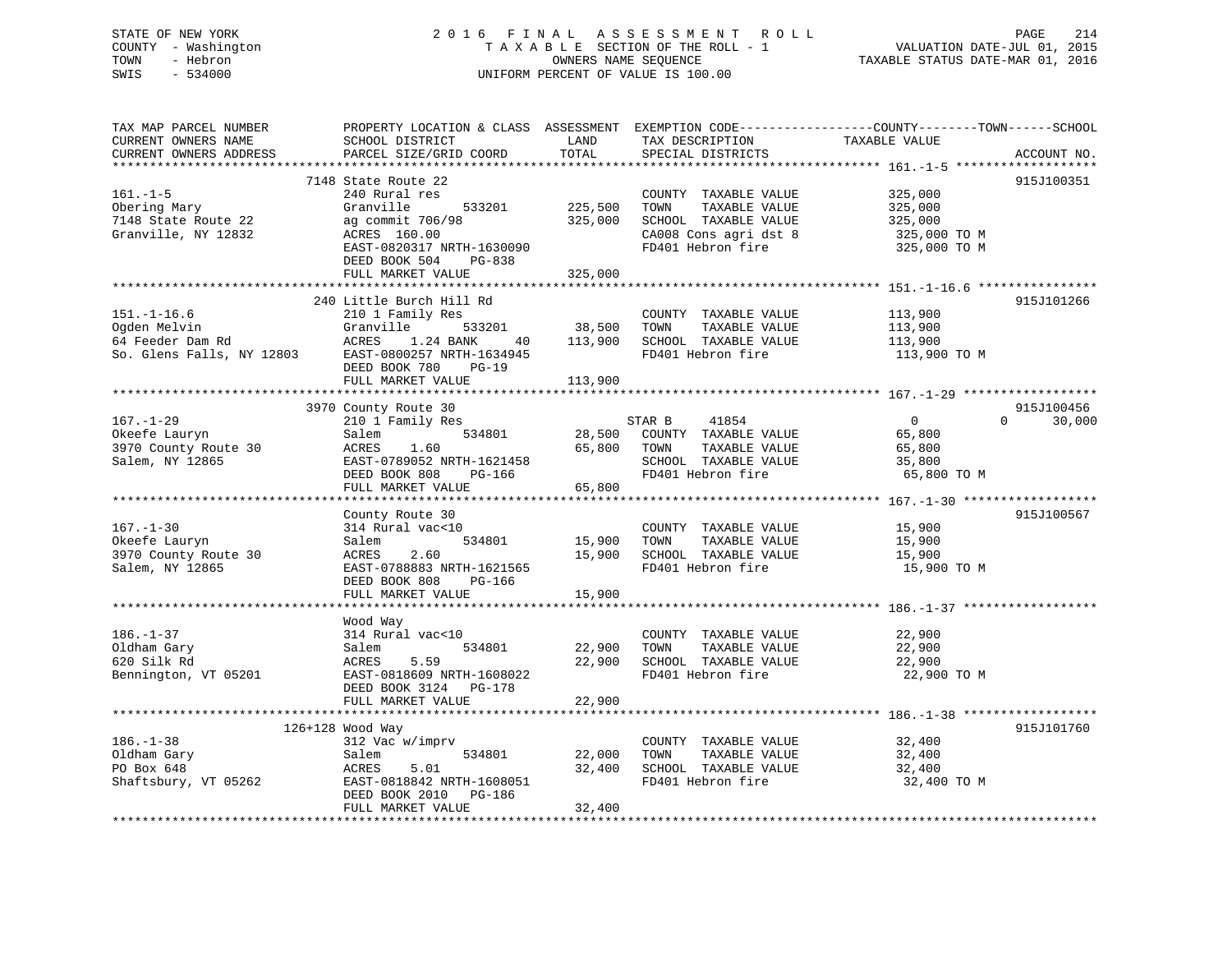## STATE OF NEW YORK 2 0 1 6 F I N A L A S S E S S M E N T R O L L PAGE 215 COUNTY - Washington T A X A B L E SECTION OF THE ROLL - 1 VALUATION DATE-JUL 01, 2015 TOWN - Hebron OWNERS NAME SEQUENCE TAXABLE STATUS DATE-MAR 01, 2016 SWIS - 534000 UNIFORM PERCENT OF VALUE IS 100.00

| TAX MAP PARCEL NUMBER     | PROPERTY LOCATION & CLASS ASSESSMENT EXEMPTION CODE---------------COUNTY-------TOWN-----SCHOOL |                       |                                             |                       |                    |
|---------------------------|------------------------------------------------------------------------------------------------|-----------------------|---------------------------------------------|-----------------------|--------------------|
| CURRENT OWNERS NAME       | SCHOOL DISTRICT                                                                                | LAND                  | TAX DESCRIPTION                             | TAXABLE VALUE         |                    |
| CURRENT OWNERS ADDRESS    | PARCEL SIZE/GRID COORD                                                                         | TOTAL                 | SPECIAL DISTRICTS                           |                       | ACCOUNT NO.        |
|                           |                                                                                                |                       |                                             |                       |                    |
|                           | 1513 Big Burch Hill Rd                                                                         |                       |                                             |                       | 915J101327         |
| $152. - 2 - 37.1$         | 210 1 Family Res                                                                               |                       | STAR B<br>41854                             | $0 \qquad \qquad$     | $\Omega$<br>30,000 |
| Olsen Bruce E             | Granville                                                                                      |                       | 533201 38,500 COUNTY TAXABLE VALUE          | 195,700               |                    |
| Olsen Dale J              | 1.26 BANK<br>ACRES                                                                             | 999 195,700 TOWN      | TAXABLE VALUE                               | 195,700               |                    |
| 1513 Big Burch Hill Rd    | EAST-0806690 NRTH-1640287                                                                      |                       | SCHOOL TAXABLE VALUE                        | $\frac{1}{165}$ , 700 |                    |
| Granville, NY 12832       | DEED BOOK 496<br>PG-602                                                                        |                       | CA008 Cons agri dst 8 195,700 TO M          |                       |                    |
|                           | FULL MARKET VALUE                                                                              |                       | 195,700 FD401 Hebron fire                   | 195,700 TO M          |                    |
|                           |                                                                                                |                       |                                             |                       |                    |
|                           | Bogtown Ln                                                                                     |                       |                                             |                       | 915J100626         |
| $184. - 1 - 8$            | 322 Rural vac>10                                                                               |                       | COUNTY TAXABLE VALUE                        | 212,000               |                    |
| Olsen Erik                | Salem<br>534801                                                                                | 212,000               | TAXABLE VALUE<br>TOWN                       | 212,000               |                    |
| Eisenstein Beth           | ACRES 212.40                                                                                   | 212,000               | SCHOOL TAXABLE VALUE                        | 212,000               |                    |
| 6231 Maryland Dr          | EAST-0801425 NRTH-1606665                                                                      |                       | FD401 Hebron fire                           | 212,000 TO M          |                    |
| Los Angeles, CA 90048     | DEED BOOK 3489 PG-297                                                                          |                       |                                             |                       |                    |
|                           | FULL MARKET VALUE                                                                              | 212,000               |                                             |                       |                    |
| MAY BE SUBJECT TO PAYMENT |                                                                                                |                       |                                             |                       |                    |
| UNDER AGDIST LAW TIL 2023 |                                                                                                |                       |                                             |                       |                    |
|                           |                                                                                                |                       |                                             |                       |                    |
|                           | Bogtown Ln                                                                                     |                       |                                             |                       | 915J101329         |
| $184. - 1 - 8.1$          | 314 Rural vac<10                                                                               |                       | COUNTY TAXABLE VALUE                        | 2,000                 |                    |
| Olsen Erik                | 534801<br>Salem                                                                                | 2,000                 | TOWN<br>TAXABLE VALUE                       | 2,000                 |                    |
| Eisenstein Beth           | ACRES<br>2.63                                                                                  | 2,000                 | SCHOOL TAXABLE VALUE                        | 2,000                 |                    |
| 6231 Maryland Dr          | EAST-0801833 NRTH-1605643                                                                      |                       | FD401 Hebron fire                           | 2,000 TO M            |                    |
| Los Angeles, CA 90048     | DEED BOOK 3489 PG-293                                                                          |                       |                                             |                       |                    |
|                           | FULL MARKET VALUE                                                                              | 2,000                 |                                             |                       |                    |
|                           |                                                                                                |                       |                                             |                       |                    |
|                           | 112 Mountain Way                                                                               |                       |                                             |                       | 915J101697         |
| $159. - 1 - 25.8$         | 311 Res vac land - WTRFNT                                                                      |                       | COUNTY TAXABLE VALUE                        | 36,100                |                    |
| Olsen Erling R Jr.        | Hartford<br>533801                                                                             | 36,100                | TOWN<br>TAXABLE VALUE                       | 36,100                |                    |
| 112 Mountain Way          | lot G                                                                                          | 36,100                | SCHOOL TAXABLE VALUE                        | 36,⊥∪∪<br>36,100      |                    |
| Granville, NY 12832       | ACRES 14.42                                                                                    |                       | FD401 Hebron fire                           | 36,100 TO M           |                    |
|                           | EAST-0795905 NRTH-1628092                                                                      |                       |                                             |                       |                    |
|                           | DEED BOOK 2430<br>PG-147                                                                       |                       |                                             |                       |                    |
|                           | FULL MARKET VALUE                                                                              | 36,100                |                                             |                       |                    |
|                           |                                                                                                |                       |                                             |                       |                    |
|                           | 58 Mcknight Hill Rd                                                                            |                       | 63 PCT OF VALUE USED FOR EXEMPTION PURPOSES |                       | 915J100602         |
| $176. - 1 - 13.1$         | 240 Rural res                                                                                  |                       | VET COM CT 41131                            | 36,587<br>30,000      | $\overline{0}$     |
| Olsen Robert E            |                                                                                                | 534801 76,400 STAR EN | 41834                                       | $0 \qquad \qquad$     | $\Omega$<br>65,300 |
| Olsen Sally A             | Salem                                                                                          |                       |                                             |                       |                    |
|                           | ACRES 17.20<br>EAST-0803180 NRTH-1613683                                                       |                       | 232,300 COUNTY TAXABLE VALUE                | 195,713               |                    |
| 58 Mcknight Hill Rd       |                                                                                                |                       | TOWN<br>TAXABLE VALUE                       | 202,300               |                    |
| Salem, NY 12865           | DEED BOOK 540<br>PG-218                                                                        |                       | SCHOOL TAXABLE VALUE                        | 167,000               |                    |
|                           | FULL MARKET VALUE                                                                              |                       | 232,300 FD401 Hebron fire                   | 232,300 TO M          |                    |
|                           |                                                                                                |                       |                                             |                       |                    |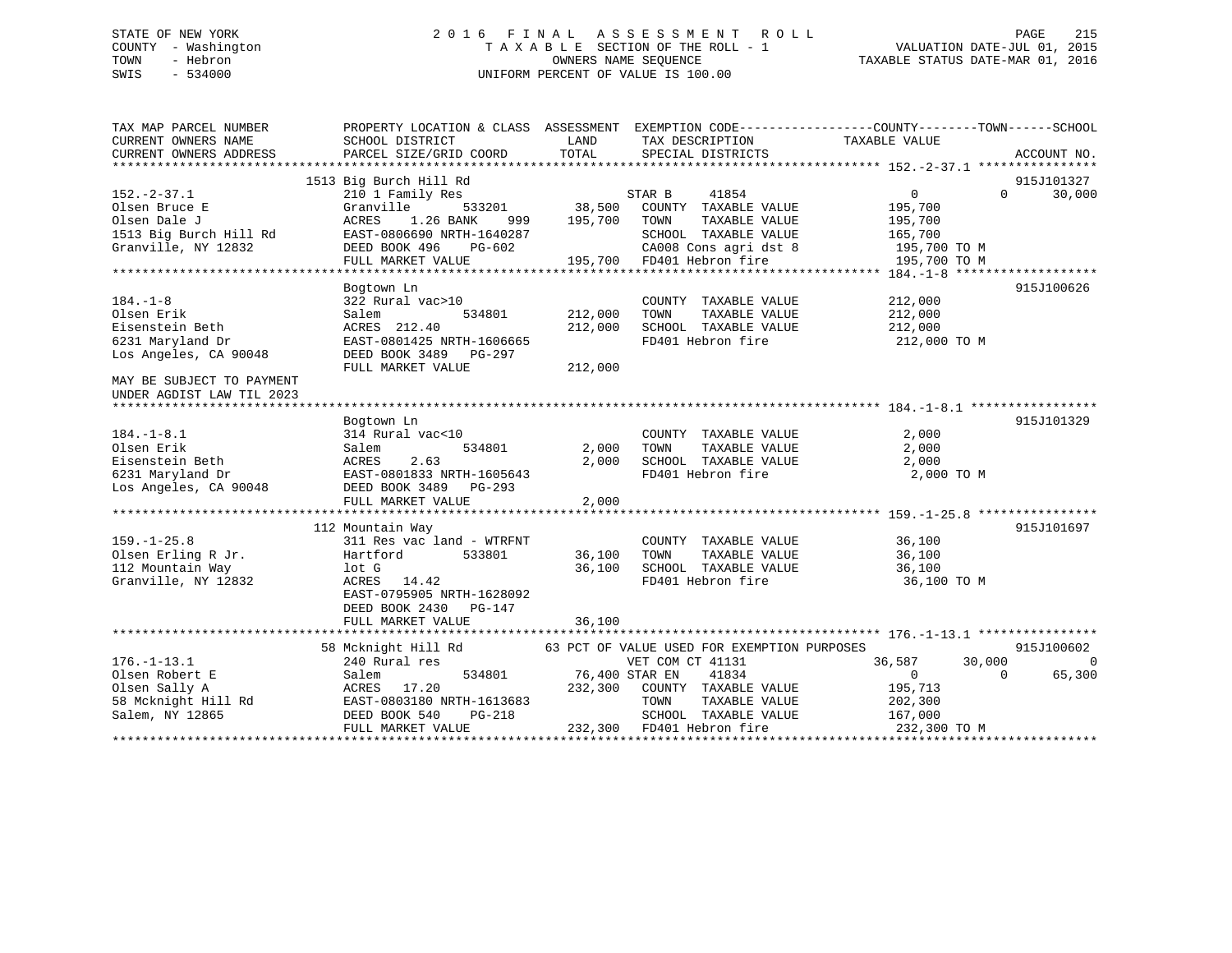## STATE OF NEW YORK 2 0 1 6 F I N A L A S S E S S M E N T R O L L PAGE 216 COUNTY - Washington T A X A B L E SECTION OF THE ROLL - 1 VALUATION DATE-JUL 01, 2015 TOWN - Hebron OWNERS NAME SEQUENCE TAXABLE STATUS DATE-MAR 01, 2016 SWIS - 534000 UNIFORM PERCENT OF VALUE IS 100.00

| TAX MAP PARCEL NUMBER<br>CURRENT OWNERS NAME<br>CURRENT OWNERS ADDRESS                          | SCHOOL DISTRICT<br>PARCEL SIZE/GRID COORD TOTAL                                                                                                                         | <b>LAND</b> | TAX DESCRIPTION TAXABLE VALUE SPECIAL DISTRICTS                                         | PROPERTY LOCATION & CLASS ASSESSMENT EXEMPTION CODE----------------COUNTY-------TOWN------SCHOOL<br>ACCOUNT NO.                                                                                                                                                                                                                                                                                 |
|-------------------------------------------------------------------------------------------------|-------------------------------------------------------------------------------------------------------------------------------------------------------------------------|-------------|-----------------------------------------------------------------------------------------|-------------------------------------------------------------------------------------------------------------------------------------------------------------------------------------------------------------------------------------------------------------------------------------------------------------------------------------------------------------------------------------------------|
|                                                                                                 | 221 Crosier Rd                                                                                                                                                          |             |                                                                                         | 915J101206<br>$\begin{tabular}{lllllllllllll} \hline 167.-1-17.2 & 221 Crossier Rd & 312 Vec w/imprv & 28,200 TOWTY TAXABLE VALUE & 30,200 \\ & 312 Vec w/imprv & 534801 & 28,200 TOWN TAXABLE VALUE & 30,200 \\ & 400 E 58th St Apt 2D & ACRES & 9.10 BANK & 77 & 30,200 SCHOOL TAXABLE VALUE & 30,200 \\ & 400 E 58th St Apt 2D & ACRES & 9.10 BANK & 77 & 30,200 SCHOOL TAXABLE VALUE & 30,$ |
| $167. - 1 - 17.5$<br>167.-1-17.5<br>Opperman Paul<br>400 E 58th St Apt 2D<br>New York, NY 10022 | Crosier Rd<br>322 Rural vac>10 COUNT<br>Salem 534801 31,400 TOWN<br>1ot 1 31,400 SCHOO1<br>ACRES 11.26 CA008<br>EAST-0790406 NRTH-1620566 FD401<br>DEED BOOK 3589 PG-98 |             | COUNTY TAXABLE VALUE<br>TOWN TAXABLE VALUE 31,400<br>SCHOOL TAXABLE VALUE 31,400        | 31,400<br>CA008 Cons agri dst 8 31,400 TO M<br>FD401 Hebron fire 31,400 TO M                                                                                                                                                                                                                                                                                                                    |
| $167. - 1 - 17.6$<br>167.-1-17.6<br>Opperman Paul<br>400 E 58th St Apt 2D<br>New york, NY 10022 | Crosier Rd<br>314 Rural vac<10<br>534801 25,300<br>alem 534801 25,300<br>acres 7.23<br>EAST-0790647 NRTH-1620092<br>DEED BOOK 2791 PG-343                               |             | COUNTY TAXABLE VALUE 25,300<br>TOWN TAXABLE VALUE 25,300<br>SCHOOL TAXABLE VALUE 25,300 | CA008 Cons agri dst 8 25,300 TO M<br>FD401 Hebron fire 25,300 TO M                                                                                                                                                                                                                                                                                                                              |
| 167.-1-17.7<br>Opperman Paul<br>400 E 58th St<br>New York, NY 10022                             | Crosier Rd<br>314 Rural vac<10<br>Salem 534801 27,000<br>1ot 4 27,000<br>ACRES 8.31<br>EAST-0791122 NRTH-1619564<br>DEED BOOK 2868 PG-323                               |             |                                                                                         | COUNTY TAXABLE VALUE $27,000$<br>TOWN TAXABLE VALUE $27,000$<br>SCHOOL TAXABLE VALUE $27,000$<br>CA008 Cons agri dst 8 $27,000$ TO M<br>FD401 Hebron fire $27,000$ TO M                                                                                                                                                                                                                         |
|                                                                                                 | 3880 County Route 30<br>EAST-0789768 NRTH-1619497<br>DEED BOOK 1988 PG-203<br>FULL MARKET VALUE                                                                         | 312,000     | COUNTY TAXABLE VALUE 312,000                                                            | 915J100356<br>FD401 Hebron fire 312,000 TO M                                                                                                                                                                                                                                                                                                                                                    |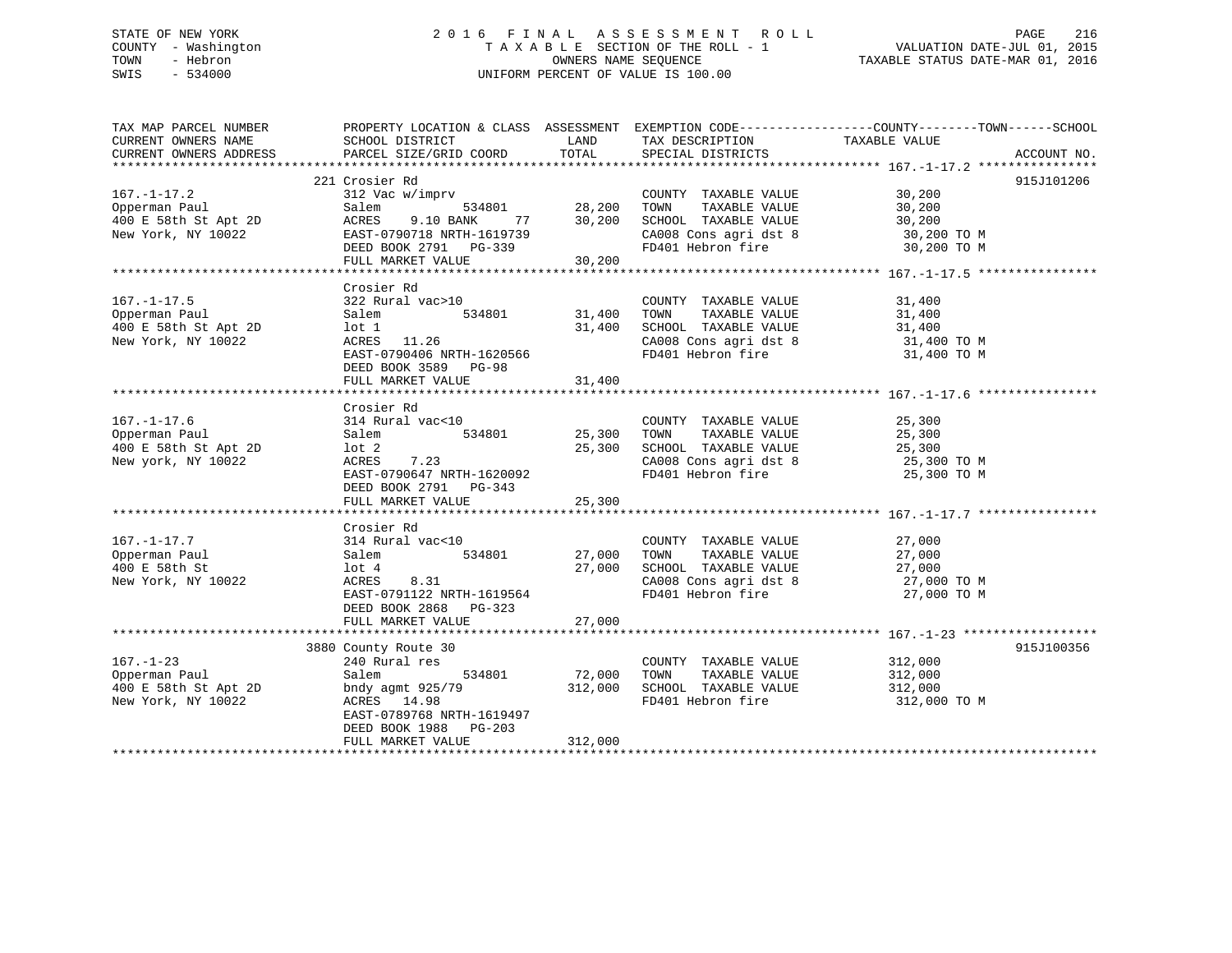# STATE OF NEW YORK 2 0 1 6 F I N A L A S S E S S M E N T R O L L PAGE 217 COUNTY - Washington T A X A B L E SECTION OF THE ROLL - 1 VALUATION DATE-JUL 01, 2015 TOWN - Hebron OWNERS NAME SEQUENCE TAXABLE STATUS DATE-MAR 01, 2016 SWIS - 534000 UNIFORM PERCENT OF VALUE IS 100.00

| TAX MAP PARCEL NUMBER<br>CURRENT OWNERS NAME          | SCHOOL DISTRICT                                                                                 | LAND           | TAX DESCRIPTION                               | PROPERTY LOCATION & CLASS ASSESSMENT EXEMPTION CODE----------------COUNTY-------TOWN------SCHOOL<br>TAXABLE VALUE |                |
|-------------------------------------------------------|-------------------------------------------------------------------------------------------------|----------------|-----------------------------------------------|-------------------------------------------------------------------------------------------------------------------|----------------|
| CURRENT OWNERS ADDRESS                                | PARCEL SIZE/GRID COORD                                                                          | TOTAL          | SPECIAL DISTRICTS                             |                                                                                                                   | ACCOUNT NO.    |
|                                                       | 6025&6027 State Route 22                                                                        |                | 34 PCT OF VALUE USED FOR EXEMPTION PURPOSES   |                                                                                                                   | 915J100488     |
| $185. - 1 - 13$                                       | 280 Res Multiple                                                                                |                | VET COM CT 41131                              | 42,670<br>30,000                                                                                                  | $\overline{0}$ |
| Opulski Richard V                                     |                                                                                                 | 295,500 STAR B | 41854                                         | $\Omega$<br>$\overline{0}$                                                                                        | 30,000         |
| Opulski Carole M                                      |                                                                                                 | 502,000        | COUNTY TAXABLE VALUE                          | 459,330                                                                                                           |                |
| PO Box 542                                            |                                                                                                 |                | TOWN<br>TAXABLE VALUE                         | 472,000                                                                                                           |                |
| Salem, NY 12865                                       |                                                                                                 |                | SCHOOL TAXABLE VALUE                          | 472,000                                                                                                           |                |
|                                                       |                                                                                                 |                | 502,000 CA008 Cons agri dst 8                 | 502,000 TO M                                                                                                      |                |
|                                                       | Salem<br>ACRES 234.60<br>EAST-0811233 NRTH-1603990<br>DEED BOOK 473 PG-789<br>TILL MARKET VALUE |                | FD401 Hebron fire                             | 502,000 TO M                                                                                                      |                |
|                                                       |                                                                                                 |                |                                               |                                                                                                                   |                |
|                                                       | 36 Cemetery Ln                                                                                  |                |                                               |                                                                                                                   | 915J100227     |
| $152 - 2 - 38$<br>Osakowicz John J                    | 314 Rural vac<10<br>Granville<br>533201                                                         | 17,500         | COUNTY TAXABLE VALUE<br>TOWN<br>TAXABLE VALUE | 17,500<br>17,500                                                                                                  |                |
| Osakowicz Martha                                      |                                                                                                 | 17,500         | SCHOOL TAXABLE VALUE                          | 17,500                                                                                                            |                |
| 14 Pine Valley Dr                                     |                                                                                                 |                | CA008 Cons agri dst 8                         | 17,500 TO M                                                                                                       |                |
| South Glens Falls, NY 12803 EAST-0813944 NRTH-1635431 |                                                                                                 |                | FD401 Hebron fire                             | 17,500 TO M                                                                                                       |                |
|                                                       | DEED BOOK 779<br>$PG-34$                                                                        |                |                                               |                                                                                                                   |                |
|                                                       | FULL MARKET VALUE                                                                               | 17,500         |                                               |                                                                                                                   |                |
|                                                       |                                                                                                 |                |                                               |                                                                                                                   |                |
|                                                       | 381 Halls Pond Rd                                                                               |                |                                               |                                                                                                                   | 915J100237     |
| $158. - 1 - 13$                                       | 280 Res Multiple                                                                                |                | STAR B<br>41854                               | $\overline{0}$<br>$\Omega$                                                                                        | 30,000         |
| Osborne Elizabeth G                                   | Hartford 533801<br>ACRES 87.50<br>EAST-0790936 NRTH-1629637                                     | 208,500        | COUNTY TAXABLE VALUE                          | 408,500                                                                                                           |                |
| Osborne E. Scott                                      |                                                                                                 | 408,500        | TOWN<br>TAXABLE VALUE                         | 408,500                                                                                                           |                |
| 403 Halls Pond Rd                                     |                                                                                                 |                | SCHOOL TAXABLE VALUE                          | 378,500                                                                                                           |                |
| Salem, NY 12865                                       | DEED BOOK 2606 PG-328                                                                           |                | FD401 Hebron fire                             | 408,500 TO M                                                                                                      |                |
|                                                       | FULL MARKET VALUE                                                                               | 408,500        |                                               |                                                                                                                   |                |
|                                                       |                                                                                                 |                |                                               |                                                                                                                   |                |
|                                                       | 1106 Chamberlin Mills Rd                                                                        |                |                                               |                                                                                                                   | 915J100680     |
| $177. - 1 - 7.1$                                      | 113 Cattle farm                                                                                 |                | 41720<br>AG DIST                              | 181,115<br>181,115                                                                                                | 181,115        |
| Padgett Anthony D                                     | 534801<br>Salem                                                                                 | 358,700 STAR B | 41854                                         | $\overline{0}$<br>$\Omega$                                                                                        | 30,000         |
| Padgett Lisa W                                        | ACRES 265.60                                                                                    | 720,000        | COUNTY TAXABLE VALUE                          | 538,885                                                                                                           |                |
| 1106 Chamberlin Mills Rd                              | EAST-0811534 NRTH-1615902                                                                       |                | TOWN<br>TAXABLE VALUE                         | 538,885                                                                                                           |                |
| Salem, NY 12865                                       | DEED BOOK 917<br>PG-115                                                                         |                | SCHOOL TAXABLE VALUE                          | 508,885                                                                                                           |                |
| MAY BE SUBJECT TO PAYMENT                             | FULL MARKET VALUE                                                                               | 720,000        | CA008 Cons agri dst 8<br>181,115 EX           | 538,885 TO M                                                                                                      |                |
| UNDER AGDIST LAW TIL 2020                             |                                                                                                 |                | FD401 Hebron fire                             | 720,000 TO M                                                                                                      |                |
|                                                       |                                                                                                 |                |                                               |                                                                                                                   |                |
|                                                       | Chamberlin Mills Rd/n Off                                                                       |                |                                               |                                                                                                                   | 915J101118     |
| $177. - 1 - 7.2$                                      | 314 Rural vac<10 - WTRFNT                                                                       |                | COUNTY TAXABLE VALUE                          | 6,100                                                                                                             |                |
| Padgett Anthony D                                     | 534801<br>Salem                                                                                 | 6,100          | TOWN<br>TAXABLE VALUE                         | 6,100                                                                                                             |                |
| Padgett Lisa W                                        | 747/249 Deeded Row                                                                              | 6,100          | SCHOOL TAXABLE VALUE                          | 6,100                                                                                                             |                |
| 1106 Chamberlin Mills Rd                              | 8.08<br>ACRES                                                                                   |                | CA008 Cons agri dst 8                         | 6,100 TO M                                                                                                        |                |
| Salem, NY 12865                                       | EAST-0810670 NRTH-1616228                                                                       |                | FD401 Hebron fire                             | 6,100 TO M                                                                                                        |                |
|                                                       | DEED BOOK 917<br>PG-115                                                                         |                |                                               |                                                                                                                   |                |
|                                                       | FULL MARKET VALUE                                                                               | 6,100          |                                               |                                                                                                                   |                |
|                                                       |                                                                                                 |                |                                               |                                                                                                                   |                |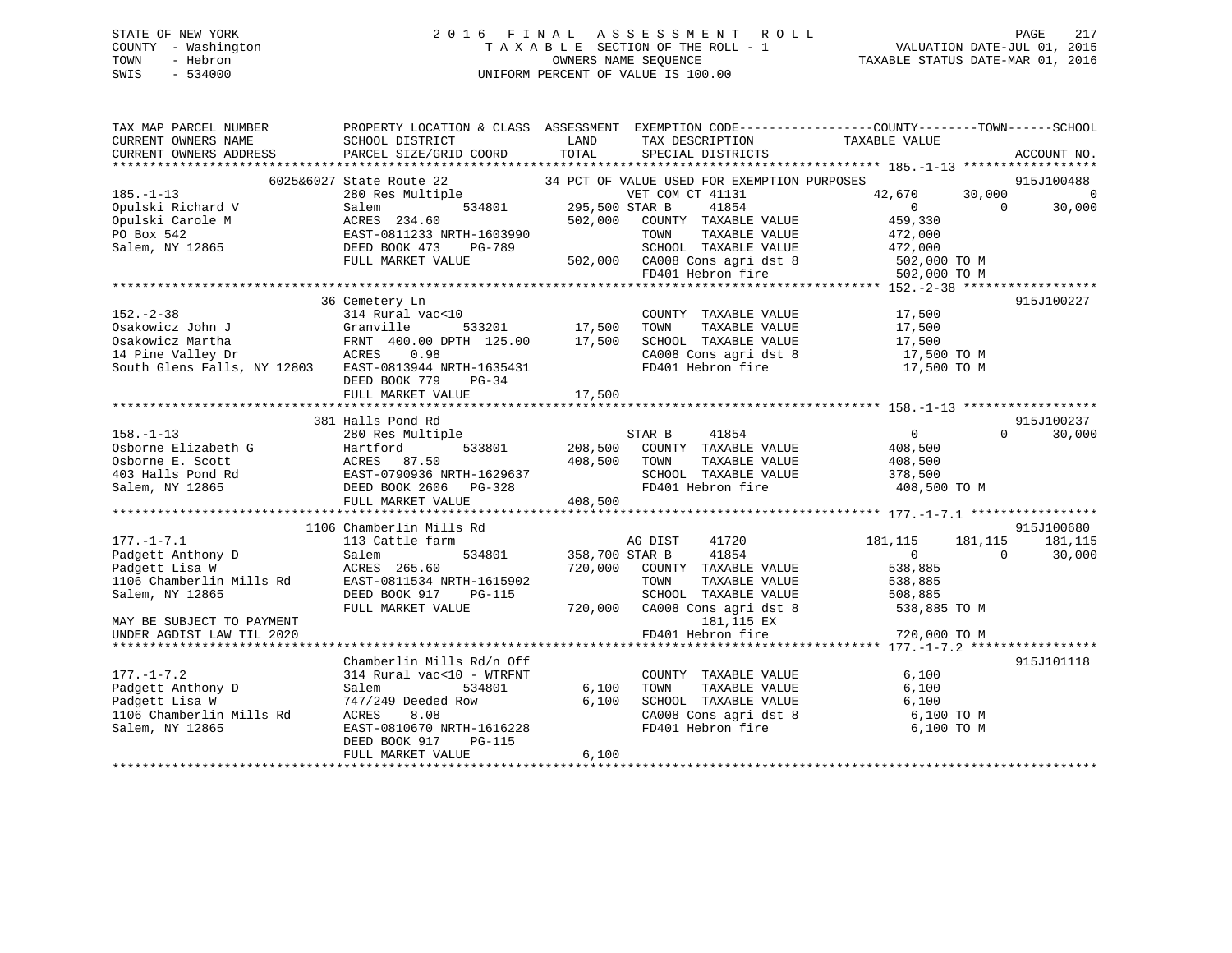# STATE OF NEW YORK 2 0 1 6 F I N A L A S S E S S M E N T R O L L PAGE 218 COUNTY - Washington T A X A B L E SECTION OF THE ROLL - 1 VALUATION DATE-JUL 01, 2015 TOWN - Hebron OWNERS NAME SEQUENCE TAXABLE STATUS DATE-MAR 01, 2016 SWIS - 534000 UNIFORM PERCENT OF VALUE IS 100.00

| TAX MAP PARCEL NUMBER<br>CURRENT OWNERS NAME<br>CURRENT OWNERS ADDRESS                                                                                                                                                                            | PROPERTY LOCATION & CLASS ASSESSMENT EXEMPTION CODE---------------COUNTY-------TOWN-----SCHOOL<br>SCHOOL DISTRICT<br>PARCEL SIZE/GRID COORD | LAND<br>TOTAL              | TAX DESCRIPTION<br>SPECIAL DISTRICTS                                     | TAXABLE VALUE                | ACCOUNT NO.          |
|---------------------------------------------------------------------------------------------------------------------------------------------------------------------------------------------------------------------------------------------------|---------------------------------------------------------------------------------------------------------------------------------------------|----------------------------|--------------------------------------------------------------------------|------------------------------|----------------------|
|                                                                                                                                                                                                                                                   |                                                                                                                                             |                            |                                                                          |                              |                      |
|                                                                                                                                                                                                                                                   | State Route 22                                                                                                                              |                            |                                                                          |                              | 915J100216           |
| $177. - 1 - 8$<br>Padgett Anthony D                                                                                                                                                                                                               | 105 Vac farmland<br>Salem                                                                                                                   | 534801 253,400             | AG DIST<br>41720<br>COUNTY TAXABLE VALUE                                 | 218,028 218,028<br>35,372    | 218,028              |
| Padgett Lisa W<br>1106 Chamberlain Mills Rd                                                                                                                                                                                                       | ease 800/312<br>ACRES 121.50                                                                                                                | 253,400                    | TOWN<br>TAXABLE VALUE<br>SCHOOL TAXABLE VALUE                            | 35,372<br>35,372             |                      |
| Salem, NY 12865                                                                                                                                                                                                                                   | EAST-0814252 NRTH-1617565<br>PG-309<br>DEED BOOK 938                                                                                        |                            | CA008 Cons agri dst 8<br>218,028 EX                                      | 35,372 TO M                  |                      |
| MAY BE SUBJECT TO PAYMENT<br>UNDER AGDIST LAW TIL 2020                                                                                                                                                                                            | FULL MARKET VALUE                                                                                                                           |                            | 253,400 FD401 Hebron fire                                                | 253,400 TO M                 |                      |
|                                                                                                                                                                                                                                                   |                                                                                                                                             |                            |                                                                          |                              |                      |
| $177. - 1 - 24$                                                                                                                                                                                                                                   | State Route 22<br>113 Cattle farm                                                                                                           |                            | AG BUILD 41700                                                           | 19,100 19,100                | 915J101015<br>19,100 |
| Padgett Anthony D                                                                                                                                                                                                                                 | 534801<br>Salem                                                                                                                             | AG BUILD<br>28,000 AG DIST | 41720                                                                    | 23,624                       | 23,624<br>23,624     |
| Padgett Lisa W                                                                                                                                                                                                                                    | ACRES 10.90                                                                                                                                 |                            | 47,300 COUNTY TAXABLE VALUE                                              | 4,576                        |                      |
| 1106 Chamberlin Mills Rd                                                                                                                                                                                                                          | EAST-0815177 NRTH-1614927                                                                                                                   |                            | TOWN<br>TAXABLE VALUE                                                    | 4,576                        |                      |
| Salem, NY 12865                                                                                                                                                                                                                                   | DEED BOOK 932<br>PG-209                                                                                                                     |                            | SCHOOL TAXABLE VALUE<br>47,300 CA008 Cons agri dst 8                     | 4,576                        |                      |
|                                                                                                                                                                                                                                                   | FULL MARKET VALUE                                                                                                                           |                            |                                                                          | 23,676 TO M                  |                      |
| MAY BE SUBJECT TO PAYMENT                                                                                                                                                                                                                         |                                                                                                                                             |                            | 23,624 EX<br>FD401 Hebron fire                                           | 47,300 TO M                  |                      |
| UNDER AGDIST LAW TIL 2020<br>**************************                                                                                                                                                                                           |                                                                                                                                             |                            |                                                                          |                              |                      |
|                                                                                                                                                                                                                                                   | 3041 County Route 30                                                                                                                        |                            |                                                                          |                              | 915J100556           |
| $183. - 1 - 25$                                                                                                                                                                                                                                   | 105 Vac farmland                                                                                                                            |                            | AG DIST<br>41720                                                         | 89,133                       | 89,133<br>89,133     |
| Padgett, IRA Anthony D                                                                                                                                                                                                                            | Salem                                                                                                                                       |                            | 534801 165,600 COUNTY TAXABLE VALUE                                      | 76,467                       |                      |
| 1106 Chamberlin Mills Rd                                                                                                                                                                                                                          | ACRES 89.51                                                                                                                                 | 165,600                    | TOWN<br>TAXABLE VALUE                                                    | 76,467                       |                      |
| Salem, NY 12865                                                                                                                                                                                                                                   | EAST-0790487 NRTH-1600212                                                                                                                   |                            | SCHOOL TAXABLE VALUE                                                     | 76,467                       |                      |
|                                                                                                                                                                                                                                                   | DEED BOOK 2683 PG-154                                                                                                                       |                            | CA008 Cons agri dst 8                                                    | 76,467 TO M                  |                      |
| MAY BE SUBJECT TO PAYMENT                                                                                                                                                                                                                         | FULL MARKET VALUE                                                                                                                           | 165,600                    | 89,133 EX                                                                |                              |                      |
| UNDER AGDIST LAW TIL 2020                                                                                                                                                                                                                         |                                                                                                                                             |                            | FD401 Hebron fire                                                        | 165,600 TO M                 |                      |
|                                                                                                                                                                                                                                                   |                                                                                                                                             |                            |                                                                          |                              |                      |
|                                                                                                                                                                                                                                                   | 1105 County Route 31                                                                                                                        |                            |                                                                          |                              | 915J100494           |
| $159. - 1 - 14$                                                                                                                                                                                                                                   | 210 1 Family Res                                                                                                                            |                            | COUNTY TAXABLE VALUE                                                     | 119,000                      |                      |
| Pakes Dennis<br>Pakes Virginia<br>Pakes Virginia<br>1105 County Route 31<br>Granville, NY 12832<br>CRES  DEAST-0803295 NRTH-1630002<br>Granville, NY 12832<br>DEED BOOK 496<br>CRES  DEAST-0803295 NRTH-1630002<br>DEED BOOK 496<br>CRES  PEG-563 |                                                                                                                                             | 42,000<br>119,000          | TAXABLE VALUE<br>TOWN<br>SCHOOL TAXABLE VALUE                            | 119,000<br>119,000           |                      |
|                                                                                                                                                                                                                                                   |                                                                                                                                             |                            |                                                                          |                              |                      |
|                                                                                                                                                                                                                                                   |                                                                                                                                             |                            | CA008 Cons agri dst 8 $119,000$ TO M<br>FD401 Hebron fire $119,000$ TO M |                              |                      |
|                                                                                                                                                                                                                                                   | FULL MARKET VALUE                                                                                                                           | 119,000                    |                                                                          |                              |                      |
|                                                                                                                                                                                                                                                   |                                                                                                                                             |                            |                                                                          |                              |                      |
|                                                                                                                                                                                                                                                   | 52 Allen Rd                                                                                                                                 |                            |                                                                          |                              | 915J100482           |
| $185. - 1 - 5$                                                                                                                                                                                                                                    | 322 Rural vac>10                                                                                                                            |                            | COUNTY TAXABLE VALUE                                                     | 315,000                      |                      |
| Palma Terrace                                                                                                                                                                                                                                     | Salem<br>534801                                                                                                                             | 315,000                    | TOWN<br>TAXABLE VALUE                                                    | 315,000                      |                      |
| PO Box 157                                                                                                                                                                                                                                        | ACRES 292.00                                                                                                                                | 315,000                    | SCHOOL TAXABLE VALUE                                                     | 315,000                      |                      |
| Dorset, VT 05251                                                                                                                                                                                                                                  | EAST-0809197 NRTH-1606794<br>DEED BOOK 3088 PG-204                                                                                          |                            | CA008 Cons agri dst 8<br>FD401 Hebron fire                               | 315,000 ТО М<br>315,000 ТО М |                      |
|                                                                                                                                                                                                                                                   |                                                                                                                                             |                            |                                                                          |                              |                      |
|                                                                                                                                                                                                                                                   | FULL MARKET VALUE                                                                                                                           | 315,000                    |                                                                          |                              |                      |
|                                                                                                                                                                                                                                                   |                                                                                                                                             |                            |                                                                          |                              |                      |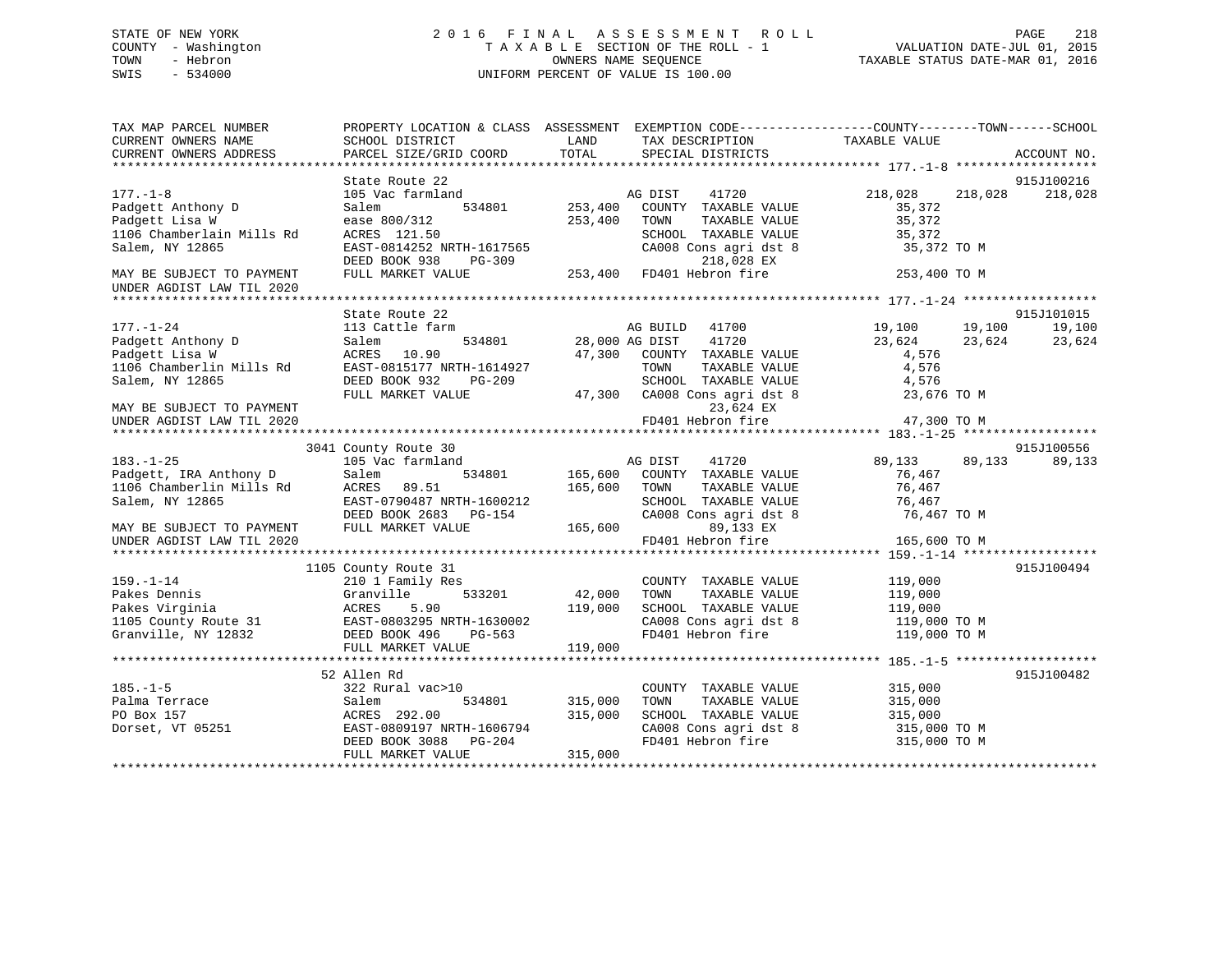# STATE OF NEW YORK 2 0 1 6 F I N A L A S S E S S M E N T R O L L PAGE 219 COUNTY - Washington T A X A B L E SECTION OF THE ROLL - 1 VALUATION DATE-JUL 01, 2015 TOWN - Hebron OWNERS NAME SEQUENCE TAXABLE STATUS DATE-MAR 01, 2016 SWIS - 534000 UNIFORM PERCENT OF VALUE IS 100.00

TAX MAP PARCEL NUMBER PROPERTY LOCATION & CLASS ASSESSMENT EXEMPTION CODE------------------COUNTY--------TOWN------SCHOOL CURRENT OWNERS NAME SCHOOL DISTRICT THE LAND TAX DESCRIPTION TAXABLE VALUE CURRENT OWNERS ADDRESS PARCEL SIZE/GRID COORD TOTAL SPECIAL DISTRICTS ACCOUNT NO. \*\*\*\*\*\*\*\*\*\*\*\*\*\*\*\*\*\*\*\*\*\*\*\*\*\*\*\*\*\*\*\*\*\*\*\*\*\*\*\*\*\*\*\*\*\*\*\*\*\*\*\*\*\*\*\*\*\*\*\*\*\*\*\*\*\*\*\*\*\*\*\*\*\*\*\*\*\*\*\*\*\*\*\*\*\*\*\*\*\*\*\*\*\*\*\*\*\*\*\*\*\*\* 160.-1-5 \*\*\*\*\*\*\*\*\*\*\*\*\*\*\*\*\*\*\*Pine Hill Rd 915J100176 160.-1-5 322 Rural vac>10 COUNTY TAXABLE VALUE 285,700 Palma Terrace LLC Salem 534801 285,700 TOWN TAXABLE VALUE 285,700 PO Box 157 ACRES 165.06 285,700 SCHOOL TAXABLE VALUE 285,700 Dorset, VT 05251 EAST-0810660 NRTH-1627301 FD401 Hebron fire 285,700 TO M DEED BOOK 2849 PG-43 FULL MARKET VALUE 285,700 \*\*\*\*\*\*\*\*\*\*\*\*\*\*\*\*\*\*\*\*\*\*\*\*\*\*\*\*\*\*\*\*\*\*\*\*\*\*\*\*\*\*\*\*\*\*\*\*\*\*\*\*\*\*\*\*\*\*\*\*\*\*\*\*\*\*\*\*\*\*\*\*\*\*\*\*\*\*\*\*\*\*\*\*\*\*\*\*\*\*\*\*\*\*\*\*\*\*\*\*\*\*\* 160.-1-5.1 \*\*\*\*\*\*\*\*\*\*\*\*\*\*\*\*\* 179 Pine Hill Rd 915J101519160.-1-5.1 242 Rurl res&rec COUNTY TAXABLE VALUE 236,100 Palma Terrace LLC Salem 534801 109,300 TOWN TAXABLE VALUE 236,100 PO Box 157 ACRES 34.94 236,100 SCHOOL TAXABLE VALUE 236,100 Dorset, VT 05251 EAST-0810370 NRTH-1626533 FD401 Hebron fire 236,100 TO M DEED BOOK 2849 PG-43FULL MARKET VALUE 236,100 \*\*\*\*\*\*\*\*\*\*\*\*\*\*\*\*\*\*\*\*\*\*\*\*\*\*\*\*\*\*\*\*\*\*\*\*\*\*\*\*\*\*\*\*\*\*\*\*\*\*\*\*\*\*\*\*\*\*\*\*\*\*\*\*\*\*\*\*\*\*\*\*\*\*\*\*\*\*\*\*\*\*\*\*\*\*\*\*\*\*\*\*\*\*\*\*\*\*\*\*\*\*\* 185.-1-20 \*\*\*\*\*\*\*\*\*\*\*\*\*\*\*\*\*\* 6166 State Route 22 915J101428185.-1-20 210 1 Family Res COUNTY TAXABLE VALUE 155,700 Palma Terrace, LLC Salem 534801 35,600 TOWN TAXABLE VALUE 155,700 c/o Gary Marmer 509/1 155,700 SCHOOL TAXABLE VALUE 155,700 PO Box 157 ACRES 2.49 FD401 Hebron fire 155,700 TO M Dorset, VT 05251 EAST-0815564 NRTH-1606394 DEED BOOK 3023 PG-147FULL MARKET VALUE 155,700 \*\*\*\*\*\*\*\*\*\*\*\*\*\*\*\*\*\*\*\*\*\*\*\*\*\*\*\*\*\*\*\*\*\*\*\*\*\*\*\*\*\*\*\*\*\*\*\*\*\*\*\*\*\*\*\*\*\*\*\*\*\*\*\*\*\*\*\*\*\*\*\*\*\*\*\*\*\*\*\*\*\*\*\*\*\*\*\*\*\*\*\*\*\*\*\*\*\*\*\*\*\*\* 167.-1-20.2 \*\*\*\*\*\*\*\*\*\*\*\*\*\*\*\* Crosier Rd/w Off 915J101142 167.-1-20.2 314 Rural vac<10 AG DIST 41720 3,212 3,212 3,212 Palmieri Lino Salem 534801 6,000 COUNTY TAXABLE VALUE 2,788 Palmieri Genoveffa ACRES 8.00 6,000 TOWN TAXABLE VALUE 2,788 24 Candlewood Dr EAST-0790746 NRTH-1617910 SCHOOL TAXABLE VALUE 2,788 Yonkers, NY 10710 DEED BOOK 1985 PG-253 CA008 Cons agri dst 8 2,788 TO M FULL MARKET VALUE 6,000 3,212 EX MAY BE SUBJECT TO PAYMENT FOUR CONTROL TO A SUBSECTIVE SERVICE SERVICE TO MANY BE SUBJECT TO PAYMENT TO MANY AND TO M UNDER AGDIST LAW TIL 2020 \*\*\*\*\*\*\*\*\*\*\*\*\*\*\*\*\*\*\*\*\*\*\*\*\*\*\*\*\*\*\*\*\*\*\*\*\*\*\*\*\*\*\*\*\*\*\*\*\*\*\*\*\*\*\*\*\*\*\*\*\*\*\*\*\*\*\*\*\*\*\*\*\*\*\*\*\*\*\*\*\*\*\*\*\*\*\*\*\*\*\*\*\*\*\*\*\*\*\*\*\*\*\* 167.-1-22 \*\*\*\*\*\*\*\*\*\*\*\*\*\*\*\*\*\* 3810 County Route 30 915J100024 167.-1-22 241 Rural res&ag AG DIST 41720 88,900 88,900 88,900 Palmieri Lino Salem 534801 172,700 COUNTY TAXABLE VALUE 252,600 Palmieri Genoveffa ACRES 70.16 341,500 TOWN TAXABLE VALUE 252,600 24 Candlewood Dr EAST-0789811 NRTH-1618221 SCHOOL TAXABLE VALUE 252,600 Yonkers, NY 10710 DEED BOOK 1985 PG-253 CA008 Cons agri dst 8 252,600 TO M DEED BOOK 1985 PG-253 CA008 Cons agri dst 8<br>FULL MARKET VALUE 341,500 88,900 EX MAY BE SUBJECT TO PAYMENT **FLAULT CONSUMING THE SUBJECT TO PAYMENT** FD401 Hebron fire 341,500 TO M UNDER AGDIST LAW TIL 2020

\*\*\*\*\*\*\*\*\*\*\*\*\*\*\*\*\*\*\*\*\*\*\*\*\*\*\*\*\*\*\*\*\*\*\*\*\*\*\*\*\*\*\*\*\*\*\*\*\*\*\*\*\*\*\*\*\*\*\*\*\*\*\*\*\*\*\*\*\*\*\*\*\*\*\*\*\*\*\*\*\*\*\*\*\*\*\*\*\*\*\*\*\*\*\*\*\*\*\*\*\*\*\*\*\*\*\*\*\*\*\*\*\*\*\*\*\*\*\*\*\*\*\*\*\*\*\*\*\*\*\*\*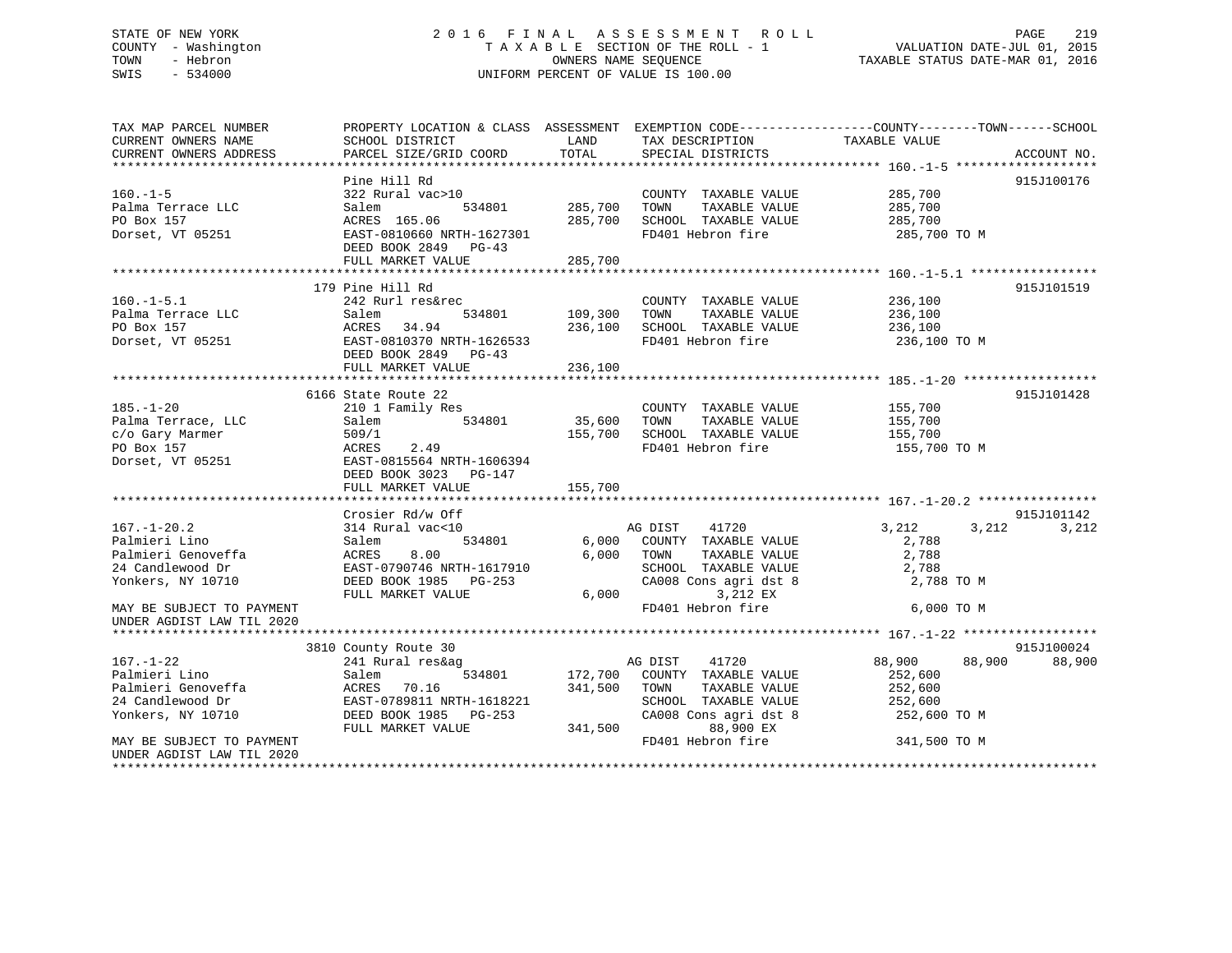# STATE OF NEW YORK 2 0 1 6 F I N A L A S S E S S M E N T R O L L PAGE 220 COUNTY - Washington T A X A B L E SECTION OF THE ROLL - 1 VALUATION DATE-JUL 01, 2015 TOWN - Hebron OWNERS NAME SEQUENCE TAXABLE STATUS DATE-MAR 01, 2016 SWIS - 534000 UNIFORM PERCENT OF VALUE IS 100.00

| TAX MAP PARCEL NUMBER<br>CURRENT OWNERS NAME<br>CURRENT OWNERS ADDRESS                                                                | PROPERTY LOCATION & CLASS ASSESSMENT EXEMPTION CODE----------------COUNTY-------TOWN-----SCHOOL<br>SCHOOL DISTRICT<br>PARCEL SIZE/GRID COORD                                  | LAND<br>TOTAL                 | TAX DESCRIPTION<br>SPECIAL DISTRICTS                                                       | TAXABLE VALUE                                 | ACCOUNT NO. |
|---------------------------------------------------------------------------------------------------------------------------------------|-------------------------------------------------------------------------------------------------------------------------------------------------------------------------------|-------------------------------|--------------------------------------------------------------------------------------------|-----------------------------------------------|-------------|
| $183. - 1 - 50$<br>Palyo Denise<br>3579 County Route 30<br>Salem, NY 12865                                                            | Hebron Hills Rd<br>314 Rural vac<10<br>Salem<br>534801<br>4.64<br>ACRES<br>EAST-0787995 NRTH-1603542<br>DEED BOOK 780<br>$PG-33$                                              | 30,300<br>30,300              | COUNTY TAXABLE VALUE<br>TAXABLE VALUE<br>TOWN<br>SCHOOL TAXABLE VALUE<br>FD401 Hebron fire | 30,300<br>30,300<br>30,300<br>30,300 TO M     | 915J101129  |
|                                                                                                                                       | FULL MARKET VALUE                                                                                                                                                             | 30,300                        |                                                                                            |                                               |             |
| $183. - 1 - 39$<br>Palyo Denise S<br>3579 County Route 30<br>Salem, NY 12865                                                          | Hebron Hills Rd/w Off<br>314 Rural vac<10<br>534801<br>Salem<br>2.01<br>ACRES<br>EAST-0787990 NRTH-1603080<br>DEED BOOK 3371 PG-13<br>FULL MARKET VALUE                       | 1,500<br>1,500<br>1,500       | COUNTY TAXABLE VALUE<br>TOWN<br>TAXABLE VALUE<br>SCHOOL TAXABLE VALUE<br>FD401 Hebron fire | 1,500<br>1,500<br>1,500<br>1,500 TO M         | 915J100313  |
| $183.2 - 1 - 22$<br>Palyo Robert<br>3579 County Route 30<br>Salem, NY 12865<br>MAY BE SUBJECT TO PAYMENT<br>UNDER RPTL480A UNTIL 2024 | Barkley Ln<br>322 Rural vac>10<br>534801<br>Salem<br>ACRES 41.65<br>EAST-0788248 NRTH-1606284<br>DEED BOOK 896<br>PG-312<br>FULL MARKET VALUE                                 | 101,400<br>101,400<br>101,400 | COUNTY TAXABLE VALUE<br>TAXABLE VALUE<br>TOWN<br>SCHOOL TAXABLE VALUE<br>FD401 Hebron fire | 101,400<br>101,400<br>101,400<br>101,400 TO M | 915J101176  |
| $183. - 1 - 36$<br>Palyo Robert A Jr<br>Palyo Denise<br>3579 County Route 30<br>Salem, NY 12865                                       | Patterson Hill Rd W/off<br>322 Rural vac>10<br>Salem<br>534801<br>ACRES 14.00<br>EAST-0786866 NRTH-1601912<br>DEED BOOK 551<br>$PG-203$<br>FULL MARKET VALUE                  | 10,500<br>10,500<br>10,500    | COUNTY TAXABLE VALUE<br>TAXABLE VALUE<br>TOWN<br>SCHOOL TAXABLE VALUE<br>FD401 Hebron fire | 10,500<br>10,500<br>10,500<br>10,500 TO M     | 915J100219  |
| $183. - 1 - 38$<br>Palyo Robert J Jr<br>Palyo Denise<br>3579 County Route 30<br>Salem, NY 12865                                       | Hebron Hills Rd/w Off<br>322 Rural vac>10<br>Salem<br>534801<br>No Deeded R O W<br>ACRES 11.00<br>EAST-0787654 NRTH-1602989<br>DEED BOOK 875<br>$PG-218$<br>FULL MARKET VALUE | 8,300<br>8,300<br>8,300       | COUNTY TAXABLE VALUE<br>TAXABLE VALUE<br>TOWN<br>SCHOOL TAXABLE VALUE<br>FD401 Hebron fire | 8,300<br>8,300<br>8,300<br>8,300 TO M         | 915J100634  |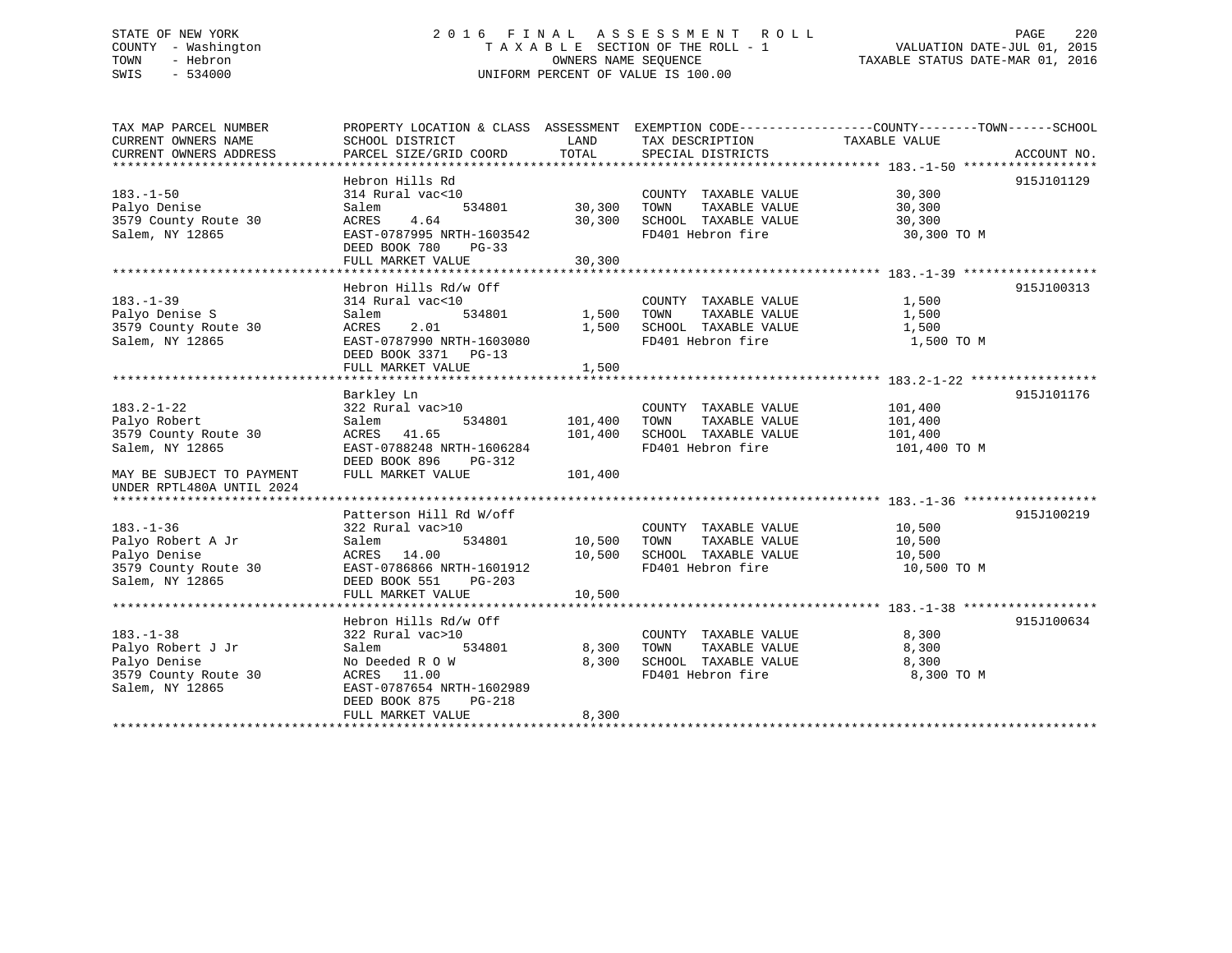# STATE OF NEW YORK 2 0 1 6 F I N A L A S S E S S M E N T R O L L PAGE 221 COUNTY - Washington T A X A B L E SECTION OF THE ROLL - 1 VALUATION DATE-JUL 01, 2015 TOWN - Hebron OWNERS NAME SEQUENCE TAXABLE STATUS DATE-MAR 01, 2016 SWIS - 534000 UNIFORM PERCENT OF VALUE IS 100.00

| TAX MAP PARCEL NUMBER<br>CURRENT OWNERS NAME<br>CURRENT OWNERS ADDRESS                                 | PROPERTY LOCATION & CLASS ASSESSMENT EXEMPTION CODE---------------COUNTY-------TOWN-----SCHOOL<br>SCHOOL DISTRICT<br>PARCEL SIZE/GRID COORD                                                        | LAND<br>TOTAL                 | TAX DESCRIPTION<br>SPECIAL DISTRICTS                                                                          | TAXABLE VALUE                                                   | ACCOUNT NO.                      |
|--------------------------------------------------------------------------------------------------------|----------------------------------------------------------------------------------------------------------------------------------------------------------------------------------------------------|-------------------------------|---------------------------------------------------------------------------------------------------------------|-----------------------------------------------------------------|----------------------------------|
| $175. - 1 - 5.2$<br>Palyo Robert Jr<br>Palyo Denise<br>3579 County Route 30<br>Salem, NY 12865         | 3579 County Route 30<br>210 1 Family Res<br>534801<br>Salem<br>ACRES<br>9.48<br>EAST-0791593 NRTH-1613333<br>DEED BOOK 894<br>PG-232<br>FULL MARKET VALUE                                          | 50,500<br>132,100<br>132,100  | STAR B<br>41854<br>COUNTY TAXABLE VALUE<br>TOWN<br>TAXABLE VALUE<br>SCHOOL TAXABLE VALUE<br>FD401 Hebron fire | $\overline{0}$<br>132,100<br>132,100<br>102,100<br>132,100 TO M | 915J101060<br>$\Omega$<br>30,000 |
| $183. - 1 - 37.1$<br>Palyo Robert Jr<br>3579 County Route 30<br>Salem, NY 12865                        | 46 Hebron Hills Rd<br>322 Rural vac>10<br>534801<br>Salem<br>ACRES 144.40<br>EAST-0787190 NRTH-1604097<br>DEED BOOK 534<br>PG-339<br>FULL MARKET VALUE                                             | 154,500<br>154,500<br>154,500 | COUNTY TAXABLE VALUE<br>TAXABLE VALUE<br>TOWN<br>SCHOOL TAXABLE VALUE<br>FD401 Hebron fire                    | 154,500<br>154,500<br>154,500<br>154,500 TO M                   | 9179900028                       |
| $183. - 1 - 37.3$<br>Palyo Robert Jr.<br>3579 County Route 30<br>Salem, NY 12865                       | Hebron Hills Rd<br>314 Rural vac<10<br>534801<br>Salem<br>FRNT 69.00 DPTH 549.00<br>0.34<br>ACRES<br>EAST-0788434 NRTH-1603611<br>DEED BOOK 898<br>PG-129<br>FULL MARKET VALUE                     | 700<br>700<br>700             | COUNTY TAXABLE VALUE<br>TOWN<br>TAXABLE VALUE<br>SCHOOL TAXABLE VALUE<br>FD401 Hebron fire                    | 700<br>700<br>700<br>700 TO M                                   |                                  |
| $170. - 1 - 12.2$<br>Papa Nicholas Estate<br>Attn: Dennis Papa<br>PO Box 753<br>North Haven, CT 06473  | Higgins Rd/off<br>322 Rural vac>10<br>534801<br>Salem<br>60' Wide ROW<br>ACRES<br>54.50<br>EAST-0818970 NRTH-1620205<br>DEED BOOK 718<br>$PG-237$<br>FULL MARKET VALUE                             | 40,900<br>40,900<br>40,900    | COUNTY TAXABLE VALUE<br>TAXABLE VALUE<br>TOWN<br>SCHOOL TAXABLE VALUE<br>FD401 Hebron fire                    | 40,900<br>40,900<br>40,900<br>40,900 TO M                       | 915J101568                       |
| $170. - 1 - 15.1$<br>Papa Nicholas Estate<br>Attn: Dennis Pappa<br>PO Box 753<br>North Haven, CT 06473 | 291 Indian Head Way<br>242 Rurl res&rec<br>Granville<br>533201<br>472/1060<br>472/1062 486/425 472/674<br>ACRES 96.20<br>EAST-0818783 NRTH-1621609<br>DEED BOOK 509<br>PG-144<br>FULL MARKET VALUE | 160,300<br>246,700<br>246,700 | COUNTY TAXABLE VALUE<br>TOWN<br>TAXABLE VALUE<br>SCHOOL TAXABLE VALUE<br>FD401 Hebron fire                    | 246,700<br>246,700<br>246,700<br>246,700 TO M                   | 915J100116                       |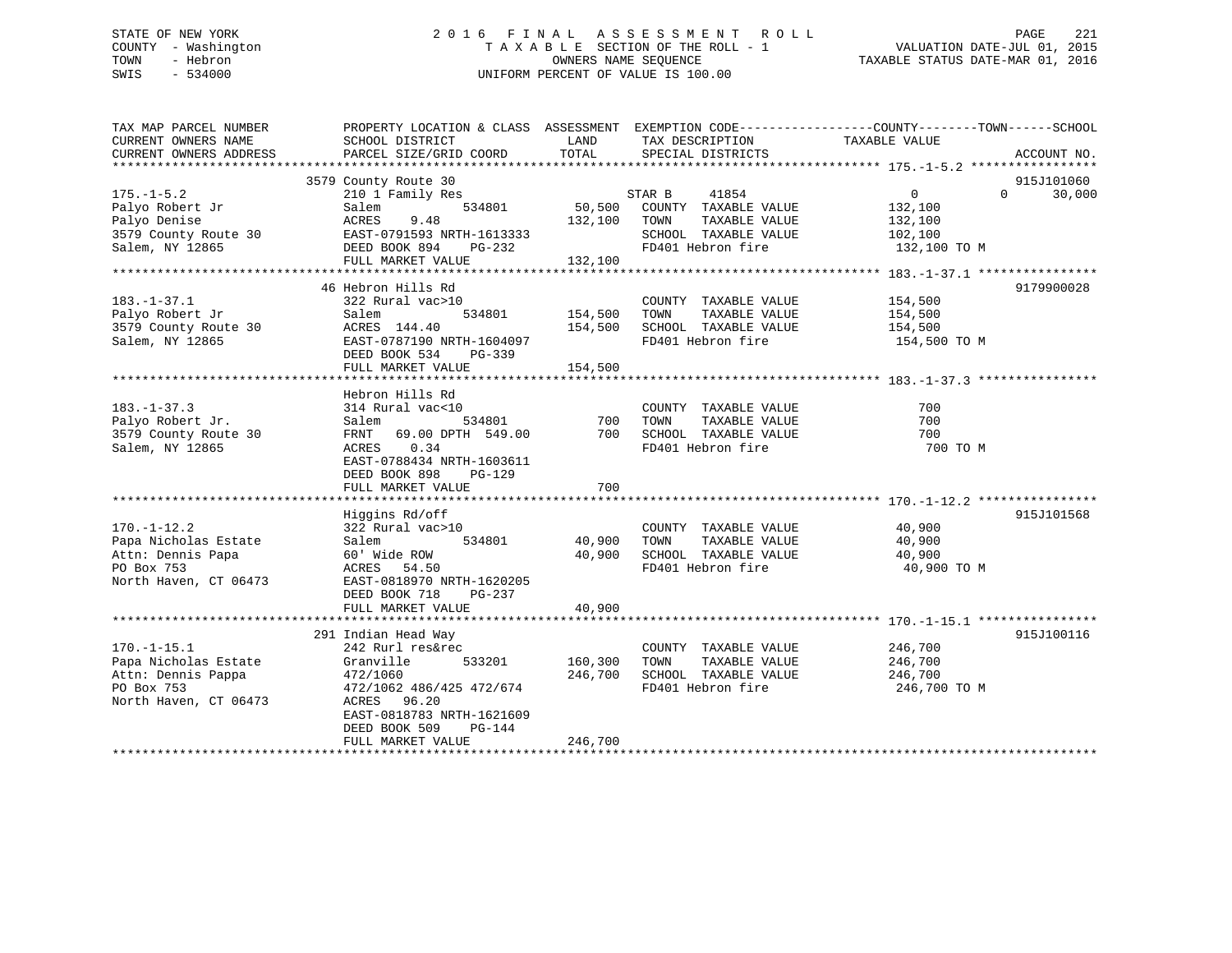# STATE OF NEW YORK 2 0 1 6 F I N A L A S S E S S M E N T R O L L PAGE 222 COUNTY - Washington T A X A B L E SECTION OF THE ROLL - 1 VALUATION DATE-JUL 01, 2015 TOWN - Hebron OWNERS NAME SEQUENCE TAXABLE STATUS DATE-MAR 01, 2016 SWIS - 534000 UNIFORM PERCENT OF VALUE IS 100.00

| TOTAL<br>CURRENT OWNERS ADDRESS<br>PARCEL SIZE/GRID COORD<br>SPECIAL DISTRICTS                                                                                                                                                                                                                                                                                                                                                                                                       |                                                          | ACCOUNT NO.              |
|--------------------------------------------------------------------------------------------------------------------------------------------------------------------------------------------------------------------------------------------------------------------------------------------------------------------------------------------------------------------------------------------------------------------------------------------------------------------------------------|----------------------------------------------------------|--------------------------|
| Higgins Rd<br>$170. - 2 - 19$<br>314 Rural vac<10<br>COUNTY TAXABLE VALUE<br>Papa Nicholas Estate<br>534801<br>22,200<br>TAXABLE VALUE<br>Salem<br>TOWN<br>Attn: Dennis Papa<br>Lot 15<br>22,200<br>SCHOOL TAXABLE VALUE<br>PO Box 753<br>5.13<br>FD401 Hebron fire<br>ACRES<br>North Haven, CT 06473<br>EAST-0820251 NRTH-1621550<br>DEED BOOK 663<br>PG-132<br>22,200<br>FULL MARKET VALUE<br>95 Chester Dawn Way<br>$170. - 1 - 17.7$<br>210 1 Family Res<br>COUNTY TAXABLE VALUE | 22,200<br>22,200<br>22,200<br>22,200 TO M<br>132,100     | 915J101805<br>915J100466 |
| Park Donna A<br>Granville<br>533201<br>42,200<br>TOWN<br>TAXABLE VALUE<br>Park Kirk E<br>ACRES<br>5.16 BANK<br>26<br>132,100<br>SCHOOL TAXABLE VALUE<br>EAST-0818014 NRTH-1622940<br>FD401 Hebron fire<br>103 Richard Run<br>Yorktown, NY 23693<br>DEED BOOK 3037 PG-340<br>FULL MARKET VALUE<br>132,100                                                                                                                                                                             | 132,100<br>132,100<br>132,100 TO M                       |                          |
| 11 Lee Brook Ln                                                                                                                                                                                                                                                                                                                                                                                                                                                                      |                                                          | 915J100004               |
| STAR EN<br>41834<br>$177. - 1 - 3.13$<br>210 1 Family Res<br>39,000<br>Parker Linda L<br>Salem<br>534801<br>COUNTY TAXABLE VALUE<br>Lot 1 Lentine Sub/ 29#90 141,000<br>11 Lee Brook Ln<br>TOWN<br>TAXABLE VALUE<br>Salem, NY 12865<br>ACRES<br>3.78<br>SCHOOL TAXABLE VALUE<br>CA008 Cons agri dst 8 141,000 TO M<br>EAST-0804782 NRTH-1616231<br>DEED BOOK 888<br>FD401 Hebron fire<br>PG-45<br>141,000<br>FULL MARKET VALUE                                                       | $\Omega$<br>141,000<br>141,000<br>75,700<br>141,000 TO M | 65,300<br>$\Omega$       |
| 103 First Light Rd<br>$168. - 1 - 8.1$<br>240 Rural res<br>COUNTY TAXABLE VALUE<br>Parker Paul H Trustee<br>534801<br>87,600<br>TAXABLE VALUE<br>Salem<br>TOWN<br>272,100<br>SCHOOL TAXABLE VALUE<br>3183 Dorset West Rd<br>Paul H Parker Trust<br>FD401 Hebron fire<br>Dorset, VT 05251<br>3575/1<br>ACRES<br>22.90<br>EAST-0804119 NRTH-1621886<br>DEED BOOK 3489 PG-317<br>272,100<br>FULL MARKET VALUE                                                                           | 272,100<br>272,100<br>272,100<br>272,100 TO M            | 915J100390               |
|                                                                                                                                                                                                                                                                                                                                                                                                                                                                                      |                                                          |                          |
| 982 Callaway Rd<br>$167. - 1 - 56$<br>314 Rural vac<10<br>COUNTY TAXABLE VALUE<br>Parry Zane C<br>532001<br>20,600<br>TOWN<br>TAXABLE VALUE<br>Argyle<br>20,600<br>Parry Cora H<br>ACRES<br>2.30<br>SCHOOL TAXABLE VALUE<br>964 Callaway Rd<br>EAST-0784279 NRTH-1624468<br>FD401 Hebron fire<br>Argyle, NY 12809<br>DEED BOOK 919<br>PG-199<br>20,600<br>FULL MARKET VALUE                                                                                                          | 20,600<br>20,600<br>20,600<br>20,600 TO M                | 915J100345               |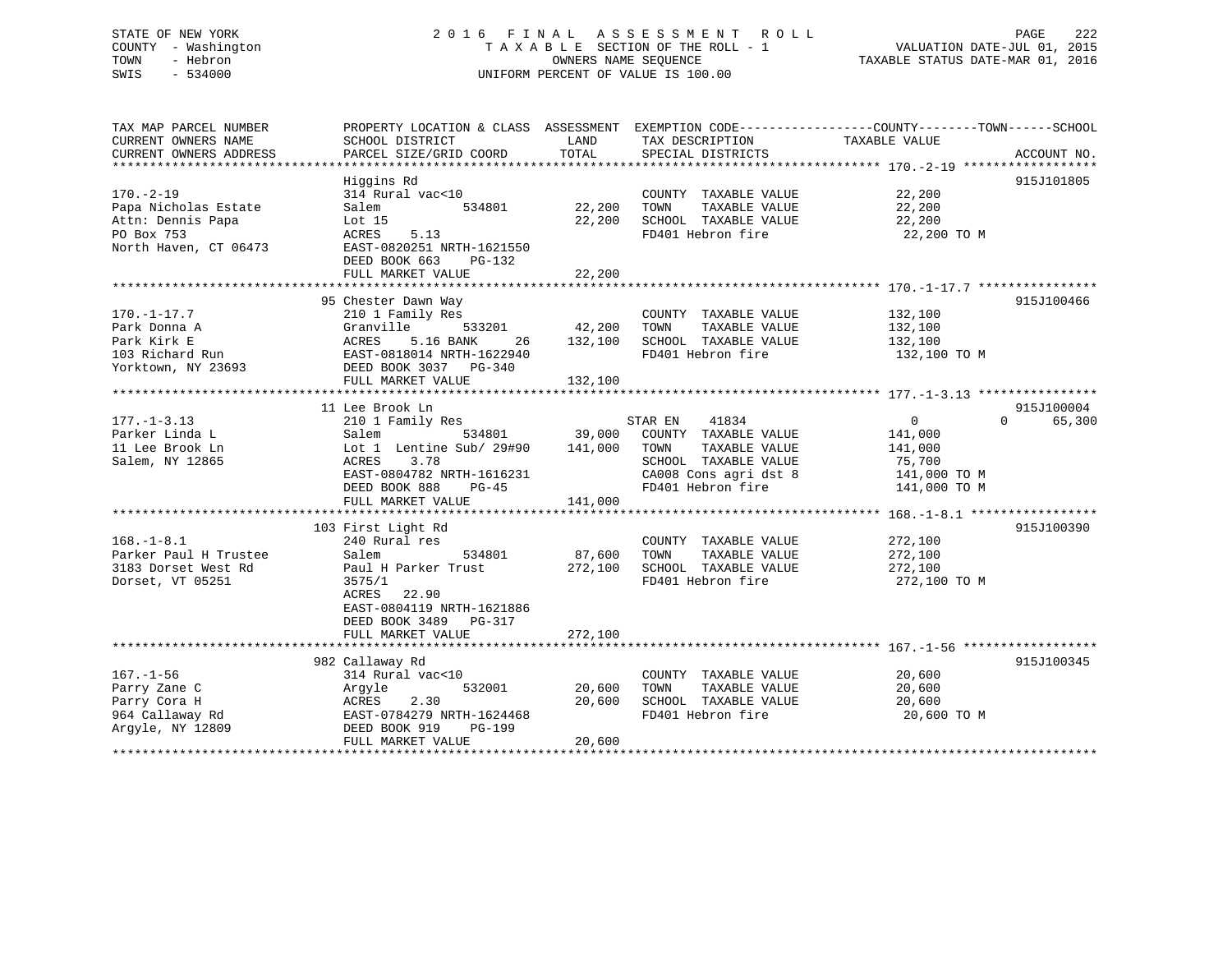# STATE OF NEW YORK 2 0 1 6 F I N A L A S S E S S M E N T R O L L PAGE 223 COUNTY - Washington T A X A B L E SECTION OF THE ROLL - 1 VALUATION DATE-JUL 01, 2015 TOWN - Hebron OWNERS NAME SEQUENCE TAXABLE STATUS DATE-MAR 01, 2016 SWIS - 534000 UNIFORM PERCENT OF VALUE IS 100.00

| TAX MAP PARCEL NUMBER<br>CURRENT OWNERS NAME<br>CURRENT OWNERS ADDRESS | PROPERTY LOCATION & CLASS ASSESSMENT<br>SCHOOL DISTRICT<br>PARCEL SIZE/GRID COORD | LAND<br>TOTAL | TAX DESCRIPTION<br>SPECIAL DISTRICTS | EXEMPTION CODE-----------------COUNTY-------TOWN------SCHOOL<br>TAXABLE VALUE | ACCOUNT NO. |
|------------------------------------------------------------------------|-----------------------------------------------------------------------------------|---------------|--------------------------------------|-------------------------------------------------------------------------------|-------------|
|                                                                        |                                                                                   |               |                                      |                                                                               |             |
|                                                                        | 964 Callaway Rd                                                                   |               |                                      |                                                                               | 915J101141  |
| $167. - 1 - 55.5$                                                      | 242 Rurl res&rec                                                                  |               | STAR EN<br>41834                     | $0 \qquad \qquad$<br>$\Omega$                                                 | 65,300      |
| Parry Zane C LE                                                        | 532001<br>Argyle                                                                  | 69,800        | COUNTY TAXABLE VALUE                 | 164,400                                                                       |             |
| Parry Brett C etal                                                     | 2278/7                                                                            | 164,400       | TOWN<br>TAXABLE VALUE                | 164,400                                                                       |             |
| 964 Callaway Rd                                                        | ACRES 13.90                                                                       |               | SCHOOL TAXABLE VALUE                 | 99,100                                                                        |             |
| Argyle, NY 12809                                                       | EAST-0784814 NRTH-1624482                                                         |               | FD401 Hebron fire                    | 164,400 TO M                                                                  |             |
|                                                                        | DEED BOOK 813<br>PG-268                                                           |               |                                      |                                                                               |             |
|                                                                        | FULL MARKET VALUE                                                                 | 164,400       |                                      |                                                                               |             |
|                                                                        |                                                                                   |               |                                      |                                                                               |             |
|                                                                        | Pine Hill Rd                                                                      |               |                                      |                                                                               | 915J100008  |
| $169. - 1 - 27$                                                        | 720 Mine/quarry                                                                   |               | AGRI-D IND 41730                     | 81,981<br>81,981                                                              | 81,981      |
| Parzych Sandra R                                                       | 533201<br>Granville                                                               | 161,100       | COUNTY TAXABLE VALUE                 | 79,119                                                                        |             |
| PO Box 196                                                             | AgComm 705/346                                                                    | 161,100       | TOWN<br>TAXABLE VALUE                | 79,119                                                                        |             |
| West Rupert, VT 05776                                                  | ACRES 99.90                                                                       |               | SCHOOL TAXABLE VALUE                 | 79,119                                                                        |             |
|                                                                        | EAST-0813743 NRTH-1621863                                                         |               | FD401 Hebron fire                    | 161,100 TO M                                                                  |             |
| MAY BE SUBJECT TO PAYMENT                                              | DEED BOOK 688<br>PG-138                                                           |               |                                      |                                                                               |             |
| UNDER AGDIST LAW TIL 2023                                              | FULL MARKET VALUE                                                                 | 161,100       |                                      |                                                                               |             |
|                                                                        |                                                                                   |               |                                      |                                                                               |             |
|                                                                        | 598 West Green Pond Way                                                           |               |                                      |                                                                               | 915J100281  |
| $143. - 1 - 24$                                                        | 210 1 Family Res - WTRFNT                                                         |               | COUNTY TAXABLE VALUE                 | 199,000                                                                       |             |
| Paskucki Robert                                                        | Granville<br>533201                                                               | 78,400        | TAXABLE VALUE<br>TOWN                | 199,000                                                                       |             |
| 253 Store Hill Rd                                                      | 3.50<br>ACRES                                                                     | 199,000       | SCHOOL TAXABLE VALUE                 | 199,000                                                                       |             |
| Old Westbury, NY 11568                                                 | EAST-0815023 NRTH-1644235                                                         |               | FD401 Hebron fire                    | 199,000 TO M                                                                  |             |
|                                                                        | DEED BOOK 3438 PG-295                                                             |               |                                      |                                                                               |             |
|                                                                        | FULL MARKET VALUE                                                                 | 199,000       |                                      |                                                                               |             |
|                                                                        |                                                                                   |               |                                      |                                                                               |             |
|                                                                        |                                                                                   |               |                                      |                                                                               | 915J101753  |
| $186. - 1 - 31$                                                        | Wood Way<br>314 Rural vac<10                                                      |               |                                      | 22,400                                                                        |             |
|                                                                        |                                                                                   |               | COUNTY TAXABLE VALUE                 |                                                                               |             |
| Paterno Maira Custodio                                                 | 534801<br>Salem                                                                   | 22,400        | TAXABLE VALUE<br>TOWN                | 22,400                                                                        |             |
| 1421 Jefferson Ave                                                     | 5.25<br>ACRES                                                                     | 22,400        | SCHOOL TAXABLE VALUE                 | 22,400                                                                        |             |
| Ft Meyers, FL 33901                                                    | EAST-0817432 NRTH-1608715                                                         |               | FD401 Hebron fire                    | 22,400 TO M                                                                   |             |
|                                                                        | DEED BOOK 669<br>PG-88                                                            |               |                                      |                                                                               |             |
|                                                                        | FULL MARKET VALUE                                                                 | 22,400        |                                      |                                                                               |             |
|                                                                        |                                                                                   |               |                                      |                                                                               |             |
|                                                                        | 696 Tiplady Rd                                                                    |               |                                      |                                                                               | 915J101544  |
| $178. - 1 - 9.1$                                                       | 210 1 Family Res                                                                  |               | COUNTY TAXABLE VALUE                 | 144,300                                                                       |             |
| Patrick Gerald LE                                                      | 534801<br>Salem                                                                   | 56,800        | TAXABLE VALUE<br>TOWN                | 144,300                                                                       |             |
| Patrick Katherine LE                                                   | Life Estate                                                                       | 144,300       | SCHOOL TAXABLE VALUE                 | 144,300                                                                       |             |
| 196 Shadyside Ln                                                       | Ease 771/183 ROW768/89                                                            |               | FD401 Hebron fire                    | 144,300 TO M                                                                  |             |
| Milford, CT 06460                                                      | ACRES<br>7.40                                                                     |               |                                      |                                                                               |             |
|                                                                        | EAST-0821723 NRTH-1611131                                                         |               |                                      |                                                                               |             |
|                                                                        | DEED BOOK 3524 PG-269                                                             |               |                                      |                                                                               |             |
|                                                                        | FULL MARKET VALUE                                                                 | 144,300       |                                      |                                                                               |             |
|                                                                        |                                                                                   |               |                                      |                                                                               |             |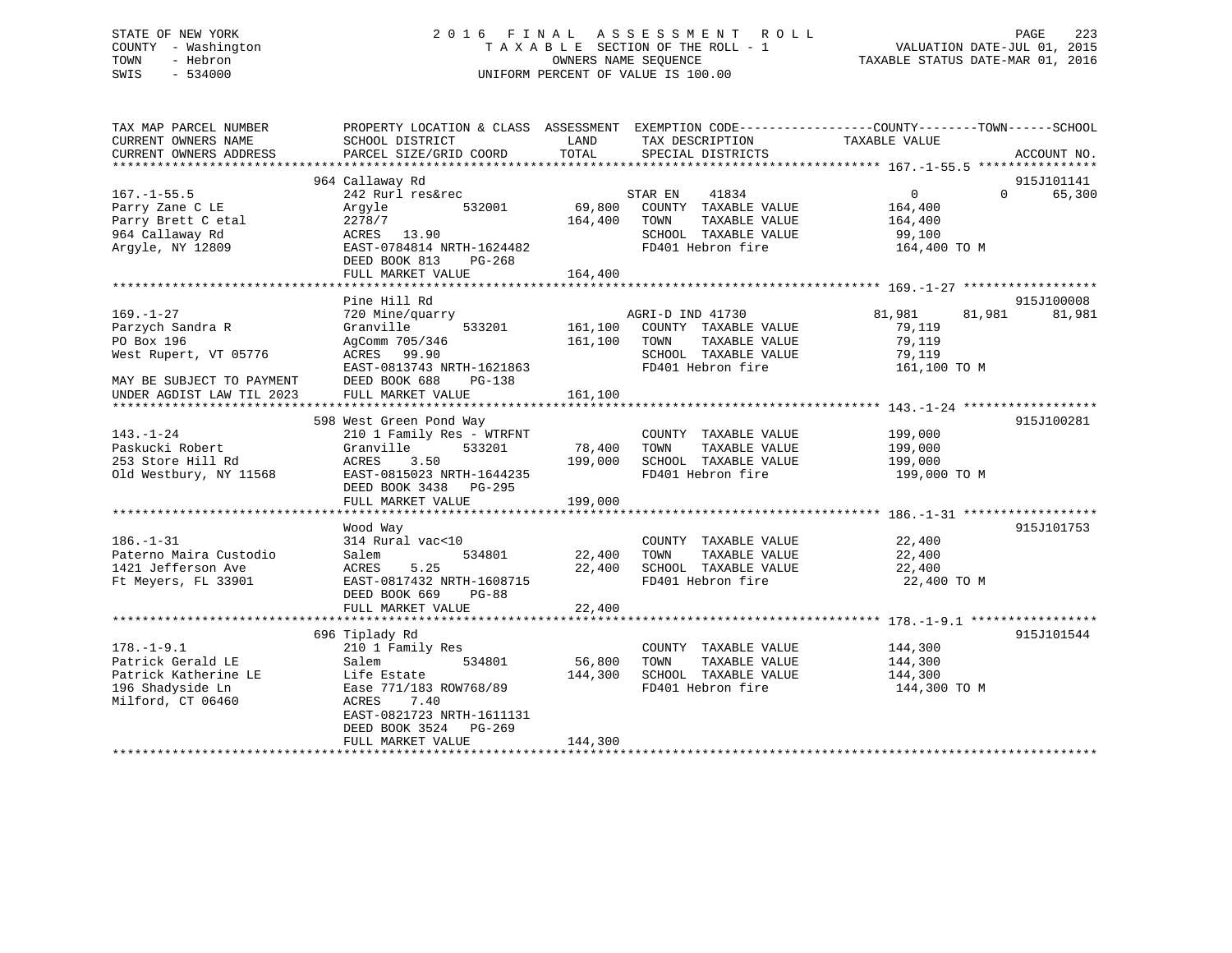# STATE OF NEW YORK 2 0 1 6 F I N A L A S S E S S M E N T R O L L PAGE 224 COUNTY - Washington T A X A B L E SECTION OF THE ROLL - 1 VALUATION DATE-JUL 01, 2015 TOWN - Hebron OWNERS NAME SEQUENCE TAXABLE STATUS DATE-MAR 01, 2016 SWIS - 534000 UNIFORM PERCENT OF VALUE IS 100.00

| TAX MAP PARCEL NUMBER                         | PROPERTY LOCATION & CLASS ASSESSMENT EXEMPTION CODE---------------COUNTY-------TOWN-----SCHOOL |               |                                         |                |                                  |
|-----------------------------------------------|------------------------------------------------------------------------------------------------|---------------|-----------------------------------------|----------------|----------------------------------|
| CURRENT OWNERS NAME<br>CURRENT OWNERS ADDRESS | SCHOOL DISTRICT<br>PARCEL SIZE/GRID COORD                                                      | LAND<br>TOTAL | TAX DESCRIPTION<br>SPECIAL DISTRICTS    | TAXABLE VALUE  | ACCOUNT NO.                      |
|                                               |                                                                                                |               |                                         |                |                                  |
|                                               | 254 Warnick Rd                                                                                 |               |                                         |                | 915J101674                       |
| $167. - 1 - 33.6$                             | 314 Rural vac<10                                                                               |               | COUNTY TAXABLE VALUE                    | 13,700         |                                  |
| Pauquette Michael T                           | 534801<br>Salem                                                                                | 13,700        | TOWN<br>TAXABLE VALUE                   | 13,700         |                                  |
| 25 Lower Turnpike Rd                          | Lot I                                                                                          |               | 13,700 SCHOOL TAXABLE VALUE             | 13,700         |                                  |
| Granville, NY 12832                           | FRNT 536.00 DPTH 137.00                                                                        |               | FD401 Hebron fire                       | 13,700 TO M    |                                  |
|                                               | EAST-0787944 NRTH-1621912                                                                      |               |                                         |                |                                  |
|                                               | DEED BOOK 2480 PG-270                                                                          |               |                                         |                |                                  |
|                                               | FULL MARKET VALUE                                                                              | 13,700        |                                         |                |                                  |
|                                               |                                                                                                |               |                                         |                |                                  |
|                                               | County Route 31                                                                                |               |                                         |                | 915J101307                       |
| $144. - 1 - 18.2$                             | 314 Rural vac<10                                                                               |               | COUNTY TAXABLE VALUE                    | 200            |                                  |
| Pawlet Town Of                                | 533201<br>Granville                                                                            | 200           | TOWN<br>TAXABLE VALUE                   | 200            |                                  |
| Pawlet, VT 05761                              | 20.00 DPTH 47.00<br>FRNT                                                                       |               | 200 SCHOOL TAXABLE VALUE                | 200            |                                  |
|                                               | 0.02<br>ACRES                                                                                  |               | FD401 Hebron fire                       | 200 TO M       |                                  |
|                                               | EAST-0823677 NRTH-1649015                                                                      |               |                                         |                |                                  |
|                                               | DEED BOOK 488<br>PG-93                                                                         |               |                                         |                |                                  |
|                                               | FULL MARKET VALUE                                                                              | 200           |                                         |                |                                  |
|                                               |                                                                                                |               |                                         |                |                                  |
|                                               | 1439 Big Burch Hill Rd                                                                         |               |                                         | $\overline{0}$ | 915J101579<br>30,000<br>$\Omega$ |
| $151. - 1 - 7.7$<br>Peck Hollis D             | 210 1 Family Res<br>533201<br>Granville                                                        | 57,600        | STAR B<br>41854<br>COUNTY TAXABLE VALUE | 157,000        |                                  |
| Peck Roxanne                                  | ACRES<br>7.78                                                                                  | 157,000       | TAXABLE VALUE<br>TOWN                   | 157,000        |                                  |
| 1439 Big Burch Hill Rd                        | EAST-0805787 NRTH-1640593                                                                      |               | SCHOOL TAXABLE VALUE                    | 127,000        |                                  |
| Granville, NY 12832                           | DEED BOOK 893<br>PG-307                                                                        |               | FD401 Hebron fire                       | 157,000 TO M   |                                  |
|                                               | FULL MARKET VALUE                                                                              | 157,000       |                                         |                |                                  |
|                                               |                                                                                                |               |                                         |                |                                  |
|                                               | Rykowski Ln/n Off                                                                              |               |                                         |                | 915J101462                       |
| $161 - 2 - 3.8$                               | 314 Rural vac<10                                                                               |               | COUNTY TAXABLE VALUE                    | 3,000          |                                  |
| Pecor Randy                                   | Granville<br>533201                                                                            | 3,000         | TOWN<br>TAXABLE VALUE                   | 3,000          |                                  |
| 33 Coleman Ave                                | deeded ROW                                                                                     |               | 3,000 SCHOOL TAXABLE VALUE              | 3,000          |                                  |
| Hudson Falls, NY 12839                        | 4.00<br>ACRES                                                                                  |               | FD401 Hebron fire                       | 3,000 TO M     |                                  |
|                                               | EAST-0820542 NRTH-1627261                                                                      |               |                                         |                |                                  |
|                                               | DEED BOOK 2468 PG-100                                                                          |               |                                         |                |                                  |
|                                               | FULL MARKET VALUE                                                                              | 3,000         |                                         |                |                                  |
|                                               |                                                                                                |               |                                         |                |                                  |
|                                               | 270 Little Burch Hill Rd                                                                       |               |                                         |                | 915J100097                       |
| $151. - 1 - 16.1$                             | 210 1 Family Res                                                                               |               | STAR B<br>41854                         | $\overline{0}$ | $\Omega$<br>30,000               |
| Pender Harry R Jr                             | Granville<br>533201                                                                            |               | 52,800 COUNTY TAXABLE VALUE             | 154,300        |                                  |
| 270 Little Burch Hill Rd                      | ACRES<br>5.40                                                                                  | 154,300       | TOWN<br>TAXABLE VALUE                   | 154,300        |                                  |
| Granville, NY 12832                           | EAST-0800482 NRTH-1633972                                                                      |               | SCHOOL TAXABLE VALUE                    | 124,300        |                                  |
|                                               | DEED BOOK 842<br>PG-139                                                                        |               | FD401 Hebron fire                       | 154,300 TO M   |                                  |
|                                               | FULL MARKET VALUE                                                                              | 154,300       |                                         |                |                                  |
|                                               |                                                                                                |               |                                         |                |                                  |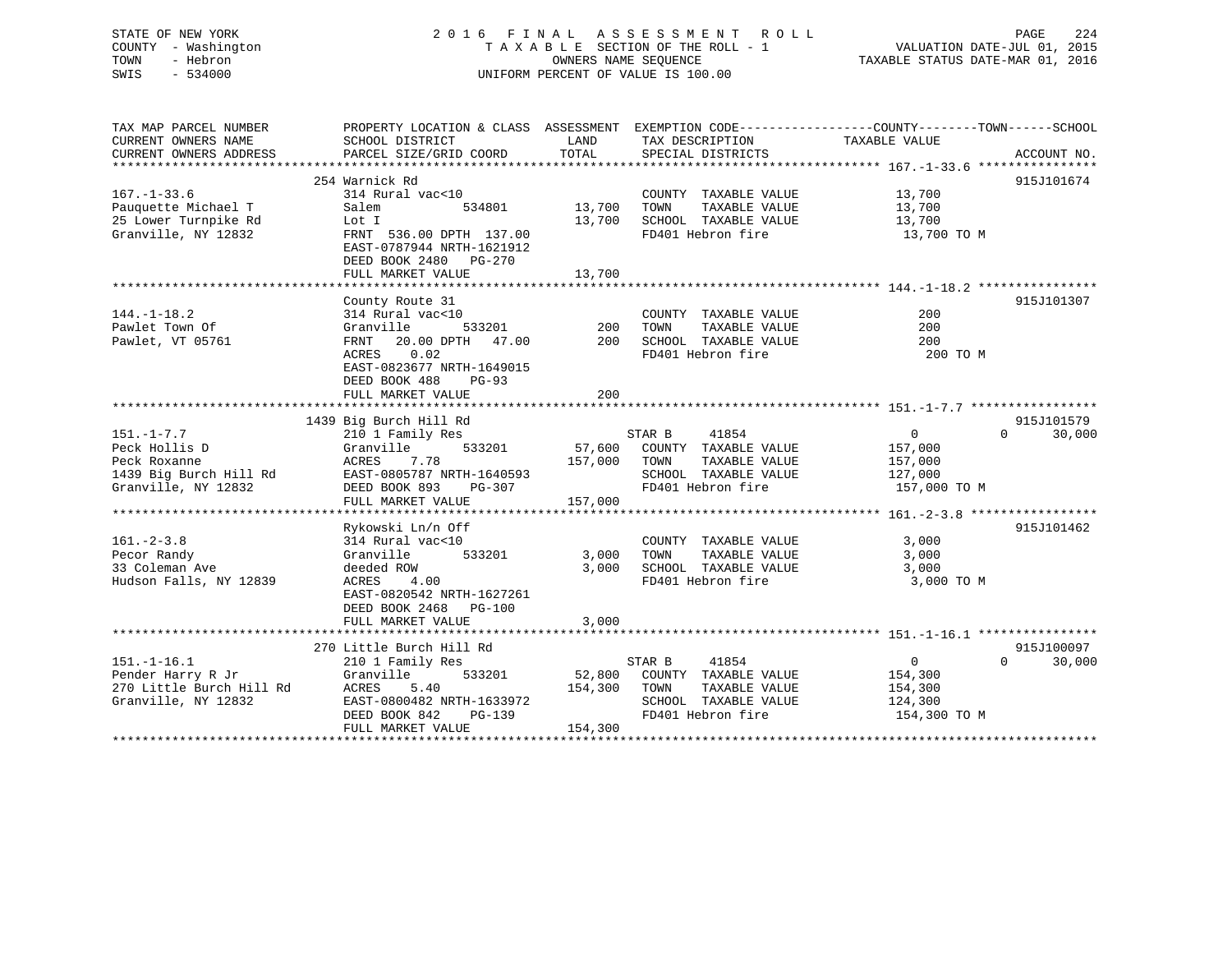# STATE OF NEW YORK 2 0 1 6 F I N A L A S S E S S M E N T R O L L PAGE 225 COUNTY - Washington T A X A B L E SECTION OF THE ROLL - 1 VALUATION DATE-JUL 01, 2015 TOWN - Hebron OWNERS NAME SEQUENCE TAXABLE STATUS DATE-MAR 01, 2016 SWIS - 534000 UNIFORM PERCENT OF VALUE IS 100.00

| TAX MAP PARCEL NUMBER<br>CURRENT OWNERS NAME<br>CURRENT OWNERS ADDRESS                                                              | PROPERTY LOCATION & CLASS ASSESSMENT EXEMPTION CODE----------------COUNTY-------TOWN------SCHOOL<br>SCHOOL DISTRICT<br>PARCEL SIZE/GRID COORD        | LAND<br>TOTAL                | TAX DESCRIPTION<br>SPECIAL DISTRICTS                                                                                     | TAXABLE VALUE                                                               | ACCOUNT NO. |
|-------------------------------------------------------------------------------------------------------------------------------------|------------------------------------------------------------------------------------------------------------------------------------------------------|------------------------------|--------------------------------------------------------------------------------------------------------------------------|-----------------------------------------------------------------------------|-------------|
|                                                                                                                                     |                                                                                                                                                      |                              |                                                                                                                          |                                                                             |             |
| $167. - 1 - 36.2$<br>Pendergrass Thomas M<br>Pendergrass Anne L<br>66 Reid Rd<br>Argyle, NY 12809                                   | 66 Reid Rd<br>210 1 Family Res<br>533801<br>Hartford<br>7.63<br>ACRES<br>EAST-0786466 NRTH-1623614<br>DEED BOOK 875<br>PG-208<br>FULL MARKET VALUE   | 57,300<br>232,100<br>232,100 | 41854<br>STAR B<br>COUNTY TAXABLE VALUE<br>TOWN<br>TAXABLE VALUE<br>SCHOOL TAXABLE VALUE<br>FD401 Hebron fire            | $\overline{0}$<br>$\Omega$<br>232,100<br>232,100<br>202,100<br>232,100 TO M | 30,000      |
|                                                                                                                                     |                                                                                                                                                      |                              |                                                                                                                          |                                                                             |             |
| $178. - 1 - 25$<br>Perez Isabelita<br>94 I Winthrop Rd<br>Monroe Township, NJ 08831                                                 | Bromley Ln<br>314 Rural vac<10<br>534801<br>Salem<br>Lot 10<br>ACRES<br>9.67<br>EAST-0821957 NRTH-1615223<br>DEED BOOK 680<br>PG-206                 | 29,000<br>29,000             | COUNTY TAXABLE VALUE<br>TOWN<br>TAXABLE VALUE<br>SCHOOL TAXABLE VALUE<br>FD401 Hebron fire                               | 29,000<br>29,000<br>29,000<br>29,000 TO M                                   | 915J101381  |
|                                                                                                                                     | FULL MARKET VALUE                                                                                                                                    | 29,000                       |                                                                                                                          |                                                                             |             |
|                                                                                                                                     | 1230 Smith Rd                                                                                                                                        |                              |                                                                                                                          |                                                                             | 915J100645  |
| $152. - 2 - 27$<br>Perkins David<br>487 River Rd<br>Manchester Center, VT 05255<br>MAY BE SUBJECT TO PAYMENT                        | 240 Rural res<br>Granville<br>533201<br>Trans Exempt Repay 2016<br>ACRES 24.11<br>EAST-0816516 NRTH-1639878<br>DEED BOOK 3532 PG-288                 | 77,300<br>126,000            | COUNTY TAXABLE VALUE<br>TOWN<br>TAXABLE VALUE<br>SCHOOL TAXABLE VALUE<br>FD401 Hebron fire<br>TE533 Trans exmt repay-flg | 126,000<br>126,000<br>126,000<br>126,000 TO M<br>$.00$ MT                   |             |
| UNDER AGDIST LAW TIL 2022                                                                                                           | FULL MARKET VALUE                                                                                                                                    | 126,000                      |                                                                                                                          |                                                                             |             |
|                                                                                                                                     | Smith Rd                                                                                                                                             |                              |                                                                                                                          |                                                                             | 915J100297  |
| $152. - 2 - 28$<br>Perkins David<br>487 River Rd<br>Manchester, VT 05255                                                            | 322 Rural vac>10<br>Granville<br>533201<br>979/70<br>3532/288, 3043/337, 806/4<br>ACRES 203.39<br>EAST-0815256 NRTH-1638065<br>DEED BOOK 3043 PG-341 | 225,000<br>225,000           | COUNTY TAXABLE VALUE<br>TAXABLE VALUE<br>TOWN<br>SCHOOL TAXABLE VALUE<br>FD401 Hebron fire                               | 225,000<br>225,000<br>225,000<br>225,000 TO M                               |             |
|                                                                                                                                     | FULL MARKET VALUE                                                                                                                                    | 225,000                      |                                                                                                                          |                                                                             |             |
|                                                                                                                                     | Middle Rd/e Off                                                                                                                                      |                              |                                                                                                                          |                                                                             | 915J100545  |
| $169. - 1 - 38$<br>Perkins Edward M<br>Perkins Melissa G<br>4741 Vermont Rt 7A<br>Shaftsbury, VT 05262<br>MAY BE SUBJECT TO PAYMENT | 910 Priv forest<br>534801<br>Salem<br>83.70 BANK<br>ACRES<br>999<br>EAST-0809867 NRTH-1619875<br>DEED BOOK 906<br>PG-238<br>FULL MARKET VALUE        | 59,700<br>59,700<br>59,700   | FOR 480A 47460<br>COUNTY TAXABLE VALUE<br>TOWN<br>TAXABLE VALUE<br>SCHOOL TAXABLE VALUE<br>FD401 Hebron fire             | 47,700<br>47,700<br>12,000<br>12,000<br>12,000<br>59,700 TO M               | 47,700      |
| UNDER RPTL480A UNTIL 2025                                                                                                           |                                                                                                                                                      |                              |                                                                                                                          |                                                                             |             |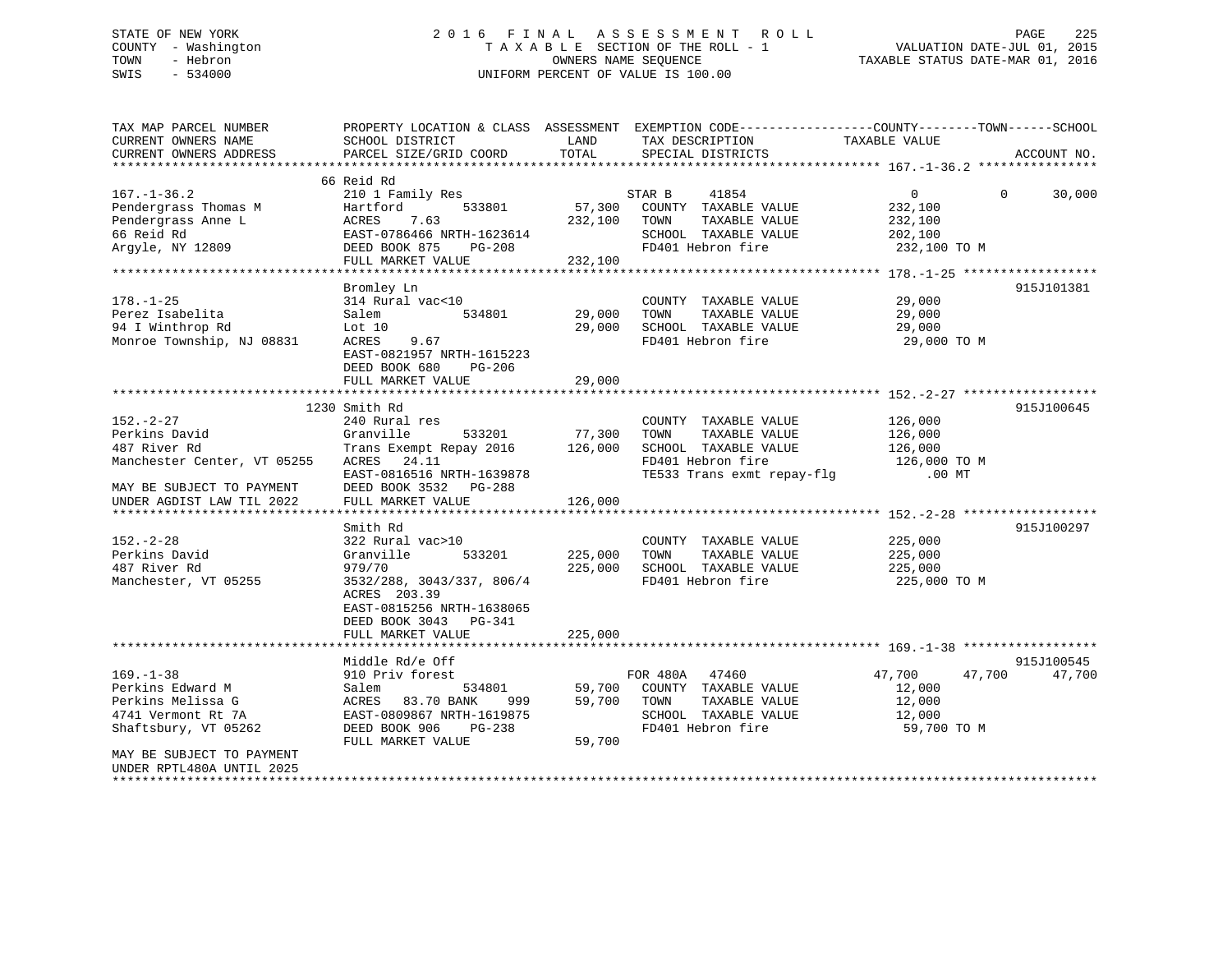# STATE OF NEW YORK 2 0 1 6 F I N A L A S S E S S M E N T R O L L PAGE 226 COUNTY - Washington T A X A B L E SECTION OF THE ROLL - 1 VALUATION DATE-JUL 01, 2015 TOWN - Hebron OWNERS NAME SEQUENCE TAXABLE STATUS DATE-MAR 01, 2016 SWIS - 534000 UNIFORM PERCENT OF VALUE IS 100.00

TAX MAP PARCEL NUMBER PROPERTY LOCATION & CLASS ASSESSMENT EXEMPTION CODE------------------COUNTY--------TOWN------SCHOOL

CURRENT OWNERS NAME SCHOOL DISTRICT THE LAND TAX DESCRIPTION TAXABLE VALUE CURRENT OWNERS ADDRESS PARCEL SIZE/GRID COORD TOTAL SPECIAL DISTRICTS ACCOUNT NO. \*\*\*\*\*\*\*\*\*\*\*\*\*\*\*\*\*\*\*\*\*\*\*\*\*\*\*\*\*\*\*\*\*\*\*\*\*\*\*\*\*\*\*\*\*\*\*\*\*\*\*\*\*\*\*\*\*\*\*\*\*\*\*\*\*\*\*\*\*\*\*\*\*\*\*\*\*\*\*\*\*\*\*\*\*\*\*\*\*\*\*\*\*\*\*\*\*\*\*\*\*\*\* 169.-1-39 \*\*\*\*\*\*\*\*\*\*\*\*\*\*\*\*\*\* Middle Rd/e Off 915J100524 169.-1-39 240 Rural res FOR 480A 47460 72,000 72,000 72,000 Perkins Edward M Salem 534801 111,200 COUNTY TAXABLE VALUE 148,100 Perkins Melissa G ACRES 143.60 BANK 999 220,100 TOWN TAXABLE VALUE 148,100 4741 Vermont Rt 7A EAST-0808197 NRTH-1620681 SCHOOL TAXABLE VALUE 148,100 Shaftsbury, VT 05262 DEED BOOK 906 PG-238 FD401 Hebron fire 220,100 TO M FULL MARKET VALUE 220,100 MAY BE SUBJECT TO PAYMENTUNDER RPTL480A UNTIL 2025 \*\*\*\*\*\*\*\*\*\*\*\*\*\*\*\*\*\*\*\*\*\*\*\*\*\*\*\*\*\*\*\*\*\*\*\*\*\*\*\*\*\*\*\*\*\*\*\*\*\*\*\*\*\*\*\*\*\*\*\*\*\*\*\*\*\*\*\*\*\*\*\*\*\*\*\*\*\*\*\*\*\*\*\*\*\*\*\*\*\*\*\*\*\*\*\*\*\*\*\*\*\*\* 169.-1-40.1 \*\*\*\*\*\*\*\*\*\*\*\*\*\*\*\* Middle Rd169.-1-40.1 910 Priv forest FOR 480A 47460 304 304 304Perkins Edward M 31 Salem 534801 380 COUNTY TAXABLE VALUE 76 Perkins Melissa G FRNT 50.00 DPTH 130.00 380 TOWN TAXABLE VALUE 764741 Vermont Rt 7A BANK 999 SCHOOL TAXABLE VALUE 76380 TO M Shaftsbury, VT 05262 EAST-0806113 NRTH-1621621 CA008 Cons agri dst 8 380 TO M DEED BOOK 906 PG-238 FD401 Hebron fire 380 TO MMAY BE SUBJECT TO PAYMENT FULL MARKET VALUE 380 UNDER RPTL480A UNTIL 2025 \*\*\*\*\*\*\*\*\*\*\*\*\*\*\*\*\*\*\*\*\*\*\*\*\*\*\*\*\*\*\*\*\*\*\*\*\*\*\*\*\*\*\*\*\*\*\*\*\*\*\*\*\*\*\*\*\*\*\*\*\*\*\*\*\*\*\*\*\*\*\*\*\*\*\*\*\*\*\*\*\*\*\*\*\*\*\*\*\*\*\*\*\*\*\*\*\*\*\*\*\*\*\* 178.-1-2.2 \*\*\*\*\*\*\*\*\*\*\*\*\*\*\*\*\* 494 Tiplady Rd 915J101185 178.-1-2.2 210 1 Family Res STAR B 41854 0 30,000 Perkins Gregory T Salem 534801 46,700 COUNTY TAXABLE VALUE 214,500 Perkins Jo Ann ACRES 8.11 BANK 999 214,500 TOWN TAXABLE VALUE 214,500 PO Box 632 EAST-0817727 NRTH-1611260 SCHOOL TAXABLE VALUE 184,500 Salem, NY 12865 DEED BOOK 491 PG-1010 FD401 Hebron fire 214,500 TO M DEED BOOK 491 PG-1010<br>FULL MARKET VALUE 214,500 \*\*\*\*\*\*\*\*\*\*\*\*\*\*\*\*\*\*\*\*\*\*\*\*\*\*\*\*\*\*\*\*\*\*\*\*\*\*\*\*\*\*\*\*\*\*\*\*\*\*\*\*\*\*\*\*\*\*\*\*\*\*\*\*\*\*\*\*\*\*\*\*\*\*\*\*\*\*\*\*\*\*\*\*\*\*\*\*\*\*\*\*\*\*\*\*\*\*\*\*\*\*\* 178.-1-2.4 \*\*\*\*\*\*\*\*\*\*\*\*\*\*\*\*\* Tiplady Rd 178.-1-2.4 314 Rural vac<10 COUNTY TAXABLE VALUE 27,400 Perkins Gregory T Salem 534801 27,400 TOWN TAXABLE VALUE 27,400 Perkins JoAnn ACRES 8.60 27,400 SCHOOL TAXABLE VALUE 27,400 PO Box 632 EAST-0817203 NRTH-1611265 FD401 Hebron fire 27,400 TO M Salem, NY 12865 DEED BOOK 899 PG-46 FULL MARKET VALUE 27,400 \*\*\*\*\*\*\*\*\*\*\*\*\*\*\*\*\*\*\*\*\*\*\*\*\*\*\*\*\*\*\*\*\*\*\*\*\*\*\*\*\*\*\*\*\*\*\*\*\*\*\*\*\*\*\*\*\*\*\*\*\*\*\*\*\*\*\*\*\*\*\*\*\*\*\*\*\*\*\*\*\*\*\*\*\*\*\*\*\*\*\*\*\*\*\*\*\*\*\*\*\*\*\* 169.-1-36 \*\*\*\*\*\*\*\*\*\*\*\*\*\*\*\*\*\* Pine Hill Rd/w Off 915J100443 169.-1-36 912 Forest s480a FOR 480A 47460 19,380 19,380 19,380 Perkins Melissa Salem 534801 24,200 COUNTY TAXABLE VALUE 4,820 Perkins Edward forest 2109/35 24,200 TOWN TAXABLE VALUE 4,820 4741 Vermont Route 7A ACRES 34.00 SCHOOL TAXABLE VALUE 4,820 Shaftsbury, VT 05262 EAST-0809970 NRTH-1621665 FD401 Hebron fire 24,200 TO M DEED BOOK 955 PG-8MAY BE SUBJECT TO PAYMENT FULL MARKET VALUE 24,200 UNDER RPTL480A UNTIL 2025\*\*\*\*\*\*\*\*\*\*\*\*\*\*\*\*\*\*\*\*\*\*\*\*\*\*\*\*\*\*\*\*\*\*\*\*\*\*\*\*\*\*\*\*\*\*\*\*\*\*\*\*\*\*\*\*\*\*\*\*\*\*\*\*\*\*\*\*\*\*\*\*\*\*\*\*\*\*\*\*\*\*\*\*\*\*\*\*\*\*\*\*\*\*\*\*\*\*\*\*\*\*\*\*\*\*\*\*\*\*\*\*\*\*\*\*\*\*\*\*\*\*\*\*\*\*\*\*\*\*\*\*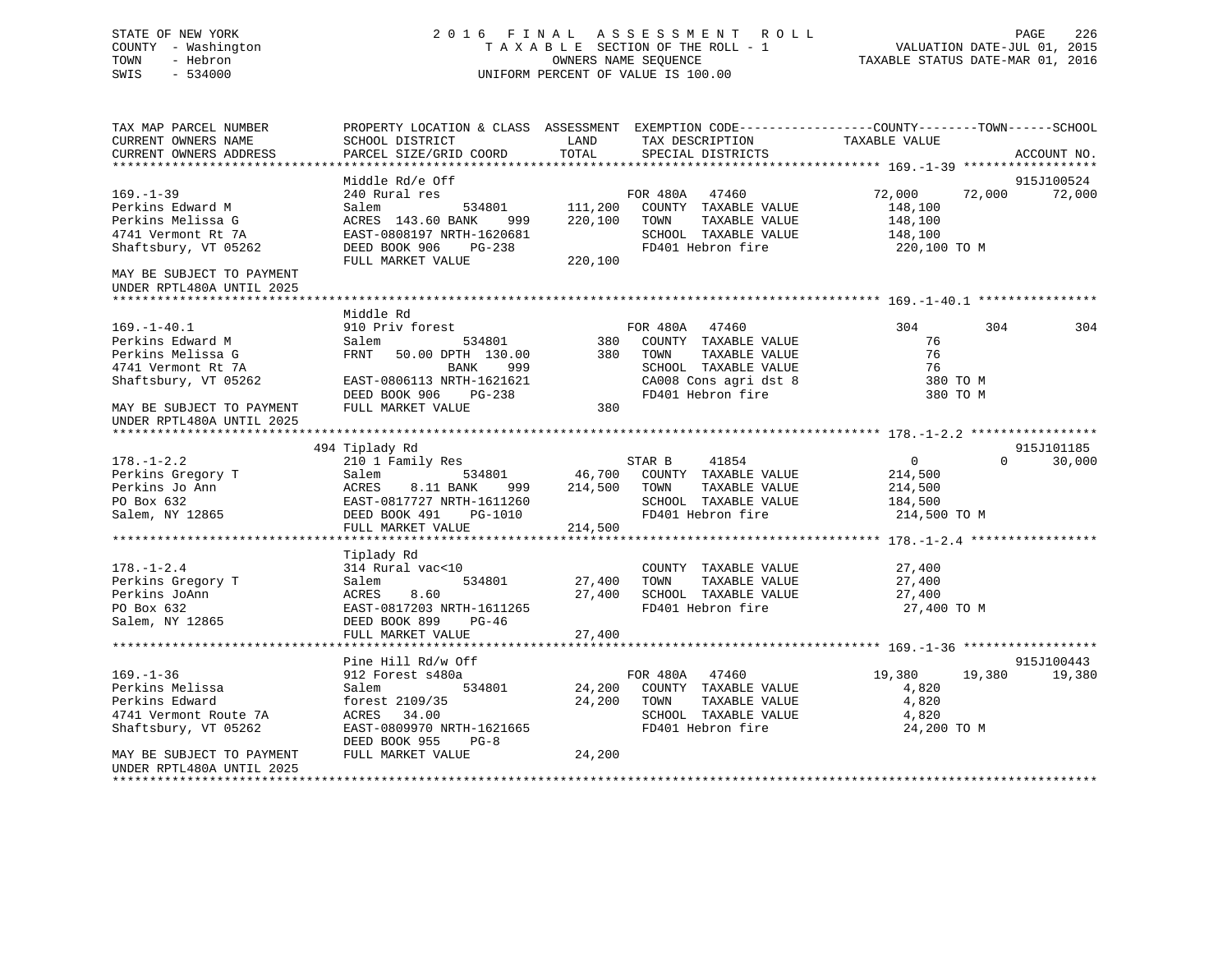# STATE OF NEW YORK 2 0 1 6 F I N A L A S S E S S M E N T R O L L PAGE 227 COUNTY - Washington T A X A B L E SECTION OF THE ROLL - 1 VALUATION DATE-JUL 01, 2015 TOWN - Hebron OWNERS NAME SEQUENCE TAXABLE STATUS DATE-MAR 01, 2016 SWIS - 534000 UNIFORM PERCENT OF VALUE IS 100.00

| TAX MAP PARCEL NUMBER  | PROPERTY LOCATION & CLASS ASSESSMENT EXEMPTION CODE----------------COUNTY-------TOWN------SCHOOL                   |                |                                            |                       |                      |
|------------------------|--------------------------------------------------------------------------------------------------------------------|----------------|--------------------------------------------|-----------------------|----------------------|
| CURRENT OWNERS NAME    | SCHOOL DISTRICT                                                                                                    | LAND           | TAX DESCRIPTION TAXABLE VALUE              |                       |                      |
| CURRENT OWNERS ADDRESS | PARCEL SIZE/GRID COORD                                                                                             | TOTAL          | SPECIAL DISTRICTS                          |                       | ACCOUNT NO.          |
|                        |                                                                                                                    |                |                                            |                       |                      |
|                        | 508 Tiplady Rd                                                                                                     |                |                                            |                       |                      |
| $178. - 1 - 42.1$      | 210 1 Family Res                                                                                                   |                | AGED-CO<br>41802                           | 18,500                | $\Omega$<br>$\Omega$ |
| Perkins Richard G LE   | Salem<br>534801                                                                                                    | 34,500 STAR EN | 41834                                      | $\overline{0}$        | $\Omega$<br>65,300   |
| Perkins Patricia A LE  | 881/218                                                                                                            |                | 185,000 COUNTY TAXABLE VALUE               | 166,500               |                      |
| 508 Tiplady Rd         | 2.00<br>ACRES                                                                                                      |                | TOWN<br>TAXABLE VALUE                      | 185,000               |                      |
| Granville, NY 12832    | $ACRES$ 2.00<br>EAST-0818101 NRTH-1611483                                                                          |                | SCHOOL TAXABLE VALUE 119,700               |                       |                      |
|                        | DEED BOOK 881<br>PG-218                                                                                            |                | FD401 Hebron fire                          | 185,000 TO M          |                      |
|                        | FULL MARKET VALUE                                                                                                  | 185,000        |                                            |                       |                      |
|                        |                                                                                                                    |                |                                            |                       |                      |
|                        | 334 Middle Rd                                                                                                      |                |                                            |                       |                      |
| $169. - 1 - 40.2$      | 210 1 Family Res                                                                                                   |                | STAR EN<br>41834                           | $\overline{0}$        | $\Omega$<br>65,300   |
|                        |                                                                                                                    |                |                                            |                       |                      |
| Persbacker Gregory H   |                                                                                                                    | 57,100         | COUNTY TAXABLE VALUE                       | 160,000               |                      |
| Persbacker Susan       |                                                                                                                    |                | TOWN<br>TAXABLE VALUE                      | 160,000               |                      |
| 334 Middle Rd          |                                                                                                                    |                | SCHOOL TAXABLE VALUE                       | 94,700                |                      |
| Salem, NY 12865        |                                                                                                                    |                | CA008 Cons agri dst 8 160,000 TO M         |                       |                      |
|                        | H Salem 534801<br>ACRES 7.57 160,000<br>EAST-0806110 NRTH-1620316<br>DEED BOOK 3107 PG-332<br>CLEVER VALUE 160,000 |                | 160,000 FD401 Hebron fire                  | 160,000 TO M          |                      |
|                        |                                                                                                                    |                |                                            |                       |                      |
|                        | James Rd                                                                                                           |                |                                            |                       | 915J101315           |
| $159. - 1 - 36$        | 312 Vac w/imprv                                                                                                    |                | COUNTY TAXABLE VALUE                       | 23,600                |                      |
| Pesha Noah T           | Hartford<br>533801                                                                                                 | 15,700         | TOWN<br>TAXABLE VALUE                      | 23,600                |                      |
| 461 Blood St           | lot 1                                                                                                              | 23,600         | SCHOOL TAXABLE VALUE                       | 23,600                |                      |
| Granville, NY 12832    | ACRES<br>2.52                                                                                                      |                | FD401 Hebron fire                          | 23,600 TO M           |                      |
|                        | EAST-0791667 NRTH-1629202                                                                                          |                |                                            |                       |                      |
|                        | DEED BOOK 3156 PG-208                                                                                              |                |                                            |                       |                      |
|                        |                                                                                                                    |                |                                            |                       |                      |
|                        | FULL MARKET VALUE                                                                                                  | 23,600         |                                            |                       |                      |
|                        |                                                                                                                    |                |                                            |                       |                      |
|                        | 41 Crystal View Way                                                                                                |                |                                            |                       | 915J101649           |
| $143. - 1 - 45$        | 210 1 Family Res                                                                                                   |                | STAR EN 41834                              | $\overline{0}$        | 65,300<br>$\Omega$   |
| Petrillo Edward A      | Granville                                                                                                          |                | 533201 52,200 COUNTY TAXABLE VALUE         | 194,500               |                      |
| 41 Crystal View Way    | Lot 7-Phase 1                                                                                                      | 194,500        | TAXABLE VALUE<br>TOWN                      | 194,500               |                      |
| Granville, NY 12832    | ACRES<br>5.10 BANK<br>998                                                                                          |                | SCHOOL TAXABLE VALUE                       | 129,200               |                      |
|                        | EAST-0810701 NRTH-1644585                                                                                          |                | CA008 Cons agri dst 8<br>ED101 Hebron fire | 194,500 TO M          |                      |
|                        | DEED BOOK 3106 PG-204                                                                                              |                | FD401 Hebron fire                          | 194,500 TO M          |                      |
|                        | FULL MARKET VALUE                                                                                                  | 194,500        |                                            |                       |                      |
|                        |                                                                                                                    |                |                                            |                       |                      |
|                        | Sheldon Rd                                                                                                         |                |                                            |                       |                      |
| $170. - 1 - 13.74$     | 322 Rural vac>10                                                                                                   |                | COUNTY TAXABLE VALUE                       | 97,000                |                      |
| Petty Ronald G         | 534801<br>Salem                                                                                                    | 97,000         | TAXABLE VALUE<br>TOWN                      | 97,000                |                      |
|                        |                                                                                                                    |                |                                            |                       |                      |
| Stivaletti Linda A     | Lot 4                                                                                                              | 97,000         | SCHOOL TAXABLE VALUE                       | 97,000<br>97,000 TO M |                      |
| 615 East E St          | ACRES 67.82                                                                                                        |                | CA008 Cons agri dst 8                      |                       |                      |
| Brunswick, MD 21716    | EAST-0821376 NRTH-1616274                                                                                          |                | FD401 Hebron fire                          | 97,000 TO M           |                      |
|                        | DEED BOOK 3464 PG-24                                                                                               |                |                                            |                       |                      |
|                        | FULL MARKET VALUE                                                                                                  | 97,000         |                                            |                       |                      |
|                        |                                                                                                                    |                |                                            |                       |                      |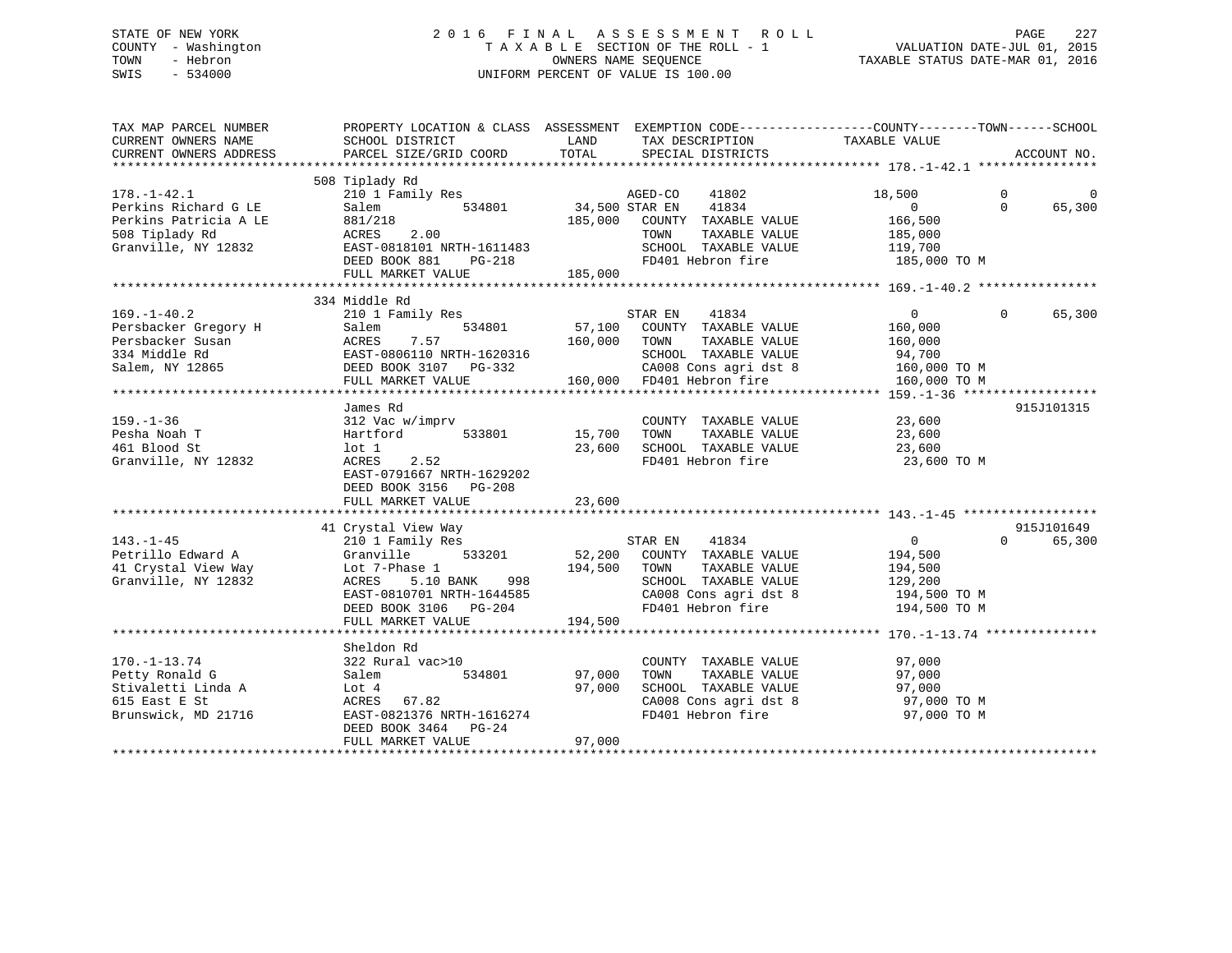# STATE OF NEW YORK 2 0 1 6 F I N A L A S S E S S M E N T R O L L PAGE 228 COUNTY - Washington T A X A B L E SECTION OF THE ROLL - 1 VALUATION DATE-JUL 01, 2015 TOWN - Hebron OWNERS NAME SEQUENCE TAXABLE STATUS DATE-MAR 01, 2016 SWIS - 534000 UNIFORM PERCENT OF VALUE IS 100.00

| TAX MAP PARCEL NUMBER<br>CURRENT OWNERS NAME | SCHOOL DISTRICT                              | LAND   | PROPERTY LOCATION & CLASS ASSESSMENT EXEMPTION CODE----------------COUNTY-------TOWN------SCHOOL<br>TAX DESCRIPTION | TAXABLE VALUE  |              |             |
|----------------------------------------------|----------------------------------------------|--------|---------------------------------------------------------------------------------------------------------------------|----------------|--------------|-------------|
| CURRENT OWNERS ADDRESS                       | PARCEL SIZE/GRID COORD                       | TOTAL  | SPECIAL DISTRICTS                                                                                                   |                |              | ACCOUNT NO. |
|                                              | 3104 County Route 30                         |        |                                                                                                                     |                |              | 915J100348  |
| $183.20 - 1 - 15$                            | 210 1 Family Res                             |        | COUNTY TAXABLE VALUE                                                                                                | 77,300         |              |             |
| Phelan Kathleen                              | 534801<br>Salem                              | 25,800 | TOWN<br>TAXABLE VALUE                                                                                               | 77,300         |              |             |
| 250 Sherman Ave                              | FRNT 170.00 DPTH 130.00                      | 77,300 | SCHOOL TAXABLE VALUE                                                                                                | 77,300         |              |             |
| Hawthorne, NY 10532                          | 0.69<br>ACRES                                |        | CA008 Cons agri dst 8                                                                                               | 77,300 TO M    |              |             |
|                                              | EAST-0792707 NRTH-1602363                    |        | FD401 Hebron fire                                                                                                   | 77,300 TO M    |              |             |
|                                              | DEED BOOK 560<br>PG-309<br>FULL MARKET VALUE | 77,300 | LD401 West hebron light                                                                                             | 77,300 TO M    |              |             |
|                                              |                                              |        |                                                                                                                     |                |              |             |
|                                              | Chamberlin Mills Rd/n Off                    |        |                                                                                                                     |                |              | 915J101541  |
| $177. - 1 - 6.11$                            | 314 Rural vac<10 - WTRFNT                    |        | COUNTY TAXABLE VALUE                                                                                                | 4,400          |              |             |
| Phillips Kirk                                | Salem<br>534801                              |        | 4,400 TOWN<br>TAXABLE VALUE                                                                                         | 4,400          |              |             |
| Sinclair Desmond                             | lot 2                                        |        | 4,400 SCHOOL TAXABLE VALUE                                                                                          | 4,400          |              |             |
| Attn: Sinclair Coral                         | 5.83<br>ACRES                                |        | FD401 Hebron fire                                                                                                   | 4,400 TO M     |              |             |
| 5 Long Shadow Ln                             | EAST-0810493 NRTH-1615499                    |        |                                                                                                                     |                |              |             |
| Traveler's Rest, SC 29690                    | DEED BOOK 563<br>PG-50                       |        |                                                                                                                     |                |              |             |
|                                              | FULL MARKET VALUE                            | 4,400  |                                                                                                                     |                |              |             |
|                                              |                                              |        |                                                                                                                     |                |              |             |
|                                              | State Route 22                               |        |                                                                                                                     |                |              | 915J101550  |
| $186. - 1 - 15$                              | 312 Vac w/imprv                              |        | COUNTY TAXABLE VALUE                                                                                                | 17,300         |              |             |
| Phillips Robert J                            | 534801<br>Salem                              | 16,100 | TOWN<br>TAXABLE VALUE                                                                                               | 17,300         |              |             |
| 32 Woodcutters Way                           | ACRES<br>5.14                                | 17,300 | SCHOOL TAXABLE VALUE                                                                                                | 17,300         |              |             |
| Salem, NY 12865                              | EAST-0816257 NRTH-1607856                    |        | FD401 Hebron fire                                                                                                   | 17,300 TO M    |              |             |
|                                              | DEED BOOK 2383<br>$PG-128$                   |        |                                                                                                                     |                |              |             |
|                                              | FULL MARKET VALUE                            | 17,300 |                                                                                                                     |                |              |             |
|                                              |                                              |        |                                                                                                                     |                |              |             |
|                                              | 111 Chester Dawn Way                         |        |                                                                                                                     |                |              |             |
| $170. - 1 - 17.3$                            | 210 1 Family Res                             |        | AGED-CO<br>41802                                                                                                    | 82,350         | $\Omega$     | 0           |
| Phillips Rutheda E                           | Granville 533201                             |        | 47,300 AGED-SCH<br>41804                                                                                            | $\overline{0}$ | $\mathbf{0}$ | 9,150       |
| 111 Chester Dawn Way                         | 897/166                                      |        | 183,000 STAR EN<br>41834                                                                                            | $\mathbf{0}$   | $\Omega$     | 65,300      |
| Salem, NY 12865                              | ACRES<br>8.52 BANK<br>999                    |        | COUNTY TAXABLE VALUE                                                                                                | 100,650        |              |             |
|                                              | EAST-0818391 NRTH-1623094                    |        | TOWN<br>TAXABLE VALUE                                                                                               | 183,000        |              |             |
|                                              | DEED BOOK 899<br>PG-146                      |        | SCHOOL TAXABLE VALUE                                                                                                | 108,550        |              |             |
|                                              | FULL MARKET VALUE                            |        | 183,000 FD401 Hebron fire                                                                                           | 183,000 TO M   |              |             |
|                                              |                                              |        |                                                                                                                     |                |              |             |
|                                              | 4 Shepard Rd                                 |        |                                                                                                                     |                |              |             |
| $152. - 2 - 17.8$                            | 314 Rural vac<10                             |        | COUNTY TAXABLE VALUE                                                                                                | 33,600         |              |             |
| Picard Robert P Jr                           | 533201<br>Granville                          | 33,600 | TAXABLE VALUE<br>TOWN                                                                                               | 33,600         |              |             |
| Picard Mary Beth                             | lot 7                                        | 33,600 | SCHOOL TAXABLE VALUE                                                                                                | 33,600         |              |             |
| PO Box 4155                                  | <b>ACRES</b><br>5.78                         |        | CA008 Cons agri dst 8                                                                                               | 33,600 TO M    |              |             |
| Queensbury, NY 12804                         | EAST-0810204 NRTH-1640884                    |        | FD401 Hebron fire                                                                                                   | 33,600 TO M    |              |             |
|                                              | DEED BOOK 3592 PG-332                        |        |                                                                                                                     |                |              |             |
| MAY BE SUBJECT TO PAYMENT                    | FULL MARKET VALUE                            | 33,600 |                                                                                                                     |                |              |             |
| UNDER AGDIST LAW TIL 2020                    |                                              |        |                                                                                                                     |                |              |             |
| *********************                        |                                              |        |                                                                                                                     |                |              |             |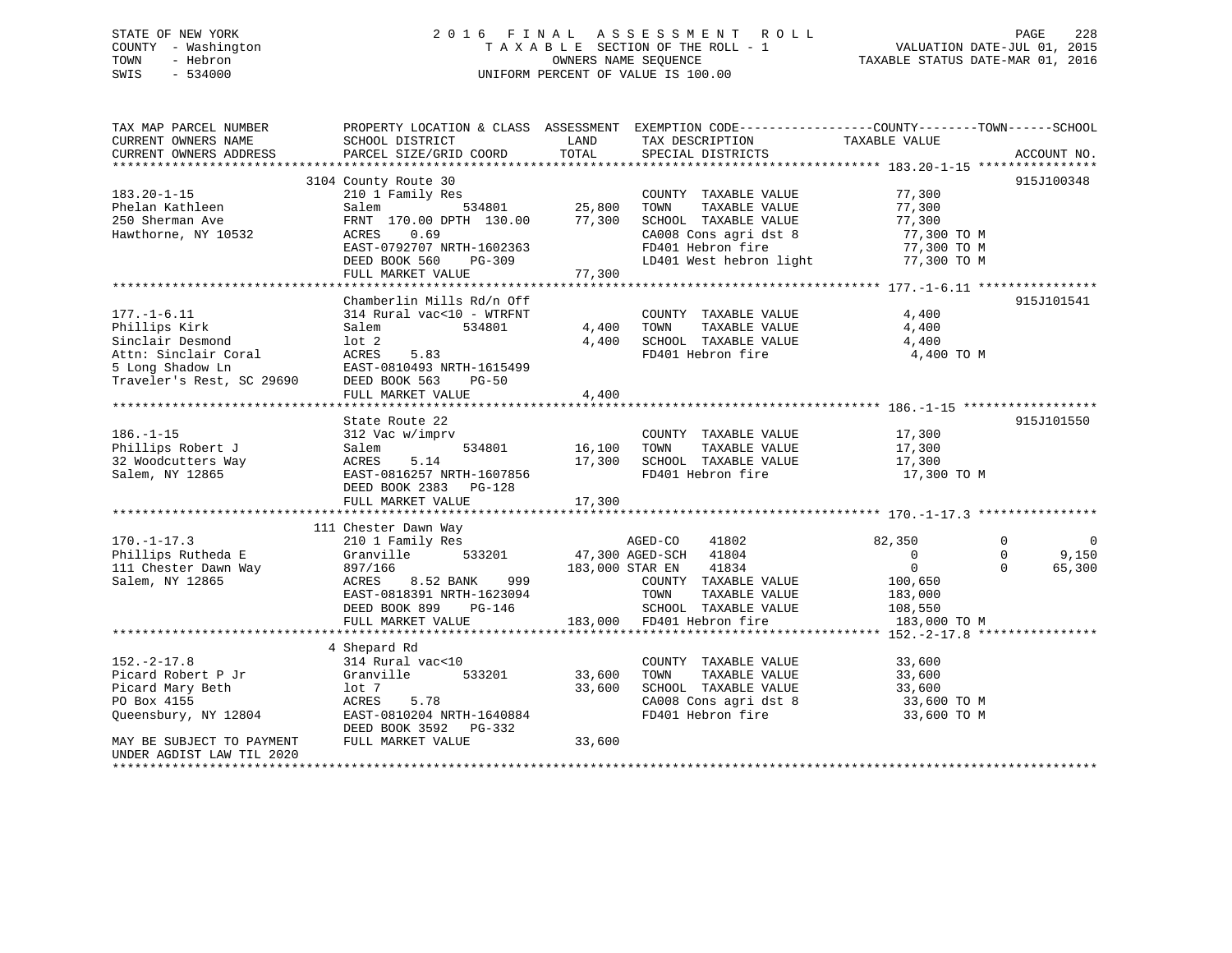# STATE OF NEW YORK 2 0 1 6 F I N A L A S S E S S M E N T R O L L PAGE 229 COUNTY - Washington T A X A B L E SECTION OF THE ROLL - 1 VALUATION DATE-JUL 01, 2015 TOWN - Hebron OWNERS NAME SEQUENCE TAXABLE STATUS DATE-MAR 01, 2016 SWIS - 534000 UNIFORM PERCENT OF VALUE IS 100.00

| TAX MAP PARCEL NUMBER | PROPERTY LOCATION & CLASS ASSESSMENT EXEMPTION CODE----------------COUNTY-------TOWN------SCHOOL                                                                                                                                                                                                                                                                                                                     |         |                                                                |                  |                    |
|-----------------------|----------------------------------------------------------------------------------------------------------------------------------------------------------------------------------------------------------------------------------------------------------------------------------------------------------------------------------------------------------------------------------------------------------------------|---------|----------------------------------------------------------------|------------------|--------------------|
|                       |                                                                                                                                                                                                                                                                                                                                                                                                                      |         |                                                                |                  |                    |
|                       |                                                                                                                                                                                                                                                                                                                                                                                                                      |         |                                                                |                  |                    |
|                       |                                                                                                                                                                                                                                                                                                                                                                                                                      |         |                                                                |                  |                    |
|                       | 6067 State Route 22                                                                                                                                                                                                                                                                                                                                                                                                  |         |                                                                |                  | 915J101617         |
| $185. - 1 - 14.2$     | 240 Rural res<br>ral res $534801$ $65,200$ TOWN                                                                                                                                                                                                                                                                                                                                                                      |         | COUNTY TAXABLE VALUE 199,500                                   |                  |                    |
|                       |                                                                                                                                                                                                                                                                                                                                                                                                                      |         |                                                                |                  |                    |
|                       |                                                                                                                                                                                                                                                                                                                                                                                                                      |         |                                                                |                  |                    |
|                       |                                                                                                                                                                                                                                                                                                                                                                                                                      |         |                                                                |                  |                    |
|                       |                                                                                                                                                                                                                                                                                                                                                                                                                      |         |                                                                |                  |                    |
|                       |                                                                                                                                                                                                                                                                                                                                                                                                                      |         |                                                                |                  |                    |
|                       |                                                                                                                                                                                                                                                                                                                                                                                                                      |         |                                                                |                  |                    |
|                       | Pirlot Wade E 31 Salem 534801 65,200 TOWN TAXABLE VALUE 199,500<br>Pirlot Heidi K ACRES 20.46 199,500 SCHOOL TAXABLE VALUE 199,500<br>Salem, NY 12865-9804 DEED BOOK 3627 PG-114 199,500<br>FULL MARKET VALUE 199,500 FON FD401 Hebr                                                                                                                                                                                 |         |                                                                |                  |                    |
|                       | 269 County Route 28                                                                                                                                                                                                                                                                                                                                                                                                  |         |                                                                |                  |                    |
|                       | 143.-1-48.1 210 1 Family Res<br>Ploof Richard Granville 533201 40,900 COUNTY TAXABLE VALUE 127,000<br>Ploof Sheila (127,000 IOU 127,000 IOUNTY TAXABLE VALUE 127,000<br>CO Country 11 127,000 IOUN TAXABLE VALUE 127,000                                                                                                                                                                                             |         |                                                                |                  | 30,000<br>$\Omega$ |
|                       |                                                                                                                                                                                                                                                                                                                                                                                                                      |         |                                                                |                  |                    |
|                       | Ploof Sheila<br>269 County Route 28 acres 2.40 BANK 999<br>327,000 TOWN TAXABLE VALUE<br>269 County Route 28 acres 2.40 BANK 999<br>327,000 TOWN TAXABLE VALUE<br>327,000 TOWN TAXABLE VALUE<br>327,000 TOWN TAXABLE VALUE<br>327,000 TOWN T                                                                                                                                                                         |         |                                                                |                  |                    |
|                       |                                                                                                                                                                                                                                                                                                                                                                                                                      |         | SCHOOL TAXABLE VALUE 97,000                                    |                  |                    |
|                       |                                                                                                                                                                                                                                                                                                                                                                                                                      |         |                                                                | 127,000 TO M     |                    |
|                       | DEED BOOK 797 PG-50                                                                                                                                                                                                                                                                                                                                                                                                  |         |                                                                |                  |                    |
|                       | FULL MARKET VALUE                                                                                                                                                                                                                                                                                                                                                                                                    | 127,000 |                                                                |                  |                    |
|                       |                                                                                                                                                                                                                                                                                                                                                                                                                      |         |                                                                |                  |                    |
|                       |                                                                                                                                                                                                                                                                                                                                                                                                                      |         |                                                                |                  |                    |
|                       | 53 James Rd                                                                                                                                                                                                                                                                                                                                                                                                          |         |                                                                |                  |                    |
|                       | $159. -1-36.1 \hspace{20pt} 17,400 \hspace{20pt} 134 \hspace{20pt} \text{Rural vac} < 10 \hspace{20pt} 17,400 \hspace{20pt} 100 \hspace{20pt} 174 \hspace{20pt} 189.$                                                                                                                                                                                                                                                |         |                                                                |                  |                    |
|                       |                                                                                                                                                                                                                                                                                                                                                                                                                      |         |                                                                |                  |                    |
|                       | 295 Bergen St Apt 2B<br>Brooklyn, NY 11217 ACRES 3.16<br>Exast-0791527 NRTH-1628692<br>EXAPPED 201 Hebron fire 17,400 TOM TAXABLE VALUE 17,400 TOM TAXABLE VALUE 17,400 TOM                                                                                                                                                                                                                                          |         |                                                                |                  |                    |
|                       |                                                                                                                                                                                                                                                                                                                                                                                                                      |         |                                                                |                  |                    |
|                       | EAST-0791527 NRTH-1628692                                                                                                                                                                                                                                                                                                                                                                                            |         |                                                                |                  |                    |
|                       | DEED BOOK 2401 PG-257                                                                                                                                                                                                                                                                                                                                                                                                |         |                                                                |                  |                    |
|                       | FULL MARKET VALUE                                                                                                                                                                                                                                                                                                                                                                                                    | 17.400  |                                                                |                  |                    |
|                       | $\begin{tabular}{lllllllllllllllllll} \hline 144.-1-37.4 & 60 East Green Pond Way \\ \hline \texttt{Plyotes John J} & 312 Vec w/imprv & \multicolumn{2}{c} & 42,600 TONTY TAXABLE VALUE & 92,600 \\ \texttt{Douglas Mark} & Rights Lot & 533201 & 42,600 TONN & TAXABLE VALUE & 92,600 \\ \texttt{ACRES} & 92,600 & 92,600 & TAXABLE VALUE & 92,600 \\ \texttt{ACRES} & 92,600 & 92,600 & TAXABLE VALUE & 92,600 \\$ |         |                                                                |                  |                    |
|                       |                                                                                                                                                                                                                                                                                                                                                                                                                      |         |                                                                |                  | 915J101448         |
|                       |                                                                                                                                                                                                                                                                                                                                                                                                                      |         |                                                                |                  |                    |
|                       |                                                                                                                                                                                                                                                                                                                                                                                                                      |         |                                                                |                  |                    |
|                       |                                                                                                                                                                                                                                                                                                                                                                                                                      |         |                                                                |                  |                    |
|                       |                                                                                                                                                                                                                                                                                                                                                                                                                      |         |                                                                |                  |                    |
|                       |                                                                                                                                                                                                                                                                                                                                                                                                                      |         |                                                                |                  |                    |
|                       |                                                                                                                                                                                                                                                                                                                                                                                                                      |         |                                                                |                  |                    |
|                       | DEED BOOK 957 PG-316                                                                                                                                                                                                                                                                                                                                                                                                 |         |                                                                |                  |                    |
|                       | FULL MARKET VALUE 92,600                                                                                                                                                                                                                                                                                                                                                                                             |         |                                                                |                  |                    |
|                       |                                                                                                                                                                                                                                                                                                                                                                                                                      |         |                                                                |                  |                    |
|                       | 7491 State Route 22                                                                                                                                                                                                                                                                                                                                                                                                  |         |                                                                |                  | 915J101555         |
| $153. - 1 - 5.1$      |                                                                                                                                                                                                                                                                                                                                                                                                                      |         | COUNTY TAXABLE VALUE                                           | 75,000<br>75,000 |                    |
| Poczobut Travis       |                                                                                                                                                                                                                                                                                                                                                                                                                      |         | TAXABLE VALUE                                                  |                  |                    |
|                       | Poczobut Katherine<br>Boczobut Katherine<br>BAST-0819302 NRTH-1638078<br>Poultney, VT 05764<br>DEED BOOK 3441 PG-160                                                                                                                                                                                                                                                                                                 |         | 75,000 SCHOOL TAXABLE VALUE 75,000<br>FD401 Hebron fire 75,000 |                  |                    |
|                       |                                                                                                                                                                                                                                                                                                                                                                                                                      |         |                                                                | 0 TO M           |                    |
|                       |                                                                                                                                                                                                                                                                                                                                                                                                                      |         |                                                                |                  |                    |
|                       | FULL MARKET VALUE                                                                                                                                                                                                                                                                                                                                                                                                    | 75,000  |                                                                |                  |                    |
|                       |                                                                                                                                                                                                                                                                                                                                                                                                                      |         |                                                                |                  |                    |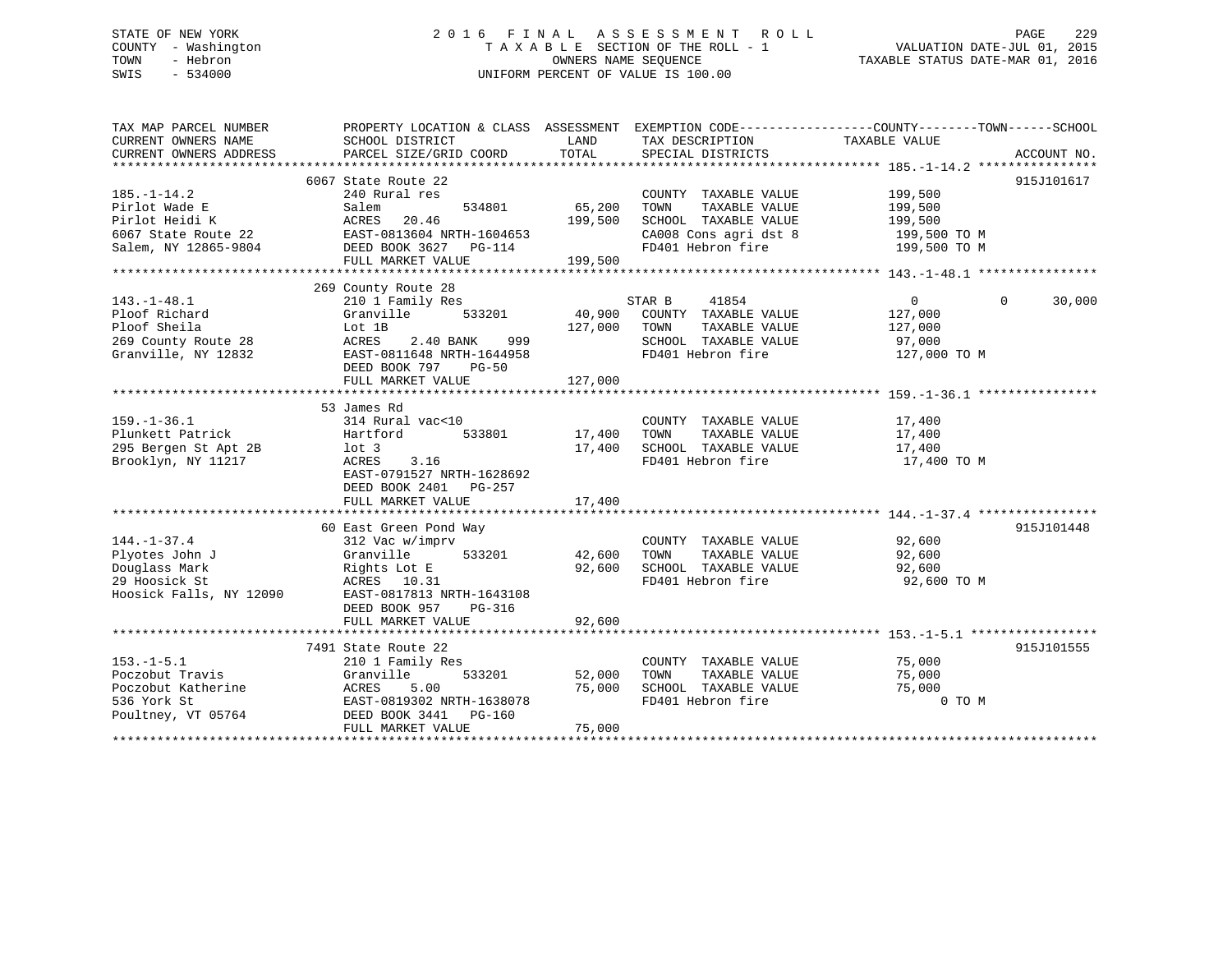# STATE OF NEW YORK 2 0 1 6 F I N A L A S S E S S M E N T R O L L PAGE 230 COUNTY - Washington T A X A B L E SECTION OF THE ROLL - 1 VALUATION DATE-JUL 01, 2015 TOWN - Hebron OWNERS NAME SEQUENCE TAXABLE STATUS DATE-MAR 01, 2016 SWIS - 534000 UNIFORM PERCENT OF VALUE IS 100.00

| TAX MAP PARCEL NUMBER                                                                                                                                                                                                                                  | PROPERTY LOCATION & CLASS ASSESSMENT EXEMPTION CODE---------------COUNTY-------TOWN-----SCHOOL        |              |                                                                                                      |                  |                    |
|--------------------------------------------------------------------------------------------------------------------------------------------------------------------------------------------------------------------------------------------------------|-------------------------------------------------------------------------------------------------------|--------------|------------------------------------------------------------------------------------------------------|------------------|--------------------|
| CURRENT OWNERS NAME                                                                                                                                                                                                                                    | SCHOOL DISTRICT                                                                                       | LAND         | TAX DESCRIPTION                                                                                      | TAXABLE VALUE    |                    |
| CURRENT OWNERS ADDRESS                                                                                                                                                                                                                                 | PARCEL SIZE/GRID COORD                                                                                | TOTAL        | SPECIAL DISTRICTS                                                                                    |                  | ACCOUNT NO.        |
|                                                                                                                                                                                                                                                        |                                                                                                       |              |                                                                                                      |                  |                    |
|                                                                                                                                                                                                                                                        | Gilchrist RD S/off                                                                                    |              |                                                                                                      |                  |                    |
| $175. - 1 - 25.4$                                                                                                                                                                                                                                      | 312 Vac w/imprv                                                                                       |              | COUNTY TAXABLE VALUE                                                                                 | 29,500           |                    |
| Pollock Jerome                                                                                                                                                                                                                                         | 534801<br>Salem                                                                                       | 1,500 TOWN   | TAXABLE VALUE                                                                                        | 29,500           |                    |
| Pollock Velma                                                                                                                                                                                                                                          |                                                                                                       |              | 29,500 SCHOOL TAXABLE VALUE                                                                          | 29,500           |                    |
| 218 Gilchrist Rd                                                                                                                                                                                                                                       |                                                                                                       |              | FD401 Hebron fire                                                                                    | 29,500 TO M      |                    |
| Argyle, NY 12809                                                                                                                                                                                                                                       | ACRES 2.00<br>EAST-0785108 NRTH-1613033<br>DEED BOOK 850 PG-311                                       |              |                                                                                                      |                  |                    |
|                                                                                                                                                                                                                                                        | FULL MARKET VALUE                                                                                     | 29,500       |                                                                                                      |                  |                    |
|                                                                                                                                                                                                                                                        |                                                                                                       |              |                                                                                                      |                  |                    |
|                                                                                                                                                                                                                                                        | 220 Gilchrist Rd                                                                                      |              |                                                                                                      |                  | 915J101731         |
| $175. - 1 - 25.1$                                                                                                                                                                                                                                      | 210 1 Family Res                                                                                      |              |                                                                                                      |                  | $\Omega$<br>30,000 |
| Pollock Jerome G                                                                                                                                                                                                                                       |                                                                                                       |              | $534801 \qquad 38,500 \qquad \text{COUNTY} \qquad \text{TAXABLE} \qquad \text{VALUE} \qquad 225,900$ |                  |                    |
| Pollock Velma                                                                                                                                                                                                                                          |                                                                                                       | 225,900 TOWN | TAXABLE VALUE                                                                                        | 225,900          |                    |
| 218 Gilchrist Rd                                                                                                                                                                                                                                       |                                                                                                       |              | SCHOOL TAXABLE VALUE                                                                                 | 195,900          |                    |
| Argyle, NY 12809                                                                                                                                                                                                                                       | 210 1 Family Res<br>Salem 534801<br>ACRES 1.27<br>EAST-0785060 NRTH-1613327<br>DEED BOOK 605 PG-62    |              | FD401 Hebron fire                                                                                    | 225,900 TO M     |                    |
|                                                                                                                                                                                                                                                        | FULL MARKET VALUE                                                                                     | 225,900      |                                                                                                      |                  |                    |
|                                                                                                                                                                                                                                                        |                                                                                                       |              |                                                                                                      |                  |                    |
|                                                                                                                                                                                                                                                        |                                                                                                       |              |                                                                                                      |                  |                    |
|                                                                                                                                                                                                                                                        | 244 Gilchrist Rd<br>322 Rural vac>10                                                                  |              |                                                                                                      |                  |                    |
| $175. - 1 - 25.6$                                                                                                                                                                                                                                      |                                                                                                       |              | COUNTY TAXABLE VALUE                                                                                 | 70,300<br>70,300 |                    |
| Pollock Jerome G                                                                                                                                                                                                                                       |                                                                                                       | 70,300 TOWN  | TAXABLE VALUE                                                                                        |                  |                    |
| Pollock Velma                                                                                                                                                                                                                                          |                                                                                                       |              | 70,300 SCHOOL TAXABLE VALUE                                                                          | 70,300           |                    |
| 218 Gilchrist Rd                                                                                                                                                                                                                                       | 322 Rural vac>10<br>Salem 534801<br>ACRES 48.00<br>EAST-0785498 NRTH-1611889<br>DEED BOOK 2155 PG-293 |              | FD401 Hebron fire                                                                                    | 70,300 TO M      |                    |
| Arqyle, NY 12809                                                                                                                                                                                                                                       |                                                                                                       |              |                                                                                                      |                  |                    |
|                                                                                                                                                                                                                                                        | FULL MARKET VALUE                                                                                     | 70,300       |                                                                                                      |                  |                    |
|                                                                                                                                                                                                                                                        |                                                                                                       |              |                                                                                                      |                  |                    |
|                                                                                                                                                                                                                                                        | 25 Higgins Rd                                                                                         |              |                                                                                                      |                  | 915J100211         |
|                                                                                                                                                                                                                                                        |                                                                                                       |              |                                                                                                      |                  |                    |
|                                                                                                                                                                                                                                                        |                                                                                                       |              |                                                                                                      |                  |                    |
|                                                                                                                                                                                                                                                        |                                                                                                       |              |                                                                                                      |                  |                    |
| 161.-2-8<br>Pollock Robert G<br>Pollock Robert G<br>Pollock Rosalie K<br>Pollock Rosalie K<br>Pollock Rosalie K<br>Pollock Rosalie K<br>Pollock Rosalie K<br>Pollock Rosalie K<br>Pollock Rosalie K<br>Pollock Rosalie K<br>Pollock Rosalie K<br>Pollo |                                                                                                       |              |                                                                                                      | 69,800 TO M      |                    |
|                                                                                                                                                                                                                                                        |                                                                                                       |              |                                                                                                      |                  |                    |
|                                                                                                                                                                                                                                                        | DEED BOOK 1815 PG-198                                                                                 |              |                                                                                                      |                  |                    |
|                                                                                                                                                                                                                                                        | FULL MARKET VALUE                                                                                     | 69,800       |                                                                                                      |                  |                    |
|                                                                                                                                                                                                                                                        |                                                                                                       |              |                                                                                                      |                  |                    |
|                                                                                                                                                                                                                                                        | 842 Middle Rd                                                                                         |              |                                                                                                      |                  |                    |
| $160.-1-1.1$                                                                                                                                                                                                                                           | 113 Cattle farm                                                                                       |              | AG DIST 41720                                                                                        | 61,181 61,181    | 61,181             |
|                                                                                                                                                                                                                                                        |                                                                                                       |              | 533201 116,100 COUNTY TAXABLE VALUE                                                                  | 226,719          |                    |
|                                                                                                                                                                                                                                                        |                                                                                                       |              | 287,900 TOWN<br>TAXABLE VALUE                                                                        | 226,719          |                    |
|                                                                                                                                                                                                                                                        |                                                                                                       |              | SCHOOL TAXABLE VALUE                                                                                 | 226,719          |                    |
|                                                                                                                                                                                                                                                        | DEED BOOK 2878 PG-82                                                                                  |              | $CAO08$ Cons agri dst 8 226,719 TO M                                                                 |                  |                    |
| $\verb MAX BE SUBJECT TO PAYMENT \hspace{1.5cm} \verb FULL MARKET VALUE \hspace{1.5cm}$                                                                                                                                                                |                                                                                                       | 287,900      | 61,181 EX                                                                                            |                  |                    |
| UNDER AGDIST LAW TIL 2020                                                                                                                                                                                                                              |                                                                                                       |              | FD401 Hebron fire                                                                                    | 287,900 TO M     |                    |
|                                                                                                                                                                                                                                                        |                                                                                                       |              |                                                                                                      |                  |                    |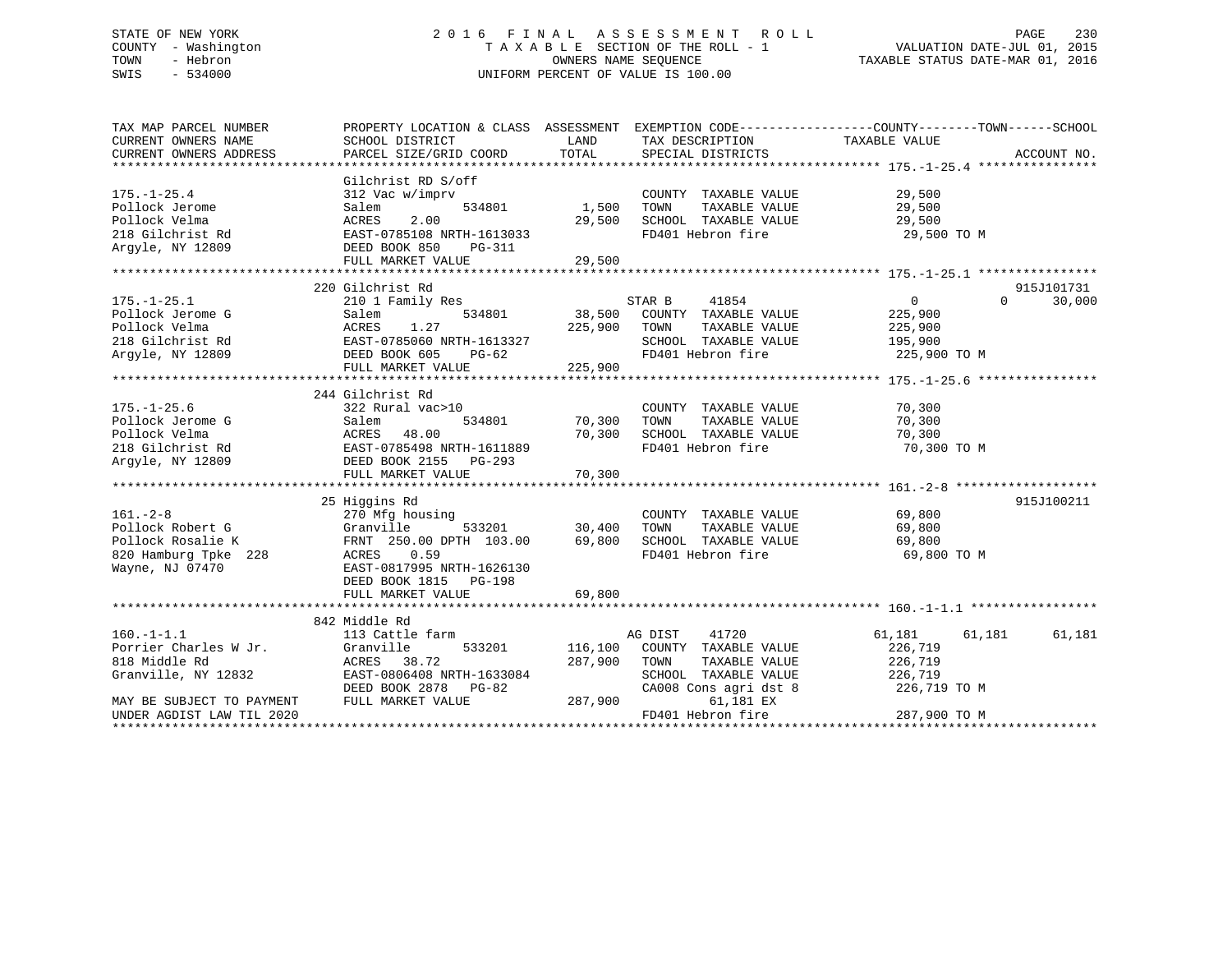# STATE OF NEW YORK 2 0 1 6 F I N A L A S S E S S M E N T R O L L PAGE 231 COUNTY - Washington T A X A B L E SECTION OF THE ROLL - 1 VALUATION DATE-JUL 01, 2015 TOWN - Hebron OWNERS NAME SEQUENCE TAXABLE STATUS DATE-MAR 01, 2016 SWIS - 534000 UNIFORM PERCENT OF VALUE IS 100.00

| TAX MAP PARCEL NUMBER<br>CURRENT OWNERS NAME                                                                                           | PROPERTY LOCATION & CLASS ASSESSMENT EXEMPTION CODE---------------COUNTY-------TOWN------SCHOOL<br>SCHOOL DISTRICT                                                                                                                                                                            | LAND                               | TAX DESCRIPTION                                                                                                                                                                                                                                                                                    | TAXABLE VALUE                                                                         |                                           |
|----------------------------------------------------------------------------------------------------------------------------------------|-----------------------------------------------------------------------------------------------------------------------------------------------------------------------------------------------------------------------------------------------------------------------------------------------|------------------------------------|----------------------------------------------------------------------------------------------------------------------------------------------------------------------------------------------------------------------------------------------------------------------------------------------------|---------------------------------------------------------------------------------------|-------------------------------------------|
| CURRENT OWNERS ADDRESS                                                                                                                 | PARCEL SIZE/GRID COORD                                                                                                                                                                                                                                                                        | TOTAL                              | SPECIAL DISTRICTS                                                                                                                                                                                                                                                                                  |                                                                                       | ACCOUNT NO.                               |
| $160. -1 - 1$<br>Porrier Geraldine A<br>818 Middle Rd<br>Granville, NY 12832<br>MAY BE SUBJECT TO PAYMENT<br>UNDER AGDIST LAW TIL 2020 | 818 Middle Rd<br>240 Rural res<br>533201 76,300<br>Granville<br>489/875 507/1103<br>ACRES 17.15<br>EAST-0806221 NRTH-1632053<br>DEED BOOK 436<br>PG-304<br>FULL MARKET VALUE                                                                                                                  | 267,200<br>267,200                 | COUNTY TAXABLE VALUE 267,200<br>TOWN<br>SCHOOL TAXABLE VALUE 267,200<br>CA008 Cons agri dst 8 267,200 TO M<br>FD401 Hebron fire 267,200 TO M                                                                                                                                                       | TAXABLE VALUE 267,200                                                                 | 915J100505                                |
| $177. - 1 - 30$<br>Porter Charles E<br>Porter Mary D<br>63 Sammis St                                                                   | 909 Chamberlin Mills Rd<br>210 1 Family Res<br>Salem<br>ACRES 6.39 106,100 SCHOOL TAXABLE VALUE 106,100 DAST-0808743 NRTH-1613987 106,100 PD401 Hebron fire 106,100 TO<br>Huntington, NY 11743 DEED BOOK 2816 PG-279                                                                          | s<br>534801                 44,100 | COUNTY TAXABLE VALUE 106,100<br>TOWN                                                                                                                                                                                                                                                               | TAXABLE VALUE 106,100                                                                 | 915J100125                                |
| $143. - 1 - 3.1$<br>143.-1-3.1<br>Porter Joseph H<br>Porter Dianne<br>322 County Route 28<br>22 County Route 28<br>Granville, NY 12832 | 322 County Route 28<br>210 1 Family Res<br>210 1 Family Res<br>210 1 Family Res<br>21 533201 37,700 COUNTY TAXABLE VALUE<br>2157,200 TOWN TAXABLE VALUE<br>FRNT 157.00 DPTH 279.00<br>22 BANK 999 FD401 Hebron fire<br>EAST-0813016 NRTH-1646001<br>DEED BOOK 552 PG-214<br>FULL MARKET VALUE | 157,200                            | SCHOOL TAXABLE VALUE 91,900<br>FD401 Hebron fire 157,200 TO M                                                                                                                                                                                                                                      | $\overline{0}$<br>157,200<br>157,200                                                  | 915J101513<br>$0 \qquad \qquad$<br>65,300 |
| $185. - 1 - 14.9$<br>Potter Raymond<br>PO Box 669<br>Salem, NY 12865                                                                   | State Route 22<br>314 Rural vac<10<br>Salem<br>Thompson Sub/ 29#87 Lot 1 9,300<br>ACRES<br>6.14<br>EAST-0814767 NRTH-1604440<br>DEED BOOK 3460 PG-165<br>FULL MARKET VALUE                                                                                                                    | 534801 9,300 TOWN<br>9,300         | COUNTY TAXABLE VALUE<br>SCHOOL TAXABLE VALUE 9,300<br>$\begin{array}{lllllll} \texttt{CA008} & \texttt{Cons}\ \texttt{agrid}\ \texttt{st}\ 8 & \texttt{9,300}} & \texttt{TO}~\texttt{M} \\ \texttt{FD401} & \texttt{Hebron}\ \texttt{fire} & \texttt{9,300}} & \texttt{TO}~\texttt{M} \end{array}$ | 9,300<br>TAXABLE VALUE 9,300<br>TAXABLE VALUE 9,300                                   | 915J100676                                |
|                                                                                                                                        |                                                                                                                                                                                                                                                                                               |                                    |                                                                                                                                                                                                                                                                                                    |                                                                                       |                                           |
| Potter Vincent<br>Potter Vincent<br>Talen                                                                                              | 257 Indian Head Way 92 PCT OF VALUE USED FOR EXEMPTION PURPOSES<br>210 1 Family Res WET WAR CT 41121<br>y Res<br>533201 45,300 STAR EN<br>Granville<br>FULL MARKET VALUE                                                                                                                      |                                    | 41834<br>999 110,000 COUNTY TAXABLE VALUE 94,820<br>TOWN<br>TAXABLE VALUE<br>SCHOOL TAXABLE VALUE<br>110,000 FD401 Hebron fire                                                                                                                                                                     | 15,180 15,180<br>$\overline{0}$<br>$\overline{0}$<br>94,820<br>44,700<br>110,000 TO M | 915J101259<br>$\Omega$<br>65,300          |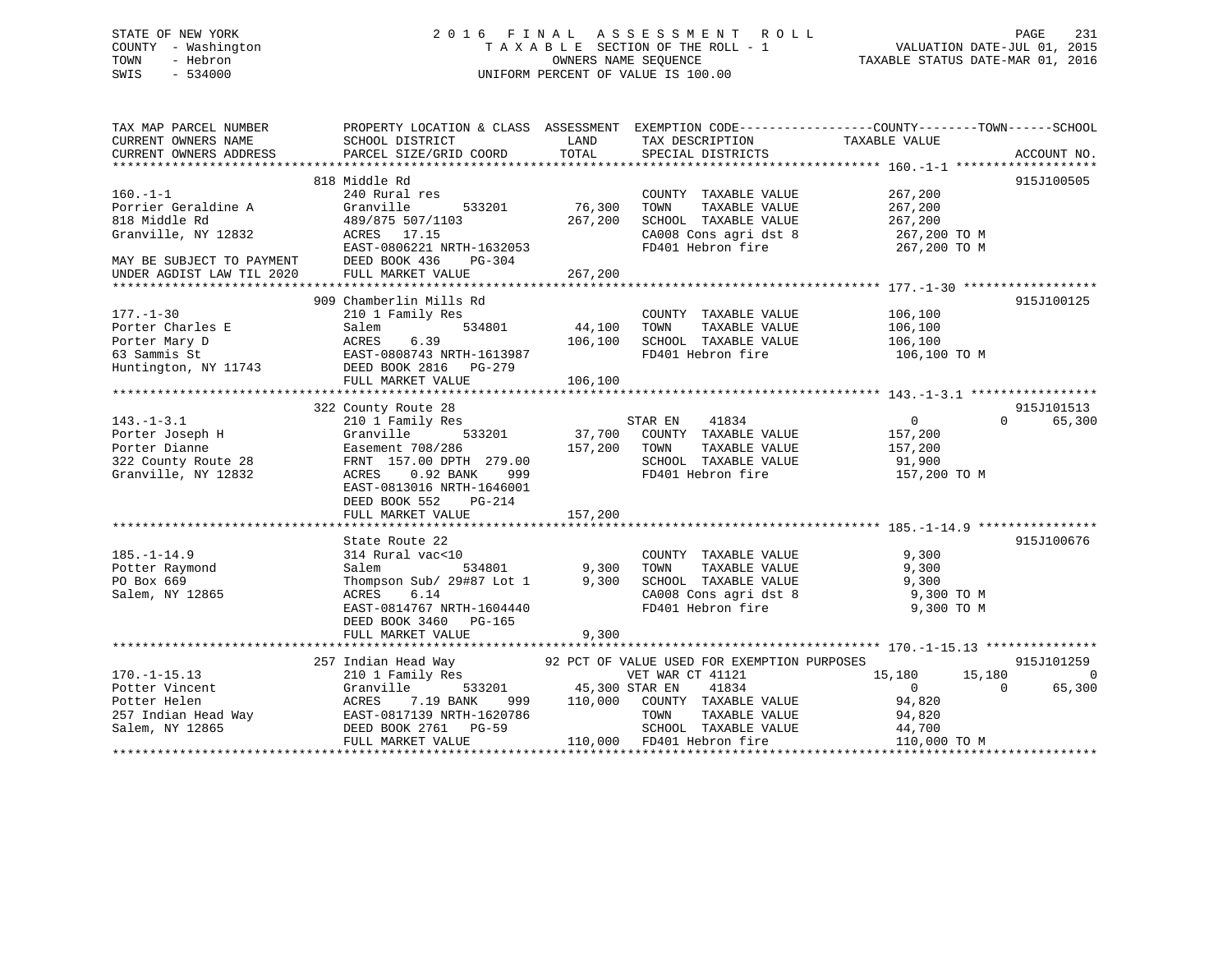# STATE OF NEW YORK 2 0 1 6 F I N A L A S S E S S M E N T R O L L PAGE 232 COUNTY - Washington T A X A B L E SECTION OF THE ROLL - 1 VALUATION DATE-JUL 01, 2015 TOWN - Hebron OWNERS NAME SEQUENCE TAXABLE STATUS DATE-MAR 01, 2016 SWIS - 534000 UNIFORM PERCENT OF VALUE IS 100.00

| TAX MAP PARCEL NUMBER<br>CURRENT OWNERS NAME<br>CURRENT OWNERS ADDRESS | SCHOOL DISTRICT<br>PARCEL SIZE/GRID COORD | PROPERTY LOCATION & CLASS ASSESSMENT EXEMPTION CODE---------------COUNTY-------TOWN-----SCHOOL<br>LAND<br>TAX DESCRIPTION<br>TOTAL<br>SPECIAL DISTRICTS | TAXABLE VALUE<br>ACCOUNT NO.         |
|------------------------------------------------------------------------|-------------------------------------------|---------------------------------------------------------------------------------------------------------------------------------------------------------|--------------------------------------|
|                                                                        |                                           |                                                                                                                                                         |                                      |
|                                                                        | 140 James Rd                              |                                                                                                                                                         | 915J101285                           |
| $159. - 1 - 2.2$                                                       | 242 Rurl res&rec                          | CW_10_VET/ 41151                                                                                                                                        | 8,000<br>8,000<br>0                  |
| Potts Aaron J                                                          | Hartford<br>533801                        | 64,400 STAR B<br>41854                                                                                                                                  | $\mathbf{0}$<br>30,000<br>$\Omega$   |
| 140 James Rd                                                           | 926/166                                   | 135,700<br>COUNTY TAXABLE VALUE                                                                                                                         | 127,700                              |
| Salem, NY 12865                                                        | ACRES 19.90                               | TOWN<br>TAXABLE VALUE                                                                                                                                   | 127,700                              |
|                                                                        | EAST-0792820 NRTH-1631387                 | SCHOOL TAXABLE VALUE                                                                                                                                    | 105,700                              |
|                                                                        | DEED BOOK 926<br>PG-164                   | FD401 Hebron fire                                                                                                                                       | 135,700 TO M                         |
|                                                                        | FULL MARKET VALUE                         | 135,700                                                                                                                                                 |                                      |
|                                                                        |                                           |                                                                                                                                                         |                                      |
|                                                                        | 249 Higgins Rd                            |                                                                                                                                                         | 915J101796                           |
| $170. - 2 - 10$                                                        | 242 Rurl res&rec                          | STAR B<br>41854                                                                                                                                         | $\overline{0}$<br>$\Omega$<br>30,000 |
| Powell Gilbert P J                                                     | 533201<br>Granville                       | 103,400<br>COUNTY TAXABLE VALUE                                                                                                                         | 251,500                              |
| Charlton Jacqueline S                                                  | Lot 2                                     | 251,500<br>TOWN<br>TAXABLE VALUE                                                                                                                        | 251,500                              |
| 249 Higgins Rd                                                         | ACRES<br>50.68                            | SCHOOL TAXABLE VALUE                                                                                                                                    | 221,500                              |
| Granville, NY 12832                                                    | EAST-0822541 NRTH-1623150                 | FD401 Hebron fire                                                                                                                                       |                                      |
|                                                                        |                                           |                                                                                                                                                         | 251,500 TO M                         |
|                                                                        | DEED BOOK 2048 PG-58                      |                                                                                                                                                         |                                      |
|                                                                        | FULL MARKET VALUE                         | 251,500                                                                                                                                                 |                                      |
|                                                                        |                                           |                                                                                                                                                         |                                      |
|                                                                        | Higgins Rd                                |                                                                                                                                                         | 915J101823                           |
| $170. - 2 - 37$                                                        | 322 Rural vac>10                          | COUNTY TAXABLE VALUE                                                                                                                                    | 50,100                               |
| Powell Gilbert P Jr                                                    | 533201<br>Granville                       | 50,100<br>TAXABLE VALUE<br>TOWN                                                                                                                         | 50,100                               |
| Charlton Jacqueline S                                                  | Lot 1                                     | 50,100<br>SCHOOL TAXABLE VALUE                                                                                                                          | 50,100                               |
| 249 Higgins Rd                                                         | ACRES<br>24.11                            | FD401 Hebron fire                                                                                                                                       | 50,100 TO M                          |
| Granville, NY 12832                                                    | EAST-0821997 NRTH-1623939                 |                                                                                                                                                         |                                      |
|                                                                        | DEED BOOK 3571 PG-34                      |                                                                                                                                                         |                                      |
|                                                                        | FULL MARKET VALUE                         | 50,100                                                                                                                                                  |                                      |
|                                                                        |                                           |                                                                                                                                                         |                                      |
|                                                                        | 1870 County Route 31                      |                                                                                                                                                         | 915J100521                           |
| $152. - 2 - 24$                                                        | 240 Rural res                             | STAR B<br>41854                                                                                                                                         | 30,000<br>$\overline{0}$<br>$\Omega$ |
| Powley Melisa                                                          | Granville<br>533201                       | 79,000<br>COUNTY TAXABLE VALUE                                                                                                                          | 194,000                              |
| Powley Tim                                                             | ACRES 18.50                               | 194,000<br>TOWN<br>TAXABLE VALUE                                                                                                                        | 194,000                              |
| 11 Homer Ave                                                           | EAST-0814630 NRTH-1640449                 | SCHOOL TAXABLE VALUE                                                                                                                                    | 164,000                              |
| Oueensbury, NY 12804                                                   | DEED BOOK 3358 PG-295                     | FD401 Hebron fire                                                                                                                                       | 194,000 TO M                         |
|                                                                        | FULL MARKET VALUE                         | 194,000                                                                                                                                                 |                                      |
|                                                                        |                                           |                                                                                                                                                         |                                      |
|                                                                        | 170 & 184 Button Rd                       |                                                                                                                                                         | 915J100549                           |
| $143. - 1 - 28$                                                        | 210 1 Family Res                          | VET COM CT 41131                                                                                                                                        | 35,975<br>30,000<br>$\Omega$         |
| Pratt Floyd                                                            | 533201<br>Granville                       | 52,200 STAR EN<br>41834                                                                                                                                 | 65,300<br>$\Omega$<br>$\mathbf{0}$   |
|                                                                        |                                           |                                                                                                                                                         |                                      |
| Pratt Patricia                                                         | 488/573, 577/109                          | 143,900<br>COUNTY TAXABLE VALUE                                                                                                                         | 107,925                              |
| 170 Button Rd                                                          | ACRES<br>5.10                             | TAXABLE VALUE<br>TOWN                                                                                                                                   | 113,900                              |
| Granville, NY 12832                                                    | EAST-0812037 NRTH-1644527                 | SCHOOL TAXABLE VALUE                                                                                                                                    | 78,600                               |
|                                                                        | DEED BOOK 457<br>$PG-400$                 | FD401 Hebron fire                                                                                                                                       | 143,900 TO M                         |
|                                                                        | FULL MARKET VALUE                         | 143,900                                                                                                                                                 |                                      |
|                                                                        |                                           |                                                                                                                                                         |                                      |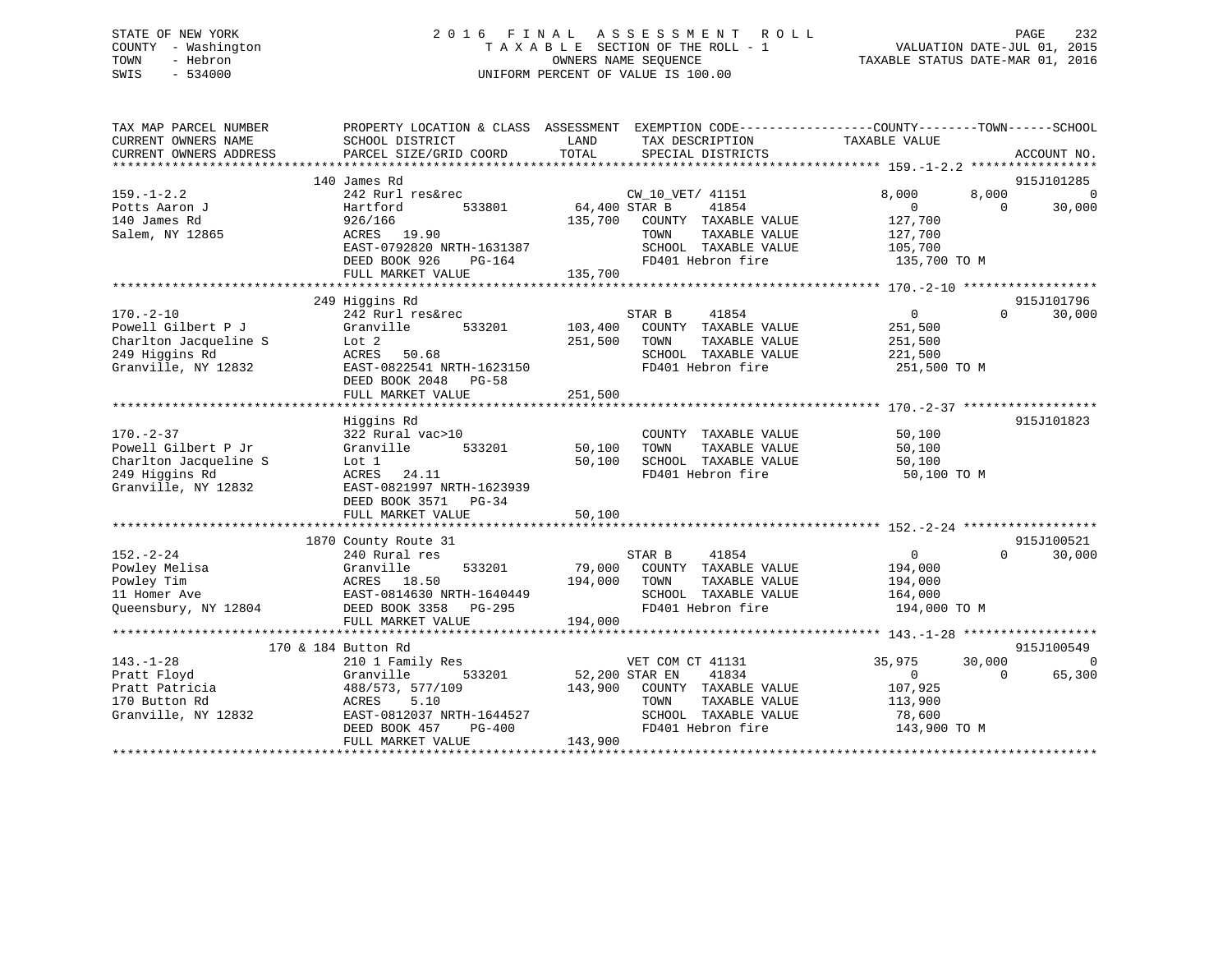# STATE OF NEW YORK 2 0 1 6 F I N A L A S S E S S M E N T R O L L PAGE 233 COUNTY - Washington T A X A B L E SECTION OF THE ROLL - 1 VALUATION DATE-JUL 01, 2015 TOWN - Hebron OWNERS NAME SEQUENCE TAXABLE STATUS DATE-MAR 01, 2016 SWIS - 534000 UNIFORM PERCENT OF VALUE IS 100.00

| TAX MAP PARCEL NUMBER     |                                                                  |               |                                                          | PROPERTY LOCATION & CLASS ASSESSMENT EXEMPTION CODE---------------COUNTY-------TOWN------SCHOOL                                                        |                |
|---------------------------|------------------------------------------------------------------|---------------|----------------------------------------------------------|--------------------------------------------------------------------------------------------------------------------------------------------------------|----------------|
| CURRENT OWNERS NAME       | SCHOOL DISTRICT                                                  | LAND          | TAX DESCRIPTION                                          | TAXABLE VALUE                                                                                                                                          |                |
| CURRENT OWNERS ADDRESS    | PARCEL SIZE/GRID COORD                                           | TOTAL         | SPECIAL DISTRICTS                                        |                                                                                                                                                        | ACCOUNT NO.    |
|                           |                                                                  |               |                                                          |                                                                                                                                                        |                |
|                           | East Green Pond Way                                              |               |                                                          |                                                                                                                                                        | 915J101450     |
| $144. - 1 - 37.6$         | 314 Rural vac<10                                                 |               | COUNTY TAXABLE VALUE                                     | 28,800                                                                                                                                                 |                |
| Preble Christine P        | Granville                                                        | 533201 28,800 | TAXABLE VALUE<br>TOWN                                    | 28,800                                                                                                                                                 |                |
| Preble Robert J           | ACRES<br>4.32                                                    | 28,800        | SCHOOL TAXABLE VALUE                                     | 28,800                                                                                                                                                 |                |
| 163 Perry Hill Rd         | EAST-0817049 NRTH-1642403                                        |               | FD401 Hebron fire                                        | 28,800 TO M                                                                                                                                            |                |
|                           |                                                                  |               |                                                          |                                                                                                                                                        |                |
| Shushan, NY 12873         | DEED BOOK 2552 PG-311                                            |               |                                                          |                                                                                                                                                        |                |
|                           | FULL MARKET VALUE                                                | 28,800        |                                                          |                                                                                                                                                        |                |
|                           |                                                                  |               |                                                          |                                                                                                                                                        |                |
|                           | 12 Warner Rd                                                     |               |                                                          |                                                                                                                                                        | 915J101134     |
| $153. - 1 - 1.2$          | 270 Mfg housing                                                  |               | VET COM CT 41131                                         | 15,050<br>15,050                                                                                                                                       | $\overline{0}$ |
| Priest Charles            | Granville 533201                                                 | 38,600 STAR B | 41854                                                    | $\sim$ 0<br>$\Omega$                                                                                                                                   | 30,000         |
| 12 Warner Rd              | $1.00$ ad                                                        |               | 60,200 COUNTY TAXABLE VALUE                              | 45,150                                                                                                                                                 |                |
| Granville, NY 12832       | ACRES 1.30                                                       |               | TOWN<br>TAXABLE VALUE                                    | 45,150                                                                                                                                                 |                |
|                           | EAST-0818032 NRTH-1640828                                        |               |                                                          | SCHOOL TAXABLE VALUE 30,200<br>FD401 Hebron fire 60,200 TO M                                                                                           |                |
|                           | DEED BOOK 727 PG-145                                             |               |                                                          |                                                                                                                                                        |                |
|                           | FULL MARKET VALUE                                                | 60, 200       |                                                          |                                                                                                                                                        |                |
|                           |                                                                  |               |                                                          |                                                                                                                                                        |                |
|                           | State Route 22                                                   |               |                                                          |                                                                                                                                                        | 915J101444     |
| $161. - 1 - 3.2$          | 314 Rural vac<10                                                 |               | COUNTY TAXABLE VALUE 24,100                              |                                                                                                                                                        |                |
| Prime Jeffrey             | Granville                                                        |               |                                                          |                                                                                                                                                        |                |
| 140 Vaughn Rd             | $533201$ $24,100$<br>ACRES<br>6.40                               | 24,100        | TOWN TAXABLE VALUE 24,100<br>SCHOOL TAXABLE VALUE 24,100 |                                                                                                                                                        |                |
|                           |                                                                  |               | FD401 Hebron fire                                        |                                                                                                                                                        |                |
| Kingsbury, NY 12839       | EAST-0818703 NRTH-1632838                                        |               |                                                          | 24,100 TO M                                                                                                                                            |                |
|                           | DEED BOOK 2076 PG-52                                             |               |                                                          |                                                                                                                                                        |                |
|                           | FULL MARKET VALUE                                                | 24,100        |                                                          |                                                                                                                                                        |                |
|                           |                                                                  |               |                                                          |                                                                                                                                                        |                |
|                           | Everetts Heights Way                                             |               |                                                          |                                                                                                                                                        | 915J100627     |
| $152. - 2 - 8.1$          | 692 Road/str/hwy                                                 |               | RPTL1138<br>29700                                        | 4,800<br>4,800                                                                                                                                         | 4,800          |
| Proctor Trust Co          | Granville                                                        |               | 533201 4,800 COUNTY TAXABLE VALUE                        | $\overline{0}$                                                                                                                                         |                |
| 48 Main St                | ACRES<br>4.60                                                    | 4,800         | TOWN<br>TAXABLE VALUE                                    | $\Omega$                                                                                                                                               |                |
| Proctor, VT 05765         | EAST-0809587 NRTH-1641969                                        |               | SCHOOL TAXABLE VALUE                                     | $\Omega$                                                                                                                                               |                |
|                           | DEED BOOK 487 PG-761                                             |               | FD401 Hebron fire                                        | O TO M                                                                                                                                                 |                |
|                           | FULL MARKET VALUE                                                | 4,800         | 4,800 EX                                                 |                                                                                                                                                        |                |
|                           |                                                                  |               |                                                          |                                                                                                                                                        |                |
|                           | 2215 County Route 47 69 PCT OF VALUE USED FOR EXEMPTION PURPOSES |               |                                                          |                                                                                                                                                        | 915J100033     |
| $175. - 1 - 23$           | 116 Other stock                                                  |               | VET WAR CT 41121                                         | $33,000$ 18,000                                                                                                                                        | $\overline{0}$ |
| Proulx Lisa M             | Salem                                                            |               |                                                          |                                                                                                                                                        |                |
| Proulx David A            | ACRES 91.69                                                      |               | 534801 211,400 AG BUILD 41700<br>561,000 AG BUILD 41700  |                                                                                                                                                        |                |
|                           |                                                                  |               |                                                          | $\begin{array}{cccc} 40,660 & & 40,660 & & 40,660 \ 16,041 & & 16,041 & & 16,041 \ 119,197 & & 119,197 & & 119,197 \ 0 & & & 0 & & 30,000 \end{array}$ |                |
| 2215 County Route 47      | EAST-0786683 NRTH-1609505                                        |               | 41720<br>AG DIST                                         |                                                                                                                                                        |                |
| Salem, NY 12865           | DEED BOOK 935 PG-32                                              |               | 41854<br>STAR B                                          |                                                                                                                                                        |                |
|                           | FULL MARKET VALUE                                                |               | 561,000 COUNTY TAXABLE VALUE                             | 352,102<br>367,102                                                                                                                                     |                |
| MAY BE SUBJECT TO PAYMENT |                                                                  |               | TAXABLE VALUE<br>TOWN                                    |                                                                                                                                                        |                |
|                           |                                                                  |               |                                                          |                                                                                                                                                        |                |
| UNDER AGDIST LAW TIL 2020 |                                                                  |               | SCHOOL TAXABLE VALUE                                     |                                                                                                                                                        |                |
|                           |                                                                  |               | CA008 Cons agri dst 8                                    | 355,102<br>441,803 TO M                                                                                                                                |                |
|                           |                                                                  |               | 119,197 EX                                               |                                                                                                                                                        |                |
|                           |                                                                  |               | FD401 Hebron fire                                        | 561,000 TO M                                                                                                                                           |                |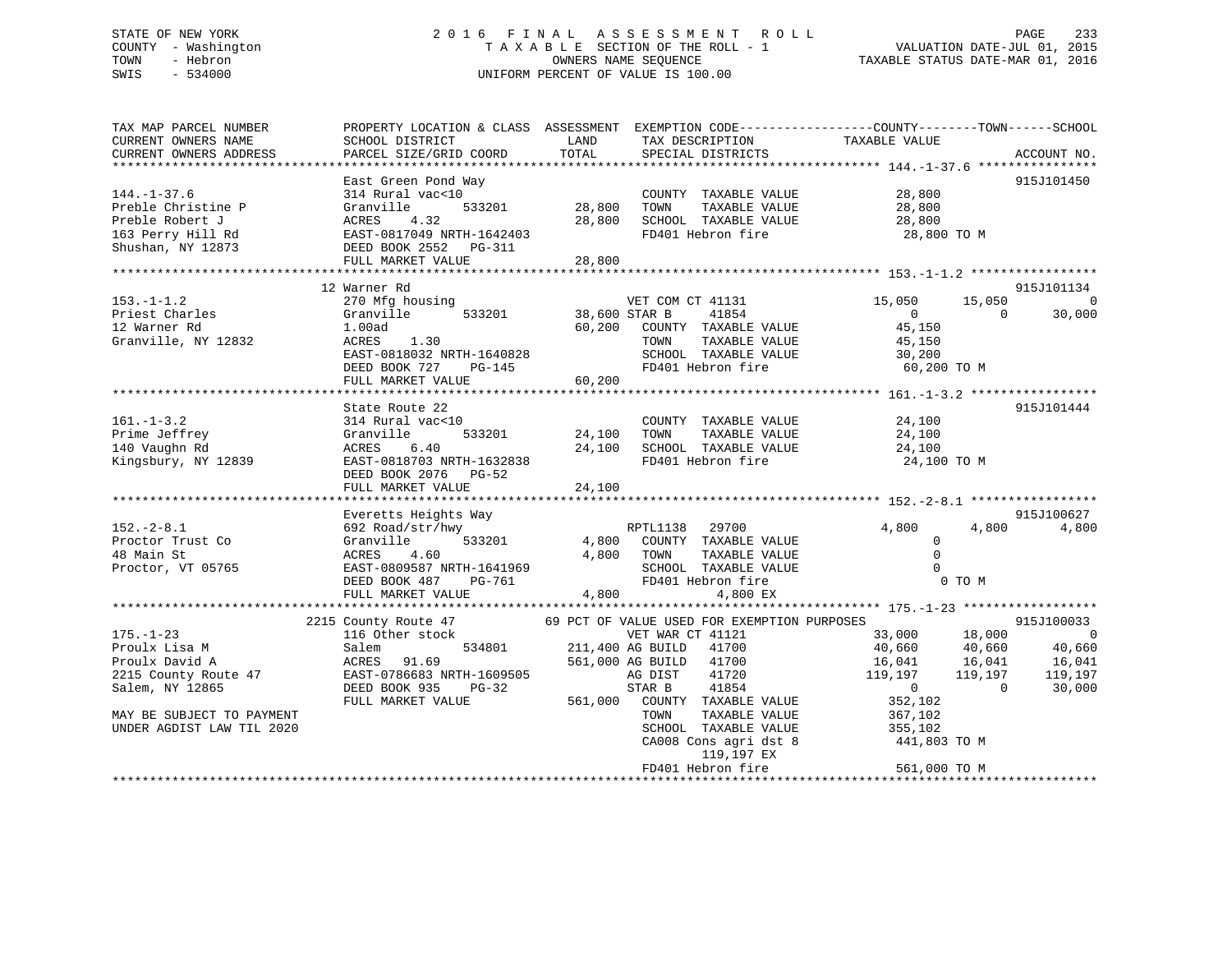# STATE OF NEW YORK 2 0 1 6 F I N A L A S S E S S M E N T R O L L PAGE 234 COUNTY - Washington T A X A B L E SECTION OF THE ROLL - 1 VALUATION DATE-JUL 01, 2015 TOWN - Hebron OWNERS NAME SEQUENCE TAXABLE STATUS DATE-MAR 01, 2016 SWIS - 534000 UNIFORM PERCENT OF VALUE IS 100.00

| TAX MAP PARCEL NUMBER<br>CURRENT OWNERS NAME | PROPERTY LOCATION & CLASS ASSESSMENT EXEMPTION CODE----------------COUNTY-------TOWN------SCHOOL<br>SCHOOL DISTRICT | LAND          | TAX DESCRIPTION                               | TAXABLE VALUE              |                    |
|----------------------------------------------|---------------------------------------------------------------------------------------------------------------------|---------------|-----------------------------------------------|----------------------------|--------------------|
| CURRENT OWNERS ADDRESS                       | PARCEL SIZE/GRID COORD                                                                                              | TOTAL         | SPECIAL DISTRICTS                             |                            | ACCOUNT NO.        |
|                                              | 76 Crystal View Way                                                                                                 |               |                                               |                            | 915J101644         |
| $143. - 1 - 40$                              | 241 Rural res&ag                                                                                                    |               | AG DIST<br>41720                              | 27,926<br>27,926           | 27,926             |
| Ptacek John C III                            | Granville<br>533201                                                                                                 | 78,700 STAR B | 41854                                         | $\overline{0}$<br>$\sim$ 0 | 30,000             |
| 76 Crystal View Way                          | Lot 10-Phase 1                                                                                                      | 258,900       | COUNTY TAXABLE VALUE                          | 230,974                    |                    |
| Granville, NY 12832                          | ACRES 18.34                                                                                                         |               | TOWN<br>TAXABLE VALUE                         | 230,974                    |                    |
|                                              | EAST-0809491 NRTH-1645137                                                                                           |               | SCHOOL TAXABLE VALUE                          | 200,974                    |                    |
| MAY BE SUBJECT TO PAYMENT                    | DEED BOOK 906<br>PG-115                                                                                             |               | CA008 Cons agri dst 8 230,974 TO M            |                            |                    |
| UNDER AGDIST LAW TIL 2020                    | FULL MARKET VALUE                                                                                                   | 258,900       | 27,926 EX                                     |                            |                    |
|                                              |                                                                                                                     |               | $27,920$ EX<br>FD401 Hebron fire 258,900 TO M |                            |                    |
|                                              |                                                                                                                     |               |                                               |                            |                    |
|                                              | State Route 22/E Off                                                                                                |               |                                               |                            | 915J101043         |
| $161. - 1 - 2$                               | 322 Rural vac>10                                                                                                    |               | COUNTY TAXABLE VALUE                          | 62,900                     |                    |
| Ptacek John C Jr                             | Granville                                                                                                           | 533201 62,900 | TAXABLE VALUE<br>TOWN                         | 62,900                     |                    |
| 7344 State Route 22                          | ACRES 83.90                                                                                                         | 62,900        | SCHOOL TAXABLE VALUE                          | 62,900                     |                    |
| Granville, NY 12832                          | EAST-0823006 NRTH-1632457                                                                                           |               | FD401 Hebron fire                             | 62,900 TO M                |                    |
|                                              | DEED BOOK 522<br>PG-197                                                                                             |               |                                               |                            |                    |
|                                              | FULL MARKET VALUE                                                                                                   | 62,900        |                                               |                            |                    |
|                                              |                                                                                                                     |               |                                               |                            |                    |
|                                              | 4262 County Route 30                                                                                                |               |                                               |                            | 915J101029         |
| $158. - 1 - 20.1$                            | 210 1 Family Res                                                                                                    |               | 41854<br>STAR B                               | $\overline{0}$             | $\Omega$<br>30,000 |
| Putman Charles E                             | 533801<br>Hartford                                                                                                  |               | 41,700 COUNTY TAXABLE VALUE                   | 157,800                    |                    |
| 4262 County Route 30                         | <b>ACRES</b><br>2.70                                                                                                | 157,800 TOWN  | TAXABLE VALUE                                 | 157,800                    |                    |
| Salem, NY 12865                              |                                                                                                                     |               |                                               |                            |                    |
|                                              |                                                                                                                     |               |                                               |                            |                    |
|                                              |                                                                                                                     |               |                                               |                            |                    |
|                                              |                                                                                                                     |               |                                               |                            |                    |
|                                              | County Route 30                                                                                                     |               |                                               |                            | 915J101102         |
| $158. - 1 - 20.2$                            | 314 Rural vac<10                                                                                                    |               | COUNTY TAXABLE VALUE                          | 11,500                     |                    |
| Putman Charles E                             | Hartford                                                                                                            | 533801 11,500 | TOWN<br>TAXABLE VALUE                         | 11,500                     |                    |
| 4262 County Route 30                         | 2.90<br>ACRES                                                                                                       | 11,500        | TOWN 1AALLE VALUE<br>SCHOOL TAXABLE VALUE     | 11,500                     |                    |
| Salem, NY 12865                              | EAST-0785549 NRTH-1627844                                                                                           |               |                                               | 11,500 TO M                |                    |
|                                              | DEED BOOK 3280 PG-296                                                                                               |               |                                               |                            |                    |
|                                              | FULL MARKET VALUE                                                                                                   | 11,500        |                                               |                            |                    |
|                                              |                                                                                                                     |               |                                               |                            |                    |
|                                              | 1 Sheldon Rd                                                                                                        |               |                                               |                            | 915J100683         |
| $177. - 1 - 15$                              | 210 1 Family Res                                                                                                    |               | 41854<br>STAR B                               | $\overline{0}$             | $\Omega$<br>30,000 |
| Putnam David L                               | 534801<br>Salem                                                                                                     |               | 32,100 COUNTY TAXABLE VALUE                   | 66,200                     |                    |
| 1 Sheldon Rd                                 | 1.02 BANK<br>ACRES<br>40                                                                                            | 66,200        | TAXABLE VALUE<br>TOWN                         | 66,200                     |                    |
| Salem, NY 12865                              | EAST-0815403 NRTH-1615770                                                                                           |               | SCHOOL TAXABLE VALUE                          | 36, 200                    |                    |
|                                              | DEED BOOK 935<br>PG-300                                                                                             |               | FD401 Hebron fire 66,200 TO M                 |                            |                    |
|                                              | FULL MARKET VALUE                                                                                                   | 66,200        |                                               |                            |                    |
|                                              |                                                                                                                     |               |                                               |                            |                    |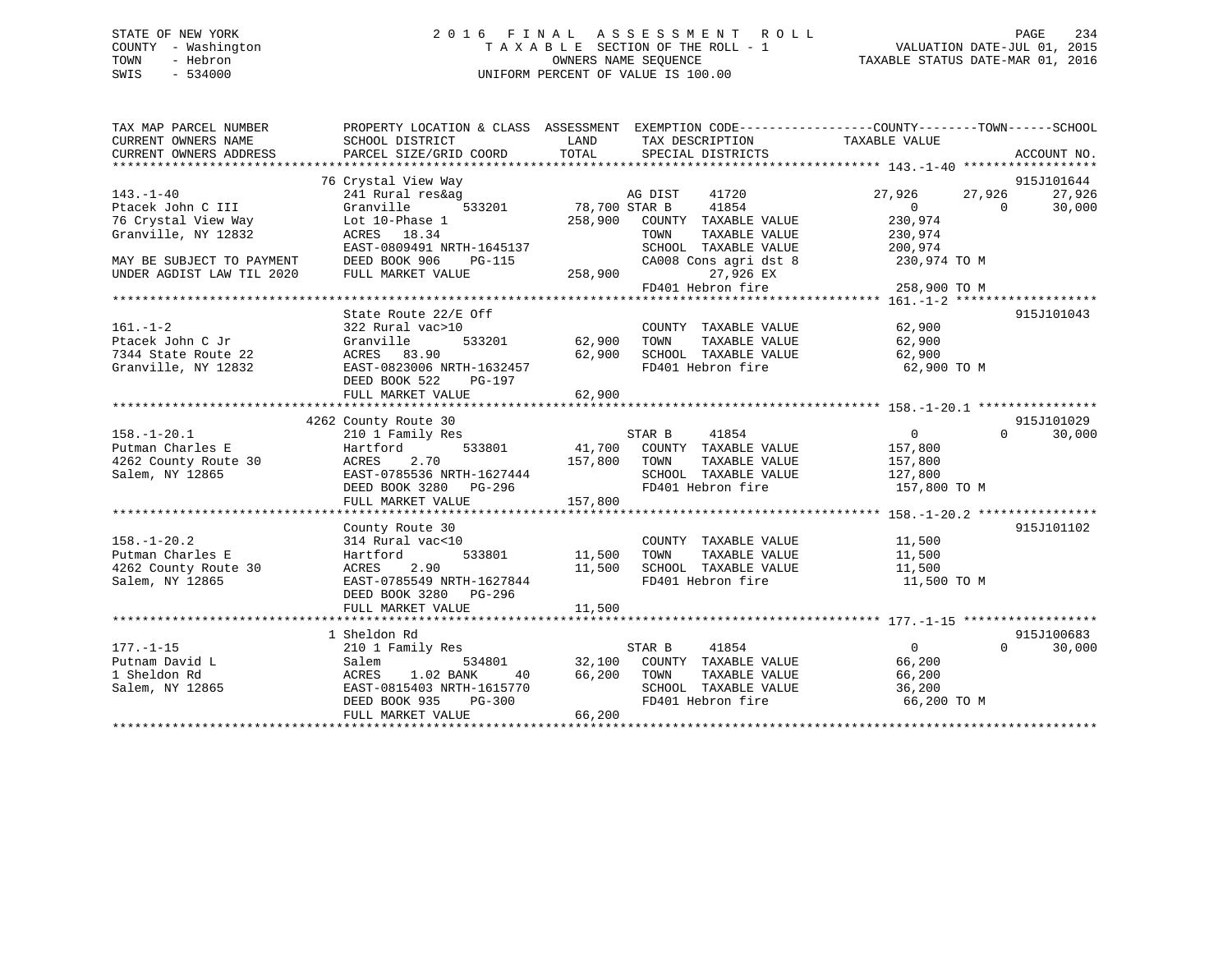# STATE OF NEW YORK 2 0 1 6 F I N A L A S S E S S M E N T R O L L PAGE 235 COUNTY - Washington T A X A B L E SECTION OF THE ROLL - 1 VALUATION DATE-JUL 01, 2015 TOWN - Hebron OWNERS NAME SEQUENCE TAXABLE STATUS DATE-MAR 01, 2016 SWIS - 534000 UNIFORM PERCENT OF VALUE IS 100.00

| TAX MAP PARCEL NUMBER                                                                                                         | PROPERTY LOCATION & CLASS ASSESSMENT EXEMPTION CODE----------------COUNTY-------TOWN------SCHOOL |             |                                                                                                                                                                                                                                |                                        |                |
|-------------------------------------------------------------------------------------------------------------------------------|--------------------------------------------------------------------------------------------------|-------------|--------------------------------------------------------------------------------------------------------------------------------------------------------------------------------------------------------------------------------|----------------------------------------|----------------|
| CURRENT OWNERS NAME                                                                                                           | SCHOOL DISTRICT                                                                                  | <b>LAND</b> | TAX DESCRIPTION TAXABLE VALUE                                                                                                                                                                                                  |                                        |                |
| CURRENT OWNERS ADDRESS                                                                                                        |                                                                                                  |             |                                                                                                                                                                                                                                |                                        |                |
|                                                                                                                               |                                                                                                  |             |                                                                                                                                                                                                                                |                                        |                |
|                                                                                                                               | 4115 County Route 30 90 PCT OF VALUE USED FOR EXEMPTION PURPOSES                                 |             |                                                                                                                                                                                                                                |                                        | 915J101595     |
|                                                                                                                               | 210 I Family Res WET COM CT 41131<br>Hartford 533801 53,400 VET DIS CT 41141                     |             |                                                                                                                                                                                                                                | $40,208$ $30,000$<br>$80,415$ $60,000$ | $\overline{0}$ |
|                                                                                                                               |                                                                                                  |             |                                                                                                                                                                                                                                |                                        | 65,300         |
|                                                                                                                               |                                                                                                  |             |                                                                                                                                                                                                                                | $\sim$ 0                               | 65,300         |
|                                                                                                                               | ACRES 5.70<br>ACRES 5.70 178,700 STAR EN 41834<br>EAST-0786957 NRTH-1624281 COUNTY TAXABLE       |             | COUNTY TAXABLE VALUE                                                                                                                                                                                                           | 0<br>58,077                            |                |
|                                                                                                                               |                                                                                                  |             | TOWN TAXABLE VALUE 88,700                                                                                                                                                                                                      |                                        |                |
|                                                                                                                               |                                                                                                  |             | 178,700 SCHOOL TAXABLE VALUE 113,400                                                                                                                                                                                           |                                        |                |
|                                                                                                                               |                                                                                                  |             |                                                                                                                                                                                                                                |                                        |                |
|                                                                                                                               |                                                                                                  |             |                                                                                                                                                                                                                                |                                        |                |
|                                                                                                                               | State Route 22                                                                                   |             |                                                                                                                                                                                                                                |                                        | 915J101750     |
| $186. - 1 - 28$                                                                                                               | 314 Rural vac<10                                                                                 |             | COUNTY TAXABLE VALUE 10,800                                                                                                                                                                                                    |                                        |                |
| Ramirez Jose A                                                                                                                | Salem                                                                                            |             |                                                                                                                                                                                                                                | TAXABLE VALUE 10,800                   |                |
|                                                                                                                               |                                                                                                  |             |                                                                                                                                                                                                                                |                                        |                |
| Sierra-Ramirez Christine N ACRES 5.18<br>305 lake Shore Dr EAST-0816241 NRTH-1607634<br>Monroe, NY 10950 DEED BOOK 916 PG-143 |                                                                                                  |             | 10,800 SCHOOL TAXABLE VALUE<br>FD401 Hebron fire                                                                                                                                                                               | 10,800<br>10,800 TO M                  |                |
|                                                                                                                               |                                                                                                  |             |                                                                                                                                                                                                                                |                                        |                |
|                                                                                                                               | FULL MARKET VALUE                                                                                | 10,800      |                                                                                                                                                                                                                                |                                        |                |
|                                                                                                                               |                                                                                                  |             |                                                                                                                                                                                                                                |                                        |                |
|                                                                                                                               | State Route 22                                                                                   |             |                                                                                                                                                                                                                                |                                        | 915J101749     |
| $186. - 1 - 27$                                                                                                               | state Route 22<br>312 Vac w/imprv                                                                |             | COUNTY TAXABLE VALUE 36,400                                                                                                                                                                                                    |                                        |                |
|                                                                                                                               | Salem                                                                                            |             | 534801 34,400 TOWN TAXABLE VALUE 36,400                                                                                                                                                                                        |                                        |                |
|                                                                                                                               |                                                                                                  |             |                                                                                                                                                                                                                                |                                        |                |
| 186.-1-27<br>Rando Cheryl A<br>PO Box 30<br>Schuylerville, NY 12871                                                           | ACRES 12.84<br>EAST-0816298 NRTH-1608273<br>EAST-0816298 NRTH-1608273 FD401 Hebron fire 36,400   |             |                                                                                                                                                                                                                                | 36,400 TO M                            |                |
|                                                                                                                               | DEED BOOK 3369 PG-31                                                                             |             |                                                                                                                                                                                                                                |                                        |                |
|                                                                                                                               |                                                                                                  |             |                                                                                                                                                                                                                                |                                        |                |
|                                                                                                                               |                                                                                                  |             |                                                                                                                                                                                                                                |                                        |                |
|                                                                                                                               | 205 Little Burch Hill Rd                                                                         |             |                                                                                                                                                                                                                                |                                        | 915J100083     |
| $151. - 1 - 22.1$                                                                                                             | 240 Rural res                                                                                    |             | $\begin{tabular}{lllllll} \multicolumn{2}{c}{\text{COUNTY}} & \text{TAXABLE} & \text{VALUE} & & \text{243,500} \\ \multicolumn{2}{c}{\text{m}{\text{min}}}& & \text{maxarir.} & \text{VALUE} & & \text{243,500} \end{tabular}$ |                                        |                |
|                                                                                                                               | 533801 169,000 TOWN                                                                              |             |                                                                                                                                                                                                                                |                                        |                |
|                                                                                                                               |                                                                                                  |             |                                                                                                                                                                                                                                |                                        |                |
|                                                                                                                               |                                                                                                  |             | 243,500 SCHOOL TAXABLE VALUE 243,500<br>FD401 Hebron fire                                                                                                                                                                      |                                        |                |
|                                                                                                                               |                                                                                                  |             |                                                                                                                                                                                                                                | 243,500 TO M                           |                |
|                                                                                                                               | DEED BOOK 797 PG-15                                                                              |             |                                                                                                                                                                                                                                |                                        |                |
|                                                                                                                               |                                                                                                  |             |                                                                                                                                                                                                                                |                                        |                |
|                                                                                                                               |                                                                                                  |             |                                                                                                                                                                                                                                |                                        |                |
|                                                                                                                               | Warner Rd                                                                                        |             |                                                                                                                                                                                                                                |                                        |                |
| $153. - 1 - 5.2$                                                                                                              | 322 Rural vac>10                                                                                 |             | COUNTY TAXABLE VALUE                                                                                                                                                                                                           | $90,000$<br>$90,000$                   |                |
| Rapp George                                                                                                                   | 533201 90,000<br>Granville                                                                       |             | TAXABLE VALUE<br>TOWN                                                                                                                                                                                                          | 90,000                                 |                |
| Rapp Katherine                                                                                                                | lot 2<br>ACRES 35.33                                                                             |             | 90,000 SCHOOL TAXABLE VALUE                                                                                                                                                                                                    | 90,000                                 |                |
| 15 Church St                                                                                                                  |                                                                                                  |             | FD401 Hebron fire                                                                                                                                                                                                              | 90,000 TO M                            |                |
| Greenwich, NY 12834                                                                                                           | EAST-0818075 NRTH-1639866                                                                        |             |                                                                                                                                                                                                                                |                                        |                |
|                                                                                                                               | DEED BOOK 1976 PG-75                                                                             |             |                                                                                                                                                                                                                                |                                        |                |
|                                                                                                                               | FULL MARKET VALUE                                                                                | 90,000      |                                                                                                                                                                                                                                |                                        |                |
|                                                                                                                               |                                                                                                  |             |                                                                                                                                                                                                                                |                                        |                |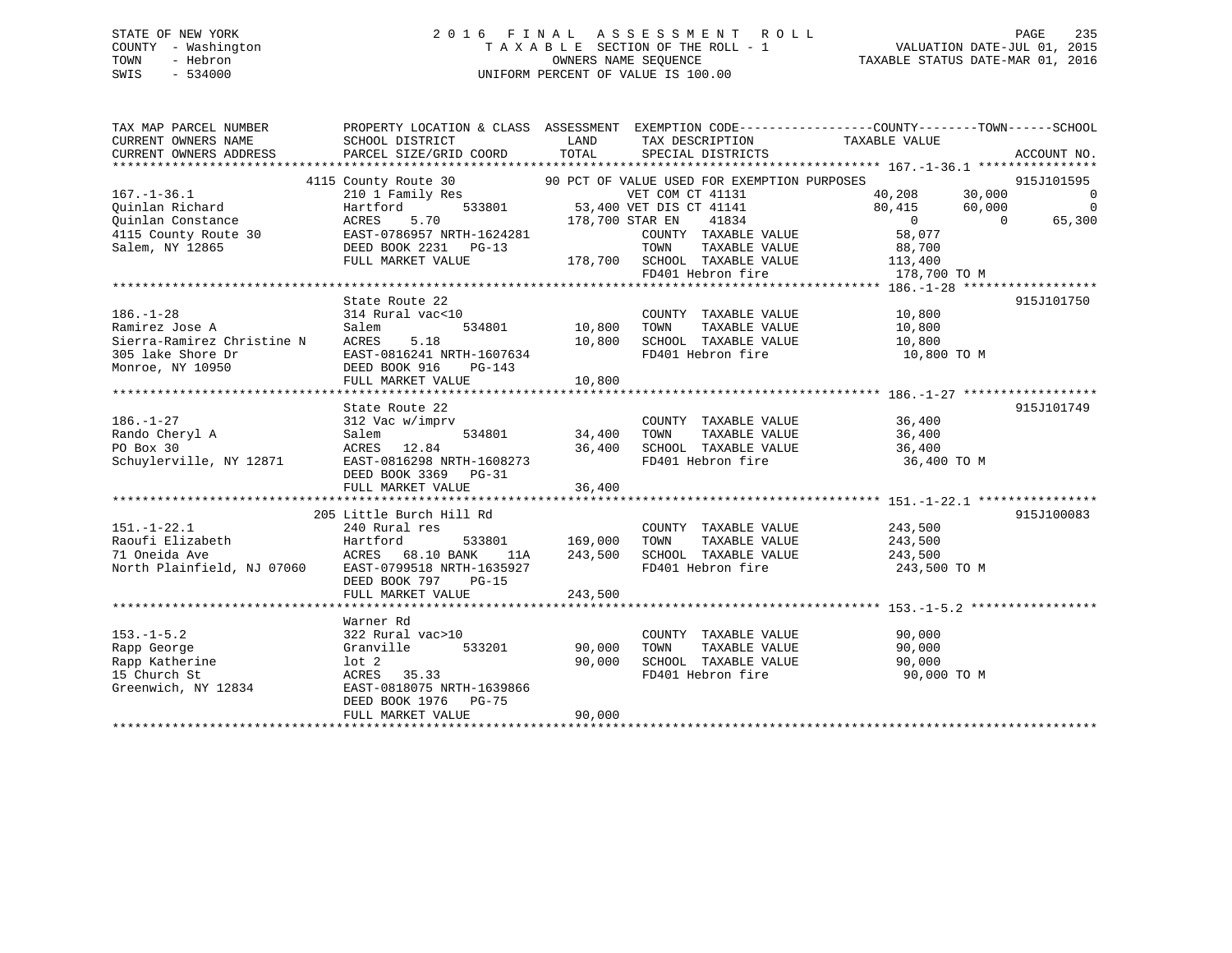# STATE OF NEW YORK 2 0 1 6 F I N A L A S S E S S M E N T R O L L PAGE 236 COUNTY - Washington T A X A B L E SECTION OF THE ROLL - 1 VALUATION DATE-JUL 01, 2015 TOWN - Hebron OWNERS NAME SEQUENCE TAXABLE STATUS DATE-MAR 01, 2016 SWIS - 534000 UNIFORM PERCENT OF VALUE IS 100.00

| TAX MAP PARCEL NUMBER                                                                                                                                                                                                                  | PROPERTY LOCATION & CLASS ASSESSMENT EXEMPTION CODE----------------COUNTY-------TOWN------SCHOOL                                                                         |                    |                                                                                                         |                                                           |                          |
|----------------------------------------------------------------------------------------------------------------------------------------------------------------------------------------------------------------------------------------|--------------------------------------------------------------------------------------------------------------------------------------------------------------------------|--------------------|---------------------------------------------------------------------------------------------------------|-----------------------------------------------------------|--------------------------|
| CURRENT OWNERS NAME                                                                                                                                                                                                                    | SCHOOL DISTRICT                                                                                                                                                          |                    | LAND TAX DESCRIPTION TAXABLE VALUE                                                                      |                                                           |                          |
|                                                                                                                                                                                                                                        |                                                                                                                                                                          |                    |                                                                                                         |                                                           |                          |
|                                                                                                                                                                                                                                        |                                                                                                                                                                          |                    |                                                                                                         |                                                           |                          |
|                                                                                                                                                                                                                                        | 320 Blossom Rd                                                                                                                                                           |                    |                                                                                                         |                                                           | 915J100561               |
| $186. - 1 - 2$                                                                                                                                                                                                                         | 240 Rural res                                                                                                                                                            | 534801 90,500 TOWN |                                                                                                         |                                                           |                          |
| Ratigan Charles                                                                                                                                                                                                                        | Salem                                                                                                                                                                    |                    |                                                                                                         |                                                           |                          |
| Ratigan Donna M                                                                                                                                                                                                                        |                                                                                                                                                                          |                    |                                                                                                         |                                                           |                          |
| 612 Vasey Oak Dr                                                                                                                                                                                                                       | ACRES 40.40<br>EAST-0820010 NRTH-1608829<br>DEED BOOK 1813 PG-102                                                                                                        |                    | FD401 Hebron fire 344,100 TO M                                                                          |                                                           |                          |
| Keller, TX 76248                                                                                                                                                                                                                       |                                                                                                                                                                          |                    |                                                                                                         |                                                           |                          |
|                                                                                                                                                                                                                                        | FULL MARKET VALUE                                                                                                                                                        | 344,100            |                                                                                                         |                                                           |                          |
|                                                                                                                                                                                                                                        |                                                                                                                                                                          |                    |                                                                                                         |                                                           | 915J100459               |
| $186. - 1 - 3$                                                                                                                                                                                                                         | 302 Blossom Rd<br>322 Rural vac>10                                                                                                                                       |                    | COUNTY TAXABLE VALUE 34,000                                                                             |                                                           |                          |
|                                                                                                                                                                                                                                        |                                                                                                                                                                          |                    |                                                                                                         |                                                           |                          |
| Ratigan Charles A<br>Ratigan Donna M<br>Salem 10t 8 Hartz<br>Salem 12.98<br>Salem 12.98<br>Salem 12.98                                                                                                                                 | 534801 34,000 TOWN                                                                                                                                                       |                    | 34,000 TOWN TAXABLE VALUE 34,000<br>34,000 SCHOOL TAXABLE VALUE 34,000<br>FD401 Hebron fire 34,000 TO M |                                                           |                          |
|                                                                                                                                                                                                                                        |                                                                                                                                                                          |                    |                                                                                                         |                                                           |                          |
|                                                                                                                                                                                                                                        |                                                                                                                                                                          |                    |                                                                                                         |                                                           |                          |
|                                                                                                                                                                                                                                        | Keller, TX 76248 EAST-0820640 NRTH-1608140<br>DEED BOOK 2009 PG-168                                                                                                      |                    |                                                                                                         |                                                           |                          |
|                                                                                                                                                                                                                                        | FULL MARKET VALUE                                                                                                                                                        | 34,000             |                                                                                                         |                                                           |                          |
|                                                                                                                                                                                                                                        |                                                                                                                                                                          |                    |                                                                                                         |                                                           |                          |
|                                                                                                                                                                                                                                        | County Route 31/E Off                                                                                                                                                    |                    |                                                                                                         |                                                           | 915J101239               |
| $144. - 1 - 21.3$                                                                                                                                                                                                                      | ac>10 COUNT<br>533201 7,600 TOWN<br>10 5555<br>322 Rural vac>10                                                                                                          |                    | COUNTY TAXABLE VALUE 7,600                                                                              |                                                           |                          |
|                                                                                                                                                                                                                                        |                                                                                                                                                                          |                    |                                                                                                         | TAXABLE VALUE 7,600                                       |                          |
|                                                                                                                                                                                                                                        |                                                                                                                                                                          |                    |                                                                                                         | 7,600                                                     |                          |
|                                                                                                                                                                                                                                        |                                                                                                                                                                          |                    | $CAO01$ Cons agri dst 1 $7,600$ TO                                                                      |                                                           |                          |
|                                                                                                                                                                                                                                        |                                                                                                                                                                          |                    | FD401 Hebron fire 7,600 TO M                                                                            |                                                           |                          |
| 144.-1-21.3<br>Redding Carol S Lipman (Franville 533201 7,600 TOWN TAXABLE VALUE<br>JAR & CSLR Living Trust ACRES 10.10 7,600 SCHOOL TAXABLE VALUE<br>2329 County Route 31 EAST-0823375 NRTH-1647090 CA001 Cons agri dst 1<br>Granvill |                                                                                                                                                                          |                    |                                                                                                         |                                                           |                          |
|                                                                                                                                                                                                                                        |                                                                                                                                                                          |                    |                                                                                                         |                                                           |                          |
|                                                                                                                                                                                                                                        | 2329 County Route 31                                                                                                                                                     |                    |                                                                                                         |                                                           | 915J100236               |
| $144. - 1 - 20$                                                                                                                                                                                                                        | 210 1 Family Res                                                                                                                                                         |                    | VET WAR CT 41121                                                                                        | 14,580 14,580                                             | $\overline{\phantom{0}}$ |
| Redding, Trustee Carol Lipman Granville                                                                                                                                                                                                |                                                                                                                                                                          |                    | 533201 41,400 VET DIS CT 41141<br>97,200 STAR B 41854                                                   | 24,300<br>24,300                                          | $\mathbf 0$              |
|                                                                                                                                                                                                                                        | The JAR & CSLR Living Trust 2939/259 97,200 STAR B 41854<br>2329 County Route 31 ACRES 2.60 COUNTY TAXABLE<br>Granville, NY 12832 EAST-0823245 NRTH-1647596 TOWN TAXABLE |                    |                                                                                                         | $\begin{array}{c}\n0 \\ 0\n\end{array}$<br>$\overline{0}$ | 30,000                   |
|                                                                                                                                                                                                                                        |                                                                                                                                                                          |                    | COUNTY TAXABLE VALUE                                                                                    |                                                           |                          |
|                                                                                                                                                                                                                                        |                                                                                                                                                                          |                    |                                                                                                         | TAXABLE VALUE 58,320                                      |                          |
|                                                                                                                                                                                                                                        | DEED BOOK 3037 PG-97                                                                                                                                                     |                    | SCHOOL TAXABLE VALUE<br>97,200 FD401 Hebron fire                                                        | 67,200<br>97,200 TO M                                     |                          |
|                                                                                                                                                                                                                                        | FULL MARKET VALUE                                                                                                                                                        |                    |                                                                                                         |                                                           |                          |
|                                                                                                                                                                                                                                        |                                                                                                                                                                          |                    |                                                                                                         |                                                           |                          |
|                                                                                                                                                                                                                                        | 124 Sheldon Rd                                                                                                                                                           |                    |                                                                                                         |                                                           | 915J101186               |
| $177. - 1 - 21.4$                                                                                                                                                                                                                      | 242 Rurl res&rec                                                                                                                                                         |                    | COUNTY TAXABLE VALUE 173,500                                                                            |                                                           |                          |
| Reichert Edward                                                                                                                                                                                                                        | Salem                                                                                                                                                                    | 534801 51,200 TOWN | TAXABLE VALUE                                                                                           | 173,500                                                   |                          |
| Reichert Carole A ACRES 11.16                                                                                                                                                                                                          |                                                                                                                                                                          |                    | 173,500 SCHOOL TAXABLE VALUE                                                                            | 173,500                                                   |                          |
| 1 Meredith Ln                                                                                                                                                                                                                          | EAST-0818247 NRTH-1615351                                                                                                                                                |                    | FD401 Hebron fire                                                                                       | 173,500 TO M                                              |                          |
| Oakdale, NY 11769                                                                                                                                                                                                                      | DEED BOOK 885<br>PG-134                                                                                                                                                  |                    |                                                                                                         |                                                           |                          |
|                                                                                                                                                                                                                                        | FULL MARKET VALUE                                                                                                                                                        | 173,500            |                                                                                                         |                                                           |                          |

\*\*\*\*\*\*\*\*\*\*\*\*\*\*\*\*\*\*\*\*\*\*\*\*\*\*\*\*\*\*\*\*\*\*\*\*\*\*\*\*\*\*\*\*\*\*\*\*\*\*\*\*\*\*\*\*\*\*\*\*\*\*\*\*\*\*\*\*\*\*\*\*\*\*\*\*\*\*\*\*\*\*\*\*\*\*\*\*\*\*\*\*\*\*\*\*\*\*\*\*\*\*\*\*\*\*\*\*\*\*\*\*\*\*\*\*\*\*\*\*\*\*\*\*\*\*\*\*\*\*\*\*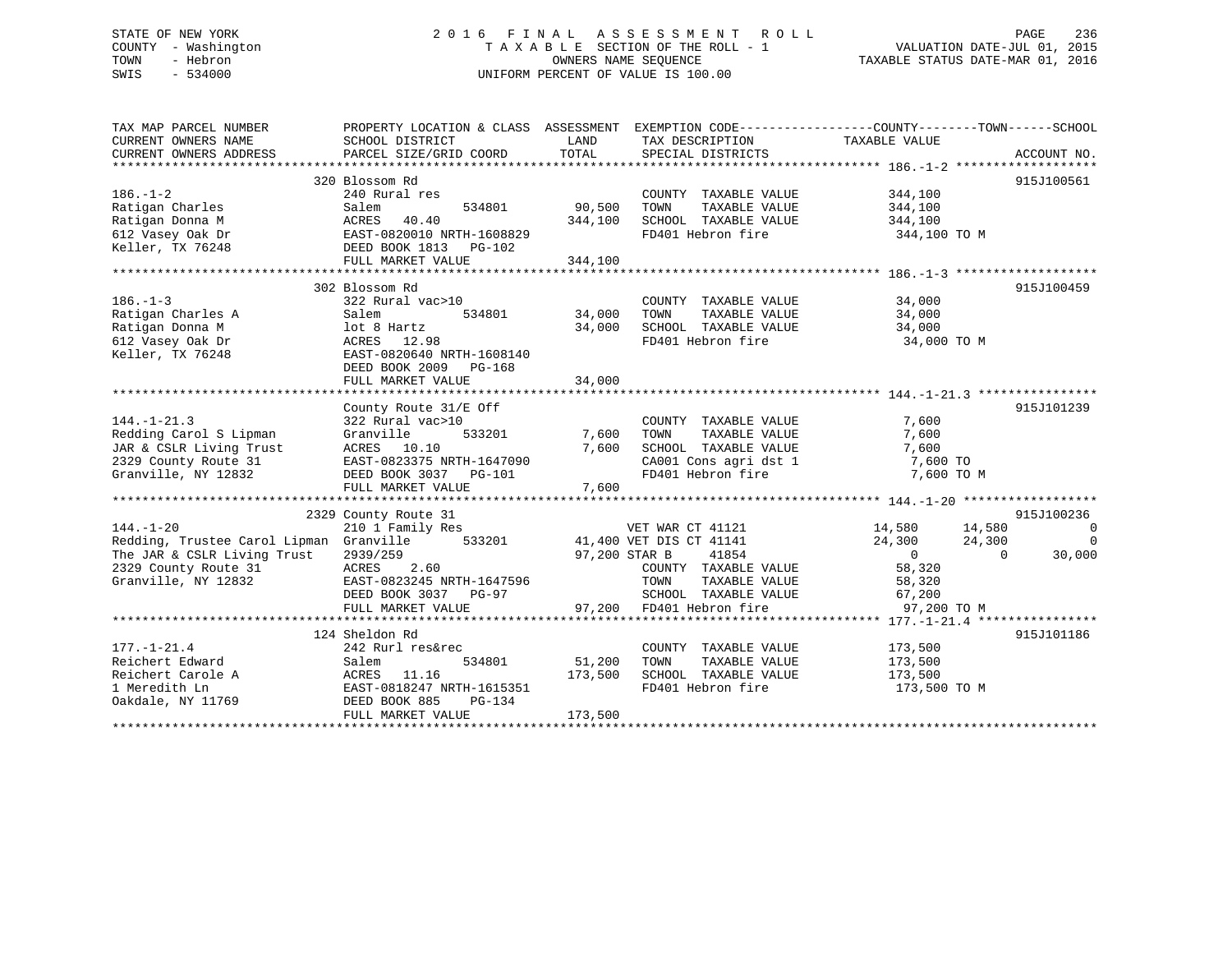# STATE OF NEW YORK 2 0 1 6 F I N A L A S S E S S M E N T R O L L PAGE 237 COUNTY - Washington T A X A B L E SECTION OF THE ROLL - 1 VALUATION DATE-JUL 01, 2015 TOWN - Hebron OWNERS NAME SEQUENCE TAXABLE STATUS DATE-MAR 01, 2016 SWIS - 534000 UNIFORM PERCENT OF VALUE IS 100.00

| TAX MAP PARCEL NUMBER     | PROPERTY LOCATION & CLASS ASSESSMENT EXEMPTION CODE----------------COUNTY-------TOWN------SCHOOL |         |                             |                               |                 |
|---------------------------|--------------------------------------------------------------------------------------------------|---------|-----------------------------|-------------------------------|-----------------|
| CURRENT OWNERS NAME       | SCHOOL DISTRICT                                                                                  | LAND    | TAX DESCRIPTION             | TAXABLE VALUE                 |                 |
| CURRENT OWNERS ADDRESS    | PARCEL SIZE/GRID COORD                                                                           | TOTAL   | SPECIAL DISTRICTS           |                               | ACCOUNT NO.     |
|                           |                                                                                                  |         |                             |                               |                 |
|                           | State Route 22/E Off                                                                             |         |                             |                               | 915J100365      |
| $161. - 1 - 6$            | 322 Rural vac>10                                                                                 |         | COUNTY TAXABLE VALUE        | 66,900                        |                 |
| Reid Luther               | Granville<br>533201                                                                              | 66,900  | TOWN<br>TAXABLE VALUE       | 66,900                        |                 |
| Reid Dorothy              | Ref 420/991                                                                                      | 66,900  | SCHOOL TAXABLE VALUE        | 66,900                        |                 |
| 457 Lily Pond Rd          | ACRES 89.20                                                                                      |         | FD401 Hebron fire           | 66,900 TO M                   |                 |
| Granville, NY 12832       | EAST-0822713 NRTH-1629432                                                                        |         |                             |                               |                 |
|                           | DEED BOOK 461<br>PG-136                                                                          |         |                             |                               |                 |
|                           | FULL MARKET VALUE                                                                                | 66,900  |                             |                               |                 |
|                           |                                                                                                  |         |                             |                               |                 |
|                           | 73 Higgins Rd                                                                                    |         |                             |                               | 915J101464      |
| $161. - 2 - 10.4$         | 210 1 Family Res                                                                                 |         | STAR B<br>41854             | $0 \qquad \qquad$<br>$\Omega$ | 30,000          |
| Reid Michael E            | Granville 533201                                                                                 |         | 46,500 COUNTY TAXABLE VALUE | 104,800                       |                 |
| 73 Higgins Rd             | Lot 4                                                                                            | 104,800 | TOWN<br>TAXABLE VALUE       | 104,800                       |                 |
| Granville, NY 12832       | ACRES<br>8.02                                                                                    |         | SCHOOL TAXABLE VALUE        | 74,800                        |                 |
|                           | EAST-0818525 NRTH-1625962                                                                        |         | FD401 Hebron fire           | 104,800 TO M                  |                 |
|                           | DEED BOOK 2603 PG-102                                                                            |         |                             |                               |                 |
|                           | FULL MARKET VALUE                                                                                | 104,800 |                             |                               |                 |
|                           |                                                                                                  |         |                             |                               |                 |
|                           | County Route 30                                                                                  |         |                             |                               |                 |
| $183. - 1 - 25.1$         | 314 Rural vac<10                                                                                 |         | COUNTY TAXABLE VALUE        | 300                           |                 |
| Reid Michele              | 534801<br>Salem                                                                                  | 300     | TAXABLE VALUE<br>TOWN       | 300                           |                 |
| 2469 State Route 29       | FRNT 95.00 DPTH 80.00                                                                            | 300     | SCHOOL TAXABLE VALUE        | 300                           |                 |
| Greenwich, NY 12834       | ACRES 0.19                                                                                       |         | CA008 Cons agri dst 8       | 300 TO M                      |                 |
|                           | EAST-0792494 NRTH-1600903                                                                        |         | FD401 Hebron fire           | 300 TO M                      |                 |
|                           | DEED BOOK 913<br>PG-279                                                                          |         |                             |                               |                 |
|                           | FULL MARKET VALUE                                                                                | 300     |                             |                               |                 |
|                           |                                                                                                  |         |                             |                               |                 |
|                           | County Route 30                                                                                  |         |                             |                               | 915J100145      |
| $184. - 1 - 25$           | 105 Vac farmland                                                                                 |         | AG DIST<br>41720            | 152,556                       | 152,556 152,556 |
| Reid Michele              | 534801<br>Salem                                                                                  | 174,600 | COUNTY TAXABLE VALUE        | 22,044                        |                 |
| 2469 State Route 29       | ACRES 71.20                                                                                      | 174,600 | TOWN<br>TAXABLE VALUE       | 22,044                        |                 |
| Greenwich, NY 12834       | EAST-0793557 NRTH-1600761                                                                        |         | SCHOOL TAXABLE VALUE        | 22,044                        |                 |
|                           | DEED BOOK 913<br>PG-279                                                                          |         | CA008 Cons agri dst 8       | 22,044 TO M                   |                 |
| MAY BE SUBJECT TO PAYMENT | FULL MARKET VALUE                                                                                | 174,600 | 152,556 EX                  |                               |                 |
| UNDER AGDIST LAW TIL 2020 |                                                                                                  |         | FD401 Hebron fire           | 174,600 TO M                  |                 |
|                           |                                                                                                  |         |                             |                               |                 |
|                           | Liebig Rd/e Off                                                                                  |         |                             |                               | 915J101627      |
| $143. - 1 - 39.5$         | 314 Rural vac<10                                                                                 |         | COUNTY TAXABLE VALUE        | 4,800                         |                 |
| Reiman Uwe                | 533201<br>Granville                                                                              | 4,800   | TAXABLE VALUE<br>TOWN       | 4,800                         |                 |
| PO Box 1148               | Lot 5                                                                                            | 4,800   | SCHOOL TAXABLE VALUE        | 4,800                         |                 |
| Baytown, TX 77522         | 6.39<br>ACRES                                                                                    |         | FD401 Hebron fire           | 4,800 TO M                    |                 |
|                           | EAST-0807273 NRTH-1643900                                                                        |         |                             |                               |                 |
|                           | DEED BOOK 1813 PG-326                                                                            |         |                             |                               |                 |
|                           | FULL MARKET VALUE                                                                                | 4,800   |                             |                               |                 |
|                           |                                                                                                  |         |                             |                               |                 |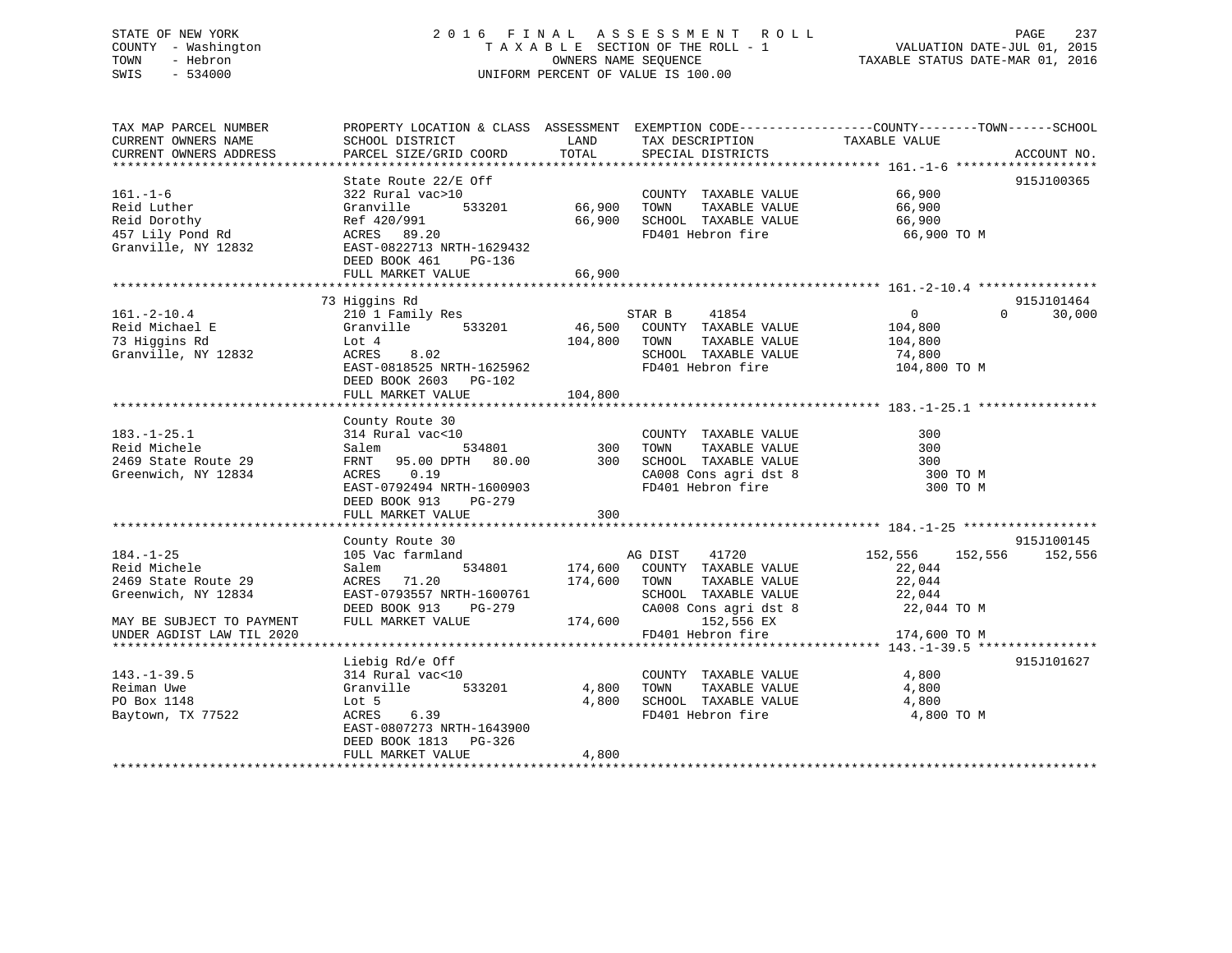# STATE OF NEW YORK 2 0 1 6 F I N A L A S S E S S M E N T R O L L PAGE 238 COUNTY - Washington T A X A B L E SECTION OF THE ROLL - 1 VALUATION DATE-JUL 01, 2015 TOWN - Hebron OWNERS NAME SEQUENCE TAXABLE STATUS DATE-MAR 01, 2016 SWIS - 534000 UNIFORM PERCENT OF VALUE IS 100.00

TAX MAP PARCEL NUMBER PROPERTY LOCATION & CLASS ASSESSMENT EXEMPTION CODE------------------COUNTY--------TOWN------SCHOOL CURRENT OWNERS NAME SCHOOL DISTRICT THE LAND TAX DESCRIPTION TAXABLE VALUE CURRENT OWNERS ADDRESS PARCEL SIZE/GRID COORD TOTAL SPECIAL DISTRICTS ACCOUNT NO. \*\*\*\*\*\*\*\*\*\*\*\*\*\*\*\*\*\*\*\*\*\*\*\*\*\*\*\*\*\*\*\*\*\*\*\*\*\*\*\*\*\*\*\*\*\*\*\*\*\*\*\*\*\*\*\*\*\*\*\*\*\*\*\*\*\*\*\*\*\*\*\*\*\*\*\*\*\*\*\*\*\*\*\*\*\*\*\*\*\*\*\*\*\*\*\*\*\*\*\*\*\*\* 143.-1-39.6 \*\*\*\*\*\*\*\*\*\*\*\*\*\*\*\* Liebig Rd/e Off 915J101628 143.-1-39.6 314 Rural vac<10 COUNTY TAXABLE VALUE 5,300 Reiman Uwe Granville 533201 5,300 TOWN TAXABLE VALUE 5,300 PO Box 1148 Lot 6 5,300 SCHOOL TAXABLE VALUE 5,300 Baytown, TX 77522 ACRES 7.07 FD401 Hebron fire 5,300 TO M EAST-0807568 NRTH-1643713 DEED BOOK 1813 PG-326 FULL MARKET VALUE 5,300 \*\*\*\*\*\*\*\*\*\*\*\*\*\*\*\*\*\*\*\*\*\*\*\*\*\*\*\*\*\*\*\*\*\*\*\*\*\*\*\*\*\*\*\*\*\*\*\*\*\*\*\*\*\*\*\*\*\*\*\*\*\*\*\*\*\*\*\*\*\*\*\*\*\*\*\*\*\*\*\*\*\*\*\*\*\*\*\*\*\*\*\*\*\*\*\*\*\*\*\*\*\*\* 169.-1-18.7 \*\*\*\*\*\*\*\*\*\*\*\*\*\*\*\* 133 Clark Way 915J101232 169.-1-18.7 260 Seasonal res COUNTY TAXABLE VALUE 40,000 Reith Brian Granville 533201 8,900 TOWN TAXABLE VALUE 40,000 8 Clover Dr Tax Sale 12056 40,000 SCHOOL TAXABLE VALUE 40,000 Smithtown, NY 11787 **ACRES** 2.82 **FD401** Hebron fire 40,000 TO M EAST-0813547 NRTH-1623470 DEED BOOK 3457 PG-225 FULL MARKET VALUE 40,000 \*\*\*\*\*\*\*\*\*\*\*\*\*\*\*\*\*\*\*\*\*\*\*\*\*\*\*\*\*\*\*\*\*\*\*\*\*\*\*\*\*\*\*\*\*\*\*\*\*\*\*\*\*\*\*\*\*\*\*\*\*\*\*\*\*\*\*\*\*\*\*\*\*\*\*\*\*\*\*\*\*\*\*\*\*\*\*\*\*\*\*\*\*\*\*\*\*\*\*\*\*\*\* 167.-1-25.1 \*\*\*\*\*\*\*\*\*\*\*\*\*\*\*\* 291 Crosier Rd 915J100331167.-1-25.1 314 Rural vac<10 COUNTY TAXABLE VALUE 23,500 Renaud Michael L Salem 534801 23,500 TOWN TAXABLE VALUE 23,500 10 Irving Ave ACRES 6.00 23,500 SCHOOL TAXABLE VALUE 23,500 Granville, NY 12832 EAST-0789735 NRTH-1620877 FD401 Hebron fire 23,500 TO M DEED BOOK 3143 PG-1PEED DOOR SING THE THE 23,500 \*\*\*\*\*\*\*\*\*\*\*\*\*\*\*\*\*\*\*\*\*\*\*\*\*\*\*\*\*\*\*\*\*\*\*\*\*\*\*\*\*\*\*\*\*\*\*\*\*\*\*\*\*\*\*\*\*\*\*\*\*\*\*\*\*\*\*\*\*\*\*\*\*\*\*\*\*\*\*\*\*\*\*\*\*\*\*\*\*\*\*\*\*\*\*\*\*\*\*\*\*\*\* 152.-2-36 \*\*\*\*\*\*\*\*\*\*\*\*\*\*\*\*\*\* 1586 County Route 31 915J100693 152.-2-36 210 1 Family Res COUNTY TAXABLE VALUE 225,000 Reniche Kent A Granville 533201 87,000 TOWN TAXABLE VALUE 225,000 Reniche Cynthia A ACRES 33.00 225,000 SCHOOL TAXABLE VALUE 225,000 26940 El Camino Dr EAST-0809115 NRTH-1638566 CA008 Cons agri dst 8 225,000 TO M Tehachapi, CA 93561 DEED BOOK 3145 PG-127 FD401 Hebron fire 225,000 TO M EAST-0809115 NAILL 10000<br>DEED BOOK 3145 PG-127<br>- ---------- 225,000 \*\*\*\*\*\*\*\*\*\*\*\*\*\*\*\*\*\*\*\*\*\*\*\*\*\*\*\*\*\*\*\*\*\*\*\*\*\*\*\*\*\*\*\*\*\*\*\*\*\*\*\*\*\*\*\*\*\*\*\*\*\*\*\*\*\*\*\*\*\*\*\*\*\*\*\*\*\*\*\*\*\*\*\*\*\*\*\*\*\*\*\*\*\*\*\*\*\*\*\*\*\*\* 185.-1-28 \*\*\*\*\*\*\*\*\*\*\*\*\*\*\*\*\*\* Koster Way 915J101548 185.-1-28 314 Rural vac<10 COUNTY TAXABLE VALUE 22,100 Rescigno Kristine Salem 534801 22,100 TOWN TAXABLE VALUE 22,100 Rescigno Michael ACRES 5.07 22,100 SCHOOL TAXABLE VALUE 22,100 8018 Crestview Ln EAST-0815279 NRTH-1609179 FD401 Hebron fire 22,100 TO M Rome, NY 13440 DEED BOOK 901 PG-318 FULL MARKET VALUE 22,100 \*\*\*\*\*\*\*\*\*\*\*\*\*\*\*\*\*\*\*\*\*\*\*\*\*\*\*\*\*\*\*\*\*\*\*\*\*\*\*\*\*\*\*\*\*\*\*\*\*\*\*\*\*\*\*\*\*\*\*\*\*\*\*\*\*\*\*\*\*\*\*\*\*\*\*\*\*\*\*\*\*\*\*\*\*\*\*\*\*\*\*\*\*\*\*\*\*\*\*\*\*\*\*\*\*\*\*\*\*\*\*\*\*\*\*\*\*\*\*\*\*\*\*\*\*\*\*\*\*\*\*\*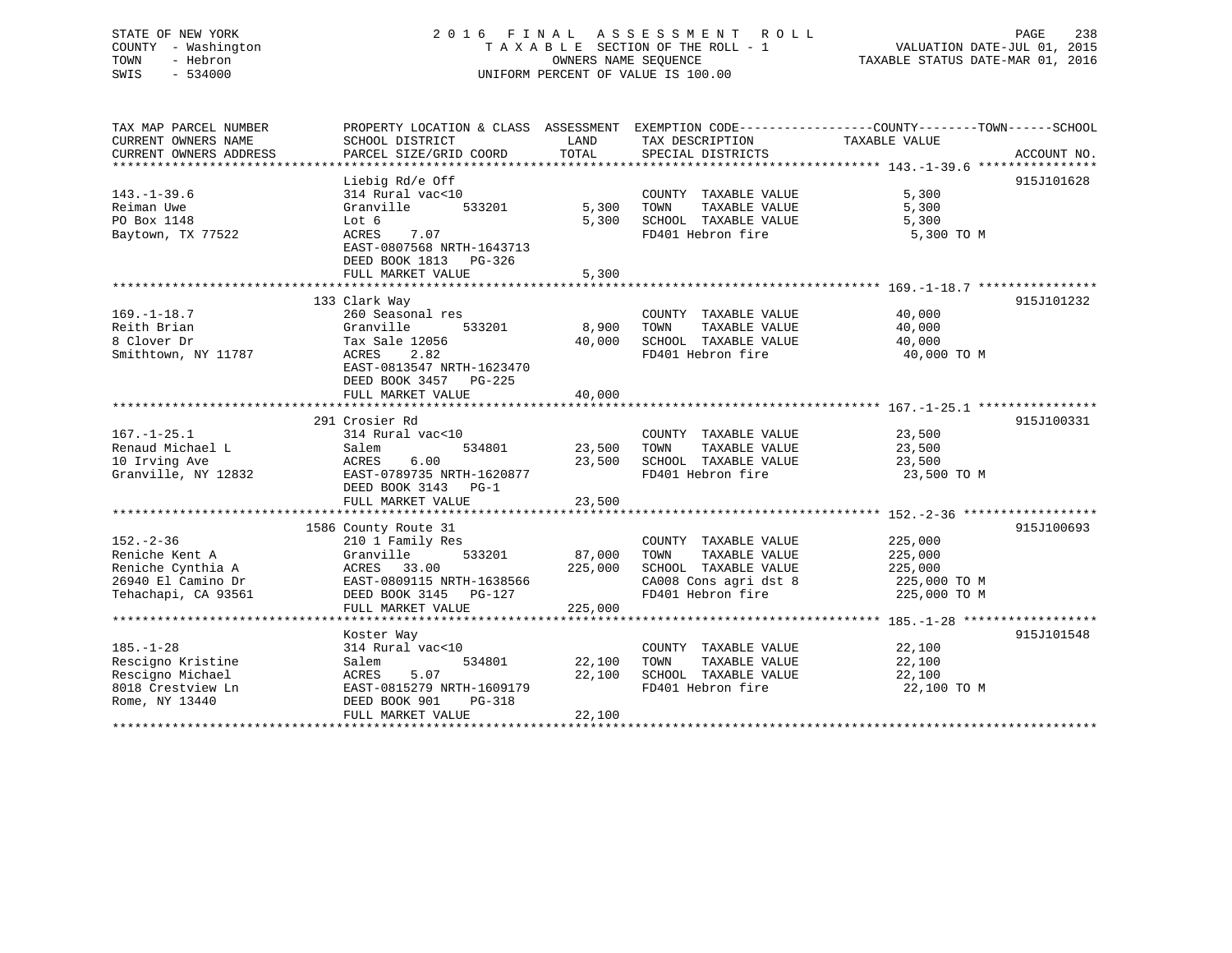# STATE OF NEW YORK 2 0 1 6 F I N A L A S S E S S M E N T R O L L PAGE 239 COUNTY - Washington T A X A B L E SECTION OF THE ROLL - 1 VALUATION DATE-JUL 01, 2015 TOWN - Hebron OWNERS NAME SEQUENCE TAXABLE STATUS DATE-MAR 01, 2016 SWIS - 534000 UNIFORM PERCENT OF VALUE IS 100.00

| TAX MAP PARCEL NUMBER<br>CURRENT OWNERS NAME<br>CURRENT OWNERS ADDRESS | SCHOOL DISTRICT<br>PARCEL SIZE/GRID COORD | LAND<br>TAX DESCRIPTION<br>TOTAL<br>SPECIAL DISTRICTS | PROPERTY LOCATION & CLASS ASSESSMENT EXEMPTION CODE---------------COUNTY-------TOWN-----SCHOOL<br>TAXABLE VALUE<br>ACCOUNT NO. |
|------------------------------------------------------------------------|-------------------------------------------|-------------------------------------------------------|--------------------------------------------------------------------------------------------------------------------------------|
|                                                                        |                                           |                                                       |                                                                                                                                |
|                                                                        | Indian Head Way                           |                                                       | 915J101277                                                                                                                     |
| $170. - 1 - 13.11$                                                     | 692 Road/str/hwy                          | RPTL1138<br>29700                                     | 2,300<br>2,300<br>2,300                                                                                                        |
| Reynolds Kenneth                                                       | Granville<br>533201                       | 2,300 COUNTY TAXABLE VALUE                            | $\Omega$                                                                                                                       |
| PO Box 1111                                                            | Road                                      | 2,300<br>TOWN<br>TAXABLE VALUE                        | $\mathbf 0$                                                                                                                    |
| South Fallsburg, NY 12779                                              | FRNT<br>50.00 DPTH 800.00                 | SCHOOL TAXABLE VALUE                                  | $\Omega$                                                                                                                       |
|                                                                        | EAST-0817054 NRTH-1618272                 | FD401 Hebron fire                                     | 0 TO M                                                                                                                         |
|                                                                        | DEED BOOK 521<br>PG-155                   | 2,300 EX                                              |                                                                                                                                |
|                                                                        | FULL MARKET VALUE                         | 2,300                                                 |                                                                                                                                |
|                                                                        |                                           |                                                       |                                                                                                                                |
|                                                                        | 212 Indian Head Way                       |                                                       | 915J101260                                                                                                                     |
| $170. - 1 - 15.14$                                                     | 210 1 Family Res                          | STAR B<br>41854                                       | 30,000<br>$\Omega$<br>$\Omega$                                                                                                 |
| Richmond Scott E                                                       | 533201<br>Granville                       | 41,900 COUNTY TAXABLE VALUE                           | 115,200                                                                                                                        |
| Richmond Carol E                                                       | 4.96<br>ACRES                             | 115,200<br>TAXABLE VALUE<br>TOWN                      | 115,200                                                                                                                        |
| 212 Indian Head Way                                                    | EAST-0816721 NRTH-1619938                 | SCHOOL TAXABLE VALUE                                  | 85,200                                                                                                                         |
| Salem, NY 12865                                                        | DEED BOOK 2040 PG-340                     | FD401 Hebron fire                                     | 115,200 TO M                                                                                                                   |
|                                                                        | FULL MARKET VALUE                         | 115,200                                               |                                                                                                                                |
|                                                                        |                                           |                                                       |                                                                                                                                |
|                                                                        | Indian Head Way                           |                                                       | 915J101424                                                                                                                     |
| $170. - 1 - 15.21$                                                     | 314 Rural vac<10                          | COUNTY TAXABLE VALUE                                  | 37,300                                                                                                                         |
| Richmond Scott E                                                       | 533201<br>Granville                       | 37,300<br>TAXABLE VALUE<br>TOWN                       | 37,300                                                                                                                         |
| Richmond Carol E                                                       | R.o.w. 710/349                            | 37,300<br>SCHOOL TAXABLE VALUE                        | 37,300                                                                                                                         |
| 212 Indian Head Way                                                    | ACRES 15.21                               | FD401 Hebron fire                                     | 37,300 TO M                                                                                                                    |
| Salem, NY 12865                                                        | EAST-0817352 NRTH-1619853                 |                                                       |                                                                                                                                |
|                                                                        | DEED BOOK 2040 PG-340                     |                                                       |                                                                                                                                |
|                                                                        | FULL MARKET VALUE                         | 37,300                                                |                                                                                                                                |
|                                                                        |                                           |                                                       |                                                                                                                                |
|                                                                        | 53 Piccininni Ln                          |                                                       | 915J100500                                                                                                                     |
| $152 - 2 - 30.1$                                                       | 242 Rurl res&rec                          | AGRI-D IND 41730                                      | 44,810<br>44,810<br>44,810                                                                                                     |
| Rickard Mary                                                           | Granville                                 | 533201 142,200 STAR EN<br>41834                       | 65,300<br>$\overline{0}$<br>$\Omega$                                                                                           |
| PO Box 70259                                                           | ACRES 53.20                               | 197,600<br>COUNTY TAXABLE VALUE                       | 152,790                                                                                                                        |
| Brooklyn, NY 11207                                                     | EAST-0813363 NRTH-1637206                 | TOWN<br>TAXABLE VALUE                                 | 152,790                                                                                                                        |
|                                                                        | DEED BOOK 3124 PG-136                     | SCHOOL TAXABLE VALUE                                  | 87,490                                                                                                                         |
| MAY BE SUBJECT TO PAYMENT                                              | FULL MARKET VALUE                         | 197,600 FD401 Hebron fire                             | 197,600 TO M                                                                                                                   |
| UNDER AGDIST LAW TIL 2023                                              |                                           |                                                       |                                                                                                                                |
|                                                                        |                                           |                                                       |                                                                                                                                |
|                                                                        | 1461 County Route 31                      | 99 PCT OF VALUE USED FOR EXEMPTION PURPOSES           | 915J101324                                                                                                                     |
| $152.-1-2.1$                                                           | 270 Mfg housing                           | AGED-ALL<br>41800                                     | 19,553<br>19,553<br>19,553                                                                                                     |
| Ricketts Harrison                                                      | 533201<br>Granville                       | 25,300 STAR EN<br>41834                               | 19,947<br>$\overline{0}$<br>$\Omega$                                                                                           |
| 1461 County Route 31                                                   | FRNT 132.00 DPTH 189.00                   | 39,500 COUNTY TAXABLE VALUE                           | 19,947                                                                                                                         |
| Granville, NY 12834                                                    | 0.57<br>ACRES                             | TAXABLE VALUE<br>TOWN                                 | 19,947                                                                                                                         |
|                                                                        | EAST-0806238 NRTH-1638417                 | SCHOOL TAXABLE VALUE                                  | $\overline{0}$                                                                                                                 |
|                                                                        | DEED BOOK 1671    PG-159                  | FD401 Hebron fire                                     | 39,500 TO M                                                                                                                    |
|                                                                        | FULL MARKET VALUE                         | 39,500                                                |                                                                                                                                |
|                                                                        |                                           |                                                       |                                                                                                                                |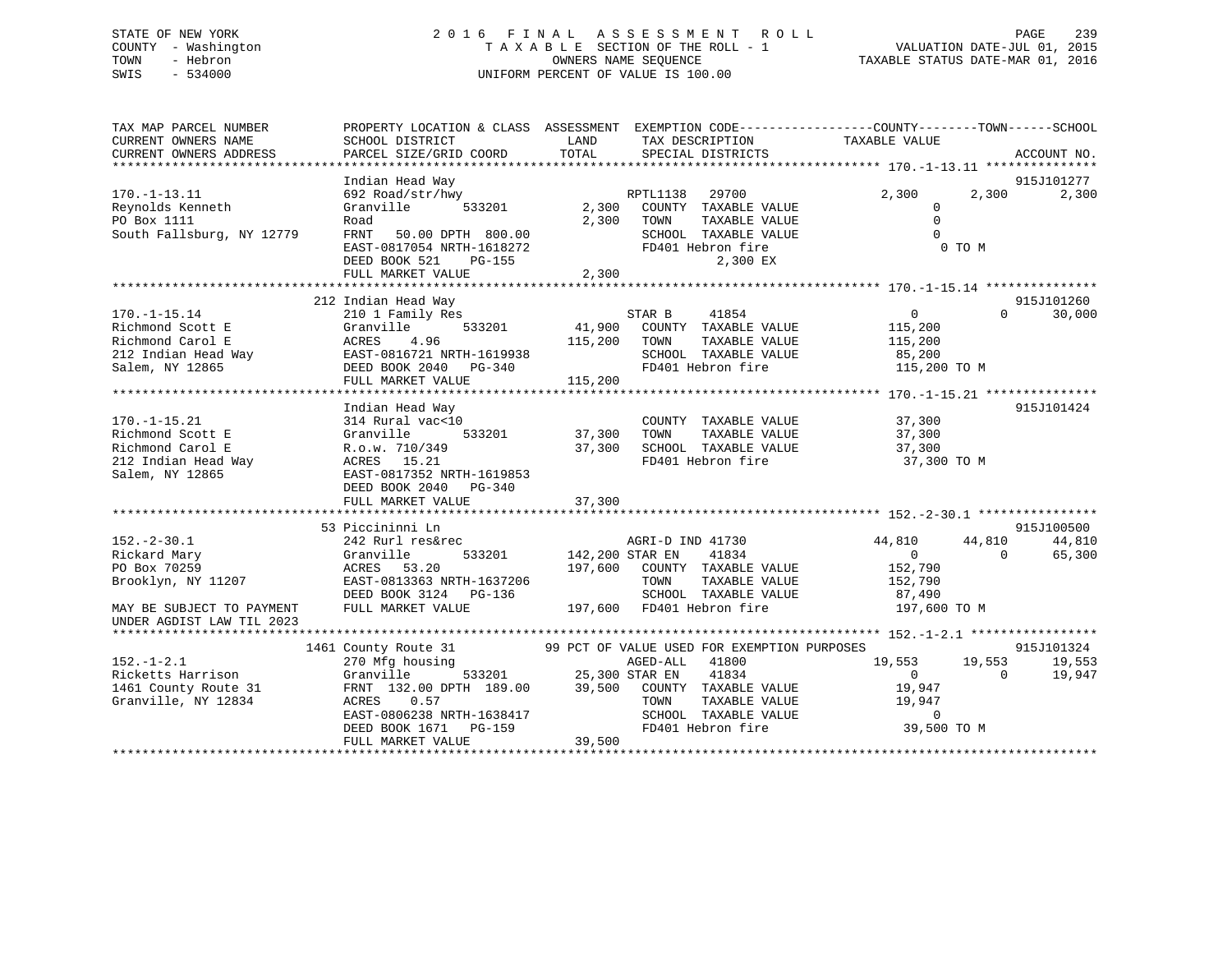# STATE OF NEW YORK 2 0 1 6 F I N A L A S S E S S M E N T R O L L PAGE 240 COUNTY - Washington T A X A B L E SECTION OF THE ROLL - 1 VALUATION DATE-JUL 01, 2015 TOWN - Hebron OWNERS NAME SEQUENCE TAXABLE STATUS DATE-MAR 01, 2016 SWIS - 534000 UNIFORM PERCENT OF VALUE IS 100.00

| TAX MAP PARCEL NUMBER                                                         | PROPERTY LOCATION & CLASS ASSESSMENT EXEMPTION CODE---------------COUNTY-------TOWN------SCHOOL |                 |                                                                    |                          |                    |
|-------------------------------------------------------------------------------|-------------------------------------------------------------------------------------------------|-----------------|--------------------------------------------------------------------|--------------------------|--------------------|
| CURRENT OWNERS NAME                                                           | SCHOOL DISTRICT                                                                                 | LAND            | TAX DESCRIPTION                                                    | TAXABLE VALUE            |                    |
| CURRENT OWNERS ADDRESS                                                        | PARCEL SIZE/GRID COORD                                                                          | TOTAL           | SPECIAL DISTRICTS                                                  |                          | ACCOUNT NO.        |
|                                                                               |                                                                                                 |                 |                                                                    |                          |                    |
|                                                                               | 401 Tiplady Rd                                                                                  |                 |                                                                    |                          |                    |
| $177. - 1 - 52.2$                                                             | 210 1 Family Res                                                                                | 24,000          | COUNTY TAXABLE VALUE                                               | 37,400                   |                    |
| Ridulfo Kristen F                                                             | 534801<br>Salem                                                                                 |                 | TAXABLE VALUE<br>TOWN                                              | 37,400                   |                    |
| 1467 Midland Ave Apt 2G                                                       | FRNT 93.00 DPTH 124.00 37,400                                                                   |                 | SCHOOL TAXABLE VALUE                                               | 37,400                   |                    |
| Bronxville, NY 10708                                                          | 0.17<br>ACRES                                                                                   |                 | CA008 Cons agri dst 8                                              | 37,400 TO M              |                    |
|                                                                               | EAST-0815683 NRTH-1611810                                                                       |                 | FD401 Hebron fire                                                  | 37,400 TO M              |                    |
|                                                                               | DEED BOOK 3539 PG-324                                                                           |                 |                                                                    |                          |                    |
|                                                                               | FULL MARKET VALUE                                                                               | 37,400          |                                                                    |                          |                    |
|                                                                               |                                                                                                 |                 |                                                                    |                          |                    |
|                                                                               | 3833 County Route 30                                                                            |                 |                                                                    |                          | 915J100479         |
| $167. - 1 - 48$                                                               | 240 Rural res                                                                                   |                 | 41854<br>STAR B                                                    | 0                        | $\Omega$<br>30,000 |
| Rieckel Randy H                                                               | 534801<br>Salem                                                                                 |                 | 91,400 COUNTY TAXABLE VALUE                                        | 149,600                  |                    |
|                                                                               | ACRES 25.00                                                                                     | 149,600         | TOWN<br>TAXABLE VALUE                                              | 149,600                  |                    |
|                                                                               | EAST-0788363 NRTH-1618540                                                                       |                 | SCHOOL TAXABLE VALUE                                               | 119,600                  |                    |
| Kiecker Runny -<br>Quigley Cheryl J<br>3833 County Route 30<br>Salam NY 12865 | DEED BOOK 498                                                                                   | $PG-270$        | FD401 Hebron fire                                                  | 149,600 TO M             |                    |
|                                                                               | FULL MARKET VALUE                                                                               | 149,600         |                                                                    |                          |                    |
|                                                                               |                                                                                                 |                 |                                                                    |                          |                    |
|                                                                               | 3264 County Route 30                                                                            |                 |                                                                    |                          | 915J101204         |
| $183. - 1 - 15$                                                               | 210 1 Family Res                                                                                |                 | COUNTY TAXABLE VALUE                                               | 140,400                  |                    |
| Riley Leanne M                                                                | 534801<br>Salem                                                                                 | 42,500          | TAXABLE VALUE<br>TOWN                                              | 140,400                  |                    |
| 3264 County Route 30                                                          |                                                                                                 |                 | SCHOOL TAXABLE VALUE                                               | 140,400                  |                    |
| Salem, NY 12865                                                               | ACRES 3.00 140,400<br>EAST-0791459 NRTH-1605998                                                 |                 |                                                                    | 140,400 TO M             |                    |
|                                                                               | EAST-0791459 NRTH-1605998<br>DEED BOOK 3559 PG-184                                              |                 | CA008 Cons agri dst 8<br>FD401 Hebron fire                         | 140,400 TO M             |                    |
|                                                                               | FULL MARKET VALUE                                                                               |                 | 140,400 LD401 West hebron light 140,400 TO M                       |                          |                    |
|                                                                               |                                                                                                 |                 |                                                                    |                          |                    |
|                                                                               | 3262 County Route 30                                                                            |                 |                                                                    |                          | 915J100633         |
| $183. - 1 - 16.1$                                                             | 314 Rural vac<10                                                                                |                 | COUNTY TAXABLE VALUE                                               | 27,300                   |                    |
| Riley Leanne M                                                                | 534801<br>Salem                                                                                 | 27,300 TOWN     | TAXABLE VALUE                                                      | 27,300                   |                    |
| 3264 County Route 30                                                          | 4.00<br>ACRES                                                                                   |                 | 27,300 SCHOOL TAXABLE VALUE                                        | 27,300                   |                    |
| Salem, NY 12865                                                               | EAST-0791505 NRTH-1605724                                                                       |                 |                                                                    |                          |                    |
|                                                                               | DEED BOOK 3559 PG-184                                                                           |                 | CA008 Cons agri dst 8 27,300 TO M<br>FD401 Hebron fire 27,300 TO M |                          |                    |
|                                                                               | FULL MARKET VALUE                                                                               |                 | 27,300 LD401 West hebron light                                     | 27,300 TO M              |                    |
|                                                                               |                                                                                                 |                 |                                                                    |                          |                    |
|                                                                               | 251 County Route 28                                                                             |                 |                                                                    |                          | 915J100156         |
| $143. - 1 - 27$                                                               | 210 1 Family Res                                                                                |                 | AGED-TOWN 41803                                                    | 72,090<br>$\overline{0}$ | $\overline{0}$     |
| Ritchie Edward C                                                              | 533201<br>Granville                                                                             |                 | 38,400 AGE-CO/SCH 41805                                            | 80,100                   | $\Omega$<br>80,100 |
| 251 County Route 28                                                           | 1.20<br>ACRES                                                                                   | 160,200 STAR EN | 41834                                                              | $\overline{0}$           | $\Omega$<br>65,300 |
| Granville, NY 12832                                                           | EAST-0811550 NRTH-1644497                                                                       |                 | COUNTY TAXABLE VALUE                                               | 80,100                   |                    |
|                                                                               | DEED BOOK 477<br>PG-1089                                                                        |                 | TOWN<br>TAXABLE VALUE                                              | 88,110                   |                    |
|                                                                               | FULL MARKET VALUE                                                                               |                 | 160,200 SCHOOL TAXABLE VALUE                                       | 14,800                   |                    |
|                                                                               |                                                                                                 |                 | FD401 Hebron fire                                                  | 160,200 TO M             |                    |
|                                                                               |                                                                                                 |                 |                                                                    |                          |                    |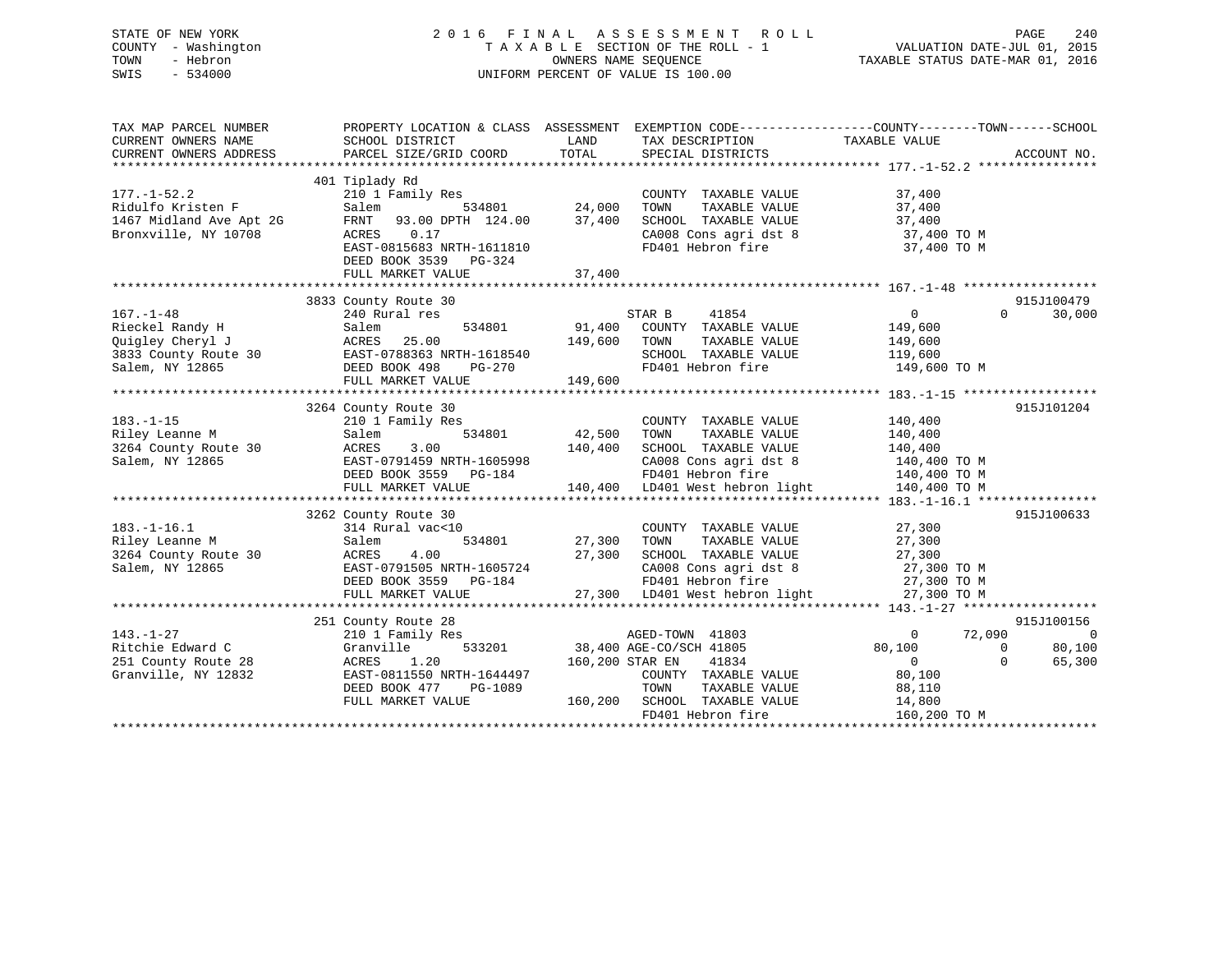# STATE OF NEW YORK 2 0 1 6 F I N A L A S S E S S M E N T R O L L PAGE 241 COUNTY - Washington T A X A B L E SECTION OF THE ROLL - 1 VALUATION DATE-JUL 01, 2015 TOWN - Hebron OWNERS NAME SEQUENCE TAXABLE STATUS DATE-MAR 01, 2016 SWIS - 534000 UNIFORM PERCENT OF VALUE IS 100.00

| TAX MAP PARCEL NUMBER<br>CURRENT OWNERS NAME<br>CURRENT OWNERS ADDRESS | PROPERTY LOCATION & CLASS ASSESSMENT<br>SCHOOL DISTRICT<br>PARCEL SIZE/GRID COORD | LAND<br>TOTAL | EXEMPTION CODE-----------------COUNTY-------TOWN------SCHOOL<br>TAX DESCRIPTION<br>SPECIAL DISTRICTS | TAXABLE VALUE  | ACCOUNT NO.        |
|------------------------------------------------------------------------|-----------------------------------------------------------------------------------|---------------|------------------------------------------------------------------------------------------------------|----------------|--------------------|
|                                                                        |                                                                                   |               |                                                                                                      |                |                    |
|                                                                        | 61 Thunder Way                                                                    |               |                                                                                                      |                |                    |
| $175. - 1 - 12.13$                                                     | 270 Mfg housing                                                                   |               | STAR B<br>41854                                                                                      | $\Omega$       | $\Omega$<br>30,000 |
| Rivers David                                                           | Salem<br>534801                                                                   | 14,000        | COUNTY TAXABLE VALUE                                                                                 | 50,300         |                    |
| Rivers Debra                                                           | 3.85<br>ACRES                                                                     | 50,300        | TAXABLE VALUE<br>TOWN                                                                                | 50,300         |                    |
| 61 Thunder Way                                                         | EAST-0790546 NRTH-1610466                                                         |               | SCHOOL TAXABLE VALUE                                                                                 | 20,300         |                    |
| Salem, NY 12865                                                        | DEED BOOK 774<br>PG-133                                                           |               | FD401 Hebron fire                                                                                    | 50,300 TO M    |                    |
|                                                                        | FULL MARKET VALUE                                                                 | 50,300        |                                                                                                      |                |                    |
|                                                                        |                                                                                   |               |                                                                                                      |                |                    |
|                                                                        | 328 Darfler Rd                                                                    |               |                                                                                                      |                | 915J100513         |
| $159. - 1 - 5$                                                         | 271 Mfg housings                                                                  |               | 41854<br>STAR B                                                                                      | $\Omega$       | $\Omega$<br>30,000 |
| Rivers Gary                                                            | 533801<br>Hartford                                                                | 47,000        | COUNTY TAXABLE VALUE                                                                                 | 80,400         |                    |
| Williams Billie Jo                                                     | 10.0 Ad                                                                           | 80,400        | TAXABLE VALUE<br>TOWN                                                                                | 80,400         |                    |
| 328 Darfler Rd                                                         | ACRES<br>8.30 BANK<br>999                                                         |               | SCHOOL TAXABLE VALUE                                                                                 | 50,400         |                    |
| Granville, NY 12832-3740                                               | EAST-0797474 NRTH-1632365                                                         |               | CA008 Cons agri dst 8                                                                                | 80,400 TO M    |                    |
|                                                                        | DEED BOOK 2364 PG-196                                                             |               | FD401 Hebron fire                                                                                    | 80,400 TO M    |                    |
|                                                                        | FULL MARKET VALUE                                                                 | 80,400        |                                                                                                      |                |                    |
|                                                                        |                                                                                   |               |                                                                                                      |                |                    |
|                                                                        |                                                                                   |               |                                                                                                      |                |                    |
|                                                                        | 59 Thunder Way                                                                    |               |                                                                                                      |                |                    |
| $175. - 1 - 12.15$                                                     | 210 1 Family Res                                                                  |               | 41854<br>STAR B                                                                                      | $\overline{0}$ | $\Omega$<br>30,000 |
| Rivers-Rozell Amy                                                      | 534801<br>Salem                                                                   | 9,000         | COUNTY TAXABLE VALUE                                                                                 | 55,600         |                    |
| Rozell Bruce                                                           | 1.00<br>ACRES                                                                     | 55,600        | TOWN<br>TAXABLE VALUE                                                                                | 55,600         |                    |
| 59 Thunder Way                                                         | EAST-0790630 NRTH-1610792                                                         |               | SCHOOL TAXABLE VALUE                                                                                 | 25,600         |                    |
| Salem, NY 12865                                                        | DEED BOOK 2973<br><b>PG-59</b>                                                    |               | FD401 Hebron fire                                                                                    | 55,600 TO M    |                    |
|                                                                        | FULL MARKET VALUE                                                                 | 55,600        |                                                                                                      |                |                    |
|                                                                        |                                                                                   |               |                                                                                                      |                |                    |
|                                                                        | 232 Halls Pond Rd                                                                 |               |                                                                                                      |                |                    |
| $159. - 1 - 27.1$                                                      | 210 1 Family Res                                                                  |               | 41854<br>STAR B                                                                                      | $\overline{0}$ | $\Omega$<br>30,000 |
| Rizzo Wayne R                                                          | Hartford<br>533801                                                                | 42,200        | COUNTY TAXABLE VALUE                                                                                 | 79,800         |                    |
| Rizzo Leslie A                                                         | ACRES<br>5.13                                                                     | 79,800        | TOWN<br>TAXABLE VALUE                                                                                | 79,800         |                    |
| 232 Halls Pond Rd                                                      | EAST-0791928 NRTH-1625341                                                         |               | SCHOOL TAXABLE VALUE                                                                                 | 49,800         |                    |
| Salem, NY 12865                                                        | DEED BOOK 661<br>PG-181                                                           |               | FD401 Hebron fire                                                                                    | 79,800 TO M    |                    |
|                                                                        | FULL MARKET VALUE                                                                 | 79,800        |                                                                                                      |                |                    |
|                                                                        |                                                                                   |               |                                                                                                      |                |                    |
|                                                                        | 24 Oak Hill Rd                                                                    |               |                                                                                                      |                | 915J101359         |
|                                                                        |                                                                                   |               |                                                                                                      |                |                    |
| $178. - 1 - 11.2$                                                      | 280 Res Multiple                                                                  |               | COUNTY TAXABLE VALUE                                                                                 | 115,500        |                    |
| Robbins Harry                                                          | Salem<br>534801                                                                   | 33,300        | TOWN<br>TAXABLE VALUE                                                                                | 115,500        |                    |
| Robbins Esther                                                         | 1.50<br>ACRES                                                                     | 115,500       | SCHOOL TAXABLE VALUE                                                                                 | 115,500        |                    |
| 260 Hillside Rd                                                        | EAST-0819663 NRTH-1614185                                                         |               | FD401 Hebron fire                                                                                    | 115,500 TO M   |                    |
| PO Box 431                                                             | DEED BOOK 3123<br>PG-221                                                          |               |                                                                                                      |                |                    |
| Wallingford, VT 05773                                                  | FULL MARKET VALUE                                                                 | 115,500       |                                                                                                      |                |                    |
|                                                                        |                                                                                   |               |                                                                                                      |                |                    |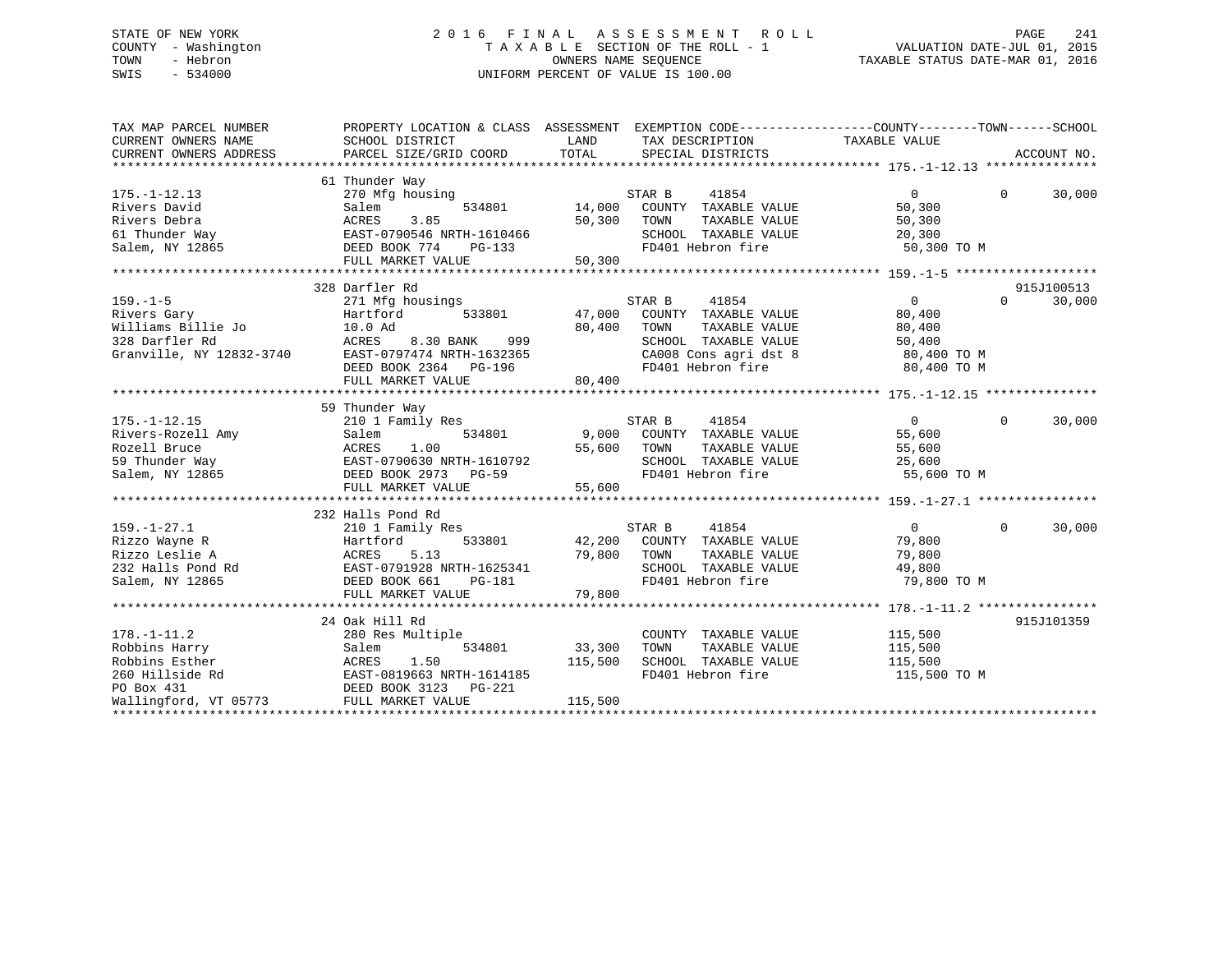# STATE OF NEW YORK 2 0 1 6 F I N A L A S S E S S M E N T R O L L PAGE 242 COUNTY - Washington T A X A B L E SECTION OF THE ROLL - 1 VALUATION DATE-JUL 01, 2015 TOWN - Hebron OWNERS NAME SEQUENCE TAXABLE STATUS DATE-MAR 01, 2016 SWIS - 534000 UNIFORM PERCENT OF VALUE IS 100.00

| TAX MAP PARCEL NUMBER<br>CURRENT OWNERS NAME | SCHOOL DISTRICT           | LAND    | TAX DESCRIPTION                                                                                     | PROPERTY LOCATION & CLASS ASSESSMENT EXEMPTION CODE---------------COUNTY-------TOWN------SCHOOL<br>TAXABLE VALUE |
|----------------------------------------------|---------------------------|---------|-----------------------------------------------------------------------------------------------------|------------------------------------------------------------------------------------------------------------------|
| CURRENT OWNERS ADDRESS                       | PARCEL SIZE/GRID COORD    | TOTAL   | SPECIAL DISTRICTS                                                                                   | ACCOUNT NO.                                                                                                      |
|                                              | 3321 County Route 30      |         |                                                                                                     | 915J100508                                                                                                       |
| $183. - 1 - 7$                               | 210 1 Family Res          |         | STAR B<br>41854                                                                                     | 30,000<br>$0 \qquad \qquad$<br>$\Omega$                                                                          |
| Roberts Doreen                               | 534801<br>Salem           | 38,700  | COUNTY TAXABLE VALUE                                                                                | 111,500                                                                                                          |
| 3321 County Route 30                         | 1.34<br>ACRES             | 111,500 | TAXABLE VALUE<br>TOWN                                                                               | 111,500                                                                                                          |
| Salem, NY 12865                              | EAST-0790817 NRTH-1606895 |         | SCHOOL TAXABLE VALUE                                                                                | 81,500                                                                                                           |
|                                              | DEED BOOK 1973 PG-30      |         | CA008 Cons agri dst 8                                                                               | 111,500 TO M                                                                                                     |
|                                              | FULL MARKET VALUE         |         | 111,500 FD401 Hebron fire<br>FD401 Hebron fire 111,500 TO M<br>LD401 West hebron light 111,500 TO M |                                                                                                                  |
|                                              |                           |         |                                                                                                     |                                                                                                                  |
|                                              |                           |         |                                                                                                     |                                                                                                                  |
|                                              | Middle Rd                 |         |                                                                                                     | 915J101709                                                                                                       |
| $160. - 1 - 7.4$                             | 314 Rural vac<10          |         | COUNTY TAXABLE VALUE                                                                                | 21,200                                                                                                           |
| Robertson Dorothy                            | 534801<br>Salem           | 21,200  | TAXABLE VALUE<br>TOWN                                                                               | 21,200                                                                                                           |
| 714 Sprout Brook Rd                          | Lot 4                     | 21,200  | SCHOOL TAXABLE VALUE                                                                                | 21,200                                                                                                           |
| Putnam Valley, NY 10579                      | <b>ACRES</b><br>2.53      |         | FD401 Hebron fire                                                                                   | 21,200 TO M                                                                                                      |
|                                              | EAST-0806918 NRTH-1625094 |         |                                                                                                     |                                                                                                                  |
|                                              | DEED BOOK 610<br>PG-178   |         |                                                                                                     |                                                                                                                  |
|                                              | FULL MARKET VALUE         | 21,200  |                                                                                                     |                                                                                                                  |
|                                              | Tiplady Rd                |         |                                                                                                     |                                                                                                                  |
| $178. - 1 - 7.1$                             | 314 Rural vac<10          |         | COUNTY TAXABLE VALUE                                                                                | 12,000                                                                                                           |
| Roesel Barbara                               | Salem<br>534801           | 12,000  | TOWN<br>TAXABLE VALUE                                                                               | 12,000                                                                                                           |
| 728 Tiplady Rd                               | lot A                     | 12,000  | SCHOOL TAXABLE VALUE                                                                                | 12,000                                                                                                           |
| Granville, NY 12832                          | 1.00 BANK 26<br>ACRES     |         | FD401 Hebron fire                                                                                   | 12,000 TO M                                                                                                      |
|                                              | EAST-0822351 NRTH-1612096 |         |                                                                                                     |                                                                                                                  |
|                                              | DEED BOOK 874<br>PG-107   |         |                                                                                                     |                                                                                                                  |
|                                              | FULL MARKET VALUE         | 12,000  |                                                                                                     |                                                                                                                  |
|                                              |                           |         |                                                                                                     |                                                                                                                  |
|                                              | 728 Tiplady Rd            |         |                                                                                                     | 915J100441                                                                                                       |
| $178. - 1 - 8.1$                             | 210 1 Family Res          |         | 41834<br>STAR EN                                                                                    | 0<br>$\Omega$<br>65,300                                                                                          |
| Roesel Barbara                               | Salem<br>534801           |         | 42,400 COUNTY TAXABLE VALUE                                                                         | 129,900                                                                                                          |
| 728 Tiplady Rd                               | ACRES<br>5.24 BANK<br>26  | 129,900 | TAXABLE VALUE<br>TOWN                                                                               | 129,900                                                                                                          |
| Granville, NY 12832                          | EAST-0822141 NRTH-1611915 |         | SCHOOL TAXABLE VALUE                                                                                | 64,600                                                                                                           |
|                                              | DEED BOOK 789<br>$PG-62$  |         | FD401 Hebron fire                                                                                   | 129,900 TO M                                                                                                     |
|                                              | FULL MARKET VALUE         | 129,900 |                                                                                                     |                                                                                                                  |
|                                              |                           |         |                                                                                                     |                                                                                                                  |
|                                              | Chamberlin Mills Rd/off   |         |                                                                                                     |                                                                                                                  |
| $177. - 1 - 32.1$                            | 322 Rural vac>10          |         | COUNTY TAXABLE VALUE                                                                                | 10,900                                                                                                           |
| Rogers Bruce                                 | Salem<br>534801           | 10,900  | TOWN<br>TAXABLE VALUE                                                                               | 10,900                                                                                                           |
| Rogers Gloria Brewer                         | ACRES 14.50               | 10,900  | SCHOOL TAXABLE VALUE                                                                                | 10,900                                                                                                           |
| 41 Seamans Rd                                | EAST-0806174 NRTH-1614598 |         | CA008 Cons agri dst 8<br>FD401 Hebron fire                                                          | 10,900 TO M                                                                                                      |
| Castleton, NY 12033                          | DEED BOOK 1761    PG-101  |         |                                                                                                     | 10,900 TO M                                                                                                      |
|                                              | FULL MARKET VALUE         | 10,900  |                                                                                                     |                                                                                                                  |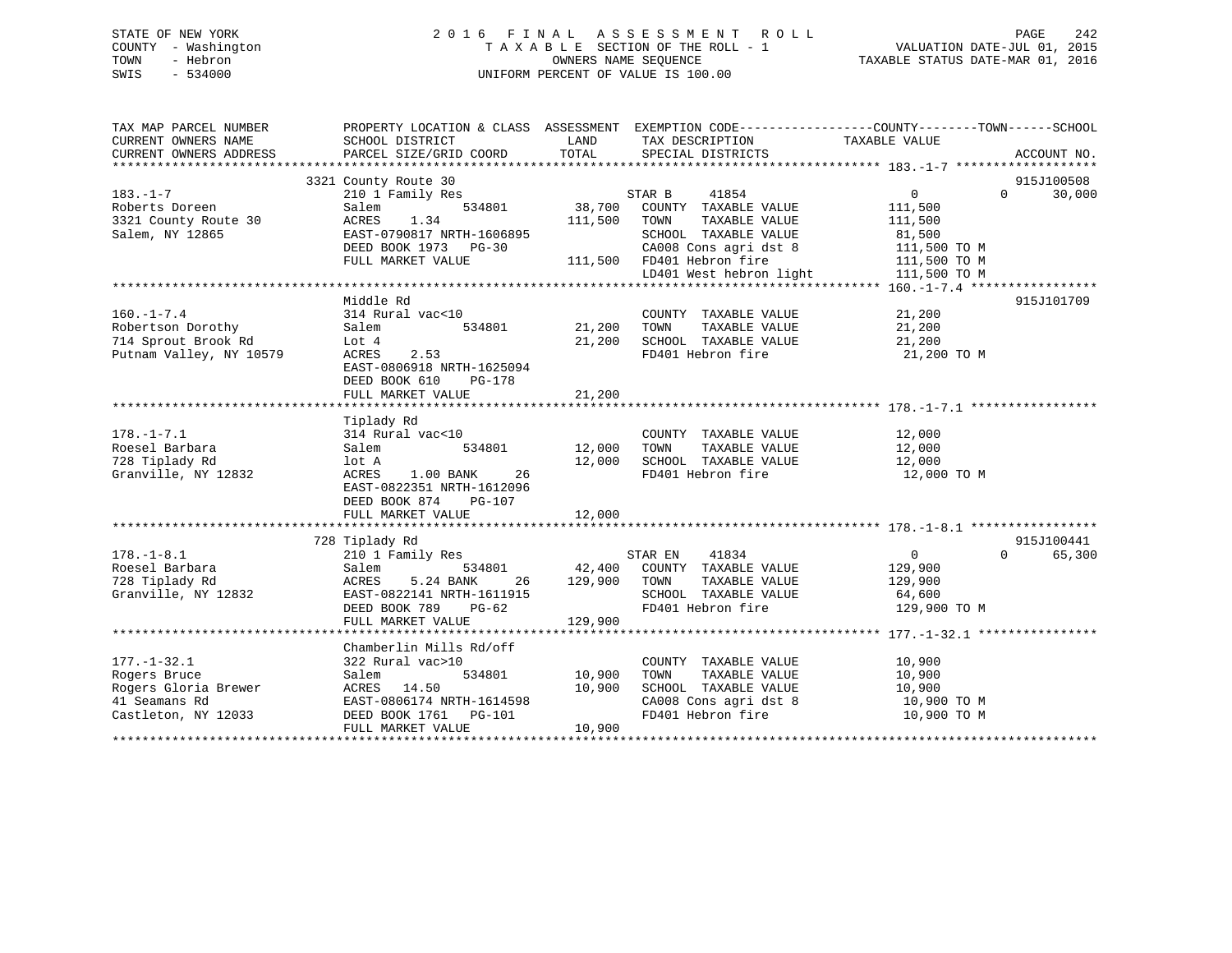# STATE OF NEW YORK 243 2016 FINAL ASSESSMENT ROLL 2016 243 COUNTY - Washington  $T A X A B L E$  SECTION OF THE ROLL - 1<br>TOWN - Hebron DATE-JUL 000NERS NAME SEQUENCE SWIS - 534000 UNIFORM PERCENT OF VALUE IS 100.00

TAXABLE STATUS DATE-MAR 01, 2016

| TAX MAP PARCEL NUMBER     | PROPERTY LOCATION & CLASS ASSESSMENT EXEMPTION CODE--------------COUNTY-------TOWN-----SCHOOL |                |                           |                      |             |
|---------------------------|-----------------------------------------------------------------------------------------------|----------------|---------------------------|----------------------|-------------|
| CURRENT OWNERS NAME       | SCHOOL DISTRICT                                                                               | LAND           | TAX DESCRIPTION           | TAXABLE VALUE        |             |
| CURRENT OWNERS ADDRESS    | PARCEL SIZE/GRID COORD                                                                        | TOTAL          | SPECIAL DISTRICTS         |                      | ACCOUNT NO. |
|                           |                                                                                               |                |                           |                      |             |
|                           | 797 Chamberlin Mills Rd                                                                       |                |                           |                      | 915J100532  |
| $177. - 1 - 34$           | 260 Seasonal res                                                                              |                |                           | 73,600               |             |
|                           |                                                                                               |                | COUNTY TAXABLE VALUE      |                      |             |
| Rogers Bruce              | Salem<br>534801                                                                               | 40,600         | TOWN<br>TAXABLE VALUE     | 73,600               |             |
| Rogers Gloria Brewer      | 17.40<br>ACRES                                                                                | 73,600         | SCHOOL TAXABLE VALUE      | 73,600               |             |
| 41 Seamans Ave            | EAST-0805787 NRTH-1614212                                                                     |                | CA008 Cons agri dst 8     | 73,600 TO M          |             |
| Castleton, NY 12033       | DEED BOOK 1761 PG-97                                                                          |                | FD401 Hebron fire         | 73,600 TO M          |             |
|                           | FULL MARKET VALUE                                                                             | 73,600         |                           |                      |             |
|                           |                                                                                               |                |                           |                      |             |
|                           | Middle Rd                                                                                     |                |                           |                      | 915J100530  |
| $177. - 1 - 37$           | 312 Vac w/imprv                                                                               |                | COUNTY TAXABLE VALUE      | 66,900               |             |
| Rogers Bruce              | Salem<br>534801                                                                               | 58,100         | TAXABLE VALUE<br>TOWN     | 66,900               |             |
| Rogers Gloria Brewer      | ACRES<br>30.50                                                                                | 66,900         | SCHOOL TAXABLE VALUE      | 66,900               |             |
| 41 Seaman Ave             | EAST-0805177 NRTH-1614329                                                                     |                | CA008 Cons agri dst 8     | 66,900 TO M          |             |
| Castleton, NY 12033       | DEED BOOK 1761 PG-104                                                                         |                | FD401 Hebron fire         | 66,900 TO M          |             |
|                           |                                                                                               |                |                           |                      |             |
|                           | FULL MARKET VALUE                                                                             | 66,900         |                           |                      |             |
|                           |                                                                                               |                |                           |                      |             |
|                           | Higgins Rd                                                                                    |                |                           |                      | 915J100258  |
| $161. - 2 - 10.1$         | 322 Rural vac>10                                                                              |                | COUNTY TAXABLE VALUE      | 22,600               |             |
| Rogers Francis M          | Granville<br>533201                                                                           | 22,600         | TOWN<br>TAXABLE VALUE     | 22,600               |             |
| 35 River St               | Lot A                                                                                         | 22,600         | SCHOOL TAXABLE VALUE      | 22,600               |             |
| Hoosick Falls, NY 12090   | ACRES<br>18.05                                                                                |                | FD401 Hebron fire         | 22,600 TO M          |             |
|                           | EAST-0818365 NRTH-1624236                                                                     |                |                           |                      |             |
|                           | DEED BOOK 2488<br>PG-282                                                                      |                |                           |                      |             |
|                           | FULL MARKET VALUE                                                                             | 22,600         |                           |                      |             |
|                           |                                                                                               |                |                           |                      |             |
|                           |                                                                                               |                |                           |                      |             |
|                           | 237 Bromley Ln                                                                                |                |                           |                      | 915J101767  |
| $178. - 1 - 27.1$         | 312 Vac w/imprv                                                                               |                | COUNTY TAXABLE VALUE      | 31,900               |             |
| Rogers John R             | Salem<br>534801                                                                               | 16,900         | TAXABLE VALUE<br>TOWN     | 31,900               |             |
| Rogers Pamela R           | $p/o$ lot 12                                                                                  | 31,900         | SCHOOL TAXABLE VALUE      | 31,900               |             |
| 129 Beech St              | 5.22<br>ACRES                                                                                 |                | FD401 Hebron fire         | 31,900 TO M          |             |
| Bennington, VT 05201      | EAST-0823172 NRTH-1615619                                                                     |                |                           |                      |             |
|                           | DEED BOOK 616<br>$PG-132$                                                                     |                |                           |                      |             |
|                           | FULL MARKET VALUE                                                                             | 31,900         |                           |                      |             |
|                           |                                                                                               |                |                           |                      |             |
|                           | 821 Chamberlin Mills Rd                                                                       |                |                           |                      | 915J100529  |
|                           |                                                                                               |                |                           |                      |             |
| $177. - 1 - 32$           | 241 Rural res&ag                                                                              |                | AGRI-D IND 41730          | 93,248<br>93,248     | 93,248      |
| Rogers Thomas C           | 534801<br>Salem                                                                               | 193,800 STAR B | 41854                     | $\Omega$<br>$\Omega$ | 30,000      |
| 821 Chamberlin Mills Rd   | ACRES<br>81.90 BANK<br>999                                                                    | 314,000        | COUNTY TAXABLE VALUE      | 220,752              |             |
| Salem, NY 12865           | EAST-0807280 NRTH-1614467                                                                     |                | TOWN<br>TAXABLE VALUE     | 220,752              |             |
|                           | DEED BOOK 947<br>PG-197                                                                       |                | SCHOOL TAXABLE VALUE      | 190,752              |             |
| MAY BE SUBJECT TO PAYMENT | FULL MARKET VALUE                                                                             |                | 314,000 FD401 Hebron fire | 314,000 TO M         |             |
| UNDER AGDIST LAW TIL 2023 |                                                                                               |                |                           |                      |             |
|                           |                                                                                               |                |                           |                      |             |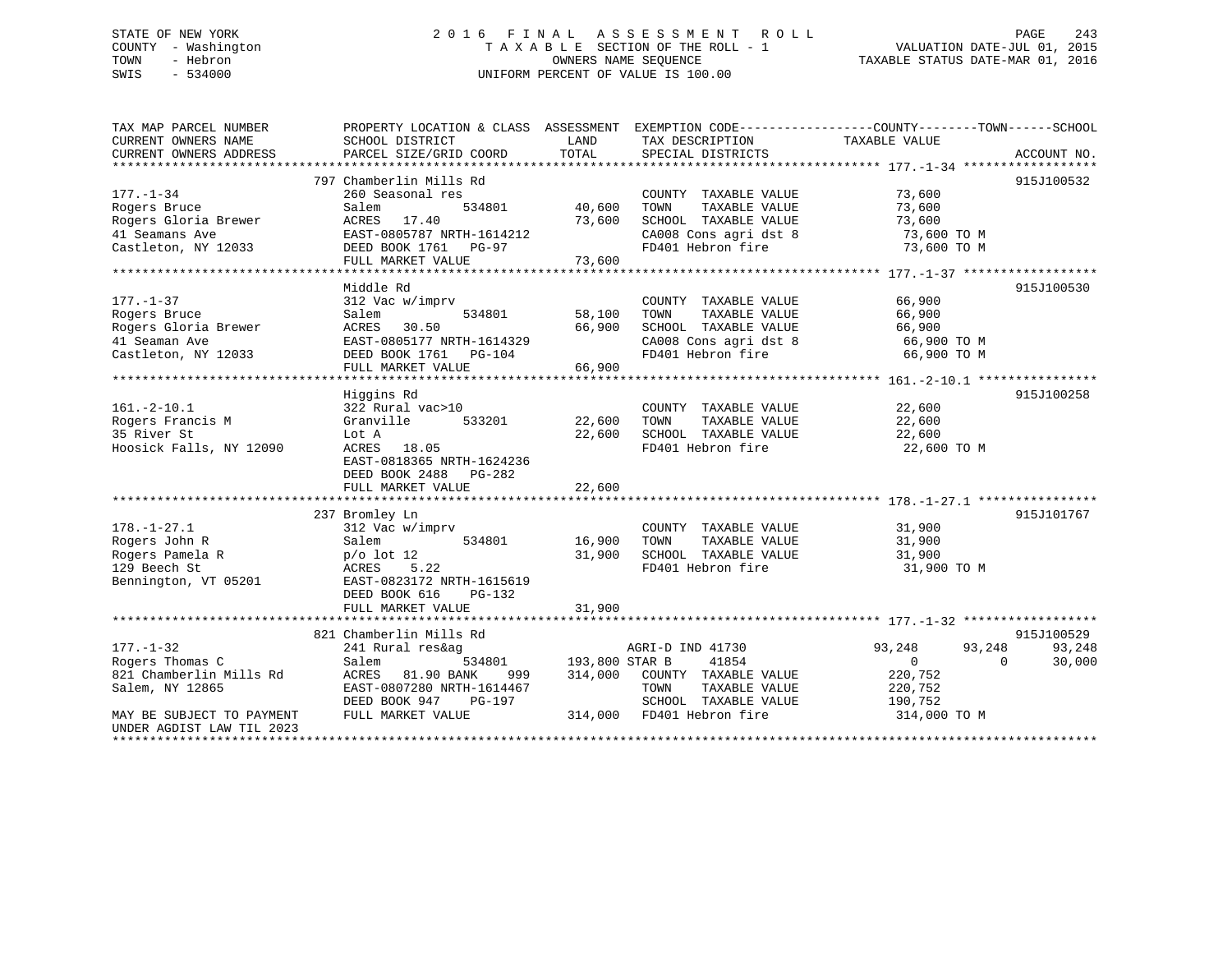# STATE OF NEW YORK 2 0 1 6 F I N A L A S S E S S M E N T R O L L PAGE 244 COUNTY - Washington T A X A B L E SECTION OF THE ROLL - 1 VALUATION DATE-JUL 01, 2015 TOWN - Hebron OWNERS NAME SEQUENCE TAXABLE STATUS DATE-MAR 01, 2016 SWIS - 534000 UNIFORM PERCENT OF VALUE IS 100.00

TAX MAP PARCEL NUMBER PROPERTY LOCATION & CLASS ASSESSMENT EXEMPTION CODE------------------COUNTY--------TOWN------SCHOOL CURRENT OWNERS NAME SCHOOL DISTRICT THE LAND TAX DESCRIPTION TAXABLE VALUE CURRENT OWNERS ADDRESS PARCEL SIZE/GRID COORD TOTAL SPECIAL DISTRICTS ACCOUNT NO. \*\*\*\*\*\*\*\*\*\*\*\*\*\*\*\*\*\*\*\*\*\*\*\*\*\*\*\*\*\*\*\*\*\*\*\*\*\*\*\*\*\*\*\*\*\*\*\*\*\*\*\*\*\*\*\*\*\*\*\*\*\*\*\*\*\*\*\*\*\*\*\*\*\*\*\*\*\*\*\*\*\*\*\*\*\*\*\*\*\*\*\*\*\*\*\*\*\*\*\*\*\*\* 177.-1-32.3 \*\*\*\*\*\*\*\*\*\*\*\*\*\*\*\* Chamberlin Mills Rd 177.-1-32.3 322 Rural vac>10 COUNTY TAXABLE VALUE 30,400 Rogers Thomas C Salem 534801 30,400 TOWN TAXABLE VALUE 30,400 821 Chamberlin Mills Rd lot 1 30,400 SCHOOL TAXABLE VALUE 30,400 Salem, NY 12865 ACRES 10.62 FD401 Hebron fire 30,400 TO M EAST-0806377 NRTH-1613381 DEED BOOK 2273 PG-67FULL MARKET VALUE 30,400 \*\*\*\*\*\*\*\*\*\*\*\*\*\*\*\*\*\*\*\*\*\*\*\*\*\*\*\*\*\*\*\*\*\*\*\*\*\*\*\*\*\*\*\*\*\*\*\*\*\*\*\*\*\*\*\*\*\*\*\*\*\*\*\*\*\*\*\*\*\*\*\*\*\*\*\*\*\*\*\*\*\*\*\*\*\*\*\*\*\*\*\*\*\*\*\*\*\*\*\*\*\*\* 183.2-1-3 \*\*\*\*\*\*\*\*\*\*\*\*\*\*\*\*\*\* 2086 County Route 47 915J101161 183.2-1-3 260 Seasonal res - WTRFNT COUNTY TAXABLE VALUE 146,700 Roosevelt Peter T Salem 534801 106,800 TOWN TAXABLE VALUE 146,700 Roosevelt Jessica J ACRES 2.74 146,700 SCHOOL TAXABLE VALUE 146,700 19 Center White Creek Ln EAST-0786208 NRTH-1607833 FD401 Hebron fire 146,700 TO M Eagle Bridge, NY 12057 DEED BOOK 3008 PG-176 DEED BOOK 3006 FG 170<br>FULL MARKET VALUE 146,700 \*\*\*\*\*\*\*\*\*\*\*\*\*\*\*\*\*\*\*\*\*\*\*\*\*\*\*\*\*\*\*\*\*\*\*\*\*\*\*\*\*\*\*\*\*\*\*\*\*\*\*\*\*\*\*\*\*\*\*\*\*\*\*\*\*\*\*\*\*\*\*\*\*\*\*\*\*\*\*\*\*\*\*\*\*\*\*\*\*\*\*\*\*\*\*\*\*\*\*\*\*\*\* 184.-1-28 \*\*\*\*\*\*\*\*\*\*\*\*\*\*\*\*\*\* 144 Chamberlin Mills Rd 915J100222 $0 \t 0 \t 30,000$ 184.-1-28 242 Rurl res&rec STAR B 41854 0 0 30,000 Rose Craig B Salem 534801 88,500 COUNTY TAXABLE VALUE 154,900 Rose Ruth H ACRES 38.80 BANK 999 154,900 TOWN TAXABLE VALUE 154,900 144 Chamberlin Mills Rd EAST-0795524 NRTH-1601956 SCHOOL TAXABLE VALUE 124,900 Salem, NY 12865 DEED BOOK 2237 PG-208 CA008 Cons agri dst 8 154,900 TO M FULL MARKET VALUE 154,900 FD401 Hebron fire 154,900 TO M \*\*\*\*\*\*\*\*\*\*\*\*\*\*\*\*\*\*\*\*\*\*\*\*\*\*\*\*\*\*\*\*\*\*\*\*\*\*\*\*\*\*\*\*\*\*\*\*\*\*\*\*\*\*\*\*\*\*\*\*\*\*\*\*\*\*\*\*\*\*\*\*\*\*\*\*\*\*\*\*\*\*\*\*\*\*\*\*\*\*\*\*\*\*\*\*\*\*\*\*\*\*\* 176.-1-3.1 \*\*\*\*\*\*\*\*\*\*\*\*\*\*\*\*\* County Route 31 176.-1-3.1 322 Rural vac>10 COUNTY TAXABLE VALUE 165,800 Rosier Spencer Salem 534801 165,800 TOWN TAXABLE VALUE 165,800 Rosier Heather FRNT 666.00 DPTH 165,800 SCHOOL TAXABLE VALUE 165,800 414 County Route 31 ACRES 224.20 FD401 Hebron fire 165,800 TO M Salem, NY 12865 EAST-0796526 NRTH-1617039 DEED BOOK 3595 PG-34FULL MARKET VALUE 165,800 \*\*\*\*\*\*\*\*\*\*\*\*\*\*\*\*\*\*\*\*\*\*\*\*\*\*\*\*\*\*\*\*\*\*\*\*\*\*\*\*\*\*\*\*\*\*\*\*\*\*\*\*\*\*\*\*\*\*\*\*\*\*\*\*\*\*\*\*\*\*\*\*\*\*\*\*\*\*\*\*\*\*\*\*\*\*\*\*\*\*\*\*\*\*\*\*\*\*\*\*\*\*\* 176.-1-3 \*\*\*\*\*\*\*\*\*\*\*\*\*\*\*\*\*\*\* 414 County Route 31 915J100063 176.-1-3 241 Rural res&ag CW\_15\_VET/ 41161 12,000 12,000 0 Rosier Spencer W Salem 534801 64,000 COUNTY TAXABLE VALUE 128,000 Rosier Heather N Trans Exempt Repay 2016 140,000 TOWN TAXABLE VALUE 128,000 414 County Route 31 FRNT 927.00 DPTH SCHOOL TAXABLE VALUE 140,000 Salem, NY 12865 ACRES 23.09 FD401 Hebron fire 140,000 TO M الساب المسابق المسابق المسابق المسابق المسابق المسابق المسابق المسابق المسابق المسابق المسابق المسابق المسابق<br>EAST-0794583 NRTH-1616172 TE533 Trans exmt repay-flg .00 MT MAY BE SUBJECT TO PAYMENT DEED BOOK 3595 PG-34 UNDER AGDIST LAW TIL 2023 FULL MARKET VALUE 140,000 \*\*\*\*\*\*\*\*\*\*\*\*\*\*\*\*\*\*\*\*\*\*\*\*\*\*\*\*\*\*\*\*\*\*\*\*\*\*\*\*\*\*\*\*\*\*\*\*\*\*\*\*\*\*\*\*\*\*\*\*\*\*\*\*\*\*\*\*\*\*\*\*\*\*\*\*\*\*\*\*\*\*\*\*\*\*\*\*\*\*\*\*\*\*\*\*\*\*\*\*\*\*\*\*\*\*\*\*\*\*\*\*\*\*\*\*\*\*\*\*\*\*\*\*\*\*\*\*\*\*\*\*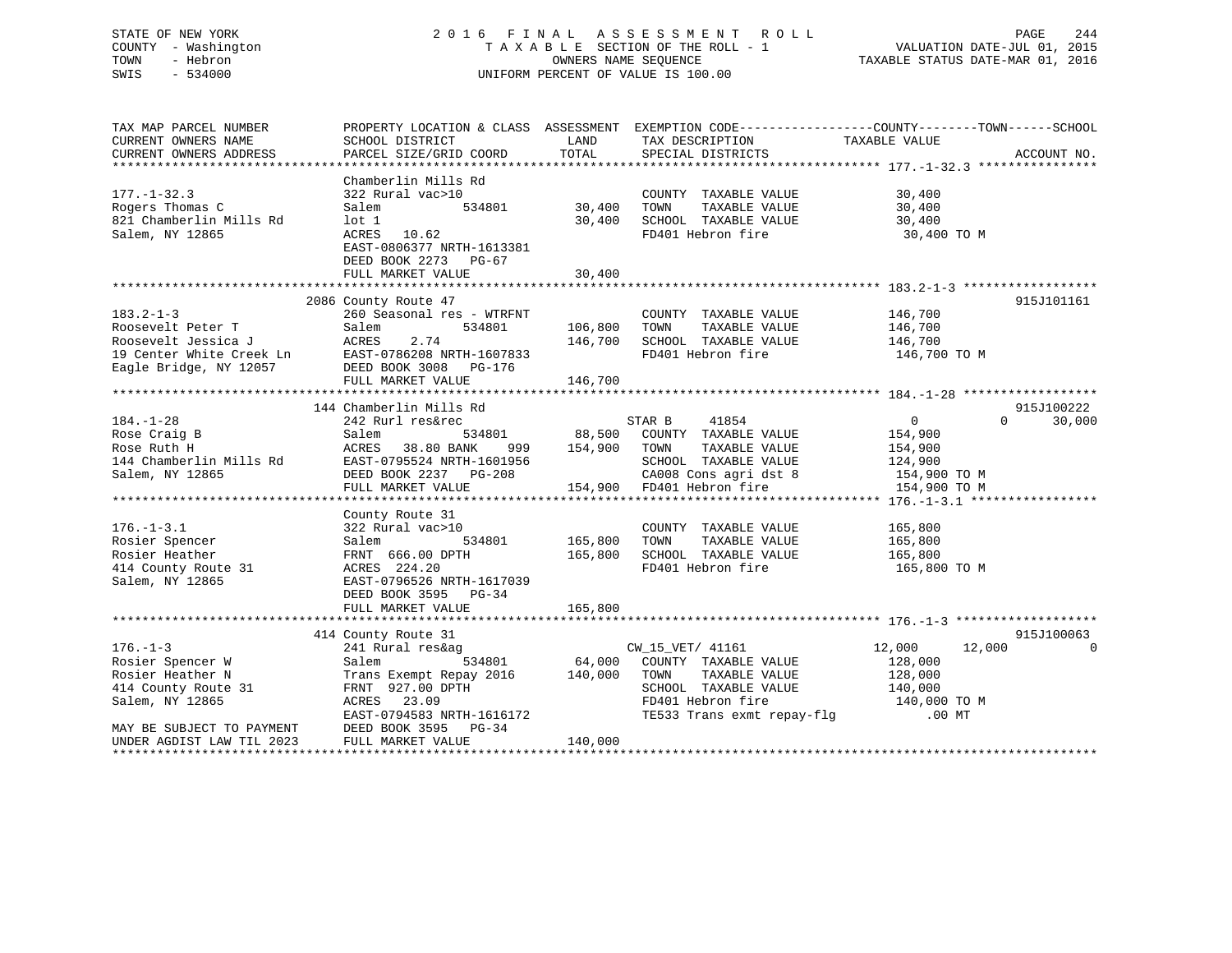# STATE OF NEW YORK 2 0 1 6 F I N A L A S S E S S M E N T R O L L PAGE 245 COUNTY - Washington T A X A B L E SECTION OF THE ROLL - 1 VALUATION DATE-JUL 01, 2015 TOWN - Hebron OWNERS NAME SEQUENCE TAXABLE STATUS DATE-MAR 01, 2016 SWIS - 534000 UNIFORM PERCENT OF VALUE IS 100.00

| TAX MAP PARCEL NUMBER                                  | PROPERTY LOCATION & CLASS ASSESSMENT EXEMPTION CODE----------------COUNTY-------TOWN------SCHOOL |        |                                                                        |                         |        |             |
|--------------------------------------------------------|--------------------------------------------------------------------------------------------------|--------|------------------------------------------------------------------------|-------------------------|--------|-------------|
| CURRENT OWNERS NAME                                    | SCHOOL DISTRICT                                                                                  | LAND   | TAX DESCRIPTION                                                        | TAXABLE VALUE           |        |             |
| CURRENT OWNERS ADDRESS                                 | PARCEL SIZE/GRID COORD                                                                           | TOTAL  | SPECIAL DISTRICTS                                                      |                         |        | ACCOUNT NO. |
|                                                        |                                                                                                  |        |                                                                        |                         |        |             |
|                                                        | Shepard Rd<br>322 Rural vac>10                                                                   |        |                                                                        |                         |        | 915J100679  |
| $152 - 2 - 17$                                         | 533201                                                                                           | 81,300 | 41720<br>AG DIST                                                       | 49,711                  | 49,711 | 49,711      |
| Rothstein Edward G                                     | Granville                                                                                        |        | COUNTY TAXABLE VALUE                                                   | 31,589                  |        |             |
| 155 W 78th St                                          | lot 12                                                                                           | 81,300 | TOWN<br>TAXABLE VALUE                                                  | 31,589                  |        |             |
| New York, NY 10024                                     | ACRES 39.60<br>EAST-0812135 NRTH-1640276                                                         |        | SCHOOL TAXABLE VALUE<br>CA008 Cons agri dst 8                          | 31,589<br>$31,589$ TO M |        |             |
|                                                        |                                                                                                  |        |                                                                        |                         |        |             |
| MAY BE SUBJECT TO PAYMENT                              | DEED BOOK 738<br>PG-178                                                                          |        | 49,711 EX                                                              |                         |        |             |
| UNDER AGDIST LAW TIL 2020                              | FULL MARKET VALUE                                                                                |        | 81,300 FD401 Hebron fire                                               | 81,300 TO M             |        |             |
|                                                        | Shepard Rd                                                                                       |        |                                                                        |                         |        |             |
| $152. - 2 - 17.6$                                      | 314 Rural vac<10                                                                                 |        | 41720<br>AG DIST                                                       | 14,968                  | 14,968 | 14,968      |
| Rothstein Edward G                                     | Granville 533201                                                                                 |        | 22,400 COUNTY TAXABLE VALUE                                            | 7,432                   |        |             |
| 155 W 78th St                                          | lot 10                                                                                           | 22,400 | TAXABLE VALUE<br>TOWN                                                  | 7,432                   |        |             |
| New York, NY 12024                                     | 8.22<br>ACRES                                                                                    |        | SCHOOL TAXABLE VALUE                                                   | 7,432                   |        |             |
|                                                        | EAST-0810797 NRTH-1640179                                                                        |        | CA008 Cons agri dst 8                                                  | 7,432 TO M              |        |             |
|                                                        | DEED BOOK 738<br>PG-178                                                                          |        | 14,968 EX                                                              |                         |        |             |
| MAY BE SUBJECT TO PAYMENT<br>UNDER AGDIST LAW TIL 2020 | FULL MARKET VALUE                                                                                |        | 8 14,968 EX<br>22,400 FD401 Hebron fire                                | 22,400 TO M             |        |             |
|                                                        |                                                                                                  |        |                                                                        |                         |        |             |
|                                                        | County Route 28                                                                                  |        |                                                                        |                         |        |             |
| $152. - 2 - 17.7$                                      | 322 Rural vac>10                                                                                 |        |                                                                        | 20,244                  | 20,244 | 20,244      |
| Rothstein Edward G                                     | Granville 533201                                                                                 |        | AG DIST 41720<br>29,500 COUNTY TAXABLE VALUE                           | 9,256                   |        |             |
| 155 W 78th St                                          | lot 9                                                                                            | 29,500 | TOWN<br>TAXABLE VALUE                                                  | 9,256                   |        |             |
| New York, NY 10024                                     | ACRES 11.74                                                                                      |        | SCHOOL TAXABLE VALUE                                                   | 9,256                   |        |             |
|                                                        |                                                                                                  |        | CA008 Cons agri dst 8                                                  | 9,256 TO M              |        |             |
| MAY BE SUBJECT TO PAYMENT                              | EAST-0811175 NRTH-1640670<br>DEED BOOK 738                                                       |        | 20,244 EX                                                              |                         |        |             |
| UNDER AGDIST LAW TIL 2020                              | FULL MARKET VALUE                                                                                |        | $PG-178$<br>DUE 29,500 FD401 Hebron fire<br>$29,500$ FD401 Hebron fire | 29,500 TO M             |        |             |
|                                                        |                                                                                                  |        |                                                                        |                         |        |             |
|                                                        | County Route 28                                                                                  |        |                                                                        |                         |        |             |
| $152.-2-17.11$                                         | 322 Rural vac>10                                                                                 |        | AG DIST<br>41720                                                       | 37,371                  | 37,371 | 37,371      |
| Rothstein Edward G                                     | Granville 533201                                                                                 | 86,700 | COUNTY TAXABLE VALUE                                                   | 49,329                  |        |             |
| 155 W 78th St                                          | lot <sub>8</sub>                                                                                 | 86,700 | TOWN<br>TAXABLE VALUE                                                  | 49,329                  |        |             |
| New York, NY 10024                                     | ACRES 42.61                                                                                      |        | SCHOOL TAXABLE VALUE                                                   | 49,329                  |        |             |
|                                                        | EAST-0812110 NRTH-1641345<br>DEED BOOK 738 PG-178                                                |        | CA008 Cons agri dst 8                                                  | 49,329 TO M             |        |             |
| MAY BE SUBJECT TO PAYMENT                              |                                                                                                  |        | 37,371 EX                                                              |                         |        |             |
| UNDER AGDIST LAW TIL 2020                              | FULL MARKET VALUE                                                                                |        | 86,700 FD401 Hebron fire                                               | 86,700 TO M             |        |             |
|                                                        |                                                                                                  |        |                                                                        |                         |        |             |
|                                                        | 44 Koster Way                                                                                    |        |                                                                        |                         |        | 915J101900  |
| $185. - 1 - 25$                                        | 314 Rural vac<10                                                                                 |        | COUNTY TAXABLE VALUE                                                   | 22,100                  |        |             |
| Roy Robin D                                            | 534801<br>Salem                                                                                  | 22,100 | TAXABLE VALUE<br>TOWN                                                  | 22,100                  |        |             |
| Roy Christine                                          | lot 4                                                                                            | 22,100 | SCHOOL TAXABLE VALUE                                                   | 22,100                  |        |             |
| 41 White Birch Trl                                     | ACRES<br>5.08                                                                                    |        | FD401 Hebron fire                                                      | 22,100 TO M             |        |             |
| Higganum, CT 06441                                     | EAST-0815358 NRTH-1609613                                                                        |        |                                                                        |                         |        |             |
|                                                        | DEED BOOK 2002 PG-287                                                                            |        |                                                                        |                         |        |             |
|                                                        | FULL MARKET VALUE                                                                                | 22,100 |                                                                        |                         |        |             |
|                                                        |                                                                                                  |        |                                                                        |                         |        |             |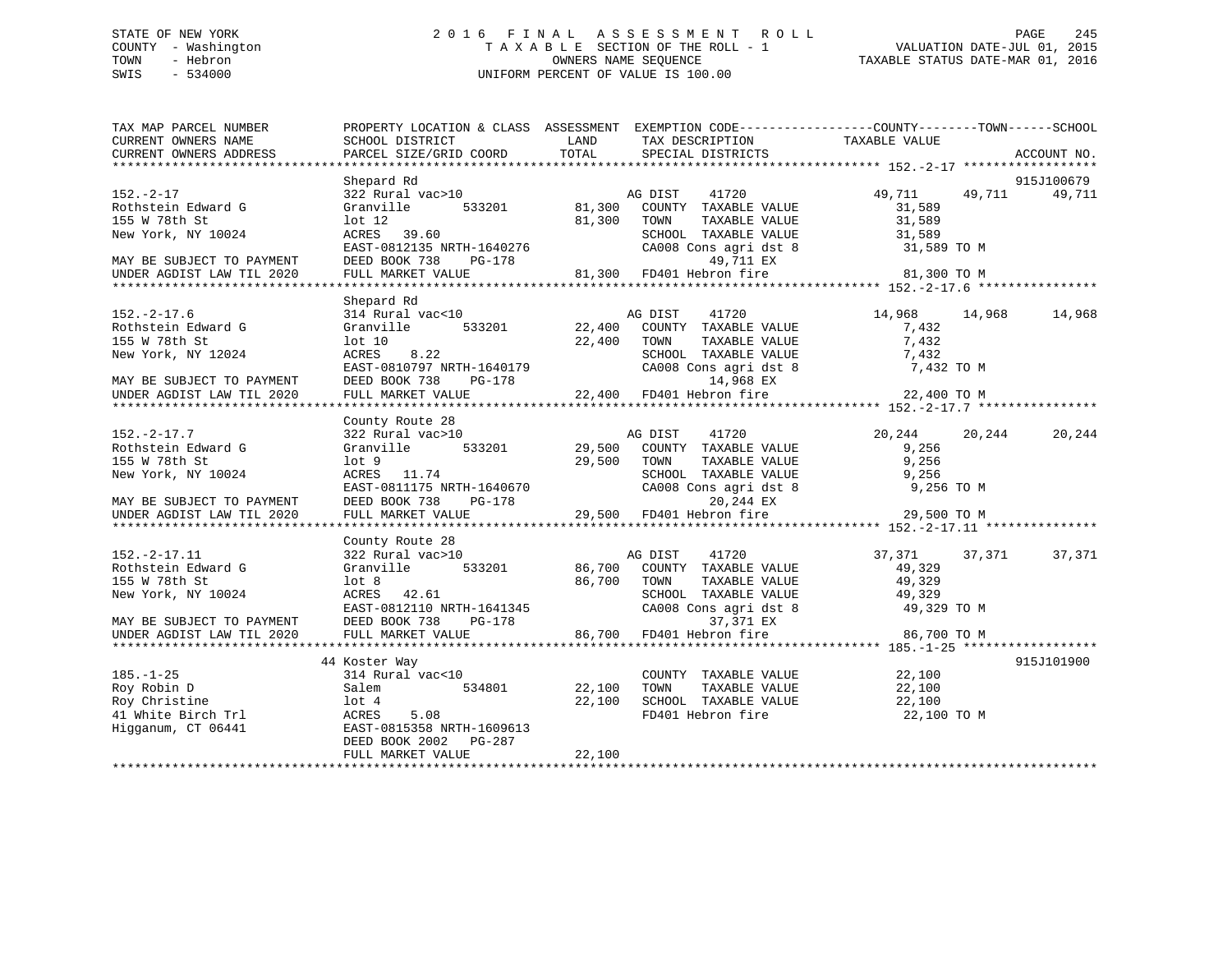# STATE OF NEW YORK 2 0 1 6 F I N A L A S S E S S M E N T R O L L PAGE 246 COUNTY - Washington T A X A B L E SECTION OF THE ROLL - 1 VALUATION DATE-JUL 01, 2015 TOWN - Hebron OWNERS NAME SEQUENCE TAXABLE STATUS DATE-MAR 01, 2016 SWIS - 534000 UNIFORM PERCENT OF VALUE IS 100.00

| TAX MAP PARCEL NUMBER<br>CURRENT OWNERS NAME<br>CURRENT OWNERS ADDRESS                                                                                                  | PROPERTY LOCATION & CLASS ASSESSMENT EXEMPTION CODE---------------COUNTY-------TOWN-----SCHOOL<br>SCHOOL DISTRICT<br>PARCEL SIZE/GRID COORD                          | LAND<br>TOTAL                | TAX DESCRIPTION TAXABLE VALUE<br>SPECIAL DISTRICTS                                                                                                            |                                                                                 | ACCOUNT NO.                      |
|-------------------------------------------------------------------------------------------------------------------------------------------------------------------------|----------------------------------------------------------------------------------------------------------------------------------------------------------------------|------------------------------|---------------------------------------------------------------------------------------------------------------------------------------------------------------|---------------------------------------------------------------------------------|----------------------------------|
| $186. - 1 - 4$<br>Royce M Atwater Living Trust<br>Atwater Royce M<br>2129 County Route 153<br>Salem, NY 12865<br>MAY BE SUBJECT TO PAYMENT<br>UNDER AGDIST LAW TIL 2020 | Blossom Rd/e Off<br>105 Vac farmland<br>534801<br>Salem<br>378/1060<br>ACRES 271.60<br>EAST-0821940 NRTH-1606953<br>DEED BOOK 2913 PG-54<br>FULL MARKET VALUE        | 284,500<br>284,500           | AG DIST<br>41720<br>COUNTY TAXABLE VALUE<br>TOWN<br>TAXABLE VALUE<br>SCHOOL TAXABLE VALUE<br>CA008 Cons agri dst 8<br>189,137 EX<br>284,500 FD401 Hebron fire | 189,137<br>189,137<br>95,363<br>95,363<br>95,363<br>95,363 TO M<br>284,500 TO M | 915J100013<br>189,137            |
| $152 - 2 - 8.3$<br>Rozell Andrew D<br>31 County Route 28<br>Granville, NY 12832                                                                                         | 31 County Route 28<br>210 1 Family Res<br>533201<br>Granville<br>ACRES<br>8.64 BANK<br>11A<br>EAST-0808670 NRTH-1640742<br>DEED BOOK 1802 PG-57<br>FULL MARKET VALUE | 59,300<br>188,900<br>188,900 | STAR B<br>41854<br>COUNTY TAXABLE VALUE<br>TOWN<br>TAXABLE VALUE<br>SCHOOL TAXABLE VALUE<br>FD401 Hebron fire                                                 | 0<br>188,900<br>188,900<br>158,900<br>188,900 TO M                              | 915J101085<br>30,000<br>$\Omega$ |
| $184. - 1 - 4.1$<br>Rudman Tracy L<br>305 Chamberlin Mills Rd<br>Salem, NY 12865                                                                                        | 305 Chamberlin Mills Rd<br>210 1 Family Res<br>534801<br>Salem<br>2.50<br>ACRES<br>EAST-0797134 NRTH-1606538<br>$PG-256$<br>DEED BOOK 901<br>FULL MARKET VALUE       | 91,000                       | 41854<br>STAR B<br>41,200 COUNTY TAXABLE VALUE<br>TAXABLE VALUE<br>TOWN<br>SCHOOL TAXABLE VALUE<br>CA008 Cons agri dst 8<br>91,000 FD401 Hebron fire          | $\overline{0}$<br>91,000<br>91,000<br>61,000<br>91,000 TO M<br>91,000 TO M      | 915J101614<br>$\Omega$<br>30,000 |
| $144. - 1 - 23$<br>Rue Eric W<br>32 Rykowski Ln<br>Granville, NY 12832                                                                                                  | State Route 22/E Off<br>314 Rural vac<10<br>Granville<br>533201<br>5.70<br>ACRES<br>EAST-0823510 NRTH-1644114<br>DEED BOOK 3311 PG-127<br>FULL MARKET VALUE          | 4,300<br>4,300<br>4,300      | COUNTY TAXABLE VALUE<br>TAXABLE VALUE<br>TOWN<br>SCHOOL TAXABLE VALUE<br>FD401 Hebron fire                                                                    | 4,300<br>4,300<br>4,300<br>4,300 TO M                                           | 915J100169                       |
| $170. - 1 - 13.1$<br>Ruger Karl Eric<br>Ruger Joan M<br>50 Atkins Rd<br>Malta, NY 12020-3812                                                                            | 6646 State Route 22<br>314 Rural vac<10<br>Granville<br>533201<br>ACRES<br>5.00<br>EAST-0815657 NRTH-1618100<br>DEED BOOK 2055 PG-277<br>FULL MARKET VALUE           | 22,000<br>22,000<br>22,000   | COUNTY TAXABLE VALUE<br>TOWN<br>TAXABLE VALUE<br>SCHOOL TAXABLE VALUE<br>FD401 Hebron fire                                                                    | 22,000<br>22,000<br>22,000<br>22,000 TO M                                       | 915J100353                       |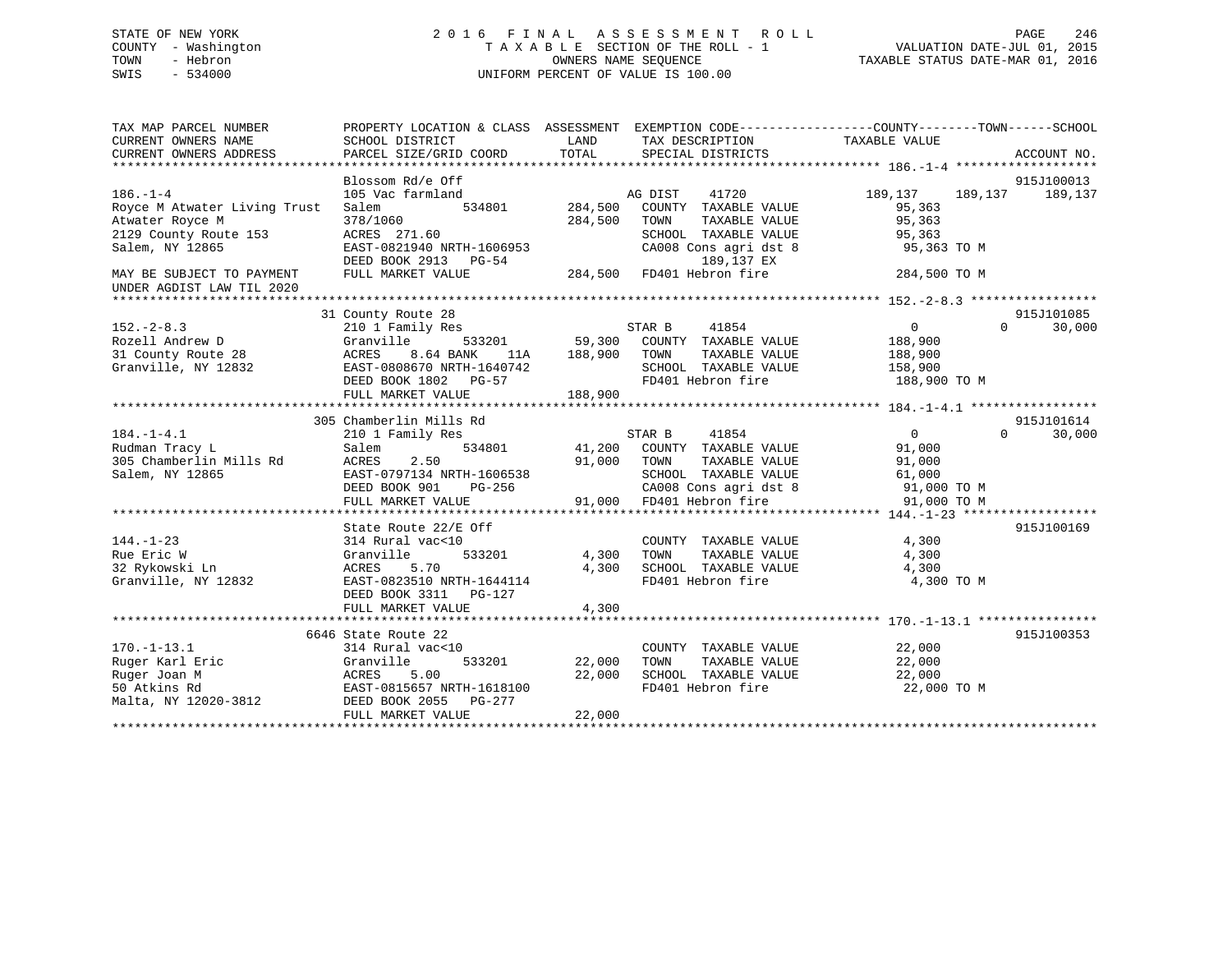# STATE OF NEW YORK 2 0 1 6 F I N A L A S S E S S M E N T R O L L PAGE 247 COUNTY - Washington T A X A B L E SECTION OF THE ROLL - 1 VALUATION DATE-JUL 01, 2015 TOWN - Hebron OWNERS NAME SEQUENCE TAXABLE STATUS DATE-MAR 01, 2016 SWIS - 534000 UNIFORM PERCENT OF VALUE IS 100.00

| TAX MAP PARCEL NUMBER<br>CURRENT OWNERS NAME | PROPERTY LOCATION & CLASS ASSESSMENT EXEMPTION CODE---------------COUNTY-------TOWN------SCHOOL<br>SCHOOL DISTRICT | LAND    | TAX DESCRIPTION                               | TAXABLE VALUE            |                    |
|----------------------------------------------|--------------------------------------------------------------------------------------------------------------------|---------|-----------------------------------------------|--------------------------|--------------------|
| CURRENT OWNERS ADDRESS                       | PARCEL SIZE/GRID COORD                                                                                             | TOTAL   | SPECIAL DISTRICTS                             |                          | ACCOUNT NO.        |
|                                              | 6961 State Route 22                                                                                                |         |                                               |                          | 915J100541         |
| $161. - 2 - 11$                              | 270 Mfg housing                                                                                                    |         | AGED-TOWN 41803                               | 17,800<br>$\overline{0}$ | $\overline{0}$     |
| Ruggles Samuel                               | 533201<br>Granville                                                                                                |         | 33,200 AGE-CO/SCH 41805                       | 22,250                   | 22,250<br>$\Omega$ |
| Ruggles Joyce                                | ACRES<br>1.49                                                                                                      |         | 44,500 STAR EN<br>41834                       | $\overline{0}$           | $\Omega$<br>22,250 |
| 6961 State Route 22                          | EAST-0816813 NRTH-1625466                                                                                          |         | COUNTY TAXABLE VALUE                          | 22,250                   |                    |
| Granville, NY 12832                          | DEED BOOK 441<br>PG-287                                                                                            |         | TOWN<br>TAXABLE VALUE                         | 26,700                   |                    |
|                                              | FULL MARKET VALUE                                                                                                  |         | 44,500 SCHOOL TAXABLE VALUE                   | $\overline{0}$           |                    |
|                                              |                                                                                                                    |         | FD401 Hebron fire                             | 44,500 TO M              |                    |
|                                              | 490 Pine Hill Rd                                                                                                   |         |                                               |                          | 915J101419         |
| $169. - 1 - 26.11$                           | 270 Mfg housing                                                                                                    |         | 41854<br>STAR B                               | $\overline{0}$           | $\Omega$<br>30,000 |
| Russell Jeremy                               | 533201<br>Granville                                                                                                |         | 32,700 COUNTY TAXABLE VALUE                   | 44,600                   |                    |
| Barber Danielle                              | $P/O$ Lot $2$                                                                                                      | 44,600  | TOWN<br>TAXABLE VALUE                         | 44,600                   |                    |
| PO Box 38                                    | ACRES 1.27                                                                                                         |         | SCHOOL TAXABLE VALUE                          | 14,600                   |                    |
| Salem, NY 12865                              | EAST-0813537 NRTH-1620597                                                                                          |         | FD401 Hebron fire                             | 44,600 TO M              |                    |
|                                              | DEED BOOK 2062<br>PG-213                                                                                           |         |                                               |                          |                    |
|                                              | FULL MARKET VALUE                                                                                                  | 44,600  |                                               |                          |                    |
|                                              |                                                                                                                    |         |                                               |                          |                    |
|                                              | 1668 County Route 31                                                                                               |         |                                               |                          |                    |
| $152. - 2 - 17.4$                            | 240 Rural res                                                                                                      |         | STAR EN<br>41834                              | $0 \qquad \qquad$        | 65,300<br>$\Omega$ |
| Russell M. Patricia                          | Granville<br>533201                                                                                                | 92,300  | COUNTY TAXABLE VALUE                          | 305,700                  |                    |
| 1668 County Route 31                         | sub lot 4                                                                                                          | 305,700 | TAXABLE VALUE<br>TOWN                         | 305,700                  |                    |
| Granville, NY 12832                          | ACRES 25.48<br>EAST-0810599 NRTH-1638466                                                                           |         | SCHOOL TAXABLE VALUE<br>CA008 Cons agri dst 8 | 240,400<br>305,700 TO M  |                    |
|                                              | DEED BOOK 924<br>$PG-25$                                                                                           |         | FD401 Hebron fire                             | 305,700 TO M             |                    |
|                                              | FULL MARKET VALUE                                                                                                  | 305,700 |                                               |                          |                    |
|                                              |                                                                                                                    |         |                                               |                          |                    |
|                                              | 278 Chamberlin Mills Rd                                                                                            |         |                                               |                          | 915J101488         |
| $184. - 2 - 9$                               | 240 Rural res                                                                                                      |         | COUNTY TAXABLE VALUE                          | 169,500                  |                    |
| Russell Robert B Trustee                     | 534801<br>Salem                                                                                                    | 66,100  | TAXABLE VALUE<br>TOWN                         | 169,500                  |                    |
| Russell Kay B Trustee                        | 2835/45                                                                                                            | 169,500 | SCHOOL TAXABLE VALUE                          | 169,500                  |                    |
| 5200 South Nova Rd 218                       | Trust                                                                                                              |         | CA008 Cons agri dst 8                         | 169,500 TO M             |                    |
| Port Orange, FL 32127                        | ACRES 21.04                                                                                                        |         | FD401 Hebron fire                             | 169,500 TO M             |                    |
|                                              | EAST-0798389 NRTH-1605816                                                                                          |         |                                               |                          |                    |
|                                              | DEED BOOK 3407 PG-182                                                                                              |         |                                               |                          |                    |
|                                              | FULL MARKET VALUE                                                                                                  | 169,500 |                                               |                          |                    |
|                                              | 89 Barkley Ln                                                                                                      |         |                                               |                          | 915J101158         |
| $183.2 - 1 - 30$                             | 260 Seasonal res - WTRFNT                                                                                          |         | COUNTY TAXABLE VALUE                          | 116,900                  |                    |
| Russo Elizabeth                              | Salem<br>534801                                                                                                    | 76,200  | TOWN<br>TAXABLE VALUE                         | 116,900                  |                    |
| 1715 Pottter Rd                              | ACRES<br>1.33                                                                                                      | 116,900 | SCHOOL TAXABLE VALUE                          | 116,900                  |                    |
| Amsterdam, NY 12010                          | EAST-0786583 NRTH-1606042                                                                                          |         | FD401 Hebron fire                             | 116,900 TO M             |                    |
|                                              | DEED BOOK 1940<br>PG-161                                                                                           |         |                                               |                          |                    |
|                                              | FULL MARKET VALUE                                                                                                  | 116,900 |                                               |                          |                    |
|                                              |                                                                                                                    |         |                                               |                          |                    |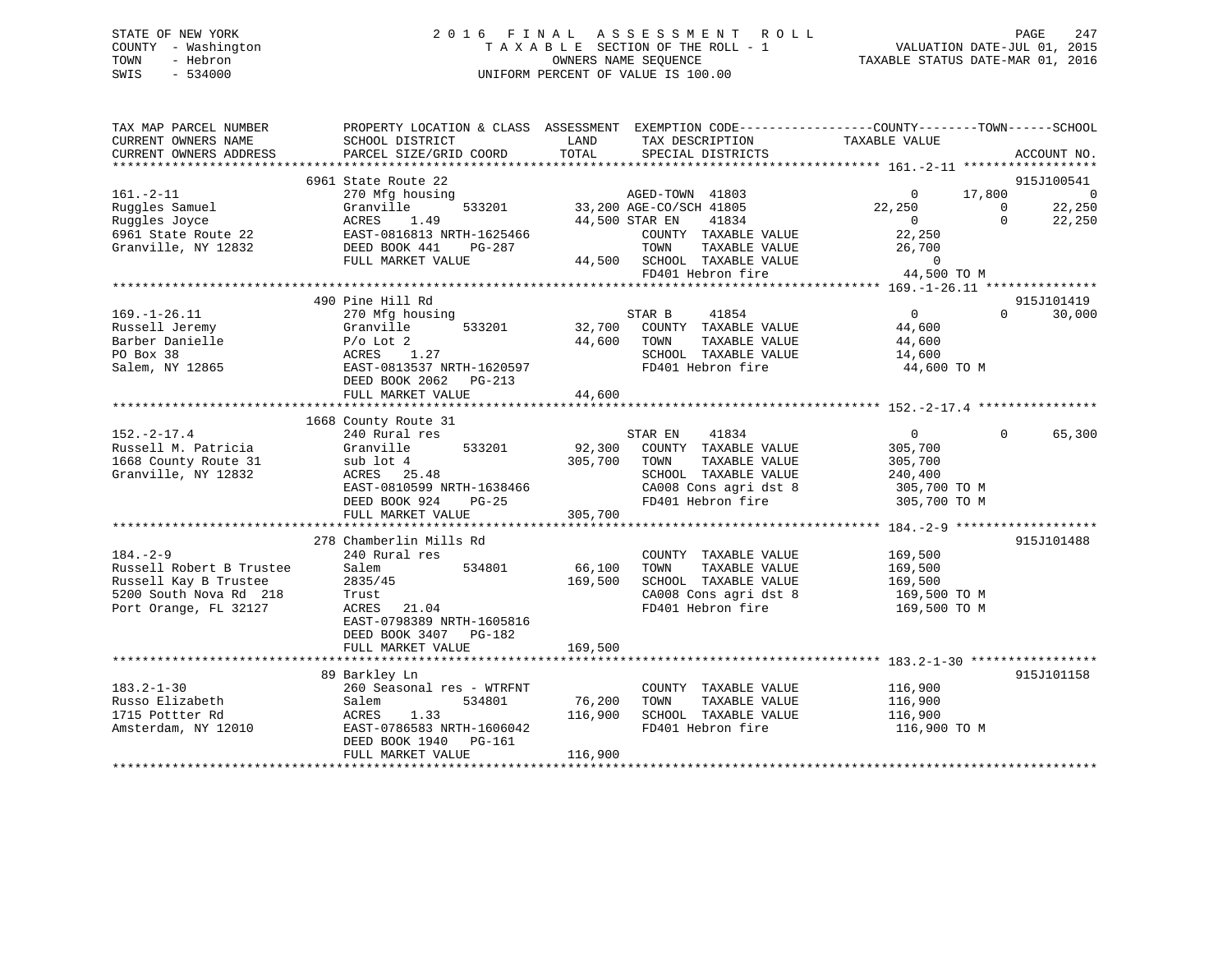#### STATE OF NEW YORK 2 0 1 6 F I N A L A S S E S S M E N T R O L L PAGE 248COUNTY - Washington T A X A B L E SECTION OF THE ROLL - 1 TOWN - Hebron OWNERS NAME SEQUENCE TAXABLE STATUS DATE-MAR 01, 2016 SWIS - 534000 UNIFORM PERCENT OF VALUE IS 100.00

<sup>240</sup> FAGE 240<br>VALUATION DATE-JUL 01, 2015

| TAX MAP PARCEL NUMBER                                                                                                                                                                                                                                                                                                               |                                         |                   |                                                                                                                                                                                                                                                                                                                                                                                                                                                             | PROPERTY LOCATION & CLASS ASSESSMENT EXEMPTION CODE---------------COUNTY-------TOWN------SCHOOL |            |
|-------------------------------------------------------------------------------------------------------------------------------------------------------------------------------------------------------------------------------------------------------------------------------------------------------------------------------------|-----------------------------------------|-------------------|-------------------------------------------------------------------------------------------------------------------------------------------------------------------------------------------------------------------------------------------------------------------------------------------------------------------------------------------------------------------------------------------------------------------------------------------------------------|-------------------------------------------------------------------------------------------------|------------|
|                                                                                                                                                                                                                                                                                                                                     |                                         |                   |                                                                                                                                                                                                                                                                                                                                                                                                                                                             |                                                                                                 |            |
|                                                                                                                                                                                                                                                                                                                                     |                                         |                   |                                                                                                                                                                                                                                                                                                                                                                                                                                                             |                                                                                                 |            |
|                                                                                                                                                                                                                                                                                                                                     | 568 West Green Pond Way                 |                   |                                                                                                                                                                                                                                                                                                                                                                                                                                                             |                                                                                                 | 915J100419 |
| $143. - 1 - 22$                                                                                                                                                                                                                                                                                                                     | 260 Seasonal res - WTRFNT               |                   | COUNTY TAXABLE VALUE                                                                                                                                                                                                                                                                                                                                                                                                                                        | 206,100                                                                                         |            |
| Ryan Robin R                                                                                                                                                                                                                                                                                                                        | Granville<br>533201                     | 76,800<br>206,100 | TOWN TAXABLE VALUE 206,100<br>SCHOOL TAXABLE VALUE 206,100                                                                                                                                                                                                                                                                                                                                                                                                  |                                                                                                 |            |
| 2088 Vermont Route 30                                                                                                                                                                                                                                                                                                               | ACRES<br>3.16                           | 206,100           |                                                                                                                                                                                                                                                                                                                                                                                                                                                             |                                                                                                 |            |
| Pawlet, VT 05761                                                                                                                                                                                                                                                                                                                    | EAST-0815397 NRTH-1643800               |                   | FD401 Hebron fire 206,100 TO M                                                                                                                                                                                                                                                                                                                                                                                                                              |                                                                                                 |            |
|                                                                                                                                                                                                                                                                                                                                     | DEED BOOK 810<br>PG-94                  |                   |                                                                                                                                                                                                                                                                                                                                                                                                                                                             |                                                                                                 |            |
|                                                                                                                                                                                                                                                                                                                                     | FULL MARKET VALUE                       | 206,100           |                                                                                                                                                                                                                                                                                                                                                                                                                                                             |                                                                                                 |            |
|                                                                                                                                                                                                                                                                                                                                     |                                         |                   |                                                                                                                                                                                                                                                                                                                                                                                                                                                             |                                                                                                 |            |
| $169. - 1 - 24$                                                                                                                                                                                                                                                                                                                     | 6701 State Route 22<br>314 Rural vac<10 |                   |                                                                                                                                                                                                                                                                                                                                                                                                                                                             |                                                                                                 | 915J100539 |
|                                                                                                                                                                                                                                                                                                                                     |                                         |                   | COUNTY TAXABLE VALUE 8,100                                                                                                                                                                                                                                                                                                                                                                                                                                  |                                                                                                 |            |
|                                                                                                                                                                                                                                                                                                                                     |                                         |                   | TOWN TAXABLE VALUE $8,100$<br>SCHOOL TAXABLE VALUE $8,100$<br>FD401 Hebron fire $8,100$ TO M                                                                                                                                                                                                                                                                                                                                                                |                                                                                                 |            |
|                                                                                                                                                                                                                                                                                                                                     |                                         |                   |                                                                                                                                                                                                                                                                                                                                                                                                                                                             |                                                                                                 |            |
| Sabo Jacob J<br>Sabo Merrill<br>Sabo Merrill<br>Sabo Merrill<br>Sabo Merrill<br>FRNT 210.00 DPTH 150.00 8,100 SCHOO<br>92 So Williams St<br>Mhitehall, NY 12887<br>EAST-0815226 NRTH-1619416<br>DREED BOOK 789<br>PG-146                                                                                                            |                                         |                   |                                                                                                                                                                                                                                                                                                                                                                                                                                                             |                                                                                                 |            |
|                                                                                                                                                                                                                                                                                                                                     | DEED BOOK 789<br>$PG-146$               |                   |                                                                                                                                                                                                                                                                                                                                                                                                                                                             |                                                                                                 |            |
|                                                                                                                                                                                                                                                                                                                                     | FULL MARKET VALUE                       | 8,100             |                                                                                                                                                                                                                                                                                                                                                                                                                                                             |                                                                                                 |            |
|                                                                                                                                                                                                                                                                                                                                     |                                         |                   |                                                                                                                                                                                                                                                                                                                                                                                                                                                             |                                                                                                 |            |
|                                                                                                                                                                                                                                                                                                                                     | Tiplady Rd                              |                   |                                                                                                                                                                                                                                                                                                                                                                                                                                                             |                                                                                                 | 915J100333 |
| $178. - 1 - 10$                                                                                                                                                                                                                                                                                                                     | 314 Rural vac<10                        |                   | COUNTY TAXABLE VALUE 29, 200                                                                                                                                                                                                                                                                                                                                                                                                                                |                                                                                                 |            |
|                                                                                                                                                                                                                                                                                                                                     |                                         | 534801 29,200     |                                                                                                                                                                                                                                                                                                                                                                                                                                                             |                                                                                                 |            |
|                                                                                                                                                                                                                                                                                                                                     | 29,200                                  |                   | TOWN TAXABLE VALUE<br>SCHOOL TAXABLE VALUE 29,200                                                                                                                                                                                                                                                                                                                                                                                                           |                                                                                                 |            |
| 178.-1-10<br>Sacrider Gary<br>Salem 534801<br>29,200<br>76 Ball Pond Rd EAST-0821344 NRTH-1611470<br>New Fairfield, CT 06812<br>DEED BOOK 454 PG-579                                                                                                                                                                                |                                         |                   | FD401 Hebron fire                                                                                                                                                                                                                                                                                                                                                                                                                                           | 29,200 TO M                                                                                     |            |
|                                                                                                                                                                                                                                                                                                                                     |                                         |                   |                                                                                                                                                                                                                                                                                                                                                                                                                                                             |                                                                                                 |            |
|                                                                                                                                                                                                                                                                                                                                     | FULL MARKET VALUE                       | 29,200            |                                                                                                                                                                                                                                                                                                                                                                                                                                                             |                                                                                                 |            |
|                                                                                                                                                                                                                                                                                                                                     |                                         |                   |                                                                                                                                                                                                                                                                                                                                                                                                                                                             |                                                                                                 |            |
|                                                                                                                                                                                                                                                                                                                                     | 618 Tiplady Rd                          |                   |                                                                                                                                                                                                                                                                                                                                                                                                                                                             |                                                                                                 | 915J101408 |
|                                                                                                                                                                                                                                                                                                                                     | 242 Rurl res&rec                        |                   | COUNTY TAXABLE VALUE 144,500                                                                                                                                                                                                                                                                                                                                                                                                                                |                                                                                                 |            |
|                                                                                                                                                                                                                                                                                                                                     |                                         |                   |                                                                                                                                                                                                                                                                                                                                                                                                                                                             |                                                                                                 |            |
|                                                                                                                                                                                                                                                                                                                                     |                                         |                   | TOWN TAXABLE VALUE 144,500<br>SCHOOL TAXABLE VALUE 144,500                                                                                                                                                                                                                                                                                                                                                                                                  |                                                                                                 |            |
| $\begin{tabular}{lllllllllllll} 178.-1-34 & 242 \; \mathrm{Rurl} \; \text{res\&rec} & \\ \text{Sadler Eunice} & \text{Salem} & 534801 & 52,200 \\ \text{Sadler Roger} & \text{Lot 21} & 144,500 \\ \text{1223 Route 115} & \text{ACRES} & 11.82 \\ \text{Saylorsburg, PA 18353} & \text{EAST-0820190 NRTH-1610832} & \end{tabular}$ |                                         |                   | FD401 Hebron fire                                                                                                                                                                                                                                                                                                                                                                                                                                           | 144,500 TO M                                                                                    |            |
|                                                                                                                                                                                                                                                                                                                                     |                                         |                   |                                                                                                                                                                                                                                                                                                                                                                                                                                                             |                                                                                                 |            |
|                                                                                                                                                                                                                                                                                                                                     | DEED BOOK 506<br>$PG-169$               |                   |                                                                                                                                                                                                                                                                                                                                                                                                                                                             |                                                                                                 |            |
|                                                                                                                                                                                                                                                                                                                                     | FULL MARKET VALUE                       | 144,500           |                                                                                                                                                                                                                                                                                                                                                                                                                                                             |                                                                                                 |            |
|                                                                                                                                                                                                                                                                                                                                     |                                         |                   |                                                                                                                                                                                                                                                                                                                                                                                                                                                             |                                                                                                 |            |
|                                                                                                                                                                                                                                                                                                                                     | 29 Barkley Ln                           |                   |                                                                                                                                                                                                                                                                                                                                                                                                                                                             |                                                                                                 | 915J101166 |
| $183.2 - 1 - 34$                                                                                                                                                                                                                                                                                                                    | 260 Seasonal res - WTRFNT               |                   | $\begin{tabular}{lllllllll} \multicolumn{4}{c}{\textbf{COUNTY}} & \textbf{TAXABLE VALUE} & & & & & 220,000 \\ \multicolumn{4}{c}{\textbf{TAXABLE VALUE}} & & & & 220,000 \\ \multicolumn{4}{c}{\textbf{TAXABLE VALUE}} & & & & 220,000 \\ \multicolumn{4}{c}{\textbf{TAXABLE VALUE}} & & & & 220,000 \\ \multicolumn{4}{c}{\textbf{TAXABLE VALUE}} & & & & 220,000 \\ \multicolumn{4}{c}{\textbf{TAXABLE}} & & & & 220,000 \\ \multicolumn{4}{c}{\textbf{T$ |                                                                                                 |            |
| Salisbury John                                                                                                                                                                                                                                                                                                                      | 534801<br>Salem                         | 80,000            |                                                                                                                                                                                                                                                                                                                                                                                                                                                             |                                                                                                 |            |
|                                                                                                                                                                                                                                                                                                                                     |                                         | 999 220,000       | SCHOOL TAXABLE VALUE 220,000                                                                                                                                                                                                                                                                                                                                                                                                                                |                                                                                                 |            |
|                                                                                                                                                                                                                                                                                                                                     |                                         |                   | FD401 Hebron fire                                                                                                                                                                                                                                                                                                                                                                                                                                           | 220,000 TO M                                                                                    |            |
|                                                                                                                                                                                                                                                                                                                                     |                                         |                   |                                                                                                                                                                                                                                                                                                                                                                                                                                                             |                                                                                                 |            |
|                                                                                                                                                                                                                                                                                                                                     | FULL MARKET VALUE                       | 220,000           |                                                                                                                                                                                                                                                                                                                                                                                                                                                             |                                                                                                 |            |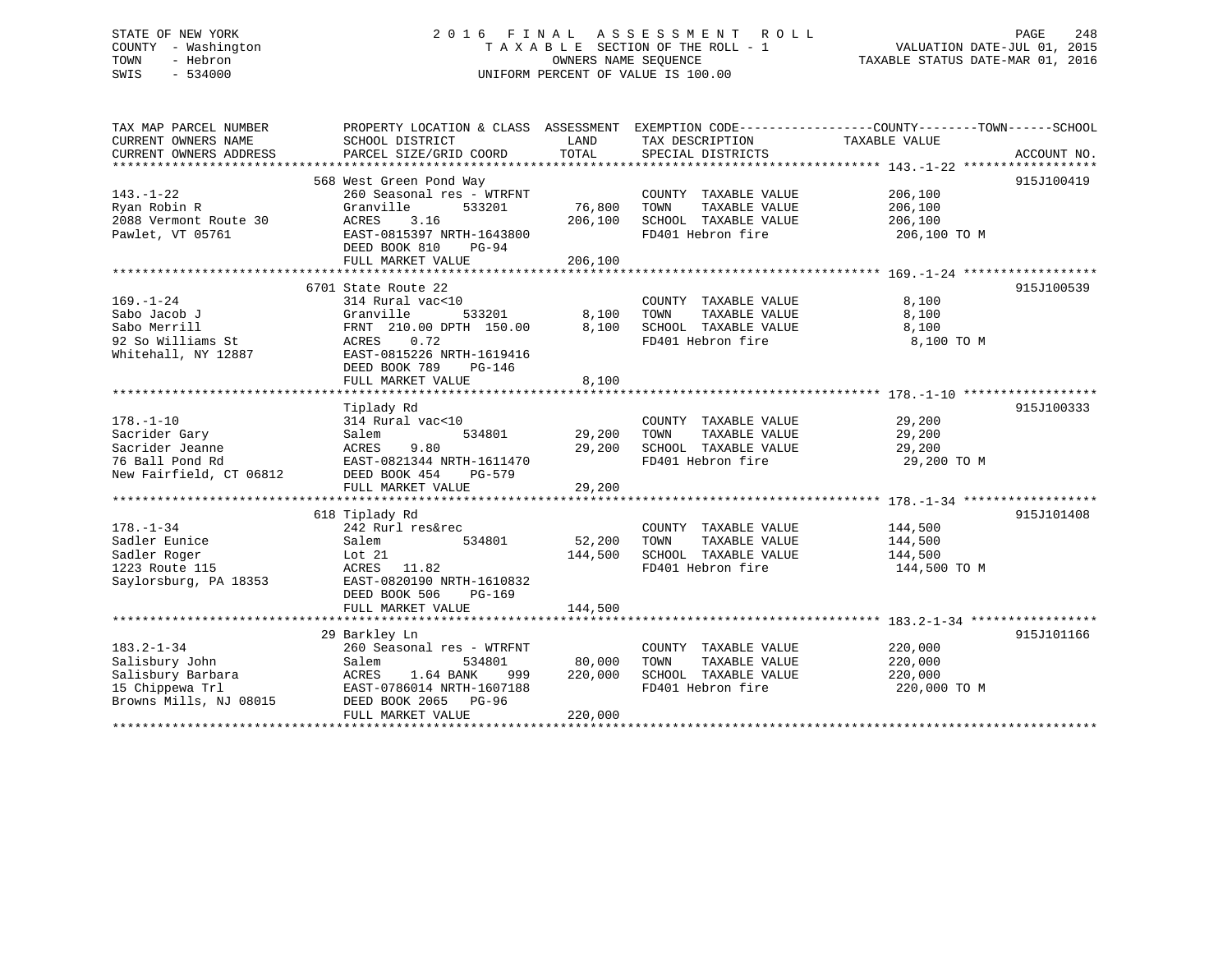# STATE OF NEW YORK 249 2016 FINAL ASSESSMENT ROLL 2016 249 COUNTY - Washington  $T A X A B L E$  SECTION OF THE ROLL - 1<br>TOWN - Hebron DATE-JUL 000NERS NAME SEQUENCE SWIS - 534000 UNIFORM PERCENT OF VALUE IS 100.00

VALUATION DATE-JUL 01, 2015

TAXABLE STATUS DATE-MAR 01, 2016

| TAX MAP PARCEL NUMBER  | PROPERTY LOCATION & CLASS ASSESSMENT EXEMPTION CODE--------------COUNTY-------TOWN-----SCHOOL |              |                            |                            |             |
|------------------------|-----------------------------------------------------------------------------------------------|--------------|----------------------------|----------------------------|-------------|
| CURRENT OWNERS NAME    | SCHOOL DISTRICT                                                                               | LAND         | TAX DESCRIPTION            | TAXABLE VALUE              |             |
| CURRENT OWNERS ADDRESS | PARCEL SIZE/GRID COORD                                                                        | TOTAL        | SPECIAL DISTRICTS          |                            | ACCOUNT NO. |
|                        |                                                                                               |              |                            |                            |             |
|                        | 86 Darfler Ln                                                                                 |              |                            |                            | 915J101395  |
|                        |                                                                                               |              |                            |                            |             |
| $159. - 1 - 25.1$      | 280 Res Multiple                                                                              |              | COUNTY TAXABLE VALUE       | 250,400                    |             |
| Salo-Pedross Arts, LLC | 533801<br>Hartford                                                                            | 61,100       | TOWN<br>TAXABLE VALUE      | 250,400                    |             |
| 86 Darfler Ln          | ACRES 17.70                                                                                   | 250,400      | SCHOOL TAXABLE VALUE       | 250,400                    |             |
| Granville, NY 12832    | EAST-0797464 NRTH-1627290                                                                     |              | FD401 Hebron fire          | 250,400 TO M               |             |
|                        | DEED BOOK 3513<br>PG-265                                                                      |              |                            |                            |             |
|                        | FULL MARKET VALUE                                                                             | 250,400      |                            |                            |             |
|                        |                                                                                               |              |                            |                            |             |
|                        |                                                                                               |              |                            |                            |             |
|                        | Darfler Ln                                                                                    |              |                            |                            | 915J101691  |
| $159. - 1 - 25.2$      | 322 Rural vac>10                                                                              |              | COUNTY TAXABLE VALUE       | 29,500                     |             |
| Salo-Pedross Arts, LLC | 533801<br>Hartford                                                                            | 29,500       | TOWN<br>TAXABLE VALUE      | 29,500                     |             |
| 86 Darfler Ln          | Lot L                                                                                         | 29,500       | SCHOOL TAXABLE VALUE       | 29,500                     |             |
| Granville, NY 12832    | ACRES 10.01                                                                                   |              | FD401 Hebron fire          | 29,500 TO M                |             |
|                        | EAST-0796661 NRTH-1627264                                                                     |              |                            |                            |             |
|                        | DEED BOOK 3513 PG-259                                                                         |              |                            |                            |             |
|                        |                                                                                               |              |                            |                            |             |
|                        | FULL MARKET VALUE                                                                             | 29,500       |                            |                            |             |
|                        |                                                                                               |              |                            |                            |             |
|                        | Darfler Ln                                                                                    |              |                            |                            | 915J101704  |
| $159. - 1 - 25.15$     | 314 Rural vac<10                                                                              |              | COUNTY TAXABLE VALUE       | 22,900                     |             |
| Salo-Pedross Arts, LLC | Hartford<br>533801                                                                            | 22,900       | TAXABLE VALUE<br>TOWN      | 22,900                     |             |
| 86 Darfler Ln          | lot M                                                                                         | 22,900       | SCHOOL TAXABLE VALUE       | 22,900                     |             |
| Granville, NY 12832    | 5.63<br>ACRES                                                                                 |              | FD401 Hebron fire          | 22,900 TO M                |             |
|                        |                                                                                               |              |                            |                            |             |
|                        | EAST-0797619 NRTH-1627741                                                                     |              |                            |                            |             |
|                        | DEED BOOK 3513 PG-265                                                                         |              |                            |                            |             |
|                        | FULL MARKET VALUE                                                                             | 22,900       |                            |                            |             |
|                        |                                                                                               | ************ |                            |                            |             |
|                        | 12 Matteson Way                                                                               |              |                            |                            | 915J100004  |
| $177. - 1 - 3.18$      | 271 Mfg housings                                                                              |              | COUNTY TAXABLE VALUE       | 109,200                    |             |
| Samuelson Shari        | 534801<br>Salem                                                                               | 42,700       | TOWN<br>TAXABLE VALUE      | 109,200                    |             |
|                        |                                                                                               |              |                            |                            |             |
| Samuelson Jeffrey      | lot 7                                                                                         | 109,200      | SCHOOL TAXABLE VALUE       | 109,200                    |             |
| 24 Matteson Way        | 2595/284                                                                                      |              | CA008 Cons agri dst 8      | 109,200 TO M               |             |
| Salem, NY 12865        | Trans Exempt Repay 2016                                                                       |              | FD401 Hebron fire          | 109,200 TO M               |             |
|                        | ACRES<br>5.44                                                                                 |              | TE533 Trans exmt repay-flg | $.00$ MT                   |             |
|                        | EAST-0805909 NRTH-1616029                                                                     |              |                            |                            |             |
|                        | DEED BOOK 3535 PG-237                                                                         |              |                            |                            |             |
|                        | FULL MARKET VALUE                                                                             | 109,200      |                            |                            |             |
|                        |                                                                                               |              |                            |                            |             |
|                        |                                                                                               |              |                            |                            |             |
|                        | 254 Scott Hill Rd                                                                             |              |                            |                            | 915J101150  |
| $158. - 1 - 2.1$       | 210 1 Family Res                                                                              |              | 41854<br>STAR B            | $\overline{0}$<br>$\Omega$ | 30,000      |
| Sanford Susan A        | 533801<br>Hartford                                                                            | 42,200       | COUNTY TAXABLE VALUE       | 131,000                    |             |
| Knight Terri L         | ACRES<br>2.88 BANK<br>26                                                                      | 131,000      | TOWN<br>TAXABLE VALUE      | 131,000                    |             |
| 254 Scott Hill Rd      | EAST-0783419 NRTH-1629423                                                                     |              | SCHOOL TAXABLE VALUE       | 101,000                    |             |
| Argyle, NY 12809       | DEED BOOK 2682 PG-318                                                                         |              | CA008 Cons agri dst 8      |                            |             |
|                        |                                                                                               |              |                            | 131,000 TO M               |             |
|                        | FULL MARKET VALUE                                                                             |              | 131,000 FD401 Hebron fire  | 131,000 TO M               |             |
|                        |                                                                                               |              |                            |                            |             |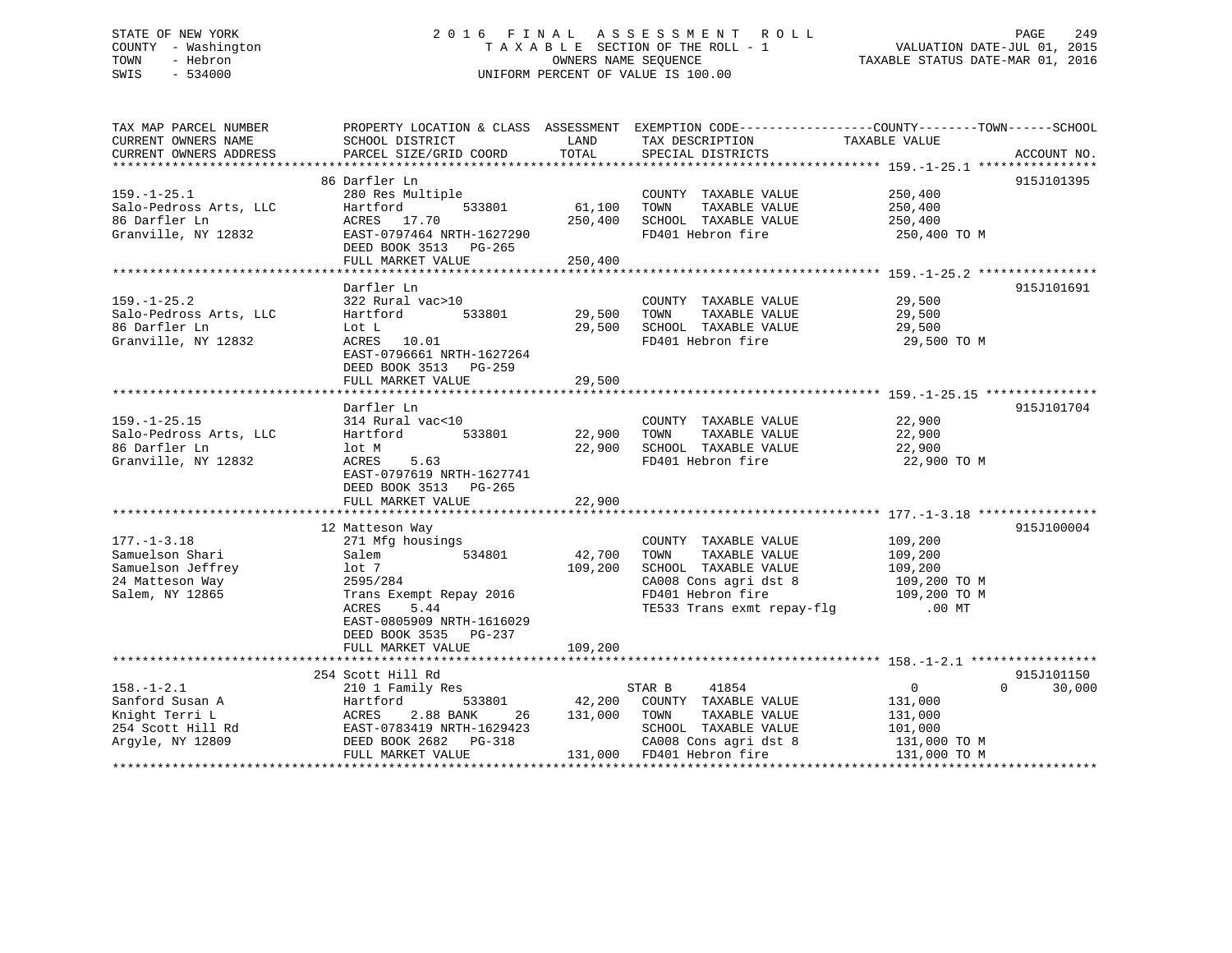# STATE OF NEW YORK 2 0 1 6 F I N A L A S S E S S M E N T R O L L PAGE 250 COUNTY - Washington T A X A B L E SECTION OF THE ROLL - 1 VALUATION DATE-JUL 01, 2015 TOWN - Hebron OWNERS NAME SEQUENCE TAXABLE STATUS DATE-MAR 01, 2016 SWIS - 534000 UNIFORM PERCENT OF VALUE IS 100.00

| TAX MAP PARCEL NUMBER<br>CURRENT OWNERS NAME | PROPERTY LOCATION & CLASS ASSESSMENT EXEMPTION CODE----------------COUNTY-------TOWN------SCHOOL<br>SCHOOL DISTRICT | LAND            | TAX DESCRIPTION              | TAXABLE VALUE    |                |
|----------------------------------------------|---------------------------------------------------------------------------------------------------------------------|-----------------|------------------------------|------------------|----------------|
| CURRENT OWNERS ADDRESS                       | PARCEL SIZE/GRID COORD                                                                                              | TOTAL           | SPECIAL DISTRICTS            |                  | ACCOUNT NO.    |
|                                              |                                                                                                                     |                 |                              |                  |                |
| $183.2 - 1 - 5$                              | County Route 47<br>314 Rural vac<10 - WTRFNT                                                                        |                 | COUNTY TAXABLE VALUE         | 29,400           | 915J101121     |
| Sansone Michael J                            | 534801<br>Salem                                                                                                     | 29,400          | TOWN<br>TAXABLE VALUE        | 29,400           |                |
| Sansone Frances M                            | Lot 20                                                                                                              | 29,400          | SCHOOL TAXABLE VALUE         | 29,400           |                |
| PO Box 471                                   | FRNT 155.00 DPTH 232.00                                                                                             |                 | FD401 Hebron fire            | 29,400 TO M      |                |
| Clifton Park, NY 12065-0471                  | ACRES<br>0.80                                                                                                       |                 |                              |                  |                |
|                                              | EAST-0786548 NRTH-1607802                                                                                           |                 |                              |                  |                |
|                                              | DEED BOOK 872<br>PG-299                                                                                             |                 |                              |                  |                |
|                                              | FULL MARKET VALUE                                                                                                   | 29,400          |                              |                  |                |
|                                              |                                                                                                                     |                 |                              |                  |                |
|                                              | Patterson Hill Rd                                                                                                   |                 |                              |                  | 915J101001     |
| $183. - 1 - 32$                              | 314 Rural vac<10                                                                                                    |                 | COUNTY TAXABLE VALUE         | 59,900           |                |
| Santacroce Francis Arthur Jr                 | Salem<br>534801                                                                                                     | 59,900          | TAXABLE VALUE<br>TOWN        | 59,900           |                |
| Santacroce Sarah Elizabeth                   | Lot A                                                                                                               | 59,900          | SCHOOL TAXABLE VALUE         | 59,900           |                |
| 8 Rogers Ln<br>Cambridge, NY 12816           | sub abandonment 3038/1<br>18.95                                                                                     |                 | FD401 Hebron fire            | 59,900 TO M      |                |
|                                              | ACRES<br>EAST-0788446 NRTH-1600918                                                                                  |                 |                              |                  |                |
|                                              | DEED BOOK 3453 PG-95                                                                                                |                 |                              |                  |                |
|                                              | FULL MARKET VALUE                                                                                                   | 59,900          |                              |                  |                |
|                                              |                                                                                                                     |                 |                              |                  |                |
|                                              | 1189 Chamberlin Mills Rd                                                                                            |                 |                              |                  |                |
| $177. - 1 - 28.3$                            | 241 Rural res&ag                                                                                                    |                 | AG BUILD 41700               | 4,635<br>4,635   | 4,635          |
| Saran Seema                                  | 534801<br>Salem                                                                                                     | 162,000 AG DIST | 41720                        | 47,503<br>47,503 | 47,503         |
| 1189 Chamberlin Mills Rd                     | ACRES 64.20                                                                                                         |                 | 417,000 Hist Barns 42111     | 16,789<br>16,789 | $\overline{0}$ |
| Salem, NY 12865                              | EAST-0813318 NRTH-1615743                                                                                           |                 | COUNTY TAXABLE VALUE         | 348,073          |                |
|                                              | DEED BOOK 2248 PG-280                                                                                               |                 | TAXABLE VALUE<br>TOWN        | 348,073          |                |
| MAY BE SUBJECT TO PAYMENT                    | FULL MARKET VALUE                                                                                                   |                 | 417,000 SCHOOL TAXABLE VALUE | 364,862          |                |
| UNDER AGDIST LAW TIL 2020                    |                                                                                                                     |                 | CA008 Cons agri dst 8        | 369,497 TO M     |                |
|                                              |                                                                                                                     |                 | 47,503 EX                    |                  |                |
|                                              |                                                                                                                     |                 | FD401 Hebron fire            | 417,000 TO M     |                |
|                                              | 739 Middle Rd                                                                                                       |                 |                              |                  | 915J100264     |
| $160. - 1 - 17$                              | 210 1 Family Res                                                                                                    |                 | COUNTY TAXABLE VALUE         | 169,500          |                |
| Saulnier Madeline M                          | Granville<br>533201                                                                                                 | 68,700          | TAXABLE VALUE<br>TOWN        | 169,500          |                |
| 739 Middle Rd                                | ACRES 13.30                                                                                                         | 169,500         | SCHOOL TAXABLE VALUE         | 169,500          |                |
| Granville, NY 12832                          | EAST-0805500 NRTH-1629595                                                                                           |                 | FD401 Hebron fire            | 169,500 TO M     |                |
|                                              | DEED BOOK 3002 PG-315                                                                                               |                 |                              |                  |                |
|                                              | FULL MARKET VALUE                                                                                                   | 169,500         |                              |                  |                |
|                                              |                                                                                                                     |                 |                              |                  |                |
|                                              | 6517 State Route 22                                                                                                 |                 |                              |                  | 915J100684     |
| $177. - 1 - 25$                              | 210 1 Family Res                                                                                                    |                 | COUNTY TAXABLE VALUE         | 80,100           |                |
| Saunders Brad N                              | 534801<br>Salem                                                                                                     | 32,300          | TOWN<br>TAXABLE VALUE        | 80,100           |                |
| 6517 State Route 22                          | 1.10 BANK<br>ACRES<br>999                                                                                           | 80,100          | SCHOOL TAXABLE VALUE         | 80,100           |                |
| Salem, NY 12865                              | EAST-0815411 NRTH-1614767                                                                                           |                 | FD401 Hebron fire            | 80,100 TO M      |                |
|                                              | DEED BOOK 1747 PG-224<br>FULL MARKET VALUE                                                                          | 80,100          |                              |                  |                |
|                                              |                                                                                                                     |                 |                              |                  |                |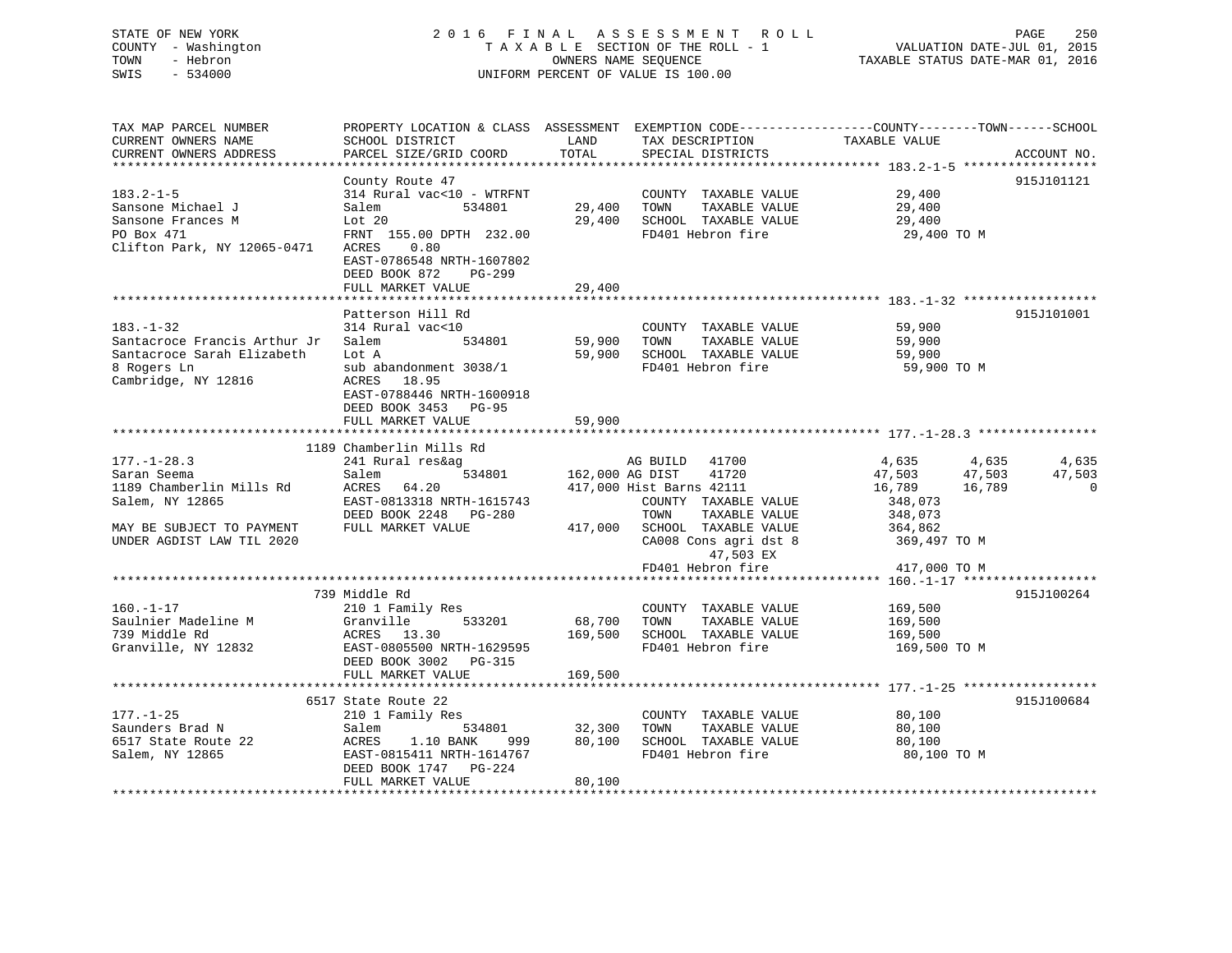# STATE OF NEW YORK 2 0 1 6 F I N A L A S S E S S M E N T R O L L PAGE 251 COUNTY - Washington T A X A B L E SECTION OF THE ROLL - 1 VALUATION DATE-JUL 01, 2015 TOWN - Hebron OWNERS NAME SEQUENCE TAXABLE STATUS DATE-MAR 01, 2016 SWIS - 534000 UNIFORM PERCENT OF VALUE IS 100.00

| TAX MAP PARCEL NUMBER<br>CURRENT OWNERS NAME | SCHOOL DISTRICT               | LAND          | PROPERTY LOCATION & CLASS ASSESSMENT EXEMPTION CODE----------------COUNTY-------TOWN------SCHOOL<br>TAX DESCRIPTION | TAXABLE VALUE  |          |                |
|----------------------------------------------|-------------------------------|---------------|---------------------------------------------------------------------------------------------------------------------|----------------|----------|----------------|
| CURRENT OWNERS ADDRESS                       | PARCEL SIZE/GRID COORD        | TOTAL         | SPECIAL DISTRICTS                                                                                                   |                |          | ACCOUNT NO.    |
|                                              |                               |               |                                                                                                                     |                |          |                |
|                                              | 925 Chamberlin Mills Rd       |               |                                                                                                                     |                | $\Omega$ | 915J101897     |
| $177. - 1 - 6.34$                            | 210 1 Family Res              |               | 41854<br>STAR B                                                                                                     | $\overline{0}$ |          | 30,000         |
| Saunders Carol Jean                          | Salem<br>534801               |               | 32,300 COUNTY TAXABLE VALUE                                                                                         | 99,500         |          |                |
| 925 Chamberlin Mills Rd                      | 1.12<br>ACRES                 | 99,500        | TAXABLE VALUE<br>TOWN                                                                                               | 99,500         |          |                |
| Salem, NY 12865                              | EAST-0809109 NRTH-1613238     |               | SCHOOL TAXABLE VALUE<br>FD401 Hebron fire                                                                           | 69,500         |          |                |
|                                              | DEED BOOK 674<br>$PG-90$      |               |                                                                                                                     | 99,500 TO M    |          |                |
|                                              | FULL MARKET VALUE             | 99,500        |                                                                                                                     |                |          |                |
|                                              | 3125 County Route 30          |               |                                                                                                                     |                |          | 915J100105     |
| $183.20 - 1 - 20$                            | 210 1 Family Res              |               | VET WAR CT 41121                                                                                                    | 11,880         | 11,880   | $\overline{0}$ |
| Saunders Michael                             | 534801<br>Salem               |               | 19,800 VET DIS CT 41141                                                                                             | 11,880         | 11,880   | $\overline{0}$ |
| Saunders Barbara                             | FRNT 78.00 DPTH 160.00        | 79,200 STAR B | 41854                                                                                                               | $\sim$ 0       | $\Omega$ | 30,000         |
| 3125 County Route 30                         | $0.29$ BANK<br>ACRES<br>26    |               | COUNTY TAXABLE VALUE                                                                                                | 55,440         |          |                |
| Salem, NY 12865                              | EAST-0792411 NRTH-1602720     |               | TAXABLE VALUE<br>TOWN                                                                                               | 55,440         |          |                |
|                                              | DEED BOOK 1954 PG-133         |               | SCHOOL TAXABLE VALUE                                                                                                | 49,200         |          |                |
|                                              | FULL MARKET VALUE             |               | 79,200 CA008 Cons agri dst 8                                                                                        | 79,200 TO M    |          |                |
|                                              |                               |               | FD401 Hebron fire                                                                                                   | 79,200 TO M    |          |                |
|                                              |                               |               | LD401 West hebron light                                                                                             | 79,200 TO M    |          |                |
|                                              |                               |               |                                                                                                                     |                |          |                |
|                                              | Liebig Rd/e Off               |               |                                                                                                                     |                |          | 915J101629     |
| $143. - 1 - 39.7$                            | 314 Rural vac<10              |               | COUNTY TAXABLE VALUE                                                                                                | 3,800          |          |                |
| Savett Noah                                  | Granville<br>533201           | 3,800         | TAXABLE VALUE<br>TOWN                                                                                               | 3,800          |          |                |
| PO Box 310                                   | Lot 7                         | 3,800         | SCHOOL TAXABLE VALUE                                                                                                | 3,800          |          |                |
| Gansevoort, NY 12831                         | ACRES<br>5.08                 |               | FD401 Hebron fire                                                                                                   | 3,800 TO M     |          |                |
|                                              | EAST-0807358 NRTH-1643352     |               |                                                                                                                     |                |          |                |
| MAY BE SUBJECT TO PAYMENT                    | DEED BOOK 784<br>$PG-31$      |               |                                                                                                                     |                |          |                |
| UNDER AGDIST LAW TIL 2022                    | FULL MARKET VALUE             | 3,800         |                                                                                                                     |                |          |                |
|                                              |                               |               |                                                                                                                     |                |          |                |
|                                              | Liebig Rd/e Off               |               |                                                                                                                     |                |          | 915J101630     |
| $143. - 1 - 39.8$                            | 314 Rural vac<10              |               | COUNTY TAXABLE VALUE                                                                                                | 4,200          |          |                |
| Savett Noah                                  | Granville<br>533201           | 4,200         | TAXABLE VALUE<br>TOWN                                                                                               | 4,200          |          |                |
| PO Box 310                                   | Lot 8                         | 4,200         | SCHOOL TAXABLE VALUE                                                                                                | 4,200          |          |                |
| Gansvoort, NY 12831                          | 5.61<br>ACRES                 |               | FD401 Hebron fire                                                                                                   | 4,200 TO M     |          |                |
|                                              | EAST-0807488 NRTH-1643038     |               |                                                                                                                     |                |          |                |
| MAY BE SUBJECT TO PAYMENT                    | DEED BOOK 843<br>PG-241       |               |                                                                                                                     |                |          |                |
| UNDER AGDIST LAW TIL 2022                    | FULL MARKET VALUE             | 4,200         |                                                                                                                     |                |          |                |
|                                              |                               |               |                                                                                                                     |                |          |                |
|                                              | Liebig Rd/e Off               |               |                                                                                                                     |                |          | 915J101631     |
| $143. - 1 - 39.9$                            | 314 Rural vac<10              |               | COUNTY TAXABLE VALUE                                                                                                | 4,200          |          |                |
| Savett Noah                                  | Granville<br>533201           | 4,200         | TOWN<br>TAXABLE VALUE                                                                                               | 4,200          |          |                |
| PO Box 310                                   | Lot 9                         | 4,200         | SCHOOL TAXABLE VALUE                                                                                                | 4,200          |          |                |
| Gansevoort, NY 12831                         | ACRES<br>5.60                 |               | FD401 Hebron fire                                                                                                   | 4,200 TO M     |          |                |
|                                              | EAST-0807533 NRTH-1642755     |               |                                                                                                                     |                |          |                |
| MAY BE SUBJECT TO PAYMENT                    | DEED BOOK 864<br><b>PG-89</b> |               |                                                                                                                     |                |          |                |
| UNDER AGDIST LAW TIL 2022                    | FULL MARKET VALUE             | 4,200         |                                                                                                                     |                |          |                |
|                                              |                               |               |                                                                                                                     |                |          |                |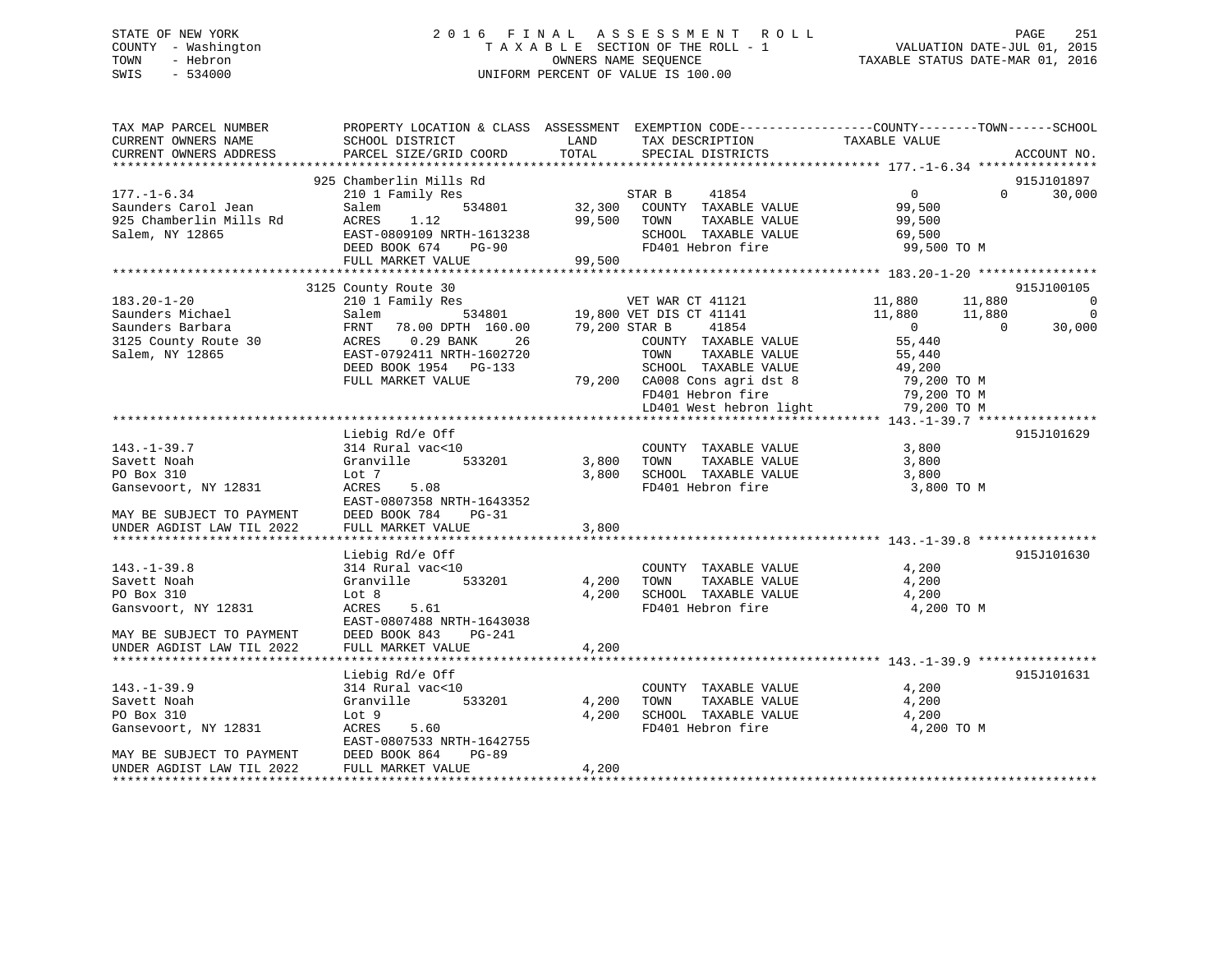# STATE OF NEW YORK 2 0 1 6 F I N A L A S S E S S M E N T R O L L PAGE 252 COUNTY - Washington T A X A B L E SECTION OF THE ROLL - 1 VALUATION DATE-JUL 01, 2015 TOWN - Hebron OWNERS NAME SEQUENCE TAXABLE STATUS DATE-MAR 01, 2016 SWIS - 534000 UNIFORM PERCENT OF VALUE IS 100.00

| TAX MAP PARCEL NUMBER<br>CURRENT OWNERS NAME<br>CURRENT OWNERS ADDRESS | PROPERTY LOCATION & CLASS ASSESSMENT<br>SCHOOL DISTRICT<br>PARCEL SIZE/GRID COORD | LAND<br>TOTAL  | TAX DESCRIPTION<br>SPECIAL DISTRICTS | EXEMPTION CODE-----------------COUNTY-------TOWN------SCHOOL<br>TAXABLE VALUE | ACCOUNT NO.        |
|------------------------------------------------------------------------|-----------------------------------------------------------------------------------|----------------|--------------------------------------|-------------------------------------------------------------------------------|--------------------|
|                                                                        |                                                                                   |                |                                      |                                                                               |                    |
|                                                                        | Liebig Rd/e Off                                                                   |                |                                      |                                                                               | 915J101634         |
| $143. - 1 - 39.12$                                                     | 314 Rural vac<10                                                                  |                | COUNTY TAXABLE VALUE                 | 5,700                                                                         |                    |
| Savett Noah                                                            | Granville<br>533201                                                               | 5,700          | TOWN<br>TAXABLE VALUE                | 5,700                                                                         |                    |
| PO Box 310                                                             | Lot 12                                                                            | 5,700          | SCHOOL TAXABLE VALUE                 | 5,700                                                                         |                    |
| Gansevoort, NY 12831                                                   | ACRES<br>7.57                                                                     |                | FD401 Hebron fire                    | 5,700 TO M                                                                    |                    |
|                                                                        | EAST-0808228 NRTH-1643272                                                         |                |                                      |                                                                               |                    |
| MAY BE SUBJECT TO PAYMENT                                              | DEED BOOK 784<br>PG-31                                                            |                |                                      |                                                                               |                    |
| UNDER AGDIST LAW TIL 2022                                              | FULL MARKET VALUE                                                                 | 5,700          |                                      |                                                                               |                    |
|                                                                        |                                                                                   |                |                                      |                                                                               |                    |
|                                                                        | 433 McKnight Hill Rd                                                              |                |                                      |                                                                               |                    |
| $168. - 1 - 11. - 8801$                                                | 837 Cell Tower                                                                    |                | COUNTY TAXABLE VALUE                 | 330,000                                                                       |                    |
| SBA Towers LLC                                                         | 534801<br>Salem                                                                   | $\overline{0}$ | TAXABLE VALUE<br>TOWN                | 330,000                                                                       |                    |
| ATTN: Tax Dept-NY12332B 190' high                                      |                                                                                   | 330,000        | SCHOOL TAXABLE VALUE                 | 330,000                                                                       |                    |
|                                                                        | agmnt 2933/56                                                                     |                | FD401 Hebron fire                    | 330,000 TO M                                                                  |                    |
|                                                                        | FULL MARKET VALUE                                                                 | 330,000        |                                      |                                                                               |                    |
|                                                                        |                                                                                   |                |                                      |                                                                               |                    |
|                                                                        | 1270 Bogtown Rd                                                                   |                |                                      |                                                                               | 915J101215         |
| $176. - 1 - 18.2$                                                      | 242 Rurl res&rec                                                                  |                | STAR EN<br>41834                     | 0                                                                             | 65,300<br>$\Omega$ |
| Scacchetti Ralph M                                                     | Salem<br>534801                                                                   | 76,600         | COUNTY TAXABLE VALUE                 | 178,900                                                                       |                    |
| Scacchetti Connie<br>1270 Bogtown Rd<br>1270 Bogtown Rd                | ACRES 17.30 BANK<br>999                                                           | 178,900        | TOWN<br>TAXABLE VALUE                | 178,900                                                                       |                    |
|                                                                        | EAST-0804781 NRTH-1610117                                                         |                | SCHOOL TAXABLE VALUE                 | 113,600                                                                       |                    |
| Salem, NY 12865                                                        | DEED BOOK 468<br>PG-977                                                           |                | FD401 Hebron fire                    | 178,900 TO M                                                                  |                    |
|                                                                        | FULL MARKET VALUE                                                                 | 178,900        |                                      |                                                                               |                    |
|                                                                        | 140 Tiplady Rd                                                                    |                |                                      |                                                                               | 915J100550         |
| $177. - 1 - 47$                                                        | 240 Rural res                                                                     |                | STAR B<br>41854                      | $\circ$                                                                       | $\Omega$<br>30,000 |
| Schaffernoth Irrevocable Trust Salem                                   | 534801                                                                            | 105,100        | COUNTY TAXABLE VALUE                 | 183,800                                                                       |                    |
| LaFountain Jessica L Trustee 617/121                                   |                                                                                   | 183,800        | TOWN<br>TAXABLE VALUE                | 183,800                                                                       |                    |
| c/o Wanda Schaffernoth                                                 | ACRES<br>52.10                                                                    |                | SCHOOL TAXABLE VALUE                 | 153,800                                                                       |                    |
| 140 Tiplady Rd                                                         | EAST-0809279 NRTH-1610129                                                         |                | FD401 Hebron fire                    | 183,800 TO M                                                                  |                    |
| Salem, NY 12865                                                        | DEED BOOK 2958 PG-193                                                             |                |                                      |                                                                               |                    |
|                                                                        | FULL MARKET VALUE                                                                 | 183,800        |                                      |                                                                               |                    |
|                                                                        |                                                                                   |                |                                      |                                                                               |                    |
|                                                                        | 230 Blossom Rd                                                                    |                |                                      |                                                                               | 915J101679         |
| $186. - 1 - 3.7$                                                       | 260 Seasonal res                                                                  |                | COUNTY TAXABLE VALUE                 | 51,500                                                                        |                    |
| Schnaderbeck Michael                                                   | 534801<br>Salem                                                                   | 24,200         | TOWN<br>TAXABLE VALUE                | 51,500                                                                        |                    |
| 2140 County Route 153                                                  | 6.48<br>ACRES                                                                     | 51,500         | SCHOOL TAXABLE VALUE                 | 51,500                                                                        |                    |
| Salem, NY 12865                                                        | EAST-0820019 NRTH-1606638                                                         |                | FD401 Hebron fire                    | 51,500 TO M                                                                   |                    |
|                                                                        | DEED BOOK 3305 PG-196                                                             |                |                                      |                                                                               |                    |
|                                                                        | FULL MARKET VALUE                                                                 | 51,500         |                                      |                                                                               |                    |
|                                                                        |                                                                                   |                |                                      |                                                                               |                    |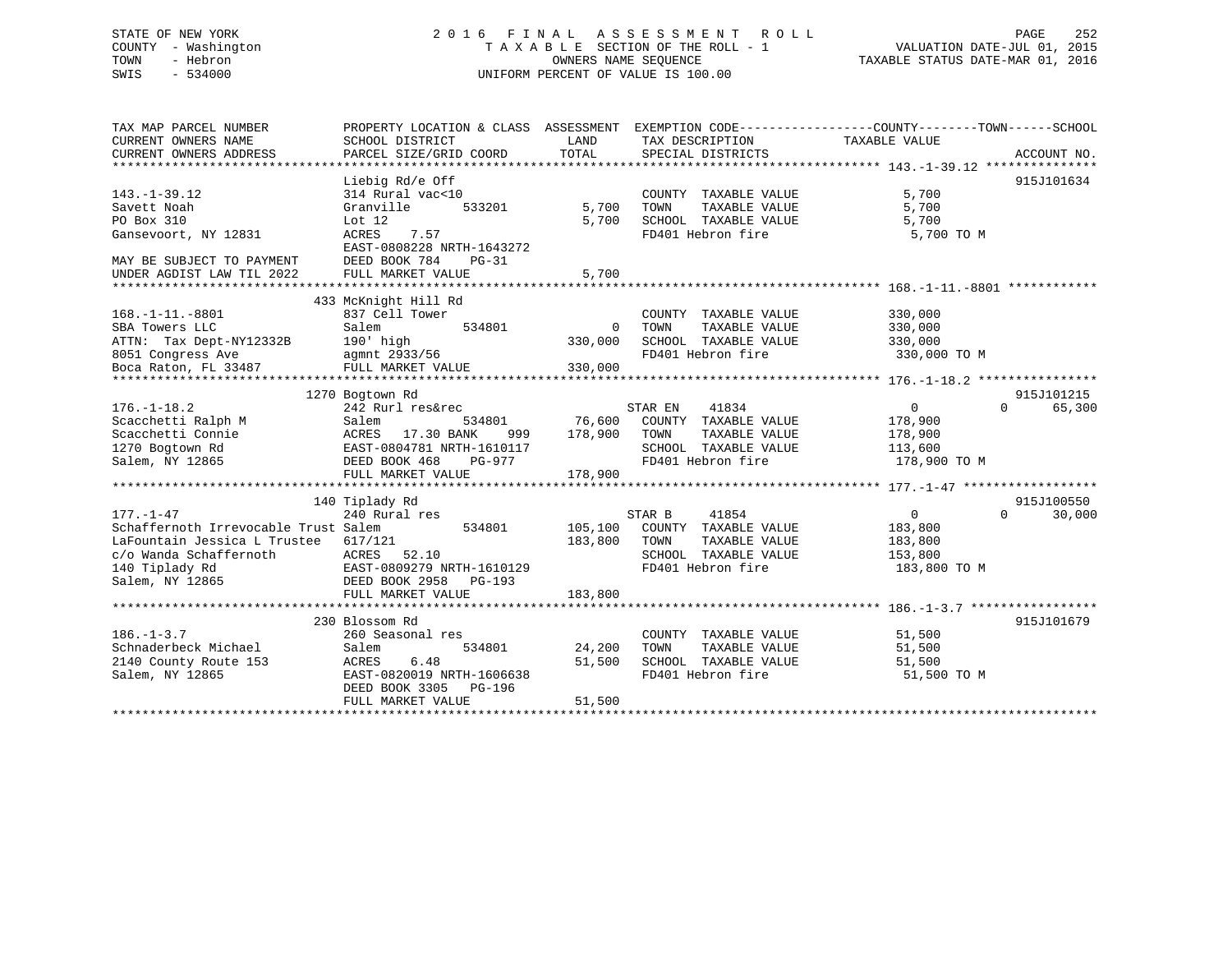# STATE OF NEW YORK 2 0 1 6 F I N A L A S S E S S M E N T R O L L PAGE 253 COUNTY - Washington T A X A B L E SECTION OF THE ROLL - 1 VALUATION DATE-JUL 01, 2015 TOWN - Hebron OWNERS NAME SEQUENCE TAXABLE STATUS DATE-MAR 01, 2016 SWIS - 534000 UNIFORM PERCENT OF VALUE IS 100.00

|                             |                | PROPERTY LOCATION & CLASS ASSESSMENT EXEMPTION CODE----------------COUNTY-------TOWN------SCHOOL |                            |                |                                            | TAX MAP PARCEL NUMBER                                  |
|-----------------------------|----------------|--------------------------------------------------------------------------------------------------|----------------------------|----------------|--------------------------------------------|--------------------------------------------------------|
|                             |                | TAXABLE VALUE                                                                                    | TAX DESCRIPTION            | LAND           | SCHOOL DISTRICT                            | CURRENT OWNERS NAME                                    |
| ACCOUNT NO.                 |                |                                                                                                  | SPECIAL DISTRICTS          | TOTAL          | PARCEL SIZE/GRID COORD                     | CURRENT OWNERS ADDRESS                                 |
|                             |                |                                                                                                  |                            |                |                                            |                                                        |
| 915J101640                  |                |                                                                                                  |                            |                | Liebig Rd/e Off                            |                                                        |
| 4,843                       | 4,843          | 4,843                                                                                            | AGRI-D IND 41730           |                | 314 Rural vac<10                           | $143. - 1 - 39.18$                                     |
|                             |                | 5,357                                                                                            | COUNTY TAXABLE VALUE       | 10,200         | 533201                                     | Schroeder Family Living Trust Granville                |
|                             |                | 5,357                                                                                            | TOWN<br>TAXABLE VALUE      | 10,200         | Sub Div Lots $# 18-21$                     | 46 Hickory Rd                                          |
|                             |                | 5,357                                                                                            | SCHOOL TAXABLE VALUE       |                | ACRES 13.66                                | Torrington, CT 06790                                   |
|                             |                | 10,200 TO M                                                                                      | FD401 Hebron fire          |                | EAST-0808340 NRTH-1642609                  |                                                        |
|                             |                |                                                                                                  |                            |                | DEED BOOK 2012    PG-286                   | MAY BE SUBJECT TO PAYMENT                              |
|                             |                |                                                                                                  |                            |                |                                            |                                                        |
|                             |                |                                                                                                  |                            |                |                                            |                                                        |
|                             |                |                                                                                                  |                            |                |                                            |                                                        |
| 915J100640                  |                |                                                                                                  |                            |                | 58 Everetts Heights Way                    |                                                        |
| 8,001                       | 8,001          | 8,001                                                                                            | AGRI-D IND 41730           |                | 240 Rural res                              | $152. - 2 - 11$                                        |
|                             |                | 191,499                                                                                          | COUNTY TAXABLE VALUE       | 62,200         | 533201                                     | Schroeder Family Living Trust Granville                |
|                             |                | 191,499                                                                                          | 199,500 TOWN TAXABLE VALUE |                | ACRES 10.10                                | 46 Hickory Rd                                          |
|                             |                | 191,499                                                                                          | SCHOOL TAXABLE VALUE       |                | EAST-0809193 NRTH-1642833                  | Torrington, CT 06790                                   |
|                             |                | 199,500 TO M                                                                                     | FD401 Hebron fire          | 199,500        | DEED BOOK 2012    PG-286                   |                                                        |
|                             |                |                                                                                                  |                            |                | FULL MARKET VALUE                          | MAY BE SUBJECT TO PAYMENT                              |
|                             |                |                                                                                                  |                            |                |                                            | UNDER AGDIST LAW TIL 2023                              |
|                             |                |                                                                                                  |                            |                |                                            |                                                        |
| 915J101633                  |                |                                                                                                  |                            |                | Liebig Rd/e Off                            |                                                        |
|                             |                | 4,000                                                                                            | COUNTY TAXABLE VALUE       |                | 314 Rural vac<10                           | $143. - 1 - 39.11$                                     |
|                             |                | 4,000                                                                                            | TAXABLE VALUE<br>TOWN      | 4,000          | Granville<br>533201                        | Schroeder Keith D                                      |
|                             |                | 4,000                                                                                            | SCHOOL TAXABLE VALUE       | 4,000          | Lot 11                                     | Schroeder Eileen M                                     |
|                             |                | 4,000 TO M                                                                                       | FD401 Hebron fire          |                | ACRES<br>5.27                              | 45 Tall Tree Ln                                        |
|                             |                |                                                                                                  |                            |                | EAST-0807607 NRTH-1642215                  | Torrington, CT 06790                                   |
|                             |                |                                                                                                  |                            |                | DEED BOOK 3590 PG-253                      |                                                        |
|                             |                |                                                                                                  |                            | 4,000          | FULL MARKET VALUE                          |                                                        |
|                             |                |                                                                                                  |                            |                |                                            |                                                        |
|                             |                |                                                                                                  |                            |                | Bogtown Rd/e Off                           |                                                        |
|                             |                |                                                                                                  |                            |                |                                            |                                                        |
| 915J100636                  |                |                                                                                                  |                            |                |                                            |                                                        |
|                             |                | 26,800                                                                                           | COUNTY TAXABLE VALUE       |                | 323 Vacant rural                           | $185. - 1 - 3$                                         |
|                             |                | 26,800                                                                                           | TOWN<br>TAXABLE VALUE      | 26,800         | Salem<br>534801                            | Schroeder William J                                    |
|                             |                | 26,800                                                                                           | SCHOOL TAXABLE VALUE       | 26,800         | No Deeded R O W                            | 329 Joe Bean Rd                                        |
|                             |                | 26,800 TO M                                                                                      | FD401 Hebron fire          |                | ACRES 47.62                                | Salem, NY 12865                                        |
|                             |                |                                                                                                  |                            |                | EAST-0808080 NRTH-1602891                  |                                                        |
|                             |                |                                                                                                  |                            |                | DEED BOOK 894 PG-290                       |                                                        |
|                             |                |                                                                                                  |                            | 26,800         | FULL MARKET VALUE                          |                                                        |
|                             |                |                                                                                                  |                            |                |                                            |                                                        |
| 915J100272                  |                |                                                                                                  |                            |                | 1277 Big Burch Hill Rd                     |                                                        |
|                             | 59,376         | 59,376                                                                                           | AGRI-D IND 41730           |                | 241 Rural res&ag                           | $142. - 3 - 6$                                         |
|                             | $\overline{0}$ | $\overline{0}$                                                                                   | 41854                      | 222,400 STAR B | 533201<br>Granville                        | Schult Arthur W                                        |
|                             | 114,000        | 114,000                                                                                          | 506,100 FOR 480A 47460     |                | 439/896 446/180                            | Schult Susan E                                         |
|                             |                | 332,724                                                                                          | COUNTY TAXABLE VALUE       |                | $142. - 1 - 6$                             | 1277 Big Burch Hill Rd                                 |
|                             |                | 332,724                                                                                          | TOWN<br>TAXABLE VALUE      |                | ACRES 97.76                                | Granville, NY 12832                                    |
| 59,376<br>30,000<br>114,000 |                | 302,724                                                                                          | SCHOOL TAXABLE VALUE       |                | EAST-0802553 NRTH-1642797                  |                                                        |
|                             |                | 506,100 TO M                                                                                     | FD401 Hebron fire          | 506,100        | DEED BOOK 3219 PG-227<br>FULL MARKET VALUE | MAY BE SUBJECT TO PAYMENT<br>UNDER RPTL480A UNTIL 2025 |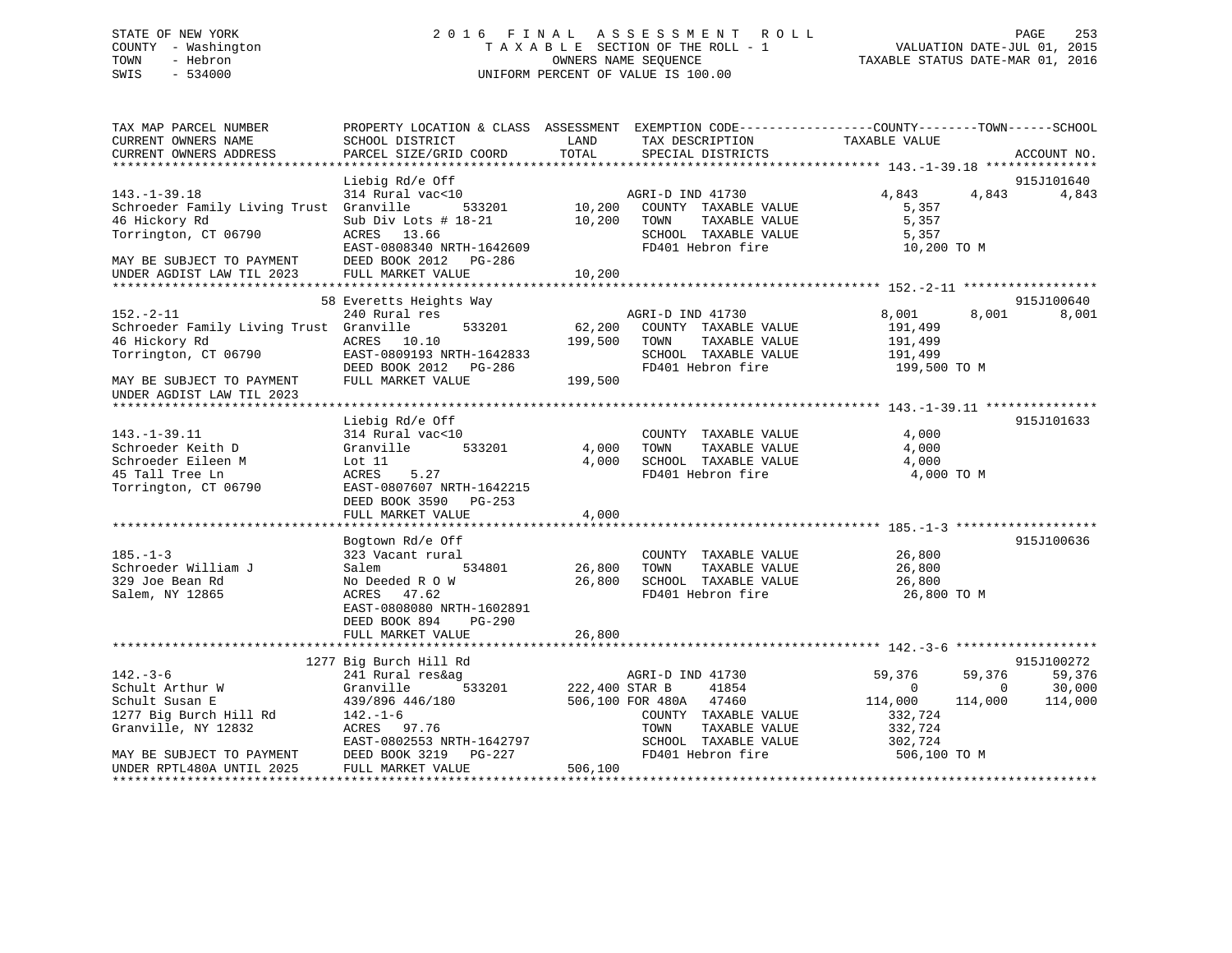# STATE OF NEW YORK 2 0 1 6 F I N A L A S S E S S M E N T R O L L PAGE 254 COUNTY - Washington T A X A B L E SECTION OF THE ROLL - 1 VALUATION DATE-JUL 01, 2015 TOWN - Hebron OWNERS NAME SEQUENCE TAXABLE STATUS DATE-MAR 01, 2016 SWIS - 534000 UNIFORM PERCENT OF VALUE IS 100.00

| TAX MAP PARCEL NUMBER<br>CURRENT OWNERS NAME<br>CURRENT OWNERS ADDRESS | PROPERTY LOCATION & CLASS ASSESSMENT<br>SCHOOL DISTRICT<br>PARCEL SIZE/GRID COORD | LAND<br>TAX DESCRIPTION<br>TOTAL<br>SPECIAL DISTRICTS              | EXEMPTION CODE-----------------COUNTY-------TOWN------SCHOOL<br>TAXABLE VALUE<br>ACCOUNT NO. |
|------------------------------------------------------------------------|-----------------------------------------------------------------------------------|--------------------------------------------------------------------|----------------------------------------------------------------------------------------------|
|                                                                        |                                                                                   |                                                                    |                                                                                              |
|                                                                        | 200 Crosier Rd                                                                    |                                                                    |                                                                                              |
| $167. - 1 - 17.4$<br>Schupp Robert C                                   | 242 Rurl res&rec<br>Salem<br>534801                                               | 41720<br>AG DIST<br>143,900 FOR 480A<br>47460                      | 33,924<br>33,924<br>33,924<br>67,000<br>67,000<br>67,000                                     |
| Schupp Helen G<br>52 Jacobi Pt Rd                                      | Forest tax 3621/137<br>ACRES 114.80                                               | 190,900<br>COUNTY TAXABLE VALUE<br>TAXABLE VALUE<br>TOWN           | 89,976<br>89,976                                                                             |
| Bolton Landing, NY 12814                                               | EAST-0792326 NRTH-1621265<br>DEED BOOK 3291 PG-153                                | SCHOOL TAXABLE VALUE<br>CA008 Cons agri dst 8                      | 89,976<br>156,976 TO M                                                                       |
| MAY BE SUBJECT TO PAYMENT<br>UNDER RPTL480A UNTIL 2025                 | FULL MARKET VALUE                                                                 | 190,900<br>33,924 EX<br>FD401 Hebron fire                          | 190,900 TO M                                                                                 |
|                                                                        |                                                                                   |                                                                    |                                                                                              |
|                                                                        | 39 Mcknight Hill Rd                                                               |                                                                    | 915J101111                                                                                   |
| $176. - 1 - 23.2$                                                      | 210 1 Family Res                                                                  | STAR B<br>41854                                                    | 30,000<br>$0 \qquad \qquad$<br>$\Omega$                                                      |
| Schwab Werner J<br>Schwab Dorothy H                                    | 534801<br>Salem<br>FRNT 350.00 DPTH 150.00                                        | 38,400<br>COUNTY TAXABLE VALUE<br>105,200<br>TOWN<br>TAXABLE VALUE | 105,200<br>105,200                                                                           |
| 39 Mcknight Hill Rd                                                    | EAST-0802900 NRTH-1613014                                                         | SCHOOL TAXABLE VALUE                                               | 75,200                                                                                       |
| Salem, NY 12865                                                        | DEED BOOK 573<br>$PG-83$<br>FULL MARKET VALUE                                     | FD401 Hebron fire<br>105,200                                       | 105,200 TO M                                                                                 |
|                                                                        |                                                                                   |                                                                    |                                                                                              |
|                                                                        | 42 Bromley Ln                                                                     | 92 PCT OF VALUE USED FOR EXEMPTION PURPOSES                        | 915J101384                                                                                   |
| $178. - 1 - 31$                                                        | 241 Rural res&ag                                                                  | VET COM CT 41131                                                   | 30,000<br>55,000<br>0                                                                        |
| Scott Robert W Jr                                                      | 534801<br>Salem                                                                   | 87,300 AGRI-D IND 41730                                            | 12,711<br>12,711<br>12,711                                                                   |
| Pilato-Scott Renata M                                                  | Lot $16/H$ & B                                                                    | 299,500 STAR B<br>41854                                            | $\overline{0}$<br>$\Omega$<br>30,000                                                         |
| 42 Bromley Rd                                                          | ACRES<br>46.95                                                                    | COUNTY TAXABLE VALUE                                               | 231,789                                                                                      |
| Granville, NY 12832                                                    | EAST-0820083 NRTH-1612679                                                         | TOWN<br>TAXABLE VALUE                                              | 256,789                                                                                      |
|                                                                        | DEED BOOK 910<br>PG-323                                                           | SCHOOL TAXABLE VALUE                                               | 256,789                                                                                      |
| MAY BE SUBJECT TO PAYMENT<br>UNDER AGDIST LAW TIL 2023                 | FULL MARKET VALUE                                                                 | 299,500 FD401 Hebron fire                                          | 299,500 TO M                                                                                 |
|                                                                        | Tiplady Rd                                                                        |                                                                    | 915J101388                                                                                   |
| $178. - 1 - 43$                                                        | 322 Rural vac>10                                                                  | AGRI-D IND 41730                                                   | 17,568<br>17,568<br>17,568                                                                   |
| Scott Robert W Jr                                                      | Salem<br>534801                                                                   | 48,200<br>COUNTY TAXABLE VALUE                                     | 30,632                                                                                       |
| Pilato-Scott Renata M                                                  | Lot $29$                                                                          | 48,200<br>TOWN<br>TAXABLE VALUE                                    | 30,632                                                                                       |
| 42 Bromley Rd                                                          | 22.57<br>ACRES                                                                    | SCHOOL TAXABLE VALUE                                               | 30,632                                                                                       |
| Granville, NY 12832                                                    | EAST-0819182 NRTH-1611499                                                         | FD401 Hebron fire                                                  | 48,200 TO M                                                                                  |
|                                                                        | DEED BOOK 910<br>PG-326                                                           |                                                                    |                                                                                              |
| MAY BE SUBJECT TO PAYMENT<br>UNDER AGDIST LAW TIL 2023                 | FULL MARKET VALUE                                                                 | 48,200                                                             |                                                                                              |
|                                                                        |                                                                                   |                                                                    |                                                                                              |
|                                                                        | Bromley Ln                                                                        |                                                                    | 915J101365                                                                                   |
| $178. - 1 - 20$                                                        | 312 Vac w/imprv                                                                   | COUNTY TAXABLE VALUE                                               | 24,500                                                                                       |
| Scott Robert W JR.<br>Pilato-Scott Renata M                            | 534801<br>Salem<br>lot 4                                                          | 14,100<br>TOWN<br>TAXABLE VALUE<br>24,500<br>SCHOOL TAXABLE VALUE  | 24,500<br>24,500                                                                             |
| 42 Bromley Rd                                                          | 1.85<br>ACRES                                                                     | FD401 Hebron fire                                                  | 24,500 TO M                                                                                  |
| Granville, NY 12832                                                    | EAST-0819269 NRTH-1612879                                                         |                                                                    |                                                                                              |
|                                                                        | DEED BOOK 910<br>PG-326                                                           |                                                                    |                                                                                              |
|                                                                        | FULL MARKET VALUE                                                                 | 24,500                                                             |                                                                                              |
|                                                                        |                                                                                   |                                                                    |                                                                                              |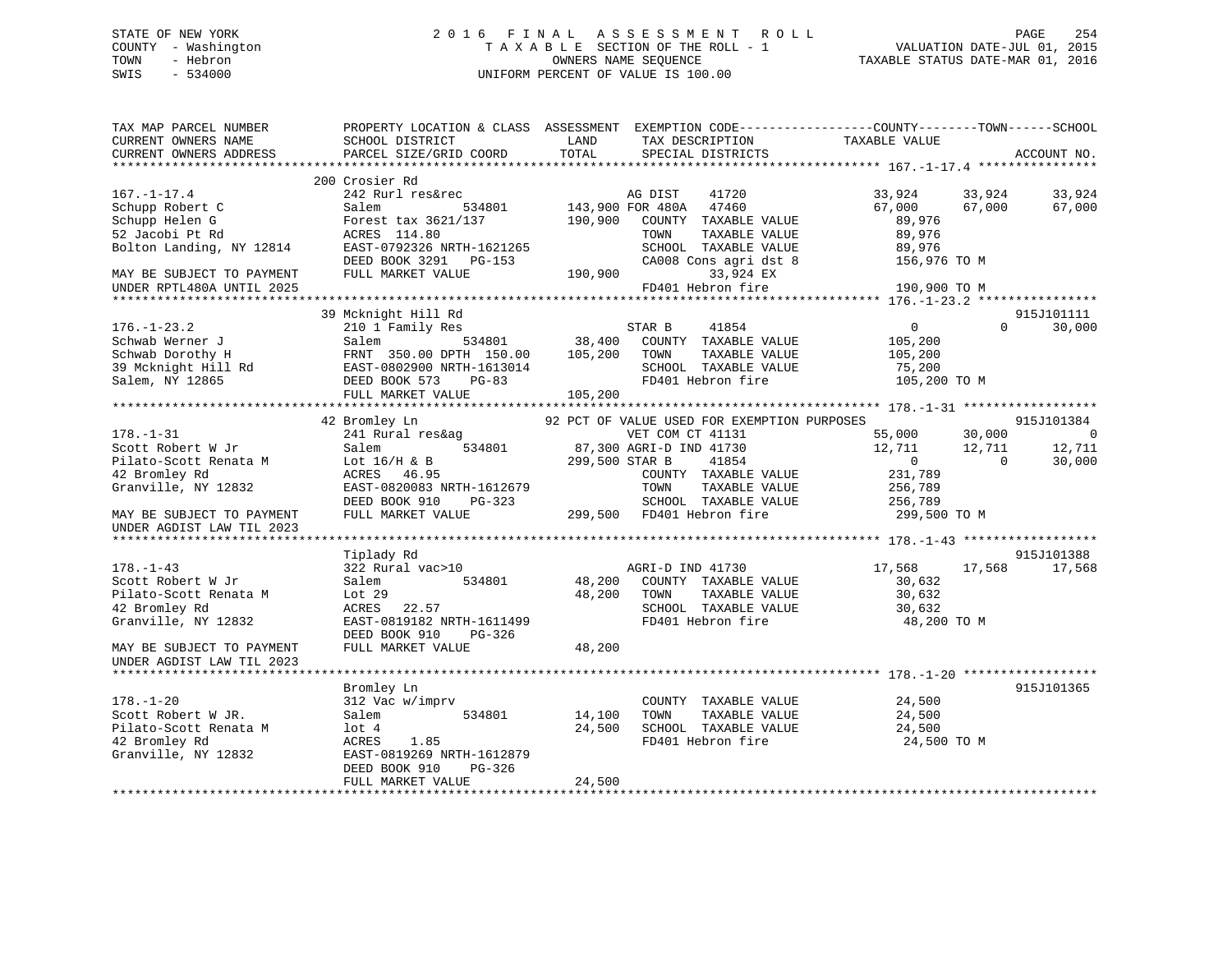# STATE OF NEW YORK 2 0 1 6 F I N A L A S S E S S M E N T R O L L PAGE 255 COUNTY - Washington T A X A B L E SECTION OF THE ROLL - 1 VALUATION DATE-JUL 01, 2015 TOWN - Hebron OWNERS NAME SEQUENCE TAXABLE STATUS DATE-MAR 01, 2016 SWIS - 534000 UNIFORM PERCENT OF VALUE IS 100.00

| TAX MAP PARCEL NUMBER<br>CURRENT OWNERS NAME<br>CURRENT OWNERS ADDRESS                                                       | PROPERTY LOCATION & CLASS ASSESSMENT EXEMPTION CODE---------------COUNTY-------TOWN-----SCHOOL<br>SCHOOL DISTRICT<br>PARCEL SIZE/GRID COORD                              | LAND<br>TOTAL                        | TAX DESCRIPTION<br>SPECIAL DISTRICTS                                                                                                                  | TAXABLE VALUE                                                                      | ACCOUNT NO.                      |
|------------------------------------------------------------------------------------------------------------------------------|--------------------------------------------------------------------------------------------------------------------------------------------------------------------------|--------------------------------------|-------------------------------------------------------------------------------------------------------------------------------------------------------|------------------------------------------------------------------------------------|----------------------------------|
| $170. - 1 - 15.8$<br>Seaman-Otero Stacy<br>Otero William<br>291 Indian Head Way<br>Salem, NY 12865                           | 291 Indian Head Way<br>210 1 Family Res<br>Granville<br>5.03 BANK<br>ACRES<br>11A<br>EAST-0817163 NRTH-1621273<br>DEED BOOK 2527 PG-215<br>FULL MARKET VALUE             | 533201 42,000<br>117,800<br>117,800  | STAR B<br>41854<br>COUNTY TAXABLE VALUE<br>TOWN<br>TAXABLE VALUE<br>SCHOOL TAXABLE VALUE<br>FD401 Hebron fire                                         | $\overline{0}$<br>117,800<br>117,800<br>87,800<br>117,800 TO M                     | 915J101233<br>30,000<br>$\Omega$ |
| $161. - 2 - 14$<br>Sec of Housing & Urban Dvlp<br>4400 Hill Rogers Pkwy Unit 300 Lewis Sub/ 29/79<br>Oklahoma City, OK 73108 | 7033 State Route 22<br>210 1 Family Res<br>Granville<br>533201<br>FRNT 155.00 DPTH 254.00<br>EAST-0817452 NRTH-1627206<br>DEED BOOK 3596 PG-316<br>FULL MARKET VALUE     | 31,600<br>90,500<br>90,500           | COUNTY TAXABLE VALUE<br>TOWN<br>TAXABLE VALUE<br>SCHOOL TAXABLE VALUE<br>FD401 Hebron fire                                                            | 90,500<br>90,500<br>90,500<br>90,500 TO M                                          | 915J100329                       |
| $167. - 1 - 13$<br>Segarra Amalia<br>2310 Palmer Ave<br>Bronx, NY 10475                                                      | 278 Crosier Rd<br>260 Seasonal res<br>Salem<br>ACRES<br>31.00<br>EAST-0789980 NRTH-1621918<br>DEED BOOK 450<br>$PG-246$<br>FULL MARKET VALUE                             | 534801 102,200<br>116,900<br>116,900 | COUNTY TAXABLE VALUE<br>TOWN<br>TAXABLE VALUE<br>SCHOOL TAXABLE VALUE<br>FD401 Hebron fire                                                            | 116,900<br>116,900<br>116,900<br>116,900 TO M                                      | 915J100202                       |
| $184. - 1 - 20$<br>Selinger Robin D<br>202 Chamberlin Mills Rd<br>Salem, NY 12865                                            | 202 Chamberlin Mills Rd<br>240 Rural res<br>Salem<br>ACRES 35.00<br>EAST-0797294 NRTH-1603601<br>LASI-0797294 NRTH-1603601<br>DEED BOOK 2281 PG-300<br>FULL MARKET VALUE | 254,200 TOWN                         | STAR B<br>41854<br>534801 109,400 COUNTY TAXABLE VALUE<br>TAXABLE VALUE<br>SCHOOL TAXABLE VALUE<br>CA008 Cons agri dst 8<br>254,200 FD401 Hebron fire | $0 \qquad \qquad$<br>254,200<br>254,200<br>224,200<br>254,200 TO M<br>254,200 TO M | 915J100230<br>30,000<br>$\Omega$ |
| $169. - 1 - 11$<br>Sells Denice<br>347 Pine Hill Rd<br>Salem, NY 12865                                                       | 347 Pine Hill Rd<br>240 Rural res<br>Granville<br>533201<br>ACRES 20.00<br>EAST-0812568 NRTH-1623852<br>DEED BOOK 2435 PG-341<br>FULL MARKET VALUE                       | 64,500<br>101,500<br>101,500         | 41854<br>STAR B<br>COUNTY TAXABLE VALUE<br>TAXABLE VALUE<br>TOWN<br>SCHOOL TAXABLE VALUE 71,500<br>FD401 Hebron fire                                  | $\overline{0}$<br>101,500<br>101,500<br>101,500 TO M                               | 915J100491<br>$\Omega$<br>30,000 |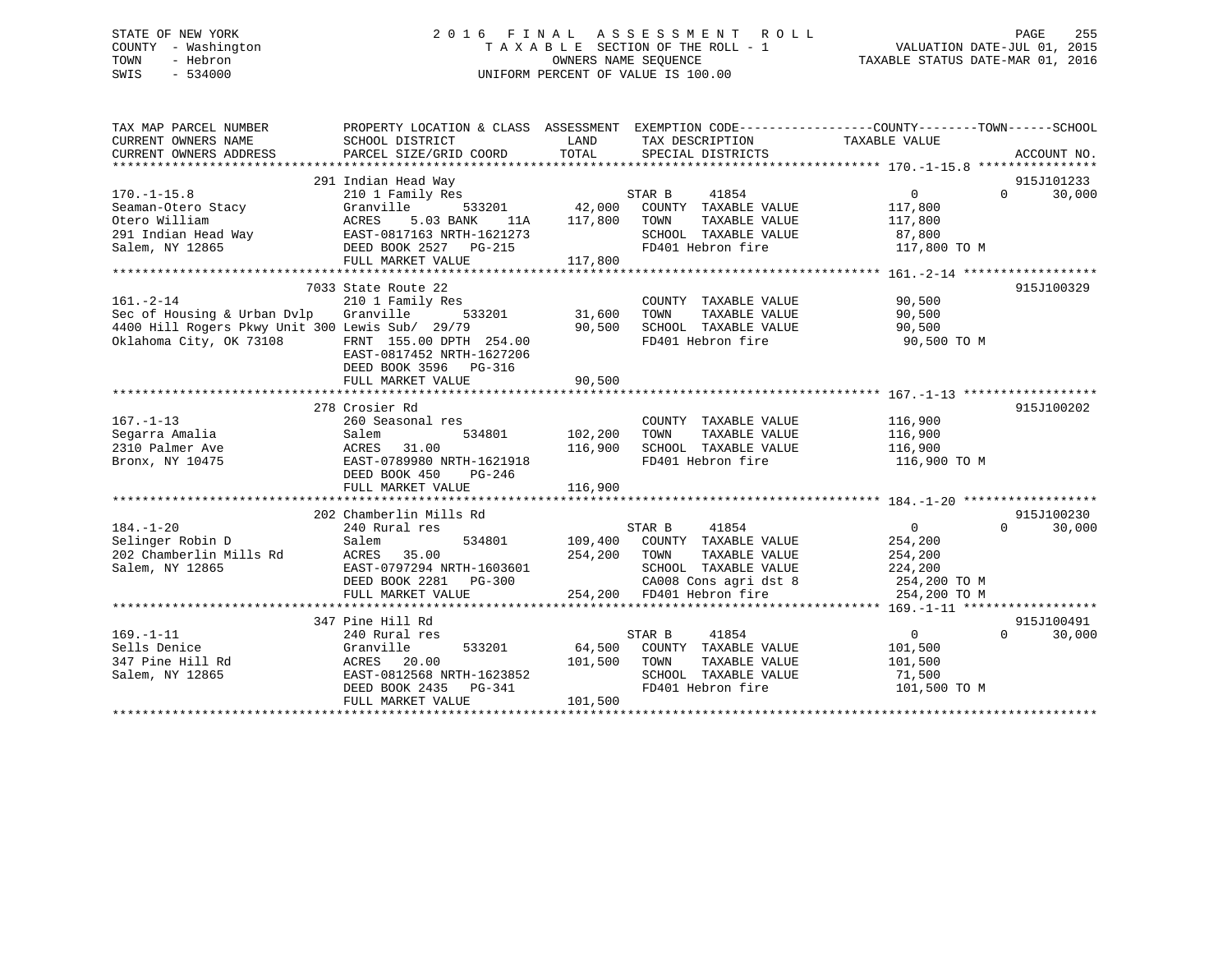# STATE OF NEW YORK 2 0 1 6 F I N A L A S S E S S M E N T R O L L PAGE 256 COUNTY - Washington T A X A B L E SECTION OF THE ROLL - 1 VALUATION DATE-JUL 01, 2015 TOWN - Hebron OWNERS NAME SEQUENCE TAXABLE STATUS DATE-MAR 01, 2016 SWIS - 534000 UNIFORM PERCENT OF VALUE IS 100.00

| TAX MAP PARCEL NUMBER<br>CURRENT OWNERS NAME | PROPERTY LOCATION & CLASS ASSESSMENT EXEMPTION CODE----------------COUNTY-------TOWN------SCHOOL<br>SCHOOL DISTRICT | LAND           | TAX DESCRIPTION<br>SPECIAL DISTRICTS                                      |                                               |                                    |  |
|----------------------------------------------|---------------------------------------------------------------------------------------------------------------------|----------------|---------------------------------------------------------------------------|-----------------------------------------------|------------------------------------|--|
| CURRENT OWNERS ADDRESS                       | PARCEL SIZE/GRID COORD                                                                                              | TOTAL          | SPECIAL DISTRICTS                                                         |                                               | ACCOUNT NO.                        |  |
|                                              |                                                                                                                     |                |                                                                           |                                               |                                    |  |
|                                              | 35 Darfler Ln                                                                                                       |                |                                                                           |                                               | 915J101702                         |  |
| $159. - 1 - 25.13$                           | 210 1 Family Res                                                                                                    |                | STAR B<br>41854                                                           | $\overline{0}$                                | $\Omega$<br>30,000                 |  |
| Serridimigni Charles M                       | 533801<br>Hartford                                                                                                  | 42,300         | COUNTY TAXABLE VALUE                                                      | 221,600                                       |                                    |  |
| 35 Darfler Ln                                | Lot A                                                                                                               | 221,600        | TOWN<br>TAXABLE VALUE                                                     | 221,600                                       |                                    |  |
| Granville, NY 12832                          | 5.19<br>ACRES                                                                                                       |                | SCHOOL TAXABLE VALUE                                                      | 191,600                                       |                                    |  |
|                                              | EAST-0797674 NRTH-1628385                                                                                           |                | FD401 Hebron fire                                                         | 221,600 TO M                                  |                                    |  |
|                                              | DEED BOOK 796<br>PG-64                                                                                              |                |                                                                           |                                               |                                    |  |
|                                              | FULL MARKET VALUE                                                                                                   | 221,600        |                                                                           |                                               |                                    |  |
|                                              |                                                                                                                     |                |                                                                           |                                               |                                    |  |
|                                              | 263 Chamberlin Mills Rd                                                                                             |                |                                                                           |                                               | 915J100540                         |  |
| $184. - 1 - 4$                               | 240 Rural res                                                                                                       | 534801 105,400 | COUNTY TAXABLE VALUE                                                      | 180,400                                       |                                    |  |
| Shaner Peter                                 | Salem                                                                                                               |                | TAXABLE VALUE<br>TOWN                                                     | 180,400                                       |                                    |  |
| Shaner Christine<br>11 Briggs Ct             | 891/307                                                                                                             | 180,400        | SCHOOL TAXABLE VALUE                                                      | 180,400<br>CA008 Cons agri dst 8 180,400 TO M |                                    |  |
| 11 Briggs Ct<br>Queensbury, NY 12804         | ACRES 32.80<br>$EAST-0796690$ NRTH-1605923                                                                          |                | FD401 Hebron fire                                                         |                                               |                                    |  |
|                                              |                                                                                                                     |                |                                                                           | 180,400 TO M                                  |                                    |  |
|                                              | DEED BOOK 3158 PG-9                                                                                                 |                |                                                                           |                                               |                                    |  |
|                                              |                                                                                                                     |                |                                                                           |                                               |                                    |  |
|                                              |                                                                                                                     |                |                                                                           |                                               | 915J100090                         |  |
| $183.20 - 1 - 26$                            |                                                                                                                     |                |                                                                           | $\overline{0}$                                | 17,209<br>$\overline{\phantom{0}}$ |  |
| Shaw Egbert LE                               | Salem                                                                                                               |                | 534801 16,800 AGE-CO/SCH 41805                                            | 21,511                                        | $\mathbf 0$<br>21,511              |  |
| Balogh Luella A                              | FRNT 70.00 DPTH 108.00 43,900 STAR EN                                                                               |                | 41834                                                                     | $\overline{0}$                                | $\Omega$<br>22,389                 |  |
| 3143 County Route 30                         | ACRES<br>0.17                                                                                                       |                | COUNTY TAXABLE VALUE                                                      | 22,389                                        |                                    |  |
| Salem, NY 12865                              | EAST-0791994 NRTH-1603034                                                                                           |                | TAXABLE VALUE<br>TOWN                                                     | 26,691                                        |                                    |  |
|                                              | DEED BOOK 2201 PG-5                                                                                                 |                |                                                                           | $\sim$ 0                                      |                                    |  |
|                                              | FULL MARKET VALUE                                                                                                   |                | SCHOOL TAXABLE VALUE<br>43,900 CA008 Cons agri dst 8<br>FD401 Hebron fire | 43,900 TO M                                   |                                    |  |
|                                              |                                                                                                                     |                |                                                                           | 43,900 TO M                                   |                                    |  |
|                                              |                                                                                                                     |                |                                                                           | LD401 West hebron light 43,900 TO M           |                                    |  |
|                                              |                                                                                                                     |                |                                                                           |                                               |                                    |  |
|                                              | 1746 Scott Lake Rd                                                                                                  |                |                                                                           |                                               | 915J100666                         |  |
| $184. - 1 - 19$                              | 210 1 Family Res                                                                                                    |                | STAR B<br>41854                                                           | $\overline{0}$                                | $\Omega$<br>30,000                 |  |
| Shaw Franklin J Jr                           | Salem<br>534801                                                                                                     |                | 57,100 COUNTY TAXABLE VALUE                                               | 174,500                                       |                                    |  |
| Shaw Patricia                                | sub lot 11                                                                                                          | 174,500 TOWN   | TAXABLE VALUE                                                             | 174,500                                       |                                    |  |
| 1746 Scott Lake Rd                           | ACRES<br>7.55 BANK<br>999                                                                                           |                | SCHOOL TAXABLE VALUE                                                      | 144,500                                       |                                    |  |
| Salem, NY 12865                              | EAST-0796427 NRTH-1602699                                                                                           |                | CA008 Cons agri dst 8                                                     | 174,500 TO M                                  |                                    |  |
|                                              | DEED BOOK 2321 PG-136                                                                                               |                | FD401 Hebron fire                                                         | 174,500 TO M                                  |                                    |  |
|                                              | FULL MARKET VALUE                                                                                                   | 174,500        |                                                                           |                                               |                                    |  |
|                                              |                                                                                                                     |                |                                                                           |                                               |                                    |  |
|                                              | 4 Lee Brook Ln                                                                                                      |                |                                                                           |                                               | 915J100004                         |  |
| $177. - 1 - 3.14$                            | 271 Mfg housings                                                                                                    |                | 41854<br>STAR B                                                           | $\overline{0}$                                | $\Omega$<br>30,000                 |  |
|                                              |                                                                                                                     |                | 42,200 COUNTY TAXABLE VALUE                                               | 67,600                                        |                                    |  |
|                                              |                                                                                                                     |                | TOWN<br>TAXABLE VALUE                                                     | 67,600                                        |                                    |  |
| 4 Lee Brook Ln                               |                                                                                                                     |                | SCHOOL TAXABLE VALUE<br>SCHOOL TAXABLE VALUE<br>CA008 Cons agri dst 8     | 37,600                                        |                                    |  |
| Salem, NY 12865                              | EAST-0805067 NRTH-1615578<br>DEED BOOK 1800 PG-239                                                                  |                |                                                                           | 67,600 TO M                                   |                                    |  |
|                                              |                                                                                                                     |                | FD401 Hebron fire                                                         | 67,600 TO M                                   |                                    |  |
|                                              | FULL MARKET VALUE                                                                                                   | 67,600         |                                                                           |                                               |                                    |  |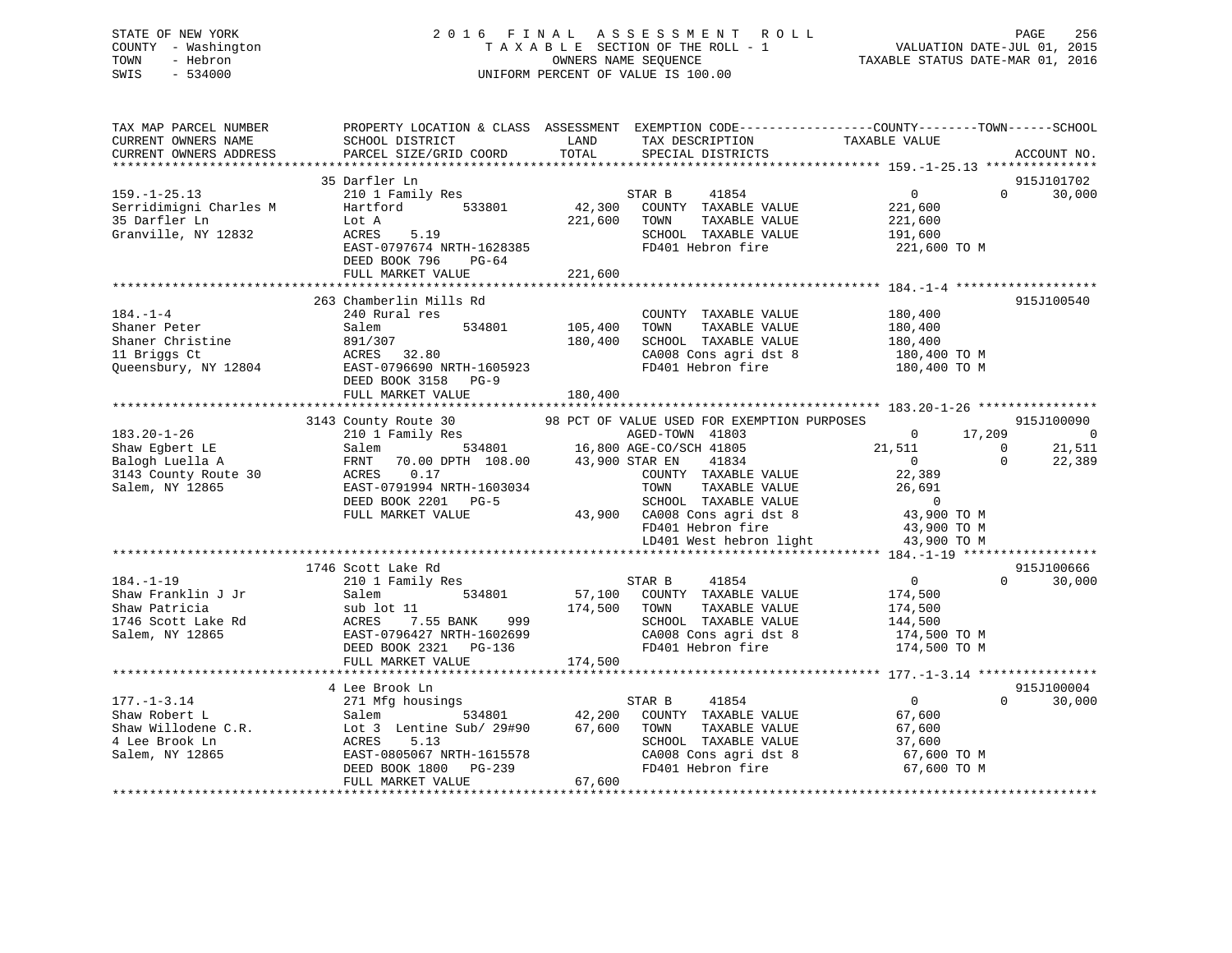# STATE OF NEW YORK 2 0 1 6 F I N A L A S S E S S M E N T R O L L PAGE 257 COUNTY - Washington T A X A B L E SECTION OF THE ROLL - 1 VALUATION DATE-JUL 01, 2015 TOWN - Hebron OWNERS NAME SEQUENCE TAXABLE STATUS DATE-MAR 01, 2016 SWIS - 534000 UNIFORM PERCENT OF VALUE IS 100.00

| TAX MAP PARCEL NUMBER<br>CURRENT OWNERS NAME<br>CURRENT OWNERS ADDRESS                              | SCHOOL DISTRICT<br>PARCEL SIZE/GRID COORD                                                                                                                         | TAX DESCRIPTION TAXABLE VALUE SPECIAL DISTRICTS<br><b>EXAMPLE EXAMPLE EXAMPLE EXAMPLE EXAMPLE EXAMPLE EXAMPLE EXAMPLE EXAMPLE EXAMPLE EXAMPLE EXAMPLE EXAMPLE EXAMPLE</b><br>TOTAL<br>SPECIAL DISTRICTS | PROPERTY LOCATION & CLASS ASSESSMENT EXEMPTION CODE---------------COUNTY-------TOWN------SCHOOL<br>ACCOUNT NO. |
|-----------------------------------------------------------------------------------------------------|-------------------------------------------------------------------------------------------------------------------------------------------------------------------|---------------------------------------------------------------------------------------------------------------------------------------------------------------------------------------------------------|----------------------------------------------------------------------------------------------------------------|
| $177. - 1 - 3.7$<br>Shay Kathryn<br>PO Box 17<br>West Pawlet, VT 05775                              | Lee Brook Ln/off<br>312 Vac w/imprv<br>534801<br>Salem<br>Lot 9<br>ACRES<br>5.30<br>EAST-0805925 NRTH-1618287<br>DEED BOOK 2047 PG-272<br>FULL MARKET VALUE       | COUNTY TAXABLE VALUE<br>13,200<br>TAXABLE VALUE<br>TOWN<br>21,200<br>SCHOOL TAXABLE VALUE<br>CA008 Cons agri dst 8<br>21,200                                                                            | 21,200<br>21,200<br>21,200<br>21,200 TO M<br>200 TO M<br>FD401 Hebron fire 21,200 TO M                         |
|                                                                                                     | 4232 County Route 30                                                                                                                                              |                                                                                                                                                                                                         | 915J100568                                                                                                     |
| $158. - 1 - 18$<br>158.-1-10<br>Sheets William Jr                                                   | 240 Rural res<br>Hartford<br>ACRES 75.60<br>91232 County Route 30<br>Hartford, NY 12838<br>BAST-0786733 NRTH-1627442<br>DEED BOOK 753 PG-320<br>FULL MARKET VALUE | 41720<br>AG DIST<br>533801 182,500 STAR B<br>41854<br>350,400 COUNTY TAXABLE VALUE<br>TOWN<br>TAXABLE VALUE<br>SCHOOL TAXABLE VALUE<br>$350,400$ CA008 Cons agri dst 8 267,368 TO M                     | 83,032<br>83,032<br>83,032<br>$\overline{0}$<br>$\Omega$<br>30,000<br>267,368<br>267,368<br>237,368            |
| MAY BE SUBJECT TO PAYMENT<br>UNDER AGDIST LAW TIL 2020                                              |                                                                                                                                                                   | 83,032 EX<br>FD401 Hebron fire                                                                                                                                                                          | 350,400 TO M                                                                                                   |
|                                                                                                     | 223 Sheldon Rd                                                                                                                                                    | 68 PCT OF VALUE USED FOR EXEMPTION PURPOSES                                                                                                                                                             | 915J100569                                                                                                     |
| $170. - 1 - 13.7$<br>Sheldon Paulette<br>223 Sheldon Rd<br>Granville, NY 12832                      | 240 Rural res<br>Salem<br>ACRES 49.78<br>EAST-0820147 NRTH-1617345<br>DEED BOOK 3151 PG-228                                                                       | AGED-ALL 41800<br>41834<br>306,600 COUNTY TAXABLE VALUE<br>TAXABLE VALUE<br>TOWN<br>SCHOOL TAXABLE VALUE 137,056                                                                                        | 104, 244 104, 244 104, 244<br>65,300<br>202,356<br>202,356                                                     |
| MAY BE SUBJECT TO PAYMENT<br>UNDER RPTL483 UNTIL 2021                                               | FULL MARKET VALUE                                                                                                                                                 | SCHOOD Information<br>306,600 CA008 Cons agri dst 8<br>FD401 Hebron fire                                                                                                                                | 306,600 TO M<br>306,600 TO M                                                                                   |
|                                                                                                     | Chamberlin Mills Rd                                                                                                                                               |                                                                                                                                                                                                         | 915J101487                                                                                                     |
| $184. - 2 - 8$<br>Sheldon Susan M<br>86 Middleton Ave<br>Newport, RI 07840                          | 322 Rural vac>10<br>Salem<br>Lot 8<br>ACRES 22.54<br>EAST-0798717 NRTH-1606202<br>DEED BOOK 2323 PG-8                                                             | 0<br>534801                  48,200<br>COUNTY TAXABLE VALUE 48,200<br>TOWN<br>48,200<br>FD401 Hebron fire                                                                                               | TAXABLE VALUE 48,200<br>SCHOOL TAXABLE VALUE 48,200<br>CA008 Cons agri dst 8 48,200 TO M<br>48,200 TO M        |
|                                                                                                     | FULL MARKET VALUE                                                                                                                                                 | 48,200                                                                                                                                                                                                  |                                                                                                                |
|                                                                                                     | Middle Rd/e Off                                                                                                                                                   |                                                                                                                                                                                                         | 915J100571                                                                                                     |
| $177. - 1 - 4$<br>$177. -1 - 4$<br>Sherman Eugene<br>South Main St<br>PO Box 282<br>Salem, NY 12865 | 322 Rural vac>10<br>534801 45,000<br>Salem<br>ACRES 60.00<br>EAST-0807572 NRTH-1616224<br>DEED BOOK 368<br>PG-117                                                 | COUNTY TAXABLE VALUE 45,000<br>TAXABLE VALUE<br>TOWN<br>45,000<br>SCHOOL TAXABLE VALUE<br>FD401 Hebron fire                                                                                             | $45,000$<br>$45,000$<br>45,000<br>45,000 TO M                                                                  |
|                                                                                                     | FULL MARKET VALUE                                                                                                                                                 | 45,000                                                                                                                                                                                                  |                                                                                                                |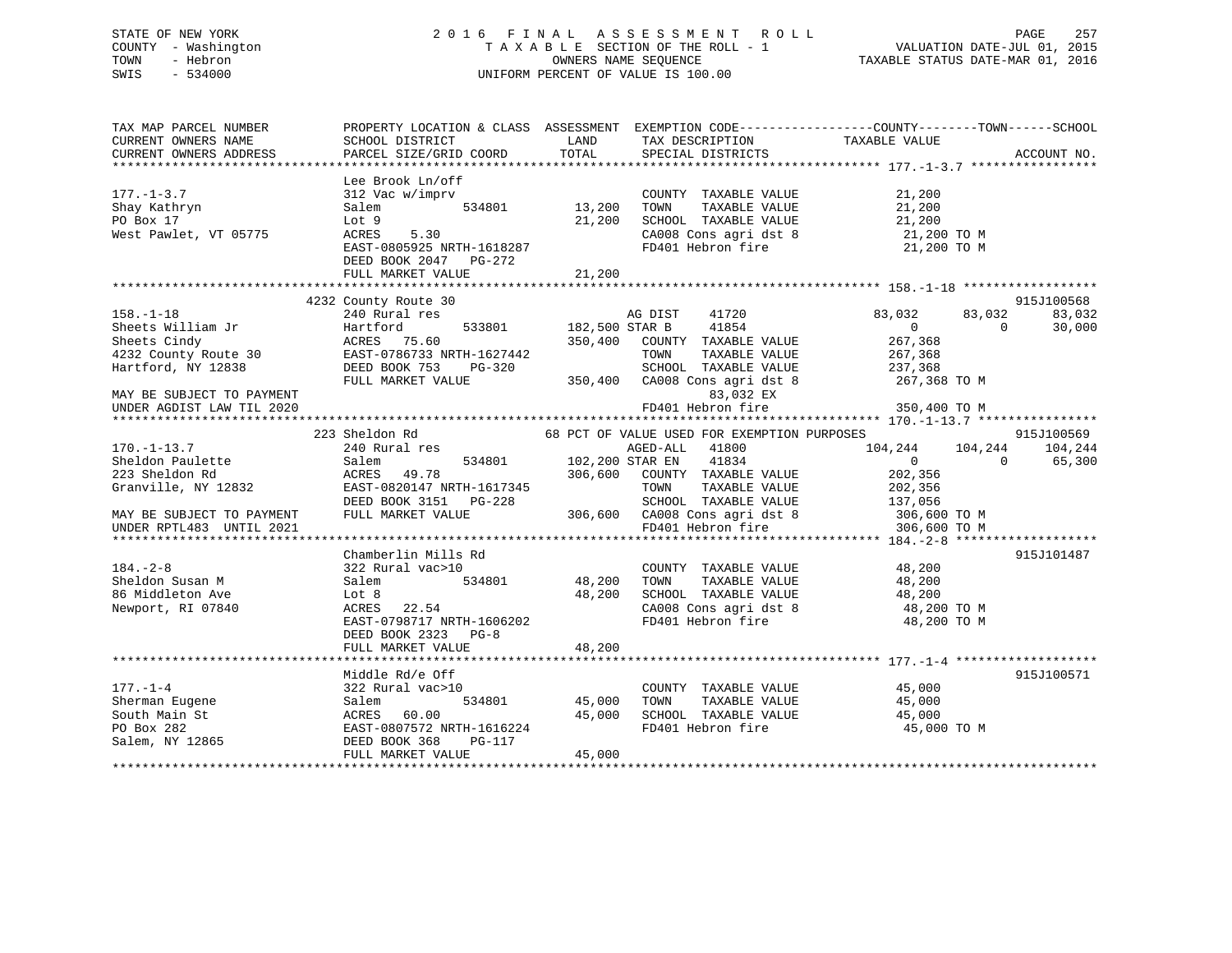# STATE OF NEW YORK 2 0 1 6 F I N A L A S S E S S M E N T R O L L PAGE 258 COUNTY - Washington T A X A B L E SECTION OF THE ROLL - 1 VALUATION DATE-JUL 01, 2015 TOWN - Hebron OWNERS NAME SEQUENCE TAXABLE STATUS DATE-MAR 01, 2016 SWIS - 534000 UNIFORM PERCENT OF VALUE IS 100.00

| TAX MAP PARCEL NUMBER<br>CURRENT OWNERS NAME                                               | PROPERTY LOCATION & CLASS ASSESSMENT<br>SCHOOL DISTRICT | LAND           | EXEMPTION CODE-----------------COUNTY-------TOWN------SCHOOL<br>TAX DESCRIPTION | TAXABLE VALUE                |                    |
|--------------------------------------------------------------------------------------------|---------------------------------------------------------|----------------|---------------------------------------------------------------------------------|------------------------------|--------------------|
| CURRENT OWNERS ADDRESS                                                                     | PARCEL SIZE/GRID COORD                                  | TOTAL          | SPECIAL DISTRICTS                                                               |                              | ACCOUNT NO.        |
|                                                                                            | 318 County Route 31                                     |                |                                                                                 |                              | 915J101337         |
| $176. - 1 - 1.5$                                                                           | 241 Rural res&ag                                        |                | 41720<br>AG DIST                                                                | 44,470<br>44,470             | 44,470             |
| Shevy Scott M                                                                              | 534801<br>Salem                                         | 100,800 STAR B | 41854                                                                           | $\overline{0}$               | 30,000<br>$\Omega$ |
| Shevy Sheri B                                                                              | 26 Ad                                                   | 233,200        | COUNTY TAXABLE VALUE                                                            | 188,730                      |                    |
| 318 County Route 31                                                                        | ACRES<br>30.20 BANK<br>999                              |                | TOWN<br>TAXABLE VALUE                                                           | 188,730                      |                    |
| Salem, NY 12865                                                                            | EAST-0793523 NRTH-1614261                               |                | SCHOOL TAXABLE VALUE                                                            | 158,730                      |                    |
|                                                                                            | DEED BOOK 858<br>PG-142                                 |                | CA008 Cons agri dst 8                                                           | 188,730 TO M                 |                    |
| MAY BE SUBJECT TO PAYMENT                                                                  | FULL MARKET VALUE                                       | 233,200        | 44,470 EX                                                                       |                              |                    |
| UNDER AGDIST LAW TIL 2020                                                                  |                                                         |                | FD401 Hebron fire                                                               | 233,200 TO M                 |                    |
|                                                                                            |                                                         |                |                                                                                 |                              |                    |
|                                                                                            | 3287 County Route 30                                    |                |                                                                                 |                              | 915J100144         |
| $183. - 1 - 6$                                                                             | 312 Vac w/imprv                                         |                | COUNTY TAXABLE VALUE                                                            | 8,300                        |                    |
| Shostak Adam                                                                               | 534801<br>Salem                                         | 3,000          | TAXABLE VALUE<br>TOWN                                                           | 8,300                        |                    |
| Kuba Edward J                                                                              | 90.00 DPTH 175.00<br>FRNT                               | 8,300          | SCHOOL TAXABLE VALUE                                                            | 8,300                        |                    |
| 7 County Route 31                                                                          | 0.27<br>ACRES                                           |                | CA008 Cons agri dst 8                                                           | 8,300 TO M                   |                    |
| Salem, NY 12865                                                                            | EAST-0791196 NRTH-1606441                               |                | FD401 Hebron fire                                                               | 8,300 TO M                   |                    |
|                                                                                            | DEED BOOK 607<br>PG-236                                 |                | LD401 West hebron light                                                         | 8,300 TO M                   |                    |
|                                                                                            | FULL MARKET VALUE                                       | 8,300          |                                                                                 |                              |                    |
|                                                                                            |                                                         |                |                                                                                 |                              |                    |
|                                                                                            | 7 County Route 31                                       |                |                                                                                 |                              | 915J100514         |
| $183. - 1 - 10$                                                                            | 210 1 Family Res                                        |                | 41854<br>STAR B                                                                 | $\overline{0}$               | 30,000<br>$\Omega$ |
| Shostak, Trustee Adam<br>Shostak, Trustee Aargaret<br>7 County Route 31<br>Salem, NY 19865 | 534801<br>Salem                                         | 58,800         | COUNTY TAXABLE VALUE                                                            | 193,500                      |                    |
|                                                                                            | ACRES<br>8.40                                           | 193,500        | TOWN<br>TAXABLE VALUE                                                           | 193,500                      |                    |
| Salem, NY 12865                                                                            | EAST-0791231 NRTH-1607349<br>DEED BOOK 2253 PG-225      |                | SCHOOL TAXABLE VALUE<br>CA008 Cons agri dst 8                                   | 163,500                      |                    |
|                                                                                            | FULL MARKET VALUE                                       |                | 193,500 FD401 Hebron fire                                                       | 193,500 TO M                 |                    |
|                                                                                            |                                                         |                | LD401 West hebron light                                                         | 193,500 TO M<br>193,500 TO M |                    |
|                                                                                            |                                                         |                |                                                                                 |                              |                    |
|                                                                                            | Lang Hill Rd/s Off                                      |                |                                                                                 |                              | 915J100573         |
| $152. - 2 - 29$                                                                            | 323 Vacant rural                                        |                | COUNTY TAXABLE VALUE                                                            | 7,500                        |                    |
| Sidusky James A                                                                            | Granville<br>533201                                     | 7,500          | TOWN<br>TAXABLE VALUE                                                           | 7,500                        |                    |
| 138 Hartman Loop                                                                           | No Deeded R O W                                         | 7,500          | SCHOOL TAXABLE VALUE                                                            | 7,500                        |                    |
| Oueensbury, NY 12804                                                                       | ACRES 10.00                                             |                | CA008 Cons agri dst 8                                                           | 7,500 TO M                   |                    |
|                                                                                            | EAST-0809835 NRTH-1633186                               |                | FD401 Hebron fire                                                               | 7,500 TO M                   |                    |
|                                                                                            | $PG-72$<br>DEED BOOK 799                                |                |                                                                                 |                              |                    |
|                                                                                            | FULL MARKET VALUE                                       | 7,500          |                                                                                 |                              |                    |
|                                                                                            |                                                         |                |                                                                                 |                              |                    |
|                                                                                            | Wolfe Ln/w Off                                          |                |                                                                                 |                              | 915J100575         |
| $158. - 1 - 17$                                                                            | 314 Rural vac<10                                        |                | COUNTY TAXABLE VALUE                                                            | 52,400                       |                    |
| Siegel Pendleton L                                                                         | Hartford<br>533801                                      | 52,400         | TAXABLE VALUE<br>TOWN                                                           | 52,400                       |                    |
| 2230 W Riverside Blvd Apt 101 ACRES                                                        | 69.90                                                   | 52,400         | SCHOOL TAXABLE VALUE                                                            | 52,400                       |                    |
| Spokane, WA 99201                                                                          | EAST-0788502 NRTH-1628729                               |                | CA008 Cons agri dst 8                                                           | 52,400 TO M                  |                    |
|                                                                                            | DEED BOOK 435<br>$PG-91$                                |                | FD401 Hebron fire                                                               | 52,400 TO M                  |                    |
|                                                                                            | FULL MARKET VALUE                                       | 52,400         |                                                                                 |                              |                    |
|                                                                                            |                                                         |                |                                                                                 |                              |                    |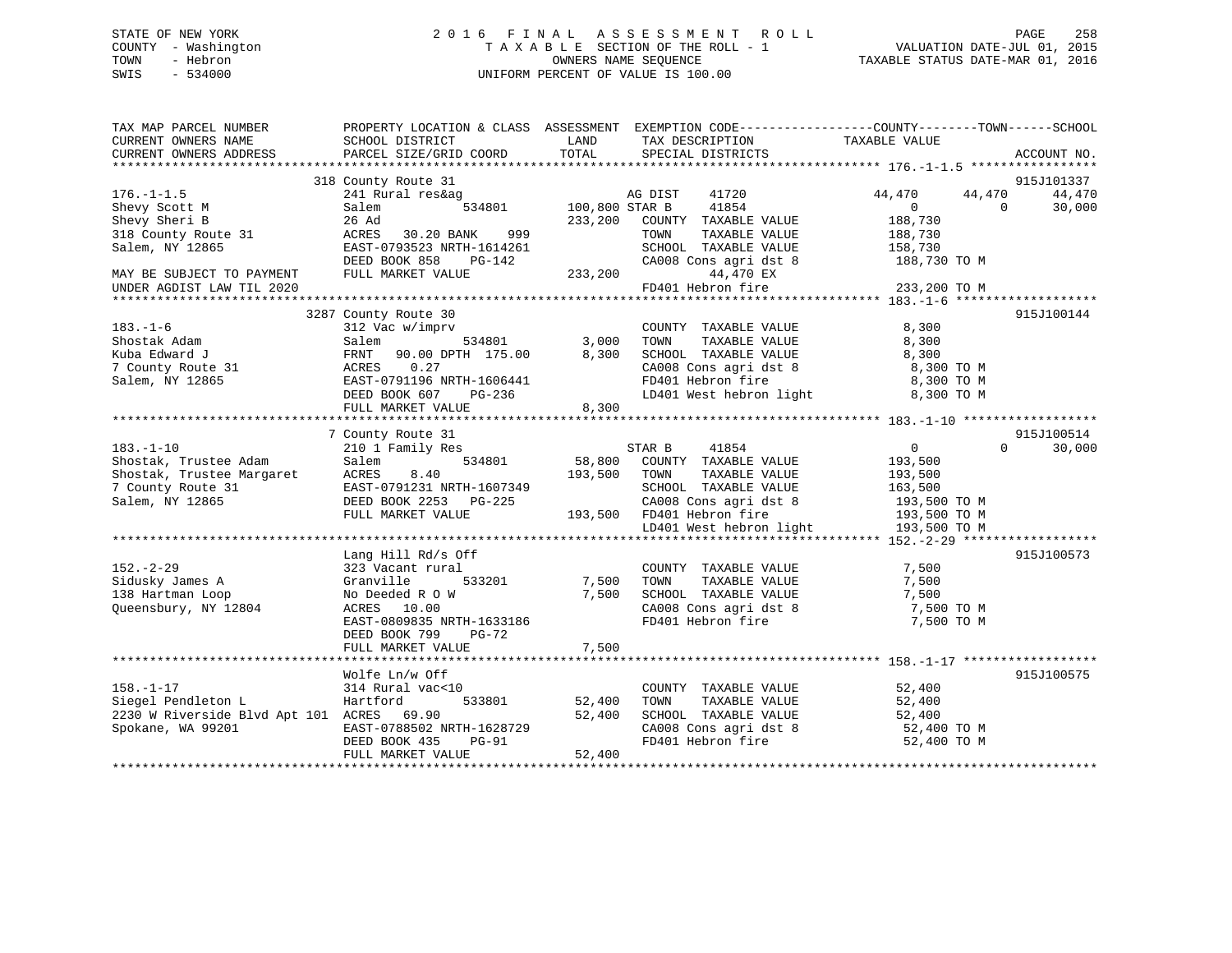# STATE OF NEW YORK 2 0 1 6 F I N A L A S S E S S M E N T R O L L PAGE 259 COUNTY - Washington T A X A B L E SECTION OF THE ROLL - 1 VALUATION DATE-JUL 01, 2015 TOWN - Hebron OWNERS NAME SEQUENCE TAXABLE STATUS DATE-MAR 01, 2016 SWIS - 534000 UNIFORM PERCENT OF VALUE IS 100.00

| TAX MAP PARCEL NUMBER<br>CURRENT OWNERS NAME           | SCHOOL DISTRICT                                                         | LAND            | PROPERTY LOCATION & CLASS ASSESSMENT EXEMPTION CODE---------------COUNTY-------TOWN-----SCHOOL<br>TAX DESCRIPTION | TAXABLE VALUE  |          |             |
|--------------------------------------------------------|-------------------------------------------------------------------------|-----------------|-------------------------------------------------------------------------------------------------------------------|----------------|----------|-------------|
| CURRENT OWNERS ADDRESS                                 | PARCEL SIZE/GRID COORD                                                  | TOTAL           | SPECIAL DISTRICTS                                                                                                 |                |          | ACCOUNT NO. |
|                                                        | ********************************                                        |                 |                                                                                                                   |                |          |             |
|                                                        | 31 Sutliff Ln                                                           |                 |                                                                                                                   |                |          |             |
| $176. - 1 - 5.2$                                       | 210 1 Family Res                                                        |                 | CW_10_VET/ 41151                                                                                                  | 8,000          | 8,000    | 0           |
| Silverberg Howard M                                    | 534801<br>Salem                                                         | 60,000 STAR B   | 41854                                                                                                             | $\overline{0}$ | $\Omega$ | 30,000      |
| Silverberg Paula E                                     | sub lot 2                                                               | 221,900         | COUNTY TAXABLE VALUE                                                                                              | 213,900        |          |             |
| 31 Sutliff Ln                                          | 2874/49                                                                 |                 | TOWN<br>TAXABLE VALUE                                                                                             | 213,900        |          |             |
| Salem, NY 12865                                        | ACRES<br>9.00 BANK<br>11A                                               |                 | SCHOOL TAXABLE VALUE                                                                                              | 191,900        |          |             |
|                                                        | EAST-0794159 NRTH-1615235                                               |                 | FD401 Hebron fire                                                                                                 | 221,900 TO M   |          |             |
|                                                        | DEED BOOK 2638<br><b>PG-115</b>                                         |                 |                                                                                                                   |                |          |             |
|                                                        | FULL MARKET VALUE                                                       | 221,900         |                                                                                                                   |                |          |             |
|                                                        |                                                                         |                 |                                                                                                                   |                |          |             |
|                                                        | 3176 County Route 30                                                    |                 |                                                                                                                   |                |          | 915J100576  |
| $183.16 - 1 - 23$                                      | 210 1 Family Res                                                        |                 | STAR EN<br>41834                                                                                                  | $\mathbf{0}$   | $\Omega$ | 65,300      |
| Simpson Howard                                         | Salem<br>534801                                                         | 25,000          | COUNTY TAXABLE VALUE                                                                                              | 141,100        |          |             |
| Simpson Kathleen                                       | 630/22                                                                  | 141,100         | TAXABLE VALUE<br>TOWN                                                                                             | 141,100        |          |             |
| 3176 County Route 30                                   | 95.00 DPTH 228.00<br>FRNT                                               |                 | SCHOOL TAXABLE VALUE                                                                                              | 75,800         |          |             |
| Salem, NY 12865                                        | ACRES<br>0.50                                                           |                 | CA008 Cons agri dst 8                                                                                             | 141,100 TO M   |          |             |
|                                                        | EAST-0792085 NRTH-1603826                                               |                 | FD401 Hebron fire                                                                                                 | 141,100 TO M   |          |             |
|                                                        | DEED BOOK 438<br>PG-1048                                                |                 | LD401 West hebron light                                                                                           | 141,100 TO M   |          |             |
|                                                        | FULL MARKET VALUE                                                       | 141,100         |                                                                                                                   |                |          |             |
|                                                        | 635 Chamberlin Mills Rd                                                 |                 |                                                                                                                   |                |          | 915J101225  |
| $176. - 1 - 23.1$                                      | 242 Rurl res&rec                                                        |                 | AGRI-D IND 41730                                                                                                  | 19,301         | 19,301   | 19,301      |
| Simring James Jordan                                   | Salem<br>534801                                                         | 245,200         | COUNTY TAXABLE VALUE                                                                                              |                |          |             |
|                                                        |                                                                         |                 | TOWN                                                                                                              | 301,699        |          |             |
| Friedman-Simring Ruth                                  | ag commit 705/332                                                       | 321,000         | TAXABLE VALUE                                                                                                     | 301,699        |          |             |
| 200 E 24th St                                          | ACRES 115.30<br>EAST-0802203 NRTH-1611810                               |                 | SCHOOL TAXABLE VALUE                                                                                              | 301,699        |          |             |
| New York, NY 10010                                     |                                                                         |                 | CA008 Cons agri dst 8                                                                                             | 321,000 TO M   |          |             |
|                                                        | DEED BOOK 2690<br>PG-174                                                | 321,000         | FD401 Hebron fire                                                                                                 | 321,000 TO M   |          |             |
| MAY BE SUBJECT TO PAYMENT<br>UNDER AGDIST LAW TIL 2023 | FULL MARKET VALUE                                                       |                 |                                                                                                                   |                |          |             |
|                                                        |                                                                         |                 |                                                                                                                   |                |          |             |
|                                                        | 315 Halls Pond Rd                                                       |                 | 60 PCT OF VALUE USED FOR EXEMPTION PURPOSES                                                                       |                |          | 915J100155  |
| $158. - 1 - 16$                                        | 240 Rural res                                                           |                 | AGED-ALL<br>41800                                                                                                 | 46,440         | 46,440   | 46,440      |
| Skelly Lucinda LE                                      | 533801<br>Hartford                                                      | 116,600 STAR EN | 41834                                                                                                             | $\Omega$       | $\Omega$ | 65,300      |
| Skelly Michael                                         | 57.20<br>ACRES                                                          | 154,800         | COUNTY TAXABLE VALUE                                                                                              | 108,360        |          |             |
| c/o Michael Skelly                                     |                                                                         |                 | TAXABLE VALUE<br>TOWN                                                                                             | 108,360        |          |             |
| 315 Halls Pond Rd                                      |                                                                         |                 | SCHOOL TAXABLE VALUE                                                                                              | 43,060         |          |             |
| Salem, NY 12865                                        | EAST-0790684 NRTH-1627052<br>DEED BOOK 3533 PG-126<br>FULL MARKET VALUE |                 | 154,800 FD401 Hebron fire                                                                                         | 154,800 TO M   |          |             |
|                                                        |                                                                         |                 |                                                                                                                   |                |          |             |
|                                                        | 337 Halls Pond Rd                                                       |                 |                                                                                                                   |                |          |             |
| $158. - 1 - 16.1$                                      | 210 1 Family Res                                                        |                 | 41854<br>STAR B                                                                                                   | $\mathbf 0$    | $\Omega$ | 30,000      |
| Skelly Michael                                         | 533801<br>Hartford                                                      | 65,900          | COUNTY TAXABLE VALUE                                                                                              | 161,200        |          |             |
| Skelly Mary                                            | 797/183                                                                 | 161,200         | TOWN<br>TAXABLE VALUE                                                                                             | 161,200        |          |             |
| 337 Halls Pond Rd                                      | ACRES<br>11.95                                                          |                 | SCHOOL TAXABLE VALUE                                                                                              | 131,200        |          |             |
| Salem, NY 12865                                        | EAST-0790986 NRTH-1628137                                               |                 | FD401 Hebron fire                                                                                                 | 161,200 TO M   |          |             |
|                                                        | DEED BOOK 726<br>PG-295                                                 |                 |                                                                                                                   |                |          |             |
|                                                        | FULL MARKET VALUE                                                       | 161,200         |                                                                                                                   |                |          |             |
|                                                        |                                                                         |                 |                                                                                                                   |                |          |             |
|                                                        |                                                                         |                 |                                                                                                                   |                |          |             |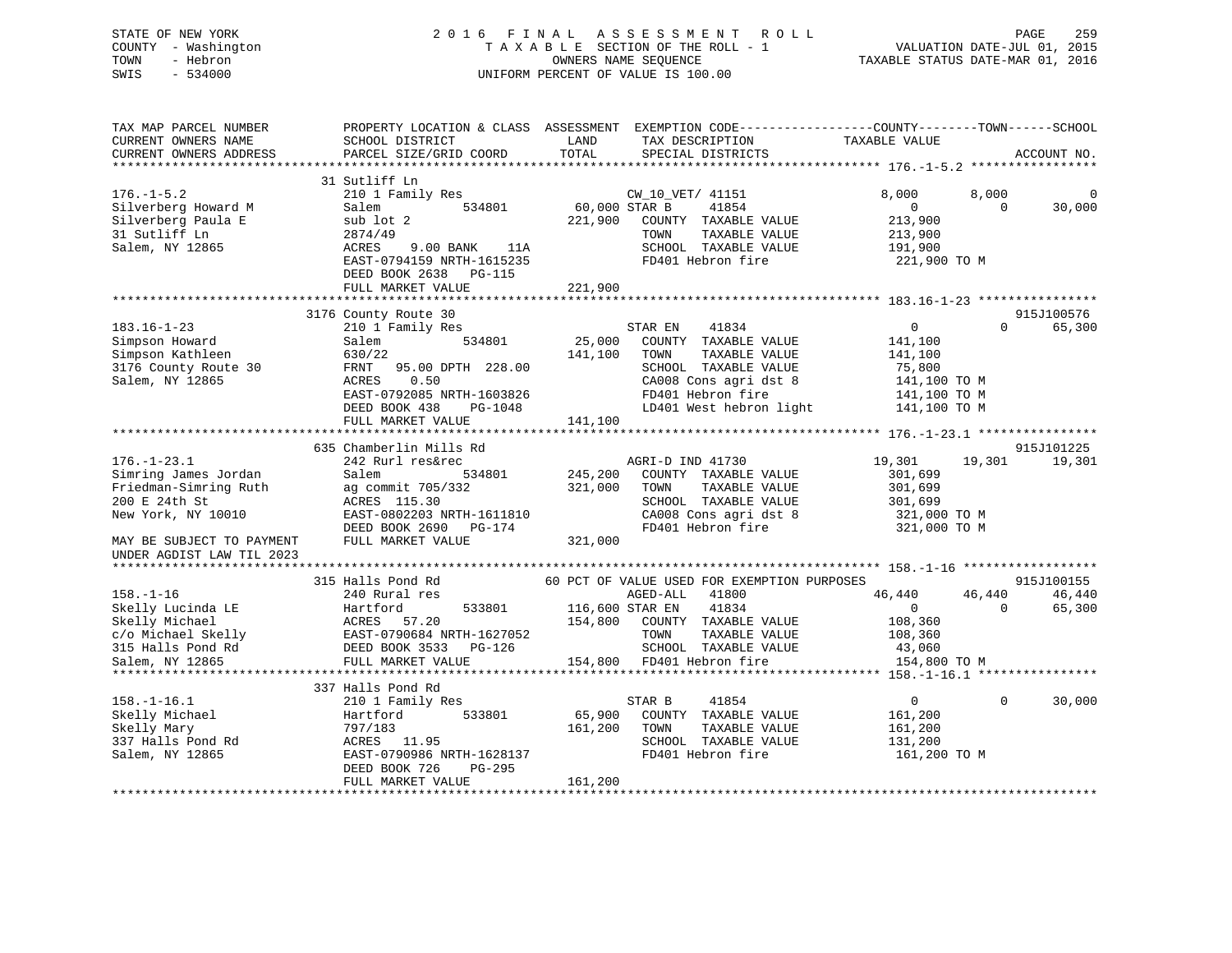# STATE OF NEW YORK 2 0 1 6 F I N A L A S S E S S M E N T R O L L PAGE 260 COUNTY - Washington T A X A B L E SECTION OF THE ROLL - 1 VALUATION DATE-JUL 01, 2015 TOWN - Hebron OWNERS NAME SEQUENCE TAXABLE STATUS DATE-MAR 01, 2016 SWIS - 534000 UNIFORM PERCENT OF VALUE IS 100.00

| TAX MAP PARCEL NUMBER<br>CURRENT OWNERS NAME                                             | PROPERTY LOCATION & CLASS ASSESSMENT EXEMPTION CODE---------------COUNTY-------TOWN------SCHOOL<br>SCHOOL DISTRICT | LAND         | TAX DESCRIPTION                                                                                                   | TAXABLE VALUE             |                    |
|------------------------------------------------------------------------------------------|--------------------------------------------------------------------------------------------------------------------|--------------|-------------------------------------------------------------------------------------------------------------------|---------------------------|--------------------|
|                                                                                          |                                                                                                                    |              |                                                                                                                   |                           |                    |
| $183. - 1 - 3.4$                                                                         | 2338 County Route 47<br>312 Vac w/imprv                                                                            |              | COUNTY TAXABLE VALUE 34,500                                                                                       |                           | 915J101323         |
| Skelly Raymond E                                                                         | 534801<br>Salem                                                                                                    | 30,800       |                                                                                                                   | 34,500                    |                    |
| Skelly Janice M                                                                          | ACRES<br>4.75                                                                                                      | 34,500       | TOWN       TAXABLE  VALUE<br>SCHOOL    TAXABLE  VALUE                                                             | 34,500                    |                    |
| 3375 County Route 30 EAST-0789407 NRTH-1608336                                           |                                                                                                                    |              | CA008 Cons agri dst 8 34,500 TO M                                                                                 |                           |                    |
| Salem, NY 12865                                                                          | DEED BOOK 3524 PG-196                                                                                              |              | FD401 Hebron fire                                                                                                 | 34,500 TO M               |                    |
|                                                                                          | FULL MARKET VALUE                                                                                                  | 34,500       |                                                                                                                   |                           |                    |
|                                                                                          | 3375 County Route 30                                                                                               |              |                                                                                                                   |                           |                    |
| $183. - 1 - 3.6$                                                                         | 242 Rurl res&rec                                                                                                   |              | STAR B<br>41854                                                                                                   | $\overline{0}$            | 30,000<br>$\Omega$ |
| Skelly Raymond E                                                                         | Salem<br>534801                                                                                                    | 89,200       | COUNTY TAXABLE VALUE                                                                                              | 213,800                   |                    |
| Skelly Janice M                                                                          | ACRES 23.76                                                                                                        | 213,800      | TAXABLE VALUE<br>TOWN                                                                                             | 213,800                   |                    |
| 3375 County Route 30 EAST-0789801 NRTH-1607905                                           |                                                                                                                    |              |                                                                                                                   |                           |                    |
| Salem, NY 12865                                                                          | NEXT VIOROUL NRIH-1607905<br>DEED BOOK 877 PG-115<br>TILL 100000 ST7 PG-115                                        |              |                                                                                                                   | 213,800 TO M              |                    |
|                                                                                          | FULL MARKET VALUE                                                                                                  |              | 607905 SCHOOL TAXABLE VALUE 183,800<br>313,800 CA008 Cons agri dst 8 213,800<br>213,800 FD401 Hebron fire 213,800 | 213,800 TO M              |                    |
|                                                                                          |                                                                                                                    |              |                                                                                                                   |                           |                    |
|                                                                                          | Higgins Rd                                                                                                         |              |                                                                                                                   |                           |                    |
| $161. - 2 - 10.28$                                                                       | 314 Rural vac<10                                                                                                   |              | COUNTY TAXABLE VALUE                                                                                              | 12,500                    |                    |
| 161.-2-10.28 314 Rural vac<10<br>Skidmore Harry A III Granville 533201<br>344 Uizzine Pd |                                                                                                                    |              | 12,500 TOWN<br>TAXABLE VALUE<br>SCHOOL TAXABLE VALUE 12,500                                                       | 12,500                    |                    |
| 144 Higgins Rd<br>Granville, NY 12832                                                    | Lot C<br>9.38                                                                                                      | 12,500       | FD401 Hebron fire                                                                                                 | 12,500 TO M               |                    |
|                                                                                          | ACRES<br>EAST-0818972 NRTH-1623890                                                                                 |              |                                                                                                                   |                           |                    |
|                                                                                          | DEED BOOK 838<br>PG-313                                                                                            |              |                                                                                                                   |                           |                    |
|                                                                                          | FULL MARKET VALUE                                                                                                  | 12,500       |                                                                                                                   |                           |                    |
|                                                                                          |                                                                                                                    |              |                                                                                                                   |                           |                    |
|                                                                                          | 144 Higgins Rd<br>270 Mfg housing                                                                                  |              | 41854                                                                                                             |                           | 30,000<br>$\Omega$ |
| $161. -2 - 10.29$                                                                        | 533201<br>Granville                                                                                                |              | STAR B<br>45,900 COUNTY TAXABLE VALUE                                                                             | $\overline{0}$<br>115,800 |                    |
| Skidmore Harry A III<br>144 Higgins Rd                                                   | Lot D                                                                                                              | 115,800 TOWN | TAXABLE VALUE                                                                                                     | 115,800                   |                    |
| Granville, NY 12832                                                                      | ACRES<br>7.58                                                                                                      |              | SCHOOL TAXABLE VALUE 85,800                                                                                       |                           |                    |
|                                                                                          | EAST-0819441 NRTH-1624064                                                                                          |              | FD401 Hebron fire                                                                                                 | 115,800 TO M              |                    |
|                                                                                          | DEED BOOK 835<br>PG-220                                                                                            |              |                                                                                                                   |                           |                    |
|                                                                                          | FULL MARKET VALUE                                                                                                  | 115,800      |                                                                                                                   |                           |                    |
|                                                                                          |                                                                                                                    |              |                                                                                                                   |                           |                    |
|                                                                                          | County Route 30/E Off                                                                                              |              |                                                                                                                   |                           | 915J100289         |
| $183.16 - 1 - 17$                                                                        | 311 Res vac land                                                                                                   |              | COUNTY TAXABLE VALUE                                                                                              | 2,300                     |                    |
| Skinner Robert                                                                           | 534801<br>Salem                                                                                                    | 2,300        | TAXABLE VALUE<br>TOWN                                                                                             | 2,300                     |                    |
| Skinner Elizabeth D                                                                      | Ease 835/255 464/889                                                                                               | 2,300        | SCHOOL TAXABLE VALUE                                                                                              | 2,300                     |                    |
| 5 Second St                                                                              | ACRES 3.00                                                                                                         |              | CA008 Cons agri dst 8                                                                                             | 2,300 TO M                |                    |
| Saratoga Springs, NY 12866                                                               | EAST-0792728 NRTH-1603932                                                                                          |              | FD401 Hebron fire                                                                                                 | 2,300 TO M                |                    |
|                                                                                          | DEED BOOK 2323 PG-339                                                                                              |              |                                                                                                                   |                           |                    |
|                                                                                          | FULL MARKET VALUE                                                                                                  | 2,300        |                                                                                                                   |                           |                    |
|                                                                                          |                                                                                                                    |              |                                                                                                                   |                           |                    |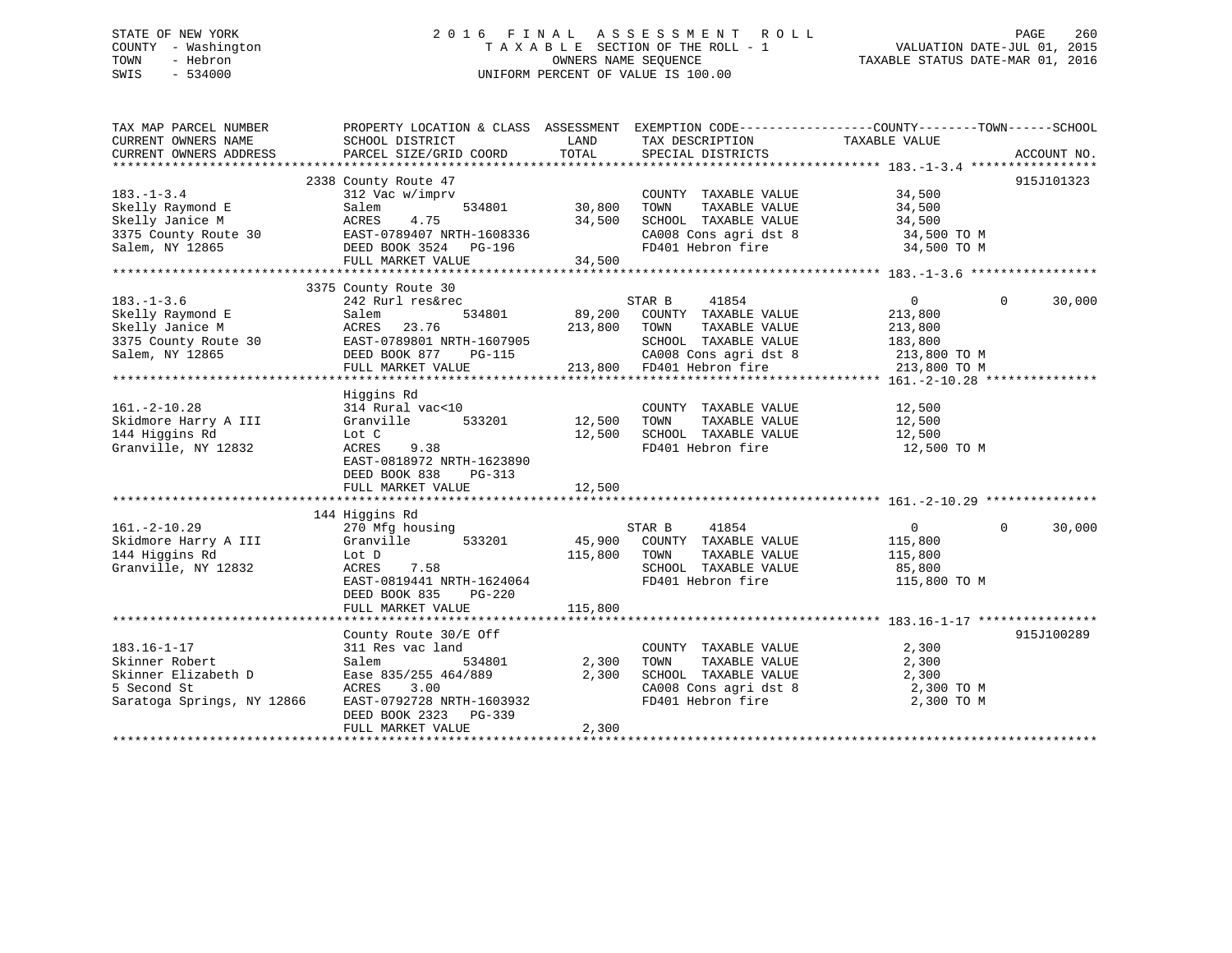# STATE OF NEW YORK 2 0 1 6 F I N A L A S S E S S M E N T R O L L PAGE 261 COUNTY - Washington T A X A B L E SECTION OF THE ROLL - 1 VALUATION DATE-JUL 01, 2015 TOWN - Hebron OWNERS NAME SEQUENCE TAXABLE STATUS DATE-MAR 01, 2016 SWIS - 534000 UNIFORM PERCENT OF VALUE IS 100.00

| TAX MAP PARCEL NUMBER      | PROPERTY LOCATION & CLASS ASSESSMENT |               |                                                                                | EXEMPTION CODE----------------COUNTY-------TOWN------SCHOOL |                |
|----------------------------|--------------------------------------|---------------|--------------------------------------------------------------------------------|-------------------------------------------------------------|----------------|
| CURRENT OWNERS NAME        | SCHOOL DISTRICT                      | LAND          | TAX DESCRIPTION                                                                | TAXABLE VALUE                                               |                |
| CURRENT OWNERS ADDRESS     | PARCEL SIZE/GRID COORD               | TOTAL         | SPECIAL DISTRICTS                                                              |                                                             | ACCOUNT NO.    |
|                            |                                      |               |                                                                                |                                                             |                |
|                            | 3154 County Route 30                 |               |                                                                                |                                                             | 915J100291     |
| $183.20 - 1 - 1.5$         | 240 Rural res                        |               | COUNTY TAXABLE VALUE                                                           | 213,800                                                     |                |
| Skinner Robert             | 534801<br>Salem                      | 46,600        | TOWN<br>TAXABLE VALUE                                                          | 213,800                                                     |                |
| Skinner Elizabeth D        | ACRES<br>11.40                       | 213,800       | SCHOOL TAXABLE VALUE                                                           | 213,800                                                     |                |
| 5 Second St                | EAST-0792692 NRTH-1603498            |               | CA008 Cons agri dst 8                                                          | 213,800 TO M                                                |                |
| Saratoga Springs, NY 12866 | DEED BOOK 3613 PG-220                |               | FD401 Hebron fire                                                              | 213,800 TO M                                                |                |
|                            | FULL MARKET VALUE                    |               | FD401 Hebron fire 213,800 TO M<br>213,800 LD401 West hebron light 213,800 TO M |                                                             |                |
|                            |                                      |               |                                                                                |                                                             |                |
|                            | 79 Callaway Rd                       |               |                                                                                |                                                             | 915J101536     |
| $175. - 1 - 39$            | 314 Rural vac<10                     |               | COUNTY TAXABLE VALUE                                                           | 6,600                                                       |                |
| Slaymaker Glenn A          | 534801<br>Salem                      | 6,600         | TAXABLE VALUE<br>TOWN                                                          | 6,600                                                       |                |
| Slaymaker Edith A          | Lot L                                | 6,600         | SCHOOL TAXABLE VALUE                                                           | 6,600                                                       |                |
| 89 Callaway Rd             | ACRES<br>1.39                        |               | FD401 Hebron fire                                                              | 6,600 TO M                                                  |                |
| Arqyle, NY 12809           | EAST-0787531 NRTH-1615638            |               |                                                                                |                                                             |                |
|                            | DEED BOOK 3450 PG-291                |               |                                                                                |                                                             |                |
|                            | FULL MARKET VALUE                    | 6,600         |                                                                                |                                                             |                |
|                            |                                      |               |                                                                                |                                                             |                |
|                            | 30 Chamberlin Mills Rd               |               |                                                                                |                                                             | 915J100579     |
| $183.20 - 1 - 10$          | 210 1 Family Res                     |               | 41834<br>STAR EN                                                               | $\Omega$<br>$\Omega$                                        | 65,300         |
| Sloan-Girard Jeanne E      | 534801<br>Salem                      | 22,800        | COUNTY TAXABLE VALUE                                                           | 88,300                                                      |                |
| Sloan Lettie F             | FRNT<br>90.00 DPTH 200.00            | 88,300        | TOWN<br>TAXABLE VALUE                                                          | 88,300                                                      |                |
| 30 Chamberlin Mills Rd     | 0.41<br>ACRES                        |               | SCHOOL TAXABLE VALUE                                                           | 23,000                                                      |                |
| Salem, NY 12865            | EAST-0793244 NRTH-1602983            |               | CA008 Cons agri dst 8                                                          | 88,300 TO M                                                 |                |
|                            | DEED BOOK 743<br>PG-177              |               | FD401 Hebron fire                                                              | 88,300 TO M                                                 |                |
|                            | FULL MARKET VALUE                    |               | 88,300 LD401 West hebron light                                                 | 88,300 TO M                                                 |                |
|                            |                                      |               |                                                                                |                                                             |                |
|                            | 284 Blossom Rd                       |               |                                                                                |                                                             | 915J101619     |
| $186. - 1 - 3.2$           | 210 1 Family Res                     |               | VET COM CT 41131                                                               | 17,875<br>17,875                                            | $\Omega$       |
| Small Edwin B              | 534801<br>Salem                      |               | 39,200 VET DIS CT 41141                                                        | 12,513<br>12,513                                            | $\overline{0}$ |
| PO Box 273                 | Lot 2 Hartz                          | 71,500 STAR B | 41854                                                                          | $\overline{0}$<br>$\Omega$                                  | 30,000         |
| Salem, NY 12865            | 3.88<br>ACRES                        |               | COUNTY TAXABLE VALUE                                                           | 41,112                                                      |                |
|                            | EAST-0819815 NRTH-1607850            |               | TOWN<br>TAXABLE VALUE                                                          | 41,112                                                      |                |
|                            | DEED BOOK 2859<br>PG-267             |               | SCHOOL TAXABLE VALUE                                                           | 41,500                                                      |                |
|                            | FULL MARKET VALUE                    |               | 71,500 FD401 Hebron fire                                                       | 71,500 TO M                                                 |                |
|                            |                                      |               |                                                                                |                                                             |                |
|                            | Blossom Rd                           |               |                                                                                |                                                             | 915J101371     |
| $178. - 1 - 33$            | 322 Rural vac>10                     |               | COUNTY TAXABLE VALUE                                                           | 33,300                                                      |                |
| Smarook Stephen            | 534801<br>Salem                      | 33,300        | TOWN<br>TAXABLE VALUE                                                          | 33,300                                                      |                |
| 43-10 48TH Ave 6U          | ACRES 13.20                          | 33,300        | SCHOOL TAXABLE VALUE                                                           | 33,300                                                      |                |
| Woodside, NY 11377         | EAST-0819767 NRTH-1611076            |               | FD401 Hebron fire                                                              | 33,300 TO M                                                 |                |
|                            | DEED BOOK 503<br>PG-975              |               |                                                                                |                                                             |                |
|                            | FULL MARKET VALUE                    | 33,300        |                                                                                |                                                             |                |
|                            |                                      |               |                                                                                |                                                             |                |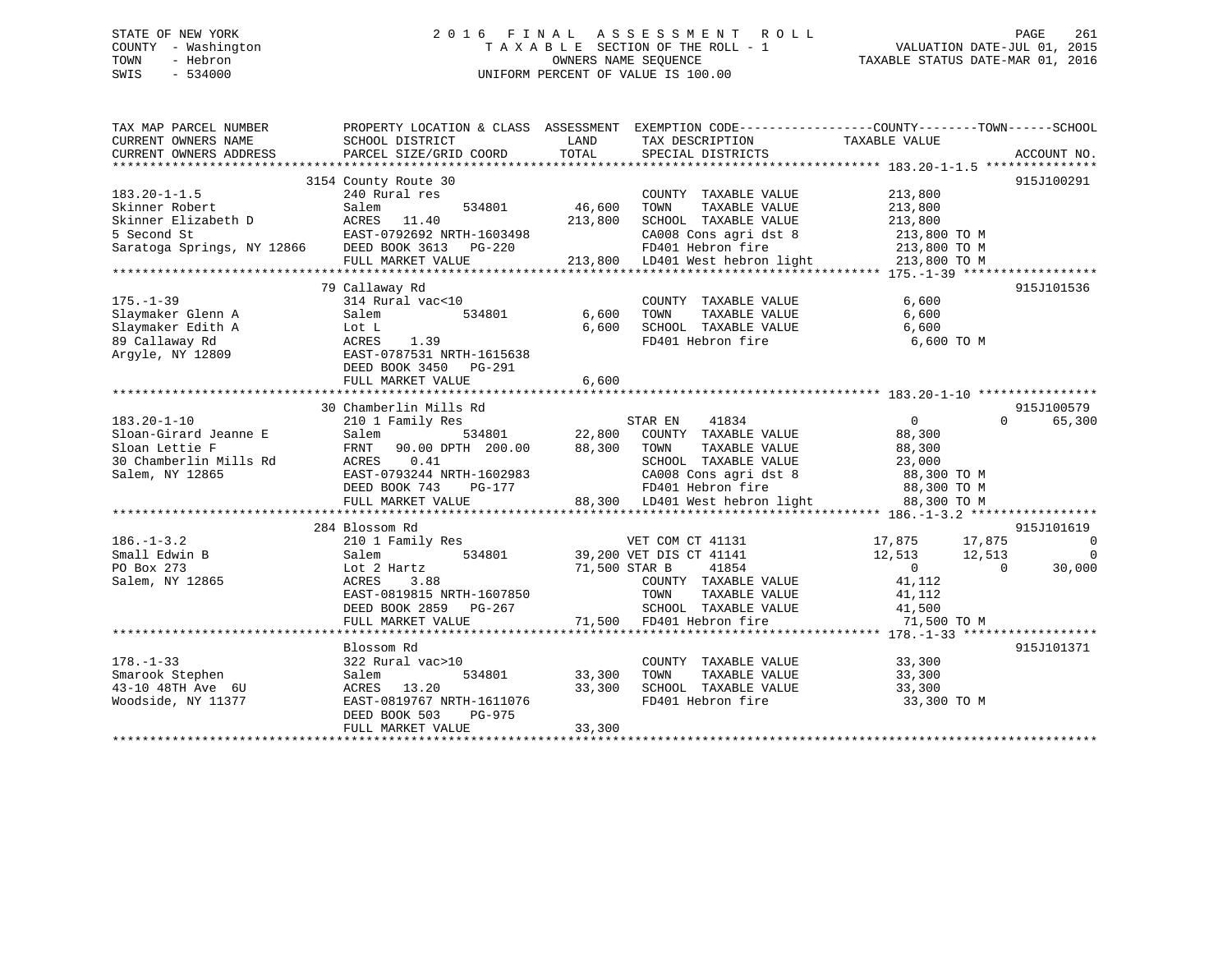| PROPERTY LOCATION & CLASS ASSESSMENT EXEMPTION CODE----------------COUNTY-------TOWN------SCHOOL<br>TAX MAP PARCEL NUMBER<br>CURRENT OWNERS NAME<br>SCHOOL DISTRICT<br>LAND<br>TAX DESCRIPTION<br>TAXABLE VALUE<br>TOTAL<br>CURRENT OWNERS ADDRESS<br>PARCEL SIZE/GRID COORD<br>SPECIAL DISTRICTS<br>423 Blossom Rd<br>240 Rural res<br>$178. - 1 - 41$<br>165,000<br>COUNTY TAXABLE VALUE<br>56,800<br>Smarook Stephen R<br>Salem<br>TAXABLE VALUE<br>534801<br>TOWN<br>165,000<br>43-10 48th Ave Apt 6U<br>Lot 28<br>165,000<br>SCHOOL TAXABLE VALUE<br>165,000<br>Woodside, NY 11377<br>FD401 Hebron fire<br>ACRES 14.88<br>165,000 TO M<br>EAST-0818579 NRTH-1610764<br>DEED BOOK 3315 PG-16<br>FULL MARKET VALUE<br>165,000<br>7034 State Route 22<br>99 PCT OF VALUE USED FOR EXEMPTION PURPOSES<br>$161. - 2 - 1$<br>20,889<br>270 Mfg housing<br>AGED-ALL 41800<br>20,889<br>Granville 533201 22,000 STAR EN 41834<br>FRNT 175.00 DPTH 45.00 42,200 COUNTY TAXABLE VALUE<br>Smith Alice May<br>$\overline{0}$<br>$\overline{0}$<br>7034 State Route 22<br>21,311<br>Granville, NY 12832<br>EAST-0817664 NRTH-1627171<br>TAXABLE VALUE<br>TOWN<br>21,311<br>SCHOOL TAXABLE VALUE<br>DEED BOOK 408<br>PG-154<br>$\overline{0}$<br>42,200 TO M<br>42,200 FD401 Hebron fire<br>FULL MARKET VALUE<br>Higgins Rd<br>$170. - 2 - 31$<br>314 Rural vac<10<br>COUNTY TAXABLE VALUE<br>24,700<br>24,700<br>Smith Bradley H<br>Granville<br>533201<br>TOWN<br>TAXABLE VALUE<br>24,700<br>Smith Deena C<br>Lot 21<br>24,700<br>SCHOOL TAXABLE VALUE<br>24,700<br>6.77<br>5952 Snyder Rd<br><b>ACRES</b><br>FD401 Hebron fire<br>24,700 TO M<br>Sodus, NY 14551<br>EAST-0819869 NRTH-1624002<br>DEED BOOK 3114 PG-212<br>FULL MARKET VALUE<br>24,700<br>89 PCT OF VALUE USED FOR EXEMPTION PURPOSES<br>236 Tiplady Rd<br>915J100582<br>lipiauy Ku<br>210 1 Family Res<br>$177. - 1 - 49$<br>VET WAR CT 41121<br>19,611<br>59,200 STAR B<br>534801<br>Smith Charles<br>Salem<br>41854<br>$\overline{0}$<br>$\overline{0}$<br>146,900 COUNTY TAXABLE VALUE<br>236 Tiplady Rd<br>ACRES<br>8.62<br>127,289<br>PO Box 102<br>TAXABLE VALUE<br>EAST-0811675 NRTH-1610692<br>TOWN<br>128,900<br>Salem, NY 12865<br>DEED BOOK 1732 PG-59<br>SCHOOL TAXABLE VALUE<br>116,900<br>FULL MARKET VALUE<br>146,900 CA008 Cons agri dst 8<br>146,900 TO M<br>FD401 Hebron fire<br>146,900 TO M<br>118 Clark Way<br>$169. - 1 - 18.31$<br>314 Rural vac<10<br>11,800<br>11,800<br>COUNTY TAXABLE VALUE<br>Smith Christine L<br>533201<br>11,800<br>Granville<br>TOWN<br>TAXABLE VALUE<br>PO Box 163<br><b>ACRES</b><br>11,800<br>SCHOOL TAXABLE VALUE<br>2.58<br>11,800<br>Salem, NY 12865<br>EAST-0814671 NRTH-1623664<br>FD401 Hebron fire<br>11,800 TO M<br>DEED BOOK 3613 PG-252 | STATE OF NEW YORK<br>COUNTY - Washington<br>TOWN<br>- Hebron<br>SWIS<br>$-534000$ |  | 2016 FINAL ASSESSMENT ROLL<br>202 FINAL ASSESSMENT KOLL<br>TAXABLE SECTION OF THE ROLL - 1 VALUATION DATE-JUL 01, 2015<br>OWNERS NAME SEQUENCE TAXABLE STATUS DATE-MAR 01, 2016<br>UNIFORM PERCENT OF VALUE IS 100.00 | PAGE<br>262                    |
|----------------------------------------------------------------------------------------------------------------------------------------------------------------------------------------------------------------------------------------------------------------------------------------------------------------------------------------------------------------------------------------------------------------------------------------------------------------------------------------------------------------------------------------------------------------------------------------------------------------------------------------------------------------------------------------------------------------------------------------------------------------------------------------------------------------------------------------------------------------------------------------------------------------------------------------------------------------------------------------------------------------------------------------------------------------------------------------------------------------------------------------------------------------------------------------------------------------------------------------------------------------------------------------------------------------------------------------------------------------------------------------------------------------------------------------------------------------------------------------------------------------------------------------------------------------------------------------------------------------------------------------------------------------------------------------------------------------------------------------------------------------------------------------------------------------------------------------------------------------------------------------------------------------------------------------------------------------------------------------------------------------------------------------------------------------------------------------------------------------------------------------------------------------------------------------------------------------------------------------------------------------------------------------------------------------------------------------------------------------------------------------------------------------------------------------------------------------------------------------------------------------------------------------------------------------------------------------------------------------------------------------------------------------------------------------------------------------------------------------------------------------|-----------------------------------------------------------------------------------|--|-----------------------------------------------------------------------------------------------------------------------------------------------------------------------------------------------------------------------|--------------------------------|
|                                                                                                                                                                                                                                                                                                                                                                                                                                                                                                                                                                                                                                                                                                                                                                                                                                                                                                                                                                                                                                                                                                                                                                                                                                                                                                                                                                                                                                                                                                                                                                                                                                                                                                                                                                                                                                                                                                                                                                                                                                                                                                                                                                                                                                                                                                                                                                                                                                                                                                                                                                                                                                                                                                                                                                |                                                                                   |  |                                                                                                                                                                                                                       | ACCOUNT NO.                    |
|                                                                                                                                                                                                                                                                                                                                                                                                                                                                                                                                                                                                                                                                                                                                                                                                                                                                                                                                                                                                                                                                                                                                                                                                                                                                                                                                                                                                                                                                                                                                                                                                                                                                                                                                                                                                                                                                                                                                                                                                                                                                                                                                                                                                                                                                                                                                                                                                                                                                                                                                                                                                                                                                                                                                                                |                                                                                   |  |                                                                                                                                                                                                                       | 915J101375                     |
|                                                                                                                                                                                                                                                                                                                                                                                                                                                                                                                                                                                                                                                                                                                                                                                                                                                                                                                                                                                                                                                                                                                                                                                                                                                                                                                                                                                                                                                                                                                                                                                                                                                                                                                                                                                                                                                                                                                                                                                                                                                                                                                                                                                                                                                                                                                                                                                                                                                                                                                                                                                                                                                                                                                                                                |                                                                                   |  |                                                                                                                                                                                                                       |                                |
|                                                                                                                                                                                                                                                                                                                                                                                                                                                                                                                                                                                                                                                                                                                                                                                                                                                                                                                                                                                                                                                                                                                                                                                                                                                                                                                                                                                                                                                                                                                                                                                                                                                                                                                                                                                                                                                                                                                                                                                                                                                                                                                                                                                                                                                                                                                                                                                                                                                                                                                                                                                                                                                                                                                                                                |                                                                                   |  |                                                                                                                                                                                                                       | 915J100583<br>20,889<br>21,311 |
|                                                                                                                                                                                                                                                                                                                                                                                                                                                                                                                                                                                                                                                                                                                                                                                                                                                                                                                                                                                                                                                                                                                                                                                                                                                                                                                                                                                                                                                                                                                                                                                                                                                                                                                                                                                                                                                                                                                                                                                                                                                                                                                                                                                                                                                                                                                                                                                                                                                                                                                                                                                                                                                                                                                                                                |                                                                                   |  |                                                                                                                                                                                                                       |                                |
|                                                                                                                                                                                                                                                                                                                                                                                                                                                                                                                                                                                                                                                                                                                                                                                                                                                                                                                                                                                                                                                                                                                                                                                                                                                                                                                                                                                                                                                                                                                                                                                                                                                                                                                                                                                                                                                                                                                                                                                                                                                                                                                                                                                                                                                                                                                                                                                                                                                                                                                                                                                                                                                                                                                                                                |                                                                                   |  |                                                                                                                                                                                                                       | 915J101817                     |
|                                                                                                                                                                                                                                                                                                                                                                                                                                                                                                                                                                                                                                                                                                                                                                                                                                                                                                                                                                                                                                                                                                                                                                                                                                                                                                                                                                                                                                                                                                                                                                                                                                                                                                                                                                                                                                                                                                                                                                                                                                                                                                                                                                                                                                                                                                                                                                                                                                                                                                                                                                                                                                                                                                                                                                |                                                                                   |  |                                                                                                                                                                                                                       |                                |
|                                                                                                                                                                                                                                                                                                                                                                                                                                                                                                                                                                                                                                                                                                                                                                                                                                                                                                                                                                                                                                                                                                                                                                                                                                                                                                                                                                                                                                                                                                                                                                                                                                                                                                                                                                                                                                                                                                                                                                                                                                                                                                                                                                                                                                                                                                                                                                                                                                                                                                                                                                                                                                                                                                                                                                |                                                                                   |  |                                                                                                                                                                                                                       | 18,000 0<br>30,000             |
|                                                                                                                                                                                                                                                                                                                                                                                                                                                                                                                                                                                                                                                                                                                                                                                                                                                                                                                                                                                                                                                                                                                                                                                                                                                                                                                                                                                                                                                                                                                                                                                                                                                                                                                                                                                                                                                                                                                                                                                                                                                                                                                                                                                                                                                                                                                                                                                                                                                                                                                                                                                                                                                                                                                                                                |                                                                                   |  |                                                                                                                                                                                                                       |                                |
| FULL MARKET VALUE<br>11,800                                                                                                                                                                                                                                                                                                                                                                                                                                                                                                                                                                                                                                                                                                                                                                                                                                                                                                                                                                                                                                                                                                                                                                                                                                                                                                                                                                                                                                                                                                                                                                                                                                                                                                                                                                                                                                                                                                                                                                                                                                                                                                                                                                                                                                                                                                                                                                                                                                                                                                                                                                                                                                                                                                                                    |                                                                                   |  |                                                                                                                                                                                                                       | 915J100464                     |

\*\*\*\*\*\*\*\*\*\*\*\*\*\*\*\*\*\*\*\*\*\*\*\*\*\*\*\*\*\*\*\*\*\*\*\*\*\*\*\*\*\*\*\*\*\*\*\*\*\*\*\*\*\*\*\*\*\*\*\*\*\*\*\*\*\*\*\*\*\*\*\*\*\*\*\*\*\*\*\*\*\*\*\*\*\*\*\*\*\*\*\*\*\*\*\*\*\*\*\*\*\*\*\*\*\*\*\*\*\*\*\*\*\*\*\*\*\*\*\*\*\*\*\*\*\*\*\*\*\*\*\*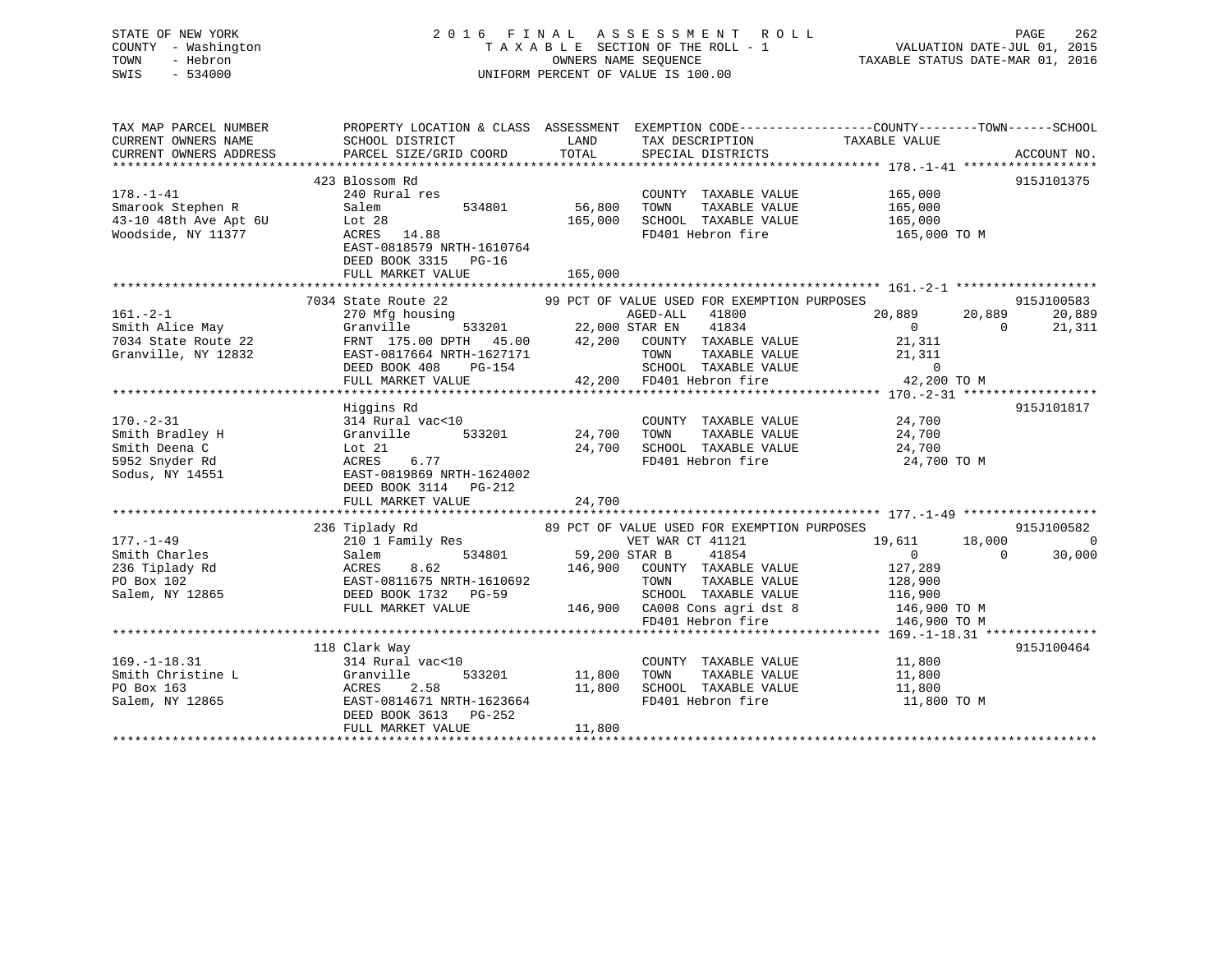# STATE OF NEW YORK 2 0 1 6 F I N A L A S S E S S M E N T R O L L PAGE 263 COUNTY - Washington T A X A B L E SECTION OF THE ROLL - 1 VALUATION DATE-JUL 01, 2015 TOWN - Hebron OWNERS NAME SEQUENCE TAXABLE STATUS DATE-MAR 01, 2016 SWIS - 534000 UNIFORM PERCENT OF VALUE IS 100.00

| TAX MAP PARCEL NUMBER<br>CURRENT OWNERS NAME<br>CURRENT OWNERS ADDRESS                         | PROPERTY LOCATION & CLASS ASSESSMENT EXEMPTION CODE----------------COUNTY-------TOWN------SCHOOL<br>SCHOOL DISTRICT<br>PARCEL SIZE/GRID COORD                                                         | LAND<br>TOTAL             | TAX DESCRIPTION TAXABLE VALUE SPECIAL DISTRICTS                                                                                                                                                |                                                                 | ACCOUNT NO.                      |
|------------------------------------------------------------------------------------------------|-------------------------------------------------------------------------------------------------------------------------------------------------------------------------------------------------------|---------------------------|------------------------------------------------------------------------------------------------------------------------------------------------------------------------------------------------|-----------------------------------------------------------------|----------------------------------|
| $177. - 1 - 3.29$<br>Smith Curtis J<br>80A Nottingham Dr<br>Queensbury, NY 12804               | 73 Martindale Way N/off<br>312 Vac w/imprv<br>534801<br>Salem<br>4.61<br>ACRES<br>EAST-0806490 NRTH-1617511<br>DEED BOOK 3468 PG-86<br>FULL MARKET VALUE                                              | 9,900<br>15,000<br>15,000 | COUNTY TAXABLE VALUE<br>TOWN<br>TAXABLE VALUE<br>SCHOOL TAXABLE VALUE<br>CA008 Cons agri dst 8 15,000 TO M<br>FD401 Hebron fire                                                                | 15,000<br>15,000<br>15,000<br>15,000 TO M                       |                                  |
| $183. - 1 - 11.1$<br>Smith Dorothy A<br>237 Butler Rd<br>Hampton, NY 12837                     | County Route 31<br>314 Rural vac<10<br>Salem 534801 16,700<br>FRNT 161.00 DPTH 256.00 16,700<br>ACRES<br>0.95<br>EAST-0791524 NRTH-1607819<br>DEED BOOK 894 PG-297                                    |                           | COUNTY TAXABLE VALUE 16,700<br>TAXABLE VALUE<br>TOWN<br>SCHOOL TAXABLE VALUE<br>CA008 Cons agri dst 8 16,700 TO M<br>FD401 Hebron fire                                                         | $\frac{16}{16}$ , 700<br>16,700 TO M                            |                                  |
|                                                                                                | FULL MARKET VALUE                                                                                                                                                                                     | 16,700                    |                                                                                                                                                                                                |                                                                 |                                  |
| $160. - 1 - 16.3$<br>Smith James C<br>623 Middle Rd<br>Granville, NY 12832                     | 623 Middle Rd<br>210 1 Family Res<br>Granville<br>8.00<br>ACRES<br>EAST-0805725 NRTH-1626958<br>DEED BOOK 461 PG-20                                                                                   | 136,600 TOWN              | STAR B<br>41854<br>533201 58,000 COUNTY TAXABLE VALUE<br>TAXABLE VALUE<br>SCHOOL TAXABLE VALUE<br>FD401 Hebron fire                                                                            | $\overline{0}$<br>136,600<br>136,600<br>106,600<br>136,600 TO M | 915J101147<br>$\Omega$<br>30,000 |
|                                                                                                | FULL MARKET VALUE                                                                                                                                                                                     | 136,600                   |                                                                                                                                                                                                |                                                                 |                                  |
| $143. - 1 - 10$<br>Smith Natale L<br>Sweet Sandra<br>2812 Vermont Route 30<br>Pawlet, VT 05761 | 155 East Green Pond Way<br>260 Seasonal res - WTRFNT<br>Granville<br>533201<br>643/307, 1926/37<br>FRNT 100.00 DPTH 200.00<br>EAST-0816361 NRTH-1644098<br>DEED BOOK 3313 PG-156<br>FULL MARKET VALUE | 66,200 TOWN<br>98,400     | COUNTY TAXABLE VALUE 98,400<br>$\begin{tabular}{lllllllllll} 66,200 & TOWN & TAXABLE VALUE & & & 98,400 \\ 98,400 & SCHOOL & TAXABLE VALUE & & & 98,400 \\ \end{tabular}$<br>FD401 Hebron fire | 98,400 TO M                                                     | 915J100598                       |
|                                                                                                |                                                                                                                                                                                                       |                           |                                                                                                                                                                                                |                                                                 |                                  |
| $169. - 1 - 18.42$<br>Smith Oliver W<br>Smith Christine L<br>PO Box 163<br>Salem, NY 12865     | 104 Clark Way<br>210 1 Family Res<br>533201<br>Granville<br>7.18<br>ACRES<br>EAST-0814166 NRTH-1623425<br>$PG-81$<br>DEED BOOK 883<br>FULL MARKET VALUE                                               | 70,500<br>70,500          | STAR B 41854<br>28,000 COUNTY TAXABLE VALUE<br>TOWN<br>TAXABLE VALUE<br>SCHOOL TAXABLE VALUE<br>FD401 Hebron fire                                                                              | $\overline{0}$<br>70,500<br>70,500<br>40,500<br>70,500 TO M     | $\Omega$<br>30,000               |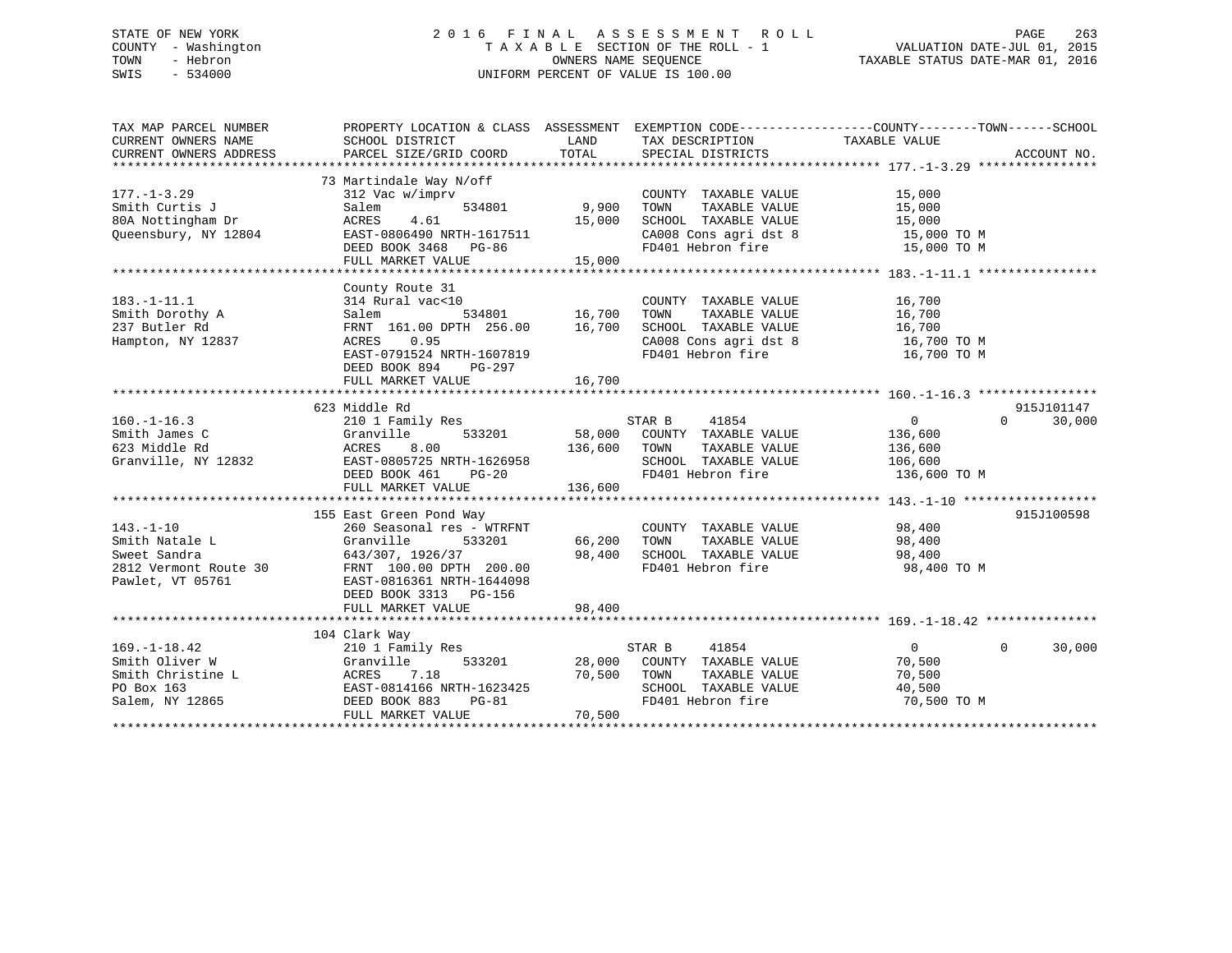# STATE OF NEW YORK 2 0 1 6 F I N A L A S S E S S M E N T R O L L PAGE 264 COUNTY - Washington T A X A B L E SECTION OF THE ROLL - 1 VALUATION DATE-JUL 01, 2015 TOWN - Hebron OWNERS NAME SEQUENCE TAXABLE STATUS DATE-MAR 01, 2016 SWIS - 534000 UNIFORM PERCENT OF VALUE IS 100.00

| TAX MAP PARCEL NUMBER     | PROPERTY LOCATION & CLASS ASSESSMENT EXEMPTION CODE---------------COUNTY-------TOWN------SCHOOL |                     |                                            |                                  |                    |
|---------------------------|-------------------------------------------------------------------------------------------------|---------------------|--------------------------------------------|----------------------------------|--------------------|
| CURRENT OWNERS NAME       | SCHOOL DISTRICT                                                                                 | LAND                | TAX DESCRIPTION                            | TAXABLE VALUE                    |                    |
| CURRENT OWNERS ADDRESS    | PARCEL SIZE/GRID COORD                                                                          | TOTAL               | SPECIAL DISTRICTS                          |                                  | ACCOUNT NO.        |
|                           |                                                                                                 |                     |                                            |                                  |                    |
|                           | 1279 Patterson Hill Rd                                                                          |                     |                                            |                                  | 915J100046         |
| $183. - 1 - 47$           | 210 1 Family Res                                                                                |                     | COUNTY TAXABLE VALUE                       | 231,900                          |                    |
| Smith Scott R             | Salem<br>534801                                                                                 | 75,600              | TAXABLE VALUE<br>TOWN                      | 231,900                          |                    |
| Smith Tara                | ACRES<br>16.80                                                                                  | 231,900             | SCHOOL TAXABLE VALUE                       | 231,900                          |                    |
| 8237 North Monroe St      | EAST-0790906 NRTH-1603879                                                                       |                     |                                            | 231,900 TO M                     |                    |
| Ridgewood, NJ 07450       | DEED BOOK 3542 PG-65                                                                            |                     | CA008 Cons agri dst 8<br>FD401 Hebron fire | 231,900 TO M                     |                    |
|                           | FULL MARKET VALUE                                                                               | 231,900             |                                            |                                  |                    |
| MAY BE SUBJECT TO PAYMENT |                                                                                                 |                     |                                            |                                  |                    |
| UNDER RPTL483 UNTIL 2016  |                                                                                                 |                     |                                            |                                  |                    |
|                           |                                                                                                 |                     |                                            |                                  |                    |
|                           | 1007 Bogtown Rd                                                                                 |                     |                                            |                                  | 915J100043         |
| $184. - 1 - 16$           | 241 Rural res&ag                                                                                |                     | COUNTY TAXABLE VALUE                       | 229,300                          |                    |
| Smith Tarl                | Salem                                                                                           | 534801 162,500 TOWN | TAXABLE VALUE                              | 229,300                          |                    |
| 1007 Bogtown Rd           | ACRES 98.00 BANK                                                                                |                     | 999 229,300 SCHOOL TAXABLE VALUE           | 229,300                          |                    |
| Salem, NY 12865           | EAST-0804555 NRTH-1603025                                                                       |                     | FD401 Hebron fire                          | 229,300 TO M                     |                    |
|                           |                                                                                                 |                     |                                            |                                  |                    |
|                           | DEED BOOK 1830 PG-267                                                                           |                     |                                            |                                  |                    |
|                           | FULL MARKET VALUE                                                                               | 229,300             |                                            |                                  |                    |
|                           |                                                                                                 |                     |                                            |                                  |                    |
|                           | 324 Gilchrist Rd                                                                                |                     |                                            |                                  | 915J101572         |
| $175. - 1 - 37$           | 210 1 Family Res                                                                                |                     | STAR B<br>41854                            | $\overline{0}$                   | $\Omega$<br>30,000 |
| Snowball Daniel B         | 534801<br>Salem                                                                                 |                     | 41,900 COUNTY TAXABLE VALUE                | 185,100                          |                    |
| Snowball Helene P         | ACRES 2.77 BARRIC 3.31                                                                          | 998 185,100 TOWN    | TAXABLE VALUE                              | 185,100                          |                    |
| 324 Gilchrist Rd          |                                                                                                 |                     | SCHOOL TAXABLE VALUE                       | 155,100                          |                    |
| Argyle, NY 12809          | DEED BOOK 570<br>PG-325                                                                         |                     | FD401 Hebron fire                          | 185,100 TO M                     |                    |
|                           | FULL MARKET VALUE                                                                               | 185,100             |                                            |                                  |                    |
|                           |                                                                                                 |                     |                                            |                                  |                    |
|                           | 115 Mountain Way                                                                                |                     |                                            |                                  | 915J101693         |
| $159. - 1 - 25.4$         | 260 Seasonal res                                                                                |                     | COUNTY TAXABLE VALUE 112,500               |                                  |                    |
| Sobon Michael E           | 533801<br>Hartford                                                                              | 43,400 TOWN         | TAXABLE VALUE                              | 112,500                          |                    |
| Sobon Michael D           | lot J                                                                                           |                     | 112,500 SCHOOL TAXABLE VALUE               | 112,500                          |                    |
| 115 Mountain Way          | ACRES<br>5.95                                                                                   |                     | FD401 Hebron fire                          | 112,500 TO M                     |                    |
| Salem, NY 12865           | EAST-0795615 NRTH-1627000                                                                       |                     |                                            |                                  |                    |
|                           | DEED BOOK 3602 PG-48                                                                            |                     |                                            |                                  |                    |
|                           | FULL MARKET VALUE                                                                               | 112,500             |                                            |                                  |                    |
|                           |                                                                                                 |                     |                                            |                                  |                    |
|                           | 80 Webber Ln                                                                                    |                     |                                            |                                  | 915J100658         |
| $168. - 1 - 6$            | 241 Rural res&ag                                                                                |                     | AG DIST<br>41720                           | 115,663<br>115,663               | 115,663            |
| Sokol Paul                | Hartford<br>533801                                                                              | 321,800 STAR B      | 41854                                      | $\overline{0}$<br>$\overline{0}$ | 30,000             |
| Sokol Debbie              | ACRES 178.50                                                                                    |                     | 367,400 COUNTY TAXABLE VALUE               | 251,737                          |                    |
| 80 Webber Ln              | EAST-0800777 NRTH-1622396                                                                       |                     | TOWN<br>TAXABLE VALUE                      | 251,737                          |                    |
| Salem, NY 12865           | DEED BOOK 2768 PG-241                                                                           |                     | SCHOOL TAXABLE VALUE                       | 221,737                          |                    |
|                           | FULL MARKET VALUE                                                                               |                     | 367,400 CA008 Cons agri dst 8              | 251,737 TO M                     |                    |
| MAY BE SUBJECT TO PAYMENT |                                                                                                 |                     | 115,663 EX                                 |                                  |                    |
| UNDER AGDIST LAW TIL 2020 |                                                                                                 |                     | FD401 Hebron fire                          | 367,400 TO M                     |                    |
|                           |                                                                                                 |                     |                                            |                                  |                    |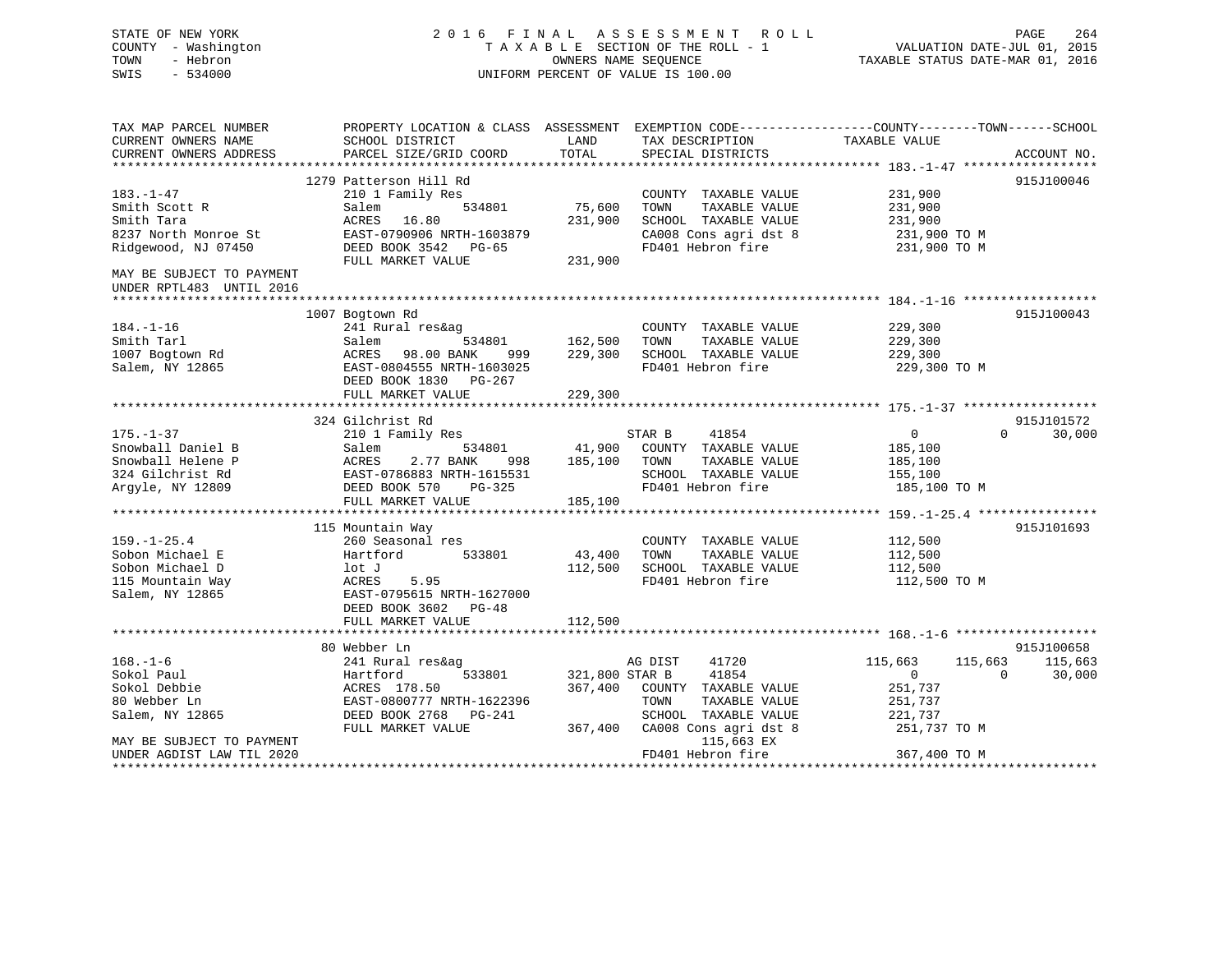# STATE OF NEW YORK 2 0 1 6 F I N A L A S S E S S M E N T R O L L PAGE 265 COUNTY - Washington T A X A B L E SECTION OF THE ROLL - 1 VALUATION DATE-JUL 01, 2015 TOWN - Hebron OWNERS NAME SEQUENCE TAXABLE STATUS DATE-MAR 01, 2016 SWIS - 534000 UNIFORM PERCENT OF VALUE IS 100.00

| TAX MAP PARCEL NUMBER<br>CURRENT OWNERS NAME<br>CURRENT OWNERS ADDRESS | PROPERTY LOCATION & CLASS ASSESSMENT EXEMPTION CODE----------------COUNTY-------TOWN-----SCHOOL<br>SCHOOL DISTRICT<br>PARCEL SIZE/GRID COORD | LAND<br>TOTAL            | TAX DESCRIPTION<br>SPECIAL DISTRICTS | TAXABLE VALUE                                        | ACCOUNT NO. |
|------------------------------------------------------------------------|----------------------------------------------------------------------------------------------------------------------------------------------|--------------------------|--------------------------------------|------------------------------------------------------|-------------|
|                                                                        |                                                                                                                                              |                          |                                      |                                                      |             |
|                                                                        | 367 Chamberlin Mills Rd                                                                                                                      |                          |                                      |                                                      | 915J101564  |
| $184. - 1 - 6.1$                                                       | 210 1 Family Res                                                                                                                             |                          | STAR B<br>41854                      | $\overline{0}$<br>$\Omega$                           | 30,000      |
| Sollenberger Paula                                                     | Salem<br>534801                                                                                                                              | 38,200                   | COUNTY TAXABLE VALUE                 | 155,300                                              |             |
| 367 Chamberlain Mills Rd                                               | Single Family Log Home                                                                                                                       | 155,300                  | TOWN<br>TAXABLE VALUE                | 155,300                                              |             |
| Salem, NY 12865                                                        | ACRES<br>1.10                                                                                                                                |                          | SCHOOL TAXABLE VALUE                 | 125,300                                              |             |
|                                                                        | EAST-0797597 NRTH-1607867                                                                                                                    |                          | CA008 Cons agri dst 8                | 155,300 TO M                                         |             |
|                                                                        | DEED BOOK 3193 PG-273                                                                                                                        |                          | FD401 Hebron fire                    | 155,300 TO M                                         |             |
|                                                                        | FULL MARKET VALUE                                                                                                                            | 155,300                  |                                      |                                                      |             |
|                                                                        |                                                                                                                                              |                          |                                      |                                                      | 915J100586  |
| $185. - 1 - 1$                                                         | 1128 Bogtown Rd<br>242 Rurl res&rec                                                                                                          |                          | COUNTY TAXABLE VALUE                 | 214,500                                              |             |
| Sommerschield Rose                                                     | 534801<br>Salem                                                                                                                              | 147,100                  | TAXABLE VALUE<br>TOWN                | 214,500                                              |             |
| 333 East 30Th St                                                       | ACRES 85.66                                                                                                                                  | 214,500                  | SCHOOL TAXABLE VALUE                 | 214,500                                              |             |
| New York, NY 10016                                                     | EAST-0805003 NRTH-1607409                                                                                                                    |                          | FD401 Hebron fire                    | 214,500 TO M                                         |             |
|                                                                        | DEED BOOK 717<br>PG-130                                                                                                                      |                          |                                      |                                                      |             |
|                                                                        | FULL MARKET VALUE                                                                                                                            | 214,500                  |                                      |                                                      |             |
|                                                                        | ************************                                                                                                                     | ***********              |                                      | ********************* 186.-1-35 *******************  |             |
|                                                                        | Blossom Rd/n Off                                                                                                                             |                          |                                      |                                                      | 915J101757  |
| $186. - 1 - 35$                                                        | 314 Rural vac<10                                                                                                                             |                          | COUNTY TAXABLE VALUE                 | 27,100                                               |             |
| Soranno Melanie                                                        | 534801<br>Salem                                                                                                                              | 27,100                   | TOWN<br>TAXABLE VALUE                | 27,100                                               |             |
| 84 Woods Way                                                           | 8.38<br>ACRES                                                                                                                                | 27,100                   | SCHOOL TAXABLE VALUE                 | 27,100                                               |             |
| Salem, NY 12865                                                        | EAST-0818421 NRTH-1607398                                                                                                                    |                          | FD401 Hebron fire                    | 27,100 TO M                                          |             |
|                                                                        | DEED BOOK 2112 PG-221                                                                                                                        |                          |                                      |                                                      |             |
|                                                                        | FULL MARKET VALUE                                                                                                                            | 27,100                   |                                      |                                                      |             |
|                                                                        | Wood Way                                                                                                                                     |                          |                                      |                                                      | 915J101758  |
| $186. - 1 - 36$                                                        | 314 Rural vac<10                                                                                                                             |                          | COUNTY TAXABLE VALUE                 | 25,800                                               |             |
| Soranno Melanie                                                        | 534801<br>Salem                                                                                                                              | 25,800                   | TAXABLE VALUE<br>TOWN                | 25,800                                               |             |
| 84 Woods Way                                                           | 7.54<br>ACRES                                                                                                                                | 25,800                   | SCHOOL TAXABLE VALUE                 | 25,800                                               |             |
| Salem, NY 12865                                                        | EAST-0818262 NRTH-1608151                                                                                                                    |                          | FD401 Hebron fire                    | 25,800 TO M                                          |             |
|                                                                        | DEED BOOK 2112    PG-221                                                                                                                     |                          |                                      |                                                      |             |
|                                                                        | FULL MARKET VALUE                                                                                                                            | 25,800                   |                                      |                                                      |             |
|                                                                        |                                                                                                                                              |                          |                                      |                                                      |             |
|                                                                        | 84 Wood Way                                                                                                                                  |                          |                                      |                                                      |             |
| $186. - 1 - 32$                                                        | 210 1 Family Res                                                                                                                             |                          | COUNTY TAXABLE VALUE                 | 250,100                                              |             |
| Soranno Melanie A                                                      | Salem<br>534801                                                                                                                              | 42,100                   | TAXABLE VALUE<br>TOWN                | 250,100                                              |             |
| 84 Wood Way                                                            | 5.05 BANK<br>ACRES<br>59                                                                                                                     | 250,100                  | SCHOOL TAXABLE VALUE                 | 250,100                                              |             |
| Salem, NY 12832                                                        | EAST-0817743 NRTH-1608676                                                                                                                    |                          | FD401 Hebron fire                    | 250,100 TO M                                         |             |
|                                                                        | DEED BOOK 2059 PG-320                                                                                                                        |                          |                                      |                                                      |             |
|                                                                        | FULL MARKET VALUE<br>***********************                                                                                                 | 250,100<br>************* |                                      |                                                      |             |
|                                                                        |                                                                                                                                              |                          |                                      | *********************************** 186.-1-33 ****** |             |
| $186. - 1 - 33$                                                        | Wood Way<br>322 Rural vac>10                                                                                                                 |                          | COUNTY TAXABLE VALUE                 | 29,800                                               |             |
| Soranno Melanie A                                                      | Salem<br>534801                                                                                                                              | 29,800                   | TOWN<br>TAXABLE VALUE                | 29,800                                               |             |
| 84 Wood Way                                                            | 10.23<br>ACRES                                                                                                                               | 29,800                   | SCHOOL TAXABLE VALUE                 | 29,800                                               |             |
| Salem, NY 12865                                                        | EAST-0817710 NRTH-1608024                                                                                                                    |                          | FD401 Hebron fire                    | 29,800 TO M                                          |             |
|                                                                        | DEED BOOK 2059 PG-315                                                                                                                        |                          |                                      |                                                      |             |
|                                                                        | FULL MARKET VALUE                                                                                                                            | 29,800                   |                                      |                                                      |             |
|                                                                        |                                                                                                                                              |                          |                                      |                                                      |             |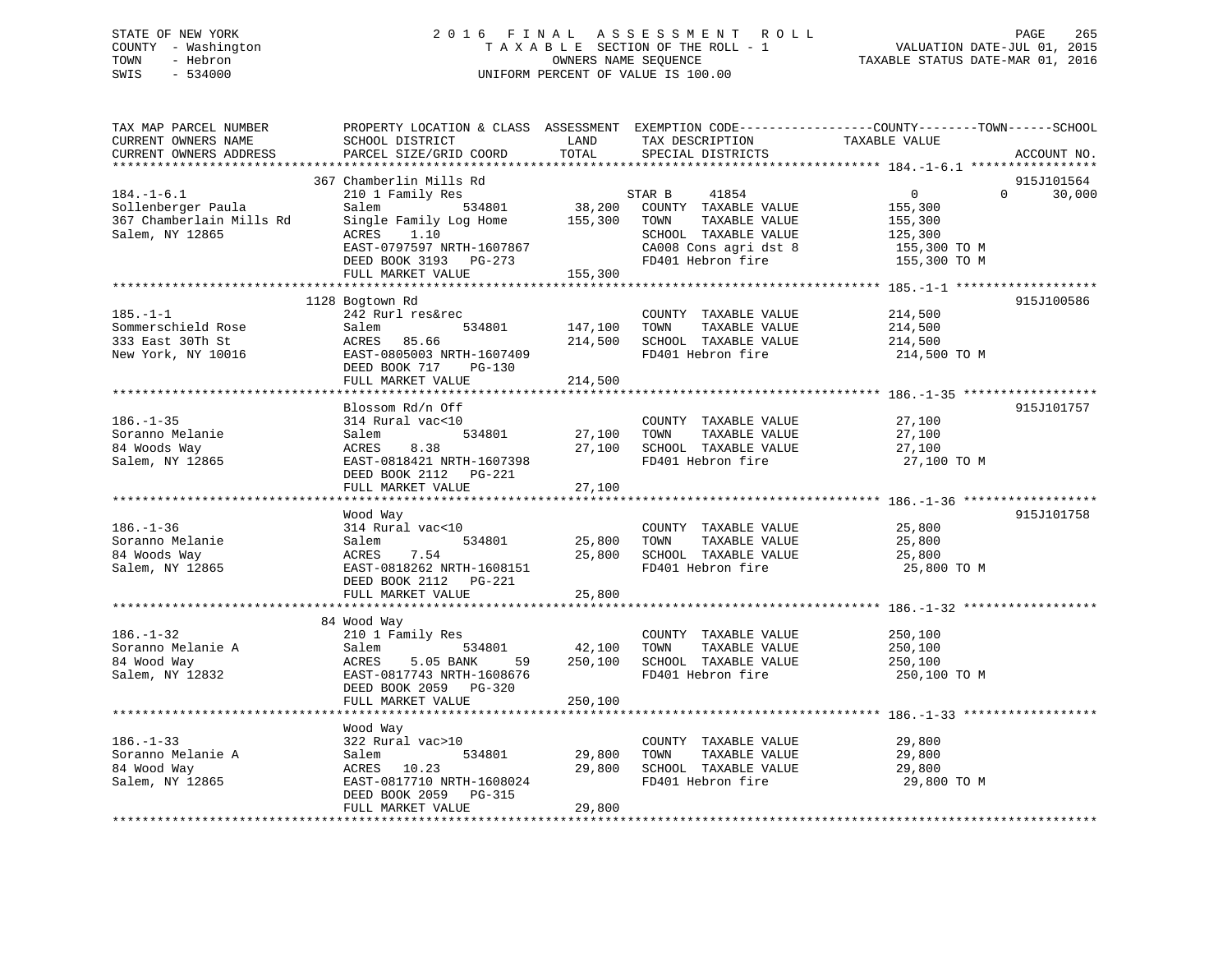# STATE OF NEW YORK 2 0 1 6 F I N A L A S S E S S M E N T R O L L PAGE 266 COUNTY - Washington T A X A B L E SECTION OF THE ROLL - 1 VALUATION DATE-JUL 01, 2015 TOWN - Hebron OWNERS NAME SEQUENCE TAXABLE STATUS DATE-MAR 01, 2016 SWIS - 534000 UNIFORM PERCENT OF VALUE IS 100.00

| TAX MAP PARCEL NUMBER<br>CURRENT OWNERS NAME<br>CURRENT OWNERS ADDRESS | SCHOOL DISTRICT<br>PARCEL SIZE/GRID COORD | LAND<br>TOTAL | TAX DESCRIPTION<br>SPECIAL DISTRICTS                                                                                               | PROPERTY LOCATION & CLASS ASSESSMENT EXEMPTION CODE---------------COUNTY-------TOWN------SCHOOL<br>TAXABLE VALUE | ACCOUNT NO.              |
|------------------------------------------------------------------------|-------------------------------------------|---------------|------------------------------------------------------------------------------------------------------------------------------------|------------------------------------------------------------------------------------------------------------------|--------------------------|
|                                                                        |                                           |               |                                                                                                                                    |                                                                                                                  |                          |
|                                                                        | 198 Crosier Rd                            |               |                                                                                                                                    |                                                                                                                  | 915J100199               |
| $167. - 1 - 18$                                                        | 210 1 Family Res                          |               |                                                                                                                                    | $\overline{0}$                                                                                                   | 30,000<br>$\Omega$       |
| Spiezio Dominick A                                                     | Salem                                     |               |                                                                                                                                    | 91,100                                                                                                           |                          |
| 178 Crosier Rd                                                         | ACRES<br>2.47 BANK                        | 91,100        | TAXABLE VALUE<br>TOWN                                                                                                              | 91,100                                                                                                           |                          |
| Salem, NY 12865                                                        | EAST-0791932 NRTH-1619649                 |               | SCHOOL TAXABLE VALUE                                                                                                               | 61,100                                                                                                           |                          |
|                                                                        | DEED BOOK 2691 PG-1                       |               |                                                                                                                                    | 91,100 TO M                                                                                                      |                          |
|                                                                        | FULL MARKET VALUE                         |               | CA008 Cons agri dst 8<br>FD401 Hebron fire<br>91,100 FD401 Hebron fire                                                             | 91,100 TO M                                                                                                      |                          |
|                                                                        |                                           |               |                                                                                                                                    |                                                                                                                  |                          |
|                                                                        | Clark Way                                 |               |                                                                                                                                    |                                                                                                                  |                          |
| $169. - 1 - 18.37$                                                     | 312 Vac w/imprv                           |               | COUNTY TAXABLE VALUE 12,700                                                                                                        |                                                                                                                  |                          |
| Spina Michael J                                                        | Granville<br>533201                       |               |                                                                                                                                    |                                                                                                                  |                          |
| 1840 Glens Falls Mountain Rd ACRES                                     | 1.10                                      |               | $\begin{tabular}{lllllllllll} 6,500&TOWN& TAXABLE& VALUE & & & 12,700 \\ 12,700& SCHOOL& TAXABLE VALUE & & & 12,700 \end{tabular}$ |                                                                                                                  |                          |
| Lake Luzerne, NY 12846                                                 | EAST-0813982 NRTH-1622984                 |               |                                                                                                                                    | FD401 Hebron fire 12,700 TO M                                                                                    |                          |
|                                                                        | DEED BOOK 786<br>PG-251                   |               |                                                                                                                                    |                                                                                                                  |                          |
|                                                                        | FULL MARKET VALUE                         | 12,700        |                                                                                                                                    |                                                                                                                  |                          |
|                                                                        |                                           |               |                                                                                                                                    |                                                                                                                  |                          |
|                                                                        | 87 Halls Pond Rd                          |               | 60 PCT OF VALUE USED FOR EXEMPTION PURPOSES                                                                                        |                                                                                                                  | 915J101433               |
| $167. - 1 - 7.1$                                                       | 241 Rural res&ag                          |               | VET COM CT 41131                                                                                                                   | 47,235<br>30,000                                                                                                 | $\overline{\phantom{0}}$ |
| Spivak Noah J                                                          | Hartford                                  |               | Skag<br>533801 126,100 VET COM CT 41131                                                                                            | 47,235<br>30,000                                                                                                 | $\overline{0}$           |
| Richardson Linda L                                                     | ACRES 44.28                               |               |                                                                                                                                    |                                                                                                                  | $\overline{0}$           |
| 87 Halls Pond Rd                                                       | EAST-0790002 NRTH-1623751                 |               | 314,900 VET DIS CT 41141<br>STAR B<br>41854                                                                                        | 66,129<br>60,000<br>$\overline{0}$<br>$\Omega$                                                                   | 30,000                   |
|                                                                        | DEED BOOK 3400 PG-293                     |               | COUNTY TAXABLE VALUE                                                                                                               |                                                                                                                  |                          |
| Salem, NY 12865                                                        |                                           | 314,900 TOWN  |                                                                                                                                    | 154,301                                                                                                          |                          |
|                                                                        | FULL MARKET VALUE                         |               | TAXABLE VALUE                                                                                                                      | 194,900                                                                                                          |                          |
| MAY BE SUBJECT TO PAYMENT                                              |                                           |               | SCHOOL TAXABLE VALUE                                                                                                               | 284,900                                                                                                          |                          |
| UNDER AGDIST LAW TIL 2019                                              |                                           |               | FD401 Hebron fire                                                                                                                  | 314,900 TO M                                                                                                     |                          |
|                                                                        |                                           |               |                                                                                                                                    |                                                                                                                  |                          |
|                                                                        | 3 Halls Pond Rd                           |               |                                                                                                                                    |                                                                                                                  | 915J100136               |
| $167. - 1 - 27$                                                        | 312 Vac w/imprv                           | 534801 32,800 | COUNTY TAXABLE VALUE                                                                                                               | 38,000                                                                                                           |                          |
| Squires Randall C                                                      | Salem                                     |               | TOWN<br>TAXABLE VALUE                                                                                                              | 38,000                                                                                                           |                          |
| Urbaetis Mark                                                          | 3.30<br>ACRES                             | 38,000        | SCHOOL TAXABLE VALUE                                                                                                               | 38,000                                                                                                           |                          |
| 3 Halls Pond Rd                                                        | EAST-0789273 NRTH-1621308                 |               | FD401 Hebron fire                                                                                                                  | 38,000 TO M                                                                                                      |                          |
| Salem, NY 12865                                                        | DEED BOOK 653<br>PG-107                   |               |                                                                                                                                    |                                                                                                                  |                          |
|                                                                        | FULL MARKET VALUE                         | 38,000        |                                                                                                                                    |                                                                                                                  |                          |
|                                                                        |                                           |               |                                                                                                                                    |                                                                                                                  |                          |
|                                                                        | 3943 County Route 30                      |               |                                                                                                                                    |                                                                                                                  | 915J100041               |
| $167. - 1 - 46$                                                        | 210 1 Family Res                          |               | COUNTY TAXABLE VALUE                                                                                                               | 40,300                                                                                                           |                          |
|                                                                        |                                           | 534801 16,400 | TAXABLE VALUE<br>TOWN                                                                                                              | 40,300                                                                                                           |                          |
|                                                                        | FRNT 135.00 DPTH 50.00 40,300             |               | SCHOOL TAXABLE VALUE                                                                                                               | 40,300                                                                                                           |                          |
|                                                                        |                                           |               | FD401 Hebron fire                                                                                                                  | 40,300 TO M                                                                                                      |                          |
| Salem, NY 12865                                                        | DEED BOOK 3006 PG-230                     |               |                                                                                                                                    |                                                                                                                  |                          |
|                                                                        | FULL MARKET VALUE                         | 40,300        |                                                                                                                                    |                                                                                                                  |                          |
|                                                                        |                                           |               |                                                                                                                                    |                                                                                                                  |                          |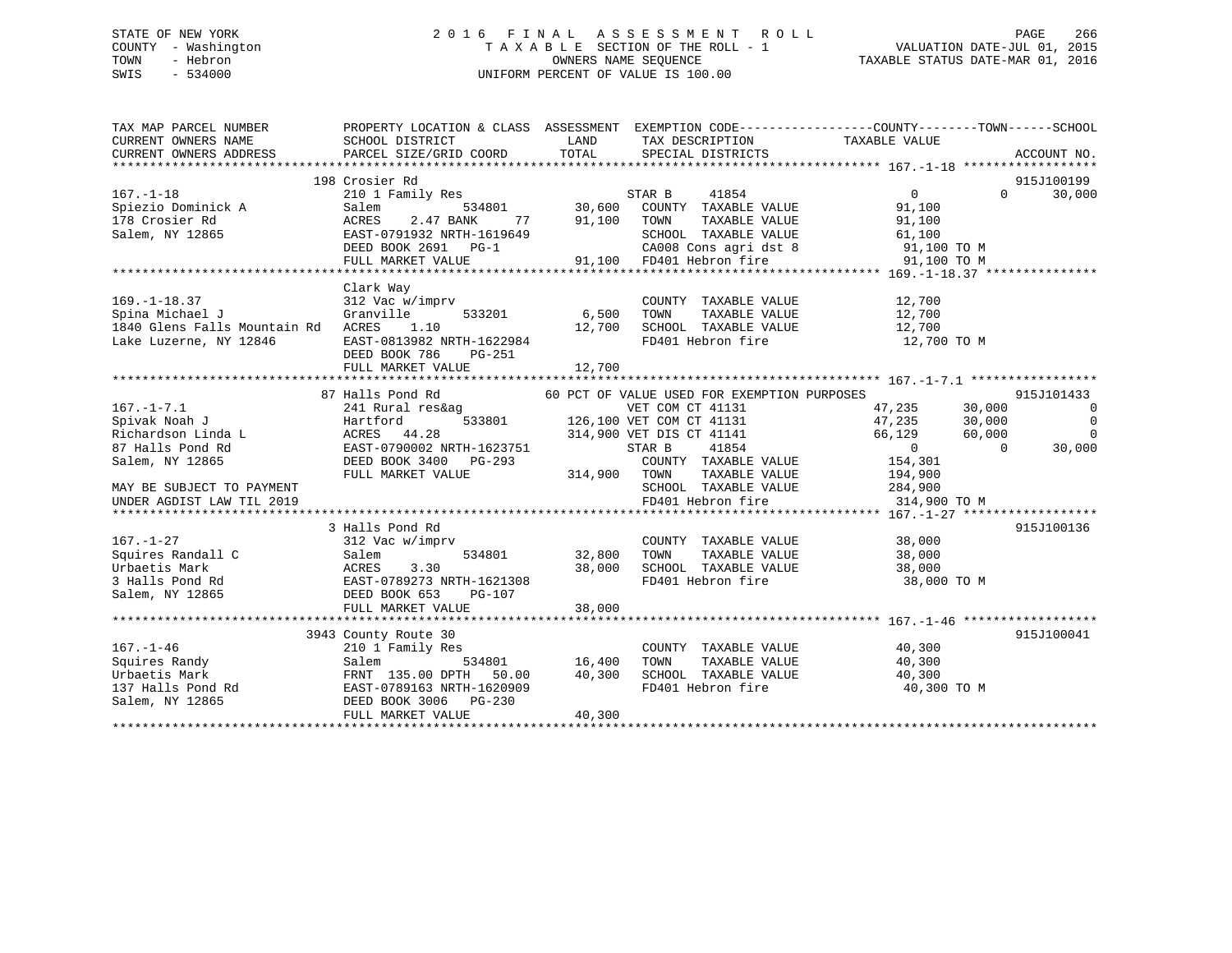# STATE OF NEW YORK 2 0 1 6 F I N A L A S S E S S M E N T R O L L PAGE 267 COUNTY - Washington T A X A B L E SECTION OF THE ROLL - 1 VALUATION DATE-JUL 01, 2015 TOWN - Hebron OWNERS NAME SEQUENCE TAXABLE STATUS DATE-MAR 01, 2016 SWIS - 534000 UNIFORM PERCENT OF VALUE IS 100.00

| TAX MAP PARCEL NUMBER           |                                                                                          |                                                                               | PROPERTY LOCATION & CLASS ASSESSMENT EXEMPTION CODE---------------COUNTY-------TOWN------SCHOOL                                                                                                                                            |
|---------------------------------|------------------------------------------------------------------------------------------|-------------------------------------------------------------------------------|--------------------------------------------------------------------------------------------------------------------------------------------------------------------------------------------------------------------------------------------|
| CURRENT OWNERS NAME             | SCHOOL DISTRICT                                                                          | LAND TAX DESCRIPTION                                                          | TAXABLE VALUE                                                                                                                                                                                                                              |
| CURRENT OWNERS ADDRESS          | PARCEL SIZE/GRID COORD                                                                   | TOTAL<br>SPECIAL DISTRICTS                                                    | ACCOUNT NO.                                                                                                                                                                                                                                |
|                                 |                                                                                          |                                                                               |                                                                                                                                                                                                                                            |
|                                 | 3449 County Route 30                                                                     |                                                                               | 915J100319                                                                                                                                                                                                                                 |
| $175. - 1 - 10$                 |                                                                                          |                                                                               | $\overline{0}$<br>$\Omega$<br>30,000                                                                                                                                                                                                       |
| Stamm Jared B                   | 534801<br>Salem                                                                          | 55,000 COUNTY TAXABLE VALUE 164,200                                           |                                                                                                                                                                                                                                            |
|                                 |                                                                                          |                                                                               |                                                                                                                                                                                                                                            |
|                                 |                                                                                          |                                                                               |                                                                                                                                                                                                                                            |
|                                 |                                                                                          |                                                                               |                                                                                                                                                                                                                                            |
|                                 |                                                                                          |                                                                               | Scheme William R Jr (1990)<br>Now William R Jr (1990)<br>Now William R Jr (1999)<br>Salem, NY 12865 (1990)<br>Salem, NY 12865 (1990)<br>EED BOOK 1738 PG-1 (2000 CANABLE VALUE 134,200 TO M<br>FULL MARKET VALUE 164,200 FD401 Hebron fire |
|                                 |                                                                                          |                                                                               |                                                                                                                                                                                                                                            |
|                                 | Mountainside Meadows Way                                                                 |                                                                               | 915J101791                                                                                                                                                                                                                                 |
| $170. - 1 - 12.5$               | 314 Rural vac<10                                                                         | COUNTY TAXABLE VALUE 22,200                                                   |                                                                                                                                                                                                                                            |
| Stanhope Guy C                  | 534801 22,200 TOWN<br>Salem                                                              |                                                                               | TAXABLE VALUE 22,200                                                                                                                                                                                                                       |
| Stanhope Karen Brandon          | Lot 3                                                                                    | 22,200<br>SCHOOL TAXABLE VALUE $22,200$<br>CA008 Cons agri dst 8 22,200 TO M  |                                                                                                                                                                                                                                            |
| 4 Kearns Cir                    | ACRES 5.10                                                                               |                                                                               |                                                                                                                                                                                                                                            |
| Granby, CT 06035                | EAST-0816074 NRTH-1617673                                                                | FD401 Hebron fire                                                             | 22,200 TO M                                                                                                                                                                                                                                |
|                                 | DEED BOOK 902 PG-98                                                                      |                                                                               |                                                                                                                                                                                                                                            |
|                                 | FULL MARKET VALUE                                                                        | 22,200                                                                        |                                                                                                                                                                                                                                            |
|                                 |                                                                                          |                                                                               |                                                                                                                                                                                                                                            |
|                                 | 6889 State Route 22                                                                      |                                                                               | 915J101471                                                                                                                                                                                                                                 |
| $169. - 1 - 18.12$              |                                                                                          |                                                                               | $\overline{0}$<br>$\Omega$<br>30,000                                                                                                                                                                                                       |
| Stannard William                |                                                                                          |                                                                               | 76,200                                                                                                                                                                                                                                     |
| 6889 State Route 22             | FRNT 200.00 DPTH 205.00 76,200 TOWN<br>ACRES 0.94 BANK 999                               |                                                                               | TAXABLE VALUE 76,200                                                                                                                                                                                                                       |
| Granville, NY 12832             | 210 1 Family Res<br>Granville<br>FRNT 200.00 DPT<br>ACRES 0.94 BA<br>ACRES 0.94 BANK 999 | SCHOOL TAXABLE VALUE                                                          | 46,200                                                                                                                                                                                                                                     |
|                                 | EAST-0816296 NRTH-1623946                                                                | FD401 Hebron fire                                                             | 76,200 TO M                                                                                                                                                                                                                                |
|                                 | DEED BOOK 602<br>PG-137                                                                  |                                                                               |                                                                                                                                                                                                                                            |
|                                 | FULL MARKET VALUE                                                                        | 76,200                                                                        |                                                                                                                                                                                                                                            |
|                                 |                                                                                          |                                                                               |                                                                                                                                                                                                                                            |
|                                 |                                                                                          | 88 PCT OF VALUE USED FOR EXEMPTION PURPOSES                                   | 915J101144                                                                                                                                                                                                                                 |
| $161. - 2 - 10.14$              | 6890 State Route 22<br>240 Rural res                                                     | VET WAR CT 41121                                                              | 19,470 18,000<br>0                                                                                                                                                                                                                         |
| Starr Stephen J<br>Starr Flainc |                                                                                          |                                                                               | 65,300<br>$\overline{0}$<br>$\overline{0}$                                                                                                                                                                                                 |
| Starr Elaine                    |                                                                                          | Granville 533201 52,700 STAR EN 41834<br>884/272 147,500 COUNTY TAXABLE VALUE | 128,030                                                                                                                                                                                                                                    |
| 6889 State Route 22             | ACRES 12.10                                                                              | TOWN                                                                          | TAXABLE VALUE 129,500                                                                                                                                                                                                                      |
| Granville, NY 12832             | EAST-0817170 NRTH-1623614                                                                |                                                                               |                                                                                                                                                                                                                                            |
|                                 | DEED BOOK 465                                                                            |                                                                               | 82,200<br>147,500 TO M                                                                                                                                                                                                                     |
|                                 | FULL MARKET VALUE                                                                        | 147,500                                                                       |                                                                                                                                                                                                                                            |
|                                 |                                                                                          |                                                                               |                                                                                                                                                                                                                                            |
|                                 | 211 Halls Pond Rd                                                                        |                                                                               | 915J101469                                                                                                                                                                                                                                 |
| $167. - 1 - 7.2$                | 240 Rural res                                                                            | STAR B 41854                                                                  | $\overline{0}$<br>$\Omega$<br>30,000                                                                                                                                                                                                       |
| Steele John E                   | Hartford                                                                                 | 533801 69,000 COUNTY TAXABLE VALUE 110,900                                    |                                                                                                                                                                                                                                            |
|                                 |                                                                                          |                                                                               |                                                                                                                                                                                                                                            |
|                                 |                                                                                          |                                                                               |                                                                                                                                                                                                                                            |
|                                 |                                                                                          |                                                                               | 110,900 TO M                                                                                                                                                                                                                               |
|                                 | FULL MARKET VALUE                                                                        | 110,900                                                                       |                                                                                                                                                                                                                                            |
|                                 |                                                                                          |                                                                               |                                                                                                                                                                                                                                            |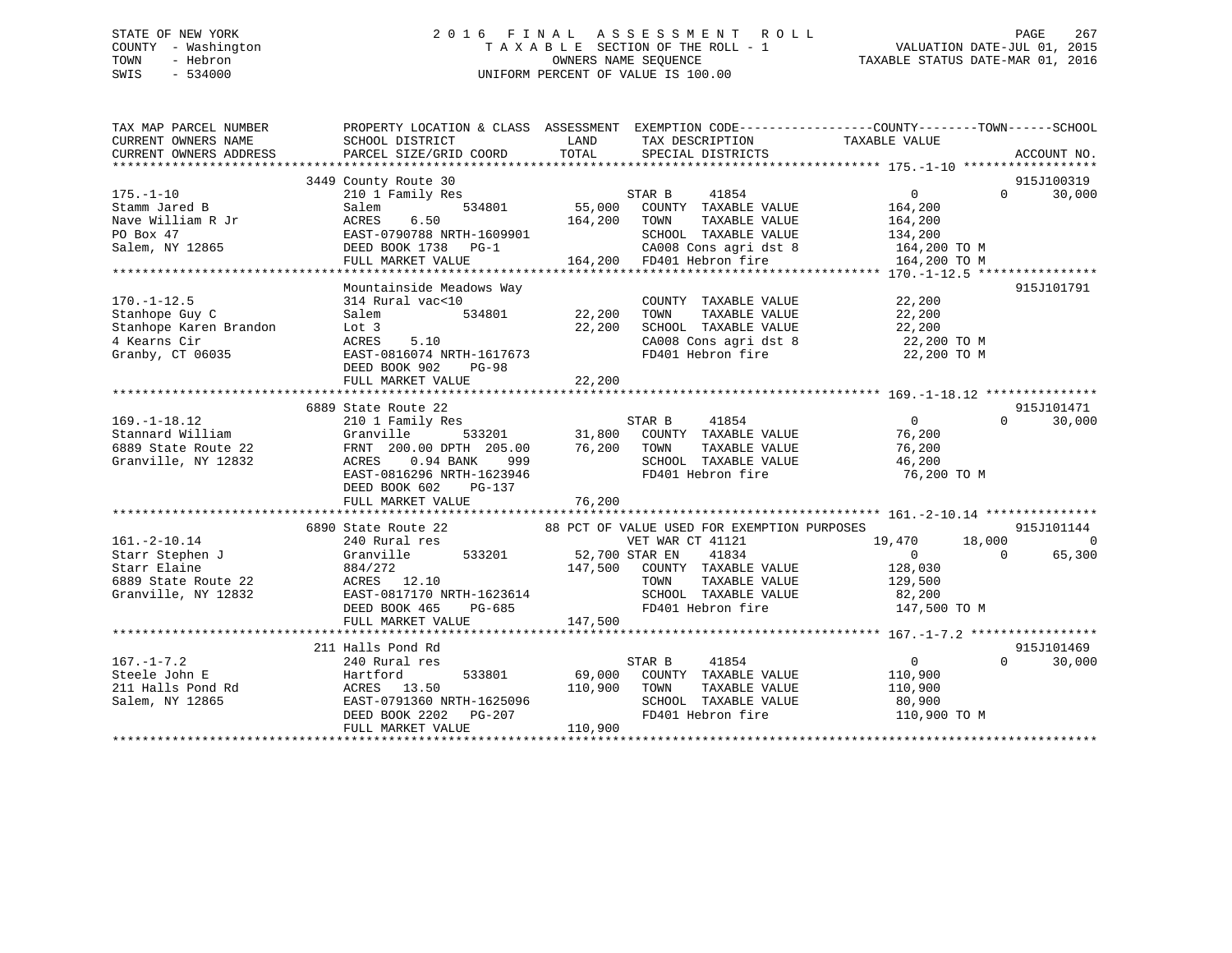# STATE OF NEW YORK 2 0 1 6 F I N A L A S S E S S M E N T R O L L PAGE 268 COUNTY - Washington T A X A B L E SECTION OF THE ROLL - 1 VALUATION DATE-JUL 01, 2015 TOWN - Hebron OWNERS NAME SEQUENCE TAXABLE STATUS DATE-MAR 01, 2016 SWIS - 534000 UNIFORM PERCENT OF VALUE IS 100.00

| TAX MAP PARCEL NUMBER<br>CURRENT OWNERS NAME<br>CURRENT OWNERS ADDRESS | PROPERTY LOCATION & CLASS ASSESSMENT EXEMPTION CODE---------------COUNTY-------TOWN------SCHOOL<br>SCHOOL DISTRICT<br>PARCEL SIZE/GRID COORD | LAND<br>TOTAL     | TAX DESCRIPTION<br>SPECIAL DISTRICTS | TAXABLE VALUE  | ACCOUNT NO.                      |
|------------------------------------------------------------------------|----------------------------------------------------------------------------------------------------------------------------------------------|-------------------|--------------------------------------|----------------|----------------------------------|
|                                                                        |                                                                                                                                              |                   |                                      |                |                                  |
|                                                                        | 3478 County Route 30                                                                                                                         |                   |                                      |                | 915J100401                       |
| $175. - 1 - 7.4$                                                       | 270 Mfg housing                                                                                                                              | STAR B            | 41854                                | $\Omega$       | 30,000<br>$\Omega$               |
| Steigerwald Virginia                                                   | Salem<br>534801                                                                                                                              | 39,400            | COUNTY TAXABLE VALUE                 | 67,700         |                                  |
| PO Box 356                                                             | Mallory Sub/29#85 Lot 2                                                                                                                      | 67,700<br>TOWN    | TAXABLE VALUE                        | 67,700         |                                  |
| Salem, NY 12865                                                        | 1.68<br>ACRES                                                                                                                                |                   | SCHOOL TAXABLE VALUE                 | 37,700         |                                  |
|                                                                        | EAST-0791460 NRTH-1610647                                                                                                                    |                   | FD401 Hebron fire                    | 67,700 TO M    |                                  |
|                                                                        | DEED BOOK 2264 PG-184                                                                                                                        |                   |                                      |                |                                  |
|                                                                        | FULL MARKET VALUE                                                                                                                            | 67,700            |                                      |                |                                  |
|                                                                        |                                                                                                                                              |                   |                                      |                |                                  |
|                                                                        | 1145 Patterson Hill Rd                                                                                                                       |                   |                                      |                | 915J101053                       |
| $183. - 1 - 30$                                                        | 210 1 Family Res                                                                                                                             | STAR B            | 41854                                | $\overline{0}$ | 30,000<br>$\Omega$               |
| Steller John                                                           | 534801<br>Salem                                                                                                                              | 42,500            | COUNTY TAXABLE VALUE                 | 83,200         |                                  |
| 1145 Patterson Hill Rd                                                 | ACRES<br>2.99                                                                                                                                | 83,200<br>TOWN    | TAXABLE VALUE                        | 83,200         |                                  |
| Salem, NY 12865                                                        | EAST-0787984 NRTH-1601932                                                                                                                    |                   | SCHOOL TAXABLE VALUE                 | 53,200         |                                  |
|                                                                        | DEED BOOK 653<br>$PG-58$                                                                                                                     |                   | FD401 Hebron fire                    | 83,200 TO M    |                                  |
|                                                                        | FULL MARKET VALUE                                                                                                                            | 83,200            |                                      |                |                                  |
|                                                                        |                                                                                                                                              |                   |                                      |                |                                  |
|                                                                        | 164 Clark Way                                                                                                                                |                   |                                      |                | 915J101088                       |
| $169. - 1 - 18.4$                                                      | 260 Seasonal res                                                                                                                             |                   | COUNTY TAXABLE VALUE                 | 35,900         |                                  |
| Stephens Jeffrey R                                                     | Granville<br>533201                                                                                                                          | 6,900<br>TOWN     | TAXABLE VALUE                        | 35,900         |                                  |
| Stephens Alice                                                         | ACRES<br>2.00                                                                                                                                | 35,900            | SCHOOL TAXABLE VALUE                 | 35,900         |                                  |
| 20 Portside Dr                                                         | EAST-0813268 NRTH-1624417                                                                                                                    |                   | FD401 Hebron fire                    | 35,900 TO M    |                                  |
| Holbrook, NY 11741                                                     | DEED BOOK 2606 PG-202                                                                                                                        |                   |                                      |                |                                  |
|                                                                        | FULL MARKET VALUE                                                                                                                            | 35,900            |                                      |                |                                  |
|                                                                        |                                                                                                                                              |                   |                                      |                |                                  |
|                                                                        | 163 Clark Way                                                                                                                                |                   |                                      |                | 915J101152                       |
| $169. - 1 - 18.6$                                                      | 270 Mfg housing                                                                                                                              |                   | COUNTY TAXABLE VALUE                 | 22,500         |                                  |
| Stephens Jeffrey R                                                     | 533201<br>Granville                                                                                                                          | 19,400<br>TOWN    | TAXABLE VALUE                        | 22,500         |                                  |
| Stephens Alice C                                                       | Camp                                                                                                                                         | 22,500            | SCHOOL TAXABLE VALUE                 | 22,500         |                                  |
| 20 Portside Dr                                                         | 2.88<br>ACRES                                                                                                                                |                   | FD401 Hebron fire                    | 22,500 TO M    |                                  |
| Holbrook, NY 11741                                                     | EAST-0813282 NRTH-1624290                                                                                                                    |                   |                                      |                |                                  |
|                                                                        | DEED BOOK 2606<br>PG-188                                                                                                                     |                   |                                      |                |                                  |
|                                                                        | FULL MARKET VALUE                                                                                                                            | 22,500            |                                      |                |                                  |
|                                                                        |                                                                                                                                              |                   |                                      |                |                                  |
|                                                                        | 22 Webber Ln                                                                                                                                 |                   |                                      |                | 915J101333<br>65,300<br>$\Omega$ |
| $168. - 1 - 5.1$<br>Stevens Clifford N                                 | 210 1 Family Res<br>533801<br>Hartford                                                                                                       | STAR EN<br>46,300 | 41834<br>COUNTY TAXABLE VALUE        | 0<br>110,700   |                                  |
| Stevens Nancy                                                          | 3.80<br>ACRES                                                                                                                                | 110,700<br>TOWN   | TAXABLE VALUE                        | 110,700        |                                  |
| 22 Webber Ln                                                           | EAST-0798810 NRTH-1622734                                                                                                                    |                   | SCHOOL TAXABLE VALUE                 | 45,400         |                                  |
| Salem, NY 12865                                                        | DEED BOOK 495<br>PG-852                                                                                                                      |                   | CA008 Cons agri dst 8                | 110,700 TO M   |                                  |
|                                                                        | FULL MARKET VALUE                                                                                                                            |                   | 110,700 FD401 Hebron fire            | 110,700 TO M   |                                  |
|                                                                        |                                                                                                                                              |                   |                                      |                |                                  |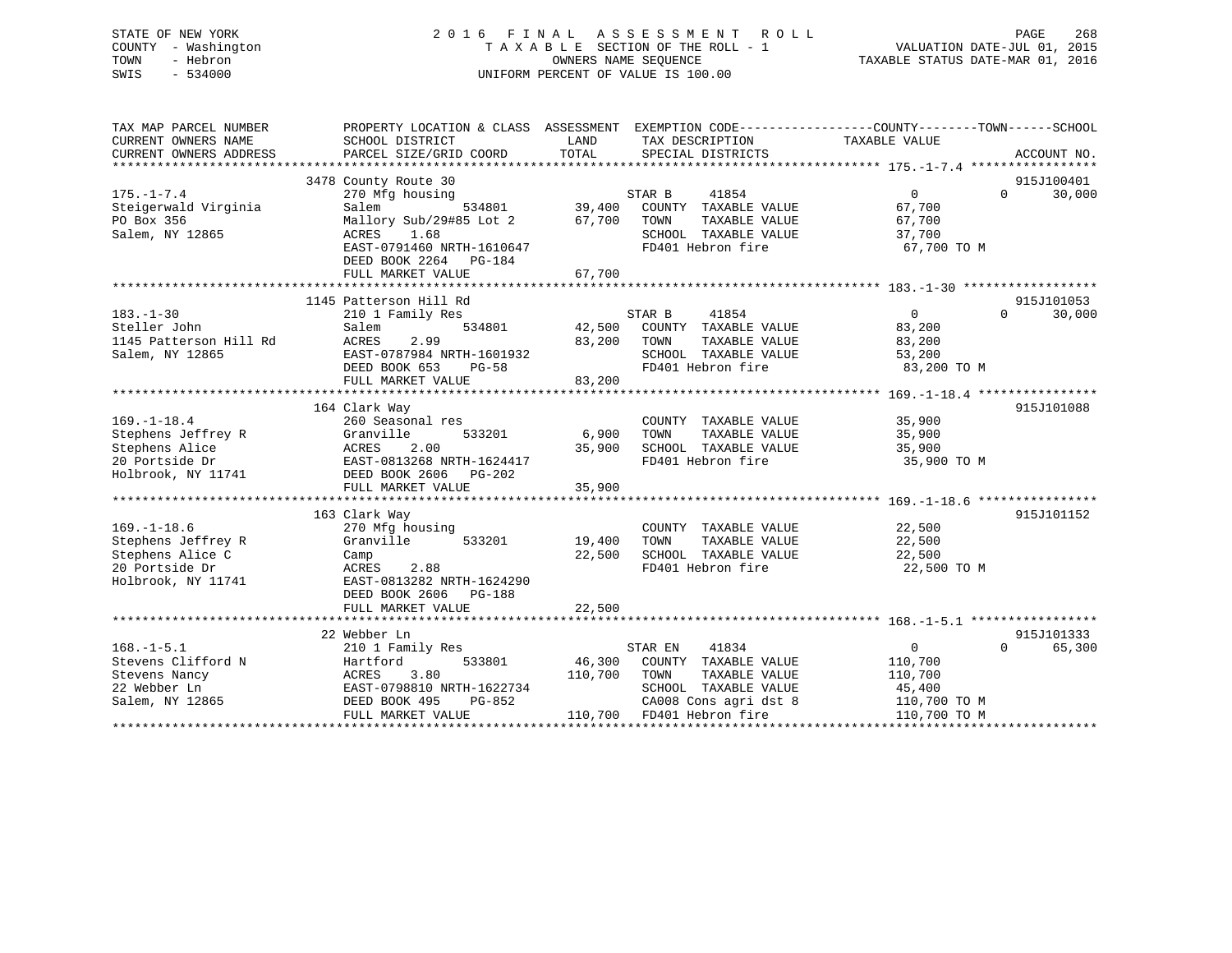# STATE OF NEW YORK 2 0 1 6 F I N A L A S S E S S M E N T R O L L PAGE 269 COUNTY - Washington T A X A B L E SECTION OF THE ROLL - 1 VALUATION DATE-JUL 01, 2015 TOWN - Hebron OWNERS NAME SEQUENCE TAXABLE STATUS DATE-MAR 01, 2016 SWIS - 534000 UNIFORM PERCENT OF VALUE IS 100.00

| 1194 Patterson Hill Rd<br>915J100607<br>$183. - 1 - 42.2$<br>STAR B<br>41854<br>$\overline{0}$<br>$\Omega$<br>30,000<br>210 1 Family Res<br>41,900<br>COUNTY TAXABLE VALUE<br>Stevens Sherry<br>Salem<br>534801<br>113,900<br>1194 Patterson Hill Rd<br>113,900<br>686/109<br>TOWN<br>TAXABLE VALUE<br>113,900<br>2.78<br>SCHOOL TAXABLE VALUE<br>Salem, NY 12865<br>ACRES<br>83,900<br>SCHOOL TAXABLE VALUE<br>CA008 Cons agri dst 8<br>FD401 Hebron fire<br>$113,900$ TO M<br>EAST-0788859 NRTH-1602683<br>DEED BOOK 831<br>PG-300<br>113,900 TO M<br>113,900<br>FULL MARKET VALUE<br>915J101202<br>County Route 31<br>312 Vac w/imprv<br>COUNTY TAXABLE VALUE<br>50,900<br>44,800<br>533201<br>TAXABLE VALUE<br>50,900<br>Granville<br>TOWN<br>50,900<br>SCHOOL TAXABLE VALUE<br>Steves hem y o $ACRES$ 11.72<br>Steves Patricia A $EAST-0804044$ NRTH-1633452<br>50,900<br>SCHOOL TAXABLE VALUE 50,900<br>CA008 Cons agri dst 8 50,900 TO M<br>FD401 Hebron fire 50,900 TO M<br>Queensbury, NY 12804<br>DEED BOOK 948<br>PG-254<br>FULL MARKET VALUE<br>50,900<br>653 Tiplady Rd<br>89 PCT OF VALUE USED FOR EXEMPTION PURPOSES<br>915J101360<br>VET COM CT 41131<br>35,756<br>30,000<br>$\Omega$<br>242 Rurl res&rec<br>534801 54,800 STAR EN<br>Stewart Bruce<br>41834<br>$\Omega$<br>65,300<br>Salem<br>$\Omega$<br>ACRES 13.51 160,700 COUNTY TAXABLE VALUE<br>EAST-0820829 NRTH-1612180 TOWN TAXABLE VALUE<br>124,944<br>Stewart Barbara<br>653 Tiplady Rd<br>130,700<br>Granville, NY 12832 DEED BOOK 630<br>SCHOOL TAXABLE VALUE 95,400<br>$PG-1$<br>160,700 FD401 Hebron fire<br>FULL MARKET VALUE<br>160,700 TO M<br>915J101385<br>632 Tiplady Rd<br>$178. - 1 - 35$<br>260 Seasonal res<br>COUNTY TAXABLE VALUE<br>129,400<br>86,600<br>129,400<br>534801<br>TOWN<br>TAXABLE VALUE<br>Stewart Bruce E<br>Stewart Barbara J<br>$\begin{array}{ccc}\n & \text{ACRES} & 37.24 \\  \text{EAST-0820747 NRTH-1610140} & & \text{EAST-0820747 NRTH-1610140} \\  & \text{EAST-0820747 NRTH-1610140} & & \text{EAST-0811} & \text{DG-243}\n \end{array}$<br>SCHOOL TAXABLE VALUE<br>129,400<br>129,400<br>FD401 Hebron fire<br>129,400 TO M<br>Granville, NY 12832<br>DEED BOOK 2811 PG-243<br>129,400<br>FULL MARKET VALUE<br>1092 Big Burch Hill Rd<br>915J100031<br>$151. - 1 - 25$<br>30,000<br>210 1 Family Res<br>STAR B<br>41854<br>$\overline{0}$<br>$\overline{0}$<br>533801 19,200 DISAB-C/T 41931<br>Stotler Joelle Alayne<br>Hartford<br>39,350<br>39,350<br>$\mathbf 0$<br>78,700 COUNTY TAXABLE VALUE<br>1092 Big Burch Hill Rd<br>468/729<br>39,350<br>432/631<br>ACRES 1.20<br>39,350<br>Granville, NY 12832<br>TOWN<br>TAXABLE VALUE<br>EAST-0797776 NRTH-1639529<br>SCHOOL TAXABLE VALUE<br>48,700<br>DEED BOOK 2611    PG-212<br>CA008 Cons agri dst 8<br>78,700 TO M<br>78,700 FD401 Hebron fire<br>78,700 TO M<br>FULL MARKET VALUE | TAX MAP PARCEL NUMBER<br>CURRENT OWNERS NAME<br>CURRENT OWNERS ADDRESS | SCHOOL DISTRICT<br>PARCEL SIZE/GRID COORD | LAND<br>TAX DESCRIPTION<br>TOTAL<br>SPECIAL DISTRICTS | PROPERTY LOCATION & CLASS ASSESSMENT EXEMPTION CODE----------------COUNTY-------TOWN-----SCHOOL<br>TAXABLE VALUE<br>ACCOUNT NO. |
|---------------------------------------------------------------------------------------------------------------------------------------------------------------------------------------------------------------------------------------------------------------------------------------------------------------------------------------------------------------------------------------------------------------------------------------------------------------------------------------------------------------------------------------------------------------------------------------------------------------------------------------------------------------------------------------------------------------------------------------------------------------------------------------------------------------------------------------------------------------------------------------------------------------------------------------------------------------------------------------------------------------------------------------------------------------------------------------------------------------------------------------------------------------------------------------------------------------------------------------------------------------------------------------------------------------------------------------------------------------------------------------------------------------------------------------------------------------------------------------------------------------------------------------------------------------------------------------------------------------------------------------------------------------------------------------------------------------------------------------------------------------------------------------------------------------------------------------------------------------------------------------------------------------------------------------------------------------------------------------------------------------------------------------------------------------------------------------------------------------------------------------------------------------------------------------------------------------------------------------------------------------------------------------------------------------------------------------------------------------------------------------------------------------------------------------------------------------------------------------------------------------------------------------------------------------------------------------------------------------------------------------------------------------------------------------------------------------------------------------------------------------------------------------------------------------------------------------------------------------|------------------------------------------------------------------------|-------------------------------------------|-------------------------------------------------------|---------------------------------------------------------------------------------------------------------------------------------|
|                                                                                                                                                                                                                                                                                                                                                                                                                                                                                                                                                                                                                                                                                                                                                                                                                                                                                                                                                                                                                                                                                                                                                                                                                                                                                                                                                                                                                                                                                                                                                                                                                                                                                                                                                                                                                                                                                                                                                                                                                                                                                                                                                                                                                                                                                                                                                                                                                                                                                                                                                                                                                                                                                                                                                                                                                                                               |                                                                        |                                           |                                                       |                                                                                                                                 |
|                                                                                                                                                                                                                                                                                                                                                                                                                                                                                                                                                                                                                                                                                                                                                                                                                                                                                                                                                                                                                                                                                                                                                                                                                                                                                                                                                                                                                                                                                                                                                                                                                                                                                                                                                                                                                                                                                                                                                                                                                                                                                                                                                                                                                                                                                                                                                                                                                                                                                                                                                                                                                                                                                                                                                                                                                                                               |                                                                        |                                           |                                                       |                                                                                                                                 |
|                                                                                                                                                                                                                                                                                                                                                                                                                                                                                                                                                                                                                                                                                                                                                                                                                                                                                                                                                                                                                                                                                                                                                                                                                                                                                                                                                                                                                                                                                                                                                                                                                                                                                                                                                                                                                                                                                                                                                                                                                                                                                                                                                                                                                                                                                                                                                                                                                                                                                                                                                                                                                                                                                                                                                                                                                                                               |                                                                        |                                           |                                                       |                                                                                                                                 |
|                                                                                                                                                                                                                                                                                                                                                                                                                                                                                                                                                                                                                                                                                                                                                                                                                                                                                                                                                                                                                                                                                                                                                                                                                                                                                                                                                                                                                                                                                                                                                                                                                                                                                                                                                                                                                                                                                                                                                                                                                                                                                                                                                                                                                                                                                                                                                                                                                                                                                                                                                                                                                                                                                                                                                                                                                                                               |                                                                        |                                           |                                                       |                                                                                                                                 |
|                                                                                                                                                                                                                                                                                                                                                                                                                                                                                                                                                                                                                                                                                                                                                                                                                                                                                                                                                                                                                                                                                                                                                                                                                                                                                                                                                                                                                                                                                                                                                                                                                                                                                                                                                                                                                                                                                                                                                                                                                                                                                                                                                                                                                                                                                                                                                                                                                                                                                                                                                                                                                                                                                                                                                                                                                                                               |                                                                        |                                           |                                                       |                                                                                                                                 |
|                                                                                                                                                                                                                                                                                                                                                                                                                                                                                                                                                                                                                                                                                                                                                                                                                                                                                                                                                                                                                                                                                                                                                                                                                                                                                                                                                                                                                                                                                                                                                                                                                                                                                                                                                                                                                                                                                                                                                                                                                                                                                                                                                                                                                                                                                                                                                                                                                                                                                                                                                                                                                                                                                                                                                                                                                                                               |                                                                        |                                           |                                                       |                                                                                                                                 |
|                                                                                                                                                                                                                                                                                                                                                                                                                                                                                                                                                                                                                                                                                                                                                                                                                                                                                                                                                                                                                                                                                                                                                                                                                                                                                                                                                                                                                                                                                                                                                                                                                                                                                                                                                                                                                                                                                                                                                                                                                                                                                                                                                                                                                                                                                                                                                                                                                                                                                                                                                                                                                                                                                                                                                                                                                                                               |                                                                        |                                           |                                                       |                                                                                                                                 |
|                                                                                                                                                                                                                                                                                                                                                                                                                                                                                                                                                                                                                                                                                                                                                                                                                                                                                                                                                                                                                                                                                                                                                                                                                                                                                                                                                                                                                                                                                                                                                                                                                                                                                                                                                                                                                                                                                                                                                                                                                                                                                                                                                                                                                                                                                                                                                                                                                                                                                                                                                                                                                                                                                                                                                                                                                                                               |                                                                        |                                           |                                                       |                                                                                                                                 |
|                                                                                                                                                                                                                                                                                                                                                                                                                                                                                                                                                                                                                                                                                                                                                                                                                                                                                                                                                                                                                                                                                                                                                                                                                                                                                                                                                                                                                                                                                                                                                                                                                                                                                                                                                                                                                                                                                                                                                                                                                                                                                                                                                                                                                                                                                                                                                                                                                                                                                                                                                                                                                                                                                                                                                                                                                                                               |                                                                        |                                           |                                                       |                                                                                                                                 |
|                                                                                                                                                                                                                                                                                                                                                                                                                                                                                                                                                                                                                                                                                                                                                                                                                                                                                                                                                                                                                                                                                                                                                                                                                                                                                                                                                                                                                                                                                                                                                                                                                                                                                                                                                                                                                                                                                                                                                                                                                                                                                                                                                                                                                                                                                                                                                                                                                                                                                                                                                                                                                                                                                                                                                                                                                                                               |                                                                        |                                           |                                                       |                                                                                                                                 |
|                                                                                                                                                                                                                                                                                                                                                                                                                                                                                                                                                                                                                                                                                                                                                                                                                                                                                                                                                                                                                                                                                                                                                                                                                                                                                                                                                                                                                                                                                                                                                                                                                                                                                                                                                                                                                                                                                                                                                                                                                                                                                                                                                                                                                                                                                                                                                                                                                                                                                                                                                                                                                                                                                                                                                                                                                                                               |                                                                        |                                           |                                                       |                                                                                                                                 |
|                                                                                                                                                                                                                                                                                                                                                                                                                                                                                                                                                                                                                                                                                                                                                                                                                                                                                                                                                                                                                                                                                                                                                                                                                                                                                                                                                                                                                                                                                                                                                                                                                                                                                                                                                                                                                                                                                                                                                                                                                                                                                                                                                                                                                                                                                                                                                                                                                                                                                                                                                                                                                                                                                                                                                                                                                                                               | $151. - 1 - 27$                                                        |                                           |                                                       |                                                                                                                                 |
|                                                                                                                                                                                                                                                                                                                                                                                                                                                                                                                                                                                                                                                                                                                                                                                                                                                                                                                                                                                                                                                                                                                                                                                                                                                                                                                                                                                                                                                                                                                                                                                                                                                                                                                                                                                                                                                                                                                                                                                                                                                                                                                                                                                                                                                                                                                                                                                                                                                                                                                                                                                                                                                                                                                                                                                                                                                               | Steves Henry J                                                         |                                           |                                                       |                                                                                                                                 |
|                                                                                                                                                                                                                                                                                                                                                                                                                                                                                                                                                                                                                                                                                                                                                                                                                                                                                                                                                                                                                                                                                                                                                                                                                                                                                                                                                                                                                                                                                                                                                                                                                                                                                                                                                                                                                                                                                                                                                                                                                                                                                                                                                                                                                                                                                                                                                                                                                                                                                                                                                                                                                                                                                                                                                                                                                                                               |                                                                        |                                           |                                                       |                                                                                                                                 |
|                                                                                                                                                                                                                                                                                                                                                                                                                                                                                                                                                                                                                                                                                                                                                                                                                                                                                                                                                                                                                                                                                                                                                                                                                                                                                                                                                                                                                                                                                                                                                                                                                                                                                                                                                                                                                                                                                                                                                                                                                                                                                                                                                                                                                                                                                                                                                                                                                                                                                                                                                                                                                                                                                                                                                                                                                                                               |                                                                        |                                           |                                                       |                                                                                                                                 |
|                                                                                                                                                                                                                                                                                                                                                                                                                                                                                                                                                                                                                                                                                                                                                                                                                                                                                                                                                                                                                                                                                                                                                                                                                                                                                                                                                                                                                                                                                                                                                                                                                                                                                                                                                                                                                                                                                                                                                                                                                                                                                                                                                                                                                                                                                                                                                                                                                                                                                                                                                                                                                                                                                                                                                                                                                                                               |                                                                        |                                           |                                                       |                                                                                                                                 |
|                                                                                                                                                                                                                                                                                                                                                                                                                                                                                                                                                                                                                                                                                                                                                                                                                                                                                                                                                                                                                                                                                                                                                                                                                                                                                                                                                                                                                                                                                                                                                                                                                                                                                                                                                                                                                                                                                                                                                                                                                                                                                                                                                                                                                                                                                                                                                                                                                                                                                                                                                                                                                                                                                                                                                                                                                                                               |                                                                        |                                           |                                                       |                                                                                                                                 |
|                                                                                                                                                                                                                                                                                                                                                                                                                                                                                                                                                                                                                                                                                                                                                                                                                                                                                                                                                                                                                                                                                                                                                                                                                                                                                                                                                                                                                                                                                                                                                                                                                                                                                                                                                                                                                                                                                                                                                                                                                                                                                                                                                                                                                                                                                                                                                                                                                                                                                                                                                                                                                                                                                                                                                                                                                                                               |                                                                        |                                           |                                                       |                                                                                                                                 |
|                                                                                                                                                                                                                                                                                                                                                                                                                                                                                                                                                                                                                                                                                                                                                                                                                                                                                                                                                                                                                                                                                                                                                                                                                                                                                                                                                                                                                                                                                                                                                                                                                                                                                                                                                                                                                                                                                                                                                                                                                                                                                                                                                                                                                                                                                                                                                                                                                                                                                                                                                                                                                                                                                                                                                                                                                                                               |                                                                        |                                           |                                                       |                                                                                                                                 |
|                                                                                                                                                                                                                                                                                                                                                                                                                                                                                                                                                                                                                                                                                                                                                                                                                                                                                                                                                                                                                                                                                                                                                                                                                                                                                                                                                                                                                                                                                                                                                                                                                                                                                                                                                                                                                                                                                                                                                                                                                                                                                                                                                                                                                                                                                                                                                                                                                                                                                                                                                                                                                                                                                                                                                                                                                                                               | $178. - 1 - 11.3$                                                      |                                           |                                                       |                                                                                                                                 |
|                                                                                                                                                                                                                                                                                                                                                                                                                                                                                                                                                                                                                                                                                                                                                                                                                                                                                                                                                                                                                                                                                                                                                                                                                                                                                                                                                                                                                                                                                                                                                                                                                                                                                                                                                                                                                                                                                                                                                                                                                                                                                                                                                                                                                                                                                                                                                                                                                                                                                                                                                                                                                                                                                                                                                                                                                                                               |                                                                        |                                           |                                                       |                                                                                                                                 |
|                                                                                                                                                                                                                                                                                                                                                                                                                                                                                                                                                                                                                                                                                                                                                                                                                                                                                                                                                                                                                                                                                                                                                                                                                                                                                                                                                                                                                                                                                                                                                                                                                                                                                                                                                                                                                                                                                                                                                                                                                                                                                                                                                                                                                                                                                                                                                                                                                                                                                                                                                                                                                                                                                                                                                                                                                                                               |                                                                        |                                           |                                                       |                                                                                                                                 |
|                                                                                                                                                                                                                                                                                                                                                                                                                                                                                                                                                                                                                                                                                                                                                                                                                                                                                                                                                                                                                                                                                                                                                                                                                                                                                                                                                                                                                                                                                                                                                                                                                                                                                                                                                                                                                                                                                                                                                                                                                                                                                                                                                                                                                                                                                                                                                                                                                                                                                                                                                                                                                                                                                                                                                                                                                                                               |                                                                        |                                           |                                                       |                                                                                                                                 |
|                                                                                                                                                                                                                                                                                                                                                                                                                                                                                                                                                                                                                                                                                                                                                                                                                                                                                                                                                                                                                                                                                                                                                                                                                                                                                                                                                                                                                                                                                                                                                                                                                                                                                                                                                                                                                                                                                                                                                                                                                                                                                                                                                                                                                                                                                                                                                                                                                                                                                                                                                                                                                                                                                                                                                                                                                                                               |                                                                        |                                           |                                                       |                                                                                                                                 |
|                                                                                                                                                                                                                                                                                                                                                                                                                                                                                                                                                                                                                                                                                                                                                                                                                                                                                                                                                                                                                                                                                                                                                                                                                                                                                                                                                                                                                                                                                                                                                                                                                                                                                                                                                                                                                                                                                                                                                                                                                                                                                                                                                                                                                                                                                                                                                                                                                                                                                                                                                                                                                                                                                                                                                                                                                                                               |                                                                        |                                           |                                                       |                                                                                                                                 |
|                                                                                                                                                                                                                                                                                                                                                                                                                                                                                                                                                                                                                                                                                                                                                                                                                                                                                                                                                                                                                                                                                                                                                                                                                                                                                                                                                                                                                                                                                                                                                                                                                                                                                                                                                                                                                                                                                                                                                                                                                                                                                                                                                                                                                                                                                                                                                                                                                                                                                                                                                                                                                                                                                                                                                                                                                                                               |                                                                        |                                           |                                                       |                                                                                                                                 |
|                                                                                                                                                                                                                                                                                                                                                                                                                                                                                                                                                                                                                                                                                                                                                                                                                                                                                                                                                                                                                                                                                                                                                                                                                                                                                                                                                                                                                                                                                                                                                                                                                                                                                                                                                                                                                                                                                                                                                                                                                                                                                                                                                                                                                                                                                                                                                                                                                                                                                                                                                                                                                                                                                                                                                                                                                                                               |                                                                        |                                           |                                                       |                                                                                                                                 |
|                                                                                                                                                                                                                                                                                                                                                                                                                                                                                                                                                                                                                                                                                                                                                                                                                                                                                                                                                                                                                                                                                                                                                                                                                                                                                                                                                                                                                                                                                                                                                                                                                                                                                                                                                                                                                                                                                                                                                                                                                                                                                                                                                                                                                                                                                                                                                                                                                                                                                                                                                                                                                                                                                                                                                                                                                                                               |                                                                        |                                           |                                                       |                                                                                                                                 |
|                                                                                                                                                                                                                                                                                                                                                                                                                                                                                                                                                                                                                                                                                                                                                                                                                                                                                                                                                                                                                                                                                                                                                                                                                                                                                                                                                                                                                                                                                                                                                                                                                                                                                                                                                                                                                                                                                                                                                                                                                                                                                                                                                                                                                                                                                                                                                                                                                                                                                                                                                                                                                                                                                                                                                                                                                                                               |                                                                        |                                           |                                                       |                                                                                                                                 |
|                                                                                                                                                                                                                                                                                                                                                                                                                                                                                                                                                                                                                                                                                                                                                                                                                                                                                                                                                                                                                                                                                                                                                                                                                                                                                                                                                                                                                                                                                                                                                                                                                                                                                                                                                                                                                                                                                                                                                                                                                                                                                                                                                                                                                                                                                                                                                                                                                                                                                                                                                                                                                                                                                                                                                                                                                                                               |                                                                        |                                           |                                                       |                                                                                                                                 |
|                                                                                                                                                                                                                                                                                                                                                                                                                                                                                                                                                                                                                                                                                                                                                                                                                                                                                                                                                                                                                                                                                                                                                                                                                                                                                                                                                                                                                                                                                                                                                                                                                                                                                                                                                                                                                                                                                                                                                                                                                                                                                                                                                                                                                                                                                                                                                                                                                                                                                                                                                                                                                                                                                                                                                                                                                                                               |                                                                        |                                           |                                                       |                                                                                                                                 |
|                                                                                                                                                                                                                                                                                                                                                                                                                                                                                                                                                                                                                                                                                                                                                                                                                                                                                                                                                                                                                                                                                                                                                                                                                                                                                                                                                                                                                                                                                                                                                                                                                                                                                                                                                                                                                                                                                                                                                                                                                                                                                                                                                                                                                                                                                                                                                                                                                                                                                                                                                                                                                                                                                                                                                                                                                                                               |                                                                        |                                           |                                                       |                                                                                                                                 |
|                                                                                                                                                                                                                                                                                                                                                                                                                                                                                                                                                                                                                                                                                                                                                                                                                                                                                                                                                                                                                                                                                                                                                                                                                                                                                                                                                                                                                                                                                                                                                                                                                                                                                                                                                                                                                                                                                                                                                                                                                                                                                                                                                                                                                                                                                                                                                                                                                                                                                                                                                                                                                                                                                                                                                                                                                                                               |                                                                        |                                           |                                                       |                                                                                                                                 |
|                                                                                                                                                                                                                                                                                                                                                                                                                                                                                                                                                                                                                                                                                                                                                                                                                                                                                                                                                                                                                                                                                                                                                                                                                                                                                                                                                                                                                                                                                                                                                                                                                                                                                                                                                                                                                                                                                                                                                                                                                                                                                                                                                                                                                                                                                                                                                                                                                                                                                                                                                                                                                                                                                                                                                                                                                                                               |                                                                        |                                           |                                                       |                                                                                                                                 |
|                                                                                                                                                                                                                                                                                                                                                                                                                                                                                                                                                                                                                                                                                                                                                                                                                                                                                                                                                                                                                                                                                                                                                                                                                                                                                                                                                                                                                                                                                                                                                                                                                                                                                                                                                                                                                                                                                                                                                                                                                                                                                                                                                                                                                                                                                                                                                                                                                                                                                                                                                                                                                                                                                                                                                                                                                                                               |                                                                        |                                           |                                                       |                                                                                                                                 |
|                                                                                                                                                                                                                                                                                                                                                                                                                                                                                                                                                                                                                                                                                                                                                                                                                                                                                                                                                                                                                                                                                                                                                                                                                                                                                                                                                                                                                                                                                                                                                                                                                                                                                                                                                                                                                                                                                                                                                                                                                                                                                                                                                                                                                                                                                                                                                                                                                                                                                                                                                                                                                                                                                                                                                                                                                                                               |                                                                        |                                           |                                                       |                                                                                                                                 |
|                                                                                                                                                                                                                                                                                                                                                                                                                                                                                                                                                                                                                                                                                                                                                                                                                                                                                                                                                                                                                                                                                                                                                                                                                                                                                                                                                                                                                                                                                                                                                                                                                                                                                                                                                                                                                                                                                                                                                                                                                                                                                                                                                                                                                                                                                                                                                                                                                                                                                                                                                                                                                                                                                                                                                                                                                                                               |                                                                        |                                           |                                                       |                                                                                                                                 |
|                                                                                                                                                                                                                                                                                                                                                                                                                                                                                                                                                                                                                                                                                                                                                                                                                                                                                                                                                                                                                                                                                                                                                                                                                                                                                                                                                                                                                                                                                                                                                                                                                                                                                                                                                                                                                                                                                                                                                                                                                                                                                                                                                                                                                                                                                                                                                                                                                                                                                                                                                                                                                                                                                                                                                                                                                                                               |                                                                        |                                           |                                                       |                                                                                                                                 |
|                                                                                                                                                                                                                                                                                                                                                                                                                                                                                                                                                                                                                                                                                                                                                                                                                                                                                                                                                                                                                                                                                                                                                                                                                                                                                                                                                                                                                                                                                                                                                                                                                                                                                                                                                                                                                                                                                                                                                                                                                                                                                                                                                                                                                                                                                                                                                                                                                                                                                                                                                                                                                                                                                                                                                                                                                                                               |                                                                        |                                           |                                                       |                                                                                                                                 |
|                                                                                                                                                                                                                                                                                                                                                                                                                                                                                                                                                                                                                                                                                                                                                                                                                                                                                                                                                                                                                                                                                                                                                                                                                                                                                                                                                                                                                                                                                                                                                                                                                                                                                                                                                                                                                                                                                                                                                                                                                                                                                                                                                                                                                                                                                                                                                                                                                                                                                                                                                                                                                                                                                                                                                                                                                                                               |                                                                        |                                           |                                                       |                                                                                                                                 |
|                                                                                                                                                                                                                                                                                                                                                                                                                                                                                                                                                                                                                                                                                                                                                                                                                                                                                                                                                                                                                                                                                                                                                                                                                                                                                                                                                                                                                                                                                                                                                                                                                                                                                                                                                                                                                                                                                                                                                                                                                                                                                                                                                                                                                                                                                                                                                                                                                                                                                                                                                                                                                                                                                                                                                                                                                                                               |                                                                        |                                           |                                                       |                                                                                                                                 |
|                                                                                                                                                                                                                                                                                                                                                                                                                                                                                                                                                                                                                                                                                                                                                                                                                                                                                                                                                                                                                                                                                                                                                                                                                                                                                                                                                                                                                                                                                                                                                                                                                                                                                                                                                                                                                                                                                                                                                                                                                                                                                                                                                                                                                                                                                                                                                                                                                                                                                                                                                                                                                                                                                                                                                                                                                                                               |                                                                        |                                           |                                                       |                                                                                                                                 |
|                                                                                                                                                                                                                                                                                                                                                                                                                                                                                                                                                                                                                                                                                                                                                                                                                                                                                                                                                                                                                                                                                                                                                                                                                                                                                                                                                                                                                                                                                                                                                                                                                                                                                                                                                                                                                                                                                                                                                                                                                                                                                                                                                                                                                                                                                                                                                                                                                                                                                                                                                                                                                                                                                                                                                                                                                                                               |                                                                        |                                           |                                                       |                                                                                                                                 |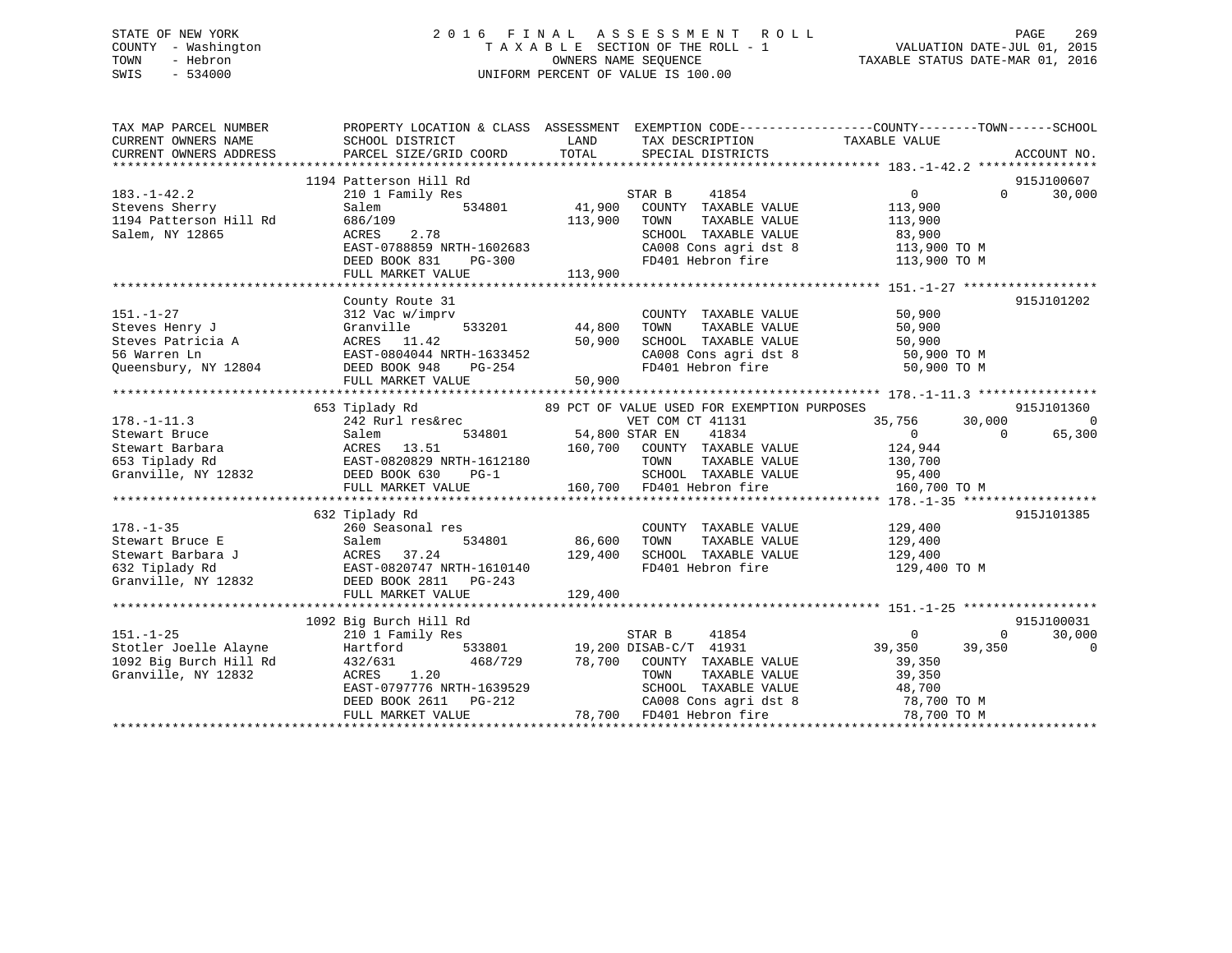# STATE OF NEW YORK 2 0 1 6 F I N A L A S S E S S M E N T R O L L PAGE 270 COUNTY - Washington T A X A B L E SECTION OF THE ROLL - 1 VALUATION DATE-JUL 01, 2015 TOWN - Hebron OWNERS NAME SEQUENCE TAXABLE STATUS DATE-MAR 01, 2016 SWIS - 534000 UNIFORM PERCENT OF VALUE IS 100.00

| TAX MAP PARCEL NUMBER                | PROPERTY LOCATION & CLASS ASSESSMENT EXEMPTION CODE----------------COUNTY-------TOWN------SCHOOL |        |                                               |                  |                    |
|--------------------------------------|--------------------------------------------------------------------------------------------------|--------|-----------------------------------------------|------------------|--------------------|
| CURRENT OWNERS NAME                  | SCHOOL DISTRICT                                                                                  | LAND   | TAX DESCRIPTION                               | TAXABLE VALUE    |                    |
| CURRENT OWNERS ADDRESS               | PARCEL SIZE/GRID COORD                                                                           | TOTAL  | SPECIAL DISTRICTS                             |                  | ACCOUNT NO.        |
|                                      |                                                                                                  |        |                                               |                  |                    |
|                                      | 96 Koster Way                                                                                    |        |                                               |                  | 915J101678         |
| $185. - 1 - 27$                      | 314 Rural vac<10                                                                                 |        | COUNTY TAXABLE VALUE                          | 22,600           |                    |
| Strid Bonnie                         | Salem<br>534801                                                                                  | 22,600 | TOWN<br>TAXABLE VALUE                         | 22,600           |                    |
| Smyth Stuart                         | ACRES<br>5.39                                                                                    | 22,600 | SCHOOL TAXABLE VALUE                          | 22,600           |                    |
| 71 Gaylord Rd                        | EAST-0814680 NRTH-1609183                                                                        |        | FD401 Hebron fire                             | 22,600 TO M      |                    |
| Gaylordsville, CT 06755              | DEED BOOK 1744 PG-41                                                                             |        |                                               |                  |                    |
|                                      | FULL MARKET VALUE                                                                                | 22,600 |                                               |                  |                    |
|                                      |                                                                                                  |        |                                               |                  |                    |
|                                      | State Route 22                                                                                   |        |                                               |                  | 915J100631         |
| $177. - 1 - 9$                       | 312 Vac w/imprv                                                                                  |        | COUNTY TAXABLE VALUE                          | 13,400           |                    |
| Stunger Walter                       | 534801<br>Salem                                                                                  | 500    | TOWN<br>TAXABLE VALUE                         | 13,400           |                    |
| MacDonald-Stunger Laurie G           | FRNT 92.00 DPTH 60.00                                                                            | 13,400 | SCHOOL TAXABLE VALUE                          | 13,400           |                    |
| 90 Kinney Rd                         | 0.13<br>ACRES                                                                                    |        | FD401 Hebron fire                             | 13,400 TO M      |                    |
| Argyle, NY 12809                     | EAST-0815167 NRTH-1616418                                                                        |        |                                               |                  |                    |
|                                      | DEED BOOK 2038<br>PG-346                                                                         |        |                                               |                  |                    |
|                                      | FULL MARKET VALUE                                                                                | 13,400 |                                               |                  |                    |
|                                      |                                                                                                  |        |                                               |                  |                    |
|                                      | 6054 State Route 22                                                                              |        |                                               |                  | 915J101738         |
| $185. - 1 - 14.21$                   | 270 Mfg housing                                                                                  |        | STAR B<br>41854                               | $\overline{0}$   | $\Omega$<br>30,000 |
| Sullivan Deanna L                    | 534801<br>Salem                                                                                  |        | 33,800 COUNTY TAXABLE VALUE                   | 57,800           |                    |
| c/o John Sullivan                    | Lot A                                                                                            | 57,800 | TOWN<br>TAXABLE VALUE                         | 57,800           |                    |
| 6054 State Route 22                  | ACRES<br>1.70                                                                                    |        | SCHOOL TAXABLE VALUE                          | 27,800           |                    |
| Salem, NY 12865                      | EAST-0814315 NRTH-1603934                                                                        |        | CA008 Cons agri dst 8                         | 57,800 TO M      |                    |
|                                      | DEED BOOK 823<br>PG-133                                                                          |        | FD401 Hebron fire                             | 57,800 TO M      |                    |
|                                      | FULL MARKET VALUE                                                                                | 57,800 |                                               |                  |                    |
|                                      |                                                                                                  |        |                                               |                  |                    |
|                                      | 1441 County Route 31                                                                             |        |                                               |                  | 915J100708         |
| $152. - 1 - 4$                       | 210 1 Family Res<br>533201                                                                       |        | COUNTY TAXABLE VALUE                          | 79,000           |                    |
| Sullivan Donna                       | Granville                                                                                        | 27,000 | TAXABLE VALUE<br>TOWN                         | 79,000           |                    |
| 106 Lockwood Dr                      | ACRES<br>1.00                                                                                    | 79,000 | SCHOOL TAXABLE VALUE                          | 79,000           |                    |
| Watertown, CT 06795                  | EAST-0806077 NRTH-1638049                                                                        |        | FD401 Hebron fire                             | 79,000 TO M      |                    |
|                                      | DEED BOOK 3302 PG-278                                                                            |        |                                               |                  |                    |
|                                      | FULL MARKET VALUE                                                                                | 79,000 |                                               |                  |                    |
|                                      |                                                                                                  |        |                                               |                  | 915J101272         |
|                                      | James Rd                                                                                         |        |                                               |                  |                    |
| $159. - 1 - 34$<br>Sullivan Joseph   | 314 Rural vac<10<br>533801                                                                       | 15,000 | COUNTY TAXABLE VALUE<br>TOWN<br>TAXABLE VALUE | 15,000<br>15,000 |                    |
| LaBruzzo Patrick                     | Hartford<br>ACRES 7.03                                                                           | 15,000 | SCHOOL TAXABLE VALUE                          | 15,000           |                    |
| c/o Patrick LaBruzzo                 | EAST-0792232 NRTH-1628590                                                                        |        | FD401 Hebron fire                             | 15,000 TO M      |                    |
|                                      |                                                                                                  |        |                                               |                  |                    |
| 121 Mohican<br>Lake George, NY 12845 | DEED BOOK 2804 PG-112<br>FULL MARKET VALUE                                                       | 15,000 |                                               |                  |                    |
|                                      |                                                                                                  |        |                                               |                  |                    |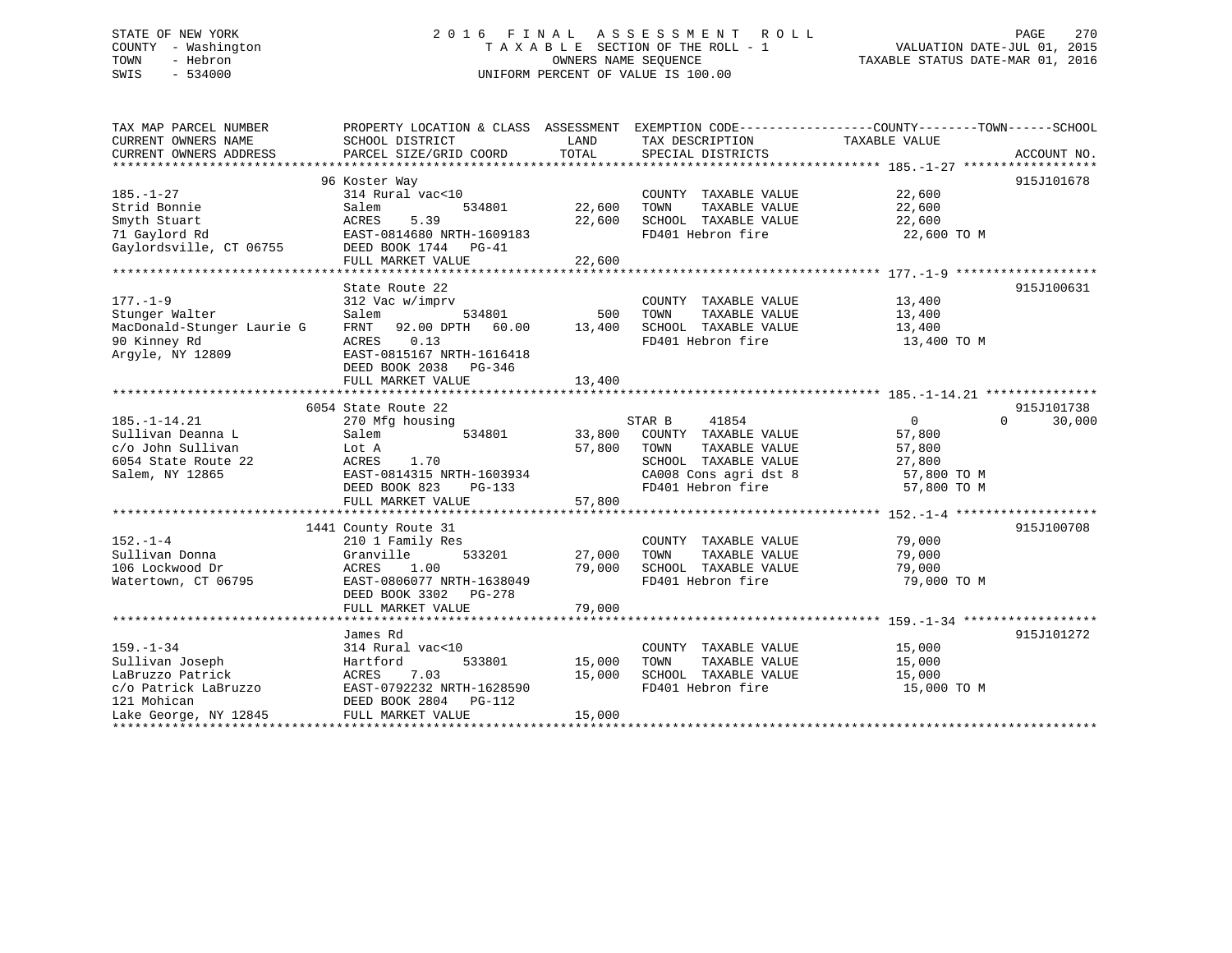# STATE OF NEW YORK 2 0 1 6 F I N A L A S S E S S M E N T R O L L PAGE 271 COUNTY - Washington T A X A B L E SECTION OF THE ROLL - 1 VALUATION DATE-JUL 01, 2015 TOWN - Hebron OWNERS NAME SEQUENCE TAXABLE STATUS DATE-MAR 01, 2016 SWIS - 534000 UNIFORM PERCENT OF VALUE IS 100.00

| TAX MAP PARCEL NUMBER<br>CURRENT OWNERS NAME      | PROPERTY LOCATION & CLASS ASSESSMENT EXEMPTION CODE----------------COUNTY-------TOWN-----SCHOOL<br>SCHOOL DISTRICT | LAND        | TAX DESCRIPTION                            | TAXABLE VALUE    |                      |
|---------------------------------------------------|--------------------------------------------------------------------------------------------------------------------|-------------|--------------------------------------------|------------------|----------------------|
| CURRENT OWNERS ADDRESS                            | PARCEL SIZE/GRID COORD                                                                                             | TOTAL       | SPECIAL DISTRICTS                          |                  | ACCOUNT NO.          |
|                                                   |                                                                                                                    |             |                                            |                  |                      |
|                                                   | James Rd                                                                                                           |             |                                            |                  | 915J101431           |
| $159. - 1 - 38$                                   | 322 Rural vac>10                                                                                                   |             | COUNTY TAXABLE VALUE 55,000                |                  |                      |
| Sullivan Joseph H                                 | 533801<br>Hartford                                                                                                 | 55,000      | TOWN<br>TAXABLE VALUE                      | 55,000           |                      |
| LaBruzzo Patrick                                  | ACRES 46.01                                                                                                        | 55,000      | SCHOOL TAXABLE VALUE                       | 55,000           |                      |
| c/o Patrick LaBruzzo<br>EAST-0793441 NRTH-1628315 |                                                                                                                    |             | FD401 Hebron fire 55,000 TO M              |                  |                      |
| 121 Mohican St                                    | DEED BOOK 1706 PG-3                                                                                                |             |                                            |                  |                      |
| Lake George, NY 12845                             | FULL MARKET VALUE                                                                                                  | 55,000      |                                            |                  |                      |
|                                                   | James Rd/e Off                                                                                                     |             |                                            |                  | 915J101205           |
| $159. - 1 - 31$                                   | 314 Rural vac<10                                                                                                   |             | COUNTY TAXABLE VALUE                       | 4,500            |                      |
| Sullivan Joseph M                                 | Hartford<br>533801                                                                                                 | 4,500 TOWN  | TAXABLE VALUE                              | 4,500            |                      |
| LaBruzzo Patrick                                  | ACRES 6.00                                                                                                         |             | 4,500 SCHOOL TAXABLE VALUE                 | 4,500            |                      |
| 3906 State Route 4                                | EAST-0794067 NRTH-1628863                                                                                          |             | FD401 Hebron fire                          | 4,500 TO M       |                      |
| Hudson Falls, NY 12936                            | DEED BOOK 2449 PG-1                                                                                                |             |                                            |                  |                      |
|                                                   | FULL MARKET VALUE                                                                                                  | 4,500       |                                            |                  |                      |
|                                                   |                                                                                                                    |             |                                            |                  |                      |
|                                                   | Oak Hill Rd                                                                                                        |             |                                            |                  |                      |
| $170. - 1 - 13.73$                                | 314 Rural vac<10                                                                                                   |             | COUNTY TAXABLE VALUE                       | 26,600           |                      |
| Sultaire Michael                                  | 534801<br>Salem                                                                                                    | 26,600      | TAXABLE VALUE<br>TOWN                      | 26,600           |                      |
| Sultaire Wendy                                    | Lot 3                                                                                                              | 26,600      | SCHOOL TAXABLE VALUE                       | 26,600           |                      |
| 24 Hicks St                                       | ACRES<br>8.75                                                                                                      |             |                                            | 26,600 TO M      |                      |
| Winstead, CT 06098                                | EAST-0819795 NRTH-1615518                                                                                          |             | CA008 Cons agri dst 8<br>FD401 Hebron fire | 26,600 TO M      |                      |
|                                                   | DEED BOOK 3151 PG-233                                                                                              |             |                                            |                  |                      |
|                                                   | FULL MARKET VALUE                                                                                                  | 26,600      |                                            |                  |                      |
|                                                   |                                                                                                                    |             |                                            |                  |                      |
|                                                   | Sheldon Rd                                                                                                         |             |                                            |                  |                      |
| $170. - 1 - 13.79$                                | 322 Rural vac>10                                                                                                   |             | AG DIST<br>41720                           | 64,431<br>64,431 | 64,431               |
| Sultaire Michael                                  | 534801<br>Salem                                                                                                    |             | 78,700 COUNTY TAXABLE VALUE                | 14,269           |                      |
| Sultaire Wendy                                    | Lot 5B                                                                                                             | 78,700 TOWN | TAXABLE VALUE                              | 14,269           |                      |
| 24 Hicks St                                       | ACRES 30.93                                                                                                        |             | SCHOOL TAXABLE VALUE                       | 14,269           |                      |
| Winstead, CT 06098                                | EAST-0819340 NRTH-1615831                                                                                          |             | CA008 Cons agri dst 8                      | 14,269 TO M      |                      |
|                                                   | DEED BOOK 3151 PG-228                                                                                              |             | 64,431 EX                                  |                  |                      |
| MAY BE SUBJECT TO PAYMENT                         | FULL MARKET VALUE                                                                                                  |             | 78,700 FD401 Hebron fire                   | 78,700 TO M      |                      |
| UNDER AGDIST LAW TIL 2020                         |                                                                                                                    |             |                                            |                  |                      |
|                                                   |                                                                                                                    |             |                                            |                  |                      |
|                                                   | Bromley w/off Ln                                                                                                   |             |                                            |                  |                      |
| $178. - 1 - 2.8$                                  | 322 Rural vac>10                                                                                                   |             | AGRI-D IND 41730                           | $\overline{0}$   | $\Omega$<br>$\Omega$ |
| Sultaire Michael                                  | 534801<br>Salem                                                                                                    |             | 17,200 COUNTY TAXABLE VALUE                | 17,200           |                      |
| Sultaire Wendy                                    | ACRES<br>22.95                                                                                                     | 17,200 TOWN | TAXABLE VALUE                              | 17,200           |                      |
| 24 Hicks St                                       | EAST-0818350 NRTH-1614016                                                                                          |             | SCHOOL TAXABLE VALUE                       | 17,200           |                      |
| Winstead, CT 06098                                | DEED BOOK 2644 PG-301                                                                                              |             | FD401 Hebron fire                          | 17,200 TO M      |                      |
|                                                   | FULL MARKET VALUE                                                                                                  | 17,200      |                                            |                  |                      |
| MAY BE SUBJECT TO PAYMENT                         |                                                                                                                    |             |                                            |                  |                      |
| UNDER AGDIST LAW TIL 2023                         |                                                                                                                    |             |                                            |                  |                      |
|                                                   |                                                                                                                    |             |                                            |                  |                      |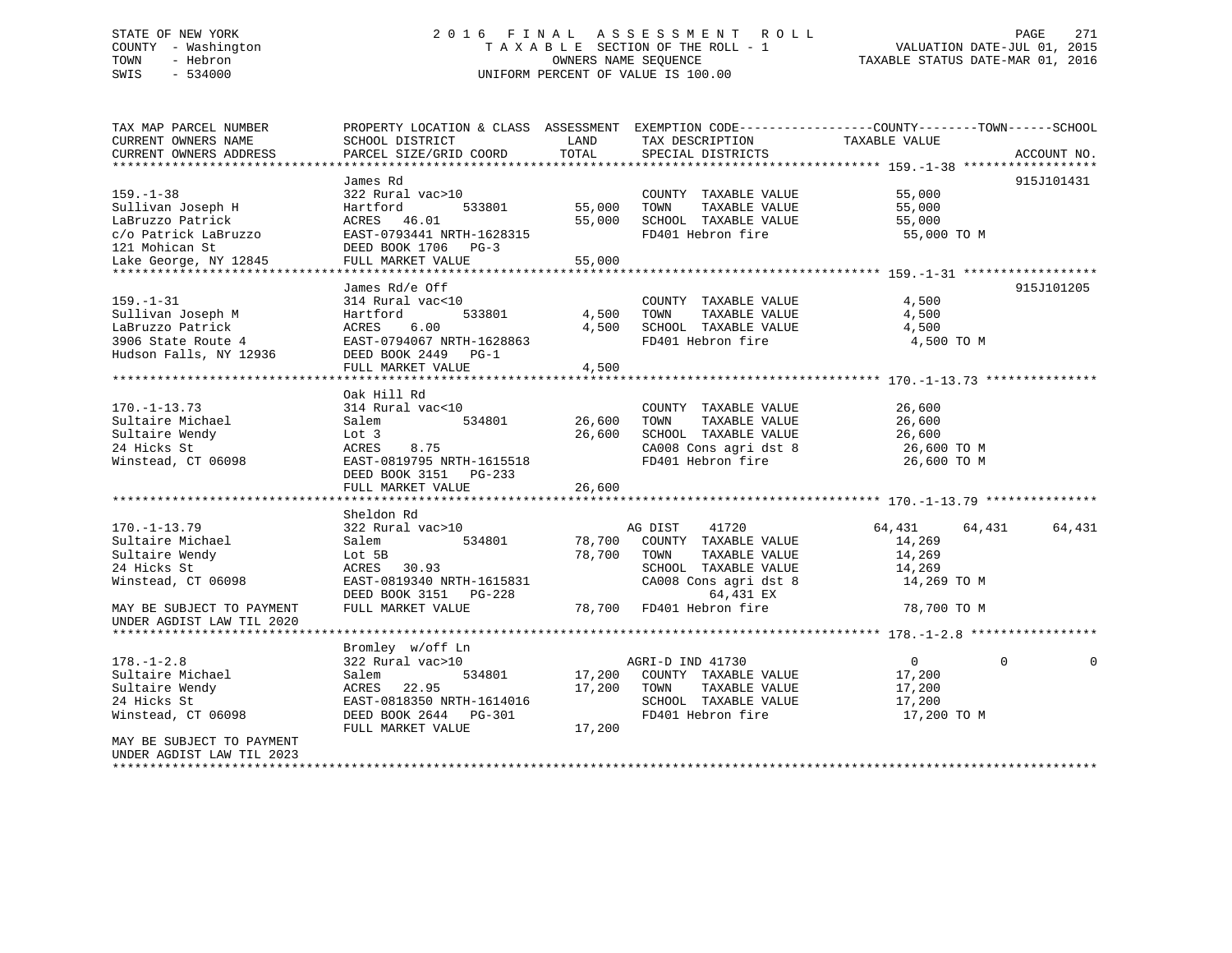# STATE OF NEW YORK 2 0 1 6 F I N A L A S S E S S M E N T R O L L PAGE 272 COUNTY - Washington T A X A B L E SECTION OF THE ROLL - 1 VALUATION DATE-JUL 01, 2015 TOWN - Hebron OWNERS NAME SEQUENCE TAXABLE STATUS DATE-MAR 01, 2016 SWIS - 534000 UNIFORM PERCENT OF VALUE IS 100.00

| TAX MAP PARCEL NUMBER     | PROPERTY LOCATION & CLASS ASSESSMENT EXEMPTION CODE----------------COUNTY-------TOWN------SCHOOL |         |                                                 |                |          |             |
|---------------------------|--------------------------------------------------------------------------------------------------|---------|-------------------------------------------------|----------------|----------|-------------|
| CURRENT OWNERS NAME       | SCHOOL DISTRICT                                                                                  | LAND    | TAX DESCRIPTION                                 | TAXABLE VALUE  |          |             |
| CURRENT OWNERS ADDRESS    | PARCEL SIZE/GRID COORD                                                                           | TOTAL   | SPECIAL DISTRICTS                               |                |          | ACCOUNT NO. |
|                           |                                                                                                  |         |                                                 |                |          |             |
|                           | Bromley Ln W/off                                                                                 |         |                                                 |                |          |             |
| $178. - 1 - 2.9$          | 322 Rural vac>10                                                                                 |         |                                                 | 449            | 449      | 449         |
| Sultaire Michael          | 534801<br>Salem                                                                                  |         | AGRI-D IND 41730<br>16,300 COUNTY TAXABLE VALUE | 15,851         |          |             |
| Sultaire Wendy            | 21.75<br>ACRES                                                                                   | 16,300  | TOWN<br>TAXABLE VALUE                           | 15,851         |          |             |
| 24 Hicks St               | EAST-0817693 NRTH-1614039                                                                        |         | SCHOOL TAXABLE VALUE                            | 15,851         |          |             |
| Winsted, CT 06098         | DEED BOOK 2695 PG-317                                                                            |         | FD401 Hebron fire                               | 16,300 TO M    |          |             |
|                           | FULL MARKET VALUE                                                                                | 16,300  |                                                 |                |          |             |
| MAY BE SUBJECT TO PAYMENT |                                                                                                  |         |                                                 |                |          |             |
| UNDER AGDIST LAW TIL 2023 |                                                                                                  |         |                                                 |                |          |             |
|                           |                                                                                                  |         |                                                 |                |          |             |
|                           | 47 Bromley Ln                                                                                    |         |                                                 |                |          | 915J101379  |
| $178. - 1 - 19$           | 240 Rural res                                                                                    |         | AGRI-D IND 41730                                | 18,595         | 18,595   | 18,595      |
| Sultaire Michael          | 534801<br>Salem                                                                                  | 70,000  | COUNTY TAXABLE VALUE                            | 178,405        |          |             |
| Sultaire Wendy            | ACRES<br>23.99                                                                                   | 197,000 | TOWN<br>TAXABLE VALUE                           | 178,405        |          |             |
| 24 Hicks St               | EAST-0818649 NRTH-1613120                                                                        |         | SCHOOL TAXABLE VALUE                            | 178,405        |          |             |
| Winsted, CT 06098         | DEED BOOK 2208 PG-322                                                                            |         | FD401 Hebron fire                               | 197,000 TO M   |          |             |
|                           | FULL MARKET VALUE                                                                                | 197,000 |                                                 |                |          |             |
| MAY BE SUBJECT TO PAYMENT |                                                                                                  |         |                                                 |                |          |             |
| UNDER AGDIST LAW TIL 2023 |                                                                                                  |         |                                                 |                |          |             |
|                           |                                                                                                  |         |                                                 |                |          |             |
|                           | Oak Hill Rd                                                                                      |         |                                                 |                |          | 915J101380  |
| $178. - 1 - 22$           | 322 Rural vac>10                                                                                 |         | COUNTY TAXABLE VALUE                            | 56,100         |          |             |
| Sultaire Michael          | 534801<br>Salem                                                                                  |         | 56,100 TOWN<br>TAXABLE VALUE                    | 56,100         |          |             |
| Sultaire Wendy            | Lot 7                                                                                            |         | 56,100 SCHOOL TAXABLE VALUE                     | 56,100         |          |             |
| 24 Hicks Rd               | ACRES 28.84                                                                                      |         | FD401 Hebron fire                               |                |          |             |
| Winsted, CT 06098         | EAST-0819317 NRTH-1614778                                                                        |         |                                                 | 56,100 TO M    |          |             |
|                           | DEED BOOK 2985 PG-227                                                                            |         |                                                 |                |          |             |
|                           |                                                                                                  |         |                                                 |                |          |             |
|                           | FULL MARKET VALUE                                                                                | 56,100  |                                                 |                |          |             |
|                           |                                                                                                  |         |                                                 |                |          |             |
|                           | Oak Hill Rd                                                                                      |         |                                                 |                |          |             |
| $178. - 1 - 45$           | 314 Rural vac<10                                                                                 |         | COUNTY TAXABLE VALUE                            | 22,000         |          |             |
| Sultaire Michael J        | 534801<br>Salem                                                                                  | 22,000  | TOWN<br>TAXABLE VALUE                           | 22,000         |          |             |
| Sultaire Wendy A          | Subdivision Lot B                                                                                | 22,000  | SCHOOL TAXABLE VALUE                            | 22,000         |          |             |
| 24 Hick St                | 5.00<br>ACRES                                                                                    |         | FD401 Hebron fire                               | 22,000 TO M    |          |             |
| Winsted, CT 06098         | EAST-0819063 NRTH-1613811                                                                        |         |                                                 |                |          |             |
|                           | DEED BOOK 3124 PG-186                                                                            |         |                                                 |                |          |             |
|                           | FULL MARKET VALUE                                                                                | 22,000  |                                                 |                |          |             |
|                           |                                                                                                  |         |                                                 |                |          |             |
|                           | 336 County Route 28                                                                              |         |                                                 |                |          | 915J100506  |
| $143. - 1 - 25$           | 210 1 Family Res                                                                                 |         | STAR B<br>41854                                 | $\overline{0}$ | $\Omega$ | 30,000      |
| Sumner John W             | 533201<br>Granville                                                                              | 40,500  | COUNTY TAXABLE VALUE                            | 150,000        |          |             |
| Young Tonya E             | 2.25 BANK<br>ACRES<br>999                                                                        | 150,000 | TAXABLE VALUE<br>TOWN                           | 150,000        |          |             |
| 336 County Route 28       | EAST-0812886 NRTH-1646186                                                                        |         | SCHOOL TAXABLE VALUE                            | 120,000        |          |             |
| Granville, NY 12832       | DEED BOOK 694 PG-332                                                                             |         | FD401 Hebron fire                               | 150,000 TO M   |          |             |
|                           | FULL MARKET VALUE                                                                                | 150,000 |                                                 |                |          |             |
|                           |                                                                                                  |         |                                                 |                |          |             |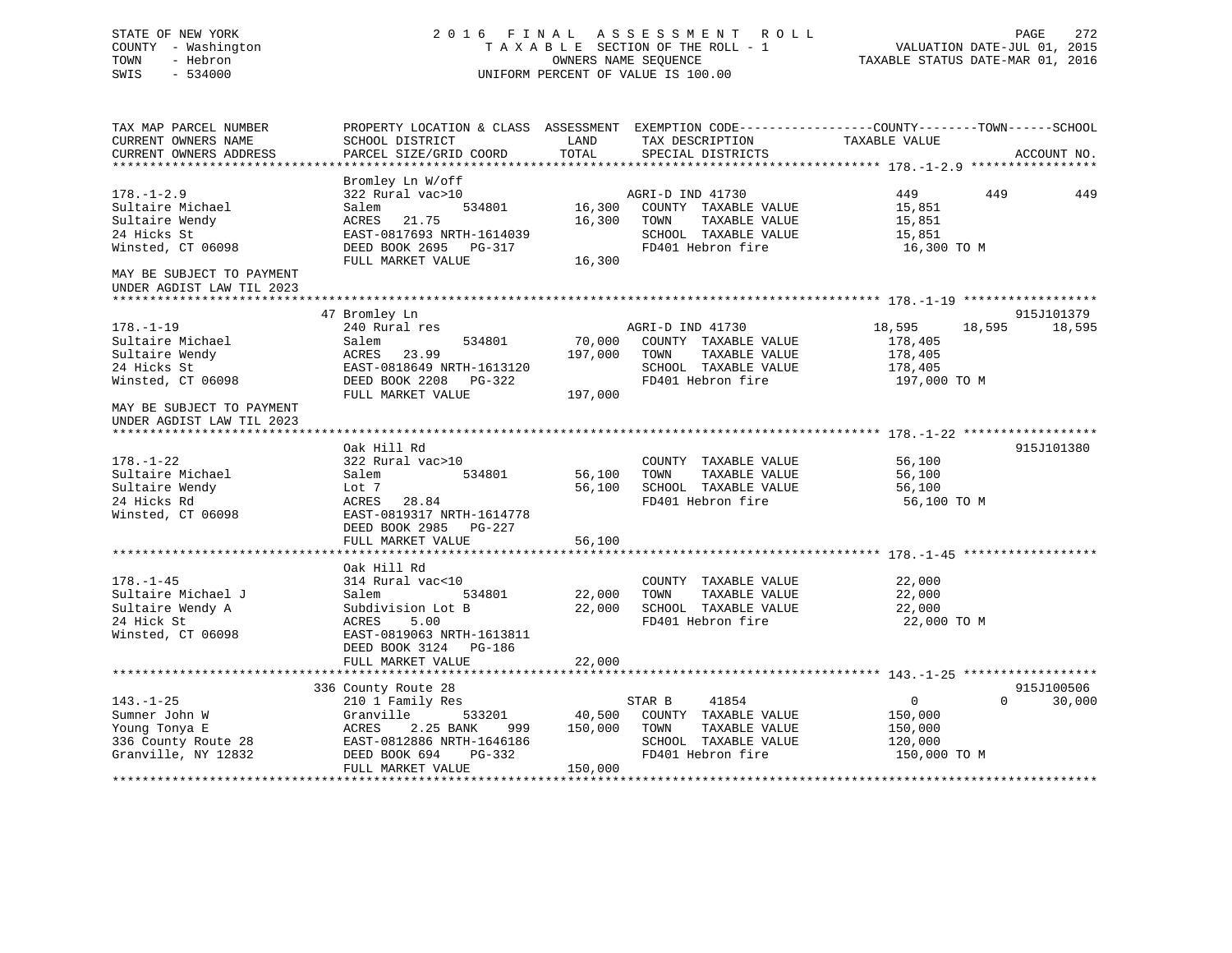# STATE OF NEW YORK 2 0 1 6 F I N A L A S S E S S M E N T R O L L PAGE 273 COUNTY - Washington T A X A B L E SECTION OF THE ROLL - 1 VALUATION DATE-JUL 01, 2015 TOWN - Hebron OWNERS NAME SEQUENCE TAXABLE STATUS DATE-MAR 01, 2016 SWIS - 534000 UNIFORM PERCENT OF VALUE IS 100.00

| TAX MAP PARCEL NUMBER<br>CURRENT OWNERS NAME<br>CURRENT OWNERS ADDRESS | SCHOOL DISTRICT<br>PARCEL SIZE/GRID COORD   | PROPERTY LOCATION & CLASS ASSESSMENT EXEMPTION CODE----------------COUNTY-------TOWN------SCHOOL<br>LAND<br>TAX DESCRIPTION<br>TOTAL<br>SPECIAL DISTRICTS | TAXABLE VALUE<br>ACCOUNT NO.         |
|------------------------------------------------------------------------|---------------------------------------------|-----------------------------------------------------------------------------------------------------------------------------------------------------------|--------------------------------------|
|                                                                        |                                             |                                                                                                                                                           |                                      |
|                                                                        | 65 Everetts Heights Way                     |                                                                                                                                                           | 915J100284<br>$\Omega$<br>$\Omega$   |
| $152. - 2 - 9$                                                         | 210 1 Family Res                            | STAR B<br>41854                                                                                                                                           | 30,000                               |
| Surdukowski Catherine LE<br>Surdukowski Stephen                        | Granville<br>533201<br><b>ACRES</b><br>5.14 | 52,300<br>COUNTY TAXABLE VALUE<br>155,000<br>TOWN<br>TAXABLE VALUE                                                                                        | 155,000<br>155,000                   |
| Attn: Surdukowski Stephen                                              | EAST-0809383 NRTH-1642285                   | SCHOOL TAXABLE VALUE                                                                                                                                      | 125,000                              |
| 73 North St                                                            | DEED BOOK 825<br>PG-87                      | FD401 Hebron fire                                                                                                                                         | 155,000 TO M                         |
| Granville, NY 12832                                                    | FULL MARKET VALUE                           | 155,000                                                                                                                                                   |                                      |
|                                                                        |                                             |                                                                                                                                                           |                                      |
|                                                                        | 80 Everetts Heights Way                     |                                                                                                                                                           | 915J100286                           |
| $152. - 2 - 10$                                                        | 312 Vac w/imprv                             | COUNTY TAXABLE VALUE                                                                                                                                      | 42,000                               |
| Surdukowski Stephen F                                                  | 533201<br>Granville                         | 32,000<br>TOWN<br>TAXABLE VALUE                                                                                                                           | 42,000                               |
| 80 Everetts Heights Way                                                | 5.00<br>ACRES                               | 42,000<br>SCHOOL TAXABLE VALUE                                                                                                                            | 42,000                               |
| Granville, NY 12832                                                    | EAST-0808968 NRTH-1642487                   | FD401 Hebron fire                                                                                                                                         | 42,000 TO M                          |
|                                                                        | DEED BOOK 668<br>$PG-43$                    |                                                                                                                                                           |                                      |
|                                                                        | FULL MARKET VALUE                           | 42,000                                                                                                                                                    |                                      |
|                                                                        |                                             |                                                                                                                                                           |                                      |
|                                                                        | 11 Crosier Rd                               |                                                                                                                                                           | 915J100596                           |
| $176. - 1 - 1.1$                                                       | 270 Mfg housing                             | 41854<br>STAR B                                                                                                                                           | $\Omega$<br>$\Omega$<br>30,000       |
| Sutliff Terry C                                                        | 534801<br>Salem                             | 38,400<br>COUNTY TAXABLE VALUE                                                                                                                            | 76,900                               |
| 11 Crosier Rd                                                          | <b>ACRES</b><br>1.20                        | TAXABLE VALUE<br>76,900<br>TOWN                                                                                                                           | 76,900                               |
| Salem, NY 12865                                                        | EAST-0794015 NRTH-1616379                   | SCHOOL TAXABLE VALUE                                                                                                                                      | 46,900                               |
|                                                                        | DEED BOOK 884<br>PG-227                     | FD401 Hebron fire                                                                                                                                         | 76,900 TO M                          |
|                                                                        | FULL MARKET VALUE                           | 76,900                                                                                                                                                    |                                      |
|                                                                        |                                             |                                                                                                                                                           |                                      |
|                                                                        | 3637 County Route 30                        |                                                                                                                                                           | 915J101300                           |
| $175. - 1 - 15.3$                                                      | 240 Rural res                               | 41720<br>AG DIST                                                                                                                                          | 31,219<br>31,219<br>31,219           |
| Swano Peter L                                                          | Salem<br>534801                             | 41854<br>231,900 STAR B                                                                                                                                   | $\Omega$<br>30,000<br>$\Omega$       |
| Swano Frances M                                                        | ACRES 103.60                                | 359,400<br>COUNTY TAXABLE VALUE                                                                                                                           | 328,181                              |
| 3637 County Route 30                                                   | EAST-0789439 NRTH-1613362                   | TOWN<br>TAXABLE VALUE                                                                                                                                     | 328,181                              |
| Salem, NY 12865                                                        | DEED BOOK 485<br>PG-1037                    | SCHOOL TAXABLE VALUE                                                                                                                                      | 298,181                              |
|                                                                        | FULL MARKET VALUE                           | FD401 Hebron fire<br>359,400                                                                                                                              | 359,400 TO M                         |
| MAY BE SUBJECT TO PAYMENT                                              |                                             |                                                                                                                                                           |                                      |
| UNDER AGDIST LAW TIL 2020                                              |                                             |                                                                                                                                                           |                                      |
|                                                                        |                                             |                                                                                                                                                           |                                      |
|                                                                        | 114 Indian Head Way                         |                                                                                                                                                           | 915J101191                           |
| $170. - 1 - 15.3$                                                      | 210 1 Family Res                            | STAR B<br>41854                                                                                                                                           | 30,000<br>$\overline{0}$<br>$\Omega$ |
| Swanson Eric G                                                         | Granville<br>533201                         | 42,000<br>COUNTY TAXABLE VALUE                                                                                                                            | 86,200                               |
| Kuban William                                                          | ACRES<br>5.00 BANK<br>999                   | 86,200<br>TOWN<br>TAXABLE VALUE                                                                                                                           | 86,200                               |
| 114 Indian Head Way                                                    | EAST-0816381 NRTH-1620573                   | SCHOOL TAXABLE VALUE                                                                                                                                      | 56,200                               |
| Salem, NY 12865                                                        | DEED BOOK 2412 PG-138                       | FD401 Hebron fire                                                                                                                                         | 86,200 TO M                          |
|                                                                        | FULL MARKET VALUE                           | 86,200                                                                                                                                                    |                                      |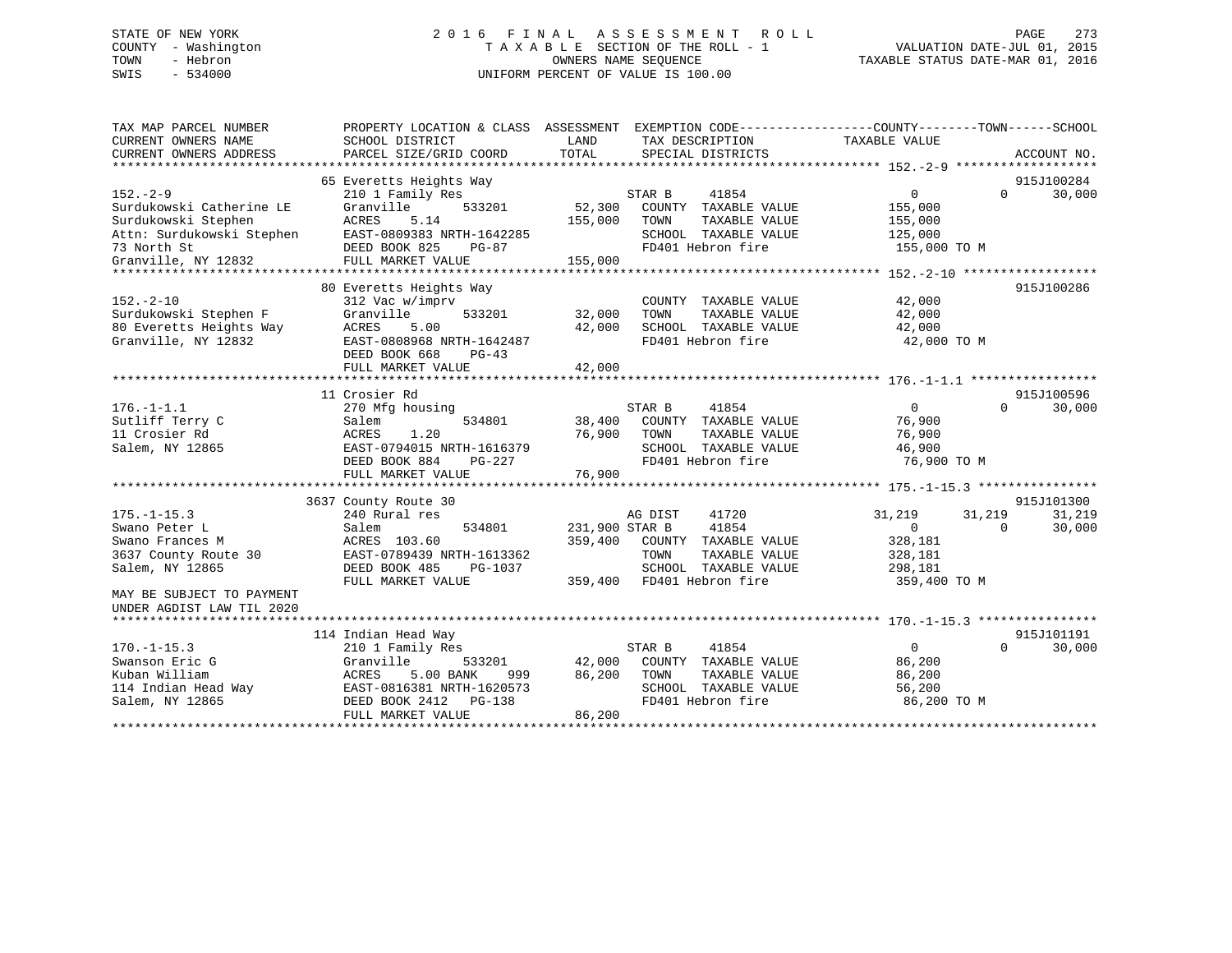# STATE OF NEW YORK 2 0 1 6 F I N A L A S S E S S M E N T R O L L PAGE 274 COUNTY - Washington T A X A B L E SECTION OF THE ROLL - 1 VALUATION DATE-JUL 01, 2015 TOWN - Hebron OWNERS NAME SEQUENCE TAXABLE STATUS DATE-MAR 01, 2016 SWIS - 534000 UNIFORM PERCENT OF VALUE IS 100.00

| TAX MAP PARCEL NUMBER<br>CURRENT OWNERS NAME<br>CURRENT OWNERS ADDRESS                                                                 | PROPERTY LOCATION & CLASS ASSESSMENT<br>SCHOOL DISTRICT<br>PARCEL SIZE/GRID COORD                                                                                                                                       | LAND<br>TAX DESCRIPTION<br>TOTAL<br>SPECIAL DISTRICTS                                                                                                                                                | EXEMPTION CODE----------------COUNTY-------TOWN-----SCHOOL<br>TAXABLE VALUE<br>ACCOUNT NO.          |
|----------------------------------------------------------------------------------------------------------------------------------------|-------------------------------------------------------------------------------------------------------------------------------------------------------------------------------------------------------------------------|------------------------------------------------------------------------------------------------------------------------------------------------------------------------------------------------------|-----------------------------------------------------------------------------------------------------|
| $143. - 1 - 26$<br>Swanson Paul M II<br>39 Davenport Rd<br>Roxbury, CT 06783<br>MAY BE SUBJECT TO PAYMENT<br>UNDER AGDIST LAW TIL 2020 | 304 County Route 28<br>241 Rural res&ag<br>Granville<br>929/244<br>ACRES 149.66<br>EAST-0812196 NRTH-1645630<br>DEED BOOK 1914 PG-125<br>FULL MARKET VALUE                                                              | AG DIST 41720<br>533201 287,200<br>COUNTY TAXABLE VALUE<br>416,600<br>TOWN<br>TAXABLE VALUE<br>SCHOOL TAXABLE VALUE<br>CA008 Cons agri dst 8 252,630 TO M<br>163,970 EX<br>416,600 FD401 Hebron fire | 915J100461<br>163,970 163,970 163,970<br>252,630<br>252,630<br>252,630<br>416,600 TO M              |
| $184. - 1 - 15.5$<br>Sweeney Richard M Jr<br>Sweeney Paula M<br>53 Bogtown Ln<br>Salem, NY 12865                                       | 53 Bogtown Ln<br>210 1 Family Res<br>534801<br>Salem<br>$1$ ot $1$<br>8.06 BANK<br>999<br>ACRES<br>EAST-0803401 NRTH-1605221<br>$PG-67$<br>DEED BOOK 886<br>FULL MARKET VALUE                                           | COUNTY TAXABLE VALUE 74,700<br>58,100<br>TOWN<br>TAXABLE VALUE<br>74,700<br>SCHOOL TAXABLE VALUE<br>FD401 Hebron fire<br>74,700                                                                      | 915J101084<br>74,700<br>74,700<br>74,700 TO M                                                       |
| $184. - 1 - 19.10$<br>Sweenor Jonathan L<br>Sweenor Jennifer A<br>939 Chamberlin Mills Rd<br>Salem, NY 12865                           | Chamberlin Mills Rd<br>312 Vac w/imprv<br>Salem<br>lot 10<br>ACRES<br>7.09<br>EAST-0796734 NRTH-1603095<br>DEED BOOK 2743 PG-88<br>FULL MARKET VALUE                                                                    | COUNTY TAXABLE VALUE<br>534801 36,200<br>TOWN<br>TAXABLE VALUE<br>SCHOOL TAXABLE VALUE 38,600<br>CA008 Cons agri dst 8 38,600 TO M<br>38,600<br>FD401 Hebron fire 38,600 TO M<br>38,600              | 38,600<br>38,600                                                                                    |
| $177. - 1 - 6.6$<br>Sweenor Jonathon L                                                                                                 | 939 Chamberlin Mills Rd<br>210 1 Family Res<br>534801<br>Salem<br>Westing Johnson Mills Rd<br>Watkins Jennifer (RAST-0809536 NRTH-1613084)<br>939 Chamberlain Mills Rd (RAST-0809536 NRTH-1613084)<br>FULL MARKET VALUE | STAR B 41854<br>33,700 COUNTY TAXABLE VALUE 183,500<br>183,500 TOWN<br>TAXABLE VALUE<br>SCHOOL TAXABLE VALUE<br>FD401 Hebron fire<br>183,500                                                         | 915J101497<br>$\overline{0}$<br>$\Omega$<br>30,000<br>183,500<br>153,500<br>183,500 TO M            |
| $183.2 - 1 - 21$<br>Sweet Donald R<br>Sweet Ollie M<br>163 Barkley Ln<br>Salem, NY 12865                                               | 163 Barkley Ln<br>210 1 Family Res - WTRFNT<br>534801<br>Salem<br>FRNT 200.00 DPTH 167.00<br>0.63<br>ACRES<br>EAST-0787693 NRTH-1607015<br>DEED BOOK 816<br>$PG-14$<br>FULL MARKET VALUE                                | 41854<br>STAR B<br>96,300 COUNTY TAXABLE VALUE<br>232,600<br>TOWN<br>TAXABLE VALUE<br>SCHOOL TAXABLE VALUE<br>FD401 Hebron fire<br>232,600                                                           | 915J101096<br>$\overline{0}$<br>$\Omega$<br>30,000<br>232,600<br>232,600<br>202,600<br>232,600 TO M |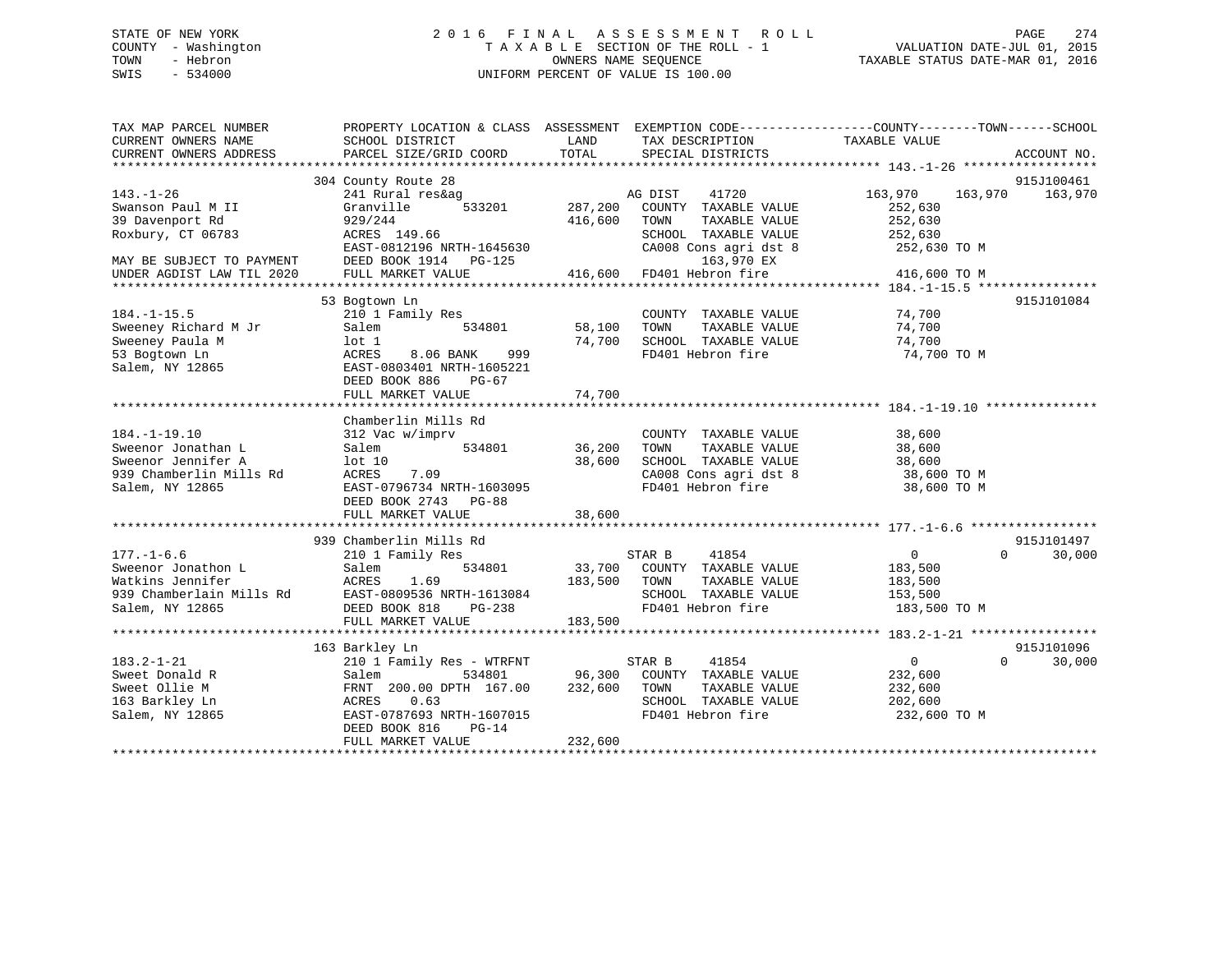# STATE OF NEW YORK 2 0 1 6 F I N A L A S S E S S M E N T R O L L PAGE 275 COUNTY - Washington T A X A B L E SECTION OF THE ROLL - 1 VALUATION DATE-JUL 01, 2015 TOWN - Hebron OWNERS NAME SEQUENCE TAXABLE STATUS DATE-MAR 01, 2016 SWIS - 534000 UNIFORM PERCENT OF VALUE IS 100.00

| TAX MAP PARCEL NUMBER                   |                              |                                                                                                                                          | PROPERTY LOCATION & CLASS ASSESSMENT EXEMPTION CODE---------------COUNTY-------TOWN------SCHOOL |
|-----------------------------------------|------------------------------|------------------------------------------------------------------------------------------------------------------------------------------|-------------------------------------------------------------------------------------------------|
| CURRENT OWNERS NAME                     | SCHOOL DISTRICT              | LAND<br>TAX DESCRIPTION TAXABLE VALUE                                                                                                    |                                                                                                 |
| CURRENT OWNERS ADDRESS                  | PARCEL SIZE/GRID COORD TOTAL | SPECIAL DISTRICTS                                                                                                                        | ACCOUNT NO.                                                                                     |
|                                         |                              |                                                                                                                                          |                                                                                                 |
|                                         |                              |                                                                                                                                          | 915J100341                                                                                      |
| $175. - 1 - 26$                         |                              | 288 Gilchrist Rd 50 PCT OF VALUE USED FOR EXEMPTION PURPOSES<br>240 Rural res vETWAR CTS 41120 21<br>534801 116,800 COUNTY TAXABLE VALUE | 21,000 18,000<br>$\Omega$                                                                       |
| Sweeton Richard                         |                              |                                                                                                                                          | 259,000                                                                                         |
|                                         |                              |                                                                                                                                          | TAXABLE VALUE 262,000                                                                           |
|                                         |                              |                                                                                                                                          | 280,000                                                                                         |
|                                         |                              |                                                                                                                                          | FD401 Hebron fire 280,000 TO M                                                                  |
|                                         | FULL MARKET VALUE 280,000    |                                                                                                                                          |                                                                                                 |
|                                         |                              |                                                                                                                                          |                                                                                                 |
|                                         | 330 Lang Hill Rd             |                                                                                                                                          | 915J100132                                                                                      |
| $152 - 2 - 32$                          | 210 1 Family Res             | COUNTY TAXABLE VALUE 140,400                                                                                                             |                                                                                                 |
| Sword Koren L                           | Granville                    |                                                                                                                                          | TAXABLE VALUE 140,400                                                                           |
| 330 Lang Hill Rd<br>Granville, NY 12832 | 1.89 BANK<br>ACRES           | SCHOOL TAXABLE VALUE 140,400<br>11A 140,400                                                                                              |                                                                                                 |
| Granville, NY 12832                     | EAST-0812175 NRTH-1637827    |                                                                                                                                          | 140,400 TO M                                                                                    |
|                                         | DEED BOOK 2050 PG-14         |                                                                                                                                          | CA008 Cons agri dst 8 140,400 TO M<br>FD401 Hebron fire 140,400 TO M                            |
|                                         | FULL MARKET VALUE            | 140,400                                                                                                                                  |                                                                                                 |
|                                         |                              |                                                                                                                                          |                                                                                                 |
|                                         | 538 County Route 31          |                                                                                                                                          | 915J100067                                                                                      |
| $168. - 1 - 13$                         |                              | 41720                                                                                                                                    | 54,310<br>54,310                                                                                |
| Sword Virginia                          |                              | 41834                                                                                                                                    | $54,310$ $54$<br>65,300<br>$\overline{0}$                                                       |
| 538 County Route 31                     | ACRES 50.00                  | 239,300 COUNTY TAXABLE VALUE 184,990                                                                                                     |                                                                                                 |
| Salem, NY 12865                         | EAST-0796039 NRTH-1618850    |                                                                                                                                          |                                                                                                 |
|                                         | DEED BOOK 3244 PG-54         | TOWN TAXABLE VALUE 184,990<br>SCHOOL TAXABLE VALUE 119,690                                                                               |                                                                                                 |
| MAY BE SUBJECT TO PAYMENT               |                              | FULL MARKET VALUE 239,300 CA008 Cons agri dst 8 184,990 TO M                                                                             |                                                                                                 |
| UNDER AGDIST LAW TIL 2020               |                              | 54,310 EX                                                                                                                                |                                                                                                 |
|                                         |                              |                                                                                                                                          | FD401 Hebron fire 239,300 TO M                                                                  |
|                                         |                              |                                                                                                                                          |                                                                                                 |
|                                         | 3961 County Route 30         |                                                                                                                                          | 915L100655                                                                                      |
| $167. - 1 - 44$                         | 210 1 Family Res             | STAR B<br>41854                                                                                                                          | $\overline{0}$<br>$\Omega$<br>30,000                                                            |
|                                         |                              |                                                                                                                                          |                                                                                                 |
|                                         |                              |                                                                                                                                          | 101,200<br>101,200                                                                              |
| Salem, NY 12865                         | EAST-0788828 NRTH-1621178    | SCHOOL TAXABLE VALUE 71,200                                                                                                              |                                                                                                 |
|                                         | DEED BOOK 2982 PG-159        | FD401 Hebron fire                                                                                                                        | 101,200 TO M                                                                                    |
|                                         | FULL MARKET VALUE            | 101,200                                                                                                                                  |                                                                                                 |
|                                         |                              |                                                                                                                                          |                                                                                                 |
|                                         | Bogtown Rd                   |                                                                                                                                          | 915J101565                                                                                      |
| $184. - 1 - 15.4$                       | 322 Rural vac>10             | COUNTY TAXABLE VALUE                                                                                                                     | 77,300                                                                                          |
| Sztorc Family LLC                       | 534801<br>Salem              | TOWN<br>TAXABLE VALUE                                                                                                                    | 77,300                                                                                          |
| PO Box 157                              | ACRES 28.30                  | 77,300                                                                                                                                   | 77,300                                                                                          |
| Dorset, VT 05251                        | EAST-0804516 NRTH-1604788    | 77,300 SCHOOL TAXABLE VALUE<br>FD401 Hebron fire                                                                                         | 77,300 TO M                                                                                     |
|                                         | DEED BOOK 3100 PG-87         |                                                                                                                                          |                                                                                                 |
|                                         |                              |                                                                                                                                          |                                                                                                 |
|                                         |                              |                                                                                                                                          |                                                                                                 |
|                                         |                              |                                                                                                                                          |                                                                                                 |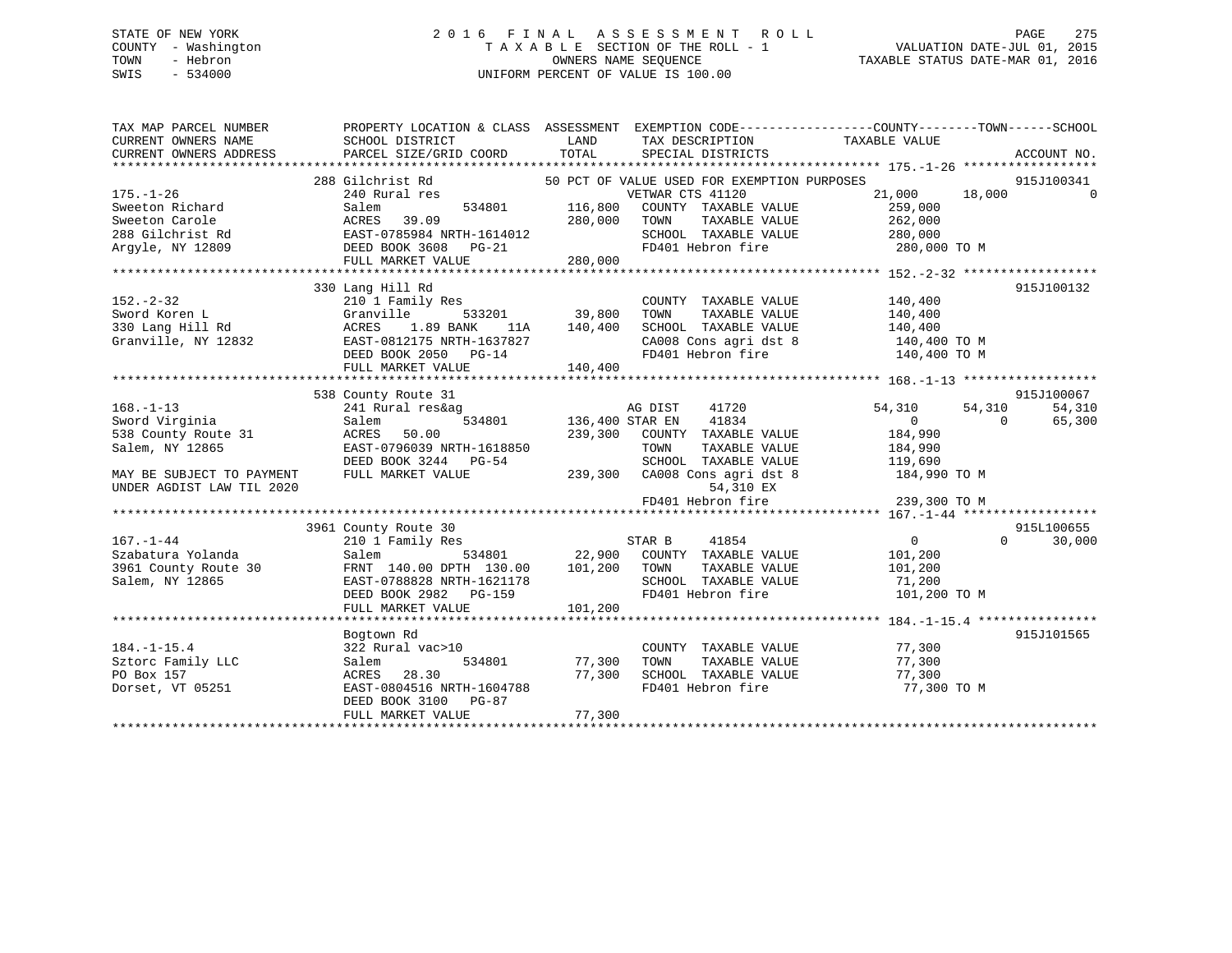| STATE OF NEW YORK<br>COUNTY - Washington<br>TOWN<br>- Hebron<br>SWIS<br>$-534000$                                                            |                                                                                                                                                      | OWNERS NAME SEQUENCE                      | 2016 FINAL ASSESSMENT ROLL<br>TAXABLE SECTION OF THE ROLL - 1<br>UNIFORM PERCENT OF VALUE IS 100.00 | PAGE<br>276<br>VALUATION DATE-JUL 01, 2015<br>TAXABLE STATUS DATE-MAR 01, 2016                                                   |
|----------------------------------------------------------------------------------------------------------------------------------------------|------------------------------------------------------------------------------------------------------------------------------------------------------|-------------------------------------------|-----------------------------------------------------------------------------------------------------|----------------------------------------------------------------------------------------------------------------------------------|
| TAX MAP PARCEL NUMBER<br>CURRENT OWNERS NAME<br>CURRENT OWNERS ADDRESS                                                                       | SCHOOL DISTRICT<br>PARCEL SIZE/GRID COORD                                                                                                            | LAND<br>TOTAL                             | TAX DESCRIPTION<br>SPECIAL DISTRICTS                                                                | PROPERTY LOCATION & CLASS ASSESSMENT EXEMPTION CODE----------------COUNTY-------TOWN------SCHOOL<br>TAXABLE VALUE<br>ACCOUNT NO. |
| ***********************                                                                                                                      |                                                                                                                                                      |                                           |                                                                                                     |                                                                                                                                  |
|                                                                                                                                              | 1032 Bogtown Rd                                                                                                                                      |                                           |                                                                                                     | 915J100686                                                                                                                       |
| $185. - 1 - 2$<br>Sztorc Family LLC<br>PO Box 157<br>Dorset, VT 05251                                                                        | 240 Rural res<br>534801<br>Salem<br>Fisher-356.9 A<br>376/1196 411/719<br>ACRES 356.90<br>EAST-0806580 NRTH-1605350                                  | 215,300<br>319,800                        | COUNTY TAXABLE VALUE<br>TAXABLE VALUE<br>TOWN<br>SCHOOL TAXABLE VALUE<br>FD401 Hebron fire          | 319,800<br>319,800<br>319,800<br>319,800 TO M                                                                                    |
|                                                                                                                                              | DEED BOOK 3100 PG-73                                                                                                                                 |                                           |                                                                                                     |                                                                                                                                  |
|                                                                                                                                              | FULL MARKET VALUE                                                                                                                                    | 319,800                                   |                                                                                                     |                                                                                                                                  |
|                                                                                                                                              | Chamberlin Mills Rd                                                                                                                                  |                                           |                                                                                                     | 915J100200                                                                                                                       |
| $177. - 1 - 43$<br>Sztorc Family, LLC<br>30 Buxton Farm Rd<br>Stamford, CT 06905                                                             | 322 Rural vac>10<br>534801<br>Salem<br>ACRES 82.10<br>EAST-0805975 NRTH-1609905<br>DEED BOOK 3312 PG-119                                             | 110,600<br>110,600                        | COUNTY TAXABLE VALUE<br>TOWN<br>TAXABLE VALUE<br>SCHOOL TAXABLE VALUE<br>FD401 Hebron fire          | 110,600<br>110,600<br>110,600<br>110,600 TO M                                                                                    |
|                                                                                                                                              | FULL MARKET VALUE                                                                                                                                    | 110,600                                   |                                                                                                     |                                                                                                                                  |
|                                                                                                                                              |                                                                                                                                                      |                                           |                                                                                                     |                                                                                                                                  |
|                                                                                                                                              | Blossom Rd Lot 3 Hartz                                                                                                                               |                                           |                                                                                                     | 915J101620                                                                                                                       |
| $186. - 1 - 3.3$<br>Szuba Marion<br>Szuba Barbara<br>195 Linwood St<br>New Briton, CT 06052                                                  | 314 Rural vac<10<br>Salem<br>534801<br>ACRES<br>8.45<br>EAST-0820306 NRTH-1607708<br>DEED BOOK 575<br>PG-205                                         | 27,200<br>27,200                          | COUNTY TAXABLE VALUE<br>TAXABLE VALUE<br>TOWN<br>SCHOOL TAXABLE VALUE<br>FD401 Hebron fire          | 27,200<br>27,200<br>27,200<br>27,200 TO M                                                                                        |
|                                                                                                                                              | FULL MARKET VALUE                                                                                                                                    | 27,200                                    |                                                                                                     | *********************** 151.-1-22.21 ****************                                                                            |
|                                                                                                                                              | 307 Little Burch Hill Rd                                                                                                                             |                                           |                                                                                                     | 915J101681                                                                                                                       |
| $151. - 1 - 22.21$<br>Tannen Family Irrev Trust Mart Granville<br>59 Upper Sheep Pasture Rd Lot 1 Birch Highlands<br>East Setauket, NY 11733 | 210 1 Family Res<br>533201<br>ACRES<br>5.70<br>EAST-0801154 NRTH-1636035<br>DEED BOOK 3181 PG-299                                                    | 53,400<br>150,000                         | COUNTY TAXABLE VALUE<br>TAXABLE VALUE<br>TOWN<br>SCHOOL TAXABLE VALUE<br>FD401 Hebron fire          | 150,000<br>150,000<br>150,000<br>150,000 TO M                                                                                    |
|                                                                                                                                              | FULL MARKET VALUE                                                                                                                                    | 150,000                                   |                                                                                                     |                                                                                                                                  |
|                                                                                                                                              |                                                                                                                                                      |                                           |                                                                                                     |                                                                                                                                  |
| $170. - 1 - 15.5$<br>Taylor Brian<br>Taylor Diane<br>58 Squash Hollow Rd<br>New Milford, CT 06776                                            | 121 Indian Head Way<br>210 1 Family Res<br>533201<br>Granville<br>ROW 2656/203<br>ACRES<br>5.08<br>EAST-0815969 NRTH-1620681<br>DEED BOOK 2979 PG-28 | 42,100<br>92,700                          | COUNTY TAXABLE VALUE<br>TAXABLE VALUE<br>TOWN<br>SCHOOL TAXABLE VALUE<br>FD401 Hebron fire          | 915J101216<br>92,700<br>92,700<br>92,700<br>92,700 TO M                                                                          |
|                                                                                                                                              | FULL MARKET VALUE<br>****************************                                                                                                    | 92,700<br>+ + + + + + + + + + + + + + + + |                                                                                                     |                                                                                                                                  |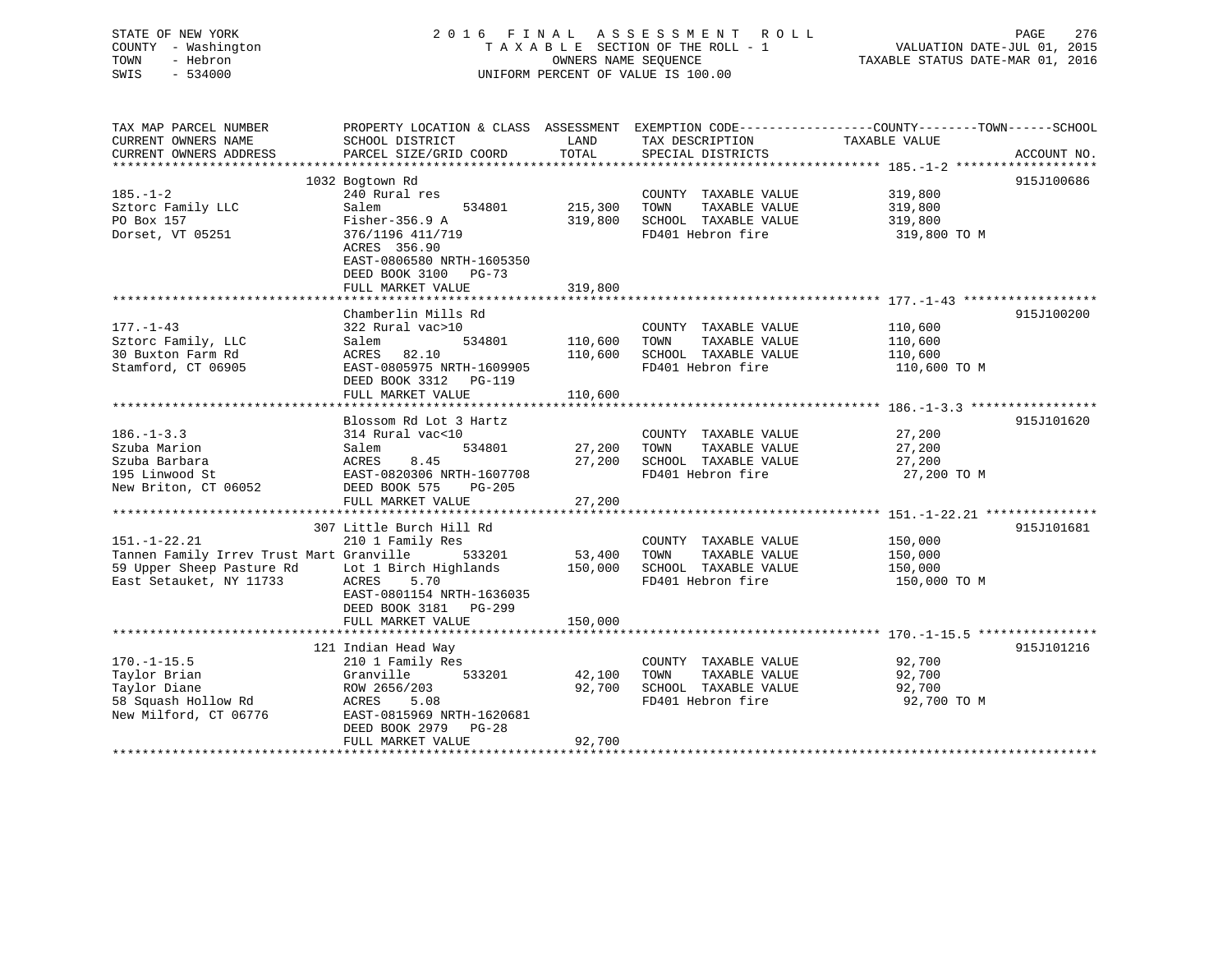# STATE OF NEW YORK 2 0 1 6 F I N A L A S S E S S M E N T R O L L PAGE 277 COUNTY - Washington T A X A B L E SECTION OF THE ROLL - 1 VALUATION DATE-JUL 01, 2015 TOWN - Hebron OWNERS NAME SEQUENCE TAXABLE STATUS DATE-MAR 01, 2016 SWIS - 534000 UNIFORM PERCENT OF VALUE IS 100.00

TAX MAP PARCEL NUMBER PROPERTY LOCATION & CLASS ASSESSMENT EXEMPTION CODE------------------COUNTY--------TOWN------SCHOOL CURRENT OWNERS NAME SCHOOL DISTRICT LAND TAX DESCRIPTION TAXABLE VALUE CURRENT OWNERS ADDRESS PARCEL SIZE/GRID COORD TOTAL SPECIAL DISTRICTS ACCOUNT NO. \*\*\*\*\*\*\*\*\*\*\*\*\*\*\*\*\*\*\*\*\*\*\*\*\*\*\*\*\*\*\*\*\*\*\*\*\*\*\*\*\*\*\*\*\*\*\*\*\*\*\*\*\*\*\*\*\*\*\*\*\*\*\*\*\*\*\*\*\*\*\*\*\*\*\*\*\*\*\*\*\*\*\*\*\*\*\*\*\*\*\*\*\*\*\*\*\*\*\*\*\*\*\* 170.-1-15.17 \*\*\*\*\*\*\*\*\*\*\*\*\*\*\* State Route 22 915J101278170.-1-15.17 312 Vac w/imprv COUNTY TAXABLE VALUE 32,100 Taylor Brian Granville 533201 23,300 TOWN TAXABLE VALUE 32,100 Taylor Diane ACRES 5.87 32,100 SCHOOL TAXABLE VALUE 32,100 58 Squash Hollow Rd EAST-0815660 NRTH-1620883 FD401 Hebron fire 32,100 TO M New Milford, CT 06776 DEED BOOK 2979 PG-28 FULL MARKET VALUE 32,100 \*\*\*\*\*\*\*\*\*\*\*\*\*\*\*\*\*\*\*\*\*\*\*\*\*\*\*\*\*\*\*\*\*\*\*\*\*\*\*\*\*\*\*\*\*\*\*\*\*\*\*\*\*\*\*\*\*\*\*\*\*\*\*\*\*\*\*\*\*\*\*\*\*\*\*\*\*\*\*\*\*\*\*\*\*\*\*\*\*\*\*\*\*\*\*\*\*\*\*\*\*\*\* 183.2-1-20 \*\*\*\*\*\*\*\*\*\*\*\*\*\*\*\*\* 165 Barkley Ln 915J101094 183.2-1-20 210 1 Family Res - WTRFNT COUNTY TAXABLE VALUE 126,700 Taylor Curtis Salem 534801 96,900 TOWN TAXABLE VALUE 126,700 Taylor Margot FRNT 180.00 DPTH 213.00 126,700 SCHOOL TAXABLE VALUE 126,700 920 Beadle Hill Rd ACRES 0.69 FD401 Hebron fire 126,700 TO M Valley Falls, NY 12185 EAST-0787849 NRTH-1607137 DEED BOOK 936 PG-227 FULL MARKET VALUE 126,700 \*\*\*\*\*\*\*\*\*\*\*\*\*\*\*\*\*\*\*\*\*\*\*\*\*\*\*\*\*\*\*\*\*\*\*\*\*\*\*\*\*\*\*\*\*\*\*\*\*\*\*\*\*\*\*\*\*\*\*\*\*\*\*\*\*\*\*\*\*\*\*\*\*\*\*\*\*\*\*\*\*\*\*\*\*\*\*\*\*\*\*\*\*\*\*\*\*\*\*\*\*\*\* 167.-1-58.2 \*\*\*\*\*\*\*\*\*\*\*\*\*\*\*\* 1020 Callaway Rd 915J100128 167.-1-58.2 270 Mfg housing STAR B 41854 0 0 30,000 Taylor Cynthia R Argyle 532001 49,200 COUNTY TAXABLE VALUE 76,000 1020 Callaway Rd ACRES 4.40 76,000 TOWN TAXABLE VALUE 76,000 Argyle, NY 12809 EAST-0783284 NRTH-1624540 SCHOOL TAXABLE VALUE 46,000 DEED BOOK 1732 PG-64 FD401 Hebron fire 76,000 TO M FULL MARKET VALUE 76,000 F<br>FULL MARKET VALUE 76,000 \*\*\*\*\*\*\*\*\*\*\*\*\*\*\*\*\*\*\*\*\*\*\*\*\*\*\*\*\*\*\*\*\*\*\*\*\*\*\*\*\*\*\*\*\*\*\*\*\*\*\*\*\*\*\*\*\*\*\*\*\*\*\*\*\*\*\*\*\*\*\*\*\*\*\*\*\*\*\*\*\*\*\*\*\*\*\*\*\*\*\*\*\*\*\*\*\*\*\*\*\*\*\* 170.-1-13.6 \*\*\*\*\*\*\*\*\*\*\*\*\*\*\*\*915J101184 42 Indian Head Way 915J101184 170.-1-13.6 210 1 Family Res STAR B 41854 0 0 30,000 Taylor Derek Granville 533201 42,100 COUNTY TAXABLE VALUE 127,700 Taylor Kimberly ACRES 5.06 BANK 999 127,700 TOWN TAXABLE VALUE 127,700 42 Indian Head Way EAST-0816408 NRTH-1618899 SCHOOL TAXABLE VALUE 97,700

\*\*\*\*\*\*\*\*\*\*\*\*\*\*\*\*\*\*\*\*\*\*\*\*\*\*\*\*\*\*\*\*\*\*\*\*\*\*\*\*\*\*\*\*\*\*\*\*\*\*\*\*\*\*\*\*\*\*\*\*\*\*\*\*\*\*\*\*\*\*\*\*\*\*\*\*\*\*\*\*\*\*\*\*\*\*\*\*\*\*\*\*\*\*\*\*\*\*\*\*\*\*\* 158.-1-6.1 \*\*\*\*\*\*\*\*\*\*\*\*\*\*\*\*\*

\*\*\*\*\*\*\*\*\*\*\*\*\*\*\*\*\*\*\*\*\*\*\*\*\*\*\*\*\*\*\*\*\*\*\*\*\*\*\*\*\*\*\*\*\*\*\*\*\*\*\*\*\*\*\*\*\*\*\*\*\*\*\*\*\*\*\*\*\*\*\*\*\*\*\*\*\*\*\*\*\*\*\*\*\*\*\*\*\*\*\*\*\*\*\*\*\*\*\*\*\*\*\*\*\*\*\*\*\*\*\*\*\*\*\*\*\*\*\*\*\*\*\*\*\*\*\*\*\*\*\*\*

Wolfe Ln/n Off 915J100682

Salem, NY 12865 DEED BOOK 925 PG-151 FD401 Hebron fire 127,700 TO M

158.-1-6.1 320 Rural vacant COUNTY TAXABLE VALUE 30,100 Taylor John Hartford 533801 30,100 TOWN TAXABLE VALUE 30,100 Taylor Margerie ACRES 4.60 30,100 SCHOOL TAXABLE VALUE 30,100 301 Shine Hill Rd EAST-0789704 NRTH-1631321 FD401 Hebron fire 30,100 TO M

FULL MARKET VALUE 127,700

FULL MARKET VALUE 30,100

Fort Ann, NY 12827 DEED BOOK 2331 PG-284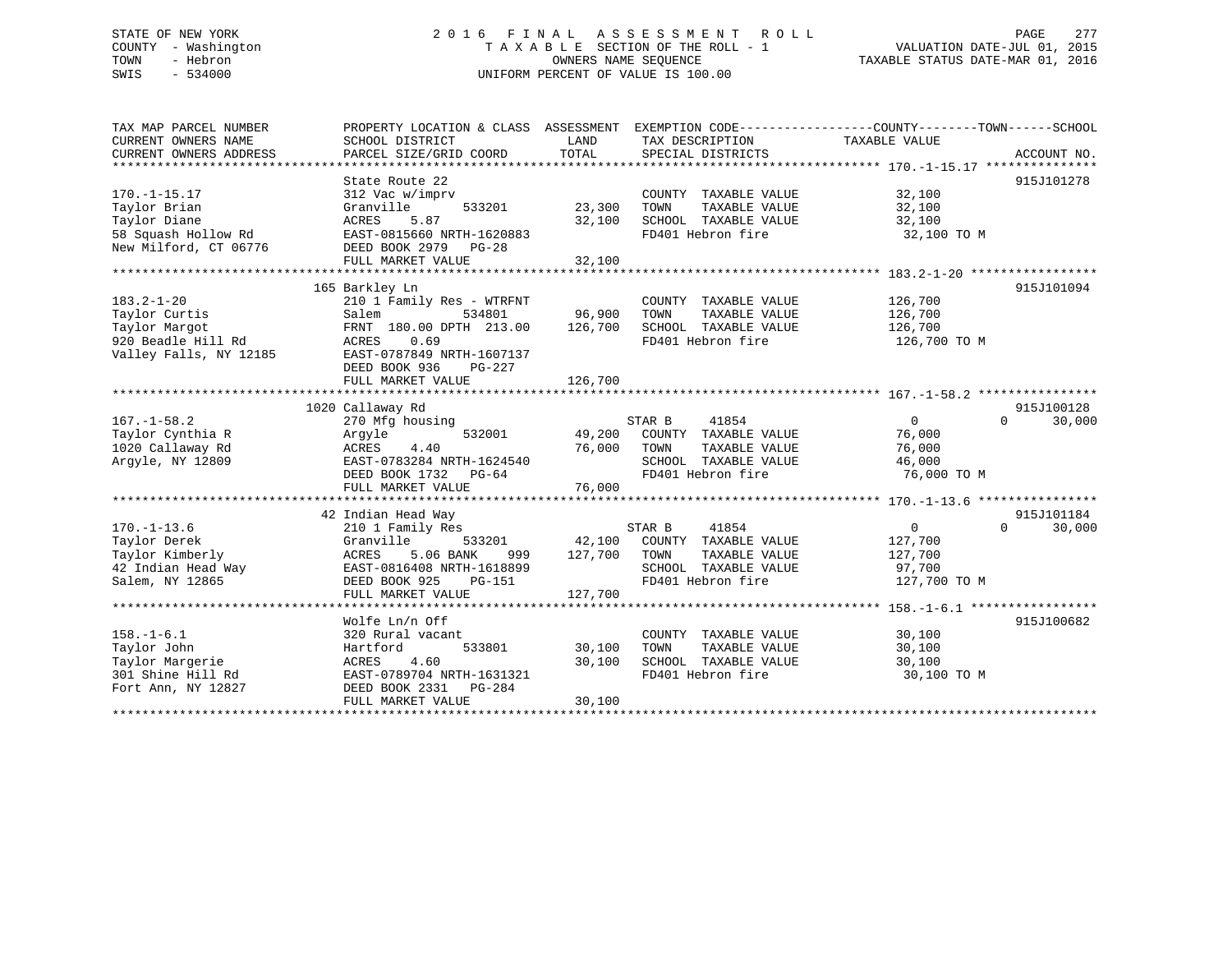# STATE OF NEW YORK 2 0 1 6 F I N A L A S S E S S M E N T R O L L PAGE 278 COUNTY - Washington T A X A B L E SECTION OF THE ROLL - 1 VALUATION DATE-JUL 01, 2015 TOWN - Hebron OWNERS NAME SEQUENCE TAXABLE STATUS DATE-MAR 01, 2016 SWIS - 534000 UNIFORM PERCENT OF VALUE IS 100.00

| TAX MAP PARCEL NUMBER<br>CURRENT OWNERS NAME<br>CURRENT OWNERS ADDRESS | SCHOOL DISTRICT<br>PARCEL SIZE/GRID COORD                                                                 | LAND<br>TAX DESCRIPTION TAXABLE VALUE<br>TOTAL SPECIAL DISTRICTS                                                                                                | PROPERTY LOCATION & CLASS ASSESSMENT EXEMPTION CODE----------------COUNTY-------TOWN------SCHOOL<br>ACCOUNT NO. |
|------------------------------------------------------------------------|-----------------------------------------------------------------------------------------------------------|-----------------------------------------------------------------------------------------------------------------------------------------------------------------|-----------------------------------------------------------------------------------------------------------------|
|                                                                        |                                                                                                           |                                                                                                                                                                 |                                                                                                                 |
|                                                                        | 330 Higgins Rd                                                                                            |                                                                                                                                                                 | 915J101803                                                                                                      |
| $170. - 2 - 17$<br>170.-2-1,<br>Terenzi Joseph                         | 210 1 Family Res                                                                                          | The VET WAR CT<br>amily Res 534801 24,500 AGED-CO<br>VET WAR CT 41121                                                                                           | 26,460 18,000<br>$\overline{0}$                                                                                 |
|                                                                        | Salem                                                                                                     | 41802                                                                                                                                                           | $\overline{0}$<br>74,970<br>$\overline{0}$                                                                      |
|                                                                        | Lot $14$                                                                                                  | 176,400 AGED-SCH 41804                                                                                                                                          | $\Omega$<br>44,100<br>$\overline{0}$                                                                            |
| Salem, NY 12865                                                        | 6.69<br>ACRES                                                                                             | STAR EN 41834                                                                                                                                                   | $\Omega$<br>$\Omega$<br>65,300                                                                                  |
|                                                                        | EAST-0820302 NRTH-1621003                                                                                 | COUNTY TAXABLE VALUE                                                                                                                                            | 74,970                                                                                                          |
|                                                                        | DEED BOOK 3153 PG-77                                                                                      | TOWN<br>TAXABLE VALUE                                                                                                                                           | 158,400                                                                                                         |
|                                                                        | FULL MARKET VALUE                                                                                         | 176,400 SCHOOL TAXABLE VALUE                                                                                                                                    | 67,000                                                                                                          |
|                                                                        |                                                                                                           | FD401 Hebron fire                                                                                                                                               | 176,400 TO M                                                                                                    |
|                                                                        |                                                                                                           |                                                                                                                                                                 |                                                                                                                 |
|                                                                        | 361 Pine Hill Rd                                                                                          |                                                                                                                                                                 | 915J101131                                                                                                      |
| $169. - 1 - 9$                                                         | 210 1 Family Res                                                                                          | s<br>533201 46,800 COUNTY TAXABLE VALUE                                                                                                                         | $\overline{0}$<br>30,000<br>$\Omega$                                                                            |
| Thomson Jefferson W                                                    | Granville                                                                                                 |                                                                                                                                                                 | 99,000                                                                                                          |
| ACRES<br>EAST-C<br>361 Pine Hill Rd                                    | ACRES 8.20 99,000 TOWN<br>EAST-0812769 NRTH-1622969 SCHOC<br>DEED BOOK 2571 PG-344 FD401                  | TAXABLE VALUE                                                                                                                                                   | 99,000                                                                                                          |
| Salem, NY 12865                                                        |                                                                                                           |                                                                                                                                                                 | 69,000                                                                                                          |
|                                                                        |                                                                                                           | SCHOOL TAXABLE VALUE<br>FD401 Hebron fire                                                                                                                       | 99,000 TO M                                                                                                     |
|                                                                        | FULL MARKET VALUE                                                                                         | 99,000                                                                                                                                                          |                                                                                                                 |
|                                                                        |                                                                                                           |                                                                                                                                                                 |                                                                                                                 |
|                                                                        | 63 Clark Way                                                                                              |                                                                                                                                                                 |                                                                                                                 |
| $169. - 1 - 18.40$                                                     |                                                                                                           |                                                                                                                                                                 | $\overline{0}$<br>$\Omega$<br>30,000                                                                            |
| Thorne David G                                                         |                                                                                                           | $\begin{array}{ccccccccc} \text{STAR} & \text{B} & & 41854 & & & 0 \\ \text{533201} & & 17,400 & \text{COUNTY} & \text{TAXABLE VALUE} & & & 49,400 \end{array}$ |                                                                                                                 |
| Thorne Ruth E                                                          |                                                                                                           | 49,400<br>TOWN                                                                                                                                                  |                                                                                                                 |
| PO Box 93                                                              |                                                                                                           | TOWN       TAXABLE  VALUE<br>SCHOOL    TAXABLE  VALUE                                                                                                           | 49,400<br>19,400                                                                                                |
| Rupert, VT 05768                                                       | 270 Mfg housing<br>Granville 533201<br>ACRES 2.10<br>EAST-0814889 NRTH-1622732<br>58 DEED BOOK 868 PG-202 | $PG-202$<br>FD401 Hebron fire                                                                                                                                   | 49,400 TO M                                                                                                     |
|                                                                        | FULL MARKET VALUE                                                                                         | 49,400                                                                                                                                                          |                                                                                                                 |
|                                                                        |                                                                                                           |                                                                                                                                                                 |                                                                                                                 |
|                                                                        | 54 Davis Ln                                                                                               |                                                                                                                                                                 | 915J100610                                                                                                      |
| $160. -1 - 3$                                                          | 241 Rural res&ag                                                                                          | AG DIST 41720                                                                                                                                                   | 74,840 74,840<br>74,840                                                                                         |
| Throop 2007 Trust Ann M                                                | Granville                                                                                                 | 533201 316,200 COUNTY TAXABLE VALUE                                                                                                                             | 318,960                                                                                                         |
| 744 Middle Rd                                                          | 3141/237                                                                                                  | 393,800 TOWN<br>TAXABLE VALUE                                                                                                                                   | 318,960                                                                                                         |
| Granville, NY 12832                                                    | ACRES 173.80                                                                                              | SCHOOL TAXABLE VALUE                                                                                                                                            | 318,960                                                                                                         |
|                                                                        |                                                                                                           |                                                                                                                                                                 | CA008 Cons agri dst 8 318,960 TO M                                                                              |
| MAY BE SUBJECT TO PAYMENT                                              | EAST-0807632 NRTH-1630208<br>DEED BOOK 2502 PG-136                                                        | 74,840 EX                                                                                                                                                       |                                                                                                                 |
| UNDER AGDIST LAW TIL 2020                                              | FULL MARKET VALUE                                                                                         | 393,800 FD401 Hebron fire                                                                                                                                       | 393,800 TO M                                                                                                    |
|                                                                        |                                                                                                           |                                                                                                                                                                 |                                                                                                                 |
|                                                                        | 744 Middle Rd                                                                                             |                                                                                                                                                                 |                                                                                                                 |
| $160. - 1 - 3.1$                                                       | 210 1 Family Res                                                                                          | COUNTY TAXABLE VALUE                                                                                                                                            | 106,700                                                                                                         |
| Throop William M III                                                   | Granville                                                                                                 | 533201 57,000<br>TAXABLE VALUE<br>TOWN                                                                                                                          | 106,700                                                                                                         |
| 744 Middle Rd                                                          |                                                                                                           | SCHOOL TAXABLE VALUE                                                                                                                                            | 106,700                                                                                                         |
| Granville, NY 12832                                                    | ACRES 7.50 106,700<br>EAST-0806047 NRTH-1629795 106,700<br>DEED BOOK 1877 PG-110                          |                                                                                                                                                                 | 106,700 ТО М                                                                                                    |
|                                                                        |                                                                                                           | CA008 Cons agri dst 8<br>FD401 Hebron fire                                                                                                                      | 106,700 TO M                                                                                                    |
|                                                                        |                                                                                                           |                                                                                                                                                                 |                                                                                                                 |
|                                                                        | FULL MARKET VALUE                                                                                         | 106,700                                                                                                                                                         |                                                                                                                 |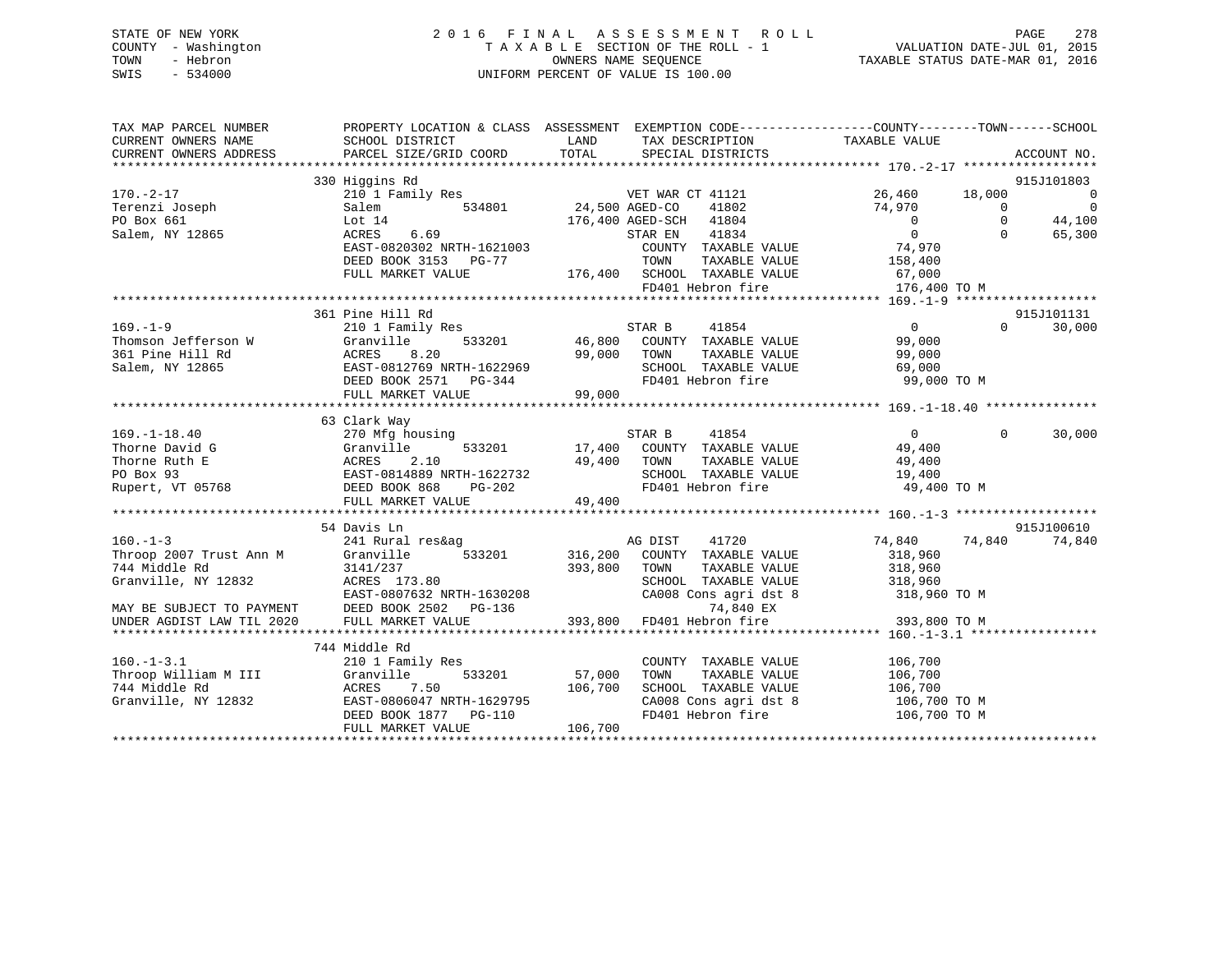# STATE OF NEW YORK 2 0 1 6 F I N A L A S S E S S M E N T R O L L PAGE 279 COUNTY - Washington T A X A B L E SECTION OF THE ROLL - 1 VALUATION DATE-JUL 01, 2015 TOWN - Hebron OWNERS NAME SEQUENCE TAXABLE STATUS DATE-MAR 01, 2016 SWIS - 534000 UNIFORM PERCENT OF VALUE IS 100.00

| TAX MAP PARCEL NUMBER<br>CURRENT OWNERS NAME<br>CURRENT OWNERS ADDRESS | PROPERTY LOCATION & CLASS ASSESSMENT EXEMPTION CODE---------------COUNTY-------TOWN-----SCHOOL<br>SCHOOL DISTRICT<br>PARCEL SIZE/GRID COORD                                                       | LAND<br>TOTAL | TAX DESCRIPTION TAXABLE VALUE<br>SPECIAL DISTRICTS               |                  | ACCOUNT NO.        |
|------------------------------------------------------------------------|---------------------------------------------------------------------------------------------------------------------------------------------------------------------------------------------------|---------------|------------------------------------------------------------------|------------------|--------------------|
|                                                                        |                                                                                                                                                                                                   |               |                                                                  |                  |                    |
|                                                                        | 52 Davis Ln                                                                                                                                                                                       |               |                                                                  |                  | 915J100133         |
| $160. - 1 - 2$                                                         | 210 1 Family Res                                                                                                                                                                                  |               | COUNTY TAXABLE VALUE                                             | 102,600          |                    |
|                                                                        |                                                                                                                                                                                                   | 42,400        | TOWN<br>TAXABLE VALUE                                            | 102,600          |                    |
|                                                                        |                                                                                                                                                                                                   | 102,600       | SCHOOL TAXABLE VALUE                                             | 102,600          |                    |
|                                                                        |                                                                                                                                                                                                   |               | FD401 Hebron fire                                                | 102,600 TO M     |                    |
|                                                                        | Throop William M Jr eta<br>Throop William M Jr eta<br>Attn: Peter T Throop ACRES 2.40<br>744 Middle Rd EAST-0807088 NRTH-1631240<br>Granville, NY 12832 DEED BOOK 488 PG-968<br>FIIL MARKET VALUE |               |                                                                  |                  |                    |
|                                                                        | FULL MARKET VALUE                                                                                                                                                                                 | 102,600       |                                                                  |                  |                    |
|                                                                        |                                                                                                                                                                                                   |               |                                                                  |                  |                    |
|                                                                        | 236 Little Burch Hill Rd                                                                                                                                                                          |               |                                                                  |                  | 915J101267         |
| $151.-1-16.4$                                                          | 260 Seasonal res                                                                                                                                                                                  |               | COUNTY TAXABLE VALUE 66,000                                      |                  |                    |
| Thum Kurt                                                              | 533201<br>Granville                                                                                                                                                                               | 40,100        | TOWN<br>TAXABLE VALUE                                            | 66,000           |                    |
| Thum Donna                                                             | 2.07<br>ACRES                                                                                                                                                                                     | 66,000        |                                                                  |                  |                    |
| 23 Thomas Ave                                                          | EAST-0800462 NRTH-1634590                                                                                                                                                                         |               | SCHOOL TAXABLE VALUE 66,000<br>FD401 Hebron fire 66,000 TO M     |                  |                    |
| Shrewsbury, NJ 07702                                                   | DEED BOOK 2285 PG-248                                                                                                                                                                             |               |                                                                  |                  |                    |
|                                                                        | FULL MARKET VALUE                                                                                                                                                                                 | 66,000        |                                                                  |                  |                    |
|                                                                        |                                                                                                                                                                                                   |               |                                                                  |                  |                    |
|                                                                        | 1229 Patterson Hill Rd                                                                                                                                                                            |               |                                                                  |                  | 915J100503         |
| $183. - 1 - 45$                                                        | 210 1 Family Res                                                                                                                                                                                  |               | 41854<br>STAR B                                                  | $\Omega$         | $\Omega$<br>30,000 |
| Tingley Fred L                                                         | Salem                                                                                                                                                                                             |               | 534801 38,400 COUNTY TAXABLE VALUE                               | 81,900           |                    |
| 1229 Patterson Hill Rd                                                 | ACRES<br>1.20 BANK<br>999 1999                                                                                                                                                                    | 81,900        | TOWN<br>TAXABLE VALUE                                            | 81,900           |                    |
| Salem, NY 12865                                                        | EAST-0789598 NRTH-1603243                                                                                                                                                                         |               | SCHOOL TAXABLE VALUE                                             | 51,900           |                    |
|                                                                        | DEED BOOK 729<br>$PG-144$                                                                                                                                                                         |               | FD401 Hebron fire                                                | 81,900 TO M      |                    |
|                                                                        | FULL MARKET VALUE                                                                                                                                                                                 | 81,900        |                                                                  |                  |                    |
|                                                                        |                                                                                                                                                                                                   |               |                                                                  |                  |                    |
|                                                                        | County Route 28                                                                                                                                                                                   |               |                                                                  |                  |                    |
| $152. - 2 - 17.9$                                                      | 312 Vac w/imprv                                                                                                                                                                                   |               | COUNTY TAXABLE VALUE 36,100                                      |                  |                    |
| Titus David M                                                          | 533201 33,600<br>Granville                                                                                                                                                                        |               | TOWN<br>TAXABLE VALUE                                            | 36,100           |                    |
| Titus Linda P                                                          | lot 6                                                                                                                                                                                             | 36,100        | SCHOOL TAXABLE VALUE 36,100<br>CA008 Cons agri dst 8 36,100 TO M |                  |                    |
| 11 Cross Ridge Rd                                                      | 5.78<br>ACRES                                                                                                                                                                                     |               |                                                                  |                  |                    |
| Tuxedo, NY 10987                                                       | EAST-0810500 NRTH-1641139                                                                                                                                                                         |               | FD401 Hebron fire                                                | 36,100 TO M      |                    |
|                                                                        | DEED BOOK 1997 PG-263                                                                                                                                                                             |               |                                                                  |                  |                    |
|                                                                        | FULL MARKET VALUE                                                                                                                                                                                 | 36,100        |                                                                  |                  |                    |
|                                                                        |                                                                                                                                                                                                   |               |                                                                  |                  |                    |
|                                                                        | Chamberlin Mills Rd                                                                                                                                                                               |               |                                                                  |                  | 915J101540         |
| $177. - 1 - 6.10$                                                      | 312 Vac w/imprv                                                                                                                                                                                   |               | AG BUILD 41700                                                   | 11,700<br>11,700 | 11,700             |
| Todd Sarah                                                             | Salem                                                                                                                                                                                             |               | 534801 34,200 COUNTY TAXABLE VALUE                               | 32,900           |                    |
| PO Box 692                                                             | ACRES 13.12                                                                                                                                                                                       | 44,600        | TOWN<br>TAXABLE VALUE                                            | 32,900           |                    |
| Salem, NY 12865                                                        | EAST-0810351 NRTH-1614989                                                                                                                                                                         |               | SCHOOL TAXABLE VALUE                                             | 32,900           |                    |
|                                                                        | DEED BOOK 2150 PG-257                                                                                                                                                                             |               | CA008 Cons agri dst 8<br>ED401 Hebron fire                       | 44,600 TO M      |                    |
| MAY BE SUBJECT TO PAYMENT                                              | FULL MARKET VALUE                                                                                                                                                                                 |               | 44,600 FD401 Hebron fire                                         | 44,600 TO M      |                    |
| UNDER RPTL483 UNTIL 2017                                               |                                                                                                                                                                                                   |               |                                                                  |                  |                    |
|                                                                        |                                                                                                                                                                                                   |               |                                                                  |                  |                    |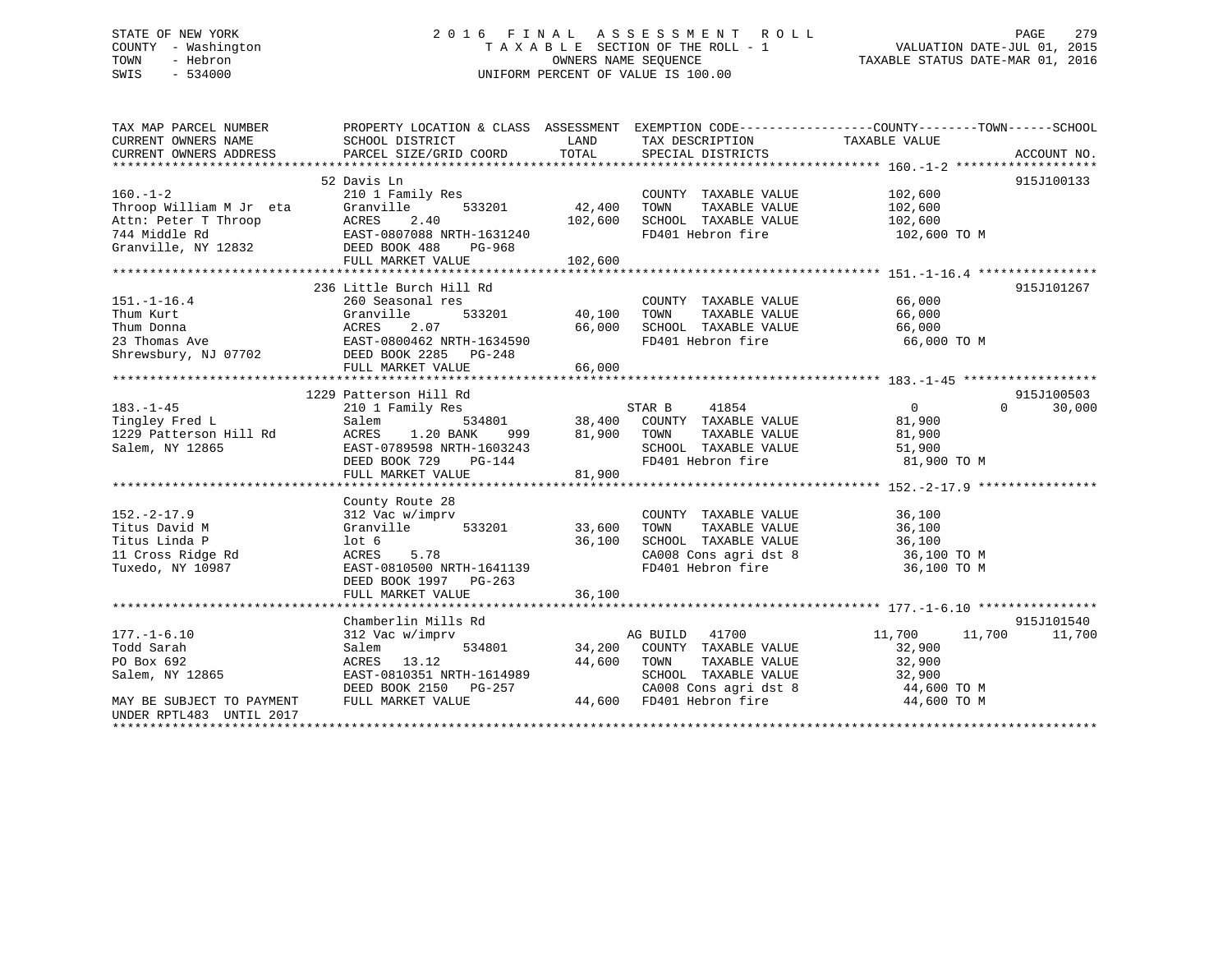# STATE OF NEW YORK 2 0 1 6 F I N A L A S S E S S M E N T R O L L PAGE 280 COUNTY - Washington T A X A B L E SECTION OF THE ROLL - 1 VALUATION DATE-JUL 01, 2015 TOWN - Hebron OWNERS NAME SEQUENCE TAXABLE STATUS DATE-MAR 01, 2016 SWIS - 534000 UNIFORM PERCENT OF VALUE IS 100.00

| TAX MAP PARCEL NUMBER  | PROPERTY LOCATION & CLASS ASSESSMENT EXEMPTION CODE----------------COUNTY-------TOWN------SCHOOL |            |                                                                    |                   |                      |
|------------------------|--------------------------------------------------------------------------------------------------|------------|--------------------------------------------------------------------|-------------------|----------------------|
| CURRENT OWNERS NAME    | SCHOOL DISTRICT                                                                                  | LAND       | TAX DESCRIPTION TAXABLE VALUE                                      |                   |                      |
| CURRENT OWNERS ADDRESS | PARCEL SIZE/GRID COORD TOTAL                                                                     |            | SPECIAL DISTRICTS                                                  |                   | ACCOUNT NO.          |
|                        |                                                                                                  |            |                                                                    |                   |                      |
|                        | 993 Chamberlin Mills Rd                                                                          |            |                                                                    |                   | 915J101609           |
| $177. - 1 - 6.13$      | 210 1 Family Res                                                                                 |            | 41854<br>STAR B                                                    | $0 \qquad \qquad$ | $0 \t 30,000$        |
| Todd Sarah D           | Salem                                                                                            |            | 534801 49,500 COUNTY TAXABLE VALUE                                 | 110,100           |                      |
| PO Box 692             |                                                                                                  |            | 110,100 TOWN TAXABLE VALUE                                         | 110,100           |                      |
| Salem, NY 12865        | Lot 22<br>ACRES 10.01                                                                            |            | SCHOOL TAXABLE VALUE                                               | 80,100            |                      |
|                        | EAST-0809795 NRTH-1614185                                                                        |            | CA008 Cons agri dst 8 110,100 TO M                                 |                   |                      |
|                        | DEED BOOK 773 PG-203                                                                             |            | FD401 Hebron fire                                                  | 110,100 TO M      |                      |
|                        | FULL MARKET VALUE                                                                                | 110,100    |                                                                    |                   |                      |
|                        |                                                                                                  |            |                                                                    |                   |                      |
|                        | Chamberlin Mills Rd/off                                                                          |            |                                                                    |                   | 915J101887           |
| $177. - 1 - 6.24$      | 322 Rural vac>10                                                                                 |            | COUNTY TAXABLE VALUE 56,500                                        |                   |                      |
| Todd Sarah D           | 534801 56,500<br>Salem                                                                           |            |                                                                    |                   |                      |
| PO Box 692             |                                                                                                  |            |                                                                    |                   |                      |
| Salem, NY 12865        |                                                                                                  |            |                                                                    |                   |                      |
|                        | ACRES 100.37<br>EAST-0809306 NRTH-1616110<br>DEED BOOK 1664 PG-310                               |            | CA008 Cons agri dst 8 56,500 TO M<br>FD401 Hebron fire 56,500 TO M |                   |                      |
|                        | FULL MARKET VALUE                                                                                | 56,500     |                                                                    |                   |                      |
|                        |                                                                                                  |            |                                                                    |                   |                      |
|                        | Chamberlin Mills Rd/n Off                                                                        |            |                                                                    |                   | 915J101894           |
| $177. - 1 - 6.31$      | 314 Rural vac<10                                                                                 |            | COUNTY TAXABLE VALUE<br>TOWN      TAXABLE VALUE                    | 6,700             |                      |
| Todd Sarah D           | 534801<br>Salem                                                                                  | 6,700 TOWN |                                                                    | 6,700             |                      |
| PO Box 692             | lot 20                                                                                           | 6,700      | SCHOOL TAXABLE VALUE 6,700                                         |                   |                      |
| Salem, NY 12865        | 8.91<br>ACRES                                                                                    |            | CA008 Cons agri dst 8<br>FD401 Hebron fire                         | 6,700 TO M        |                      |
|                        | EAST-0809466 NRTH-1614347                                                                        |            |                                                                    | 6,700 TO M        |                      |
|                        | DEED BOOK 1664 PG-306                                                                            |            |                                                                    |                   |                      |
|                        | FULL MARKET VALUE                                                                                | 6,700      |                                                                    |                   |                      |
|                        |                                                                                                  |            |                                                                    |                   |                      |
|                        | 151 Barkley Ln                                                                                   |            |                                                                    |                   | 915J101168           |
| $183.2 - 1 - 23$       | 260 Seasonal res - WTRFNT                                                                        |            | COUNTY TAXABLE VALUE 185,300                                       |                   |                      |
|                        |                                                                                                  |            |                                                                    |                   |                      |
|                        |                                                                                                  |            |                                                                    |                   |                      |
| Clark, NJ 07066        | EAST-0787535 NRTH-1606857                                                                        |            | FD401 Hebron fire 185,300 TO M                                     |                   |                      |
|                        | DEED BOOK 2223 PG-1                                                                              |            |                                                                    |                   |                      |
|                        | FULL MARKET VALUE 185,300                                                                        |            |                                                                    |                   |                      |
|                        |                                                                                                  |            |                                                                    |                   |                      |
|                        | 1456 County Route 31                                                                             |            |                                                                    |                   | 915J100262           |
| $152. - 1 - 17$        | 242 Rurl res&rec                                                                                 |            | AGED-CO<br>41802                                                   | 14,980            | $\Omega$<br>$\Omega$ |
|                        | Granville 533201 64,800 STAR EN                                                                  |            | 41834                                                              | $\Omega$          | 65,300<br>$\Omega$   |
|                        |                                                                                                  |            | 74,900 COUNTY TAXABLE VALUE 59,920                                 |                   |                      |
|                        |                                                                                                  |            | TOWN TAXABLE VALUE 74,900<br>SCHOOL TAXABLE VALUE 9,600            |                   |                      |
|                        | 100 100 12<br>1456 County Route 31 ACRES 11.40<br>Granville, NY 12832 EAST-0806819 NRTH-1638231  |            |                                                                    |                   |                      |
|                        | DEED BOOK 466<br>$PG-11$                                                                         |            | CA008 Cons agri dst 8 74,900 TO M                                  |                   |                      |
|                        | FULL MARKET VALUE                                                                                |            | CA008 Cons agri dst 8<br>74,900 FD401 Hebron fire                  | 74,900 TO M       |                      |
|                        |                                                                                                  |            |                                                                    |                   |                      |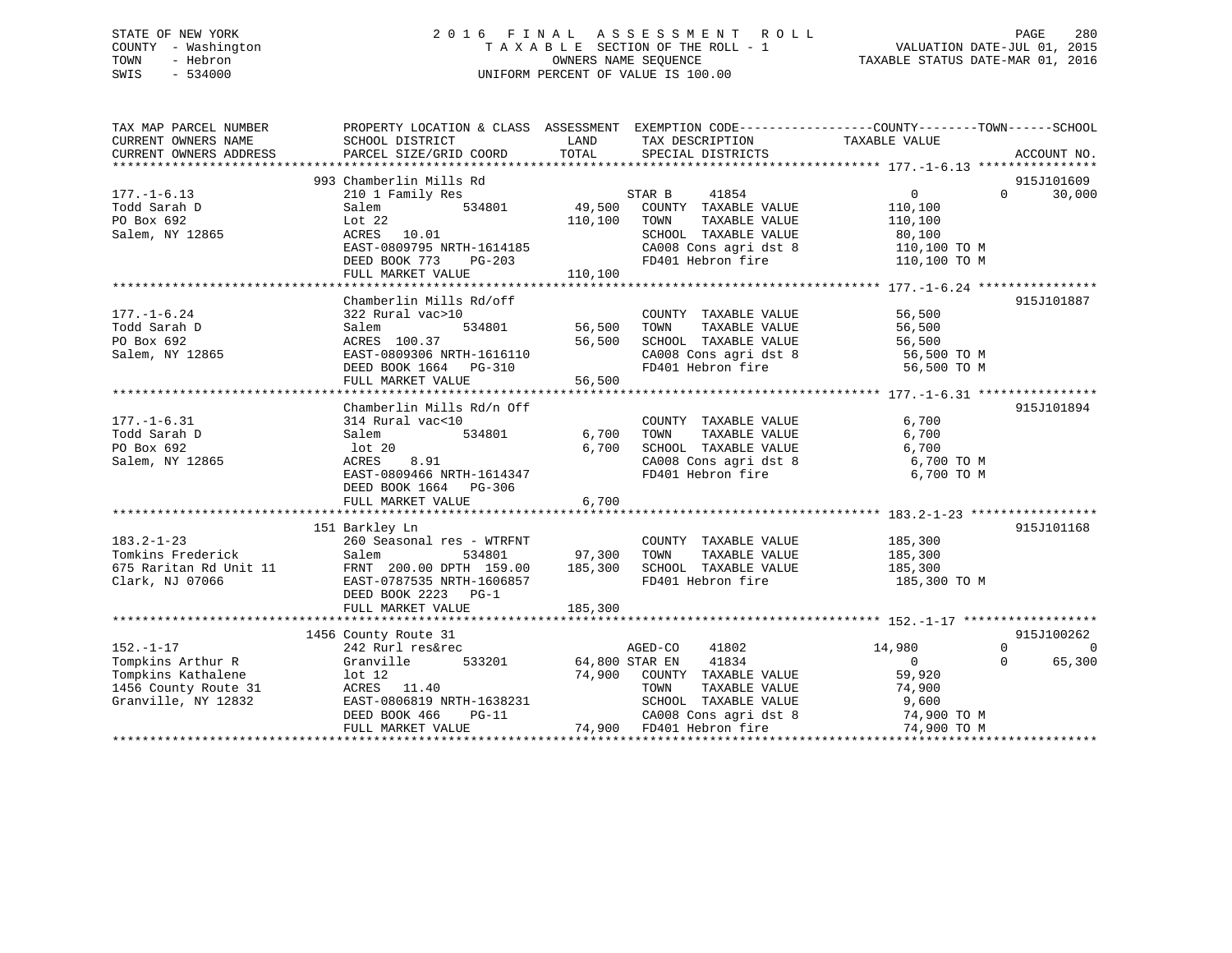# STATE OF NEW YORK 2 0 1 6 F I N A L A S S E S S M E N T R O L L PAGE 281 COUNTY - Washington T A X A B L E SECTION OF THE ROLL - 1 VALUATION DATE-JUL 01, 2015 TOWN - Hebron OWNERS NAME SEQUENCE TAXABLE STATUS DATE-MAR 01, 2016 SWIS - 534000 UNIFORM PERCENT OF VALUE IS 100.00

| TAX MAP PARCEL NUMBER<br>CURRENT OWNERS NAME<br>CURRENT OWNERS ADDRESS | SCHOOL DISTRICT<br>PARCEL SIZE/GRID COORD                             | LAND<br>TAX DESCRIPTION<br>TOTAL<br>SPECIAL DISTRICTS   | PROPERTY LOCATION & CLASS ASSESSMENT EXEMPTION CODE---------------COUNTY-------TOWN-----SCHOOL<br>TAXABLE VALUE<br>ACCOUNT NO. |
|------------------------------------------------------------------------|-----------------------------------------------------------------------|---------------------------------------------------------|--------------------------------------------------------------------------------------------------------------------------------|
|                                                                        |                                                                       |                                                         |                                                                                                                                |
| $152. - 1 - 2$                                                         | 1453 County Route 31<br>270 Mfg housing                               | AGED-CO<br>41802                                        | 915J100040<br>$\Omega$<br>15,350<br>0                                                                                          |
| Tompkins David<br>1453 County Route 31                                 | Granville<br>533201<br>FRNT 150.00 DPTH 196.00                        | 25,700 AGED-TOWN 41803<br>30,700 AGED-SCH<br>41804      | $\Omega$<br>7,675<br>0<br>10,745<br>$\Omega$<br>$\Omega$                                                                       |
| Granville, NY 12832                                                    | EAST-0806202 NRTH-1638290<br>DEED BOOK 493<br>PG-253                  | 41834<br>STAR EN<br>COUNTY TAXABLE VALUE                | $\overline{0}$<br>$\Omega$<br>19,955<br>15,350                                                                                 |
|                                                                        | FULL MARKET VALUE                                                     | 30,700 TOWN<br>TAXABLE VALUE<br>SCHOOL TAXABLE VALUE    | 23,025<br>$\overline{0}$                                                                                                       |
|                                                                        |                                                                       | FD401 Hebron fire                                       | 30,700 TO M                                                                                                                    |
|                                                                        | Tiplady Rd                                                            |                                                         | 915J101389                                                                                                                     |
| $178. - 1 - 44$<br>Toussaint Jay F                                     | 322 Rural vac>10<br>534801<br>Salem                                   | COUNTY TAXABLE VALUE<br>33,600<br>TOWN<br>TAXABLE VALUE | 33,600<br>33,600                                                                                                               |
| Hassinger Mimi                                                         | Lot 2                                                                 | SCHOOL TAXABLE VALUE<br>33,600                          | 33,600                                                                                                                         |
| 51 Franklin St<br>East Orange, NJ 07017                                | ACRES 12.74<br>EAST-0818873 NRTH-1612348<br>DEED BOOK 505<br>$PG-323$ | FD401 Hebron fire                                       | 33,600 TO M                                                                                                                    |
|                                                                        | FULL MARKET VALUE                                                     | 33,600                                                  |                                                                                                                                |
|                                                                        | 18 Everetts Heights Way                                               |                                                         | 915J100287                                                                                                                     |
| $152 - 2 - 13$                                                         | 210 1 Family Res                                                      | STAR EN<br>41834                                        | $\overline{0}$<br>$\Omega$<br>65,300                                                                                           |
| Traver Marcia                                                          | 533201<br>Granville                                                   | 42,400<br>COUNTY TAXABLE VALUE                          | 198,500                                                                                                                        |
| 18 Everett Hts                                                         | 496/834                                                               | 198,500<br>TOWN<br>TAXABLE VALUE                        | 198,500                                                                                                                        |
| Granville, NY 12832                                                    | 2.96<br>ACRES                                                         | SCHOOL TAXABLE VALUE                                    | 133,200                                                                                                                        |
|                                                                        | EAST-0810526 NRTH-1642678<br>DEED BOOK 440<br>$PG-88$                 | FD401 Hebron fire                                       | 198,500 TO M                                                                                                                   |
|                                                                        | FULL MARKET VALUE                                                     | 198,500                                                 |                                                                                                                                |
|                                                                        | Patterson Hill Rd                                                     |                                                         | 915J100368                                                                                                                     |
| $183. - 1 - 26$                                                        | 260 Seasonal res                                                      | COUNTY TAXABLE VALUE                                    | 115,000                                                                                                                        |
| Trayah Reginald J                                                      | Salem<br>534801                                                       | 112,700<br>TOWN<br>TAXABLE VALUE                        | 115,000                                                                                                                        |
| 660 Sunrise Ln                                                         | ACRES<br>57.03                                                        | 115,000<br>SCHOOL TAXABLE VALUE                         | 115,000                                                                                                                        |
| Arlington, VT 05250                                                    | EAST-0789393 NRTH-1601724                                             | CA008 Cons agri dst 8                                   | 115,000 TO M                                                                                                                   |
|                                                                        | DEED BOOK 3529 PG-158                                                 | FD401 Hebron fire                                       | 115,000 TO M                                                                                                                   |
|                                                                        | FULL MARKET VALUE                                                     | 115,000                                                 |                                                                                                                                |
|                                                                        | 1218 Chamberlin Mills Rd                                              |                                                         | 915J100124                                                                                                                     |
| $177. - 1 - 26.1$                                                      | 242 Rurl res&rec                                                      | STAR B<br>41854                                         | $\overline{0}$<br>$\Omega$<br>30,000                                                                                           |
| Trefethern Carol                                                       | Salem<br>534801                                                       | 83,500<br>COUNTY TAXABLE VALUE                          | 153,200                                                                                                                        |
| 1218 Chamberlin Mills Rd                                               | ACRES<br>20.75 BANK<br>11A                                            | 153,200<br>TOWN<br>TAXABLE VALUE                        | 153,200                                                                                                                        |
| PO Box 457                                                             | EAST-0814620 NRTH-1614583                                             | SCHOOL TAXABLE VALUE                                    | 123,200                                                                                                                        |
| Salem, NY 12865                                                        | DEED BOOK 1760 PG-130<br>FULL MARKET VALUE                            | FD401 Hebron fire<br>153,200                            | 153,200 TO M                                                                                                                   |
|                                                                        |                                                                       |                                                         |                                                                                                                                |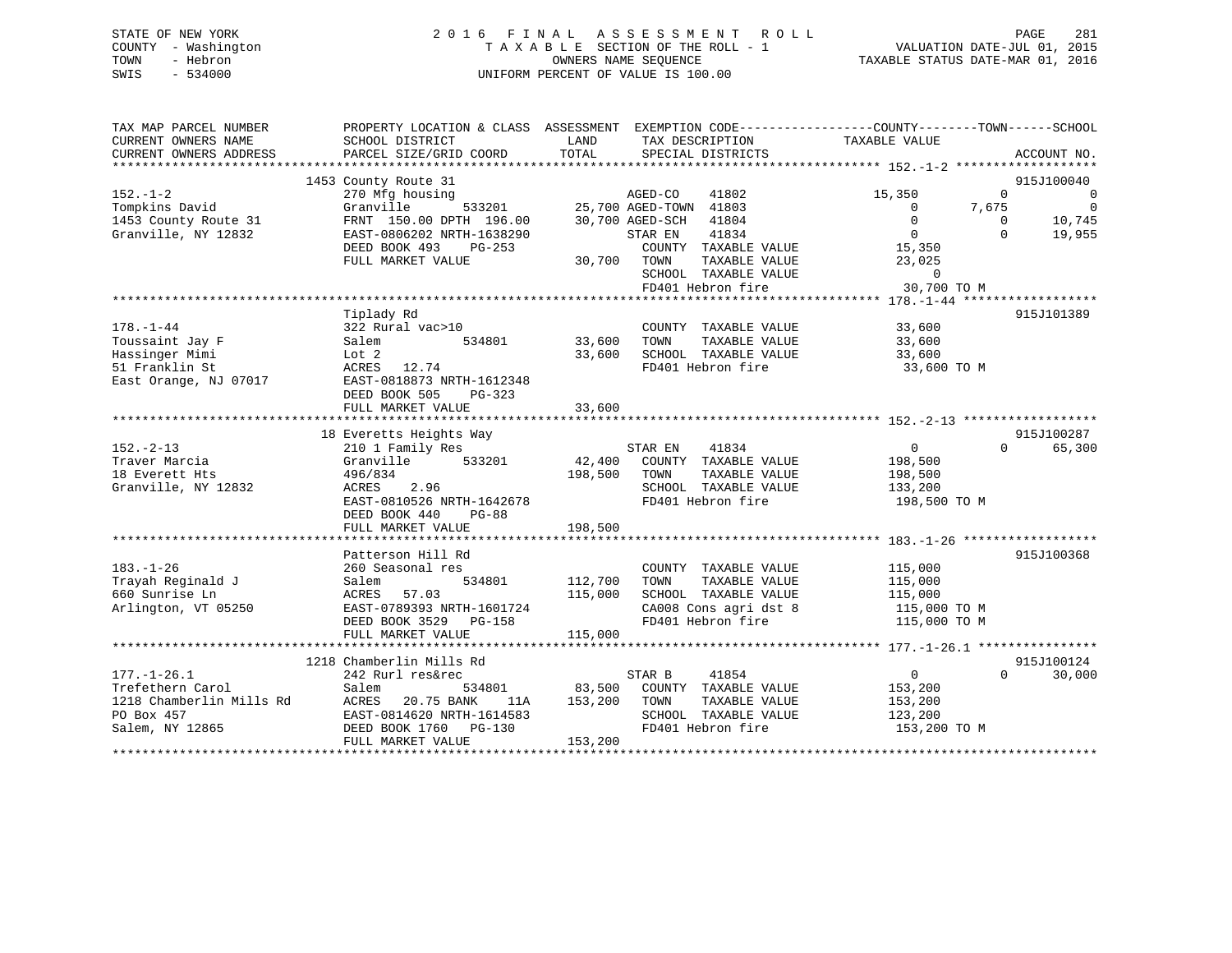# STATE OF NEW YORK 2 0 1 6 F I N A L A S S E S S M E N T R O L L PAGE 282 COUNTY - Washington T A X A B L E SECTION OF THE ROLL - 1 VALUATION DATE-JUL 01, 2015 TOWN - Hebron OWNERS NAME SEQUENCE TAXABLE STATUS DATE-MAR 01, 2016 SWIS - 534000 UNIFORM PERCENT OF VALUE IS 100.00

| TAX MAP PARCEL NUMBER     |                                                    | PROPERTY LOCATION & CLASS ASSESSMENT EXEMPTION CODE-----------------COUNTY-------TOWN------SCHOOL |                                         |
|---------------------------|----------------------------------------------------|---------------------------------------------------------------------------------------------------|-----------------------------------------|
| CURRENT OWNERS NAME       | SCHOOL DISTRICT                                    | LAND<br>TAX DESCRIPTION                                                                           | TAXABLE VALUE                           |
| CURRENT OWNERS ADDRESS    | PARCEL SIZE/GRID COORD                             | TOTAL<br>SPECIAL DISTRICTS                                                                        | ACCOUNT NO.                             |
|                           | 221 County Route 28                                |                                                                                                   | 915J100527                              |
| $143. - 1 - 32$           | 241 Rural res&ag                                   | AG DIST<br>41720                                                                                  | 143,621<br>143,621<br>143,621           |
| Tressler Robert C         | 533201<br>Granville                                | 291,200 STAR B<br>41854                                                                           | $0 \qquad \qquad$<br>$\Omega$<br>30,000 |
| Tresssler Mary Lou        | ACRES 153.03                                       | 411,200 COUNTY TAXABLE VALUE                                                                      | 267,579                                 |
| PO Box 92                 | EAST-0810385 NRTH-1643544                          | TOWN<br>TAXABLE VALUE                                                                             | 267,579                                 |
| Granville, NY 12832       | DEED BOOK 1727 PG-185                              | SCHOOL TAXABLE VALUE                                                                              | 237,579                                 |
|                           | FULL MARKET VALUE                                  | 411,200 CA008 Cons agri dst 8                                                                     | 267,579 TO M                            |
| MAY BE SUBJECT TO PAYMENT |                                                    | 143,621 EX                                                                                        |                                         |
| UNDER AGDIST LAW TIL 2020 |                                                    | FD401 Hebron fire                                                                                 | 411,200 TO M                            |
|                           |                                                    |                                                                                                   |                                         |
|                           | 55 Sheldon Rd                                      |                                                                                                   | 915J101541                              |
| $177. - 1 - 21.6$         | 242 Rurl res&rec                                   | STAR B<br>41854                                                                                   | $\overline{0}$<br>$\Omega$<br>30,000    |
| Tripp Jeffrey D           | 534801<br>Salem                                    | 55,700 COUNTY TAXABLE VALUE                                                                       | 127,000                                 |
| 55 Sheldon Rd             | ACRES 14.10                                        | 127,000<br>TOWN<br>TAXABLE VALUE                                                                  | 127,000                                 |
| Granville, NY 12832       | EAST-0817599 NRTH-1616748                          | SCHOOL TAXABLE VALUE                                                                              | 97,000                                  |
|                           | DEED BOOK 3174 PG-51                               | FD401 Hebron fire                                                                                 | 127,000 TO M                            |
|                           | FULL MARKET VALUE                                  | 127,000                                                                                           |                                         |
|                           |                                                    |                                                                                                   |                                         |
|                           | County Route 30                                    |                                                                                                   | 915J100398                              |
| $175. - 1 - 9$            | 322 Rural vac>10                                   | AG DIST<br>41720                                                                                  | 89,417<br>89,417<br>89,417              |
| Tripp Marion Elizabeth    | Salem<br>534801                                    | 249,500 FOR 480A 47460                                                                            | 84,374<br>84,374<br>84,374              |
| 333 Kingsbury Rd          | forest commit 796/261                              | 249,500 COUNTY TAXABLE VALUE                                                                      | 75,709                                  |
| Hudson Falls, NY 12839    | ACRES 134.90                                       | TOWN<br>TAXABLE VALUE                                                                             | 75,709                                  |
|                           | EAST-0789801 NRTH-1608725                          | SCHOOL TAXABLE VALUE                                                                              | 75,709                                  |
| MAY BE SUBJECT TO PAYMENT | DEED BOOK 767<br>PG-334                            | CA008 Cons agri dst 8                                                                             | 160,083 TO M                            |
| UNDER RPTL480A UNTIL 2025 | FULL MARKET VALUE                                  | 249,500<br>89,417 EX                                                                              |                                         |
|                           |                                                    | FD401 Hebron fire                                                                                 | 249,500 TO M                            |
|                           |                                                    |                                                                                                   |                                         |
| $186. - 1 - 8$            | 185 Blossom Rd                                     |                                                                                                   | 915J100660                              |
| Truehart Eli F III        | 312 Vac w/imprv<br>Salem<br>534801                 | COUNTY TAXABLE VALUE<br>13,800<br>TOWN<br>TAXABLE VALUE                                           | 22,200<br>22,200                        |
| Truehart Karie            | ACRES<br>1.70                                      | 22,200<br>SCHOOL TAXABLE VALUE                                                                    | 22,200                                  |
| 2017 County Route 153     |                                                    | FD401 Hebron fire                                                                                 | 22,200 TO M                             |
| Salem, NY 12865           | EAST-0819294 NRTH-1605260<br>DEED BOOK 3193 PG-158 |                                                                                                   |                                         |
|                           | FULL MARKET VALUE                                  | 22,200                                                                                            |                                         |
|                           |                                                    |                                                                                                   |                                         |
|                           | 6929 State Route 22                                |                                                                                                   | 915J101524                              |
| $161. - 2 - 16$           | 270 Mfg housing                                    | STAR B<br>41854                                                                                   | $\overline{0}$<br>30,000<br>$\Omega$    |
| Truehart Timothy J        | Granville<br>533201                                | 33,400<br>COUNTY TAXABLE VALUE                                                                    | 51,800                                  |
| Coppins Joan C            | 1.56<br>ACRES                                      | 51,800<br>TAXABLE VALUE<br>TOWN                                                                   | 51,800                                  |
| 6929 State Route 22       | EAST-0816439 NRTH-1624851                          | SCHOOL TAXABLE VALUE                                                                              | 21,800                                  |
| Granville, NY 12832       | DEED BOOK 2457 PG-96                               | FD401 Hebron fire                                                                                 | 51,800 TO M                             |
|                           | FULL MARKET VALUE                                  | 51,800                                                                                            |                                         |
|                           |                                                    |                                                                                                   |                                         |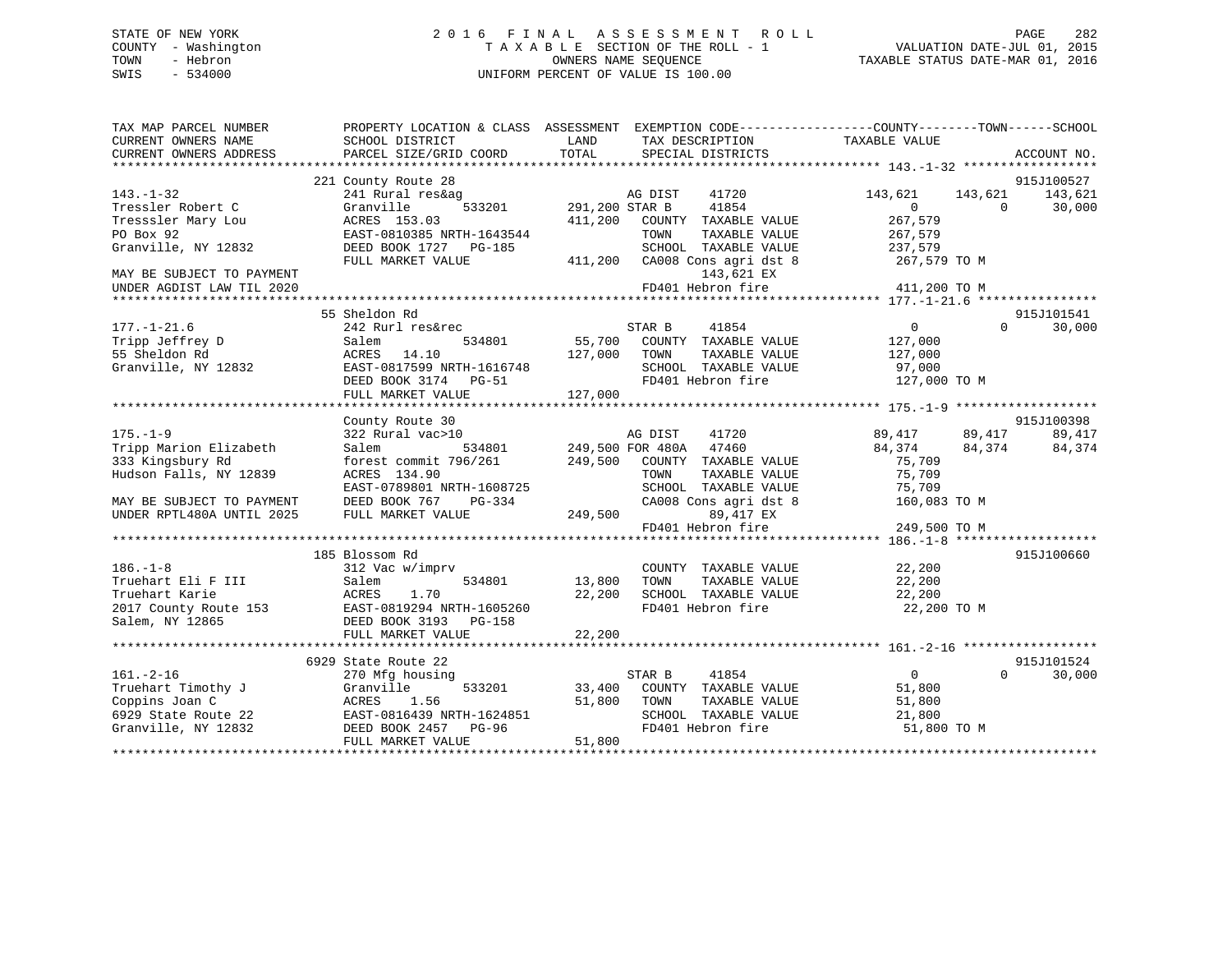# STATE OF NEW YORK 2 0 1 6 F I N A L A S S E S S M E N T R O L L PAGE 283 COUNTY - Washington T A X A B L E SECTION OF THE ROLL - 1 VALUATION DATE-JUL 01, 2015 TOWN - Hebron OWNERS NAME SEQUENCE TAXABLE STATUS DATE-MAR 01, 2016 SWIS - 534000 UNIFORM PERCENT OF VALUE IS 100.00

| TAX MAP PARCEL NUMBER<br>CURRENT OWNERS NAME<br>CURRENT OWNERS ADDRESS                                   | PROPERTY LOCATION & CLASS ASSESSMENT<br>SCHOOL DISTRICT<br>PARCEL SIZE/GRID COORD                                                                              | LAND<br>TOTAL                | EXEMPTION CODE-----------------COUNTY-------TOWN------SCHOOL<br>TAX DESCRIPTION<br>SPECIAL DISTRICTS                                                  | TAXABLE VALUE                                                                   | ACCOUNT NO.                      |
|----------------------------------------------------------------------------------------------------------|----------------------------------------------------------------------------------------------------------------------------------------------------------------|------------------------------|-------------------------------------------------------------------------------------------------------------------------------------------------------|---------------------------------------------------------------------------------|----------------------------------|
| $151. - 1 - 22.7$<br>Truelove Jamie A<br>1857 Boulderview Dr SE<br>Atlanta, GA 30316                     | 166 Little Burch Hill Rd<br>312 Vac w/imprv<br>Hartford<br>533801<br>4.30<br>ACRES<br>EAST-0799172 NRTH-1633297<br>DEED BOOK 3023 PG-48<br>FULL MARKET VALUE   | 28,700<br>33,000<br>33,000   | COUNTY TAXABLE VALUE<br>TAXABLE VALUE<br>TOWN<br>SCHOOL TAXABLE VALUE<br>FD401 Hebron fire                                                            | 33,000<br>33,000<br>33,000<br>33,000 TO M                                       | 915J101349                       |
| $184. - 1 - 22$<br>Trybendis Aaron C<br>Trybendis Vanessa L<br>79 Chamberlin Mills Rd<br>Salem, NY 12865 | 79 Chamberlin Mills Rd<br>210 1 Family Res<br>534801<br>Salem<br>ACRES<br>5.20<br>EAST-0794405 NRTH-1603314<br>DEED BOOK 3124 PG-345<br>FULL MARKET VALUE      | 191,200                      | STAR B<br>41854<br>52,400 COUNTY TAXABLE VALUE<br>TOWN<br>TAXABLE VALUE<br>SCHOOL TAXABLE VALUE<br>CA008 Cons agri dst 8<br>191,200 FD401 Hebron fire | $\overline{0}$<br>191,200<br>191,200<br>161,200<br>191,200 TO M<br>191,200 TO M | 915J100477<br>30,000<br>$\Omega$ |
| $186. - 1 - 6.1$<br>Tully John<br>Tully Diana<br>4811 Lamancha Way<br>Cambridge, NY 12816                | Blossom Rd<br>322 Rural vac>10<br>534801<br>Salem<br>44.34<br>ACRES<br>EAST-0818262 NRTH-1604359<br>DEED BOOK 509<br>PG-1095<br>FULL MARKET VALUE              | 47,600<br>47,600<br>47,600   | COUNTY TAXABLE VALUE<br>TAXABLE VALUE<br>TOWN<br>SCHOOL TAXABLE VALUE<br>CA008 Cons agri dst 8<br>FD401 Hebron fire                                   | 47,600<br>47,600<br>47,600<br>47,600 TO M<br>47,600 TO M                        | 915J101429                       |
| $168. - 1 - 14.3$<br>Turcie Jerry L<br>Turcie Tina M<br>96 Crosier Rd<br>Salem, NY 12865                 | 96 Crosier Rd<br>240 Rural res<br>534801<br>Salem<br>ACRES 20.80<br>EAST-0792872 NRTH-1617912<br>DEED BOOK 3544 PG-124<br>FULL MARKET VALUE                    | 83,600<br>236,000<br>236,000 | COUNTY TAXABLE VALUE<br>TOWN<br>TAXABLE VALUE<br>SCHOOL TAXABLE VALUE<br>CA008 Cons agri dst 8<br>FD401 Hebron fire                                   | 236,000<br>236,000<br>236,000<br>236,000 TO M<br>236,000 TO M                   | 915J101598                       |
| $183.2 - 1 - 28$<br>Twaddell Revocable Trust<br>109 Barkley Ln<br>Salem, NY 12865                        | 109 Barkley Ln<br>210 1 Family Res - WTRFNT<br>534801<br>Salem<br>ACRES<br>1.63<br>EAST-0786819 NRTH-1606128<br>DEED BOOK 932<br>$PG-238$<br>FULL MARKET VALUE | 283,700<br>283,700           | STAR EN<br>41834<br>77,400 COUNTY TAXABLE VALUE<br>TOWN<br>TAXABLE VALUE<br>SCHOOL TAXABLE VALUE<br>FD401 Hebron fire                                 | $\overline{0}$<br>283,700<br>283,700<br>218,400<br>283,700 TO M                 | 915J101105<br>$\Omega$<br>65,300 |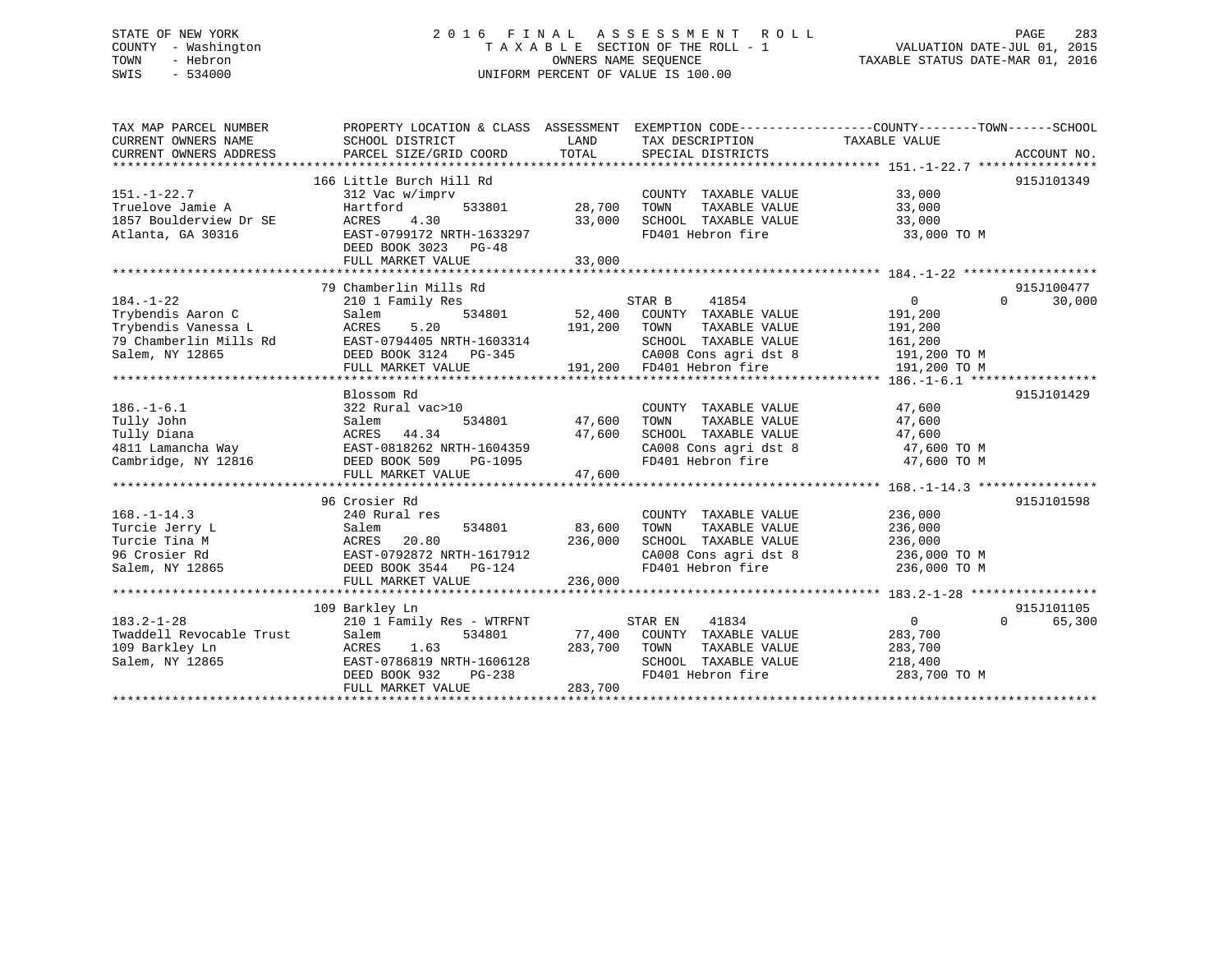# STATE OF NEW YORK 2 0 1 6 F I N A L A S S E S S M E N T R O L L PAGE 284 COUNTY - Washington T A X A B L E SECTION OF THE ROLL - 1 VALUATION DATE-JUL 01, 2015 TOWN - Hebron OWNERS NAME SEQUENCE TAXABLE STATUS DATE-MAR 01, 2016 SWIS - 534000 UNIFORM PERCENT OF VALUE IS 100.00

TAX MAP PARCEL NUMBER PROPERTY LOCATION & CLASS ASSESSMENT EXEMPTION CODE------------------COUNTY--------TOWN------SCHOOL CURRENT OWNERS NAME SCHOOL DISTRICT THE LAND TAX DESCRIPTION TAXABLE VALUE CURRENT OWNERS ADDRESS PARCEL SIZE/GRID COORD TOTAL SPECIAL DISTRICTS ACCOUNT NO. \*\*\*\*\*\*\*\*\*\*\*\*\*\*\*\*\*\*\*\*\*\*\*\*\*\*\*\*\*\*\*\*\*\*\*\*\*\*\*\*\*\*\*\*\*\*\*\*\*\*\*\*\*\*\*\*\*\*\*\*\*\*\*\*\*\*\*\*\*\*\*\*\*\*\*\*\*\*\*\*\*\*\*\*\*\*\*\*\*\*\*\*\*\*\*\*\*\*\*\*\*\*\* 143.-1-3 \*\*\*\*\*\*\*\*\*\*\*\*\*\*\*\*\*\*\* 380 County Route 28 915J100414 143.-1-3 210 1 Family Res AGRI-D IND 41730 6 ,634 6 ,634 6 ,634 Twardy John Granville 533201 42,600 STAR B 41854 0 0 30,000 Twardy Sarah ACRES 5.50 258,100 COUNTY TAXABLE VALUE 251,466 380 County Route 28 EAST-0814179 NRTH-1647319 TOWN TAXABLE VALUE 251,466 Granville, NY 12832 DEED BOOK 2570 PG-316 SCHOOL TAXABLE VALUE 221,466 FULL MARKET VALUE 258,100 FD401 Hebron fire 258,100 TO M MAY BE SUBJECT TO PAYMENTUNDER AGDIST LAW TIL 2023 \*\*\*\*\*\*\*\*\*\*\*\*\*\*\*\*\*\*\*\*\*\*\*\*\*\*\*\*\*\*\*\*\*\*\*\*\*\*\*\*\*\*\*\*\*\*\*\*\*\*\*\*\*\*\*\*\*\*\*\*\*\*\*\*\*\*\*\*\*\*\*\*\*\*\*\*\*\*\*\*\*\*\*\*\*\*\*\*\*\*\*\*\*\*\*\*\*\*\*\*\*\*\* 159.-1-25.9 \*\*\*\*\*\*\*\*\*\*\*\*\*\*\*\* 106 Mountain Way 915J101698 159.-1-25.9 240 Rural res STAR B 41854 0 0 30,000 Tybor Joseph Hartford 533801 56,700 COUNTY TAXABLE VALUE 187,900 Tybor Deborah B lot F 187,900 TOWN TAXABLE VALUE 187,900 PO Box 185 ACRES 14.77 SCHOOL TAXABLE VALUE 157,900 Hudson Falls, NY 12839 EAST-0796585 NRTH-1628216 FD401 Hebron fire 187,900 TO M DEED BOOK 605 PG-234 FULL MARKET VALUE 187,900 \*\*\*\*\*\*\*\*\*\*\*\*\*\*\*\*\*\*\*\*\*\*\*\*\*\*\*\*\*\*\*\*\*\*\*\*\*\*\*\*\*\*\*\*\*\*\*\*\*\*\*\*\*\*\*\*\*\*\*\*\*\*\*\*\*\*\*\*\*\*\*\*\*\*\*\*\*\*\*\*\*\*\*\*\*\*\*\*\*\*\*\*\*\*\*\*\*\*\*\*\*\*\* 151.-1-22.27 \*\*\*\*\*\*\*\*\*\*\*\*\*\*\* Little Burch Hill Rd 915J101686151.-1-22.27 322 Rural vac>10 COUNTY TAXABLE VALUE 12,600 Underwood Brian Granville 533201 12,600 TOWN TAXABLE VALUE 12,600 PO Box 251 Lot 7 12,600 SCHOOL TAXABLE VALUE 12,600 Salem, NY 12865 ACRES 16.75 FD401 Hebron fire 12,600 TO M ACRES 16.75<br>EAST-0800442 NRTH-1637805 DEED BOOK 3262 PG-144FULL MARKET VALUE 12,600 \*\*\*\*\*\*\*\*\*\*\*\*\*\*\*\*\*\*\*\*\*\*\*\*\*\*\*\*\*\*\*\*\*\*\*\*\*\*\*\*\*\*\*\*\*\*\*\*\*\*\*\*\*\*\*\*\*\*\*\*\*\*\*\*\*\*\*\*\*\*\*\*\*\*\*\*\*\*\*\*\*\*\*\*\*\*\*\*\*\*\*\*\*\*\*\*\*\*\*\*\*\*\* 151.-1-22.30 \*\*\*\*\*\*\*\*\*\*\*\*\*\*\* Little Burch Hill Rd w/of 151.-1-22.30 312 Vac w/imprv COUNTY TAXABLE VALUE 46,200 Underwood Brian Granville 533201 35,100 TOWN TAXABLE VALUE 46,200 PO Box 251 lots 7, 8 & 9 46,200 SCHOOL TAXABLE VALUE 46,200 Salem, NY 12865 768/158, sub aband 3230/1 FD401 Hebron fire 46,200 TO M ACRES 24.30 EAST-0800668 NRTH-1636929 DEED BOOK 2364 PG-172 FULL MARKET VALUE 46,200 \*\*\*\*\*\*\*\*\*\*\*\*\*\*\*\*\*\*\*\*\*\*\*\*\*\*\*\*\*\*\*\*\*\*\*\*\*\*\*\*\*\*\*\*\*\*\*\*\*\*\*\*\*\*\*\*\*\*\*\*\*\*\*\*\*\*\*\*\*\*\*\*\*\*\*\*\*\*\*\*\*\*\*\*\*\*\*\*\*\*\*\*\*\*\*\*\*\*\*\*\*\*\* 176.-1-10.1 \*\*\*\*\*\*\*\*\*\*\*\*\*\*\*\* 193 Middle Rd 915J100548176.-1-10.1 240 Rural res AG DIST 41720 8,288 8,288 8,288 Underwood John H Salem 534801 75,300 STAR B 41854 0 0 30,000 Underwood Margaret L 492/671 477/169 184,800 COUNTY TAXABLE VALUE 176,512 193 Middle Rd ACRES 35.70 TOWN TAXABLE VALUE 176,512 Salem, NY 12865 EAST-0803911 NRTH-1617309 SCHOOL TAXABLE VALUE 146,512<br>DEED BOOK 718 PG-315 FD401 Hebron fire 184,80 DEED BOOK 718 PG-315 FD401 Hebron fire 184,800 TO M MAY BE SUBJECT TO PAYMENT FULL MARKET VALUE 184,800 UNDER AGDIST LAW TIL 2022\*\*\*\*\*\*\*\*\*\*\*\*\*\*\*\*\*\*\*\*\*\*\*\*\*\*\*\*\*\*\*\*\*\*\*\*\*\*\*\*\*\*\*\*\*\*\*\*\*\*\*\*\*\*\*\*\*\*\*\*\*\*\*\*\*\*\*\*\*\*\*\*\*\*\*\*\*\*\*\*\*\*\*\*\*\*\*\*\*\*\*\*\*\*\*\*\*\*\*\*\*\*\*\*\*\*\*\*\*\*\*\*\*\*\*\*\*\*\*\*\*\*\*\*\*\*\*\*\*\*\*\*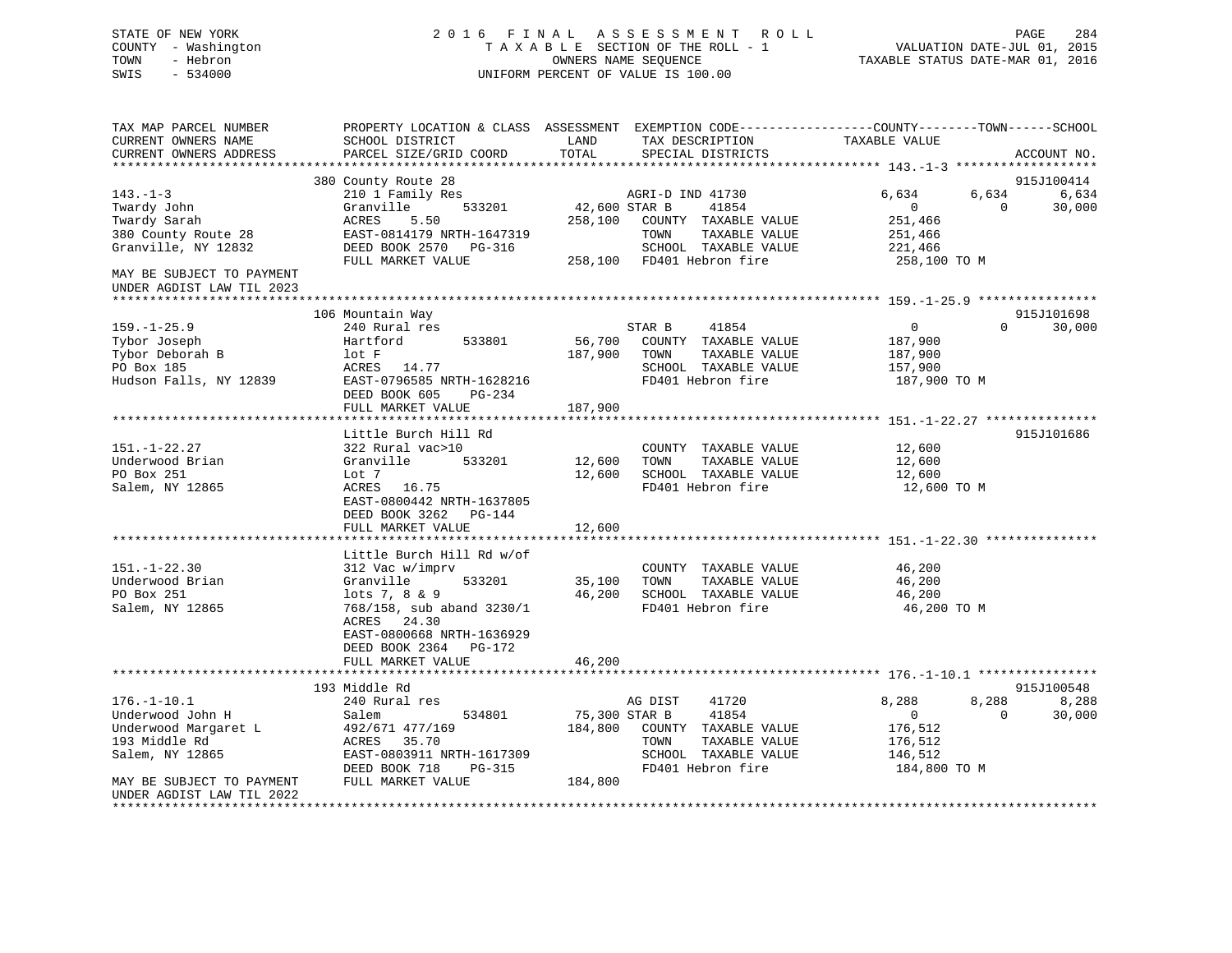# STATE OF NEW YORK 2 0 1 6 F I N A L A S S E S S M E N T R O L L PAGE 285 COUNTY - Washington T A X A B L E SECTION OF THE ROLL - 1 VALUATION DATE-JUL 01, 2015 TOWN - Hebron OWNERS NAME SEQUENCE TAXABLE STATUS DATE-MAR 01, 2016 SWIS - 534000 UNIFORM PERCENT OF VALUE IS 100.00

| VALUATION DATE-JUL 01, 2015 |  |                          |
|-----------------------------|--|--------------------------|
| antr commune naor wan 01.   |  | $\bigcap_{n=1}^{\infty}$ |

| TAX MAP PARCEL NUMBER<br>CURRENT OWNERS NAME<br>CURRENT OWNERS ADDRESS                                                                                                 | PROPERTY LOCATION & CLASS ASSESSMENT<br>SCHOOL DISTRICT<br>PARCEL SIZE/GRID COORD                                                                                                     | LAND<br>TOTAL                 | TAX DESCRIPTION<br>SPECIAL DISTRICTS                                                                                                     | EXEMPTION CODE-----------------COUNTY-------TOWN------SCHOOL<br>TAXABLE VALUE | ACCOUNT NO.                      |
|------------------------------------------------------------------------------------------------------------------------------------------------------------------------|---------------------------------------------------------------------------------------------------------------------------------------------------------------------------------------|-------------------------------|------------------------------------------------------------------------------------------------------------------------------------------|-------------------------------------------------------------------------------|----------------------------------|
| $143. - 1 - 5$<br>Upstate Slate LLC<br>ATTN Lawrence Shurupoff<br>16651 Topanga Ln<br>Delray Beach, FL 33484                                                           | East Green Pond Way<br>322 Rural vac>10<br>533201<br>Granville<br>No Timber/pasture Rights<br>ACRES 169.42<br>EAST-0815910 NRTH-1646565<br>DEED BOOK 2237 PG-103<br>FULL MARKET VALUE | 127,100<br>127,100<br>127,100 | COUNTY TAXABLE VALUE<br>TOWN<br>TAXABLE VALUE<br>SCHOOL TAXABLE VALUE<br>FD401 Hebron fire                                               | 127,100<br>127,100<br>127,100<br>127,100 TO M                                 | 915J100585                       |
|                                                                                                                                                                        |                                                                                                                                                                                       |                               |                                                                                                                                          |                                                                               |                                  |
| $167. - 1 - 7.7$<br>Urbaetis Mark M<br>Squires Randall C<br>3 Halls Pond Rd<br>Salem, NY 12865                                                                         | 137 Halls Pond Rd<br>242 Rurl res&rec<br>533801<br>Hartford<br>793/232<br>ACRES 18.40<br>EAST-0790854 NRTH-1623192<br>DEED BOOK 636<br>PG-167                                         | 78,800<br>217,000             | STAR B<br>41854<br>COUNTY TAXABLE VALUE<br>TAXABLE VALUE<br>TOWN<br>SCHOOL TAXABLE VALUE<br>FD401 Hebron fire                            | 0<br>217,000<br>217,000<br>187,000<br>217,000 TO M                            | 915J101874<br>30,000<br>$\Omega$ |
|                                                                                                                                                                        | FULL MARKET VALUE                                                                                                                                                                     | 217,000                       |                                                                                                                                          |                                                                               |                                  |
| $175. - 1 - 31$<br>Urbahn John<br>Urbahn Deyanne<br>7 Timberlane<br>Saratoga Springs, NY 12866                                                                         | 175 Callaway Rd<br>210 1 Family Res<br>534801<br>Salem<br>Lots C & D<br>ACRES<br>23.11<br>EAST-0786197 NRTH-1616841<br>DEED BOOK 958<br>$PG-160$<br>FULL MARKET VALUE                 | 68,000<br>77,900<br>77,900    | COUNTY TAXABLE VALUE<br>TAXABLE VALUE<br>TOWN<br>SCHOOL TAXABLE VALUE<br>FD401 Hebron fire                                               | 77,900<br>77,900<br>77,900<br>77,900 TO M                                     | 915J101533                       |
|                                                                                                                                                                        |                                                                                                                                                                                       |                               |                                                                                                                                          |                                                                               |                                  |
| $175. - 1 - 24$<br>Valastro Randy<br>Valastro Sheila<br>1303 County Route 47<br>Argyle, NY 12809                                                                       | County Route 47/N Off<br>322 Rural vac>10<br>532001<br>Argyle<br>ACRES<br>32.00<br>EAST-0785680 NRTH-1610079<br>DEED BOOK 2572 PG-1<br>FULL MARKET VALUE                              | 24,000<br>24,000<br>24,000    | COUNTY TAXABLE VALUE<br>TAXABLE VALUE<br>TOWN<br>SCHOOL TAXABLE VALUE<br>FD401 Hebron fire                                               | 24,000<br>24,000<br>24,000<br>24,000 TO M                                     | 915J100187                       |
|                                                                                                                                                                        |                                                                                                                                                                                       |                               |                                                                                                                                          |                                                                               |                                  |
| $184. - 2 - 3$<br>Van Alstyne Kathleen<br>383 Chamberlain Mills Rd<br>Salem, NY 12865<br>MAY BE SUBJECT TO PAYMENT<br>UNDER RPTL483 UNTIL 2018<br>******************** | Chamberlin Mills Rd<br>312 Vac w/imprv<br>534801<br>Salem<br>$1$ ot $3$<br>ACRES<br>15.04<br>EAST-0798699 NRTH-1607935<br>DEED BOOK 2033 PG-272<br>FULL MARKET VALUE                  | 25,300<br>47,000<br>47,000    | AG BUILD<br>41700<br>COUNTY TAXABLE VALUE<br>TAXABLE VALUE<br>TOWN<br>SCHOOL TAXABLE VALUE<br>CA008 Cons agri dst 8<br>FD401 Hebron fire | 23,000<br>23,000<br>24,000<br>24,000<br>24,000<br>47,000 TO M<br>47,000 TO M  | 915J101485<br>23,000             |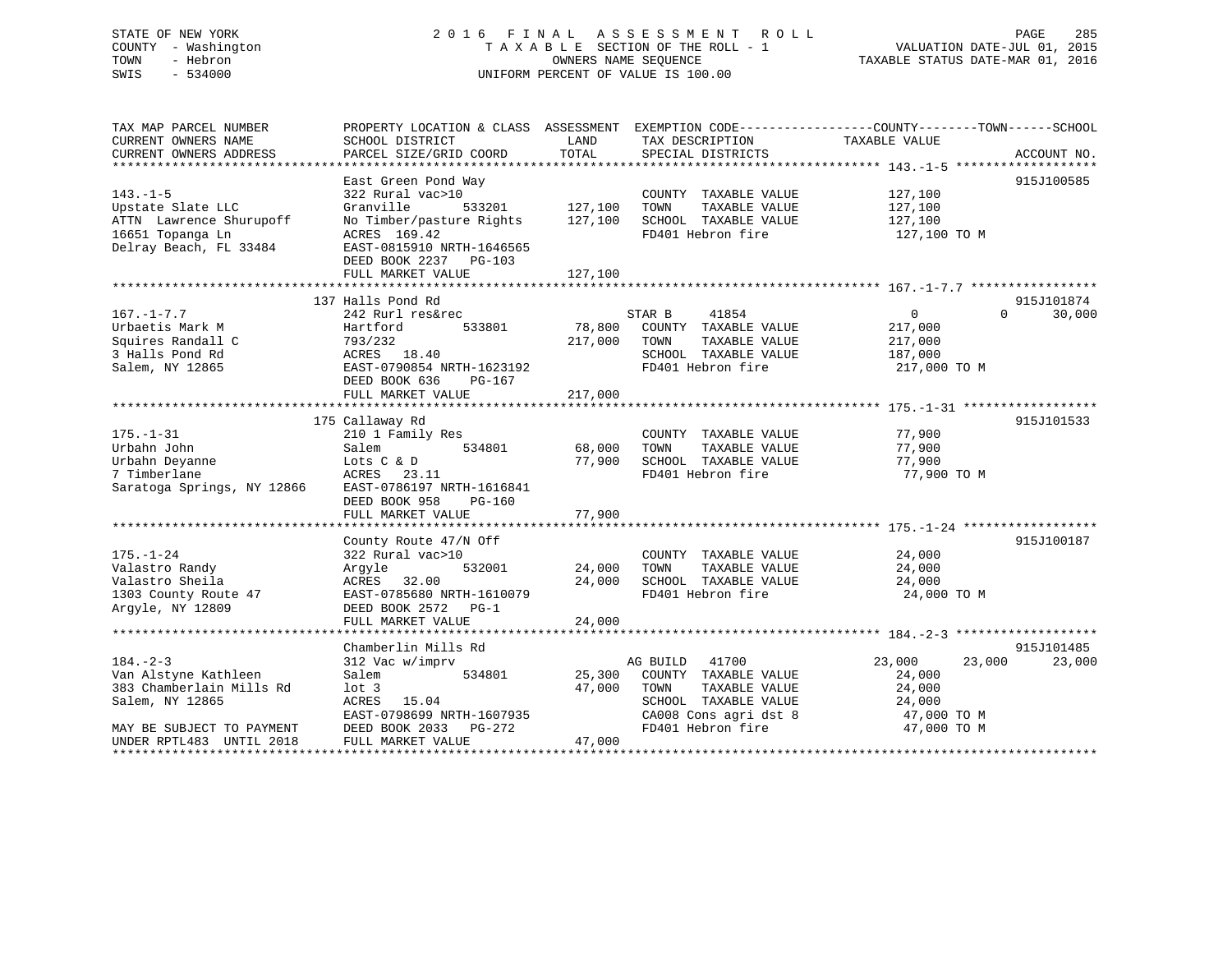# STATE OF NEW YORK 2 0 1 6 F I N A L A S S E S S M E N T R O L L PAGE 286 COUNTY - Washington T A X A B L E SECTION OF THE ROLL - 1 VALUATION DATE-JUL 01, 2015 TOWN - Hebron OWNERS NAME SEQUENCE TAXABLE STATUS DATE-MAR 01, 2016 SWIS - 534000 UNIFORM PERCENT OF VALUE IS 100.00

| TAX MAP PARCEL NUMBER     | PROPERTY LOCATION & CLASS ASSESSMENT EXEMPTION CODE----------------COUNTY-------TOWN-----SCHOOL |         |                              |               |             |
|---------------------------|-------------------------------------------------------------------------------------------------|---------|------------------------------|---------------|-------------|
| CURRENT OWNERS NAME       | SCHOOL DISTRICT                                                                                 | LAND    | TAX DESCRIPTION              | TAXABLE VALUE |             |
| CURRENT OWNERS ADDRESS    | PARCEL SIZE/GRID COORD                                                                          | TOTAL   | SPECIAL DISTRICTS            |               | ACCOUNT NO. |
|                           |                                                                                                 |         |                              |               |             |
|                           | Chamberlin Mills Rd                                                                             |         |                              |               | 915J101507  |
| $184. - 2 - 4$            | 322 Rural vac>10                                                                                |         | COUNTY TAXABLE VALUE         | 27,200        |             |
| Van Alstyne Michael J     | 534801<br>Salem                                                                                 | 27,200  | TAXABLE VALUE<br>TOWN        | 27,200        |             |
| 383 Chamberlain Mills Rd  | Lot 4                                                                                           | 27,200  | SCHOOL TAXABLE VALUE         | 27,200        |             |
| Salem, NY 12865           | ACRES 16.93                                                                                     |         | CA008 Cons agri dst 8        | 27,200 TO M   |             |
|                           | EAST-0798586 NRTH-1607539                                                                       |         | FD401 Hebron fire            | 27,200 TO M   |             |
|                           | DEED BOOK 2461 PG-227                                                                           |         |                              |               |             |
|                           |                                                                                                 |         |                              |               |             |
|                           |                                                                                                 |         |                              |               |             |
|                           | 101 Callaway Rd                                                                                 |         |                              |               | 915J101571  |
| $175. - 1 - 36$           | 314 Rural vac<10                                                                                |         | COUNTY TAXABLE VALUE         | 22,700        |             |
| Van Ingen Anne            | 534801<br>Salem                                                                                 | 22,700  | TOWN<br>TAXABLE VALUE        | 22,700        |             |
| 22 Brightside Dr          | 3.05<br>ACRES                                                                                   | 22,700  | SCHOOL TAXABLE VALUE         | 22,700        |             |
| Stamford, CT 06902        | EAST-0787009 NRTH-1615807                                                                       |         | FD401 Hebron fire            | 22,700 TO M   |             |
|                           | DEED BOOK 2635<br>PG-311                                                                        |         |                              |               |             |
|                           | FULL MARKET VALUE                                                                               | 22,700  |                              |               |             |
|                           |                                                                                                 |         |                              |               |             |
|                           | Callaway Rd                                                                                     |         |                              |               | 915J101535  |
| $175. - 1 - 33$           | 314 Rural vac<10                                                                                |         | COUNTY TAXABLE VALUE         | 36,200        |             |
| Van Ingen Anne H          |                                                                                                 | 36,200  | TAXABLE VALUE                | 36,200        |             |
|                           | Salem<br>534801<br>7.08                                                                         | 36,200  | TOWN<br>SCHOOL TAXABLE VALUE | 36,200        |             |
| 22 Brightside Dr          | ACRES                                                                                           |         |                              |               |             |
| Stamford, CT 06902        | EAST-0787010 NRTH-1616398                                                                       |         | FD401 Hebron fire            | 36,200 TO M   |             |
|                           | DEED BOOK 586<br>$PG-201$                                                                       |         |                              |               |             |
|                           | FULL MARKET VALUE                                                                               | 36,200  |                              |               |             |
|                           |                                                                                                 |         |                              |               |             |
|                           | Callaway Rd                                                                                     |         |                              |               | 915J101569  |
| $175. - 1 - 34$           | 314 Rural vac<10                                                                                |         | COUNTY TAXABLE VALUE         | 24,500        |             |
| Van Ingen Anne H          | Salem<br>534801                                                                                 | 24,500  | TOWN<br>TAXABLE VALUE        | 24,500        |             |
| 22 Brightside Dr          | ACRES<br>3.43                                                                                   | 24,500  | SCHOOL TAXABLE VALUE         | 24,500        |             |
| Stamford, CT 06902        | EAST-0787348 NRTH-1616225                                                                       |         | FD401 Hebron fire            | 24,500 TO M   |             |
|                           | DEED BOOK 2886 PG-189                                                                           |         |                              |               |             |
|                           | FULL MARKET VALUE                                                                               | 24,500  |                              |               |             |
|                           |                                                                                                 |         |                              |               |             |
|                           | 277 Higgins Rd                                                                                  |         |                              |               | 915J101811  |
| $170. - 2 - 25$           | 241 Rural res&ag                                                                                |         | COUNTY TAXABLE VALUE         | 235,000       |             |
| Van Reed Katharine        | Granville<br>533201                                                                             | 49,800  | TAXABLE VALUE<br>TOWN        | 235,000       |             |
| 277 Higgins Rd            | sub lots 5&6                                                                                    | 235,000 | SCHOOL TAXABLE VALUE         | 235,000       |             |
| Granville, NY 12832       | ACRES 10.17                                                                                     |         | FD401 Hebron fire            | 235,000 TO M  |             |
|                           | EAST-0820764 NRTH-1622373                                                                       |         |                              |               |             |
| MAY BE SUBJECT TO PAYMENT | DEED BOOK 3433 PG-221                                                                           |         |                              |               |             |
| UNDER AGDIST LAW TIL 2022 | FULL MARKET VALUE                                                                               | 235,000 |                              |               |             |
|                           |                                                                                                 |         |                              |               |             |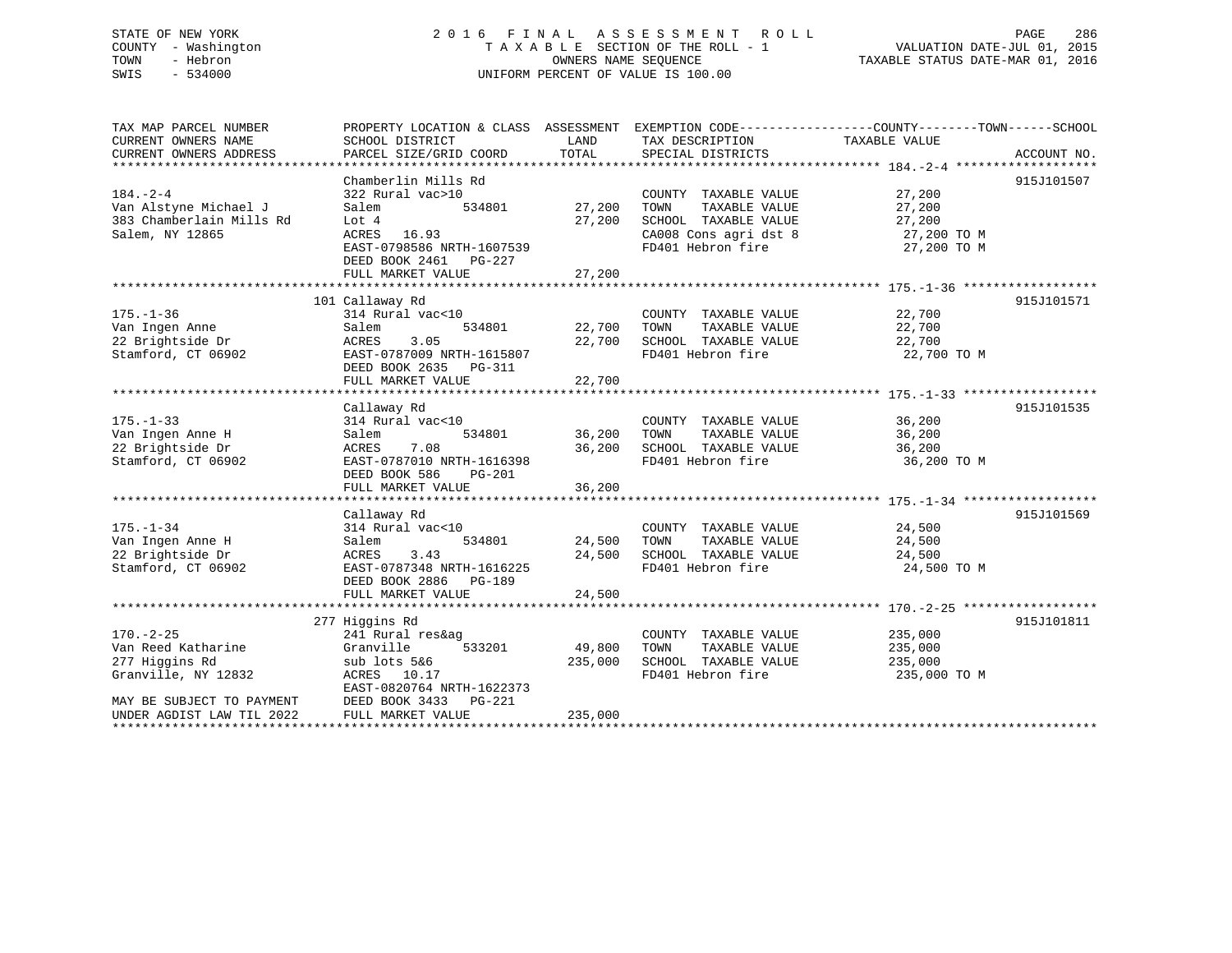# STATE OF NEW YORK 2 0 1 6 F I N A L A S S E S S M E N T R O L L PAGE 287COUNTY - Washington  $T A X A B L E$  SECTION OF THE ROLL - 1<br>TOWN - Hebron DATE-JUL 000NERS NAME SEQUENCE SWIS - 534000 UNIFORM PERCENT OF VALUE IS 100.00

TAXABLE STATUS DATE-MAR 01, 2016

| TAX MAP PARCEL NUMBER               |                                    |         |                                                   | PROPERTY LOCATION & CLASS ASSESSMENT EXEMPTION CODE--------------COUNTY-------TOWN-----SCHOOL                                                                                                                            |            |
|-------------------------------------|------------------------------------|---------|---------------------------------------------------|--------------------------------------------------------------------------------------------------------------------------------------------------------------------------------------------------------------------------|------------|
| CURRENT OWNERS NAME                 | SCHOOL DISTRICT                    | LAND    | TAX DESCRIPTION                                   | TAXABLE VALUE                                                                                                                                                                                                            |            |
|                                     |                                    |         |                                                   |                                                                                                                                                                                                                          |            |
|                                     | 383 Chamberlin Mills Rd            |         |                                                   |                                                                                                                                                                                                                          | 915L100223 |
| $176. - 1 - 28$                     | 210 1 Family Res                   |         | STAR B<br>41854                                   | $\Omega$<br>$\overline{0}$                                                                                                                                                                                               | 30,000     |
| VanAlstyne Kathleen                 | Salem<br>534801                    |         | 39,400 COUNTY TAXABLE VALUE                       | 94,800                                                                                                                                                                                                                   |            |
| VanAlstyne Michael                  | ACRES<br>1.70                      | 94,800  | TOWN<br>TAXABLE VALUE                             | 94,800                                                                                                                                                                                                                   |            |
| 383 Chamberlin Mills Rd             | EAST-0797710 NRTH-1608150          |         |                                                   |                                                                                                                                                                                                                          |            |
| Salem, NY 12865                     | DEED BOOK 2961 PG-90               |         |                                                   | $\begin{tabular}{lllllllll} \texttt{SCHOOL} & \texttt{TAXABLE} & \texttt{VALUE} & \texttt{64,800} \\ \texttt{CA008} & \texttt{Cons}\ \texttt{agri}\ \texttt{dst}\ 8 & & & 94,800\ \texttt{TO}\ \texttt{M} \end{tabular}$ |            |
|                                     | FULL MARKET VALUE                  |         | CA008 Cons agri dst 8<br>94,800 FD401 Hebron fire | 94,800 TO M                                                                                                                                                                                                              |            |
|                                     |                                    |         |                                                   |                                                                                                                                                                                                                          |            |
|                                     | 109 Crosier Rd                     |         |                                                   |                                                                                                                                                                                                                          | 915J100171 |
| $167. - 1 - 20.1$                   | 240 Rural res                      |         | COUNTY TAXABLE VALUE                              | 207,300                                                                                                                                                                                                                  |            |
| Vanderminden Trustee Robert D Salem | 534801                             | 147,800 | TOWN<br>TAXABLE VALUE                             | 207,300                                                                                                                                                                                                                  |            |
| 5 Court St                          | 86.20<br>ACRES                     | 207,300 | SCHOOL TAXABLE VALUE                              | 207,300                                                                                                                                                                                                                  |            |
| Granville, NY 12832                 | EAST-0791699 NRTH-1617247          |         | FD401 Hebron fire                                 | 207,300 TO M                                                                                                                                                                                                             |            |
|                                     | DEED BOOK 715<br>PG-88             |         |                                                   |                                                                                                                                                                                                                          |            |
|                                     | FULL MARKET VALUE                  | 207,300 |                                                   |                                                                                                                                                                                                                          |            |
|                                     |                                    |         |                                                   |                                                                                                                                                                                                                          |            |
|                                     | 179 Higgins Rd                     |         |                                                   |                                                                                                                                                                                                                          | 915J101818 |
| $170. - 2 - 32$                     | 312 Vac w/imprv                    |         | COUNTY TAXABLE VALUE                              | 30,700                                                                                                                                                                                                                   |            |
| Vanderzyden Kevin J                 | 533201<br>Granville                | 29,300  | TOWN<br>TAXABLE VALUE                             | 30,700                                                                                                                                                                                                                   |            |
| Vanderzyden Karen M                 | Lot 22                             | 30,700  | SCHOOL TAXABLE VALUE                              | 30,700                                                                                                                                                                                                                   |            |
| PO Box 514                          | ACRES<br>9.89                      |         | FD401 Hebron fire                                 | 30,700 TO M                                                                                                                                                                                                              |            |
| Hudson Falls, NY 12839              | EAST-0820068 NRTH-1624440          |         |                                                   |                                                                                                                                                                                                                          |            |
|                                     | DEED BOOK 2696 PG-235              |         |                                                   |                                                                                                                                                                                                                          |            |
|                                     | FULL MARKET VALUE                  | 30,700  |                                                   |                                                                                                                                                                                                                          |            |
|                                     |                                    |         |                                                   |                                                                                                                                                                                                                          |            |
|                                     | Chamberlin Mills Rd/e Off          |         |                                                   |                                                                                                                                                                                                                          | 915J100624 |
| $184. - 1 - 7$                      | 323 Vacant rural                   |         | COUNTY TAXABLE VALUE 17,500                       |                                                                                                                                                                                                                          |            |
| VanDyk, Trustee William R LE        | 534801<br>Salem<br>23.35           | 17,500  | TOWN<br>TAXABLE VALUE                             |                                                                                                                                                                                                                          |            |
| VanDyk Trust W R<br>53 Heaphy Ln    | ACRES<br>EAST-0800050 NRTH-1607231 | 17,500  | SCHOOL TAXABLE VALUE<br>FD401 Hebron fire         | $\frac{1}{17}, \frac{500}{500}$<br>17,500 TO M                                                                                                                                                                           |            |
| Salem, NY 12832                     | DEED BOOK 2617 PG-333              |         |                                                   |                                                                                                                                                                                                                          |            |
|                                     | FULL MARKET VALUE                  | 17,500  |                                                   |                                                                                                                                                                                                                          |            |
|                                     |                                    |         |                                                   |                                                                                                                                                                                                                          |            |
|                                     | Chamberlin Mills Rd                |         |                                                   |                                                                                                                                                                                                                          | 915J101484 |
| $184. - 2 - 2$                      | 322 Rural vac>10                   |         | 41720<br>AG DIST                                  | 22,480<br>22,480                                                                                                                                                                                                         | 22,480     |
| VanDyk, Trustee William R LE        | Salem<br>534801                    | 63,400  | COUNTY TAXABLE VALUE                              | 40,920                                                                                                                                                                                                                   |            |
| VanDyk Trust W R                    | Lot 2                              | 63,400  | TOWN<br>TAXABLE VALUE                             | 40,920                                                                                                                                                                                                                   |            |
| 53 Heaphy Ln                        | ACRES<br>34.70                     |         | SCHOOL TAXABLE VALUE                              | 40,920                                                                                                                                                                                                                   |            |
| Salem, NY 12865                     | EAST-0799475 NRTH-1608895          |         | CA008 Cons agri dst 8                             | 40,920 TO M                                                                                                                                                                                                              |            |
|                                     | DEED BOOK 2617 PG-329              |         | 22,480 EX                                         |                                                                                                                                                                                                                          |            |
| MAY BE SUBJECT TO PAYMENT           | FULL MARKET VALUE                  |         | 63,400 FD401 Hebron fire                          | 63,400 TO M                                                                                                                                                                                                              |            |
| UNDER AGDIST LAW TIL 2020           |                                    |         |                                                   |                                                                                                                                                                                                                          |            |
|                                     |                                    |         |                                                   |                                                                                                                                                                                                                          |            |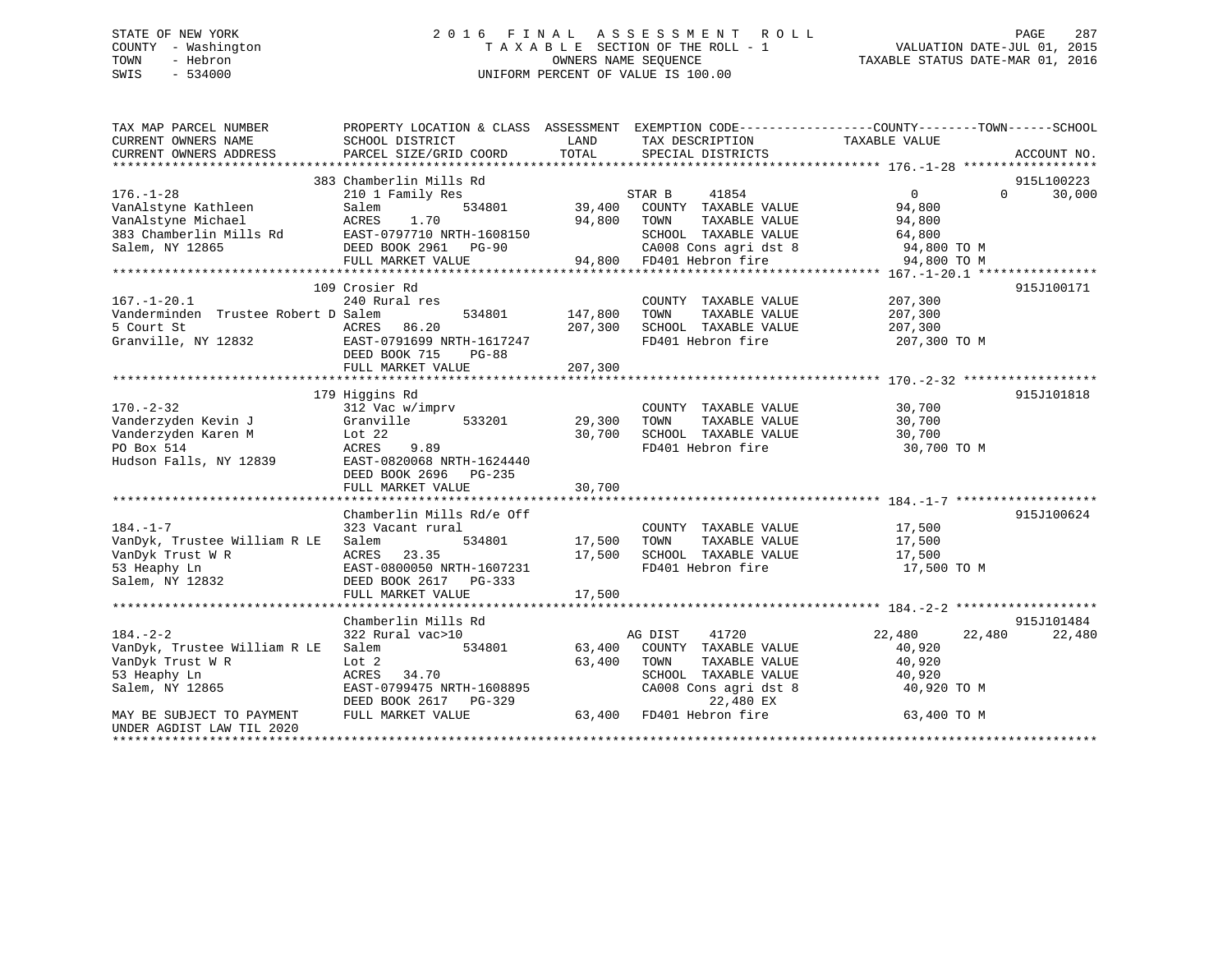# STATE OF NEW YORK 2 0 1 6 F I N A L A S S E S S M E N T R O L L PAGE 288 COUNTY - Washington T A X A B L E SECTION OF THE ROLL - 1 VALUATION DATE-JUL 01, 2015 TOWN - Hebron OWNERS NAME SEQUENCE TAXABLE STATUS DATE-MAR 01, 2016 SWIS - 534000 UNIFORM PERCENT OF VALUE IS 100.00

| TAX MAP PARCEL NUMBER<br>CURRENT OWNERS NAME<br>CURRENT OWNERS ADDRESS                                                                                                              | SCHOOL DISTRICT<br>PARCEL SIZE/GRID COORD                               | LAND<br>TOTAL         | TAX DESCRIPTION<br>SPECIAL DISTRICTS                                                                                                                                                                                                                                                                                                                                                                   | PROPERTY LOCATION & CLASS ASSESSMENT EXEMPTION CODE---------------COUNTY-------TOWN-----SCHOOL<br>TAXABLE VALUE | ACCOUNT NO. |
|-------------------------------------------------------------------------------------------------------------------------------------------------------------------------------------|-------------------------------------------------------------------------|-----------------------|--------------------------------------------------------------------------------------------------------------------------------------------------------------------------------------------------------------------------------------------------------------------------------------------------------------------------------------------------------------------------------------------------------|-----------------------------------------------------------------------------------------------------------------|-------------|
|                                                                                                                                                                                     |                                                                         |                       |                                                                                                                                                                                                                                                                                                                                                                                                        |                                                                                                                 |             |
|                                                                                                                                                                                     | 447 Chamberlin Mills Rd                                                 |                       |                                                                                                                                                                                                                                                                                                                                                                                                        |                                                                                                                 | 915J100623  |
| $176. - 1 - 27.1$                                                                                                                                                                   | 240 Rural res                                                           |                       | 41720<br>AG DIST                                                                                                                                                                                                                                                                                                                                                                                       | 151,173<br>151,173                                                                                              | 151,173     |
| VanDyk, Trustee, L.E. William Salem                                                                                                                                                 |                                                                         | 534801 219,600 STAR B | 41854                                                                                                                                                                                                                                                                                                                                                                                                  | $\overline{0}$<br>$\Omega$                                                                                      | 30,000      |
| 53 Heaphy Ln                                                                                                                                                                        | ACRES 96.20                                                             |                       | 367,400 COUNTY TAXABLE VALUE                                                                                                                                                                                                                                                                                                                                                                           | 216,227                                                                                                         |             |
| Salem, NY 12865                                                                                                                                                                     | EAST-0798241 NRTH-1609432                                               |                       | TAXABLE VALUE<br>TOWN                                                                                                                                                                                                                                                                                                                                                                                  | 216,227                                                                                                         |             |
|                                                                                                                                                                                     | DEED BOOK 2617 PG-325                                                   |                       | -325<br>367,400 CA008 Cons agri dst 8<br>216,227 TO M                                                                                                                                                                                                                                                                                                                                                  |                                                                                                                 |             |
| MAY BE SUBJECT TO PAYMENT<br>UNDER AGDIST LAW TIL 2020                                                                                                                              | FULL MARKET VALUE                                                       |                       | 151,173 EX<br>151,173 EX<br>FD401 Hebron fire                                                                                                                                                                                                                                                                                                                                                          |                                                                                                                 |             |
|                                                                                                                                                                                     |                                                                         |                       |                                                                                                                                                                                                                                                                                                                                                                                                        | 367,400 TO M                                                                                                    |             |
|                                                                                                                                                                                     |                                                                         |                       |                                                                                                                                                                                                                                                                                                                                                                                                        |                                                                                                                 |             |
|                                                                                                                                                                                     | 18 Center Way                                                           |                       |                                                                                                                                                                                                                                                                                                                                                                                                        |                                                                                                                 | 915J101546  |
| $185. - 1 - 14.1$                                                                                                                                                                   | 260 Seasonal res                                                        | 37,600                | $\begin{tabular}{lllllllll} \multicolumn{2}{c}{\textbf{COUNTY}} & \textbf{TXABLE VALUE} & & & \textbf{48,000} \\ \multicolumn{2}{c}{\textbf{TOWN}} & \textbf{TXABLE VALUE} & & & \textbf{48,000} \end{tabular}$                                                                                                                                                                                        |                                                                                                                 |             |
| Vanguilder Jenny                                                                                                                                                                    | 534801<br>Salem                                                         |                       |                                                                                                                                                                                                                                                                                                                                                                                                        |                                                                                                                 |             |
| McGuiggan Dennis R<br>McGuiggan Dennis R<br>17 Oueker St                                                                                                                            | 626/148                                                                 | 48,000                | SCHOOL TAXABLE VALUE 48,000<br>CA008 Cons agri dst 8 48,000 TO M<br>FD401 Hebron fire 48,000 TO M                                                                                                                                                                                                                                                                                                      |                                                                                                                 |             |
|                                                                                                                                                                                     | 3.22<br>ACRES                                                           |                       |                                                                                                                                                                                                                                                                                                                                                                                                        |                                                                                                                 |             |
| Granville, NY 12832 EAST-0815315 NRTH-1604870                                                                                                                                       |                                                                         |                       |                                                                                                                                                                                                                                                                                                                                                                                                        |                                                                                                                 |             |
|                                                                                                                                                                                     | DEED BOOK 3559 PG-72                                                    |                       |                                                                                                                                                                                                                                                                                                                                                                                                        |                                                                                                                 |             |
|                                                                                                                                                                                     | FULL MARKET VALUE                                                       | 48,000                |                                                                                                                                                                                                                                                                                                                                                                                                        |                                                                                                                 |             |
|                                                                                                                                                                                     |                                                                         |                       |                                                                                                                                                                                                                                                                                                                                                                                                        |                                                                                                                 |             |
|                                                                                                                                                                                     | 3116 County Route 30                                                    |                       |                                                                                                                                                                                                                                                                                                                                                                                                        | $\cap$                                                                                                          | 915J100668  |
| $183.20 - 1 - 16$                                                                                                                                                                   | 210 1 Family Res                                                        |                       | STAR B<br>41854                                                                                                                                                                                                                                                                                                                                                                                        | $\overline{0}$                                                                                                  | 30,000      |
| Vanwijngaarden Roland H 21. 1991 - 1992<br>3116 County Route 30 FRNT 177.00 DPTH 114.00 147,800 TOWN<br>PO Box 548 ACRES 0.46 SCHOC Salem, NY 12865 EAST-0792686 NRTH-1602584 CA008 |                                                                         |                       | 534801 24,000 COUNTY TAXABLE VALUE 147,800<br>TAXABLE VALUE                                                                                                                                                                                                                                                                                                                                            |                                                                                                                 |             |
|                                                                                                                                                                                     |                                                                         |                       |                                                                                                                                                                                                                                                                                                                                                                                                        | 147,800<br>117,800                                                                                              |             |
|                                                                                                                                                                                     | EAST-0792686 NRTH-1602584<br>DRED BOOK 700                              |                       | SCHOOL TAXABLE VALUE                                                                                                                                                                                                                                                                                                                                                                                   |                                                                                                                 |             |
|                                                                                                                                                                                     |                                                                         |                       | CA008 Cons agri dst 8 147,800 TO M<br>FD401 Hebron fire 147,800 TO M                                                                                                                                                                                                                                                                                                                                   |                                                                                                                 |             |
|                                                                                                                                                                                     | DEED BOOK $720$ PG-234<br>FULL MARKET VALUE                             |                       | 147,800 LD401 West hebron light 147,800 TO M                                                                                                                                                                                                                                                                                                                                                           |                                                                                                                 |             |
|                                                                                                                                                                                     |                                                                         |                       |                                                                                                                                                                                                                                                                                                                                                                                                        |                                                                                                                 |             |
|                                                                                                                                                                                     | 1467 County Route 31                                                    |                       |                                                                                                                                                                                                                                                                                                                                                                                                        |                                                                                                                 |             |
| $152. - 1 - 1.4$                                                                                                                                                                    | 322 Rural vac>10                                                        |                       | COUNTY TAXABLE VALUE                                                                                                                                                                                                                                                                                                                                                                                   | 46,100                                                                                                          |             |
|                                                                                                                                                                                     |                                                                         | 533201 46,100         |                                                                                                                                                                                                                                                                                                                                                                                                        |                                                                                                                 |             |
|                                                                                                                                                                                     |                                                                         | 46,100                | TOWN      TAXABLE VALUE<br>SCHOOL   TAXABLE VALUE                                                                                                                                                                                                                                                                                                                                                      | 46,⊥∪∪<br>46,100                                                                                                |             |
| varney Floyd R<br>Varney Cynthia J<br>81 Hodis I                                                                                                                                    |                                                                         |                       | FD401 Hebron fire                                                                                                                                                                                                                                                                                                                                                                                      | 46,100 TO M                                                                                                     |             |
|                                                                                                                                                                                     |                                                                         |                       |                                                                                                                                                                                                                                                                                                                                                                                                        |                                                                                                                 |             |
|                                                                                                                                                                                     | FULL MARKET VALUE                                                       | 46,100                |                                                                                                                                                                                                                                                                                                                                                                                                        |                                                                                                                 |             |
|                                                                                                                                                                                     |                                                                         |                       |                                                                                                                                                                                                                                                                                                                                                                                                        |                                                                                                                 |             |
|                                                                                                                                                                                     | 369 Higgins Rd                                                          |                       |                                                                                                                                                                                                                                                                                                                                                                                                        |                                                                                                                 |             |
| $170. - 1 - 13.76$                                                                                                                                                                  | 210 1 Family Res                                                        |                       | CW_15_VET/ 41161                                                                                                                                                                                                                                                                                                                                                                                       | 12,000<br>12,000                                                                                                | 0           |
| Vaughan David                                                                                                                                                                       | 534801<br>Salem                                                         | 51,400                | COUNTY TAXABLE VALUE                                                                                                                                                                                                                                                                                                                                                                                   | 173,000                                                                                                         |             |
|                                                                                                                                                                                     | Lot 5E                                                                  | 185,000               | TAXABLE VALUE<br>TOWN                                                                                                                                                                                                                                                                                                                                                                                  | 173,000                                                                                                         |             |
| Zinsmeister Mary S<br>369 Higgins Rd                                                                                                                                                | ACRES<br>26.47                                                          |                       | SCHOOL TAXABLE VALUE 185,000                                                                                                                                                                                                                                                                                                                                                                           |                                                                                                                 |             |
| Granville, NY 12832                                                                                                                                                                 |                                                                         |                       |                                                                                                                                                                                                                                                                                                                                                                                                        |                                                                                                                 |             |
|                                                                                                                                                                                     | EAST-0821178 NRTH-1619585<br>DEED BOOK 3388 PG-338<br>FULL MADEDE VILLE |                       | $\begin{array}{llllll} \texttt{CA008} & \texttt{Cons}\ \texttt{agri}\ \texttt{dst}\ 8 & & & \texttt{185,000}\ \texttt{FD401} & \texttt{Hebron}\ \texttt{fire} & & & \texttt{185,000}\ \texttt{TO401} & & & \texttt{188,000}\ \texttt{TO401} & & & \texttt{188,000}\ \texttt{TO401} & & & \texttt{188,000}\ \texttt{TO402} & & & \texttt{188,000}\ \texttt{TO403} & & & \texttt{188,000}\ \texttt{TO40$ |                                                                                                                 |             |
|                                                                                                                                                                                     | FULL MARKET VALUE                                                       | 185,000               |                                                                                                                                                                                                                                                                                                                                                                                                        |                                                                                                                 |             |
|                                                                                                                                                                                     |                                                                         |                       |                                                                                                                                                                                                                                                                                                                                                                                                        |                                                                                                                 |             |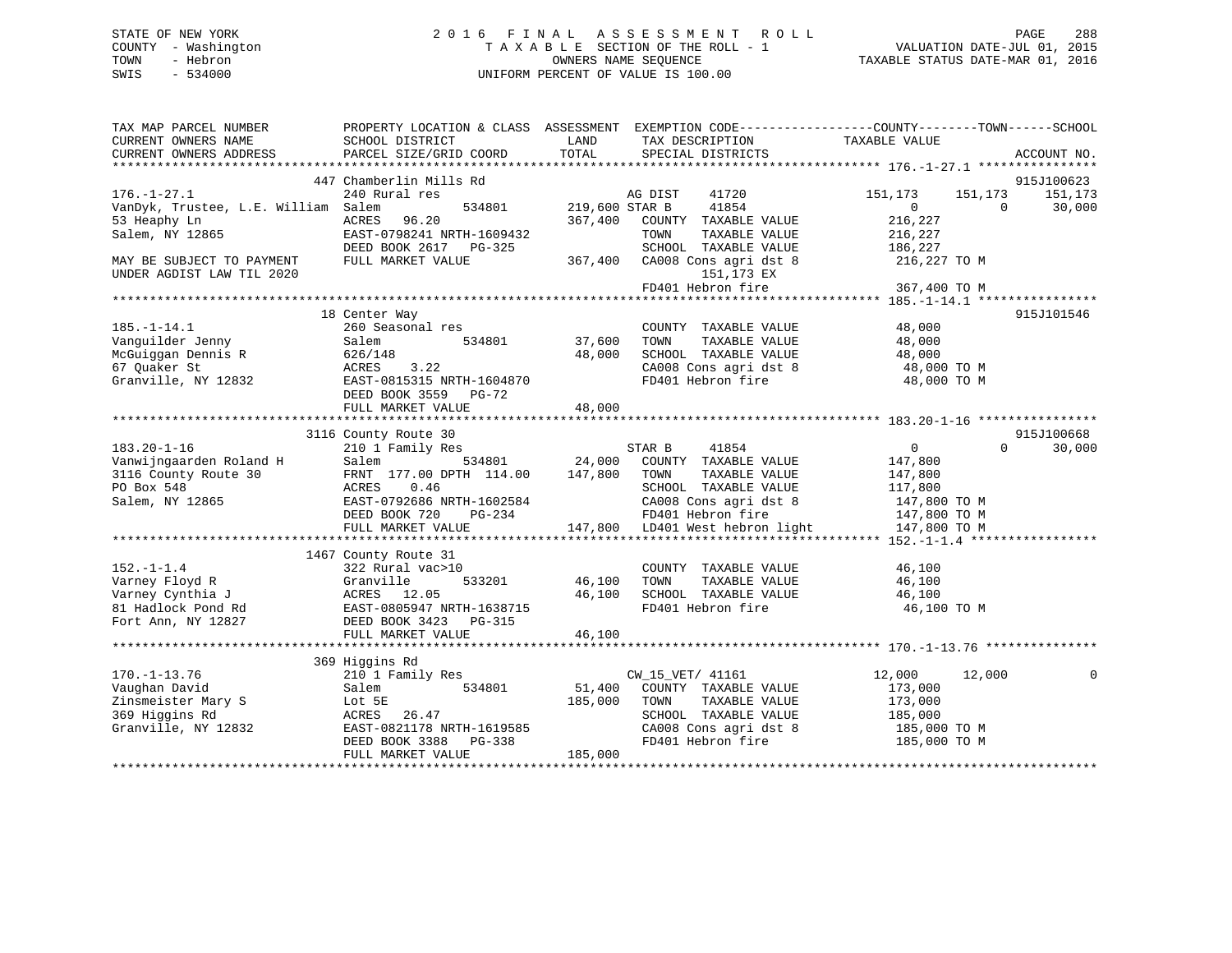# STATE OF NEW YORK 2 0 1 6 F I N A L A S S E S S M E N T R O L L PAGE 289 COUNTY - Washington T A X A B L E SECTION OF THE ROLL - 1 VALUATION DATE-JUL 01, 2015 TOWN - Hebron OWNERS NAME SEQUENCE TAXABLE STATUS DATE-MAR 01, 2016 SWIS - 534000 UNIFORM PERCENT OF VALUE IS 100.00

TAX MAP PARCEL NUMBER PROPERTY LOCATION & CLASS ASSESSMENT EXEMPTION CODE------------------COUNTY--------TOWN------SCHOOL CURRENT OWNERS NAME SCHOOL DISTRICT LAND TAX DESCRIPTION TAXABLE VALUE CURRENT OWNERS ADDRESS PARCEL SIZE/GRID COORD TOTAL SPECIAL DISTRICTS ACCOUNT NO. \*\*\*\*\*\*\*\*\*\*\*\*\*\*\*\*\*\*\*\*\*\*\*\*\*\*\*\*\*\*\*\*\*\*\*\*\*\*\*\*\*\*\*\*\*\*\*\*\*\*\*\*\*\*\*\*\*\*\*\*\*\*\*\*\*\*\*\*\*\*\*\*\*\*\*\*\*\*\*\*\*\*\*\*\*\*\*\*\*\*\*\*\*\*\*\*\*\*\*\*\*\*\* 185.-1-30 \*\*\*\*\*\*\*\*\*\*\*\*\*\*\*\*\*\* 73 Koster Way 915J101902 185.-1-30 314 Rural vac<10 COUNTY TAXABLE VALUE 24,000 Velez Jaime Salem 534801 24,000 TOWN TAXABLE VALUE 24,000 Porto-Velez Deborah lot 9 24,000 SCHOOL TAXABLE VALUE 24,000 123 Midwood Ave ACRES 6.35 FD401 Hebron fire 24,000 TO M Waterbury, CT 06708 EAST-0815478 NRTH-1608826 DEED BOOK 2398 PG-100 FULL MARKET VALUE 24,000 \*\*\*\*\*\*\*\*\*\*\*\*\*\*\*\*\*\*\*\*\*\*\*\*\*\*\*\*\*\*\*\*\*\*\*\*\*\*\*\*\*\*\*\*\*\*\*\*\*\*\*\*\*\*\*\*\*\*\*\*\*\*\*\*\*\*\*\*\*\*\*\*\*\*\*\*\*\*\*\*\*\*\*\*\*\*\*\*\*\*\*\*\*\*\*\*\*\*\*\*\*\*\* 175.-1-12.6 \*\*\*\*\*\*\*\*\*\*\*\*\*\*\*\* Thunder Way 915J101530 175.-1-12.6 322 Rural vac>10 COUNTY TAXABLE VALUE 8,100 Veltri Daniel J Salem 534801 8,100 TOWN TAXABLE VALUE 8,100 Veltri Margaret Futia ACRES 10.76 8,100 SCHOOL TAXABLE VALUE 8,100 127 Garth Rd Apt 6C EAST-0789858 NRTH-1611498 FD401 Hebron fire 8,100 TO M Scarsdale, NY 10583 DEED BOOK 1862 PG-117 FULL MARKET VALUE 8,100 \*\*\*\*\*\*\*\*\*\*\*\*\*\*\*\*\*\*\*\*\*\*\*\*\*\*\*\*\*\*\*\*\*\*\*\*\*\*\*\*\*\*\*\*\*\*\*\*\*\*\*\*\*\*\*\*\*\*\*\*\*\*\*\*\*\*\*\*\*\*\*\*\*\*\*\*\*\*\*\*\*\*\*\*\*\*\*\*\*\*\*\*\*\*\*\*\*\*\*\*\*\*\* 175.-1-12.10 \*\*\*\*\*\*\*\*\*\*\*\*\*\*\* 148 Thunder Way 915J101730 175.-1-12.10 210 1 Family Res COUNTY TAXABLE VALUE 73,600 Veltri Daniel J Salem 534801 18,100 TOWN TAXABLE VALUE 73,600 Veltri Margaret Futia ACRES 5.05 73,600 SCHOOL TAXABLE VALUE 73,600 127 Garth Rd Apt 66 EAST-0789601 NRTH-1610938 FD401 Hebron fire 73,600 TO M Scarsdale, NY 10583 DEED BOOK 1813 PG-42 FULL MARKET VALUE 73,600 \*\*\*\*\*\*\*\*\*\*\*\*\*\*\*\*\*\*\*\*\*\*\*\*\*\*\*\*\*\*\*\*\*\*\*\*\*\*\*\*\*\*\*\*\*\*\*\*\*\*\*\*\*\*\*\*\*\*\*\*\*\*\*\*\*\*\*\*\*\*\*\*\*\*\*\*\*\*\*\*\*\*\*\*\*\*\*\*\*\*\*\*\*\*\*\*\*\*\*\*\*\*\* 183.16-1-26 \*\*\*\*\*\*\*\*\*\*\*\*\*\*\*\*915J100389 3196 County Route 30 915J100389 183.16-1-26 210 1 Family Res VET WAR CT 41121 20,955 18,000 0 Veysey Barry C Salem 534801 27,300 STAR B 41854 0 0 30,000 Veysey Ann A ACRES 1.10 139,700 COUNTY TAXABLE VALUE 118,745 3196 County Route 30 EAST-0791921 NRTH-1604244 TOWN TAXABLE VALUE 121,700 Salem, NY 12865 DEED BOOK 2677 PG-328 SCHOOL TAXABLE VALUE 109,700 FULL MARKET VALUE 139,700 CA008 Cons agri dst 8 139,700 TO M FD401 Hebron fire 139,700 TO M LD401 West hebron light 139,700 TO M \*\*\*\*\*\*\*\*\*\*\*\*\*\*\*\*\*\*\*\*\*\*\*\*\*\*\*\*\*\*\*\*\*\*\*\*\*\*\*\*\*\*\*\*\*\*\*\*\*\*\*\*\*\*\*\*\*\*\*\*\*\*\*\*\*\*\*\*\*\*\*\*\*\*\*\*\*\*\*\*\*\*\*\*\*\*\*\*\*\*\*\*\*\*\*\*\*\*\*\*\*\*\* 160.-1-4.2 \*\*\*\*\*\*\*\*\*\*\*\*\*\*\*\*\* Middle Rd 915J101499160.-1-4.2 314 Rural vac<10 COUNTY TAXABLE VALUE 11,000 Vichioli Robert Salem 534801 11,000 TOWN TAXABLE VALUE 11,000 Knipe Robert Lot 2 11,000 SCHOOL TAXABLE VALUE 11,000 44 Stanley Ave ACRES 5.01 FD401 Hebron fire 11,000 TO M Oakville, CT 06779 EAST-0806440 NRTH-1627505 DEED BOOK 2746 PG-20FULL MARKET VALUE 11,000 \*\*\*\*\*\*\*\*\*\*\*\*\*\*\*\*\*\*\*\*\*\*\*\*\*\*\*\*\*\*\*\*\*\*\*\*\*\*\*\*\*\*\*\*\*\*\*\*\*\*\*\*\*\*\*\*\*\*\*\*\*\*\*\*\*\*\*\*\*\*\*\*\*\*\*\*\*\*\*\*\*\*\*\*\*\*\*\*\*\*\*\*\*\*\*\*\*\*\*\*\*\*\*\*\*\*\*\*\*\*\*\*\*\*\*\*\*\*\*\*\*\*\*\*\*\*\*\*\*\*\*\*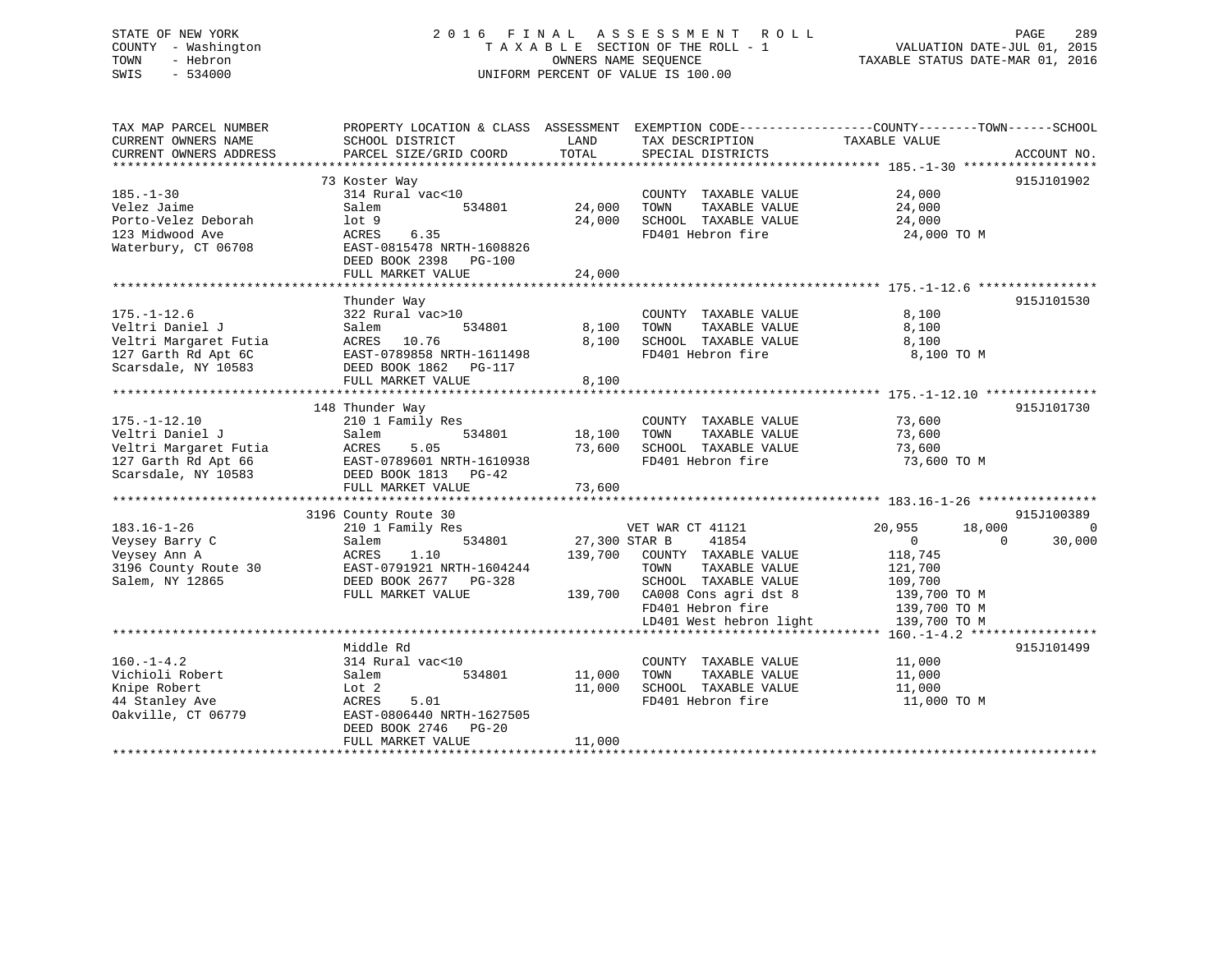# STATE OF NEW YORK 2 0 1 6 F I N A L A S S E S S M E N T R O L L PAGE 290 COUNTY - Washington T A X A B L E SECTION OF THE ROLL - 1 VALUATION DATE-JUL 01, 2015 TOWN - Hebron OWNERS NAME SEQUENCE TAXABLE STATUS DATE-MAR 01, 2016 SWIS - 534000 UNIFORM PERCENT OF VALUE IS 100.00

| TAX MAP PARCEL NUMBER     |                                                                                                                            |               |                              | PROPERTY LOCATION & CLASS ASSESSMENT EXEMPTION CODE----------------COUNTY-------TOWN------SCHOOL |  |
|---------------------------|----------------------------------------------------------------------------------------------------------------------------|---------------|------------------------------|--------------------------------------------------------------------------------------------------|--|
| CURRENT OWNERS NAME       | SCHOOL DISTRICT                                                                                                            | LAND          | TAX DESCRIPTION              | TAXABLE VALUE                                                                                    |  |
| CURRENT OWNERS ADDRESS    | PARCEL SIZE/GRID COORD                                                                                                     | TOTAL         | SPECIAL DISTRICTS            | ACCOUNT NO.                                                                                      |  |
|                           |                                                                                                                            |               |                              |                                                                                                  |  |
|                           | 3547 County Route 30                                                                                                       |               |                              |                                                                                                  |  |
| $175. - 1 - 13.1$         | 270 Mfg housing                                                                                                            |               | COUNTY TAXABLE VALUE         | 48,600                                                                                           |  |
| Vichioli Robert M         | 534801<br>Salem                                                                                                            | 42,000        | TAXABLE VALUE<br>TOWN        | 48,600                                                                                           |  |
| Vichioli Jeanne M         | $1$ ot $2$                                                                                                                 | 48,600        | SCHOOL TAXABLE VALUE         | 48,600                                                                                           |  |
| 44 Stanley Ave            | ACRES 10.00                                                                                                                |               | FD401 Hebron fire            | 48,600 TO M                                                                                      |  |
| Oakville, CT 06779        | EAST-0790765 NRTH-1612143                                                                                                  |               |                              |                                                                                                  |  |
|                           |                                                                                                                            |               |                              |                                                                                                  |  |
|                           | DEED BOOK 2390 PG-145                                                                                                      |               |                              |                                                                                                  |  |
|                           | FULL MARKET VALUE                                                                                                          | 48,600        |                              |                                                                                                  |  |
|                           |                                                                                                                            |               |                              |                                                                                                  |  |
|                           | 9 Sutliff Ln                                                                                                               |               |                              | 915J100058                                                                                       |  |
| $176. - 1 - 4$            | 210 1 Family Res                                                                                                           |               | COUNTY TAXABLE VALUE         | 69,100                                                                                           |  |
| Villamil Albert           | 534801<br>Salem                                                                                                            | 38,200        | TOWN<br>TAXABLE VALUE        | 69,100                                                                                           |  |
| 9 Sutliff Ln              | 580/116                                                                                                                    | 69,100        | SCHOOL TAXABLE VALUE         | 69,100                                                                                           |  |
| Salem, NY 12865           | FRNT 350.00 DPTH 135.00                                                                                                    |               | FD401 Hebron fire            | 69,100 TO M                                                                                      |  |
|                           | EAST-0793853 NRTH-1615108                                                                                                  |               |                              |                                                                                                  |  |
|                           | DEED BOOK 2761 PG-184                                                                                                      |               |                              |                                                                                                  |  |
|                           | FULL MARKET VALUE                                                                                                          | 69,100        |                              |                                                                                                  |  |
|                           |                                                                                                                            |               |                              |                                                                                                  |  |
|                           | Darfler Ln                                                                                                                 |               |                              | 915J101700                                                                                       |  |
| $159. - 1 - 25.11$        | 260 Seasonal res                                                                                                           |               | COUNTY TAXABLE VALUE         | 60,000                                                                                           |  |
| Vodola Michael            | Hartford                                                                                                                   | 533801 37,800 | TAXABLE VALUE<br>TOWN        | 60,000                                                                                           |  |
| 3 Garden St               | lot D                                                                                                                      | 60,000        | SCHOOL TAXABLE VALUE         | 60,000                                                                                           |  |
| Branford, CT 06405        | ACRES<br>3.33                                                                                                              |               | FD401 Hebron fire            | 60,000 TO M                                                                                      |  |
|                           | EAST-0797199 NRTH-1628383                                                                                                  |               |                              |                                                                                                  |  |
|                           | DEED BOOK 1899<br>PG-299                                                                                                   |               |                              |                                                                                                  |  |
|                           | FULL MARKET VALUE                                                                                                          | 60,000        |                              |                                                                                                  |  |
|                           |                                                                                                                            |               |                              |                                                                                                  |  |
|                           |                                                                                                                            |               |                              |                                                                                                  |  |
|                           | 7849 State Route 22                                                                                                        |               |                              | 915J100484                                                                                       |  |
| $144. - 1 - 22$           | 241 Rural res&ag                                                                                                           |               | AG DIST<br>41720             | 153,185 153,185 153,185                                                                          |  |
| Vona Maria                | Granville 533201                                                                                                           |               | 318,300 COUNTY TAXABLE VALUE | 296,615                                                                                          |  |
| 2959 Congress St          | 861/146                                                                                                                    | 449,800       | TOWN<br>TAXABLE VALUE        | 296,615                                                                                          |  |
| Fairfield, CT 06824-2048  | ACRES 175.61                                                                                                               |               | SCHOOL TAXABLE VALUE         | 296,615                                                                                          |  |
|                           | EAST-0821798 NRTH-1645784                                                                                                  |               | CA001 Cons agri dst 1        | 296,615 TO                                                                                       |  |
|                           |                                                                                                                            |               | 153,185 EX                   |                                                                                                  |  |
|                           | EAST-0821798 NRTH-1645784<br>MAY BE SUBJECT TO PAYMENT DEED BOOK 2015 PG-75<br>UNDER AGDIST LAW TIL 2020 FULL MARKET VALUE |               | 449,800 FD401 Hebron fire    | 449,800 TO M                                                                                     |  |
|                           |                                                                                                                            |               |                              |                                                                                                  |  |
|                           | 279 & 350 Liebig Rd                                                                                                        |               |                              | 915J100377                                                                                       |  |
| $143. - 1 - 1$            | 241 Rural res&ag                                                                                                           |               | AG DIST<br>41720             | 133,242<br>133, 242 133, 242                                                                     |  |
| Vona Nicola               | Granville<br>533201                                                                                                        | 367,500       | COUNTY TAXABLE VALUE         | 855,758                                                                                          |  |
| Vona Antonietta           | 1690/350 1691/1 1863/273                                                                                                   | 989,000       | TOWN<br>TAXABLE VALUE        | 855,758                                                                                          |  |
| 232 Dudley Rd             | ACRES 225.30                                                                                                               |               | SCHOOL TAXABLE VALUE         | 855,758                                                                                          |  |
| Wilton, CT 06897          | EAST-0806427 NRTH-1644590                                                                                                  |               | CA008 Cons agri dst 8        | 855,758 TO M                                                                                     |  |
|                           | DEED BOOK 1690 PG-350                                                                                                      |               | 133,242 EX                   |                                                                                                  |  |
| MAY BE SUBJECT TO PAYMENT | FULL MARKET VALUE                                                                                                          |               | 989,000 FD401 Hebron fire    | 989,000 TO M                                                                                     |  |
|                           |                                                                                                                            |               |                              |                                                                                                  |  |
| UNDER AGDIST LAW TIL 2020 |                                                                                                                            |               |                              |                                                                                                  |  |
|                           |                                                                                                                            |               |                              |                                                                                                  |  |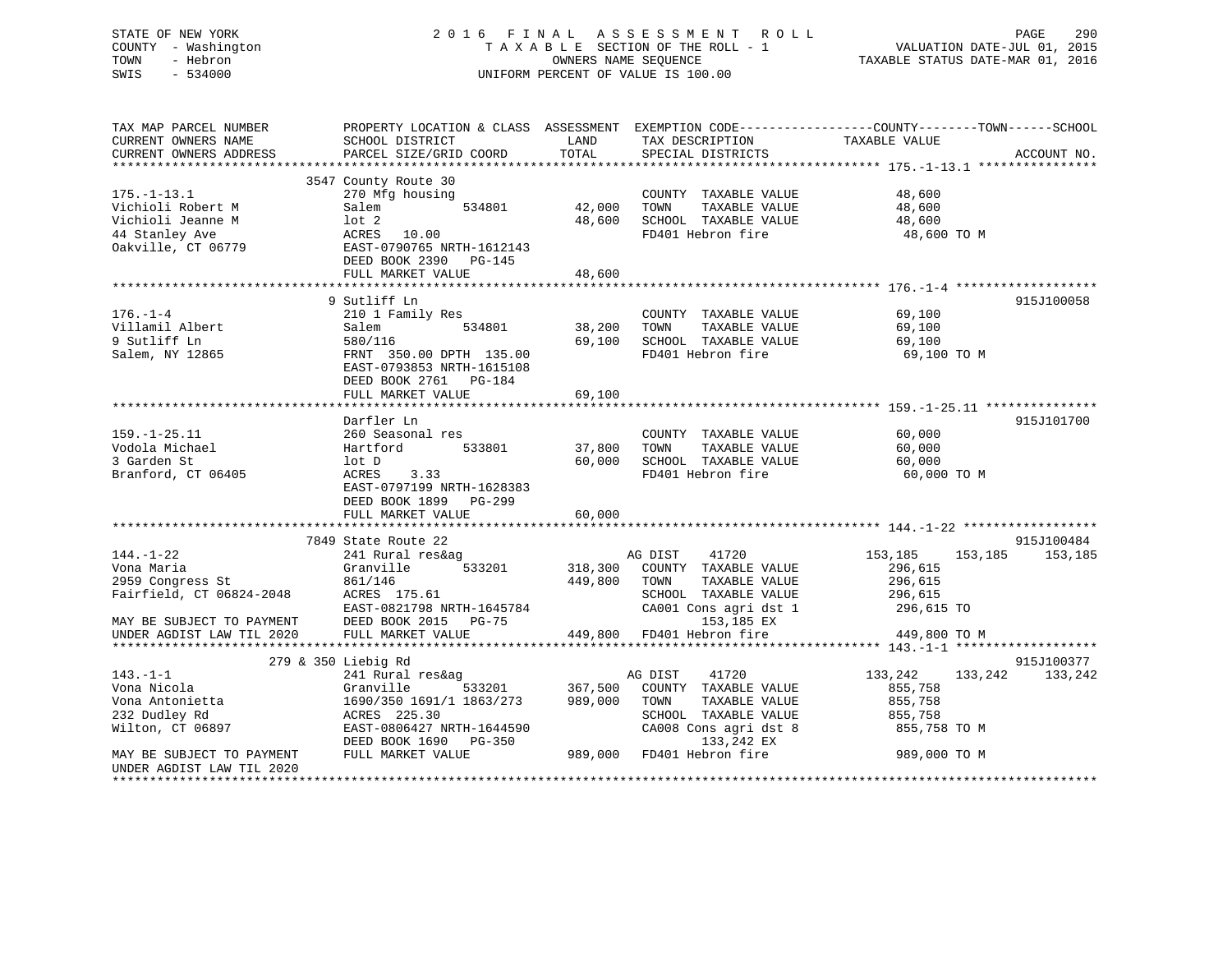# STATE OF NEW YORK 2 0 1 6 F I N A L A S S E S S M E N T R O L L PAGE 291 COUNTY - Washington T A X A B L E SECTION OF THE ROLL - 1 VALUATION DATE-JUL 01, 2015 TOWN - Hebron OWNERS NAME SEQUENCE TAXABLE STATUS DATE-MAR 01, 2016 SWIS - 534000 UNIFORM PERCENT OF VALUE IS 100.00

| TAX MAP PARCEL NUMBER<br>CURRENT OWNERS NAME                                                                                                                                       | PROPERTY LOCATION & CLASS ASSESSMENT EXEMPTION CODE----------------COUNTY-------TOWN-----SCHOOL<br>SCHOOL DISTRICT | LAND                   | TAX DESCRIPTION                    | TAXABLE VALUE           |         |             |
|------------------------------------------------------------------------------------------------------------------------------------------------------------------------------------|--------------------------------------------------------------------------------------------------------------------|------------------------|------------------------------------|-------------------------|---------|-------------|
| CURRENT OWNERS ADDRESS                                                                                                                                                             | PARCEL SIZE/GRID COORD                                                                                             | TOTAL                  | SPECIAL DISTRICTS                  |                         |         | ACCOUNT NO. |
|                                                                                                                                                                                    | Liebig Rd                                                                                                          |                        |                                    |                         |         |             |
| $143. - 1 - 33.1$                                                                                                                                                                  | 314 Rural vac<10                                                                                                   |                        | AG DIST<br>41720                   | 15,684 15,684           |         | 15,684      |
| Vona Sofia                                                                                                                                                                         | Granville<br>533201                                                                                                |                        | 39,100 COUNTY TAXABLE VALUE        | 23,416                  |         |             |
| Vona Sandra                                                                                                                                                                        | 8.55<br>ACRES                                                                                                      | 39,100                 | TOWN<br>TAXABLE VALUE              | 23,416                  |         |             |
| 232 Dudley Rd                                                                                                                                                                      | EAST-0806724 NRTH-1644464                                                                                          |                        | SCHOOL TAXABLE VALUE               | 23,416                  |         |             |
| Wilton, CT 06897                                                                                                                                                                   | DEED BOOK 2539 PG-162                                                                                              |                        | CA008 Cons agri dst 8              | 23,416 TO M             |         |             |
|                                                                                                                                                                                    | FULL MARKET VALUE                                                                                                  | $\frac{2}{39,100}$ CAO | 15,684 EX                          |                         |         |             |
| MAY BE SUBJECT TO PAYMENT                                                                                                                                                          |                                                                                                                    |                        | FD401 Hebron fire                  | 39,100 TO M             |         |             |
| UNDER AGDIST LAW TIL 2020                                                                                                                                                          |                                                                                                                    |                        |                                    |                         |         |             |
|                                                                                                                                                                                    |                                                                                                                    |                        |                                    |                         |         |             |
|                                                                                                                                                                                    | Liebig Rd                                                                                                          |                        |                                    |                         |         | 915J101625  |
| $143. - 1 - 39.3$                                                                                                                                                                  | 314 Rural vac<10                                                                                                   |                        | AGRI-D IND 41730                   | 30,038                  | 30,038  | 30,038      |
| Vona Sofia                                                                                                                                                                         | Granville                                                                                                          |                        | 533201 32,200 COUNTY TAXABLE VALUE | 2,162                   |         |             |
| Savo Sonia                                                                                                                                                                         | Lot 3                                                                                                              | 32,200 TOWN            | TAXABLE VALUE                      | 2,162                   |         |             |
| 232 Dudley Rd                                                                                                                                                                      | <b>ACRES</b><br>5.10                                                                                               |                        | SCHOOL TAXABLE VALUE               | 2,162                   |         |             |
| Wilton, CT 06897                                                                                                                                                                   | EAST-0806647 NRTH-1644820                                                                                          |                        | FD401 Hebron fire                  | 32,200 TO M             |         |             |
|                                                                                                                                                                                    | DEED BOOK 2548 PG-21                                                                                               |                        |                                    |                         |         |             |
| MAY BE SUBJECT TO PAYMENT                                                                                                                                                          | FULL MARKET VALUE                                                                                                  | 32,200                 |                                    |                         |         |             |
| UNDER AGDIST LAW TIL 2023                                                                                                                                                          |                                                                                                                    |                        |                                    |                         |         |             |
|                                                                                                                                                                                    |                                                                                                                    |                        |                                    |                         |         |             |
|                                                                                                                                                                                    | County Route 31                                                                                                    |                        |                                    |                         |         |             |
| $152. - 2 - 37.3$                                                                                                                                                                  | 322 Rural vac>10                                                                                                   |                        | AG DIST<br>41720                   | 71,233                  | 71,233  | 71,233      |
| Vona Sofia                                                                                                                                                                         | 533201<br>Granville                                                                                                | 252,500                | COUNTY TAXABLE VALUE               | 181,267                 |         |             |
| Savo Sonia                                                                                                                                                                         | 1951/118; 2757/210                                                                                                 | 252,500                | TOWN<br>TAXABLE VALUE              | 181,267                 |         |             |
| 232 Dudley Rd                                                                                                                                                                      | ACRES 137.40                                                                                                       |                        | SCHOOL TAXABLE VALUE               | 181,267<br>181,267 TO M |         |             |
| Wilton, CT 06897                                                                                                                                                                   | EAST-0807144 NRTH-1641082                                                                                          |                        | CA008 Cons agri dst 8              |                         |         |             |
|                                                                                                                                                                                    | DEED BOOK 1951 PG-118                                                                                              |                        | 71,233 EX                          |                         |         |             |
| MAY BE SUBJECT TO PAYMENT                                                                                                                                                          | FULL MARKET VALUE                                                                                                  |                        | $252,500$ FD401 Hebron fire        | 252,500 TO M            |         |             |
| UNDER AGDIST LAW TIL 2020                                                                                                                                                          |                                                                                                                    |                        |                                    |                         |         |             |
|                                                                                                                                                                                    |                                                                                                                    |                        |                                    |                         |         |             |
|                                                                                                                                                                                    | Piccininni Ln                                                                                                      |                        |                                    |                         |         | 915J101270  |
|                                                                                                                                                                                    | 314 Rural vac<10                                                                                                   |                        | COUNTY TAXABLE VALUE 42,000        |                         |         |             |
|                                                                                                                                                                                    |                                                                                                                    | 42,000                 | TAXABLE VALUE<br>TOWN              | 42,000                  |         |             |
|                                                                                                                                                                                    |                                                                                                                    |                        | 42,000 SCHOOL TAXABLE VALUE        | 42,000                  |         |             |
| Vorsanger Debra S<br>Vorsanger Gary J<br>Vorsanger Gary J<br>1076 South Kimbles Rd<br>2007 1076 South Kimbles Rd<br>2007 2012941 NRTH-1637517<br>2014 2014 2015                    |                                                                                                                    |                        | FD401 Hebron fire                  | 42,000 TO M             |         |             |
|                                                                                                                                                                                    |                                                                                                                    |                        |                                    |                         |         |             |
|                                                                                                                                                                                    | FULL MARKET VALUE                                                                                                  | 42,000                 |                                    |                         |         |             |
|                                                                                                                                                                                    |                                                                                                                    |                        |                                    |                         |         |             |
|                                                                                                                                                                                    | 43 Henderson Ln                                                                                                    |                        |                                    |                         |         | 915J101188  |
| $176. - 1 - 27.2$                                                                                                                                                                  | 241 Rural res&ag                                                                                                   |                        | 41720<br>AG DIST                   | 162,653                 | 162,653 | 162,653     |
| W R Van Dyk Trust                                                                                                                                                                  | 534801<br>Salem                                                                                                    | 232,300                | COUNTY TAXABLE VALUE               | 143,347                 |         |             |
| 53 Heaphy Ln                                                                                                                                                                       | 412/116                                                                                                            | 306,000                | TAXABLE VALUE<br>TOWN              | 143,347                 |         |             |
| Salem, NY 12865                                                                                                                                                                    | ACRES 103.92                                                                                                       |                        | SCHOOL TAXABLE VALUE               | 143,347                 |         |             |
|                                                                                                                                                                                    |                                                                                                                    |                        | CA008 Cons agri dst 8              | 143,347 TO M            |         |             |
| EAST-0797934 NRTH-1612133 CA008 Cons agrids<br>MAY BE SUBJECT TO PAYMENT DEED BOOK 2617 PG-322 162,653 EX<br>UNDER AGDIST LAW TIL 2020 FULL MARKET VALUE 306,000 FD401 Hebron fire |                                                                                                                    |                        | 162,653 EX                         | 306,000 TO M            |         |             |
|                                                                                                                                                                                    |                                                                                                                    |                        |                                    |                         |         |             |
|                                                                                                                                                                                    |                                                                                                                    |                        |                                    |                         |         |             |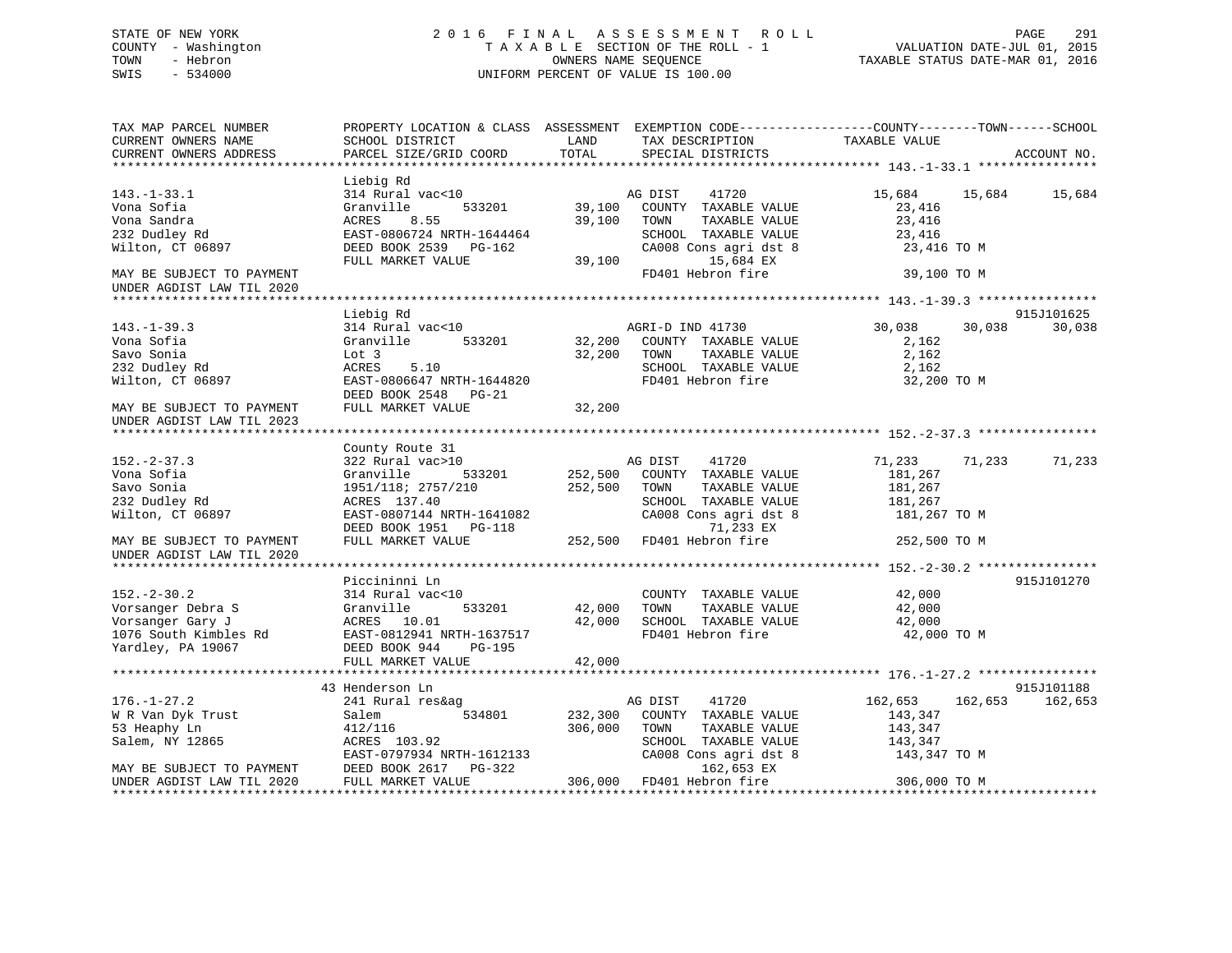# STATE OF NEW YORK 2 0 1 6 F I N A L A S S E S S M E N T R O L L PAGE 292 COUNTY - Washington T A X A B L E SECTION OF THE ROLL - 1 VALUATION DATE-JUL 01, 2015 TOWN - Hebron OWNERS NAME SEQUENCE TAXABLE STATUS DATE-MAR 01, 2016 SWIS - 534000 UNIFORM PERCENT OF VALUE IS 100.00

| TAX MAP PARCEL NUMBER             | PROPERTY LOCATION & CLASS ASSESSMENT EXEMPTION CODE---------------COUNTY-------TOWN-----SCHOOL |                |                              |                |                    |
|-----------------------------------|------------------------------------------------------------------------------------------------|----------------|------------------------------|----------------|--------------------|
| CURRENT OWNERS NAME               | SCHOOL DISTRICT                                                                                | LAND           | TAX DESCRIPTION              | TAXABLE VALUE  |                    |
| CURRENT OWNERS ADDRESS            | PARCEL SIZE/GRID COORD                                                                         | TOTAL          | SPECIAL DISTRICTS            |                | ACCOUNT NO.        |
|                                   |                                                                                                |                |                              |                |                    |
|                                   | 406 County Route 31                                                                            |                |                              |                | 915J101677         |
| $176. - 1 - 1.6$                  | 314 Rural vac<10                                                                               |                | COUNTY TAXABLE VALUE         | 20,000         |                    |
| Wade Brian K                      | Salem<br>534801                                                                                |                | 20,000 TOWN<br>TAXABLE VALUE | 20,000         |                    |
|                                   |                                                                                                |                | 20,000 SCHOOL TAXABLE VALUE  | 20,000         |                    |
|                                   |                                                                                                |                | FD401 Hebron fire            | 20,000 TO M    |                    |
|                                   |                                                                                                |                |                              |                |                    |
|                                   | FULL MARKET VALUE                                                                              | 20,000         |                              |                |                    |
|                                   |                                                                                                |                |                              |                |                    |
|                                   | 4182 County Route 30                                                                           |                |                              |                | 915J100673         |
| $158. - 1 - 30$                   | 210 1 Family Res                                                                               |                | STAR B 41854                 | $\overline{0}$ | 30,000<br>$\Omega$ |
| Wade Rocky                        | Hartford<br>533801                                                                             |                | 34,600 COUNTY TAXABLE VALUE  | 81,200         |                    |
| Wade Mary                         | 714/171                                                                                        |                | 81,200 TOWN<br>TAXABLE VALUE | 81,200         |                    |
| 4182 County Route 30              | $167. - 1 - 4$                                                                                 |                | SCHOOL TAXABLE VALUE         | 51,200         |                    |
| Salem, NY 12865                   | FRNT 228.00 DPTH 89.00                                                                         |                | FD401 Hebron fire            | 81,200 TO M    |                    |
|                                   |                                                                                                |                |                              |                |                    |
|                                   | EAST-0786498 NRTH-1626042                                                                      |                |                              |                |                    |
|                                   | DEED BOOK 498<br>PG-1111                                                                       |                |                              |                |                    |
|                                   | FULL MARKET VALUE                                                                              | 81,200         |                              |                |                    |
|                                   |                                                                                                |                |                              |                |                    |
|                                   | 104 James Rd                                                                                   |                |                              |                |                    |
| $159. - 1 - 2.7$                  | 270 Mfg housing                                                                                |                | STAR B 41854                 | $\overline{0}$ | $\Omega$<br>30,000 |
| Wade Steven                       | 533801<br>Hartford                                                                             |                | 37,600 COUNTY TAXABLE VALUE  | 70,200         |                    |
| 104 James Rd                      | lot 1                                                                                          | 70,200 TOWN    | TAXABLE VALUE                | 70,200         |                    |
| Salem, NY 12865                   | 3.25<br>ACRES                                                                                  |                | SCHOOL TAXABLE VALUE         | 40,200         |                    |
|                                   | EAST-0792729 NRTH-1630175                                                                      |                | FD401 Hebron fire            | 70,200 TO M    |                    |
|                                   | DEED BOOK 2447 PG-114                                                                          |                |                              |                |                    |
|                                   | FULL MARKET VALUE                                                                              | 70,200         |                              |                |                    |
|                                   |                                                                                                |                |                              |                |                    |
|                                   | 6066 State Route 22                                                                            |                |                              |                |                    |
| $185. - 1 - 14.23$                | 270 Mfg housing                                                                                |                | 41854<br>STAR B              | $\overline{0}$ | $\Omega$<br>30,000 |
| Wadsworth Cathy                   | 534801<br>Salem                                                                                |                | 33,700 COUNTY TAXABLE VALUE  | 50,400         |                    |
| PO Box 764                        | lot C                                                                                          | 50,400 TOWN    | TAXABLE VALUE                | 50,400         |                    |
| Salem, NY 12865                   | ACRES<br>1.69                                                                                  |                | SCHOOL TAXABLE VALUE         | 20,400         |                    |
|                                   |                                                                                                |                | CA008 Cons agri dst 8        | 50,400 TO M    |                    |
|                                   | EAST-0814505 NRTH-1604142<br>DEED BOOK 3226 PG-338                                             |                | FD401 Hebron fire            | 50,400 TO M    |                    |
|                                   | FULL MARKET VALUE                                                                              | 50,400         |                              |                |                    |
|                                   |                                                                                                |                |                              |                |                    |
|                                   | 27 Getty Ln                                                                                    |                |                              |                | 915J100115         |
| $159. - 1 - 19$                   | 241 Rural res&ag                                                                               |                | 41720<br>AG DIST             | 82,082         | 82,082<br>82,082   |
|                                   |                                                                                                | 533201 255,200 | COUNTY TAXABLE VALUE         | 248,418        |                    |
| Wadsworth Roberta Helen Granville | ACRES 123.00                                                                                   |                | TAXABLE VALUE<br>TOWN        |                |                    |
| 27 Getty Ln                       |                                                                                                | 330,500        |                              | 248,418        |                    |
| Granville, NY 12832               | EAST-0800670 NRTH-1628499                                                                      |                | SCHOOL TAXABLE VALUE         | 248,418        |                    |
|                                   | DEED BOOK 3501 PG-54                                                                           |                | CA008 Cons agri dst 8        | 248,418 TO M   |                    |
| MAY BE SUBJECT TO PAYMENT         | FULL MARKET VALUE                                                                              | 330,500        | 82,082 EX                    |                |                    |
| UNDER AGDIST LAW TIL 2020         |                                                                                                |                | FD401 Hebron fire            | 330,500 TO M   |                    |
| *********************             |                                                                                                |                |                              |                |                    |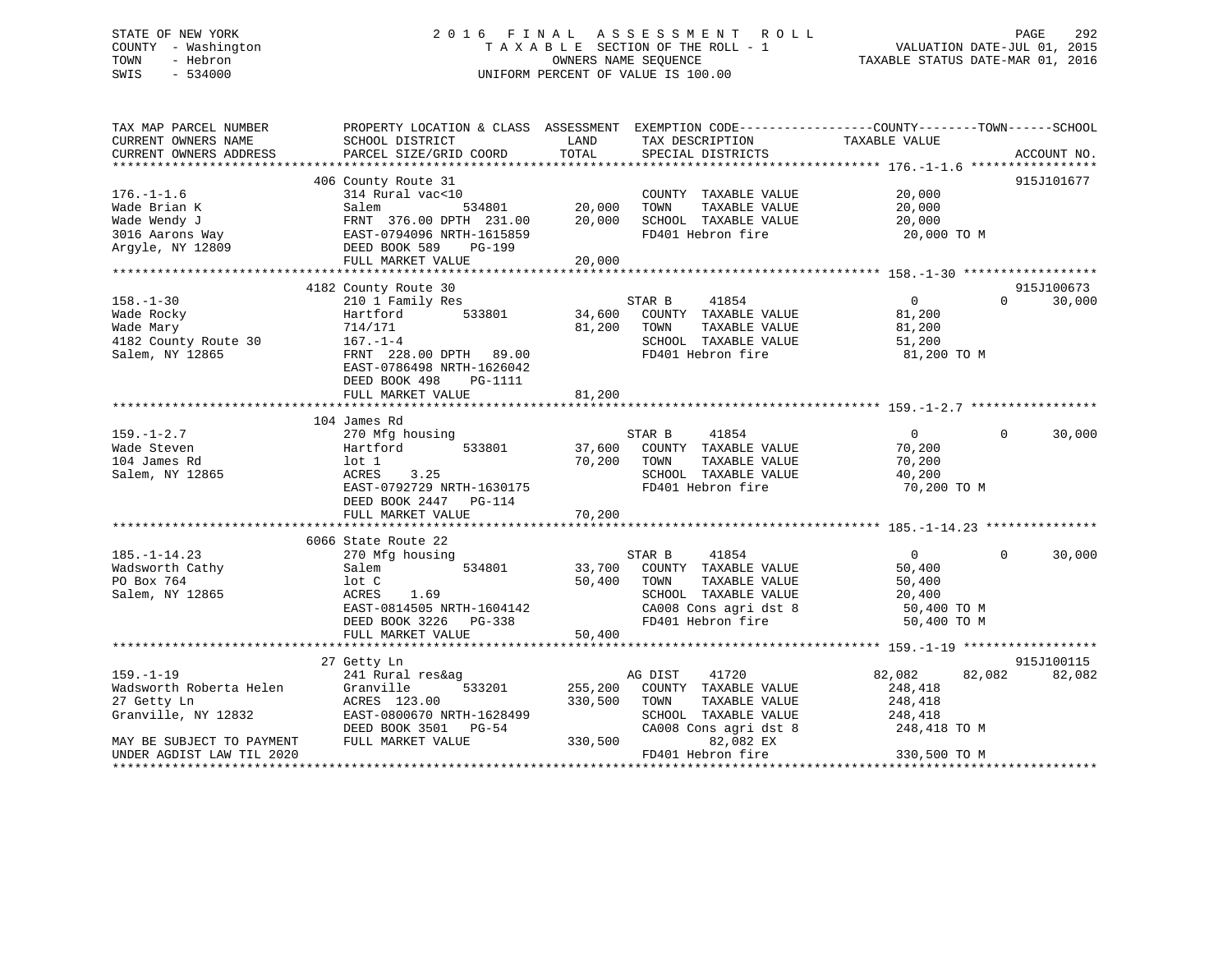# STATE OF NEW YORK 2 0 1 6 F I N A L A S S E S S M E N T R O L L PAGE 293 COUNTY - Washington T A X A B L E SECTION OF THE ROLL - 1 VALUATION DATE-JUL 01, 2015 TOWN - Hebron OWNERS NAME SEQUENCE TAXABLE STATUS DATE-MAR 01, 2016 SWIS - 534000 UNIFORM PERCENT OF VALUE IS 100.00

| ACCOUNT NO.<br>Darfler Rd<br>915J100364<br>$159. - 1 - 22$<br>322 Rural vac>10<br>41720<br>23,368<br>23,368<br>AG DIST<br>23,368<br>Wadsworth Roberta Helen<br>Hartford<br>27,300<br>COUNTY TAXABLE VALUE<br>3,932<br>533801<br><b>ACRES</b><br>8.50<br>27,300<br>TAXABLE VALUE<br>3,932<br>27 Getty Ln<br>TOWN<br>EAST-0799274 NRTH-1627384<br>SCHOOL TAXABLE VALUE<br>3,932<br>DEED BOOK 3501 PG-50<br>CA008 Cons agri dst 8<br>3,932 TO M<br>27,300<br>23,368 EX<br>FULL MARKET VALUE<br>MAY BE SUBJECT TO PAYMENT<br>27,300 TO M<br>FD401 Hebron fire<br>UNDER AGDIST LAW TIL 2020<br>407 Middle Rd<br>915J100547<br>$169. - 1 - 4$<br>242 Rurl res&rec<br>324,400<br>COUNTY TAXABLE VALUE<br>534801<br>212,500<br>TAXABLE VALUE<br>Salem<br>TOWN<br>324,400<br>Wagoner Sarah F<br>ACRES 147.00 BANK<br>999<br>324,400<br>SCHOOL TAXABLE VALUE<br>324,400<br>30 Latham Ridge Rd EAST-0806865 NRTH-1622534<br>324,400 TO M<br>CA008 Cons agri dst 8<br>FD401 Hebron fire<br>Latham, NY 12110<br>DEED BOOK 829<br>324,400 TO M<br>PG-193<br>FULL MARKET VALUE<br>324,400<br>3160 County Route 30<br>915J100644<br>$\overline{0}$<br>$183.20 - 1 - 1.3$<br>210 1 Family Res<br>STAR EN<br>41834<br>$\Omega$<br>65,300<br>19,000<br>Waite Margaret LE<br>Salem<br>534801<br>COUNTY TAXABLE VALUE<br>117,500<br>FRNT 65.00 DPTH 175.00 117,500<br>Waite Stephen R<br>TOWN<br>TAXABLE VALUE<br>117,500<br>3160 County Route 30<br>0.26<br>SCHOOL TAXABLE VALUE<br>ACRES<br>52,200<br>CA008 Cons agri dst 8<br>Salem, NY 12865<br>EAST-0792208 NRTH-1603442<br>117,500 TO M<br>DEED BOOK 3158<br>FD401 Hebron fire<br>117,500 TO M<br>PG-91<br>117,500 LD401 West hebron light<br>117,500 TO M<br>FULL MARKET VALUE<br>448 Tiplady Rd<br>915J101238<br>$178. - 1 - 13.2$<br>210 1 Family Res<br>COUNTY TAXABLE VALUE<br>116,000<br>30,900<br>Waite Michael J<br>534801<br>TOWN<br>TAXABLE VALUE<br>Salem<br>116,000<br>Waite Sharon A<br>FRNT 160.00 DPTH 200.00<br>116,000<br>SCHOOL TAXABLE VALUE<br>116,000<br>448 Tiplady Rd<br>0.73<br>FD401 Hebron fire<br>ACRES<br>116,000 TO M<br>Salem, NY 12865<br>EAST-0816641 NRTH-1611828<br>DEED BOOK 471<br>PG-667<br>116,000<br>FULL MARKET VALUE<br>County Route 31 w/off<br>$152. - 1 - 8.2$<br>314 Rural vac<10<br>COUNTY TAXABLE VALUE<br>800<br>Waldron Clark<br>800<br>Granville<br>533201<br>800<br>TOWN<br>TAXABLE VALUE<br>SCHOOL TAXABLE VALUE<br>ACRES<br>1.10<br>800<br>800<br>FD401 Hebron fire<br>EAST-0805305 NRTH-1637329<br>800 TO M<br>$PG-232$<br>DEED BOOK 876<br>800<br>FULL MARKET VALUE | TAX MAP PARCEL NUMBER<br>CURRENT OWNERS NAME | PROPERTY LOCATION & CLASS ASSESSMENT EXEMPTION CODE----------------COUNTY-------TOWN------SCHOOL<br>SCHOOL DISTRICT | LAND  | TAX DESCRIPTION   | TAXABLE VALUE |  |
|-------------------------------------------------------------------------------------------------------------------------------------------------------------------------------------------------------------------------------------------------------------------------------------------------------------------------------------------------------------------------------------------------------------------------------------------------------------------------------------------------------------------------------------------------------------------------------------------------------------------------------------------------------------------------------------------------------------------------------------------------------------------------------------------------------------------------------------------------------------------------------------------------------------------------------------------------------------------------------------------------------------------------------------------------------------------------------------------------------------------------------------------------------------------------------------------------------------------------------------------------------------------------------------------------------------------------------------------------------------------------------------------------------------------------------------------------------------------------------------------------------------------------------------------------------------------------------------------------------------------------------------------------------------------------------------------------------------------------------------------------------------------------------------------------------------------------------------------------------------------------------------------------------------------------------------------------------------------------------------------------------------------------------------------------------------------------------------------------------------------------------------------------------------------------------------------------------------------------------------------------------------------------------------------------------------------------------------------------------------------------------------------------------------------------------------------------------------------------------------------------------------------------------------------------------------|----------------------------------------------|---------------------------------------------------------------------------------------------------------------------|-------|-------------------|---------------|--|
|                                                                                                                                                                                                                                                                                                                                                                                                                                                                                                                                                                                                                                                                                                                                                                                                                                                                                                                                                                                                                                                                                                                                                                                                                                                                                                                                                                                                                                                                                                                                                                                                                                                                                                                                                                                                                                                                                                                                                                                                                                                                                                                                                                                                                                                                                                                                                                                                                                                                                                                                                             | CURRENT OWNERS ADDRESS                       | PARCEL SIZE/GRID COORD                                                                                              | TOTAL | SPECIAL DISTRICTS |               |  |
|                                                                                                                                                                                                                                                                                                                                                                                                                                                                                                                                                                                                                                                                                                                                                                                                                                                                                                                                                                                                                                                                                                                                                                                                                                                                                                                                                                                                                                                                                                                                                                                                                                                                                                                                                                                                                                                                                                                                                                                                                                                                                                                                                                                                                                                                                                                                                                                                                                                                                                                                                             |                                              |                                                                                                                     |       |                   |               |  |
|                                                                                                                                                                                                                                                                                                                                                                                                                                                                                                                                                                                                                                                                                                                                                                                                                                                                                                                                                                                                                                                                                                                                                                                                                                                                                                                                                                                                                                                                                                                                                                                                                                                                                                                                                                                                                                                                                                                                                                                                                                                                                                                                                                                                                                                                                                                                                                                                                                                                                                                                                             |                                              |                                                                                                                     |       |                   |               |  |
|                                                                                                                                                                                                                                                                                                                                                                                                                                                                                                                                                                                                                                                                                                                                                                                                                                                                                                                                                                                                                                                                                                                                                                                                                                                                                                                                                                                                                                                                                                                                                                                                                                                                                                                                                                                                                                                                                                                                                                                                                                                                                                                                                                                                                                                                                                                                                                                                                                                                                                                                                             |                                              |                                                                                                                     |       |                   |               |  |
|                                                                                                                                                                                                                                                                                                                                                                                                                                                                                                                                                                                                                                                                                                                                                                                                                                                                                                                                                                                                                                                                                                                                                                                                                                                                                                                                                                                                                                                                                                                                                                                                                                                                                                                                                                                                                                                                                                                                                                                                                                                                                                                                                                                                                                                                                                                                                                                                                                                                                                                                                             |                                              |                                                                                                                     |       |                   |               |  |
|                                                                                                                                                                                                                                                                                                                                                                                                                                                                                                                                                                                                                                                                                                                                                                                                                                                                                                                                                                                                                                                                                                                                                                                                                                                                                                                                                                                                                                                                                                                                                                                                                                                                                                                                                                                                                                                                                                                                                                                                                                                                                                                                                                                                                                                                                                                                                                                                                                                                                                                                                             | Granville, NY 12832                          |                                                                                                                     |       |                   |               |  |
|                                                                                                                                                                                                                                                                                                                                                                                                                                                                                                                                                                                                                                                                                                                                                                                                                                                                                                                                                                                                                                                                                                                                                                                                                                                                                                                                                                                                                                                                                                                                                                                                                                                                                                                                                                                                                                                                                                                                                                                                                                                                                                                                                                                                                                                                                                                                                                                                                                                                                                                                                             |                                              |                                                                                                                     |       |                   |               |  |
|                                                                                                                                                                                                                                                                                                                                                                                                                                                                                                                                                                                                                                                                                                                                                                                                                                                                                                                                                                                                                                                                                                                                                                                                                                                                                                                                                                                                                                                                                                                                                                                                                                                                                                                                                                                                                                                                                                                                                                                                                                                                                                                                                                                                                                                                                                                                                                                                                                                                                                                                                             |                                              |                                                                                                                     |       |                   |               |  |
|                                                                                                                                                                                                                                                                                                                                                                                                                                                                                                                                                                                                                                                                                                                                                                                                                                                                                                                                                                                                                                                                                                                                                                                                                                                                                                                                                                                                                                                                                                                                                                                                                                                                                                                                                                                                                                                                                                                                                                                                                                                                                                                                                                                                                                                                                                                                                                                                                                                                                                                                                             |                                              |                                                                                                                     |       |                   |               |  |
|                                                                                                                                                                                                                                                                                                                                                                                                                                                                                                                                                                                                                                                                                                                                                                                                                                                                                                                                                                                                                                                                                                                                                                                                                                                                                                                                                                                                                                                                                                                                                                                                                                                                                                                                                                                                                                                                                                                                                                                                                                                                                                                                                                                                                                                                                                                                                                                                                                                                                                                                                             |                                              |                                                                                                                     |       |                   |               |  |
|                                                                                                                                                                                                                                                                                                                                                                                                                                                                                                                                                                                                                                                                                                                                                                                                                                                                                                                                                                                                                                                                                                                                                                                                                                                                                                                                                                                                                                                                                                                                                                                                                                                                                                                                                                                                                                                                                                                                                                                                                                                                                                                                                                                                                                                                                                                                                                                                                                                                                                                                                             |                                              |                                                                                                                     |       |                   |               |  |
|                                                                                                                                                                                                                                                                                                                                                                                                                                                                                                                                                                                                                                                                                                                                                                                                                                                                                                                                                                                                                                                                                                                                                                                                                                                                                                                                                                                                                                                                                                                                                                                                                                                                                                                                                                                                                                                                                                                                                                                                                                                                                                                                                                                                                                                                                                                                                                                                                                                                                                                                                             |                                              |                                                                                                                     |       |                   |               |  |
|                                                                                                                                                                                                                                                                                                                                                                                                                                                                                                                                                                                                                                                                                                                                                                                                                                                                                                                                                                                                                                                                                                                                                                                                                                                                                                                                                                                                                                                                                                                                                                                                                                                                                                                                                                                                                                                                                                                                                                                                                                                                                                                                                                                                                                                                                                                                                                                                                                                                                                                                                             | Wagoner David A                              |                                                                                                                     |       |                   |               |  |
|                                                                                                                                                                                                                                                                                                                                                                                                                                                                                                                                                                                                                                                                                                                                                                                                                                                                                                                                                                                                                                                                                                                                                                                                                                                                                                                                                                                                                                                                                                                                                                                                                                                                                                                                                                                                                                                                                                                                                                                                                                                                                                                                                                                                                                                                                                                                                                                                                                                                                                                                                             |                                              |                                                                                                                     |       |                   |               |  |
|                                                                                                                                                                                                                                                                                                                                                                                                                                                                                                                                                                                                                                                                                                                                                                                                                                                                                                                                                                                                                                                                                                                                                                                                                                                                                                                                                                                                                                                                                                                                                                                                                                                                                                                                                                                                                                                                                                                                                                                                                                                                                                                                                                                                                                                                                                                                                                                                                                                                                                                                                             |                                              |                                                                                                                     |       |                   |               |  |
|                                                                                                                                                                                                                                                                                                                                                                                                                                                                                                                                                                                                                                                                                                                                                                                                                                                                                                                                                                                                                                                                                                                                                                                                                                                                                                                                                                                                                                                                                                                                                                                                                                                                                                                                                                                                                                                                                                                                                                                                                                                                                                                                                                                                                                                                                                                                                                                                                                                                                                                                                             |                                              |                                                                                                                     |       |                   |               |  |
|                                                                                                                                                                                                                                                                                                                                                                                                                                                                                                                                                                                                                                                                                                                                                                                                                                                                                                                                                                                                                                                                                                                                                                                                                                                                                                                                                                                                                                                                                                                                                                                                                                                                                                                                                                                                                                                                                                                                                                                                                                                                                                                                                                                                                                                                                                                                                                                                                                                                                                                                                             |                                              |                                                                                                                     |       |                   |               |  |
|                                                                                                                                                                                                                                                                                                                                                                                                                                                                                                                                                                                                                                                                                                                                                                                                                                                                                                                                                                                                                                                                                                                                                                                                                                                                                                                                                                                                                                                                                                                                                                                                                                                                                                                                                                                                                                                                                                                                                                                                                                                                                                                                                                                                                                                                                                                                                                                                                                                                                                                                                             |                                              |                                                                                                                     |       |                   |               |  |
|                                                                                                                                                                                                                                                                                                                                                                                                                                                                                                                                                                                                                                                                                                                                                                                                                                                                                                                                                                                                                                                                                                                                                                                                                                                                                                                                                                                                                                                                                                                                                                                                                                                                                                                                                                                                                                                                                                                                                                                                                                                                                                                                                                                                                                                                                                                                                                                                                                                                                                                                                             |                                              |                                                                                                                     |       |                   |               |  |
|                                                                                                                                                                                                                                                                                                                                                                                                                                                                                                                                                                                                                                                                                                                                                                                                                                                                                                                                                                                                                                                                                                                                                                                                                                                                                                                                                                                                                                                                                                                                                                                                                                                                                                                                                                                                                                                                                                                                                                                                                                                                                                                                                                                                                                                                                                                                                                                                                                                                                                                                                             |                                              |                                                                                                                     |       |                   |               |  |
|                                                                                                                                                                                                                                                                                                                                                                                                                                                                                                                                                                                                                                                                                                                                                                                                                                                                                                                                                                                                                                                                                                                                                                                                                                                                                                                                                                                                                                                                                                                                                                                                                                                                                                                                                                                                                                                                                                                                                                                                                                                                                                                                                                                                                                                                                                                                                                                                                                                                                                                                                             |                                              |                                                                                                                     |       |                   |               |  |
|                                                                                                                                                                                                                                                                                                                                                                                                                                                                                                                                                                                                                                                                                                                                                                                                                                                                                                                                                                                                                                                                                                                                                                                                                                                                                                                                                                                                                                                                                                                                                                                                                                                                                                                                                                                                                                                                                                                                                                                                                                                                                                                                                                                                                                                                                                                                                                                                                                                                                                                                                             |                                              |                                                                                                                     |       |                   |               |  |
|                                                                                                                                                                                                                                                                                                                                                                                                                                                                                                                                                                                                                                                                                                                                                                                                                                                                                                                                                                                                                                                                                                                                                                                                                                                                                                                                                                                                                                                                                                                                                                                                                                                                                                                                                                                                                                                                                                                                                                                                                                                                                                                                                                                                                                                                                                                                                                                                                                                                                                                                                             |                                              |                                                                                                                     |       |                   |               |  |
|                                                                                                                                                                                                                                                                                                                                                                                                                                                                                                                                                                                                                                                                                                                                                                                                                                                                                                                                                                                                                                                                                                                                                                                                                                                                                                                                                                                                                                                                                                                                                                                                                                                                                                                                                                                                                                                                                                                                                                                                                                                                                                                                                                                                                                                                                                                                                                                                                                                                                                                                                             |                                              |                                                                                                                     |       |                   |               |  |
|                                                                                                                                                                                                                                                                                                                                                                                                                                                                                                                                                                                                                                                                                                                                                                                                                                                                                                                                                                                                                                                                                                                                                                                                                                                                                                                                                                                                                                                                                                                                                                                                                                                                                                                                                                                                                                                                                                                                                                                                                                                                                                                                                                                                                                                                                                                                                                                                                                                                                                                                                             |                                              |                                                                                                                     |       |                   |               |  |
|                                                                                                                                                                                                                                                                                                                                                                                                                                                                                                                                                                                                                                                                                                                                                                                                                                                                                                                                                                                                                                                                                                                                                                                                                                                                                                                                                                                                                                                                                                                                                                                                                                                                                                                                                                                                                                                                                                                                                                                                                                                                                                                                                                                                                                                                                                                                                                                                                                                                                                                                                             |                                              |                                                                                                                     |       |                   |               |  |
|                                                                                                                                                                                                                                                                                                                                                                                                                                                                                                                                                                                                                                                                                                                                                                                                                                                                                                                                                                                                                                                                                                                                                                                                                                                                                                                                                                                                                                                                                                                                                                                                                                                                                                                                                                                                                                                                                                                                                                                                                                                                                                                                                                                                                                                                                                                                                                                                                                                                                                                                                             |                                              |                                                                                                                     |       |                   |               |  |
|                                                                                                                                                                                                                                                                                                                                                                                                                                                                                                                                                                                                                                                                                                                                                                                                                                                                                                                                                                                                                                                                                                                                                                                                                                                                                                                                                                                                                                                                                                                                                                                                                                                                                                                                                                                                                                                                                                                                                                                                                                                                                                                                                                                                                                                                                                                                                                                                                                                                                                                                                             |                                              |                                                                                                                     |       |                   |               |  |
|                                                                                                                                                                                                                                                                                                                                                                                                                                                                                                                                                                                                                                                                                                                                                                                                                                                                                                                                                                                                                                                                                                                                                                                                                                                                                                                                                                                                                                                                                                                                                                                                                                                                                                                                                                                                                                                                                                                                                                                                                                                                                                                                                                                                                                                                                                                                                                                                                                                                                                                                                             |                                              |                                                                                                                     |       |                   |               |  |
|                                                                                                                                                                                                                                                                                                                                                                                                                                                                                                                                                                                                                                                                                                                                                                                                                                                                                                                                                                                                                                                                                                                                                                                                                                                                                                                                                                                                                                                                                                                                                                                                                                                                                                                                                                                                                                                                                                                                                                                                                                                                                                                                                                                                                                                                                                                                                                                                                                                                                                                                                             |                                              |                                                                                                                     |       |                   |               |  |
|                                                                                                                                                                                                                                                                                                                                                                                                                                                                                                                                                                                                                                                                                                                                                                                                                                                                                                                                                                                                                                                                                                                                                                                                                                                                                                                                                                                                                                                                                                                                                                                                                                                                                                                                                                                                                                                                                                                                                                                                                                                                                                                                                                                                                                                                                                                                                                                                                                                                                                                                                             |                                              |                                                                                                                     |       |                   |               |  |
|                                                                                                                                                                                                                                                                                                                                                                                                                                                                                                                                                                                                                                                                                                                                                                                                                                                                                                                                                                                                                                                                                                                                                                                                                                                                                                                                                                                                                                                                                                                                                                                                                                                                                                                                                                                                                                                                                                                                                                                                                                                                                                                                                                                                                                                                                                                                                                                                                                                                                                                                                             |                                              |                                                                                                                     |       |                   |               |  |
|                                                                                                                                                                                                                                                                                                                                                                                                                                                                                                                                                                                                                                                                                                                                                                                                                                                                                                                                                                                                                                                                                                                                                                                                                                                                                                                                                                                                                                                                                                                                                                                                                                                                                                                                                                                                                                                                                                                                                                                                                                                                                                                                                                                                                                                                                                                                                                                                                                                                                                                                                             |                                              |                                                                                                                     |       |                   |               |  |
|                                                                                                                                                                                                                                                                                                                                                                                                                                                                                                                                                                                                                                                                                                                                                                                                                                                                                                                                                                                                                                                                                                                                                                                                                                                                                                                                                                                                                                                                                                                                                                                                                                                                                                                                                                                                                                                                                                                                                                                                                                                                                                                                                                                                                                                                                                                                                                                                                                                                                                                                                             |                                              |                                                                                                                     |       |                   |               |  |
|                                                                                                                                                                                                                                                                                                                                                                                                                                                                                                                                                                                                                                                                                                                                                                                                                                                                                                                                                                                                                                                                                                                                                                                                                                                                                                                                                                                                                                                                                                                                                                                                                                                                                                                                                                                                                                                                                                                                                                                                                                                                                                                                                                                                                                                                                                                                                                                                                                                                                                                                                             |                                              |                                                                                                                     |       |                   |               |  |
|                                                                                                                                                                                                                                                                                                                                                                                                                                                                                                                                                                                                                                                                                                                                                                                                                                                                                                                                                                                                                                                                                                                                                                                                                                                                                                                                                                                                                                                                                                                                                                                                                                                                                                                                                                                                                                                                                                                                                                                                                                                                                                                                                                                                                                                                                                                                                                                                                                                                                                                                                             |                                              |                                                                                                                     |       |                   |               |  |
|                                                                                                                                                                                                                                                                                                                                                                                                                                                                                                                                                                                                                                                                                                                                                                                                                                                                                                                                                                                                                                                                                                                                                                                                                                                                                                                                                                                                                                                                                                                                                                                                                                                                                                                                                                                                                                                                                                                                                                                                                                                                                                                                                                                                                                                                                                                                                                                                                                                                                                                                                             |                                              |                                                                                                                     |       |                   |               |  |
|                                                                                                                                                                                                                                                                                                                                                                                                                                                                                                                                                                                                                                                                                                                                                                                                                                                                                                                                                                                                                                                                                                                                                                                                                                                                                                                                                                                                                                                                                                                                                                                                                                                                                                                                                                                                                                                                                                                                                                                                                                                                                                                                                                                                                                                                                                                                                                                                                                                                                                                                                             |                                              |                                                                                                                     |       |                   |               |  |
|                                                                                                                                                                                                                                                                                                                                                                                                                                                                                                                                                                                                                                                                                                                                                                                                                                                                                                                                                                                                                                                                                                                                                                                                                                                                                                                                                                                                                                                                                                                                                                                                                                                                                                                                                                                                                                                                                                                                                                                                                                                                                                                                                                                                                                                                                                                                                                                                                                                                                                                                                             | Waldron Chantelle                            |                                                                                                                     |       |                   |               |  |
|                                                                                                                                                                                                                                                                                                                                                                                                                                                                                                                                                                                                                                                                                                                                                                                                                                                                                                                                                                                                                                                                                                                                                                                                                                                                                                                                                                                                                                                                                                                                                                                                                                                                                                                                                                                                                                                                                                                                                                                                                                                                                                                                                                                                                                                                                                                                                                                                                                                                                                                                                             | 1409 County Route 31                         |                                                                                                                     |       |                   |               |  |
|                                                                                                                                                                                                                                                                                                                                                                                                                                                                                                                                                                                                                                                                                                                                                                                                                                                                                                                                                                                                                                                                                                                                                                                                                                                                                                                                                                                                                                                                                                                                                                                                                                                                                                                                                                                                                                                                                                                                                                                                                                                                                                                                                                                                                                                                                                                                                                                                                                                                                                                                                             | Granville, NY 12832                          |                                                                                                                     |       |                   |               |  |
|                                                                                                                                                                                                                                                                                                                                                                                                                                                                                                                                                                                                                                                                                                                                                                                                                                                                                                                                                                                                                                                                                                                                                                                                                                                                                                                                                                                                                                                                                                                                                                                                                                                                                                                                                                                                                                                                                                                                                                                                                                                                                                                                                                                                                                                                                                                                                                                                                                                                                                                                                             |                                              |                                                                                                                     |       |                   |               |  |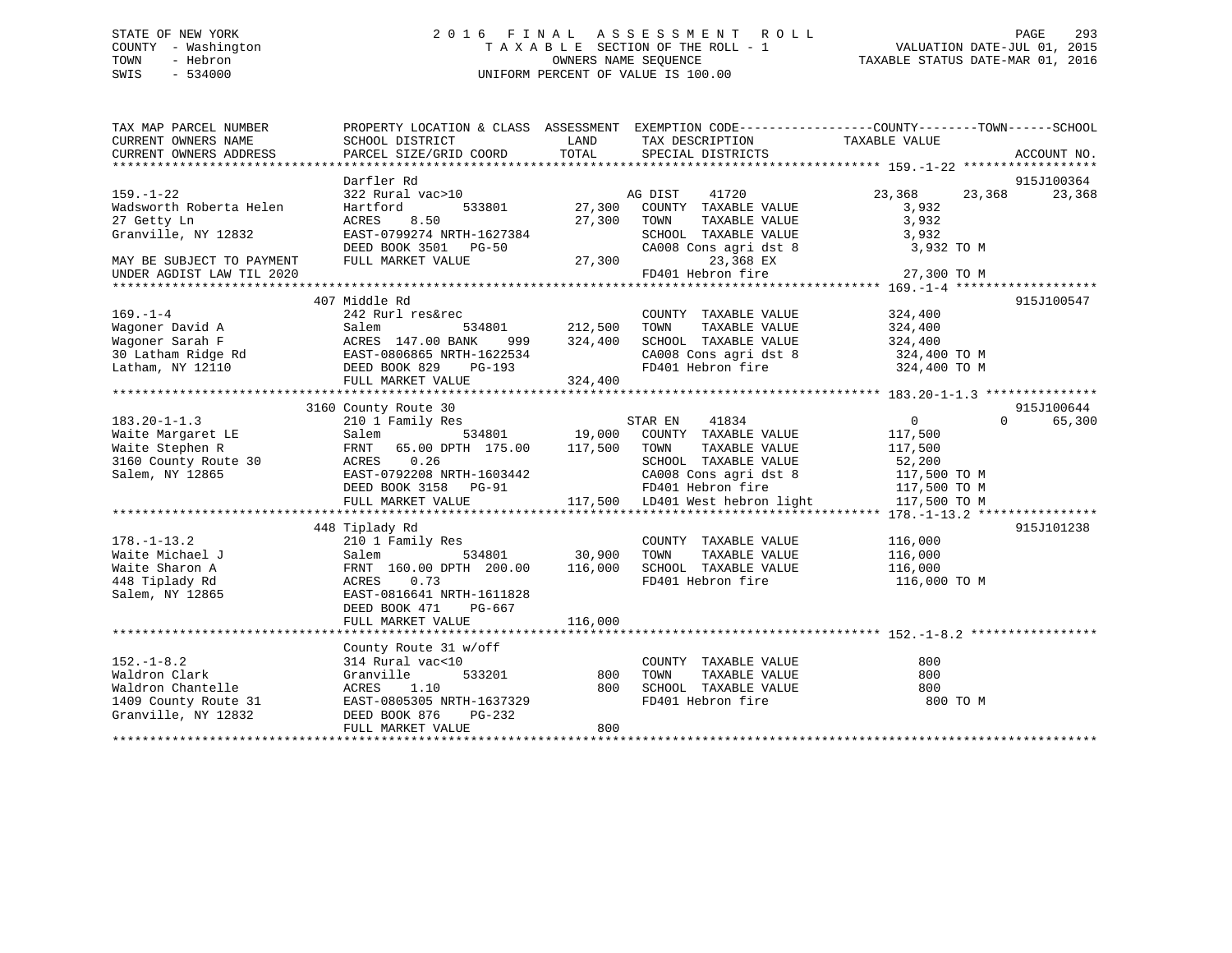# STATE OF NEW YORK 2 0 1 6 F I N A L A S S E S S M E N T R O L L PAGE 294 COUNTY - Washington T A X A B L E SECTION OF THE ROLL - 1 VALUATION DATE-JUL 01, 2015 TOWN - Hebron OWNERS NAME SEQUENCE TAXABLE STATUS DATE-MAR 01, 2016 SWIS - 534000 UNIFORM PERCENT OF VALUE IS 100.00

| TAX MAP PARCEL NUMBER  | PROPERTY LOCATION & CLASS ASSESSMENT EXEMPTION CODE---------------COUNTY-------TOWN-----SCHOOL |               |                                                                  |                            |                    |
|------------------------|------------------------------------------------------------------------------------------------|---------------|------------------------------------------------------------------|----------------------------|--------------------|
| CURRENT OWNERS NAME    | SCHOOL DISTRICT                                                                                | LAND          | TAX DESCRIPTION                                                  | TAXABLE VALUE              |                    |
| CURRENT OWNERS ADDRESS | PARCEL SIZE/GRID COORD                                                                         | TOTAL         | SPECIAL DISTRICTS                                                |                            | ACCOUNT NO.        |
|                        |                                                                                                |               |                                                                  |                            | 915J100373         |
| $152. - 1 - 8$         | 1409 County Route 31<br>210 1 Family Res                                                       |               | STAR B 41854                                                     | $\overline{0}$             | 30,000<br>$\Omega$ |
| Waldron Clark A        | 533201<br>Granville                                                                            |               | 27,000 COUNTY TAXABLE VALUE                                      | 63,500                     |                    |
| Waldron Chantelle A    | ACRES<br>1.00                                                                                  | 63,500 TOWN   | TAXABLE VALUE                                                    | 63,500                     |                    |
| 1409 County Route 31   | EAST-0805639 NRTH-1637349                                                                      |               |                                                                  | 33,500                     |                    |
| Granville, NY 12832    | DEED BOOK 869 PG-257                                                                           |               | SCHOOL TAXABLE VALUE<br>FD401 Hebron fire                        | 63,500 TO M                |                    |
|                        | FULL MARKET VALUE                                                                              | 63,500        |                                                                  |                            |                    |
|                        |                                                                                                |               |                                                                  |                            |                    |
|                        | County Route 31                                                                                |               |                                                                  |                            | 915J101783         |
| $152. - 1 - 8.1$       | 312 Vac w/imprv                                                                                |               |                                                                  |                            |                    |
| Waldron Clark A        | 533201<br>Granville                                                                            | $15,100$ TOWN | COUNTY TAXABLE VALUE<br>TOWN      TAXABLE VALUE                  | 24,800<br>24 ROO<br>24,800 |                    |
| Waldron Chantelle A    | ACRES<br>2.30                                                                                  | 24,800        | SCHOOL TAXABLE VALUE 24,800                                      |                            |                    |
| 1409 County Route 31   | EAST-0805632 NRTH-1637502                                                                      |               | FD401 Hebron fire                                                | 24,800 TO M                |                    |
| Granville, NY 12832    | DEED BOOK 3205 PG-190                                                                          |               |                                                                  |                            |                    |
|                        | FULL MARKET VALUE                                                                              | 24,800        |                                                                  |                            |                    |
|                        |                                                                                                |               |                                                                  |                            |                    |
|                        | Wolfe Ln                                                                                       |               |                                                                  |                            | 915J100498         |
| $158. - 1 - 10$        | 314 Rural vac<10                                                                               |               | COUNTY TAXABLE VALUE                                             | $33,600$<br>33.500         |                    |
| Wallace Landos         | 533801<br>Hartford                                                                             | 33,600        | TAXABLE VALUE<br>TOWN                                            |                            |                    |
| 15510 Livingston Rd    | ACRES<br>5.80                                                                                  | 33,600        | SCHOOL TAXABLE VALUE                                             | 33,600                     |                    |
| Accokeek, MD 20607     | EAST-0790004 NRTH-1630280                                                                      |               | FD401 Hebron fire                                                | 33,600 TO M                |                    |
|                        | DEED BOOK 912<br>PG-283                                                                        |               |                                                                  |                            |                    |
|                        | FULL MARKET VALUE                                                                              | 33,600        |                                                                  |                            |                    |
|                        |                                                                                                |               |                                                                  |                            |                    |
|                        | Little Burch Hill Rd                                                                           |               |                                                                  |                            |                    |
| $151. - 1 - 22.23$     | 314 Rural vac<10                                                                               |               | COUNTY TAXABLE VALUE<br>TOWN      TAXABLE VALUE                  | $\frac{22}{22}$ , 200      |                    |
| Walts Andrew P         | 533201<br>Granville                                                                            |               | 22,200 TOWN                                                      | 22,200                     |                    |
| Walts Rachel M         | $1$ ot $2$                                                                                     | 22,200        | SCHOOL TAXABLE VALUE 22,200                                      |                            |                    |
| 21 Carpenter Pl        | 5.10<br>ACRES                                                                                  |               | FD401 Hebron fire                                                | 22,200 TO M                |                    |
| Stillwater, NY 12170   | EAST-0801246 NRTH-1636549                                                                      |               |                                                                  |                            |                    |
|                        | DEED BOOK 3225 PG-285                                                                          |               |                                                                  |                            |                    |
|                        | FULL MARKET VALUE                                                                              | 22,200        |                                                                  |                            |                    |
|                        |                                                                                                |               |                                                                  |                            |                    |
|                        | 1527 Big Burch Hill Rd                                                                         |               |                                                                  |                            |                    |
| $152 - 2 - 1.1$        | 210 1 Family Res                                                                               |               | COUNTY TAXABLE VALUE                                             | 68,700                     |                    |
| Wappett Geoffrey       | Granville                                                                                      | 533201 37,700 | TOWN<br>TAXABLE VALUE                                            | 68,700                     |                    |
| 1527 Big Burch Hill Rd | FRNT 281.00 DPTH 142.00 68,700                                                                 |               | SCHOOL TAXABLE VALUE 68,700<br>CA008 Cons agri dst 8 68,700 TO M |                            |                    |
| Granville, NY 12832    | ACRES 0.92                                                                                     |               |                                                                  |                            |                    |
|                        | EAST-0807114 NRTH-1639791                                                                      |               | FD401 Hebron fire                                                | 68,700 TO M                |                    |
|                        | DEED BOOK 2826 PG-115<br>FULL MARKET VALUE                                                     | 68,700        |                                                                  |                            |                    |
|                        |                                                                                                |               |                                                                  |                            |                    |
|                        |                                                                                                |               |                                                                  |                            |                    |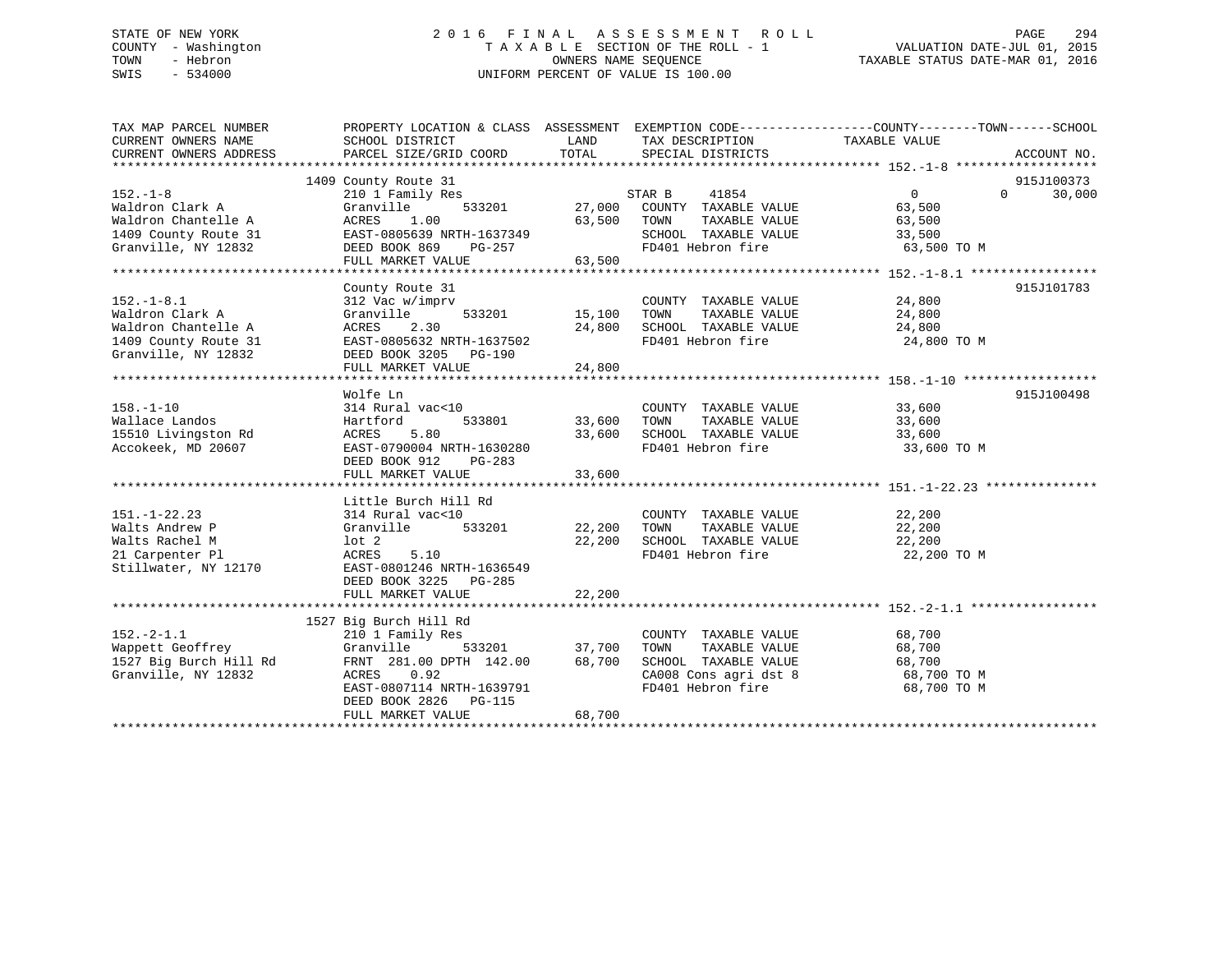# STATE OF NEW YORK 2 0 1 6 F I N A L A S S E S S M E N T R O L L PAGE 295 COUNTY - Washington T A X A B L E SECTION OF THE ROLL - 1 VALUATION DATE-JUL 01, 2015 TOWN - Hebron OWNERS NAME SEQUENCE TAXABLE STATUS DATE-MAR 01, 2016 SWIS - 534000 UNIFORM PERCENT OF VALUE IS 100.00UNIFORM PERCENT OF VALUE IS 100.00

TAX MAP PARCEL NUMBER PROPERTY LOCATION & CLASS ASSESSMENT EXEMPTION CODE------------------COUNTY--------TOWN------SCHOOL CURRENT OWNERS NAME SCHOOL DISTRICT LAND TAX DESCRIPTION TAXABLE VALUE CURRENT OWNERS ADDRESS PARCEL SIZE/GRID COORD TOTAL SPECIAL DISTRICTS ACCOUNT NO. \*\*\*\*\*\*\*\*\*\*\*\*\*\*\*\*\*\*\*\*\*\*\*\*\*\*\*\*\*\*\*\*\*\*\*\*\*\*\*\*\*\*\*\*\*\*\*\*\*\*\*\*\*\*\*\*\*\*\*\*\*\*\*\*\*\*\*\*\*\*\*\*\*\*\*\*\*\*\*\*\*\*\*\*\*\*\*\*\*\*\*\*\*\*\*\*\*\*\*\*\*\*\* 143.-1-12.1 \*\*\*\*\*\*\*\*\*\*\*\*\*\*\*\*

|                                            |                                                                                                                                                                                                                                                     |             |                                                 | 170. - 1-14. 1 |            |
|--------------------------------------------|-----------------------------------------------------------------------------------------------------------------------------------------------------------------------------------------------------------------------------------------------------|-------------|-------------------------------------------------|----------------|------------|
|                                            | East Green Pond Way                                                                                                                                                                                                                                 |             |                                                 |                | 915J101442 |
| $143. - 1 - 12.1$                          | 311 Res vac land - WTRFNT                                                                                                                                                                                                                           |             | COUNTY TAXABLE VALUE                            | 25,000         |            |
| Warner Dorothy P                           | Granville<br>533201                                                                                                                                                                                                                                 | 25,000 TOWN | TAXABLE VALUE                                   | 25,000         |            |
|                                            |                                                                                                                                                                                                                                                     | 25,000      | SCHOOL TAXABLE VALUE 25,000                     |                |            |
|                                            |                                                                                                                                                                                                                                                     |             | FD401 Hebron fire 25,000 TO M                   |                |            |
|                                            |                                                                                                                                                                                                                                                     |             |                                                 |                |            |
|                                            | CONTRACT CONTRACT CONTRACT CONTRACT CONTRACT CONTRACT CONTRACT CONTRACT CONTRACT CONTRACT CONTRACT CONTRACT CONTRACT CONTRACT CONTRACT CONTRACT CONTRACT CONTRACT CONTRACT CONTRACT CONTRACT CONTRACT CONTRACT CONTRACT CONTRA<br>FULL MARKET VALUE | 25,000      |                                                 |                |            |
|                                            |                                                                                                                                                                                                                                                     |             |                                                 |                |            |
|                                            | 1961 County Route 31                                                                                                                                                                                                                                |             |                                                 |                | 915J100648 |
| $153. - 1 - 1.1$                           | 241 Rural res&ag                                                                                                                                                                                                                                    |             | AG DIST 41720                                   | 97,138 97,138  | 97,138     |
| Warner Dorothy P                           | 533201<br>Granville                                                                                                                                                                                                                                 |             | 199,800 COUNTY TAXABLE VALUE                    | 142,862        |            |
| Attn: B.Martin Warner, Executo ACRES 85.20 |                                                                                                                                                                                                                                                     |             | 240,000 TOWN<br>TAXABLE VALUE                   | 142,862        |            |
|                                            |                                                                                                                                                                                                                                                     |             | SCHOOL TAXABLE VALUE 142,862                    |                |            |
|                                            | 1883 County Route 31 EAST-0817003 NRTH-1640955<br>Granville, NY 12832 DEED BOOK 636 PG-215                                                                                                                                                          |             |                                                 |                |            |
|                                            |                                                                                                                                                                                                                                                     |             | CA008 Cons agri dst 8 142,862 TO M              |                |            |
|                                            | $PG-215$ CAUU8 CONTE 240,000<br>FULL MARKET VALUE                                                                                                                                                                                                   |             | 97,138 EX                                       |                |            |
| MAY BE SUBJECT TO PAYMENT                  |                                                                                                                                                                                                                                                     |             | FD401 Hebron fire                               | 240,000 TO M   |            |
| UNDER AGDIST LAW TIL 2020                  |                                                                                                                                                                                                                                                     |             |                                                 |                |            |
|                                            |                                                                                                                                                                                                                                                     |             |                                                 |                |            |
|                                            | Sheldon Rd                                                                                                                                                                                                                                          |             |                                                 |                |            |
| $170. - 1 - 13.71$                         | 322 Rural vac>10                                                                                                                                                                                                                                    |             | COUNTY TAXABLE VALUE                            | 95,200         |            |
| Warner Jeffrey<br>Warner Judy              | 534801<br>Salem                                                                                                                                                                                                                                     | 95,200 TOWN | TAXABLE VALUE                                   | 95,200         |            |
|                                            |                                                                                                                                                                                                                                                     | 95,200      | SCHOOL TAXABLE VALUE 95,200                     |                |            |
| 8500 State Route 22                        | Lot 1<br>ACRES 60.14                                                                                                                                                                                                                                |             | CA008 Cons agri dst 8 95,200 TO M               |                |            |
| Granville, NY 12832                        | EAST-0818465 NRTH-1618302<br>DRED BOOK 3055                                                                                                                                                                                                         |             | FD401 Hebron fire                               | 95,200 TO M    |            |
|                                            | DEED BOOK 3068 PG-10                                                                                                                                                                                                                                |             |                                                 |                |            |
|                                            |                                                                                                                                                                                                                                                     |             |                                                 |                |            |
|                                            |                                                                                                                                                                                                                                                     |             |                                                 |                |            |
|                                            | Sheldon Rd                                                                                                                                                                                                                                          |             |                                                 |                |            |
| $170. - 1 - 13.72$                         | 322 Rural vac>10<br>Salem                                                                                                                                                                                                                           |             |                                                 | 49,100         |            |
|                                            | -al vac>10<br>534801 634801 49,100 TOWN                                                                                                                                                                                                             |             | COUNTY TAXABLE VALUE<br>TOWN      TAXABLE VALUE | 49,100         |            |
| Narner Jeffrey<br>Warner Jeffrey           | lot 2                                                                                                                                                                                                                                               |             | 49,100 SCHOOL TAXABLE VALUE 49,100              |                |            |
|                                            |                                                                                                                                                                                                                                                     |             |                                                 |                |            |
| 8500 State Route 22                        | ACRES 23.26                                                                                                                                                                                                                                         |             | CA008 Cons agri dst 8 49,100 TO M               |                |            |
| Granville, NY 12832                        | EAST-0818900 NRTH-1616335                                                                                                                                                                                                                           |             | FD401 Hebron fire                               | 49,100 TO M    |            |
|                                            | DEED BOOK 3068 PG-10                                                                                                                                                                                                                                |             |                                                 |                |            |
|                                            | FULL MARKET VALUE                                                                                                                                                                                                                                   | 49,100      |                                                 |                |            |
|                                            |                                                                                                                                                                                                                                                     |             |                                                 |                |            |
|                                            | Sheldon Rd                                                                                                                                                                                                                                          |             |                                                 |                |            |
| $170. - 1 - 13.78$                         | 322 Rural vac>10                                                                                                                                                                                                                                    |             | COUNTY TAXABLE VALUE                            | 51,600         |            |
| Warner Jeffrey<br>Warner Judy              | 534801<br>Salem                                                                                                                                                                                                                                     | 51,600      | TAXABLE VALUE<br>TOWN                           | 51,600         |            |
| Warner Judy                                | Lot 5C                                                                                                                                                                                                                                              | 51,600      | SCHOOL TAXABLE VALUE                            | 51,600         |            |
| 8500 State Route 22                        | ACRES 25.31                                                                                                                                                                                                                                         |             | CA008 Cons agri dst 8 51,600 TO M               |                |            |
| Granville, NY 12832                        | EAST-0819196 NRTH-1617870                                                                                                                                                                                                                           |             | FD401 Hebron fire                               | 51,600 TO M    |            |
|                                            | DEED BOOK 3151    PG-211                                                                                                                                                                                                                            |             |                                                 |                |            |
|                                            | FULL MARKET VALUE                                                                                                                                                                                                                                   | 51,600      |                                                 |                |            |
|                                            |                                                                                                                                                                                                                                                     |             |                                                 |                |            |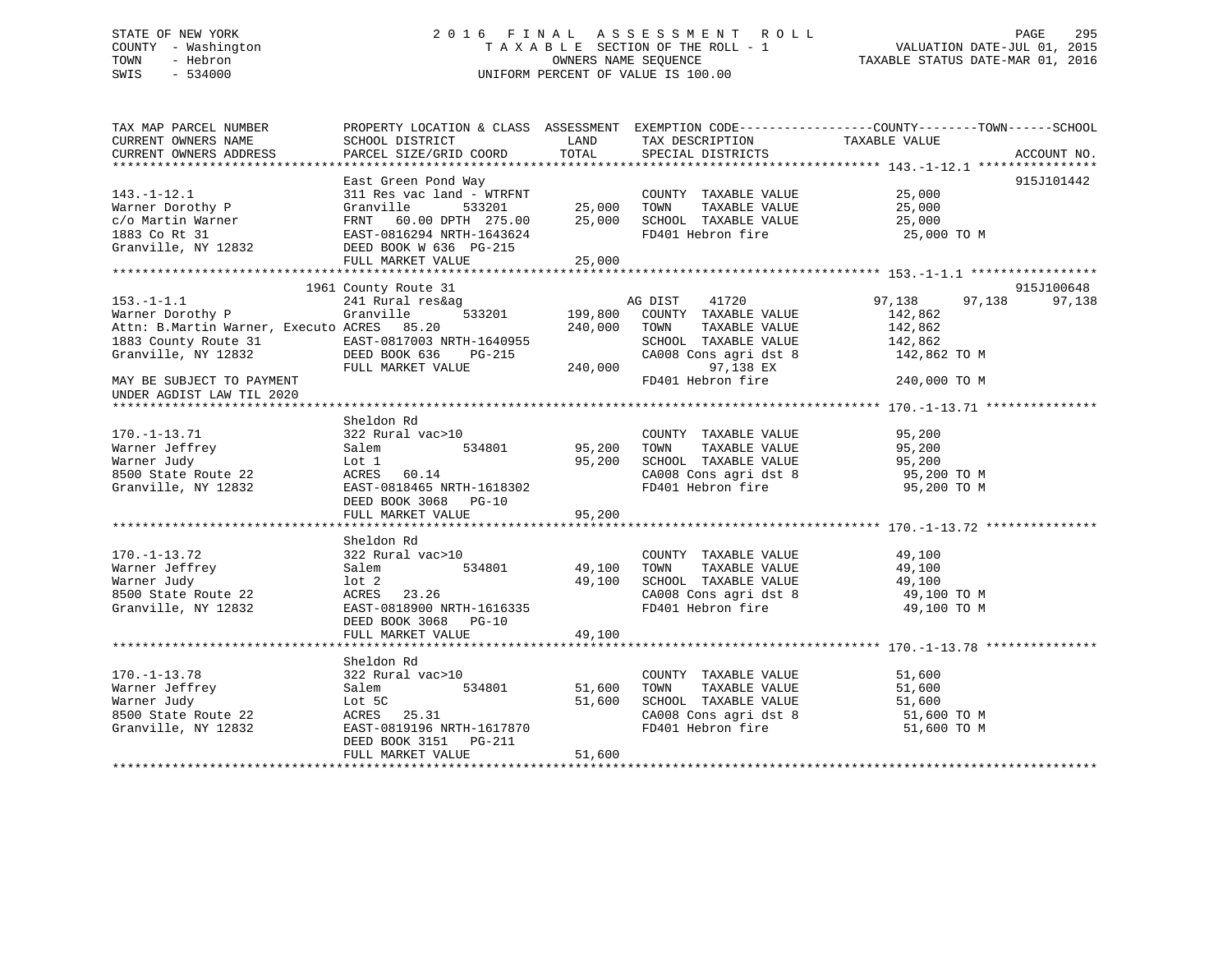# STATE OF NEW YORK 2 0 1 6 F I N A L A S S E S S M E N T R O L L PAGE 296 COUNTY - Washington T A X A B L E SECTION OF THE ROLL - 1 VALUATION DATE-JUL 01, 2015 TOWN - Hebron OWNERS NAME SEQUENCE TAXABLE STATUS DATE-MAR 01, 2016 SWIS - 534000 UNIFORM PERCENT OF VALUE IS 100.00

| TAX MAP PARCEL NUMBER  | PROPERTY LOCATION & CLASS ASSESSMENT EXEMPTION CODE---------------COUNTY-------TOWN-----SCHOOL |         |                       |                |                    |
|------------------------|------------------------------------------------------------------------------------------------|---------|-----------------------|----------------|--------------------|
| CURRENT OWNERS NAME    | SCHOOL DISTRICT                                                                                | LAND    | TAX DESCRIPTION       | TAXABLE VALUE  |                    |
| CURRENT OWNERS ADDRESS | PARCEL SIZE/GRID COORD                                                                         | TOTAL   | SPECIAL DISTRICTS     |                | ACCOUNT NO.        |
|                        |                                                                                                |         |                       |                |                    |
|                        | 1873 County Route 31                                                                           |         |                       |                | 915J100476         |
| $152 - 2 - 23$         | 270 Mfg housing                                                                                |         | COUNTY TAXABLE VALUE  | 28,900         |                    |
| Warner Martin B        | 533201<br>Granville                                                                            | 20,000  | TOWN<br>TAXABLE VALUE | 28,900         |                    |
| Warner Joan C          | ACRES<br>2.00                                                                                  | 28,900  | SCHOOL TAXABLE VALUE  | 28,900         |                    |
| 1883 County Route 31   | EAST-0815332 NRTH-1640735                                                                      |         | FD401 Hebron fire     | 28,900 TO M    |                    |
| Granville, NY 12832    | DEED BOOK 736<br><b>PG-55</b>                                                                  |         |                       |                |                    |
|                        | FULL MARKET VALUE                                                                              | 28,900  |                       |                |                    |
|                        |                                                                                                |         |                       |                |                    |
|                        | County Route 31                                                                                |         |                       |                | 915J100448         |
| $152. - 2 - 25$        | 312 Vac w/imprv                                                                                |         | COUNTY TAXABLE VALUE  | 2,400          |                    |
| Warner Martin B        | Granville<br>533201                                                                            | 1,900   | TAXABLE VALUE<br>TOWN | 2,400          |                    |
| Warner Joan C          | FRNT 185.00 DPTH 185.00                                                                        | 2,400   | SCHOOL TAXABLE VALUE  | 2,400          |                    |
| 1883 County Route 31   | 0.79<br>ACRES                                                                                  |         | FD401 Hebron fire     | 2,400 TO M     |                    |
| Granville, NY 12832    | EAST-0815604 NRTH-1640355                                                                      |         |                       |                |                    |
|                        | DEED BOOK 497<br>PG-377                                                                        |         |                       |                |                    |
|                        | FULL MARKET VALUE                                                                              | 2,400   |                       |                |                    |
|                        |                                                                                                |         |                       |                |                    |
|                        | 1883 County Route 31                                                                           |         |                       |                | 915J100649         |
| $152. - 2 - 26$        | 210 1 Family Res                                                                               |         | STAR EN<br>41834      | $\overline{0}$ | 65,300<br>$\Omega$ |
| Warner Martin B        | 533201<br>Granville                                                                            | 44,900  | COUNTY TAXABLE VALUE  | 90,000         |                    |
| Warner Joan Call       | ACRES<br>3.50                                                                                  | 90,000  | TOWN<br>TAXABLE VALUE | 90,000         |                    |
| 1883 County Route 31   | EAST-0815707 NRTH-1640582                                                                      |         | SCHOOL TAXABLE VALUE  | 24,700         |                    |
| Granville, NY 12832    | DEED BOOK 375<br>PG-732                                                                        |         | FD401 Hebron fire     | 90,000 TO M    |                    |
|                        | FULL MARKET VALUE                                                                              | 90,000  |                       |                |                    |
|                        |                                                                                                |         |                       |                |                    |
|                        | County Route 31                                                                                |         |                       |                |                    |
| $153. - 1 - 1.6$       | 322 Rural vac>10                                                                               |         | COUNTY TAXABLE VALUE  | 46,600         |                    |
| Warner Martin B        | 533201<br>Granville                                                                            | 46,600  | TOWN<br>TAXABLE VALUE | 46,600         |                    |
| Warner Joan C          | ACRES 12.30                                                                                    | 46,600  | SCHOOL TAXABLE VALUE  | 46,600         |                    |
| 1883 County Route 31   | EAST-0816240 NRTH-1640833                                                                      |         | FD401 Hebron fire     | 46,600 TO M    |                    |
| Granville, NY 12832    | DEED BOOK 643                                                                                  |         |                       |                |                    |
|                        | PG-340                                                                                         |         |                       |                |                    |
|                        | FULL MARKET VALUE                                                                              | 46,600  |                       |                |                    |
|                        |                                                                                                |         |                       |                |                    |
|                        | 1945 County Route 31                                                                           |         |                       |                | 915J101516         |
| $153. - 1 - 1.3$       | 283 Res w/Comuse                                                                               |         | 41854<br>STAR B       | $\Omega$       | 30,000<br>$\Omega$ |
| Warner Timothy L       | 533201<br>Granville                                                                            | 47,700  | COUNTY TAXABLE VALUE  | 120,000        |                    |
| Warner Joanne M        | House/garage/lot                                                                               | 120,000 | TAXABLE VALUE<br>TOWN | 120,000        |                    |
| 1945 County Route 31   | 844/66                                                                                         |         | SCHOOL TAXABLE VALUE  | 90,000         |                    |
| Granville, NY 12832    | ACRES<br>4.10                                                                                  |         | FD401 Hebron fire     | 120,000 TO M   |                    |
|                        | EAST-0817018 NRTH-1640997                                                                      |         |                       |                |                    |
|                        | DEED BOOK 550<br>PG-127                                                                        |         |                       |                |                    |
|                        | FULL MARKET VALUE                                                                              | 120,000 |                       |                |                    |
|                        |                                                                                                |         |                       |                |                    |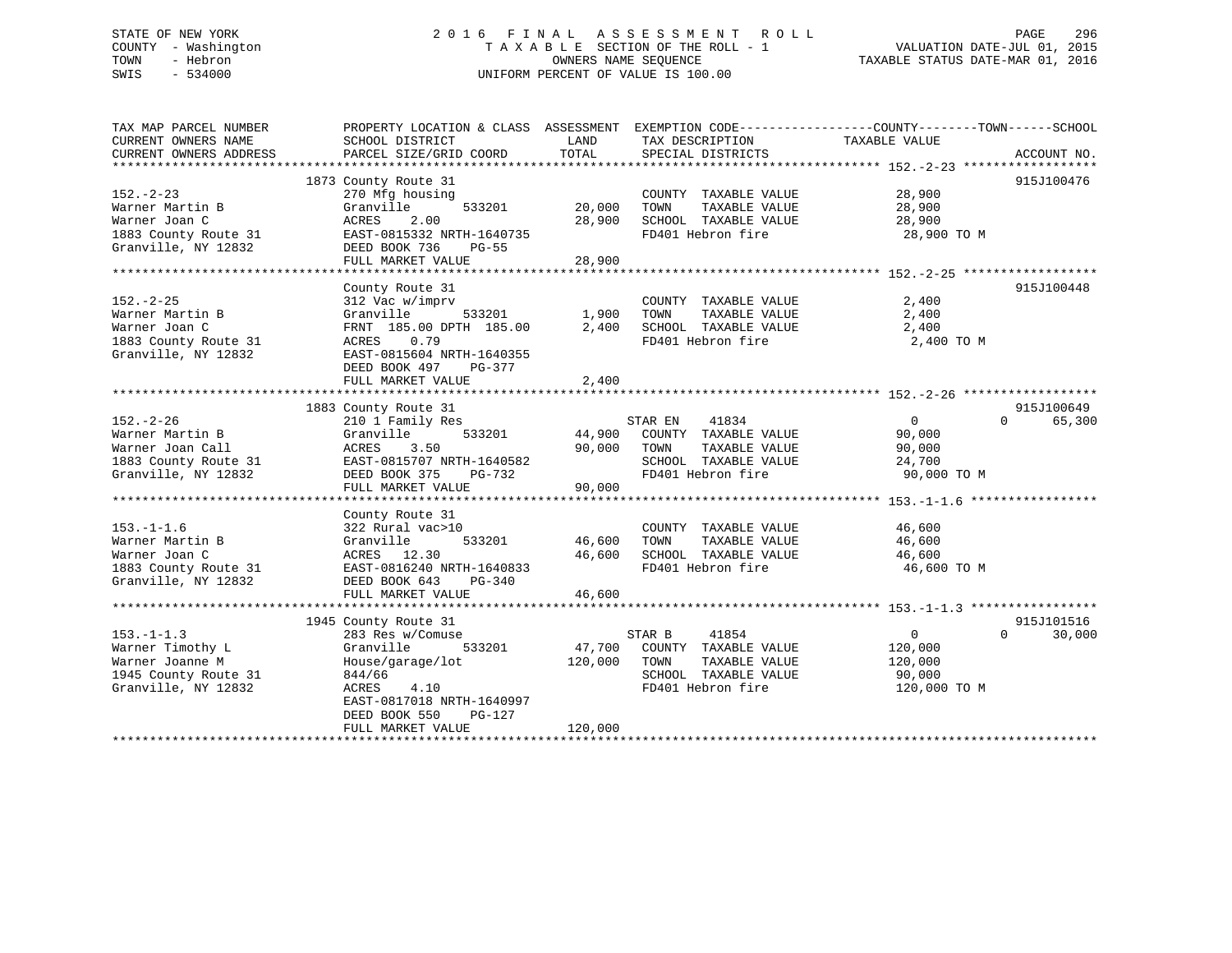| STATE OF NEW YORK<br>COUNTY - Washington<br>- Hebron<br>TOWN<br>SWIS<br>$-534000$ | 2016 FINAL                                                                                                          |                               | A S S E S S M E N T<br>ROLL<br>TAXABLE SECTION OF THE ROLL - 1<br>OWNERS NAME SEQUENCE<br>UNIFORM PERCENT OF VALUE IS 100.00 | VALUATION DATE-JUL 01, 2015<br>TAXABLE STATUS DATE-MAR 01, 2016 | PAGE<br>297                      |
|-----------------------------------------------------------------------------------|---------------------------------------------------------------------------------------------------------------------|-------------------------------|------------------------------------------------------------------------------------------------------------------------------|-----------------------------------------------------------------|----------------------------------|
| TAX MAP PARCEL NUMBER<br>CURRENT OWNERS NAME                                      | PROPERTY LOCATION & CLASS ASSESSMENT EXEMPTION CODE----------------COUNTY-------TOWN------SCHOOL<br>SCHOOL DISTRICT | LAND                          | TAX DESCRIPTION                                                                                                              | TAXABLE VALUE                                                   |                                  |
| CURRENT OWNERS ADDRESS<br>***********************                                 | PARCEL SIZE/GRID COORD                                                                                              | TOTAL                         | SPECIAL DISTRICTS                                                                                                            |                                                                 | ACCOUNT NO.                      |
|                                                                                   | 3915 County Route 30                                                                                                |                               |                                                                                                                              |                                                                 |                                  |
| $167. - 1 - 47.3$                                                                 | 270 Mfg housing                                                                                                     |                               | STAR B<br>41854                                                                                                              | $\mathbf{0}$                                                    | $\Omega$<br>30,000               |
| Washburn Danny                                                                    | 534801<br>Salem                                                                                                     | 35,800                        | COUNTY TAXABLE VALUE                                                                                                         | 53,000                                                          |                                  |
| Washburn Denise                                                                   | lot 1                                                                                                               | 53,000                        | TOWN<br>TAXABLE VALUE                                                                                                        | 53,000                                                          |                                  |
| 3915 County Route 30                                                              | contract 956/143                                                                                                    |                               | SCHOOL TAXABLE VALUE                                                                                                         | 23,000                                                          |                                  |
| Salem, NY 12865                                                                   | <b>ACRES</b><br>4.51                                                                                                |                               | FD401 Hebron fire                                                                                                            | 53,000 TO M                                                     |                                  |
|                                                                                   | EAST-0788927 NRTH-1620070                                                                                           |                               |                                                                                                                              |                                                                 |                                  |
|                                                                                   | DEED BOOK 2706 PG-80                                                                                                |                               |                                                                                                                              |                                                                 |                                  |
|                                                                                   | FULL MARKET VALUE<br>******************                                                                             | 53,000<br>**********          |                                                                                                                              |                                                                 |                                  |
|                                                                                   |                                                                                                                     |                               |                                                                                                                              | ********************* 168.-1-18.6 *****************             |                                  |
| $168. - 1 - 18.6$                                                                 | 22 Waites Way<br>270 Mfg housing                                                                                    |                               | 41854<br>STAR B                                                                                                              | $\overline{0}$                                                  | 915J100409<br>30,000<br>$\Omega$ |
| Watkins Donald L Jr                                                               | Hartford<br>533801                                                                                                  | 49,200                        | COUNTY TAXABLE VALUE                                                                                                         | 86,800                                                          |                                  |
| Watkins Karen S                                                                   | ACRES<br>4.40                                                                                                       | 86,800                        | TAXABLE VALUE<br>TOWN                                                                                                        | 86,800                                                          |                                  |
| 22A Waites Way                                                                    | EAST-0796789 NRTH-1619649                                                                                           |                               | SCHOOL TAXABLE VALUE                                                                                                         | 56,800                                                          |                                  |
| Salem, NY 12865                                                                   | DEED BOOK 3296 PG-15                                                                                                |                               | CA008 Cons agri dst 8                                                                                                        | 86,800 TO M                                                     |                                  |
|                                                                                   | FULL MARKET VALUE                                                                                                   | 86,800                        | FD401 Hebron fire                                                                                                            | 86,800 TO M                                                     |                                  |
|                                                                                   |                                                                                                                     |                               |                                                                                                                              |                                                                 |                                  |
|                                                                                   | 12 Dorance Rd                                                                                                       |                               |                                                                                                                              |                                                                 | 915J100574                       |
| $144. - 1 - 11$                                                                   | 210 1 Family Res                                                                                                    |                               | COUNTY TAXABLE VALUE                                                                                                         | 83,500                                                          |                                  |
| Watrous Craig Sr                                                                  | Granville<br>533201                                                                                                 | 40,000                        | TAXABLE VALUE<br>TOWN                                                                                                        | 83,500                                                          |                                  |
| Watrous Kelly                                                                     | <b>ACRES</b><br>2.00                                                                                                | 83,500                        | SCHOOL TAXABLE VALUE                                                                                                         | 83,500                                                          |                                  |
| 12 Dorance Rd                                                                     | EAST-0821734 NRTH-1647808                                                                                           |                               | FD401 Hebron fire                                                                                                            | 83,500 TO M                                                     |                                  |
| Granville, NY 12832                                                               | DEED BOOK 3416 PG-145                                                                                               |                               |                                                                                                                              |                                                                 |                                  |
|                                                                                   | FULL MARKET VALUE                                                                                                   | 83,500                        |                                                                                                                              |                                                                 |                                  |
|                                                                                   |                                                                                                                     |                               |                                                                                                                              |                                                                 |                                  |
|                                                                                   | 5 & 6 Dorance Rd                                                                                                    |                               |                                                                                                                              |                                                                 | 915J100656                       |
| $144. - 1 - 12$                                                                   | 210 1 Family Res                                                                                                    |                               | 41834<br>STAR EN                                                                                                             | $\overline{0}$                                                  | 65,300<br>$\cap$                 |
| Watrous Ivan R                                                                    | Granville<br>533201                                                                                                 | 38,600                        | COUNTY TAXABLE VALUE                                                                                                         | 134,200                                                         |                                  |
| Watrous Jane C                                                                    | ACRES<br>1.30                                                                                                       | 134,200                       | TOWN<br>TAXABLE VALUE                                                                                                        | 134,200                                                         |                                  |
| 5 Dorance Rd                                                                      | EAST-0822161 NRTH-1647639                                                                                           |                               | SCHOOL TAXABLE VALUE                                                                                                         | 68,900                                                          |                                  |
| Granville, NY 12832                                                               | DEED BOOK 384<br><b>PG-703</b>                                                                                      |                               | FD401 Hebron fire                                                                                                            | 134,200 TO M                                                    |                                  |
|                                                                                   | FULL MARKET VALUE<br>***********************                                                                        | 134,200                       |                                                                                                                              |                                                                 |                                  |
|                                                                                   | Dorance Rd                                                                                                          |                               |                                                                                                                              |                                                                 | 915J100065                       |
| $144. - 1 - 10$                                                                   | 314 Rural vac<10                                                                                                    |                               | COUNTY TAXABLE VALUE                                                                                                         | 38,400                                                          |                                  |
| Watrous Kevin                                                                     | Granville<br>533201                                                                                                 | 38,400                        | TOWN<br>TAXABLE VALUE                                                                                                        | 38,400                                                          |                                  |
| 725 County Route 43                                                               | 8.20<br>ACRES                                                                                                       | 38,400                        | SCHOOL TAXABLE VALUE                                                                                                         | 38,400                                                          |                                  |
| Fort Edward, NY 12828                                                             | EAST-0821424 NRTH-1648207                                                                                           |                               | FD401 Hebron fire                                                                                                            | 38,400 TO M                                                     |                                  |
|                                                                                   | DEED BOOK 3040<br>$PG-35$                                                                                           |                               |                                                                                                                              |                                                                 |                                  |
|                                                                                   | FULL MARKET VALUE                                                                                                   | 38,400                        |                                                                                                                              |                                                                 |                                  |
|                                                                                   |                                                                                                                     | + + + + + + + + + + + + + + + |                                                                                                                              |                                                                 |                                  |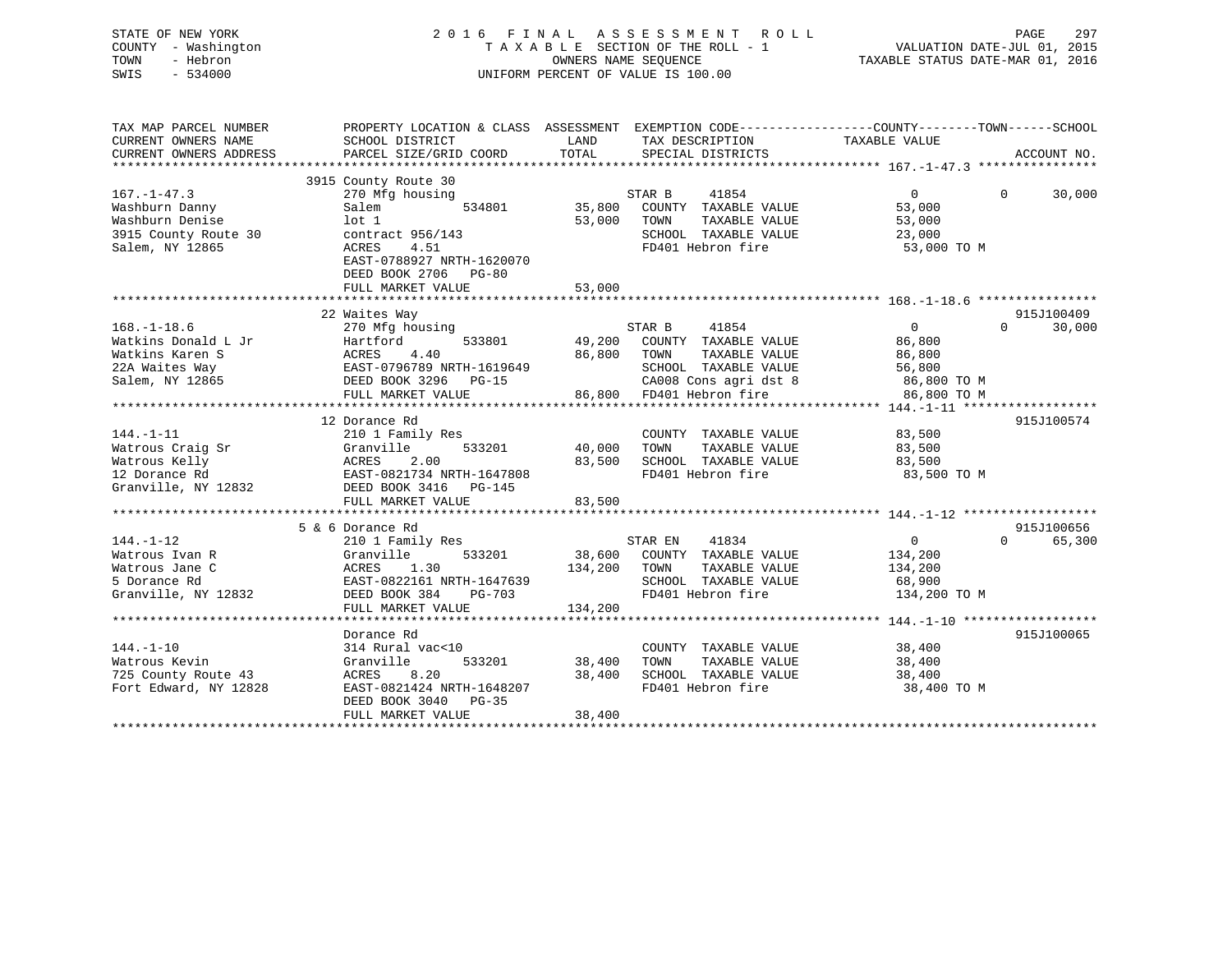# STATE OF NEW YORK 2 0 1 6 F I N A L A S S E S S M E N T R O L L PAGE 298 COUNTY - Washington T A X A B L E SECTION OF THE ROLL - 1 VALUATION DATE-JUL 01, 2015 TOWN - Hebron OWNERS NAME SEQUENCE TAXABLE STATUS DATE-MAR 01, 2016 SWIS - 534000 UNIFORM PERCENT OF VALUE IS 100.00

| TAX MAP PARCEL NUMBER      |                           |         |                       | PROPERTY LOCATION & CLASS ASSESSMENT EXEMPTION CODE----------------COUNTY-------TOWN------SCHOOL |  |
|----------------------------|---------------------------|---------|-----------------------|--------------------------------------------------------------------------------------------------|--|
| CURRENT OWNERS NAME        | SCHOOL DISTRICT           | LAND    | TAX DESCRIPTION       | TAXABLE VALUE                                                                                    |  |
| CURRENT OWNERS ADDRESS     | PARCEL SIZE/GRID COORD    | TOTAL   | SPECIAL DISTRICTS     | ACCOUNT NO.                                                                                      |  |
|                            |                           |         |                       |                                                                                                  |  |
|                            | 66 Liebig Rd              |         |                       | 915J101689                                                                                       |  |
| $152. - 1 - 1.3$           | 242 Rurl res&rec          |         | 41854<br>STAR B       | 0<br>$\Omega$<br>30,000                                                                          |  |
| Weinstein Jason A          | 533201<br>Granville       | 75,500  | COUNTY TAXABLE VALUE  | 199,500                                                                                          |  |
| Kissack Beth A             | ACRES 16.73               | 199,500 | TOWN<br>TAXABLE VALUE | 199,500                                                                                          |  |
| 66 Liebig Rd               | EAST-0805257 NRTH-1638947 |         | SCHOOL TAXABLE VALUE  | 169,500                                                                                          |  |
| Granville, NY 12832        | DEED BOOK 3367 PG-96      |         | FD401 Hebron fire     | 199,500 TO M                                                                                     |  |
|                            | FULL MARKET VALUE         | 199,500 |                       |                                                                                                  |  |
|                            |                           |         |                       |                                                                                                  |  |
|                            | Halls Pond Rd/w Off       |         |                       | 915J101560                                                                                       |  |
| $158. - 1 - 26$            | 314 Rural vac<10          |         | COUNTY TAXABLE VALUE  | 2,100                                                                                            |  |
| Wells Fargo Bank NA        | 533801<br>Hartford        | 2,100   | TAXABLE VALUE<br>TOWN | 2,100                                                                                            |  |
| 9990 Richmond Ave Ste 400S | $167. - 1 - 7.4$          | 2,100   | SCHOOL TAXABLE VALUE  | 2,100                                                                                            |  |
|                            | ACRES 2.75                |         | FD401 Hebron fire     |                                                                                                  |  |
| Houston, TX 77042          |                           |         |                       | 2,100 TO M                                                                                       |  |
|                            | EAST-0788847 NRTH-1626335 |         |                       |                                                                                                  |  |
|                            | DEED BOOK 3593 PG-170     |         |                       |                                                                                                  |  |
|                            | FULL MARKET VALUE         | 2,100   |                       |                                                                                                  |  |
|                            |                           |         |                       |                                                                                                  |  |
|                            | 4156 County Route 30      |         |                       | 915J100691                                                                                       |  |
| $158. - 1 - 27$            | 210 1 Family Res          |         | COUNTY TAXABLE VALUE  | 70,700                                                                                           |  |
| Wells Fargo Bank NA        | 533801<br>Hartford        | 44,000  | TOWN<br>TAXABLE VALUE | 70,700                                                                                           |  |
| 9990 Richmond Ave Ste 400S | $167. - 1 - 7$            | 70,700  | SCHOOL TAXABLE VALUE  | 70,700                                                                                           |  |
| Houston, TX 77042          | 7.33<br>ACRES             |         | FD401 Hebron fire     | 70,700 TO M                                                                                      |  |
|                            | EAST-0788897 NRTH-1625944 |         |                       |                                                                                                  |  |
|                            | DEED BOOK 3593 PG-170     |         |                       |                                                                                                  |  |
|                            | FULL MARKET VALUE         | 70,700  |                       |                                                                                                  |  |
|                            |                           |         |                       |                                                                                                  |  |
|                            | 24 Mcknight Hill Rd       |         |                       | 915J101250                                                                                       |  |
| $176. - 1 - 13.2$          | 210 1 Family Res          |         | 41854<br>STAR B       | $\overline{0}$<br>$\Omega$<br>30,000                                                             |  |
| Wesley David C             | 534801<br>Salem           | 46,100  | COUNTY TAXABLE VALUE  | 150,000                                                                                          |  |
| Wesley Tracey L            | ACRES<br>3.76 BANK<br>11A | 150,000 | TOWN<br>TAXABLE VALUE | 150,000                                                                                          |  |
| 24 Mcknight Hill Rd        | EAST-0803422 NRTH-1613146 |         | SCHOOL TAXABLE VALUE  | 120,000                                                                                          |  |
| Salem, NY 12865            | DEED BOOK 785<br>$PG-203$ |         | FD401 Hebron fire     | 150,000 TO M                                                                                     |  |
|                            | FULL MARKET VALUE         | 150,000 |                       |                                                                                                  |  |
|                            |                           |         |                       |                                                                                                  |  |
|                            | Mcknight Hill Rd          |         |                       | 915J100175                                                                                       |  |
|                            |                           |         |                       |                                                                                                  |  |
| $176. - 1 - 15.1$          | 311 Res vac land          |         | COUNTY TAXABLE VALUE  | 25,000                                                                                           |  |
| Wesley David C             | 534801<br>Salem           | 25,000  | TOWN<br>TAXABLE VALUE | 25,000                                                                                           |  |
| Mckeighan Tracey           | 3.52<br>ACRES             | 25,000  | SCHOOL TAXABLE VALUE  | 25,000                                                                                           |  |
| 24 Mcknight Hill Rd        | EAST-0803590 NRTH-1612856 |         | FD401 Hebron fire     | 25,000 TO M                                                                                      |  |
| Salem, NY 12832            | DEED BOOK 785<br>$PG-203$ |         |                       |                                                                                                  |  |
|                            | FULL MARKET VALUE         | 25,000  |                       |                                                                                                  |  |
|                            |                           |         |                       |                                                                                                  |  |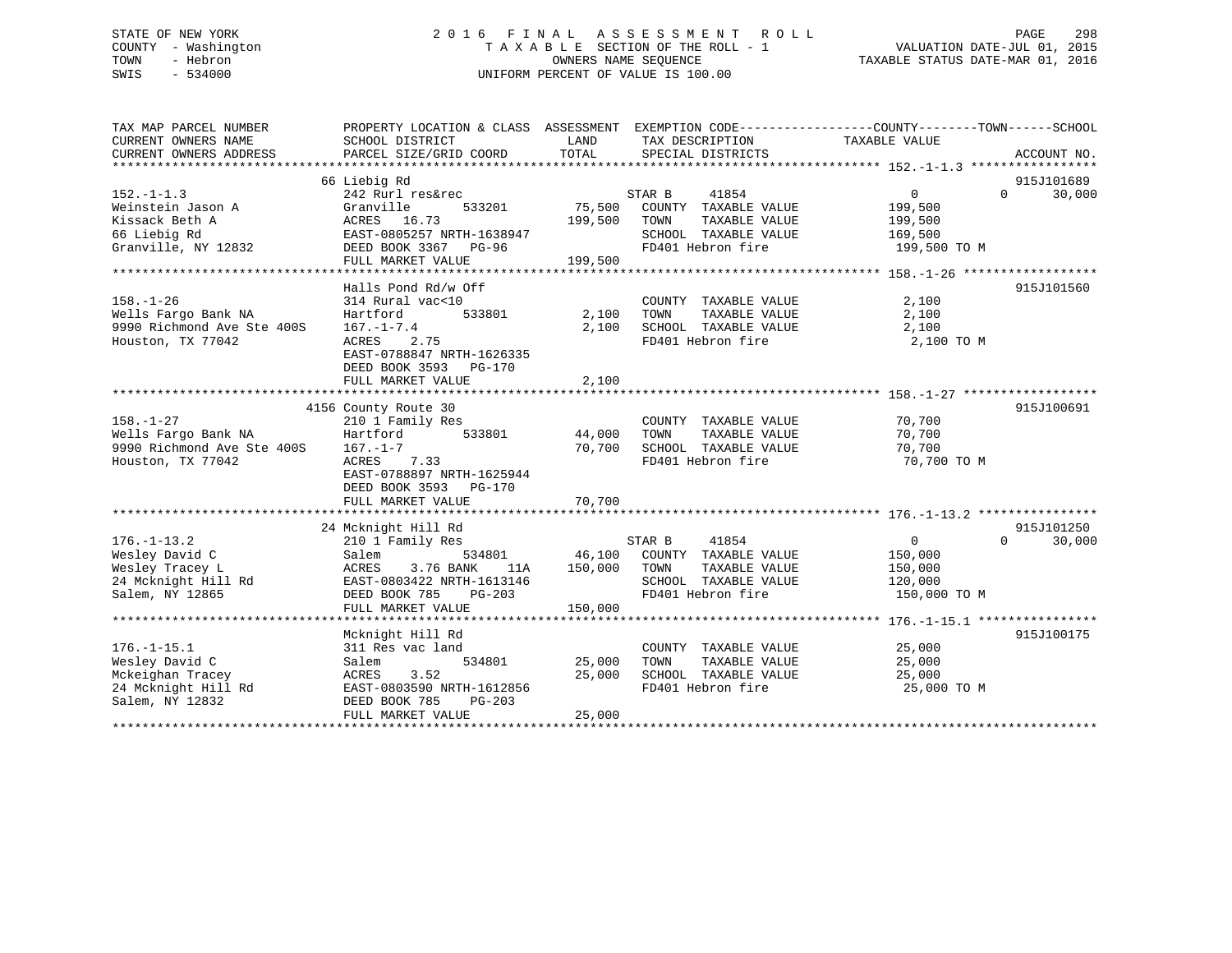# STATE OF NEW YORK 2 0 1 6 F I N A L A S S E S S M E N T R O L L PAGE 299 COUNTY - Washington T A X A B L E SECTION OF THE ROLL - 1 VALUATION DATE-JUL 01, 2015 TOWN - Hebron OWNERS NAME SEQUENCE TAXABLE STATUS DATE-MAR 01, 2016 SWIS - 534000 UNIFORM PERCENT OF VALUE IS 100.00

| TAX MAP PARCEL NUMBER<br>CURRENT OWNERS NAME<br>CURRENT OWNERS ADDRESS                        | PROPERTY LOCATION & CLASS ASSESSMENT<br>SCHOOL DISTRICT<br>PARCEL SIZE/GRID COORD                                                                                                                                  | LAND<br>TAX DESCRIPTION<br>TOTAL<br>SPECIAL DISTRICTS                                                                                                                                              | EXEMPTION CODE-----------------COUNTY-------TOWN------SCHOOL<br>TAXABLE VALUE<br>ACCOUNT NO.                                        |
|-----------------------------------------------------------------------------------------------|--------------------------------------------------------------------------------------------------------------------------------------------------------------------------------------------------------------------|----------------------------------------------------------------------------------------------------------------------------------------------------------------------------------------------------|-------------------------------------------------------------------------------------------------------------------------------------|
| $175. - 1 - 7.2$<br>West Nancy<br>3482 County Route 30<br>Salem, NY 12865                     | 3482 County Route 30<br>270 Mfg housing<br>534801<br>Salem<br>FRNT 104.00 DPTH 144.00<br>ACRES<br>0.34<br>EAST-0791311 NRTH-1610765<br>DEED BOOK 705<br>$PG-1$<br>FULL MARKET VALUE                                | STAR B<br>41854<br>29,600<br>COUNTY TAXABLE VALUE<br>74,000<br>TAXABLE VALUE<br>TOWN<br>SCHOOL TAXABLE VALUE<br>FD401 Hebron fire<br>74,000                                                        | 915J101183<br>30,000<br>0<br>$\Omega$<br>74,000<br>74,000<br>44,000<br>74,000 TO M                                                  |
| $175. - 1 - 7.5$<br>West Nancy<br>West Christopher<br>3482 County Route 30<br>Salem, NY 12865 | County Route 30/E Off<br>311 Res vac land<br>534801<br>Salem<br>Mallory Sub/ 29#85 Lot 1<br>FRNT 141.00 DPTH 333.00<br>ACRES<br>0.82<br>EAST-0791511 NRTH-1610780<br>DEED BOOK 3016<br>PG-135<br>FULL MARKET VALUE | COUNTY TAXABLE VALUE<br>600<br>TAXABLE VALUE<br>TOWN<br>600<br>SCHOOL TAXABLE VALUE<br>FD401 Hebron fire<br>600                                                                                    | 915J100401<br>600<br>600<br>600<br>600 TO M                                                                                         |
| $184. - 1 - 24$<br>Wever James D<br>Wever Lori<br>32 Chamberlin Mills Rd<br>Salem, NY 12865   | 32 Chamberlin Mills Rd<br>240 Rural res<br>534801<br>Salem<br>ACRES<br>21.00<br>EAST-0793672 NRTH-1602557<br>DEED BOOK 420<br>PG-903<br>FULL MARKET VALUE                                                          | STAR EN<br>41834<br>84,000<br>COUNTY TAXABLE VALUE<br>210,300<br>TAXABLE VALUE<br>TOWN<br>SCHOOL TAXABLE VALUE<br>CA008 Cons agri dst 8<br>210,300<br>FD401 Hebron fire<br>LD401 West hebron light | 915J100662<br>65,300<br>$\overline{0}$<br>$\Omega$<br>210,300<br>210,300<br>145,000<br>210,300 TO M<br>210,300 TO M<br>210,300 TO M |
| $184. - 1 - 15.2$<br>Whalen Gary R<br>Barringer Laurie L<br>61 Briansky Ln<br>Salem, NY 12865 | 61 Briansky Ln<br>242 Rurl res&rec<br>Salem<br>534801<br>ACRES<br>29.20 BANK<br>999<br>EAST-0803251 NRTH-1604416<br>DEED BOOK 872<br>PG-226<br>FULL MARKET VALUE                                                   | COUNTY TAXABLE VALUE<br>99,000<br>TOWN<br>TAXABLE VALUE<br>200,000<br>SCHOOL TAXABLE VALUE<br>FD401 Hebron fire<br>200,000                                                                         | 915J101062<br>200,000<br>200,000<br>200,000<br>200,000 TO M                                                                         |
| $160. -1 - 8$<br>Wheeler Fred J<br>Wheeler Bonnie<br>1 Pine Hill Rd<br>Granville, NY 12832    | 1 Pine Hill Rd<br>210 1 Family Res<br>534801<br>Salem<br>4.50<br>ACRES<br>EAST-0806684 NRTH-1626542<br>DEED BOOK 1992<br>PG-344<br>FULL MARKET VALUE                                                               | STAR B<br>41854<br>40,800<br>COUNTY TAXABLE VALUE<br>152,500<br>TOWN<br>TAXABLE VALUE<br>SCHOOL TAXABLE VALUE<br>FD401 Hebron fire<br>152,500                                                      | 915J100359<br>30,000<br>$\overline{0}$<br>$\Omega$<br>152,500<br>152,500<br>122,500<br>152,500 TO M                                 |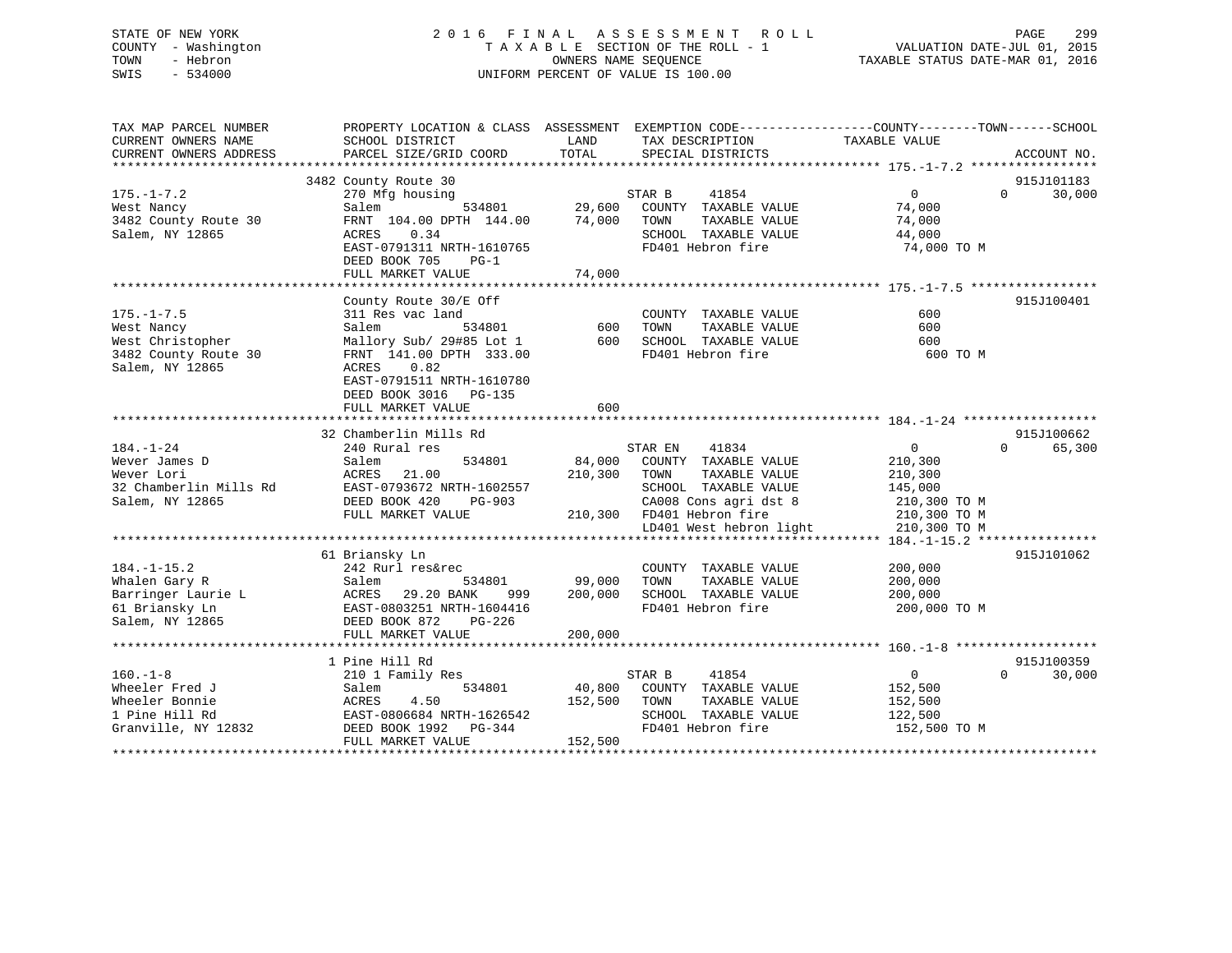## STATE OF NEW YORK 2 0 1 6 F I N A L A S S E S S M E N T R O L L PAGE 300COUNTY - Washington T A X A B L E SECTION OF THE ROLL - 1 TOWN - Hebron OWNERS NAME SEQUENCE TAXABLE STATUS DATE-MAR 01, 2016 SWIS - 534000 UNIFORM PERCENT OF VALUE IS 100.00

| TAX MAP PARCEL NUMBER               |                               |         |                                           | PROPERTY LOCATION & CLASS ASSESSMENT EXEMPTION CODE----------------COUNTY-------TOWN------SCHOOL |  |
|-------------------------------------|-------------------------------|---------|-------------------------------------------|--------------------------------------------------------------------------------------------------|--|
| CURRENT OWNERS NAME                 | SCHOOL DISTRICT               | LAND    | TAX DESCRIPTION                           | TAXABLE VALUE                                                                                    |  |
| CURRENT OWNERS ADDRESS              | PARCEL SIZE/GRID COORD        | TOTAL   | SPECIAL DISTRICTS                         | ACCOUNT NO.                                                                                      |  |
|                                     |                               |         |                                           |                                                                                                  |  |
|                                     | Liebig Rd/e Off               |         |                                           | 915J101632                                                                                       |  |
| $143. - 1 - 39.10$                  | 314 Rural vac<10              |         | COUNTY TAXABLE VALUE                      | 4,100                                                                                            |  |
| Whelley Eileen                      | Granville<br>533201           | 4,100   | TAXABLE VALUE<br>TOWN                     | 4,100                                                                                            |  |
| Whelley Donald                      | Lot 10                        | 4,100   | SCHOOL TAXABLE VALUE                      | 4,100                                                                                            |  |
| 134 Cedar Rd                        | 5.43<br>ACRES                 |         | FD401 Hebron fire                         | 4,100 TO M                                                                                       |  |
| Wilton, CT 06897                    | EAST-0807571 NRTH-1642478     |         |                                           |                                                                                                  |  |
|                                     | DEED BOOK 845<br>PG-312       |         |                                           |                                                                                                  |  |
|                                     | FULL MARKET VALUE             | 4,100   |                                           |                                                                                                  |  |
|                                     |                               |         |                                           |                                                                                                  |  |
|                                     | Blossom Rd                    |         |                                           | 915J100081                                                                                       |  |
| $186. - 1 - 6$                      | 912 Forest s480a              |         | FOR 480A 47460                            | 65,680<br>65,680<br>65,680                                                                       |  |
| White Creek Tree Farm LP            | Salem<br>534801               | 82,100  | COUNTY TAXABLE VALUE                      | 16,420                                                                                           |  |
| 3562 Voerman Way                    | Forest Commit 706/109         | 82,100  | TOWN<br>TAXABLE VALUE                     | 16,420                                                                                           |  |
| Cambridge, NY 12816                 | 53.10<br>ACRES                |         | SCHOOL TAXABLE VALUE                      | 16,420                                                                                           |  |
|                                     | EAST-0819877 NRTH-1605272     |         | CA008 Cons agri dst 8                     | 82,100 TO M                                                                                      |  |
| MAY BE SUBJECT TO PAYMENT           | DEED BOOK 749<br>$PG-326$     |         | FD401 Hebron fire                         | 82,100 TO M                                                                                      |  |
| UNDER RPTL480A UNTIL 2025           | FULL MARKET VALUE             | 82,100  |                                           |                                                                                                  |  |
|                                     |                               |         |                                           |                                                                                                  |  |
|                                     | 6907 State Route 22           |         |                                           | 915J101526                                                                                       |  |
| $161. - 2 - 20$                     | 270 Mfg housing               |         | STAR B<br>41854                           | $\Omega$<br>30,000<br>$\overline{0}$                                                             |  |
| White David Sr                      | 533201<br>Granville           |         | 37,000 COUNTY TAXABLE VALUE               | 114,600                                                                                          |  |
| 6907 State Route 22                 | Lot A                         | 114,600 | TOWN<br>TAXABLE VALUE                     | 114,600                                                                                          |  |
| Granville, NY 12832                 | 3.00<br>ACRES                 |         | SCHOOL TAXABLE VALUE                      | 84,600                                                                                           |  |
|                                     | EAST-0816197 NRTH-1624286     |         | FD401 Hebron fire                         | 114,600 TO M                                                                                     |  |
|                                     | DEED BOOK 650<br>PG-304       |         |                                           |                                                                                                  |  |
|                                     | FULL MARKET VALUE             | 114,600 |                                           |                                                                                                  |  |
|                                     |                               |         |                                           |                                                                                                  |  |
|                                     | Rykowski Ln/e Off             |         |                                           | 915J101295                                                                                       |  |
| $161. - 2 - 3.5$<br>White Robert    | 322 Rural vac>10              |         | COUNTY TAXABLE VALUE<br>TAXABLE VALUE     | 87,900                                                                                           |  |
|                                     | 533201<br>Granville           | 87,900  | TOWN                                      | 87,900                                                                                           |  |
| White Karen                         | bndy agmt 3396/195<br>2179/59 | 87,900  | SCHOOL TAXABLE VALUE<br>FD401 Hebron fire | 87,900                                                                                           |  |
| 94 Brophy Rd<br>Greenwich, NY 12834 | ACRES 117.16                  |         |                                           | 87,900 TO M                                                                                      |  |
|                                     | EAST-0822208 NRTH-1625448     |         |                                           |                                                                                                  |  |
|                                     | DEED BOOK 2166<br>$PG-249$    |         |                                           |                                                                                                  |  |
|                                     | FULL MARKET VALUE             | 87,900  |                                           |                                                                                                  |  |
|                                     |                               |         |                                           |                                                                                                  |  |
|                                     | 1301 Big Burch Hill Rd        |         |                                           |                                                                                                  |  |
| $142. - 3 - 8.8$                    | 312 Vac w/imprv               |         | COUNTY TAXABLE VALUE                      | 42,000                                                                                           |  |
| Whiting Theresa                     | Granville<br>533201           | 39,400  | TOWN<br>TAXABLE VALUE                     | 42,000                                                                                           |  |
| 89 John St                          | Garage                        | 42,000  | SCHOOL TAXABLE VALUE                      | 42,000                                                                                           |  |
| Hudson Falls, NY 12839              | $142. - 1 - 8.8$              |         | FD401 Hebron fire                         | 42,000 TO M                                                                                      |  |
|                                     | ACRES<br>1.70                 |         |                                           |                                                                                                  |  |
|                                     | EAST-0802327 NRTH-1641491     |         |                                           |                                                                                                  |  |
|                                     | DEED BOOK 3559 PG-111         |         |                                           |                                                                                                  |  |
|                                     | FULL MARKET VALUE             | 42,000  |                                           |                                                                                                  |  |
|                                     |                               |         |                                           |                                                                                                  |  |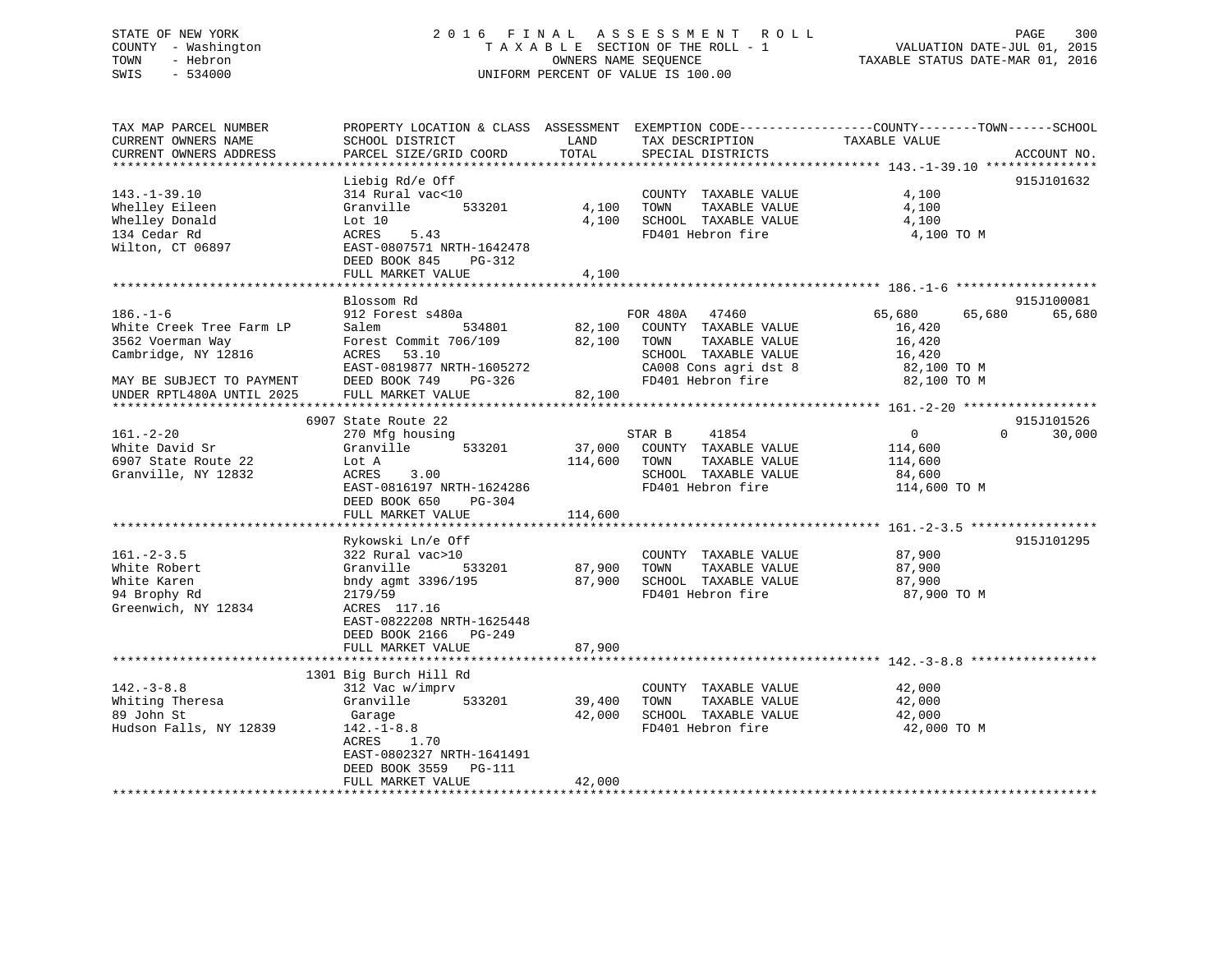# STATE OF NEW YORK 2 0 1 6 F I N A L A S S E S S M E N T R O L L PAGE 301 COUNTY - Washington T A X A B L E SECTION OF THE ROLL - 1 VALUATION DATE-JUL 01, 2015 TOWN - Hebron OWNERS NAME SEQUENCE TAXABLE STATUS DATE-MAR 01, 2016 SWIS - 534000 UNIFORM PERCENT OF VALUE IS 100.00

| TAX MAP PARCEL NUMBER    | PROPERTY LOCATION & CLASS ASSESSMENT EXEMPTION CODE---------------COUNTY-------TOWN-----SCHOOL           |                                                                                                                      |                                           |                      |                    |
|--------------------------|----------------------------------------------------------------------------------------------------------|----------------------------------------------------------------------------------------------------------------------|-------------------------------------------|----------------------|--------------------|
| CURRENT OWNERS NAME      | SCHOOL DISTRICT                                                                                          | <b>EXAMPLE EXAMPLE THE EXAMPLE EXAMPLE EXAMPLE EXAMPLE EXAMPLE EXAMPLE EXAMPLE EXAMPLE EXAMPLE EXAMPLE EXAMPLE E</b> | TAX DESCRIPTION                           | TAXABLE VALUE        |                    |
| CURRENT OWNERS ADDRESS   | PARCEL SIZE/GRID COORD                                                                                   | TOTAL                                                                                                                | SPECIAL DISTRICTS                         |                      | ACCOUNT NO.        |
|                          |                                                                                                          |                                                                                                                      |                                           |                      |                    |
| $176. - 1 - 26$          | 497 Chamberlin Mills Rd                                                                                  |                                                                                                                      | COUNTY TAXABLE VALUE                      | $\frac{77}{77}$ ,000 | 915J100394         |
| Whitney Chad             | 210 1 Family Res<br>534801                                                                               | 42,000 TOWN                                                                                                          | TAXABLE VALUE                             | 77,000               |                    |
| Whitney Marilyn          | Salem<br>2.80<br>ACRES                                                                                   | 77,000                                                                                                               | SCHOOL TAXABLE VALUE                      | 77,000               |                    |
| 497 Chamberlin Mills Rd  | EAST-0799212 NRTH-1610574                                                                                |                                                                                                                      | FD401 Hebron fire                         | 77,000 TO M          |                    |
| Salem, NY 12865          | DEED BOOK 2758 PG-65                                                                                     |                                                                                                                      |                                           |                      |                    |
|                          | FULL MARKET VALUE                                                                                        | 77,000                                                                                                               |                                           |                      |                    |
|                          |                                                                                                          |                                                                                                                      |                                           |                      |                    |
|                          | Oak Hill Rd                                                                                              |                                                                                                                      |                                           |                      | 915J101406         |
| $178. - 1 - 21$          | 311 Res vac land                                                                                         |                                                                                                                      | COUNTY TAXABLE VALUE 16,100               |                      |                    |
| Wilbur Robert G          |                                                                                                          | d COUNTY<br>534801 16,100 TOWN                                                                                       |                                           |                      |                    |
| Williams Judy M          | Salem 534801 16,100 TOWN TAXABLE VALUE 16,100 Garilli Sub/lot 5 Par B 16,100 SCHOOL TAXABLE VALUE 16,100 |                                                                                                                      |                                           |                      |                    |
| 8 High View Dr           | 2.65<br>ACRES                                                                                            |                                                                                                                      | FD401 Hebron fire 16,100 TO M             |                      |                    |
| Wingdale, NY 12594       | EAST-0819104 NRTH-1613554                                                                                |                                                                                                                      |                                           |                      |                    |
|                          | DEED BOOK 703<br>PG-52                                                                                   |                                                                                                                      |                                           |                      |                    |
|                          | FULL MARKET VALUE                                                                                        | 16,100                                                                                                               |                                           |                      |                    |
|                          |                                                                                                          |                                                                                                                      |                                           |                      |                    |
|                          | 3983 County Route 30                                                                                     |                                                                                                                      |                                           |                      | 915J100522         |
| $167. - 1 - 41$          | 210 1 Family Res                                                                                         |                                                                                                                      |                                           | $\overline{0}$       | 30,000<br>$\Omega$ |
| Wilbur Ryan              | Salem                                                                                                    |                                                                                                                      |                                           | 87,700               |                    |
| 3983 County Route 30     | FRNT 165.00 DPTH 90.00 87,700 TOWN                                                                       |                                                                                                                      | TAXABLE VALUE                             | 87,700               |                    |
| Salem, NY 12865          |                                                                                                          |                                                                                                                      |                                           | 57,700               |                    |
|                          | EAST-0788424 NRTH-1621563<br>DEED BOOK 3211 PG-308                                                       |                                                                                                                      | SCHOOL TAXABLE VALUE<br>FD401 Hebron fire | 87,700 TO M          |                    |
|                          | FULL MARKET VALUE                                                                                        | 87,700                                                                                                               |                                           |                      |                    |
|                          |                                                                                                          |                                                                                                                      |                                           |                      |                    |
|                          | 35 Higgins Rd                                                                                            |                                                                                                                      |                                           |                      | 915J101463         |
|                          |                                                                                                          |                                                                                                                      |                                           |                      |                    |
|                          |                                                                                                          |                                                                                                                      |                                           |                      |                    |
|                          |                                                                                                          |                                                                                                                      |                                           |                      |                    |
| 1161 Wasatch Ave         | ACRES 12.42                                                                                              |                                                                                                                      | FD401 Hebron fire 33,100 TO M             |                      |                    |
| Moab, UT 84532           | EAST-0818346 NRTH-1626506                                                                                |                                                                                                                      |                                           |                      |                    |
|                          | DEED BOOK 1680 PG-265                                                                                    |                                                                                                                      |                                           |                      |                    |
|                          | FULL MARKET VALUE                                                                                        | 33,100                                                                                                               |                                           |                      |                    |
|                          |                                                                                                          |                                                                                                                      |                                           |                      |                    |
|                          | Chamberlin Mills Rd                                                                                      |                                                                                                                      |                                           |                      | 915J101302         |
| $176. - 1 - 15.4$        | 323 Vacant rural                                                                                         |                                                                                                                      | COUNTY TAXABLE VALUE                      | 500                  |                    |
| Wildberger Owen          | 534801<br>Salem                                                                                          | 500 TOWN                                                                                                             | TAXABLE VALUE                             | 500                  |                    |
| Wildberger Susan Von Elm | 1.00<br>ACRES                                                                                            | 500                                                                                                                  | SCHOOL TAXABLE VALUE                      | 500                  |                    |
| 1315 Bogtown Rd          | EAST-0803432 NRTH-1611880                                                                                |                                                                                                                      | FD401 Hebron fire                         | 500 TO M             |                    |
| Salem, NY 12865          | DEED BOOK 538<br>PG-102                                                                                  |                                                                                                                      |                                           |                      |                    |
|                          | FULL MARKET VALUE                                                                                        | 500                                                                                                                  |                                           |                      |                    |
|                          |                                                                                                          |                                                                                                                      |                                           |                      |                    |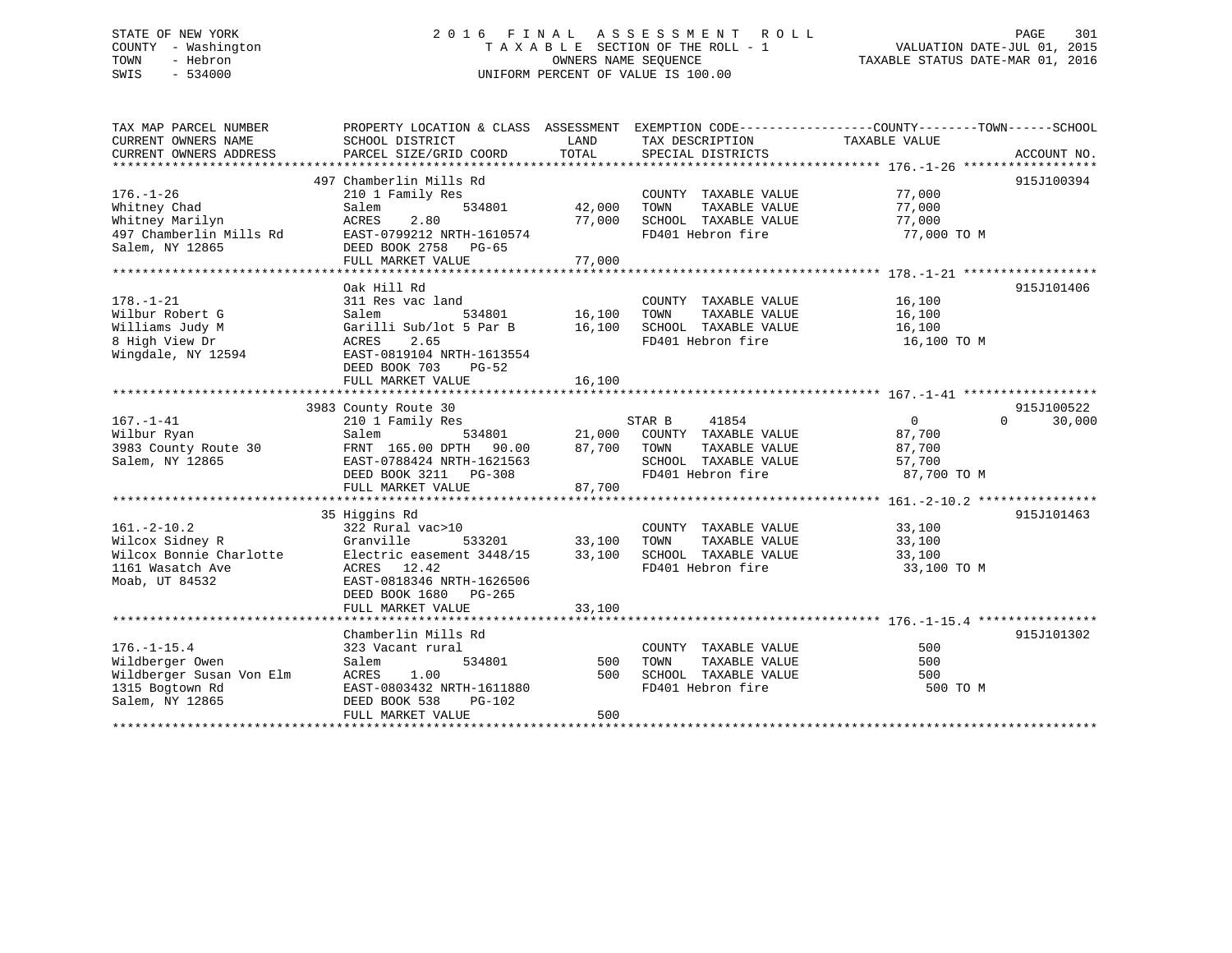# STATE OF NEW YORK 2 0 1 6 F I N A L A S S E S S M E N T R O L L PAGE 302 COUNTY - Washington T A X A B L E SECTION OF THE ROLL - 1 VALUATION DATE-JUL 01, 2015 TOWN - Hebron OWNERS NAME SEQUENCE TAXABLE STATUS DATE-MAR 01, 2016 SWIS - 534000 UNIFORM PERCENT OF VALUE IS 100.00

| 70 PCT OF VALUE USED FOR EXEMPTION PURPOSES<br>1315 Bogtown Rd<br>176.-1-21<br>$\text{Wildberger Susan}$ $\text{D1} \text{M1} \text{M2} \text{M3} \text{M3} \text{M4} \text{M4} \text{M5} \text{M4} \text{M5} \text{M5} \text{M6} \text{M6} \text{M7} \text{M8} \text{M8} \text{M9} \text{M1} \text{M8} \text{M9} \text{M1} \text{M1} \text{M1} \text{M1} \text{M1} \text{M1} \text{M1} \text{M1} \text{M1} \text{M1} \text{M1} \text{M1} \text{M1}$<br>$\begin{tabular}{lllllllll} \textsc{TONN} & \textsc{TAXABLE VALUE} & & & 171,981 \\ \textsc{SCHOOL} & \textsc{TAXABLE VALUE} & & & 84,816 \end{tabular}$<br>UNDER AGDIST LAW TIL 2023<br>FD401 Hebron fire<br>227,800 TO M<br>119 Sawmill Rd<br>11720 60,158 00,158 00,158 00,158 00,158 00,158 00,158 00,158 00,158 00,158 00,158 00,158 00,158 00,158 00,158<br>Granville 533201 235,500 STAR B 41854 0 0 0 30,000 108,000 108,000 108,000 108,000 108,000 108,000 108,000 108 | 915J100273<br>$\sim$ 0<br>37,819<br>$\sim$ 0<br>39,865<br>65,300 |                              |                                                                                                                                                                                                                |  |
|------------------------------------------------------------------------------------------------------------------------------------------------------------------------------------------------------------------------------------------------------------------------------------------------------------------------------------------------------------------------------------------------------------------------------------------------------------------------------------------------------------------------------------------------------------------------------------------------------------------------------------------------------------------------------------------------------------------------------------------------------------------------------------------------------------------------------------------------------------------------------------------------------------------------------------------|------------------------------------------------------------------|------------------------------|----------------------------------------------------------------------------------------------------------------------------------------------------------------------------------------------------------------|--|
|                                                                                                                                                                                                                                                                                                                                                                                                                                                                                                                                                                                                                                                                                                                                                                                                                                                                                                                                          |                                                                  |                              |                                                                                                                                                                                                                |  |
|                                                                                                                                                                                                                                                                                                                                                                                                                                                                                                                                                                                                                                                                                                                                                                                                                                                                                                                                          |                                                                  |                              |                                                                                                                                                                                                                |  |
|                                                                                                                                                                                                                                                                                                                                                                                                                                                                                                                                                                                                                                                                                                                                                                                                                                                                                                                                          |                                                                  |                              |                                                                                                                                                                                                                |  |
|                                                                                                                                                                                                                                                                                                                                                                                                                                                                                                                                                                                                                                                                                                                                                                                                                                                                                                                                          |                                                                  |                              |                                                                                                                                                                                                                |  |
|                                                                                                                                                                                                                                                                                                                                                                                                                                                                                                                                                                                                                                                                                                                                                                                                                                                                                                                                          |                                                                  |                              |                                                                                                                                                                                                                |  |
|                                                                                                                                                                                                                                                                                                                                                                                                                                                                                                                                                                                                                                                                                                                                                                                                                                                                                                                                          |                                                                  |                              |                                                                                                                                                                                                                |  |
|                                                                                                                                                                                                                                                                                                                                                                                                                                                                                                                                                                                                                                                                                                                                                                                                                                                                                                                                          |                                                                  |                              |                                                                                                                                                                                                                |  |
|                                                                                                                                                                                                                                                                                                                                                                                                                                                                                                                                                                                                                                                                                                                                                                                                                                                                                                                                          |                                                                  |                              |                                                                                                                                                                                                                |  |
|                                                                                                                                                                                                                                                                                                                                                                                                                                                                                                                                                                                                                                                                                                                                                                                                                                                                                                                                          |                                                                  |                              |                                                                                                                                                                                                                |  |
|                                                                                                                                                                                                                                                                                                                                                                                                                                                                                                                                                                                                                                                                                                                                                                                                                                                                                                                                          |                                                                  |                              |                                                                                                                                                                                                                |  |
|                                                                                                                                                                                                                                                                                                                                                                                                                                                                                                                                                                                                                                                                                                                                                                                                                                                                                                                                          |                                                                  |                              |                                                                                                                                                                                                                |  |
|                                                                                                                                                                                                                                                                                                                                                                                                                                                                                                                                                                                                                                                                                                                                                                                                                                                                                                                                          |                                                                  |                              |                                                                                                                                                                                                                |  |
|                                                                                                                                                                                                                                                                                                                                                                                                                                                                                                                                                                                                                                                                                                                                                                                                                                                                                                                                          |                                                                  |                              |                                                                                                                                                                                                                |  |
|                                                                                                                                                                                                                                                                                                                                                                                                                                                                                                                                                                                                                                                                                                                                                                                                                                                                                                                                          |                                                                  |                              |                                                                                                                                                                                                                |  |
|                                                                                                                                                                                                                                                                                                                                                                                                                                                                                                                                                                                                                                                                                                                                                                                                                                                                                                                                          |                                                                  |                              |                                                                                                                                                                                                                |  |
|                                                                                                                                                                                                                                                                                                                                                                                                                                                                                                                                                                                                                                                                                                                                                                                                                                                                                                                                          |                                                                  |                              |                                                                                                                                                                                                                |  |
|                                                                                                                                                                                                                                                                                                                                                                                                                                                                                                                                                                                                                                                                                                                                                                                                                                                                                                                                          |                                                                  |                              |                                                                                                                                                                                                                |  |
|                                                                                                                                                                                                                                                                                                                                                                                                                                                                                                                                                                                                                                                                                                                                                                                                                                                                                                                                          |                                                                  |                              |                                                                                                                                                                                                                |  |
|                                                                                                                                                                                                                                                                                                                                                                                                                                                                                                                                                                                                                                                                                                                                                                                                                                                                                                                                          |                                                                  |                              |                                                                                                                                                                                                                |  |
|                                                                                                                                                                                                                                                                                                                                                                                                                                                                                                                                                                                                                                                                                                                                                                                                                                                                                                                                          |                                                                  |                              |                                                                                                                                                                                                                |  |
|                                                                                                                                                                                                                                                                                                                                                                                                                                                                                                                                                                                                                                                                                                                                                                                                                                                                                                                                          |                                                                  |                              |                                                                                                                                                                                                                |  |
|                                                                                                                                                                                                                                                                                                                                                                                                                                                                                                                                                                                                                                                                                                                                                                                                                                                                                                                                          |                                                                  |                              |                                                                                                                                                                                                                |  |
|                                                                                                                                                                                                                                                                                                                                                                                                                                                                                                                                                                                                                                                                                                                                                                                                                                                                                                                                          |                                                                  |                              |                                                                                                                                                                                                                |  |
|                                                                                                                                                                                                                                                                                                                                                                                                                                                                                                                                                                                                                                                                                                                                                                                                                                                                                                                                          |                                                                  |                              |                                                                                                                                                                                                                |  |
| 300 Halls Pond Rd                                                                                                                                                                                                                                                                                                                                                                                                                                                                                                                                                                                                                                                                                                                                                                                                                                                                                                                        | 915J101310                                                       |                              |                                                                                                                                                                                                                |  |
|                                                                                                                                                                                                                                                                                                                                                                                                                                                                                                                                                                                                                                                                                                                                                                                                                                                                                                                                          |                                                                  |                              |                                                                                                                                                                                                                |  |
|                                                                                                                                                                                                                                                                                                                                                                                                                                                                                                                                                                                                                                                                                                                                                                                                                                                                                                                                          |                                                                  |                              |                                                                                                                                                                                                                |  |
|                                                                                                                                                                                                                                                                                                                                                                                                                                                                                                                                                                                                                                                                                                                                                                                                                                                                                                                                          |                                                                  |                              |                                                                                                                                                                                                                |  |
| 159.-1-35<br>Wilson Robert<br>165 Halls Pond Rd<br>165 Halls Pond Rd<br>165 Halls Pond Rd<br>165 Halls Pond Rd<br>165 Halls Pond Rd<br>167-0792196 NRTH-1628204<br>1681-0792196 NRTH-1628204<br>23,400<br>23,400<br>23,400<br>23,400<br>23,400<br>23,400<br><br>$\begin{tabular}{lcccccc}314~Rural vac<10 & & & \texttt{COUNTY} & \texttt{TAXABLE VALUE} & & & 23,400 \\ \texttt{Hartford} & & 533801 & & 23,400 & \texttt{TONIN} & \texttt{TAXABLE VALUE} & & 23,400 \\ \texttt{ACRES} & 5.92 & & 23,400 & \texttt{SCHOLDL} & \texttt{TAXABLE VALUE} & & 23,400 \\ \texttt{EAST-0792196 NRTH-1628204} & & & \texttt{FD401 Hebron fire} & & & 23,400 \\ \texttt{DEED BOK 3239}$                                                                                                                                                                                                                                                          |                                                                  |                              |                                                                                                                                                                                                                |  |
| DEED BOOK 3239 PG-294<br>23,400                                                                                                                                                                                                                                                                                                                                                                                                                                                                                                                                                                                                                                                                                                                                                                                                                                                                                                          |                                                                  |                              |                                                                                                                                                                                                                |  |
| FULL MARKET VALUE                                                                                                                                                                                                                                                                                                                                                                                                                                                                                                                                                                                                                                                                                                                                                                                                                                                                                                                        |                                                                  |                              |                                                                                                                                                                                                                |  |
| Chamberlin Mills Rd                                                                                                                                                                                                                                                                                                                                                                                                                                                                                                                                                                                                                                                                                                                                                                                                                                                                                                                      | 915J100671                                                       |                              |                                                                                                                                                                                                                |  |
| Rd $AG$ DIST $41720$<br>$177. - 1 - 28$<br>322 Rural vac>10<br>93,181 93,181                                                                                                                                                                                                                                                                                                                                                                                                                                                                                                                                                                                                                                                                                                                                                                                                                                                             |                                                                  |                              |                                                                                                                                                                                                                |  |
|                                                                                                                                                                                                                                                                                                                                                                                                                                                                                                                                                                                                                                                                                                                                                                                                                                                                                                                                          | 93,181                                                           |                              |                                                                                                                                                                                                                |  |
| Salem 534801 176,900 COUNTY TAXABLE VALUE<br>Wilson Robert<br>83,719<br>83,719<br>Wilson Barbara<br>TAXABLE VALUE                                                                                                                                                                                                                                                                                                                                                                                                                                                                                                                                                                                                                                                                                                                                                                                                                        |                                                                  |                              |                                                                                                                                                                                                                |  |
|                                                                                                                                                                                                                                                                                                                                                                                                                                                                                                                                                                                                                                                                                                                                                                                                                                                                                                                                          |                                                                  |                              |                                                                                                                                                                                                                |  |
| Salem<br>3271/286<br>ACRES 83.60<br>EAST-0813803 NRTH-1613438<br>DEED BOOK 3279 PG-67<br>TMENT FULL MARKET VALUE<br>THENT TULL MARKET VALUE<br>THENT TAXABLE VALUE<br>THENT TAXABLE VALUE<br>THENT TAXABLE VALUE<br>THENT TAXABLE VALUE<br>37 Fruitwood Dr<br>Burnt Hills, NY 12027<br>SCHOOL TAXABLE VALUE<br>CA008 Cons agri dst 8<br>93,181 EX<br>FD401 Hebron fire 176,900 TO M                                                                                                                                                                                                                                                                                                                                                                                                                                                                                                                                                      |                                                                  |                              |                                                                                                                                                                                                                |  |
|                                                                                                                                                                                                                                                                                                                                                                                                                                                                                                                                                                                                                                                                                                                                                                                                                                                                                                                                          |                                                                  |                              |                                                                                                                                                                                                                |  |
| MAY BE SUBJECT TO PAYMENT                                                                                                                                                                                                                                                                                                                                                                                                                                                                                                                                                                                                                                                                                                                                                                                                                                                                                                                |                                                                  |                              |                                                                                                                                                                                                                |  |
| UNDER AGDIST LAW TIL 2020                                                                                                                                                                                                                                                                                                                                                                                                                                                                                                                                                                                                                                                                                                                                                                                                                                                                                                                |                                                                  |                              |                                                                                                                                                                                                                |  |
|                                                                                                                                                                                                                                                                                                                                                                                                                                                                                                                                                                                                                                                                                                                                                                                                                                                                                                                                          |                                                                  |                              |                                                                                                                                                                                                                |  |
|                                                                                                                                                                                                                                                                                                                                                                                                                                                                                                                                                                                                                                                                                                                                                                                                                                                                                                                                          |                                                                  |                              |                                                                                                                                                                                                                |  |
| $169. - 1 - 21$                                                                                                                                                                                                                                                                                                                                                                                                                                                                                                                                                                                                                                                                                                                                                                                                                                                                                                                          |                                                                  |                              |                                                                                                                                                                                                                |  |
|                                                                                                                                                                                                                                                                                                                                                                                                                                                                                                                                                                                                                                                                                                                                                                                                                                                                                                                                          | 915J100629                                                       |                              |                                                                                                                                                                                                                |  |
| SCHOOL TAXABLE VALUE 201,300                                                                                                                                                                                                                                                                                                                                                                                                                                                                                                                                                                                                                                                                                                                                                                                                                                                                                                             |                                                                  | COUNTY TAXABLE VALUE 201,300 |                                                                                                                                                                                                                |  |
|                                                                                                                                                                                                                                                                                                                                                                                                                                                                                                                                                                                                                                                                                                                                                                                                                                                                                                                                          | 201,300                                                          | TOWN<br>TAXABLE VALUE        |                                                                                                                                                                                                                |  |
|                                                                                                                                                                                                                                                                                                                                                                                                                                                                                                                                                                                                                                                                                                                                                                                                                                                                                                                                          |                                                                  |                              |                                                                                                                                                                                                                |  |
|                                                                                                                                                                                                                                                                                                                                                                                                                                                                                                                                                                                                                                                                                                                                                                                                                                                                                                                                          | 201,300 TO M                                                     | FD401 Hebron fire            |                                                                                                                                                                                                                |  |
|                                                                                                                                                                                                                                                                                                                                                                                                                                                                                                                                                                                                                                                                                                                                                                                                                                                                                                                                          |                                                                  |                              | Viltse Allan H (Granville 533201 78,900<br>Wiltse Nancy B (Granville 533201 78,900<br>581 Pine Hill Rd EAST-0815496 NRTH-1621873 201,300<br>Salem, NY 12865 DEED BOOK 3533 PG-130<br>FULL MARKET VALUE 201,300 |  |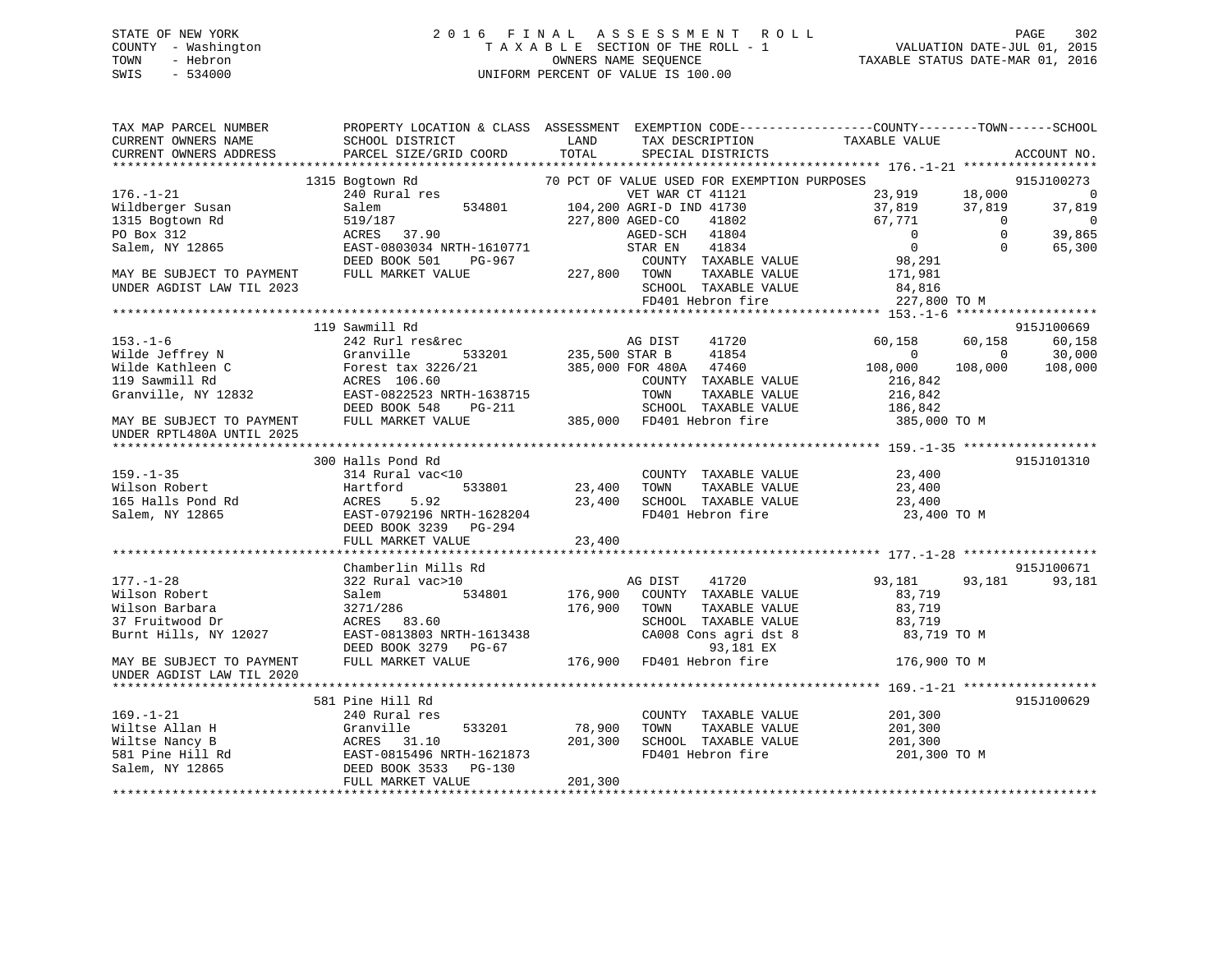# STATE OF NEW YORK 2 0 1 6 F I N A L A S S E S S M E N T R O L L PAGE 303 COUNTY - Washington T A X A B L E SECTION OF THE ROLL - 1 VALUATION DATE-JUL 01, 2015 TOWN - Hebron OWNERS NAME SEQUENCE TAXABLE STATUS DATE-MAR 01, 2016 SWIS - 534000 UNIFORM PERCENT OF VALUE IS 100.00

| TAX MAP PARCEL NUMBER<br>CURRENT OWNERS NAME                                                                                                                                                             | SCHOOL DISTRICT                                                                                                       | <b>LAND</b>   | TAX DESCRIPTION<br>TAX DESCRIPTION TAXABLE VALUE SPECIAL DISTRICTS | PROPERTY LOCATION & CLASS ASSESSMENT EXEMPTION CODE----------------COUNTY-------TOWN-----SCHOOL   |                    |
|----------------------------------------------------------------------------------------------------------------------------------------------------------------------------------------------------------|-----------------------------------------------------------------------------------------------------------------------|---------------|--------------------------------------------------------------------|---------------------------------------------------------------------------------------------------|--------------------|
| CURRENT OWNERS ADDRESS                                                                                                                                                                                   | PARCEL SIZE/GRID COORD                                                                                                | TOTAL         |                                                                    |                                                                                                   | ACCOUNT NO.        |
|                                                                                                                                                                                                          |                                                                                                                       |               |                                                                    |                                                                                                   |                    |
|                                                                                                                                                                                                          | 80 Thunder Way<br>Thunder Way<br>270 Mfg housing<br>534801 26,200 COUNTY TAXABLE VALUE<br>26,200 COUNTY TAXABLE VALUE |               |                                                                    |                                                                                                   |                    |
| $175. - 1 - 12.11$                                                                                                                                                                                       |                                                                                                                       |               |                                                                    | $0 \qquad \qquad$                                                                                 | $\Omega$<br>30,000 |
| Winchell Lenn                                                                                                                                                                                            |                                                                                                                       |               |                                                                    | 46,500                                                                                            |                    |
| Vinchell Lea<br>Winchell Lea<br>20180 Thunder Way<br>20180 Thunder Way<br>20180 Thunder Way<br>20180 EAST-0790118 NRTH-1610900 46,500 TOWN<br>20180 SCHOC<br>20180 EAST-0790118 NRTH-1610900 46,500 TOWN |                                                                                                                       |               |                                                                    | TAXABLE VALUE 46,500<br>TAXABLE VALUE 16,500                                                      |                    |
|                                                                                                                                                                                                          |                                                                                                                       |               |                                                                    |                                                                                                   |                    |
|                                                                                                                                                                                                          |                                                                                                                       |               |                                                                    | SCHOOL TAXABLE VALUE 16,500<br>FD401 Hebron fire 16,500 TO M                                      |                    |
|                                                                                                                                                                                                          | FULL MARKET VALUE                                                                                                     | 46,500        |                                                                    |                                                                                                   |                    |
|                                                                                                                                                                                                          |                                                                                                                       |               |                                                                    |                                                                                                   |                    |
|                                                                                                                                                                                                          | 6806 State Route 22                                                                                                   |               |                                                                    |                                                                                                   | 915J100622         |
| $170. - 1 - 16$                                                                                                                                                                                          | 240 Rural res                                                                                                         |               | STAR B<br>41854                                                    | $\overline{0}$                                                                                    | 30,000<br>$\Omega$ |
| Winkler Alwin                                                                                                                                                                                            | 533201 63,000<br>Granville                                                                                            |               | COUNTY TAXABLE VALUE 162,900                                       |                                                                                                   |                    |
| Winkler Deborah                                                                                                                                                                                          | 900/145                                                                                                               | 162,900       | TOWN<br>TAXABLE VALUE                                              | 162,900                                                                                           |                    |
| 6806 State Route 22                                                                                                                                                                                      | ACRES 19.00                                                                                                           |               | SCHOOL TAXABLE VALUE 132,900                                       |                                                                                                   |                    |
| Salem, NY 12865                                                                                                                                                                                          | EAST-0816662 NRTH-1621711                                                                                             |               | FD401 Hebron fire                                                  | 162,900 TO M                                                                                      |                    |
|                                                                                                                                                                                                          | DEED BOOK 3279 PG-117                                                                                                 |               |                                                                    |                                                                                                   |                    |
|                                                                                                                                                                                                          |                                                                                                                       |               |                                                                    |                                                                                                   |                    |
|                                                                                                                                                                                                          |                                                                                                                       |               |                                                                    |                                                                                                   |                    |
|                                                                                                                                                                                                          | 64 James Rd                                                                                                           |               |                                                                    |                                                                                                   | 915J100055         |
| $159. - 1 - 29$                                                                                                                                                                                          |                                                                                                                       |               |                                                                    |                                                                                                   |                    |
|                                                                                                                                                                                                          | 312 Vac $w/imprv$<br>Hartford 533801 50,500                                                                           |               | COUNTY TAXABLE VALUE 53,700<br>TOWN TAXABLE VALUE 53.700           |                                                                                                   |                    |
| 159.-1-29<br>Winters James G<br>Winters Stacey<br>PO Box 184<br>Hartford, NY 12838                                                                                                                       | Hartford                                                                                                              |               | TAXABLE VALUE<br>TOWN                                              | 53,700                                                                                            |                    |
|                                                                                                                                                                                                          | ACRES<br>24.41                                                                                                        | 53,700        | SCHOOL TAXABLE VALUE 53,700                                        |                                                                                                   |                    |
|                                                                                                                                                                                                          | EAST-0793373 NRTH-1629230                                                                                             |               | FD401 Hebron fire                                                  | 53,700 TO M                                                                                       |                    |
|                                                                                                                                                                                                          | DEED BOOK 823<br>PG-124                                                                                               |               |                                                                    |                                                                                                   |                    |
|                                                                                                                                                                                                          | FULL MARKET VALUE                                                                                                     | 53,700        |                                                                    |                                                                                                   |                    |
|                                                                                                                                                                                                          |                                                                                                                       |               |                                                                    |                                                                                                   |                    |
|                                                                                                                                                                                                          | Middle Rd                                                                                                             |               |                                                                    |                                                                                                   |                    |
| $169. - 1 - 40.3$                                                                                                                                                                                        | 322 Rural vac>10                                                                                                      |               | COUNTY TAXABLE VALUE                                               | 52,600                                                                                            |                    |
| Witmer Marguerite                                                                                                                                                                                        | Salem                                                                                                                 | 534801 52,600 | TAXABLE VALUE<br>TOWN                                              | 52,600                                                                                            |                    |
|                                                                                                                                                                                                          |                                                                                                                       |               |                                                                    |                                                                                                   |                    |
| 5 Appletree Ln<br>Hummelstown, PA 17036                                                                                                                                                                  |                                                                                                                       |               |                                                                    |                                                                                                   |                    |
|                                                                                                                                                                                                          |                                                                                                                       |               |                                                                    | SCHOOL TAXABLE VALUE 52,600<br>CA008 Cons agri dst 8 52,600 TO M<br>FD401 Hebron fire 52,600 TO M |                    |
|                                                                                                                                                                                                          | EAST-0806011 NRTH-1618836<br>DEED BOOK 2578 PG-339<br>FULL MARKET VALUE                                               |               |                                                                    |                                                                                                   |                    |
|                                                                                                                                                                                                          |                                                                                                                       |               | 67 PCT OF VALUE USED FOR EXEMPTION PURPOSES<br>3                   |                                                                                                   |                    |
|                                                                                                                                                                                                          | 7381 State Route 22                                                                                                   |               |                                                                    |                                                                                                   | 915J100512         |
| $153. - 1 - 11$                                                                                                                                                                                          | 210 1 Family Res                                                                                                      |               |                                                                    | 14,824<br>14,824                                                                                  | $\Omega$           |
| Wood Jeremy L                                                                                                                                                                                            | $\frac{1}{2}$ Res<br>533201 64,200<br>Granville                                                                       |               | COUNTY TAXABLE VALUE                                               | 132,676                                                                                           |                    |
| Chaffin Alexandra C                                                                                                                                                                                      | 5.25 Ad                                                                                                               | 147,500       | TOWN<br>TAXABLE VALUE                                              | 132,676                                                                                           |                    |
| 7381 State Route 22                                                                                                                                                                                      |                                                                                                                       |               | SCHOOL TAXABLE VALUE 147,500                                       |                                                                                                   |                    |
|                                                                                                                                                                                                          | Trans Exempt Repay 2016<br>ACRES 14.44                                                                                |               |                                                                    |                                                                                                   |                    |
| Granville, NY 12832                                                                                                                                                                                      | EAST-0818997 NRTH-1635356                                                                                             |               | FD401 Hebron fire 147,500 TO M<br>TE533 Trans exmt repay-flg 00 MT |                                                                                                   |                    |
|                                                                                                                                                                                                          |                                                                                                                       |               |                                                                    |                                                                                                   |                    |
|                                                                                                                                                                                                          | DEED BOOK 3611 PG-54                                                                                                  |               |                                                                    |                                                                                                   |                    |
|                                                                                                                                                                                                          | FULL MARKET VALUE                                                                                                     | 147,500       |                                                                    |                                                                                                   |                    |
|                                                                                                                                                                                                          |                                                                                                                       |               |                                                                    |                                                                                                   |                    |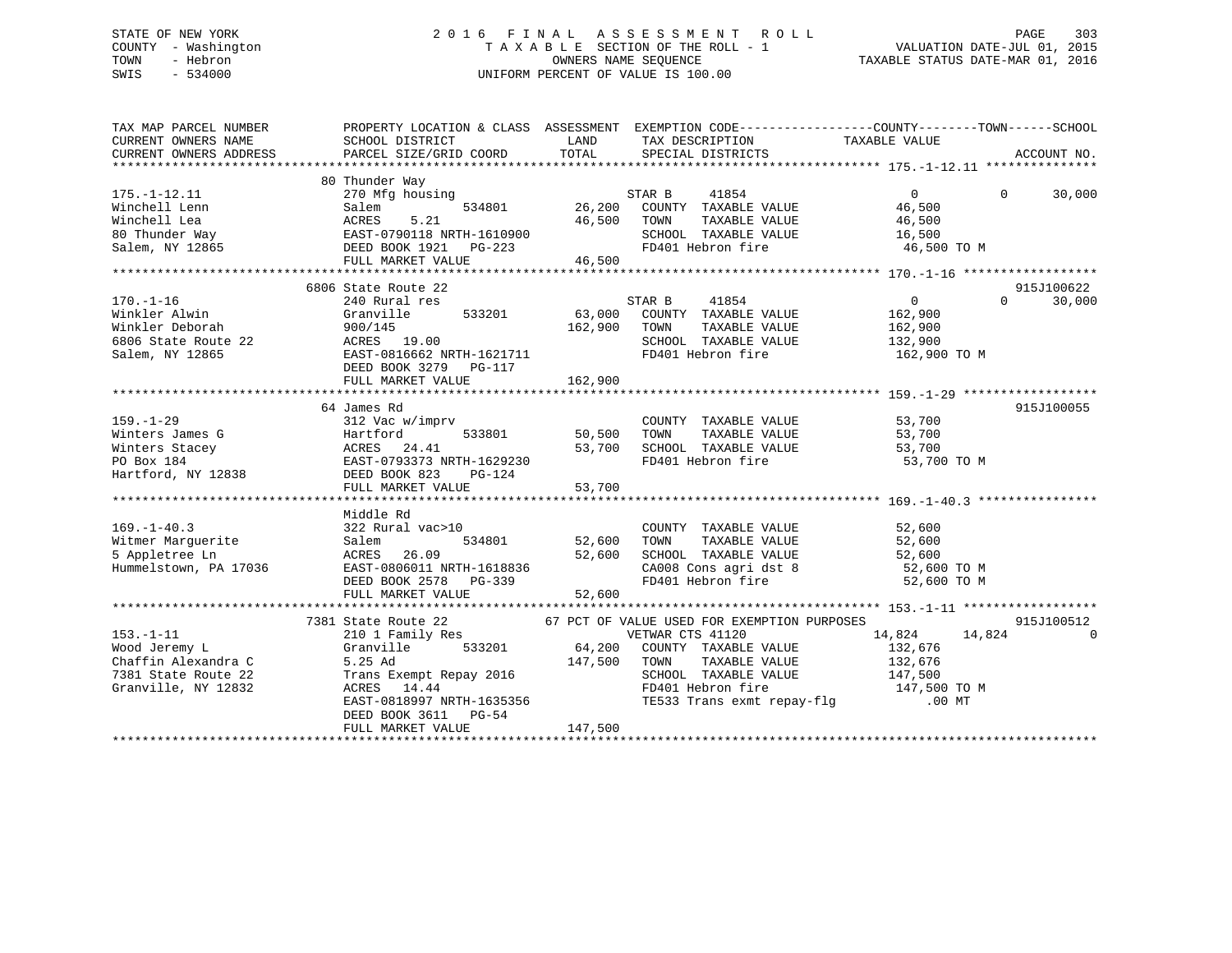# STATE OF NEW YORK 2 0 1 6 F I N A L A S S E S S M E N T R O L L PAGE 304 COUNTY - Washington T A X A B L E SECTION OF THE ROLL - 1 VALUATION DATE-JUL 01, 2015 TOWN - Hebron OWNERS NAME SEQUENCE TAXABLE STATUS DATE-MAR 01, 2016 SWIS - 534000 UNIFORM PERCENT OF VALUE IS 100.00

| TAX MAP PARCEL NUMBER<br>CURRENT OWNERS NAME<br>CURRENT OWNERS ADDRESS                                | PROPERTY LOCATION & CLASS ASSESSMENT<br>SCHOOL DISTRICT<br>PARCEL SIZE/GRID COORD                                                                                           | LAND<br>TAX DESCRIPTION<br>TOTAL<br>SPECIAL DISTRICTS                                                                                                                                                                  | EXEMPTION CODE-----------------COUNTY-------TOWN------SCHOOL<br>TAXABLE VALUE<br>ACCOUNT NO.                                                                                                                                                                              |
|-------------------------------------------------------------------------------------------------------|-----------------------------------------------------------------------------------------------------------------------------------------------------------------------------|------------------------------------------------------------------------------------------------------------------------------------------------------------------------------------------------------------------------|---------------------------------------------------------------------------------------------------------------------------------------------------------------------------------------------------------------------------------------------------------------------------|
| $143. - 1 - 48$<br>Wood Jonathan<br>Wood Amy<br>275 County Route 28<br>Granville, NY 12832            | 275 County Route 28<br>210 1 Family Res<br>Granville<br>533201<br>Lot la<br>2.70<br>ACRES<br>EAST-0811808 NRTH-1645226<br>DEED BOOK 1879<br>PG-240<br>FULL MARKET VALUE     | 41854<br>STAR B<br>41,700<br>COUNTY TAXABLE VALUE<br>88,700<br>TAXABLE VALUE<br>TOWN<br>SCHOOL TAXABLE VALUE<br>FD401 Hebron fire<br>88,700                                                                            | 915J101652<br>$\Omega$<br>30,000<br>$\Omega$<br>88,700<br>88,700<br>58,700<br>88,700 TO M                                                                                                                                                                                 |
| $177. - 1 - 21.8$<br>Wood Lawrence Wm.<br>Wood Gloria Lynn L.<br>76 Sheldon Rd<br>Granville, NY 12832 | 76 Sheldon Rd<br>270 Mfg housing<br>Salem<br>534801<br>ACRES<br>1.10<br>EAST-0817153 NRTH-1616227<br>DEED BOOK 2866<br>PG-328<br>FULL MARKET VALUE                          | VET COM CT 41131<br>32,300 STAR B<br>41854<br>44,400<br>COUNTY TAXABLE VALUE<br>TAXABLE VALUE<br>TOWN<br>SCHOOL TAXABLE VALUE<br>44,400<br>FD401 Hebron fire                                                           | 915J101733<br>11,100<br>11,100<br>$\mathbf 0$<br>30,000<br>$\Omega$<br>$\Omega$<br>33,300<br>33,300<br>14,400<br>44,400 TO M                                                                                                                                              |
| $177. - 1 - 21.10$<br>Wood Lawrence Wm.<br>Wood Gloria Lynn L<br>76 Sheldon Rd<br>Granville, NY 12832 | Sheldon Rd<br>312 Vac w/imprv<br>534801<br>Salem<br>7.00<br>ACRES<br>EAST-0816936 NRTH-1615531<br>DEED BOOK 2866<br>PG-337<br>FULL MARKET VALUE                             | COUNTY TAXABLE VALUE<br>25,000<br>TOWN<br>TAXABLE VALUE<br>32,000<br>SCHOOL TAXABLE VALUE<br>FD401 Hebron fire<br>32,000                                                                                               | 32,000<br>32,000<br>32,000<br>32,000 TO M                                                                                                                                                                                                                                 |
| $169. - 1 - 34$<br>Wood Nicolette H<br>376 Pine Hill Rd<br>Salem, NY 12865                            | 376 Pine Hill Rd<br>240 Rural res<br>Salem<br>534801<br>ease 608/230 614/41<br>ACRES<br>12.06<br>EAST-0811533 NRTH-1621934<br>DEED BOOK 3403<br>PG-236<br>FULL MARKET VALUE | COUNTY TAXABLE VALUE<br>52,600<br>TOWN<br>TAXABLE VALUE<br>140,500<br>SCHOOL TAXABLE VALUE<br>FD401 Hebron fire<br>140,500                                                                                             | 915J100342<br>140,500<br>140,500<br>140,500<br>140,500 TO M                                                                                                                                                                                                               |
| $177. - 1 - 21.5$<br>Wood Vona J<br>66 Sheldon Rd<br>Granville, NY 12832                              | 66 Sheldon Rd<br>270 Mfg housing<br>Salem<br>534801<br>ACRES<br>4.00<br>EAST-0816919 NRTH-1615784<br>DEED BOOK 2866<br>$PG-331$<br>FULL MARKET VALUE                        | VET WAR CT 41121<br>39,500 AGED-CO<br>41802<br>55,600 AGED-TOWN 41803<br>AGED-SCH<br>41804<br>STAR EN<br>41834<br>55,600<br>COUNTY TAXABLE VALUE<br>TOWN<br>TAXABLE VALUE<br>SCHOOL TAXABLE VALUE<br>FD401 Hebron fire | ***************** 177. -1-21. 5. *****************<br>915J101303<br>8,340<br>8,340<br>0<br>23,630<br>$\Omega$<br>$\Omega$<br>9,452<br>$\Omega$<br>0<br>$\mathbf{0}$<br>0<br>16,680<br>$\overline{0}$<br>$\Omega$<br>38,920<br>23,630<br>37,808<br>$\Omega$<br>55,600 TO M |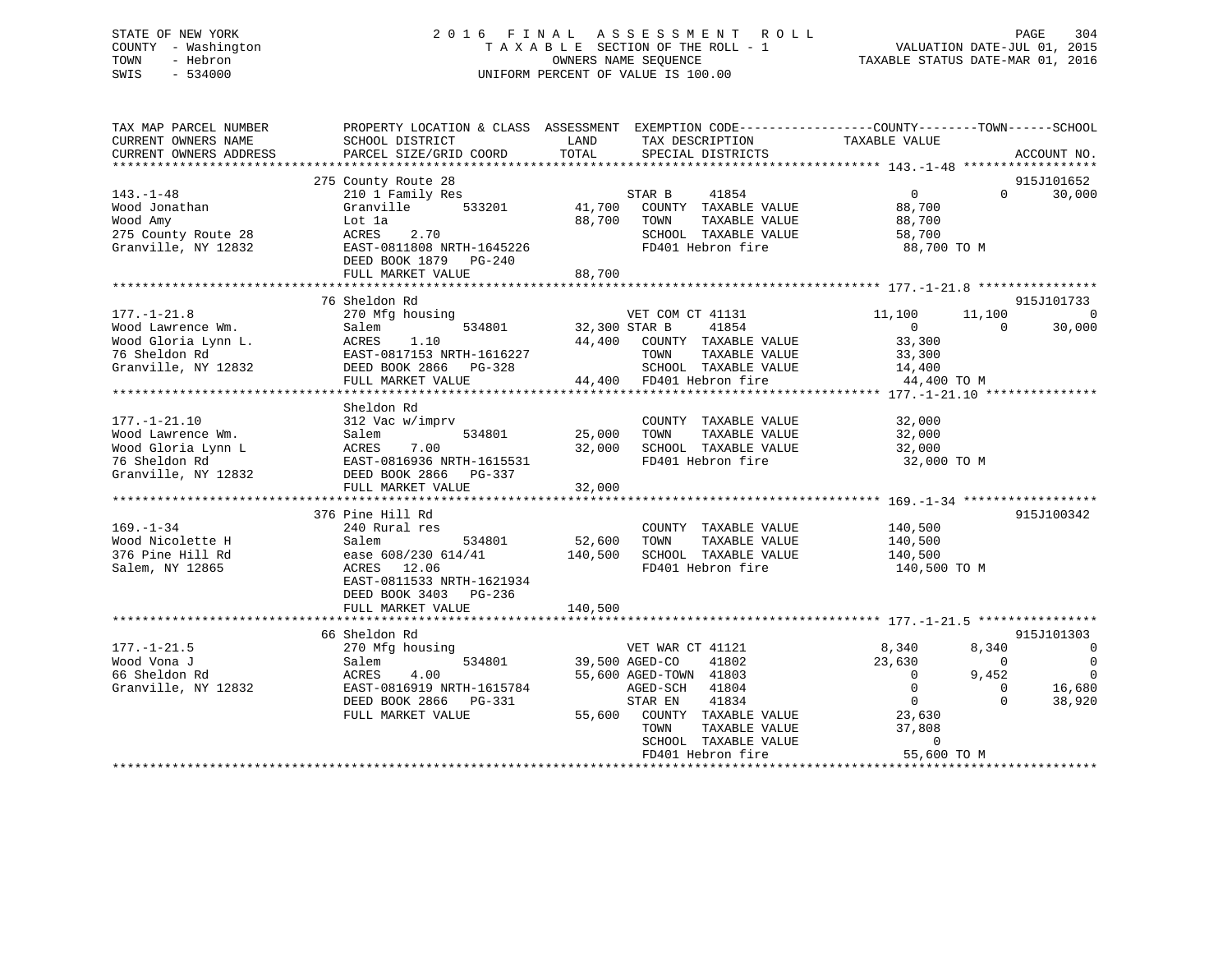# STATE OF NEW YORK 2 0 1 6 F I N A L A S S E S S M E N T R O L L PAGE 305 COUNTY - Washington T A X A B L E SECTION OF THE ROLL - 1 VALUATION DATE-JUL 01, 2015 TOWN - Hebron OWNERS NAME SEQUENCE TAXABLE STATUS DATE-MAR 01, 2016 SWIS - 534000 UNIFORM PERCENT OF VALUE IS 100.00

| TAX MAP PARCEL NUMBER<br>CURRENT OWNERS NAME<br>CURRENT OWNERS ADDRESS                                                         | PROPERTY LOCATION & CLASS ASSESSMENT<br>SCHOOL DISTRICT<br>PARCEL SIZE/GRID COORD                                                                               | LAND<br>TOTAL                                                  | TAX DESCRIPTION<br>SPECIAL DISTRICTS                                                                        | EXEMPTION CODE-----------------COUNTY--------TOWN------SCHOOL<br>TAXABLE VALUE | ACCOUNT NO.                      |
|--------------------------------------------------------------------------------------------------------------------------------|-----------------------------------------------------------------------------------------------------------------------------------------------------------------|----------------------------------------------------------------|-------------------------------------------------------------------------------------------------------------|--------------------------------------------------------------------------------|----------------------------------|
| $177. - 1 - 21.7$<br>Wood Vona J<br>Wood Sandra D<br>64 Sheldon Rd<br>Granville, NY 12832                                      | 64 Sheldon Rd<br>270 Mfg housing<br>Salem<br>FRNT 120.00 DPTH 210.00<br>0.58<br>ACRES<br>EAST-0816799 NRTH-1615980<br>DEED BOOK 2856 PG-28<br>FULL MARKET VALUE | STAR B<br>534801 30,300<br>51,000<br>TOWN<br>51,000            | 41854<br>COUNTY TAXABLE VALUE<br>TAXABLE VALUE<br>SCHOOL TAXABLE VALUE<br>FD401 Hebron fire                 | $\Omega$<br>51,000<br>51,000<br>21,000<br>51,000 TO M                          | 915J101732<br>30,000<br>$\Omega$ |
| $183. - 1 - 22$<br>Worthington Arthur<br>Worthington Dorothy<br>3163 County Route 30<br>Salem, NY 12865                        | Patterson Hill Rd/s Off<br>322 Rural vac>10<br>534801<br>Salem<br>ACRES 10.69<br>EAST-0790821 NRTH-1603076<br>DEED BOOK 465<br>PG-302<br>FULL MARKET VALUE      | 8,000<br>TOWN<br>8,000<br>8,000                                | COUNTY TAXABLE VALUE<br>TAXABLE VALUE<br>SCHOOL TAXABLE VALUE<br>CA008 Cons agri dst 8<br>FD401 Hebron fire | 8,000<br>8,000<br>8,000<br>8,000 TO M<br>8,000 TO M                            | 915J100290                       |
| $183. - 1 - 3.7$<br>Worthington Douglas<br>3370 County Route 30<br>Salem, NY 12865                                             | 3370 County Route 30<br>270 Mfg housing<br>Salem<br>534801<br>ACRES<br>7.10<br>EAST-0790551 NRTH-1607967<br>DEED BOOK 883<br>PG-234<br>FULL MARKET VALUE        | STAR B<br>31,600<br>34,800<br>TOWN<br>34,800 FD401 Hebron fire | 41854<br>COUNTY TAXABLE VALUE<br>TAXABLE VALUE<br>SCHOOL TAXABLE VALUE<br>CA008 Cons agri dst 8             | $\Omega$<br>34,800<br>34,800<br>4,800<br>34,800 TO M<br>34,800 TO M            | $\Omega$<br>30,000               |
| $183. - 1 - 43$<br>Worthington Douglas<br>3370 County Route 30 Rd<br>Salem, NY 12865                                           | 20 Hebron Hills Rd<br>314 Rural vac<10<br>Salem<br>534801<br>2.66<br>ACRES<br>EAST-0788896 NRTH-1603144<br>DEED BOOK 2125 PG-337<br>FULL MARKET VALUE           | 19,800<br>TOWN<br>19,800<br>19,800                             | COUNTY TAXABLE VALUE<br>TAXABLE VALUE<br>SCHOOL TAXABLE VALUE<br>FD401 Hebron fire                          | 19,800<br>19,800<br>19,800<br>19,800 TO M                                      | 915J101076                       |
| $183. - 1 - 3.3$<br>Worthington H Arthur E<br>Worthington Jeff<br>Attn: Jeffrey Worthington<br>RD 2 Box 310<br>Salem, NY 12865 | County Route 30<br>322 Rural vac>10<br>534801<br>Salem<br>28.50<br>ACRES<br>EAST-0790418 NRTH-1605939<br>DEED BOOK 483<br>PG-986<br>FULL MARKET VALUE           | 21,400<br>TOWN<br>21,400<br>21,400                             | COUNTY TAXABLE VALUE<br>TAXABLE VALUE<br>SCHOOL TAXABLE VALUE<br>CA008 Cons agri dst 8<br>FD401 Hebron fire | 21,400<br>21,400<br>21,400<br>21,400 TO M<br>21,400 TO M                       | 915J101305                       |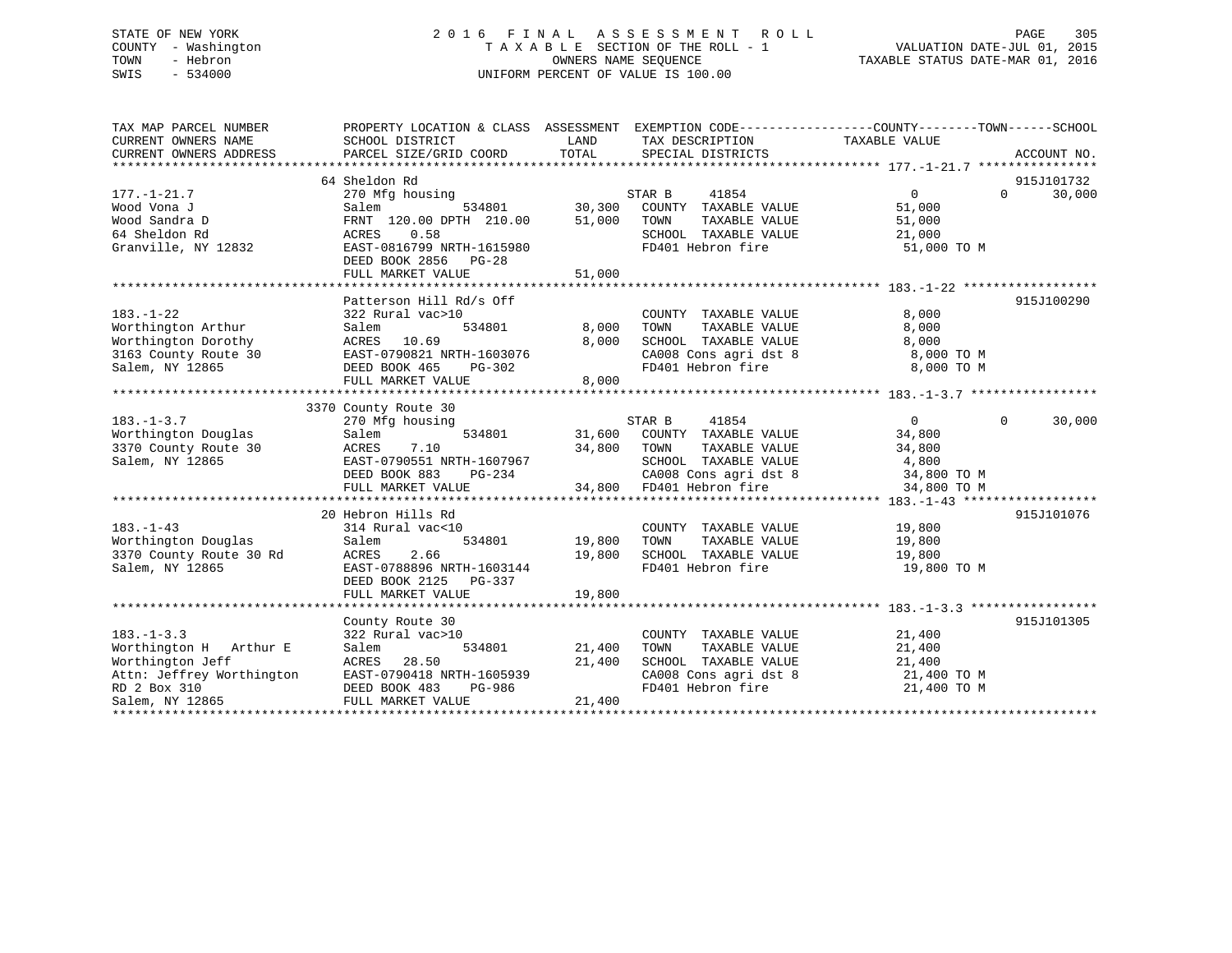# STATE OF NEW YORK 2 0 1 6 F I N A L A S S E S S M E N T R O L L PAGE 306 COUNTY - Washington T A X A B L E SECTION OF THE ROLL - 1 VALUATION DATE-JUL 01, 2015 TOWN - Hebron OWNERS NAME SEQUENCE TAXABLE STATUS DATE-MAR 01, 2016 SWIS - 534000 UNIFORM PERCENT OF VALUE IS 100.00

| TAX MAP PARCEL NUMBER<br>CURRENT OWNERS NAME<br>CURRENT OWNERS ADDRESS | PROPERTY LOCATION & CLASS ASSESSMENT<br>SCHOOL DISTRICT<br>PARCEL SIZE/GRID COORD | LAND<br>TOTAL | EXEMPTION CODE-----------------COUNTY-------TOWN------SCHOOL<br>TAX DESCRIPTION<br>SPECIAL DISTRICTS | TAXABLE VALUE | ACCOUNT NO.        |
|------------------------------------------------------------------------|-----------------------------------------------------------------------------------|---------------|------------------------------------------------------------------------------------------------------|---------------|--------------------|
|                                                                        |                                                                                   |               |                                                                                                      |               |                    |
|                                                                        | 3161 County Route 30                                                              |               |                                                                                                      |               | 915J100699         |
| $183.16 - 1 - 16.1$                                                    | 482 Det row bldg                                                                  |               | COUNTY TAXABLE VALUE                                                                                 | 83,900        |                    |
| Worthington H Arthur E                                                 | Salem<br>534801                                                                   | 17,700        | TAXABLE VALUE<br>TOWN                                                                                | 83,900        |                    |
| Worthington Dorothy C                                                  | Beauty Shop/apartment/off                                                         | 83,900        | SCHOOL TAXABLE VALUE                                                                                 | 83,900        |                    |
| 3163 County Route 30                                                   | 62.00 DPTH 100.00<br>FRNT                                                         |               | CA008 Cons agri dst 8                                                                                | 83,900 TO M   |                    |
| Salem, NY 12865                                                        | ACRES<br>0.14                                                                     |               | FD401 Hebron fire                                                                                    | 83,900 TO M   |                    |
|                                                                        | EAST-0792005 NRTH-1603465                                                         |               | LD401 West hebron light                                                                              | 83,900 TO M   |                    |
|                                                                        | DEED BOOK 391<br>$PG-226$                                                         |               |                                                                                                      |               |                    |
|                                                                        | FULL MARKET VALUE                                                                 | 83,900        |                                                                                                      |               |                    |
|                                                                        |                                                                                   |               |                                                                                                      |               |                    |
|                                                                        | 3163 County Route 30                                                              |               |                                                                                                      |               | 915J100694         |
| $183.16 - 1 - 16.2$                                                    | 210 1 Family Res                                                                  |               | STAR EN<br>41834                                                                                     | $\Omega$      | $\Omega$<br>65,300 |
|                                                                        |                                                                                   | 17,500        |                                                                                                      |               |                    |
| Worthington H Arthur E                                                 | 534801<br>Salem                                                                   |               | COUNTY TAXABLE VALUE                                                                                 | 78,400        |                    |
| Worthington Dorothy Ann                                                | FRNT<br>52.00 DPTH 165.00                                                         | 78,400        | TOWN<br>TAXABLE VALUE                                                                                | 78,400        |                    |
| 3163 County Route 30                                                   | ACRES<br>0.20                                                                     |               | SCHOOL TAXABLE VALUE                                                                                 | 13,100        |                    |
| Salem, NY 12865                                                        | EAST-0791943 NRTH-1603489                                                         |               | CA008 Cons agri dst 8                                                                                | 78,400 TO M   |                    |
|                                                                        | DEED BOOK 454<br>PG-856                                                           |               | FD401 Hebron fire                                                                                    | 78,400 TO M   |                    |
|                                                                        | FULL MARKET VALUE                                                                 |               | 78,400 LD401 West hebron light                                                                       | 78,400 TO M   |                    |
|                                                                        |                                                                                   |               |                                                                                                      |               |                    |
|                                                                        | 3131 County Route 30                                                              |               |                                                                                                      |               | 915J100665         |
| $183.20 - 1 - 21$                                                      | 210 1 Family Res                                                                  |               | COUNTY TAXABLE VALUE                                                                                 | 96,000        |                    |
| Worthington H Arthur E                                                 | Salem<br>534801                                                                   | 25,200        | TOWN<br>TAXABLE VALUE                                                                                | 96,000        |                    |
| Worthington Dorothy                                                    | FRNT 144.00 DPTH 163.00                                                           | 96,000        | SCHOOL TAXABLE VALUE                                                                                 | 96,000        |                    |
| 3163 Cty Rt 30                                                         | ACRES<br>$0.54$ BANK<br>999                                                       |               | CA008 Cons agri dst 8                                                                                | 96,000 TO M   |                    |
| Salem, NY 12865                                                        | EAST-0792290 NRTH-1602733                                                         |               | FD401 Hebron fire                                                                                    | 96,000 TO M   |                    |
|                                                                        | DEED BOOK 827<br>PG-211                                                           |               | LD401 West hebron light                                                                              | 96,000 TO M   |                    |
|                                                                        | FULL MARKET VALUE                                                                 | 96,000        |                                                                                                      |               |                    |
|                                                                        |                                                                                   |               |                                                                                                      |               |                    |
|                                                                        | County Route 30                                                                   |               |                                                                                                      |               | 915J100695         |
| $183. - 1 - 3.1$                                                       | 260 Seasonal res                                                                  |               | COUNTY TAXABLE VALUE                                                                                 | 126,700       |                    |
| Worthington H.E.Arthur                                                 | 534801<br>Salem                                                                   | 88,200        | TOWN<br>TAXABLE VALUE                                                                                | 126,700       |                    |
| Worthington Jeffrey                                                    | 77.80<br>ACRES                                                                    | 126,700       | SCHOOL TAXABLE VALUE                                                                                 | 126,700       |                    |
| 3163 County Route 30                                                   | EAST-0789144 NRTH-1605440                                                         |               | CA008 Cons agri dst 8                                                                                | 63,350 TO M   |                    |
| Salem, NY 12865                                                        | DEED BOOK 907<br>PG-198                                                           |               | FD401 Hebron fire                                                                                    | 126,700 TO M  |                    |
|                                                                        | FULL MARKET VALUE                                                                 | 126,700       |                                                                                                      |               |                    |
|                                                                        |                                                                                   |               |                                                                                                      |               |                    |
|                                                                        | 3331 County Route 30                                                              |               |                                                                                                      |               |                    |
|                                                                        |                                                                                   |               |                                                                                                      |               |                    |
| $183. - 1 - 3.5$                                                       | 210 1 Family Res                                                                  |               | COUNTY TAXABLE VALUE                                                                                 | 133,400       |                    |
| Worthington Jeffrey A                                                  | Salem<br>534801                                                                   | 41,100        | TAXABLE VALUE<br>TOWN                                                                                | 133,400       |                    |
| 3331 County Route 30                                                   | ACRES<br>6.40 BANK<br>999                                                         | 133,400       | SCHOOL TAXABLE VALUE                                                                                 | 133,400       |                    |
| Salem, NY 12865                                                        | EAST-0790666 NRTH-1606592                                                         |               | CA008 Cons agri dst 8                                                                                | 133,400 TO M  |                    |
|                                                                        | DEED BOOK 2354 PG-32                                                              |               | FD401 Hebron fire                                                                                    | 133,400 TO M  |                    |
|                                                                        | FULL MARKET VALUE                                                                 | 133,400       |                                                                                                      |               |                    |
|                                                                        |                                                                                   |               |                                                                                                      |               |                    |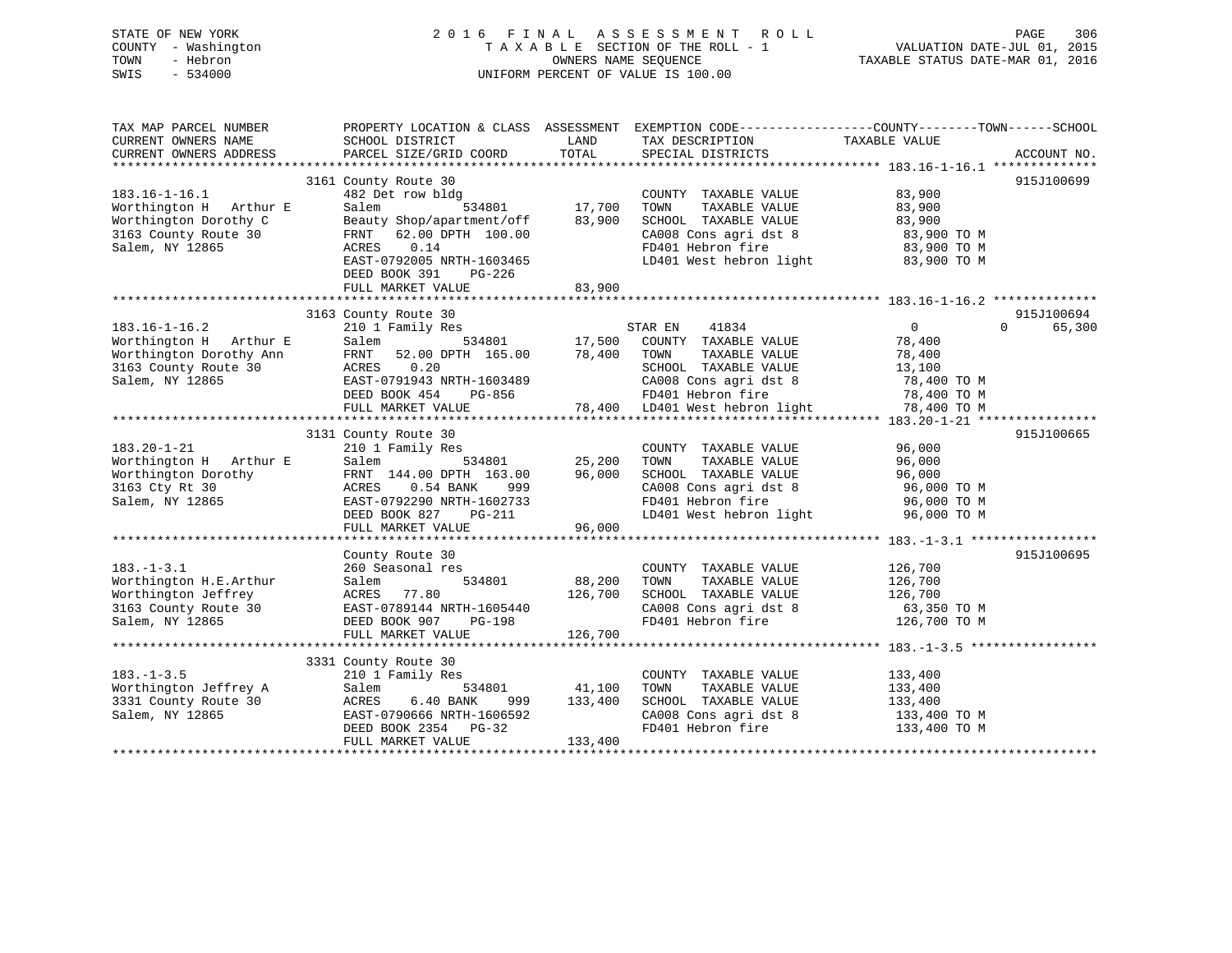# STATE OF NEW YORK 2 0 1 6 F I N A L A S S E S S M E N T R O L L PAGE 307 COUNTY - Washington T A X A B L E SECTION OF THE ROLL - 1 VALUATION DATE-JUL 01, 2015 TOWN - Hebron OWNERS NAME SEQUENCE TAXABLE STATUS DATE-MAR 01, 2016 SWIS - 534000 UNIFORM PERCENT OF VALUE IS 100.00

| TAX MAP PARCEL NUMBER<br>CURRENT OWNERS NAME | PROPERTY LOCATION & CLASS ASSESSMENT<br>SCHOOL DISTRICT | LAND           | EXEMPTION CODE-----------------COUNTY-------TOWN------SCHOOL<br>TAX DESCRIPTION | TAXABLE VALUE  |          |                |
|----------------------------------------------|---------------------------------------------------------|----------------|---------------------------------------------------------------------------------|----------------|----------|----------------|
| CURRENT OWNERS ADDRESS                       | PARCEL SIZE/GRID COORD                                  | TOTAL          | SPECIAL DISTRICTS                                                               |                |          | ACCOUNT NO.    |
|                                              |                                                         |                |                                                                                 |                |          |                |
|                                              | 6018 State Route 22                                     |                |                                                                                 |                |          | 915J100079     |
| $185. - 1 - 12$                              | 210 1 Family Res                                        |                | VET COM CT 41131                                                                | 47,000         | 30,000   | $\overline{0}$ |
| Wright James W                               | 534801<br>Salem                                         |                | 33,800 VET DIS CT 41141                                                         | 94,000         | 60,000   | $\Omega$       |
| Wright Cindy L                               | ACRES<br>1.70                                           | 188,000 STAR B | 41854                                                                           | $\overline{0}$ | $\Omega$ | 30,000         |
| 6018 State Route 22                          | EAST-0813493 NRTH-1603268                               |                | COUNTY TAXABLE VALUE                                                            | 47,000         |          |                |
| Salem, NY 12834                              | DEED BOOK 1772<br>PG-146                                |                | TAXABLE VALUE<br>TOWN                                                           | 98,000         |          |                |
|                                              | FULL MARKET VALUE                                       |                | 188,000 SCHOOL TAXABLE VALUE                                                    | 158,000        |          |                |
|                                              |                                                         |                | CA008 Cons agri dst 8                                                           | 188,000 TO M   |          |                |
|                                              |                                                         |                | FD401 Hebron fire                                                               | 188,000 TO M   |          |                |
|                                              |                                                         |                |                                                                                 |                |          |                |
|                                              | Blossom Rd                                              |                |                                                                                 |                |          | 915J101387     |
| $178. - 1 - 40$                              | 322 Rural vac>10                                        |                | COUNTY TAXABLE VALUE                                                            | 36,700         |          |                |
| Wright Thomas E Jr                           | 534801<br>Salem                                         | 36,700         | TOWN<br>TAXABLE VALUE                                                           | 36,700         |          |                |
| Wright Alice                                 | Lot 27                                                  | 36,700         | SCHOOL TAXABLE VALUE                                                            | 36,700         |          |                |
| 6001 N Ocean Dr Apt 901                      | ACRES 14.77                                             |                | FD401 Hebron fire                                                               | 36,700 TO M    |          |                |
| Hollywood, FL 33019                          | EAST-0818559 NRTH-1610332                               |                |                                                                                 |                |          |                |
|                                              | DEED BOOK 505<br>$PG-100$                               |                |                                                                                 |                |          |                |
|                                              | FULL MARKET VALUE                                       | 36,700         |                                                                                 |                |          |                |
|                                              |                                                         |                |                                                                                 |                |          |                |
|                                              | 70 James Rd                                             |                |                                                                                 |                |          | 915J100654     |
| $159. - 1 - 2.1$                             | 312 Vac w/imprv                                         |                | COUNTY TAXABLE VALUE                                                            | 75,900         |          |                |
| Yankowski John P                             | 533801<br>Hartford                                      | 73,200         | TOWN<br>TAXABLE VALUE                                                           | 75,900         |          |                |
| Attn: Noravest Financial Servi ACRES 42.55   |                                                         | 75,900         | SCHOOL TAXABLE VALUE                                                            | 75,900         |          |                |
| 930 Albany Shaker Rd                         | EAST-0793230 NRTH-1630044                               |                | FD401 Hebron fire                                                               | 75,900 TO M    |          |                |
| Lathem, NY 12110                             | DEED BOOK 774<br>PG-324                                 |                |                                                                                 |                |          |                |
|                                              | FULL MARKET VALUE                                       | 75,900         |                                                                                 |                |          |                |
|                                              |                                                         |                |                                                                                 |                |          |                |
|                                              | 50 Wolfe Ln                                             |                |                                                                                 |                |          | 915J101316     |
| $158. - 1 - 6.2$                             | 240 Rural res                                           |                | 41834<br>STAR EN                                                                | $\Omega$       | $\Omega$ | 65,300         |
| Yarish Theodore M                            | Hartford<br>533801                                      | 103,300        | COUNTY TAXABLE VALUE                                                            | 253,700        |          |                |
| Yarish Diane L                               | Bdy Agmt 636/250                                        | 253,700        | TAXABLE VALUE<br>TOWN                                                           | 253,700        |          |                |
| 50 Wolfe Ln                                  | ACRES 31.60                                             |                | SCHOOL TAXABLE VALUE                                                            | 188,400        |          |                |
| Salem, NY 12865                              | EAST-0789384 NRTH-1630732                               |                | FD401 Hebron fire                                                               | 253,700 TO M   |          |                |
|                                              | DEED BOOK 921<br>$PG-198$                               |                |                                                                                 |                |          |                |
|                                              | FULL MARKET VALUE                                       | 253,700        |                                                                                 |                |          |                |
|                                              |                                                         |                |                                                                                 |                |          |                |
|                                              | 4275 County Route 30                                    |                |                                                                                 |                |          | 915J100314     |
| $158. - 1 - 21.4$                            | 210 1 Family Res                                        |                | VETWAR CTS 41120                                                                | 9,810          | 9,810    | $\Omega$       |
| Yarter Raymond A                             | Hartford<br>533801                                      | 40,900 STAR B  | 41854                                                                           | $\Omega$       | $\Omega$ | 30,000         |
| Yarter Susan                                 | 2.41 BANK<br>ACRES<br>999                               | 65,400         | COUNTY TAXABLE VALUE                                                            | 55,590         |          |                |
| 4275 County Route 30                         | EAST-0785085 NRTH-1627667                               |                | TOWN<br>TAXABLE VALUE                                                           | 55,590         |          |                |
| Salem, NY 12865                              | DEED BOOK 688<br>PG-245                                 |                | SCHOOL TAXABLE VALUE                                                            | 35,400         |          |                |
|                                              | FULL MARKET VALUE                                       |                | 65,400 FD401 Hebron fire                                                        | 65,400 TO M    |          |                |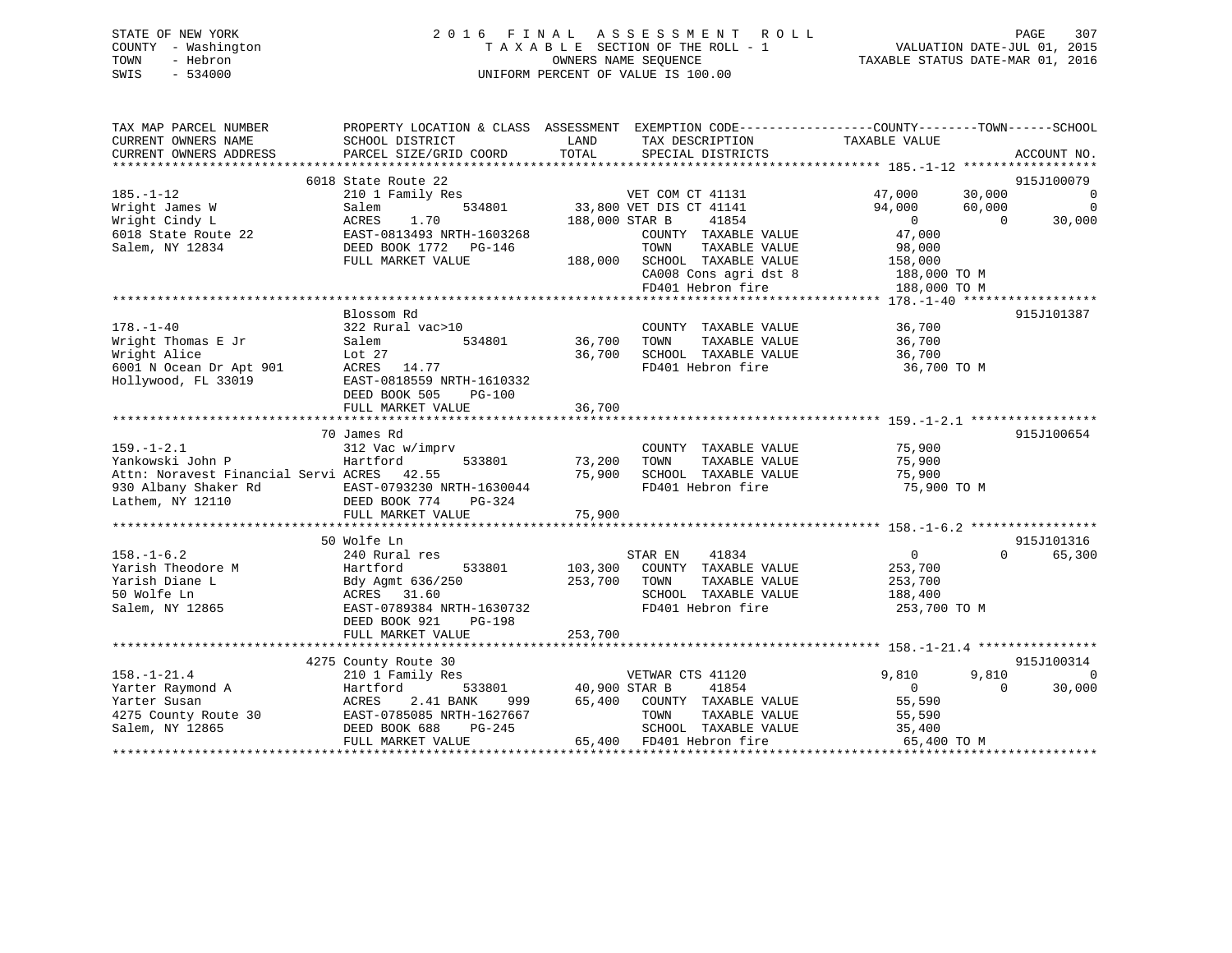| STATE OF NEW YORK<br>COUNTY - Washington<br>- Hebron<br>TOWN<br>$-534000$<br>SWIS     |                                                                                                                     | OWNERS NAME SEQUENCE | 2016 FINAL ASSESSMENT ROLL<br>TAXABLE SECTION OF THE ROLL - 1<br>UNIFORM PERCENT OF VALUE IS 100.00 | VALUATION DATE-JUL 01, 2015<br>TAXABLE STATUS DATE-MAR 01, 2016 | PAGE<br>308        |
|---------------------------------------------------------------------------------------|---------------------------------------------------------------------------------------------------------------------|----------------------|-----------------------------------------------------------------------------------------------------|-----------------------------------------------------------------|--------------------|
| TAX MAP PARCEL NUMBER<br>CURRENT OWNERS NAME                                          | PROPERTY LOCATION & CLASS ASSESSMENT EXEMPTION CODE----------------COUNTY-------TOWN------SCHOOL<br>SCHOOL DISTRICT | LAND                 | TAX DESCRIPTION                                                                                     | TAXABLE VALUE                                                   |                    |
| CURRENT OWNERS ADDRESS                                                                | PARCEL SIZE/GRID COORD                                                                                              | TOTAL                | SPECIAL DISTRICTS                                                                                   |                                                                 | ACCOUNT NO.        |
|                                                                                       |                                                                                                                     |                      |                                                                                                     |                                                                 |                    |
|                                                                                       | 1446 County Route 31                                                                                                |                      |                                                                                                     |                                                                 | 915J100702         |
| $152. - 1 - 13$                                                                       | 210 1 Family Res                                                                                                    |                      | STAR EN<br>41834                                                                                    | $\overline{0}$                                                  | $\Omega$<br>65,300 |
| Young Allen                                                                           | Granville<br>533201                                                                                                 | 23,500               | COUNTY TAXABLE VALUE                                                                                | 105,600                                                         |                    |
| Young Gloria S                                                                        | 476/860                                                                                                             | 105,600              | TAXABLE VALUE<br>TOWN                                                                               | 105,600                                                         |                    |
| 1446 County Route 31                                                                  | FRNT 85.00 DPTH 225.00<br>0.44                                                                                      |                      | SCHOOL TAXABLE VALUE<br>FD401 Hebron fire                                                           | 40,300                                                          |                    |
| Granville, NY 12832                                                                   | ACRES<br>EAST-0806338 NRTH-1637946                                                                                  |                      |                                                                                                     | 105,600 TO M                                                    |                    |
|                                                                                       | DEED BOOK 432<br>PG-690                                                                                             |                      |                                                                                                     |                                                                 |                    |
|                                                                                       | FULL MARKET VALUE                                                                                                   | 105,600              |                                                                                                     |                                                                 |                    |
|                                                                                       |                                                                                                                     |                      |                                                                                                     |                                                                 |                    |
|                                                                                       | 122 Clark Way                                                                                                       |                      |                                                                                                     |                                                                 |                    |
| $169. - 1 - 18.29$                                                                    | 210 1 Family Res                                                                                                    |                      | 41854<br>STAR B                                                                                     | $\overline{0}$                                                  | $\Omega$<br>30,000 |
| Young George                                                                          | 533201<br>Granville                                                                                                 | 14,000               | COUNTY TAXABLE VALUE                                                                                | 58,000                                                          |                    |
| Young Elaine                                                                          | FRNT 93.00 DPTH 198.00                                                                                              | 58,000               | TOWN<br>TAXABLE VALUE                                                                               | 58,000                                                          |                    |
| 122 Clark Way                                                                         | 0.42<br>ACRES                                                                                                       |                      | SCHOOL TAXABLE VALUE                                                                                | 28,000                                                          |                    |
| Salem, NY 12865                                                                       | EAST-0814143 NRTH-1623788<br>DEED BOOK 757                                                                          |                      | FD401 Hebron fire                                                                                   | 58,000 TO M                                                     |                    |
|                                                                                       | <b>PG-85</b><br>FULL MARKET VALUE                                                                                   | 58,000               |                                                                                                     |                                                                 |                    |
|                                                                                       |                                                                                                                     |                      |                                                                                                     |                                                                 |                    |
|                                                                                       | 120 Clark Way                                                                                                       |                      |                                                                                                     |                                                                 |                    |
| $169. - 1 - 18.34$                                                                    | 312 Vac w/imprv                                                                                                     |                      | COUNTY TAXABLE VALUE                                                                                | 24,400                                                          |                    |
| Young George                                                                          | 533201<br>Granville                                                                                                 | 22,100               | TAXABLE VALUE<br>TOWN                                                                               | 24,400                                                          |                    |
| Young Elaine                                                                          | ACRES 13.48                                                                                                         | 24,400               | SCHOOL TAXABLE VALUE                                                                                | 24,400                                                          |                    |
| 122 Clark Way                                                                         | EAST-0814313 NRTH-1624394                                                                                           |                      | FD401 Hebron fire                                                                                   | 24,400 TO M                                                     |                    |
| Salem, NY 12865                                                                       | DEED BOOK 3274 PG-66                                                                                                |                      |                                                                                                     |                                                                 |                    |
|                                                                                       | FULL MARKET VALUE                                                                                                   | 24,400               |                                                                                                     |                                                                 |                    |
|                                                                                       |                                                                                                                     |                      |                                                                                                     |                                                                 |                    |
|                                                                                       | Little Burch Hill Rd                                                                                                |                      |                                                                                                     |                                                                 |                    |
| $151. - 1 - 10.6$                                                                     | 314 Rural vac<10                                                                                                    | 36,600               | COUNTY TAXABLE VALUE<br>TOWN<br>TAXABLE VALUE                                                       | 36,600                                                          |                    |
| Young Joint Rev Living Trust D Granville<br>Young Joint Rev Living Trust A ACRES 7.30 | 533201                                                                                                              | 36,600               | SCHOOL TAXABLE VALUE                                                                                | 36,600<br>36,600                                                |                    |
| 908 Wanaao Rd                                                                         | EAST-0802070 NRTH-1637063                                                                                           |                      | CA008 Cons agri dst 8                                                                               | 36,600 TO M                                                     |                    |
| Kailua, HI 96734                                                                      | DEED BOOK 3240 PG-171                                                                                               |                      | FD401 Hebron fire                                                                                   | 36,600 TO M                                                     |                    |
|                                                                                       | FULL MARKET VALUE                                                                                                   | 36,600               |                                                                                                     |                                                                 |                    |
|                                                                                       |                                                                                                                     |                      |                                                                                                     |                                                                 |                    |
|                                                                                       | 193 Blossom Rd                                                                                                      |                      |                                                                                                     |                                                                 | 915J101089         |
| $186. - 1 - 9.1$                                                                      | 260 Seasonal res                                                                                                    |                      | COUNTY TAXABLE VALUE                                                                                | 35,400                                                          |                    |
| Young Richard A Jr                                                                    | 534801<br>Salem                                                                                                     | 13,100               | TAXABLE VALUE<br>TOWN                                                                               | 35,400                                                          |                    |
| Young Audrey                                                                          | 1.42<br>ACRES                                                                                                       | 35,400               | SCHOOL TAXABLE VALUE                                                                                | 35,400                                                          |                    |
| PO Box 266                                                                            | EAST-0819333 NRTH-1605650                                                                                           |                      | FD401 Hebron fire                                                                                   | 35,400 TO M                                                     |                    |
| Salem, NY 12865                                                                       | DEED BOOK 3544 PG-222<br>FULL MARKET VALUE                                                                          | 35,400               |                                                                                                     |                                                                 |                    |
|                                                                                       |                                                                                                                     |                      |                                                                                                     |                                                                 |                    |

\*\*\*\*\*\*\*\*\*\*\*\*\*\*\*\*\*\*\*\*\*\*\*\*\*\*\*\*\*\*\*\*\*\*\*\*\*\*\*\*\*\*\*\*\*\*\*\*\*\*\*\*\*\*\*\*\*\*\*\*\*\*\*\*\*\*\*\*\*\*\*\*\*\*\*\*\*\*\*\*\*\*\*\*\*\*\*\*\*\*\*\*\*\*\*\*\*\*\*\*\*\*\*\*\*\*\*\*\*\*\*\*\*\*\*\*\*\*\*\*\*\*\*\*\*\*\*\*\*\*\*\*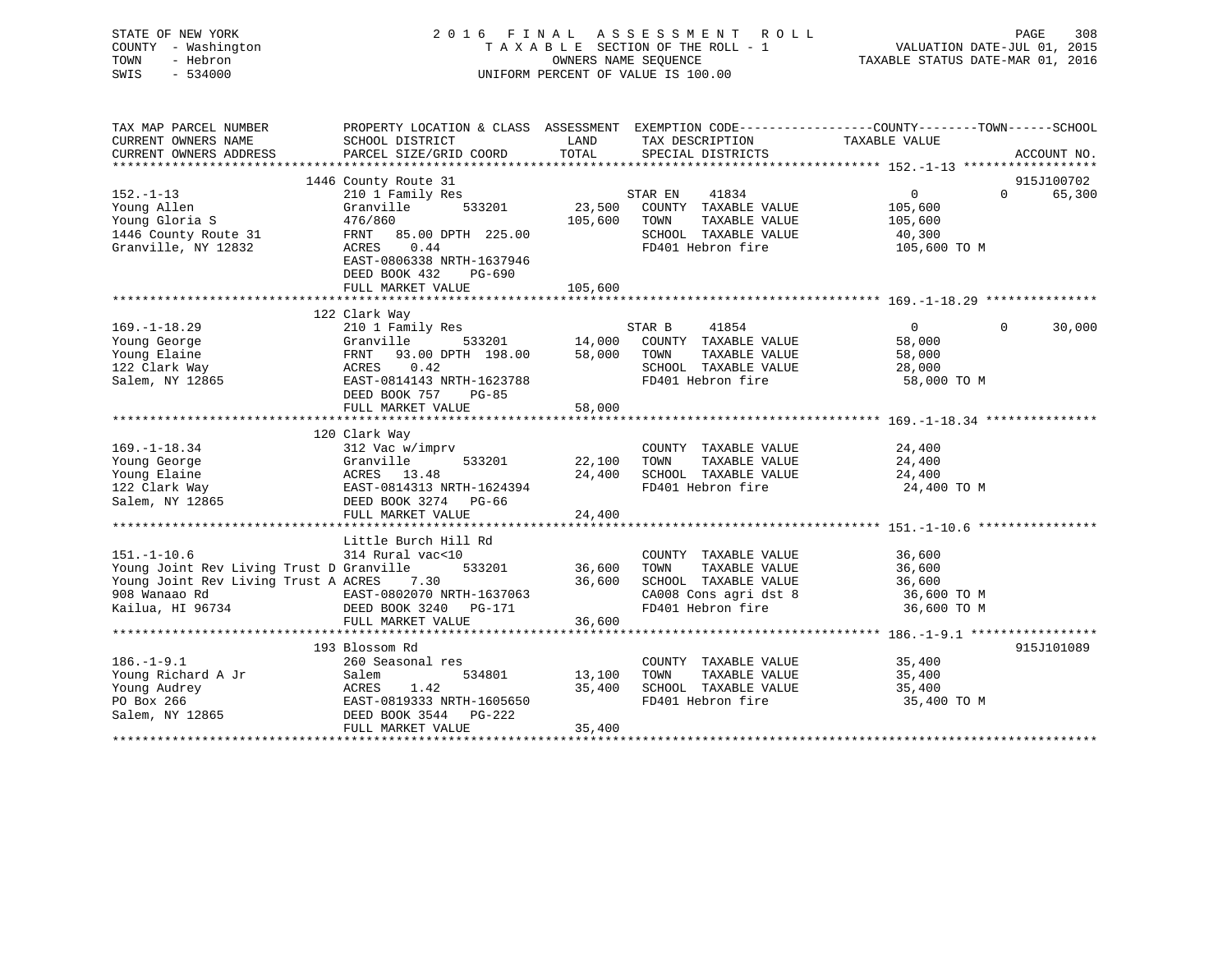# STATE OF NEW YORK 2 0 1 6 F I N A L A S S E S S M E N T R O L L PAGE 309 COUNTY - Washington T A X A B L E SECTION OF THE ROLL - 1 VALUATION DATE-JUL 01, 2015 TOWN - Hebron OWNERS NAME SEQUENCE TAXABLE STATUS DATE-MAR 01, 2016 SWIS - 534000 UNIFORM PERCENT OF VALUE IS 100.00

| TAX MAP PARCEL NUMBER<br>CURRENT OWNERS NAME<br>CURRENT OWNERS ADDRESS<br>*********************        | PROPERTY LOCATION & CLASS ASSESSMENT<br>SCHOOL DISTRICT<br>PARCEL SIZE/GRID COORD<br>**********************                                                                      | LAND<br>TOTAL<br>************** | TAX DESCRIPTION<br>SPECIAL DISTRICTS                                                                                                    | EXEMPTION CODE-----------------COUNTY-------TOWN------SCHOOL<br>TAXABLE VALUE     | ACCOUNT NO.                    |
|--------------------------------------------------------------------------------------------------------|----------------------------------------------------------------------------------------------------------------------------------------------------------------------------------|---------------------------------|-----------------------------------------------------------------------------------------------------------------------------------------|-----------------------------------------------------------------------------------|--------------------------------|
| $151. - 1 - 10.4$<br>Young Richard R<br>Young Margaret A<br>198 Channel Dr<br>Wells, VT 05774          | 408 Little Burch Hill Rd<br>240 Rural res<br>Granville<br>533201<br>764/19<br>ACRES 31.90 BANK<br>999<br>EAST-0802745 NRTH-1637215<br>DEED BOOK 2789 PG-153<br>FULL MARKET VALUE | 103,800<br>244,100<br>244,100   | COUNTY TAXABLE VALUE<br>TOWN<br>TAXABLE VALUE<br>SCHOOL TAXABLE VALUE<br>CA008 Cons agri dst 8<br>FD401 Hebron fire                     | 244,100<br>244,100<br>244,100<br>244,100 TO M<br>244,100 TO M                     |                                |
| $151. - 1 - 7.1$<br>Young Robert A<br>Young Christina<br>1343 Big Burch Hill Rd<br>Granville, NY 12832 | Big Burch Hill Rd<br>314 Rural vac<10<br>533201<br>Granville<br>ACRES<br>5.20<br>EAST-0803539 NRTH-1640248<br>DEED BOOK 612<br><b>PG-109</b><br>FULL MARKET VALUE                | 32,400<br>32,400<br>32,400      | COUNTY TAXABLE VALUE<br>TOWN<br>TAXABLE VALUE<br>SCHOOL TAXABLE VALUE<br>FD401 Hebron fire                                              | 32,400<br>32,400<br>32,400<br>32,400 TO M                                         | 915J100301                     |
| $151. - 1 - 7.6$<br>Young Robert A<br>Young Christina<br>1343 Big Burch Hill Rd<br>Granville, NY 12832 | 1343 Big Burch Hill Rd<br>210 1 Family Res<br>Granville<br>533201<br>ACRES<br>5.50<br>EAST-0803224 NRTH-1640507<br>DEED BOOK 551<br>PG-118<br>FULL MARKET VALUE                  | 53,000<br>205,600<br>205,600    | STAR B<br>41854<br>COUNTY TAXABLE VALUE<br>TAXABLE VALUE<br>TOWN<br>SCHOOL TAXABLE VALUE<br>FD401 Hebron fire                           | $\mathbf 0$<br>205,600<br>205,600<br>175,600<br>205,600 TO M                      | 915J101514<br>$\cap$<br>30,000 |
| $152. - 1 - 12$<br>Young Robert A<br>1343 Big Burch Hill Rd<br>Granville, NY 12832                     | 1444 County Route 31<br>480 Mult-use bld<br>Granville<br>533201<br>FRNT 41.00 DPTH 65.00<br>EAST-0806222 NRTH-1637951<br>DEED BOOK 586<br>PG-285<br>FULL MARKET VALUE            | 16,000<br>57,100<br>57,100      | COUNTY TAXABLE VALUE<br>TAXABLE VALUE<br>TOWN<br>SCHOOL TAXABLE VALUE<br>FD401 Hebron fire                                              | 57,100<br>57,100<br>57,100<br>57,100 TO M                                         | 915J100705                     |
| $151. - 1 - 10.3$<br>Young Thomas G<br>438 Little Burch Hill Rd<br>Granville, NY 12832                 | 438 Little Burch Hill Rd<br>210 1 Family Res<br>Granville<br>533201<br>ACRES<br>6.40 BANK<br>999<br>EAST-0803047 NRTH-1637871<br>DEED BOOK 2606 PG-24<br>FULL MARKET VALUE       | 54,800 STAR B                   | CW_10_VET/ 41151<br>41854<br>184,400 COUNTY TAXABLE VALUE<br>TOWN<br>TAXABLE VALUE<br>SCHOOL TAXABLE VALUE<br>184,400 FD401 Hebron fire | 8,000<br>8,000<br>$\overline{0}$<br>176,400<br>176,400<br>154,400<br>184,400 TO M | $\Omega$<br>30,000             |
| $169. - 1 - 17$<br>Zenger Jesse<br>20 Indian Hill Rd<br>E Hampton, NY 11937                            | 230 Clark Way<br>260 Seasonal res<br>533201<br>Granville<br>ACRES<br>11.20<br>EAST-0813418 NRTH-1625518<br>DEED BOOK 797<br>PG-117<br>FULL MARKET VALUE                          | 23,700<br>48,700<br>48,700      | COUNTY TAXABLE VALUE<br>TAXABLE VALUE<br>TOWN<br>SCHOOL TAXABLE VALUE<br>FD401 Hebron fire                                              | 48,700<br>48,700<br>48,700<br>48,700 TO M                                         | 915J101005                     |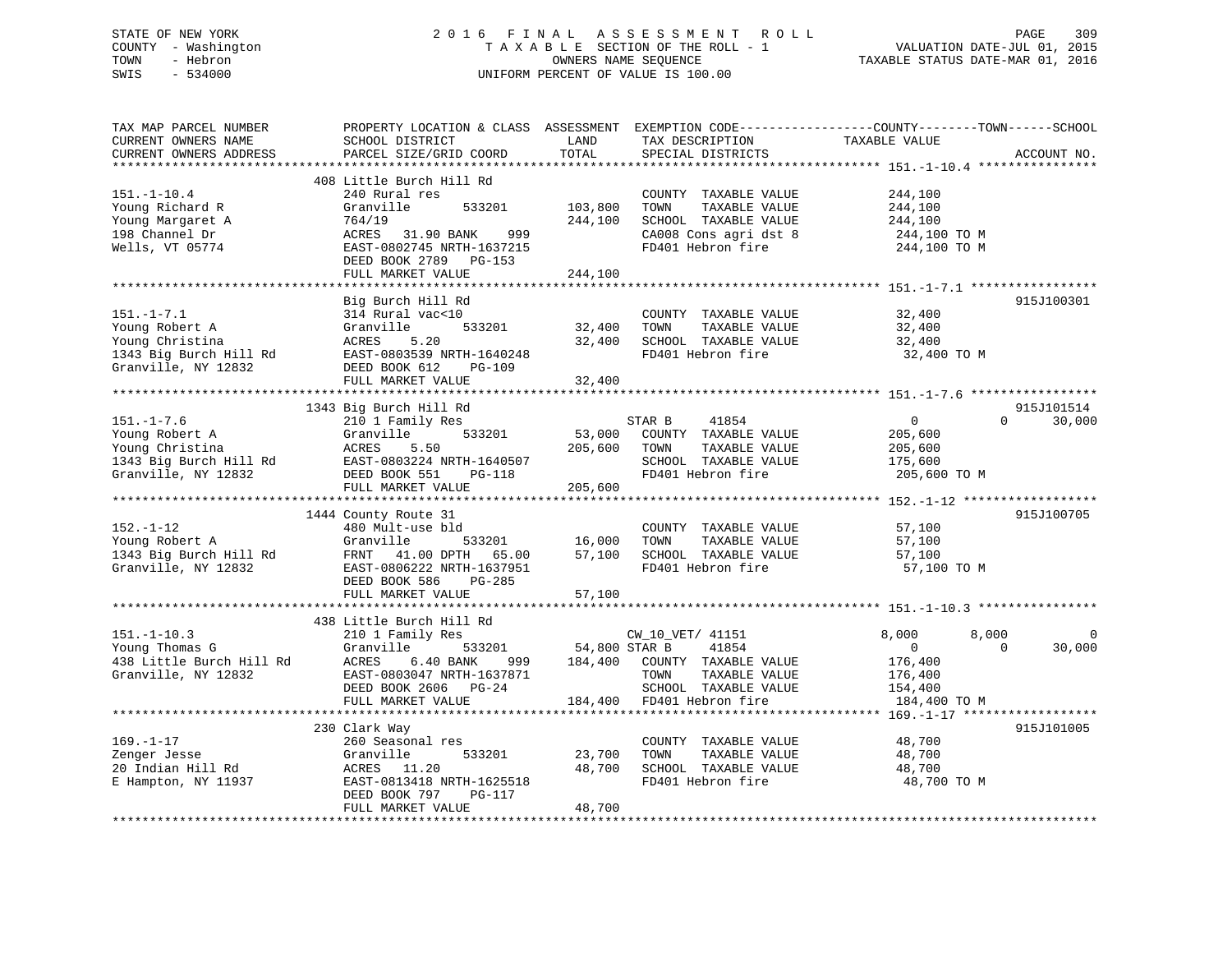# STATE OF NEW YORK 2 0 1 6 F I N A L A S S E S S M E N T R O L L PAGE 310 COUNTY - Washington T A X A B L E SECTION OF THE ROLL - 1 VALUATION DATE-JUL 01, 2015 TOWN - Hebron OWNERS NAME SEQUENCE TAXABLE STATUS DATE-MAR 01, 2016 SWIS - 534000 UNIFORM PERCENT OF VALUE IS 100.00

| TAX MAP PARCEL NUMBER<br>CURRENT OWNERS NAME           | PROPERTY LOCATION & CLASS ASSESSMENT EXEMPTION CODE---------------COUNTY-------TOWN-----SCHOOL<br>SCHOOL DISTRICT | LAND           | TAX DESCRIPTION               | <b>TAXABLE VALUE</b>        |                              |
|--------------------------------------------------------|-------------------------------------------------------------------------------------------------------------------|----------------|-------------------------------|-----------------------------|------------------------------|
| CURRENT OWNERS ADDRESS                                 | PARCEL SIZE/GRID COORD<br>***********************                                                                 | TOTAL          | SPECIAL DISTRICTS             |                             | ACCOUNT NO.                  |
|                                                        | Chamberlin Mills Rd                                                                                               |                |                               |                             | 915J101066                   |
| $184. - 1 - 26.2$                                      | 322 Rural vac>10                                                                                                  |                | COUNTY TAXABLE VALUE          | 46,200                      |                              |
| Zentmaier Robert                                       | 534801<br>Salem                                                                                                   | 46,200         | TAXABLE VALUE<br>TOWN         | 46,200                      |                              |
| Zentmaier Lois                                         | ACRES<br>12.10                                                                                                    | 46,200         | SCHOOL TAXABLE VALUE          | 46,200                      |                              |
| 382 Willis Ave                                         | EAST-0795179 NRTH-1603301                                                                                         |                | CA008 Cons agri dst 8         | 46,200 TO M                 |                              |
| Hawthorne, NY 10532                                    | DEED BOOK 478<br>PG-599                                                                                           |                | FD401 Hebron fire             | 46,200 TO M                 |                              |
|                                                        | FULL MARKET VALUE                                                                                                 | 46,200         |                               |                             |                              |
|                                                        |                                                                                                                   |                |                               |                             |                              |
|                                                        | 375 Mountainside Meadows Way                                                                                      |                |                               |                             |                              |
| $170. - 1 - 12.10$                                     | 242 Rurl res&rec                                                                                                  |                | STAR B<br>41854               | $\overline{0}$              | 30,000<br>$\Omega$           |
| Ziganto William J Jr                                   | Salem<br>534801                                                                                                   | 69,800         | COUNTY TAXABLE VALUE          | 138,700                     |                              |
| 375 Mountainside Mdws                                  | 23.87 BANK<br>ACRES<br>999                                                                                        | 138,700        | TOWN<br>TAXABLE VALUE         | 138,700                     |                              |
| Salem, NY 12865                                        | EAST-0817538 NRTH-1617430                                                                                         |                | SCHOOL TAXABLE VALUE          | 108,700                     |                              |
|                                                        | DEED BOOK 783<br><b>PG-180</b>                                                                                    |                | CA008 Cons agri dst 8         | 138,700 TO M                |                              |
|                                                        | FULL MARKET VALUE                                                                                                 |                | 138,700 FD401 Hebron fire     | 138,700 TO M                |                              |
|                                                        |                                                                                                                   |                |                               |                             |                              |
|                                                        | 266 Indian Head Way                                                                                               |                |                               |                             | 915J101261                   |
| $170. - 1 - 15.15$                                     | 210 1 Family Res                                                                                                  |                | 41834<br>STAR EN              | $\overline{0}$              | $\Omega$<br>65,300           |
| Zimmerman Edward M                                     | 533201<br>Granville                                                                                               | 42,000         | COUNTY TAXABLE VALUE          | 112,100                     |                              |
| Zimmerman Gail R                                       | ACRES<br>5.00                                                                                                     | 112,100        | TOWN<br>TAXABLE VALUE         | 112,100                     |                              |
| 266 Indian Head Way                                    | EAST-0817460 NRTH-1620569                                                                                         |                | SCHOOL TAXABLE VALUE          | 46,800                      |                              |
| Salem, NY 12832                                        | DEED BOOK 920<br>PG-204                                                                                           |                | FD401 Hebron fire             | 112,100 TO M                |                              |
|                                                        | FULL MARKET VALUE                                                                                                 | 112,100        |                               |                             |                              |
|                                                        |                                                                                                                   |                |                               |                             |                              |
|                                                        | Indian Head Way                                                                                                   |                |                               |                             | 915J101262                   |
| $170. - 1 - 15.16$                                     | 314 Rural vac<10                                                                                                  |                | COUNTY TAXABLE VALUE          | 22,000                      |                              |
| Zimmerman Edward M                                     | 533201<br>Granville                                                                                               | 22,000         | TOWN<br>TAXABLE VALUE         | 22,000                      |                              |
| Zimmerman Gail R                                       | 5.01<br>ACRES                                                                                                     | 22,000         | SCHOOL TAXABLE VALUE          | 22,000                      |                              |
| 266 Indian Head Way                                    | EAST-0817809 NRTH-1620834                                                                                         |                | FD401 Hebron fire             | 22,000 TO M                 |                              |
| Salem, NY 12832                                        | DEED BOOK 920<br>PG-204                                                                                           |                |                               |                             |                              |
|                                                        | FULL MARKET VALUE                                                                                                 | 22,000         |                               |                             |                              |
|                                                        |                                                                                                                   |                |                               |                             |                              |
| $183. - 1 - 27$                                        | 1226 Patterson Hill Rd                                                                                            |                | VET WAR CT 41121              | 21,240<br>18,000            | 915J100617<br>$\overline{0}$ |
| Zivec Conrad P                                         | 210 1 Family Res<br>Salem<br>534801                                                                               | 48,100 STAR EN | 41834                         | 0                           | 65,300<br>$\Omega$           |
| 1226 Patterson Hill Rd                                 | ACRES<br>4.17 BANK<br>999                                                                                         | 141,600        | COUNTY TAXABLE VALUE          | 120,360                     |                              |
| Salem, NY 12865                                        | EAST-0789404 NRTH-1602821                                                                                         |                | TOWN<br>TAXABLE VALUE         | 123,600                     |                              |
|                                                        | DEED BOOK 866<br>PG-265                                                                                           |                | SCHOOL TAXABLE VALUE          | 76,300                      |                              |
|                                                        | FULL MARKET VALUE                                                                                                 |                | 141,600 CA008 Cons agri dst 8 | 141,600 TO M                |                              |
|                                                        |                                                                                                                   |                | FD401 Hebron fire             | 141,600 TO M                |                              |
|                                                        | ********************************                                                                                  |                |                               | *********** 159.-1-1 ****** |                              |
|                                                        | 116 James Rd                                                                                                      |                |                               |                             | 915J101074                   |
| $159. - 1 - 1$                                         | 314 Rural vac<10                                                                                                  |                | COUNTY TAXABLE VALUE          | 32,800                      |                              |
| Zorn Robert E                                          | Hartford<br>533801                                                                                                | 32,800         | TAXABLE VALUE<br>TOWN         | 32,800                      |                              |
| 652 South St                                           | ACRES<br>1.30                                                                                                     | 32,800         | SCHOOL TAXABLE VALUE          | 32,800                      |                              |
| Middletown Springs, VT 05757 EAST-0792663 NRTH-1630535 |                                                                                                                   |                | FD401 Hebron fire             | 32,800 TO M                 |                              |
|                                                        | DEED BOOK 949<br>PG-126                                                                                           |                |                               |                             |                              |
|                                                        | FULL MARKET VALUE                                                                                                 | 32,800         |                               |                             |                              |
|                                                        |                                                                                                                   |                |                               |                             |                              |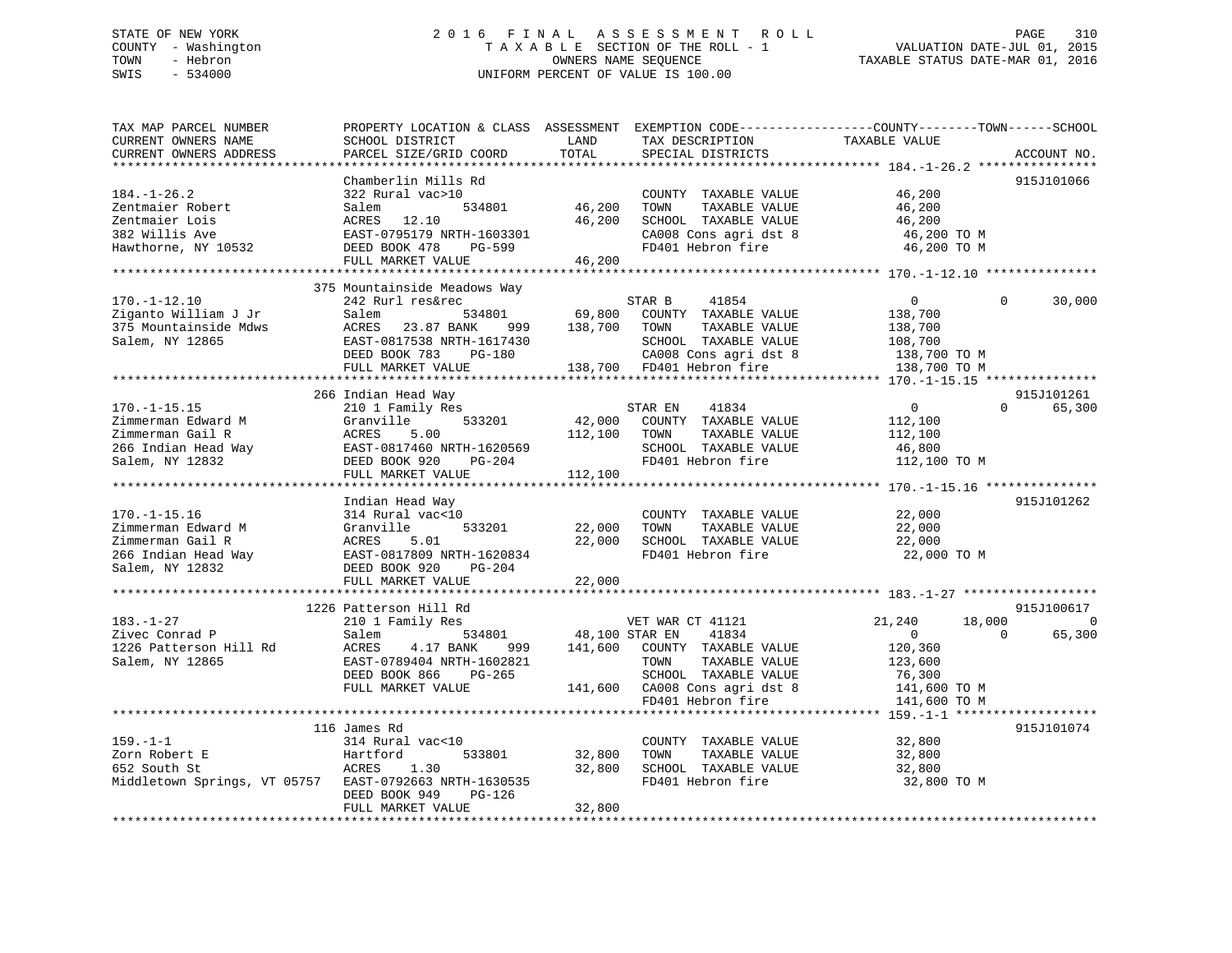| STATE OF NEW YORK<br>COUNTY - Washington<br>- Hebron<br>TOWN<br>$-534000$<br>SWIS | 2016 FINAL ASSESSMENT ROLL<br>TAXABLE SECTION OF THE ROLL - 1<br>TAXABLE SECTION OF THE ROLL - 1<br>OWNERS NAME SEQUENCE TAXABLE STATUS DATE-MAR 01, 2016<br>UNIFORM PERCENT OF VALUE IS 100.00 |         |                                                                                            | PAGE                                                                                                                       | 311 |
|-----------------------------------------------------------------------------------|-------------------------------------------------------------------------------------------------------------------------------------------------------------------------------------------------|---------|--------------------------------------------------------------------------------------------|----------------------------------------------------------------------------------------------------------------------------|-----|
|                                                                                   |                                                                                                                                                                                                 |         |                                                                                            | TAX MAP PARCEL NUMBER THE PROPERTY LOCATION & CLASS ASSESSMENT EXEMPTION CODE---------------COUNTY--------TOWN------SCHOOL |     |
| CURRENT OWNERS NAME                                                               | SCHOOL DISTRICT                                                                                                                                                                                 |         | LAND TAX DESCRIPTION TAXABLE VALUE                                                         |                                                                                                                            |     |
|                                                                                   |                                                                                                                                                                                                 |         |                                                                                            |                                                                                                                            |     |
|                                                                                   | 242 Higgins Rd                                                                                                                                                                                  |         |                                                                                            | 915J101816                                                                                                                 |     |
| $170. - 2 - 30$                                                                   |                                                                                                                                                                                                 |         | COUNTY TAXABLE VALUE 75,000                                                                |                                                                                                                            |     |
| Zoufaly Thomas Granville                                                          |                                                                                                                                                                                                 |         | TAXABLE VALUE 75,000                                                                       |                                                                                                                            |     |
| 379 Westview Est Lot 19                                                           |                                                                                                                                                                                                 |         | $75,000$ SCHOOL TAXABLE VALUE $75,000$                                                     |                                                                                                                            |     |
| Manchester, VT 05255                                                              | ACRES 8.37                                                                                                                                                                                      |         | FD401 Hebron fire 75,000 TO M                                                              |                                                                                                                            |     |
|                                                                                   | EAST-0820178 NRTH-1623534                                                                                                                                                                       |         |                                                                                            |                                                                                                                            |     |
|                                                                                   | DEED BOOK 2865 PG-75                                                                                                                                                                            |         |                                                                                            |                                                                                                                            |     |
|                                                                                   | FULL MARKET VALUE                                                                                                                                                                               | 75,000  |                                                                                            |                                                                                                                            |     |
|                                                                                   |                                                                                                                                                                                                 |         |                                                                                            |                                                                                                                            |     |
| $158. - 1 - 2.9$                                                                  |                                                                                                                                                                                                 |         |                                                                                            |                                                                                                                            |     |
| Zuger Michael J                                                                   |                                                                                                                                                                                                 |         |                                                                                            |                                                                                                                            |     |
| Euger Michael J<br>$4067$ State Route $40$ aCRES $8.05$<br>$20.222$ aCRES $3.05$  |                                                                                                                                                                                                 | 38,100  |                                                                                            |                                                                                                                            |     |
|                                                                                   |                                                                                                                                                                                                 |         |                                                                                            |                                                                                                                            |     |
| Argyle, NY 12809                                                                  | EAST-0783886 NRTH-1629656                                                                                                                                                                       |         | SCHOOL TAXABLE VALUE<br>CA008 Cons agri dst 8 38,100 TO M<br>FD401 Hebron fire 38,100 TO M |                                                                                                                            |     |
|                                                                                   | DEED BOOK 3216 PG-13                                                                                                                                                                            |         |                                                                                            |                                                                                                                            |     |
|                                                                                   | FULL MARKET VALUE                                                                                                                                                                               | 38,100  |                                                                                            |                                                                                                                            |     |
|                                                                                   | 461 Halls Pond Rd                                                                                                                                                                               |         |                                                                                            | 915J100709                                                                                                                 |     |
| $158. - 1 - 12$                                                                   | 240 Rural res                                                                                                                                                                                   |         | COUNTY TAXABLE VALUE 132,200                                                               |                                                                                                                            |     |
| 158.-1-12<br>Zweig Felice<br>461 Halls Pond Rd<br>10005                           | Hartford 533801 94,600                                                                                                                                                                          |         | TOWN TAXABLE VALUE 132,200<br>SCHOOL TAXABLE VALUE 132,200<br>132,200<br>132,200           |                                                                                                                            |     |
|                                                                                   | 409/556                                                                                                                                                                                         | 132,200 |                                                                                            |                                                                                                                            |     |
| Salem, NY 12865                                                                   | ACRES 23.30                                                                                                                                                                                     |         | FD401 Hebron fire                                                                          | 132,200 TO M                                                                                                               |     |
|                                                                                   | EAST-0791167 NRTH-1631282                                                                                                                                                                       |         |                                                                                            |                                                                                                                            |     |
|                                                                                   | DEED BOOK 385<br>$PG-88$                                                                                                                                                                        |         |                                                                                            |                                                                                                                            |     |
|                                                                                   | FULL MARKET VALUE                                                                                                                                                                               | 132,200 |                                                                                            |                                                                                                                            |     |

\*\*\*\*\*\*\*\*\*\*\*\*\*\*\*\*\*\*\*\*\*\*\*\*\*\*\*\*\*\*\*\*\*\*\*\*\*\*\*\*\*\*\*\*\*\*\*\*\*\*\*\*\*\*\*\*\*\*\*\*\*\*\*\*\*\*\*\*\*\*\*\*\*\*\*\*\*\*\*\*\*\*\*\*\*\*\*\*\*\*\*\*\*\*\*\*\*\*\*\*\*\*\*\*\*\*\*\*\*\*\*\*\*\*\*\*\*\*\*\*\*\*\*\*\*\*\*\*\*\*\*\*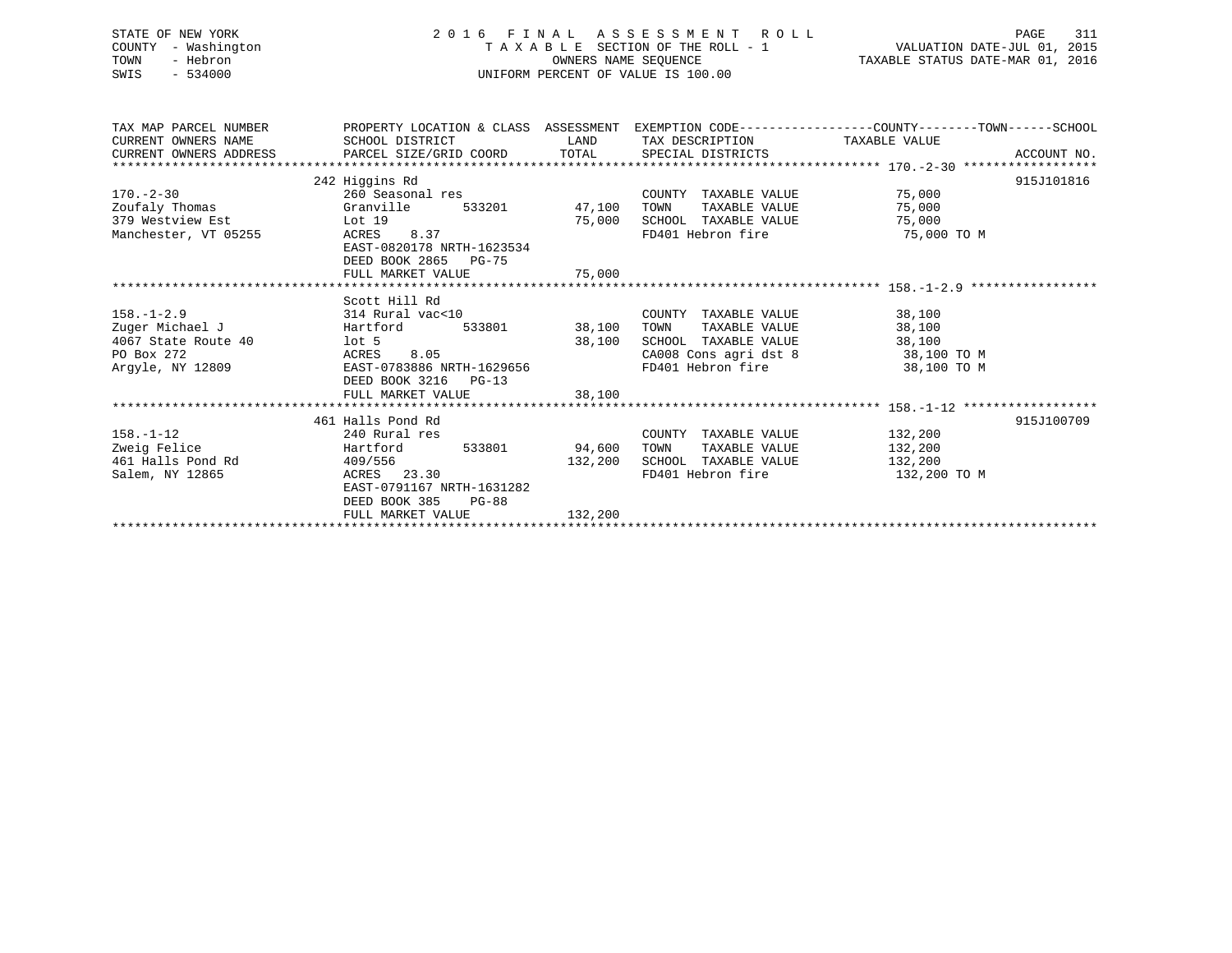TOWN - Hebron TAXABLE STATUS DATE-MAR 01, 2016 UNIFORM PERCENT OF VALUE IS 100.00 CURRENT DATE 6/22/2016

R O L L S U B S E C T I O N - - T O T A L S

#### \*\*\* S P E C I A L D I S T R I C T S U M M A R Y \*\*\*

| CODE. | DISTRICT NAME        | <b>TOTAL</b><br>PARCELS | EXTENSION<br>TYPE |   | <b>EXTENSION</b><br>VALUE | AD VALOREM<br>VALUE | EXEMPT<br>AMOUNT | TAXABLE<br>VALUE |
|-------|----------------------|-------------------------|-------------------|---|---------------------------|---------------------|------------------|------------------|
|       | OM533 Omitted tax -  |                         | 1 MOVTAX          |   |                           |                     |                  |                  |
|       | SR533 Star repay - f |                         | 2 MOVTAX          |   |                           |                     |                  |                  |
|       | TE533 Trans exmt rep |                         | 10 MOVTAX         |   |                           |                     |                  |                  |
|       | CA001 Cons agri dst  |                         | 11 TOTAL          |   |                           | 3238,300            | 717,053          | 2521,247         |
|       | CA004 Cons agri dst  |                         | 2 TOTAL           | M |                           | 158,800             | 106,712          | 52,088           |
|       | CA006 Cons agri dst  |                         | 8 TOTAL           | M |                           | 1475,000            | 602,247          | 872,753          |
|       | CA008 Cons agri dst  |                         | 489 TOTAL         | M |                           | 72040,130           | 10553,561        | 61486,569        |
|       | FD401 Hebron fire    |                         | 1,564 TOTAL       | M |                           | 174929,470          | 10,300           | 174919,170       |
|       | LD401 West hebron li |                         | 62 TOTAL          | M |                           | 6161,900            |                  | 6161,900         |

## \*\*\* S C H O O L D I S T R I C T S U M M A R Y \*\*\*

| CODE                                           | DISTRICT NAME                                         | TOTAL<br>PARCELS             | ASSESSED<br>LAND                                           | ASSESSED<br>TOTAL                                          | <b>EXEMPT</b><br>AMOUNT                                | TOTAL<br>TAXABLE                                          | <b>STAR</b><br>AMOUNT                       | <b>STAR</b><br>TAXABLE                                    |
|------------------------------------------------|-------------------------------------------------------|------------------------------|------------------------------------------------------------|------------------------------------------------------------|--------------------------------------------------------|-----------------------------------------------------------|---------------------------------------------|-----------------------------------------------------------|
| 532001<br>533201<br>533401<br>533801<br>534801 | Arqyle<br>Granville<br>Greenwich<br>Hartford<br>Salem | 21<br>596<br>2<br>185<br>760 | 1374,400<br>33725,500<br>158,800<br>12943,340<br>43548,930 | 2594,700<br>65014,700<br>158,800<br>22897,540<br>84338,730 | 381,431<br>7336,879<br>106,712<br>3543,149<br>7208,253 | 2213,269<br>57677,821<br>52,088<br>19354,391<br>77130,477 | 405,900<br>7678,151<br>2595,656<br>9878,371 | 1807,369<br>49999,670<br>52,088<br>16758,735<br>67252,106 |
|                                                | SUB-TOTAL                                             | 1,564                        | 91750,970                                                  | 175004,470                                                 | 18576,424                                              | 156428,046                                                | 20558,078                                   | 135869,968                                                |
|                                                | TOTAL                                                 | 1,564                        | 91750,970                                                  | 175004,470                                                 | 18576,424                                              | 156428,046                                                | 20558,078                                   | 135869,968                                                |

# \*\*\* S Y S T E M C O D E S S U M M A R Y \*\*\*

NO SYSTEM EXEMPTIONS AT THIS LEVEL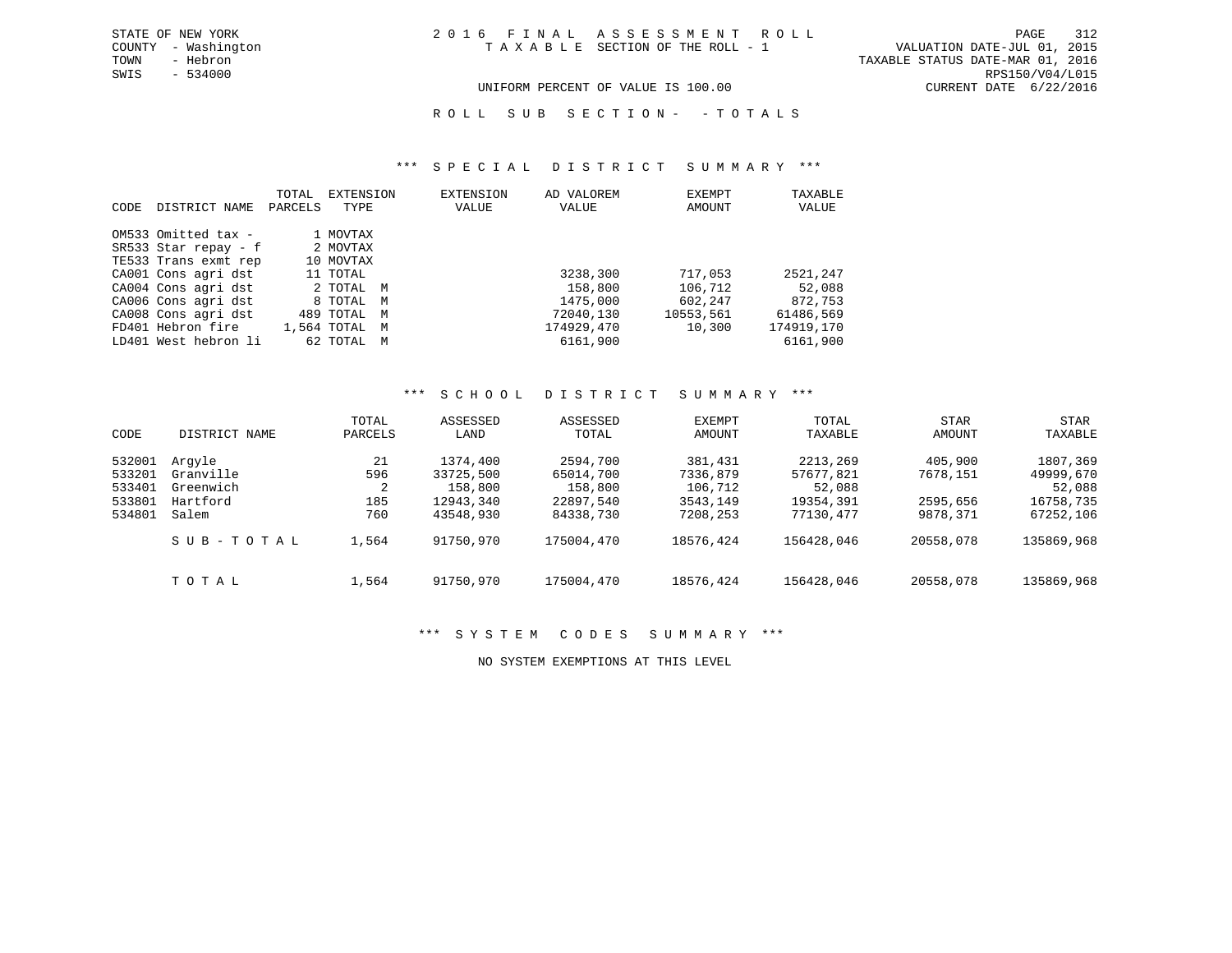UNIFORM PERCENT OF VALUE IS 100.00 CURRENT DATE 6/22/2016

ROLL SUB SECTION - - TOTALS

## \*\*\* E X E M P T I O N S U M M A R Y \*\*\*

|       |              | TOTAL          |           |           |               |
|-------|--------------|----------------|-----------|-----------|---------------|
| CODE  | DESCRIPTION  | PARCELS        | COUNTY    | TOWN      | <b>SCHOOL</b> |
| 29700 | RPTL1138     | 3              | 10,300    | 10,300    | 10,300        |
| 41120 | VETWAR CTS   | 5              | 85,811    | 74,959    | 6,000         |
| 41121 | VET WAR CT   | 33             | 669,307   | 531,742   |               |
| 41130 | VETCOM CTS   | 1              | 31,388    | 30,000    |               |
| 41131 |              | 32             | 1199,799  | 897,118   |               |
|       | VET COM CT   |                |           |           |               |
| 41141 | VET DIS CT   | 10             | 455,172   | 394,628   |               |
| 41151 | $CW_10_VET/$ | 7              | 54,368    | 54,368    |               |
| 41161 | $CW_15_VET/$ | $\overline{2}$ | 24,000    | 24,000    |               |
| 41700 | AG BUILD     | 11             | 544,516   | 544,516   | 544,516       |
| 41720 | AG DIST      | 144            | 12170,392 | 12170,392 | 12170,392     |
| 41730 | AGRI-D IND   | 39             | 1516,183  | 1516,183  | 1516,183      |
| 41800 | AGED-ALL     | 22             | 1069,920  | 1069,920  | 1077,801      |
| 41801 | AGED-CO/TN   | 1              | 15,500    | 15,500    |               |
| 41802 | AGED-CO      | 31             | 1400,808  |           |               |
| 41803 | AGED-TOWN    | 18             |           | 595,913   |               |
| 41804 | AGED-SCH     | 21             |           |           | 647,534       |
| 41805 | AGE-CO/SCH   | 8              | 349,138   |           | 385,486       |
| 41806 | AGE-TN/SCH   |                |           | 27,580    | 30,644        |
| 41834 | STAR EN      | 152            |           |           | 9228,328      |
| 41854 | STAR B       | 377            |           |           | 11307,500     |
| 41864 | STAR B MH    | 1              |           |           | 22,250        |
| 41931 | DISAB-C/T    | 4              | 122,700   | 122,700   |               |
| 41932 | DISAB-CO     | 3              | 123,475   |           |               |
| 41933 | DISAB-TOWN   | 2              |           | 11,635    |               |
| 42111 | Hist Barns   |                | 16,789    | 16,789    |               |
| 47460 | FOR 480A     | 35             | 2187,568  | 2187,568  | 2187,568      |
| 49501 | SOL-CO/TWN   |                | 27,000    | 27,000    |               |
|       | TOTAL        | 965            | 22074,134 | 20322,811 | 39134,502     |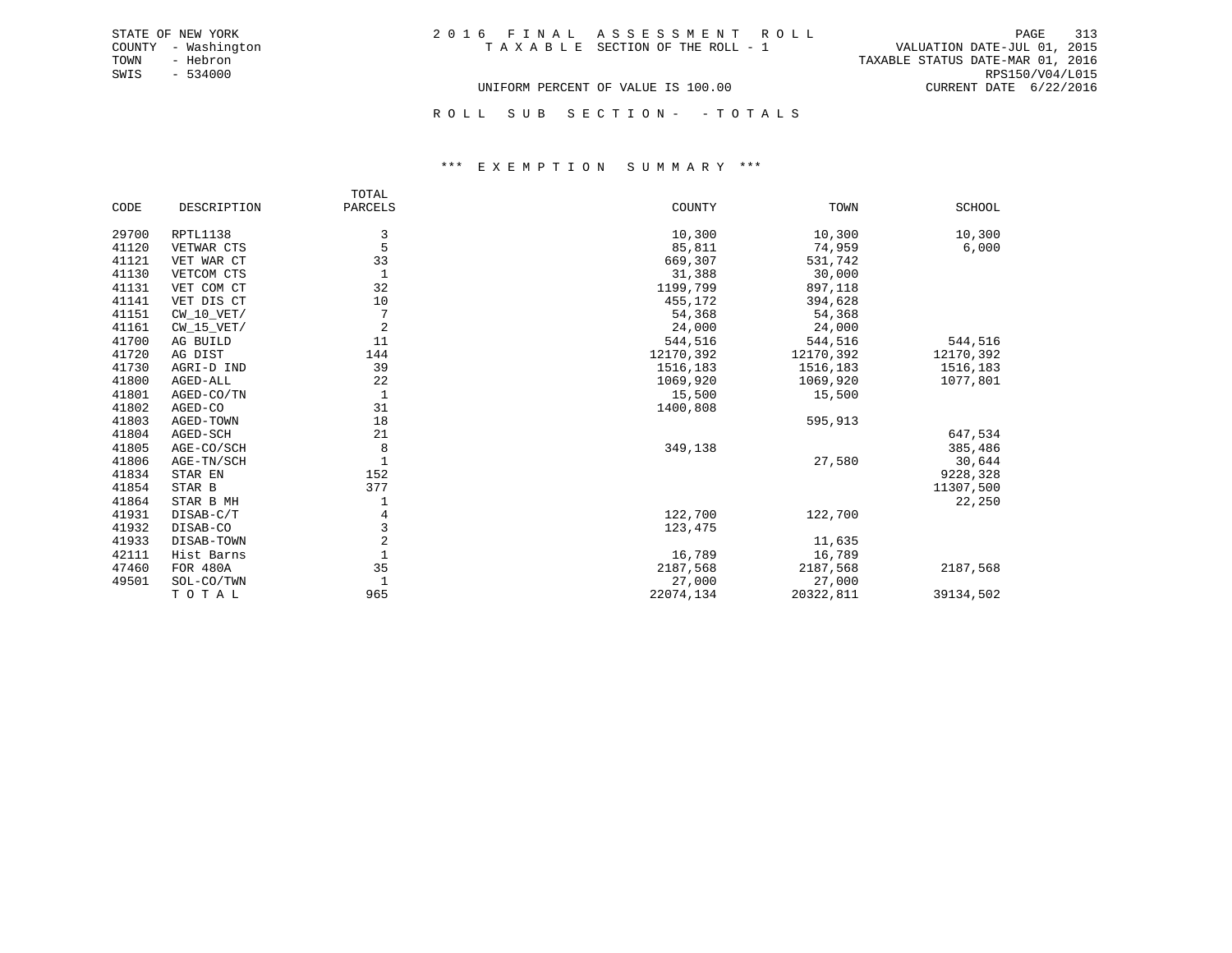| STATE OF NEW YORK   | 2016 FINAL ASSESSMENT ROLL         |                                  | PAGE                        | 314 |
|---------------------|------------------------------------|----------------------------------|-----------------------------|-----|
| COUNTY - Washington | TAXABLE SECTION OF THE ROLL - 1    |                                  | VALUATION DATE-JUL 01, 2015 |     |
| - Hebron<br>TOWN    |                                    | TAXABLE STATUS DATE-MAR 01, 2016 |                             |     |
| SWIS<br>- 534000    |                                    |                                  | RPS150/V04/L015             |     |
|                     | UNIFORM PERCENT OF VALUE IS 100.00 |                                  | CURRENT DATE 6/22/2016      |     |
|                     |                                    |                                  |                             |     |

R O L L S U B S E C T I O N - - T O T A L S

| ROLL       |             | TOTAL   | ASSESSED  | <i><b>\SSESSED</b></i> | TAXABLE    | TAXABLE    | TAXABLE    | STAR       |
|------------|-------------|---------|-----------|------------------------|------------|------------|------------|------------|
| <b>SEC</b> | DESCRIPTION | PARCELS | ∟AND      | TOTAL                  | COUNTY     | TOWN       | SCHOOL     | TAXABLE    |
|            | TAXABLE     | 1,564   | 91750,970 | 175004,470             | 152930,336 | 154681,659 | 156428,046 | 135869,968 |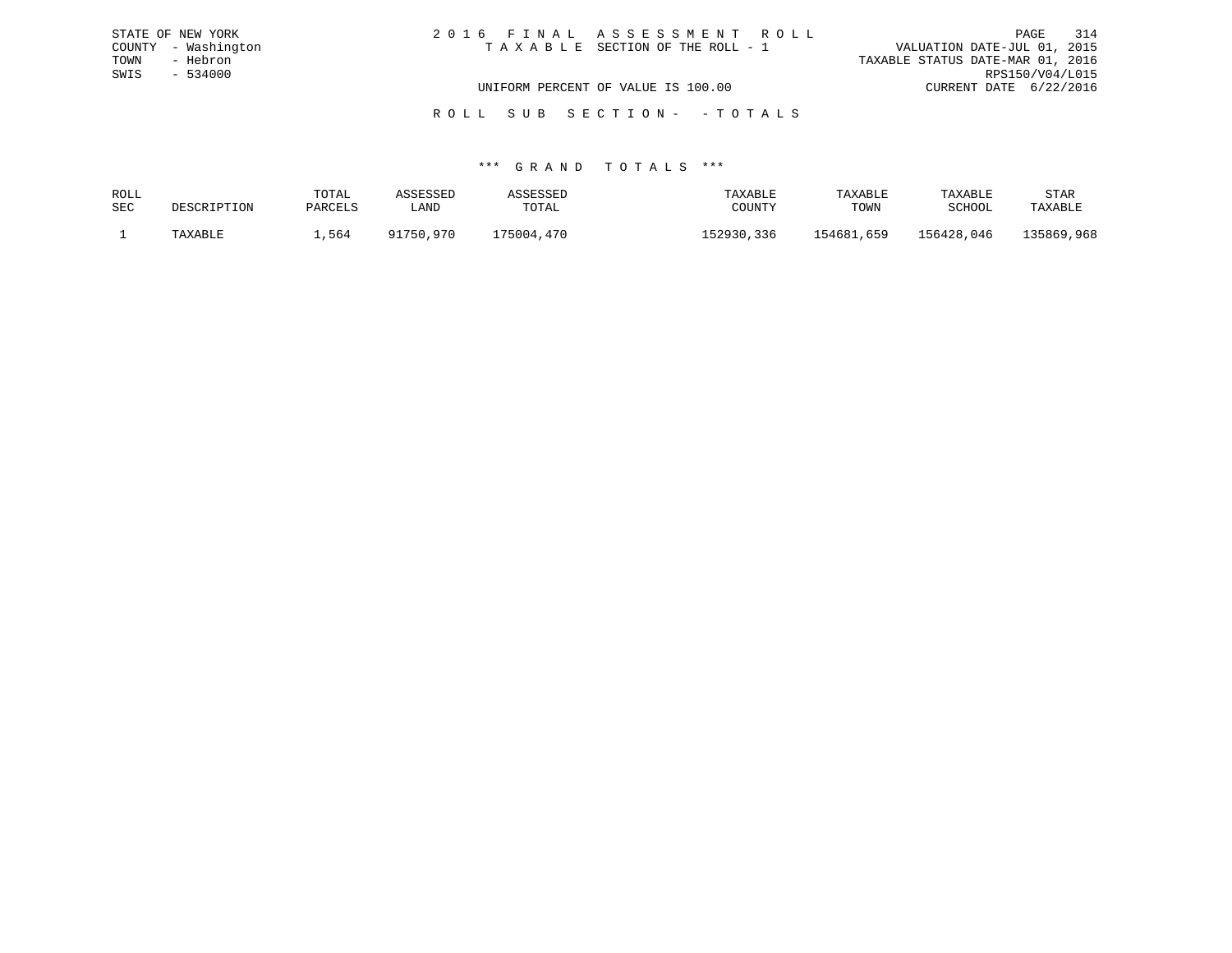|      | STATE OF NEW YORK   | 2016 FINAL ASSESSMENT ROLL         | 315<br>PAGE                      |
|------|---------------------|------------------------------------|----------------------------------|
|      | COUNTY - Washington | TAXABLE SECTION OF THE ROLL - 1    | VALUATION DATE-JUL 01, 2015      |
| TOWN | - Hebron            |                                    | TAXABLE STATUS DATE-MAR 01, 2016 |
| SWIS | - 534000            | UNIFORM PERCENT OF VALUE IS 100.00 | RPS150/V04/L015                  |
|      |                     |                                    | CURRENT DATE 6/22/2016           |

# ROLL SECTION TOTALS

#### \*\*\* S P E C I A L D I S T R I C T S U M M A R Y \*\*\*

| CODE | DISTRICT NAME        | TOTAL<br>PARCELS | EXTENSION<br>TYPE |   | <b>EXTENSION</b><br>VALUE | AD VALOREM<br>VALUE | EXEMPT<br>AMOUNT | TAXABLE<br>VALUE |
|------|----------------------|------------------|-------------------|---|---------------------------|---------------------|------------------|------------------|
|      | OM533 Omitted tax -  |                  | 1 MOVTAX          |   |                           |                     |                  |                  |
|      | SR533 Star repay - f |                  | 2 MOVTAX          |   |                           |                     |                  |                  |
|      | TE533 Trans exmt rep |                  | 10 MOVTAX         |   |                           |                     |                  |                  |
|      | CA001 Cons agri dst  |                  | 11 TOTAL          |   |                           | 3238,300            | 717,053          | 2521,247         |
|      | CA004 Cons agri dst  |                  | 2 TOTAL M         |   |                           | 158,800             | 106,712          | 52,088           |
|      | CA006 Cons agri dst  |                  | 8 TOTAL           | M |                           | 1475,000            | 602,247          | 872,753          |
|      | CA008 Cons agri dst  |                  | 489 TOTAL         | M |                           | 72040,130           | 10553,561        | 61486,569        |
|      | FD401 Hebron fire    |                  | 1,564 TOTAL       | M |                           | 174929,470          | 10,300           | 174919,170       |
|      | LD401 West hebron li |                  | 62 TOTAL          | M |                           | 6161,900            |                  | 6161,900         |

## \*\*\* S C H O O L D I S T R I C T S U M M A R Y \*\*\*

|        |               | TOTAL   | ASSESSED  | ASSESSED   | <b>EXEMPT</b> | TOTAL      | <b>STAR</b> | STAR       |
|--------|---------------|---------|-----------|------------|---------------|------------|-------------|------------|
| CODE   | DISTRICT NAME | PARCELS | LAND      | TOTAL      | AMOUNT        | TAXABLE    | AMOUNT      | TAXABLE    |
| 532001 | Arqyle        | 21      | 1374,400  | 2594,700   | 381,431       | 2213,269   | 405,900     | 1807,369   |
| 533201 | Granville     | 596     | 33725,500 | 65014,700  | 7336,879      | 57677,821  | 7678,151    | 49999,670  |
| 533401 | Greenwich     | 2       | 158,800   | 158,800    | 106,712       | 52,088     |             | 52,088     |
| 533801 | Hartford      | 185     | 12943,340 | 22897,540  | 3543,149      | 19354,391  | 2595,656    | 16758,735  |
| 534801 | Salem         | 760     | 43548,930 | 84338,730  | 7208,253      | 77130.477  | 9878,371    | 67252,106  |
|        | SUB-TOTAL     | 1,564   | 91750,970 | 175004,470 | 18576,424     | 156428,046 | 20558,078   | 135869,968 |
|        | TOTAL         | 1,564   | 91750,970 | 175004,470 | 18576,424     | 156428,046 | 20558,078   | 135869,968 |

# \*\*\* S Y S T E M C O D E S S U M M A R Y \*\*\*

NO SYSTEM EXEMPTIONS AT THIS LEVEL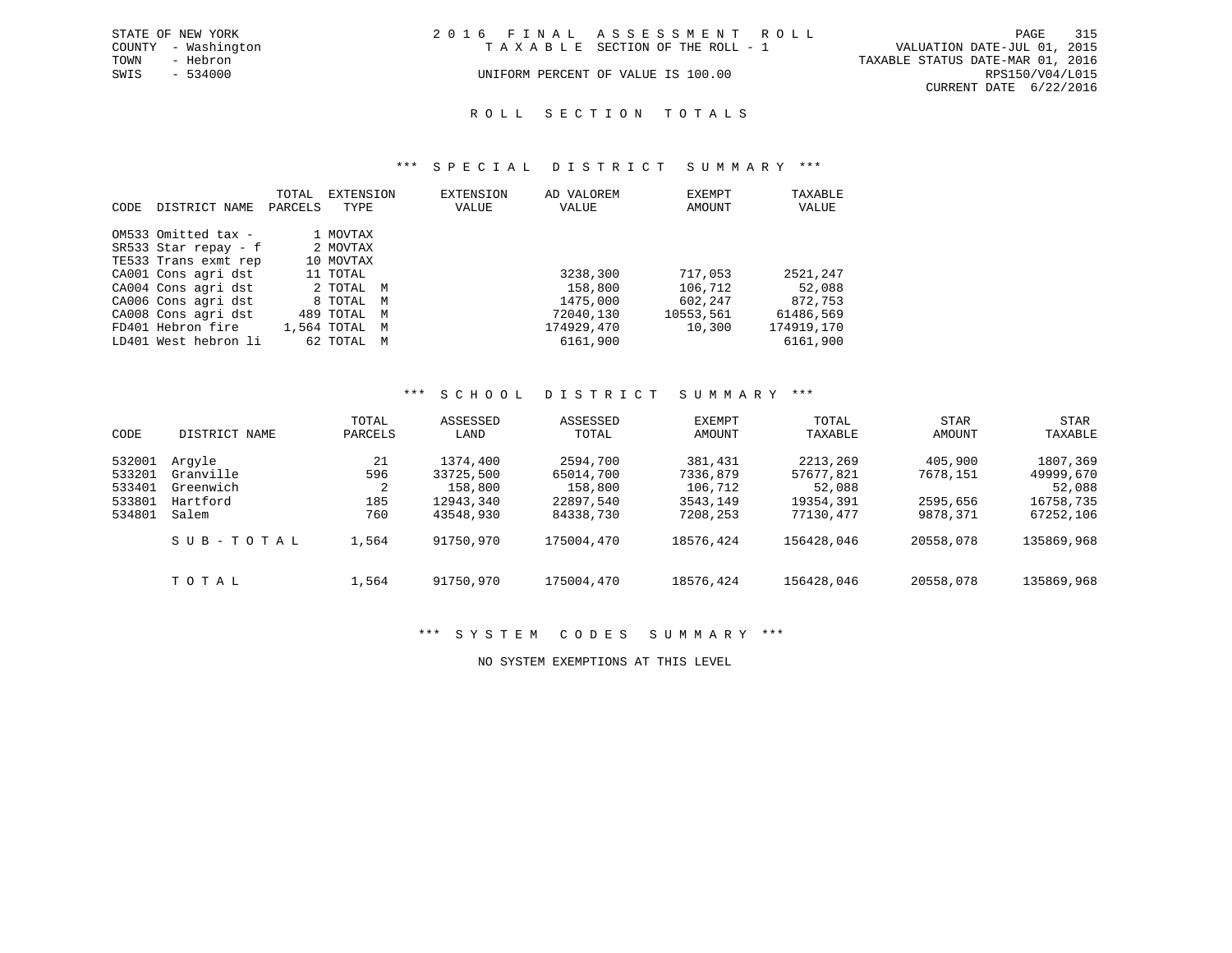|      | STATE OF NEW YORK   | 2016 FINAL ASSESSMENT ROLL         |                                  | PAGE            | 316 |
|------|---------------------|------------------------------------|----------------------------------|-----------------|-----|
|      | COUNTY - Washington | TAXABLE SECTION OF THE ROLL - 1    | VALUATION DATE-JUL 01, 2015      |                 |     |
| TOWN | - Hebron            |                                    | TAXABLE STATUS DATE-MAR 01, 2016 |                 |     |
| SWIS | $-534000$           | UNIFORM PERCENT OF VALUE IS 100.00 |                                  | RPS150/V04/L015 |     |
|      |                     |                                    | CURRENT DATE 6/22/2016           |                 |     |
|      |                     |                                    |                                  |                 |     |

R O L L S E C T I O N T O T A L S

## \*\*\* E X E M P T I O N S U M M A R Y \*\*\*

|       |              | TOTAL          |           |           |               |
|-------|--------------|----------------|-----------|-----------|---------------|
| CODE  | DESCRIPTION  | PARCELS        | COUNTY    | TOWN      | <b>SCHOOL</b> |
| 29700 | RPTL1138     | 3              | 10,300    | 10,300    | 10,300        |
| 41120 | VETWAR CTS   | 5              | 85,811    | 74,959    | 6,000         |
| 41121 | VET WAR CT   | 33             | 669,307   | 531,742   |               |
| 41130 | VETCOM CTS   | $\mathbf{1}$   | 31,388    | 30,000    |               |
| 41131 | VET COM CT   | 32             | 1199,799  | 897,118   |               |
| 41141 | VET DIS CT   | 10             | 455,172   | 394,628   |               |
| 41151 | $CW_10_VET/$ | 7              | 54,368    | 54,368    |               |
| 41161 | $CW_15_VET/$ | $\overline{c}$ | 24,000    | 24,000    |               |
| 41700 | AG BUILD     | 11             | 544,516   | 544,516   | 544,516       |
| 41720 | AG DIST      | 144            | 12170,392 | 12170,392 | 12170,392     |
| 41730 | AGRI-D IND   | 39             | 1516,183  | 1516,183  | 1516,183      |
| 41800 | AGED-ALL     | 22             | 1069,920  | 1069,920  | 1077,801      |
| 41801 | AGED-CO/TN   | $\mathbf{1}$   | 15,500    | 15,500    |               |
| 41802 | AGED-CO      | 31             | 1400,808  |           |               |
| 41803 | AGED-TOWN    | 18             |           | 595,913   |               |
| 41804 | AGED-SCH     | 21             |           |           | 647,534       |
| 41805 | AGE-CO/SCH   | 8              | 349,138   |           | 385,486       |
| 41806 | AGE-TN/SCH   | $\mathbf{1}$   |           | 27,580    | 30,644        |
| 41834 | STAR EN      | 152            |           |           | 9228,328      |
| 41854 | STAR B       | 377            |           |           | 11307,500     |
| 41864 | STAR B MH    | 1              |           |           | 22,250        |
| 41931 | DISAB-C/T    | 4              | 122,700   | 122,700   |               |
| 41932 | DISAB-CO     | 3              | 123,475   |           |               |
| 41933 | DISAB-TOWN   | 2              |           | 11,635    |               |
| 42111 | Hist Barns   |                | 16,789    | 16,789    |               |
| 47460 | FOR 480A     | 35             | 2187,568  | 2187,568  | 2187,568      |
| 49501 | SOL-CO/TWN   | 1              | 27,000    | 27,000    |               |
|       | TOTAL        | 965            | 22074,134 | 20322,811 | 39134,502     |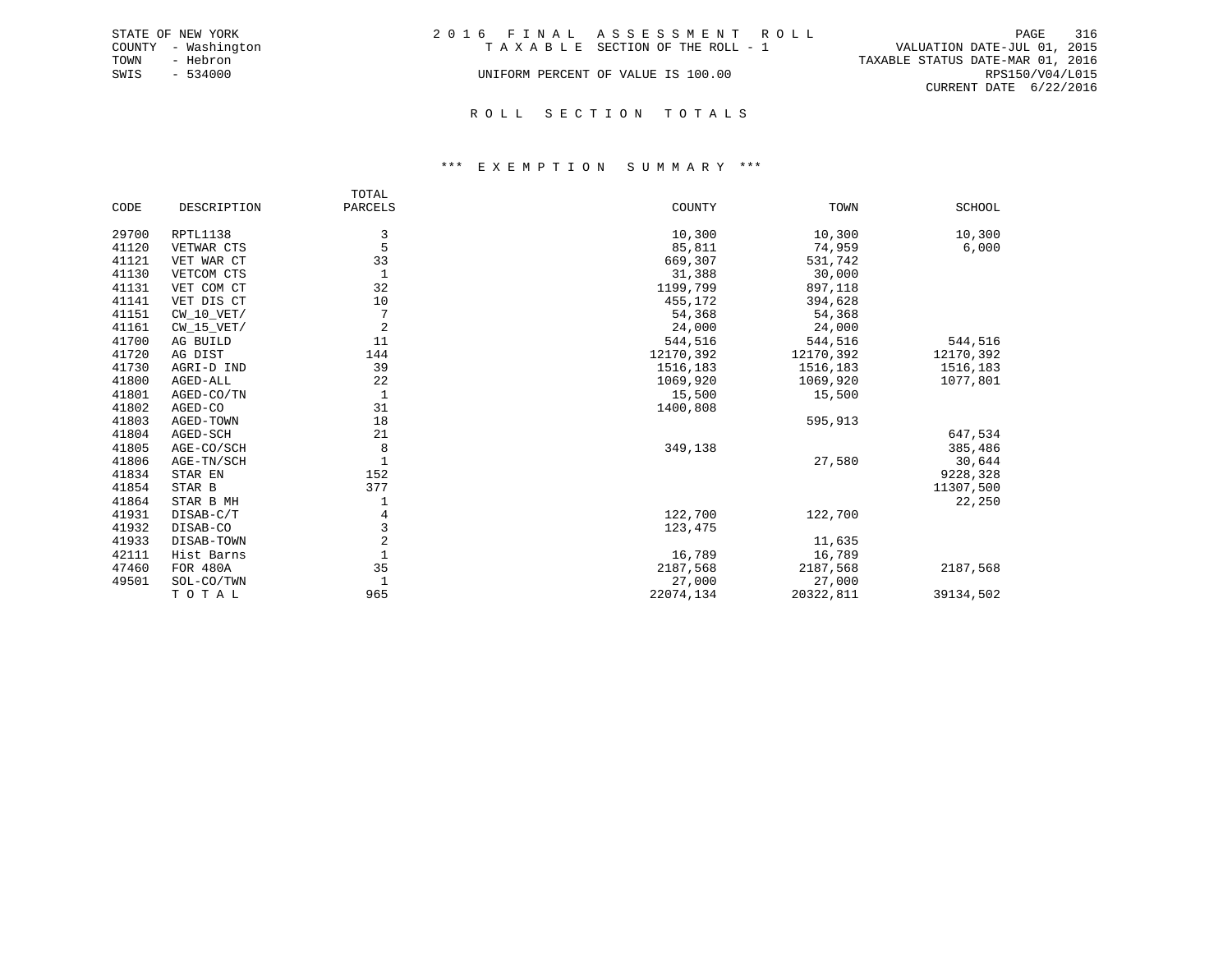|      | STATE OF NEW YORK   | 2016 FINAL ASSESSMENT ROLL |                                    |                                  |                        | PAGE | 317 |
|------|---------------------|----------------------------|------------------------------------|----------------------------------|------------------------|------|-----|
|      | COUNTY - Washington |                            | TAXABLE SECTION OF THE ROLL - 1    | VALUATION DATE-JUL 01, 2015      |                        |      |     |
| TOWN | - Hebron            |                            |                                    | TAXABLE STATUS DATE-MAR 01, 2016 |                        |      |     |
| SWIS | $-534000$           |                            | UNIFORM PERCENT OF VALUE IS 100.00 |                                  | RPS150/V04/L015        |      |     |
|      |                     |                            |                                    |                                  | CURRENT DATE 6/22/2016 |      |     |
|      |                     |                            |                                    |                                  |                        |      |     |

R O L L S E C T I O N T O T A L S

| ROLL       |             | TOTAL   | ASSESSED  | <b>ASSESSED</b> | TAXABLE    | TAXABLE    | TAXABLE    | STAR       |
|------------|-------------|---------|-----------|-----------------|------------|------------|------------|------------|
| <b>SEC</b> | DESCRIPTION | PARCELS | LAND      | TOTAL           | COUNTY     | TOWN       | SCHOOL     | TAXABLE    |
|            | TAXABLE     | .564    | 91750,970 | 175004,470      | 152930,336 | 154681,659 | 156428,046 | 135869,968 |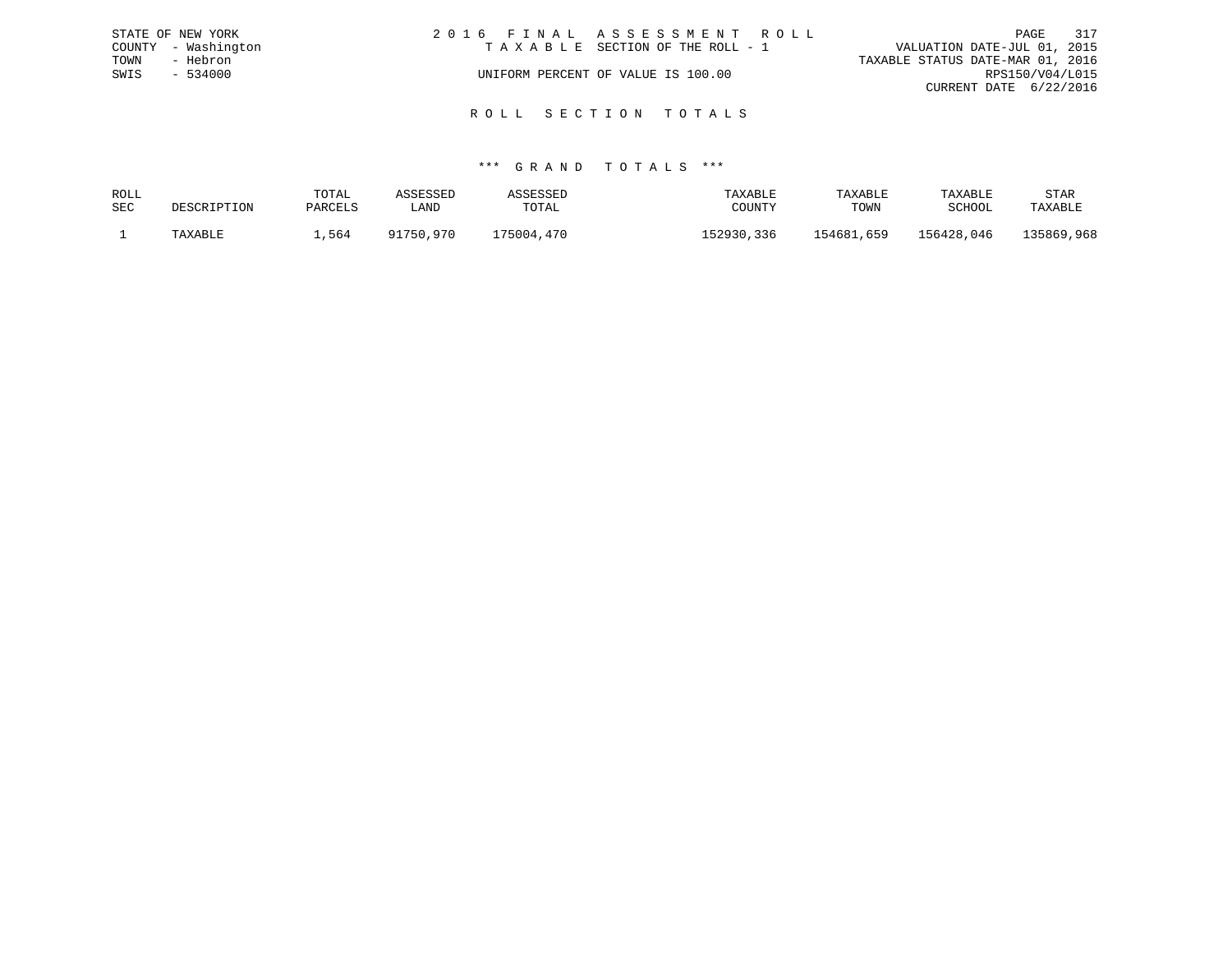| STATE OF NEW YORK   | 2016 FINAL ASSESSMENT ROLL               | 318<br>PAGE                      |
|---------------------|------------------------------------------|----------------------------------|
| COUNTY - Washington | STATE OWNED LAND SECTION OF THE ROLL - 3 | VALUATION DATE-JUL 01, 2015      |
| - Hebron<br>TOWN    | OWNERS NAME SEOUENCE                     | TAXABLE STATUS DATE-MAR 01, 2016 |
| $-534000$<br>SWIS   | UNIFORM PERCENT OF VALUE IS 100.00       |                                  |
|                     |                                          |                                  |

| TAX MAP PARCEL NUMBER         | PROPERTY LOCATION & CLASS | ASSESSMENT | EXEMPTION CODE-----------------COUNTY--------TOWN------SCHOOL |               |             |  |  |  |  |  |  |
|-------------------------------|---------------------------|------------|---------------------------------------------------------------|---------------|-------------|--|--|--|--|--|--|
| CURRENT OWNERS NAME           | SCHOOL DISTRICT           | LAND       | TAX DESCRIPTION                                               | TAXABLE VALUE |             |  |  |  |  |  |  |
| CURRENT OWNERS ADDRESS        | PARCEL SIZE/GRID COORD    | TOTAL      | SPECIAL DISTRICTS                                             |               | ACCOUNT NO. |  |  |  |  |  |  |
|                               |                           |            |                                                               |               |             |  |  |  |  |  |  |
|                               | Blossom Rd/e Off          |            |                                                               |               | 0100004     |  |  |  |  |  |  |
| $186. - 1 - 5$                | 930 State forest          |            | TAXABLE VALUE<br>COUNTY                                       | 14,200        |             |  |  |  |  |  |  |
| New York State                | 534801<br>Salem           | 14,200     | TAXABLE VALUE<br>TOWN                                         | 14,200        |             |  |  |  |  |  |  |
| Attn: Washington County Treas | ACRES 15.70               | 14,200     | TAXABLE VALUE<br>SCHOOL                                       | 14,200        |             |  |  |  |  |  |  |
| 383 Broadway                  | EAST-0820480 NRTH-1604849 |            | CA008 Cons agri dst 8                                         | 14,200 TO M   |             |  |  |  |  |  |  |
| Fort Edward, NY 12828         | DEED BOOK 92<br>PG-365    |            | FD401 Hebron fire                                             | 14,200 TO M   |             |  |  |  |  |  |  |
|                               | FULL MARKET VALUE         | 14,200     |                                                               |               |             |  |  |  |  |  |  |
|                               |                           |            |                                                               |               |             |  |  |  |  |  |  |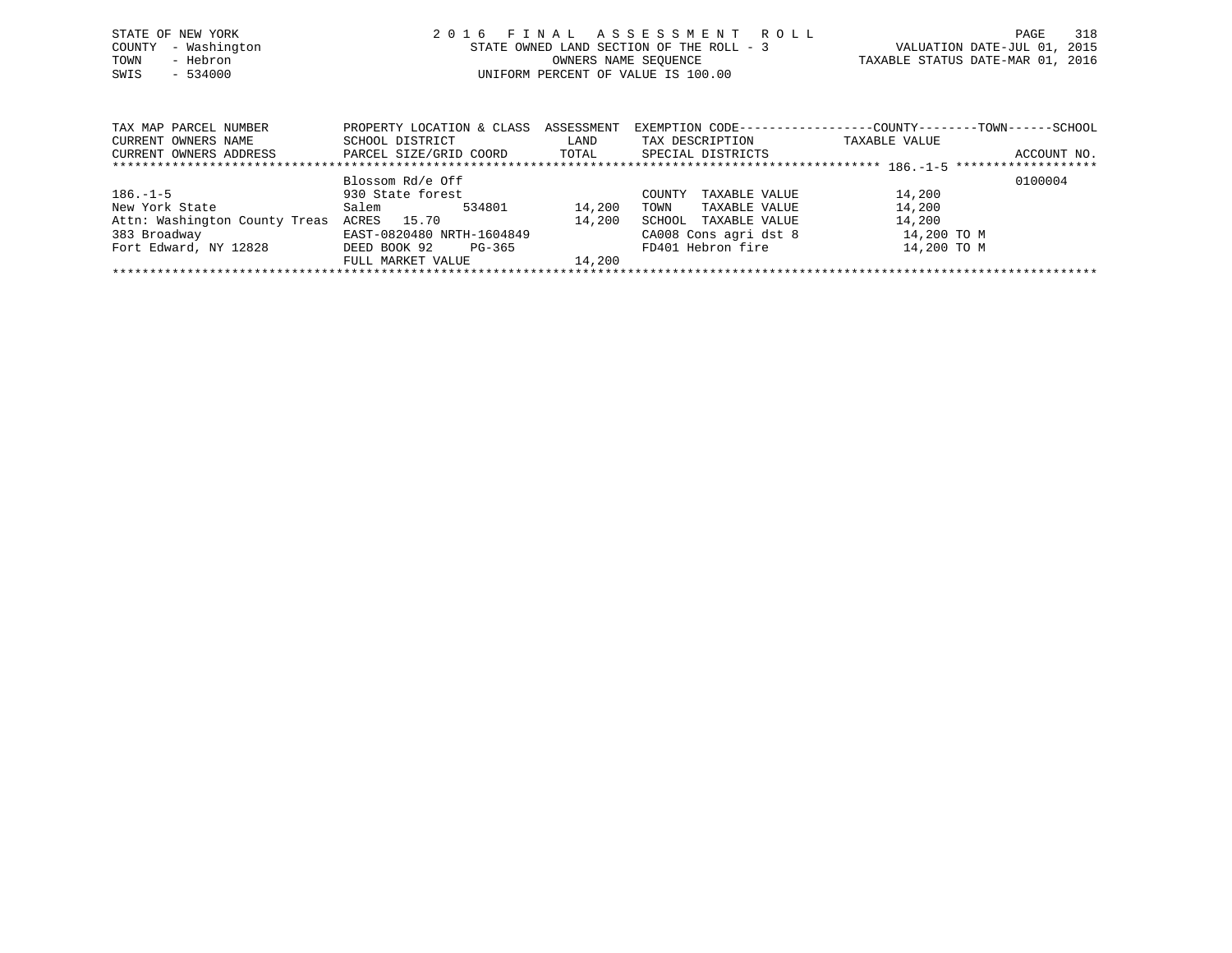| 2016 FINAL ASSESSMENT ROLL               |                                  | 319<br>PAGE     |
|------------------------------------------|----------------------------------|-----------------|
| STATE OWNED LAND SECTION OF THE ROLL - 3 | VALUATION DATE-JUL 01, 2015      |                 |
|                                          | TAXABLE STATUS DATE-MAR 01, 2016 |                 |
|                                          |                                  | RPS150/V04/L015 |
| UNIFORM PERCENT OF VALUE IS 100.00       | CURRENT DATE 6/22/2016           |                 |

ROLL SUB SECTION - - TOTALS

#### \*\*\* S P E C I A L D I S T R I C T S U M M A R Y \*\*\*

| CODE DISTRICT NAME PARCELS               | TOTAL | EXTENSION<br>TYPE.     | EXTENSION<br><b>VALUE</b> | AD VALOREM<br>VALUE | EXEMPT<br>AMOUNT | TAXABLE<br>VALUE |
|------------------------------------------|-------|------------------------|---------------------------|---------------------|------------------|------------------|
| CA008 Cons agri dst<br>FD401 Hebron fire |       | 1 TOTAL M<br>1 TOTAL M |                           | 14,200<br>14,200    |                  | 14,200<br>14,200 |

STATE OF NEW YORK COUNTY - Washington TOWN - Hebron SWIS - 534000

## \*\*\* S C H O O L D I S T R I C T S U M M A R Y \*\*\*

| CODE   | DISTRICT NAME | TOTAL<br>PARCELS | ASSESSED<br>LAND | ASSESSED<br>TOTAL | <b>EXEMPT</b><br>AMOUNT | TOTAL<br>TAXABLE | <b>STAR</b><br>AMOUNT | STAR<br>TAXABLE |
|--------|---------------|------------------|------------------|-------------------|-------------------------|------------------|-----------------------|-----------------|
| 534801 | Salem         |                  | 14,200           | 14,200            |                         | 14,200           |                       | 14,200          |
|        | SUB-TOTAL     |                  | 14,200           | 14,200            |                         | 14,200           |                       | 14,200          |
|        | TOTAL         |                  | 14,200           | 14,200            |                         | 14,200           |                       | 14,200          |

## \*\*\* S Y S T E M C O D E S S U M M A R Y \*\*\*

## NO SYSTEM EXEMPTIONS AT THIS LEVEL

## \*\*\* E X E M P T I O N S U M M A R Y \*\*\*

#### NO EXEMPTIONS AT THIS LEVEL

| ROLL |                                              | TOTAL   | 7 CCFCCFF |             | TAXABLE | TAXABLE | TAXABLE       | STAR    |
|------|----------------------------------------------|---------|-----------|-------------|---------|---------|---------------|---------|
| SEC  | DESCRIPTION                                  | PARCELS | LAND      | TOTAL       | COUNTY  | TOWN    | <b>SCHOOL</b> | TAXABLE |
|      |                                              |         |           |             |         |         |               |         |
|      | OWNED<br>$\sim$ $\sim$ $\sim$ $\sim$<br>LAND |         | , 200     | $\pm$ , 200 | ⊥4,200  | .4,200  | .4,200        | 14,200  |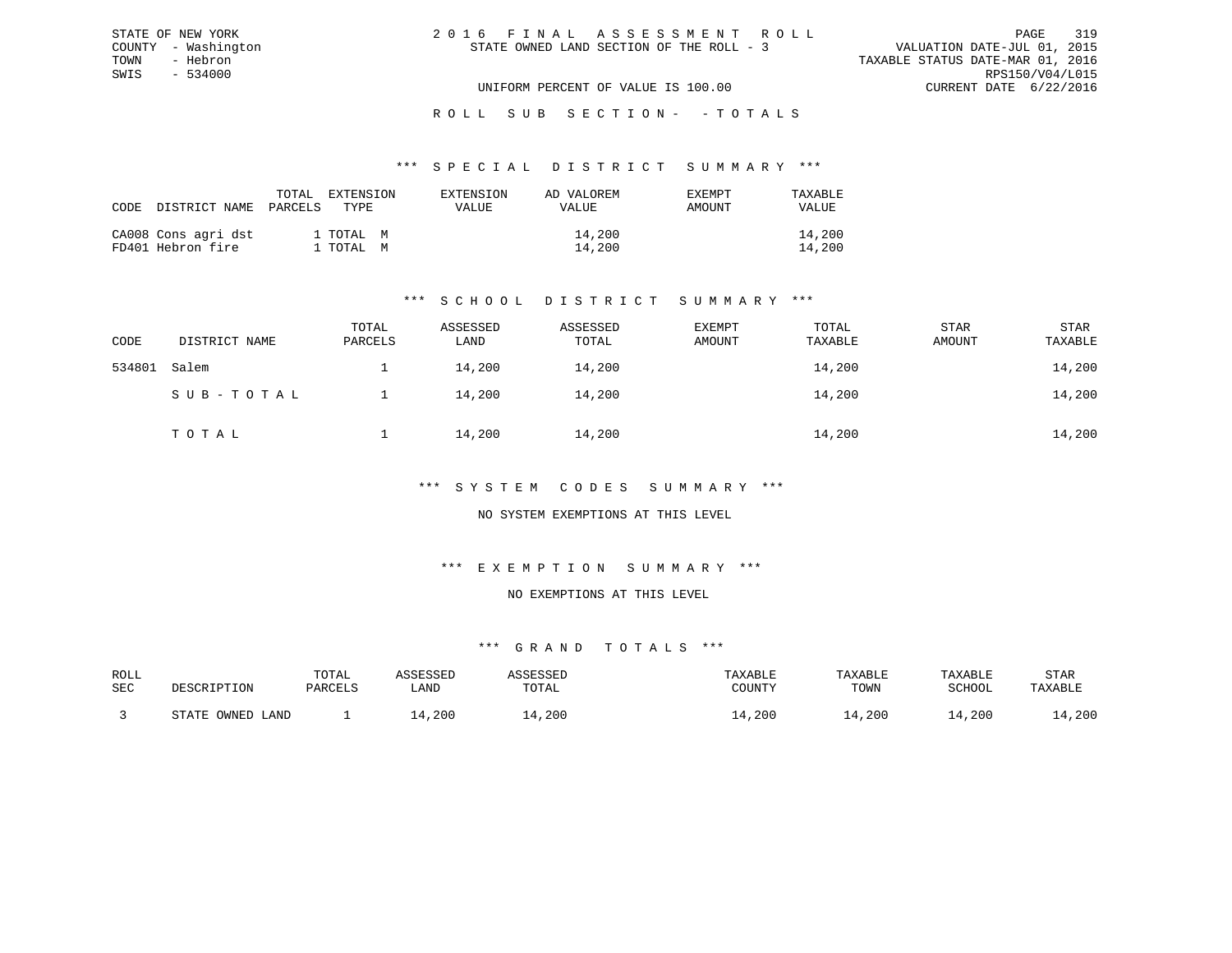|      | STATE OF NEW YORK   | 2016 FINAL ASSESSMENT ROLL                                              | PAGE                   | 320 |
|------|---------------------|-------------------------------------------------------------------------|------------------------|-----|
|      | COUNTY - Washington | VALUATION DATE-JUL 01, 2015<br>STATE OWNED LAND SECTION OF THE ROLL - 3 |                        |     |
| TOWN | - Hebron            | TAXABLE STATUS DATE-MAR 01, 2016                                        |                        |     |
| SWIS | - 534000            | UNIFORM PERCENT OF VALUE IS 100.00                                      | RPS150/V04/L015        |     |
|      |                     |                                                                         | CURRENT DATE 6/22/2016 |     |
|      |                     |                                                                         |                        |     |

#### R O L L S E C T I O N T O T A L S

### \*\*\* S P E C I A L D I S T R I C T S U M M A R Y \*\*\*

| CODE | DISTRICT NAME                            | TOTAL EXTENSION<br>PARCELS | TYPE.                  | EXTENSION<br>VALUE | AD VALOREM<br>VALUE | <b>EXEMPT</b><br>AMOUNT | TAXABLE<br><b>VALUE</b> |
|------|------------------------------------------|----------------------------|------------------------|--------------------|---------------------|-------------------------|-------------------------|
|      | CA008 Cons agri dst<br>FD401 Hebron fire |                            | 1 TOTAL M<br>1 TOTAL M |                    | 14,200<br>14,200    |                         | 14,200<br>14,200        |

## \*\*\* S C H O O L D I S T R I C T S U M M A R Y \*\*\*

| CODE   | DISTRICT NAME | TOTAL<br>PARCELS | ASSESSED<br>LAND | ASSESSED<br>TOTAL | <b>EXEMPT</b><br>AMOUNT | TOTAL<br>TAXABLE | <b>STAR</b><br>AMOUNT | STAR<br>TAXABLE |
|--------|---------------|------------------|------------------|-------------------|-------------------------|------------------|-----------------------|-----------------|
| 534801 | Salem         |                  | 14,200           | 14,200            |                         | 14,200           |                       | 14,200          |
|        | SUB-TOTAL     |                  | 14,200           | 14,200            |                         | 14,200           |                       | 14,200          |
|        | TOTAL         |                  | 14,200           | 14,200            |                         | 14,200           |                       | 14,200          |

## \*\*\* S Y S T E M C O D E S S U M M A R Y \*\*\*

## NO SYSTEM EXEMPTIONS AT THIS LEVEL

# \*\*\* E X E M P T I O N S U M M A R Y \*\*\*

#### NO EXEMPTIONS AT THIS LEVEL

| ROLL |                                              | TOTAL   | 7 CCFCCFF |             | TAXABLE | TAXABLE | TAXABLE       | STAR    |
|------|----------------------------------------------|---------|-----------|-------------|---------|---------|---------------|---------|
| SEC  | DESCRIPTION                                  | PARCELS | LAND      | TOTAL       | COUNTY  | TOWN    | <b>SCHOOL</b> | TAXABLE |
|      |                                              |         |           |             |         |         |               |         |
|      | OWNED<br>$\sim$ $\sim$ $\sim$ $\sim$<br>LAND |         | , 200     | $\pm$ , 200 | ⊥4,200  | .4,200  | .4,200        | 14,200  |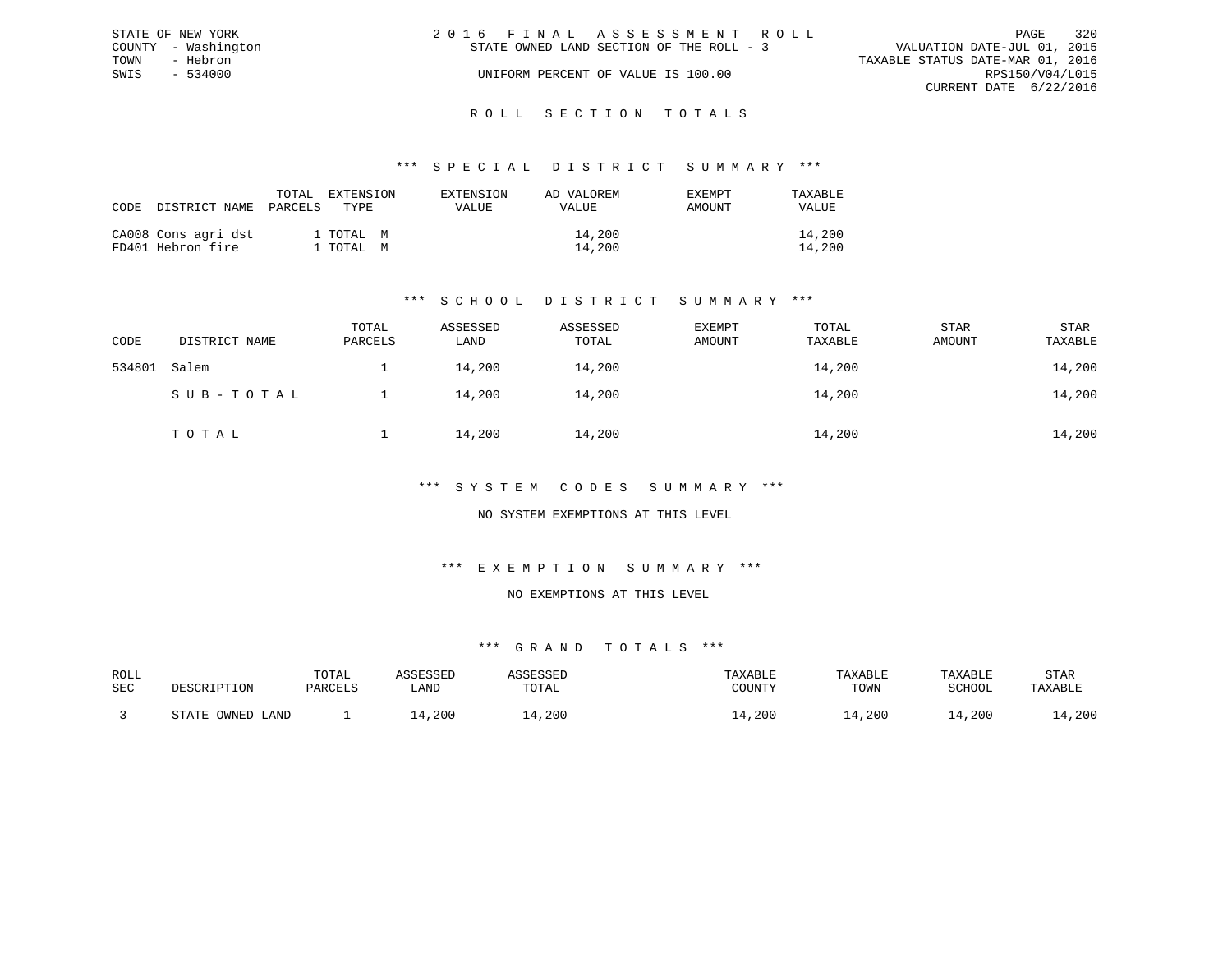# STATE OF NEW YORK 2 0 1 6 F I N A L A S S E S S M E N T R O L L PAGE 321 COUNTY - Washington SPECIAL FRANCHISE SECTION OF THE ROLL - 5 VALUATION DATE-JUL 01, 2015 TOWN - Hebron OWNERS NAME SEQUENCE TAXABLE STATUS DATE-MAR 01, 2016 SWIS - 534000 UNIFORM PERCENT OF VALUE IS 100.00

| TAX MAP PARCEL NUMBER<br>CURRENT OWNERS NAME                             | SCHOOL DISTRICT                                | LAND         | TAX DESCRIPTION                           | PROPERTY LOCATION & CLASS ASSESSMENT EXEMPTION CODE----------------COUNTY-------TOWN------SCHOOL<br>TAXABLE VALUE |
|--------------------------------------------------------------------------|------------------------------------------------|--------------|-------------------------------------------|-------------------------------------------------------------------------------------------------------------------|
| CURRENT OWNERS ADDRESS                                                   | PARCEL SIZE/GRID COORD                         | TOTAL        | SPECIAL DISTRICTS                         | ACCOUNT NO.                                                                                                       |
|                                                                          |                                                |              |                                           |                                                                                                                   |
|                                                                          | Special Franchise                              |              |                                           |                                                                                                                   |
| $500. -15 - 1$                                                           | 861 Elec & gas                                 |              | COUNTY TAXABLE VALUE                      | 406                                                                                                               |
| National Grid                                                            | Granville<br>533201                            | $\mathbf{0}$ | TAXABLE VALUE<br>TOWN                     | 406                                                                                                               |
| 300 Erie Blyd W                                                          |                                                | 406          | SCHOOL TAXABLE VALUE                      | 406                                                                                                               |
| Syracuse, NY 13201                                                       | FULL MARKET VALUE<br>************************* | 406          | FD401 Hebron fire                         | 406 TO M                                                                                                          |
| ****************************                                             |                                                |              |                                           |                                                                                                                   |
|                                                                          | Special Franchise Propert                      |              |                                           | 9150300715                                                                                                        |
| $500. - 10 - 4. - 1$                                                     | 861 Elec & gas                                 |              | COUNTY TAXABLE VALUE                      | 189,810                                                                                                           |
| New York State Electric & Gas                                            | Salem<br>534801                                | $\circ$      | TAXABLE VALUE<br>TOWN                     | 189,810                                                                                                           |
| Utility Shared Svcs-Local Tax                                            | Apport For Sch 39.697%                         | 189,810      | SCHOOL TAXABLE VALUE                      | 189,810                                                                                                           |
| 70 Farm View Dr                                                          | Parcel 1 Of 4                                  |              | FD401 Hebron fire                         | 189,810 TO M                                                                                                      |
| New Gloucester, ME 04260                                                 | FULL MARKET VALUE                              | 189,810      |                                           |                                                                                                                   |
|                                                                          | Special Franchise-Town                         |              |                                           | 9176300752                                                                                                        |
| $500. - 10 - 4. - 2$                                                     | 861 Elec & gas                                 |              | COUNTY TAXABLE VALUE                      | 211,824                                                                                                           |
|                                                                          | Granville                                      | $\Omega$     | TOWN                                      |                                                                                                                   |
| New York State Electric & Gas                                            | 533201                                         |              | TAXABLE VALUE                             | 211,824                                                                                                           |
| Utility Shared Svcs--Local Tax Apport For Sch 44.301%<br>70 Farm View Dr | Parcel 2 Of 4                                  | 211,824      | SCHOOL TAXABLE VALUE<br>FD401 Hebron fire | 211,824<br>211,824 TO M                                                                                           |
| New Gloucester, ME 04260                                                 | FULL MARKET VALUE                              | 211,824      |                                           |                                                                                                                   |
|                                                                          |                                                |              |                                           |                                                                                                                   |
|                                                                          | Special Franchise Town                         |              |                                           | 9176300753                                                                                                        |
| $500. - 10 - 4. - 3$                                                     | 861 Elec & gas                                 |              | COUNTY TAXABLE VALUE                      | 74,601                                                                                                            |
| New York State Electric & Gas                                            | Hartford<br>533801                             | $\Omega$     | TOWN<br>TAXABLE VALUE                     | 74,601                                                                                                            |
| Utility Shared Svcs-Local Tax Apport For Sch 15.602%                     |                                                | 74,601       | SCHOOL TAXABLE VALUE                      | 74,601                                                                                                            |
| 70 Farm View Dr                                                          | Parcel 3 Of 4                                  |              | FD401 Hebron fire                         | 74,601 TO M                                                                                                       |
| New Gloucester, ME 04260                                                 | FULL MARKET VALUE                              | 74,601       |                                           |                                                                                                                   |
|                                                                          |                                                |              |                                           |                                                                                                                   |
|                                                                          | Special Franchise Town                         |              |                                           | 9176300754                                                                                                        |
| $500. - 10 - 4. - 4$                                                     | 861 Elec & gas                                 |              | COUNTY TAXABLE VALUE                      | 1,913                                                                                                             |
| New York State Electric & Gas                                            | Arqyle<br>532001                               | $\Omega$     | TAXABLE VALUE<br>TOWN                     | 1,913                                                                                                             |
| c/o Utility Shared Services                                              | Apport For Sch. 4%                             | 1,913        | SCHOOL TAXABLE VALUE                      | 1,913                                                                                                             |
| Local tax dept                                                           | Parcel 4 Of 4                                  |              | FD401 Hebron fire                         | 1,913 TO M                                                                                                        |
| 70 Farm View Dr Bldg Freeport FULL MARKET VALUE                          |                                                | 1,913        |                                           |                                                                                                                   |
| New Glouchester, ME 04260                                                |                                                |              |                                           |                                                                                                                   |
|                                                                          |                                                |              |                                           |                                                                                                                   |
|                                                                          | Special Franchise Propert                      |              |                                           | 9150300716                                                                                                        |
| $500. -60 - 2. -1$                                                       | 866 Telephone                                  |              | COUNTY TAXABLE VALUE                      | 85,528                                                                                                            |
| Verizon New York Inc                                                     | Salem<br>534801                                | $\Omega$     | TOWN<br>TAXABLE VALUE                     | 85,528                                                                                                            |
| Property Tax Department                                                  | Apport For Sch 49.940%                         | 85,528       | SCHOOL TAXABLE VALUE                      | 85,528                                                                                                            |
| PO Box 2749                                                              | Parcel 1 Of 4                                  |              | FD401 Hebron fire                         | 85,528 TO M                                                                                                       |
| Addison, TX 75001                                                        | FULL MARKET VALUE                              | 85,528       |                                           |                                                                                                                   |
|                                                                          |                                                |              |                                           |                                                                                                                   |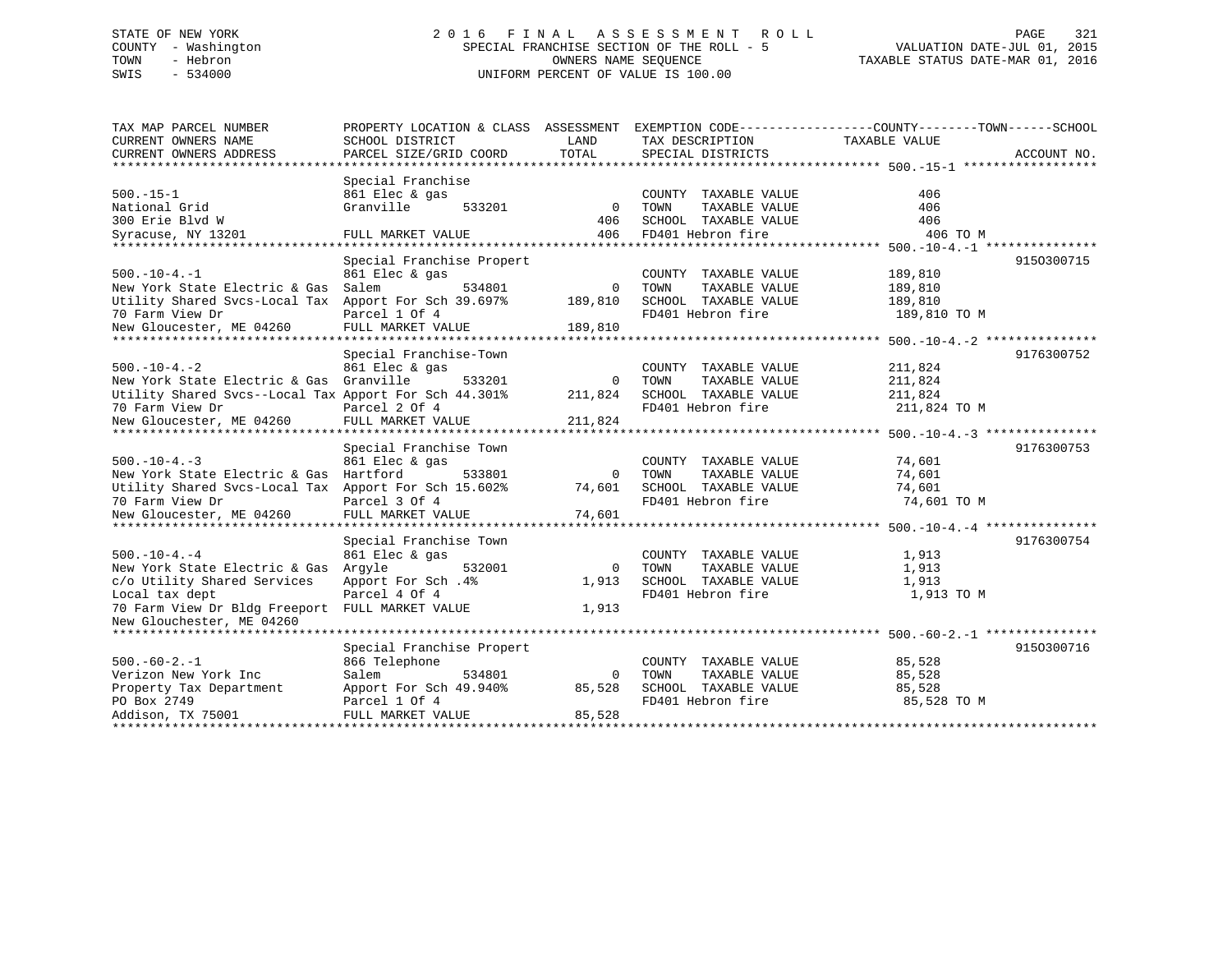# STATE OF NEW YORK 2 0 1 6 F I N A L A S S E S S M E N T R O L L PAGE 322 COUNTY - Washington SPECIAL FRANCHISE SECTION OF THE ROLL - 5 VALUATION DATE-JUL 01, 2015 TOWN - Hebron OWNERS NAME SEQUENCE TAXABLE STATUS DATE-MAR 01, 2016 SWIS - 534000 UNIFORM PERCENT OF VALUE IS 100.00

| TAX MAP PARCEL NUMBER                                                       | PROPERTY LOCATION & CLASS ASSESSMENT |                                                                                         | EXEMPTION CODE-----------------COUNTY-------TOWN------SCHOOL |             |             |
|-----------------------------------------------------------------------------|--------------------------------------|-----------------------------------------------------------------------------------------|--------------------------------------------------------------|-------------|-------------|
| CURRENT OWNERS NAME                                                         | SCHOOL DISTRICT                      | <b>EXAMPLE THE STATE OF STATE OF STATE OF STATE OF STATE OF STATE OF STATE OF STATE</b> | TAX DESCRIPTION TAXABLE VALUE                                |             |             |
| CURRENT OWNERS ADDRESS 6 PARCEL SIZE/GRID COORD 6 TOTAL 5 SPECIAL DISTRICTS |                                      |                                                                                         |                                                              |             | ACCOUNT NO. |
|                                                                             |                                      |                                                                                         |                                                              |             |             |
|                                                                             | Special Franchise Town               |                                                                                         |                                                              |             | 9176300756  |
| $500.-60-2.-2$                                                              | 866 Telephone                        |                                                                                         | COUNTY TAXABLE VALUE                                         | 68,573      |             |
| Verizon New York Inc                                                        | Granville 533201                     | $\overline{0}$                                                                          | TAXABLE VALUE<br>TOWN                                        | 68,573      |             |
| Property Tax Department Apport For Sch 40.040% 68,573 SCHOOL TAXABLE VALUE  |                                      |                                                                                         |                                                              | 68,573      |             |
| PO Box 2749                                                                 | Parcel 2 Of 4                        |                                                                                         | FD401 Hebron fire                                            | 68,573 TO M |             |
| Addison, TX 75001 FULL MARKET VALUE 68,573                                  |                                      |                                                                                         |                                                              |             |             |
|                                                                             |                                      |                                                                                         |                                                              |             |             |
|                                                                             | Special Franchise Town               |                                                                                         |                                                              |             | 9176300757  |
| $500.-60-2.-3$                                                              | 866 Telephone                        |                                                                                         | TAXABLE VALUE<br>COUNTY                                      | 11,766      |             |
| Verizon New York Inc                                                        | Hartford 533801 0 TOWN               |                                                                                         | TAXABLE VALUE                                                | 11,766      |             |
| Property Tax Department Apport For Sch 6.870% 11,766 SCHOOL TAXABLE VALUE   |                                      |                                                                                         |                                                              | 11,766      |             |
| PO Box 2749                                                                 | Parcel 3 Of 4                        |                                                                                         | FD401 Hebron fire                                            | 11,766 TO M |             |
| Addison, TX 75001 FULL MARKET VALUE 11,766                                  |                                      |                                                                                         |                                                              |             |             |
|                                                                             |                                      |                                                                                         |                                                              |             |             |
|                                                                             | Special Franchise Town               |                                                                                         |                                                              |             | 9176300758  |
| $500.-60-2.-4$                                                              | 866 Telephone                        |                                                                                         | TAXABLE VALUE<br>COUNTY                                      | 5,395       |             |
| Verizon New York Inc                                                        | Argyle 532001                        | $\overline{0}$                                                                          | TAXABLE VALUE<br>TOWN                                        | 5,395       |             |
| Property Tax Department                                                     | Apport For Sch 3.150%                | 5,395                                                                                   | TAXABLE VALUE<br>SCHOOL                                      | 5,395       |             |
| PO Box 2749                                                                 | Parcel 4 Of 4                        |                                                                                         | FD401 Hebron fire                                            | 5,395 TO M  |             |
|                                                                             |                                      | 5,395                                                                                   |                                                              |             |             |
|                                                                             |                                      |                                                                                         |                                                              |             |             |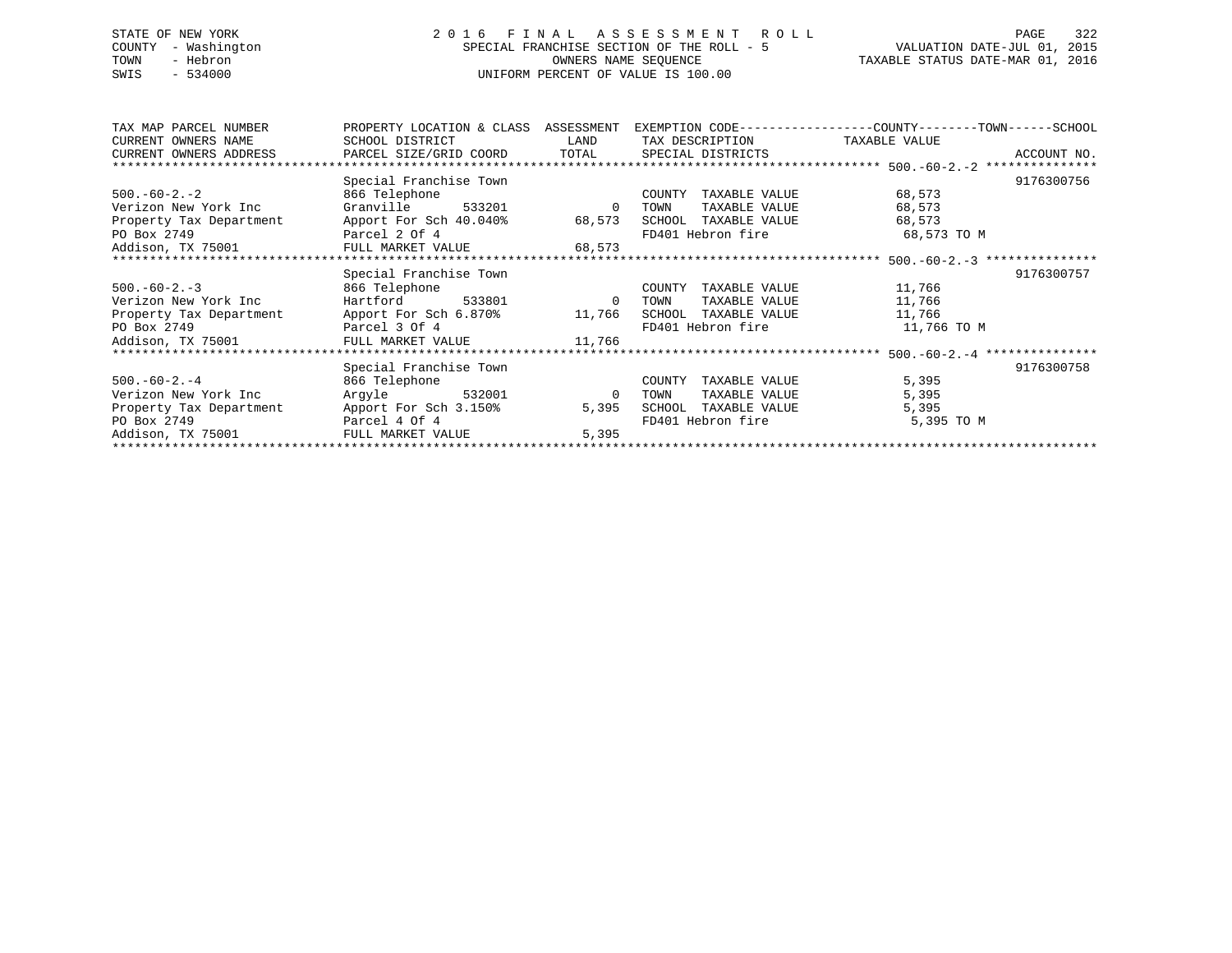|  | 2016 FINAL ASSESSMENT ROLL                |                                  | 323<br>PAGE     |
|--|-------------------------------------------|----------------------------------|-----------------|
|  | SPECIAL FRANCHISE SECTION OF THE ROLL - 5 | VALUATION DATE-JUL 01, 2015      |                 |
|  |                                           | TAXABLE STATUS DATE-MAR 01, 2016 |                 |
|  |                                           |                                  | RPS150/V04/L015 |
|  | UNIFORM PERCENT OF VALUE IS 100.00        | CURRENT DATE 6/22/2016           |                 |

#### \*\*\* S P E C I A L D I S T R I C T S U M M A R Y \*\*\*

|      |                   | TOTAL   | EXTENSION | EXTENSION    | AD VALOREM | <b>EXEMPT</b> | TAXABLE      |
|------|-------------------|---------|-----------|--------------|------------|---------------|--------------|
| CODE | DISTRICT NAME     | PARCELS | TYPE.     | <b>VALUE</b> | VALUE      | AMOUNT        | <b>VALUE</b> |
|      | FD401 Hebron fire |         | 9 TOTAL M |              | 649,816    |               | 649,816      |

STATE OF NEW YORK COUNTY - Washington TOWN - Hebron SWIS - 534000

### \*\*\* S C H O O L D I S T R I C T S U M M A R Y \*\*\*

| CODE                                 | DISTRICT NAME                            | TOTAL<br>PARCELS | ASSESSED<br>LAND | ASSESSED<br>TOTAL                     | EXEMPT<br>AMOUNT | TOTAL<br>TAXABLE                      | <b>STAR</b><br>AMOUNT | STAR<br>TAXABLE                       |
|--------------------------------------|------------------------------------------|------------------|------------------|---------------------------------------|------------------|---------------------------------------|-----------------------|---------------------------------------|
| 532001<br>533201<br>533801<br>534801 | Arqyle<br>Granville<br>Hartford<br>Salem | 4<br>∠           |                  | 7,308<br>280,803<br>86,367<br>275,338 |                  | 7,308<br>280,803<br>86,367<br>275,338 |                       | 7,308<br>280,803<br>86,367<br>275,338 |
|                                      | SUB-TOTAL                                | 9                |                  | 649,816                               |                  | 649,816                               |                       | 649,816                               |
|                                      | TOTAL                                    | 9                |                  | 649,816                               |                  | 649,816                               |                       | 649,816                               |

## \*\*\* S Y S T E M C O D E S S U M M A R Y \*\*\*

## NO SYSTEM EXEMPTIONS AT THIS LEVEL

## \*\*\* E X E M P T I O N S U M M A R Y \*\*\*

#### NO EXEMPTIONS AT THIS LEVEL

| ROLL |                   | TOTAL   | ASSESSED | ASSESSED | TAXABLE | TAXABLE | TAXABLE | STAR    |
|------|-------------------|---------|----------|----------|---------|---------|---------|---------|
| SEC  | DESCRIPTION       | PARCELS | LAND     | TOTAL    | COUNTY  | TOWN    | SCHOOL  | TAXABLE |
|      | SPECIAL FRANCHISE |         |          | 649,816  | 649,816 | 649,816 | 649,816 | 649,816 |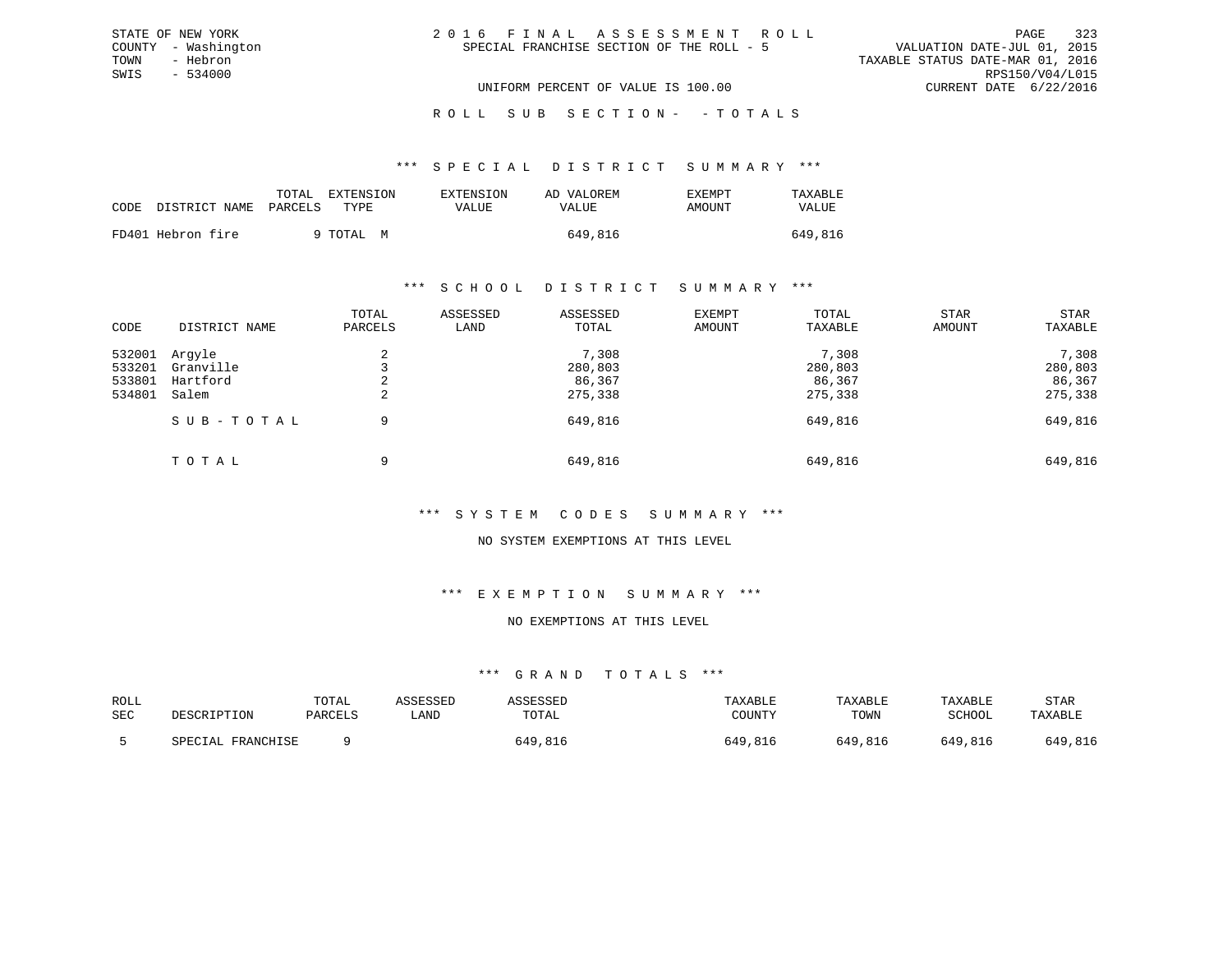| STATE OF NEW YORK   |          | 2016 FINAL ASSESSMENT ROLL |                                           |                                  |                        | PAGE | 324 |
|---------------------|----------|----------------------------|-------------------------------------------|----------------------------------|------------------------|------|-----|
| COUNTY - Washington |          |                            | SPECIAL FRANCHISE SECTION OF THE ROLL - 5 | VALUATION DATE-JUL 01, 2015      |                        |      |     |
| TOWN                | - Hebron |                            |                                           | TAXABLE STATUS DATE-MAR 01, 2016 |                        |      |     |
| SWIS                | - 534000 |                            | UNIFORM PERCENT OF VALUE IS 100.00        |                                  | RPS150/V04/L015        |      |     |
|                     |          |                            |                                           |                                  | CURRENT DATE 6/22/2016 |      |     |
|                     |          |                            |                                           |                                  |                        |      |     |

#### R O L L S E C T I O N T O T A L S

## \*\*\* S P E C I A L D I S T R I C T S U M M A R Y \*\*\*

| CODE | DISTRICT NAME PARCELS | TOTAL | EXTENSION<br>TYPE. | EXTENSION<br>VALUE | AD VALOREM<br>VALUE | EXEMPT<br>AMOUNT | TAXABLE<br>VALUE |
|------|-----------------------|-------|--------------------|--------------------|---------------------|------------------|------------------|
|      |                       |       |                    |                    |                     |                  |                  |
|      | FD401 Hebron fire     |       | 9 ТОТАЬ М          |                    | 649,816             |                  | 649,816          |

## \*\*\* S C H O O L D I S T R I C T S U M M A R Y \*\*\*

| CODE                                 | DISTRICT NAME                            | TOTAL<br>PARCELS      | ASSESSED<br>LAND | ASSESSED<br>TOTAL                     | <b>EXEMPT</b><br>AMOUNT | TOTAL<br>TAXABLE                      | <b>STAR</b><br>AMOUNT | STAR<br>TAXABLE                       |
|--------------------------------------|------------------------------------------|-----------------------|------------------|---------------------------------------|-------------------------|---------------------------------------|-----------------------|---------------------------------------|
| 532001<br>533201<br>533801<br>534801 | Argyle<br>Granville<br>Hartford<br>Salem | $\sim$<br>4<br>4<br>2 |                  | 7,308<br>280,803<br>86,367<br>275,338 |                         | 7,308<br>280,803<br>86,367<br>275,338 |                       | 7,308<br>280,803<br>86,367<br>275,338 |
|                                      | SUB-TOTAL                                | 9                     |                  | 649,816                               |                         | 649,816                               |                       | 649,816                               |
|                                      | TOTAL                                    | 9                     |                  | 649,816                               |                         | 649,816                               |                       | 649,816                               |

## \*\*\* S Y S T E M C O D E S S U M M A R Y \*\*\*

## NO SYSTEM EXEMPTIONS AT THIS LEVEL

## \*\*\* E X E M P T I O N S U M M A R Y \*\*\*

#### NO EXEMPTIONS AT THIS LEVEL

| ROLL<br>SEC | DESCRIPTION       | TOTAL<br>PARCELS | <i>SSESSED</i><br>LAND | SSESSED<br>TOTAL | TAXABLE<br>COUNTY | TAXABLE<br>TOWN | TAXABLE<br>SCHOOL | STAR<br>TAXABLE |
|-------------|-------------------|------------------|------------------------|------------------|-------------------|-----------------|-------------------|-----------------|
|             | SPECIAL FRANCHISE |                  |                        | 649,816          | 649,816           | 649,816         | 649,816           | 649,816         |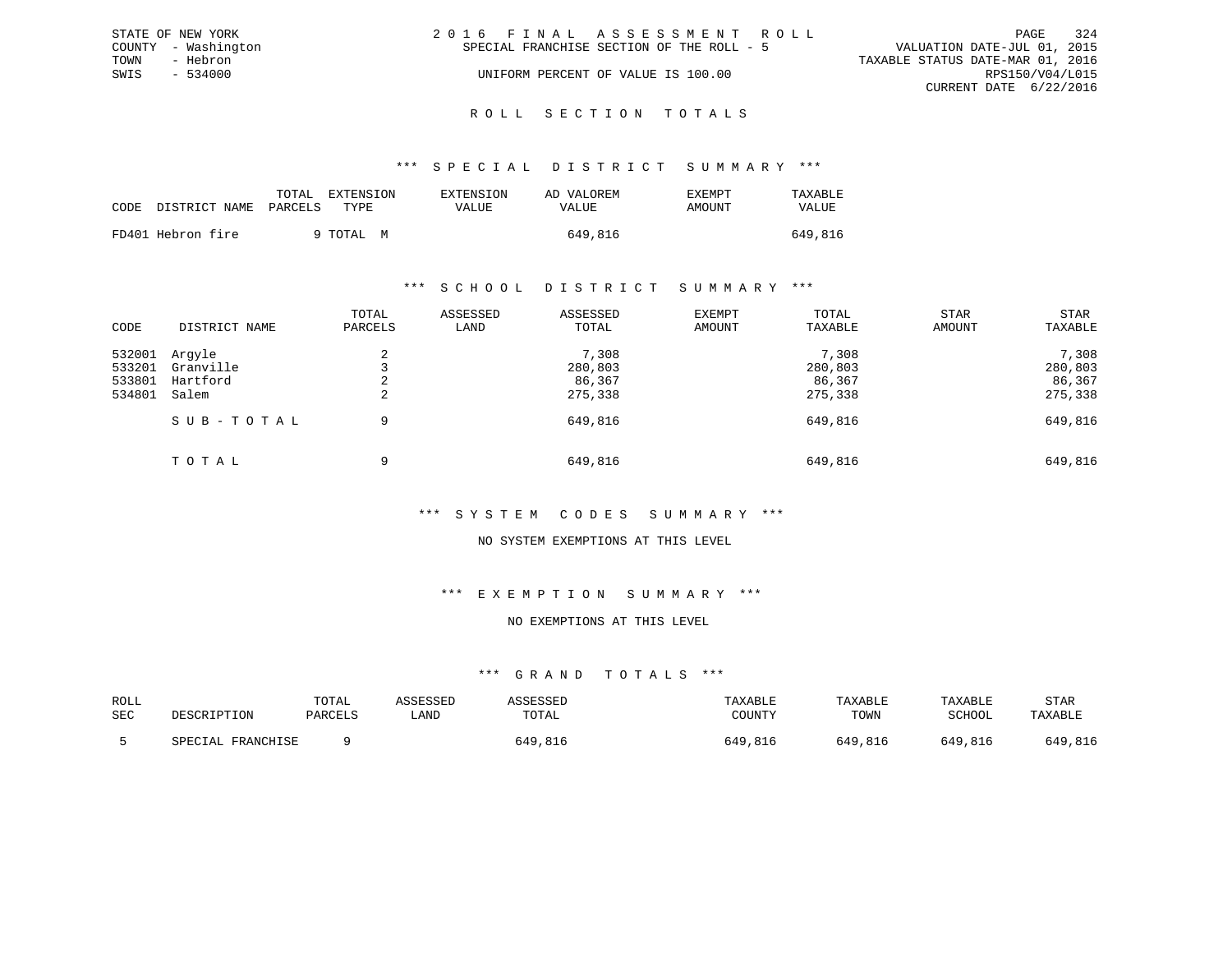| STATE OF NEW YORK<br>COUNTY - Washington<br>- Hebron<br>TOWN<br>SWIS<br>$-534000$ | 2016 FINAL<br>UTILITY & R.R. SECTION OF THE ROLL - 6<br>UNIFORM PERCENT OF VALUE IS 100.00 | PAGE<br>325<br>VALUATION DATE-JUL 01, 2015<br>TAXABLE STATUS DATE-MAR 01, 2016 |                                               |                                                                                                                                 |
|-----------------------------------------------------------------------------------|--------------------------------------------------------------------------------------------|--------------------------------------------------------------------------------|-----------------------------------------------|---------------------------------------------------------------------------------------------------------------------------------|
| TAX MAP PARCEL NUMBER<br>CURRENT OWNERS NAME<br>CURRENT OWNERS ADDRESS            | SCHOOL DISTRICT<br>PARCEL SIZE/GRID COORD                                                  | LAND<br>TOTAL                                                                  | TAX DESCRIPTION<br>SPECIAL DISTRICTS          | PROPERTY LOCATION & CLASS ASSESSMENT EXEMPTION CODE----------------COUNTY-------TOWN-----SCHOOL<br>TAXABLE VALUE<br>ACCOUNT NO. |
|                                                                                   | 1275 Big Burch Hill Rd                                                                     |                                                                                |                                               | 915N200714                                                                                                                      |
| $142. - 3 - 7$                                                                    | 837 Cell Tower                                                                             |                                                                                | COUNTY TAXABLE VALUE                          | 355,000                                                                                                                         |
| National Grid                                                                     | Granville<br>533201                                                                        | 55,000                                                                         | TOWN<br>TAXABLE VALUE                         | 355,000                                                                                                                         |
| Real Estate Tax Dept<br>300 Erie Boulevard West                                   | Bldg/tower & Fencing<br>Radio Station                                                      | 355,000                                                                        | SCHOOL TAXABLE VALUE<br>FD401 Hebron fire     | 355,000<br>355,000 TO M                                                                                                         |
| Syracuse, NY 13202                                                                | $142. - 1 - 7$<br>ACRES<br>1.00<br>EAST-0801273 NRTH-1642021<br>DEED BOOK 327<br>PG-298    |                                                                                |                                               |                                                                                                                                 |
|                                                                                   | FULL MARKET VALUE                                                                          | 355,000                                                                        |                                               |                                                                                                                                 |
|                                                                                   | Elec Trans                                                                                 |                                                                                |                                               |                                                                                                                                 |
| 640.000-9999-131.600-1001                                                         | 882 Elec Trans Imp                                                                         |                                                                                | COUNTY TAXABLE VALUE                          | 114                                                                                                                             |
| New York State Electric & Gas                                                     | Argyle<br>532001                                                                           | $\overline{0}$                                                                 | TOWN<br>TAXABLE VALUE                         | 114                                                                                                                             |
| c/o Shared Utility Services                                                       |                                                                                            | 114                                                                            | SCHOOL TAXABLE VALUE                          | 114                                                                                                                             |
| 70 Farm View Dr                                                                   | FULL MARKET VALUE                                                                          | 114                                                                            | FD401 Hebron fire                             | 114 TO M                                                                                                                        |
| New Glouchester, ME 04260                                                         |                                                                                            |                                                                                |                                               |                                                                                                                                 |
|                                                                                   | Elec Trans                                                                                 |                                                                                |                                               |                                                                                                                                 |
| 640.000-9999-131.600-1002                                                         | 882 Elec Trans Imp                                                                         |                                                                                | COUNTY TAXABLE VALUE                          | 2,449                                                                                                                           |
| New York State Electric & Gas                                                     | Granville<br>533201                                                                        | 0                                                                              | TOWN<br>TAXABLE VALUE                         | 2,449                                                                                                                           |
| Utility Shared Svcs-Local Tax                                                     |                                                                                            | 2,449                                                                          | SCHOOL TAXABLE VALUE                          | 2,449                                                                                                                           |
| 70 Farm View Dr                                                                   | FULL MARKET VALUE                                                                          | 2,449                                                                          | FD401 Hebron fire                             | 2,449 TO M                                                                                                                      |
| New Gloucester, ME 04260                                                          |                                                                                            |                                                                                |                                               |                                                                                                                                 |
| ******************************                                                    |                                                                                            |                                                                                |                                               |                                                                                                                                 |
|                                                                                   | Elec Trans                                                                                 |                                                                                |                                               |                                                                                                                                 |
| 640.000-9999-131.600-1003                                                         | 882 Elec Trans Imp                                                                         |                                                                                | COUNTY TAXABLE VALUE                          | 806                                                                                                                             |
| New York State Electric & Gas<br>Utility Shared Svce-Local Tax                    | Hartford<br>533801                                                                         | $\mathbf 0$<br>806                                                             | TOWN<br>TAXABLE VALUE<br>SCHOOL TAXABLE VALUE | 806<br>806                                                                                                                      |
| 70 Farm View Dr                                                                   | FULL MARKET VALUE                                                                          | 806                                                                            | FD401 Hebron fire                             | 806 TO M                                                                                                                        |
| New Gloucester, ME 04260                                                          |                                                                                            |                                                                                |                                               |                                                                                                                                 |
|                                                                                   |                                                                                            |                                                                                |                                               |                                                                                                                                 |
|                                                                                   | Elec Trans                                                                                 |                                                                                |                                               |                                                                                                                                 |
| 640.000-9999-131.600-1004                                                         | 882 Elec Trans Imp                                                                         |                                                                                | COUNTY TAXABLE VALUE                          | 3,337                                                                                                                           |
| New York State Electric & Gas                                                     | Salem<br>534801                                                                            | $\mathbf{0}$                                                                   | TOWN<br>TAXABLE VALUE                         | 3,337                                                                                                                           |
| Utility Shared Svcs-Local Tax                                                     |                                                                                            | 3,337                                                                          | SCHOOL TAXABLE VALUE                          | 3,337                                                                                                                           |
| 70 Farm View Dr                                                                   | FULL MARKET VALUE                                                                          | 3,337                                                                          | FD401 Hebron fire                             | 3,337 TO M                                                                                                                      |
| New Gloucester, ME 04260                                                          |                                                                                            |                                                                                |                                               |                                                                                                                                 |
|                                                                                   | Elec Trans                                                                                 |                                                                                |                                               | 915J101575                                                                                                                      |
| 640.000-9999-131.600-1011                                                         | 882 Elec Trans Imp                                                                         |                                                                                | COUNTY TAXABLE VALUE                          | 4,792                                                                                                                           |
| New York State Electric & Gas                                                     | 532001<br>Argyle                                                                           | $\mathbf 0$                                                                    | TOWN<br>TAXABLE VALUE                         | 4,792                                                                                                                           |
| c/o Utility Tax Dept                                                              |                                                                                            | 4,792                                                                          | SCHOOL TAXABLE VALUE                          | 4,792                                                                                                                           |
| Local tax dept.                                                                   | FULL MARKET VALUE                                                                          | 4,792                                                                          | FD401 Hebron fire                             | 4,792 TO M                                                                                                                      |
| 70 Farm View Dr Bldg Freeport<br>New Glouchester, ME 04260                        |                                                                                            |                                                                                |                                               |                                                                                                                                 |

\*\*\*\*\*\*\*\*\*\*\*\*\*\*\*\*\*\*\*\*\*\*\*\*\*\*\*\*\*\*\*\*\*\*\*\*\*\*\*\*\*\*\*\*\*\*\*\*\*\*\*\*\*\*\*\*\*\*\*\*\*\*\*\*\*\*\*\*\*\*\*\*\*\*\*\*\*\*\*\*\*\*\*\*\*\*\*\*\*\*\*\*\*\*\*\*\*\*\*\*\*\*\*\*\*\*\*\*\*\*\*\*\*\*\*\*\*\*\*\*\*\*\*\*\*\*\*\*\*\*\*\*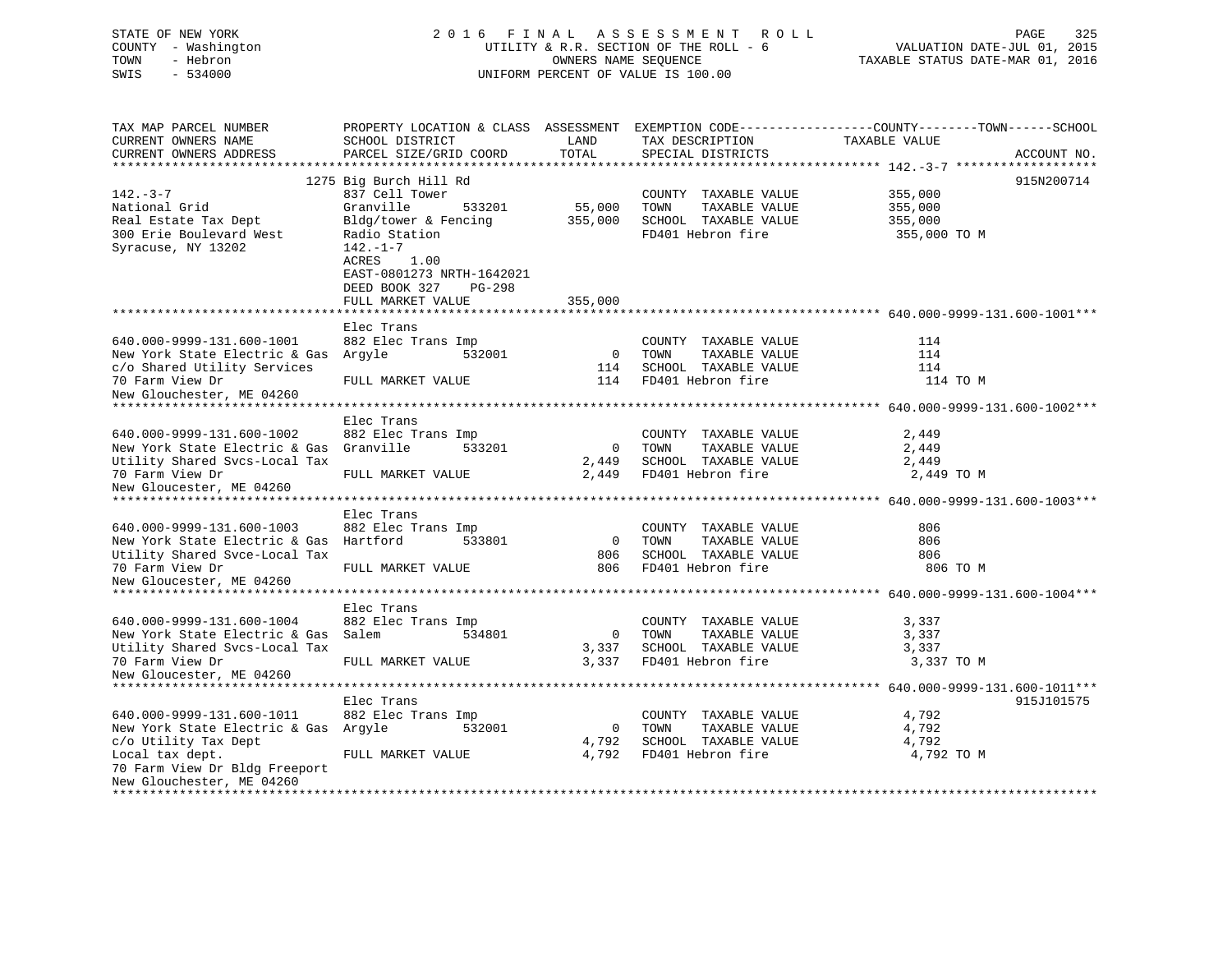# STATE OF NEW YORK 2 0 1 6 F I N A L A S S E S S M E N T R O L L PAGE 326 COUNTY - Washington UTILITY & R.R. SECTION OF THE ROLL - 6 VALUATION DATE-JUL 01, 2015 TOWN - Hebron OWNERS NAME SEQUENCE TAXABLE STATUS DATE-MAR 01, 2016 SWIS - 534000 UNIFORM PERCENT OF VALUE IS 100.00

| TAX MAP PARCEL NUMBER                            |                        |                |                       | PROPERTY LOCATION & CLASS ASSESSMENT EXEMPTION CODE----------------COUNTY-------TOWN------SCHOOL |
|--------------------------------------------------|------------------------|----------------|-----------------------|--------------------------------------------------------------------------------------------------|
| CURRENT OWNERS NAME                              | SCHOOL DISTRICT        | LAND           | TAX DESCRIPTION       | TAXABLE VALUE                                                                                    |
| CURRENT OWNERS ADDRESS                           | PARCEL SIZE/GRID COORD | TOTAL          | SPECIAL DISTRICTS     | ACCOUNT NO.                                                                                      |
|                                                  |                        |                |                       |                                                                                                  |
|                                                  | Elec Trans             |                |                       | 915N200711                                                                                       |
| 640.000-9999-131.600-1012                        | 882 Elec Trans Imp     |                | COUNTY TAXABLE VALUE  | 102,917                                                                                          |
| New York State Electric & Gas                    | Granville<br>533201    | $\mathbf 0$    | TOWN<br>TAXABLE VALUE | 102,917                                                                                          |
| Utility Shared Svcs-Local Tax                    |                        | 102,917        | SCHOOL TAXABLE VALUE  | 102,917                                                                                          |
| 70 Farm View Dr                                  | FULL MARKET VALUE      | 102,917        | FD401 Hebron fire     | 102,917 TO M                                                                                     |
| New Gloucester, ME 04260                         |                        |                |                       |                                                                                                  |
|                                                  |                        |                |                       |                                                                                                  |
|                                                  | Elec Trans             |                |                       | 915J101576                                                                                       |
| 640.000-9999-131.600-1013                        | 882 Elec Trans Imp     |                | COUNTY TAXABLE VALUE  | 33,883                                                                                           |
|                                                  | Hartford<br>533801     | $\Omega$       | TAXABLE VALUE<br>TOWN |                                                                                                  |
| New York State Electric & Gas                    |                        |                | SCHOOL TAXABLE VALUE  | 33,883                                                                                           |
| Utility Shared Svcs-Local Tax                    |                        | 33,883         |                       | 33,883                                                                                           |
| 70 Farm View Dr                                  | FULL MARKET VALUE      | 33,883         | FD401 Hebron fire     | 33,883 TO M                                                                                      |
| New Gloucester, ME 04260                         |                        |                |                       |                                                                                                  |
|                                                  |                        |                |                       |                                                                                                  |
|                                                  | Elec Trans             |                |                       | 915J101574                                                                                       |
| 640.000-9999-131.600-1014                        | 882 Elec Trans Imp     |                | COUNTY TAXABLE VALUE  | 140,295                                                                                          |
| New York State Electric & Gas                    | Salem<br>534801        | $\overline{0}$ | TOWN<br>TAXABLE VALUE | 140,295                                                                                          |
| Utility Shared Svcs-Local Tax                    |                        | 140,295        | SCHOOL TAXABLE VALUE  | 140,295                                                                                          |
| 70 Farm View Dr                                  | FULL MARKET VALUE      | 140,295        | FD401 Hebron fire     | 140,295 TO M                                                                                     |
| New Gloucester, ME 04260                         |                        |                |                       |                                                                                                  |
|                                                  |                        |                |                       |                                                                                                  |
|                                                  | Substation             |                |                       | 915N201032                                                                                       |
| 640.000-9999-131.600-1022                        | 872 Elec-Substation    |                | COUNTY TAXABLE VALUE  | 3,502                                                                                            |
| New York State Electric & Gas                    | Granville<br>533201    | $\Omega$       | TAXABLE VALUE<br>TOWN | 3,502                                                                                            |
| Utility Shared Svcs-Local Tax App Factor 1.0000  |                        | 3,502          | SCHOOL TAXABLE VALUE  | 3,502                                                                                            |
| 70 Farm View Dr                                  | Slateville Temp Sub    |                | FD401 Hebron fire     | 3,502 TO M                                                                                       |
| New Gloucester, ME 04260                         | FULL MARKET VALUE      | 3,502          |                       |                                                                                                  |
|                                                  |                        |                |                       |                                                                                                  |
|                                                  | Outside Plant          |                |                       | 9175200745                                                                                       |
| 640.000-9999-131.600-1881                        | 884 Elec Dist Out      |                | COUNTY TAXABLE VALUE  | 62,775                                                                                           |
| New York State Electric & Gas                    | Arqyle<br>532001       | $\Omega$       | TOWN<br>TAXABLE VALUE | 62,775                                                                                           |
| c/o Utlilty Shared Service                       | Poles Wires Cables     | 62,775         | SCHOOL TAXABLE VALUE  | 62,775                                                                                           |
| Local Tax dept.                                  | FULL MARKET VALUE      | 62,775         | FD401 Hebron fire     | 62,775 TO M                                                                                      |
| 70 Farm View Dr Bldg Freeport                    |                        |                |                       |                                                                                                  |
| New Glouchester, ME 04260                        |                        |                |                       |                                                                                                  |
|                                                  |                        |                |                       |                                                                                                  |
|                                                  | Outside Plant          |                |                       | 915N200712                                                                                       |
| 640.000-9999-131.600-1882                        | 884 Elec Dist Out      |                | COUNTY TAXABLE VALUE  | 1348,191                                                                                         |
| New York State Electric & Gas Granville          | 533201                 | $\mathbf 0$    | TOWN<br>TAXABLE VALUE | 1348,191                                                                                         |
| Utility Shared Svcs-Local Tax Poles Wires Cables |                        | 1348,191       | SCHOOL TAXABLE VALUE  | 1348,191                                                                                         |
| 70 Farm View Dr                                  | FULL MARKET VALUE      | 1348,191       | FD401 Hebron fire     | 1348,191 TO M                                                                                    |
| New Gloucester, ME 04260                         |                        |                |                       |                                                                                                  |
|                                                  |                        |                |                       |                                                                                                  |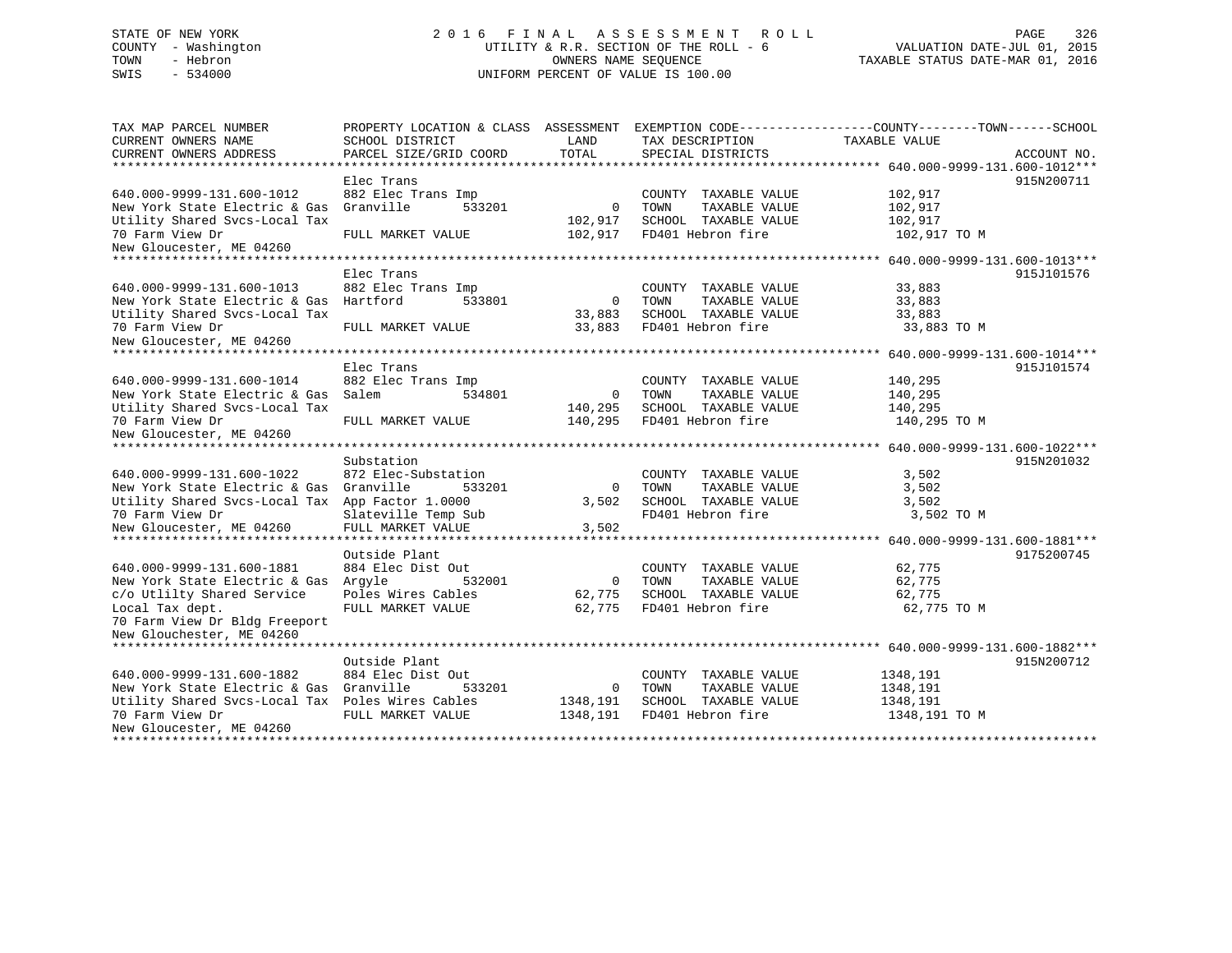# STATE OF NEW YORK 2 0 1 6 F I N A L A S S E S S M E N T R O L L PAGE 327COUNTY - Washington  $U1$  UTILITY & R.R. SECTION OF THE ROLL - 6<br>TOWN - Hebron DATE-JUL 000NERS NAME SEQUENCE SWIS - 534000 UNIFORM PERCENT OF VALUE IS 100.00

TAXABLE STATUS DATE-MAR 01, 2016

| CURRENT OWNERS NAME<br>SCHOOL DISTRICT<br>LAND<br>TAX DESCRIPTION<br>TAXABLE VALUE<br>TOTAL<br>CURRENT OWNERS ADDRESS<br>PARCEL SIZE/GRID COORD<br>SPECIAL DISTRICTS<br>ACCOUNT NO.<br>Outside Plant<br>9175200746<br>640.000-9999-131.600-1883<br>884 Elec Dist Out<br>443,858<br>COUNTY TAXABLE VALUE<br>New York State Electric & Gas Hartford<br>533801<br>$\overline{0}$<br>TOWN<br>TAXABLE VALUE<br>443,858<br>Utility Sahred Svcs-Local Tax Poles Wires Cables<br>443,858<br>SCHOOL TAXABLE VALUE<br>443,858<br>70 Farm View Dr<br>FULL MARKET VALUE<br>443,858<br>FD401 Hebron fire<br>443,858 TO M<br>New Gloucester, ME 04260<br>Outside Plant<br>9175200744<br>884 Elec Dist Out<br>640.000-9999-131.600-1884<br>COUNTY TAXABLE VALUE<br>1837,838<br>New York State Electric & Gas Salem<br>534801<br>TOWN<br>TAXABLE VALUE<br>$\mathbf 0$<br>1837,838<br>Utility Shared Svcs-Local Tax Poles Wires Cables<br>1837,838<br>SCHOOL TAXABLE VALUE<br>1837,838<br>FULL MARKET VALUE<br>1837,838<br>FD401 Hebron fire<br>1837,838 TO M<br>70 Farm View Dr<br>New Gloucester, ME 04260<br>Outside Plant<br>915N200713<br>2,326<br>640.000-9999-631.900-1881<br>836 Telecom. eq.<br>COUNTY TAXABLE VALUE<br>Verizon New York Inc<br>Arqyle<br>532001<br>$\Omega$<br>TOWN<br>TAXABLE VALUE<br>2,326<br>SCHOOL TAXABLE VALUE<br>2,326<br>Property Tax Department<br>.014400<br>2,326<br>PO Box 2749<br>Poles Wires Cables<br>FD401 Hebron fire<br>2,326 TO M<br>Addison, TX 75001<br>FULL MARKET VALUE<br>2,326<br>Outside Plant<br>9175200749<br>640.000-9999-631.900-1882<br>836 Telecom. eq.<br>COUNTY TAXABLE VALUE<br>60,465<br>Verizon New York Inc<br>Granville<br>533201<br>$\mathbf 0$<br>TOWN<br>TAXABLE VALUE<br>60,465<br>.374400<br>SCHOOL TAXABLE VALUE<br>Property Tax Department<br>60,465<br>60,465<br>PO Box 2749<br>Poles Wires Cables<br>FD401 Hebron fire<br>60,465 TO M<br>Addison, TX 75001<br>FULL MARKET VALUE<br>60,465<br>Outside Plant<br>9175200750<br>640.000-9999-631.900-1883<br>836 Telecom. eq.<br>COUNTY TAXABLE VALUE<br>145<br>Verizon New York Inc<br>Greenwich<br>533401<br>$\overline{0}$<br>TOWN<br>TAXABLE VALUE<br>145<br>Poles Wires Cables<br>SCHOOL TAXABLE VALUE<br>Property Tax Department<br>145<br>145<br>PO Box 2749<br>145<br>FD401 Hebron fire<br>145 TO M<br>FULL MARKET VALUE<br>Addison, TX 75001<br>Outside Plant<br>9175200748<br>640.000-9999-631.900-1884<br>836 Telecom. eq.<br>COUNTY TAXABLE VALUE<br>20,817<br>Verizon New York Inc<br>Hartford<br>533801<br>$\overline{0}$<br>TOWN<br>TAXABLE VALUE<br>20,817<br>.128900<br>20,817<br>SCHOOL TAXABLE VALUE<br>20,817<br>Property Tax Department<br>PO Box 2749<br>FD401 Hebron fire<br>Poles Wires Cables<br>20,817 TO M<br>Addison, TX 75001<br>FULL MARKET VALUE<br>20,817 | TAX MAP PARCEL NUMBER | PROPERTY LOCATION & CLASS ASSESSMENT | EXEMPTION CODE-----------------COUNTY-------TOWN------SCHOOL |  |
|-------------------------------------------------------------------------------------------------------------------------------------------------------------------------------------------------------------------------------------------------------------------------------------------------------------------------------------------------------------------------------------------------------------------------------------------------------------------------------------------------------------------------------------------------------------------------------------------------------------------------------------------------------------------------------------------------------------------------------------------------------------------------------------------------------------------------------------------------------------------------------------------------------------------------------------------------------------------------------------------------------------------------------------------------------------------------------------------------------------------------------------------------------------------------------------------------------------------------------------------------------------------------------------------------------------------------------------------------------------------------------------------------------------------------------------------------------------------------------------------------------------------------------------------------------------------------------------------------------------------------------------------------------------------------------------------------------------------------------------------------------------------------------------------------------------------------------------------------------------------------------------------------------------------------------------------------------------------------------------------------------------------------------------------------------------------------------------------------------------------------------------------------------------------------------------------------------------------------------------------------------------------------------------------------------------------------------------------------------------------------------------------------------------------------------------------------------------------------------------------------------------------------------------------------------------------------------------------------------------------------------------------------------------------------------------------------------------------------------------------------------------------------------------------------|-----------------------|--------------------------------------|--------------------------------------------------------------|--|
|                                                                                                                                                                                                                                                                                                                                                                                                                                                                                                                                                                                                                                                                                                                                                                                                                                                                                                                                                                                                                                                                                                                                                                                                                                                                                                                                                                                                                                                                                                                                                                                                                                                                                                                                                                                                                                                                                                                                                                                                                                                                                                                                                                                                                                                                                                                                                                                                                                                                                                                                                                                                                                                                                                                                                                                                 |                       |                                      |                                                              |  |
|                                                                                                                                                                                                                                                                                                                                                                                                                                                                                                                                                                                                                                                                                                                                                                                                                                                                                                                                                                                                                                                                                                                                                                                                                                                                                                                                                                                                                                                                                                                                                                                                                                                                                                                                                                                                                                                                                                                                                                                                                                                                                                                                                                                                                                                                                                                                                                                                                                                                                                                                                                                                                                                                                                                                                                                                 |                       |                                      |                                                              |  |
|                                                                                                                                                                                                                                                                                                                                                                                                                                                                                                                                                                                                                                                                                                                                                                                                                                                                                                                                                                                                                                                                                                                                                                                                                                                                                                                                                                                                                                                                                                                                                                                                                                                                                                                                                                                                                                                                                                                                                                                                                                                                                                                                                                                                                                                                                                                                                                                                                                                                                                                                                                                                                                                                                                                                                                                                 |                       |                                      |                                                              |  |
|                                                                                                                                                                                                                                                                                                                                                                                                                                                                                                                                                                                                                                                                                                                                                                                                                                                                                                                                                                                                                                                                                                                                                                                                                                                                                                                                                                                                                                                                                                                                                                                                                                                                                                                                                                                                                                                                                                                                                                                                                                                                                                                                                                                                                                                                                                                                                                                                                                                                                                                                                                                                                                                                                                                                                                                                 |                       |                                      |                                                              |  |
|                                                                                                                                                                                                                                                                                                                                                                                                                                                                                                                                                                                                                                                                                                                                                                                                                                                                                                                                                                                                                                                                                                                                                                                                                                                                                                                                                                                                                                                                                                                                                                                                                                                                                                                                                                                                                                                                                                                                                                                                                                                                                                                                                                                                                                                                                                                                                                                                                                                                                                                                                                                                                                                                                                                                                                                                 |                       |                                      |                                                              |  |
|                                                                                                                                                                                                                                                                                                                                                                                                                                                                                                                                                                                                                                                                                                                                                                                                                                                                                                                                                                                                                                                                                                                                                                                                                                                                                                                                                                                                                                                                                                                                                                                                                                                                                                                                                                                                                                                                                                                                                                                                                                                                                                                                                                                                                                                                                                                                                                                                                                                                                                                                                                                                                                                                                                                                                                                                 |                       |                                      |                                                              |  |
|                                                                                                                                                                                                                                                                                                                                                                                                                                                                                                                                                                                                                                                                                                                                                                                                                                                                                                                                                                                                                                                                                                                                                                                                                                                                                                                                                                                                                                                                                                                                                                                                                                                                                                                                                                                                                                                                                                                                                                                                                                                                                                                                                                                                                                                                                                                                                                                                                                                                                                                                                                                                                                                                                                                                                                                                 |                       |                                      |                                                              |  |
|                                                                                                                                                                                                                                                                                                                                                                                                                                                                                                                                                                                                                                                                                                                                                                                                                                                                                                                                                                                                                                                                                                                                                                                                                                                                                                                                                                                                                                                                                                                                                                                                                                                                                                                                                                                                                                                                                                                                                                                                                                                                                                                                                                                                                                                                                                                                                                                                                                                                                                                                                                                                                                                                                                                                                                                                 |                       |                                      |                                                              |  |
|                                                                                                                                                                                                                                                                                                                                                                                                                                                                                                                                                                                                                                                                                                                                                                                                                                                                                                                                                                                                                                                                                                                                                                                                                                                                                                                                                                                                                                                                                                                                                                                                                                                                                                                                                                                                                                                                                                                                                                                                                                                                                                                                                                                                                                                                                                                                                                                                                                                                                                                                                                                                                                                                                                                                                                                                 |                       |                                      |                                                              |  |
|                                                                                                                                                                                                                                                                                                                                                                                                                                                                                                                                                                                                                                                                                                                                                                                                                                                                                                                                                                                                                                                                                                                                                                                                                                                                                                                                                                                                                                                                                                                                                                                                                                                                                                                                                                                                                                                                                                                                                                                                                                                                                                                                                                                                                                                                                                                                                                                                                                                                                                                                                                                                                                                                                                                                                                                                 |                       |                                      |                                                              |  |
|                                                                                                                                                                                                                                                                                                                                                                                                                                                                                                                                                                                                                                                                                                                                                                                                                                                                                                                                                                                                                                                                                                                                                                                                                                                                                                                                                                                                                                                                                                                                                                                                                                                                                                                                                                                                                                                                                                                                                                                                                                                                                                                                                                                                                                                                                                                                                                                                                                                                                                                                                                                                                                                                                                                                                                                                 |                       |                                      |                                                              |  |
|                                                                                                                                                                                                                                                                                                                                                                                                                                                                                                                                                                                                                                                                                                                                                                                                                                                                                                                                                                                                                                                                                                                                                                                                                                                                                                                                                                                                                                                                                                                                                                                                                                                                                                                                                                                                                                                                                                                                                                                                                                                                                                                                                                                                                                                                                                                                                                                                                                                                                                                                                                                                                                                                                                                                                                                                 |                       |                                      |                                                              |  |
|                                                                                                                                                                                                                                                                                                                                                                                                                                                                                                                                                                                                                                                                                                                                                                                                                                                                                                                                                                                                                                                                                                                                                                                                                                                                                                                                                                                                                                                                                                                                                                                                                                                                                                                                                                                                                                                                                                                                                                                                                                                                                                                                                                                                                                                                                                                                                                                                                                                                                                                                                                                                                                                                                                                                                                                                 |                       |                                      |                                                              |  |
|                                                                                                                                                                                                                                                                                                                                                                                                                                                                                                                                                                                                                                                                                                                                                                                                                                                                                                                                                                                                                                                                                                                                                                                                                                                                                                                                                                                                                                                                                                                                                                                                                                                                                                                                                                                                                                                                                                                                                                                                                                                                                                                                                                                                                                                                                                                                                                                                                                                                                                                                                                                                                                                                                                                                                                                                 |                       |                                      |                                                              |  |
|                                                                                                                                                                                                                                                                                                                                                                                                                                                                                                                                                                                                                                                                                                                                                                                                                                                                                                                                                                                                                                                                                                                                                                                                                                                                                                                                                                                                                                                                                                                                                                                                                                                                                                                                                                                                                                                                                                                                                                                                                                                                                                                                                                                                                                                                                                                                                                                                                                                                                                                                                                                                                                                                                                                                                                                                 |                       |                                      |                                                              |  |
|                                                                                                                                                                                                                                                                                                                                                                                                                                                                                                                                                                                                                                                                                                                                                                                                                                                                                                                                                                                                                                                                                                                                                                                                                                                                                                                                                                                                                                                                                                                                                                                                                                                                                                                                                                                                                                                                                                                                                                                                                                                                                                                                                                                                                                                                                                                                                                                                                                                                                                                                                                                                                                                                                                                                                                                                 |                       |                                      |                                                              |  |
|                                                                                                                                                                                                                                                                                                                                                                                                                                                                                                                                                                                                                                                                                                                                                                                                                                                                                                                                                                                                                                                                                                                                                                                                                                                                                                                                                                                                                                                                                                                                                                                                                                                                                                                                                                                                                                                                                                                                                                                                                                                                                                                                                                                                                                                                                                                                                                                                                                                                                                                                                                                                                                                                                                                                                                                                 |                       |                                      |                                                              |  |
|                                                                                                                                                                                                                                                                                                                                                                                                                                                                                                                                                                                                                                                                                                                                                                                                                                                                                                                                                                                                                                                                                                                                                                                                                                                                                                                                                                                                                                                                                                                                                                                                                                                                                                                                                                                                                                                                                                                                                                                                                                                                                                                                                                                                                                                                                                                                                                                                                                                                                                                                                                                                                                                                                                                                                                                                 |                       |                                      |                                                              |  |
|                                                                                                                                                                                                                                                                                                                                                                                                                                                                                                                                                                                                                                                                                                                                                                                                                                                                                                                                                                                                                                                                                                                                                                                                                                                                                                                                                                                                                                                                                                                                                                                                                                                                                                                                                                                                                                                                                                                                                                                                                                                                                                                                                                                                                                                                                                                                                                                                                                                                                                                                                                                                                                                                                                                                                                                                 |                       |                                      |                                                              |  |
|                                                                                                                                                                                                                                                                                                                                                                                                                                                                                                                                                                                                                                                                                                                                                                                                                                                                                                                                                                                                                                                                                                                                                                                                                                                                                                                                                                                                                                                                                                                                                                                                                                                                                                                                                                                                                                                                                                                                                                                                                                                                                                                                                                                                                                                                                                                                                                                                                                                                                                                                                                                                                                                                                                                                                                                                 |                       |                                      |                                                              |  |
|                                                                                                                                                                                                                                                                                                                                                                                                                                                                                                                                                                                                                                                                                                                                                                                                                                                                                                                                                                                                                                                                                                                                                                                                                                                                                                                                                                                                                                                                                                                                                                                                                                                                                                                                                                                                                                                                                                                                                                                                                                                                                                                                                                                                                                                                                                                                                                                                                                                                                                                                                                                                                                                                                                                                                                                                 |                       |                                      |                                                              |  |
|                                                                                                                                                                                                                                                                                                                                                                                                                                                                                                                                                                                                                                                                                                                                                                                                                                                                                                                                                                                                                                                                                                                                                                                                                                                                                                                                                                                                                                                                                                                                                                                                                                                                                                                                                                                                                                                                                                                                                                                                                                                                                                                                                                                                                                                                                                                                                                                                                                                                                                                                                                                                                                                                                                                                                                                                 |                       |                                      |                                                              |  |
|                                                                                                                                                                                                                                                                                                                                                                                                                                                                                                                                                                                                                                                                                                                                                                                                                                                                                                                                                                                                                                                                                                                                                                                                                                                                                                                                                                                                                                                                                                                                                                                                                                                                                                                                                                                                                                                                                                                                                                                                                                                                                                                                                                                                                                                                                                                                                                                                                                                                                                                                                                                                                                                                                                                                                                                                 |                       |                                      |                                                              |  |
|                                                                                                                                                                                                                                                                                                                                                                                                                                                                                                                                                                                                                                                                                                                                                                                                                                                                                                                                                                                                                                                                                                                                                                                                                                                                                                                                                                                                                                                                                                                                                                                                                                                                                                                                                                                                                                                                                                                                                                                                                                                                                                                                                                                                                                                                                                                                                                                                                                                                                                                                                                                                                                                                                                                                                                                                 |                       |                                      |                                                              |  |
|                                                                                                                                                                                                                                                                                                                                                                                                                                                                                                                                                                                                                                                                                                                                                                                                                                                                                                                                                                                                                                                                                                                                                                                                                                                                                                                                                                                                                                                                                                                                                                                                                                                                                                                                                                                                                                                                                                                                                                                                                                                                                                                                                                                                                                                                                                                                                                                                                                                                                                                                                                                                                                                                                                                                                                                                 |                       |                                      |                                                              |  |
|                                                                                                                                                                                                                                                                                                                                                                                                                                                                                                                                                                                                                                                                                                                                                                                                                                                                                                                                                                                                                                                                                                                                                                                                                                                                                                                                                                                                                                                                                                                                                                                                                                                                                                                                                                                                                                                                                                                                                                                                                                                                                                                                                                                                                                                                                                                                                                                                                                                                                                                                                                                                                                                                                                                                                                                                 |                       |                                      |                                                              |  |
|                                                                                                                                                                                                                                                                                                                                                                                                                                                                                                                                                                                                                                                                                                                                                                                                                                                                                                                                                                                                                                                                                                                                                                                                                                                                                                                                                                                                                                                                                                                                                                                                                                                                                                                                                                                                                                                                                                                                                                                                                                                                                                                                                                                                                                                                                                                                                                                                                                                                                                                                                                                                                                                                                                                                                                                                 |                       |                                      |                                                              |  |
|                                                                                                                                                                                                                                                                                                                                                                                                                                                                                                                                                                                                                                                                                                                                                                                                                                                                                                                                                                                                                                                                                                                                                                                                                                                                                                                                                                                                                                                                                                                                                                                                                                                                                                                                                                                                                                                                                                                                                                                                                                                                                                                                                                                                                                                                                                                                                                                                                                                                                                                                                                                                                                                                                                                                                                                                 |                       |                                      |                                                              |  |
|                                                                                                                                                                                                                                                                                                                                                                                                                                                                                                                                                                                                                                                                                                                                                                                                                                                                                                                                                                                                                                                                                                                                                                                                                                                                                                                                                                                                                                                                                                                                                                                                                                                                                                                                                                                                                                                                                                                                                                                                                                                                                                                                                                                                                                                                                                                                                                                                                                                                                                                                                                                                                                                                                                                                                                                                 |                       |                                      |                                                              |  |
|                                                                                                                                                                                                                                                                                                                                                                                                                                                                                                                                                                                                                                                                                                                                                                                                                                                                                                                                                                                                                                                                                                                                                                                                                                                                                                                                                                                                                                                                                                                                                                                                                                                                                                                                                                                                                                                                                                                                                                                                                                                                                                                                                                                                                                                                                                                                                                                                                                                                                                                                                                                                                                                                                                                                                                                                 |                       |                                      |                                                              |  |
|                                                                                                                                                                                                                                                                                                                                                                                                                                                                                                                                                                                                                                                                                                                                                                                                                                                                                                                                                                                                                                                                                                                                                                                                                                                                                                                                                                                                                                                                                                                                                                                                                                                                                                                                                                                                                                                                                                                                                                                                                                                                                                                                                                                                                                                                                                                                                                                                                                                                                                                                                                                                                                                                                                                                                                                                 |                       |                                      |                                                              |  |
|                                                                                                                                                                                                                                                                                                                                                                                                                                                                                                                                                                                                                                                                                                                                                                                                                                                                                                                                                                                                                                                                                                                                                                                                                                                                                                                                                                                                                                                                                                                                                                                                                                                                                                                                                                                                                                                                                                                                                                                                                                                                                                                                                                                                                                                                                                                                                                                                                                                                                                                                                                                                                                                                                                                                                                                                 |                       |                                      |                                                              |  |
|                                                                                                                                                                                                                                                                                                                                                                                                                                                                                                                                                                                                                                                                                                                                                                                                                                                                                                                                                                                                                                                                                                                                                                                                                                                                                                                                                                                                                                                                                                                                                                                                                                                                                                                                                                                                                                                                                                                                                                                                                                                                                                                                                                                                                                                                                                                                                                                                                                                                                                                                                                                                                                                                                                                                                                                                 |                       |                                      |                                                              |  |
|                                                                                                                                                                                                                                                                                                                                                                                                                                                                                                                                                                                                                                                                                                                                                                                                                                                                                                                                                                                                                                                                                                                                                                                                                                                                                                                                                                                                                                                                                                                                                                                                                                                                                                                                                                                                                                                                                                                                                                                                                                                                                                                                                                                                                                                                                                                                                                                                                                                                                                                                                                                                                                                                                                                                                                                                 |                       |                                      |                                                              |  |
|                                                                                                                                                                                                                                                                                                                                                                                                                                                                                                                                                                                                                                                                                                                                                                                                                                                                                                                                                                                                                                                                                                                                                                                                                                                                                                                                                                                                                                                                                                                                                                                                                                                                                                                                                                                                                                                                                                                                                                                                                                                                                                                                                                                                                                                                                                                                                                                                                                                                                                                                                                                                                                                                                                                                                                                                 |                       |                                      |                                                              |  |
|                                                                                                                                                                                                                                                                                                                                                                                                                                                                                                                                                                                                                                                                                                                                                                                                                                                                                                                                                                                                                                                                                                                                                                                                                                                                                                                                                                                                                                                                                                                                                                                                                                                                                                                                                                                                                                                                                                                                                                                                                                                                                                                                                                                                                                                                                                                                                                                                                                                                                                                                                                                                                                                                                                                                                                                                 |                       |                                      |                                                              |  |
|                                                                                                                                                                                                                                                                                                                                                                                                                                                                                                                                                                                                                                                                                                                                                                                                                                                                                                                                                                                                                                                                                                                                                                                                                                                                                                                                                                                                                                                                                                                                                                                                                                                                                                                                                                                                                                                                                                                                                                                                                                                                                                                                                                                                                                                                                                                                                                                                                                                                                                                                                                                                                                                                                                                                                                                                 |                       |                                      |                                                              |  |
|                                                                                                                                                                                                                                                                                                                                                                                                                                                                                                                                                                                                                                                                                                                                                                                                                                                                                                                                                                                                                                                                                                                                                                                                                                                                                                                                                                                                                                                                                                                                                                                                                                                                                                                                                                                                                                                                                                                                                                                                                                                                                                                                                                                                                                                                                                                                                                                                                                                                                                                                                                                                                                                                                                                                                                                                 |                       |                                      |                                                              |  |
|                                                                                                                                                                                                                                                                                                                                                                                                                                                                                                                                                                                                                                                                                                                                                                                                                                                                                                                                                                                                                                                                                                                                                                                                                                                                                                                                                                                                                                                                                                                                                                                                                                                                                                                                                                                                                                                                                                                                                                                                                                                                                                                                                                                                                                                                                                                                                                                                                                                                                                                                                                                                                                                                                                                                                                                                 |                       |                                      |                                                              |  |
|                                                                                                                                                                                                                                                                                                                                                                                                                                                                                                                                                                                                                                                                                                                                                                                                                                                                                                                                                                                                                                                                                                                                                                                                                                                                                                                                                                                                                                                                                                                                                                                                                                                                                                                                                                                                                                                                                                                                                                                                                                                                                                                                                                                                                                                                                                                                                                                                                                                                                                                                                                                                                                                                                                                                                                                                 |                       |                                      |                                                              |  |
|                                                                                                                                                                                                                                                                                                                                                                                                                                                                                                                                                                                                                                                                                                                                                                                                                                                                                                                                                                                                                                                                                                                                                                                                                                                                                                                                                                                                                                                                                                                                                                                                                                                                                                                                                                                                                                                                                                                                                                                                                                                                                                                                                                                                                                                                                                                                                                                                                                                                                                                                                                                                                                                                                                                                                                                                 |                       |                                      |                                                              |  |
|                                                                                                                                                                                                                                                                                                                                                                                                                                                                                                                                                                                                                                                                                                                                                                                                                                                                                                                                                                                                                                                                                                                                                                                                                                                                                                                                                                                                                                                                                                                                                                                                                                                                                                                                                                                                                                                                                                                                                                                                                                                                                                                                                                                                                                                                                                                                                                                                                                                                                                                                                                                                                                                                                                                                                                                                 |                       |                                      |                                                              |  |
|                                                                                                                                                                                                                                                                                                                                                                                                                                                                                                                                                                                                                                                                                                                                                                                                                                                                                                                                                                                                                                                                                                                                                                                                                                                                                                                                                                                                                                                                                                                                                                                                                                                                                                                                                                                                                                                                                                                                                                                                                                                                                                                                                                                                                                                                                                                                                                                                                                                                                                                                                                                                                                                                                                                                                                                                 |                       |                                      |                                                              |  |
|                                                                                                                                                                                                                                                                                                                                                                                                                                                                                                                                                                                                                                                                                                                                                                                                                                                                                                                                                                                                                                                                                                                                                                                                                                                                                                                                                                                                                                                                                                                                                                                                                                                                                                                                                                                                                                                                                                                                                                                                                                                                                                                                                                                                                                                                                                                                                                                                                                                                                                                                                                                                                                                                                                                                                                                                 |                       |                                      |                                                              |  |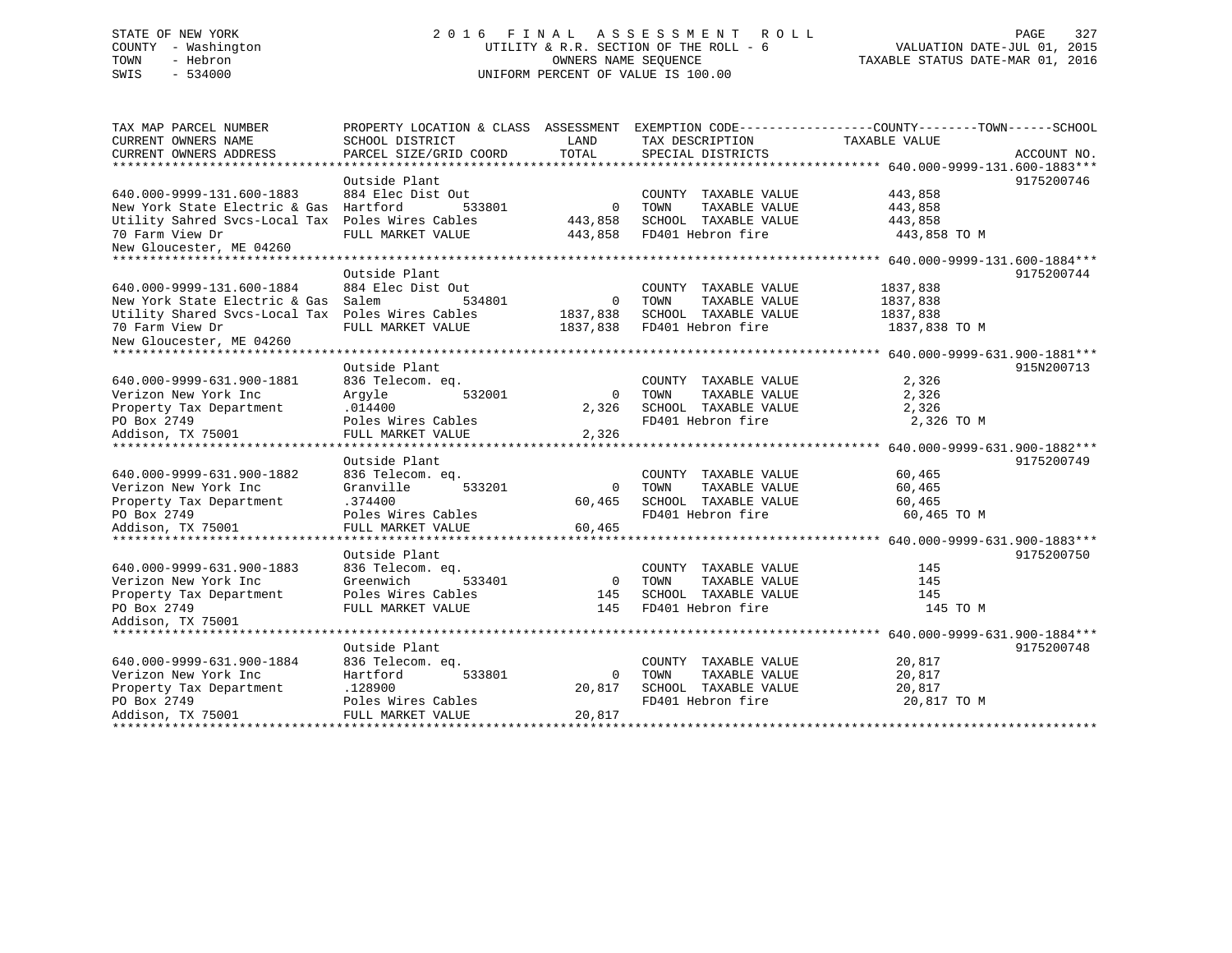|      | STATE OF NEW YORK   | 2016 FINAL ASSESSMENT ROLL             |                                  | PAGE | 328 |
|------|---------------------|----------------------------------------|----------------------------------|------|-----|
|      | COUNTY - Washington | UTILITY & R.R. SECTION OF THE ROLL - 6 | VALUATION DATE-JUL 01, 2015      |      |     |
| TOWN | - Hebron            | OWNERS NAME SEOUENCE                   | TAXABLE STATUS DATE-MAR 01, 2016 |      |     |
| SWIS | $-534000$           | UNIFORM PERCENT OF VALUE IS 100.00     |                                  |      |     |
|      |                     |                                        |                                  |      |     |
|      |                     |                                        |                                  |      |     |

| TAX MAP PARCEL NUMBER     | PROPERTY LOCATION & CLASS ASSESSMENT |        |        |        | EXEMPTION CODE------------------COUNTY-------TOWN------SCHOOL |               |             |
|---------------------------|--------------------------------------|--------|--------|--------|---------------------------------------------------------------|---------------|-------------|
| CURRENT OWNERS NAME       | SCHOOL DISTRICT                      |        | LAND   |        | TAX DESCRIPTION                                               | TAXABLE VALUE |             |
| CURRENT OWNERS ADDRESS    | PARCEL SIZE/GRID COORD               |        | TOTAL  |        | SPECIAL DISTRICTS                                             |               | ACCOUNT NO. |
|                           |                                      |        |        |        |                                                               |               |             |
|                           | Outside Plant                        |        |        |        |                                                               |               |             |
| 640.000-9999-631.900-1885 | 836 Telecom. eq.                     |        |        | COUNTY | TAXABLE VALUE                                                 | 77.745        |             |
| Verizon New York Inc      | Salem                                | 534801 |        | TOWN   | TAXABLE VALUE                                                 | 77.745        |             |
| PO Box 2749               | .481400                              |        | 77.745 | SCHOOL | TAXABLE VALUE                                                 | 77.745        |             |
| Addison, TX 75001         | FULL MARKET VALUE                    |        | 77.745 |        | FD401 Hebron fire                                             | 77,745 TO M   |             |
|                           |                                      |        |        |        |                                                               |               |             |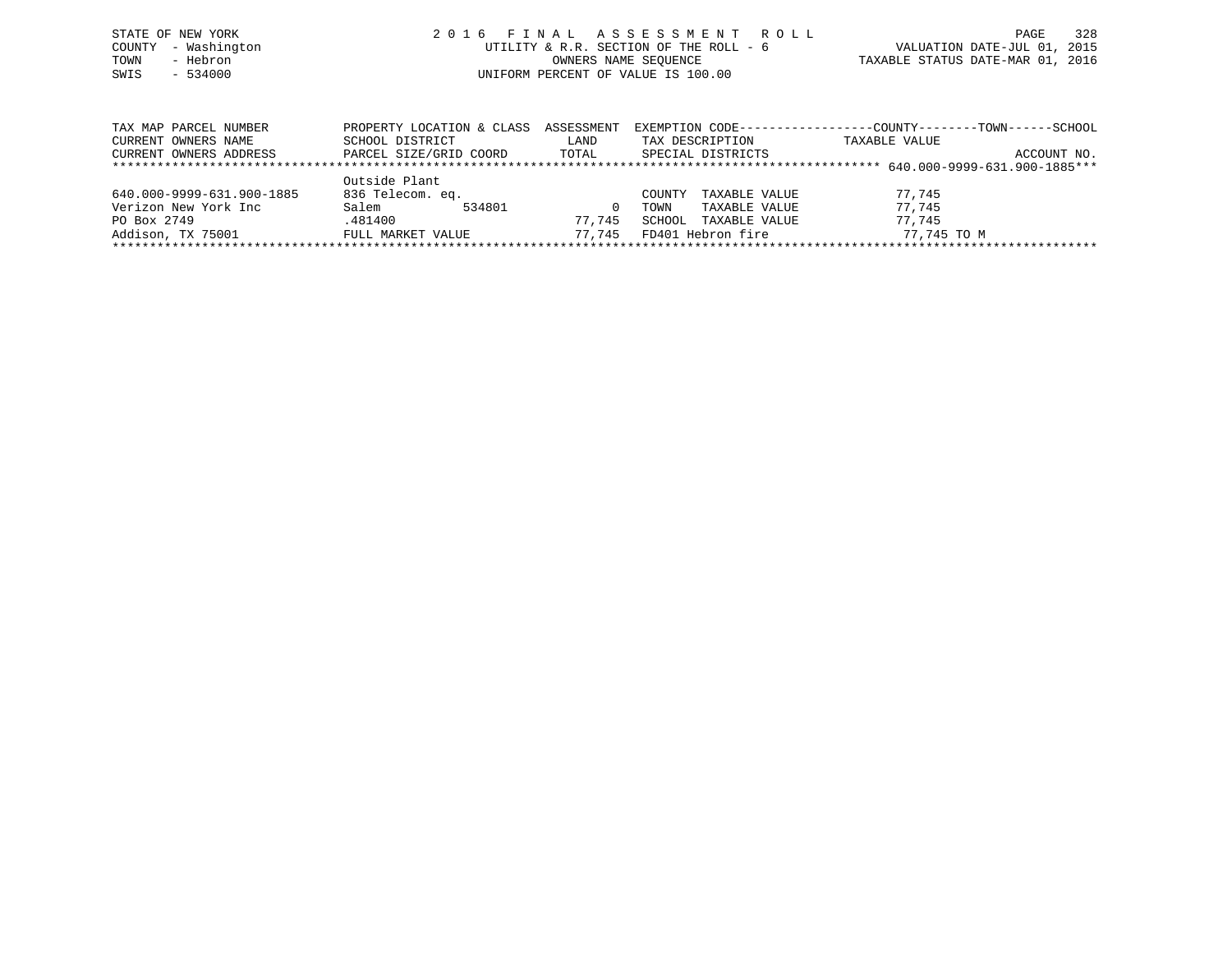# ROLL SUB SECTION - - TOTALS

#### \*\*\* S P E C I A L D I S T R I C T S U M M A R Y \*\*\*

|                            | TOTAL | EXTENSION  | EXTENSION | AD VALOREM | EXEMPT | TAXABLE  |
|----------------------------|-------|------------|-----------|------------|--------|----------|
| CODE DISTRICT NAME PARCELS |       | TYPE.      | VALUE     | VALUE      | AMOUNT | VALUE    |
| FD401 Hebron fire          |       | 19 TOTAL M |           | 4501,255   |        | 4501,255 |

#### \*\*\* S C H O O L D I S T R I C T S U M M A R Y \*\*\*

| CODE                                           | DISTRICT NAME                                         | TOTAL<br>PARCELS | ASSESSED<br>LAND | ASSESSED<br>TOTAL                                | EXEMPT<br><b>AMOUNT</b> | TOTAL<br>TAXABLE                                 | <b>STAR</b><br>AMOUNT | STAR<br>TAXABLE                                  |
|------------------------------------------------|-------------------------------------------------------|------------------|------------------|--------------------------------------------------|-------------------------|--------------------------------------------------|-----------------------|--------------------------------------------------|
| 532001<br>533201<br>533401<br>533801<br>534801 | Arqyle<br>Granville<br>Greenwich<br>Hartford<br>Salem | 4<br>6<br>4<br>4 | 55,000           | 70,007<br>1872,524<br>145<br>499,364<br>2059,215 |                         | 70,007<br>1872,524<br>145<br>499,364<br>2059,215 |                       | 70,007<br>1872,524<br>145<br>499,364<br>2059,215 |
|                                                | SUB-TOTAL                                             | 19               | 55,000           | 4501,255                                         |                         | 4501,255                                         |                       | 4501,255                                         |
|                                                | TOTAL                                                 | 19               | 55,000           | 4501,255                                         |                         | 4501,255                                         |                       | 4501,255                                         |

# \*\*\* S Y S T E M C O D E S S U M M A R Y \*\*\*

#### NO SYSTEM EXEMPTIONS AT THIS LEVEL

# \*\*\* E X E M P T I O N S U M M A R Y \*\*\*

## NO EXEMPTIONS AT THIS LEVEL

| ROLL<br><b>SEC</b> | DESCRIPTION      | TOTAL<br>PARCELS | <b><i>ASSESSED</i></b><br>LAND | ASSESSED<br>TOTAL | TAXABLE<br>COUNTY | TAXABLE<br>TOWN | TAXABLE<br>SCHOOL | <b>STAR</b><br>TAXABLE |
|--------------------|------------------|------------------|--------------------------------|-------------------|-------------------|-----------------|-------------------|------------------------|
|                    | UTILITIES & N.C. | 1 Q              | 55,000                         | 4501,255          | 4501,255          | 4501,255        | 4501,255          | 4501,255               |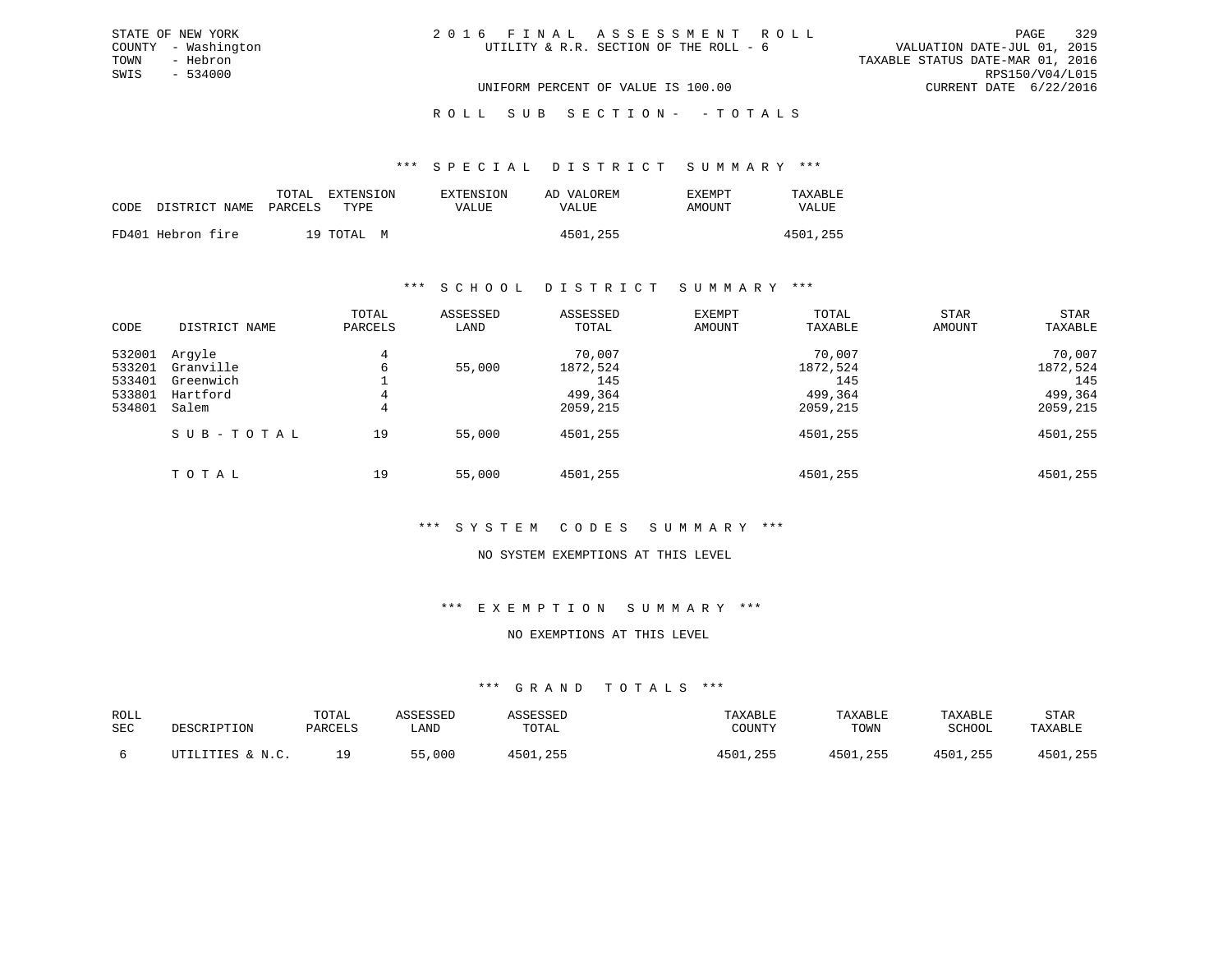|      | STATE OF NEW YORK   | 2016 FINAL ASSESSMENT ROLL |                                        |                                  |                        | PAGE | 330 |
|------|---------------------|----------------------------|----------------------------------------|----------------------------------|------------------------|------|-----|
|      | COUNTY - Washington |                            | UTILITY & R.R. SECTION OF THE ROLL - 6 | VALUATION DATE-JUL 01, 2015      |                        |      |     |
| TOWN | - Hebron            |                            |                                        | TAXABLE STATUS DATE-MAR 01, 2016 |                        |      |     |
| SWIS | $-534000$           |                            | UNIFORM PERCENT OF VALUE IS 100.00     |                                  | RPS150/V04/L015        |      |     |
|      |                     |                            |                                        |                                  | CURRENT DATE 6/22/2016 |      |     |
|      |                     |                            |                                        |                                  |                        |      |     |

#### R O L L S E C T I O N T O T A L S

#### \*\*\* S P E C I A L D I S T R I C T S U M M A R Y \*\*\*

|      |                       | TOTAL | EXTENSION  | EXTENSION | AD VALOREM | EXEMPT | TAXABLE      |
|------|-----------------------|-------|------------|-----------|------------|--------|--------------|
| CODE | DISTRICT NAME PARCELS |       | TYPE.      | VALUE     | VALUE      | AMOUNT | <b>VALUE</b> |
|      | FD401 Hebron fire     |       | 19 TOTAL M |           | 4501,255   |        | 4501,255     |

#### \*\*\* S C H O O L D I S T R I C T S U M M A R Y \*\*\*

| CODE                                           | DISTRICT NAME                                         | TOTAL<br>PARCELS | ASSESSED<br>LAND | ASSESSED<br>TOTAL                                | EXEMPT<br>AMOUNT | TOTAL<br>TAXABLE                                 | <b>STAR</b><br>AMOUNT | STAR<br>TAXABLE                                   |
|------------------------------------------------|-------------------------------------------------------|------------------|------------------|--------------------------------------------------|------------------|--------------------------------------------------|-----------------------|---------------------------------------------------|
| 532001<br>533201<br>533401<br>533801<br>534801 | Argyle<br>Granville<br>Greenwich<br>Hartford<br>Salem | 4<br>6<br>4<br>4 | 55,000           | 70,007<br>1872,524<br>145<br>499,364<br>2059,215 |                  | 70,007<br>1872,524<br>145<br>499,364<br>2059,215 |                       | 70,007<br>1872,524<br>145<br>499,364<br>2059, 215 |
|                                                | SUB-TOTAL                                             | 19               | 55,000           | 4501,255                                         |                  | 4501,255                                         |                       | 4501,255                                          |
|                                                | TOTAL                                                 | 19               | 55,000           | 4501,255                                         |                  | 4501,255                                         |                       | 4501,255                                          |

#### \*\*\* S Y S T E M C O D E S S U M M A R Y \*\*\*

#### NO SYSTEM EXEMPTIONS AT THIS LEVEL

## \*\*\* E X E M P T I O N S U M M A R Y \*\*\*

# NO EXEMPTIONS AT THIS LEVEL

| ROLL<br><b>SEC</b> | DESCRIPTION      | TOTAL<br>PARCELS | <b><i>ASSESSED</i></b><br>LAND | ASSESSED<br>TOTAL | TAXABLE<br>COUNTY | TAXABLE<br>TOWN | TAXABLE<br>SCHOOL | <b>STAR</b><br>TAXABLE |
|--------------------|------------------|------------------|--------------------------------|-------------------|-------------------|-----------------|-------------------|------------------------|
|                    | UTILITIES & N.C. | 1 Q              | 55,000                         | 4501,255          | 4501,255          | 4501,255        | 4501,255          | 4501,255               |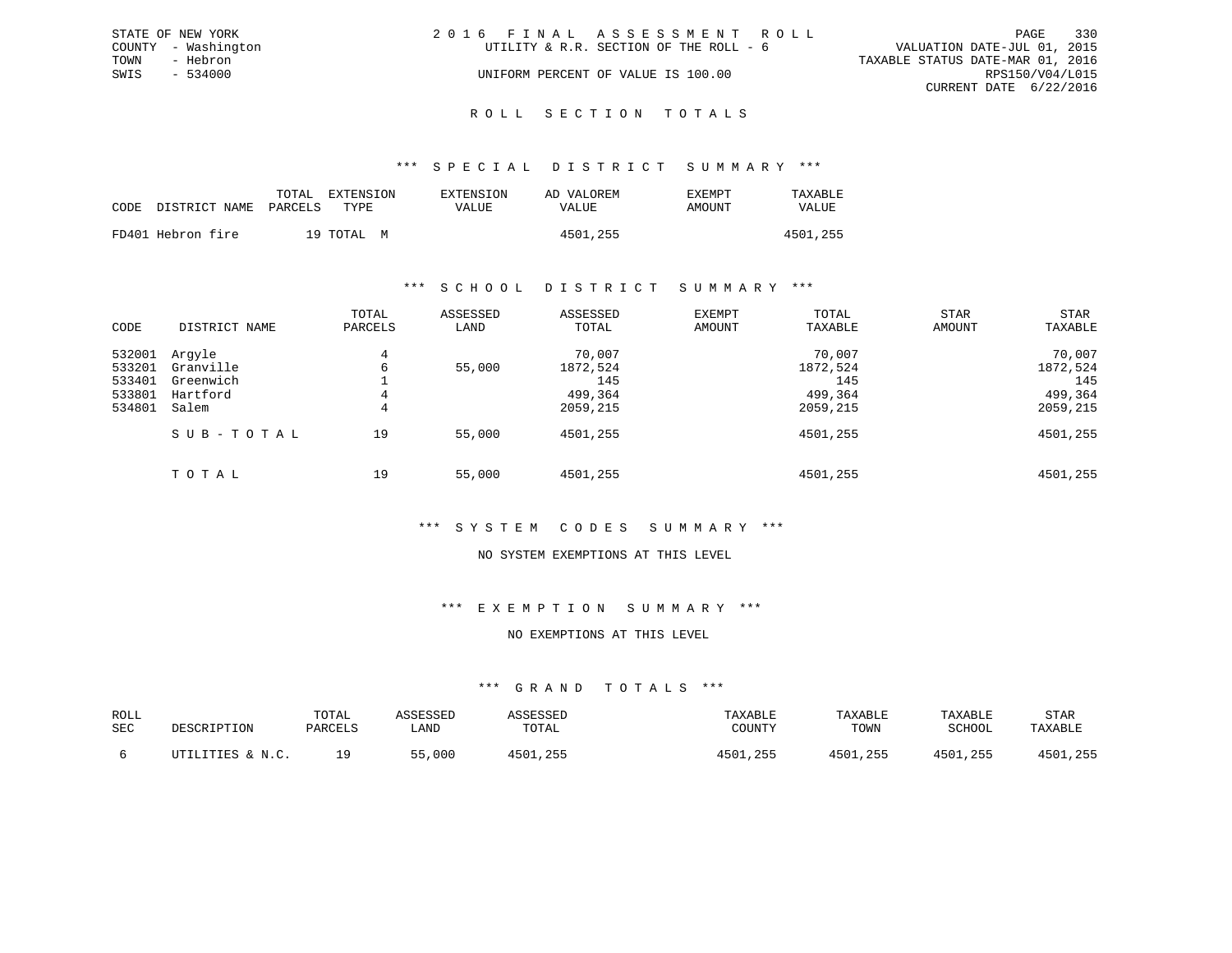# STATE OF NEW YORK 2 0 1 6 F I N A L A S S E S S M E N T R O L L PAGE 331 COUNTY - Washington WHOLLY EXEMPT SECTION OF THE ROLL - 8 VALUATION DATE-JUL 01, 2015 TOWN - Hebron OWNERS NAME SEQUENCE TAXABLE STATUS DATE-MAR 01, 2016 SWIS - 534000 UNIFORM PERCENT OF VALUE IS 100.00UNIFORM PERCENT OF VALUE IS 100.00

| 9179900718<br>County Route 30<br>42,200<br>42,200<br>$167. - 1 - 37.1$<br>695 Cemetery<br>TN CEM<br>13510<br>42,200<br>42,200 COUNTY TAXABLE VALUE<br>Cemetery-Belcher<br>532001<br>Argyle<br>$\Omega$<br>42,200 TOWN<br>Salem, NY 12865<br>23/202<br>TAXABLE VALUE<br>$\overline{0}$<br>$\Omega$<br>FRNT 168.00 DPTH 158.00<br>SCHOOL TAXABLE VALUE<br>FD401 Hebron fire<br>0 TO M<br>EAST-0787354 NRTH-1624228<br>DEED BOOK TT<br>42,200 EX<br>PG-394<br>42,200<br>FULL MARKET VALUE<br>9179900719<br>State Route 22/W Off<br>$177. - 1 - 27$<br>TN CEM<br>13510<br>26,700<br>26,700<br>26,700<br>695 Cemetery<br>Cemetery-E Hebron<br>534801<br>26,700 COUNTY TAXABLE VALUE<br>Salem<br>$\Omega$<br>Salem, NY 12865<br>26,700 TOWN<br>$\Omega$<br>418/560<br>TAXABLE VALUE<br>$\Omega$<br>FRNT<br>99.00 DPTH 148.50<br>SCHOOL TAXABLE VALUE<br>0 TO M<br>EAST-0814893 NRTH-1613191<br>FD401 Hebron fire<br>DEED BOOK 241 PG-504<br>26,700 EX<br>26,700<br>FULL MARKET VALUE<br>9179900729<br>6559 State Route 22<br>256,500<br>$177. - 1 - 12$<br>620 Religious<br>NON-PR REL 25110<br>256,500<br>256,500<br>30,700 COUNTY TAXABLE VALUE<br>East Hebron U P Church<br>Salem<br>534801<br>$\Omega$<br>256,500 TOWN<br>TAXABLE VALUE<br>$\Omega$<br>ATTN: Melody Babcock<br>Ease 800/312<br>SCHOOL TAXABLE VALUE<br>6293 State Route 22<br>932/232<br>FD401 Hebron fire<br>Salem, NY 12865<br>0 TO M<br>FRNT 116.00 DPTH 256.00<br>EAST-0815116 NRTH-1615847<br>256,500 EX<br>DEED BOOK 12<br>PG-454<br>256,500<br>FULL MARKET VALUE<br>Grimes Hill Rd<br>9179901077<br>TN CEM<br>$160. -2 - 10$<br>13510<br>22,000<br>22,000<br>22,000<br>695 Cemetery<br>Grimes Hill Cemetery<br>533201 22,000 COUNTY TAXABLE VALUE<br>Granville<br>$\mathbf{0}$<br>22,000 TOWN<br>Salem, NY 12865<br>FRNT 85.00 DPTH 30.00<br>TAXABLE VALUE<br>$\overline{0}$<br>$\Omega$<br>EAST-0814671 NRTH-1629273<br>SCHOOL TAXABLE VALUE<br>22,000 FD401 Hebron fire<br>0 TO M<br>FULL MARKET VALUE<br>22,000 EX<br>Tiplady Rd<br>$178. - 1 - 8.5$<br>695 Cemetery<br>TN CEM<br>13510<br>21,800<br>21,800<br>21,800<br>Hebron Cemetary<br>534801<br>21,800 COUNTY TAXABLE VALUE<br>Salem<br>0<br>FRNT 66.00 DPTH 63.00<br>21,800<br>$\Omega$<br>Tiplady Rd<br>TOWN<br>TAXABLE VALUE<br>0.10<br>Salem, NY 12865<br>ACRES<br>SCHOOL TAXABLE VALUE<br>0 TO M<br>EAST-0822016 NRTH-1612336<br>FD401 Hebron fire<br>FULL MARKET VALUE<br>21,800<br>21,800 EX | TAX MAP PARCEL NUMBER<br>CURRENT OWNERS NAME<br>CURRENT OWNERS ADDRESS | PROPERTY LOCATION & CLASS ASSESSMENT EXEMPTION CODE---------------COUNTY-------TOWN-----SCHOOL<br>SCHOOL DISTRICT<br>PARCEL SIZE/GRID COORD | LAND<br>TOTAL | TAX DESCRIPTION<br>SPECIAL DISTRICTS | TAXABLE VALUE | ACCOUNT NO. |
|-----------------------------------------------------------------------------------------------------------------------------------------------------------------------------------------------------------------------------------------------------------------------------------------------------------------------------------------------------------------------------------------------------------------------------------------------------------------------------------------------------------------------------------------------------------------------------------------------------------------------------------------------------------------------------------------------------------------------------------------------------------------------------------------------------------------------------------------------------------------------------------------------------------------------------------------------------------------------------------------------------------------------------------------------------------------------------------------------------------------------------------------------------------------------------------------------------------------------------------------------------------------------------------------------------------------------------------------------------------------------------------------------------------------------------------------------------------------------------------------------------------------------------------------------------------------------------------------------------------------------------------------------------------------------------------------------------------------------------------------------------------------------------------------------------------------------------------------------------------------------------------------------------------------------------------------------------------------------------------------------------------------------------------------------------------------------------------------------------------------------------------------------------------------------------------------------------------------------------------------------------------------------------------------------------------------------------------------------------------------------------------------------------------------------------------|------------------------------------------------------------------------|---------------------------------------------------------------------------------------------------------------------------------------------|---------------|--------------------------------------|---------------|-------------|
|                                                                                                                                                                                                                                                                                                                                                                                                                                                                                                                                                                                                                                                                                                                                                                                                                                                                                                                                                                                                                                                                                                                                                                                                                                                                                                                                                                                                                                                                                                                                                                                                                                                                                                                                                                                                                                                                                                                                                                                                                                                                                                                                                                                                                                                                                                                                                                                                                                   |                                                                        |                                                                                                                                             |               |                                      |               |             |
|                                                                                                                                                                                                                                                                                                                                                                                                                                                                                                                                                                                                                                                                                                                                                                                                                                                                                                                                                                                                                                                                                                                                                                                                                                                                                                                                                                                                                                                                                                                                                                                                                                                                                                                                                                                                                                                                                                                                                                                                                                                                                                                                                                                                                                                                                                                                                                                                                                   |                                                                        |                                                                                                                                             |               |                                      |               |             |
|                                                                                                                                                                                                                                                                                                                                                                                                                                                                                                                                                                                                                                                                                                                                                                                                                                                                                                                                                                                                                                                                                                                                                                                                                                                                                                                                                                                                                                                                                                                                                                                                                                                                                                                                                                                                                                                                                                                                                                                                                                                                                                                                                                                                                                                                                                                                                                                                                                   |                                                                        |                                                                                                                                             |               |                                      |               |             |
|                                                                                                                                                                                                                                                                                                                                                                                                                                                                                                                                                                                                                                                                                                                                                                                                                                                                                                                                                                                                                                                                                                                                                                                                                                                                                                                                                                                                                                                                                                                                                                                                                                                                                                                                                                                                                                                                                                                                                                                                                                                                                                                                                                                                                                                                                                                                                                                                                                   |                                                                        |                                                                                                                                             |               |                                      |               |             |
|                                                                                                                                                                                                                                                                                                                                                                                                                                                                                                                                                                                                                                                                                                                                                                                                                                                                                                                                                                                                                                                                                                                                                                                                                                                                                                                                                                                                                                                                                                                                                                                                                                                                                                                                                                                                                                                                                                                                                                                                                                                                                                                                                                                                                                                                                                                                                                                                                                   |                                                                        |                                                                                                                                             |               |                                      |               |             |
|                                                                                                                                                                                                                                                                                                                                                                                                                                                                                                                                                                                                                                                                                                                                                                                                                                                                                                                                                                                                                                                                                                                                                                                                                                                                                                                                                                                                                                                                                                                                                                                                                                                                                                                                                                                                                                                                                                                                                                                                                                                                                                                                                                                                                                                                                                                                                                                                                                   |                                                                        |                                                                                                                                             |               |                                      |               |             |
|                                                                                                                                                                                                                                                                                                                                                                                                                                                                                                                                                                                                                                                                                                                                                                                                                                                                                                                                                                                                                                                                                                                                                                                                                                                                                                                                                                                                                                                                                                                                                                                                                                                                                                                                                                                                                                                                                                                                                                                                                                                                                                                                                                                                                                                                                                                                                                                                                                   |                                                                        |                                                                                                                                             |               |                                      |               |             |
|                                                                                                                                                                                                                                                                                                                                                                                                                                                                                                                                                                                                                                                                                                                                                                                                                                                                                                                                                                                                                                                                                                                                                                                                                                                                                                                                                                                                                                                                                                                                                                                                                                                                                                                                                                                                                                                                                                                                                                                                                                                                                                                                                                                                                                                                                                                                                                                                                                   |                                                                        |                                                                                                                                             |               |                                      |               |             |
|                                                                                                                                                                                                                                                                                                                                                                                                                                                                                                                                                                                                                                                                                                                                                                                                                                                                                                                                                                                                                                                                                                                                                                                                                                                                                                                                                                                                                                                                                                                                                                                                                                                                                                                                                                                                                                                                                                                                                                                                                                                                                                                                                                                                                                                                                                                                                                                                                                   |                                                                        |                                                                                                                                             |               |                                      |               |             |
|                                                                                                                                                                                                                                                                                                                                                                                                                                                                                                                                                                                                                                                                                                                                                                                                                                                                                                                                                                                                                                                                                                                                                                                                                                                                                                                                                                                                                                                                                                                                                                                                                                                                                                                                                                                                                                                                                                                                                                                                                                                                                                                                                                                                                                                                                                                                                                                                                                   |                                                                        |                                                                                                                                             |               |                                      |               |             |
|                                                                                                                                                                                                                                                                                                                                                                                                                                                                                                                                                                                                                                                                                                                                                                                                                                                                                                                                                                                                                                                                                                                                                                                                                                                                                                                                                                                                                                                                                                                                                                                                                                                                                                                                                                                                                                                                                                                                                                                                                                                                                                                                                                                                                                                                                                                                                                                                                                   |                                                                        |                                                                                                                                             |               |                                      |               |             |
|                                                                                                                                                                                                                                                                                                                                                                                                                                                                                                                                                                                                                                                                                                                                                                                                                                                                                                                                                                                                                                                                                                                                                                                                                                                                                                                                                                                                                                                                                                                                                                                                                                                                                                                                                                                                                                                                                                                                                                                                                                                                                                                                                                                                                                                                                                                                                                                                                                   |                                                                        |                                                                                                                                             |               |                                      |               |             |
|                                                                                                                                                                                                                                                                                                                                                                                                                                                                                                                                                                                                                                                                                                                                                                                                                                                                                                                                                                                                                                                                                                                                                                                                                                                                                                                                                                                                                                                                                                                                                                                                                                                                                                                                                                                                                                                                                                                                                                                                                                                                                                                                                                                                                                                                                                                                                                                                                                   |                                                                        |                                                                                                                                             |               |                                      |               |             |
|                                                                                                                                                                                                                                                                                                                                                                                                                                                                                                                                                                                                                                                                                                                                                                                                                                                                                                                                                                                                                                                                                                                                                                                                                                                                                                                                                                                                                                                                                                                                                                                                                                                                                                                                                                                                                                                                                                                                                                                                                                                                                                                                                                                                                                                                                                                                                                                                                                   |                                                                        |                                                                                                                                             |               |                                      |               |             |
|                                                                                                                                                                                                                                                                                                                                                                                                                                                                                                                                                                                                                                                                                                                                                                                                                                                                                                                                                                                                                                                                                                                                                                                                                                                                                                                                                                                                                                                                                                                                                                                                                                                                                                                                                                                                                                                                                                                                                                                                                                                                                                                                                                                                                                                                                                                                                                                                                                   |                                                                        |                                                                                                                                             |               |                                      |               |             |
|                                                                                                                                                                                                                                                                                                                                                                                                                                                                                                                                                                                                                                                                                                                                                                                                                                                                                                                                                                                                                                                                                                                                                                                                                                                                                                                                                                                                                                                                                                                                                                                                                                                                                                                                                                                                                                                                                                                                                                                                                                                                                                                                                                                                                                                                                                                                                                                                                                   |                                                                        |                                                                                                                                             |               |                                      |               |             |
|                                                                                                                                                                                                                                                                                                                                                                                                                                                                                                                                                                                                                                                                                                                                                                                                                                                                                                                                                                                                                                                                                                                                                                                                                                                                                                                                                                                                                                                                                                                                                                                                                                                                                                                                                                                                                                                                                                                                                                                                                                                                                                                                                                                                                                                                                                                                                                                                                                   |                                                                        |                                                                                                                                             |               |                                      |               |             |
|                                                                                                                                                                                                                                                                                                                                                                                                                                                                                                                                                                                                                                                                                                                                                                                                                                                                                                                                                                                                                                                                                                                                                                                                                                                                                                                                                                                                                                                                                                                                                                                                                                                                                                                                                                                                                                                                                                                                                                                                                                                                                                                                                                                                                                                                                                                                                                                                                                   |                                                                        |                                                                                                                                             |               |                                      |               |             |
|                                                                                                                                                                                                                                                                                                                                                                                                                                                                                                                                                                                                                                                                                                                                                                                                                                                                                                                                                                                                                                                                                                                                                                                                                                                                                                                                                                                                                                                                                                                                                                                                                                                                                                                                                                                                                                                                                                                                                                                                                                                                                                                                                                                                                                                                                                                                                                                                                                   |                                                                        |                                                                                                                                             |               |                                      |               |             |
|                                                                                                                                                                                                                                                                                                                                                                                                                                                                                                                                                                                                                                                                                                                                                                                                                                                                                                                                                                                                                                                                                                                                                                                                                                                                                                                                                                                                                                                                                                                                                                                                                                                                                                                                                                                                                                                                                                                                                                                                                                                                                                                                                                                                                                                                                                                                                                                                                                   |                                                                        |                                                                                                                                             |               |                                      |               |             |
|                                                                                                                                                                                                                                                                                                                                                                                                                                                                                                                                                                                                                                                                                                                                                                                                                                                                                                                                                                                                                                                                                                                                                                                                                                                                                                                                                                                                                                                                                                                                                                                                                                                                                                                                                                                                                                                                                                                                                                                                                                                                                                                                                                                                                                                                                                                                                                                                                                   |                                                                        |                                                                                                                                             |               |                                      |               |             |
|                                                                                                                                                                                                                                                                                                                                                                                                                                                                                                                                                                                                                                                                                                                                                                                                                                                                                                                                                                                                                                                                                                                                                                                                                                                                                                                                                                                                                                                                                                                                                                                                                                                                                                                                                                                                                                                                                                                                                                                                                                                                                                                                                                                                                                                                                                                                                                                                                                   |                                                                        |                                                                                                                                             |               |                                      |               |             |
|                                                                                                                                                                                                                                                                                                                                                                                                                                                                                                                                                                                                                                                                                                                                                                                                                                                                                                                                                                                                                                                                                                                                                                                                                                                                                                                                                                                                                                                                                                                                                                                                                                                                                                                                                                                                                                                                                                                                                                                                                                                                                                                                                                                                                                                                                                                                                                                                                                   |                                                                        |                                                                                                                                             |               |                                      |               |             |
|                                                                                                                                                                                                                                                                                                                                                                                                                                                                                                                                                                                                                                                                                                                                                                                                                                                                                                                                                                                                                                                                                                                                                                                                                                                                                                                                                                                                                                                                                                                                                                                                                                                                                                                                                                                                                                                                                                                                                                                                                                                                                                                                                                                                                                                                                                                                                                                                                                   |                                                                        |                                                                                                                                             |               |                                      |               |             |
|                                                                                                                                                                                                                                                                                                                                                                                                                                                                                                                                                                                                                                                                                                                                                                                                                                                                                                                                                                                                                                                                                                                                                                                                                                                                                                                                                                                                                                                                                                                                                                                                                                                                                                                                                                                                                                                                                                                                                                                                                                                                                                                                                                                                                                                                                                                                                                                                                                   |                                                                        |                                                                                                                                             |               |                                      |               |             |
|                                                                                                                                                                                                                                                                                                                                                                                                                                                                                                                                                                                                                                                                                                                                                                                                                                                                                                                                                                                                                                                                                                                                                                                                                                                                                                                                                                                                                                                                                                                                                                                                                                                                                                                                                                                                                                                                                                                                                                                                                                                                                                                                                                                                                                                                                                                                                                                                                                   |                                                                        |                                                                                                                                             |               |                                      |               |             |
|                                                                                                                                                                                                                                                                                                                                                                                                                                                                                                                                                                                                                                                                                                                                                                                                                                                                                                                                                                                                                                                                                                                                                                                                                                                                                                                                                                                                                                                                                                                                                                                                                                                                                                                                                                                                                                                                                                                                                                                                                                                                                                                                                                                                                                                                                                                                                                                                                                   |                                                                        |                                                                                                                                             |               |                                      |               |             |
|                                                                                                                                                                                                                                                                                                                                                                                                                                                                                                                                                                                                                                                                                                                                                                                                                                                                                                                                                                                                                                                                                                                                                                                                                                                                                                                                                                                                                                                                                                                                                                                                                                                                                                                                                                                                                                                                                                                                                                                                                                                                                                                                                                                                                                                                                                                                                                                                                                   |                                                                        |                                                                                                                                             |               |                                      |               |             |
|                                                                                                                                                                                                                                                                                                                                                                                                                                                                                                                                                                                                                                                                                                                                                                                                                                                                                                                                                                                                                                                                                                                                                                                                                                                                                                                                                                                                                                                                                                                                                                                                                                                                                                                                                                                                                                                                                                                                                                                                                                                                                                                                                                                                                                                                                                                                                                                                                                   |                                                                        |                                                                                                                                             |               |                                      |               |             |
|                                                                                                                                                                                                                                                                                                                                                                                                                                                                                                                                                                                                                                                                                                                                                                                                                                                                                                                                                                                                                                                                                                                                                                                                                                                                                                                                                                                                                                                                                                                                                                                                                                                                                                                                                                                                                                                                                                                                                                                                                                                                                                                                                                                                                                                                                                                                                                                                                                   |                                                                        |                                                                                                                                             |               |                                      |               |             |
|                                                                                                                                                                                                                                                                                                                                                                                                                                                                                                                                                                                                                                                                                                                                                                                                                                                                                                                                                                                                                                                                                                                                                                                                                                                                                                                                                                                                                                                                                                                                                                                                                                                                                                                                                                                                                                                                                                                                                                                                                                                                                                                                                                                                                                                                                                                                                                                                                                   |                                                                        |                                                                                                                                             |               |                                      |               |             |
|                                                                                                                                                                                                                                                                                                                                                                                                                                                                                                                                                                                                                                                                                                                                                                                                                                                                                                                                                                                                                                                                                                                                                                                                                                                                                                                                                                                                                                                                                                                                                                                                                                                                                                                                                                                                                                                                                                                                                                                                                                                                                                                                                                                                                                                                                                                                                                                                                                   |                                                                        |                                                                                                                                             |               |                                      |               |             |
|                                                                                                                                                                                                                                                                                                                                                                                                                                                                                                                                                                                                                                                                                                                                                                                                                                                                                                                                                                                                                                                                                                                                                                                                                                                                                                                                                                                                                                                                                                                                                                                                                                                                                                                                                                                                                                                                                                                                                                                                                                                                                                                                                                                                                                                                                                                                                                                                                                   |                                                                        |                                                                                                                                             |               |                                      |               |             |
|                                                                                                                                                                                                                                                                                                                                                                                                                                                                                                                                                                                                                                                                                                                                                                                                                                                                                                                                                                                                                                                                                                                                                                                                                                                                                                                                                                                                                                                                                                                                                                                                                                                                                                                                                                                                                                                                                                                                                                                                                                                                                                                                                                                                                                                                                                                                                                                                                                   |                                                                        |                                                                                                                                             |               |                                      |               |             |
|                                                                                                                                                                                                                                                                                                                                                                                                                                                                                                                                                                                                                                                                                                                                                                                                                                                                                                                                                                                                                                                                                                                                                                                                                                                                                                                                                                                                                                                                                                                                                                                                                                                                                                                                                                                                                                                                                                                                                                                                                                                                                                                                                                                                                                                                                                                                                                                                                                   |                                                                        |                                                                                                                                             |               |                                      |               |             |
|                                                                                                                                                                                                                                                                                                                                                                                                                                                                                                                                                                                                                                                                                                                                                                                                                                                                                                                                                                                                                                                                                                                                                                                                                                                                                                                                                                                                                                                                                                                                                                                                                                                                                                                                                                                                                                                                                                                                                                                                                                                                                                                                                                                                                                                                                                                                                                                                                                   |                                                                        |                                                                                                                                             |               |                                      |               |             |
|                                                                                                                                                                                                                                                                                                                                                                                                                                                                                                                                                                                                                                                                                                                                                                                                                                                                                                                                                                                                                                                                                                                                                                                                                                                                                                                                                                                                                                                                                                                                                                                                                                                                                                                                                                                                                                                                                                                                                                                                                                                                                                                                                                                                                                                                                                                                                                                                                                   |                                                                        |                                                                                                                                             |               |                                      |               |             |
|                                                                                                                                                                                                                                                                                                                                                                                                                                                                                                                                                                                                                                                                                                                                                                                                                                                                                                                                                                                                                                                                                                                                                                                                                                                                                                                                                                                                                                                                                                                                                                                                                                                                                                                                                                                                                                                                                                                                                                                                                                                                                                                                                                                                                                                                                                                                                                                                                                   |                                                                        |                                                                                                                                             |               |                                      |               |             |
|                                                                                                                                                                                                                                                                                                                                                                                                                                                                                                                                                                                                                                                                                                                                                                                                                                                                                                                                                                                                                                                                                                                                                                                                                                                                                                                                                                                                                                                                                                                                                                                                                                                                                                                                                                                                                                                                                                                                                                                                                                                                                                                                                                                                                                                                                                                                                                                                                                   |                                                                        |                                                                                                                                             |               |                                      |               |             |
|                                                                                                                                                                                                                                                                                                                                                                                                                                                                                                                                                                                                                                                                                                                                                                                                                                                                                                                                                                                                                                                                                                                                                                                                                                                                                                                                                                                                                                                                                                                                                                                                                                                                                                                                                                                                                                                                                                                                                                                                                                                                                                                                                                                                                                                                                                                                                                                                                                   |                                                                        |                                                                                                                                             |               |                                      |               |             |
|                                                                                                                                                                                                                                                                                                                                                                                                                                                                                                                                                                                                                                                                                                                                                                                                                                                                                                                                                                                                                                                                                                                                                                                                                                                                                                                                                                                                                                                                                                                                                                                                                                                                                                                                                                                                                                                                                                                                                                                                                                                                                                                                                                                                                                                                                                                                                                                                                                   |                                                                        |                                                                                                                                             |               |                                      |               |             |
|                                                                                                                                                                                                                                                                                                                                                                                                                                                                                                                                                                                                                                                                                                                                                                                                                                                                                                                                                                                                                                                                                                                                                                                                                                                                                                                                                                                                                                                                                                                                                                                                                                                                                                                                                                                                                                                                                                                                                                                                                                                                                                                                                                                                                                                                                                                                                                                                                                   |                                                                        |                                                                                                                                             |               |                                      |               |             |
|                                                                                                                                                                                                                                                                                                                                                                                                                                                                                                                                                                                                                                                                                                                                                                                                                                                                                                                                                                                                                                                                                                                                                                                                                                                                                                                                                                                                                                                                                                                                                                                                                                                                                                                                                                                                                                                                                                                                                                                                                                                                                                                                                                                                                                                                                                                                                                                                                                   |                                                                        |                                                                                                                                             |               |                                      |               |             |
|                                                                                                                                                                                                                                                                                                                                                                                                                                                                                                                                                                                                                                                                                                                                                                                                                                                                                                                                                                                                                                                                                                                                                                                                                                                                                                                                                                                                                                                                                                                                                                                                                                                                                                                                                                                                                                                                                                                                                                                                                                                                                                                                                                                                                                                                                                                                                                                                                                   |                                                                        |                                                                                                                                             |               |                                      |               |             |
|                                                                                                                                                                                                                                                                                                                                                                                                                                                                                                                                                                                                                                                                                                                                                                                                                                                                                                                                                                                                                                                                                                                                                                                                                                                                                                                                                                                                                                                                                                                                                                                                                                                                                                                                                                                                                                                                                                                                                                                                                                                                                                                                                                                                                                                                                                                                                                                                                                   |                                                                        |                                                                                                                                             |               |                                      |               |             |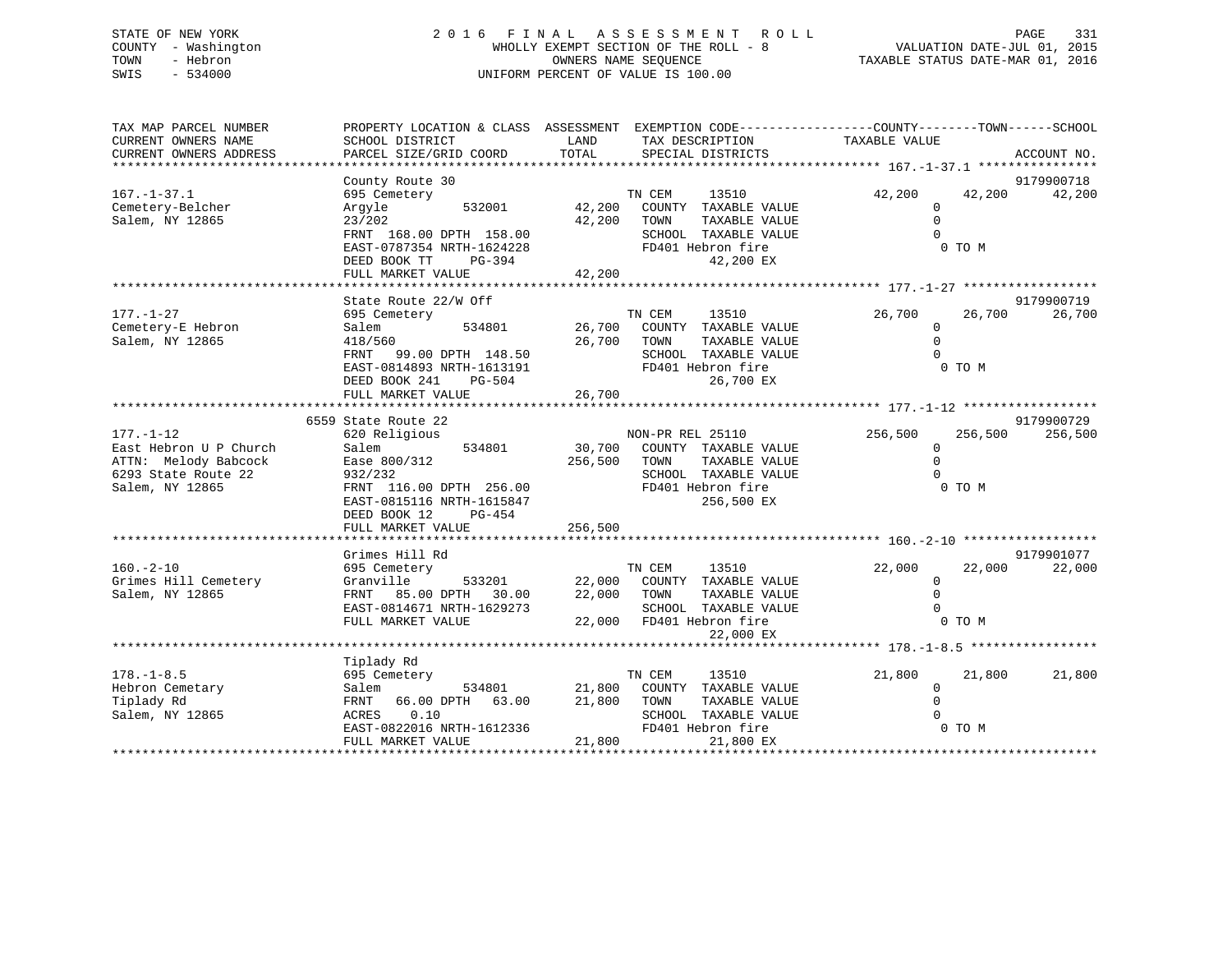# STATE OF NEW YORK 2 0 1 6 F I N A L A S S E S S M E N T R O L L PAGE 332 COUNTY - Washington WHOLLY EXEMPT SECTION OF THE ROLL - 8 VALUATION DATE-JUL 01, 2015 TOWN - Hebron OWNERS NAME SEQUENCE TAXABLE STATUS DATE-MAR 01, 2016 SWIS - 534000 UNIFORM PERCENT OF VALUE IS 100.00

| TAX MAP PARCEL NUMBER<br>CURRENT OWNERS NAME<br>CURRENT OWNERS ADDRESS                | PROPERTY LOCATION & CLASS ASSESSMENT EXEMPTION CODE----------------COUNTY-------TOWN-----SCHOOL<br>SCHOOL DISTRICT<br>PARCEL SIZE/GRID COORD | LAND<br>TOTAL |                 | SPECIAL DISTRICTS                                                             | TAX DESCRIPTION TAXABLE VALUE                 |         | ACCOUNT NO.          |
|---------------------------------------------------------------------------------------|----------------------------------------------------------------------------------------------------------------------------------------------|---------------|-----------------|-------------------------------------------------------------------------------|-----------------------------------------------|---------|----------------------|
| $176. - 1 - 14$<br>Hebron Cemetery Assoc<br>c/o Tom Rogers<br>751 Chamberlin Mills Rd | Middle Rd<br>695 Cemetery<br>534801<br>Salem<br>ACRES 18.00<br>EAST-0804055 NRTH-1613043                                                     | 97,500        | PRI CEM<br>TOWN | 27350<br>97,500 COUNTY TAXABLE VALUE<br>TAXABLE VALUE<br>SCHOOL TAXABLE VALUE | 97,500<br>$\mathbf 0$<br>$\Omega$<br>$\Omega$ | 97,500  | 9179900725<br>97,500 |
| Salem, NY 12865                                                                       | DEED BOOK 296<br>PG-55<br>FULL MARKET VALUE                                                                                                  | FD401 H       |                 | FD401 Hebron fire<br>97,500 EX                                                |                                               | 0 TO M  |                      |
|                                                                                       |                                                                                                                                              |               |                 |                                                                               |                                               |         |                      |
| $177. - 1 - 40$<br>Hebron Cemetery Assoc<br>c/o Tom Rogers                            | Chamberlin Mills Rd<br>695 Cemetery<br>Salem                                                                                                 | 26,000        | TOWN            | TAXABLE VALUE                                                                 | 26,000<br>$\mathbf{0}$<br>$\Omega$            | 26,000  | 9179900726<br>26,000 |
| 751 Chamberlin Mills Rd<br>Salem, NY 12865                                            | Cemetery<br>ACRES 7.20<br>EAST-0805051 NRTH-1612580<br>DEED BOOK 59<br>PG-382                                                                | 26,000        |                 | SCHOOL TAXABLE VALUE<br>FD401 Hebron fire<br>26,000 EX                        | $\Omega$                                      | 0 TO M  |                      |
|                                                                                       | FULL MARKET VALUE                                                                                                                            |               |                 |                                                                               |                                               |         |                      |
|                                                                                       | 6425 State Route 22                                                                                                                          |               |                 |                                                                               |                                               |         | 9179901211           |
| $178. - 1 - 17$                                                                       | 662 Police/fire                                                                                                                              |               | VOL FIRE        | 26400                                                                         | 110,300                                       | 110,300 | 110,300              |
| Hebron Fire Dept                                                                      | Salem                                                                                                                                        |               |                 | 534801 23,900 COUNTY TAXABLE VALUE                                            | $\mathbf{0}$                                  |         |                      |
| 6425 State Route 22                                                                   | Lot & Firehouse                                                                                                                              | 110,300       | TOWN            | TAXABLE VALUE                                                                 | $\mathbf 0$                                   |         |                      |
| Salem, NY 12865                                                                       | FRNT 180.00 DPTH 208.00                                                                                                                      |               |                 | SCHOOL TAXABLE VALUE                                                          | $\Omega$                                      |         |                      |
|                                                                                       | 0.20<br>ACRES                                                                                                                                |               |                 | FD401 Hebron fire                                                             |                                               | 0 TO M  |                      |
|                                                                                       | EAST-0815957 NRTH-1612629                                                                                                                    |               |                 | 110,300 EX                                                                    |                                               |         |                      |
|                                                                                       | DEED BOOK 467<br>PG-894                                                                                                                      |               |                 |                                                                               |                                               |         |                      |
|                                                                                       | FULL MARKET VALUE                                                                                                                            | 110,300       |                 |                                                                               |                                               |         |                      |
|                                                                                       |                                                                                                                                              |               |                 |                                                                               |                                               |         |                      |
|                                                                                       | 3165 County Route 30                                                                                                                         |               |                 |                                                                               |                                               |         | 9179900722           |
| $183.16 - 1 - 15$                                                                     | 662 Police/fire                                                                                                                              |               | VOL FIRE 26400  |                                                                               | 181,200                                       | 181,200 | 181,200              |
| Hebron Fire Dept                                                                      | 534801<br>Salem                                                                                                                              | 35,100        |                 | COUNTY TAXABLE VALUE                                                          | $\mathbf 0$                                   |         |                      |
| 3165 County Route 30                                                                  | Land & Firehouse                                                                                                                             | 181,200       | TOWN            | TAXABLE VALUE                                                                 | $\mathbf 0$                                   |         |                      |
| Salem, NY 12865                                                                       | ACRES<br>4.25                                                                                                                                |               |                 | SCHOOL TAXABLE VALUE                                                          | $\Omega$                                      |         |                      |
|                                                                                       | EAST-0791622 NRTH-1603539<br>DEED BOOK 285<br>$PG-136$                                                                                       |               |                 | CA008 Cons agri dst 8<br>181,200 EX                                           |                                               | 0 TO M  |                      |
|                                                                                       | FULL MARKET VALUE                                                                                                                            | 181,200       |                 | FD401 Hebron fire<br>181,200 EX                                               |                                               | 0 TO M  |                      |
|                                                                                       |                                                                                                                                              |               |                 | LD401 West hebron light<br>181,200 EX                                         |                                               | 0 TO M  |                      |
|                                                                                       |                                                                                                                                              |               |                 |                                                                               |                                               |         |                      |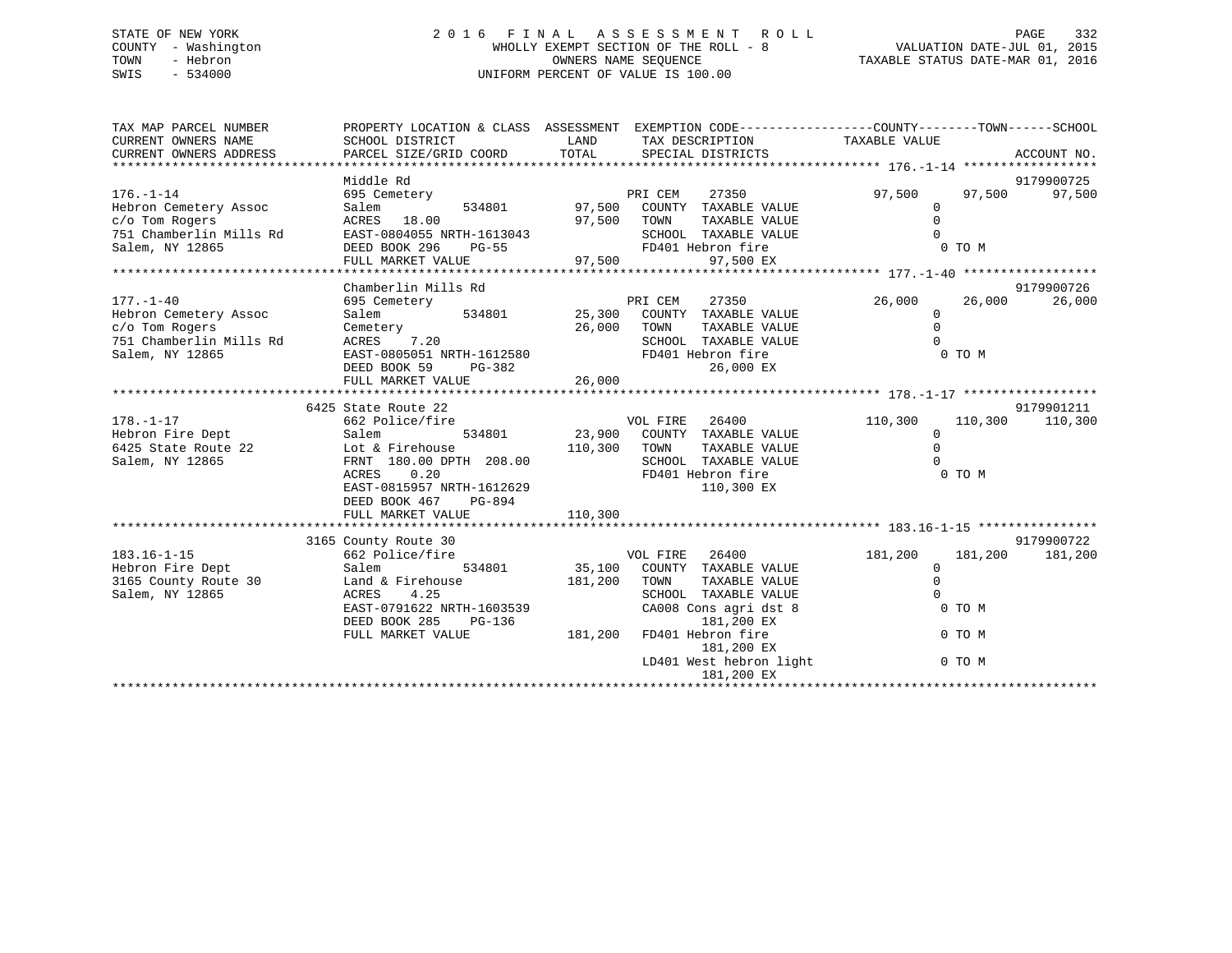# STATE OF NEW YORK 2 0 1 6 F I N A L A S S E S S M E N T R O L L PAGE 333 COUNTY - Washington WHOLLY EXEMPT SECTION OF THE ROLL - 8 VALUATION DATE-JUL 01, 2015 TOWN - Hebron OWNERS NAME SEQUENCE TAXABLE STATUS DATE-MAR 01, 2016 SWIS - 534000 UNIFORM PERCENT OF VALUE IS 100.00

| TAX MAP PARCEL NUMBER<br>CURRENT OWNERS NAME<br>CURRENT OWNERS ADDRESS                                                                                                                                                                                                                                                                                                                                                                                                                                                        | SCHOOL DISTRICT<br>PARCEL SIZE/GRID COORD                                                                                                                                                        | LAND<br>TOTAL                | PROPERTY LOCATION & CLASS ASSESSMENT EXEMPTION CODE---------------COUNTY-------TOWN-----SCHOOL<br>TAX DESCRIPTION<br>SPECIAL DISTRICTS                                                                     | TAXABLE VALUE                                                                  | ACCOUNT NO.           |
|-------------------------------------------------------------------------------------------------------------------------------------------------------------------------------------------------------------------------------------------------------------------------------------------------------------------------------------------------------------------------------------------------------------------------------------------------------------------------------------------------------------------------------|--------------------------------------------------------------------------------------------------------------------------------------------------------------------------------------------------|------------------------------|------------------------------------------------------------------------------------------------------------------------------------------------------------------------------------------------------------|--------------------------------------------------------------------------------|-----------------------|
| $183.16 - 1 - 20$<br>Hebron Fire Dept<br>3166 County Route 30<br>Salem, NY 12865                                                                                                                                                                                                                                                                                                                                                                                                                                              | County Route 30<br>330 Vacant comm<br>534801<br>Salem<br>Ease 835/255<br>66.00 DPTH 195.00<br>FRNT<br>0.30<br>ACRES<br>EAST-0792150 NRTH-1603620<br>DEED BOOK 435<br>PG-209<br>FULL MARKET VALUE | 20,000<br>20,000<br>20,000   | 26400<br>VOL FIRE<br>COUNTY TAXABLE VALUE<br>TOWN<br>TAXABLE VALUE<br>SCHOOL TAXABLE VALUE<br>CA008 Cons agri dst 8<br>20,000 EX<br>FD401 Hebron fire<br>20,000 EX<br>LD401 West hebron light<br>20,000 EX | 20,000<br>20,000<br>0<br>$\mathbf 0$<br>$\Omega$<br>0 TO M<br>0 TO M<br>0 TO M | 9179900723<br>20,000  |
|                                                                                                                                                                                                                                                                                                                                                                                                                                                                                                                               |                                                                                                                                                                                                  |                              |                                                                                                                                                                                                            |                                                                                |                       |
| $177. - 1 - 16$<br>Hebron Preservation Society<br>Attn: Joan Handy<br>160 Liebig Rdg<br>Granville, NY 12832                                                                                                                                                                                                                                                                                                                                                                                                                   | 6560 State Route 22<br>681 Culture bldg<br>Salem<br>FRNT 60.00 DPTH 87.00 58,100<br>EAST-0815365 NRTH-1615927<br>BEED BOOK 484 PG-606<br>FULL MARKET VALUE                                       | 58,100<br>58,100             | HIST SOC 26250<br>534801 22,200 COUNTY TAXABLE VALUE<br>TAXABLE VALUE<br>TOWN<br>SCHOOL TAXABLE VALUE<br>FD401 Hebron fire                                                                                 | 58,100<br>58,100<br>$\mathbf{0}$<br>$\mathbf 0$<br>$\Omega$<br>58,100 TO M     | 9179901079<br>58,100  |
|                                                                                                                                                                                                                                                                                                                                                                                                                                                                                                                               |                                                                                                                                                                                                  |                              |                                                                                                                                                                                                            |                                                                                | 915L100458            |
| $177. - 1 - 17$<br>Hebron Preservation Society Salem<br>Attn: Joan Handy<br>160 Liebig Rd<br>Granville, NY 12832 DEED BOOK 626                                                                                                                                                                                                                                                                                                                                                                                                | 6564 State Route 22<br>681 Culture bldg<br>FRNT 76.00 DPTH 197.00 27,500<br>EAST-0815402 NRTH-1616029<br>$PG-6$<br>FULL MARKET VALUE                                                             | y<br>534801 18,500<br>27,500 | HIST SOC 26250<br>COUNTY TAXABLE VALUE<br>TOWN<br>TAXABLE VALUE<br>SCHOOL TAXABLE VALUE<br>FD401 Hebron fire                                                                                               | 27,500<br>27,500<br>$\mathbf 0$<br>$\mathbf 0$<br>$\mathbf 0$<br>27,500 TO M   | 27,500                |
| $177. - 1 - 17.1$<br>Hebron Preservation Society Salem<br>Attn: Joan Handy<br>160 Liebig Rd<br>Granville, NY 12832                                                                                                                                                                                                                                                                                                                                                                                                            | State Route 22<br>330 Vacant comm<br>FRNT 29.00 DPTH 197.00<br>EAST-0815441 NRTH-1615956<br>DEED BOOK 626<br>$PG-6$<br>FULL MARKET VALUE                                                         | 15,000                       | HIST SOC<br>26250<br>534801 15,000 COUNTY TAXABLE VALUE<br>TH 197.00 15,000 TOWN TAXABLE VALUE<br>TAXABLE VALUE<br>SCHOOL TAXABLE VALUE<br>FD401 Hebron fire                                               | 15,000<br>15,000<br>$\overline{0}$<br>$\mathbf 0$<br>$\Omega$<br>15,000 TO M   | 15,000                |
| $176. - 1 - 22$<br>Hebron Town Highway Dept<br>660 Chamberlin Mills Rd<br>$\begin{tabular}{lllllllll} \texttt{Salem, NY 12865} & & & & & & & & & \texttt{SCHOOL} & \texttt{TAXABLE VALUE} & & & & & \texttt{O} \\ & & & & & & & & & \texttt{DEED BOOK 411} & & & & & \texttt{F0401 Hebron fire} & & & & & \texttt{O} & \texttt{TO M} \\ & & & & & & & & \texttt{DEED BOOK 411} & & & & \texttt{PG-885} & & & \texttt{FD401 Hebron fire} & & & \texttt{O EX} & & & \texttt{O TO M} \\ & & & & & & & & \texttt{FULL MARKET VAL$ | 660 Chamberlin Mills Rd<br>841 Motr veh srv<br>Salem<br>4.70<br>ACRES                                                                                                                            | 182,500 TOWN                 | OTHER TOWN 13500<br>534801 68,500 COUNTY TAXABLE VALUE<br>TAXABLE VALUE                                                                                                                                    | 182,500<br>182,500<br>$\mathbf 0$<br>$\mathbf 0$                               | 9179900731<br>182,500 |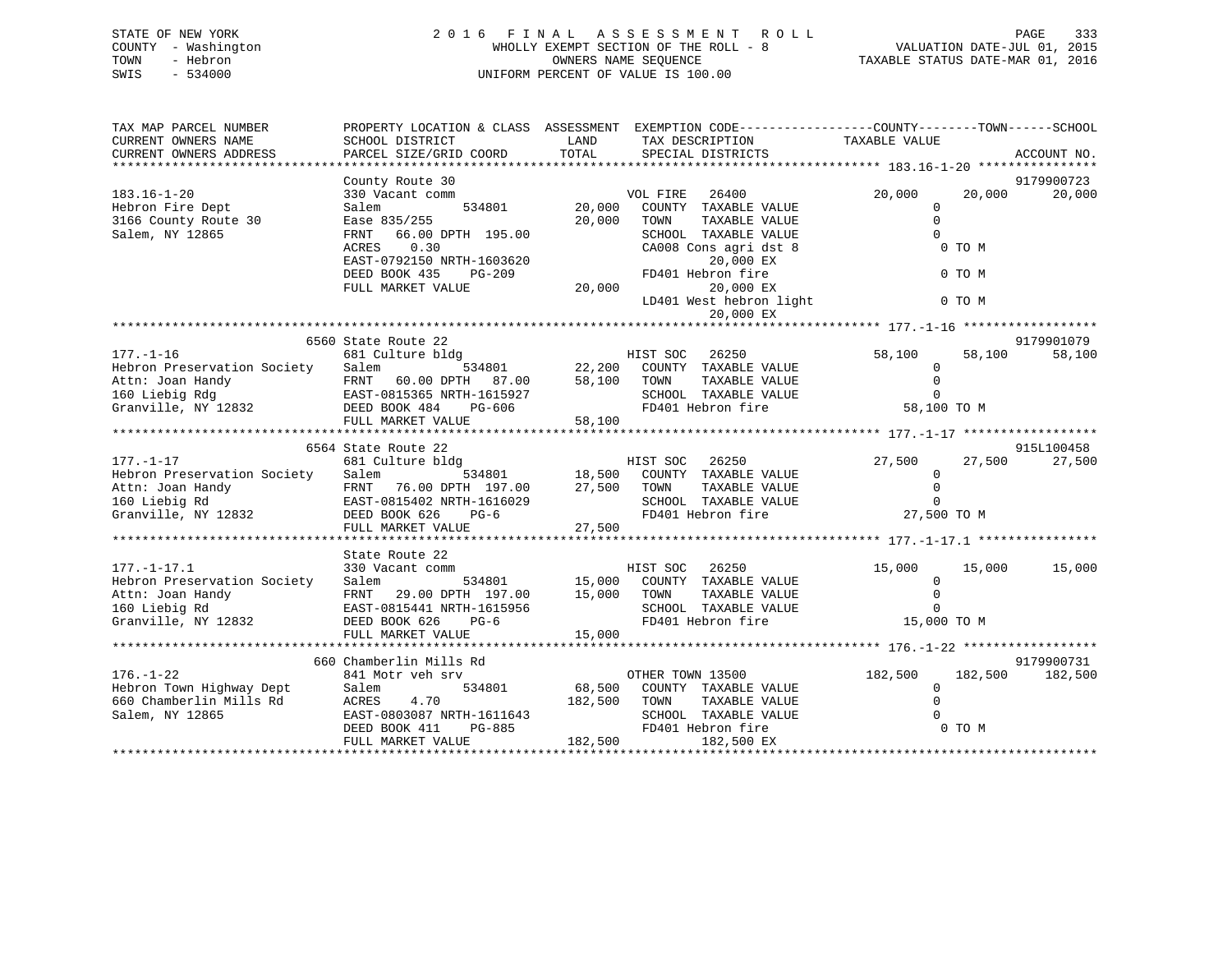| STATE OF NEW YORK   | 2016 FINAL ASSESSMENT ROLL            | 334<br>PAGE                      |
|---------------------|---------------------------------------|----------------------------------|
| COUNTY - Washington | WHOLLY EXEMPT SECTION OF THE ROLL - 8 | VALUATION DATE-JUL 01, 2015      |
| TOWN<br>- Hebron    | OWNERS NAME SEOUENCE                  | TAXABLE STATUS DATE-MAR 01, 2016 |
| SWIS<br>- 534000    | UNIFORM PERCENT OF VALUE IS 100.00    |                                  |

| TAX MAP PARCEL NUMBER                                                       | PROPERTY LOCATION & CLASS ASSESSMENT EXEMPTION CODE---------------COUNTY-------TOWN-----SCHOOL                |         |                                                        |                |         |                 |
|-----------------------------------------------------------------------------|---------------------------------------------------------------------------------------------------------------|---------|--------------------------------------------------------|----------------|---------|-----------------|
| CURRENT OWNERS NAME                                                         | SCHOOL DISTRICT                                                                                               | LAND    | TAX DESCRIPTION                                        | TAXABLE VALUE  |         |                 |
| CURRENT OWNERS ADDRESS                                                      | PARCEL SIZE/GRID COORD                                                                                        | TOTAL   | SPECIAL DISTRICTS                                      |                |         | ACCOUNT NO.     |
|                                                                             | 3166 County Route 30                                                                                          |         |                                                        |                |         |                 |
| $183.16 - 1 - 17.1$                                                         | 662 Police/fire                                                                                               |         | VOL FIRE<br>26400                                      | 157,100        |         | 157,100 157,100 |
| Hebron Volunteer Fire Co Inc                                                | 534801<br>Salem                                                                                               |         | 27,000 COUNTY TAXABLE VALUE                            | $\mathbf{0}$   |         |                 |
| 3166 County Route 30                                                        | Firehouse/parking Lot                                                                                         | 157,100 | TOWN<br>TAXABLE VALUE                                  | $\Omega$       |         |                 |
| Salem, NY 12832                                                             | Ease835/255                                                                                                   |         | SCHOOL TAXABLE VALUE                                   | $\mathbf 0$    |         |                 |
|                                                                             | ACRES<br>1.00                                                                                                 |         | CA008 Cons agri dst 8                                  | O TO M         |         |                 |
|                                                                             | EAST-0792315 NRTH-1603765                                                                                     |         | 157,100 EX                                             |                |         |                 |
|                                                                             | DEED BOOK 835 PG-252 FD401 Hebron fire                                                                        |         |                                                        | 0 TO M         |         |                 |
|                                                                             | FULL MARKET VALUE                                                                                             | 157,100 | 157,100 EX                                             |                |         |                 |
|                                                                             |                                                                                                               |         |                                                        |                |         |                 |
|                                                                             | 7365 State Route 22                                                                                           |         |                                                        |                |         |                 |
| $153. - 1 - 10.2$                                                           | 620 Religious and the set of the set of the set of the set of the set of the set of the set of the set of the |         | NON-PR REL 25110                                       | 684,200        | 684,200 | 684,200         |
| Jehovah's Witnesses Congregati Granville 533201 60,200 COUNTY TAXABLE VALUE |                                                                                                               |         |                                                        | $\overline{0}$ |         |                 |
|                                                                             |                                                                                                               |         | TAXABLE VALUE                                          | $\Omega$       |         |                 |
|                                                                             |                                                                                                               |         | SCHOOL TAXABLE VALUE 0<br>FD401 Hebron fire 0 TO M     |                |         |                 |
|                                                                             | DEED BOOK 648 PG-45 FD401 He<br>FULL MARKET VALUE 684,200                                                     |         | FD401 Hebron fire                                      |                |         |                 |
|                                                                             |                                                                                                               |         | 684,200 EX                                             |                |         |                 |
|                                                                             | 3178 County Route 30                                                                                          |         |                                                        |                |         | 9179900727      |
| $183.16 - 1 - 24$                                                           | 620 Religious                                                                                                 |         |                                                        | 197,200        | 197,200 | 197,200         |
| M E Church                                                                  | Salem                                                                                                         |         | NON-PR REL 25110<br>534801 22,100 COUNTY TAXABLE VALUE | $\mathbf 0$    |         |                 |
| 3178 County Route 30 68/165 76/16 86/338                                    |                                                                                                               | 197,200 | TAXABLE VALUE<br>TOWN                                  | $\Omega$       |         |                 |
| Salem, NY 12865                                                             | FRNT 68.00 DPTH 228.00                                                                                        |         | SCHOOL TAXABLE VALUE                                   | $\Omega$       |         |                 |
|                                                                             | 0.36<br>ACRES                                                                                                 |         | CA008 Cons agri dst 8                                  |                | 0 TO M  |                 |
|                                                                             | EAST-0792029 NRTH-1603890                                                                                     |         | 197,200 EX                                             |                |         |                 |
|                                                                             | DEED BOOK 46<br>PG-530                                                                                        |         | FD401 Hebron fire                                      |                | 0 TO M  |                 |
|                                                                             | FULL MARKET VALUE                                                                                             |         | 197,200 197,200 EX                                     |                |         |                 |
|                                                                             |                                                                                                               |         | $LD401$ West hebron light                              |                | 0 TO M  |                 |
|                                                                             |                                                                                                               |         | 197,200 EX                                             |                |         |                 |
|                                                                             |                                                                                                               |         |                                                        |                |         |                 |
|                                                                             | County Route 31                                                                                               |         |                                                        |                |         | 9179901078      |
| $152. - 1 - 21$                                                             | 695 Cemetery                                                                                                  |         | TN CEM<br>13510                                        | 10,500         | 10,500  | 10,500          |
| Moorehouse Cemetery                                                         | Granville                                                                                                     |         | 533201 10,500 COUNTY TAXABLE VALUE                     | $\overline{0}$ |         |                 |
| Granville, NY 12832                                                         | FRNT 140.00 DPTH 190.00 10,500 TOWN                                                                           |         | TAXABLE VALUE                                          | $\mathbf 0$    |         |                 |
|                                                                             | EAST-0805595 NRTH-1635602                                                                                     |         | SCHOOL TAXABLE VALUE                                   | $\Omega$       |         |                 |
|                                                                             | FULL MARKET VALUE                                                                                             | 10,500  | CA008 Cons agri dst 8                                  | O TO M         |         |                 |
|                                                                             |                                                                                                               |         | 10,500 EX                                              |                |         |                 |
|                                                                             |                                                                                                               |         | FD401 Hebron fire                                      |                | 0 TO M  |                 |
|                                                                             |                                                                                                               |         | 10,500 EX                                              |                |         |                 |
|                                                                             |                                                                                                               |         |                                                        |                |         |                 |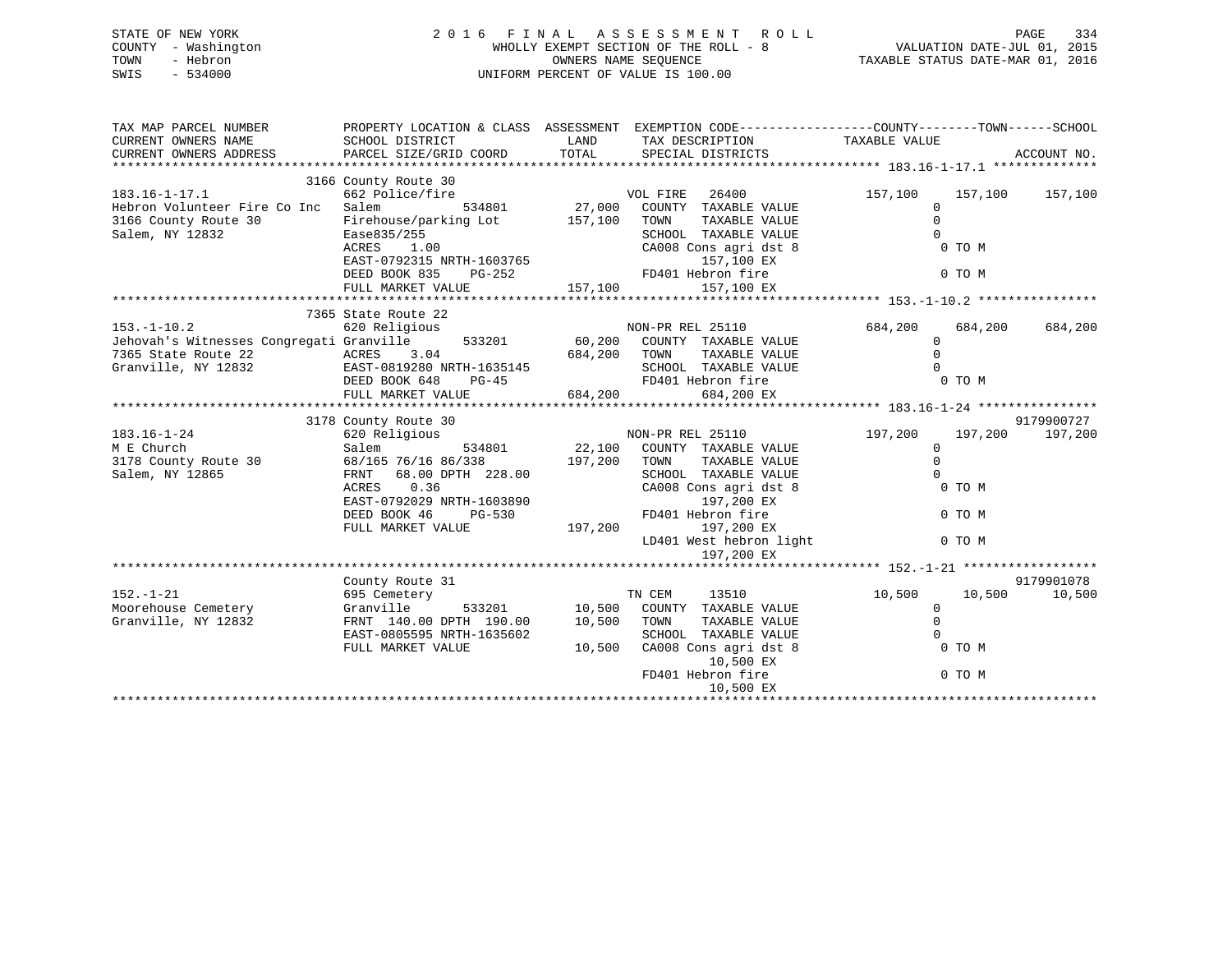# STATE OF NEW YORK 2 0 1 6 F I N A L A S S E S S M E N T R O L L PAGE 335 COUNTY - Washington WHOLLY EXEMPT SECTION OF THE ROLL - 8 VALUATION DATE-JUL 01, 2015 TOWN - Hebron OWNERS NAME SEQUENCE TAXABLE STATUS DATE-MAR 01, 2016 SWIS - 534000 UNIFORM PERCENT OF VALUE IS 100.00

| TAX MAP PARCEL NUMBER<br>CURRENT OWNERS NAME<br>CURRENT OWNERS ADDRESS | PROPERTY LOCATION & CLASS ASSESSMENT EXEMPTION CODE---------------COUNTY-------TOWN-----SCHOOL<br>SCHOOL DISTRICT<br>PARCEL SIZE/GRID COORD | LAND<br>TOTAL  | TAX DESCRIPTION<br>SPECIAL DISTRICTS         | TAXABLE VALUE                                                                            |         | ACCOUNT NO.          |
|------------------------------------------------------------------------|---------------------------------------------------------------------------------------------------------------------------------------------|----------------|----------------------------------------------|------------------------------------------------------------------------------------------|---------|----------------------|
|                                                                        |                                                                                                                                             |                |                                              |                                                                                          |         |                      |
| $152. - 1 - 9$                                                         | County Route 31<br>695 Cemetery                                                                                                             |                | PRI CEM<br>27350                             | 34,300 34,300                                                                            |         | 9179900720<br>34,300 |
| North Hebron Cemetery Corp.                                            | Granville<br>533201                                                                                                                         |                | 34,300 COUNTY TAXABLE VALUE                  | $\Omega$                                                                                 |         |                      |
| Attn: Harold Craig                                                     | Cemetery                                                                                                                                    | 34,300 TOWN    | TAXABLE VALUE                                | $\Omega$                                                                                 |         |                      |
| 1441 County Route 31                                                   | ACRES 3.90                                                                                                                                  |                | SCHOOL TAXABLE VALUE                         | $\Omega$                                                                                 |         |                      |
| Granville, NY 12832                                                    |                                                                                                                                             |                | FD401 Hebron fire                            | $\begin{array}{cccc}\n\text{UE} & & & 0 \\ \text{O} & \text{TO} & \text{M}\n\end{array}$ |         |                      |
|                                                                        | EAST-0805509 NRTH-1637154<br>FULL MARKET VALUE 34,300                                                                                       |                | 34,300 EX                                    |                                                                                          |         |                      |
|                                                                        |                                                                                                                                             |                |                                              |                                                                                          |         |                      |
|                                                                        | State Route 22/W Off                                                                                                                        |                |                                              |                                                                                          |         | 915J101588           |
| $161. - 2 - 9.1$                                                       | 314 Rural vac<10                                                                                                                            |                | NON-PR EDU 25120                             | 3,600                                                                                    | 3,600   | 3,600                |
| Pember Library & Museum                                                | Granville<br>533201                                                                                                                         |                | 3,600 COUNTY TAXABLE VALUE                   | $\Omega$                                                                                 |         |                      |
| 33 W Main St                                                           | ACRES<br>4.85                                                                                                                               | 3,600          | TOWN<br>TAXABLE VALUE                        | $\Omega$                                                                                 |         |                      |
| Granville, NY 12832                                                    | EAST-0816669 NRTH-1626633                                                                                                                   |                | SCHOOL TAXABLE VALUE                         | $\Omega$                                                                                 |         |                      |
|                                                                        | DEED BOOK 585<br>PG-100                                                                                                                     |                | FD401 Hebron fire                            |                                                                                          | 0 TO M  |                      |
|                                                                        | FULL MARKET VALUE                                                                                                                           | 3,600          | 3,600 EX                                     |                                                                                          |         |                      |
|                                                                        |                                                                                                                                             |                |                                              |                                                                                          |         |                      |
|                                                                        | 33 South Grimes Hill Rd                                                                                                                     |                |                                              |                                                                                          |         | 9179901252           |
| $169. - 1 - 18.8$                                                      | 330 Vacant comm                                                                                                                             |                | NON-PR EDU 25120                             | 176,800                                                                                  | 176,800 | 176,800              |
| Pember Library & Museum                                                | Granville                                                                                                                                   |                | 533201 176,800 COUNTY TAXABLE VALUE          | $\overline{0}$                                                                           |         |                      |
| 33 W. Main St                                                          | V Land                                                                                                                                      | 176,800 TOWN   | TAXABLE VALUE                                | $\Omega$                                                                                 |         |                      |
| Granville, NY 12832                                                    | ACRES 131.29<br>ACRES 131.29<br>EAST-0815319 NRTH-1625517<br>PG-101<br>PG-101                                                               |                | SCHOOL TAXABLE VALUE                         |                                                                                          |         |                      |
|                                                                        |                                                                                                                                             |                | FD401 Hebron fire                            |                                                                                          | 0 TO M  |                      |
|                                                                        |                                                                                                                                             |                | 176,800 EX                                   |                                                                                          |         |                      |
|                                                                        | FULL MARKET VALUE                                                                                                                           | 176,800        |                                              |                                                                                          |         |                      |
|                                                                        |                                                                                                                                             |                |                                              |                                                                                          |         |                      |
|                                                                        | 6937 State Route 22                                                                                                                         |                |                                              |                                                                                          |         | 9179900263           |
| $161.-2-10.16$                                                         | 681 Culture bldg                                                                                                                            |                | SCH DIST 13800<br>3,000 COUNTY TAXABLE VALUE | 17,300                                                                                   |         | 17,300 17,300        |
| Pember Library Museum                                                  | 533201<br>Granville                                                                                                                         |                |                                              | $\Omega$<br>$\Omega$                                                                     |         |                      |
| 33 W Main St                                                           | FRNT 224.00 DPTH 235.00<br>EAST-0816711 NRTH-1625009<br>EAST-0816711 NRTH-1625009                                                           | 17,300 TOWN    | TAXABLE VALUE<br>SCHOOL TAXABLE VALUE        | $\cap$                                                                                   |         |                      |
| Granville, NY 12832                                                    | DEED BOOK 561 PG-114                                                                                                                        |                | FD401 Hebron fire                            |                                                                                          | 0 TO M  |                      |
|                                                                        | FULL MARKET VALUE                                                                                                                           | 17,300         | 17,300 EX                                    |                                                                                          |         |                      |
|                                                                        |                                                                                                                                             |                |                                              |                                                                                          |         |                      |
|                                                                        | 191 Presbytery Ln                                                                                                                           |                |                                              |                                                                                          |         | 9179900730           |
| $176. - 1 - 6$                                                         | 620 Religious                                                                                                                               |                | NON-PR REL 25110                             | 584,500                                                                                  | 584,500 | 584,500              |
| Presbytery Of Albany                                                   | Salem                                                                                                                                       | 534801 106,500 | COUNTY TAXABLE VALUE                         | $\mathbf{0}$                                                                             |         |                      |
| 601 Fifth Ave                                                          | Lot 2 Filed survey 12765                                                                                                                    | 584,500        | TAXABLE VALUE<br>TOWN                        | $\mathbf 0$                                                                              |         |                      |
| Watervliet, NY 12189                                                   | 381/816                                                                                                                                     |                | SCHOOL TAXABLE VALUE                         | $\Omega$                                                                                 |         |                      |
|                                                                        | ACRES<br>30.51                                                                                                                              |                | FD401 Hebron fire                            |                                                                                          | 0 TO M  |                      |
|                                                                        | EAST-0800069 NRTH-1612808                                                                                                                   |                |                                              |                                                                                          |         |                      |
|                                                                        | DEED BOOK 379<br>$PG-309$                                                                                                                   |                |                                              |                                                                                          |         |                      |
|                                                                        | FULL MARKET VALUE                                                                                                                           | 584,500        |                                              |                                                                                          |         |                      |
|                                                                        |                                                                                                                                             |                |                                              |                                                                                          |         |                      |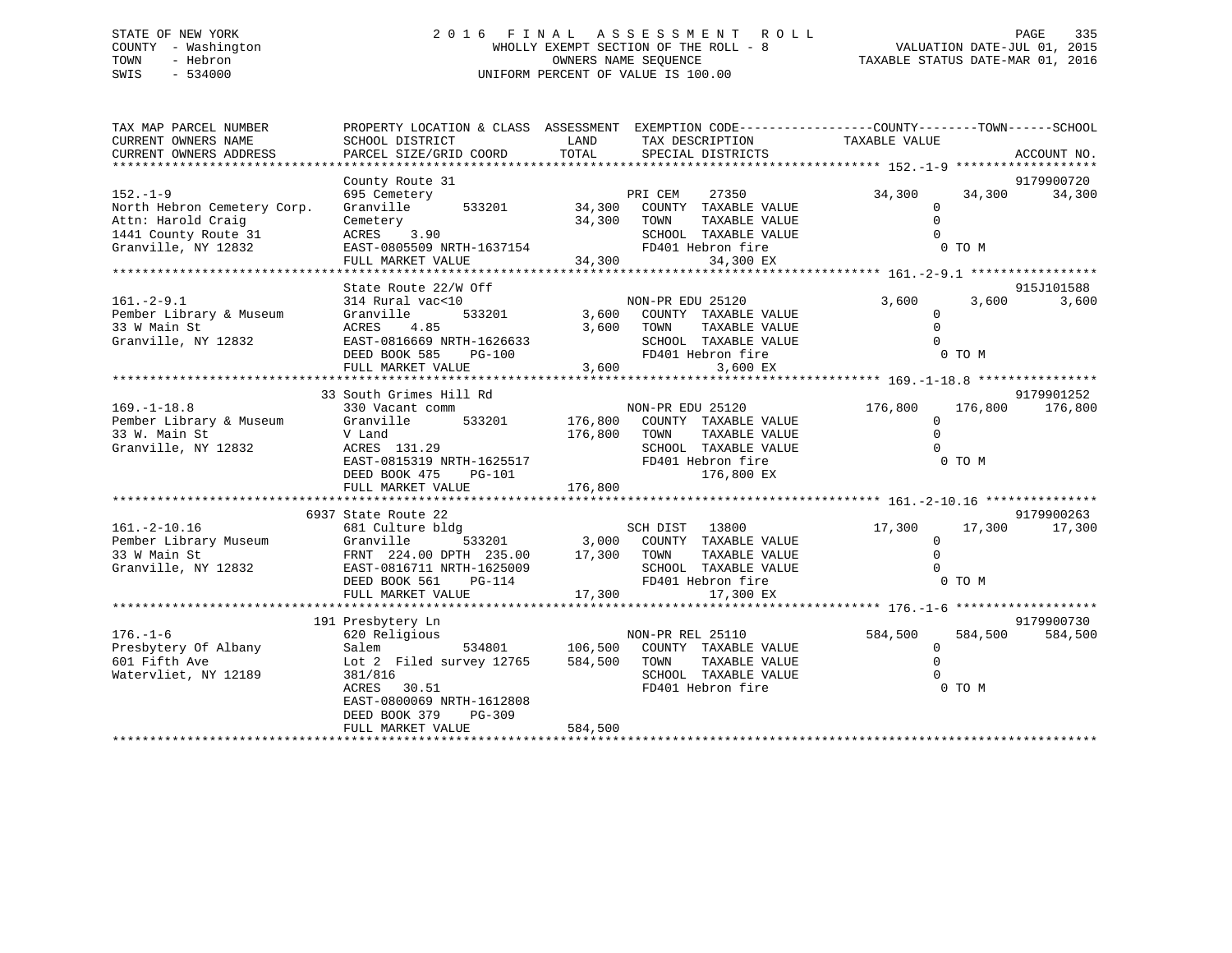# STATE OF NEW YORK 2 0 1 6 F I N A L A S S E S S M E N T R O L L PAGE 336 COUNTY - Washington WHOLLY EXEMPT SECTION OF THE ROLL - 8 VALUATION DATE-JUL 01, 2015 TOWN - Hebron OWNERS NAME SEQUENCE TAXABLE STATUS DATE-MAR 01, 2016 SWIS - 534000 UNIFORM PERCENT OF VALUE IS 100.00

| TAX MAP PARCEL NUMBER<br>CURRENT OWNERS NAME<br>CURRENT OWNERS ADDRESS                                                               | PROPERTY LOCATION & CLASS ASSESSMENT<br>SCHOOL DISTRICT<br>PARCEL SIZE/GRID COORD                                                                                                                                         | LAND<br>TOTAL                 | EXEMPTION CODE-----------------COUNTY-------TOWN------SCHOOL<br>TAX DESCRIPTION<br>SPECIAL DISTRICTS                        | TAXABLE VALUE                                                  | ACCOUNT NO.              |
|--------------------------------------------------------------------------------------------------------------------------------------|---------------------------------------------------------------------------------------------------------------------------------------------------------------------------------------------------------------------------|-------------------------------|-----------------------------------------------------------------------------------------------------------------------------|----------------------------------------------------------------|--------------------------|
| **********************                                                                                                               |                                                                                                                                                                                                                           |                               |                                                                                                                             |                                                                |                          |
| $176. - 1 - 6.3$<br>Presbytery of Albany<br>601 Fifth Ave<br>Watervliet, NY 12189                                                    | Presbytery Ln<br>322 Rural vac>10<br>534801<br>Salem<br>381/816 Filed survey 1276<br>Lot 3<br>59.26<br>ACRES<br>EAST-0801015 NRTH-1612397<br>DEED BOOK 379<br>$PG-309$<br>FULL MARKET VALUE                               | 153,100<br>153,100<br>153,100 | NON-PR REL 25110<br>COUNTY TAXABLE VALUE<br>TOWN<br>TAXABLE VALUE<br>SCHOOL TAXABLE VALUE<br>FD401 Hebron fire              | 153,100<br>153,100<br>0<br>$\Omega$<br>$\Omega$<br>0 TO M      | 153,100                  |
|                                                                                                                                      |                                                                                                                                                                                                                           |                               |                                                                                                                             |                                                                |                          |
| $170. - 2 - 35$<br>Shaw Cemetery<br>Granville, NY 12832                                                                              | Higgins Rd/e Off<br>695 Cemetery<br>533201<br>Granville<br>Cemetery<br>FRNT 122.00 DPTH 38.00<br>EAST-0821600 NRTH-1623982<br>DEED BOOK R 81<br>PG-368<br>FULL MARKET VALUE                                               | 300<br>300<br>300             | TN CEM<br>13510<br>COUNTY TAXABLE VALUE<br>TOWN<br>TAXABLE VALUE<br>SCHOOL TAXABLE VALUE<br>FD401 Hebron fire<br>300 EX     | 300<br>$\mathbf{0}$<br>$\Omega$<br>$\Omega$<br>0 TO M          | 915J101821<br>300<br>300 |
|                                                                                                                                      |                                                                                                                                                                                                                           | ***************************** |                                                                                                                             | ********** 142.-3-3.2                                          |                          |
| $142. - 3 - 3.2$<br>Washington County<br>Attn: Washington County Treas 142.-1-3.2<br>383 Broadway<br>Fort Edward, NY 12828           | 1249 Big Burch Hill Rd<br>331 Com vac w/im<br>Granville<br>533201<br>FRNT 100.00 DPTH 100.00<br>EAST-0800941 NRTH-1641744<br>DEED BOOK 363<br>PG-564<br>FULL MARKET VALUE                                                 | 52,000<br>337,000<br>337,000  | OTHER CTY 13100<br>COUNTY TAXABLE VALUE<br>TOWN<br>TAXABLE VALUE<br>SCHOOL TAXABLE VALUE<br>FD401 Hebron fire<br>337,000 EX | 337,000<br>337,000<br>0<br>$\Omega$<br>0 TO M                  | 9179900734<br>337,000    |
|                                                                                                                                      | 1248 Big Burch Hill Rd                                                                                                                                                                                                    |                               |                                                                                                                             |                                                                | 915N200710               |
| $142. - 3 - 11$<br>Washington County<br>Attn: Washington County Treasu Relay Station<br>383 Broadway Bldg B<br>Fort Edward, NY 12828 | 831 Tele Comm<br>Hartford<br>533801<br>$142. - 1 - 11$<br>ACRES<br>1.45<br>EAST-0801005 NRTH-1640910                                                                                                                      | 79,800<br>135,000             | OTHER CTY 13100<br>COUNTY TAXABLE VALUE<br>TAXABLE VALUE<br>TOWN<br>SCHOOL TAXABLE VALUE<br>FD401 Hebron fire<br>135,000 EX | 135,000<br>135,000<br>0<br>$\Omega$<br>$\Omega$<br>0 TO M      | 135,000                  |
|                                                                                                                                      | DEED BOOK 890<br>PG-129<br>FULL MARKET VALUE                                                                                                                                                                              | 135,000                       |                                                                                                                             |                                                                |                          |
|                                                                                                                                      | *******************                                                                                                                                                                                                       |                               |                                                                                                                             |                                                                |                          |
| $168. - 1 - 11$<br>Washington County<br>Upper Broadway<br>Fort Edward, NY 12828                                                      | 433 Mcknight Hill Rd<br>837 Cell Tower<br>Salem<br>534801<br>Attn: Washington County Treas lease 2781/71 2814/308<br>Bischoff Propty, agmt 293<br>ACRES<br>1.00<br>EAST-0798997 NRTH-1617490<br>DEED BOOK 447<br>$PG-460$ | 38,000<br>39,100              | OTHER CTY 13100<br>COUNTY TAXABLE VALUE<br>TOWN<br>TAXABLE VALUE<br>SCHOOL TAXABLE VALUE<br>FD401 Hebron fire<br>39,100 EX  | 39,100<br>39,100<br>$\Omega$<br>$\Omega$<br>$\Omega$<br>0 TO M | 9179901030<br>39,100     |
|                                                                                                                                      | FULL MARKET VALUE                                                                                                                                                                                                         | 39,100                        |                                                                                                                             |                                                                |                          |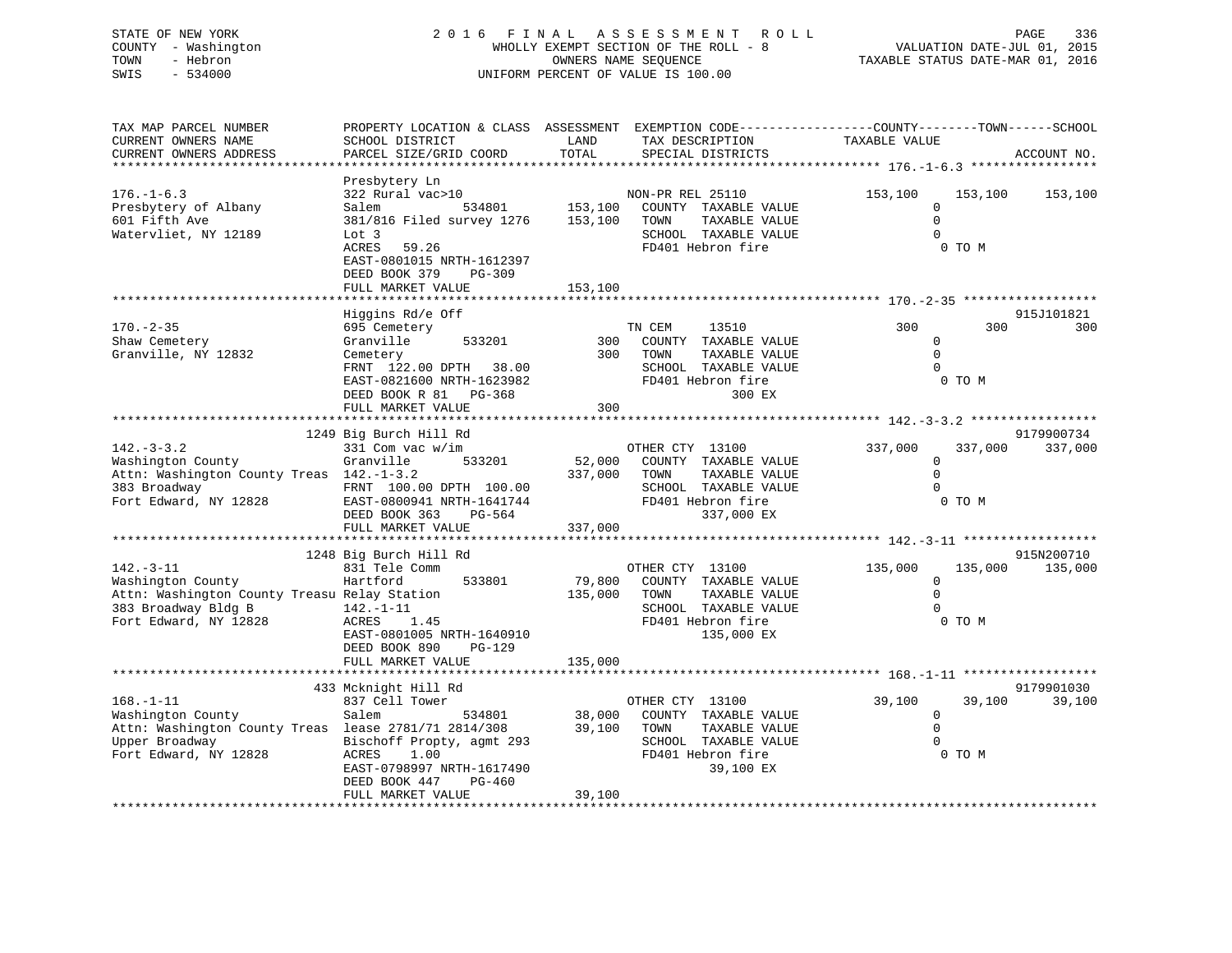| STATE OF NEW YORK             | 2 0 1 6                   | FINAL      | A S S E S S M E N T<br>R O L L        |                                                              | 337<br>PAGE |
|-------------------------------|---------------------------|------------|---------------------------------------|--------------------------------------------------------------|-------------|
| - Washington<br>COUNTY        |                           |            | WHOLLY EXEMPT SECTION OF THE ROLL - 8 | VALUATION DATE-JUL 01, 2015                                  |             |
| - Hebron<br>TOWN              |                           |            | OWNERS NAME SEOUENCE                  | TAXABLE STATUS DATE-MAR 01, 2016                             |             |
| SWIS<br>$-534000$             |                           |            | UNIFORM PERCENT OF VALUE IS 100.00    |                                                              |             |
|                               |                           |            |                                       |                                                              |             |
|                               |                           |            |                                       |                                                              |             |
|                               |                           |            |                                       |                                                              |             |
| TAX MAP PARCEL NUMBER         | PROPERTY LOCATION & CLASS | ASSESSMENT |                                       | EXEMPTION CODE-----------------COUNTY-------TOWN------SCHOOL |             |
| CURRENT OWNERS NAME           | SCHOOL DISTRICT           | LAND       | TAX DESCRIPTION                       | TAXABLE VALUE                                                |             |
| CURRENT OWNERS ADDRESS        | PARCEL SIZE/GRID COORD    | TOTAL      | SPECIAL DISTRICTS                     |                                                              | ACCOUNT NO. |
|                               |                           |            |                                       |                                                              |             |
|                               | 3335 County Route 30      |            |                                       |                                                              | 9179900733  |
| $183. - 1 - 3.2$              | 841 Motr veh srv          |            | OTHER CTY 13100                       | 239,700<br>239,700                                           | 239,700     |
| Washington County             | Salem<br>534801           | 67,100     | COUNTY<br>TAXABLE VALUE               |                                                              |             |
| Attn: Washington County Treas | 654/205                   | 239,700    | TAXABLE VALUE<br>TOWN                 |                                                              |             |
| Upper Broadway                | 4.41<br>ACRES             |            | SCHOOL<br>TAXABLE VALUE               | $\Omega$                                                     |             |
| Fort Edward, NY 12828         | EAST-0790292 NRTH-1607218 |            | CA008 Cons agri dst 8                 | 0 TO M                                                       |             |
|                               | DEED BOOK 467<br>PG-489   |            | 239,700 EX                            |                                                              |             |
|                               |                           |            |                                       |                                                              |             |

|                                                        | FULL MARKET VALUE              | 239,700 | FD401 Hebron fire<br>239,700 EX | 0 TO M   |                    |
|--------------------------------------------------------|--------------------------------|---------|---------------------------------|----------|--------------------|
|                                                        |                                |         |                                 |          |                    |
|                                                        | County Route 30                |         |                                 |          | 915J101044         |
| $183.20 - 1 - 3$                                       | 311 Res vac land               |         | OTHER CTY 13100                 | 300      | 300<br>300         |
| Washington County                                      | Salem<br>534801                | 300     | COUNTY TAXABLE VALUE            | 0        |                    |
| Attn: Washington County Treasu FRNT 116.00 DPTH 122.00 |                                | 300     | TOWN<br>TAXABLE VALUE           | $\Omega$ |                    |
| 383 Broadway                                           | 0.32<br>ACRES                  |         | SCHOOL<br>TAXABLE VALUE         | $\Omega$ |                    |
| Fort Edward, NY 12828                                  | EAST-0792164 NRTH-1603081      |         | CA008 Cons agri dst 8           | 0 TO M   |                    |
|                                                        | DEED BOOK 851<br>$PG-326$      |         | 300 EX                          |          |                    |
|                                                        | FULL MARKET VALUE              | 300     | FD401 Hebron fire               | 0 TO M   |                    |
|                                                        |                                |         | 300 EX                          |          |                    |
|                                                        |                                |         | LD401 West hebron light         | 0 TO M   |                    |
|                                                        |                                |         | 300 EX                          |          |                    |
|                                                        |                                |         |                                 |          |                    |
|                                                        | 3157 County Route 30           |         |                                 |          | 9179900732         |
| $183.20 - 1 - 1.1$                                     | 620 Religious                  |         | NON-PR REL 25110                | 850,000  | 850,000<br>850,000 |
| West Hebron U P Church                                 | Salem<br>534801                | 37,000  | COUNTY TAXABLE VALUE            | $\Omega$ |                    |
| Attn: Rev S Poorman                                    | 363/104                        | 850,000 | TOWN<br>TAXABLE VALUE           | $\Omega$ |                    |
| 3157 County Route 30                                   | 5.00<br>ACRES                  |         | TAXABLE VALUE<br>SCHOOL         | $\Omega$ |                    |
| Salem, NY 12865                                        | EAST-0791781 NRTH-1603233      |         | CA008 Cons agri dst 8           | 0 TO M   |                    |
|                                                        | DEED BOOK 47<br>PG-499         |         | 850,000 EX                      |          |                    |
|                                                        | FULL MARKET VALUE              | 850,000 | FD401 Hebron fire               | 0 TO M   |                    |
|                                                        |                                |         | 850,000 EX                      |          |                    |
|                                                        |                                |         | LD401 West hebron light         | 0 TO M   |                    |
|                                                        |                                |         | 850,000 EX                      |          |                    |
|                                                        |                                |         |                                 |          |                    |
|                                                        | Higgins Rd/e Off               |         |                                 |          | 915J101822         |
| $170. - 2 - 36$                                        | 695 Cemetery                   |         | TN CEM<br>13510                 | 400      | 400<br>400         |
| Wrights Cemetery                                       | Granville<br>533201            | 400     | COUNTY<br>TAXABLE VALUE         | $\Omega$ |                    |
| Granville, NY 12832                                    | Cemetery                       | 400     | TOWN<br>TAXABLE VALUE           | $\Omega$ |                    |
|                                                        | 48.00 DPTH 112.00<br>FRNT      |         | SCHOOL<br>TAXABLE VALUE         |          |                    |
|                                                        | EAST-0822078 NRTH-1623977      |         | FD401 Hebron fire               | 0 TO M   |                    |
|                                                        | DEED BOOK R 137 PG-150         |         | 400 EX                          |          |                    |
|                                                        | FULL MARKET VALUE              | 400     |                                 |          |                    |
|                                                        | ****************************** |         |                                 |          |                    |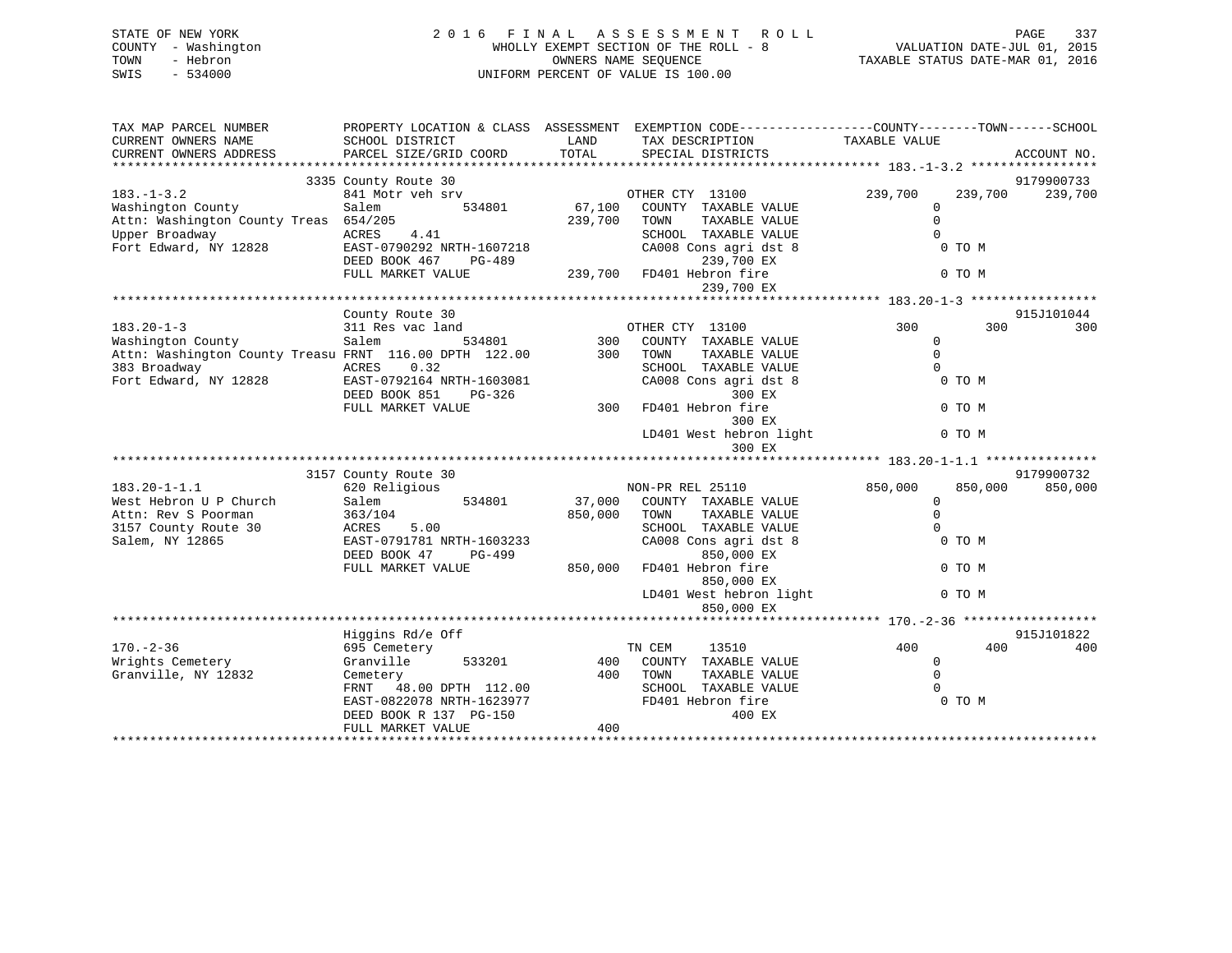VALUATION DATE-JUL 01, 2015 TOWN - Hebron TAXABLE STATUS DATE-MAR 01, 2016 SWIS - 534000 RPS150/V04/L015 UNIFORM PERCENT OF VALUE IS 100.00 CURRENT DATE 6/22/2016

# ROLL SUB SECTION - - TOTALS

#### \*\*\* S P E C I A L D I S T R I C T S U M M A R Y \*\*\*

| CODE | DISTRICT NAME        | TOTAL<br>PARCELS | EXTENSION<br>TYPE | EXTENSION<br><b>VALUE</b> | AD VALOREM<br>VALUE | EXEMPT<br>AMOUNT | TAXABLE<br>VALUE |
|------|----------------------|------------------|-------------------|---------------------------|---------------------|------------------|------------------|
|      | CA008 Cons agri dst  |                  | 8 TOTAL M         |                           | 1656,000            | 1656,000         |                  |
|      | FD401 Hebron fire    |                  | 32 TOTAL M        |                           | 3970,100            | 3869,500         | 100,600          |
|      | LD401 West hebron li |                  | 5 TOTAL M         |                           | 1248,700            | 1248,700         |                  |

#### \*\*\* S C H O O L D I S T R I C T S U M M A R Y \*\*\*

| CODE                                 | DISTRICT NAME                            | TOTAL<br>PARCELS | ASSESSED<br>LAND                       | ASSESSED<br>TOTAL                         | EXEMPT<br>AMOUNT                          | TOTAL<br>TAXABLE | <b>STAR</b><br>AMOUNT | STAR<br>TAXABLE |
|--------------------------------------|------------------------------------------|------------------|----------------------------------------|-------------------------------------------|-------------------------------------------|------------------|-----------------------|-----------------|
| 532001<br>533201<br>533801<br>534801 | Arqyle<br>Granville<br>Hartford<br>Salem | 10<br>20         | 42,200<br>363,100<br>79,800<br>856,300 | 42,200<br>1286,400<br>135,000<br>3244,100 | 42,200<br>1286,400<br>135,000<br>3244,100 |                  |                       |                 |
|                                      | SUB-TOTAL                                | 32               | 1341,400                               | 4707,700                                  | 4707,700                                  |                  |                       |                 |
|                                      | TOTAL                                    | 32               | 1341,400                               | 4707,700                                  | 4707,700                                  |                  |                       |                 |

# \*\*\* S Y S T E M C O D E S S U M M A R Y \*\*\*

### NO SYSTEM EXEMPTIONS AT THIS LEVEL

#### \*\*\* E X E M P T I O N S U M M A R Y \*\*\*

| CODE  | DESCRIPTION | TOTAL<br>PARCELS | COUNTY   | TOWN     | SCHOOL   |
|-------|-------------|------------------|----------|----------|----------|
| 13100 | OTHER CTY   |                  | 751,100  | 751,100  | 751,100  |
| 13500 | OTHER TOWN  |                  | 182,500  | 182,500  | 182,500  |
| 13510 | TN CEM      |                  | 123,900  | 123,900  | 123,900  |
| 13800 | SCH DIST    |                  | 17,300   | 17,300   | 17,300   |
| 25110 | NON-PR REL  | 6                | 2725,500 | 2725,500 | 2725,500 |
| 25120 | NON-PR EDU  | $\Omega$<br>∠    | 180,400  | 180,400  | 180,400  |
| 26250 | HIST SOC    |                  | 100,600  | 100,600  | 100,600  |
| 26400 | VOL FIRE    |                  | 468,600  | 468,600  | 468,600  |
| 27350 | PRI CEM     |                  | 157,800  | 157,800  | 157,800  |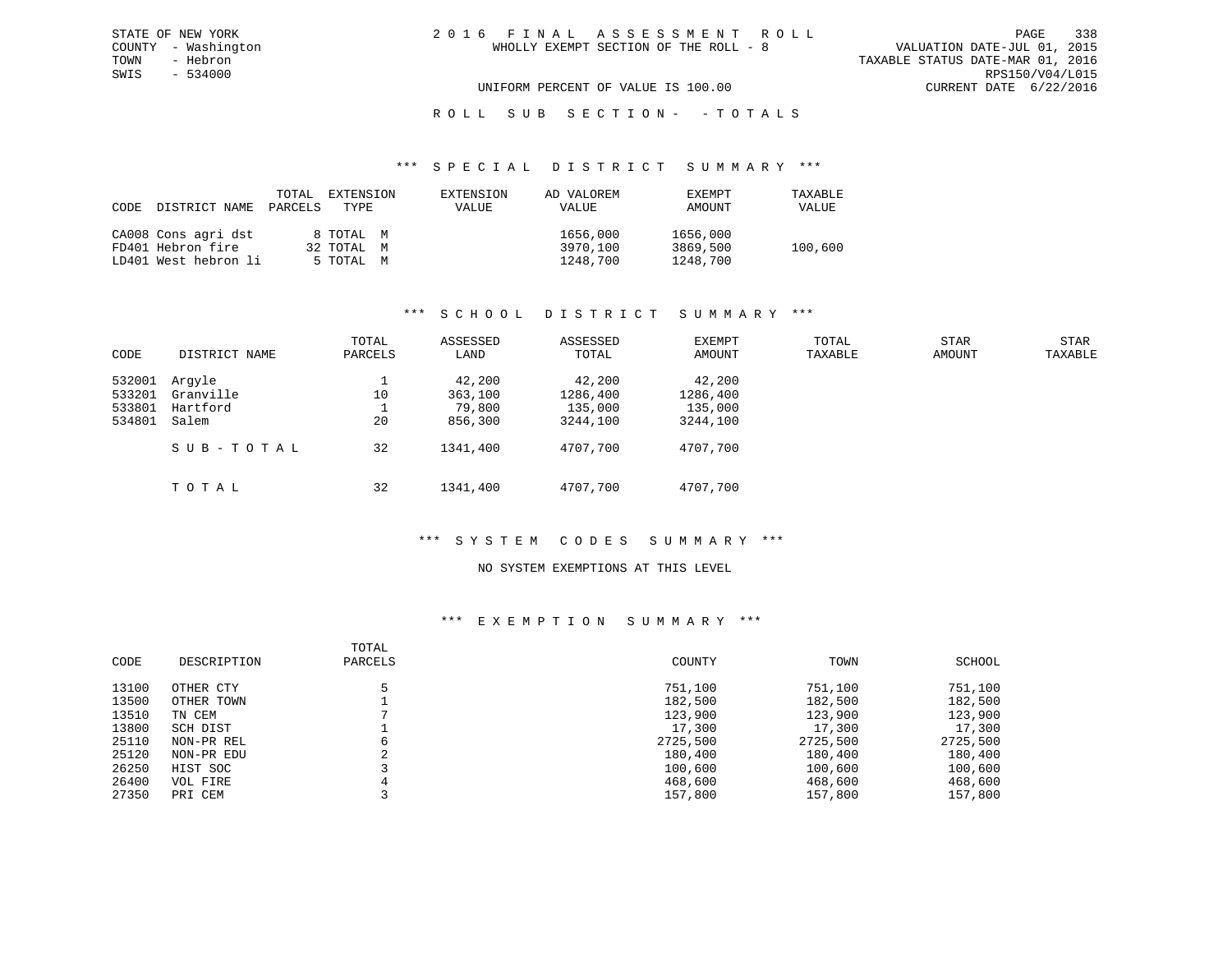| STATE OF NEW YORK   | 2016 FINAL ASSESSMENT ROLL            | 339<br>PAGE                      |
|---------------------|---------------------------------------|----------------------------------|
| COUNTY - Washington | WHOLLY EXEMPT SECTION OF THE ROLL - 8 | VALUATION DATE-JUL 01, 2015      |
| - Hebron<br>TOWN    |                                       | TAXABLE STATUS DATE-MAR 01, 2016 |
| SWIS<br>$-534000$   |                                       | RPS150/V04/L015                  |
|                     | UNIFORM PERCENT OF VALUE IS 100.00    | CURRENT DATE 6/22/2016           |
|                     | ROLL SUB SECTION- - TOTALS            |                                  |

| CODE | רים הח                      | TOTAL<br>DARCFI.S    | COUNTY   | TOWN         | <b>SURVAL</b> |
|------|-----------------------------|----------------------|----------|--------------|---------------|
|      | $\cap$ $\blacksquare$<br>m. | $\sim$ $\sim$<br>ے ر | 4707,700 | פמקו<br>.700 | 1707<br>700   |

| ROLL<br>SEC | זורת דים דים המיק  | TOTAL<br><b>PARCELS</b> | ASSESSED<br>LAND | <i><b>SSESSEL</b></i><br>TOTAL | TAXABLE<br>COUNTY | TAXABLE<br>TOWN | TAXABLE<br>SCHOOL | STAR<br>TAXABLE |
|-------------|--------------------|-------------------------|------------------|--------------------------------|-------------------|-----------------|-------------------|-----------------|
|             | EXEMPT<br>Y.T.TOHW | $\sim$ $\sim$           | ,400<br>ิ 341    | 4707,700                       |                   |                 |                   |                 |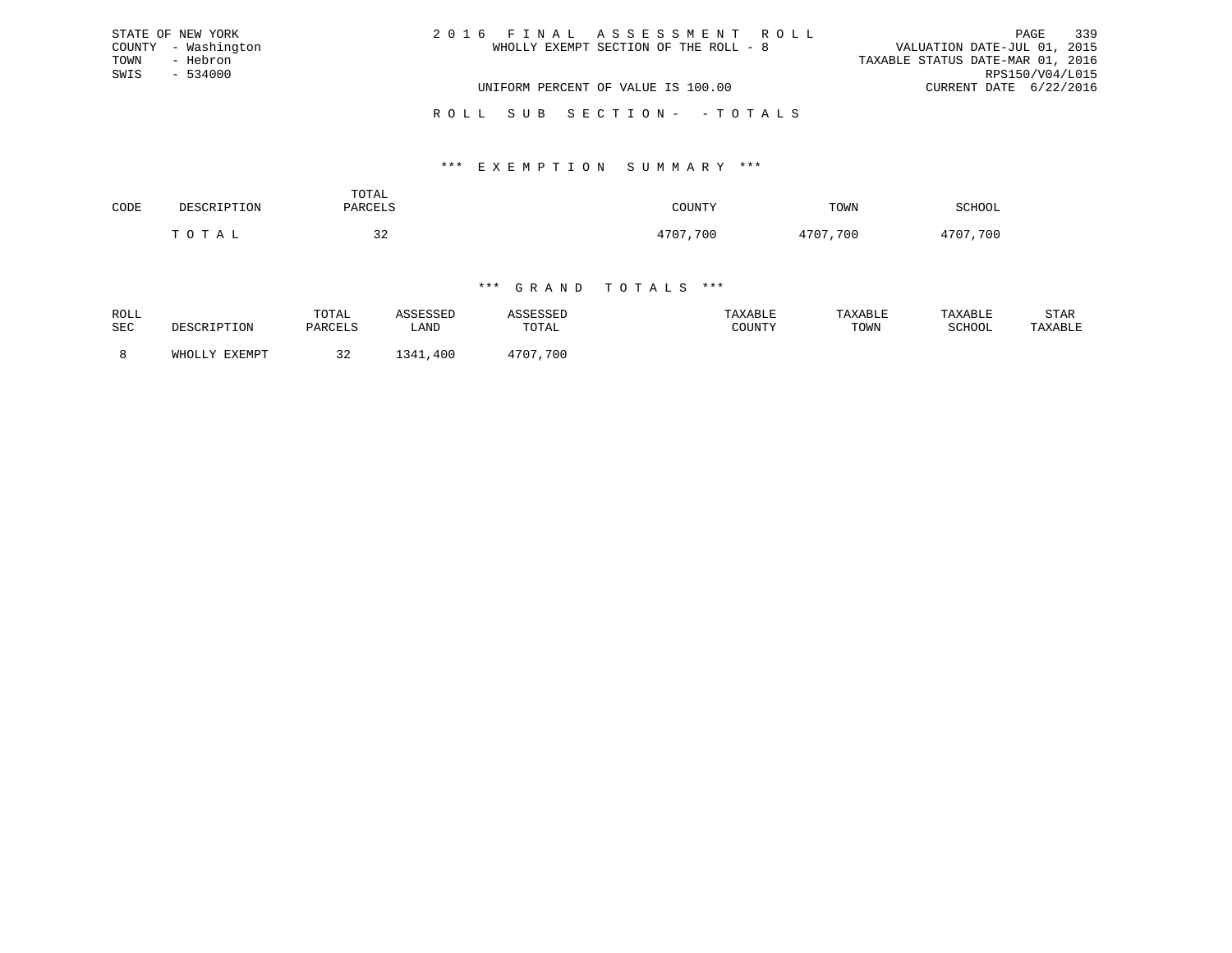|      | STATE OF NEW YORK   | 2016 FINAL ASSESSMENT ROLL |                                       |                                  |                        | PAGE | 340 |
|------|---------------------|----------------------------|---------------------------------------|----------------------------------|------------------------|------|-----|
|      | COUNTY - Washington |                            | WHOLLY EXEMPT SECTION OF THE ROLL - 8 | VALUATION DATE-JUL 01, 2015      |                        |      |     |
| TOWN | - Hebron            |                            |                                       | TAXABLE STATUS DATE-MAR 01, 2016 |                        |      |     |
| SWIS | $-534000$           |                            | UNIFORM PERCENT OF VALUE IS 100.00    |                                  | RPS150/V04/L015        |      |     |
|      |                     |                            |                                       |                                  | CURRENT DATE 6/22/2016 |      |     |
|      |                     |                            |                                       |                                  |                        |      |     |

# ROLL SECTION TOTALS

#### \*\*\* S P E C I A L D I S T R I C T S U M M A R Y \*\*\*

| CODE | DISTRICT NAME        | TOTAL<br>PARCELS | EXTENSION<br>TYPE | EXTENSION<br>VALUE | AD VALOREM<br>VALUE |          | EXEMPT<br>AMOUNT | TAXABLE<br>VALUE |
|------|----------------------|------------------|-------------------|--------------------|---------------------|----------|------------------|------------------|
|      | CA008 Cons agri dst  |                  | 8 TOTAL M         |                    | 1656,000            | 1656,000 |                  |                  |
|      | FD401 Hebron fire    |                  | 32 TOTAL M        |                    | 3970,100            | 3869,500 |                  | 100,600          |
|      | LD401 West hebron li |                  | 5 TOTAL M         |                    | 1248,700            | 1248,700 |                  |                  |

#### \*\*\* S C H O O L D I S T R I C T S U M M A R Y \*\*\*

| CODE                                 | DISTRICT NAME                            | TOTAL<br>PARCELS | ASSESSED<br>LAND                       | ASSESSED<br>TOTAL                         | EXEMPT<br>AMOUNT                          | TOTAL<br>TAXABLE | <b>STAR</b><br>AMOUNT | <b>STAR</b><br>TAXABLE |
|--------------------------------------|------------------------------------------|------------------|----------------------------------------|-------------------------------------------|-------------------------------------------|------------------|-----------------------|------------------------|
| 532001<br>533201<br>533801<br>534801 | Arqyle<br>Granville<br>Hartford<br>Salem | 10<br>20         | 42,200<br>363,100<br>79,800<br>856,300 | 42,200<br>1286,400<br>135,000<br>3244,100 | 42,200<br>1286,400<br>135,000<br>3244,100 |                  |                       |                        |
|                                      | SUB-TOTAL                                | 32               | 1341,400                               | 4707,700                                  | 4707,700                                  |                  |                       |                        |
|                                      | TOTAL                                    | 32               | 1341,400                               | 4707,700                                  | 4707,700                                  |                  |                       |                        |

#### \*\*\* S Y S T E M C O D E S S U M M A R Y \*\*\*

### NO SYSTEM EXEMPTIONS AT THIS LEVEL

#### \*\*\* E X E M P T I O N S U M M A R Y \*\*\*

| CODE  | DESCRIPTION | TOTAL<br>PARCELS | COUNTY   | TOWN     | SCHOOL   |
|-------|-------------|------------------|----------|----------|----------|
| 13100 | OTHER CTY   |                  | 751,100  | 751,100  | 751,100  |
| 13500 | OTHER TOWN  |                  | 182,500  | 182,500  | 182,500  |
| 13510 | TN CEM      |                  | 123,900  | 123,900  | 123,900  |
| 13800 | SCH DIST    |                  | 17,300   | 17,300   | 17,300   |
| 25110 | NON-PR REL  | 6                | 2725,500 | 2725,500 | 2725,500 |
| 25120 | NON-PR EDU  | $\Omega$<br>∠    | 180,400  | 180,400  | 180,400  |
| 26250 | HIST SOC    |                  | 100,600  | 100,600  | 100,600  |
| 26400 | VOL FIRE    |                  | 468,600  | 468,600  | 468,600  |
| 27350 | PRI CEM     |                  | 157,800  | 157,800  | 157,800  |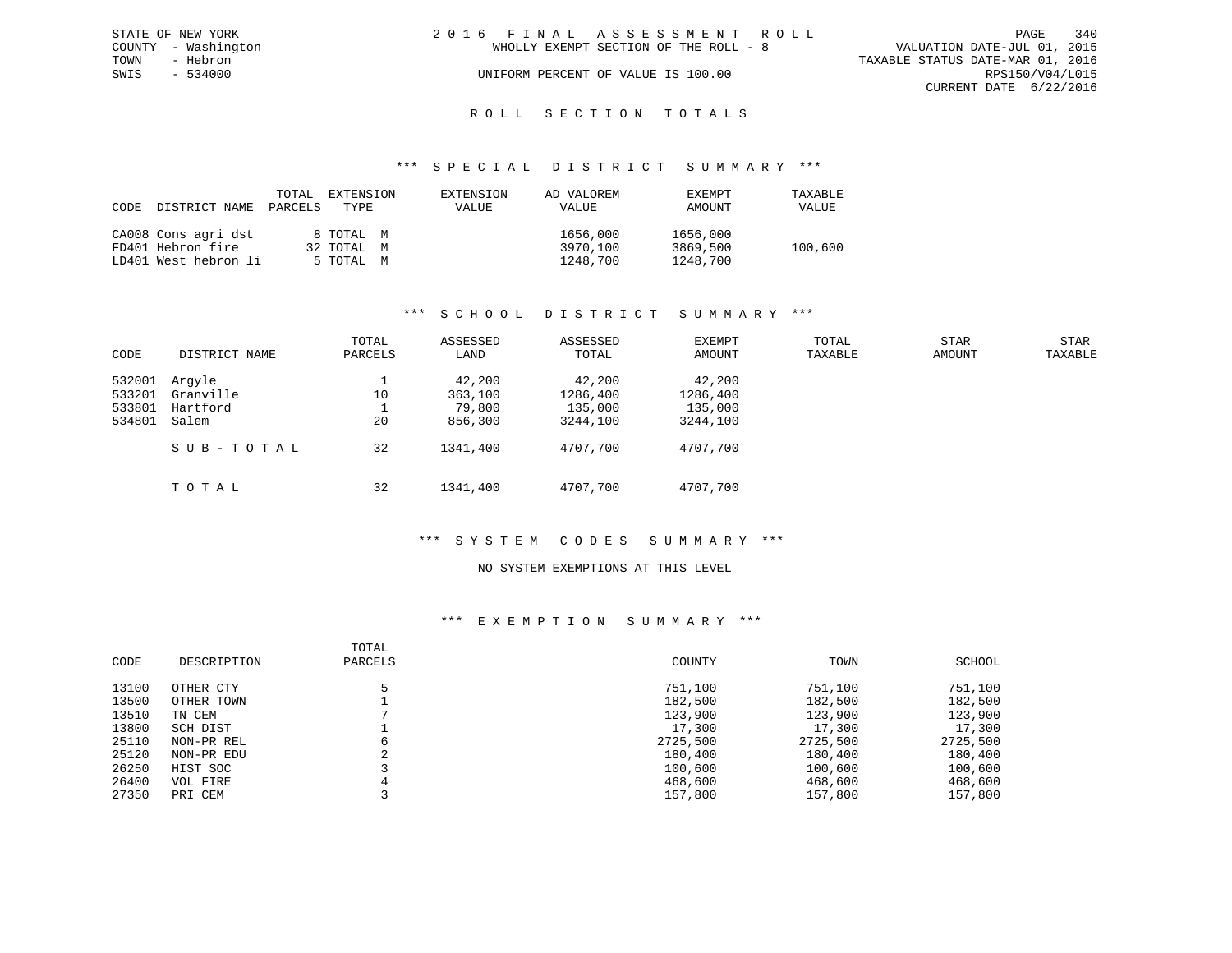|      | STATE OF NEW YORK   | 2016 FINAL ASSESSMENT ROLL            |                                  | PAGE | 341 |
|------|---------------------|---------------------------------------|----------------------------------|------|-----|
|      | COUNTY - Washington | WHOLLY EXEMPT SECTION OF THE ROLL - 8 | VALUATION DATE-JUL 01, 2015      |      |     |
| TOWN | - Hebron            |                                       | TAXABLE STATUS DATE-MAR 01, 2016 |      |     |
| SWIS | $-534000$           | UNIFORM PERCENT OF VALUE IS 100.00    | RPS150/V04/L015                  |      |     |
|      |                     |                                       | CURRENT DATE 6/22/2016           |      |     |
|      |                     |                                       |                                  |      |     |

R O L L S E C T I O N T O T A L S

| CODE | DESCRIPTION | TOTAL<br>PARCELS    | COUNTY   | TOWN     | <b>SCHOOL</b> |
|------|-------------|---------------------|----------|----------|---------------|
|      | ТОТАЬ       | $\sim$ $\sim$<br>34 | 4707,700 | 4707,700 | 4707,700      |

| ROLL<br>SEC | DESCRIPTION   | TOTAL<br>PARCELS | ASSESSED<br>LAND | \SSESSED<br>TOTAL | TAXABLE<br>COUNTY | TAXABLE<br>TOWN | TAXABLE<br>SCHOOL | STAR<br>TAXABLE |
|-------------|---------------|------------------|------------------|-------------------|-------------------|-----------------|-------------------|-----------------|
|             | WHOLLY EXEMPT |                  | ,400<br>ີ 341    | 4707,700          |                   |                 |                   |                 |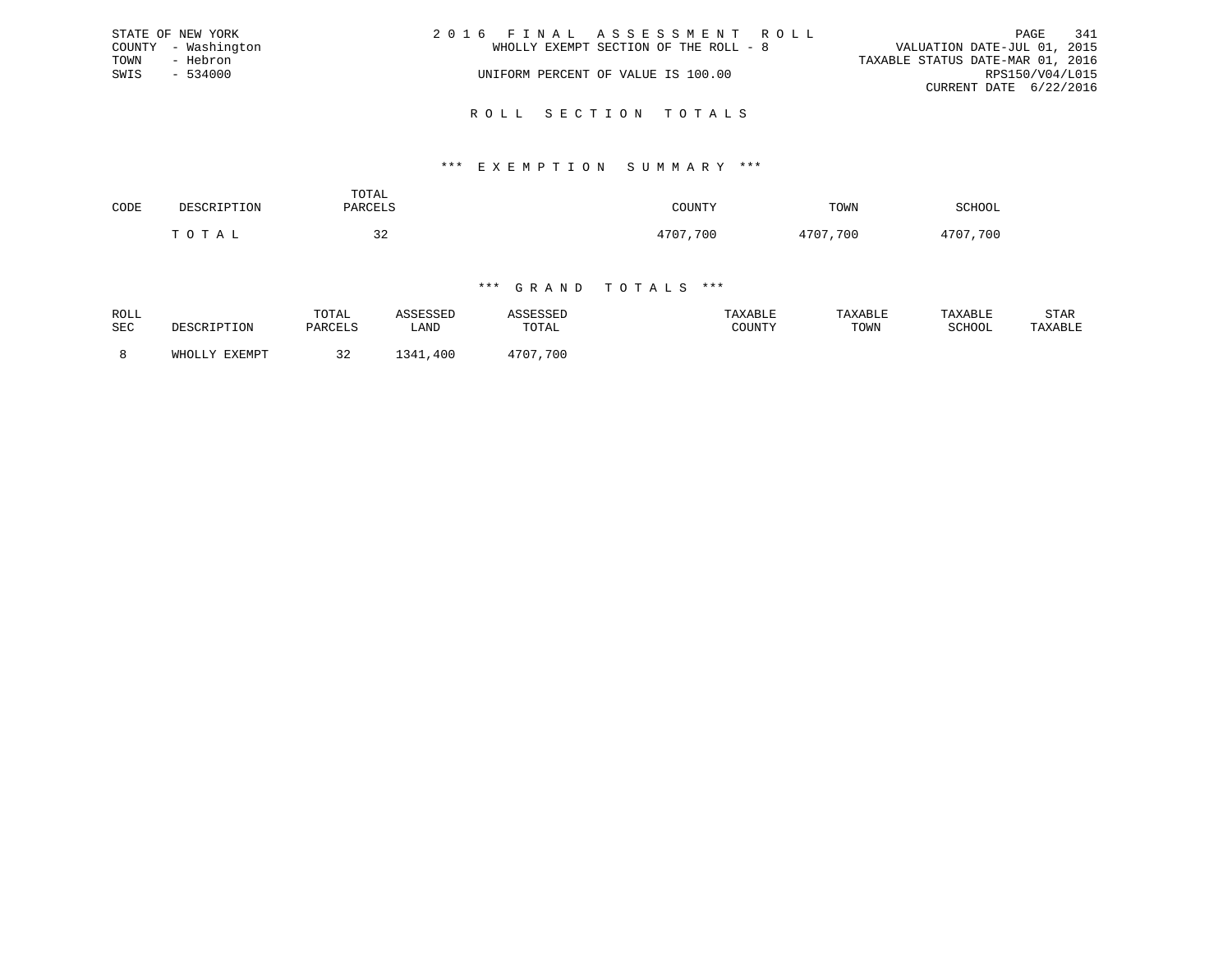CURRENT DATE 6/22/2016

## \*\*\* S P E C I A L D I S T R I C T S U M M A R Y \*\*\*

| <b>CODE</b> | DISTRICT NAME        | TOTAL<br>PARCELS | EXTENSION<br>TYPE |   | EXTENSION<br>VALUE | AD VALOREM<br>VALUE | EXEMPT<br>AMOUNT | TAXABLE<br>VALUE |
|-------------|----------------------|------------------|-------------------|---|--------------------|---------------------|------------------|------------------|
|             | OM533 Omitted tax -  |                  | 1 MOVTAX          |   |                    |                     |                  |                  |
|             | SR533 Star repay - f |                  | 2 MOVTAX          |   |                    |                     |                  |                  |
|             | TE533 Trans exmt rep |                  | 10 MOVTAX         |   |                    |                     |                  |                  |
|             | CA001 Cons agri dst  |                  | 11 TOTAL          |   |                    | 3238,300            | 717,053          | 2521,247         |
|             | CA004 Cons agri dst  |                  | 2 TOTAL M         |   |                    | 158,800             | 106,712          | 52,088           |
|             | CA006 Cons agri dst  |                  | 8 TOTAL M         |   |                    | 1475,000            | 602,247          | 872,753          |
|             | CA008 Cons agri dst  |                  | 498 TOTAL         | M |                    | 73710,330           | 12209,561        | 61500,769        |
|             | FD401 Hebron fire    |                  | 1,625 TOTAL       | M |                    | 184064,841          | 3879,800         | 180185,041       |
|             | LD401 West hebron li |                  | 67 TOTAL          | M |                    | 7410,600            | 1248,700         | 6161,900         |

### \*\*\* S C H O O L D I S T R I C T S U M M A R Y \*\*\*

| CODE   | DISTRICT NAME | TOTAL<br>PARCELS | ASSESSED<br>LAND | ASSESSED<br>TOTAL | <b>EXEMPT</b><br>AMOUNT | TOTAL<br>TAXABLE | STAR<br>AMOUNT | STAR<br>TAXABLE |
|--------|---------------|------------------|------------------|-------------------|-------------------------|------------------|----------------|-----------------|
| 532001 | Arqyle        | 28               | 1416,600         | 2714,215          | 423,631                 | 2290,584         | 405,900        | 1884,684        |
| 533201 | Granville     | 615              | 34143,600        | 68454,427         | 8623,279                | 59831,148        | 7678,151       | 52152,997       |
| 533401 | Greenwich     |                  | 158,800          | 158,945           | 106,712                 | 52,233           |                | 52,233          |
| 533801 | Hartford      | 192              | 13023,140        | 23618,271         | 3678,149                | 19940,122        | 2595,656       | 17344,466       |
| 534801 | Salem         | 787              | 44419,430        | 89931,583         | 10452,353               | 79479,230        | 9878,371       | 69600,859       |
|        | SUB-TOTAL     | 1,625            | 93161,570        | 184877,441        | 23284,124               | 161593,317       | 20558,078      | 141035,239      |
|        | TOTAL         | 1,625            | 93161,570        | 184877,441        | 23284,124               | 161593,317       | 20558,078      | 141035,239      |

## \*\*\* S Y S T E M C O D E S S U M M A R Y \*\*\*

NO SYSTEM EXEMPTIONS AT THIS LEVEL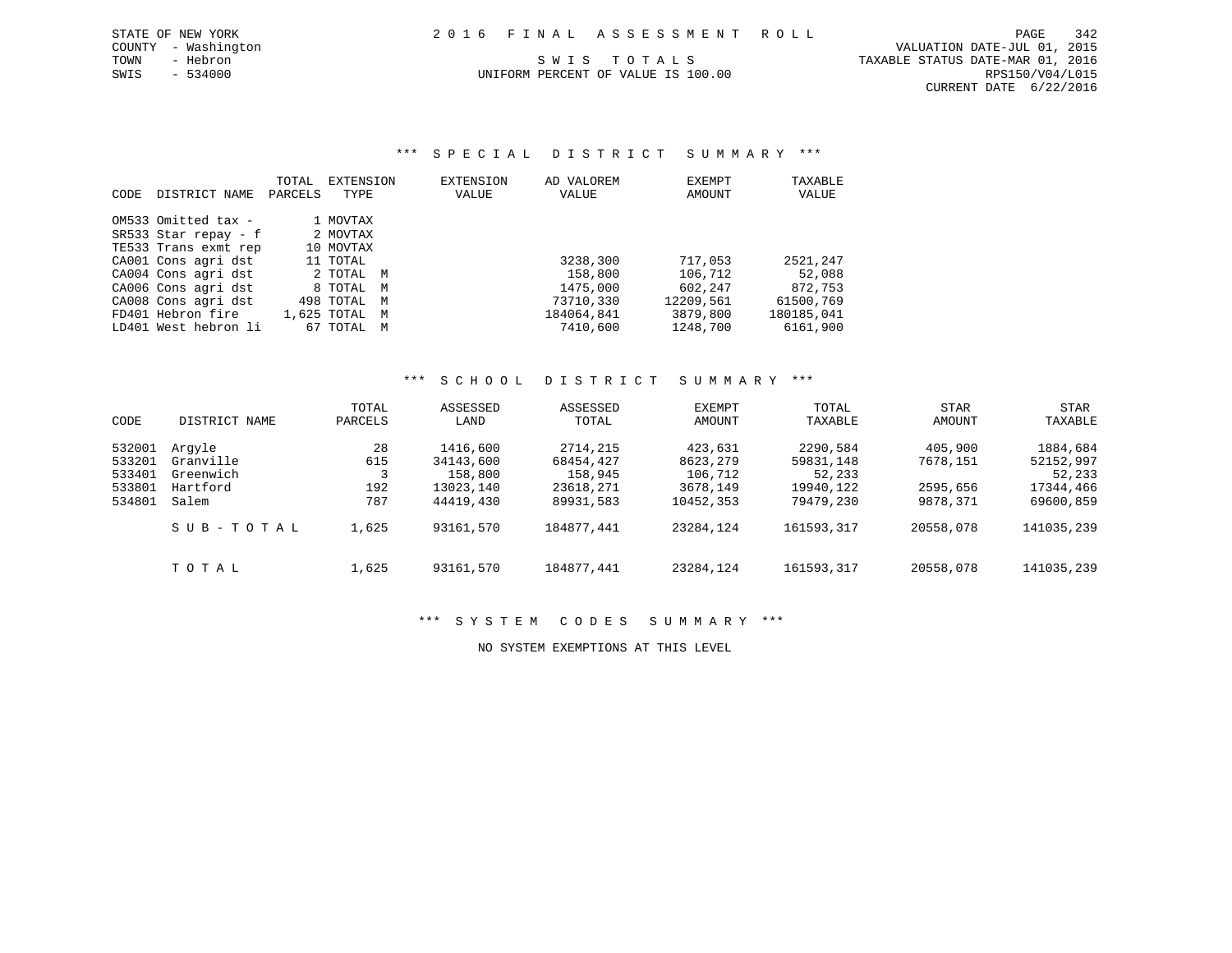UNIFORM PERCENT OF VALUE IS 100.00 RPS150/V04/L015

 COUNTY - Washington VALUATION DATE-JUL 01, 2015 TOWN - Hebron S W I S T O T A L S TAXABLE STATUS DATE-MAR 01, 2016 CURRENT DATE 6/22/2016

## \*\*\* E X E M P T I O N S U M M A R Y \*\*\*

|       |              | TOTAL          |           |           |               |
|-------|--------------|----------------|-----------|-----------|---------------|
| CODE  | DESCRIPTION  | PARCELS        | COUNTY    | TOWN      | <b>SCHOOL</b> |
| 13100 | OTHER CTY    | 5              | 751,100   | 751,100   | 751,100       |
| 13500 | OTHER TOWN   | 1              | 182,500   | 182,500   | 182,500       |
| 13510 | TN CEM       |                | 123,900   | 123,900   | 123,900       |
| 13800 | SCH DIST     |                | 17,300    | 17,300    | 17,300        |
| 25110 | NON-PR REL   | 6              | 2725,500  | 2725,500  | 2725,500      |
| 25120 | NON-PR EDU   | $\overline{2}$ | 180,400   | 180,400   | 180,400       |
| 26250 | HIST SOC     | 3              | 100,600   | 100,600   | 100,600       |
| 26400 | VOL FIRE     | $\overline{4}$ | 468,600   | 468,600   | 468,600       |
| 27350 | PRI CEM      | 3              | 157,800   | 157,800   | 157,800       |
| 29700 | RPTL1138     | $\overline{3}$ | 10,300    | 10,300    | 10,300        |
| 41120 | VETWAR CTS   | 5              | 85,811    | 74,959    | 6,000         |
| 41121 | VET WAR CT   | 33             | 669,307   | 531,742   |               |
| 41130 | VETCOM CTS   | 1              | 31,388    | 30,000    |               |
| 41131 | VET COM CT   | 32             | 1199,799  | 897,118   |               |
| 41141 | VET DIS CT   | 10             | 455,172   | 394,628   |               |
| 41151 | $CW_10_VET/$ | 7              | 54,368    | 54,368    |               |
| 41161 | $CW_15_VET/$ | $\overline{2}$ | 24,000    | 24,000    |               |
| 41700 | AG BUILD     | 11             | 544,516   | 544,516   | 544,516       |
| 41720 | AG DIST      | 144            | 12170,392 | 12170,392 | 12170,392     |
| 41730 | AGRI-D IND   | 39             | 1516,183  | 1516,183  | 1516,183      |
| 41800 | AGED-ALL     | 22             | 1069,920  | 1069,920  | 1077,801      |
| 41801 | AGED-CO/TN   | $\mathbf{1}$   | 15,500    | 15,500    |               |
| 41802 | AGED-CO      | 31             | 1400,808  |           |               |
| 41803 | AGED-TOWN    | 18             |           | 595,913   |               |
| 41804 | AGED-SCH     | 21             |           |           | 647,534       |
| 41805 | AGE-CO/SCH   | 8              | 349,138   |           | 385,486       |
| 41806 | AGE-TN/SCH   | $\mathbf{1}$   |           | 27,580    | 30,644        |
| 41834 | STAR EN      | 152            |           |           | 9228,328      |
| 41854 | STAR B       | 377            |           |           | 11307,500     |
| 41864 | STAR B MH    | 1              |           |           | 22,250        |
| 41931 | DISAB-C/T    | 4              | 122,700   | 122,700   |               |
| 41932 | DISAB-CO     | 3              | 123,475   |           |               |
| 41933 | DISAB-TOWN   | $\overline{2}$ |           | 11,635    |               |
| 42111 | Hist Barns   | 1              | 16,789    | 16,789    |               |
| 47460 | FOR 480A     | 35             | 2187,568  | 2187,568  | 2187,568      |
| 49501 | SOL-CO/TWN   | 1              | 27,000    | 27,000    |               |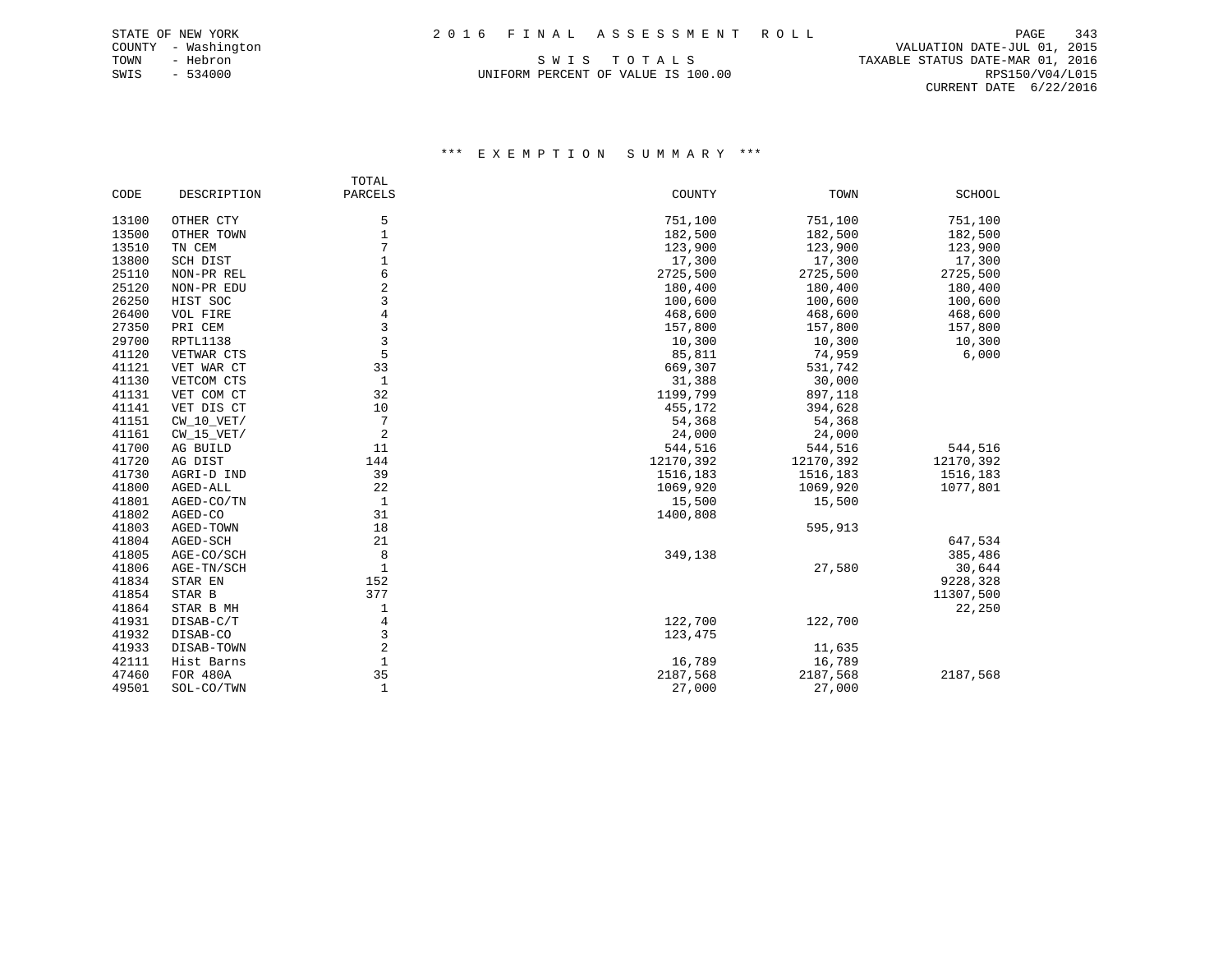|      | STATE OF NEW YORK   |  | 2016 FINAL ASSESSMENT ROLL         |                                  | PAGE            | 344 |
|------|---------------------|--|------------------------------------|----------------------------------|-----------------|-----|
|      | COUNTY - Washington |  |                                    | VALUATION DATE-JUL 01, 2015      |                 |     |
| TOWN | - Hebron            |  | SWIS TOTALS                        | TAXABLE STATUS DATE-MAR 01, 2016 |                 |     |
| SWIS | - 534000            |  | UNIFORM PERCENT OF VALUE IS 100.00 |                                  | RPS150/V04/L015 |     |
|      |                     |  |                                    | CURRENT DATE 6/22/2016           |                 |     |

| CODE | DESCRIPTION | TOTAL<br>PARCELS | COUNTY    | TOWN      | SCHOOL    |
|------|-------------|------------------|-----------|-----------|-----------|
|      | тотаь       | 997              | 26781,834 | 25030,511 | 43842,202 |

| ROLL<br>SEC  | DESCRIPTION       | TOTAL<br>PARCELS | ASSESSED<br>LAND | ASSESSED<br>TOTAL | TAXABLE<br>COUNTY | TAXABLE<br>TOWN | TAXABLE<br>SCHOOL | <b>STAR</b><br>TAXABLE |
|--------------|-------------------|------------------|------------------|-------------------|-------------------|-----------------|-------------------|------------------------|
| $\mathbf{1}$ | TAXABLE           | 1,564            | 91750,970        | 175004,470        | 152930,336        | 154681,659      | 156428,046        | 135869,968             |
| $\mathbf{3}$ | STATE OWNED LAND  |                  | 14,200           | 14,200            | 14,200            | 14,200          | 14,200            | 14,200                 |
| 5            | SPECIAL FRANCHISE | 9                |                  | 649,816           | 649,816           | 649,816         | 649,816           | 649,816                |
| 6            | UTILITIES & N.C.  | 19               | 55,000           | 4501,255          | 4501,255          | 4501,255        | 4501,255          | 4501,255               |
| 8            | WHOLLY EXEMPT     | 32               | 1341,400         | 4707,700          |                   |                 |                   |                        |
| $\star$      | TOTAL<br>SUB      | 1,625            | 93161,570        | 184877,441        | 158095,607        | 159846,930      | 161593,317        | 141035,239             |
| $***$        | GRAND TOTAL       | 1,625            | 93161,570        | 184877,441        | 158095,607        | 159846,930      | 161593,317        | 141035,239             |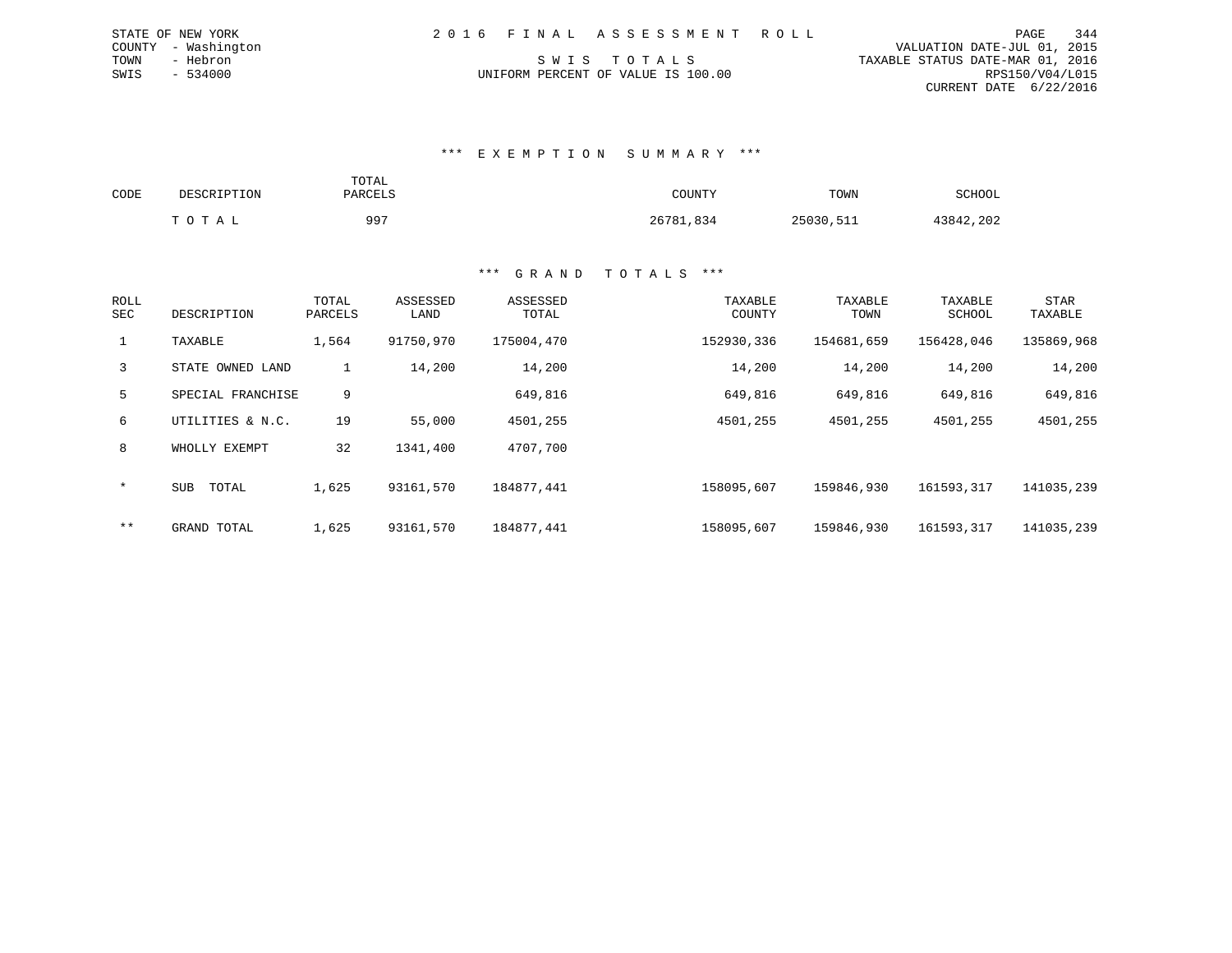|      | STATE OF NEW YORK   |  | 2016 FINAL ASSESSMENT ROLL         |                                  | PAGE            | 345 |
|------|---------------------|--|------------------------------------|----------------------------------|-----------------|-----|
|      | COUNTY - Washington |  | TOWN TOTALS                        | VALUATION DATE-JUL 01, 2015      |                 |     |
| TOWN | - Hebron            |  |                                    | TAXABLE STATUS DATE-MAR 01, 2016 |                 |     |
| SWIS | $-5340$             |  | UNIFORM PERCENT OF VALUE IS 100.00 |                                  | RPS150/V04/L015 |     |
|      |                     |  |                                    | CURRENT DATE 6/22/2016           |                 |     |

\*\*\* S P E C I A L D I S T R I C T S U M M A R Y \*\*\*

| <b>CODE</b> | DISTRICT NAME        | TOTAL<br>PARCELS | EXTENSION<br>TYPE |   | <b>EXTENSION</b><br>VALUE | AD VALOREM<br>VALUE | EXEMPT<br>AMOUNT | TAXABLE<br>VALUE |
|-------------|----------------------|------------------|-------------------|---|---------------------------|---------------------|------------------|------------------|
|             | OM533 Omitted tax -  |                  | 1 MOVTAX          |   |                           |                     |                  |                  |
|             | SR533 Star repay - f |                  | 2 MOVTAX          |   |                           |                     |                  |                  |
|             | TE533 Trans exmt rep |                  | 10 MOVTAX         |   |                           |                     |                  |                  |
|             | CA001 Cons agri dst  |                  | 11 TOTAL          |   |                           | 3238,300            | 717,053          | 2521,247         |
|             | CA004 Cons agri dst  |                  | 2 TOTAL M         |   |                           | 158,800             | 106,712          | 52,088           |
|             | CA006 Cons agri dst  |                  | 8 TOTAL M         |   |                           | 1475,000            | 602,247          | 872,753          |
|             | CA008 Cons agri dst  |                  | 498 TOTAL M       |   |                           | 73710,330           | 12209,561        | 61500,769        |
|             | FD401 Hebron fire    |                  | 1,625 TOTAL       | M |                           | 184064,841          | 3879,800         | 180185,041       |
|             | LD401 West hebron li |                  | 67 TOTAL          | M |                           | 7410,600            | 1248,700         | 6161,900         |

#### \*\*\* S C H O O L D I S T R I C T S U M M A R Y \*\*\*

| CODE                                           | DISTRICT NAME                                         | TOTAL<br>PARCELS        | ASSESSED<br>LAND                                           | ASSESSED<br>TOTAL                                          | EXEMPT<br>AMOUNT                                        | TOTAL<br>TAXABLE                                          | <b>STAR</b><br>AMOUNT                       | STAR<br>TAXABLE                                           |
|------------------------------------------------|-------------------------------------------------------|-------------------------|------------------------------------------------------------|------------------------------------------------------------|---------------------------------------------------------|-----------------------------------------------------------|---------------------------------------------|-----------------------------------------------------------|
| 532001<br>533201<br>533401<br>533801<br>534801 | Arqyle<br>Granville<br>Greenwich<br>Hartford<br>Salem | 28<br>615<br>192<br>787 | 1416,600<br>34143,600<br>158,800<br>13023,140<br>44419,430 | 2714,215<br>68454,427<br>158,945<br>23618,271<br>89931,583 | 423,631<br>8623,279<br>106,712<br>3678,149<br>10452,353 | 2290,584<br>59831,148<br>52,233<br>19940,122<br>79479,230 | 405,900<br>7678,151<br>2595,656<br>9878,371 | 1884,684<br>52152,997<br>52,233<br>17344,466<br>69600,859 |
|                                                | SUB-TOTAL                                             | 1,625                   | 93161,570                                                  | 184877,441                                                 | 23284,124                                               | 161593,317                                                | 20558,078                                   | 141035,239                                                |
|                                                | TOTAL                                                 | 1,625                   | 93161,570                                                  | 184877,441                                                 | 23284,124                                               | 161593,317                                                | 20558,078                                   | 141035,239                                                |

\*\*\* S Y S T E M C O D E S S U M M A R Y \*\*\*

NO SYSTEM EXEMPTIONS AT THIS LEVEL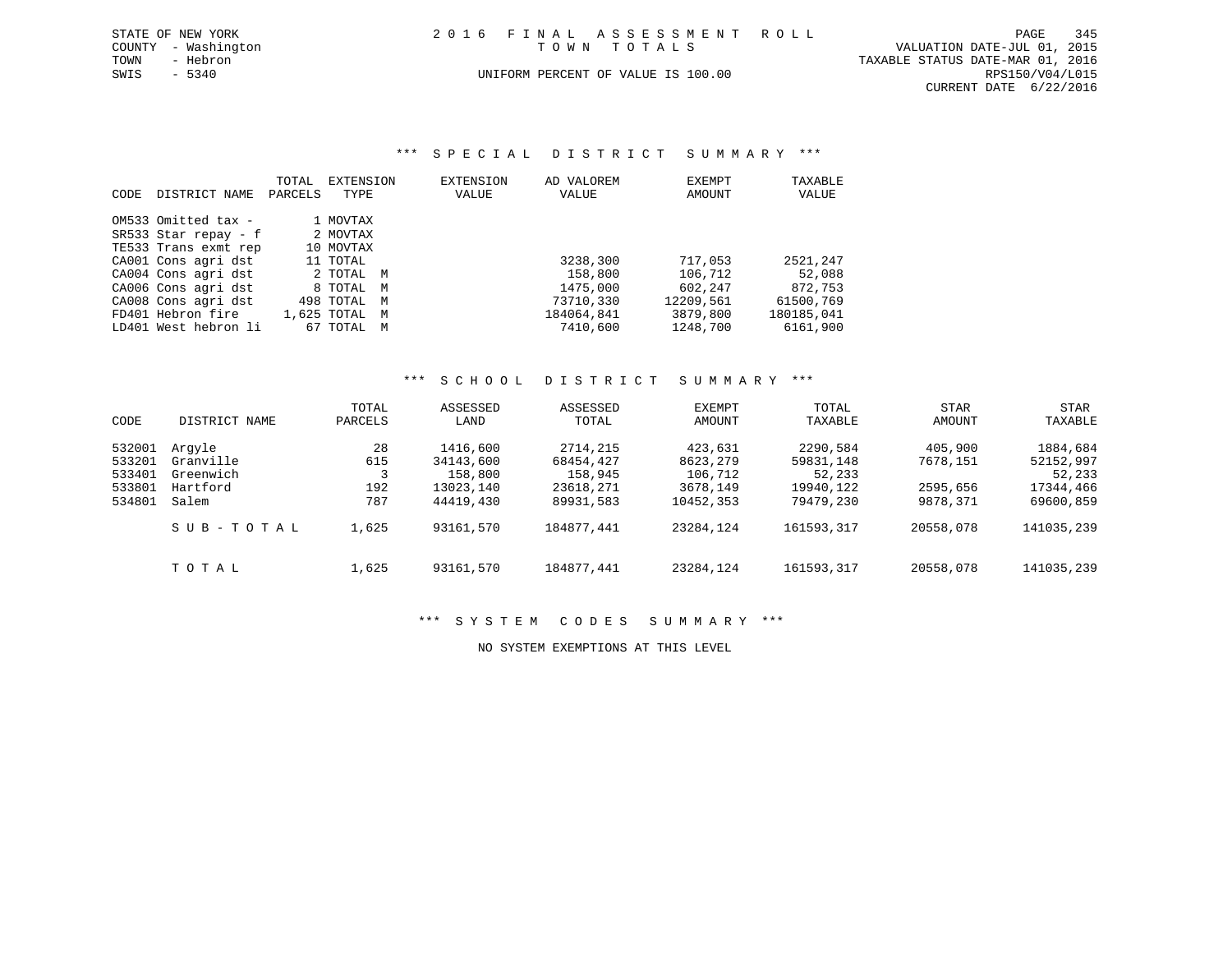|       |                 | TOTAL          |           |           |               |
|-------|-----------------|----------------|-----------|-----------|---------------|
| CODE  | DESCRIPTION     | PARCELS        | COUNTY    | TOWN      | <b>SCHOOL</b> |
| 13100 | OTHER CTY       | 5              | 751,100   | 751,100   | 751,100       |
| 13500 | OTHER TOWN      | $\mathbf{1}$   | 182,500   | 182,500   | 182,500       |
| 13510 | TN CEM          | 7              | 123,900   | 123,900   | 123,900       |
| 13800 | SCH DIST        | 1              | 17,300    | 17,300    | 17,300        |
| 25110 | NON-PR REL      | 6              | 2725,500  | 2725,500  | 2725,500      |
| 25120 | NON-PR EDU      | 2              | 180,400   | 180,400   | 180,400       |
| 26250 | HIST SOC        | 3              | 100,600   | 100,600   | 100,600       |
| 26400 | VOL FIRE        | $\overline{4}$ | 468,600   | 468,600   | 468,600       |
| 27350 | PRI CEM         | 3              | 157,800   | 157,800   | 157,800       |
| 29700 | RPTL1138        | $\overline{3}$ | 10,300    | 10,300    | 10,300        |
| 41120 | VETWAR CTS      | 5              | 85,811    | 74,959    | 6,000         |
| 41121 | VET WAR CT      | 33             | 669,307   | 531,742   |               |
| 41130 | VETCOM CTS      | $\mathbf{1}$   | 31,388    | 30,000    |               |
| 41131 | VET COM CT      | 32             | 1199,799  | 897,118   |               |
| 41141 | VET DIS CT      | 10             | 455,172   | 394,628   |               |
| 41151 | $CW_10_VET/$    | 7              | 54,368    | 54,368    |               |
| 41161 | $CW_15_VET/$    | $\overline{a}$ | 24,000    | 24,000    |               |
| 41700 | AG BUILD        | 11             | 544,516   | 544,516   | 544,516       |
| 41720 | AG DIST         | 144            | 12170,392 | 12170,392 | 12170,392     |
| 41730 | AGRI-D IND      | 39             | 1516,183  | 1516,183  | 1516,183      |
| 41800 | AGED-ALL        | 22             | 1069,920  | 1069,920  | 1077,801      |
| 41801 | AGED-CO/TN      | $\mathbf{1}$   | 15,500    | 15,500    |               |
| 41802 | AGED-CO         | 31             | 1400,808  |           |               |
| 41803 | AGED-TOWN       | 18             |           | 595,913   |               |
| 41804 | AGED-SCH        | 21             |           |           | 647,534       |
| 41805 | AGE-CO/SCH      | 8              | 349,138   |           | 385,486       |
| 41806 | AGE-TN/SCH      | 1              |           | 27,580    | 30,644        |
| 41834 | STAR EN         | 152            |           |           | 9228,328      |
| 41854 | STAR B          | 377            |           |           | 11307,500     |
| 41864 | STAR B MH       | 1              |           |           | 22,250        |
| 41931 | DISAB-C/T       | $\,4$          | 122,700   | 122,700   |               |
| 41932 | DISAB-CO        | 3              | 123,475   |           |               |
| 41933 | DISAB-TOWN      | $\overline{2}$ |           | 11,635    |               |
| 42111 | Hist Barns      | $\mathbf{1}$   | 16,789    | 16,789    |               |
| 47460 | <b>FOR 480A</b> | 35             | 2187,568  | 2187,568  | 2187,568      |
| 49501 | SOL-CO/TWN      | $\mathbf{1}$   | 27,000    | 27,000    |               |